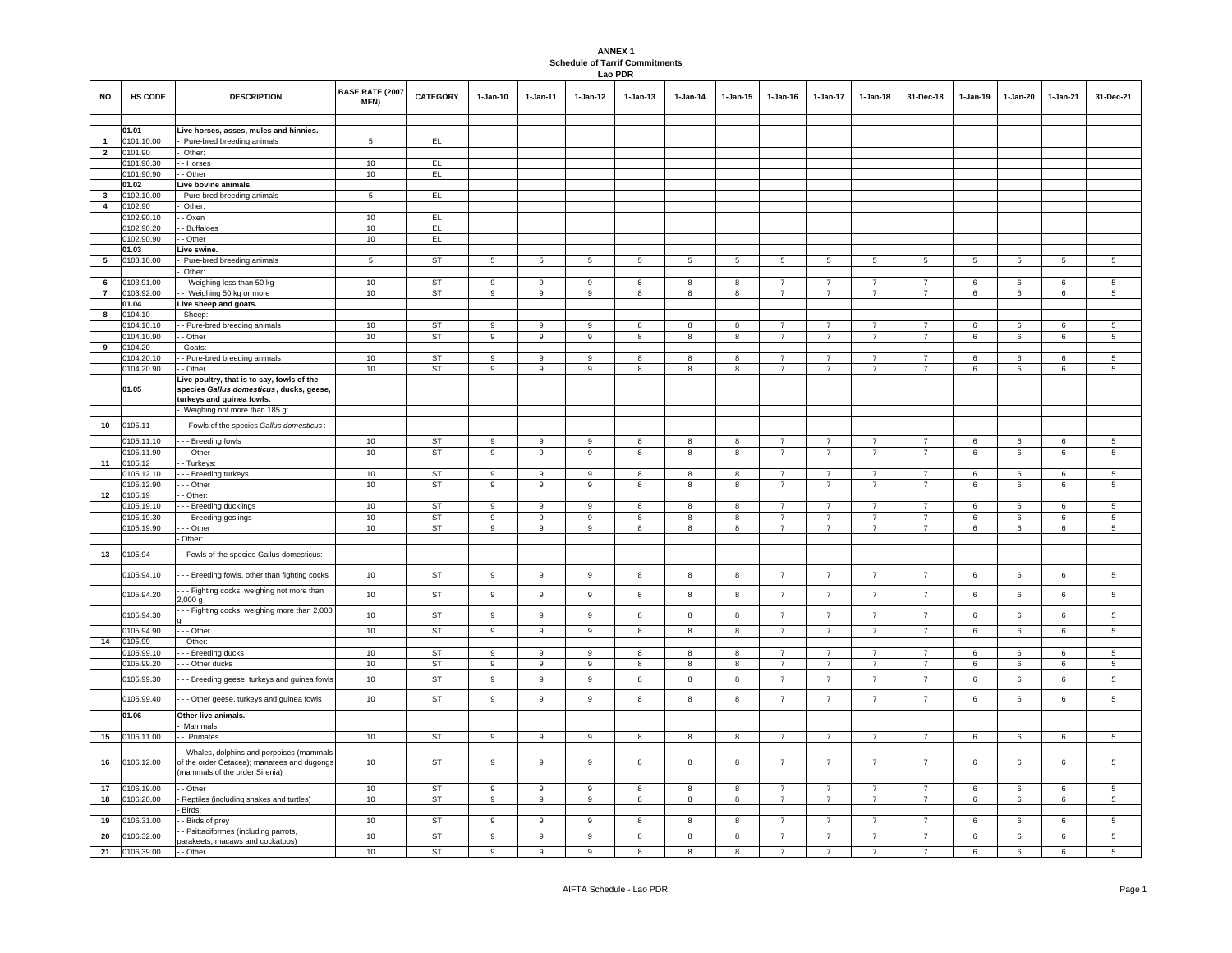| 22         | 0106.90.00               | - Other                                                                         | 10              | <b>ST</b>       | 9        | 9        | 9        | 8        | 8        | 8        |          |          |          |          | 6          | 6      | 6                                | 5                                |
|------------|--------------------------|---------------------------------------------------------------------------------|-----------------|-----------------|----------|----------|----------|----------|----------|----------|----------|----------|----------|----------|------------|--------|----------------------------------|----------------------------------|
|            | 02.01                    | Meat of bovine animals, fresh or chilled.                                       |                 |                 |          |          |          |          |          |          |          |          |          |          |            |        |                                  |                                  |
| 23         | 0201.10.00               | Carcasses and half-carcasses                                                    | 30              | ST              | 28       | 26       | 25       | 23       | 21       | 19       | 17       | 15       | 13       | 13       | 10         | 9      | $\overline{7}$                   | 5                                |
| 24         | 0201.20.00               | Other cuts with bone in                                                         | 30              | <b>ST</b>       | 28       | 26       | 25       | 23       | 21       | 19       | 17       | 15       | 13       | 13       | 10         | 9      | $\overline{7}$                   | 5                                |
| 25         | 0201.30.00               | <b>Boneless</b>                                                                 | 30              | ST              | 28       | 26       | 25       | 23       | 21       | 19       | 17       | 15       | 13       | 13       | 10         | 9      | $\overline{7}$                   | $5^{\circ}$                      |
|            | 02.02                    | Meat of bovine animals, frozen.                                                 |                 |                 |          |          |          |          |          |          |          |          |          |          |            |        |                                  |                                  |
| 26         | 202.10.00                | Carcasses and half-carcasses                                                    | 30              | ST              | 28       | 26       | 25       | 23       | 21       | 19       | 17       | 15       | 13       | 13       | 10         | 9      |                                  | 5                                |
| ${\bf 27}$ | 0202.20.00               | Other cuts with bone in                                                         | 30              | <b>ST</b>       | 28       | 26       | 25       | 23       | 21       | 19       | 17       | 15       | 13       | 13       | 10         | 9      | 7                                | 5                                |
| 28         | 0202.30.00               | <b>Boneless</b>                                                                 | 30              | ST              | 28       | 26       | 25       | 23       | 21       | 19       | 17       | 15       | 13       | 13       | 10         | 9      | $\overline{7}$                   | 5                                |
|            | 02.03                    | Meat of swine, fresh, chilled or frozen.<br>Fresh or chilled:                   |                 |                 |          |          |          |          |          |          |          |          |          |          |            |        |                                  |                                  |
| 29         | 203.11.00                | - Carcasses and half-carcasses                                                  | 30              | ST              | 28       | 26       | 25       | 23       | 21       | 19       | 17       | 15       | 13       | 13       | 10         | 9      | $\overline{7}$                   | 5                                |
| 30         | 0203.12.00               | - Hams, shoulders and cuts thereof, with                                        | 30              | ST              | 28       | 26       | 25       | 23       | 21       | 19       | 17       | 15       | 13       | 13       | 10         | 9      | $\overline{7}$                   | 5                                |
|            |                          | oone in                                                                         |                 |                 |          |          |          |          |          |          |          |          |          |          |            |        |                                  |                                  |
| 31         | 0203.19.00               | - Other                                                                         | 30              | ST              | 28       | 26       | 25       | 23       | 21       | 19       | 17       | 15       | 13       | 13       | 10         | 9      | 7                                | 5                                |
| 32         | 1203.21.00               | Frozen:<br>- Carcasses and half-carcasses                                       | 30              | ST              | 28       | 26       | 25       | 23       | 21       | 19       | 17       | 15       | 13       | 13       | 10         | 9      | $\overline{7}$                   | 5                                |
|            |                          | - Hams, shoulders and cuts thereof, with                                        |                 |                 |          |          |          |          |          |          |          |          |          |          |            |        |                                  |                                  |
| 33         | 0203.22.00               | oone in                                                                         | 30              | <b>ST</b>       | 28       | 26       | 25       | 23       | 21       | 19       | 17       | 15       | 13       | 13       | 10         | 9      | $\overline{7}$                   | 5                                |
| 34         | 0203.29.00               | - Other                                                                         | 30              | ST              | 28       | 26       | 25       | 23       | 21       | 19       | 17       | 15       | 13       | 13       | 10         | 9      | $\overline{7}$                   | 5                                |
|            | 02.04                    | Meat of sheep or goats, fresh, chilled or<br>frozen.                            |                 |                 |          |          |          |          |          |          |          |          |          |          |            |        |                                  |                                  |
|            |                          | Carcasses and half-carcasses of lamb,                                           |                 |                 |          |          |          |          |          |          |          |          |          |          |            |        |                                  |                                  |
| 35         | 0204.10.00               | resh or chilled                                                                 | 30              | ST              | 28       | 26       | 25       | 23       | 21       | 19       | 17       | 15       | 13       | 13       | 10         | 9      | $\overline{7}$                   | 5                                |
|            |                          | Other meat of sheep, fresh or chilled:                                          |                 |                 |          |          |          |          |          |          |          |          |          |          |            |        |                                  |                                  |
| 36         | 0204.21.00               | - Carcasses and half-carcasses                                                  | 30              | <b>ST</b>       | 28       | 26       | 25       | 23       | 21       | 19       | 17       | 15       | 13       | 13       | 10         | 9      | 7                                | 5                                |
| 37<br>38   | 0204.22.00<br>204.23.00  | - Other cuts with bone in<br>- Boneless                                         | 30<br>30        | ST<br>ST        | 28<br>28 | 26<br>26 | 25<br>25 | 23<br>23 | 21<br>21 | 19<br>19 | 17<br>17 | 15<br>15 | 13<br>13 | 13<br>13 | 10<br>10   | 9<br>9 | $\overline{7}$<br>$\overline{7}$ | 5<br>5                           |
|            |                          | Carcasses and half-carcasses of lamb,                                           |                 |                 |          |          |          |          |          |          |          |          |          |          |            |        |                                  |                                  |
| 39         | 0204.30.00               | rozen                                                                           | 30              | ST              | 28       | 26       | 25       | 23       | 21       | 19       | 17       | 15       | 13       | 13       | 10         | 9      | $\overline{7}$                   | 5                                |
|            |                          | Other meat of sheep, frozen                                                     |                 |                 |          |          |          |          |          |          |          |          |          |          |            |        |                                  |                                  |
| 40         | 0204.41.00               | - Carcasses and half-carcasses                                                  | 30              | ST              | 28       | 26       | 25       | 23       | 21       | 19       | 17       | 15       | 13       | 13       | 10         | 9      | $\overline{7}$                   | 5                                |
| 41<br>42   | 0204.42.00<br>0204.43.00 | - Other cuts with bone in<br>- Boneless                                         | 30<br>30        | ST<br><b>ST</b> | 28<br>28 | 26<br>26 | 25<br>25 | 23<br>23 | 21<br>21 | 19<br>19 | 17<br>17 | 15<br>15 | 13<br>13 | 13<br>13 | 10<br>10   | 9<br>9 | $\overline{7}$<br>$\overline{7}$ | 5<br>5                           |
| 43         | 204.50.00                | Meat of goats                                                                   | 30              | <b>ST</b>       | 28       | 26       | 25       | 23       | 21       | 19       | 17       | 15       | 13       | 13       | 10         | 9      | $\overline{7}$                   | 5                                |
| 44         | 0205.00.00               | Meat of horses, asses, mules or hinnies,                                        | 30              | ST              | 28       | 26       | 25       | 23       | 21       | 19       | 17       | 15       | 13       | 13       | 10         | 9      | $\overline{7}$                   | 5                                |
|            |                          | fresh, chilled or frozen.                                                       |                 |                 |          |          |          |          |          |          |          |          |          |          |            |        |                                  |                                  |
|            | 02.06                    | Edible offal of bovine animals, swine,<br>sheep, goats, horses, asses, mules or |                 |                 |          |          |          |          |          |          |          |          |          |          |            |        |                                  |                                  |
|            |                          | hinnies, fresh, chilled or frozen.                                              |                 |                 |          |          |          |          |          |          |          |          |          |          |            |        |                                  |                                  |
| 45         | 0206.10.00               | Of bovine animals, fresh or chilled                                             | 30              | ST              | 28       | 26       | 25       | 23       | 21       | 19       | 17       | 15       | 13       | 13       | 10         | 9      | $\overline{7}$                   | 5                                |
|            |                          | Of bovine animals, frozen:                                                      |                 |                 |          |          |          |          |          |          |          |          |          |          |            |        |                                  |                                  |
| 46<br>47   | 0206.21.00<br>0206.22.00 | - Tongues<br>- Livers                                                           | 30<br>30        | ST<br>ST        | 28<br>28 | 26<br>26 | 25<br>25 | 23<br>23 | 21<br>21 | 19<br>19 | 17<br>17 | 15<br>15 | 13<br>13 | 13<br>13 | 10<br>10   | 9<br>9 | $\overline{7}$<br>7              | 5<br>5                           |
| 48         | 0206.29.00               | - Other                                                                         | 30              | <b>ST</b>       | 28       | 26       | 25       | 23       | 21       | 19       | 17       | 15       | 13       | 13       | 10         | 9      | $\overline{7}$                   | 5                                |
| 49         | 0206.30.00               | Of swine, fresh or chilled                                                      | 30              | ST              | 28       | 26       | 25       | 23       | 21       | 19       | 17       | 15       | 13       | 13       | 10         | 9      | $\overline{7}$                   | 5                                |
|            |                          | Of swine, frozen:                                                               |                 |                 |          |          |          |          |          |          |          |          |          |          |            |        |                                  |                                  |
| 50         | 206.41.00                | - Livers                                                                        | 30              | <b>ST</b>       | 28       | 26       | 25       | 23       | 21       | 19       | 17       | 15       | 13       | 13       | 10         | 9      | 7                                | 5                                |
| 51         | 1206.49.00<br>206.80.00  | - Other                                                                         | 30              | <b>ST</b>       | 28       | 26       | 25       | 23       | 21       | 19       | 17<br>17 | 15       | 13       | 13       | 10         | 9<br>9 | 7<br>$\overline{7}$              | 5                                |
| 52<br>53   | 0206.90.00               | Other, fresh or chilled<br>Other, frozen                                        | 30<br>30        | ST<br><b>ST</b> | 28<br>28 | 26<br>26 | 25<br>25 | 23<br>23 | 21<br>21 | 19<br>19 | 17       | 15<br>15 | 13<br>13 | 13<br>13 | $10$<br>10 | 9      | $\overline{7}$                   | 5<br>5                           |
|            |                          | Meat and edible offal, of the poultry of                                        |                 |                 |          |          |          |          |          |          |          |          |          |          |            |        |                                  |                                  |
|            | 02.07                    | heading 01.05, fresh, chilled or frozen.                                        |                 |                 |          |          |          |          |          |          |          |          |          |          |            |        |                                  |                                  |
|            |                          | Of fowls of the species Gallus domesticus:                                      |                 |                 |          |          |          |          |          |          |          |          |          |          |            |        |                                  |                                  |
| 54         | 0207.11.00               | - Not cut in pieces, fresh or chilled                                           | 30              | <b>ST</b>       | 28       | 26       | 25       | 23       | 21       | 19       | 17       | 15       | 13       | 13       | 10         | 9      | 7                                | 5                                |
| 55         | 0207.12.00               | - Not cut in pieces, frozen                                                     | 30              | <b>ST</b>       | 28       | 26       | 25       | 23       | 21       | 19       | 17       | 15       | 13       | 13       | 10         | 9      | $\overline{7}$                   | 5                                |
| 56         | 0207.13.00               | Cuts and offal, fresh or chilled                                                | 30              | ST              | 28       | 26       | 25       | 23       | 21       | 19       | 17       | 15       | 13       | 13       | 10         | 9      | $\overline{7}$                   | 5                                |
| 57         | 0207.14                  | - Cuts and offal, frozen:                                                       |                 |                 |          |          |          |          |          |          |          |          |          |          |            |        |                                  |                                  |
|            | 0207.14.10<br>0207.14.20 | · - - Wings<br>- - Thighs                                                       | 30<br>30        | ST<br>ST        | 28<br>28 | 26<br>26 | 25<br>25 | 23<br>23 | 21<br>21 | 19<br>19 | 17<br>17 | 15<br>15 | 13<br>13 | 13<br>13 | 10<br>10   | 9<br>9 | $\overline{7}$                   | 5<br>5                           |
|            | 0207.14.30               | - - Livers                                                                      | 30              | <b>ST</b>       | 28       | 26       | 25       | 23       | 21       | 19       | 17       | 15       | 13       | 13       | 10         | 9      | $\overline{7}$                   | 5                                |
|            | 0207.14.90               | --- Other                                                                       | 30 <sup>°</sup> | ST              | 28       | 26       | 25       | 23       | 21       | 19       | 17       | 15       | 13       | 13       | 10         | 9      | $\overline{7}$                   | $5^{\circ}$                      |
|            |                          | Of turkeys:                                                                     |                 |                 |          |          |          |          |          |          |          |          |          |          |            |        |                                  |                                  |
| 58         | 0207.24.00               | - - Not cut in pieces, fresh or chilied                                         | 30              | 51              | 28       | 26       | 25       | 23       | 21       | 19       | 17       | 15       | 13       | 13       | 1υ.        | У      |                                  |                                  |
| 59         | 0207.25.00               | - - Not cut in pieces, frozen                                                   | 30              | ST              | 28       | 26       | 25       | 23       | 21       | 19       | 17       | 15       | 13       | 13       | 10         | 9      | $\overline{7}$                   | $5\overline{)}$                  |
| 60<br>61   | 0207.26.00<br>0207.27    | - Cuts and offal, fresh or chilled<br>- Cuts and offal, frozen:                 | 30              | ST              | 28       | 26       | 25       | 23       | 21       | 19       | 17       | 15       | 13       | 13       | 10         | 9      | $\overline{7}$                   | $5^{\circ}$                      |
|            | 0207.27.10               | - - - Livers                                                                    | 30              | ST              | 28       | 26       | 25       | 23       | 21       | 19       | 17       | 15       | 13       | 13       | 10         | 9      | $\overline{7}$                   | 5 <sub>5</sub>                   |
|            | 0207.27.90               | - - - Other                                                                     | 30              | ST              | 28       | 26       | 25       | 23       | 21       | 19       | 17       | 15       | 13       | 13       | 10         | 9      | $\overline{7}$                   | 5 <sub>5</sub>                   |
|            |                          | Of ducks, geese or guinea fowls:                                                |                 |                 |          |          |          |          |          |          |          |          |          |          |            |        |                                  |                                  |
|            | 62 0207.32               | - Not cut in pieces, fresh or chilled:                                          |                 |                 |          |          |          |          |          |          |          |          |          |          |            |        |                                  |                                  |
|            | 0207.32.10<br>0207.32.20 | - - - Of ducks<br>- - - Of geese or guinea fowls                                | 30<br>30        | ST<br><b>ST</b> | 28<br>28 | 26<br>26 | 25<br>25 | 23<br>23 | 21<br>21 | 19<br>19 | 17<br>17 | 15<br>15 | 13<br>13 | 13<br>13 | 10<br>10   | 9<br>9 | $\overline{7}$<br>$\overline{7}$ | 5 <sub>5</sub><br>5 <sub>5</sub> |
| 63         | 0207.33                  | - Not cut in pieces, frozen:                                                    |                 |                 |          |          |          |          |          |          |          |          |          |          |            |        |                                  |                                  |
|            | 0207.33.10               | $- -$ Of ducks                                                                  | 30              | ST              | 28       | 26       | 25       | 23       | 21       | 19       | 17       | 15       | 13       | 13       | 10         | 9      | $\overline{7}$                   | 5 <sup>5</sup>                   |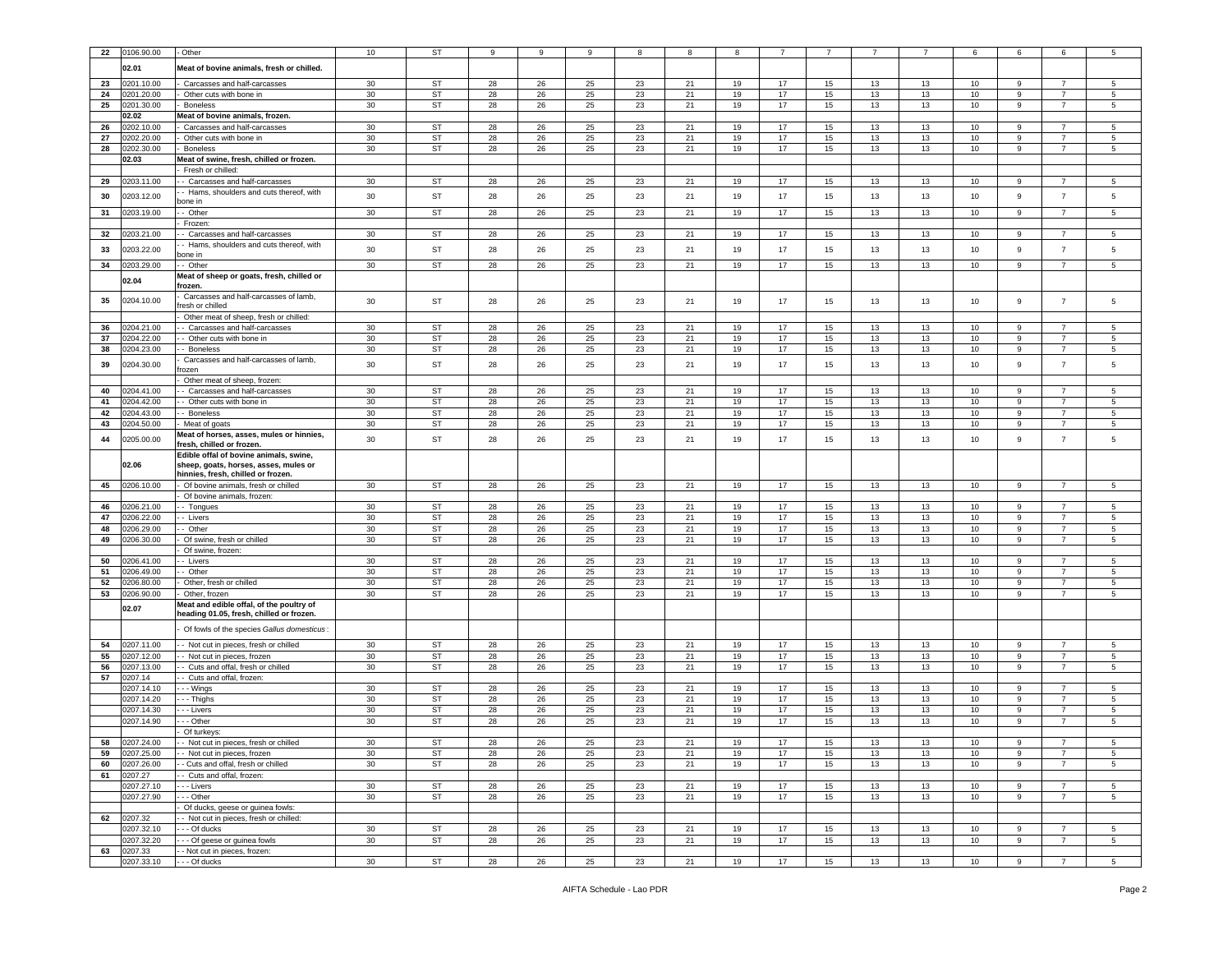|    | 0207.33.20 | - Of geese or guinea fowls                                                       | 30          | <b>ST</b>       | 28             | 26             | 25             | 23             | 21           | 19           | 17              | 15             | 13           | 13           | 10               |                  |                 |                 |
|----|------------|----------------------------------------------------------------------------------|-------------|-----------------|----------------|----------------|----------------|----------------|--------------|--------------|-----------------|----------------|--------------|--------------|------------------|------------------|-----------------|-----------------|
| 64 | 0207.34.00 | - Fatty livers, fresh or chilled                                                 | 30          | <b>ST</b>       | 28             | 26             | 25             | 23             | 21           | 19           | 17              | 15             | 13           | 13           | 10               | q                | $\overline{7}$  | 5               |
| 65 | 0207.35.00 | - Other, fresh or chilled                                                        | 30          | ST              | 28             | 26             | 25             | 23             | 21           | 19           | 17              | 15             | 13           | 13           | 10               | $\overline{9}$   | $\overline{7}$  | 5               |
|    |            |                                                                                  |             |                 |                |                |                |                |              |              |                 |                |              |              |                  |                  |                 |                 |
| 66 | 0207.36    | - Other, frozen:                                                                 |             |                 |                |                |                |                |              |              |                 |                |              |              |                  |                  |                 |                 |
|    | 0207.36.10 | - - Fatty livers                                                                 | 30          | <b>ST</b>       | 28             | 26             | 25             | 23             | 21           | 19           | 17              | 15             | 13           | 13           | 10               | $\mathbf{9}$     | $\overline{7}$  | 5               |
|    | 0207.36.90 | -- Other                                                                         | 30          | <b>ST</b>       | 28             | 26             | 25             | 23             | 21           | 19           | 17              | 15             | 13           | 13           | 10 <sup>10</sup> | 9                | $\overline{7}$  | 5               |
|    | 02.08      | Other meat and edible meat offal, fresh,                                         |             |                 |                |                |                |                |              |              |                 |                |              |              |                  |                  |                 |                 |
|    |            | chilled or frozen.                                                               |             |                 |                |                |                |                |              |              |                 |                |              |              |                  |                  |                 |                 |
| 67 | 0208.10.00 | Of rabbits or hares                                                              | 30          | ST              | 28             | 26             | 25             | 23             | 21           | 19           | 17              | 15             | 13           | 13           | 10               | 9                | $\overline{7}$  | 5               |
| 68 | 0208.30.00 | Of primates                                                                      | 30          | ST              | 28             | 26             | 25             | 23             | 21           | 19           | 17              | 15             | 13           | 13           | 10 <sub>1</sub>  | 9                | $\overline{7}$  | $5\overline{5}$ |
|    |            | Of whales, dolphins and porpoises                                                |             |                 |                |                |                |                |              |              |                 |                |              |              |                  |                  |                 |                 |
| 69 | 0208.40.00 | mammals of the order Cetacea); of                                                | 30          | <b>ST</b>       | 28             | 26             | 25             | 23             | 21           | 19           | 17              | 15             | 13           | 13           | 10               | $\mathsf g$      | $\overline{7}$  | 5               |
|    |            | nanatees and dugongs (mammals of the                                             |             |                 |                |                |                |                |              |              |                 |                |              |              |                  |                  |                 |                 |
|    |            | order Sirenia)                                                                   |             |                 |                |                |                |                |              |              |                 |                |              |              |                  |                  |                 |                 |
| 70 | 0208.50.00 | Of reptiles (including snakes and turtles)                                       | 30          | ST              | 28             | 26             | 25             | 23             | 21           | 19           | 17              | 15             | 13           | 13           | 10               | 9                | $\overline{7}$  | 5               |
|    |            |                                                                                  |             |                 |                |                |                |                |              |              |                 |                |              |              |                  |                  |                 |                 |
| 71 | 0208.90.00 | Other                                                                            | 30          | <b>ST</b>       | 28             | 26             | 25             | 23             | $21\,$       | 19           | 17              | 15             | 13           | 13           | $10\,$           | 9                | $\overline{7}$  | 5               |
|    |            | Pig fat, free of lean meat, and poultry fat,                                     |             |                 |                |                |                |                |              |              |                 |                |              |              |                  |                  |                 |                 |
| 72 | 0209.00.00 | not rendered or otherwise extracted, fresh,                                      | 30          | <b>ST</b>       | 28             | 26             | 25             | 23             | 21           | 19           | 17              | 15             | 13           | 13           | 10               | $\boldsymbol{9}$ | $\overline{7}$  | 5               |
|    |            | chilled, frozen, salted, in brine, dried or                                      |             |                 |                |                |                |                |              |              |                 |                |              |              |                  |                  |                 |                 |
|    |            | smoked.                                                                          |             |                 |                |                |                |                |              |              |                 |                |              |              |                  |                  |                 |                 |
|    |            | Meat and edible meat offal, salted, in brine,                                    |             |                 |                |                |                |                |              |              |                 |                |              |              |                  |                  |                 |                 |
|    | 02.10      | dried or smoked: edible flours and meals                                         |             |                 |                |                |                |                |              |              |                 |                |              |              |                  |                  |                 |                 |
|    |            | of meat or meat offal.                                                           |             |                 |                |                |                |                |              |              |                 |                |              |              |                  |                  |                 |                 |
|    |            | Meat of swine:                                                                   |             |                 |                |                |                |                |              |              |                 |                |              |              |                  |                  |                 |                 |
|    |            | - Hams, shoulders and cuts thereof, with                                         |             |                 |                |                |                |                |              |              |                 |                |              |              |                  |                  | $\overline{7}$  |                 |
| 73 | 0210.11.00 | oone in                                                                          | 30          | <b>ST</b>       | 28             | 26             | 25             | 23             | 21           | 19           | 17              | 15             | 13           | 13           | 10               | 9                |                 | 5               |
| 74 | 0210.12.00 | Bellies (streaky) and cuts thereof                                               | 30          | <b>ST</b>       | 28             | 26             | 25             | 23             | 21           | 19           | 17              | 15             | 13           | 13           | 10               | $\mathsf g$      | $\overline{7}$  | 5               |
| 75 | 0210.19    | - Other:                                                                         |             |                 |                |                |                |                |              |              |                 |                |              |              |                  |                  |                 |                 |
|    | 0210.19.10 | - - Bacon                                                                        | 30          | <b>ST</b>       | 28             | 26             | 25             | 23             | 21           | 19           | 17              | 15             | 13           | 13           | 10               | 9                | $\overline{7}$  | 5               |
|    | 0210.19.20 | - Hams, boneless                                                                 | 30          | ST              | 28             | 26             | 25             | 23             | 21           | 19           | 17              | 15             | 13           | 13           | 10               | 9                |                 | 5               |
|    | 0210.19.90 | - Other                                                                          | 30          | ST              | 28             | 26             | 25             | 23             | 21           | 19           | 17              | 15             | 13           | 13           | 10               | 9                | $\overline{7}$  | 5               |
| 76 | 0210.20.00 | Meat of bovine animals                                                           | 30          | ST              | 28             | 26             | 25             | 23             | 21           | 19           | 17              | 15             | 13           | 13           | 10               | 9                | $\overline{7}$  | 5               |
|    |            | Other, including edible flours and meals of                                      |             |                 |                |                |                |                |              |              |                 |                |              |              |                  |                  |                 |                 |
|    |            | neat or meat offal:                                                              |             |                 |                |                |                |                |              |              |                 |                |              |              |                  |                  |                 |                 |
| 77 | 0210.91.00 | - Of primates                                                                    | 30          | <b>ST</b>       | 28             | 26             | 25             | 23             | 21           | 19           | 17              | 15             | 13           | 13           | 10               | 9                | $\overline{7}$  | $5\overline{5}$ |
|    |            | - Of whales, dolphins and porpoises                                              |             |                 |                |                |                |                |              |              |                 |                |              |              |                  |                  |                 |                 |
|    |            | mammals of the order Cetacea): of                                                |             |                 |                |                |                |                |              |              |                 |                |              |              |                  |                  |                 |                 |
| 78 | 0210.92.00 | manatees and dugongs (mammals of the                                             | 30          | <b>ST</b>       | 28             | 26             | 25             | 23             | 21           | 19           | 17              | 15             | 13           | 13           | $10$             | $\boldsymbol{9}$ | $\overline{7}$  | 5               |
|    |            | order Sirenia)                                                                   |             |                 |                |                |                |                |              |              |                 |                |              |              |                  |                  |                 |                 |
|    |            |                                                                                  |             |                 |                |                |                |                |              |              |                 |                |              |              |                  |                  |                 |                 |
| 79 | 0210.93.00 | - Of reptiles (including snakes and turtles)                                     | 30          | <b>ST</b>       | 28             | 26             | 25             | 23             | 21           | 19           | 17              | 15             | 13           | 13           | 10               | $\overline{9}$   | $\overline{7}$  | 5               |
| 80 | 0210.99    | - Other:                                                                         |             |                 |                |                |                |                |              |              |                 |                |              |              |                  |                  |                 |                 |
|    | 0210.99.10 | - - Freeze dried chicken dice                                                    | 30          | <b>ST</b>       | 28             | 26             | 25             | 23             | 21           | 19           | 17              | 15             | 13           | 13           | 10               | 9                |                 | 5               |
|    |            |                                                                                  |             |                 |                |                |                |                |              |              |                 |                |              |              |                  |                  | $\overline{7}$  | $\overline{5}$  |
|    | 0210.99.20 | - Dried pork skin                                                                | 30          | <b>ST</b>       | 28             | 26             | 25             | 23             | 21           | 19           | 17              | 15             | 13           | 13           | 10               | $\mathsf g$      |                 |                 |
|    | 0210.99.90 | - Other                                                                          | 30          | <b>ST</b>       | 28             | 26             | 25             | 23             | 21           | 19           | 17              | 15             | 13           | 13           | 10               | $\mathsf g$      | $\overline{7}$  | 5               |
|    | 03.01      | Live fish.                                                                       |             |                 |                |                |                |                |              |              |                 |                |              |              |                  |                  |                 |                 |
| 81 | 0301.10    | Ornamental fish:                                                                 |             |                 |                |                |                |                |              |              |                 |                |              |              |                  |                  |                 |                 |
|    | 0301.10.10 | - Fish fry                                                                       | $5^{\circ}$ | NT <sub>1</sub> | $\overline{4}$ | $\overline{4}$ | $\overline{a}$ | 3              | 3            | $\mathbf{3}$ | $\overline{2}$  | $\overline{2}$ |              | $\Omega$     | $\Omega$         | $\Omega$         | $\Omega$        | $\Omega$        |
|    | 0301.10.20 | Other, marine fish                                                               | 5           | NT <sub>1</sub> | $\overline{4}$ | $\overline{4}$ | $\overline{4}$ | 3              | $\mathbf{3}$ | $\mathbf{3}$ | $\overline{2}$  | $\overline{2}$ | -1           | $\mathbf 0$  | $\mathsf 0$      | $\mathbf 0$      | $\mathbf 0$     | $\mathsf 0$     |
|    | 0301.10.30 | - Other, freshwater fish                                                         | $\,$ 5 $\,$ | ST              | $\overline{5}$ | $\,$ 5 $\,$    | $\,$ 5 $\,$    | $\overline{5}$ | $\,$ 5 $\,$  | $\,$ 5 $\,$  | $\,$ 5 $\,$     | $\,$ 5 $\,$    | $\,$ 5 $\,$  | $\,$ 5 $\,$  | $\overline{5}$   | $\,$ 5 $\,$      | $5\phantom{.0}$ | $\,$ 5 $\,$     |
|    |            | Other live fish:                                                                 |             |                 |                |                |                |                |              |              |                 |                |              |              |                  |                  |                 |                 |
|    |            |                                                                                  |             |                 |                |                |                |                |              |              |                 |                |              |              |                  |                  |                 |                 |
|    |            | - Trout (Salmo trutta, Oncorhynchus mykiss,<br>Oncorhynchus clarki, Oncorhynchus |             |                 |                |                |                |                |              |              |                 |                |              |              |                  |                  |                 |                 |
| 82 | 0301.91.00 | aguabonita, Oncorhynchus gilae,                                                  | 20          | NT <sub>1</sub> | 17.5           | 15             | 15             | 12.5           | 11           | 9            | $\overline{7}$  | $\overline{5}$ | 2.5          | $\pmb{0}$    | $\mathbf 0$      | $\mathbf 0$      | $\mathsf 0$     | $\mathsf 0$     |
|    |            | Oncorhynchus apache and Oncorhynchus                                             |             |                 |                |                |                |                |              |              |                 |                |              |              |                  |                  |                 |                 |
|    |            | chrysogaster)                                                                    |             |                 |                |                |                |                |              |              |                 |                |              |              |                  |                  |                 |                 |
|    |            |                                                                                  |             |                 |                |                |                |                |              |              |                 |                |              |              |                  |                  |                 |                 |
| 83 | 0301.92.00 | - Eels (Anguilla spp.)                                                           | 20          | <b>ST</b>       | 19             | 18             | 17             | 16             | 15           | 12           | 10              | $\mathsf g$    |              | $\mathbf{g}$ | $\overline{7}$   |                  | 6               | 5               |
| 84 | 0301.93    | Carp:                                                                            |             |                 |                |                |                |                |              |              |                 |                |              |              |                  |                  |                 |                 |
|    | 0301.93.10 | - Breeding, other than fry                                                       | 20          | <b>ST</b>       | 19             | 18             | 17             | 16             | 15           | 12           | 10              | 9              |              | 8            | $\overline{7}$   |                  | 6               | 5               |
|    | 0301.93.90 | - - Other                                                                        | 20          | <b>ST</b>       | 19             | 18             | 17             | 16             | 15           | 12           | 10              | 9              |              | 8            | $\overline{7}$   |                  | 6               | 5               |
| 85 | 0301.94.00 | - Bluefin tunas (Thunnus thynnus)                                                | 20          | ST              | 19             | 18             | 17             | 16             | 15           | 12           | 10              | $\mathsf g$    | 8            | 8            | $\overline{7}$   | $\overline{7}$   | 6               | 5               |
|    |            |                                                                                  |             |                 |                |                |                |                |              |              |                 |                |              |              |                  |                  |                 |                 |
| 86 | 0301.95.00 | Southern bluefin tunas (Thunnus maccoyii)                                        | 20          | <b>ST</b>       | 19             | 18             | 17             | 16             | 15           | 12           | 10              | 9              | 8            | 8            | $\overline{7}$   | $\overline{7}$   | 6               | 5               |
| 87 | 0301.99    | - Other:                                                                         |             |                 |                |                |                |                |              |              |                 |                |              |              |                  |                  |                 |                 |
|    |            | - - Milkfish or lapu lapu fry:                                                   |             |                 |                |                |                |                |              |              |                 |                |              |              |                  |                  |                 |                 |
|    | 0301.99.11 | Breeding                                                                         | 20          | ST              | 19             | 18             | 17             | 16             | 15           | 12           | 10              | 9              | 8            | 8            | $\overline{7}$   | $\overline{7}$   | 6               | $5\phantom{.0}$ |
|    | 0301.99.19 | $- -$ Other                                                                      | 20          | ST              | 19             | 18             | 17             | 16             | 15           | 12           | 10              | 9              | 8            | 8            | $\overline{7}$   | $\overline{7}$   | 6               | 5               |
|    |            | -- Other fish fry:                                                               |             |                 |                |                |                |                |              |              |                 |                |              |              |                  |                  |                 |                 |
|    | 0301.99.21 | ---- Breeding                                                                    | 20          | ST              | 19             | 18             | 17             | 16             | 15           | 12           | 10              | 9              |              | 8            | $\overline{7}$   |                  | 6               | 5               |
|    | 0301.99.29 | $- -$ Other                                                                      | 20          | ST              | 19             | 18             | 17             | 16             | 15           | 12           | $10$            | 9              | $\mathbf{R}$ | 8            | $\overline{7}$   | $\overline{7}$   | 6               | 5               |
|    |            | - - Other marine fish:                                                           |             |                 |                |                |                |                |              |              |                 |                |              |              |                  |                  |                 |                 |
|    |            |                                                                                  |             |                 |                |                |                |                |              |              |                 | $\mathsf q$    |              | $\mathbf{R}$ | $\overline{ }$   |                  |                 | 5.              |
|    | 0301.99.31 | - - - Milk fish breeder                                                          | 20          | <b>ST</b>       | 19             | 18             | 17             | 16             | 15           | 12           | 10 <sup>1</sup> |                |              |              |                  |                  | 6               |                 |
|    | 0301.99.39 | $- - -$ Other                                                                    | 20          | ST              | 19             | 18             | 17             | 16             | 15           | 12           | 10              | 9              | 8            | 8            | $\overline{7}$   | $\overline{7}$   | 6               | 5               |
|    | 0301.99.40 | - - - Other freshwater fish                                                      | 20          | ST              | 19             | 18             | 17             | 16             | 15           | 12           | 10              | 9              | 8            | 8            | $\overline{7}$   |                  | 6               | 5.              |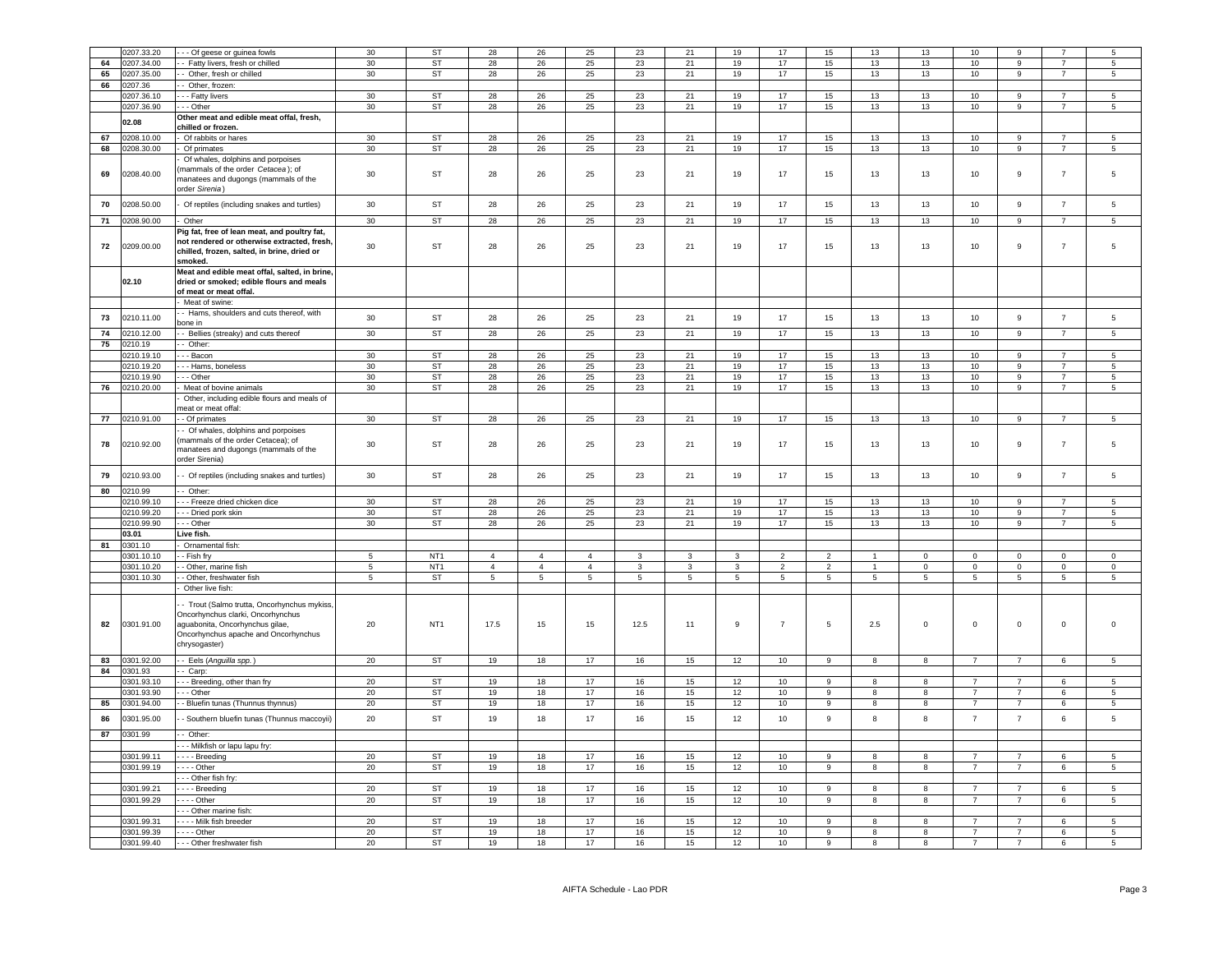|            | 03.02                    | Fish, fresh or chilled, excluding fish fillets<br>and other fish meat of heading 03.04.                                                                                                                                                                          |          |                                    |        |                  |                                  |                                  |                 |                     |                |                   |                                  |                            |                              |                            |                         |                            |
|------------|--------------------------|------------------------------------------------------------------------------------------------------------------------------------------------------------------------------------------------------------------------------------------------------------------|----------|------------------------------------|--------|------------------|----------------------------------|----------------------------------|-----------------|---------------------|----------------|-------------------|----------------------------------|----------------------------|------------------------------|----------------------------|-------------------------|----------------------------|
|            |                          | Salmonidae, excluding livers and roes:                                                                                                                                                                                                                           |          |                                    |        |                  |                                  |                                  |                 |                     |                |                   |                                  |                            |                              |                            |                         |                            |
| 88         | 0302.11.00               | - Trout (Salmo trutta, Oncorhynchus mykiss,<br>Oncorhynchus clarki, Oncorhynchus<br>aguabonita, Oncorhynchus gilae,<br>Oncorhynchus apache and Oncorhynchus<br>chrysogaster)                                                                                     | 10       | NT <sub>1</sub>                    | 8      | 8                | $\overline{7}$                   | $\overline{7}$                   | 5               | 5                   | 3              | 3                 | $\overline{2}$                   | $\mathbf 0$                | $\mathsf 0$                  | $\mathbf 0$                | $\mathbf 0$             | $\mathbf 0$                |
| 89         | 0302.12.00               | - Pacific salmon (Oncorhynchus nerka,<br>Oncorhynchus gorbuscha, Oncorhynchus<br>keta, Oncorhynchus tschawytscha,<br>Oncorhynchus kisutch, Oncorhynchus masou<br>and Oncorhynchus rhodurus), Atlantic salmon<br>(Salmo salar) and Danube salmon (Hucho<br>hucho) | 10       | NT <sub>1</sub>                    | 8      | 8                | $\overline{7}$                   | $\overline{7}$                   | $\sqrt{5}$      | $\overline{5}$      | 3              | $\mathbf{3}$      | $\overline{2}$                   | $\mathsf 0$                | $\mathbf 0$                  | $\mathbf 0$                | $\mathsf 0$             | $\mathbf 0$                |
| 90         | 0302.19.00               | - Other                                                                                                                                                                                                                                                          | 10       | NT <sub>1</sub>                    | 8      | 8                | $\overline{7}$                   | $\overline{7}$                   | 5               | $5\overline{)}$     | 3              | 3                 | $\overline{2}$                   | $\overline{0}$             | $\mathbf 0$                  | $\mathbf 0$                | $\mathbf 0$             | $\mathbf 0$                |
|            |                          | Flat fish (Pleuronectidae, Bothidae,<br>Cynoglossidae, Soleidae, Scophthalmidae<br>and Citharidae), excluding livers and roes:                                                                                                                                   |          |                                    |        |                  |                                  |                                  |                 |                     |                |                   |                                  |                            |                              |                            |                         |                            |
| 91         | 0302.21.00               | - Halibut (Reinhardtius hippoglossoides,<br>Hippoglossus hippoglossus, Hippoglossus<br>stenolepis)                                                                                                                                                               | 10       | NT <sub>1</sub>                    | 8      | 8                | $\overline{7}$                   | $\overline{7}$                   | 5               | $5\phantom{.0}$     | 3              | 3                 | $\overline{2}$                   | $\mathbf 0$                | $\mathbf 0$                  | $\mathbf 0$                | $\mathbf 0$             | $\mathbf 0$                |
| 92         | 0302.22.00               | - Plaice (Pleuronectes platessa)                                                                                                                                                                                                                                 | 10       | NT <sub>1</sub>                    | 8      | 8                | $\overline{7}$                   | $\overline{7}$                   | $\overline{5}$  | 5                   | 3              | 3                 | $\overline{2}$                   | $\mathbf 0$                | $\mathbf 0$                  | 0                          | $\mathbf 0$             | $\mathbf 0$                |
| 93         | 0302.23.00               | Sole (Solea spp.)                                                                                                                                                                                                                                                | 10       | NT <sub>1</sub><br>NT <sub>1</sub> | 8      | 8                | $\overline{7}$                   | $\overline{7}$                   | 5               | $\,$ 5 $\,$         | 3              | $\mathbf{3}$      | $\overline{2}$                   | $\mathsf{O}\xspace$        | $\mathsf 0$                  | $\mathbf 0$                | $\circ$                 | $\mathbf 0$                |
| 94         | 0302.29.00               | - Other<br>Tunas (of the genus Thunnus), skipjack or<br>stripe-bellied bonito (Euthynnus<br>(Katsuwonus) pelamis), excluding livers and<br>oes:                                                                                                                  | 10       |                                    | 8      | 8                | $\overline{7}$                   | $\overline{7}$                   | $5^{\circ}$     | 5                   | 3              | 3                 | $\overline{2}$                   | $\mathbf{0}$               | $\mathbf{0}$                 | $\mathbf 0$                | $\overline{0}$          | $\mathbf 0$                |
| 95         | 0302.31.00               | - Albacore or longfinned tunas (Thunnus<br>alalunga)                                                                                                                                                                                                             | 10       | NT <sub>1</sub>                    | 8      | $\boldsymbol{8}$ | $\overline{7}$                   | $\overline{7}$                   | $5\phantom{.0}$ | $\,$ 5 $\,$         | 3              | $\mathbf{3}$      | $\overline{2}$                   | $\mathbf 0$                | $\mathbf 0$                  | $\mathbf 0$                | $\mathbf 0$             | $\mathbf 0$                |
| 96         | 302.32.00                | - Yellowfin tunas (Thunnus albacares)                                                                                                                                                                                                                            | 10       | NT <sub>1</sub>                    | 8      | 8                | $\overline{7}$                   | $\overline{7}$                   | 5               | 5                   | 3              | 3                 | $\overline{2}$                   | $\mathbf 0$                | $\mathbf 0$                  | $\mathbf 0$                | $\mathbf 0$             | $\mathbf 0$                |
| 97<br>98   | 0302.33.00<br>0302.34.00 | Skipjack or stripe-bellied bonito<br>- Bigeye tunas (Thunnus obesus)                                                                                                                                                                                             | 10<br>10 | NT <sub>1</sub><br>NT <sub>1</sub> | 8<br>8 | 8<br>8           | $\overline{7}$<br>$\overline{7}$ | 7<br>$\overline{7}$              | 5<br>5          | $\overline{5}$<br>5 | 3<br>3         | $\mathbf{3}$<br>3 | $\overline{2}$<br>2              | $\mathsf 0$<br>$\circ$     | $\mathbf 0$<br>$\mathbf{0}$  | $\mathbf 0$<br>$\circ$     | $\mathbf{0}$<br>$\circ$ | $\mathbf 0$<br>$\mathbf 0$ |
| 99         | 0302.35.00               | Bluefin tunas (Thunnus thynnus)                                                                                                                                                                                                                                  | 10       | NT <sub>1</sub>                    | 8      | 8                | $\overline{7}$                   | $\overline{7}$                   | 5               | 5                   | 3              | 3                 | $\overline{2}$                   | 0                          | $\mathbf 0$                  | 0                          | 0                       | 0                          |
| 100        | 0302.36.00               | Southern bluefin tunas (Thunnus<br>maccoyii)                                                                                                                                                                                                                     | 10       | NT <sub>1</sub>                    | 8      | 8                | $\overline{7}$                   | $\overline{7}$                   | $\sqrt{5}$      | $\,$ 5 $\,$         | 3              | $\mathbf{3}$      | $\overline{2}$                   | $\mathsf 0$                | $\mathsf 0$                  | $\mathbf 0$                | $\mathbf 0$             | $\mathbf 0$                |
| 101        | 0302.39.00               | - Other                                                                                                                                                                                                                                                          | 10       | NT <sub>1</sub>                    | 8      | 8                | $\overline{7}$                   | $\overline{7}$                   | 5               | 5                   | 3              | 3                 | $\overline{2}$                   | $\mathbf 0$                | $\mathbf 0$                  | $\circ$                    | $\mathbf 0$             | $\mathbf 0$                |
| 102        | 0302.40.00               | Herrings (Clupea harengus, Clupea<br>ballasii), excluding livers and roes                                                                                                                                                                                        | 10       | NT <sub>1</sub>                    | 8      | 8                | $\overline{7}$                   | $\overline{7}$                   | 5               | 5                   | 3              | $\mathbf{3}$      | $\overline{2}$                   | $\mathbf 0$                | $\mathsf 0$                  | $\mathsf 0$                | $\mathbf 0$             | $\mathbf 0$                |
| 103        | 0302.50.00               | Cod (Gadus morhua, Gadus ogac, Gadus<br>macrocephalus), excluding livers and roes                                                                                                                                                                                | 10       | NT <sub>1</sub>                    | 8      | 8                | $\overline{7}$                   | $\overline{7}$                   | 5               | 5                   | 3              | 3                 | $\overline{2}$                   | $\mathbf 0$                | 0                            | $\mathbf 0$                | $\mathbf 0$             | 0                          |
|            |                          | Other fish, excluding livers and roes:                                                                                                                                                                                                                           |          |                                    |        |                  |                                  |                                  |                 |                     |                |                   |                                  |                            |                              |                            |                         |                            |
| 104        | 0302.61.00               | Sardines (Sardina pilchardus, Sardinops<br>spp.), sardinella (Sardinella spp.), brisling or<br>sprats (Sprattus sprattus)                                                                                                                                        | 10       | NT <sub>1</sub>                    | 8      | 8                | $\overline{7}$                   | $\overline{7}$                   | 5               | 5                   | 3              | 3                 | $\overline{2}$                   | $\mathbf 0$                | $\mathbf 0$                  | $\mathbf 0$                | $\mathbf 0$             | 0                          |
| 105        | 0302.62.00               | - Haddock (Melanogrammus aeglefinus)                                                                                                                                                                                                                             | 10       | NT <sub>1</sub>                    | 8      | 8                | $\overline{7}$                   | $\overline{7}$                   | 5               | 5                   | 3              | $\mathbf{3}$      | $\overline{2}$                   | $\mathbf 0$                | $\mathbf 0$                  | $\mathbf 0$                | $\mathbf 0$             | $\mathbf 0$                |
| 106        | 0302.63.00               | - Coalfish (Pollachius virens)                                                                                                                                                                                                                                   | 10       | NT <sub>1</sub>                    | 8      | 8                | $\overline{7}$                   | $\overline{7}$                   | 5               | $5\overline{)}$     | 3              | $\mathbf{3}$      | $\overline{2}$                   | $\mathsf 0$                | $\mathbf 0$                  | $\mathbf 0$                | $\mathbf 0$             | $\circ$                    |
| 107        | 0302.64.00               | Mackerel (Scomber scombrus, Scomber<br>australasicus, Scomber japonicus)                                                                                                                                                                                         | 10       | NT <sub>1</sub>                    | 8      | 8                | $\overline{7}$                   | $\overline{7}$                   | 5               | 5                   | 3              | 3                 | $\overline{2}$                   | $\mathbf 0$                | $\mathbf 0$                  | $\mathbf 0$                | $\mathbf 0$             | $\mathbf 0$                |
| 108        | 0302.65.00               | - Dogfish and other sharks                                                                                                                                                                                                                                       | 10       | NT <sub>1</sub>                    | 8      | 8                | $\overline{7}$                   | $\overline{7}$                   | 5               | 5                   | 3              | 3                 | $\overline{2}$                   | $\mathbf 0$                | $\mathbf 0$                  | $\mathbf 0$                | $\mathbf 0$             | $\mathbf 0$                |
| 109        | 0302.66.00               | - Eels (Anguilla spp.)                                                                                                                                                                                                                                           | 10       | NT <sub>1</sub>                    | 8      | 8                | $\overline{7}$                   | $\overline{7}$                   | 5               | 5                   | 3              | 3                 | $\overline{2}$                   | $\mathbf 0$                | $\mathbf{0}$                 | $\mathbf 0$                | $\mathbf 0$             | $\mathbf 0$                |
| 110<br>111 | 0302.67.00<br>0302.68.00 | - Swordfish (Xiphias gladius)<br>- Toothfish (Dissostichus spp.)                                                                                                                                                                                                 | 10<br>10 | NT <sub>1</sub><br>NT <sub>1</sub> | 8<br>8 | 8<br>8           | $\overline{7}$<br>$\overline{7}$ | $\overline{7}$<br>$\overline{7}$ | 5<br>5          | 5<br>5              | 3<br>3         | 3<br>3            | $\overline{2}$<br>$\overline{2}$ | $\mathbf 0$<br>$\mathbf 0$ | $\mathbf{0}$<br>$\mathbf{0}$ | $\mathbf 0$<br>$\mathbf 0$ | $\circ$<br>$\mathbf 0$  | $\mathbf 0$<br>$\mathbf 0$ |
| 112        | 0302.69                  | Other:                                                                                                                                                                                                                                                           |          |                                    |        |                  |                                  |                                  |                 |                     |                |                   |                                  |                            |                              |                            |                         |                            |
|            | 0302.69.10               | - - Marine fish                                                                                                                                                                                                                                                  | 10       | NT <sub>1</sub>                    | 8      | 8                | $\overline{7}$                   | $\overline{7}$                   | 5               | 5                   | 3              | 3                 | $\overline{2}$                   | $\mathbf 0$                | $\overline{0}$               | $\mathbf 0$                | $\circ$                 | $\mathbf 0$                |
|            | 0302.69.20               | - - Freshwater fish                                                                                                                                                                                                                                              | 20       | NT <sub>1</sub>                    | 17.5   | 15               | 15                               | 12.5                             | 11              | 9                   | $\overline{7}$ | 5                 | 2.5                              | $\mathbf 0$                | $\mathbf 0$                  | $\mathbf 0$                | $\mathbf 0$             | $\mathbf 0$                |
|            | 113 0302.70.00           | · Livers and roes                                                                                                                                                                                                                                                | 10       | NT1                                |        |                  |                                  |                                  |                 |                     |                |                   |                                  | 0                          | 0                            |                            | 0                       | 0                          |
|            | 03.03                    | Fish, frozen, excluding fish fillets and other<br>fish meat of heading 03.04.                                                                                                                                                                                    |          |                                    |        |                  |                                  |                                  |                 |                     |                |                   |                                  |                            |                              |                            |                         |                            |
|            |                          | Pacific salmon (Oncorhynchus nerka,<br>Oncorhynchus gorbuscha, Oncorhynchus<br>keta, Oncorhynchus tschawytscha,<br>Oncorhynchus kisutch, Oncorhynchus masou<br>and Oncorhynchus rhodurus), excluding livers<br>and roes:                                         |          |                                    |        |                  |                                  |                                  |                 |                     |                |                   |                                  |                            |                              |                            |                         |                            |
|            |                          |                                                                                                                                                                                                                                                                  |          |                                    |        |                  |                                  |                                  |                 |                     |                |                   |                                  |                            |                              |                            |                         |                            |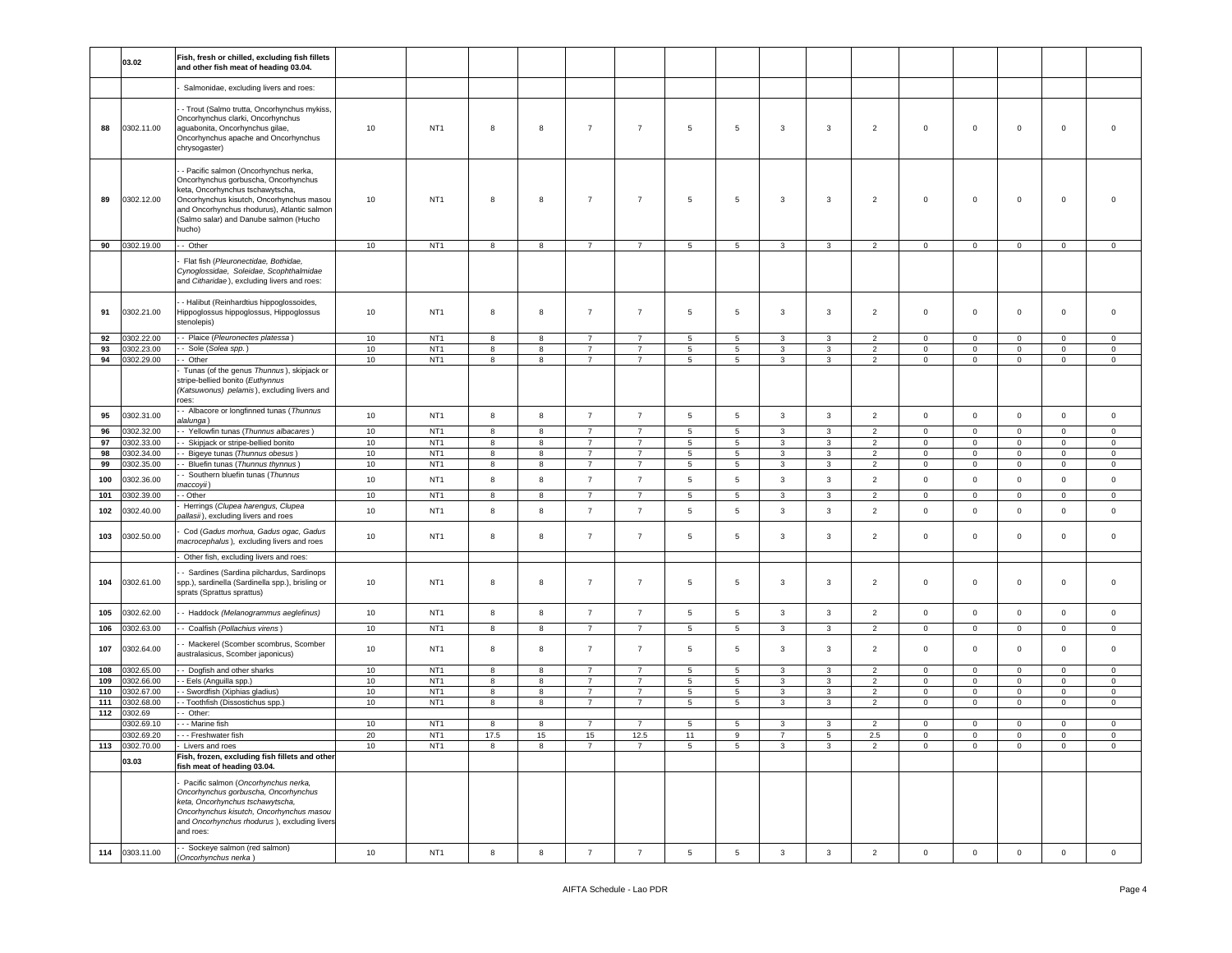| 115 | 0303.19.00     | - Other                                                                                                                                                                      | 10 | NT <sub>1</sub> |            | 8  |                |                | 5               | 5               | 3              |                 |                | $\mathbf 0$    | 0              | 0           | $\mathsf 0$    | $\mathbf 0$    |
|-----|----------------|------------------------------------------------------------------------------------------------------------------------------------------------------------------------------|----|-----------------|------------|----|----------------|----------------|-----------------|-----------------|----------------|-----------------|----------------|----------------|----------------|-------------|----------------|----------------|
|     |                |                                                                                                                                                                              |    |                 |            |    |                |                |                 |                 |                |                 |                |                |                |             |                |                |
|     |                | Other salmonidae, excluding livers and roes                                                                                                                                  |    |                 |            |    |                |                |                 |                 |                |                 |                |                |                |             |                |                |
| 116 | 0303.21.00     | - Trout (Salmo trutta, Oncorhynchus mykiss,<br>Oncorhynchus clarki, Oncorhynchus<br>aguabonita, Oncorhynchus gilae,<br>Oncorhynchus apache and Oncorhynchus<br>chrysogaster) | 10 | NT <sub>1</sub> | 8          | 8  | $\overline{7}$ | $\overline{7}$ | $\overline{5}$  | 5               | 3              | 3               | $\overline{2}$ | $\mathbf 0$    | $\mathsf 0$    | $\mathbf 0$ | $\mathsf 0$    | $\Omega$       |
| 117 | 0303.22.00     | - Atlantic salmon (Salmo salar) and Danube                                                                                                                                   | 10 | NT <sub>1</sub> | 8          | 8  | $\overline{7}$ | $\overline{7}$ | 5               | $\sqrt{5}$      | 3              | $\mathbf{3}$    | $\overline{2}$ | $\mathsf 0$    | $\mathbf 0$    | $\mathsf 0$ | $\mathbf 0$    | $\mathsf 0$    |
|     |                | salmon (Hucho hucho)                                                                                                                                                         |    |                 |            |    |                |                |                 |                 |                |                 |                |                |                |             |                |                |
| 118 | 0303.29.00     | - Other                                                                                                                                                                      | 10 | NT <sub>1</sub> | 8          | 8  | $\overline{7}$ | $\overline{7}$ | 5               | 5               | 3              | 3               | $\overline{2}$ | $\mathbf 0$    | $\mathbf 0$    | $\mathbf 0$ | $\mathbf 0$    | $\mathsf 0$    |
|     |                | Flat fish (Pleuronectidae, Bothidae,<br>Cynoglossidae, Soleidae, Scophthalmidae<br>and Citharidae), excluding livers and roes:                                               |    |                 |            |    |                |                |                 |                 |                |                 |                |                |                |             |                |                |
| 119 | 0303.31.00     | - Halibut (Reinhardtius hippoglossoides,<br>Hippoglossus hippoglossus, Hippoglossus<br>stenolepis)                                                                           | 10 | NT <sub>1</sub> | 8          | 8  | $\overline{7}$ | $\overline{7}$ | $\overline{5}$  | 5               | 3              | $\mathbf{3}$    | $\overline{2}$ | $\mathbf 0$    | $\mathbf 0$    | $\mathbf 0$ | $\mathsf 0$    | $\mathbf 0$    |
| 120 | 0303.32.00     | - Plaice (Pleuronectes platessa)                                                                                                                                             | 10 | NT <sub>1</sub> | 8          | 8  | $\overline{7}$ | $\overline{7}$ | 5               | 5               | 3              | 3               | $\overline{2}$ | $\mathbf 0$    | 0              | $\mathbf 0$ | 0              | $\mathbf 0$    |
| 121 | 0303.33.00     | - Sole (Solea spp.)                                                                                                                                                          | 10 | NT <sub>1</sub> | 8          | 8  | $\overline{7}$ | $\overline{7}$ | 5               | 5               | 3              | 3               | $\overline{2}$ | $\circ$        | $\mathbf{0}$   | 0           | $\mathbf 0$    | $\mathbf 0$    |
| 122 | 0303.39.00     | - Other                                                                                                                                                                      | 10 | NT <sub>1</sub> | 8          | 8  | $\overline{7}$ | $\overline{7}$ | 5               | 5               | 3              | 3               | $\overline{2}$ | $\mathbf 0$    | $\circ$        | $\mathbf 0$ | $\mathbf 0$    | $\mathbf 0$    |
|     |                | Tunas (of the genus Thunnus), skipjack or<br>stripe-bellied bonito (Euthynnus (Katsuwonus)<br>pelamis), excluding livers and roes:                                           |    |                 |            |    |                |                |                 |                 |                |                 |                |                |                |             |                |                |
| 123 | 0303.41.00     | - Albacore or longfinned tunas (Thunnus                                                                                                                                      | 10 | NT <sub>1</sub> | $^{\rm 8}$ | 8  | $\overline{7}$ | $\overline{7}$ | $5\phantom{.0}$ | $\sqrt{5}$      | 3              | $\mathbf{3}$    | $\overline{2}$ | $\mathbf 0$    | $\mathbf 0$    | $\mathbf 0$ | $\mathbf 0$    | $\mathsf 0$    |
| 124 | 0303.42.00     | alalunga)<br>- Yellowfin tunas (Thunnus albacares)                                                                                                                           | 10 | NT <sub>1</sub> | 8          | 8  | $\overline{7}$ | $\overline{7}$ | 5               | 5               | 3              | 3               | $\overline{2}$ | $\mathbf 0$    | $\circ$        | $\mathbf 0$ | $\mathbf 0$    | $\mathbf 0$    |
| 125 | 0303.43.00     | - Skipjack or stripe-bellied bonito                                                                                                                                          | 10 | NT <sub>1</sub> | 8          | 8  | $\overline{7}$ | $\overline{7}$ | 5               | 5               | 3              | 3               | $\overline{2}$ | $\mathbf 0$    | $\mathbf{0}$   | 0           | $\mathbf 0$    | $\mathbf 0$    |
| 126 | 0303.44.00     | - Bigeye tunas (Thunnus obesus)                                                                                                                                              | 10 | NT <sub>1</sub> | 8          | 8  | $\overline{7}$ | $\overline{7}$ | $\,$ 5 $\,$     | 5               | 3              | $\mathbf{3}$    | $\overline{2}$ | $\mathsf 0$    | $\mathbf 0$    | $\mathbf 0$ | $\mathsf 0$    | $\mathsf 0$    |
| 127 | 0303.45.00     | - Bluefin tunas (Thunnus thynnus)                                                                                                                                            | 10 | NT <sub>1</sub> | 8          | 8  | $\overline{7}$ | $\overline{7}$ | 5               | $5\phantom{.0}$ | 3              | 3               | $\overline{2}$ | $\circ$        | $\circ$        | $\mathbf 0$ | $\mathbf 0$    | $\mathbf 0$    |
|     |                | - Southern bluefin tunas (Thunnus                                                                                                                                            |    |                 |            |    |                |                |                 |                 |                |                 |                |                |                |             |                |                |
| 128 | 0303.46.00     | naccoyii)                                                                                                                                                                    | 10 | NT <sub>1</sub> | 8          | 8  | $\overline{7}$ | $\overline{7}$ | 5               | 5               | 3              | 3               | $\overline{2}$ | $\mathbf 0$    | $\mathsf 0$    | $\mathsf 0$ | $\mathsf 0$    | $\mathsf 0$    |
| 129 | 0303.49.00     | - Other                                                                                                                                                                      | 10 | NT <sub>1</sub> | 8          | 8  | $\overline{7}$ | $\overline{7}$ | 5               | 5               | $\mathbf{3}$   | $\overline{3}$  | $\overline{2}$ | $\mathbf 0$    | $\mathbf 0$    | $\mathsf 0$ | $\mathsf 0$    | $\mathsf 0$    |
|     |                | Herrings (Clupea harengus, Clupea pallasii)<br>and cod (Gadus morhua, Gadus ogac, Gadus<br>macrocephalus), excluding livers and roes:                                        |    |                 |            |    |                |                |                 |                 |                |                 |                |                |                |             |                |                |
| 130 | 0303.51.00     | - Herrings (Clupea harengus, Clupea<br>allasii)                                                                                                                              | 10 | NT <sub>1</sub> | 8          | 8  | $\overline{7}$ | $\overline{7}$ | $5\phantom{.0}$ | $\sqrt{5}$      | 3              | $\mathbf{3}$    | $\overline{2}$ | $\,0\,$        | $\mathbf 0$    | $\mathbf 0$ | $\mathbf 0$    | $\mathsf 0$    |
| 131 | 0303.52.00     | - Cod (Gadus morhua, Gadus ogac, Gadus<br>nacrocephalus)                                                                                                                     | 10 | NT <sub>1</sub> | 8          | 8  | $\overline{7}$ | $\overline{7}$ | $5\phantom{.0}$ | 5               | 3              | 3               | $\overline{2}$ | $\circ$        | $\mathsf 0$    | $\mathbf 0$ | $\mathsf 0$    | $\mathbf 0$    |
|     |                | Swordfish (Xiphias gladius) and toothfish<br>Dissostichus spp.), excluding livers and roes:                                                                                  |    |                 |            |    |                |                |                 |                 |                |                 |                |                |                |             |                |                |
| 132 | 0303.61.00     | - Swordfish (Xiphias gladius)                                                                                                                                                | 10 | NT <sub>1</sub> | 8          | 8  | 7              | $\overline{7}$ | 5               | 5               | 3              | 3               | $\overline{2}$ | $\mathbf 0$    | $\circ$        | $\mathbf 0$ | $\mathbf 0$    | $\mathbf 0$    |
| 133 | 0303.62.00     | - Toothfish (Dissostichus spp.                                                                                                                                               | 10 | NT <sub>1</sub> | 8          | 8  | 7              | $\overline{7}$ | $5\phantom{.0}$ | $\sqrt{5}$      | 3              | 3               | $\overline{2}$ | $\mathbf 0$    | $\mathbf 0$    | $\mathbf 0$ | $\mathbf 0$    | $\mathsf 0$    |
|     |                | Other fish, excluding livers and roes:                                                                                                                                       |    |                 |            |    |                |                |                 |                 |                |                 |                |                |                |             |                |                |
| 134 | 0303.71.00     | - Sardines (Sardina pilchardus, Sardinops<br>spp.), sardinella (Sardinella spp.), brisling or<br>sprats (Sprattus sprattus)                                                  | 10 | NT <sub>1</sub> | 8          | 8  | $\overline{7}$ | $\overline{7}$ | $\overline{5}$  | 5               | 3              | 3               | $\overline{2}$ | $\mathbf 0$    | $\mathsf 0$    | $\,0\,$     | $\mathsf 0$    | $\mathsf 0$    |
| 135 | 0303.72.00     | - Haddock (Melanogrammus aeglefinus)                                                                                                                                         | 10 | NT <sub>1</sub> | 8          | 8  | $\overline{7}$ | $\overline{7}$ | $5\phantom{.0}$ | 5               | 3              | $\mathbf{3}$    | $\overline{2}$ | $\circ$        | $\mathsf 0$    | $\mathbf 0$ | $\mathbf 0$    | $\mathbf 0$    |
| 136 | 0303.73.00     | - Coalfish (Pollachius virens)                                                                                                                                               | 10 | NT <sub>1</sub> | 8          | 8  | $\overline{7}$ | $\overline{7}$ | 5               | 5               | 3              | 3               | $\overline{2}$ | $\circ$        | $\mathbf 0$    | $\mathbf 0$ | $\mathbf 0$    | $\mathbf 0$    |
|     |                |                                                                                                                                                                              |    |                 |            |    |                |                |                 |                 |                |                 |                |                |                |             |                |                |
| 137 | 0303.74.00     | - Mackerel (Scomber scombrus, Scomber<br>australasicus, Scomber japonicus)                                                                                                   | 10 | NT <sub>1</sub> | 8          | 8  | $\overline{7}$ | $\overline{7}$ | $\overline{5}$  | 5               | 3              | 3               | $\overline{2}$ | $\mathbf 0$    | $\mathbf 0$    | $\mathbf 0$ | 0              | $\mathbf 0$    |
| 138 | 303.75.00      | - Dogfish and other sharks                                                                                                                                                   | 10 | NT <sub>1</sub> | 8          | 8  | $\overline{7}$ | $\overline{7}$ | 5               | 5               | 3              | 3               | $\overline{2}$ | $\mathbf 0$    | $\mathbf 0$    | 0           | $\mathbf 0$    | $\mathbf 0$    |
| 139 | 0303.76.00     | - Eels (Anguilla spp.)                                                                                                                                                       | 10 | NT <sub>1</sub> | 8          | 8  | $\overline{7}$ | $\overline{7}$ | 5               | $5\phantom{.0}$ | 3              | $\mathbf{3}$    | $\overline{2}$ | $\mathbf 0$    | $\mathsf 0$    | $\mathbf 0$ | $\mathbf 0$    | $\mathsf 0$    |
| 140 | 0303.77.00     | - Sea bass (Dicentrarchus labrax,<br>Dicentrarchus punctatus)                                                                                                                | 10 | NT <sub>1</sub> | 8          | 8  | $\overline{7}$ | $\overline{7}$ | 5               | 5               | 3              | 3               | $\overline{2}$ | $\mathbf 0$    | $\mathsf 0$    | $\mathbf 0$ | $\mathsf 0$    | $\mathbf 0$    |
| 141 | 0303.78.00     | - Hake (Merluccius spp., Urophycis spp.)                                                                                                                                     | 10 | NT <sub>1</sub> | 8          | 8  | $\overline{7}$ | $\overline{7}$ | 5               | 5               | 3              | 3               | $\overline{2}$ | $\mathsf 0$    | $\mathbf 0$    | $\mathbf 0$ | $\mathsf 0$    | $\mathsf 0$    |
| 142 | 0303.79        | - Other:                                                                                                                                                                     |    |                 |            |    |                |                |                 |                 |                |                 |                |                |                |             |                |                |
|     | 0303.79.10     | - - - Marine fish                                                                                                                                                            | 10 | NT <sub>1</sub> | 8          | 8  | $\overline{7}$ | $\overline{7}$ | 5               | 5               | 3              | 3               | $\overline{2}$ | $\mathbf 0$    | $\mathbf 0$    | 0           | 0              | $\mathbf 0$    |
|     | 0303.79.20     | --- Freshwater fish                                                                                                                                                          | 20 | NT <sub>1</sub> | 17.5       | 15 | 15             | 12.5           | 11              | 9               | $\overline{7}$ | $5\phantom{.0}$ | 2.5            | $\mathbf 0$    | $\mathbf 0$    | $\mathbf 0$ | $\mathbf 0$    | $\mathsf 0$    |
| 143 | 0303.80        | Livers and roes:                                                                                                                                                             |    |                 |            |    |                |                |                 |                 |                |                 |                |                |                |             |                |                |
|     | 0303.80.10     | - Livers                                                                                                                                                                     | 10 | NT <sub>1</sub> | 8          | 8  | $\overline{7}$ | $\overline{7}$ | $5\overline{5}$ | 5               | 3              | 3               | $\overline{2}$ | $\overline{0}$ | $\overline{0}$ | $\mathbf 0$ | $\mathbf 0$    | $\circ$        |
|     | 0303.80.20     | - Roes                                                                                                                                                                       | 10 | NT <sub>1</sub> | 8          | 8  | $\overline{7}$ | $\overline{7}$ | $5\phantom{.0}$ | $\sqrt{5}$      | 3              | 3               | $\overline{2}$ | $\mathbf 0$    | $\mathbf 0$    | $\mathbf 0$ | $\mathbf 0$    | $\mathsf 0$    |
|     |                |                                                                                                                                                                              |    |                 |            |    |                |                |                 |                 |                |                 |                |                |                |             |                |                |
|     | 03.04          | Fish fillets and other fish meat (whether or<br>not minced), fresh, chilled or frozen.                                                                                       |    |                 |            |    |                |                |                 |                 |                |                 |                |                |                |             |                |                |
|     |                | Fresh or chilled:                                                                                                                                                            |    |                 |            |    |                |                |                 |                 |                |                 |                |                |                |             |                |                |
| 144 | 0304.11.00     | - Swordfish (Xiphias gladius)                                                                                                                                                | 10 | NT <sub>1</sub> | 8          | 8  | $\overline{7}$ | $\overline{7}$ | 5               | 5               | 3              | 3               | $\overline{2}$ | $\mathbf 0$    | $\mathbf 0$    | $\mathbf 0$ | $\mathbf 0$    | $\mathbf 0$    |
| 145 | 0304.12.00     | - Toothfish (Dissostichus spp.)                                                                                                                                              | 10 | NT <sub>1</sub> | 8          | 8  | $\overline{7}$ | $\overline{7}$ | 5               | $\sqrt{5}$      | 3              | $\mathbf{3}$    | $\overline{2}$ | $\mathbf 0$    | $\mathbf 0$    | $\mathsf 0$ | $\mathbf 0$    | $\mathbf 0$    |
|     | 146 0304.19.00 | -- Other                                                                                                                                                                     | 10 | NT <sub>1</sub> | 8          | 8  | $\overline{7}$ | $\overline{7}$ | $5\overline{5}$ | 5               | $\mathbf{3}$   | 3               | $\overline{2}$ | $\overline{0}$ | $\overline{0}$ | $\mathbf 0$ | $\overline{0}$ | $\overline{0}$ |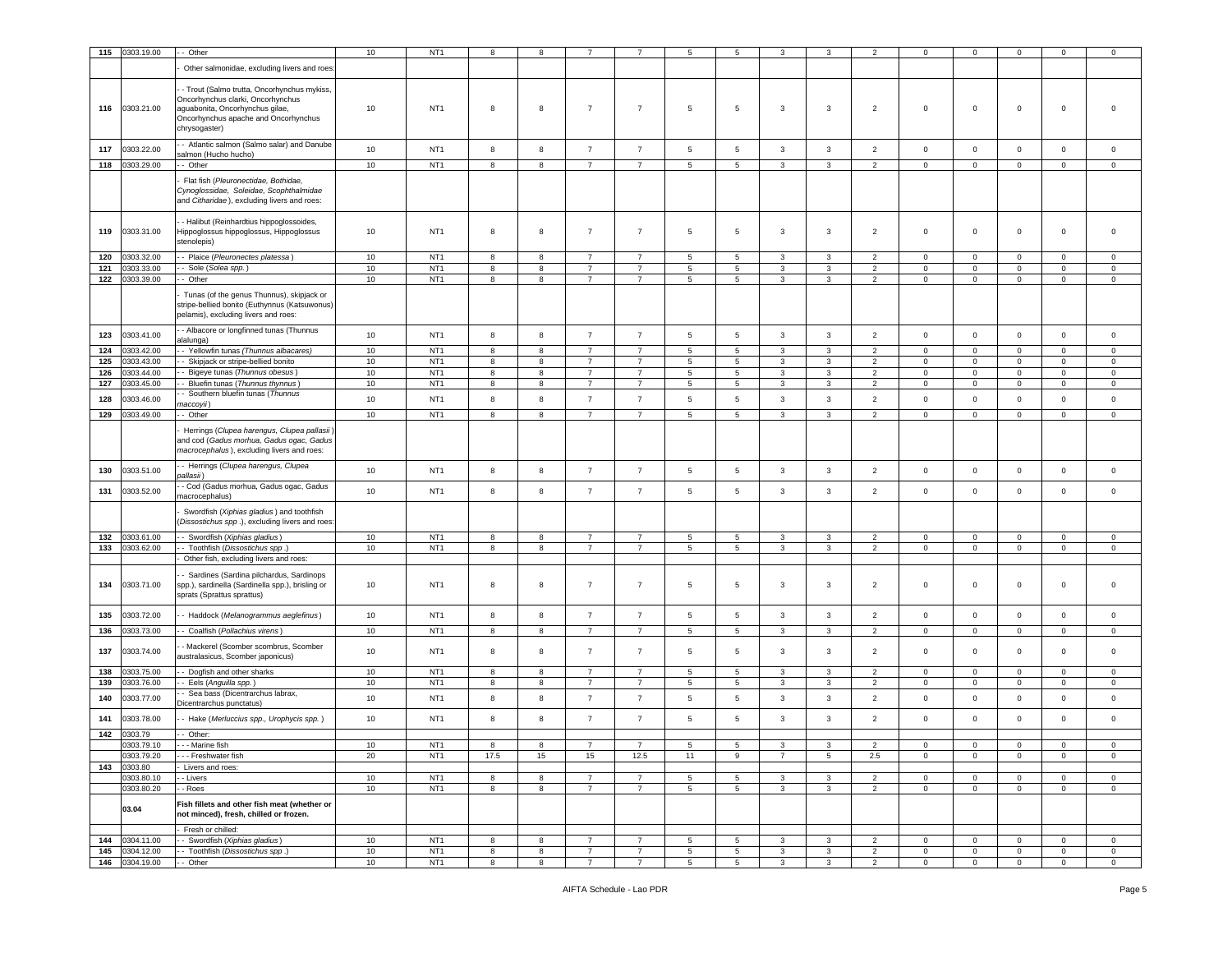|     |            | Frozen fillets:                                                                                                                                                                                                                                                                                                    |                 |                 |                         |                         |                |                |                 |                 |                |                |                |                |                     |                |                     |                     |
|-----|------------|--------------------------------------------------------------------------------------------------------------------------------------------------------------------------------------------------------------------------------------------------------------------------------------------------------------------|-----------------|-----------------|-------------------------|-------------------------|----------------|----------------|-----------------|-----------------|----------------|----------------|----------------|----------------|---------------------|----------------|---------------------|---------------------|
|     |            |                                                                                                                                                                                                                                                                                                                    |                 |                 | 8                       |                         |                |                | 5               | 5               | 3              |                | $\mathcal{D}$  | $\Omega$       |                     | $\Omega$       |                     |                     |
| 147 | 0304.21.00 | - Swordfish (Xiphias gladius)                                                                                                                                                                                                                                                                                      | 10              | NT <sub>1</sub> |                         | 8                       | $\overline{7}$ |                |                 |                 |                |                |                |                | 0                   |                |                     | 0                   |
| 148 | 0304.22.00 | - Toothfish (Dissostichus spp.)                                                                                                                                                                                                                                                                                    | 10              | NT <sub>1</sub> | 8                       | 8                       |                | $\overline{7}$ | 5               | $\,$ 5 $\,$     | 3              | 3              | 2              | $\Omega$       | $\mathbf 0$         | $^{\circ}$     | $^{\circ}$          | $\mathbf 0$         |
| 149 | 0304.29.00 | - Other                                                                                                                                                                                                                                                                                                            | 10              | NT <sub>1</sub> | $\boldsymbol{8}$        | 8                       | $\overline{7}$ | $\overline{7}$ | $5\phantom{.0}$ | $\sqrt{5}$      | 3              | $\mathbf{3}$   | $\overline{2}$ | $\mathbf 0$    | $\mathbf 0$         | $\mathbf 0$    | $\mathbf 0$         | $\overline{0}$      |
|     |            | Other:                                                                                                                                                                                                                                                                                                             |                 |                 |                         |                         |                |                |                 |                 |                |                |                |                |                     |                |                     |                     |
| 150 | 0304.91.00 | - Swordfish (Xiphias gladius)                                                                                                                                                                                                                                                                                      | 10              | NT <sub>1</sub> | 8                       | 8                       | $\overline{7}$ | $\overline{7}$ | 5 <sup>5</sup>  | $\overline{5}$  | $\mathbf{3}$   | $\mathcal{R}$  | $\overline{2}$ | $\Omega$       | $\circ$             | $\Omega$       | $\Omega$            | $\Omega$            |
| 151 | 0304.92.00 | - Toothfish (Dissostichus spp.)                                                                                                                                                                                                                                                                                    | 10              | NT <sub>1</sub> | 8                       | 8                       | $\overline{7}$ | $\overline{7}$ | $\sqrt{5}$      | $\sqrt{5}$      | 3              | 3              | $\overline{2}$ | $\mathbf 0$    | $\mathsf{O}\xspace$ | $\mathbf 0$    | $\mathbf 0$         | $\mathsf 0$         |
| 152 | 0304.99.00 | - Other                                                                                                                                                                                                                                                                                                            | 10              | NT <sub>1</sub> | $\boldsymbol{8}$        | 8                       | $\overline{7}$ | $\overline{7}$ | 5               | $\overline{5}$  | 3              | 3              | $\overline{2}$ | $\mathbf 0$    | $\mathbf 0$         | $\mathbf 0$    | $\mathsf 0$         | $\mathsf 0$         |
|     | 03.05      | Fish, dried, salted or in brine; smoked fish,<br>whether or not cooked before or during the<br>smoking process; flours, meals and pellets<br>of fish, fit for human consumption.                                                                                                                                   |                 |                 |                         |                         |                |                |                 |                 |                |                |                |                |                     |                |                     |                     |
| 153 | 0305.10.00 | Flours, meals and pellets of fish, fit for<br>numan consumption                                                                                                                                                                                                                                                    | 10              | NT <sub>1</sub> | $^{\rm 8}$              | 8                       | $\overline{7}$ | $\overline{7}$ | $\sqrt{5}$      | $\sqrt{5}$      | $\mathbf{3}$   | $\mathbf{3}$   | $\overline{2}$ | $\mathbf 0$    | $\mathbf 0$         | $\mathbf 0$    | $\mathsf{O}\xspace$ | $\mathsf 0$         |
| 154 | 0305.20    | Livers and roes of fish, dried, smoked,<br>salted or in brine:                                                                                                                                                                                                                                                     |                 |                 |                         |                         |                |                |                 |                 |                |                |                |                |                     |                |                     |                     |
|     | 0305.20.10 | - Of freshwater fish, dried, salted or in brine                                                                                                                                                                                                                                                                    | 10              | NT <sub>1</sub> | $^{\rm 8}$              | 8                       | $\overline{7}$ | $\overline{7}$ | $5\phantom{.0}$ | $\sqrt{5}$      | $\mathbf{3}$   | $\mathbf{3}$   | $\overline{2}$ | $\mathbf 0$    | $\mathbf 0$         | $\mathbf 0$    | $\mathbf 0$         | $\mathsf{O}\xspace$ |
|     | 0305.20.90 | - Other                                                                                                                                                                                                                                                                                                            | 10              | NT <sub>1</sub> | 8                       | 8                       | $\overline{7}$ | $\overline{7}$ | 5               | 5               | $\mathbf{3}$   | 3              | $\overline{2}$ | $\pmb{0}$      | $\overline{0}$      | $\mathbf 0$    | $\mathbf 0$         | $\mathsf 0$         |
| 155 | 0305.30.00 | Fish fillets, dried, salted or in brine, but not                                                                                                                                                                                                                                                                   | 10              | NT <sub>1</sub> | 8                       | 8                       | $\overline{7}$ | $\overline{7}$ | $5\phantom{.0}$ | $5\phantom{.0}$ | 3              | 3              | $\overline{2}$ | $\mathsf 0$    | $\mathsf 0$         | $\mathbf 0$    | $\Omega$            | $\circ$             |
|     |            | moked                                                                                                                                                                                                                                                                                                              |                 |                 |                         |                         |                |                |                 |                 |                |                |                |                |                     |                |                     |                     |
|     |            | Smoked fish, including fillets:                                                                                                                                                                                                                                                                                    |                 |                 |                         |                         |                |                |                 |                 |                |                |                |                |                     |                |                     |                     |
| 156 | 0305.41.00 | - Pacific salmon (Oncorhynchus nerka,<br>Oncorhynchus gorbuscha, Oncorhynchus<br>keta, Oncorhynchus tschawytscha,<br>Oncorhynchus kisutch, Oncorhynchus masou<br>and Oncorhynchus rhodurus), Atlantic salmon<br>Salmo salar) and Danube salmon (Hucho<br>เนcho)                                                    | 10              | NT <sub>1</sub> | 8                       | 8                       | $\overline{7}$ | $\overline{7}$ | 5               | 5               | 3              | 3              | $\overline{2}$ | $\mathsf 0$    | $\mathbf 0$         | $\mathbf 0$    | $\mathbf 0$         | $\mathbf 0$         |
| 157 | 0305.42.00 | - Herrings (Clupea harengus, Clupea                                                                                                                                                                                                                                                                                | 10              | NT <sub>1</sub> | $^{\rm 8}$              | 8                       | $\overline{7}$ | $\overline{7}$ | $\sqrt{5}$      | $\sqrt{5}$      | 3              | 3              | $\overline{2}$ | $\mathsf 0$    | $\mathsf 0$         | $\mathbf 0$    | $\mathbf 0$         | $\mathsf 0$         |
|     |            | (pallasii                                                                                                                                                                                                                                                                                                          |                 |                 |                         |                         |                |                |                 |                 |                |                |                |                |                     |                |                     |                     |
| 158 | 0305.49.00 | - Other                                                                                                                                                                                                                                                                                                            | 10              | NT <sub>1</sub> | 8                       | $\overline{\mathbf{8}}$ | $\overline{7}$ | $\overline{7}$ | $\overline{5}$  | $\overline{5}$  | $\mathbf{3}$   | $\overline{3}$ | $\overline{2}$ | $\overline{0}$ | $\overline{0}$      | $\overline{0}$ | $\mathbf 0$         | $\mathbf 0$         |
|     |            | Dried fish, whether or not salted but not<br>moked:                                                                                                                                                                                                                                                                |                 |                 |                         |                         |                |                |                 |                 |                |                |                |                |                     |                |                     |                     |
| 159 | 0305.51.00 | - Cod (Gadus morhua, Gadus ogac, Gadus<br>nacrocephalus)                                                                                                                                                                                                                                                           | 10              | NT <sub>1</sub> | $\bf8$                  | $\bf8$                  | $\overline{7}$ | $\overline{7}$ | $\overline{5}$  | 5               | $\mathbf{3}$   | 3              | $\overline{2}$ | $\mathbf 0$    | $\mathbf 0$         | $\mathbf 0$    | $\mathbf 0$         | $\mathbf 0$         |
| 160 | 0305.59    | - Other:                                                                                                                                                                                                                                                                                                           |                 |                 |                         |                         |                |                |                 |                 |                |                |                |                |                     |                |                     |                     |
|     | 0305.59.10 | - - Sharks' fins                                                                                                                                                                                                                                                                                                   | 10              | NT <sub>1</sub> | 8                       | 8                       | $\overline{7}$ | $\overline{7}$ | $5\phantom{.0}$ | $\sqrt{5}$      | 3              | 3              | 2              | $\mathbf 0$    | $\mathbf 0$         | $\mathbf 0$    | $\mathbf{0}$        | $\overline{0}$      |
|     | 0305.59.20 | - - Marine fish, including ikan bilis                                                                                                                                                                                                                                                                              | 10              | NT <sub>1</sub> | 8                       | 8                       | $\overline{7}$ | $\overline{7}$ | $\sqrt{5}$      | $\sqrt{5}$      | 3              | $\mathbf{3}$   | $\overline{2}$ | $\mathbf 0$    | $\mathsf{O}\xspace$ | $\mathbf 0$    | $\mathsf{O}\xspace$ | $\mathsf{O}\xspace$ |
|     |            | anchovies)                                                                                                                                                                                                                                                                                                         |                 |                 |                         |                         |                |                |                 |                 |                |                |                |                |                     |                |                     |                     |
|     | 0305.59.90 | - - Other                                                                                                                                                                                                                                                                                                          | $10$            | NT <sub>1</sub> | 8                       | 8                       | $\overline{7}$ | $\overline{7}$ | 5               | 5               | 3              | 3              | $\overline{2}$ | $\mathbf 0$    | $\mathbf 0$         | $\mathbf 0$    | $\mathsf 0$         | $\mathsf 0$         |
|     |            | Fish, salted but not dried or smoked and fish<br>n brine:                                                                                                                                                                                                                                                          |                 |                 |                         |                         |                |                |                 |                 |                |                |                |                |                     |                |                     |                     |
| 161 | 0305.61.00 | - Herrings (Clupea harengus, Clupea<br>allasii)                                                                                                                                                                                                                                                                    | 10              | NT <sub>1</sub> | 8                       | 8                       | $\overline{7}$ | $\overline{7}$ | $\sqrt{5}$      | $\sqrt{5}$      | $\mathbf{3}$   | $\mathbf{3}$   | $\overline{2}$ | $\mathbf 0$    | $\mathbf 0$         | $\mathbf 0$    | $\mathsf{O}\xspace$ | $\mathsf 0$         |
| 162 | 0305.62.00 | - Cod (Gadus morhua, Gadus ogac, Gadus<br>nacrocephalus)                                                                                                                                                                                                                                                           | 10              | NT <sub>1</sub> | 8                       | $\boldsymbol{8}$        | $\overline{7}$ | $\overline{7}$ | $5\phantom{.0}$ | 5               | 3              | $\mathbf{3}$   | $\overline{2}$ | $\mathbf 0$    | $\mathbf 0$         | $\mathbf 0$    | $\Omega$            | $\mathsf 0$         |
| 163 | 0305.63.00 | - Anchovies (Engraulis spp.)                                                                                                                                                                                                                                                                                       | 10              | NT <sub>1</sub> | $\overline{\mathbf{8}}$ | $\overline{\mathbf{8}}$ | $\overline{7}$ | $\overline{7}$ | $\overline{5}$  | $\sqrt{5}$      | 3              | $\overline{3}$ | $\overline{2}$ | $\mathsf 0$    | $\overline{0}$      | $\mathsf 0$    | $\mathsf 0$         | $\mathsf 0$         |
| 164 | 0305.69    | Other:                                                                                                                                                                                                                                                                                                             |                 |                 |                         |                         |                |                |                 |                 |                |                |                |                |                     |                |                     |                     |
|     | 0305.69.10 | - - Marine fish, including sharks' fins                                                                                                                                                                                                                                                                            | 10              | NT <sub>1</sub> | 8                       | 8                       | $\overline{7}$ | $\overline{7}$ | 5               | $\sqrt{5}$      | 3              | 3              | $\overline{2}$ | $\Omega$       | $\mathsf{O}\xspace$ | $\mathsf 0$    | $\Omega$            | $\mathsf 0$         |
|     | 0305.69.90 | - Other                                                                                                                                                                                                                                                                                                            | $10$            | NT <sub>1</sub> | 8                       | 8                       | $\overline{7}$ | $\overline{7}$ | 5               | 5               | 3              | 3              | $\overline{2}$ | $\mathsf 0$    | $\mathbf 0$         | $\mathsf 0$    | $\mathsf 0$         | $\mathsf 0$         |
|     | 03.06      | Crustaceans, whether in shell or not, live,<br>fresh, chilled, frozen, dried, salted or in<br>brine; crustaceans, in shell, cooked by<br>steaming or by boiling in water, whether or<br>not chilled, frozen, dried, salted or in brine;<br>flours, meals and pellets of crustaceans, fit<br>for human consumption. |                 |                 |                         |                         |                |                |                 |                 |                |                |                |                |                     |                |                     |                     |
|     |            | Frozen:                                                                                                                                                                                                                                                                                                            |                 |                 |                         |                         |                |                |                 |                 |                |                |                |                |                     |                |                     |                     |
| 165 | 0306.11.00 | - Rock lobster and other sea crawfish<br>Palinurus spp., Panulirus spp., Jasus spp.)                                                                                                                                                                                                                               | 10              | NT <sub>1</sub> | 8                       | 8                       | $\overline{7}$ | $\overline{7}$ | $\sqrt{5}$      | $\sqrt{5}$      | 3              | $\mathbf{3}$   | $\overline{2}$ | $\mathsf 0$    | $\mathsf 0$         | $\mathbf 0$    | $\mathsf 0$         | $\mathsf 0$         |
| 166 | 0306.12.00 | - Lobsters (Homarus spp.)                                                                                                                                                                                                                                                                                          | 10 <sub>1</sub> | NT <sub>1</sub> | 8                       | 8                       | $\overline{7}$ | $\overline{7}$ | 5               | 5               | $\mathbf{3}$   | $\mathbf{3}$   | $\overline{2}$ | $\mathbf 0$    | $\circ$             | $\mathsf 0$    | $\mathsf 0$         | $\mathsf 0$         |
| 167 | 0306.13.00 | - Shrimps and prawns                                                                                                                                                                                                                                                                                               | $10$            | NT <sub>1</sub> | $\mathbf{g}$            | 8                       | $\overline{7}$ | $\overline{7}$ | $\sqrt{5}$      | $\sqrt{5}$      | 3              | 3              | $\mathcal{P}$  | $\Omega$       | $\mathbf 0$         | $\mathbf 0$    | $\Omega$            | $\mathsf 0$         |
| 168 | 0306.14.00 | - Crabs                                                                                                                                                                                                                                                                                                            | 10              | NT <sub>1</sub> | $\overline{8}$          | $\overline{8}$          | $\overline{7}$ | $\overline{7}$ | $\overline{5}$  | $\overline{5}$  | 3              | 3              | $\overline{2}$ | $\mathsf 0$    | $\overline{0}$      | $\overline{0}$ | $\mathbf 0$         | $\mathsf 0$         |
| 169 | 0306.19.00 | - Other, including flours, meals and pellets                                                                                                                                                                                                                                                                       | 10              | NT <sub>1</sub> | 8                       | $\bf8$                  | $\overline{7}$ | $\overline{7}$ | $\,$ 5          | $\sqrt{5}$      | 3              | $\mathbf{3}$   | $\overline{2}$ | $\mathbf 0$    | $\mathsf{O}\xspace$ | $\mathbf 0$    | $\mathsf 0$         | 0                   |
|     |            | of crustaceans, fit for human consumption<br>Not frozen:                                                                                                                                                                                                                                                           |                 |                 |                         |                         |                |                |                 |                 |                |                |                |                |                     |                |                     |                     |
| 170 | 0306.21    | - Rock lobster and other sea crawfish                                                                                                                                                                                                                                                                              |                 |                 |                         |                         |                |                |                 |                 |                |                |                |                |                     |                |                     |                     |
|     |            | (Palinurus spp., Panulirus spp., Jasus spp.):                                                                                                                                                                                                                                                                      |                 |                 |                         |                         |                |                |                 |                 |                |                |                |                |                     |                |                     |                     |
|     | 0306.21.10 | --- Breeding                                                                                                                                                                                                                                                                                                       | 10              | NT <sub>1</sub> | 8                       | $\overline{\mathbf{8}}$ | $\overline{7}$ | $\overline{7}$ | $\overline{5}$  | $\overline{5}$  | $\overline{3}$ | 3              | $\overline{2}$ | $\Omega$       | $\overline{0}$      | $\Omega$       | $\Omega$            | $\Omega$            |
|     | 0306.21.20 | --- Other, live                                                                                                                                                                                                                                                                                                    | 10              | NT <sub>1</sub> | $\overline{\mathbf{8}}$ | $\overline{\mathbf{8}}$ | $\overline{7}$ | $\overline{7}$ | $\overline{5}$  | $\overline{5}$  | $\overline{3}$ | $\overline{3}$ | $\overline{2}$ | $\overline{0}$ | $\overline{0}$      | $\overline{0}$ | $\mathsf 0$         | $\overline{0}$      |
|     | 0306.21.30 | --- Fresh or chilled                                                                                                                                                                                                                                                                                               | 10              | NT <sub>1</sub> | $\mathbf{R}$            | $\mathbf{R}$            | $\overline{7}$ | $\overline{7}$ | $\overline{5}$  | $\overline{5}$  | $\mathcal{R}$  | $\overline{3}$ | $\overline{2}$ | $\mathsf 0$    | $\overline{0}$      | $\Omega$       | $\Omega$            | $\Omega$            |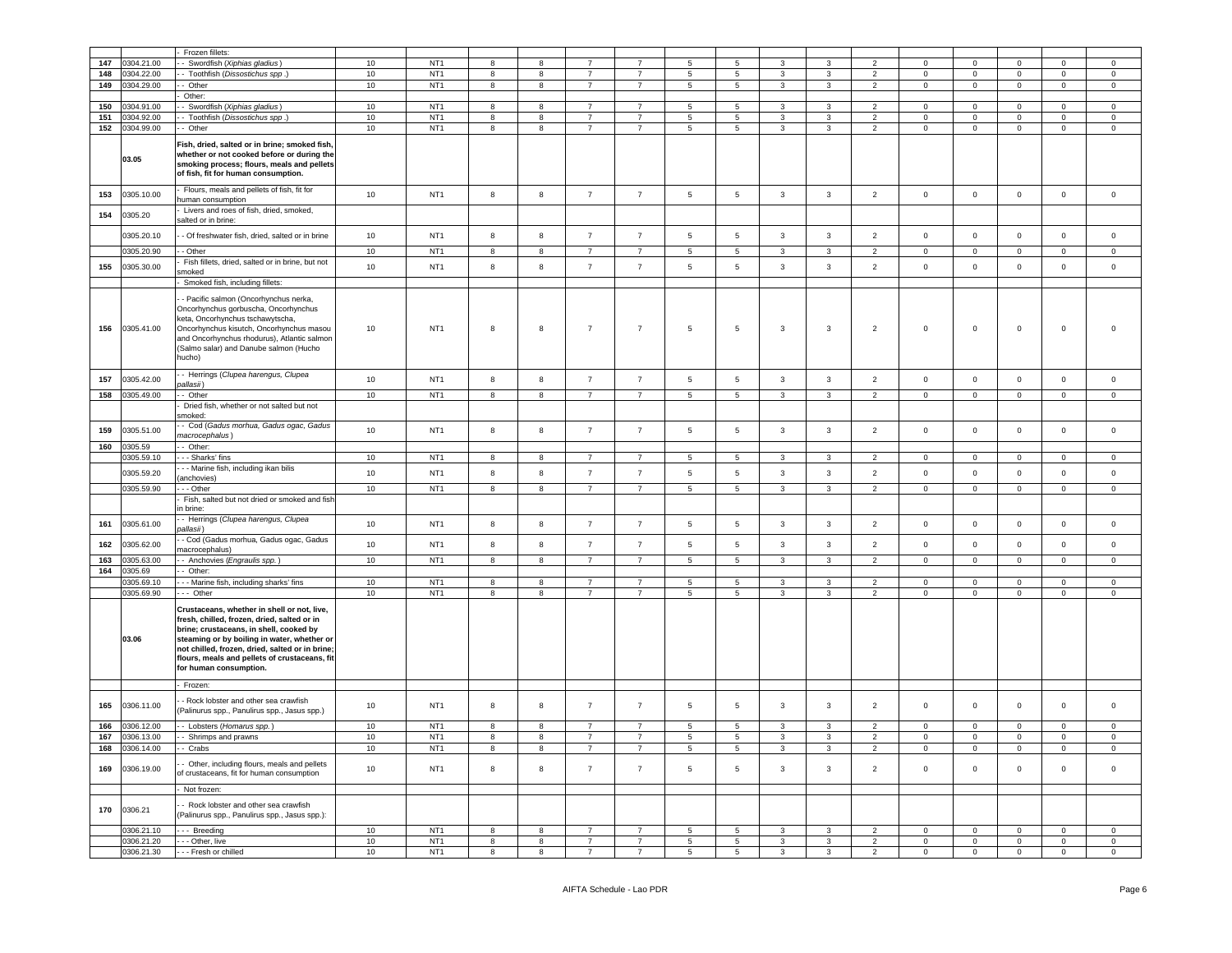|     |                          | - - Other:                                                                                                                                                                                                            |        |                 |                |                         |                |                                  |                 |                                            |                |                |                |                |                     |                |                |                     |
|-----|--------------------------|-----------------------------------------------------------------------------------------------------------------------------------------------------------------------------------------------------------------------|--------|-----------------|----------------|-------------------------|----------------|----------------------------------|-----------------|--------------------------------------------|----------------|----------------|----------------|----------------|---------------------|----------------|----------------|---------------------|
|     | 0306.21.91               | --- In airtight containers                                                                                                                                                                                            | 10     | NT <sub>1</sub> | $\mathbf{g}$   | 8                       |                |                                  | $\overline{5}$  | 5                                          | 3              | $\mathbf{3}$   | $\overline{2}$ | $\Omega$       | $\Omega$            | $\Omega$       | $\Omega$       | $\Omega$            |
|     | 0306.21.99               | - - - - Other                                                                                                                                                                                                         | 10     | NT <sub>1</sub> | 8              | 8                       | $\overline{7}$ | $\overline{7}$                   | $5\overline{5}$ | 5                                          | $\mathbf{3}$   | $\mathbf{3}$   | $\overline{2}$ | $\mathsf 0$    | $\mathsf 0$         | $\circ$        | $\mathbf{0}$   | $\circ$             |
| 171 | 0306.22                  | - - Lobsters (Homarus spp.):                                                                                                                                                                                          |        |                 |                |                         |                |                                  |                 |                                            |                |                |                |                |                     |                |                |                     |
|     | 0306.22.10               | --- Breeding                                                                                                                                                                                                          | 10     | NT <sub>1</sub> | 8              | 8                       | $\overline{7}$ | $\overline{7}$                   | 5               | 5                                          | $\mathbf{3}$   | $\mathbf{3}$   | $\overline{2}$ | $\mathbf 0$    | $\mathsf 0$         | $\mathsf 0$    | $\Omega$       | $\mathsf 0$         |
|     | 0306.22.20               | - - - Other, live                                                                                                                                                                                                     | 10     | NT <sub>1</sub> | 8              | 8                       | $\overline{7}$ | $\overline{7}$                   | $5\overline{5}$ | 5                                          | 3              | $\mathbf{3}$   | $\overline{2}$ | $\mathbf 0$    | $\mathsf 0$         | $\mathsf 0$    | $\Omega$       | $\mathsf 0$         |
|     | 0306.22.30               | --- Fresh or chilled                                                                                                                                                                                                  | 10     | NT <sub>1</sub> | 8              | $\overline{\mathbf{8}}$ | $\overline{7}$ | $\overline{7}$                   | $\overline{5}$  | $\overline{5}$                             | 3              | $\overline{3}$ | $\overline{2}$ | $\mathbf 0$    | $\overline{0}$      | $\overline{0}$ | $\Omega$       | $\mathbf 0$         |
|     |                          | - - - Dried:                                                                                                                                                                                                          |        |                 |                |                         |                |                                  |                 |                                            |                |                |                |                |                     |                |                |                     |
|     | 0306.22.41               | In airtight containers                                                                                                                                                                                                | 10     | NT <sub>1</sub> | 8              | 8                       | $\overline{7}$ | $\overline{7}$                   | 5               | 5                                          | $\mathbf{3}$   | $\mathbf{3}$   | $\overline{2}$ | $\mathbf 0$    | $\mathsf 0$         | $\mathsf 0$    | $\Omega$       | $\mathsf 0$         |
|     | 0306.22.49               | - - - - Other                                                                                                                                                                                                         | 10     | NT <sub>1</sub> | 8              | 8                       | $\overline{7}$ | $\overline{7}$                   | 5               | $\overline{5}$                             | 3              | 3              | $\overline{2}$ | $\mathbf 0$    | $\mathbf 0$         | $\mathbf 0$    | $\Omega$       | $\mathbf 0$         |
|     |                          |                                                                                                                                                                                                                       |        |                 |                |                         |                |                                  |                 |                                            |                |                |                |                |                     |                |                |                     |
|     |                          | - - - Other:                                                                                                                                                                                                          |        |                 | 8              |                         | $\overline{7}$ | $\overline{7}$                   |                 |                                            | 3              | $\mathbf{3}$   |                | $\Omega$       |                     |                | $\Omega$       | $\Omega$            |
|     | 0306.22.91               | - - - - In airtight containers                                                                                                                                                                                        | 10     | NT <sub>1</sub> |                | 8                       |                |                                  | $5\overline{5}$ | $5\phantom{.0}$                            |                |                | $\overline{2}$ |                | $\mathbf 0$         | $\mathbf 0$    |                |                     |
|     | 0306.22.99               | $--$ Other                                                                                                                                                                                                            | 10     | NT <sub>1</sub> | 8              | $\overline{8}$          | $\overline{7}$ | $\overline{7}$                   | $5^{\circ}$     | $\overline{5}$                             | 3              | $\mathbf{3}$   | $\overline{2}$ | $\mathbf 0$    | $\mathbf 0$         | $\mathbf 0$    | $\Omega$       | $\mathbf 0$         |
| 172 | 0306.23                  | - - Shrimps and prawns:                                                                                                                                                                                               |        |                 |                |                         |                |                                  |                 |                                            |                |                |                |                |                     |                |                |                     |
|     | 0306.23.10               | --- Breeding                                                                                                                                                                                                          | 10     | NT <sub>1</sub> | 8              | 8                       | $\overline{7}$ | $\overline{7}$                   | 5               | 5                                          | 3              | 3              | $\overline{2}$ | $\Omega$       | $\Omega$            | $\Omega$       | $\Omega$       | $\Omega$            |
|     | 0306.23.20               | - - - Other, live                                                                                                                                                                                                     | 10     | NT <sub>1</sub> | 8              | 8                       | $\overline{7}$ | $\overline{7}$                   | $5\overline{5}$ | 5                                          | 3              | $\mathbf{3}$   | $\overline{2}$ | $\mathbf 0$    | $\mathsf 0$         | $\circ$        | $\mathbf 0$    | $\circ$             |
|     | 0306.23.30               | - - - Fresh or chilled                                                                                                                                                                                                | 10     | NT <sub>1</sub> | 8              | 8                       | $\overline{7}$ | $\overline{7}$                   | $5\overline{5}$ | $5\overline{5}$                            | $\mathbf{3}$   | $\mathbf{3}$   | $\overline{2}$ | $\mathbf 0$    | $\mathsf 0$         | $\mathbf{0}$   | $\mathbf{0}$   | $\overline{0}$      |
|     |                          | - - - Dried:                                                                                                                                                                                                          |        |                 |                |                         |                |                                  |                 |                                            |                |                |                |                |                     |                |                |                     |
|     | 0306.23.41               | - - - - In airtight containers                                                                                                                                                                                        | 10     | NT <sub>1</sub> | 8              | 8                       | $\overline{7}$ | $\overline{7}$                   | $5\overline{5}$ | 5                                          | 3              | $\mathbf{3}$   | $\overline{2}$ | $\mathsf 0$    | $\mathsf 0$         | $\circ$        | $\mathbf 0$    | $\circ$             |
|     | 0306.23.49               | $- - -$ Other                                                                                                                                                                                                         | 10     | NT <sub>1</sub> | 8              | 8                       | $\overline{7}$ | $\overline{7}$                   | $5\overline{5}$ | 5                                          | $\mathbf{3}$   | $\mathbf{3}$   | $\overline{2}$ | $\mathbf 0$    | $\mathsf 0$         | $\mathbf 0$    | $\mathbf{0}$   | $\overline{0}$      |
|     |                          | - - - Other:                                                                                                                                                                                                          |        |                 |                |                         |                |                                  |                 |                                            |                |                |                |                |                     |                |                |                     |
|     | 0306.23.91               | - - - - In airtight containers                                                                                                                                                                                        | 10     | NT <sub>1</sub> | 8              | 8                       | $\overline{7}$ | $\overline{7}$                   | $5\overline{5}$ | $5\phantom{.0}$                            | $\mathbf{3}$   | $\mathbf{3}$   | $\overline{2}$ | $\mathsf 0$    | $\mathbf{0}$        | $\circ$        | $\circ$        | $\mathsf 0$         |
|     | 0306.23.99               | - - - - Other                                                                                                                                                                                                         | 10     | NT <sub>1</sub> | 8              | 8                       | $\overline{7}$ | $\overline{7}$                   | $5^{\circ}$     | $5\overline{5}$                            | $\mathbf{3}$   | $\mathbf{3}$   | $\overline{2}$ | $\mathsf 0$    | $\mathbf 0$         | $\overline{0}$ | $\overline{0}$ | $\overline{0}$      |
| 173 | 0306.24                  | - Crabs:                                                                                                                                                                                                              |        |                 |                |                         |                |                                  |                 |                                            |                |                |                |                |                     |                |                |                     |
|     | 0306.24.10               | - - - Live                                                                                                                                                                                                            | 10     | NT <sub>1</sub> | 8              | 8                       | $\overline{7}$ | $\overline{7}$                   | $5^{\circ}$     | $5\overline{5}$                            | $\mathbf{3}$   | $\mathbf{3}$   | $\overline{2}$ | $\mathbf 0$    | $\overline{0}$      | $\overline{0}$ | $\overline{0}$ | $\mathbf{0}$        |
|     | 0306.24.20               | - - - Fresh or chilled                                                                                                                                                                                                | 10     | NT <sub>1</sub> | 8              | 8                       | $\overline{7}$ | $\overline{7}$                   | $5^{\circ}$     | $5\overline{5}$                            | $\mathbf{3}$   | $\mathbf{3}$   | $\overline{2}$ | $\mathsf 0$    | $\mathbf 0$         | $\overline{0}$ | $\overline{0}$ | $\overline{0}$      |
|     |                          | - - - Other:                                                                                                                                                                                                          |        |                 |                |                         |                |                                  |                 |                                            |                |                |                |                |                     |                |                |                     |
|     | 0306.24.91               | - - - - In airtight containers                                                                                                                                                                                        | 10     | NT <sub>1</sub> | 8              | 8                       | $\overline{7}$ | $\overline{7}$                   | $5^{\circ}$     | $5\overline{5}$                            | $\mathbf{3}$   | $\mathbf{3}$   | $\overline{2}$ | $\mathbf 0$    | $\overline{0}$      | $\overline{0}$ | $\overline{0}$ | $\mathbf{0}$        |
|     | 0306.24.99               | $--$ Other                                                                                                                                                                                                            | 10     | NT <sub>1</sub> | 8              | 8                       | $\overline{7}$ | $\overline{7}$                   | $5^{\circ}$     | $5\overline{5}$                            | $\mathbf{3}$   | $\mathbf{3}$   | $\overline{2}$ | $\mathsf 0$    | $\overline{0}$      | $\overline{0}$ | $\overline{0}$ | $\overline{0}$      |
|     |                          |                                                                                                                                                                                                                       |        |                 |                |                         |                |                                  |                 |                                            |                |                |                |                |                     |                |                |                     |
| 174 | 0306.29                  | - Other, including flours, meals and pellets<br>of crustaceans, fit for human consumption:                                                                                                                            |        |                 |                |                         |                |                                  |                 |                                            |                |                |                |                |                     |                |                |                     |
|     |                          |                                                                                                                                                                                                                       |        |                 |                |                         |                |                                  |                 |                                            |                |                |                |                |                     |                |                |                     |
|     | 0306.29.10               | - - - Live                                                                                                                                                                                                            | 10     | NT <sub>1</sub> | 8              | 8                       | $\overline{7}$ | $\overline{7}$                   | 5               | $5\phantom{.0}$                            | 3              | 3              | $\overline{2}$ | $\mathbf 0$    | $\mathsf 0$         | $\mathbf 0$    | $\pmb{0}$      | $\mathsf 0$         |
|     | 0306.29.20               | - - - Fresh or chilled                                                                                                                                                                                                | 10     | NT <sub>1</sub> | 8              | 8                       | $\overline{7}$ | $\overline{7}$                   | $5\phantom{.0}$ | $5\phantom{.0}$                            | $\mathbf{3}$   | $\mathbf{3}$   | $\overline{2}$ | $\mathsf 0$    | $\mathsf 0$         | $\mathbf 0$    | $\mathbf 0$    | $\mathbf 0$         |
|     |                          | - - Other:                                                                                                                                                                                                            |        |                 |                |                         |                |                                  |                 |                                            |                |                |                |                |                     |                |                |                     |
|     | 0306.29.91               | --- In airtight containers                                                                                                                                                                                            | 10     | NT <sub>1</sub> | 8              | 8                       | $\overline{7}$ | $\overline{7}$                   | 5               | $\overline{5}$                             | 3              | 3              | $\overline{2}$ | $\mathbf 0$    | $\mathsf 0$         | $\,0\,$        | $\mathbf 0$    | $\mathsf 0$         |
|     | 0306.29.99               | - - - - Other                                                                                                                                                                                                         | $10$   | NT <sub>1</sub> | 8              | 8                       | $\overline{7}$ | $\overline{7}$                   | 5               | 5                                          | 3              | $\mathbf{3}$   | $\overline{2}$ | $\mathsf 0$    | $\mathsf 0$         | $\mathsf 0$    | $\mathsf 0$    | $\mathsf 0$         |
|     |                          | Molluscs, whether in shell or not, live,<br>fresh, chilled, frozen, dried, salted or in                                                                                                                               |        |                 |                |                         |                |                                  |                 |                                            |                |                |                |                |                     |                |                |                     |
|     | 03.07                    | brine: aquatic invertebrates other than<br>crustaceans and molluscs, live, fresh,<br>chilled, frozen, dried, salted or in brine;<br>flours, meals and pellets of aquatic<br>invertebrates other than crustaceans, fit |        |                 |                |                         |                |                                  |                 |                                            |                |                |                |                |                     |                |                |                     |
|     |                          | for human consumption.                                                                                                                                                                                                |        |                 |                |                         |                |                                  |                 |                                            |                |                |                |                |                     |                |                |                     |
| 175 | 0307.10                  | Oysters:                                                                                                                                                                                                              |        |                 |                |                         |                |                                  |                 |                                            |                |                |                |                |                     |                |                |                     |
|     | 0307.10.10               | - Live                                                                                                                                                                                                                | 10     | NT <sub>1</sub> | 8              | $^{\rm 8}$              | $\overline{7}$ | $\overline{7}$                   | 5               | $\overline{\phantom{a}}$                   | $\mathbf{3}$   | $\mathbf{3}$   | $\overline{2}$ | $\mathbf 0$    | $\mathsf 0$         | $\mathbf 0$    | $\mathbf 0$    | $\mathsf 0$         |
|     | 0307.10.20               | - Fresh, chilled or frozen                                                                                                                                                                                            | 10     | NT <sub>1</sub> | 8              | $^{\rm 8}$              | $\overline{7}$ | $\overline{7}$<br>$\overline{7}$ | $5\overline{)}$ | $5\phantom{.0}$                            | 3              | $\mathbf{3}$   | $\overline{2}$ | $\mathsf 0$    | $\mathsf 0$         | $\mathbf 0$    | $\mathbf 0$    | $\overline{0}$      |
|     | 0307.10.30               | - Dried, salted or in brine<br>Scallops, including queen scallops, of the<br>genera Pecten, Chlamys or Placopecten:                                                                                                   | 10     | NT <sub>1</sub> | 8              | $^{\rm 8}$              | $\overline{7}$ |                                  | $5\phantom{.0}$ | $\overline{5}$                             | $\mathbf{3}$   | $\mathbf{3}$   | $\overline{2}$ | $\mathsf 0$    | $\mathsf{O}\xspace$ | $\mathbf 0$    | $\mathsf 0$    | $\mathsf{O}\xspace$ |
| 176 | 0307.21                  | - - Live, fresh or chilled:                                                                                                                                                                                           |        |                 |                |                         |                |                                  |                 |                                            |                |                |                |                |                     |                |                |                     |
|     | 0307.21.10               | - - - Live                                                                                                                                                                                                            | 10     | NT <sub>1</sub> | 8              | 8                       | $\overline{7}$ | $\overline{7}$                   | $5\overline{5}$ | 5                                          | $\mathbf{3}$   | $\mathbf{3}$   | $\overline{2}$ | $\mathbf 0$    | $\mathsf 0$         | $\circ$        | $\mathbf{0}$   | $\mathsf 0$         |
|     | 0307.21.20               | --- Fresh or chilled                                                                                                                                                                                                  | 10     | NT <sub>1</sub> | 8              | 8                       | $\overline{7}$ | $\overline{7}$                   | $5^{\circ}$     | $5\overline{5}$                            | $\mathbf{3}$   | $\mathbf{3}$   | $\overline{2}$ | $\mathbf 0$    | $\overline{0}$      | $\overline{0}$ | $\overline{0}$ | $\overline{0}$      |
| 177 | 0307.29                  | - Other:                                                                                                                                                                                                              |        |                 |                |                         |                |                                  |                 |                                            |                |                |                |                |                     |                |                |                     |
|     | 0307.29.10               | - - Frozen                                                                                                                                                                                                            | 10     | NT <sub>1</sub> | 8              | 8                       | $\overline{7}$ | $\overline{7}$                   | $5\overline{)}$ | $5\overline{5}$                            | $\mathbf{3}$   | $\mathbf{3}$   | $\overline{2}$ | $\mathbf 0$    | $\overline{0}$      | $\overline{0}$ | $\mathbf 0$    | $\circ$             |
|     | 0307.29.20               | --- Dried, salted or in brine                                                                                                                                                                                         | 10     | NT <sub>1</sub> | 8              | 8                       | $\overline{7}$ | $\overline{7}$                   | $5\overline{5}$ | $5\overline{5}$                            | $\mathbf{3}$   | $\mathbf{3}$   | $\overline{2}$ | $\overline{0}$ | $\overline{0}$      | $\overline{0}$ | $\overline{0}$ | $\overline{0}$      |
|     |                          |                                                                                                                                                                                                                       |        |                 |                |                         |                |                                  |                 |                                            |                |                |                |                |                     |                |                |                     |
| 178 | 0307.31                  | Mussels (Mytilus spp., Perna spp.):<br>- Live, fresh or chilled:                                                                                                                                                      |        |                 |                |                         |                |                                  |                 |                                            |                |                |                |                |                     |                |                |                     |
|     |                          |                                                                                                                                                                                                                       |        |                 |                |                         | $\overline{7}$ | $\overline{7}$                   |                 |                                            |                |                |                |                |                     |                |                |                     |
|     | 0307.31.10               | $--$ Live                                                                                                                                                                                                             | 10     | NT <sub>1</sub> | 8              | 8                       | $\overline{7}$ | $\overline{7}$                   | $5\overline{5}$ | $5\overline{5}$                            | $\mathbf{3}$   | $\mathbf{3}$   | $\overline{2}$ | $\mathbf 0$    | $\overline{0}$      | $\overline{0}$ | $\overline{0}$ | $\overline{0}$      |
|     | 0307.31.20               | - - - Fresh or chilled                                                                                                                                                                                                | 10     | NT <sub>1</sub> | 8              | 8                       |                |                                  | 5               | $5\phantom{.0}$                            | $\mathbf{3}$   | $\mathbf{3}$   | $\overline{2}$ | $\overline{0}$ | $\overline{0}$      | $\overline{0}$ | $\overline{0}$ | $\overline{0}$      |
| 179 | 0307.39                  | - Other:                                                                                                                                                                                                              |        |                 |                |                         |                |                                  |                 |                                            |                |                |                |                |                     |                |                |                     |
|     | 0307.39.10               | - - Frozen                                                                                                                                                                                                            | 10     | NT <sub>1</sub> | 8              | 8                       | $\overline{7}$ | $\overline{7}$                   | $5\overline{)}$ | $5\phantom{.0}$                            | 3              | 3              | $\overline{2}$ | $\mathbf{0}$   | $\mathbf{0}$        | $\overline{0}$ | $\mathbf{0}$   | $\mathbf{0}$        |
|     | 0307.39.20               | --- Dried, salted or in brine                                                                                                                                                                                         | 10     | NT <sub>1</sub> | 8              | 8                       | $\overline{7}$ | $\overline{7}$                   | $5\phantom{.0}$ | $\overline{\phantom{0}}$                   | 3              | $\mathbf{3}$   | $\overline{2}$ | $\mathsf 0$    | $\mathsf 0$         | $\mathbf 0$    | $\overline{0}$ | $\mathbf 0$         |
|     |                          | Cuttle fish (Sepia officinalis, Rossia<br>macrosoma, Sepiola spp.) and squid<br>(Ommastrephes spp., Loligo spp.,<br>Nototodarus spp., Sepioteuthis spp.):                                                             |        |                 |                |                         |                |                                  |                 |                                            |                |                |                |                |                     |                |                |                     |
| 180 | 0307.41                  | - - Live, fresh or chilled:                                                                                                                                                                                           |        |                 |                |                         |                |                                  |                 |                                            |                |                |                |                |                     |                |                |                     |
|     | 0307.41.10               | - - - Live                                                                                                                                                                                                            | $10\,$ | NT <sub>1</sub> | 8              | 8                       | $\overline{7}$ | $\overline{7}$                   | -5              | $\,$ 5 $\,$                                | $\mathbf{3}$   | $\mathbf{3}$   | 2              | $\Omega$       | $\Omega$            | $\mathbf 0$    | $\pmb{0}$      | $\mathsf 0$         |
|     | 0307.41.20               | - - - Fresh or chilled                                                                                                                                                                                                | 10     | NT <sub>1</sub> | $\overline{8}$ | $\overline{8}$          | $\overline{7}$ | $\overline{7}$                   | $\overline{5}$  | $\overline{\phantom{0}}$                   | $\mathbf{3}$   | $\overline{3}$ | $\overline{2}$ | $\Omega$       | $\overline{0}$      | $\overline{0}$ | $\mathbf 0$    | $\mathsf{O}\xspace$ |
| 181 | 0307.49                  |                                                                                                                                                                                                                       |        |                 |                |                         |                |                                  |                 |                                            |                |                |                |                |                     |                |                |                     |
|     |                          | $-$ Other:<br>- - - Frozen                                                                                                                                                                                            | 10     | NT <sub>1</sub> | 8              | 8                       | $\overline{7}$ | $\overline{7}$                   | -5              |                                            | 3              | 3              | $\overline{2}$ | $\Omega$       | $\Omega$            | $\mathbf 0$    | $\Omega$       | $\mathbf 0$         |
|     | 0307.49.10<br>0307.49.20 |                                                                                                                                                                                                                       | 10     | NT <sub>1</sub> | $\mathbf{g}$   | $\overline{8}$          | $\overline{7}$ | $\overline{7}$                   | $\overline{5}$  | $\overline{\phantom{a}}$<br>$\overline{5}$ | $\overline{3}$ | $\overline{3}$ | $\overline{2}$ | $\overline{0}$ | $\overline{0}$      | $\overline{0}$ | $\Omega$       | $\mathsf 0$         |
|     |                          | - - - Dried, salted or in brine<br>Octopus (Octopus spp.):                                                                                                                                                            |        |                 |                |                         |                |                                  |                 |                                            |                |                |                |                |                     |                |                |                     |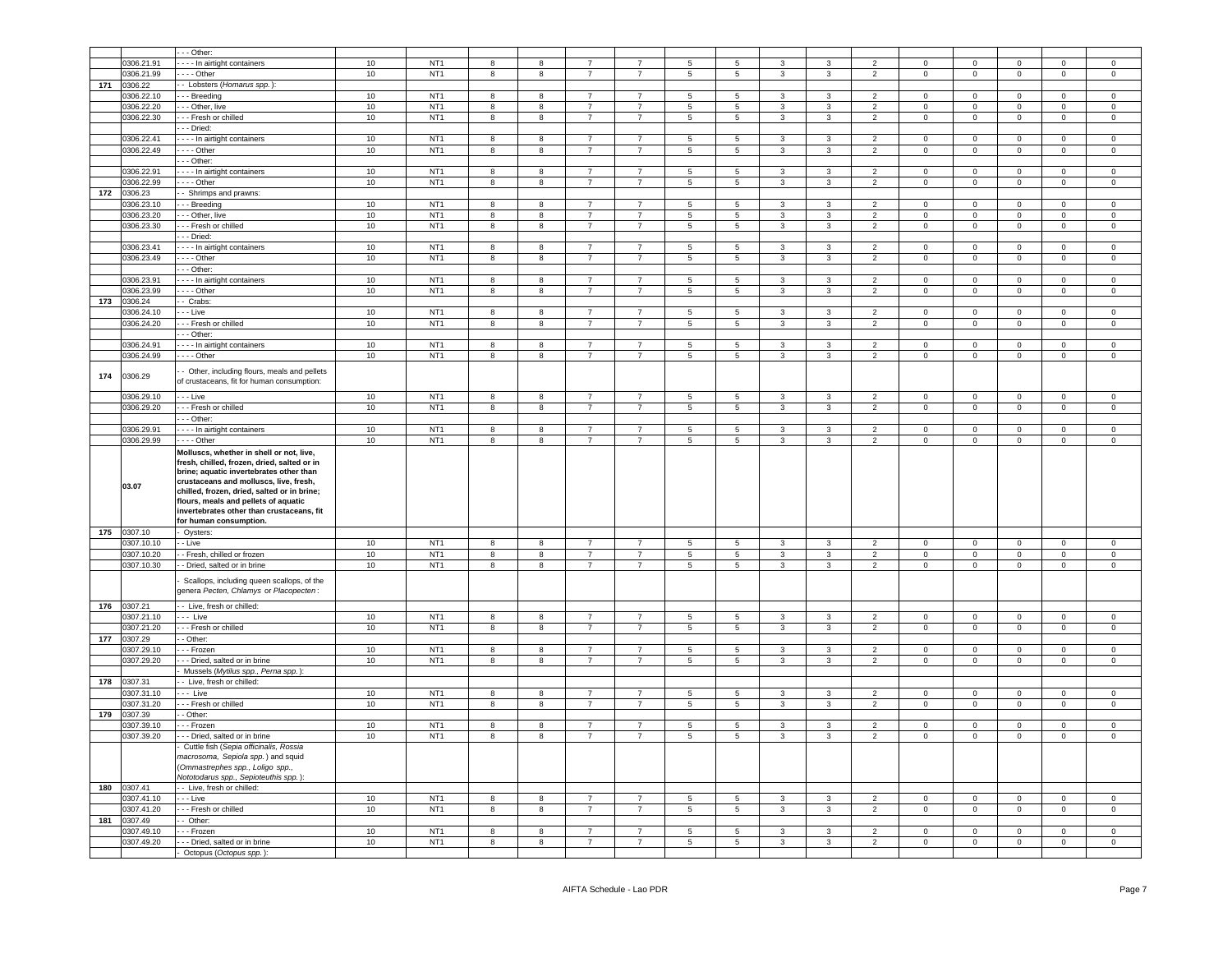| 182 | 0307.51                  | - Live, fresh or chilled:                                                            |                          |                 |                |                         |                |                |                |                          |                |                         |                         |                |                     |                |                |                |
|-----|--------------------------|--------------------------------------------------------------------------------------|--------------------------|-----------------|----------------|-------------------------|----------------|----------------|----------------|--------------------------|----------------|-------------------------|-------------------------|----------------|---------------------|----------------|----------------|----------------|
|     | 0307.51.10               | - - Live                                                                             | 10                       | NT <sub>1</sub> | -8             | 8                       |                | 7              | -5             | 5                        | 3              | 3                       | $\overline{2}$          | $\Omega$       | $\Omega$            | $\Omega$       | $\Omega$       | $\Omega$       |
|     | 0307.51.20               | -- Fresh or chilled                                                                  | 10                       | NT <sub>1</sub> | 8              | $\overline{\mathbf{8}}$ | $\overline{7}$ | $\overline{7}$ | $\overline{5}$ | $\overline{\phantom{a}}$ | 3              | $\overline{\mathbf{3}}$ | $\overline{2}$          | $\overline{0}$ | $\overline{0}$      | $\,0\,$        | $\overline{0}$ | $\overline{0}$ |
| 183 | 0307.59                  | - Other:                                                                             |                          |                 |                |                         |                |                |                |                          |                |                         |                         |                |                     |                |                |                |
|     | 0307.59.10               | - - Frozen                                                                           | 10                       | NT <sub>1</sub> | 8              | 8                       | $\overline{7}$ | $\overline{7}$ | -5             | 5                        | 3              | 3                       | $\overline{2}$          | $\Omega$       | $\mathbf 0$         | $\mathbf 0$    | $\Omega$       | $\Omega$       |
|     | 0307.59.20               | - Dried, salted or in brine                                                          | 10                       | NT <sub>1</sub> | 8              | 8                       | $\overline{7}$ |                | 5              | $5\phantom{.0}$          | 3              | 3                       | $\overline{2}$          | 0              | $\mathbf 0$         | $\mathbf 0$    | $^{\circ}$     | $\mathbf 0$    |
| 184 | 0307.60                  | Snails, other than sea snails:                                                       |                          |                 |                |                         |                |                |                |                          |                |                         |                         |                |                     |                |                |                |
|     | 0307.60.10               | - Live                                                                               | 10                       | NT <sub>1</sub> | 8              | 8                       | $\overline{7}$ | $\overline{7}$ | 5              | 5                        | 3              | 3                       | 2                       | $\mathbf 0$    | $\mathbf 0$         | $\mathsf 0$    | $\Omega$       | $\mathbf 0$    |
|     | 0307.60.20               | - Fresh, chilled or frozen                                                           | 10                       | NT <sub>1</sub> | 8              | 8                       | $\overline{7}$ | $\overline{7}$ | 5              | 5                        | 3              | 3                       | $\overline{2}$          | $\Omega$       | $\mathbf{0}$        | $\mathbf 0$    | $\Omega$       | $\mathbf 0$    |
|     | 0307.60.30               | - Dried, salted or in brine                                                          | 10                       | NT <sub>1</sub> | 8              | 8                       | $\overline{7}$ | $\overline{7}$ | $\,$ 5 $\,$    | $\,$ 5 $\,$              | 3              | 3                       | $\overline{\mathbf{c}}$ | $\mathbf 0$    | $\mathsf{O}\xspace$ | $\mathbf 0$    | $\mathbf 0$    | $\mathsf 0$    |
|     |                          |                                                                                      |                          |                 |                |                         |                |                |                |                          |                |                         |                         |                |                     |                |                |                |
|     |                          | Other, including flours, meals and pellets of                                        |                          |                 |                |                         |                |                |                |                          |                |                         |                         |                |                     |                |                |                |
|     |                          | aquatic invertebrates other than crustaceans,                                        |                          |                 |                |                         |                |                |                |                          |                |                         |                         |                |                     |                |                |                |
|     |                          | fit for human consumption:                                                           |                          |                 |                |                         |                |                |                |                          |                |                         |                         |                |                     |                |                |                |
| 185 | 0307.91                  | - Live, fresh or chilled:                                                            |                          |                 |                |                         |                |                |                |                          |                |                         |                         |                |                     |                |                |                |
|     | 0307.91.10               | - - Live                                                                             | 10                       | NT <sub>1</sub> | 8              | 8                       | $\overline{7}$ | $\overline{7}$ | 5              | 5                        | 3              | 3                       | $\overline{2}$          | $\mathbf 0$    | $\mathbf 0$         | $\mathbf 0$    | $\mathbf 0$    | $\mathbf 0$    |
|     | 0307.91.20               | - - Fresh or chilled                                                                 | 10                       | NT <sub>1</sub> | 8              | 8                       | $\overline{7}$ | $\overline{7}$ | 5              | 5                        | 3              | $\overline{3}$          | $\overline{2}$          | $\mathbf 0$    | $\mathbf 0$         | $\mathsf 0$    | $\Omega$       | $\mathsf 0$    |
| 186 | 0307.99                  | - Other:                                                                             |                          |                 |                |                         |                |                |                |                          |                |                         |                         |                |                     |                |                |                |
|     | 0307.99.10               | - Frozen                                                                             | 10                       | NT <sub>1</sub> | 8              | 8                       | $\overline{7}$ | $\overline{7}$ | 5              | $\overline{5}$           | $\mathbf{3}$   | 3                       | $\overline{2}$          | $\mathbf{0}$   | $\mathbf 0$         | $\mathbf 0$    | $\mathsf 0$    | $\mathsf 0$    |
|     |                          | - - Beches-de-mer (trepang), dried, salted or                                        |                          |                 |                |                         |                |                |                |                          |                |                         |                         |                |                     |                |                |                |
|     | 0307.99.20               | n brine                                                                              | 10                       | NT <sub>1</sub> | 8              | 8                       | $\overline{7}$ | $\overline{7}$ | 5              | 5                        | $\mathbf{3}$   | $\mathbf{3}$            | $\overline{2}$          | $\mathsf 0$    | $\mathbf 0$         | $\mathsf 0$    | $\mathbf{0}$   | $\mathsf 0$    |
|     | 0307.99.90               | - Other                                                                              | 10                       | NT <sub>1</sub> | 8              | 8                       | $\overline{7}$ | $\overline{7}$ | 5              | $\overline{5}$           | $\mathbf{3}$   | $\mathbf{3}$            | $\overline{2}$          | $\mathsf 0$    | $\mathbf 0$         | $\mathsf 0$    | $\mathbf{0}$   | $\mathsf 0$    |
|     |                          | Milk and cream, not concentrated nor                                                 |                          |                 |                |                         |                |                |                |                          |                |                         |                         |                |                     |                |                |                |
|     | 04.01                    | containing added sugar or other                                                      |                          |                 |                |                         |                |                |                |                          |                |                         |                         |                |                     |                |                |                |
|     |                          | sweetening matter.                                                                   |                          |                 |                |                         |                |                |                |                          |                |                         |                         |                |                     |                |                |                |
| 187 | 00.01 10.00              | Of a fat content, by weight, not exceeding<br>$1\%$                                  | $5\phantom{.0}$          | NT <sub>1</sub> | $\overline{4}$ | $\overline{4}$          | $\overline{4}$ | $\mathbf{3}$   | 3              | 3                        | $\overline{2}$ | $\overline{2}$          | $\mathbf{1}$            | $\mathsf 0$    | $\mathbf 0$         | $\,0\,$        | $\mathbf 0$    | $\mathsf 0$    |
|     |                          | Of a fat content, by weight, exceeding 1%                                            |                          |                 |                |                         |                |                |                |                          |                |                         |                         |                |                     |                |                |                |
| 188 | 0401.20.00               | out not exceeding 6%                                                                 | $5\phantom{.0}$          | NT <sub>1</sub> | $\overline{4}$ | $\overline{4}$          | $\overline{4}$ | 3              | 3              | $\mathbf{3}$             | $\overline{2}$ | $\overline{2}$          | $\overline{1}$          | $\mathsf 0$    | $\mathsf 0$         | $\mathbf 0$    | $\mathbf 0$    | $\mathsf 0$    |
| 189 | 0401.30.00               | Of a fat content, by weight, exceeding 6%                                            | $\sqrt{5}$               | NT <sub>1</sub> | $\overline{4}$ | $\overline{4}$          | $\overline{4}$ | $\mathbf{3}$   | 3              | $\mathbf{3}$             | $\overline{2}$ | $\overline{2}$          | $\overline{1}$          | $\mathsf 0$    | $\mathsf{o}\,$      | $\mathsf 0$    | $\mathbf 0$    | $\mathsf 0$    |
|     |                          | Milk and cream, concentrated or                                                      |                          |                 |                |                         |                |                |                |                          |                |                         |                         |                |                     |                |                |                |
|     | 04.02                    | containing added sugar or other                                                      |                          |                 |                |                         |                |                |                |                          |                |                         |                         |                |                     |                |                |                |
|     |                          | sweetening matter.                                                                   |                          |                 |                |                         |                |                |                |                          |                |                         |                         |                |                     |                |                |                |
|     |                          |                                                                                      |                          |                 |                |                         |                |                |                |                          |                |                         |                         |                |                     |                |                |                |
| 190 | 0402.10                  | In powder, granules or other solid forms, of                                         |                          |                 |                |                         |                |                |                |                          |                |                         |                         |                |                     |                |                |                |
|     |                          | a fat content, by weight, not exceeding 1.5%:                                        |                          |                 |                |                         |                |                |                |                          |                |                         |                         |                |                     |                |                |                |
|     | 0402.10.30               | - In containers of a gross weight of 20 kg or                                        | $5\phantom{.0}$          | NT <sub>1</sub> | $\overline{4}$ | $\overline{4}$          | $\overline{4}$ | $\mathbf{3}$   | $\overline{3}$ | $\overline{3}$           | 2              | $\overline{2}$          | $\overline{1}$          | $\mathbf 0$    | $\mathbf 0$         | $\mathsf 0$    | $\mathbf{0}$   | $\mathsf 0$    |
|     |                          | nore                                                                                 |                          |                 |                |                         |                |                |                |                          |                |                         |                         |                |                     |                |                |                |
|     | 0402.10.90               | - Other                                                                              | 5                        | NT <sub>1</sub> | $\overline{4}$ | $\overline{4}$          | $\overline{4}$ | $\mathbf{3}$   | $\mathbf{3}$   | $\mathbf{3}$             | $\overline{2}$ | $\overline{2}$          | $\overline{1}$          | $\mathbf 0$    | $\mathsf 0$         | $\mathbf{0}$   | $\mathbf 0$    | $\mathbf 0$    |
|     |                          | In powder, granules or other solid forms, of                                         |                          |                 |                |                         |                |                |                |                          |                |                         |                         |                |                     |                |                |                |
|     |                          | a fat content, by weight, exceeding 1.5%:                                            |                          |                 |                |                         |                |                |                |                          |                |                         |                         |                |                     |                |                |                |
|     |                          |                                                                                      |                          |                 |                |                         |                |                |                |                          |                |                         |                         |                |                     |                |                |                |
| 191 | 0402.21                  | - Not containing added sugar or other                                                |                          |                 |                |                         |                |                |                |                          |                |                         |                         |                |                     |                |                |                |
|     |                          | sweetening matter.                                                                   |                          |                 |                |                         |                |                |                |                          |                |                         |                         |                |                     |                |                |                |
|     | 0402.21.20               | -- In containers of a gross weight of 20 kg or                                       | $\,$ 5 $\,$              | NT <sub>1</sub> | $\overline{4}$ | $\overline{4}$          | $\overline{4}$ | $\mathbf{3}$   | $\mathbf{3}$   | $\mathbf{3}$             | $\overline{2}$ | $\overline{2}$          | $\overline{1}$          | $\mathbb O$    | $\mathsf 0$         | $\mathbf 0$    | $\mathbf 0$    | $\mathsf 0$    |
|     |                          | more                                                                                 |                          |                 | $\overline{4}$ | $\overline{4}$          | $\overline{4}$ | $\overline{3}$ | $\overline{3}$ |                          | $\overline{2}$ | $\overline{2}$          |                         | $\overline{0}$ |                     |                | $\overline{0}$ | $\overline{0}$ |
|     | 0402.21.90               | - - Other                                                                            | $\overline{5}$           | NT <sub>1</sub> |                |                         |                |                |                | $\overline{3}$           |                |                         | $\overline{1}$          |                | $\overline{0}$      | $\overline{0}$ |                |                |
| 192 | 0402.29                  | - Other:                                                                             |                          |                 |                |                         |                |                |                |                          |                |                         |                         |                |                     |                |                |                |
|     | 0402.29.20               | - - In containers of a gross weight of 20 kg or<br>more                              | $\,$ 5 $\,$              | NT <sub>1</sub> | $\overline{4}$ | $\overline{4}$          | $\overline{4}$ | $\mathbf{3}$   | $\mathbf{3}$   | $\mathbf{3}$             | $\overline{2}$ | $\overline{2}$          | $\overline{1}$          | $\mathsf 0$    | $\mathsf 0$         | $\mathbf 0$    | $\mathbf 0$    | $\mathsf 0$    |
|     | 0402.29.90               | - - Other                                                                            | $\overline{\phantom{a}}$ | NT <sub>1</sub> | $\overline{4}$ | $\overline{4}$          | $\overline{4}$ | $\overline{3}$ | $\overline{3}$ | $\overline{3}$           | $\overline{2}$ | $\overline{2}$          | $\overline{1}$          | $\overline{0}$ | $\overline{0}$      | $\overline{0}$ | $\overline{0}$ | $\overline{0}$ |
|     |                          | Other:                                                                               |                          |                 |                |                         |                |                |                |                          |                |                         |                         |                |                     |                |                |                |
|     |                          | - Not containing added sugar or other                                                |                          |                 |                |                         |                |                |                |                          |                |                         |                         |                |                     |                |                |                |
| 193 | 0402.91.00               | sweetening matter                                                                    | $\,$ 5 $\,$              | NT <sub>1</sub> | $\overline{4}$ | $\overline{4}$          | $\overline{4}$ | $\mathbf{3}$   | $\mathbf{3}$   | $\mathbf{3}$             | $\overline{2}$ | $\overline{2}$          | $\overline{1}$          | $\mathsf 0$    | $\mathbf 0$         | $\mathbf 0$    | $\mathsf 0$    | $\mathsf 0$    |
| 194 | 0402.99.00               | - Other                                                                              | $\overline{5}$           | NT <sub>1</sub> | $\overline{4}$ | $\overline{4}$          | $\overline{4}$ | $\overline{3}$ | $\overline{3}$ | $\overline{\mathbf{3}}$  | $\overline{2}$ | $\overline{2}$          | $\overline{1}$          | $\overline{0}$ | $\overline{0}$      | $\overline{0}$ | $\overline{0}$ | $\overline{0}$ |
|     |                          |                                                                                      |                          |                 |                |                         |                |                |                |                          |                |                         |                         |                |                     |                |                |                |
|     |                          | Buttermilk, curdled milk and cream, yogurt,                                          |                          |                 |                |                         |                |                |                |                          |                |                         |                         |                |                     |                |                |                |
|     |                          | kephir and other fermented or acidified                                              |                          |                 |                |                         |                |                |                |                          |                |                         |                         |                |                     |                |                |                |
|     | 04.03                    | milk and cream, whether or not                                                       |                          |                 |                |                         |                |                |                |                          |                |                         |                         |                |                     |                |                |                |
|     |                          | concentrated or containing added sugar or<br>other sweetening matter or flavoured or |                          |                 |                |                         |                |                |                |                          |                |                         |                         |                |                     |                |                |                |
|     |                          |                                                                                      |                          |                 |                |                         |                |                |                |                          |                |                         |                         |                |                     |                |                |                |
|     |                          |                                                                                      |                          |                 |                |                         |                |                |                |                          |                |                         |                         |                |                     |                |                |                |
|     |                          | containing added fruit, nuts or cocoa.                                               |                          |                 |                |                         |                |                |                |                          |                |                         |                         |                |                     |                |                |                |
|     | 195 0403.10              | Yogurt:                                                                              |                          |                 |                |                         |                |                |                |                          |                |                         |                         |                |                     |                |                |                |
|     |                          | - Containing fruit, nuts, cocoa or flavouring                                        |                          |                 |                |                         |                |                |                |                          |                |                         |                         |                |                     |                |                |                |
|     |                          | natter; liquid yogurt:                                                               |                          |                 |                |                         |                |                |                |                          |                |                         |                         |                |                     |                |                |                |
|     | 0403.10.11               | --- In liquid form, including condensed form                                         | 20                       | <b>ST</b>       | 19             | 18                      | 17             | 16             | 15             | 12                       | 10             | $\,9$                   | 8                       | 8              | $\overline{7}$      | $\overline{7}$ | 6              | 5              |
|     | 0403.10.19               | $-$ - Other                                                                          | 20                       | ST              | 19             | 18                      | 17             | 16             | 15             | 12                       | 10             | $\,9$                   | 8                       | 8              | $\overline{7}$      | $\overline{7}$ | 6              | 5              |
|     |                          | - Other:                                                                             |                          |                 |                |                         |                |                |                |                          |                |                         |                         |                |                     |                |                |                |
|     | 0403.10.91               | - - In condensed form                                                                | 20                       | <b>ST</b>       | 19             | 18                      | 17             | 16             | 15             | 12                       | 10             | 9                       | 8                       | 8              | $\overline{7}$      | $\overline{7}$ | 6              | 5              |
|     | 0403.10.99               | - - Other                                                                            | 20                       | ST              | 19             | 18                      | 17             | 16             | 15             | 12                       | 10             | 9                       | 8                       | 8              | $\overline{7}$      | $\overline{7}$ | 6              | 5              |
| 196 | 0403.90                  | Other:                                                                               |                          |                 |                |                         |                |                |                |                          |                |                         |                         |                |                     |                |                |                |
|     | 0403.90.10<br>0403.90.90 | - Buttermilk<br>- Other                                                              | 20<br>20                 | ST<br><b>ST</b> | 19<br>19       | 18<br>18                | 17<br>17       | 16<br>16       | 15<br>15       | 12<br>12                 | 10<br>10       | 9<br>$\overline{9}$     | 8<br>8                  | 8<br>8         | $\overline{7}$      |                |                | 5<br>5         |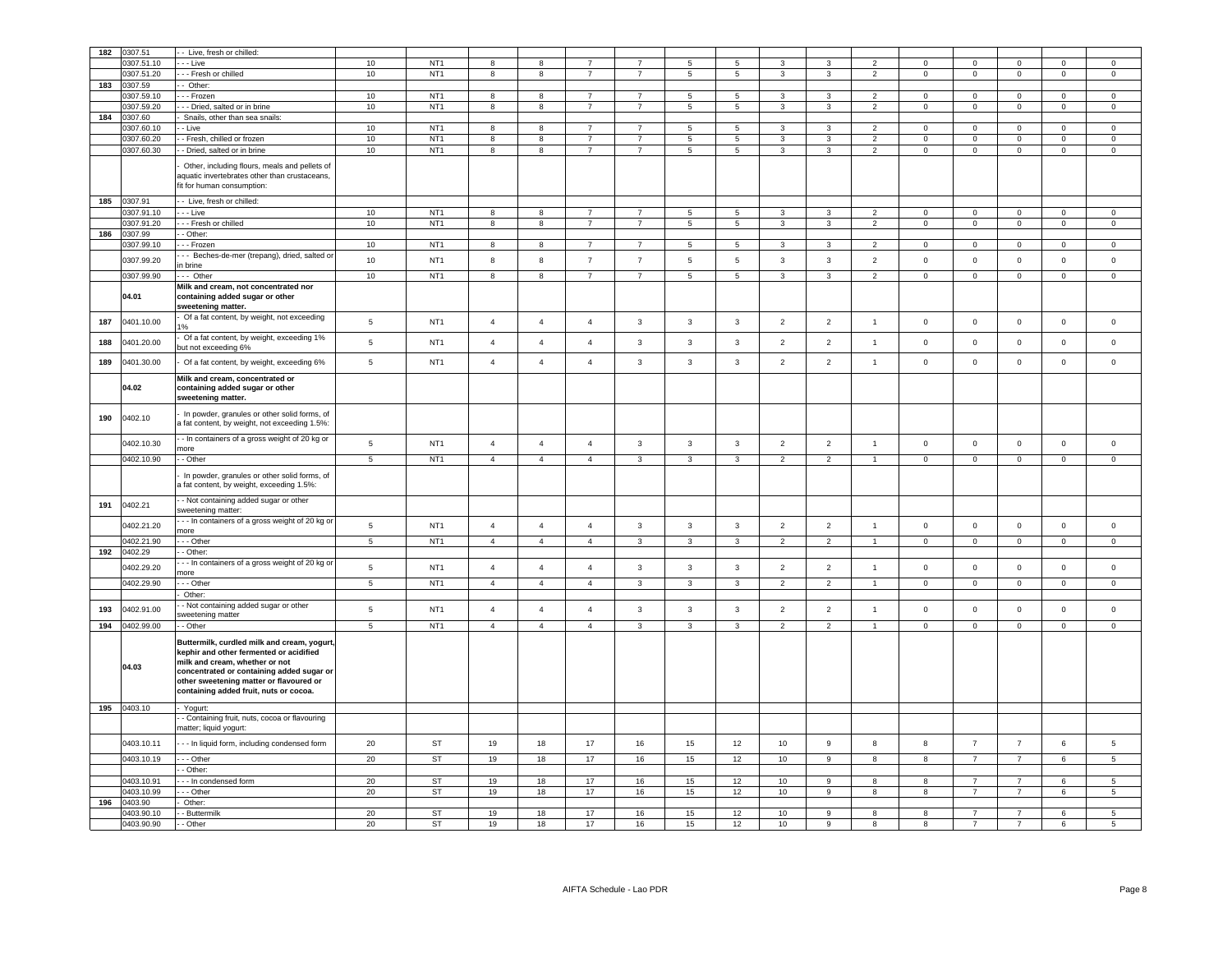|     | 04.04                    | Whey, whether or not concentrated or<br>containing added sugar or other<br>sweetening matter; products consisting of<br>natural milk constituents, whether or not<br>containing added sugar or other<br>sweetening matter, not elsewhere<br>specified or included. |                               |                                    |                                  |                                  |                                  |                                   |                               |                              |                                  |                                  |                                            |                            |                               |                               |                                  |                            |
|-----|--------------------------|--------------------------------------------------------------------------------------------------------------------------------------------------------------------------------------------------------------------------------------------------------------------|-------------------------------|------------------------------------|----------------------------------|----------------------------------|----------------------------------|-----------------------------------|-------------------------------|------------------------------|----------------------------------|----------------------------------|--------------------------------------------|----------------------------|-------------------------------|-------------------------------|----------------------------------|----------------------------|
| 197 | 0404.10                  | Whey and modified whey, whether or not<br>concentrated or containing added sugar or<br>other sweetening matter:                                                                                                                                                    |                               |                                    |                                  |                                  |                                  |                                   |                               |                              |                                  |                                  |                                            |                            |                               |                               |                                  |                            |
|     |                          | - Fit for human consumption:                                                                                                                                                                                                                                       |                               |                                    |                                  |                                  |                                  |                                   |                               |                              |                                  |                                  |                                            |                            |                               |                               |                                  |                            |
|     | 0404.10.11               | . - - Whey                                                                                                                                                                                                                                                         | 5                             | NT <sub>1</sub>                    | $\overline{4}$                   | $\overline{4}$                   | $\overline{4}$                   | 3                                 | 3                             | 3                            | $\overline{2}$                   | 2                                | $\blacktriangleleft$                       | $\mathbf 0$                | $\mathbf{0}$                  | $\mathbf 0$                   | $\mathbf 0$                      | $\overline{0}$             |
|     | 0404.10.19               | --- Other                                                                                                                                                                                                                                                          | $\overline{5}$                | NT <sub>1</sub>                    | $\overline{4}$                   | $\overline{4}$                   | $\overline{4}$                   | $\mathbf{3}$                      | $\mathbf{3}$                  | $\mathbf{3}$                 | $\overline{2}$                   | $\overline{a}$                   | $\overline{1}$                             | $\overline{0}$             | $\overline{0}$                | $\mathbf 0$                   | $\overline{0}$                   | $\circ$                    |
|     |                          | - Fit for animal feeding:                                                                                                                                                                                                                                          |                               | NT <sub>1</sub>                    |                                  |                                  |                                  |                                   |                               |                              |                                  |                                  |                                            |                            |                               |                               |                                  |                            |
|     | 0404.10.91               | -- Whey                                                                                                                                                                                                                                                            | $5\phantom{.0}$               | NT <sub>1</sub>                    | $\overline{4}$<br>$\overline{4}$ | $\overline{4}$                   | $\overline{4}$                   | 3                                 | 3                             | 3                            | $\overline{2}$                   | $\overline{2}$                   | $\overline{1}$                             | $\Omega$                   | $\mathbf 0$                   | $\Omega$                      | $\pmb{0}$                        | $\Omega$                   |
| 198 | 0404.10.99<br>0404.90.00 | - - Other<br>- Other                                                                                                                                                                                                                                               | $\sqrt{5}$<br>$5\phantom{.0}$ | NT <sub>1</sub>                    | $\overline{4}$                   | $\overline{4}$<br>$\overline{4}$ | $\overline{4}$<br>$\overline{4}$ | 3<br>$\mathbf{3}$                 | $\mathbf{3}$<br>$\mathbf{3}$  | $\mathbf{3}$<br>$\mathbf{3}$ | $\overline{2}$<br>$\overline{2}$ | $\overline{2}$<br>$\overline{2}$ | $\mathbf{1}$<br>$\mathbf{1}$               | $\mathbf 0$<br>$\mathbf 0$ | $\mathbf 0$<br>$\overline{0}$ | $\mathsf 0$<br>$\overline{0}$ | $\mathbf 0$<br>$\overline{0}$    | $\mathbf 0$<br>$\mathbf 0$ |
|     |                          | Butter and other fats and oils derived from                                                                                                                                                                                                                        |                               |                                    |                                  |                                  |                                  |                                   |                               |                              |                                  |                                  |                                            |                            |                               |                               |                                  |                            |
|     | 04.05                    | milk; dairy spreads.                                                                                                                                                                                                                                               |                               |                                    |                                  |                                  |                                  |                                   |                               |                              |                                  |                                  |                                            |                            |                               |                               |                                  |                            |
| 199 | 1405.10.00               | Butter                                                                                                                                                                                                                                                             | 10                            | NT <sub>1</sub>                    | 8                                | 8                                | $\overline{7}$                   | $\overline{7}$                    | 5                             | 5                            | 3                                | 3                                | $\overline{2}$                             | $\mathsf 0$                | $\mathsf 0$                   | $\mathsf 0$                   | $\mathsf 0$                      | $\mathsf 0$                |
| 200 | 0405.20.00               | Dairy spreads                                                                                                                                                                                                                                                      | 10                            | NT <sub>1</sub>                    | 8                                | 8                                | $\overline{7}$                   | $\overline{7}$                    | $\,$ 5 $\,$                   | $\,$ 5 $\,$                  | 3                                | 3                                | $\overline{2}$                             | $\mathsf 0$                | $\mathbf 0$                   | $\mathsf 0$                   | $\pmb{0}$                        | $\,0\,$                    |
| 201 | 0405.90                  | Other:                                                                                                                                                                                                                                                             |                               |                                    |                                  |                                  |                                  |                                   |                               |                              |                                  |                                  |                                            |                            |                               |                               |                                  |                            |
|     | 1405.90.10               | - Anhydrous butterfat                                                                                                                                                                                                                                              | 10                            | NT <sub>1</sub>                    | 8                                | 8                                | $\overline{7}$                   | $\overline{7}$                    | 5                             | 5                            | 3                                | 3                                | $\overline{2}$                             | $\mathbf 0$                | $\mathsf 0$                   | $\mathsf 0$                   | $\pmb{0}$                        | $\,0\,$                    |
|     | 1405.90.20<br>0405.90.30 | - Butter oil                                                                                                                                                                                                                                                       | $10$                          | NT <sub>1</sub>                    | 8<br>8                           | 8                                | $\overline{7}$                   | $\overline{7}$                    | 5                             | 5                            | 3                                | 3                                | $\overline{\phantom{a}}$<br>$\overline{2}$ | $\Omega$<br>$\mathbf 0$    | $\mathbf 0$                   | $\mathsf 0$                   | $\mathbf 0$                      | $\mathbf 0$                |
|     |                          | - Ghee                                                                                                                                                                                                                                                             | $10$                          | NT <sub>1</sub>                    | 8                                | 8                                | $\overline{7}$                   | $\overline{7}$                    | $\,$ 5 $\,$<br>$\overline{5}$ | $\,$ 5 $\,$                  | 3<br>$\mathbf{3}$                | 3                                | $\overline{2}$                             |                            | $\mathbf 0$                   | $\mathsf 0$                   | $\mathbf 0$                      | $\mathsf{O}$               |
|     | 1405.90.90<br>04.06      | - Other<br>Cheese and curd.                                                                                                                                                                                                                                        | $10$                          | NT <sub>1</sub>                    |                                  | 8                                |                                  |                                   |                               | $\,$ 5 $\,$                  |                                  | 3                                |                                            | $\mathsf 0$                | $\mathsf{O}\xspace$           | $\mathsf 0$                   | $\pmb{0}$                        | $\,0\,$                    |
| 202 | 0406.10                  | Fresh (unripened or uncured) cheese,<br>ncluding whey cheese, and curd:                                                                                                                                                                                            |                               |                                    |                                  |                                  |                                  |                                   |                               |                              |                                  |                                  |                                            |                            |                               |                               |                                  |                            |
|     | 0406.10.10               | - Fresh (unripened or uncured) cheese,                                                                                                                                                                                                                             | 10                            | NT <sub>1</sub>                    | 8                                | 8                                | $\overline{7}$                   | $\overline{7}$                    | 5                             | 5                            | $\mathbf{3}$                     | $\mathbf{3}$                     | $\overline{2}$                             | $\mathbf 0$                | $\mathsf 0$                   | $\mathsf 0$                   | $\mathsf 0$                      | $\mathsf 0$                |
|     | 0406.10.90               | ncluding whey cheese<br>- Other                                                                                                                                                                                                                                    | 10                            | NT <sub>1</sub>                    | 8                                | 8                                | $\overline{7}$                   | $\overline{7}$                    | 5 <sup>5</sup>                | 5                            | $\overline{3}$                   | $\mathbf{3}$                     | $\overline{2}$                             | $\overline{0}$             | $\mathbf 0$                   | $\mathbf 0$                   | $\mathbf 0$                      | $\overline{0}$             |
| 203 | 0406.20                  | Grated or powdered cheese, of all kinds:                                                                                                                                                                                                                           |                               |                                    |                                  |                                  |                                  |                                   |                               |                              |                                  |                                  |                                            |                            |                               |                               |                                  |                            |
|     | 0406.20.10               | - In packages of a gross weight exceeding 20                                                                                                                                                                                                                       | 10                            | NT <sub>1</sub>                    | 8                                | $\bf{8}$                         | $\overline{7}$                   | $\overline{7}$                    | 5                             | 5                            | $\mathbf{3}$                     | $\mathbf{3}$                     | $\overline{2}$                             | $\mathsf 0$                | $\mathsf 0$                   | $\mathbf 0$                   | $\mathsf 0$                      | $\mathbf 0$                |
|     | 0406.20.90               | - Other                                                                                                                                                                                                                                                            | $10$                          | NT <sub>1</sub>                    | 8                                | $^{\rm 8}$                       | $\overline{7}$                   | $\overline{7}$                    | $\overline{5}$                | 5                            | $\mathbf{3}$                     | 3                                | $\overline{2}$                             | $\mathbf 0$                | $\mathsf{O}\xspace$           | $\mathsf 0$                   | $\mathbf 0$                      | $\,0\,$                    |
| 204 | 0406.30.00               | Processed cheese, not grated or powdered                                                                                                                                                                                                                           | 10                            | NT <sub>1</sub>                    | 8                                | 8                                | $\overline{7}$                   | $\overline{7}$                    | $5\phantom{.0}$               | 5                            | $\mathbf{3}$                     | $\mathbf{3}$                     | $\overline{c}$                             | $\mathsf 0$                | $\mathbf 0$                   | $\mathbf 0$                   | $\pmb{0}$                        | $\mathbf 0$                |
| 205 | 0406.40.00               | Blue-veined cheese and other cheese<br>containing veins produced by Penicillium<br>oqueforti                                                                                                                                                                       | $10$                          | NT <sub>1</sub>                    | 8                                | 8                                | $\overline{7}$                   | $\overline{7}$                    | 5                             | 5                            | $_{\rm 3}$                       | 3                                | $\overline{c}$                             | $\,0\,$                    | $\mathbf 0$                   | $\mathsf 0$                   | $\mathbf 0$                      | $\overline{0}$             |
| 206 | 0406.90.00               | Other cheese                                                                                                                                                                                                                                                       | 10                            | NT <sub>1</sub>                    | 8                                | 8                                | $\overline{7}$                   | $\overline{7}$                    | 5                             | 5                            | $\mathbf{3}$                     | 3                                | $\overline{c}$                             | $\mathbf 0$                | $\mathsf 0$                   | $\mathbf 0$                   | $\overline{0}$                   | $\overline{0}$             |
| 207 | 04.07                    | Birds' eggs, in shell, fresh, preserved or                                                                                                                                                                                                                         |                               |                                    |                                  |                                  |                                  |                                   |                               |                              |                                  |                                  |                                            |                            |                               |                               |                                  |                            |
|     |                          | cooked.                                                                                                                                                                                                                                                            |                               |                                    |                                  |                                  |                                  |                                   |                               |                              |                                  |                                  |                                            |                            |                               |                               |                                  |                            |
|     |                          | For hatching, including for breeding:                                                                                                                                                                                                                              |                               |                                    |                                  |                                  |                                  |                                   |                               |                              |                                  |                                  |                                            |                            |                               |                               |                                  |                            |
|     | 0407.00.11               | - Hens' eggs                                                                                                                                                                                                                                                       | 30                            | ST                                 | 28                               | 26                               | 25                               | 23                                | 21                            | 19                           | 17                               | 15                               | 13                                         | 13                         | 10 <sup>10</sup>              | 9                             | $\overline{7}$                   | $\sqrt{5}$                 |
|     | 0407.00.12<br>0407.00.19 | - Ducks' eggs<br>- Other                                                                                                                                                                                                                                           | 30<br>30                      | ST<br>ST                           | 28<br>28                         | 26                               | 25<br>25                         | 23<br>23                          | 21                            | 19                           | 17<br>17                         | 15                               | 13<br>13                                   | 13<br>13                   | 10<br>10                      | 9<br>9                        | $\overline{7}$<br>$\overline{7}$ | 5                          |
|     |                          | Other:                                                                                                                                                                                                                                                             |                               |                                    |                                  | 26                               |                                  |                                   | 21                            | 19                           |                                  | 15                               |                                            |                            |                               |                               |                                  | $5\overline{5}$            |
|     | 0407.00.91               | - Hens' eggs                                                                                                                                                                                                                                                       | 30                            | <b>ST</b>                          | 28                               | 26                               | 25                               | 23                                | 21                            | 19                           | 17                               | 15                               | 13                                         | 13                         | 10                            | 9                             | $\overline{7}$                   | 5                          |
|     | 0407.00.92               | - Ducks' eggs                                                                                                                                                                                                                                                      | 30                            | <b>ST</b>                          | 28                               | 26                               | 25                               | 23                                | 21                            | 19                           | 17                               | 15                               | 13                                         | 13                         | 10                            | 9                             |                                  | 5                          |
|     | 0407.00.99               | - Other                                                                                                                                                                                                                                                            | 30                            | <b>ST</b>                          | 28                               | 26                               | 25                               | 23                                | 21                            | 19                           | 17                               | 15                               | 13                                         | 13                         | 10                            | 9                             | $\overline{7}$                   | $\,$ 5 $\,$                |
|     | 04.08                    | Birds' eggs, not in shell, and egg yolks,<br>fresh, dried, cooked by steaming or by<br>boiling in water, moulded, frozen or<br>otherwise preserved, whether or not<br>containing added sugar or other<br>sweetening matter.                                        |                               |                                    |                                  |                                  |                                  |                                   |                               |                              |                                  |                                  |                                            |                            |                               |                               |                                  |                            |
|     |                          | Egg yolks:                                                                                                                                                                                                                                                         |                               |                                    |                                  |                                  |                                  |                                   |                               |                              |                                  |                                  |                                            |                            |                               |                               |                                  |                            |
| 208 | 0408.11.00               | - Dried                                                                                                                                                                                                                                                            | 10                            | NT <sub>1</sub><br>NT <sub>1</sub> | 8                                | 8                                | $\overline{7}$<br>$\overline{7}$ | $7\overline{ }$<br>$\overline{7}$ | $5\overline{5}$               | 5                            | $\mathbf{3}$                     | 3                                | $\overline{2}$                             | $\overline{0}$             | $\overline{0}$                | $\overline{0}$                | $\overline{0}$                   | $\overline{0}$             |
| 209 | 0408.19.00               | - Other<br>Other:                                                                                                                                                                                                                                                  | 10                            |                                    | 8                                | 8                                |                                  |                                   | $5\overline{5}$               | 5                            | $\mathbf{3}$                     | 3                                | $\overline{2}$                             | $\overline{0}$             | $\overline{0}$                | $\overline{0}$                | $\overline{0}$                   | $\overline{0}$             |
| 210 | 0408.91.00               | - Dried                                                                                                                                                                                                                                                            | 10                            | NT <sub>1</sub>                    | 8                                | 8                                | 7                                | $\overline{7}$                    | 5                             | 5                            | 3                                | 3                                | 2                                          | $\Omega$                   | $\mathbf 0$                   | $\mathbf{0}$                  | $\mathbf{0}$                     | $\overline{0}$             |
| 211 | 0408.99.00               | - Other                                                                                                                                                                                                                                                            | 10                            | NT <sub>1</sub>                    | 8                                | 8                                | $\overline{7}$                   | $\overline{7}$                    | $5\overline{5}$               | 5                            | $\mathbf{3}$                     | 3                                | $\overline{2}$                             | $\mathbf 0$                | $\mathbf 0$                   | $\overline{0}$                | $\overline{0}$                   | $\overline{0}$             |
| 212 | 0409.00.00               | Natural honey.                                                                                                                                                                                                                                                     | 10                            | NT <sub>1</sub>                    | 8                                | 8                                | $\overline{7}$                   | $7\overline{ }$                   | $5\overline{5}$               | 5                            | $\mathbf{3}$                     | 3                                | $\overline{2}$                             | $\overline{0}$             | $\overline{0}$                | $\overline{0}$                | $\overline{0}$                   | $\overline{0}$             |
| 213 | 04.10                    | Edible products of animal origin, not                                                                                                                                                                                                                              |                               |                                    |                                  |                                  |                                  |                                   |                               |                              |                                  |                                  |                                            |                            |                               |                               |                                  |                            |
|     |                          | elsewhere specified or included.                                                                                                                                                                                                                                   |                               |                                    |                                  |                                  |                                  |                                   |                               |                              |                                  |                                  |                                            |                            |                               |                               |                                  |                            |
|     | 0410.00.10<br>0410.00.90 | Birds' nests<br>Other                                                                                                                                                                                                                                              | 10<br>10                      | NT <sub>1</sub><br>NT <sub>1</sub> | 8<br>8                           | 8<br>8                           | $\overline{7}$<br>$\overline{7}$ | $\overline{7}$<br>$\overline{7}$  | 5<br>$5\overline{5}$          | 5<br>5                       | 3<br>3                           | 3<br>3                           | $\overline{2}$<br>$\overline{2}$           | $\mathsf 0$<br>$\Omega$    | $\mathsf 0$<br>$\circ$        | $\mathbf 0$<br>$\mathbf 0$    | $\mathbf 0$<br>$\mathbf{0}$      | $\mathbf 0$<br>$\mathbf 0$ |
| 214 | 0501.00.00               | Human hair, unworked, whether or not<br>washed or scoured; waste of human hair.                                                                                                                                                                                    | 10                            | NT <sub>1</sub>                    | 8                                | 8                                | $\overline{7}$                   | $\overline{7}$                    | $5\phantom{.0}$               | 5                            | 3                                | 3                                | $\overline{c}$                             | $\,0\,$                    | $\mathbf 0$                   | $\mathbf 0$                   | $\pmb{0}$                        | $\overline{0}$             |
|     | 05.02                    | Pigs', hogs' or boars' bristles and hair;<br>badger hair and other brush making hair;<br>waste of such bristles or hair.                                                                                                                                           |                               |                                    |                                  |                                  |                                  |                                   |                               |                              |                                  |                                  |                                            |                            |                               |                               |                                  |                            |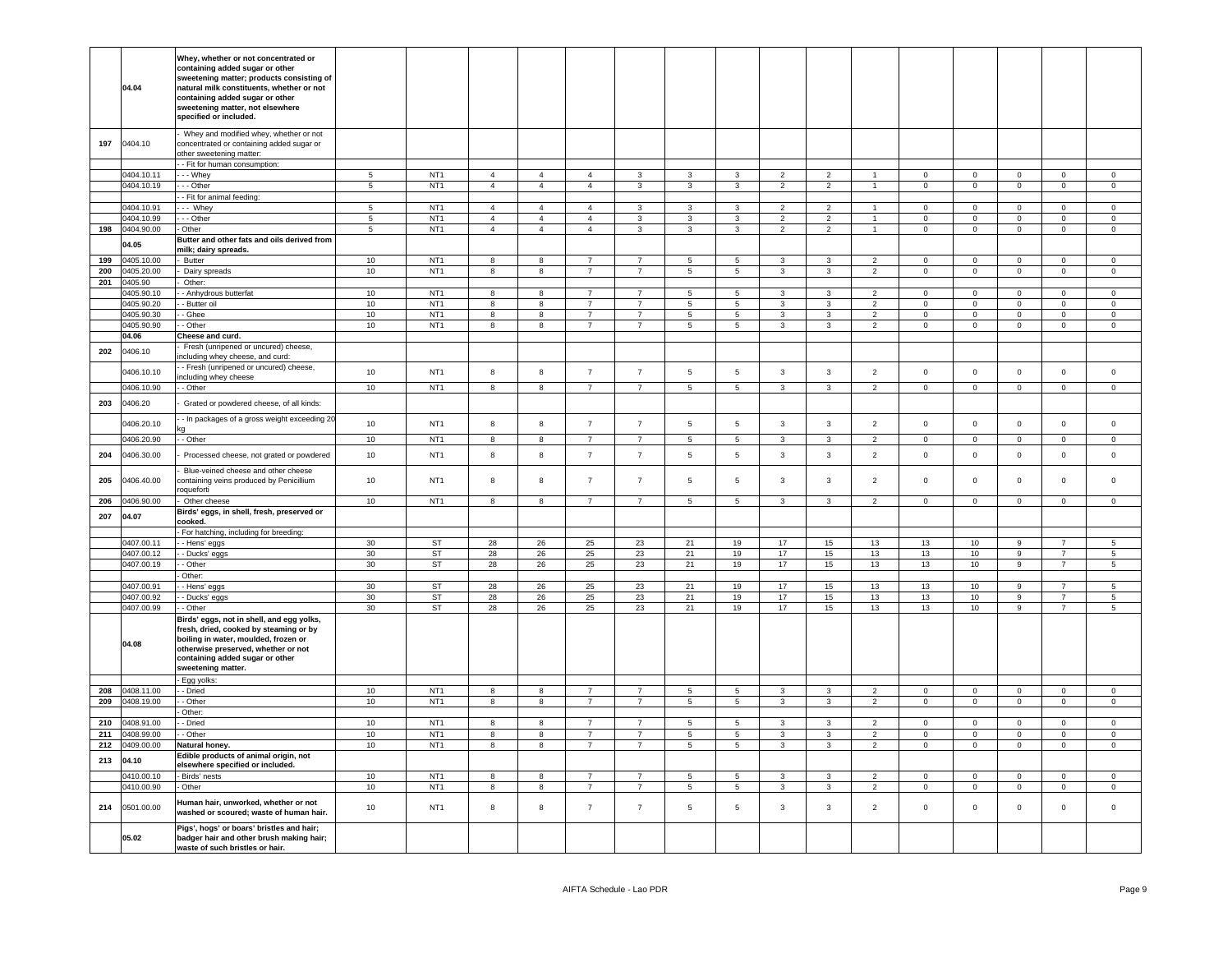| 215 | 0502.10.00               | Pigs', hogs' or boars' bristles and hair and                                                                                                                                                                                                                                            | 10       | NT <sub>1</sub>                    | 8                            | 8                                 | $\overline{7}$                   | $\overline{7}$                   | $5\phantom{.0}$                  | $\,$ 5 $\,$                                | $\mathbf{3}$                 | $\mathbf{3}$                                       | $\overline{2}$                   | $\mathsf{O}\xspace$        | $\mathsf 0$                   | $\mathsf 0$            | $\mathsf 0$                        | $\mathsf{O}\xspace$           |
|-----|--------------------------|-----------------------------------------------------------------------------------------------------------------------------------------------------------------------------------------------------------------------------------------------------------------------------------------|----------|------------------------------------|------------------------------|-----------------------------------|----------------------------------|----------------------------------|----------------------------------|--------------------------------------------|------------------------------|----------------------------------------------------|----------------------------------|----------------------------|-------------------------------|------------------------|------------------------------------|-------------------------------|
|     |                          | vaste thereof                                                                                                                                                                                                                                                                           |          |                                    |                              |                                   | $\overline{7}$                   | $\overline{7}$                   |                                  |                                            |                              |                                                    |                                  |                            |                               |                        |                                    |                               |
| 216 | 0502.90.00               | Other                                                                                                                                                                                                                                                                                   | 10       | NT <sub>1</sub>                    | 8                            | 8                                 |                                  |                                  | $5\phantom{.0}$                  | $5\phantom{.0}$                            | $\mathbf{3}$                 | $\mathbf{3}$                                       | $\overline{2}$                   | $\mathsf 0$                | $\mathsf 0$                   | $\mathbf 0$            | $\mathsf 0$                        | $\mathsf 0$                   |
| 217 | 0504.00.00               | Guts, bladders and stomachs of animals<br>(other than fish), whole and pieces thereof,<br>fresh, chilled, frozen, salted, in brine, dried<br>or smoked.                                                                                                                                 | 10       | ST                                 | $\mathsf g$                  | $\boldsymbol{9}$                  | $\boldsymbol{9}$                 | 8                                | 8                                | 8                                          | $\overline{7}$               | $\overline{7}$                                     | $\overline{7}$                   | $\overline{7}$             | 6                             | $\,6\,$                | 6                                  | 5                             |
|     | 05.05                    | Skins and other parts of birds, with their<br>feathers or down, feathers and parts of<br>feathers (whether or not with trimmed<br>edges) and down, not further worked than<br>cleaned, disinfected or treated for<br>preservation; powder and waste of<br>eathers or parts of feathers. |          |                                    |                              |                                   |                                  |                                  |                                  |                                            |                              |                                                    |                                  |                            |                               |                        |                                    |                               |
| 218 | 0505.10                  | Feathers of a kind used for stuffing; down:                                                                                                                                                                                                                                             |          |                                    |                              |                                   |                                  |                                  |                                  |                                            |                              |                                                    |                                  |                            |                               |                        |                                    |                               |
|     | 0505.10.10               | - Duck feathers                                                                                                                                                                                                                                                                         | 10       | NT <sub>1</sub>                    | 8                            | 8                                 | $\overline{7}$                   | $\overline{7}$                   | $\overline{5}$                   | $\overline{5}$                             | $\mathbf{3}$                 | $\mathbf{3}$                                       | $\overline{2}$                   | $\Omega$                   | $\mathbf{O}$                  | $\mathbf{0}$           | $\Omega$                           | $\Omega$                      |
|     | 0505.10.90               | - Other                                                                                                                                                                                                                                                                                 | 10       | NT <sub>1</sub>                    | $\overline{\mathbf{8}}$      | $\overline{\mathbf{8}}$           | $\overline{7}$                   | $\overline{7}$                   | $5\overline{)}$                  | $\overline{5}$                             | $\mathbf{3}$                 | $\overline{3}$                                     | $\overline{2}$                   | $\mathbf 0$                | $\overline{0}$                | $\mathbf{0}$           | $\Omega$                           | $\overline{0}$                |
| 219 | 0505.90                  | Other:                                                                                                                                                                                                                                                                                  |          |                                    |                              |                                   |                                  |                                  |                                  |                                            |                              |                                                    |                                  |                            |                               |                        |                                    |                               |
|     | 0505.90.10               | - Duck feathers                                                                                                                                                                                                                                                                         | 10       | NT <sub>1</sub>                    | $\overline{\mathbf{8}}$      | $\overline{\mathbf{8}}$           | $\overline{7}$                   | $\overline{7}$                   | $\overline{5}$                   | $\overline{5}$                             | $\overline{3}$               | $\overline{3}$                                     | $\overline{2}$                   | $\Omega$                   | $\overline{0}$                | $\overline{0}$         | $\overline{0}$                     | $\circ$                       |
|     | 0505.90.90               | - Other                                                                                                                                                                                                                                                                                 | 10       | NT <sub>1</sub>                    | $\overline{\mathbf{8}}$      | 8                                 | $\overline{7}$                   | $\overline{7}$                   | $\overline{\phantom{0}}$         | $\overline{5}$                             | $\mathbf{3}$                 | $\overline{3}$                                     | $\overline{2}$                   | $\mathbf 0$                | $\overline{0}$                | $\overline{0}$         | $\circ$                            | $\mathbf 0$                   |
|     | 05.06                    | Bones and horn-cores, unworked,<br>defatted, simply prepared (but not cut to<br>shape), treated with acid or degelatinised;<br>powder and waste of these products.                                                                                                                      |          |                                    |                              |                                   |                                  |                                  |                                  |                                            |                              |                                                    |                                  |                            |                               |                        |                                    |                               |
| 220 | 0506.10.00               | Ossein and bones treated with acid                                                                                                                                                                                                                                                      | 10       | NT <sub>1</sub>                    | 8                            | 8                                 | $\overline{7}$                   | $\overline{7}$                   | $5\phantom{.0}$                  | $\overline{5}$                             | $\mathbf{3}$                 | $\mathbf{3}$                                       | $\overline{2}$                   | $\mathsf 0$                | $\mathsf 0$                   | $\mathbf 0$            | $\mathsf 0$                        | $\circ$                       |
|     | 221 0506.90.00           | Other                                                                                                                                                                                                                                                                                   | 10       | NT <sub>1</sub>                    | 8                            | $^{\rm 8}$                        | $\overline{7}$                   | $\overline{7}$                   | 5 <sup>5</sup>                   | $\overline{5}$                             | $\mathbf{3}$                 | $\mathbf{3}$                                       | $\overline{2}$                   | $\mathbf{0}$               | $\mathsf 0$                   | $\overline{0}$         | $\mathbf{0}$                       | $\mathbf 0$                   |
|     | 05.07                    | vory, tortoise-shell, whalebone and<br>whalebone hair, horns, antlers, hooves,<br>nails, claws and beaks, unworked or<br>simply prepared but not cut to shape;<br>powder and waste of these products.                                                                                   |          |                                    |                              |                                   |                                  |                                  |                                  |                                            |                              |                                                    |                                  |                            |                               |                        |                                    |                               |
|     | 222 0507.10              | Ivory; ivory powder and waste:                                                                                                                                                                                                                                                          |          |                                    |                              |                                   |                                  |                                  |                                  |                                            |                              |                                                    |                                  |                            |                               |                        |                                    |                               |
|     | 0507.10.10               |                                                                                                                                                                                                                                                                                         | 10       | EL                                 |                              |                                   |                                  |                                  |                                  |                                            |                              |                                                    |                                  |                            |                               |                        |                                    |                               |
|     |                          | - Rhinoceros horns; ivory powder and waste                                                                                                                                                                                                                                              |          |                                    |                              |                                   |                                  |                                  |                                  |                                            |                              |                                                    |                                  |                            |                               |                        |                                    |                               |
|     | 0507.10.90               | - Other                                                                                                                                                                                                                                                                                 | 10       | EL                                 |                              |                                   |                                  |                                  |                                  |                                            |                              |                                                    |                                  |                            |                               |                        |                                    |                               |
| 223 | 0507.90                  | Other:                                                                                                                                                                                                                                                                                  |          |                                    |                              |                                   |                                  |                                  |                                  |                                            |                              |                                                    |                                  |                            |                               |                        |                                    |                               |
|     | 0507.90.10               | - Horns, antlers, hooves, nails, claws and<br>eaks                                                                                                                                                                                                                                      | 10       | EL                                 |                              |                                   |                                  |                                  |                                  |                                            |                              |                                                    |                                  |                            |                               |                        |                                    |                               |
|     | 0507.90.20               | - Tortoise-shell                                                                                                                                                                                                                                                                        | 10<br>10 | EL                                 |                              |                                   |                                  |                                  |                                  |                                            |                              |                                                    |                                  |                            |                               |                        |                                    |                               |
| 224 | 0507.90.90<br>05.08      | - Other<br>Coral and similar materials, unworked or<br>simply prepared but not otherwise worked;<br>shells of molluscs, crustaceans or<br>echinoderms and cuttle-bone, unworked or<br>simply prepared but not cut to shape,<br>powder and waste thereof.                                |          | EL                                 |                              |                                   |                                  |                                  |                                  |                                            |                              |                                                    |                                  |                            |                               |                        |                                    |                               |
|     | 0508.00.10               | Coral and similar materials                                                                                                                                                                                                                                                             | 10       | NT <sub>1</sub>                    | 8                            | 8                                 | $\overline{7}$                   | $\overline{7}$                   | 5                                | $5\phantom{.0}$                            | 3                            | 3                                                  | $\overline{2}$                   | 0                          | $\mathbf 0$                   | $\mathbf{0}$           | $\mathbf 0$                        | $^{\circ}$                    |
|     | 0508.00.20               | Shells of molluscs, crustaceans or                                                                                                                                                                                                                                                      | 10       | NT <sub>1</sub>                    | 8                            | 8                                 | $\overline{7}$                   | $\overline{7}$                   | $5\overline{5}$                  | $\overline{5}$                             | $\mathbf{3}$                 | $\mathbf{3}$                                       | $\sqrt{2}$                       | $\mathsf{O}\xspace$        | $\mathsf 0$                   | $\mathsf 0$            | $\mathsf{O}\xspace$                | $\mathsf{O}\xspace$           |
|     |                          | echinoderms                                                                                                                                                                                                                                                                             |          |                                    |                              |                                   |                                  |                                  |                                  |                                            |                              |                                                    |                                  |                            |                               |                        |                                    |                               |
| 225 | 0508.00.90<br>05.10      | Other<br>Ambergris, castoreum, civet and musk;<br>cantharides; bile, whether or not dried;<br>glands and other animal products used in<br>the preparation of pharmaceutical<br>products, fresh, chilled, frozen or<br>otherwise provisionally preserved.                                | 10       | NT <sub>1</sub>                    | 8                            | 8                                 | $\overline{7}$                   | $\overline{7}$                   | $5\overline{5}$                  | $5\overline{5}$                            | $\overline{3}$               | $\mathbf{3}$                                       | $\overline{2}$                   | $\mathbf{0}$               | $\mathbf{0}$                  | $\mathbf 0$            | $\mathbf{0}$                       | $\mathsf 0$                   |
|     | 0510.00.10               | Cantharides                                                                                                                                                                                                                                                                             | 10       | NT <sub>1</sub>                    | 8                            | 8                                 | $\overline{7}$                   | $\overline{7}$                   | $\overline{5}$                   | $\overline{5}$                             | $\mathbf{3}$                 | $\overline{\mathbf{3}}$                            | $\overline{2}$                   | $\mathbf 0$                | $\overline{0}$                | $\overline{0}$         | $\overline{0}$                     | $\overline{0}$                |
|     | 0510.00.20               | Musk                                                                                                                                                                                                                                                                                    | 10       | NT <sub>1</sub>                    | 8                            | 8                                 | $\overline{7}$                   | $\overline{7}$                   | $\overline{5}$                   | $\overline{5}$                             | $\mathbf{3}$                 | $\mathbf{3}$                                       | $\overline{2}$                   | $\mathbf{0}$               | $\overline{0}$                | $\mathsf 0$            | $\mathbf{0}$                       | $\mathsf 0$                   |
|     | 0510.00.90               | Other                                                                                                                                                                                                                                                                                   | 10       | NT <sub>1</sub>                    | $\overline{8}$               | $\overline{\mathbf{8}}$           | $\overline{7}$                   | $\overline{7}$                   | $\overline{5}$                   | $\overline{\phantom{0}}$                   | $\mathbf{3}$                 | $\overline{3}$                                     | $\overline{2}$                   | $\mathbf{0}$               | $\overline{0}$                | $\overline{0}$         | $\overline{0}$                     | $\mathsf 0$                   |
|     | 05.11                    | Animal products not elsewhere specified<br>or included; dead animals of Chapter 1 or<br>3, unfit for human consumption.                                                                                                                                                                 |          |                                    |                              |                                   |                                  |                                  |                                  |                                            |                              |                                                    |                                  |                            |                               |                        |                                    |                               |
|     | 226 0511.10.00           | Bovine semen                                                                                                                                                                                                                                                                            | 5        | NT <sub>1</sub>                    | $\overline{4}$               | $\overline{4}$                    | $\overline{4}$                   | $\mathbf{3}$                     | $\mathbf{3}$                     | $\mathbf{3}$                               | $\overline{2}$               | $\overline{2}$                                     | $\mathbf{1}$                     | $\overline{0}$             | $\overline{0}$                | $\overline{0}$         | $\overline{0}$                     | $\overline{0}$                |
| 227 | 0511.91                  | Other:<br>- Products of fish or crustaceans, molluscs<br>or other aquatic invertebrates; dead animals<br>of Chapter 3:                                                                                                                                                                  | 10       | NT <sub>1</sub>                    |                              |                                   | $\overline{7}$                   | $\overline{7}$                   | $5\overline{)}$                  |                                            | $\mathbf{3}$                 |                                                    | $\overline{2}$                   |                            |                               |                        | $\overline{0}$                     |                               |
|     | 0511.91.10               | --- Dead animals of Chapter 3                                                                                                                                                                                                                                                           |          |                                    | 8                            | $\overline{\mathbf{8}}$           |                                  |                                  |                                  | $\overline{\phantom{0}}$                   |                              | $\mathbf{3}$                                       |                                  | $\Omega$                   | $\mathsf 0$                   | $\overline{0}$         |                                    | $\mathbf 0$                   |
|     | 0511.91.20<br>0511.91.30 | - Roes                                                                                                                                                                                                                                                                                  | 10<br>10 | NT <sub>1</sub><br>NT <sub>1</sub> | $\overline{\mathbf{8}}$<br>8 | $\overline{\mathbf{8}}$<br>$\bf8$ | $\overline{7}$<br>$\overline{7}$ | $\overline{7}$<br>$\overline{7}$ | $\overline{5}$<br>$\overline{5}$ | $\overline{\phantom{0}}$<br>$\overline{5}$ | $\mathbf{3}$<br>$\mathbf{3}$ | $\overline{\mathbf{3}}$<br>$\overline{\mathbf{3}}$ | $\overline{2}$<br>$\overline{2}$ | $\mathsf 0$<br>$\mathsf 0$ | $\overline{0}$<br>$\mathsf 0$ | $\,0\,$<br>$\mathbf 0$ | $\mathbb O$<br>$\mathsf{O}\xspace$ | $\overline{0}$<br>$\mathbf 0$ |
|     | 0511.91.40               | - - Artemia eggs (brine shrimp eggs)<br>-- Fish bladders                                                                                                                                                                                                                                | 10       | NT <sub>1</sub>                    | 8                            | $^{\rm 8}$                        | $\overline{7}$                   | $\overline{7}$                   | $\overline{5}$                   | $\overline{\phantom{0}}$                   | 3                            | $\overline{3}$                                     | $\overline{2}$                   | $\mathbf 0$                | $\overline{0}$                | $\mathbf 0$            | $\Omega$                           | $\mathbf 0$                   |
|     |                          |                                                                                                                                                                                                                                                                                         |          | NT <sub>1</sub>                    | 8                            |                                   | $\overline{7}$                   | $\overline{7}$                   | $\overline{5}$                   |                                            | $\mathcal{R}$                |                                                    |                                  | $\Omega$                   |                               |                        | $\Omega$                           |                               |
|     | 0511.91.90               | --- Other                                                                                                                                                                                                                                                                               | 10       |                                    |                              | 8                                 |                                  |                                  |                                  | 5                                          |                              | $\mathbf{3}$                                       | $\overline{2}$                   |                            | $\mathbf 0$                   | $\mathbf 0$            |                                    | $\mathsf{O}\xspace$           |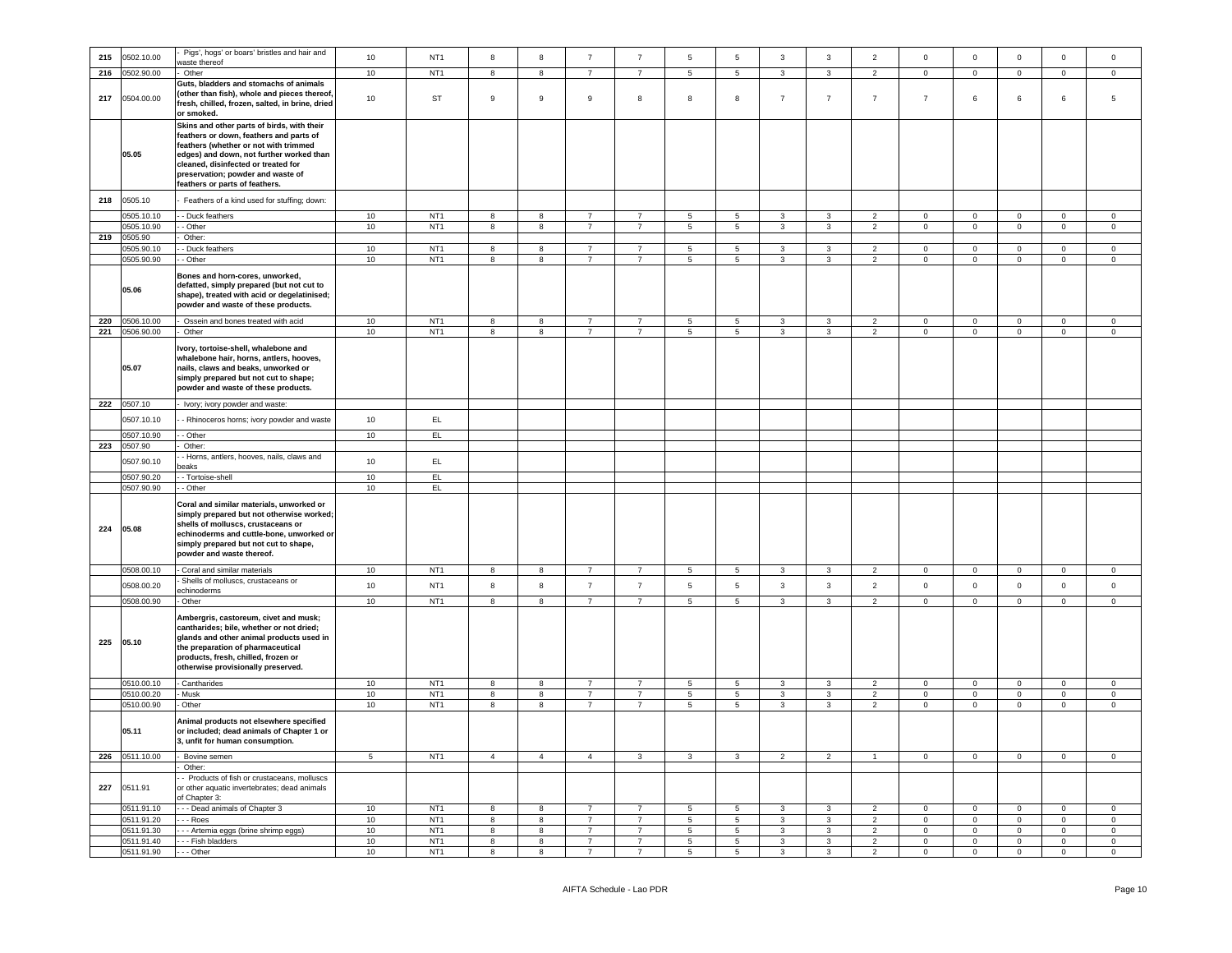| 228 | 0511.99               | - Other:                                                                                                                                                                                                                                                                 |                 |                 |                 |                 |                 |                 |                 |              |                 |                 |                |                 |                 |                 |                 |                     |
|-----|-----------------------|--------------------------------------------------------------------------------------------------------------------------------------------------------------------------------------------------------------------------------------------------------------------------|-----------------|-----------------|-----------------|-----------------|-----------------|-----------------|-----------------|--------------|-----------------|-----------------|----------------|-----------------|-----------------|-----------------|-----------------|---------------------|
|     |                       | - - Domestic animal semen:                                                                                                                                                                                                                                               |                 |                 |                 |                 |                 |                 |                 |              |                 |                 |                |                 |                 |                 |                 |                     |
|     |                       |                                                                                                                                                                                                                                                                          |                 |                 |                 |                 |                 |                 |                 |              |                 |                 |                |                 |                 |                 |                 |                     |
|     | 0511.99.11            | - - - Of swine, sheep or goats                                                                                                                                                                                                                                           | 10              | NT <sub>1</sub> | 8               | 8               | $\overline{7}$  | $\overline{7}$  | 5               | 5            | 3               | 3               | $\overline{2}$ | $\mathbf 0$     | $\mathbf{0}$    | $\mathbf 0$     | $\mathbf{0}$    | $\mathbf 0$         |
|     | 0511.99.19            | - - - Other                                                                                                                                                                                                                                                              | $10$            | NT <sub>1</sub> | 8               | 8               | $\overline{7}$  | $\overline{7}$  | 5               | 5            | 3               | 3               | $\overline{2}$ | $\mathbf 0$     | $\mathbf 0$     | $\mathbf 0$     | $\mathbf 0$     | $\mathbf 0$         |
|     | 0511.99.20            | - - - Silk worm eggs                                                                                                                                                                                                                                                     | $10$            | NT <sub>1</sub> | 8               | 8               | $\overline{7}$  | $\overline{7}$  | $\overline{5}$  | 5            | 3               | 3               | $\overline{2}$ | 0               | $\mathbf 0$     | $\mathbf 0$     | 0               | $\mathbf 0$         |
|     | 0511.99.90            | - - Other                                                                                                                                                                                                                                                                | $10$            | NT <sub>1</sub> | 8               | 8               | $\overline{7}$  | $\overline{7}$  | 5               | 5            | 3               | 3               | $\overline{2}$ | $\mathbf{0}$    | $\mathbf{O}$    | $\mathbf 0$     | $\mathbf 0$     | $\mathbf 0$         |
|     | 06.01                 | Bulbs, tubers, tuberous roots, corms,<br>crowns and rhizomes, dormant, in growth<br>or in flower; chicory plants and roots other<br>than roots of heading 12.12.                                                                                                         |                 |                 |                 |                 |                 |                 |                 |              |                 |                 |                |                 |                 |                 |                 |                     |
| 229 | 0601.10.00            | Bulbs, tubers, tuberous roots, corms,<br>crowns and rhizomes, dormant                                                                                                                                                                                                    | 5               | NT <sub>1</sub> | $\sqrt{4}$      | $\overline{4}$  | $\overline{4}$  | $\mathbf{3}$    | $\mathbf{3}$    | $\mathbf{3}$ | $\overline{2}$  | $\overline{2}$  | $\mathbf{1}$   | $\mathsf 0$     | $\mathbf 0$     | $\mathbf 0$     | $\mathbf 0$     | $\mathsf{O}\xspace$ |
| 230 | 0601.20               | Bulbs, tubers, tuberous roots, corms,<br>crowns and rhizomes, in growth or in flower;<br>chicory plants and roots:                                                                                                                                                       |                 |                 |                 |                 |                 |                 |                 |              |                 |                 |                |                 |                 |                 |                 |                     |
|     | 0601.20.10            | - Chicory plants                                                                                                                                                                                                                                                         | 5               | NT <sub>1</sub> | $\overline{4}$  | $\overline{4}$  | $\overline{4}$  | 3               | 3               | 3            | 2               | $\overline{2}$  | -1             | $\mathbf 0$     | $\mathbf 0$     | $\mathbf 0$     | $\mathbf 0$     | $\mathbf 0$         |
|     | 0601.20.20            | - Chicory roots                                                                                                                                                                                                                                                          | $\overline{5}$  | NT <sub>1</sub> | $\overline{4}$  | $\overline{4}$  | $\overline{4}$  | $\mathbf{3}$    | 3               | $\mathbf{3}$ | $\overline{2}$  | $\overline{2}$  | $\overline{1}$ | $\mathbf 0$     | $\mathbf 0$     | $\mathbf 0$     | $\mathbf 0$     | $\mathsf 0$         |
|     | 0601.20.90            |                                                                                                                                                                                                                                                                          | $5\phantom{.0}$ | NT <sub>1</sub> | $\sqrt{4}$      | $\overline{4}$  | $\overline{4}$  | $\mathbf{3}$    | $\mathbf{3}$    | 3            | $\overline{2}$  | $\overline{2}$  | $\overline{1}$ | $\mathbf 0$     | $\mathbf 0$     | $\mathbf 0$     | $\mathbf{0}$    | $\circ$             |
|     |                       | - Other                                                                                                                                                                                                                                                                  |                 |                 |                 |                 |                 |                 |                 |              |                 |                 |                |                 |                 |                 |                 |                     |
|     | 06.02                 | Other live plants (including their roots),<br>cuttings and slips; mushroom spawn.                                                                                                                                                                                        |                 |                 |                 |                 |                 |                 |                 |              |                 |                 |                |                 |                 |                 |                 |                     |
| 231 | 0602.10               | Unrooted cuttings and slips:                                                                                                                                                                                                                                             |                 |                 |                 |                 |                 |                 |                 |              |                 |                 |                |                 |                 |                 |                 |                     |
|     | 0602.10.10            | - Orchid cuttings and slips                                                                                                                                                                                                                                              | 5               | ST              | $5\phantom{.0}$ | 5               | 5               | 5               | $5\overline{5}$ | 5            | 5               | 5               | 5              | 5               | $5\overline{5}$ | 5               | 5               | 5                   |
|     | 0602.10.20            | - Rubber wood                                                                                                                                                                                                                                                            | 5               | <b>ST</b>       | $5\phantom{.0}$ | $5\phantom{.0}$ | 5               | $5\phantom{.0}$ | $5\phantom{.0}$ | 5            | 5               | $5\overline{5}$ | 5              | 5               | $5\overline{5}$ | $5\phantom{.0}$ | 5               | 5                   |
|     | 0602.10.90            | - Other                                                                                                                                                                                                                                                                  | $5\phantom{.0}$ | <b>ST</b>       | 5               | $\,$ 5 $\,$     | $5\phantom{.0}$ | $\,$ 5 $\,$     | $5\phantom{.0}$ | 5            | $5\phantom{.0}$ | $\overline{5}$  | $\sqrt{5}$     | $5\phantom{.0}$ | $5\phantom{.0}$ | $\,$ 5 $\,$     | $5\phantom{.0}$ | 5                   |
|     |                       |                                                                                                                                                                                                                                                                          |                 |                 |                 |                 |                 |                 |                 |              |                 |                 |                |                 |                 |                 |                 |                     |
| 232 | 0602.20.00            | Trees, shrubs and bushes, grafted or not, of<br>sinds which bear edible fruit or nuts                                                                                                                                                                                    | 5               | <b>ST</b>       | 5               | $5\phantom{.0}$ | 5               | $\overline{5}$  | 5               | 5            | 5               | 5               | 5              | $5\phantom{.0}$ | 5               | $5\phantom{.0}$ | 5               | 5                   |
| 233 | 0602.30.00            | Rhododendrons and azaleas, grafted or not                                                                                                                                                                                                                                | 10              | NT <sub>1</sub> | 8               | $^{\rm 8}$      | $\overline{7}$  | $\overline{7}$  | $\,$ 5 $\,$     | 5            | 3               | $\mathbf{3}$    | $\overline{2}$ | $\mathbf 0$     | $\mathbf 0$     | $\mathbf 0$     | $\mathbf 0$     | $\mathsf 0$         |
| 234 | 0602.40.00            | Roses, grafted or not                                                                                                                                                                                                                                                    | 5               | NT <sub>1</sub> | $\overline{4}$  | $\overline{4}$  | $\overline{4}$  | $\mathbf{3}$    | 3               | 3            | $\overline{2}$  | $\overline{2}$  | $\overline{1}$ | $\mathbf 0$     | $\mathbf{O}$    | $\mathbf 0$     | $\mathbf{0}$    | $\mathbf 0$         |
| 235 | 0602.90               | Other:                                                                                                                                                                                                                                                                   |                 |                 |                 |                 |                 |                 |                 |              |                 |                 |                |                 |                 |                 |                 |                     |
|     | 0602.90.10            | Rooted orchid cuttings and slips                                                                                                                                                                                                                                         | $10$            | NT <sub>1</sub> | 8               | $^{\rm 8}$      | $\overline{7}$  | $\overline{7}$  | $\,$ 5 $\,$     | 5            | $\mathbf{3}$    | $\mathbf{3}$    | $\overline{2}$ | $\mathbf 0$     | $\circ$         | $\mathsf 0$     | $\mathbf{0}$    | $\mathbf 0$         |
|     | 0602.90.20            | - Orchid seedlings                                                                                                                                                                                                                                                       | 10              | NT <sub>1</sub> | 8               | 8               | $\overline{7}$  | $\overline{7}$  | 5               | 5            | 3               | 3               | $\overline{2}$ | $\mathbf 0$     | $\mathbf 0$     | $\mathbf 0$     | $\mathbf 0$     | $\mathbf 0$         |
|     | 0602.90.30            | - Aquarium plants                                                                                                                                                                                                                                                        | 10              | NT <sub>1</sub> | 8               | 8               | $\overline{7}$  | $\overline{7}$  | 5               | 5            | 3               | 3               | $\overline{2}$ | $\mathbf 0$     | $\mathbf{0}$    | $\mathbf 0$     | $\mathbf 0$     | 0                   |
|     | 0602.90.40            | - Budded rubber stumps                                                                                                                                                                                                                                                   | 10              | NT <sub>1</sub> | 8               | 8               | $\overline{7}$  | $\overline{7}$  | $\overline{5}$  | 5            | 3               | 3               | $\overline{2}$ | $\mathbf 0$     | $\mathbf 0$     | $\mathbf 0$     | $\mathbf 0$     | $\mathbf 0$         |
|     | 0602.90.50            | - Rubber seedlings                                                                                                                                                                                                                                                       | 10              | NT <sub>1</sub> | 8               | 8               | $\overline{7}$  | $\overline{7}$  | 5               | 5            | 3               | 3               | $\overline{2}$ | $\mathbf 0$     | $\mathbf 0$     | $\mathbf 0$     | 0               | $\mathbf 0$         |
|     | 0602.90.60            | - Rubber budwood                                                                                                                                                                                                                                                         | $10$            | NT <sub>1</sub> | 8               | 8               | $\overline{7}$  | $\overline{7}$  | $5\phantom{.0}$ | 5            | 3               | 3               | $\overline{2}$ | 0               | $\mathbf 0$     | $\mathsf 0$     | 0               | $\mathbf 0$         |
|     | 0602.90.90            | - Other                                                                                                                                                                                                                                                                  | $10$            | NT <sub>1</sub> | 8               | 8               | $\overline{7}$  | $\overline{7}$  | $\overline{5}$  | 5            | 3               | 3               | $\overline{2}$ | $\mathbf 0$     | $\mathbf 0$     | $\mathbf 0$     | $\mathbf 0$     | $\mathbf 0$         |
|     | 06.03                 | Cut flowers and flower buds of a kind<br>suitable for bouquets or for ornamental<br>purposes, fresh, dried, dyed, bleached,<br>impregnated or otherwise prepared.                                                                                                        |                 |                 |                 |                 |                 |                 |                 |              |                 |                 |                |                 |                 |                 |                 |                     |
|     |                       |                                                                                                                                                                                                                                                                          |                 |                 |                 |                 |                 |                 |                 |              |                 |                 |                |                 |                 |                 |                 |                     |
|     |                       | Fresh:                                                                                                                                                                                                                                                                   |                 |                 |                 |                 |                 |                 |                 |              |                 |                 |                |                 |                 |                 |                 |                     |
| 236 | 0603.11.00            | - Roses                                                                                                                                                                                                                                                                  | 30              | ST              | 28              | 26              | 25              | 23              | 21              | 19           | 17              | 15              | 13             | 13              | 10              | 9               | 7               | 5                   |
| 237 | 0603.12.00            | - Carnations                                                                                                                                                                                                                                                             | 30              | ST              | 28              | 26              | 25              | 23              | 21              | 19           | 17              | 15              | 13             | 13              | 10              | 9               | $\overline{7}$  | 5                   |
| 238 | 0603.13.00            | - Orchids                                                                                                                                                                                                                                                                | 30              | <b>ST</b>       | 28              | 26              | 25              | 23              | 21              | 19           | 17              | 15              | 13             | 13              | 10              | $\mathsf g$     | $\overline{7}$  | 5                   |
| 239 | 0603.14.00            | - Chrysanthemums                                                                                                                                                                                                                                                         | 30              | <b>ST</b>       | 28              | 26              | 25              | 23              | 21              | 19           | 17              | 15              | 13             | 13              | 10              | 9               | $\overline{7}$  | 5                   |
| 240 | 0603.19.00            | - Other                                                                                                                                                                                                                                                                  | 30              | <b>ST</b>       | 28              | 26              | 25              | 23              | 21              | 19           | 17              | 15              | 13             | 13              | 10              | 9               | $\overline{7}$  | 5                   |
| 241 | 0603.90.00            | Other                                                                                                                                                                                                                                                                    | 30              | <b>ST</b>       | 28              | 26              | 25              | 23              | 21              | 19           | 17              | 15              | 13             | 13              | 10              | 9               | $\overline{7}$  | 5                   |
|     | 06.04                 | Foliage, branches and other parts of<br>plants, without flowers or flower buds, and<br>grasses, mosses and lichens, being goods<br>of a kind suitable for bouquets or for<br>ornamental purposes, fresh, dried, dyed,<br>bleached, impregnated or otherwise<br>prepared. |                 |                 |                 |                 |                 |                 |                 |              |                 |                 |                |                 |                 |                 |                 |                     |
| 242 | 0604.10.00            | Mosses and lichens<br>Other:                                                                                                                                                                                                                                             | 30              | <b>ST</b>       | 28              | 26              | 25              | 23              | 21              | 19           | 17              | 15              | 13             | 13              | 10              | 9               | $\overline{7}$  | 5                   |
| 243 | 0604.91.00            | - Fresh                                                                                                                                                                                                                                                                  | 30              | <b>ST</b>       | 28              | 26              | 25              | 23              | 21              | 19           | 17              | 15              | 13             | 13              | 10              | 9               | $\overline{7}$  | 5                   |
| 244 | 0604.99.00            | - Other                                                                                                                                                                                                                                                                  | 30              | ST              | 28              | 26              | 25              | 23              | 21              | 19           | 17              | 15              | 13             | 13              | 10              | 9               | $\overline{7}$  | 5 <sup>5</sup>      |
|     | 07.01                 | Potatoes, fresh or chilled.                                                                                                                                                                                                                                              |                 |                 |                 |                 |                 |                 |                 |              |                 |                 |                |                 |                 |                 |                 |                     |
| 245 | 0701.10.00            | Seed                                                                                                                                                                                                                                                                     | 5               | NT <sub>1</sub> | $\overline{4}$  | $\overline{4}$  | $\overline{4}$  | 3               | 3               | 3            | $\overline{2}$  | $\overline{2}$  |                | $\mathbf 0$     | $\mathbf 0$     | $\mathbf 0$     | $\mathbf 0$     | 0                   |
|     |                       |                                                                                                                                                                                                                                                                          |                 |                 |                 |                 |                 |                 |                 |              |                 |                 |                |                 |                 |                 |                 |                     |
| 246 | 0701.90.00            | Other                                                                                                                                                                                                                                                                    | 40              | ST              | 38              | 35              | 33              | 31              | 28              | 26           | 24              | 22              | 20             | 20              | 15              | 13              | 10              | 5                   |
| 247 | 0702.00.00<br>07.03   | Tomatoes, fresh or chilled.<br>Onions, shallots, garlic, leeks and other<br>alliaceous vegetables, fresh or chilled.                                                                                                                                                     | 40              | <b>ST</b>       | 38              | 35              | 33              | 31              | 28              | 26           | 24              | 22              | 20             | 20              | 15              | 13              | 10              | 5                   |
|     | 248 0703.10           | Onions and shallots:                                                                                                                                                                                                                                                     |                 |                 |                 |                 |                 |                 |                 |              |                 |                 |                |                 |                 |                 |                 |                     |
|     |                       | - Onions:                                                                                                                                                                                                                                                                |                 |                 |                 |                 |                 |                 |                 |              |                 |                 |                |                 |                 |                 |                 |                     |
|     | 0703.10.11            | -- Bulbs for propagation                                                                                                                                                                                                                                                 | 40              | ST              | 38              | 35              | 33              | 31              | 28              | 26           | 24              | $22\,$          | 20             | 20              | 15              | 13              | 10              | 5                   |
|     | 0703.10.19            | -- Other                                                                                                                                                                                                                                                                 | 40              | <b>ST</b>       | 38              | 35              | 33              | 31              | 28              | 26           | 24              | 22              | 20             | 20              | 15              | 13              | 10              | 5 <sup>5</sup>      |
|     |                       | - Shallots:                                                                                                                                                                                                                                                              |                 |                 |                 |                 |                 |                 |                 |              |                 |                 |                |                 |                 |                 |                 |                     |
|     | 0703.10.21            | - - Bulbs for propagation                                                                                                                                                                                                                                                | 40              | ST              | 38              | 35              | 33              | 31              | 28              | ${\bf 26}$   | 24              | $22\,$          | 20             | 20              | 15              | 13              | 10              | 5                   |
| 249 | 0703.10.29<br>0703.20 | - - Other<br>Garlic:                                                                                                                                                                                                                                                     | 40              | <b>ST</b>       | 38              | 35              | 33              | 31              | 28              | 26           | 24              | 22              | 20             | 20              | 15              | 13              | 10              | 5 <sub>5</sub>      |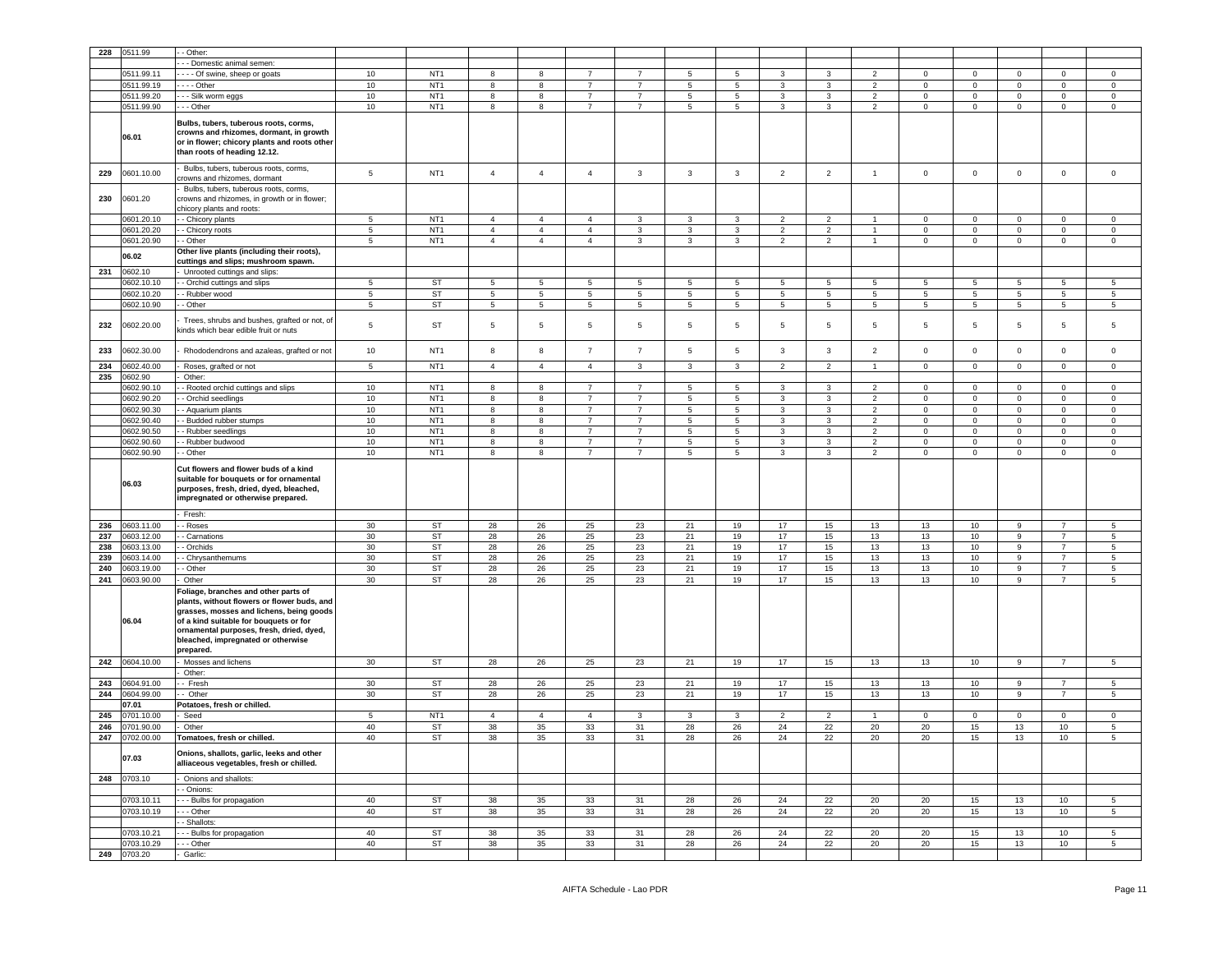|     |             |                                                                                                                                                                                                              |    | ST        |    |    |    | 31 |    |    | 24 |    | 20 | 20 |    |    | 10 | 5               |
|-----|-------------|--------------------------------------------------------------------------------------------------------------------------------------------------------------------------------------------------------------|----|-----------|----|----|----|----|----|----|----|----|----|----|----|----|----|-----------------|
|     | 0703.20.10  | - Bulbs for propagation                                                                                                                                                                                      | 40 |           | 38 | 35 | 33 |    | 28 | 26 |    | 22 |    |    | 15 | 13 |    |                 |
|     | 0703.20.90  | Other                                                                                                                                                                                                        | 40 | <b>ST</b> | 38 | 35 | 33 | 31 | 28 | 26 | 24 | 22 | 20 | 20 | 15 | 13 | 10 | 5               |
| 250 | 0703.90     | Leeks and other alliaceous vegetables:                                                                                                                                                                       |    |           |    |    |    |    |    |    |    |    |    |    |    |    |    |                 |
|     |             |                                                                                                                                                                                                              |    |           |    |    |    |    |    |    |    |    |    |    |    |    |    |                 |
|     | 0703.90.10  | - Bulbs for propagation                                                                                                                                                                                      | 40 | <b>ST</b> | 38 | 35 | 33 | 31 | 28 | 26 | 24 | 22 | 20 | 20 | 15 | 13 | 10 | 5               |
|     | 0703.90.90  | Other                                                                                                                                                                                                        | 40 | <b>ST</b> | 38 | 35 | 33 | 31 | 28 | 26 | 24 | 22 | 20 | 20 | 15 | 13 | 10 | 5               |
|     |             |                                                                                                                                                                                                              |    |           |    |    |    |    |    |    |    |    |    |    |    |    |    |                 |
|     | 07.04       | Cabbages, cauliflowers, kohlrabi, kale and<br>similar edible brassicas, fresh or chilled.                                                                                                                    |    |           |    |    |    |    |    |    |    |    |    |    |    |    |    |                 |
| 251 | 0704.10     | Cauliflowers and headed broccoli:                                                                                                                                                                            |    |           |    |    |    |    |    |    |    |    |    |    |    |    |    |                 |
|     | 0704.10.10  | Cauliflowers                                                                                                                                                                                                 | 40 | ST        | 38 | 35 | 33 | 31 | 28 | 26 | 24 | 22 | 20 | 20 | 15 | 13 | 10 | 5               |
|     | 0704.10.20  | - Headed broccoli                                                                                                                                                                                            | 40 | ST        | 38 | 35 | 33 | 31 | 28 | 26 | 24 | 22 | 20 | 20 | 15 | 13 | 10 | 5               |
| 252 | 0704.20.00  | <b>Brussels sprouts</b>                                                                                                                                                                                      | 40 | ST        | 38 | 35 | 33 | 31 | 28 | 26 | 24 | 22 | 20 | 20 | 15 | 13 | 10 | 5               |
| 253 | 0704.90     | Other:                                                                                                                                                                                                       |    |           |    |    |    |    |    |    |    |    |    |    |    |    |    |                 |
|     | 0704.90.10  | Cabbages                                                                                                                                                                                                     | 40 | ST        | 38 | 35 | 33 | 31 | 28 | 26 | 24 | 22 | 20 | 20 | 15 | 13 | 10 | 5               |
|     | 0704.90.90  |                                                                                                                                                                                                              | 40 | ST        | 38 | 35 |    | 31 | 28 | 26 |    | 22 |    |    |    | 13 |    |                 |
|     |             | - Other                                                                                                                                                                                                      |    |           |    |    | 33 |    |    |    | 24 |    | 20 | 20 | 15 |    | 10 | 5               |
|     | 07.05       | ettuce (Lactuca sativa) and chicory.<br>Cichorium spp.), fresh or chilled.                                                                                                                                   |    |           |    |    |    |    |    |    |    |    |    |    |    |    |    |                 |
|     |             | Lettuce:                                                                                                                                                                                                     |    |           |    |    |    |    |    |    |    |    |    |    |    |    |    |                 |
| 254 | 0705.11.00  | Cabbage lettuce (head lettuce)                                                                                                                                                                               | 40 | ST        | 38 | 35 | 33 | 31 | 28 | 26 | 24 | 22 | 20 | 20 | 15 | 13 | 10 | 5               |
| 255 | 0705.19.00  | - Other                                                                                                                                                                                                      | 40 | ST        | 38 | 35 | 33 | 31 | 28 | 26 | 24 | 22 | 20 | 20 | 15 | 13 | 10 | 5               |
|     |             | Chicory                                                                                                                                                                                                      |    |           |    |    |    |    |    |    |    |    |    |    |    |    |    |                 |
|     |             | - Witloof chicory (Cichorium intybus var.                                                                                                                                                                    |    |           |    |    |    |    |    |    |    |    |    |    |    |    |    |                 |
| 256 | 0705.21.00  | oliosum)                                                                                                                                                                                                     | 40 | ST        | 38 | 35 | 33 | 31 | 28 | 26 | 24 | 22 | 20 | 20 | 15 | 13 | 10 | 5               |
| 257 | 0705.29.00  | Other                                                                                                                                                                                                        | 40 | <b>ST</b> | 38 | 35 | 33 | 31 | 28 | 26 | 24 | 22 | 20 | 20 | 15 | 13 | 10 | 5               |
|     |             | Carrots, turnips, salad beetroot, salsify,                                                                                                                                                                   |    |           |    |    |    |    |    |    |    |    |    |    |    |    |    |                 |
|     | 07.06       | celeriac, radishes and similar edible roots,                                                                                                                                                                 |    |           |    |    |    |    |    |    |    |    |    |    |    |    |    |                 |
|     |             | resh or chilled.                                                                                                                                                                                             |    |           |    |    |    |    |    |    |    |    |    |    |    |    |    |                 |
| 258 | 0706.10     | Carrots and turnips:                                                                                                                                                                                         |    |           |    |    |    |    |    |    |    |    |    |    |    |    |    |                 |
|     | 0706.10.10  | Carrots                                                                                                                                                                                                      | 40 | ST        | 38 | 35 | 33 | 31 | 28 | 26 | 24 | 22 | 20 | 20 | 15 | 13 | 10 | 5               |
|     | 0706.10.20  |                                                                                                                                                                                                              | 40 | ST        |    |    |    |    |    |    | 24 |    | 20 | 20 |    |    | 10 |                 |
|     |             | - Turnips                                                                                                                                                                                                    |    |           | 38 | 35 | 33 | 31 | 28 | 26 |    | 22 |    |    | 15 | 13 |    | 5               |
| 259 | 0706.90.00  | Other                                                                                                                                                                                                        | 40 | ST        | 38 | 35 | 33 | 31 | 28 | 26 | 24 | 22 | 20 | 20 | 15 | 13 | 10 | 5               |
| 260 | 0707.00.00  | Cucumbers and gherkins, fresh or chilled.                                                                                                                                                                    | 40 | ST        | 38 | 35 | 33 | 31 | 28 | 26 | 24 | 22 | 20 | 20 | 15 | 13 | 10 | 5               |
|     | 07.08       | Leguminous vegetables, shelled or<br>unshelled, fresh or chilled.                                                                                                                                            |    |           |    |    |    |    |    |    |    |    |    |    |    |    |    |                 |
| 261 | 0708.10.00  | Peas (Pisum sativum)                                                                                                                                                                                         | 40 | ST        | 38 | 35 | 33 | 31 | 28 | 26 | 24 | 22 | 20 | 20 | 15 | 13 | 10 | 5               |
| 262 | 0708.20.00  | Beans (Vigna spp., Phaseolus spp.)                                                                                                                                                                           | 40 | ST        | 38 | 35 | 33 | 31 | 28 | 26 | 24 | 22 | 20 | 20 | 15 | 13 | 10 | 5               |
| 263 | 0708.90.00  | Other leguminous vegetables                                                                                                                                                                                  | 40 | ST        | 38 | 35 | 33 | 31 | 28 | 26 | 24 | 22 | 20 | 20 | 15 | 13 | 10 | 5               |
|     | 07.09       | Other vegetables, fresh or chilled.                                                                                                                                                                          |    |           |    |    |    |    |    |    |    |    |    |    |    |    |    |                 |
| 264 | 0709.20.00  | Asparagus                                                                                                                                                                                                    | 40 | ST        | 38 | 35 | 33 | 31 | 28 | 26 | 24 | 22 | 20 | 20 | 15 | 13 | 10 | 5               |
| 265 | 0709.30.00  |                                                                                                                                                                                                              | 40 | ST        | 38 | 35 | 33 | 31 | 28 | 26 | 24 | 22 | 20 | 20 | 15 | 13 | 10 | 5               |
| 266 | 0709.40.00  | Aubergines (egg-plants)                                                                                                                                                                                      | 40 | ST        | 38 | 35 | 33 | 31 | 28 | 26 | 24 | 22 |    |    | 15 | 13 |    |                 |
|     |             | Celery other than celeriac                                                                                                                                                                                   |    |           |    |    |    |    |    |    |    |    | 20 | 20 |    |    | 10 | 5               |
|     |             | Mushrooms and truffles:                                                                                                                                                                                      |    |           |    |    |    |    |    |    |    |    |    |    |    |    |    |                 |
| 267 | 0709.51.00  | Mushrooms of the genus Agaricus                                                                                                                                                                              | 40 | ST        | 38 | 35 | 33 | 31 | 28 | 26 | 24 | 22 | 20 | 20 | 15 | 13 | 10 | 5               |
| 268 | 0709.59.00  | - Other                                                                                                                                                                                                      | 40 | ST        | 38 | 35 | 33 | 31 | 28 | 26 | 24 | 22 | 20 | 20 | 15 | 13 | 10 | 5               |
| 269 | 0709.60     | Fruits of the genus Capsicum or of the<br>enus Pimenta:                                                                                                                                                      |    |           |    |    |    |    |    |    |    |    |    |    |    |    |    |                 |
|     | 0709.60.10  | - Chillies, other than giant chillies                                                                                                                                                                        | 40 | ST        | 38 | 35 | 33 | 31 | 28 | 26 | 24 | 22 | 20 | 20 | 15 | 13 | 10 | 5               |
|     | 0709.60.90  | - Other                                                                                                                                                                                                      | 40 | ST        | 38 | 35 | 33 | 31 | 28 | 26 | 24 | 22 | 20 | 20 | 15 | 13 | 10 | $5\phantom{.0}$ |
| 270 | 0709.70.00  | Spinach, New Zealand spinach and orache                                                                                                                                                                      | 40 | ST        | 38 | 35 | 33 | 31 | 28 | 26 | 24 | 22 | 20 | 20 | 15 | 13 | 10 | 5               |
|     |             | pinach (garden spinach)                                                                                                                                                                                      |    |           |    |    |    |    |    |    |    |    |    |    |    |    |    |                 |
| 271 | 0709.90     | Other:                                                                                                                                                                                                       |    |           |    |    |    |    |    |    |    |    |    |    |    |    |    |                 |
|     | 0709.90.10  | - Globe artichokes                                                                                                                                                                                           | 40 | ST        | 38 | 35 | 33 | 31 | 28 | 26 | 24 | 22 | 20 | 20 | 15 | 13 | 10 | 5               |
|     | 0709.90.90  | Other                                                                                                                                                                                                        | 40 | ST        | 38 | 35 | 33 | 31 | 28 | 26 | 24 | 22 | 20 | 20 | 15 | 13 | 10 | 5               |
|     | 07.10       | egetables (uncooked or cooked by<br>steaming or boiling in water), frozen.                                                                                                                                   |    |           |    |    |    |    |    |    |    |    |    |    |    |    |    |                 |
| 272 | 0710.10.00  | Potatoes                                                                                                                                                                                                     | 40 | ST        | 38 | 35 | 33 | 31 | 28 | 26 | 24 | 22 | 20 | 20 | 15 | 13 | 10 | 5               |
|     |             | Leguminous vegetables, shelled or                                                                                                                                                                            |    |           |    |    |    |    |    |    |    |    |    |    |    |    |    |                 |
|     |             | inshelled:                                                                                                                                                                                                   |    |           |    |    |    |    |    |    |    |    |    |    |    |    |    |                 |
| 273 | 0710.21.00  | - Peas (Pisum sativum)                                                                                                                                                                                       | 40 | ST        | 38 | 35 | 33 | 31 | 28 | 26 | 24 | 22 | 20 | 20 | 15 | 13 | 10 | 5               |
| 274 | 0710.22.00  | Beans (Vigna spp., Phaseolus spp.)                                                                                                                                                                           | 40 | ST        | 38 | 35 | 33 | 31 | 28 | 26 | 24 | 22 | 20 | 20 | 15 | 13 | 10 | 5               |
| 275 | 0710.29.00  | Other                                                                                                                                                                                                        | 40 | <b>ST</b> | 38 | 35 | 33 | 31 | 28 | 26 | 24 | 22 | 20 | 20 | 15 | 13 | 10 | 5               |
|     |             | Spinach, New Zealand spinach and orache                                                                                                                                                                      |    |           |    |    |    |    |    |    |    |    |    |    |    |    |    |                 |
| 276 | 0710.30.00  | spinach (garden spinach)                                                                                                                                                                                     | 40 | ST        | 38 | 35 | 33 | 31 | 28 | 26 | 24 | 22 | 20 | 20 | 15 | 13 | 10 | 5               |
| 277 | 0710.40.00  | Sweet corn                                                                                                                                                                                                   | 40 | ST        | 38 | 35 | 33 | 31 | 28 | 26 | 24 | 22 | 20 | 20 | 15 | 13 | 10 | 5               |
| 278 | 0710.80.00  | Other vegetables                                                                                                                                                                                             | 40 | ST        | 38 | 35 | 33 | 31 | 28 | 26 | 24 | 22 | 20 | 20 | 15 | 13 | 10 | 5               |
| 279 | 0710.90.00  | Mixtures of vegetables                                                                                                                                                                                       | 40 | ST        | 38 | 35 | 33 | 31 | 28 | 26 | 24 | 22 | 20 | 20 | 15 | 13 | 10 | 5               |
|     |             |                                                                                                                                                                                                              |    |           |    |    |    |    |    |    |    |    |    |    |    |    |    |                 |
|     | 07.11       | Vegetables provisionally preserved (for<br>example, by sulphur dioxide gas, in brine,<br>in sulphur water or in other preservative<br>solutions), but unsuitable in that state for<br>immediate consumption. |    |           |    |    |    |    |    |    |    |    |    |    |    |    |    |                 |
|     | 280 0711.20 | Olives:                                                                                                                                                                                                      |    |           |    |    |    |    |    |    |    |    |    |    |    |    |    |                 |
|     | 0711.20.10  | - Preserved by sulphur dioxide gas                                                                                                                                                                           | 40 | ST        | 38 | 35 | 33 | 31 | 28 | 26 | 24 | 22 | 20 | 20 | 15 | 13 | 10 | 5 <sub>5</sub>  |
|     | 0711.20.90  | - Other                                                                                                                                                                                                      | 40 | <b>ST</b> | 38 | 35 | 33 | 31 | 28 | 26 | 24 | 22 | 20 | 20 | 15 | 13 | 10 | 5 <sub>5</sub>  |
|     |             |                                                                                                                                                                                                              |    |           |    |    |    |    |    |    |    |    |    |    |    |    |    |                 |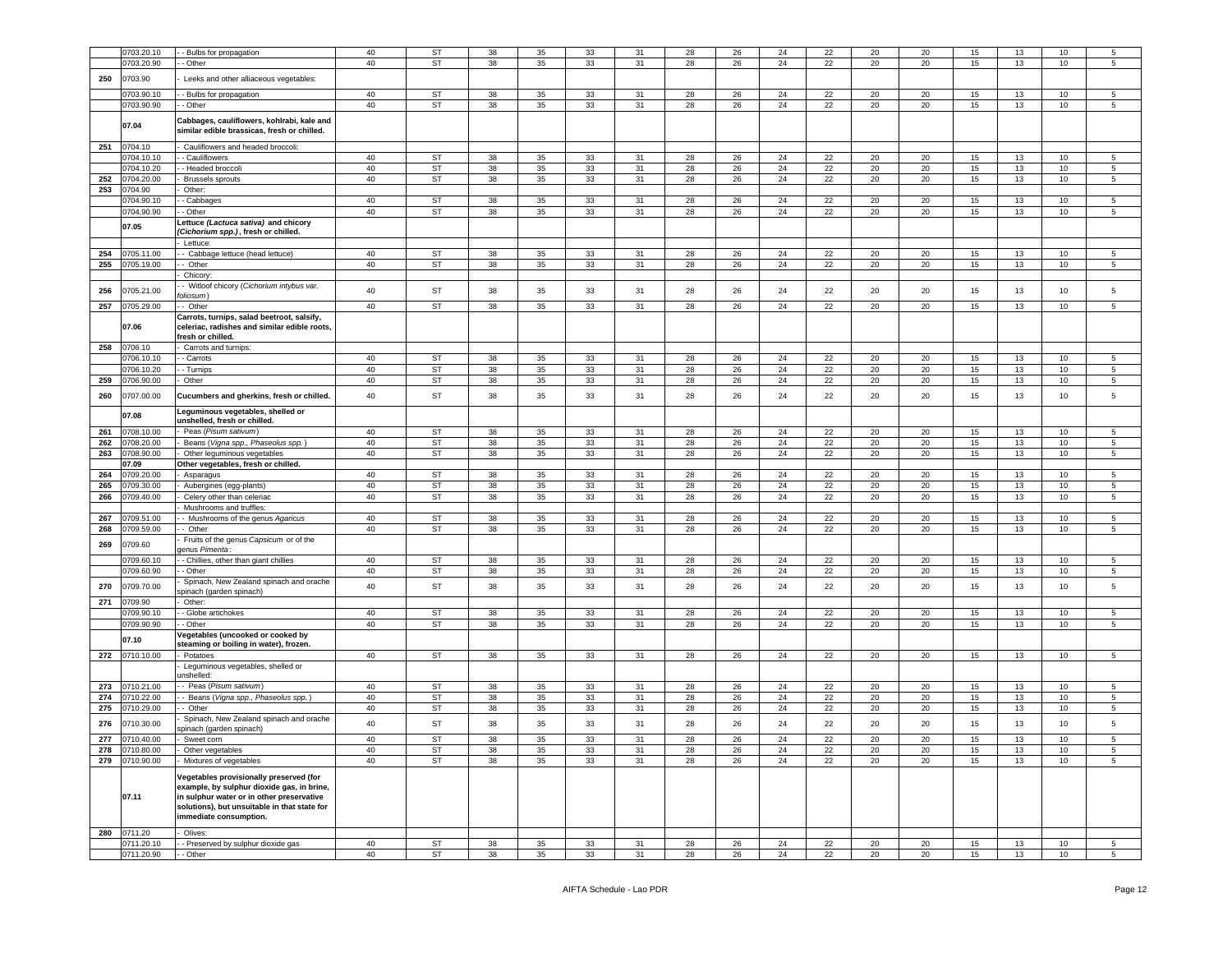| 281 | 0711.40                  | Cucumbers and gherkins:                                       |          |                        |          |          |          |          |          |          |          |          |          |          |          |          |          |                 |
|-----|--------------------------|---------------------------------------------------------------|----------|------------------------|----------|----------|----------|----------|----------|----------|----------|----------|----------|----------|----------|----------|----------|-----------------|
|     | 0711.40.10               | - Preserved by sulphur dioxide gas                            | 40       | <b>ST</b>              | 38       | 35       | 33       | 31       | 28       | 26       | 24       | 22       | 20       | 20       | 15       | 13       | 10       | 5               |
|     | 0711.40.90               | - Other                                                       | 40       | <b>ST</b>              | 38       | 35       | 33       | 31       | 28       | 26       | 24       | 22       | 20       | 20       | 15       | 13       | 10       | 5               |
|     |                          | Mushrooms and truffles:                                       |          |                        |          |          |          |          |          |          |          |          |          |          |          |          |          |                 |
| 282 | 0711.51                  | Mushrooms of the genus Agaricus:                              |          |                        |          |          |          |          |          |          |          |          |          |          |          |          |          |                 |
|     | 0711.51.10               | - Preserved by sulphur dioxide gas                            | 40       | <b>ST</b>              | 38       | 35       | 33       | 31       | 28       | 26       | 24       | 22       | 20       | 20       | 15       | 13       | 10       | 5               |
|     | 0711.51.90               | - Other                                                       | 40       | ST                     | 38       | 35       | 33       | 31       | 28       | 26       | 24       | 22       | 20       | 20       | 15       | 13       | 10       | 5               |
| 283 | 0711.59                  | Other:                                                        |          |                        |          |          |          |          |          |          |          |          |          |          |          |          |          |                 |
|     | 711.59.10                | - Preserved by sulphur dioxide gas                            | 40       | ST                     | 38       | 35       | 33       | 31       | 28       | 26       | 24       | 22       | 20       | 20       | 15       | 13       | $10$     | 5               |
|     | 0711.59.90               | - - Other                                                     | 40       | ST                     | 38       | 35       | 33       | 31       | 28       | 26       | 24       | 22       | 20       | 20       | 15       | 13       | 10       | 5               |
|     |                          |                                                               |          |                        |          |          |          |          |          |          |          |          |          |          |          |          |          |                 |
| 284 | 0711.90                  | Other vegetables; mixtures of vegetables:                     |          |                        |          |          |          |          |          |          |          |          |          |          |          |          |          |                 |
|     | 0711.90.10               | - Sweet corn                                                  | 40       | ST                     | 38       | 35       | 33       | 31       | 28       | 26       | 24       | 22       | 20       | 20       | 15       | 13       | 10       | 5               |
|     | 0711.90.20               | - Chillies                                                    | 40       | ST                     | 38       | 35       | 33       | 31       | 28       | 26       | 24       | 22       | 20       | 20       | 15       | 13       | 10       | 5               |
|     | 0711.90.30               | - Capers                                                      | 40       | <b>ST</b>              | 38       | 35       | 33       | 31       | 28       | 26       | 24       | 22       | 20       | 20       | 15       | 13       | 10       | 5               |
|     |                          |                                                               |          |                        |          |          |          |          |          |          |          |          |          |          |          |          |          |                 |
|     | 0711.90.40               | - Onions, preserved by sulphur dioxide gas                    | 40       | ST                     | 38       | $35\,$   | 33       | 31       | 28       | 26       | 24       | 22       | 20       | 20       | 15       | 13       | 10       | 5               |
|     |                          | - Onions, preserved other than by sulphur                     |          |                        |          |          |          |          |          |          |          |          |          |          |          |          |          |                 |
|     | 0711.90.50               | dioxide gas                                                   | 40       | <b>ST</b>              | 38       | 35       | 33       | 31       | 28       | 26       | 24       | 22       | 20       | 20       | 15       | 13       | 10       | 5               |
|     |                          |                                                               |          |                        |          |          |          |          |          |          |          |          |          |          |          |          |          |                 |
|     | 0711.90.60               | - Other, preserved by sulphur dioxide gas                     | 40       | ST                     | 38       | 35       | 33       | 31       | 28       | 26       | 24       | 22       | 20       | 20       | 15       | 13       | 10       | 5               |
|     | 0711.90.90               | - Other                                                       | 40       | <b>ST</b>              | 38       | 35       | 33       | 31       | 28       | 26       | 24       | 22       | 20       | 20       | 15       | 13       | 10       | 5               |
|     |                          | Dried vegetables, whole, cut, sliced,                         |          |                        |          |          |          |          |          |          |          |          |          |          |          |          |          |                 |
|     | 07.12                    | broken or in powder, but not further                          |          |                        |          |          |          |          |          |          |          |          |          |          |          |          |          |                 |
|     |                          | prepared.                                                     |          |                        |          |          |          |          |          |          |          |          |          |          |          |          |          |                 |
| 285 | 0712.20.00               | Onions                                                        | 40       | ST                     | 38       | 35       | 33       | 31       | 28       | 26       | 24       | 22       | 20       | 20       | 15       | 13       | 10       |                 |
|     |                          | Mushrooms, wood ears (Auricularia spp.),                      |          |                        |          |          |          |          |          |          |          |          |          |          |          |          |          |                 |
|     |                          | elly fungi (Tremella spp.) and truffles:                      |          |                        |          |          |          |          |          |          |          |          |          |          |          |          |          |                 |
|     |                          |                                                               |          |                        |          |          |          |          |          |          |          |          |          |          |          |          |          |                 |
| 286 | 0712.31.00               | - Mushrooms of the genus Agaricus                             | 40       | <b>ST</b>              | 38       | 35       | 33       | 31       | 28       | 26       | 24       | 22       | 20       | 20       | 15       | 13       | 10       | 5               |
| 287 | 0712.32.00               | Wood ears (Auricularia spp.                                   | 40       | <b>ST</b>              | 38       | 35       | 33       | 31       | 28       | 26       | 24       | 22       | 20       | 20       | 15       | 13       | 10       | $5\overline{)}$ |
| 288 | 0712.33.00               | Jelly fungi (Tremella spp.)                                   | 40       | <b>ST</b>              | 38       | 35       | 33       | 31       | 28       | 26       | 24       | 22       | 20       | 20       | 15       | 13       | 10       | $\overline{5}$  |
| 289 | 0712.39                  | - Other:                                                      |          |                        |          |          |          |          |          |          |          |          |          |          |          |          |          |                 |
|     | 0712.39.10               | - Truffles                                                    | 40       | ST                     | 38       | 35       | 33       | 31       | 28       | 26       | 24       | 22       | 20       | 20       | 15       | 13       | 10       | 5               |
|     | 0712.39.20               | - Shiitake (dong-gu)                                          | 40       | <b>ST</b>              | 38       | 35       | 33       | 31       | 28       | 26       | 24       | 22       | 20       | 20       | 15       | 13       | 10       | $\overline{5}$  |
|     | 0712.39.90               | - - Other                                                     | 40       | <b>ST</b>              | 38       | 35       | 33       | 31       | 28       | 26       | 24       | 22       | 20       | 20       | 15       | 13       | 10       | $\,$ 5 $\,$     |
| 290 | 0712.90                  | Other vegetables; mixtures of vegetables:                     |          |                        |          |          |          |          |          |          |          |          |          |          |          |          |          |                 |
|     |                          |                                                               |          |                        |          |          |          |          |          |          |          |          |          |          |          |          |          |                 |
|     | 0712.90.10               | - Garlic                                                      | 40       | <b>ST</b>              | 38       | 35       | 33       | 31       | 28       | 26       | 24       | 22       | 20       | 20       | 15       | 13       | 10       | 5               |
|     | 0712.90.90               | - Other                                                       | 40       | <b>ST</b>              | 38       | 35       | 33       | 31       | 28       | 26       | 24       | 22       | 20       | 20       | 15       | 13       | 10       | $\overline{5}$  |
|     | 07.13                    | Dried leguminous vegetables, shelled,                         |          |                        |          |          |          |          |          |          |          |          |          |          |          |          |          |                 |
|     |                          | whether or not skinned or split.                              |          |                        |          |          |          |          |          |          |          |          |          |          |          |          |          |                 |
| 291 | 0713.10                  | Peas (Pisum sativum):                                         |          |                        |          |          |          |          |          |          |          |          |          |          |          |          |          |                 |
|     | 0713.10.10               | Suitable for sowing                                           | 40       | <b>ST</b>              | 38       | 35       | 33       | 31       | 28       | 26       | 24       | 22       | 20       | 20       | 15       | 13       | 10       |                 |
|     | 0713.10.90               | - Other                                                       | 40       | <b>ST</b>              | 38       | 35       | 33       | 31       | 28       | 26       | 24       | 22       | 20       | 20       | 15       | 13       | 10       | 5               |
| 292 | 0713.20                  | Chickpeas (garbanzos):                                        |          |                        |          |          |          |          |          |          |          |          |          |          |          |          |          |                 |
|     | 0713.20.10               | Suitable for sowing                                           | 40       | <b>ST</b>              | 38       | 35       | 33       | 31       | 28       | 26       | 24       | 22       | 20       | 20       | 15       | 13       | 10       | 5               |
|     | 0713.20.90               | Other                                                         | 40       | <b>ST</b>              | 38       | 35       | 33       | 31       | 28       | 26       | 24       | 22       | 20       | 20       | 15       | 13       | 10       | 5               |
|     |                          | Beans (Vigna spp., Phaseolus spp.)                            |          |                        |          |          |          |          |          |          |          |          |          |          |          |          |          |                 |
| 293 | 0713.31                  | - Beans of the species Vigna mungo (L.)                       |          |                        |          |          |          |          |          |          |          |          |          |          |          |          |          |                 |
|     |                          | lepper or Vigna radiata (L.) Wilczek:                         |          |                        |          |          |          |          |          |          |          |          |          |          |          |          |          |                 |
|     | 0713.31.10               | - - Suitable for sowing                                       | 40       | <b>ST</b>              | 38       | 35       | 33       | 31       | 28       | 26       | 24       | 22       | 20       | 20       | 15       | 13       | 10       |                 |
|     | 0713.31.90               | - - Other                                                     | 40       | <b>ST</b>              | 38       | 35       | 33       | 31       | 28       | 26       | 24       | 22       | 20       | 20       | 15       | 13       | 10       | 5               |
| 294 | 0713.32                  | - Small red (Adzuki) beans (Phaseolus or<br>/igna angularis): |          |                        |          |          |          |          |          |          |          |          |          |          |          |          |          |                 |
|     | 0713.32.10               | - - Suitable for sowing                                       | 40       | ST                     | 38       | 35       | 33       | 31       | 28       | 26       | 24       | 22       | 20       | 20       | 15       | 13       | 10       | 5               |
|     | 0713.32.90               | - - Other                                                     | 40       | <b>ST</b>              | 38       | 35       | 33       | 31       | 28       | 26       | 24       | 22       | 20       | 20       | 15       | 13       | 10       | 5               |
|     |                          | - Kidney beans, including white pea beans                     |          |                        |          |          |          |          |          |          |          |          |          |          |          |          |          |                 |
| 295 | 0713.33                  | Phaseolus vulgaris):                                          |          |                        |          |          |          |          |          |          |          |          |          |          |          |          |          |                 |
|     | 0713.33.10               | - - Suitable for sowing                                       | 40       | ST                     | 38       | 35       | 33       | 31       | 28       | 26       | 24       | 22       | 20       | 20       | 15       | 13       | 10       | 5               |
|     | 0713.33.90               | - - Other                                                     | 40       | ST                     | 38       | 35       | 33       | 31       | 28       | 26       | 24       | 22       | 20       | 20       | 15       | 13       | 10       | $5\phantom{.0}$ |
| 296 | 0713.39                  | - Other:                                                      |          |                        |          |          |          |          |          |          |          |          |          |          |          |          |          |                 |
|     | 0713.39.10               | - Suitable for sowing                                         | 40       | ST                     | 38       | 35       | 33       | 31       | 28       | 26       | 24       | 22       | 20       | 20       | 15       | 13       | 10       | 5               |
|     | 0713.39.90               | - - Other                                                     | 40       | ST                     | 38       | 35       | 33       | 31       | 28       | 26       | 24       | 22       | 20       | 20       | 15       | 13       | 10       | 5               |
| 297 | 0713.40                  | Lentils:                                                      |          |                        |          |          |          |          |          |          |          |          |          |          |          |          |          |                 |
|     |                          |                                                               | 40       | <b>ST</b>              | 38       | 35       | 33       | 31       | 28       | 26       | 24       | 22       | 20       | 20       | 15       | 13       | 10       | 5               |
|     |                          |                                                               |          |                        |          |          |          |          |          |          |          | 22       |          |          |          |          |          |                 |
|     | 0713.40.10               | - Suitable for sowing                                         |          |                        |          |          |          |          |          |          |          |          |          |          |          |          |          |                 |
|     | 0713.40.90               | - Other                                                       | 40       | ST                     | 38       | 35       | 33       | 31       | 28       | 26       | 24       |          | 20       | 20       | 15       | 13       | 10       | 5               |
|     |                          | Broad beans (Vicia faba var. major) and                       |          |                        |          |          |          |          |          |          |          |          |          |          |          |          |          |                 |
| 298 | 0713.50                  | norse beans (Vicia faba var. equina, Vicia faba               |          |                        |          |          |          |          |          |          |          |          |          |          |          |          |          |                 |
|     |                          | ar. minor):                                                   |          |                        |          |          |          |          |          |          |          |          |          |          |          |          |          |                 |
|     | 0713.50.10               | - Suitable for sowing                                         | 40       | ST                     | 38       | 35       | 33       | 31       | 28       | 26       | 24       | 22       | 20       | 20       | 15       | 13       | 10       | 5               |
|     | 0713.50.90               | - Other<br>Other:                                             | 40       | <b>ST</b>              | 38       | 35       | 33       | 31       | 28       | 26       | 24       | 22       | 20       | 20       | 15       | 13       | 10       | 5               |
| 299 | 0713.90                  |                                                               |          |                        |          |          |          |          |          |          |          |          |          |          |          |          |          |                 |
|     | 0713.90.10<br>0713.90.90 | Suitable for sowing<br>- Other                                | 40<br>40 | <b>ST</b><br><b>ST</b> | 38<br>38 | 35<br>35 | 33<br>33 | 31<br>31 | 28<br>28 | 26<br>26 | 24<br>24 | 22<br>22 | 20<br>20 | 20<br>20 | 15<br>15 | 13<br>13 | 10<br>10 | 5<br>5          |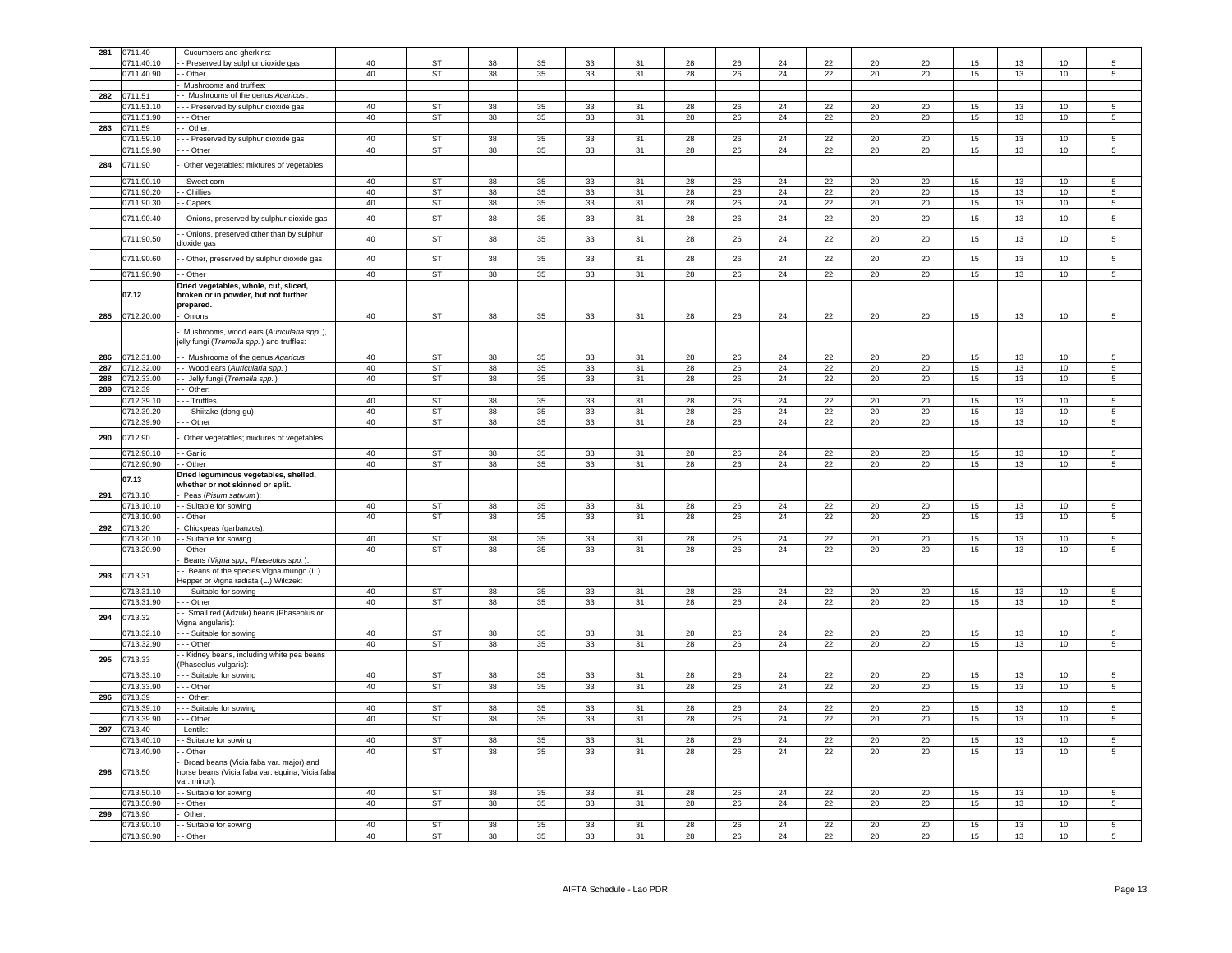|            | 07.14                    | Manioc, arrowroot, salep, Jerusalem<br>artichokes, sweet potatoes and similar<br>roots and tubers with high starch or inulin<br>content, fresh, chilled, frozen or dried,<br>whether or not sliced or in the form of<br>pellets; sago pith. |                 |                        |          |          |                 |          |          |          |          |          |          |          |                |                  |                                  |                |
|------------|--------------------------|---------------------------------------------------------------------------------------------------------------------------------------------------------------------------------------------------------------------------------------------|-----------------|------------------------|----------|----------|-----------------|----------|----------|----------|----------|----------|----------|----------|----------------|------------------|----------------------------------|----------------|
| 300        | 0714.10                  | Manioc (cassava):                                                                                                                                                                                                                           |                 |                        |          |          |                 |          |          |          |          |          |          |          |                |                  |                                  |                |
|            |                          | - Sliced or in the form of pellets:                                                                                                                                                                                                         |                 |                        | 38       |          |                 |          |          |          |          |          |          |          |                |                  |                                  | 5              |
|            | 0714.10.11<br>0714.10.19 | - - Dried chips<br>- - Other                                                                                                                                                                                                                | 40<br>40        | ST<br><b>ST</b>        | 38       | 35<br>35 | 33<br>33        | 31<br>31 | 28<br>28 | 26<br>26 | 24<br>24 | 22<br>22 | 20<br>20 | 20<br>20 | 15<br>15       | 13<br>13         | 10<br>10                         | 5              |
|            | 0714.10.90               | - Other                                                                                                                                                                                                                                     | 40              | <b>ST</b>              | 38       | 35       | 33              | 31       | 28       | 26       | 24       | 22       | 20       | 20       | 15             | 13               | 10                               | 5              |
| 301        | 0714.20.00               | Sweet potatoes                                                                                                                                                                                                                              | 40              | ST                     | 38       | 35       | 33              | 31       | 28       | 26       | 24       | 22       | 20       | 20       | 15             | 13               | 10                               | 5              |
| 302        | 0714.90                  | Other:                                                                                                                                                                                                                                      |                 |                        |          |          |                 |          |          |          |          |          |          |          |                |                  |                                  |                |
|            | 0714.90.10               | - Sago pith                                                                                                                                                                                                                                 | 40              | ST                     | 38       | 35       | 33              | 31       | 28       | 26       | 24       | 22       | 20       | 20       | 15             | 13               | 10                               | 5              |
|            | 0714.90.90               | - Other                                                                                                                                                                                                                                     | 40              | ST                     | 38       | 35       | 33              | 31       | 28       | 26       | 24       | 22       | 20       | 20       | 15             | 13               | 10                               | 5              |
|            | 08.01                    | Coconuts, Brazil nuts and cashew nuts,<br>resh or dried, whether or not shelled or<br>peeled.                                                                                                                                               |                 |                        |          |          |                 |          |          |          |          |          |          |          |                |                  |                                  |                |
|            |                          | Coconuts:                                                                                                                                                                                                                                   |                 |                        |          |          |                 |          |          |          |          |          |          |          |                |                  |                                  |                |
| 303        | 0801.11.00               | - Desiccated                                                                                                                                                                                                                                | 30              | ST                     | 28       | 26       | 25              | 23       | 21       | 19       | 17       | 15       | 13       | 13       | 10             | 9                | $\overline{7}$                   | 5              |
| 304        | 0801.19.00               | - Other                                                                                                                                                                                                                                     | 30              | <b>ST</b>              | 28       | 26       | 25              | 23       | 21       | 19       | 17       | 15       | 13       | 13       | 10             | 9                | $\overline{7}$                   | 5              |
|            |                          | Brazil nuts:                                                                                                                                                                                                                                |                 |                        |          |          |                 |          |          |          |          |          |          |          |                | 9                | $\overline{7}$                   |                |
| 305<br>306 | 00.21.00<br>0801.22.00   | - In shell<br>Shelled                                                                                                                                                                                                                       | 30<br>30        | ST<br><b>ST</b>        | 28<br>28 | 26<br>26 | 25<br>25        | 23<br>23 | 21<br>21 | 19<br>19 | 17<br>17 | 15<br>15 | 13<br>13 | 13<br>13 | 10<br>10       | 9                | $\overline{7}$                   | 5<br>5         |
|            |                          | Cashew nuts:                                                                                                                                                                                                                                |                 |                        |          |          |                 |          |          |          |          |          |          |          |                |                  |                                  |                |
| 307        | 001.31.00                | - In shell                                                                                                                                                                                                                                  | $30\,$          | ST                     | 28       | 26       | 25              | 23       | 21       | 19       | 17       | 15       | 13       | 13       | 10             | 9                | $\overline{7}$                   | 5              |
| 308        | 0801.32.00               | - Shelled                                                                                                                                                                                                                                   | 30              | <b>ST</b>              | 28       | 26       | 25              | 23       | 21       | 19       | 17       | 15       | 13       | 13       | 10             | 9                | $\overline{7}$                   | 5              |
|            | 08.02                    | Other nuts, fresh or dried, whether or not<br>shelled or peeled.<br>Almonds:                                                                                                                                                                |                 |                        |          |          |                 |          |          |          |          |          |          |          |                |                  |                                  |                |
| 309        | 0802.11.00               | - In shell                                                                                                                                                                                                                                  | 30              | <b>ST</b>              | 28       | 26       | 25              | 23       | 21       | 19       | 17       | 15       | 13       | 13       | 10             | 9                | $\overline{7}$                   | 5              |
| 310        | 0802.12.00               | Shelled                                                                                                                                                                                                                                     | 30              | ST                     | 28       | 26       | 25              | 23       | 21       | 19       | 17       | 15       | 13       | 13       | 10             | 9                | $\overline{7}$                   | 5              |
|            |                          | Hazelnuts or filberts (Corylus spp.)                                                                                                                                                                                                        |                 |                        |          |          |                 |          |          |          |          |          |          |          |                |                  |                                  |                |
| 311        | 0802.21.00               | - In shell                                                                                                                                                                                                                                  | 30              | <b>ST</b>              | 28       | 26       | 25              | 23       | 21       | 19       | 17       | 15       | 13       | 13       | 10             | 9                | $\overline{7}$                   | 5              |
| 312        | 0802.22.00               | Shelled                                                                                                                                                                                                                                     | 30              | ST                     | 28       | 26       | 25              | 23       | 21       | 19       | 17       | 15       | 13       | 13       | 10             | $\boldsymbol{9}$ | $\overline{7}$                   | 5              |
|            |                          | Walnuts:                                                                                                                                                                                                                                    |                 |                        |          |          |                 |          |          |          |          |          |          |          |                |                  |                                  |                |
| 313        | 0802.31.00               | - In shell                                                                                                                                                                                                                                  | 30              | ST                     | 28       | 26       | 25              | 23       | 21       | 19       | 17       | 15       | 13       | 13       | 10             | 9                | $\overline{7}$                   | 5              |
| 314        | 0802.32.00               | Shelled                                                                                                                                                                                                                                     | 30              | <b>ST</b>              | 28       | 26       | 25              | 23       | 21       | 19       | 17       | 15       | 13       | 13       | 10             | 9                | $\overline{7}$                   | 5              |
| 315        | 0802.40.00               | Chestnuts (Castanea spp.)                                                                                                                                                                                                                   | 30              | <b>ST</b>              | 28       | 26       | 25              | 23       | 21       | 19       | 17       | 15       | 13       | 13       | 10             | 9                | $\overline{7}$<br>$\overline{7}$ | 5              |
| 316<br>317 | 0802.50.00<br>00.00.00   | Pistachios<br>Macadamia nuts                                                                                                                                                                                                                | $30\,$<br>30    | <b>ST</b><br>ST        | 28<br>28 | 26<br>26 | 25<br>25        | 23<br>23 | 21<br>21 | 19<br>19 | 17<br>17 | 15<br>15 | 13<br>13 | 13<br>13 | 10<br>10       | 9<br>9           | $\overline{7}$                   | 5<br>5         |
| 318        | 0802.90                  | Other:                                                                                                                                                                                                                                      |                 |                        |          |          |                 |          |          |          |          |          |          |          |                |                  |                                  |                |
|            | 0802.90.10               | Areca nuts (betel nuts)                                                                                                                                                                                                                     | 30              | <b>ST</b>              | 28       | 26       | 25              | 23       | 21       | 19       | 17       | 15       | 13       | 13       | 10             | 9                | $\overline{7}$                   | 5              |
|            | 0802.90.90               | - Other                                                                                                                                                                                                                                     | 30              | <b>ST</b>              | 28       | 26       | 25              | 23       | 21       | 19       | 17       | 15       | 13       | 13       | 10             | 9                | $\overline{7}$                   | 5              |
| 319        | 08.03                    | Bananas, including plantains, fresh or<br>dried.                                                                                                                                                                                            |                 |                        |          |          |                 |          |          |          |          |          |          |          |                |                  |                                  |                |
|            | 0803.00.10               | Pisang mas, pisang rastali, pisang berangan<br>and pisang embun                                                                                                                                                                             | 40              | ST                     | 38       | 35       | 33              | 31       | 28       | 26       | 24       | 22       | 20       | 20       | 15             | 13               | 10                               | 5              |
|            | 0803.00.90               | - Other                                                                                                                                                                                                                                     | 40              | ST                     | 38       | 35       | 33              | 31       | 28       | 26       | 24       | 22       | 20       | 20       | 15             | 13               | 10                               | 5              |
|            | 08.04                    | Dates, figs, pineapples, avocados, guavas,<br>mangoes and mangosteens, fresh or dried.                                                                                                                                                      |                 |                        |          |          |                 |          |          |          |          |          |          |          |                |                  |                                  |                |
| 320        | 0804.10.00               | Dates                                                                                                                                                                                                                                       | 30              | ST                     | 28       | 26       | 25              | 23       | 21       | 19       | 17       | 15       | 13       | 13       | 10             | 9                | $\overline{7}$                   | 5              |
| 321        | 0804.20.00               | Figs                                                                                                                                                                                                                                        | 30<br>40        | <b>ST</b>              | 28       | 26       | 25              | 23       | 21       | 19       | 17       | 15       | 13       | 13       | 10             | 9                | 7                                | 5              |
| 322<br>323 | 0804.30.00<br>00.04.40   | Pineapples<br>Avocados                                                                                                                                                                                                                      | 30              | <b>ST</b><br><b>ST</b> | 38<br>28 | 35<br>26 | 33<br>25        | 31<br>23 | 28<br>21 | 26<br>19 | 24<br>17 | 22<br>15 | 20<br>13 | 20<br>13 | 15<br>10       | 13<br>9          | 10<br>$\overline{7}$             | 5<br>5         |
| 324        | 0804.50                  | Guavas, mangoes and mangosteens:                                                                                                                                                                                                            |                 |                        |          |          |                 |          |          |          |          |          |          |          |                |                  |                                  |                |
|            | 0804.50.10               | - Guavas                                                                                                                                                                                                                                    | 40              | ST                     | 38       | 35       | 33              | 31       | 28       | 26       | 24       | 22       | 20       | 20       | 15             | 13               | 10                               | 5              |
|            | 0804.50.20               | Mangoes                                                                                                                                                                                                                                     | 40              | <b>ST</b>              | 38       | 35       | 33              | 31       | 28       | 26       | 24       | 22       | 20       | 20       | 15             | 13               | 10                               | 5              |
|            | 0804.50.30               | Mangosteens                                                                                                                                                                                                                                 | 40              | ST                     | 38       | 35       | 33              | 31       | 28       | 26       | 24       | 22       | 20       | 20       | 15             | 13               | 10                               | 5              |
|            | 08.05                    | Citrus fruit, fresh or dried.                                                                                                                                                                                                               |                 |                        |          |          |                 |          |          |          |          |          |          |          |                |                  |                                  |                |
| 325        | 0805.10                  | Oranges                                                                                                                                                                                                                                     |                 |                        |          |          |                 |          |          |          |          |          |          |          |                |                  |                                  |                |
|            | 0805.10.10               | - Fresh                                                                                                                                                                                                                                     | 40              | <b>ST</b>              | 38       | 35       | 33              | 31       | 28       | 26       | 24       | 22       | 20       | 20       | 15             | 13               | 10                               | 5              |
|            | 0805.10.20               | - Dried                                                                                                                                                                                                                                     | 40              | ST                     | 38       | 35       | 33              | 31       | 28       | 26       | 24       | 22       | 20       | 20       | 15             | 13               | 10                               | 5              |
| 326        | 0805.20.00               | Mandarins (including tangerines and<br>satsumas); clementines, wilkings and similar<br>citrus hybrids                                                                                                                                       | 40              | ST                     | 38       | 35       | 33              | 31       | 28       | 26       | 24       | 22       | 20       | 20       | 15             | 13               | 10                               |                |
|            | 327 0805.40.00           | Grapefruit, including pomelos                                                                                                                                                                                                               | 40              | ST                     | 38       | 35       | 33              | 31       | 28       | 26       | 24       | 22       | 20       | 20       | 15             | 13               | 10                               | 5 <sub>5</sub> |
|            | 328 0805.50.00           | Lemons (Citrus limon, Citrus limonum) and<br>limes (Citrus aurantifolia, Citrus latifolia)                                                                                                                                                  | 40              | NT <sub>1</sub>        | 38       | 35       | 30 <sup>°</sup> | 27       | 24       | 21       | 17       | 10       | 5        | $\circ$  | $\overline{0}$ | $\mathbf 0$      | $\overline{0}$                   | $\circ$        |
|            | 329 0805.90.00           | Other                                                                                                                                                                                                                                       | 40              | ST                     | 38       | 35       | 33              | 31       | 28       | 26       | 24       | 22       | 20       | 20       | 15             | 13               | 10 <sup>1</sup>                  | $5^{\circ}$    |
|            | 08.06                    | Grapes, fresh or dried.                                                                                                                                                                                                                     |                 |                        |          |          |                 |          |          |          |          |          |          |          |                |                  |                                  |                |
| 330        | 0806.10.00               | Fresh                                                                                                                                                                                                                                       | 30 <sup>°</sup> | ST                     | 28       | 26       | 25              | 23       | 21       | 19       | 17       | 15       | 13       | 13       | 10             | $\boldsymbol{9}$ | $\overline{7}$                   | $5 -$          |
|            | 331 0806.20.00           | Dried<br>Melons (including watermelons) and                                                                                                                                                                                                 | 30 <sup>°</sup> | ST                     | 28       | 26       | 25              | 23       | 21       | 19       | 17       | 15       | 13       | 13       | 10             | $\boldsymbol{9}$ | $\overline{7}$                   | $5^{\circ}$    |
|            | 08.07                    | papaws (papayas), fresh.                                                                                                                                                                                                                    |                 |                        |          |          |                 |          |          |          |          |          |          |          |                |                  |                                  |                |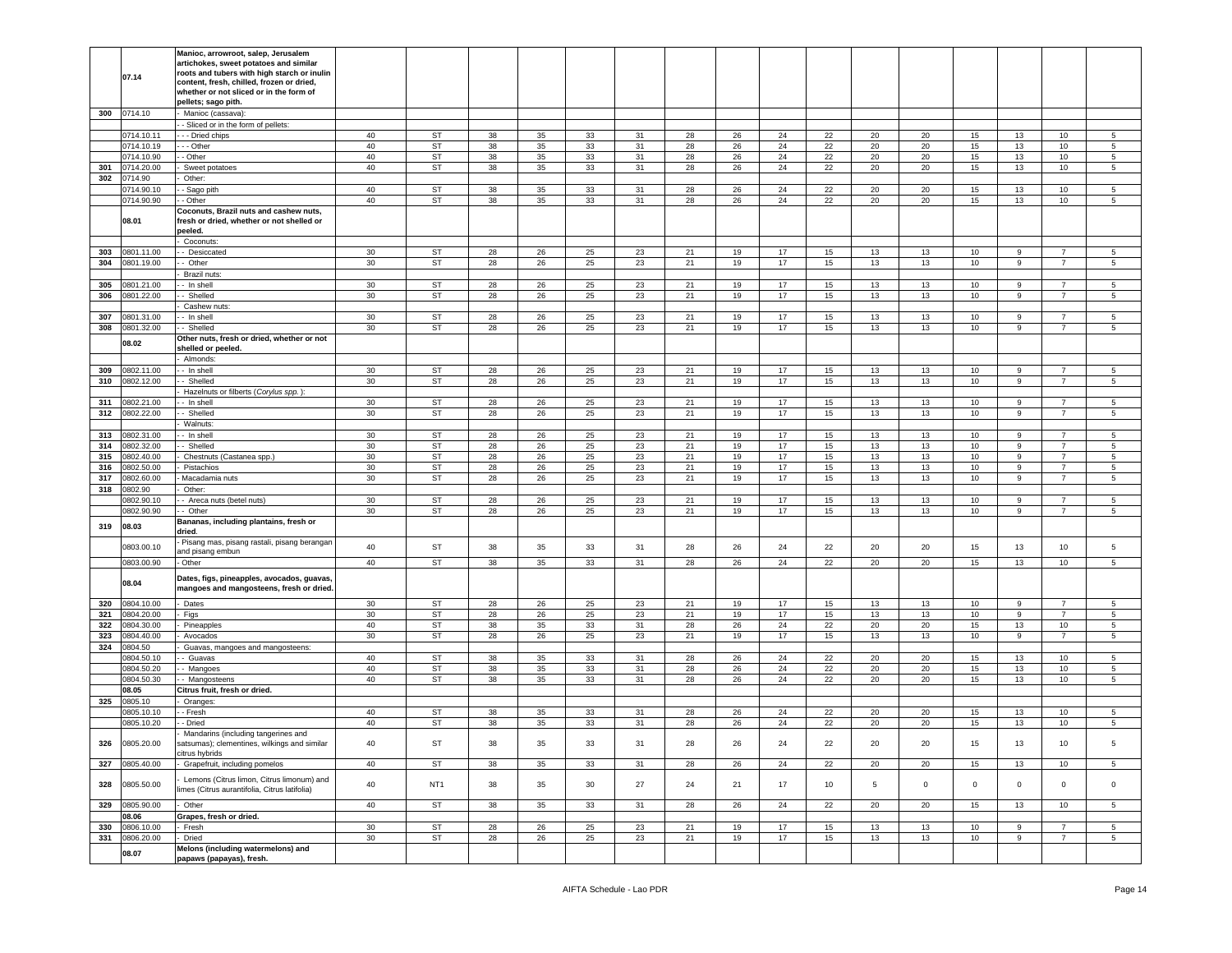|     |            | Melons (including watermelons):                            |    |               |    |            |    |    |      |    |    |    |    |    |    |                  |                |                |
|-----|------------|------------------------------------------------------------|----|---------------|----|------------|----|----|------|----|----|----|----|----|----|------------------|----------------|----------------|
| 332 | 0807.11.00 | Watermelons                                                | 40 | <b>ST</b>     | 38 | 35         | 33 | 31 | 28   | 26 | 24 | 22 | 20 | 20 | 15 | 13               | 10             | 5              |
| 333 | 0807.19.00 | Other                                                      | 40 | <b>ST</b>     | 38 | 35         | 33 | 31 | 28   | 26 | 24 | 22 | 20 | 20 | 15 | 13               | 10             | $5^{\circ}$    |
| 334 | 0807.20    | Papaws (papayas):                                          |    |               |    |            |    |    |      |    |    |    |    |    |    |                  |                |                |
|     | 0807.20.10 | - Mardi backcross solo (betik solo)                        | 40 | <b>ST</b>     | 38 | 35         | 33 | 31 | 28   | 26 | 24 | 22 | 20 | 20 | 15 | 13               | 10             | 5              |
|     | 0807.20.90 | - Other                                                    | 40 | ST            | 38 | 35         | 33 | 31 | 28   | 26 | 24 | 22 | 20 | 20 | 15 | 13               | 10             | $5^{\circ}$    |
|     | 08.08      | Apples, pears and quinces, fresh.                          |    |               |    |            |    |    |      |    |    |    |    |    |    |                  |                |                |
| 335 | 0808.10.00 | Apples                                                     | 30 | <b>ST</b>     | 28 | 26         | 25 | 23 | 21   | 19 | 17 | 15 | 13 | 13 | 10 | 9                | $\overline{7}$ | 5              |
| 336 | 0808.20.00 | Pears and quinces                                          | 30 | <b>ST</b>     | 28 | 26         | 25 | 23 | 21   | 19 | 17 | 15 | 13 | 13 | 10 | 9                | $\overline{7}$ | 5              |
|     |            | Apricots, cherries, peaches (including                     |    |               |    |            |    |    |      |    |    |    |    |    |    |                  |                |                |
|     | 08.09      | nectarines), plums and sloes, fresh.                       |    |               |    |            |    |    |      |    |    |    |    |    |    |                  |                |                |
| 337 | 0809.10.00 | Apricots                                                   | 30 | <b>ST</b>     | 28 | 26         | 25 | 23 | 21   | 19 | 17 | 15 | 13 | 13 | 10 | 9                | $\overline{7}$ | 5              |
| 338 | 0809.20.00 | Cherries                                                   | 30 | <b>ST</b>     | 28 | 26         | 25 | 23 | 21   | 19 | 17 | 15 | 13 | 13 | 10 | 9                | $\overline{7}$ | $5^{\circ}$    |
| 339 | 0809.30.00 | Peaches, including nectarines                              | 30 | ST            | 28 | 26         | 25 | 23 | 21   | 19 | 17 | 15 | 13 | 13 | 10 | 9                | $\overline{7}$ | 5              |
| 340 | 0809.40.00 | Plums and sloes                                            | 30 | <b>ST</b>     | 28 | 26         | 25 | 23 | 21   | 19 | 17 | 15 | 13 | 13 | 10 | 9                | $\overline{7}$ | 5              |
|     | 08.10      | Other fruit, fresh.                                        |    |               |    |            |    |    |      |    |    |    |    |    |    |                  |                |                |
| 341 | 0810.10.00 | Strawberries                                               | 30 | <b>ST</b>     | 28 | 26         | 25 | 23 | 21   | 19 | 17 | 15 | 13 | 13 | 10 | 9                | $\overline{7}$ | 5              |
|     |            | Raspberries, blackberries, mulberries and                  |    |               |    |            |    |    |      |    |    |    |    |    |    |                  |                |                |
| 342 | 0810.20.00 | oganberries                                                | 30 | <b>ST</b>     | 28 | 26         | 25 | 23 | 21   | 19 | 17 | 15 | 13 | 13 | 10 | 9                | $\overline{7}$ | 5              |
|     |            | Cranberries, bilberries and other fruits of the            |    |               |    |            |    |    |      |    |    |    |    |    |    |                  |                |                |
| 343 | 0810.40.00 | enus Vaccinium                                             | 30 | <b>ST</b>     | 28 | 26         | 25 | 23 | 21   | 19 | 17 | 15 | 13 | 13 | 10 | 9                | $\overline{7}$ | 5              |
| 344 | 0810.50.00 | Kiwifruit                                                  | 30 | <b>ST</b>     | 28 | 26         | 25 | 23 | 21   | 19 | 17 | 15 | 13 | 13 | 10 | 9                | $\overline{7}$ | 5              |
| 345 | 0810.60.00 | Durians                                                    | 30 | ST            | 28 | 26         | 25 | 23 | 21   | 19 | 17 | 15 | 13 | 13 | 10 | 9                | $\overline{7}$ | 5              |
| 346 | 0810.90    | Other:                                                     |    |               |    |            |    |    |      |    |    |    |    |    |    |                  |                |                |
|     | 0810.90.1  | Longans                                                    | 30 | <b>ST</b>     | 28 | 26         | 25 | 23 | 21   | 19 | 17 | 15 | 13 | 13 | 10 | 9                | $\overline{7}$ | 5              |
|     | 0810.90.20 | - Lychees                                                  | 30 | <b>ST</b>     | 28 | 26         | 25 | 23 | 21   | 19 | 17 | 15 | 13 | 13 | 10 | 9                | $\overline{7}$ | 5              |
|     |            |                                                            |    |               |    |            |    |    |      |    |    |    |    |    |    |                  |                |                |
|     | 0810.90.30 | - Rambutan                                                 | 30 | <b>ST</b>     | 28 | 26         | 25 | 23 | 21   | 19 | 17 | 15 | 13 | 13 | 10 | 9                | $\overline{7}$ | 5              |
|     | 0810.90.40 | - Langsat; starfruits                                      | 30 | <b>ST</b>     | 28 | 26         | 25 | 23 | 21   | 19 | 17 | 15 | 13 | 13 | 10 | 9                | $\overline{7}$ | 5              |
|     | 0810.90.50 | - Jackfruits (cempedak and nangka)                         | 30 | <b>ST</b>     | 28 | 26         | 25 | 23 | 21   | 19 | 17 | 15 | 13 | 13 | 10 | 9                | $\overline{7}$ | 5              |
|     | 0810.90.60 | - Tamarinds                                                | 30 | <b>ST</b>     | 28 | 26         | 25 | 23 | 21   | 19 | 17 | 15 | 13 | 13 | 10 | 9                | $\overline{7}$ | 5              |
|     | 0810.90.70 | - Mata kucing                                              | 30 | <b>ST</b>     | 28 | 26         | 25 | 23 | 21   | 19 | 17 | 15 | 13 | 13 | 10 | 9                | $\overline{7}$ | 5              |
|     |            | - Black, white or red currants and                         |    |               |    |            |    |    |      |    |    |    |    |    |    |                  |                |                |
|     | 0810.90.80 | ooseberries                                                | 30 | <b>ST</b>     | 28 | 26         | 25 | 23 | 21   | 19 | 17 | 15 | 13 | 13 | 10 | 9                | $\overline{7}$ | 5              |
|     | 0810.90.90 | - Other                                                    | 30 | ST            | 28 | 26         | 25 | 23 | 21   | 19 | 17 | 15 | 13 | 13 | 10 | 9                | $\overline{7}$ | 5              |
|     |            | Fruit and nuts, uncooked or cooked by                      |    |               |    |            |    |    |      |    |    |    |    |    |    |                  |                |                |
|     |            | steaming or boiling in water, frozen,                      |    |               |    |            |    |    |      |    |    |    |    |    |    |                  |                |                |
|     | 08.11      | whether or not containing added sugar or                   |    |               |    |            |    |    |      |    |    |    |    |    |    |                  |                |                |
|     |            | other sweetening matter.                                   |    |               |    |            |    |    |      |    |    |    |    |    |    |                  |                |                |
| 347 | 0811.10.00 | Strawberries                                               | 30 | ST            | 28 | 26         | 25 | 23 | 21   | 19 | 17 | 15 | 13 | 13 | 10 | 9                | 7              | 5              |
|     |            | Raspberries, blackberries, mulberries,                     |    |               |    |            |    |    |      |    |    |    |    |    |    |                  |                |                |
| 348 | 0811.20.00 |                                                            |    |               |    |            |    |    |      |    |    |    |    |    |    |                  |                |                |
|     |            |                                                            |    |               |    |            |    |    |      |    |    |    |    |    |    |                  |                |                |
|     |            | oganberries, black, white or red currants and              | 30 | ST            | 28 | 26         | 25 | 23 | 21   | 19 | 17 | 15 | 13 | 13 | 10 | 9                | $\overline{7}$ | 5              |
|     |            | poseberries                                                |    |               |    |            |    |    |      |    |    |    |    |    |    |                  |                |                |
| 349 | 0811.90.00 | Other                                                      | 30 | ST            | 28 | 26         | 25 | 23 | 21   | 19 | 17 | 15 | 13 | 13 | 10 | 9                | $\overline{7}$ | 5              |
|     |            | Fruit and nuts, provisionally preserved (for               |    |               |    |            |    |    |      |    |    |    |    |    |    |                  |                |                |
|     |            | example, by sulphur dioxide gas, in brine,                 |    |               |    |            |    |    |      |    |    |    |    |    |    |                  |                |                |
|     | 08.12      | in sulphur water or in other preservative                  |    |               |    |            |    |    |      |    |    |    |    |    |    |                  |                |                |
|     |            | solutions), but unsuitable in that state for               |    |               |    |            |    |    |      |    |    |    |    |    |    |                  |                |                |
|     |            | immediate consumption.                                     |    |               |    |            |    |    |      |    |    |    |    |    |    |                  |                |                |
|     |            |                                                            |    |               |    |            |    |    |      |    |    |    |    |    |    |                  |                |                |
| 350 | 0812.10.00 | Cherries                                                   | 30 | <b>ST</b>     | 28 | 26         | 25 | 23 | 21   | 19 | 17 | 15 | 13 | 13 | 10 | 9                | $\overline{7}$ | 5              |
| 351 | 0812.90.00 | Other                                                      | 30 | ST            | 28 | 26         | 25 | 23 | 21   | 19 | 17 | 15 | 13 | 13 | 10 | 9                | $\overline{7}$ | $\sqrt{5}$     |
|     |            | Fruit, dried, other than that of headings                  |    |               |    |            |    |    |      |    |    |    |    |    |    |                  |                |                |
|     | 08.13      | 08.01 to 08.06; mixtures of nuts or dried                  |    |               |    |            |    |    |      |    |    |    |    |    |    |                  |                |                |
|     |            | ruits of this Chapter.                                     |    |               |    |            |    |    |      |    |    |    |    |    |    |                  |                |                |
| 352 | 0813.10.00 | Apricots                                                   | 30 | <b>ST</b>     | 28 | ${\bf 26}$ | 25 | 23 | $21$ | 19 | 17 | 15 | 13 | 13 | 10 | 9                | $\overline{7}$ | 5              |
| 353 | 0813.20.00 | Prunes                                                     | 30 | <b>ST</b>     | 28 | 26         | 25 | 23 | 21   | 19 | 17 | 15 | 13 | 13 | 10 | 9                | $\overline{7}$ | 5              |
| 354 | 0813.30.00 | Apples                                                     | 30 | <b>ST</b>     | 28 | 26         | 25 | 23 | 21   | 19 | 17 | 15 | 13 | 13 | 10 | 9                | $\overline{7}$ | 5              |
| 355 | 0813.40    | Other fruit:                                               |    |               |    |            |    |    |      |    |    |    |    |    |    |                  |                |                |
|     | 0813.40.10 | - Longans                                                  | 30 | <b>ST</b>     | 28 | 26         | 25 | 23 | 21   | 19 | 17 | 15 | 13 | 13 | 10 | 9                | 7              | 5              |
|     | 0813.40.20 | - Tamarinds                                                | 30 | ST            | 28 | 26         | 25 | 23 | 21   | 19 | 17 | 15 | 13 | 13 | 10 | 9                | $\overline{7}$ | $5^{\circ}$    |
|     | 0813.40.90 | - Other                                                    | 30 | $\mathsf{ST}$ | 28 | 26         | 25 | 23 | 21   | 19 | 17 | 15 | 13 | 13 | 10 | 9                | $\overline{7}$ | 5              |
|     |            | Mixtures of nuts or dried fruits of this                   |    |               |    |            |    |    |      |    |    |    |    |    |    |                  |                |                |
| 356 | 0813.50    | hapter:                                                    |    |               |    |            |    |    |      |    |    |    |    |    |    |                  |                |                |
|     |            | - Of which cashew nuts or Brazil nuts or                   |    |               |    |            |    |    |      |    |    |    |    |    |    |                  |                |                |
|     | 0813.50.10 | dried fruit predominate by weight                          | 30 | <b>ST</b>     | 28 | 26         | 25 | 23 | 21   | 19 | 17 | 15 | 13 | 13 | 10 | $\mathsf g$      | $\overline{7}$ | 5              |
|     |            |                                                            |    |               |    |            |    |    |      |    |    |    |    |    |    |                  |                |                |
|     | 0813.50.20 | - Of which dates or nuts other than cashew                 | 30 | <b>ST</b>     | 28 | 26         | 25 | 23 | 21   | 19 | 17 | 15 | 13 | 13 | 10 | 9                | $\overline{7}$ | 5              |
|     |            | nuts or Brazil nuts predominate by weight                  |    |               |    |            |    |    |      |    |    |    |    |    |    |                  |                |                |
|     | 0813.50.90 | - Other                                                    | 30 | ST            | 28 | 26         | 25 | 23 | 21   | 19 | 17 | 15 | 13 | 13 | 10 | 9                | $\overline{7}$ | 5 <sub>5</sub> |
|     |            |                                                            |    |               |    |            |    |    |      |    |    |    |    |    |    |                  |                |                |
|     |            | Peel of citrus fruit or melons (including                  |    |               |    |            |    |    |      |    |    |    |    |    |    |                  |                |                |
|     |            | watermelons), fresh, frozen, dried or                      |    |               |    |            |    |    |      |    |    |    |    |    |    |                  |                |                |
| 357 | 0814.00.00 | provisionally preserved in brine, in sulphur               | 30 | ST            | 28 | 26         | 25 | 23 | 21   | 19 | 17 | 15 | 13 | 13 | 10 | $\boldsymbol{9}$ | $\overline{7}$ | 5              |
|     |            | water or in other preservative solutions.                  |    |               |    |            |    |    |      |    |    |    |    |    |    |                  |                |                |
|     |            |                                                            |    |               |    |            |    |    |      |    |    |    |    |    |    |                  |                |                |
|     |            | Coffee, whether or not roasted or                          |    |               |    |            |    |    |      |    |    |    |    |    |    |                  |                |                |
|     | 09.01      | decaffeinated; coffee husks and skins;                     |    |               |    |            |    |    |      |    |    |    |    |    |    |                  |                |                |
|     |            | coffee substitutes containing coffee in any<br>proportion. |    |               |    |            |    |    |      |    |    |    |    |    |    |                  |                |                |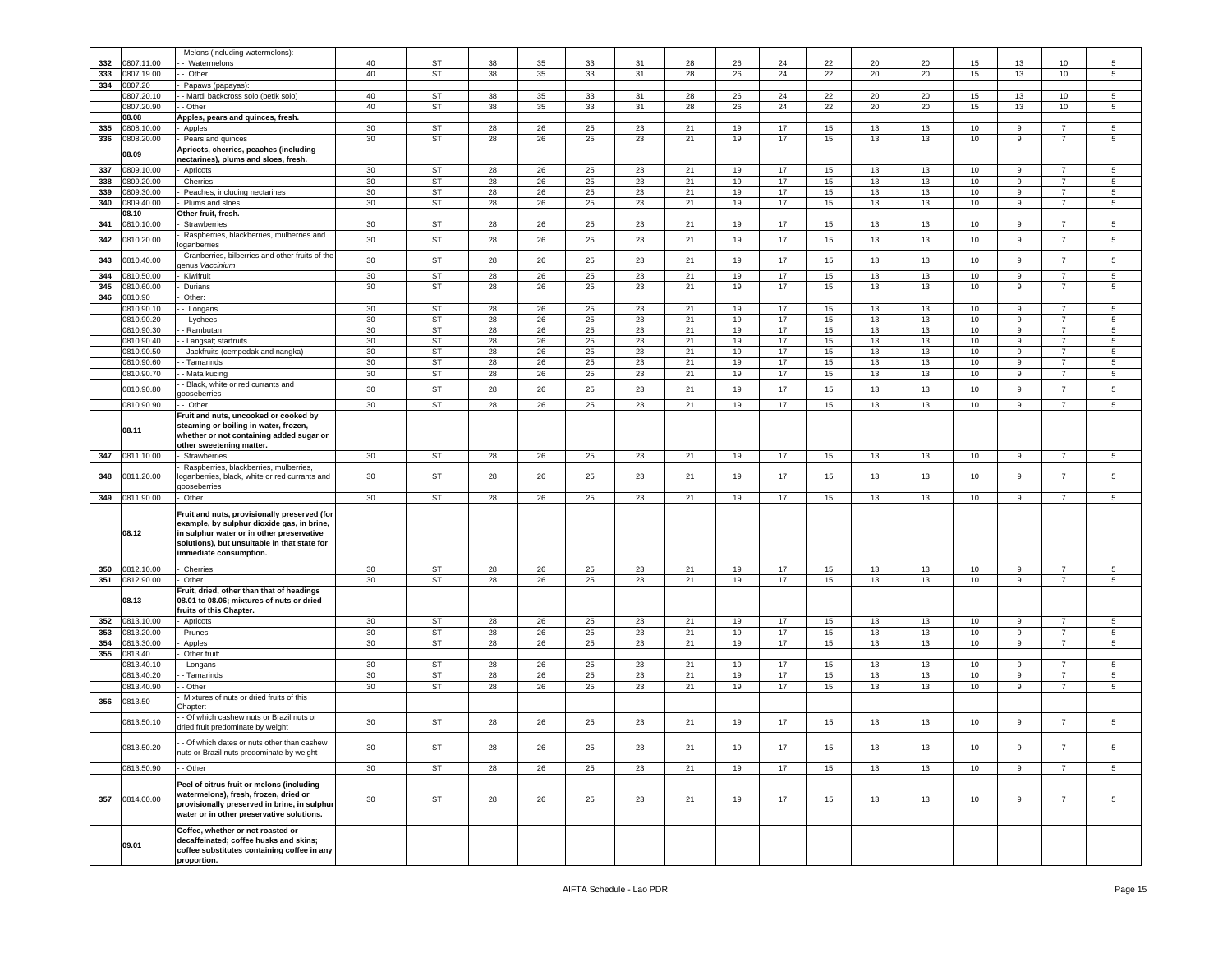|     |                     | Coffee, not roasted                                                                                               |        |                 |                 |                 |                |                 |                 |              |                 |                 |                |              |                 |                 |                 |                     |
|-----|---------------------|-------------------------------------------------------------------------------------------------------------------|--------|-----------------|-----------------|-----------------|----------------|-----------------|-----------------|--------------|-----------------|-----------------|----------------|--------------|-----------------|-----------------|-----------------|---------------------|
| 358 | 0901.11             | Not decaffeinated:                                                                                                |        |                 |                 |                 |                |                 |                 |              |                 |                 |                |              |                 |                 |                 |                     |
|     | 0901.11.10          | - - Arabica WIB or Robusta OIB                                                                                    | 40     | <b>ST</b>       | 38              | 35              | 33             | 31              | 28              | 26           | 24              | 22              | 20             | 20           | 15              | 13              | 10              | 5                   |
|     | 0901.11.90          | - - Other                                                                                                         | 40     | <b>ST</b>       | 38              | 35              | 33             | 31              | 28              | 26           | 24              | 22              | 20             | 20           | 15              | 13              | 10              | 5                   |
| 359 | 0901.12             | - Decaffeinated:                                                                                                  |        |                 |                 |                 |                |                 |                 |              |                 |                 |                |              |                 |                 |                 |                     |
|     | 0901.12.10          | - - Arabica WIB or Robusta OIB                                                                                    | 40     | <b>ST</b>       | 38              | 35              | 33             | 31              | 28              | 26           | 24              | 22              | 20             | 20           | 15              | 13              | 10              | 5                   |
|     | 0901.12.90          | - - Other                                                                                                         | 40     | ST              | 38              | 35              | 33             | 31              | 28              | 26           | 24              | 22              | 20             | 20           | 15              | 13              | 10              | 5                   |
|     |                     | Coffee, roasted:                                                                                                  |        |                 |                 |                 |                |                 |                 |              |                 |                 |                |              |                 |                 |                 |                     |
| 360 | 0901.21             | - Not decaffeinated:                                                                                              |        |                 |                 |                 |                |                 |                 |              |                 |                 |                |              |                 |                 |                 |                     |
|     | 0901.21.10          | - - Unground                                                                                                      | 40     | <b>ST</b>       | 38              | 35              | 33             | 31              | 28              | 26           | 24              | 22              | 20             | 20           | 15              | 13              | 10              | 5                   |
|     | 0901.21.20          | - - Ground                                                                                                        | 40     | <b>ST</b>       | 38              | 35              | 33             | 31              | 28              | 26           | 24              | 22              | 20             | 20           | 15              | 13              | 10              | 5                   |
| 361 | 0901.22             | - Decaffeinated:                                                                                                  |        |                 |                 |                 |                |                 |                 |              |                 |                 |                |              |                 |                 |                 |                     |
|     | 0901.22.10          | - - Unground                                                                                                      | 40     | ST              | 38              | 35              | 33             | 31              | 28              | 26           | 24              | 22              | 20             | 20           | 15              | 13              | 10              | 5                   |
|     | 0901.22.20          | - - Ground                                                                                                        | 40     | <b>ST</b>       | 38              | 35              | 33             | 31              | 28              | 26           | 24              | 22              | 20             | 20           | 15              | 13              | 10              | 5                   |
| 362 | 0901.90             | Other:                                                                                                            |        |                 |                 |                 |                |                 |                 |              |                 |                 |                |              |                 |                 |                 |                     |
|     | 0901.90.10          | - Coffee husks and skins                                                                                          | 40     | <b>ST</b>       | 38              | 35              | 33             | 31              | 28              | 26           | 24              | 22              | 20             | 20           | 15              | 13              | 10              | 5                   |
|     | 0901.90.20          | - Coffee substitutes containing coffee                                                                            | 40     | <b>ST</b>       | 38              | 35              | 33             | 31              | 28              | 26           | 24              | 22              | 20             | 20           | 15              | 13              | 10              | 5                   |
|     | 09.02               | <b>Fea, whether or not flavoured.</b>                                                                             |        |                 |                 |                 |                |                 |                 |              |                 |                 |                |              |                 |                 |                 |                     |
| 363 | 0902.10             | Green tea (not fermented) in immediate<br>packings of a content not exceeding 3 kg:                               |        |                 |                 |                 |                |                 |                 |              |                 |                 |                |              |                 |                 |                 |                     |
|     | 0902.10.10          | - Leaves                                                                                                          | 40     | ST              | 38              | 35              | 33             | 31              | 28              | 26           | 24              | 22              | 20             | 20           | 15              | 13              | 10              | 5                   |
|     | 0902.10.90          | - Other                                                                                                           | 40     | ST              | 38              | 35              | 33             | 31              | 28              | 26           | 24              | 22              | 20             | 20           | 15              | 13              | 10              | 5                   |
| 364 | 0902.20             | Other green tea (not fermented):                                                                                  |        |                 |                 |                 |                |                 |                 |              |                 |                 |                |              |                 |                 |                 |                     |
|     | 0902.20.10          | - Leaves                                                                                                          | 40     | ST              | 38              | 35              | 33             | 31              | 28              | 26           | 24              | 22              | 20             | 20           | 15              | 13              | 10              | 5                   |
|     | 0902.20.90          | - Other                                                                                                           | 40     | ST              | 38              | 35              | 33             | 31              | 28              | 26           | 24              | 22              | 20             | 20           | 15              | 13              | 10              | 5                   |
| 365 | 0902.30             | Black tea (fermented) and partly fermented<br>ea, in immediate packings of a content not<br>exceeding 3 kg:       |        |                 |                 |                 |                |                 |                 |              |                 |                 |                |              |                 |                 |                 |                     |
|     | 0902.30.10          | - Leaves                                                                                                          | 40     | ST              | 38              | 35              | 33             | 31              | 28              | 26           | 24              | 22              | 20             | 20           | 15              | 13              | 10              | 5                   |
|     | 0902.30.90          | - Other                                                                                                           | 40     | ST              | 38              | 35              | 33             | 31              | 28              | ${\bf 26}$   | ${\bf 24}$      | 22              | 20             | 20           | 15              | 13              | 10              | 5                   |
| 366 | 0902.40             | Other black tea (fermented) and other partly<br>ermented tea:                                                     |        |                 |                 |                 |                |                 |                 |              |                 |                 |                |              |                 |                 |                 |                     |
|     | 0902.40.10          | - Leaves                                                                                                          | 40     | ST              | 38              | 35              | 33             | 31              | 28              | 26           | 24              | 22              | 20             | 20           | 15              | 13              | 10              | 5                   |
|     | 0902.40.90          | - Other                                                                                                           | 40     | <b>ST</b>       | 38              | 35              | 33             | 31              | 28              | 26           | 24              | 22              | 20             | 20           | 15              | 13              | 10              | 5                   |
| 367 | 0903.00.00          | Maté.                                                                                                             | 40     | <b>ST</b>       | 38              | 35              | 33             | 31              | 28              | 26           | 24              | 22              | 20             | 20           | 15              | 13              | 10              | 5                   |
|     | 09.04               | Pepper of the genus Piper; dried or<br>crushed or ground fruits of the genus<br>Capsicum or of the genus Pimenta. |        |                 |                 |                 |                |                 |                 |              |                 |                 |                |              |                 |                 |                 |                     |
|     | 0904.11             | Pepper:<br>- Neither crushed nor ground:                                                                          |        |                 |                 |                 |                |                 |                 |              |                 |                 |                |              |                 |                 |                 |                     |
| 368 | 0904.11.10          | - - White                                                                                                         | 30     | <b>ST</b>       | 28              | 26              | 25             | 23              | 21              | 19           | 17              | 15              | 13             | 13           | 10              | 9               | $\overline{7}$  | 5                   |
|     | 0904.11.20          | - - Black                                                                                                         | $30\,$ | ST              | 28              | 26              | 25             | 23              | 21              | 19           | 17              | 15              | 13             | 13           | 10              | 9               | $\overline{7}$  | 5                   |
|     | 0904.11.90          | - - Other                                                                                                         | 30     | <b>ST</b>       | 28              | 26              | 25             | 23              | 21              | 19           | 17              | 15              | 13             | 13           | 10              | 9               | $\overline{7}$  | 5                   |
| 369 | 0904.12             | - Crushed or ground:                                                                                              |        |                 |                 |                 |                |                 |                 |              |                 |                 |                |              |                 |                 |                 |                     |
|     | 0904.12.10          | - - White                                                                                                         | 30     | <b>ST</b>       | 28              | 26              | 25             | 23              | 21              | 19           | 17              | 15              | 13             | 13           | 10              | 9               | 7               | 5                   |
|     | 0904.12.20          | - - Black                                                                                                         | 30     | <b>ST</b>       | 28              | 26              | 25             | 23              | 21              | 19           | 17              | 15              | 13             | 13           | 10              | 9               | $\overline{7}$  | 5                   |
|     | 0904.12.90          | - - Other                                                                                                         | $30\,$ | ST              | 28              | 26              | 25             | 23              | 21              | 19           | 17              | 15              | 13             | 13           | 10              | 9               | $\overline{7}$  | 5                   |
| 370 | 0904.20             | Fruits of the genus Capsicum or of the<br>genus Pimenta, dried or crushed or ground:                              |        |                 |                 |                 |                |                 |                 |              |                 |                 |                |              |                 |                 |                 |                     |
|     | 0904.20.10          | - Chillies, dried                                                                                                 | 30     | ST              | 28              | 26              | 25             | 23              | 21              | 19           | 17              | 15              | 13             | 13           | 10              | 9               | $\overline{7}$  | 5                   |
|     | 0904.20.20          | - Chillies, crushed or ground                                                                                     | 30     | <b>ST</b>       | 28              | 26              | 25             | 23              | 21              | 19           | 17              | 15              | 13             | 13           | 10              | 9               | $\overline{7}$  | 5                   |
|     | 0904.20.90          | - Other                                                                                                           | $30\,$ | <b>ST</b>       | 28              | 26              | 25             | 23              | 21              | 19           | 17              | 15              | 13             | 13           | 10              | 9               | 7               | 5                   |
| 371 | 0905.00.00          | /anilla.                                                                                                          | 20     | ST              | 19              | 18              | 17             | 16              | 15              | 12           | 10              | 9               | 8              | 8            | $\overline{7}$  | $\overline{7}$  | 6               | 5                   |
|     | 09.06               | Cinnamon and cinnamon-tree flowers.                                                                               |        |                 |                 |                 |                |                 |                 |              |                 |                 |                |              |                 |                 |                 |                     |
|     |                     | Neither crushed nor ground:                                                                                       |        |                 |                 |                 |                |                 |                 |              |                 |                 |                |              |                 |                 |                 |                     |
| 372 | 0906.11.00          | - Cinnamon (Cinnamomum zeylanicum<br>3lume)                                                                       | 20     | <b>ST</b>       | 19              | 18              | 17             | 16              | 15              | 12           | 10              | 9               | 8              | 8            | $\overline{7}$  | $\overline{7}$  | 6               | 5                   |
| 373 | 0906.19.00          | - Other                                                                                                           | 20     | <b>ST</b>       | 19              | 18              | 17             | 16              | 15              | 12           | 10              | 9               | 8              | 8            | $\overline{7}$  | $\overline{7}$  | 6               | 5                   |
| 374 | 0906.20.00          | Crushed or ground                                                                                                 | 20     | <b>ST</b>       | 19              | 18              | 17             | 16              | 15              | 12           | 10              | 9               | 8              | 8            | 7               | 7               | 6               | 5                   |
| 375 | 0907.00.00<br>09.08 | Cloves (whole fruit, cloves and stems).                                                                           | 20     | ST              | 19              | 18              | 17             | 16              | 15              | 12           | 10              | 9               | 8              | 8            | $\overline{7}$  | $\overline{7}$  | 6               | 5                   |
| 376 | 0908.10.00          | Nutmeg, mace and cardamoms.<br>Nutmeg                                                                             | 20     | <b>ST</b>       | 19              | 18              | 17             | 16              | 15              | 12           | 10              | 9               | 8              | 8            | 7               | 7               | 6               | 5                   |
| 377 | 0908.20.00          | Mace                                                                                                              | 20     | <b>ST</b>       | 19              | 18              | 17             | 16              | 15              | 12           | 10              | 9               | 8              | 8            | $\overline{7}$  | $\overline{7}$  | 6               | 5                   |
|     | 378 0908.30.00      | Cardamoms                                                                                                         | 20     | ST              | 19              | 18              | 17             | 16              | 15              | 12           | 10              | 9               | 8              | 8            | $\overline{7}$  | $\overline{7}$  | 6               | 5                   |
|     | 09.09               | Seeds of anise, badian, fennel, coriander,<br>cumin or caraway; juniper berries.                                  |        |                 |                 |                 |                |                 |                 |              |                 |                 |                |              |                 |                 |                 |                     |
| 379 | 0909.10             | Seeds of anise or badian:                                                                                         |        |                 |                 |                 |                |                 |                 |              |                 |                 |                |              |                 |                 |                 |                     |
|     | 0909.10.10          | - Of anise                                                                                                        | 5      | ST              | $5\phantom{.0}$ | $5\phantom{.0}$ | 5              | $5\phantom{.0}$ | $5\overline{5}$ | 5            | $5\overline{5}$ | $5\overline{5}$ | 5              | 5            | $5\overline{5}$ | $5\phantom{.0}$ | $5\overline{5}$ | 5                   |
|     | 0909.10.20          | - Of badian                                                                                                       | 5      | ST              | 5               | 5               | 5              | $5\overline{5}$ | $5\overline{5}$ | 5            | 5               | 5               | 5              | 5            | 5               | 5               | 5               | 5                   |
| 380 | 0909.20.00          | Seeds of coriander                                                                                                | 5      | NT <sub>1</sub> | $\overline{4}$  | $\overline{4}$  | $\overline{4}$ | 3               | 3               | 3            | $\overline{2}$  | $\overline{2}$  | $\overline{1}$ | $\mathbf 0$  | $\overline{0}$  | $\mathbf 0$     | $\mathbf{0}$    | $\mathbf 0$         |
| 381 | 0909.30.00          | Seeds of cumin                                                                                                    | 5      | NT <sub>1</sub> | $\overline{4}$  | $\overline{4}$  | $\overline{4}$ | 3               | 3               | 3            | $\overline{2}$  | $\overline{2}$  |                | $\mathbf 0$  | $\mathbf{O}$    | $\mathbf 0$     | $\mathbf 0$     | $\mathbf 0$         |
| 382 | 0909.40.00          | Seeds of caraway                                                                                                  | 5      | NT <sub>1</sub> | $\overline{4}$  | $\overline{4}$  | $\overline{4}$ | $\mathbf{3}$    | $\mathbf{3}$    | 3            | $\overline{2}$  | $\overline{2}$  | $\overline{1}$ | $\mathbf{0}$ | $\mathbf 0$     | $\mathbf 0$     | $\overline{0}$  | $\mathbf{0}$        |
| 383 | 0909.50.00          | Seeds of fennel; juniper berries                                                                                  | 5      | NT <sub>1</sub> | $\overline{4}$  | $\overline{4}$  | $\overline{4}$ | $\mathbf{3}$    | 3               | $\mathbf{3}$ | $\overline{2}$  | $\overline{2}$  | $\mathbf{1}$   | $\mathbf 0$  | $\mathbf 0$     | $\mathbf 0$     | $\mathbf 0$     | $\mathsf{O}\xspace$ |
|     |                     |                                                                                                                   |        |                 |                 |                 |                |                 |                 |              |                 |                 |                |              |                 |                 |                 |                     |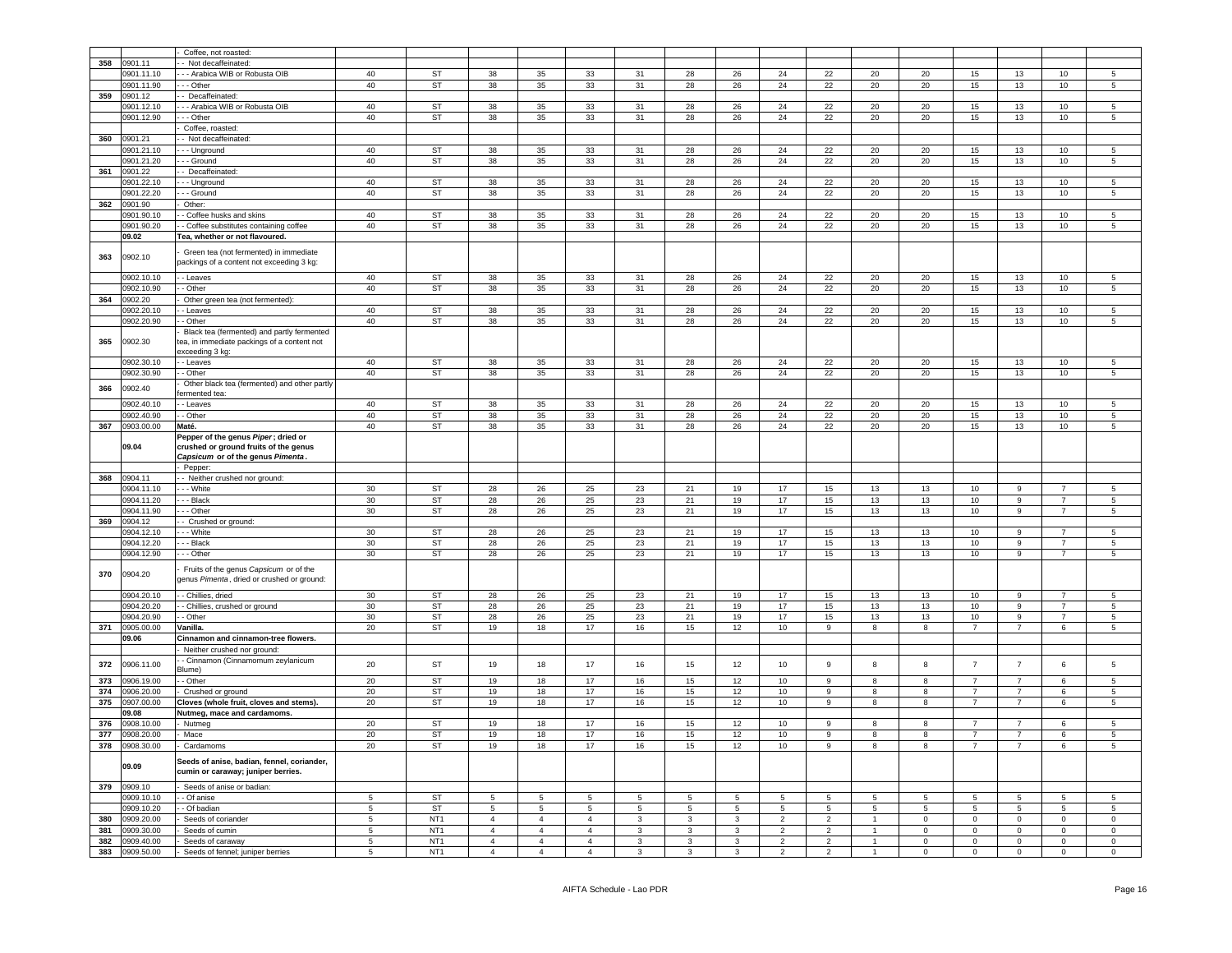|     | 09.10      | Ginger, saffron, turmeric (curcuma),<br>thyme, bay leaves, curry and other spices.                                                                                                            |                 |                 |                                  |                                  |                                  |                         |                              |                          |                                  |                          |                                  |                     |                     |                     |                      |                     |
|-----|------------|-----------------------------------------------------------------------------------------------------------------------------------------------------------------------------------------------|-----------------|-----------------|----------------------------------|----------------------------------|----------------------------------|-------------------------|------------------------------|--------------------------|----------------------------------|--------------------------|----------------------------------|---------------------|---------------------|---------------------|----------------------|---------------------|
| 384 | 0910.10.00 | Ginger                                                                                                                                                                                        | 30              | ST              | 28                               | 26                               | 25                               | 23                      | 21                           | 19                       | 17                               | 15                       | 13                               | 13                  | 10                  | 9                   | $\overline{7}$       | 5                   |
| 385 | 0910.20.00 | Saffron                                                                                                                                                                                       | 30              | ST              | 28                               | 26                               | 25                               | 23                      | 21                           | 19                       | 17                               | 15                       | 13                               | 13                  | 10 <sup>10</sup>    | 9                   | $\overline{7}$       | $5^{\circ}$         |
| 386 | 0910.30.00 | Turmeric (curcuma)                                                                                                                                                                            | 30              | ST              | 28                               | 26                               | 25                               | 23                      | 21                           | 19                       | 17                               | 15                       | 13                               | 13                  | 10                  | 9                   | $\overline{7}$       | $5\phantom{.0}$     |
|     |            | Other spices:                                                                                                                                                                                 |                 |                 |                                  |                                  |                                  |                         |                              |                          |                                  |                          |                                  |                     |                     |                     |                      |                     |
| 387 | 0910.91.00 | - Mixtures referred to in Note 1(b) to this                                                                                                                                                   | 5               | NT <sub>1</sub> | $\overline{4}$                   | $\overline{4}$                   | $\overline{4}$                   | $\mathbf{3}$            | $\mathbf{3}$                 | $\mathbf{3}$             | $\overline{2}$                   | $\overline{2}$           | $\overline{1}$                   | $\mathbf 0$         | $\overline{0}$      | $\mathbf 0$         | $\mathbf 0$          | $\mathsf 0$         |
|     |            | Chapter                                                                                                                                                                                       |                 |                 |                                  |                                  |                                  |                         |                              |                          |                                  |                          |                                  |                     |                     |                     |                      |                     |
| 388 | 0910.99    | - Other:                                                                                                                                                                                      |                 |                 |                                  |                                  |                                  |                         |                              |                          |                                  |                          |                                  |                     |                     |                     |                      |                     |
|     | 0910.99.10 | - - Thyme; bay leaves                                                                                                                                                                         | 5               | NT <sub>1</sub> | $\overline{4}$                   | $\overline{4}$                   | $\overline{4}$                   | 3                       | 3                            | 3                        | $\overline{2}$                   | 2                        |                                  | $\mathbf 0$         | 0                   | $\mathbf 0$         | $\mathsf 0$          | $\mathsf 0$         |
|     | 0910.99.20 | - - Curry                                                                                                                                                                                     | 10              | NT <sub>1</sub> | 8                                | 8                                | $\overline{7}$                   | $\overline{7}$          | $\,$ 5 $\,$                  | 5                        | 3                                | 3                        | $\overline{2}$                   | $\pmb{0}$           | $\mathsf{O}\xspace$ | $\mathbf 0$         | $\mathsf 0$          | $\mathsf 0$         |
|     | 0910.99.90 | - - Other                                                                                                                                                                                     | $\sqrt{5}$      | NT <sub>1</sub> | $\overline{4}$                   | $\overline{4}$                   | $\overline{4}$                   | $\mathbf{3}$            | 3                            | $\mathbf{3}$             | $\overline{2}$                   | $\overline{2}$           | $\mathbf{1}$                     | $\mathsf 0$         | $\mathsf{O}\xspace$ | $\mathsf{O}\xspace$ | $\mathsf 0$          | $\mathsf{O}\xspace$ |
|     | 10.01      | Wheat and meslin.                                                                                                                                                                             |                 |                 |                                  |                                  |                                  |                         |                              |                          |                                  |                          |                                  |                     |                     |                     |                      |                     |
| 389 | 1001.10.00 | Durum wheat                                                                                                                                                                                   | $\,$ 5 $\,$     | NT <sub>1</sub> | $\overline{4}$                   | $\overline{4}$                   | $\overline{4}$                   | $\mathbf{3}$            | 3                            | $\mathbf{3}$             | $\overline{2}$                   | $\overline{2}$           |                                  | $\mathbf 0$         | $\mathsf{O}\xspace$ | $\mathbf 0$         | $\pmb{0}$            | $\mathsf 0$         |
| 390 | 1001.90    | Other:                                                                                                                                                                                        |                 |                 |                                  |                                  |                                  |                         |                              |                          |                                  |                          |                                  |                     |                     |                     |                      |                     |
|     |            | - Fit for human consumption:                                                                                                                                                                  |                 |                 |                                  |                                  |                                  |                         |                              |                          |                                  |                          |                                  |                     |                     |                     |                      |                     |
|     | 1001.90.11 | - - Meslin                                                                                                                                                                                    | 5               | NT <sub>1</sub> | $\overline{4}$                   | $\overline{4}$                   | $\overline{4}$                   | $\mathbf{3}$            | 3                            | 3                        | $\overline{2}$                   | $\overline{2}$           | $\overline{1}$                   | $\mathbf 0$         | $\mathsf 0$         | $\mathbf 0$         | $\mathbf 0$          | $\mathbf 0$         |
|     | 1001.90.19 | - - Other                                                                                                                                                                                     | 5               | NT <sub>1</sub> | $\overline{4}$                   | $\overline{4}$                   | $\overline{4}$                   | 3                       | 3                            | 3                        | $\overline{2}$                   | $\overline{2}$           | $\overline{1}$                   | $\mathbf 0$         | $\mathsf 0$         | $\mathbf 0$         | $\pmb{0}$            | $\mathsf 0$         |
|     |            | - Other:                                                                                                                                                                                      |                 |                 |                                  |                                  |                                  |                         |                              |                          |                                  |                          |                                  |                     |                     |                     |                      |                     |
|     | 1001.90.91 | - - Meslin                                                                                                                                                                                    | 5               | NT <sub>1</sub> | $\overline{4}$                   | $\overline{4}$                   | $\overline{4}$                   | $\mathbf{3}$            | $\mathbf{3}$                 | 3                        | $\overline{2}$                   | $\overline{2}$           |                                  | $\overline{0}$      | $\mathbf 0$         | $\mathbf 0$         | $\mathbf 0$          | $\mathsf 0$         |
|     | 1001.90.99 | - - Other                                                                                                                                                                                     | 5               | NT <sub>1</sub> | $\overline{4}$                   | $\overline{4}$                   | $\overline{4}$                   | $\mathbf{3}$            | 3                            | 3                        | $\overline{2}$                   | $\overline{2}$           |                                  | $\mathbf 0$         | $\mathsf 0$         | $\mathbf 0$         | $\mathbf 0$          | $\mathsf 0$         |
| 391 | 1002.00.00 | Rye.                                                                                                                                                                                          | 5               | NT <sub>1</sub> | $\overline{4}$                   | $\overline{4}$                   | $\overline{4}$                   | $\mathbf{3}$            | 3                            | 3                        | $\overline{2}$                   | $\overline{2}$           |                                  | $\mathbf 0$         | $\mathbf 0$         | $\mathbf 0$         | $\mathbf 0$          | $\mathbf 0$         |
| 392 | 1003.00.00 | Barley.                                                                                                                                                                                       | $\sqrt{5}$      | NT <sub>1</sub> | $\sqrt{4}$                       | $\overline{4}$                   | $\overline{4}$                   | $\mathbf{3}$            | $\mathbf{3}$                 | 3                        | $\overline{2}$                   | $\overline{2}$           |                                  | $\mathsf 0$         | $\mathbf 0$         | $\mathbf 0$         | $\pmb{0}$            | $\mathsf 0$         |
| 393 | 1004.00.00 | Oats.                                                                                                                                                                                         | 5               | NT <sub>1</sub> | $\overline{4}$                   | $\overline{4}$                   | $\overline{4}$                   | $\mathbf{3}$            | 3                            | 3                        | $\overline{2}$                   | $\overline{\phantom{a}}$ | $\overline{1}$                   | $\bf 0$             | $\mathsf{O}\xspace$ | $\mathbf 0$         | $\pmb{0}$            | $\mathsf 0$         |
|     | 10.05      | Maize (corn).                                                                                                                                                                                 |                 |                 |                                  |                                  |                                  |                         |                              |                          |                                  |                          |                                  |                     |                     |                     |                      |                     |
| 394 | 1005.10.00 | Seed                                                                                                                                                                                          | $5\phantom{.0}$ | NT <sub>1</sub> | $\overline{4}$                   | $\overline{4}$                   | $\overline{4}$                   | 3                       | $\mathbf{3}$                 | 3                        | $\overline{2}$                   | $\overline{2}$           | $\mathbf{1}$                     | $\mathbf 0$         | $\mathbf 0$         | $\mathsf 0$         | $\mathbf 0$          | $\mathbf 0$         |
| 395 | 1005.90    | Other:                                                                                                                                                                                        |                 |                 |                                  |                                  |                                  |                         |                              |                          |                                  |                          |                                  |                     |                     |                     |                      |                     |
|     | 1005.90.10 | - Popcorr                                                                                                                                                                                     | $\sqrt{5}$      | NT <sub>1</sub> | $\overline{4}$                   | $\overline{4}$                   | $\overline{4}$                   | $\mathbf{3}$            | $\mathbf{3}$                 | 3                        | $\overline{2}$                   | $\overline{2}$           | $\overline{1}$                   | $\mathsf 0$         | $\overline{0}$      | 0                   | $\overline{0}$       | $\mathsf 0$         |
|     | 1005.90.90 | - Other                                                                                                                                                                                       | $\,$ 5 $\,$     | NT <sub>1</sub> | $\overline{4}$                   | $\overline{4}$                   | $\overline{4}$                   | $\mathbf{3}$            | $\mathbf{3}$                 | $\mathbf{3}$             | $\overline{2}$                   | $\overline{2}$           | $\mathbf{1}$                     | $\mathsf{O}\xspace$ | $\mathbf 0$         | $\mathbf 0$         | $\mathbf 0$          | $\mathsf 0$         |
|     | 10.06      | Rice.                                                                                                                                                                                         |                 |                 |                                  |                                  |                                  |                         |                              |                          |                                  |                          |                                  |                     |                     |                     |                      |                     |
| 396 | 1006.10.00 | Rice in the husk (paddy or rough)                                                                                                                                                             | $\overline{5}$  | <b>ST</b>       | $\overline{5}$                   | $\overline{\phantom{a}}$         | 5                                | $\,$ 5 $\,$             | 5                            | $\sqrt{5}$               | $\sqrt{5}$                       | $5\phantom{.0}$          | $5\phantom{.0}$                  | 5                   | $\overline{5}$      | $\sqrt{5}$          | 5                    | $\overline{5}$      |
| 397 | 1006.20    | Husked (brown) rice:                                                                                                                                                                          |                 |                 |                                  |                                  |                                  |                         |                              |                          |                                  |                          |                                  |                     |                     |                     |                      |                     |
|     | 1006.20.10 | - Thai Hom Mali rice                                                                                                                                                                          | 5               | <b>ST</b>       | $5\phantom{.0}$                  | $\,$ 5 $\,$                      | -5                               | $\overline{5}$          | 5                            | 5                        | $5^{\circ}$                      | $\sqrt{5}$               | $5^{\circ}$                      | $5^{\circ}$         | $5\phantom{.0}$     | $\,$ 5 $\,$         | 5                    | 5 <sub>5</sub>      |
|     | 1006.20.90 | - Other                                                                                                                                                                                       | $\overline{5}$  | <b>ST</b>       | $\overline{5}$                   | $\overline{\phantom{a}}$         | $\sqrt{5}$                       | $\,$ 5 $\,$             | $\,$ 5 $\,$                  | $\overline{\phantom{0}}$ | 5                                | $\overline{5}$           | $\overline{5}$                   | $\overline{5}$      | $5\overline{)}$     | $\sqrt{5}$          | $\overline{5}$       | $\overline{5}$      |
| 398 | 1006.30    | Semi-milled or wholly milled rice, whether or                                                                                                                                                 |                 |                 |                                  |                                  |                                  |                         |                              |                          |                                  |                          |                                  |                     |                     |                     |                      |                     |
|     |            | not polished or glazed:                                                                                                                                                                       |                 |                 |                                  |                                  |                                  |                         |                              |                          |                                  |                          |                                  |                     |                     |                     |                      |                     |
|     |            | - Fragrant rice:                                                                                                                                                                              |                 |                 |                                  |                                  |                                  |                         |                              |                          |                                  |                          |                                  |                     |                     |                     |                      |                     |
|     | 1006.30.15 | -- Thai Hom Mali rice                                                                                                                                                                         | 5               | ST              | 5                                | 5                                | 5                                | 5                       | 5                            | 5                        | 5                                | 5                        | $5\overline{5}$                  | 5                   | 5                   | 5                   | 5                    | 5                   |
|     | 1006.30.19 | - - Other                                                                                                                                                                                     | 5               | ST              | 5                                | 5                                | 5                                | 5                       | 5                            | 5                        | $5\phantom{.0}$                  | $5\phantom{.0}$          | 5                                | 5                   | 5                   | 5                   | 5                    | $5\overline{5}$     |
|     | 1006.30.20 | - Parboiled rice                                                                                                                                                                              | $5\phantom{.0}$ | ST              | 5                                | $5\phantom{.0}$                  | $5\phantom{.0}$                  | $5\phantom{.0}$         | $5\overline{5}$              | $5\phantom{.0}$          | $5\phantom{.0}$                  | $5\phantom{.0}$          | $5\phantom{.0}$                  | 5                   | $5\overline{ }$     | $5\overline{)}$     | 5                    | $5\overline{)}$     |
|     | 1006.30.30 | - Glutinous rice (pulot)                                                                                                                                                                      | 5               | ST              | 5                                | 5                                | 5                                | 5                       | 5                            | 5                        | 5                                | 5                        | $5\overline{5}$                  | 5                   | 5 <sub>5</sub>      | 5                   | -5                   | $5^{\circ}$         |
|     | 1006.30.90 | - Other                                                                                                                                                                                       | 5               | ST              | 5                                | $\,$ 5 $\,$                      | $\,$ 5 $\,$                      | 5                       | 5                            | 5                        | 5                                | $5\phantom{.0}$          | 5                                | 5                   | $\sqrt{5}$          | $\sqrt{5}$          | 5                    | 5                   |
| 399 | 1006.40.00 | Broken rice                                                                                                                                                                                   | $5\phantom{.0}$ | ST              | 5                                | $\overline{5}$                   | $5\phantom{.0}$                  | $\overline{5}$          | $5\overline{5}$              | $5\phantom{.0}$          | 5                                | $5\phantom{.0}$          | $5\phantom{.0}$                  | 5                   | $5\overline{ }$     | $5\overline{)}$     | 5                    | $5\overline{)}$     |
| 400 | 1007.00.00 | Grain sorghum.                                                                                                                                                                                | 5               | NT <sub>1</sub> | $\overline{4}$                   | $\overline{4}$                   | $\overline{4}$                   | $\mathbf{3}$            | $\mathbf{3}$                 | 3                        | $\overline{2}$                   | $\overline{2}$           | $\mathbf{1}$                     | $\mathbf 0$         | $\mathbf{0}$        | $\mathbf{0}$        | $\mathbf 0$          | $\circ$             |
|     | 10.08      | Buckwheat, millet and canary seed; other                                                                                                                                                      |                 |                 |                                  |                                  |                                  |                         |                              |                          |                                  |                          |                                  |                     |                     |                     |                      |                     |
|     |            | cereals.                                                                                                                                                                                      |                 |                 |                                  |                                  |                                  |                         |                              |                          |                                  |                          |                                  |                     |                     |                     |                      |                     |
| 401 | 1008.10.00 | Buckwheat                                                                                                                                                                                     | 5               | NT <sub>1</sub> | $\overline{4}$                   | $\overline{4}$                   | $\overline{4}$                   | $\mathbf{3}$            | $\mathbf{3}$                 | $\mathbf{3}$             | $\overline{2}$                   | $\overline{2}$           | $\mathbf{1}$                     | $\mathbf 0$         | $\mathsf 0$         | $\mathbf 0$         | $\mathbf 0$          | $\mathsf 0$         |
| 402 | 008.20.00  | Millet                                                                                                                                                                                        | $5\phantom{.0}$ | NT <sub>1</sub> | $\overline{4}$                   | $\overline{4}$                   | $\overline{4}$                   | 3                       | $\mathbf{3}$                 | 3                        | $\overline{2}$                   | $\overline{2}$           | $\overline{1}$                   | $\Omega$            | $\mathsf 0$         | $\Omega$            | $\Omega$             | $\mathsf 0$         |
| 403 | 008.30.00  | Canary seed                                                                                                                                                                                   | $5\phantom{.0}$ | NT <sub>1</sub> | $\overline{4}$                   | $\overline{4}$                   | $\sqrt{4}$                       | $\mathbf{3}$            | $\overline{3}$               | $\mathbf{3}$             | $\overline{2}$                   | $\overline{2}$           | $\overline{1}$                   | $\mathbf 0$         | $\overline{0}$      | $\mathbf 0$         | $\mathsf 0$          | $\mathsf 0$         |
| 404 | 008.90.00  | Other cereals                                                                                                                                                                                 | $5\phantom{.0}$ | NT <sub>1</sub> | $\overline{4}$                   | $\overline{4}$                   | $\overline{4}$                   | $\mathbf{3}$            | $\mathbf{3}$                 | $\mathbf{3}$             | $\overline{2}$                   | $\overline{2}$           | $\mathbf{1}$                     | $\mathsf 0$         | $\mathbf 0$         | $\mathbf 0$         | $\circ$              | $\mathsf 0$         |
| 405 | 11.01      | Wheat or meslin flour.                                                                                                                                                                        |                 |                 |                                  |                                  |                                  |                         |                              |                          |                                  |                          |                                  |                     |                     |                     |                      |                     |
|     | 101.00.10  | Wheat flour                                                                                                                                                                                   | 5               | NT <sub>1</sub> | $\overline{4}$                   | $\overline{4}$                   | $\overline{4}$                   | $\mathbf{3}$            | 3                            | 3                        | $\overline{2}$                   | $\overline{2}$           |                                  | $\mathbf 0$         | $\mathsf 0$         | $\mathsf 0$         | $\mathsf 0$          | $\mathsf 0$         |
|     | 1101.00.20 | Meslin flour                                                                                                                                                                                  | $\,$ 5 $\,$     | NT <sub>1</sub> | $\sqrt{4}$                       | $\overline{4}$                   | $\sqrt{4}$                       | $\mathbf{3}$            | 3                            | $\mathbf{3}$             | $\overline{2}$                   | $\overline{2}$           | $\overline{1}$                   | $\mathsf 0$         | $\mathsf{O}\xspace$ | $\mathbf 0$         | $\mathbf 0$          | $\mathsf 0$         |
|     | 11.02      | Cereal flours other than of wheat or                                                                                                                                                          |                 |                 |                                  |                                  |                                  |                         |                              |                          |                                  |                          |                                  |                     |                     |                     |                      |                     |
|     |            | meslin.                                                                                                                                                                                       |                 |                 |                                  |                                  |                                  |                         |                              |                          |                                  |                          |                                  |                     |                     |                     |                      |                     |
| 406 | 1102.10.00 | Rye flour                                                                                                                                                                                     | $\sqrt{5}$      | NT <sub>1</sub> | $\overline{4}$<br>$\overline{4}$ | $\overline{4}$<br>$\overline{4}$ | $\overline{4}$<br>$\overline{4}$ | 3                       | 3<br>$\overline{\mathbf{3}}$ | 3                        | $\overline{2}$<br>$\overline{2}$ | 2<br>$\overline{2}$      | $\overline{1}$<br>$\overline{1}$ | $\Omega$            | $\mathbf 0$         | $\mathbf 0$         | $\Omega$<br>$\Omega$ | $\Omega$            |
| 407 | 1102.20.00 | Maize (corn) flour                                                                                                                                                                            | $\overline{5}$  | NT <sub>1</sub> |                                  |                                  |                                  | $\mathbf{3}$            |                              | $\overline{3}$           |                                  |                          |                                  | $\mathbf 0$         | $\overline{0}$      | $\mathsf 0$         |                      | $\overline{0}$      |
| 408 | 1102.90.00 | Other                                                                                                                                                                                         | $\overline{5}$  | NT <sub>1</sub> | $\overline{4}$                   | $\overline{4}$                   | $\overline{4}$                   | $\mathbf{3}$            | $\overline{3}$               | $\mathbf{3}$             | $\overline{2}$                   | $\overline{2}$           | $\mathbf{1}$                     | $\mathsf 0$         | $\mathbf 0$         | $\mathbf 0$         | $\mathbf 0$          | $\mathsf{O}\xspace$ |
|     | 11.03      | Cereal groats, meal and pellets.                                                                                                                                                              |                 |                 |                                  |                                  |                                  |                         |                              |                          |                                  |                          |                                  |                     |                     |                     |                      |                     |
|     |            | Groats and meal:                                                                                                                                                                              |                 |                 |                                  |                                  |                                  |                         |                              |                          |                                  |                          |                                  |                     |                     |                     |                      |                     |
| 409 | 1103.11    | - Of wheat                                                                                                                                                                                    |                 |                 | $\overline{4}$                   | $\overline{4}$                   | $\overline{4}$                   |                         |                              | $\overline{3}$           | $\overline{2}$                   | $\overline{2}$           |                                  | $\overline{0}$      |                     |                     |                      | $\overline{0}$      |
|     | 1103.11.20 | - - Durum or hard wheat semolina                                                                                                                                                              | $\overline{5}$  | NT <sub>1</sub> |                                  |                                  |                                  | 3                       | 3                            |                          |                                  |                          |                                  |                     | $\overline{0}$      | $\mathbf 0$         | $\Omega$             |                     |
|     | 1103.11.90 | - - Other                                                                                                                                                                                     | $\overline{5}$  | NT <sub>1</sub> | $\overline{4}$                   | $\overline{4}$                   | $\overline{4}$                   | $\mathbf{3}$            | $\mathbf{3}$                 | $\overline{3}$           | $\overline{2}$                   | $\overline{2}$           | $\overline{1}$                   | $\Omega$            | $\overline{0}$      | $\mathsf 0$         | $\Omega$             | $\Omega$            |
| 410 | 1103.13.00 | - Of maize (corn)                                                                                                                                                                             | $\sqrt{5}$      | NT <sub>1</sub> | $\overline{4}$                   | $\overline{4}$                   | $\overline{4}$                   | $\mathbf{3}$            | $\mathbf{3}$                 | $\mathbf{3}$             | $\overline{2}$                   | $\overline{2}$           | $\overline{1}$                   | $\mathbf 0$         | $\mathbf 0$         | $\mathbf 0$         | $\mathbf 0$          | $\mathsf 0$         |
| 411 | 1103.19    | - Of other cereals                                                                                                                                                                            |                 |                 |                                  |                                  |                                  |                         |                              |                          |                                  |                          |                                  |                     |                     |                     |                      |                     |
|     | 1103.19.10 | - - Of meslin                                                                                                                                                                                 | 5 <sup>1</sup>  | NT <sub>1</sub> | $\overline{4}$                   | $\overline{4}$                   | $\overline{4}$                   | $\mathbf{3}$            | 3                            | $\mathbf{3}$             | $\overline{2}$                   | $\overline{2}$           | $\overline{1}$                   | $\Omega$            | $\Omega$            | $\Omega$            | $\Omega$             | $\Omega$            |
|     | 1103.19.20 | - - Of rice                                                                                                                                                                                   | $\sqrt{5}$      | NT <sub>1</sub> | $\overline{4}$                   | $\overline{4}$                   | $\overline{4}$                   | $\mathbf{3}$            | $\mathbf{3}$                 | $\mathbf{3}$             | $\overline{2}$                   | $\overline{2}$           |                                  | $\Omega$            | $\mathbf 0$         | $\Omega$            | $\mathsf 0$          | $\mathsf 0$         |
|     | 1103.19.90 | $-$ Other                                                                                                                                                                                     | $\overline{5}$  | NT <sub>1</sub> | $\overline{4}$                   | $\overline{4}$                   | $\overline{4}$                   | $\overline{\mathbf{3}}$ | $\overline{\mathbf{3}}$      | $\overline{3}$           | $\overline{2}$                   | $\overline{2}$           |                                  | $\overline{0}$      | $\overline{0}$      | $\mathbf 0$         | $\overline{0}$       | $\overline{0}$      |
| 412 | 1103.20.00 | Pellets                                                                                                                                                                                       | 5               | NT <sub>1</sub> | $\overline{4}$                   | $\overline{4}$                   | $\overline{4}$                   | $\mathbf{3}$            | $\mathbf{3}$                 | $\mathbf{3}$             | $\overline{2}$                   | $\overline{2}$           | $\overline{1}$                   | $\mathbf 0$         | $\mathsf 0$         | $\mathsf 0$         | $\mathbf 0$          | $\mathsf 0$         |
|     | 11.04      | Cereal grains otherwise worked (for<br>example, hulled, rolled, flaked, pearled,<br>sliced or kibbled), except rice of heading<br>10.06; germ of cereals, whole, rolled,<br>flaked or ground. |                 |                 |                                  |                                  |                                  |                         |                              |                          |                                  |                          |                                  |                     |                     |                     |                      |                     |
|     |            | Rolled or flaked grains:                                                                                                                                                                      |                 |                 |                                  |                                  |                                  |                         |                              |                          |                                  |                          |                                  |                     |                     |                     |                      |                     |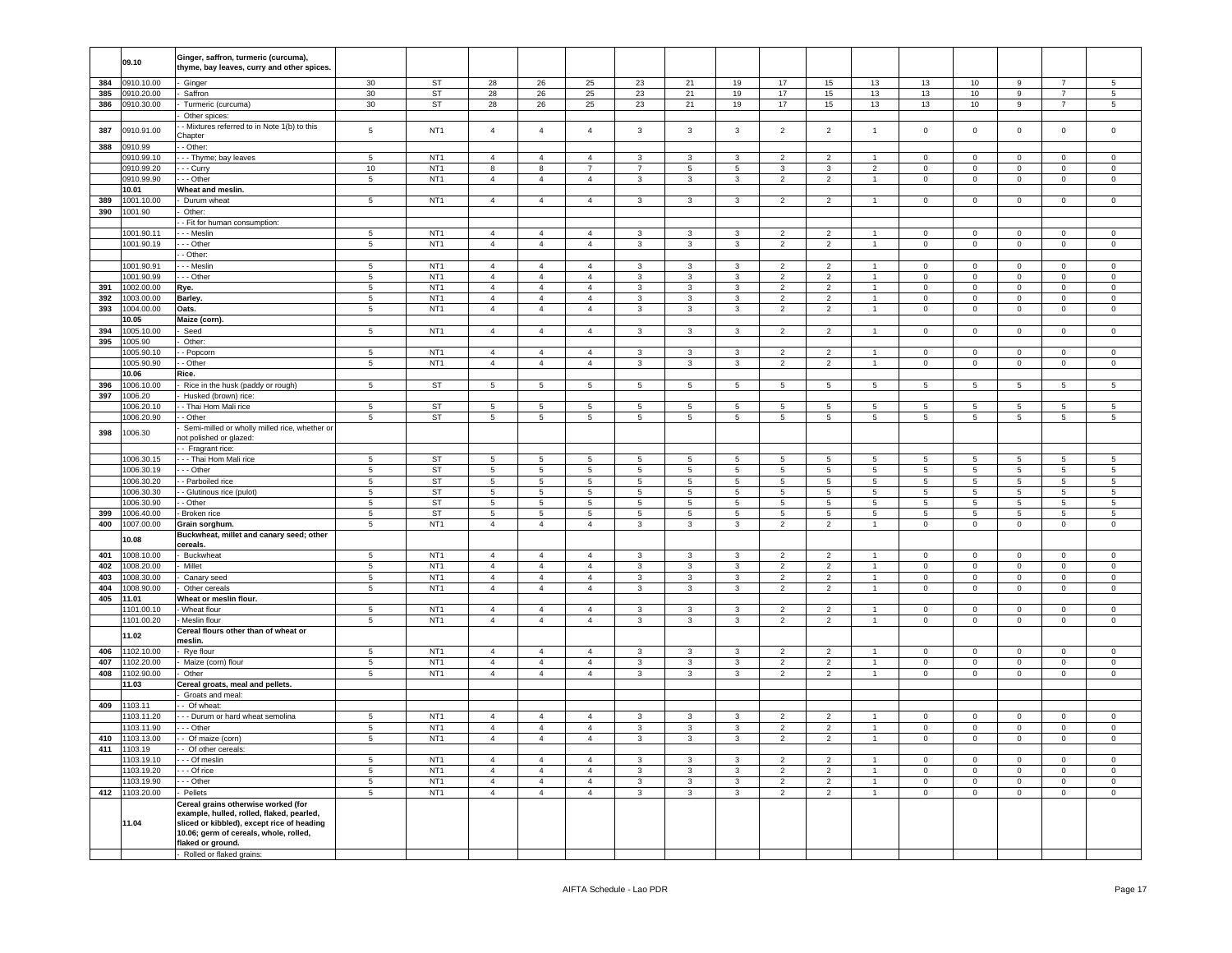| 413 | 1104.12.00     | - Of oats                                                                                                                                                            | $5\phantom{.0}$   | NT <sub>1</sub> | $\overline{4}$ | $\overline{4}$ | $\overline{4}$ |                         |                         | 3              | $\overline{2}$           | $\overline{\phantom{a}}$ |                      | $\overline{0}$ | $^{\circ}$          | $\Omega$            | $\mathbf 0$    | $\Omega$            |
|-----|----------------|----------------------------------------------------------------------------------------------------------------------------------------------------------------------|-------------------|-----------------|----------------|----------------|----------------|-------------------------|-------------------------|----------------|--------------------------|--------------------------|----------------------|----------------|---------------------|---------------------|----------------|---------------------|
|     |                |                                                                                                                                                                      |                   |                 |                |                |                |                         |                         |                |                          |                          |                      |                |                     |                     |                |                     |
| 414 | 1104.19        | Of other cereals:                                                                                                                                                    |                   |                 |                |                |                |                         |                         |                |                          |                          |                      |                |                     |                     |                |                     |
|     | 1104.19.10     | - - Of maize (corn)                                                                                                                                                  | 5                 | NT <sub>1</sub> | $\overline{4}$ | $\overline{4}$ | $\overline{4}$ | 3                       | 3                       | 3              | $\overline{2}$           | $\overline{2}$           | $\overline{1}$       | $\mathbf 0$    | $\mathbf 0$         | $\mathbf 0$         | $\mathbf 0$    | $\mathbf 0$         |
|     | 1104.19.90     | - - Other                                                                                                                                                            | 5                 | NT <sub>1</sub> | $\overline{4}$ | $\overline{4}$ | $\overline{4}$ | $\mathbf{3}$            | $\mathbf{3}$            | $\mathbf{3}$   | $\overline{2}$           | $\overline{2}$           | $\mathbf{1}$         | $\mathbf 0$    | $\mathsf{O}\xspace$ | $\mathbf 0$         | $\mathbf 0$    | $\mathsf{O}\xspace$ |
|     |                | Other worked grains (for example, hulled,                                                                                                                            |                   |                 |                |                |                |                         |                         |                |                          |                          |                      |                |                     |                     |                |                     |
|     |                | earled, sliced or kibbled):                                                                                                                                          |                   |                 |                |                |                |                         |                         |                |                          |                          |                      |                |                     |                     |                |                     |
|     |                |                                                                                                                                                                      |                   |                 |                |                |                |                         |                         |                |                          |                          |                      |                |                     |                     |                |                     |
| 415 | 1104.22.00     | - Of oats                                                                                                                                                            | $5\phantom{.0}$   | NT <sub>1</sub> | $\overline{4}$ | $\overline{4}$ | $\Delta$       | $\mathbf{3}$            | 3                       | 3              | $\overline{2}$           | $\overline{2}$           | $\overline{1}$       | $\mathbf 0$    | $\mathbf 0$         | $\mathbf 0$         | $\mathbb O$    | $\mathbf 0$         |
| 416 | 1104.23.00     | Of maize (corn)                                                                                                                                                      | $\overline{5}$    | NT <sub>1</sub> | $\overline{4}$ | $\overline{4}$ | $\overline{4}$ | $\mathbf{3}$            | $\overline{3}$          | $\overline{3}$ | $\overline{2}$           | $\overline{2}$           | $\overline{1}$       | $\mathbf 0$    | $\mathbf 0$         | $\mathbf 0$         | $\overline{0}$ | $\mathsf 0$         |
| 417 | 1104.29        | - Of other cereals:                                                                                                                                                  |                   |                 |                |                |                |                         |                         |                |                          |                          |                      |                |                     |                     |                |                     |
|     |                |                                                                                                                                                                      | $\overline{5}$    | NT <sub>1</sub> | $\overline{4}$ | $\overline{4}$ | $\overline{4}$ | $\mathbf{3}$            |                         | 3              | $\overline{2}$           | $\overline{2}$           | $\mathbf{1}$         | $\mathbf 0$    | $\overline{0}$      |                     | $\mathbf 0$    | $\circ$             |
|     | 104.29.20      | - Of barley                                                                                                                                                          |                   |                 |                |                |                |                         | $\mathbf{3}$            |                |                          |                          |                      |                |                     | $\mathsf 0$         |                |                     |
|     | 1104.29.90     | - - Other                                                                                                                                                            | $\overline{5}$    | NT <sub>1</sub> | $\overline{4}$ | $\overline{4}$ | $\overline{4}$ | 3                       | 3                       | $\overline{3}$ | $\overline{2}$           | $\overline{2}$           | $\overline{1}$       | $^{\circ}$     | $\mathbf 0$         | $\mathbf 0$         | $\mathbf 0$    | $\mathbf 0$         |
| 418 | 1104.30.00     | Germ of cereals, whole, rolled, flaked or                                                                                                                            | $\sqrt{5}$        | NT <sub>1</sub> | $\overline{4}$ | $\overline{4}$ | $\overline{4}$ | $\mathbf{3}$            | $\mathbf{3}$            | $\mathbf{3}$   | $\overline{2}$           | $\overline{2}$           | $\mathbf{1}$         | $\mathsf 0$    | $\mathbf 0$         | $\mathsf{O}\xspace$ | $\mathbf 0$    | $\mathbf 0$         |
|     |                | round                                                                                                                                                                |                   |                 |                |                |                |                         |                         |                |                          |                          |                      |                |                     |                     |                |                     |
|     |                | Flour, meal, powder, flakes, granules and                                                                                                                            |                   |                 |                |                |                |                         |                         |                |                          |                          |                      |                |                     |                     |                |                     |
|     | 11.05          | pellets of potatoes.                                                                                                                                                 |                   |                 |                |                |                |                         |                         |                |                          |                          |                      |                |                     |                     |                |                     |
|     |                |                                                                                                                                                                      |                   |                 |                |                |                |                         |                         |                |                          |                          |                      |                |                     |                     |                |                     |
|     | 419 1105.10.00 | Flour, meal and powder                                                                                                                                               | 5                 | NT <sub>1</sub> | $\overline{4}$ | $\overline{4}$ | $\overline{4}$ | 3                       | 3                       | 3              | $\overline{2}$           | $\overline{2}$           | $\overline{1}$       | $\mathbf 0$    | $\mathsf 0$         | $\mathsf 0$         | $\circ$        | $\mathbf 0$         |
|     | 420 1105.20.00 | - Flakes, granules and pellets                                                                                                                                       | 5                 | NT <sub>1</sub> | $\overline{4}$ | $\overline{4}$ | $\overline{4}$ | 3                       | 3                       | $\mathbf{3}$   | $\overline{2}$           | $\overline{2}$           | $\overline{1}$       | $\circ$        | $\overline{0}$      | $\mathbf 0$         | $\overline{0}$ | $\circ$             |
|     | 11.06          | Flour, meal and powder of the dried<br>leguminous vegetables of heading 07.13,<br>of sago or of roots or tubers of heading<br>07.14 or of the products of Chapter 8. |                   |                 |                |                |                |                         |                         |                |                          |                          |                      |                |                     |                     |                |                     |
| 421 | 1106.10.00     | Of the dried leguminous vegetables of                                                                                                                                | $\overline{5}$    | NT <sub>1</sub> | $\overline{4}$ | $\overline{4}$ | $\overline{4}$ | $\mathbf{3}$            | $\mathbf{3}$            | $\mathbf{3}$   | $\overline{2}$           | $\overline{2}$           | $\mathbf{1}$         | $\mathsf 0$    | $\mathbf 0$         | $\mathbf 0$         | $\,0\,$        | $\mathsf 0$         |
| 422 | 1106.20        | eading 07.13<br>Of sago or of roots or tubers of heading                                                                                                             |                   |                 |                |                |                |                         |                         |                |                          |                          |                      |                |                     |                     |                |                     |
|     |                | 7.14:                                                                                                                                                                |                   |                 |                |                |                |                         |                         |                |                          |                          |                      |                |                     |                     |                |                     |
|     | 1106.20.10     | - Of manioc (cassava)                                                                                                                                                | $\overline{5}$    | NT <sub>1</sub> | $\overline{4}$ | $\overline{4}$ | $\overline{4}$ | 3                       | 3                       | 3              | $\overline{2}$           | $\overline{2}$           |                      | $\Omega$       | $\Omega$            | $\mathsf 0$         | $\mathbf 0$    | $\Omega$            |
|     |                | - Of sago:                                                                                                                                                           |                   |                 |                |                |                |                         |                         |                |                          |                          |                      |                |                     |                     |                |                     |
|     | 1106.20.21     | - - Meal                                                                                                                                                             | 5                 | NT <sub>1</sub> | $\overline{4}$ | $\overline{4}$ | $\overline{4}$ | $\mathbf{3}$            | $\mathbf{3}$            | 3              | $\overline{2}$           | $\overline{2}$           |                      | $\mathsf 0$    | $\mathsf 0$         | $\mathsf 0$         | $\mathbf 0$    | $\mathbf 0$         |
|     |                |                                                                                                                                                                      |                   |                 |                |                |                |                         |                         |                |                          |                          |                      |                |                     |                     |                |                     |
|     | 1106.20.29     | - Other                                                                                                                                                              | 5                 | NT <sub>1</sub> | $\overline{4}$ | $\overline{4}$ | $\overline{4}$ | $\overline{3}$          | $\mathbf{3}$            | 3              | $\overline{2}$           | $\mathfrak{p}$           | $\ddot{\phantom{0}}$ | $\Omega$       | $\mathbf 0$         | $\mathbf 0$         | $\mathbf{0}$   | $\mathbf 0$         |
|     | 1106.20.90     | - Other                                                                                                                                                              | 5                 | NT <sub>1</sub> | $\overline{4}$ | $\overline{4}$ | $\overline{4}$ | $\mathbf{3}$            | $\mathbf{3}$            | $\overline{3}$ | $\overline{2}$           | $\overline{2}$           | $\overline{1}$       | $\mathbf 0$    | $\mathsf 0$         | $\mathsf 0$         | $\mathbf 0$    | $\mathsf 0$         |
| 423 | 1106.30.00     | Of the products of Chapter 8                                                                                                                                         | $\overline{5}$    | NT <sub>1</sub> | $\overline{4}$ | $\overline{4}$ | $\overline{4}$ | $\overline{\mathbf{3}}$ | $\overline{\mathbf{3}}$ | $\overline{3}$ | $\overline{2}$           | $\overline{2}$           | $\overline{1}$       | $\Omega$       | $\overline{0}$      | $\overline{0}$      | $\overline{0}$ | $\overline{0}$      |
|     | 11.07          | Malt, whether or not roasted.                                                                                                                                        |                   |                 |                |                |                |                         |                         |                |                          |                          |                      |                |                     |                     |                |                     |
| 424 | 1107.10.00     |                                                                                                                                                                      | $\overline{5}$    | NT <sub>1</sub> | $\overline{4}$ | $\overline{4}$ | $\overline{4}$ | $\mathbf{3}$            | $\mathbf{3}$            | $\overline{3}$ | $\overline{2}$           | $\overline{2}$           | $\overline{1}$       | $\Omega$       | $\Omega$            | $\Omega$            | $\overline{0}$ | $\Omega$            |
|     |                | Not roasted                                                                                                                                                          |                   |                 |                |                |                |                         |                         |                |                          |                          |                      |                |                     |                     |                |                     |
| 425 | 1107.20.00     | Roasted                                                                                                                                                              | $\overline{5}$    | NT <sub>1</sub> | $\overline{4}$ | $\overline{4}$ | $\overline{4}$ | $\overline{3}$          | $\overline{3}$          | $\overline{3}$ | $\overline{2}$           | $\overline{2}$           | $\overline{1}$       | $\Omega$       | $\overline{0}$      | $\overline{0}$      | $\overline{0}$ | $\overline{0}$      |
|     | 11.08          | Starches; inulin.                                                                                                                                                    |                   |                 |                |                |                |                         |                         |                |                          |                          |                      |                |                     |                     |                |                     |
|     |                | <b>Starches</b>                                                                                                                                                      |                   |                 |                |                |                |                         |                         |                |                          |                          |                      |                |                     |                     |                |                     |
|     |                |                                                                                                                                                                      |                   |                 | $\overline{4}$ | $\overline{4}$ | $\overline{4}$ | $\mathbf{3}$            |                         | 3              | $\overline{2}$           | $\overline{2}$           | $\overline{1}$       | $\Omega$       |                     | $\Omega$            |                | $\Omega$            |
| 426 | 1108.11.00     | Wheat starch                                                                                                                                                         | $\,$ 5 $\,$       | NT <sub>1</sub> |                |                |                |                         | $\mathbf{3}$            |                |                          |                          |                      |                | $\mathbf 0$         |                     | $\,0\,$        |                     |
| 427 | 1108.12.00     | Maize (corn) starch                                                                                                                                                  | $\overline{5}$    | NT <sub>1</sub> | $\overline{4}$ | $\overline{4}$ | $\overline{4}$ | $\mathbf{3}$            | $\overline{\mathbf{3}}$ | $\overline{3}$ | $\overline{2}$           | $\overline{2}$           | $\mathbf{1}$         | $\mathbf 0$    | $\mathsf{O}\xspace$ | $\mathsf{O}\xspace$ | $\,0\,$        | $\overline{0}$      |
| 428 | 1108.13.00     | - Potato starch                                                                                                                                                      | $\overline{5}$    | NT <sub>1</sub> | $\overline{4}$ | $\overline{4}$ | $\overline{4}$ | $\overline{3}$          | $\mathbf{3}$            | $\overline{3}$ | $\overline{2}$           | $\overline{2}$           | $\mathbf{1}$         | $\Omega$       | $\mathsf 0$         | $\mathsf 0$         | $\mathbf 0$    | $\mathbf 0$         |
| 429 | 1108.14.00     | - Manioc (cassava) starch                                                                                                                                            | $5\phantom{.0}$   | NT <sub>1</sub> | $\sqrt{4}$     | $\overline{4}$ | $\overline{4}$ | $\mathbf{3}$            | $\mathbf{3}$            | $\overline{3}$ | $\overline{2}$           | $\overline{2}$           | $\mathbf{1}$         | $\mathbf 0$    | $\mathsf{O}\xspace$ | $\mathsf 0$         | $\mathbb O$    | $\mathbf 0$         |
|     |                |                                                                                                                                                                      |                   |                 |                |                |                |                         |                         |                |                          |                          |                      |                |                     |                     |                |                     |
| 430 | 1108.19        | - Other starches:                                                                                                                                                    |                   |                 |                |                |                |                         |                         |                |                          |                          |                      |                |                     |                     |                |                     |
|     | 1108.19.10     | - Sago                                                                                                                                                               | $5\phantom{.0}$   | NT <sub>1</sub> | $\overline{4}$ | $\overline{4}$ | $\overline{4}$ | $\mathbf{3}$            | $\mathbf{3}$            | 3              | $\mathcal{P}$            | $\overline{\phantom{0}}$ | $\overline{1}$       | $\Omega$       | $\mathbf 0$         | $\mathsf 0$         | $\mathbf 0$    | $\mathsf 0$         |
|     | 1108.19.90     | - - Other                                                                                                                                                            | $\overline{5}$    | NT <sub>1</sub> | $\overline{4}$ | $\overline{4}$ | $\overline{4}$ | $\mathbf{3}$            | $\mathbf{3}$            | $\overline{3}$ | $\overline{2}$           | $\overline{2}$           | $\overline{1}$       | $\mathbf 0$    | $\mathsf 0$         | $\mathsf 0$         | $\mathbf 0$    | $\mathbf 0$         |
| 431 | 1108.20.00     | Inulin                                                                                                                                                               | 5                 | NT <sub>1</sub> | $\overline{4}$ | $\overline{4}$ | $\overline{4}$ | 3                       | 3                       | 3              | $\overline{\phantom{0}}$ | $\overline{2}$           | $\overline{1}$       | $^{\circ}$     | $\mathbf 0$         | $\mathbf 0$         | $\mathbf 0$    | $\mathbf 0$         |
|     |                |                                                                                                                                                                      | 5                 |                 | $\overline{4}$ | $\overline{4}$ | $\overline{4}$ | $\mathbf{3}$            | $\mathbf{3}$            |                | $\overline{2}$           | $\overline{2}$           | $\overline{1}$       | $\mathsf 0$    | $\mathsf 0$         |                     |                | $\mathbf 0$         |
| 432 | 1109.00.00     | Wheat gluten, whether or not dried.                                                                                                                                  |                   | NT <sub>1</sub> |                |                |                |                         |                         | 3              |                          |                          |                      |                |                     | $\mathbf 0$         | $\,0\,$        |                     |
| 433 | 12.01          | Soya beans, whether or not broken.                                                                                                                                   |                   |                 |                |                |                |                         |                         |                |                          |                          |                      |                |                     |                     |                |                     |
|     | 1201.00.10     | Suitable for sowing                                                                                                                                                  | 20                | ST              | 19             | 18             | 17             | 16                      | 15                      | 12             | 10                       | 9                        | 8                    | 8              | $\overline{7}$      | $\overline{7}$      | 6              | 5                   |
|     | 1201.00.90     | Other                                                                                                                                                                | 20                | ST              | 19             | 18             | 17             | 16                      | 15                      | 12             | 10                       | 9                        | 8                    | 8              | $\overline{7}$      | $\overline{7}$      | $\,6\,$        | 5                   |
|     | 12.02          | Ground-nuts, not roasted or otherwise                                                                                                                                |                   |                 |                |                |                |                         |                         |                |                          |                          |                      |                |                     |                     |                |                     |
|     |                | cooked, whether or not shelled or broken.                                                                                                                            |                   |                 |                |                |                |                         |                         |                |                          |                          |                      |                |                     |                     |                |                     |
| 434 | 1202.10        | In shell:                                                                                                                                                            |                   |                 |                |                |                |                         |                         |                |                          |                          |                      |                |                     |                     |                |                     |
|     | 202.10.10      | - Suitable for sowing                                                                                                                                                | 20                | <b>ST</b>       | 19             | 18             | 17             | $16\,$                  | 15                      | 12             | 10                       | $\mathbf{q}$             | $\mathbf{R}$         | $\mathbf{R}$   | $\overline{7}$      | $\overline{7}$      | 6              | 5                   |
|     |                |                                                                                                                                                                      |                   |                 |                |                |                |                         |                         |                |                          |                          |                      |                |                     |                     |                |                     |
|     | 1202.10.90     | - Other                                                                                                                                                              | 20                | <b>ST</b>       | 19             | 18             | 17             | 16                      | 15                      | 12             | 10                       | $\overline{9}$           | $\overline{8}$       | 8              | $\overline{7}$      | $\overline{7}$      | 6              | $\overline{5}$      |
| 435 | 1202.20.00     | Shelled, whether or not broken                                                                                                                                       | 20                | <b>ST</b>       | 19             | 18             | 17             | 16                      | 15                      | 12             | $10\,$                   | $\overline{9}$           | $\boldsymbol{8}$     | 8              | $\overline{7}$      | $\overline{7}$      | $\,6\,$        | $\overline{5}$      |
| 436 | 1203.00.00     | Copra.                                                                                                                                                               | 30                | <b>ST</b>       | 28             | 26             | 25             | 23                      | 21                      | 19             | 17                       | 15                       | 13                   | 13             | 10                  | $\overline{9}$      | $\overline{7}$ | $5\phantom{.0}$     |
| 437 | 1204.00.00     | Linseed, whether or not broken.                                                                                                                                      | 20                | <b>ST</b>       | 19             | 18             | 17             | 16                      | 15                      | 12             | 10                       | $\overline{9}$           | 8                    | 8              | $\overline{7}$      | $\overline{7}$      | 6              | $5^{\circ}$         |
|     | 2.05           | Rape or colza seeds, whether or not                                                                                                                                  |                   |                 |                |                |                |                         |                         |                |                          |                          |                      |                |                     |                     |                |                     |
|     |                | broken.                                                                                                                                                              |                   |                 |                |                |                |                         |                         |                |                          |                          |                      |                |                     |                     |                |                     |
| 438 | 1205.10.00     | Low erucic acid rape or colza seeds                                                                                                                                  | 20                | <b>ST</b>       | 19             | 18             | 17             | 16                      | 15                      | 12             | 10                       | 9                        | 8                    | 8              |                     |                     | 6              | 5                   |
| 439 | 1205.90.00     | Other                                                                                                                                                                | 20                | <b>ST</b>       | 19             | 18             | 17             | 16                      | 15                      | 12             | 10                       | 9                        | $\mathbf{8}$         | $\mathbf{R}$   | $\overline{7}$      | $\overline{7}$      | 6              | 5                   |
| 440 | 1206.00.00     | Sunflower seeds, whether or not broken.                                                                                                                              | 20                | ST              | 19             | 18             | 17             | 16                      | 15                      | 12             | 10                       | 9                        | 8                    | 8              | $\overline{7}$      | $\overline{7}$      | 6              | 5                   |
|     | 12.07          | Other oil seeds and oleaginous fruits,                                                                                                                               |                   |                 |                |                |                |                         |                         |                |                          |                          |                      |                |                     |                     |                |                     |
|     |                | whether or not broken.                                                                                                                                               |                   |                 |                |                |                |                         |                         |                |                          |                          |                      |                |                     |                     |                |                     |
| 441 | 1207.20.00     | Cotton seeds                                                                                                                                                         | 20                | <b>ST</b>       | 19             | 18             | 17             | 16                      | 15                      | 12             | 10                       | 9                        | 8                    | 8              | 7                   | $\overline{7}$      | 6              | 5                   |
| 442 | 1207.40.00     | Sesamum seeds                                                                                                                                                        | 20                | <b>ST</b>       | 19             | 18             | $17$           | 16                      | 15                      | $12\,$         | 10                       | 9                        | 8                    | 8              | $\overline{7}$      | $\overline{7}$      | 6              | 5                   |
| 443 | 1207.50.00     | Mustard seeds                                                                                                                                                        | 20                | <b>ST</b>       | 19             | 18             | 17             | 16                      | 15                      | 12             | $10\,$                   | 9                        | 8                    | 8              | $\overline{7}$      | $\overline{7}$      | $\,6\,$        | $\,$ 5 $\,$         |
|     |                |                                                                                                                                                                      |                   |                 |                |                |                |                         |                         |                |                          |                          |                      |                |                     |                     |                |                     |
|     |                | Other:                                                                                                                                                               |                   |                 |                |                |                |                         |                         |                |                          |                          |                      |                |                     |                     |                |                     |
| 444 | 1207.91.00     | - Poppy seeds                                                                                                                                                        | <b>PROHIBITED</b> | EL              |                |                |                |                         |                         |                |                          |                          |                      |                |                     |                     |                |                     |
| 445 | 1207.99        | - Other:                                                                                                                                                             |                   |                 |                |                |                |                         |                         |                |                          |                          |                      |                |                     |                     |                |                     |
|     | 1207.99.20     | - - Palm nuts and kernels                                                                                                                                            | 20                | <b>ST</b>       | 19             | 18             | 17             | 16                      | 15                      | 12             | 10                       | 9                        | 8                    | 8              |                     | 7                   | 6              | 5                   |
|     | 1207.99.30     | --- Safflower seeds                                                                                                                                                  | 20                | ST              | 19             | 18             | 17             | 16                      | 15                      | 12             | 10                       | 9                        | 8                    | 8              | $\overline{7}$      | $\overline{7}$      | 6              | $5\phantom{.0}$     |
|     |                |                                                                                                                                                                      |                   |                 |                |                |                |                         |                         |                |                          |                          |                      |                |                     |                     |                |                     |
|     | 1207.99.90     | --- Other                                                                                                                                                            | 20                | ST              | 19             | 18             | 17             | 16                      | 15                      | 12             | 10                       | 9                        | 8                    | 8              | $\overline{7}$      | $\overline{7}$      | 6              | 5                   |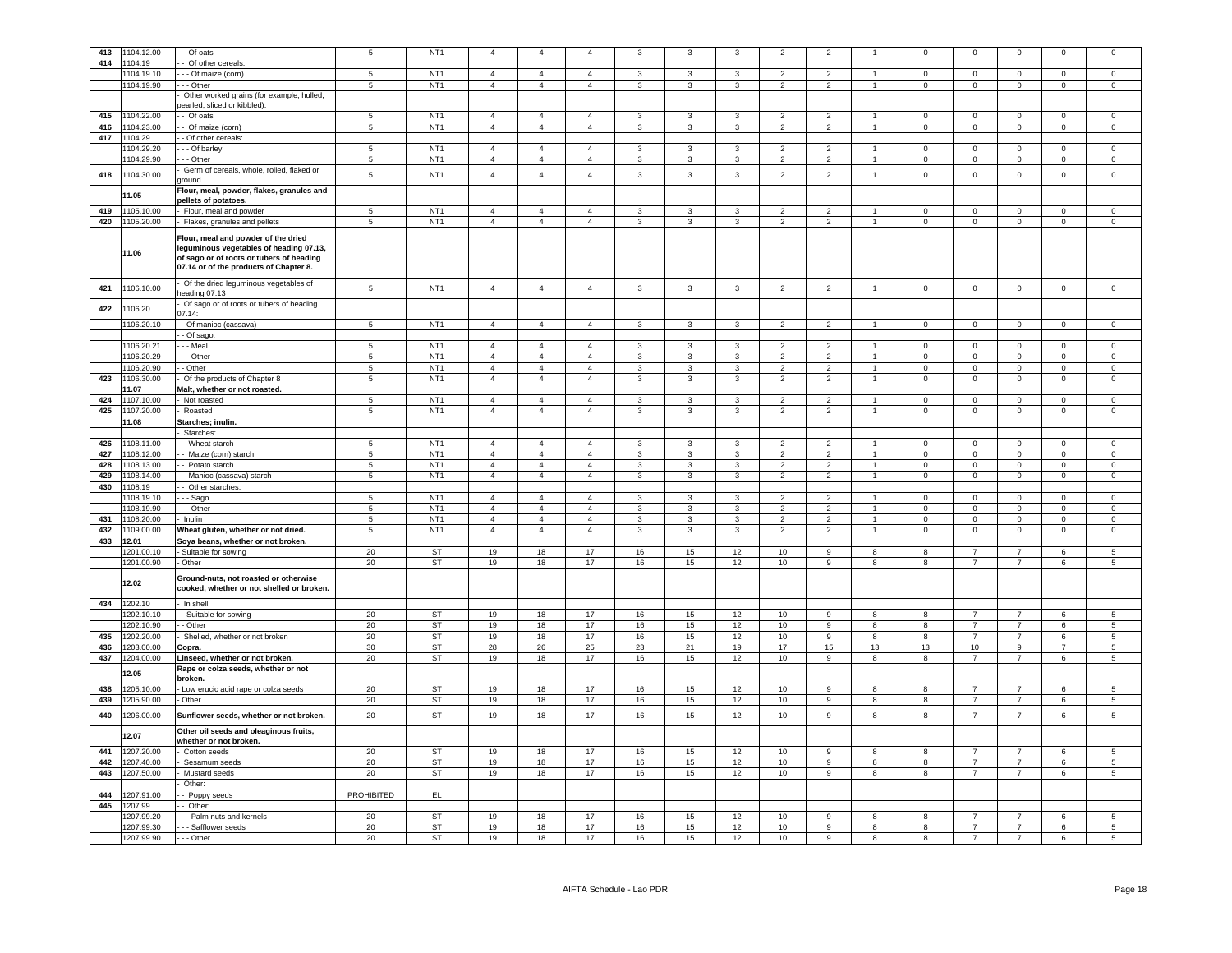|     |                          | Flours and meals of oil seeds or                                                             |                   |                                    |                                  |                                  |                                  |                   |                   |                              |                     |                                  |                                |                              |                                |                            |                                |                                |
|-----|--------------------------|----------------------------------------------------------------------------------------------|-------------------|------------------------------------|----------------------------------|----------------------------------|----------------------------------|-------------------|-------------------|------------------------------|---------------------|----------------------------------|--------------------------------|------------------------------|--------------------------------|----------------------------|--------------------------------|--------------------------------|
|     | 12.08                    | oleaginous fruits, other than those of                                                       |                   |                                    |                                  |                                  |                                  |                   |                   |                              |                     |                                  |                                |                              |                                |                            |                                |                                |
|     |                          | mustard.                                                                                     |                   |                                    |                                  |                                  |                                  |                   |                   |                              |                     |                                  |                                |                              |                                |                            |                                |                                |
| 446 | 1208.10.00               | Of soya beans                                                                                | $5^{\circ}$       | NT <sub>1</sub><br>NT <sub>1</sub> | $\overline{4}$                   | $\overline{4}$                   | $\overline{4}$                   | $\mathbf{3}$      | $\mathbf{3}$      | 3                            | $\overline{2}$      | $\overline{2}$                   | $\overline{1}$                 | $\mathbf{0}$                 | $\overline{0}$<br>$\circ$      | $\mathbf 0$                | $\mathbf{0}$                   | $\mathbf 0$                    |
| 447 | 1208.90.00               | Other<br>Seeds, fruit and spores, of a kind used for                                         | 5                 |                                    | $\overline{4}$                   | $\overline{4}$                   | $\overline{4}$                   | 3                 | $\mathbf{3}$      | 3                            | $\overline{2}$      | $\overline{2}$                   | $\mathbf{1}$                   | $\mathbf{0}$                 |                                | $\mathbf 0$                | $\mathbf 0$                    | $\circ$                        |
|     | 12.09                    | sowing.                                                                                      |                   |                                    |                                  |                                  |                                  |                   |                   |                              |                     |                                  |                                |                              |                                |                            |                                |                                |
| 448 | 1209.10.00               | Sugar beet seed                                                                              | $5\phantom{.0}$   | NT <sub>1</sub>                    | $\overline{4}$                   | $\overline{4}$                   | $\overline{4}$                   | 3                 | $\mathbf{3}$      | 3                            | $\overline{2}$      | $\overline{2}$                   | $\mathbf{1}$                   | $\mathbf{0}$                 | $\overline{0}$                 | $\mathsf 0$                | $\mathbf{0}$                   | $\mathbf 0$                    |
|     |                          | Seeds of forage plants:                                                                      |                   |                                    |                                  |                                  |                                  |                   |                   |                              |                     |                                  |                                |                              |                                |                            |                                |                                |
| 449 | 1209.21.00               | - Lucerne (alfalfa) seed                                                                     | 5                 | NT <sub>1</sub>                    | $\overline{4}$                   | $\overline{4}$                   | $\overline{4}$                   | 3                 | 3                 | 3                            | $\overline{2}$      | $\overline{2}$                   | -1.                            | $\mathbf 0$                  | $\mathbf 0$                    | $\mathbf 0$                | $\mathbf{0}$                   | $\circ$                        |
| 450 | 1209.22.00               | Clover (Trifolium spp.) seed                                                                 | 5                 | NT <sub>1</sub>                    | $\overline{4}$                   | $\overline{4}$                   | $\overline{4}$                   | 3                 | 3                 | 3                            | $\overline{2}$      | $\overline{2}$                   | $\mathbf{1}$                   | $\mathbf 0$                  | $\mathbf 0$                    | $\mathbf 0$                | $\mathbf{0}$                   | $\mathbf 0$                    |
| 451 | 1209.23.00               | - Fescue seed                                                                                | $5\phantom{.0}$   | NT <sub>1</sub>                    | $\overline{4}$                   | $\overline{4}$                   | $\overline{4}$                   | 3                 | 3                 | $\mathbf{3}$                 | $\overline{2}$      | $\overline{2}$                   | $\mathbf{1}$                   | $\pmb{0}$                    | $\mathbf 0$                    | $\mathbf 0$                | $\mathsf 0$                    | $\mathbf 0$                    |
| 452 | 1209.24.00               | - Kentucky blue grass (Poa pratensis L.)<br>eed                                              | $5\phantom{.0}$   | NT <sub>1</sub>                    | $\overline{4}$                   | $\overline{4}$                   | $\overline{4}$                   | $\mathbf{3}$      | $\mathbf{3}$      | $\mathbf{3}$                 | $\overline{2}$      | $\overline{2}$                   | $\mathbf{1}$                   | $\mathsf 0$                  | $\mathbf 0$                    | $\mathbf 0$                | $\mathsf 0$                    | $\mathbf 0$                    |
|     |                          | - Rye grass (Lolium multiflorum Lam.,                                                        |                   |                                    |                                  |                                  |                                  |                   |                   |                              |                     |                                  |                                |                              |                                |                            |                                |                                |
| 453 | 1209.25.00               | olium perenne L.) seed                                                                       | $5\phantom{.0}$   | NT <sub>1</sub>                    | $\overline{4}$                   | $\overline{4}$                   | $\overline{4}$                   | $\mathbf{3}$      | $\mathbf{3}$      | 3                            | $\overline{2}$      | $\overline{2}$                   | $\mathbf{1}$                   | $\mathbf 0$                  | $\mathbf 0$                    | $\mathbf 0$                | $\mathbf{0}$                   | $\mathbf 0$                    |
| 454 | 209.29.00                | - Other                                                                                      | $5\phantom{.0}$   | NT <sub>1</sub>                    | $\overline{4}$                   | $\overline{4}$                   | $\overline{4}$                   | 3                 | $\mathbf{3}$      | 3                            | $\overline{2}$      | $\overline{2}$                   | $\overline{1}$                 | $\mathbf 0$                  | $\mathbf 0$                    | $\mathbf 0$                | $\mathbf 0$                    | $\mathbf 0$                    |
| 455 | 1209.30.00               | Seeds of herbaceous plants cultivated                                                        | $5\phantom{.0}$   | NT <sub>1</sub>                    | $\overline{4}$                   | $\overline{4}$                   | $\overline{4}$                   | $\mathbf{3}$      | $\mathbf{3}$      | $\mathbf{3}$                 | $\overline{2}$      | $\overline{2}$                   | $\mathbf{1}$                   | $\mathsf 0$                  | $\circ$                        | $\mathbf 0$                | $\mathbf 0$                    | $\mathsf 0$                    |
|     |                          | rincipally for their flowers                                                                 |                   |                                    |                                  |                                  |                                  |                   |                   |                              |                     |                                  |                                |                              |                                |                            |                                |                                |
| 456 | 1209.91.00               | Other:<br>- Vegetable seeds                                                                  | $5^{\circ}$       | NT <sub>1</sub>                    | $\overline{4}$                   | $\overline{4}$                   | $\overline{4}$                   | 3                 | 3                 | 3                            | $\overline{2}$      | $\overline{2}$                   | $\overline{1}$                 | $\mathbf 0$                  | $\overline{0}$                 | $\mathbf 0$                | $\mathbf 0$                    | 0                              |
| 457 | 1209.99                  | - Other:                                                                                     |                   |                                    |                                  |                                  |                                  |                   |                   |                              |                     |                                  |                                |                              |                                |                            |                                |                                |
|     | 1209.99.10               | - - Rubber seeds or kenaf seeds                                                              | $5^{\circ}$       | NT <sub>1</sub>                    | $\overline{4}$                   | $\overline{4}$                   | $\overline{4}$                   | $\mathbf{3}$      | 3                 | $\mathbf{3}$                 | 2                   | $\overline{2}$                   | $\overline{1}$                 | $\circ$                      | $\mathbf 0$                    | $\mathbf 0$                | $\circ$                        | $\mathbf 0$                    |
|     | 1209.99.90               | - - Other                                                                                    | $\,$ 5 $\,$       | NT <sub>1</sub>                    | $\overline{4}$                   | $\sqrt{4}$                       | $\overline{4}$                   | 3                 | 3                 | 3                            | $\overline{c}$      | $\overline{2}$                   | $\overline{1}$                 | $\mathbf 0$                  | $\mathbf 0$                    | $\mathbf 0$                | $\mathbf 0$                    | 0                              |
|     |                          | Hop cones, fresh or dried, whether or not                                                    |                   |                                    |                                  |                                  |                                  |                   |                   |                              |                     |                                  |                                |                              |                                |                            |                                |                                |
|     | 12.10                    | ground, powdered or in the form of pellets;                                                  |                   |                                    |                                  |                                  |                                  |                   |                   |                              |                     |                                  |                                |                              |                                |                            |                                |                                |
|     |                          | upulin.                                                                                      |                   |                                    |                                  |                                  |                                  |                   |                   |                              |                     |                                  |                                |                              |                                |                            |                                |                                |
| 458 | 1210.10.00               | Hop cones, neither ground nor powdered<br>or in the form of pellets                          | $5\phantom{.0}$   | NT <sub>1</sub>                    | $\overline{4}$                   | $\overline{4}$                   | $\overline{4}$                   | $\mathbf{3}$      | $\mathbf{3}$      | $\mathbf{3}$                 | $\overline{2}$      | $\overline{2}$                   | $\mathbf{1}$                   | $\mathbf 0$                  | $\mathbf 0$                    | $\mathbf 0$                | $\mathbf 0$                    | $\mathsf 0$                    |
| 459 | 1210.20.00               | Hop cones, ground, powdered or in the form<br>of pellets; lupulin                            | 5                 | NT <sub>1</sub>                    | $\overline{4}$                   | $\overline{4}$                   | $\overline{4}$                   | 3                 | $\mathbf{3}$      | 3                            | $\overline{2}$      | $\overline{2}$                   | $\overline{1}$                 | $\mathbf 0$                  | $\overline{0}$                 | $\mathbf 0$                | $\mathbf 0$                    | $\circ$                        |
|     |                          | Plants and parts of plants (including seeds                                                  |                   |                                    |                                  |                                  |                                  |                   |                   |                              |                     |                                  |                                |                              |                                |                            |                                |                                |
|     |                          | and fruits), of a kind used primarily in                                                     |                   |                                    |                                  |                                  |                                  |                   |                   |                              |                     |                                  |                                |                              |                                |                            |                                |                                |
|     | 12.11                    | perfumery, in pharmacy or for insecticidal,<br>fungicidal or similar purposes, fresh or      |                   |                                    |                                  |                                  |                                  |                   |                   |                              |                     |                                  |                                |                              |                                |                            |                                |                                |
|     |                          | dried, whether or not cut, crushed or                                                        |                   |                                    |                                  |                                  |                                  |                   |                   |                              |                     |                                  |                                |                              |                                |                            |                                |                                |
|     |                          | powdered.                                                                                    |                   |                                    |                                  |                                  |                                  |                   |                   |                              |                     |                                  |                                |                              |                                |                            |                                |                                |
| 460 | 1211.20                  | Ginseng roots:                                                                               |                   |                                    |                                  |                                  |                                  |                   |                   |                              |                     |                                  |                                |                              |                                |                            |                                |                                |
|     | 1211.20.10               | - In cut, crushed or powdered forms                                                          | 5                 | NT <sub>1</sub>                    | $\overline{4}$                   | $\overline{4}$                   | 4                                | 3                 | 3                 | 3                            | $\overline{2}$      | $\overline{2}$                   | $\mathbf{1}$                   | $\mathbf 0$                  | $\mathbf 0$                    | $\mathbf 0$                | $\mathbf 0$                    | $\mathbf 0$                    |
|     | 1211.20.90               | - Other                                                                                      | 5                 | NT <sub>1</sub>                    | $\overline{4}$                   | $\overline{4}$                   | $\overline{4}$                   | $\mathbf{3}$      | $\mathbf{3}$      | $\mathbf{3}$                 | $\overline{2}$      | $\overline{2}$                   | $\mathbf{1}$                   | $\mathbf{0}$                 | $\overline{0}$                 | $\mathbf 0$                | $\overline{0}$                 | $\overline{0}$                 |
| 461 | 1211.30                  | Coca leaf:                                                                                   |                   |                                    |                                  |                                  |                                  |                   |                   |                              |                     |                                  |                                |                              |                                |                            |                                |                                |
|     |                          |                                                                                              |                   |                                    |                                  |                                  |                                  |                   |                   |                              |                     |                                  |                                |                              |                                |                            |                                |                                |
|     | 1211.30.10               | - In cut, crushed or powdered forms                                                          | PROHIBITED        | EL                                 |                                  |                                  |                                  |                   |                   |                              |                     |                                  |                                |                              |                                |                            |                                |                                |
|     | 1211.30.90               | - Other                                                                                      | <b>PROHIBITED</b> | EL.                                |                                  |                                  |                                  |                   |                   |                              |                     |                                  |                                |                              |                                |                            |                                |                                |
| 462 | 1211.40.00               | Poppy straw                                                                                  | PROHIBITED        | EL.                                |                                  |                                  |                                  |                   |                   |                              |                     |                                  |                                |                              |                                |                            |                                |                                |
| 463 | 1211.90                  | Other:                                                                                       |                   |                                    |                                  |                                  |                                  |                   |                   |                              |                     |                                  |                                |                              |                                |                            |                                |                                |
|     |                          | - Of a kind used primarily in pharmacy:                                                      |                   |                                    |                                  |                                  |                                  |                   |                   |                              |                     |                                  |                                |                              |                                |                            |                                |                                |
|     | 1211.90.11               | - - Cannabis, in cut, crushed or powdered<br>orms                                            | <b>PROHIBITED</b> | EL.                                |                                  |                                  |                                  |                   |                   |                              |                     |                                  |                                |                              |                                |                            |                                |                                |
|     | 1211.90.12               | - - Cannabis, in other forms                                                                 | PROHIBITED        | EL.                                |                                  |                                  |                                  |                   |                   |                              |                     |                                  |                                |                              |                                |                            |                                |                                |
|     | 1211.90.13               | - - Rauwolfia serpentina roots                                                               | 5                 | EL.                                |                                  |                                  |                                  |                   |                   |                              |                     |                                  |                                |                              |                                |                            |                                |                                |
|     |                          |                                                                                              |                   |                                    |                                  |                                  | $\overline{4}$                   |                   |                   |                              |                     |                                  | $\overline{1}$                 |                              |                                |                            |                                |                                |
|     | 1211.90.14               | - - Other, in cut, crushed or powdered forms                                                 | 5                 | NT <sub>1</sub>                    | $\overline{4}$                   | $\overline{4}$                   |                                  | 3                 | 3                 | 3                            | $\overline{2}$      | $\overline{2}$                   |                                | $\mathbf 0$                  | $\mathbf 0$                    | $\mathbf 0$                | $\mathbf 0$                    | $\mathbf 0$                    |
|     | 1211.90.19               | - - Other                                                                                    | $5\phantom{.0}$   | NT <sub>1</sub>                    | $\overline{4}$                   | $\overline{4}$                   | $\overline{4}$                   | $\mathbf{3}$      | $\mathbf{3}$      | $\mathbf{3}$                 | $\overline{2}$      | $\overline{2}$                   | $\overline{1}$                 | $\mathsf 0$                  | $\mathbf 0$                    | $\mathsf 0$                | $\mathsf 0$                    | $\circ$                        |
|     |                          | - Other:                                                                                     |                   |                                    |                                  |                                  |                                  |                   |                   |                              |                     |                                  |                                |                              |                                |                            |                                |                                |
|     | 1211.90.91               | - - Pyrethrum, in cut, crushed or powdered<br>orms                                           | 5                 | EL.                                |                                  |                                  |                                  |                   |                   |                              |                     |                                  |                                |                              |                                |                            |                                |                                |
|     | 1211.90.92               | - - Pyrethrum, in other forms                                                                | $5\phantom{.0}$   | EL.                                |                                  |                                  |                                  |                   |                   |                              |                     |                                  |                                |                              |                                |                            |                                |                                |
|     | 1211.90.94               | - - Sandalwood                                                                               | 5                 | EL.                                |                                  |                                  |                                  |                   |                   |                              |                     |                                  |                                |                              |                                |                            |                                |                                |
|     | 1211.90.95               | - Gaharu wood chips                                                                          | $5^{\circ}$       | EL.                                |                                  |                                  |                                  |                   |                   |                              |                     |                                  |                                |                              |                                |                            |                                |                                |
|     | 1211.90.96               | - - Liquorice roots                                                                          | 5                 | NT <sub>1</sub>                    | $\overline{4}$                   | $\overline{4}$                   | $\overline{4}$                   | 3                 | 3                 | 3                            | $\overline{c}$      | $\overline{2}$                   | $\mathbf{1}$                   | $\pmb{0}$                    | $\mathbf 0$                    | $\mathbf 0$                | $\mathsf 0$                    | $\mathsf 0$                    |
|     | 1211.90.99               | - - Other                                                                                    | PROHIBITED        | EL.                                |                                  |                                  |                                  |                   |                   |                              |                     |                                  |                                |                              |                                |                            |                                |                                |
|     |                          | ocust beans, seaweeds and other algae,                                                       |                   |                                    |                                  |                                  |                                  |                   |                   |                              |                     |                                  |                                |                              |                                |                            |                                |                                |
|     |                          | sugar beet and sugar cane, fresh, chilled,                                                   |                   |                                    |                                  |                                  |                                  |                   |                   |                              |                     |                                  |                                |                              |                                |                            |                                |                                |
|     |                          | frozen or dried, whether or not ground;                                                      |                   |                                    |                                  |                                  |                                  |                   |                   |                              |                     |                                  |                                |                              |                                |                            |                                |                                |
|     |                          | fruit stones and kernels and other                                                           |                   |                                    |                                  |                                  |                                  |                   |                   |                              |                     |                                  |                                |                              |                                |                            |                                |                                |
|     | 12.12                    | vegetable products (including unroasted                                                      |                   |                                    |                                  |                                  |                                  |                   |                   |                              |                     |                                  |                                |                              |                                |                            |                                |                                |
|     |                          | chicory roots of the variety Cichorium<br>intybus sativum) of a kind used primarily          |                   |                                    |                                  |                                  |                                  |                   |                   |                              |                     |                                  |                                |                              |                                |                            |                                |                                |
|     |                          | for human consumption, not elsewhere                                                         |                   |                                    |                                  |                                  |                                  |                   |                   |                              |                     |                                  |                                |                              |                                |                            |                                |                                |
|     |                          | specified or included.                                                                       |                   |                                    |                                  |                                  |                                  |                   |                   |                              |                     |                                  |                                |                              |                                |                            |                                |                                |
|     | 464 1212.20              | Seaweeds and other algae:                                                                    |                   |                                    |                                  |                                  |                                  |                   |                   |                              |                     |                                  |                                |                              |                                |                            |                                |                                |
|     |                          |                                                                                              |                   |                                    |                                  |                                  |                                  |                   |                   |                              |                     |                                  |                                |                              |                                |                            |                                |                                |
|     |                          | - Fresh, chilled or dried, of a kind used in<br>dyeing, tanning, perfumery, pharmacy, or for |                   |                                    |                                  |                                  |                                  |                   |                   |                              |                     |                                  |                                |                              |                                |                            |                                |                                |
|     |                          | insecticidal, fungicidal or similar purposes:                                                |                   |                                    |                                  |                                  |                                  |                   |                   |                              |                     |                                  |                                |                              |                                |                            |                                |                                |
|     | 1212.20.11<br>1212.20.19 | -- Of a kind used in pharmacy<br>-- Other                                                    | 5<br>5            | NT <sub>1</sub><br>NT <sub>1</sub> | $\overline{4}$<br>$\overline{4}$ | $\overline{4}$<br>$\overline{4}$ | $\overline{4}$<br>$\overline{4}$ | 3<br>$\mathbf{3}$ | 3<br>$\mathbf{3}$ | $\mathbf{3}$<br>$\mathbf{3}$ | $\overline{2}$<br>2 | $\overline{2}$<br>$\overline{2}$ | $\overline{1}$<br>$\mathbf{1}$ | $\mathbf{0}$<br>$\mathbf{0}$ | $\overline{0}$<br>$\mathbf{0}$ | $\mathbf 0$<br>$\mathsf 0$ | $\overline{0}$<br>$\mathbf{0}$ | $\mathbf{0}$<br>$\overline{0}$ |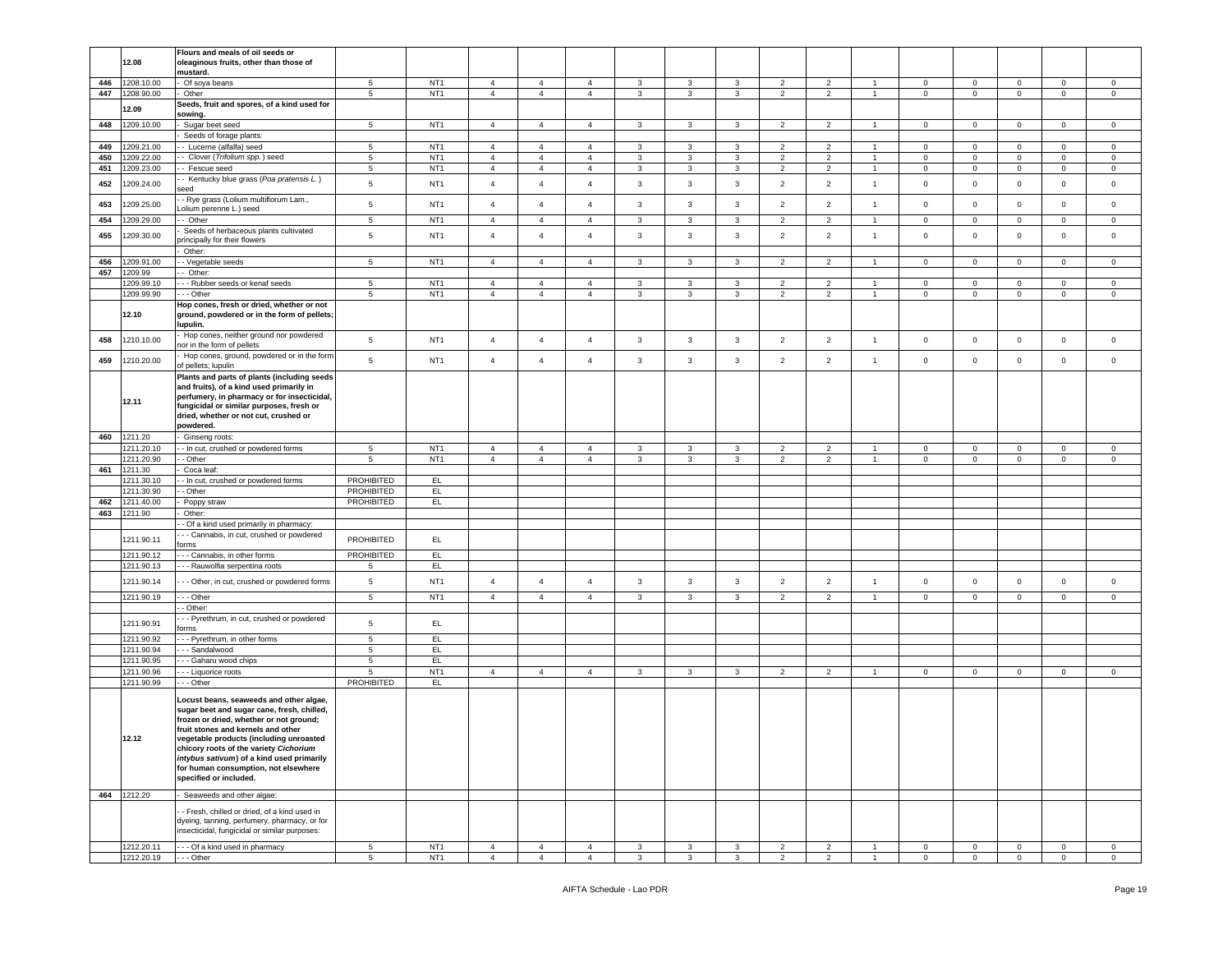|     | 1212.20.20     | - Other, fresh, chilled or dried, unfit for   | 5                 | NT <sub>1</sub> | $\overline{4}$ | $\overline{4}$ | $\overline{4}$  | 3              | 3               | 3               | $\overline{2}$   | $\overline{c}$ | $\overline{1}$ | $\mathsf 0$ | $\mathbf 0$     | $\mathbf 0$     | $\mathbf 0$  | $\mathbf 0$     |
|-----|----------------|-----------------------------------------------|-------------------|-----------------|----------------|----------------|-----------------|----------------|-----------------|-----------------|------------------|----------------|----------------|-------------|-----------------|-----------------|--------------|-----------------|
|     |                | numan consumption                             |                   |                 |                |                |                 |                |                 |                 |                  |                |                |             |                 |                 |              |                 |
|     | 1212.20.90     | - Other                                       | 5                 | NT <sub>1</sub> | $\overline{4}$ | $\overline{4}$ | $\overline{4}$  | $\mathbf{3}$   | 3               | 3               | $\overline{2}$   | $\overline{2}$ | $\overline{1}$ | $\mathbf 0$ | $\mathbf 0$     | $\mathbf 0$     | $\mathbf 0$  | $\mathbf 0$     |
|     |                | Other:                                        |                   |                 |                |                |                 |                |                 |                 |                  |                |                |             |                 |                 |              |                 |
| 465 | 1212.91.00     | - Sugar beet                                  | $5\phantom{.0}$   | NT <sub>1</sub> | $\overline{4}$ | $\overline{4}$ | $\overline{4}$  | 3              | 3               | 3               | $\overline{2}$   | $\overline{2}$ | $\overline{1}$ | $\mathbf 0$ | $\mathbf 0$     | $\mathbf 0$     | $\circ$      | $\mathbf 0$     |
| 466 | 1212.99        | - Other:                                      |                   |                 |                |                |                 |                |                 |                 |                  |                |                |             |                 |                 |              |                 |
|     |                |                                               |                   |                 |                |                |                 |                |                 |                 |                  |                |                |             |                 |                 |              |                 |
|     |                | - - Sugar cane:                               |                   |                 |                |                |                 |                |                 |                 |                  |                |                |             |                 |                 |              |                 |
|     | 1212.99.11     | ---- Suitable for sowing                      | 5                 | <b>ST</b>       | $\overline{5}$ | 5              | 5               | 5              | $5\phantom{.0}$ | 5               | 5                | 5              | 5              | 5           | 5               | 5               | 5            | 5               |
|     | 1212.99.19     | . - - - Other                                 | 5                 | <b>ST</b>       | 5              | 5              | 5               | 5              | 5               | 5               | 5                | 5              | 5              | 5           | 5               | 5               | 5            | 5               |
|     | 1212.99.20     | - - Locust bean seeds                         | $\sqrt{5}$        | NT <sub>1</sub> | $\sqrt{4}$     | $\overline{4}$ | $\overline{4}$  | $\mathbf{3}$   | $\mathbf{3}$    | $\mathbf{3}$    | $\overline{2}$   | $\overline{2}$ | $\overline{1}$ | $\mathbf 0$ | $\mathbf 0$     | $\mathbf 0$     | $\mathbf 0$  | $\mathsf 0$     |
|     | 1212.99.30     | - - Melon seeds                               | $5\phantom{.0}$   | <b>ST</b>       | $\overline{5}$ | $\overline{5}$ | $5\phantom{.0}$ | $\overline{5}$ | $\overline{5}$  | 5               | 5                | 5              | 5              | 5           | 5               | $5\phantom{.0}$ | 5            | 5               |
|     | 1212.99.90     | - - - Other                                   | $5\phantom{.0}$   | NT <sub>1</sub> | $\overline{4}$ | $\overline{4}$ | $\overline{4}$  | 3              | 3               | 3               | $\overline{2}$   | $\overline{2}$ | $\overline{1}$ | $\mathbf 0$ | $\overline{0}$  | $\mathbf 0$     | $\mathbf{0}$ | $\mathbf 0$     |
|     |                |                                               |                   |                 |                |                |                 |                |                 |                 |                  |                |                |             |                 |                 |              |                 |
|     |                | Cereal straw and husks, unprepared,           |                   | NT <sub>1</sub> |                | $\overline{4}$ |                 |                |                 | $\mathbf{3}$    |                  | $\overline{2}$ |                |             |                 | $\mathbf 0$     |              |                 |
| 467 | 1213.00.00     | whether or not chopped, ground, pressed       | 5                 |                 | $\overline{4}$ |                | $\overline{4}$  | 3              | $\mathbf{3}$    |                 | $\overline{2}$   |                | $\overline{1}$ | $\mathsf 0$ | $\mathsf 0$     |                 | $\mathsf 0$  | $\mathsf 0$     |
|     |                | or in the form of pellets.                    |                   |                 |                |                |                 |                |                 |                 |                  |                |                |             |                 |                 |              |                 |
|     |                | Swedes, mangolds, fodder roots, hay,          |                   |                 |                |                |                 |                |                 |                 |                  |                |                |             |                 |                 |              |                 |
|     |                | lucerne (alfalfa), clover, sainfoin, forage   |                   |                 |                |                |                 |                |                 |                 |                  |                |                |             |                 |                 |              |                 |
|     | 12.14          | kale, lupines, vetches and similar forage     |                   |                 |                |                |                 |                |                 |                 |                  |                |                |             |                 |                 |              |                 |
|     |                | products, whether or not in the form of       |                   |                 |                |                |                 |                |                 |                 |                  |                |                |             |                 |                 |              |                 |
|     |                | pellets.                                      |                   |                 |                |                |                 |                |                 |                 |                  |                |                |             |                 |                 |              |                 |
| 468 | 1214.10.00     | Lucerne (alfalfa) meal and pellets            | $5\phantom{.0}$   | NT <sub>1</sub> | $\overline{4}$ | $\overline{4}$ | $\overline{4}$  | 3              | $\mathbf{3}$    | 3               | $\overline{2}$   | $\overline{2}$ |                | $\mathbf 0$ | $\mathsf 0$     | $\mathbf 0$     | 0            | $\mathbf 0$     |
| 469 | 1214.90.00     | Other                                         | 5                 | NT <sub>1</sub> | $\overline{4}$ | $\overline{4}$ | $\overline{4}$  | $\mathbf{3}$   | 3               | 3               | $\overline{2}$   | $\overline{2}$ | $\overline{1}$ | $\mathbf 0$ | $\mathbf 0$     | $\mathbf 0$     | $\mathbf{0}$ | $\circ$         |
|     |                |                                               |                   |                 |                |                |                 |                |                 |                 |                  |                |                |             |                 |                 |              |                 |
|     | 13.01          | Lac; natural gums, resins, gum-resins and     |                   |                 |                |                |                 |                |                 |                 |                  |                |                |             |                 |                 |              |                 |
|     |                | oleoresins (for example, balsams).            |                   |                 |                |                |                 |                |                 |                 |                  |                |                |             |                 |                 |              |                 |
|     |                |                                               |                   |                 |                |                |                 |                |                 |                 |                  |                |                |             |                 |                 |              |                 |
| 470 | 1301.20.00     | Gum Arabic                                    | 20                | ST              | 19             | 18             | 17              | 16             | 15              | 12              | 10               | 9              | 8              | 8           | 7               | 7               | 6            | 5               |
| 471 | 1301.90        | Other:                                        |                   |                 |                |                |                 |                |                 |                 |                  |                |                |             |                 |                 |              |                 |
|     | 1301.90.10     | - Gum benjamin                                | 20                | <b>ST</b>       | 19             | 18             | 17              | 16             | 15              | 12              | 10               | 9              | 8              | 8           | $\overline{7}$  | $\overline{7}$  | 6            | 5               |
|     | 1301.90.20     | - Gum damar                                   | 20                | ST              | 19             | 18             | 17              | 16             | 15              | 12              | 10               | 9              | 8              | 8           | $\overline{7}$  | $\overline{7}$  | $\,6\,$      | 5               |
|     | 1301.90.30     | - Cannabis resins                             | PROHIBITED        | EL.             |                |                |                 |                |                 |                 |                  |                |                |             |                 |                 |              |                 |
|     | 1301.90.90     | - Other                                       | 20                | ST              | 19             | 18             | 17              | 16             | 15              | 12              | 10               | 9              | 8              | 8           | $\overline{7}$  | $\overline{7}$  | 6            | 5               |
|     |                | Vegetable saps and extracts; pectic           |                   |                 |                |                |                 |                |                 |                 |                  |                |                |             |                 |                 |              |                 |
|     |                |                                               |                   |                 |                |                |                 |                |                 |                 |                  |                |                |             |                 |                 |              |                 |
|     |                | substances, pectinates and pectates; agar-    |                   |                 |                |                |                 |                |                 |                 |                  |                |                |             |                 |                 |              |                 |
|     | 13.02          | agar and other mucilages and thickeners,      |                   |                 |                |                |                 |                |                 |                 |                  |                |                |             |                 |                 |              |                 |
|     |                | whether or not modified, derived from         |                   |                 |                |                |                 |                |                 |                 |                  |                |                |             |                 |                 |              |                 |
|     |                | vegetable products.                           |                   |                 |                |                |                 |                |                 |                 |                  |                |                |             |                 |                 |              |                 |
|     |                | Vegetable saps and extracts:                  |                   |                 |                |                |                 |                |                 |                 |                  |                |                |             |                 |                 |              |                 |
| 472 | 1302.11        | - Opium:                                      |                   |                 |                |                |                 |                |                 |                 |                  |                |                |             |                 |                 |              |                 |
|     | 1302.11.10     | - - Pulvis opii                               | <b>PROHIBITED</b> | EL.             |                |                |                 |                |                 |                 |                  |                |                |             |                 |                 |              |                 |
|     | 1302.11.90     | --- Other                                     | <b>PROHIBITED</b> | EL              |                |                |                 |                |                 |                 |                  |                |                |             |                 |                 |              |                 |
| 473 | 1302.12.00     | - Of liquorice                                | 10                | NT <sub>1</sub> | 8              | 8              | 7               | $\overline{7}$ | 5               | 5               | 3                | 3              | $\overline{2}$ | $\mathbf 0$ | $\mathbf 0$     | $\mathbf 0$     | $\mathbf 0$  | 0               |
| 474 | 1302.13.00     | Of hops                                       | 10                | NT <sub>1</sub> | 8              | 8              | $\overline{7}$  | $\overline{7}$ | $\,$ 5 $\,$     | 5               | 3                | 3              | $\overline{2}$ | $\mathbf 0$ | $\mathbf{0}$    | $\mathsf 0$     | $\mathbf 0$  | $\mathbf 0$     |
| 475 | 1302.19        | - Other:                                      |                   |                 |                |                |                 |                |                 |                 |                  |                |                |             |                 |                 |              |                 |
|     |                |                                               |                   |                 |                |                |                 |                |                 |                 |                  |                |                |             |                 |                 |              |                 |
|     | 1302.19.20     | --- Extracts and tinctures of cannabis        | 10                | NT <sub>1</sub> | 8              | 8              | 7               | $\overline{7}$ | 5               | 5               | 3                | 3              | $\overline{2}$ | $\mathbf 0$ | $\overline{0}$  | $\mathbf 0$     | $\mathbf 0$  | $\circ$         |
|     | 1302.19.30     | - - Other medicinal extracts                  | 10                | NT <sub>1</sub> | 8              | 8              | $\overline{7}$  | $\overline{7}$ | $\sqrt{5}$      | 5               | $_{\rm 3}$       | 3              | $\overline{2}$ | $\mathbf 0$ | $\mathbf 0$     | $\mathsf 0$     | $\mathbf 0$  | $\mathsf 0$     |
|     |                | - - Vegetable saps and extracts of pyrethrum  |                   |                 |                |                |                 |                |                 |                 |                  |                |                |             |                 |                 |              |                 |
|     | 1302.19.40     |                                               |                   |                 |                |                |                 |                |                 |                 |                  |                |                |             |                 |                 |              |                 |
|     |                |                                               | 10                | NT <sub>1</sub> | 8              | 8              | $\overline{7}$  | $\overline{7}$ | $5\phantom{.0}$ | 5               | 3                | 3              | $\overline{2}$ | $\mathsf 0$ | $\mathbf 0$     | $\mathbf 0$     | 0            | $\mathbf 0$     |
|     |                | or of the roots of plants containing rotenone |                   |                 |                |                |                 |                |                 |                 |                  |                |                |             |                 |                 |              |                 |
|     |                | --- Japan (or Chinese) lacquer (natural       |                   |                 |                |                |                 |                |                 |                 |                  |                |                |             |                 |                 |              |                 |
|     | 1302.19.50     | acquer)                                       | 10                | NT <sub>1</sub> | 8              | 8              | $\overline{7}$  | $\overline{7}$ | $\overline{5}$  | 5               | 3                | 3              | $\overline{2}$ | $\mathbf 0$ | $\circ$         | $\mathbf 0$     | $\mathbf 0$  | $\mathbf 0$     |
|     | 1302.19.90     | - - Other                                     | 10                | NT <sub>1</sub> | 8              | 8              | $\overline{7}$  | $\overline{7}$ | $5\phantom{.0}$ | 5               | $\mathbf{3}$     | 3              | $\overline{2}$ | $\pmb{0}$   | $\mathbf 0$     | $\mathbf 0$     | $\mathbf 0$  | 0               |
|     |                |                                               |                   |                 |                |                |                 |                |                 |                 |                  |                |                |             |                 |                 |              |                 |
| 476 | 1302.20.00     | Pectic substances, pectinates and pectates    | 10                | NT <sub>1</sub> | 8              | 8              | $\overline{7}$  | $\overline{7}$ | 5               | 5               | 3                | 3              | $\overline{2}$ | $\mathbf 0$ | $\mathbf{0}$    | $\mathsf 0$     | $\mathsf 0$  | $\mathbf 0$     |
|     |                |                                               |                   |                 |                |                |                 |                |                 |                 |                  |                |                |             |                 |                 |              |                 |
|     |                | Mucilages and thickeners, whether or not      |                   |                 |                |                |                 |                |                 |                 |                  |                |                |             |                 |                 |              |                 |
|     |                | modified, derived from vegetable products:    |                   |                 |                |                |                 |                |                 |                 |                  |                |                |             |                 |                 |              |                 |
|     |                |                                               |                   |                 |                |                |                 |                |                 |                 |                  |                |                |             |                 |                 |              |                 |
| 477 | 1302.31.00     | -- Agar-agar                                  | 10                | NT <sub>1</sub> | 8              | 8              | $\overline{7}$  | $\overline{7}$ | $5\phantom{.0}$ | $5\phantom{.0}$ | 3                | 3              | $\overline{2}$ | $\pmb{0}$   | $\mathsf 0$     | $\mathbf 0$     | $\mathbf 0$  | $\circ$         |
|     |                | Mucilages and thickeners, whether or not      |                   |                 |                |                |                 |                |                 |                 |                  |                |                |             |                 |                 |              |                 |
| 478 | 1302.32.00     | modified, derived from locust beans, locust   | 10                | NT <sub>1</sub> | 8              | 8              | $\overline{7}$  | $\overline{7}$ | $5\phantom{.0}$ | 5               | $\mathbf{3}$     | 3              | $\overline{2}$ | $\circ$     | $\mathsf 0$     | $\mathbf 0$     | $\mathbf 0$  | $\mathbf 0$     |
|     |                | bean seeds or quar seeds                      |                   |                 |                |                |                 |                |                 |                 |                  |                |                |             |                 |                 |              |                 |
|     |                |                                               |                   |                 |                |                |                 |                |                 |                 |                  |                |                |             |                 |                 |              |                 |
| 479 | 1302.39        | - Other:                                      |                   |                 |                |                |                 |                |                 |                 |                  |                |                |             |                 |                 |              |                 |
|     | 1302.39.10     | - - Carrageenan                               | 10                | NT <sub>1</sub> | 8              | 8              | 7               | $\overline{7}$ | 5               | 5               | 3                | 3              | $\overline{2}$ | $\mathbf 0$ | $\mathbf{0}$    | $\mathbf 0$     | $\mathbf 0$  | $\circ$         |
|     | 1302.39.90     | - - Other                                     | 10                | NT <sub>1</sub> | 8              | 8              | $\overline{7}$  | $\overline{7}$ | $\sqrt{5}$      | 5               | $\mathbf{3}$     | 3              | $\overline{2}$ | $\pmb{0}$   | $\mathbf 0$     | $\mathbf 0$     | $\mathbf 0$  | $\mathsf 0$     |
|     |                |                                               |                   |                 |                |                |                 |                |                 |                 |                  |                |                |             |                 |                 |              |                 |
|     |                | Vegetable materials of a kind used            |                   |                 |                |                |                 |                |                 |                 |                  |                |                |             |                 |                 |              |                 |
|     |                | primarily for plaiting (for example,          |                   |                 |                |                |                 |                |                 |                 |                  |                |                |             |                 |                 |              |                 |
|     | 14.01          | bamboos, rattans, reeds, rushes, osier,       |                   |                 |                |                |                 |                |                 |                 |                  |                |                |             |                 |                 |              |                 |
|     |                | raffia, cleaned, bleached or dyed cereal      |                   |                 |                |                |                 |                |                 |                 |                  |                |                |             |                 |                 |              |                 |
|     |                | straw, and lime bark).                        |                   |                 |                |                |                 |                |                 |                 |                  |                |                |             |                 |                 |              |                 |
|     | 480 1401.10.00 | Bamboos                                       | 20                | ST              | 19             | 18             | 17              | 16             | 15              | 12              | 10 <sup>10</sup> | 9              | 8              | 8           | $\overline{7}$  | $\overline{7}$  | 6            | $5^{\circ}$     |
| 481 | 1401.20.00     | Rattans                                       | 20                | <b>ST</b>       | 19             | 18             | 17              | 16             | 15              | 12              | 10               | 9              | 8              | 8           | $\overline{7}$  | $\overline{7}$  | 6            | 5 <sub>5</sub>  |
| 482 | 1401.90.00     | Other                                         | 20                | ST              | 19             | 18             | 17              | 16             | 15              | 12              | 10               | 9              | 8              | 8           | $\overline{7}$  | $\overline{7}$  | 6            | $5\overline{5}$ |
|     |                | Vegetable products not elsewhere              |                   |                 |                |                |                 |                |                 |                 |                  |                |                |             |                 |                 |              |                 |
|     | 14.04          | specified or included.                        |                   |                 |                |                |                 |                |                 |                 |                  |                |                |             |                 |                 |              |                 |
| 483 | 1404.20.00     | Cotton linters                                | 20                | ST              | 19             | 18             | 17              | 16             | 15              | 12              | 10 <sup>10</sup> | 9              | 8              | 8           | $\overline{7}$  | $\overline{7}$  | 6            | 5 <sub>5</sub>  |
| 484 | 1404.90        | Other:                                        |                   |                 |                |                |                 |                |                 |                 |                  |                |                |             |                 |                 |              |                 |
|     | 1404.90.10     | - Betel leaves, biri leaves and betel-nut     | 20                | ST              | 19             | 18             | 17              | 16             | 15              | 12              | 10               | $\mathsf g$    | 8              | 8           | $7\overline{ }$ | $\overline{7}$  | 6            | $5\phantom{.0}$ |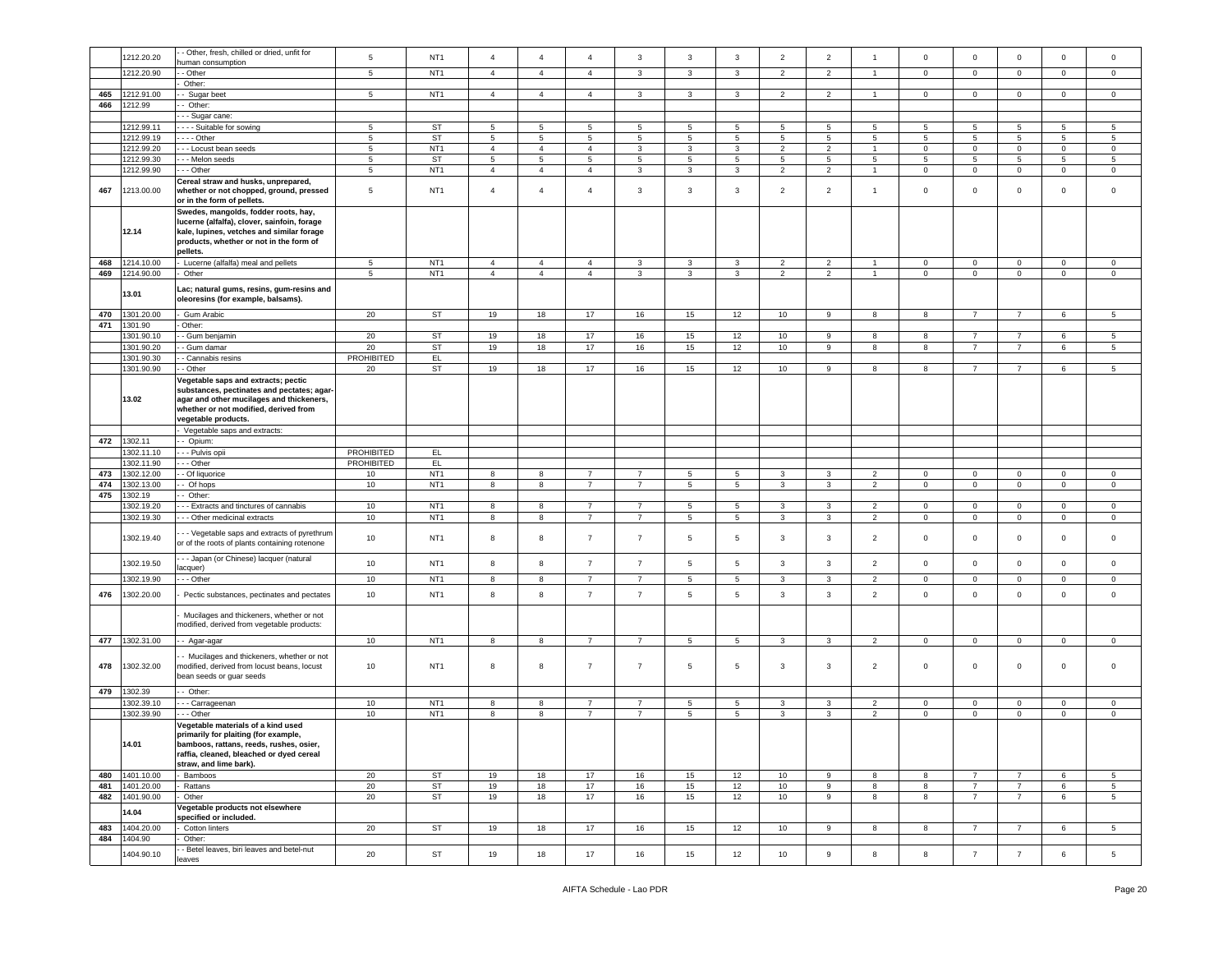|     | 1404.90.20               | - Barks of a kind used primarily in tanning                                                                              | 20                            | <b>ST</b>       | 19                               | 18                               | 17                               | 16                           | 15                           | 12                | 10                               | $\mathsf g$                      | 8              | 8                             | $\overline{7}$                | $\overline{7}$             | 6                   | 5                   |
|-----|--------------------------|--------------------------------------------------------------------------------------------------------------------------|-------------------------------|-----------------|----------------------------------|----------------------------------|----------------------------------|------------------------------|------------------------------|-------------------|----------------------------------|----------------------------------|----------------|-------------------------------|-------------------------------|----------------------------|---------------------|---------------------|
|     | 1404.90.90               | - Other                                                                                                                  | 20                            | ST              | 19                               | 18                               | 17                               | 16                           | 15                           | 12                | 10                               | 9                                | 8              | 8                             | $\overline{7}$                | $\overline{7}$             | 6                   | 5                   |
| 485 | 1501.00.00               | Pig fat (including lard) and poultry fat,<br>other than that of heading 02.09 or 15.03.                                  | 30                            | ST              | 28                               | 26                               | 25                               | 23                           | 21                           | 19                | 17                               | 15                               | 13             | 13                            | 10                            | 9                          | $\overline{7}$      | 5                   |
| 486 | 15.02                    | Fats of bovine animals, sheep or goats,<br>other than those of heading 15.03.                                            |                               |                 |                                  |                                  |                                  |                              |                              |                   |                                  |                                  |                |                               |                               |                            |                     |                     |
|     |                          | - Tallow:                                                                                                                |                               |                 |                                  |                                  |                                  |                              |                              |                   |                                  |                                  |                |                               |                               |                            |                     |                     |
|     | 1502.00.11               | - Edible                                                                                                                 | 30                            | $\mathsf{ST}$   | 28                               | ${\bf 26}$                       | $25\,$                           | 23                           | 21                           | 19                | 17                               | 15                               | 13             | 13                            | 10                            | 9                          | $\overline{7}$      | 5                   |
|     | 1502.00.19               | - Other                                                                                                                  | 30                            | ST              | 28                               | ${\bf 26}$                       | 25                               | 23                           | $21$                         | $19$              | 17                               | $15\,$                           | 13             | 13                            | 10                            | 9                          | $\overline{7}$      | 5                   |
|     |                          | Other:                                                                                                                   |                               |                 |                                  |                                  |                                  |                              |                              |                   |                                  |                                  |                |                               |                               |                            |                     |                     |
|     | 1502.00.91               | - Edible                                                                                                                 | 30                            | ST              | 28                               | 26                               | 25                               | 23                           | 21                           | 19                | 17                               | 15                               | 13             | 13                            | 10                            | 9                          |                     | 5                   |
|     | 1502.00.99               | - Other                                                                                                                  | 30                            | ST              | 28                               | 26                               | 25                               | 23                           | 21                           | 19                | 17                               | 15                               | 13             | 13                            | 10                            | $\mathsf g$                | $\overline{7}$      | $\sqrt{5}$          |
| 487 | 15.03                    | Lard stearin, lard oil, oleostearin, oleo-oil<br>and tallow oil, not emulsified or mixed or<br>otherwise prepared.       |                               |                 |                                  |                                  |                                  |                              |                              |                   |                                  |                                  |                |                               |                               |                            |                     |                     |
|     | 1503.00.10               | - Lard stearin or oleostearin                                                                                            | $5^{\circ}$                   | NT <sub>1</sub> | $\overline{4}$                   | $\overline{4}$                   | $\overline{4}$                   | 3                            | 3                            | 3                 | $\overline{2}$                   | $\overline{2}$                   |                | $\Omega$                      | $\Omega$                      | $\Omega$                   | $\Omega$            | $\Omega$            |
|     | 1503.00.90               | Other                                                                                                                    | $\overline{5}$                | NT <sub>1</sub> | $\overline{4}$                   | $\overline{4}$                   | $\overline{4}$                   | $\mathbf{3}$                 | $\overline{3}$               | $\overline{3}$    | $\overline{2}$                   | $\overline{2}$                   | $\overline{1}$ | $\overline{0}$                | $\overline{0}$                | $\overline{0}$             | $\mathbf 0$         | $\overline{0}$      |
|     | 15.04                    | Fats and oils and their fractions, of fish or<br>marine mammals, whether or not refined,<br>but not chemically modified. |                               |                 |                                  |                                  |                                  |                              |                              |                   |                                  |                                  |                |                               |                               |                            |                     |                     |
| 488 | 1504.10                  | Fish-liver oils and their fractions:                                                                                     |                               |                 |                                  |                                  |                                  |                              |                              |                   |                                  |                                  |                |                               |                               |                            |                     |                     |
|     | 504.10.10                | - Fit for human consumption                                                                                              | 5                             | NT <sub>1</sub> | $\overline{4}$                   | $\overline{4}$                   | $\overline{4}$                   | $\mathbf{3}$                 | $\mathbf{3}$                 | $\mathbf{3}$      | $\overline{2}$                   | $\overline{2}$                   | $\mathbf{1}$   | $\mathbf 0$                   | $\circ$                       | $\mathsf 0$                | $\circ$             | $\circ$             |
|     | 1504.10.90               | - Other                                                                                                                  | $\overline{5}$                | NT <sub>1</sub> | $\overline{4}$                   | $\overline{4}$                   | $\overline{4}$                   | $\mathbf{3}$                 | $\overline{3}$               | $\mathbf{3}$      | $\overline{2}$                   | $\overline{2}$                   | $\overline{1}$ | $\overline{0}$                | $\overline{0}$                | $\overline{0}$             | $\mathbf 0$         | $\mathbf 0$         |
| 489 | 1504.20                  | Fats and oils and their fractions, of fish,<br>ther than liver oils:                                                     |                               |                 |                                  |                                  |                                  |                              |                              |                   |                                  |                                  |                |                               |                               |                            |                     |                     |
|     | 1504.20.10               | - Solid fractions, not chemically modified                                                                               | $5\phantom{.0}$               | NT <sub>1</sub> | $\overline{4}$                   | $\overline{4}$                   | $\overline{a}$                   | 3                            | $\mathbf{3}$                 | 3                 | $\overline{2}$                   | $\overline{2}$                   | $\overline{1}$ | $\mathsf 0$                   | $\,$ 0 $\,$                   | $\mathbf 0$                | $\mathbf 0$         | $\mathbf 0$         |
|     | 1504.20.90               | - Other                                                                                                                  | $\overline{5}$                | NT <sub>1</sub> | $\overline{4}$                   | $\overline{4}$                   | $\overline{4}$                   | $\overline{\mathbf{3}}$      | $\overline{3}$               | $\overline{3}$    | $\overline{2}$                   | $\overline{2}$                   | $\overline{1}$ | $\overline{0}$                | $\overline{0}$                | $\overline{0}$             | $\overline{0}$      | $\overline{0}$      |
|     |                          | Fats and oils and their fractions, of marine                                                                             |                               |                 |                                  |                                  |                                  |                              |                              |                   |                                  |                                  |                |                               |                               |                            |                     |                     |
| 490 | 1504.30                  | nammals:                                                                                                                 |                               | NT <sub>1</sub> | $\overline{4}$                   | $\overline{4}$                   |                                  |                              | $\overline{3}$               |                   |                                  |                                  | $\overline{1}$ |                               |                               |                            |                     |                     |
|     | 1504.30.10               | - Solid fractions, not chemically modified                                                                               | $\,$ 5 $\,$                   |                 |                                  |                                  | $\overline{4}$                   | $\mathbf 3$                  |                              | $\mathsf 3$       | $\overline{2}$                   | $\overline{2}$                   |                | $\mathbf 0$                   | $\mathbf 0$                   | $\mathbf 0$                | $\mathbf 0$         | $\mathbf 0$         |
|     | 1504.30.90               | - Other                                                                                                                  | $\overline{5}$                | NT <sub>1</sub> | $\overline{4}$                   | $\overline{4}$                   | $\overline{4}$                   | $\overline{3}$               | $\overline{3}$               | $\overline{3}$    | $\overline{2}$                   | $\overline{2}$                   | $\overline{1}$ | $\overline{0}$                | $\overline{0}$                | $\overline{0}$             | $\overline{0}$      | $\overline{0}$      |
| 491 | 15.05                    | Wool grease and fatty substances derived                                                                                 |                               |                 |                                  |                                  |                                  |                              |                              |                   |                                  |                                  |                |                               |                               |                            |                     |                     |
|     |                          | therefrom (including lanolin).                                                                                           |                               |                 |                                  |                                  |                                  |                              |                              |                   |                                  |                                  |                |                               |                               |                            |                     |                     |
|     | 1505.00.10               | Lanolin                                                                                                                  | 5                             | NT <sub>1</sub> | $\overline{4}$                   | $\overline{4}$                   | $\overline{4}$                   | 3                            | 3                            | 3                 | $\mathfrak{p}$                   | 2                                |                | $\mathbf 0$                   | $\mathbf 0$                   | $\mathbf 0$                | 0                   | $\mathbf 0$         |
|     |                          |                                                                                                                          |                               |                 |                                  |                                  |                                  |                              |                              |                   |                                  |                                  |                |                               |                               |                            |                     |                     |
|     | 1505.00.90               | Other                                                                                                                    | $\sqrt{5}$                    | NT <sub>1</sub> | $\overline{4}$                   | $\overline{4}$                   | $\sqrt{4}$                       | $\mathbf{3}$                 | $\mathbf{3}$                 | $\mathbf{3}$      | $\overline{2}$                   | $\overline{2}$                   | $\overline{1}$ | $\mathsf{O}\xspace$           | $\mathbf 0$                   | $\mathbf 0$                | $\mathsf{O}\xspace$ | $\mathsf{O}\xspace$ |
| 492 | 1506.00.00               | Other animal fats and oils and their<br>ractions, whether or not refined, but not<br>chemically modified.                | $\,$ 5 $\,$                   | NT <sub>1</sub> | $\overline{4}$                   | $\overline{4}$                   | $\overline{4}$                   | $\mathbf{3}$                 | 3                            | $\mathbf{3}$      | $\overline{2}$                   | $\overline{2}$                   | $\overline{1}$ | $\mathsf 0$                   | $\mathsf{O}\xspace$           | $\mathbf 0$                | 0                   | $\mathsf 0$         |
|     | 15.07                    | Soya-bean oil and its fractions, whether or<br>not refined, but not chemically modified.                                 |                               |                 |                                  |                                  |                                  |                              |                              |                   |                                  |                                  |                |                               |                               |                            |                     |                     |
|     |                          |                                                                                                                          |                               |                 |                                  |                                  | 4                                |                              |                              | 3                 |                                  |                                  |                |                               |                               |                            | 0                   |                     |
| 493 | 1507.10.00               | Crude oil, whether or not degummed                                                                                       | $\overline{5}$                | NT <sub>1</sub> | $\overline{4}$                   | $\overline{4}$                   |                                  | 3                            | 3                            |                   | $\overline{2}$                   | $\overline{2}$                   |                | $\mathsf 0$                   | $\mathbf 0$                   | $\mathbf 0$                |                     | $\mathsf 0$         |
| 494 | 1507.90<br>1507.90.10    | Other:                                                                                                                   | $5\phantom{.0}$               | NT <sub>1</sub> | $\overline{4}$                   | $\overline{4}$                   | $\overline{4}$                   | $\mathbf{3}$                 | $\mathbf{3}$                 | $\mathbf{3}$      | 2                                | $\overline{2}$                   | $\overline{1}$ | $\overline{0}$                | $\mathbf 0$                   | $\mathsf 0$                | $\mathbf{0}$        | $\overline{0}$      |
|     |                          | - Fractions of unrefined soya-bean oil                                                                                   |                               | NT <sub>1</sub> |                                  |                                  |                                  |                              |                              |                   |                                  |                                  | $\overline{1}$ |                               |                               |                            | $\mathbf{0}$        | $\mathbf{0}$        |
|     | 1507.90.20<br>1507.90.90 | - Refined oil<br>- Other                                                                                                 | $\overline{5}$<br>$\,$ 5 $\,$ | NT <sub>1</sub> | $\overline{4}$<br>$\overline{4}$ | $\overline{4}$<br>$\overline{4}$ | $\overline{4}$<br>$\overline{4}$ | $\mathbf{3}$<br>$\mathbf{3}$ | $\mathbf{3}$<br>$\mathbf{3}$ | 3<br>$\mathbf{3}$ | $\overline{2}$<br>$\overline{2}$ | $\overline{2}$<br>$\overline{2}$ | $\overline{1}$ | $\overline{0}$<br>$\mathbf 0$ | $\overline{0}$<br>$\mathbf 0$ | $\mathbf 0$<br>$\mathbf 0$ | $\mathbf 0$         | $\mathsf 0$         |
|     | 15.08                    | Ground-nut oil and its fractions, whether<br>or not refined, but not chemically modified.                                |                               |                 |                                  |                                  |                                  |                              |                              |                   |                                  |                                  |                |                               |                               |                            |                     |                     |
| 495 | 1508.10.00               | Crude oil                                                                                                                | $5\phantom{.0}$               | NT <sub>1</sub> | $\overline{4}$                   | $\overline{4}$                   | $\overline{4}$                   | 3                            | 3                            | 3                 | $\overline{2}$                   | $\overline{2}$                   | $\overline{1}$ | $\mathbf 0$                   | $\mathbf 0$                   | $\mathbf 0$                | $\mathsf 0$         | $\mathsf 0$         |
| 496 | 1508.90                  | Other:                                                                                                                   |                               |                 |                                  |                                  |                                  |                              |                              |                   |                                  |                                  |                |                               |                               |                            |                     |                     |
|     |                          | - Fractions of unrefined ground-nut oil:                                                                                 |                               |                 |                                  |                                  |                                  |                              |                              |                   |                                  |                                  |                |                               |                               |                            |                     |                     |
|     | 1508.90.11               | - - Solid fractions, not chemically modified                                                                             | 5                             | NT <sub>1</sub> | $\overline{4}$                   | $\overline{4}$                   | $\overline{4}$                   | 3                            | $\mathbf{3}$                 | 3                 | $\overline{2}$                   | $\overline{2}$                   | $\overline{1}$ | $\mathsf 0$                   | $\,0\,$                       | $\mathbf 0$                | $\mathbf 0$         | $\mathsf 0$         |
|     | 1508.90.19               | --- Other                                                                                                                | $\overline{5}$                | NT <sub>1</sub> | $\overline{4}$                   | $\overline{4}$                   | $\overline{4}$                   | $\mathbf{3}$                 | $\mathbf{3}$                 | $\overline{3}$    | $\overline{2}$                   | $\overline{2}$                   | $\overline{1}$ | $\overline{0}$                | $\overline{0}$                | $\overline{0}$             | $\mathbf{0}$        | $\Omega$            |
|     | 1508.90.21               | - Refined oil:<br>- - Solid fractions, not chemically modified                                                           | 5                             | NT <sub>1</sub> | $\overline{4}$                   | $\overline{4}$                   | $\overline{4}$                   | $\mathbf{3}$                 | $\mathbf{3}$                 | $\mathbf{3}$      | $\overline{2}$                   | $\overline{2}$                   | $\mathbf{1}$   | $\mathbf 0$                   | $\mathbf 0$                   | $\mathbf 0$                | $\mathsf 0$         | $\mathsf 0$         |
|     |                          |                                                                                                                          |                               |                 |                                  |                                  |                                  |                              |                              |                   |                                  |                                  | $\sim$         |                               |                               |                            |                     |                     |
|     | 1508.90.29               | - - - Other                                                                                                              | 5                             | NT <sub>1</sub> | $\overline{4}$                   | $\overline{4}$                   | $\overline{4}$                   | $\mathbf{3}$                 | $\mathbf{3}$                 | $\mathbf{3}$      | $\overline{2}$                   | $\overline{2}$                   |                | $\mathbf 0$                   | $\overline{0}$                | $\mathbf{0}$               | $\mathbf 0$         | $\circ$             |
|     |                          | - - Other:                                                                                                               |                               |                 |                                  |                                  |                                  |                              |                              |                   |                                  |                                  |                |                               |                               |                            |                     |                     |
|     | 1508.90.91               | - - Solid fractions, not chemically modified                                                                             | $\sqrt{5}$                    | NT <sub>1</sub> | $\overline{4}$                   | $\overline{4}$                   | $\overline{4}$                   | $\mathbf{3}$                 | $\mathbf{3}$                 | $\mathbf{3}$      | $\overline{2}$                   | $\overline{2}$                   | $\overline{1}$ | $\mathbb O$                   | $\mathbf 0$                   | $\mathbf 0$                | $\mathsf 0$         | $\mathsf 0$         |
|     | 1508.90.99               | $- -$ Other                                                                                                              | $5\phantom{.0}$               | NT <sub>1</sub> | $\overline{4}$                   | $\overline{4}$                   | $\overline{4}$                   | $\overline{3}$               | $\overline{3}$               | $\overline{3}$    | $\overline{2}$                   | $\overline{2}$                   | $\mathbf{1}$   | $\overline{0}$                | $\overline{0}$                | $\overline{0}$             | $\mathbf{0}$        | $\mathsf{O}\xspace$ |
|     | 15.09                    | Olive oil and its fractions, whether or not<br>refined, but not chemically modified.                                     |                               |                 |                                  |                                  |                                  |                              |                              |                   |                                  |                                  |                |                               |                               |                            |                     |                     |
|     |                          |                                                                                                                          |                               |                 |                                  |                                  |                                  |                              |                              |                   |                                  |                                  |                |                               |                               |                            |                     |                     |
|     | 497 1509.10              | Virgin:                                                                                                                  |                               |                 |                                  |                                  |                                  |                              |                              |                   |                                  |                                  |                |                               |                               |                            |                     |                     |
|     | 1509.10.10               | - In packings of a net weight not exceeding<br>30 ka                                                                     | $\,$ 5 $\,$                   | NT <sub>1</sub> | $\overline{4}$                   | $\overline{4}$                   | $\overline{4}$                   | $\mathbf{3}$                 | $\mathbf{3}$                 | $\mathbf{3}$      | $\overline{2}$                   | $\overline{2}$                   | $\overline{1}$ | $\mathsf 0$                   | $\mathbf 0$                   | $\mathbf 0$                | $\mathbf 0$         | $\mathsf{O}\xspace$ |
|     | 1509.10.90               | - Other                                                                                                                  | $\overline{5}$                | NT <sub>1</sub> | $\overline{a}$                   | $\Delta$                         | $\overline{4}$                   | $\overline{3}$               | $\mathcal{R}$                | $\mathbf{R}$      | 2                                | $\mathcal{P}$                    |                | $\mathbf{0}$                  | $\mathbf{0}$                  | $\mathbf 0$                | $\overline{0}$      | $\circ$             |
| 498 | 1509.90                  | Other:<br>- Fractions of unrefined oil:                                                                                  |                               |                 |                                  |                                  |                                  |                              |                              |                   |                                  |                                  |                |                               |                               |                            |                     |                     |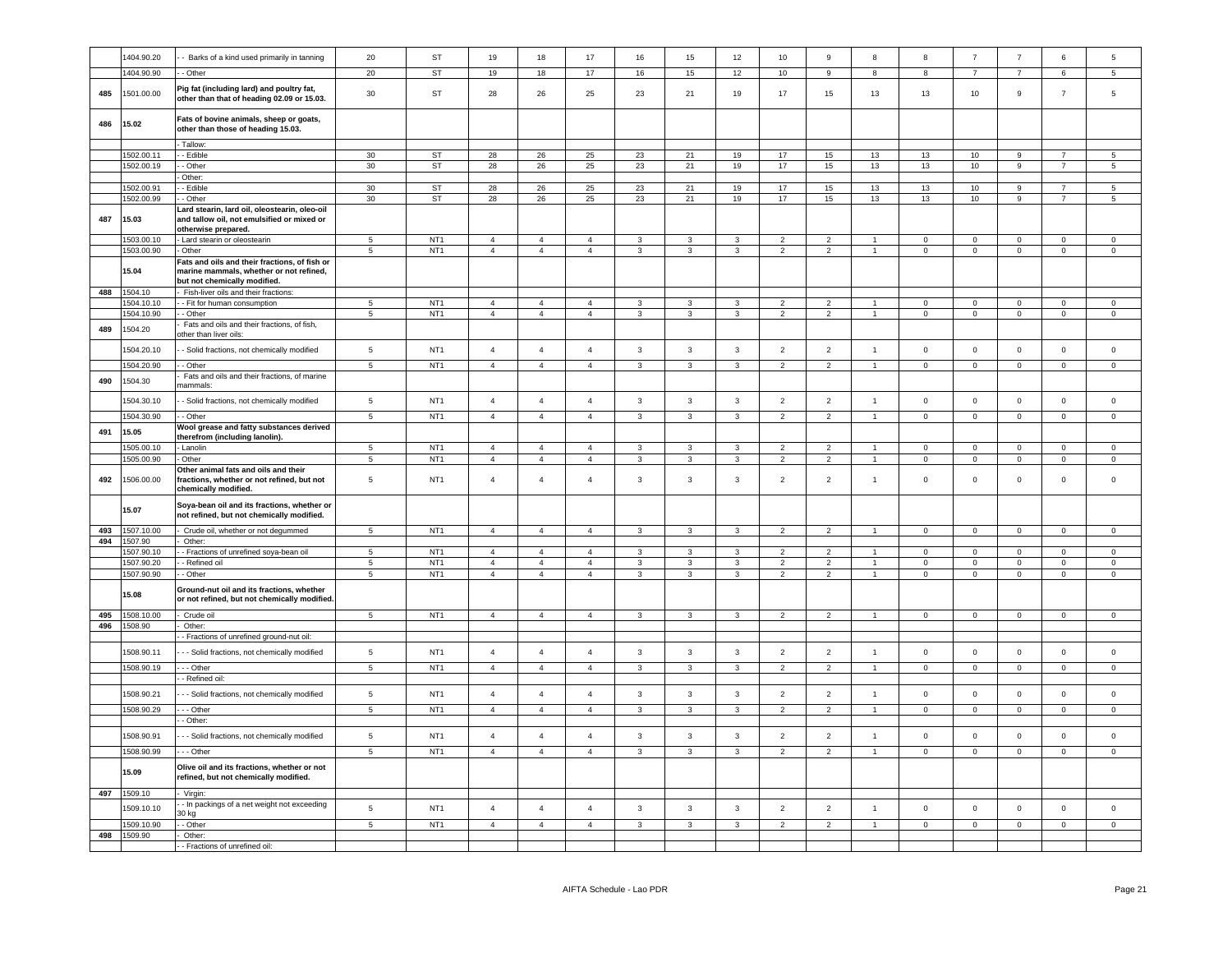|            | 1509.90.11               | - - In packings of a net weight not exceeding                                                                                                                                                                      | $\,$ 5 $\,$     | NT <sub>1</sub>                    | $\overline{4}$          | $\overline{4}$               | $\overline{4}$                   | $\mathbf{3}$                     | $\mathbf{3}$             | $\mathsf 3$                             | $\overline{2}$               | $\sqrt{2}$                   | $\overline{1}$                   | $\,0\,$                       | $\mathbf 0$               | $\mathbf 0$                   | $\mathbf 0$                | $\mathsf 0$                |
|------------|--------------------------|--------------------------------------------------------------------------------------------------------------------------------------------------------------------------------------------------------------------|-----------------|------------------------------------|-------------------------|------------------------------|----------------------------------|----------------------------------|--------------------------|-----------------------------------------|------------------------------|------------------------------|----------------------------------|-------------------------------|---------------------------|-------------------------------|----------------------------|----------------------------|
|            | 1509.90.19               | 30 kg<br>$-$ Other                                                                                                                                                                                                 | $\overline{5}$  | NT <sub>1</sub>                    | $\overline{4}$          | $\overline{4}$               | $\overline{4}$                   | $\overline{\mathbf{3}}$          | $\overline{\mathbf{3}}$  | $\overline{3}$                          | $\overline{2}$               | $\overline{2}$               | $\overline{1}$                   | $\overline{0}$                | $\overline{0}$            | $\overline{0}$                | $\overline{0}$             | $\overline{0}$             |
|            |                          | - Refined oil:                                                                                                                                                                                                     |                 |                                    |                         |                              |                                  |                                  |                          |                                         |                              |                              |                                  |                               |                           |                               |                            |                            |
|            | 1509.90.21               | - - In packings of net weight not exceeding                                                                                                                                                                        | 5               | NT <sub>1</sub>                    | $\overline{4}$          | $\overline{4}$               | $\overline{4}$                   | $\mathbf{3}$                     | $\overline{3}$           | $\mathbf{3}$                            | $\overline{2}$               | $\overline{2}$               | $\mathbf{1}$                     | $\mathsf 0$                   | $\mathbf 0$               | $\mathbf 0$                   | $\mathsf 0$                | $\mathsf 0$                |
|            |                          | 30 kg                                                                                                                                                                                                              |                 |                                    |                         |                              |                                  |                                  |                          |                                         |                              |                              |                                  |                               |                           |                               |                            |                            |
|            | 1509.90.29               | - - Other<br>- Other:                                                                                                                                                                                              | $\overline{5}$  | NT <sub>1</sub>                    | $\overline{4}$          | $\overline{4}$               | $\overline{4}$                   | $\overline{\mathbf{3}}$          | $\overline{3}$           | $\overline{3}$                          | $\overline{2}$               | $\overline{2}$               |                                  | $\overline{0}$                | $\overline{0}$            | $\overline{0}$                | 0                          | $\overline{0}$             |
|            |                          | - - In packings of net weight not exceeding                                                                                                                                                                        |                 |                                    |                         |                              |                                  |                                  |                          |                                         |                              |                              |                                  |                               |                           |                               |                            |                            |
|            | 1509.90.91               | 30 kg                                                                                                                                                                                                              | $\sqrt{5}$      | NT <sub>1</sub>                    | $\overline{4}$          | $\overline{4}$               | $\overline{4}$                   | $\mathbf{3}$                     | $\overline{3}$           | $\mathbf{3}$                            | $\overline{2}$               | $\overline{2}$               | $\mathbf{1}$                     | $\mathsf 0$                   | $\mathbf 0$               | $\mathsf 0$                   | $\mathsf 0$                | $\mathsf 0$                |
|            | 1509.90.99               | - - - Other                                                                                                                                                                                                        | 5               | NT <sub>1</sub>                    | $\overline{4}$          | $\overline{4}$               | $\overline{4}$                   | $\mathbf{3}$                     | $\mathbf{3}$             | 3                                       | $\overline{2}$               | $\overline{2}$               | $\overline{1}$                   | $\overline{0}$                | $\circ$                   | $\mathbf{0}$                  | $\circ$                    | $\circ$                    |
| 499        | 15.10                    | Other oils and their fractions, obtained<br>solely from olives, whether or not refined,<br>but not chemically modified, including<br>blends of these oils or fractions with oils<br>or fractions of heading 15.09. |                 |                                    |                         |                              |                                  |                                  |                          |                                         |                              |                              |                                  |                               |                           |                               |                            |                            |
|            | 1510.00.10               | - Crude oil                                                                                                                                                                                                        | 10              | NT <sub>1</sub>                    | $\overline{\mathbf{8}}$ | $\overline{\mathbf{8}}$      | $\overline{7}$                   | $\overline{7}$                   | $\overline{\phantom{0}}$ | $\overline{\phantom{0}}$                | $\overline{3}$               | 3                            | $\overline{2}$                   | $\overline{0}$                | $\overline{0}$            | $\overline{0}$                | $\overline{0}$             | $\mathbf{0}$               |
|            | 1510.00.91               | Other:<br>- Fractions of unrefined oil                                                                                                                                                                             | 10              | NT <sub>1</sub>                    | $^{\rm 8}$              | 8                            | $\overline{7}$                   | $\overline{7}$                   | $\overline{\phantom{a}}$ | $\sqrt{5}$                              | $\mathbf{3}$                 | 3                            | $\overline{2}$                   | $\mathbf 0$                   | $\overline{0}$            | $\mathbf 0$                   | $\mathsf 0$                | $\mathbf 0$                |
|            | 1510.00.92               | - Refined oil                                                                                                                                                                                                      | 10              | NT <sub>1</sub>                    | 8                       | 8                            | $\overline{7}$                   | $\overline{7}$                   | 5                        | 5                                       | 3                            | 3                            | $\overline{2}$                   | $\mathbf 0$                   | $\circ$                   | $\mathbf 0$                   | $\mathbf 0$                | $\mathbf 0$                |
|            | 1510.00.99               | - Other                                                                                                                                                                                                            | 10              | NT <sub>1</sub>                    | 8                       | 8                            | $\overline{7}$                   | $\overline{7}$                   | $\,$ 5 $\,$              | $\overline{\phantom{0}}$                | $\mathbf{3}$                 | 3                            | $\overline{2}$                   | $\mathbb O$                   | $\overline{0}$            | $\mathbf 0$                   | $\mathsf 0$                | $\overline{0}$             |
|            | 15.11                    | Palm oil and its fractions, whether or not<br>refined, but not chemically modified.                                                                                                                                |                 |                                    |                         |                              |                                  |                                  |                          |                                         |                              |                              |                                  |                               |                           |                               |                            |                            |
| 500        | 1511.10.00<br>1511.90    | Crude oil<br>Other:                                                                                                                                                                                                | 10              | NT <sub>1</sub>                    | 8                       | 8                            | $\overline{7}$                   | $\overline{7}$                   | 5                        | 5                                       | $\mathbf{3}$                 | $\mathbf{3}$                 | $\overline{2}$                   | $\mathbf 0$                   | $\mathbf 0$               | $\mathsf 0$                   | $\mathsf 0$                | $\mathsf 0$                |
| 501        |                          | - Fractions of unrefined oil, not chemically                                                                                                                                                                       |                 |                                    |                         |                              |                                  |                                  |                          |                                         |                              |                              |                                  |                               |                           |                               |                            |                            |
|            | 1511.90.10               | nodified                                                                                                                                                                                                           | 10              | NT <sub>1</sub>                    | 8                       | 8                            | $\overline{7}$                   | $\overline{7}$                   | $\,$ 5 $\,$              | $\sqrt{5}$                              | $\mathbf{3}$                 | $\mathbf{3}$                 | $\overline{2}$                   | $\,0\,$                       | $\mathbf 0$               | $\mathbf 0$                   | $\mathsf 0$                | $\mathsf 0$                |
|            | 1511.90.90               | - Other                                                                                                                                                                                                            | 10              | NT <sub>1</sub>                    | 8                       | 8                            | $\overline{7}$                   | $\overline{7}$                   | $5\phantom{.0}$          | 5                                       | $\mathbf{3}$                 | 3                            | $\overline{2}$                   | $\overline{0}$                | $\mathbf 0$               | $\mathbf 0$                   | $\mathsf{O}\xspace$        | $\mathsf 0$                |
|            | 15.12                    | Sunflower-seed, safflower or cotton-seed<br>oil and fractions thereof, whether or not<br>refined, but not chemically modified.                                                                                     |                 |                                    |                         |                              |                                  |                                  |                          |                                         |                              |                              |                                  |                               |                           |                               |                            |                            |
|            |                          | Sunflower-seed or safflower oil and                                                                                                                                                                                |                 |                                    |                         |                              |                                  |                                  |                          |                                         |                              |                              |                                  |                               |                           |                               |                            |                            |
| 502        | 1512.11.00               | ractions thereof:<br>- Crude oil                                                                                                                                                                                   | 10              | NT <sub>1</sub>                    | 8                       | 8                            | $\overline{7}$                   | $\overline{7}$                   | 5                        | 5                                       | $\mathbf{3}$                 | 3                            | $\overline{2}$                   | $\overline{0}$                | $\mathbf{0}$              | $\mathbf 0$                   | $\overline{0}$             | $\overline{0}$             |
| 503        | 1512.19                  | - Other:                                                                                                                                                                                                           |                 |                                    |                         |                              |                                  |                                  |                          |                                         |                              |                              |                                  |                               |                           |                               |                            |                            |
|            | 1512.19.10               | - - Fractions of unrefined sunflower-seed or<br>safflower oil                                                                                                                                                      | $10$            | NT <sub>1</sub><br>NT <sub>1</sub> | 8                       | $\bf8$                       | $\overline{7}$<br>$\overline{7}$ | $\overline{7}$<br>$\overline{7}$ | $\,$ 5 $\,$              | $\,$ 5 $\,$<br>$\overline{\phantom{0}}$ | $\mathbf{3}$<br>$\mathbf{3}$ | $\mathbf{3}$<br>$\mathbf{3}$ | $\overline{2}$<br>$\overline{2}$ | $\mathbf 0$<br>$\overline{0}$ | $\,0\,$<br>$\overline{0}$ | $\mathbf 0$<br>$\overline{0}$ | $\mathbf 0$<br>$\mathbf 0$ | $\mathsf 0$<br>$\mathsf 0$ |
|            | 1512.19.20<br>1512.19.90 | - - Refined oil<br>- - Other                                                                                                                                                                                       | 10<br>10        | NT <sub>1</sub>                    | 8<br>8                  | $\overline{\mathbf{8}}$<br>8 | $\overline{7}$                   | $\overline{7}$                   | $5\phantom{.0}$<br>5     | 5                                       | 3                            | 3                            | $\overline{2}$                   | $\mathbf 0$                   | $\mathbf 0$               | $\mathbf 0$                   | $\mathbf{0}$               | $\mathbf{0}$               |
|            |                          | Cotton-seed oil and its fractions:                                                                                                                                                                                 |                 |                                    |                         |                              |                                  |                                  |                          |                                         |                              |                              |                                  |                               |                           |                               |                            |                            |
| 504        | 1512.21.00               | - Crude oil, whether or not gossypol has<br>been removed                                                                                                                                                           | 10              | NT <sub>1</sub>                    | 8                       | $\bf8$                       | $\overline{7}$                   | $\overline{7}$                   | $\,$ 5 $\,$              | $5\phantom{.0}$                         | $\mathbf{3}$                 | $\mathbf{3}$                 | $\overline{2}$                   | $\mathsf 0$                   | $\mathbf 0$               | $\mathbf 0$                   | $\mathbf 0$                | $\mathsf 0$                |
| 505        | 512.29                   | - Other:                                                                                                                                                                                                           |                 |                                    |                         |                              |                                  |                                  |                          |                                         |                              |                              |                                  |                               |                           |                               |                            |                            |
|            | 1512.29.10               | -- Fractions of unrefined cotton-seed oil                                                                                                                                                                          | 10              | NT <sub>1</sub>                    | 8                       | 8                            | $\overline{7}$                   | $\overline{7}$                   | $\sqrt{5}$               | $\sqrt{5}$                              | $\mathbf{3}$                 | $_{\rm 3}$                   | $\overline{2}$                   | $\mathsf 0$                   | $\mathbf 0$               | $\mathbf 0$                   | $\mathsf 0$                | $\mathsf 0$                |
|            | 1512.29.20               | - - - Refined oil                                                                                                                                                                                                  | 10              | NT <sub>1</sub>                    | 8                       | 8                            | $\overline{7}$                   | $\overline{7}$                   | 5                        | 5                                       | 3                            | 3                            | $\overline{2}$                   | $\mathbf 0$                   | $\mathbf{0}$              | $\mathbf 0$                   | 0                          | $\circ$                    |
|            | 1512.29.90               | $--$ Other                                                                                                                                                                                                         | 10              | NT <sub>1</sub>                    | 8                       | 8                            | $\overline{7}$                   | $\overline{7}$                   | 5                        | 5                                       | 3                            | 3                            | $\overline{2}$                   | $\circ$                       | $\mathbf 0$               | $\mathsf 0$                   | $\mathbf 0$                | $\mathbf 0$                |
|            | 15.13                    | Coconut (copra), palm kernel or babassu<br>oil and fractions thereof, whether or not<br>refined, but not chemically modified.                                                                                      |                 |                                    |                         |                              |                                  |                                  |                          |                                         |                              |                              |                                  |                               |                           |                               |                            |                            |
|            |                          | Coconut (copra) oil and its fractions:                                                                                                                                                                             |                 |                                    |                         |                              |                                  |                                  |                          |                                         |                              |                              |                                  |                               |                           |                               |                            |                            |
| 506<br>507 | 1513.11.00<br>1513.19    | - Crude oil<br>- Other:                                                                                                                                                                                            | 30 <sup>°</sup> | ST                                 | 28                      | 26                           | 25                               | 23                               | 21                       | 19                                      | 17                           | 15                           | 13                               | 13                            | 10                        | $\mathsf g$                   | $\overline{7}$             | 5                          |
|            | 1513.19.10               | - - Fractions of unrefined coconut oil                                                                                                                                                                             | 30              | ST                                 | 28                      | 26                           | 25                               | 23                               | 21                       | 19                                      | 17                           | 15                           | 13                               | 13                            | 10                        | $\overline{9}$                | $\overline{7}$             | 5                          |
|            | 1513.19.20               | - - Refined oil                                                                                                                                                                                                    | 30 <sup>°</sup> | ST                                 | 28                      | ${\bf 26}$                   | $25\,$                           | 23                               | 21                       | 19                                      | 17                           | 15                           | 13                               | 13                            | 10                        | $\mathsf g$                   | $\overline{7}$             | $\,$ 5 $\,$                |
|            | 1513.19.90               | $-$ - Other                                                                                                                                                                                                        | 30              | ST                                 | 28                      | 26                           | 25                               | 23                               | 21                       | 19                                      | 17                           | 15                           | 13                               | 13                            | 10                        | $\overline{9}$                | $\overline{7}$             | $\overline{5}$             |
|            |                          | Palm kernel or babassu oil and fractions                                                                                                                                                                           |                 |                                    |                         |                              |                                  |                                  |                          |                                         |                              |                              |                                  |                               |                           |                               |                            |                            |
| 508        | 1513.21.00               | hereof:<br>- Crude oil                                                                                                                                                                                             | 10              | NT <sub>1</sub>                    | 8                       | 8                            | $\overline{7}$                   | $\overline{7}$                   | $\,$ 5 $\,$              | $\sqrt{5}$                              | $\mathbf{3}$                 | 3                            | $\overline{2}$                   | $\mathbb O$                   | $\mathbf 0$               | $\mathbf 0$                   | $\mathsf{O}\xspace$        | $\mathsf{O}\xspace$        |
| 509        | 1513.29                  | - Other:                                                                                                                                                                                                           |                 |                                    |                         |                              |                                  |                                  |                          |                                         |                              |                              |                                  |                               |                           |                               |                            |                            |
|            |                          | - Fractions of unrefined palm kernel or<br>babassu oil                                                                                                                                                             |                 |                                    |                         |                              |                                  |                                  |                          |                                         |                              |                              |                                  |                               |                           |                               |                            |                            |
|            | 1513.29.11               | - - - Solid fractions, not chemically modified,<br>of palm kernel stearin or of babassu oil                                                                                                                        | $10$            | NT <sub>1</sub>                    | 8                       | $\bf8$                       | $\overline{7}$                   | $\overline{7}$                   | $\,$ 5 $\,$              | $\sqrt{5}$                              | $\mathbf{3}$                 | 3                            | $\overline{2}$                   | $\mathsf 0$                   | $\mathbf 0$               | $\mathbf 0$                   | $\mathsf 0$                | $\mathsf 0$                |
|            | 1513.29.19               | $- -$ Other<br>- - Refined oil:                                                                                                                                                                                    | 10              | NT <sub>1</sub>                    | 8                       | 8                            | $\overline{7}$                   | $\overline{7}$                   | 5                        | 5                                       | $\mathbf{3}$                 | $\mathbf{3}$                 | $\mathcal{P}$                    | $\mathbf 0$                   | $\mathsf 0$               | $\Omega$                      | $\Omega$                   | $\mathsf 0$                |
|            | 1513.29.21               | - - - Solid fractions, not chemically modified,<br>of palm kernel stearin or babassu oil                                                                                                                           | 10              | NT <sub>1</sub>                    | 8                       | 8                            | $\overline{7}$                   | $\overline{7}$                   | 5                        | 5                                       | 3                            | 3                            | $\overline{2}$                   | $\mathsf 0$                   | $\mathbf 0$               | $\mathbf 0$                   | 0                          | $\mathbf 0$                |
|            | 1513.29.29               | $---$ Other                                                                                                                                                                                                        | 10              | NT <sub>1</sub>                    | 8                       | 8                            | $\overline{7}$                   | $\overline{7}$                   | -5                       | 5                                       | 3                            | 3                            | $\overline{2}$                   | $\overline{0}$                | $\overline{0}$            | $^{\circ}$                    | $^{\circ}$                 | $\mathbf 0$                |
|            |                          | - - - Other:                                                                                                                                                                                                       |                 |                                    |                         |                              |                                  |                                  |                          |                                         |                              |                              |                                  |                               |                           |                               |                            |                            |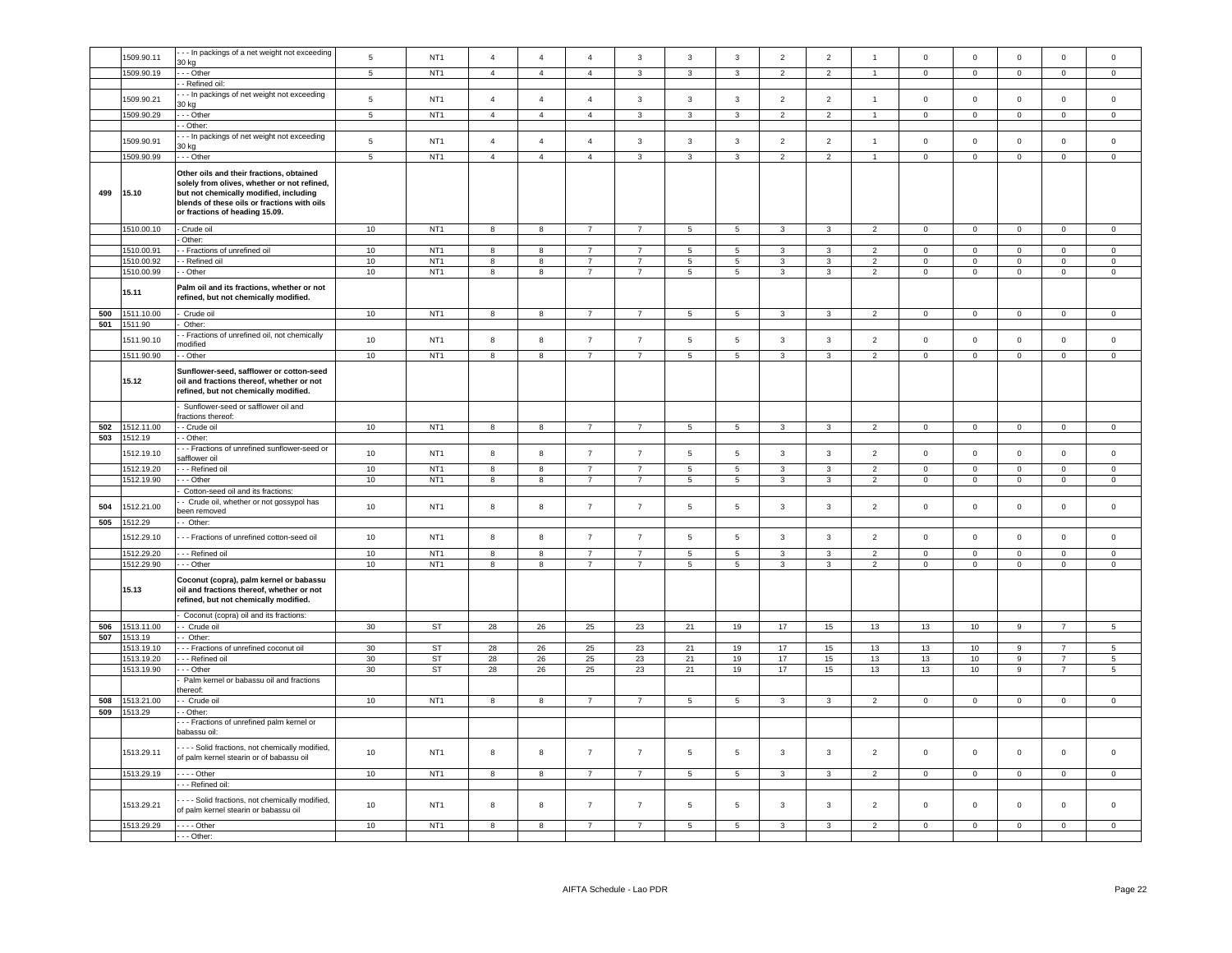|     | 1513.29.91 | - - - Solid fractions, not chemically modified, | 10     | NT <sub>1</sub> | 8          | 8                | $\overline{7}$ | $\overline{7}$ | $\sqrt{5}$      | 5          | 3            | 3            | 2                        | $\mathsf 0$         | $\mathbf 0$    | $\mathbf 0$  | 0              | $\mathbf 0$    |
|-----|------------|-------------------------------------------------|--------|-----------------|------------|------------------|----------------|----------------|-----------------|------------|--------------|--------------|--------------------------|---------------------|----------------|--------------|----------------|----------------|
|     |            | of palm kernel stearin or babassu oil           |        |                 |            |                  |                |                |                 |            |              |              |                          |                     |                |              |                |                |
|     | 1513.29.99 | $- -$ Other                                     | 10     | NT <sub>1</sub> |            |                  | 7              | 7              |                 |            |              |              |                          |                     |                |              |                |                |
|     |            |                                                 |        |                 | 8          | 8                |                |                | 5               | 5          | 3            | 3            | $\overline{2}$           | $\mathbf 0$         | $\overline{0}$ | $\mathbf 0$  | 0              | $\mathbf 0$    |
|     |            | Rape, colza or mustard oil and fractions        |        |                 |            |                  |                |                |                 |            |              |              |                          |                     |                |              |                |                |
|     | 15.14      | thereof, whether or not refined, but not        |        |                 |            |                  |                |                |                 |            |              |              |                          |                     |                |              |                |                |
|     |            | chemically modified.                            |        |                 |            |                  |                |                |                 |            |              |              |                          |                     |                |              |                |                |
|     |            | Low erucic acid rape or colza oil and its       |        |                 |            |                  |                |                |                 |            |              |              |                          |                     |                |              |                |                |
|     |            | ractions:                                       |        |                 |            |                  |                |                |                 |            |              |              |                          |                     |                |              |                |                |
| 510 | 1514.11.00 | - Crude oil                                     | 10     | NT <sub>1</sub> | 8          | 8                | $\overline{7}$ | $\overline{7}$ | 5               | 5          | $\mathbf{3}$ | 3            | $\overline{2}$           | $\mathbf{0}$        | $\mathbf{0}$   | $\mathbf{0}$ | $\mathbf{0}$   | $\circ$        |
| 511 | 1514.19    | - Other:                                        |        |                 |            |                  |                |                |                 |            |              |              |                          |                     |                |              |                |                |
|     | 1514.19.10 | - - Fractions of unrefined oil                  | 10     | NT <sub>1</sub> | 8          | 8                | $\overline{7}$ | $\overline{7}$ | 5               | 5          | 3            | 3            | $\overline{\phantom{a}}$ | $\mathbf 0$         | $\mathbf 0$    | $\mathbf 0$  | $\circ$        | $\mathbf 0$    |
|     | 1514.19.20 | - - Refined oil                                 | $10$   | NT <sub>1</sub> | 8          | 8                | $\overline{7}$ | 7              | $5\phantom{.0}$ | 5          | 3            | 3            | $\overline{2}$           | $\mathbf 0$         | $\mathbf{0}$   | $\mathbf 0$  | $\mathbf 0$    | $\mathbf{0}$   |
|     | 1514.19.90 | - - Other                                       | $10\,$ | NT <sub>1</sub> | 8          | 8                | $\overline{7}$ | $\overline{7}$ | $\sqrt{5}$      | $\sqrt{5}$ | 3            | 3            | $\overline{2}$           | $\mathsf{O}\xspace$ | $\mathbf 0$    | $\mathbf 0$  | $\mathbf 0$    | $\mathsf 0$    |
|     |            | Other:                                          |        |                 |            |                  |                |                |                 |            |              |              |                          |                     |                |              |                |                |
| 512 | 1514.91    | - Crude oil:                                    |        |                 |            |                  |                |                |                 |            |              |              |                          |                     |                |              |                |                |
|     | 1514.91.10 | - - Rape or colza oil and its fractions         | 10     | NT <sub>1</sub> | $^{\rm 8}$ | 8                | $\overline{7}$ | $\overline{7}$ | 5               | 5          | 3            | 3            | 2                        | $\mathbf 0$         | $\circ$        | $\mathbf 0$  | $\mathbf 0$    | $\mathbf 0$    |
|     |            |                                                 |        |                 |            |                  |                | $\overline{7}$ |                 |            |              |              |                          |                     |                |              |                |                |
|     | 1514.91.90 | -- Other                                        | $10$   | NT <sub>1</sub> | 8          | 8                | $\overline{7}$ |                | 5               | 5          | 3            | 3            | 2                        | $\mathbf 0$         | $\mathsf 0$    | $\mathbf 0$  | 0              | $\mathbf 0$    |
| 513 | 1514.99    | - Other:                                        |        |                 |            |                  |                |                |                 |            |              |              |                          |                     |                |              |                |                |
|     | 1514.99.10 | - - Fractions of unrefined oil                  | $10$   | NT <sub>1</sub> | 8          | 8                | $\overline{7}$ | $\overline{7}$ | 5               | 5          | 3            | 3            | 2                        | $\circ$             | $\mathbf 0$    | $\circ$      | $\mathbf 0$    | $\mathbf 0$    |
|     | 1514.99.20 | - - Refined oil                                 | 10     | NT <sub>1</sub> | 8          | 8                | $\overline{7}$ | $\overline{7}$ | 5               | 5          | 3            | 3            | $\overline{2}$           | $\mathbf 0$         | $\overline{0}$ | $\mathbf 0$  | 0              | $\mathbf 0$    |
|     |            | - - Other:                                      |        |                 |            |                  |                |                |                 |            |              |              |                          |                     |                |              |                |                |
|     | 1514.99.91 | - - - Rape or colza oil and its fractions       | 10     | NT <sub>1</sub> | 8          | $\boldsymbol{8}$ | $\overline{7}$ | $\overline{7}$ | 5               | 5          | 3            | 3            | 2                        | $\mathbf 0$         | $\mathbf 0$    | $\mathbf 0$  | $\mathbf{0}$   | $\mathbf 0$    |
|     | 1514.99.99 | $\cdots$ - Other                                | 10     | NT <sub>1</sub> | 8          | 8                | $\overline{7}$ | $\overline{7}$ | 5               | 5          | 3            | 3            | $\overline{2}$           | $\mathbf 0$         | $\overline{0}$ | $\mathbf 0$  | 0              | $\mathbf 0$    |
|     |            | Other fixed vegetable fats and oils             |        |                 |            |                  |                |                |                 |            |              |              |                          |                     |                |              |                |                |
|     |            | (including jojoba oil) and their fractions,     |        |                 |            |                  |                |                |                 |            |              |              |                          |                     |                |              |                |                |
|     | 15.15      | whether or not refined, but not chemically      |        |                 |            |                  |                |                |                 |            |              |              |                          |                     |                |              |                |                |
|     |            | modified.                                       |        |                 |            |                  |                |                |                 |            |              |              |                          |                     |                |              |                |                |
|     |            |                                                 |        |                 |            |                  |                |                |                 |            |              |              |                          |                     |                |              |                |                |
|     |            | Linseed oil and its fractions:                  |        |                 |            |                  |                |                |                 |            |              |              |                          |                     |                |              |                |                |
| 514 | 1515.11.00 | - Crude oil                                     | 10     | NT <sub>1</sub> | 8          | 8                | $\overline{7}$ | 7              | $5\phantom{.0}$ | 5          | 3            | 3            | $\overline{2}$           | $\mathbf 0$         | $\mathbf{O}$   | $\mathbf 0$  | $\circ$        | $\circ$        |
| 515 | 1515.19.00 | - Other                                         | $10$   | NT <sub>1</sub> | 8          | $\boldsymbol{8}$ | $\overline{7}$ | $\overline{7}$ | 5               | 5          | 3            | 3            | $\overline{2}$           | $\mathbf 0$         | $\overline{0}$ | $\mathbf 0$  | $\mathbf 0$    | $\mathbf 0$    |
|     |            | Maize (corn) oil and its fractions:             |        |                 |            |                  |                |                |                 |            |              |              |                          |                     |                |              |                |                |
| 516 | 1515.21.00 | - Crude oil                                     | 10     | NT <sub>1</sub> | 8          | 8                | 7              | $\overline{7}$ | 5               | 5          | 3            | 3            | $\overline{2}$           | $\mathbf 0$         | $\mathbf 0$    | $\mathbf 0$  | 0              | $\mathbf 0$    |
| 517 | 1515.29    | - Other:                                        |        |                 |            |                  |                |                |                 |            |              |              |                          |                     |                |              |                |                |
|     |            |                                                 |        |                 |            |                  |                |                |                 |            |              |              |                          |                     |                |              |                |                |
|     |            | - - Fractions of unrefined maize (corn) oil:    |        |                 |            |                  |                |                |                 |            |              |              |                          |                     |                |              |                |                |
|     |            |                                                 |        |                 |            |                  |                |                |                 |            |              |              |                          |                     |                |              |                |                |
|     | 1515.29.11 | - - - Solid fractions, not chemically modified  | 10     | NT <sub>1</sub> | 8          | $\boldsymbol{8}$ | $\overline{7}$ | $\overline{7}$ | $5\phantom{.0}$ | $\sqrt{5}$ | 3            | 3            | $\overline{2}$           | $\mathbf 0$         | $\mathbf 0$    | $\mathbf 0$  | $\mathbf 0$    | $\mathbf 0$    |
|     | 1515.29.19 | - - - - Other                                   | 10     | NT <sub>1</sub> | 8          | 8                | $\overline{7}$ | $\overline{7}$ | 5               | 5          | $\mathbf{3}$ | $\mathbf{3}$ | 2                        | $\mathbf 0$         | $\circ$        | $\mathsf 0$  | $\mathbf{0}$   | $\mathbf 0$    |
|     |            |                                                 |        |                 |            |                  |                |                |                 |            |              |              |                          |                     |                |              |                |                |
|     |            | - - Other:                                      |        |                 |            |                  |                |                |                 |            |              |              |                          |                     |                |              |                |                |
|     | 1515.29.91 | - - - Solid fractions, not chemically modified  | 10     | NT <sub>1</sub> | 8          | $\bf8$           | $\overline{7}$ | $\overline{7}$ | $\,$ 5          | $\sqrt{5}$ | 3            | 3            | $\overline{2}$           | $\mathbf 0$         | $\mathsf 0$    | $\mathbf 0$  | $\mathsf 0$    | $\mathsf 0$    |
|     |            |                                                 |        |                 |            |                  |                |                |                 |            |              |              |                          |                     |                |              |                |                |
|     | 1515.29.99 | $- -$ Other                                     | 10     | NT <sub>1</sub> | 8          | 8                | $\overline{7}$ | $\overline{7}$ | 5               | 5          | 3            | 3            | $\overline{\phantom{a}}$ | $\circ$             | $\mathbf 0$    | $\circ$      | $\mathbf 0$    | $\mathbf 0$    |
| 518 | 1515.30    | Castor oil and its fractions:                   |        |                 |            |                  |                |                |                 |            |              |              |                          |                     |                |              |                |                |
|     | 1515.30.10 | - Crude oil                                     | 10     | NT <sub>1</sub> | 8          | 8                | 7              | 7              | 5               | 5          | 3            | 3            | $\overline{2}$           | $\mathbf 0$         | $\mathbf 0$    | $\mathbf 0$  | $\mathbf{0}$   | $\mathbf 0$    |
|     | 1515.30.90 | - Other                                         | 10     | NT <sub>1</sub> | 8          | 8                | $\overline{7}$ | $\overline{7}$ | 5               | 5          | 3            | 3            | 2                        | $\circ$             | $\mathsf 0$    | $\circ$      | $\circ$        | $\mathbf 0$    |
| 519 | 1515.50    | Sesame oil and its fractions:                   |        |                 |            |                  |                |                |                 |            |              |              |                          |                     |                |              |                |                |
|     | 1515.50.10 | - Crude oil                                     | 10     | NT <sub>1</sub> | 8          | 8                | 7              | 7              | 5               | 5          | 3            | 3            | $\overline{2}$           | $\mathbf{0}$        | $\mathbf{O}$   | $\mathbf 0$  | $\mathbf 0$    | $\mathbf 0$    |
|     | 1515.50.20 | - Fractions of unrefined sesame oil             | $10$   | NT <sub>1</sub> | 8          | 8                | $\overline{7}$ | $\overline{7}$ | 5               | 5          | 3            | 3            | $\overline{2}$           | $\mathbf{0}$        | $\mathbf{O}$   | $\mathbf 0$  | $\mathbf 0$    | $\mathbf 0$    |
|     | 1515.50.90 | - Other                                         | 10     | NT <sub>1</sub> | 8          | 8                | $\overline{7}$ | $\overline{7}$ | 5               | 5          | 3            | 3            | $\overline{2}$           | $\mathsf 0$         | $\circ$        | $\mathsf 0$  | $\mathbf 0$    | $\mathsf 0$    |
|     |            |                                                 |        |                 |            |                  |                |                |                 |            |              |              |                          |                     |                |              |                |                |
| 520 | 1515.90    | Other:                                          |        |                 |            |                  |                |                |                 |            |              |              |                          |                     |                |              |                |                |
|     |            | - Tengkawang oil:                               |        |                 |            |                  |                |                |                 |            |              |              |                          |                     |                |              |                |                |
|     | 1515.90.11 | - - Crude oil                                   | 10     | NT <sub>1</sub> | $^{\rm 8}$ | 8                | $\overline{7}$ | $\overline{7}$ | 5               | $\sqrt{5}$ | 3            | 3            | $\overline{2}$           | $\mathbf{0}$        | $\circ$        | $\mathsf 0$  | $\mathbf{0}$   | $\overline{0}$ |
|     | 1515.90.12 | - - Fractions of unrefined oil                  | 10     | NT <sub>1</sub> | 8          | 8                | $\overline{7}$ | $\overline{7}$ | 5               | 5          | 3            | 3            | $\overline{2}$           | 0                   | $\mathbf 0$    | $\mathbf 0$  | 0              | $\mathbf 0$    |
|     | 1515.90.19 | - - Other                                       | 10     | NT <sub>1</sub> | 8          | 8                | $\overline{7}$ | $\overline{7}$ | 5               | 5          | 3            | 3            | $\overline{2}$           | $\mathbf 0$         | $\mathbf{O}$   | $\mathbf 0$  | $\mathbf 0$    | $\mathbf 0$    |
|     |            | - Other:                                        |        |                 |            |                  |                |                |                 |            |              |              |                          |                     |                |              |                |                |
|     | 1515.90.91 | - - Crude oil                                   | 10     | NT <sub>1</sub> | 8          | 8                | $\overline{7}$ | $\overline{7}$ | 5               | 5          | 3            | 3            | 2                        | $\mathbf 0$         | $\mathbf 0$    | $\mathbf 0$  | 0              | $\mathbf 0$    |
|     | 1515.90.92 | -- Fractions of unrefined oil                   | 10     | NT <sub>1</sub> | 8          | 8                | $\overline{7}$ | $\overline{7}$ | $5\phantom{.0}$ | 5          | 3            | 3            | $\overline{2}$           | $\mathbf 0$         | $\mathbf{0}$   | $\mathbf 0$  | $\mathbf 0$    | $\mathbf 0$    |
|     | 1515.90.99 | - - Other                                       | 10     | NT <sub>1</sub> | 8          | 8                | $\overline{7}$ | $\overline{7}$ | $\sqrt{5}$      | $\sqrt{5}$ | 3            | 3            | $\overline{2}$           | $\mathsf 0$         | $\mathbf 0$    | $\mathbf 0$  | $\mathsf 0$    | $\mathsf 0$    |
|     |            | Animal or vegetable fats and oils and their     |        |                 |            |                  |                |                |                 |            |              |              |                          |                     |                |              |                |                |
|     |            | fractions, partly or wholly hydrogenated,       |        |                 |            |                  |                |                |                 |            |              |              |                          |                     |                |              |                |                |
|     | 15.16      | inter-esterified, re-esterified or elaidinised, |        |                 |            |                  |                |                |                 |            |              |              |                          |                     |                |              |                |                |
|     |            | whether or not refined, but not further         |        |                 |            |                  |                |                |                 |            |              |              |                          |                     |                |              |                |                |
|     |            | prepared.                                       |        |                 |            |                  |                |                |                 |            |              |              |                          |                     |                |              |                |                |
|     |            |                                                 |        |                 |            |                  |                |                |                 |            |              |              |                          |                     |                |              |                |                |
| 521 | 1516.10    | Animal fats and oils and their fractions:       |        |                 |            |                  |                |                |                 |            |              |              |                          |                     |                |              |                |                |
|     |            |                                                 |        |                 |            |                  |                |                |                 |            |              |              |                          |                     |                |              |                |                |
|     | 1516.10.10 | - In packings of a net weight of 10 kg or       | 30     | ST              | 28         | 26               | 25             | 23             | 21              | 19         | 17           | 15           | 13                       | 13                  | 10             | $\mathsf g$  | $\overline{7}$ | 5              |
|     |            | more                                            |        |                 |            |                  |                |                |                 |            |              |              |                          |                     |                |              |                |                |
|     | 1516.10.90 | - Other                                         | 30     | <b>ST</b>       | 28         | 26               | 25             | 23             | 21              | 19         | 17           | 15           | 13                       | 13                  | 10             | $\mathsf g$  | $\overline{7}$ | 5 <sub>5</sub> |
| 522 | 1516.20    | Vegetable fats and oils and their fractions:    |        |                 |            |                  |                |                |                 |            |              |              |                          |                     |                |              |                |                |
|     |            |                                                 |        |                 |            |                  |                |                |                 |            |              |              |                          |                     |                |              |                |                |
|     |            | - Re-esterified fats and oils and their         |        |                 |            |                  |                |                |                 |            |              |              |                          |                     |                |              |                |                |
|     |            | ractions:                                       |        |                 |            |                  |                |                |                 |            |              |              |                          |                     |                |              |                |                |
|     | 1516.20.11 | - - Of soya-bean                                | $10\,$ | NT <sub>1</sub> | $^{\rm 8}$ | 8                | $\overline{7}$ | $\overline{7}$ | 5               | 5          | 3            | 3            | $\overline{2}$           | $\mathbf 0$         | $\overline{0}$ | $\mathbf 0$  | $\mathbf 0$    | $\mathsf 0$    |
|     | 1516.20.12 | - - Of palm oil, crude                          | 10     | NT <sub>1</sub> | 8          | 8                | $\overline{7}$ | $\overline{7}$ | $5\phantom{.0}$ | $\sqrt{5}$ | 3            | 3            | $\overline{2}$           | $\mathbf{0}$        | $\mathsf 0$    | $\mathbf 0$  | $\circ$        | $\circ$        |
|     | 1516.20.13 | - - Of palm oil, other than crude               | 10     | NT <sub>1</sub> | 8          | 8                | $\overline{7}$ | $\overline{7}$ | $5\phantom{.0}$ | 5          | 3            | 3            | $\overline{2}$           | $\mathbf 0$         | $\overline{0}$ | $\mathbf 0$  | $\overline{0}$ | $\overline{0}$ |
|     | 1516.20.14 | - - Of coconuts                                 | 10     | NT <sub>1</sub> | 8          | 8                | $\overline{7}$ | $\overline{7}$ | 5               | $\sqrt{5}$ | 3            | 3            | $\overline{2}$           | $\mathbf{0}$        | $\mathbf 0$    | $\mathbf 0$  | $\mathbf{0}$   | $\circ$        |
|     |            |                                                 |        |                 |            |                  |                |                |                 |            |              |              |                          |                     |                |              |                |                |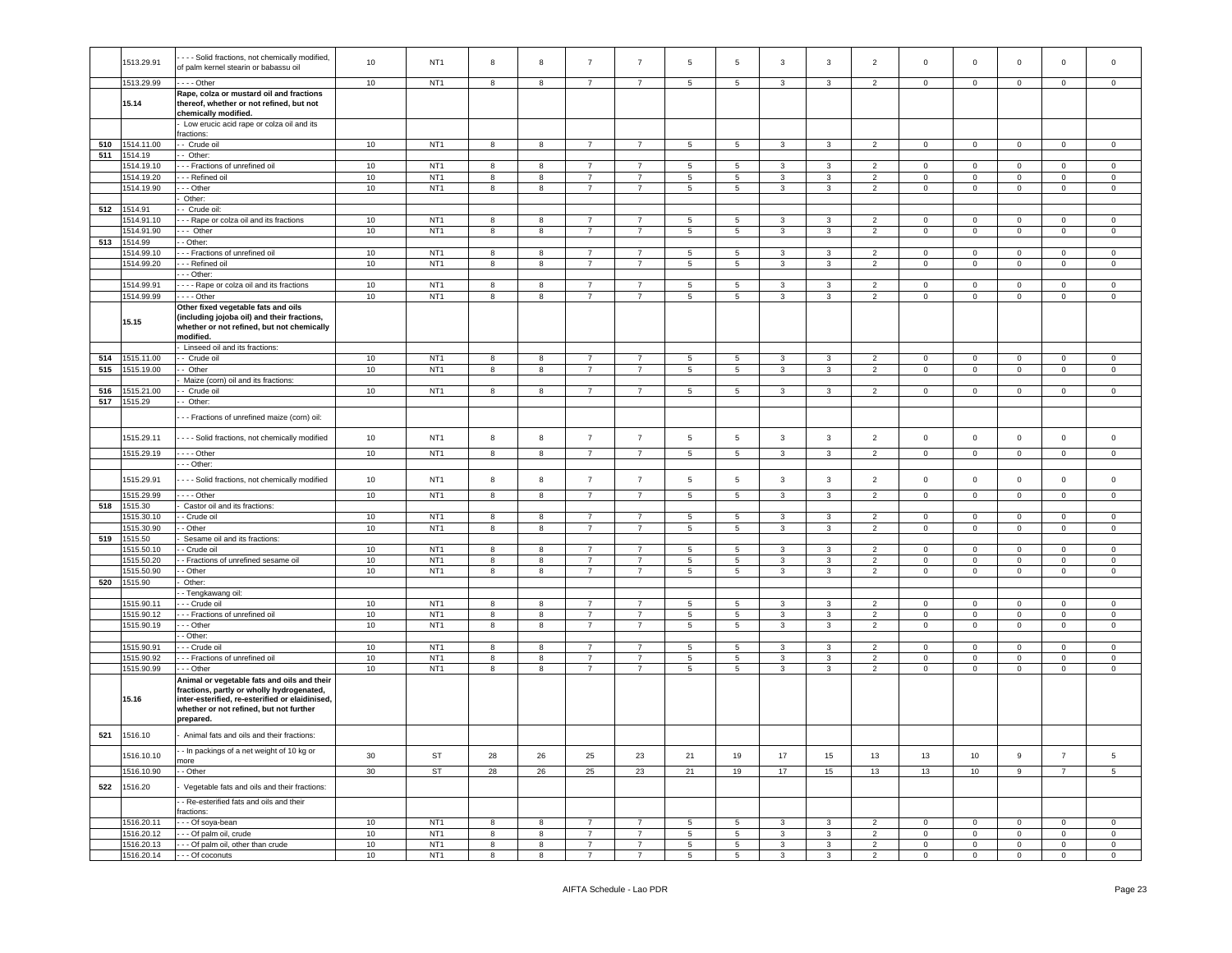|     | 1516.20.15          | - - Of palm kernel oil                                                                                                                                                                                                                                                                                                                                                                                                                | 10   | NT <sub>1</sub> | 8                       | 8                       |                |                | 5               | 5                   | 3              | 3              | $\mathcal{P}$  | $\mathbf 0$    | $\mathbf 0$                   | $\Omega$       | $\Omega$            | $\mathbf 0$         |
|-----|---------------------|---------------------------------------------------------------------------------------------------------------------------------------------------------------------------------------------------------------------------------------------------------------------------------------------------------------------------------------------------------------------------------------------------------------------------------------|------|-----------------|-------------------------|-------------------------|----------------|----------------|-----------------|---------------------|----------------|----------------|----------------|----------------|-------------------------------|----------------|---------------------|---------------------|
|     |                     |                                                                                                                                                                                                                                                                                                                                                                                                                                       |      |                 |                         |                         | $\overline{7}$ | $\overline{7}$ | 5               |                     | 3              | 3              | $\mathcal{P}$  | $\Omega$       |                               | $\Omega$       | $\Omega$            |                     |
|     | 1516.20.16          | - - Of ground-nuts                                                                                                                                                                                                                                                                                                                                                                                                                    | 10   | NT <sub>1</sub> | 8                       | 8                       | $\overline{7}$ | $\overline{7}$ |                 | 5<br>$\overline{5}$ | 3              | $\overline{3}$ | $\overline{2}$ | $\Omega$       | $\mathsf 0$<br>$\overline{0}$ |                | $\Omega$            | $\mathsf 0$         |
|     | 1516.20.17          | - - Of linseed                                                                                                                                                                                                                                                                                                                                                                                                                        | 10   | NT <sub>1</sub> | 8                       | 8                       |                |                | 5               |                     |                |                |                |                |                               | $\mathsf 0$    |                     | $\mathsf 0$         |
|     | 1516.20.18          | - - Of olives                                                                                                                                                                                                                                                                                                                                                                                                                         | 10   | NT <sub>1</sub> | 8                       | 8                       | $\overline{7}$ | $\overline{7}$ | 5               | 5                   | $\mathcal{R}$  | $\mathcal{R}$  | $\overline{2}$ | $\Omega$       | $\mathbf 0$                   | $\mathsf 0$    | $\Omega$            | $\Omega$            |
|     | 1516.20.19          | $-$ Other                                                                                                                                                                                                                                                                                                                                                                                                                             | 10   | NT <sub>1</sub> | $\overline{8}$          | $\overline{\mathbf{8}}$ | $\overline{7}$ | $\overline{7}$ | $\overline{5}$  | $\overline{5}$      | $\overline{3}$ | $\overline{3}$ | $\overline{2}$ | $\overline{0}$ | $\overline{0}$                | $\overline{0}$ | $\Omega$            | $\Omega$            |
|     |                     | - Hydrogenated fats in flakes:                                                                                                                                                                                                                                                                                                                                                                                                        |      |                 |                         |                         |                |                |                 |                     |                |                |                |                |                               |                |                     |                     |
|     | 1516.20.21          | - - Of ground-nuts, soya beans, palm oil or                                                                                                                                                                                                                                                                                                                                                                                           | 10   | NT <sub>1</sub> | 8                       | 8                       | $\overline{7}$ | $\overline{7}$ | $\,$ 5          | $\sqrt{5}$          | $\mathbf{3}$   | $\mathbf{3}$   | $\overline{2}$ | $\mathsf 0$    | $\mathbf 0$                   | $\mathsf 0$    | $\mathsf 0$         | $\mathbf 0$         |
|     |                     | coconuts                                                                                                                                                                                                                                                                                                                                                                                                                              |      |                 |                         |                         |                |                |                 |                     |                |                |                |                |                               |                |                     |                     |
|     | 1516.20.22          | - - Of linseed                                                                                                                                                                                                                                                                                                                                                                                                                        | 10   | NT <sub>1</sub> | 8                       | 8                       | $\overline{7}$ | $\overline{7}$ | $5\phantom{.0}$ | 5                   | 3              | 3              | $\overline{2}$ | $\mathbf 0$    | $\overline{0}$                | $\mathbf 0$    | $\mathbf 0$         | $\mathsf 0$         |
|     | 1516.20.23          | - - Of olives                                                                                                                                                                                                                                                                                                                                                                                                                         | 10   | NT <sub>1</sub> | 8                       | 8                       | $\overline{7}$ | $\overline{7}$ | 5               | 5                   | 3              | 3              | $\overline{2}$ | $\mathbf{0}$   | $\overline{0}$                | $\mathbf 0$    | $\circ$             | $\circ$             |
|     | 1516.20.29          | - - Other                                                                                                                                                                                                                                                                                                                                                                                                                             | 10   | NT <sub>1</sub> | 8                       | 8                       | $\overline{7}$ | $7^{\circ}$    | 5               | $5\overline{)}$     | $\mathbf{3}$   | 3              | $\overline{2}$ | $\overline{0}$ | $\overline{0}$                | $\mathbf 0$    | $\mathbf 0$         | $\overline{0}$      |
|     |                     | Refined, bleached and deodorised (RBD)                                                                                                                                                                                                                                                                                                                                                                                                |      |                 |                         |                         |                |                |                 |                     |                |                |                |                |                               |                |                     |                     |
|     | 1516.20.30          | palm kernel stearin                                                                                                                                                                                                                                                                                                                                                                                                                   | 10   | NT <sub>1</sub> | 8                       | 8                       | $\overline{7}$ | $\overline{7}$ | 5               | $\sqrt{5}$          | 3              | 3              | $\overline{2}$ | $\mathbf 0$    | $\mathbf 0$                   | $\mathbf 0$    | $\circ$             | $\mathsf 0$         |
|     | 1516.20.40          | - Hydrogenated and refined, bleached and<br>deodorised (RBD) palm kernel stearin or oleir                                                                                                                                                                                                                                                                                                                                             | $10$ | NT <sub>1</sub> | 8                       | 8                       | $\overline{7}$ | $\overline{7}$ | 5               | $\sqrt{5}$          | 3              | 3              | $\overline{2}$ | $\mathsf 0$    | $\mathsf 0$                   | $\mathbf 0$    | 0                   | $\mathsf 0$         |
|     | 1516.20.50          | - Palm stearin, crude, with an iodine value<br>ot exceeding 48                                                                                                                                                                                                                                                                                                                                                                        | 10   | NT <sub>1</sub> | 8                       | 8                       | $\overline{7}$ | $\overline{7}$ | $\,$ 5          | $5\phantom{.0}$     | $\mathbf{3}$   | $\mathbf{3}$   | $\overline{2}$ | $\mathsf 0$    | $\mathbf 0$                   | $\mathbf 0$    | $\mathsf 0$         | $\mathsf 0$         |
|     | 1516.20.60          | - Palm kernel stearin, crude                                                                                                                                                                                                                                                                                                                                                                                                          | 10   | NT <sub>1</sub> | 8                       | 8                       | $\overline{7}$ | $\overline{7}$ | 5               | 5                   | $\mathbf{3}$   | 3              | $\overline{2}$ | $\mathbf 0$    | $\circ$                       | $\mathbf 0$    | $\mathbf{0}$        | $\mathsf 0$         |
|     |                     | - Refined, bleached and deodorised (RBD)                                                                                                                                                                                                                                                                                                                                                                                              |      |                 |                         |                         |                |                |                 |                     |                |                |                |                |                               |                |                     |                     |
|     | 1516.20.70          | palm stearin with an iodine value not<br>exceeding 48                                                                                                                                                                                                                                                                                                                                                                                 | 10   | NT <sub>1</sub> | 8                       | 8                       | $\overline{7}$ | $\overline{7}$ | 5               | 5                   | 3              | 3              | 2              | $\mathsf 0$    | $\mathsf 0$                   | $\mathsf 0$    | $\Omega$            | $\mathsf 0$         |
|     | 1516.20.80          | - Other palm stearin with an iodine value not                                                                                                                                                                                                                                                                                                                                                                                         | 10   | NT <sub>1</sub> | 8                       | 8                       | $\overline{7}$ | $\overline{7}$ | 5               | 5                   | 3              | 3              | $\overline{2}$ | $\mathbf 0$    | $\mathbf 0$                   | $\mathbf 0$    | $\mathbf 0$         | $\mathbf 0$         |
|     |                     | xceeding 48                                                                                                                                                                                                                                                                                                                                                                                                                           |      |                 |                         |                         |                |                |                 |                     |                |                |                |                |                               |                |                     |                     |
|     |                     | - Other:                                                                                                                                                                                                                                                                                                                                                                                                                              |      |                 |                         |                         |                |                |                 |                     |                |                |                |                |                               |                |                     |                     |
|     | 1516.20.91          | - - Of ground-nuts, palm oil or coconuts                                                                                                                                                                                                                                                                                                                                                                                              | 10   | NT <sub>1</sub> | 8                       | 8                       | $\overline{7}$ | $\overline{7}$ | 5               | 5                   | $\mathbf{3}$   | $\mathbf{3}$   | $\overline{2}$ | $\mathbf 0$    | $\mathbf 0$                   | $\mathbf 0$    | $\mathbf 0$         | $\mathsf 0$         |
|     |                     |                                                                                                                                                                                                                                                                                                                                                                                                                                       |      |                 |                         |                         |                |                |                 |                     |                |                |                |                |                               |                |                     |                     |
|     | 1516.20.92          | - - Of linseed                                                                                                                                                                                                                                                                                                                                                                                                                        | 10   | NT <sub>1</sub> | 8                       | 8                       | $\overline{7}$ | $\overline{7}$ | 5               | $\overline{5}$      | 3              | $\mathbf{R}$   | $\mathcal{P}$  | $\mathbf 0$    | $\mathsf 0$                   | $\mathsf 0$    | $\mathbf 0$         | $\mathbf 0$         |
|     | 1516.20.93          | - - Of olives                                                                                                                                                                                                                                                                                                                                                                                                                         | 10   | NT <sub>1</sub> | 8                       | 8                       | $\overline{7}$ | $\overline{7}$ | 5               | 5                   | 3              | 3              | $\overline{2}$ | $\mathbf 0$    | $\mathbf{0}$                  | $\mathbf 0$    | 0                   | $\circ$             |
|     | 1516.20.99          | - - - Other                                                                                                                                                                                                                                                                                                                                                                                                                           | 10   | NT <sub>1</sub> | 8                       | 8                       | $\overline{7}$ | $\overline{7}$ | 5               | 5                   | $\mathbf{3}$   | 3              | $\overline{2}$ | $\circ$        | $\overline{0}$                | $\mathbf 0$    | $\mathbf 0$         | $\overline{0}$      |
|     |                     |                                                                                                                                                                                                                                                                                                                                                                                                                                       |      |                 |                         |                         |                |                |                 |                     |                |                |                |                |                               |                |                     |                     |
|     | 15.17               | Margarine; edible mixtures or preparations<br>of animal or vegetable fats or oils or of<br>ractions of different fats or oils of this<br>Chapter, other than edible fats or oils or<br>their fractions of heading 15.16.                                                                                                                                                                                                              |      |                 |                         |                         |                |                |                 |                     |                |                |                |                |                               |                |                     |                     |
| 523 | 1517.10.00          | Margarine, excluding liquid margarine                                                                                                                                                                                                                                                                                                                                                                                                 | 10   | NT <sub>1</sub> | 8                       | 8                       | $\overline{7}$ | $\overline{7}$ | 5               | 5                   | $\mathbf{3}$   | $\mathbf{3}$   | $\overline{2}$ | $\mathbf 0$    | $\mathsf 0$                   | $\mathsf 0$    | $\mathbf 0$         | $\mathsf 0$         |
| 524 | 1517.90             | Other:                                                                                                                                                                                                                                                                                                                                                                                                                                |      |                 |                         |                         |                |                |                 |                     |                |                |                |                |                               |                |                     |                     |
|     | 1517.90.10          | - Imitation ghee                                                                                                                                                                                                                                                                                                                                                                                                                      | 10   | NT <sub>1</sub> | 8                       | 8                       | $\overline{7}$ | $\overline{7}$ | 5               | 5                   | 3              | $\mathbf{3}$   | $\overline{2}$ | $\mathbf 0$    | $\mathbf 0$                   | $\mathsf 0$    | $\mathsf 0$         | $\mathsf 0$         |
|     |                     |                                                                                                                                                                                                                                                                                                                                                                                                                                       |      |                 |                         |                         |                |                |                 |                     |                |                |                |                |                               |                |                     |                     |
|     | 1517.90.20          | Liquid margarine                                                                                                                                                                                                                                                                                                                                                                                                                      | 10   | NT <sub>1</sub> | 8                       | 8                       | $\overline{7}$ | $\overline{7}$ | 5               | 5                   | 3              | $\mathbf{3}$   | $\overline{2}$ | $\mathsf 0$    | $\mathsf 0$                   | $\mathsf 0$    | $\mathbf 0$         | $\mathsf 0$         |
|     | 1517.90.30          | - Mould release preparation                                                                                                                                                                                                                                                                                                                                                                                                           | 10   | NT <sub>1</sub> | 8                       | 8                       | $\overline{7}$ | $\overline{7}$ | 5               | $\overline{5}$      | 3              | $\mathbf{3}$   | $\overline{2}$ | $\mathbf 0$    | $\mathsf 0$                   | $\mathsf 0$    | $\mathbf 0$         | $\mathsf 0$         |
|     |                     | - Imitation lard; shortening:                                                                                                                                                                                                                                                                                                                                                                                                         |      |                 |                         |                         |                |                |                 |                     |                |                |                |                |                               |                |                     |                     |
|     | 1517.90.43          | - Shortening                                                                                                                                                                                                                                                                                                                                                                                                                          | 10   | NT <sub>1</sub> | $\mathbf{R}$            | 8                       | $\overline{7}$ | $\overline{7}$ | 5               | 5                   | 3              | $\mathbf{R}$   | $\mathcal{P}$  | $\Omega$       | $\mathsf 0$                   | $\mathsf 0$    | $\Omega$            | $\Omega$            |
|     | 1517.90.44          | - - Imitation lard                                                                                                                                                                                                                                                                                                                                                                                                                    | 10   | NT <sub>1</sub> | 8                       | 8                       | $\overline{7}$ | $\overline{7}$ | 5               | 5                   | 3              | $\mathbf{3}$   | $\overline{2}$ | $\mathbf 0$    | $\mathsf 0$                   | $\mathsf 0$    | $\mathbf 0$         | $\mathsf 0$         |
|     |                     | Other mixtures or preparations of vegetable<br>fats or oils or of their fractions:                                                                                                                                                                                                                                                                                                                                                    |      |                 |                         |                         |                |                |                 |                     |                |                |                |                |                               |                |                     |                     |
|     | 1517.90.50          | - - Solid mixtures or preparations                                                                                                                                                                                                                                                                                                                                                                                                    | 10   | NT <sub>1</sub> | $\overline{\mathbf{8}}$ | $\overline{\mathbf{8}}$ | $\overline{7}$ | $\overline{7}$ | $\overline{5}$  | $\overline{5}$      | 3              | 3              | $\overline{2}$ | $\overline{0}$ | $\overline{0}$                | $\overline{0}$ | $\overline{0}$      | $\circ$             |
|     |                     | - - Liquid mixtures or preparations:                                                                                                                                                                                                                                                                                                                                                                                                  |      |                 |                         |                         |                |                |                 |                     |                |                |                |                |                               |                |                     |                     |
|     | 1517.90.61          | - - - In which ground-nut oil predominates                                                                                                                                                                                                                                                                                                                                                                                            | 10   | NT <sub>1</sub> | $^{\rm 8}$              | 8                       | $\overline{7}$ | $\overline{7}$ | $\sqrt{5}$      | $\sqrt{5}$          | $\mathbf{3}$   | $\mathbf{3}$   | $\overline{2}$ | $\mathbf 0$    | $\mathsf{O}\xspace$           | $\mathbf 0$    | $\mathsf 0$         | $\mathsf 0$         |
|     | 1517.90.62          | - - - In which palm oil predominates                                                                                                                                                                                                                                                                                                                                                                                                  | 10   | NT <sub>1</sub> | 8                       | 8                       | $\overline{7}$ | $\overline{7}$ | 5               | 5                   | 3              | 3              | $\overline{2}$ | $\pmb{0}$      | $\mathbf 0$                   | $\Omega$       | $\mathsf 0$         | $\mathsf 0$         |
|     | 1517.90.63          | - - - In which crude palm kernel oil<br>oredominates                                                                                                                                                                                                                                                                                                                                                                                  | 10   | NT <sub>1</sub> | 8                       | 8                       | $\overline{7}$ | $\overline{7}$ | $\,$ 5 $\,$     | $5\phantom{.0}$     | 3              | $\mathbf{3}$   | $\overline{2}$ | $\mathsf 0$    | $\mathbf 0$                   | $\mathbf 0$    | $\mathbf{0}$        | $\mathbf 0$         |
|     | 1517.90.64          | --- In which refined, bleached and<br>deodorised (RBD) palm kernel oil<br>oredominates                                                                                                                                                                                                                                                                                                                                                | 10   | NT <sub>1</sub> | 8                       | 8                       | $\overline{7}$ | $\overline{7}$ | 5               | 5                   | 3              | 3              | $\overline{2}$ | $\mathsf 0$    | $\mathsf 0$                   | $\mathbf 0$    | 0                   | $\mathsf 0$         |
|     | 1517.90.65          | - - - In which crude palm kernel olein<br>redominates                                                                                                                                                                                                                                                                                                                                                                                 | 10   | NT <sub>1</sub> | $^{\rm 8}$              | 8                       | $\overline{7}$ | $\overline{7}$ | $\sqrt{5}$      | $\sqrt{5}$          | $\mathbf{3}$   | $\mathbf{3}$   | $\overline{2}$ | $\mathbf 0$    | $\mathsf{O}\xspace$           | $\mathbf 0$    | $\mathsf{O}\xspace$ | $\mathsf 0$         |
|     | 1517.90.66          | - - - In which refined, bleached and<br>deoderised (RBD) palm kernel olein<br>predominates                                                                                                                                                                                                                                                                                                                                            | 10   | NT <sub>1</sub> | 8                       | 8                       | $\overline{7}$ | $\overline{7}$ | $\sqrt{5}$      | $\sqrt{5}$          | 3              | $\mathbf{3}$   | $\overline{2}$ | $\mathsf 0$    | $\mathsf{O}\xspace$           | $\mathsf 0$    | $\mathsf 0$         | $\mathsf 0$         |
|     | 1517.90.67          | --- In which soya-bean oil predominates                                                                                                                                                                                                                                                                                                                                                                                               | 10   | NT <sub>1</sub> | 8                       | 8                       | $\overline{7}$ | $\overline{7}$ | 5               | 5                   | 3              | 3              | $\overline{2}$ | $\mathbf 0$    | $\mathbf 0$                   | $\mathbf 0$    | $\mathbf{0}$        | $\mathbf 0$         |
|     | 1517.90.68          | --- In which illipenut oil predominates                                                                                                                                                                                                                                                                                                                                                                                               | 10   | NT <sub>1</sub> | $\overline{\mathbf{8}}$ | 8                       | $\overline{7}$ | $\overline{7}$ | 5               | 5                   | $\mathbf{3}$   | 3              | $\overline{2}$ | $\mathbf{0}$   | $\overline{0}$                | $\mathsf 0$    | $\mathbf{0}$        | $\Omega$            |
|     | 1517.90.69          | $- -$ Other                                                                                                                                                                                                                                                                                                                                                                                                                           | 10   | NT <sub>1</sub> | $\boldsymbol{8}$        | 8                       | $\overline{7}$ | $\overline{7}$ | $5\phantom{.0}$ | 5                   | 3              | 3              | $\overline{2}$ | $\mathbf 0$    | $\mathbf 0$                   | $\mathbf 0$    | $\mathbf{0}$        | $\mathsf 0$         |
| 525 | 1517.90.90<br>15.18 | - Other<br>Animal or vegetable fats and oils and their<br>ractions, boiled, oxidised, dehydrated,<br>sulphurised, blown, polymerised by heat in<br>vacuum or in inert gas or otherwise<br>chemically modified, excluding those of<br>heading 15.16; inedible mixtures or<br>preparations of animal or vegetable fats or<br>oils or of fractions of different fats or oils<br>of this Chapter, not elsewhere specified or<br>included. | 10   | NT <sub>1</sub> | $\boldsymbol{8}$        | $\bf8$                  | $\overline{7}$ | $\overline{7}$ | $\,$ 5 $\,$     | $\,$ 5 $\,$         | 3              | $\mathbf{3}$   | $\overline{2}$ | $\mathbf 0$    | $\mathbf 0$                   | $\mathbf 0$    | $\mathbf 0$         | $\mathsf{O}\xspace$ |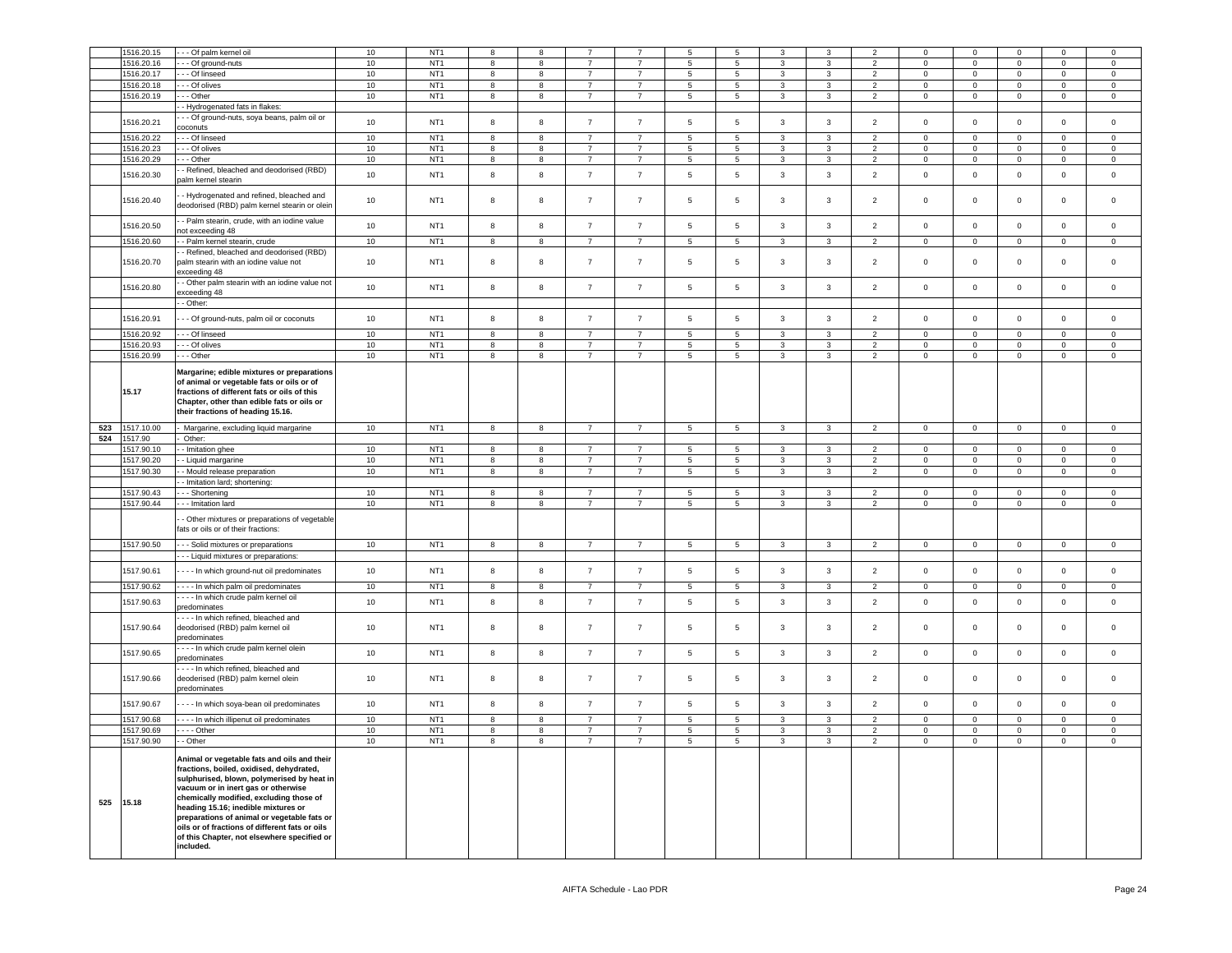|     |                              | Animal or vegetable fats and oils and their<br>ractions, boiled, oxidised, dehydrated,<br>sulphurised, blown, polymerised by heat in<br>vacuum or in inert gas or otherwise chemically<br>modified excluding those of heading 15.16: |                       |                       |          |          |                      |                      |                       |          |              |              |                      |                   |                   |                  |                                   |                                    |
|-----|------------------------------|--------------------------------------------------------------------------------------------------------------------------------------------------------------------------------------------------------------------------------------|-----------------------|-----------------------|----------|----------|----------------------|----------------------|-----------------------|----------|--------------|--------------|----------------------|-------------------|-------------------|------------------|-----------------------------------|------------------------------------|
|     | 1518.00.12                   | - Animal fats and oils                                                                                                                                                                                                               | 10                    | NT <sub>1</sub>       | 8        | 8        | $\overline{7}$       | 7                    | 5                     | 5        | $\mathbf{3}$ | 3            | $\overline{2}$       | $\mathbf 0$       | $\mathbf 0$       | $\mathbf{0}$     | $\mathbf 0$                       | $\mathbf 0$                        |
|     | 1518.00.14                   | - Ground-nut, soya-bean, palm or coconut oil                                                                                                                                                                                         | 10                    | NT <sub>1</sub>       | 8        | 8        | $\overline{7}$       | $\overline{7}$       | 5                     | 5        | 3            | 3            | $\overline{2}$       | $\mathbf 0$       | $\mathbf 0$       | $\mathbf 0$      | $\mathbf 0$                       | $\overline{0}$                     |
|     | 1518.00.15                   | - Linseed oil and its fractions                                                                                                                                                                                                      | $10$                  | NT <sub>1</sub>       | 8        | 8        | $\overline{7}$       | $\overline{7}$       | $\overline{5}$        | 5        | 3            | $\mathbf{3}$ | $\overline{2}$       | $\mathbf 0$       | $\mathbf 0$       | $\mathbf 0$      | $\mathbf 0$                       | $\,0\,$                            |
|     | 1518.00.16                   | - Olive oil and its fractions                                                                                                                                                                                                        | 10                    | NT <sub>1</sub>       | 8        | 8        | $\overline{7}$       | $\overline{7}$       | 5                     | 5        | 3            | 3            | $\overline{2}$       | $\mathbf 0$       | $\mathbf 0$       | $\mathbf 0$      | $\mathbf 0$                       | $\overline{0}$                     |
|     | 1518.00.19                   | - Other                                                                                                                                                                                                                              | 10                    | NT <sub>1</sub>       | 8        | 8        | $\overline{7}$       | 7                    | 5                     | 5        | 3            | 3            | 2                    | $\mathbf 0$       | $\mathbf{0}$      | 0                | $\mathbf 0$                       | $\mathbf 0$                        |
|     | 1518.00.20                   | Inedible mixtures or preparations of animal<br>ats or oils or of fractions of different fats or                                                                                                                                      | 10                    | NT <sub>1</sub>       | 8        | 8        | $\overline{7}$       | $\overline{7}$       | $\overline{5}$        | 5        | 3            | 3            | $\overline{2}$       | $\,0\,$           | 0                 | 0                | $\pmb{0}$                         | $\overline{0}$                     |
|     |                              | Inedible mixtures or preparations of<br>vegetable fats or oils or of fractions of different<br>fats or oils:                                                                                                                         |                       |                       |          |          |                      |                      |                       |          |              |              |                      |                   |                   |                  |                                   |                                    |
|     | 1518.00.31                   | - Of palm oil (including palm kernels)                                                                                                                                                                                               | 10                    | NT <sub>1</sub>       | 8        | 8        | $\overline{7}$       | $\overline{7}$       | 5                     | 5        | $\mathbf{3}$ | $\mathbf{3}$ | $\overline{2}$       | $\mathsf 0$       | $\mathsf 0$       | $\mathbf 0$      | $\mathbf 0$                       | $\,0\,$                            |
|     | 1518.00.32                   | - Of ground-nuts, soya-beans or coconuts                                                                                                                                                                                             | 10                    | NT <sub>1</sub>       | 8        | 8        | $\overline{7}$       | $\overline{7}$       | 5                     | 5        | 3            | 3            | $\overline{2}$       | $\mathbf 0$       | $\mathbf 0$       | $\mathbf 0$      | $\mathbf 0$                       | $\overline{0}$                     |
|     | 1518.00.33                   | - Of linseed                                                                                                                                                                                                                         | 10                    | NT <sub>1</sub>       | 8        | 8        | $\overline{7}$       | $\overline{7}$       | 5                     | 5        | 3            | 3            | 2                    | $\mathbf 0$       | 0                 | 0                | $\mathbf 0$                       | $\overline{0}$                     |
|     | 1518.00.34                   | - Of olives                                                                                                                                                                                                                          | 10                    | NT <sub>1</sub>       | 8        | 8        | $\overline{7}$       | $\overline{7}$       | $5\phantom{.0}$       | 5        | $\mathbf{3}$ | 3            | $\overline{2}$       | $\mathbf 0$       | $\mathsf 0$       | $\mathbf 0$      | $\mathbf 0$                       | $\,0\,$                            |
|     | 1518.00.39                   | - Other                                                                                                                                                                                                                              | 10                    | NT <sub>1</sub>       | 8        | 8        | $\overline{7}$       | $\overline{7}$       | 5                     | 5        | 3            | 3            | $\overline{2}$       | $\mathbf 0$       | $\mathsf 0$       | $\mathbf 0$      | $\pmb{0}$                         | $\,0\,$                            |
|     | 1518.00.60                   | Inedible mixtures or preparations of animal<br>fats or oils or of fractions thereof and<br>vegetable fats or oils or fractions thereof                                                                                               | 10                    | NT <sub>1</sub>       | 8        | 8        | $\overline{7}$       | $\overline{7}$       | 5                     | 5        | 3            | 3            | $\overline{2}$       | $\mathsf 0$       | 0                 | $\mathbf 0$      | $\mathbf 0$                       | $\overline{0}$                     |
| 526 | 15.20                        | Glycerol, crude; glycerol waters and                                                                                                                                                                                                 |                       |                       |          |          |                      |                      |                       |          |              |              |                      |                   |                   |                  |                                   |                                    |
|     |                              | glycerol lyes.                                                                                                                                                                                                                       |                       |                       |          |          |                      |                      |                       |          |              |              |                      |                   |                   |                  |                                   |                                    |
|     | 1520.00.10                   | Crude glycerol                                                                                                                                                                                                                       | 10                    | NT <sub>1</sub>       | 8        | 8        | $\overline{7}$       | 7                    | 5                     | 5        | 3            | 3            | 2                    | $\mathbf 0$       | 0                 | 0                | $\mathbf 0$                       | $\overline{0}$                     |
|     | 1520.00.90                   | Other                                                                                                                                                                                                                                | 10                    | NT <sub>1</sub>       | 8        | 8        | $\overline{7}$       | $\overline{7}$       | $\,$ 5 $\,$           | 5        | $_{\rm 3}$   | 3            | $\overline{2}$       | $\mathsf 0$       | $\mathsf 0$       | $\mathsf 0$      | $\mathbf 0$                       | $\,0\,$                            |
|     | 15.21                        | Vegetable waxes (other than triglycerides),<br>beeswax, other insect waxes and<br>spermaceti, whether or not refined or<br>coloured.                                                                                                 |                       |                       |          |          |                      |                      |                       |          |              |              |                      |                   |                   |                  |                                   |                                    |
| 527 | 1521.10.00                   | Vegetable waxes                                                                                                                                                                                                                      | 10                    | NT <sub>1</sub>       | 8        | 8        | $\overline{7}$       | $\overline{7}$       | 5                     | 5        | $\mathbf{3}$ | $\mathbf{3}$ | $\overline{2}$       | $\mathsf 0$       | $\mathsf 0$       | $\mathbf 0$      | $\mathbf 0$                       | $\,0\,$                            |
| 528 | 1521.90                      | Other:                                                                                                                                                                                                                               |                       |                       |          |          |                      |                      |                       |          |              |              |                      |                   |                   |                  |                                   |                                    |
|     | 1521.90.10                   | - Beeswax and other insect waxes                                                                                                                                                                                                     | 10                    | NT <sub>1</sub>       | 8        | 8        | $\overline{7}$       | $\overline{7}$       | 5                     | 5        | 3            | 3            | 2                    | $\mathbf 0$       | 0                 | 0                | $\mathbf 0$                       | $\overline{0}$                     |
|     | 521.90.20                    | - Spermaceti                                                                                                                                                                                                                         | 10                    | NT <sub>1</sub>       | 8        | 8        | $\overline{7}$       | $\overline{7}$       | $\sqrt{5}$            | 5        | 3            | 3            | $\overline{2}$       | $\mathsf 0$       | $\mathbf 0$       | $\mathsf 0$      | $\mathbf 0$                       | $\,0\,$                            |
| 529 | 15.22                        | Degras; residues resulting from the<br>treatment of fatty substances or animal or<br>vegetable waxes.                                                                                                                                |                       |                       |          |          |                      |                      |                       |          |              |              |                      |                   |                   |                  |                                   |                                    |
|     | 1522.00.10                   | - Degras                                                                                                                                                                                                                             | $10\,$                | NT <sub>1</sub>       | 8        | 8        | $\overline{7}$       | $\overline{7}$       | 5                     | 5        | 3            | $\mathbf{3}$ | $\overline{2}$       | $\mathbf 0$       | $\mathbf 0$       | $\mathbf 0$      | $\mathbf 0$                       | $\circ$                            |
| 530 | 1522.00.90<br>601.00.00      | Other<br>Sausages and similar products, of meat,<br>meat offal or blood; food preparations<br>based on these products.                                                                                                               | $10$<br>30            | NT <sub>1</sub><br>ST | 8<br>28  | 8<br>26  | $\overline{7}$<br>25 | $\overline{7}$<br>23 | $5\phantom{.0}$<br>21 | 5<br>19  | 3<br>17      | 3<br>15      | $\overline{c}$<br>13 | $\mathbf 0$<br>13 | $\mathsf 0$<br>10 | $\mathbf 0$<br>9 | $\mathbf 0$<br>$\overline{7}$     | $\,0\,$<br>5                       |
|     | 16.02                        | Other prepared or preserved meat, meat<br>offal or blood.                                                                                                                                                                            |                       |                       |          |          |                      |                      |                       |          |              |              |                      |                   |                   |                  |                                   |                                    |
| 531 | 1602.10                      | Homogenised preparations:                                                                                                                                                                                                            |                       |                       |          |          |                      |                      |                       |          |              |              |                      |                   |                   |                  |                                   |                                    |
|     | 1602.10.10                   | - Containing pork, in airtight containers                                                                                                                                                                                            | 30                    | ST                    | 28       | 26       | 25                   | 23                   | 21                    | 19       | 17           | 15           | 13                   | 13                | 10                | 9                | $\overline{7}$                    | 5                                  |
|     | 1602.10.90                   | - Other                                                                                                                                                                                                                              | 30                    | ST                    | 28       | 26       | 25                   | 23                   | 21                    | 19       | 17           | 15           | 13                   | 13                | 10                | 9                | $\overline{7}$                    | 5                                  |
| 532 | 1602.20.00                   | Of liver of any animal                                                                                                                                                                                                               | 30                    | ST                    | 28       | 26       | 25                   | 23                   | 21                    | 19       | 17           | 15           | 13                   | 13                | 10                | 9                | -7                                | 5                                  |
| 533 | 1602.31.00                   | Of poultry of heading 01.05:<br>- Of turkeys                                                                                                                                                                                         | 30                    | ST                    | 28       | 26       | 25                   | 23                   | 21                    | 19       | 17           | 15           | 13                   | 13                | 10                | 9                | $\overline{7}$                    | 5                                  |
| 534 | 1602.32                      | - Of fowls of the species Gallus domesticus:                                                                                                                                                                                         |                       |                       |          |          |                      |                      |                       |          |              |              |                      |                   |                   |                  |                                   |                                    |
|     | 1602.32.10                   | - - - Chicken curry, in airtight containers                                                                                                                                                                                          | 30                    | ST                    | 28       | 26       | 25                   | 23                   | 21                    | 19       | 17           | 15           | 13                   | 13                | 10                | 9                | $\overline{7}$                    | 5                                  |
|     | 1602.32.90                   | - - Other                                                                                                                                                                                                                            | 30                    | ST                    | 28       | 26       | 25                   | 23                   | 21                    | 19       | 17           | 15           | 13                   | 13                | 10                | 9                | $\overline{7}$                    | $5\phantom{.0}$                    |
| 535 | 1602.39.00                   | - Other                                                                                                                                                                                                                              | 30                    | ST                    | 28       | 26       | 25                   | 23                   | 21                    | 19       | 17           | 15           | 13                   | 13                | 10                | 9                | $\overline{7}$                    | $5\phantom{.0}$                    |
|     |                              | Of swine:                                                                                                                                                                                                                            |                       |                       |          |          |                      |                      |                       |          |              |              |                      |                   |                   |                  |                                   |                                    |
| 536 | 1602.41                      | - Hams and cuts thereof:                                                                                                                                                                                                             |                       |                       |          |          |                      |                      |                       |          |              |              |                      |                   |                   |                  |                                   |                                    |
|     | 1602.41.10                   | - - - In airtight containers                                                                                                                                                                                                         | 30                    | ST                    | 28       | 26       | 25                   | 23                   | 21                    | 19       | 17           | 15           | 13                   | 13                | 10                | 9                | $\overline{7}$                    | $\overline{5}$                     |
|     | 1602.41.90                   | $- -$ Other                                                                                                                                                                                                                          | 30                    | <b>ST</b>             | 28       | 26       | 25                   | 23                   | 21                    | 19       | 17           | 15           | 13                   | 13                | 10                | 9                | 7                                 | 5                                  |
| 537 | 1602.42                      | - Shoulders and cuts thereof:                                                                                                                                                                                                        |                       |                       |          |          |                      |                      |                       |          |              |              |                      |                   |                   |                  |                                   |                                    |
|     | 1602.42.10                   | --- In airtight containers                                                                                                                                                                                                           | 30                    | ST                    | 28       | 26       | 25                   | 23                   | 21                    | 19       | 17           | 15           | 13                   | 13                | 10                | 9                | $\overline{7}$                    | $5\overline{5}$                    |
|     | 1602.42.90                   | - - Other                                                                                                                                                                                                                            | 30                    | <b>ST</b>             | 28       | 26       | 25                   | 23                   | 21                    | 19       | 17           | 15           | 13                   | 13                | 10                | 9                | $\overline{7}$                    | 5                                  |
| 538 | 1602.49                      | - Other, including mixtures:<br>- - - Luncheon meat:                                                                                                                                                                                 |                       |                       |          |          |                      |                      |                       |          |              |              |                      |                   |                   |                  |                                   |                                    |
|     | 1602.49.11                   | - - - - In airtight containers                                                                                                                                                                                                       | 30                    | ST                    | 28       | 26       | 25                   | 23                   | 21                    | 19       | 17           | 15           | 13                   | 13                | 10                | 9                | $\overline{7}$                    | 5                                  |
|     | 1602.49.19                   | $---$ Other                                                                                                                                                                                                                          | $30\,$                | <b>ST</b>             | 28       | 26       | 25                   | 23                   | 21                    | 19       | 17           | 15           | 13                   | 13                | 10                | 9                | $\overline{7}$                    | $\sqrt{5}$                         |
|     |                              | - - - Other:                                                                                                                                                                                                                         |                       |                       |          |          |                      |                      |                       |          |              |              |                      |                   |                   |                  |                                   |                                    |
|     | 1602.49.91                   | In airtight containers                                                                                                                                                                                                               | 30                    | ST                    | 28       | 26       | 25                   | 23                   | 21                    | 19       | 17           | 15           | 13                   | 13                | 10                | 9                | $\overline{7}$                    | 5                                  |
|     | 1602.49.99<br>539 1602.50.00 | $---$ Other<br>Of bovine animals                                                                                                                                                                                                     | 30<br>30 <sup>°</sup> | <b>ST</b><br>ST       | 28<br>28 | 26<br>26 | 25<br>25             | 23<br>23             | 21<br>21              | 19<br>19 | 17<br>17     | 15<br>15     | 13<br>13             | 13<br>13          | 10<br>10          | 9<br>9           | $\overline{7}$<br>$7\overline{ }$ | $5\phantom{.0}$<br>$5\overline{5}$ |
|     |                              |                                                                                                                                                                                                                                      |                       |                       |          |          |                      |                      |                       |          |              |              |                      |                   |                   |                  |                                   |                                    |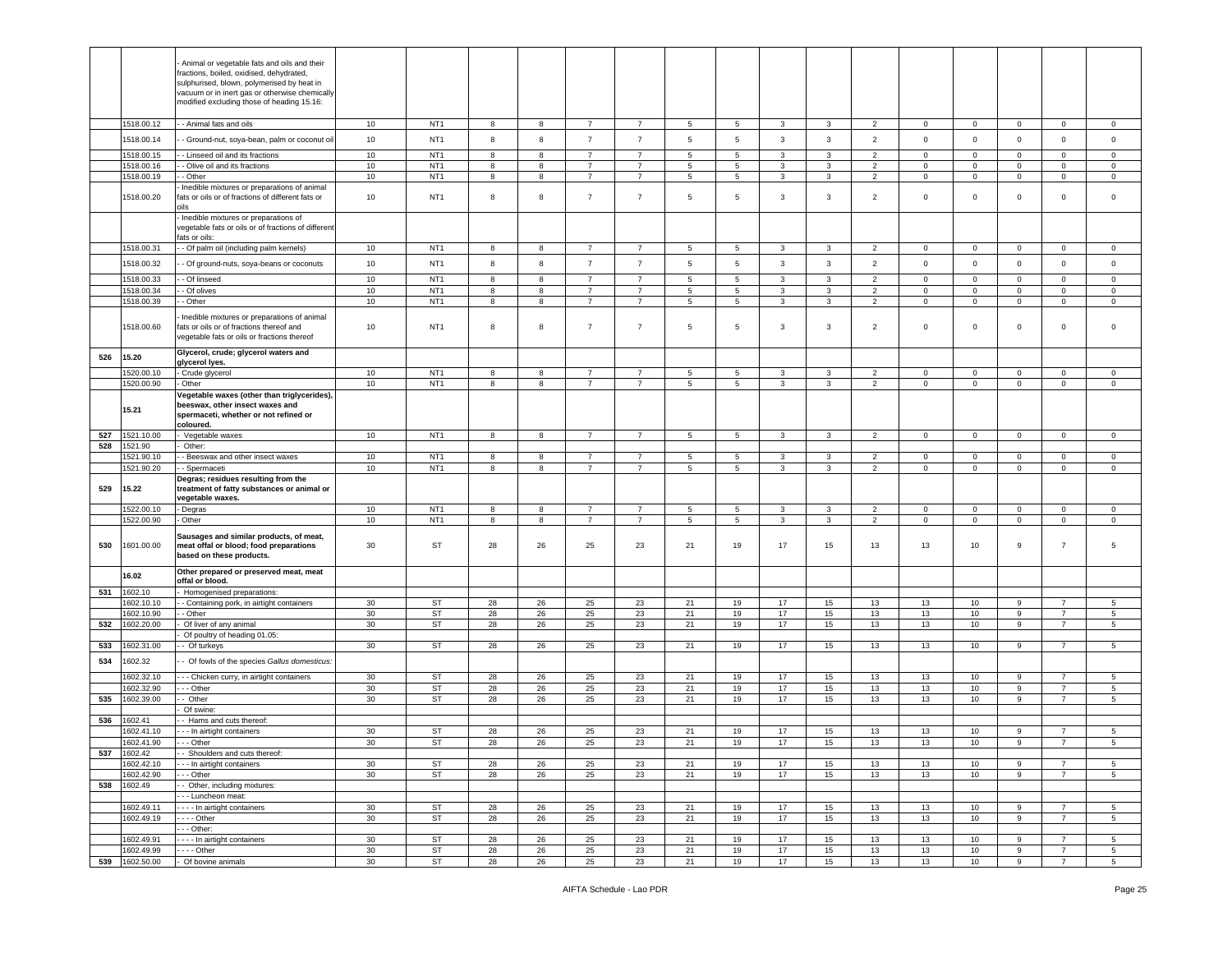| 540 | 1602.90                   | Other, including preparations of blood of any<br>animal:                                  |                 |                        |          |            |                |                |                 |            |          |          |                |             |              |                  |                                  |                 |
|-----|---------------------------|-------------------------------------------------------------------------------------------|-----------------|------------------------|----------|------------|----------------|----------------|-----------------|------------|----------|----------|----------------|-------------|--------------|------------------|----------------------------------|-----------------|
|     | 1602.90.10                | - Mutton curry, in airtight containers                                                    | 30              | <b>ST</b>              | 28       | 26         | 25             | 23             | 21              | 19         | 17       | 15       | 13             | 13          | 10           | 9                | $\overline{7}$                   | 5               |
| 541 | 1602.90.90<br>16.03       | - Other<br>Extracts and juices of meat, fish or<br>crustaceans, molluscs or other aquatic | 30              | ST                     | 28       | 26         | 25             | 23             | 21              | 19         | 17       | 15       | 13             | 13          | 10           | $\mathsf g$      | $\overline{7}$                   | 5               |
|     | 1603.00.10                | invertebrates.<br>Of chicken, with herbs                                                  | $10\,$          | NT <sub>1</sub>        | 8        | 8          | $\overline{7}$ | $\overline{7}$ | 5               | 5          | 3        | 3        | 2              | $\mathbf 0$ | $\mathbf 0$  | $\mathbf 0$      | $\mathbf 0$                      | $\mathbf 0$     |
|     | 1603.00.20                | Of chicken, without herbs                                                                 | 10              | NT <sub>1</sub>        | 8        | 8          | $\overline{7}$ | $\overline{7}$ | 5               | 5          | 3        | 3        | $\overline{2}$ | $\mathbf 0$ | $\mathbf{0}$ | $\mathbf 0$      | 0                                | $\mathbf 0$     |
|     | 1603.00.30                | Other, with herbs                                                                         | 10              | NT <sub>1</sub>        | 8        | 8          | 7              | 7              | 5               | 5          | 3        | 3        | $\overline{2}$ | $\mathbf 0$ | $\mathbf 0$  | $\mathbf 0$      | 0                                | $\mathbf 0$     |
|     | 1603.00.90                | Other                                                                                     | 10              | NT <sub>1</sub>        | 8        | 8          | $\overline{7}$ | $\overline{7}$ | $5\phantom{.0}$ | $\sqrt{5}$ | 3        | 3        | $\overline{2}$ | $\mathbf 0$ | $\mathsf 0$  | $\mathbf 0$      | 0                                | $\mathbf 0$     |
|     | 16.04                     | Prepared or preserved fish; caviar and<br>caviar substitutes prepared from fish eggs      |                 |                        |          |            |                |                |                 |            |          |          |                |             |              |                  |                                  |                 |
|     |                           | Fish, whole or in pieces, but not minced:                                                 |                 |                        |          |            |                |                |                 |            |          |          |                |             |              |                  |                                  |                 |
| 542 | 1604.11                   | - Salmon:                                                                                 |                 |                        |          |            |                |                |                 |            |          |          |                |             |              |                  |                                  |                 |
|     | 1604.11.10<br>1604.11.90  | - - In airtight containers<br>- - Other                                                   | 30<br>30        | ST<br><b>ST</b>        | 28<br>28 | 26<br>26   | 25<br>25       | 23<br>23       | 21<br>21        | 19<br>19   | 17<br>17 | 15<br>15 | 13<br>13       | 13<br>13    | 10<br>10     | 9<br>9           | $\overline{7}$<br>$\overline{7}$ | 5<br>5          |
| 543 | 1604.12                   | - Herrings                                                                                |                 |                        |          |            |                |                |                 |            |          |          |                |             |              |                  |                                  |                 |
|     | 1604.12.10                | - - In airtight containers                                                                | 30              | ST                     | 28       | 26         | 25             | 23             | 21              | 19         | 17       | 15       | 13             | 13          | 10           | 9                | $\overline{7}$                   | 5               |
|     | 1604.12.90                | - - Other                                                                                 | 30              | <b>ST</b>              | 28       | 26         | 25             | 23             | 21              | 19         | 17       | 15       | 13             | 13          | 10           | 9                | $\overline{7}$                   | 5               |
| 544 | 1604.13                   | - Sardines, sardinella and brisling or sprats:                                            |                 |                        |          |            |                |                |                 |            |          |          |                |             |              |                  |                                  |                 |
|     |                           | - - Sardines:                                                                             |                 |                        |          |            |                |                |                 |            |          |          |                |             |              |                  |                                  |                 |
|     | 1604.13.11<br>1604.13.19  | - - - In airtight containers<br>$- -$ Other                                               | 30<br>30        | <b>ST</b><br><b>ST</b> | 28<br>28 | 26<br>26   | 25<br>25       | 23<br>23       | 21<br>21        | 19<br>19   | 17<br>17 | 15<br>15 | 13<br>13       | 13<br>13    | 10<br>10     | 9<br>$\mathsf g$ | $\overline{7}$                   | 5<br>5          |
|     |                           | - - Other:                                                                                |                 |                        |          |            |                |                |                 |            |          |          |                |             |              |                  |                                  |                 |
|     | 1604.13.91                | - - - In airtight containers                                                              | 30              | <b>ST</b>              | 28       | 26         | 25             | 23             | 21              | 19         | 17       | 15       | 13             | 13          | 10           | 9                | $\overline{7}$                   | 5               |
|     | 1604.13.99                | $--$ Other                                                                                | 30              | ST                     | 28       | 26         | 25             | 23             | 21              | 19         | 17       | 15       | 13             | 13          | 10           | $\boldsymbol{9}$ | $\overline{7}$                   | 5               |
| 545 | 1604.14                   | - Tunas, skipjack and bonito (Sarda spp.):                                                |                 |                        |          |            |                |                |                 |            |          |          |                |             |              |                  |                                  |                 |
|     | 1604.14.10                | - - In airtight containers                                                                | 30              | ST                     | 28       | 26         | 25             | 23             | 21              | 19         | 17       | 15       | 13             | 13          | 10           | 9                | 7                                | 5               |
|     | 1604.14.90                | - - Other                                                                                 | 30              | ST                     | 28       | 26         | 25             | 23             | 21              | 19         | 17       | 15       | 13             | 13          | 10           | $\mathsf g$      | $\overline{7}$                   | 5               |
| 546 | 1604.15<br>1604.15.10     | - Mackerel:<br>- - In airtight containers                                                 | 30              | ST                     | 28       | 26         | 25             | 23             | 21              | 19         | 17       | 15       | 13             | 13          | 10           | 9                | $\overline{7}$                   | 5               |
|     | 1604.15.90                | - - Other                                                                                 | 30              | ST                     | 28       | 26         | 25             | 23             | 21              | 19         | 17       | 15       | 13             | 13          | 10           | 9                | $\overline{7}$                   | 5               |
| 547 | 1604.16                   | - Anchovies:                                                                              |                 |                        |          |            |                |                |                 |            |          |          |                |             |              |                  |                                  |                 |
|     | 1604.16.10                | - - In airtight containers                                                                | 30              | ST                     | 28       | 26         | 25             | 23             | 21              | 19         | 17       | 15       | 13             | 13          | 10           | 9                | 7                                | 5               |
|     | 1604.16.90                | - - Other                                                                                 | 30              | ST                     | 28       | ${\bf 26}$ | 25             | 23             | 21              | 19         | 17       | $15\,$   | 13             | 13          | 10           | 9                | $\overline{7}$                   | 5               |
| 548 | 1604.19                   | - Other:                                                                                  |                 |                        |          |            |                |                |                 |            |          |          |                |             |              |                  |                                  |                 |
|     | 1604.19.20                | - - Horse mackerel, in airtight containers                                                | 30              | ST                     | 28       | 26         | 25             | 23             | 21              | 19         | 17       | 15       | 13             | 13          | 10           | $\mathsf g$      | $\overline{7}$                   | 5               |
|     | 1604.19.30<br>1604.19.90  | --- Other, in airtight containers<br>- - Other                                            | 30<br>30        | ST<br><b>ST</b>        | 28<br>28 | 26<br>26   | 25<br>25       | 23<br>23       | 21<br>21        | 19<br>19   | 17<br>17 | 15<br>15 | 13<br>13       | 13<br>13    | 10<br>10     | 9<br>9           | $\overline{7}$<br>$\overline{7}$ | 5<br>5          |
|     | 549 1604.20               | Other prepared or preserved fish:                                                         |                 |                        |          |            |                |                |                 |            |          |          |                |             |              |                  |                                  |                 |
|     |                           |                                                                                           |                 |                        |          |            |                |                |                 |            |          |          |                |             |              |                  |                                  |                 |
|     |                           | - Sharks' fins, prepared and ready for use:                                               |                 |                        |          |            |                |                |                 |            |          |          |                |             |              |                  |                                  |                 |
|     | 1604.20.11                | - - In airtight containers                                                                | 30              | <b>ST</b>              | 28       | 26         | 25             | 23             | 21              | 19         | 17       | 15       | 13             | 13          | 10           | 9                | $\overline{7}$                   | 5               |
|     | 1604.20.19                | - - Other<br>- Fish sausages:                                                             | 30 <sup>°</sup> | ST                     | 28       | 26         | 25             | 23             | 21              | 19         | 17       | 15       | 13             | 13          | 10           | $\boldsymbol{9}$ | $\overline{7}$                   | $5\phantom{.0}$ |
|     | 1604.20.21                | - - In airtight containers                                                                | 30              | ST                     | 28       | 26         | 25             | 23             | 21              | 19         | 17       | 15       | 13             | 13          | 10           | 9                | $\overline{7}$                   | 5               |
|     | 1604.20.29                | - - Other                                                                                 | 30              | ST                     | 28       | 26         | 25             | 23             | 21              | 19         | 17       | 15       | 13             | 13          | 10           | 9                | $\overline{7}$                   | $5\phantom{.0}$ |
|     |                           | Other:                                                                                    |                 |                        |          |            |                |                |                 |            |          |          |                |             |              |                  |                                  |                 |
|     | 1604.20.91                | - In airtight containers                                                                  | 30              | ST                     | 28       | 26         | 25             | 23             | 21              | 19         | 17       | 15       | 13             | 13          | 10           | 9                | $\overline{7}$<br>$\overline{7}$ | 5               |
| 550 | 1604.20.99<br>1604.30     | - - Other<br>Caviar and caviar substitutes:                                               | 30              | ST                     | 28       | 26         | 25             | 23             | 21              | 19         | 17       | 15       | 13             | 13          | 10           | 9                |                                  | 5               |
|     | 1604.30.10                | - In airtight containers                                                                  | 30              | ST                     | 28       | 26         | 25             | 23             | 21              | 19         | 17       | 15       | 13             | 13          | 10           | 9                | $\overline{7}$                   | 5               |
|     | 1604.30.90                | - Other                                                                                   | 30              | ST                     | 28       | 26         | 25             | 23             | 21              | 19         | 17       | 15       | 13             | 13          | 10           | 9                | $\overline{7}$                   | 5               |
|     | 16.05                     | Crustaceans, molluscs and other aquatic<br>invertebrates, prepared or preserved.          |                 |                        |          |            |                |                |                 |            |          |          |                |             |              |                  |                                  |                 |
| 551 | 1605.10                   | Crab:                                                                                     |                 |                        |          |            |                |                |                 |            |          |          |                |             |              |                  |                                  |                 |
|     | 1605.10.10                | - In airtight containers                                                                  | 30              | <b>ST</b>              | 28       | 26         | 25             | 23             | 21              | 19         | 17       | 15       | 13             | 13          | 10           | 9                | 7                                | 5               |
|     | 1605.10.90                | - Other                                                                                   | 30              | ST                     | 28       | 26         | 25             | 23             | 21              | 19         | 17       | 15       | 13             | 13          | 10           | 9                | $\overline{7}$                   | 5               |
|     | 552 1605.20               | Shrimps and prawns:<br>- Shrimp paste:                                                    |                 |                        |          |            |                |                |                 |            |          |          |                |             |              |                  |                                  |                 |
|     | 1605.20.11                | -- In airtight containers                                                                 | 30              | ST                     | 28       | 26         | 25             | 23             | 21              | 19         | 17       | 15       | 13             | 13          | 10           | 9                | $\overline{7}$                   | $5\overline{5}$ |
|     | 1605.20.19                | - - Other                                                                                 | 30              | ST                     | 28       | 26         | 25             | 23             | 21              | 19         | 17       | 15       | 13             | 13          | 10           | $\boldsymbol{9}$ | $\overline{7}$                   | $5\phantom{.0}$ |
|     |                           | - Other:                                                                                  |                 |                        |          |            |                |                |                 |            |          |          |                |             |              |                  |                                  |                 |
|     | 1605.20.91                | -- In airtight containers                                                                 | 30              | ST                     | 28       | 26         | 25             | 23             | 21              | 19         | 17       | 15       | 13             | 13          | 10           | 9                | $\overline{7}$                   | $5\overline{5}$ |
|     | 1605.20.99                | - - Other                                                                                 | 30              | <b>ST</b>              | 28       | 26         | 25             | 23             | 21              | 19         | 17       | 15       | 13             | 13          | 10           | 9                | $\overline{7}$<br>$\overline{7}$ | $5\phantom{.0}$ |
| 553 | 1605.30.00<br>554 1605.40 | Lobster<br>Other crustaceans:                                                             | 30 <sup>°</sup> | ST                     | 28       | 26         | 25             | 23             | 21              | 19         | 17       | 15       | 13             | 13          | 10           | 9                |                                  | $5\phantom{.0}$ |
|     | 1605.40.10                | - In airtight containers                                                                  | 30              | ST                     | 28       | 26         | 25             | 23             | 21              | 19         | 17       | 15       | 13             | 13          | 10           | 9                | $\overline{7}$                   | $5\phantom{.0}$ |
|     | 1605.40.90                | - Other                                                                                   | 30              | ST                     | 28       | 26         | 25             | 23             | 21              | 19         | 17       | 15       | 13             | 13          | 10           | 9                | $\overline{7}$                   | 5 <sub>5</sub>  |
|     | 555 1605.90               | Other:                                                                                    |                 |                        |          |            |                |                |                 |            |          |          |                |             |              |                  |                                  |                 |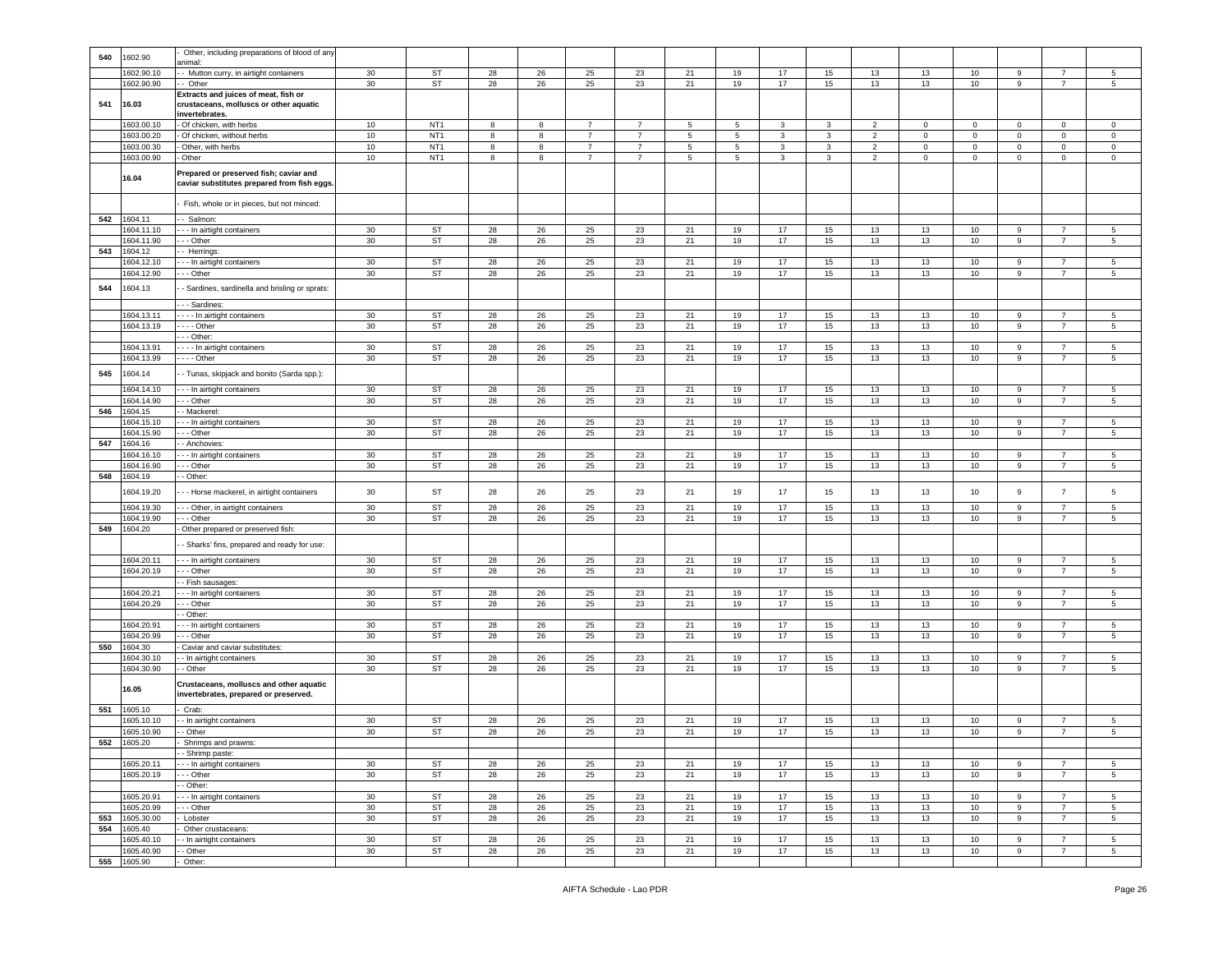|            | 1605.90.10              | - Abalone                                                                                                                                                                                                                                           | 30 | <b>ST</b>              | 28             | 26                      | 25             | 23              | 21              | 19              | 17             | 15                      | 13             | 13             | 10             |                |                     |                |
|------------|-------------------------|-----------------------------------------------------------------------------------------------------------------------------------------------------------------------------------------------------------------------------------------------------|----|------------------------|----------------|-------------------------|----------------|-----------------|-----------------|-----------------|----------------|-------------------------|----------------|----------------|----------------|----------------|---------------------|----------------|
|            | 1605.90.90              | - Other                                                                                                                                                                                                                                             | 30 | <b>ST</b>              | 28             | 26                      | 25             | 23              | 21              | 19              | 17             | 15                      | 13             | 13             | 10             | 9              | $\overline{7}$      | 5              |
|            |                         | Cane or beet sugar and chemically pure                                                                                                                                                                                                              |    |                        |                |                         |                |                 |                 |                 |                |                         |                |                |                |                |                     |                |
|            | 17.01                   | sucrose, in solid form.                                                                                                                                                                                                                             |    |                        |                |                         |                |                 |                 |                 |                |                         |                |                |                |                |                     |                |
|            |                         | Raw sugar not containing added flavouring<br>or colouring matter:                                                                                                                                                                                   |    |                        |                |                         |                |                 |                 |                 |                |                         |                |                |                |                |                     |                |
| 556        | 1701.11.00              | - Cane sugar                                                                                                                                                                                                                                        | 10 | NT <sub>1</sub>        | 8              | 8                       |                |                 | $5\overline{5}$ | $\overline{5}$  |                |                         | $\overline{2}$ | $\Omega$       | $\Omega$       | $\Omega$       | $\Omega$            | $\Omega$       |
| 557        | 1701.12.00              | - Beet sugar                                                                                                                                                                                                                                        | 10 | NT <sub>1</sub>        | 8              | 8                       | $\overline{7}$ | $\overline{7}$  | $5\overline{5}$ | $5\phantom{.0}$ | 3              | 3                       | $\overline{2}$ | $\circ$        | $\overline{0}$ | $\mathsf 0$    | $\mathbf 0$         | $\mathsf 0$    |
|            |                         | Other:                                                                                                                                                                                                                                              |    |                        |                |                         |                |                 |                 |                 |                |                         |                |                |                |                |                     |                |
| 558        | 1701.91.00              | - Containing added flavouring or colouring<br>natter                                                                                                                                                                                                | 10 | NT <sub>1</sub>        | 8              | 8                       | $\overline{7}$ | $\overline{7}$  | 5               | 5               | 3              | $\mathbf{3}$            | $\overline{2}$ | $\mathsf 0$    | $\circ$        | $\mathsf 0$    | $\circ$             | $\mathsf 0$    |
| 559        | 1701.99                 | - Other:                                                                                                                                                                                                                                            |    |                        |                |                         |                |                 |                 |                 |                |                         |                |                |                |                |                     |                |
|            |                         | - - Refined sugar:                                                                                                                                                                                                                                  |    |                        |                |                         |                |                 |                 |                 |                |                         |                |                |                |                |                     |                |
|            | 1701.99.11              | --- White                                                                                                                                                                                                                                           | 10 | NT <sub>1</sub>        | 8              | 8                       | $\overline{7}$ | $\overline{7}$  | $5\overline{5}$ | 5 <sub>5</sub>  | $\mathbf{3}$   | 3                       | $2^{\circ}$    | $\overline{0}$ | $\overline{0}$ | $\overline{0}$ | $\mathbf{0}$        | $\overline{0}$ |
|            | 1701.99.19              | $- -$ Other                                                                                                                                                                                                                                         | 10 | NT <sub>1</sub>        | 8              | 8                       | $\overline{7}$ | $\overline{7}$  | $5\overline{5}$ | $5\overline{5}$ | 3              | 3                       | $\overline{2}$ | $\overline{0}$ | $\overline{0}$ | $\mathsf 0$    | $\mathbf{0}$        | $\mathbf{0}$   |
|            | 1701.99.90              | $-$ Other                                                                                                                                                                                                                                           | 10 | NT <sub>1</sub>        | 8              | 8                       | $\overline{7}$ | $\overline{7}$  | $5\overline{5}$ | $5\overline{5}$ | $\mathbf{3}$   | $\mathbf{3}$            | $\overline{2}$ | $\overline{0}$ | $\overline{0}$ | $\overline{0}$ | $\overline{0}$      | $\overline{0}$ |
|            | 17.02                   | Other sugars, including chemically pure<br>lactose, maltose, glucose and fructose, in<br>solid form; sugar syrups not containing<br>added flavouring or colouring matter;<br>artificial honey, whether or not mixed with<br>natural honey; caramel. |    |                        |                |                         |                |                 |                 |                 |                |                         |                |                |                |                |                     |                |
|            |                         | Lactose and lactose syrup:                                                                                                                                                                                                                          |    |                        |                |                         |                |                 |                 |                 |                |                         |                |                |                |                |                     |                |
| 560        | 1702.11.00              | - Containing by weight 99% or more lactose<br>expressed as anhydrous lactose, calculated<br>on the dry matter                                                                                                                                       | 10 | NT <sub>1</sub>        | 8              | 8                       | $\overline{7}$ | $\overline{7}$  | 5               | 5               | 3              | $\mathbf{3}$            | $\overline{2}$ | $\mathsf 0$    | $\mathbf 0$    | $\mathbf 0$    | $\mathsf 0$         | $\mathbf 0$    |
| 561        | 1702.19.00              | - Other                                                                                                                                                                                                                                             | 10 | NT <sub>1</sub>        | 8              | 8                       | $\overline{7}$ | $\overline{7}$  | $\sqrt{5}$      | $5\phantom{.0}$ | 3              | $\mathbf{3}$            | $\overline{2}$ | $\mathbf{0}$   | $\mathbf{0}$   | $\mathbf 0$    | $\mathbf{0}$        | $\circ$        |
| 562        | 1702.20.00              | Maple sugar and maple syrup                                                                                                                                                                                                                         | 10 | NT <sub>1</sub>        | $\overline{8}$ | 8                       | $\overline{7}$ | $\overline{7}$  | $5\overline{5}$ | 5               | 3              | $\mathbf{3}$            | $\overline{2}$ | $\circ$        | $\circ$        | $\mathsf 0$    | $\Omega$            | $\mathsf 0$    |
| 563        | 1702.30                 | Glucose and glucose syrup, not containing<br>ructose or containing in the dry state less than<br>20% by weight of fructose:                                                                                                                         |    |                        |                |                         |                |                 |                 |                 |                |                         |                |                |                |                |                     |                |
|            | 1702.30.10              |                                                                                                                                                                                                                                                     |    | NT <sub>1</sub>        | $\overline{8}$ | $\overline{\mathbf{8}}$ | $\overline{7}$ | $\overline{7}$  | $\overline{5}$  | $\overline{5}$  | 3              | $\overline{3}$          | $\overline{2}$ | $\overline{0}$ | $\overline{0}$ | $\overline{0}$ | $\overline{0}$      | $\Omega$       |
|            |                         | - Glucose                                                                                                                                                                                                                                           | 10 |                        |                |                         |                | $\overline{7}$  |                 |                 |                |                         |                |                |                |                |                     |                |
|            | 1702.30.20              | - Glucose syrup                                                                                                                                                                                                                                     | 10 | NT <sub>1</sub>        | $\overline{8}$ | $\overline{\mathbf{8}}$ | $\overline{7}$ |                 | $5\overline{)}$ | $\overline{5}$  | $\overline{3}$ | $\overline{3}$          | $\overline{2}$ | $\overline{0}$ | $\overline{0}$ | $\mathsf 0$    | $\circ$             | $\mathsf 0$    |
| 564        | 1702.40.00              | Glucose and glucose syrup, containing in<br>the dry state at least 20% but less than 50%<br>by weight of fructose, excluding invert sugar                                                                                                           | 10 | NT <sub>1</sub>        | 8              | 8                       | $\overline{7}$ | $\overline{7}$  | $\,$ 5 $\,$     | $\,$ 5 $\,$     | $_{\rm 3}$     | $\mathbf{3}$            | $\overline{2}$ | $\mathsf 0$    | $\mathbf 0$    | $\mathbf 0$    | $\mathsf 0$         | $\Omega$       |
| 565        | 1702.50.00              | Chemically pure fructose                                                                                                                                                                                                                            | 10 | NT <sub>1</sub>        | 8              | 8                       | $\overline{7}$ | $\overline{7}$  | $5\overline{5}$ | $5\overline{ }$ | $\mathbf{3}$   | $\mathbf{3}$            | $\overline{2}$ | $\mathsf 0$    | $\overline{0}$ | $\overline{0}$ | $\overline{0}$      | $\overline{0}$ |
| 566        | 1702.60                 | Other fructose and fructose syrup,<br>containing in the dry state more than 50% by<br>weight of fructose, excluding invert sugar:                                                                                                                   |    |                        |                |                         |                |                 |                 |                 |                |                         |                |                |                |                |                     |                |
|            | 1702.60.10              | - Fructose                                                                                                                                                                                                                                          | 10 | NT <sub>1</sub>        | 8              | 8                       | $\overline{7}$ | $\overline{7}$  | $5\overline{5}$ | $5\phantom{.0}$ | 3              | $\mathbf{3}$            | $\overline{2}$ | $\mathsf 0$    | $\mathbf 0$    | $\mathbf 0$    | $\overline{0}$      | $\overline{0}$ |
|            | 1702.60.20              | - Fructose syrup                                                                                                                                                                                                                                    | 10 | NT <sub>1</sub>        | $\overline{8}$ | $\overline{\mathbf{8}}$ | $\overline{7}$ | $\overline{7}$  | 5               | $\overline{5}$  | $\overline{3}$ | $\overline{3}$          | $\overline{2}$ | $\overline{0}$ | $\overline{0}$ | $\overline{0}$ | $\overline{0}$      | $\overline{0}$ |
| 567        | 1702.90                 | Other, including invert sugar and other sugar<br>and sugar syrup blends containing in the dry<br>state 50% by weight of fructose:                                                                                                                   |    |                        |                |                         |                |                 |                 |                 |                |                         |                |                |                |                |                     |                |
|            | 1702.90.10              | - Maltose                                                                                                                                                                                                                                           | 10 | NT <sub>1</sub>        | 8              | 8                       | -7             | $\overline{7}$  | 5               | 5               | 3              | 3                       | $\overline{2}$ | $\mathbf{0}$   | $\overline{0}$ | $\mathbf 0$    | $\overline{0}$      | $\mathbf{0}$   |
|            | 1702.90.20              | - Artificial honey, whether or not mixed with                                                                                                                                                                                                       | 10 | NT <sub>1</sub>        | 8              | $\boldsymbol{8}$        | $\overline{7}$ | $\overline{7}$  | $\overline{5}$  | $5\phantom{.0}$ | $\mathbf{3}$   | $\mathbf{3}$            | $\overline{2}$ | $\mathbf 0$    | $\mathbf 0$    | $\mathbf 0$    | $\mathbf{0}$        | $\circ$        |
|            | 1702.90.30              | atural honev<br>- Flavoured or coloured sugars (excluding                                                                                                                                                                                           | 10 | NT <sub>1</sub>        | 8              | 8                       | $\overline{7}$ | $\overline{7}$  | $\sqrt{5}$      | 5               | $\mathbf{3}$   | $\mathbf{3}$            | $\overline{2}$ | $\mathsf 0$    | $\mathbf 0$    | $\mathbf 0$    | $\mathsf 0$         | $\mathsf 0$    |
|            | 1702.90.40              | maltose)<br>- Caramel                                                                                                                                                                                                                               | 10 | NT <sub>1</sub>        | 8              | 8                       | $\overline{7}$ | $\overline{7}$  | $5\phantom{.0}$ | $\sqrt{5}$      | 3              | $\mathbf{3}$            | 2              | $\mathbf 0$    | $\mathsf 0$    | $\mathbf 0$    | $\mathbf 0$         | $\mathbf 0$    |
|            | 1702.90.90              | - Other                                                                                                                                                                                                                                             | 10 | NT <sub>1</sub>        | 8              | 8                       | $\overline{7}$ | $\overline{7}$  | $\sqrt{5}$      | 5               | 3              | 3                       | $\overline{2}$ | $\mathsf 0$    | $\mathbf 0$    | $\mathbf 0$    | $\mathsf 0$         | $\mathsf 0$    |
|            | 17.03                   | Molasses resulting from the extraction or                                                                                                                                                                                                           |    |                        |                |                         |                |                 |                 |                 |                |                         |                |                |                |                |                     |                |
| 568        | 1703.10                 | refining of sugar.<br>Cane molasses                                                                                                                                                                                                                 |    |                        |                |                         |                |                 |                 |                 |                |                         |                |                |                |                |                     |                |
|            |                         | - Containing added flavouring or colouring                                                                                                                                                                                                          |    |                        |                |                         |                |                 |                 |                 |                |                         |                |                |                |                |                     |                |
|            | 703.10.10               | natter                                                                                                                                                                                                                                              | 10 | NT <sub>1</sub>        | 8              | 8                       | $\overline{7}$ | $\overline{7}$  | $5\phantom{.0}$ | $5\phantom{.0}$ | 3              | $\mathbf{3}$            | $\overline{2}$ | $\mathsf 0$    | $\mathbf 0$    | $\mathbf 0$    | $\mathsf{O}\xspace$ | $\mathsf 0$    |
|            | 1703.10.90              | - Other                                                                                                                                                                                                                                             | 10 | NT <sub>1</sub>        | 8              | 8                       | $\overline{7}$ | $7\overline{ }$ | 5               | $5\overline{5}$ | 3              | 3                       | $\overline{2}$ | $\overline{0}$ | $\overline{0}$ | $\mathbf 0$    | $\overline{0}$      | $\overline{0}$ |
| 569        | 1703.90                 | Other:                                                                                                                                                                                                                                              |    |                        |                |                         |                |                 |                 |                 |                |                         |                |                |                |                |                     |                |
|            |                         | - Containing added flavouring or colouring                                                                                                                                                                                                          | 10 | NT <sub>1</sub>        | 8              | $^{\rm 8}$              | $\overline{7}$ | $\overline{7}$  | $\,$ 5 $\,$     | $\,$ 5 $\,$     | $\mathbf{3}$   | $\mathbf{3}$            | $\overline{2}$ | $\mathsf 0$    | $\mathbf 0$    | $\mathbf 0$    | $\mathbb O$         | $\mathsf 0$    |
|            | 1703.90.10              | natter                                                                                                                                                                                                                                              |    |                        |                |                         |                |                 |                 |                 |                |                         |                |                |                |                |                     |                |
|            | 1703.90.90              | - Other                                                                                                                                                                                                                                             | 10 | NT <sub>1</sub>        | $\overline{8}$ | $\overline{\mathbf{8}}$ | $\overline{7}$ | $\overline{7}$  | $5\overline{)}$ | $\overline{5}$  | $\overline{3}$ | $\overline{\mathbf{3}}$ | $\overline{2}$ | $\overline{0}$ | $\overline{0}$ | $\overline{0}$ | $\overline{0}$      | $\overline{0}$ |
|            | 17.04                   | Sugar confectionery (including white<br>chocolate), not containing cocoa.                                                                                                                                                                           |    |                        |                |                         |                |                 |                 |                 |                |                         |                |                |                |                |                     |                |
| 570<br>571 | 1704.10.00<br>1704.90   | Chewing gum, whether or not sugar-coated<br>Other:                                                                                                                                                                                                  | 30 | ST                     | 28             | 26                      | 25             | 23              | 21              | 19              | 17             | 15                      | 13             | 13             | 10             | $\mathsf g$    | $\overline{7}$      | $\,$ 5 $\,$    |
|            |                         |                                                                                                                                                                                                                                                     | 30 |                        |                |                         |                | 23              |                 |                 | 17             |                         | 13             |                |                | $\alpha$       | $\overline{7}$      | 5.             |
|            | 1704.90.10<br>704.90.20 | - Medicated sweets<br>- White chocolate                                                                                                                                                                                                             | 30 | <b>ST</b><br><b>ST</b> | 28             | 26<br>26                | 25             | 23              | 21              | 19<br>19        | 17             | 15                      | 13             | 13<br>13       | 10             | 9              | $\overline{7}$      | 5              |
|            | 1704.90.90              | - Other                                                                                                                                                                                                                                             |    |                        | 28             |                         | 25             |                 | 21              |                 | 17             | 15                      |                |                | 10             | $\overline{9}$ | $\overline{7}$      | 5.             |
|            |                         |                                                                                                                                                                                                                                                     | 30 | <b>ST</b>              | 28             | 26                      | 25             | 23              | 21              | 19              |                | 15                      | 13             | 13             | $10\,$         |                |                     |                |
| 572        | 1801.00.00              | Cocoa beans, whole or broken, raw or<br>roasted.                                                                                                                                                                                                    | 10 | NT <sub>1</sub>        | 8              | $\mathbf{g}$            | $\overline{7}$ | $\overline{7}$  | 5               | 5               | 3              | $\overline{3}$          | $\overline{2}$ | $\Omega$       | $\mathbf 0$    | $\mathbf 0$    | $\mathbf 0$         | $\mathbf 0$    |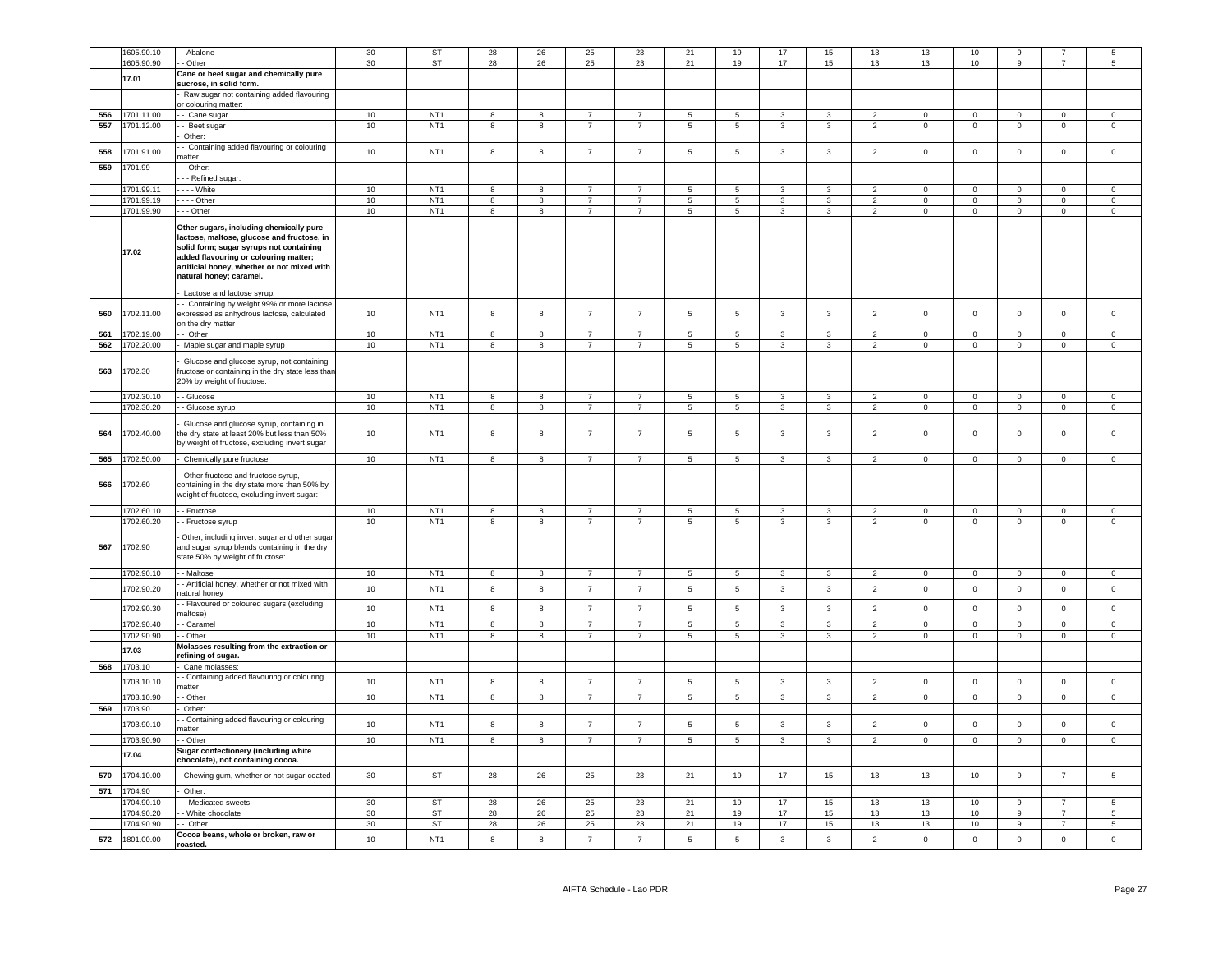|     |                       | Cocoa shells, husks, skins and other                                                                                                                                                                                                                                                                                                                                                                                                                                  |    |                 |            |            |                |                |                 |                 |              |   |                |                |                |                |                |              |
|-----|-----------------------|-----------------------------------------------------------------------------------------------------------------------------------------------------------------------------------------------------------------------------------------------------------------------------------------------------------------------------------------------------------------------------------------------------------------------------------------------------------------------|----|-----------------|------------|------------|----------------|----------------|-----------------|-----------------|--------------|---|----------------|----------------|----------------|----------------|----------------|--------------|
| 573 | 1802.00.00            | cocoa waste.                                                                                                                                                                                                                                                                                                                                                                                                                                                          | 10 | NT <sub>1</sub> | 8          | 8          | $\overline{7}$ | $\overline{7}$ | 5               | 5               | 3            | 3 | $\overline{2}$ | $\mathbf 0$    | $\mathbf 0$    | $\mathbf 0$    | $\mathbf 0$    | $\mathsf 0$  |
|     | 18.03                 | Cocoa paste, whether or not defatted.                                                                                                                                                                                                                                                                                                                                                                                                                                 |    |                 |            |            |                |                |                 |                 |              |   |                |                |                |                |                |              |
| 574 | 1803.10.00            | Not defatted                                                                                                                                                                                                                                                                                                                                                                                                                                                          | 10 | NT <sub>1</sub> | 8          | 8          | $\overline{7}$ | $\overline{7}$ | $5\phantom{.0}$ | 5               | 3            | 3 | 2              | $\mathbf 0$    | $\mathbf{0}$   | $\mathbf 0$    | $\circ$        | $\circ$      |
| 575 | 1803.20.00            | Wholly or partly defatted                                                                                                                                                                                                                                                                                                                                                                                                                                             | 10 | NT <sub>1</sub> | 8          | 8          | $\overline{7}$ | $\overline{7}$ | 5               | 5               | 3            | 3 | $\overline{2}$ | $\mathbf 0$    | $\mathbf 0$    | $\mathbf 0$    | $\mathbf 0$    | $\mathbf 0$  |
| 576 | 1804.00.00            | Cocoa butter, fat and oil.                                                                                                                                                                                                                                                                                                                                                                                                                                            | 10 | NT <sub>1</sub> | 8          | 8          | $\overline{7}$ | $\overline{7}$ | $5\overline{5}$ | 5               | 3            | 3 | $\overline{2}$ | $\mathbf{0}$   | $\mathbf{0}$   | $\mathbf{0}$   | $\mathbf 0$    | $\mathbf{0}$ |
| 577 | 1805.00.00            | Cocoa powder, not containing added sugar<br>or other sweetening matter.                                                                                                                                                                                                                                                                                                                                                                                               | 10 | NT <sub>1</sub> | 8          | 8          | $\overline{7}$ | $\overline{7}$ | $\overline{5}$  | 5               | 3            | 3 | $\overline{2}$ | $\mathbf 0$    | $\overline{0}$ | $\mathbf 0$    | $\pmb{0}$      | $\mathsf 0$  |
|     | 18.06                 | Chocolate and other food preparations<br>containing cocoa.                                                                                                                                                                                                                                                                                                                                                                                                            |    |                 |            |            |                |                |                 |                 |              |   |                |                |                |                |                |              |
| 578 | 1806.10.00            | Cocoa powder, containing added sugar or<br>other sweetening matter                                                                                                                                                                                                                                                                                                                                                                                                    | 10 | NT <sub>1</sub> | 8          | 8          | $\overline{7}$ | $\overline{7}$ | $\,$ 5 $\,$     | $\sqrt{5}$      | 3            | 3 | $\overline{2}$ | $\mathbf 0$    | $\circ$        | $\mathsf 0$    | $\mathbf 0$    | $\mathsf 0$  |
| 579 | 1806.20               | Other preparations in blocks, slabs or bars<br>weighing more than 2 kg or in liquid, paste,<br>powder, granular or other bulk form in<br>containers or immediate packings, of a<br>content exceeding 2 kg:                                                                                                                                                                                                                                                            |    |                 |            |            |                |                |                 |                 |              |   |                |                |                |                |                |              |
|     | 1806.20.10            | - Chocolate confectionery in blocks, slabs or<br>bars                                                                                                                                                                                                                                                                                                                                                                                                                 | 10 | NT <sub>1</sub> | 8          | 8          | $\overline{7}$ | $\overline{7}$ | $\overline{5}$  | 5               | 3            | 3 | $\overline{2}$ | $\mathbf 0$    | $\mathbf 0$    | $\mathbf 0$    | $\mathbf 0$    | $\mathbf 0$  |
|     | 1806.20.90            | - Other                                                                                                                                                                                                                                                                                                                                                                                                                                                               | 10 | NT <sub>1</sub> | 8          | 8          | $\overline{7}$ | $\overline{7}$ | 5               | 5               | 3            | 3 | $\overline{2}$ | $\mathbf 0$    | $\mathbf{0}$   | $\mathbf 0$    | $\mathbf{0}$   | $\mathbf 0$  |
|     |                       | Other, in blocks, slabs or bars:                                                                                                                                                                                                                                                                                                                                                                                                                                      |    |                 |            |            |                |                |                 |                 |              |   |                |                |                |                |                |              |
| 580 | 1806.31               | - Filled:                                                                                                                                                                                                                                                                                                                                                                                                                                                             |    |                 |            |            |                |                |                 |                 |              |   |                |                |                |                |                |              |
|     | 1806.31.10            | - - Chocolate confectionery in blocks, slabs<br>or bars                                                                                                                                                                                                                                                                                                                                                                                                               | 10 | NT <sub>1</sub> | 8          | 8          | $\overline{7}$ | $\overline{7}$ | $5\phantom{.0}$ | 5               | 3            | 3 | $\overline{2}$ | $\mathbf 0$    | $\mathbf 0$    | $\mathbf 0$    | $\mathbf 0$    | $\mathbf 0$  |
|     | 1806.31.90            | --- Other                                                                                                                                                                                                                                                                                                                                                                                                                                                             | 10 | NT <sub>1</sub> | 8          | 8          | $\overline{7}$ | $\overline{7}$ | $5\overline{5}$ | 5               | $\mathbf{3}$ | 3 | $\overline{2}$ | $\mathbf{0}$   | $\mathbf{0}$   | $\mathbf{0}$   | $\mathbf 0$    | $\mathbf{0}$ |
| 581 | 1806.32               | - Not filled:                                                                                                                                                                                                                                                                                                                                                                                                                                                         |    |                 |            |            |                |                |                 |                 |              |   |                |                |                |                |                |              |
|     | 1806.32.10            | - - Chocolate confectionery in blocks, slabs<br>or bars                                                                                                                                                                                                                                                                                                                                                                                                               | 10 | NT <sub>1</sub> | 8          | 8          | $\overline{7}$ | $\overline{7}$ | 5               | 5               | 3            | 3 | $\overline{2}$ | $\mathbf 0$    | $\mathbf 0$    | $\mathsf 0$    | $\mathbf 0$    | $\mathbf 0$  |
|     | 1806.32.90            | - - Other                                                                                                                                                                                                                                                                                                                                                                                                                                                             | 10 | NT <sub>1</sub> | 8          | 8          | $\overline{7}$ | $\overline{7}$ | 5               | 5               | 3            | 3 | $\overline{2}$ | $\mathbf 0$    | $\mathbf{0}$   | 0              | $\mathbf 0$    | $\mathbf 0$  |
| 582 | 1806.90               | Other:                                                                                                                                                                                                                                                                                                                                                                                                                                                                |    |                 |            |            |                |                |                 |                 |              |   |                |                |                |                |                |              |
|     | 1806.90.10            | - Chocolate confectionery in tablets or                                                                                                                                                                                                                                                                                                                                                                                                                               | 10 | NT <sub>1</sub> | 8          | 8          | $\overline{7}$ | $\overline{7}$ | 5               | 5               | 3            | 3 | $\overline{2}$ | $\mathbf 0$    | $\mathbf{0}$   | $\mathbf 0$    | $\mathbf 0$    | $\mathbf 0$  |
|     |                       | pastilles                                                                                                                                                                                                                                                                                                                                                                                                                                                             |    |                 |            |            |                |                |                 |                 |              |   |                |                |                |                |                |              |
|     | 1806.90.20            | - Food preparations of flour, meal, starch or<br>malt extract, containing 40% or more but less<br>than 50% by weight of cocoa; food<br>preparations of goods of headings 04.01 to<br>04.04, containing 5% or more but less than<br>10% by weight of cocoa, specially prepared<br>for infant use, not put up for retail sale                                                                                                                                           | 10 | NT <sub>1</sub> | 8          | 8          | $\overline{7}$ | $\overline{7}$ | 5               | 5               | 3            | 3 | $\overline{2}$ | $\mathbf 0$    | $\mathbf 0$    | $\mathbf 0$    | 0              | $\Omega$     |
|     | 1806.90.90            | - Other                                                                                                                                                                                                                                                                                                                                                                                                                                                               | 10 | NT <sub>1</sub> | 8          | $^{\rm 8}$ | $\overline{7}$ | $\overline{7}$ | $\sqrt{5}$      | $\sqrt{5}$      | 3            | 3 | $\overline{2}$ | $\mathbb O$    | $\mathbf 0$    | $\mathsf 0$    | $\pmb{0}$      | $\mathbf 0$  |
|     | 19.01                 | Malt extract; food preparations of flour,<br>groats, meal, starch or malt extract, not<br>containing cocoa or containing less than<br>40% by weight of cocoa calculated on a<br>totally defatted basis, not elsewhere<br>specified or included; food preparations of<br>goods of headings 04.01 to 04.04, not<br>containing cocoa or containing less than<br>5% by weight of cocoa calculated on a<br>totally defatted basis, not elsewhere<br>specified or included. |    |                 |            |            |                |                |                 |                 |              |   |                |                |                |                |                |              |
| 583 | 1901.10               | Preparations for infant use, put up for retail<br>ale:                                                                                                                                                                                                                                                                                                                                                                                                                |    |                 |            |            |                |                |                 |                 |              |   |                |                |                |                |                |              |
|     | 1901.10.10            | - Of malt extract                                                                                                                                                                                                                                                                                                                                                                                                                                                     | 10 | NT <sub>1</sub> | 8          | 8          | $\overline{7}$ | $\overline{7}$ | $5\phantom{.0}$ | 5               | 3            | 3 | 2              | $\mathbf 0$    | $\mathbf{0}$   | $\mathbf 0$    | $\mathbf 0$    | $\mathbf 0$  |
|     | 1901.10.20            | - Of goods of headings 04.01 to 04.04                                                                                                                                                                                                                                                                                                                                                                                                                                 | 10 | NT <sub>1</sub> | 8          | 8          | $\overline{7}$ | $\overline{7}$ | 5               | 5               | 3            | 3 | $\overline{2}$ | $\mathbf 0$    | $\mathbf 0$    | $\mathbf 0$    | $\mathbf 0$    | $\mathbf 0$  |
|     | 1901.10.30            | - Of soya-bean powder                                                                                                                                                                                                                                                                                                                                                                                                                                                 | 10 | NT <sub>1</sub> | 8          | 8          | $\overline{7}$ | $\overline{7}$ | $5\phantom{.0}$ | 5               | 3            | 3 | $\overline{2}$ | $\mathbf{0}$   | $\mathbf 0$    | $\mathbf 0$    | $\mathbf{0}$   | $\mathsf 0$  |
| 584 | 1901.10.90<br>1901.20 | - Other<br>Mixes and doughs for the preparation of                                                                                                                                                                                                                                                                                                                                                                                                                    | 10 | NT <sub>1</sub> | 8          | 8          | $\overline{7}$ | $\overline{7}$ | $5\phantom{.0}$ | 5               | 3            | 3 | 2              | $\circ$        | $\mathbf{0}$   | $\mathbf 0$    | $\circ$        | $\circ$      |
|     | 1901.20.10            | pakers' wares of heading 19.05:<br>- Of flour, groats, meal, starch or malt                                                                                                                                                                                                                                                                                                                                                                                           | 10 | NT <sub>1</sub> | $^{\rm 8}$ | 8          | $\overline{7}$ | $\overline{7}$ | $5\phantom{.0}$ | 5               | 3            | 3 | $\overline{2}$ | $\mathbf{0}$   | $\mathbf{0}$   | $\mathbf 0$    | $\mathbf 0$    | $\mathbf 0$  |
|     | 1901.20.20            | extract, not containing cocoa<br>- Of flour, groats, meal, starch or malt                                                                                                                                                                                                                                                                                                                                                                                             | 10 | NT <sub>1</sub> | 8          | 8          | $\overline{7}$ | $\overline{7}$ | 5               | 5               | 3            | 3 | $\overline{2}$ | $\mathbf 0$    | $\mathbf 0$    | $\mathbf 0$    | $\mathbf 0$    | $\mathbf 0$  |
|     | 1901.20.30            | extract, containing cocoa<br>- Other, not containing cocoa                                                                                                                                                                                                                                                                                                                                                                                                            | 10 | NT <sub>1</sub> | 8          | 8          | $\overline{7}$ | $\overline{7}$ | 5               | 5               | 3            | 3 | $\overline{2}$ | $\mathbf 0$    | $\mathbf 0$    | $\mathbf 0$    | $\mathsf 0$    | 0            |
|     | 1901.20.40            | - - Other, containing cocoa                                                                                                                                                                                                                                                                                                                                                                                                                                           | 10 | NT <sub>1</sub> | 8          | 8          | $\overline{7}$ | $\overline{7}$ | 5               | 5               | 3            | 3 | 2              | $\mathbf 0$    | $\mathbf 0$    | 0              | 0              | 0            |
| 585 | 1901.90               | Other:                                                                                                                                                                                                                                                                                                                                                                                                                                                                |    |                 |            |            |                |                |                 |                 |              |   |                |                |                |                |                |              |
|     | 1901.90.10            | - Infant food, not put up for retail sale                                                                                                                                                                                                                                                                                                                                                                                                                             | 10 | NT <sub>1</sub> | 8          | 8          | $\overline{7}$ | $\overline{7}$ | 5               | 5               | 3            | 3 | $\overline{2}$ | $\mathbf 0$    | $\mathbf{0}$   | $\mathbf 0$    | $\mathbf 0$    | $\mathbf 0$  |
|     | 1901.90.20            | - Malt extract                                                                                                                                                                                                                                                                                                                                                                                                                                                        | 10 | NT <sub>1</sub> | 8          | 8          | $\overline{7}$ | $\overline{7}$ | $5\overline{5}$ | $5\overline{)}$ | $\mathbf{3}$ | 3 | $\overline{2}$ | $\overline{0}$ | $\overline{0}$ | $\overline{0}$ | $\overline{0}$ | $\mathbf{0}$ |
|     |                       | - Other, of goods of heading 04.01 to 04.04:                                                                                                                                                                                                                                                                                                                                                                                                                          |    |                 |            |            |                |                |                 |                 |              |   |                |                |                |                |                |              |
|     | 1901.90.31            | - - - Filled milk                                                                                                                                                                                                                                                                                                                                                                                                                                                     | 10 | NT <sub>1</sub> | 8          | 8          | $\overline{7}$ | $\overline{7}$ | 5               | 5               | 3            | 3 | $\overline{2}$ | $\mathbf 0$    | $\overline{0}$ | $\mathbf 0$    | $\mathbf 0$    | $\mathbf 0$  |
|     | 1901.90.39            | - - - Other                                                                                                                                                                                                                                                                                                                                                                                                                                                           | 10 | NT <sub>1</sub> | 8          | 8          | $\overline{7}$ | $\overline{7}$ | $5\overline{5}$ | 5               | 3            | 3 | $\overline{2}$ | $\overline{0}$ | $\mathbf 0$    | $\mathsf 0$    | $\mathbf 0$    | $\mathsf 0$  |
|     | 1901.90.41            | - Other soya-based preparations:<br>- - - In powder form                                                                                                                                                                                                                                                                                                                                                                                                              | 10 | NT <sub>1</sub> | 8          | 8          | $\overline{7}$ | $\overline{7}$ | $\overline{5}$  | 5               | 3            | 3 | 2              | $\mathbf 0$    | $\mathbf 0$    | 0              | $\mathbf 0$    | $\mathbf 0$  |
|     |                       | In other form                                                                                                                                                                                                                                                                                                                                                                                                                                                         | 10 | NT <sub>1</sub> | 8          | 8          | $\overline{7}$ | $\overline{7}$ | $5\phantom{.0}$ | $5\overline{5}$ | $\mathbf{3}$ | 3 | $\overline{2}$ | $\overline{0}$ | $\overline{0}$ | $\overline{0}$ | $\mathbf{0}$   | $\mathbf{0}$ |
|     | 1901.90.49            |                                                                                                                                                                                                                                                                                                                                                                                                                                                                       |    |                 |            |            |                |                |                 |                 |              |   |                |                |                |                |                |              |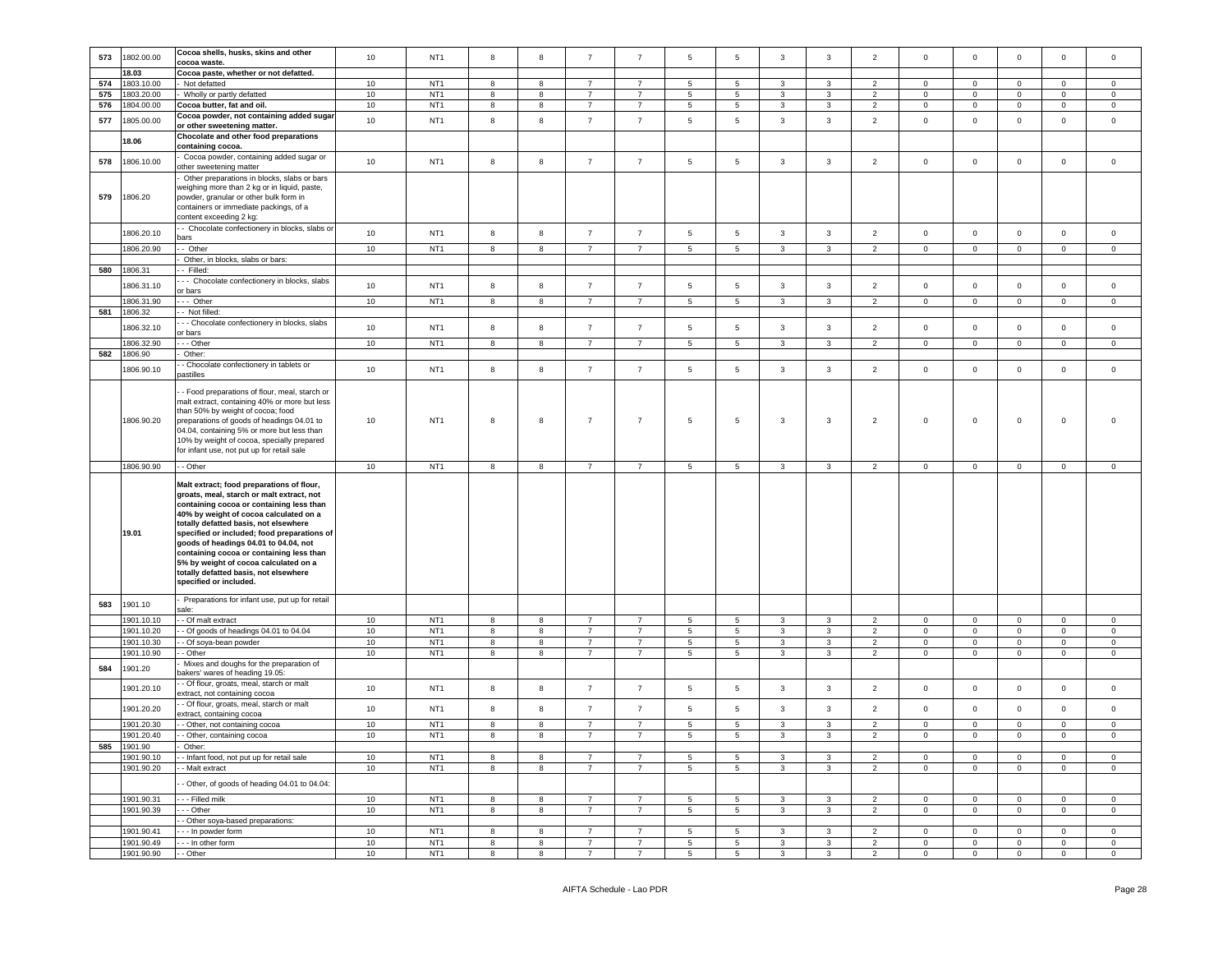|            | 19.02                    | Pasta, whether or not cooked or stuffed<br>(with meat or other substances) or<br>otherwise prepared, such as Spaghetti,<br>macaroni, noodles, lasagne, gnocchi,<br>ravioli, cannelloni; couscous, whether or<br>not prepared.                                                                                                               |          |                                    |          |          |                                  |                |                     |                |                         |          |                |             |                 |             |                                  |                              |
|------------|--------------------------|---------------------------------------------------------------------------------------------------------------------------------------------------------------------------------------------------------------------------------------------------------------------------------------------------------------------------------------------|----------|------------------------------------|----------|----------|----------------------------------|----------------|---------------------|----------------|-------------------------|----------|----------------|-------------|-----------------|-------------|----------------------------------|------------------------------|
|            |                          | Uncooked pasta, not stuffed or otherwise<br>prepared:                                                                                                                                                                                                                                                                                       |          |                                    |          |          |                                  |                |                     |                |                         |          |                |             |                 |             |                                  |                              |
| 586        | 1902.11.00               | - Containing eggs                                                                                                                                                                                                                                                                                                                           | 10       | NT <sub>1</sub>                    | 8        | 8        | $\overline{7}$                   | $\overline{7}$ | 5                   | 5              | $\mathbf{3}$            | 3        | $\overline{2}$ | $\mathbf 0$ | $\mathbf 0$     | $\circ$     | $\overline{0}$                   | $\circ$                      |
| 587        | 1902.19<br>902.19.20     | - Other:<br>- - Rice vermicelli (bee hoon)                                                                                                                                                                                                                                                                                                  |          | NT <sub>1</sub>                    | 8        |          | $\overline{7}$                   | $\overline{7}$ |                     | 5              | 3                       | 3        | 2              | $\mathbf 0$ | $\mathbf 0$     | $\mathbf 0$ | $\mathbf 0$                      |                              |
|            | 1902.19.90               | - - Other                                                                                                                                                                                                                                                                                                                                   | 10<br>10 | NT <sub>1</sub>                    | 8        | 8<br>8   | $\overline{7}$                   | 7              | $\overline{5}$<br>5 | 5              | 3                       | 3        | 2              | 0           | $\mathbf 0$     | 0           | $\mathbf 0$                      | $\mathsf 0$<br>$\mathbf 0$   |
|            |                          | Stuffed pasta, whether or not cooked or                                                                                                                                                                                                                                                                                                     |          |                                    |          |          |                                  |                |                     |                |                         |          |                |             |                 |             |                                  |                              |
| 588        | 1902.20                  | otherwise prepared:                                                                                                                                                                                                                                                                                                                         |          |                                    |          |          |                                  |                |                     |                |                         |          |                |             |                 |             |                                  |                              |
|            | 902.20.10                | - Stuffed with meat or meat offal                                                                                                                                                                                                                                                                                                           | 10       | NT <sub>1</sub><br>NT <sub>1</sub> | 8<br>8   | 8        | $\overline{7}$<br>$\overline{7}$ | $\overline{7}$ | $\overline{5}$      | 5              | 3                       | 3        | $\overline{2}$ | 0           | $\mathbf 0$     | $\mathbf 0$ | $\mathbf 0$                      | $\mathsf 0$<br>$\mathbf 0$   |
| 589        | 1902.20.90<br>1902.30    | - Other<br>Other pasta:                                                                                                                                                                                                                                                                                                                     | 10       |                                    |          | 8        |                                  | 7              | 5                   | 5              | 3                       | 3        | $\overline{2}$ | $\mathbf 0$ | $\mathbf 0$     | 0           | $\overline{0}$                   |                              |
|            | 1902.30.10               | - Instant noodles                                                                                                                                                                                                                                                                                                                           | 10       | NT <sub>1</sub>                    | 8        | 8        | $\overline{7}$                   | $\overline{7}$ | 5                   | 5              | 3                       | 3        | 2              | $\mathbf 0$ | $\mathbf 0$     | $\mathbf 0$ | $\mathbf 0$                      | $\mathsf 0$                  |
|            | 1902.30.20               | - Instant rice vermicelli                                                                                                                                                                                                                                                                                                                   | 10       | NT <sub>1</sub>                    | 8        | 8        | $\overline{7}$                   | 7              | 5                   | 5              | 3                       | 3        | 2              | $\mathbf 0$ | 0               | 0           | $\mathbf 0$                      | $\mathbf 0$                  |
|            | 1902.30.90               | - Other                                                                                                                                                                                                                                                                                                                                     | 10       | NT <sub>1</sub>                    | 8        | 8        | $\overline{7}$                   | $\overline{7}$ | $\sqrt{5}$          | 5              | 3                       | 3        | $\overline{2}$ | $\circ$     | $\mathbf 0$     | $\mathbf 0$ | $\mathbf 0$                      | $\mathsf 0$                  |
| 590        | 1902.40.00               | Couscous                                                                                                                                                                                                                                                                                                                                    | 10       | NT <sub>1</sub>                    | 8        | 8        | $\overline{7}$                   | $\overline{7}$ | 5                   | 5              | 3                       | 3        | $\overline{2}$ | $\mathbf 0$ | $\mathbf 0$     | $\circ$     | $\mathbf 0$                      | $\mathsf 0$                  |
| 591        | 1903.00.00               | Tapioca and substitutes therefor prepared<br>from starch, in the form of flakes, grains,<br>pearls, siftings or in similar forms.                                                                                                                                                                                                           | 10       | NT <sub>1</sub>                    | 8        | 8        | $\overline{7}$                   | $\overline{7}$ | 5                   | 5              | 3                       | 3        | $\overline{2}$ | $\mathsf 0$ | $\mathbf 0$     | $\mathbf 0$ | $\mathbf 0$                      | $\mathsf 0$                  |
|            | 19.04                    | Prepared foods obtained by the swelling or<br>roasting of cereals or cereal products (for<br>example, corn flakes); cereals (other than<br>maize (corn)), in grain form or in the form<br>of flakes or other worked grains (except<br>flour, groats and meal), pre-cooked or<br>otherwise prepared, not elsewhere<br>specified or included. |          |                                    |          |          |                                  |                |                     |                |                         |          |                |             |                 |             |                                  |                              |
| 592        | 1904.10.00               | Prepared foods obtained by the swelling or<br>roasting of cereals or cereal products                                                                                                                                                                                                                                                        | 10       | NT <sub>1</sub>                    | 8        | 8        | $\overline{7}$                   | $\overline{7}$ | $\overline{5}$      | 5              | $\mathbf{3}$            | 3        | $\overline{2}$ | $\mathbf 0$ | $\mathbf 0$     | $\mathbf 0$ | $\mathsf 0$                      | $\mathsf 0$                  |
| 593        | 1904.20.00               | Prepared foods obtained from unroasted<br>cereal flakes or from mixtures of unroasted<br>cereal flakes and roasted cereal flakes or<br>swelled cereals                                                                                                                                                                                      | 10       | NT <sub>1</sub>                    | 8        | 8        | $\overline{7}$                   | $\overline{7}$ | 5                   | 5              | $\mathbf{3}$            | 3        | $\overline{2}$ | $\mathsf 0$ | 0               | $\mathbf 0$ | $\mathbf 0$                      | $\mathsf 0$                  |
| 594        | 1904.30.00               | Bulgur wheat                                                                                                                                                                                                                                                                                                                                | 10       | NT <sub>1</sub>                    | 8        | 8        | $\overline{7}$                   | $\overline{7}$ | 5                   | 5              | 3                       | 3        | $\overline{2}$ | $\mathbf 0$ | $\mathbf 0$     | $\mathbf 0$ | $\mathbf 0$                      | $\mathbf 0$                  |
| 595        | 1904.90                  | Other:<br>- Rice preparations, including pre-cooked                                                                                                                                                                                                                                                                                         |          |                                    |          |          |                                  |                |                     |                |                         |          |                |             |                 |             |                                  |                              |
|            | 1904.90.10               | rice                                                                                                                                                                                                                                                                                                                                        | 10       | NT <sub>1</sub>                    | 8        | 8        | $\overline{7}$                   | $\overline{7}$ | $5\phantom{.0}$     | 5              | $\mathbf{3}$            | 3        | $\overline{2}$ | $\mathsf 0$ | $\mathbf 0$     | $\mathbf 0$ | $\mathbf 0$                      | $\mathsf 0$                  |
|            | 1904.90.90               | - Other                                                                                                                                                                                                                                                                                                                                     | 10       | NT <sub>1</sub>                    | 8        | 8        | $\overline{7}$                   | $\overline{7}$ | 5                   | $\overline{5}$ | $\overline{\mathbf{3}}$ | 3        | $\overline{2}$ | $\mathbf 0$ | $\mathbf 0$     | $\mathsf 0$ | $\mathsf 0$                      | $\mathsf 0$                  |
|            | 19.05                    | Bread, pastry, cakes, biscuits and other<br>bakers' wares, whether or not containing<br>cocoa; communion wafers, empty cachets<br>of a kind suitable for pharmaceutical use,<br>sealing wafers, rice paper and similar<br>products.                                                                                                         |          |                                    |          |          |                                  |                |                     |                |                         |          |                |             |                 |             |                                  |                              |
| 596        | 1905.10.00               | Crispbread                                                                                                                                                                                                                                                                                                                                  | 30       | ST                                 | 28       | 26       | 25                               | 23             | 21                  | 19             | 17                      | 15       | 13             | 13          | 10 <sub>1</sub> | 9           | 7                                | $5\phantom{.0}$              |
| 597        | 1905.20.00               | Gingerbread and the like<br>Sweet biscuits; waffles and wafers:                                                                                                                                                                                                                                                                             | 30       | ST                                 | 28       | 26       | 25                               | 23             | 21                  | 19             | 17                      | 15       | 13             | 13          | 10              | 9           | $\overline{7}$                   | 5                            |
| 598        | 1905.31                  | - Sweet biscuits:                                                                                                                                                                                                                                                                                                                           |          |                                    |          |          |                                  |                |                     |                |                         |          |                |             |                 |             |                                  |                              |
|            | 1905.31.10               | -- Not containing cocoa                                                                                                                                                                                                                                                                                                                     | 30       | ST                                 | 28       | 26       | 25                               | 23             | 21                  | 19             | 17                      | 15       | 13             | 13          | 10              | 9           | $\overline{7}$                   | 5                            |
|            | 905.31.20                | -- Containing cocoa                                                                                                                                                                                                                                                                                                                         | 30       | <b>ST</b>                          | 28       | 26       | 25                               | 23             | 21                  | 19             | 17                      | 15       | 13             | 13          | 10              | 9           | $\overline{7}$                   | $5\phantom{.0}$              |
| 599<br>600 | 1905.32.00<br>1905.40.00 | - Waffles and wafers<br>Rusks, toasted bread and similar toasted                                                                                                                                                                                                                                                                            | 30<br>30 | ST<br><b>ST</b>                    | 28<br>28 | 26<br>26 | 25<br>25                         | 23<br>23       | 21<br>21            | 19<br>19       | 17<br>17                | 15<br>15 | 13<br>13       | 13<br>13    | 10<br>10        | 9<br>9      | $\overline{7}$<br>$\overline{7}$ | $5\phantom{.0}$<br>5         |
| 601        | 1905.90                  | products<br>Other:                                                                                                                                                                                                                                                                                                                          |          |                                    |          |          |                                  |                |                     |                |                         |          |                |             |                 |             |                                  |                              |
|            | 1905.90.10               | - Unsweetened teething biscuits                                                                                                                                                                                                                                                                                                             | 30       | <b>ST</b>                          | 28       | 26       | 25                               | 23             | 21                  | 19             | 17                      | 15       | 13             | 13          | 10              | 9           | $\overline{7}$                   | $5\phantom{.0}$              |
|            | 1905.90.20               | - Other unsweetened biscuits                                                                                                                                                                                                                                                                                                                | 30       | <b>ST</b>                          | 28       | 26       | 25                               | 23             | 21                  | 19             | 17                      | 15       | 13             | 13          | 10              | 9           | $\overline{7}$                   | $5\phantom{.0}$              |
|            | 1905.90.30               | - Cakes                                                                                                                                                                                                                                                                                                                                     | 30       | ST                                 | 28       | 26       | 25                               | 23             | 21                  | 19             | 17                      | 15       | 13             | 13          | 10              | 9           | 7                                | $5\phantom{.0}$              |
|            | 1905.90.40               | - - Pastries                                                                                                                                                                                                                                                                                                                                | 30       | ST                                 | 28       | 26       | 25                               | 23             | 21                  | 19             | 17                      | 15       | 13             | 13          | 10              | 9           | $\overline{7}$                   | $\sqrt{5}$                   |
|            | 1905.90.50               | - - Flourless bakers' wares                                                                                                                                                                                                                                                                                                                 | 30       | <b>ST</b>                          | 28       | 26       | 25                               | 23             | 21                  | 19             | 17                      | 15       | 13             | 13          | 10              | 9           | $\overline{7}$                   | 5                            |
|            | 1905.90.60               | - Empty cachets and similar products of a<br>kind suitable for pharmaceutical use                                                                                                                                                                                                                                                           | 30       | <b>ST</b>                          | 28       | 26       | 25                               | 23             | 21                  | 19             | 17                      | 15       | 13             | 13          | 10              | 9           | $\overline{7}$                   | $5\phantom{.0}$              |
|            | 1905.90.70               | - Communion wafers, sealing wafers, rice<br>paper and similar products                                                                                                                                                                                                                                                                      | 30       | ST                                 | 28       | 26       | 25                               | 23             | 21                  | 19             | 17                      | 15       | 13             | 13          | 10              | 9           | $\overline{7}$                   | 5                            |
|            | 1905.90.80<br>1905.90.90 | - Other crisp savoury food products<br>- Other                                                                                                                                                                                                                                                                                              | 30<br>30 | ST<br><b>ST</b>                    | 28<br>28 | 26<br>26 | 25<br>25                         | 23<br>23       | 21<br>21            | 19<br>19       | 17<br>17                | 15<br>15 | 13<br>13       | 13<br>13    | 10<br>10        | 9<br>9      | $\overline{7}$<br>$\overline{7}$ | $\sqrt{5}$<br>5 <sub>5</sub> |
|            | 20.01                    | Vegetables, fruit, nuts and other edible<br>parts of plants, prepared or preserved by<br>vinegar or acetic acid.                                                                                                                                                                                                                            |          |                                    |          |          |                                  |                |                     |                |                         |          |                |             |                 |             |                                  |                              |
| 602        | 2001.10.00               | - Cucumbers and gherkins                                                                                                                                                                                                                                                                                                                    | 30       | ST                                 | 28       | 26       | 25                               | 23             | 21                  | 19             | 17                      | 15       | 13             | 13          | 10              | 9           | $\overline{7}$                   | 5 <sub>5</sub>               |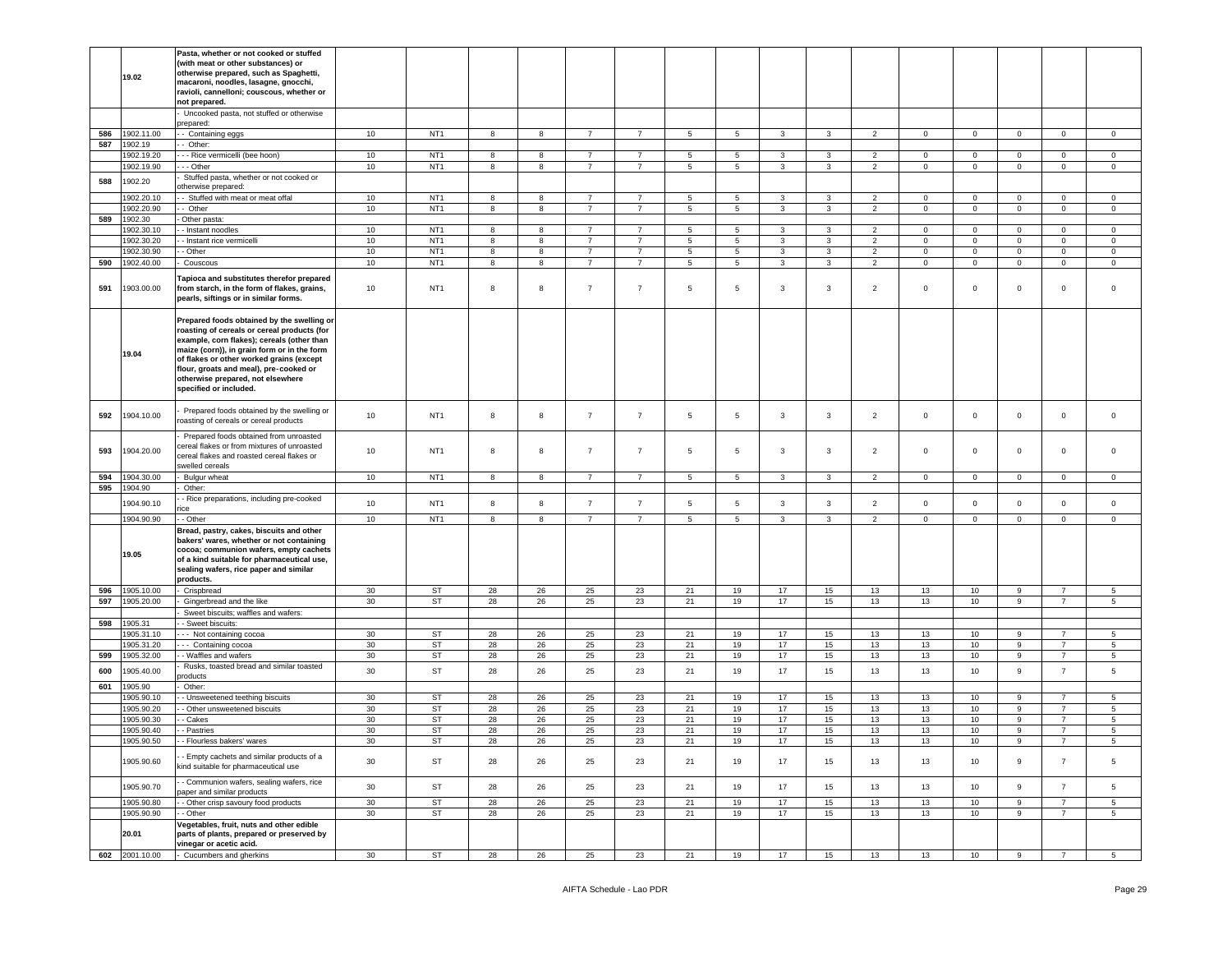| 603 | 2001.90     | Other:                                                                                                                                                                                                      |                 |           |    |    |    |    |    |    |    |    |    |    |                 |   |                |                 |
|-----|-------------|-------------------------------------------------------------------------------------------------------------------------------------------------------------------------------------------------------------|-----------------|-----------|----|----|----|----|----|----|----|----|----|----|-----------------|---|----------------|-----------------|
|     | 2001.90.10  | Onions                                                                                                                                                                                                      | 30              | <b>ST</b> | 28 | 26 | 25 | 23 | 21 | 19 | 17 | 15 | 13 | 13 | 10              | 9 | 7              | 5               |
|     | 2001.90.90  | - Other                                                                                                                                                                                                     | 30              | <b>ST</b> | 28 | 26 | 25 | 23 | 21 | 19 | 17 | 15 | 13 | 13 | 10              | 9 | $\overline{7}$ | $5\overline{5}$ |
|     | 20.02       | Tomatoes prepared or preserved<br>otherwise than by vinegar or acetic acid.                                                                                                                                 |                 |           |    |    |    |    |    |    |    |    |    |    |                 |   |                |                 |
| 604 | 2002.10     | Tomatoes, whole or in pieces:                                                                                                                                                                               |                 |           |    |    |    |    |    |    |    |    |    |    |                 |   |                |                 |
|     | 2002.10.10  | - Cooked otherwise than by steaming or<br>poiling in water                                                                                                                                                  | 30              | ST        | 28 | 26 | 25 | 23 | 21 | 19 | 17 | 15 | 13 | 13 | 10              | 9 | $\overline{7}$ | $5\phantom{.0}$ |
|     | 2002.10.90  | - Other                                                                                                                                                                                                     | 30              | <b>ST</b> | 28 | 26 | 25 | 23 | 21 | 19 | 17 | 15 | 13 | 13 | 10              | 9 | $\overline{7}$ | 5               |
| 605 | 2002.90     | Other:                                                                                                                                                                                                      |                 |           |    |    |    |    |    |    |    |    |    |    |                 |   |                |                 |
|     | 2002.90.1   | - Tomato paste                                                                                                                                                                                              | 30              | <b>ST</b> | 28 | 26 | 25 | 23 | 21 | 19 | 17 | 15 | 13 | 13 | 10              | 9 | $\overline{7}$ | 5               |
|     | 2002.90.90  | - Other                                                                                                                                                                                                     | 30              | <b>ST</b> | 28 | 26 | 25 | 23 | 21 | 19 | 17 | 15 | 13 | 13 | 10 <sub>1</sub> | 9 | $\overline{7}$ | 5               |
|     | 20.03       | Mushrooms and truffles, prepared or<br>preserved otherwise than by vinegar or<br>acetic acid.                                                                                                               |                 |           |    |    |    |    |    |    |    |    |    |    |                 |   |                |                 |
| 606 | 2003.10.00  | Mushrooms of the genus Agaricus                                                                                                                                                                             | $30\,$          | <b>ST</b> | 28 | 26 | 25 | 23 | 21 | 19 | 17 | 15 | 13 | 13 | 10              | 9 | $\overline{7}$ | 5               |
| 607 | 2003.20.00  | Truffles                                                                                                                                                                                                    | $30\,$          | <b>ST</b> | 28 | 26 | 25 | 23 | 21 | 19 | 17 | 15 | 13 | 13 | 10              | 9 | $\overline{7}$ | 5               |
| 608 | 2003.90.00  | Other                                                                                                                                                                                                       | 30              | <b>ST</b> | 28 | 26 | 25 | 23 | 21 | 19 | 17 | 15 | 13 | 13 | 10              | 9 | $\overline{7}$ | 5               |
|     | 20.04       | Other vegetables prepared or preserved<br>otherwise than by vinegar or acetic acid,<br>frozen, other than products of heading<br>20.06.                                                                     |                 |           |    |    |    |    |    |    |    |    |    |    |                 |   |                |                 |
| 609 | 2004.10.00  | Potatoes                                                                                                                                                                                                    | 30              | ST        | 28 | 26 | 25 | 23 | 21 | 19 | 17 | 15 | 13 | 13 | 10              | 9 | $\overline{7}$ | 5               |
|     |             | Other vegetables and mixtures of                                                                                                                                                                            |                 |           |    |    |    |    |    |    |    |    |    |    |                 |   |                |                 |
| 610 | 2004.90     | egetables:                                                                                                                                                                                                  |                 |           |    |    |    |    |    |    |    |    |    |    |                 |   |                |                 |
|     | 2004.90.10  | - Infant food                                                                                                                                                                                               | $30\,$          | <b>ST</b> | 28 | 26 | 25 | 23 | 21 | 19 | 17 | 15 | 13 | 13 | 10              | 9 | 7              | 5               |
|     | 2004.90.90  | - Other                                                                                                                                                                                                     | 30              | <b>ST</b> | 28 | 26 | 25 | 23 | 21 | 19 | 17 | 15 | 13 | 13 | 10              | 9 | $\overline{7}$ | $5^{\circ}$     |
|     | 20.05       | Other vegetables prepared or preserved<br>otherwise than by vinegar or acetic acid,<br>not frozen, other than products of heading<br>20.06.                                                                 |                 |           |    |    |    |    |    |    |    |    |    |    |                 |   |                |                 |
| 611 | 2005.10.00  | Homogenised vegetables                                                                                                                                                                                      | 30              | ST        | 28 | 26 | 25 | 23 | 21 | 19 | 17 | 15 | 13 | 13 | 10              | 9 | $\overline{7}$ | 5               |
| 612 | 2005.20     | Potatoes:                                                                                                                                                                                                   |                 |           |    |    |    |    |    |    |    |    |    |    |                 |   |                |                 |
|     | 2005.20.10  | - Chips and sticks                                                                                                                                                                                          | $30\,$          | ST        | 28 | 26 | 25 | 23 | 21 | 19 | 17 | 15 | 13 | 13 | 10              | 9 | 7              | 5               |
|     | 2005.20.90  | - Other                                                                                                                                                                                                     | 30              | <b>ST</b> | 28 | 26 | 25 | 23 | 21 | 19 | 17 | 15 | 13 | 13 | 10              | 9 | $\overline{7}$ | $5\overline{5}$ |
| 613 | 2005.40.00  | Peas (Pisum sativum)                                                                                                                                                                                        | $30\,$          | <b>ST</b> | 28 | 26 | 25 | 23 | 21 | 19 | 17 | 15 | 13 | 13 | 10              | 9 | $\overline{7}$ | 5               |
|     |             |                                                                                                                                                                                                             |                 |           |    |    |    |    |    |    |    |    |    |    |                 |   |                |                 |
|     |             | Beans (Vigna spp., Phaseolus spp.):                                                                                                                                                                         |                 |           |    |    |    |    |    |    |    |    |    |    |                 |   |                |                 |
| 614 | 2005.51.00  | - Beans, shelled                                                                                                                                                                                            | 30              | <b>ST</b> | 28 | 26 | 25 | 23 | 21 | 19 | 17 | 15 | 13 | 13 | 10              | 9 | $\overline{7}$ | 5               |
| 615 | 2005.59.00  | - Other                                                                                                                                                                                                     | $30\,$          | ST        | 28 | 26 | 25 | 23 | 21 | 19 | 17 | 15 | 13 | 13 | 10              | 9 | $\overline{7}$ | 5               |
| 616 | 2005.60.00  | Asparagus                                                                                                                                                                                                   | $30\,$          | ST        | 28 | 26 | 25 | 23 | 21 | 19 | 17 | 15 | 13 | 13 | 10              | 9 | $\overline{7}$ | 5               |
| 617 | 2005.70.00  | Olives                                                                                                                                                                                                      | 30              | <b>ST</b> | 28 | 26 | 25 | 23 | 21 | 19 | 17 | 15 | 13 | 13 | 10              | 9 | $\overline{7}$ | 5               |
| 618 | 2005.80.00  | Sweet corn (Zea mays var. saccharata)                                                                                                                                                                       | 30              | ST        | 28 | 26 | 25 | 23 | 21 | 19 | 17 | 15 | 13 | 13 | 10              | 9 | $\overline{7}$ | 5               |
|     |             | Other vegetables and mixtures of<br>regetables:                                                                                                                                                             |                 |           |    |    |    |    |    |    |    |    |    |    |                 |   |                |                 |
| 619 | 2005.91.00  | - Bamboo shoots                                                                                                                                                                                             | 30              | <b>ST</b> | 28 | 26 | 25 | 23 | 21 | 19 | 17 | 15 | 13 | 13 | 10              | 9 | 7              | 5               |
| 620 | 2005.99.00  | · Other                                                                                                                                                                                                     | $30\,$          | ST        | 28 | 26 | 25 | 23 | 21 | 19 | 17 | 15 | 13 | 13 | 10              | 9 | $\overline{7}$ | 5               |
| 621 | 2006.00.00  | /egetables, fruit, nuts, fruit-peel and other<br>parts of plants, preserved by sugar<br>(drained, glace or crystallised).                                                                                   | 30              | <b>ST</b> | 28 | 26 | 25 | 23 | 21 | 19 | 17 | 15 | 13 | 13 | 10              | 9 | $\overline{7}$ | 5               |
|     | 20.07       | Jams, fruit jellies, marmalades, fruit or nut<br>puree and fruit or nut pastes, obtained by<br>cooking, whether or not containing added<br>sugar or other sweetening matter.                                |                 |           |    |    |    |    |    |    |    |    |    |    |                 |   |                |                 |
| 622 | 2007.10.00  | Homogenised preparations<br>Other:                                                                                                                                                                          | 30              | ST        | 28 | 26 | 25 | 23 | 21 | 19 | 17 | 15 | 13 | 13 | 10              | 9 | $\overline{7}$ | $5\overline{5}$ |
| 623 | 2007.91.00  | - Citrus fruit                                                                                                                                                                                              | 30              | ST        | 28 | 26 | 25 | 23 | 21 | 19 | 17 | 15 | 13 | 13 | 10              | 9 | $\overline{7}$ | $5\overline{5}$ |
| 624 | 2007.99     | - Other:                                                                                                                                                                                                    |                 |           |    |    |    |    |    |    |    |    |    |    |                 |   |                |                 |
|     | 2007.99.10  | - - Fruit grains and pastes other than of<br>nangoes, pineapples or strawberries                                                                                                                            | 30              | ST        | 28 | 26 | 25 | 23 | 21 | 19 | 17 | 15 | 13 | 13 | 10              | 9 | $\overline{7}$ | 5               |
|     | 2007.99.90  | - - Other                                                                                                                                                                                                   | 30              | ST        | 28 | 26 | 25 | 23 | 21 | 19 | 17 | 15 | 13 | 13 | 10              | 9 | $\overline{7}$ | $5\phantom{.0}$ |
|     | 20.08       | Fruit, nuts and other edible parts of plants,<br>otherwise prepared or preserved, whether<br>or not containing added sugar or other<br>sweetening matter or spirit, not elsewhere<br>specified or included. |                 |           |    |    |    |    |    |    |    |    |    |    |                 |   |                |                 |
|     |             | Nuts, ground-nuts and other seeds, whether<br>or not mixed together:                                                                                                                                        |                 |           |    |    |    |    |    |    |    |    |    |    |                 |   |                |                 |
|     | 625 2008.11 | - Ground-nuts:                                                                                                                                                                                              |                 |           |    |    |    |    |    |    |    |    |    |    |                 |   |                |                 |
|     | 2008.11.10  | - - Roasted                                                                                                                                                                                                 | 30 <sup>°</sup> | ST        | 28 | 26 | 25 | 23 | 21 | 19 | 17 | 15 | 13 | 13 | 10              | 9 | $\overline{7}$ | 5               |
|     | 2008.11.20  | - - Peanut butter                                                                                                                                                                                           | 30              | ST        | 28 | 26 | 25 | 23 | 21 | 19 | 17 | 15 | 13 | 13 | 10 <sub>1</sub> | 9 | $\overline{7}$ | $5\overline{5}$ |
|     | 2008.11.90  | - - Other                                                                                                                                                                                                   | 30              | <b>ST</b> | 28 | 26 | 25 | 23 | 21 | 19 | 17 | 15 | 13 | 13 | 10              | 9 | $\overline{7}$ | $5\phantom{.0}$ |
|     | 626 2008.19 | - Other, including mixtures:                                                                                                                                                                                |                 |           |    |    |    |    |    |    |    |    |    |    |                 |   |                |                 |
|     | 2008.19.10  | - - Cashew nuts                                                                                                                                                                                             | 30              | ST        | 28 | 26 | 25 | 23 | 21 | 19 | 17 | 15 | 13 | 13 | 10              | 9 | $\overline{7}$ | 5               |
|     | 2008.19.90  | - - Other                                                                                                                                                                                                   | 30              | <b>ST</b> | 28 | 26 | 25 | 23 | 21 | 19 | 17 | 15 | 13 | 13 | 10              | 9 | $\overline{7}$ | $5\phantom{.0}$ |
|     |             |                                                                                                                                                                                                             |                 |           |    |    |    |    |    |    |    |    |    |    |                 |   |                |                 |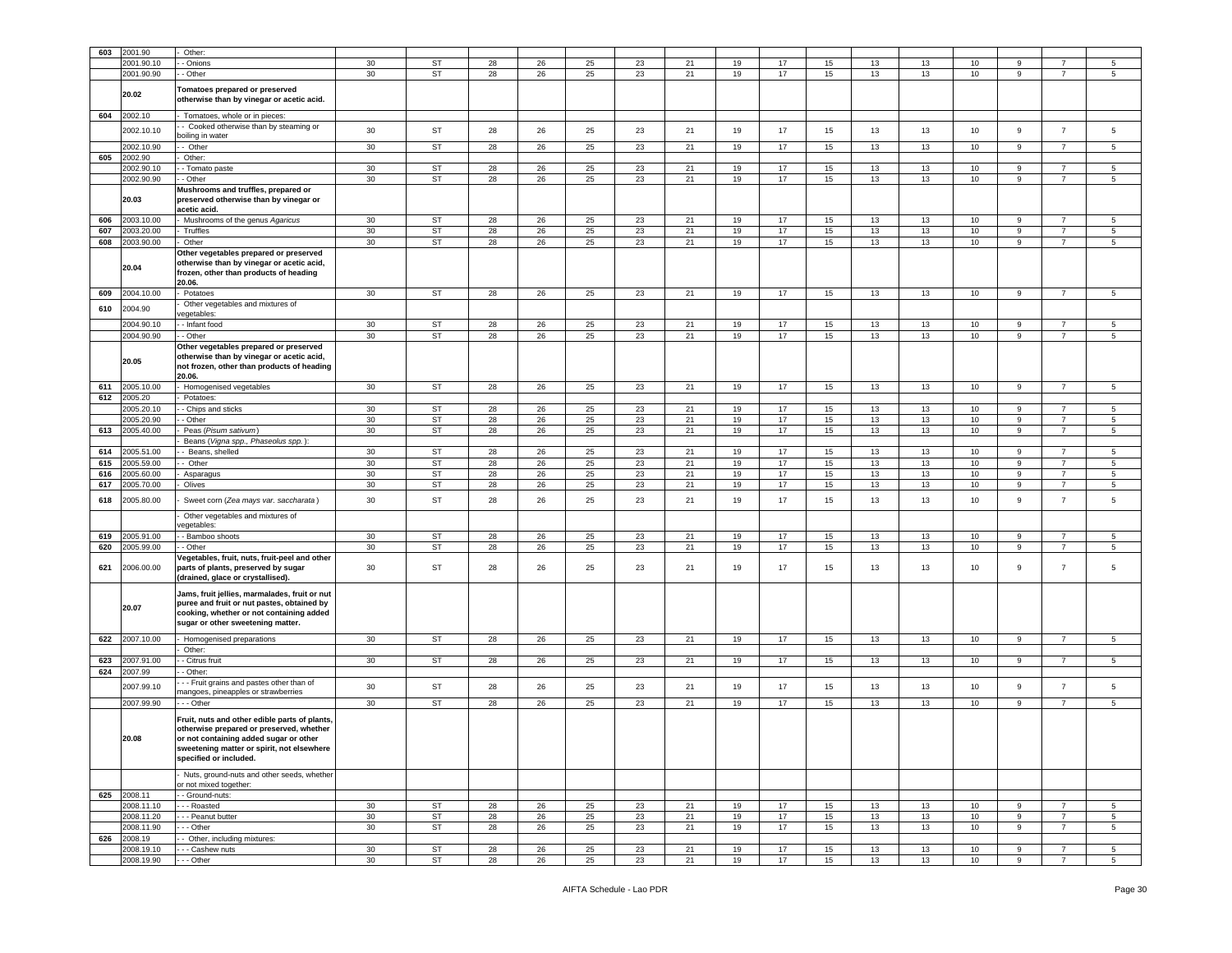| 627 | 2008.20.00     | Pineapples                                    | 30     | <b>ST</b> | 28 | 26 | 25 | 23 | 21 | 19 | 17 | 15 | 13 | 13 | 10              | 9                |                | 5               |
|-----|----------------|-----------------------------------------------|--------|-----------|----|----|----|----|----|----|----|----|----|----|-----------------|------------------|----------------|-----------------|
|     |                |                                               |        |           |    |    |    |    |    |    |    |    |    |    |                 |                  |                |                 |
| 628 | 2008.30        | Citrus fruit:                                 |        |           |    |    |    |    |    |    |    |    |    |    |                 |                  |                |                 |
|     | 2008.30.10     | - Containing added sugar or other             | 30     | <b>ST</b> | 28 | 26 | 25 | 23 | 21 | 19 | 17 | 15 | 13 | 13 | 10              | 9                | $\overline{7}$ | 5               |
|     |                | weetening matter or spirits                   |        |           |    |    |    |    |    |    |    |    |    |    |                 |                  |                |                 |
|     | 2008.30.90     | - Other                                       | 30     | ST        | 28 | 26 | 25 | 23 | 21 | 19 | 17 | 15 | 13 | 13 | 10              | 9                | $\overline{7}$ | 5               |
| 629 | 2008.40        | Pears:                                        |        |           |    |    |    |    |    |    |    |    |    |    |                 |                  |                |                 |
|     |                | - Containing added sugar or other             |        |           |    |    |    |    |    |    |    |    |    |    |                 |                  |                |                 |
|     | 008.40.10      | weetening matter or spirits                   | 30     | <b>ST</b> | 28 | 26 | 25 | 23 | 21 | 19 | 17 | 15 | 13 | 13 | 10              | $\mathsf g$      | $\overline{7}$ | 5               |
|     | 2008.40.90     | - Other                                       | 30     | <b>ST</b> | 28 | 26 | 25 | 23 | 21 | 19 | 17 | 15 | 13 | 13 | 10              | $\mathsf g$      | $\overline{7}$ | 5               |
| 630 | 2008.50        |                                               |        |           |    |    |    |    |    |    |    |    |    |    |                 |                  |                |                 |
|     |                | Apricots:                                     |        |           |    |    |    |    |    |    |    |    |    |    |                 |                  |                |                 |
|     | 2008.50.10     | - Containing added sugar or other             | 30     | <b>ST</b> | 28 | 26 | 25 | 23 | 21 | 19 | 17 | 15 | 13 | 13 | 10              | $\boldsymbol{9}$ | $\overline{7}$ | 5               |
|     |                | weetening matter or spirits                   |        |           |    |    |    |    |    |    |    |    |    |    |                 |                  |                |                 |
|     | 2008.50.90     | - Other                                       | 30     | <b>ST</b> | 28 | 26 | 25 | 23 | 21 | 19 | 17 | 15 | 13 | 13 | 10              | 9                | $\overline{7}$ | 5               |
| 631 | 2008.60        | Cherries:                                     |        |           |    |    |    |    |    |    |    |    |    |    |                 |                  |                |                 |
|     |                | - Containing added sugar or other             |        |           |    |    |    |    |    |    |    |    |    |    |                 |                  |                |                 |
|     | 2008.60.10     | sweetening matter or spirits                  | $30\,$ | <b>ST</b> | 28 | 26 | 25 | 23 | 21 | 19 | 17 | 15 | 13 | 13 | 10              | $\boldsymbol{9}$ | $\overline{7}$ | 5               |
|     | 2008.60.90     | - Other                                       | 30     | <b>ST</b> | 28 | 26 | 25 | 23 | 21 | 19 | 17 | 15 | 13 | 13 | 10              | $\boldsymbol{9}$ | $\overline{7}$ | 5               |
|     |                |                                               |        |           |    |    |    |    |    |    |    |    |    |    |                 |                  |                |                 |
| 632 | 2008.70        | Peaches, including nectarines:                |        |           |    |    |    |    |    |    |    |    |    |    |                 |                  |                |                 |
|     | 2008.70.10     | - Containing added sugar or other             | 30     | <b>ST</b> | 28 | 26 | 25 | 23 | 21 | 19 | 17 | 15 | 13 | 13 | 10              | $\boldsymbol{9}$ | $\overline{7}$ | 5               |
|     |                | sweetening matter or spirits                  |        |           |    |    |    |    |    |    |    |    |    |    |                 |                  |                |                 |
|     | 2008.70.90     | - Other                                       | 30     | ST        | 28 | 26 | 25 | 23 | 21 | 19 | 17 | 15 | 13 | 13 | 10              | 9                | 7              | 5               |
| 633 | 2008.80        | Strawberries:                                 |        |           |    |    |    |    |    |    |    |    |    |    |                 |                  |                |                 |
|     |                | - Containing added sugar or other             |        |           |    |    |    |    |    |    |    |    |    |    |                 |                  |                |                 |
|     | 2008.80.10     | sweetening matter or spirits                  | 30     | <b>ST</b> | 28 | 26 | 25 | 23 | 21 | 19 | 17 | 15 | 13 | 13 | 10              | 9                | $\overline{7}$ | 5               |
|     | 2008.80.90     | - Other                                       | 30     | <b>ST</b> | 28 | 26 | 25 | 23 | 21 | 19 | 17 | 15 | 13 | 13 | 10              | 9                | $\overline{7}$ | 5               |
|     |                |                                               |        |           |    |    |    |    |    |    |    |    |    |    |                 |                  |                |                 |
|     |                | Other, including mixtures other than those o  |        |           |    |    |    |    |    |    |    |    |    |    |                 |                  |                |                 |
|     |                | subheading 2008.19:                           |        |           |    |    |    |    |    |    |    |    |    |    |                 |                  |                |                 |
| 634 | 2008.91.00     | - Palm hearts                                 | 30     | ST        | 28 | 26 | 25 | 23 | 21 | 19 | 17 | 15 | 13 | 13 | 10              | 9                | $\overline{7}$ | 5               |
| 635 | 2008.92        | - Mixtures:                                   |        |           |    |    |    |    |    |    |    |    |    |    |                 |                  |                |                 |
|     |                | - - Of stems, roots and other edible parts of |        |           |    |    |    |    |    |    |    |    |    |    |                 |                  |                |                 |
|     | 2008.92.10     | <b>dants</b>                                  | 30     | ST        | 28 | 26 | 25 | 23 | 21 | 19 | 17 | 15 | 13 | 13 | 10              | $\mathsf g$      | $\overline{7}$ | 5               |
|     |                | - - Other, containing added sugar or other    |        |           |    |    |    |    |    |    |    |    |    |    |                 |                  |                |                 |
|     | 2008.92.20     | sweetening matter or spirits                  | 30     | <b>ST</b> | 28 | 26 | 25 | 23 | 21 | 19 | 17 | 15 | 13 | 13 | 10              | $\mathsf g$      | $\overline{7}$ | 5               |
|     |                |                                               |        |           |    |    |    |    |    |    |    |    |    |    |                 |                  |                |                 |
|     | 2008.92.90     | - - Other                                     | 30     | <b>ST</b> | 28 | 26 | 25 | 23 | 21 | 19 | 17 | 15 | 13 | 13 | 10              | 9                | $\overline{7}$ | 5               |
| 636 | 2008.99        | - Other:                                      |        |           |    |    |    |    |    |    |    |    |    |    |                 |                  |                |                 |
|     | 2008.99.10     | - - Lychees                                   | 30     | <b>ST</b> | 28 | 26 | 25 | 23 | 21 | 19 | 17 | 15 | 13 | 13 | 10              | 9                | 7              | 5               |
|     | 2008.99.20     | - - Longans                                   | 30     | ST        | 28 | 26 | 25 | 23 | 21 | 19 | 17 | 15 | 13 | 13 | 10              | $\mathsf g$      | 7              | 5               |
|     |                | - - Of stems, roots and other edible parts of |        |           |    |    |    |    |    |    |    |    |    |    |                 |                  |                |                 |
|     | 2008.99.30     | olants                                        | 30     | ST        | 28 | 26 | 25 | 23 | 21 | 19 | 17 | 15 | 13 | 13 | 10              | $\boldsymbol{9}$ | $\overline{7}$ | $\overline{5}$  |
|     |                |                                               |        |           |    |    |    |    |    |    |    |    |    |    |                 |                  |                |                 |
|     | 2008.99.40     | - - Other, containing added sugar or other    | $30\,$ | <b>ST</b> | 28 | 26 | 25 | 23 | 21 | 19 | 17 | 15 | 13 | 13 | 10              | $\overline{9}$   | $\overline{7}$ | 5               |
|     |                | sweetening matter or spirits                  |        |           |    |    |    |    |    |    |    |    |    |    |                 |                  |                |                 |
|     | 2008.99.90     | - - Other                                     | 30     | <b>ST</b> | 28 | 26 | 25 | 23 | 21 | 19 | 17 | 15 | 13 | 13 | 10              | 9                | $\overline{7}$ | 5               |
|     |                | Fruit juices (including grape must) and       |        |           |    |    |    |    |    |    |    |    |    |    |                 |                  |                |                 |
|     |                | vegetable juices, unfermented and not         |        |           |    |    |    |    |    |    |    |    |    |    |                 |                  |                |                 |
|     | 20.09          | containing added spirit, whether or not       |        |           |    |    |    |    |    |    |    |    |    |    |                 |                  |                |                 |
|     |                | containing added sugar other sweetening       |        |           |    |    |    |    |    |    |    |    |    |    |                 |                  |                |                 |
|     |                | matter.                                       |        |           |    |    |    |    |    |    |    |    |    |    |                 |                  |                |                 |
|     |                | Orange juice:                                 |        |           |    |    |    |    |    |    |    |    |    |    |                 |                  |                |                 |
| 637 | 2009.11.00     |                                               | 30     | <b>ST</b> | 28 | 26 | 25 | 23 | 21 | 19 | 17 | 15 | 13 | 13 | 10              | <b>Q</b>         | $\overline{7}$ | 5               |
|     |                | - Frozen                                      |        |           |    |    |    |    |    |    |    |    |    |    |                 |                  |                |                 |
| 638 | 2009.12.00     | Not frozen, of a Brix value not exceeding     | 30     | <b>ST</b> | 28 | 26 | 25 | 23 | 21 | 19 | 17 | 15 | 13 | 13 | 10              | $\mathsf g$      | $\overline{7}$ | 5               |
|     |                |                                               |        |           |    |    |    |    |    |    |    |    |    |    |                 |                  |                |                 |
| 639 | 2009.19.00     | - Other                                       | 30     | ST        | 28 | 26 | 25 | 23 | 21 | 19 | 17 | 15 | 13 | 13 | 10              | $\mathsf g$      | $\overline{7}$ | 5               |
|     |                | Grapefruit (including pomelo) juice:          |        |           |    |    |    |    |    |    |    |    |    |    |                 |                  |                |                 |
| 640 | 2009.21.00     | - Of a Brix value not exceeding 20            | 30     | <b>ST</b> | 28 | 26 | 25 | 23 | 21 | 19 | 17 | 15 | 13 | 13 | 10              | 9                | 7              | 5               |
| 641 | 009.29.00      | - Other                                       | 30     | ST        | 28 | 26 | 25 | 23 | 21 | 19 | 17 | 15 | 13 | 13 | 10              | $\boldsymbol{9}$ | $\overline{7}$ | 5               |
|     |                |                                               |        |           |    |    |    |    |    |    |    |    |    |    |                 |                  |                |                 |
|     |                | Juice of any other single citrus fruit:       |        |           |    |    |    |    |    |    |    |    |    |    |                 |                  |                |                 |
| 642 | 009.31.00      | Of a Brix value not exceeding 20              | 30     | <b>ST</b> | 28 | 26 | 25 | 23 | 21 | 19 | 17 | 15 | 13 | 13 | 10              | 9                | 7              | 5               |
| 643 | 2009.39.00     | - Other                                       | 30     | <b>ST</b> | 28 | 26 | 25 | 23 | 21 | 19 | 17 | 15 | 13 | 13 | 10              | 9                | $\overline{7}$ | $5\overline{)}$ |
|     |                | Pineapple juice:                              |        |           |    |    |    |    |    |    |    |    |    |    |                 |                  |                |                 |
| 644 | 009.41.00      | - Of a Brix value not exceeding 20            | 30     | ST        | 28 | 26 | 25 | 23 | 21 | 19 | 17 | 15 | 13 | 13 | 10 <sub>1</sub> | 9                |                | 5               |
| 645 | 2009.49.00     | - Other                                       | 30     | ST        | 28 | 26 | 25 | 23 | 21 | 19 | 17 | 15 | 13 | 13 | 10              | $\boldsymbol{9}$ |                | -5              |
| 646 | 009.50.00      |                                               | 30     | <b>ST</b> | 28 | 26 | 25 | 23 | 21 | 19 | 17 | 15 | 13 | 13 | 10              | 9                |                | 5               |
|     |                | Tomato juice                                  |        |           |    |    |    |    |    |    |    |    |    |    |                 |                  |                |                 |
|     |                | Grape juice (including grape must)            |        |           |    |    |    |    |    |    |    |    |    |    |                 |                  |                |                 |
| 647 | 2009.61.00     | - Of a Brix value not exceeding 30            | 30     | <b>ST</b> | 28 | 26 | 25 | 23 | 21 | 19 | 17 | 15 | 13 | 13 | 10              | 9                | $\overline{7}$ | 5.              |
| 648 | 009.69.00      | - Other                                       | 30     | ST        | 28 | 26 | 25 | 23 | 21 | 19 | 17 | 15 | 13 | 13 | 10              | 9                |                | 5               |
|     |                | Apple juice:                                  |        |           |    |    |    |    |    |    |    |    |    |    |                 |                  |                |                 |
| 649 | 009.71.00      | Of a Brix value not exceeding 20              | 30     | <b>ST</b> | 28 | 26 | 25 | 23 | 21 | 19 | 17 | 15 | 13 | 13 | 10              | 9                | $\overline{7}$ | 5               |
|     |                |                                               |        |           |    |    |    |    |    |    | 17 |    |    |    |                 |                  |                |                 |
| 650 | 009.79.00      | Other                                         | 30     | ST        | 28 | 26 | 25 | 23 | 21 | 19 |    | 15 | 13 | 13 | 10              | 9                | 7              | 5               |
| 651 | 2009.80        | Juice of any other single fruit or vegetable: |        |           |    |    |    |    |    |    |    |    |    |    |                 |                  |                |                 |
|     |                |                                               |        |           |    |    |    |    |    |    |    |    |    |    |                 |                  |                |                 |
|     | 2009.80.10     | Blackcurrant juice                            | 30     | <b>ST</b> | 28 | 26 | 25 | 23 | 21 | 19 | 17 | 15 | 13 | 13 | 10              | 9                | $\overline{7}$ | $5\overline{5}$ |
|     | 2009.80.90     | - Other                                       | 30     | <b>ST</b> | 28 | 26 | 25 | 23 | 21 | 19 | 17 | 15 | 13 | 13 | 10              | 9                | $\overline{7}$ | 5               |
|     | 652 2009.90.00 | - Mixtures of juices                          | 30     | ST        | 28 | 26 | 25 | 23 | 21 | 19 | 17 | 15 | 13 | 13 | 10              | 9                | $\overline{7}$ | 5               |
|     |                |                                               |        |           |    |    |    |    |    |    |    |    |    |    |                 |                  |                |                 |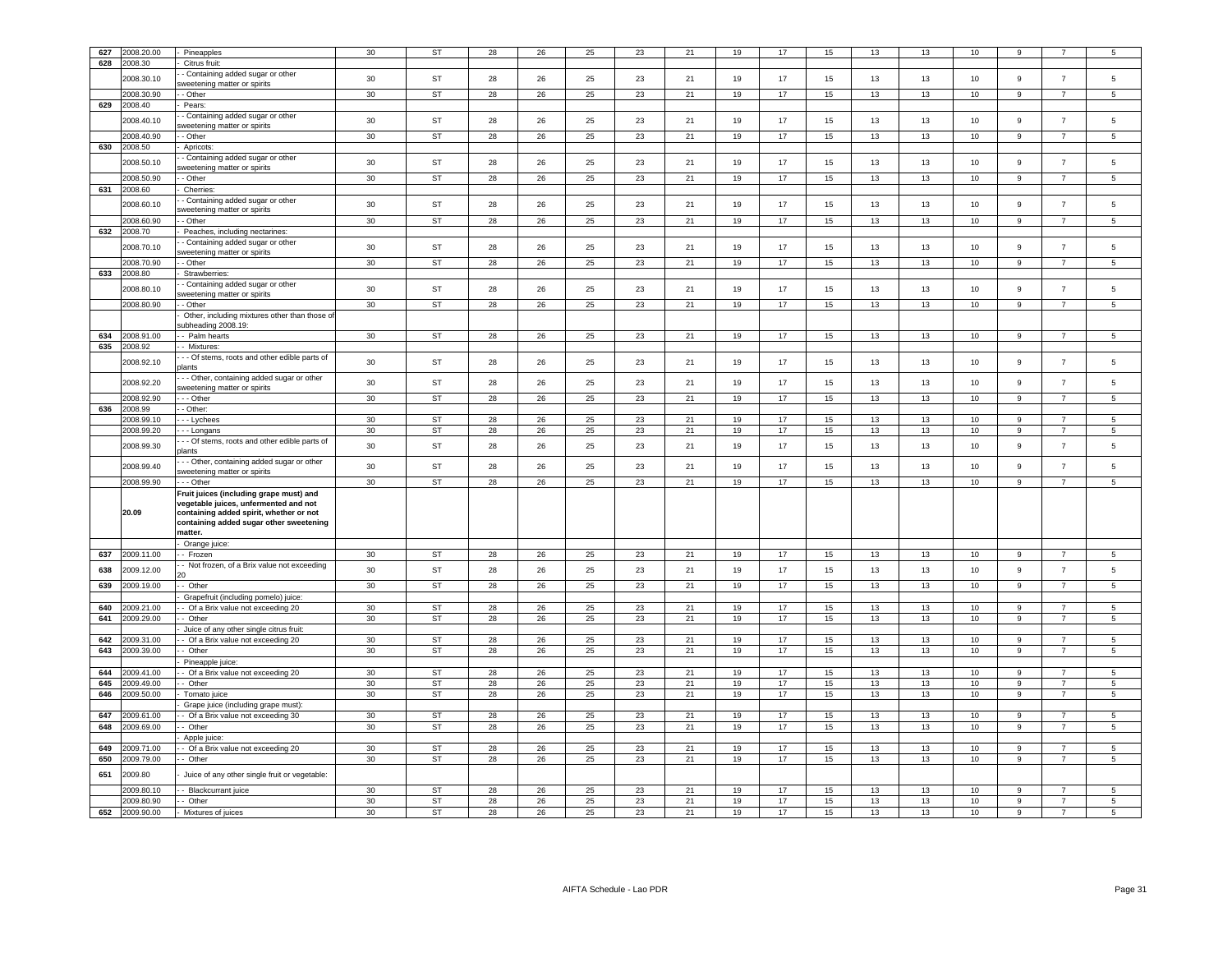|            | 21.01                    | Extracts, essences and concentrates, of<br>coffee, tea or maté, and preparations with<br>a basis of these products or with a basis of<br>coffee, tea or maté; roasted chicory and<br>other roasted coffee substitutes, and<br>extracts, essences and concentrates<br>thereof. |                        |                                    |                                                    |                                                    |                                  |                                  |                                  |                                  |                                  |                                  |                                              |                            |                                  |                                  |                                  |                               |
|------------|--------------------------|-------------------------------------------------------------------------------------------------------------------------------------------------------------------------------------------------------------------------------------------------------------------------------|------------------------|------------------------------------|----------------------------------------------------|----------------------------------------------------|----------------------------------|----------------------------------|----------------------------------|----------------------------------|----------------------------------|----------------------------------|----------------------------------------------|----------------------------|----------------------------------|----------------------------------|----------------------------------|-------------------------------|
|            |                          | Extracts, essences and concentrates of<br>coffee, and preparations with a basis of these<br>extracts, essences or concentrates or with a<br>basis of coffee:                                                                                                                  |                        |                                    |                                                    |                                                    |                                  |                                  |                                  |                                  |                                  |                                  |                                              |                            |                                  |                                  |                                  |                               |
| 653        | 2101.11                  | - Extracts, essences and concentrates:                                                                                                                                                                                                                                        |                        |                                    |                                                    |                                                    |                                  |                                  |                                  |                                  |                                  |                                  |                                              |                            |                                  |                                  |                                  |                               |
|            | 2101.11.10               | --- Instant coffee                                                                                                                                                                                                                                                            | 20                     | <b>ST</b>                          | 19                                                 | $18\,$                                             | 17                               | 16                               | 15                               | $12\,$                           | 10                               | 9                                | 8                                            | R.                         | $\overline{7}$                   | $\overline{7}$                   | 6                                | $5\phantom{.0}$               |
|            | 2101.11.90               | --- Other                                                                                                                                                                                                                                                                     | 20                     | <b>ST</b>                          | 19                                                 | 18                                                 | 17                               | 16                               | 15                               | 12                               | 10                               | $\overline{9}$                   | $\overline{8}$                               | $\mathbf{g}$               | $\overline{7}$                   | $\overline{7}$                   | 6                                | $\overline{5}$                |
| 654        | 2101.12.00               | - Preparations with a basis of extracts,<br>essences or concentrates or with a basis of<br>coffee                                                                                                                                                                             | 20                     | <b>ST</b>                          | 19                                                 | 18                                                 | 17                               | 16                               | 15                               | 12                               | 10                               | 9                                | 8                                            | 8                          | $\overline{7}$                   | $\overline{7}$                   | 6                                | 5                             |
| 655        | 2101.20                  | Extracts, essences and concentrates, of tea<br>or maté, and preparations with a basis of<br>these extracts, essences or concentrates or<br>with a basis of tea or maté:                                                                                                       |                        |                                    |                                                    |                                                    |                                  |                                  |                                  |                                  |                                  |                                  |                                              |                            |                                  |                                  |                                  |                               |
|            | 2101.20.10               | - Tea preparations consisting of a mixture of<br>tea, milk powder and sugar                                                                                                                                                                                                   | 20                     | ST                                 | 19                                                 | 18                                                 | 17                               | 16                               | 15                               | 12                               | 10                               | $\boldsymbol{9}$                 | $\bf8$                                       | 8                          | $\overline{7}$                   | $\overline{7}$                   | $\,6\,$                          | $\,$ 5 $\,$                   |
|            | 2101.20.90               | - Other                                                                                                                                                                                                                                                                       | 20                     | <b>ST</b>                          | 19                                                 | 18                                                 | 17                               | 16                               | 15                               | 12                               | 10                               | 9                                | 8                                            | 8                          | $\overline{7}$                   | $\overline{7}$                   | 6                                | 5                             |
| 656        | 2101.30.00               | Roasted chicory and other roasted coffee<br>substitutes, and extracts, essences and<br>concentrates thereof                                                                                                                                                                   | 20                     | <b>ST</b>                          | 19                                                 | 18                                                 | 17                               | 16                               | 15                               | 12                               | 10                               | 9                                | 8                                            | 8                          | $\overline{7}$                   | $\overline{7}$                   | 6                                | 5                             |
|            | 21.02                    | Yeasts (active or inactive); other single-<br>cell micro-organisms, dead (but not<br>including vaccines of heading 30.02);<br>prepared baking powders.                                                                                                                        |                        |                                    |                                                    |                                                    |                                  |                                  |                                  |                                  |                                  |                                  |                                              |                            |                                  |                                  |                                  |                               |
| 657        | 2102.10                  | - Active yeasts:                                                                                                                                                                                                                                                              |                        |                                    |                                                    |                                                    |                                  |                                  |                                  |                                  |                                  |                                  |                                              |                            |                                  |                                  |                                  |                               |
|            | 2102.10.10               | - Bread yeasts                                                                                                                                                                                                                                                                | -5                     | NT <sub>1</sub>                    | $\overline{4}$<br>$\overline{4}$                   | $\overline{4}$                                     | $\overline{4}$<br>$\mathbf{A}$   | $\mathbf{3}$                     | $\mathbf{3}$                     | $\overline{\mathbf{3}}$          | $\overline{2}$                   | $\overline{2}$                   | $\blacktriangleleft$<br>$\blacktriangleleft$ | $\Omega$<br>$\Omega$       | $\overline{0}$                   | $\mathbf 0$                      | $\mathbf 0$                      | $\mathbf 0$                   |
|            | 2102.10.90               | - Other<br>Inactive yeasts; other single-cell micro-                                                                                                                                                                                                                          | $\overline{5}$         | NT <sub>1</sub>                    |                                                    | $\overline{4}$                                     |                                  | 3                                | $\mathbf{3}$                     | $\overline{3}$                   | $\overline{2}$                   | $\overline{2}$                   |                                              |                            | $\mathsf 0$                      | $\mathsf{O}\xspace$              | $\mathbb O$                      | $\mathbf 0$                   |
| 658        | 2102.20.00               | organisms, dead                                                                                                                                                                                                                                                               | 5                      | NT <sub>1</sub>                    | $\overline{4}$                                     | $\overline{4}$                                     | $\overline{4}$                   | $\overline{3}$                   | $\overline{3}$                   | $\mathbf{3}$                     | 2                                | 2                                | $\mathbf{1}$                                 | $\mathbf 0$                | $\mathbf 0$                      | $\mathbf 0$                      | $\mathbf 0$                      | $\mathbf 0$                   |
| 659        | 2102.30.00               | Prepared baking powders                                                                                                                                                                                                                                                       | $\overline{5}$         | NT <sub>1</sub>                    | $\overline{4}$                                     | $\overline{4}$                                     | $\overline{4}$                   | $\overline{3}$                   | $\overline{\mathbf{3}}$          | $\overline{3}$                   | $\overline{2}$                   | $\overline{2}$                   | $\mathbf{1}$                                 | $\Omega$                   | $\overline{0}$                   | $\overline{0}$                   | $\overline{0}$                   | $\overline{0}$                |
|            | 21.03                    | Sauces and preparations therefor; mixed<br>condiments and mixed seasonings;<br>mustard flour and meal and prepared<br>mustard.                                                                                                                                                |                        |                                    |                                                    |                                                    |                                  |                                  |                                  |                                  |                                  |                                  |                                              |                            |                                  |                                  |                                  |                               |
| 660        | 2103.10.00               | Soya sauce                                                                                                                                                                                                                                                                    | 10 <sup>10</sup>       | NT <sub>1</sub>                    | 8                                                  | 8                                                  | $\overline{7}$                   | $\overline{7}$                   | 5                                | $\overline{5}$                   | $\overline{3}$                   | $\mathbf{3}$                     | $\overline{2}$                               | $\mathsf 0$                | $\mathsf 0$                      | $\mathbf 0$                      | $\mathsf 0$                      | $\mathsf 0$                   |
| 661        | 2103.20.00               | Tomato ketchup and other tomato sauces<br>Mustard flour and meal and prepared                                                                                                                                                                                                 | 10                     | NT <sub>1</sub>                    | $\bf8$                                             | 8                                                  | $\overline{7}$                   | $\overline{7}$                   | $\,$ 5 $\,$                      | 5                                | $\mathbf{3}$                     | $\mathbf{3}$                     | $\overline{2}$                               | $\mathbf 0$                | $\mathbf 0$                      | $\mathsf 0$                      | $\mathsf{O}\xspace$              | $\mathbb O$                   |
| 662<br>663 | 2103.30.00<br>2103.90    | nustard                                                                                                                                                                                                                                                                       | 10                     | NT <sub>1</sub>                    | 8                                                  | $\bf8$                                             | $\overline{7}$                   | $\overline{7}$                   | $\,$ 5 $\,$                      | 5                                | $\mathbf{3}$                     | $\mathbf{3}$                     | $\overline{2}$                               | $\mathsf 0$                | $\mathsf 0$                      | $\mathsf{O}\xspace$              | $\mathsf 0$                      | $\mathsf 0$                   |
|            | 2103.90.10               | Other:<br>- Chilli sauce                                                                                                                                                                                                                                                      | 10 <sup>10</sup>       | NT <sub>1</sub>                    | 8                                                  | 8                                                  | $\overline{7}$                   | $\overline{7}$                   | 5                                | 5                                | 3                                | 3                                | $\overline{2}$                               | $\mathbf 0$                | $\mathsf 0$                      | $\mathbf 0$                      | $\mathsf 0$                      | $\mathsf 0$                   |
|            | 2103.90.20               | - Mixed condiments and mixed seasonings,<br>including belachan (blachan)                                                                                                                                                                                                      | 10                     | NT <sub>1</sub>                    | 8                                                  | 8                                                  | $\overline{7}$                   | $\overline{7}$                   | 5                                | 5                                | 3                                | 3                                | $\overline{2}$                               | $\mathsf 0$                | $\mathsf 0$                      | $\mathbf 0$                      | $\mathsf 0$                      | $\Omega$                      |
|            | 2103.90.30               | - - Fish sauce                                                                                                                                                                                                                                                                | 10                     | NT <sub>1</sub>                    | 8                                                  | 8                                                  | $\overline{7}$                   | $\overline{7}$                   | $5\phantom{.0}$                  | 5                                | $\mathbf{3}$                     | 3                                | $\overline{2}$                               | $\Omega$                   | $\Omega$                         | $\Omega$                         | $\overline{0}$                   | $\mathbf 0$                   |
|            | 2103.90.90               | - Other<br>Soups and broths and preparations                                                                                                                                                                                                                                  | 10                     | NT <sub>1</sub>                    | 8                                                  | 8                                                  | $\overline{7}$                   | $\overline{7}$                   | $\overline{5}$                   | $\,$ 5 $\,$                      | $\mathbf{3}$                     | 3                                | $\overline{2}$                               | $\mathbf 0$                | $\overline{0}$                   | $\mathbf 0$                      | $\mathbb O$                      | $\mathsf 0$                   |
|            | 21.04                    | therefor; homogenised composite food<br>preparations.                                                                                                                                                                                                                         |                        |                                    |                                                    |                                                    |                                  |                                  |                                  |                                  |                                  |                                  |                                              |                            |                                  |                                  |                                  |                               |
| 664        | 2104.10                  | Soups and broths and preparations therefor                                                                                                                                                                                                                                    |                        |                                    |                                                    |                                                    |                                  |                                  |                                  |                                  |                                  |                                  |                                              |                            |                                  |                                  |                                  |                               |
|            | 2104.10.10<br>2104.10.90 | - Containing meat<br>- Other                                                                                                                                                                                                                                                  | 10 <sup>10</sup><br>10 | NT <sub>1</sub><br>NT <sub>1</sub> | $\mathbf{g}$<br>8                                  | 8<br>8                                             | $\overline{7}$<br>$\overline{7}$ | $\overline{7}$<br>$\overline{7}$ | 5<br>$5\phantom{.0}$             | 5<br>5                           | 3<br>$\mathbf{3}$                | 3<br>$\mathbf{3}$                | $\overline{2}$<br>$\overline{2}$             | $\Omega$<br>$\mathbf 0$    | $\mathbf 0$<br>$\mathbf{0}$      | $\Omega$<br>$\mathbf 0$          | $\mathbf 0$<br>$\mathbf 0$       | $\circ$<br>$\mathbf 0$        |
| 665        | 2104.20                  | Homogenised composite food preparations:                                                                                                                                                                                                                                      |                        |                                    |                                                    |                                                    |                                  |                                  |                                  |                                  |                                  |                                  |                                              |                            |                                  |                                  |                                  |                               |
|            | 2104.20.10               | - Containing meat                                                                                                                                                                                                                                                             | 10                     | NT1                                | 8                                                  | 8                                                  | $\overline{7}$                   | $\overline{7}$                   | 5                                | 5                                | 3                                | 3                                | $\overline{2}$                               | $\mathbf 0$                | $\mathbf 0$                      | $\mathbf{0}$                     | $\mathbf{0}$                     | $\circ$                       |
|            | 2104.20.90               | - Other                                                                                                                                                                                                                                                                       | 10                     | NT <sub>1</sub>                    | 8                                                  | 8                                                  | $\overline{7}$                   | $\overline{7}$                   | $5\phantom{.0}$                  | $5\overline{5}$                  | $\overline{\mathbf{3}}$          | $\mathbf{3}$                     | $\overline{2}$                               | $\overline{0}$             | $\overline{0}$                   | $\mathbf 0$                      | $\overline{0}$                   | $\overline{0}$                |
| 666        | 2105.00.00               | Ice cream and other edible ice, whether or<br>not containing cocoa.                                                                                                                                                                                                           | 20                     | ST                                 | 19                                                 | 18                                                 | 17                               | 16                               | 15                               | 12                               | 10                               | 9                                | 8                                            | 8                          | $\overline{7}$                   | $\overline{7}$                   | 6                                | $5\phantom{.0}$               |
|            | 21.06                    | Food preparations not elsewhere specified<br>or included.                                                                                                                                                                                                                     |                        |                                    |                                                    |                                                    |                                  |                                  |                                  |                                  |                                  |                                  |                                              |                            |                                  |                                  |                                  |                               |
| 667        | 2106.10.00               | Protein concentrates and textured protein<br>substances                                                                                                                                                                                                                       | 10                     | NT <sub>1</sub>                    | 8                                                  | 8                                                  | $\overline{7}$                   | $\overline{7}$                   | $\,$ 5 $\,$                      | 5                                | $\mathbf{3}$                     | $\mathbf{3}$                     | $\overline{2}$                               | $\mathsf 0$                | $\mathbf 0$                      | $\mathsf{O}\xspace$              | $\mathbf 0$                      | $\mathbb O$                   |
| 668        | 2106.90                  | Other:<br>- Dried bean curd and bean curd sticks                                                                                                                                                                                                                              | 10                     | NT <sub>1</sub>                    | 8                                                  | $\overline{\mathbf{8}}$                            | $\overline{7}$                   | $\overline{7}$                   | $\overline{5}$                   | $\overline{5}$                   | $\mathbf{3}$                     | $\overline{3}$                   | $\overline{2}$                               |                            | $\mathsf 0$                      | $\mathbf 0$                      | $\mathbf 0$                      |                               |
|            |                          |                                                                                                                                                                                                                                                                               |                        |                                    |                                                    |                                                    |                                  |                                  |                                  |                                  |                                  |                                  |                                              | $\Omega$                   |                                  |                                  |                                  | $\mathsf 0$                   |
|            | 106.90.10                |                                                                                                                                                                                                                                                                               |                        |                                    |                                                    |                                                    |                                  |                                  |                                  |                                  |                                  |                                  |                                              |                            |                                  |                                  |                                  |                               |
|            | 2106.90.20<br>2106.90.30 | - - Flavoured or coloured syrups<br>- - Non-dairy creamer                                                                                                                                                                                                                     | 10<br>10               | NT <sub>1</sub><br>NT <sub>1</sub> | $\overline{\mathbf{8}}$<br>$\overline{\mathbf{8}}$ | $\overline{\mathbf{8}}$<br>$\overline{\mathbf{8}}$ | $\overline{7}$<br>$\overline{7}$ | $\overline{7}$<br>$\overline{7}$ | $\overline{5}$<br>$\overline{5}$ | $\overline{5}$<br>$\overline{5}$ | $\overline{3}$<br>$\overline{3}$ | $\overline{3}$<br>$\overline{3}$ | $\overline{2}$<br>$\overline{2}$             | $\mathbf 0$<br>$\mathbf 0$ | $\overline{0}$<br>$\overline{0}$ | $\overline{0}$<br>$\overline{0}$ | $\overline{0}$<br>$\overline{0}$ | $\mathbb O$<br>$\overline{0}$ |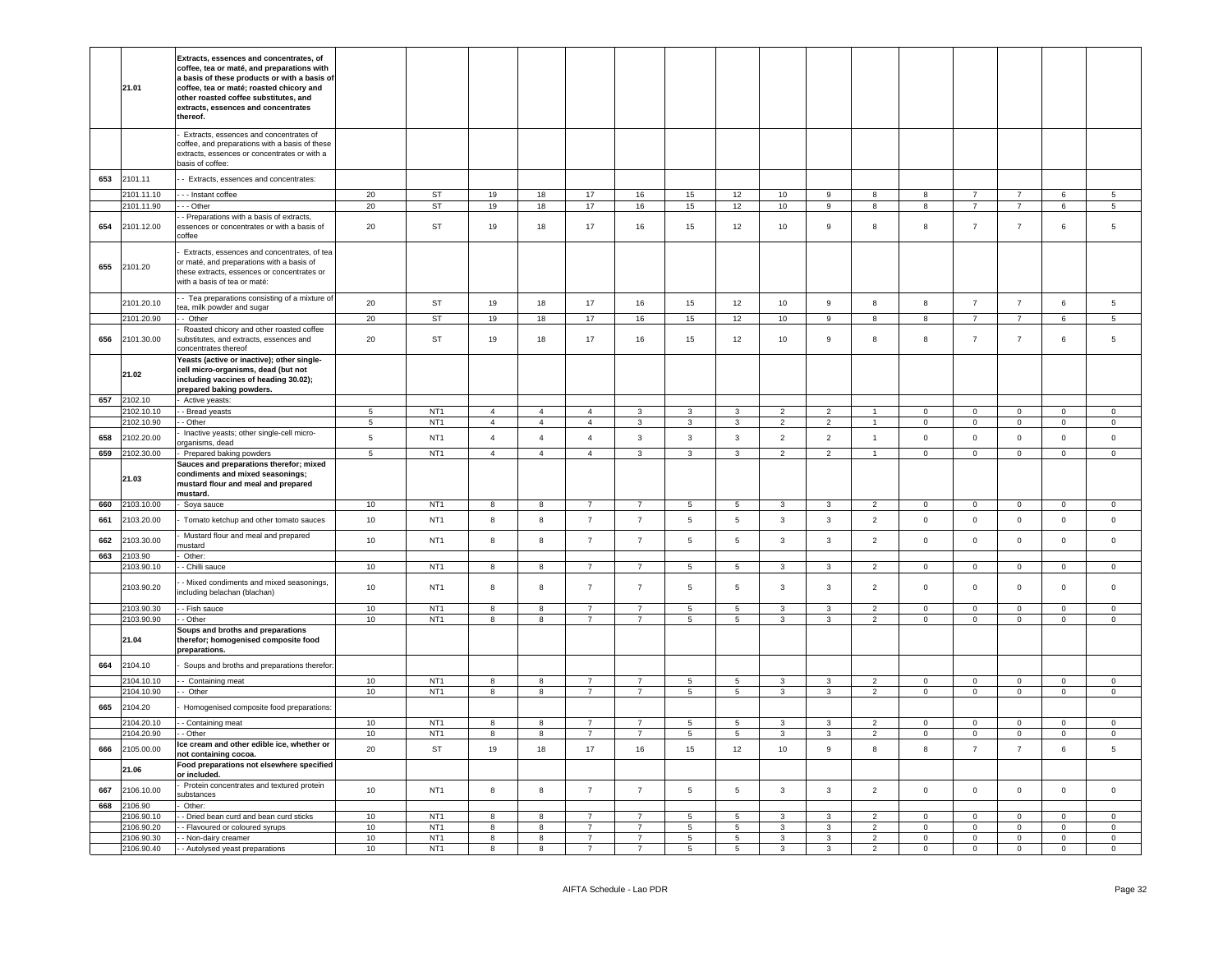|     |            | - Non-alcoholic preparations of a kind used<br>for the manufacture of beverages:  |        |                 |    |            |                |                |                 |    |              |              |                |              |                |                     |                |                 |
|-----|------------|-----------------------------------------------------------------------------------|--------|-----------------|----|------------|----------------|----------------|-----------------|----|--------------|--------------|----------------|--------------|----------------|---------------------|----------------|-----------------|
|     |            | - - Preparations of a kind used as raw                                            |        |                 |    |            |                |                |                 |    |              |              |                |              |                |                     |                |                 |
|     | 2106.90.51 | material for the manufacture of composite                                         | 10     | NT <sub>1</sub> | 8  | 8          | $\overline{7}$ | $\overline{7}$ | 5               | 5  | 3            | 3            | $\overline{2}$ | $\circ$      | $\mathbf{0}$   | $\mathbf 0$         | $\mathbf 0$    | $\circ$         |
|     |            | concentrates                                                                      |        |                 |    |            |                |                |                 |    |              |              |                |              |                |                     |                |                 |
|     |            | - - Composite concentrates for simple                                             |        |                 |    |            |                |                |                 |    |              |              |                |              |                |                     |                |                 |
|     | 2106.90.52 | dilution with water to make beverages                                             | 10     | NT <sub>1</sub> | 8  | 8          | $\overline{7}$ | $\overline{7}$ | 5               | 5  | 3            | $\mathbf{3}$ | $\overline{2}$ | $\mathbf 0$  | $\mathbf 0$    | $\mathbf 0$         | $\mathbf 0$    | $\mathbf 0$     |
|     | 2106.90.53 | - - Ginseng based products                                                        | 10     | NT <sub>1</sub> | 8  | 8          | $\overline{7}$ | 7              | 5               | 5  | 3            | 3            | $\overline{2}$ | $\mathbf 0$  | $\mathbf{0}$   | $\mathbf{0}$        | $\mathbf{0}$   | $\circ$         |
|     | 2106.90.59 | - - Other                                                                         | $10$   | NT <sub>1</sub> | 8  | 8          | $\overline{7}$ | $\overline{7}$ | 5               | 5  | 3            | 3            | $\overline{2}$ | $\mathbf{0}$ | $\mathbf 0$    | $\mathsf 0$         | $\mathbf 0$    | $\mathsf 0$     |
|     |            | - Alcoholic preparations of a kind used for                                       |        |                 |    |            |                |                |                 |    |              |              |                |              |                |                     |                |                 |
|     |            | he manufacture of beverages:                                                      |        |                 |    |            |                |                |                 |    |              |              |                |              |                |                     |                |                 |
|     |            | - - Preparations of a kind used as raw                                            |        |                 |    |            |                |                |                 |    |              |              |                |              |                |                     |                |                 |
|     |            | material for the manufacture of composite                                         |        |                 |    |            |                |                |                 |    |              |              |                |              |                |                     |                |                 |
|     |            | concentrates:                                                                     |        |                 |    |            |                |                |                 |    |              |              |                |              |                |                     |                |                 |
|     | 2106.90.61 | --- Of a kind used for the manufacture of                                         | 10     | NT <sub>1</sub> | 8  | 8          | $\overline{7}$ | $\overline{7}$ | $\sqrt{5}$      | 5  | $\mathbf{3}$ | $\mathbf{3}$ | $\overline{2}$ | $\mathsf 0$  | $\mathbf 0$    | $\mathsf 0$         | $\mathbf 0$    | $\mathbf 0$     |
|     |            | alcoholic beverages, in liquid form                                               |        |                 |    |            |                |                |                 |    |              |              |                |              |                |                     |                |                 |
|     | 2106.90.62 | - - - Of a kind used for the manufacture of<br>alcoholic beverages, in other form | 10     | NT <sub>1</sub> | 8  | 8          | $\overline{7}$ | $\overline{7}$ | 5               | 5  | $\mathbf{3}$ | 3            | $\overline{2}$ | $\mathbf 0$  | $\mathbf 0$    | $\mathsf 0$         | $\mathbf 0$    | $\mathbf 0$     |
|     |            | - - Composite concentrates for simple                                             |        |                 |    |            |                |                |                 |    |              |              |                |              |                |                     |                |                 |
|     |            | dilution with water to make beverages:                                            |        |                 |    |            |                |                |                 |    |              |              |                |              |                |                     |                |                 |
|     |            | - - - Of a kind used for the manufacture of                                       |        |                 |    |            |                |                |                 |    |              |              |                |              |                |                     |                |                 |
|     | 2106.90.64 | alcoholic beverages, in liquid form                                               | 10     | NT <sub>1</sub> | 8  | 8          | $\overline{7}$ | $\overline{7}$ | 5               | 5  | 3            | $\mathbf{3}$ | $\overline{2}$ | $\mathbf 0$  | $\mathbf{0}$   | $\mathbf 0$         | $\mathbf 0$    | $\mathbf 0$     |
|     |            | - - - Of a kind used for the manufacture of                                       | 10     |                 | 8  | 8          | $\overline{7}$ | $\overline{7}$ | 5               | 5  | $\mathbf{3}$ | $\mathbf{3}$ | $\overline{2}$ | $\mathbf 0$  | $\mathbf 0$    | $\mathsf 0$         | $\mathbf 0$    | $\mathbf 0$     |
|     | 2106.90.65 | alcoholic beverages, in other form                                                |        | NT <sub>1</sub> |    |            |                |                |                 |    |              |              |                |              |                |                     |                |                 |
|     | 2106.90.69 | - - Other                                                                         | $10$   | NT <sub>1</sub> | 8  | $^{\rm 8}$ | $\overline{7}$ | $\overline{7}$ | $\sqrt{5}$      | 5  | $\mathbf{3}$ | 3            | $\overline{2}$ | $\mathbf 0$  | $\mathsf 0$    | $\mathbf 0$         | $\mathbf 0$    | $\mathsf 0$     |
|     | 2106.90.70 | - Food supplements                                                                | 10     | NT <sub>1</sub> | 8  | 8          | $\overline{7}$ | $\overline{7}$ | $\overline{5}$  | 5  | 3            | 3            | $\overline{2}$ | $\mathbf 0$  | $\mathbf 0$    | $\mathsf 0$         | $\mathbf 0$    | $\mathbf 0$     |
|     |            | Other mixtures of chemicals with foodstuffs                                       |        |                 |    |            |                |                |                 |    |              |              |                |              |                |                     |                |                 |
|     | 2106.90.80 | or other substances with nutritive value, of a                                    | 10     | NT <sub>1</sub> | 8  | 8          | $\overline{7}$ | $\overline{7}$ | 5               | 5  | 3            | 3            | $\overline{2}$ | $\mathbf 0$  | $\mathbf 0$    | $\mathbf 0$         | $\mathbf 0$    | $\mathbf 0$     |
|     |            | kind used for food processing                                                     |        |                 |    |            |                |                |                 |    |              |              |                |              |                |                     |                |                 |
|     |            | - Other:                                                                          |        |                 |    |            |                |                |                 |    |              |              |                |              |                |                     |                |                 |
|     | 2106.90.91 | - - Fortificant premixes                                                          | 10     | NT <sub>1</sub> | 8  | 8          | $\overline{7}$ | $\overline{7}$ | 5               | 5  | 3            | 3            | $\overline{2}$ | $\mathbf 0$  | $\mathbf{0}$   | $\mathbf 0$         | $\mathbf{0}$   | $\circ$         |
|     | 2106.90.92 | - Ginseng based preparations                                                      | $10$   | NT <sub>1</sub> | 8  | $^{\rm 8}$ | $\overline{7}$ | $\overline{7}$ | $\,$ 5 $\,$     | 5  | $\mathbf{3}$ | 3            | $\overline{2}$ | $\mathbf 0$  | $\mathbf 0$    | $\mathsf{O}\xspace$ | $\,0\,$        | $\mathsf 0$     |
|     |            | - - Food preparations for lactase deficient                                       |        |                 |    |            |                |                |                 |    |              |              |                |              |                |                     |                |                 |
|     | 2106.90.93 | nfants                                                                            | 10     | NT <sub>1</sub> | 8  | 8          | $\overline{7}$ | $\overline{7}$ | 5               | 5  | 3            | 3            | $\overline{2}$ | $\mathbf 0$  | $\mathbf 0$    | $\mathsf 0$         | $\mathbf 0$    | $\mathbf 0$     |
|     | 2106.90.94 | - - Other infant food preparations                                                | 10     | NT <sub>1</sub> | 8  | 8          | $\overline{7}$ | 7              | 5               | 5  | 3            | 3            | $\overline{2}$ | $\mathbf 0$  | $\mathbf{0}$   | $\mathbf 0$         | $\overline{0}$ | $\circ$         |
|     | 2106.90.95 | - - Seri kaya                                                                     | $10$   | NT <sub>1</sub> | 8  | $^{\rm 8}$ | $\overline{7}$ | $\overline{7}$ | $\,$ 5 $\,$     | 5  | $\mathbf{3}$ | 3            | $\overline{2}$ | $\mathbf 0$  | $\mathsf 0$    | $\mathsf 0$         | $\mathbf 0$    | $\mathsf 0$     |
|     | 2106.90.99 | - - Other                                                                         | $10$   | NT <sub>1</sub> | 8  | 8          | $\overline{7}$ | $\overline{7}$ | 5               | 5  | 3            | 3            | $\overline{2}$ | $\mathbf 0$  | $\mathbf{0}$   | $\mathbf 0$         | $\mathbf 0$    | $\mathbf 0$     |
|     |            | Waters, including natural or artificial                                           |        |                 |    |            |                |                |                 |    |              |              |                |              |                |                     |                |                 |
|     |            | mineral waters and aerated waters, not                                            |        |                 |    |            |                |                |                 |    |              |              |                |              |                |                     |                |                 |
|     |            |                                                                                   |        |                 |    |            |                |                |                 |    |              |              |                |              |                |                     |                |                 |
|     | 22.01      | containing added sugar or other                                                   |        |                 |    |            |                |                |                 |    |              |              |                |              |                |                     |                |                 |
|     |            | sweetening matter nor flavoured; ice and                                          |        |                 |    |            |                |                |                 |    |              |              |                |              |                |                     |                |                 |
|     |            | snow.                                                                             |        |                 |    |            |                |                |                 |    |              |              |                |              |                |                     |                |                 |
| 669 | 2201.10.00 | Mineral waters and aerated waters                                                 | 40     | ST              | 38 | 35         | 33             | 31             | 28              | 26 | 24           | 22           | 20             | 20           | 15             | 13                  | 10             | $5\phantom{.0}$ |
| 670 | 2201.90    | Other:                                                                            |        |                 |    |            |                |                |                 |    |              |              |                |              |                |                     |                |                 |
|     | 2201.90.10 | - Ice and snow                                                                    | 10     | NT <sub>1</sub> | 8  | 8          | $\overline{7}$ | 7              | $5\phantom{.0}$ | 5  | $\mathbf{3}$ | $\mathbf{3}$ | $\overline{2}$ | $\mathbf 0$  | $\overline{0}$ | $\mathsf 0$         | $\mathbf 0$    | $\mathbf 0$     |
|     | 2201.90.90 | - Other                                                                           | 10     | NT <sub>1</sub> | 8  | 8          | $\overline{7}$ | $\overline{7}$ | $\sqrt{5}$      | 5  | 3            | 3            | $\overline{2}$ | $\mathbf 0$  | $\mathbf{0}$   | $\mathsf{O}\xspace$ | $\circ$        | $\mathbf 0$     |
|     |            | Waters, including mineral waters and                                              |        |                 |    |            |                |                |                 |    |              |              |                |              |                |                     |                |                 |
|     |            | aerated waters, containing added sugar or                                         |        |                 |    |            |                |                |                 |    |              |              |                |              |                |                     |                |                 |
|     | 22.02      | other sweetening matter or flavoured, and                                         |        |                 |    |            |                |                |                 |    |              |              |                |              |                |                     |                |                 |
|     |            | other non-alcoholic beverages, not                                                |        |                 |    |            |                |                |                 |    |              |              |                |              |                |                     |                |                 |
|     |            | including fruit or vegetable juices of<br>heading 20.09.                          |        |                 |    |            |                |                |                 |    |              |              |                |              |                |                     |                |                 |
|     |            | Waters, including mineral waters and                                              |        |                 |    |            |                |                |                 |    |              |              |                |              |                |                     |                |                 |
| 671 | 2202.10    | aerated waters, containing added sugar or                                         |        |                 |    |            |                |                |                 |    |              |              |                |              |                |                     |                |                 |
|     |            | other sweetening matter or flavoured:                                             |        |                 |    |            |                |                |                 |    |              |              |                |              |                |                     |                |                 |
|     |            | - Sparkling mineral waters or aerated waters,                                     | 30     | <b>ST</b>       | 28 | 26         | 25             |                | 21              |    | 17           |              | 13             | 13           | 10             | 9                   | $\overline{7}$ |                 |
|     | 2202.10.10 | lavoured                                                                          |        |                 |    |            |                | 23             |                 | 19 |              | 15           |                |              |                |                     |                | 5               |
|     | 2202.10.90 | Other                                                                             | 30     | <b>ST</b>       | 28 | 26         | 25             | 23             | 21              | 19 | 17           | 15           | 13             | 13           | 10             | 9                   | $\overline{7}$ | 5               |
| 672 | 2202.90    | Other:                                                                            |        |                 |    |            |                |                |                 |    |              |              |                |              |                |                     |                |                 |
|     | 2202.90.10 | - Flavoured UHT milk drink                                                        | $30\,$ | <b>ST</b>       | 28 | 26         | 25             | 23             | 21              | 19 | 17           | 15           | 13             | 13           | 10             | 9                   | $\overline{7}$ | 5               |
|     | 2202.90.20 | - Soya milk drink                                                                 | 30     | ST              | 28 | 26         | 25             | 23             | 21              | 19 | 17           | 15           | 13             | 13           | 10             | 9                   | $\overline{7}$ | $5\overline{5}$ |
|     | 2202.90.30 | Non-aerated beverages ready for                                                   | 30     | ST              | 28 | 26         | 25             | 23             | 21              | 19 | 17           | 15           | 13             | 13           | 10             | 9                   | $\overline{7}$ | 5               |
|     |            | nmediate consumption without dilution                                             |        |                 |    |            |                |                |                 |    |              |              |                |              |                |                     |                |                 |
|     | 2202.90.90 | - Other                                                                           | $30\,$ | ST              | 28 | 26         | 25             | 23             | 21              | 19 | 17           | 15           | 13             | 13           | 10             | 9                   | $\overline{7}$ | 5               |
| 673 | 22.03      | Beer made from malt.                                                              |        |                 |    |            |                |                |                 |    |              |              |                |              |                |                     |                |                 |
|     | 2203.00.10 | Stout or porter                                                                   | 40     | EL              |    |            |                |                |                 |    |              |              |                |              |                |                     |                |                 |
|     | 2203.00.90 | Other, including ale<br>Wine of fresh grapes, including fortified                 | 40     | EL.             |    |            |                |                |                 |    |              |              |                |              |                |                     |                |                 |
|     | 22.04      | wines; grape must other than that of                                              |        |                 |    |            |                |                |                 |    |              |              |                |              |                |                     |                |                 |
|     |            | heading 20.09.                                                                    |        |                 |    |            |                |                |                 |    |              |              |                |              |                |                     |                |                 |
| 674 | 2204.10.00 | Sparkling wine                                                                    | 30     | EL              |    |            |                |                |                 |    |              |              |                |              |                |                     |                |                 |
|     |            | Other wine; grape must with fermentation                                          |        |                 |    |            |                |                |                 |    |              |              |                |              |                |                     |                |                 |
|     |            | prevented or arrested by the addition of                                          |        |                 |    |            |                |                |                 |    |              |              |                |              |                |                     |                |                 |
|     |            | alcohol:                                                                          |        |                 |    |            |                |                |                 |    |              |              |                |              |                |                     |                |                 |
| 675 | 2204.21    | - In containers holding 2 I or less:                                              |        |                 |    |            |                |                |                 |    |              |              |                |              |                |                     |                |                 |
|     |            | - - Wine:                                                                         |        |                 |    |            |                |                |                 |    |              |              |                |              |                |                     |                |                 |
|     | 2204.21.11 | --- Of an alcoholic strength by volume not<br>exceeding 15% vol                   | 30     | EL.             |    |            |                |                |                 |    |              |              |                |              |                |                     |                |                 |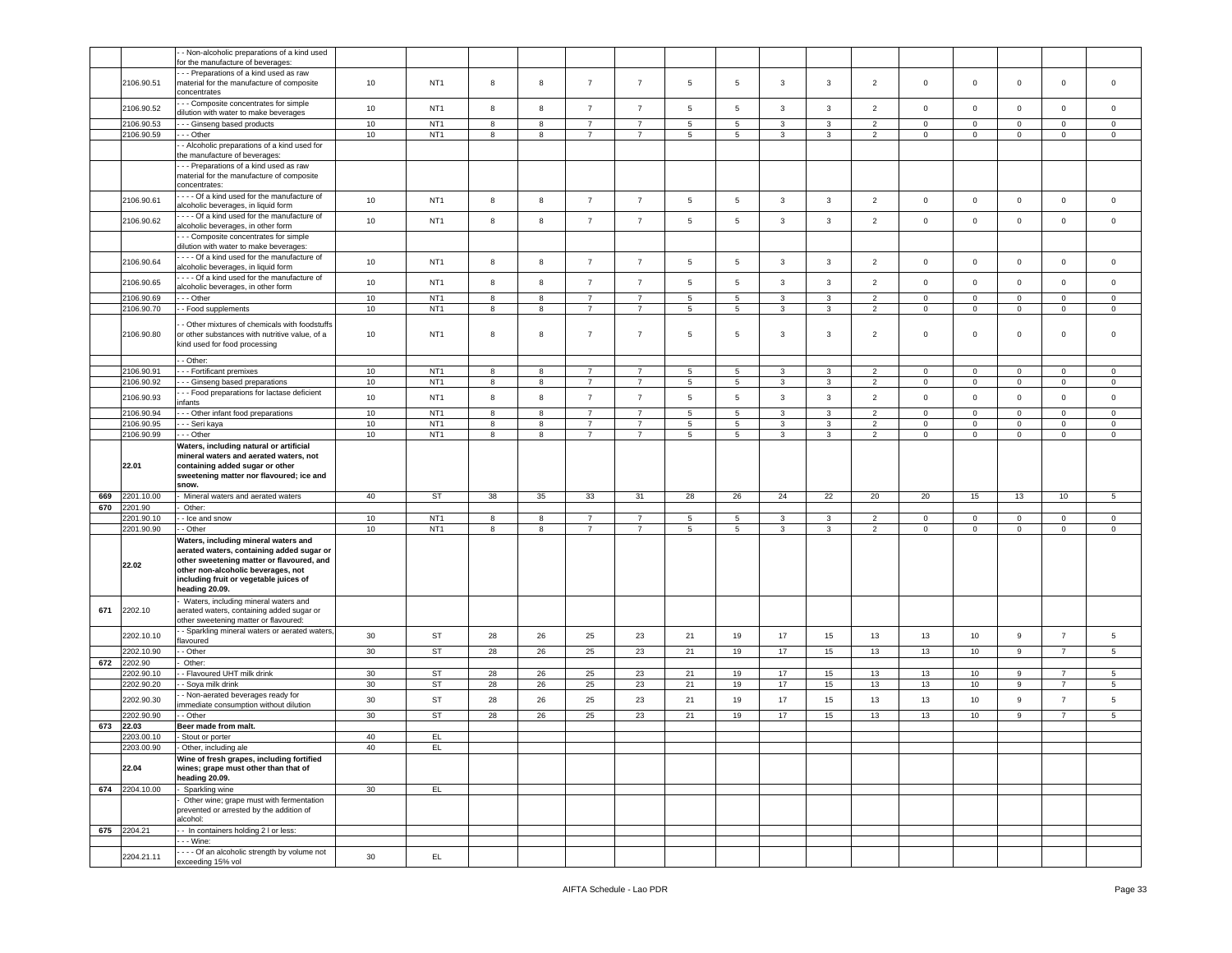|     | 2204.21.12               | - - - Of an alcoholic strength by volume<br>exceeding 15% vol                                                                                                                                                  | 30              | EL            |    |    |    |    |    |    |    |    |    |    |    |             |                |                 |
|-----|--------------------------|----------------------------------------------------------------------------------------------------------------------------------------------------------------------------------------------------------------|-----------------|---------------|----|----|----|----|----|----|----|----|----|----|----|-------------|----------------|-----------------|
|     |                          | - - Grape must with fermentation prevented                                                                                                                                                                     |                 |               |    |    |    |    |    |    |    |    |    |    |    |             |                |                 |
|     |                          | or arrested by the addition of alcohol:                                                                                                                                                                        |                 |               |    |    |    |    |    |    |    |    |    |    |    |             |                |                 |
|     | 2204.21.21               | --- Of an alcoholic strength by volume not<br>xceeding 15% vol                                                                                                                                                 | 30              | EL            |    |    |    |    |    |    |    |    |    |    |    |             |                |                 |
|     | 2204.21.22               | - - - Of an alcoholic strength by volume<br>exceeding 15% vol                                                                                                                                                  | 30              | $\mathsf{EL}$ |    |    |    |    |    |    |    |    |    |    |    |             |                |                 |
| 676 | 2204.29                  | - Other:                                                                                                                                                                                                       |                 |               |    |    |    |    |    |    |    |    |    |    |    |             |                |                 |
|     |                          | $-$ Wine:<br>- - - Of an alcoholic strength by volume not                                                                                                                                                      |                 |               |    |    |    |    |    |    |    |    |    |    |    |             |                |                 |
|     | 2204.29.11               | exceeding 15% vol                                                                                                                                                                                              | 30              | $\mathsf{EL}$ |    |    |    |    |    |    |    |    |    |    |    |             |                |                 |
|     | 2204.29.12               | - - - Of an alcoholic strength by volume<br>exceeding 15% vol                                                                                                                                                  | 30              | EL            |    |    |    |    |    |    |    |    |    |    |    |             |                |                 |
|     |                          | - - Grape must with fermentation prevented<br>or arrested by the addition of alcohol:                                                                                                                          |                 |               |    |    |    |    |    |    |    |    |    |    |    |             |                |                 |
|     | 2204.29.21               | --- Of an alcoholic strength by volume not<br>xceeding 15% vol                                                                                                                                                 | 30              | EL.           |    |    |    |    |    |    |    |    |    |    |    |             |                |                 |
|     | 2204.29.22               | ---- Of an alcoholic strength by volume<br>exceeding 15% vol                                                                                                                                                   | $30\,$          | $\mathsf{EL}$ |    |    |    |    |    |    |    |    |    |    |    |             |                |                 |
| 677 | 2204.30                  | Other grape must:                                                                                                                                                                                              |                 |               |    |    |    |    |    |    |    |    |    |    |    |             |                |                 |
|     | 2204.30.10               | - Of an alcoholic strength by volume not<br>exceeding 15% vol                                                                                                                                                  | 30              | <b>ST</b>     | 28 | 26 | 25 | 23 | 21 | 19 | 17 | 15 | 13 | 13 | 10 | $\mathsf g$ | $\overline{7}$ | 5               |
|     | 2204.30.20               | - Of an alcoholic strength by volume<br>exceeding 15% vol                                                                                                                                                      | 30              | <b>ST</b>     | 28 | 26 | 25 | 23 | 21 | 19 | 17 | 15 | 13 | 13 | 10 | $\mathsf g$ | $\overline{7}$ | $5\phantom{.0}$ |
|     | 22.05                    | Vermouth and other wine of fresh grapes<br>flavoured with plants or aromatic<br>substances.                                                                                                                    |                 |               |    |    |    |    |    |    |    |    |    |    |    |             |                |                 |
| 678 | 2205.10                  | In containers holding 2 I or less:                                                                                                                                                                             |                 |               |    |    |    |    |    |    |    |    |    |    |    |             |                |                 |
|     | 2205.10.10               | - Of an alcoholic strength by volume not<br>exceeding 15% vol                                                                                                                                                  | 30              | EL            |    |    |    |    |    |    |    |    |    |    |    |             |                |                 |
|     | 2205.10.20               | - Of an alcoholic strength by volume<br>xceeding 15% vol                                                                                                                                                       | 30              | EL            |    |    |    |    |    |    |    |    |    |    |    |             |                |                 |
|     | 679 2205.90              | Other:                                                                                                                                                                                                         |                 |               |    |    |    |    |    |    |    |    |    |    |    |             |                |                 |
|     | 2205.90.10               | - Of an alcoholic strength by volume not<br>exceeding 15% vol                                                                                                                                                  | 30              | EL            |    |    |    |    |    |    |    |    |    |    |    |             |                |                 |
|     | 2205.90.20               | - Of an alcoholic strength by volume<br>exceeding 15% vol                                                                                                                                                      | 30              | EL.           |    |    |    |    |    |    |    |    |    |    |    |             |                |                 |
| 680 | 22.06                    | Other fermented beverages (for example,<br>cider, perry, mead); mixtures of fermented<br>beverages and mixtures of fermented<br>beverages and non-alcoholic beverages,<br>not elsewhere specified or included. |                 |               |    |    |    |    |    |    |    |    |    |    |    |             |                |                 |
|     | 2206.00.10               | Cider or perry                                                                                                                                                                                                 | 30              | EL.           |    |    |    |    |    |    |    |    |    |    |    |             |                |                 |
|     | 2206.00.20               | Sake (rice wine)                                                                                                                                                                                               | 30              | EL.           |    |    |    |    |    |    |    |    |    |    |    |             |                |                 |
|     | 2206.00.30               | Toddy                                                                                                                                                                                                          | 30 <sup>°</sup> | EL.           |    |    |    |    |    |    |    |    |    |    |    |             |                |                 |
|     | 2206.00.40<br>2206.00.90 | Shandy<br>Other, including mead                                                                                                                                                                                | 30<br>30        | EL<br>EL.     |    |    |    |    |    |    |    |    |    |    |    |             |                |                 |
|     | 22.07                    | Undenatured ethyl alcohol of an alcoholic<br>strength by volume of 80% vol or higher;<br>ethyl alcohol and other spirits, denatured,<br>of any strength.                                                       |                 |               |    |    |    |    |    |    |    |    |    |    |    |             |                |                 |
| 681 | 2207.10.00               | Undenatured ethyl alcohol of an alcoholic<br>strength by volume of 80% vol or higher                                                                                                                           | 30              | EL.           |    |    |    |    |    |    |    |    |    |    |    |             |                |                 |
| 682 | 2207.20                  | Ethyl alcohol and other spirits, denatured, of<br>any strength:                                                                                                                                                |                 |               |    |    |    |    |    |    |    |    |    |    |    |             |                |                 |
|     |                          | - Denatured ethyl alcohol, including<br>nethylated spirits:                                                                                                                                                    |                 |               |    |    |    |    |    |    |    |    |    |    |    |             |                |                 |
|     | 2207.20.11               | - - Ethyl alcohol of an alcoholic strength by<br>olume exceeding 99% vol                                                                                                                                       | 40              | EL            |    |    |    |    |    |    |    |    |    |    |    |             |                |                 |
|     | 2207.20.19               | - - Other                                                                                                                                                                                                      | 40              | EL.           |    |    |    |    |    |    |    |    |    |    |    |             |                |                 |
|     | 2207.20.90               | - Other<br>Jndenatured ethyl alcohol of an alcoholic                                                                                                                                                           | 40              | EL.           |    |    |    |    |    |    |    |    |    |    |    |             |                |                 |
|     | 22.08                    | strength by volume of less than 80% vol;<br>spirits, liqueurs and other spirituous<br>beverages.                                                                                                               |                 |               |    |    |    |    |    |    |    |    |    |    |    |             |                |                 |
| 683 | 2208.20                  | Spirits obtained by distilling grape wine or<br>grape marc:                                                                                                                                                    |                 |               |    |    |    |    |    |    |    |    |    |    |    |             |                |                 |
|     | 2208.20.10               | - Brandy of an alcoholic strength by volume<br>ot exceeding 46% vol                                                                                                                                            | 30              | EL            |    |    |    |    |    |    |    |    |    |    |    |             |                |                 |
|     | 2208.20.20               | Brandy of an alcoholic strength by volume<br>xceeding 46% vol                                                                                                                                                  | 30              | EL.           |    |    |    |    |    |    |    |    |    |    |    |             |                |                 |
|     | 2208.20.30               | - Other, of an alcoholic strength by volume<br>not exceeding 46% vol                                                                                                                                           | 30              | EL            |    |    |    |    |    |    |    |    |    |    |    |             |                |                 |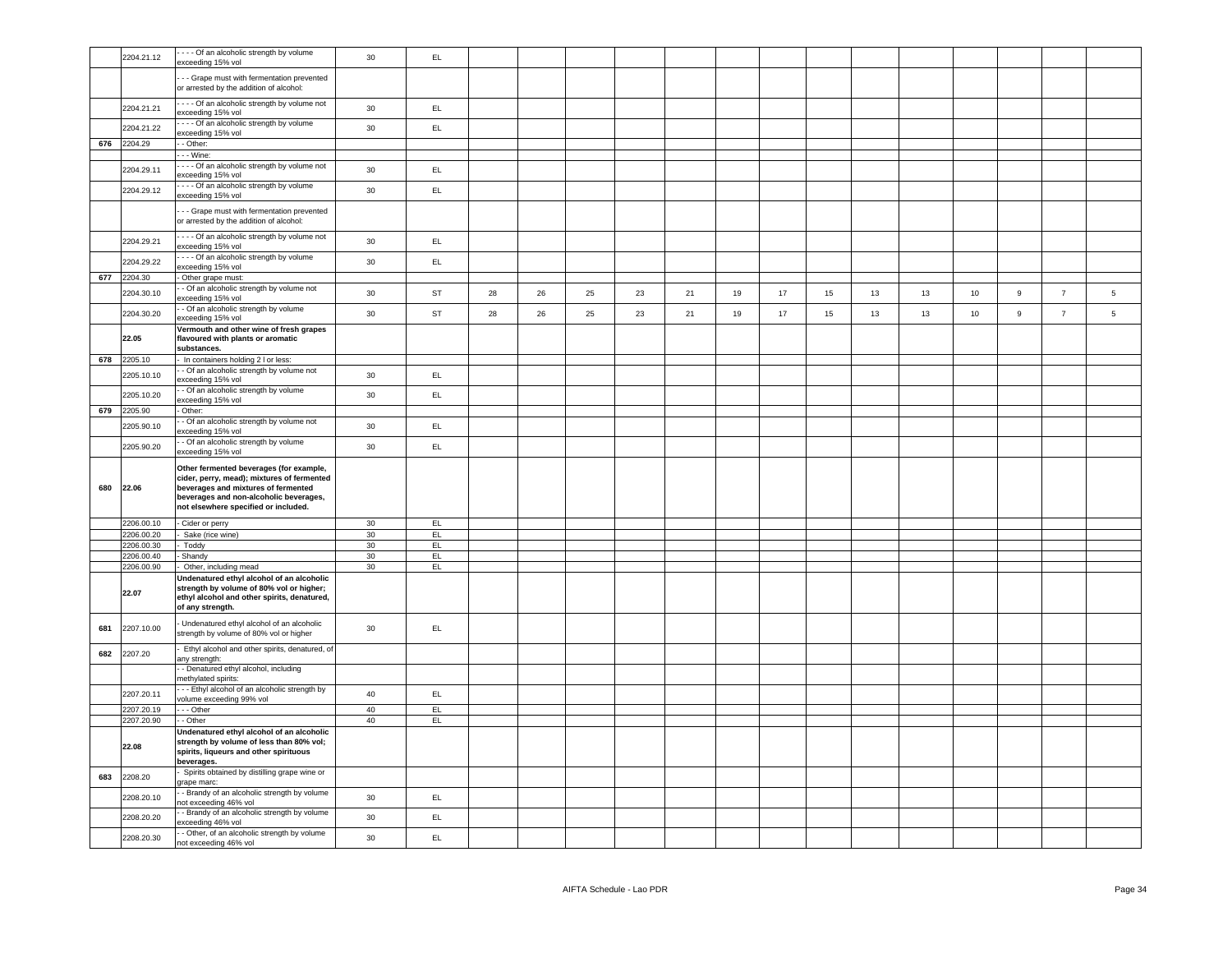|     | 2208.20.40            | - Other, of an alcoholic strength by volume<br>exceeding 46% vol                                                                                                        | 30              | EL.             |                |                |                |                         |                         |                         |                |                |                |                |                |             |                     |                     |
|-----|-----------------------|-------------------------------------------------------------------------------------------------------------------------------------------------------------------------|-----------------|-----------------|----------------|----------------|----------------|-------------------------|-------------------------|-------------------------|----------------|----------------|----------------|----------------|----------------|-------------|---------------------|---------------------|
| 684 | 2208.30               | Whiskies:                                                                                                                                                               |                 |                 |                |                |                |                         |                         |                         |                |                |                |                |                |             |                     |                     |
|     |                       | - Of an alcoholic strength by volume not                                                                                                                                |                 |                 |                |                |                |                         |                         |                         |                |                |                |                |                |             |                     |                     |
|     | 2208.30.10            | exceeding 46% vol                                                                                                                                                       | 40              | EL.             |                |                |                |                         |                         |                         |                |                |                |                |                |             |                     |                     |
|     | 2208.30.20            | - Of an alcoholic strength by volume                                                                                                                                    | 40              | EL.             |                |                |                |                         |                         |                         |                |                |                |                |                |             |                     |                     |
|     |                       | exceeding 46% vol                                                                                                                                                       |                 |                 |                |                |                |                         |                         |                         |                |                |                |                |                |             |                     |                     |
| 685 | 2208.40               | Rum and other spirits obtained by distilling<br>fermented sugar-cane products:                                                                                          |                 |                 |                |                |                |                         |                         |                         |                |                |                |                |                |             |                     |                     |
|     | 2208.40.10            | - Of an alcoholic strength by volume not<br>xceeding 46% vol                                                                                                            | 40              | EL.             |                |                |                |                         |                         |                         |                |                |                |                |                |             |                     |                     |
|     | 2208.40.20            | - Of an alcoholic strength by volume<br>xceeding 46% vol                                                                                                                | 40              | EL.             |                |                |                |                         |                         |                         |                |                |                |                |                |             |                     |                     |
| 686 | 2208.50               | Gin and Geneva:                                                                                                                                                         |                 |                 |                |                |                |                         |                         |                         |                |                |                |                |                |             |                     |                     |
|     | 2208.50.10            | - Of an alcoholic strength by volume not<br>exceeding 46% vol                                                                                                           | 40              | EL.             |                |                |                |                         |                         |                         |                |                |                |                |                |             |                     |                     |
|     | 2208.50.20            | - Of an alcoholic strength by volume                                                                                                                                    | 40              | EL.             |                |                |                |                         |                         |                         |                |                |                |                |                |             |                     |                     |
| 687 | 2208.60               | exceeding 46% vol<br>Vodka:                                                                                                                                             |                 |                 |                |                |                |                         |                         |                         |                |                |                |                |                |             |                     |                     |
|     |                       | - Of an alcoholic strength by volume not                                                                                                                                |                 |                 |                |                |                |                         |                         |                         |                |                |                |                |                |             |                     |                     |
|     | 2208.60.10            | exceeding 46% vol                                                                                                                                                       | 40              | EL              |                |                |                |                         |                         |                         |                |                |                |                |                |             |                     |                     |
|     | 2208.60.20            | - Of an alcoholic strength by volume<br>exceeding 46% vol                                                                                                               | 40              | EL              |                |                |                |                         |                         |                         |                |                |                |                |                |             |                     |                     |
|     | 688 2208.70           | Liqueurs and cordials:                                                                                                                                                  |                 |                 |                |                |                |                         |                         |                         |                |                |                |                |                |             |                     |                     |
|     | 2208.70.10            | - Of an alcoholic strength by volume not<br>exceeding 57% vol                                                                                                           | 40              | EL              |                |                |                |                         |                         |                         |                |                |                |                |                |             |                     |                     |
|     | 2208.70.20            | - Of an alcoholic strength by volume<br>exceeding 57% vol                                                                                                               | 40              | EL              |                |                |                |                         |                         |                         |                |                |                |                |                |             |                     |                     |
| 689 | 2208.90               | Other:                                                                                                                                                                  |                 |                 |                |                |                |                         |                         |                         |                |                |                |                |                |             |                     |                     |
|     |                       | - Medicated samsu of an alcoholic strength                                                                                                                              |                 |                 |                |                |                |                         |                         |                         |                |                |                |                |                |             |                     |                     |
|     | 2208.90.10            | by volume not exceeding 40% vol                                                                                                                                         | 40              | EL.             |                |                |                |                         |                         |                         |                |                |                |                |                |             |                     |                     |
|     | 2208.90.20            | - Medicated samsu of an alcoholic strength<br>by volume exceeding 40% vol                                                                                               | 40              | EL.             |                |                |                |                         |                         |                         |                |                |                |                |                |             |                     |                     |
|     | 2208.90.30            | - Other samsu of an alcoholic strength by<br>volume not exceeding 40% vol                                                                                               | 40              | EL.             |                |                |                |                         |                         |                         |                |                |                |                |                |             |                     |                     |
|     | 2208.90.40            | - Other samsu of an alcoholic strength by<br>volume exceeding 40% vol                                                                                                   | 40              | EL.             |                |                |                |                         |                         |                         |                |                |                |                |                |             |                     |                     |
|     |                       | - Arrack or pineapple spirit of an alcoholic                                                                                                                            |                 |                 |                |                |                |                         |                         |                         |                |                |                |                |                |             |                     |                     |
|     | 2208.90.50            | strength by volume not exceeding 40% vol                                                                                                                                | 40              | EL              |                |                |                |                         |                         |                         |                |                |                |                |                |             |                     |                     |
|     |                       |                                                                                                                                                                         |                 |                 |                |                |                |                         |                         |                         |                |                |                |                |                |             |                     |                     |
|     | 2208.90.60            | - Arrack or pineapple spirit of an alcoholic<br>strength by volume exceeding 40% vol                                                                                    | 40              | EL              |                |                |                |                         |                         |                         |                |                |                |                |                |             |                     |                     |
|     | 2208.90.70            | Bitters and similar beverages of an                                                                                                                                     | 40              | EL.             |                |                |                |                         |                         |                         |                |                |                |                |                |             |                     |                     |
|     |                       | alcoholic strength not exceeding 57% vol<br>- Bitters and similar beverages of an                                                                                       |                 |                 |                |                |                |                         |                         |                         |                |                |                |                |                |             |                     |                     |
|     | 2208.90.80            | alcoholic strength exceeding 57% vol                                                                                                                                    | 40              | EL              |                |                |                |                         |                         |                         |                |                |                |                |                |             |                     |                     |
|     | 2208.90.90            | - Other                                                                                                                                                                 | 40              | EL              |                |                |                |                         |                         |                         |                |                |                |                |                |             |                     |                     |
| 690 | 2209.00.00            | Vinegar and substitutes for vinegar<br>obtained from acetic acid.                                                                                                       | 10              | NT <sub>1</sub> | 8              | $\bf8$         | $\overline{7}$ | $\overline{7}$          | $5\phantom{.0}$         | $\sqrt{5}$              | $\mathbf{3}$   | $\mathbf{3}$   | $\overline{2}$ | $\mathbf 0$    | $\mathsf 0$    | $\mathbf 0$ | $\mathsf 0$         | $\mathsf{O}\xspace$ |
|     | 23.01                 | Flours, meals and pellets, of meat or meat<br>offal, of fish or of crustaceans, molluscs or<br>other aquatic invertebrates, unfit for<br>human consumption; greaves.    |                 |                 |                |                |                |                         |                         |                         |                |                |                |                |                |             |                     |                     |
| 691 | 2301.10.00            | Flours, meals and pellets, of meat or meat<br>offal; greaves                                                                                                            | $5\phantom{.0}$ | NT <sub>1</sub> | $\overline{4}$ | $\overline{4}$ | $\overline{4}$ | $\mathbf{3}$            | $\mathbf{3}$            | $\mathbf{3}$            | $\overline{2}$ | $\overline{2}$ | $\overline{1}$ | $\mathsf 0$    | $\mathbf 0$    | $\mathbf 0$ | $\overline{0}$      | $\mathsf 0$         |
|     |                       | Flours, meals and pellets, of fish or of                                                                                                                                |                 |                 |                |                |                |                         |                         |                         |                |                |                |                |                |             |                     |                     |
| 692 | 2301.20.00            | crustaceans, molluscs or other aquatic<br>invertebrates                                                                                                                 | $\,$ 5 $\,$     | NT <sub>1</sub> | $\overline{4}$ | $\overline{4}$ | $\overline{4}$ | $\mathbf{3}$            | 3                       | $\mathbf{3}$            | $\overline{2}$ | $\overline{2}$ | $\overline{1}$ | $\mathsf 0$    | $\mathsf 0$    | $\mathbf 0$ | $\mathsf{O}\xspace$ | $\mathsf 0$         |
|     | 23.02                 | Bran, sharps and other residues, whether<br>or not in the form of pellets, derived from<br>the sifting, milling or other working of<br>cereals or of leguminous plants. |                 |                 |                |                |                |                         |                         |                         |                |                |                |                |                |             |                     |                     |
| 693 | 2302.10.00            | Of maize (corn)                                                                                                                                                         | $5\overline{)}$ | NT <sub>1</sub> | $\overline{4}$ | $\overline{4}$ | $\overline{4}$ | $\mathbf{3}$            | $\mathbf{3}$            | 3                       | $\overline{2}$ | $\overline{2}$ | $\overline{1}$ | $\overline{0}$ | $\circ$        | $\mathsf 0$ | $\mathbf 0$         | $\mathsf 0$         |
| 694 | 2302.30.00            | Of wheat                                                                                                                                                                | $5\overline{)}$ | NT <sub>1</sub> | $\overline{4}$ | $\overline{4}$ | $\overline{4}$ | $\mathbf{3}$            | $\mathbf{3}$            | 3                       | $\overline{2}$ | $\overline{2}$ | $\overline{1}$ | $\overline{0}$ | $\overline{0}$ | $\mathbf 0$ | $\overline{0}$      | $\mathbf{0}$        |
| 695 | 2302.40<br>2302.40.10 | Of other cereals:<br>- Of rice                                                                                                                                          | 5               | NT <sub>1</sub> | $\overline{4}$ | $\overline{4}$ | $\overline{4}$ | $\overline{3}$          | $\mathbf{3}$            | $\overline{3}$          | 2              | $\overline{2}$ |                | $\circ$        | $\mathbf{0}$   | $\mathbf 0$ | $\overline{0}$      | $\circ$             |
|     | 2302.40.90            | - Other                                                                                                                                                                 | $\overline{5}$  | NT <sub>1</sub> | $\overline{4}$ | $\overline{4}$ | $\overline{4}$ | 3                       | $\mathbf{3}$            | $\overline{3}$          | $\overline{2}$ | $\overline{2}$ |                | $\overline{0}$ | $\overline{0}$ | $\mathbf 0$ | $\mathsf 0$         | $\mathsf 0$         |
|     | 696 2302.50.00        | - Of leguminous plants                                                                                                                                                  | 5               | NT <sub>1</sub> | $\overline{4}$ | $\overline{4}$ | $\overline{4}$ | $\overline{\mathbf{3}}$ | $\overline{\mathbf{3}}$ | $\overline{\mathbf{3}}$ | 2              | $\overline{2}$ | $\overline{1}$ | $\mathbf 0$    | $\overline{0}$ | $\mathsf 0$ | $\mathbf 0$         | $\mathbf 0$         |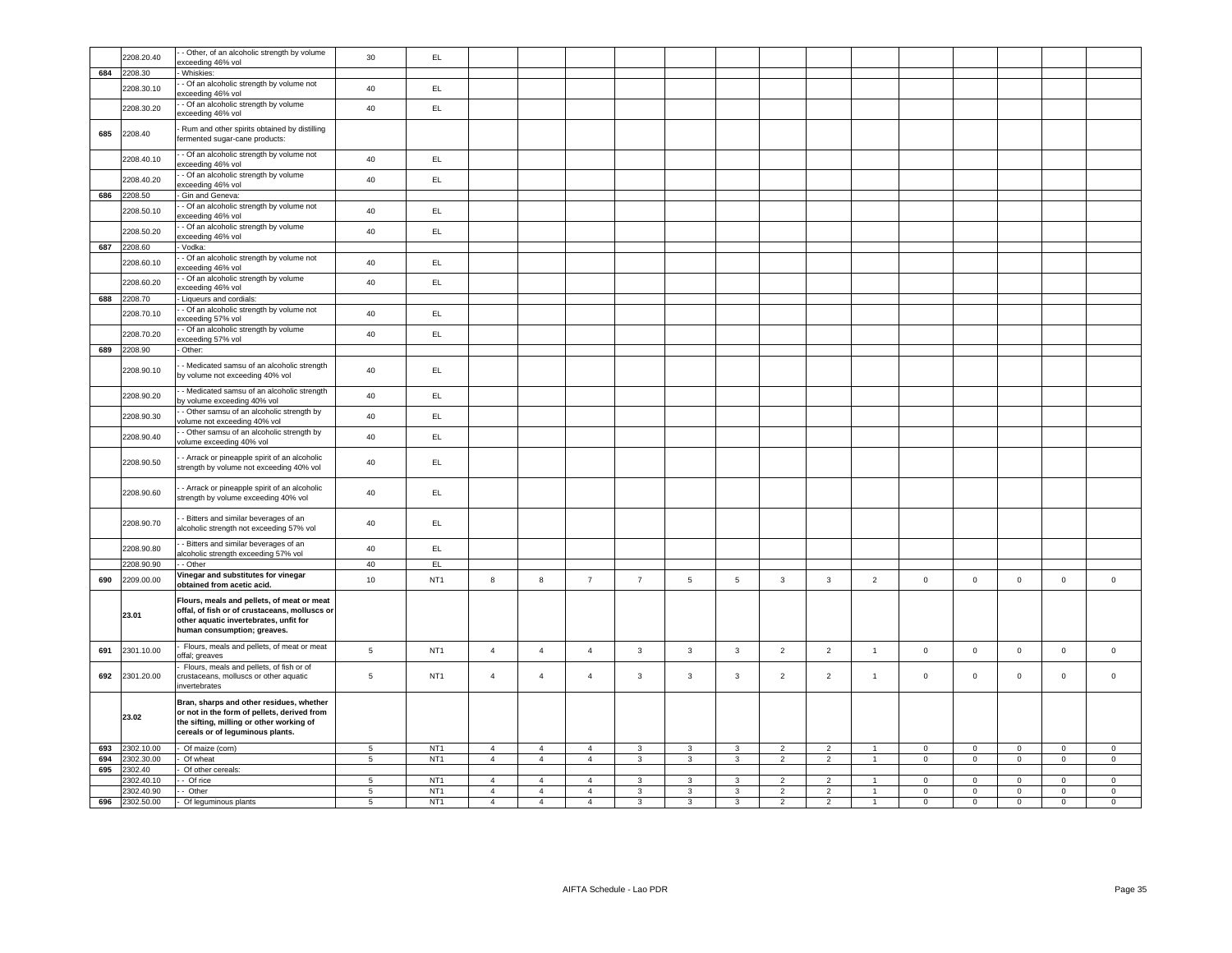|            | 23.03                    | Residues of starch manufacture and<br>similar residues, beet-pulp, bagasse and<br>other waste of sugar manufacture, brewing<br>or distilling dregs and waste, whether or<br>not in the form of pellets. |                               |                                    |                                  |                                  |                                  |                              |                              |                              |                                  |                                  |                                  |                               |                                |                             |                                  |                                    |
|------------|--------------------------|---------------------------------------------------------------------------------------------------------------------------------------------------------------------------------------------------------|-------------------------------|------------------------------------|----------------------------------|----------------------------------|----------------------------------|------------------------------|------------------------------|------------------------------|----------------------------------|----------------------------------|----------------------------------|-------------------------------|--------------------------------|-----------------------------|----------------------------------|------------------------------------|
| 697        | 2303.10                  | Residues of starch manufacture and similar<br>esidues:                                                                                                                                                  |                               |                                    |                                  |                                  |                                  |                              |                              |                              |                                  |                                  |                                  |                               |                                |                             |                                  |                                    |
|            | 2303.10.10<br>2303.10.90 | - Of manioc (cassava) or sago<br>- Other                                                                                                                                                                | 5<br>5                        | NT <sub>1</sub><br>NT <sub>1</sub> | $\overline{4}$<br>$\overline{4}$ | $\overline{4}$<br>$\overline{4}$ | $\overline{4}$<br>$\overline{4}$ | 3<br>3                       | 3<br>3                       | $\mathbf{3}$<br>3            | $\overline{2}$<br>$\overline{2}$ | $\overline{2}$<br>$\overline{2}$ | $\overline{1}$<br>$\overline{1}$ | $\mathbf 0$<br>$\mathbf 0$    | $\mathbf{0}$<br>$\overline{0}$ | $\mathbf 0$<br>$\mathsf 0$  | $\overline{0}$<br>$\overline{0}$ | $\circ$<br>$\mathbf 0$             |
| 698        | 2303.20.00               | Beet-pulp, bagasse and other waste of<br>sugar manufacture                                                                                                                                              | $\sqrt{5}$                    | NT <sub>1</sub>                    | $\overline{4}$                   | $\sqrt{4}$                       | $\overline{4}$                   | $\mathbf{3}$                 | $\mathbf{3}$                 | $\mathbf{3}$                 | $\overline{2}$                   | $\overline{2}$                   | $\overline{1}$                   | $\mathsf 0$                   | $\mathsf 0$                    | $\mathsf{O}\xspace$         | $\mathbf 0$                      | $\mathbf 0$                        |
| 699        | 303.30.00                | Brewing or distilling dregs and waste                                                                                                                                                                   | 5                             | NT <sub>1</sub>                    | $\overline{4}$                   | $\overline{4}$                   | $\overline{4}$                   | 3                            | 3                            | $\mathbf{3}$                 | $\overline{2}$                   | $\overline{2}$                   | $\overline{1}$                   | $\mathbf 0$                   | $\mathbf{0}$                   | $\mathbf 0$                 | $\overline{0}$                   | $\circ$                            |
| 700        | 2304.00.00               | Oil-cake and other solid residues, whether<br>or not ground or in the form of pellets,<br>resulting from the extraction of soya-bean<br>nil                                                             | $5\phantom{.0}$               | NT <sub>1</sub>                    | $\overline{4}$                   | $\overline{4}$                   | $\overline{4}$                   | 3                            | $\overline{3}$               | 3                            | $\overline{2}$                   | $\overline{2}$                   | $\overline{1}$                   | $\mathbf 0$                   | $\mathbf 0$                    | $\mathsf 0$                 | $\mathbf 0$                      | $\mathsf 0$                        |
| 701        | 2305.00.00               | Oil-cake and other solid residues, whether<br>or not ground or in the form of pellets,<br>resulting from the extraction of ground-nut<br>oil.                                                           | 5                             | NT <sub>1</sub>                    | $\overline{4}$                   | $\overline{4}$                   | 4                                | 3                            | $\overline{3}$               | $\mathbf{3}$                 | $\overline{2}$                   | $\overline{c}$                   | $\overline{1}$                   | $\mathbf 0$                   | $\mathbf{0}$                   | $\mathbf 0$                 | $\mathbf 0$                      | $\circ$                            |
|            | 23.06                    | Oil-cake and other solid residues, whether<br>or not ground or in the form of pellets,<br>resulting from the extraction of vegetable<br>fats or oils, other than those of heading<br>23.04 or 23.05.    |                               |                                    |                                  |                                  |                                  |                              |                              |                              |                                  |                                  |                                  |                               |                                |                             |                                  |                                    |
| 702        | 2306.10.00               | Of cotton seeds                                                                                                                                                                                         | $5\phantom{.0}$               | NT <sub>1</sub>                    | $\overline{4}$                   | $\overline{4}$                   | $\overline{4}$                   | 3                            | $\mathbf{3}$                 | $\mathbf{3}$                 | $\overline{2}$                   | $\overline{2}$                   | $\overline{1}$                   | $\mathbf 0$                   | $\mathbf{0}$                   | $\mathsf 0$                 | $\circ$                          | $\circ$                            |
| 703<br>704 | 306.20.00<br>306.30.00   | Of linseed<br>Of sunflower seeds                                                                                                                                                                        | $\sqrt{5}$<br>$5\phantom{.0}$ | NT <sub>1</sub><br>NT <sub>1</sub> | $\overline{4}$<br>$\overline{4}$ | $\overline{4}$<br>$\overline{4}$ | $\overline{4}$<br>$\overline{4}$ | $\mathbf{3}$<br>$\mathbf{3}$ | $\mathbf{3}$<br>$\mathbf{3}$ | $\mathbf{3}$<br>$\mathbf{3}$ | $\overline{2}$<br>$\overline{2}$ | $\overline{2}$<br>$\overline{2}$ | $\overline{1}$<br>$\overline{1}$ | $\mathbf 0$<br>$\mathbf 0$    | $\mathbf 0$<br>$\overline{0}$  | $\mathsf 0$<br>$\mathsf 0$  | $\mathbf{0}$<br>$\mathbf{0}$     | $\mathbf 0$<br>$\overline{0}$      |
|            |                          | Of rape or colza seeds:                                                                                                                                                                                 |                               |                                    |                                  |                                  |                                  |                              |                              |                              |                                  |                                  |                                  |                               |                                |                             |                                  |                                    |
| 705        | 2306.41.00               | - Of low erucic acid rape or colza seeds                                                                                                                                                                | 5                             | NT <sub>1</sub>                    | $\overline{4}$                   | $\overline{4}$                   | $\overline{4}$                   | 3                            | 3                            | $\mathbf{3}$                 | $\overline{2}$                   | $\overline{2}$                   | $\overline{1}$                   | $\mathbf 0$                   | $\mathbf 0$                    | $\mathbf 0$                 | $\mathbf 0$                      | $\mathbf 0$                        |
| 706<br>707 | 306.49.00<br>306.50.00   | - Other<br>Of coconut or copra                                                                                                                                                                          | 5<br>$\sqrt{5}$               | NT <sub>1</sub><br>NT <sub>1</sub> | $\overline{4}$<br>$\overline{4}$ | $\overline{4}$<br>$\overline{4}$ | $\overline{4}$<br>$\overline{4}$ | 3<br>$\mathbf{3}$            | 3<br>$\overline{\mathbf{3}}$ | 3<br>$\mathbf{3}$            | $\overline{2}$<br>$\overline{2}$ | $\overline{2}$<br>$\overline{2}$ | $\mathbf{1}$<br>$\overline{1}$   | $\mathbf 0$<br>$\mathbf 0$    | $\mathbf 0$<br>$\mathsf 0$     | $\mathbf 0$<br>$\mathsf 0$  | $\mathbf 0$<br>$\mathbf 0$       | 0<br>$\mathsf 0$                   |
| 708        | 306.60.00                | Of palm nuts or kernels                                                                                                                                                                                 | $5\phantom{.0}$               | NT <sub>1</sub>                    | $\overline{4}$                   | $\overline{4}$                   | $\overline{4}$                   | 3                            | 3                            | 3                            | $\overline{2}$                   | $\overline{2}$                   | $\overline{1}$                   | $\mathbf 0$                   | $\mathbf{0}$                   | $\mathbf 0$                 | $\mathbf 0$                      | $\mathbf 0$                        |
| 709        | 306.90                   | Other:                                                                                                                                                                                                  |                               |                                    |                                  |                                  |                                  |                              |                              |                              |                                  |                                  |                                  |                               |                                |                             |                                  |                                    |
|            | 306.90.20                | - Of maize (corn) germ                                                                                                                                                                                  | 5                             | NT <sub>1</sub>                    | $\overline{4}$                   | $\overline{4}$                   | $\overline{4}$                   | 3                            | 3                            | 3                            | $\overline{2}$                   | $\overline{2}$                   | $\overline{1}$                   | $\mathbf 0$                   | $\mathbf 0$                    | $\mathbf 0$                 | $\mathbf 0$                      | $\mathbf 0$                        |
| 710        | 2306.90.90<br>2307.00.00 | - Other<br>Wine lees; argol.                                                                                                                                                                            | 5<br>$5\phantom{.0}$          | NT <sub>1</sub><br>NT <sub>1</sub> | $\overline{4}$<br>$\overline{4}$ | $\overline{4}$<br>$\overline{4}$ | $\overline{4}$<br>$\overline{4}$ | 3<br>3                       | 3<br>3                       | 3<br>3                       | $\overline{2}$<br>$\overline{2}$ | $\overline{2}$<br>$\overline{2}$ | $\overline{1}$<br>$\overline{1}$ | $\mathbf 0$<br>0              | $\mathbf 0$<br>$\mathbf{0}$    | $\mathbf 0$<br>$\mathsf 0$  | $\mathbf 0$<br>$\mathbf{0}$      | $\mathbf 0$<br>$\mathbf 0$         |
| 711        | 2308.00.00               | /egetable materials and vegetable waste,<br>vegetable residues and by-products,<br>whether or not in the form of pellets, of a<br>kind used in animal feeding, not elsewhere<br>specified or included.  | 5                             | NT <sub>1</sub>                    | $\overline{4}$                   | $\overline{4}$                   | $\overline{4}$                   | 3                            | 3                            | 3                            | $\overline{2}$                   | $\overline{2}$                   | $\mathbf{1}$                     | $\mathbf 0$                   | $\mathbf 0$                    | $\mathbf 0$                 | $\overline{0}$                   | $\Omega$                           |
|            | 23.09                    | Preparations of a kind used in animal<br>feeding.                                                                                                                                                       |                               |                                    |                                  |                                  |                                  |                              |                              |                              |                                  |                                  |                                  |                               |                                |                             |                                  |                                    |
| 712        | 2309.10                  | Dog or cat food, put up for retail sale:                                                                                                                                                                |                               |                                    |                                  |                                  |                                  |                              |                              |                              |                                  |                                  |                                  |                               |                                |                             |                                  |                                    |
|            | 2309.10.10               | - Containing meat                                                                                                                                                                                       | 5                             | NT <sub>1</sub><br>NT <sub>1</sub> | $\overline{4}$<br>$\overline{4}$ | $\overline{4}$<br>$\overline{4}$ | $\overline{4}$<br>$\overline{4}$ | 3<br>$\mathbf{3}$            | 3<br>$\mathbf{3}$            | 3<br>$\mathbf{3}$            | $\overline{2}$<br>$\overline{2}$ | $\overline{2}$<br>$\overline{2}$ | $\overline{1}$                   | $\mathbf 0$                   | $\mathbf 0$<br>$\mathbf 0$     | $\mathbf{0}$<br>$\mathsf 0$ | $\mathbf 0$<br>$\mathbf 0$       | $\mathbf 0$<br>$\mathsf{O}\xspace$ |
| 713        | 309.10.90<br>309.90      | - Other<br>Other:                                                                                                                                                                                       | $5\phantom{.0}$               |                                    |                                  |                                  |                                  |                              |                              |                              |                                  |                                  |                                  | $\mathbf 0$                   |                                |                             |                                  |                                    |
|            |                          | - Complete feed:                                                                                                                                                                                        |                               |                                    |                                  |                                  |                                  |                              |                              |                              |                                  |                                  |                                  |                               |                                |                             |                                  |                                    |
|            | 2309.90.11<br>2309.90.12 | -- Of a kind suitable for poultry<br>- - Of a kind suitable for swine                                                                                                                                   | $5\phantom{.0}$<br>5          | NT <sub>1</sub><br>NT <sub>1</sub> | $\overline{4}$<br>$\overline{4}$ | $\overline{4}$<br>$\overline{4}$ | $\overline{4}$<br>$\overline{4}$ | 3<br>3                       | $\overline{3}$<br>3          | 3<br>3                       | $\overline{2}$<br>$\overline{2}$ | $\overline{2}$<br>$\overline{2}$ | $\overline{1}$<br>$\overline{1}$ | $\mathbf 0$<br>$\mathbf 0$    | $\mathbf 0$<br>$\mathbf{0}$    | $\mathbf 0$<br>$\mathbf 0$  | $\mathbf 0$<br>$\mathbf 0$       | $\circ$<br>$\mathbf 0$             |
|            | 2309.90.13               | -- Of a kind suitable for prawns                                                                                                                                                                        | $5\phantom{.0}$               | NT <sub>1</sub>                    | $\overline{4}$                   | $\overline{4}$                   | $\overline{4}$                   | 3                            | 3                            | $\mathbf{3}$                 | $\overline{2}$                   | $\overline{2}$                   | $\overline{1}$                   | $\mathbf{0}$                  | $\overline{0}$                 | $\mathsf 0$                 | $\mathbf{0}$                     | $\mathbf 0$                        |
|            | 2309.90.19               | - Other                                                                                                                                                                                                 | 5                             | NT <sub>1</sub>                    | $\overline{4}$                   | $\overline{4}$                   | $\overline{4}$                   | 3                            | 3                            | 3                            | $\overline{2}$                   | $\overline{2}$                   | $\overline{1}$                   | $\mathbf 0$                   | $\mathbf{0}$                   | $\mathbf 0$                 | $\mathbf 0$                      | $\mathsf 0$                        |
|            | 2309.90.20               | - Premixes, feed supplements or feed<br>dditives                                                                                                                                                        | 5                             | NT <sub>1</sub>                    | $\overline{4}$                   | $\overline{4}$                   | $\overline{4}$                   | $\mathbf{3}$                 | $\mathbf{3}$                 | $\mathbf{3}$                 | $\overline{2}$                   | $\overline{2}$                   | $\mathbf{1}$                     | $\mathbf 0$                   | $\mathbf 0$                    | $\mathbf 0$                 | $\mathbf 0$                      | $\mathbf 0$                        |
|            | 2309.90.30<br>2309.90.90 | - Other, containing meat                                                                                                                                                                                | $5\phantom{.0}$<br>5          | NT <sub>1</sub><br>NT <sub>1</sub> | $\overline{4}$<br>$\overline{4}$ | $\overline{4}$<br>$\overline{4}$ | 4<br>$\overline{4}$              | 3<br>3                       | 3<br>3                       | 3<br>3                       | $\overline{2}$<br>$\overline{2}$ | $\overline{2}$<br>$\overline{2}$ | -1<br>$\overline{1}$             | $\overline{0}$<br>$\mathbf 0$ | $\mathbf{0}$<br>$\mathbf{0}$   | $\mathbf 0$<br>$\mathbf 0$  | $\mathbf{0}$<br>$\mathbf 0$      | 0<br>$\mathbf 0$                   |
|            |                          | - Other                                                                                                                                                                                                 |                               |                                    |                                  |                                  |                                  |                              |                              |                              |                                  |                                  |                                  |                               |                                |                             |                                  |                                    |
|            | 24.01                    | Unmanufactured tobacco; tobacco refuse.                                                                                                                                                                 |                               |                                    |                                  |                                  |                                  |                              |                              |                              |                                  |                                  |                                  |                               |                                |                             |                                  |                                    |
| 714        | 2401.10<br>2401.10.10    | Tobacco, not stemmed/stripped:                                                                                                                                                                          | 5                             | NT <sub>1</sub>                    | $\overline{4}$                   | $\overline{4}$                   | $\overline{4}$                   | 3                            | $\mathbf{3}$                 | 3                            | $\overline{2}$                   | $\overline{2}$                   |                                  | $\mathbf 0$                   | $\mathbf 0$                    | $\mathbf 0$                 | $\mathbf 0$                      | $\mathbf 0$                        |
|            | 2401.10.20               | - Virginia type, flue-cured<br>- Virginia type, other than flue-cured                                                                                                                                   | 5                             | NT <sub>1</sub>                    | $\overline{4}$                   | $\overline{4}$                   | $\overline{4}$                   | 3                            | 3                            | 3                            | $\overline{2}$                   | $\overline{2}$                   |                                  | $\mathbf 0$                   | $\mathbf 0$                    | $\mathbf 0$                 | $\mathbf{0}$                     | $\mathbf 0$                        |
|            | 2401.10.30               | - Other, flue-cured                                                                                                                                                                                     | $\sqrt{5}$                    | NT <sub>1</sub>                    | $\overline{4}$                   | $\overline{4}$                   | $\overline{4}$                   | 3                            | 3                            | $\mathbf{3}$                 | $\overline{2}$                   | $\overline{c}$                   | $\overline{1}$                   | $\mathbf 0$                   | $\mathbf{0}$                   | $\mathsf{O}\xspace$         | $\mathbf 0$                      | $\mathbf 0$                        |
|            | 2401.10.90               | . Other other than flue-cured                                                                                                                                                                           | 5                             | NT <sub>1</sub>                    |                                  |                                  |                                  |                              |                              |                              |                                  | $\mathcal{P}$                    |                                  |                               | n                              | $\Omega$                    |                                  |                                    |
| 715        | 2401.20                  | Tobacco, partly or wholly stemmed/stripped:                                                                                                                                                             |                               |                                    |                                  |                                  |                                  |                              |                              |                              |                                  |                                  |                                  |                               |                                |                             |                                  |                                    |
|            | 2401.20.10<br>2401.20.20 | - Virginia type, flue-cured<br>- Virginia type, other than flue-cured                                                                                                                                   | $5\phantom{.0}$<br>$\sqrt{5}$ | NT <sub>1</sub><br>NT <sub>1</sub> | $\overline{4}$<br>$\overline{4}$ | $\overline{4}$<br>$\overline{4}$ | $\overline{4}$<br>$\overline{4}$ | 3<br>$\mathbf{3}$            | 3<br>$\mathbf{3}$            | 3<br>$\mathbf{3}$            | $\overline{2}$<br>$\overline{2}$ | $\overline{2}$<br>$\overline{2}$ | $\overline{1}$<br>$\overline{1}$ | $\mathbf 0$<br>$\mathbf 0$    | $\mathbf{0}$<br>$\overline{0}$ | $\mathbf 0$<br>$\mathbf 0$  | $\overline{0}$<br>$\mathbf{0}$   | $\mathbf{0}$<br>$\mathbf{0}$       |
|            | 2401.20.30               | - Oriental type                                                                                                                                                                                         | $\sqrt{5}$                    | NT <sub>1</sub>                    | $\overline{4}$                   | $\overline{4}$                   | $\overline{4}$                   | $\mathbf{3}$                 | $\mathbf{3}$                 | $\mathbf{3}$                 | $\overline{2}$                   | $\overline{2}$                   | $\overline{1}$                   | $\mathbf 0$                   | $\mathbf 0$                    | $\mathsf 0$                 | $\overline{0}$                   | $\mathbf 0$                        |
|            | 2401.20.40               | - Burley type                                                                                                                                                                                           | $5\phantom{.0}$               | NT <sub>1</sub>                    | $\overline{4}$                   | $\overline{4}$                   | $\overline{4}$                   | $\mathbf{3}$                 | $\mathbf{3}$                 | $\mathbf{3}$                 | $\overline{2}$                   | $\overline{2}$                   | $\overline{1}$                   | $\mathbf{0}$                  | $\mathbf{0}$                   | $\mathbf 0$                 | $\overline{0}$                   | $\overline{0}$                     |
|            | 2401.20.50<br>2401.20.90 | - Other, flue-cured                                                                                                                                                                                     | 5<br>$\sqrt{5}$               | NT <sub>1</sub><br>NT <sub>1</sub> | $\overline{4}$<br>$\overline{4}$ | $\overline{4}$<br>$\overline{4}$ | $\overline{4}$<br>$\overline{4}$ | $\mathbf{3}$                 | $\mathbf{3}$                 | 3                            | $\overline{2}$<br>$\overline{2}$ | $\overline{2}$                   | $\mathbf{1}$<br>$\overline{1}$   | $\mathbf 0$<br>$\mathbf{0}$   | $\mathbf{0}$                   | $\mathbf 0$                 | $\mathbf{0}$<br>$\mathbf{0}$     | $\circ$                            |
| 716        | 2401.30                  | - Other, other than flue-cured<br>Tobacco refuse:                                                                                                                                                       |                               |                                    |                                  |                                  |                                  | 3                            | $\mathbf{3}$                 | $\mathbf{3}$                 |                                  | $\overline{c}$                   |                                  |                               | $\overline{0}$                 | $\mathsf 0$                 |                                  | $\mathbf 0$                        |
|            | 2401.30.10               | - - Tobacco stems                                                                                                                                                                                       | 10                            | ST                                 | 9                                | 9                                | 9                                | 8                            | 8                            | 8                            | $\overline{7}$                   | $\overline{7}$                   | $\overline{7}$                   | $\overline{7}$                | 6                              | 6                           | 6                                | $5\overline{5}$                    |
|            | 2401.30.90               | - Other                                                                                                                                                                                                 | 10                            | <b>ST</b>                          | 9                                | $\boldsymbol{9}$                 | 9                                | 8                            | $\boldsymbol{8}$             | 8                            | $\overline{7}$                   | $\overline{7}$                   | $\overline{7}$                   | $\overline{7}$                | 6                              | 6                           | 6                                | $5\phantom{.0}$                    |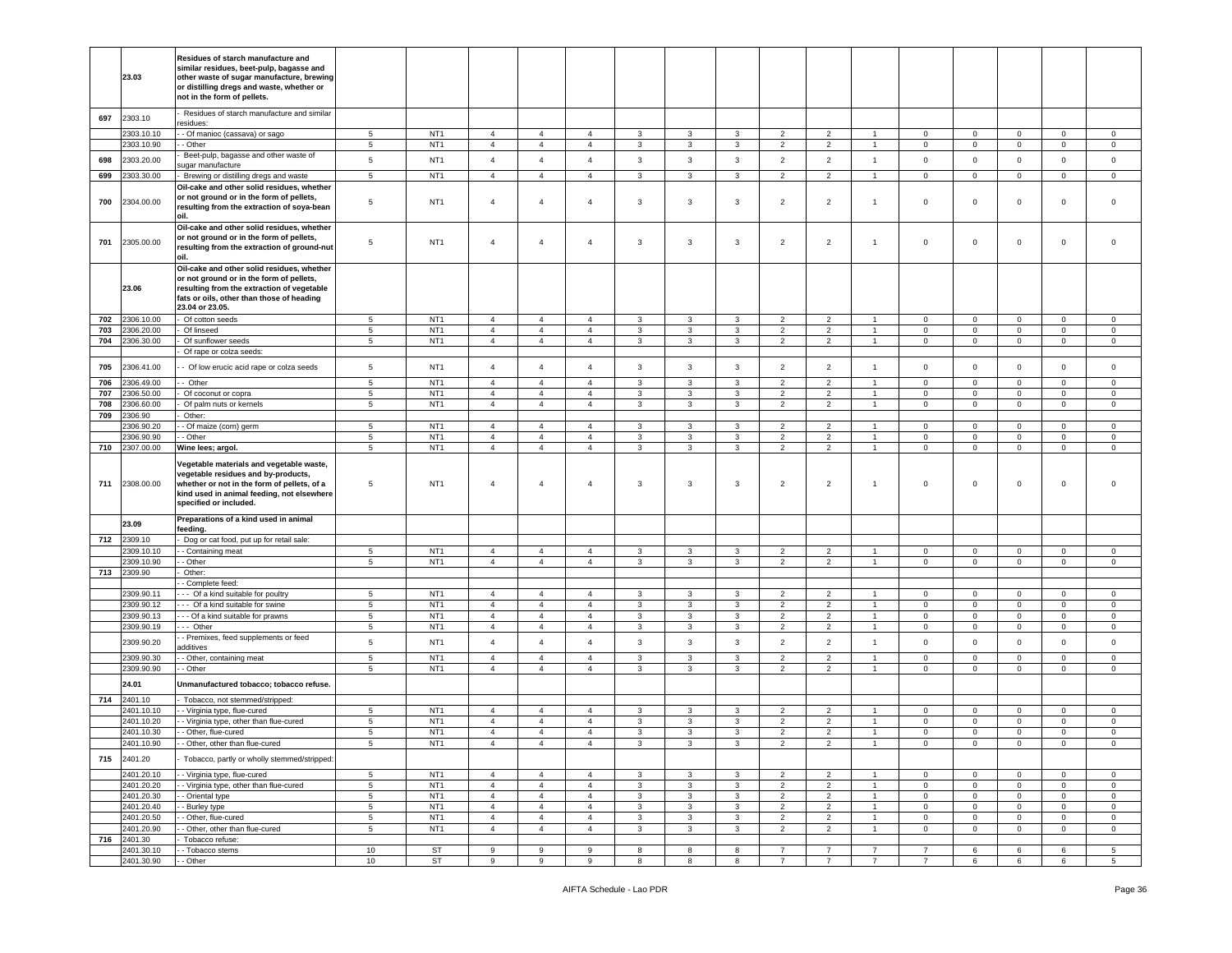|     | 24.02      | Cigars, cheroots, cigarillos and cigarettes,<br>of tobacco or of tobacco substitutes.                                                                                                           |                 |                 |                |                |                |                |                |                         |                |                |                |                |                     |                     |                |                     |
|-----|------------|-------------------------------------------------------------------------------------------------------------------------------------------------------------------------------------------------|-----------------|-----------------|----------------|----------------|----------------|----------------|----------------|-------------------------|----------------|----------------|----------------|----------------|---------------------|---------------------|----------------|---------------------|
| 717 | 2402.10.00 | Cigars, cheroots and cigarillos, containing<br>obacco                                                                                                                                           | 40              | <b>ST</b>       | 38             | 35             | 33             | 31             | 28             | 26                      | 24             | 22             | 20             | 20             | 15                  | 13                  | 10             | 5                   |
| 718 | 2402.20    | Cigarettes containing tobacco:                                                                                                                                                                  |                 |                 |                |                |                |                |                |                         |                |                |                |                |                     |                     |                |                     |
|     | 2402.20.10 | - Beedies                                                                                                                                                                                       | 40              | ST              | 38             | 35             | 33             | 31             | 28             | 26                      | 24             | 22             | 20             | 20             | 15                  | 13                  | 10             | -5                  |
|     | 2402.20.90 | Other                                                                                                                                                                                           | 40              | <b>ST</b>       | 38             | $35\,$         | 33             | 31             | 28             | ${\bf 26}$              | 24             | 22             | 20             | $20\,$         | 15                  | $13\,$              | 10             | 5                   |
| 719 | 2402.90    | Other:                                                                                                                                                                                          |                 |                 |                |                |                |                |                |                         |                |                |                |                |                     |                     |                |                     |
|     |            | - Cigars, cheroots and cigarillos of tobacco                                                                                                                                                    |                 |                 |                |                |                |                |                |                         |                |                |                |                |                     |                     |                |                     |
|     | 2402.90.10 | ubstitutes                                                                                                                                                                                      | 40              | ST              | 38             | 35             | 33             | 31             | 28             | 26                      | 24             | 22             | 20             | 20             | 15                  | 13                  | 10             | 5                   |
|     | 2402.90.20 | - Cigarettes of tobacco substitutes                                                                                                                                                             | 40              | <b>ST</b>       | 38             | 35             | 33             | 31             | 28             | 26                      | 24             | 22             | 20             | 20             | 15                  | 13                  | 10             | $\overline{5}$      |
|     | 24.03      | Other manufactured tobacco and<br>nanufactured tobacco substitutes;<br>"homogenised" or "reconstituted"<br>tobacco; tobacco extracts and essences.                                              |                 |                 |                |                |                |                |                |                         |                |                |                |                |                     |                     |                |                     |
| 720 | 2403.10    | Smoking tobacco, whether or not containing<br>obacco substitutes in any proportion:                                                                                                             |                 |                 |                |                |                |                |                |                         |                |                |                |                |                     |                     |                |                     |
|     |            | - Packed for retail sale:                                                                                                                                                                       |                 |                 |                |                |                |                |                |                         |                |                |                |                |                     |                     |                |                     |
|     | 2403.10.11 | -- Blended tobacco                                                                                                                                                                              | 40              | <b>ST</b>       | 38             | 35             | 33             | 31             | 28             | 26                      | 24             | 22             | 20             | 20             | 15                  | 13                  | 10             | 5                   |
|     | 2403.10.19 | - - Other                                                                                                                                                                                       | 40              | ST              | 38             | 35             | 33             | 31             | 28             | 26                      | 24             | 22             | 20             | 20             | 15                  | 13                  | 10             | $5\phantom{.0}$     |
|     |            | - Other manufactured tobacco for cigarette                                                                                                                                                      |                 |                 |                |                |                |                |                |                         |                |                |                |                |                     |                     |                |                     |
|     |            | naking:                                                                                                                                                                                         |                 |                 |                |                |                |                |                |                         |                |                |                |                |                     |                     |                |                     |
|     | 2403.10.21 | - - Blended tobacco                                                                                                                                                                             | 40              | ST              | 38             | 35             | 33             | 31             | 28             | 26                      | 24             | 22             | 20             | 20             | 15                  | 13                  | 10             | 5                   |
|     | 2403.10.29 | - - Other                                                                                                                                                                                       | 40              | ST              | 38             | 35             | 33             | 31             | 28             | 26                      | 24             | 22             | 20             | 20             | 15                  | 13                  | 10             | $5^{\circ}$         |
|     | 2403.10.90 | - Other                                                                                                                                                                                         | 40              | <b>ST</b>       | 38             | 35             | 33             | 31             | 28             | 26                      | 24             | 22             | 20             | 20             | 15                  | 13                  | 10             | 5 <sup>1</sup>      |
|     |            | Other:                                                                                                                                                                                          |                 |                 |                |                |                |                |                |                         |                |                |                |                |                     |                     |                |                     |
|     |            |                                                                                                                                                                                                 |                 |                 |                |                |                |                |                |                         |                |                |                |                |                     |                     |                |                     |
| 721 | 2403.91.00 | - "Homogenised" or "reconstituted" tobacco                                                                                                                                                      | 40              | ST              | 38             | 35             | 33             | 31             | 28             | 26                      | 24             | 22             | 20             | 20             | 15                  | 13                  | 10             | 5                   |
| 722 | 2403.99    | - Other:                                                                                                                                                                                        |                 |                 |                |                |                |                |                |                         |                |                |                |                |                     |                     |                |                     |
|     | 2403.99.10 | - - Tobacco extracts and essences                                                                                                                                                               | 40              | <b>ST</b>       | 38             | 35             | 33             | 31             | 28             | 26                      | 24             | 22             | 20             | 20             | 15                  | 13                  | 10             | 5                   |
|     | 2403.99.30 | - - Manufactured tobacco substitutes                                                                                                                                                            | 40              | <b>ST</b>       | 38             | 35             | 33             | 31             | 28             | 26                      | 24             | 22             | 20             | 20             | 15                  | 13                  | 10             | $5\overline{5}$     |
|     | 2403.99.40 | - - Snuff                                                                                                                                                                                       | 40              | <b>ST</b>       | 38             | 35             | 33             | 31             | 28             | 26                      | 24             | 22             | 20             | 20             | 15                  | 13                  | 10             | $\overline{5}$      |
|     |            | - - Other smokeless tobacco, including                                                                                                                                                          |                 |                 |                |                |                |                |                |                         |                |                |                |                |                     |                     |                |                     |
|     | 2403.99.50 | hewing and sucking tobacco                                                                                                                                                                      | 40              | <b>ST</b>       | 38             | 35             | 33             | 31             | 28             | 26                      | 24             | 22             | 20             | 20             | 15                  | 13                  | 10             | 5                   |
|     | 2403.99.60 | - - Ang Hoon                                                                                                                                                                                    | 40              | <b>ST</b>       | 38             | 35             | 33             | 31             | 28             | 26                      | 24             | 22             | 20             | 20             | 15                  | 13                  | 10             | $\overline{5}$      |
|     | 2403.99.90 | $-$ Other                                                                                                                                                                                       | 40              | <b>ST</b>       | 38             | 35             | 33             | 31             | 28             | 26                      | 24             | 22             | 20             | 20             | 15                  | 13                  | 10             | $\overline{5}$      |
| 723 | 25.01      | Salt (including table salt and denatured<br>salt) and pure sodium chloride, whether or<br>not in aqueous solution or containing<br>added anti-caking or free-flowing agents;<br>sea water.      |                 |                 |                |                |                |                |                |                         |                |                |                |                |                     |                     |                |                     |
|     | 2501.00.10 | Table salt                                                                                                                                                                                      | $5\phantom{.0}$ | NT <sub>1</sub> | $\overline{4}$ | $\overline{4}$ | $\overline{4}$ | $\overline{3}$ | $\overline{3}$ | $\overline{\mathbf{3}}$ | $\overline{2}$ | $\overline{2}$ | $\overline{1}$ | $\overline{0}$ | $\overline{0}$      | $\overline{0}$      | $\overline{0}$ | $\overline{0}$      |
|     |            | Other salt containing at least 94.7% of<br>sodium chloride calculated on a dry basis:                                                                                                           |                 |                 |                |                |                |                |                |                         |                |                |                |                |                     |                     |                |                     |
|     | 2501.00.41 | - In package of a net weight of less than 45                                                                                                                                                    | 5               | NT <sub>1</sub> | $\overline{4}$ | $\overline{4}$ | $\overline{4}$ | $\mathbf{3}$   | $\mathbf{3}$   | 3                       | $\overline{2}$ | $\overline{2}$ | $\overline{1}$ | $\mathbf{0}$   | $\mathbf 0$         | $\mathbf 0$         | $\mathbf 0$    | $\mathbf 0$         |
|     | 2501.00.49 | - Other                                                                                                                                                                                         | $5\phantom{.0}$ | NT <sub>1</sub> | $\overline{4}$ | $\overline{4}$ | $\overline{4}$ | $\mathbf{3}$   | $\mathbf{3}$   | $\mathbf{3}$            | $\overline{2}$ | $\overline{2}$ | $\mathbf{1}$   | $\mathbf 0$    | $\mathbf 0$         | $\mathsf{O}\xspace$ | $\mathbf 0$    | $\mathsf 0$         |
|     | 2501.00.50 | Sea water                                                                                                                                                                                       | 5               | NT <sub>1</sub> | $\overline{4}$ | $\overline{4}$ | $\overline{4}$ | 3              | 3              | 3                       | $\overline{2}$ | $\overline{2}$ | $\overline{1}$ | $\mathbf{0}$   | $\mathbf 0$         | $\mathbf 0$         | $\mathbf 0$    | $\mathbf 0$         |
|     | 2501.00.90 | Other                                                                                                                                                                                           | $5\phantom{.0}$ | NT <sub>1</sub> | $\sqrt{4}$     | $\overline{4}$ | $\overline{4}$ | 3              | $\mathbf{3}$   | $\mathbf{3}$            | $\overline{2}$ | $\overline{2}$ | $\overline{1}$ | $\mathbf 0$    | $\mathsf{O}\xspace$ | $\mathbf{0}$        | $\mathsf 0$    | $\mathsf 0$         |
| 724 | 2502.00.00 | <b>Jnroasted iron pyrites.</b>                                                                                                                                                                  | $\sqrt{5}$      | NT <sub>1</sub> | $\overline{4}$ | $\overline{4}$ | $\overline{4}$ | $\mathbf{3}$   | $\mathbf{3}$   | $\mathbf{3}$            | $\overline{2}$ | $\overline{2}$ | $\mathbf{1}$   | $\mathbf 0$    | $\mathbf 0$         | $\overline{0}$      | $\circ$        | $\mathsf 0$         |
| 725 | 2503.00.00 | Sulphur of all kinds, other than sublimed<br>sulphur, precipitated sulphur and colloidal<br>sulphur.                                                                                            | 5               | NT <sub>1</sub> | $\overline{4}$ | $\overline{4}$ | $\overline{4}$ | $\mathbf{3}$   | $\mathbf{3}$   | $\mathbf{3}$            | $\overline{2}$ | $\overline{2}$ | $\overline{1}$ | $\mathsf 0$    | $\mathsf 0$         | $\mathsf 0$         | $\mathsf 0$    | $\mathsf 0$         |
|     | 25.04      | Natural graphite.                                                                                                                                                                               |                 |                 |                |                |                |                |                |                         |                |                |                |                |                     |                     |                |                     |
| 726 | 2504.10.00 | In powder or in flakes                                                                                                                                                                          | 5               | NT <sub>1</sub> | $\overline{4}$ | $\overline{4}$ | $\overline{4}$ | 3              | $\mathbf{3}$   | 3                       | $\overline{2}$ | $\overline{2}$ |                | $\mathbf 0$    | $\mathsf 0$         | $\mathbf 0$         | $\mathsf 0$    | $\mathbf 0$         |
| 727 | 2504.90.00 | Other                                                                                                                                                                                           | 5               | NT1             | $\overline{4}$ | $\overline{4}$ | $\overline{4}$ | $\overline{3}$ | 3              | $\overline{3}$          | 2              | $\overline{2}$ | $\overline{1}$ | $\mathbf{0}$   | $\mathbf 0$         | $\mathbf 0$         | $\mathbf{0}$   | $\mathbf 0$         |
|     | 25.05      | Natural sands of all kinds, whether or not<br>coloured, other than metal-bearing sands<br>of Chapter 26.                                                                                        |                 |                 |                |                |                |                |                |                         |                |                |                |                |                     |                     |                |                     |
| 728 | 2505.10.00 | Silica sands and quartz sands                                                                                                                                                                   | $5\phantom{.0}$ | NT <sub>1</sub> | $\overline{4}$ | $\overline{4}$ | $\overline{4}$ | $\mathbf{3}$   | 3              | $\mathbf{3}$            | $\overline{2}$ | $\overline{2}$ |                | $\mathbf 0$    | $\mathbf 0$         | $\mathsf{O}\xspace$ | $\mathbf 0$    | $\mathsf 0$         |
| 729 | 2505.90.00 | Other                                                                                                                                                                                           | $\,$ 5 $\,$     | NT <sub>1</sub> | $\overline{4}$ | $\overline{4}$ | $\overline{4}$ | $\mathbf{3}$   | $\mathbf{3}$   | $\mathbf{3}$            | $\overline{2}$ | $\overline{2}$ | $\overline{1}$ | $\mathsf 0$    | $\mathbf 0$         | $\mathbf 0$         | $\mathbf 0$    | $\mathsf 0$         |
|     | 25.06      | Quartz (other than natural sands);<br>quartzite, whether or not roughly trimmed<br>or merely cut, by sawing or otherwise, into<br>blocks or slabs of a rectangular (including<br>square) shape. |                 |                 |                |                |                |                |                |                         |                |                |                |                |                     |                     |                |                     |
| 730 | 2506.10.00 | Quartz                                                                                                                                                                                          | 5               | NT <sub>1</sub> | $\overline{4}$ | $\overline{4}$ | $\mathbf{A}$   | 3              | $\mathbf{3}$   | $\mathbf{3}$            | $\overline{2}$ | $\overline{2}$ | $\overline{1}$ | $\mathbf 0$    | $\mathbf 0$         | $\mathbf 0$         | $\mathbf 0$    | $\mathsf 0$         |
| 731 | 2506.20.00 | Quartzite                                                                                                                                                                                       | $\overline{5}$  | NT <sub>1</sub> | $\overline{4}$ | $\overline{4}$ | $\overline{4}$ | $\mathbf{3}$   | $\overline{3}$ | $\mathbf{3}$            | $\overline{2}$ | $\overline{2}$ | $\mathbf{1}$   | $\mathbf 0$    | $\overline{0}$      | $\mathbf 0$         | $\overline{0}$ | $\mathsf 0$         |
| 732 | 2507.00.00 | Kaolin and other kaolinic clays, whether or<br>not calcined.                                                                                                                                    | $\,$ 5 $\,$     | NT <sub>1</sub> | $\overline{4}$ | $\overline{4}$ | $\overline{4}$ | $\mathbf{3}$   | $\overline{3}$ | $\mathbf{3}$            | $\overline{2}$ | $\overline{2}$ | $\overline{1}$ | $\mathbf 0$    | $\mathbf 0$         | $\mathbf 0$         | $\mathsf{o}\,$ | $\mathsf{O}\xspace$ |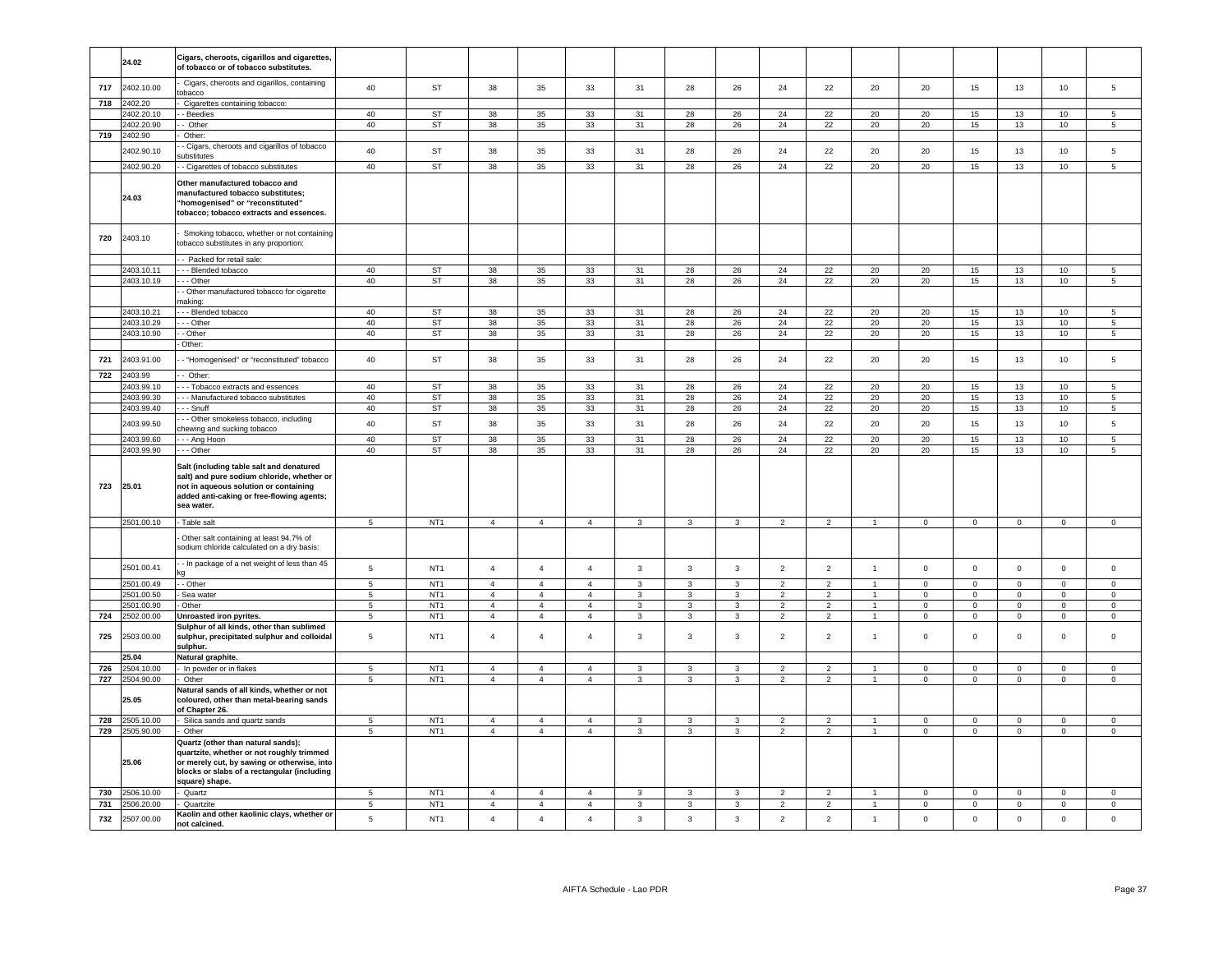|     | 25.08          | Other clays (not including expanded clays<br>of heading 68.06), andalusite, kyanite and<br>sillimanite, whether or not calcined;<br>mullite; chamotte or dinas earths.                                                                                                                                 |                 |                 |                |                |                |                         |                         |                |                |                |                      |                |                     |                |                |                     |
|-----|----------------|--------------------------------------------------------------------------------------------------------------------------------------------------------------------------------------------------------------------------------------------------------------------------------------------------------|-----------------|-----------------|----------------|----------------|----------------|-------------------------|-------------------------|----------------|----------------|----------------|----------------------|----------------|---------------------|----------------|----------------|---------------------|
| 733 | 2508.10.00     | Bentonite                                                                                                                                                                                                                                                                                              | 5               | NT <sub>1</sub> | $\overline{4}$ | $\overline{4}$ | $\overline{4}$ | $\mathbf{3}$            | $\mathbf{3}$            | $\mathbf{3}$   | $\overline{2}$ | $\overline{2}$ | $\mathbf{1}$         | $\overline{0}$ | $\overline{0}$      | $\mathsf 0$    | $\Omega$       | $\Omega$            |
| 734 | 2508.30.00     | Fire-clay                                                                                                                                                                                                                                                                                              | $5\overline{5}$ | NT <sub>1</sub> | $\overline{4}$ | $\overline{4}$ | $\overline{4}$ | $\mathbf{3}$            | $\mathbf{3}$            | $\mathbf{3}$   | $\overline{2}$ | $\overline{2}$ | $\overline{1}$       | $\overline{0}$ | $\overline{0}$      | $\overline{0}$ | $\overline{0}$ | $\overline{0}$      |
| 735 | 2508.40.00     | Other clays                                                                                                                                                                                                                                                                                            | $5\overline{5}$ | NT <sub>1</sub> | $\overline{4}$ | $\overline{4}$ | $\overline{4}$ | $\mathbf{3}$            | $\mathbf{3}$            | $\mathbf{3}$   | $\overline{2}$ | $\overline{2}$ | $\mathbf{1}$         | $\mathbf{0}$   | $\overline{0}$      | $\mathbf 0$    | $\mathbf{0}$   | $\overline{0}$      |
| 736 | 2508.50.00     | Andalusite, kyanite and sillimanite                                                                                                                                                                                                                                                                    | $5\overline{5}$ | NT <sub>1</sub> | $\overline{4}$ | $\overline{4}$ | $\overline{4}$ | 3                       | 3                       | 3              | $\overline{2}$ | $\overline{2}$ | $\mathbf{1}$         | $\mathbf{0}$   | $\overline{0}$      | $\mathbf 0$    | $\circ$        | $\circ$             |
| 737 | 2508.60.00     | Mullite                                                                                                                                                                                                                                                                                                | 5 <sup>5</sup>  | NT <sub>1</sub> | $\overline{4}$ | $\overline{4}$ | $\overline{4}$ | $\mathbf{3}$            | $\mathbf{3}$            | $\overline{3}$ | $\overline{2}$ | 2              | $\blacktriangleleft$ | $\Omega$       | $\mathsf 0$         | $\mathbf 0$    | $\Omega$       | $\Omega$            |
| 738 | 2508.70.00     | Chamotte or dinas earths                                                                                                                                                                                                                                                                               | $5\phantom{.0}$ | NT <sub>1</sub> | $\overline{4}$ | $\overline{4}$ | $\overline{4}$ | $\mathbf{3}$            | $\mathbf{3}$            | $\mathbf{3}$   | $\overline{2}$ | $\overline{2}$ | $\mathbf{1}$         | $\Omega$       | $\overline{0}$      | $\mathsf 0$    | $\mathsf 0$    | $\circ$             |
| 739 | 2509.00.00     | Chalk.                                                                                                                                                                                                                                                                                                 | 5               | NT <sub>1</sub> | $\overline{4}$ | $\overline{4}$ | $\overline{4}$ | $\mathbf{3}$            | 3                       | $\mathbf{3}$   | $\overline{2}$ | $\overline{2}$ | $\mathbf{1}$         | $\mathbf 0$    | $\circ$             | $\mathsf 0$    | $\mathbf{0}$   | $\mathsf 0$         |
|     | 25.10          | Natural calcium phosphates, natural<br>aluminium calcium phosphates and<br>phosphatic chalk.                                                                                                                                                                                                           |                 |                 |                |                |                |                         |                         |                |                |                |                      |                |                     |                |                |                     |
| 740 | 2510.10        | Unground:                                                                                                                                                                                                                                                                                              |                 |                 |                |                |                |                         |                         |                |                |                |                      |                |                     |                |                |                     |
|     | 2510.10.10     | - Apatite                                                                                                                                                                                                                                                                                              | 5               | NT <sub>1</sub> | $\overline{4}$ | $\overline{4}$ | $\overline{4}$ | $\mathbf{3}$            | 3                       | 3              | $\overline{2}$ | $\overline{2}$ | $\mathbf{1}$         | $\overline{0}$ | $\overline{0}$      | $\mathbf 0$    | $\mathbf 0$    | $\mathsf 0$         |
|     | 2510.10.90     | - Other                                                                                                                                                                                                                                                                                                | $5\phantom{.0}$ | NT <sub>1</sub> | $\overline{4}$ | $\overline{4}$ | $\overline{4}$ | $\mathbf{3}$            | $\mathbf{3}$            | $\mathbf{3}$   | $\overline{2}$ | $\overline{2}$ | $\blacksquare$       | $\mathbf{0}$   | $\overline{0}$      | $\mathbf{0}$   | $\mathbf{0}$   | $\circ$             |
| 741 | 2510.20        | Ground:                                                                                                                                                                                                                                                                                                |                 |                 |                |                |                |                         |                         |                |                |                |                      |                |                     |                |                |                     |
|     | 2510.20.10     | - Apatite                                                                                                                                                                                                                                                                                              | 5               | NT <sub>1</sub> | $\overline{4}$ | $\overline{4}$ | $\overline{4}$ | $\mathbf{3}$            | 3                       | 3              | $\mathcal{P}$  | $\mathfrak{p}$ |                      | $\Omega$       | $\mathbf 0$         | $\mathbf 0$    | $\Omega$       | $\Omega$            |
|     | 2510.20.90     | - Other                                                                                                                                                                                                                                                                                                | 5               | NT <sub>1</sub> | $\overline{4}$ | $\overline{4}$ | $\overline{4}$ | $\mathbf{3}$            | 3                       | $\mathbf{3}$   | $\overline{2}$ | $\overline{2}$ | $\overline{1}$       | $\mathbf 0$    | $\circ$             | $\mathsf 0$    | $\mathbf 0$    | $\mathbf 0$         |
|     | 25.11          | Natural barium sulphate (barytes); natural<br>barium carbonate (witherite), whether or<br>not calcined, other than barium oxide of<br>heading 28.16.                                                                                                                                                   |                 |                 |                |                |                |                         |                         |                |                |                |                      |                |                     |                |                |                     |
| 742 | 2511.10.00     | Natural barium sulphate (barytes)                                                                                                                                                                                                                                                                      | 5               | NT <sub>1</sub> | $\overline{4}$ | $\overline{4}$ | $\overline{4}$ | $\mathbf{3}$            | $\mathbf{3}$            | $\mathbf{3}$   | $\overline{2}$ | 2              | $\mathbf{1}$         | $\overline{0}$ | $\overline{0}$      | $\overline{0}$ | $^{\circ}$     | $\mathbf{0}$        |
| 743 | 2511.20.00     | Natural barium carbonate (witherite)                                                                                                                                                                                                                                                                   | $5\phantom{.0}$ | NT <sub>1</sub> | $\overline{4}$ | $\overline{4}$ | $\overline{4}$ | $\mathbf{3}$            | $\mathbf{3}$            | $\mathbf{3}$   | $\overline{2}$ | $\overline{2}$ | $\mathbf{1}$         | $\overline{0}$ | $\overline{0}$      | $\mathbf 0$    | $\overline{0}$ | $\overline{0}$      |
| 744 | 2512.00.00     | Siliceous fossil meals (for example,<br>kieselguhr, tripolite and diatomite) and<br>similar siliceous earths, whether or not<br>calcined, of an apparent specific gravity of<br>1 or less.                                                                                                             | 5               | NT <sub>1</sub> | $\overline{4}$ | $\overline{4}$ | $\overline{4}$ | $\mathbf{3}$            | $\mathbf{3}$            | $\overline{3}$ | $\overline{2}$ | $\overline{2}$ | $\mathbf{1}$         | $\mathbf 0$    | $\mathbf 0$         | $\mathbf 0$    | $\mathbf{0}$   | $\mathbf 0$         |
|     | 25.13          | Pumice stone; emery; natural corundum,<br>natural garnet and other natural abrasives,<br>whether or not heat-treated.                                                                                                                                                                                  |                 |                 |                |                |                |                         |                         |                |                |                |                      |                |                     |                |                |                     |
| 745 | 2513.10.00     | Pumice stone                                                                                                                                                                                                                                                                                           | 5               | NT <sub>1</sub> | $\overline{4}$ | $\overline{4}$ | $\overline{4}$ | $\mathbf{3}$            | 3                       | $\overline{3}$ | $\overline{2}$ | $\overline{2}$ |                      | $\mathbf{0}$   | $\mathbf 0$         | $\mathbf 0$    | $\Omega$       | $\Omega$            |
| 746 | 2513.20.00     | Emery, natural corundum, natural garnet                                                                                                                                                                                                                                                                | 5               | NT <sub>1</sub> | $\overline{4}$ | $\overline{4}$ | $\overline{4}$ | $\mathbf{3}$            | $\mathbf{3}$            | $\mathbf{3}$   | $\overline{2}$ | $\overline{2}$ | $\mathbf{1}$         | $\mathsf 0$    | $\mathbf 0$         | $\mathsf 0$    | $\mathsf 0$    | $\mathsf 0$         |
|     |                | and other natural abrasives                                                                                                                                                                                                                                                                            |                 |                 |                |                |                |                         |                         |                |                |                |                      |                |                     |                |                |                     |
| 747 | 2514.00.00     | Slate, whether or not roughly trimmed or<br>merely cut, by sawing or otherwise, into<br>blocks or slabs of a rectangular (including<br>square) shape.                                                                                                                                                  | $\,$ 5 $\,$     | NT <sub>1</sub> | $\overline{4}$ | $\sqrt{4}$     | $\overline{4}$ | $\mathbf{3}$            | $\overline{\mathbf{3}}$ | $\mathbf{3}$   | $\overline{2}$ | $\overline{2}$ | $\mathbf{1}$         | $\mathbb O$    | $\mathsf{O}\xspace$ | $\mathbf 0$    | $\mathsf 0$    | $\mathsf 0$         |
|     | 25.15          | Marble, travertine, ecaussine and other<br>calcareous monumental or building stone<br>of an apparent specific gravity of 2.5 or<br>more, and alabaster, whether or not<br>roughly trimmed or merely cut, by sawing<br>or otherwise, into blocks or slabs of a<br>rectangular (including square) shape. |                 |                 |                |                |                |                         |                         |                |                |                |                      |                |                     |                |                |                     |
|     |                | Marble and travertine:                                                                                                                                                                                                                                                                                 |                 |                 |                |                |                |                         |                         |                |                |                |                      |                |                     |                |                |                     |
| 748 | 2515.11.00     | - Crude or roughly trimmed                                                                                                                                                                                                                                                                             | 5               | NT <sub>1</sub> | $\overline{4}$ | $\overline{4}$ | $\overline{4}$ | $\mathbf{3}$            | $\overline{3}$          | $\overline{3}$ | $\overline{2}$ | $\overline{2}$ | $\mathbf{1}$         | $\mathbf{0}$   | $\circ$             | $\mathsf 0$    | $\mathbf 0$    | $\mathsf 0$         |
| 749 | 2515.12        | - Merely cut, by sawing or otherwise, into<br>blocks or slabs of a rectangular (including<br>square) shape:                                                                                                                                                                                            |                 |                 |                |                |                |                         |                         |                |                |                |                      |                |                     |                |                |                     |
|     | 2515.12.10     | - - Blocks                                                                                                                                                                                                                                                                                             | 5               | NT <sub>1</sub> | $\overline{4}$ | $\overline{4}$ | $\overline{4}$ | $\mathbf{3}$            | $\mathbf{3}$            | $\mathbf{3}$   | $\overline{2}$ | $\overline{2}$ | $\overline{1}$       | $\mathbf{0}$   | $\mathbf{0}$        | $\mathbf{0}$   | $\circ$        | $\circ$             |
|     | 2515.12.20     | -- Slabs                                                                                                                                                                                                                                                                                               | $5\overline{5}$ | NT <sub>1</sub> | $\overline{4}$ | $\overline{4}$ | $\overline{4}$ | $\mathbf{3}$            | $\mathbf{3}$            | $\mathbf{3}$   | $\overline{2}$ | $\overline{2}$ | $\mathbf{1}$         | $\overline{0}$ | $\overline{0}$      | $\overline{0}$ | $\overline{0}$ | $\overline{0}$      |
| 750 | 2515.20.00     | Ecaussine and other calcareous<br>monumental or building stone; alabaster                                                                                                                                                                                                                              | $\,$ 5 $\,$     | NT <sub>1</sub> | $\overline{4}$ | $\sqrt{4}$     | $\overline{4}$ | $\mathbf{3}$            | $\mathbf{3}$            | $\mathbf{3}$   | $\overline{2}$ | $\overline{2}$ | $\mathbf{1}$         | $\mathbf 0$    | $\mathsf 0$         | $\mathbf 0$    | $\mathsf 0$    | $\mathsf{O}\xspace$ |
|     | 25.16          | Granite, porphyry, basalt, sandstone and<br>other monumental or building stone,<br>whether or not roughly trimmed or merely<br>cut, by sawing or otherwise, into blocks or<br>slabs of a rectangular (including square)<br>shape.                                                                      |                 |                 |                |                |                |                         |                         |                |                |                |                      |                |                     |                |                |                     |
|     | 2516.11.00     | Granite:                                                                                                                                                                                                                                                                                               | $\overline{5}$  | NT <sub>1</sub> | $\overline{4}$ | $\overline{4}$ | $\overline{4}$ | $\overline{\mathbf{3}}$ | $\overline{\mathbf{3}}$ | $\overline{3}$ | $\overline{2}$ | $\overline{2}$ | $\mathbf{1}$         | $\overline{0}$ | $\overline{0}$      | $\overline{0}$ | $\mathbf{0}$   | $\mathsf 0$         |
| 751 |                | - Crude or roughly trimmed                                                                                                                                                                                                                                                                             |                 |                 |                |                |                |                         |                         |                |                |                |                      |                |                     |                |                |                     |
| 752 | 2516.12        | - Merely cut, by sawing or otherwise, into<br>blocks or slabs of a rectangular (including<br>square) shape:                                                                                                                                                                                            |                 |                 |                |                |                |                         |                         |                |                |                |                      |                |                     |                |                |                     |
|     | 2516.12.10     | - - Blocks                                                                                                                                                                                                                                                                                             | 5               | NT <sub>1</sub> | $\overline{4}$ | $\overline{4}$ | $\overline{4}$ | 3                       | 3                       | 3              | $\overline{2}$ | $\overline{2}$ |                      | $\mathbf 0$    | $\mathbf 0$         | $\mathbf 0$    | $\mathbf 0$    | $\mathbf 0$         |
|     | 2516.12.20     | - Slabs                                                                                                                                                                                                                                                                                                | 5               | NT <sub>1</sub> | $\overline{4}$ | $\overline{4}$ | $\overline{4}$ | $\mathbf{3}$            | 3                       | $\overline{3}$ | $\overline{2}$ | $\overline{2}$ | $\blacktriangleleft$ | $\mathbf{0}$   | $\mathsf 0$         | $\mathbf 0$    | $\mathbf{0}$   | $\mathbf 0$         |
| 753 | 2516.20.00     | Sandstone                                                                                                                                                                                                                                                                                              | 5               | NT <sub>1</sub> | $\overline{4}$ | $\overline{4}$ | $\overline{4}$ | $\mathbf{3}$            | 3                       | $\mathbf{3}$   | $\overline{2}$ | $\overline{2}$ | $\mathbf{1}$         | $\mathsf 0$    | $\overline{0}$      | $\mathsf 0$    | $\mathbf 0$    | $\mathsf 0$         |
|     | 754 2516.90.00 | Other monumental or building stone                                                                                                                                                                                                                                                                     | $\overline{5}$  | NT <sub>1</sub> | $\overline{4}$ | $\overline{4}$ | $\overline{4}$ | $\overline{\mathbf{3}}$ | $\overline{3}$          | $\overline{3}$ | $\overline{2}$ | $\overline{2}$ | $\overline{1}$       | $\overline{0}$ | $\overline{0}$      | $\overline{0}$ | $\overline{0}$ | $\overline{0}$      |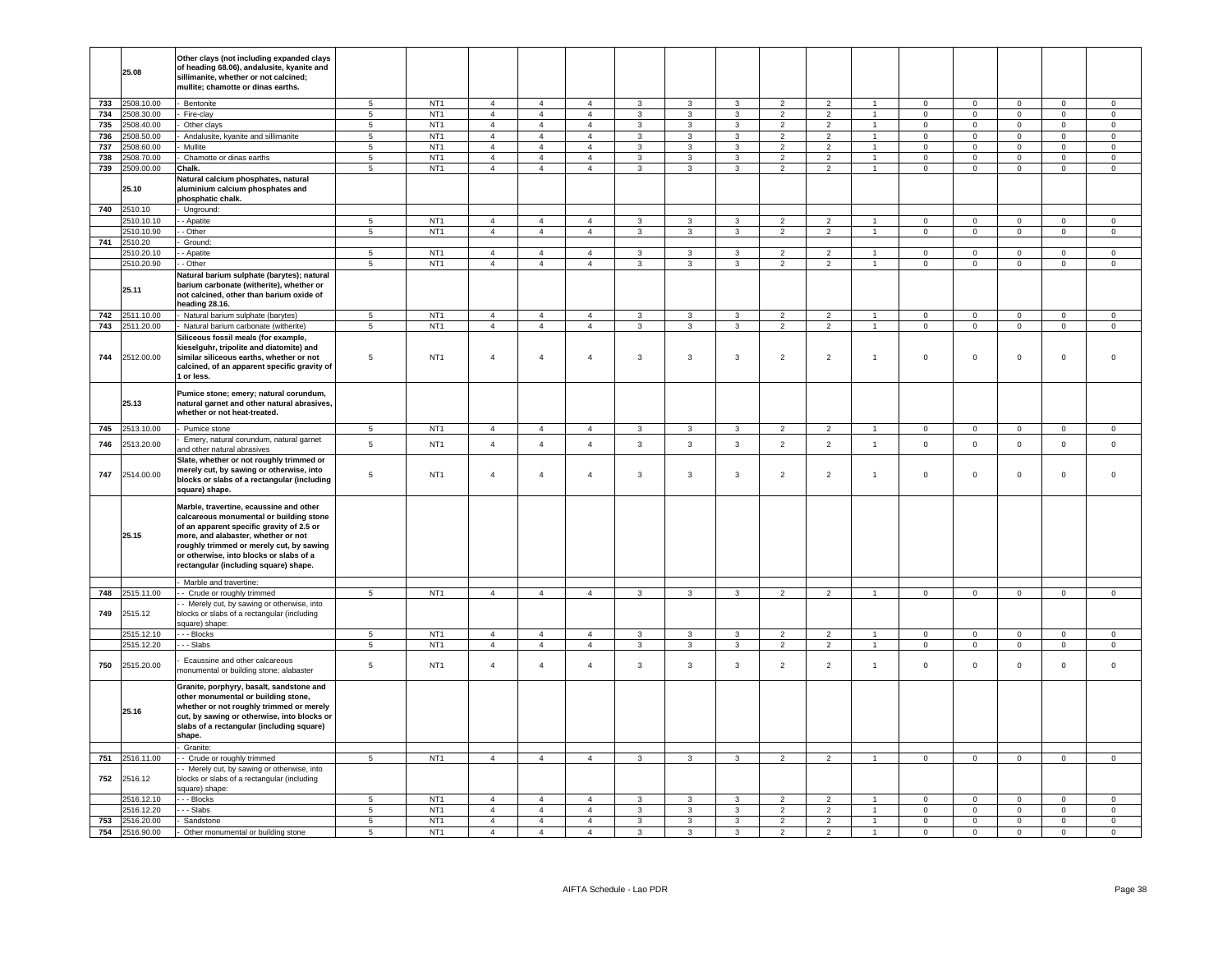|     | 25.17                     | Pebbles, gravel, broken or crushed stone,<br>of a kind commonly used for concrete<br>aggregates, for road metalling or for<br>railway or other ballast, shingle and flint,<br>whether or not heat-treated; macadam of<br>slag, dross or similar industrial waste,<br>whether or not incorporating the materials<br>cited in the first part of the heading; tarred<br>macadam; granules, chippings and<br>powder, of stones of heading 25.15 or<br>25.16, whether or not heat-treated. |                      |                                    |                                  |                                  |                                  |              |                         |                              |                                  |                                  |                                  |                            |                            |                                    |                               |                             |
|-----|---------------------------|---------------------------------------------------------------------------------------------------------------------------------------------------------------------------------------------------------------------------------------------------------------------------------------------------------------------------------------------------------------------------------------------------------------------------------------------------------------------------------------|----------------------|------------------------------------|----------------------------------|----------------------------------|----------------------------------|--------------|-------------------------|------------------------------|----------------------------------|----------------------------------|----------------------------------|----------------------------|----------------------------|------------------------------------|-------------------------------|-----------------------------|
| 755 | 2517.10.00                | Pebbles, gravel, broken or crushed stone, of<br>a kind commonly used for concrete<br>aggregates, for road metalling or for railway or<br>other ballast, shingle and flint, whether or not<br>eat-treated                                                                                                                                                                                                                                                                              | 5                    | NT <sub>1</sub>                    | $\overline{4}$                   | $\overline{a}$                   | 4                                | 3            | $\overline{\mathbf{3}}$ | $\mathbf{3}$                 | $\overline{2}$                   | $\overline{2}$                   | $\overline{1}$                   | $\mathbf 0$                | $\mathbf{0}$               | $\mathbf 0$                        | $\Omega$                      | $\mathbf 0$                 |
| 756 | 2517.20.00                | Macadam of slag, dross or similar industrial<br>vaste, whether or not incorporating the<br>materials cited in subheading 2517.10                                                                                                                                                                                                                                                                                                                                                      | 5                    | NT <sub>1</sub>                    | $\overline{4}$                   | $\overline{4}$                   | $\overline{4}$                   | $\mathbf{3}$ | 3                       | 3                            | $\overline{2}$                   | $\overline{2}$                   | $\overline{1}$                   | $\circ$                    | $\mathbf{0}$               | $\mathbf 0$                        | $\mathbf 0$                   | $\mathbf 0$                 |
| 757 | 2517.30.00                | - Tarred macadam<br>Granules, chippings and powder, of stones<br>of heading 25.15 or 25.16, whether or not heat-<br>treated:                                                                                                                                                                                                                                                                                                                                                          | $5\phantom{.0}$      | NT <sub>1</sub>                    | $\overline{4}$                   | $\overline{4}$                   | $\overline{4}$                   | $\mathbf{3}$ | $\mathbf{3}$            | $\mathbf{3}$                 | $\overline{2}$                   | $\overline{2}$                   | $\overline{1}$                   | $\mathbf 0$                | $\mathbf 0$                | $\mathsf 0$                        | $\circ$                       | $\circ$                     |
| 758 | 2517.41.00                | - Of marble                                                                                                                                                                                                                                                                                                                                                                                                                                                                           | 5                    | NT <sub>1</sub>                    | $\overline{4}$                   | $\overline{4}$                   | $\overline{4}$                   | 3            | 3                       | 3                            | $\overline{2}$                   | $\overline{2}$                   |                                  | $\mathbf 0$                | $\mathbf{0}$               | $\mathbf 0$                        | $\mathbf 0$                   | $\circ$                     |
| 759 | 2517.49.00                | - Other                                                                                                                                                                                                                                                                                                                                                                                                                                                                               | $\,$ 5 $\,$          | NT <sub>1</sub>                    | $\overline{4}$                   | $\overline{4}$                   | $\overline{4}$                   | $\mathbf{3}$ | 3                       | $\mathbf{3}$                 | $\overline{2}$                   | $\overline{2}$                   | $\overline{1}$                   | $\mathbf 0$                | $\mathsf 0$                | $\mathsf{O}\xspace$                | $\,0\,$                       | $\mathsf 0$                 |
|     | 25.18                     | Dolomite, whether or not calcined or<br>sintered, including dolomite roughly<br>trimmed or merely cut, by sawing or<br>otherwise, into blocks or slabs of a<br>rectangular (including square) shape;<br>dolomite ramming mix                                                                                                                                                                                                                                                          |                      |                                    |                                  |                                  |                                  |              |                         |                              |                                  |                                  |                                  |                            |                            |                                    |                               |                             |
| 760 | 2518.10.00                | Dolomite, not calcined or sintered                                                                                                                                                                                                                                                                                                                                                                                                                                                    | $5\overline{ }$      | NT <sub>1</sub>                    | $\overline{4}$                   | $\overline{4}$                   | $\overline{4}$                   | $\mathbf{3}$ | $\mathbf{3}$            | $\mathbf{3}$                 | $\overline{2}$                   | $\overline{2}$                   | $\overline{1}$                   | $\mathbf 0$                | $\mathbf 0$                | $\mathsf 0$                        | $\overline{0}$                | $\circ$                     |
| 761 | 2518.20.00                | Calcined or sintered dolomite                                                                                                                                                                                                                                                                                                                                                                                                                                                         | 5                    | NT <sub>1</sub>                    | $\overline{4}$                   | $\overline{4}$                   | $\overline{4}$                   | $\mathbf{3}$ | $\mathbf{3}$            | 3                            | $\overline{2}$                   | $\overline{2}$                   | $\mathbf{1}$                     | $\mathbf 0$                | $\mathbf 0$                | $\mathbf 0$                        | $\mathbf{0}$                  | $\mathbf{0}$                |
| 762 | 2518.30.00                | Dolomite ramming mix                                                                                                                                                                                                                                                                                                                                                                                                                                                                  | 5                    | NT <sub>1</sub>                    | $\overline{4}$                   | $\overline{4}$                   | $\overline{4}$                   | $\mathbf{3}$ | $\mathbf{3}$            | $\mathbf{3}$                 | $\overline{2}$                   | $\overline{2}$                   | $\overline{1}$                   | $\mathbf 0$                | $\mathbf{0}$               | $\mathsf 0$                        | $\mathbf 0$                   | $\mathbf 0$                 |
|     | 25.19                     | Natural magnesium carbonate<br>(magnesite); fused magnesia; dead-burned<br>(sintered) magnesia, whether or not<br>containing small quantities of other oxides<br>added before sintering; other magnesium<br>oxide, whether or not pure.                                                                                                                                                                                                                                               |                      |                                    |                                  |                                  |                                  |              |                         |                              |                                  |                                  |                                  |                            |                            |                                    |                               |                             |
| 763 | 2519.10.00                | Natural magnesium carbonate (magnesite)                                                                                                                                                                                                                                                                                                                                                                                                                                               | 5                    | NT <sub>1</sub>                    | $\overline{4}$                   | $\overline{4}$                   | $\overline{4}$                   | $\mathbf{3}$ | $\overline{3}$          | $\mathbf{3}$                 | $\overline{2}$                   | $\overline{2}$                   | $\overline{1}$                   | $\mathbf 0$                | $\mathbf{0}$               | $\mathsf 0$                        | $\mathbf 0$                   | $\mathbf 0$                 |
| 764 | 2519.90.00                | Other                                                                                                                                                                                                                                                                                                                                                                                                                                                                                 | 5                    | NT <sub>1</sub>                    | $\overline{4}$                   | $\overline{4}$                   | $\overline{4}$                   | $\mathbf{3}$ | $\mathbf{3}$            | $\mathbf{3}$                 | $\overline{2}$                   | $\overline{2}$                   | $\overline{1}$                   | $\pmb{0}$                  | $\overline{0}$             | $\mathsf 0$                        | $\circ$                       | $\circ$                     |
|     | 25.20                     | Gypsum; anhydrite; plasters (consisting of<br>calcined gypsum or calcium sulphate)<br>whether or not coloured, with or without<br>small quantities of accelerators or<br>retarders.                                                                                                                                                                                                                                                                                                   |                      |                                    |                                  |                                  |                                  |              |                         |                              |                                  |                                  |                                  |                            |                            |                                    |                               |                             |
| 765 | 2520.10.00                | Gypsum; anhydrite                                                                                                                                                                                                                                                                                                                                                                                                                                                                     | $5\phantom{.0}$      | NT <sub>1</sub>                    | $\overline{4}$                   | $\overline{4}$                   | $\overline{4}$                   | $\mathbf{3}$ | $\mathbf{3}$            | $\mathbf{3}$                 | $\overline{2}$                   | $\overline{2}$                   | $\overline{1}$                   | $\mathbf 0$                | $\overline{0}$             | $\mathsf{O}\xspace$                | $\mathsf 0$                   | $\circ$                     |
| 766 | 2520.20                   | Plasters:                                                                                                                                                                                                                                                                                                                                                                                                                                                                             |                      |                                    |                                  |                                  |                                  |              |                         |                              |                                  |                                  |                                  |                            |                            |                                    |                               |                             |
|     | 2520.20.10<br>1520.20.90  | - Of a kind suitable for use in dentistry<br>- Other                                                                                                                                                                                                                                                                                                                                                                                                                                  | $5\phantom{.0}$<br>5 | NT <sub>1</sub><br>NT <sub>1</sub> | $\overline{4}$<br>$\overline{4}$ | $\overline{4}$<br>$\overline{4}$ | $\overline{4}$<br>$\overline{4}$ | 3<br>3       | $\mathbf{3}$<br>3       | $\mathbf{3}$<br>$\mathbf{3}$ | $\overline{2}$<br>$\overline{2}$ | $\overline{2}$<br>$\overline{a}$ | $\overline{1}$<br>$\overline{1}$ | $\mathbf 0$<br>$\mathbf 0$ | $\mathbf 0$<br>$\mathbf 0$ | $\mathsf{O}\xspace$<br>$\mathsf 0$ | $\mathbf 0$<br>$\overline{0}$ | $\mathbf{0}$<br>$\mathbf 0$ |
| 767 | 2521.00.00                | Limestone flux; limestone and other<br>calcareous stone, of a kind used for the<br>manufacture of lime or cement.                                                                                                                                                                                                                                                                                                                                                                     | 5                    | NT <sub>1</sub>                    | $\overline{4}$                   | $\overline{4}$                   | $\overline{4}$                   | 3            | 3                       | 3                            | $\overline{2}$                   | $\overline{2}$                   | $\overline{1}$                   | $\circ$                    | $\mathbf{0}$               | $\mathbf 0$                        | $\mathbf 0$                   | $\mathbf 0$                 |
|     | 25.22                     | Quicklime, slaked lime and hydraulic lime,<br>other than calcium oxide and hydroxide of<br>heading 28.25.                                                                                                                                                                                                                                                                                                                                                                             |                      |                                    |                                  |                                  |                                  |              |                         |                              |                                  |                                  |                                  |                            |                            |                                    |                               |                             |
| 768 | 2522.10.00                | Quicklime                                                                                                                                                                                                                                                                                                                                                                                                                                                                             | 5                    | NT <sub>1</sub>                    | $\overline{4}$                   | $\overline{4}$                   | $\overline{4}$                   | 3            | $\mathbf{3}$            | 3                            | $\overline{2}$                   | $\overline{2}$                   | $\overline{1}$                   | $\mathbf 0$                | $\mathbf{0}$               | $\mathbf 0$                        | $\mathbf 0$                   | $\circ$                     |
| 769 | 1522.20.00                | Slaked lime                                                                                                                                                                                                                                                                                                                                                                                                                                                                           | $\overline{5}$       | NT <sub>1</sub>                    | $\overline{4}$                   | $\overline{4}$                   | $\overline{4}$                   | $\mathbf{3}$ | $\mathbf{3}$            | $\mathbf{3}$                 | $\overline{2}$                   | $\overline{2}$                   | $\overline{1}$                   | $\mathbf 0$                | $\mathbf 0$                | $\mathsf{O}\xspace$                | $\mathbb O$                   | $\mathsf 0$                 |
| 770 | 2522.30.00                | Hydraulic lime                                                                                                                                                                                                                                                                                                                                                                                                                                                                        | $5\phantom{.0}$      | NT <sub>1</sub>                    | $\overline{4}$                   | $\overline{4}$                   | $\overline{4}$                   | 3            | 3                       | $\mathbf{3}$                 | $\overline{2}$                   | $\overline{c}$                   | $\overline{1}$                   | $\mathbf 0$                | $\mathbf 0$                | $\mathsf 0$                        | $\overline{0}$                | $\mathbf{0}$                |
|     | 25.23                     | Portland cement, aluminous cement, slag<br>cement, supersulphate cement and similar<br>hydraulic cements, whether or not<br>coloured or in the form of clinkers.                                                                                                                                                                                                                                                                                                                      |                      |                                    |                                  |                                  |                                  |              |                         |                              |                                  |                                  |                                  |                            |                            |                                    |                               |                             |
|     | 771 2523.10               | Cement clinkers:                                                                                                                                                                                                                                                                                                                                                                                                                                                                      |                      |                                    |                                  |                                  |                                  |              |                         |                              |                                  |                                  |                                  |                            |                            |                                    |                               |                             |
|     | 2523.10.10                | - Of a kind used in the manufacture of white                                                                                                                                                                                                                                                                                                                                                                                                                                          | $\,$ 5 $\,$          | NT <sub>1</sub>                    | $\overline{4}$                   | $\overline{4}$                   | $\overline{4}$                   | $\mathbf{3}$ | $\mathbf{3}$            | $\mathbf{3}$                 | $\overline{2}$                   | $\overline{2}$                   | $\mathbf{1}$                     | $\mathbf 0$                | $\overline{0}$             | $\mathsf 0$                        | $\circ$                       | $\mathsf 0$                 |
|     | 2523.10.90                | cement<br>- Other                                                                                                                                                                                                                                                                                                                                                                                                                                                                     | 5                    | NT <sub>1</sub>                    | $\overline{4}$                   | $\overline{4}$                   | $\overline{4}$                   | $\mathbf{3}$ | $\mathbf{3}$            | $\mathbf{3}$                 | $\overline{2}$                   | $\overline{2}$                   | $\mathbf{1}$                     | $\mathbf{0}$               | $\mathbf 0$                | $\mathbf 0$                        | $\overline{0}$                | $\circ$                     |
|     |                           | Portland cement:                                                                                                                                                                                                                                                                                                                                                                                                                                                                      |                      |                                    |                                  |                                  |                                  |              |                         |                              |                                  |                                  |                                  |                            |                            |                                    |                               |                             |
| 772 | 2523.21.00<br>773 2523.29 | - White cement, whether or not artificially<br>coloured<br>- Other:                                                                                                                                                                                                                                                                                                                                                                                                                   | $\sqrt{5}$           | NT <sub>1</sub>                    | $\overline{4}$                   | $\overline{4}$                   | $\overline{4}$                   | $\mathbf{3}$ | $\mathbf{3}$            | $\mathbf{3}$                 | $\overline{2}$                   | $\overline{2}$                   | $\overline{1}$                   | $\mathsf 0$                | $\mathbf{0}$               | $\mathsf{O}\xspace$                | $\circ$                       | $\overline{0}$              |
|     |                           |                                                                                                                                                                                                                                                                                                                                                                                                                                                                                       |                      |                                    |                                  |                                  |                                  |              |                         |                              |                                  |                                  |                                  |                            |                            |                                    |                               |                             |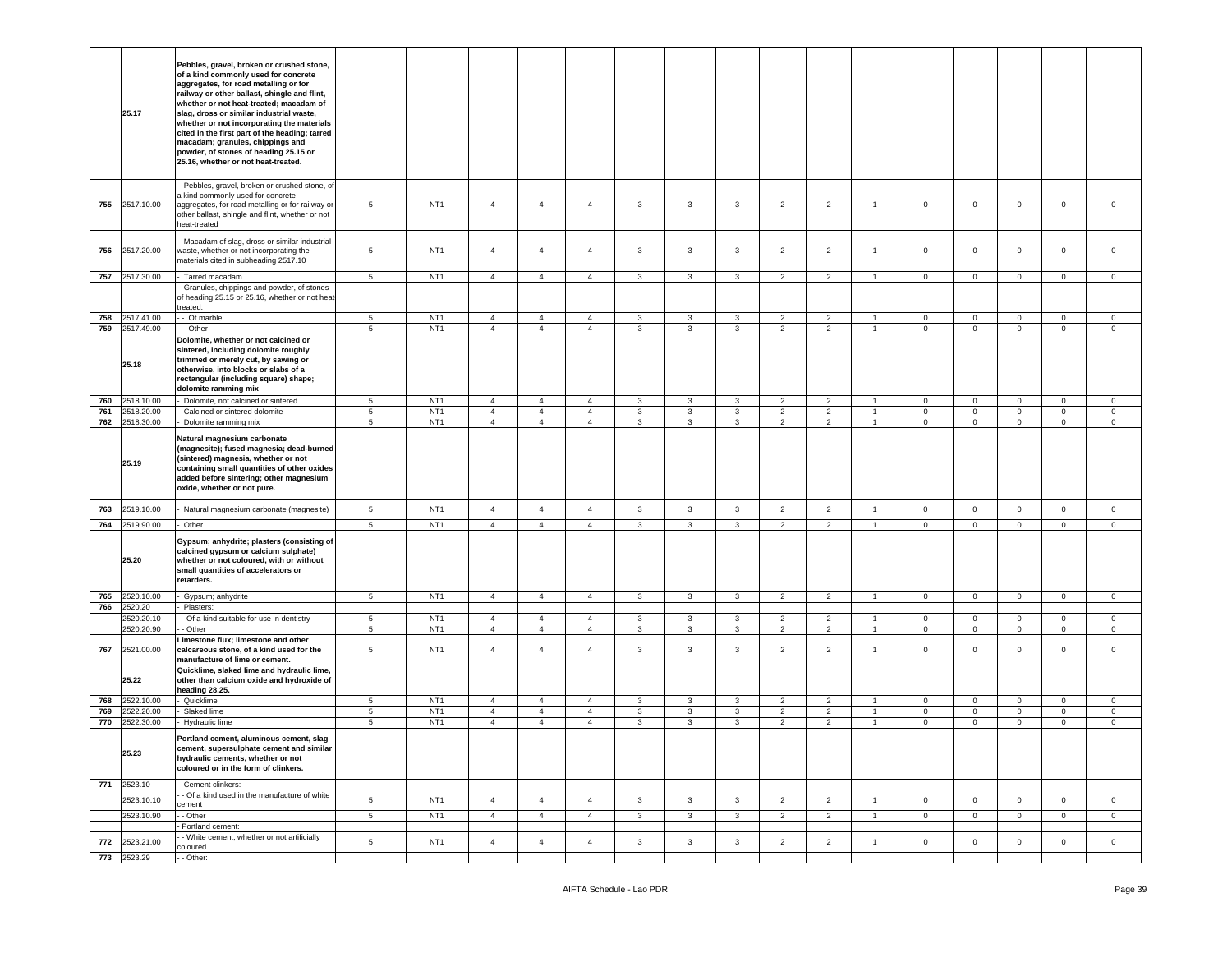|     | 2523.29.10     | - - Coloured cement                                                                                                                                                                                                                                     | 10              | NT <sub>1</sub> | 8              |                | 7              |                | 5            | 5            | 3                        |                | 2              | $^{\circ}$     | $^{\circ}$     | $\mathsf 0$  | $\mathbf 0$    |                |
|-----|----------------|---------------------------------------------------------------------------------------------------------------------------------------------------------------------------------------------------------------------------------------------------------|-----------------|-----------------|----------------|----------------|----------------|----------------|--------------|--------------|--------------------------|----------------|----------------|----------------|----------------|--------------|----------------|----------------|
|     |                |                                                                                                                                                                                                                                                         |                 |                 |                | 8              |                |                |              |              |                          | 3              |                |                |                |              |                | 0              |
|     | 2523.29.90     | - - Other                                                                                                                                                                                                                                               | 10              | NT <sub>1</sub> | 8              | 8              | $\overline{7}$ | $\overline{7}$ | 5            | 5            | 3                        | 3              | $\overline{2}$ | $\mathbf 0$    | $\mathbf 0$    | $\mathbf 0$  | $\mathbf 0$    | 0              |
| 774 | 2523.30.00     | Aluminous cement                                                                                                                                                                                                                                        | 5               | NT <sub>1</sub> | $\overline{4}$ | $\overline{4}$ | $\overline{4}$ | 3              | 3            | 3            | $\overline{2}$           | $\overline{2}$ | $\overline{1}$ | $\mathbf 0$    | $\mathbf 0$    | $\mathbf 0$  | $\mathbf 0$    | $\mathbf 0$    |
| 775 | 2523.90.00     | Other hydraulic cements                                                                                                                                                                                                                                 | 5               | NT <sub>1</sub> | $\overline{4}$ | $\overline{4}$ | $\overline{4}$ | 3              | 3            | 3            | $\overline{2}$           | $\overline{2}$ |                | $\mathbf 0$    | $\mathbf 0$    | $\mathbf 0$  | $\mathbf 0$    | $\mathbf 0$    |
|     |                |                                                                                                                                                                                                                                                         |                 |                 |                |                |                |                |              |              |                          |                |                |                |                |              |                |                |
|     | 25.24          | Asbestos.                                                                                                                                                                                                                                               |                 |                 |                |                |                |                |              |              |                          |                |                |                |                |              |                |                |
| 776 | 2524.10.00     | Crocidolite                                                                                                                                                                                                                                             | 5               | NT <sub>1</sub> | $\overline{4}$ | $\overline{4}$ | $\overline{4}$ | 3              | 3            | 3            | $\overline{2}$           | $\overline{2}$ |                | $\Omega$       | $\mathbf 0$    | $\circ$      | $\mathbf 0$    | $\circ$        |
| 777 | 2524.90.00     | Other                                                                                                                                                                                                                                                   | 5               | NT <sub>1</sub> | $\overline{4}$ | $\overline{4}$ | $\overline{4}$ | 3              | 3            | 3            | $\overline{2}$           | $\overline{2}$ | $\overline{1}$ | $\mathbf 0$    | $\mathbf 0$    | $\mathbf 0$  | $\mathbf 0$    | 0              |
|     | 25.25          | Mica, including splittings; mica waste.                                                                                                                                                                                                                 |                 |                 |                |                |                |                |              |              |                          |                |                |                |                |              |                |                |
|     |                |                                                                                                                                                                                                                                                         |                 |                 |                |                |                |                |              |              |                          |                |                |                |                |              |                |                |
| 778 | 2525.10.00     | Crude mica and mica rifted into sheets or                                                                                                                                                                                                               | 5               | NT <sub>1</sub> | $\overline{4}$ | $\overline{4}$ | $\overline{4}$ | $\mathbf{3}$   | 3            | 3            | $\overline{2}$           | $\overline{2}$ | $\mathbf{1}$   | $\mathbf 0$    | $\mathbf 0$    | $\mathbf 0$  | $\mathbf{0}$   | $\circ$        |
|     |                | plittings                                                                                                                                                                                                                                               |                 |                 |                |                |                |                |              |              |                          |                |                |                |                |              |                |                |
| 779 | 2525.20.00     | Mica powder                                                                                                                                                                                                                                             | 5               | NT <sub>1</sub> | $\overline{4}$ | $\overline{4}$ | $\overline{4}$ | 3              | 3            | 3            | $\overline{2}$           | $\overline{2}$ |                | $\mathbf 0$    | $\mathbf 0$    | $\mathbf 0$  | 0              | $\mathbf 0$    |
| 780 | 2525.30.00     | Mica waste                                                                                                                                                                                                                                              | $5\phantom{.0}$ | NT <sub>1</sub> | $\sqrt{4}$     | $\overline{4}$ | $\overline{4}$ | 3              | $\mathbf{3}$ | $\mathbf{3}$ | $\overline{2}$           | $\overline{2}$ | $\mathbf{1}$   | $\mathbf 0$    | $\mathbf 0$    | $\mathbf 0$  | $\mathbf 0$    | $\mathsf 0$    |
|     |                |                                                                                                                                                                                                                                                         |                 |                 |                |                |                |                |              |              |                          |                |                |                |                |              |                |                |
|     | 25.26          | Natural steatite, whether or not roughly<br>trimmed or merely cut, by sawing or<br>otherwise, into blocks or slabs of a<br>rectangular (including square) shape; talc.                                                                                  |                 |                 |                |                |                |                |              |              |                          |                |                |                |                |              |                |                |
| 781 | 2526.10.00     | Not crushed, not powdered                                                                                                                                                                                                                               | 5               | NT <sub>1</sub> | $\overline{4}$ | $\overline{4}$ | $\overline{4}$ | 3              | 3            | 3            | $\overline{2}$           | $\overline{2}$ | $\overline{1}$ | $\mathbf 0$    | $\mathbf 0$    | $\mathbf 0$  | $\mathbf 0$    | $\mathbf 0$    |
| 782 | 2526.20        | Crushed or powdered:                                                                                                                                                                                                                                    |                 |                 |                |                |                |                |              |              |                          |                |                |                |                |              |                |                |
|     |                |                                                                                                                                                                                                                                                         |                 |                 |                |                |                |                |              |              |                          |                |                |                |                |              |                |                |
|     | 2526.20.10     | - Talc powder                                                                                                                                                                                                                                           | 5               | NT <sub>1</sub> | $\overline{4}$ | 4              | $\overline{4}$ | $\mathbf{3}$   | 3            | 3            | $\overline{2}$           | 2              |                | $^{\circ}$     | $\mathsf 0$    | $\mathbf 0$  | $\mathbf 0$    | $\mathbf 0$    |
|     | 2526.20.90     | - Other                                                                                                                                                                                                                                                 | 5               | NT <sub>1</sub> | $\overline{4}$ | $\overline{4}$ | $\overline{4}$ | 3              | 3            | 3            | $\overline{2}$           | $\overline{2}$ | $\overline{1}$ | $\mathbf 0$    | $\mathbf{O}$   | $\mathbf 0$  | $\mathbf 0$    | $\circ$        |
|     | 25.28          | Natural borates and concentrates thereof<br>(whether or not calcined), but not including<br>borates separated from natural brine;<br>natural boric acid containing not more than<br>85% of H <sub>3</sub> B0 <sub>3</sub> calculated on the dry weight. |                 |                 |                |                |                |                |              |              |                          |                |                |                |                |              |                |                |
| 783 | 2528.10.00     | Natural sodium borates and concentrates<br>hereof (whether or not calcined)                                                                                                                                                                             | 5               | NT <sub>1</sub> | $\overline{4}$ | $\overline{4}$ | $\overline{4}$ | 3              | 3            | 3            | $\overline{2}$           | $\overline{2}$ | $\overline{1}$ | $\mathbf 0$    | $\mathsf 0$    | $\mathbf 0$  | 0              | $\mathbf 0$    |
| 784 | 2528.90.00     | Other                                                                                                                                                                                                                                                   | $5\phantom{.0}$ | NT <sub>1</sub> | $\overline{4}$ | $\overline{4}$ | $\overline{4}$ | 3              | 3            | 3            | $\overline{2}$           | $\overline{2}$ | $\mathbf{1}$   | $\mathbf 0$    | $\mathbf 0$    | $\mathbf 0$  | $\mathbf{0}$   | $\circ$        |
|     |                |                                                                                                                                                                                                                                                         |                 |                 |                |                |                |                |              |              |                          |                |                |                |                |              |                |                |
|     | 25.29          | Feldspar; leucite; nepheline and nepheline                                                                                                                                                                                                              |                 |                 |                |                |                |                |              |              |                          |                |                |                |                |              |                |                |
|     |                | syenite; fluorspar.                                                                                                                                                                                                                                     |                 |                 |                |                |                |                |              |              |                          |                |                |                |                |              |                |                |
| 785 | 2529.10.00     | Feldspar                                                                                                                                                                                                                                                | 5               | NT <sub>1</sub> | $\overline{4}$ | $\overline{4}$ | $\overline{4}$ | 3              | 3            | 3            | $\overline{2}$           | $\overline{2}$ |                | $\mathbf{0}$   | $\mathbf 0$    | $\mathbf 0$  | $\mathbf 0$    | 0              |
|     |                | Fluorspar:                                                                                                                                                                                                                                              |                 |                 |                |                |                |                |              |              |                          |                |                |                |                |              |                |                |
|     |                | - Containing by weight 97% or less of                                                                                                                                                                                                                   |                 |                 |                |                |                |                |              |              |                          |                |                |                |                |              |                |                |
| 786 | 529.21.00      |                                                                                                                                                                                                                                                         | 5               | NT <sub>1</sub> | $\overline{4}$ | $\overline{4}$ | $\overline{4}$ | 3              | 3            | 3            | $\overline{2}$           | $\overline{2}$ | $\overline{1}$ | $\mathsf 0$    | $\mathbf 0$    | $\mathbf 0$  | $\mathbf 0$    | $\mathbf 0$    |
|     |                | calcium fluoride                                                                                                                                                                                                                                        |                 |                 |                |                |                |                |              |              |                          |                |                |                |                |              |                |                |
| 787 | 2529.22.00     | - Containing by weight more than 97% of                                                                                                                                                                                                                 | 5               | NT <sub>1</sub> | $\overline{4}$ | $\overline{4}$ | $\overline{4}$ | 3              | 3            | 3            | $\overline{2}$           | $\overline{2}$ | $\overline{1}$ | $\mathbf 0$    | $\mathbf 0$    | $\mathbf 0$  | $\mathbf 0$    | $\mathbf 0$    |
|     |                | calcium fluoride                                                                                                                                                                                                                                        |                 |                 |                |                |                |                |              |              |                          |                |                |                |                |              |                |                |
|     |                |                                                                                                                                                                                                                                                         |                 |                 |                |                |                |                |              |              |                          |                |                |                |                |              |                |                |
| 788 | 2529.30.00     | Leucite; nepheline and nepheline syenite                                                                                                                                                                                                                | $5\phantom{.0}$ | NT <sub>1</sub> | $\overline{4}$ | $\overline{4}$ | $\overline{4}$ | 3              | 3            | 3            | $\overline{2}$           | $\overline{2}$ | $\mathbf{1}$   | $\mathbf 0$    | $\mathbf 0$    | $\mathbf 0$  | $\mathbf 0$    | $\mathbf 0$    |
|     |                | Mineral substances not elsewhere                                                                                                                                                                                                                        |                 |                 |                |                |                |                |              |              |                          |                |                |                |                |              |                |                |
|     | 25.30          |                                                                                                                                                                                                                                                         |                 |                 |                |                |                |                |              |              |                          |                |                |                |                |              |                |                |
|     |                | specified or included.                                                                                                                                                                                                                                  |                 |                 |                |                |                |                |              |              |                          |                |                |                |                |              |                |                |
| 789 | 2530.10.00     | Vermiculite, perlite and chlorites,                                                                                                                                                                                                                     | 5               | NT <sub>1</sub> | $\overline{4}$ | $\overline{4}$ | $\overline{4}$ | $\mathbf{3}$   | $\mathbf{3}$ | $\mathbf{3}$ | $\overline{2}$           | $\overline{2}$ | $\overline{1}$ | $\mathbf 0$    | $\mathbf 0$    | $\mathsf 0$  | $\mathsf 0$    | $\mathbf 0$    |
|     |                | unexpanded                                                                                                                                                                                                                                              |                 |                 |                |                |                |                |              |              |                          |                |                |                |                |              |                |                |
|     |                | Kieserite, epsomite (natural magnesium                                                                                                                                                                                                                  |                 |                 |                |                |                |                |              |              |                          |                |                |                |                |              |                |                |
| 790 | 2530.20        | sulphates):                                                                                                                                                                                                                                             |                 |                 |                |                |                |                |              |              |                          |                |                |                |                |              |                |                |
|     |                |                                                                                                                                                                                                                                                         |                 |                 | $\overline{4}$ |                |                |                |              |              |                          | $\overline{2}$ |                |                | $\mathbf 0$    |              |                |                |
|     | 2530.20.10     | - Kieserite                                                                                                                                                                                                                                             | 5               | NT <sub>1</sub> |                | $\overline{4}$ | $\overline{4}$ | $\mathbf{3}$   | 3            | 3            | $\overline{2}$           |                |                | 0              |                | $\mathbf 0$  | $\mathbf 0$    | $\mathbf 0$    |
|     | 2530.20.20     | - Epsomite                                                                                                                                                                                                                                              | 5               | NT <sub>1</sub> | $\overline{4}$ | $\overline{4}$ | $\overline{4}$ | 3              | 3            | 3            | $\overline{2}$           | $\overline{2}$ | $\overline{1}$ | $\mathbf 0$    | $\overline{0}$ | $\mathbf 0$  | $\mathbf 0$    | $\mathbf 0$    |
| 791 | 2530.90.00     | Other                                                                                                                                                                                                                                                   | $\sqrt{5}$      | NT <sub>1</sub> | $\overline{4}$ | $\overline{4}$ | $\overline{4}$ | $\mathbf{3}$   | 3            | 3            | $\overline{2}$           | $\overline{2}$ | $\overline{1}$ | $\mathbf 0$    | $\mathbf 0$    | $\pmb{0}$    | $\mathbf 0$    | $\mathsf 0$    |
|     |                | ron ores and concentrates, including                                                                                                                                                                                                                    |                 |                 |                |                |                |                |              |              |                          |                |                |                |                |              |                |                |
|     | 26.01          | roasted iron pyrites.                                                                                                                                                                                                                                   |                 |                 |                |                |                |                |              |              |                          |                |                |                |                |              |                |                |
|     |                |                                                                                                                                                                                                                                                         |                 |                 |                |                |                |                |              |              |                          |                |                |                |                |              |                |                |
|     |                | Iron ores and concentrates, other than                                                                                                                                                                                                                  |                 |                 |                |                |                |                |              |              |                          |                |                |                |                |              |                |                |
|     |                | oasted iron pyrites:                                                                                                                                                                                                                                    |                 |                 |                |                |                |                |              |              |                          |                |                |                |                |              |                |                |
| 792 | 2601.11.00     | - Non-agglomerated                                                                                                                                                                                                                                      | 5               | NT <sub>1</sub> | $\overline{4}$ | $\overline{4}$ | $\overline{4}$ | $\mathbf{3}$   | 3            | 3            | $\overline{2}$           | $\overline{2}$ | -1             | $\pmb{0}$      | $\mathbf 0$    | $\mathbf 0$  | $\mathbf 0$    | $\mathsf 0$    |
| 793 | 2601.12.00     | - Agglomerated                                                                                                                                                                                                                                          | 5               | NT <sub>1</sub> | $\overline{4}$ | $\overline{4}$ | $\overline{4}$ | $\mathbf{3}$   | 3            | 3            | $\overline{2}$           | $\overline{2}$ | $\overline{1}$ | $\mathbf 0$    | $\mathsf 0$    | $\mathbf 0$  | $\mathbf 0$    | $\circ$        |
| 794 | 2601.20.00     | Roasted iron pyrites                                                                                                                                                                                                                                    | 5               | NT <sub>1</sub> | $\overline{4}$ | $\overline{4}$ | $\overline{4}$ | $\mathbf{3}$   | 3            | 3            | $\overline{2}$           | $\overline{2}$ | $\mathbf{1}$   | $\mathbf 0$    | $\overline{0}$ | $\mathbf 0$  | $\overline{0}$ | $\circ$        |
| 795 | 2602.00.00     | Manganese ores and concentrates,<br>including ferruginous manganese ores and<br>concentrates with a manganese content of<br>20% or more, calculated on the dry weight.                                                                                  | 5               | NT <sub>1</sub> | $\overline{4}$ | $\overline{4}$ | $\overline{4}$ | 3              | 3            | 3            | $\overline{2}$           | $\overline{2}$ | $\overline{1}$ | $\mathbf 0$    | 0              | $\mathsf 0$  | $\mathbf 0$    | 0              |
| 796 | 2603.00.00     | <b>Copper ores and concentrates.</b>                                                                                                                                                                                                                    | 5               | NT <sub>1</sub> | $\overline{4}$ | $\overline{4}$ | $\overline{4}$ | 3              | 3            | 3            | $\overline{\phantom{a}}$ | $\overline{2}$ |                | $\Omega$       | $\mathbf 0$    | $\mathbf 0$  | $\Omega$       | $\mathbf 0$    |
|     |                |                                                                                                                                                                                                                                                         |                 |                 |                |                |                |                |              |              |                          |                |                |                |                |              |                |                |
| 797 | 2604.00.00     | Nickel ores and concentrates.                                                                                                                                                                                                                           | 5               | NT <sub>1</sub> | $\overline{4}$ | $\overline{4}$ | $\overline{4}$ | $\mathbf{3}$   | 3            | 3            | $\overline{2}$           | $\overline{2}$ |                | $\mathbf 0$    | $\mathbf 0$    | $\mathbf 0$  | 0              | 0              |
| 798 | 2605.00.00     | <b>Cobalt ores and concentrates.</b>                                                                                                                                                                                                                    | $5\phantom{.0}$ | NT <sub>1</sub> | $\overline{4}$ | $\overline{4}$ | $\overline{4}$ | 3              | 3            | 3            | $\overline{2}$           | $\overline{2}$ | $\overline{1}$ | $\mathbf 0$    | $\mathbf{0}$   | $\mathbf 0$  | 0              | $\circ$        |
| 799 | 2606.00.00     | Aluminium ores and concentrates.                                                                                                                                                                                                                        | 5               | NT <sub>1</sub> | $\overline{4}$ | $\overline{4}$ | $\overline{4}$ | 3              | 3            | 3            | $\overline{2}$           | $\overline{2}$ | $\overline{1}$ | $\mathbf 0$    | $\mathbf 0$    | $\mathbf 0$  | $\mathbf 0$    | $\mathbf 0$    |
|     |                |                                                                                                                                                                                                                                                         |                 |                 |                |                |                |                |              |              |                          |                |                |                |                |              |                |                |
|     | 800 2607.00.00 | Lead ores and concentrates.                                                                                                                                                                                                                             |                 | NI1             |                |                |                |                |              |              |                          |                |                |                |                |              |                |                |
| 801 | 2608.00.00     | Zinc ores and concentrates.                                                                                                                                                                                                                             | 5               | NT <sub>1</sub> | $\overline{4}$ | $\overline{4}$ | $\overline{4}$ | 3              | $\mathbf{3}$ | 3            | $\overline{2}$           | $\overline{2}$ | $\mathbf{1}$   | $\overline{0}$ | $\mathbf{0}$   | $\mathbf 0$  | $\mathbf{0}$   | $\circ$        |
| 802 | 2609.00.00     | Tin ores and concentrates.                                                                                                                                                                                                                              | 5               | NT <sub>1</sub> | $\overline{4}$ | $\overline{4}$ | $\overline{4}$ | 3              | 3            | 3            | $\overline{2}$           | $\overline{2}$ | $\mathbf{1}$   | $\mathbf{0}$   | $\mathbf 0$    | $\mathbf 0$  | $\mathbf{0}$   | $\mathbf 0$    |
| 803 | 2610.00.00     | Chromium ores and concentrates.                                                                                                                                                                                                                         | $5\phantom{.0}$ | NT <sub>1</sub> | $\overline{4}$ | $\overline{4}$ | $\overline{4}$ | $\mathbf{3}$   | $\mathbf{3}$ | 3            | $\overline{2}$           | $\overline{2}$ | $\mathbf{1}$   | $\overline{0}$ | $\overline{0}$ | $\mathbf 0$  | $\overline{0}$ | $\mathbf{0}$   |
|     | 804 2611.00.00 |                                                                                                                                                                                                                                                         | $5\phantom{.0}$ | NT <sub>1</sub> |                |                |                |                |              |              |                          |                |                |                |                | $\mathbf 0$  |                |                |
|     |                | Tungsten ores and concentrates.                                                                                                                                                                                                                         |                 |                 | $\overline{4}$ | $\overline{4}$ | $\overline{4}$ | $\mathbf{3}$   | $\mathbf{3}$ | $\mathbf{3}$ | $\overline{2}$           | $\overline{2}$ | $\mathbf{1}$   | $\overline{0}$ | $\overline{0}$ |              | $\overline{0}$ | $\overline{0}$ |
|     | 26.12          | Uranium or thorium ores and concentrates.                                                                                                                                                                                                               |                 |                 |                |                |                |                |              |              |                          |                |                |                |                |              |                |                |
|     |                |                                                                                                                                                                                                                                                         |                 |                 |                |                |                |                |              |              |                          |                |                |                |                |              |                |                |
| 805 | 2612.10.00     | - Uranium ores and concentrates                                                                                                                                                                                                                         | $5\phantom{.0}$ | NT <sub>1</sub> | $\overline{4}$ | $\overline{4}$ | $\overline{4}$ | 3              | $\mathbf{3}$ | 3            | $\overline{2}$           | $\overline{2}$ | $\overline{1}$ | $\overline{0}$ | $\overline{0}$ | $\mathbf 0$  | $\overline{0}$ | $\overline{0}$ |
|     | 806 2612.20.00 | Thorium ores and concentrates                                                                                                                                                                                                                           | 5               | NT <sub>1</sub> | $\overline{4}$ | $\overline{4}$ | $\overline{4}$ | $\mathbf{3}$   | $\mathbf{3}$ | 3            | $\overline{2}$           | $\overline{2}$ | $\overline{1}$ | $\overline{0}$ | $\overline{0}$ | $\mathbf{0}$ | $\overline{0}$ | $\mathbf{0}$   |
|     |                |                                                                                                                                                                                                                                                         |                 |                 |                |                |                |                |              |              |                          |                |                |                |                |              |                |                |
|     | 26.13          | Molybdenum ores and concentrates.                                                                                                                                                                                                                       |                 |                 |                |                |                |                |              |              |                          |                |                |                |                |              |                |                |
| 807 | 2613.10.00     | - Roasted                                                                                                                                                                                                                                               | 5               | NT <sub>1</sub> | $\overline{4}$ | $\overline{4}$ | $\overline{4}$ | 3              | $\mathbf{3}$ | 3            | $\overline{2}$           | $\overline{2}$ | $\overline{1}$ | $\mathbf{0}$   | $\overline{0}$ | $\mathbf 0$  | $\overline{0}$ | $\overline{0}$ |
|     | 808 2613.90.00 | - Other                                                                                                                                                                                                                                                 | $5\phantom{.0}$ | NT <sub>1</sub> | $\overline{4}$ | $\overline{4}$ | $\overline{4}$ | $\mathbf{3}$   | $\mathbf{3}$ | 3            | $\overline{2}$           | $\overline{2}$ | $\overline{1}$ | $\overline{0}$ | $\overline{0}$ | $\mathbf 0$  | $\overline{0}$ | $\overline{0}$ |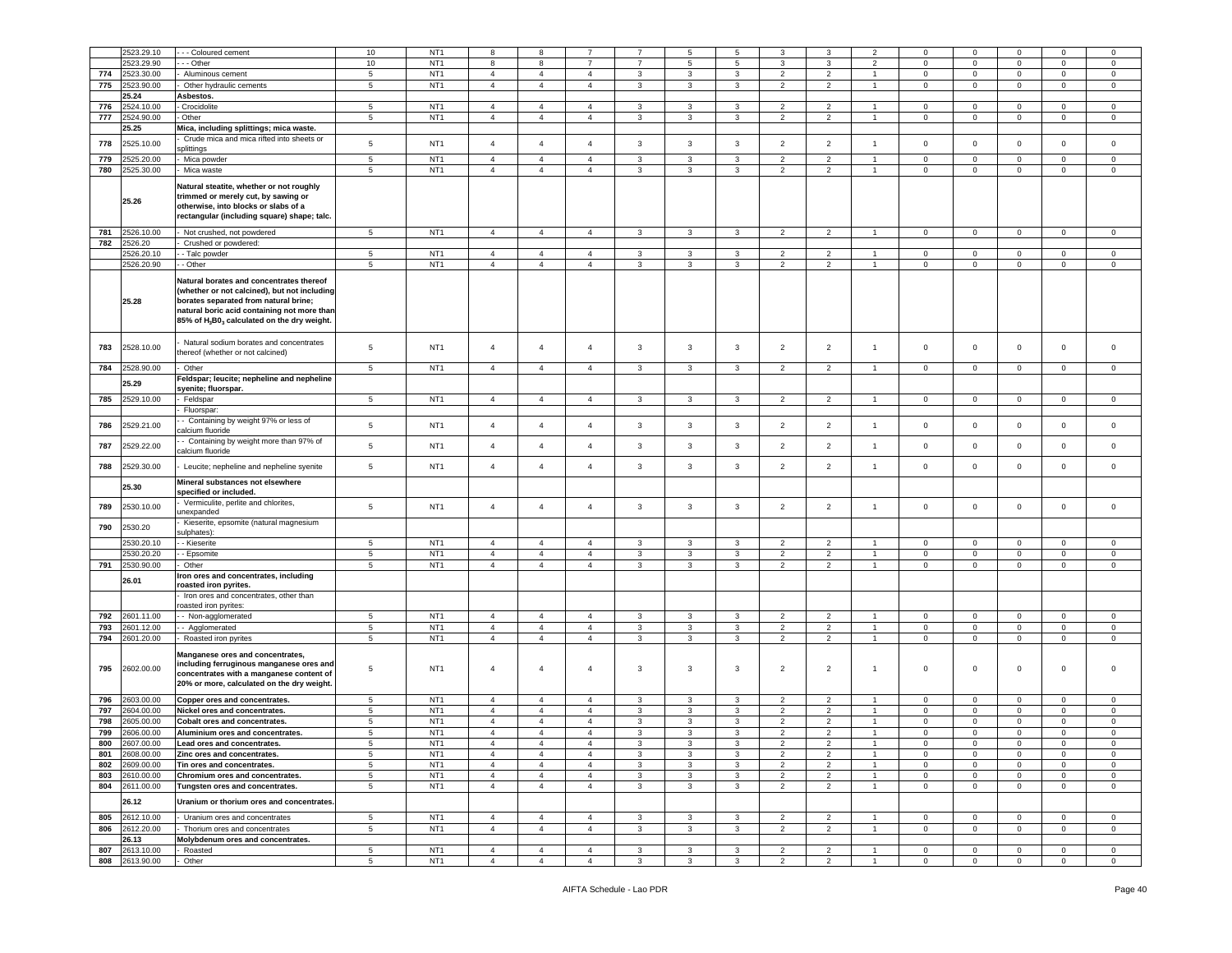| 809        | 26.14                    | Titanium ores and concentrates.                                                                                                                                                  |                          |                                    |                                  |                                  |                                  |                   |                              |                         |                                  |                                  |                                |                            |                             |                            |                            |                            |
|------------|--------------------------|----------------------------------------------------------------------------------------------------------------------------------------------------------------------------------|--------------------------|------------------------------------|----------------------------------|----------------------------------|----------------------------------|-------------------|------------------------------|-------------------------|----------------------------------|----------------------------------|--------------------------------|----------------------------|-----------------------------|----------------------------|----------------------------|----------------------------|
|            | 2614.00.10               | - Ilmenite ores and concentrates                                                                                                                                                 | 5                        | NT <sub>1</sub>                    | $\overline{4}$                   | $\overline{4}$                   | $\overline{a}$                   | 3                 | 3                            | 3                       | $\overline{\phantom{0}}$         | $\overline{\phantom{0}}$         |                                | $\mathbf 0$                | $^{\circ}$                  | $\mathsf 0$                | $\mathbf 0$                | $^{\circ}$                 |
|            | 2614.00.90               | - Other                                                                                                                                                                          | 5                        | NT <sub>1</sub>                    | $\overline{4}$                   | $\overline{4}$                   | $\overline{4}$                   | 3                 | $\mathbf{3}$                 | 3                       | $\overline{2}$                   | $\overline{2}$                   | $\overline{1}$                 | $\pmb{0}$                  | $\mathsf 0$                 | $\mathbf 0$                | $\mathbf 0$                | $\mathsf 0$                |
|            | 26.15                    | Niobium, tantalum, vanadium or zirconium<br>ores and concentrates.                                                                                                               |                          |                                    |                                  |                                  |                                  |                   |                              |                         |                                  |                                  |                                |                            |                             |                            |                            |                            |
| 810        | 2615.10.00               | - Zirconium ores and concentrates                                                                                                                                                | $5\phantom{.0}$          | NT <sub>1</sub>                    | $\overline{4}$                   | $\overline{4}$                   | $\overline{a}$                   | 3                 | 3                            | 3                       | $\overline{2}$                   | $\overline{2}$                   |                                | $\overline{0}$             | $\mathbf 0$                 | $\mathbf 0$                | 0                          | $^{\circ}$                 |
| 811        | 2615.90.00               | Other                                                                                                                                                                            | $5\phantom{.0}$          | NT <sub>1</sub>                    | $\overline{4}$                   | $\overline{4}$                   | $\overline{4}$                   | 3                 | $\mathbf{3}$                 | 3                       | $\overline{2}$                   | $\overline{2}$                   | $\overline{1}$                 | $\pmb{0}$                  | $\mathsf 0$                 | $\mathbf 0$                | 0                          | $\mathsf 0$                |
|            | 26.16                    | Precious metal ores and concentrates.                                                                                                                                            |                          |                                    |                                  |                                  |                                  |                   |                              |                         |                                  |                                  |                                |                            |                             |                            |                            |                            |
| 812        | 2616.10.00               | Silver ores and concentrates                                                                                                                                                     | 5                        | NT <sub>1</sub>                    | $\overline{4}$                   | $\overline{4}$                   | $\overline{a}$                   |                   | 3                            | 3                       | $\overline{\phantom{a}}$         | $\overline{2}$                   |                                | $\mathbf 0$                | $\mathbf 0$                 | $\mathsf 0$                | $\mathbf 0$                | $\mathbf 0$                |
| 813        | 2616.90.00               | Other                                                                                                                                                                            | $5\phantom{.0}$          | NT <sub>1</sub>                    | $\sqrt{4}$                       | $\overline{4}$                   | $\overline{4}$                   | 3                 | $\mathbf{3}$                 | $\mathbf{3}$            | $\overline{2}$                   | $\overline{2}$                   |                                | $\,0\,$                    | $\mathbf 0$                 | $\mathbf 0$                | 0                          | $\mathsf 0$                |
|            | 26.17                    | Other ores and concentrates.                                                                                                                                                     |                          |                                    |                                  |                                  |                                  |                   |                              |                         |                                  |                                  |                                |                            |                             |                            |                            |                            |
| 814        | 2617.10.00               | Antimony ores and concentrates                                                                                                                                                   | 5                        | NT <sub>1</sub>                    | $\overline{4}$                   | $\overline{4}$                   | $\overline{4}$                   | 3                 | 3                            | 3                       | $\overline{2}$                   | $\overline{2}$                   |                                | $\mathbf 0$                | $\mathbf 0$                 | $\mathbf 0$                | $\mathbf 0$                | $\mathbf 0$                |
| 815        | 2617.90.00               | Other                                                                                                                                                                            | 5                        | NT <sub>1</sub>                    | $\overline{4}$                   | $\overline{4}$                   | $\overline{4}$                   | 3                 | 3                            | $\mathbf{3}$            | $\overline{2}$                   | $\overline{2}$                   | $\overline{1}$                 | $\mathbf 0$                | $\mathbf 0$                 | $\mathbf 0$                | $\overline{0}$             | $\mathbf{0}$               |
| 816        | 2618.00.00               | Granulated slag (slag sand) from the<br>manufacture of iron or steel.                                                                                                            | $\,$ 5 $\,$              | NT <sub>1</sub>                    | $\overline{4}$                   | $\overline{4}$                   | $\overline{4}$                   | $\mathbf{3}$      | $\mathbf{3}$                 | $\mathbf{3}$            | $\overline{2}$                   | $\overline{2}$                   | $\mathbf{1}$                   | $\mathsf 0$                | $\mathbf 0$                 | $\mathbf 0$                | $\mathbf 0$                | $\mathsf 0$                |
| 817        | 2619.00.00               | Slag, dross (other than granulated slag),<br>scalings and other waste from the<br>manufacture of iron or steel.                                                                  | 5                        | NT <sub>1</sub>                    | $\sqrt{4}$                       | $\overline{4}$                   | $\overline{4}$                   | 3                 | $\mathbf{3}$                 | $\mathbf{3}$            | $\overline{2}$                   | $\overline{2}$                   | 1                              | $\mathbf 0$                | $\mathsf 0$                 | $\mathbf 0$                | $\mathsf 0$                | $\mathsf 0$                |
|            | 26.20                    | Slag, ash and residues (other than from<br>the manufacture of iron or steel),<br>containing metals, arsenic or their<br>compounds.                                               |                          |                                    |                                  |                                  |                                  |                   |                              |                         |                                  |                                  |                                |                            |                             |                            |                            |                            |
|            |                          | Containing mainly zinc:                                                                                                                                                          |                          |                                    |                                  |                                  |                                  |                   |                              |                         |                                  |                                  |                                |                            |                             |                            |                            |                            |
| 818        | 2620.11.00               | - Hard zinc spelter                                                                                                                                                              | 5                        | NT <sub>1</sub>                    | $\overline{4}$                   | $\overline{4}$                   | $\mathbf{A}$                     | 3                 | 3                            | $\mathbf{3}$            | $\overline{2}$                   | $\overline{2}$                   | $\overline{1}$                 | $\mathbf 0$                | $\mathbf{0}$                | $\mathsf 0$                | $\overline{0}$             | $\circ$                    |
| 819        | 2620.19.00               | - Other                                                                                                                                                                          | $\overline{5}$           | NT <sub>1</sub>                    | $\overline{4}$                   | $\overline{4}$                   | $\overline{4}$                   | $\mathbf{3}$      | $\mathbf{3}$                 | $\mathbf{3}$            | $\overline{2}$                   | $\overline{2}$                   | $\overline{1}$                 | $\mathbf 0$                | $\mathbf{0}$                | $\mathsf 0$                | $\overline{0}$             | $\mathbf 0$                |
| 820        | 2620.21.00               | Containing mainly lead:<br>- Leaded gasoline sludges and leaded anti-<br>nock compound sludges                                                                                   | $\sqrt{5}$               | NT <sub>1</sub>                    | $\overline{4}$                   | $\overline{4}$                   | $\overline{a}$                   | 3                 | $\mathbf{3}$                 | $\mathbf{3}$            | $\overline{2}$                   | $\overline{2}$                   | $\overline{1}$                 | $\mathbf 0$                | $\mathbf 0$                 | $\mathbf 0$                | $\mathbf{0}$               | $\mathbf 0$                |
| 821        | 2620.29.00               | - Other                                                                                                                                                                          | $\overline{5}$           | NT <sub>1</sub>                    | $\overline{4}$                   | $\overline{4}$                   | $\overline{a}$                   | 3                 | $\mathbf{3}$                 | $\mathbf{3}$            | $\overline{2}$                   | $\overline{2}$                   | $\overline{1}$                 | $\circ$                    | $\mathsf 0$                 | $\mathbf 0$                | $\Omega$                   | $\mathbf 0$                |
| 822        | 2620.30.00               | Containing mainly copper                                                                                                                                                         | 5                        | NT <sub>1</sub>                    | $\overline{4}$                   | $\overline{4}$                   | $\overline{4}$                   | 3                 | 3                            | 3                       | $\overline{2}$                   | $\overline{2}$                   |                                | $\mathbf 0$                | $\mathbf 0$                 | $\mathsf 0$                | $\mathbf 0$                | $\mathbf 0$                |
| 823        | 2620.40.00               | Containing mainly aluminium                                                                                                                                                      | 5                        | NT <sub>1</sub>                    | $\overline{4}$                   | $\overline{4}$                   | $\overline{4}$                   | 3                 | $\mathbf{3}$                 | 3                       | 2                                | $\overline{2}$                   | $\overline{1}$                 | $\mathbf 0$                | $\mathsf 0$                 | $\mathbf 0$                | $\mathbf 0$                | $\mathbf 0$                |
| 824        | 2620.60.00               | Containing arsenic, mercury, thallium or<br>heir mixtures, of a kind used for the extractior<br>of arsenic or those metals or for the<br>manufacture of their chemical compounds | 5                        | NT <sub>1</sub>                    | $\overline{4}$                   | $\overline{4}$                   | $\overline{4}$                   | 3                 | $\mathbf{3}$                 | 3                       | $\overline{2}$                   | $\overline{c}$                   | $\overline{1}$                 | $\mathsf 0$                | 0                           | $\mathbf 0$                | $\mathsf 0$                | $\mathbf 0$                |
|            |                          | Other:                                                                                                                                                                           |                          |                                    |                                  |                                  |                                  |                   |                              |                         |                                  |                                  |                                |                            |                             |                            |                            |                            |
| 825        | 2620.91.00               | - Containing antimony, beryllium, cadmium,<br>chromium or their mixtures                                                                                                         | $\,$ 5 $\,$              | NT <sub>1</sub>                    | $\overline{4}$                   | $\overline{4}$                   | $\overline{4}$                   | $\mathbf{3}$      | $\mathbf{3}$                 | $\mathbf{3}$            | $\overline{2}$                   | $\mathbf 2$                      | $\overline{1}$                 | $\mathsf 0$                | $\mathbf 0$                 | $\mathbf 0$                | $\mathbf 0$                | $\mathsf 0$                |
| 826        | 2620.99.00               | $-$ Other                                                                                                                                                                        | $\overline{5}$           | NT <sub>1</sub>                    | $\overline{4}$                   | $\overline{4}$                   | $\overline{4}$                   | $\overline{3}$    | $\overline{3}$               | $\overline{3}$          | $\overline{2}$                   | $\overline{2}$                   | $\overline{1}$                 | $\mathsf 0$                | $\overline{0}$              | $\overline{0}$             | $\Omega$                   | $\overline{0}$             |
|            | 26.21                    | Other slag and ash, including seaweed ash<br>(kelp); ash and residues from the<br>incineration of municipal waste.                                                               |                          |                                    |                                  |                                  |                                  |                   |                              |                         |                                  |                                  |                                |                            |                             |                            |                            |                            |
| 827        | 2621.10.00               | Ash and residues from the incineration of<br>municipal waste                                                                                                                     | 5                        | NT <sub>1</sub>                    | $\sqrt{4}$                       | $\overline{4}$                   | $\overline{4}$                   | 3                 | $\mathbf{3}$                 | $\mathbf{3}$            | $\overline{2}$                   | $\overline{2}$                   | $\overline{1}$                 | $\Omega$                   | $\mathbf 0$                 | $\mathbf 0$                | $\mathbf 0$                | $\mathsf 0$                |
| 828        | 2621.90.00               | - Other                                                                                                                                                                          | $5\phantom{.0}$          | NT <sub>1</sub>                    | $\overline{4}$                   | $\overline{4}$                   | $\overline{4}$                   | $\mathbf{3}$      | $\mathbf{3}$                 | $\mathbf{3}$            | 2                                | $\overline{2}$                   | $\mathbf{1}$                   | $\mathbf{0}$               | $\overline{0}$              | $\mathbf{0}$               | $\mathbf{0}$               | $\circ$                    |
|            | 27.01                    | Coal; briquettes, ovoids and similar solid<br>fuels manufactured from coal.                                                                                                      |                          |                                    |                                  |                                  |                                  |                   |                              |                         |                                  |                                  |                                |                            |                             |                            |                            |                            |
|            |                          | Coal, whether or not pulverised, but not<br>agglomerated:                                                                                                                        |                          |                                    |                                  |                                  |                                  |                   |                              |                         |                                  |                                  |                                |                            |                             |                            |                            |                            |
| 829        | 2701.11.00               | - Anthracite                                                                                                                                                                     | $5\overline{5}$          | NT <sub>1</sub>                    | $\overline{4}$                   | $\overline{4}$                   | $\overline{4}$                   | $\mathbf{3}$      | $\mathbf{3}$                 | $\mathbf{3}$            | $\overline{2}$                   | $\overline{2}$                   | $\overline{1}$                 | $\overline{0}$             | $\overline{0}$              | $\overline{0}$             | $\overline{0}$             | $\overline{0}$             |
| 830        | 2701.12                  | - Bituminous coal:                                                                                                                                                               |                          |                                    |                                  |                                  |                                  |                   |                              |                         |                                  |                                  |                                |                            |                             |                            |                            |                            |
|            | 2701.12.10               | - - - Coking coal                                                                                                                                                                | 5                        | NT <sub>1</sub>                    | $\overline{4}$                   | $\overline{4}$                   | $\overline{4}$                   | 3                 | 3                            | 3                       | $\overline{2}$                   | $\overline{2}$                   | $\overline{1}$                 | $\mathbf 0$                | $\mathbf 0$                 | $\mathbf 0$                | $\mathbf 0$                | $\mathbf 0$                |
|            | 2701.12.90               | $- -$ Other                                                                                                                                                                      | $5\phantom{.0}$          | NT <sub>1</sub>                    | $\overline{4}$                   | $\overline{4}$                   | $\overline{4}$                   | 3                 | 3                            | 3                       | $\overline{2}$                   | $\overline{2}$                   | $\overline{1}$                 | $\mathbf 0$                | $\mathbf 0$                 | $\mathbf 0$                | $\mathbf{0}$               | $\circ$                    |
| 831<br>832 | 2701.19.00<br>2701.20.00 | - Other coal<br>Briquettes, ovoids and similar solid fuels                                                                                                                       | 5<br>5                   | NT <sub>1</sub><br>NT <sub>1</sub> | $\overline{4}$<br>$\overline{4}$ | $\overline{4}$<br>$\overline{4}$ | $\overline{4}$<br>$\overline{4}$ | $\mathbf{3}$<br>3 | $\mathbf{3}$<br>$\mathbf{3}$ | $\mathbf{3}$<br>3       | $\overline{2}$<br>$\overline{2}$ | $\overline{2}$<br>$\overline{2}$ | $\overline{1}$<br>$\mathbf{1}$ | $\mathbf 0$<br>$\mathsf 0$ | $\mathbf{0}$<br>$\mathbf 0$ | $\mathsf 0$<br>$\mathsf 0$ | $\mathbf 0$<br>$\mathbf 0$ | $\mathbf 0$<br>$\mathbf 0$ |
|            | 27.02                    | manufactured from coal<br>Lignite, whether or not agglomerated,<br>excluding jet.                                                                                                |                          |                                    |                                  |                                  |                                  |                   |                              |                         |                                  |                                  |                                |                            |                             |                            |                            |                            |
| 833        | 2702.10.00               | Lignite, whether or not pulverised, but not                                                                                                                                      | $\,$ 5 $\,$              | NT <sub>1</sub>                    | $\overline{4}$                   | $\overline{4}$                   | $\overline{4}$                   | $\mathbf{3}$      | $\mathbf{3}$                 | $\mathbf{3}$            | $\overline{2}$                   | $\overline{2}$                   | $\overline{1}$                 | $\mathsf 0$                | $\mathbf 0$                 | $\mathbf 0$                | $\mathbf 0$                | $\mathsf 0$                |
| 834        | 2702.20.00               | agglomerated<br>Agglomerated lignite                                                                                                                                             | $\overline{\phantom{a}}$ | NT <sub>1</sub>                    | $\overline{4}$                   | $\overline{4}$                   | $\overline{4}$                   | $\mathbf{3}$      | $\overline{3}$               | $\overline{\mathbf{3}}$ | $\overline{2}$                   | $\overline{2}$                   | 1                              | $\mathbf{0}$               | $\overline{0}$              | $\overline{0}$             | $\mathbf{0}$               | $\overline{0}$             |
| 835        | 27.03                    | Peat (including peat litter), whether or not<br>agglomerated.                                                                                                                    |                          |                                    |                                  |                                  |                                  |                   |                              |                         |                                  |                                  |                                |                            |                             |                            |                            |                            |
|            | 2703.00.10               | Peat, whether or not compressed into bales,<br>but not agglomerated                                                                                                              | $5^{\circ}$              | NT <sub>1</sub>                    | $\overline{4}$                   | $\overline{4}$                   | $\overline{4}$                   | $\overline{3}$    | $\overline{3}$               | $\mathbf{3}$            | 2                                | $\overline{2}$                   | $\mathbf{1}$                   | $\mathbf{0}$               | $\mathbf{0}$                | $\mathbf 0$                | $\mathbf{0}$               | $\mathsf{O}\xspace$        |
|            | 2703.00.20               | Agglomerated peat                                                                                                                                                                | 5                        | NT <sub>1</sub>                    | $\overline{4}$                   | $\overline{4}$                   | $\overline{4}$                   | $\mathbf{3}$      | $\mathbf{3}$                 | $\mathbf{3}$            | $\overline{2}$                   | $\overline{2}$                   | $\overline{1}$                 | $\mathsf 0$                | $\mathbf{0}$                | $\mathsf 0$                | $\mathsf 0$                | $\mathsf 0$                |
| 836        | 27.04                    | Coke and semi-coke of coal, of lignite or of<br>peat, whether or not agglomerated; retort<br>carbon.                                                                             |                          |                                    |                                  |                                  |                                  |                   |                              |                         |                                  |                                  |                                |                            |                             |                            |                            |                            |
|            | 2704.00.10               | - Coke and semi-coke of coal                                                                                                                                                     | $5\phantom{.0}$          | NT <sub>1</sub>                    | $\overline{4}$                   | $\overline{4}$                   | $\overline{4}$                   | 3                 | $\mathbf{3}$                 | 3                       | $\overline{2}$                   | $\overline{2}$                   |                                | $\mathbf 0$                | $\mathbf 0$                 | $\mathbf 0$                | $\mathbf 0$                | $\mathsf 0$                |
|            | 2704.00.20               | Coke and semi-coke of lignite or of peat                                                                                                                                         | 5                        | NT <sub>1</sub>                    | $\overline{4}$                   | $\overline{4}$                   | $\overline{4}$                   | 3                 | 3                            | 3                       | $\overline{2}$                   | $\overline{2}$                   | $\overline{1}$                 | $\mathbf 0$                | $\mathbf 0$                 | $\mathsf 0$                | $\mathbf 0$                | $\mathbf 0$                |
|            | 2704.00.30               | - Retort carbon                                                                                                                                                                  | 5                        | NT <sub>1</sub>                    | $\overline{4}$                   | $\Delta$                         | $\mathbf{A}$                     | 3                 | 3                            | $\mathbf{3}$            | 2                                | $\overline{2}$                   | $\overline{1}$                 | $\mathbf 0$                | $\mathsf 0$                 | $\mathbf 0$                | $\mathbf 0$                | $\circ$                    |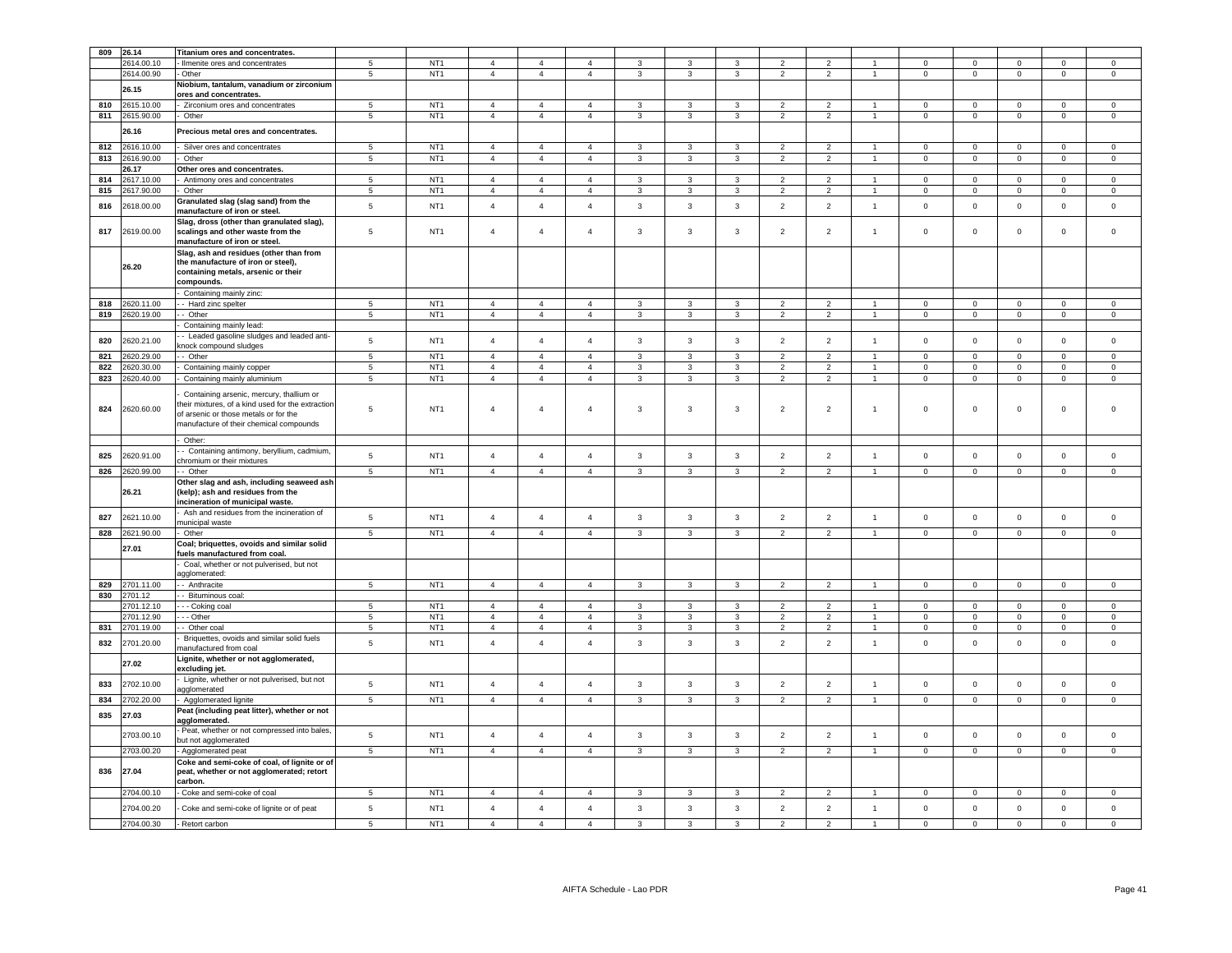| 837 | 2705.00.00 | Coal gas, water gas, producer gas and<br>similar gases, other than petroleum gases<br>and other gaseous hydrocarbons.                                                                                                                                                                                                                         | 5               | NT <sub>1</sub> | $\overline{4}$ | $\overline{4}$ | $\overline{4}$ | 3               | 3                       | $\mathbf{3}$ | $\overline{2}$   | $\overline{2}$  | $\overline{1}$  | $\mathsf 0$ | $\mathbf 0$     | $\mathbf 0$    | $\mathbf 0$    | $\mathsf 0$     |
|-----|------------|-----------------------------------------------------------------------------------------------------------------------------------------------------------------------------------------------------------------------------------------------------------------------------------------------------------------------------------------------|-----------------|-----------------|----------------|----------------|----------------|-----------------|-------------------------|--------------|------------------|-----------------|-----------------|-------------|-----------------|----------------|----------------|-----------------|
| 838 | 2706.00.00 | Tar distilled from coal, from lignite or from<br>peat, and other mineral tars, whether or<br>not dehydrated or partially distilled,<br>including reconstituted tars.                                                                                                                                                                          | 5               | NT <sub>1</sub> | $\overline{4}$ | $\overline{4}$ | $\overline{4}$ | 3               | 3                       | 3            | $\overline{2}$   | $\overline{2}$  | $\overline{1}$  | $\mathbf 0$ | $\mathbf{0}$    | $\mathbf 0$    | $\mathbf 0$    | 0               |
|     | 27.07      | Oils and other products of the distillation<br>of high temperature coal tar; similar<br>products in which the weight of the<br>aromatic constituents exceeds that of the<br>non-aromatic constituents.                                                                                                                                        |                 |                 |                |                |                |                 |                         |              |                  |                 |                 |             |                 |                |                |                 |
| 839 | 2707.10.00 | Benzol (benzene)                                                                                                                                                                                                                                                                                                                              | $5\phantom{.0}$ | NT <sub>1</sub> | $\overline{4}$ | $\overline{4}$ | $\overline{4}$ | 3               | 3                       | 3            | $\overline{2}$   | $\overline{2}$  | $\overline{1}$  | $\mathbf 0$ | $\mathbf{0}$    | $\mathbf 0$    | $\mathbf 0$    | $\circ$         |
| 840 | 2707.20.00 | Toluol (toluene)                                                                                                                                                                                                                                                                                                                              | $5\phantom{.0}$ | NT <sub>1</sub> | $\overline{4}$ | $\overline{4}$ | $\overline{4}$ | $\mathbf{3}$    | 3                       | $\mathbf{3}$ | $\overline{2}$   | $\overline{2}$  | $\overline{1}$  | $\mathbf 0$ | $\mathbf 0$     | $\mathbf 0$    | $\mathbf 0$    | 0               |
| 841 | 2707.30.00 | Xylol (xylenes)                                                                                                                                                                                                                                                                                                                               | 5               | NT <sub>1</sub> | $\overline{4}$ | $\overline{4}$ | $\overline{4}$ | 3               | 3                       | $\mathbf{3}$ | $\overline{2}$   | $\overline{2}$  | $\overline{1}$  | $\mathbf 0$ | $\mathbf 0$     | $\mathbf 0$    | $\mathbf{0}$   | $\mathbf 0$     |
| 842 | 2707.40.00 | Naphthalene                                                                                                                                                                                                                                                                                                                                   | $\overline{5}$  | NT <sub>1</sub> | $\overline{4}$ | $\overline{4}$ | $\overline{4}$ | 3               | 3                       | 3            | $\overline{2}$   | $\overline{2}$  | $\mathbf{1}$    | $\mathbf 0$ | $\mathbf 0$     | $\mathbf 0$    | $\mathbf 0$    | $\mathbf 0$     |
| 843 | 2707.50.00 | Other aromatic hydrocarbon mixtures of<br>which 65% or more by volume (including<br>osses) distils at 250°C by the ASTM D 86<br>nethod                                                                                                                                                                                                        | $5\phantom{.0}$ | NT <sub>1</sub> | $\overline{a}$ | $\overline{4}$ | $\overline{4}$ | 3               | 3                       | 3            | $\overline{2}$   | $\overline{2}$  | $\overline{1}$  | $\mathbf 0$ | $\mathbf 0$     | $\mathsf 0$    | $\mathbf 0$    | $\mathsf 0$     |
|     |            | Other:                                                                                                                                                                                                                                                                                                                                        |                 |                 |                |                |                |                 |                         |              |                  |                 |                 |             |                 |                |                |                 |
| 844 | 2707.91.00 | - Creosote oils                                                                                                                                                                                                                                                                                                                               | 5               | NT <sub>1</sub> | $\overline{4}$ | $\overline{4}$ | $\overline{4}$ | 3               | 3                       | $\mathbf{3}$ | $\overline{2}$   | $\overline{2}$  | $\overline{1}$  | $\mathbf 0$ | $\mathbf{0}$    | $\mathbf 0$    | $\mathbf{0}$   | $\circ$         |
| 845 | 2707.99    | Other:                                                                                                                                                                                                                                                                                                                                        |                 |                 |                |                |                |                 |                         |              |                  |                 |                 |             |                 |                |                |                 |
|     | 2707.99.20 | - - Carbon black feedstock                                                                                                                                                                                                                                                                                                                    | 5               | NT <sub>1</sub> | $\overline{4}$ | $\overline{4}$ | 4              | 3               | 3                       | 3            | $\overline{2}$   | $\overline{2}$  | $\overline{1}$  | $\mathbf 0$ | $\mathbf 0$     | $\mathbf 0$    | $\mathbf 0$    | $\mathbf 0$     |
|     | 2707.99.90 | - - Other                                                                                                                                                                                                                                                                                                                                     | $5\phantom{.0}$ | NT <sub>1</sub> | $\overline{4}$ | $\overline{4}$ | $\overline{4}$ | $\mathbf{3}$    | $\mathbf{3}$            | $\mathbf{3}$ | $\overline{2}$   | $\overline{2}$  | $\mathbf{1}$    | $\mathbf 0$ | $\mathbf 0$     | $\mathbf 0$    | $\mathsf 0$    | $\circ$         |
|     | 27.08      | litch and pitch coke, obtained from coal<br>tar or from other mineral tars.                                                                                                                                                                                                                                                                   |                 |                 |                |                |                |                 |                         |              |                  |                 |                 |             |                 |                |                |                 |
| 846 | 2708.10.00 | Pitch                                                                                                                                                                                                                                                                                                                                         | 5               | NT <sub>1</sub> | $\overline{4}$ | $\overline{4}$ | $\overline{4}$ | 3               | 3                       | 3            | 2                | $\overline{2}$  | $\overline{1}$  | $\mathbf 0$ | $\mathbf 0$     | $\mathbf 0$    | $\mathbf 0$    | 0               |
| 847 | 2708.20.00 | Pitch coke                                                                                                                                                                                                                                                                                                                                    | $\overline{5}$  | NT <sub>1</sub> | $\overline{4}$ | $\overline{4}$ | $\overline{4}$ | 3               | 3                       | 3            | $\overline{2}$   | $\overline{2}$  | 1               | 0           | $\mathbf 0$     | $\mathsf 0$    | $\mathbf 0$    | $\mathbf 0$     |
|     |            | Petroleum oils and oils obtained from                                                                                                                                                                                                                                                                                                         |                 |                 |                |                |                |                 |                         |              |                  |                 |                 |             |                 |                |                |                 |
| 848 | 27.09      | bituminous minerals, crude.                                                                                                                                                                                                                                                                                                                   |                 |                 |                |                |                |                 |                         |              |                  |                 |                 |             |                 |                |                |                 |
|     | 2709.00.10 | Crude petroleum oils                                                                                                                                                                                                                                                                                                                          | $5\phantom{.0}$ | NT <sub>1</sub> | $\overline{4}$ | $\overline{4}$ | $\overline{4}$ | 3               | 3                       | 3            | $\overline{2}$   | $\overline{2}$  | $\mathbf{1}$    | $\mathbf 0$ | $\mathbf 0$     | $\mathbf 0$    | $\mathbf 0$    | $\circ$         |
|     | 2709.00.20 | Condensates                                                                                                                                                                                                                                                                                                                                   | $\,$ 5 $\,$     | NT <sub>1</sub> | $\overline{4}$ | $\overline{4}$ | $\overline{4}$ | 3               | 3                       | $\mathbf{3}$ | $\overline{2}$   | $\overline{2}$  | $\overline{1}$  | $\mathbf 0$ | $\mathbf 0$     | $\mathbf 0$    | $\mathbf 0$    | $\mathbf 0$     |
|     | 2709.00.90 | Other                                                                                                                                                                                                                                                                                                                                         | 5               | NT <sub>1</sub> | $\overline{4}$ | $\overline{4}$ | $\overline{4}$ | $\mathbf{3}$    | $\mathbf{3}$            | 3            | 2                | 2               | $\overline{1}$  | $\mathbf 0$ | $\mathbf 0$     | $\mathbf 0$    | $\mathbf{0}$   | $\circ$         |
|     | 27.10      | Petroleum oils and oils obtained from<br>bituminous minerals, other than crude;<br>preparations not elsewhere specified or<br>included, containing by weight 70% or<br>more of petroleum oils or of oils obtained<br>from bituminous minerals, these oils being<br>the basic constituents of the preparations;<br>waste oils.                 |                 |                 |                |                |                |                 |                         |              |                  |                 |                 |             |                 |                |                |                 |
|     |            | Petroleum oils and oils obtained from<br>bituminous minerals (other than crude) and<br>preparations not elsewhere specified or<br>included, containing by weight 70% or more of<br>petroleum oils or of oils obtained from<br>bituminous minerals, these oils being the<br>basic constituents of the preparations, other<br>than waste oils : |                 |                 |                |                |                |                 |                         |              |                  |                 |                 |             |                 |                |                |                 |
| 849 | 2710.11    | - Light oils and preparations:                                                                                                                                                                                                                                                                                                                |                 |                 |                |                |                |                 |                         |              |                  |                 |                 |             |                 |                |                |                 |
|     | 2710.11.11 | - - Motor spirit:<br>- - - Premium leaded                                                                                                                                                                                                                                                                                                     | 20              | ST              | 19             | 18             | 17             | 16              | 15                      | $12\,$       | 10               | 9               | 8               | 8           | $\overline{7}$  | $\overline{7}$ | 6              | $5\overline{5}$ |
|     | 2710.11.12 | - - - Premium unleaded                                                                                                                                                                                                                                                                                                                        | 20              | ST              | 19             | 18             | 17             | 16              | 15                      | 12           | 10               | 9               | 8               | 8           | $\overline{7}$  | $\overline{7}$ | 6              | 5               |
|     | 2710.11.13 | - - - Regular leaded                                                                                                                                                                                                                                                                                                                          | 15              | <b>ST</b>       | 14             | 13             | 13             | 12              | 12                      | 11           | 10               | 9               | 8               | 8           | $\overline{7}$  | $\overline{7}$ | 6              | 5               |
|     | 2710.11.14 | - - - Regular unleaded                                                                                                                                                                                                                                                                                                                        | 15              | ST              | 14             | 13             | 13             | 12              | 12                      | 11           | 10               | 9               | 8               | 8           | $\overline{7}$  | $\overline{7}$ | 6              | 5               |
|     | 2710.11.15 | --- Other, leaded                                                                                                                                                                                                                                                                                                                             | 20              | <b>ST</b>       | 19             | 18             | 17             | 16              | 15                      | 12           | 10               | 9               | 8               | 8           | $\overline{7}$  | $\overline{7}$ | 6              | 5               |
|     | 2710.11.16 | - - - Other, unleaded                                                                                                                                                                                                                                                                                                                         | 20              | ST              | 19             | 18             | 17             | 16              | 15                      | 12           | 10               | 9               | 8               | 8           | 7               | $\overline{7}$ | 6              | 5               |
|     | 2710.11.20 | - - Aviation spirit                                                                                                                                                                                                                                                                                                                           | $\sqrt{5}$      | ST              | 5              | 5              | $\overline{5}$ | $5\overline{5}$ | 5                       | $\,$ 5 $\,$  | 5                | $5\phantom{.0}$ | $5\phantom{.0}$ | 5           | $5\phantom{.0}$ | $\,$ 5 $\,$    | 5              | 5               |
|     | 2710.11.30 | - - Tetrapropylene                                                                                                                                                                                                                                                                                                                            | 20              | ST              | 19             | 18             | 17             | 16              | 15                      | 12           | 10               | 9               | 8               | 8           | $\overline{7}$  | $\overline{7}$ | 6              | 5               |
|     | 2710.11.40 | - - White spirit                                                                                                                                                                                                                                                                                                                              | 20              | ST              | 19             | 18             | 17             | 16              | 15                      | 12           | 10 <sup>10</sup> | 9               | 8               | 8           | $\overline{7}$  | $\overline{7}$ | 6              | 5               |
|     | 2710.11.50 | - - Low aromatic solvents containing by                                                                                                                                                                                                                                                                                                       | 20              | ST              | 19             | 18             | 17             | 16              | 15                      | 12           | 10               | 9               | 8               | 8           | $\overline{7}$  | $\overline{7}$ | 6              | 5               |
|     |            | weight less than 1% aromatic content                                                                                                                                                                                                                                                                                                          |                 |                 |                |                |                |                 |                         |              |                  |                 |                 |             |                 |                |                |                 |
|     | 2710.11.60 | - - - Other solvent spirits                                                                                                                                                                                                                                                                                                                   | 20              | <b>ST</b>       | 19             | 18             | 17             | 16              | 15                      | 12           | 10               | 9               | 8               | 8           | $\overline{7}$  | $\overline{7}$ | 6              | 5               |
|     | 2710.11.70 | - - Naphtha, reformate or preparations for<br>preparing spirits                                                                                                                                                                                                                                                                               | 20              | <b>ST</b>       | 19             | 18             | 17             | 16              | 15                      | 12           | 10               | 9               | 8               | 8           | $\overline{7}$  | $\overline{7}$ | 6              | 5               |
|     | 2710.11.90 | - - Other                                                                                                                                                                                                                                                                                                                                     | 20              | ST              | 19             | 18             | 17             | 16              | 15                      | 12           | 10               | 9               | 8               | 8           | $\overline{7}$  | $\overline{7}$ | 6              | $5\overline{5}$ |
| 850 | 2710.19    | - Other:                                                                                                                                                                                                                                                                                                                                      |                 |                 |                |                |                |                 |                         |              |                  |                 |                 |             |                 |                |                |                 |
|     |            | - - Medium oils and preparations:                                                                                                                                                                                                                                                                                                             |                 |                 |                |                |                |                 |                         |              |                  |                 |                 |             |                 |                |                |                 |
|     | 2710.19.13 | - - - Aviation turbine fuel (jet fuel) having a<br>flash point of not less than 23oC                                                                                                                                                                                                                                                          | $5\phantom{.0}$ | NT <sub>1</sub> | $\overline{4}$ | $\overline{4}$ | $\overline{4}$ | 3               | 3                       | 3            | 2                | $\overline{2}$  | $\overline{1}$  | $\mathbf 0$ | $\mathbf{0}$    | $\mathbf 0$    | $\mathbf 0$    | $\mathsf 0$     |
|     | 2710.19.14 | - - - Aviation turbine fuel (jet fuel) having a<br>flash point of less than 23°C                                                                                                                                                                                                                                                              | $\,$ 5 $\,$     | NT <sub>1</sub> | $\overline{4}$ | $\overline{4}$ | $\overline{4}$ | $\mathbf{3}$    | $\mathbf{3}$            | $\mathbf{3}$ | $\overline{2}$   | $\overline{2}$  | $\overline{1}$  | $\mathbf 0$ | $\mathbf 0$     | $\mathsf 0$    | $\mathbf 0$    | $\mathbf 0$     |
|     | 2710.19.16 | Kerosene                                                                                                                                                                                                                                                                                                                                      | $5\phantom{.0}$ | NT <sub>1</sub> | $\overline{4}$ | $\overline{4}$ | $\overline{4}$ | $\overline{3}$  | $\overline{\mathbf{3}}$ | $\mathbf{3}$ | $\overline{2}$   | $\overline{2}$  | $\overline{1}$  | $\mathbf 0$ | $\overline{0}$  | $\overline{0}$ | $\overline{0}$ | $\overline{0}$  |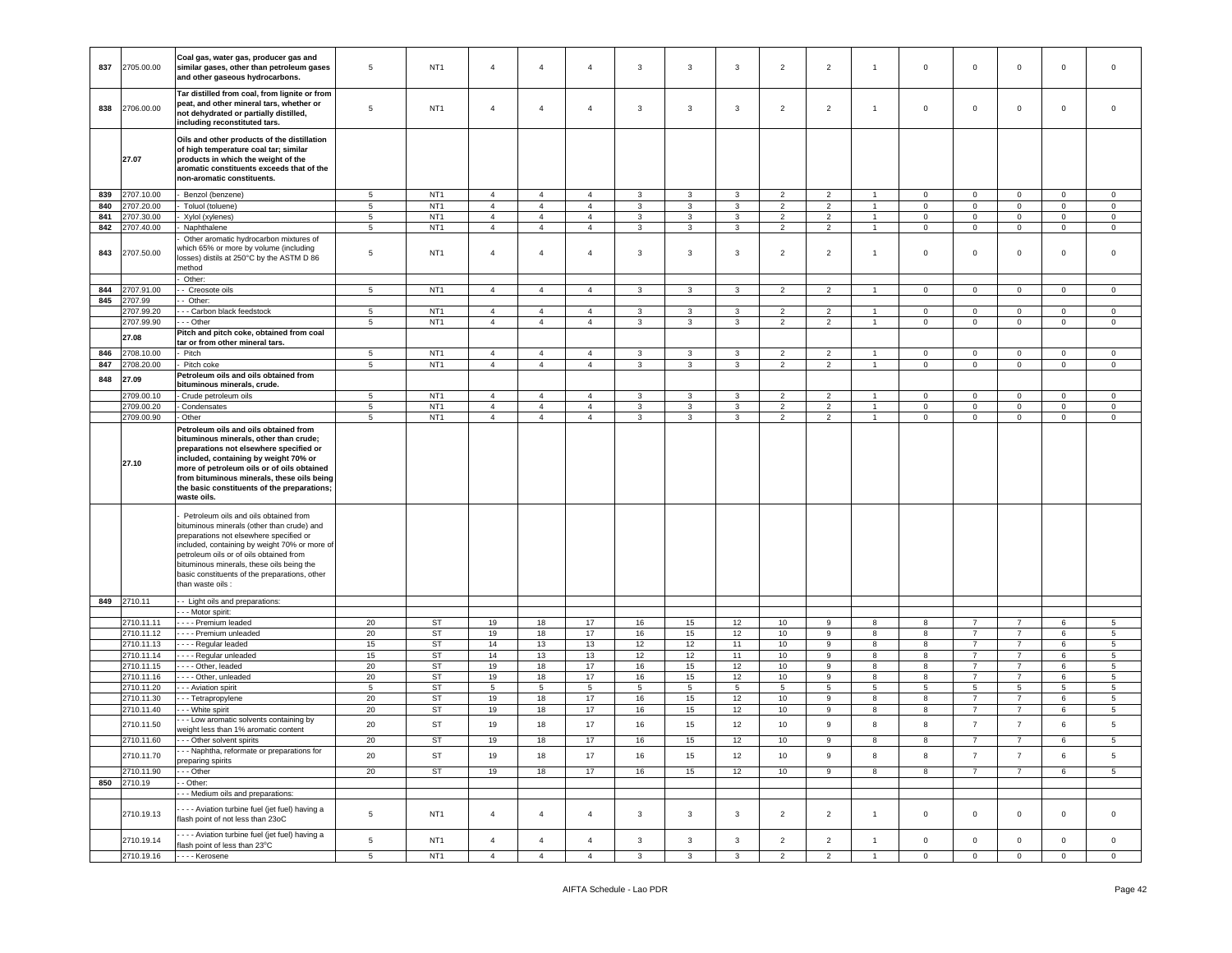|            | 2710.19.19               | $- -$ Other                                                                                                                                                                                       | 20                       | NT <sub>1</sub>                    | 17.5                             | 15                               | 15                               | 12.5              | 11                | 9                              |                                  | 5                                | 2.5                          |                            | $\Omega$                   | $\Omega$                   |                            | $\Omega$                   |
|------------|--------------------------|---------------------------------------------------------------------------------------------------------------------------------------------------------------------------------------------------|--------------------------|------------------------------------|----------------------------------|----------------------------------|----------------------------------|-------------------|-------------------|--------------------------------|----------------------------------|----------------------------------|------------------------------|----------------------------|----------------------------|----------------------------|----------------------------|----------------------------|
|            |                          |                                                                                                                                                                                                   |                          |                                    |                                  |                                  |                                  |                   |                   |                                |                                  |                                  |                              |                            |                            |                            |                            |                            |
|            | 2710.19.20               | - - Topped crudes                                                                                                                                                                                 | 5                        | NT <sub>1</sub>                    | $\overline{a}$                   | $\overline{4}$                   | $\Delta$                         | $\mathbf{R}$      | 3                 | 3                              | $\overline{2}$                   | $\mathcal{P}$                    | $\mathbf{1}$                 | $\Omega$                   | $\mathbf 0$                | $\mathbf{0}$               | $\Omega$                   | $\mathbf 0$                |
|            | 2710.19.30               | - - Carbon black feedstock                                                                                                                                                                        | 20                       | NT <sub>1</sub>                    | 17.5                             | 15                               | 15                               | 12.5              | 11                | 9                              | $\overline{7}$                   | $5\phantom{.0}$                  | 2.5                          | $\mathbf 0$                | $\mathsf 0$                | $\mathsf 0$                | $\mathsf 0$                | $\mathbf 0$                |
|            |                          | - - Lubricating oils and greases:                                                                                                                                                                 |                          |                                    |                                  |                                  |                                  |                   |                   |                                |                                  |                                  |                              |                            |                            |                            |                            |                            |
|            | 2710.19.41               | - - - Lubricating oil feedstock                                                                                                                                                                   | 10                       | NT <sub>1</sub>                    | 8                                | 8                                | $\overline{7}$                   | $\overline{7}$    | 5                 | 5                              | $\mathbf{3}$                     | $\mathbf{3}$                     | $\overline{2}$               | $\mathbf 0$                | $\mathsf 0$                | $\mathsf 0$                | $\mathbf 0$                | $\mathsf 0$                |
|            | 2710.19.42               |                                                                                                                                                                                                   | 10                       | NT <sub>1</sub>                    | $\mathbf{g}$                     | 8                                | $\overline{7}$                   | $\overline{7}$    | $5^{\circ}$       | $\overline{5}$                 | $\mathbf{3}$                     | $\mathbf{3}$                     | $\overline{2}$               | $\Omega$                   | $\Omega$                   | $\Omega$                   | $\Omega$                   | $\overline{0}$             |
|            |                          | Lubricating oils for aircraft engines                                                                                                                                                             |                          |                                    |                                  |                                  |                                  |                   |                   |                                |                                  |                                  |                              |                            |                            |                            |                            |                            |
|            | 2710.19.43               | --- Other lubricating oils                                                                                                                                                                        | $10\,$                   | NT <sub>1</sub>                    | 8                                | 8                                | $\overline{7}$                   | $\overline{7}$    | 5                 | 5                              | $\mathbf{3}$                     | 3                                | $\overline{2}$               | $\mathbf 0$                | $\mathsf 0$                | $\Omega$                   | $\Omega$                   | $\mathsf 0$                |
|            | 2710.19.44               | Lubricating greases                                                                                                                                                                               | 10                       | NT <sub>1</sub>                    | 8                                | 8                                | $\overline{7}$                   | $\overline{7}$    | 5                 | $\overline{5}$                 | $\mathbf{3}$                     | $\overline{3}$                   | $\overline{2}$               | $\mathbf 0$                | $\mathsf 0$                | $\mathsf 0$                | $\mathsf 0$                | $\overline{0}$             |
|            | 2710.19.50               | -- Hydraulic brake fluid                                                                                                                                                                          | 10                       | NT <sub>1</sub>                    | $\mathbf{R}$                     | 8                                | $\overline{7}$                   | $\overline{7}$    | 5                 | $5\phantom{.0}$                | $\mathbf{3}$                     | $\overline{\mathbf{3}}$          | $\overline{2}$               | $\Omega$                   | $\mathbf{0}$               | $\mathbf 0$                | $\mathbf 0$                | $\overline{0}$             |
|            |                          |                                                                                                                                                                                                   |                          |                                    |                                  |                                  |                                  |                   |                   |                                |                                  |                                  |                              |                            |                            |                            |                            |                            |
|            | 2710.19.60               | --- Transformer and circuit breakers oils                                                                                                                                                         | 20                       | NT <sub>1</sub>                    | 17.5                             | 15                               | 15                               | 12.5              | 11                | 9                              | $\overline{7}$                   | 5                                | $2.5\,$                      | $\mathbf 0$                | $\mathbf 0$                | $\mathbf{0}$               | $\mathbf 0$                | $\mathbf 0$                |
|            |                          |                                                                                                                                                                                                   |                          |                                    |                                  |                                  |                                  |                   |                   |                                |                                  |                                  |                              |                            |                            |                            |                            |                            |
|            |                          | - - Fuel oils:                                                                                                                                                                                    |                          |                                    |                                  |                                  |                                  |                   |                   |                                |                                  |                                  |                              |                            |                            |                            |                            |                            |
|            | 2710.19.71               | - - - High speed diesel fuel                                                                                                                                                                      | 5                        | NT <sub>1</sub>                    | $\overline{a}$                   | $\overline{4}$                   | $\overline{4}$                   | 3                 | 3                 | 3                              | $\overline{2}$                   | $\overline{2}$                   |                              | $\Omega$                   | $\Omega$                   | $\Omega$                   | $\Omega$                   | $\Omega$                   |
|            | 2710.19.72               | Other diesel fuel                                                                                                                                                                                 | $\sqrt{5}$               | NT <sub>1</sub>                    | $\overline{4}$                   | $\overline{4}$                   | $\overline{4}$                   | $\mathbf{3}$      | $\mathbf{3}$      | 3                              | $\overline{2}$                   | $\overline{2}$                   | $\mathbf{1}$                 | $\mathbf 0$                | $\mathsf 0$                | $\mathbf 0$                | $\mathsf 0$                | $\mathsf 0$                |
|            | 2710.19.79               | Dther fuel oils                                                                                                                                                                                   | 20                       | NT <sub>1</sub>                    | 17.5                             | 15                               | 15                               | 12.5              | 11                | $\overline{9}$                 | $\overline{7}$                   | $\overline{5}$                   | 2.5                          | $\overline{0}$             | $\overline{0}$             | $\Omega$                   | $\mathbf 0$                | $\overline{0}$             |
|            | 2710.19.90               | -- Other                                                                                                                                                                                          | 20                       | NT <sub>1</sub>                    | 17.5                             | 15                               | 15                               | 12.5              | 11                | 9                              | $\overline{7}$                   | 5                                | 2.5                          | $\mathbf{0}$               | $\mathbf 0$                | $\mathbf 0$                | $\mathbf 0$                | $\mathbf 0$                |
|            |                          |                                                                                                                                                                                                   |                          |                                    |                                  |                                  |                                  |                   |                   |                                |                                  |                                  |                              |                            |                            |                            |                            |                            |
|            |                          | Waste oils:                                                                                                                                                                                       |                          |                                    |                                  |                                  |                                  |                   |                   |                                |                                  |                                  |                              |                            |                            |                            |                            |                            |
| 851        | 2710.91.00               | - Containing polychlorinated biphenyls<br>(PCBs), polychlorinated terphenyls (PCTs) or<br>polybrominated biphenyls (PBBs)                                                                         | 20                       | ST                                 | 19                               | 18                               | 17                               | 16                | 15                | 12                             | $10$                             | 9                                | 8                            | 8                          | $\overline{7}$             | $\overline{7}$             | 6                          | 5                          |
| 852        | 2710.99.00               | - Other                                                                                                                                                                                           | 20                       | ST                                 | 19                               | 18                               | 17                               |                   | 15                | 12                             | 10                               | 9                                |                              |                            | $\overline{7}$             | $\overline{7}$             |                            |                            |
|            |                          |                                                                                                                                                                                                   |                          |                                    |                                  |                                  |                                  | 16                |                   |                                |                                  |                                  | 8                            | 8                          |                            |                            | 6                          | 5                          |
|            | 27.11                    | Petroleum gases and other gaseous                                                                                                                                                                 |                          |                                    |                                  |                                  |                                  |                   |                   |                                |                                  |                                  |                              |                            |                            |                            |                            |                            |
|            |                          | hydrocarbons.                                                                                                                                                                                     |                          |                                    |                                  |                                  |                                  |                   |                   |                                |                                  |                                  |                              |                            |                            |                            |                            |                            |
|            |                          | Liquefied:                                                                                                                                                                                        |                          |                                    |                                  |                                  |                                  |                   |                   |                                |                                  |                                  |                              |                            |                            |                            |                            |                            |
| 853        | 2711.11.00               | - Natural gas                                                                                                                                                                                     | $\overline{5}$           | NT <sub>1</sub>                    | $\overline{4}$                   | $\overline{4}$                   | $\overline{4}$                   | 3                 | $\mathbf{3}$      | $\mathbf{3}$                   | $\overline{2}$                   | $\overline{2}$                   | $\mathbf{1}$                 | $\mathbf 0$                | $\mathbf 0$                | $\overline{0}$             | $\mathbf 0$                | $\mathbf 0$                |
| 854        | 2711.12.00               | - Propane                                                                                                                                                                                         | $\overline{\phantom{a}}$ | NT <sub>1</sub>                    | $\overline{4}$                   | $\overline{4}$                   | $\overline{4}$                   | $\mathbf{3}$      | $\mathbf{3}$      | $\overline{3}$                 | $\overline{2}$                   | $\overline{2}$                   | $\mathbf{1}$                 | $\mathbf 0$                | $\mathbf 0$                | $\mathbf 0$                |                            | $\overline{0}$             |
|            |                          |                                                                                                                                                                                                   |                          |                                    |                                  |                                  |                                  |                   |                   |                                |                                  |                                  |                              |                            |                            |                            | $\overline{0}$             |                            |
| 855        | 2711.13.00               | - Butanes                                                                                                                                                                                         | $\overline{5}$           | NT <sub>1</sub>                    | $\overline{4}$                   | $\overline{4}$                   | $\overline{4}$                   | $\mathbf{3}$      | $\overline{3}$    | $\overline{3}$                 | $\overline{2}$                   | $\overline{2}$                   | $\overline{1}$               | $\overline{0}$             | $\overline{0}$             | $\overline{0}$             | $\mathbf 0$                | $\overline{0}$             |
| 856        | 2711.14                  | - Ethylene, propylene, butylene and                                                                                                                                                               |                          |                                    |                                  |                                  |                                  |                   |                   |                                |                                  |                                  |                              |                            |                            |                            |                            |                            |
|            |                          | utadiene:                                                                                                                                                                                         |                          |                                    |                                  |                                  |                                  |                   |                   |                                |                                  |                                  |                              |                            |                            |                            |                            |                            |
|            | 2711.14.10               | - - Ethylene                                                                                                                                                                                      | 5                        | NT <sub>1</sub>                    | $\overline{4}$                   | $\overline{4}$                   | $\overline{4}$                   | $\mathbf{3}$      | $\mathbf{3}$      | $\mathbf{3}$                   | $\overline{2}$                   | $\overline{2}$                   | $\mathbf{1}$                 | $\mathbf 0$                | $\mathsf 0$                | $\circ$                    | $\mathsf 0$                | $\mathbf 0$                |
|            | 2711.14.90               | - - Other                                                                                                                                                                                         | $\sqrt{5}$               | NT <sub>1</sub>                    | $\overline{4}$                   | $\overline{4}$                   | $\overline{4}$                   | 3                 | 3                 | 3                              | $\overline{2}$                   | $\overline{2}$                   | $\mathbf{1}$                 | $\mathbf 0$                | $\mathbf 0$                | $\mathbf 0$                | $\mathbf 0$                | $\mathsf 0$                |
| 857        | 2711.19.00               | - Other                                                                                                                                                                                           | $\sqrt{5}$               | NT <sub>1</sub>                    | $\overline{4}$                   | $\overline{4}$                   | $\overline{4}$                   | 3                 | $\mathbf{3}$      | $\mathbf{3}$                   | $\overline{2}$                   | $\overline{2}$                   | $\mathbf{1}$                 | $\mathbf 0$                | $\mathsf 0$                | $\mathbf{0}$               | $\mathbf 0$                | $\mathsf 0$                |
|            |                          | In gaseous state:                                                                                                                                                                                 |                          |                                    |                                  |                                  |                                  |                   |                   |                                |                                  |                                  |                              |                            |                            |                            |                            |                            |
|            |                          |                                                                                                                                                                                                   |                          |                                    |                                  |                                  |                                  |                   |                   |                                |                                  |                                  |                              |                            |                            |                            |                            |                            |
| 858        | 2711.21.00               | - Natural gas                                                                                                                                                                                     | $\,$ 5 $\,$              | NT <sub>1</sub>                    | $\overline{4}$                   | $\overline{4}$                   | $\overline{4}$                   | 3                 | 3                 | $\mathbf{3}$                   | $\overline{2}$                   | $\overline{2}$                   | $\mathbf{1}$                 | $\mathbf{0}$               | $\mathbf 0$                | $\mathbf 0$                | $\mathbf 0$                | $\mathbf 0$                |
| 859        | 2711.29.00               | - Other                                                                                                                                                                                           | $\overline{5}$           | NT <sub>1</sub>                    | $\overline{4}$                   | $\overline{4}$                   | $\overline{4}$                   | $\mathbf{3}$      | $\mathbf{3}$      | $\mathbf{3}$                   | $\overline{2}$                   | $\overline{2}$                   | $\mathbf{1}$                 | $\mathbf 0$                | $\mathsf 0$                | $\circ$                    | $\mathbf 0$                | $\mathsf 0$                |
|            | 27.12                    | Petroleum jelly; paraffin wax,<br>microcrystalline petroleum wax, slack wax,<br>ozokerite, lignite wax, peat wax, other<br>mineral waxes, and similar products                                    |                          |                                    |                                  |                                  |                                  |                   |                   |                                |                                  |                                  |                              |                            |                            |                            |                            |                            |
|            |                          | obtained by synthesis or by other<br>processes, whether or not coloured.                                                                                                                          |                          |                                    |                                  |                                  |                                  |                   |                   |                                |                                  |                                  |                              |                            |                            |                            |                            |                            |
|            |                          |                                                                                                                                                                                                   | 5                        |                                    |                                  |                                  | $\overline{4}$                   | 3                 | 3                 | 3                              | $\overline{2}$                   | 2                                |                              | $\mathbf 0$                | $\mathbf 0$                | $\mathbf 0$                | $\mathbf 0$                | $\mathbf 0$                |
| 860        | 2712.10.00               | Petroleum jelly                                                                                                                                                                                   |                          | NT <sub>1</sub>                    | $\overline{4}$                   | $\overline{4}$                   |                                  |                   |                   |                                |                                  |                                  |                              |                            |                            |                            |                            |                            |
| 861        | 2712.20.00               | Paraffin wax containing by weight less than                                                                                                                                                       | $\,$ 5 $\,$              | NT <sub>1</sub>                    | $\overline{4}$                   | $\overline{4}$                   | $\overline{4}$                   | 3                 | $\mathbf{3}$      | $\mathbf{3}$                   | $\overline{2}$                   | $\overline{2}$                   | $\mathbf{1}$                 | $\mathbf 0$                | $\mathbf 0$                | $\mathbf 0$                | $\mathbf 0$                | $\mathsf 0$                |
|            |                          | ).75% of oil                                                                                                                                                                                      |                          |                                    |                                  |                                  |                                  |                   |                   |                                |                                  |                                  |                              |                            |                            |                            |                            |                            |
|            | 862 2712.90              | Other:                                                                                                                                                                                            |                          |                                    |                                  |                                  |                                  |                   |                   |                                |                                  |                                  |                              |                            |                            |                            |                            |                            |
|            | 2712.90.10               | - Paraffin wax                                                                                                                                                                                    | $\overline{5}$           | NT <sub>1</sub>                    | $\overline{4}$                   | $\overline{4}$                   | $\overline{4}$                   | 3                 | 3                 | 3                              | $\overline{2}$                   | $\overline{2}$                   | 1                            | $\mathbf 0$                | $\mathbf 0$                | $\mathbf 0$                | $\mathbf 0$                | $\mathbf{0}$               |
|            | 2712.90.90               | - Other                                                                                                                                                                                           | 5                        | NT <sub>1</sub>                    | $\overline{4}$                   | $\overline{4}$                   | $\overline{4}$                   | 3                 | $\mathbf{3}$      | $\mathbf{3}$                   | $\overline{2}$                   | $\overline{2}$                   | $\mathbf{1}$                 | $\mathbf{0}$               | $\mathbf 0$                | $\mathbf{O}$               | $\mathbf 0$                | $\mathbf{0}$               |
|            | 27.13                    | Petroleum coke, petroleum bitumen and<br>other residues of petroleum oils or of oils<br>obtained from bituminous minerals.                                                                        |                          |                                    |                                  |                                  |                                  |                   |                   |                                |                                  |                                  |                              |                            |                            |                            |                            |                            |
|            |                          | Petroleum coke:                                                                                                                                                                                   |                          |                                    |                                  |                                  |                                  |                   |                   |                                |                                  |                                  |                              |                            |                            |                            |                            |                            |
|            |                          |                                                                                                                                                                                                   |                          |                                    | $\overline{4}$                   |                                  | $\overline{4}$                   | 3                 | 3                 | 3                              | $\overline{2}$                   | $\overline{2}$                   | $\mathbf{1}$                 |                            |                            |                            |                            |                            |
| 863        | 713.11.00                | Not calcined                                                                                                                                                                                      | $\overline{5}$           | NT <sub>1</sub>                    |                                  | $\overline{4}$                   |                                  |                   |                   |                                |                                  |                                  |                              | $\mathbf 0$                | $\mathsf 0$                | $\mathsf 0$                | $\mathsf 0$                | $\mathsf 0$                |
| 864        | 713.12.00                | Calcined                                                                                                                                                                                          | 5                        | NT <sub>1</sub>                    | $\overline{4}$                   | $\overline{4}$                   | $\overline{4}$                   | 3                 | 3                 | 3                              | $\overline{2}$                   | $\overline{2}$                   | $\mathbf{1}$                 | $\mathbf 0$                | $\mathbf 0$                | $\mathbf 0$                | $\mathbf 0$                | $\mathbf 0$                |
| 865        | 2713.20.00               | Petroleum bitumen                                                                                                                                                                                 | $\overline{5}$           | NT <sub>1</sub>                    | $\overline{4}$                   | $\overline{4}$                   | $\overline{4}$                   | 3                 | $\mathbf{3}$      | $\mathbf{3}$                   | $\overline{2}$                   | $\overline{2}$                   | $\mathbf{1}$                 | $\mathbf 0$                | $\mathsf 0$                | $\mathbf 0$                | $\circ$                    | $\mathbf 0$                |
| 866        | 2713.90.00               | Other residues of petroleum oils or of oils<br>obtained from bituminous minerals                                                                                                                  | $5\phantom{.0}$          | NT <sub>1</sub>                    | $\overline{4}$                   | $\overline{4}$                   | $\overline{4}$                   | 3                 | 3                 | $\mathbf{3}$                   | $\overline{2}$                   | $\overline{2}$                   | $\mathbf{1}$                 | $\mathbf 0$                | $\mathbf 0$                | $\mathbf 0$                | $\mathbf 0$                | $\mathbf 0$                |
|            | 27.14                    | Bitumen and asphalt, natural; bituminous<br>or oil shale and tar sands; asphaltites and<br>asphaltic rocks.                                                                                       |                          |                                    |                                  |                                  |                                  |                   |                   |                                |                                  |                                  |                              |                            |                            |                            |                            |                            |
| 867        | 2714.10.00               | Bituminous or oil shale and tar sands                                                                                                                                                             | 5                        | NT <sub>1</sub>                    | $\overline{4}$                   | $\overline{4}$                   | $\overline{4}$                   | 3                 | 3                 | 3                              | $\overline{2}$                   | $\overline{2}$                   | 1                            | $\mathbf 0$                | $\mathbf 0$                | $\mathbf 0$                | $\Omega$                   | $\mathbf 0$                |
|            |                          |                                                                                                                                                                                                   |                          |                                    |                                  |                                  |                                  |                   |                   |                                |                                  |                                  |                              |                            |                            |                            |                            |                            |
| 868<br>869 | 2714.90.00<br>2715.00.00 | Other<br>Bituminous mixtures based on natural<br>asphalt, on natural bitumen, on petroleum<br>bitumen, on mineral tar or on mineral tar<br>pitch (for example, bituminous mastics, cut<br>packs). | $\overline{5}$<br>5      | NT <sub>1</sub><br>NT <sub>1</sub> | $\overline{4}$<br>$\overline{4}$ | $\overline{4}$<br>$\overline{4}$ | $\overline{4}$<br>$\overline{4}$ | $\mathbf{3}$<br>3 | $\mathbf{3}$<br>3 | $\overline{3}$<br>$\mathbf{3}$ | $\overline{2}$<br>$\overline{2}$ | $\overline{2}$<br>$\overline{2}$ | $\mathbf{1}$<br>$\mathbf{1}$ | $\mathbf 0$<br>$\mathbf 0$ | $\mathsf 0$<br>$\mathbf 0$ | $\mathsf 0$<br>$\mathbf 0$ | $\mathbf 0$<br>$\mathsf 0$ | $\mathbf 0$<br>$\mathbf 0$ |
| 870        | 2716.00.00               |                                                                                                                                                                                                   |                          | NT <sub>1</sub>                    | $\overline{4}$                   | $\overline{4}$                   | $\overline{4}$                   | 3                 | $\mathbf{3}$      |                                | $\overline{2}$                   | $\overline{2}$                   | $\mathbf{1}$                 | $\mathsf 0$                |                            | $\circ$                    | $\mathbf{0}$               | $\circ$                    |
|            |                          | Electrical energy.                                                                                                                                                                                | $5\phantom{.0}$          |                                    |                                  |                                  |                                  |                   |                   | $\mathbf{3}$                   |                                  |                                  |                              |                            | $\mathbf 0$                |                            |                            |                            |
|            | 28.01                    | Fluorine, chlorine, bromine and iodine.                                                                                                                                                           |                          |                                    |                                  |                                  |                                  |                   |                   |                                |                                  |                                  |                              |                            |                            |                            |                            |                            |
| 871        | 2801.10.00               | Chlorine                                                                                                                                                                                          | $\sqrt{5}$               | NT <sub>1</sub>                    | $\overline{4}$                   | $\overline{4}$                   | $\overline{4}$                   | 3                 | 3                 | $\mathbf{3}$                   | $\overline{2}$                   | $\overline{2}$                   | $\mathbf{1}$                 | $\mathbf 0$                | $\mathbf 0$                | $\circ$                    | $\mathbf{0}$               | $\mathsf 0$                |
| 872        | 2801.20.00               | lodine                                                                                                                                                                                            | $\overline{5}$           | NT <sub>1</sub>                    | $\overline{4}$                   | $\overline{4}$                   | $\overline{4}$                   | 3                 | $\mathbf{3}$      | $\mathbf{3}$                   | $\overline{2}$                   | $\overline{2}$                   | $\mathbf{1}$                 | $\mathbf 0$                | $\mathbf 0$                | $\mathbf{0}$               | $\overline{0}$             | $\mathbf 0$                |
| 873        | 2801.30.00               | Fluorine; bromine                                                                                                                                                                                 | $5\phantom{.0}$          | NT <sub>1</sub>                    | $\overline{4}$                   | $\overline{4}$                   | $\overline{4}$                   | 3                 | $\mathbf{3}$      | $\mathbf{3}$                   | $\overline{2}$                   | $\overline{2}$                   | $\mathbf{1}$                 | $\mathbf 0$                | $\mathbf 0$                | $\mathsf 0$                | $\mathbf 0$                | $\mathsf 0$                |
| 874        | 2802.00.00               | Sulphur, sublimed or precipitated; colloidal                                                                                                                                                      | $\sqrt{5}$               | NT <sub>1</sub>                    | $\overline{4}$                   | $\overline{4}$                   | $\overline{4}$                   | $\overline{3}$    | 3                 | $\mathbf{3}$                   | 2                                | $\overline{2}$                   | $\overline{1}$               | $\mathbf 0$                | $\mathbf{0}$               | $\mathbf{0}$               | $\Omega$                   | $\mathsf 0$                |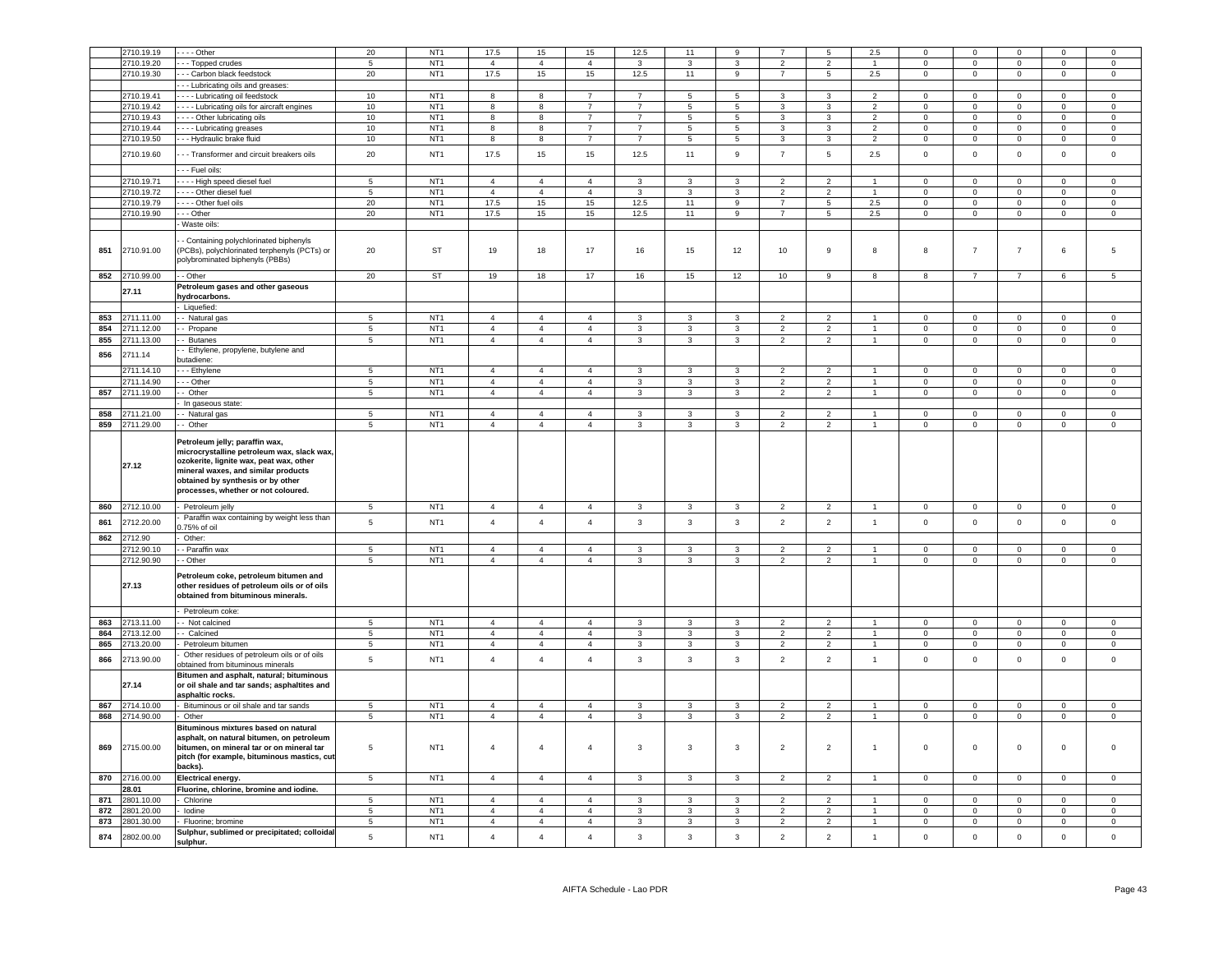|            |                          | Carbon (carbon blacks and other forms of                          |                                  |                                    |                                  |                                  |                                  |                   |                                         |                                |                                  |                                  |                                |                      |                            |                         |                             |                      |
|------------|--------------------------|-------------------------------------------------------------------|----------------------------------|------------------------------------|----------------------------------|----------------------------------|----------------------------------|-------------------|-----------------------------------------|--------------------------------|----------------------------------|----------------------------------|--------------------------------|----------------------|----------------------------|-------------------------|-----------------------------|----------------------|
| 875        | 28.03                    | not elsewhere specified or<br>carbon                              |                                  |                                    |                                  |                                  |                                  |                   |                                         |                                |                                  |                                  |                                |                      |                            |                         |                             |                      |
|            |                          | included).                                                        |                                  |                                    |                                  |                                  |                                  |                   |                                         |                                |                                  |                                  |                                |                      |                            |                         |                             |                      |
|            | 2803.00.10               | Rubber grade carbon black                                         | 5                                | NT <sub>1</sub>                    | $\overline{4}$                   | $\overline{4}$                   | $\overline{4}$                   | $\mathbf{3}$      | 3                                       | 3                              | $\overline{\phantom{a}}$         | $\overline{2}$                   |                                | $\Omega$             | $\Omega$                   | $\Omega$                | $\Omega$                    | $\Omega$             |
|            | 2803.00.20               | Acetylene black                                                   | $\overline{5}$                   | NT <sub>1</sub>                    | $\overline{4}$                   | $\overline{4}$                   | $\overline{4}$                   | 3                 | $\overline{3}$                          | $\overline{3}$                 | $\mathcal{P}$                    | $\overline{2}$                   | $\blacktriangleleft$           | $\Omega$             | $\overline{0}$             | $\overline{0}$          | $\Omega$                    | $\mathbf 0$          |
|            | 2803.00.30               | - Other carbon blacks                                             | $5\phantom{.0}$                  | NT <sub>1</sub>                    | $\overline{4}$                   | $\overline{4}$                   | $\overline{4}$                   | $\mathbf{3}$      | $\mathbf{3}$                            | $\mathbf{3}$                   | $\overline{2}$                   | $\overline{2}$                   | $\mathbf{1}$                   | $\Omega$             | $\mathbf 0$                | $\mathbf 0$             | $\Omega$                    | $\mathbf 0$          |
|            | 2803.00.90               | Other                                                             | $\overline{5}$                   | NT <sub>1</sub>                    | $\overline{4}$                   | $\overline{4}$                   | $\overline{4}$                   | 3                 | $\mathbf{3}$                            | 3                              | $\overline{2}$                   | $\overline{2}$                   | $\overline{1}$                 | $\Omega$             | $\mathbf{O}$               | $\mathbf 0$             | 0                           | $\mathbf 0$          |
|            | 28.04                    | Hydrogen, rare gases and other non-                               |                                  |                                    |                                  |                                  |                                  |                   |                                         |                                |                                  |                                  |                                |                      |                            |                         |                             |                      |
| 876        | 2804.10.00               | metals.                                                           | $5\overline{5}$                  | NT <sub>1</sub>                    | $\overline{4}$                   | $\overline{4}$                   | $\overline{4}$                   |                   |                                         |                                |                                  |                                  | $\overline{1}$                 |                      | $\overline{0}$             |                         | $\mathbf{0}$                | $\mathbf{0}$         |
|            |                          | Hydrogen<br>Rare gases:                                           |                                  |                                    |                                  |                                  |                                  | $\mathbf{3}$      | $\mathbf{3}$                            | 3                              | $\overline{2}$                   | $\overline{2}$                   |                                | $\overline{0}$       |                            | $\mathbf 0$             |                             |                      |
| 877        | 2804.21.00               | - Argon                                                           | 5                                | NT <sub>1</sub>                    | $\overline{4}$                   | $\overline{4}$                   | $\overline{4}$                   | $\mathbf{3}$      | 3                                       | 3                              | 2                                | 2                                | $\overline{1}$                 | $\mathbf{0}$         | $\mathbf{0}$               | $\mathbf{0}$            | $^{\circ}$                  | $\Omega$             |
| 878        | 2804.29.00               | - Other                                                           | $5\overline{5}$                  | NT <sub>1</sub>                    | $\overline{4}$                   | $\overline{4}$                   | $\overline{4}$                   | $\mathbf{3}$      | $\mathbf{3}$                            | 3                              | $\overline{2}$                   | $\overline{2}$                   | $\mathbf{1}$                   | $\overline{0}$       | $\overline{0}$             | $\mathbf 0$             | $\overline{0}$              | $\overline{0}$       |
| 879        | 2804.30.00               | Nitrogen                                                          | $5\overline{)}$                  | NT <sub>1</sub>                    | $\overline{4}$                   | $\overline{4}$                   | $\overline{4}$                   | 3                 | $\mathbf{3}$                            | 3                              | $\overline{2}$                   | $\overline{2}$                   | $\overline{1}$                 | $\pmb{0}$            | $\overline{0}$             | $\mathbf 0$             | $\mathsf 0$                 | $\mathsf 0$          |
| 880        | 2804.40.00               | Oxygen                                                            | $5\phantom{.0}$                  | NT <sub>1</sub>                    | $\overline{4}$                   | $\overline{4}$                   | $\overline{4}$                   | 3                 | $\mathbf{3}$                            | 3                              | $\overline{2}$                   | $\overline{2}$                   | $\mathbf{1}$                   | $\pmb{0}$            | $\overline{0}$             | $\mathbf 0$             | $\mathbf 0$                 | $\mathsf 0$          |
| 881        | 2804.50.00               | Boron; tellurium                                                  | $5\overline{5}$                  | NT <sub>1</sub>                    | $\overline{4}$                   | $\overline{4}$                   | $\overline{4}$                   | $\mathbf{3}$      | $\mathbf{3}$                            | 3                              | $\overline{2}$                   | $\overline{2}$                   | $\mathbf{1}$                   | $\mathbf{0}$         | $\overline{0}$             | $\mathbf 0$             | $\mathbf{0}$                | $\overline{0}$       |
|            |                          | Silicon:                                                          |                                  |                                    |                                  |                                  |                                  |                   |                                         |                                |                                  |                                  |                                |                      |                            |                         |                             |                      |
|            |                          | - Containing by weight not less than 99.99%                       |                                  |                                    |                                  |                                  |                                  |                   |                                         |                                |                                  |                                  |                                |                      |                            |                         |                             |                      |
| 882        | 2804.61.00               | of silicon                                                        | 5                                | NT <sub>1</sub>                    | $\overline{4}$                   | $\overline{4}$                   | $\overline{4}$                   | 3                 | $\mathbf{3}$                            | $\mathbf{3}$                   | $\overline{2}$                   | $\overline{2}$                   | $\overline{1}$                 | $\mathsf 0$          | $\mathbf 0$                | $\mathbf 0$             | $\mathbf{0}$                | $\mathbf 0$          |
| 883        | 2804.69.00               | - Other                                                           | $\overline{5}$                   | NT1                                | $\overline{4}$                   | $\overline{4}$                   | $\overline{4}$                   | $\mathbf{3}$      | $\overline{3}$                          | $\mathbf{3}$                   | $\overline{2}$                   | $\overline{2}$                   | $\overline{1}$                 | $\mathbf 0$          | $\overline{0}$             | $\overline{0}$          | $\Omega$                    | $\Omega$             |
| 884        | 2804.70.00               | Phosphorus                                                        | 5                                | NT <sub>1</sub>                    | $\overline{4}$                   | $\overline{4}$                   | $\overline{4}$                   | $\mathbf{3}$      | $\mathbf{3}$                            | $\mathbf{3}$                   | $\overline{2}$                   | $\overline{2}$                   | $\mathbf{1}$                   | $\Omega$             | $\mathsf 0$                | $\mathbf 0$             | $\mathbf 0$                 | $\mathsf 0$          |
| 885        | 2804.80.00               | Arsenic                                                           | $\overline{5}$                   | NT <sub>1</sub>                    | $\overline{4}$                   | $\overline{4}$                   | $\overline{4}$                   | $\mathbf{3}$      | $\overline{3}$                          | $\mathbf{3}$                   | $\overline{2}$                   | $\overline{2}$                   | $\mathbf{1}$                   | $\mathsf 0$          | $\overline{0}$             | $\overline{0}$          | $\mathbf{0}$                | $\overline{0}$       |
| 886        | 2804.90.00               | Selenium                                                          | $5\phantom{.0}$                  | NT <sub>1</sub>                    | $\overline{4}$                   | $\overline{4}$                   | $\overline{4}$                   | $\mathbf{3}$      | $\mathbf{3}$                            | $\mathbf{3}$                   | $\overline{2}$                   | $\overline{2}$                   | $\overline{1}$                 | $\Omega$             | $\mathbf 0$                | $\mathbf 0$             | $\mathbf 0$                 | $\mathsf{O}\xspace$  |
|            |                          | Alkali or alkaline-earth metals; rare-earth                       |                                  |                                    |                                  |                                  |                                  |                   |                                         |                                |                                  |                                  |                                |                      |                            |                         |                             |                      |
|            | 28.05                    | metals, scandium and yttrium, whether or                          |                                  |                                    |                                  |                                  |                                  |                   |                                         |                                |                                  |                                  |                                |                      |                            |                         |                             |                      |
|            |                          | not intermixed or interalloyed; mercury.                          |                                  |                                    |                                  |                                  |                                  |                   |                                         |                                |                                  |                                  |                                |                      |                            |                         |                             |                      |
|            |                          | Alkali or alkaline-earth metals:                                  |                                  |                                    |                                  |                                  |                                  |                   |                                         |                                |                                  |                                  |                                |                      |                            |                         |                             |                      |
| 887        | 2805.11.00               | - Sodium                                                          | $\overline{5}$                   | NT <sub>1</sub>                    | $\overline{4}$                   | $\overline{4}$                   | $\overline{4}$                   | $\mathbf{3}$      | $\overline{\mathbf{3}}$                 | $\overline{3}$                 | $\overline{2}$                   | $\overline{2}$                   | $\overline{1}$                 | $\overline{0}$       | $\overline{0}$             | $\overline{0}$          | $\Omega$                    | $\overline{0}$       |
| 888        | 2805.12.00               | - Calcium                                                         | $\overline{5}$                   | NT <sub>1</sub>                    | $\sqrt{4}$                       | $\overline{4}$                   | $\mathbf{A}$                     | $\mathbf{3}$      | $\mathbf{3}$                            | $\mathbf{3}$                   | $\overline{2}$                   | $\overline{2}$                   | $\blacktriangleleft$           | $\mathbf 0$          | $\mathbf 0$                | $\mathsf 0$             | $\mathbf 0$                 | $\mathsf 0$          |
| 889        | 2805.19.00               | - Other                                                           | $\overline{5}$                   | NT <sub>1</sub>                    | $\overline{4}$                   | $\overline{4}$                   | $\overline{4}$                   | $\mathbf{3}$      | $\mathbf{3}$                            | $\overline{3}$                 | $\overline{2}$                   | $\overline{2}$                   | $\mathbf{1}$                   | $\overline{0}$       | $\overline{0}$             | $\overline{0}$          | $\mathbf 0$                 | $\mathsf 0$          |
|            |                          |                                                                   |                                  |                                    |                                  |                                  |                                  |                   |                                         |                                |                                  |                                  |                                |                      |                            |                         |                             |                      |
| 890        | 2805.30.00               | Rare-earth metals, scandium and yttrium                           | 5                                | NT <sub>1</sub>                    | $\overline{4}$                   | $\overline{4}$                   | $\overline{4}$                   | $\mathbf{3}$      | 3                                       | $\mathbf{3}$                   | $\overline{2}$                   | $\overline{2}$                   | $\overline{1}$                 | $\mathbf 0$          | $\mathsf 0$                | $\mathsf 0$             | $\mathbf 0$                 | $\mathbf 0$          |
|            |                          | whether or not intermixed or interalloyed                         |                                  |                                    |                                  |                                  |                                  |                   |                                         |                                |                                  |                                  |                                |                      |                            |                         |                             |                      |
| 891        | 2805.40.00               | Mercury                                                           | $5\overline{5}$                  | NT <sub>1</sub>                    | $\overline{4}$                   | $\overline{4}$                   | $\overline{4}$                   | 3                 | $\mathbf{3}$                            | 3                              | $\overline{2}$                   | $\overline{2}$                   | $\overline{1}$                 | $\mathbf 0$          | $\overline{0}$             | $\mathbf 0$             | $\mathbf 0$                 | $\mathsf 0$          |
|            | 28.06                    | Hydrogen chloride (hydrochloric acid);                            |                                  |                                    |                                  |                                  |                                  |                   |                                         |                                |                                  |                                  |                                |                      |                            |                         |                             |                      |
|            |                          | chlorosulphuric acid.                                             |                                  |                                    |                                  |                                  |                                  |                   |                                         |                                |                                  |                                  |                                |                      |                            |                         |                             |                      |
| 892        | 2806.10.00               | Hydrogen chloride (hydrochloric acid)                             | 5                                | NT <sub>1</sub>                    | $\overline{4}$                   | $\overline{4}$                   | $\overline{4}$                   | 3                 | 3                                       | $\mathbf{3}$                   | 2                                | $\overline{2}$                   | $\overline{1}$                 | $\mathbf 0$          | $\mathsf 0$                | $\mathsf 0$             | $\Omega$                    | $\Omega$             |
| 893        | 2806.20.00               | Chlorosulphuric acid                                              | 5                                | NT <sub>1</sub><br>NT <sub>1</sub> | $\overline{4}$<br>$\overline{4}$ | $\overline{4}$                   | $\overline{4}$                   | 3                 | $\mathbf{3}$                            | 3                              | $\overline{2}$                   | $\overline{2}$                   | $\overline{1}$                 | $\mathbf{0}$         | $\mathbf{0}$               | $\mathbf 0$             | $\circ$                     | $\mathbf 0$          |
| 894<br>895 | 2807.00.00<br>2808.00.00 | Sulphuric acid; oleum.                                            | 5<br>$\overline{5}$              |                                    |                                  | $\overline{4}$<br>$\overline{4}$ | $\overline{4}$<br>$\overline{4}$ | $\mathbf{3}$<br>3 | $\mathbf{3}$<br>$\overline{\mathbf{3}}$ | $\mathbf{3}$<br>$\overline{3}$ | $\overline{2}$<br>$\overline{2}$ | $\overline{2}$<br>$\overline{2}$ | $\mathbf{1}$<br>$\overline{1}$ | $\mathbf 0$          | $\mathbf 0$                | $\mathbf 0$             | $\mathbf{0}$<br>$\mathbf 0$ | $\mathbf 0$          |
|            |                          |                                                                   |                                  |                                    |                                  |                                  |                                  |                   |                                         |                                |                                  |                                  |                                |                      |                            |                         |                             |                      |
|            |                          | Nitric acid; sulphonitric acids.                                  |                                  | NT <sub>1</sub>                    | $\overline{4}$                   |                                  |                                  |                   |                                         |                                |                                  |                                  |                                | $\mathbf 0$          | $\overline{0}$             | $\overline{0}$          |                             | $\overline{0}$       |
|            |                          | Diphosphorous pentaoxide; phosphoric                              |                                  |                                    |                                  |                                  |                                  |                   |                                         |                                |                                  |                                  |                                |                      |                            |                         |                             |                      |
|            | 28.09                    | acid; polyphosphoric acids, whether or not                        |                                  |                                    |                                  |                                  |                                  |                   |                                         |                                |                                  |                                  |                                |                      |                            |                         |                             |                      |
|            |                          | chemically defined.                                               |                                  |                                    |                                  |                                  |                                  |                   |                                         |                                |                                  |                                  |                                |                      |                            |                         |                             |                      |
| 896        | 2809.10.00               | Diphosphorus pentaoxide                                           | 5                                | NT <sub>1</sub>                    | $\overline{4}$                   | $\overline{4}$                   | $\overline{4}$                   | $\mathbf{3}$      | $_{\rm 3}$                              | $\mathbf{3}$                   | $\overline{2}$                   | $\overline{2}$                   | $\blacktriangleleft$           | $\mathsf 0$          | $\mathsf 0$                | $\mathbf 0$             | $\mathbf 0$                 | $\mathbf 0$          |
|            |                          |                                                                   |                                  |                                    |                                  |                                  |                                  |                   |                                         |                                |                                  |                                  |                                |                      |                            |                         |                             |                      |
| 897        | 2809.20                  | Phosphoric acid and polyphosphoric acids:                         |                                  |                                    |                                  |                                  |                                  |                   |                                         |                                |                                  |                                  |                                |                      |                            |                         |                             |                      |
|            | 2809.20.30               | - Food grade                                                      | $\overline{5}$                   | NT <sub>1</sub>                    | $\overline{4}$                   | $\overline{4}$                   | $\Delta$                         | 3                 | 3                                       | 3                              | $\overline{z}$                   | $\mathcal{P}$                    |                                | $\Omega$             | $\Omega$                   | $\Omega$                | $\Omega$                    | $\Omega$             |
|            | 2809.20.90               | - Other                                                           | 5                                | NT <sub>1</sub>                    | $\overline{4}$                   | $\overline{4}$                   | $\overline{4}$                   | $\mathbf{3}$      | $\mathbf{3}$                            | $\mathbf{3}$                   | $\overline{2}$                   | $\overline{2}$                   |                                | $\mathbf 0$          | $\mathsf 0$                | $\mathsf 0$             | $\Omega$                    | $\mathsf 0$          |
| 898        | 2810.00.00               | Oxides of boron; boric acids.                                     | 5                                | NT <sub>1</sub>                    | $\overline{4}$                   | $\overline{4}$                   | $\overline{4}$                   | $\overline{3}$    | $\mathbf{3}$                            | 3                              | $\overline{2}$                   | $\overline{2}$                   | $\blacktriangleleft$           | $\Omega$             | $\Omega$                   | $\Omega$                | $\Omega$                    | $\Omega$             |
|            |                          | Other inorganic acids and other inorganic                         |                                  |                                    |                                  |                                  |                                  |                   |                                         |                                |                                  |                                  |                                |                      |                            |                         |                             |                      |
|            | 28.11                    | oxygen compounds of non-metals.                                   |                                  |                                    |                                  |                                  |                                  |                   |                                         |                                |                                  |                                  |                                |                      |                            |                         |                             |                      |
|            |                          |                                                                   |                                  |                                    |                                  |                                  |                                  |                   |                                         |                                |                                  |                                  |                                |                      |                            |                         |                             |                      |
| 899        | 2811.11.00               | Other inorganic acids:<br>- Hydrogen fluoride (hydrofluoric acid) | 5                                | NT <sub>1</sub>                    | $\overline{4}$                   | $\overline{4}$                   | $\overline{4}$                   | $\mathbf{3}$      | $\mathbf{3}$                            | $\mathbf{3}$                   | $\overline{2}$                   | $\overline{2}$                   | $\mathbf{1}$                   | $\mathbf{0}$         | $\circ$                    | $\mathbf 0$             | $\mathbf{0}$                | $\mathsf 0$          |
| 900        | 2811.19                  | - Other:                                                          |                                  |                                    |                                  |                                  |                                  |                   |                                         |                                |                                  |                                  |                                |                      |                            |                         |                             |                      |
|            | 2811.19.10               | - - Arsenic acid                                                  | 5                                | NT <sub>1</sub>                    | $\overline{4}$                   | $\overline{4}$                   | $\overline{4}$                   | $\mathbf{3}$      | $\mathbf{3}$                            | 3                              | $\overline{2}$                   | $\overline{2}$                   | 1                              | $\mathbf 0$          | $\mathbf{O}$               | $\mathbf{0}$            | $\circ$                     | $\circ$              |
|            | 2811.19.90               | - - Other                                                         | $5\phantom{.0}$                  | NT <sub>1</sub>                    | $\overline{4}$                   | $\overline{4}$                   | $\overline{4}$                   | $\mathbf{3}$      | $\mathbf{3}$                            | $\overline{3}$                 | $\overline{2}$                   | $\overline{2}$                   | $\mathbf{1}$                   | $\mathbf 0$          | $\mathbf 0$                | $\overline{0}$          | $\mathbf{0}$                | $\mathbf 0$          |
|            |                          | Other inorganic oxygen compounds of non-                          |                                  |                                    |                                  |                                  |                                  |                   |                                         |                                |                                  |                                  |                                |                      |                            |                         |                             |                      |
|            |                          | netals:                                                           |                                  |                                    |                                  |                                  |                                  |                   |                                         |                                |                                  |                                  |                                |                      |                            |                         |                             |                      |
| 901        | 2811.21.00               | - Carbon dioxide                                                  | $\sqrt{5}$                       | NT <sub>1</sub>                    | $\overline{4}$                   | $\overline{4}$                   | $\overline{4}$                   | $\mathbf{3}$      | $\mathbf{3}$                            | $\mathbf{3}$                   | $\overline{2}$                   | $\overline{2}$                   | $\overline{1}$                 | $\mathsf 0$          | $\mathbf 0$                | $\mathbf 0$             | $\mathbf 0$                 | $\mathsf 0$          |
| 902        | 2811.22                  | - Silicon dioxide:                                                |                                  |                                    |                                  |                                  |                                  |                   |                                         |                                |                                  |                                  |                                |                      |                            |                         |                             |                      |
|            | 2811.22.10               | - - Silica powder                                                 | 5                                | NT <sub>1</sub>                    | $\overline{4}$                   | $\overline{4}$                   | $\overline{4}$                   | 3                 | 3                                       | 3                              | $\overline{\phantom{0}}$         | 2                                |                                | $\mathbf 0$          | $\mathbf 0$                | $\mathbf 0$             | $\mathbf 0$                 | $\mathbf 0$          |
|            | 2811.22.90               | - - Other                                                         | 5                                | NT <sub>1</sub>                    | $\overline{a}$                   | $\overline{4}$                   | $\overline{4}$                   | $\mathbf{3}$      | $\mathbf{3}$                            | $\mathbf{3}$                   | $\overline{2}$                   | $\overline{2}$                   | $\mathbf{1}$                   | $\pmb{0}$            | $\mathsf{O}\xspace$        | $\mathbf 0$             | $\mathsf 0$                 | $\mathsf 0$          |
| 903        | 2811.29                  | - Other:                                                          |                                  |                                    |                                  |                                  |                                  |                   |                                         |                                |                                  |                                  |                                |                      |                            |                         |                             |                      |
|            | 2811.29.10               | - - Diarsenic pentaoxide                                          | 5                                | NT <sub>1</sub>                    | $\overline{4}$                   | $\overline{4}$                   | $\overline{4}$                   | $\mathbf{3}$      | 3                                       | 3                              | $\overline{2}$                   | $\overline{2}$                   | $\overline{1}$                 | $\mathbf 0$          | $\mathsf 0$                | $\mathbf 0$             | $\mathbf 0$                 | $\mathsf 0$          |
|            | 2811.29.90               | - - Other                                                         | 5                                | NT <sub>1</sub>                    | $\overline{4}$                   | $\overline{4}$                   | $\overline{4}$                   | 3                 | 3                                       | 3                              | $\overline{2}$                   | $\overline{2}$                   | $\overline{1}$                 | $\mathbf 0$          | $\mathbf 0$                | $\mathbf 0$             | $\mathbf 0$                 | $\circ$              |
|            | 28.12                    | lalides and halide oxides of non-metals.                          |                                  |                                    |                                  |                                  |                                  |                   |                                         |                                |                                  |                                  |                                |                      |                            |                         |                             |                      |
|            |                          |                                                                   | 5                                |                                    | $\overline{4}$                   | $\mathbf{A}$                     | $\mathbf{4}$                     | 3                 | 3                                       | 3                              | $\overline{\phantom{a}}$         | $\overline{2}$                   |                                | $\Omega$             | $\mathbf 0$                | $\Omega$                | $\Omega$                    | $\Omega$             |
| 904        | 2812.10.00               | Chlorides and chloride oxides                                     |                                  | NT <sub>1</sub>                    |                                  |                                  | $\overline{4}$                   |                   |                                         |                                | $\overline{2}$                   | $\overline{2}$                   | $\overline{1}$                 |                      |                            |                         |                             |                      |
| 905        | 2812.90.00               | Other<br>Sulphides of non-metals; commercial                      | $\overline{5}$                   | NT <sub>1</sub>                    | $\overline{a}$                   | $\overline{4}$                   |                                  | $\mathbf{3}$      | $\mathbf{3}$                            | $\mathbf{3}$                   |                                  |                                  |                                | $\pmb{0}$            | $\mathbf 0$                | $\mathbf 0$             | $\mathsf 0$                 | $\,0\,$              |
|            | 28.13                    | phosphorus trisulphide.                                           |                                  |                                    |                                  |                                  |                                  |                   |                                         |                                |                                  |                                  |                                |                      |                            |                         |                             |                      |
| 906<br>907 | 2813.10.00<br>2813.90.00 | Carbon disulphide<br>Other                                        | $\overline{5}$<br>$\overline{5}$ | NT <sub>1</sub><br>NT <sub>1</sub> | $\overline{4}$<br>$\overline{a}$ | $\overline{4}$<br>$\mathbf{A}$   | $\overline{4}$<br>$\Delta$       | 3<br>$\mathbf{3}$ | 3<br>$\overline{\mathbf{3}}$            | 3<br>$\mathbf{R}$              | $\overline{2}$<br>$\overline{2}$ | $\overline{a}$<br>$\overline{2}$ |                                | $\Omega$<br>$\Omega$ | $\mathbf 0$<br>$\mathbf 0$ | $\Omega$<br>$\mathsf 0$ | $\Omega$<br>$\Omega$        | $\Omega$<br>$\Omega$ |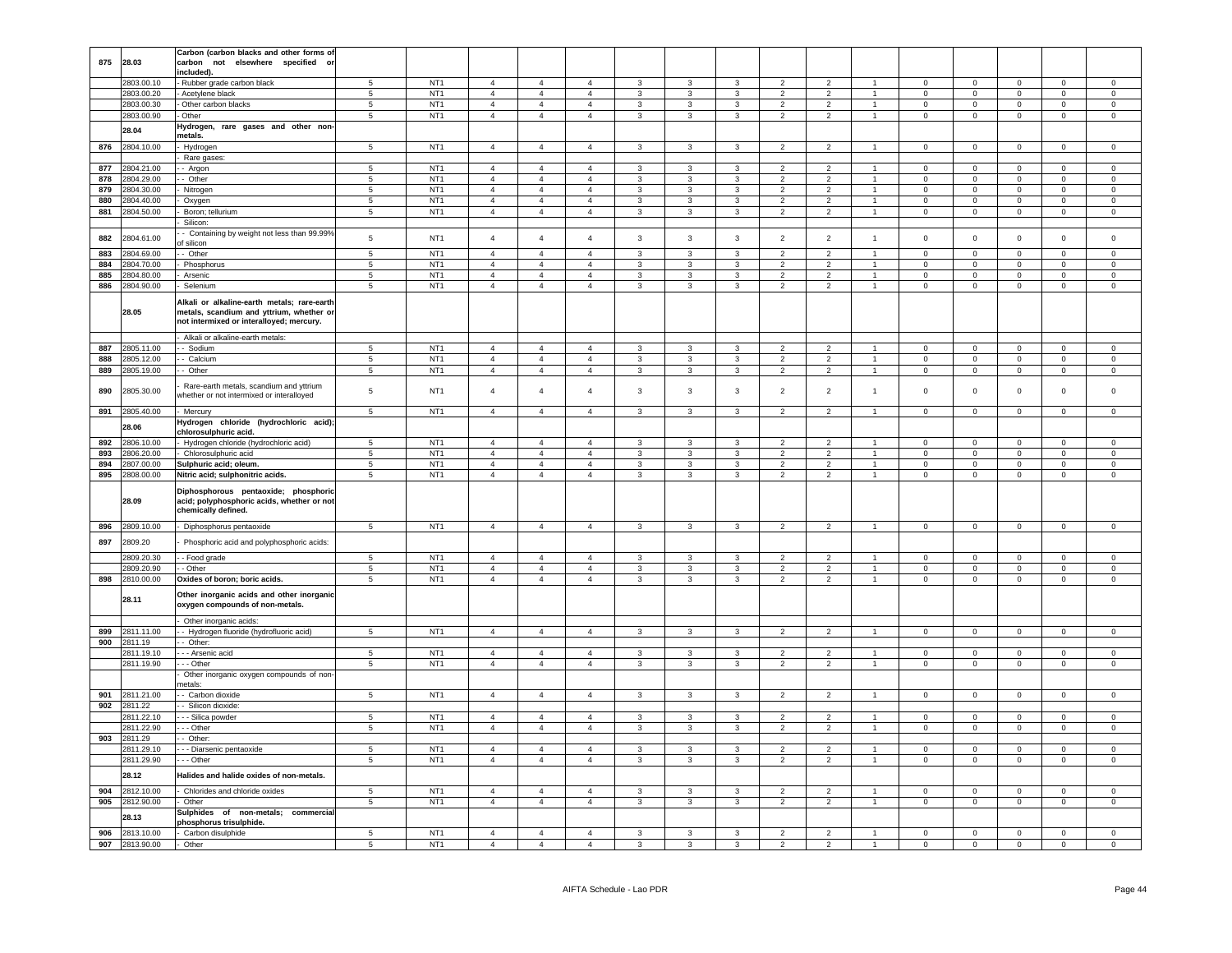|     | 28.14                   | anhydrous or in<br>Ammonia,<br>aqueous<br>solution.         |                 |                 |                |                |                |              |              |              |                |                                            |                |                |                |             |                |                |
|-----|-------------------------|-------------------------------------------------------------|-----------------|-----------------|----------------|----------------|----------------|--------------|--------------|--------------|----------------|--------------------------------------------|----------------|----------------|----------------|-------------|----------------|----------------|
|     |                         |                                                             |                 |                 |                |                |                |              |              |              |                |                                            |                |                |                |             |                |                |
| 908 | 2814.10.00              | Anhydrous ammonia                                           | 5               | NT <sub>1</sub> | $\overline{4}$ | $\overline{4}$ | 4              | 3            | 3            | 3            | $\overline{2}$ | $\overline{2}$                             |                | 0              | $\mathbf 0$    | 0           | $\mathbf 0$    | $\mathbf 0$    |
| 909 | 2814.20.00              | Ammonia in aqueous solution                                 | $\,$ 5 $\,$     | NT <sub>1</sub> | $\overline{4}$ | $\overline{4}$ | $\overline{4}$ | $\mathbf{3}$ | 3            | $\mathbf{3}$ | $\overline{2}$ | $\sqrt{2}$                                 | $\overline{1}$ | $\mathbf 0$    | $\mathbf 0$    | $\mathbf 0$ | $\mathsf 0$    | $\mathsf 0$    |
|     |                         | (caustic<br>Sodium<br>hydroxide<br>soda);                   |                 |                 |                |                |                |              |              |              |                |                                            |                |                |                |             |                |                |
|     | 28.15                   | potassium hydroxide (caustic potash);                       |                 |                 |                |                |                |              |              |              |                |                                            |                |                |                |             |                |                |
|     |                         | peroxides of sodium or potassium.                           |                 |                 |                |                |                |              |              |              |                |                                            |                |                |                |             |                |                |
|     |                         | Sodium hydroxide (caustic soda)                             |                 |                 |                |                |                |              |              |              |                |                                            |                |                |                |             |                |                |
| 910 | 2815.11.00              | - Solid                                                     | 5               | NT <sub>1</sub> | $\overline{4}$ | $\overline{4}$ | $\overline{4}$ | 3            | 3            | 3            | $\overline{2}$ | $\overline{2}$                             | $\overline{1}$ | $\mathbf 0$    | $\mathbf{0}$   | $\mathbf 0$ | $\mathbf 0$    | $\mathbf 0$    |
|     |                         | - In aqueous solution (soda lye or liquid                   |                 |                 |                |                |                |              |              |              |                |                                            |                |                |                |             |                |                |
| 911 | 2815.12.00              | oda)                                                        | $5\phantom{.0}$ | NT <sub>1</sub> | $\overline{4}$ | $\overline{4}$ | $\overline{4}$ | $\mathbf{3}$ | $\mathbf{3}$ | $\mathbf{3}$ | $\overline{2}$ | $\overline{2}$                             | $\overline{1}$ | $\mathsf 0$    | $\mathbf 0$    | $\mathbf 0$ | $\mathbf 0$    | $\mathbf 0$    |
| 912 | 2815.20.00              | Potassium hydroxide (caustic potash)                        | 5               | NT <sub>1</sub> | $\overline{4}$ | $\overline{4}$ | $\overline{4}$ | 3            | 3            | 3            | $\overline{2}$ | $\overline{2}$                             | $\overline{1}$ | $\Omega$       | $\mathbf 0$    | $\mathbf 0$ | $\Omega$       | $\mathsf 0$    |
| 913 | 2815.30.00              | Peroxides of sodium or potassium                            | 5               | NT <sub>1</sub> | $\overline{4}$ | $\overline{4}$ | $\overline{4}$ | 3            | 3            | 3            | $\overline{2}$ | $\overline{2}$                             | $\overline{1}$ | $\mathbf 0$    | $\mathbf 0$    | $\mathbf 0$ | $\mathbf 0$    | $\mathbf 0$    |
|     |                         |                                                             |                 |                 |                |                |                |              |              |              |                |                                            |                |                |                |             |                |                |
|     |                         | -lydroxide and peroxide of magnesium;                       |                 |                 |                |                |                |              |              |              |                |                                            |                |                |                |             |                |                |
|     | 28.16                   | oxides, hydroxides and peroxides, of                        |                 |                 |                |                |                |              |              |              |                |                                            |                |                |                |             |                |                |
|     |                         | strontium or barium.                                        |                 |                 |                |                |                |              |              |              |                |                                            |                |                |                |             |                |                |
| 914 | 2816.10.00              | Hydroxide and peroxide of magnesium                         | $5\phantom{.0}$ | NT <sub>1</sub> | $\sqrt{4}$     | $\overline{4}$ | $\overline{4}$ | 3            | $\mathbf{3}$ | $\mathbf{3}$ | $\overline{2}$ | $\overline{2}$                             | $\mathbf{1}$   | $\mathsf 0$    | $\mathbf 0$    | $\mathbf 0$ | $\mathbf 0$    | $\mathsf 0$    |
|     |                         |                                                             |                 |                 |                |                |                |              |              |              |                |                                            |                |                |                |             |                |                |
| 915 | 2816.40.00              | Oxides, hydroxides and peroxides,                           | $5\phantom{.0}$ | NT <sub>1</sub> | $\overline{4}$ | $\overline{4}$ | 4              | 3            | $\mathbf{3}$ | 3            | $\overline{2}$ | $\overline{2}$                             | $\overline{1}$ | $\circ$        | $\mathbf 0$    | $\mathbf 0$ | $\mathbf 0$    | $\mathbf 0$    |
|     |                         | strontium or barium                                         |                 |                 |                |                |                |              |              |              |                |                                            |                |                |                |             |                |                |
| 916 | 28.17                   | Zinc oxide; zinc peroxide.                                  |                 |                 |                |                |                |              |              |              |                |                                            |                |                |                |             |                |                |
|     | 2817.00.10              | Zinc oxide                                                  | 5               | NT <sub>1</sub> | $\overline{4}$ | $\overline{4}$ | 4              | 3            | 3            | 3            | $\overline{2}$ | 2                                          |                | $^{\circ}$     | 0              | $\mathbf 0$ | $\mathbf 0$    | $\mathbf 0$    |
|     | 2817.00.20              | Zinc peroxide                                               | $5\phantom{.0}$ | NT <sub>1</sub> | $\overline{4}$ | $\overline{4}$ | $\overline{4}$ | 3            | 3            | 3            | $\overline{2}$ | $\overline{2}$                             | -1             | $\mathsf 0$    | $\mathbf 0$    | $\mathbf 0$ | $\mathbf 0$    | $\mathbf 0$    |
|     |                         | <b>Artificial</b><br>corundum,<br>whether or not            |                 |                 |                |                |                |              |              |              |                |                                            |                |                |                |             |                |                |
|     | 28.18                   | chemically defined;<br>aluminium oxide;                     |                 |                 |                |                |                |              |              |              |                |                                            |                |                |                |             |                |                |
|     |                         | aluminium hydroxide.                                        |                 |                 |                |                |                |              |              |              |                |                                            |                |                |                |             |                |                |
|     |                         | Artificial<br>corundum,<br>whether<br>or<br>not             |                 |                 |                |                |                |              |              |              |                |                                            |                |                |                |             |                |                |
| 917 | 2818.10.00              | chemically defined                                          | $5\phantom{.0}$ | NT <sub>1</sub> | $\overline{4}$ | $\overline{4}$ | $\overline{4}$ | 3            | 3            | 3            | $\overline{2}$ | $\overline{2}$                             | $\overline{1}$ | $\,0\,$        | $\mathbf 0$    | $\mathbf 0$ | 0              | $\mathbf 0$    |
|     |                         | Aluminium<br>oxide, other than artificia                    |                 |                 |                |                |                |              |              |              |                |                                            |                |                |                |             |                |                |
| 918 | 2818.20.00              | orundum:                                                    | $5\phantom{.0}$ | NT <sub>1</sub> | $\overline{4}$ | $\overline{4}$ | $\overline{4}$ | $\mathbf{3}$ | $\mathbf{3}$ | $\mathbf{3}$ | $\overline{2}$ | $\overline{2}$                             | $\overline{1}$ | $\circ$        | $\mathbf 0$    | $\mathsf 0$ | $\mathbf 0$    | $\mathbf 0$    |
| 919 | 2818.30.00              | Aluminium hydroxide                                         | 5               | NT <sub>1</sub> | $\overline{4}$ | $\overline{4}$ | $\overline{4}$ | $\mathbf{3}$ | $\mathbf{3}$ | $\mathbf{3}$ | $\overline{2}$ | $\overline{2}$                             | $\overline{1}$ | $\mathbf 0$    | $\mathbf 0$    | $\mathbf 0$ | $\mathbf 0$    | $\mathbf 0$    |
|     | 28.19                   | Chromium oxides and hydroxides.                             |                 |                 |                |                |                |              |              |              |                |                                            |                |                |                |             |                |                |
|     |                         | Chromium trioxide                                           |                 | NT <sub>1</sub> |                |                |                |              |              |              |                | 2                                          | $\overline{1}$ |                |                |             |                |                |
| 920 | 2819.10.00              |                                                             | 5               |                 | $\overline{4}$ | $\overline{4}$ | 4              | 3            | 3            | 3            | $\overline{2}$ |                                            |                | $\mathbf 0$    | $\mathbf 0$    | $\mathbf 0$ | 0              | $\circ$        |
| 921 | 2819.90.00              | Other                                                       | $\sqrt{5}$      | NT <sub>1</sub> | $\overline{4}$ | $\overline{4}$ | $\overline{4}$ | $\mathbf{3}$ | $\mathbf{3}$ | $\mathbf{3}$ | $\overline{2}$ | $\sqrt{2}$                                 | $\mathbf{1}$   | $\mathbf 0$    | $\mathbf 0$    | $\mathbf 0$ | $\mathbf 0$    | 0              |
|     | 28.20                   | Manganese oxides.                                           |                 |                 |                |                |                |              |              |              |                |                                            |                |                |                |             |                |                |
| 922 | 820.10.00               | Manganese dioxide                                           | 5               | NT <sub>1</sub> | $\overline{4}$ | $\overline{4}$ | 4              | 3            | 3            | 3            | $\overline{2}$ | 2                                          |                | 0              | 0              | $\mathbf 0$ | 0              | 0              |
| 923 | 2820.90.00              | Other                                                       | $5\phantom{.0}$ | NT <sub>1</sub> | $\overline{4}$ | $\overline{4}$ | $\overline{4}$ | $\mathbf{3}$ | 3            | 3            | $\overline{2}$ | $\overline{2}$                             | $\overline{1}$ | $\mathbf 0$    | $\mathsf 0$    | $\mathbf 0$ | $\mathbf 0$    | $\mathbf 0$    |
|     |                         |                                                             |                 |                 |                |                |                |              |              |              |                |                                            |                |                |                |             |                |                |
|     |                         | Iron oxides and hydroxides; earth colours                   |                 |                 |                |                |                |              |              |              |                |                                            |                |                |                |             |                |                |
|     | 28.21                   | containing 70% or more by weight of                         |                 |                 |                |                |                |              |              |              |                |                                            |                |                |                |             |                |                |
|     |                         | combined iron evaluated as Fe <sub>2</sub> O <sub>3</sub> . |                 |                 |                |                |                |              |              |              |                |                                            |                |                |                |             |                |                |
| 924 | 2821.10.00              | Iron oxides and hydroxides                                  | 5               | NT <sub>1</sub> | $\overline{4}$ | $\overline{4}$ | 4              | 3            | 3            | 3            | $\overline{2}$ | $\overline{2}$                             | $\overline{1}$ | $\mathbf 0$    | $\mathbf 0$    | $\mathbf 0$ | $\mathbf 0$    | 0              |
| 925 | 2821.20.00              | Earth colours                                               | 5               | NT <sub>1</sub> | $\overline{4}$ | $\overline{4}$ | $\overline{4}$ | 3            | 3            | 3            | $\overline{2}$ | $\overline{2}$                             | $\overline{1}$ | $\mathbf{0}$   | $\overline{0}$ | $\mathbf 0$ | $\mathbf{0}$   | $\mathbf{0}$   |
|     |                         |                                                             |                 |                 |                |                |                |              |              |              |                |                                            |                |                |                |             |                |                |
| 926 | 2822.00.00              | Cobalt oxides and hydroxides; commercial                    | $\overline{5}$  | NT <sub>1</sub> | $\overline{4}$ | $\overline{4}$ | $\overline{4}$ | 3            | $\mathbf{3}$ | 3            | $\overline{2}$ | $\overline{2}$                             | $\overline{1}$ | $\,0\,$        | $\mathbf 0$    | $\mathbf 0$ | $\mathbf 0$    | $\mathbf 0$    |
|     |                         | cobalt oxides.                                              |                 |                 |                |                |                |              |              |              |                |                                            |                |                |                |             |                |                |
| 927 | 823.00.00               | Titanium oxides.                                            | 5               | NT <sub>1</sub> | $\overline{4}$ | $\overline{4}$ | $\overline{4}$ | 3            | 3            | 3            | $\overline{2}$ | $\overline{2}$                             | $\overline{1}$ | $\mathbf 0$    | $\mathbf 0$    | $\mathbf 0$ | $\mathbf 0$    | 0              |
|     | 28.24                   | Lead oxides; red lead and orange lead.                      |                 |                 |                |                |                |              |              |              |                |                                            |                |                |                |             |                |                |
| 928 | 824.10.00               | Lead monoxide (litharge, massicot)                          | 5               | NT <sub>1</sub> | $\overline{4}$ | $\overline{4}$ | $\overline{4}$ | $\mathbf{3}$ | 3            | $\mathbf{3}$ | $\overline{2}$ | 2                                          | $\overline{1}$ | $\mathbf 0$    | $\mathbf 0$    | $\mathbf 0$ | $\mathbf 0$    | $\mathbf 0$    |
| 929 | 2824.90.00              | Other                                                       | $5\phantom{.0}$ | NT <sub>1</sub> | $\overline{4}$ | $\overline{4}$ | 4              | 3            | 3            | 3            | $\overline{2}$ | $\overline{2}$                             | $\overline{1}$ | $\mathbf 0$    | $\overline{0}$ | $\mathbf 0$ | $\mathbf 0$    | 0              |
|     |                         | lydrazine and hydroxylamine and their                       |                 |                 |                |                |                |              |              |              |                |                                            |                |                |                |             |                |                |
|     |                         | inorganic salts; other inorganic bases;                     |                 |                 |                |                |                |              |              |              |                |                                            |                |                |                |             |                |                |
|     | 28.25                   | other metal oxides, hydroxides and                          |                 |                 |                |                |                |              |              |              |                |                                            |                |                |                |             |                |                |
|     |                         | peroxides.                                                  |                 |                 |                |                |                |              |              |              |                |                                            |                |                |                |             |                |                |
|     |                         | Hydrazine and hydroxylamine and their                       | 5               | NT <sub>1</sub> | $\overline{4}$ | $\overline{4}$ | $\overline{4}$ | 3            | $\mathbf{3}$ | 3            | $\overline{2}$ | $\overline{2}$                             |                | $\circ$        | $\mathbf 0$    | $\mathbf 0$ | $\mathbf 0$    | $\mathbf 0$    |
| 930 | 2825.10.00              | inorganic salts                                             |                 |                 |                |                |                |              |              |              |                |                                            | $\overline{1}$ |                |                |             |                |                |
| 931 | 825.20.00               | Lithium oxide and hydroxide                                 | 5               | NT <sub>1</sub> | $\overline{4}$ | $\overline{4}$ | $\overline{4}$ | 3            | 3            | 3            | $\overline{2}$ | 2                                          | $\overline{1}$ | 0              | $\mathbf{0}$   | $\mathbf 0$ | 0              | 0              |
| 932 | 2825.30.00              | Vanadium oxides and hydroxides                              | $5\phantom{.0}$ | NT <sub>1</sub> | $\overline{4}$ | $\overline{4}$ | $\overline{4}$ | $\mathbf{3}$ | 3            | $\mathbf{3}$ | $\overline{2}$ | $\overline{2}$                             | $\overline{1}$ | $\mathbf 0$    | $\mathsf 0$    | $\mathbf 0$ | $\mathbf 0$    | $\mathbf 0$    |
| 933 | 825.40.00               | Nickel oxides and hydroxides                                | 5               | NT <sub>1</sub> | $\overline{4}$ | $\overline{4}$ | 4              | 3            | 3            | 3            | $\overline{2}$ | $\overline{2}$                             | $\overline{1}$ | 0              | $\mathbf 0$    | $\mathbf 0$ | $\mathbf 0$    | $\mathbf 0$    |
| 934 | 2825.50.00              | Copper oxides and hydroxides                                | 5               | NT <sub>1</sub> | $\overline{4}$ | $\overline{4}$ | $\overline{4}$ | 3            | 3            | 3            | $\overline{2}$ | $\overline{2}$                             | $\mathbf{1}$   | $\mathbf{0}$   | $\mathbf{0}$   | $\mathbf 0$ | 0              | $\mathbf{0}$   |
|     |                         |                                                             |                 |                 |                |                |                |              |              |              |                |                                            |                |                |                |             |                |                |
| 935 | 2825.60.00              | Germanium oxides and zirconium dioxide                      | $\overline{5}$  | NT <sub>1</sub> | $\overline{4}$ | $\overline{4}$ | $\overline{4}$ | 3            | $\mathbf{3}$ | 3            | $\overline{2}$ | $\overline{2}$                             | $\overline{1}$ | $\mathbf 0$    | $\mathbf 0$    | $\mathbf 0$ | $\mathbf 0$    | $\mathbf 0$    |
| 936 | 825.70.00               | Molybdenum oxides and hydroxides                            | 5               | NT <sub>1</sub> | $\overline{4}$ | $\overline{4}$ | 4              | 3            | 3            | 3            | $\overline{2}$ | $\overline{2}$                             |                | 0              | $\mathbf 0$    | $\mathbf 0$ | 0              | $\mathbf 0$    |
| 937 | 825.80.00               |                                                             | $\sqrt{5}$      | NT <sub>1</sub> | $\overline{4}$ | $\overline{4}$ |                |              | 3            |              |                |                                            | -1             |                |                | $\mathbf 0$ | 0              | $\circ$        |
|     |                         | Antimony oxides                                             |                 |                 |                |                | $\overline{4}$ | 3            |              | 3<br>3       | $\overline{2}$ | $\overline{2}$<br>$\overline{\phantom{a}}$ | $\overline{1}$ | $\mathbf 0$    | $\mathbf 0$    |             |                |                |
| 938 | $\overline{.825.90.00}$ | Other                                                       | 5               | NT <sub>1</sub> | $\overline{4}$ | $\overline{4}$ | $\overline{4}$ | 3            | 3            |              | $\overline{2}$ |                                            |                | $\mathbf 0$    | $\mathsf 0$    | $\mathbf 0$ | $\mathbf 0$    | $\mathbf 0$    |
|     |                         | Fluorides; fluorosilicates, fluoroaluminates                |                 |                 |                |                |                |              |              |              |                |                                            |                |                |                |             |                |                |
|     | 28.26                   | and other complex fluorine salts.                           |                 |                 |                |                |                |              |              |              |                |                                            |                |                |                |             |                |                |
|     |                         |                                                             |                 |                 |                |                |                |              |              |              |                |                                            |                |                |                |             |                |                |
|     |                         | Fluorides:                                                  |                 |                 |                |                |                |              |              |              |                |                                            |                |                |                |             |                |                |
| 939 | 2826.12.00              | - Of aluminium                                              | $5\phantom{.0}$ | NT <sub>1</sub> | $\overline{4}$ | $\overline{4}$ | 4              | $\mathbf{3}$ | 3            | 3            | $\overline{2}$ | $\overline{2}$                             | -1             | $\mathbf 0$    | $\mathbf 0$    | $\mathbf 0$ | $\mathbf 0$    | 0              |
| 940 | 2826.19.00              | - Other                                                     | $5\phantom{.0}$ | NT <sub>1</sub> | $\overline{4}$ | $\overline{4}$ | $\overline{4}$ | $\mathbf{3}$ | 3            | 3            | $\overline{2}$ | $\overline{2}$                             | $\overline{1}$ | $\overline{0}$ | $\overline{0}$ | $\mathbf 0$ | $\overline{0}$ | $\mathbf 0$    |
|     |                         | Sodium<br>hexafluoroaluminate<br>(synthetic                 |                 |                 |                |                |                |              |              |              |                |                                            |                |                |                |             |                |                |
| 941 | 2826.30.00              | ryolite)                                                    | $5\phantom{.0}$ | NT <sub>1</sub> | $\overline{4}$ | $\overline{4}$ | 4              | 3            | $\mathbf{3}$ | 3            | $\overline{2}$ | $\overline{2}$                             | $\overline{1}$ | $\overline{0}$ | $\mathbf 0$    | $\mathbf 0$ | $\mathbf 0$    | $\mathbf 0$    |
| 942 | 2826.90.00              | Other                                                       | $\sqrt{5}$      | NT <sub>1</sub> | $\overline{4}$ | $\overline{4}$ | $\overline{4}$ | $\mathbf{3}$ | $\mathbf{3}$ | 3            | $\overline{2}$ | $\overline{2}$                             | $\mathbf{1}$   | $\mathbf 0$    | $\overline{0}$ | $\mathbf 0$ | $\overline{0}$ | $\overline{0}$ |
|     |                         |                                                             |                 |                 |                |                |                |              |              |              |                |                                            |                |                |                |             |                |                |
|     |                         | Chlorides, chloride oxides and chloride                     |                 |                 |                |                |                |              |              |              |                |                                            |                |                |                |             |                |                |
|     | 28.27                   | hydroxides; bromides and bromide oxides;                    |                 |                 |                |                |                |              |              |              |                |                                            |                |                |                |             |                |                |
|     |                         | iodides and iodide oxides.                                  |                 |                 |                |                |                |              |              |              |                |                                            |                |                |                |             |                |                |
|     | 943 2827.10.00          | - Ammonium chloride                                         | -5              | NT <sub>1</sub> | $\overline{4}$ | $\overline{4}$ | $\overline{4}$ | 3            | 3            | 3            | 2              | $\overline{2}$                             | $\overline{1}$ | $\Omega$       | $\Omega$       | $\Omega$    |                |                |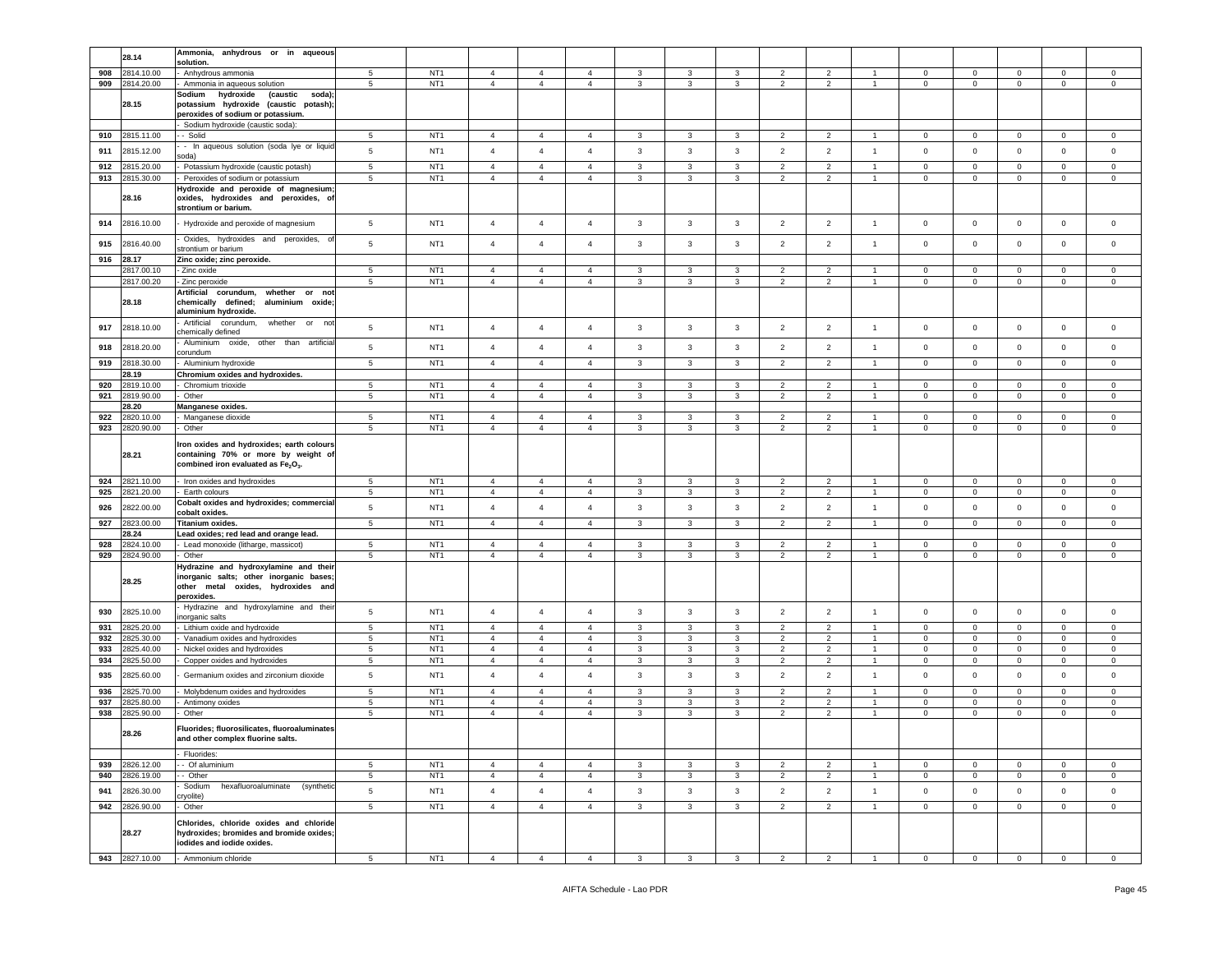| 944 | 2827.20    | Calcium chloride:                                   |                 |                 |                |                |                |              |                         |              |                |                |                |                |                |                |                |                |
|-----|------------|-----------------------------------------------------|-----------------|-----------------|----------------|----------------|----------------|--------------|-------------------------|--------------|----------------|----------------|----------------|----------------|----------------|----------------|----------------|----------------|
|     |            |                                                     |                 |                 |                |                |                |              |                         |              |                |                |                |                |                |                |                |                |
|     | 2827.20.10 | - Commercial grade                                  | 5               | NT <sub>1</sub> | $\overline{4}$ | 4              | $\overline{4}$ | 3            | 3                       | 3            | $\overline{2}$ | $\overline{2}$ |                | $\mathbf 0$    | 0              | $\mathbf 0$    | $\mathbf 0$    | $\mathsf 0$    |
|     | 2827.20.90 | Other                                               | 5               | NT <sub>1</sub> | $\overline{4}$ | $\overline{4}$ | $\overline{4}$ | 3            | $\mathbf{3}$            | 3            | $\overline{2}$ | $\overline{2}$ | $\overline{1}$ | $\mathbf 0$    | 0              | $\mathsf 0$    | $\mathbf 0$    | $\mathsf 0$    |
|     |            | Other chlorides:                                    |                 |                 |                |                |                |              |                         |              |                |                |                |                |                |                |                |                |
| 945 | 2827.31.00 | - Of magnesium                                      | 5               | NT <sub>1</sub> | $\overline{4}$ | 4              | $\overline{4}$ | 3            | 3                       | 3            | 2              | $\overline{2}$ |                | 0              | 0              | $\mathbf 0$    | $\mathbf 0$    | 0              |
| 946 | 2827.32.00 | Of aluminium                                        | 5               | NT <sub>1</sub> | $\overline{4}$ | $\overline{4}$ | $\overline{4}$ | 3            | 3                       | 3            | $\overline{2}$ | $\overline{2}$ |                | $\mathbf 0$    | 0              | $\mathsf 0$    | 0              | 0              |
| 947 | 2827.35.00 | Of nickel                                           | $\,$ 5 $\,$     | NT <sub>1</sub> | $\overline{4}$ | $\overline{4}$ | $\overline{4}$ | $\mathbf{3}$ | 3                       | 3            | $\overline{2}$ | $\overline{2}$ |                | $\mathbf 0$    | 0              | $\mathbf 0$    | 0              | $\mathsf 0$    |
| 948 | 2827.39.00 | - Other                                             | 5               | NT <sub>1</sub> | $\overline{4}$ | $\overline{4}$ | $\overline{4}$ | $\mathbf{3}$ | 3                       | 3            | $\overline{2}$ | $\overline{2}$ |                | $\mathsf 0$    | 0              | $\mathbf 0$    | $\mathbf 0$    | $\mathsf 0$    |
|     |            |                                                     |                 |                 |                |                |                |              |                         |              |                |                |                |                |                |                |                |                |
|     |            | Chloride oxides and chloride hydroxides             |                 |                 |                |                |                |              |                         |              |                |                |                |                |                |                |                |                |
|     |            |                                                     |                 |                 |                |                |                |              |                         |              |                |                |                |                |                |                |                |                |
| 949 | 2827.41.00 | Of copper                                           | 5               | NT <sub>1</sub> | $\overline{4}$ | $\overline{4}$ | $\overline{4}$ | $\mathbf{3}$ | 3                       | 3            | $\overline{2}$ | $\sqrt{2}$     |                | $\mathbf 0$    | $\mathbf 0$    | $\mathbf 0$    | $\mathbf 0$    | $\mathsf 0$    |
| 950 | 2827.49.00 | - Other                                             | 5               | NT <sub>1</sub> | $\overline{4}$ | $\overline{4}$ | $\overline{4}$ | $\mathbf{3}$ | 3                       | 3            | $\overline{2}$ | $\overline{2}$ | $\overline{1}$ | $\mathbf 0$    | $\mathsf 0$    | $\mathbf 0$    | $\mathbf 0$    | $\mathsf 0$    |
|     |            | Bromides and bromide oxides                         |                 |                 |                |                |                |              |                         |              |                |                |                |                |                |                |                |                |
| 951 | 2827.51.00 | Bromides of sodium or of potassium                  | 5               | NT <sub>1</sub> | $\overline{4}$ | $\overline{4}$ | $\overline{4}$ | 3            | 3                       | 3            | $\overline{2}$ | $\overline{2}$ |                | $\mathbf 0$    | 0              | $\mathbf 0$    | 0              | 0              |
| 952 | 2827.59.00 | - Other                                             | 5               | NT <sub>1</sub> | $\overline{4}$ | $\overline{4}$ | $\overline{4}$ | $\mathbf{3}$ | 3                       | 3            | $\overline{2}$ | 2              |                | $\mathbf 0$    | 0              | $\mathbf 0$    | $\Omega$       | $\mathsf 0$    |
| 953 |            |                                                     |                 | NT <sub>1</sub> |                |                |                |              |                         |              |                |                |                |                |                |                |                |                |
|     | 2827.60.00 | lodides and iodide oxides                           | 5               |                 | $\overline{4}$ | $\overline{4}$ | $\overline{4}$ | 3            | 3                       | 3            | $\overline{2}$ | $\overline{2}$ |                | 0              | 0              | $\mathbf 0$    | $\mathbf 0$    | 0              |
|     | 28.28      | <del>l</del> ypochlorites;<br>calcium<br>commercial |                 |                 |                |                |                |              |                         |              |                |                |                |                |                |                |                |                |
|     |            | ypochlorite; chlorites; hypobromites.               |                 |                 |                |                |                |              |                         |              |                |                |                |                |                |                |                |                |
| 954 | 2828.10.00 | Commercial calcium hypochlorite and other           | 5               | NT <sub>1</sub> | $\overline{4}$ | $\overline{4}$ | $\overline{4}$ | $\mathbf{3}$ | $\mathbf{3}$            | 3            | $\overline{2}$ | $\overline{2}$ | $\overline{1}$ | $\mathbf 0$    | $\mathsf 0$    | $\,0\,$        | $\mathbf 0$    | $\mathsf 0$    |
|     |            | alcium hypochlorites                                |                 |                 |                |                |                |              |                         |              |                |                |                |                |                |                |                |                |
| 955 | 2828.90    | Other:                                              |                 |                 |                |                |                |              |                         |              |                |                |                |                |                |                |                |                |
|     | 2828.90.10 | Sodium hypochlorite                                 | 5               | NT <sub>1</sub> | $\overline{4}$ | $\overline{4}$ | $\overline{4}$ | 3            | 3                       | 3            | $\overline{2}$ | $\overline{2}$ |                | $\mathbf 0$    | 0              | $\mathbf 0$    | 0              | 0              |
|     | 2828.90.90 | - Other                                             | 5               | NT <sub>1</sub> | $\overline{4}$ | $\overline{4}$ | $\overline{4}$ | $\mathbf{3}$ | 3                       | 3            | $\overline{2}$ | 2              | -1             | $\mathbf 0$    | $\mathbf 0$    | $\mathbf 0$    | $\mathbf 0$    | $\mathsf 0$    |
|     |            |                                                     |                 |                 |                |                |                |              |                         |              |                |                |                |                |                |                |                |                |
|     | 28.29      | Chlorates and perchlorates; bromates and            |                 |                 |                |                |                |              |                         |              |                |                |                |                |                |                |                |                |
|     |            | perbromates; iodates and periodates.                |                 |                 |                |                |                |              |                         |              |                |                |                |                |                |                |                |                |
|     |            |                                                     |                 |                 |                |                |                |              |                         |              |                |                |                |                |                |                |                |                |
|     |            | Chlorates:                                          |                 |                 |                |                |                |              |                         |              |                |                |                |                |                |                |                |                |
| 956 | 2829.11.00 | - Of sodium                                         | 5               | NT <sub>1</sub> | $\overline{4}$ | 4              | $\overline{4}$ | 3            | 3                       | 3            | $\overline{2}$ | $\overline{2}$ |                | $\mathbf{0}$   | 0              | $\mathbf{0}$   | $\mathbf{0}$   | 0              |
| 957 | 2829.19.00 | - Other                                             | $5\phantom{.0}$ | NT <sub>1</sub> | $\overline{4}$ | $\overline{4}$ | $\overline{4}$ | $\mathbf{3}$ | $\mathbf{3}$            | 3            | $\overline{2}$ | $\overline{2}$ | $\overline{1}$ | $\mathbf 0$    | 0              | $\mathsf 0$    | $\mathbf 0$    | $\mathsf 0$    |
| 958 | 2829.90.00 | Other                                               | 5               | NT <sub>1</sub> | $\overline{4}$ | $\overline{4}$ | $\overline{4}$ | $\mathbf{3}$ | 3                       | 3            | $\overline{2}$ | $\overline{2}$ |                | 0              | 0              | $\mathbf 0$    | $\mathbf 0$    | 0              |
|     |            | Sulphides; polysulphides, whether or not            |                 |                 |                |                |                |              |                         |              |                |                |                |                |                |                |                |                |
|     | 28.30      | chemically defined.                                 |                 |                 |                |                |                |              |                         |              |                |                |                |                |                |                |                |                |
| 959 | 2830.10.00 | Sodium sulphides                                    | $5\phantom{.0}$ | NT <sub>1</sub> | $\overline{4}$ | $\overline{4}$ | $\overline{4}$ | 3            | $\mathbf{3}$            | 3            | $\overline{2}$ | $\overline{2}$ | $\overline{1}$ | $\mathbf 0$    | 0              | $\mathbf 0$    | $\mathbf 0$    | 0              |
| 960 | 2830.90.00 | Other                                               | 5               | NT <sub>1</sub> | $\overline{4}$ | $\overline{4}$ | $\overline{4}$ | $\mathbf{3}$ | $\mathbf{3}$            | 3            | $\overline{2}$ | $\overline{2}$ | $\overline{1}$ | $\mathsf 0$    | 0              | $\mathbf 0$    | $\mathbf 0$    | $\mathsf 0$    |
|     | 28.31      | Dithionites and sulphoxylates.                      |                 |                 |                |                |                |              |                         |              |                |                |                |                |                |                |                |                |
| 961 | 2831.10.00 |                                                     | 5               | NT <sub>1</sub> | $\overline{4}$ | $\overline{4}$ | $\overline{4}$ | 3            | $\mathbf{3}$            | 3            | $\overline{2}$ | $\overline{2}$ | $\overline{1}$ | $\mathbf 0$    | 0              | $\mathsf 0$    | $\mathbf 0$    | $\circ$        |
|     |            | Of sodium                                           |                 |                 |                |                |                |              |                         |              |                |                |                |                |                |                |                |                |
| 962 | 2831.90.00 | Other                                               | 5               | NT <sub>1</sub> | $\overline{4}$ | $\overline{4}$ | $\overline{4}$ | 3            | 3                       | 3            | $\overline{2}$ | 2              |                | $\mathbf 0$    | 0              | $\mathbf 0$    | 0              | 0              |
|     | 28.32      | Sulphites; thiosulphates.                           |                 |                 |                |                |                |              |                         |              |                |                |                |                |                |                |                |                |
| 963 | 2832.10.00 | Sodium sulphites                                    | 5               | NT <sub>1</sub> | $\overline{4}$ | $\overline{4}$ | $\overline{4}$ | 3            | 3                       | 3            | $\overline{2}$ | 2              |                | $\mathbf 0$    | 0              | $\mathbf 0$    | 0              | 0              |
| 964 | 2832.20.00 | Other sulphites                                     | 5               | NT <sub>1</sub> | $\sqrt{4}$     | $\overline{4}$ | $\overline{4}$ | $\mathbf{3}$ | 3                       | 3            | $\overline{2}$ | $\overline{2}$ |                | $\pmb{0}$      | 0              | $\mathbf 0$    | $\mathbf 0$    | $\mathsf 0$    |
| 965 | 2832.30.00 | Thiosulphates                                       | 5               | NT <sub>1</sub> | $\overline{4}$ | $\overline{4}$ | $\overline{4}$ | $\mathbf{3}$ | 3                       | 3            | $\overline{2}$ | $\overline{2}$ | -1             | $\mathsf 0$    | $\mathsf 0$    | $\mathbf 0$    | $\mathsf 0$    | $\mathbf 0$    |
|     |            | Sulphates;<br>alums;<br>peroxosulphates             |                 |                 |                |                |                |              |                         |              |                |                |                |                |                |                |                |                |
|     | 28.33      | persulphates)                                       |                 |                 |                |                |                |              |                         |              |                |                |                |                |                |                |                |                |
|     |            | Sodium sulphates:                                   |                 |                 |                |                |                |              |                         |              |                |                |                |                |                |                |                |                |
| 966 | 2833.11.00 | - Disodium sulphate                                 | 5               | NT <sub>1</sub> | $\overline{4}$ | $\overline{4}$ | $\overline{4}$ | $\mathbf{3}$ | 3                       | 3            | $\overline{2}$ | 2              |                | 0              | 0              | $\mathbf 0$    | $\mathbf 0$    | $\mathsf 0$    |
|     |            |                                                     |                 |                 |                |                |                |              |                         |              |                |                |                |                |                |                |                |                |
| 967 | 2833.19.00 | Other                                               | 5               | NT <sub>1</sub> | $\overline{4}$ | $\overline{4}$ | $\overline{4}$ | 3            | 3                       | 3            | $\overline{2}$ | $\overline{2}$ | $\overline{1}$ | 0              | 0              | $\mathbf 0$    | $\mathbf 0$    | $\mathsf 0$    |
|     |            | Other sulphates                                     |                 |                 |                |                |                |              |                         |              |                |                |                |                |                |                |                |                |
| 968 | 2833.21.00 | Of magnesium                                        | 5               | NT <sub>1</sub> | $\overline{4}$ | $\overline{4}$ | $\overline{4}$ | $\mathbf{3}$ | 3                       | 3            | $\overline{2}$ | 2              |                | $\mathbf 0$    | $\mathbf 0$    | $\mathbf 0$    | $\mathbf 0$    | $\mathsf 0$    |
| 969 | 2833.22    | Of aluminium:                                       |                 |                 |                |                |                |              |                         |              |                |                |                |                |                |                |                |                |
|     | 2833.22.10 | - Commercial grade                                  | 5               | NT <sub>1</sub> | $\overline{4}$ | $\overline{4}$ | $\overline{4}$ | $\mathbf{3}$ | $\overline{\mathbf{3}}$ | $\mathbf{3}$ | $\overline{2}$ | $\overline{2}$ | $\overline{1}$ | $\mathbf 0$    | 0              | $\mathbf 0$    | $\mathbf 0$    | $\mathsf 0$    |
|     | 2833.22.90 | - - Other                                           | 5               | NT <sub>1</sub> | $\overline{4}$ | $\overline{4}$ | $\overline{4}$ | 3            | 3                       | 3            | $\overline{2}$ | $\overline{2}$ | $\overline{1}$ | 0              | 0              | $\mathsf 0$    | 0              | $\mathsf 0$    |
| 970 | 2833.24.00 | Of nicke                                            | 5               | NT <sub>1</sub> | $\overline{4}$ | $\overline{4}$ | $\overline{4}$ | 3            | 3                       | 3            | $\overline{2}$ | $\overline{2}$ |                | 0              | 0              | $\mathbf 0$    | $\mathbf 0$    | 0              |
| 971 | 2833.25.00 | Of copper                                           | 5               | NT <sub>1</sub> | $\overline{4}$ | $\overline{4}$ | $\overline{4}$ | $\mathbf{3}$ | 3                       | 3            | $\overline{2}$ | $\overline{2}$ |                | $\mathbf 0$    | $\mathbf 0$    | $\mathbf 0$    | $\mathbf 0$    | $\mathsf 0$    |
| 972 | 2833.27.00 | Of barium                                           | 5               | NT <sub>1</sub> | $\overline{4}$ | $\overline{4}$ | $\overline{4}$ | $\mathbf{3}$ | 3                       | 3            | $\overline{2}$ | $\overline{2}$ | $\overline{1}$ | $\mathbf 0$    | 0              | $\mathsf 0$    | $\mathbf 0$    | $\mathsf 0$    |
|     |            |                                                     |                 |                 |                |                |                |              |                         |              |                |                |                |                |                |                |                |                |
| 973 | 2833.29    | Other:                                              |                 |                 |                |                |                |              |                         |              |                |                |                |                |                |                |                |                |
|     | 2833.29.10 | - - Of chromium or zinc                             | 5               | NT <sub>1</sub> | $\overline{4}$ | $\overline{4}$ | $\overline{4}$ | 3            | 3                       | 3            | $\overline{2}$ | $\overline{2}$ | $\overline{1}$ | $\mathbf 0$    | $\mathbf 0$    | $\mathbf 0$    | $\mathbf 0$    | $\mathbf 0$    |
|     | 2833.29.20 | - - Tribasic lead sulphate                          | 5               | NT <sub>1</sub> | $\overline{4}$ | $\overline{4}$ | $\overline{4}$ | 3            | 3                       | 3            | $\overline{2}$ | $\overline{2}$ |                | $\mathbf 0$    | 0              | $\mathbf 0$    | 0              | 0              |
|     | 2833.29.90 | - - Other                                           | 5               | NT <sub>1</sub> | $\overline{4}$ | 4              | $\overline{4}$ | 3            | 3                       | 3            | $\overline{2}$ | $\overline{2}$ |                | 0              | 0              | $\mathbf 0$    | $\mathbf{0}$   | 0              |
| 974 | 2833.30.00 | Alums                                               | 5               | NT <sub>1</sub> | $\overline{4}$ | $\overline{4}$ | $\overline{4}$ | 3            | 3                       | 3            | $\overline{2}$ | 2              |                | $\mathbf 0$    | 0              | $\mathbf 0$    | $\mathbf 0$    | $\mathsf 0$    |
| 975 | 2833.40.00 | Peroxosulphates (persulphates)                      | 5               | NT <sub>1</sub> | $\overline{4}$ | $\overline{4}$ | $\overline{4}$ | 3            | 3                       | 3            | $\overline{2}$ | $\overline{2}$ |                | 0              | 0              | $\mathbf 0$    | $\mathbf 0$    | 0              |
|     | 28.34      | Nitrites; nitrates.                                 |                 |                 |                |                |                |              |                         |              |                |                |                |                |                |                |                |                |
| 976 | 2834.10.00 | Nitrites                                            | $5\phantom{.0}$ | NT <sub>1</sub> | $\overline{4}$ | $\overline{4}$ | $\overline{4}$ | 3            | $\mathbf{3}$            | 3            | $\overline{2}$ | $\overline{2}$ | $\overline{1}$ | $\mathbf 0$    | $\mathsf 0$    | $\mathbf 0$    | $\mathbf 0$    | $\circ$        |
|     |            |                                                     |                 |                 |                |                |                |              |                         |              |                |                |                |                |                |                |                |                |
|     |            | Nitrates:                                           |                 |                 |                |                |                |              |                         |              |                |                |                |                |                |                |                |                |
| 977 | 2834.21.00 | - Of potassium                                      | 5               | NT <sub>1</sub> | $\overline{4}$ | 4              | $\overline{4}$ | 3            | 3                       | 3            | $\overline{2}$ | 2              |                | 0              | 0              | $\mathbf 0$    | $\mathbf 0$    | $\Omega$       |
| 978 | 2834.29.00 | - Other                                             | 5               | NT <sub>1</sub> | $\overline{4}$ | $\overline{4}$ | $\overline{4}$ | 3            | 3                       | 3            | $\overline{2}$ | $\overline{2}$ |                | $\mathsf 0$    | 0              | $\mathsf 0$    | 0              | $\mathsf 0$    |
|     |            | <b>Phosphinates</b><br>(hypophosphites)             |                 |                 |                |                |                |              |                         |              |                |                |                |                |                |                |                |                |
|     | 28.35      | phosphonates<br>(phosphites)<br>and                 |                 |                 |                |                |                |              |                         |              |                |                |                |                |                |                |                |                |
|     |            | phosphates; polyphosphates, whether or              |                 |                 |                |                |                |              |                         |              |                |                |                |                |                |                |                |                |
|     |            | not chemically defined.                             |                 |                 |                |                |                |              |                         |              |                |                |                |                |                |                |                |                |
|     |            | Phosphinates<br>(hypophosphites)<br>and             |                 |                 |                |                |                |              |                         |              |                |                |                |                |                |                |                |                |
| 979 | 2835.10.00 | hosphonates (phosphites)                            | 5               | NT <sub>1</sub> | $\overline{4}$ | $\overline{4}$ | $\overline{4}$ | 3            | $\mathbf{3}$            | $\mathbf{3}$ | $\overline{2}$ | $\overline{2}$ | $\overline{1}$ | $\mathbf{0}$   | $\mathbf{0}$   | $\circ$        | $\mathbf 0$    | $\mathbf{0}$   |
|     |            | Phosphates:                                         |                 |                 |                |                |                |              |                         |              |                |                |                |                |                |                |                |                |
| 980 | 2835.22.00 | - Of mono- or disodium                              | $5\phantom{.0}$ | NT <sub>1</sub> | $\overline{4}$ | $\overline{4}$ | $\overline{4}$ | 3            | $\mathbf{3}$            | 3            | $\overline{2}$ | $\overline{2}$ | -1             | $\mathbf{0}$   | $\mathbf{0}$   | $\overline{0}$ | $^{\circ}$     | $\mathbf 0$    |
| 981 | 2835.24.00 | - Of potassium                                      | 5               | NT <sub>1</sub> | $\overline{4}$ | $\overline{4}$ | $\overline{4}$ | 3            | $\mathbf{3}$            | 3            | $\overline{2}$ | $\overline{2}$ | $\overline{1}$ | $\mathbf 0$    | $\circ$        | $\mathbf 0$    | $\mathbf 0$    | $\mathbf 0$    |
|     |            | Calcium hydrogenorthophosphate                      |                 |                 |                |                |                |              |                         |              |                |                |                |                |                |                |                |                |
| 982 | 2835.25    | "dicalcium phosphate"):                             |                 |                 |                |                |                |              |                         |              |                |                |                |                |                |                |                |                |
|     |            |                                                     |                 | NT <sub>1</sub> | $\overline{4}$ |                |                |              | $\mathbf{3}$            | $\mathbf{3}$ | $\overline{2}$ | $\overline{2}$ |                | $\overline{0}$ |                |                |                |                |
|     | 2835.25.10 | - - - Feed grade                                    | $5\overline{5}$ |                 |                | $\overline{4}$ | $\overline{4}$ | $\mathbf{3}$ |                         |              |                |                | $\overline{1}$ |                | $\overline{0}$ | $\overline{0}$ | $\overline{0}$ | $\overline{0}$ |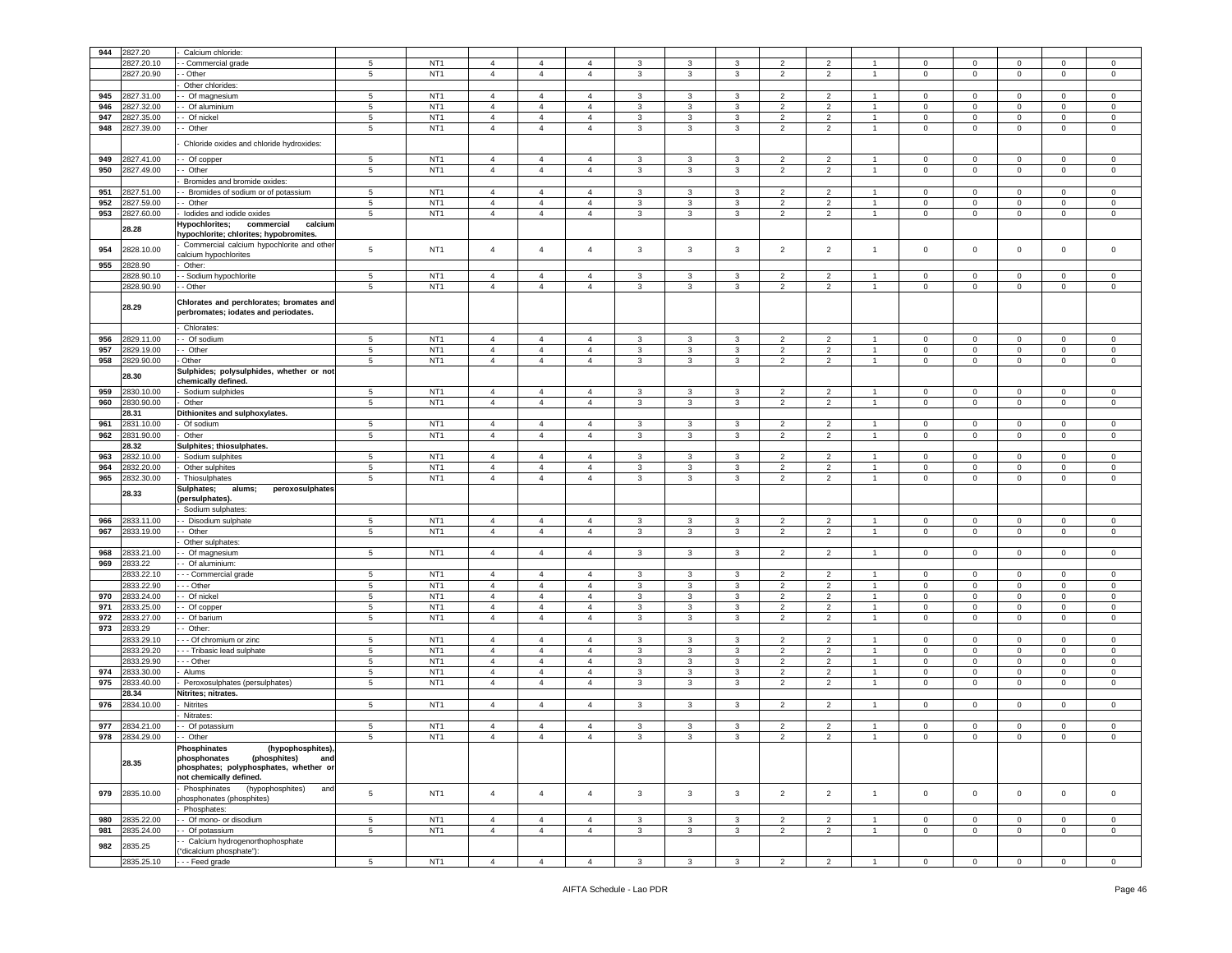|      | 2835.25.90                    | - - Other                                     | 5               | NT <sub>1</sub> | $\overline{4}$ | $\overline{4}$ | $\overline{4}$ | 3            |              | 3            | $\overline{2}$  | $\overline{2}$ |                | $\mathbf 0$ | $\mathbf 0$    | $\mathbf 0$    | $\mathbf 0$     | $\mathbf 0$    |
|------|-------------------------------|-----------------------------------------------|-----------------|-----------------|----------------|----------------|----------------|--------------|--------------|--------------|-----------------|----------------|----------------|-------------|----------------|----------------|-----------------|----------------|
|      |                               |                                               |                 | NT <sub>1</sub> |                |                |                |              |              |              |                 |                |                |             |                |                |                 |                |
| 983  | 2835.26.00                    | - Other phosphates of calcium                 | 5               |                 | $\overline{4}$ | $\overline{4}$ | $\overline{4}$ | 3            | 3            | 3            | $\overline{2}$  | $\overline{2}$ | 1              | $\mathbf 0$ | $\mathbf 0$    | $\mathbf 0$    | $\mathbf 0$     | $\mathsf 0$    |
| 984  | 2835.29.00                    | - Other                                       | 5               | NT <sub>1</sub> | $\overline{4}$ | $\overline{4}$ | $\overline{4}$ | 3            | 3            | 3            | $\overline{2}$  | $\overline{2}$ | $\overline{1}$ | $\mathbf 0$ | $\mathbf 0$    | $\mathbf{0}$   | $\mathbf 0$     | $\mathbf 0$    |
|      |                               | Polyphosphates:                               |                 |                 |                |                |                |              |              |              |                 |                |                |             |                |                |                 |                |
|      |                               | Sodium<br>triphosphate<br>(sodium<br>$\sim$   |                 |                 |                |                |                |              |              |              |                 |                |                |             |                |                |                 |                |
| 985  | 2835.31.00                    |                                               | 5               | NT <sub>1</sub> | $\overline{4}$ | $\overline{4}$ | $\overline{4}$ | 3            | 3            | 3            | $\overline{2}$  | $\overline{2}$ | $\overline{1}$ | $\mathsf 0$ | $\mathbf 0$    | $\mathbf 0$    | $\mathbf 0$     | $\mathsf 0$    |
|      |                               | ripolyphosphate)                              |                 |                 |                |                |                |              |              |              |                 |                |                |             |                |                |                 |                |
| 986  | 2835.39                       | - Other:                                      |                 |                 |                |                |                |              |              |              |                 |                |                |             |                |                |                 |                |
|      | 2835.39.10                    | - - Tetrasodium pyrophosphate                 | $\,$ 5 $\,$     | NT <sub>1</sub> | $\overline{4}$ | $\overline{4}$ | $\overline{4}$ | 3            | 3            | 3            | $\overline{2}$  | $\overline{2}$ | $\overline{1}$ | $\mathbf 0$ | $\mathbf 0$    | $\mathbf 0$    | $\mathbf 0$     | $\mathsf 0$    |
|      | 2835.39.90                    | --- Other                                     | 5               | NT <sub>1</sub> | $\overline{4}$ | $\overline{4}$ | $\overline{4}$ | 3            | 3            | 3            | $\overline{2}$  | $\overline{2}$ | $\overline{1}$ | $\mathbf 0$ | $\mathbf 0$    | $\mathbf 0$    | $\mathbf 0$     | $\mathsf 0$    |
|      |                               |                                               |                 |                 |                |                |                |              |              |              |                 |                |                |             |                |                |                 |                |
|      |                               | Carbonates<br>peroxocarbonates                |                 |                 |                |                |                |              |              |              |                 |                |                |             |                |                |                 |                |
|      |                               | (percarbonates); commercial ammonium          |                 |                 |                |                |                |              |              |              |                 |                |                |             |                |                |                 |                |
|      | 28.36                         | containing<br>carbonate<br>ammonium           |                 |                 |                |                |                |              |              |              |                 |                |                |             |                |                |                 |                |
|      |                               | carbamate.                                    |                 |                 |                |                |                |              |              |              |                 |                |                |             |                |                |                 |                |
|      |                               |                                               |                 | NT <sub>1</sub> |                |                |                |              |              |              |                 |                |                |             |                |                |                 |                |
| 987  | 2836.20.00                    | Disodium carbonate                            | $5\phantom{.0}$ |                 | $\overline{4}$ | $\overline{4}$ | $\overline{4}$ | $\mathbf{3}$ | 3            | $\mathbf{3}$ | $\overline{2}$  | $\overline{2}$ | $\overline{1}$ | $\mathbf 0$ | $\mathbf 0$    | $\overline{0}$ | $\pmb{0}$       | $\mathbf 0$    |
| 988  | 2836.30.00                    | Sodium<br>hydrogencarbonate<br>(sodium        | 5               | NT <sub>1</sub> | $\overline{4}$ | $\overline{4}$ | $\overline{4}$ | $\mathbf{3}$ | 3            | $\mathbf{3}$ | $\overline{2}$  | $\overline{2}$ | $\overline{1}$ | $\mathsf 0$ | $\mathbf 0$    | $\mathbf 0$    | $\mathbf 0$     | $\mathsf 0$    |
|      |                               | vicarbonate)                                  |                 |                 |                |                |                |              |              |              |                 |                |                |             |                |                |                 |                |
| 989  | 2836.40.00                    | Potassium carbonates                          | $\,$ 5 $\,$     | NT <sub>1</sub> | $\overline{4}$ | $\overline{4}$ | $\overline{4}$ | $\mathbf{3}$ | 3            | $\mathbf{3}$ | $\overline{2}$  | $\overline{c}$ | $\overline{1}$ | $\mathsf 0$ | $\mathbf 0$    | $\mathsf 0$    | $\pmb{0}$       | $\mathsf 0$    |
| 990  | 2836.50                       | Calcium carbonate:                            |                 |                 |                |                |                |              |              |              |                 |                |                |             |                |                |                 |                |
|      |                               |                                               |                 |                 |                |                |                |              |              |              |                 |                |                |             |                |                |                 |                |
|      | 2836.50.10                    | - Food or pharmaceutical grade                | 5               | <b>ST</b>       | 5              | 5              | 5              | 5            | 5            | 5            | 5               | 5              | 5              | 5           | 5              | 5              | 5               | 5              |
|      | 2836.50.90                    | - Other                                       | $\,$ 5 $\,$     | <b>ST</b>       | 5              | $\,$ 5 $\,$    | $\,$ 5 $\,$    | $\sqrt{5}$   | 5            | $\,$ 5 $\,$  | $5\phantom{.0}$ | $\,$ 5 $\,$    | 5              | 5           | $\overline{5}$ | $\,$ 5 $\,$    | $5\phantom{.0}$ | $\sqrt{5}$     |
| 991  | 2836.60.00                    | Barium carbonate                              | $5\phantom{.0}$ | NT <sub>1</sub> | $\overline{4}$ | $\overline{4}$ | $\overline{4}$ | 3            | 3            | 3            | $\overline{2}$  | $\overline{2}$ | $\mathbf{1}$   | $\mathbf 0$ | $\mathbf 0$    | $\mathbf 0$    | $\mathbf 0$     | $\mathsf 0$    |
|      |                               |                                               |                 |                 |                |                |                |              |              |              |                 |                |                |             |                |                |                 |                |
|      |                               | Other:                                        |                 |                 |                |                |                |              |              |              |                 |                |                |             |                |                |                 |                |
| 992  | 2836.91.00                    | - Lithium carbonates                          | 5               | NT <sub>1</sub> | $\overline{4}$ | $\overline{4}$ | $\overline{4}$ | $\mathbf{3}$ | 3            | 3            | $\overline{2}$  | $\overline{2}$ | $\overline{1}$ | $\mathbf 0$ | $\circ$        | $\mathbf 0$    | $\mathbf 0$     | $\mathbf 0$    |
| 993  | 2836.92.00                    | - Strontium carbonate                         | 5               | NT <sub>1</sub> | $\overline{4}$ | $\overline{4}$ | $\overline{4}$ | 3            | 3            | 3            | $\overline{2}$  | $\overline{2}$ | $\mathbf{1}$   | $\mathbf 0$ | $\mathbf 0$    | 0              | $\mathbf 0$     | $\mathbf 0$    |
| 994  | 2836.99.00                    | - Other                                       | 5               | NT <sub>1</sub> | $\overline{4}$ | $\overline{4}$ | $\overline{4}$ | 3            | 3            | 3            | $\overline{2}$  | $\overline{2}$ | $\mathbf{1}$   | $\mathbf 0$ | $\mathbf 0$    | $\mathbf 0$    | $\mathbf 0$     | $\mathbf 0$    |
|      |                               |                                               |                 |                 |                |                |                |              |              |              |                 |                |                |             |                |                |                 |                |
|      | 28.37                         | Cyanides, cyanide oxides and complex          |                 |                 |                |                |                |              |              |              |                 |                |                |             |                |                |                 |                |
|      |                               | cyanides.                                     |                 |                 |                |                |                |              |              |              |                 |                |                |             |                |                |                 |                |
|      |                               | Cyanides and cyanide oxides:                  |                 |                 |                |                |                |              |              |              |                 |                |                |             |                |                |                 |                |
| 995  | 2837.11.00                    | - Of sodium                                   | 5               | NT <sub>1</sub> | $\overline{4}$ | $\overline{4}$ | $\overline{4}$ | 3            | 3            | 3            | $\overline{2}$  | $\overline{2}$ | $\mathbf{1}$   | $\mathbf 0$ | $\mathbf 0$    | $\mathbf 0$    | $\mathbf 0$     | $\mathbf 0$    |
|      |                               | - Other                                       |                 | NT <sub>1</sub> | $\overline{4}$ | $\overline{4}$ | $\overline{4}$ | 3            | $\mathbf{3}$ | 3            | $\overline{2}$  |                | $\mathbf{1}$   | $\mathbf 0$ | $\mathbf 0$    | $\mathbf 0$    | $\mathbf 0$     |                |
| 996  | 2837.19.00                    |                                               | $5\phantom{.0}$ |                 |                |                |                |              |              |              |                 | $\overline{2}$ |                |             |                |                |                 | $\mathsf 0$    |
| 997  | 2837.20.00                    | Complex cyanides                              | 5               | NT <sub>1</sub> | $\overline{4}$ | $\overline{4}$ | $\overline{4}$ | 3            | 3            | 3            | $\overline{2}$  | $\overline{2}$ | $\mathbf{1}$   | $\mathbf 0$ | $\mathbf 0$    | $\mathbf 0$    | $\mathbf 0$     | $\mathsf 0$    |
|      |                               |                                               |                 |                 |                |                |                |              |              |              |                 |                |                |             |                |                |                 |                |
|      | 28.39                         | Silicates; commercial alkali metal silicates. |                 |                 |                |                |                |              |              |              |                 |                |                |             |                |                |                 |                |
|      |                               | Of sodium:                                    |                 |                 |                |                |                |              |              |              |                 |                |                |             |                |                |                 |                |
|      |                               |                                               |                 |                 |                |                |                |              |              |              |                 |                |                |             |                |                |                 |                |
| 998  | 2839.11.00                    | - Sodium metasilicates                        | 5               | NT <sub>1</sub> | $\overline{4}$ | $\overline{4}$ | $\overline{4}$ | 3            | 3            | 3            | $\overline{2}$  | $\overline{2}$ | $\overline{1}$ | $\mathbf 0$ | $\mathbf 0$    | $\mathbf 0$    | $\mathbf 0$     | $\mathbf 0$    |
| 999  | 2839.19                       | - Other:                                      |                 |                 |                |                |                |              |              |              |                 |                |                |             |                |                |                 |                |
|      | 2839.19.10                    | - - - Sodium silicates                        | 5               | NT <sub>1</sub> | $\overline{4}$ | $\overline{4}$ | $\overline{4}$ | $\mathbf{3}$ | $\mathbf{3}$ | 3            | $\overline{2}$  | $\overline{2}$ | $\overline{1}$ | $\mathbf 0$ | $\circ$        | $\circ$        | $\mathbf 0$     | $\mathbf 0$    |
|      |                               |                                               |                 |                 |                |                |                |              |              |              |                 |                |                |             |                |                |                 |                |
|      | 2839.19.90                    | .-- Other                                     | 5               | NT <sub>1</sub> | $\overline{4}$ | $\overline{4}$ | $\overline{4}$ | 3            | 3            | 3            | $\overline{2}$  | $\overline{2}$ | $\mathbf{1}$   | $\mathbf 0$ | $\mathbf 0$    | $\mathbf 0$    | $\mathbf 0$     | $\mathbf 0$    |
|      | 1000 2839.90.00               | Other                                         | $\,$ 5 $\,$     | NT <sub>1</sub> | $\overline{4}$ | $\overline{4}$ | $\overline{4}$ | 3            | 3            | $\mathbf{3}$ | $\overline{2}$  | $\overline{2}$ | $\overline{1}$ | $\mathsf 0$ | $\mathbf 0$    | $\mathsf 0$    | $\mathbf 0$     | $\mathbf 0$    |
|      | 28.40                         | Borates; peroxoborates (perborates).          |                 |                 |                |                |                |              |              |              |                 |                |                |             |                |                |                 |                |
|      |                               | Disodium tetraborate (refined borax):         |                 |                 |                |                |                |              |              |              |                 |                |                |             |                |                |                 |                |
|      |                               |                                               |                 |                 |                |                |                |              |              |              |                 |                |                |             |                |                |                 |                |
| 1001 | 2840.11.00                    | - Anhydrous                                   | 5               | NT <sub>1</sub> | $\overline{4}$ | 4              | $\overline{4}$ | 3            | 3            | 3            | $\overline{2}$  | $\overline{2}$ | $\mathbf{1}$   | $\mathbf 0$ | $\mathbf 0$    | $\mathbf 0$    | $^{\circ}$      | $\mathbf 0$    |
| 1002 | 2840.19.00                    | - Other                                       | 5               | NT <sub>1</sub> | $\overline{4}$ | $\overline{4}$ | $\overline{4}$ | $\mathbf{3}$ | 3            | 3            | $\overline{2}$  | $\overline{2}$ | $\overline{1}$ | $\mathbf 0$ | $\mathbf 0$    | $\overline{0}$ | $\mathbf 0$     | $\mathbf{0}$   |
| 1003 | 2840.20.00                    | Other borates                                 | $5\phantom{.0}$ | NT <sub>1</sub> | $\overline{4}$ | $\overline{4}$ | $\overline{4}$ | 3            | 3            | 3            | $\overline{2}$  | $\overline{2}$ | $\overline{1}$ | $\mathbf 0$ | $\mathbf 0$    | 0              | $\mathbf 0$     | $\mathbf 0$    |
| 1004 | 2840.30.00                    | Peroxoborates (perborates)                    | $5\phantom{.0}$ | NT <sub>1</sub> | $\overline{4}$ | $\overline{4}$ | $\overline{4}$ | 3            | 3            | 3            | $\overline{2}$  | $\overline{2}$ | $\mathbf{1}$   | $\mathbf 0$ | $\mathbf 0$    | $\mathbf 0$    | $\mathbf 0$     | $\mathsf 0$    |
|      |                               |                                               |                 |                 |                |                |                |              |              |              |                 |                |                |             |                |                |                 |                |
|      | 28.41                         | Salts of oxometallic or peroxometallic        |                 |                 |                |                |                |              |              |              |                 |                |                |             |                |                |                 |                |
|      |                               | acids.                                        |                 |                 |                |                |                |              |              |              |                 |                |                |             |                |                |                 |                |
| 1005 | 2841.30.00                    | Sodium dichromate                             | 5               | NT <sub>1</sub> | $\overline{4}$ | $\overline{4}$ | $\overline{4}$ | 3            | 3            | 3            | $\overline{2}$  | $\overline{2}$ | $\mathbf{1}$   | $\mathbf 0$ | $\mathbf 0$    | 0              | $\mathbf 0$     | $\mathbf 0$    |
|      |                               | Other chromates and dichromates;              |                 |                 |                |                |                |              |              |              |                 |                |                |             |                |                |                 |                |
| 1006 | 2841.50.00                    | beroxochromates                               | $\,$ 5 $\,$     | NT <sub>1</sub> | $\overline{4}$ | $\overline{4}$ | $\overline{4}$ | 3            | 3            | 3            | $\overline{2}$  | $\overline{2}$ | $\overline{1}$ | $\mathbf 0$ | $\mathbf 0$    | $\mathbf 0$    | $\mathbf 0$     | $\mathsf 0$    |
|      |                               |                                               |                 |                 |                |                |                |              |              |              |                 |                |                |             |                |                |                 |                |
|      |                               | Manganites, manganates and                    |                 |                 |                |                |                |              |              |              |                 |                |                |             |                |                |                 |                |
|      |                               | permanganates:                                |                 |                 |                |                |                |              |              |              |                 |                |                |             |                |                |                 |                |
| 1007 | 2841.61.00                    | - Potassium permanganate                      | 5               | NT <sub>1</sub> | $\overline{4}$ | $\overline{4}$ | $\overline{4}$ | 3            | 3            | $\mathbf{3}$ | $\overline{2}$  | $\overline{2}$ | $\overline{1}$ | $\mathbf 0$ | $\mathbf 0$    | $\mathbf 0$    | $\mathbf 0$     | $\mathbf 0$    |
| 1008 | 2841.69.00                    | - Other                                       | 5               | NT <sub>1</sub> | $\overline{4}$ | $\overline{4}$ | $\overline{4}$ | 3            | 3            | 3            | $\overline{2}$  | $\overline{2}$ | $\overline{1}$ | $\mathbf 0$ | $\mathbf 0$    | $\mathbf 0$    | $^{\circ}$      | $\mathbf 0$    |
| 1009 | 2841.70.00                    | Molybdates                                    | 5               | NT <sub>1</sub> | $\overline{4}$ | $\overline{4}$ | $\overline{4}$ | 3            | 3            | 3            | $\overline{2}$  | $\overline{2}$ | $\overline{1}$ | $\mathbf 0$ | $\mathbf 0$    | $\mathbf 0$    | $\mathbf 0$     | $\mathbf{0}$   |
|      |                               |                                               |                 |                 |                |                |                |              |              |              |                 |                |                |             |                |                |                 |                |
| 1010 | 2841.80.00                    | Tungstates (wolframates)                      | $5\phantom{.0}$ | NT <sub>1</sub> | $\overline{4}$ | $\overline{4}$ | $\overline{4}$ | 3            | 3            | 3            | $\overline{2}$  | $\overline{2}$ | $\mathbf{1}$   | $\mathsf 0$ | $\mathbf 0$    | $\mathsf 0$    | $\mathbf 0$     | $\mathsf 0$    |
| 1011 | 2841.90.00                    | Other                                         | $5\phantom{.0}$ | NT <sub>1</sub> | $\overline{4}$ | $\overline{4}$ | $\overline{4}$ | 3            | 3            | 3            | $\overline{2}$  | $\overline{2}$ | $\overline{1}$ | $\mathsf 0$ | $\mathbf 0$    | $\mathsf 0$    | $\mathbf 0$     | $\mathsf 0$    |
|      |                               | Other salts of inorganic acids or             |                 |                 |                |                |                |              |              |              |                 |                |                |             |                |                |                 |                |
|      |                               | peroxoacids (including aluminosilicates       |                 |                 |                |                |                |              |              |              |                 |                |                |             |                |                |                 |                |
|      | 28.42                         |                                               |                 |                 |                |                |                |              |              |              |                 |                |                |             |                |                |                 |                |
|      |                               | whether or not chemically defined), other     |                 |                 |                |                |                |              |              |              |                 |                |                |             |                |                |                 |                |
|      |                               | than azides.                                  |                 |                 |                |                |                |              |              |              |                 |                |                |             |                |                |                 |                |
|      |                               | Double or complex silicates, including        |                 |                 |                |                |                |              |              |              |                 |                |                |             |                |                |                 |                |
|      | 1012 2842.10.00               | aluminosilicates whether or not chemically    | 5               | NT <sub>1</sub> | $\overline{4}$ | $\overline{4}$ | $\overline{4}$ | 3            | 3            | 3            | $\overline{2}$  | $\overline{2}$ | $\mathbf{1}$   | 0           | $\mathbf 0$    | $\mathbf 0$    | $\mathbf 0$     | $\mathbf 0$    |
|      |                               | defined                                       |                 |                 |                |                |                |              |              |              |                 |                |                |             |                |                |                 |                |
|      |                               |                                               |                 |                 |                |                |                |              |              |              |                 |                |                |             |                |                |                 |                |
|      | 1013 2842.90                  | Other:                                        |                 |                 |                |                |                |              |              |              |                 |                |                |             |                |                |                 |                |
|      | 2842.90.10                    | - - Sodium arsenite                           | 5               | NT <sub>1</sub> | $\overline{4}$ | $\overline{4}$ | $\overline{4}$ | 3            | 3            | 3            | $\overline{2}$  | $\overline{2}$ |                | $\mathbf 0$ | $\mathbf 0$    | $\mathbf 0$    | $\mathbf 0$     | $\mathbf 0$    |
|      | 2842.90.20                    | - - Copper or chromium salts                  | 5               | NT <sub>1</sub> | $\overline{4}$ | $\overline{4}$ | $\overline{4}$ | 3            | 3            | 3            | $\overline{2}$  | $\overline{2}$ | $\mathbf{1}$   | $\mathbf 0$ | $\mathbf 0$    | $\mathbf{0}$   | $\mathbf{0}$    | $\overline{0}$ |
|      | 2842.90.90                    | - - Other                                     | 5               | NT <sub>1</sub> | $\overline{4}$ | $\overline{4}$ | $\overline{4}$ | $\mathbf{3}$ | 3            | 3            | $\overline{2}$  | $\overline{2}$ | $\mathbf{1}$   | $\mathbf 0$ | $\mathbf 0$    | $\mathbf 0$    | $\mathbf 0$     |                |
|      |                               |                                               |                 |                 |                |                |                |              |              |              |                 |                |                |             |                |                |                 | $\mathbf 0$    |
|      |                               | Colloidal precious metals; inorganic or       |                 |                 |                |                |                |              |              |              |                 |                |                |             |                |                |                 |                |
|      |                               |                                               |                 |                 |                |                |                |              |              |              |                 |                |                |             |                |                |                 |                |
|      | 28.43                         | organic compounds of precious metals,         |                 |                 |                |                |                |              |              |              |                 |                |                |             |                |                |                 |                |
|      |                               | whether or not chemically defined;            |                 |                 |                |                |                |              |              |              |                 |                |                |             |                |                |                 |                |
|      |                               | amalgams of precious metals.                  |                 |                 |                |                |                |              |              |              |                 |                |                |             |                |                |                 |                |
|      |                               |                                               |                 |                 |                |                |                |              |              |              |                 |                |                |             |                |                |                 |                |
|      | 1014 2843.10.00               | Colloidal precious metals                     | $\sqrt{5}$      | NT <sub>1</sub> | $\overline{4}$ | $\overline{4}$ | $\overline{4}$ | $\mathbf{3}$ | 3            | $\mathbf{3}$ | $\overline{2}$  | $\overline{2}$ | $\overline{1}$ | $\mathbf 0$ | $\mathbf 0$    | $\overline{0}$ | $\overline{0}$  | $\mathbf 0$    |
|      |                               | Silver compounds:                             |                 |                 |                |                |                |              |              |              |                 |                |                |             |                |                |                 |                |
|      |                               |                                               | $5\overline{5}$ | NT <sub>1</sub> | $\overline{4}$ | $\overline{4}$ | $\overline{4}$ | $\mathbf{3}$ | $\mathbf{3}$ | $\mathbf{3}$ | $\overline{2}$  | $\overline{2}$ | $\mathbf{1}$   | $\mathbf 0$ | $\mathbf{0}$   | $\overline{0}$ | $\overline{0}$  | $\circ$        |
|      |                               |                                               |                 |                 |                |                |                |              |              |              |                 |                |                |             |                |                |                 |                |
| 1015 | 2843.21.00<br>1016 2843.29.00 | - Silver nitrate<br>- Other                   | $\sqrt{5}$      | NT <sub>1</sub> | $\overline{4}$ | $\overline{4}$ | $\overline{4}$ | $\mathbf{3}$ | 3            | $\mathbf{3}$ | $\overline{2}$  | $\overline{2}$ | $\overline{1}$ | $\mathbf 0$ | $\mathbf 0$    | $\mathsf 0$    | $\overline{0}$  | $\overline{0}$ |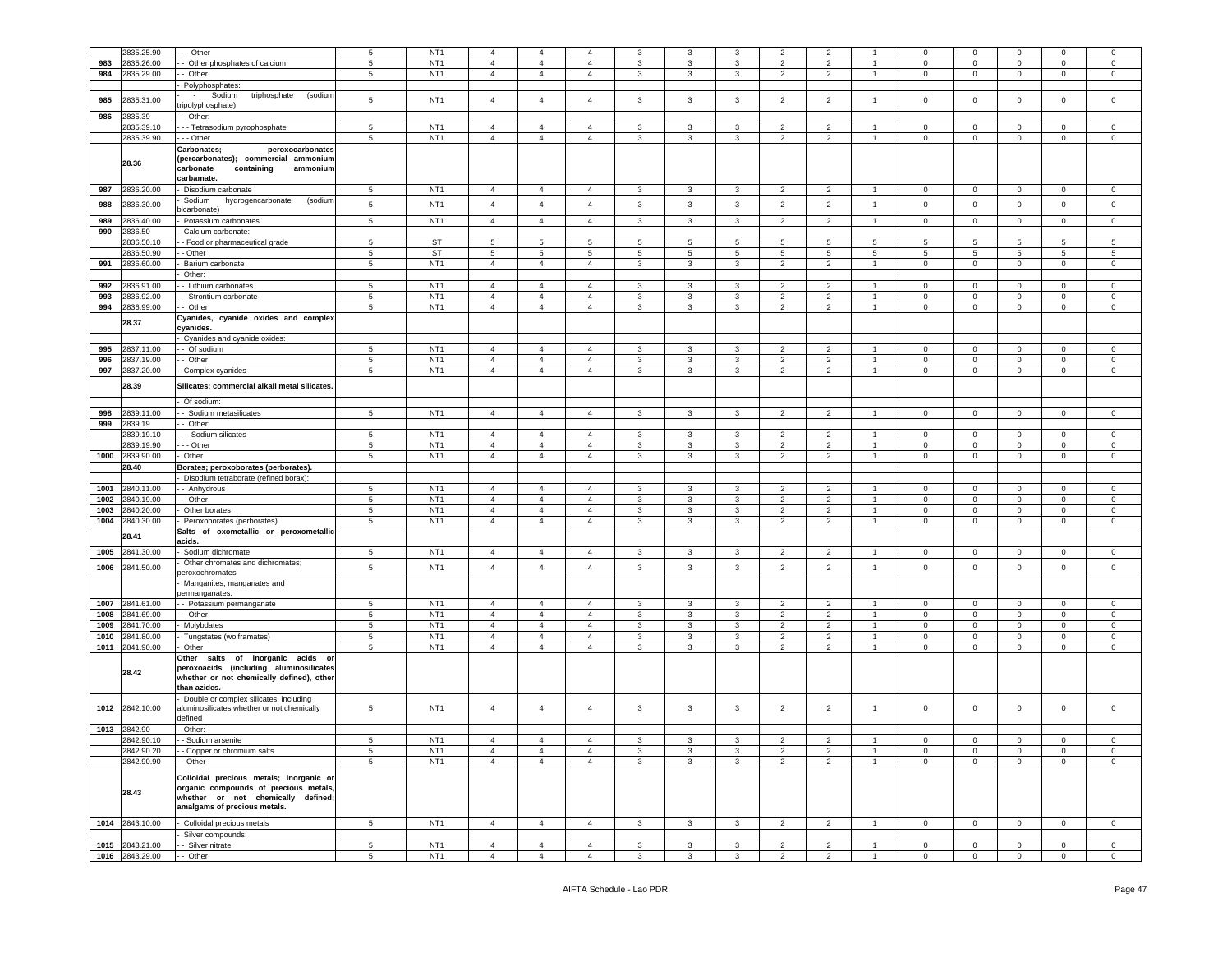|      | 1017 2843.30.00                    | Gold compounds                                                                                                                                                                                                                                                              | 5                   | NT <sub>1</sub>                    | $\overline{a}$                   | $\overline{4}$                   | $\Delta$                         | 3                            | 3                                                  | 3                                | $\overline{2}$                   | $\overline{2}$                   |                                | $^{\circ}$                     | $\mathbf 0$                    | $\mathbf 0$                    | $^{\circ}$                                | $\Omega$                         |
|------|------------------------------------|-----------------------------------------------------------------------------------------------------------------------------------------------------------------------------------------------------------------------------------------------------------------------------|---------------------|------------------------------------|----------------------------------|----------------------------------|----------------------------------|------------------------------|----------------------------------------------------|----------------------------------|----------------------------------|----------------------------------|--------------------------------|--------------------------------|--------------------------------|--------------------------------|-------------------------------------------|----------------------------------|
|      | 1018 2843.90.00                    | - Other compounds; amalgams                                                                                                                                                                                                                                                 | $\overline{5}$      | NT <sub>1</sub>                    | $\overline{4}$                   | $\overline{4}$                   | $\overline{4}$                   | 3                            | $\mathbf{3}$                                       | $\mathbf{3}$                     | 2                                | $\overline{2}$                   | $\overline{1}$                 | $\mathbf 0$                    | $\overline{0}$                 | $\mathbf 0$                    | $\mathsf 0$                               | $\mathbf 0$                      |
|      | 28.44                              | Radioactive chemical elements and<br>radioactive isotopes (including the fissile<br>or fertile chemical elements and isotopes)<br>and their compounds; mixtures and<br>residues containing these products.                                                                  |                     |                                    |                                  |                                  |                                  |                              |                                                    |                                  |                                  |                                  |                                |                                |                                |                                |                                           |                                  |
|      | 1019 2844.10                       | Natural uranium and its compounds; alloys<br>dispersions (including cermets), ceramic<br>products and mixtures containing natural<br>uranium or natural uranium compounds:                                                                                                  |                     |                                    |                                  |                                  |                                  |                              |                                                    |                                  |                                  |                                  |                                |                                |                                |                                |                                           |                                  |
|      | 2844.10.10                         | - Natural uranium and its compounds                                                                                                                                                                                                                                         | $\overline{5}$      | NT <sub>1</sub>                    | $\overline{4}$                   | $\overline{4}$                   | $\overline{4}$                   | 3                            | 3                                                  | 3                                | $\overline{2}$                   | $\overline{2}$                   |                                | $\Omega$                       | $\Omega$                       | $\mathbf 0$                    | $\mathbf 0$                               | $\mathbf 0$                      |
|      | 2844.10.90<br>1020 2844.20         | - Other<br>Uranium enriched in U 235 and its<br>compounds; plutonium and its compounds;<br>alloys, dispersions (including cermets),<br>ceramic products and mixtures containing<br>uranium enriched in U 235, plutonium or<br>compounds of these products:                  | $\overline{5}$      | NT <sub>1</sub>                    | $\overline{4}$                   | $\overline{4}$                   | $\overline{4}$                   | $\mathbf{3}$                 | $\overline{3}$                                     | $\mathbf{3}$                     | $\overline{2}$                   | $\overline{2}$                   | $\mathbf{1}$                   | $\circ$                        | $\mathbf{0}$                   | $\mathbf 0$                    | $\mathbf 0$                               | $\mathbf 0$                      |
|      | 2844.20.10                         | - Uranium and its compounds; plutonium                                                                                                                                                                                                                                      | 5                   | NT <sub>1</sub>                    | $\overline{4}$                   | $\overline{4}$                   | $\mathbf{A}$                     | $\mathbf{3}$                 | $\mathbf{3}$                                       | $\mathbf{3}$                     | $\overline{2}$                   | $\overline{2}$                   | $\mathbf{1}$                   | $\mathsf 0$                    | $\mathbf 0$                    | $\mathsf 0$                    | $\mathbf 0$                               | $\mathsf 0$                      |
|      | 2844.20.90                         | and its compounds<br>- Other                                                                                                                                                                                                                                                | $\overline{5}$      | NT1                                | $\overline{4}$                   | $\overline{4}$                   | $\overline{4}$                   | $\overline{3}$               | $\overline{3}$                                     | $\overline{3}$                   | $\overline{2}$                   | $\overline{2}$                   | $\overline{1}$                 | $\overline{0}$                 | $\overline{0}$                 | $\overline{0}$                 | $\overline{0}$                            | $\overline{0}$                   |
|      | 1021 2844.30                       | Uranium depleted in U 235 and its<br>compounds; thorium and its compounds;<br>alloys, dispersions (including cermets),<br>ceramic products and mixtures containing<br>uranium depleted in U 235, thorium or<br>compounds of these products:                                 |                     |                                    |                                  |                                  |                                  |                              |                                                    |                                  |                                  |                                  |                                |                                |                                |                                |                                           |                                  |
|      | 2844.30.10                         | - Uranium and its compounds; thorium and<br>its compounds                                                                                                                                                                                                                   | $5\overline{5}$     | NT <sub>1</sub>                    | $\overline{4}$                   | $\overline{4}$                   | $\overline{4}$                   | $\mathbf{3}$                 | $\mathbf{3}$                                       | $\mathbf{3}$                     | 2                                | 2                                | $\overline{1}$                 | $\mathbf{0}$                   | $\mathbf{0}$                   | $\mathsf 0$                    | $\mathbf 0$                               | $\mathsf 0$                      |
|      | 2844.30.90                         | - Other                                                                                                                                                                                                                                                                     | $\overline{5}$      | NT <sub>1</sub>                    | $\overline{4}$                   | $\overline{4}$                   | $\overline{4}$                   | $\mathbf{3}$                 | $\overline{3}$                                     | $\mathbf{3}$                     | $\overline{2}$                   | $\overline{2}$                   | $\overline{1}$                 | $\mathsf 0$                    | $\mathbf 0$                    | $\mathbf 0$                    | $\mathbf 0$                               | $\overline{0}$                   |
|      | 1022 2844.40                       | Radioactive elements and isotopes and<br>compounds other than those of subheading<br>2844.10, 2844.20 or 2844.30; alloys<br>dispersions (including cermets), ceramic<br>products and mixtures containing these<br>elements, isotopes or compounds; radioactive<br>residues: |                     |                                    |                                  |                                  |                                  |                              |                                                    |                                  |                                  |                                  |                                |                                |                                |                                |                                           |                                  |
|      |                                    | - Radioactive elements and isotopes and<br>compounds; radioactive residues:                                                                                                                                                                                                 |                     |                                    |                                  |                                  |                                  |                              |                                                    |                                  |                                  |                                  |                                |                                |                                |                                |                                           |                                  |
|      | 2844.40.11                         | --- Radium and its salts                                                                                                                                                                                                                                                    | 5                   | NT <sub>1</sub>                    | $\overline{4}$                   | $\overline{4}$                   | $\overline{4}$                   | 3                            | 3                                                  | 3                                | 2                                | $\overline{2}$                   | $\overline{1}$                 | $\mathbf 0$                    | $\mathbf 0$                    | $\mathbf 0$                    | $\overline{0}$                            | $\overline{0}$                   |
|      | 2844.40.19                         | - - Other                                                                                                                                                                                                                                                                   | 5                   | NT <sub>1</sub>                    | $\overline{4}$                   | $\overline{4}$                   | $\overline{4}$                   | $\mathbf{3}$                 | 3                                                  | 3                                | $\overline{2}$                   | $\mathcal{P}$                    | $\overline{1}$                 | $\Omega$                       | $\mathbf{0}$                   | $\mathbf 0$                    | $\mathbf{0}$                              | $\mathbf 0$                      |
|      | 2844.40.90                         | - Other                                                                                                                                                                                                                                                                     | $5\phantom{.0}$     | NT <sub>1</sub>                    | $\overline{4}$                   | $\overline{4}$                   | $\overline{4}$                   | $\mathbf{3}$                 | $\mathbf{3}$                                       | $\mathbf{3}$                     | $\overline{2}$                   | $\overline{2}$                   | $\mathbf{1}$                   | $\mathsf 0$                    | $\mathbf{0}$                   | $\mathbf 0$                    | $\mathbf 0$                               | $\mathbf 0$                      |
| 1023 | 2844.50.00                         | Spent (irradiated) fuel elements (cartridges)                                                                                                                                                                                                                               | $\overline{5}$      | NT <sub>1</sub>                    | $\overline{4}$                   | $\overline{4}$                   | $\overline{4}$                   | $\mathbf{3}$                 | $\mathbf{3}$                                       | $\mathbf{3}$                     | $\overline{2}$                   | $\overline{2}$                   | $\overline{1}$                 | $\mathbf 0$                    | $\mathbf{0}$                   | $\mathbf{0}$                   | $\mathsf 0$                               | $\mathsf 0$                      |
|      | 28.45                              | of nuclear reactors<br>Isotopes other than those of heading<br>28.44; compounds, inorganic or organic, of<br>such isotopes, whether or not chemically<br>defined.                                                                                                           |                     |                                    |                                  |                                  |                                  |                              |                                                    |                                  |                                  |                                  |                                |                                |                                |                                |                                           |                                  |
|      | 1024 2845.10.00<br>1025 2845.90.00 | - Heavy water (deuterium oxide)                                                                                                                                                                                                                                             | 5<br>$\overline{5}$ | NT <sub>1</sub><br>NT <sub>1</sub> | $\overline{4}$<br>$\overline{4}$ | $\overline{4}$<br>$\overline{4}$ | $\overline{4}$<br>$\overline{4}$ | 3                            | $\overline{\mathbf{3}}$<br>$\overline{\mathbf{3}}$ | $\overline{3}$<br>$\overline{3}$ | $\overline{2}$                   | $\overline{2}$<br>$\overline{2}$ | $\mathbf{1}$<br>$\overline{1}$ | $\mathbf 0$                    | $\mathbf 0$<br>$\overline{0}$  | $\mathbf{0}$<br>$\overline{0}$ | $\overline{\mathbf{0}}$<br>$\overline{0}$ | $\overline{0}$<br>$\overline{0}$ |
|      | 28.46                              | Other<br>Compounds, inorganic or organic, of rare-<br>earth metals, of yttrium or of scandium or<br>of mixtures of these metals.                                                                                                                                            |                     |                                    |                                  |                                  |                                  | $\mathbf{3}$                 |                                                    |                                  | $\overline{2}$                   |                                  |                                | $\mathsf 0$                    |                                |                                |                                           |                                  |
|      | 1026 2846.10.00                    | - Cerium compounds                                                                                                                                                                                                                                                          | $5\overline{5}$     | NT <sub>1</sub>                    | $\overline{4}$                   | $\overline{4}$                   | $\overline{4}$                   | $\mathbf{3}$                 | $\mathbf{3}$                                       | $\mathbf{3}$                     | $\overline{2}$                   | $\overline{2}$                   | $\overline{1}$                 | $\overline{0}$                 | $\overline{0}$                 | $\overline{0}$                 | $\overline{0}$                            | $\overline{0}$                   |
|      | 1027 2846.90.00                    | Other                                                                                                                                                                                                                                                                       | 5                   | NT <sub>1</sub>                    | $\overline{4}$                   | $\overline{4}$                   | $\overline{4}$                   | $\mathbf{3}$                 | $\mathbf{3}$                                       | $\mathbf{3}$                     | $\overline{2}$                   | $\overline{2}$                   | $\overline{1}$                 | $\mathbf{0}$                   | $\mathbf{0}$                   | $\mathbf{0}$                   | $\overline{0}$                            | $\circ$                          |
| 1028 | 28.47                              | Hydrogen peroxide, whether or not<br>solidified with urea.                                                                                                                                                                                                                  |                     |                                    |                                  |                                  |                                  |                              |                                                    |                                  |                                  |                                  |                                |                                |                                |                                |                                           |                                  |
|      | 2847.00.10<br>2847.00.90           | - In liquid form<br>- Other                                                                                                                                                                                                                                                 | 5<br>$\sqrt{5}$     | NT <sub>1</sub><br>NT <sub>1</sub> | $\overline{4}$<br>$\overline{4}$ | $\overline{4}$<br>$\overline{4}$ | $\overline{4}$<br>$\overline{4}$ | $\mathbf{3}$<br>$\mathbf{3}$ | $\overline{3}$<br>$\mathbf{3}$                     | $\mathbf{3}$<br>$\mathbf{3}$     | $\overline{2}$<br>$\overline{2}$ | $\overline{2}$<br>$\overline{2}$ | $\mathbf{1}$<br>$\overline{1}$ | $\mathbf{0}$<br>$\overline{0}$ | $\mathbf{0}$<br>$\overline{0}$ | $\mathbf{0}$<br>$\mathbf 0$    | $\mathbf{0}$<br>$\mathbf 0$               | $\overline{0}$<br>$\overline{0}$ |
| 1029 | 2848.00.00                         | Phosphides, whether or not chemically<br>defined, excluding ferrophosphorus.                                                                                                                                                                                                | $\,$ 5 $\,$         | NT <sub>1</sub>                    | $\overline{4}$                   | $\overline{4}$                   | $\sqrt{4}$                       | $\mathbf{3}$                 | $\mathbf{3}$                                       | $\mathbf{3}$                     | $\overline{2}$                   | $\overline{2}$                   | $\mathbf{1}$                   | $\,0\,$                        | $\mathsf 0$                    | $\mathsf 0$                    | $\mathbf 0$                               | $\,0\,$                          |
|      | 28.49                              | Carbides, whether or not chemically<br>defined.                                                                                                                                                                                                                             |                     |                                    |                                  |                                  |                                  |                              |                                                    |                                  |                                  |                                  |                                |                                |                                |                                |                                           |                                  |
| 1030 | 2849.10.00                         | - Of calcium                                                                                                                                                                                                                                                                | $\overline{5}$      | NT <sub>1</sub>                    | $\overline{4}$                   | $\overline{4}$                   | $\overline{4}$                   | $\mathbf{3}$                 | $\mathbf{3}$                                       | $\mathbf{3}$                     | $\overline{2}$                   | $\overline{2}$                   | $\overline{1}$                 | $\mathsf 0$                    | $\mathsf 0$                    | $\mathbf 0$                    | $\mathsf 0$                               | $\mathsf 0$                      |
| 1031 | 2849.20.00                         | Of silicon                                                                                                                                                                                                                                                                  | 5                   | NT <sub>1</sub>                    | $\overline{4}$                   | $\overline{4}$                   | $\overline{4}$                   | $\overline{3}$               | 3                                                  | $\overline{3}$                   | $\overline{2}$                   | $\overline{2}$                   | $\overline{1}$                 | $\mathbf{0}$                   | $\overline{0}$                 | $\mathbf{0}$                   | $\mathbf 0$                               | $\circ$                          |
| 1032 | 2849.90.00                         | Other                                                                                                                                                                                                                                                                       | $\,$ 5 $\,$         | NT <sub>1</sub>                    | $\overline{4}$                   | $\overline{4}$                   | $\overline{4}$                   | $\mathbf{3}$                 | $\mathbf{3}$                                       | $\overline{3}$                   | 2                                | $\overline{2}$                   | $\mathbf{1}$                   | $\mathsf 0$                    | $\mathsf 0$                    | $\mathsf 0$                    | $\mathbf 0$                               | $\mathsf 0$                      |
|      | 1033 2850.00.00                    | Hydrides, nitrides, azides, silicides and<br>borides, whether or not chemically<br>defined, other than compounds which are<br>also carbides of heading 28.49.                                                                                                               | 5                   | NT <sub>1</sub>                    | $\overline{4}$                   | $\overline{4}$                   | $\overline{4}$                   | $\mathbf{3}$                 | 3                                                  | $\mathbf{3}$                     | $\overline{2}$                   | $\overline{2}$                   | $\overline{1}$                 | $\mathsf 0$                    | $\mathsf 0$                    | $\mathsf 0$                    | $\mathbf 0$                               | $\overline{0}$                   |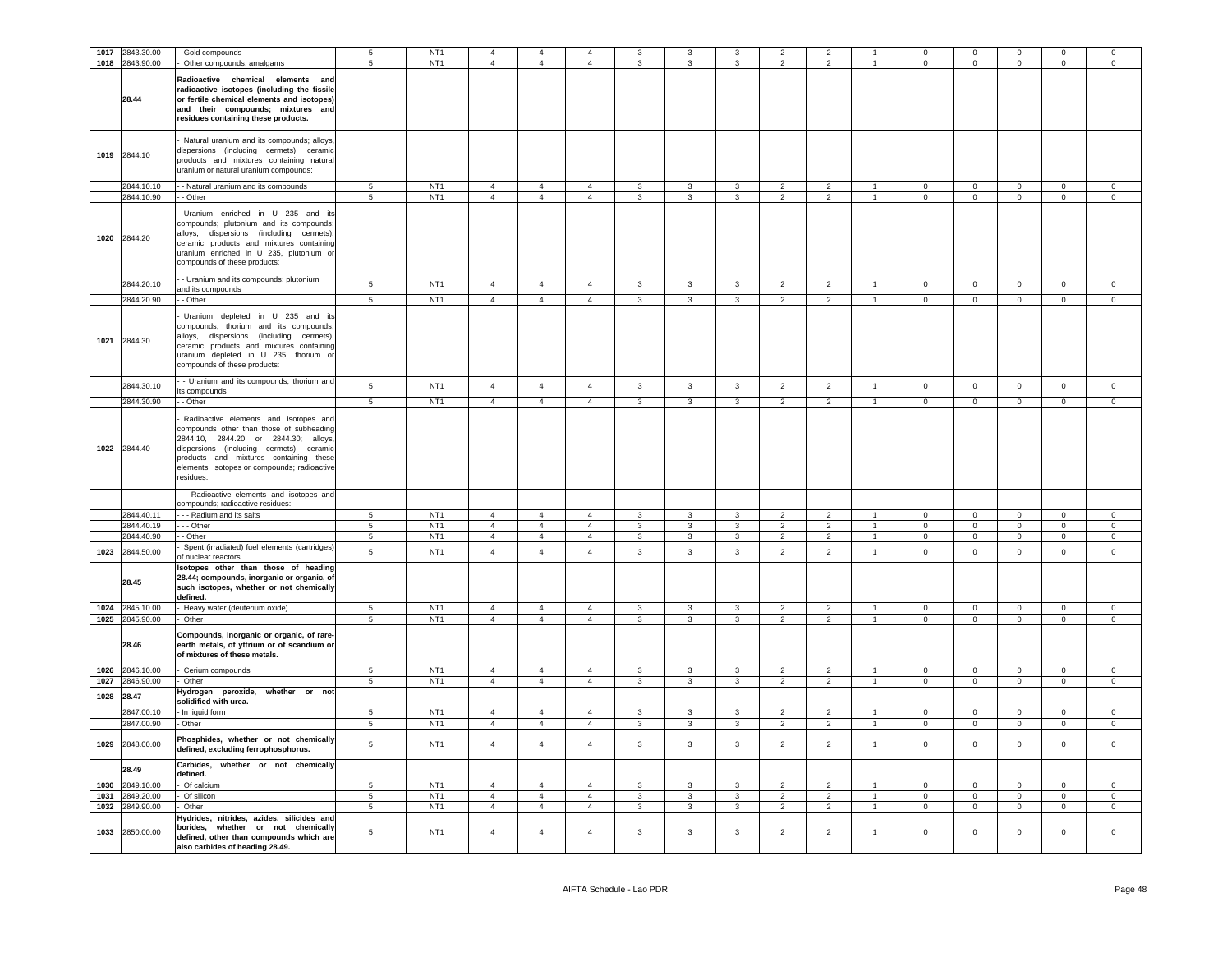|              |                          | Compounds, inorganic or organic, of                                                                                                                                                                                                          |                  |                                    |                                  |                                  |                                  |              |              |                   |                          |                                  |                                  |                            |                         |                  |                               |                           |
|--------------|--------------------------|----------------------------------------------------------------------------------------------------------------------------------------------------------------------------------------------------------------------------------------------|------------------|------------------------------------|----------------------------------|----------------------------------|----------------------------------|--------------|--------------|-------------------|--------------------------|----------------------------------|----------------------------------|----------------------------|-------------------------|------------------|-------------------------------|---------------------------|
| 1034         | 28.52                    | mercury, excluding amalgams.                                                                                                                                                                                                                 |                  |                                    |                                  |                                  |                                  |              |              |                   |                          |                                  |                                  |                            |                         |                  |                               |                           |
|              | 2852.00.10               | - Mercury sulphate                                                                                                                                                                                                                           | $\overline{5}$   | NT <sub>1</sub>                    | $\overline{4}$                   | $\overline{4}$                   | $\overline{4}$                   | 3            | 3            | 3                 | $\mathcal{P}$            | $\overline{2}$                   | $\overline{1}$                   | $\Omega$                   | $\mathbf 0$             | $\circ$          | $\mathbf 0$                   | $\Omega$                  |
|              | 2852.00.20               | Mercury compounds of a kind used as                                                                                                                                                                                                          | 5                | NT <sub>1</sub>                    | $\overline{4}$                   | $\overline{4}$                   | $\overline{4}$                   | 3            | 3            | $\mathbf{3}$      | $\overline{2}$           | $\overline{2}$                   | $\overline{1}$                   | $\mathbf 0$                | $\mathbf 0$             | $\mathbf 0$      | $\mathbf 0$                   | $\mathsf 0$               |
|              | 2852.00.90               | uminophores<br>- Other                                                                                                                                                                                                                       | $5\overline{5}$  | NT <sub>1</sub>                    | $\overline{4}$                   | $\overline{4}$                   | $\overline{4}$                   | 3            | 3            | $\mathbf{3}$      | $\overline{2}$           | $\overline{2}$                   | $\overline{1}$                   | $\mathbf{0}$               | $\overline{0}$          | $\mathbf{0}$     | $\mathbf 0$                   | $\mathbf 0$               |
| 1035         | 2853.00.00               | Other inorganic compounds (including<br>distilled or conductivity water and water of<br>similar purity); liquid air (whether or not<br>rare gases have been removed)<br>compressed air; amalgams, other than<br>amalgams of precious metals. | 5                | NT <sub>1</sub>                    | $\overline{4}$                   | 4                                | $\overline{4}$                   | 3            | 3            | 3                 | $\overline{2}$           | $\overline{a}$                   | $\overline{1}$                   | $\mathbf 0$                | $\,0\,$                 | 0                | $\mathbf 0$                   | $\Omega$                  |
|              | 29.01                    | Acyclic hydrocarbons.                                                                                                                                                                                                                        |                  |                                    |                                  |                                  |                                  |              |              |                   |                          |                                  |                                  |                            |                         |                  |                               |                           |
| 1036         | 2901.10.00               | - Saturated                                                                                                                                                                                                                                  | 5                | NT1                                | $\overline{4}$                   | $\overline{4}$                   | $\overline{4}$                   | 3            | 3            | $\mathbf{3}$      | $\overline{2}$           | $\overline{2}$                   | $\mathbf{1}$                     | $\mathbf{0}$               | $\overline{0}$          | $\mathbf{0}$     | $\overline{0}$                | $\overline{0}$            |
| 1037         | 2901.21.00               | - Unsaturated:<br>- Ethylene                                                                                                                                                                                                                 | 5                | NT <sub>1</sub>                    | $\overline{4}$                   | $\overline{4}$                   | $\overline{4}$                   | 3            | 3            | 3                 | $\overline{2}$           | 2                                | $\overline{1}$                   | $\mathbf 0$                | $\mathbf 0$             | $\mathbf 0$      | $\mathbf 0$                   | $\mathbf 0$               |
| 1038         | 2901.22.00               | - Propene (propylene)                                                                                                                                                                                                                        | 5                | NT <sub>1</sub>                    | 4                                | 4                                | $\overline{4}$                   | 3            | 3            | 3                 | $\overline{2}$           | $\overline{2}$                   | $\mathbf{1}$                     | $^{\circ}$                 | $\mathbf{0}$            | $\mathbf{0}$     | $\mathbf{0}$                  | 0                         |
| 1039         | 2901.23.00               | - Butene (butylene) and isomers thereof                                                                                                                                                                                                      | $5\phantom{.0}$  | NT <sub>1</sub>                    | $\overline{4}$                   | $\overline{4}$                   | $\overline{4}$                   | 3            | 3            | $\mathbf{3}$      | $\overline{2}$           | $\overline{2}$                   | $\overline{1}$                   | $\mathbf 0$                | $\mathbf 0$             | $\mathbf 0$      | $\mathbf 0$                   | $\mathsf 0$               |
| 1040         | 2901.24.00               | - Buta-1,3-diene and isoprene                                                                                                                                                                                                                | 5                | NT <sub>1</sub>                    | $\overline{4}$                   | $\overline{4}$                   | $\overline{4}$                   | 3            | 3            | $\mathbf{3}$      | $\overline{2}$           | $\overline{2}$                   | $\overline{1}$                   | $\mathbf 0$                | $\mathbf 0$             | $\mathbf{0}$     | $\mathbf 0$                   | $\mathbf 0$               |
| 1041         | 2901.29                  | - Other:                                                                                                                                                                                                                                     |                  |                                    |                                  |                                  |                                  |              |              |                   |                          |                                  |                                  |                            |                         |                  |                               |                           |
|              | 2901.29.10               | - - Acetylene                                                                                                                                                                                                                                | 5                | NT <sub>1</sub>                    | $\overline{4}$                   | 4                                | $\overline{4}$                   | 3            | 3            | 3                 | $\overline{2}$           | $\overline{2}$                   | $\overline{1}$                   | $\mathbf 0$                | $\mathbf 0$             | $\mathbf 0$      | $\mathbf 0$                   | $\mathbf 0$               |
|              | 2901.29.90               | - - Other                                                                                                                                                                                                                                    | 5                | NT <sub>1</sub>                    | $\overline{4}$                   | $\overline{4}$                   | $\overline{4}$                   | 3            | 3            | 3                 | 2                        | $\overline{2}$                   | $\mathbf{1}$                     | $\mathbf 0$                | $\mathbf 0$             | 0                | $\mathbf 0$                   | $\mathbf 0$               |
|              | 29.02                    | Cyclic hydrocarbons.                                                                                                                                                                                                                         |                  |                                    |                                  |                                  |                                  |              |              |                   |                          |                                  |                                  |                            |                         |                  |                               |                           |
|              |                          | Cyclanes, cyclenes and cycloterpenes:                                                                                                                                                                                                        |                  |                                    |                                  |                                  |                                  |              |              |                   |                          |                                  |                                  |                            |                         |                  |                               |                           |
| 1042         | 2902.11.00               | - Cyclohexane                                                                                                                                                                                                                                | 5                | <b>ST</b>                          | 5                                | 5                                | 5                                | 5            | 5            | 5                 | 5                        | 5                                | 5                                | 5                          | 5                       | 5                | $5^{\circ}$                   | 5                         |
| 1043         | 2902.19.00               | - Other                                                                                                                                                                                                                                      | 5                | NT <sub>1</sub>                    | $\overline{4}$                   | $\overline{4}$                   | $\overline{4}$                   | 3            | 3            | 3                 | $\overline{2}$           | $\overline{2}$                   | -1                               | $\mathbf 0$                | $\mathbf{0}$            | $\mathbf{0}$     | $\mathbf 0$                   | $\mathbf 0$               |
| 1044         | 2902.20.00               | Benzene                                                                                                                                                                                                                                      | 5                | NT <sub>1</sub>                    | $\overline{4}$                   | $\overline{4}$                   | $\overline{4}$                   | 3            | 3            | 3                 | $\overline{2}$           | $\overline{2}$                   | $\overline{1}$                   | $\mathbf 0$                | $\mathbf 0$             | 0                | $\mathbf 0$                   | $\mathbf 0$               |
| 1045         | 2902.30.00               | Toluene                                                                                                                                                                                                                                      | 5                | NT <sub>1</sub>                    | $\overline{4}$                   | $\overline{4}$                   | $\overline{4}$                   | 3            | 3            | 3                 | $\overline{2}$           | $\overline{2}$                   | $\overline{1}$                   | 0                          | $\mathsf 0$             | $\mathbf 0$      | $\overline{0}$                | 0                         |
| 1046         | 2902.41.00               | Xylenes:<br>- o-Xylenes                                                                                                                                                                                                                      | 5                | NT <sub>1</sub>                    | $\overline{4}$                   | 4                                | $\overline{4}$                   | 3            | 3            | 3                 | 2                        | $\overline{2}$                   | $\mathbf{1}$                     | $^{\circ}$                 | $\mathbf 0$             | 0                | $^{\circ}$                    | 0                         |
| 1047         | 2902.42.00               | - m-Xylenes                                                                                                                                                                                                                                  | $\overline{5}$   | NT <sub>1</sub>                    | $\overline{4}$                   | $\overline{4}$                   | $\overline{4}$                   | 3            | 3            | $\mathbf{3}$      | 2                        | $\overline{2}$                   | $\overline{1}$                   | 0                          | $\mathsf 0$             | 0                | $\mathbf 0$                   | $\mathsf 0$               |
| 1048         | 2902.43.00               | - p-Xylenes                                                                                                                                                                                                                                  | $\overline{5}$   | NT <sub>1</sub>                    | $\overline{4}$                   | $\overline{4}$                   | $\overline{4}$                   | 3            | 3            | 3                 | $\overline{2}$           | $\overline{2}$                   | $\overline{1}$                   | 0                          | $\mathbf 0$             | $\mathbf 0$      | $\mathbf 0$                   | $\mathbf 0$               |
| 1049         | 2902.44.00               | - Mixed xylene isomers                                                                                                                                                                                                                       | 5                | NT <sub>1</sub>                    | $\overline{4}$                   | $\overline{4}$                   | $\overline{4}$                   | 3            | 3            | 3                 | $\overline{2}$           | $\overline{2}$                   | $\overline{1}$                   | $\mathbf 0$                | $\mathbf 0$             | $\mathbf 0$      | $\mathbf 0$                   | 0                         |
| 1050         | 2902.50.00               | Styrene                                                                                                                                                                                                                                      | 5                | NT <sub>1</sub>                    | $\overline{a}$                   | $\overline{4}$                   | $\overline{4}$                   | 3            | 3            | $\mathbf{3}$      | $\overline{2}$           | $\overline{2}$                   | $\overline{1}$                   | $\mathbf 0$                | $\mathbf 0$             | 0                | $^{\circ}$                    | 0                         |
| 1051         | 2902.60.00               | Ethylbenzene                                                                                                                                                                                                                                 | 5                | NT <sub>1</sub>                    | $\overline{4}$                   | $\overline{4}$                   | $\overline{4}$                   | 3            | 3            | 3                 | $\overline{2}$           | $\overline{2}$                   | $\overline{1}$                   | $\mathbf 0$                | $\mathbf 0$             | 0                | $\mathbf 0$                   | 0                         |
| 1052<br>1053 | 2902.70.00               | Cumene<br>Other:                                                                                                                                                                                                                             | 5                | NT <sub>1</sub>                    | $\overline{4}$                   | $\overline{4}$                   | $\overline{4}$                   | 3            | 3            | 3                 | $\overline{2}$           | $\overline{2}$                   | $\overline{1}$                   | $\mathbf 0$                | $\mathbf{0}$            | $\mathbf 0$      | $\mathbf 0$                   | $\mathbf 0$               |
|              | 2902.90<br>2902.90.10    | - Dodecylbenzene                                                                                                                                                                                                                             | -5               | NT <sub>1</sub>                    | $\overline{4}$                   | 4                                | $\overline{4}$                   | 3            | 3            | 3                 | 2                        | 2                                | -1                               | 0                          | $\mathbf 0$             | $\mathbf 0$      | $^{\circ}$                    | $\mathbf 0$               |
|              | 2902.90.20               | - Other alkylbenzenes                                                                                                                                                                                                                        | 5                | NT <sub>1</sub>                    | 4                                | $\overline{4}$                   | $\overline{4}$                   | 3            | 3            | 3                 | $\overline{2}$           | $\overline{2}$                   | $\mathbf{1}$                     | 0                          | $\mathbf 0$             | $\mathbf 0$      | $\mathbf 0$                   | $\mathbf 0$               |
|              | 2902.90.90               | - Other                                                                                                                                                                                                                                      | 5                | NT <sub>1</sub>                    | $\overline{4}$                   | $\overline{4}$                   | $\overline{4}$                   | $\mathbf{3}$ | 3            | $\mathbf{3}$      | $\overline{2}$           | $\overline{2}$                   | $\overline{1}$                   | $\mathbf 0$                | $\mathbf 0$             | $\mathbf 0$      | $\mathbf{0}$                  | $\mathbf 0$               |
|              | 29.03                    | Halogenated derivatives of hydrocarbons.                                                                                                                                                                                                     |                  |                                    |                                  |                                  |                                  |              |              |                   |                          |                                  |                                  |                            |                         |                  |                               |                           |
|              |                          | Saturated chlorinated derivatives of acyclic<br>hydrocarbons:                                                                                                                                                                                |                  |                                    |                                  |                                  |                                  |              |              |                   |                          |                                  |                                  |                            |                         |                  |                               |                           |
| 1054         | 2903.11                  | - Chloromethane (methyl chloride) and<br>chloroethane (ethyl chloride):                                                                                                                                                                      |                  |                                    |                                  |                                  |                                  |              |              |                   |                          |                                  |                                  |                            |                         |                  |                               |                           |
|              | 2903.11.10               | --- Methyl chloride                                                                                                                                                                                                                          | 5                | NT <sub>1</sub>                    | $\overline{4}$                   | 4                                | $\overline{4}$                   | 3            | 3            | 3                 | $\overline{2}$           | $\overline{2}$                   | $\overline{1}$                   | $\mathbf 0$                | $\mathbf 0$             | $\mathbf{0}$     | $\mathbf 0$                   | 0                         |
|              | 2903.11.90               | - - Other                                                                                                                                                                                                                                    | 5                | NT <sub>1</sub>                    | $\overline{4}$                   | $\overline{4}$                   | $\overline{4}$                   | 3            | 3            | $\mathbf{3}$      | $\overline{2}$           | $\overline{2}$                   | $\overline{1}$                   | $\mathbf{0}$               | $\overline{0}$          | $\mathbf{0}$     | $\mathbf 0$                   | $\mathbf 0$               |
| 1055         | 2903.12.00               | Dichloromethane (methylene chloride)                                                                                                                                                                                                         | $5\phantom{.0}$  | NT <sub>1</sub>                    | $\overline{4}$                   | $\overline{4}$                   | $\overline{4}$                   | 3            | 3            | $\mathbf{3}$      | $\overline{2}$           | $\overline{2}$                   | $\overline{1}$                   | $\mathbf 0$                | $\mathbf 0$             | $\mathbf 0$      | $\mathbf 0$                   | $\mathbf 0$               |
| 1056         | 2903.13.00               | Chloroform (trichloromethane)                                                                                                                                                                                                                | 5                | NT <sub>1</sub>                    | $\overline{4}$                   | $\overline{4}$                   | $\overline{4}$                   | 3            | 3            | 3                 | $\overline{2}$           | $\overline{2}$                   | $\overline{1}$                   | $\mathbf 0$                | $\mathbf 0$             | $\mathbf{0}$     | $\mathbf 0$                   | 0                         |
| 1057<br>1058 | 2903.14.00<br>2903.15.00 | - Carbon tetrachloride<br>Ethylene dichloride (ISO) (1,2-<br>$\sim$                                                                                                                                                                          | 5<br>$\,$ 5 $\,$ | NT <sub>1</sub><br>NT <sub>1</sub> | $\overline{4}$<br>$\overline{4}$ | $\overline{4}$<br>$\overline{4}$ | $\overline{4}$<br>$\overline{4}$ | 3<br>3       | 3<br>3       | 3<br>$\mathbf{3}$ | 2<br>$\overline{2}$      | $\overline{2}$<br>$\overline{2}$ | $\overline{1}$<br>$\overline{1}$ | $\mathbf 0$<br>$\mathbf 0$ | $\mathbf{0}$<br>$\,0\,$ | 0<br>$\mathbf 0$ | $\overline{0}$<br>$\mathbf 0$ | $^{\circ}$<br>$\mathsf 0$ |
| 1059         | 2903.19.00               | dichloroethane)<br>- Other                                                                                                                                                                                                                   | 5                | NT <sub>1</sub>                    | $\overline{4}$                   | $\overline{4}$                   | $\overline{4}$                   | $\mathbf{3}$ | 3            | $\mathbf{3}$      | $\overline{2}$           | $\overline{2}$                   | $\mathbf{1}$                     | $\overline{0}$             | $\mathbf 0$             | $\mathbf{0}$     | $\mathbf 0$                   | 0                         |
|              |                          | Unsaturated chlorinated derivatives of<br>acyclic hydrocarbons:                                                                                                                                                                              |                  |                                    |                                  |                                  |                                  |              |              |                   |                          |                                  |                                  |                            |                         |                  |                               |                           |
| 1060         | 2903.21                  | - Vinyl chloride (chloroethylene):                                                                                                                                                                                                           |                  |                                    |                                  |                                  |                                  |              |              |                   |                          |                                  |                                  |                            |                         |                  |                               |                           |
|              | 2903.21.10               | - - - Vinyl chloride monomer                                                                                                                                                                                                                 | 5                | NT <sub>1</sub>                    | $\overline{4}$                   | $\overline{4}$                   | $\overline{4}$                   | 3            | 3            | 3                 | $\overline{2}$           | $\overline{2}$                   | $\mathbf{1}$                     | $\mathbf 0$                | $\mathbf 0$             | $\mathbf{0}$     | $\mathbf 0$                   | 0                         |
|              | 2903.21.90               | - - Other                                                                                                                                                                                                                                    | 5                | NT <sub>1</sub>                    | $\overline{4}$                   | 4                                | $\overline{4}$                   | 3            | 3            | 3                 | 2                        | 2                                | $\overline{1}$                   | $\mathbf 0$                | $\mathbf 0$             | 0                | $\mathbf 0$                   | 0                         |
| 1061         | 2903.22.00               | - Trichloroethylene                                                                                                                                                                                                                          | 5                | NT <sub>1</sub>                    | $\overline{4}$                   | $\overline{4}$                   | $\overline{4}$                   | 3            | 3            | $\mathbf{3}$      | $\overline{\phantom{a}}$ | $\overline{2}$                   | $\overline{1}$                   | $\Omega$                   | $\mathbf 0$             | $\mathbf 0$      | $\mathbf 0$                   | $\Omega$                  |
| 1062         | 2903.23.00               | - Tetrachloroethylene (perchloroethylene)                                                                                                                                                                                                    | 5                | NT <sub>1</sub>                    | $\overline{4}$                   | $\overline{4}$                   | $\overline{4}$                   | 3            | 3            | 3                 | $\overline{2}$           | $\overline{2}$                   | $\overline{1}$                   | $\mathbf 0$                | $\mathbf 0$             | $\mathbf 0$      | $\mathbf 0$                   | $\mathbf 0$               |
|              | 1063 2903.29.00          | -- Other<br>Fluorinated, brominated or iodinated<br>derivatives of acyclic hydrocarbons:                                                                                                                                                     | 5 <sub>5</sub>   | NT1                                | 4                                | $\overline{4}$                   | $\overline{4}$                   | $\mathbf{3}$ | $\mathbf{3}$ | $\mathbf{3}$      | $\overline{2}$           | $\overline{2}$                   | $\overline{1}$                   | $\overline{0}$             | $\overline{0}$          | $\overline{0}$   | $\overline{0}$                | $\mathbf{0}$              |
| 1064         | 2903.31.00               | - Ethylene dibromide (ISO) (1,2-<br>dibromoethane)                                                                                                                                                                                           | 5                | NT <sub>1</sub>                    | $\overline{4}$                   | $\overline{4}$                   | $\overline{4}$                   | $\mathbf{3}$ | $\mathbf{3}$ | $\mathbf{3}$      | $\overline{2}$           | $\overline{2}$                   | $\overline{1}$                   | $\circ$                    | $\circ$                 | $\mathbf{0}$     | $\mathbf 0$                   | $\circ$                   |
|              | 1065 2903.39.00          | - - Other                                                                                                                                                                                                                                    | 5                | NT <sub>1</sub>                    | $\overline{4}$                   | $\overline{4}$                   | $\overline{4}$                   | 3            | 3            | $\mathbf{3}$      | $\overline{2}$           | $\overline{2}$                   | $\overline{1}$                   | $\mathbf{0}$               | $\mathbf{0}$            | $\mathbf{0}$     | $\mathbf{0}$                  | $\mathbf{0}$              |
|              |                          | Halogenated derivatives of acyclic<br>hydrocarbons containing two or more different<br>halogens:                                                                                                                                             |                  |                                    |                                  |                                  |                                  |              |              |                   |                          |                                  |                                  |                            |                         |                  |                               |                           |
|              | 1066 2903.41.00          | - - Trichlorofluoromethane                                                                                                                                                                                                                   | $5\overline{5}$  | NT <sub>1</sub>                    | $\overline{4}$                   | $\overline{4}$                   | $\overline{4}$                   | 3            | 3            | $\mathbf{3}$      | $\overline{2}$           | $\overline{2}$                   | $\mathbf{1}$                     | $\overline{0}$             | $\overline{0}$          | $\mathbf{0}$     | $\mathbf{0}$                  | $\mathbf{0}$              |
|              | 1067 2903.42.00          | - - Dichlorodifluoromethane                                                                                                                                                                                                                  | 5                | NT <sub>1</sub>                    | $\overline{4}$                   | $\overline{4}$                   | $\overline{4}$                   | $\mathbf{3}$ | $\mathbf{3}$ | $\mathbf{3}$      | $\overline{2}$           | $\overline{2}$                   | $\overline{1}$                   | $\overline{0}$             | $\overline{0}$          | $\mathbf{0}$     | $\overline{0}$                | $\circ$                   |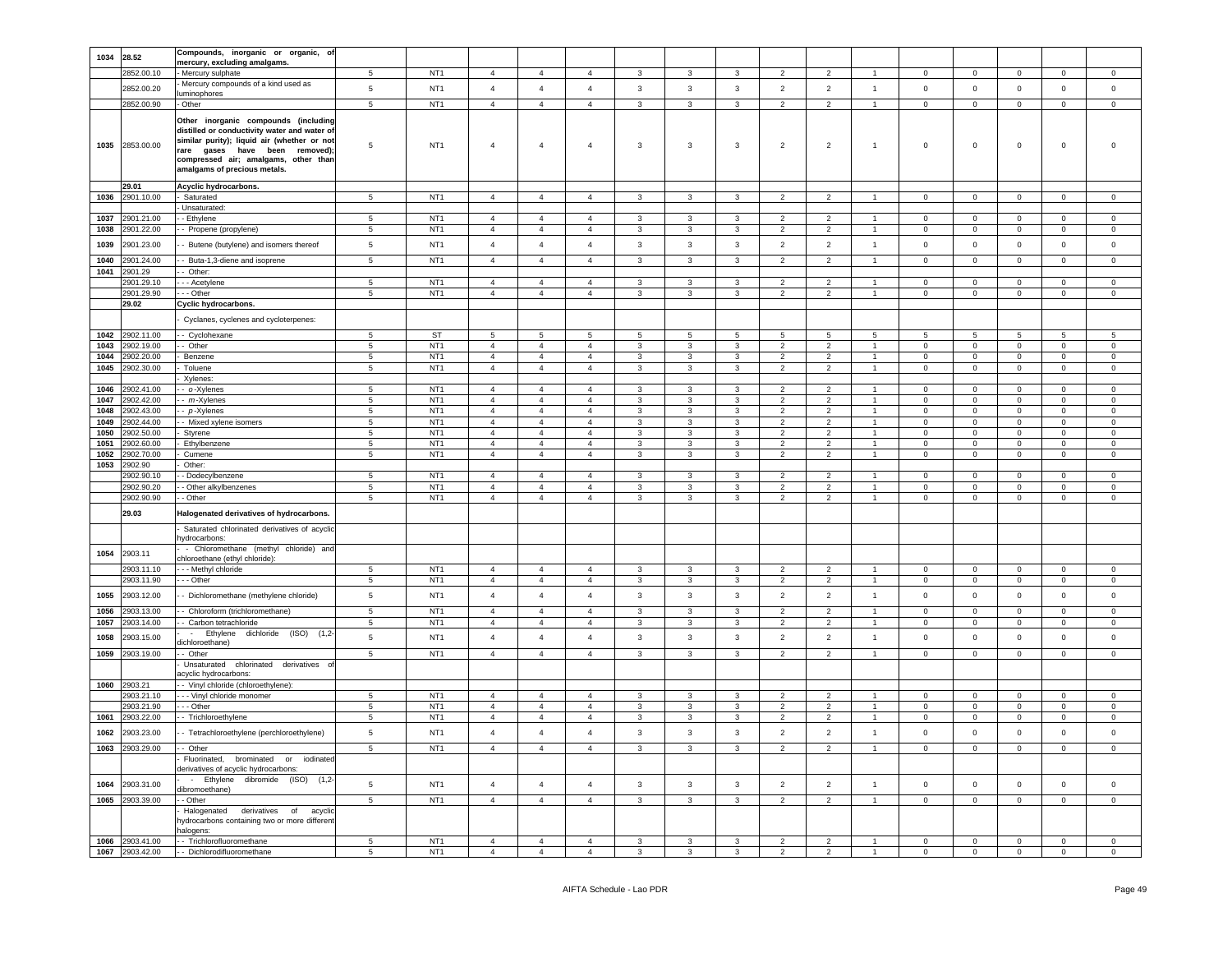| 1068         | 2903.43.00               | - Trichlorotrifluoroethanes                                                                                      | 5                              | NT <sub>1</sub>                    | $\overline{4}$                   | $\overline{4}$                   | 4                                | 3            | 3                       | 3              | $\overline{2}$                   | $\overline{2}$                   |                | 0                | $\mathbf 0$       | $\mathbf 0$                 | $\Omega$                    | $\Omega$         |
|--------------|--------------------------|------------------------------------------------------------------------------------------------------------------|--------------------------------|------------------------------------|----------------------------------|----------------------------------|----------------------------------|--------------|-------------------------|----------------|----------------------------------|----------------------------------|----------------|------------------|-------------------|-----------------------------|-----------------------------|------------------|
| 1069         | 2903.44.00               | Dichlorotetrafluoroethanes<br>$\sim$<br>and                                                                      | 5                              | NT <sub>1</sub>                    | $\overline{4}$                   | $\overline{4}$                   | $\overline{4}$                   | 3            | 3                       | 3              | $\overline{2}$                   | $\overline{2}$                   | $\overline{1}$ | $\mathbf 0$      | $\mathbf 0$       | $\mathsf 0$                 | $\mathbf 0$                 | $\mathsf 0$      |
| 1070         | 2903.45.00               | hloropentafluoroethane<br>- Other derivatives perhalogenated only with                                           | 5                              | NT <sub>1</sub>                    | $\overline{a}$                   | $\overline{4}$                   | $\overline{4}$                   | 3            | $\mathbf{3}$            | 3              | $\overline{2}$                   | $\overline{2}$                   | $\overline{1}$ | 0                | $\mathsf 0$       | $\mathbf 0$                 | $\mathbf 0$                 | $\mathsf 0$      |
|              |                          | luorine and chlorine<br>- Bromochlorodifluoromethane,                                                            |                                |                                    |                                  |                                  |                                  |              |                         |                |                                  |                                  |                |                  |                   |                             |                             |                  |
| 1071         | 2903.46.00               | bromotrifluoromethane and<br>dibromotetrafluoroethanes                                                           | 5                              | NT <sub>2</sub>                    | $\overline{4}$                   | $\overline{4}$                   | $\overline{4}$                   | 3            | 3                       | 3              | $\overline{2}$                   | $\overline{2}$                   | 1.5            | 1.5              | $\mathbf{1}$      | $\overline{1}$              | $\mathbf 0$                 | 0                |
| 1072         | 2903.47.00               | - Other perhalogenated derivatives                                                                               | $\sqrt{5}$                     | NT <sub>1</sub>                    | $\overline{4}$                   | $\overline{4}$                   | $\overline{4}$                   | 3            | $\overline{3}$          | 3              | $\overline{2}$                   | $\overline{2}$                   | $\overline{1}$ | $\mathsf 0$      | $\mathbf 0$       | $\mathbf 0$                 | $\mathbf 0$                 | $^{\circ}$       |
| 1073         | 2903.49.00               | - Other                                                                                                          | 5                              | NT <sub>1</sub>                    | $\overline{4}$                   | $\overline{4}$                   | $\overline{4}$                   | 3            | 3                       | 3              | $\overline{2}$                   | $\overline{c}$                   |                | $\mathbf 0$      | $\mathbf 0$       | $\mathbf 0$                 | $\mathbf 0$                 | $\mathsf 0$      |
|              |                          | Halogenated derivatives of cyclanic<br>yclenic or cycloterpenic hydrocarbons:                                    |                                |                                    |                                  |                                  |                                  |              |                         |                |                                  |                                  |                |                  |                   |                             |                             |                  |
| 1074         | 2903.51.00               | - 1,2,3,4,5,6-Hexachlorocyclohexane (HCH<br>(ISO)), including lindane (ISO, INN)                                 | 5                              | NT <sub>1</sub>                    | $\overline{4}$                   | 4                                | $\overline{4}$                   | 3            | $\mathbf{3}$            | 3              | $\overline{2}$                   | $\overline{2}$                   | $\overline{1}$ | 0                | 0                 | $\mathbf 0$                 | $\mathbf 0$                 | 0                |
| 1075         | 2903.52.00               | - Aldrin (ISO), chlordane (ISO) and<br>heptachlor (ISO)                                                          | $\sqrt{5}$                     | NT <sub>1</sub>                    | $\overline{4}$                   | $\overline{4}$                   | $\overline{4}$                   | 3            | $\mathbf{3}$            | 3              | $\overline{2}$                   | $\overline{2}$                   | $\overline{1}$ | $\mathbf 0$      | $\mathbf 0$       | $\mathsf 0$                 | $\mathbf 0$                 | $\mathsf 0$      |
| 1076         | 2903.59.00               | - Other                                                                                                          | $5\phantom{.0}$                | NT <sub>1</sub>                    | $\overline{4}$                   | $\overline{4}$                   | $\overline{4}$                   | 3            | $\mathbf{3}$            | 3              | $\overline{2}$                   | $\overline{2}$                   | $\overline{1}$ | $\mathbf 0$      | $\mathbf 0$       | $\,0\,$                     | $\mathbf{0}$                | $\mathbf 0$      |
|              |                          | Halogenated<br>derivatives of<br>aromatic<br>ydrocarbons:                                                        |                                |                                    |                                  |                                  |                                  |              |                         |                |                                  |                                  |                |                  |                   |                             |                             |                  |
| 1077         | 2903.61.00               | - Chlorobenzene, $o$ -dichlorobenzene and $p$<br>dichlorobenzene                                                 | 5                              | NT <sub>1</sub>                    | $\overline{4}$                   | $\overline{4}$                   | $\overline{4}$                   | 3            | $\mathbf{3}$            | 3              | $\overline{2}$                   | $\overline{2}$                   | $\overline{1}$ | $\mathbf 0$      | $\mathbf 0$       | $\mathbf 0$                 | $\mathsf 0$                 | $\mathsf 0$      |
| 1078         | 2903.62.00               | - Hexachlorobenzene (ISO) and DDT (ISO)<br>clofenotane (INN), 1,1,1-trichloro-2,2-bis(p-<br>chlorophenyl)ethane) | 5                              | NT <sub>1</sub>                    | $\overline{4}$                   | 4                                | $\overline{4}$                   | 3            | $\overline{\mathbf{3}}$ | 3              | $\overline{2}$                   | $\overline{2}$                   | $\overline{1}$ | 0                | 0                 | $\mathbf 0$                 | 0                           | 0                |
| 1079         | 2903.69.00               | - Other                                                                                                          | 5                              | NT <sub>1</sub>                    | $\overline{4}$                   | $\overline{4}$                   | $\overline{4}$                   | 3            | 3                       | 3              | $\overline{2}$                   | $\overline{2}$                   |                | $\mathbf 0$      | $\mathbf 0$       | $\mathbf 0$                 | $\mathsf 0$                 | $\mathsf 0$      |
|              | 29.04                    | Sulphonated,<br>nitrated or nitrosated<br>derivatives of hydrocarbons, whether or<br>not halogenated.            |                                |                                    |                                  |                                  |                                  |              |                         |                |                                  |                                  |                |                  |                   |                             |                             |                  |
| 1080         | 2904.10.00               | Derivatives containing only sulpho groups.<br>heir salts and ethyl esters                                        | 5                              | NT <sub>1</sub>                    | $\overline{4}$                   | $\overline{4}$                   | $\overline{4}$                   | 3            | 3                       | 3              | $\overline{2}$                   | $\overline{2}$                   | $\overline{1}$ | $\mathbf 0$      | $\mathbf 0$       | $\mathbf 0$                 | $\mathbf 0$                 | $\mathsf 0$      |
| 1081         | 2904.20.00               | Derivatives containing only nitro or only<br>nitroso groups                                                      | 5                              | NT <sub>1</sub>                    | $\overline{4}$                   | $\overline{4}$                   | $\overline{4}$                   | $\mathbf{3}$ | $\overline{\mathbf{3}}$ | 3              | $\overline{2}$                   | $\overline{2}$                   | $\overline{1}$ | $\mathbf 0$      | $\mathbf 0$       | $\mathsf 0$                 | 0                           | $\mathbf 0$      |
| 1082         | 2904.90.00               | Other                                                                                                            | 5                              | NT <sub>1</sub>                    | $\overline{4}$                   | $\overline{4}$                   | $\overline{4}$                   | $\mathbf{3}$ | 3                       | $\overline{3}$ | $\overline{2}$                   | $\overline{2}$                   |                | $\Omega$         | $\mathbf 0$       | $\mathsf 0$                 | $\mathbf 0$                 | $\Omega$         |
|              | 29.05                    | Acyclic alcohols and their halogenated,<br>sulphonated,<br>nitrated or<br>nitrosated<br>derivatives.             |                                |                                    |                                  |                                  |                                  |              |                         |                |                                  |                                  |                |                  |                   |                             |                             |                  |
|              |                          | Saturated monohydric alcohols:                                                                                   |                                |                                    |                                  |                                  |                                  |              |                         |                |                                  |                                  |                |                  |                   |                             |                             |                  |
| 1083         | 2905.11.00               | - Methanol (methyl alcohol)                                                                                      | $5\phantom{.0}$                | NT <sub>1</sub>                    | $\overline{4}$                   | $\overline{4}$                   | $\overline{4}$                   | 3            | $\mathbf{3}$            | 3              | $\overline{2}$                   | $\overline{2}$                   | $\overline{1}$ | $\mathsf 0$      | $\mathbf 0$       | $\mathbf 0$                 | $\mathbf 0$                 | $\mathsf 0$      |
| 1084         | 2905.12.00               | - Propan-1-ol (propyl alcohol) and propan-2-                                                                     | 5                              | NT <sub>1</sub>                    | $\overline{4}$                   | $\overline{4}$                   | $\overline{4}$                   | 3            | $\mathbf{3}$            | 3              | $\overline{2}$                   | $\overline{2}$                   | $\overline{1}$ | $\mathbf 0$      | $\mathbf 0$       | $\mathsf 0$                 | $\mathbf 0$                 | $\mathsf 0$      |
| 1085         | 2905.13.00               | ol (isopropyl alcohol)<br>- Butan-1-ol (n-butyl alcohol)                                                         | $5^{\circ}$                    | NT <sub>1</sub>                    | $\overline{4}$                   | $\overline{4}$                   | $\overline{4}$                   | 3            | $\mathbf{3}$            | 3              | $\overline{2}$                   | $\overline{2}$                   | $\overline{1}$ | $\mathbf 0$      | $\mathbf 0$       | $\mathbf 0$                 | $\mathbf 0$                 | 0                |
| 1086         | 2905.14.00               | - Other butanols                                                                                                 | 5                              | NT <sub>1</sub>                    | $\overline{4}$                   | $\overline{4}$                   | $\overline{4}$                   | 3            | 3                       | 3              | $\overline{2}$                   | $\overline{2}$                   |                | $\mathbf 0$      | $\mathbf 0$       | $\mathbf 0$                 | 0                           | 0                |
| 1087         | 2905.16.00               | - Octanol (octyl alcohol) and isomers                                                                            | 5                              | NT <sub>1</sub>                    | $\overline{4}$                   | $\overline{4}$                   | $\overline{4}$                   | 3            | $\mathbf{3}$            | 3              | $\overline{2}$                   | $\overline{2}$                   | -1             | $\mathbf 0$      | $\mathbf 0$       | $\mathsf 0$                 | $\mathbf 0$                 | $\mathsf 0$      |
|              |                          | :hereof<br>- Dodecan-I-ol (lauryl alcohol), hexadecan-I-                                                         |                                |                                    |                                  |                                  |                                  |              |                         |                |                                  |                                  |                |                  |                   |                             |                             |                  |
| 1088         | 2905.17.00               | ol (cetyl alcohol) and octadecan-l-ol (stearyl<br>alcohol)                                                       | $5\phantom{.0}$                | NT <sub>1</sub>                    | $\overline{4}$                   | $\overline{4}$                   | $\overline{4}$                   | 3            | $\overline{\mathbf{3}}$ | 3              | $\overline{2}$                   | $\overline{2}$                   | $\overline{1}$ | $\mathbf 0$      | $\mathbf 0$       | $\mathsf 0$                 | $\mathbf 0$                 | $\Omega$         |
| 1089         | 2905.19.00               | - Other                                                                                                          | 5                              | NT <sub>1</sub>                    | $\overline{4}$                   | $\overline{4}$                   | 4                                | 3            | 3                       | 3              | $\overline{2}$                   | $\overline{2}$                   | $\overline{1}$ | 0                | 0                 | $\mathbf 0$                 | $\mathbf 0$                 | 0                |
|              |                          | Unsaturated monohydric alcohols:                                                                                 |                                |                                    |                                  |                                  |                                  |              |                         |                |                                  |                                  |                |                  |                   |                             |                             |                  |
| 1090         | 2905.22.00               | - Acyclic terpene alcohols                                                                                       | 5                              | NT <sub>1</sub>                    | $\overline{4}$                   | $\overline{4}$                   | $\overline{4}$                   | 3            | 3                       | $\overline{3}$ | $\overline{2}$                   | 2                                |                | $\Omega$         | $\mathbf 0$       | $\mathsf 0$                 | $\mathbf 0$                 | $\mathbf 0$      |
| 1091         | 2905.29.00               | - Other                                                                                                          | 5                              | NT <sub>1</sub>                    | $\overline{4}$                   | $\overline{4}$                   | $\overline{4}$                   | 3            | 3                       | 3              | $\overline{2}$                   | $\overline{c}$                   |                | $\mathbf 0$      | $\mathbf 0$       | $\mathbf 0$                 | $\mathbf 0$                 | $\mathsf 0$      |
| 1092         | 2905.31.00               | Diols:                                                                                                           | 5                              | NT <sub>1</sub>                    | $\overline{4}$                   | $\overline{4}$                   | $\overline{4}$                   | 3            | 3                       | $\mathbf{3}$   | $\overline{2}$                   | 2                                | $\overline{1}$ | $\mathbf 0$      | $\mathbf 0$       | $\mathsf 0$                 | $\mathbf{0}$                | $\circ$          |
|              |                          | - Ethylene glycol (ethanediol)                                                                                   |                                |                                    |                                  |                                  |                                  |              |                         |                |                                  |                                  |                |                  |                   |                             |                             |                  |
| 1093<br>1094 | 2905.32.00<br>2905.39.00 | - Propylene glycol (propane-1,2-diol)<br>- Other                                                                 | 5<br>$5\phantom{.0}$           | NT <sub>1</sub><br>NT <sub>1</sub> | $\overline{4}$<br>$\overline{4}$ | $\overline{4}$<br>$\overline{4}$ | $\overline{4}$<br>$\overline{4}$ | 3<br>3       | 3<br>3                  | 3<br>3         | $\overline{2}$<br>$\overline{2}$ | 2<br>$\overline{2}$              |                | $\mathbf 0$<br>0 | $\mathbf 0$<br>0  | $\mathbf 0$<br>$\mathbf 0$  | 0<br>$\mathbf 0$            | $\mathsf 0$<br>0 |
|              |                          | Other polyhydric alcohols:                                                                                       |                                |                                    |                                  |                                  |                                  |              |                         |                |                                  |                                  |                |                  |                   |                             |                             |                  |
| 1095         | 2905.41.00               | 2-Ethyl-2-(hydroxymethyl)propane-1,3-diol<br>trimethylolpropane)                                                 | $\sqrt{5}$                     | NT <sub>1</sub>                    | $\overline{4}$                   | $\overline{4}$                   | 4                                | 3            | $\mathbf{3}$            | 3              | $\overline{2}$                   | $\overline{2}$                   | $\overline{1}$ | $\mathbf 0$      | $\mathbf 0$       | $\mathsf 0$                 | 0                           | $\mathsf 0$      |
| 1096         | 2905.42.00               | - Pentaerythritol                                                                                                | 5                              | NT <sub>1</sub>                    | $\overline{4}$                   | $\overline{4}$                   | $\overline{4}$                   | 3            | 3                       | 3              | $\overline{2}$                   | $\overline{2}$                   |                | $\mathbf 0$      | 0                 | $\mathbf{0}$                | $\mathbf 0$                 | 0                |
| 1097         | 2905.43.00               | - Mannitol                                                                                                       | 5                              | NT <sub>1</sub>                    | $\overline{4}$                   | $\overline{4}$                   | $\overline{4}$                   | 3            | 3                       | $\mathbf{3}$   | $\overline{2}$                   | 2                                |                | $\Omega$         | $\mathbf 0$       | $\mathsf 0$                 | $\mathbf 0$                 | $\mathsf 0$      |
| 1098         | 2905.44.00               | - D-glucitol (sorbitol)                                                                                          | $\sqrt{5}$                     | NT <sub>1</sub>                    | $\overline{4}$                   | $\overline{4}$                   | 4                                | 3            | $\mathbf{3}$            | 3              | $\overline{2}$                   | $\overline{2}$                   |                | 0                | $\mathbf 0$       | $\mathbf 0$                 | $\mathbf 0$                 | 0                |
| 1099         | 2905.45.00               | - Glycerol                                                                                                       | $5\phantom{.0}$                | NT <sub>1</sub>                    | $\overline{4}$                   | $\overline{4}$                   | $\overline{4}$                   | 3            | $\mathbf{3}$            | 3              | $\overline{2}$                   | $\overline{2}$                   |                | 0                | 0                 | $\mathbf 0$                 | $\mathbf 0$                 | 0                |
| 1100         | 2905.49.00               | Other                                                                                                            | 5                              | NT <sub>1</sub>                    | $\overline{4}$                   | $\overline{4}$                   | $\overline{4}$                   | 3            | $\mathbf{3}$            | $\mathbf{3}$   | $\overline{2}$                   | $\overline{2}$                   | $\mathbf{1}$   | $\mathbf{0}$     | $\mathbf 0$       | $\mathsf 0$                 | $\circ$                     | $\mathsf 0$      |
|              |                          | Halogenated, sulphonated,<br>nitrated<br>nitrosated derivatives of acyclic alcohols:                             |                                |                                    |                                  |                                  |                                  |              |                         |                |                                  |                                  |                |                  |                   |                             |                             |                  |
|              | 1101 2905.51.00          | -- Ethchlorvynol (INN)                                                                                           | 5                              | NT <sub>1</sub>                    | $\overline{4}$                   | $\overline{4}$                   | $\overline{4}$                   | 3            | 3                       | 3              | $\overline{2}$                   | $\overline{2}$                   | $\overline{1}$ | $\mathbf{0}$     | 0                 | $\mathbf{0}$                | $\overline{0}$              | $\mathbf{0}$     |
|              | 1102 2905.59.00          | - Other                                                                                                          | 5                              | NT <sub>1</sub>                    | $\overline{4}$                   | $\overline{4}$                   | $\overline{4}$                   | 3            | 3                       | 3              | $\overline{2}$                   | $\overline{2}$                   | $\mathbf{1}$   | $\mathbf 0$      | $\mathbf 0$       | $\mathbf 0$                 | $\circ$                     | $\circ$          |
|              | 29.06                    | Cyclic alcohols and their halogenated,<br>sulphonated, nitrated or nitrosated<br>derivatives.                    |                                |                                    |                                  |                                  |                                  |              |                         |                |                                  |                                  |                |                  |                   |                             |                             |                  |
|              |                          | Cyclanic, cyclenic or cycloterpenic:                                                                             |                                |                                    |                                  |                                  |                                  |              |                         |                |                                  |                                  |                |                  |                   |                             |                             |                  |
| 1103<br>1104 | 2906.11.00<br>2906.12.00 | - Menthol<br>- Cyclohexanol, methylcyclohexanols and                                                             | $5\phantom{.0}$<br>$\,$ 5 $\,$ | NT <sub>1</sub><br>NT <sub>1</sub> | $\overline{4}$<br>$\overline{4}$ | $\overline{4}$<br>$\overline{4}$ | $\overline{4}$<br>$\overline{a}$ | 3<br>3       | 3<br>$\mathbf{3}$       | 3<br>3         | $\overline{2}$<br>$\overline{2}$ | $\overline{2}$<br>$\overline{2}$ | $\overline{1}$ | $\mathbf 0$<br>0 | 0<br>$\mathbf{O}$ | $\mathbf{0}$<br>$\mathbf 0$ | $\mathbf{0}$<br>$\mathbf 0$ | 0<br>$\mathbf 0$ |
|              |                          | dimethylcyclohexanols                                                                                            |                                |                                    |                                  |                                  |                                  |              |                         |                |                                  |                                  |                |                  |                   |                             |                             |                  |
| 1105         | 2906.13.00               | - Sterols and inositols                                                                                          | $5\phantom{.0}$                | NT <sub>1</sub>                    | $\overline{4}$                   | $\overline{4}$                   | $\overline{4}$                   | $\mathbf{3}$ | $\mathbf{3}$            | $\overline{3}$ | 2                                | $\overline{2}$                   | $\overline{1}$ | $\overline{0}$   | $\mathbf{O}$      | $\mathbf 0$                 | $\mathbf{0}$                | $\circ$          |
|              | 1106 2906.19.00          | - Other                                                                                                          | 5                              | NT <sub>1</sub>                    | $\overline{4}$                   | $\overline{4}$                   | $\overline{4}$                   | 3            | $\mathbf{3}$            | 3              | $\overline{2}$                   | $\overline{2}$                   |                | 0                | 0                 | $\mathbf 0$                 | $\mathbf 0$                 | $\overline{0}$   |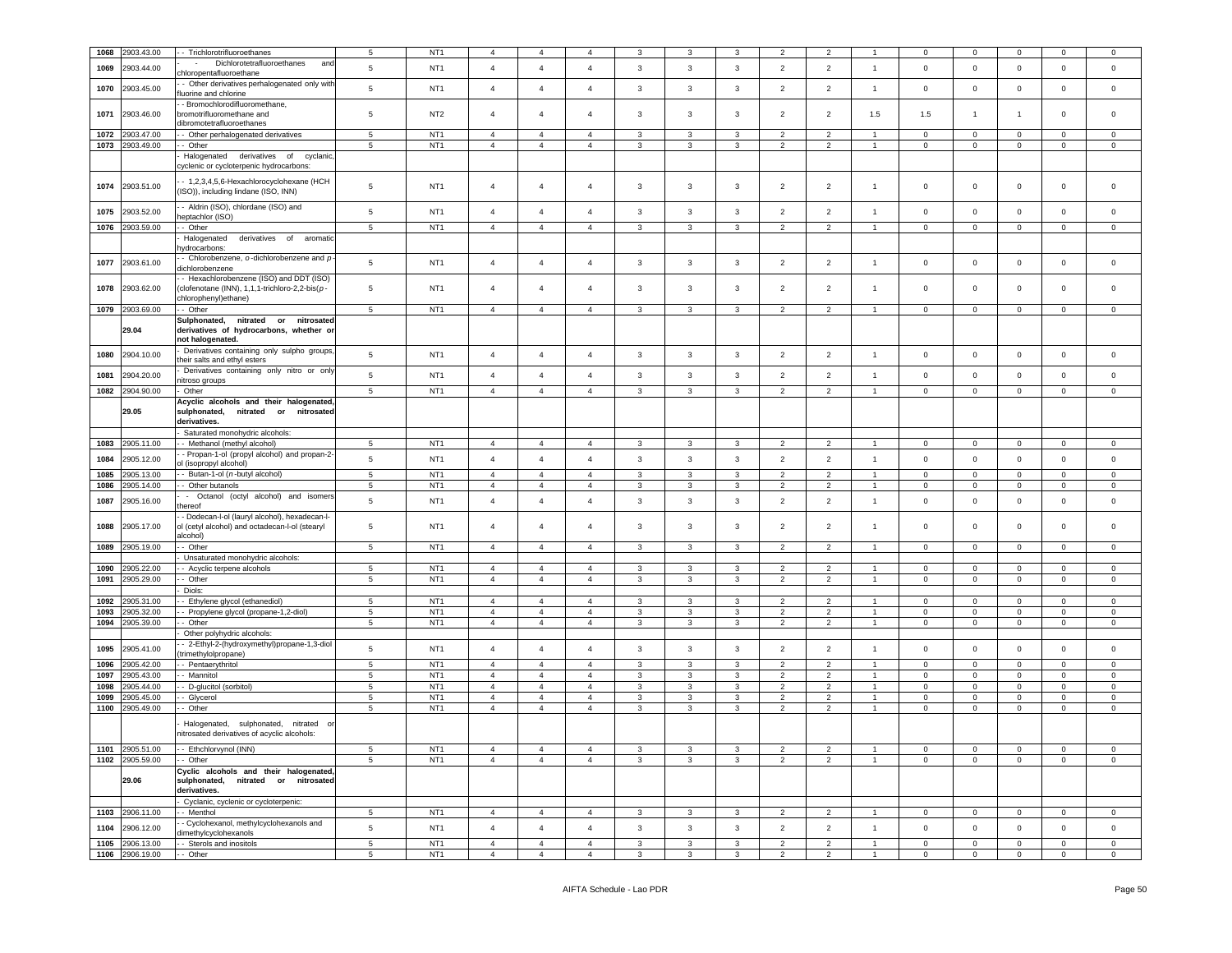|      |                 | Aromatic:                                                                                                                                                                                                                                         |                 |                 |                                  |                |                |              |              |              |                |                |                |                     |                |                |             |                |
|------|-----------------|---------------------------------------------------------------------------------------------------------------------------------------------------------------------------------------------------------------------------------------------------|-----------------|-----------------|----------------------------------|----------------|----------------|--------------|--------------|--------------|----------------|----------------|----------------|---------------------|----------------|----------------|-------------|----------------|
| 1107 | 2906.21.00      |                                                                                                                                                                                                                                                   |                 | NT <sub>1</sub> |                                  |                | $\overline{a}$ | 3            | 3            |              |                |                | $\overline{1}$ | $^{\circ}$          |                |                |             |                |
|      |                 | Benzyl alcohol                                                                                                                                                                                                                                    | 5               |                 | $\overline{4}$<br>$\overline{4}$ | 4              |                |              |              | 3            | 2              | $\overline{2}$ | $\overline{1}$ |                     | $\mathbf 0$    | 0              | $\mathbf 0$ | $\mathbf 0$    |
| 1108 | 2906.29.00      | Other                                                                                                                                                                                                                                             | 5               | NT <sub>1</sub> |                                  | $\overline{4}$ | $\overline{4}$ | 3            | 3            | $\mathbf{3}$ | $\overline{2}$ | $\overline{a}$ |                | $\mathbf 0$         | $\mathbf 0$    | $\mathbf 0$    | $\mathbf 0$ | $\mathbf 0$    |
|      | 29.07           | Phenols; phenol-alcohols.                                                                                                                                                                                                                         |                 |                 |                                  |                |                |              |              |              |                |                |                |                     |                |                |             |                |
|      |                 | Monophenols:                                                                                                                                                                                                                                      |                 |                 |                                  |                |                |              |              |              |                |                |                |                     |                |                |             |                |
| 1109 | 2907.11.00      | - Phenol (hydroxybenzene) and its salts                                                                                                                                                                                                           | $5\phantom{.0}$ | NT <sub>1</sub> | $\overline{4}$                   | $\overline{4}$ | $\overline{4}$ | $\mathbf{3}$ | 3            | 3            | $\overline{2}$ | $\overline{2}$ | $\mathbf{1}$   | $\mathbf 0$         | $\mathbf 0$    | $\mathbf 0$    | $\pmb{0}$   | $\mathsf 0$    |
| 1110 | 2907.12.00      |                                                                                                                                                                                                                                                   | 5               | NT <sub>1</sub> | $\overline{4}$                   | $\overline{4}$ | $\overline{4}$ | 3            | 3            | 3            | $\overline{2}$ | $\overline{2}$ | $\overline{1}$ |                     | $\mathbf 0$    | $\mathbf 0$    | $\circ$     | $\circ$        |
|      |                 | - Cresols and their salts                                                                                                                                                                                                                         |                 |                 |                                  |                |                |              |              |              |                |                |                | $\mathbf 0$         |                |                |             |                |
| 1111 | 2907.13.00      | Octylphenol, nonylphenol and their<br>somers; salts thereof                                                                                                                                                                                       | $\,$ 5 $\,$     | NT <sub>1</sub> | $\overline{4}$                   | $\overline{4}$ | $\overline{4}$ | 3            | 3            | $\mathbf{3}$ | $\overline{2}$ | $\overline{2}$ | $\overline{1}$ | $\mathbf 0$         | $\mathsf 0$    | $\mathbf 0$    | $\mathbf 0$ | $\mathbf 0$    |
| 1112 | 2907.15.00      | - Naphthols and their salts                                                                                                                                                                                                                       | 5               | NT <sub>1</sub> | $\overline{4}$                   | $\overline{4}$ | $\overline{4}$ | 3            | 3            | 3            | $\overline{2}$ | $\overline{2}$ | $\overline{1}$ | $\mathbf 0$         | $\mathbf 0$    | $\mathbf{0}$   | $\mathbf 0$ | $\mathbf 0$    |
| 1113 | 2907.19.00      | - Other                                                                                                                                                                                                                                           | $5\phantom{.0}$ | NT <sub>1</sub> | $\overline{4}$                   | $\overline{4}$ | $\overline{4}$ | 3            | 3            | 3            | $\overline{2}$ | $\overline{2}$ | $\overline{1}$ | $\mathbf 0$         | $\mathbf 0$    | $\mathbf{0}$   | $\mathbf 0$ | $\mathbf 0$    |
|      |                 |                                                                                                                                                                                                                                                   |                 |                 |                                  |                |                |              |              |              |                |                |                |                     |                |                |             |                |
|      |                 | Polyphenols; phenol-alcohols:                                                                                                                                                                                                                     |                 |                 | $\overline{4}$                   | $\overline{4}$ | $\overline{4}$ |              | 3            |              |                |                | $\overline{1}$ | $\mathbf 0$         |                |                | $\Omega$    |                |
| 1114 | 2907.21.00      | - Resorcinol and its salts<br>- Hydroquinone (quinol) and its salts                                                                                                                                                                               | 5               | NT <sub>1</sub> |                                  |                |                | 3            |              | 3            | $\overline{2}$ | $\overline{2}$ |                | $\mathbf 0$         | $\mathbf 0$    | $\mathbf 0$    |             | $\mathbf 0$    |
| 1115 | 2907.22.00      |                                                                                                                                                                                                                                                   | 5               | NT <sub>1</sub> | $\overline{4}$                   | $\overline{4}$ | $\overline{4}$ | 3            | 3            | 3            | $\overline{2}$ | $\overline{2}$ | $\overline{1}$ |                     | $\mathbf 0$    | $\mathbf{0}$   | $\mathbf 0$ | $\mathbf 0$    |
| 1116 | 2907.23.00      | - 4,4'-Isopropylidenediphenol (bisphenol A,<br>diphenylolpropane) and its salts                                                                                                                                                                   | 5               | NT <sub>1</sub> | $\overline{4}$                   | $\overline{4}$ | $\overline{4}$ | 3            | 3            | 3            | 2              | $\overline{2}$ | $\mathbf{1}$   | $\mathbf 0$         | $\mathbf 0$    | $\mathbf 0$    | 0           | $\mathbf 0$    |
| 1117 | 2907.29.00      | - Other                                                                                                                                                                                                                                           | 5               | NT <sub>1</sub> | $\overline{4}$                   | $\overline{4}$ | $\overline{4}$ | 3            | 3            | 3            | $\overline{2}$ | $\overline{2}$ | $\overline{1}$ | $^{\circ}$          | $\mathbf 0$    | $\mathbf{0}$   | $\mathbf 0$ | $\mathbf 0$    |
|      |                 | Halogenated, sulphonated, nitrated or                                                                                                                                                                                                             |                 |                 |                                  |                |                |              |              |              |                |                |                |                     |                |                |             |                |
|      | 29.08           | nitrosated derivatives of phenols or phenol-<br>alcohols.                                                                                                                                                                                         |                 |                 |                                  |                |                |              |              |              |                |                |                |                     |                |                |             |                |
|      |                 | Derivatives containing<br>only<br>halogen                                                                                                                                                                                                         |                 |                 |                                  |                |                |              |              |              |                |                |                |                     |                |                |             |                |
|      |                 | substituents and their salts:                                                                                                                                                                                                                     |                 |                 |                                  |                |                |              |              |              |                |                |                |                     |                |                |             |                |
| 1118 | 2908.11.00      | - Pentachlorophenol (ISO)                                                                                                                                                                                                                         | 5               | NT <sub>1</sub> | $\overline{4}$                   | $\overline{4}$ | $\overline{4}$ | 3            | 3            | 3            | $\overline{2}$ | $\overline{2}$ | $\overline{1}$ | $\mathbf 0$         | $\mathbf 0$    | $\mathbf 0$    | $\mathbf 0$ | $\circ$        |
| 1119 | 2908.19.00      | - Other                                                                                                                                                                                                                                           | 5               | NT <sub>1</sub> | $\overline{4}$                   | $\overline{4}$ | $\overline{4}$ | 3            | 3            | 3            | 2              | $\overline{2}$ | $\overline{1}$ | $\mathbf 0$         | $\mathbf 0$    | $\overline{0}$ | $\mathbf 0$ | $\mathbf 0$    |
|      |                 | Other:                                                                                                                                                                                                                                            |                 |                 |                                  |                |                |              |              |              |                |                |                |                     |                |                |             |                |
| 1120 | 2908.91.00      | - Dinoseb (ISO) and its salts                                                                                                                                                                                                                     | 5               | NT <sub>1</sub> | $\overline{4}$                   | $\overline{4}$ | 4              | 3            | 3            | 3            | 2              | $\overline{2}$ | 1              | $^{\circ}$          | $\mathbf 0$    | $\mathbf{0}$   | $\mathbf 0$ | $\mathbf 0$    |
| 1121 | 2908.99.00      | - Other                                                                                                                                                                                                                                           | 5               | NT <sub>1</sub> | $\overline{4}$                   | $\overline{4}$ | $\overline{4}$ | 3            | 3            | 3            | $\overline{2}$ | $\overline{2}$ | $\mathbf{1}$   | $\mathbf{0}$        | $\mathbf 0$    | $\mathbf{0}$   | $\mathbf 0$ | $\mathbf{0}$   |
|      | 29.09           | Ethers, ether-alcohols, ether-phenols,<br>ether-alcohol-phenols, alcohol peroxides,<br>peroxides, ketone peroxides<br>ether<br>(whether or not chemically defined), and<br>their halogenated, sulphonated, nitrated or<br>nitrosated derivatives. |                 |                 |                                  |                |                |              |              |              |                |                |                |                     |                |                |             |                |
|      |                 | Acyclic ethers and their halogenated,<br>sulphonated, nitrated or nitrosated derivatives                                                                                                                                                          |                 |                 |                                  |                |                |              |              |              |                |                |                |                     |                |                |             |                |
| 1122 | 2909.11.00      | - - Diethyl ether                                                                                                                                                                                                                                 | 5 <sub>5</sub>  | NT <sub>1</sub> | $\overline{4}$                   | $\overline{4}$ | $\overline{4}$ | 3            | 3            | $\mathbf{3}$ | $\overline{2}$ | $\overline{2}$ | $\overline{1}$ | $\mathbf 0$         | $\overline{0}$ | $\mathbf{0}$   | $\mathbf 0$ | $\circ$        |
| 1123 | 2909.19         | - Other:                                                                                                                                                                                                                                          |                 |                 |                                  |                |                |              |              |              |                |                |                |                     |                |                |             |                |
|      | 2909.19.10      | - - Methyl tertiary butyl ether                                                                                                                                                                                                                   | 5               | NT <sub>1</sub> | $\overline{4}$                   | $\overline{4}$ | $\overline{4}$ | 3            | 3            | 3            | $\overline{2}$ | $\overline{2}$ | 1              | $\mathbf 0$         | $\mathbf 0$    | $\mathbf 0$    | $\circ$     | $\mathbf 0$    |
|      | 2909.19.90      | - - - Other                                                                                                                                                                                                                                       | 5               | NT <sub>1</sub> | $\overline{4}$                   | $\overline{4}$ | $\overline{4}$ | 3            | 3            | 3            | $\overline{2}$ | $\overline{2}$ | $\overline{1}$ | $\mathbf 0$         | $\mathbf 0$    | $\mathbf 0$    | 0           | $\mathbf 0$    |
| 1124 | 2909.20.00      | Cyclanic, cyclenic or cycloterpenic ethers<br>and their halogenated, sulphonated, nitrated<br>or nitrosated derivatives                                                                                                                           | 5               | NT <sub>1</sub> | $\overline{4}$                   | 4              | 4              | 3            | 3            | 3            | $\overline{2}$ | $\overline{2}$ | $\overline{1}$ | $\mathbf 0$         |                |                | $\mathbf 0$ | $\Omega$       |
| 1125 |                 |                                                                                                                                                                                                                                                   |                 |                 |                                  |                |                |              |              |              |                |                |                |                     | $\mathbf 0$    | $\mathbf 0$    |             |                |
|      | 2909.30.00      | Aromatic ethers and their halogenated,<br>sulphonated, nitrated or nitrosated derivatives                                                                                                                                                         | 5               | NT <sub>1</sub> | $\overline{4}$                   | $\overline{4}$ | $\overline{4}$ | 3            | 3            | 3            | $\overline{2}$ | $\overline{2}$ | $\mathbf{1}$   | $\mathbf 0$         | $\mathbf 0$    | $\mathbf 0$    | $\mathbf 0$ | $\mathsf 0$    |
|      |                 | Ether-alcohols and their halogenated<br>sulphonated, nitrated or nitrosated derivatives                                                                                                                                                           |                 |                 |                                  |                |                |              |              |              |                |                |                |                     |                |                |             |                |
| 1126 | 2909.41.00      | - - 2,2'-Oxydiethanol (diethylene glycol, digol)                                                                                                                                                                                                  | $5\phantom{.0}$ | NT <sub>1</sub> | $\overline{4}$                   | $\overline{4}$ | $\overline{4}$ | 3            | 3            | 3            | $\overline{2}$ | $\overline{2}$ | $\mathbf{1}$   | $\mathbf 0$         | $\mathbf 0$    | $\mathbf 0$    | $\mathbf 0$ | $\mathbf 0$    |
| 1127 | 2909.43.00      | - Monobutyl ethers of ethylene glycol or of<br>diethylene glycol                                                                                                                                                                                  | $5\phantom{.0}$ | NT <sub>1</sub> | $\overline{4}$                   | $\overline{4}$ | 4              | 3            | 3            | $\mathbf{3}$ | $\overline{2}$ | $\overline{2}$ | $\overline{1}$ | $\mathbf 0$         | $\mathsf 0$    | $\mathsf 0$    | $\mathbf 0$ | $\mathsf 0$    |
| 1128 | 2909.44.00      | - Other monoalkylethers of ethylene glycol<br>or of diethylene glycol                                                                                                                                                                             | $\,$ 5 $\,$     | NT <sub>1</sub> | $\overline{4}$                   | $\overline{4}$ | $\overline{4}$ | 3            | 3            | $\mathbf{3}$ | $\overline{2}$ | $\overline{2}$ | $\overline{1}$ | $\mathsf 0$         | $\mathsf 0$    | $\mathsf 0$    | $\mathbf 0$ | $\mathsf 0$    |
| 1129 | 2909.49.00      | - Other                                                                                                                                                                                                                                           | $5\phantom{.0}$ | NT <sub>1</sub> | $\overline{4}$                   | $\overline{4}$ | $\overline{4}$ | $\mathbf{3}$ | $\mathbf{3}$ | $\mathbf{3}$ | 2              | $\overline{2}$ | $\overline{1}$ | $\mathbf 0$         | $\mathbf 0$    | $\mathbf 0$    | $\circ$     | $\circ$        |
| 1130 | 2909.50.00      | Ether-phenols, ether-alcohol-phenols and<br>their halogenated, sulphonated, nitrated or<br>nitrosated derivatives                                                                                                                                 | 5               | NT <sub>1</sub> | $\overline{4}$                   | $\overline{4}$ | $\overline{4}$ | 3            | 3            | 3            | 2              | $\overline{2}$ | 1              | $\mathbf 0$         | $\mathbf 0$    | $\mathbf 0$    | 0           | $\mathbf 0$    |
|      | 1131 2909.60.00 | Alcohol peroxides, ether peroxides, ketone<br>peroxides and their halogenated, sulphonated,<br>nitrated or nitrosated derivatives                                                                                                                 | 5               | NT <sub>1</sub> | $\overline{4}$                   | $\overline{4}$ | $\overline{a}$ | 3            | 3            | 3            | $\overline{2}$ | $\overline{a}$ | $\overline{1}$ | $\mathbf 0$         | $\mathbf 0$    | $\mathbf 0$    | $\mathbf 0$ | $\Omega$       |
|      | 29.10           | Epoxides, epoxyalcohols, epoxyphenols<br>and epoxyethers, with a three-membered<br>ring, and their halogenated, sulphonated,<br>nitrated or nitrosated derivatives.                                                                               |                 |                 |                                  |                |                |              |              |              |                |                |                |                     |                |                |             |                |
|      | 1132 2910.10.00 | Oxirane (ethylene oxide)                                                                                                                                                                                                                          | 5               | NT <sub>1</sub> | $\overline{4}$                   | $\overline{4}$ | $\overline{4}$ | 3            | $\mathbf{3}$ | 3            | $\overline{2}$ | $\overline{2}$ | $\overline{1}$ | $\mathbf 0$         | $\mathbf 0$    | $\mathbf{0}$   | $\circ$     | $\circ$        |
| 1133 | 2910.20.00      | Methyloxirane (propylene oxide)                                                                                                                                                                                                                   | 5               | NT <sub>1</sub> | $\overline{4}$                   | $\overline{4}$ | $\overline{4}$ | 3            | 3            | 3            | $\overline{2}$ | $\overline{2}$ | $\overline{1}$ | $\mathbf{0}$        | $\overline{0}$ | $\overline{0}$ | $\mathbf 0$ | $\mathbf 0$    |
| 1134 | 2910.30.00      | 1-Chloro-2,3-epoxypropane<br>(epichlorohydrin)                                                                                                                                                                                                    | $\,$ 5 $\,$     | NT <sub>1</sub> | $\overline{4}$                   | $\overline{4}$ | $\overline{4}$ | $\mathbf{3}$ | $\mathbf{3}$ | $\mathbf{3}$ | $\overline{2}$ | $\overline{2}$ | $\mathbf{1}$   | $\mathsf{O}\xspace$ | $\mathbf 0$    | $\mathbf 0$    | $\mathbf 0$ | $\mathsf 0$    |
| 1135 | 2910.40.00      | Dieldrin (ISO, INN)                                                                                                                                                                                                                               | $5\phantom{.0}$ | NT <sub>1</sub> | $\overline{4}$                   | $\overline{4}$ | $\overline{4}$ | 3            | 3            | 3            | $\overline{2}$ | $\overline{2}$ | $\overline{1}$ | $\mathbf 0$         | $\mathbf 0$    | $\mathbf{0}$   | $\mathbf 0$ | $\mathbf 0$    |
|      | 1136 2910.90.00 | - Other                                                                                                                                                                                                                                           | $5\overline{5}$ | NT <sub>1</sub> | $\overline{4}$                   | $\overline{4}$ | $\overline{4}$ | 3            | 3            | 3            | $\overline{2}$ | $\overline{2}$ | $\overline{1}$ | $\mathbf 0$         | $\mathbf 0$    | $\mathbf 0$    | $\mathbf 0$ | $\overline{0}$ |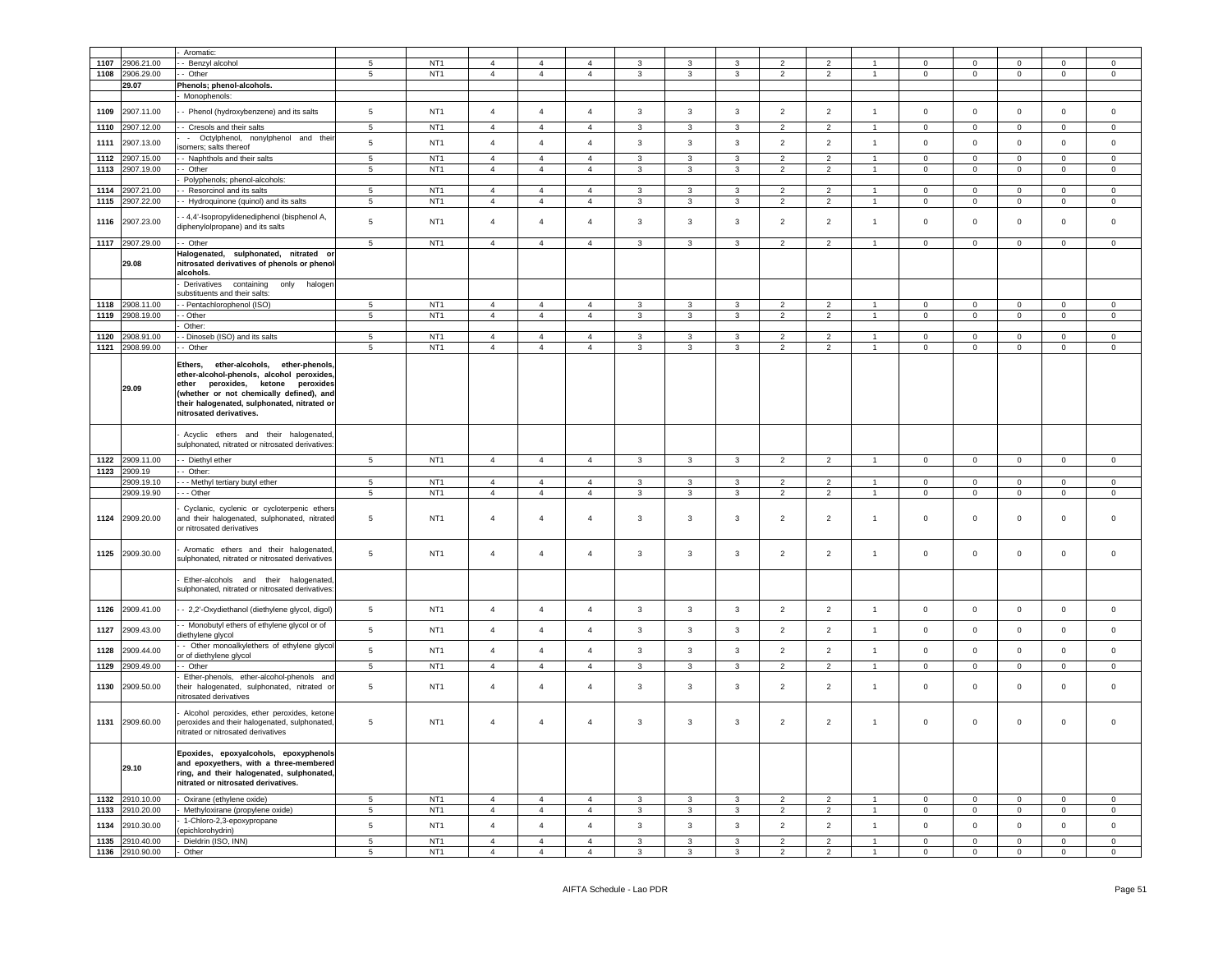| 1137 | 2911.00.00                         | Acetals and hemiacetals, whether or not<br>with other oxygen function, and their<br>halogenated, sulphonated, nitrated or<br>nitrosated derivatives. | 5                    | NT <sub>1</sub>                    | $\overline{4}$                   | $\overline{4}$                   | $\overline{4}$                   | 3                 | 3            | 3            | $\overline{2}$                   | $\overline{2}$                   | $\overline{1}$                 | $\mathsf 0$                | $\mathbf 0$                | $\mathbf 0$                | 0                          | $\mathbf 0$                |
|------|------------------------------------|------------------------------------------------------------------------------------------------------------------------------------------------------|----------------------|------------------------------------|----------------------------------|----------------------------------|----------------------------------|-------------------|--------------|--------------|----------------------------------|----------------------------------|--------------------------------|----------------------------|----------------------------|----------------------------|----------------------------|----------------------------|
|      | 29.12                              | Aldehydes, whether or not with other<br>oxygen function; cyclic polymers of<br>aldehydes; paraformaldehyde.                                          |                      |                                    |                                  |                                  |                                  |                   |              |              |                                  |                                  |                                |                            |                            |                            |                            |                            |
|      |                                    | Acyclic aldehydes without other oxygen<br>function:                                                                                                  |                      |                                    |                                  |                                  |                                  |                   |              |              |                                  |                                  |                                |                            |                            |                            |                            |                            |
|      | 1138 2912.11                       | - Methanal (formaldehyde):                                                                                                                           |                      |                                    |                                  |                                  |                                  |                   |              |              |                                  |                                  |                                |                            |                            |                            |                            |                            |
|      | 2912.11.10                         | --- Formalin                                                                                                                                         | 5                    | NT <sub>1</sub>                    | $\overline{4}$                   | $\overline{4}$                   | $\overline{4}$                   | $\mathbf{3}$      | 3            | $\mathbf{3}$ | $\overline{2}$                   | $\overline{2}$                   | $\overline{1}$                 | $\mathbf 0$                | $\mathbf 0$                | $\mathbf 0$                | $\mathbf 0$                | $\circ$                    |
|      | 2912.11.90                         | --- Other                                                                                                                                            | 5                    | NT <sub>1</sub>                    | $\overline{4}$                   | $\overline{4}$                   | $\overline{4}$                   | 3                 | 3            | 3            | $\overline{2}$                   | $\overline{2}$                   |                                | $\mathbf 0$                | $\mathbf 0$                | $\mathbf 0$                | $\mathbf 0$                | $\mathbf 0$                |
| 1139 | 2912.12.00                         | - Ethanal (acetaldehyde)                                                                                                                             | 5                    | NT <sub>1</sub>                    | $\overline{4}$                   | $\overline{4}$                   | 4                                | 3                 | 3            | 3            | $\overline{2}$                   | $\overline{2}$                   | $\overline{1}$                 | 0                          | $\mathbf 0$                | $\mathbf 0$                | 0                          | 0                          |
| 1140 | 2912.19.00                         | - Other<br>Cyclic aldehydes without other oxyger                                                                                                     | 5                    | NT <sub>1</sub>                    | $\overline{4}$                   | $\overline{4}$                   | $\overline{4}$                   | 3                 | 3            | 3            | $\overline{2}$                   | $\overline{2}$                   | $\overline{1}$                 | $\mathbf 0$                | $\overline{0}$             | $\mathbf 0$                | $\mathbf 0$                | $\mathbf 0$                |
|      |                                    | unction:                                                                                                                                             |                      |                                    |                                  |                                  |                                  |                   |              |              |                                  |                                  |                                |                            |                            |                            |                            |                            |
| 1141 | 2912.21.00                         | - Benzaldehyde                                                                                                                                       | $5\phantom{.0}$      | NT <sub>1</sub>                    | $\overline{4}$                   | $\overline{4}$                   | 4                                | 3                 | 3            | 3            | $\overline{2}$                   | 2                                | $\overline{1}$                 | $\mathbf 0$                | $\mathbf{0}$               | $\mathbf 0$                | 0                          | $\mathbf 0$                |
| 1142 | 2912.29.00<br>1143 2912.30.00      | - Other<br>Aldehyde-alcohols                                                                                                                         | $5\phantom{.0}$<br>5 | NT <sub>1</sub><br>NT <sub>1</sub> | $\overline{4}$<br>$\overline{4}$ | $\overline{4}$<br>$\overline{4}$ | $\overline{4}$<br>$\overline{4}$ | $\mathbf{3}$<br>3 | 3<br>3       | 3<br>3       | $\overline{2}$<br>$\overline{2}$ | $\overline{2}$<br>$\overline{2}$ | $\overline{1}$<br>$\mathbf{1}$ | $\mathbf 0$<br>$\mathbf 0$ | $\mathbf 0$<br>$\mathbf 0$ | $\mathbf 0$<br>$\mathbf 0$ | $\mathbf 0$<br>$\mathbf 0$ | $\mathbf 0$<br>$\mathbf 0$ |
|      |                                    |                                                                                                                                                      |                      |                                    |                                  |                                  |                                  |                   |              |              |                                  |                                  |                                |                            |                            |                            |                            |                            |
|      |                                    | Aldehyde-ethers, aldehyde-phenols and<br>aldehydes with other oxygen function:                                                                       |                      |                                    |                                  |                                  |                                  |                   |              |              |                                  |                                  |                                |                            |                            |                            |                            |                            |
| 1144 | 2912.41.00                         | (4-hydroxy-3-<br>Vanillin<br>nethoxybenzaldehyde)                                                                                                    | $\sqrt{5}$           | NT <sub>1</sub>                    | $\overline{4}$                   | $\overline{4}$                   | $\overline{4}$                   | $\mathbf{3}$      | $\mathbf{3}$ | $\mathbf{3}$ | $\overline{2}$                   | $\overline{2}$                   | $\mathbf{1}$                   | $\,0\,$                    | $\mathbf 0$                | $\mathbf 0$                | $\mathbf 0$                | $\circ$                    |
| 1145 | 2912.42.00                         | Ethylvanillin<br>(3-ethoxy-4<br>$\sim$<br>iydroxybenzaldehyde)                                                                                       | 5                    | NT <sub>1</sub>                    | $\overline{4}$                   | $\overline{4}$                   | $\overline{4}$                   | 3                 | $\mathbf{3}$ | 3            | $\overline{2}$                   | $\overline{2}$                   | $\overline{1}$                 | $\circ$                    | $\mathbf 0$                | $\mathbf 0$                | $\circ$                    | $\mathbf 0$                |
| 1146 | 2912.49.00                         | - Other                                                                                                                                              | 5                    | NT <sub>1</sub>                    | $\overline{4}$                   | $\overline{4}$                   | $\overline{4}$                   | $\mathbf{3}$      | $\mathbf{3}$ | 3            | $\overline{2}$                   | $\overline{2}$                   | $\overline{1}$                 | $\mathbf 0$                | $\mathbf 0$                | $\mathbf 0$                | $\mathbf{0}$               | $\mathbf 0$                |
| 1147 | 912.50.00                          | Cyclic polymers of aldehydes                                                                                                                         | $5\phantom{.0}$      | NT <sub>1</sub>                    | $\overline{4}$                   | $\overline{4}$                   | 4                                | 3                 | 3            | 3            | $\overline{2}$                   | 2                                | $\overline{1}$                 | 0                          | $\mathbf 0$                | $\mathbf 0$                | $\mathbf 0$                | $\mathbf 0$                |
| 1148 | !912.60.00                         | Paraformaldehyde                                                                                                                                     | $5\phantom{.0}$      | NT <sub>1</sub>                    | $\overline{4}$                   | $\overline{4}$                   | $\overline{4}$                   | 3                 | 3            | 3            | $\overline{2}$                   | $\overline{2}$                   | -1                             | $\mathsf 0$                | $\mathsf 0$                | $\mathbf 0$                | 0                          | $\mathbf 0$                |
| 1149 | 2913.00.00                         | Halogenated, sulphonated, nitrated<br>nitrosated derivatives of products<br>o<br>heading 29.12.                                                      | 5                    | NT <sub>1</sub>                    | $\overline{4}$                   | $\overline{4}$                   | $\overline{4}$                   | 3                 | 3            | 3            | $\overline{2}$                   | $\overline{2}$                   | $\overline{1}$                 | $\circ$                    | $\mathbf 0$                | $\mathbf 0$                | 0                          | $\mathbf 0$                |
|      | 29.14                              | Ketones and quinones, whether or not with<br>other oxygen function, and their<br>halogenated, sulphonated, nitrated or<br>nitrosated derivatives.    |                      |                                    |                                  |                                  |                                  |                   |              |              |                                  |                                  |                                |                            |                            |                            |                            |                            |
|      |                                    | Acyclic ketones without other oxygen<br>function:                                                                                                    |                      |                                    |                                  |                                  |                                  |                   |              |              |                                  |                                  |                                |                            |                            |                            |                            |                            |
| 1150 | 2914.11.00                         | - Acetone                                                                                                                                            | 5                    | NT <sub>1</sub>                    | $\overline{4}$                   | $\overline{4}$                   | 4                                | 3                 | 3            | 3            | $\overline{2}$                   | 2                                |                                | 0                          | $\mathbf 0$                | $\mathbf 0$                | $\mathbf 0$                | $\mathbf 0$                |
| 1151 | 2914.12.00                         | - Butanone (methyl ethyl ketone)                                                                                                                     | 5                    | NT <sub>1</sub>                    | $\overline{4}$                   | $\overline{4}$                   | $\overline{4}$                   | 3                 | 3            | 3            | $\overline{2}$                   | $\overline{2}$                   | $\overline{1}$                 | $\mathbf{0}$               | $\mathbf 0$                | $\mathbf 0$                | $\mathbf 0$                | 0                          |
| 1152 | 2914.13.00                         | - 4-Methylpentan-2-one (methyl isobuty<br>ketone)                                                                                                    | $\sqrt{5}$           | NT <sub>1</sub>                    | $\sqrt{4}$                       | $\overline{4}$                   | $\overline{4}$                   | $\mathbf{3}$      | $\mathbf{3}$ | $\mathbf{3}$ | $\overline{2}$                   | $\overline{2}$                   | $\overline{1}$                 | $\,0\,$                    | $\mathbf 0$                | $\mathbf 0$                | $\mathbf 0$                | $\mathsf{O}\xspace$        |
| 1153 | 2914.19.00                         | - Other                                                                                                                                              | $5\phantom{.0}$      | NT <sub>1</sub>                    | $\overline{4}$                   | $\overline{4}$                   | $\overline{4}$                   | 3                 | 3            | 3            | $\overline{2}$                   | $\overline{2}$                   | $\overline{1}$                 | $\mathbf 0$                | $\overline{0}$             | $\mathbf 0$                | $\circ$                    | $\mathbf 0$                |
|      |                                    | Cyclanic, cyclenic or cycloterpenic ketones<br>without other oxygen function:                                                                        |                      |                                    |                                  |                                  |                                  |                   |              |              |                                  |                                  |                                |                            |                            |                            |                            |                            |
| 1154 | 2914.21.00                         | - Camphor                                                                                                                                            | $5\phantom{.0}$      | NT <sub>1</sub>                    | $\overline{4}$                   | $\overline{4}$                   | $\overline{4}$                   | $\mathbf{3}$      | $\mathbf{3}$ | 3            | $\overline{2}$                   | $\overline{2}$                   | -1                             | $\mathsf 0$                | $\mathbf 0$                | $\mathbf 0$                | $\mathsf 0$                | $\mathbf 0$                |
| 1155 | 2914.22.00                         | Cyclohexanone<br>and<br>nethylcyclohexanones                                                                                                         | 5                    | NT <sub>1</sub>                    | $\overline{4}$                   | $\overline{4}$                   | $\overline{4}$                   | 3                 | $\mathbf{3}$ | 3            | $\overline{2}$                   | $\overline{2}$                   | $\overline{1}$                 | $\mathbf 0$                | $\mathbf 0$                | $\mathbf 0$                | $\circ$                    | $\mathbf 0$                |
| 1156 | 2914.23.00                         | - Ionones and methylionones                                                                                                                          | 5                    | NT <sub>1</sub>                    | $\overline{4}$                   | $\overline{4}$                   | $\overline{4}$                   | 3                 | 3            | 3            | $\overline{2}$                   | $\overline{2}$                   | -1                             | $\overline{0}$             | 0                          | $\mathbf 0$                | $\mathbf 0$                | $\mathbf 0$                |
| 1157 | 2914.29.00                         | - Other<br>Aromatic ketones without other oxyger                                                                                                     | $\sqrt{5}$           | NT <sub>1</sub>                    | $\overline{4}$                   | $\overline{4}$                   | $\overline{4}$                   | 3                 | 3            | 3            | $\overline{2}$                   | $\overline{2}$                   | $\overline{1}$                 | $\mathbf 0$                | $\mathbf 0$                | $\mathbf 0$                | 0                          | $\mathsf 0$                |
|      |                                    | unction:                                                                                                                                             |                      |                                    |                                  |                                  |                                  |                   |              |              |                                  |                                  |                                |                            |                            |                            |                            |                            |
| 1158 | 2914.31.00                         | - Phenylacetone (phenylpropan-2-one)                                                                                                                 | $5\phantom{.0}$      | NT <sub>1</sub>                    | $\overline{4}$                   | $\overline{4}$                   | 4                                | 3                 | $\mathbf{3}$ | 3            | $\overline{2}$                   | $\overline{2}$                   | $\overline{1}$                 | $\mathbf 0$                | $\mathbf 0$                | $\mathbf 0$                | $\mathbf 0$                | $\mathbf 0$                |
| 1159 | 2914.39.00                         | - Other                                                                                                                                              | $\sqrt{5}$           | NT <sub>1</sub>                    | $\sqrt{4}$                       | $\overline{4}$                   | $\overline{4}$                   | $\mathbf{3}$      | $\mathbf{3}$ | $\mathbf{3}$ | $\overline{2}$                   | $\sqrt{2}$                       | $\overline{1}$                 | $\,0\,$                    | $\mathbf 0$                | $\mathbf 0$                | $\mathsf 0$                | $\mathsf 0$                |
| 1160 | 2914.40.00                         | Ketone-alcohols and ketone-aldehydes                                                                                                                 | $5\phantom{.0}$      | NT <sub>1</sub>                    | $\overline{4}$                   | $\overline{4}$                   | $\overline{4}$                   | 3                 | $\mathbf{3}$ | 3            | $\overline{2}$                   | $\overline{2}$                   | $\overline{1}$                 | $\mathsf 0$                | $\mathbf 0$                | $\mathbf 0$                | $\mathbf 0$                | $\mathbf 0$                |
| 1161 | 2914.50.00                         | Ketone-phenols and ketones with other<br>xygen function                                                                                              | 5                    | NT <sub>1</sub>                    | $\overline{4}$                   | $\overline{4}$                   | $\overline{4}$                   | 3                 | $\mathbf{3}$ | 3            | $\overline{2}$                   | $\overline{2}$                   | $\overline{1}$                 | $\circ$                    | $\mathbf 0$                | $\mathbf 0$                | 0                          | $\mathbf 0$                |
| 1162 | 2914.61.00                         | Quinones:                                                                                                                                            | $5\phantom{.0}$      | NT <sub>1</sub>                    | $\overline{4}$                   | $\overline{4}$                   | 4                                |                   | 3            | 3            | $\overline{2}$                   | $\overline{2}$                   |                                | 0                          | $\mathsf 0$                | $\mathbf 0$                | 0                          | $\mathbf 0$                |
| 1163 | 2914.69.00                         | - Anthraquinone<br>- Other                                                                                                                           | 5                    | NT <sub>1</sub>                    | $\overline{4}$                   | $\overline{4}$                   | $\overline{4}$                   | 3<br>$\mathbf{3}$ | 3            | 3            | $\overline{2}$                   | $\overline{2}$                   | $\overline{1}$                 | $\mathbf 0$                | $\mathbf{O}$               | $\mathbf 0$                | $\mathbf 0$                | $\circ$                    |
| 1164 | 2914.70.00                         | Halogenated, sulphonated,<br>nitrated                                                                                                                | $\sqrt{5}$           | NT <sub>1</sub>                    | $\overline{4}$                   | $\overline{4}$                   | $\overline{4}$                   | $\mathbf{3}$      | $\mathbf{3}$ | 3            | $\overline{2}$                   | $\overline{2}$                   | $\overline{1}$                 | $\,0\,$                    | $\mathbf 0$                | $\mathbf 0$                | $\mathsf 0$                | $\mathsf 0$                |
|      |                                    | itrosated derivatives<br>Saturated acyclic monocarboxylic acids                                                                                      |                      |                                    |                                  |                                  |                                  |                   |              |              |                                  |                                  |                                |                            |                            |                            |                            |                            |
|      | 29.15                              | and their anhydrides, halides, peroxides<br>and peroxyacids; their halogenated,<br>sulphonated, nitrated or nitrosated<br>derivatives.               |                      |                                    |                                  |                                  |                                  |                   |              |              |                                  |                                  |                                |                            |                            |                            |                            |                            |
|      | 1165 2915.11.00                    | - Formic acid, its salts and esters:<br>- Formic acid                                                                                                | 5                    | NT <sub>1</sub>                    | $\overline{4}$                   | $\overline{4}$                   | $\overline{4}$                   | $\mathbf{3}$      | 3            | 3            | $\overline{2}$                   | $\overline{2}$                   | $\overline{1}$                 | $\overline{0}$             | $\overline{0}$             | $\mathbf 0$                | $\overline{0}$             | $\mathbf 0$                |
|      | 1166 2915.12.00                    | - Salts of formic acid                                                                                                                               | $\sqrt{5}$           | NT <sub>1</sub>                    | $\overline{4}$                   | $\overline{4}$                   | $\overline{4}$                   | $\mathbf{3}$      | $\mathbf{3}$ | 3            | $\overline{2}$                   | $\overline{2}$                   | $\overline{1}$                 | $\mathbf 0$                | $\mathbf 0$                | $\mathbf 0$                | $\mathbf{0}$               | $\circ$                    |
|      | 1167 2915.13.00                    | -- Esters of formic acid                                                                                                                             | $\sqrt{5}$           | NT <sub>1</sub>                    | $\overline{4}$                   | $\overline{4}$                   | $\overline{4}$                   | 3                 | 3            | 3            | $\overline{2}$                   | $\overline{2}$                   | $\mathbf{1}$                   | $\mathbf 0$                | $\mathbf{0}$               | $\mathbf 0$                | $\mathbf{0}$               | $\circ$                    |
|      |                                    | Acetic acid and its salts; acetic anhydride:                                                                                                         |                      |                                    |                                  |                                  |                                  |                   |              |              |                                  |                                  |                                |                            |                            |                            |                            |                            |
|      | 1168 2915.21.00                    | - Acetic acid                                                                                                                                        | $\sqrt{5}$           | NT <sub>1</sub>                    | $\overline{4}$                   | $\overline{4}$                   | $\overline{4}$                   | $\mathbf{3}$      | $\mathbf{3}$ | 3            | $\overline{2}$                   | $\overline{2}$                   | $\overline{1}$                 | $\mathbf 0$                | $\mathbf 0$                | $\mathbf 0$                | $\mathbf 0$                | $\circ$                    |
|      | 1169 2915.24.00<br>1170 2915.29.00 | -- Acetic anhydride<br>- - Other                                                                                                                     | $5\phantom{.0}$      | NT <sub>1</sub><br>NT <sub>1</sub> | $\overline{4}$<br>$\overline{4}$ | $\overline{4}$<br>$\overline{4}$ | $\overline{4}$<br>$\overline{4}$ | $\mathbf{3}$      | $\mathbf{3}$ | 3            | $\overline{2}$<br>2              | $\overline{2}$                   | $\mathbf{1}$                   | $\mathbf 0$                | $\mathbf{0}$               | $\mathbf 0$                | $\mathbf{0}$               | $\mathbf{0}$               |
|      |                                    |                                                                                                                                                      | 5                    |                                    |                                  |                                  |                                  | $\overline{3}$    | $\mathbf{3}$ | $\mathbf{3}$ |                                  | $\overline{2}$                   | $\overline{1}$                 | $\mathbf 0$                | $\overline{0}$             | $\overline{0}$             | $\mathbf{0}$               | $\overline{0}$             |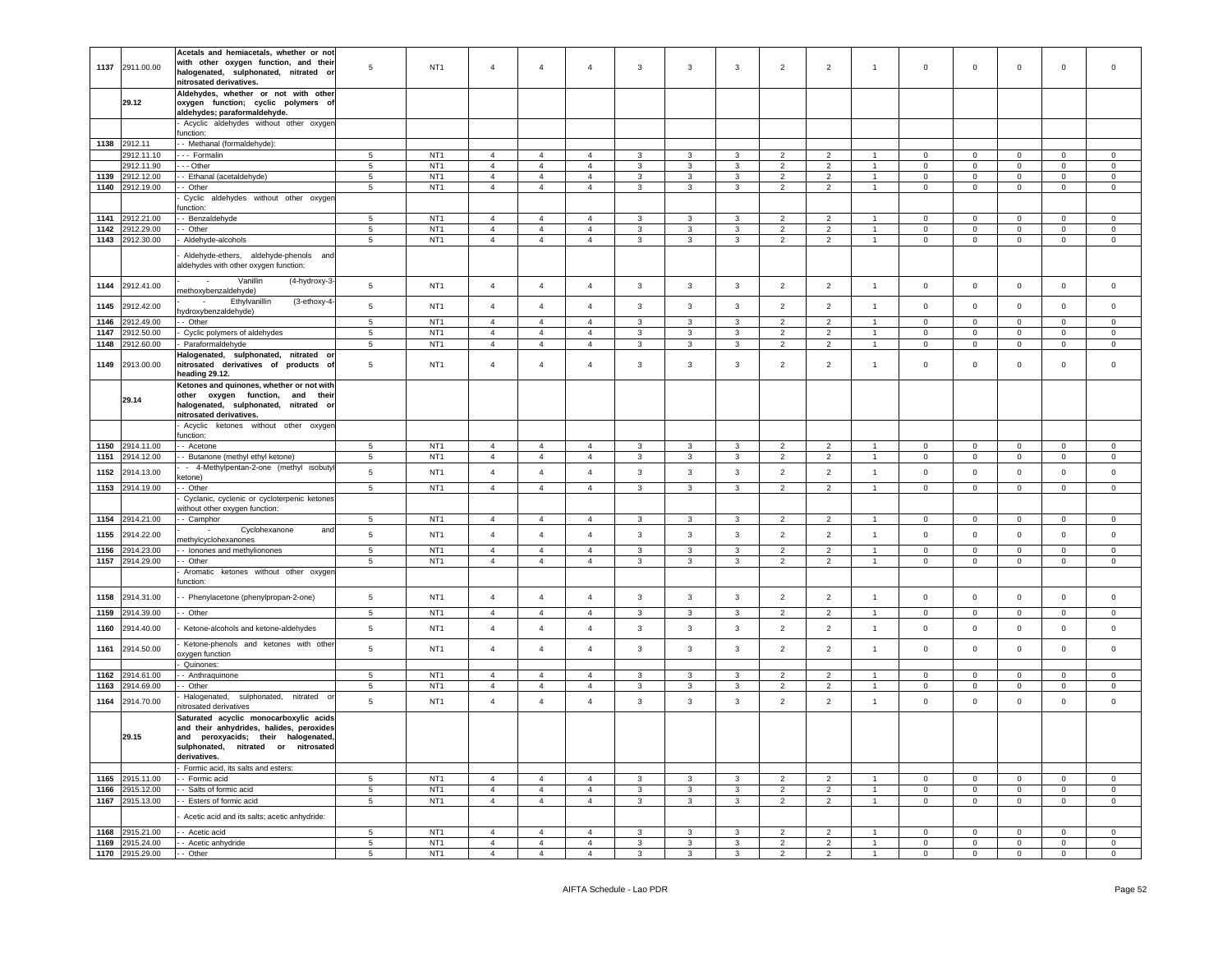|      |                 | Esters of acetic acid:                                                |                 |                 |                |                |                |                |                         |                         |                          |                          |                |                     |                |                     |                |                |
|------|-----------------|-----------------------------------------------------------------------|-----------------|-----------------|----------------|----------------|----------------|----------------|-------------------------|-------------------------|--------------------------|--------------------------|----------------|---------------------|----------------|---------------------|----------------|----------------|
| 1171 | 2915.31.00      | - Ethyl acetate                                                       | 5               | NT <sub>1</sub> | $\mathbf{A}$   | $\Delta$       | $\Delta$       |                |                         | 3                       |                          | 2                        |                | $\mathbf 0$         | $\mathbf 0$    | $\mathbf 0$         | $\mathbf 0$    | $\mathbf 0$    |
| 1172 | 2915.32.00      | - Vinyl acetate                                                       | $\,$ 5 $\,$     | NT <sub>1</sub> | $\overline{4}$ | 4              | $\overline{4}$ | 3              | 3                       | 3                       | $\overline{2}$           | $\overline{2}$           | 1              | $\mathbf 0$         | 0              | 0                   | $\mathbf 0$    | $\mathsf 0$    |
| 1173 | 2915.33.00      | - n-Butyl acetate                                                     | 5               | NT <sub>1</sub> | $\overline{4}$ | $\overline{4}$ | $\overline{4}$ | 3              | $\mathbf{3}$            | 3                       | $\overline{\mathbf{c}}$  | $\overline{\phantom{0}}$ | $\mathbf{1}$   | $\mathsf 0$         | $\mathbf 0$    | $\mathbf 0$         | $\mathbf 0$    | $\mathbf 0$    |
| 1174 | 2915.36.00      | - Dinoseb (ISO) acetate                                               | $\sqrt{5}$      | NT <sub>1</sub> | $\overline{4}$ | $\overline{4}$ | $\overline{4}$ | 3              | $\mathbf{3}$            | $\mathbf{3}$            | $\overline{\phantom{0}}$ | $\overline{2}$           | $\mathbf{1}$   | $\pmb{0}$           | $\mathbf 0$    | $\mathbf 0$         | $\pmb{0}$      | $\mathsf 0$    |
| 1175 | 2915.39.00      | - Other                                                               | $5\phantom{.0}$ | NT <sub>1</sub> | $\overline{4}$ | $\overline{4}$ | $\overline{4}$ | 3              | $\mathbf{3}$            | $\mathbf{3}$            | $\overline{2}$           | $\overline{2}$           | $\mathbf{1}$   | $\mathsf 0$         | $\mathsf 0$    | $\mathbf{0}$        | $\circ$        | $\mathsf 0$    |
|      |                 | Mono-, di- or trichloroacetic acids, their salts                      |                 |                 |                |                |                |                |                         |                         |                          |                          |                |                     |                |                     |                |                |
| 1176 | 2915.40.00      | nd esters                                                             | $5\phantom{.0}$ | NT <sub>1</sub> | $\overline{4}$ | $\overline{4}$ | $\overline{4}$ | 3              | 3                       | $\mathbf{3}$            | $\overline{2}$           | $\overline{2}$           | $\mathbf{1}$   | $\mathbf 0$         | $\mathbf 0$    | $\mathsf 0$         | $\overline{0}$ | $\mathsf 0$    |
| 1177 | 2915.50.00      | Propionic acid, its salts and esters                                  | 5               | NT <sub>1</sub> | $\overline{4}$ | $\overline{4}$ | $\overline{4}$ | $\mathbf{3}$   | 3                       | 3                       | $\overline{2}$           | $\overline{2}$           | $\overline{1}$ | $\mathbf 0$         | $\mathbf 0$    | $\mathbf 0$         | $\mathbf 0$    | $\mathbf 0$    |
|      |                 | Butanoic acids, pentanoic acids, their salts                          |                 |                 |                |                |                |                |                         |                         |                          |                          |                |                     |                |                     |                |                |
| 1178 | 2915.60.00      | and esters                                                            | $5\phantom{.0}$ | NT <sub>1</sub> | $\overline{4}$ | $\overline{4}$ | $\overline{4}$ | 3              | $\mathbf{3}$            | $\mathbf{3}$            | $\overline{2}$           | $\overline{2}$           | $\mathbf{1}$   | $\mathsf 0$         | $\mathbf 0$    | $\mathsf 0$         | $\pmb{0}$      | $\mathbf 0$    |
|      |                 | Palmitic acid, stearic acid, their salts and                          |                 |                 |                |                |                |                |                         |                         |                          |                          |                |                     |                |                     |                |                |
| 1179 | 2915.70         | esters:                                                               |                 |                 |                |                |                |                |                         |                         |                          |                          |                |                     |                |                     |                |                |
|      | 2915.70.10      | - Palmitic acid, its salts and esters                                 | 5               | NT <sub>1</sub> | $\overline{4}$ | $\overline{a}$ | $\overline{4}$ | $\mathbf{R}$   | $\mathbf{3}$            | 3                       | $\overline{2}$           | $\overline{2}$           |                | $\Omega$            | $\Omega$       | $\Omega$            | $\Omega$       | $\Omega$       |
|      | 2915.70.20      | - Stearic acid                                                        | 5               | NT <sub>1</sub> | $\overline{4}$ | $\overline{4}$ | $\overline{4}$ | $\mathbf{3}$   | $\mathbf{3}$            | $\mathbf{3}$            | $\overline{2}$           | $\overline{2}$           | $\mathbf{1}$   | $\mathsf 0$         | $\mathsf 0$    | $\mathbf 0$         | $\mathsf 0$    | $\mathbf 0$    |
|      | 2915.70.30      | - Salts and esters of stearic acid                                    | $\overline{5}$  | NT <sub>1</sub> | $\overline{4}$ | $\overline{4}$ | $\overline{4}$ | $\overline{3}$ | $\overline{3}$          | $\overline{\mathbf{3}}$ | $\overline{2}$           | $\overline{2}$           | $\overline{1}$ | $\overline{0}$      | $\overline{0}$ | $\overline{0}$      | $\overline{0}$ | $\overline{0}$ |
| 1180 | 2915.90         | Other:                                                                |                 |                 |                |                |                |                |                         |                         |                          |                          |                |                     |                |                     |                |                |
|      | 2915.90.10      | - Acetyl chloride                                                     | $5\overline{5}$ | NT <sub>1</sub> | $\overline{4}$ | $\overline{a}$ | $\mathbf{A}$   | $\mathcal{R}$  | $\mathbf{3}$            | $\overline{\mathbf{3}}$ | 2                        | $\overline{2}$           | $\mathbf{1}$   | $\Omega$            | $\mathbf{0}$   | $\mathbf{0}$        | $\Omega$       | $\mathbf 0$    |
|      |                 | - Lauric acid, myristic acid, their salts and                         |                 |                 |                |                |                |                |                         | $\overline{3}$          |                          | $\overline{2}$           |                |                     |                |                     |                |                |
|      | 2915.90.20      | esters                                                                | 5               | NT <sub>1</sub> | $\overline{4}$ | $\overline{4}$ | $\overline{4}$ | $\mathbf{3}$   | $\mathbf{3}$            |                         | $\overline{2}$           |                          | $\mathbf{1}$   | $\mathsf{O}\xspace$ | $\mathsf 0$    | $\mathsf 0$         | $\mathsf 0$    | $\mathbf 0$    |
|      | 2915.90.90      | - Other                                                               | $\overline{5}$  | NT <sub>1</sub> | $\overline{4}$ | $\overline{4}$ | $\overline{4}$ | 3              | $\overline{3}$          | $\overline{3}$          | $\overline{2}$           | $\overline{2}$           | $\mathbf{1}$   | $\Omega$            | $\overline{0}$ | $\mathbf 0$         | $\mathsf 0$    | $\overline{0}$ |
|      |                 | Unsaturated acyclic monocarboxylic acids                              |                 |                 |                |                |                |                |                         |                         |                          |                          |                |                     |                |                     |                |                |
|      |                 | cyclic monocarboxylic acids, their                                    |                 |                 |                |                |                |                |                         |                         |                          |                          |                |                     |                |                     |                |                |
|      | 29.16           | anhydrides,<br>halides, peroxides and                                 |                 |                 |                |                |                |                |                         |                         |                          |                          |                |                     |                |                     |                |                |
|      |                 | their<br>peroxyacids;<br>halogenated,                                 |                 |                 |                |                |                |                |                         |                         |                          |                          |                |                     |                |                     |                |                |
|      |                 | nitrated or nitrosated<br>sulphonated.                                |                 |                 |                |                |                |                |                         |                         |                          |                          |                |                     |                |                     |                |                |
|      |                 | derivatives.                                                          |                 |                 |                |                |                |                |                         |                         |                          |                          |                |                     |                |                     |                |                |
|      |                 | Unsaturated acyclic monocarboxylic acids,                             |                 |                 |                |                |                |                |                         |                         |                          |                          |                |                     |                |                     |                |                |
|      |                 | their anhydrides, halides,<br>peroxides                               |                 |                 |                |                |                |                |                         |                         |                          |                          |                |                     |                |                     |                |                |
|      |                 | peroxyacids and their derivatives:                                    |                 |                 |                |                |                |                |                         |                         |                          |                          |                |                     |                |                     |                |                |
|      |                 |                                                                       |                 |                 |                |                |                |                |                         |                         |                          |                          |                |                     |                |                     |                |                |
| 1181 | 2916.11.00      | - Acrylic acid and its salts                                          | $5\phantom{.0}$ | NT <sub>1</sub> | $\overline{4}$ | $\overline{4}$ | $\overline{4}$ | $\mathbf{3}$   | $\mathbf{3}$            | $\mathbf{3}$            | $\overline{2}$           | $\overline{2}$           | $\mathbf{1}$   | $\mathbf 0$         | $\mathbf 0$    | $\mathbf 0$         | $\mathbf 0$    | $\mathbf 0$    |
| 1182 | 2916.12.00      | - Esters of acrylic acid                                              | $5\phantom{.0}$ | NT <sub>1</sub> | $\overline{4}$ | $\overline{4}$ | $\overline{4}$ | $\overline{3}$ | $\overline{3}$          | $\overline{\mathbf{3}}$ | $\overline{2}$           | $\overline{2}$           | $\mathbf{1}$   | $\mathsf 0$         | $\mathbf 0$    | $\overline{0}$      | $\mathsf 0$    | $\mathbf 0$    |
| 1183 | 2916.13.00      | - Methacrylic acid and its salts                                      | $5\phantom{.0}$ | NT <sub>1</sub> | $\overline{4}$ | $\overline{4}$ | $\overline{4}$ | $\overline{3}$ | $\overline{\mathbf{3}}$ | $\overline{\mathbf{3}}$ | $\overline{2}$           | $\overline{2}$           | $\overline{1}$ | $\mathbf 0$         | $\mathbf 0$    | $\overline{0}$      | $\mathbf 0$    | $\mathbf 0$    |
| 1184 | 2916.14         | - Esters of methacrylic acid:                                         |                 |                 |                |                |                |                |                         |                         |                          |                          |                |                     |                |                     |                |                |
|      | 2916.14.10      | Methyl methacrylate                                                   | $5\phantom{.0}$ | NT <sub>1</sub> | $\overline{4}$ | $\overline{4}$ | $\overline{4}$ | 3              | 3                       | 3                       | $\overline{2}$           | $\overline{2}$           | $\mathbf{1}$   | $\overline{0}$      | $\mathbf 0$    | $\mathbf 0$         | $\overline{0}$ | $\mathsf 0$    |
|      | 2916.14.90      | - - Other                                                             | 5               | NT <sub>1</sub> | $\overline{4}$ | $\overline{4}$ | $\overline{4}$ | 3              | 3                       | 3                       | $\overline{2}$           | $\overline{2}$           | 1              | $\mathbf 0$         | $\mathbf 0$    | $\mathbf 0$         | $\mathbf 0$    | $\mathbf 0$    |
| 1185 | 2916.15.00      | - Oleic, linoleic or linolenic acids, their salts                     | $5\phantom{.0}$ | NT <sub>1</sub> | $\overline{4}$ | $\overline{4}$ | $\overline{4}$ | 3              | 3                       | $\mathbf{3}$            | $\overline{2}$           | $\overline{2}$           | $\mathbf{1}$   | $\mathsf 0$         | $\mathbf 0$    | $\mathsf 0$         | $\mathbf 0$    | $\mathbf 0$    |
|      |                 | and esters                                                            |                 |                 |                |                |                |                |                         |                         |                          |                          |                |                     |                |                     |                |                |
| 1186 | 2916.19.00      | - Other                                                               | $\overline{5}$  | NT <sub>1</sub> | $\overline{4}$ | $\overline{4}$ | $\overline{4}$ | $\overline{3}$ | $\overline{3}$          | $\overline{\mathbf{3}}$ | $\overline{2}$           | $\overline{2}$           | $\overline{1}$ | $\overline{0}$      | $\overline{0}$ | $\overline{0}$      | $\overline{0}$ | $\overline{0}$ |
|      |                 | Cyclanic,<br>cyclenic or<br>cycloterpeni                              |                 |                 |                |                |                |                |                         |                         |                          |                          |                |                     |                |                     |                |                |
|      | 1187 2916.20.00 | nonocarboxylic acids, their anhydrides,                               | $\,$ 5          | NT <sub>1</sub> | $\overline{4}$ | $\overline{4}$ | $\overline{4}$ | $\overline{3}$ | $\mathbf{3}$            | $\overline{3}$          | 2                        | $\overline{2}$           | $\mathbf{1}$   | $\circ$             | $\mathbf 0$    | $\mathbf 0$         | $\mathbf 0$    | $\mathsf 0$    |
|      |                 | nalides, peroxides, peroxyacids and their                             |                 |                 |                |                |                |                |                         |                         |                          |                          |                |                     |                |                     |                |                |
|      |                 | derivatives                                                           |                 |                 |                |                |                |                |                         |                         |                          |                          |                |                     |                |                     |                |                |
|      |                 | Aromatic monocarboxylic acids, their                                  |                 |                 |                |                |                |                |                         |                         |                          |                          |                |                     |                |                     |                |                |
|      |                 | anhydrides, halides, peroxides, peroxyacids<br>and their derivatives: |                 |                 |                |                |                |                |                         |                         |                          |                          |                |                     |                |                     |                |                |
|      |                 |                                                                       |                 |                 | $\overline{4}$ | $\overline{4}$ | $\overline{4}$ | $\mathbf{3}$   |                         |                         |                          |                          |                |                     |                |                     |                |                |
| 1188 | 2916.31.00      | - Benzoic acid, its salts and esters                                  | 5               | NT <sub>1</sub> |                |                |                |                | 3                       | $\mathbf{3}$            | $\overline{2}$           | $\overline{2}$           | $\mathbf{1}$   | $\mathbf 0$         | $\circ$        | $\mathbf{0}$        | $\mathbf 0$    | $\mathbf 0$    |
| 1189 | 2916.32.00      | - Benzoyl peroxide and benzoyl chloride                               | $5\phantom{.0}$ | NT <sub>1</sub> | $\overline{4}$ | $\overline{4}$ | $\overline{4}$ | $\mathbf{3}$   | $\mathbf{3}$            | $\mathbf{3}$            | $\overline{2}$           | $\overline{2}$           | $\mathbf{1}$   | $\mathsf 0$         | $\mathsf 0$    | $\circ$             | $\mathbf 0$    | $\mathbf{0}$   |
| 1190 | 2916.34.00      | - Phenylacetic acid and its salts                                     | $5\phantom{.0}$ | NT <sub>1</sub> | $\overline{4}$ | $\overline{4}$ | $\overline{4}$ | 3              | $\mathbf{3}$            | $\mathbf{3}$            | $\overline{2}$           | $\overline{2}$           | $\mathbf{1}$   | $\mathbf 0$         | $\mathbf 0$    | $\mathsf{O}\xspace$ | $\mathsf 0$    | $\mathbf 0$    |
| 1191 | 2916.35.00      | - Esters of phenylacetic acid                                         | 5               | NT <sub>1</sub> | $\overline{4}$ | $\overline{4}$ | $\overline{4}$ | 3              | 3                       | 3                       | $\overline{2}$           | $\overline{2}$           | $\mathbf{1}$   | $\mathsf 0$         | $\mathbf 0$    | $\mathbf 0$         | $\mathbf 0$    | $\mathbf 0$    |
| 1192 | 2916.36.00      | - Binapacryl (ISO)                                                    | $\sqrt{5}$      | NT <sub>1</sub> | $\overline{a}$ | $\overline{4}$ | $\overline{4}$ | $\mathbf{3}$   | $\mathbf{3}$            | 3                       | $\overline{2}$           | $\overline{2}$           | $\mathbf{1}$   | $\pmb{0}$           | $\mathbf 0$    | $\mathsf 0$         | $\Omega$       | $\mathsf 0$    |
| 1193 | 2916.39         | - Other:                                                              |                 |                 |                |                |                |                |                         |                         |                          |                          |                |                     |                |                     |                |                |
|      |                 | - - 2,4-Dichlorophenyl acetic acid and its                            |                 |                 |                |                |                |                |                         |                         |                          |                          |                |                     |                |                     |                |                |
|      | 2916.39.10      | alts and esters                                                       | $5\phantom{.0}$ | NT <sub>1</sub> | $\overline{4}$ | $\overline{4}$ | $\overline{4}$ | 3              | 3                       | $\mathbf{3}$            | $\overline{2}$           | $\overline{2}$           | $\mathbf{1}$   | $\mathsf 0$         | $\mathbf 0$    | $\mathsf 0$         | $\mathbf 0$    | $\mathbf 0$    |
|      | 2916.39.90      | - - Other                                                             | 5               | NT <sub>1</sub> | $\overline{4}$ | $\overline{4}$ | $\overline{4}$ | $\mathbf{3}$   | $\mathbf{3}$            | $\overline{3}$          | 2                        | 2                        | $\mathbf{1}$   | $\Omega$            | $\mathbf 0$    | $\mathsf{O}\xspace$ | $\mathbf 0$    | $\mathsf 0$    |
|      |                 | Polycarboxylic acids, their anhydrides                                |                 |                 |                |                |                |                |                         |                         |                          |                          |                |                     |                |                     |                |                |
|      |                 | halides, peroxides and peroxyacids; their                             |                 |                 |                |                |                |                |                         |                         |                          |                          |                |                     |                |                     |                |                |
|      | 29.17           | halogenated, sulphonated, nitrated or                                 |                 |                 |                |                |                |                |                         |                         |                          |                          |                |                     |                |                     |                |                |
|      |                 | nitrosated derivatives.                                               |                 |                 |                |                |                |                |                         |                         |                          |                          |                |                     |                |                     |                |                |
|      |                 | Acyclic<br>polycarboxylic acids,<br>their                             |                 |                 |                |                |                |                |                         |                         |                          |                          |                |                     |                |                     |                |                |
|      |                 | anhydrides, halides, peroxides, peroxyacids                           |                 |                 |                |                |                |                |                         |                         |                          |                          |                |                     |                |                     |                |                |
|      |                 | and their derivatives:                                                |                 |                 |                |                |                |                |                         |                         |                          |                          |                |                     |                |                     |                |                |
|      | 1194 2917.11.00 | - - Oxalic acid, its salts and esters                                 | $5\overline{5}$ | NT <sub>1</sub> | $\overline{4}$ | $\overline{4}$ | $\overline{4}$ | $\mathbf{3}$   | $\mathbf{3}$            | $\mathbf{3}$            | $\overline{2}$           | $\overline{2}$           | $\mathbf{1}$   | $\pmb{0}$           | $\overline{0}$ | $\overline{0}$      | $\overline{0}$ | $\mathbf{0}$   |
| 1195 | 2917.12         | - - Adipic acid, its salts and esters:                                |                 |                 |                |                |                |                |                         |                         |                          |                          |                |                     |                |                     |                |                |
|      | 2917.12.10      | - - - Dioctyl adipate                                                 | 5               | NT <sub>1</sub> | $\overline{4}$ | $\overline{4}$ | $\overline{4}$ | 3              | $\mathbf{3}$            | $\mathbf{3}$            | $\overline{2}$           | $\overline{2}$           | $\mathbf{1}$   | $\mathbf 0$         | $\mathbf 0$    | $\mathbf{O}$        | $\mathbf 0$    | $\mathbf{0}$   |
|      | 2917.12.90      | - - - Other                                                           | 5               | NT <sub>1</sub> | $\overline{4}$ | $\overline{4}$ | $\overline{4}$ | $\mathbf{3}$   | $\mathbf{3}$            | $\mathbf{3}$            | $\overline{2}$           | $\overline{2}$           | $\mathbf{1}$   | $\Omega$            | $\mathsf 0$    | $\mathsf 0$         | $\Omega$       | $\mathbf 0$    |
| 1196 | 2917.13.00      | - Azelaic acid, sebacic acid, their salts and                         | $5\phantom{.0}$ | NT <sub>1</sub> | $\overline{4}$ | $\overline{4}$ | $\overline{4}$ | 3              | $\mathbf{3}$            | $\mathbf{3}$            | $\overline{2}$           | $\overline{2}$           | $\mathbf{1}$   | $\mathsf 0$         | $\mathbf 0$    | $\mathsf 0$         | $\circ$        | $\mathbf 0$    |
|      |                 | esters                                                                |                 |                 |                |                |                |                |                         |                         |                          |                          |                |                     |                |                     |                |                |
| 1197 | 2917.14.00      | - Maleic anhydride                                                    | $5\overline{5}$ | NT <sub>1</sub> | $\overline{4}$ | $\overline{4}$ | $\overline{4}$ | 3              | 3                       | 3                       | $\overline{2}$           | $\overline{2}$           | $\mathbf{1}$   | $\mathbf 0$         | $\mathbf{0}$   | $\mathbf{0}$        | $\mathbf{0}$   | $\mathbf 0$    |
| 1198 | 2917.19.00      | - Other                                                               | $5\overline{5}$ | NT <sub>1</sub> | $\overline{4}$ | $\overline{4}$ | $\overline{4}$ | $\mathbf{3}$   | $\mathbf{3}$            | $\mathbf{3}$            | $\overline{2}$           | $\overline{2}$           | $\mathbf{1}$   | $\pmb{0}$           | $\mathsf 0$    | $\overline{0}$      | $\overline{0}$ | $\overline{0}$ |
|      |                 | Cyclanic,<br>cyclenic or<br>cycloterpenic                             |                 |                 |                |                |                |                |                         |                         |                          |                          |                |                     |                |                     |                |                |
|      | 1199 2917.20.00 | polycarboxylic acids, their anhydrides, halides                       | 5               | NT <sub>1</sub> | $\overline{a}$ | $\overline{a}$ | $\overline{4}$ | 3              | 3                       | 3                       | $\overline{2}$           | $\overline{2}$           | $\mathbf{1}$   | $^{\circ}$          | $\mathsf 0$    | $\mathbf 0$         | $\overline{0}$ | $\Omega$       |
|      |                 | peroxides, peroxyacids and their derivatives                          |                 |                 |                |                |                |                |                         |                         |                          |                          |                |                     |                |                     |                |                |
|      |                 |                                                                       |                 |                 |                |                |                |                |                         |                         |                          |                          |                |                     |                |                     |                |                |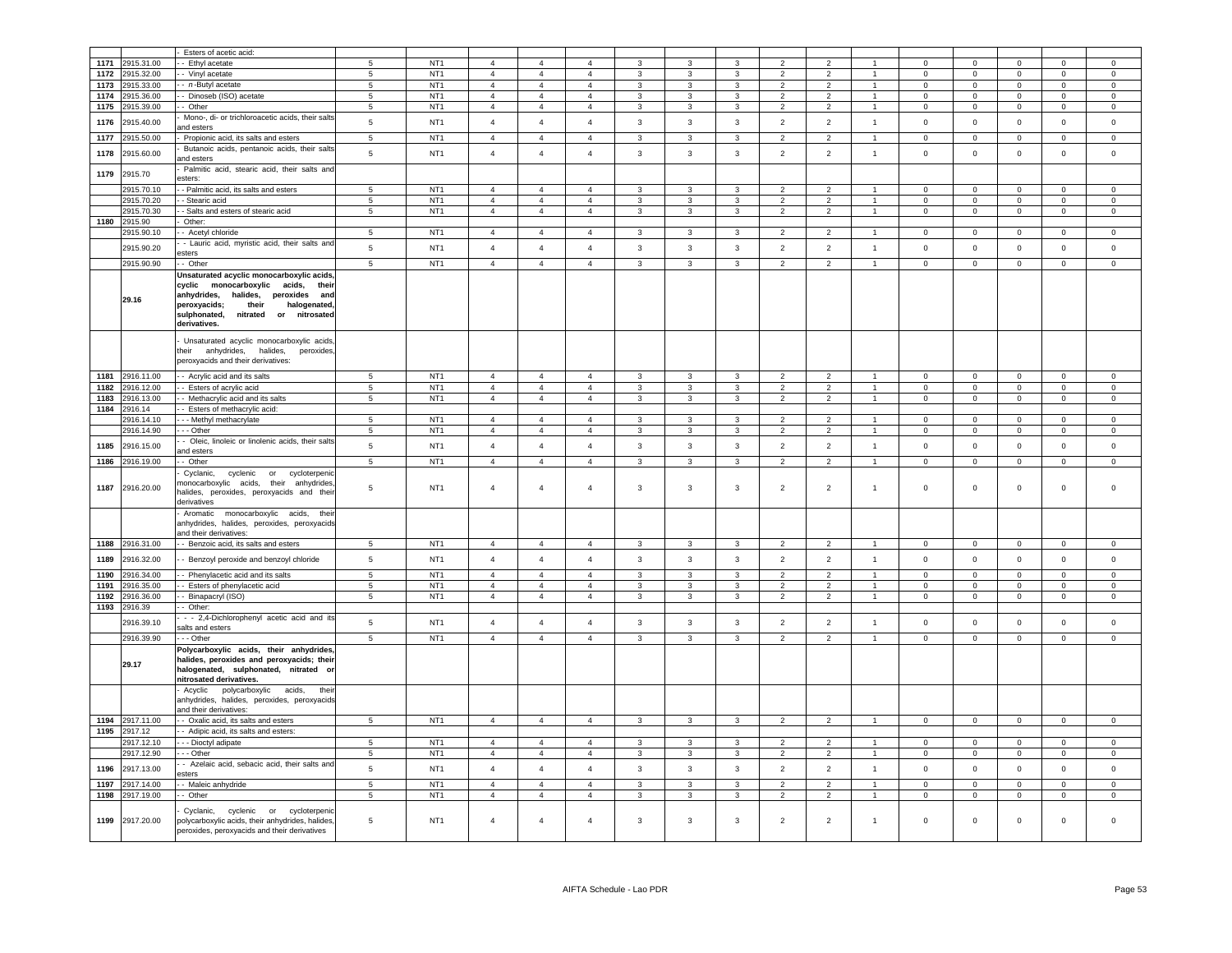|              |                          | Aromatic<br>polycarboxylic acids,<br>thei                                             |                     |                                    |                |                                  |                                  |                                  |                         |                                  |                                  |                                  |                                  |                               |                               |                            |                               |                               |
|--------------|--------------------------|---------------------------------------------------------------------------------------|---------------------|------------------------------------|----------------|----------------------------------|----------------------------------|----------------------------------|-------------------------|----------------------------------|----------------------------------|----------------------------------|----------------------------------|-------------------------------|-------------------------------|----------------------------|-------------------------------|-------------------------------|
|              |                          | anhydrides, halides, peroxides, peroxyacids                                           |                     |                                    |                |                                  |                                  |                                  |                         |                                  |                                  |                                  |                                  |                               |                               |                            |                               |                               |
|              |                          | and their derivatives:                                                                |                     |                                    |                |                                  |                                  |                                  |                         |                                  |                                  |                                  |                                  |                               |                               |                            |                               |                               |
| 1200         | 2917.32.00               | - Dioctyl orthophthalates                                                             | 5                   | NT <sub>1</sub>                    | $\overline{4}$ | $\overline{4}$                   | $\overline{4}$                   | 3                                | 3                       | 3                                | $\overline{2}$                   | $\overline{2}$                   | $\overline{1}$                   | $\overline{0}$                | $\overline{0}$                | $\mathbf 0$                | $\circ$                       | $\mathbf 0$                   |
| 1201         | 2917.33.00               | - Dinonyl or didecyl orthophthalates                                                  | 5                   | NT <sub>1</sub>                    | $\overline{4}$ | $\overline{4}$                   | $\overline{4}$                   | $\overline{3}$                   | $\overline{3}$          | $\mathbf{3}$                     | $\mathcal{P}$                    | $\overline{2}$                   | $\blacktriangleleft$             | $\Omega$                      | $\mathbf 0$                   | $\mathsf 0$                | $\Omega$                      | $\mathbf{0}$                  |
| 1202         | 2917.34.00               | - Other esters of orthophthalic acid                                                  | 5                   | NT <sub>1</sub>                    | $\overline{4}$ | $\overline{4}$                   | $\overline{4}$                   | $\mathbf{3}$                     | $\mathbf{3}$            | $\mathbf{3}$                     | $\overline{2}$                   | $\overline{2}$                   | $\overline{1}$                   | $\mathbf 0$                   | $\mathbf{0}$                  | $\mathsf 0$                | $\mathbf 0$                   | $\circ$                       |
| 1203         | 2917.35.00               | - Phthalic anhydride                                                                  | 5                   | NT <sub>1</sub>                    | $\overline{4}$ | $\overline{4}$                   | $\overline{4}$                   | $\mathbf{3}$                     | 3                       | $\mathbf{3}$                     | $\mathcal{P}$                    | $\overline{2}$                   |                                  | $\Omega$                      | $\mathbf 0$                   | $\Omega$                   | $\Omega$                      | $\Omega$                      |
| 1204         | 2917.36.00               | -- Terephthalic acid and its salts                                                    | $5\phantom{.0}$     | NT <sub>1</sub>                    | $\overline{4}$ | $\overline{4}$                   | $\overline{4}$                   | $\mathbf{3}$                     | $\mathbf{3}$            | $\mathbf{3}$                     | $\overline{2}$                   | $\overline{2}$                   | $\mathbf{1}$                     | $\mathbf 0$                   | $\mathbf 0$                   | $\mathsf{O}\xspace$        | $\mathbf 0$                   | $\mathbf 0$                   |
| 1205         | 2917.37.00               | - Dimethyl terephthalate                                                              | $5\phantom{.0}$     | NT <sub>1</sub>                    | $\overline{4}$ | $\overline{4}$                   | $\overline{4}$                   | $\mathbf{3}$                     | $\overline{3}$          | $\mathbf{3}$                     | $\overline{2}$                   | 2                                | $\sim$                           | $\Omega$                      | $\overline{0}$                | $\mathsf{O}\xspace$        | $\Omega$                      | $\Omega$                      |
| 1206         | 2917.39                  | - Other:                                                                              |                     |                                    |                |                                  |                                  |                                  |                         |                                  |                                  |                                  |                                  |                               |                               |                            |                               |                               |
|              | 2917.39.10               | --- Trioctyltrimellitate                                                              | $5\phantom{.0}$     | NT <sub>1</sub>                    | $\overline{4}$ | $\overline{4}$                   | $\overline{4}$                   | $\mathbf{3}$                     | $\mathbf{3}$            | $\mathbf{3}$                     | $\overline{2}$                   | $\overline{2}$                   | $\overline{1}$                   | $\Omega$                      | $\mathbf{0}$                  | $\mathbf 0$                | $\Omega$                      | $\Omega$                      |
|              |                          | -- Other phthalic plasticizers and esters of                                          |                     |                                    |                |                                  |                                  |                                  |                         |                                  |                                  |                                  |                                  |                               |                               |                            |                               |                               |
|              | 2917.39.20               | ohthalic anhydride                                                                    | $5\phantom{.0}$     | NT <sub>1</sub>                    | $\overline{4}$ | $\overline{4}$                   | $\overline{4}$                   | 3                                | 3                       | 3                                | $\overline{2}$                   | $\overline{2}$                   | $\mathbf{1}$                     | $\mathbf 0$                   | $\overline{0}$                | $\mathbf 0$                | $\mathbf{0}$                  | $\mathbf 0$                   |
|              | 2917.39.90               | - - Other                                                                             | $5\overline{5}$     | NT <sub>1</sub>                    | $\overline{4}$ | $\overline{4}$                   | $\overline{4}$                   | $\mathbf{3}$                     | $\overline{3}$          | $\overline{3}$                   | 2                                | $\overline{2}$                   | 1                                | $\mathbf 0$                   | $\overline{0}$                | $\mathsf{O}^-$             | $\circ$                       | $\circ$                       |
|              |                          | Carboxylic acids with additional oxyger                                               |                     |                                    |                |                                  |                                  |                                  |                         |                                  |                                  |                                  |                                  |                               |                               |                            |                               |                               |
|              |                          | function and their anhydrides, halides                                                |                     |                                    |                |                                  |                                  |                                  |                         |                                  |                                  |                                  |                                  |                               |                               |                            |                               |                               |
|              | 29.18                    | peroxides and peroxyacids; their                                                      |                     |                                    |                |                                  |                                  |                                  |                         |                                  |                                  |                                  |                                  |                               |                               |                            |                               |                               |
|              |                          | halogenated, sulphonated, nitrated or                                                 |                     |                                    |                |                                  |                                  |                                  |                         |                                  |                                  |                                  |                                  |                               |                               |                            |                               |                               |
|              |                          | nitrosated derivatives.                                                               |                     |                                    |                |                                  |                                  |                                  |                         |                                  |                                  |                                  |                                  |                               |                               |                            |                               |                               |
|              |                          | Carboxylic acids with alcohol function but                                            |                     |                                    |                |                                  |                                  |                                  |                         |                                  |                                  |                                  |                                  |                               |                               |                            |                               |                               |
|              |                          | without other oxygen function, their                                                  |                     |                                    |                |                                  |                                  |                                  |                         |                                  |                                  |                                  |                                  |                               |                               |                            |                               |                               |
|              |                          | anhydrides, halides, peroxides, peroxyacids                                           |                     |                                    |                |                                  |                                  |                                  |                         |                                  |                                  |                                  |                                  |                               |                               |                            |                               |                               |
|              |                          | and their derivatives:                                                                |                     |                                    |                |                                  |                                  |                                  |                         |                                  |                                  |                                  |                                  |                               |                               |                            |                               |                               |
| 1207         | 2918.11.00               | - Lactic acid, its salts and esters                                                   | 5                   | NT <sub>1</sub>                    | $\overline{4}$ | $\overline{4}$                   | $\overline{4}$                   | $\mathbf{3}$                     | $\mathbf{3}$            | 3                                | $\overline{2}$                   | $\overline{2}$                   | $\overline{1}$                   | $\overline{0}$                | $\overline{0}$                | $\mathbf{0}$               | $\overline{0}$                | $\mathsf{O}\xspace$           |
| 1208<br>1209 | 2918.12.00               | - Tartaric acid                                                                       | $5\phantom{.0}$     | NT <sub>1</sub><br>NT <sub>1</sub> | $\overline{4}$ | $\overline{4}$                   | $\overline{4}$                   | $\mathbf{3}$                     | $\mathbf{3}$            | $\mathbf{3}$                     | 2                                | 2                                | $\overline{1}$                   | $\mathbf{0}$                  | $\overline{0}$                | $\mathsf 0$                | $\Omega$                      | $\mathsf 0$                   |
|              | 2918.13.00               | - Salts and esters of tartaric acid                                                   | $5\phantom{.0}$     |                                    | $\overline{4}$ | $\overline{4}$                   | $\overline{4}$                   | $\mathbf{3}$                     | $\mathbf{3}$            | $\mathbf{3}$                     | $\overline{2}$                   | $\overline{2}$                   | $\overline{1}$                   | $\mathsf 0$                   | $\mathsf 0$                   | $\mathbf 0$                | $\mathbf 0$                   | $\mathsf 0$                   |
| 1210         | 2918.14.00               | - Citric acid                                                                         | $5\phantom{.0}$     | NT <sub>1</sub>                    | $\overline{4}$ | $\overline{4}$                   | $\overline{4}$                   | $\mathbf{3}$                     | $\mathbf{3}$            | $\mathbf{3}$                     | $\overline{2}$                   | $\overline{2}$                   | 1                                | $\overline{0}$                | $\overline{0}$                | $\mathbf 0$                | $\overline{0}$                | $\overline{0}$                |
| 1211         | 2918.15                  | - Salts and esters of citric acid:                                                    |                     |                                    |                |                                  |                                  |                                  |                         |                                  |                                  |                                  |                                  |                               |                               |                            |                               |                               |
|              | 2918.15.10               | - - - Calcium citrate                                                                 | $5\phantom{.0}$     | NT <sub>1</sub>                    | $\overline{4}$ | $\overline{4}$                   | $\overline{4}$                   | 3                                | $\mathbf{3}$            | 3                                | 2                                | $\overline{2}$                   | $\mathbf{1}$                     | $\Omega$                      | $\mathbf 0$                   | $\mathbf 0$                | $\Omega$                      | $\mathbf 0$                   |
|              | 2918.15.90               | - - Other                                                                             | 5                   | NT <sub>1</sub>                    | $\sqrt{4}$     | $\overline{4}$                   | $\overline{4}$                   | 3                                | $\mathbf{3}$            | $\mathbf{3}$                     | 2                                | $\overline{2}$                   | $\overline{1}$<br>$\overline{1}$ | $\overline{0}$                | $\mathbf 0$                   | $\mathbf{0}$               | $\overline{0}$<br>$\Omega$    | 0                             |
| 1212         | 2918.16.00               | - Gluconic acid, its salts and esters                                                 | $5\phantom{.0}$     | NT <sub>1</sub>                    | $\overline{4}$ | $\overline{4}$                   | $\overline{4}$                   | $\mathbf{3}$                     | $\mathbf{3}$            | $\mathbf{3}$                     | $\overline{2}$                   | $\overline{2}$                   |                                  | $\overline{0}$                | $\mathsf 0$                   | $\overline{0}$             |                               | $\mathbf 0$                   |
| 1213         | 2918.18.00               | - Chlorobenzilate (ISO)                                                               | 5                   | NT <sub>1</sub>                    | $\overline{4}$ | $\overline{4}$                   | $\overline{4}$                   | 3                                | $\mathbf{3}$            | 3                                | $\overline{2}$                   | $\overline{2}$                   | $\overline{1}$                   | $\mathbf{0}$                  | $\overline{0}$                | $\mathbf{0}$               | $\mathbf{0}$                  | $\mathbf 0$                   |
|              | 1214 2918.19.00          | - Other                                                                               | $5\phantom{.0}$     | NT <sub>1</sub>                    | $\overline{4}$ | $\overline{4}$                   | $\overline{4}$                   | $\mathbf{3}$                     | $\mathbf{3}$            | $\mathbf{3}$                     | $\overline{2}$                   | $\overline{2}$                   | $\mathbf{1}$                     | $\overline{0}$                | $\overline{0}$                | $\mathbf 0$                | $\mathbf 0$                   | $\mathbf 0$                   |
|              |                          | Carboxylic acids with phenol function but                                             |                     |                                    |                |                                  |                                  |                                  |                         |                                  |                                  |                                  |                                  |                               |                               |                            |                               |                               |
|              |                          | without other oxygen function, their<br>anhydrides, halides, peroxides, peroxyacids   |                     |                                    |                |                                  |                                  |                                  |                         |                                  |                                  |                                  |                                  |                               |                               |                            |                               |                               |
|              |                          | and their derivatives:                                                                |                     |                                    |                |                                  |                                  |                                  |                         |                                  |                                  |                                  |                                  |                               |                               |                            |                               |                               |
|              | 1215 2918.21.00          | - Salicylic acid and its salts                                                        | $5\overline{5}$     | NT <sub>1</sub>                    | $\overline{4}$ | $\overline{4}$                   | $\overline{4}$                   | $\mathbf{3}$                     | $\mathbf{3}$            | $\mathbf{3}$                     | $\overline{2}$                   | $\overline{2}$                   | $\overline{1}$                   | $\mathbf{0}$                  | $\overline{0}$                | $\mathsf 0$                | $\overline{0}$                | $\circ$                       |
|              |                          |                                                                                       |                     |                                    |                |                                  |                                  |                                  |                         |                                  |                                  |                                  |                                  |                               |                               |                            |                               |                               |
| 1216         | 2918.22.00               | - O-Acetylsalicylic acid, its salts and esters                                        | $5\phantom{.0}$     | NT <sub>1</sub>                    | $\overline{4}$ | $\overline{4}$                   | $\overline{4}$                   | 3                                | $\overline{3}$          | $\overline{3}$                   | 2                                | 2                                | $\overline{1}$                   | $\mathbf{0}$                  | $\mathbf 0$                   | $\mathbf 0$                | $\overline{0}$                | $\mathbf 0$                   |
|              |                          |                                                                                       |                     |                                    |                |                                  |                                  |                                  |                         |                                  |                                  |                                  |                                  |                               |                               |                            |                               |                               |
| 1217         | 2918.23.00               | - Other esters of salicylic acid and their salts                                      | 5                   | NT <sub>1</sub>                    | $\overline{4}$ | $\overline{4}$                   | $\overline{4}$                   | 3                                | 3                       | 3                                | $\overline{2}$                   | $\overline{2}$                   | $\mathbf{1}$                     | $\mathbf 0$                   | $\mathbf 0$                   | $\mathbf 0$                | $\mathbf 0$                   | $\mathsf 0$                   |
|              | 1218 2918.29             | - Other:                                                                              |                     |                                    |                |                                  |                                  |                                  |                         |                                  |                                  |                                  |                                  |                               |                               |                            |                               |                               |
|              | 2918.29.10               | --- Alkyl sulphonic ester of phenol                                                   | 5                   | NT <sub>1</sub>                    | $\overline{4}$ | $\overline{4}$                   | $\overline{4}$                   | 3                                | $\mathbf{3}$            | 3                                | 2                                | 2                                | $\mathbf{1}$                     | $\mathbf{0}$                  | $\overline{0}$                | $\mathbf{0}$               | $\overline{0}$                | $\mathbf{0}$                  |
|              | 2918.29.90               | --- Other                                                                             | $5\overline{5}$     | NT <sub>1</sub>                    | 4              | $\overline{4}$                   | 4                                | $\mathbf{3}$                     | $\mathbf{3}$            | 3 <sup>1</sup>                   | $\overline{2}$                   | $\overline{2}$                   | $\mathbf{1}$                     | $\overline{0}$                | $\overline{0}$                | $\overline{0}$             | $\overline{0}$                | $\overline{0}$                |
|              |                          |                                                                                       |                     |                                    |                |                                  |                                  |                                  |                         |                                  |                                  |                                  |                                  |                               |                               |                            |                               |                               |
|              |                          | Carboxylic acids with aldehyde or ketone                                              |                     |                                    |                |                                  |                                  |                                  |                         |                                  |                                  |                                  |                                  |                               |                               |                            |                               |                               |
|              | 1219 2918.30.00          | function but without other oxygen function,<br>heir anhydrides, halides,<br>peroxides | 5                   | NT <sub>1</sub>                    | $\overline{4}$ | $\overline{4}$                   | $\overline{4}$                   | 3                                | 3                       | $\mathbf{3}$                     | $\overline{2}$                   | $\overline{2}$                   | $\mathbf{1}$                     | $\mathsf 0$                   | $\mathbf 0$                   | $\mathbf 0$                | $\mathsf 0$                   | $\Omega$                      |
|              |                          | peroxyacids and their derivatives                                                     |                     |                                    |                |                                  |                                  |                                  |                         |                                  |                                  |                                  |                                  |                               |                               |                            |                               |                               |
|              |                          |                                                                                       |                     |                                    |                |                                  |                                  |                                  |                         |                                  |                                  |                                  |                                  |                               |                               |                            |                               |                               |
|              |                          | Other:                                                                                |                     |                                    |                |                                  |                                  |                                  |                         |                                  |                                  |                                  |                                  |                               |                               |                            |                               |                               |
|              |                          | - 2,4,5-T (ISO) (2,4,5-trichlorophenoxyacetic                                         |                     |                                    |                |                                  |                                  |                                  |                         |                                  |                                  |                                  |                                  |                               |                               |                            |                               |                               |
| 1220         | 2918.91.00               | acid), its salt and esters                                                            | 5                   | NT <sub>1</sub>                    | $\overline{4}$ | $\overline{4}$                   | $\overline{4}$                   | 3                                | 3                       | 3                                | $\overline{2}$                   | $\overline{2}$                   | $\overline{1}$                   | $\mathsf 0$                   | $\mathbf 0$                   | $\mathbf 0$                | $\mathsf 0$                   | $\Omega$                      |
|              | 1221 2918.99.00          | - Other                                                                               | 5                   | NT <sub>1</sub>                    | $\overline{4}$ | $\overline{4}$                   | $\overline{4}$                   | $\mathbf{3}$                     | $\mathbf{3}$            | $\mathbf{3}$                     | $\overline{2}$                   | $\overline{2}$                   | $\overline{1}$                   | $\circ$                       | $\mathbf{0}$                  | $\mathbf{0}$               | $\circ$                       | $\Omega$                      |
|              |                          | Phosphoric esters and<br>their<br>salts                                               |                     |                                    |                |                                  |                                  |                                  |                         |                                  |                                  |                                  |                                  |                               |                               |                            |                               |                               |
|              |                          | including<br>lactophosphates;<br>their                                                |                     |                                    |                |                                  |                                  |                                  |                         |                                  |                                  |                                  |                                  |                               |                               |                            |                               |                               |
|              | 29.19                    | halogenated, sulphonated, nitrated or                                                 |                     |                                    |                |                                  |                                  |                                  |                         |                                  |                                  |                                  |                                  |                               |                               |                            |                               |                               |
|              |                          | nitrosated derivatives.                                                               |                     |                                    |                |                                  |                                  |                                  |                         |                                  |                                  |                                  |                                  |                               |                               |                            |                               |                               |
|              | 1222 2919.10.00          | - Tris(2,3-dibromopropyl) phosphate                                                   | 5                   | NT <sub>1</sub>                    | $\overline{4}$ | $\overline{4}$                   | $\overline{4}$                   | $\mathbf{3}$                     | $\mathbf{3}$            | $\mathbf{3}$                     | $\overline{2}$                   | $\overline{2}$                   | $\overline{1}$                   | $\mathbf 0$                   | $\circ$                       | $\mathsf 0$                | $\circ$                       | $\mathsf 0$                   |
|              | 1223 2919.90.00          | Other                                                                                 | 5                   | NT <sub>1</sub>                    | $\overline{4}$ | $\overline{4}$                   | $\overline{4}$                   | $\mathbf{3}$                     | $\mathbf{3}$            | $\mathbf{3}$                     | $\overline{2}$                   | $\overline{2}$                   | $\mathbf{1}$                     | $\mathbf 0$                   | $\circ$                       | $\mathbf 0$                | $\mathbf 0$                   | $\mathsf 0$                   |
|              |                          | Esters of other inorganic acids of non-                                               |                     |                                    |                |                                  |                                  |                                  |                         |                                  |                                  |                                  |                                  |                               |                               |                            |                               |                               |
|              |                          | netals (excluding esters of hydrogen                                                  |                     |                                    |                |                                  |                                  |                                  |                         |                                  |                                  |                                  |                                  |                               |                               |                            |                               |                               |
|              | 29.20                    | halides) and their salts; their halogenated,                                          |                     |                                    |                |                                  |                                  |                                  |                         |                                  |                                  |                                  |                                  |                               |                               |                            |                               |                               |
|              |                          | sulphonated, nitrated or nitrosated                                                   |                     |                                    |                |                                  |                                  |                                  |                         |                                  |                                  |                                  |                                  |                               |                               |                            |                               |                               |
|              |                          | derivatives.                                                                          |                     |                                    |                |                                  |                                  |                                  |                         |                                  |                                  |                                  |                                  |                               |                               |                            |                               |                               |
|              |                          | Thiophosphoric esters (phosphorothioates)                                             |                     |                                    |                |                                  |                                  |                                  |                         |                                  |                                  |                                  |                                  |                               |                               |                            |                               |                               |
|              |                          | and their salts; their halogenated,                                                   |                     |                                    |                |                                  |                                  |                                  |                         |                                  |                                  |                                  |                                  |                               |                               |                            |                               |                               |
|              |                          | sulphonated, nitrated or nitrosated derivatives                                       |                     |                                    |                |                                  |                                  |                                  |                         |                                  |                                  |                                  |                                  |                               |                               |                            |                               |                               |
|              |                          |                                                                                       |                     |                                    |                |                                  |                                  |                                  |                         |                                  |                                  |                                  |                                  |                               |                               |                            |                               |                               |
| 1224         | 2920.11.00               | - Parathion (ISO) and parathion-methyl                                                | $\,$ 5 $\,$         | NT <sub>1</sub>                    | $\overline{4}$ | $\overline{4}$                   | $\overline{4}$                   | $\mathbf{3}$                     | $\mathbf{3}$            | $\mathbf{3}$                     | $\overline{2}$                   | $\overline{2}$                   | $\overline{1}$                   | $\mathbf 0$                   | $\mathbf 0$                   | $\mathbf 0$                | $\mathsf 0$                   | $\mathsf 0$                   |
|              |                          | ISO) (methyl-parathion)                                                               |                     |                                    |                |                                  |                                  |                                  |                         |                                  |                                  |                                  |                                  |                               |                               |                            |                               |                               |
| 1225         | 2920.19.00               | - Other                                                                               | $5^{\circ}$         | NT1                                | $\overline{4}$ | $\overline{4}$                   | $\overline{4}$                   | $\overline{3}$                   | $\overline{3}$          | $\overline{3}$                   | 2                                | $\overline{2}$                   | $\blacktriangleleft$             | $\mathbf{0}$                  | $\mathbf{0}$                  | $\mathbf 0$                | $\mathbf{0}$                  | $\mathbf 0$                   |
| 1226         | 2920.90                  | Other:                                                                                |                     |                                    | $\overline{4}$ |                                  |                                  |                                  | 3                       |                                  |                                  |                                  |                                  |                               |                               |                            |                               |                               |
|              | 2920.90.10<br>2920.90.90 | - Dimethyl sulphate<br>- Other                                                        | 5<br>$\overline{5}$ | NT <sub>1</sub><br>NT <sub>1</sub> | $\overline{4}$ | $\overline{4}$<br>$\overline{4}$ | $\overline{4}$<br>$\overline{4}$ | $\overline{3}$<br>$\overline{3}$ | $\overline{\mathbf{3}}$ | $\overline{3}$<br>$\overline{3}$ | $\overline{2}$<br>$\overline{2}$ | $\overline{2}$<br>$\overline{2}$ |                                  | $\mathbf 0$<br>$\overline{0}$ | $\mathbf 0$<br>$\overline{0}$ | $\Omega$<br>$\overline{0}$ | $\mathbf 0$<br>$\overline{0}$ | $\mathbf 0$<br>$\overline{0}$ |
|              | 29.21                    |                                                                                       |                     |                                    |                |                                  |                                  |                                  |                         |                                  |                                  |                                  |                                  |                               |                               |                            |                               |                               |
|              |                          | Amine-function compounds.                                                             |                     |                                    |                |                                  |                                  |                                  |                         |                                  |                                  |                                  |                                  |                               |                               |                            |                               |                               |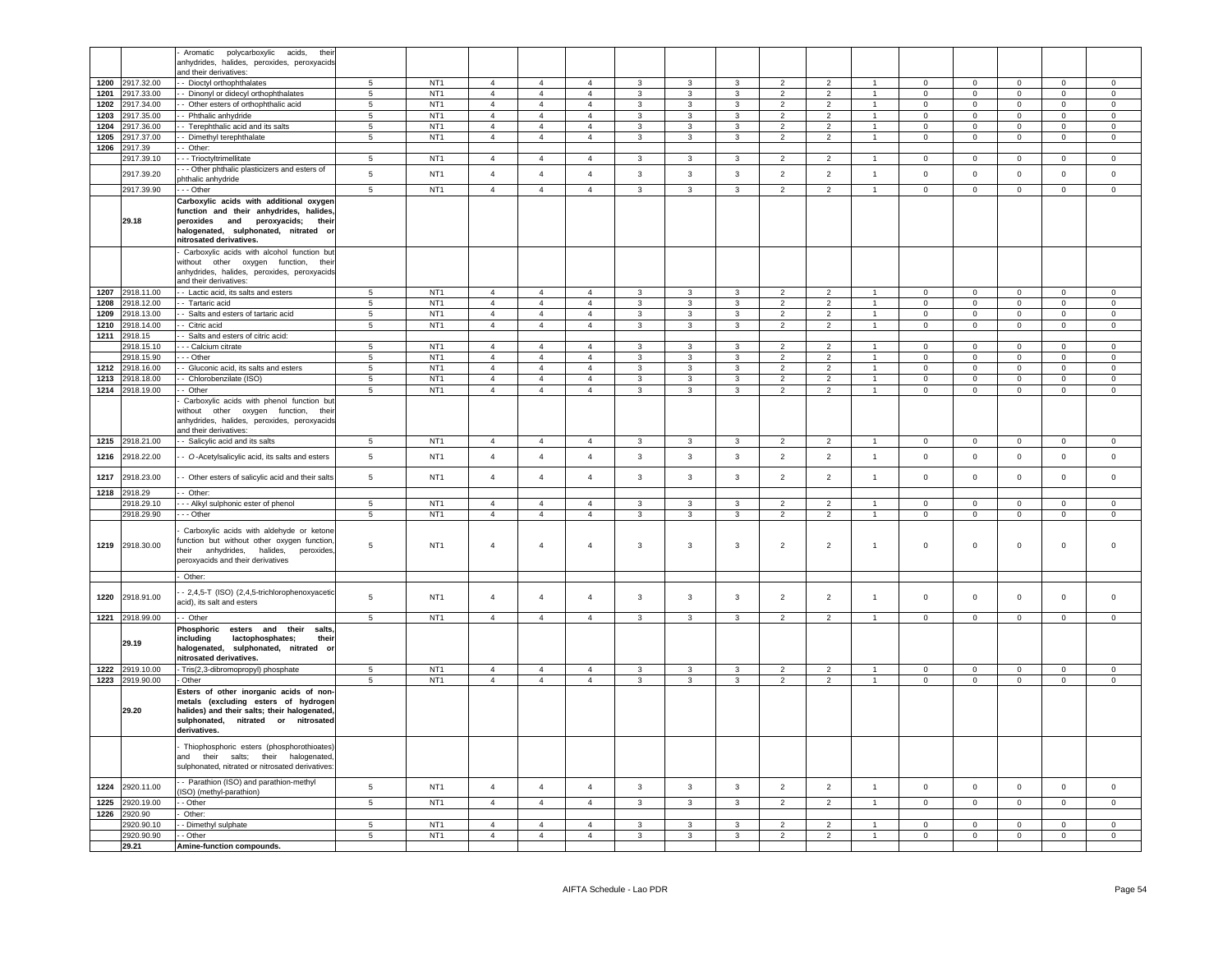|              |                          | Acyclic monoamines and their derivatives;                                                                                                                                                                          |                       |                                    |                                  |                                  |                                  |                     |                         |              |                                  |                                  |                                  |                               |                               |                            |                               |                                |
|--------------|--------------------------|--------------------------------------------------------------------------------------------------------------------------------------------------------------------------------------------------------------------|-----------------------|------------------------------------|----------------------------------|----------------------------------|----------------------------------|---------------------|-------------------------|--------------|----------------------------------|----------------------------------|----------------------------------|-------------------------------|-------------------------------|----------------------------|-------------------------------|--------------------------------|
|              |                          | salts thereof:                                                                                                                                                                                                     |                       |                                    |                                  |                                  |                                  |                     |                         |              |                                  |                                  |                                  |                               |                               |                            |                               |                                |
| 1227         | 2921.11.00               | - Methylamine, di- or trimethylamine and                                                                                                                                                                           | 5                     | NT <sub>1</sub>                    | $\sqrt{4}$                       | $\overline{4}$                   | $\overline{4}$                   | $\mathbf{3}$        | $\mathbf{3}$            | 3            | $\overline{2}$                   | $\overline{2}$                   | $\mathbf{1}$                     | $\mathbf 0$                   | $\overline{0}$                | $\mathbf 0$                | $\mathbf 0$                   | $\mathbf 0$                    |
| 1228         | 2921.19.00               | heir salts<br>- Other                                                                                                                                                                                              | 5                     | NT <sub>1</sub>                    | $\overline{4}$                   | $\overline{4}$                   | $\overline{4}$                   | 3                   | 3                       | 3            | $\overline{2}$                   | $\overline{2}$                   | $\mathbf{1}$                     | $\mathbf 0$                   | $\mathbf{0}$                  | $\mathbf 0$                | $\circ$                       | $\mathbf 0$                    |
|              |                          | Acyclic polyamines and their derivatives                                                                                                                                                                           |                       |                                    |                                  |                                  |                                  |                     |                         |              |                                  |                                  |                                  |                               |                               |                            |                               |                                |
|              |                          | alts thereof:                                                                                                                                                                                                      |                       |                                    |                                  |                                  |                                  |                     |                         |              |                                  |                                  |                                  |                               |                               |                            |                               |                                |
| 1229         | 2921.21.00               | - Ethylenediamine and its salts                                                                                                                                                                                    | 5                     | NT <sub>1</sub>                    | $\overline{4}$                   | $\overline{4}$                   | $\overline{4}$                   | 3                   | 3                       | 3            | $\overline{2}$                   | $\overline{2}$                   | $\overline{1}$                   | $\mathbf 0$                   | $\mathbf 0$                   | $\mathbf 0$                | $\mathbf{0}$                  | $\mathbf 0$                    |
| 1230<br>1231 | 2921.22.00<br>2921.29.00 | - Hexamethylenediamine and its salts<br>- Other                                                                                                                                                                    | 5<br>5                | NT <sub>1</sub><br>NT <sub>1</sub> | $\overline{4}$<br>$\overline{4}$ | $\overline{4}$<br>$\overline{4}$ | $\overline{4}$<br>$\overline{4}$ | 3<br>3              | 3<br>$\mathbf{3}$       | 3<br>3       | $\overline{2}$<br>$\overline{2}$ | $\overline{2}$<br>$\overline{2}$ | $\overline{1}$<br>$\overline{1}$ | $\mathbf 0$<br>$\overline{0}$ | $\mathbf 0$<br>$\overline{0}$ | $\mathbf 0$<br>$\mathbf 0$ | $\mathbf 0$<br>$\overline{0}$ | $\mathbf 0$<br>$\mathbf{0}$    |
|              |                          |                                                                                                                                                                                                                    |                       |                                    |                                  |                                  |                                  |                     |                         |              |                                  |                                  |                                  |                               |                               |                            |                               |                                |
| 1232         | 2921.30.00               | Cyclanic, cyclenic or cycloterpenic mono- or<br>oolyamines, and their derivatives; salts thereof                                                                                                                   | 5                     | NT <sub>1</sub>                    | $\overline{4}$                   | $\overline{4}$                   | $\overline{4}$                   | $\mathbf{3}$        | 3                       | 3            | $\overline{2}$                   | $\overline{2}$                   | $\overline{1}$                   | $\mathbf 0$                   | $\overline{0}$                | $\mathbf 0$                | $\mathsf 0$                   | $\mathbf 0$                    |
|              |                          | Aromatic monoamines and their derivatives;                                                                                                                                                                         |                       |                                    |                                  |                                  |                                  |                     |                         |              |                                  |                                  |                                  |                               |                               |                            |                               |                                |
|              |                          | salts thereof:                                                                                                                                                                                                     |                       |                                    |                                  |                                  |                                  |                     |                         |              |                                  |                                  |                                  |                               |                               |                            |                               |                                |
| 1233         | 2921.41.00               | - Aniline and its salts                                                                                                                                                                                            | 5                     | NT <sub>1</sub>                    | $\overline{4}$                   | $\overline{4}$                   | $\overline{4}$                   | $\mathbf{3}$        | 3                       | 3            | $\overline{2}$                   | $\overline{2}$                   | $\mathbf{1}$                     | $\mathbf 0$                   | $\overline{0}$                | $\mathbf 0$                | $\mathbf 0$                   | $\circ$                        |
| 1234         | 2921.42.00               | - Aniline derivatives and their salts                                                                                                                                                                              | 5                     | NT <sub>1</sub>                    | $\overline{4}$                   | $\overline{4}$                   | $\overline{4}$                   | $\mathbf{3}$        | 3                       | $\mathbf{3}$ | $\overline{2}$                   | $\overline{2}$                   | $\overline{1}$                   | $\mathsf 0$                   | $\mathbf 0$                   | $\mathsf 0$                | $\mathbf 0$                   | $\mathbf 0$                    |
| 1235         | 2921.43.00               | - Toluidines and their derivatives; salts<br>hereof                                                                                                                                                                | 5                     | NT <sub>1</sub>                    | $\overline{4}$                   | $\overline{4}$                   | $\overline{4}$                   | 3                   | 3                       | 3            | $\overline{2}$                   | $\overline{2}$                   | $\overline{1}$                   | $\mathbf 0$                   | $\overline{0}$                | $\mathbf 0$                | $\mathbf 0$                   | $\circ$                        |
| 1236         | 2921.44.00               | - Diphenylamine and its derivatives; salts<br>hereof                                                                                                                                                               | 5                     | NT <sub>1</sub>                    | $\overline{4}$                   | $\overline{4}$                   | $\overline{4}$                   | $\mathbf{3}$        | 3                       | 3            | $\overline{2}$                   | $\overline{2}$                   | $\mathbf{1}$                     | $\circ$                       | $\mathbf 0$                   | $\mathbf 0$                | $\mathbf 0$                   | $\mathbf 0$                    |
| 1237         | 2921.45.00               | - 1-Naphthylamine (alpha-naphthylamine), 2-<br>naphthylamine (beta-naphthylamine) and their<br>derivatives; salts therof                                                                                           | 5                     | NT <sub>1</sub>                    | $\overline{4}$                   | $\overline{4}$                   | $\overline{4}$                   | 3                   | 3                       | 3            | $\overline{2}$                   | $\overline{2}$                   | $\mathbf{1}$                     | $\mathbf 0$                   | $\mathbf 0$                   | $\mathbf 0$                | 0                             | $\mathbf 0$                    |
| 1238         | 2921.46.00               | - Amfetamine (INN), benzfetamine (INN)<br>dexamfetamine (INN), etilamfetamine (INN)<br>encamfamin<br>(INN),<br>lefetamine<br>(INN)<br>levamfetamine (INN), mefenorex (INN) and<br>phentermine (INN); salts thereof | PROHIBITED            | EL.                                |                                  |                                  |                                  |                     |                         |              |                                  |                                  |                                  |                               |                               |                            |                               |                                |
| 1239         | 2921.49.00               | - Other                                                                                                                                                                                                            | 5                     | NT <sub>1</sub>                    | $\overline{4}$                   | $\overline{4}$                   | $\overline{4}$                   | 3                   | 3                       | 3            | $\overline{2}$                   | $\overline{2}$                   | $\overline{1}$                   | $\mathbf 0$                   | $\overline{0}$                | $\circ$                    | $\mathbf 0$                   | $\mathbf 0$                    |
|              |                          | Aromatic polyamines and their derivatives<br>salts thereof:                                                                                                                                                        |                       |                                    |                                  |                                  |                                  |                     |                         |              |                                  |                                  |                                  |                               |                               |                            |                               |                                |
|              |                          | p-Phenylenediamine<br>$-$ 0-,<br>m-,                                                                                                                                                                               |                       |                                    |                                  |                                  |                                  |                     |                         |              |                                  |                                  |                                  |                               |                               |                            |                               |                                |
| 1240         | 2921.51.00               | diaminotoluenes and their derivatives; salts<br>thereof                                                                                                                                                            | 5                     | NT <sub>1</sub>                    | $\overline{4}$                   | $\overline{4}$                   | $\overline{4}$                   | 3                   | 3                       | 3            | $\overline{2}$                   | $\overline{2}$                   | $\overline{1}$                   | $\circ$                       | $\mathbf 0$                   | $\mathbf 0$                | 0                             | $\mathbf 0$                    |
| 1241         | 2921.59.00               | - Other                                                                                                                                                                                                            | $5\phantom{.0}$       | NT <sub>1</sub>                    | $\overline{4}$                   | $\overline{4}$                   | $\overline{4}$                   | 3                   | $\mathbf{3}$            | 3            | $\overline{2}$                   | $\overline{2}$                   | $\overline{1}$                   | $\mathbf 0$                   | $\mathbf{0}$                  | $\mathbf 0$                | $\mathbf 0$                   | $\overline{0}$                 |
|              | 29.22                    | Oxygen-function amino-compounds.                                                                                                                                                                                   |                       |                                    |                                  |                                  |                                  |                     |                         |              |                                  |                                  |                                  |                               |                               |                            |                               |                                |
|              |                          | Amino-alcohols, other than those containing                                                                                                                                                                        |                       |                                    |                                  |                                  |                                  |                     |                         |              |                                  |                                  |                                  |                               |                               |                            |                               |                                |
|              |                          | more than one kind of oxygen function, their<br>ethers and esters; salts thereof:                                                                                                                                  |                       |                                    |                                  |                                  |                                  |                     |                         |              |                                  |                                  |                                  |                               |                               |                            |                               |                                |
| 1242         | 2922.11.00               | - Monoethanolamine and its salts                                                                                                                                                                                   | 5                     | NT <sub>1</sub>                    | $\overline{4}$                   | $\overline{4}$                   | $\overline{4}$                   | $\mathbf{3}$        | $\mathbf{3}$            | 3            | $\overline{2}$                   | $\overline{2}$                   | $\overline{1}$                   | $\overline{0}$                | $\overline{0}$                | $\mathbf 0$                | $\overline{0}$                | $\mathbf 0$                    |
| 1243         | 2922.12.00               | - Diethanolamine and its salts                                                                                                                                                                                     | $5\overline{5}$       | NT <sub>1</sub>                    | $\overline{4}$                   | $\overline{4}$                   | $\overline{4}$                   | 3                   | 3                       | 3            | $\overline{2}$                   | $\overline{2}$                   | $\mathbf{1}$                     | $\mathbf 0$                   | $\mathbf{0}$                  | $\mathbf 0$                | $\mathbf 0$                   | $\mathbf{0}$                   |
| 1244         | 2922.13.00               | - Triethanolamine and its salts                                                                                                                                                                                    | $\sqrt{5}$            | NT <sub>1</sub>                    | $\overline{4}$                   | $\overline{4}$                   | $\overline{4}$                   | $\mathbf{3}$        | 3                       | 3            | $\overline{2}$                   | $\overline{2}$                   | $\overline{1}$                   | $\mathbf 0$                   | $\overline{0}$                | $\mathbf 0$                | $\mathbf 0$                   | $\mathbf{0}$                   |
| 1245         | 2922.14.00               | - Dextropropoxyphene (INN) and its salts                                                                                                                                                                           | $5\phantom{.0}$       | NT <sub>1</sub>                    | $\overline{4}$                   | $\overline{4}$                   | $\overline{4}$                   | $\mathbf{3}$        | 3                       | 3            | $\overline{2}$                   | $\overline{2}$                   | $\overline{1}$                   | $\mathbf 0$                   | $\overline{0}$                | $\mathbf 0$                | $\mathbf 0$                   | $\mathbf 0$                    |
| 1246         | 2922.19                  | - Other:                                                                                                                                                                                                           |                       |                                    |                                  |                                  |                                  |                     |                         |              |                                  |                                  |                                  |                               |                               |                            |                               |                                |
|              | 2922.19.10               | - Ethambutol and its salts, esters and other<br>derivatives suitable for the production of anti-<br>tuberculosis preparations                                                                                      | 5                     | NT <sub>1</sub>                    | $\overline{4}$                   | $\overline{4}$                   | $\overline{4}$                   | 3                   | 3                       | 3            | $\overline{2}$                   | $\overline{2}$                   | $\mathbf{1}$                     | $\mathbf 0$                   | $\mathbf 0$                   | $\mathbf 0$                | 0                             | $\mathbf 0$                    |
|              | 2922.19.20               | --- D-2-Amino-n-butyl-alcohol                                                                                                                                                                                      | 5                     | NT <sub>1</sub>                    | $\overline{4}$                   | $\overline{4}$                   | $\overline{4}$                   | 3                   | 3                       | $\mathbf{3}$ | 2                                | 2                                | $\overline{1}$                   | $\circ$                       | $\mathbf 0$                   | $\circ$                    | $\mathbf{0}$                  | $\mathbf 0$                    |
|              | 2922.19.90               | - - Other                                                                                                                                                                                                          | $\sqrt{5}$            | NT <sub>1</sub>                    | $\overline{4}$                   | $\overline{4}$                   | $\overline{4}$                   | $\mathbf{3}$        | 3                       | 3            | $\overline{2}$                   | $\overline{2}$                   | $\overline{1}$                   | $\mathbf 0$                   | $\mathbf 0$                   | $\mathbf 0$                | 0                             | 0                              |
|              |                          | Amino-naphthols and other amino-phenols,<br>other than those containing more than one<br>kind of oxygen function, their ethers and<br>esters; salts thereof:                                                       |                       |                                    |                                  |                                  |                                  |                     |                         |              |                                  |                                  |                                  |                               |                               |                            |                               |                                |
| 1247         | 2922.21.00               | - Aminohydroxynaphthalenesulphonic acids                                                                                                                                                                           | $\,$ 5 $\,$           | NT <sub>1</sub>                    | $\overline{4}$                   | $\overline{4}$                   | $\overline{4}$                   | $\mathbf{3}$        | $\mathbf{3}$            | $\mathbf{3}$ | $\overline{2}$                   | $\overline{2}$                   | $\mathbf{1}$                     | $\mathbf 0$                   | $\mathbf 0$                   | $\mathsf 0$                | $\mathbf 0$                   | $\overline{0}$                 |
|              |                          | and their salts                                                                                                                                                                                                    |                       |                                    |                                  |                                  |                                  |                     |                         |              |                                  |                                  |                                  |                               |                               |                            |                               |                                |
| 1248         | 2922.29.00               | - Other<br>Amino-aldehydes, amino-ketones<br>amino-quinones, other than those containing<br>nore than one kind of oxygen function; salts<br>thereof:                                                               | $5\phantom{.0}$       | NT <sub>1</sub>                    | $\overline{4}$                   | $\overline{4}$                   | $\overline{4}$                   | $\mathbf{3}$        | $\mathbf{3}$            | 3            | $\overline{2}$                   | $\overline{2}$                   | $\mathbf{1}$                     | $\mathbf 0$                   | $\overline{0}$                | $\mathbf 0$                | $\mathbf 0$                   | $\circ$                        |
|              | 1249 2922.31.00          | - Amfepramone (INN), methadone (INN) and<br>normethadone (INN); salts thereof                                                                                                                                      | 5                     | NT1                                |                                  | $\overline{4}$                   |                                  | 3                   | 3                       | 3            | 2                                | 2                                |                                  |                               |                               | 0                          | 0                             |                                |
|              | 1250 2922.39.00          | - Other                                                                                                                                                                                                            | 5                     | NT <sub>1</sub>                    | $\overline{4}$                   | $\overline{4}$                   | $\overline{4}$                   | 3                   | $\mathbf{3}$            | $\mathbf{3}$ | $\overline{2}$                   | $\overline{2}$                   | $\overline{1}$                   | $\mathbf 0$                   | $\circ$                       | $\mathbf 0$                | $\mathbf{0}$                  | $\mathbf{0}$                   |
|              |                          | Amino-acids, other than those containing<br>more than one kind of oxygen function, and<br>their esters; salts thereof:                                                                                             |                       |                                    |                                  |                                  |                                  |                     |                         |              |                                  |                                  |                                  |                               |                               |                            |                               |                                |
|              | 1251 2922.41.00          | - - Lysine and its esters; salts thereof                                                                                                                                                                           | $5\phantom{.0}$       | NT <sub>1</sub>                    | $\overline{4}$                   | $\overline{4}$                   | $\overline{4}$                   | $\mathbf{3}$        | $\overline{\mathbf{3}}$ | $\mathbf{3}$ | $\overline{2}$                   | $\overline{2}$                   | $\overline{1}$                   | $\overline{0}$                | $\overline{0}$                | $\mathbf 0$                | $\overline{0}$                | $\overline{0}$                 |
|              | 1252 2922.42             | - Glutamic acid and its salts:                                                                                                                                                                                     |                       |                                    |                                  |                                  |                                  |                     |                         |              |                                  |                                  |                                  |                               |                               |                            |                               |                                |
|              | 2922.42.10<br>2922.42.20 | - - - Glutamic acid<br>- - - Monosodium glutamate                                                                                                                                                                  | $5\overline{5}$<br>10 | NT <sub>1</sub><br>NT <sub>1</sub> | $\overline{4}$<br>8              | $\overline{4}$<br>8              | $\overline{4}$<br>$\overline{7}$ | 3<br>$\overline{7}$ | 3<br>$\sqrt{5}$         | 3<br>5       | $\overline{2}$<br>$\mathbf{3}$   | $\overline{2}$<br>$\mathbf{3}$   | $\overline{1}$<br>$\overline{2}$ | $\mathbf 0$<br>$\mathbf 0$    | $\mathbf{0}$<br>$\mathbf 0$   | $\mathbf 0$<br>$\mathbf 0$ | $\mathbf{0}$<br>$\mathbf{0}$  | $\mathbf{0}$<br>$\overline{0}$ |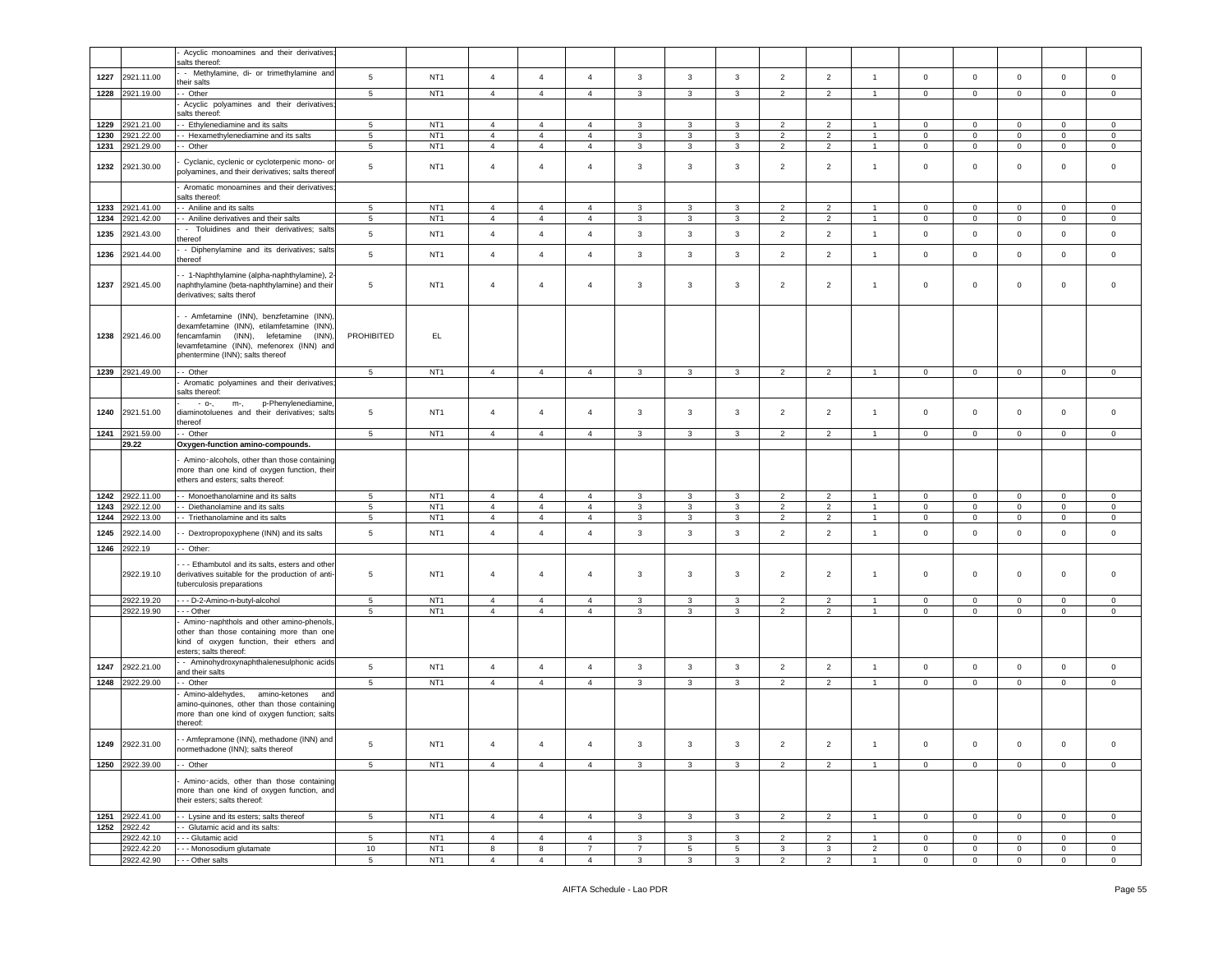| 1253 | 2922.43.00      | Anthranilic acid and its salts                                       | 5               | NT <sub>1</sub> | $\overline{4}$ | $\overline{4}$ | $\overline{4}$ | 3              | 3              | 3              | 2                        | $\overline{2}$ |                | $\mathbf 0$    | $\mathbf 0$         | $\mathbf 0$    | $\Omega$            | $\mathbf 0$    |
|------|-----------------|----------------------------------------------------------------------|-----------------|-----------------|----------------|----------------|----------------|----------------|----------------|----------------|--------------------------|----------------|----------------|----------------|---------------------|----------------|---------------------|----------------|
| 1254 | 2922.44.00      | - Tilidine (INN) and its salts                                       | 5               | NT <sub>1</sub> | $\overline{4}$ | $\overline{4}$ | $\overline{4}$ | 3              | 3              | 3              | $\overline{2}$           | $\overline{2}$ |                | $\mathbf 0$    | $\mathbf 0$         | $\mathbf 0$    | $\mathbf 0$         | $\mathbf 0$    |
| 1255 | 2922.49         |                                                                      |                 |                 |                |                |                |                |                |                |                          |                |                |                |                     |                |                     |                |
|      |                 | Other:                                                               |                 |                 |                |                |                |                |                |                |                          |                |                |                |                     |                |                     |                |
|      | 2922.49.10      | - - Mefenamic acid and its salts                                     | 5               | NT <sub>1</sub> | $\overline{4}$ | $\overline{4}$ | $\overline{4}$ | 3              | 3              | 3              | $\overline{\phantom{a}}$ | $\overline{2}$ |                | $\mathbf 0$    | $\mathbf 0$         | $\mathbf 0$    | $\mathbf 0$         | $\mathbf 0$    |
|      | 2922.49.90      | - - Other                                                            | 5               | NT <sub>1</sub> | $\overline{4}$ | $\overline{4}$ | $\overline{4}$ | 3              | 3              | 3              | $\overline{2}$           | $\overline{2}$ |                | $\mathbf 0$    | $\mathbf 0$         | $\mathbf 0$    | $\mathbf{0}$        | $\circ$        |
|      |                 | Amino-alcohol-phenols, amino-acid-phenols                            |                 |                 |                |                |                |                |                |                |                          |                |                |                |                     |                |                     |                |
| 1256 | 2922.50         | and other amino-compounds with oxyger                                |                 |                 |                |                |                |                |                |                |                          |                |                |                |                     |                |                     |                |
|      |                 | unction:                                                             |                 |                 |                |                |                |                |                |                |                          |                |                |                |                     |                |                     |                |
|      | 2922.50.10      | - p-Aminosalicylic acid and its salts, esters                        | $\,$ 5 $\,$     | NT <sub>1</sub> | $\overline{4}$ | $\overline{4}$ | $\overline{4}$ | $\mathbf{3}$   | $\mathbf{3}$   | $\mathbf{3}$   | $\overline{2}$           | $\overline{2}$ | $\overline{1}$ | $\mathsf 0$    | $\circ$             | $\mathbf 0$    | $\mathsf{O}\xspace$ | $\mathsf 0$    |
|      |                 | and other derivatives                                                |                 |                 |                |                |                |                |                |                |                          |                |                |                |                     |                |                     |                |
|      | 2922.50.90      | - Other                                                              | 5               | NT <sub>1</sub> | $\overline{4}$ | $\overline{4}$ | $\overline{4}$ | $\overline{3}$ | $\overline{3}$ | $\overline{3}$ | 2                        | $\overline{2}$ | $\overline{1}$ | $\circ$        | $\mathbf 0$         | $\mathbf 0$    | $\circ$             | $\mathbf 0$    |
|      |                 | ammonium<br>Quaternary<br>salts<br>and                               |                 |                 |                |                |                |                |                |                |                          |                |                |                |                     |                |                     |                |
|      | 29.23           | lecithins<br>and<br>hydroxides;<br>other                             |                 |                 |                |                |                |                |                |                |                          |                |                |                |                     |                |                     |                |
|      |                 | phosphoaminolipids, whether or<br>not                                |                 |                 |                |                |                |                |                |                |                          |                |                |                |                     |                |                     |                |
|      |                 | chemically defined.                                                  |                 |                 |                |                |                |                |                |                |                          |                |                |                |                     |                |                     |                |
| 1257 | 2923.10.00      | Choline and its salts                                                | $5\phantom{.0}$ | NT <sub>1</sub> | $\overline{4}$ | $\overline{4}$ | $\overline{4}$ | $\mathbf{3}$   | 3              | $\mathbf{3}$   | $\overline{2}$           | $\overline{2}$ | $\overline{1}$ | $\mathbf 0$    | $\overline{0}$      | $\mathbf 0$    | $\mathbf 0$         | $\mathbf 0$    |
| 1258 | 2923.20         | Lecithins and other phosphoaminolipids:                              |                 |                 |                |                |                |                |                |                |                          |                |                |                |                     |                |                     |                |
|      |                 |                                                                      |                 |                 |                |                |                |                |                |                |                          |                |                |                |                     |                |                     |                |
|      | 2923.20.10      | - Lecithins, whether or not chemically                               | $\,$ 5 $\,$     | NT <sub>1</sub> | $\overline{4}$ | $\overline{4}$ | $\overline{4}$ | $\mathbf{3}$   | $\mathbf{3}$   | $\mathbf{3}$   | $\overline{2}$           | $\overline{2}$ | $\overline{1}$ | $\mathbf 0$    | $\mathsf 0$         | $\mathsf 0$    | $\mathbf 0$         | $\mathbf 0$    |
|      |                 | defined                                                              |                 |                 |                |                |                |                |                |                |                          |                |                |                |                     |                |                     |                |
|      | 2923.20.90      | - Other                                                              | $\,$ 5 $\,$     | NT <sub>1</sub> | $\overline{4}$ | $\overline{4}$ | $\overline{4}$ | $\mathbf{3}$   | $\mathbf{3}$   | $\mathbf{3}$   | $\overline{2}$           | $\overline{2}$ | $\overline{1}$ | $\mathbf 0$    | $\mathsf 0$         | $\mathbf 0$    | $\mathbf 0$         | $\mathbf 0$    |
| 1259 | 2923.90.00      | Other                                                                | 5               | NT <sub>1</sub> | $\overline{4}$ | $\overline{4}$ | $\overline{4}$ | 3              | 3              | 3              | $\overline{2}$           | $\overline{2}$ | $\overline{1}$ | $\mathbf 0$    | $\mathbf 0$         | $\mathbf 0$    | $\mathbf 0$         | $\mathbf 0$    |
|      |                 | Carboxyamide-function<br>compounds;                                  |                 |                 |                |                |                |                |                |                |                          |                |                |                |                     |                |                     |                |
|      | 29.24           | amide-function compounds of carbonic                                 |                 |                 |                |                |                |                |                |                |                          |                |                |                |                     |                |                     |                |
|      |                 | acid.                                                                |                 |                 |                |                |                |                |                |                |                          |                |                |                |                     |                |                     |                |
|      |                 | Acyclic<br>amides<br>(including<br>acyclic                           |                 |                 |                |                |                |                |                |                |                          |                |                |                |                     |                |                     |                |
|      |                 | carbamates)<br>and their derivatives; salts                          |                 |                 |                |                |                |                |                |                |                          |                |                |                |                     |                |                     |                |
|      |                 | hereof:                                                              |                 |                 |                |                |                |                |                |                |                          |                |                |                |                     |                |                     |                |
| 1260 | 2924.11.00      | - Meprobamate (INN)                                                  | 5               | NT <sub>1</sub> | $\overline{4}$ | $\overline{4}$ | $\overline{4}$ | 3              | 3              | 3              | $\overline{2}$           | $\overline{2}$ |                | $\mathbf 0$    | $\mathbf{0}$        | 0              | $\mathbf 0$         | 0              |
|      |                 | Fluoroacetamide (ISO), monocrotophos                                 |                 |                 |                |                |                |                |                |                |                          |                |                |                |                     |                |                     |                |
| 1261 | 2924.12.00      | (ISO) and phosphamidon (ISO)                                         | $\,$ 5 $\,$     | NT <sub>1</sub> | $\overline{4}$ | $\overline{4}$ | $\overline{4}$ | $\mathbf{3}$   | 3              | 3              | $\overline{2}$           | $\overline{2}$ | $\overline{1}$ | $\mathbf 0$    | $\overline{0}$      | $\mathbf 0$    | 0                   | $\mathbf 0$    |
|      |                 |                                                                      |                 |                 |                |                |                |                |                |                |                          |                |                |                |                     |                |                     |                |
|      | 1262 2924.19.00 | - Other                                                              | $5\phantom{.0}$ | NT <sub>1</sub> | $\overline{4}$ | $\overline{4}$ | $\overline{4}$ | $\mathbf{3}$   | $\mathbf{3}$   | $\mathbf{3}$   | $\overline{2}$           | $\overline{2}$ | $\overline{1}$ | $\overline{0}$ | $\overline{0}$      | $\overline{0}$ | $\mathbf 0$         | $\mathsf 0$    |
|      |                 | Cyclic amides (including cyclic carbamates)                          |                 |                 |                |                |                |                |                |                |                          |                |                |                |                     |                |                     |                |
|      |                 | and their derivatives; salts thereof:                                |                 |                 |                |                |                |                |                |                |                          |                |                |                |                     |                |                     |                |
|      |                 |                                                                      |                 |                 |                |                |                |                |                |                |                          |                |                |                |                     |                |                     |                |
| 1263 | 2924.21         | - Ureines and their derivatives; salts thereof                       |                 |                 |                |                |                |                |                |                |                          |                |                |                |                     |                |                     |                |
|      | 2924.21.10      | - - 4-Ethoxyphenylurea (dulcin)                                      | 5               | NT <sub>1</sub> | $\overline{4}$ | $\overline{4}$ | $\overline{4}$ | 3              | 3              | 3              | $\overline{2}$           | $\overline{2}$ |                | $\mathbf 0$    | $\mathbf 0$         | 0              | $\mathbf 0$         | $\mathbf 0$    |
|      |                 |                                                                      |                 |                 | $\overline{4}$ | $\overline{4}$ | $\overline{4}$ |                |                |                |                          | $\overline{2}$ |                |                | $\ddot{\mathbf{0}}$ |                |                     |                |
|      | 2924.21.20      | - Diuron and monuron                                                 | $\overline{5}$  | NT <sub>1</sub> |                |                |                | $\mathbf{3}$   | $\mathbf{3}$   | 3              | $\overline{2}$           |                |                | $\mathbf 0$    |                     | $\mathbf 0$    | $\mathbf 0$         | $\mathbf 0$    |
|      | 2924.21.90      | - Other                                                              | $5\phantom{.0}$ | NT <sub>1</sub> | $\overline{4}$ | $\overline{4}$ | $\overline{4}$ | 3              | 3              | 3              | $\overline{2}$           | $\overline{2}$ | $\overline{1}$ | $\mathsf 0$    | $\mathbf 0$         | $\mathbf 0$    | $\mathbf 0$         | $\mathbf 0$    |
| 1264 | 2924.23.00      | - 2-Acetamidobenzoic<br>acid<br>(N-                                  | $\,$ 5 $\,$     | NT <sub>1</sub> | $\overline{4}$ | $\overline{4}$ | $\overline{4}$ | $\mathbf{3}$   | $\mathbf{3}$   | $\mathbf{3}$   | $\overline{2}$           | $\overline{2}$ | $\overline{1}$ | $\mathbf 0$    | $\mathbf 0$         | $\mathbf 0$    | $\mathbf 0$         | $\mathbf 0$    |
|      |                 | acetylanthranilic acid) and its salts                                |                 |                 |                |                |                |                |                |                |                          |                | $\overline{1}$ |                |                     |                |                     |                |
| 1265 | 2924.24.00      | Ethinamate (INN)                                                     | $5\phantom{.0}$ | NT <sub>1</sub> | $\overline{4}$ | $\overline{4}$ | $\overline{4}$ | $\mathbf{3}$   | $\mathbf{3}$   | $\mathbf{3}$   | $\overline{2}$           | $\overline{2}$ |                | $\mathbb O$    | $\mathbf 0$         | $\mathbf 0$    | $\mathsf 0$         | $\mathbf 0$    |
| 1266 | 2924.29         | Other:                                                               |                 |                 |                |                |                |                |                |                |                          |                |                |                |                     |                |                     |                |
|      | 2924.29.10      | - - Aspartame                                                        | 5               | NT <sub>1</sub> | $\overline{4}$ | $\overline{4}$ | $\overline{4}$ | 3              | 3              | 3              | $\overline{2}$           | $\overline{2}$ |                | $\mathbf 0$    | $\mathbf{0}$        | $\mathbf 0$    | $\mathbf 0$         | $\mathbf 0$    |
|      | 2924.29.20      | - - Butylphenylmethyl carbamate; methyl                              | $\,$ 5 $\,$     | NT <sub>1</sub> | $\overline{4}$ | $\overline{4}$ | $\overline{4}$ | $\mathbf{3}$   | $\mathbf{3}$   | $\mathbf{3}$   | $\overline{2}$           | $\overline{2}$ | $\mathbf{1}$   | $\mathsf 0$    | $\mathbf 0$         | $\mathbf 0$    | $\mathsf 0$         | $\mathbf 0$    |
|      |                 | sopropyl phenyl carbamate                                            |                 |                 |                |                |                |                |                |                |                          |                |                |                |                     |                |                     |                |
|      | 2924.29.90      | - - Other                                                            | $5\phantom{.0}$ | NT <sub>1</sub> | $\overline{4}$ | $\overline{4}$ | $\overline{4}$ | $\mathbf{3}$   | $\mathbf{3}$   | 3              | $\overline{2}$           | $\overline{2}$ | $\mathbf{1}$   | $\mathbf 0$    | $\mathbf 0$         | $\mathbf 0$    | $\mathbf 0$         | $\mathbf 0$    |
|      |                 | Carboxyimide-function<br>compounds                                   |                 |                 |                |                |                |                |                |                |                          |                |                |                |                     |                |                     |                |
|      | 29.25           | (including saccharin and its salts) and<br>imine-function compounds. |                 |                 |                |                |                |                |                |                |                          |                |                |                |                     |                |                     |                |
|      |                 |                                                                      |                 |                 |                |                |                |                |                |                |                          |                |                |                |                     |                |                     |                |
|      |                 | Imides and their derivatives; salts thereof:                         |                 |                 |                |                |                |                |                |                |                          |                |                |                |                     |                |                     |                |
| 1267 | 2925.11.00      | - Saccharin and its salts                                            | 5               | NT <sub>1</sub> | $\overline{4}$ | $\overline{4}$ | $\overline{4}$ | $\mathbf{3}$   | 3              | 3              | $\overline{2}$           | $\overline{2}$ | $\overline{1}$ | $\mathbf{0}$   | $\overline{0}$      | $\mathbf 0$    | $\mathbf{0}$        | $\circ$        |
|      | 2925.12.00      |                                                                      | $\sqrt{5}$      | NT <sub>1</sub> | $\overline{4}$ | $\overline{4}$ | $\overline{4}$ | $\mathbf{3}$   | $\mathbf{3}$   | $\mathbf{3}$   | 2                        | $\overline{2}$ | $\mathbf{1}$   | $\mathbf{0}$   | $\mathbf 0$         |                | $\overline{0}$      | $\mathbf{0}$   |
| 1268 |                 | Glutethimide (INN)                                                   | $\,$ 5 $\,$     | NT <sub>1</sub> | $\overline{4}$ | $\overline{4}$ | $\overline{4}$ | $\mathbf{3}$   | $\mathbf{3}$   | $\mathbf{3}$   | $\overline{2}$           |                |                | $\mathbf 0$    | $\mathbf 0$         | $\mathbf 0$    |                     | $\mathbf 0$    |
| 1269 | 2925.19.00      | Other                                                                |                 |                 |                |                |                |                |                |                |                          | $\overline{2}$ | $\overline{1}$ |                |                     | $\mathbf 0$    | $\mathsf 0$         |                |
|      |                 | Imines and their derivatives; salts thereof:                         |                 |                 |                |                |                |                |                |                |                          |                |                |                |                     |                |                     |                |
|      |                 |                                                                      |                 |                 |                |                |                |                |                |                |                          |                |                |                |                     |                |                     |                |
| 1270 | 2925.21.00      | - Chlordimeform (ISO)                                                | $5\phantom{.0}$ | NT <sub>1</sub> | $\overline{4}$ | $\overline{4}$ | $\overline{4}$ | $\mathbf{3}$   | $\mathbf{3}$   | $\mathbf{3}$   | $\overline{2}$           | $\overline{2}$ | $\overline{1}$ | $\mathbf{0}$   | $\mathbf{0}$        | $\mathbf 0$    | $\overline{0}$      | $\mathbf{0}$   |
| 1271 | 2925.29.00      | - Other                                                              | 5               | NT <sub>1</sub> | $\overline{4}$ | $\overline{4}$ | $\overline{4}$ | 3              | 3              | 3              | $\overline{2}$           | $\overline{2}$ | $\overline{1}$ | $\mathbf 0$    | $\mathsf 0$         | $\mathbf 0$    | $\mathsf 0$         | $\mathsf 0$    |
|      | 29.26           | Nitrile-function compounds.                                          |                 |                 |                |                |                |                |                |                |                          |                |                |                |                     |                |                     |                |
| 1272 | 2926.10.00      | Acrylonitrile                                                        | $5\overline{)}$ | NT <sub>1</sub> | $\overline{4}$ | $\overline{4}$ | $\overline{4}$ | 3              | 3              | 3              | $\overline{2}$           | $\overline{2}$ | $\overline{1}$ | $\mathbf 0$    | $\mathbf 0$         | $\mathbf 0$    | $\mathbf 0$         | $\mathbf 0$    |
| 1273 | 2926.20.00      | 1-Cyanoguanidine (dicyandiamide)                                     | $\,$ 5 $\,$     | NT <sub>1</sub> | $\overline{4}$ | $\overline{4}$ | $\overline{4}$ | 3              | $\mathbf{3}$   | $\mathbf{3}$   | $\overline{2}$           | $\overline{2}$ | $\overline{1}$ | $\mathsf 0$    | $\mathsf 0$         | $\mathbf 0$    | $\mathsf 0$         | $\mathbf 0$    |
|      |                 | Fenproporex (INN) and its salts; methadone                           |                 |                 |                |                |                |                |                |                |                          |                |                |                |                     |                |                     |                |
| 1274 | 2926.30.00      | (INN) intermediate (4-cyano-2-dimethylamino-                         | $\,$ 5 $\,$     | NT <sub>1</sub> | $\overline{4}$ | $\overline{4}$ | $\overline{4}$ | 3              | 3              | 3              | $\overline{2}$           | $\overline{2}$ | $\overline{1}$ | $\mathbf 0$    | $\mathbf 0$         | $\mathbf 0$    | $\mathsf 0$         | $\mathbf 0$    |
|      |                 | 4, 4-diphenylbutane)                                                 |                 |                 |                |                |                |                |                |                |                          |                |                |                |                     |                |                     |                |
| 1275 | 2926.90.00      | Other                                                                | $\sqrt{5}$      | NT <sub>1</sub> | $\overline{4}$ | $\overline{4}$ | $\overline{4}$ | $\mathbf{3}$   | $\mathbf{3}$   | $\mathbf{3}$   | $\overline{2}$           | $\overline{2}$ | $\overline{1}$ | $\overline{0}$ | $\mathbf 0$         | $\mathbf 0$    | $\overline{0}$      | $\mathbf 0$    |
|      | 1276 29.27      | Diazo-, azo- or azoxy-compounds.                                     |                 |                 |                |                |                |                |                |                |                          |                |                |                |                     |                |                     |                |
|      | 2927.00.10      | Azodicarbonamide                                                     | 5               | NT <sub>1</sub> | $\overline{4}$ | $\overline{4}$ | $\overline{4}$ | 3              | 3              | 3              | $\overline{2}$           | $\overline{2}$ | $\overline{1}$ | $\mathbf{0}$   | $\mathbf{0}$        | $\mathbf 0$    | $\mathbf{0}$        | $\mathbf 0$    |
|      | 2927.00.90      | - Other                                                              | $\sqrt{5}$      | NT <sub>1</sub> | $\overline{4}$ | $\overline{4}$ | $\overline{4}$ | $\mathbf{3}$   | $\mathbf{3}$   | $\mathbf{3}$   | $\overline{2}$           | $\overline{2}$ | $\overline{1}$ | $\mathbf{0}$   | $\mathbf 0$         | $\mathbf 0$    | $\mathbf 0$         | $\circ$        |
|      | 29.28           | Organic derivatives of hydrazine or of                               |                 |                 |                |                |                |                |                |                |                          |                |                |                |                     |                |                     |                |
| 1277 |                 | hydroxylamine.                                                       |                 |                 |                |                |                |                |                |                |                          |                |                |                |                     |                |                     |                |
|      | 2928.00.10      | - Linuron                                                            | $5\overline{5}$ | NT <sub>1</sub> | $\overline{4}$ | $\overline{4}$ | $\overline{4}$ | 3              | 3              | 3              | $\overline{2}$           | $\overline{2}$ | $\overline{1}$ | $\mathbf{0}$   | $\mathbf{0}$        | $\mathbf{0}$   | $\mathbf{0}$        | $\mathbf{0}$   |
|      | 2928.00.90      | - Other                                                              | 5               | NT <sub>1</sub> | $\overline{4}$ | $\overline{4}$ | $\overline{4}$ | $\mathbf{3}$   | $\mathbf{3}$   | $\mathbf{3}$   | $\overline{2}$           | $\overline{2}$ | $\overline{1}$ | $\overline{0}$ | $\mathbf 0$         | $\mathbf 0$    | $\overline{0}$      | $\mathsf 0$    |
|      | 29.29           | Compounds with other nitrogen function.                              |                 |                 |                |                |                |                |                |                |                          |                |                |                |                     |                |                     |                |
|      |                 |                                                                      |                 |                 |                |                |                |                |                |                |                          |                |                |                |                     |                |                     |                |
|      | 1278 2929.10.00 | - Isocyanates                                                        | $5\overline{5}$ | NT <sub>1</sub> | $\overline{4}$ | $\overline{4}$ | $\overline{4}$ | $\mathbf{3}$   | $\overline{3}$ | $\mathbf{3}$   | $\overline{2}$           | $\overline{2}$ | $\overline{1}$ | $\overline{0}$ | $\overline{0}$      | $\mathsf 0$    | $\overline{0}$      | $\overline{0}$ |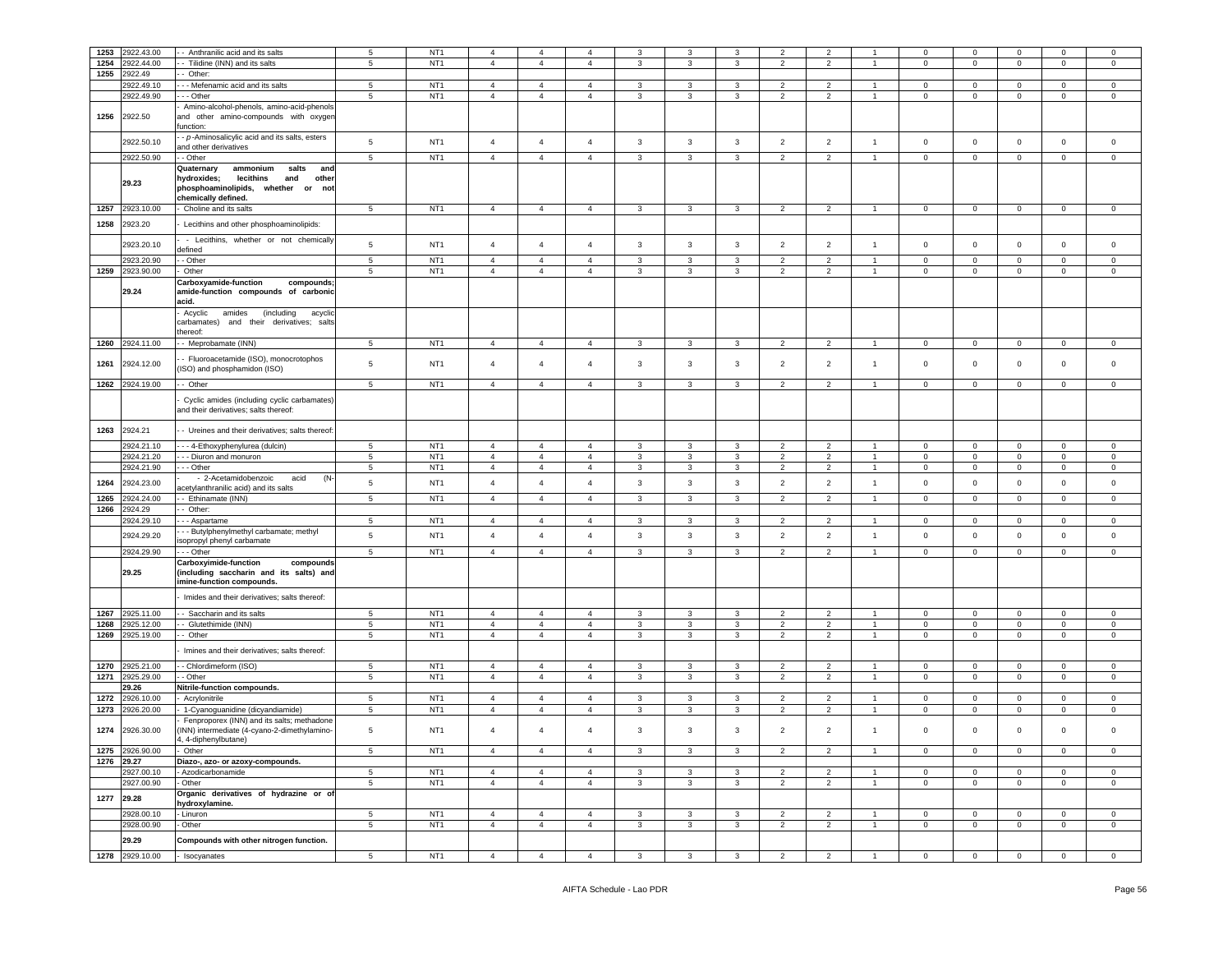| 1279 | 2929.90         | Other:                                                                            |                 |                 |                |                |                |              |                         |              |                |                |                |                |                |             |                |             |
|------|-----------------|-----------------------------------------------------------------------------------|-----------------|-----------------|----------------|----------------|----------------|--------------|-------------------------|--------------|----------------|----------------|----------------|----------------|----------------|-------------|----------------|-------------|
|      | 2929.90.10      | Sodium cyclamate                                                                  | 5               | NT <sub>1</sub> | $\overline{4}$ | $\overline{4}$ | $\overline{4}$ | 3            | 3                       | 3            | $\overline{2}$ | $\overline{2}$ |                | $\mathbf 0$    | $\mathbf 0$    | 0           | 0              | $\mathsf 0$ |
|      | 2929.90.20      | - Other cyclamates                                                                | 5               | NT <sub>1</sub> | $\overline{4}$ | $\overline{4}$ | $\overline{4}$ | 3            | 3                       | 3            | $\overline{2}$ | $\overline{2}$ | $\overline{1}$ | $\mathbf 0$    | $\overline{0}$ | $\mathbf 0$ | $\mathbf 0$    | $\mathbf 0$ |
|      | 2929.90.90      | - Other                                                                           | 5               | NT <sub>1</sub> | $\overline{4}$ | $\overline{4}$ | $\overline{4}$ | 3            | $\mathbf{3}$            | 3            | 2              | $\overline{2}$ |                | $\mathbf 0$    | $\mathbf 0$    | 0           | 0              | $\mathbf 0$ |
|      | 29.30           | Organo-sulphur compounds.                                                         |                 |                 |                |                |                |              |                         |              |                |                |                |                |                |             |                |             |
|      |                 |                                                                                   |                 |                 |                |                |                |              |                         |              |                |                |                |                |                |             |                |             |
| 1280 | 2930.20.00      | Thiocarbamates and dithiocarbamates                                               | 5               | NT <sub>1</sub> | $\overline{4}$ | $\overline{4}$ | $\overline{4}$ | 3            | 3                       | 3            | $\overline{2}$ | $\overline{2}$ | $\overline{1}$ | $\mathbf 0$    | $\mathbf 0$    | $\mathbf 0$ | 0              | $\mathsf 0$ |
| 1281 | 930.30.00       | Thiuram mono-, di- or tetrasulphides                                              | $\sqrt{5}$      | NT <sub>1</sub> | $\overline{4}$ | $\overline{4}$ | $\overline{4}$ | 3            | 3                       | 3            | $\overline{2}$ | $\overline{2}$ | $\overline{1}$ | $\mathbf 0$    | $\mathsf 0$    | $\mathbf 0$ | $\mathbf 0$    | $\mathbf 0$ |
| 1282 | !930.40.00      | Methionine                                                                        | 5               | NT <sub>1</sub> | $\overline{4}$ | $\overline{4}$ | $\overline{4}$ | 3            | 3                       | 3            | $\overline{2}$ | $\overline{2}$ | -1             | $\mathbf 0$    | $\mathbf 0$    | $\mathbf 0$ | 0              | $\mathsf 0$ |
|      |                 |                                                                                   |                 |                 |                |                |                |              |                         |              |                |                |                |                |                |             |                |             |
| 1283 | 2930.50.00      | Captafol (ISO) and methamidophos (ISO)                                            | $5\phantom{.0}$ | NT <sub>1</sub> | $\overline{4}$ | $\overline{4}$ | $\overline{4}$ | $\mathbf{3}$ | 3                       | 3            | $\overline{2}$ | $\overline{2}$ | $\overline{1}$ | $\mathbf 0$    | $\mathbf 0$    | $\mathbf 0$ | $\mathsf 0$    | $\mathbf 0$ |
| 1284 | 930.90.00       | Other                                                                             | 5               | NT <sub>1</sub> | $\overline{4}$ | $\overline{4}$ | $\overline{4}$ | 3            | 3                       | 3            | $\overline{2}$ | $\overline{2}$ | $\overline{1}$ | $\mathbf 0$    | $\mathbf 0$    | $\mathbf 0$ | $\mathbf 0$    | $\mathbf 0$ |
| 1285 | 29.31           | Other organo-inorganic compounds.                                                 |                 |                 |                |                |                |              |                         |              |                |                |                |                |                |             |                |             |
|      | 2931.00.10      | Tetraethyl lead                                                                   | $5^{\circ}$     | NT <sub>1</sub> | $\overline{4}$ | $\overline{4}$ | $\overline{4}$ | 3            | 3                       | 3            | $\overline{2}$ | $\overline{2}$ | $\overline{1}$ | $\mathbf 0$    | $\mathbf{0}$   | $\mathbf 0$ | $\mathbf 0$    | $\mathbf 0$ |
|      |                 | N-(phosphonomethyl) glycine and salts                                             |                 |                 |                |                |                |              |                         |              |                |                |                |                |                |             |                |             |
|      | 2931.00.20      | hereof                                                                            | 5               | NT <sub>1</sub> | $\sqrt{4}$     | $\overline{4}$ | $\overline{4}$ | 3            | $\mathbf{3}$            | $\mathbf{3}$ | $\overline{c}$ | $\overline{2}$ | $\mathbf{1}$   | $\mathbf 0$    | $\mathbf 0$    | $\mathbf 0$ | $\pmb{0}$      | $\mathsf 0$ |
|      | 2931.00.30      | Ethephone                                                                         | 5               | NT <sub>1</sub> | $\overline{4}$ | $\overline{4}$ | $\overline{4}$ | 3            | 3                       | 3            | $\overline{2}$ | $\overline{2}$ |                | $\mathbf 0$    | $\mathbf 0$    | $\mathbf 0$ | $\Omega$       | $\Omega$    |
|      | 2931.00.40      | Organo-arsenic compounds                                                          | 5               | NT <sub>1</sub> | $\overline{4}$ | $\overline{4}$ | $\overline{4}$ | 3            | 3                       | 3            | $\overline{2}$ | $\overline{2}$ | $\overline{1}$ | $\mathbf 0$    | $\mathbf 0$    | $\mathbf 0$ | 0              | $\mathbf 0$ |
|      | 2931.00.90      | Other                                                                             | $\sqrt{5}$      | NT <sub>1</sub> | $\overline{4}$ | $\overline{4}$ | $\overline{4}$ | $\mathbf{3}$ | $\mathbf{3}$            | 3            | $\overline{c}$ | $\overline{2}$ | $\overline{1}$ | $\mathsf 0$    | $\mathbf 0$    | 0           | 0              | $\mathsf 0$ |
|      |                 | Heterocyclic compounds with oxygen                                                |                 |                 |                |                |                |              |                         |              |                |                |                |                |                |             |                |             |
|      | 29.32           | hetero-atom( <i>s</i> ) only.                                                     |                 |                 |                |                |                |              |                         |              |                |                |                |                |                |             |                |             |
|      |                 | Compounds containing an unfused furan                                             |                 |                 |                |                |                |              |                         |              |                |                |                |                |                |             |                |             |
|      |                 | ring (whether or not hydrogenated) in the                                         |                 |                 |                |                |                |              |                         |              |                |                |                |                |                |             |                |             |
|      |                 | structure:                                                                        |                 |                 |                |                |                |              |                         |              |                |                |                |                |                |             |                |             |
| 1286 | 2932.11.00      | - Tetrahydrofuran                                                                 | 5               | NT <sub>1</sub> | $\overline{4}$ | $\overline{4}$ | $\overline{4}$ | 3            | 3                       | 3            | 2              | $\overline{2}$ | $\overline{1}$ | $\mathbf 0$    | $\mathbf{0}$   | $\mathbf 0$ | $\mathbf 0$    | $\mathbf 0$ |
| 1287 | 2932.12.00      | - 2-Furaldehyde (furfuraldehyde)                                                  | 5               | NT <sub>1</sub> | $\overline{4}$ | $\overline{4}$ | $\overline{4}$ | 3            | 3                       | 3            | $\overline{2}$ | $\overline{2}$ | $\overline{1}$ | $\mathbf{0}$   | $\mathbf{0}$   | $\mathbf 0$ | $\mathbf 0$    | $\mathbf 0$ |
|      |                 | - Furfuryl alcohol and tetrahydrofurfury                                          |                 |                 |                |                |                |              |                         |              |                |                |                |                |                |             |                |             |
| 1288 | 2932.13.00      | alcohol                                                                           | $\,$ 5 $\,$     | NT <sub>1</sub> | $\overline{4}$ | $\overline{4}$ | $\overline{4}$ | 3            | 3                       | 3            | $\overline{2}$ | $\overline{2}$ | $\overline{1}$ | $\mathbf 0$    | $\mathbf 0$    | $\mathbf 0$ | $\mathbf 0$    | $\mathsf 0$ |
| 1289 | 2932.19.00      | - Other                                                                           | 5               | NT <sub>1</sub> | $\overline{4}$ | $\overline{4}$ | $\overline{4}$ | 3            | 3                       | 3            | $\overline{2}$ | $\overline{2}$ | $\overline{1}$ | $\mathbf 0$    | $\mathbf 0$    | $\mathbf 0$ | $\mathbf{0}$   | $\mathbf 0$ |
|      |                 | Lactones                                                                          |                 |                 |                |                |                |              |                         |              |                |                |                |                |                |             |                |             |
|      |                 | - Coumarin,<br>methylcoumarins<br>and                                             |                 |                 |                |                |                |              |                         |              |                |                |                |                |                |             |                |             |
| 1290 | 2932.21.00      | ethylcoumarins                                                                    | $5\phantom{.0}$ | NT <sub>1</sub> | $\overline{4}$ | $\overline{4}$ | $\overline{4}$ | 3            | 3                       | 3            | $\overline{2}$ | $\overline{2}$ | $\overline{1}$ | $\mathbf 0$    | $\mathbf 0$    | $\mathbf 0$ | $\mathbf 0$    | $\mathsf 0$ |
| 1291 | 2932.29.00      | - Other lactones                                                                  | 5               | NT <sub>1</sub> | $\overline{4}$ | $\overline{4}$ | $\overline{4}$ | 3            | 3                       | 3            | $\overline{2}$ | $\overline{2}$ | $\overline{1}$ | $\mathbf 0$    | $\overline{0}$ | $\mathbf 0$ | $\mathbf 0$    | $\mathbf 0$ |
|      |                 | Other:                                                                            |                 |                 |                |                |                |              |                         |              |                |                |                |                |                |             |                |             |
| 1292 | 2932.91.00      | - Isosafrole                                                                      | 5               | NT <sub>1</sub> | $\overline{4}$ | $\overline{4}$ | $\overline{4}$ | 3            | 3                       | 3            | $\overline{2}$ | $\overline{2}$ |                | $\mathbf 0$    | $\mathbf 0$    | $\mathbf 0$ | $\mathbf 0$    | $\Omega$    |
|      |                 |                                                                                   |                 |                 |                |                |                |              |                         |              |                |                |                |                |                |             |                |             |
| 1293 | 2932.92.00      | - 1-(1,3-Benzodioxol-5-yl)propan-2-one                                            | 5               | NT <sub>1</sub> | $\overline{4}$ | $\overline{4}$ | $\overline{4}$ | 3            | 3                       | 3            | $\overline{2}$ | $\overline{2}$ | $\overline{1}$ | $\mathbf 0$    | $\mathsf 0$    | $\mathbf 0$ | $\mathsf 0$    | $\mathsf 0$ |
| 1294 | 2932.93.00      | - Piperonal                                                                       | 5               | NT <sub>1</sub> | $\overline{4}$ | $\overline{4}$ | $\overline{4}$ | 3            | 3                       | 3            | 2              | $\overline{2}$ | $\overline{1}$ | $\mathbf 0$    | $\mathbf 0$    | 0           | 0              | $\mathbf 0$ |
| 1295 | 2932.94.00      | - Safrole                                                                         | $5\phantom{.0}$ | NT <sub>1</sub> | $\overline{4}$ | $\overline{4}$ | $\overline{4}$ | 3            | 3                       | 3            | $\overline{2}$ | $\overline{2}$ | $\overline{1}$ | $\mathbf 0$    | $\mathbf 0$    | $\mathbf 0$ | $\mathsf 0$    | $\mathbf 0$ |
| 1296 | 2932.95.00      | - Tetrahydrocannabinols (all isomers)                                             | 5               | NT <sub>1</sub> | $\overline{4}$ | $\overline{4}$ | $\overline{4}$ | 3            | 3                       | 3            | $\overline{2}$ | $\overline{2}$ | $\overline{1}$ | $\mathbf 0$    | $\overline{0}$ | $\mathbf 0$ | 0              | $\mathbf 0$ |
| 1297 | 2932.99         | Other:                                                                            |                 |                 |                |                |                |              |                         |              |                |                |                |                |                |             |                |             |
|      | 2932.99.10      |                                                                                   | 5               | NT <sub>1</sub> | $\overline{4}$ | $\overline{4}$ | $\overline{4}$ | 3            | 3                       | 3            | $\overline{2}$ | $\overline{2}$ |                | $\mathbf 0$    | $\mathbf 0$    | $\mathbf 0$ | $\Omega$       | $\mathbf 0$ |
|      | 2932.99.90      | - - - Carbofuran<br>· - - Other                                                   | 5               | NT <sub>1</sub> | $\overline{4}$ | $\overline{4}$ | $\overline{4}$ | 3            | 3                       | 3            | $\overline{2}$ | $\overline{2}$ |                | $\mathbf 0$    | $\mathbf 0$    | 0           | 0              | $\mathbf 0$ |
|      |                 |                                                                                   |                 |                 |                |                |                |              |                         |              |                |                |                |                |                |             |                |             |
|      | 29.33           | Heterocyclic compounds with nitrogen<br>hetero-atom( <i>s</i> ) only.             |                 |                 |                |                |                |              |                         |              |                |                |                |                |                |             |                |             |
|      |                 | Compounds containing an unfused pyrazole                                          |                 |                 |                |                |                |              |                         |              |                |                |                |                |                |             |                |             |
|      |                 | ring (whether or not hydrogenated) in the                                         |                 |                 |                |                |                |              |                         |              |                |                |                |                |                |             |                |             |
|      |                 | structure:                                                                        |                 |                 |                |                |                |              |                         |              |                |                |                |                |                |             |                |             |
|      |                 |                                                                                   |                 |                 |                |                |                |              |                         |              |                |                |                |                |                |             |                |             |
| 1298 | 2933.11         | - Phenazone (antipyrin) and its derivatives:                                      |                 |                 |                |                |                |              |                         |              |                |                |                |                |                |             |                |             |
|      | 2933.11.10      | - - Dipyrone (analgin)                                                            | 5               | NT <sub>1</sub> | $\overline{4}$ | $\overline{4}$ | $\overline{4}$ | 3            | 3                       | 3            | 2              | $\overline{2}$ |                | $\mathbf 0$    | $\mathbf 0$    | 0           | 0              | $\mathbf 0$ |
|      | 2933.11.90      | - - Other                                                                         | 5               | NT <sub>1</sub> | $\sqrt{4}$     | $\overline{4}$ | $\overline{4}$ | $\mathbf{3}$ | 3                       | $\mathbf{3}$ | $\overline{2}$ | $\overline{2}$ | $\overline{1}$ | $\mathsf 0$    | $\mathsf 0$    | $\mathsf 0$ | $\mathsf 0$    | $\mathsf 0$ |
| 1299 | 2933.19.00      | - Other                                                                           | $\sqrt{5}$      | NT <sub>1</sub> | $\overline{4}$ | $\overline{4}$ | $\overline{4}$ | $\mathbf{3}$ | $\mathbf{3}$            | 3            | $\overline{2}$ | $\overline{2}$ | $\overline{1}$ | $\mathsf 0$    | $\overline{0}$ | $\mathsf 0$ | $\mathbf 0$    | $\mathsf 0$ |
|      |                 | Compounds<br>containing<br>an<br>unfused                                          |                 |                 |                |                |                |              |                         |              |                |                |                |                |                |             |                |             |
|      |                 | midazole ring (whether or not hydrogenated)                                       |                 |                 |                |                |                |              |                         |              |                |                |                |                |                |             |                |             |
|      |                 | in the structure:                                                                 |                 |                 |                |                |                |              |                         |              |                |                |                |                |                |             |                |             |
| 1300 | 2933.21.00      | - Hydantoin and its derivatives                                                   | 5               | NT <sub>1</sub> | $\overline{4}$ | $\overline{4}$ | $\overline{4}$ | 3            | 3                       | 3            | $\overline{2}$ | $\overline{2}$ | $\overline{1}$ | $\mathbf 0$    | $\overline{0}$ | $\mathbf 0$ | $\mathbf 0$    | $\mathbf 0$ |
| 1301 | 2933.29         | - Other:                                                                          |                 |                 |                |                |                |              |                         |              |                |                |                |                |                |             |                |             |
|      | 2933.29.10      | - - Cimetidine                                                                    | 5               | NT <sub>1</sub> | $\overline{4}$ | $\overline{4}$ | $\overline{4}$ | 3            | 3                       | 3            | $\overline{2}$ | $\overline{2}$ | $\overline{1}$ | $\mathbf 0$    | $\mathbf 0$    | $\mathbf 0$ | $\mathbf 0$    | $\circ$     |
|      | 2933.29.90      | - - Other                                                                         | $\sqrt{5}$      | NT <sub>1</sub> | $\overline{4}$ | $\overline{4}$ | $\overline{4}$ | 3            | $\mathbf{3}$            | 3            | $\overline{2}$ | $\overline{2}$ | $\mathbf{1}$   | $\mathbf 0$    | $\mathbf 0$    | 0           | 0              | $\mathbf 0$ |
|      |                 | Compounds containing an unfused pyridine                                          |                 |                 |                |                |                |              |                         |              |                |                |                |                |                |             |                |             |
|      |                 | ring (whether or not hydrogenated) in the                                         |                 |                 |                |                |                |              |                         |              |                |                |                |                |                |             |                |             |
|      |                 | structure:                                                                        |                 |                 |                |                |                |              |                         |              |                |                |                |                |                |             |                |             |
| 1302 | 2933.31.00      | - Pyridine and its salts                                                          | 5               | NT <sub>1</sub> | $\overline{4}$ | $\overline{4}$ | $\overline{4}$ | 3            | 3                       | 3            | $\overline{2}$ | $\overline{2}$ | $\overline{1}$ | $\mathbf 0$    | $\mathbf{0}$   | 0           | $\mathbf 0$    | 0           |
| 1303 | 2933.32.00      | - Piperidine and its salts                                                        | 5               | NT <sub>1</sub> | $\overline{4}$ | $\overline{4}$ | $\overline{4}$ | $\mathbf{3}$ | 3                       | 3            | $\overline{2}$ | $\overline{2}$ |                | $\mathbf 0$    | $\mathsf 0$    | $\mathbf 0$ | $\mathsf 0$    | $\mathbf 0$ |
|      |                 |                                                                                   |                 |                 |                |                |                |              |                         |              |                |                |                |                |                |             |                |             |
|      |                 | - Alfentanil (INN), anileridine (INN),                                            |                 |                 |                |                |                |              |                         |              |                |                |                |                |                |             |                |             |
|      |                 | bezitramide (INN), bromazepam (INN),                                              |                 |                 |                |                |                |              |                         |              |                |                |                |                |                |             |                |             |
|      |                 | difenoxin (INN), diphenoxylate<br>(INN),                                          |                 |                 |                |                |                |              |                         |              |                |                |                |                |                |             |                |             |
|      |                 | dipipanone (INN), fentanyl<br>(INN)<br>ketobemidone (INN), methylphenidate (INN), |                 |                 |                |                |                |              |                         |              |                |                |                |                |                |             |                |             |
|      | 1304 2933.33.00 | pentazocine (INN), pethidine (INN), pethidine                                     | $5\phantom{.0}$ | NT <sub>1</sub> | $\overline{4}$ | $\overline{4}$ | $\overline{4}$ | $\mathbf{3}$ | $\overline{\mathbf{3}}$ | $\mathbf{3}$ | $\overline{2}$ | $\overline{2}$ | $\overline{1}$ | $\overline{0}$ | $\mathbf{0}$   | $\mathsf 0$ | $\overline{0}$ | $\circ$     |
|      |                 | (INN) intermediate A, phencyclidine (INN)                                         |                 |                 |                |                |                |              |                         |              |                |                |                |                |                |             |                |             |
|      |                 | (PCP), phenoperidine (INN), pipradrol (INN),                                      |                 |                 |                |                |                |              |                         |              |                |                |                |                |                |             |                |             |
|      |                 | piritramide (INN), propiram (INN) and                                             |                 |                 |                |                |                |              |                         |              |                |                |                |                |                |             |                |             |
|      |                 | trimeperidine (INN); salts thereof                                                |                 |                 |                |                |                |              |                         |              |                |                |                |                |                |             |                |             |
|      |                 |                                                                                   |                 |                 |                |                |                |              |                         |              |                |                |                |                |                |             |                |             |
|      | 1305 2933.39    | - Other:                                                                          |                 |                 |                |                |                |              |                         |              |                |                |                |                |                |             |                |             |
|      | 2933.39.10      | - - - Chlorpheniramine and isoniazid                                              | $5\phantom{.0}$ | NT <sub>1</sub> | $\overline{4}$ | $\overline{4}$ | $\overline{4}$ | 3            | 3                       | $\mathbf{3}$ | $\overline{2}$ | $\overline{2}$ | $\overline{1}$ | $\mathbf 0$    | $\mathbf 0$    | $\mathbf 0$ | $\overline{0}$ | $\mathbf 0$ |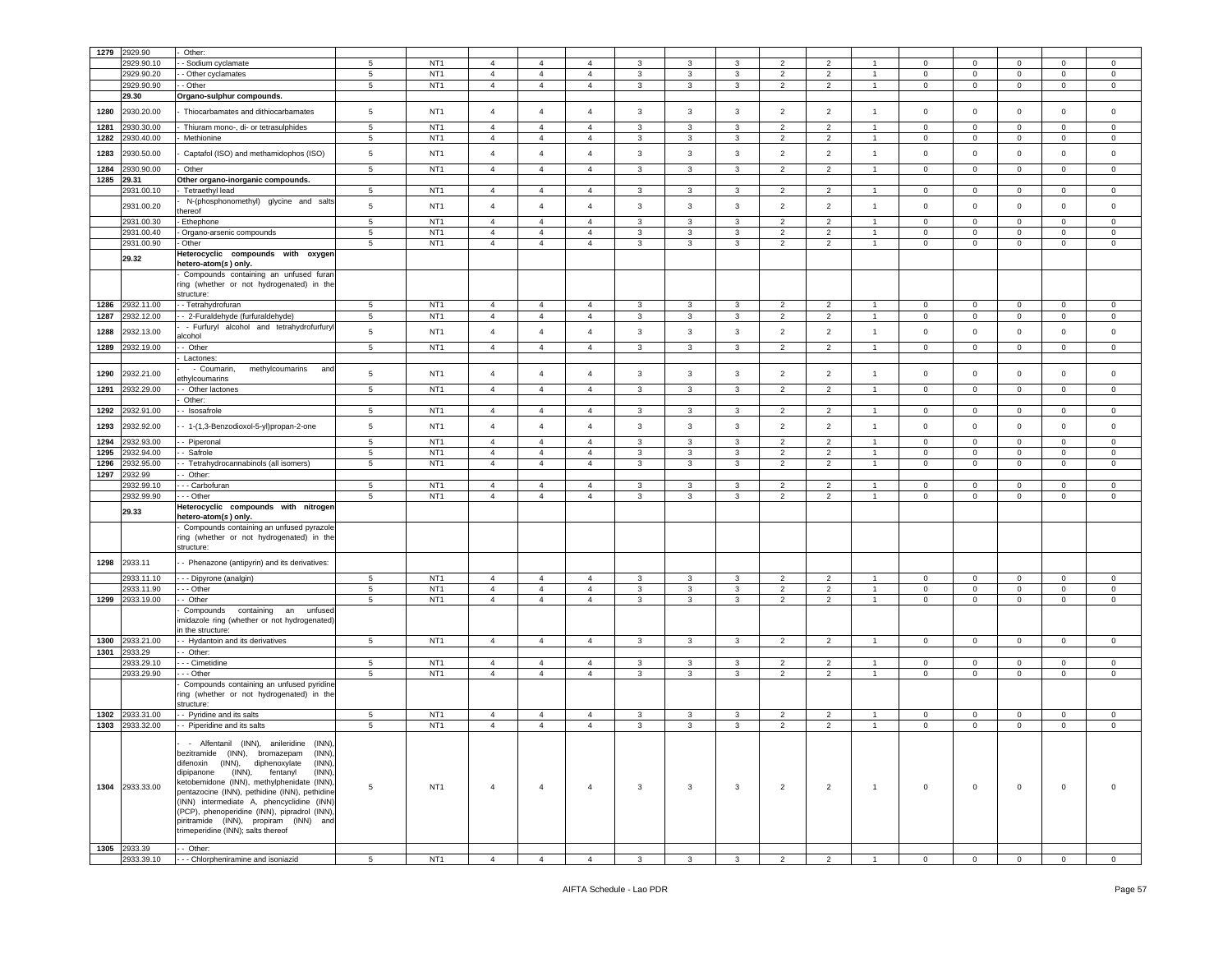|      | 2933.39.20      | - - Isonicotinic acid hydrazide and its salts,                                                                                                                                                                                                                                                                                                                                                                                                                                                                                                                                                                            | 5               | NT <sub>1</sub> | $\overline{4}$ | $\overline{4}$ | $\overline{4}$ | $\mathbf{3}$            | $\overline{3}$          | 3              | $\overline{2}$ | $\overline{2}$ | $\overline{1}$       | $\mathbf 0$    | $\mathbf 0$         | $\mathsf 0$    | $\mathsf 0$    | $\mathbf 0$         |
|------|-----------------|---------------------------------------------------------------------------------------------------------------------------------------------------------------------------------------------------------------------------------------------------------------------------------------------------------------------------------------------------------------------------------------------------------------------------------------------------------------------------------------------------------------------------------------------------------------------------------------------------------------------------|-----------------|-----------------|----------------|----------------|----------------|-------------------------|-------------------------|----------------|----------------|----------------|----------------------|----------------|---------------------|----------------|----------------|---------------------|
|      |                 | esters and derivatives, pharmaceutical grade                                                                                                                                                                                                                                                                                                                                                                                                                                                                                                                                                                              |                 |                 |                |                |                |                         |                         |                |                |                |                      |                |                     |                |                |                     |
|      | 2933.39.30      | - - - Paraquat salts                                                                                                                                                                                                                                                                                                                                                                                                                                                                                                                                                                                                      | $5\phantom{.0}$ | NT <sub>1</sub> | $\overline{4}$ | $\overline{4}$ | $\overline{4}$ | $\mathbf{3}$            | $\mathbf{3}$            | $\mathbf{3}$   | $\overline{2}$ | $\sqrt{2}$     | $\overline{1}$       | $\mathbf 0$    | $\mathbf 0$         | $\mathbf 0$    | $\mathbf 0$    | $\mathsf{O}\xspace$ |
|      | 2933.39.90      | - - - Other                                                                                                                                                                                                                                                                                                                                                                                                                                                                                                                                                                                                               | $\overline{5}$  | NT <sub>1</sub> | $\overline{4}$ | $\overline{4}$ | $\overline{4}$ | $\mathbf{3}$            | $\overline{3}$          | $\overline{3}$ | $\overline{2}$ | $\overline{2}$ | $\overline{1}$       | $\mathsf 0$    | $\circ$             | $\mathsf 0$    | $\mathsf 0$    | $\mathsf 0$         |
|      |                 |                                                                                                                                                                                                                                                                                                                                                                                                                                                                                                                                                                                                                           |                 |                 |                |                |                |                         |                         |                |                |                |                      |                |                     |                |                |                     |
|      |                 | Compounds containing in the structure a                                                                                                                                                                                                                                                                                                                                                                                                                                                                                                                                                                                   |                 |                 |                |                |                |                         |                         |                |                |                |                      |                |                     |                |                |                     |
|      |                 | quinoline or isoquinoline ring-system (whether                                                                                                                                                                                                                                                                                                                                                                                                                                                                                                                                                                            |                 |                 |                |                |                |                         |                         |                |                |                |                      |                |                     |                |                |                     |
|      |                 | or not hydrogenated), not further fused:                                                                                                                                                                                                                                                                                                                                                                                                                                                                                                                                                                                  |                 |                 |                |                |                |                         |                         |                |                |                |                      |                |                     |                |                |                     |
|      | 1306 2933.41.00 | - Levorphanol (INN) and its salts                                                                                                                                                                                                                                                                                                                                                                                                                                                                                                                                                                                         | $5\phantom{.0}$ | NT <sub>1</sub> | 4              | $\overline{4}$ | $\overline{4}$ | $\mathbf{3}$            | $\mathbf{3}$            | $\mathbf{3}$   | $\overline{2}$ | $\overline{2}$ | $\mathbf{1}$         | $\overline{0}$ | $\mathbf 0$         | $\mathbf 0$    | $\overline{0}$ | $\overline{0}$      |
|      | 1307 2933.49.00 | - Other                                                                                                                                                                                                                                                                                                                                                                                                                                                                                                                                                                                                                   | $\overline{5}$  | NT <sub>1</sub> | $\overline{4}$ | $\overline{4}$ | $\overline{4}$ | $\overline{\mathbf{3}}$ | $\overline{3}$          | $\mathbf{3}$   | $\overline{2}$ | $\overline{2}$ | $\mathbf{1}$         | $\overline{0}$ | $\overline{0}$      | $\overline{0}$ | $\overline{0}$ | $\overline{0}$      |
|      |                 | Compounds containing a pyrimidine ring                                                                                                                                                                                                                                                                                                                                                                                                                                                                                                                                                                                    |                 |                 |                |                |                |                         |                         |                |                |                |                      |                |                     |                |                |                     |
|      |                 | whether or not hydrogenated) or piperazine<br>ring in the structure:                                                                                                                                                                                                                                                                                                                                                                                                                                                                                                                                                      |                 |                 |                |                |                |                         |                         |                |                |                |                      |                |                     |                |                |                     |
| 1308 | 2933.52.00      | - Malonylurea (barbituric acid) and its salts                                                                                                                                                                                                                                                                                                                                                                                                                                                                                                                                                                             | $5\phantom{.0}$ | NT <sub>1</sub> | $\overline{4}$ | $\overline{4}$ | $\overline{4}$ | $\mathbf{3}$            | $\mathbf{3}$            | $\mathbf{3}$   | $\overline{2}$ | $\overline{2}$ | $\overline{1}$       | $\mathbb O$    | $\mathbf 0$         | $\mathbf 0$    | $\mathbf 0$    | $\mathsf 0$         |
|      | 1309 2933.53.00 | - Allobarbital (INN), amobarbital (INN).<br>barbital (INN), butalbital (INN), butobarbital,<br>cyclobarbital (INN), methylphenobarbital<br>INN), pentobarbital (INN), phenobarbital<br>(INN), secbutabarbital (INN), secobarbital<br>INN) and vinylbital (INN); salts thereof                                                                                                                                                                                                                                                                                                                                             | 5               | NT <sub>1</sub> | $\overline{4}$ | $\overline{4}$ | $\overline{4}$ | $\mathbf{3}$            | $\overline{\mathbf{3}}$ | $\mathbf{3}$   | $\overline{2}$ | $\overline{2}$ | $\mathbf{1}$         | $\,0\,$        | $\,0\,$             | $\mathbf 0$    | $\mathbf 0$    | $\Omega$            |
| 1310 | 2933.54.00      | - Other derivatives of malonylurea (barbituric<br>acid); salts thereof                                                                                                                                                                                                                                                                                                                                                                                                                                                                                                                                                    | $5\phantom{.0}$ | NT <sub>1</sub> | $\overline{4}$ | $\overline{4}$ | $\overline{4}$ | $\mathbf{3}$            | $\mathbf{3}$            | $\mathbf{3}$   | $\overline{2}$ | $\overline{2}$ | $\mathbf{1}$         | $\mathbf 0$    | $\mathbf 0$         | $\mathsf 0$    | $\mathbf{0}$   | $\mathbf 0$         |
| 1311 | 2933.55.00      | - Loprazolam (INN), mecloqualone (INN),<br>methaqualone (INN) and zipeprol (INN); salts<br>thereof                                                                                                                                                                                                                                                                                                                                                                                                                                                                                                                        | $\overline{5}$  | NT <sub>1</sub> | $\sqrt{4}$     | $\overline{4}$ | $\overline{4}$ | $\mathbf{3}$            | $\mathbf{3}$            | 3              | $\overline{2}$ | $\overline{2}$ | $\overline{1}$       | $\mathbf 0$    | $\mathbf 0$         | $\mathbf 0$    | $\mathsf 0$    | $\mathsf 0$         |
| 1312 | 2933.59         | - Other:                                                                                                                                                                                                                                                                                                                                                                                                                                                                                                                                                                                                                  |                 |                 |                |                |                |                         |                         |                |                |                |                      |                |                     |                |                |                     |
|      | 2933.59.10      | - - Diazinon                                                                                                                                                                                                                                                                                                                                                                                                                                                                                                                                                                                                              | $\overline{5}$  | NT <sub>1</sub> | $\overline{4}$ | $\overline{4}$ | $\overline{4}$ | 3                       | $\overline{\mathbf{3}}$ | $\overline{3}$ | $\overline{2}$ | $\overline{2}$ | $\blacktriangleleft$ | $\overline{0}$ | $\overline{0}$      | $\overline{0}$ | $\overline{0}$ | $\Omega$            |
|      | 2933.59.90      | - - - Other                                                                                                                                                                                                                                                                                                                                                                                                                                                                                                                                                                                                               | $\overline{5}$  | NT <sub>1</sub> | $\overline{4}$ | $\overline{4}$ | $\overline{4}$ | $\mathbf{3}$            | $\overline{3}$          | $\overline{3}$ | $\overline{2}$ | $\overline{2}$ | $\overline{1}$       | $\overline{0}$ | $\overline{0}$      | $\overline{0}$ | $\mathbf{0}$   | $\mathsf{O}\xspace$ |
|      |                 | Compounds containing an unfused triazine                                                                                                                                                                                                                                                                                                                                                                                                                                                                                                                                                                                  |                 |                 |                |                |                |                         |                         |                |                |                |                      |                |                     |                |                |                     |
|      |                 | ring (whether or not hydrogenated) in the<br>structure:                                                                                                                                                                                                                                                                                                                                                                                                                                                                                                                                                                   |                 |                 |                |                |                |                         |                         |                |                |                |                      |                |                     |                |                |                     |
| 1313 | 2933.61.00      | - Melamine                                                                                                                                                                                                                                                                                                                                                                                                                                                                                                                                                                                                                | 5               | <b>ST</b>       | 5              | 5              | $\overline{5}$ | -5                      | 5                       | 5              | 5              | $\overline{5}$ | $5^{\circ}$          | -5             | 5                   | 5              | $5^{\circ}$    | 5                   |
| 1314 | 2933.69.00      | - Other                                                                                                                                                                                                                                                                                                                                                                                                                                                                                                                                                                                                                   | 5               | NT <sub>1</sub> | $\overline{4}$ | $\overline{4}$ | $\overline{4}$ | $\mathbf{3}$            | $\mathbf{3}$            | $\mathbf{3}$   | $\overline{2}$ | $\overline{2}$ | $\overline{1}$       | $\mathbf 0$    | $\circ$             | $\mathsf 0$    | $\mathsf 0$    | $\mathbf 0$         |
|      |                 | Lactams:                                                                                                                                                                                                                                                                                                                                                                                                                                                                                                                                                                                                                  |                 |                 |                |                |                |                         |                         |                |                |                |                      |                |                     |                |                |                     |
| 1315 | 2933.71.00      | - 6-Hexanelactam (epsilon-caprolactam)                                                                                                                                                                                                                                                                                                                                                                                                                                                                                                                                                                                    | $\sqrt{5}$      | NT <sub>1</sub> | $\overline{4}$ | $\overline{4}$ | $\overline{4}$ | $\mathbf{3}$            | $\mathbf{3}$            | $\mathbf{3}$   | $\overline{2}$ | $\overline{2}$ | $\mathbf{1}$         | $\mathbf 0$    | $\mathbf 0$         | $\mathbf 0$    | $\mathsf 0$    | $\mathsf 0$         |
| 1316 | 2933.72.00      | - Clobazam (INN) and methyprylon (INN)                                                                                                                                                                                                                                                                                                                                                                                                                                                                                                                                                                                    | $\sqrt{5}$      | NT <sub>1</sub> | $\overline{4}$ | $\overline{4}$ | $\overline{4}$ | $\mathbf{3}$            | $\overline{3}$          | 3              | $\overline{2}$ | $\overline{2}$ | $\overline{1}$       | $\mathbf 0$    | $\mathbf 0$         | $\mathbf 0$    | $\mathbf{0}$   | $\mathbf{0}$        |
|      | 1317 2933.79.00 | - Other lactams                                                                                                                                                                                                                                                                                                                                                                                                                                                                                                                                                                                                           | $5\overline{)}$ | NT <sub>1</sub> | $\overline{4}$ | $\overline{4}$ | $\overline{4}$ | $\mathbf{3}$            | $\mathbf{3}$            | $\mathbf{3}$   | $\overline{2}$ | $\overline{2}$ | $\sim$               | $\overline{0}$ | $\overline{0}$      | $\overline{0}$ | $\mathbf{0}$   | $\overline{0}$      |
|      |                 | Other:                                                                                                                                                                                                                                                                                                                                                                                                                                                                                                                                                                                                                    |                 |                 |                |                |                |                         |                         |                |                |                |                      |                |                     |                |                |                     |
|      | 1318 2933.91.00 | - Alprazolam (INN), camazepam (INN),<br>chlordiazepoxide (INN), clonazepam (INN),<br>clorazepate, delorazepam (INN), diazepam<br>(INN), estazolam (INN), ethyl loflazepate<br>INN),<br>fludiazepam (INN), flunitrazepam<br>INN), flurazepam (INN), halazepam (INN),<br>(INN),<br>(INN)<br>lorazepam<br>lormetazepam<br>$(INN)$ ,<br>(INN)<br>mazindol<br>medazepam<br>midazolam<br>$(INN)$ ,<br>nimetazepam<br>(INN)<br>nitrazepam<br>(INN),<br>nordazepam<br>(INN),<br>oxazepam (INN), pinazepam (INN), prazepam<br>INN), pyrovalerone (INN), temazepam (INN),<br>tetrazepam (INN) and triazolam (INN); salts<br>thereof | 5               | NT <sub>1</sub> | $\overline{4}$ | $\overline{4}$ | $\overline{4}$ | $\mathbf{3}$            | $\mathbf{3}$            | $\mathbf{3}$   | $\overline{2}$ | $\overline{2}$ | $\overline{1}$       | $\,0\,$        | $\mathbf 0$         | $\mathbf 0$    | $\mathsf 0$    | $\Omega$            |
|      | 1319 2933.99    | Other:                                                                                                                                                                                                                                                                                                                                                                                                                                                                                                                                                                                                                    |                 |                 |                |                |                |                         |                         |                |                |                |                      |                |                     |                |                |                     |
|      | 2933.99.10      | - Mebendazole or parbendazole                                                                                                                                                                                                                                                                                                                                                                                                                                                                                                                                                                                             | 5               | NT <sub>1</sub> | $\overline{4}$ | $\overline{4}$ | 4              | $\mathbf{3}$            | 3                       | $\mathbf{3}$   | $\overline{2}$ | $\overline{2}$ |                      | $\mathbf 0$    | $\mathsf{O}\xspace$ | $\mathbf 0$    | $\mathsf 0$    | $\mathbf 0$         |
|      | 2933.99.90      | - - Other                                                                                                                                                                                                                                                                                                                                                                                                                                                                                                                                                                                                                 | 5               | NT <sub>1</sub> | $\overline{4}$ | $\overline{4}$ | $\overline{4}$ | $\mathbf{3}$            | $\mathbf{3}$            | $\mathbf{3}$   | $\overline{2}$ | $\overline{2}$ | $\overline{1}$       | $\mathbf 0$    | $\mathbf 0$         | $\mathbf 0$    | $\mathbf{0}$   | $\mathbf 0$         |
|      | 29.34           | Nucleic acids and their salts; whether or<br>not chemically defined; other heterocyclic<br>compounds.                                                                                                                                                                                                                                                                                                                                                                                                                                                                                                                     |                 |                 |                |                |                |                         |                         |                |                |                |                      |                |                     |                |                |                     |
|      | 1320 2934.10.00 | Compounds containing an unfused thiazole<br>ring (whether or not hydrogenated) in the<br>structure                                                                                                                                                                                                                                                                                                                                                                                                                                                                                                                        | $5\phantom{.0}$ | NT <sub>1</sub> | $\overline{4}$ | $\overline{4}$ | $\overline{4}$ | $\mathbf{3}$            | $\mathbf{3}$            | $\mathbf{3}$   | $\overline{2}$ | $\overline{2}$ | $\overline{1}$       | $\,0\,$        | $\mathbf 0$         | $\mathbf 0$    | $\mathsf 0$    | $\mathbf 0$         |
| 1321 | 2934.20.00      | Compounds containing in the structure a<br>benzothiazole ring-system (whether or not<br>hydrogenated), not further fused                                                                                                                                                                                                                                                                                                                                                                                                                                                                                                  | 5               | NT <sub>1</sub> | $\overline{4}$ | $\overline{4}$ | $\overline{4}$ | 3                       | $\mathbf{3}$            | 3              | $\overline{2}$ | $\overline{2}$ | $\mathbf{1}$         | $\mathbf 0$    | $\mathsf 0$         | $\mathbf 0$    | 0              | $\mathbf 0$         |
| 1322 | 2934.30.00      | Compounds containing in the structure a<br>ohenothiazine ring-system (whether or not<br>nydrogenated), not further fused                                                                                                                                                                                                                                                                                                                                                                                                                                                                                                  | 5               | NT <sub>1</sub> | $\overline{4}$ | $\overline{4}$ | $\sqrt{4}$     | $\mathbf{3}$            | $\mathbf{3}$            | $\mathbf{3}$   | $\overline{2}$ | $\overline{2}$ | $\mathbf{1}$         | $\,0\,$        | $\mathsf 0$         | $\mathbf 0$    | $\mathsf 0$    | $\mathsf 0$         |
|      |                 | - Other:                                                                                                                                                                                                                                                                                                                                                                                                                                                                                                                                                                                                                  |                 |                 |                |                |                |                         |                         |                |                |                |                      |                |                     |                |                |                     |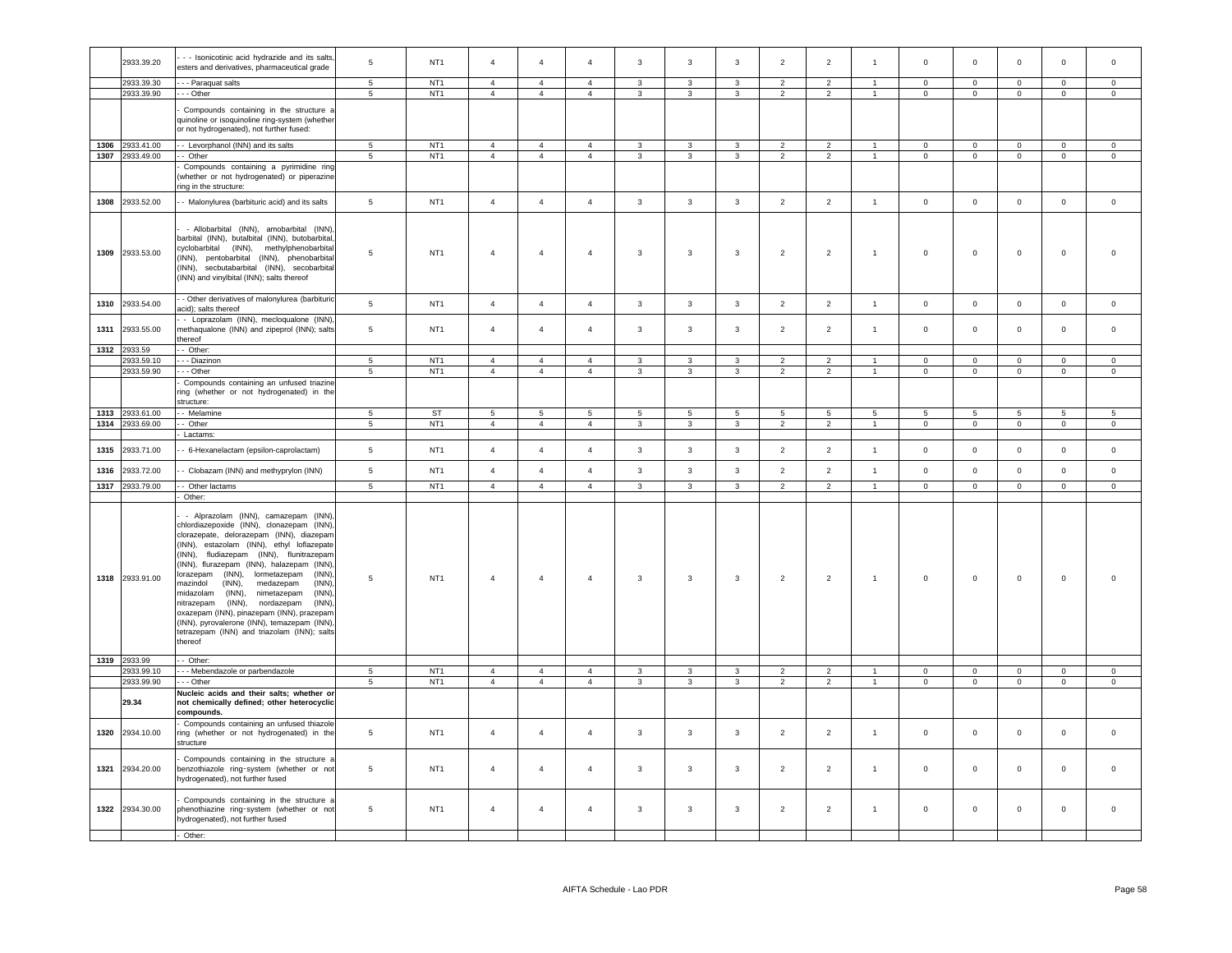|              | 1323 2934.91.00                    | Aminorex (INN), brotizolam<br>(INN)<br>$\sim$<br>clotiazepam (INN),<br>(INN)<br>cloxazolam<br>dextromoramide (INN), haloxazolam (INN).<br>ketazolam (INN), mesocarb (INN), oxazolam<br>(INN), pemoline (INN), phendimetrazine<br>INN), phenmetrazine (INN) and sufentanil<br>INN); salts thereof | $\overline{5}$                | NT <sub>1</sub>                    | $\overline{4}$                   | $\overline{4}$                   | $\overline{4}$                   | 3                            | $\mathbf{3}$                 | $\mathbf{3}$                 | $\overline{2}$                   | $\overline{2}$                   | $\mathbf{1}$                 | $\mathbf 0$                 | $\,0\,$                        | $\mathsf 0$                    | $\mathbf 0$                    | $\mathbf 0$                    |
|--------------|------------------------------------|--------------------------------------------------------------------------------------------------------------------------------------------------------------------------------------------------------------------------------------------------------------------------------------------------|-------------------------------|------------------------------------|----------------------------------|----------------------------------|----------------------------------|------------------------------|------------------------------|------------------------------|----------------------------------|----------------------------------|------------------------------|-----------------------------|--------------------------------|--------------------------------|--------------------------------|--------------------------------|
|              | 1324 2934.99                       | - Other:                                                                                                                                                                                                                                                                                         |                               |                                    |                                  |                                  |                                  |                              |                              |                              |                                  |                                  |                              |                             |                                |                                |                                |                                |
|              | 2934.99.10                         | - - Nucleic acid and its salts                                                                                                                                                                                                                                                                   | 5                             | NT <sub>1</sub>                    | $\overline{4}$                   | $\overline{4}$                   | $\overline{4}$                   | $\mathbf{3}$                 | $\mathbf{3}$                 | $\mathbf{3}$                 | $\overline{2}$                   | $\overline{2}$                   | $\mathbf{1}$                 | $\circ$                     | $\mathsf 0$                    | $\mathbf 0$                    | $\mathbf 0$                    | $\mathsf 0$                    |
|              | 2934.99.20                         | - - Sultones; sultams; diltiazem                                                                                                                                                                                                                                                                 | 5                             | NT <sub>1</sub>                    | $\overline{4}$                   | $\overline{4}$                   | $\overline{4}$                   | $\mathbf{3}$                 | $\mathbf{3}$                 | $\mathbf{3}$                 | $\overline{2}$                   | $\overline{2}$                   | $\mathbf{1}$                 | $^{\circ}$                  | $\mathsf 0$                    | $\mathbf 0$                    | $\mathsf 0$                    | $\mathsf 0$                    |
|              | 2934.99.30                         | - 6-Amino penicillanic acid                                                                                                                                                                                                                                                                      | 5                             | NT <sub>1</sub>                    | $\overline{4}$                   | $\overline{4}$                   | $\overline{4}$                   | $\mathbf{3}$                 | $\mathbf{3}$                 | $\mathbf{3}$                 | $\overline{2}$                   | $\overline{2}$                   | $\overline{1}$               | $\Omega$                    | $\mathbf 0$                    | $\mathbf 0$                    | $\mathbf 0$                    | $\mathsf 0$                    |
|              | 2934.99.90<br>1325 2935.00.00      | $-$ - Other                                                                                                                                                                                                                                                                                      | $5\phantom{.0}$<br>$\sqrt{5}$ | NT <sub>1</sub><br>NT <sub>1</sub> | $\overline{4}$<br>$\overline{4}$ | $\overline{4}$<br>$\overline{4}$ | $\overline{4}$<br>$\overline{4}$ | $\mathbf{3}$<br>$\mathbf{3}$ | $\mathbf{3}$<br>$\mathbf{3}$ | $\mathbf{3}$<br>$\mathbf{3}$ | $\overline{2}$<br>$\overline{2}$ | $\overline{a}$<br>$\overline{2}$ | $\mathbf{1}$<br>$\mathbf{1}$ | $\mathbf{0}$                | $\mathsf 0$<br>$\overline{0}$  | $\mathbf 0$<br>$\mathsf 0$     | $\mathbf 0$<br>$\overline{0}$  | $\mathbf 0$<br>$\overline{0}$  |
|              |                                    | Sulphonamides.                                                                                                                                                                                                                                                                                   |                               |                                    |                                  |                                  |                                  |                              |                              |                              |                                  |                                  |                              | $\overline{0}$              |                                |                                |                                |                                |
|              | 29.36                              | Provitamins and vitamins, natural or<br>reproduced by synthesis (including natural<br>concentrates), derivatives thereof used<br>primarily as vitamins, and intermixtures of<br>the foregoing, whether or not in any<br>solvent.                                                                 |                               |                                    |                                  |                                  |                                  |                              |                              |                              |                                  |                                  |                              |                             |                                |                                |                                |                                |
|              |                                    | Vitamins and their derivatives, unmixed:                                                                                                                                                                                                                                                         |                               |                                    |                                  |                                  |                                  |                              |                              |                              |                                  |                                  |                              |                             |                                |                                |                                |                                |
| 1326         | 2936.21.00                         | - Vitamin A and their derivatives                                                                                                                                                                                                                                                                | 5                             | NT <sub>1</sub>                    | $\overline{4}$                   | $\overline{4}$                   | $\overline{4}$                   | 3                            | 3                            | 3                            | $\overline{2}$                   | 2                                |                              | $\mathbf 0$                 | $\mathbf 0$                    | $\mathbf 0$                    | $\mathbf 0$                    | $\mathbf 0$                    |
| 1327         | 936.22.00                          | - Vitamin B <sub>1</sub> and its derivatives                                                                                                                                                                                                                                                     | 5                             | NT <sub>1</sub>                    | $\overline{4}$                   | $\overline{4}$                   | $\overline{4}$                   | 3                            | 3                            | 3                            | $\overline{2}$                   | $\overline{2}$                   | $\overline{1}$               | $\mathsf 0$                 | $\mathbf 0$                    | $\mathbf 0$                    | $\mathbf 0$                    | $\mathbf 0$                    |
| 1328         | 2936.23.00                         | - Vitamin B <sub>2</sub> and its derivatives                                                                                                                                                                                                                                                     | $\,$ 5 $\,$                   | NT <sub>1</sub>                    | $\overline{4}$                   | $\overline{4}$                   | $\overline{4}$                   | $\mathbf{3}$                 | $\mathbf{3}$                 | $\mathbf{3}$                 | $\overline{2}$                   | $\overline{2}$                   | $\overline{1}$               | $\mathbf 0$                 | $\mathsf{O}\xspace$            | $\mathsf 0$                    | $\mathbf 0$                    | $\mathsf 0$                    |
| 1329         | 2936.24.00                         | - D- or DL-Pantothenic acid (Vitamin B <sub>3</sub> or                                                                                                                                                                                                                                           | $\,$ 5 $\,$                   | NT <sub>1</sub>                    | $\overline{4}$                   | $\overline{4}$                   | $\overline{4}$                   | $\mathbf{3}$                 | $\mathbf{3}$                 | $\mathbf{3}$                 | $\overline{2}$                   | $\overline{2}$                   | $\mathbf{1}$                 | $\mathsf 0$                 | $\mathbf 0$                    | $\mathsf 0$                    | $\mathbf 0$                    | $\mathsf 0$                    |
|              |                                    | /itamin B <sub>5</sub> ) and its derivatives                                                                                                                                                                                                                                                     | $5\phantom{.0}$               | NT <sub>1</sub>                    | $\overline{4}$                   | $\overline{4}$                   | $\overline{4}$                   |                              |                              | $\mathbf{3}$                 | $\overline{2}$                   | $\overline{2}$                   | $\overline{1}$               |                             |                                |                                |                                | $\,0\,$                        |
| 1330         | 2936.25.00<br>936.26.00            | Vitamin B <sub>6</sub> and its derivatives<br>- Vitamin $B_{12}$ and its derivatives                                                                                                                                                                                                             | $\overline{5}$                | NT <sub>1</sub>                    | $\overline{4}$                   |                                  |                                  | $\mathbf{3}$<br>$\mathbf{3}$ | 3<br>$\mathbf{3}$            |                              | $\overline{2}$                   | $\overline{2}$                   | $\mathbf{1}$                 | $\mathsf 0$                 | $\mathsf 0$                    | $\mathbf 0$                    | $\pmb{0}$                      |                                |
| 1331<br>1332 | 936.27.00                          | Vitamin C and its derivatives                                                                                                                                                                                                                                                                    |                               | NT <sub>1</sub>                    | $\overline{4}$                   | $\overline{4}$<br>$\overline{4}$ | $\overline{4}$<br>$\overline{4}$ |                              |                              | $\mathbf{3}$                 | $\overline{2}$                   |                                  | $\mathbf{1}$                 | $\mathsf 0$<br>$\mathbf{0}$ | $\mathsf 0$<br>$\mathbf 0$     | $\mathbf 0$<br>$\mathbf 0$     | $\mathsf 0$<br>$\mathbf 0$     | $\mathsf 0$                    |
| 1333         | 936.28.00                          | - Vitamin E and its derivatives                                                                                                                                                                                                                                                                  | $\,$ 5 $\,$<br>5              | NT <sub>1</sub>                    | $\overline{4}$                   | $\overline{4}$                   | $\overline{4}$                   | $\mathbf{3}$<br>$\mathbf{3}$ | $\mathbf{3}$<br>$\mathbf{3}$ | $\mathbf{3}$<br>$\mathbf{3}$ | $\overline{2}$                   | $\overline{a}$<br>$\overline{2}$ | $\mathbf{1}$                 | $\Omega$                    | $\mathsf 0$                    | $\mathbf 0$                    | $\mathbf{0}$                   | $\mathbf 0$<br>$\mathsf 0$     |
| 1334         | 936.29.00                          | - Other vitamins and their derivatives                                                                                                                                                                                                                                                           | $\overline{5}$                | <b>ST</b>                          | $\overline{5}$                   | $5\phantom{.0}$                  | $\,$ 5 $\,$                      | $\overline{5}$               | $\overline{5}$               | 5 <sub>5</sub>               | $5\phantom{.0}$                  | $\sqrt{5}$                       | $5\phantom{.0}$              | 5                           | 5                              | $\,$ 5 $\,$                    | $5\phantom{.0}$                | $\overline{5}$                 |
| 1335         | 2936.90.00                         | Other, including natural concentrates                                                                                                                                                                                                                                                            | 5                             | NT <sub>1</sub>                    | $\overline{4}$                   | $\overline{4}$                   | $\overline{4}$                   | $\mathbf{3}$                 | $\mathbf{3}$                 | $\mathbf{3}$                 | $\overline{2}$                   | $\overline{2}$                   | $\mathbf{1}$                 | $\mathbf{0}$                | $\overline{0}$                 | $\mathbf{0}$                   | $\mathbf{0}$                   | $\overline{0}$                 |
|              | 29.37                              | Hormones, prostaglandins, thromboxanes<br>and leukotrienes, natural or reproduced by<br>synthesis; derivatives and structural<br>analogues<br>thereof, including chain<br>modified polypeptides, used primarily as<br>hormones.                                                                  |                               |                                    |                                  |                                  |                                  |                              |                              |                              |                                  |                                  |                              |                             |                                |                                |                                |                                |
|              |                                    | Polypeptide hormones, protein hormones<br>and glycoprotein hormones, their derivatives<br>and structural analogues:                                                                                                                                                                              |                               |                                    |                                  |                                  |                                  |                              |                              |                              |                                  |                                  |                              |                             |                                |                                |                                |                                |
| 1336         | 2937.11.00                         | - Somatotropin, its derivatives and structura<br>analogues                                                                                                                                                                                                                                       | $\sqrt{5}$                    | NT <sub>1</sub>                    | $\overline{4}$                   | $\overline{4}$                   | $\overline{4}$                   | $\mathbf{3}$                 | $\mathbf{3}$                 | $\mathbf{3}$                 | $\overline{2}$                   | $\overline{2}$                   | $\overline{1}$               | $\mathsf 0$                 | $\mathsf 0$                    | $\mathbf 0$                    | $\mathbf 0$                    | $\mathsf 0$                    |
| 1337         | 2937.12.00                         | - Insulin and its salts                                                                                                                                                                                                                                                                          | 5                             | NT <sub>1</sub>                    | $\overline{4}$                   | $\overline{4}$                   | $\overline{4}$                   | $\mathbf{3}$                 | $\mathbf{3}$                 | $\overline{3}$               | $\overline{2}$                   | $\overline{2}$                   | $\overline{1}$               | $\mathsf 0$                 | $\mathsf 0$                    | $\mathsf 0$                    | $\mathbf 0$                    | $\mathsf 0$                    |
|              | 1338 2937.19.00                    | - Other                                                                                                                                                                                                                                                                                          | 5                             | NT <sub>1</sub>                    | $\overline{4}$                   | $\overline{4}$                   | $\overline{4}$                   | 3                            | 3                            | $\mathbf{3}$                 | $\overline{2}$                   | $\overline{2}$                   | $\mathbf{1}$                 | $\Omega$                    | $\mathbf{0}$                   | $\mathbf 0$                    | $\mathbf{0}$                   | $\mathsf 0$                    |
|              |                                    | Steroidal hormones, their derivatives and<br>structural analogues:<br>- Cortisone, hydrocortisone, prednisone                                                                                                                                                                                    |                               |                                    |                                  |                                  |                                  |                              |                              |                              |                                  |                                  |                              |                             |                                |                                |                                |                                |
| 1339         | 2937.21.00                         | (dehydrocortisone)<br>and<br>prednisolone<br>dehydrohydrocortisone)<br>- Halogenated derivatives of corticosteroida                                                                                                                                                                              | $\overline{5}$                | NT <sub>1</sub>                    | $\overline{4}$                   | 4                                | $\overline{4}$                   | $\mathbf{3}$                 | $\mathbf{3}$                 | 3                            | $\overline{2}$                   | $\overline{2}$                   | $\mathbf{1}$                 | $\mathbf 0$                 | $^{\circ}$                     | $\mathsf 0$                    | $\pmb{0}$                      | $\mathbf 0$                    |
| 1340         | 2937.22.00                         | hormones                                                                                                                                                                                                                                                                                         | 5                             | NT <sub>1</sub>                    | $\overline{4}$                   | $\overline{4}$                   | $\overline{4}$                   | $\mathbf{3}$                 | $\mathbf{3}$                 | 3                            | $\overline{2}$                   | $\overline{2}$                   | $\overline{1}$               | $\mathbf 0$                 | $\Omega$                       | $\mathsf 0$                    | $\mathsf 0$                    | $\mathsf 0$                    |
| 1341         | 2937.23.00                         | - Oestrogens and progestogens                                                                                                                                                                                                                                                                    | $\sqrt{5}$                    | NT <sub>1</sub>                    | $\overline{4}$                   | $\overline{4}$                   | $\overline{4}$                   | $\mathbf{3}$                 | $\mathbf{3}$                 | $\mathbf{3}$                 | $\overline{2}$                   | $\overline{2}$                   | $\overline{1}$               | $\mathsf 0$                 | $\mathsf 0$                    | $\mathsf 0$                    | $\mathbf 0$                    | $\mathbb O$                    |
| 1342         | 937.29.00                          | - Other                                                                                                                                                                                                                                                                                          | $\overline{5}$                | NT <sub>1</sub>                    | $\overline{a}$                   | $\overline{4}$                   | $\overline{4}$                   | 3                            | 3                            | $\overline{3}$               | $\overline{2}$                   | $\overline{2}$                   | $\overline{1}$               | $\Omega$                    | $\mathbf 0$                    | $\mathbf 0$                    | $\mathbf 0$                    | $\mathbf 0$                    |
|              |                                    | Catecholamine hormones, their derivatives                                                                                                                                                                                                                                                        |                               |                                    |                                  |                                  |                                  |                              |                              |                              |                                  |                                  |                              |                             |                                |                                |                                |                                |
|              |                                    | and structural analogues:                                                                                                                                                                                                                                                                        |                               |                                    |                                  |                                  |                                  |                              |                              |                              |                                  |                                  |                              |                             |                                |                                |                                |                                |
|              | 1343 2937.31.00<br>1344 2937.39.00 | - Epinephrine<br>- Other                                                                                                                                                                                                                                                                         | $5\overline{5}$<br>5          | NT <sub>1</sub><br>NT <sub>1</sub> | $\overline{4}$<br>$\overline{4}$ | $\overline{4}$<br>$\overline{4}$ | $\overline{4}$<br>$\overline{4}$ | $\mathbf{3}$<br>$\mathbf{3}$ | $\mathbf{3}$<br>$\mathbf{3}$ | $\mathbf{3}$<br>3            | $\overline{2}$<br>$\overline{2}$ | $\overline{2}$<br>$\overline{2}$ | $\mathbf{1}$<br>$\mathbf{1}$ | $\overline{0}$<br>$\circ$   | $\overline{0}$<br>$\mathbf{O}$ | $\overline{0}$<br>$\mathbf{0}$ | $\overline{0}$<br>$\mathbf{0}$ | $\overline{0}$<br>$\mathbf{0}$ |
| 1345         | 2937.40.00                         | Amino-acid derivatives                                                                                                                                                                                                                                                                           | 5                             | NT <sub>1</sub>                    | $\overline{4}$                   | $\overline{4}$                   | $\overline{4}$                   | $\mathbf{3}$                 | $\mathbf{3}$                 | $\mathbf{3}$                 | $\overline{2}$                   | $\overline{2}$                   | $\mathbf{1}$                 | $\mathbf{0}$                | $\mathbf{0}$                   | $\mathbf{0}$                   | $\overline{0}$                 | $\mathbf{0}$                   |
|              |                                    | Prostaglandins,<br>thromboxanes<br>an                                                                                                                                                                                                                                                            |                               |                                    |                                  |                                  |                                  |                              |                              |                              |                                  |                                  |                              |                             |                                |                                |                                |                                |
| 1346         | 2937.50.00                         | leukotrienes, their derivatives and structural<br>analogues                                                                                                                                                                                                                                      | $\,$ 5 $\,$                   | NT <sub>1</sub>                    | $\overline{4}$                   | $\overline{4}$                   | $\overline{4}$                   | $\mathbf{3}$                 | $\mathbf{3}$                 | $\mathbf{3}$                 | $\overline{2}$                   | $\overline{2}$                   | $\mathbf{1}$                 | $\mathsf 0$                 | $\mathsf 0$                    | $\mathsf 0$                    | $\mathsf 0$                    | $\mathbf 0$                    |
| 1347         | 2937.90.00                         | Other                                                                                                                                                                                                                                                                                            | 5                             | NT <sub>1</sub>                    | $\overline{4}$                   | $\overline{4}$                   | $\overline{4}$                   | 3                            | $\mathbf{3}$                 | $\mathbf{3}$                 | 2                                | $\overline{2}$                   | $\mathbf{1}$                 | $\Omega$                    | $\mathbf{0}$                   | $\mathbf 0$                    | $\mathbf{0}$                   | $\mathbf 0$                    |
|              | 29.38                              | Glycosides, natural or reproduced by<br>synthesis, and their salts, ethers, esters<br>and other derivatives.                                                                                                                                                                                     |                               |                                    |                                  |                                  |                                  |                              |                              |                              |                                  |                                  |                              |                             |                                |                                |                                |                                |
|              | 1348 2938.10.00                    | Rutoside (rutin) and its derivatives                                                                                                                                                                                                                                                             | 5                             | NT <sub>1</sub>                    | $\overline{4}$<br>$\overline{4}$ | $\overline{4}$                   | $\overline{4}$<br>$\overline{4}$ | 3                            | $\mathbf{3}$                 | 3                            | $\overline{2}$                   | $\overline{2}$                   | $\overline{1}$               | $^{\circ}$                  | $^{\circ}$                     | $\mathbf 0$                    | $\mathbf 0$                    | $\mathsf 0$<br>$\mathsf 0$     |
|              | 1349 2938.90.00                    | Other                                                                                                                                                                                                                                                                                            | 5                             | NT <sub>1</sub>                    |                                  | $\overline{4}$                   |                                  | 3                            | 3                            | $\mathbf{3}$                 | $\overline{2}$                   | $\overline{2}$                   |                              | $\mathbf 0$                 | $\mathbf 0$                    | $\mathbf 0$                    | $\mathbf 0$                    |                                |
|              | 29.39                              | /egetable alkaloids, natural or reproduced<br>by synthesis, and their salts, ethers, esters<br>and other derivatives.                                                                                                                                                                            |                               |                                    |                                  |                                  |                                  |                              |                              |                              |                                  |                                  |                              |                             |                                |                                |                                |                                |
|              |                                    | Alkaloids of opium and their derivatives<br>salts thereof:                                                                                                                                                                                                                                       |                               |                                    |                                  |                                  |                                  |                              |                              |                              |                                  |                                  |                              |                             |                                |                                |                                |                                |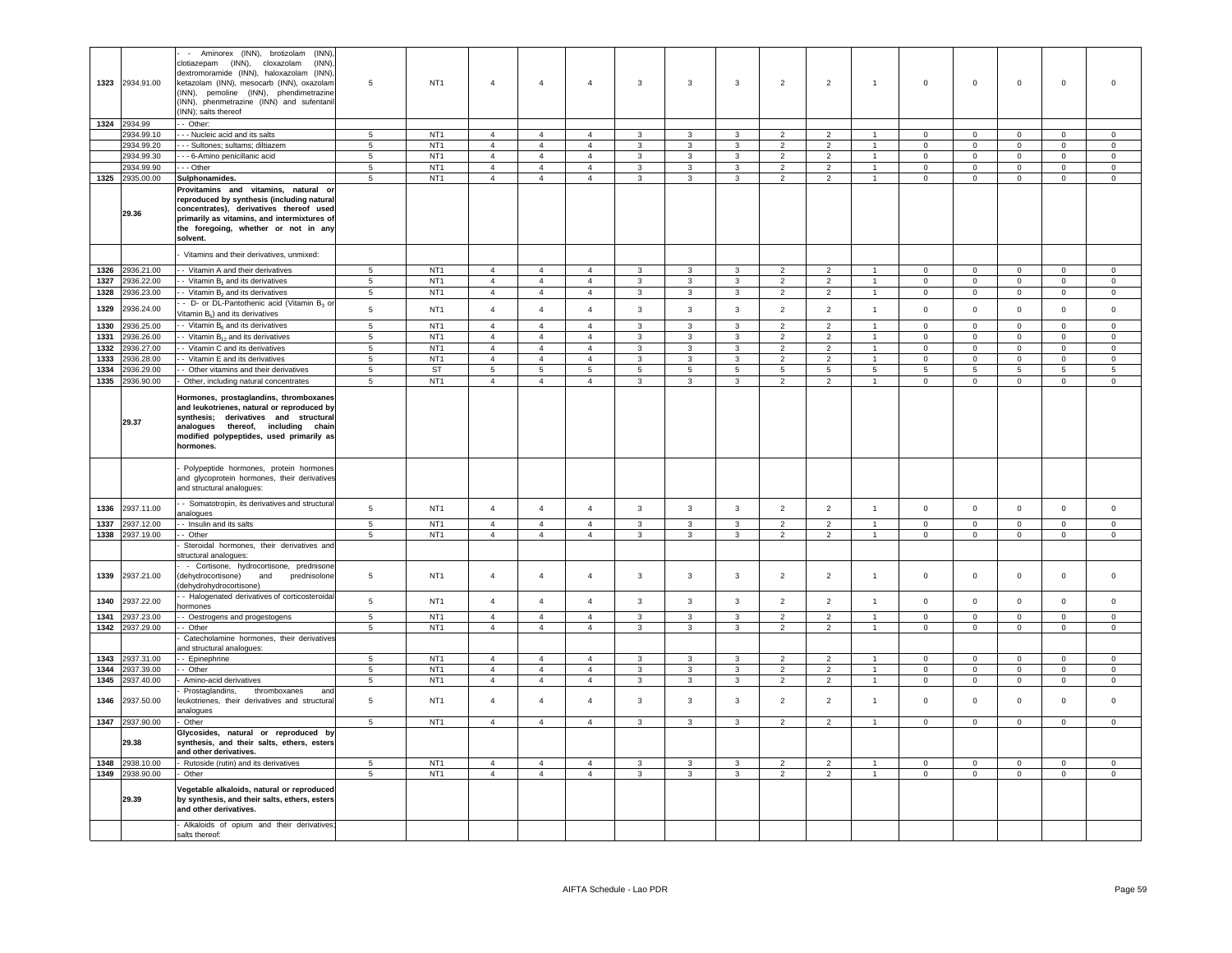|      | 1350 2939.11.00               | Concentrates of poppy straw<br>buprenorphine (INN), codeine, dihydrocodeine<br>(INN), ethylmorphine, etorphine (INN), heroin,<br>hydrocodone (INN), hydromorphone (INN),<br>morphine, nicomorphine (INN), oxycodone<br>(INN), oxymorphone (INN), pholcodine (INN),<br>thebacon (INN) and thebaine; salts thereof                               | PROHIBITED           | EL.                                |                                    |                                    |                                |                                    |                              |                                |                                 |                                 |                      |                            |                                    |                                    |                         |                         |
|------|-------------------------------|------------------------------------------------------------------------------------------------------------------------------------------------------------------------------------------------------------------------------------------------------------------------------------------------------------------------------------------------|----------------------|------------------------------------|------------------------------------|------------------------------------|--------------------------------|------------------------------------|------------------------------|--------------------------------|---------------------------------|---------------------------------|----------------------|----------------------------|------------------------------------|------------------------------------|-------------------------|-------------------------|
|      | 1351 2939.19.00               | - Other                                                                                                                                                                                                                                                                                                                                        | PROHIBITED           | EL.                                |                                    |                                    |                                |                                    |                              |                                |                                 |                                 |                      |                            |                                    |                                    |                         |                         |
| 1352 | 2939.20.00                    | Alkaloids of cinchona and their derivatives<br>salts thereof                                                                                                                                                                                                                                                                                   | 5                    | NT <sub>1</sub>                    | $\overline{4}$                     | $\overline{4}$                     | $\overline{4}$                 | $\mathbf{3}$                       | $\mathbf{3}$                 | $\overline{3}$                 | 2                               | 2                               | $\overline{1}$       | $\overline{0}$             | $\circ$                            | $\mathbf 0$                        | $\mathbf{0}$            | $\circ$                 |
| 1353 | 2939.30.00                    | Caffeine and its salts                                                                                                                                                                                                                                                                                                                         | 5                    | NT1                                | $\overline{4}$                     | $\overline{4}$                     | $\overline{4}$                 | $\mathbf{3}$                       | $\mathbf{3}$                 | $\mathbf{3}$                   | 2                               | 2                               | $\overline{1}$       | $\mathbf{0}$               | $\circ$                            | $\mathbf 0$                        | $\mathbf{0}$            | $\circ$                 |
|      |                               | Ephedrines and their salts:                                                                                                                                                                                                                                                                                                                    |                      |                                    |                                    |                                    |                                |                                    |                              |                                |                                 |                                 |                      |                            |                                    |                                    |                         |                         |
| 1354 | 939.41.00                     | - Ephedrine and its salts                                                                                                                                                                                                                                                                                                                      | $5\phantom{.0}$      | NT <sub>1</sub>                    | $\overline{4}$                     | $\overline{4}$                     | $\overline{4}$                 | $\mathbf{3}$                       | $\overline{3}$               | $\mathbf{3}$                   | $\overline{2}$                  | $\overline{2}$                  | $\overline{1}$       | $\overline{0}$             | $\overline{0}$                     | $\mathbf 0$                        | $\Omega$                | $\Omega$                |
| 1355 | 2939.42.00                    | - Pseudoephedrine (INN) and its salts                                                                                                                                                                                                                                                                                                          | $5\phantom{.0}$      | NT <sub>1</sub>                    | $\overline{4}$                     | $\overline{4}$                     | $\overline{4}$                 | $\mathbf{3}$                       | $\mathbf{3}$                 | $\mathbf{3}$                   | 2                               | $\overline{2}$                  | $\sim$               | $\mathbf{0}$               | $\overline{0}$                     | $\mathbf 0$                        | $\Omega$                | $\Omega$                |
| 1356 | 2939.43.00                    | - Cathine (INN) and its salts                                                                                                                                                                                                                                                                                                                  | $5\phantom{.0}$      | NT <sub>1</sub>                    | $\overline{4}$                     | $\overline{4}$                     | $\overline{4}$                 | $\mathbf{3}$                       | 3                            | $\mathbf{3}$                   | $\overline{2}$                  | $\overline{2}$                  | $\mathbf{1}$         | $\overline{0}$             | $\overline{0}$                     | $\mathbf 0$                        | $\overline{0}$          | $\mathsf 0$             |
|      | 1357 2939.49.00               | - Other                                                                                                                                                                                                                                                                                                                                        | 5                    | NT <sub>1</sub>                    | $\overline{4}$                     | $\overline{4}$                     | $\overline{4}$                 | $\mathbf{3}$                       | $\mathbf{3}$                 | $\mathbf{3}$                   | $\overline{2}$                  | $\overline{2}$                  | $\overline{1}$       | $\overline{0}$             | $\overline{0}$                     | $\mathbf 0$                        | $\overline{0}$          | $\overline{0}$          |
|      |                               | Theophylline and aminophylline<br>(theophylline-ethylenediamine) and their<br>derivatives; salts thereof:                                                                                                                                                                                                                                      |                      |                                    |                                    |                                    |                                |                                    |                              |                                |                                 |                                 |                      |                            |                                    |                                    |                         |                         |
|      | 1358 2939.51.00               | - Fenetylline (INN) and its salts                                                                                                                                                                                                                                                                                                              | 5 <sub>5</sub>       | NT <sub>1</sub>                    | $\overline{4}$                     | $\overline{4}$                     | $\overline{4}$                 | 3                                  | 3                            | $\mathbf{3}$                   | $\overline{2}$                  | $\overline{2}$                  | $\mathbf{1}$         | $\overline{0}$             | $\mathbf 0$                        | $\overline{0}$                     | $\Omega$                | $\Omega$                |
|      | 1359 2939.59.00               | - Other                                                                                                                                                                                                                                                                                                                                        | $5\overline{)}$      | NT <sub>1</sub>                    | $\overline{4}$                     | $\overline{4}$                     | 4                              | $\overline{3}$                     | $\mathbf{3}$                 | $\mathbf{3}$                   | $\overline{2}$                  | $\overline{2}$                  | $\mathbf{1}$         | $\overline{0}$             | $\overline{0}$                     | $\mathbf 0$                        | $\overline{0}$          | $\overline{0}$          |
|      |                               | Alkaloids of rye ergot and their derivatives                                                                                                                                                                                                                                                                                                   |                      |                                    |                                    |                                    |                                |                                    |                              |                                |                                 |                                 |                      |                            |                                    |                                    |                         |                         |
| 1360 | 2939.61.00                    | salts thereof:<br>- Ergometrine (INN) and its salts                                                                                                                                                                                                                                                                                            | 5 <sub>5</sub>       | NT <sub>1</sub>                    | $\overline{4}$                     | $\overline{4}$                     | $\overline{4}$                 | $\mathbf{3}$                       | $\mathbf{3}$                 | 3                              | $\overline{2}$                  | $\overline{2}$                  | $\mathbf{1}$         | $\Omega$                   | $\Omega$                           | $\Omega$                           | $\Omega$                | $\Omega$                |
| 1361 | 2939.62.00                    | - Ergotamine(INN) and its salts                                                                                                                                                                                                                                                                                                                | 5                    | NT <sub>1</sub>                    | $\overline{4}$                     | $\overline{4}$                     | $\overline{4}$                 | $\mathbf{3}$                       | 3                            | $\mathbf{3}$                   | $\overline{2}$                  | $\overline{2}$                  | $\sim$               | $\overline{0}$             | $\overline{0}$                     | $\mathbf 0$                        | $\overline{0}$          | $\Omega$                |
| 1362 | 2939.63.00                    | - Lysergic acid and its salts                                                                                                                                                                                                                                                                                                                  | $5\phantom{.0}$      | NT <sub>1</sub>                    | $\overline{4}$                     | $\overline{4}$                     | $\overline{4}$                 | 3                                  | 3                            | 3                              | $\overline{2}$                  | $\overline{2}$                  | $\mathbf{1}$         | $\mathbf 0$                | $\overline{0}$                     | $\mathbf 0$                        | $\mathbf 0$             | $\mathbf 0$             |
| 1363 | 2939.69.00                    | - Other                                                                                                                                                                                                                                                                                                                                        | 5                    | NT <sub>1</sub>                    | $\overline{4}$                     | $\overline{4}$                     | $\overline{4}$                 | $\mathbf{3}$                       | $\mathbf{3}$                 | $\mathbf{3}$                   | $\overline{2}$                  | $\overline{2}$                  | $\sim$               | $\circ$                    | $\overline{0}$                     | $\mathbf 0$                        | $\mathbf 0$             | $\overline{0}$          |
|      |                               | Other:                                                                                                                                                                                                                                                                                                                                         |                      |                                    |                                    |                                    |                                |                                    |                              |                                |                                 |                                 |                      |                            |                                    |                                    |                         |                         |
|      | 1364 2939.91                  | - Cocaine, ecgonine, levometamfetamine,<br>metamfetamine (INN), metamfetamine<br>racemate; salts, esters and other derivatives<br>thereof:                                                                                                                                                                                                     |                      |                                    |                                    |                                    |                                |                                    |                              |                                |                                 |                                 |                      |                            |                                    |                                    |                         |                         |
|      | 2939.91.10                    | - - - Cocaine and its derivatives                                                                                                                                                                                                                                                                                                              | PROHIBITED           | EL.                                |                                    |                                    |                                |                                    |                              |                                |                                 |                                 |                      |                            |                                    |                                    |                         |                         |
|      | 2939.91.90<br>1365 2939.99    | --- Other                                                                                                                                                                                                                                                                                                                                      | PROHIBITED           | EL.                                |                                    |                                    |                                |                                    |                              |                                |                                 |                                 |                      |                            |                                    |                                    |                         |                         |
|      | 2939.99.10                    | - Other:<br>- - - Nicotine sulphate                                                                                                                                                                                                                                                                                                            | 5                    | NT <sub>1</sub>                    | $\overline{4}$                     | $\overline{4}$                     | $\overline{4}$                 | 3                                  | 3                            | 3                              | $\overline{2}$                  | 2                               |                      | $\overline{0}$             | $\mathbf 0$                        | $\mathbf 0$                        | $\mathbf 0$             | $\mathbf 0$             |
|      |                               |                                                                                                                                                                                                                                                                                                                                                |                      |                                    |                                    |                                    |                                |                                    |                              |                                |                                 |                                 |                      |                            |                                    |                                    |                         |                         |
|      | 2939.99.90                    | - - - Other                                                                                                                                                                                                                                                                                                                                    | $\overline{5}$       | NT <sub>1</sub>                    | $\overline{4}$                     | $\overline{4}$                     | $\overline{4}$                 | $\mathbf{3}$                       | 3                            | $\mathbf{3}$                   | $\overline{2}$                  | $\overline{2}$                  | $\blacktriangleleft$ | $\mathsf 0$                | $\mathsf 0$                        | $\mathsf 0$                        | $\Omega$                | $\Omega$                |
|      | 1366 2940.00.00               | Sugars, chemically pure, other than<br>sucrose, lactose, maltose, glucose and<br>fructose; sugar ethers, sugar acetals and<br>sugar esters, and their salts, other than<br>products of heading 29.37, 29.38 or 29.39.                                                                                                                          | 5                    | NT <sub>1</sub>                    | $\overline{4}$                     | $\overline{4}$                     | $\overline{4}$                 | $\mathbf{3}$                       | $\mathbf{3}$                 | 3                              | $\overline{2}$                  | $\overline{2}$                  | $\overline{1}$       | $\mathsf 0$                | $\Omega$                           | $\mathbf 0$                        | $\Omega$                | $\Omega$                |
|      | 29.41                         | Antibiotics.                                                                                                                                                                                                                                                                                                                                   |                      |                                    |                                    |                                    |                                |                                    |                              |                                |                                 |                                 |                      |                            |                                    |                                    |                         |                         |
| 1367 | 2941.10                       | Penicillins and their derivatives with a                                                                                                                                                                                                                                                                                                       |                      |                                    |                                    |                                    |                                |                                    |                              |                                |                                 |                                 |                      |                            |                                    |                                    |                         |                         |
|      |                               | penicillanic acid structure; salts thereof:                                                                                                                                                                                                                                                                                                    |                      |                                    |                                    |                                    |                                |                                    |                              |                                |                                 |                                 |                      |                            |                                    |                                    |                         |                         |
|      |                               | - Amoxicillins and its salts:                                                                                                                                                                                                                                                                                                                  |                      | <b>ST</b>                          |                                    |                                    | -5                             |                                    | 5 <sup>5</sup>               |                                | $5\overline{5}$                 |                                 | -5                   | 5                          |                                    |                                    | $5^{\circ}$             | $5^{\circ}$             |
|      | 2941.10.11<br>2941.10.19      | - - - Non-sterile<br>- - - Other                                                                                                                                                                                                                                                                                                               | 5<br>$5\overline{)}$ | ST                                 | $5\phantom{.0}$<br>$5\overline{5}$ | $5\overline{5}$<br>$5\overline{5}$ | $5\overline{)}$                | $5\overline{5}$<br>$5\overline{5}$ | $5\overline{5}$              | $5^{\circ}$<br>$5\phantom{.0}$ | $5\overline{5}$                 | 5<br>5                          | $5\overline{5}$      | $5\overline{5}$            | $5\overline{5}$<br>$5\overline{5}$ | $5\phantom{.0}$<br>$5\phantom{.0}$ | $5\overline{5}$         | $5\overline{5}$         |
|      | 2941.10.20                    | - - Ampicillin and its salts                                                                                                                                                                                                                                                                                                                   | $5\phantom{.0}$      | ST                                 | 5                                  | $5\phantom{.0}$                    | 5                              | $5\phantom{.0}$                    | $5\phantom{.0}$              | $5\phantom{.0}$                | 5                               | 5                               | 5                    | $5\phantom{.0}$            | $5\overline{5}$                    | $5\phantom{.0}$                    | $5\phantom{.0}$         | $5\phantom{.0}$         |
|      | 2941.10.90                    | - - Other                                                                                                                                                                                                                                                                                                                                      | 5                    | ST                                 | $5\phantom{.0}$                    | $5\phantom{.0}$                    | 5                              | $5\phantom{.0}$                    | $5\phantom{.0}$              | 5                              | $5\phantom{.0}$                 | 5                               | $5\phantom{.0}$      | $5\overline{5}$            | $5\overline{5}$                    | $5\phantom{.0}$                    | $5\phantom{.0}$         | $5\overline{5}$         |
| 1368 | 2941.20.00                    | Streptomycins and their derivatives; salts<br>hereof                                                                                                                                                                                                                                                                                           | $\sqrt{5}$           | NT <sub>1</sub>                    | $\overline{4}$                     | $\overline{4}$                     | $\overline{4}$                 | $\mathbf{3}$                       | $\mathbf{3}$                 | $\mathbf{3}$                   | $\overline{2}$                  | $\overline{2}$                  | $\mathbf{1}$         | $\mathbf 0$                | $\mathbf 0$                        | $\mathbf 0$                        | $\mathsf 0$             | $\mathsf 0$             |
| 1369 | 2941.30.00                    | Tetracyclines and their derivatives; salts<br>hereof                                                                                                                                                                                                                                                                                           | $\sqrt{5}$           | NT <sub>1</sub>                    | $\overline{4}$                     | $\overline{4}$                     | $\overline{4}$                 | $\mathbf{3}$                       | $\mathbf{3}$                 | $\mathbf{3}$                   | $\overline{2}$                  | $\overline{2}$                  | $\overline{1}$       | $\mathbf 0$                | $\mathbf 0$                        | $\mathbf 0$                        | $\Omega$                | $\Omega$                |
| 1370 | 2941.40.00                    | Chloramphenicol and its derivatives; salts<br>hereof                                                                                                                                                                                                                                                                                           | 5                    | <b>ST</b>                          | 5                                  | 5                                  | 5                              | 5                                  | 5                            | 5                              | 5                               | 5                               | 5                    | 5                          | 5                                  | $\overline{5}$                     | 5                       | 5                       |
| 1371 | 2941.50.00                    | Erythromycin and its derivatives; salts<br>hereof                                                                                                                                                                                                                                                                                              | 5                    | ST                                 | $5\phantom{.0}$                    | 5                                  | $\,$ 5 $\,$                    | 5                                  | 5                            | 5                              | 5                               | 5                               | $5\phantom{.0}$      | $\overline{5}$             | 5                                  | $\overline{5}$                     | $5\phantom{.0}$         | 5                       |
| 1372 | 941.90.00                     | Other                                                                                                                                                                                                                                                                                                                                          | 5                    | ST                                 | 5                                  | 5                                  | 5                              | 5                                  | 5                            | 5                              | 5                               | 5                               | $5^{\circ}$          | $\overline{5}$             | 5                                  | 5                                  | 5                       | 5                       |
| 1373 | 942.00.00                     | Other organic compounds.                                                                                                                                                                                                                                                                                                                       | 5                    | ST                                 | 5                                  | 5                                  | 5                              | 5                                  | 5                            | 5                              | 5                               | 5                               | 5                    | 5                          | 5                                  | 5                                  | 5                       | 5                       |
|      | 30.01                         | Glands and other organs for organo-<br>therapeutic uses, dried, whether or not<br>powdered; extracts of glands or other<br>organs or of their secretions for organo-<br>therapeutic uses; heparin and its salts;<br>other human or animal substances<br>prepared for therapeutic or prophylactic<br>uses, not elsewhere specified or included. |                      |                                    |                                    |                                    |                                |                                    |                              |                                |                                 |                                 |                      |                            |                                    |                                    |                         |                         |
| 1374 | 3001.20.00<br>1375 3001.90.00 | Extracts of glands or other organs or of their<br>secretions<br>- Other                                                                                                                                                                                                                                                                        | 5<br>5               | NT <sub>1</sub><br>NT <sub>1</sub> | $\overline{4}$<br>$\mathbf{A}$     | $\overline{4}$<br>$\overline{a}$   | $\overline{4}$<br>$\mathbf{A}$ | $\mathbf{3}$<br>$\mathcal{R}$      | $\mathbf{3}$<br>$\mathbf{a}$ | $\mathbf{3}$                   | $\overline{2}$<br>$\mathcal{D}$ | $\overline{2}$<br>$\mathcal{P}$ | $\overline{1}$       | $\mathbf 0$<br>$\mathbf 0$ | $\mathbf 0$<br>$\mathbf 0$         | $\mathsf 0$<br>$\Omega$            | $\mathsf 0$<br>$\Omega$ | $\mathsf 0$<br>$\Omega$ |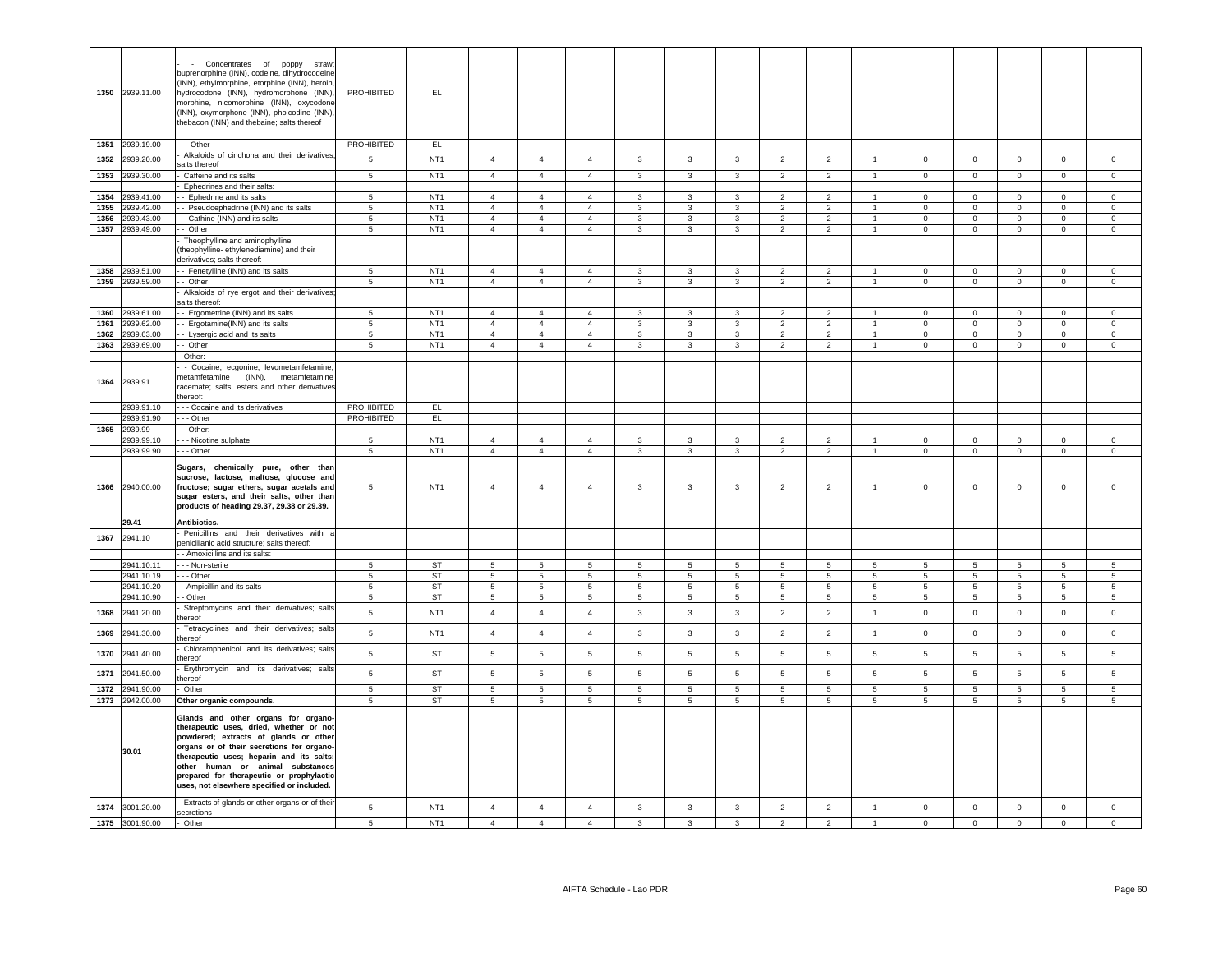|      | 30.02                    | Human blood; animal blood prepared for<br>therapeutic, prophylactic or diagnostic<br>uses; antisera and other blood fractions<br>and modified immunological products,<br>whether or not obtained by means of<br>biotechnological processes; vaccines,<br>toxins, cultures of micro-organisms<br>(excluding yeasts) and similar products. |                 |                       |                  |                 |                  |                  |                  |                         |                 |                 |                 |                 |                 |                |                 |                |
|------|--------------------------|------------------------------------------------------------------------------------------------------------------------------------------------------------------------------------------------------------------------------------------------------------------------------------------------------------------------------------------|-----------------|-----------------------|------------------|-----------------|------------------|------------------|------------------|-------------------------|-----------------|-----------------|-----------------|-----------------|-----------------|----------------|-----------------|----------------|
| 1376 | 3002.10                  | Antisera and other blood fractions and<br>modified immunological products, whether or<br>not obtained by means of biotechnological<br>processes:                                                                                                                                                                                         |                 |                       |                  |                 |                  |                  |                  |                         |                 |                 |                 |                 |                 |                |                 |                |
|      | 3002.10.10               | - Plasma protein solutions                                                                                                                                                                                                                                                                                                               | $\,$ 5 $\,$     | NT <sub>1</sub>       | $\overline{4}$   | $\overline{4}$  | $\overline{4}$   | $\mathbf{3}$     | $\mathbf{3}$     | $\mathbf{3}$            | $\overline{2}$  | $\overline{2}$  |                 | $\mathsf 0$     | $\mathbf 0$     | $\mathbf 0$    | $\mathsf 0$     | $\mathbf 0$    |
|      | 3002.10.20               | - Antisera and modified immunologica<br>products, whether or not obtained by means<br>of biotechnological processes                                                                                                                                                                                                                      | 5               | NT <sub>1</sub>       | $\overline{4}$   | $\overline{4}$  | $\overline{4}$   | $\mathbf{3}$     | $\mathbf{3}$     | 3                       | $\overline{2}$  | $\overline{2}$  | $\overline{1}$  | $\mathbf 0$     | $\mathbf 0$     | $\mathbf 0$    | $\mathbf 0$     | $\mathbf 0$    |
|      | 3002.10.90               | - Other                                                                                                                                                                                                                                                                                                                                  | 5               | NT <sub>1</sub>       | $\overline{4}$   | $\overline{4}$  | $\overline{4}$   | $\mathbf{3}$     | $\mathbf{3}$     | $\mathbf{3}$            | $\overline{2}$  | $\overline{2}$  | $\overline{1}$  | $\circ$         | $\circ$         | $\mathsf 0$    | $\mathbf 0$     | $\mathsf 0$    |
| 1377 | 3002.20                  | Vaccines for human medicine:                                                                                                                                                                                                                                                                                                             |                 |                       |                  |                 |                  |                  |                  |                         |                 |                 |                 |                 |                 |                |                 |                |
|      | 3002.20.10               | - Tetanus toxoid                                                                                                                                                                                                                                                                                                                         | 5               | <b>ST</b>             | $\overline{5}$   | $5\overline{5}$ | $\overline{5}$   | 5                | $5\overline{)}$  | 5                       | 5               | $5\phantom{.0}$ | $5\phantom{.0}$ | $5\phantom{.0}$ | 5               | $\overline{5}$ | $5\overline{5}$ | 5              |
|      | 3002.20.20               | - Pertussis, measles, meningitis or polio<br>vaccines                                                                                                                                                                                                                                                                                    | $\,$ 5 $\,$     | ST                    | 5                | $\sqrt{5}$      | $\sqrt{5}$       | $5\phantom{.0}$  | $5\phantom{.0}$  | $\,$ 5 $\,$             | 5               | $\,$ 5 $\,$     | $\,$ 5 $\,$     | 5               | $\,$ 5 $\,$     | $\,$ 5 $\,$    | $5\phantom{.0}$ | 5              |
|      | 3002.20.90               | - Other                                                                                                                                                                                                                                                                                                                                  | 5 <sub>5</sub>  | ST                    | 5                | 5               | 5                | 5                | 5                | $5\overline{5}$         | 5               | 5               | $5\overline{5}$ | 5               | 5               | 5 <sub>5</sub> | 5               | 5              |
|      | 1378 3002.30.00          | Vaccines for veterinary medicine                                                                                                                                                                                                                                                                                                         | $5\overline{5}$ | NT <sub>1</sub><br>ST | $\overline{4}$   | $\overline{4}$  | $\overline{4}$   | $\mathbf{3}$     | $\mathbf{3}$     | 3                       | $\overline{2}$  | $\overline{2}$  |                 | $\mathsf 0$     | $\overline{0}$  | $\mathsf 0$    | $\circ$         | $\circ$        |
|      | 1379 3002.90.00<br>30.03 | Other<br>Medicaments (excluding goods of heading<br>30.02, 30.05 or 30.06) consisting of two or<br>more constituents which have been mixed<br>together for therapeutic or prophylactic<br>uses, not put up in measured doses or in<br>forms or packings for retail sale.                                                                 | 5               |                       | $5\overline{5}$  | $5\overline{5}$ | 5 <sub>5</sub>   | $5\overline{5}$  | $5\overline{5}$  | 5 <sub>5</sub>          | $5\overline{5}$ | 5               | 5 <sup>5</sup>  | 5               | $5\overline{5}$ | 5 <sub>5</sub> | 5               | 5              |
| 1380 | 3003.10                  | Containing penicillins or derivatives thereof,<br>with a penicillanic acid structure, or<br>streptomycins or their derivatives:                                                                                                                                                                                                          |                 |                       |                  |                 |                  |                  |                  |                         |                 |                 |                 |                 |                 |                |                 |                |
|      | 3003.10.10               | - Containing amoxicillin (INN) or its salts                                                                                                                                                                                                                                                                                              | 10              | ST                    | $\boldsymbol{9}$ | 9               | $\boldsymbol{9}$ | $\boldsymbol{8}$ | 8                | 8                       | $\overline{7}$  | $\overline{7}$  | $\overline{7}$  | $\overline{7}$  | 6               | 6              | 6               | 5              |
|      | 3003.10.20               | - Containing ampicillin (INN) or its salts                                                                                                                                                                                                                                                                                               | $10\,$          | ST                    | $\boldsymbol{9}$ | 9               | $\boldsymbol{9}$ | 8                | 8                | 8                       | $\overline{7}$  | $\overline{7}$  | $\overline{7}$  | $\overline{7}$  | 6               | $\,6\,$        | $\,6\,$         | 5              |
|      | 3003.10.90               | - Other                                                                                                                                                                                                                                                                                                                                  | 10              | <b>ST</b>             | $\overline{9}$   | $\overline{9}$  | $\overline{9}$   | $\overline{8}$   | $\overline{8}$   | $\overline{\mathbf{8}}$ | $\overline{7}$  | $\overline{7}$  | $\overline{7}$  | $\overline{7}$  | $6\overline{6}$ | 6              | 6               | $\overline{5}$ |
| 1381 | 3003.20.00               | Containing other antibiotics                                                                                                                                                                                                                                                                                                             | 10              | NT <sub>1</sub>       | $\overline{8}$   | $\overline{8}$  | $\overline{7}$   | $\overline{7}$   | $\overline{5}$   | $\overline{5}$          | $\overline{3}$  | $\overline{3}$  | $\overline{2}$  | $\overline{0}$  | $\overline{0}$  | $\mathsf 0$    | $\circ$         | $\circ$        |
|      |                          | Containing hormones or other products of<br>neading 29.37 but not containing antibiotics:                                                                                                                                                                                                                                                |                 |                       |                  |                 |                  |                  |                  |                         |                 |                 |                 |                 |                 |                |                 |                |
| 1382 | 3003.31.00               | - Containing insulin                                                                                                                                                                                                                                                                                                                     | 10              | NT <sub>1</sub>       | 8                | 8               | $\overline{7}$   | $\overline{7}$   | 5                | 5                       | 3               | 3               | $\overline{2}$  | $\overline{0}$  | $\overline{0}$  | $\mathbf 0$    | $\circ$         | $\mathbf{0}$   |
|      | 1383 3003.39.00          | - Other                                                                                                                                                                                                                                                                                                                                  | 10              | NT <sub>1</sub>       | 8                | 8               | $\overline{7}$   | $7\overline{ }$  | $5\overline{5}$  | 5 <sub>5</sub>          | $\mathbf{3}$    | $\mathbf{3}$    | $\overline{2}$  | $\overline{0}$  | $\overline{0}$  | $\mathsf 0$    | $\overline{0}$  | $\overline{0}$ |
| 1384 | 3003.40.00               | Containing alkaloids or derivatives thereof<br>but not containing hormones or other products<br>of heading 29.37 or antibiotics                                                                                                                                                                                                          | 10              | NT <sub>1</sub>       | 8                | 8               | $\overline{7}$   | $\overline{7}$   | 5                | 5                       | 3               | $\mathbf{3}$    | $\overline{2}$  | $\mathbf 0$     | $\mathsf 0$     | $\mathsf 0$    | $\mathsf 0$     | $\mathsf 0$    |
|      | 1385 3003.90.00          | Other                                                                                                                                                                                                                                                                                                                                    | 10              | ST                    | $\boldsymbol{9}$ | 9               | 9                | 8                | 8                | 8                       | $\overline{7}$  | $\overline{7}$  | 7               | $\overline{7}$  | 6               | 6              | 6               | 5              |
|      | 30.04                    | Medicaments (excluding goods of heading<br>30.02, 30.05 or 30.06) consisting of mixed<br>or unmixed products for therapeutic or<br>prophylatic uses, put up in measured<br>doses (including those in the form of<br>transdermal administration system) or in<br>forms or packings for retail sale.                                       |                 |                       |                  |                 |                  |                  |                  |                         |                 |                 |                 |                 |                 |                |                 |                |
| 1386 | 3004.10                  | Containing penicillins or derivatives thereof,<br>with a penicillanic acid structure, or<br>streptomycins or their derivatives:                                                                                                                                                                                                          |                 |                       |                  |                 |                  |                  |                  |                         |                 |                 |                 |                 |                 |                |                 |                |
|      |                          | - Containing penicillins or derivatives thereof:                                                                                                                                                                                                                                                                                         |                 |                       |                  |                 |                  |                  |                  |                         |                 |                 |                 |                 |                 |                |                 |                |
|      | 3004.10.15               | - - Containing penicillin G (excluding<br>penicillin G benzathine), phenoxymethyl<br>penicillin or salts thereof                                                                                                                                                                                                                         | 10              | ST                    | $\mathsf g$      | $\mathsf g$     | $\boldsymbol{9}$ | 8                | 8                | 8                       | $\overline{7}$  | $\overline{7}$  | $\overline{7}$  | $\overline{7}$  | 6               | 6              | 6               | 5              |
|      | 3004.10.16               | - - Containing ampicillin, amoxycillin or salts<br>thereof, of a kind taken orally                                                                                                                                                                                                                                                       | 10              | ST                    | 9                | $\,9$           | $\boldsymbol{9}$ | $\boldsymbol{8}$ | $\boldsymbol{8}$ | 8                       | $\overline{7}$  | $\overline{7}$  | $\overline{7}$  | $\overline{7}$  | $\,6\,$         | 6              | $\,6\,$         | $\,$ 5 $\,$    |
|      | 3004.10.19               | $\cdots$ Other                                                                                                                                                                                                                                                                                                                           | 10              | ST                    | $\overline{9}$   | $\overline{9}$  | $\overline{9}$   | $\overline{8}$   | $\overline{8}$   | $\overline{\mathbf{8}}$ | $\overline{7}$  | $\overline{7}$  | $\overline{7}$  | $\overline{7}$  | 6               | 6              | 6               | $\overline{5}$ |
|      |                          | - Containing streptomycins or derivatives                                                                                                                                                                                                                                                                                                |                 |                       |                  |                 |                  |                  |                  |                         |                 |                 |                 |                 |                 |                |                 |                |
|      | 3004.10.21               | hereof:<br>In ointment form                                                                                                                                                                                                                                                                                                              | 10              | <b>ST</b>             | 9                | 9               | 9                | 8                | 8                | 8                       | $\overline{7}$  | $\overline{7}$  | $\overline{7}$  | $\overline{7}$  | 6               | 6              | $6^{\circ}$     | $5 -$          |
|      | 3004.10.29               | --- Other                                                                                                                                                                                                                                                                                                                                | 10              | ST                    | 9                | 9               | 9                | 8                | 8                | 8                       | $\overline{7}$  | $\overline{7}$  | 7               | $\overline{7}$  | 6               | 6              | 6               | 5 <sub>5</sub> |
|      | 1387 3004.20             | - Containing other antibiotics:                                                                                                                                                                                                                                                                                                          |                 |                       |                  |                 |                  |                  |                  |                         |                 |                 |                 |                 |                 |                |                 |                |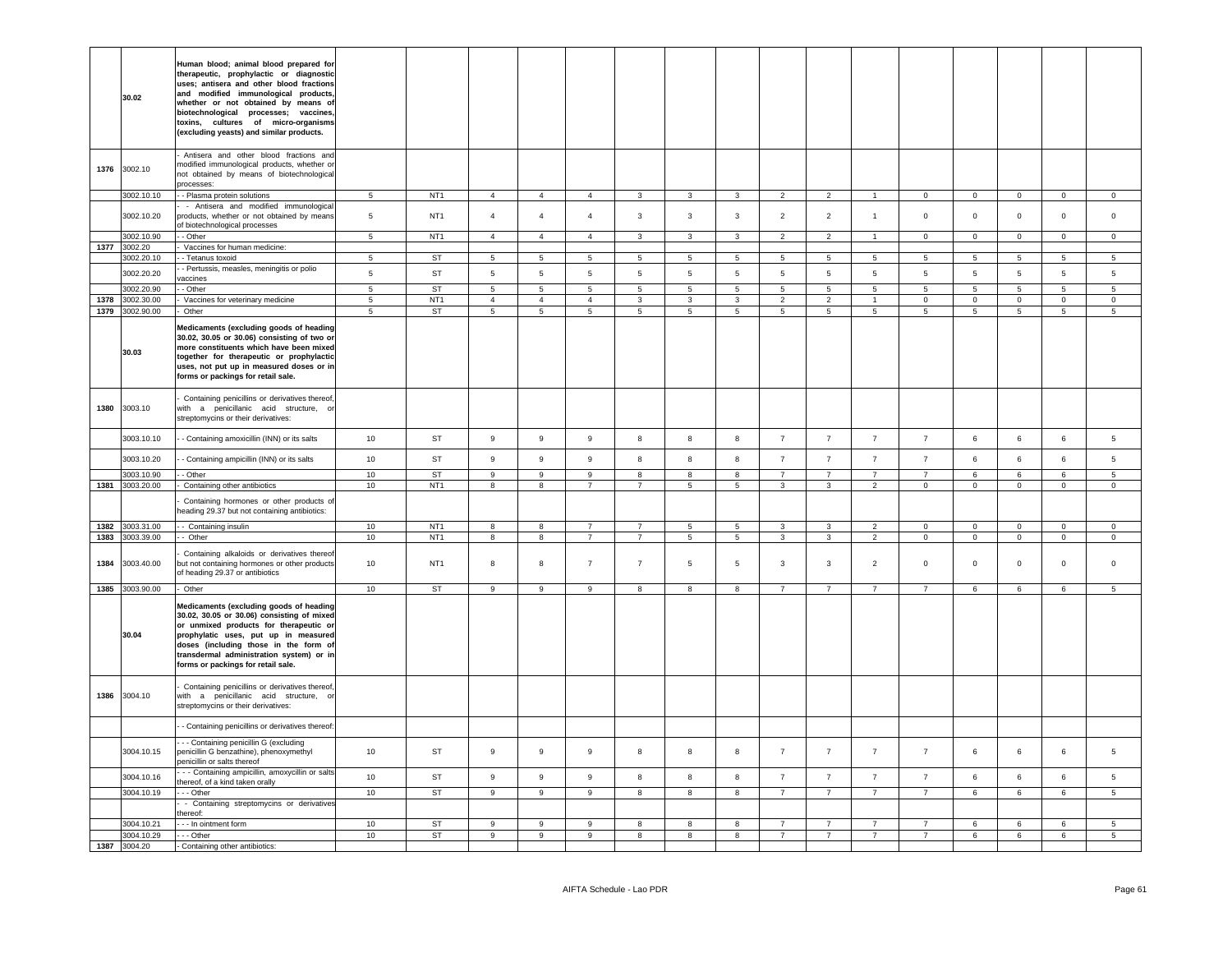|      |                          | Containing erythromicin or derivatives                                                                                                     |      |                                    |                  |   |                  |                |                 |            |                |                |                |                |              |             |                |                 |
|------|--------------------------|--------------------------------------------------------------------------------------------------------------------------------------------|------|------------------------------------|------------------|---|------------------|----------------|-----------------|------------|----------------|----------------|----------------|----------------|--------------|-------------|----------------|-----------------|
|      |                          | hereof:                                                                                                                                    |      |                                    |                  |   |                  |                |                 |            |                |                |                |                |              |             |                |                 |
|      | 3004.20.31               | - Of a kind taken orally                                                                                                                   | $10$ | NT <sub>1</sub>                    | 8                | 8 | $\overline{7}$   | $\overline{7}$ | $5\phantom{.0}$ | 5          | 3              | 3              | $\overline{2}$ | $\Omega$       | 0            | $\mathbf 0$ | $\mathsf 0$    | $\mathsf 0$     |
|      | 3004.20.32<br>3004.20.39 | - - In ointment form<br>$-$ Other                                                                                                          | 10   | NT <sub>1</sub><br>NT <sub>1</sub> | 8                | 8 | $\overline{7}$   | $\overline{7}$ | 5               | 5          | 3              | 3              | $\overline{2}$ | $\mathbf{0}$   | $\mathbf 0$  | $\mathbf 0$ | $\mathbf 0$    | $\mathsf 0$     |
|      |                          | - Containing tetracyclines or                                                                                                              | 10   |                                    | 8                | 8 | 7                | 7              | $5\phantom{.0}$ | 5          | $\mathbf{3}$   | 3              | $\overline{2}$ | $\mathbf 0$    | $\mathbf 0$  | 0           | $\mathbf 0$    | $\mathbf 0$     |
|      |                          | chloramphenicols or derivatives thereof:                                                                                                   |      |                                    |                  |   |                  |                |                 |            |                |                |                |                |              |             |                |                 |
|      | 3004.20.71               | - - Of a kind taken orally or in ointment form                                                                                             | 10   | NT <sub>1</sub>                    | 8                | 8 | $\overline{7}$   | $\overline{7}$ | 5               | $\sqrt{5}$ | 3              | 3              | $\overline{2}$ | $\mathbf 0$    | $\mathbf 0$  | $\mathbf 0$ | $\mathbf 0$    | $\mathbf 0$     |
|      |                          |                                                                                                                                            |      |                                    |                  |   |                  |                |                 |            |                |                |                |                |              |             |                |                 |
|      | 3004.20.79               | - - Other                                                                                                                                  | 10   | NT <sub>1</sub>                    | 8                | 8 | 7                | $\overline{7}$ | 5               | 5          | 3              | 3              | $\overline{2}$ | $\mathbf 0$    | 0            | 0           | $\mathbf 0$    | $\mathbf 0$     |
|      |                          | - Other:                                                                                                                                   |      |                                    |                  |   |                  |                |                 |            |                |                |                |                |              |             |                |                 |
|      | 3004.20.91               | - - Of a kind taken orally or in ointment form                                                                                             | 10   | NT <sub>1</sub>                    | 8                | 8 | $\overline{7}$   | $\overline{7}$ | 5               | 5          | 3              | 3              | $\overline{2}$ | $\mathbf 0$    | $\mathbf 0$  | $\mathbf 0$ | $\mathbf 0$    | $\mathbf 0$     |
|      | 3004.20.99               | - - Other                                                                                                                                  | 10   | NT <sub>1</sub>                    | 8                | 8 | 7                | $\overline{7}$ | 5               | 5          | 3              | 3              | $\overline{2}$ | $\mathbf 0$    | $\mathbf{0}$ | 0           | $\mathbf{0}$   | $\mathbf{0}$    |
|      |                          | Containing hormones or other products of<br>eading 29.37 but not containing antibiotics:                                                   |      |                                    |                  |   |                  |                |                 |            |                |                |                |                |              |             |                |                 |
| 1388 | 3004.31.00               | - Containing insulin                                                                                                                       | 10   | NT <sub>1</sub>                    | 8                | 8 | 7                | 7              | 5               | 5          | 3              | 3              | $\overline{2}$ | $\mathbf{0}$   | $\mathbf{0}$ | 0           | $\mathbf{0}$   | $\overline{0}$  |
|      |                          | - Containing corticosteroid hormones, their                                                                                                |      |                                    |                  |   |                  |                |                 |            |                |                |                |                |              |             |                |                 |
| 1389 | 3004.32                  | derivatives or structural analogues:                                                                                                       |      |                                    |                  |   |                  |                |                 |            |                |                |                |                |              |             |                |                 |
|      | 3004.32.40               | - - Containing hydrocortisone sodium                                                                                                       | 10   | NT <sub>1</sub>                    | 8                | 8 | $\overline{7}$   | $\overline{7}$ | 5               | 5          | 3              | 3              | $\overline{2}$ | $\mathsf 0$    | $\mathbf 0$  | $\mathbf 0$ | $\mathbf 0$    | $\mathbf 0$     |
|      | 3004.32.90               | succinate or fluocinolone acetonide<br>- - Other                                                                                           | 10   | NT <sub>1</sub>                    | 8                | 8 | 7                | 7              | $\sqrt{5}$      | 5          | $\mathbf{3}$   | 3              | $\overline{2}$ | $\mathbf 0$    | $\mathbf 0$  | 0           | $\mathbf 0$    | $\mathbb O$     |
| 1390 | 3004.39.00               | - Other                                                                                                                                    | $10$ | NT <sub>1</sub>                    | 8                | 8 | $\overline{7}$   | $\overline{7}$ | $5\phantom{.0}$ | 5          | 3              | 3              | $\overline{2}$ | $\mathbf 0$    | $\mathbf 0$  | $\mathbf 0$ | $\mathbf 0$    | $\mathbf 0$     |
|      |                          |                                                                                                                                            |      |                                    |                  |   |                  |                |                 |            |                |                |                |                |              |             |                |                 |
| 1391 | 3004.40                  | Containing alkaloids or derivatives thereof<br>but not containing hormones, other products<br>of heading 29.37 or antibiotics:             |      |                                    |                  |   |                  |                |                 |            |                |                |                |                |              |             |                |                 |
|      | 3004.40.10               | - Containing morphine or its derivatives, for<br>njection                                                                                  | 10   | NT <sub>1</sub>                    | 8                | 8 | $\overline{7}$   | $\overline{7}$ | $\sqrt{5}$      | $\sqrt{5}$ | $\mathbf{3}$   | $\mathbf{3}$   | $\overline{2}$ | $\mathsf 0$    | $\mathbf 0$  | $\mathsf 0$ | $\mathbf 0$    | $\mathbf 0$     |
|      | 3004.40.20               | - Containing quinine hydrochloride or<br>lihydroquinine chloride, for injection                                                            | 10   | NT <sub>1</sub>                    | 8                | 8 | $\overline{7}$   | $\overline{7}$ | 5               | 5          | 3              | 3              | $\overline{2}$ | $\mathsf 0$    | $\mathbf 0$  | $\mathbf 0$ | $\mathbf 0$    | $\mathbf 0$     |
|      | 3004.40.30               | - Containing quinine sulphate or bisulphate,                                                                                               | 10   | NT <sub>1</sub>                    | 8                | 8 | $\overline{7}$   | $\overline{7}$ | 5               | 5          | 3              | 3              | $\overline{2}$ | $\mathsf 0$    | 0            | $\mathbf 0$ | $\mathbf 0$    | $\mathbf 0$     |
|      |                          | of a kind taken orally<br>- Containing quinine or its salts and other                                                                      |      |                                    |                  |   |                  |                |                 |            |                |                |                |                |              |             |                |                 |
|      | 3004.40.40               | <b>intimalarial</b><br>substances, other than goods of<br>ubheading 3004.40.20 or 3004.40.30                                               | 10   | NT <sub>1</sub>                    | 8                | 8 | $\overline{7}$   | $\overline{7}$ | 5               | 5          | 3              | 3              | $\overline{2}$ | $\mathsf 0$    | 0            | $\mathbf 0$ | $\mathbf 0$    | $\mathbf 0$     |
|      | 3004.40.50               | - Containing papaverine or berberine                                                                                                       | 10   | NT <sub>1</sub>                    | 8                | 8 | 7                | $\overline{7}$ | 5               | 5          | 3              | 3              | $\overline{2}$ | 0              | 0            | 0           | $\mathbf 0$    | $\mathbf 0$     |
|      | 3004.40.60               | Containing theophylline                                                                                                                    | $10$ | NT <sub>1</sub>                    | 8                | 8 | $\overline{7}$   | $\overline{7}$ | $\sqrt{5}$      | 5          | $\mathbf{3}$   | $\mathbf{3}$   | $\overline{2}$ | $\mathbf 0$    | $\mathbf 0$  | $\mathbf 0$ | $\overline{0}$ | $\mathsf{O}$    |
|      | 3004.40.70               | - Containing atropin sulphate                                                                                                              | 10   | NT <sub>1</sub>                    | 8                | 8 | $\overline{7}$   | $\overline{7}$ | $\sqrt{5}$      | 5          | 3              | 3              | $\overline{2}$ | $\mathbf 0$    | $\mathbf 0$  | $\mathbf 0$ | $\pmb{0}$      | $\mathbf 0$     |
|      | 3004.40.90               | - Other                                                                                                                                    | 10   | NT <sub>1</sub>                    | 8                | 8 | 7                | 7              | $5\phantom{.0}$ | 5          | 3              | 3              | $\overline{2}$ | $\mathbf 0$    | $\mathbf 0$  | 0           | $\mathbf 0$    | $\mathbf 0$     |
| 1392 | 3004.50                  | Other medicaments containing vitamins or<br>ther products of heading 29.36:                                                                |      |                                    |                  |   |                  |                |                 |            |                |                |                |                |              |             |                |                 |
|      | 3004.50.10               | - Of a kind suitable for children, in syrup form                                                                                           | 10   | ST                                 | $\boldsymbol{9}$ | 9 | $\boldsymbol{9}$ | 8              | 8               | 8          | $\overline{7}$ | $\overline{7}$ | $\overline{7}$ | $\overline{7}$ | 6            | 6           | $\,6\,$        | $\,$ 5 $\,$     |
|      |                          | - Other, containing more than one vitamin:                                                                                                 |      |                                    |                  |   |                  |                |                 |            |                |                |                |                |              |             |                |                 |
|      | 3004.50.81               | - - Containing vitamin B complex                                                                                                           | 10   | <b>ST</b>                          | 9                | 9 | 9                | 8              | 8               | 8          | $\overline{7}$ | $\overline{7}$ | $\overline{7}$ | $\overline{7}$ | 6            | 6           | 6              | 5               |
|      | 3004.50.89               | - - Other                                                                                                                                  | 10   | <b>ST</b>                          | 9                | 9 | 9                | 8              | 8               | 8          | $\overline{7}$ | 7              | $\overline{7}$ | 7              | 6            | 6           | 6              | $5\phantom{.0}$ |
|      | 3004.50.90               | - Other                                                                                                                                    | $10$ | <b>ST</b>                          | 9                | 9 | 9                | 8              | 8               | 8          | $\overline{7}$ | $\overline{7}$ | $\overline{7}$ | $\overline{7}$ | 6            | 6           | 6              | $5\overline{5}$ |
| 1393 | 3004.90                  | Other:                                                                                                                                     |      |                                    |                  |   |                  |                |                 |            |                |                |                |                |              |             |                |                 |
|      | 3004.90.10               | Specialised medicines for cancer, AIDS or<br>ther intractable diseases                                                                     | 10   | <b>ST</b>                          | $\boldsymbol{9}$ | 9 | 9                | 8              | 8               | 8          | $\overline{7}$ | $\overline{7}$ | $\overline{7}$ | $\overline{7}$ | 6            | 6           | $\,6\,$        | $5\phantom{.0}$ |
|      | 3004.90.20               | - Closed sterile water for inhalation                                                                                                      | 10   | <b>ST</b>                          | 9                | 9 | 9                | 8              | 8               | 8          | $\overline{7}$ | $\overline{7}$ | $\overline{7}$ | $\overline{7}$ | 6            | 6           | 6              | $\overline{5}$  |
|      | 3004.90.30               | harmaceutical grade<br>- Antiseptics                                                                                                       | 10   | <b>ST</b>                          | 9                | 9 | 9                | 8              | 8               | 8          | $\overline{7}$ | $\overline{7}$ | $\overline{7}$ | $\overline{7}$ | 6            | 6           | 6              | 5               |
|      |                          | - Anaesthetics:                                                                                                                            |      |                                    |                  |   |                  |                |                 |            |                |                |                |                |              |             |                |                 |
|      | 3004.90.41               | - - Containing procaine hydrochloride                                                                                                      | 10   | <b>ST</b>                          | 9                | 9 | 9                | 8              | 8               | 8          | $\overline{7}$ | $\overline{7}$ | $\overline{7}$ | $\overline{7}$ | 6            | 6           | 6              | $5\phantom{.0}$ |
|      | 3004.90.49               | - - Other                                                                                                                                  | 10   | <b>ST</b>                          | 9                | 9 | 9                | 8              | 8               | 8          | $\overline{7}$ | $\overline{7}$ | $\overline{7}$ | $\overline{7}$ | 6            | 6           | 6              | 5               |
|      |                          | Analgesics, antipyretics and other<br>$\sim$<br>nedicaments for the treatment of coughs or<br>whether<br>or<br>colds.<br>not<br>containing |      |                                    |                  |   |                  |                |                 |            |                |                |                |                |              |             |                |                 |
|      |                          | antihistamines:<br>- - Containing acetylsalicylic acid,                                                                                    |      |                                    |                  |   |                  |                |                 |            |                |                |                |                |              |             |                |                 |
|      | 3004.90.51               | paracetamol or dipyrone (INN)                                                                                                              | 10   | <b>ST</b>                          | 9                | 9 | 9                | 8              | 8               | 8          | $\overline{7}$ | $\overline{7}$ | $\overline{7}$ | $\overline{7}$ | 6            | 6           | 6              | 5               |
|      | 3004.90.59<br>3004.90.60 | - - Other<br>- Antimalarials                                                                                                               | 10   | ST                                 | 9                | 9 | 9                | 8              | 8               | 8          | $\overline{7}$ | $\overline{7}$ | $\overline{7}$ | $\overline{7}$ | 6            | 6           | 6              | 5               |
|      |                          |                                                                                                                                            | 10   | <b>ST</b>                          | 9                | 9 | 9                | 8              | 8               | 8          | $\overline{7}$ | $\overline{7}$ | $\overline{7}$ | $\overline{7}$ | 6            | 6           | 6              | $5\phantom{.0}$ |
|      | 3004.90.70               | - Anthelmintic                                                                                                                             | 10   | ST                                 | 9                | 9 | 9                | 8              | 8               | 8          | $\overline{7}$ | $\overline{7}$ | $\overline{7}$ | $\overline{7}$ | 6            | 6           | 6              | $5\overline{5}$ |
|      | 3004.90.80               | - Transdermal therapeutic system patches<br>for the treatment of cancer or heart diseases<br>- Other:                                      | 10   | ST                                 | 9                | 9 | 9                | 8              | 8               | 8          | $\overline{7}$ | $\overline{7}$ | $\overline{7}$ | $\overline{7}$ | 6            | 6           | 6              | 5               |
|      | 3004.90.91               | - - Sodium chloride solution or glucose                                                                                                    | 10   | ST                                 | 9                | 9 | 9                | 8              | 8               | 8          | $\overline{7}$ | $\overline{7}$ | $\overline{7}$ | $\overline{7}$ | 6            | 6           | 6              | $5\phantom{.0}$ |
|      |                          | solution                                                                                                                                   |      |                                    |                  |   |                  |                |                 |            |                |                |                |                |              |             |                |                 |
|      | 3004.90.92               | - - Sorbitol                                                                                                                               | 10   | ST                                 | 9                | 9 | 9                | 8              | 8               | 8          | $\overline{7}$ | $\overline{7}$ | $\overline{7}$ | $\overline{7}$ | 6            | 6           | 6              | 5 <sub>5</sub>  |
|      | 3004.90.93               | - - Other, containing salbutamol (INN)                                                                                                     | 10   | <b>ST</b>                          | 9                | 9 | 9                | 8              | 8               | 8          | $\overline{7}$ | $\overline{7}$ | $\overline{7}$ | $\overline{7}$ | 6            | 6           | 6              | $5\overline{)}$ |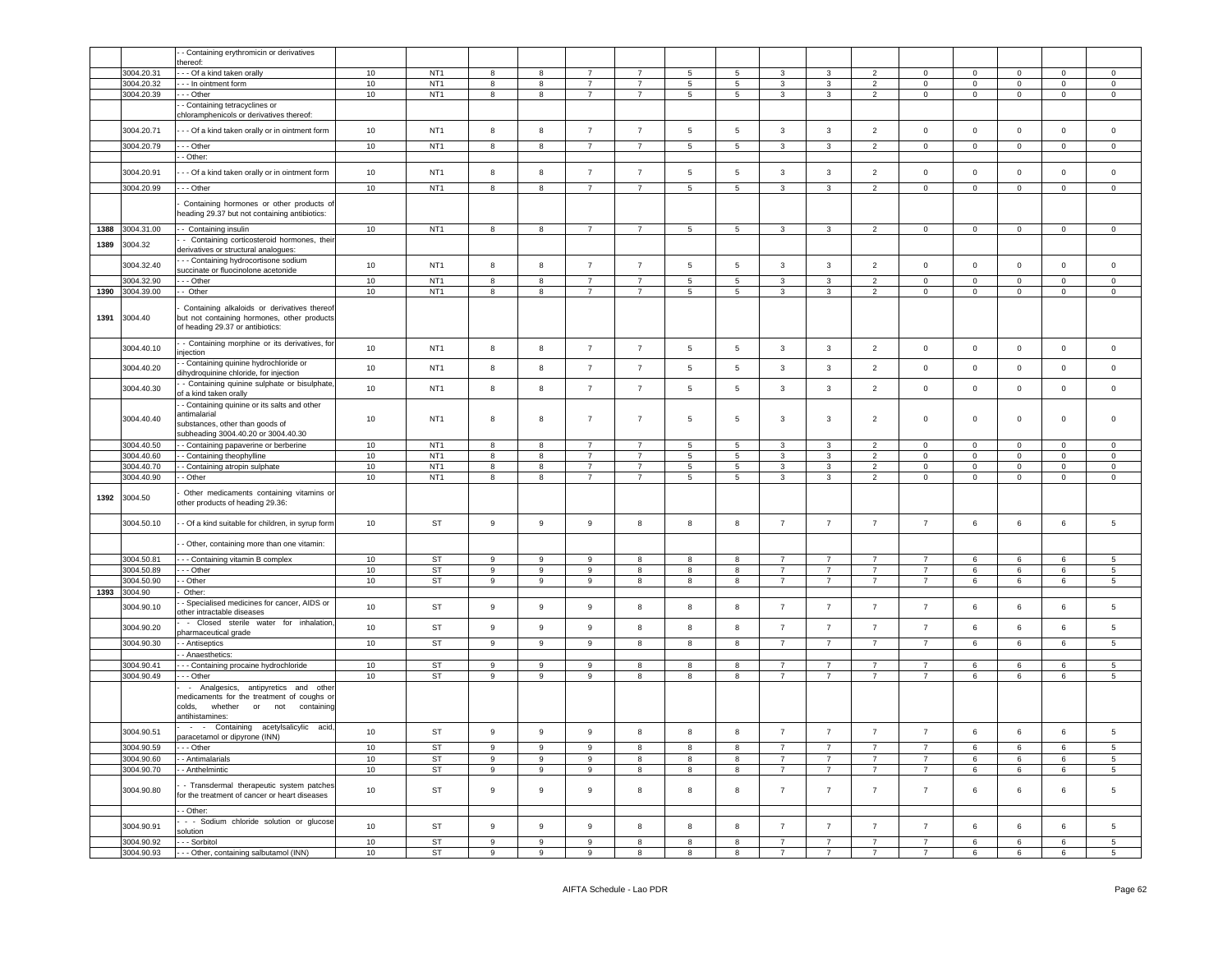|      | 3004.90.99            | - - Other                                                                                                                                                                                                                                                                                                                                                                   | 10              | <b>ST</b>       | 9                                | 9                                | 9               |                 | 8               | 8               |                 |                 |                 |                 | 6               | 6               | 6            | 5               |
|------|-----------------------|-----------------------------------------------------------------------------------------------------------------------------------------------------------------------------------------------------------------------------------------------------------------------------------------------------------------------------------------------------------------------------|-----------------|-----------------|----------------------------------|----------------------------------|-----------------|-----------------|-----------------|-----------------|-----------------|-----------------|-----------------|-----------------|-----------------|-----------------|--------------|-----------------|
|      | 30.05                 | Wadding, gauze, bandages and similar<br>articles (for example, dressings, adhesive<br>plasters, poultices), impregnated or coated<br>with pharmaceutical substances or put up<br>in forms or packings for retail sale for<br>medical, surgical, dental or veterinary<br>purposes.                                                                                           |                 |                 |                                  |                                  |                 |                 |                 |                 |                 |                 |                 |                 |                 |                 |              |                 |
| 1394 | 3005.10               | Adhesive dressings and other articles having<br>an adhesive layer:                                                                                                                                                                                                                                                                                                          |                 |                 |                                  |                                  |                 |                 |                 |                 |                 |                 |                 |                 |                 |                 |              |                 |
|      | 3005.10.10            | - Impregnated or coated with pharmaceutical<br>substances                                                                                                                                                                                                                                                                                                                   | 5               | NT <sub>1</sub> | $\overline{4}$                   | $\overline{4}$                   | $\overline{4}$  | 3               | $\mathbf{3}$    | 3               | $\overline{2}$  | $\overline{2}$  | $\mathbf{1}$    | $\mathbf 0$     | $\mathsf 0$     | $\mathbf{0}$    | $\mathbf 0$  | $\circ$         |
|      | 3005.10.90            | - Other                                                                                                                                                                                                                                                                                                                                                                     | $5^{\circ}$     | NT <sub>1</sub> | $\overline{4}$                   | $\overline{4}$                   | $\overline{4}$  | 3               | $\mathbf{3}$    | 3               | $\overline{2}$  | $\overline{2}$  | $\overline{1}$  | $\mathbf 0$     | $\overline{0}$  | $\mathbf{0}$    | $\mathbf 0$  | $\mathbf 0$     |
| 1395 | 3005.90<br>3005.90.10 | Other:<br>- Bandages                                                                                                                                                                                                                                                                                                                                                        | 5               | NT <sub>1</sub> | $\overline{4}$                   | $\overline{4}$                   | $\overline{4}$  | 3               | 3               | 3               | $\overline{2}$  | $\overline{2}$  | $\mathbf{1}$    | $\mathbf 0$     | $\mathbf 0$     | $\mathbf 0$     | $\mathbf{0}$ | $\circ$         |
|      | 3005.90.20            | - Gauze                                                                                                                                                                                                                                                                                                                                                                     | $5\overline{ }$ | NT <sub>1</sub> | $\overline{4}$                   | $\overline{4}$                   | $\overline{4}$  | $\mathbf{3}$    | $\mathbf{3}$    | 3               | $\overline{2}$  | $\overline{2}$  | $\mathbf{1}$    | $\overline{0}$  | $\overline{0}$  | $\overline{0}$  | $\mathbf 0$  | $\mathbf 0$     |
|      | 3005.90.90            | - Other                                                                                                                                                                                                                                                                                                                                                                     | 5               | NT <sub>1</sub> | $\overline{4}$                   | $\overline{4}$                   | $\overline{4}$  | 3               | $\mathbf{3}$    | 3               | $\overline{2}$  | $\overline{2}$  | $\overline{1}$  | $\mathbf 0$     | $\mathbf 0$     | $\mathbf 0$     | $\mathbf{0}$ | $\circ$         |
|      | 30.06                 | Pharmaceutical goods specified in Note 4<br>to this Chapter.                                                                                                                                                                                                                                                                                                                |                 |                 |                                  |                                  |                 |                 |                 |                 |                 |                 |                 |                 |                 |                 |              |                 |
| 1396 | 3006.10               | Sterile surgical catgut, similar sterile suture<br>materials (including sterile absorbable<br>surgical or dental yarns) and sterile tissue<br>adhesives for surgical wound closure; sterile<br>laminaria and sterile laminaria tents; sterile<br>absorbable surgical or dental haemostatics;<br>sterile surgical or dental adhesion barriers,<br>whether or not absorbable: |                 |                 |                                  |                                  |                 |                 |                 |                 |                 |                 |                 |                 |                 |                 |              |                 |
|      | 3006.10.10            | - Sterile absorbable surgical or dental yarn;<br>sterile surgical or dental adhesion barriers,<br>whether or not absorbable                                                                                                                                                                                                                                                 | 5               | NT <sub>2</sub> | $\overline{4}$                   | $\overline{4}$                   | $\overline{4}$  | 3               | 3               | 3               | $\overline{2}$  | $\overline{2}$  | 1.5             | 1.5             | $\overline{1}$  | $\overline{1}$  | $\mathbf 0$  | $\circ$         |
|      | 3006.10.90            | - Other                                                                                                                                                                                                                                                                                                                                                                     | 5               | NT <sub>1</sub> | $\overline{4}$                   | $\overline{4}$                   | $\overline{4}$  | 3               | 3               | 3               | $\overline{2}$  | 2               | $\overline{1}$  | $\mathbf 0$     | $\mathsf 0$     | $\mathbf 0$     | $\mathbf{0}$ | $\circ$         |
|      | 1397 3006,20.00       | Blood-grouping reagents                                                                                                                                                                                                                                                                                                                                                     | 5               | NT <sub>1</sub> | $\overline{4}$                   | $\overline{4}$                   | $\overline{4}$  | 3               | 3               | 3               | $\overline{2}$  | $\overline{2}$  | $\mathbf{1}$    | $\mathbf 0$     | $\mathbf 0$     | $\mathbf 0$     | $\mathbf{0}$ | $\circ$         |
| 1398 | 3006.30               | Opacifying preparations for X-ray<br>examinations; diagnostic reagents designed to<br>be administered to the patient:                                                                                                                                                                                                                                                       |                 |                 |                                  |                                  |                 |                 |                 |                 |                 |                 |                 |                 |                 |                 |              |                 |
|      | 3006.30.10            | - Barium sulphate, of a kind taken orally                                                                                                                                                                                                                                                                                                                                   | 5               | <b>ST</b>       | 5                                | 5                                | 5               | 5               | 5               | $\overline{5}$  | 5               | 5               | $5\phantom{.0}$ | 5               | 5               | 5               | 5            | 5               |
|      | 3006.30.20            | - Reagents of microbial origin, of a kind<br>suitable for veterinary biological diagnosis                                                                                                                                                                                                                                                                                   | 5               | ST              | 5                                | 5                                | 5               | 5               | 5               | 5               | 5               | 5               | 5               | 5               | 5               | 5               | 5            | 5               |
|      | 3006.30.30            | - Other microbial diagnostic reagents                                                                                                                                                                                                                                                                                                                                       | $5\phantom{.0}$ | <b>ST</b>       | $\overline{5}$                   | $\overline{5}$                   | $5\phantom{.0}$ | 5               | 5               | $\overline{5}$  | 5               | 5               | $5\phantom{.0}$ | 5               | $\overline{5}$  | $5\overline{)}$ | 5            | 5               |
|      | 3006.30.90            | - Other<br>Dental cements and other dental fillings;                                                                                                                                                                                                                                                                                                                        | $5\overline{5}$ | ST              | $\sqrt{5}$                       | $5\overline{5}$                  | $5\phantom{.0}$ | $5\overline{5}$ | $5\overline{5}$ | $5\phantom{.0}$ | $5\phantom{.0}$ | $5\phantom{.0}$ | $5\phantom{.0}$ | $5\overline{5}$ | $5\phantom{.0}$ | $5\overline{5}$ | 5            | $5\overline{5}$ |
| 1399 | 3006.40               | oone reconstruction cements:                                                                                                                                                                                                                                                                                                                                                |                 |                 |                                  |                                  |                 |                 |                 |                 |                 |                 |                 |                 |                 |                 |              |                 |
|      | 3006.40.10            | - Dental cements and other dental fillings                                                                                                                                                                                                                                                                                                                                  | $5\phantom{.0}$ | NT <sub>1</sub> | $\overline{4}$                   | $\overline{4}$                   | $\overline{4}$  | $\mathbf{3}$    | $\mathbf{3}$    | $\mathbf{3}$    | $\overline{2}$  | $\overline{2}$  | $\mathbf{1}$    | $\mathbf 0$     | $\mathsf 0$     | $\mathbf 0$     | $\mathbf{0}$ | $\circ$         |
|      | 3006.40.20            | - Bone reconstruction cements                                                                                                                                                                                                                                                                                                                                               | $5\phantom{.0}$ | NT <sub>1</sub> | $\overline{4}$<br>$\overline{4}$ | $\overline{4}$<br>$\overline{4}$ | $\overline{4}$  | 3               | 3               | 3               | $\overline{2}$  | $\overline{2}$  | $\overline{1}$  | $\mathsf 0$     | $\mathbf 0$     | $\mathbf 0$     | $\mathbf 0$  | $\mathbf 0$     |
| 1400 | 3006.50.00            | First-aid boxes and kits<br>Chemical contraceptive preparations based                                                                                                                                                                                                                                                                                                       | 5 <sub>5</sub>  | NT <sub>1</sub> |                                  |                                  | $\overline{4}$  | 3               | 3               | 3               | $\overline{2}$  | $\overline{2}$  | $\overline{1}$  | $\mathbf 0$     | $\mathsf 0$     | $\overline{0}$  | $\mathbf{0}$ | $\circ$         |
| 1401 | 3006.60.00            | on hormones, on other products of heading<br>29.37 or on spermicides                                                                                                                                                                                                                                                                                                        | 5               | NT <sub>1</sub> | $\overline{4}$                   | $\overline{4}$                   | $\overline{4}$  | 3               | 3               | 3               | $\overline{2}$  | $\overline{2}$  | $\mathbf{1}$    | $\mathsf 0$     | $\mathbf 0$     | $\mathbf 0$     | $\mathbf{0}$ | $\mathsf 0$     |
| 1402 | 3006.70.00            | Gel preparations designed to be used in<br>numan or veterinary medicine as a lubricant<br>for parts of the body for surgical operations or<br>physical examinations or as a coupling agent<br>between the body and medical instruments                                                                                                                                      | 5               | NT <sub>1</sub> | 4                                | $\overline{4}$                   | 4               | 3               | 3               | 3               | $\overline{2}$  | $\overline{2}$  | $\overline{1}$  | $\mathbf 0$     | $\mathsf 0$     | $\mathsf 0$     | $\mathbf 0$  |                 |
|      |                       | Other:                                                                                                                                                                                                                                                                                                                                                                      |                 |                 |                                  |                                  |                 |                 |                 |                 |                 |                 |                 |                 |                 |                 |              |                 |
| 1403 | 3006.91.00            | - Appliances identifiable for ostomy use                                                                                                                                                                                                                                                                                                                                    | 10              | NT <sub>1</sub> | 8                                | 8                                | $\overline{7}$  | $\overline{7}$  | 5               | 5               | 3               | 3               | $\overline{2}$  | $\mathbf 0$     | $\mathsf 0$     | $\mathbf 0$     | $\mathbf{0}$ | $\mathbf 0$     |
|      | 1404 3006.92.00       | - - Waste pharmaceuticals                                                                                                                                                                                                                                                                                                                                                   | $5\overline{5}$ | NT <sub>1</sub> | $\overline{4}$                   | $\overline{4}$                   | $\overline{4}$  | 3               | $\mathbf{3}$    | 3               | $\overline{2}$  | $\overline{2}$  | $\mathbf{1}$    | $\mathbf{0}$    | $\overline{0}$  | $\overline{0}$  | $\mathbf 0$  | $\overline{0}$  |
|      | 1405 31.01            | Animal or vegetable fertilisers, whether or<br>not mixed together or chemically treated;<br>fertilisers produced by the mixing or<br>chemical treatment of animal or vegetable<br>products.                                                                                                                                                                                 |                 |                 |                                  |                                  |                 |                 |                 |                 |                 |                 |                 |                 |                 |                 |              |                 |
|      |                       | Of solely vegetable origin:                                                                                                                                                                                                                                                                                                                                                 |                 |                 |                                  |                                  |                 |                 |                 |                 |                 |                 |                 |                 |                 |                 |              |                 |
|      | 3101.00.11            | - Supplement fertilisers in liquid form, not<br>chemically treated                                                                                                                                                                                                                                                                                                          | 5               | NT <sub>1</sub> | $\overline{4}$                   | $\overline{4}$                   | $\overline{4}$  | 3               | 3               | 3               | $\overline{2}$  | $\overline{2}$  | $\overline{1}$  | $\overline{0}$  | $\mathbf 0$     | $\mathbf 0$     | $\mathbf{0}$ | $\mathbf 0$     |
|      | 3101.00.19            | - Other<br>Other:                                                                                                                                                                                                                                                                                                                                                           | $5^{\circ}$     | NT <sub>1</sub> | $\overline{4}$                   | $\overline{4}$                   | $\overline{4}$  | $\mathbf{3}$    | $\mathbf{3}$    | $\mathbf{3}$    | 2               | 2               | $\mathbf{1}$    | $\mathbf 0$     | $\mathbf 0$     | $\mathbf 0$     | $\mathbf{0}$ | $\circ$         |
|      | 3101.00.91            | - Supplement fertilisers in liquid form, not<br>chemically treated                                                                                                                                                                                                                                                                                                          | 5               | NT <sub>1</sub> | $\overline{4}$                   | $\overline{4}$                   | $\overline{4}$  | 3               | 3               | 3               | $\overline{2}$  | $\overline{2}$  | $\overline{1}$  | $\mathsf 0$     | $\mathsf 0$     | $\mathsf 0$     | $\mathbf{0}$ | $\mathsf 0$     |
|      |                       |                                                                                                                                                                                                                                                                                                                                                                             |                 |                 |                                  |                                  |                 |                 |                 |                 |                 |                 |                 |                 |                 |                 |              |                 |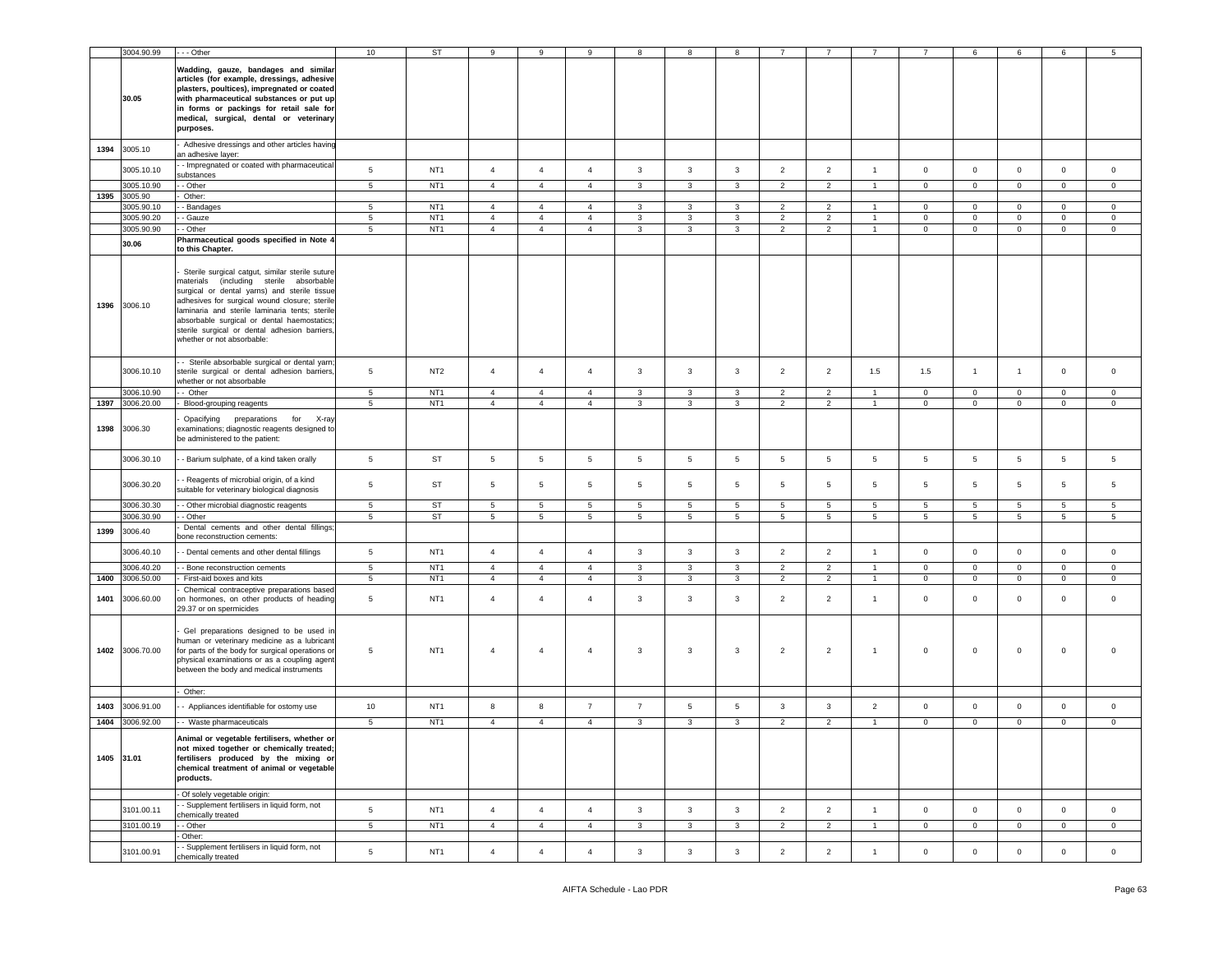|      | 3101.00.99      | - Other                                                                                                                                                                                                                                                           | 5               | NT <sub>1</sub> |                | $\overline{4}$                   |                |                |                         |                |                |                |                |                |                               | $\mathbf 0$    | $\Omega$       |                     |
|------|-----------------|-------------------------------------------------------------------------------------------------------------------------------------------------------------------------------------------------------------------------------------------------------------------|-----------------|-----------------|----------------|----------------------------------|----------------|----------------|-------------------------|----------------|----------------|----------------|----------------|----------------|-------------------------------|----------------|----------------|---------------------|
|      |                 |                                                                                                                                                                                                                                                                   |                 |                 |                |                                  |                |                |                         |                |                |                |                |                |                               |                |                |                     |
|      | 31.02           | Mineral<br>or<br>chemical<br>fertilisers<br>nitrogenous.                                                                                                                                                                                                          |                 |                 |                |                                  |                |                |                         |                |                |                |                |                |                               |                |                |                     |
| 1406 | 3102.10.00      | Urea, whether or not in aqueous solution                                                                                                                                                                                                                          | $\,$ 5 $\,$     | NT <sub>1</sub> | $\overline{4}$ | $\overline{4}$                   | $\overline{4}$ | $\mathbf{3}$   | $\mathbf{3}$            | $\mathbf{3}$   | $\overline{2}$ | $\overline{2}$ | $\overline{1}$ | $\mathbb O$    | $\mathbf 0$                   | $\mathbf 0$    | $\mathbf 0$    | $\mathsf 0$         |
|      |                 | Ammonium sulphate; double salts and<br>mixtures of ammonium sulphate and                                                                                                                                                                                          |                 |                 |                |                                  |                |                |                         |                |                |                |                |                |                               |                |                |                     |
|      | 3102.21.00      | ammonium nitrate:                                                                                                                                                                                                                                                 |                 | NT <sub>1</sub> | $\overline{4}$ |                                  |                |                | $\mathbf{3}$            | $\mathbf{R}$   |                | $\overline{2}$ |                |                |                               |                |                |                     |
| 1407 | 3102.29.00      | - Ammonium sulphate                                                                                                                                                                                                                                               | 5               | NT <sub>1</sub> | $\overline{4}$ | $\overline{4}$<br>$\overline{4}$ | $\overline{4}$ | $\mathbf{3}$   | $\overline{3}$          | $\overline{3}$ | $\overline{2}$ | $\overline{2}$ | $\overline{1}$ | $\mathbf 0$    | $\mathsf 0$<br>$\overline{0}$ | $\mathsf 0$    | $\mathsf 0$    | $\mathsf{O}\xspace$ |
| 1408 |                 | - Other                                                                                                                                                                                                                                                           | 5               |                 |                |                                  | $\overline{4}$ | $\mathbf{3}$   |                         |                | $\overline{2}$ |                |                | $\mathbf 0$    |                               | $\mathsf 0$    | $\mathsf 0$    | $\mathsf 0$         |
| 1409 | 3102.30.00      | Ammonium nitrate, whether or not in<br>aqueous solution                                                                                                                                                                                                           | $\overline{5}$  | NT <sub>1</sub> | $\overline{4}$ | $\overline{4}$                   | $\overline{4}$ | $\mathbf{3}$   | $\mathbf{3}$            | $\mathbf{3}$   | $\overline{2}$ | $\overline{2}$ | $\overline{1}$ | $\mathsf 0$    | $\mathbf 0$                   | $\mathbf 0$    | $\mathbf 0$    | $\mathsf 0$         |
| 1410 | 3102.40.00      | Mixtures of ammonium nitrate with calcium<br>carbonate or other inorganic non-fertilising<br>substances                                                                                                                                                           | $\,$ 5 $\,$     | NT <sub>1</sub> | $\overline{4}$ | $\overline{4}$                   | $\overline{4}$ | 3              | $\mathbf{3}$            | 3              | $\overline{2}$ | $\overline{2}$ | $\overline{1}$ | $\circ$        | $\mathsf 0$                   | $\mathbf 0$    | $\mathbf 0$    | $\mathsf 0$         |
| 1411 | 3102.50.00      | Sodium nitrate                                                                                                                                                                                                                                                    | $5\phantom{.0}$ | NT <sub>1</sub> | $\overline{4}$ | $\overline{4}$                   | $\overline{4}$ | $\mathbf{3}$   | 3                       | $\mathbf{3}$   | $\overline{2}$ | $\overline{2}$ | $\overline{1}$ | $\overline{0}$ | $\overline{0}$                | $\overline{0}$ | $\overline{0}$ | $\mathbf 0$         |
| 1412 | 3102.60.00      | Double salts and mixtures of calcium nitrate<br>and ammonium nitrate                                                                                                                                                                                              | 5               | NT <sub>1</sub> | $\overline{4}$ | $\overline{4}$                   | $\overline{4}$ | $\mathbf{3}$   | $\mathbf{3}$            | $\mathbf{3}$   | $\overline{2}$ | $\overline{2}$ | $\overline{1}$ | $\mathbf 0$    | $\mathbf 0$                   | $\mathbf 0$    | $\Omega$       | $\mathsf 0$         |
| 1413 | 3102.80.00      | Mixtures of urea and ammonium nitrate in<br>aqueous or ammoniacal solution                                                                                                                                                                                        | 5               | NT <sub>1</sub> | $\overline{4}$ | $\overline{4}$                   | $\overline{4}$ | $\mathbf{3}$   | 3                       | $\mathbf{3}$   | $\overline{2}$ | $\overline{2}$ | $\overline{1}$ | $\mathsf 0$    | $\mathsf 0$                   | $\mathsf 0$    | $\mathsf 0$    | $\mathbf 0$         |
| 1414 | 3102.90.00      | Other, including mixtures not specified in the<br>oregoing subheadings                                                                                                                                                                                            | 5               | NT <sub>1</sub> | $\overline{4}$ | $\overline{4}$                   | $\overline{4}$ | $\mathbf{3}$   | $\mathbf{3}$            | $\mathbf{3}$   | $\overline{2}$ | $\overline{2}$ | $\overline{1}$ | $\mathbf 0$    | $\mathbf 0$                   | $\mathbf 0$    | $\circ$        | $\mathsf 0$         |
|      | 31.03           | Mineral or chemical fertilisers, phosphatic.                                                                                                                                                                                                                      |                 |                 |                |                                  |                |                |                         |                |                |                |                |                |                               |                |                |                     |
| 1415 | 3103.10         | Superphosphates:                                                                                                                                                                                                                                                  |                 |                 |                |                                  |                |                |                         |                |                |                |                |                |                               |                |                |                     |
|      | 3103.10.10      | - Feed grade                                                                                                                                                                                                                                                      | 5               | NT <sub>1</sub> | $\overline{4}$ | $\overline{4}$                   | $\mathbf{A}$   | $\mathbf{3}$   | $\mathcal{R}$           | $\mathbf{R}$   | $\mathcal{D}$  | $\overline{2}$ | $\mathbf{1}$   | $\Omega$       | $\mathsf 0$                   | $\mathbf 0$    | $\Omega$       | $\Omega$            |
|      | 3103.10.90      | - Other                                                                                                                                                                                                                                                           | $\overline{5}$  | NT <sub>1</sub> | $\overline{4}$ | $\overline{4}$                   | $\overline{4}$ | $\mathbf{3}$   | $\overline{3}$          | $\overline{3}$ | $\overline{2}$ | $\overline{2}$ | $\overline{1}$ | $\overline{0}$ | $\overline{0}$                | $\mathbf 0$    | $\overline{0}$ | $\overline{0}$      |
|      | 1416 3103.90    | Other:                                                                                                                                                                                                                                                            |                 |                 |                |                                  |                |                |                         |                |                |                |                |                |                               |                |                |                     |
|      | 3103.90.10      | - Calcined phosphatic fertilisers                                                                                                                                                                                                                                 | 5               | NT <sub>1</sub> | $\overline{4}$ | $\overline{4}$                   | $\overline{4}$ | $\mathbf{3}$   | $\mathbf{3}$            | $\overline{3}$ | 2              | 2              | $\overline{1}$ | $\mathbf{0}$   | $\mathsf 0$                   | $\mathbf 0$    | $\mathbf{0}$   | $\mathbf 0$         |
|      | 3103.90.90      | - Other                                                                                                                                                                                                                                                           | 5               | NT <sub>1</sub> | $\overline{4}$ | $\overline{4}$                   | $\overline{4}$ | 3              | $\mathbf{3}$            | $\mathbf{3}$   | $\overline{2}$ | 2              | $\overline{1}$ | $\mathsf 0$    | $\mathsf 0$                   | $\mathbf 0$    | $\mathbf 0$    | $\mathbf 0$         |
|      | 31.04           | Mineral or chemical fertilisers, potassic.                                                                                                                                                                                                                        |                 |                 |                |                                  |                |                |                         |                |                |                |                |                |                               |                |                |                     |
| 1417 | 3104.20.00      | Potassium chloride                                                                                                                                                                                                                                                | $\overline{5}$  | NT <sub>1</sub> | $\overline{4}$ | $\overline{4}$                   | $\mathbf{A}$   | $\mathbf{3}$   | $\overline{3}$          | $\overline{3}$ | 2              | $\overline{2}$ | $\overline{1}$ | $\mathbf{0}$   | $\mathbf 0$                   | $\mathbf{0}$   | $\mathbf{0}$   | $\mathbf 0$         |
| 1418 | 3104.30.00      | Potassium sulphate                                                                                                                                                                                                                                                | $\overline{5}$  | NT <sub>1</sub> | $\overline{4}$ | $\overline{4}$                   | $\overline{4}$ | 3              | $\overline{3}$          | $\mathbf{3}$   | $\overline{2}$ | $\overline{2}$ | $\overline{1}$ | $\mathbf 0$    | $\overline{0}$                | $\mathbf 0$    | $\mathsf 0$    | $\mathbf 0$         |
| 1419 | 3104.90.00      | Other                                                                                                                                                                                                                                                             | $\overline{5}$  | NT <sub>1</sub> | $\overline{4}$ | $\overline{4}$                   | $\overline{4}$ | $\mathbf{3}$   | $\overline{3}$          | $\overline{3}$ | $\overline{2}$ | $\overline{2}$ | $\overline{1}$ | $\overline{0}$ | $\overline{0}$                | $\mathbf 0$    | $\mathsf 0$    | $\overline{0}$      |
|      | 31.05           | Mineral or chemical fertilisers containing<br>two or three of the fertilising elements<br>nitrogen, phosphorus and potassium;<br>other fertilisers; goods of this Chapter in<br>tablets or similar forms or in packages of a<br>gross weight not exceeding 10 kg. |                 |                 |                |                                  |                |                |                         |                |                |                |                |                |                               |                |                |                     |
| 1420 | 3105.10.00      | Goods of this Chapter in tablets or similar<br>forms or in packages of a gross weight not<br>exceeding 10 kg                                                                                                                                                      | 5               | NT <sub>1</sub> | $\overline{4}$ | $\overline{4}$                   | $\overline{4}$ | $\mathbf{3}$   | $\mathbf{3}$            | $\mathbf{3}$   | $\overline{2}$ | $\overline{2}$ | $\overline{1}$ | $\mathsf 0$    | $\mathsf 0$                   | $\mathbf 0$    | $\Omega$       | $\mathbf 0$         |
| 1421 | 3105.20.00      | Mineral or chemical fertilisers containing the<br>hree fertilising elements nitrogen, phosphorus<br>and potassium                                                                                                                                                 | 5               | NT <sub>1</sub> | $\overline{4}$ | $\overline{4}$                   | $\overline{4}$ | 3              | 3                       | 3              | $\overline{2}$ | $\overline{2}$ | $\overline{1}$ | $\mathbf 0$    | $\mathbf 0$                   | $\mathbf 0$    | $\mathsf 0$    | $\mathbf 0$         |
|      | 1422 3105.30.00 | Diammonium<br>hydrogenorthophosphate<br>(diammonium phosphate)                                                                                                                                                                                                    | 5               | NT <sub>1</sub> | $\overline{4}$ | $\overline{4}$                   | $\overline{4}$ | $\mathbf{3}$   | $\overline{3}$          | $\mathbf{3}$   | 2              | $\overline{2}$ | $\overline{1}$ | $\mathbf 0$    | $\mathsf 0$                   | $\mathsf 0$    | $\mathbf 0$    | $\mathbf 0$         |
|      | 1423 3105.40.00 | Ammonium dihydrogenorthophosphate<br>monoammonium phosphate) and mixtures<br>thereof with diammonium<br>hydrogenorthophosphate (diammonium<br>bhosphate)                                                                                                          | 5               | NT <sub>1</sub> | $\overline{4}$ | $\overline{4}$                   | $\overline{4}$ | $\mathbf{3}$   | 3                       | 3              | $\overline{2}$ | $\overline{2}$ | $\overline{1}$ | $\mathsf 0$    | $\mathsf 0$                   | $\,0\,$        | $\mathsf 0$    | $\Omega$            |
|      |                 | Other mineral or chemical fertilisers<br>containing the two fertilising elements nitrogen<br>ind phosphorus:                                                                                                                                                      |                 |                 |                |                                  |                |                |                         |                |                |                |                |                |                               |                |                |                     |
| 1424 | 3105.51.00      | - Containing nitrates and phosphates                                                                                                                                                                                                                              | 5               | NT <sub>1</sub> | $\overline{4}$ | $\overline{4}$                   | $\overline{4}$ | 3              | 3                       | 3              | $\overline{2}$ | $\overline{2}$ |                | $\mathbf 0$    | $\mathsf{O}\xspace$           | $\mathbf 0$    | $\mathbf 0$    | $\mathsf 0$         |
| 1425 | 3105.59.00      | - Other                                                                                                                                                                                                                                                           | $\,$ 5 $\,$     | NT <sub>1</sub> | $\overline{4}$ | $\overline{4}$                   | $\overline{4}$ | $\mathbf{3}$   | $\mathbf{3}$            | $\mathbf{3}$   | $\overline{2}$ | $\overline{2}$ | $\overline{1}$ | $\mathbf 0$    | $\mathbf 0$                   | $\mathbf 0$    | $\mathbf 0$    | $\mathsf 0$         |
| 1426 | 3105.60.00      | Mineral or chemical fertilisers containing the<br>wo fertilising elements phosphorus and<br>ootassium                                                                                                                                                             | 5               | NT <sub>1</sub> | $\overline{4}$ | $\overline{4}$                   | $\overline{4}$ | $\mathbf{3}$   | 3                       | 3              | $\overline{2}$ | $\overline{2}$ | $\overline{1}$ | $\mathbf 0$    | $\mathbf 0$                   | $\mathbf 0$    | $\mathbf 0$    | $\mathsf 0$         |
| 1427 | 3105.90.00      | Other                                                                                                                                                                                                                                                             | $\overline{5}$  | NT <sub>1</sub> | $\overline{4}$ | $\overline{4}$                   | $\overline{4}$ | $\mathbf{3}$   | $\overline{3}$          | $\mathbf{3}$   | $\overline{2}$ | 2              | $\overline{1}$ | $\mathbf 0$    | $\overline{0}$                | $\mathbf 0$    | $\overline{0}$ | $\mathsf 0$         |
|      | 32.01           | Tanning extracts of vegetable origin;<br>tannins and their salts, ethers, esters and<br>other derivatives.                                                                                                                                                        |                 |                 |                |                                  |                |                |                         |                |                |                |                |                |                               |                |                |                     |
| 1428 | 3201.10.00      | Quebracho extract                                                                                                                                                                                                                                                 | 5               | NT <sub>1</sub> | $\overline{4}$ | $\overline{4}$                   | $\overline{4}$ | $\mathbf{3}$   | 3                       | $\overline{3}$ | 2              | 2              |                | $\mathbf 0$    | $\mathbf 0$                   | $\Omega$       | $\mathbf 0$    | $\mathbf 0$         |
| 1429 | 3201.20.00      | Wattle extract                                                                                                                                                                                                                                                    | $\sqrt{5}$      | NT <sub>1</sub> | $\overline{4}$ | $\overline{4}$                   | $\overline{4}$ | $\overline{3}$ | 3                       | $\overline{3}$ | 2              | 2              |                | $\mathbf 0$    | $\mathbf 0$                   | $\mathbf 0$    | $\mathbf{0}$   | $\circ$             |
| 1430 | 3201.90         | Other:                                                                                                                                                                                                                                                            |                 |                 |                |                                  |                |                |                         |                |                |                |                |                |                               |                |                |                     |
|      | 3201.90.10      | - Gambier                                                                                                                                                                                                                                                         | 5               | NT <sub>1</sub> | $\overline{4}$ | $\overline{4}$                   | $\mathbf{A}$   | $\mathbf{3}$   | 3                       | $\mathbf{3}$   | $\overline{2}$ | $\overline{2}$ |                | $\mathsf 0$    | $\mathsf 0$                   | $\mathbf 0$    | $\mathsf 0$    | $\mathsf 0$         |
|      | 3201.90.90      | - Other                                                                                                                                                                                                                                                           | $\overline{5}$  | NT <sub>1</sub> | $\overline{4}$ | $\overline{4}$                   | $\overline{4}$ | $\mathbf{3}$   | $\overline{\mathbf{3}}$ | $\mathbf{R}$   | $\mathcal{P}$  | $\overline{2}$ |                | $\overline{0}$ | $\overline{0}$                | $\Omega$       | $\Omega$       | $\Omega$            |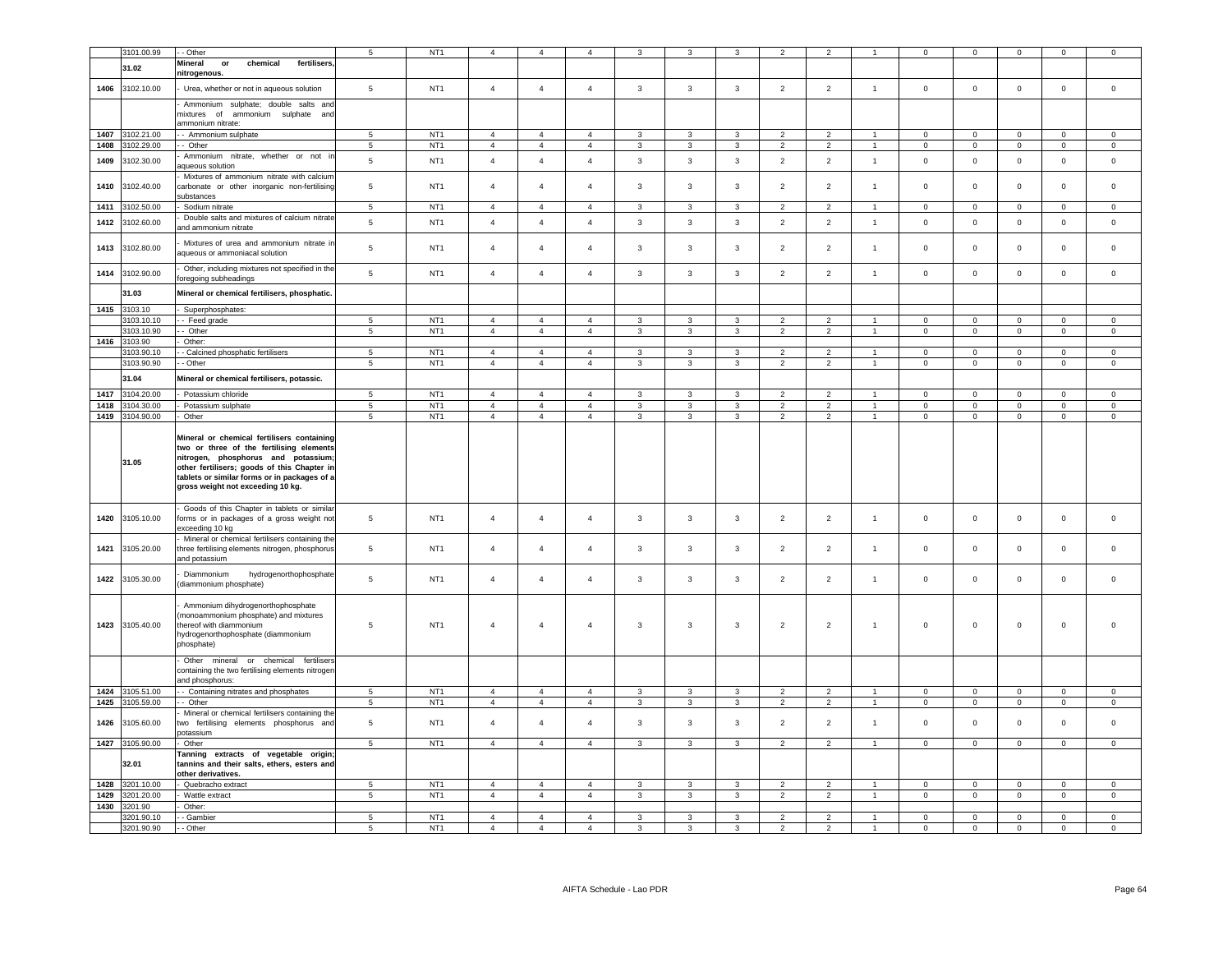|      | 32.02                              | Synthetic organic tanning substances;<br>inorganic tanning substances; tanning<br>preparations, whether or not containing<br>natural tanning substances; enzymatic<br>preparations for pre-tanning.                                                                                                                               |                                    |                                    |                                  |                                  |                                  |                                         |                                |                                         |                                  |                                  |                     |                               |                                |                                |                                       |                                  |
|------|------------------------------------|-----------------------------------------------------------------------------------------------------------------------------------------------------------------------------------------------------------------------------------------------------------------------------------------------------------------------------------|------------------------------------|------------------------------------|----------------------------------|----------------------------------|----------------------------------|-----------------------------------------|--------------------------------|-----------------------------------------|----------------------------------|----------------------------------|---------------------|-------------------------------|--------------------------------|--------------------------------|---------------------------------------|----------------------------------|
|      | 1431 3202.10.00<br>1432 3202.90.00 | Synthetic organic tanning substances<br>Other                                                                                                                                                                                                                                                                                     | $5\phantom{.0}$<br>5               | NT <sub>1</sub><br>NT <sub>1</sub> | $\overline{4}$<br>$\overline{4}$ | $\overline{4}$<br>$\overline{4}$ | $\overline{4}$<br>$\overline{4}$ | 3<br>$\overline{3}$                     | 3<br>$\mathbf{3}$              | $\mathbf{3}$<br>$\overline{3}$          | $\overline{2}$<br>$\overline{2}$ | $\overline{2}$<br>$\overline{2}$ | $\overline{1}$      | $\mathbf 0$<br>$\overline{0}$ | $\mathbf 0$<br>$\overline{0}$  | $\mathbf 0$<br>$\mathbf 0$     | $\mathsf{O}\xspace$<br>$\overline{0}$ | $\mathbf 0$<br>$\mathbf{0}$      |
|      | 1433 32.03                         | Colouring matter of vegetable or animal<br>origin (including dyeing extracts but<br>excluding animal black), whether or not<br>chemically defined; preparations as<br>specified in Note 3 to this Chapter based<br>on colouring matter of vegetable or animal<br>origin.                                                          |                                    |                                    |                                  |                                  |                                  |                                         |                                |                                         |                                  |                                  |                     |                               |                                |                                |                                       |                                  |
|      | 3203.00.10                         | - Of a kind used in the food or drink industries                                                                                                                                                                                                                                                                                  | $5\phantom{.0}$                    | NT <sub>1</sub>                    | $\overline{4}$                   | $\overline{4}$                   | $\overline{4}$                   | $\mathbf{3}$                            | $\mathbf{3}$                   | $\mathbf{3}$                            | $\overline{2}$                   | $\overline{2}$                   | $\mathbf{1}$        | $\circ$                       | $\circ$                        | $\mathsf 0$                    | $\circ$                               | $\mathsf 0$                      |
|      | 3203.00.90                         | Other                                                                                                                                                                                                                                                                                                                             | $\overline{5}$                     | NT <sub>1</sub>                    | $\overline{4}$                   | $\overline{4}$                   | $\overline{4}$                   | $\overline{3}$                          | 3                              | $\overline{3}$                          | $\overline{2}$                   | $\overline{2}$                   |                     | $\overline{0}$                | $\overline{0}$                 | $\overline{0}$                 | $\overline{0}$                        | $\mathbf 0$                      |
|      | 32.04                              | Synthetic organic colouring<br>matter<br>whether or not chemically defined;<br>preparations as specified in Note 3 to this<br>Chapter based on synthetic organic<br>colouring matter; synthetic organic<br>products of a kind used as fluorescent<br>brightening agents or as luminophores,<br>whether or not chemically defined. |                                    |                                    |                                  |                                  |                                  |                                         |                                |                                         |                                  |                                  |                     |                               |                                |                                |                                       |                                  |
|      |                                    | Synthetic organic colouring matter and<br>preparations based thereon as specified in<br>Note 3 to this Chapter:                                                                                                                                                                                                                   |                                    |                                    |                                  |                                  |                                  |                                         |                                |                                         |                                  |                                  |                     |                               |                                |                                |                                       |                                  |
| 1434 | 3204.11                            | - Disperse dyes and preparations based<br>thereon:                                                                                                                                                                                                                                                                                |                                    |                                    |                                  |                                  |                                  |                                         |                                |                                         |                                  |                                  |                     |                               |                                |                                |                                       |                                  |
|      | 3204.11.10                         | --- Crude                                                                                                                                                                                                                                                                                                                         | 5                                  | NT <sub>1</sub>                    | $\mathbf{A}$                     | $\Delta$                         | 4                                | $\mathbf{R}$                            | $\mathbf{3}$                   | $\overline{3}$                          | $\mathcal{P}$                    | $\overline{2}$                   |                     | $\Omega$                      | $\mathbf 0$                    | $\mathbf 0$                    | $\mathbf 0$                           | $\Omega$                         |
|      | 3204.11.90                         | --- Other                                                                                                                                                                                                                                                                                                                         | $\sqrt{5}$                         | NT <sub>1</sub>                    | $\overline{4}$                   | $\overline{4}$                   | $\overline{4}$                   | $\mathbf{3}$                            | $\mathbf{3}$                   | $\mathbf{3}$                            | $\overline{2}$                   | $\overline{2}$                   | $\overline{1}$      | $\mathsf 0$                   | $\overline{0}$                 | $\mathsf 0$                    | $\mathsf 0$                           | $\mathsf 0$                      |
|      | 1435 3204.12                       | - Acid dyes, whether or not premetallised<br>and preparations based thereon; mordant<br>dyes and preparations based thereon:                                                                                                                                                                                                      |                                    |                                    |                                  |                                  |                                  |                                         |                                |                                         |                                  |                                  |                     |                               |                                |                                |                                       |                                  |
|      | 3204.12.10<br>3204.12.90           | --- Acid dyes<br>$--$ Other                                                                                                                                                                                                                                                                                                       | $5\phantom{.0}$                    | NT <sub>2</sub><br>NT <sub>2</sub> | $\overline{4}$<br>$\overline{4}$ | $\overline{4}$<br>$\overline{4}$ | $\overline{4}$                   | $\mathbf{3}$<br>$\mathbf{3}$            | $\mathbf{3}$<br>$\mathbf{3}$   | $\mathbf{3}$                            | $\overline{2}$                   | $\overline{2}$                   | 1.5                 | $1.5\,$                       | $\mathbf{1}$                   | $\mathbf{1}$                   | $\overline{0}$                        | $\mathbf 0$<br>$\overline{0}$    |
| 1436 | 3204.13.00                         | - Basic dyes and preparations based                                                                                                                                                                                                                                                                                               | $5\overline{5}$<br>$5\overline{5}$ | NT <sub>1</sub>                    | $\overline{4}$                   | $\overline{4}$                   | $\overline{4}$<br>$\overline{4}$ | $\mathbf{3}$                            | $\mathbf{3}$                   | $\mathbf{3}$<br>$\mathbf{3}$            | $\overline{2}$<br>$\overline{2}$ | $\overline{2}$<br>$\overline{2}$ | 1.5<br>$\mathbf{1}$ | 1.5<br>$\mathbf 0$            | $\mathbf{1}$<br>$\mathbf{0}$   | 1<br>$\mathsf 0$               | $\overline{0}$<br>$\mathbf{0}$        | $\circ$                          |
| 1437 | 3204.14.00                         | ereon<br>- Direct dyes and preparations based                                                                                                                                                                                                                                                                                     | $\,$ 5 $\,$                        | NT <sub>1</sub>                    | $\overline{4}$                   | $\overline{4}$                   | $\overline{4}$                   | $\mathbf{3}$                            | $\mathbf{3}$                   | $\mathbf{3}$                            | $\overline{2}$                   | $\overline{2}$                   | $\mathbf{1}$        | $\mathsf{O}\xspace$           | $\mathsf 0$                    | $\mathbf 0$                    | $\mathsf 0$                           | $\mathsf{O}\xspace$              |
| 1438 | 3204.15.00                         | thereon<br>- Vat dyes (including those usable in tha<br>state as pigments) and preparations based<br>thereon                                                                                                                                                                                                                      | $\,$ 5 $\,$                        | NT <sub>1</sub>                    | $\overline{4}$                   | $\overline{4}$                   | $\overline{4}$                   | $\mathbf{3}$                            | $\mathbf{3}$                   | $\mathbf{3}$                            | $\overline{2}$                   | $\overline{2}$                   | $\overline{1}$      | $\mathbf{0}$                  | $\mathbf 0$                    | $\mathbf 0$                    | $\mathbf{0}$                          | $\Omega$                         |
| 1439 | 3204.16.00                         | - Reactive dyes and preparations based<br>thereon                                                                                                                                                                                                                                                                                 | 5                                  | NT <sub>1</sub>                    | $\overline{4}$                   | $\overline{4}$                   | $\overline{4}$                   | $\mathbf{3}$                            | $\mathbf{3}$                   | 3                                       | $\overline{2}$                   | $\overline{2}$                   | $\overline{1}$      | $\circ$                       | $\mathbf{0}$                   | $\mathbf 0$                    | $\mathbf 0$                           | $\mathbf 0$                      |
| 1440 | 3204.17.00                         | - Pigments and preparations based thereon                                                                                                                                                                                                                                                                                         | $\,$ 5 $\,$                        | NT <sub>1</sub>                    | $\overline{4}$                   | $\overline{4}$                   | $\overline{4}$                   | $\mathbf{3}$                            | $\mathbf{3}$                   | $\mathbf{3}$                            | $\overline{2}$                   | $\overline{2}$                   | $\overline{1}$      | $\circ$                       | $\circ$                        | $\mathsf 0$                    | $\mathbf 0$                           | $\mathsf 0$                      |
| 1441 | 3204.19.00                         | - Other, including mixtures of colouring<br>matter of two or more of the subheadings<br>3204.11 to 3204.19                                                                                                                                                                                                                        | $\sqrt{5}$                         | NT <sub>1</sub>                    | $\overline{4}$                   | $\overline{4}$                   | $\overline{4}$                   | 3                                       | 3                              | 3                                       | $\overline{2}$                   | $\overline{2}$                   | $\overline{1}$      | $\mathbf 0$                   | $\mathbf{0}$                   | $\mathbf 0$                    | $\mathbf 0$                           | $\mathbf 0$                      |
| 1442 | 3204.20.00                         | Synthetic organic products of a kind used as<br>fluorescent brightening agents                                                                                                                                                                                                                                                    | $5\phantom{.0}$                    | NT <sub>1</sub>                    | $\overline{4}$                   | $\overline{4}$                   | $\overline{4}$                   | $\mathbf{3}$                            | $\mathbf{3}$                   | $\mathbf{3}$                            | $\overline{2}$                   | $\overline{2}$                   | $\overline{1}$      | $\mathbf 0$                   | $\mathsf 0$                    | $\mathbf 0$                    | $\mathsf 0$                           | $\mathsf 0$                      |
| 1443 | 3204.90.00                         | Other                                                                                                                                                                                                                                                                                                                             | 5                                  | NT <sub>1</sub>                    | $\overline{4}$                   | $\overline{4}$                   | $\overline{4}$                   | 3                                       | $\overline{3}$                 | $\mathbf{3}$                            | $\overline{2}$                   | $\overline{2}$                   |                     | $\mathbf{0}$                  | $\mathsf 0$                    | $\mathbf 0$                    | $\mathsf{O}\xspace$                   | $\Omega$                         |
|      | 1444 3205.00.00                    | Colour lakes; preparations as specified in<br>Note 3 to this Chapter based on colour<br>lakes.                                                                                                                                                                                                                                    | $\,$ 5 $\,$                        | NT <sub>1</sub>                    | $\overline{4}$                   | $\overline{4}$                   | $\overline{4}$                   | 3                                       | 3                              | 3                                       | $\overline{2}$                   | $\overline{2}$                   | $\overline{1}$      | $\mathbf 0$                   | $\mathbf 0$                    | $\mathbf 0$                    | $\mathbf 0$                           | $\mathbf 0$                      |
|      | 32.06                              | Other colouring matter; preparations as<br>specified in Note 3 to this Chapter, other<br>than those of heading 32.03, 32.04 or<br>32.05; inorganic products of a kind used as<br>luminophores, whether or not chemically<br>defined.<br>Pigments and preparations based on                                                        |                                    |                                    |                                  |                                  |                                  |                                         |                                |                                         |                                  |                                  |                     |                               |                                |                                |                                       |                                  |
|      |                                    | titanium dioxide:                                                                                                                                                                                                                                                                                                                 |                                    |                                    |                                  |                                  |                                  |                                         |                                |                                         |                                  |                                  |                     |                               |                                |                                |                                       |                                  |
|      | 1445 3206.11                       | - Containing 80% or more by weight of<br>titanium dioxide calculated on the dry matter:                                                                                                                                                                                                                                           |                                    |                                    |                                  |                                  |                                  |                                         |                                |                                         |                                  |                                  |                     |                               |                                |                                |                                       |                                  |
|      | 3206.11.10<br>3206.11.90           | - - - Pigments<br>$-$ Other                                                                                                                                                                                                                                                                                                       | $5\overline{5}$<br>$\overline{5}$  | NT <sub>1</sub><br>NT <sub>1</sub> | $\overline{4}$<br>$\overline{4}$ | $\overline{4}$<br>$\overline{4}$ | $\overline{4}$<br>$\overline{4}$ | $\mathbf{3}$<br>$\overline{\mathbf{3}}$ | $\mathbf{3}$<br>$\overline{3}$ | $\mathbf{3}$<br>$\overline{\mathbf{3}}$ | $\overline{2}$<br>$\overline{2}$ | $\overline{2}$<br>$\overline{2}$ | $\mathbf{1}$        | $\circ$<br>$\mathbf{0}$       | $\mathbf{0}$<br>$\overline{0}$ | $\mathbf{0}$<br>$\overline{0}$ | $\circ$<br>$\overline{0}$             | $\overline{0}$<br>$\overline{0}$ |
|      | 1446 3206.19                       | - Other:                                                                                                                                                                                                                                                                                                                          |                                    |                                    |                                  |                                  |                                  |                                         |                                |                                         |                                  |                                  |                     |                               |                                |                                |                                       |                                  |
|      | 3206.19.10                         | - - Pigments                                                                                                                                                                                                                                                                                                                      | $\,$ 5 $\,$                        | NT <sub>1</sub>                    | $\overline{4}$                   | $\overline{4}$                   | $\overline{4}$                   | $\mathbf{3}$                            | 3                              | $\mathbf{3}$                            | $\overline{2}$                   | $\overline{2}$                   |                     | $\mathbf 0$                   | $\mathbf 0$                    | $\mathbf 0$                    | $\mathsf 0$                           | $\mathsf 0$                      |
|      | 3206.19.90                         | - - Other<br>Pigments and preparations based on                                                                                                                                                                                                                                                                                   | $\,$ 5 $\,$                        | NT <sub>1</sub>                    | $\overline{4}$                   | $\overline{4}$                   | $\overline{4}$                   | 3                                       | $\mathbf{3}$                   | $_{\rm 3}$                              | $\overline{2}$                   | $\overline{2}$                   | $\overline{1}$      | $\mathbf 0$                   | $\mathbf 0$                    | $\mathbf 0$                    | $\mathbf{0}$                          | $\mathsf{O}\xspace$              |
| 1447 | 3206.20                            | chromium compounds:                                                                                                                                                                                                                                                                                                               |                                    |                                    |                                  |                                  |                                  |                                         |                                |                                         |                                  |                                  |                     |                               |                                |                                |                                       |                                  |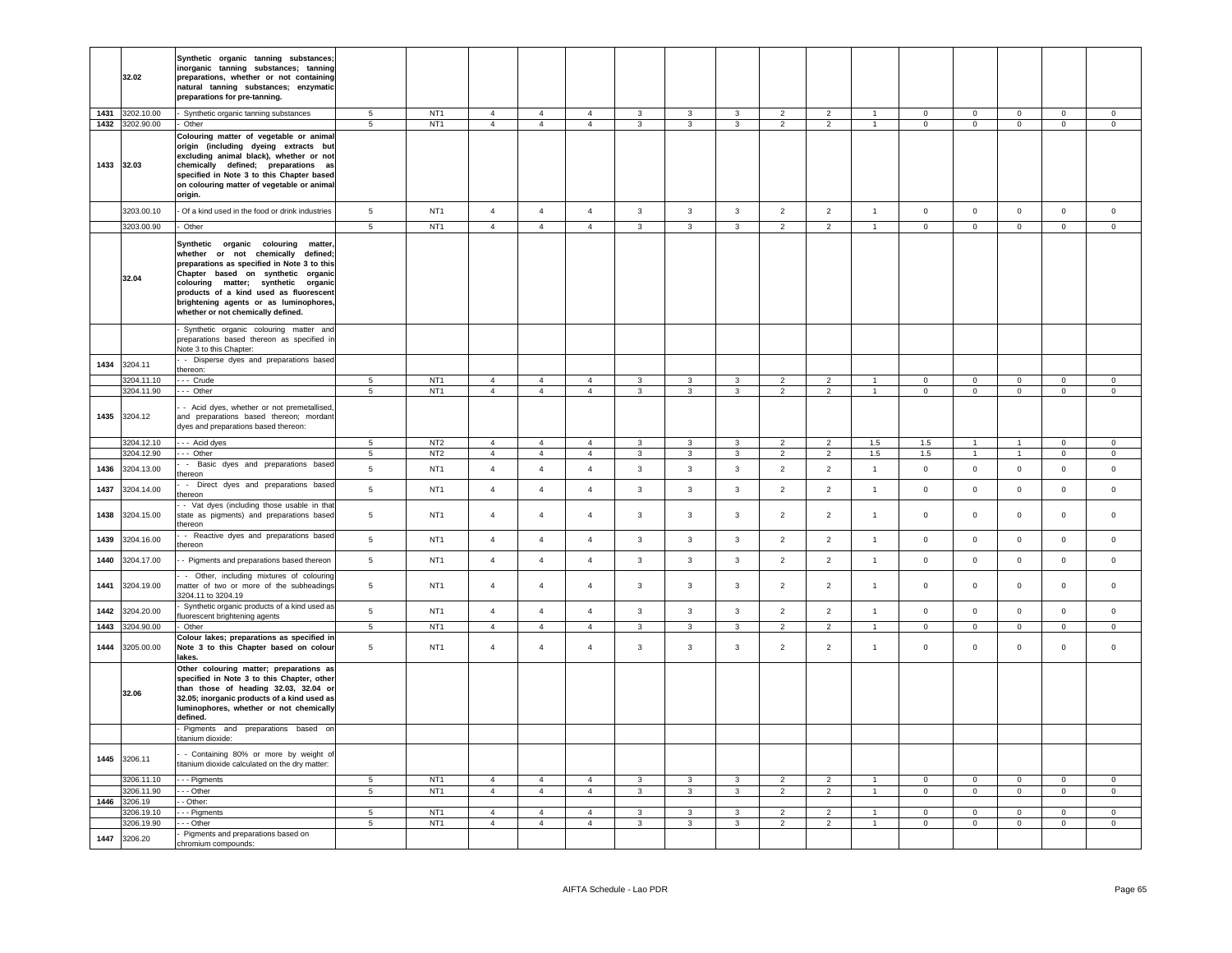|      |              | - Chrome yellow, chrome green, molybdate                                                                                                                                                                                                                                                                     |                 |                 |                |                |                |              |              |              |                |                  |                |             |                |                |              |                 |
|------|--------------|--------------------------------------------------------------------------------------------------------------------------------------------------------------------------------------------------------------------------------------------------------------------------------------------------------------|-----------------|-----------------|----------------|----------------|----------------|--------------|--------------|--------------|----------------|------------------|----------------|-------------|----------------|----------------|--------------|-----------------|
|      | 3206.20.10   | orange or red based on chromium                                                                                                                                                                                                                                                                              | 5               | NT <sub>1</sub> | $\overline{a}$ | $\overline{4}$ | $\overline{4}$ | 3            | 3            | 3            | $\overline{2}$ | $\overline{2}$   | $\mathbf{1}$   | $\Omega$    | $\mathbf 0$    | $\circ$        | $\mathbf 0$  | $\mathbf 0$     |
|      |              | compounds                                                                                                                                                                                                                                                                                                    |                 |                 |                |                |                |              |              |              |                |                  |                |             |                |                |              |                 |
|      | 3206.20.90   | - Other                                                                                                                                                                                                                                                                                                      | 5               | NT <sub>1</sub> | $\overline{4}$ | $\overline{4}$ | $\overline{4}$ | $\mathbf{3}$ | 3            | 3            | $\overline{2}$ | $\overline{2}$   | $\overline{1}$ | $\mathbf 0$ | $\mathbf 0$    | $\mathbf 0$    | $\mathbf 0$  | $\circ$         |
|      |              |                                                                                                                                                                                                                                                                                                              |                 |                 |                |                |                |              |              |              |                |                  |                |             |                |                |              |                 |
|      |              | Other<br>colouring<br>matter<br>other<br>and                                                                                                                                                                                                                                                                 |                 |                 |                |                |                |              |              |              |                |                  |                |             |                |                |              |                 |
|      |              | preparations:                                                                                                                                                                                                                                                                                                |                 |                 |                |                |                |              |              |              |                |                  |                |             |                |                |              |                 |
| 1448 | 3206.41      | - Ultramarine and preparations based                                                                                                                                                                                                                                                                         |                 |                 |                |                |                |              |              |              |                |                  |                |             |                |                |              |                 |
|      |              | thereon:                                                                                                                                                                                                                                                                                                     |                 |                 |                |                |                |              |              |              |                |                  |                |             |                |                |              |                 |
|      | 3206.41.10   | - - - Preparations                                                                                                                                                                                                                                                                                           | $5\phantom{.0}$ | NT <sub>1</sub> | $\overline{4}$ | $\overline{4}$ | $\overline{4}$ | $\mathbf{3}$ | $\mathbf{3}$ | $\mathbf{3}$ | $\overline{2}$ | $\overline{2}$   | $\overline{1}$ | $\circ$     | $\mathsf 0$    | $\overline{0}$ | $\mathbf{0}$ | $\mathbf{0}$    |
|      | 3206.41.90   |                                                                                                                                                                                                                                                                                                              | 5               | NT <sub>1</sub> | $\overline{4}$ | $\overline{4}$ | $\overline{4}$ | 3            | 3            | 3            | $\overline{2}$ | $\overline{2}$   | $\overline{1}$ | $\mathbf 0$ | $\mathbf 0$    |                |              | $\mathbf 0$     |
|      |              | - - - Other                                                                                                                                                                                                                                                                                                  |                 |                 |                |                |                |              |              |              |                |                  |                |             |                | $\mathbf 0$    | $\mathbf 0$  |                 |
| 1449 | 3206.42      | - Lithopone and other pigments and                                                                                                                                                                                                                                                                           |                 |                 |                |                |                |              |              |              |                |                  |                |             |                |                |              |                 |
|      |              | preparations based on zinc sulphide:                                                                                                                                                                                                                                                                         |                 |                 |                |                |                |              |              |              |                |                  |                |             |                |                |              |                 |
|      | 3206.42.10   | - - - Preparations                                                                                                                                                                                                                                                                                           | 5               | NT <sub>1</sub> | $\overline{4}$ | $\overline{4}$ | $\overline{4}$ | $\mathbf{3}$ | $\mathbf{3}$ | 3            | 2              | 2                | $\overline{1}$ | $\circ$     | $\circ$        | $\overline{0}$ | $\mathbf 0$  | $\mathbf 0$     |
|      | 3206.42.90   | - - Other                                                                                                                                                                                                                                                                                                    | 5               | NT <sub>1</sub> | $\overline{4}$ | $\overline{4}$ | $\overline{4}$ | 3            | 3            | 3            | $\overline{2}$ | $\overline{2}$   | $\overline{1}$ | $\mathbf 0$ | $\mathbf 0$    | $\mathbf 0$    | $\mathbf 0$  | $\mathsf 0$     |
| 1450 | 3206.49      | Other:                                                                                                                                                                                                                                                                                                       |                 |                 |                |                |                |              |              |              |                |                  |                |             |                |                |              |                 |
|      |              |                                                                                                                                                                                                                                                                                                              |                 |                 |                |                |                |              |              |              |                |                  |                |             |                |                |              |                 |
|      | 3206.49.10   | --- Preparations                                                                                                                                                                                                                                                                                             | 5 <sub>5</sub>  | NT <sub>1</sub> | $\overline{4}$ | $\overline{4}$ | $\overline{4}$ | $\mathbf{3}$ | 3            | 3            | $\overline{2}$ | $\overline{2}$   | $\mathbf{1}$   | $\mathbf 0$ | $\mathbf 0$    | $\overline{0}$ | $\mathbf{0}$ | $\mathbf{0}$    |
|      | 3206.49.90   | .-- Other                                                                                                                                                                                                                                                                                                    | 5               | NT <sub>1</sub> | $\overline{4}$ | $\overline{4}$ | $\overline{4}$ | 3            | 3            | 3            | $\overline{2}$ | $\overline{2}$   | $\overline{1}$ | $\mathbf 0$ | $\mathbf 0$    | 0              | $\mathbf 0$  | $\circ$         |
| 1451 | 3206.50      | Inorganic products of a kind used as                                                                                                                                                                                                                                                                         |                 |                 |                |                |                |              |              |              |                |                  |                |             |                |                |              |                 |
|      |              | uminophores:                                                                                                                                                                                                                                                                                                 |                 |                 |                |                |                |              |              |              |                |                  |                |             |                |                |              |                 |
|      | 3206.50.10   | - Preparations                                                                                                                                                                                                                                                                                               | 5               | NT <sub>1</sub> | $\overline{4}$ | $\overline{4}$ | $\overline{4}$ | 3            | 3            | 3            | $\overline{2}$ | $\overline{2}$   | $\overline{1}$ | $\mathbf 0$ | $\mathbf 0$    | $\overline{0}$ | $\mathbf 0$  | $\mathbf 0$     |
|      |              |                                                                                                                                                                                                                                                                                                              |                 | NT <sub>1</sub> |                |                |                |              |              |              |                |                  |                |             |                |                |              |                 |
|      | 3206.50.90   | - Other                                                                                                                                                                                                                                                                                                      | 5               |                 | $\overline{4}$ | $\overline{4}$ | $\overline{4}$ | 3            | 3            | $\mathbf{3}$ | $\overline{2}$ | $\overline{2}$   | $\mathbf{1}$   | $\mathbf 0$ | $\mathsf 0$    | $\mathbf 0$    | $\mathbf 0$  | $\mathsf 0$     |
|      | 32.07        | Prepared pigments, prepared opacifiers<br>and prepared colours, vitrifiable enamels<br>and glazes, engobes (slips), liquid lustres<br>and similar preparations, of a kind used in<br>the ceramic, enamelling or glass industry;<br>glass frit and other glass, in the form of<br>powder, granules or flakes. |                 |                 |                |                |                |              |              |              |                |                  |                |             |                |                |              |                 |
| 1452 | 3207.10.00   | Prepared pigments, prepared opacifiers,<br>prepared colours and similar preparations                                                                                                                                                                                                                         | 5               | NT <sub>1</sub> | $\overline{4}$ | $\overline{4}$ | $\overline{4}$ | 3            | 3            | $\mathbf{3}$ | $\overline{2}$ | $\overline{2}$   | $\mathbf{1}$   | $\mathbf 0$ | $\mathbf 0$    | $\mathbf{0}$   | $\mathbf 0$  | $\mathsf 0$     |
| 1453 | 3207.20      | Vitrifiable enamels and glazes, engobes<br>(slips) and similar preparations:                                                                                                                                                                                                                                 |                 |                 |                |                |                |              |              |              |                |                  |                |             |                |                |              |                 |
|      | 3207.20.10   | - Enamel frits                                                                                                                                                                                                                                                                                               | 5               | NT <sub>1</sub> | $\overline{4}$ | $\overline{4}$ | $\overline{4}$ | $\mathbf{3}$ | 3            | $\mathbf{3}$ | $\overline{2}$ | $\overline{2}$   | $\overline{1}$ | $\mathsf 0$ | $\mathbf 0$    | $\overline{0}$ | $\mathbf{0}$ | $\mathbf 0$     |
|      | 3207.20.90   | - Other                                                                                                                                                                                                                                                                                                      | $5\phantom{.0}$ | NT <sub>1</sub> | $\overline{4}$ | $\overline{4}$ | $\overline{4}$ | 3            | 3            | $\mathbf{3}$ | $\overline{2}$ | $\overline{2}$   | $\overline{1}$ | $\mathsf 0$ | $\mathbf 0$    | $\mathsf 0$    | $\mathbf 0$  | $\mathbf 0$     |
|      |              |                                                                                                                                                                                                                                                                                                              |                 |                 |                |                |                |              |              |              |                |                  |                |             |                |                |              |                 |
| 1454 | 3207.30.00   | Liquid lustres and similar preparations                                                                                                                                                                                                                                                                      | 5               | NT <sub>1</sub> | $\overline{4}$ | $\overline{4}$ | $\overline{4}$ | $\mathbf{3}$ | 3            | $\mathbf{3}$ | $\overline{2}$ | $\overline{2}$   | $\mathbf{1}$   | $\mathbf 0$ | $\mathsf 0$    | $\mathbf 0$    | $\mathbf 0$  | $\mathbf 0$     |
|      |              |                                                                                                                                                                                                                                                                                                              |                 |                 |                |                |                |              |              |              |                |                  |                |             |                |                |              |                 |
| 1455 | 3207.40.00   | Glass frit and other glass, in the form of<br>powder, granules or flakes                                                                                                                                                                                                                                     | 5               | NT <sub>1</sub> | $\overline{4}$ | $\overline{4}$ | $\overline{4}$ | $\mathbf{3}$ | 3            | $\mathbf{3}$ | $\overline{2}$ | $\overline{2}$   | $\overline{1}$ | $\mathsf 0$ | $\mathsf 0$    | $\mathsf 0$    | $\mathbf 0$  | $\mathsf 0$     |
|      | 32.08        | Paints and varnishes (including enamels<br>and lacquers) based on synthetic polymers<br>or chemically modified natural polymers<br>dispersed or dissolved in a non-aqueous<br>medium; solutions as defined in Note 4 to<br>this Chapter.                                                                     |                 |                 |                |                |                |              |              |              |                |                  |                |             |                |                |              |                 |
|      | 1456 3208.10 | Based on polyesters:                                                                                                                                                                                                                                                                                         |                 |                 |                |                |                |              |              |              |                |                  |                |             |                |                |              |                 |
|      |              | - Varnishes (including lacquers):                                                                                                                                                                                                                                                                            |                 |                 |                |                |                |              |              |              |                |                  |                |             |                |                |              |                 |
|      |              |                                                                                                                                                                                                                                                                                                              |                 |                 |                |                |                |              |              |              |                |                  |                |             |                |                |              |                 |
|      | 3208.10.11   | --- Of a kind used in dentistry                                                                                                                                                                                                                                                                              | 20              | ST              | 19             | 18             | 17             | 16           | 15           | 12           | 10             | 9                | 8              | 8           | $\overline{7}$ | $\overline{7}$ | 6            | 5               |
|      | 3208.10.19   | - - Other                                                                                                                                                                                                                                                                                                    | 20              | ST              | 19             | 18             | 17             | 16           | 15           | 12           | 10             | 9                | 8              | 8           | $\overline{7}$ | $\overline{7}$ | 6            | $5\overline{5}$ |
|      | 3208.10.90   | - Other                                                                                                                                                                                                                                                                                                      | 20              | <b>ST</b>       | 19             | 18             | $17$           | 16           | 15           | 12           | 10             | 9                | 8              | 8           | $\overline{7}$ | $\overline{7}$ | 6            | $5\overline{5}$ |
|      | 1457 3208.20 | Based on acrylic or vinyl polymers:                                                                                                                                                                                                                                                                          |                 |                 |                |                |                |              |              |              |                |                  |                |             |                |                |              |                 |
|      |              | - Anti-fouling or anti-corrosive paints for                                                                                                                                                                                                                                                                  |                 |                 |                |                |                |              |              |              |                |                  | 8              |             | $\overline{7}$ |                |              |                 |
|      | 3208.20.40   | ships' hulls                                                                                                                                                                                                                                                                                                 | 20              | ST              | 19             | 18             | 17             | 16           | 15           | 12           | 10             | 9                |                | 8           |                | $\overline{7}$ | 6            | 5               |
|      |              | - Varnishes (including lacquers), of a kind                                                                                                                                                                                                                                                                  |                 |                 |                |                |                |              |              |              |                |                  |                |             |                |                |              |                 |
|      | 3208.20.70   | ised in dentistry                                                                                                                                                                                                                                                                                            | 20              | ST              | 19             | 18             | 17             | 16           | 15           | 12           | 10             | $\boldsymbol{9}$ | 8              | 8           | $\overline{7}$ | $\overline{7}$ | $\,6\,$      | $\sqrt{5}$      |
|      | 3208.20.90   | - Other                                                                                                                                                                                                                                                                                                      | 20              | ST              | 19             | 18             | 17             | 16           | 15           | 12           | 10             | 9                | 8              | 8           | $\overline{7}$ | $\overline{7}$ | 6            | 5               |
| 1458 | 3208.90      | Other:                                                                                                                                                                                                                                                                                                       |                 |                 |                |                |                |              |              |              |                |                  |                |             |                |                |              |                 |
|      |              |                                                                                                                                                                                                                                                                                                              |                 |                 |                |                |                |              |              |              |                |                  |                |             |                |                |              |                 |
|      |              | - Varnishes (including lacquers), exceeding                                                                                                                                                                                                                                                                  |                 |                 |                |                |                |              |              |              |                |                  |                |             |                |                |              |                 |
|      |              | 00°C heat resistance:                                                                                                                                                                                                                                                                                        |                 |                 |                |                |                |              |              |              |                |                  |                |             |                |                |              |                 |
|      | 3208.90.11   | - - Of a kind used in dentistry                                                                                                                                                                                                                                                                              | 20              | <b>ST</b>       | 19             | 18             | 17             | 16           | 15           | 12           | 10             | 9                | 8              | 8           | $\overline{7}$ | $\overline{7}$ | 6            | 5               |
|      | 3208.90.19   | - - Other                                                                                                                                                                                                                                                                                                    | 20              | <b>ST</b>       | 19             | 18             | 17             | 16           | 15           | 12           | 10             | $\boldsymbol{9}$ | 8              | 8           | $\overline{7}$ | $\overline{7}$ | $\,6$        | $5\overline{5}$ |
|      |              | - Varnishes (including lacquers), not                                                                                                                                                                                                                                                                        |                 |                 |                |                |                |              |              |              |                |                  |                |             |                |                |              |                 |
|      |              | exceeding 100°C heat resistance:                                                                                                                                                                                                                                                                             |                 |                 |                |                |                |              |              |              |                |                  |                |             |                |                |              |                 |
|      | 3208.90.21   | - - Of a kind used in dentistry                                                                                                                                                                                                                                                                              | 20              | ST              | 19             | 18             | 17             | 16           | 15           | 12           | 10             | 9                | 8              | 8           | $\overline{7}$ | $\overline{7}$ | 6            | $5\overline{5}$ |
|      |              |                                                                                                                                                                                                                                                                                                              |                 |                 |                |                |                |              |              |              |                |                  |                |             |                |                |              |                 |
|      | 3208.90.29   | - - Other                                                                                                                                                                                                                                                                                                    | 20              | <b>ST</b>       | 19             | 18             | 17             | 16           | 15           | 12           | 10             | 9                | 8              | 8           | $\overline{7}$ | $\overline{7}$ | 6            | $5^{\circ}$     |
|      | 3208.90.90   | - Other                                                                                                                                                                                                                                                                                                      | 20              | ST              | 19             | 18             | 17             | 16           | 15           | 12           | 10             | 9                | 8              | 8           | $\overline{7}$ | $\overline{7}$ | 6            | $5\overline{5}$ |
|      | 32.09        | Paints and varnishes (including enamels<br>and lacquers) based on synthetic polymers<br>or chemically modified natural polymers,<br>dispersed or dissolved in an aqueous<br>medium.                                                                                                                          |                 |                 |                |                |                |              |              |              |                |                  |                |             |                |                |              |                 |
|      | 1459 3209.10 | Based on acrylic or vinyl polymers:                                                                                                                                                                                                                                                                          |                 |                 |                |                |                |              |              |              |                |                  |                |             |                |                |              |                 |
|      | 3209.10.10   | - Varnishes (including lacquers)                                                                                                                                                                                                                                                                             | 20              | ST              | 19             | 18             | 17             | 16           | 15           | 12           | 10             | 9                | 8              | 8           | $\overline{7}$ | $\overline{7}$ | 6            | 5               |
|      | 3209.10.40   | - Leather paints                                                                                                                                                                                                                                                                                             | 20              | ST              | 19             | 18             | 17             | 16           | 15           | 12           | 10             | 9                | 8              | 8           | $\overline{7}$ | $\overline{7}$ | 6            | 5 <sub>5</sub>  |
|      |              |                                                                                                                                                                                                                                                                                                              |                 |                 |                |                |                |              |              |              |                |                  |                |             |                |                |              |                 |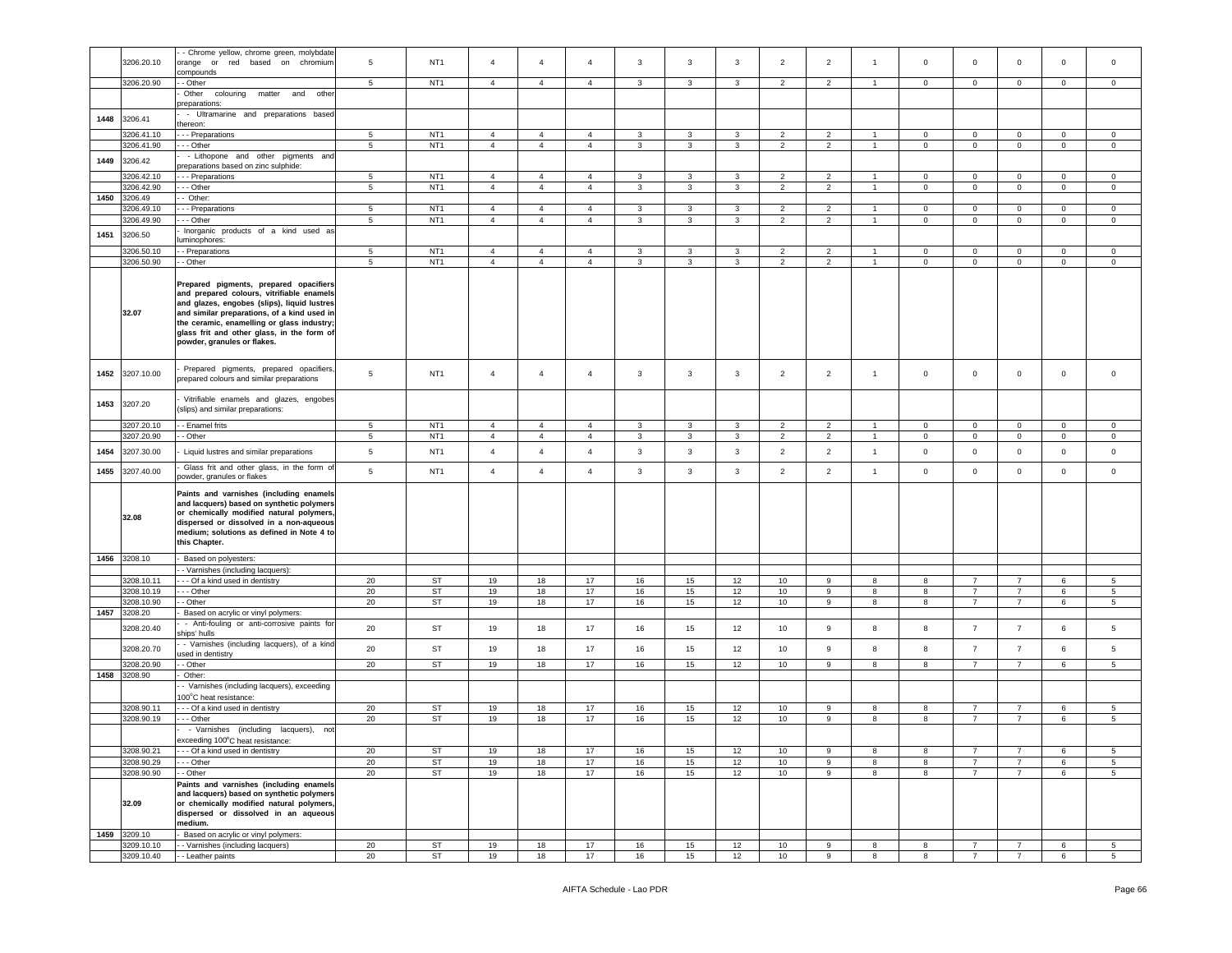|      |                 | - Anti-fouling or anti-corrosive paints for    |                 |                 |                |                |                |                |                |                |                |                |                |                |                     |                |              |                 |
|------|-----------------|------------------------------------------------|-----------------|-----------------|----------------|----------------|----------------|----------------|----------------|----------------|----------------|----------------|----------------|----------------|---------------------|----------------|--------------|-----------------|
|      | 3209.10.50      | ships' hulls                                   | 20              | <b>ST</b>       | 19             | 18             | 17             | 16             | 15             | 12             | 10             | 9              | 8              | 8              | $\overline{7}$      | $\overline{7}$ | 6            | 5               |
|      | 3209.10.90      | - Other                                        | 20              | ST              | 19             | 18             | 17             | 16             | 15             | 12             | 10             | 9              | 8              | 8              | $\overline{7}$      | $\overline{7}$ | 6            | $5\phantom{.0}$ |
|      | 1460 3209.90.00 | Other                                          | 20              | <b>ST</b>       | 19             | 18             | 17             | 16             | 15             | 12             | 10             | 9              | 8              | 8              | $\overline{7}$      | $\overline{7}$ | 6            | 5               |
|      |                 | Other paints and varnishes (including          |                 |                 |                |                |                |                |                |                |                |                |                |                |                     |                |              |                 |
|      |                 | enamels, lacquers and distempers);             |                 |                 |                |                |                |                |                |                |                |                |                |                |                     |                |              |                 |
| 1461 | 32.10           | prepared water pigments of a kind used for     |                 |                 |                |                |                |                |                |                |                |                |                |                |                     |                |              |                 |
|      |                 | finishing leather.                             |                 |                 |                |                |                |                |                |                |                |                |                |                |                     |                |              |                 |
|      |                 | Varnishes (including lacquers):                |                 |                 |                |                |                |                |                |                |                |                |                |                |                     |                |              |                 |
|      | 3210.00.11      | - Exceeding 100oC heat-resistance              | 20              | <b>ST</b>       | 19             | 18             | 17             | 16             | 15             | 12             | 10             | 9              | 8              | 8              | $\overline{7}$      | $\overline{7}$ | 6            | 5               |
|      | 3210.00.19      | - Other                                        | 20              | <b>ST</b>       | 19             | 18             | 17             | 16             | 15             | 12             | 10             | 9              | 8              | 8              | $\overline{7}$      | 7              | 6            | $5\overline{5}$ |
|      | 3210.00.20      | Distempers                                     | 20              | ST              | 19             | 18             | 17             | 16             | 15             | 12             | 10             | 9              | 8              | 8              | $\overline{7}$      | $\overline{7}$ | 6            | $5\phantom{.0}$ |
|      |                 | Prepared water pigments of a kind used for     |                 |                 |                |                |                |                |                |                |                |                |                |                |                     |                |              |                 |
|      | 3210.00.30      | finishing leather                              | 20              | <b>ST</b>       | 19             | 18             | 17             | 16             | 15             | 12             | 10             | 9              | 8              | 8              | $\overline{7}$      | $\overline{7}$ | $\,6\,$      | $\overline{5}$  |
|      | 3210.00.50      | Polyurethane tar coating                       | 20              | <b>ST</b>       | 19             | 18             | 17             | 16             | 15             | 12             | 10             | 9              | 8              | 8              | $\overline{7}$      | $\overline{7}$ | 6            | 5               |
|      | 3210.00.90      | Other                                          | 20              | <b>ST</b>       | 19             | 18             | 17             | 16             | 15             | 12             | 10             | 9              | 8              | 8              | $\overline{7}$      | $\overline{7}$ | 6            | 5               |
|      | 1462 3211.00.00 | Prepared driers.                               | 5               | NT <sub>1</sub> | $\overline{4}$ | $\overline{4}$ | $\overline{4}$ | $\overline{3}$ | $\mathbf{3}$   | $\overline{3}$ | 2              | $\overline{2}$ | $\mathbf{1}$   | $\circ$        | $\mathbf{0}$        | $\mathbf{0}$   | $\mathbf 0$  | $\circ$         |
|      |                 | Pigments (including metallic powders and       |                 |                 |                |                |                |                |                |                |                |                |                |                |                     |                |              |                 |
|      |                 | flakes) dispersed in non-aqueous media, in     |                 |                 |                |                |                |                |                |                |                |                |                |                |                     |                |              |                 |
|      |                 | liquid or paste form, of a kind used in the    |                 |                 |                |                |                |                |                |                |                |                |                |                |                     |                |              |                 |
|      | 32.12           | manufacture of paints (including enamels);     |                 |                 |                |                |                |                |                |                |                |                |                |                |                     |                |              |                 |
|      |                 | stamping foils; dyes and other colouring       |                 |                 |                |                |                |                |                |                |                |                |                |                |                     |                |              |                 |
|      |                 | matter put up in forms or packings for         |                 |                 |                |                |                |                |                |                |                |                |                |                |                     |                |              |                 |
|      |                 | retail sale.                                   |                 |                 |                |                |                |                |                |                |                |                |                |                |                     |                |              |                 |
| 1463 | 3212.10.00      | Stamping foils                                 | 5               | NT <sub>1</sub> | $\overline{4}$ | $\overline{4}$ | $\overline{4}$ | 3              | $\mathbf{3}$   | $\mathbf{3}$   | 2              | 2              | $\mathbf{1}$   | $\overline{0}$ | $\mathbf{0}$        | $\mathbf{0}$   | $\mathbf{0}$ | $\mathbf{0}$    |
| 1464 | 3212.90         | Other:                                         |                 |                 |                |                |                |                |                |                |                |                |                |                |                     |                |              |                 |
|      |                 | - Pigments (including metallic powders and     |                 |                 |                |                |                |                |                |                |                |                |                |                |                     |                |              |                 |
|      |                 | flakes) dispersed in non-aqueous media, in     |                 |                 |                |                |                |                |                |                |                |                |                |                |                     |                |              |                 |
|      |                 | liquid or paste form, of a kind used in the    |                 |                 |                |                |                |                |                |                |                |                |                |                |                     |                |              |                 |
|      |                 | manufacture of paints (including enamels):     |                 |                 |                |                |                |                |                |                |                |                |                |                |                     |                |              |                 |
|      | 3212.90.11      | - - Aluminium paste                            | 5               | NT <sub>1</sub> | $\overline{4}$ | $\overline{4}$ | $\overline{4}$ | 3              | 3              | $\mathbf{3}$   | $\overline{2}$ | $\overline{2}$ | $\overline{1}$ | $\mathbf 0$    | $\mathbf 0$         | $\mathbf 0$    | $\mathbf 0$  | $\mathbf 0$     |
|      | 3212.90.12      | - - Other, for leather                         | $\overline{5}$  | NT <sub>1</sub> | $\overline{4}$ | $\overline{4}$ | $\overline{4}$ | $\mathbf{3}$   | $\mathbf{3}$   | $\mathbf{3}$   | $\overline{2}$ | $\overline{2}$ | $\overline{1}$ | $\mathbf 0$    | $\mathsf{O}\xspace$ | $\mathsf 0$    | $\mathbf 0$  | $\mathbb O$     |
|      | 3212.90.19      | - Other                                        | 5               | NT <sub>1</sub> | $\overline{4}$ | $\overline{4}$ | $\overline{4}$ | $\mathbf{3}$   | $\mathbf{3}$   | $\mathbf{3}$   | $\overline{2}$ | $\overline{2}$ | $\overline{1}$ | $\circ$        | $\mathsf 0$         | $\mathbf 0$    | $\mathbf 0$  | $\mathsf 0$     |
|      |                 | - Dyes and other colouring matter put up in    |                 |                 |                |                |                |                |                |                |                |                |                |                |                     |                |              |                 |
|      |                 | forms or packings for retail sale:             |                 |                 |                |                |                |                |                |                |                |                |                |                |                     |                |              |                 |
|      |                 | - - Of a kind used in the food or drink        |                 |                 |                |                |                |                |                |                |                |                |                |                |                     |                |              |                 |
|      | 3212.90.21      | industries                                     | 5               | NT <sub>1</sub> | $\overline{4}$ | $\overline{4}$ | $\overline{4}$ | 3              | $\mathbf{3}$   | $\mathbf{3}$   | $\overline{2}$ | $\overline{2}$ | $\overline{1}$ | $\circ$        | $\mathbf 0$         | $\mathsf 0$    | $\mathsf 0$  | $\mathbf 0$     |
|      | 3212.90.29      | - - Other                                      | $\overline{5}$  | NT <sub>1</sub> | $\overline{4}$ | $\overline{4}$ | $\overline{4}$ | $\mathbf{3}$   | $\overline{3}$ | $\overline{3}$ | $\overline{2}$ | $\overline{2}$ | $\overline{1}$ | $\mathbf{0}$   | $\circ$             | $\overline{0}$ | $\mathbf 0$  | $\overline{0}$  |
|      |                 | Artists', students' or signboard painters'     |                 |                 |                |                |                |                |                |                |                |                |                |                |                     |                |              |                 |
|      |                 | colours, modifying tints, amusement            |                 |                 |                |                |                |                |                |                |                |                |                |                |                     |                |              |                 |
|      | 32.13           | colours and the like, in tablets, tubes, jars, |                 |                 |                |                |                |                |                |                |                |                |                |                |                     |                |              |                 |
|      |                 | bottles, pans or in similar forms or           |                 |                 |                |                |                |                |                |                |                |                |                |                |                     |                |              |                 |
|      |                 | packings.                                      |                 |                 |                |                |                |                |                |                |                |                |                |                |                     |                |              |                 |
| 1465 | 3213.10.00      | Colours in sets                                | $\sqrt{5}$      | NT <sub>1</sub> | $\overline{4}$ | $\overline{4}$ | $\overline{4}$ | $\overline{3}$ | $\mathbf{3}$   | $\overline{3}$ | 2              | 2              | $\overline{1}$ | $\mathbf 0$    | $\mathbf 0$         | $\mathbf 0$    | $\mathbf 0$  | $\mathbf 0$     |
| 1466 | 3213.90.00      | Other                                          | 5               | NT <sub>1</sub> | $\overline{4}$ | $\overline{4}$ | $\overline{4}$ | 3              | $\mathbf{3}$   | $\mathbf{3}$   | $\overline{2}$ | $\overline{2}$ | $\overline{1}$ | $\mathbf 0$    | $\circ$             | $\mathbf 0$    | $\mathsf 0$  | $\mathsf 0$     |
|      |                 | Glaziers' putty, grafting putty, resin         |                 |                 |                |                |                |                |                |                |                |                |                |                |                     |                |              |                 |
|      |                 | cements, caulking compounds and other          |                 |                 |                |                |                |                |                |                |                |                |                |                |                     |                |              |                 |
|      | 32.14           | mastics; painters' fillings; non-refractory    |                 |                 |                |                |                |                |                |                |                |                |                |                |                     |                |              |                 |
|      |                 | surfacing preparations for facades, indoor     |                 |                 |                |                |                |                |                |                |                |                |                |                |                     |                |              |                 |
|      |                 | walls, floors, ceilings or the like.           |                 |                 |                |                |                |                |                |                |                |                |                |                |                     |                |              |                 |
|      |                 | Glaziers' putty, grafting putty, resin cements |                 |                 |                |                |                |                |                |                |                |                |                |                |                     |                |              |                 |
| 1467 | 3214.10.00      | caulking compounds and other mastics           | $5\phantom{.0}$ | NT <sub>1</sub> | $\overline{4}$ | $\overline{4}$ | $\overline{4}$ | $\mathbf{3}$   | $\mathbf{3}$   | $\mathbf{3}$   | $\overline{2}$ | $\overline{2}$ | $\mathbf{1}$   | $\mathbf 0$    | $\mathbf 0$         | $\mathsf 0$    | $\mathbf 0$  | $\,$ 0          |
|      |                 | ainters' fillings                              |                 |                 |                |                |                |                |                |                |                |                |                |                |                     |                |              |                 |
|      | 1468 3214.90.00 | Other                                          | 5               | NT <sub>1</sub> | $\overline{4}$ | $\overline{4}$ | $\overline{4}$ | $\mathbf{3}$   | $\mathbf{3}$   | 3              | $\overline{2}$ | $\overline{2}$ | $\overline{1}$ | $\mathbf 0$    | $\mathbf 0$         | $\mathbf 0$    | $\mathsf 0$  | $\mathsf 0$     |
|      |                 | Printing ink, writing or drawing ink and       |                 |                 |                |                |                |                |                |                |                |                |                |                |                     |                |              |                 |
|      | 32.15           | other inks, whether or not concentrated or     |                 |                 |                |                |                |                |                |                |                |                |                |                |                     |                |              |                 |
|      |                 | solid.                                         |                 |                 |                |                |                |                |                |                |                |                |                |                |                     |                |              |                 |
|      |                 | Printing ink:                                  |                 |                 |                |                |                |                |                |                |                |                |                |                |                     |                |              |                 |
| 1469 | 3215.11         | - Black:                                       |                 |                 |                |                |                |                |                |                |                |                |                |                |                     |                |              |                 |
|      | 3215.11.10      | - - Ultra-violet curable inks                  | 5               | NT <sub>1</sub> | $\overline{4}$ | $\overline{4}$ | $\overline{4}$ | 3              | 3              | $\mathbf{3}$   | 2              | 2              | $\overline{1}$ | $\mathbf 0$    | $\mathbf 0$         | $\mathbf{0}$   | $\circ$      | $\circ$         |
|      | 3215.11.90      | - - Other                                      | $5\phantom{.0}$ | NT <sub>1</sub> | $\overline{4}$ | $\overline{4}$ | $\overline{4}$ | $\mathbf{3}$   | 3              | 3              | $\overline{2}$ | $\overline{2}$ | $\mathbf{1}$   | $\mathbf{0}$   | $\mathbf 0$         | $\mathbf 0$    | $\mathbf{0}$ | $\mathbf{0}$    |
| 1470 | 3215.19.00      | - Other                                        | 5               | NT <sub>1</sub> | $\overline{4}$ | $\overline{4}$ | $\overline{4}$ | $\mathbf{3}$   | $\mathbf{3}$   | $\mathbf{3}$   | 2              | $\overline{2}$ | $\mathbf{1}$   | $\circ$        | $\mathsf 0$         | $\mathbf 0$    | $\mathsf 0$  | $\circ$         |
| 1471 | 3215.90         | Other:                                         |                 |                 |                |                |                |                |                |                |                |                |                |                |                     |                |              |                 |
|      | 3215.90.10      | - Carbon mass of a kind used to                | 5               | NT <sub>1</sub> | $\overline{4}$ | $\overline{4}$ | $\overline{4}$ | $\mathbf{3}$   | $\mathbf{3}$   | $\mathbf{3}$   | $\overline{2}$ | $\overline{2}$ | $\overline{1}$ | $\mathsf 0$    | $\mathsf 0$         | $\mathbf 0$    | $\mathbf 0$  | $\mathsf 0$     |
|      |                 | nanufacture one-time carbon paper              |                 |                 |                |                |                |                |                |                |                |                |                |                |                     |                |              |                 |
|      | 3215.90.60      | - Drawing ink and writing ink                  | 5               | NT <sub>1</sub> | $\overline{4}$ | $\overline{4}$ | $\overline{4}$ | $\mathbf{3}$   | $\mathbf{3}$   | 3              | $\overline{2}$ | $\overline{2}$ | 1              | $\mathbf 0$    | $\mathbf 0$         | $\mathsf 0$    | $\mathbf 0$  | $\mathbf 0$     |
|      | 3215.90.90      | - Other                                        | 5               | NT <sub>1</sub> | $\overline{4}$ | $\overline{4}$ | $\mathbf{A}$   | 3              | 3              | 3              | $\overline{2}$ | $\overline{2}$ | $\overline{1}$ | $\Omega$       | $\mathbf 0$         | $\mathbf 0$    | $\mathbf 0$  | $\mathbf 0$     |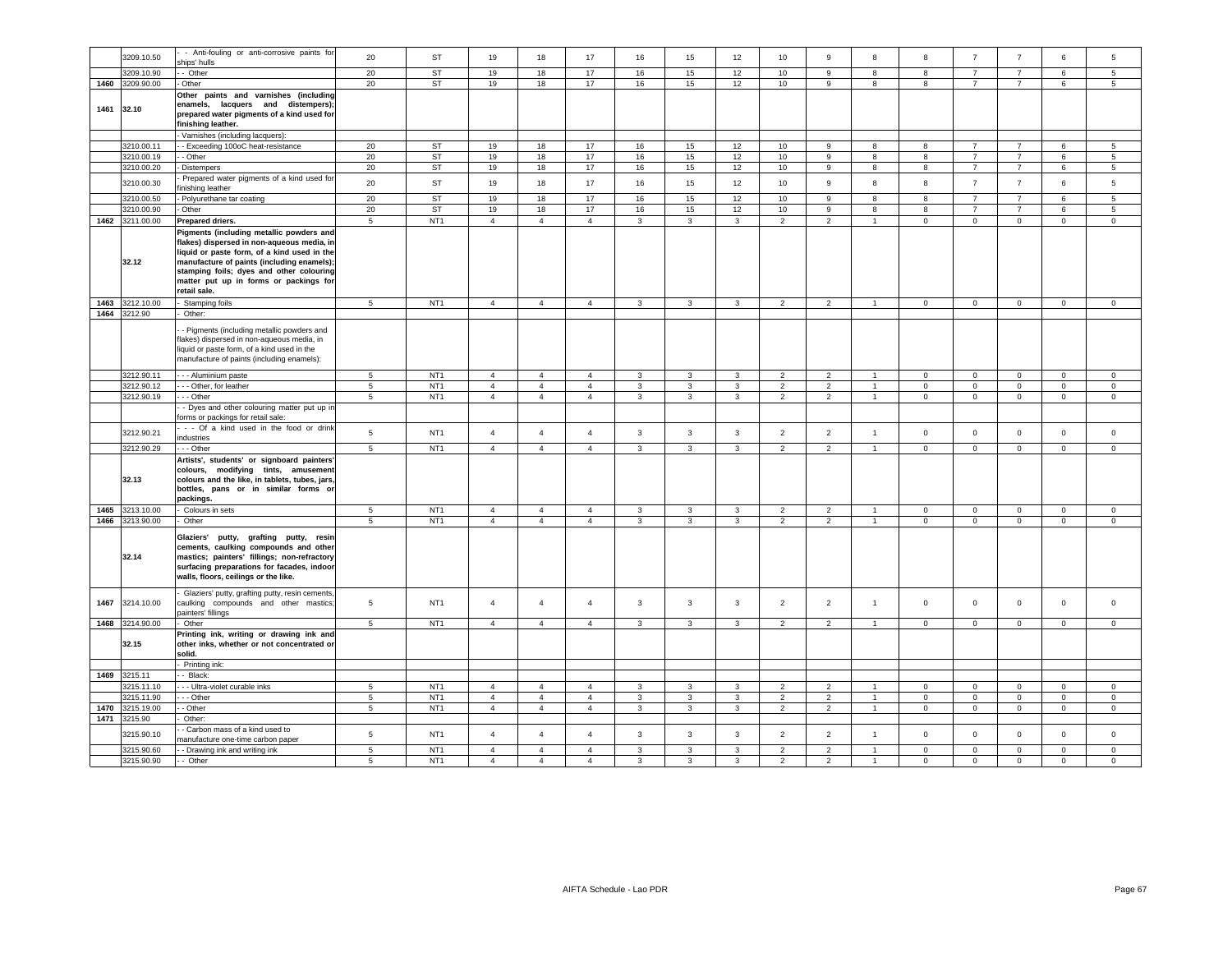|              | 33.01                    | <b>Essential</b><br>oils (terpeneless or not)<br>including concretes and absolutes;<br>resinoids;<br>extracted<br>oleoresins;<br>concentrates of essential oils in fats, in<br>fixed oils, in waxes or the like, obtained by<br>enfleurage or maceration; terpenic by-<br>products of the deterpenation of essential<br>oils; aqueous distillates and aqueous<br>solutions of essential oils. |                      |                                    |                      |                      |                      |                    |                         |                    |                      |                      |                    |                   |                                  |                                  |                             |                            |
|--------------|--------------------------|-----------------------------------------------------------------------------------------------------------------------------------------------------------------------------------------------------------------------------------------------------------------------------------------------------------------------------------------------------------------------------------------------|----------------------|------------------------------------|----------------------|----------------------|----------------------|--------------------|-------------------------|--------------------|----------------------|----------------------|--------------------|-------------------|----------------------------------|----------------------------------|-----------------------------|----------------------------|
| 1472         |                          | Essential oils of citrus fruit:                                                                                                                                                                                                                                                                                                                                                               | 5                    | NT <sub>1</sub>                    | $\overline{4}$       | $\overline{4}$       | $\overline{4}$       | 3                  | 3                       | 3                  | $\overline{2}$       | $\overline{2}$       |                    | $\mathbf 0$       | $\mathbf 0$                      | $\mathbf 0$                      | $\mathbf 0$                 | $\mathbf 0$                |
|              | 3301.12.00               | - Of orange                                                                                                                                                                                                                                                                                                                                                                                   | 5                    | NT <sub>1</sub>                    | $\overline{4}$       | $\overline{4}$       | $\overline{a}$       | $\mathbf{3}$       | $\overline{3}$          | $\mathbf{3}$       | $\overline{2}$       | $\overline{2}$       | $\overline{1}$     | $\Omega$          |                                  |                                  |                             | $\mathbf 0$                |
| 1473         | 3301.13.00               | - Of lemon                                                                                                                                                                                                                                                                                                                                                                                    |                      |                                    |                      |                      |                      |                    |                         |                    |                      |                      |                    |                   | $\mathbf 0$                      | $\mathbf 0$                      | $\mathbf 0$                 |                            |
|              | 1474 3301.19.00          | - Other                                                                                                                                                                                                                                                                                                                                                                                       | 5                    | NT <sub>1</sub>                    | $\overline{4}$       | $\overline{4}$       | $\overline{4}$       | $\mathbf{3}$       | $\mathbf{3}$            | $\mathbf{3}$       | $\overline{2}$       | $\overline{2}$       | $\mathbf{1}$       | $\circ$           | $\circ$                          | $\mathsf 0$                      | $\mathbf{0}$                | $\mathbf 0$                |
|              |                          | Essential oils other than those of citrus fruit:                                                                                                                                                                                                                                                                                                                                              |                      |                                    |                      |                      |                      |                    |                         |                    |                      |                      |                    |                   |                                  |                                  |                             |                            |
|              | 1475 3301.24.00          | - Of peppermint (Mentha piperita)                                                                                                                                                                                                                                                                                                                                                             | 5                    | NT <sub>1</sub>                    | $\overline{4}$       | $\overline{4}$       | $\overline{4}$       | 3                  | 3                       | $\mathbf{3}$       | 2                    | 2                    | $\overline{1}$     | $\overline{0}$    | $\mathbf{0}$                     | $\mathbf{0}$                     | $\overline{0}$              | $\overline{0}$             |
| 1476         | 3301.25.00               | - Of other mints                                                                                                                                                                                                                                                                                                                                                                              | 5                    | NT <sub>1</sub>                    | $\overline{4}$       | $\overline{4}$       | $\overline{4}$       | 3                  | 3                       | 3                  | $\overline{2}$       | $\overline{2}$       | $\overline{1}$     | $\mathbf{0}$      | $\mathbf 0$                      | $\mathbf 0$                      | $\mathbf{0}$                | $\circ$                    |
|              | 1477 3301.29             | - Other:                                                                                                                                                                                                                                                                                                                                                                                      |                      |                                    |                      |                      |                      |                    |                         |                    |                      |                      |                    |                   |                                  |                                  |                             |                            |
|              |                          | - - Pharmaceutical grade:                                                                                                                                                                                                                                                                                                                                                                     |                      |                                    |                      |                      |                      |                    |                         |                    |                      |                      |                    |                   |                                  |                                  |                             |                            |
|              |                          | - - - Of lemon grass, citronella, nutmeg,                                                                                                                                                                                                                                                                                                                                                     |                      |                                    |                      |                      |                      |                    |                         |                    |                      |                      |                    |                   |                                  |                                  |                             |                            |
|              | 3301.29.11               | cinnamon, ginger, cardamon, fennel or<br>almrose                                                                                                                                                                                                                                                                                                                                              | 5                    | NT <sub>1</sub>                    | $\overline{4}$       | $\overline{4}$       | $\overline{a}$       | $\mathbf{3}$       | $\mathbf{3}$            | $\mathbf{3}$       | $\overline{2}$       | $\overline{2}$       | $\overline{1}$     | $\mathbf 0$       | $\mathsf 0$                      | $\mathsf 0$                      | $\mathsf 0$                 | $\Omega$                   |
|              | 3301.29.12               | - - - Of sandalwood                                                                                                                                                                                                                                                                                                                                                                           | 5                    | NT <sub>1</sub>                    | $\overline{4}$       | $\overline{4}$       | $\overline{4}$       | $\mathbf{3}$       | $\mathbf{3}$            | $\mathbf{3}$       | $\overline{2}$       | $\overline{2}$       | $\overline{1}$     | $\mathsf 0$       | $\mathbf 0$                      | $\mathsf 0$                      | $\mathbf 0$                 | $\,0\,$                    |
|              | 3301.29.19               | $- -$ Other                                                                                                                                                                                                                                                                                                                                                                                   | 5                    | NT <sub>1</sub>                    | $\overline{4}$       | $\overline{4}$       | $\overline{4}$       | 3                  | 3                       | 3                  | $\overline{2}$       | $\overline{2}$       | $\mathbf{1}$       | $\mathbf 0$       | $\mathbf 0$                      | $\mathbf 0$                      | $\mathbf{0}$                | $\mathbf 0$                |
|              |                          | - - Other:                                                                                                                                                                                                                                                                                                                                                                                    |                      |                                    |                      |                      |                      |                    |                         |                    |                      |                      |                    |                   |                                  |                                  |                             |                            |
|              | 3301.29.91               | - - - Of lemon grass, citronella, nutmeg,<br>cinnamon, ginger, cardamon, fennel or<br>palmrose                                                                                                                                                                                                                                                                                                | 5                    | NT <sub>1</sub>                    | $\overline{4}$       | $\overline{4}$       | $\overline{4}$       | $\mathbf{3}$       | $\mathbf{3}$            | 3                  | $\overline{2}$       | $\overline{c}$       | $\mathbf{1}$       | $\,0\,$           | $\mathbf 0$                      | $\mathbf 0$                      | $\pmb{0}$                   | $\overline{0}$             |
|              | 3301.29.92               | Of sandalwood                                                                                                                                                                                                                                                                                                                                                                                 | $\overline{5}$       | NT <sub>1</sub>                    | $\overline{4}$       | $\overline{4}$       | $\overline{4}$       | $\mathbf{3}$       | $\overline{\mathbf{3}}$ | $\overline{3}$     | $\overline{2}$       | $\overline{2}$       | $\overline{1}$     | $\Omega$          | $\mathsf 0$                      | $\mathbf 0$                      | $\overline{0}$              | $\overline{0}$             |
|              | 3301.29.99               | - - - - Other                                                                                                                                                                                                                                                                                                                                                                                 | 5                    | NT <sub>1</sub>                    | $\overline{4}$       | $\overline{4}$       | $\mathbf{A}$         | 3                  | $\mathbf{3}$            | $\mathbf{3}$       | $\overline{2}$       | $\overline{2}$       | $\overline{1}$     | $\Omega$          | $\mathbf 0$                      | $\mathbf 0$                      | $\mathbf 0$                 | $\mathbf 0$                |
| 1478         | 3301.30.00               | - Resinoids                                                                                                                                                                                                                                                                                                                                                                                   | $\overline{5}$       | NT <sub>1</sub>                    | $\overline{4}$       | $\overline{4}$       | $\overline{4}$       | $\mathbf{3}$       | $\overline{3}$          | $\overline{3}$     | $\overline{2}$       | $\overline{2}$       | $\mathbf{1}$       | $\Omega$          | $\overline{0}$                   | $\overline{0}$                   | $\overline{0}$              | $\overline{0}$             |
| 1479         | 3301.90                  | Other:                                                                                                                                                                                                                                                                                                                                                                                        |                      |                                    |                      |                      |                      |                    |                         |                    |                      |                      |                    |                   |                                  |                                  |                             |                            |
|              | 3301.90.10               | - Aqueous distillates and aqueous solutions<br>of essential oils suitable for medicinal use                                                                                                                                                                                                                                                                                                   | 5                    | NT <sub>1</sub>                    | $\overline{4}$       | $\overline{4}$       | $\overline{4}$       | $\mathbf{3}$       | $\mathbf{3}$            | 3                  | $\overline{2}$       | $\overline{2}$       | $\overline{1}$     | $\mathbf 0$       | $\mathbf 0$                      | $\mathbf{0}$                     | $\mathbf 0$                 | $\overline{0}$             |
|              | 3301.90.90               | - Other                                                                                                                                                                                                                                                                                                                                                                                       | 5 <sub>5</sub>       | NT <sub>1</sub>                    | $\overline{4}$       | $\overline{4}$       | $\overline{4}$       | $3^{\circ}$        | $\mathbf{3}$            | $\mathbf{3}$       | 2                    | 2                    | $\overline{1}$     | $\overline{0}$    | $\overline{0}$                   | $\mathbf{0}$                     | $\mathbf{0}$                | $\overline{0}$             |
|              | 33.02                    | Mixtures of odoriferous substances and<br>mixtures (including alcoholic solutions)<br>with a basis of one or more of these<br>substances, of a kind used as raw<br>materials in industry; other preparations<br>based on odoriferous substances, of a<br>kind used for the manufacture of<br>beverages.                                                                                       |                      |                                    |                      |                      |                      |                    |                         |                    |                      |                      |                    |                   |                                  |                                  |                             |                            |
| 1480         | 3302.10                  | - Of a kind used in the food or drink<br>industries:                                                                                                                                                                                                                                                                                                                                          |                      |                                    |                      |                      |                      |                    |                         |                    |                      |                      |                    |                   |                                  |                                  |                             |                            |
|              | 3302.10.10               | - Odoriferous alcoholic preparations of a kind<br>used in the manufacture of alcoholic<br>beverages, in liquid form                                                                                                                                                                                                                                                                           | $\overline{5}$       | NT <sub>1</sub>                    | $\overline{4}$       | $\overline{4}$       | $\overline{4}$       | $\mathbf{3}$       | $\mathbf{3}$            | $\mathbf{3}$       | $\overline{2}$       | $\overline{2}$       | $\mathbf{1}$       | $\mathsf 0$       | $\mathsf 0$                      | $\mathsf 0$                      | $\mathsf 0$                 | $\mathsf 0$                |
|              | 3302.10.20               | - Odoriferous alcoholic preparations of a kind<br>used in the manufacture of alcoholic<br>beverages, in other forms                                                                                                                                                                                                                                                                           | $\,$ 5 $\,$          | NT <sub>1</sub>                    | $\overline{4}$       | $\overline{4}$       | $\overline{4}$       | $\mathbf{3}$       | $\mathbf{3}$            | $\mathbf{3}$       | $\overline{2}$       | $\overline{2}$       | $\overline{1}$     | $\Omega$          | $\mathbf 0$                      | $\mathsf 0$                      | $\mathbf 0$                 | $\,$ 0                     |
|              | 3302.10.90               | -- Other                                                                                                                                                                                                                                                                                                                                                                                      | 5                    | NT <sub>1</sub>                    | $\overline{4}$       | $\overline{4}$       | $\overline{4}$       | $\mathbf{3}$       | 3                       | $\mathbf{3}$       | $\overline{2}$       | $\overline{2}$       | $\overline{1}$     | $\Omega$          | $\mathbf{0}$                     | $\mathbf 0$                      | $\mathbf{0}$                | $\circ$                    |
| 1481<br>1482 | 3302.90.00<br>3303.00.00 | - Other                                                                                                                                                                                                                                                                                                                                                                                       | $\overline{5}$<br>30 | NT <sub>1</sub><br>NT <sub>2</sub> | $\overline{4}$<br>28 | $\overline{4}$<br>26 | $\overline{4}$<br>24 | $\mathbf{3}$<br>22 | $\mathbf{3}$<br>20      | $\mathbf{3}$<br>18 | $\overline{2}$<br>16 | $\overline{2}$<br>14 | $\mathbf{1}$<br>11 | $\mathsf 0$<br>11 | $\mathbf 0$<br>9                 | $\mathbf 0$<br>6                 | $\mathsf 0$<br>$\mathbf{3}$ | $\mathbf 0$<br>$\mathbf 0$ |
|              | 33.04                    | Perfumes and toilet waters.<br>Beauty or make-up preparations and<br>preparations for the care of the skin (other<br>than medicaments), including sunscreen<br>or sun tan preparations; manicure or<br>pedicure preparations.                                                                                                                                                                 |                      |                                    |                      |                      |                      |                    |                         |                    |                      |                      |                    |                   |                                  |                                  |                             |                            |
| 1483         | 3304.10.00               | Lip make-up preparations                                                                                                                                                                                                                                                                                                                                                                      | 20                   | ST                                 | 19                   | 18                   | 17                   | 16                 | 15                      | 12                 | 10                   | 9                    | 8                  | -8                | $\overline{7}$                   | $\overline{7}$                   | $\,6\,$                     | 5                          |
| 1484         | 3304.20.00               | Eye make-up preparations                                                                                                                                                                                                                                                                                                                                                                      | 20                   | ST                                 | 19                   | 18                   | 17                   | 16                 | 15                      | 12                 | 10                   | 9                    | 8                  | 8                 | $\overline{7}$                   | $\overline{7}$                   | $6\phantom{.0}$             | $5\overline{5}$            |
| 1485         | 3304.30.00               | Manicure and pedicure preparations                                                                                                                                                                                                                                                                                                                                                            | 20                   | <b>ST</b>                          | 19                   | 18                   | 17                   | 16                 | 15                      | 12                 | 10                   | 9                    | 8                  | 8                 | $\overline{7}$                   | $\overline{7}$                   | 6                           | $5\overline{5}$            |
|              |                          | Other:                                                                                                                                                                                                                                                                                                                                                                                        |                      |                                    |                      |                      |                      |                    |                         |                    |                      |                      |                    |                   |                                  |                                  |                             |                            |
| 1486<br>1487 | 3304.91.00<br>3304.99    | - Powders, whether or not compressed<br>- Other:                                                                                                                                                                                                                                                                                                                                              | 20                   | <b>ST</b>                          | 19                   | 18                   | 17                   | 16                 | 15                      | 12                 | 10                   | $\mathsf g$          | 8                  | 8                 | $\overline{7}$                   | $\overline{7}$                   | $6\phantom{.0}$             | 5                          |
|              | 3304.99.10               | - - Face and skin creams and lotions                                                                                                                                                                                                                                                                                                                                                          | 20                   | ST                                 | 19                   | 18                   | 17                   | 16                 | 15                      | 12                 | 10                   | 9                    | 8                  | 8                 | $\overline{7}$                   | $\overline{7}$                   | 6                           | 5                          |
|              | 3304.99.20               | - - Anti-acne creams                                                                                                                                                                                                                                                                                                                                                                          | 20                   | ST                                 | 19                   | 18                   | 17                   | 16                 | 15                      | 12                 | 10                   | $\mathsf g$          | 8                  | 8                 | $\overline{7}$                   | $\overline{7}$                   | 6                           | $5\phantom{.0}$            |
|              | 3304.99.90               | - - Other                                                                                                                                                                                                                                                                                                                                                                                     | 20                   | <b>ST</b>                          | 19                   | 18                   | 17                   | 16                 | 15                      | 12                 | 10                   | $\mathsf g$          | 8                  | 8                 | $\overline{7}$                   | $\overline{7}$                   | $6\phantom{.0}$             | 5                          |
|              | 33.05                    | Preparations for use on the hair.                                                                                                                                                                                                                                                                                                                                                             |                      |                                    |                      |                      |                      |                    |                         |                    |                      |                      |                    |                   |                                  |                                  |                             |                            |
| 1488         | 3305.10.00               | Shampoos                                                                                                                                                                                                                                                                                                                                                                                      | 20                   | <b>ST</b>                          | 19                   | 18                   | 17                   | 16                 | 15                      | 12                 | 10                   | 9                    | 8                  | 8                 | $\overline{7}$                   | $\overline{7}$                   | 6                           | 5                          |
| 1489         | 3305.20.00               | Preparations for permanent waving or<br>straightening                                                                                                                                                                                                                                                                                                                                         | 20<br>20             | ST<br><b>ST</b>                    | 19                   | 18                   | $17$<br>17           | 16                 | 15<br>15                | 12                 | 10                   | 9<br>9               | 8<br>8             | 8<br>8            | $\overline{7}$<br>$\overline{7}$ | $\overline{7}$<br>$\overline{7}$ | $\,6\,$                     | $\sqrt{5}$<br>5            |
| 1490         | 3305.30.00               | - Hair lacquers                                                                                                                                                                                                                                                                                                                                                                               | 20                   | <b>ST</b>                          | 19<br>19             | 18                   |                      | 16                 |                         | 12<br>12           | 10                   | $\overline{9}$       | 8                  | 8                 | $\overline{\phantom{a}}$         | $\overline{7}$                   | 6                           |                            |
| 1491         | 3305.90.00               | Other                                                                                                                                                                                                                                                                                                                                                                                         |                      |                                    |                      | 18                   | 17                   | 16                 | 15                      |                    | 10                   |                      |                    |                   |                                  |                                  | 6                           | 5                          |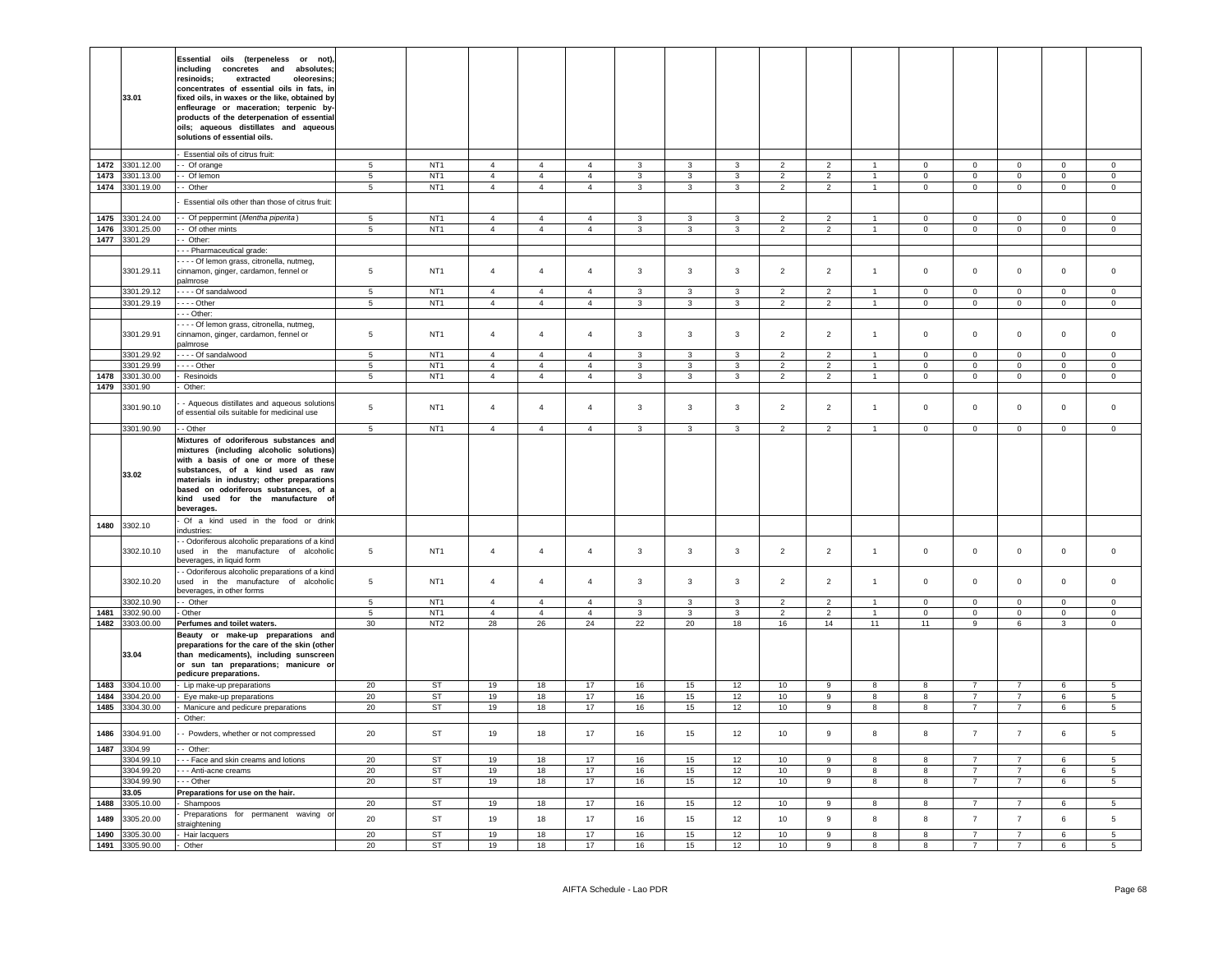| 1492 3306.10<br>Dentifrices:<br>17.5<br>3306.10.10<br>- Prophylactic pastes or powders<br>20<br>NT <sub>1</sub><br>15<br>$15\,$<br>12.5<br>2.5<br>11<br>9<br>$\overline{7}$<br>$\Omega$<br>$\circ$<br>5<br>$^{\circ}$<br>$\mathbf{0}$<br>NT <sub>1</sub><br>17.5<br>15<br>11<br>9<br>2.5<br>3306.10.90<br>- Other<br>20<br>15<br>12.5<br>$7\overline{ }$<br>$5\phantom{.0}$<br>$\overline{0}$<br>$\mathbf 0$<br>$\overline{0}$<br>$\overline{0}$<br>Yarn used to clean between the teeth<br>1493<br>3306.20.00<br>20<br>NT <sub>1</sub><br>17.5<br>15<br>15<br>12.5<br>$\overline{9}$<br>$\overline{7}$<br>$\overline{5}$<br>2.5<br>$\mathsf 0$<br>$\mathsf 0$<br>11<br>$\Omega$<br>$\Omega$<br>dental floss)<br>1494 3306.90.00<br>20<br>NT <sub>1</sub><br>17.5<br>15<br>15<br>12.5<br>11<br>$\overline{9}$<br>2.5<br>Other<br>$\overline{7}$<br>5<br>$\mathbf{0}$<br>$\mathbf{0}$<br>$\mathbf{0}$<br>$\mathbf{0}$<br>Pre-shave,<br>shaving or after-shave<br>preparations, personal deodorants, bath<br>preparations, depilatories and other<br>perfumery, cosmetic or toilet preparations,<br>33.07<br>not elsewhere specified or included;<br>prepared room deodorisers, whether or not<br>perfumed<br>or<br>having<br>disinfectant<br>properties.<br>Pre-shave,<br>shaving<br>after-shave<br>or<br>$\boldsymbol{8}$<br>5<br>3307.10.00<br>8<br>$\overline{7}$<br>$\overline{7}$<br>5<br>$\mathbf{3}$<br>$\overline{2}$<br>$\circ$<br>$\mathbf 0$<br>1495<br>10<br>NT <sub>1</sub><br>$\mathbf{3}$<br>$\mathbf 0$<br>$\overline{0}$<br>oreparations<br>1496<br>3307.20.00<br>10<br>NT <sub>1</sub><br>8<br>8<br>$\overline{7}$<br>$\overline{7}$<br>5<br>$5\phantom{.0}$<br>$\mathbf{3}$<br>3<br>$\overline{2}$<br>$\mathsf 0$<br>$\mathsf 0$<br>$\mathbf 0$<br>$\mathbf 0$<br>Personal deodorants and antiperspirants<br>Perfumed bath salts and other bath<br>1497<br>3307.30.00<br>10<br>NT <sub>1</sub><br>8<br>8<br>$\overline{7}$<br>$\overline{7}$<br>5<br>5<br>3<br>3<br>$\overline{2}$<br>$\mathsf 0$<br>$\mathbf 0$<br>$\mathbf 0$<br>$\mathbf 0$<br>oreparations<br>Preparations for perfuming or deodorising<br>rooms, including odoriferous preparations<br>used during religious rites:<br>- "Agarbatti" and other odoriferous<br>3307.41.00<br>10<br>$\bf{8}$<br>8<br>$\sqrt{5}$<br>$5\phantom{.0}$<br>$\overline{2}$<br>$\mathsf 0$<br>$\mathbf 0$<br>1498<br>NT <sub>1</sub><br>$\overline{7}$<br>$\overline{7}$<br>$\mathbf{3}$<br>3<br>$\mathbf 0$<br>$\mathbf 0$<br>preparations which operate by burning<br>1499<br>3307.49<br>- Other:<br>NT <sub>1</sub><br>3307.49.10<br>- - Room perfuming preparations<br>10<br>8<br>8<br>$\overline{7}$<br>$\overline{7}$<br>$5\overline{5}$<br>$5\phantom{.0}$<br>$\mathbf{3}$<br>3<br>$\overline{2}$<br>$\mathbf 0$<br>$\overline{0}$<br>$\circ$<br>$\mathbf{0}$<br>3307.49.90<br>10<br>NT <sub>1</sub><br>- - Other<br>8<br>8<br>$\overline{7}$<br>$\overline{7}$<br>5<br>5<br>$\mathbf{3}$<br>3<br>$\overline{2}$<br>$\overline{0}$<br>$\mathbf{0}$<br>$\mathbf{0}$<br>$\overline{0}$<br>1500 3307.90<br>Other:<br>3307.90.10<br>- Animal toilet preparations<br>10<br>NT <sub>1</sub><br>8<br>5<br>5<br>$\mathbf{3}$<br>$\mathbf 0$<br>$\mathbf 0$<br>8<br>$\overline{7}$<br>$\overline{7}$<br>3<br>$\overline{2}$<br>$\mathbf 0$<br>$\mathbf 0$<br>3307.90.20<br>- Contact lens solutions<br>10<br>NT <sub>1</sub><br>8<br>8<br>$\overline{7}$<br>$\overline{7}$<br>$5\overline{5}$<br>5<br>$\overline{3}$<br>3<br>$\overline{2}$<br>$\circ$<br>$\mathbf{0}$<br>$\mathbf 0$<br>$\mathbf{0}$<br>- Papers and tissues, impregnated or coated<br>3307.90.30<br>10<br>8<br>8<br>$\overline{7}$<br>$\,$ 5 $\,$<br>$5\phantom{.0}$<br>$\mathbf{3}$<br>$\mathbf{3}$<br>$\overline{2}$<br>$\mathsf 0$<br>$\mathbf 0$<br>NT <sub>1</sub><br>$\overline{7}$<br>$\mathsf 0$<br>$\mathsf 0$<br>with perfume or cosmetics<br>- Other perfumery or cosmetics, including<br>10<br>NT <sub>1</sub><br>8<br>8<br>$\overline{7}$<br>$\overline{7}$<br>$\,$ 5 $\,$<br>5<br>$\mathbf{3}$<br>3<br>$\overline{2}$<br>$\mathsf 0$<br>$\mathbf 0$<br>$\mathbf 0$<br>3307.90.40<br>$\mathsf 0$<br>epilatories<br>3307.90.90<br>10<br>NT <sub>1</sub><br>8<br>8<br>$\overline{7}$<br>$\overline{7}$<br>5<br>5<br>$\mathbf{3}$<br>3<br>$\overline{2}$<br>$\mathsf 0$<br>$\mathsf 0$<br>$\mathbf 0$<br>$\mathsf 0$<br>- Other<br>Soap; organic surface-active products and<br>preparations for use as soap, in the form<br>of bars, cakes, moulded pieces or shapes.<br>whether or not containing soap; organic<br>surface-active products and preparations<br>34.01<br>for washing the skin, in the form of liquid<br>or cream and put up for retail sale, whether<br>or not containing soap; paper, wadding,<br>felt and nonwovens, impregnated, coated<br>or covered with soap or detergent.<br>Soap and organic surface-active products<br>and preparations, in the form of bars, cakes,<br>moulded pieces or shapes, and paper,<br>wadding, felt and nonwovens, impregnated,<br>coated or covered with soap or detergent:<br>- For toilet use (including medicated<br>3401.11<br>1501<br>products):<br>3401.11.10<br>ST<br>- - Medicated products<br>30<br>28<br>26<br>25<br>23<br>21<br>19<br>17<br>15<br>13<br>13<br>10<br>9<br>$\overline{7}$<br><b>ST</b><br>3401.11.20<br>- Bath soap<br>30<br>28<br>26<br>25<br>23<br>21<br>19<br>17<br>15<br>13<br>13<br>10<br>9<br>$\overline{7}$<br>- - Other, of felt or nonwovens, impregnated,<br>3401.11.30<br>30<br>ST<br>28<br>26<br>25<br>23<br>21<br>19<br>17<br>15<br>13<br>13<br>10<br>9<br>$\overline{7}$<br>coated or covered with soap or detergent<br>3401.11.90<br>- - Other<br>30<br>ST<br>28<br>26<br>25<br>23<br>21<br>19<br>17<br>15<br>13<br>13<br>10<br>9<br>$\overline{7}$<br>1502 3401.19<br>- Other:<br>- - Of felt or nonwovens, impregnated,<br><b>ST</b><br>$\overline{7}$<br>6<br>3401.19.10<br>20<br>19<br>18<br>17<br>16<br>15<br>12<br>10<br>9<br>8<br>8<br>$\overline{7}$<br>coated or covered with soap or detergent<br>20<br><b>ST</b><br>17<br>3401.19.90<br>- - Other<br>19<br>18<br>16<br>15<br>12<br>10<br>9<br>$\overline{7}$<br>$\overline{7}$<br>8<br>8<br>6<br>1503 3401.20<br>Soap in other forms:<br>- Of a kind used for flotation de-inking of<br>20<br>$\overline{7}$<br>$\,6\,$<br><b>ST</b><br>19<br>18<br>17<br>16<br>12<br>10<br>9<br>8<br>8<br>$\overline{7}$<br>3401.20.10<br>15<br>recycled paper | 33.06      | Preparations for oral or dental hygiene<br>including denture fixative pastes and<br>powders; yarn used to clean between the<br>teeth (dental floss), in individual retail<br>packages. |    |           |    |    |    |    |    |    |    |                |                |              |                |                |   |                                |
|-------------------------------------------------------------------------------------------------------------------------------------------------------------------------------------------------------------------------------------------------------------------------------------------------------------------------------------------------------------------------------------------------------------------------------------------------------------------------------------------------------------------------------------------------------------------------------------------------------------------------------------------------------------------------------------------------------------------------------------------------------------------------------------------------------------------------------------------------------------------------------------------------------------------------------------------------------------------------------------------------------------------------------------------------------------------------------------------------------------------------------------------------------------------------------------------------------------------------------------------------------------------------------------------------------------------------------------------------------------------------------------------------------------------------------------------------------------------------------------------------------------------------------------------------------------------------------------------------------------------------------------------------------------------------------------------------------------------------------------------------------------------------------------------------------------------------------------------------------------------------------------------------------------------------------------------------------------------------------------------------------------------------------------------------------------------------------------------------------------------------------------------------------------------------------------------------------------------------------------------------------------------------------------------------------------------------------------------------------------------------------------------------------------------------------------------------------------------------------------------------------------------------------------------------------------------------------------------------------------------------------------------------------------------------------------------------------------------------------------------------------------------------------------------------------------------------------------------------------------------------------------------------------------------------------------------------------------------------------------------------------------------------------------------------------------------------------------------------------------------------------------------------------------------------------------------------------------------------------------------------------------------------------------------------------------------------------------------------------------------------------------------------------------------------------------------------------------------------------------------------------------------------------------------------------------------------------------------------------------------------------------------------------------------------------------------------------------------------------------------------------------------------------------------------------------------------------------------------------------------------------------------------------------------------------------------------------------------------------------------------------------------------------------------------------------------------------------------------------------------------------------------------------------------------------------------------------------------------------------------------------------------------------------------------------------------------------------------------------------------------------------------------------------------------------------------------------------------------------------------------------------------------------------------------------------------------------------------------------------------------------------------------------------------------------------------------------------------------------------------------------------------------------------------------------------------------------------------------------------------------------------------------------------------------------------------------------------------------------------------------------------------------------------------------------------------------------------------------------------------------------------------------------------------------------------------------------------------------------------------------------------------------------------------------------------------------------------------------------------------------------------------------------------------------------------------------------------------------------------------------------------------------------------------------------------------------------------------------------------------------------------------------------------------------------------------------------------------------------------------------------------------------------------------------------------------------------------------------------------------------------------------------------------------------------------------------------------------------------------------------------------------------------------------------------------------------------------------------------------------------------------------------------------------------------------------------------------------------------------------------------------------------------------------------------------------------------------------------------------------------------------------------------------------------------------------------|------------|----------------------------------------------------------------------------------------------------------------------------------------------------------------------------------------|----|-----------|----|----|----|----|----|----|----|----------------|----------------|--------------|----------------|----------------|---|--------------------------------|
|                                                                                                                                                                                                                                                                                                                                                                                                                                                                                                                                                                                                                                                                                                                                                                                                                                                                                                                                                                                                                                                                                                                                                                                                                                                                                                                                                                                                                                                                                                                                                                                                                                                                                                                                                                                                                                                                                                                                                                                                                                                                                                                                                                                                                                                                                                                                                                                                                                                                                                                                                                                                                                                                                                                                                                                                                                                                                                                                                                                                                                                                                                                                                                                                                                                                                                                                                                                                                                                                                                                                                                                                                                                                                                                                                                                                                                                                                                                                                                                                                                                                                                                                                                                                                                                                                                                                                                                                                                                                                                                                                                                                                                                                                                                                                                                                                                                                                                                                                                                                                                                                                                                                                                                                                                                                                                                                                                                                                                                                                                                                                                                                                                                                                                                                                                                                                                                                                                                                                                                                                                                                                                                                                                                                                                                                                                                                                                                                                                                 |            |                                                                                                                                                                                        |    |           |    |    |    |    |    |    |    |                |                |              |                |                |   | $\overline{0}$                 |
|                                                                                                                                                                                                                                                                                                                                                                                                                                                                                                                                                                                                                                                                                                                                                                                                                                                                                                                                                                                                                                                                                                                                                                                                                                                                                                                                                                                                                                                                                                                                                                                                                                                                                                                                                                                                                                                                                                                                                                                                                                                                                                                                                                                                                                                                                                                                                                                                                                                                                                                                                                                                                                                                                                                                                                                                                                                                                                                                                                                                                                                                                                                                                                                                                                                                                                                                                                                                                                                                                                                                                                                                                                                                                                                                                                                                                                                                                                                                                                                                                                                                                                                                                                                                                                                                                                                                                                                                                                                                                                                                                                                                                                                                                                                                                                                                                                                                                                                                                                                                                                                                                                                                                                                                                                                                                                                                                                                                                                                                                                                                                                                                                                                                                                                                                                                                                                                                                                                                                                                                                                                                                                                                                                                                                                                                                                                                                                                                                                                 |            |                                                                                                                                                                                        |    |           |    |    |    |    |    |    |    |                |                |              |                |                |   | $\mathsf 0$                    |
|                                                                                                                                                                                                                                                                                                                                                                                                                                                                                                                                                                                                                                                                                                                                                                                                                                                                                                                                                                                                                                                                                                                                                                                                                                                                                                                                                                                                                                                                                                                                                                                                                                                                                                                                                                                                                                                                                                                                                                                                                                                                                                                                                                                                                                                                                                                                                                                                                                                                                                                                                                                                                                                                                                                                                                                                                                                                                                                                                                                                                                                                                                                                                                                                                                                                                                                                                                                                                                                                                                                                                                                                                                                                                                                                                                                                                                                                                                                                                                                                                                                                                                                                                                                                                                                                                                                                                                                                                                                                                                                                                                                                                                                                                                                                                                                                                                                                                                                                                                                                                                                                                                                                                                                                                                                                                                                                                                                                                                                                                                                                                                                                                                                                                                                                                                                                                                                                                                                                                                                                                                                                                                                                                                                                                                                                                                                                                                                                                                                 |            |                                                                                                                                                                                        |    |           |    |    |    |    |    |    |    |                |                |              |                |                |   | $\mathsf 0$                    |
|                                                                                                                                                                                                                                                                                                                                                                                                                                                                                                                                                                                                                                                                                                                                                                                                                                                                                                                                                                                                                                                                                                                                                                                                                                                                                                                                                                                                                                                                                                                                                                                                                                                                                                                                                                                                                                                                                                                                                                                                                                                                                                                                                                                                                                                                                                                                                                                                                                                                                                                                                                                                                                                                                                                                                                                                                                                                                                                                                                                                                                                                                                                                                                                                                                                                                                                                                                                                                                                                                                                                                                                                                                                                                                                                                                                                                                                                                                                                                                                                                                                                                                                                                                                                                                                                                                                                                                                                                                                                                                                                                                                                                                                                                                                                                                                                                                                                                                                                                                                                                                                                                                                                                                                                                                                                                                                                                                                                                                                                                                                                                                                                                                                                                                                                                                                                                                                                                                                                                                                                                                                                                                                                                                                                                                                                                                                                                                                                                                                 |            |                                                                                                                                                                                        |    |           |    |    |    |    |    |    |    |                |                |              |                |                |   | $\overline{0}$                 |
|                                                                                                                                                                                                                                                                                                                                                                                                                                                                                                                                                                                                                                                                                                                                                                                                                                                                                                                                                                                                                                                                                                                                                                                                                                                                                                                                                                                                                                                                                                                                                                                                                                                                                                                                                                                                                                                                                                                                                                                                                                                                                                                                                                                                                                                                                                                                                                                                                                                                                                                                                                                                                                                                                                                                                                                                                                                                                                                                                                                                                                                                                                                                                                                                                                                                                                                                                                                                                                                                                                                                                                                                                                                                                                                                                                                                                                                                                                                                                                                                                                                                                                                                                                                                                                                                                                                                                                                                                                                                                                                                                                                                                                                                                                                                                                                                                                                                                                                                                                                                                                                                                                                                                                                                                                                                                                                                                                                                                                                                                                                                                                                                                                                                                                                                                                                                                                                                                                                                                                                                                                                                                                                                                                                                                                                                                                                                                                                                                                                 |            |                                                                                                                                                                                        |    |           |    |    |    |    |    |    |    |                |                |              |                |                |   |                                |
|                                                                                                                                                                                                                                                                                                                                                                                                                                                                                                                                                                                                                                                                                                                                                                                                                                                                                                                                                                                                                                                                                                                                                                                                                                                                                                                                                                                                                                                                                                                                                                                                                                                                                                                                                                                                                                                                                                                                                                                                                                                                                                                                                                                                                                                                                                                                                                                                                                                                                                                                                                                                                                                                                                                                                                                                                                                                                                                                                                                                                                                                                                                                                                                                                                                                                                                                                                                                                                                                                                                                                                                                                                                                                                                                                                                                                                                                                                                                                                                                                                                                                                                                                                                                                                                                                                                                                                                                                                                                                                                                                                                                                                                                                                                                                                                                                                                                                                                                                                                                                                                                                                                                                                                                                                                                                                                                                                                                                                                                                                                                                                                                                                                                                                                                                                                                                                                                                                                                                                                                                                                                                                                                                                                                                                                                                                                                                                                                                                                 |            |                                                                                                                                                                                        |    |           |    |    |    |    |    |    |    |                |                |              |                |                |   | $\mathsf 0$                    |
|                                                                                                                                                                                                                                                                                                                                                                                                                                                                                                                                                                                                                                                                                                                                                                                                                                                                                                                                                                                                                                                                                                                                                                                                                                                                                                                                                                                                                                                                                                                                                                                                                                                                                                                                                                                                                                                                                                                                                                                                                                                                                                                                                                                                                                                                                                                                                                                                                                                                                                                                                                                                                                                                                                                                                                                                                                                                                                                                                                                                                                                                                                                                                                                                                                                                                                                                                                                                                                                                                                                                                                                                                                                                                                                                                                                                                                                                                                                                                                                                                                                                                                                                                                                                                                                                                                                                                                                                                                                                                                                                                                                                                                                                                                                                                                                                                                                                                                                                                                                                                                                                                                                                                                                                                                                                                                                                                                                                                                                                                                                                                                                                                                                                                                                                                                                                                                                                                                                                                                                                                                                                                                                                                                                                                                                                                                                                                                                                                                                 |            |                                                                                                                                                                                        |    |           |    |    |    |    |    |    |    |                |                |              |                |                |   | $\mathsf 0$                    |
|                                                                                                                                                                                                                                                                                                                                                                                                                                                                                                                                                                                                                                                                                                                                                                                                                                                                                                                                                                                                                                                                                                                                                                                                                                                                                                                                                                                                                                                                                                                                                                                                                                                                                                                                                                                                                                                                                                                                                                                                                                                                                                                                                                                                                                                                                                                                                                                                                                                                                                                                                                                                                                                                                                                                                                                                                                                                                                                                                                                                                                                                                                                                                                                                                                                                                                                                                                                                                                                                                                                                                                                                                                                                                                                                                                                                                                                                                                                                                                                                                                                                                                                                                                                                                                                                                                                                                                                                                                                                                                                                                                                                                                                                                                                                                                                                                                                                                                                                                                                                                                                                                                                                                                                                                                                                                                                                                                                                                                                                                                                                                                                                                                                                                                                                                                                                                                                                                                                                                                                                                                                                                                                                                                                                                                                                                                                                                                                                                                                 |            |                                                                                                                                                                                        |    |           |    |    |    |    |    |    |    |                |                |              |                |                |   | $\mathbf 0$                    |
|                                                                                                                                                                                                                                                                                                                                                                                                                                                                                                                                                                                                                                                                                                                                                                                                                                                                                                                                                                                                                                                                                                                                                                                                                                                                                                                                                                                                                                                                                                                                                                                                                                                                                                                                                                                                                                                                                                                                                                                                                                                                                                                                                                                                                                                                                                                                                                                                                                                                                                                                                                                                                                                                                                                                                                                                                                                                                                                                                                                                                                                                                                                                                                                                                                                                                                                                                                                                                                                                                                                                                                                                                                                                                                                                                                                                                                                                                                                                                                                                                                                                                                                                                                                                                                                                                                                                                                                                                                                                                                                                                                                                                                                                                                                                                                                                                                                                                                                                                                                                                                                                                                                                                                                                                                                                                                                                                                                                                                                                                                                                                                                                                                                                                                                                                                                                                                                                                                                                                                                                                                                                                                                                                                                                                                                                                                                                                                                                                                                 |            |                                                                                                                                                                                        |    |           |    |    |    |    |    |    |    |                |                |              |                |                |   |                                |
|                                                                                                                                                                                                                                                                                                                                                                                                                                                                                                                                                                                                                                                                                                                                                                                                                                                                                                                                                                                                                                                                                                                                                                                                                                                                                                                                                                                                                                                                                                                                                                                                                                                                                                                                                                                                                                                                                                                                                                                                                                                                                                                                                                                                                                                                                                                                                                                                                                                                                                                                                                                                                                                                                                                                                                                                                                                                                                                                                                                                                                                                                                                                                                                                                                                                                                                                                                                                                                                                                                                                                                                                                                                                                                                                                                                                                                                                                                                                                                                                                                                                                                                                                                                                                                                                                                                                                                                                                                                                                                                                                                                                                                                                                                                                                                                                                                                                                                                                                                                                                                                                                                                                                                                                                                                                                                                                                                                                                                                                                                                                                                                                                                                                                                                                                                                                                                                                                                                                                                                                                                                                                                                                                                                                                                                                                                                                                                                                                                                 |            |                                                                                                                                                                                        |    |           |    |    |    |    |    |    |    |                |                |              |                |                |   | $\mathsf 0$                    |
|                                                                                                                                                                                                                                                                                                                                                                                                                                                                                                                                                                                                                                                                                                                                                                                                                                                                                                                                                                                                                                                                                                                                                                                                                                                                                                                                                                                                                                                                                                                                                                                                                                                                                                                                                                                                                                                                                                                                                                                                                                                                                                                                                                                                                                                                                                                                                                                                                                                                                                                                                                                                                                                                                                                                                                                                                                                                                                                                                                                                                                                                                                                                                                                                                                                                                                                                                                                                                                                                                                                                                                                                                                                                                                                                                                                                                                                                                                                                                                                                                                                                                                                                                                                                                                                                                                                                                                                                                                                                                                                                                                                                                                                                                                                                                                                                                                                                                                                                                                                                                                                                                                                                                                                                                                                                                                                                                                                                                                                                                                                                                                                                                                                                                                                                                                                                                                                                                                                                                                                                                                                                                                                                                                                                                                                                                                                                                                                                                                                 |            |                                                                                                                                                                                        |    |           |    |    |    |    |    |    |    |                |                |              |                |                |   |                                |
|                                                                                                                                                                                                                                                                                                                                                                                                                                                                                                                                                                                                                                                                                                                                                                                                                                                                                                                                                                                                                                                                                                                                                                                                                                                                                                                                                                                                                                                                                                                                                                                                                                                                                                                                                                                                                                                                                                                                                                                                                                                                                                                                                                                                                                                                                                                                                                                                                                                                                                                                                                                                                                                                                                                                                                                                                                                                                                                                                                                                                                                                                                                                                                                                                                                                                                                                                                                                                                                                                                                                                                                                                                                                                                                                                                                                                                                                                                                                                                                                                                                                                                                                                                                                                                                                                                                                                                                                                                                                                                                                                                                                                                                                                                                                                                                                                                                                                                                                                                                                                                                                                                                                                                                                                                                                                                                                                                                                                                                                                                                                                                                                                                                                                                                                                                                                                                                                                                                                                                                                                                                                                                                                                                                                                                                                                                                                                                                                                                                 |            |                                                                                                                                                                                        |    |           |    |    |    |    |    |    |    |                |                |              |                |                |   | $\mathbf{0}$<br>$\overline{0}$ |
|                                                                                                                                                                                                                                                                                                                                                                                                                                                                                                                                                                                                                                                                                                                                                                                                                                                                                                                                                                                                                                                                                                                                                                                                                                                                                                                                                                                                                                                                                                                                                                                                                                                                                                                                                                                                                                                                                                                                                                                                                                                                                                                                                                                                                                                                                                                                                                                                                                                                                                                                                                                                                                                                                                                                                                                                                                                                                                                                                                                                                                                                                                                                                                                                                                                                                                                                                                                                                                                                                                                                                                                                                                                                                                                                                                                                                                                                                                                                                                                                                                                                                                                                                                                                                                                                                                                                                                                                                                                                                                                                                                                                                                                                                                                                                                                                                                                                                                                                                                                                                                                                                                                                                                                                                                                                                                                                                                                                                                                                                                                                                                                                                                                                                                                                                                                                                                                                                                                                                                                                                                                                                                                                                                                                                                                                                                                                                                                                                                                 |            |                                                                                                                                                                                        |    |           |    |    |    |    |    |    |    |                |                |              |                |                |   |                                |
|                                                                                                                                                                                                                                                                                                                                                                                                                                                                                                                                                                                                                                                                                                                                                                                                                                                                                                                                                                                                                                                                                                                                                                                                                                                                                                                                                                                                                                                                                                                                                                                                                                                                                                                                                                                                                                                                                                                                                                                                                                                                                                                                                                                                                                                                                                                                                                                                                                                                                                                                                                                                                                                                                                                                                                                                                                                                                                                                                                                                                                                                                                                                                                                                                                                                                                                                                                                                                                                                                                                                                                                                                                                                                                                                                                                                                                                                                                                                                                                                                                                                                                                                                                                                                                                                                                                                                                                                                                                                                                                                                                                                                                                                                                                                                                                                                                                                                                                                                                                                                                                                                                                                                                                                                                                                                                                                                                                                                                                                                                                                                                                                                                                                                                                                                                                                                                                                                                                                                                                                                                                                                                                                                                                                                                                                                                                                                                                                                                                 |            |                                                                                                                                                                                        |    |           |    |    |    |    |    |    |    |                |                |              |                |                |   | $\mathsf 0$                    |
|                                                                                                                                                                                                                                                                                                                                                                                                                                                                                                                                                                                                                                                                                                                                                                                                                                                                                                                                                                                                                                                                                                                                                                                                                                                                                                                                                                                                                                                                                                                                                                                                                                                                                                                                                                                                                                                                                                                                                                                                                                                                                                                                                                                                                                                                                                                                                                                                                                                                                                                                                                                                                                                                                                                                                                                                                                                                                                                                                                                                                                                                                                                                                                                                                                                                                                                                                                                                                                                                                                                                                                                                                                                                                                                                                                                                                                                                                                                                                                                                                                                                                                                                                                                                                                                                                                                                                                                                                                                                                                                                                                                                                                                                                                                                                                                                                                                                                                                                                                                                                                                                                                                                                                                                                                                                                                                                                                                                                                                                                                                                                                                                                                                                                                                                                                                                                                                                                                                                                                                                                                                                                                                                                                                                                                                                                                                                                                                                                                                 |            |                                                                                                                                                                                        |    |           |    |    |    |    |    |    |    |                |                |              |                |                |   | $\mathbf{0}$                   |
|                                                                                                                                                                                                                                                                                                                                                                                                                                                                                                                                                                                                                                                                                                                                                                                                                                                                                                                                                                                                                                                                                                                                                                                                                                                                                                                                                                                                                                                                                                                                                                                                                                                                                                                                                                                                                                                                                                                                                                                                                                                                                                                                                                                                                                                                                                                                                                                                                                                                                                                                                                                                                                                                                                                                                                                                                                                                                                                                                                                                                                                                                                                                                                                                                                                                                                                                                                                                                                                                                                                                                                                                                                                                                                                                                                                                                                                                                                                                                                                                                                                                                                                                                                                                                                                                                                                                                                                                                                                                                                                                                                                                                                                                                                                                                                                                                                                                                                                                                                                                                                                                                                                                                                                                                                                                                                                                                                                                                                                                                                                                                                                                                                                                                                                                                                                                                                                                                                                                                                                                                                                                                                                                                                                                                                                                                                                                                                                                                                                 |            |                                                                                                                                                                                        |    |           |    |    |    |    |    |    |    |                |                |              |                |                |   | $\mathsf 0$                    |
|                                                                                                                                                                                                                                                                                                                                                                                                                                                                                                                                                                                                                                                                                                                                                                                                                                                                                                                                                                                                                                                                                                                                                                                                                                                                                                                                                                                                                                                                                                                                                                                                                                                                                                                                                                                                                                                                                                                                                                                                                                                                                                                                                                                                                                                                                                                                                                                                                                                                                                                                                                                                                                                                                                                                                                                                                                                                                                                                                                                                                                                                                                                                                                                                                                                                                                                                                                                                                                                                                                                                                                                                                                                                                                                                                                                                                                                                                                                                                                                                                                                                                                                                                                                                                                                                                                                                                                                                                                                                                                                                                                                                                                                                                                                                                                                                                                                                                                                                                                                                                                                                                                                                                                                                                                                                                                                                                                                                                                                                                                                                                                                                                                                                                                                                                                                                                                                                                                                                                                                                                                                                                                                                                                                                                                                                                                                                                                                                                                                 |            |                                                                                                                                                                                        |    |           |    |    |    |    |    |    |    |                |                |              |                |                |   | $\mathsf 0$                    |
|                                                                                                                                                                                                                                                                                                                                                                                                                                                                                                                                                                                                                                                                                                                                                                                                                                                                                                                                                                                                                                                                                                                                                                                                                                                                                                                                                                                                                                                                                                                                                                                                                                                                                                                                                                                                                                                                                                                                                                                                                                                                                                                                                                                                                                                                                                                                                                                                                                                                                                                                                                                                                                                                                                                                                                                                                                                                                                                                                                                                                                                                                                                                                                                                                                                                                                                                                                                                                                                                                                                                                                                                                                                                                                                                                                                                                                                                                                                                                                                                                                                                                                                                                                                                                                                                                                                                                                                                                                                                                                                                                                                                                                                                                                                                                                                                                                                                                                                                                                                                                                                                                                                                                                                                                                                                                                                                                                                                                                                                                                                                                                                                                                                                                                                                                                                                                                                                                                                                                                                                                                                                                                                                                                                                                                                                                                                                                                                                                                                 |            |                                                                                                                                                                                        |    |           |    |    |    |    |    |    |    |                |                |              |                |                |   | $\mathsf 0$                    |
|                                                                                                                                                                                                                                                                                                                                                                                                                                                                                                                                                                                                                                                                                                                                                                                                                                                                                                                                                                                                                                                                                                                                                                                                                                                                                                                                                                                                                                                                                                                                                                                                                                                                                                                                                                                                                                                                                                                                                                                                                                                                                                                                                                                                                                                                                                                                                                                                                                                                                                                                                                                                                                                                                                                                                                                                                                                                                                                                                                                                                                                                                                                                                                                                                                                                                                                                                                                                                                                                                                                                                                                                                                                                                                                                                                                                                                                                                                                                                                                                                                                                                                                                                                                                                                                                                                                                                                                                                                                                                                                                                                                                                                                                                                                                                                                                                                                                                                                                                                                                                                                                                                                                                                                                                                                                                                                                                                                                                                                                                                                                                                                                                                                                                                                                                                                                                                                                                                                                                                                                                                                                                                                                                                                                                                                                                                                                                                                                                                                 |            |                                                                                                                                                                                        |    |           |    |    |    |    |    |    |    |                |                |              |                |                |   |                                |
|                                                                                                                                                                                                                                                                                                                                                                                                                                                                                                                                                                                                                                                                                                                                                                                                                                                                                                                                                                                                                                                                                                                                                                                                                                                                                                                                                                                                                                                                                                                                                                                                                                                                                                                                                                                                                                                                                                                                                                                                                                                                                                                                                                                                                                                                                                                                                                                                                                                                                                                                                                                                                                                                                                                                                                                                                                                                                                                                                                                                                                                                                                                                                                                                                                                                                                                                                                                                                                                                                                                                                                                                                                                                                                                                                                                                                                                                                                                                                                                                                                                                                                                                                                                                                                                                                                                                                                                                                                                                                                                                                                                                                                                                                                                                                                                                                                                                                                                                                                                                                                                                                                                                                                                                                                                                                                                                                                                                                                                                                                                                                                                                                                                                                                                                                                                                                                                                                                                                                                                                                                                                                                                                                                                                                                                                                                                                                                                                                                                 |            |                                                                                                                                                                                        |    |           |    |    |    |    |    |    |    |                |                |              |                |                |   |                                |
|                                                                                                                                                                                                                                                                                                                                                                                                                                                                                                                                                                                                                                                                                                                                                                                                                                                                                                                                                                                                                                                                                                                                                                                                                                                                                                                                                                                                                                                                                                                                                                                                                                                                                                                                                                                                                                                                                                                                                                                                                                                                                                                                                                                                                                                                                                                                                                                                                                                                                                                                                                                                                                                                                                                                                                                                                                                                                                                                                                                                                                                                                                                                                                                                                                                                                                                                                                                                                                                                                                                                                                                                                                                                                                                                                                                                                                                                                                                                                                                                                                                                                                                                                                                                                                                                                                                                                                                                                                                                                                                                                                                                                                                                                                                                                                                                                                                                                                                                                                                                                                                                                                                                                                                                                                                                                                                                                                                                                                                                                                                                                                                                                                                                                                                                                                                                                                                                                                                                                                                                                                                                                                                                                                                                                                                                                                                                                                                                                                                 |            |                                                                                                                                                                                        |    |           |    |    |    |    |    |    |    |                |                |              |                |                |   |                                |
|                                                                                                                                                                                                                                                                                                                                                                                                                                                                                                                                                                                                                                                                                                                                                                                                                                                                                                                                                                                                                                                                                                                                                                                                                                                                                                                                                                                                                                                                                                                                                                                                                                                                                                                                                                                                                                                                                                                                                                                                                                                                                                                                                                                                                                                                                                                                                                                                                                                                                                                                                                                                                                                                                                                                                                                                                                                                                                                                                                                                                                                                                                                                                                                                                                                                                                                                                                                                                                                                                                                                                                                                                                                                                                                                                                                                                                                                                                                                                                                                                                                                                                                                                                                                                                                                                                                                                                                                                                                                                                                                                                                                                                                                                                                                                                                                                                                                                                                                                                                                                                                                                                                                                                                                                                                                                                                                                                                                                                                                                                                                                                                                                                                                                                                                                                                                                                                                                                                                                                                                                                                                                                                                                                                                                                                                                                                                                                                                                                                 |            |                                                                                                                                                                                        |    |           |    |    |    |    |    |    |    |                |                |              |                |                |   | 5<br>$5\overline{5}$           |
|                                                                                                                                                                                                                                                                                                                                                                                                                                                                                                                                                                                                                                                                                                                                                                                                                                                                                                                                                                                                                                                                                                                                                                                                                                                                                                                                                                                                                                                                                                                                                                                                                                                                                                                                                                                                                                                                                                                                                                                                                                                                                                                                                                                                                                                                                                                                                                                                                                                                                                                                                                                                                                                                                                                                                                                                                                                                                                                                                                                                                                                                                                                                                                                                                                                                                                                                                                                                                                                                                                                                                                                                                                                                                                                                                                                                                                                                                                                                                                                                                                                                                                                                                                                                                                                                                                                                                                                                                                                                                                                                                                                                                                                                                                                                                                                                                                                                                                                                                                                                                                                                                                                                                                                                                                                                                                                                                                                                                                                                                                                                                                                                                                                                                                                                                                                                                                                                                                                                                                                                                                                                                                                                                                                                                                                                                                                                                                                                                                                 |            |                                                                                                                                                                                        |    |           |    |    |    |    |    |    |    |                |                |              |                |                |   |                                |
|                                                                                                                                                                                                                                                                                                                                                                                                                                                                                                                                                                                                                                                                                                                                                                                                                                                                                                                                                                                                                                                                                                                                                                                                                                                                                                                                                                                                                                                                                                                                                                                                                                                                                                                                                                                                                                                                                                                                                                                                                                                                                                                                                                                                                                                                                                                                                                                                                                                                                                                                                                                                                                                                                                                                                                                                                                                                                                                                                                                                                                                                                                                                                                                                                                                                                                                                                                                                                                                                                                                                                                                                                                                                                                                                                                                                                                                                                                                                                                                                                                                                                                                                                                                                                                                                                                                                                                                                                                                                                                                                                                                                                                                                                                                                                                                                                                                                                                                                                                                                                                                                                                                                                                                                                                                                                                                                                                                                                                                                                                                                                                                                                                                                                                                                                                                                                                                                                                                                                                                                                                                                                                                                                                                                                                                                                                                                                                                                                                                 |            |                                                                                                                                                                                        |    |           |    |    |    |    |    |    |    |                |                |              |                |                |   | $\,$ 5 $\,$                    |
|                                                                                                                                                                                                                                                                                                                                                                                                                                                                                                                                                                                                                                                                                                                                                                                                                                                                                                                                                                                                                                                                                                                                                                                                                                                                                                                                                                                                                                                                                                                                                                                                                                                                                                                                                                                                                                                                                                                                                                                                                                                                                                                                                                                                                                                                                                                                                                                                                                                                                                                                                                                                                                                                                                                                                                                                                                                                                                                                                                                                                                                                                                                                                                                                                                                                                                                                                                                                                                                                                                                                                                                                                                                                                                                                                                                                                                                                                                                                                                                                                                                                                                                                                                                                                                                                                                                                                                                                                                                                                                                                                                                                                                                                                                                                                                                                                                                                                                                                                                                                                                                                                                                                                                                                                                                                                                                                                                                                                                                                                                                                                                                                                                                                                                                                                                                                                                                                                                                                                                                                                                                                                                                                                                                                                                                                                                                                                                                                                                                 |            |                                                                                                                                                                                        |    |           |    |    |    |    |    |    |    |                |                |              |                |                |   | $\,$ 5 $\,$                    |
|                                                                                                                                                                                                                                                                                                                                                                                                                                                                                                                                                                                                                                                                                                                                                                                                                                                                                                                                                                                                                                                                                                                                                                                                                                                                                                                                                                                                                                                                                                                                                                                                                                                                                                                                                                                                                                                                                                                                                                                                                                                                                                                                                                                                                                                                                                                                                                                                                                                                                                                                                                                                                                                                                                                                                                                                                                                                                                                                                                                                                                                                                                                                                                                                                                                                                                                                                                                                                                                                                                                                                                                                                                                                                                                                                                                                                                                                                                                                                                                                                                                                                                                                                                                                                                                                                                                                                                                                                                                                                                                                                                                                                                                                                                                                                                                                                                                                                                                                                                                                                                                                                                                                                                                                                                                                                                                                                                                                                                                                                                                                                                                                                                                                                                                                                                                                                                                                                                                                                                                                                                                                                                                                                                                                                                                                                                                                                                                                                                                 |            |                                                                                                                                                                                        |    |           |    |    |    |    |    |    |    |                |                |              |                |                |   | 5                              |
|                                                                                                                                                                                                                                                                                                                                                                                                                                                                                                                                                                                                                                                                                                                                                                                                                                                                                                                                                                                                                                                                                                                                                                                                                                                                                                                                                                                                                                                                                                                                                                                                                                                                                                                                                                                                                                                                                                                                                                                                                                                                                                                                                                                                                                                                                                                                                                                                                                                                                                                                                                                                                                                                                                                                                                                                                                                                                                                                                                                                                                                                                                                                                                                                                                                                                                                                                                                                                                                                                                                                                                                                                                                                                                                                                                                                                                                                                                                                                                                                                                                                                                                                                                                                                                                                                                                                                                                                                                                                                                                                                                                                                                                                                                                                                                                                                                                                                                                                                                                                                                                                                                                                                                                                                                                                                                                                                                                                                                                                                                                                                                                                                                                                                                                                                                                                                                                                                                                                                                                                                                                                                                                                                                                                                                                                                                                                                                                                                                                 |            |                                                                                                                                                                                        |    |           |    |    |    |    |    |    |    |                |                |              |                |                |   | 5                              |
|                                                                                                                                                                                                                                                                                                                                                                                                                                                                                                                                                                                                                                                                                                                                                                                                                                                                                                                                                                                                                                                                                                                                                                                                                                                                                                                                                                                                                                                                                                                                                                                                                                                                                                                                                                                                                                                                                                                                                                                                                                                                                                                                                                                                                                                                                                                                                                                                                                                                                                                                                                                                                                                                                                                                                                                                                                                                                                                                                                                                                                                                                                                                                                                                                                                                                                                                                                                                                                                                                                                                                                                                                                                                                                                                                                                                                                                                                                                                                                                                                                                                                                                                                                                                                                                                                                                                                                                                                                                                                                                                                                                                                                                                                                                                                                                                                                                                                                                                                                                                                                                                                                                                                                                                                                                                                                                                                                                                                                                                                                                                                                                                                                                                                                                                                                                                                                                                                                                                                                                                                                                                                                                                                                                                                                                                                                                                                                                                                                                 |            |                                                                                                                                                                                        |    |           |    |    |    |    |    |    |    |                |                |              |                |                |   | $\overline{5}$                 |
|                                                                                                                                                                                                                                                                                                                                                                                                                                                                                                                                                                                                                                                                                                                                                                                                                                                                                                                                                                                                                                                                                                                                                                                                                                                                                                                                                                                                                                                                                                                                                                                                                                                                                                                                                                                                                                                                                                                                                                                                                                                                                                                                                                                                                                                                                                                                                                                                                                                                                                                                                                                                                                                                                                                                                                                                                                                                                                                                                                                                                                                                                                                                                                                                                                                                                                                                                                                                                                                                                                                                                                                                                                                                                                                                                                                                                                                                                                                                                                                                                                                                                                                                                                                                                                                                                                                                                                                                                                                                                                                                                                                                                                                                                                                                                                                                                                                                                                                                                                                                                                                                                                                                                                                                                                                                                                                                                                                                                                                                                                                                                                                                                                                                                                                                                                                                                                                                                                                                                                                                                                                                                                                                                                                                                                                                                                                                                                                                                                                 | 3401.20.90 | - - Other                                                                                                                                                                              | 20 | <b>ST</b> | 19 | 18 | 17 | 16 | 15 | 12 | 10 | $\overline{9}$ | $\overline{8}$ | $\mathbf{R}$ | $\overline{7}$ | $\overline{7}$ | 6 | $\overline{5}$                 |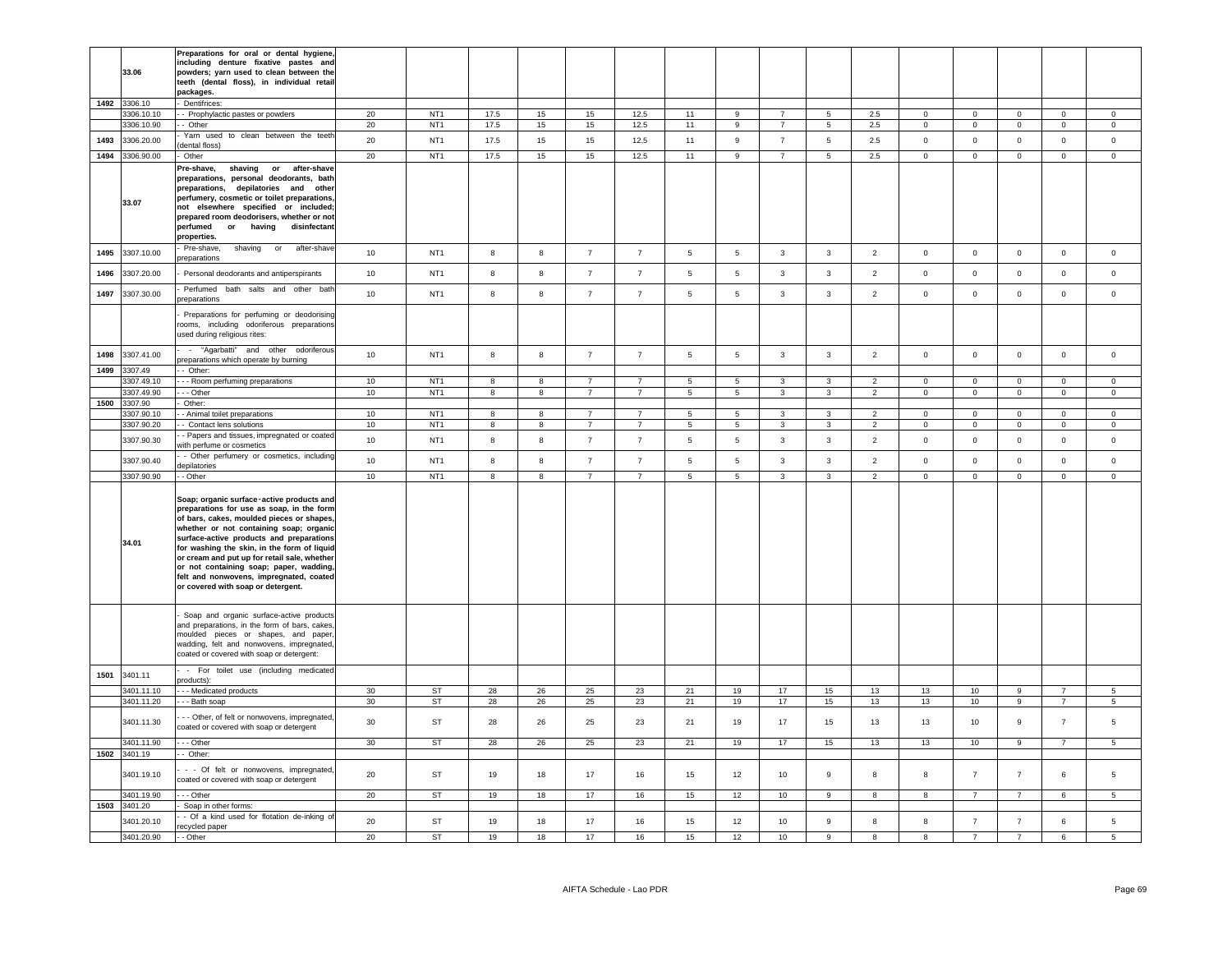| 1504 | 3401.30.00               | Organic surface-active products and<br>preparations for washing the skin, in the form<br>of liquid or cream and put up for retail sale,<br>whether or not containing soap                                                                                  | 20       | ST                         | 19           | 18       | 17       | 16       | 15       | 12       | 10       | 9        | 8        | 8        | $\overline{7}$ | $\overline{7}$ | 6        | 5               |
|------|--------------------------|------------------------------------------------------------------------------------------------------------------------------------------------------------------------------------------------------------------------------------------------------------|----------|----------------------------|--------------|----------|----------|----------|----------|----------|----------|----------|----------|----------|----------------|----------------|----------|-----------------|
|      | 34.02                    | Organic surface-active agents (other than<br>soap); surface-active preparations,<br>washing preparations (including auxiliary<br>washing preparations) and cleaning<br>preparations, whether or not containing<br>soap, other than those of heading 34.01. |          |                            |              |          |          |          |          |          |          |          |          |          |                |                |          |                 |
|      |                          | Organic surface-active agents, whether or<br>not put up for retail sale:                                                                                                                                                                                   |          |                            |              |          |          |          |          |          |          |          |          |          |                |                |          |                 |
|      | 1505 3402.11             | - Anionic:                                                                                                                                                                                                                                                 |          |                            |              |          |          |          |          |          |          |          |          |          |                |                |          |                 |
|      | 3402.11.10               | - - Sulphated fatty alcohols                                                                                                                                                                                                                               | 40       | <b>ST</b>                  | 38           | 35       | 33       | 31       | 28       | 26       | 24       | 22       | 20       | 20       | 15             | 13             | 10       | 5               |
|      | 3402.11.20               | - - Wetting agents of a kind used in the<br>nanufacture of herbicides                                                                                                                                                                                      | 40       | ST                         | 38           | 35       | 33       | 31       | 28       | 26       | 24       | 22       | 20       | 20       | 15             | 13             | 10       | 5               |
| 1506 | 3402.11.90<br>3402.12    | $-$ Other<br>- Cationic:                                                                                                                                                                                                                                   | 40       | ST                         | 38           | 35       | 33       | 31       | 28       | 26       | 24       | 22       | 20       | 20       | 15             | 13             | 10       | $\overline{5}$  |
|      | 3402.12.10               | - - Wetting agents of a kind used in the                                                                                                                                                                                                                   | 40       | <b>ST</b>                  | 38           | 35       | 33       | 31       | 28       | 26       | 24       | 22       | 20       | 20       | 15             | 13             | 10       | 5               |
|      | 3402.12.90               | nanufacture of herbicides<br>- - Other                                                                                                                                                                                                                     | 40       | ST                         | 38           | 35       | 33       | 31       | 28       | 26       | 24       | 22       | 20       | 20       | 15             | 13             | 10       | 5               |
| 1507 | 3402.13.00               | - Non-ionic                                                                                                                                                                                                                                                | 40       | <b>ST</b>                  | 38           | 35       | 33       | 31       | 28       | 26       | 24       | 22       | 20       | 20       | 15             | 13             | 10       | 5               |
| 1508 | 3402.19.00               | - Other                                                                                                                                                                                                                                                    | 40       | <b>ST</b>                  | 38           | 35       | 33       | 31       | 28       | 26       | 24       | 22       | 20       | 20       | 15             | 13             | 10       | 5               |
| 1509 | 3402.20                  | Preparations put up for retail sale:<br>- In liquid form:                                                                                                                                                                                                  |          |                            |              |          |          |          |          |          |          |          |          |          |                |                |          |                 |
|      | 3402.20.11               | - - - Anionic surface active preparations                                                                                                                                                                                                                  | 40       | ST                         | 38           | 35       | 33       | 31       | 28       | 26       | 24       | 22       | 20       | 20       | 15             | 13             | 10       | 5               |
|      | 3402.20.12               | - - Anionic washing preparations or cleaning<br>preparations, including bleaching, cleansing<br>or degreasing preparations                                                                                                                                 | 40       | <b>ST</b>                  | 38           | 35       | 33       | 31       | 28       | 26       | 24       | 22       | 20       | 20       | 15             | 13             | 10       | 5               |
|      | 3402.20.13               | - - - Other surface active preparations                                                                                                                                                                                                                    | 40       | ST                         | 38           | 35       | 33       | 31       | 28       | 26       | 24       | 22       | 20       | 20       | 15             | 13             | 10       | 5               |
|      | 3402.20.19               | - - Other washing preparations or cleaning<br>preparations, including bleaching, cleansing<br>or degreasing preparations                                                                                                                                   | 40       | ST                         | 38           | 35       | 33       | 31       | 28       | 26       | 24       | 22       | 20       | 20       | 15             | 13             | 10       | 5               |
|      | 3402.20.91               | - Other:                                                                                                                                                                                                                                                   | 40       | <b>ST</b>                  | 38           | 35       | 33       | 31       | 28       | 26       | 24       | 22       | 20       | 20       | 15             | 13             | 10       | $5\overline{5}$ |
|      | 3402.20.92               | - - Anionic surface active preparations<br>- - Anionic washing preparations or cleaning<br>preparations, including bleaching, cleansing<br>or degreasing preparations                                                                                      | 40       | ST                         | 38           | 35       | 33       | 31       | 28       | 26       | 24       | 22       | 20       | 20       | 15             | 13             | 10       | 5               |
|      | 3402.20.93               | - - - Other surface active preparations                                                                                                                                                                                                                    | 40       | ST                         | 38           | 35       | 33       | 31       | 28       | 26       | 24       | 22       | 20       | 20       | 15             | 13             | 10       | 5               |
|      | 3402.20.99               | - - Other washing preparations or cleaning<br>preparations, including bleaching, cleansing<br>or degreasing preparations                                                                                                                                   | 40       | <b>ST</b>                  | 38           | 35       | 33       | 31       | 28       | 26       | 24       | 22       | 20       | 20       | 15             | 13             | 10       | 5               |
|      | 1510 3402.90             | Other:                                                                                                                                                                                                                                                     |          |                            |              |          |          |          |          |          |          |          |          |          |                |                |          |                 |
|      |                          | - In liquid form:                                                                                                                                                                                                                                          |          |                            |              |          |          |          |          |          |          |          |          |          |                |                |          |                 |
|      | 3402.90.11               | - Anionic surface active preparations:<br>--- Wetting agents                                                                                                                                                                                               | 40       | <b>ST</b>                  | 38           | 35       | 33       | 31       | 28       | 26       | 24       | 22       | 20       | 20       | 15             | 13             | 10       | 5               |
|      | 3402.90.12               | $---$ Other                                                                                                                                                                                                                                                | 40       | ST                         | 38           | 35       | 33       | 31       | 28       | 26       | 24       | 22       | 20       | 20       | 15             | 13             | 10       | $\overline{5}$  |
|      | 3402.90.13               | - - Anionic washing preparations or cleaning<br>preparations, including bleaching, cleansing<br>or degreasing preparations                                                                                                                                 | 40       | ST                         | 38           | 35       | 33       | 31       | 28       | 26       | 24       | 22       | 20       | 20       | 15             | 13             | 10       | 5               |
|      |                          | - - Other surface active preparations:                                                                                                                                                                                                                     |          |                            |              |          |          |          |          |          |          |          |          |          |                |                |          |                 |
|      | 3402.90.14<br>3402.90.15 | Wetting agents<br>- - - - Other                                                                                                                                                                                                                            | 40<br>40 | <b>ST</b><br>$\mathsf{ST}$ | 38<br>$38\,$ | 35<br>35 | 33<br>33 | 31<br>31 | 28<br>28 | 26<br>26 | 24<br>24 | 22<br>22 | 20<br>20 | 20<br>20 | 15<br>15       | 13<br>13       | 10<br>10 | 5<br>5          |
|      |                          |                                                                                                                                                                                                                                                            |          |                            |              |          |          |          |          |          |          |          |          |          |                |                |          |                 |
|      | 3402.90.19               | - - Other washing preparations or cleaning<br>preparations, including bleaching, cleansing<br>or degreasing preparations                                                                                                                                   | 40       | ST                         | 38           | 35       | 33       | 31       | 28       | 26       | 24       | 22       | 20       | 20       | 15             | 13             | 10       | 5               |
|      |                          | - Other:<br>- Anionic surface active preparations:                                                                                                                                                                                                         |          |                            |              |          |          |          |          |          |          |          |          |          |                |                |          |                 |
|      | 3402.90.91               | - - - - Wetting agents                                                                                                                                                                                                                                     | 40       | <b>ST</b>                  | 38           | 35       | 33       | 31       | 28       | 26       | 24       | 22       | 20       | 20       | 15             | 13             | 10       | 5               |
|      | 3402.90.92               | - - - - Other                                                                                                                                                                                                                                              | 40       | ST                         | 38           | 35       | 33       | 31       | 28       | 26       | 24       | 22       | 20       | 20       | 15             | 13             | 10       | $\overline{5}$  |
|      | 3402.90.93               | - - Anionic washing preparations or cleaning<br>preparations, including bleaching, cleansing<br>or degreasing preparations                                                                                                                                 | 40       | ST                         | 38           | 35       | 33       | 31       | 28       | 26       | 24       | 22       | 20       | 20       | 15             | 13             | 10       | $5\overline{5}$ |
|      |                          | - - - Other surface active preparations:                                                                                                                                                                                                                   |          |                            |              |          |          |          |          |          |          |          |          |          |                |                |          |                 |
|      | 3402.90.94<br>3402.90.95 | - - - - Wetting agents<br>$- - -$ Other                                                                                                                                                                                                                    | 40<br>40 | ST<br>ST                   | 38<br>38     | 35<br>35 | 33<br>33 | 31<br>31 | 28<br>28 | 26<br>26 | 24<br>24 | 22<br>22 | 20<br>20 | 20<br>20 | 15<br>15       | 13<br>13       | 10<br>10 | 5<br>5          |
|      |                          |                                                                                                                                                                                                                                                            |          |                            |              |          |          |          |          |          |          |          |          |          |                |                |          |                 |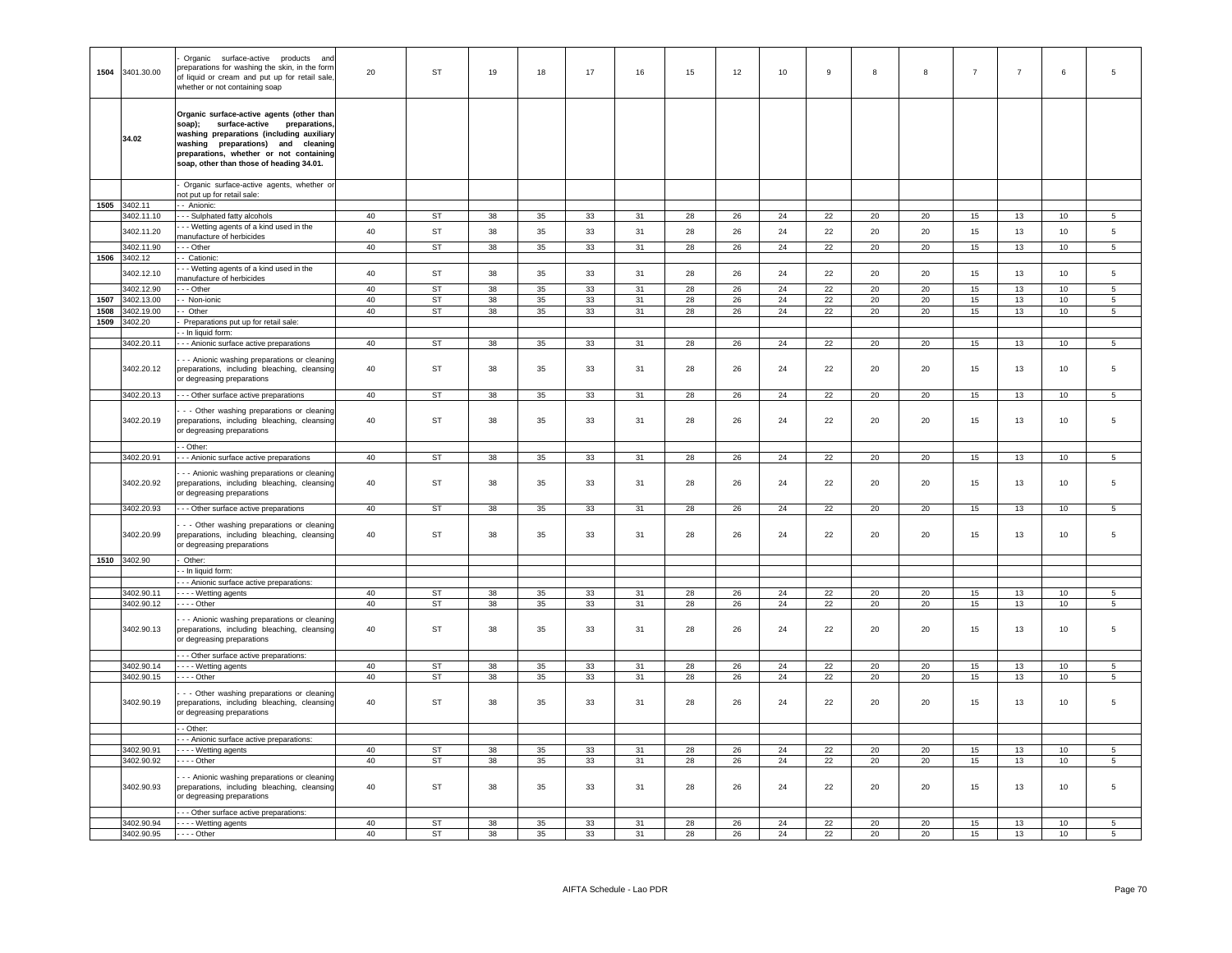|      | 3402.90.99               | - - Other washing preparations or cleaning<br>preparations, including bleaching, cleansing<br>or degreasing preparations                                                                                                                                                                                                                                                                                                                                                                                        | 40 | ST              | 38             | 35               | 33             | 31              | 28              | 26              | 24           | 22             | 20             | 20             | 15             | 13             | 10             | 5                   |
|------|--------------------------|-----------------------------------------------------------------------------------------------------------------------------------------------------------------------------------------------------------------------------------------------------------------------------------------------------------------------------------------------------------------------------------------------------------------------------------------------------------------------------------------------------------------|----|-----------------|----------------|------------------|----------------|-----------------|-----------------|-----------------|--------------|----------------|----------------|----------------|----------------|----------------|----------------|---------------------|
|      | 34.03                    | Lubricating preparations (including cutting-<br>oil preparations, bolt or nut release<br>preparations, anti-rust or anti-corrosion<br>preparations and mould release<br>preparations, based on lubricants) and<br>preparations of a kind used for the oil or<br>grease treatment of textile materials,<br>leather, furskins or other materials, but<br>excluding preparations containing, as<br>basic constituents, 70% or more by weight<br>of petroleum oils or of oils obtained from<br>bituminous minerals. |    |                 |                |                  |                |                 |                 |                 |              |                |                |                |                |                |                |                     |
|      |                          | Containing petroleum oils or oils obtained<br>from bituminous minerals:                                                                                                                                                                                                                                                                                                                                                                                                                                         |    |                 |                |                  |                |                 |                 |                 |              |                |                |                |                |                |                |                     |
|      | 1511 3403.11             | - Preparations for the treatment of textile<br>materials, leather, furskins or other materials:                                                                                                                                                                                                                                                                                                                                                                                                                 |    |                 |                |                  |                |                 |                 |                 |              |                |                |                |                |                |                |                     |
|      |                          | - - - In liquid form:                                                                                                                                                                                                                                                                                                                                                                                                                                                                                           | 10 | NT <sub>1</sub> | 8              | 8                |                | $\overline{7}$  | 5               | 5               | 3            | 3              | 2              | $\mathbf 0$    | $\mathbf 0$    | $\mathbf 0$    | $\mathbf 0$    | $\mathbf 0$         |
|      | 3403.11.11<br>3403.11.19 | - - - - Lubricating oil preparations<br>- Other                                                                                                                                                                                                                                                                                                                                                                                                                                                                 | 10 | NT <sub>1</sub> | 8              | 8                | $\overline{7}$ | $\overline{7}$  | 5 <sup>5</sup>  | 5               | 3            | 3              | 2              | $\Omega$       | $\mathsf 0$    | $\Omega$       | $\mathbf 0$    | $\Omega$            |
|      | 3403.11.90               | -- Other                                                                                                                                                                                                                                                                                                                                                                                                                                                                                                        | 10 | NT <sub>1</sub> | 8              | 8                | $\overline{7}$ | $\overline{7}$  | $5\overline{5}$ | $5\phantom{.0}$ | $\mathbf{3}$ | $\mathbf{3}$   | $\overline{2}$ | $\circ$        | $\mathbf{0}$   | $\mathsf 0$    | $\mathbf{0}$   | $\circ$             |
|      | 1512 3403.19             | - Other:                                                                                                                                                                                                                                                                                                                                                                                                                                                                                                        |    |                 |                |                  |                |                 |                 |                 |              |                |                |                |                |                |                |                     |
|      |                          | - - In liquid form:                                                                                                                                                                                                                                                                                                                                                                                                                                                                                             |    |                 |                |                  |                |                 |                 |                 |              |                |                |                |                |                |                |                     |
|      | 3403.19.11               | Oil for aircraft engines                                                                                                                                                                                                                                                                                                                                                                                                                                                                                        | 10 | NT <sub>1</sub> | 8              | 8                |                | $\overline{7}$  | 5               | 5               | 3            | 3              | 2              | $\mathbf 0$    | $\circ$        | $\mathbf 0$    | $\mathbf 0$    | $\mathbf 0$         |
|      | 3403.19.12               | - - - Other preparations containing silicone oil                                                                                                                                                                                                                                                                                                                                                                                                                                                                | 10 | NT <sub>1</sub> | 8              | $\boldsymbol{8}$ | $\overline{7}$ | $\overline{7}$  | $5\phantom{.0}$ | $5\phantom{.0}$ | 3            | $\mathbf{3}$   | $\overline{2}$ | $\mathbf 0$    | $\mathbf 0$    | $\mathbf 0$    | $\mathbf 0$    | $\overline{0}$      |
|      | 3403.19.19               | $- -$ Other                                                                                                                                                                                                                                                                                                                                                                                                                                                                                                     | 10 | NT1             | 8              | 8                | $\overline{7}$ | $\overline{7}$  | 5               | $\overline{5}$  | 3            | $\mathbf{3}$   | $\overline{2}$ | $\Omega$       | $\mathbf{0}$   | $\mathbf 0$    | $\Omega$       | $\circ$             |
|      | 3403.19.90               | - - Other                                                                                                                                                                                                                                                                                                                                                                                                                                                                                                       | 10 | NT <sub>1</sub> | 8              | 8                | $\overline{7}$ | $\overline{7}$  | $5\phantom{.0}$ | $5\phantom{.0}$ | $\mathbf{3}$ | $\mathbf{3}$   | $\overline{2}$ | $\overline{0}$ | $\overline{0}$ | $\mathbf 0$    | $\overline{0}$ | $\overline{0}$      |
|      |                          | Other:                                                                                                                                                                                                                                                                                                                                                                                                                                                                                                          |    |                 |                |                  |                |                 |                 |                 |              |                |                |                |                |                |                |                     |
| 1513 | 3403.91                  | - Preparations for the treatment of textile<br>materials, leather, furskins or other materials:                                                                                                                                                                                                                                                                                                                                                                                                                 |    |                 |                |                  |                |                 |                 |                 |              |                |                |                |                |                |                |                     |
|      |                          | - - - In liquid form:                                                                                                                                                                                                                                                                                                                                                                                                                                                                                           |    |                 |                |                  |                |                 |                 |                 |              |                |                |                |                |                |                |                     |
|      | 3403.91.11               | - - - - Preparations containing silicone oil                                                                                                                                                                                                                                                                                                                                                                                                                                                                    | 10 | NT <sub>1</sub> | 8              | 8                | $\overline{7}$ | $\overline{7}$  | $5\overline{5}$ | 5               | 3            | $\mathbf{3}$   | 2              | $\mathbf{0}$   | $\circ$        | $\mathbf 0$    | $\overline{0}$ | $\circ$             |
|      | 3403.91.19               | $- -$ Other                                                                                                                                                                                                                                                                                                                                                                                                                                                                                                     | 10 | NT <sub>1</sub> | 8              | $\overline{8}$   | $\overline{7}$ | $\overline{7}$  | $5\overline{)}$ | $\overline{5}$  | 3            | 3              | $\overline{2}$ | $\Omega$       | $\overline{0}$ | $\overline{0}$ | $\Omega$       | $\mathbf 0$         |
|      | 3403.91.90               | - - Other                                                                                                                                                                                                                                                                                                                                                                                                                                                                                                       | 10 | NT <sub>1</sub> | 8              | 8                | $\overline{7}$ | $\overline{7}$  | $5\overline{5}$ | $5\phantom{.0}$ | $\mathbf{3}$ | $\mathbf{3}$   | $\overline{2}$ | $\mathbf{0}$   | $\overline{0}$ | $\mathbf 0$    | $\mathbf{0}$   | $\mathbf{0}$        |
| 1514 | 3403.99                  | - Other:                                                                                                                                                                                                                                                                                                                                                                                                                                                                                                        |    |                 |                |                  |                |                 |                 |                 |              |                |                |                |                |                |                |                     |
|      |                          | --- In liquid form:                                                                                                                                                                                                                                                                                                                                                                                                                                                                                             |    |                 |                |                  | $\overline{7}$ | $\overline{7}$  |                 |                 | 3            | $\mathbf{3}$   |                | $\Omega$       |                | $\Omega$       | $\Omega$       | $\Omega$            |
|      | 3403.99.11               | - - - Oil for aircraft engines                                                                                                                                                                                                                                                                                                                                                                                                                                                                                  | 10 | NT <sub>1</sub> | 8              | 8                |                |                 | $5\overline{5}$ | $5\phantom{.0}$ |              |                | $\overline{2}$ |                | $\overline{0}$ |                |                |                     |
|      | 3403.99.12               | - - - Other preparations containing silicone oil                                                                                                                                                                                                                                                                                                                                                                                                                                                                | 10 | NT <sub>1</sub> | 8              | 8                | $\overline{7}$ | $\overline{7}$  | 5               | $5\phantom{.0}$ | 3            | $\mathbf{3}$   | $\overline{2}$ | $\mathbf 0$    | $\overline{0}$ | $\mathbf 0$    | $\overline{0}$ | $\mathsf 0$         |
|      | 3403.99.19               | $--$ Other                                                                                                                                                                                                                                                                                                                                                                                                                                                                                                      | 10 | NT1             | $\overline{8}$ | $\overline{8}$   | $\overline{7}$ | $\overline{7}$  | $5\overline{)}$ | $\overline{5}$  | 3            | $\overline{3}$ | $\overline{2}$ | $\mathsf 0$    | $\overline{0}$ | $\overline{0}$ | $\Omega$       | $\circ$             |
|      | 3403.99.90               | -- Other                                                                                                                                                                                                                                                                                                                                                                                                                                                                                                        | 10 | NT <sub>1</sub> | 8              | 8                | 7              | $7\overline{ }$ | $5\phantom{.0}$ | $5\overline{ }$ | $\mathbf{3}$ | $\mathbf{3}$   | $\overline{2}$ | $\overline{0}$ | $\mathbf 0$    | $\overline{0}$ | $\overline{0}$ | $\overline{0}$      |
|      | 34.04                    | Artificial waxes and prepared waxes.                                                                                                                                                                                                                                                                                                                                                                                                                                                                            |    |                 |                |                  |                |                 |                 |                 |              |                |                |                |                |                |                |                     |
| 1515 | 3404.20.00               | Of poly(oxyethylene) (polyethylene glycol)                                                                                                                                                                                                                                                                                                                                                                                                                                                                      | 10 | NT <sub>1</sub> | 8              | $\bf{8}$         | $\overline{7}$ | $\overline{7}$  | $5\overline{5}$ | $5\overline{5}$ | 3            | $\mathbf{3}$   | $\overline{2}$ | $\mathbf 0$    | $\mathsf 0$    | $\mathsf 0$    | $\circ$        | $\mathsf 0$         |
| 1516 | 3404.90.00               | Other                                                                                                                                                                                                                                                                                                                                                                                                                                                                                                           | 10 | NT <sub>1</sub> | 8              | 8                | $\overline{7}$ | $\overline{7}$  | $5\overline{5}$ | 5               | 3            | 3              | $\overline{2}$ | $\mathsf 0$    | $\mathbf 0$    | $\mathbf 0$    | $\mathsf 0$    | $\mathsf{O}\xspace$ |
|      | 34.05                    | Polishes and creams, for footwear,<br>furniture, floors, coachwork, glass or<br>metal, scouring pastes and powders and<br>similar preparations (whether or not in the<br>form of paper, wadding, felt, nonwovens,<br>cellular plastics or cellular rubber,<br>impregnated, coated or covered with such<br>preparations), excluding waxes of heading<br>34.04.                                                                                                                                                   |    |                 |                |                  |                |                 |                 |                 |              |                |                |                |                |                |                |                     |
| 1517 | 3405.10.00               | Polishes, creams and similar preparations<br>for footwear or leather                                                                                                                                                                                                                                                                                                                                                                                                                                            | 10 | NT <sub>1</sub> | 8              | $\bf8$           | $\overline{7}$ | $\overline{7}$  | $5\phantom{.0}$ | $5\phantom{.0}$ | $\mathbf{3}$ | $\mathbf{3}$   | $\overline{2}$ | $\mathsf 0$    | $\mathbf 0$    | $\mathbf 0$    | $\overline{0}$ | $\mathsf 0$         |
| 1518 | 3405.20.00               | Polishes, creams and similar preparations<br>for the maintenance of wooden furniture<br>floors or other woodwork                                                                                                                                                                                                                                                                                                                                                                                                | 10 | NT <sub>1</sub> | 8              | 8                | $\overline{7}$ | $\overline{7}$  | $5\phantom{.0}$ | 5               | 3            | 3              | 2              | $\overline{0}$ | $\overline{0}$ | $\mathbf 0$    | $\mathbf{0}$   | $\mathbf{0}$        |
| 1519 | 3405.30.00               | Polishes and similar preparations for<br>coachwork, other than metal polishes                                                                                                                                                                                                                                                                                                                                                                                                                                   | 10 | NT <sub>1</sub> | 8              | 8                | $\overline{7}$ | $\overline{7}$  | $5\overline{5}$ | $5\phantom{.0}$ | 3            | $\mathbf{3}$   | $\overline{2}$ | $\overline{0}$ | $\mathbf 0$    | $\mathbf 0$    | $\mathbf 0$    | $\mathsf 0$         |
| 1520 | 3405.40                  | Scouring pastes and powders and other<br>scouring preparations:                                                                                                                                                                                                                                                                                                                                                                                                                                                 |    |                 |                |                  |                |                 |                 |                 |              |                |                |                |                |                |                |                     |
|      | 3405.40.10               | - Scouring pastes and powders                                                                                                                                                                                                                                                                                                                                                                                                                                                                                   | 10 | NT <sub>1</sub> | 8              | 8                |                | $\overline{7}$  | $\overline{5}$  | $\overline{5}$  | 3            | 3              | $\overline{2}$ | $\Omega$       | $\Omega$       | $\Omega$       | $\Omega$       | $\Omega$            |
| 1521 | 3405.40.90<br>3405.90    | - Other                                                                                                                                                                                                                                                                                                                                                                                                                                                                                                         | 10 | NT <sub>1</sub> | 8              | 8                | $\overline{7}$ | $\overline{7}$  | $\overline{5}$  | 5               | 3            | $\mathbf{3}$   | $\overline{2}$ | $\circ$        | $\circ$        | $\mathsf 0$    | $\mathsf 0$    | $\mathsf 0$         |
|      | 3405.90.10               | Other:<br>- Metal polishes                                                                                                                                                                                                                                                                                                                                                                                                                                                                                      | 10 | NT <sub>1</sub> | 8              | 8                |                |                 | $5^{\circ}$     | 5               |              |                |                | $\Omega$       | $\Omega$       | $\Omega$       | $\Omega$       | $\Omega$            |
|      | 3405.90.90               | - Other                                                                                                                                                                                                                                                                                                                                                                                                                                                                                                         | 10 | NT <sub>1</sub> | 8              | 8                | $\overline{7}$ | $\overline{7}$  | $5\overline{5}$ | 5               | 3            | 3              | $\overline{2}$ | $\mathbf 0$    | $\mathsf 0$    | $\mathsf 0$    | $\mathbf 0$    | $\mathbf 0$         |
|      | 1522 3406.00.00          | Candles, tapers and the like.                                                                                                                                                                                                                                                                                                                                                                                                                                                                                   | 10 | NT <sub>1</sub> | 8              | 8                |                | $\overline{7}$  | 5               | $\overline{5}$  |              | 3              | $\overline{2}$ | $\Omega$       | $\mathsf 0$    | $\Omega$       | $\Omega$       | $\Omega$            |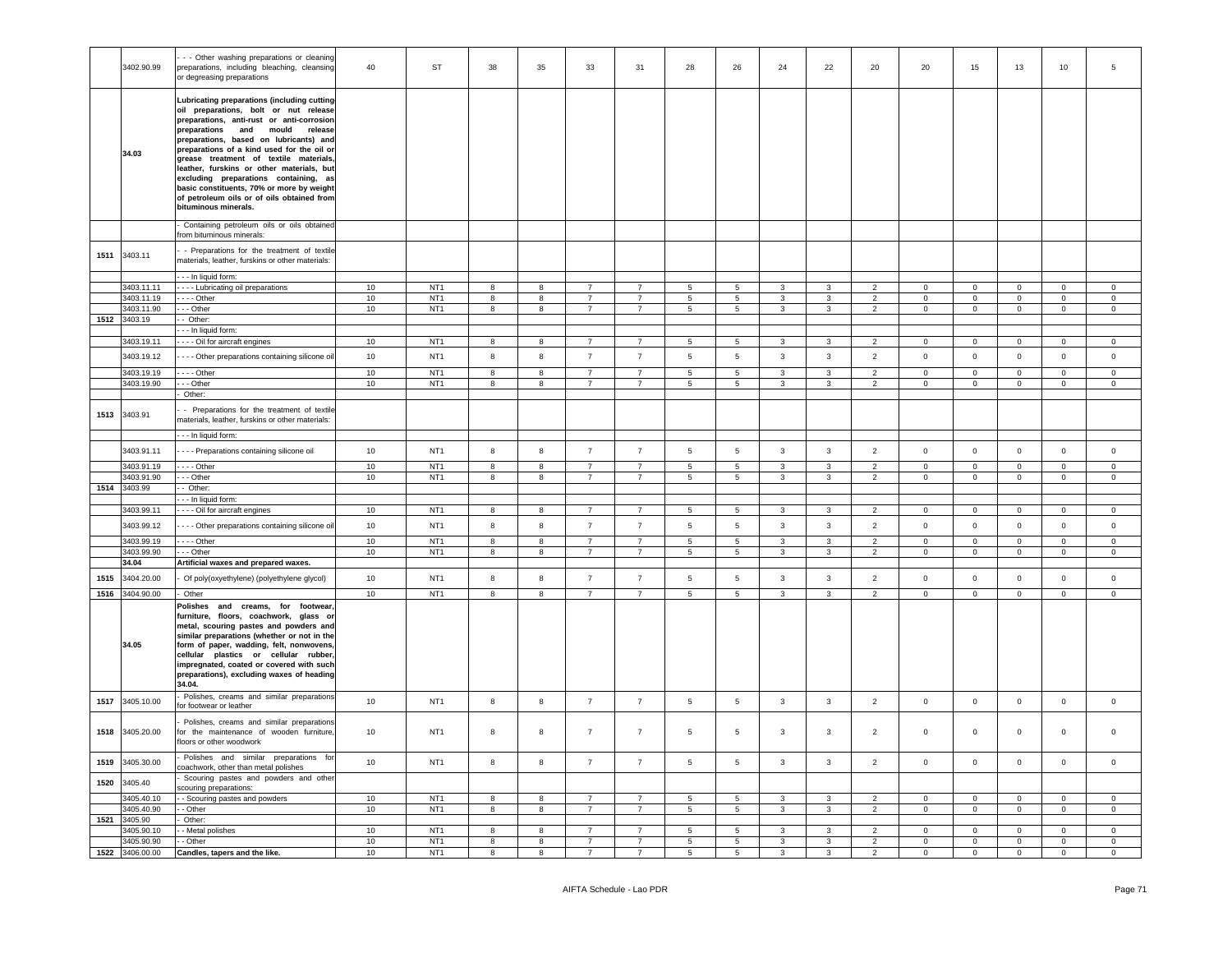|              | 1523 34.07               | Modelling pastes, including those put up<br>for children's amusement; preparations<br>known as "dental wax" or as "dental<br>impression compounds", put up in sets, in<br>packings for retail sale or in plates<br>horseshoe shapes, sticks or similar forms;<br>other preparations for use in dentistry,<br>with a basis of plaster (of calcined gypsum<br>or calcium sulphate). |                                  |                                    |                                  |                                  |                                  |                                         |                                |                                |                                  |                                  |                                |                               |                           |                            |                                       |                         |
|--------------|--------------------------|-----------------------------------------------------------------------------------------------------------------------------------------------------------------------------------------------------------------------------------------------------------------------------------------------------------------------------------------------------------------------------------|----------------------------------|------------------------------------|----------------------------------|----------------------------------|----------------------------------|-----------------------------------------|--------------------------------|--------------------------------|----------------------------------|----------------------------------|--------------------------------|-------------------------------|---------------------------|----------------------------|---------------------------------------|-------------------------|
|              | 3407.00.10               | - Modelling pastes, including those put up for<br>hildren's amusement                                                                                                                                                                                                                                                                                                             | 10                               | NT <sub>1</sub>                    | 8                                | $\boldsymbol{8}$                 | $\overline{7}$                   | $\overline{7}$                          | 5                              | $5\phantom{.0}$                | $\mathbf{3}$                     | $\mathbf{3}$                     | $\overline{2}$                 | $\mathbf 0$                   | $\mathbf 0$               | $\mathsf 0$                | $\circ$                               | $\mathsf 0$             |
|              | 3407.00.20               | Preparations known as "dental wax" or<br>dental impression compounds", put up in<br>sets, in packings for retail sale or in plates,<br>horseshoe shapes, sticks or similar forms                                                                                                                                                                                                  | 10                               | NT <sub>1</sub>                    | 8                                | $\bf{8}$                         | $\overline{7}$                   | $\overline{7}$                          | 5                              | $\,$ 5 $\,$                    | 3                                | $\mathbf{3}$                     | $\overline{2}$                 | $\mathsf 0$                   | $\mathbf 0$               | $\mathbf 0$                | $\mathsf 0$                           | $\Omega$                |
|              | 3407.00.30               | Other preparations for use in dentistry, with a<br>basis of plaster (of calcined gypsum or<br>calcium sulphate)                                                                                                                                                                                                                                                                   | 10                               | NT <sub>1</sub>                    | 8                                | $\bf{8}$                         | $\overline{7}$                   | $\overline{7}$                          | 5                              | $5\overline{5}$                | $\mathbf{3}$                     | $\mathbf{3}$                     | $\overline{2}$                 | $\mathsf 0$                   | $\mathbf 0$               | $\mathsf 0$                | $\mathsf 0$                           | $\mathsf 0$             |
|              | 35.01                    | Casein, caseinates and other casein<br>derivatives; casein glues.                                                                                                                                                                                                                                                                                                                 |                                  |                                    |                                  |                                  |                                  |                                         |                                |                                |                                  |                                  |                                |                               |                           |                            |                                       |                         |
| 1524         | 3501.10.00               | Casein                                                                                                                                                                                                                                                                                                                                                                            | $\overline{5}$                   | NT <sub>1</sub>                    | $\overline{4}$                   | $\overline{4}$                   | $\overline{4}$                   | $\overline{\mathbf{3}}$                 | $\overline{3}$                 | $\overline{3}$                 | $\overline{2}$                   | $\overline{2}$                   |                                | $\overline{0}$                | $\overline{0}$            | $\overline{0}$             | $\overline{0}$                        | $\overline{0}$          |
| 1525         | 3501.90                  | Other:                                                                                                                                                                                                                                                                                                                                                                            |                                  |                                    |                                  |                                  |                                  |                                         |                                |                                |                                  |                                  |                                |                               |                           |                            |                                       |                         |
|              | 3501.90.10               | Caseinates and other casein derivatives                                                                                                                                                                                                                                                                                                                                           | $5\phantom{.0}$                  | NT <sub>1</sub>                    | $\overline{4}$                   | $\overline{4}$                   | $\overline{4}$                   | $\mathbf{3}$                            | $\mathbf{3}$                   | $\mathbf{3}$                   | $\overline{2}$                   | $\overline{2}$                   | $\mathbf{1}$                   | $\mathbf 0$                   | $\circ$                   | $\mathsf 0$                | $\circ$                               | $\mathsf 0$             |
|              | 3501.90.20               | - - Casein glues                                                                                                                                                                                                                                                                                                                                                                  | $5\phantom{.0}$                  | NT <sub>1</sub>                    | $\overline{a}$                   | $\overline{4}$                   | $\overline{4}$                   | $\mathbf{3}$                            | $\mathbf{3}$                   | $\mathbf{3}$                   | $\overline{2}$                   | $\overline{2}$                   |                                | $\overline{0}$                | $\overline{0}$            | $\mathsf 0$                | $\overline{0}$                        | $\overline{0}$          |
|              | 35.02                    | Albumins (including concentrates of two or<br>more whey proteins, containing by weight<br>more than 80% whey proteins, calculated<br>on the dry matter), albuminates and other<br>albumin derivatives.                                                                                                                                                                            |                                  |                                    |                                  |                                  |                                  |                                         |                                |                                |                                  |                                  |                                |                               |                           |                            |                                       |                         |
|              |                          | - Egg albumin:                                                                                                                                                                                                                                                                                                                                                                    |                                  |                                    |                                  |                                  |                                  |                                         |                                |                                |                                  |                                  |                                |                               |                           |                            |                                       |                         |
| 1526<br>1527 | 3502.11.00<br>3502.19.00 | - - Dried<br>-- Other                                                                                                                                                                                                                                                                                                                                                             | $5\phantom{.0}$<br>$5^{\circ}$   | NT <sub>1</sub><br>NT <sub>1</sub> | $\overline{4}$<br>$\overline{4}$ | $\overline{4}$<br>$\overline{4}$ | $\overline{a}$<br>$\overline{4}$ | 3<br>$\overline{3}$                     | $\mathbf{3}$<br>3              | $\mathbf{3}$<br>$\mathbf{3}$   | $\overline{2}$<br>2              | $\overline{2}$<br>$\overline{2}$ |                                | $\circ$<br>$\mathbf{0}$       | $\circ$<br>$\mathbf 0$    | $\mathsf 0$<br>$\mathsf 0$ | $\mathsf{O}\xspace$<br>$\Omega$       | $\mathsf 0$<br>$\Omega$ |
| 1528         | 3502.20.00               | Milk albumin, including concentrates of two                                                                                                                                                                                                                                                                                                                                       | $5\overline{5}$                  | NT <sub>2</sub>                    | $\overline{4}$                   | $\overline{4}$                   | $\overline{4}$                   | $\mathbf{3}$                            | $\mathbf{3}$                   | $\mathbf{3}$                   | $\overline{2}$                   | $\overline{2}$                   | 1.5                            | 1.5                           | $\mathbf{1}$              | $\mathbf{1}$               | $\mathbf{0}$                          | $\circ$                 |
| 1529         | 3502.90.00               | or more whey proteins<br>Other                                                                                                                                                                                                                                                                                                                                                    | $\overline{5}$                   | NT <sub>1</sub>                    | $\overline{4}$                   | $\overline{4}$                   | $\overline{4}$                   | $\overline{3}$                          | $\overline{\mathbf{3}}$        | $\overline{\mathbf{3}}$        | $\overline{2}$                   | $\overline{2}$                   | $\sim$                         | $\overline{0}$                | $\overline{0}$            | $\overline{0}$             | $\mathsf 0$                           | $\mathbf{0}$            |
|              | 1530 35.03               | Gelatin (including gelatin in rectangular<br>(including square) sheets, whether or not<br>surface-worked or coloured) and gelatin<br>derivatives; isinglass; other glues of<br>animal origin, excluding casein glues of<br>heading 35.01.                                                                                                                                         |                                  |                                    |                                  |                                  |                                  |                                         |                                |                                |                                  |                                  |                                |                               |                           |                            |                                       |                         |
|              | 3503.00.10               | - Glues                                                                                                                                                                                                                                                                                                                                                                           | 5                                | NT <sub>1</sub>                    | $\overline{4}$                   | $\overline{4}$                   | $\overline{4}$                   | $\mathbf{3}$                            | $\mathbf{3}$                   | $\mathbf{3}$                   | $\overline{2}$                   | 2                                | $\overline{1}$                 | $\mathbf{0}$                  | $\overline{0}$            | $\overline{0}$             | $\overline{0}$                        | $\circ$                 |
|              | 3503.00.20               | Gelatin in powder form with a bloating level<br>of A-250 or B-230 or higher on the Bloom<br>cale                                                                                                                                                                                                                                                                                  | $\sqrt{5}$                       | NT <sub>1</sub>                    | $\overline{4}$                   | $\overline{4}$                   | $\overline{4}$                   | $\overline{3}$                          | $\mathbf{3}$                   | $\mathbf{3}$                   | 2                                | $\overline{2}$                   | $\overline{1}$                 | $\mathbf{0}$                  | $\circ$                   | $\mathbf 0$                | $\mathbf{0}$                          | $\mathbf{0}$            |
|              | 3503.00.30               | - Isinglass                                                                                                                                                                                                                                                                                                                                                                       | 5                                | NT <sub>1</sub>                    | $\overline{4}$                   | $\overline{4}$                   | $\overline{4}$                   | 3                                       | $\mathbf{3}$                   | $\mathbf{3}$                   | $\overline{2}$                   | $\overline{2}$                   | $\overline{1}$                 | $\mathbf 0$                   | $\mathbf 0$               | $\mathbf 0$                | $\mathbf 0$                           | $\circ$                 |
|              | 3503.00.90               | Other                                                                                                                                                                                                                                                                                                                                                                             | $\sqrt{5}$                       | NT <sub>1</sub>                    | $\overline{4}$                   | $\overline{4}$                   | $\overline{4}$                   | 3                                       | $\mathbf{3}$                   | $\mathbf{3}$                   | $\overline{2}$                   | $\overline{2}$                   | $\overline{1}$                 | $\mathbf 0$                   | $\circ$                   | $\mathbf 0$                | $\mathsf 0$                           | $\mathsf 0$             |
|              | 1531 3504.00.00          | Peptones and their derivatives; other<br>protein substances and their derivatives,<br>not elsewhere specified or included; hide<br>powder, whether or not chromed.                                                                                                                                                                                                                | $\,$ 5                           | NT <sub>1</sub>                    | $\overline{4}$                   | $\overline{4}$                   | $\overline{4}$                   | $\mathbf{3}$                            | $\mathbf{3}$                   | $\mathbf{3}$                   | $\overline{2}$                   | $\overline{2}$                   | $\overline{1}$                 | $\mathbf 0$                   | $\mathbf 0$               | $\mathbf 0$                | $\mathsf 0$                           | $\mathsf 0$             |
|              | 35.05                    | Dextrins and other modified starches (for<br>example, pregelatinised or esterified<br>starches); glues based on starches, or on<br>dextrins or other modified starches.                                                                                                                                                                                                           |                                  |                                    |                                  |                                  |                                  |                                         |                                |                                |                                  |                                  |                                |                               |                           |                            |                                       |                         |
| 1532         | 3505.10                  | Dextrins and other modified starches:                                                                                                                                                                                                                                                                                                                                             |                                  |                                    |                                  |                                  |                                  |                                         |                                |                                |                                  |                                  |                                |                               |                           |                            |                                       |                         |
|              | 3505.10.10<br>3505.10.90 | - Dextrins; soluble or roasted starches<br>- Other                                                                                                                                                                                                                                                                                                                                | $\overline{5}$<br>$\overline{5}$ | NT <sub>1</sub><br>NT <sub>1</sub> | $\overline{4}$<br>$\overline{4}$ | $\overline{4}$<br>$\overline{4}$ | $\overline{a}$<br>$\overline{4}$ | $\overline{\mathbf{3}}$<br>$\mathbf{3}$ | $\overline{3}$<br>$\mathbf{3}$ | $\overline{3}$<br>$\mathbf{3}$ | $\overline{2}$<br>$\overline{2}$ | $\overline{2}$<br>$\overline{2}$ | $\overline{1}$<br>$\mathbf{1}$ | $\overline{0}$<br>$\mathbf 0$ | $\overline{0}$<br>$\circ$ | $\Omega$<br>$\mathsf 0$    | $\overline{0}$<br>$\mathsf{O}\xspace$ | $\Omega$<br>$\mathsf 0$ |
|              | 1533 3505.20.00          | Glues                                                                                                                                                                                                                                                                                                                                                                             | $\sqrt{5}$                       | NT <sub>1</sub>                    | $\overline{4}$                   | $\Delta$                         | $\mathbf{A}$                     | $\mathbf{a}$                            | $\mathbf{3}$                   | $\mathbf{3}$                   | $\mathcal{P}$                    | $\overline{2}$                   |                                | $\mathsf 0$                   | $\mathbf 0$               | $\mathsf 0$                | $\mathsf 0$                           | $\mathsf 0$             |
|              | 35.06                    | Prepared glues and other prepared<br>adhesives, not elsewhere specified or<br>included; products suitable for use as<br>glues or adhesives, put up for retail sale as<br>glues or adhesives, not exceeding a net<br>weight of 1 kg.                                                                                                                                               |                                  |                                    |                                  |                                  |                                  |                                         |                                |                                |                                  |                                  |                                |                               |                           |                            |                                       |                         |
|              | 1534 3506.10.00          | Products suitable for use as glues or<br>adhesives, put up for retail sale as glues or<br>adhesives, not exceeding a net weight of 1 kg                                                                                                                                                                                                                                           | $5\phantom{.0}$                  | NT <sub>1</sub>                    | $\overline{4}$                   | $\overline{4}$                   | $\overline{4}$                   | $\mathbf{3}$                            | $\mathbf{3}$                   | $\mathbf{3}$                   | $\overline{2}$                   | $\overline{2}$                   | $\mathbf{1}$                   | $\mathbf 0$                   | $\mathbf 0$               | $\mathsf 0$                | $\mathsf 0$                           | $\mathsf 0$             |
| 1535         | 3506.91.00               | Other:<br>- Adhesives based on polymers of headings<br>39.01 to 39.13 or on rubber                                                                                                                                                                                                                                                                                                | 10                               | NT <sub>1</sub>                    | 8                                | 8                                | $\overline{7}$                   | $\overline{7}$                          | 5                              | $\sqrt{5}$                     | $\mathbf{3}$                     | $\mathbf{3}$                     | $\overline{2}$                 | $\mathsf 0$                   | $\mathbf 0$               | $\mathsf 0$                | $\mathsf 0$                           | $\mathsf 0$             |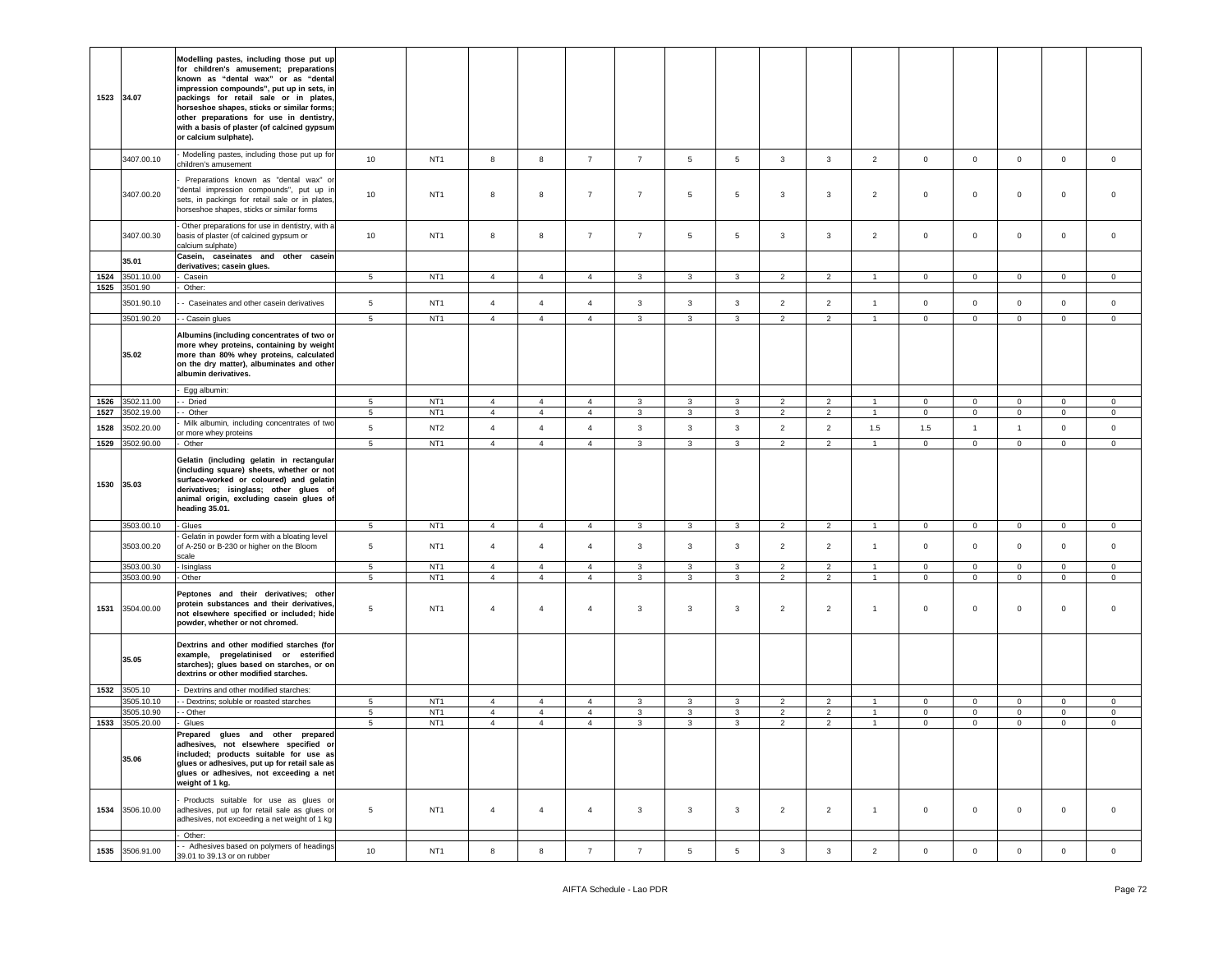| 1536 | 3506.99.00      | - Other                                           | 10              | NT <sub>1</sub> | R                       | 8                       |                |                |                         | 5               | 3              |                |                          | $\Omega$       | $\mathsf 0$         | $\Omega$       | $\Omega$       | $\Omega$            |
|------|-----------------|---------------------------------------------------|-----------------|-----------------|-------------------------|-------------------------|----------------|----------------|-------------------------|-----------------|----------------|----------------|--------------------------|----------------|---------------------|----------------|----------------|---------------------|
|      |                 |                                                   |                 |                 |                         |                         |                |                |                         |                 |                |                |                          |                |                     |                |                |                     |
|      | 35.07           | Enzymes;<br>prepared<br>enzymes<br>not            |                 |                 |                         |                         |                |                |                         |                 |                |                |                          |                |                     |                |                |                     |
|      |                 | elsewhere specified or included.                  |                 |                 |                         |                         |                |                |                         |                 |                |                |                          |                |                     |                |                |                     |
| 1537 | 3507.10.00      | Rennet and concentrates thereof                   | 5 <sub>5</sub>  | NT <sub>1</sub> | $\overline{4}$          | $\overline{4}$          | $\overline{4}$ | 3              | 3                       | $\mathbf{3}$    | $\overline{2}$ | $\overline{2}$ |                          | $\mathbf 0$    | $\mathsf 0$         | $\mathsf 0$    | $\mathbf 0$    | $\mathbf 0$         |
| 1538 |                 | Other                                             | $5\phantom{.0}$ |                 | $\overline{4}$          | $\overline{4}$          | $\overline{4}$ | $\mathbf{3}$   | $\mathbf{3}$            | $\mathbf{3}$    | $\overline{2}$ | $\overline{2}$ | $\sim$                   | $\mathbf{0}$   |                     | $\mathbf 0$    | $\mathbf 0$    | $\mathbf 0$         |
|      | 3507.90.00      |                                                   |                 | NT <sub>1</sub> |                         |                         |                |                |                         |                 |                |                |                          |                | $\overline{0}$      |                |                |                     |
| 1539 | 3601.00.00      | Propellent powders.                               | 10              | EL              |                         |                         |                |                |                         |                 |                |                |                          |                |                     |                |                |                     |
|      |                 | Prepared explosives, other than propellent        |                 |                 |                         |                         |                |                |                         |                 |                |                |                          |                |                     |                |                |                     |
| 1540 | 3602.00.00      | oowders.                                          | 10              | EL              |                         |                         |                |                |                         |                 |                |                |                          |                |                     |                |                |                     |
|      |                 | Safety fuses; detonating fuses; percussion        |                 |                 |                         |                         |                |                |                         |                 |                |                |                          |                |                     |                |                |                     |
| 1541 |                 |                                                   |                 |                 |                         |                         |                |                |                         |                 |                |                |                          |                |                     |                |                |                     |
|      | 36.03           | or detonating caps; igniters; electric            |                 |                 |                         |                         |                |                |                         |                 |                |                |                          |                |                     |                |                |                     |
|      |                 | detonators.                                       |                 |                 |                         |                         |                |                |                         |                 |                |                |                          |                |                     |                |                |                     |
|      | 3603.00.10      |                                                   | 10              | EL.             |                         |                         |                |                |                         |                 |                |                |                          |                |                     |                |                |                     |
|      |                 | Semi-fuses; elemented caps; signal tubes          |                 |                 |                         |                         |                |                |                         |                 |                |                |                          |                |                     |                |                |                     |
|      | 3603.00.20      | Safety fuses or detonating fuses                  | 10              | EL              |                         |                         |                |                |                         |                 |                |                |                          |                |                     |                |                |                     |
|      |                 |                                                   |                 |                 |                         |                         |                |                |                         |                 |                |                |                          |                |                     |                |                |                     |
|      | 3603.00.90      | Other                                             | 10              | EL              |                         |                         |                |                |                         |                 |                |                |                          |                |                     |                |                |                     |
|      |                 | Fireworks, signalling flares, rain rockets,       |                 |                 |                         |                         |                |                |                         |                 |                |                |                          |                |                     |                |                |                     |
|      | 36.04           |                                                   |                 |                 |                         |                         |                |                |                         |                 |                |                |                          |                |                     |                |                |                     |
|      |                 | fog signals and other pyrotechnic articles.       |                 |                 |                         |                         |                |                |                         |                 |                |                |                          |                |                     |                |                |                     |
| 1542 | 3604.10.00      | Fireworks                                         | 20              | EL              |                         |                         |                |                |                         |                 |                |                |                          |                |                     |                |                |                     |
|      |                 |                                                   |                 |                 |                         |                         |                |                |                         |                 |                |                |                          |                |                     |                |                |                     |
| 1543 | 3604.90         | Other:                                            |                 |                 |                         |                         |                |                |                         |                 |                |                |                          |                |                     |                |                |                     |
|      | 3604.90.10      | - Distress signal equipment                       | 20              | EL.             |                         |                         |                |                |                         |                 |                |                |                          |                |                     |                |                |                     |
|      |                 | - Miniature pyrotechnic munitions and             |                 |                 |                         |                         |                |                |                         |                 |                |                |                          |                |                     |                |                |                     |
|      | 3604.90.20      | ercussion caps for toys                           | 20              | EL              |                         |                         |                |                |                         |                 |                |                |                          |                |                     |                |                |                     |
|      | 3604.90.90      | - Other                                           | 20              | EL              |                         |                         |                |                |                         |                 |                |                |                          |                |                     |                |                |                     |
|      |                 |                                                   |                 |                 |                         |                         |                |                |                         |                 |                |                |                          |                |                     |                |                |                     |
| 1544 | 3605.00.00      | Matches, other than pyrotechnic articles of       | 20              | ST              | 19                      | 18                      | 17             | 16             | 15                      | 12              | 10             | 9              | 8                        | 8              | $\overline{7}$      | $\overline{7}$ | $\,6\,$        | $\sqrt{5}$          |
|      |                 | heading 36.04.                                    |                 |                 |                         |                         |                |                |                         |                 |                |                |                          |                |                     |                |                |                     |
|      |                 | Ferro-cerium and other pyrophoric alloys          |                 |                 |                         |                         |                |                |                         |                 |                |                |                          |                |                     |                |                |                     |
|      |                 | in all forms; articles of combustible             |                 |                 |                         |                         |                |                |                         |                 |                |                |                          |                |                     |                |                |                     |
|      | 36.06           | materials as specified in Note 2 to this          |                 |                 |                         |                         |                |                |                         |                 |                |                |                          |                |                     |                |                |                     |
|      |                 |                                                   |                 |                 |                         |                         |                |                |                         |                 |                |                |                          |                |                     |                |                |                     |
|      |                 | Chapter.                                          |                 |                 |                         |                         |                |                |                         |                 |                |                |                          |                |                     |                |                |                     |
|      |                 | Liquid or liquefied-gas fuels in containers of    |                 |                 |                         |                         |                |                |                         |                 |                |                |                          |                |                     |                |                |                     |
|      |                 | a kind used for filling or refilling cigarette or |                 |                 |                         |                         |                |                |                         |                 |                |                |                          |                |                     |                |                |                     |
| 1545 | 3606.10.00      | similar lighters and of a capacity not            | $\,$ 5 $\,$     | NT <sub>1</sub> | $\overline{4}$          | $\sqrt{4}$              | $\overline{4}$ | $\mathbf{3}$   | $\overline{\mathbf{3}}$ | $\mathbf{3}$    | $\overline{2}$ | $\overline{2}$ | $\mathbf{1}$             | $\mathsf 0$    | $\mathsf{O}\xspace$ | $\mathbf 0$    | $\mathsf 0$    | $\mathsf 0$         |
|      |                 | exceeding 300 cm3                                 |                 |                 |                         |                         |                |                |                         |                 |                |                |                          |                |                     |                |                |                     |
|      |                 |                                                   |                 |                 |                         |                         |                |                |                         |                 |                |                |                          |                |                     |                |                |                     |
|      | 1546 3606.90    | Other:                                            |                 |                 |                         |                         |                |                |                         |                 |                |                |                          |                |                     |                |                |                     |
|      | 3606.90.10      | Solid or semi-solid fuels, solidified alcohol     | $5\phantom{.0}$ | NT <sub>1</sub> | $\overline{4}$          | $\overline{4}$          | $\overline{4}$ | $\mathbf{3}$   | $\mathbf{3}$            | $\mathbf{3}$    | $\overline{2}$ | $\overline{2}$ | $\mathbf{1}$             | $\mathsf 0$    | $\mathbf 0$         | $\mathsf 0$    | $\mathsf 0$    | $\mathsf 0$         |
|      |                 | and similar prepared fuels                        |                 |                 |                         |                         |                |                |                         |                 |                |                |                          |                |                     |                |                |                     |
|      | 3606.90.20      | - Lighter flints                                  | 5               | NT <sub>1</sub> | $\overline{4}$          | $\overline{4}$          | $\overline{4}$ | $\mathbf{3}$   | $\mathbf{3}$            | 3               | $\overline{2}$ | $\overline{2}$ | $\overline{1}$           | $\mathbf 0$    | $\overline{0}$      | $\mathbf 0$    | $\mathsf 0$    | $\mathsf 0$         |
|      |                 |                                                   |                 |                 |                         |                         |                |                |                         |                 |                |                |                          |                |                     |                |                |                     |
|      | 3606.90.30      | - Other ferro-cerium and other pyrophoric         | $\,$ 5 $\,$     | NT <sub>1</sub> | $\overline{4}$          | $\overline{4}$          | $\overline{4}$ | $\mathbf{3}$   | $\mathbf{3}$            | $\mathbf{3}$    | $\overline{2}$ | $\overline{2}$ | $\overline{1}$           | $\mathbf 0$    | $\overline{0}$      | $\mathbf 0$    | $\mathbf 0$    | $\circ$             |
|      |                 | alloys in all forms                               |                 |                 |                         |                         |                |                |                         |                 |                |                |                          |                |                     |                |                |                     |
|      | 3606.90.40      | - Resin torches, firelighters and the like        | 5               | NT <sub>1</sub> | $\overline{4}$          | $\overline{4}$          | $\overline{4}$ | $\mathbf{3}$   | $\mathbf{3}$            | $\mathbf{3}$    | $\overline{2}$ | $\overline{2}$ | $\mathbf{1}$             | $\mathsf 0$    | $\mathbf 0$         | $\mathbf 0$    | $\mathsf 0$    | $\mathsf 0$         |
|      |                 |                                                   |                 |                 |                         |                         |                |                |                         |                 |                |                |                          |                |                     |                |                |                     |
|      | 3606.90.90      | - Other                                           | $\overline{5}$  | NT <sub>1</sub> | $\overline{4}$          | $\overline{4}$          | $\overline{4}$ | $\mathbf{3}$   | $\mathbf{3}$            | $\mathbf{3}$    | $\overline{2}$ | $\overline{2}$ | $\blacktriangleleft$     | $\mathsf 0$    | $\mathbf 0$         | $\mathsf 0$    | $\mathsf 0$    | $\mathsf 0$         |
|      |                 |                                                   |                 |                 |                         |                         |                |                |                         |                 |                |                |                          |                |                     |                |                |                     |
|      |                 | Photographic plates and film in the flat,         |                 |                 |                         |                         |                |                |                         |                 |                |                |                          |                |                     |                |                |                     |
|      |                 | sensitised, unexposed, of any material            |                 |                 |                         |                         |                |                |                         |                 |                |                |                          |                |                     |                |                |                     |
|      | 37.01           | other than paper, paperboard or textiles;         |                 |                 |                         |                         |                |                |                         |                 |                |                |                          |                |                     |                |                |                     |
|      |                 |                                                   |                 |                 |                         |                         |                |                |                         |                 |                |                |                          |                |                     |                |                |                     |
|      |                 | instant print film in the flat, sensitised,       |                 |                 |                         |                         |                |                |                         |                 |                |                |                          |                |                     |                |                |                     |
|      |                 | unexposed, whether or not in packs.               |                 |                 |                         |                         |                |                |                         |                 |                |                |                          |                |                     |                |                |                     |
| 1547 | 3701.10.00      | For X-ray                                         | $5\phantom{.0}$ | NT <sub>1</sub> | $\overline{4}$          | $\overline{4}$          |                |                | $\overline{\mathbf{3}}$ |                 |                |                |                          |                |                     | $\overline{0}$ | $\mathbf 0$    | $\mathbf 0$         |
|      |                 |                                                   |                 |                 |                         |                         | $\overline{4}$ | $\mathbf{3}$   |                         | $\mathbf{3}$    | $\overline{2}$ | $\overline{2}$ | $\mathbf{1}$             | $\mathbf 0$    | $\mathbf 0$         |                |                |                     |
| 1548 | 3701.20.00      | Instant print film                                | 10              | NT <sub>1</sub> | $\overline{8}$          | $\boldsymbol{8}$        | $\overline{7}$ | $\overline{7}$ | $5\phantom{.0}$         | $5\overline{5}$ | $\mathbf{3}$   | $\mathbf{3}$   | $\overline{2}$           | $\mathbf 0$    | $\mathbf 0$         | $\mathbf 0$    | $\mathbf{0}$   | $\mathsf{O}\xspace$ |
| 1549 | 3701.30.00      | Other plates and film, with any side              | 10              | NT <sub>1</sub> | 8                       | 8                       | $\overline{7}$ | $\overline{7}$ | 5                       | 5               | $\mathbf{3}$   | 3              | $\overline{2}$           | $\mathsf 0$    | $\mathbf 0$         | $\mathsf 0$    | $\mathbf{0}$   | $\mathsf 0$         |
|      |                 | xceeding 255 mm                                   |                 |                 |                         |                         |                |                |                         |                 |                |                |                          |                |                     |                |                |                     |
|      |                 | Other:                                            |                 |                 |                         |                         |                |                |                         |                 |                |                |                          |                |                     |                |                |                     |
| 1550 | 3701.91.00      | - For colour photography (polychrome)             | 10              | NT <sub>1</sub> | 8                       | 8                       | $\overline{7}$ | $\overline{7}$ | $\sqrt{5}$              | 5               | 3              | 3              | $\overline{\phantom{a}}$ | $\mathbf 0$    | $\,0\,$             | $\mathbf 0$    | 0              | $\mathsf 0$         |
|      |                 |                                                   |                 |                 |                         |                         |                |                |                         |                 |                |                |                          |                |                     |                |                |                     |
|      | 1551 3701.99.00 | - Other                                           | 10              | NT <sub>1</sub> | 8                       | 8                       | $\overline{7}$ | $\overline{7}$ | 5                       | $\overline{5}$  | 3              | 3              | $\overline{2}$           | $\mathbf 0$    | $\overline{0}$      | $\mathbf 0$    | $\mathbf 0$    | $\mathbf 0$         |
|      |                 |                                                   |                 |                 |                         |                         |                |                |                         |                 |                |                |                          |                |                     |                |                |                     |
|      |                 | Photographic film in rolls, sensitised,           |                 |                 |                         |                         |                |                |                         |                 |                |                |                          |                |                     |                |                |                     |
|      | 37.02           | unexposed, of any material other than             |                 |                 |                         |                         |                |                |                         |                 |                |                |                          |                |                     |                |                |                     |
|      |                 | paper, paperboard or textiles; instant print      |                 |                 |                         |                         |                |                |                         |                 |                |                |                          |                |                     |                |                |                     |
|      |                 | film in rolls, sensitised, unexposed.             |                 |                 |                         |                         |                |                |                         |                 |                |                |                          |                |                     |                |                |                     |
|      |                 |                                                   |                 |                 |                         |                         |                |                |                         |                 |                |                |                          |                |                     |                |                |                     |
|      | 1552 3702.10.00 | For X-ray                                         | $5\phantom{.0}$ | NT <sub>1</sub> | $\overline{4}$          | $\overline{4}$          | $\overline{4}$ | $\mathbf{3}$   | $\mathbf{3}$            | $\mathbf{3}$    | $\overline{2}$ | $\overline{2}$ | $\overline{1}$           | $\overline{0}$ | $\mathbf 0$         | $\mathsf 0$    | $\overline{0}$ | $\overline{0}$      |
|      |                 | Other film, without perforations, of a width      |                 |                 |                         |                         |                |                |                         |                 |                |                |                          |                |                     |                |                |                     |
|      |                 | ot exceeding 105 mm:                              |                 |                 |                         |                         |                |                |                         |                 |                |                |                          |                |                     |                |                |                     |
| 1553 | 3702.31.00      | - For colour photography (polychrome)             | 10              | NT <sub>1</sub> | 8                       | 8                       | $\overline{7}$ | $\overline{7}$ | $\sqrt{5}$              | 5               | $\mathbf{3}$   | 3              | $\overline{2}$           | $\mathbf 0$    | $\overline{0}$      | $\mathbf 0$    | $\mathsf 0$    | $\mathsf 0$         |
|      |                 |                                                   |                 |                 |                         |                         |                |                |                         |                 |                |                |                          |                |                     |                |                |                     |
|      | 1554 3702.32    | Other, with silver halide emulsion:               |                 |                 |                         |                         |                |                |                         |                 |                |                |                          |                |                     |                |                |                     |
|      |                 | - - Of a kind suitable for use in medical         |                 |                 |                         |                         |                |                |                         |                 |                |                |                          |                |                     |                |                |                     |
|      | 3702.32.40      | surgical, dental or veterinary sciences or in the | 10              | NT <sub>1</sub> | 8                       | $\bf8$                  | $\overline{7}$ | $\overline{7}$ | $\,$ 5 $\,$             | $\,$ 5 $\,$     | $\mathbf{3}$   | $\mathbf{3}$   | $\overline{2}$           | $\mathbf 0$    | $\mathsf{O}\xspace$ | $\mathbf 0$    | $\mathsf 0$    | $\mathsf 0$         |
|      |                 | printing industry                                 |                 |                 |                         |                         |                |                |                         |                 |                |                |                          |                |                     |                |                |                     |
|      | 3702.32.90      | $-$ Other                                         | 10              | NT <sub>1</sub> | $\overline{\mathbf{8}}$ | $\overline{\mathbf{8}}$ | $\overline{7}$ | $\overline{7}$ | $\overline{5}$          | $\overline{5}$  | $\overline{3}$ | $\overline{3}$ | $\overline{2}$           | $\overline{0}$ | $\overline{0}$      | $\overline{0}$ | $\overline{0}$ | $\Omega$            |
|      |                 |                                                   |                 |                 |                         |                         |                |                |                         |                 |                |                |                          |                |                     |                |                |                     |
| 1555 | 3702.39         | - Other:                                          |                 |                 |                         |                         |                |                |                         |                 |                |                |                          |                |                     |                |                |                     |
|      | 3702.39.30      | - - Infra-red transparent film                    | 10              | NT <sub>1</sub> | $\overline{8}$          | $\overline{8}$          | $\overline{7}$ | $\overline{7}$ | $\overline{5}$          | $\overline{5}$  | $\overline{3}$ | $\overline{3}$ | $\overline{2}$           | $\overline{0}$ | $\overline{0}$      | $\overline{0}$ | $\overline{0}$ | $\Omega$            |
|      |                 | - - Of a kind suitable for use in medical         |                 |                 |                         |                         |                |                |                         |                 |                |                |                          |                |                     |                |                |                     |
|      | 3702.39.50      | surgical, dental or veterinary sciences or in the | 10              | NT <sub>1</sub> | 8                       | 8                       | $\overline{7}$ | $\overline{7}$ | $\,$ 5                  | $\sqrt{5}$      | 3              | $\mathbf{3}$   | $\overline{2}$           | $\mathsf 0$    | $\mathbf 0$         | $\mathsf 0$    | $\mathbf 0$    | $\mathsf 0$         |
|      |                 |                                                   |                 |                 |                         |                         |                |                |                         |                 |                |                |                          |                |                     |                |                |                     |
|      |                 | orinting industry                                 |                 |                 |                         |                         |                |                |                         |                 |                |                |                          |                |                     |                |                |                     |
|      | 3702.39.90      | $-$ Other                                         | 10              | NT <sub>1</sub> | $\overline{\mathbf{8}}$ | $\overline{\mathbf{8}}$ | $\overline{7}$ | $\overline{7}$ | $\overline{5}$          | $\overline{5}$  | $\overline{3}$ | 3              | $\overline{2}$           | $\overline{0}$ | $\overline{0}$      | $\overline{0}$ | $\overline{0}$ | $\overline{0}$      |
|      |                 | Other film, without perforations, of a width      |                 |                 |                         |                         |                |                |                         |                 |                |                |                          |                |                     |                |                |                     |
|      |                 | exceeding 105 mm:                                 |                 |                 |                         |                         |                |                |                         |                 |                |                |                          |                |                     |                |                |                     |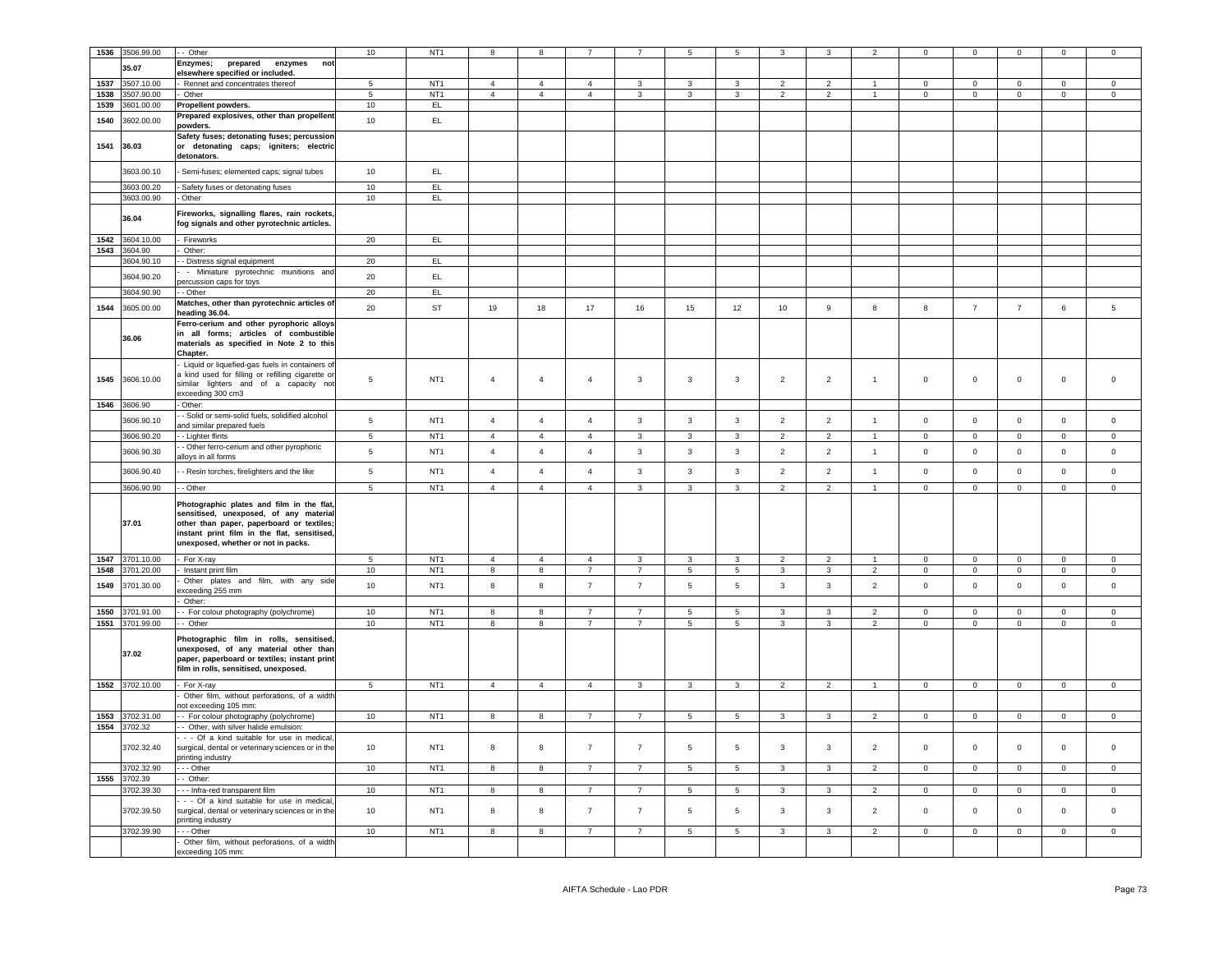| 1556 | 3702.41    | - Of a width exceeding 610 mm and of a<br>length exceeding 200 m, for colour<br>photography (polychrome):            |    |                 |                |                         |                |                 |                 |                 |                |                         |                |                |                |                |                     |                     |
|------|------------|----------------------------------------------------------------------------------------------------------------------|----|-----------------|----------------|-------------------------|----------------|-----------------|-----------------|-----------------|----------------|-------------------------|----------------|----------------|----------------|----------------|---------------------|---------------------|
|      | 3702.41.30 | - - Of a kind suitable for use in medical,<br>surgical, dental or veterinary sciences or in the<br>printing industry | 10 | NT <sub>1</sub> | 8              | $\boldsymbol{8}$        | $\overline{7}$ | $\overline{7}$  | $5\phantom{.0}$ | 5               | $\mathbf{3}$   | $\mathbf{3}$            | $\overline{2}$ | $\mathsf 0$    | $\mathsf 0$    | $\mathbf 0$    | $\mathsf{O}\xspace$ | $\mathsf 0$         |
|      | 3702.41.90 | -- Other                                                                                                             | 10 | NT <sub>1</sub> | 8              | 8                       | $\overline{7}$ | $7\overline{ }$ | 5               | 5 <sub>5</sub>  | $\mathbf{3}$   | 3                       | $\overline{2}$ | $\overline{0}$ | $\overline{0}$ | $\overline{0}$ | $\circ$             | $\overline{0}$      |
|      |            | - Of a width exceeding 610 mm and of a                                                                               |    |                 |                |                         |                |                 |                 |                 |                |                         |                |                |                |                |                     |                     |
| 1557 | 3702.42    | length exceeding 200 m, other than for colour<br>photography:                                                        |    |                 |                |                         |                |                 |                 |                 |                |                         |                |                |                |                |                     |                     |
|      | 3702.42.40 | - - Of a kind suitable for use in medical,<br>surgical, dental or veterinary sciences or in the<br>printing industry | 10 | NT <sub>1</sub> | 8              | 8                       | $\overline{7}$ | $\overline{7}$  | 5               | 5               | 3              | $\mathbf{3}$            | $\overline{2}$ | $\mathsf 0$    | $\mathsf 0$    | $\mathsf 0$    | $\mathsf 0$         | $\mathsf 0$         |
|      | 3702.42.90 | -- Other                                                                                                             | 10 | NT <sub>1</sub> | 8              | 8                       | $\overline{7}$ | $\overline{7}$  | $5\overline{5}$ | $5\phantom{.0}$ | 3              | $\mathbf{3}$            | $\overline{2}$ | $\mathsf 0$    | $\mathbf 0$    | $\mathbf 0$    | $\overline{0}$      | $\overline{0}$      |
|      |            | - Of a width exceeding 610 mm and of a                                                                               |    |                 |                |                         |                |                 |                 |                 |                |                         |                |                |                |                |                     |                     |
| 1558 | 3702.43    | length not exceeding 200 m:                                                                                          |    |                 |                |                         |                |                 |                 |                 |                |                         |                |                |                |                |                     |                     |
|      | 3702.43.30 | --- Infra-red transparent film                                                                                       | 10 | NT <sub>1</sub> | 8              | 8                       | $\overline{7}$ | $\overline{7}$  | $\overline{5}$  | $\overline{5}$  | $\mathbf{3}$   | $\mathcal{R}$           | 2              | $\mathbf{0}$   | $\circ$        | $\mathbf 0$    | $\overline{0}$      | $\Omega$            |
|      |            |                                                                                                                      |    |                 |                |                         |                |                 |                 |                 |                |                         |                |                |                |                |                     |                     |
|      | 3702.43.50 | - - Of a kind suitable for use in medical<br>surgical, dental or veterinary sciences or in the<br>printing industry  | 10 | NT <sub>1</sub> | $\mathbf{a}$   | $\mathbf{g}$            | $\overline{7}$ | $\overline{7}$  | 5               | 5               | 3              | $\overline{3}$          | $\overline{2}$ | $\Omega$       | $\mathbf 0$    | $\mathbf 0$    | $\mathbf 0$         | $\mathbf 0$         |
|      | 3702.43.90 | --- Other                                                                                                            | 10 | NT <sub>1</sub> | 8              | 8                       | $\overline{7}$ | $\overline{7}$  | $5\overline{5}$ | $5\phantom{.0}$ | $\mathbf{3}$   | $\mathbf{3}$            | $\overline{2}$ | $\circ$        | $\circ$        | $\mathsf 0$    | $\circ$             | $\mathsf 0$         |
|      |            | - Of a width exceeding 105 mm but not                                                                                |    |                 |                |                         |                |                 |                 |                 |                |                         |                |                |                |                |                     |                     |
| 1559 | 3702.44    | exceeding 610 mm:                                                                                                    |    |                 |                |                         |                |                 |                 |                 |                |                         |                |                |                |                |                     |                     |
|      | 3702.44.30 | - - Infra-red transparent film                                                                                       | 10 | NT <sub>1</sub> | 8              | 8                       | $\overline{7}$ | $\overline{7}$  | $5\overline{5}$ | $5\overline{5}$ | $\mathbf{3}$   | $\mathbf{3}$            | $\overline{2}$ | $\overline{0}$ | $\overline{0}$ | $\mathsf 0$    | $\mathbf 0$         | $\Omega$            |
|      |            | - - Of a kind suitable for use in medical                                                                            |    |                 |                |                         |                |                 |                 |                 |                |                         |                |                |                |                |                     |                     |
|      | 3702.44.50 | surgical, dental or veterinary sciences or in the<br>printing industry                                               | 10 | NT <sub>1</sub> | 8              | $\bf8$                  | $\overline{7}$ | $\overline{7}$  | $\,$ 5 $\,$     | $\,$ 5 $\,$     | 3              | $\mathbf{3}$            | $\overline{2}$ | $\mathsf 0$    | $\circ$        | $\mathbf 0$    | $\mathsf 0$         | $\mathsf 0$         |
|      | 3702.44.90 | - - Other                                                                                                            | 10 | NT <sub>1</sub> | 8              | $\mathbf{g}$            | $\overline{7}$ | $\overline{7}$  | 5               | 5               | 3              | 3                       | $\overline{2}$ | $\mathbf 0$    | $\mathsf 0$    | $\mathsf 0$    | $\mathbf 0$         | $\mathbf 0$         |
|      |            | Other<br>film.<br>for colour photography                                                                             |    |                 |                |                         |                |                 |                 |                 |                |                         |                |                |                |                |                     |                     |
|      |            | polychrome):                                                                                                         |    |                 |                |                         |                |                 |                 |                 |                |                         |                |                |                |                |                     |                     |
| 1560 | 3702.51    | - Of a width not exceeding 16 mm and of a<br>length not exceeding 14 m:                                              |    |                 |                |                         |                |                 |                 |                 |                |                         |                |                |                |                |                     |                     |
|      | 3702.51.40 | - - Of a kind suitable for use in medical<br>surgical, dental or veterinary sciences or in the<br>printing industry  | 10 | NT <sub>1</sub> | 8              | 8                       | $\overline{7}$ | $\overline{7}$  | 5               | 5               | 3              | $\mathbf{3}$            | 2              | $\circ$        | $\circ$        | $\mathsf 0$    | $\mathbf{0}$        | $\mathbf 0$         |
|      | 3702.51.90 | -- Other                                                                                                             | 10 | NT <sub>1</sub> | 8              | 8                       | $\overline{7}$ | $\overline{7}$  | $5\overline{5}$ | 5 <sub>5</sub>  | 3              | $\mathbf{3}$            | $\overline{2}$ | $\circ$        | $\mathbf 0$    | $\mathbf 0$    | $\Omega$            | $\Omega$            |
|      |            | - Of a width not exceeding 16 mm and of a                                                                            |    |                 |                |                         |                |                 |                 |                 |                |                         |                |                |                |                |                     |                     |
| 1561 | 3702.52    |                                                                                                                      |    |                 |                |                         |                |                 |                 |                 |                |                         |                |                |                |                |                     |                     |
|      |            | length exceeding 14 m:                                                                                               |    |                 |                |                         |                |                 |                 |                 |                |                         |                |                |                |                |                     |                     |
|      | 3702.52.20 | - - Of a kind suitable for use in                                                                                    | 10 | NT <sub>1</sub> | 8              | $\boldsymbol{8}$        | $\overline{7}$ | $\overline{7}$  | $5\overline{5}$ | $\sqrt{5}$      | 3              | $\mathbf{3}$            | $\overline{2}$ | $\mathsf 0$    | $\mathsf 0$    | $\mathbf 0$    | $\mathbf{0}$        | $\mathbf 0$         |
|      |            | cinematography                                                                                                       |    |                 |                |                         |                |                 |                 |                 |                |                         |                |                |                |                |                     |                     |
|      | 3702.52.50 | - - Of a kind suitable for use in medical<br>surgical, dental or veterinary sciences or in the<br>printing industry  | 10 | NT <sub>1</sub> | 8              | 8                       | $\overline{7}$ | $\overline{7}$  | 5               | $\,$ 5 $\,$     | $\mathbf{3}$   | $\mathbf{3}$            | $\overline{2}$ | $\mathsf 0$    | $\mathbf 0$    | $\mathbf 0$    | $\mathsf 0$         | $\mathsf{O}\xspace$ |
|      | 3702.52.90 | - - Other                                                                                                            | 10 | NT <sub>1</sub> | 8              | 8                       | $\overline{7}$ | $\overline{7}$  | 5               | 5               | 3              | $\mathbf{3}$            | $\overline{2}$ | $\mathbf 0$    | $\circ$        | $\mathsf 0$    | $\mathbf 0$         | $\mathbf 0$         |
|      |            | - Of a width exceeding 16 mm but not                                                                                 |    |                 |                |                         |                |                 |                 |                 |                |                         |                |                |                |                |                     |                     |
| 1562 | 3702.53    | exceeding 35 mm and of a length not<br>exceeding 30 m, for slides:                                                   |    |                 |                |                         |                |                 |                 |                 |                |                         |                |                |                |                |                     |                     |
|      | 3702.53.40 | - - Of a kind suitable for use in medical<br>surgical, dental or veterinary sciences or in the<br>printing industry  | 10 | NT <sub>1</sub> | 8              | 8                       | $\overline{7}$ | $\overline{7}$  | $\sqrt{5}$      | $\,$ 5 $\,$     | 3              | $\mathbf{3}$            | $\overline{2}$ | $\mathsf 0$    | $\mathbf 0$    | $\mathbf 0$    | $\mathsf 0$         | $\mathsf 0$         |
|      | 3702.53.90 | - - Other                                                                                                            | 10 | NT <sub>1</sub> | 8              | 8                       | $\overline{7}$ | $\overline{7}$  | $5\overline{5}$ | $5\phantom{.0}$ | 3              | 3                       | $\overline{2}$ | $\mathbf 0$    | $\circ$        | $\mathbf 0$    | $\mathbf{0}$        | $\mathsf 0$         |
|      |            | - Of a width exceeding 16 mm but not                                                                                 |    |                 |                |                         |                |                 |                 |                 |                |                         |                |                |                |                |                     |                     |
| 1563 | 3702.54    | exceeding 35 mm and of a length not<br>exceeding 30 m, other than for slides:                                        |    |                 |                |                         |                |                 |                 |                 |                |                         |                |                |                |                |                     |                     |
|      | 3702.54.40 | - - Of a kind suitable for use in medical,<br>surgical, dental or veterinary sciences or in the<br>printing industry | 10 | NT <sub>1</sub> | 8              | 8                       | $\overline{7}$ | $\overline{7}$  | $\sqrt{5}$      | 5               | $\mathbf{3}$   | $\mathbf{3}$            | $\overline{2}$ | $\mathsf 0$    | $\mathbf 0$    | $\mathsf 0$    | $\mathsf 0$         | $\mathsf 0$         |
|      | 3702.54.90 | - - Other                                                                                                            | 10 | NT <sub>1</sub> | 8              | 8                       | $\overline{7}$ | $\overline{7}$  | $5\phantom{.0}$ | $5\phantom{.0}$ | 3              | 3                       | $\overline{2}$ | $\overline{0}$ | $\mathbf 0$    | $\mathbf 0$    | $\overline{0}$      | $\mathbf{0}$        |
| 1564 | 3702.55    | - Of a width exceeding 16 mm but not<br>exceeding 35 mm and of a length exceeding<br>30 m:                           |    |                 |                |                         |                |                 |                 |                 |                |                         |                |                |                |                |                     |                     |
|      | 3702.55.20 | - - Of a kind suitable for use<br>cinematography                                                                     | 10 | NT <sub>1</sub> | 8              | $\boldsymbol{8}$        | $\overline{7}$ | $\overline{7}$  | 5               | $5\phantom{.0}$ | 3              | $\mathbf{3}$            | $\overline{2}$ | $\mathsf 0$    | $\mathsf 0$    | $\mathsf 0$    | $\mathsf 0$         | $\mathsf 0$         |
|      | 3702.55.50 | - - Of a kind suitable for use in medical<br>surgical, dental or veterinary sciences or in the<br>printing industry  | 10 | NT <sub>1</sub> | 8              | $\boldsymbol{8}$        | $\overline{7}$ | $\overline{7}$  | 5               | 5               | 3              | $\mathbf{3}$            | $\overline{2}$ | $\mathbf 0$    | $\circ$        | $\mathsf 0$    | $\mathsf 0$         | $\mathsf 0$         |
|      | 3702.55.90 | - - Other                                                                                                            | 10 | NT <sub>1</sub> | 8              | 8                       | $\overline{7}$ | $\overline{7}$  | $5\overline{5}$ | $5\phantom{.0}$ | $\mathbf{3}$   | $\mathbf{3}$            | $\overline{2}$ | $\mathsf 0$    | $\mathbf 0$    | $\mathbf 0$    | $\mathsf 0$         | $\mathsf 0$         |
|      | 3702.56    |                                                                                                                      |    |                 |                |                         |                |                 |                 |                 |                |                         |                |                |                |                |                     |                     |
| 1565 |            | - Of a width exceeding 35 mm:                                                                                        |    |                 |                |                         |                |                 |                 |                 |                |                         |                |                |                |                |                     |                     |
|      | 3702.56.20 | - - Of a kind suitable for use in<br>cinematography<br>- - Of a kind suitable for use in medical                     | 10 | NT <sub>1</sub> | 8              | 8                       | $\overline{7}$ | $\overline{7}$  | $5\overline{5}$ | 5               | 3              | $\mathbf{3}$            | $\overline{2}$ | $\mathbf 0$    | $\circ$        | $\mathsf 0$    | $\circ$             | $\mathsf 0$         |
|      | 3702.56.50 | surgical, dental or veterinary sciences or in the<br>printing industry                                               | 10 | NT <sub>1</sub> | 8              | 8                       | $\overline{7}$ | $\overline{7}$  | 5               | $\,$ 5 $\,$     | 3              | $\mathbf{3}$            | $\overline{2}$ | $\mathsf 0$    | $\mathbf 0$    | $\mathbf 0$    | $\mathsf 0$         | $\mathsf 0$         |
|      | 3702.56.90 | $\cdots$ Other                                                                                                       | 10 | NT <sub>1</sub> | $\overline{8}$ | $\overline{\mathbf{g}}$ | $\overline{7}$ | 7               | $\overline{5}$  | $\overline{5}$  | $\overline{3}$ | $\overline{\mathbf{3}}$ | $\overline{2}$ | $\overline{0}$ | $\overline{0}$ | $\overline{0}$ | $\overline{0}$      | $\Omega$            |
|      |            | Other:                                                                                                               |    |                 |                |                         |                |                 |                 |                 |                |                         |                |                |                |                |                     |                     |
| 1566 | 3702.91    | -- Of a width not exceeding 16 mm:                                                                                   |    |                 |                |                         |                |                 |                 |                 |                |                         |                |                |                |                |                     |                     |
|      | 3702.91.40 | - - - Infra-red transparent film                                                                                     | 10 | NT <sub>1</sub> | 8              | $\mathbf{g}$            | $\overline{7}$ | $\overline{7}$  | $\overline{5}$  | $\overline{5}$  | 3              | 3                       | $\overline{2}$ | $\overline{0}$ | $\overline{0}$ | $\overline{0}$ | $\overline{0}$      | $\Omega$            |
|      |            |                                                                                                                      |    |                 |                |                         |                |                 |                 |                 |                |                         |                |                |                |                |                     |                     |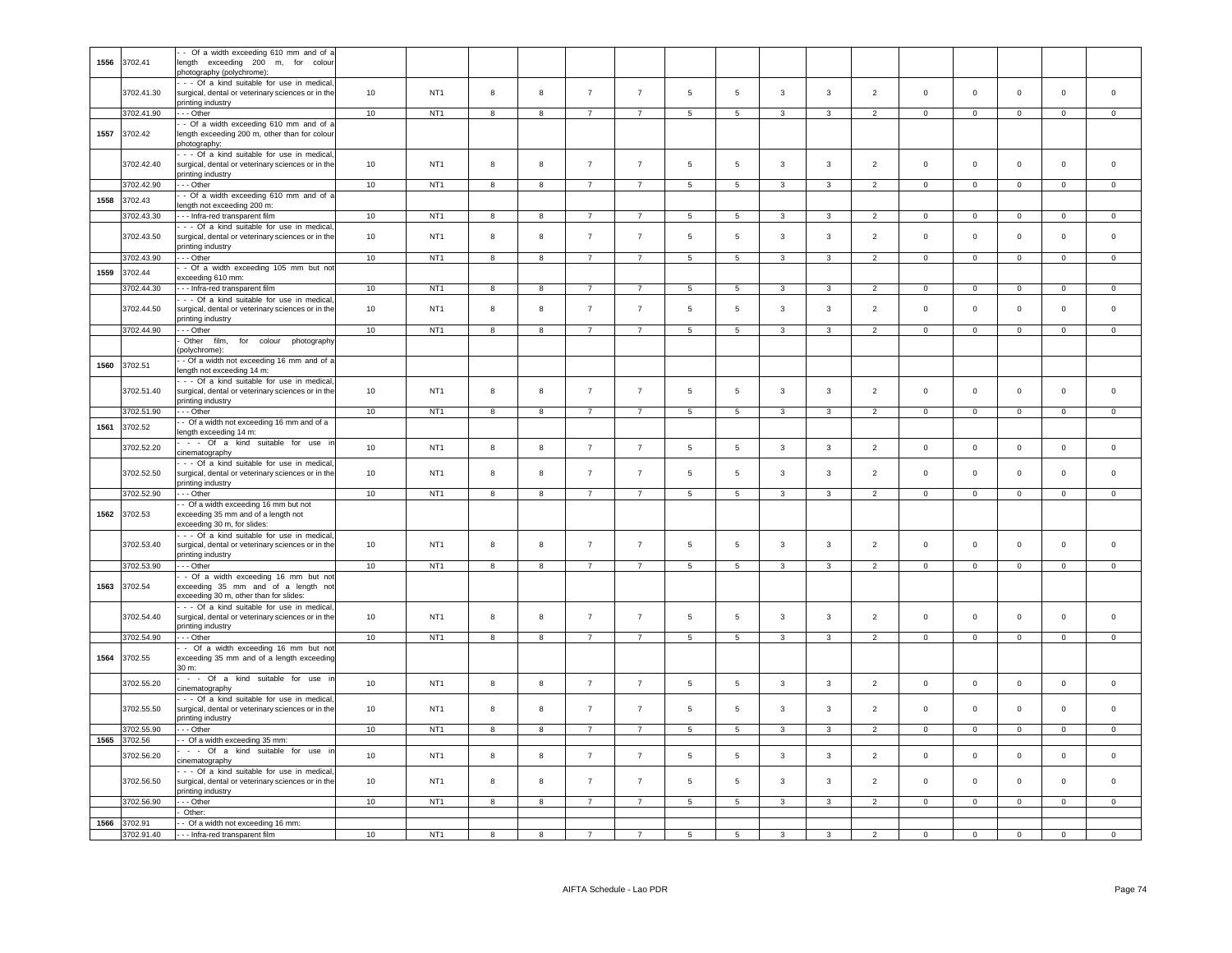|      |                 | - - Of a kind suitable for use in medical,                  |    |                 |                         |                         |                |                |                 |                          |                |                         |                |                |                |                |                     |                     |
|------|-----------------|-------------------------------------------------------------|----|-----------------|-------------------------|-------------------------|----------------|----------------|-----------------|--------------------------|----------------|-------------------------|----------------|----------------|----------------|----------------|---------------------|---------------------|
|      | 3702.91.50      | surgical, dental or veterinary sciences or in the           | 10 | NT <sub>1</sub> | 8                       | 8                       | $\overline{7}$ | $\overline{7}$ | 5               | $\,$ 5                   | 3              | 3                       | $\overline{2}$ | $\mathsf 0$    | $\mathsf 0$    | $\mathbf 0$    | $\mathbf 0$         | $\mathsf 0$         |
|      |                 | printing industry                                           |    |                 |                         |                         |                |                |                 |                          |                |                         |                |                |                |                |                     |                     |
|      | 3702.91.90      | $- -$ Other                                                 | 10 | NT <sub>1</sub> | $\overline{8}$          | $\overline{\mathbf{8}}$ | $\overline{7}$ | $\overline{7}$ | $\overline{5}$  | $\overline{\phantom{a}}$ | $\overline{3}$ | $\overline{\mathbf{3}}$ | $\overline{2}$ | $\overline{0}$ | $\overline{0}$ | $\overline{0}$ | $\overline{0}$      | $\circ$             |
|      |                 | - Of a width exceeding 16 mm but not                        |    |                 |                         |                         |                |                |                 |                          |                |                         |                |                |                |                |                     |                     |
| 1567 | 3702.93         | exceeding 35 mm and of a length not                         |    |                 |                         |                         |                |                |                 |                          |                |                         |                |                |                |                |                     |                     |
|      |                 | exceeding 30 m:                                             |    |                 |                         |                         |                |                |                 |                          |                |                         |                |                |                |                |                     |                     |
|      | 3702.93.40      | - - - Infra-red transparent film                            | 10 | NT <sub>1</sub> | $\overline{8}$          | $\overline{\mathbf{8}}$ | $\overline{7}$ | $\overline{7}$ | 5               | $5\overline{)}$          | $\overline{3}$ | $\overline{3}$          | $\overline{2}$ | $\overline{0}$ | $\overline{0}$ | $\overline{0}$ | $\overline{0}$      | $\circ$             |
|      |                 | - - Of a kind suitable for use in medical                   |    |                 |                         |                         |                |                |                 |                          |                |                         |                |                |                |                |                     |                     |
|      | 3702.93.50      | surgical, dental or veterinary sciences or in the           | 10 | NT <sub>1</sub> | 8                       | 8                       | $\overline{7}$ | $\overline{7}$ | 5               | $\,$ 5 $\,$              | 3              | 3                       | $\overline{2}$ | $\mathbf 0$    | $\mathbf 0$    | $\mathbf 0$    | $\mathbf 0$         | $\mathsf 0$         |
|      |                 | printing industry                                           |    |                 |                         |                         |                |                |                 |                          |                |                         |                |                |                |                |                     |                     |
|      |                 | $- -$ Other                                                 | 10 | NT <sub>1</sub> | 8                       | 8                       | $\overline{7}$ | $\overline{7}$ | 5               | 5                        | $\mathbf{3}$   | $\overline{3}$          | $\overline{2}$ | $\overline{0}$ | $\overline{0}$ | $\mathbf{0}$   | $\overline{0}$      | $\mathbf{0}$        |
|      | 3702.93.90      |                                                             |    |                 |                         |                         |                |                |                 |                          |                |                         |                |                |                |                |                     |                     |
|      |                 | - Of a width exceeding 16 mm but not                        |    |                 |                         |                         |                |                |                 |                          |                |                         |                |                |                |                |                     |                     |
| 1568 | 3702.94         | exceeding 35 mm and of a length exceeding                   |    |                 |                         |                         |                |                |                 |                          |                |                         |                |                |                |                |                     |                     |
|      |                 | 30 m:                                                       |    |                 |                         |                         |                |                |                 |                          |                |                         |                |                |                |                |                     |                     |
|      | 3702.94.20      | --- Infra-red transparent film                              | 10 | NT <sub>1</sub> | $\overline{\mathbf{8}}$ | $\overline{\mathbf{8}}$ | $\overline{7}$ | $\overline{7}$ | 5               | $\overline{5}$           | $\mathbf{3}$   | $\mathbf{3}$            | $\overline{2}$ | $\mathsf 0$    | $\mathbf 0$    | $\overline{0}$ | $\overline{0}$      | $\overline{0}$      |
|      |                 | - - Of a kind suitable for use in medical                   |    |                 |                         |                         |                |                |                 |                          |                |                         |                |                |                |                |                     |                     |
|      | 3702.94.40      | surgical, dental or veterinary sciences or in the           | 10 | NT <sub>1</sub> | 8                       | 8                       | $\overline{7}$ | $\overline{7}$ | 5               | $\,$ 5 $\,$              | $\mathbf{3}$   | $\mathbf{3}$            | $\overline{2}$ | $\mathsf 0$    | $\mathbf 0$    | $\mathsf 0$    | $\mathsf 0$         | $\mathbf 0$         |
|      |                 | printing industry                                           |    |                 |                         |                         |                |                |                 |                          |                |                         |                |                |                |                |                     |                     |
|      | 3702.94.90      | $-$ Other                                                   | 10 | NT <sub>1</sub> | 8                       | 8                       | $\overline{7}$ | $\overline{7}$ | 5               | $\sqrt{5}$               | $\mathbf{3}$   | $_{\rm 3}$              | $\overline{2}$ | $\mathsf 0$    | $\mathbf 0$    | $\mathbf 0$    | $\mathsf 0$         | $\mathbf 0$         |
| 1569 | 3702.95         | -- Of a width exceeding 35 mm:                              |    |                 |                         |                         |                |                |                 |                          |                |                         |                |                |                |                |                     |                     |
|      |                 | - - Of a kind suitable for use in                           |    |                 |                         |                         |                |                |                 |                          |                |                         |                |                |                |                |                     |                     |
|      | 3702.95.20      | cinematography                                              | 10 | NT <sub>1</sub> | 8                       | $\bf{8}$                | $\overline{7}$ | $\overline{7}$ | 5               | $5\phantom{.0}$          | $\mathbf{3}$   | $\mathbf{3}$            | $\overline{2}$ | $\mathsf 0$    | $\mathsf 0$    | $\mathsf 0$    | $\mathsf 0$         | $\mathbf 0$         |
|      | 3702.95.40      | - - Infra-red transparent film                              | 10 | NT <sub>1</sub> | 8                       | 8                       | $\overline{7}$ | $\overline{7}$ | 5               | $\,$ 5                   | $\mathbf{3}$   | $_{\rm 3}$              | $\overline{2}$ | $\mathsf 0$    | $\mathsf 0$    | $\mathsf 0$    | $\mathsf 0$         | $\mathsf{O}\xspace$ |
|      |                 |                                                             |    |                 |                         |                         |                |                |                 |                          |                |                         |                |                |                |                |                     |                     |
|      | 3702.95.50      | -- Other, of a length of 120 m or more                      | 10 | NT <sub>1</sub> | 8                       | 8                       | $\overline{7}$ | $\overline{7}$ | 5               | $5\phantom{.0}$          | $\mathbf{3}$   | $\mathbf{3}$            | $\overline{2}$ | $\mathsf 0$    | $\mathbf 0$    | $\overline{0}$ | $\mathsf 0$         | $\mathbf 0$         |
|      |                 | - - Of a kind suitable for use in medical                   |    |                 |                         |                         |                |                |                 |                          |                |                         |                |                |                |                |                     |                     |
|      | 3702.95.60      | surgical, dental or veterinary sciences or in the           | 10 | NT <sub>1</sub> | 8                       | $\bf8$                  | $\overline{7}$ | $\overline{7}$ | $\,$ 5 $\,$     | $\,$ 5 $\,$              | 3              | 3                       | $\overline{2}$ | $\mathbf 0$    | $\mathsf 0$    | $\mathbf 0$    | $\mathbf 0$         | $\mathsf 0$         |
|      |                 | printing industry                                           |    |                 |                         |                         |                |                |                 |                          |                |                         |                |                |                |                |                     |                     |
|      | 3702.95.90      | - - - Other                                                 | 10 | NT <sub>1</sub> | 8                       | 8                       | $\overline{7}$ | $\overline{7}$ | 5               | 5                        | $\mathbf{3}$   | 3                       | $\overline{2}$ | $\mathsf 0$    | $\mathbf 0$    | $\overline{0}$ | $\mathsf 0$         | $\mathbf 0$         |
|      |                 | Photographic paper, paperboard and                          |    |                 |                         |                         |                |                |                 |                          |                |                         |                |                |                |                |                     |                     |
|      | 37.03           | textiles, sensitised, unexposed.                            |    |                 |                         |                         |                |                |                 |                          |                |                         |                |                |                |                |                     |                     |
| 1570 | 3703.10.00      | - In rolls of a width exceeding 610 mm                      | 10 | NT <sub>1</sub> | 8                       | 8                       |                | $\overline{7}$ | 5               | 5                        | 3              | 3                       | $\overline{2}$ | $\mathbf 0$    | $\mathbf 0$    | $\mathbf 0$    | $\mathbf 0$         | $^{\circ}$          |
|      |                 |                                                             |    |                 |                         |                         |                |                |                 |                          |                |                         |                |                |                |                |                     |                     |
| 1571 | 3703.20.00      | Other, for colour photography (polychrome)                  | 10 | NT <sub>1</sub> | $\bf8$                  | 8                       | $\overline{7}$ | $\overline{7}$ | 5               | $\,$ 5 $\,$              | $\mathbf{3}$   | $\mathbf{3}$            | $\overline{2}$ | $\mathsf 0$    | $\mathbf 0$    | $\mathbf 0$    | $\mathsf{O}\xspace$ | $\mathsf 0$         |
| 1572 | 3703.90.00      | Other                                                       | 10 | NT <sub>1</sub> | $\overline{\mathbf{8}}$ | 8                       | $\overline{7}$ | $\overline{7}$ | $\overline{5}$  | $\overline{5}$           | $\overline{3}$ | $\mathbf{3}$            | $\overline{2}$ | $\overline{0}$ | $\overline{0}$ | $\overline{0}$ | $\mathbf 0$         | $\overline{0}$      |
|      |                 |                                                             |    |                 |                         |                         |                |                |                 |                          |                |                         |                |                |                |                |                     |                     |
|      |                 | Photographic<br>plates,<br>film,<br>paper                   |    |                 |                         |                         |                |                |                 |                          |                |                         |                |                |                |                |                     |                     |
| 1573 | 37.04           | paperboard and textiles, exposed but not                    |    |                 |                         |                         |                |                |                 |                          |                |                         |                |                |                |                |                     |                     |
|      |                 | developed.                                                  |    |                 |                         |                         |                |                |                 |                          |                |                         |                |                |                |                |                     |                     |
|      | 3704.00.10      | - Plates or film for X-ray                                  | 10 | NT1             | $\overline{8}$          | $\overline{8}$          | $\overline{7}$ | $\overline{7}$ | $\overline{5}$  | $\overline{5}$           | $\mathbf{3}$   | $\mathbf{3}$            | $\overline{2}$ | $\Omega$       | $\overline{0}$ | $\overline{0}$ | $\overline{0}$      | $\mathbf 0$         |
|      | 3704.00.90      | Other                                                       | 10 | NT <sub>1</sub> | 8                       | 8                       | $\overline{7}$ | $\overline{7}$ | $\overline{5}$  | $\overline{5}$           | 3              | $_{\rm 3}$              | $\overline{2}$ | $\mathsf 0$    | $\overline{0}$ | $\mathbf 0$    | $\mathsf{O}\xspace$ | $\mathsf{O}\xspace$ |
|      |                 | Photographic plates, and film, exposed                      |    |                 |                         |                         |                |                |                 |                          |                |                         |                |                |                |                |                     |                     |
|      | 37.05           | and<br>developed.<br>other<br>than                          |    |                 |                         |                         |                |                |                 |                          |                |                         |                |                |                |                |                     |                     |
|      |                 | cinematographic film.                                       |    |                 |                         |                         |                |                |                 |                          |                |                         |                |                |                |                |                     |                     |
| 1574 | 3705.10.00      | - For offset reproduction                                   | 10 | NT <sub>1</sub> | 8                       | 8                       | $\overline{7}$ | $\overline{7}$ | 5               | 5                        | 3              | 3                       | $\overline{2}$ | $\mathbf 0$    | $\mathbf 0$    | $\mathbf 0$    | $\mathbf 0$         | $\Omega$            |
| 1575 | 3705.90         | Other:                                                      |    |                 |                         |                         |                |                |                 |                          |                |                         |                |                |                |                |                     |                     |
|      | 3705.90.10      | - For X-ray                                                 | 10 | NT <sub>1</sub> | 8                       | 8                       | $\overline{7}$ | $\overline{7}$ | 5               | 5                        | $\mathbf{3}$   | $\mathbf{3}$            | $\overline{2}$ | $\mathbf 0$    | $\mathbf 0$    | $\mathsf 0$    | $\mathbf{0}$        | $\mathsf 0$         |
|      |                 |                                                             |    |                 |                         |                         | $\overline{7}$ | $\overline{7}$ |                 |                          |                |                         |                |                |                |                |                     |                     |
|      | 3705.90.20      | - Microfilm                                                 | 10 | NT <sub>1</sub> | 8                       | 8                       |                |                |                 |                          |                |                         |                |                |                |                |                     | $\mathbf 0$         |
|      | 3705.90.90      | - Other                                                     | 10 |                 |                         |                         |                |                | $\overline{5}$  | $\overline{5}$           | $\mathbf{3}$   | 3                       | $\overline{2}$ | $\mathbf 0$    | $\overline{0}$ | $\mathsf 0$    | $\mathbf{0}$        |                     |
|      |                 | Cinematographic film, exposed and                           |    | NT <sub>1</sub> | 8                       | 8                       | $\overline{7}$ | $\overline{7}$ | 5               | $\overline{5}$           | $\mathbf{3}$   | $_{\rm 3}$              | $\overline{2}$ | $\mathsf 0$    | $\mathbf 0$    | $\mathbf 0$    | $\mathsf 0$         | $\mathsf{O}\xspace$ |
|      | 37.06           |                                                             |    |                 |                         |                         |                |                |                 |                          |                |                         |                |                |                |                |                     |                     |
|      |                 | developed, whether or not incorporating                     |    |                 |                         |                         |                |                |                 |                          |                |                         |                |                |                |                |                     |                     |
|      |                 | sound track or consisting only of sound                     |    |                 |                         |                         |                |                |                 |                          |                |                         |                |                |                |                |                     |                     |
|      |                 | track.                                                      |    |                 |                         |                         |                |                |                 |                          |                |                         |                |                |                |                |                     |                     |
|      | 1576 3706.10    | Of a width of 35 mm or more:                                |    |                 |                         |                         |                |                |                 |                          |                |                         |                |                |                |                |                     |                     |
|      |                 |                                                             |    |                 |                         |                         |                |                |                 |                          |                |                         |                |                |                |                |                     |                     |
|      | 3706.10.10      | - Newsreels, travelogues, technical and<br>scientific films | 10 | NT <sub>1</sub> | 8                       | 8                       | $\overline{7}$ | $\overline{7}$ | 5               | $5\phantom{.0}$          | $\mathbf{3}$   | $\mathbf{3}$            | $\overline{2}$ | $\mathsf 0$    | $\mathsf 0$    | $\mathsf 0$    | $\mathsf 0$         | $\mathsf 0$         |
|      |                 |                                                             |    |                 |                         |                         | $\overline{7}$ |                |                 |                          |                |                         |                |                |                |                |                     |                     |
|      | 3706.10.30      | - Other documentary films                                   | 10 | NT <sub>1</sub> | 8                       | 8                       |                | $\overline{7}$ | 5               | 5                        | $\mathbf{3}$   | $\mathbf{3}$            | $\overline{2}$ | $\mathsf 0$    | $\mathsf 0$    | $\mathsf 0$    | $\mathbf 0$         | $\mathsf 0$         |
|      | 3706.10.40      | - Other, consisting only of sound track                     | 10 | NT <sub>1</sub> | 8                       | 8                       | $\overline{7}$ | $\overline{7}$ | 5               | 5                        | $\mathbf{3}$   | 3                       | $\overline{2}$ | $\mathbf 0$    | $\mathbf 0$    | $\mathbf 0$    | $\mathbf{0}$        | $\mathbf 0$         |
|      | 3706.10.90      | - Other                                                     | 10 | NT <sub>1</sub> | 8                       | 8                       | $\overline{7}$ | $\overline{7}$ | 5               | 5                        | $\mathbf{3}$   | $\mathbf{3}$            | $\overline{2}$ | $\mathbf 0$    | $\mathbf 0$    | $\mathsf 0$    | $\mathbf{0}$        | $\mathbf 0$         |
|      | 1577 3706.90    | Other:                                                      |    |                 |                         |                         |                |                |                 |                          |                |                         |                |                |                |                |                     |                     |
|      |                 | - Newsreels, travelogues, technical and                     |    |                 |                         |                         |                |                |                 |                          |                |                         |                |                |                |                |                     |                     |
|      | 3706.90.10      | scientific films                                            | 10 | NT <sub>1</sub> | 8                       | 8                       | $\overline{7}$ | $\overline{7}$ | 5               | 5                        | $\mathbf{3}$   | $\overline{3}$          | 2              | $\mathbf 0$    | $\mathbf{0}$   | $\mathbf{0}$   | $\mathbf 0$         | $\circ$             |
|      | 3706.90.30      | - Other documentary films                                   | 10 | NT1             | 8                       | 8                       | $\overline{7}$ | $\overline{7}$ | 5               | $\sqrt{5}$               | $\mathbf{3}$   | $\mathbf{3}$            | $\overline{2}$ | $\mathbf 0$    | $\mathbf 0$    | $\mathbf 0$    | $\mathbf{0}$        | $\mathbf{0}$        |
|      | 3706.90.40      |                                                             | 10 | NT <sub>1</sub> | $\overline{8}$          | $\overline{8}$          | $\overline{7}$ | $\overline{7}$ | $\overline{5}$  | $\overline{\phantom{a}}$ | $\overline{3}$ | $\mathbf{3}$            | $\overline{2}$ | $\mathsf 0$    | $\overline{0}$ | $\overline{0}$ | $\overline{0}$      | $\mathsf 0$         |
|      |                 | - Other, consisting only of sound track                     |    |                 |                         | 8                       | $\overline{7}$ | $\overline{7}$ |                 |                          |                |                         |                |                |                |                |                     |                     |
|      | 3706.90.90      | - Other                                                     | 10 | NT <sub>1</sub> | $\overline{\mathbf{8}}$ |                         |                |                | $\overline{5}$  | $\overline{5}$           | $\mathbf{3}$   | $\mathbf{3}$            | $\overline{2}$ | $\mathsf 0$    | $\overline{0}$ | $\mathbf 0$    | $\overline{0}$      | $\overline{0}$      |
|      |                 | Chemical preparations for photographic                      |    |                 |                         |                         |                |                |                 |                          |                |                         |                |                |                |                |                     |                     |
|      |                 | uses (other than varnishes, glues                           |    |                 |                         |                         |                |                |                 |                          |                |                         |                |                |                |                |                     |                     |
|      |                 | adhesives and similar preparations);                        |    |                 |                         |                         |                |                |                 |                          |                |                         |                |                |                |                |                     |                     |
|      | 37.07           | unmixed products for photographic uses,                     |    |                 |                         |                         |                |                |                 |                          |                |                         |                |                |                |                |                     |                     |
|      |                 | put up in measured portions or put up for                   |    |                 |                         |                         |                |                |                 |                          |                |                         |                |                |                |                |                     |                     |
|      |                 | retail sale in a form ready for use.                        |    |                 |                         |                         |                |                |                 |                          |                |                         |                |                |                |                |                     |                     |
|      |                 |                                                             |    |                 |                         |                         |                |                |                 |                          |                |                         |                |                |                |                |                     |                     |
|      | 1578 3707.10.00 | - Sensitising emulsions                                     | 10 | NT <sub>1</sub> | 8                       | 8                       | $\overline{7}$ | $\overline{7}$ | $5\overline{5}$ | $5\overline{5}$          | $\mathbf{3}$   | $\mathbf{3}$            | $\overline{2}$ | $\mathsf 0$    | $\overline{0}$ | $\overline{0}$ | $\overline{0}$      | $\overline{0}$      |
| 1579 | 3707.90         | Other:                                                      |    |                 |                         |                         |                |                |                 |                          |                |                         |                |                |                |                |                     |                     |
|      | 3707.90.10      | - - Flashlight materials                                    | 10 | NT <sub>1</sub> | 8                       | 8                       |                |                | 5               | 5                        | 3              | 3                       | $\overline{2}$ | $\mathsf 0$    | $\mathsf 0$    | $\Omega$       | $\Omega$            | $\Omega$            |
|      | 3707.90.90      | - Other                                                     | 10 | NT <sub>1</sub> | $\mathbf{R}$            | $\mathbf{R}$            |                | $\overline{7}$ | 5               | 5                        | $\mathbf{R}$   | $\mathbf{3}$            | $\overline{2}$ | $\mathsf 0$    | $\mathsf 0$    | $\mathbf 0$    | $\Omega$            | $\Omega$            |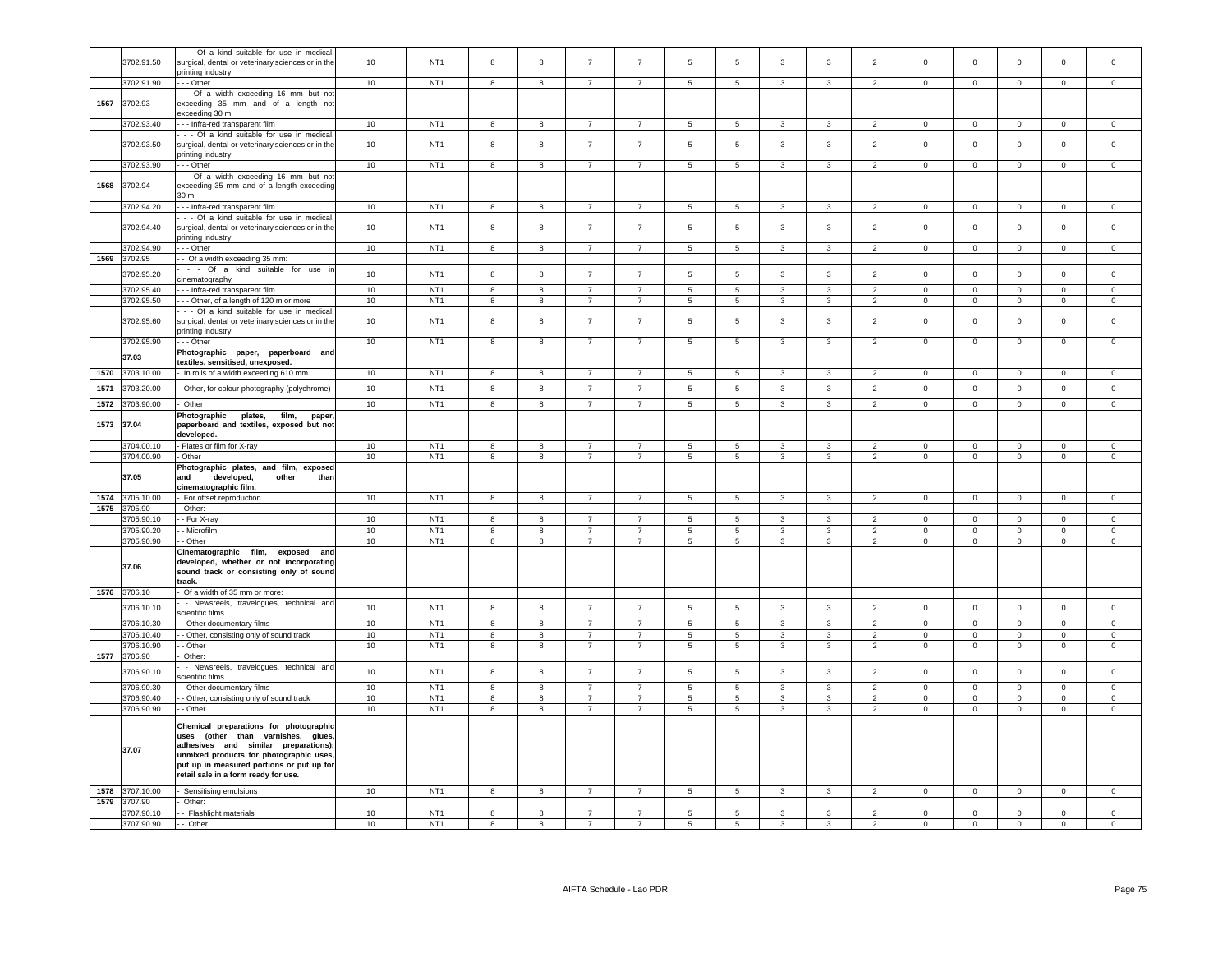|      |                               | Artificial graphite; colloidal or semi-                                                |                                    |                                    |                                  |                                  |                                  |                              |                              |                                |                                  |                                  |                                      |                            |                                  |                                       |                               |                            |
|------|-------------------------------|----------------------------------------------------------------------------------------|------------------------------------|------------------------------------|----------------------------------|----------------------------------|----------------------------------|------------------------------|------------------------------|--------------------------------|----------------------------------|----------------------------------|--------------------------------------|----------------------------|----------------------------------|---------------------------------------|-------------------------------|----------------------------|
|      |                               | colloidal graphite; preparations based on                                              |                                    |                                    |                                  |                                  |                                  |                              |                              |                                |                                  |                                  |                                      |                            |                                  |                                       |                               |                            |
|      | 38.01                         | graphite or other carbon in the form of<br>pastes, blocks, plates or other semi-       |                                    |                                    |                                  |                                  |                                  |                              |                              |                                |                                  |                                  |                                      |                            |                                  |                                       |                               |                            |
|      |                               | manufactures.                                                                          |                                    |                                    |                                  |                                  |                                  |                              |                              |                                |                                  |                                  |                                      |                            |                                  |                                       |                               |                            |
| 1580 | 3801.10.00                    | Artificial graphite                                                                    | 5                                  | NT <sub>1</sub>                    | $\overline{4}$                   | $\overline{4}$                   | $\overline{4}$                   | $\mathbf{3}$                 | $\mathbf{3}$                 | $\mathbf{3}$                   | $\overline{2}$                   | $\overline{2}$                   | $\overline{1}$                       | $\Omega$                   | $\Omega$                         | $\mathsf 0$                           | $\circ$                       | $\Omega$                   |
| 1581 | 3801.20.00                    | Colloidal or semi-colloidal graphite                                                   | $\overline{5}$                     | NT <sub>1</sub>                    | $\overline{4}$                   | $\overline{4}$                   | $\overline{4}$                   | $\mathbf{3}$                 | $\mathbf{3}$                 | $\mathbf{3}$                   | $\overline{2}$                   | $\overline{2}$                   | $\overline{1}$                       | $\Omega$                   | $\mathbf{0}$                     | $\mathsf 0$                           | $\mathbf 0$                   | $\Omega$                   |
| 1582 | 3801.30.00                    | Carbonaceous pastes for electrodes and                                                 | 5                                  | NT <sub>1</sub>                    | $\overline{4}$                   | $\overline{4}$                   | $\overline{4}$                   | $\mathbf{3}$                 | $\mathbf{3}$                 | $\mathbf{3}$                   | $\overline{2}$                   | $\overline{2}$                   | $\mathbf{1}$                         | $\mathbf 0$                | $\mathsf 0$                      | $\mathsf 0$                           | $\mathbf 0$                   | $\mathbf 0$                |
|      |                               | similar pastes for furnace linings                                                     |                                    |                                    |                                  |                                  |                                  |                              |                              |                                |                                  |                                  |                                      |                            |                                  |                                       |                               |                            |
| 1583 | 3801.90.00                    | Other                                                                                  | $5\overline{)}$                    | NT <sub>1</sub>                    | $\overline{4}$                   | $\overline{4}$                   | $\overline{4}$                   | $\mathbf{3}$                 | $\mathbf{3}$                 | 3                              | $\overline{2}$                   | $\overline{2}$                   | $\mathbf{1}$                         | $\mathbf{0}$               | $\overline{0}$                   | $\overline{0}$                        | $\mathbf{0}$                  | $\circ$                    |
|      | 38.02                         | Activated carbon; activated natural mineral<br>products; animal black, including spent |                                    |                                    |                                  |                                  |                                  |                              |                              |                                |                                  |                                  |                                      |                            |                                  |                                       |                               |                            |
|      |                               | animal black.                                                                          |                                    |                                    |                                  |                                  |                                  |                              |                              |                                |                                  |                                  |                                      |                            |                                  |                                       |                               |                            |
|      | 1584 3802.10.00               | Activated carbon                                                                       | 5 <sub>5</sub>                     | NT <sub>1</sub>                    | $\overline{4}$                   | $\overline{4}$                   | $\overline{4}$                   | $\mathbf{3}$                 | $\mathbf{3}$                 | $\mathbf{3}$                   | $\overline{2}$                   | $\overline{2}$                   | $\overline{1}$                       | $\overline{0}$             | $\overline{0}$                   | $\overline{0}$                        | $\overline{0}$                | $\overline{0}$             |
|      | 1585 3802.90                  | Other:                                                                                 |                                    |                                    |                                  |                                  |                                  |                              |                              |                                |                                  |                                  |                                      |                            |                                  |                                       |                               |                            |
|      | 3802.90.10                    | - Activated bauxite                                                                    | 5                                  | NT <sub>1</sub>                    | $\overline{4}$                   | $\overline{4}$                   | $\overline{4}$                   | $\mathbf{3}$                 | $\mathbf{3}$                 | $\mathbf{3}$                   | $\overline{2}$                   | $\overline{2}$                   | $\mathbf{1}$                         | $\mathbf{0}$               | $\mathbf{0}$                     | $\overline{0}$                        | $\overline{0}$                | $\mathbf{0}$               |
|      | 3802.90.20                    | - Activated clays or activated earths                                                  | 5                                  | NT <sub>1</sub>                    | $\overline{4}$                   | $\overline{4}$                   | $\overline{4}$                   | $\mathbf{3}$                 | $\mathbf{3}$                 | 3                              | $\overline{2}$                   | $\overline{2}$                   | $\blacktriangleleft$                 | $\mathbf 0$                | $\mathbf{0}$                     | $\circ$                               | $\mathbf{0}$                  | $\circ$                    |
|      | 3802.90.90<br>1586 3803.00.00 | - Other<br>Tall oil, whether or not refined.                                           | 5<br>5                             | NT <sub>1</sub><br>NT <sub>1</sub> | $\overline{4}$<br>$\overline{4}$ | $\overline{4}$<br>$\overline{4}$ | $\overline{4}$<br>$\overline{4}$ | 3<br>$\overline{3}$          | 3<br>$\mathbf{3}$            | 3<br>$\mathbf{3}$              | $\overline{2}$<br>$\overline{2}$ | $\overline{2}$<br>$\overline{2}$ | $\mathbf{1}$<br>$\blacktriangleleft$ | $\mathbf 0$<br>$\Omega$    | $\mathbf{0}$<br>$\overline{0}$   | $\mathbf 0$<br>$\mathbf 0$            | $\mathbf{0}$<br>$\mathbf{0}$  | $\mathbf 0$<br>$\circ$     |
|      |                               |                                                                                        |                                    |                                    |                                  |                                  |                                  |                              |                              |                                |                                  |                                  |                                      |                            |                                  |                                       |                               |                            |
|      |                               | Residual lyes from the manufacture of                                                  |                                    |                                    |                                  |                                  |                                  |                              |                              |                                |                                  |                                  |                                      |                            |                                  |                                       |                               |                            |
|      | 1587 38.04                    | wood pulp, whether or not concentrated,<br>desugared or chemically treated, including  |                                    |                                    |                                  |                                  |                                  |                              |                              |                                |                                  |                                  |                                      |                            |                                  |                                       |                               |                            |
|      |                               | lignin sulphonates, but excluding tall oil of                                          |                                    |                                    |                                  |                                  |                                  |                              |                              |                                |                                  |                                  |                                      |                            |                                  |                                       |                               |                            |
|      |                               | eading 38.03.                                                                          |                                    |                                    |                                  |                                  |                                  |                              |                              |                                |                                  |                                  |                                      |                            |                                  |                                       |                               |                            |
|      | 3804.00.10                    | Concentrated sulphite lye                                                              | 5                                  | NT <sub>1</sub>                    | $\overline{4}$                   | $\overline{4}$                   | $\overline{4}$                   | 3                            | 3                            | 3                              | $\overline{2}$                   | $\overline{2}$                   |                                      | $\mathbf 0$                | $\mathbf{0}$                     | $\mathbf 0$                           | $\mathbf 0$                   | $\circ$                    |
|      | 3804.00.90                    | Other                                                                                  | 5                                  | NT1                                | $\overline{4}$                   | $\overline{4}$                   | $\overline{4}$                   | $\mathbf{3}$                 | $\overline{3}$               | $\mathbf{3}$                   | $\overline{2}$                   | $\overline{2}$                   | $\overline{1}$                       | $\mathbf{0}$               | $\mathbf{0}$                     | $\overline{0}$                        | $\circ$                       | $\mathbf 0$                |
|      |                               | Gum, wood or sulphate turpentine and                                                   |                                    |                                    |                                  |                                  |                                  |                              |                              |                                |                                  |                                  |                                      |                            |                                  |                                       |                               |                            |
|      |                               | other terpenic oils produced by the                                                    |                                    |                                    |                                  |                                  |                                  |                              |                              |                                |                                  |                                  |                                      |                            |                                  |                                       |                               |                            |
|      | 38.05                         | distillation or other treatment of coniferous<br>woods;                                |                                    |                                    |                                  |                                  |                                  |                              |                              |                                |                                  |                                  |                                      |                            |                                  |                                       |                               |                            |
|      |                               | crude dipentene; sulphite<br>turpentine and other crude para-cymene;                   |                                    |                                    |                                  |                                  |                                  |                              |                              |                                |                                  |                                  |                                      |                            |                                  |                                       |                               |                            |
|      |                               | pine oil containing alpha-terpineol as the                                             |                                    |                                    |                                  |                                  |                                  |                              |                              |                                |                                  |                                  |                                      |                            |                                  |                                       |                               |                            |
|      |                               | main constituent.                                                                      |                                    |                                    |                                  |                                  |                                  |                              |                              |                                |                                  |                                  |                                      |                            |                                  |                                       |                               |                            |
| 1588 | 3805.10.00                    | Gum, wood or sulphate turpentine oils                                                  | 5                                  | NT <sub>1</sub>                    | $\overline{4}$                   | $\overline{4}$                   | $\overline{4}$                   | $\mathbf{3}$                 | 3                            | $\mathbf{3}$                   | $\overline{2}$                   | $\overline{2}$                   |                                      | $\mathbf 0$                | $\mathsf 0$                      | $\mathsf 0$                           | $\mathbf 0$                   | $\mathbf 0$                |
| 1589 | 3805.90.00                    | Other                                                                                  | $\overline{5}$                     | NT <sub>1</sub>                    | $\overline{4}$                   | $\overline{4}$                   | $\overline{4}$                   | $\overline{\mathbf{3}}$      | $\overline{\mathbf{3}}$      | $\overline{3}$                 | $\overline{2}$                   | $\overline{2}$                   | $\overline{1}$                       | $\overline{0}$             | $\overline{0}$                   | $\overline{0}$                        | $\overline{0}$                | $\overline{0}$             |
|      | 38.06                         | Rosin and resin acids, and derivatives<br>thereof; rosin spirit and rosin oils; run    |                                    |                                    |                                  |                                  |                                  |                              |                              |                                |                                  |                                  |                                      |                            |                                  |                                       |                               |                            |
|      |                               | gums.                                                                                  |                                    |                                    |                                  |                                  |                                  |                              |                              |                                |                                  |                                  |                                      |                            |                                  |                                       |                               |                            |
|      | 1590 3806.10.00               | Rosin and resin acids                                                                  | 5                                  | NT <sub>1</sub>                    | $\overline{4}$                   | $\overline{4}$                   | $\overline{4}$                   | 3                            | $\mathbf{3}$                 | $\mathbf{3}$                   | 2                                | $\overline{2}$                   |                                      | $\Omega$                   | $\Omega$                         | $\mathbf 0$                           | $\mathbf{0}$                  | $\Omega$                   |
|      |                               | Salts of rosin, of resin acids or of derivatives                                       |                                    |                                    | $\overline{4}$                   |                                  |                                  |                              |                              |                                |                                  |                                  |                                      |                            |                                  |                                       |                               |                            |
| 1591 | 3806.20.00                    | of rosin or resin acids, other than salts of rosin<br>adducts                          | $\,$ 5 $\,$                        | NT <sub>1</sub>                    |                                  | $\sqrt{4}$                       | $\overline{4}$                   | $\mathbf{3}$                 | $\overline{\mathbf{3}}$      | $\mathbf{3}$                   | $\overline{2}$                   | $\overline{2}$                   | $\mathbf{1}$                         | $\Omega$                   | $\mathbf 0$                      | $\mathsf 0$                           | $\mathbf 0$                   | $\Omega$                   |
| 1592 | 3806.30                       | Ester gums:                                                                            |                                    |                                    |                                  |                                  |                                  |                              |                              |                                |                                  |                                  |                                      |                            |                                  |                                       |                               |                            |
|      | 3806.30.10                    | - In blocks                                                                            | 5                                  | NT <sub>1</sub>                    | $\overline{4}$                   | $\overline{4}$                   | $\overline{4}$                   | 3                            | 3                            | 3                              | $\overline{2}$                   | $\overline{2}$                   | $\mathbf{1}$                         | $\mathbf{0}$               | $\mathbf{0}$                     | $\mathbf{0}$                          | $\mathbf 0$                   | $\mathbf{0}$               |
|      | 3806.30.90                    | - Other                                                                                | 5                                  | NT <sub>1</sub>                    | $\overline{4}$                   | $\overline{4}$                   | $\overline{4}$                   | 3                            | $\mathbf{3}$                 | $\mathbf{3}$                   | $\overline{2}$                   | $\overline{2}$                   | $\overline{1}$                       | $\mathbf{0}$               | $\mathbf{0}$                     | $\circ$                               | $\mathbf{0}$                  | $\mathbf{0}$               |
|      | 1593 3806.90                  | Other:                                                                                 |                                    |                                    |                                  |                                  |                                  |                              |                              |                                |                                  |                                  |                                      |                            |                                  |                                       |                               |                            |
|      | 3806.90.10                    | - Run gums in blocks                                                                   | 5                                  | NT <sub>1</sub>                    | $\overline{4}$                   | $\overline{4}$                   | $\overline{4}$                   | $\mathbf{3}$                 | 3                            | $\mathbf{3}$                   | $\overline{2}$                   | $\overline{2}$                   | $\overline{1}$                       | $\Omega$                   | $\mathbf{0}$                     | $\mathsf 0$                           | $\mathbf 0$                   | $\Omega$                   |
|      | 3806.90.90                    | - Other                                                                                | 5                                  | NT <sub>1</sub>                    | $\overline{4}$                   | $\overline{4}$                   | $\overline{4}$                   | $\mathbf{3}$                 | $\mathbf{3}$                 | $\mathbf{3}$                   | $\overline{2}$                   | $\overline{2}$                   | $\mathbf{1}$                         | $\mathbf 0$                | $\mathbf 0$                      | $\mathsf{O}\xspace$                   | $\circ$                       | $\mathbf 0$                |
|      |                               | Wood tar; wood tar oils; wood creosote;                                                |                                    |                                    |                                  |                                  |                                  |                              |                              |                                |                                  |                                  |                                      |                            |                                  |                                       |                               |                            |
|      | 1594 3807.00.00               | wood naphtha; vegetable pitch; brewers'<br>pitch and similar preparations based on     | $\overline{5}$                     | NT <sub>1</sub>                    | $\overline{4}$                   | $\overline{4}$                   | $\overline{4}$                   | 3                            | 3                            | 3                              | $\overline{2}$                   | $\overline{c}$                   | $\overline{1}$                       | $\mathbf 0$                | $\mathbf 0$                      | $\mathbf 0$                           | $\overline{0}$                | $\Omega$                   |
|      |                               | rosin, resin acids or on vegetable pitch.                                              |                                    |                                    |                                  |                                  |                                  |                              |                              |                                |                                  |                                  |                                      |                            |                                  |                                       |                               |                            |
|      |                               |                                                                                        |                                    |                                    |                                  |                                  |                                  |                              |                              |                                |                                  |                                  |                                      |                            |                                  |                                       |                               |                            |
|      |                               | Insecticides, rodenticides, fungicides,                                                |                                    |                                    |                                  |                                  |                                  |                              |                              |                                |                                  |                                  |                                      |                            |                                  |                                       |                               |                            |
|      |                               | herbicides, anti-sprouting products and                                                |                                    |                                    |                                  |                                  |                                  |                              |                              |                                |                                  |                                  |                                      |                            |                                  |                                       |                               |                            |
|      | 38.08                         | plant-growth regulators, disinfectants and<br>similar products, put up in forms or     |                                    |                                    |                                  |                                  |                                  |                              |                              |                                |                                  |                                  |                                      |                            |                                  |                                       |                               |                            |
|      |                               | packings for retail sale or as preparations                                            |                                    |                                    |                                  |                                  |                                  |                              |                              |                                |                                  |                                  |                                      |                            |                                  |                                       |                               |                            |
|      |                               | or articles (for example, sulphur-treated                                              |                                    |                                    |                                  |                                  |                                  |                              |                              |                                |                                  |                                  |                                      |                            |                                  |                                       |                               |                            |
|      |                               | bands, wicks and candles, and fly-papers).                                             |                                    |                                    |                                  |                                  |                                  |                              |                              |                                |                                  |                                  |                                      |                            |                                  |                                       |                               |                            |
| 1595 | 3808.50                       | Goods specified in Subheading Note 1 to                                                |                                    |                                    |                                  |                                  |                                  |                              |                              |                                |                                  |                                  |                                      |                            |                                  |                                       |                               |                            |
|      |                               | this Chapter:                                                                          |                                    |                                    |                                  |                                  |                                  |                              |                              |                                |                                  |                                  |                                      |                            |                                  |                                       |                               |                            |
|      |                               | - - Insecticides:<br>--- Intermediate preparations for the                             |                                    |                                    |                                  |                                  |                                  |                              |                              |                                |                                  |                                  |                                      |                            |                                  |                                       |                               |                            |
|      | 3808.50.11                    | manufacture of insecticides                                                            | 5                                  | NT <sub>1</sub>                    | $\overline{4}$                   | $\overline{4}$                   | $\overline{4}$                   | 3                            | $\mathbf{3}$                 | $\mathbf{3}$                   | $\overline{2}$                   | $\overline{2}$                   | $\overline{1}$                       | $\circ$                    | $\mathbf 0$                      | $\mathsf{O}\xspace$                   | $\mathbf 0$                   | $\circ$                    |
|      | 3808.50.12                    | - - In the form of mosquito coils or mosquito                                          | 5                                  | NT <sub>1</sub>                    | $\overline{4}$                   | $\overline{4}$                   | $\overline{4}$                   | $\mathbf{3}$                 | $\overline{3}$               | $\mathbf{3}$                   | 2                                | $\overline{2}$                   | $\overline{1}$                       | $\mathbf{0}$               | $\mathbf{0}$                     | $\mathbf 0$                           | $\mathbf{0}$                  | $\mathbf{0}$               |
|      |                               | coil powder                                                                            |                                    |                                    |                                  |                                  |                                  |                              |                              |                                |                                  |                                  |                                      |                            |                                  |                                       |                               |                            |
|      | 3808.50.13                    | - In aerosol containers                                                                | 5                                  | NT <sub>1</sub>                    | $\overline{4}$                   | $\overline{4}$                   | $\overline{4}$                   | $\mathbf 3$                  | $\mathbf{3}$                 | $\mathbf{3}$                   | $\overline{2}$                   | $\overline{2}$                   | $\mathbf{1}$                         | $\mathbf 0$                | $\mathbf{0}$                     | $\mathsf 0$                           | $\circ$                       | $\mathbf 0$                |
|      | 3808.50.19<br>3808.50.20      | - - Other<br>- Fungicides                                                              | $5\phantom{.0}$<br>$5\overline{)}$ | NT <sub>1</sub><br>NT <sub>1</sub> | $\overline{4}$<br>$\overline{4}$ | $\overline{4}$<br>$\overline{4}$ | $\overline{4}$<br>$\overline{4}$ | $\mathbf{3}$<br>$\mathbf{3}$ | $\mathbf{3}$<br>$\mathbf{3}$ | $\mathbf{3}$<br>$\overline{3}$ | $\overline{2}$<br>$\overline{2}$ | $\overline{2}$<br>$\overline{2}$ | $\mathbf{1}$<br>$\overline{1}$       | $\Omega$<br>$\overline{0}$ | $\overline{0}$<br>$\overline{0}$ | $\mathsf{O}\xspace$<br>$\overline{0}$ | $\mathsf 0$<br>$\overline{0}$ | $\mathbf 0$<br>$\mathbf 0$ |
|      |                               | - Herbicides, anti-sprouting products and                                              |                                    |                                    |                                  |                                  |                                  |                              |                              |                                |                                  |                                  |                                      |                            |                                  |                                       |                               |                            |
|      | 3808.50.30                    | lant-growth regulators                                                                 | 5                                  | NT <sub>1</sub>                    | $\overline{4}$                   | $\overline{4}$                   | $\overline{4}$                   | $\mathbf{3}$                 | $\mathbf{3}$                 | $\mathbf{3}$                   | $\overline{2}$                   | $\overline{2}$                   | $\overline{1}$                       | $\circ$                    | $\mathbf{0}$                     | $\mathsf 0$                           | $\circ$                       | $\circ$                    |
|      | 3808.50.40                    | - Disinfectants                                                                        | $\overline{5}$                     | NT <sub>1</sub>                    | $\overline{4}$                   | $\overline{4}$                   | $\overline{4}$                   | $\overline{\mathbf{3}}$      | $\overline{\mathbf{3}}$      | $\overline{3}$                 | $\overline{2}$                   | $\overline{2}$                   |                                      | $\overline{0}$             | $\overline{0}$                   | $\overline{0}$                        | $\overline{0}$                | $\mathbf 0$                |
|      |                               | Other:                                                                                 |                                    |                                    |                                  |                                  |                                  |                              |                              |                                |                                  |                                  |                                      |                            |                                  |                                       |                               |                            |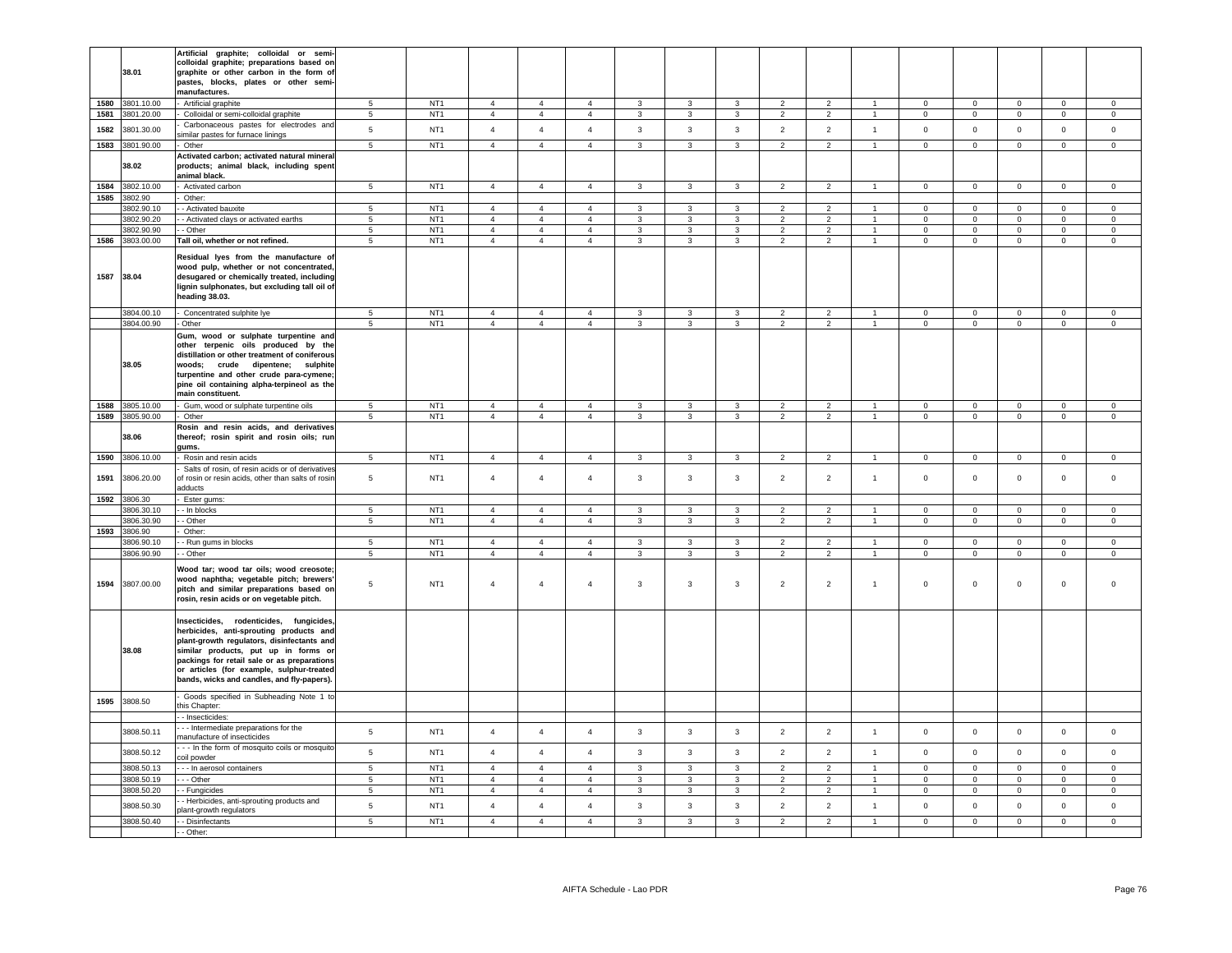|              | 3808.50.91                    | - - Wood preservatives, being preparations<br>other than surface coatings, containing<br>insecticides or fungicides                                                                                                                                                                                               | 5               | NT <sub>1</sub> | $\overline{4}$                   | $\overline{4}$                   | $\overline{4}$                   | 3                   | $\mathbf{3}$                   | 3                              | $\overline{2}$          | $\overline{2}$          | $\mathbf{1}$                   | $\mathbf 0$                | $\mathbf 0$         | $\mathbf 0$                | 0                          | $\mathbf 0$  |
|--------------|-------------------------------|-------------------------------------------------------------------------------------------------------------------------------------------------------------------------------------------------------------------------------------------------------------------------------------------------------------------|-----------------|-----------------|----------------------------------|----------------------------------|----------------------------------|---------------------|--------------------------------|--------------------------------|-------------------------|-------------------------|--------------------------------|----------------------------|---------------------|----------------------------|----------------------------|--------------|
|              | 3808.50.99                    | --- Other                                                                                                                                                                                                                                                                                                         | 5               | NT <sub>1</sub> | $\overline{4}$                   | $\overline{4}$                   | $\overline{4}$                   | $\mathbf{3}$        | 3                              | 3                              | 2                       | 2                       |                                | $\overline{0}$             | $\mathbf{0}$        | $\circ$                    | $\circ$                    | $\mathbf 0$  |
|              |                               | Other:                                                                                                                                                                                                                                                                                                            |                 |                 |                                  |                                  |                                  |                     |                                |                                |                         |                         |                                |                            |                     |                            |                            |              |
|              | 1596 3808.91                  | - Insecticides:                                                                                                                                                                                                                                                                                                   |                 |                 |                                  |                                  |                                  |                     |                                |                                |                         |                         |                                |                            |                     |                            |                            |              |
|              | 3808.91.10                    | - - Intermediate preparations for the<br>manufacture of insecticides                                                                                                                                                                                                                                              | $5\phantom{.0}$ | NT <sub>1</sub> | $\overline{4}$                   | $\overline{4}$                   | $\overline{4}$                   | 3                   | 3                              | 3                              | $\overline{2}$          | $\overline{2}$          | $\overline{1}$                 | $\mathbf 0$                | $\mathbf 0$         | $\mathbf 0$                | 0                          | $\mathbf 0$  |
|              | 3808.91.20                    | - - In the form of mosquito coils or mosquito                                                                                                                                                                                                                                                                     | $5\phantom{.0}$ | NT <sub>1</sub> | $\overline{4}$                   | $\overline{4}$                   | $\overline{4}$                   | $\mathbf{3}$        | $\mathbf{3}$                   | $\mathbf{3}$                   | $\overline{2}$          | $\overline{2}$          | $\overline{1}$                 | $\mathsf 0$                | $\mathbf 0$         | $\mathsf 0$                | $\mathbf 0$                | $\circ$      |
|              |                               | coil powder                                                                                                                                                                                                                                                                                                       |                 |                 |                                  |                                  |                                  |                     |                                |                                |                         |                         |                                |                            |                     |                            |                            |              |
|              | 3808.91.30                    | -- In aerosol containers                                                                                                                                                                                                                                                                                          | $5\phantom{.0}$ | NT <sub>1</sub> | $\overline{4}$                   | $\overline{4}$                   | $\overline{4}$                   | 3                   | 3                              | 3                              | $\overline{2}$          | $\overline{2}$          | $\mathbf{1}$                   | $\mathbf 0$                | $\mathbf 0$         | $\mathbf 0$                | $\mathbf{0}$               | $\circ$      |
|              | 3808.91.90                    | - - Other                                                                                                                                                                                                                                                                                                         | 5               | NT <sub>1</sub> | $\overline{4}$                   | $\overline{4}$                   | $\overline{4}$                   | 3                   | 3                              | $\mathbf{3}$                   | 2                       | 2                       | $\blacktriangleleft$           | $\circ$                    | $\mathbf{O}$        | $\mathbf 0$                | $\circ$                    | $\mathbf 0$  |
| 1597         | 3808.92.00                    | - Fungicides                                                                                                                                                                                                                                                                                                      | $\sqrt{5}$      | NT <sub>1</sub> | $\overline{4}$                   | $\overline{4}$                   | $\overline{4}$                   | 3                   | $\mathbf{3}$                   | $\mathbf{3}$                   | $\overline{2}$          | $\overline{2}$          | $\overline{1}$                 | $\mathbf 0$                | $\mathsf{O}\xspace$ | $\mathbf 0$                | $\mathsf 0$                | 0            |
| 1598         | 3808.93.00                    | - Herbicides, anti-sprouting products and<br>plant-growth regulators                                                                                                                                                                                                                                              | $\sqrt{5}$      | NT <sub>1</sub> | $\overline{4}$<br>$\overline{4}$ | $\overline{4}$<br>$\overline{4}$ | $\overline{4}$<br>$\overline{4}$ | $\mathbf{3}$        | $\mathbf{3}$<br>$\overline{3}$ | $\mathbf{3}$<br>$\overline{3}$ | $\overline{2}$<br>2     | $\overline{2}$<br>2     | $\mathbf{1}$<br>$\overline{1}$ | $\mathbf 0$                | $\circ$             | $\mathbf 0$<br>$\mathbf 0$ | $\mathbf{0}$               | $\mathbf 0$  |
| 1599<br>1600 | 808.94.00<br>3808.99          | - Disinfectants<br>- Other:                                                                                                                                                                                                                                                                                       | 5               | NT <sub>1</sub> |                                  |                                  |                                  | $\mathbf{3}$        |                                |                                |                         |                         |                                | $\circ$                    | $\circ$             |                            | $\circ$                    | $\circ$      |
|              | 3808.99.10                    | - - Wood preservatives, containing                                                                                                                                                                                                                                                                                | $\sqrt{5}$      | NT <sub>1</sub> | $\overline{4}$                   | $\overline{4}$                   | $\overline{4}$                   | $\mathbf{3}$        | $\mathbf{3}$                   | $\mathbf{3}$                   | $\overline{2}$          | $\overline{2}$          | $\mathbf{1}$                   | $\mathbf 0$                | $\mathbf 0$         | $\mathbf 0$                | $\mathbf 0$                | $\mathsf 0$  |
|              | 3808.99.90                    | insecticides or fungicides<br>- - Other                                                                                                                                                                                                                                                                           | 5               | NT <sub>1</sub> | $\overline{4}$                   | $\overline{4}$                   | $\overline{4}$                   | $\overline{3}$      | 3                              | $\mathbf{3}$                   | 2                       | 2                       | $\overline{1}$                 | $\mathbf{0}$               | $\mathbf{0}$        | $\circ$                    | $\circ$                    | $\circ$      |
|              | 38.09                         | Finishing agents, dye carriers to accelerate<br>the dyeing or fixing of dyestuffs and other<br>products and preparations (for example,                                                                                                                                                                            |                 |                 |                                  |                                  |                                  |                     |                                |                                |                         |                         |                                |                            |                     |                            |                            |              |
|              |                               | dressings and mordants), of a kind used in<br>the textile, paper, leather or like industries,<br>not elsewhere specified or included.                                                                                                                                                                             |                 |                 |                                  |                                  |                                  |                     |                                |                                |                         |                         |                                |                            |                     |                            |                            |              |
| 1601         | 3809.10.00                    | With a basis of amylaceous substances                                                                                                                                                                                                                                                                             | $5\phantom{.0}$ | NT <sub>1</sub> | $\overline{4}$                   | $\overline{4}$                   | $\overline{4}$                   | $\mathbf{3}$        | $\overline{3}$                 | $\mathbf{3}$                   | $\overline{2}$          | $\overline{2}$          | $\mathbf{1}$                   | $\mathbf 0$                | $\circ$             | $\mathsf 0$                | $\mathbf{0}$               | $\circ$      |
|              |                               | Other:                                                                                                                                                                                                                                                                                                            |                 |                 |                                  |                                  |                                  |                     |                                |                                |                         |                         |                                |                            |                     |                            |                            |              |
| 1602         | 3809.91.00                    | - Of a kind used in the textile or like<br>ndustries                                                                                                                                                                                                                                                              | 5               | NT <sub>1</sub> | $\overline{4}$                   | $\overline{4}$                   | $\overline{4}$                   | 3                   | $\overline{3}$                 | 3                              | $\overline{2}$          | $\overline{2}$          | $\mathbf{1}$                   | $\mathsf 0$                | $\mathbf 0$         | $\mathbf 0$                | $\mathbf 0$                | $\circ$      |
| 1603         | 3809.92.00                    | - Of a kind used in the paper or like<br>industries                                                                                                                                                                                                                                                               | 5               | NT <sub>1</sub> | $\overline{4}$                   | $\overline{4}$                   | $\overline{4}$                   | $\mathbf{3}$        | $\overline{3}$                 | $\mathbf{3}$                   | $\overline{2}$          | $\overline{2}$          | $\overline{1}$                 | $\mathbf 0$                | $\mathbf 0$         | $\mathsf 0$                | $\mathsf 0$                | $\circ$      |
| 1604         | 3809.93.00                    | - Of a kind used in the leather or like<br>industries                                                                                                                                                                                                                                                             | $5\phantom{.0}$ | NT <sub>1</sub> | $\overline{4}$                   | $\overline{4}$                   | $\overline{4}$                   | $\mathbf{3}$        | $\mathbf{3}$                   | $\mathbf{3}$                   | $\overline{2}$          | $\overline{2}$          | $\mathbf{1}$                   | $\mathbf 0$                | $\mathbf 0$         | $\mathbf 0$                | $\mathbf 0$                | $\mathsf 0$  |
|              | 38.10                         | Pickling preparations for metal surfaces;<br>fluxes and other auxiliary preparations for<br>soldering, brazing or welding; soldering,<br>brazing or welding powders and pastes<br>consisting of metal and other materials;<br>preparations of a kind used as cores or<br>coatings for welding electrodes or rods. |                 |                 |                                  |                                  |                                  |                     |                                |                                |                         |                         |                                |                            |                     |                            |                            |              |
| 1605         | 3810.10.00                    | Pickling preparations for metal surfaces;<br>soldering, brazing or welding powders and<br>pastes consisting of metal and other materials                                                                                                                                                                          | 10              | NT <sub>1</sub> | 8                                | 8                                | $\overline{7}$                   | $\overline{7}$      | 5                              | 5                              | 3                       | 3                       | $\overline{2}$                 | $\circ$                    | $\mathbf 0$         | $\mathbf 0$                | 0                          | $\mathbf 0$  |
|              | 1606 3810.90.00               | Other                                                                                                                                                                                                                                                                                                             | 10              | NT <sub>1</sub> | 8                                | 8                                | $\overline{7}$                   | $\overline{7}$      | 5                              | 5                              | 3                       | 3                       | $\overline{2}$                 | $\mathbf 0$                | $\mathbf{0}$        | $\mathbf 0$                | $\mathbf 0$                | 0            |
|              | 38.11                         | Anti-knock<br>preparations,<br>oxidation<br>inhibitors,<br>gum inhibitors,<br>viscosity<br>improvers, anti-corrosive preparations and<br>other prepared additives, for mineral oils<br>(including gasoline) or for other liquids<br>used for the same purposes as mineral<br>oils.                                |                 |                 |                                  |                                  |                                  |                     |                                |                                |                         |                         |                                |                            |                     |                            |                            |              |
|              |                               | Anti-knock preparations:                                                                                                                                                                                                                                                                                          |                 |                 |                                  |                                  |                                  |                     |                                |                                |                         |                         |                                |                            |                     |                            |                            |              |
| 1607         | 3811.11.00<br>1608 3811.19.00 | - Based on lead compounds                                                                                                                                                                                                                                                                                         | 10              | NT <sub>1</sub> | 8                                | 8                                | 7<br>$\overline{7}$              | 7<br>$\overline{7}$ | 5                              | 5<br>5                         | 3<br>3                  | 3<br>3                  | 2                              | $\mathbf 0$<br>$\mathbf 0$ | $\mathbf 0$         | $\mathbf 0$<br>$\mathsf 0$ | $\mathbf 0$<br>$\mathsf 0$ | $\circ$      |
|              |                               | - Other                                                                                                                                                                                                                                                                                                           | 10              | NT <sub>1</sub> | 8                                | 8                                |                                  |                     | $5\phantom{.0}$                |                                |                         |                         | $\overline{2}$                 |                            | $\mathbf 0$         |                            |                            | $\circ$      |
| 1609         | 3811.21                       | Additives for lubricating oils:<br>- Containing petroleum oils or oils obtained                                                                                                                                                                                                                                   |                 |                 |                                  |                                  |                                  |                     |                                |                                |                         |                         |                                |                            |                     |                            |                            |              |
|              | 3811.21.10                    | from bituminous minerals:<br>- - Put up for retail sale                                                                                                                                                                                                                                                           | 10              | NT <sub>1</sub> | 8                                | 8                                | $\overline{7}$                   | $\overline{7}$      | 5                              | 5                              | 3                       | 3                       | $\overline{2}$                 | $\mathbf 0$                | $\mathbf 0$         | $\mathbf 0$                | $\mathbf 0$                | $\mathbf 0$  |
|              | 3811.21.90                    | $- -$ Other                                                                                                                                                                                                                                                                                                       | 10              | NT <sub>1</sub> | 8                                | 8                                | $\overline{7}$                   | $\overline{7}$      | 5                              | 5                              | 3                       | 3                       | $\overline{2}$                 | $\mathbf 0$                | $\mathbf 0$         | $\mathbf 0$                | $\mathbf 0$                | $\mathbf 0$  |
|              | 1610 3811.29.00               | -- Other                                                                                                                                                                                                                                                                                                          | 10              | NT1             | 8                                | 8                                |                                  |                     | 5                              |                                |                         |                         |                                | 0                          | 0                   | 0                          | 0                          | 0            |
|              | 1611 3811.90                  | Other:                                                                                                                                                                                                                                                                                                            |                 |                 |                                  |                                  |                                  |                     |                                |                                |                         |                         |                                |                            |                     |                            |                            |              |
|              | 3811.90.10                    | - Rust preventatives or corrosion inhibitors                                                                                                                                                                                                                                                                      | 10              | NT <sub>1</sub> | 8                                | 8                                | $\overline{7}$                   | $\overline{7}$      | $5\overline{5}$                | 5                              | $\mathbf{3}$            | 3                       | $\overline{2}$                 | $\mathbf 0$                | $\mathbf{0}$        | $\mathbf 0$                | $\mathbf{0}$               | $\circ$      |
|              | 3811.90.90                    | - - Other                                                                                                                                                                                                                                                                                                         | 10              | NT <sub>1</sub> | 8                                | 8                                | $7^{\circ}$                      | $7^{\circ}$         | $5^{\circ}$                    | $5^{\circ}$                    | $\overline{\mathbf{3}}$ | $\mathbf{3}$            | $\overline{2}$                 | $\overline{0}$             | $\overline{0}$      | $\overline{0}$             | $\overline{0}$             | $\mathbf{0}$ |
|              | 38.12                         | Prepared rubber accelerators; compound<br>plasticisers for rubber or plastics, not<br>elsewhere specified or included; anti-<br>oxidising preparations and other<br>compound stabilisers for rubber or<br>plastics.                                                                                               |                 |                 |                                  |                                  |                                  |                     |                                |                                |                         |                         |                                |                            |                     |                            |                            |              |
|              | 1612 3812.10.00               | Prepared rubber accelerators                                                                                                                                                                                                                                                                                      | 10              | NT <sub>1</sub> | 8                                | 8                                | $\overline{7}$                   | $\overline{7}$      | $5\phantom{.0}$                | $5\overline{5}$                | $\overline{\mathbf{3}}$ | $\overline{\mathbf{3}}$ | $\overline{2}$                 | $\overline{0}$             | $\overline{0}$      | $\mathbf 0$                | $\overline{0}$             | $\circ$      |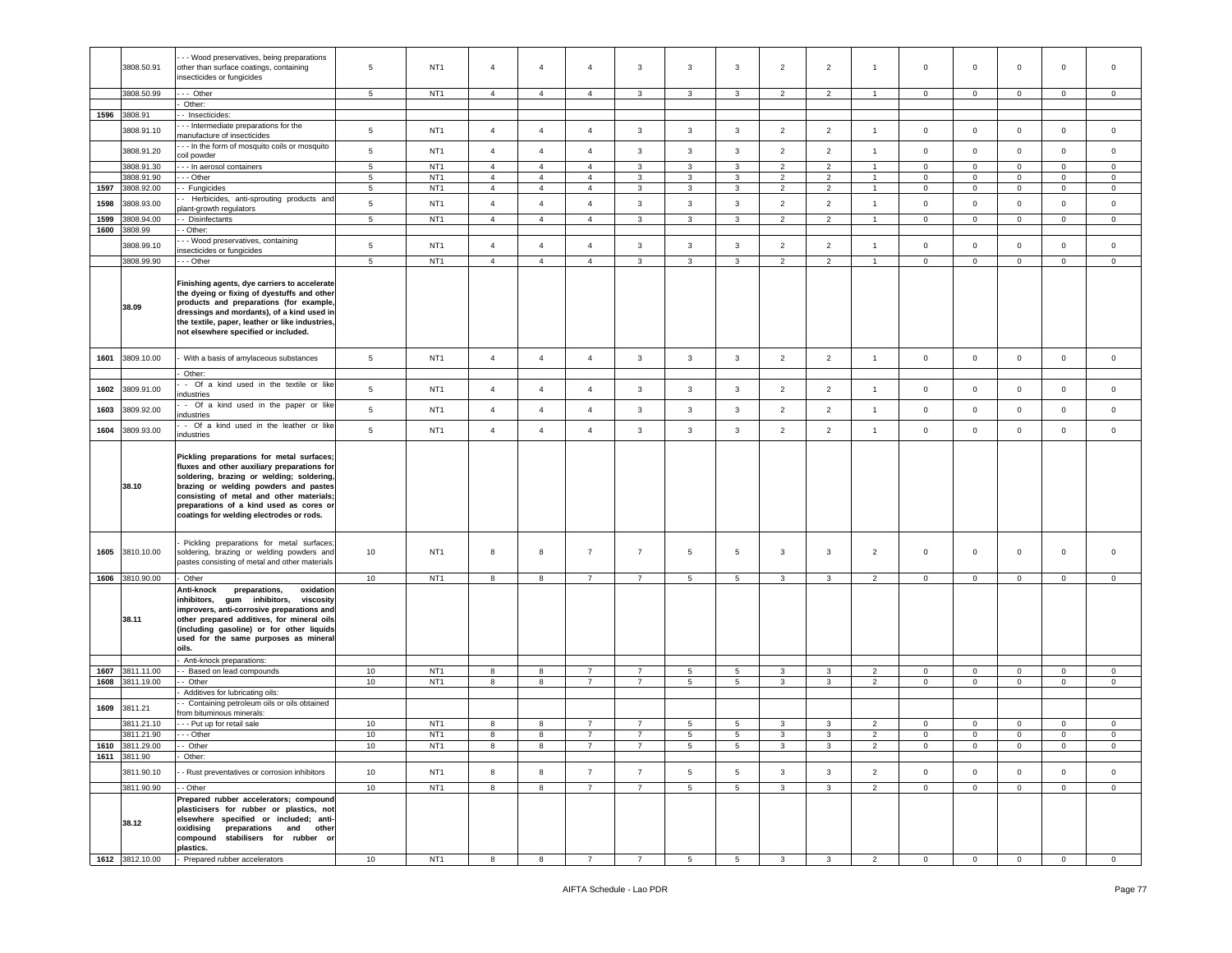| 1613 | 3812.20.00               | Compound plasticisers for rubber or plastics                                                                                                                                                                   | 10       | NT <sub>1</sub>                    | 8                   | 8                   | $\overline{7}$                   | $\overline{7}$                   | 5                    | 5                    | $\mathbf{3}$        | 3                   | $\overline{2}$                   | $\mathbf 0$                   | $\mathbf 0$                 | $\mathsf 0$                | $\mathbf 0$                   | $\mathbf 0$                   |
|------|--------------------------|----------------------------------------------------------------------------------------------------------------------------------------------------------------------------------------------------------------|----------|------------------------------------|---------------------|---------------------|----------------------------------|----------------------------------|----------------------|----------------------|---------------------|---------------------|----------------------------------|-------------------------------|-----------------------------|----------------------------|-------------------------------|-------------------------------|
|      | 1614 3812.30             | Anti-oxidising preparations and other<br>compound stabilisers for rubber or plastics:                                                                                                                          |          |                                    |                     |                     |                                  |                                  |                      |                      |                     |                     |                                  |                               |                             |                            |                               |                               |
|      | 3812.30.10               | - White carbon                                                                                                                                                                                                 | 10       | NT <sub>1</sub>                    | 8                   | $^{\rm 8}$          | $\overline{7}$                   | $\overline{7}$                   | $\,$ 5 $\,$          | 5                    | $\mathbf{3}$        | 3                   | $\overline{2}$                   | $\mathsf 0$                   | $\mathbf 0$                 | $\mathbf 0$                | $\mathbf 0$                   | $\mathsf 0$                   |
| 1615 | 3812.30.90<br>3813.00.00 | - Other<br>Preparations and charges for fire-<br>extinguishers; charged fire-extinguishing<br>grenades.                                                                                                        | 10<br>10 | NT <sub>1</sub><br>NT <sub>1</sub> | 8<br>8              | 8<br>$^{\rm 8}$     | $\overline{7}$<br>$\overline{7}$ | $\overline{7}$<br>$\overline{7}$ | $5\phantom{.0}$<br>5 | $5\phantom{.0}$<br>5 | $\mathbf{3}$<br>3   | 3<br>3              | $\overline{2}$<br>$\overline{2}$ | $\overline{0}$<br>$\mathsf 0$ | $\mathbf{O}$<br>$\mathbf 0$ | $\mathbf 0$<br>$\mathbf 0$ | $\overline{0}$<br>$\mathbf 0$ | $\mathbb O$<br>$\mathbf 0$    |
|      | 1616 3814.00.00          | Organic composite solvents and thinners<br>not elsewhere specified or included;<br>prepared paint or varnish removers.                                                                                         | 10       | NT <sub>1</sub>                    | 8                   | $^{\rm 8}$          | $\overline{7}$                   | $\overline{7}$                   | 5                    | 5                    | 3                   | 3                   | $\overline{2}$                   | $\mathsf 0$                   | $\mathbf 0$                 | $\mathbf 0$                | $\mathbf 0$                   | $\mathsf 0$                   |
|      | 38.15                    | Reaction initiators, reaction accelerators<br>and catalytic preparations, not elsewhere<br>specified or included.                                                                                              |          |                                    |                     |                     |                                  |                                  |                      |                      |                     |                     |                                  |                               |                             |                            |                               |                               |
|      |                          | Supported catalysts:<br>- With nickel or nickel compounds as the                                                                                                                                               |          |                                    |                     |                     |                                  |                                  |                      |                      |                     |                     |                                  |                               |                             |                            |                               |                               |
| 1617 | 3815.11.00               | active substance                                                                                                                                                                                               | 10       | NT <sub>1</sub>                    | 8                   | $^{\rm 8}$          | $\overline{7}$                   | $\overline{7}$                   | $5\phantom{.0}$      | 5                    | $\mathbf{3}$        | 3                   | $\overline{2}$                   | $\mathsf 0$                   | $\mathsf 0$                 | $\mathbf 0$                | $\mathbf 0$                   | $\mathsf 0$                   |
|      | 1618 3815.12.00          | - With precious metal or precious metal<br>compounds as the active substance                                                                                                                                   | 10       | NT <sub>1</sub>                    | 8                   | 8                   | $\overline{7}$                   | $\overline{7}$                   | 5                    | 5                    | 3                   | 3                   | $\overline{2}$                   | $\mathsf 0$                   | $\mathbf 0$                 | $\mathbf 0$                | $\circ$                       | $\mathbf 0$                   |
| 1619 | 3815.19.00               | - Other                                                                                                                                                                                                        | 10       | NT <sub>1</sub>                    | 8                   | 8                   | $\overline{7}$                   | $\overline{7}$                   | 5                    | 5                    | $\mathbf{3}$        | 3                   | $\overline{2}$                   | $\mathbf 0$                   | $\mathbf 0$                 | $\mathbf 0$                | $\mathbf 0$                   | $\mathbf 0$                   |
| 1620 | 3815.90.00               | Other                                                                                                                                                                                                          | 10       | NT <sub>1</sub>                    | 8                   | 8                   | $\overline{7}$                   | $\overline{7}$                   | $5\phantom{.0}$      | 5                    | $\mathbf{3}$        | 3                   | $\overline{2}$                   | $\mathbf 0$                   | $\mathsf 0$                 | $\mathsf 0$                | $\mathbf 0$                   | $\mathsf 0$                   |
| 1621 | 38.16                    | Refractory cements, mortars, concretes<br>and similar compositions, other than<br>products of heading 38.01.                                                                                                   |          |                                    |                     |                     |                                  |                                  |                      |                      |                     |                     |                                  |                               |                             |                            |                               |                               |
|      | 3816.00.10               | Refractory cements                                                                                                                                                                                             | 10       | NT <sub>1</sub>                    | $\boldsymbol{8}$    | 8                   | $\overline{7}$                   | $\overline{7}$                   | $5\phantom{.0}$      | $5\phantom{.0}$      | $\mathbf{3}$        | 3                   | $\overline{2}$                   | $\mathbf{0}$                  | $\mathbf 0$                 | $\mathbf 0$                | $\overline{0}$                | $\mathbb O$                   |
|      | 3816.00.90               | Other                                                                                                                                                                                                          | 10       | NT <sub>1</sub>                    | 8                   | 8                   | $\overline{7}$                   | $\overline{7}$                   | $5\phantom{.0}$      | 5                    | 3                   | 3                   | $\overline{2}$                   | $\mathbf 0$                   | $\mathsf 0$                 | $\mathbf 0$                | $\pmb{0}$                     | $\mathsf 0$                   |
| 1622 | 3817.00.00               | Mixed<br>alkylbenzenes<br>and<br>mixed<br>alkylnaphthalenes, other than those of<br>heading 27.07 or 29.02.                                                                                                    | 10       | NT <sub>1</sub>                    | 8                   | 8                   | $\overline{7}$                   | $\overline{7}$                   | $5\phantom{.0}$      | 5                    | 3                   | 3                   | $\overline{2}$                   | $\mathsf 0$                   | $\mathbf 0$                 | $\mathbf 0$                | $\mathbf 0$                   | $\mathbf 0$                   |
| 1623 | 3818.00.00               | Chemical elements doped for use in<br>electronics, in the form of discs, wafers or<br>similar forms; chemical compounds doped<br>for use in electronics.                                                       | 10       | NT <sub>1</sub>                    | 8                   | $^{\rm 8}$          | $\overline{7}$                   | $\overline{7}$                   | $5\phantom{.0}$      | 5                    | 3                   | 3                   | $\overline{2}$                   | $\mathsf 0$                   | $\mathbf 0$                 | $\mathbf 0$                | $\mathbf 0$                   | $\mathbf 0$                   |
|      | 1624 3819.00.00          | Hydraulic brake fluids and other prepared<br>liquids for hydraulic transmission, not<br>containing or containing less than 70% by<br>weight of petroleum oils or oils obtained<br>from bituminous minerals.    | 10       | NT <sub>1</sub>                    | 8                   | 8                   | $\overline{7}$                   | $\overline{7}$                   | $5\phantom{.0}$      | 5                    | $\mathbf{3}$        | 3                   | $\overline{2}$                   | $\mathsf 0$                   | $\mathbf 0$                 | $\mathbf 0$                | $\mathbf 0$                   | $\mathbf 0$                   |
| 1625 | 3820.00.00               | Anti-freezing preparations and prepared de-<br>icing fluids.                                                                                                                                                   | 10       | NT <sub>1</sub>                    | $\boldsymbol{8}$    | 8                   | $\overline{7}$                   | $\overline{7}$                   | 5                    | 5                    | $\mathbf{3}$        | $\mathbf{3}$        | $\overline{2}$                   | $\mathsf 0$                   | $\mathbf 0$                 | $\mathbf 0$                | $\mathbf 0$                   | $\mathsf 0$                   |
|      | 1626 38.21               | culture media<br>Prepared<br>for<br>the<br>development or maintenance of micro-<br>organisms (including viruses and the like)<br>or of plant, human or animal cells.                                           |          |                                    |                     |                     |                                  |                                  |                      |                      |                     |                     |                                  |                               |                             |                            |                               |                               |
|      | 3821.00.10               | Prepared culture media for the development<br>of micro-organisms                                                                                                                                               | 5        | NT <sub>1</sub>                    | $\overline{4}$      | $\overline{4}$      | $\overline{4}$                   | 3                                | 3                    | $\mathbf{3}$         | $\overline{2}$      | $\overline{2}$      | $\mathbf{1}$                     | $\mathsf 0$                   | $\mathbf 0$                 | $\mathbf 0$                | $\mathbf 0$                   | $\mathbf 0$                   |
|      | 3821.00.90               | Other                                                                                                                                                                                                          | 10       | NT <sub>1</sub>                    | 8                   | 8                   | $\overline{7}$                   | $\overline{7}$                   | 5                    | 5                    | 3                   | 3                   | $\overline{2}$                   | $\mathbf 0$                   | $\mathbf 0$                 | $\mathbf{0}$               | $\mathbf{0}$                  | $\circ$                       |
|      | 1627 38.22               | Diagnostic or laboratory reagents on a<br>backing, prepared diagnostic or laboratory<br>reagents whether or not on a backing,<br>other than those of heading 30.02 or 30.06;<br>certified reference materials. |          |                                    |                     |                     |                                  |                                  |                      |                      |                     |                     |                                  |                               |                             |                            |                               |                               |
|      | 3822.00.10               | Plates, sheets, film, foil and strip of plastics<br>impregnated or coated with diagnostic or<br>aboratory reagents                                                                                             | 5        | NT <sub>1</sub>                    | $\overline{4}$      | $\overline{4}$      | $\overline{4}$                   | $\mathbf{3}$                     | $\mathbf{3}$         | $\mathbf{3}$         | $\overline{2}$      | $\overline{2}$      | $\mathbf{1}$                     | $\mathsf 0$                   | $\mathbf{0}$                | $\mathbf 0$                | $\mathbf 0$                   | $\mathsf 0$                   |
|      | 3822.00.20               | Paperboard, cellulose wadding and web of<br>cellulose fibres impregnated or coated with<br>diagnostic or laboratory reagents                                                                                   | 5        | NT <sub>1</sub>                    | $\overline{4}$      | $\overline{4}$      | $\overline{4}$                   | 3                                | 3                    | 3                    | $\overline{2}$      | $\overline{2}$      | $\overline{1}$                   | $\mathsf 0$                   | 0                           | $\mathbf 0$                | $\mathbf 0$                   | $\mathbf 0$                   |
|      | 3822.00.30<br>3822.00.90 | - Sterilisation indicator strips and tapes<br>Other                                                                                                                                                            | 10<br>5  | NT <sub>1</sub><br>NT <sub>1</sub> | 8<br>$\overline{4}$ | 8<br>$\overline{4}$ | $\overline{4}$                   | 3                                | 5<br>3               | 5<br>3               | 3<br>$\overline{2}$ | 3<br>$\overline{2}$ | $\overline{2}$<br>$\mathbf{1}$   | 0<br>$\mathbf{0}$             | $\mathbf 0$<br>$\mathbf{0}$ | $\mathbf 0$<br>0           | $\mathbf 0$<br>$\overline{0}$ | $\mathbf 0$<br>$\overline{0}$ |
|      | 38.23                    | Industrial monocarboxylic fatty acids; acid<br>oils from refining; industrial fatty alcohols.                                                                                                                  |          |                                    |                     |                     |                                  |                                  |                      |                      |                     |                     |                                  |                               |                             |                            |                               |                               |
|      |                          | Industrial monocarboxylic fatty acids; acid<br>oils from refining:                                                                                                                                             |          |                                    |                     |                     |                                  |                                  |                      |                      |                     |                     |                                  |                               |                             |                            |                               |                               |
|      | 1628 3823.11.00          | - Stearic acid                                                                                                                                                                                                 | 10       | NT <sub>1</sub>                    | 8                   | 8                   | $\overline{7}$                   | $\overline{7}$                   | 5                    | 5                    | 3                   | 3                   | $\overline{2}$                   | 0                             | $\mathbf{0}$                | $\mathbf 0$                | $\mathbf 0$                   | $\mathbf 0$                   |
| 1629 | 3823.12.00               | - Oleic acid                                                                                                                                                                                                   | 10       | NT <sub>1</sub>                    | 8                   | $^{\rm 8}$          | $\overline{7}$                   | $\overline{7}$                   | $\,$ 5 $\,$          | 5                    | $\mathbf{3}$        | 3                   | $\overline{2}$                   | $\mathbf 0$                   | $\mathsf 0$                 | $\mathsf 0$                | $\mathbf 0$                   | $\,0\,$                       |
| 1630 | 3823.13.00               | - Tall oil fatty acids                                                                                                                                                                                         | 10       | NT <sub>1</sub>                    | 8                   | 8                   | $\overline{7}$                   | $\overline{7}$                   | $\,$ 5 $\,$          | 5                    | $\mathbf{3}$        | 3                   | $\overline{2}$                   | $\mathbf 0$                   | $\circ$                     | $\mathbf 0$                | $\mathbf{0}$                  | $\mathsf 0$                   |
| 1631 | 3823.19<br>3823.19.10    | - Other:<br>- - Acid oils from refining                                                                                                                                                                        | 10       | NT <sub>1</sub>                    | 8                   | 8                   | $\overline{7}$                   | $\overline{7}$                   | $5\phantom{.0}$      | $5\phantom{.0}$      | $\mathbf{3}$        | 3                   | $\overline{2}$                   | $\mathbf 0$                   | $\mathbf 0$                 | $\mathbf 0$                | $\mathbf 0$                   | $\overline{0}$                |
|      |                          |                                                                                                                                                                                                                |          |                                    |                     |                     |                                  |                                  |                      |                      |                     |                     |                                  |                               |                             |                            |                               |                               |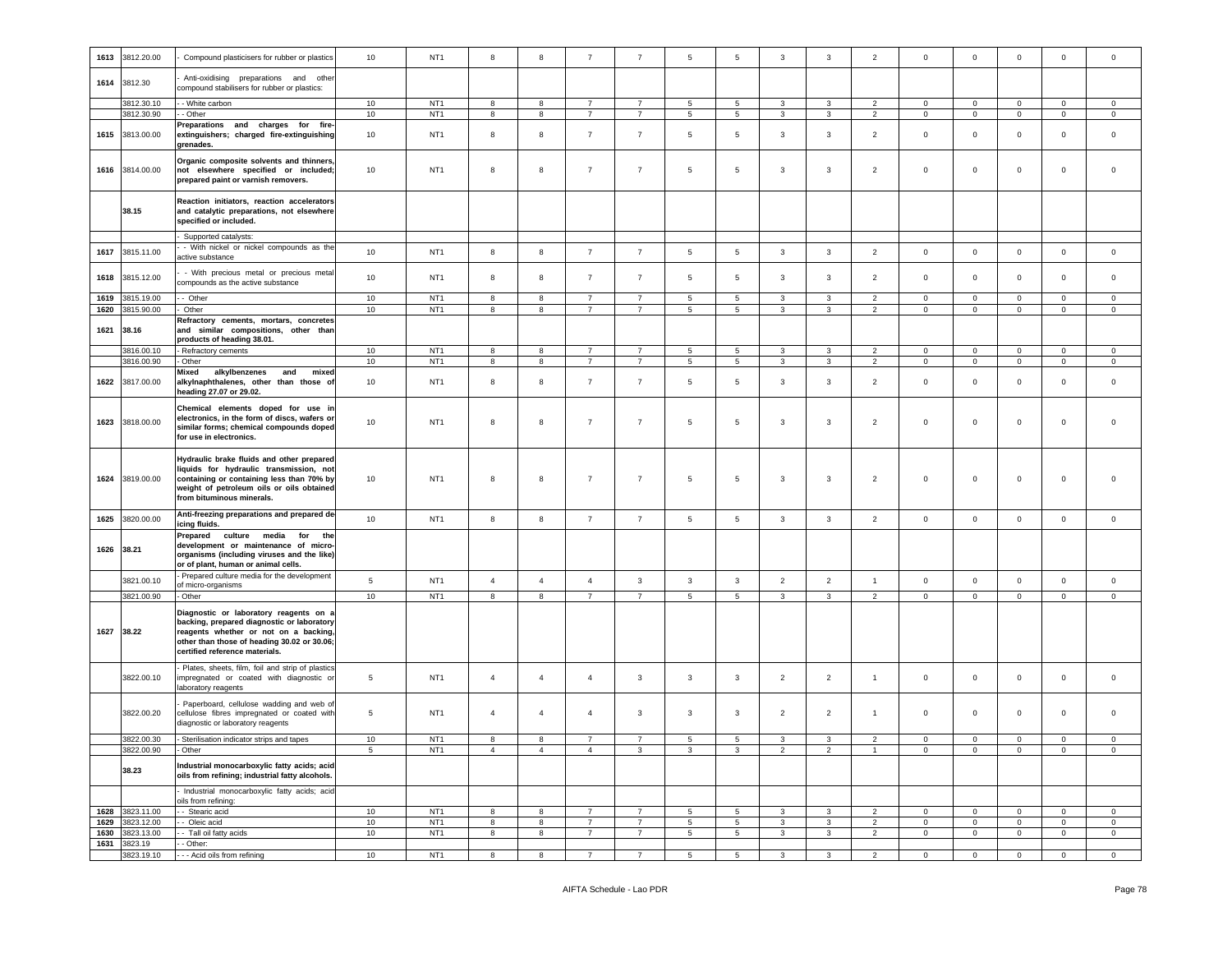|      | 3823.19.90               | - - Other                                                                                                                                                                                                                               | 10          | NT <sub>1</sub>                    |                     | 8                   |                                  |                | 5                             | 5                            | 3                              |                                         |                                  | $\Omega$                      | $\Omega$                      | $\Omega$                      | $\Omega$                      | $\Omega$            |
|------|--------------------------|-----------------------------------------------------------------------------------------------------------------------------------------------------------------------------------------------------------------------------------------|-------------|------------------------------------|---------------------|---------------------|----------------------------------|----------------|-------------------------------|------------------------------|--------------------------------|-----------------------------------------|----------------------------------|-------------------------------|-------------------------------|-------------------------------|-------------------------------|---------------------|
| 1632 | 3823.70                  |                                                                                                                                                                                                                                         |             |                                    |                     |                     |                                  |                |                               |                              |                                |                                         |                                  |                               |                               |                               |                               |                     |
|      |                          | Industrial fatty alcohols:                                                                                                                                                                                                              | 10          | NT <sub>1</sub>                    |                     |                     | $\overline{7}$                   | $\overline{7}$ |                               | $\overline{5}$               | $\overline{3}$                 | 3                                       | 2                                | $\overline{0}$                |                               | $\overline{0}$                |                               | $\circ$             |
|      | 3823.70.10               | - - In the form of wax                                                                                                                                                                                                                  |             |                                    | 8                   | $\boldsymbol{8}$    |                                  |                | $5\phantom{.0}$               |                              |                                |                                         |                                  |                               | $\mathbf 0$                   |                               | $\overline{0}$                |                     |
|      | 3823.70.90               | - Other                                                                                                                                                                                                                                 | 10          | NT <sub>1</sub>                    | 8                   | $\boldsymbol{8}$    | $\overline{7}$                   | $\overline{7}$ | $5\overline{5}$               | 5                            | $\mathbf{3}$                   | 3                                       | $\overline{2}$                   | $\overline{0}$                | $\mathbf 0$                   | $\mathsf 0$                   | $\mathbf{0}$                  | $\overline{0}$      |
|      | 38.24                    | Prepared binders for foundry moulds or<br>cores; chemical products and preparations<br>of the chemical or allied industries<br>(including those consisting of mixtures of<br>natural products), not elsewhere specified<br>or included. |             |                                    |                     |                     |                                  |                |                               |                              |                                |                                         |                                  |                               |                               |                               |                               |                     |
| 1633 | 3824.10.00               | Prepared binders for foundry moulds or<br>ores                                                                                                                                                                                          | $\sqrt{5}$  | NT <sub>1</sub>                    | $\overline{4}$      | $\overline{4}$      | $\overline{4}$                   | $\mathbf{3}$   | $\mathbf{3}$                  | $\mathbf{3}$                 | $\overline{2}$                 | $\overline{2}$                          | $\mathbf{1}$                     | $\,0\,$                       | $\mathbf 0$                   | $\mathbf 0$                   | $\mathbf 0$                   | $\mathsf{O}\xspace$ |
| 1634 | 3824.30.00               | Non-agglomerated metal carbides mixed<br>ogether or with metallic binders                                                                                                                                                               | 10          | NT <sub>1</sub>                    | 8                   | 8                   | $\overline{7}$                   | $\overline{7}$ | $\sqrt{5}$                    | $5\phantom{.0}$              | 3                              | $\mathbf{3}$                            | $\overline{2}$                   | $\mathsf 0$                   | $\mathbf 0$                   | $\mathsf 0$                   | $\mathsf 0$                   | $\mathsf 0$         |
| 1635 | 3824.40.00               | Prepared additives for cements, mortars or<br>concretes                                                                                                                                                                                 | 10          | NT <sub>1</sub>                    | 8                   | 8                   | $\overline{7}$                   | $\overline{7}$ | $\,$ 5 $\,$                   | $\sqrt{5}$                   | $\mathbf{3}$                   | $_{\rm 3}$                              | $\overline{2}$                   | $\mathsf 0$                   | $\mathsf 0$                   | $\mathsf 0$                   | $\mathsf 0$                   | $\mathsf{O}\xspace$ |
| 1636 | 3824.50.00               | Non-refractory mortars and concretes                                                                                                                                                                                                    | $\,$ 5 $\,$ | NT <sub>1</sub>                    | $\overline{4}$      | $\overline{4}$      | $\overline{4}$                   | $\mathbf{3}$   | $\overline{\mathbf{3}}$       | $\overline{3}$               | $\overline{2}$                 | 2                                       | $\overline{1}$                   | $\mathbf 0$                   | $\overline{0}$                | $\mathsf 0$                   | $\mathbf 0$                   | $\mathbf 0$         |
| 1637 | 3824.60.00               | Sorbitol other than that of subheading<br>2905.44                                                                                                                                                                                       | 10          | NT <sub>1</sub>                    | 8                   | $\bf8$              | $\overline{7}$                   | $\overline{7}$ | $\,$ 5 $\,$                   | $\,$ 5 $\,$                  | $\mathbf{3}$                   | $\mathbf{3}$                            | $\overline{2}$                   | $\mathsf 0$                   | $\mathbf 0$                   | $\mathbf 0$                   | $\mathbf 0$                   | $\mathsf{O}\xspace$ |
|      |                          | Mixtures containing halogenated derivatives<br>of methane, ethane or propane:                                                                                                                                                           |             |                                    |                     |                     |                                  |                |                               |                              |                                |                                         |                                  |                               |                               |                               |                               |                     |
| 1638 | 3824.71.00               | - Containing chlorofluorocarbons (CFCs),<br>whether<br>or<br>not<br>containing<br>(HCFCs)<br>hydrochlorofluorocarbons<br>(PFCs)<br>berfluorocarbons<br>ydrofluorocarbons (HFCs)                                                         | 10          | NT <sub>1</sub>                    | 8                   | 8                   | $\overline{7}$                   | $\overline{7}$ | $\,$ 5 $\,$                   | $\sqrt{5}$                   | 3                              | 3                                       | $\overline{2}$                   | $\,0\,$                       | $\mathbf{0}$                  | $\mathbf 0$                   | $\mathsf 0$                   | $\mathsf 0$         |
| 1639 | 3824.72.00               | - Containing bromochlorodifluoromethane,<br>bromotrifluoromethane or<br>dibromotetrafluoroethanes                                                                                                                                       | 10          | NT <sub>1</sub>                    | 8                   | 8                   | $\overline{7}$                   | $\overline{7}$ | 5                             | 5                            | 3                              | 3                                       | $\overline{2}$                   | $\mathbf 0$                   | $\mathsf 0$                   | $\mathbf 0$                   | 0                             | $\mathsf 0$         |
| 1640 | 3824.73.00               | - Containing hydrobromofluorocarbons<br>HBFCs)                                                                                                                                                                                          | 10          | NT <sub>1</sub>                    | 8                   | 8                   | $\overline{7}$                   | $\overline{7}$ | $\,$ 5 $\,$                   | 5                            | $\mathbf{3}$                   | 3                                       | $\overline{2}$                   | $\mathsf 0$                   | $\mathbf 0$                   | $\mathsf 0$                   | $\mathsf 0$                   | $\mathsf 0$         |
| 1641 | 3824.74.00               | - Containing hydrochlorofluorocarbons<br>HCFCs),<br>whether or not<br>containing<br>perfluorocarbons<br>(PFCs)<br>nydrofluorocarbons (HFCs), but not containing<br>chlorofluorocarbons (CFCs)                                           | 10          | NT <sub>1</sub>                    | 8                   | 8                   | $\overline{7}$                   | $\overline{7}$ | 5                             | 5                            | 3                              | 3                                       | 2                                | $\,0\,$                       | $^{\circ}$                    | $\mathbf 0$                   | $\mathbf 0$                   | $\Omega$            |
| 1642 | 8824.75.00               | - Containing carbon tetrachloride                                                                                                                                                                                                       | 10          | NT <sub>1</sub>                    | 8                   | 8                   | $\overline{7}$                   | $\overline{7}$ | 5                             | 5                            | 3                              | $\mathbf{3}$                            | $\overline{2}$                   | $\circ$                       | $\mathsf 0$                   | $\mathsf 0$                   | $\mathsf 0$                   | $\mathsf 0$         |
| 1643 | 3824.76.00               | - Containing 1,1,1-trichloroethane (methyl<br>hloroform)                                                                                                                                                                                | 10          | NT <sub>1</sub>                    | 8                   | 8                   | $\overline{7}$                   | $\overline{7}$ | $\,$ 5 $\,$                   | $\sqrt{5}$                   | $\mathbf{3}$                   | $_{\rm 3}$                              | $\overline{2}$                   | $\,0\,$                       | $\mathbf 0$                   | $\mathbf 0$                   | $\mathsf 0$                   | $\mathsf{O}\xspace$ |
| 1644 | 3824.77.00               | - Containing bromomethane (methyl<br>oromide) or bromochloromethane                                                                                                                                                                     | 10          | NT <sub>1</sub>                    | 8                   | 8                   | $\overline{7}$                   | $\overline{7}$ | $\,$ 5 $\,$                   | $\sqrt{5}$                   | $\mathbf{3}$                   | $\mathbf{3}$                            | $\overline{2}$                   | $\,0\,$                       | $\mathbf 0$                   | $\mathbf 0$                   | $\mathbf 0$                   | 0                   |
| 1645 | 3824.78.00               | - Containing perfluorocarbons (PFCs) or<br>nydrofluorocarbons (HFCs), but not containing<br>chlorofluorocarbons (CFCs) or                                                                                                               | 10          |                                    |                     |                     |                                  |                |                               |                              |                                |                                         |                                  |                               |                               |                               |                               |                     |
|      |                          | nydrochlorofluorocarbons (HCFCs)                                                                                                                                                                                                        |             | NT <sub>1</sub>                    | 8                   | 8                   | $\overline{7}$                   | $\overline{7}$ | 5                             | 5                            | 3                              | 3                                       | $\overline{2}$                   | $\mathbf 0$                   | $\mathbf 0$                   | $\mathsf 0$                   | $\mathbf{0}$                  | $\Omega$            |
|      | 1646 3824.79.00          | - Other                                                                                                                                                                                                                                 | 10          | NT <sub>1</sub>                    | 8                   | 8                   | $\overline{7}$                   | $\overline{7}$ | 5                             | 5                            | 3                              | 3                                       | $\mathcal{P}$                    | $\mathbf 0$                   | $\circ$                       | $\mathsf 0$                   | $\mathsf 0$                   | $\Omega$            |
|      |                          | Mixtures and preparations containing<br>oxirane (ethylene oxide), polybrominated<br>biphenyls (PBBs), polychlorinated biphenyls<br>PCBs), polychlorinated terphenyls (PCTs) or<br>tris(2,3-dibromopropyl) phosphate:                    |             |                                    |                     |                     |                                  |                |                               |                              |                                |                                         |                                  |                               |                               |                               |                               |                     |
|      | 1647 3824.81.00          | - - Containing oxirane (ethylene oxide)                                                                                                                                                                                                 | 10          | NT <sub>1</sub>                    | 8                   | 8                   | $\overline{7}$                   | $\overline{7}$ | 5                             | 5                            | 3                              | 3                                       | $\overline{2}$                   | $\mathbf 0$                   | $\mathbf 0$                   | $\mathbf 0$                   | $\mathbf 0$                   | $\mathbf 0$         |
| 1648 | 3824.82.00               | Containing polychlorinated biphenyls<br>PCBs), polychlorinated terphenyls (PCTs) or<br>polybrominated biphenyls (PBBs)                                                                                                                  | 10          | NT <sub>1</sub>                    | 8                   | 8                   | $\overline{7}$                   | $\overline{7}$ | 5                             | 5                            | 3                              | 3                                       | $\overline{2}$                   | $\mathbf 0$                   | $\mathsf 0$                   | $\mathbf 0$                   | 0                             | $\mathsf 0$         |
| 1649 | 3824.83.00               | Containing<br>tris(2,3-dibromopropyl)<br>phosphate                                                                                                                                                                                      | 10          | NT <sub>1</sub>                    | 8                   | 8                   | $\overline{7}$                   | $\overline{7}$ | 5                             | $5\phantom{.0}$              | $\mathbf{3}$                   | $\mathbf{3}$                            | $\overline{2}$                   | $\mathsf 0$                   | $\mathbf 0$                   | $\mathsf 0$                   | $\mathbf 0$                   | $\mathsf 0$         |
| 1650 | 3824.90                  | Other:                                                                                                                                                                                                                                  |             |                                    |                     |                     |                                  |                |                               |                              |                                |                                         |                                  |                               |                               |                               |                               |                     |
|      | 3824.90.10               | - Ink removers, stencil correctors and other<br>correcting fluids, put up in packings for retail<br>sale                                                                                                                                | 10          | NT <sub>1</sub>                    | 8                   | 8                   | $\overline{7}$                   | $\overline{7}$ | 5                             | 5                            | 3                              | 3                                       | $\overline{2}$                   | $\mathbf 0$                   | $\mathbf 0$                   | $\mathbf 0$                   | 0                             | $\mathbf 0$         |
|      | 3824.90.20               | - Mixtures of chemicals, of a kind used in the<br>manufacture of foodstuff                                                                                                                                                              | 10          | NT <sub>1</sub>                    | 8                   | 8                   | $\overline{7}$                   | $\overline{7}$ | $5\phantom{.0}$               | $\,$ 5 $\,$                  | $\mathbf{3}$                   | $\mathbf{3}$                            | $\overline{2}$                   | $\mathbf 0$                   | $\mathbf 0$                   | $\mathbf 0$                   | $\mathbf 0$                   | $\mathsf{O}\xspace$ |
|      | 3824.90.30               | - Copying pastes with a basis of gelatine,<br>whether presented in bulk or ready for use (for<br>example, on a paper or textile backing)                                                                                                | 10          | NT <sub>1</sub>                    | 8                   | 8                   | $\overline{7}$                   | $\overline{7}$ | 5                             | $\sqrt{5}$                   | $\mathbf{3}$                   | $_{\rm 3}$                              | $\overline{2}$                   | $\,0\,$                       | $\mathbf 0$                   | $\mathbf 0$                   | $\mathsf 0$                   | $\mathsf 0$         |
|      | 3824.90.40               | - - Composite inorganic solvents                                                                                                                                                                                                        | 10          | NT <sub>1</sub>                    | 8                   | 8                   | $\overline{7}$                   | $\overline{7}$ | 5                             | 5                            | 3                              | 3                                       | $\mathcal{P}$                    | $\mathbf 0$                   | $\mathbf 0$                   | $\mathbf 0$                   | $\mathbf 0$                   | $\circ$             |
|      | 3824.90.50               | - Acetone oil                                                                                                                                                                                                                           | $10$        | NT <sub>1</sub>                    | 8                   | 8                   | $\overline{7}$                   | $\overline{7}$ | 5                             | 5                            | 3                              | 3                                       | $\overline{2}$                   | $\mathsf 0$                   | $\mathbf 0$                   | $\mathbf 0$                   | $\mathbf 0$                   | $\mathsf 0$         |
|      | 3824.90.60<br>3824.90.90 | - Preparations or mixtures containing<br>monosodium glutamate                                                                                                                                                                           | 10<br>10    | NT <sub>1</sub><br>NT <sub>1</sub> | 8<br>$\overline{8}$ | 8<br>$\overline{8}$ | $\overline{7}$<br>$\overline{7}$ | $\overline{7}$ | $\,$ 5 $\,$<br>$\overline{5}$ | $\sqrt{5}$<br>$\overline{5}$ | $\mathbf{3}$<br>$\overline{3}$ | $\mathbf{3}$<br>$\overline{\mathbf{3}}$ | $\overline{2}$<br>$\overline{2}$ | $\mathsf 0$<br>$\overline{0}$ | $\mathbf 0$<br>$\overline{0}$ | $\mathbf 0$<br>$\overline{0}$ | $\mathsf 0$<br>$\overline{0}$ | $\mathsf 0$         |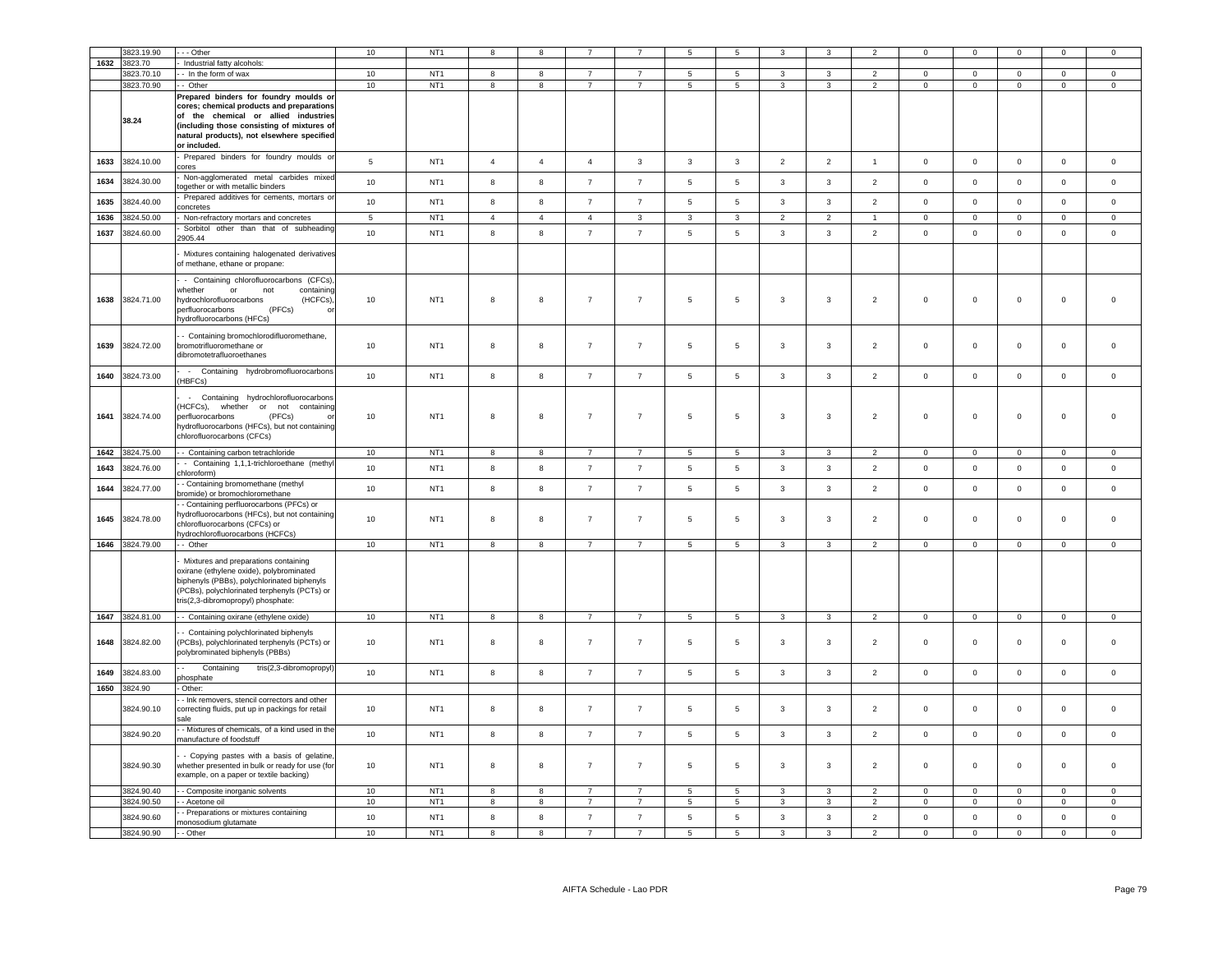|      | 38.25                    | Residual products of the chemical or allied<br>industries, not elsewhere specified or<br>included; municipal waste; sewage sludge;<br>other wastes specified in Note 6 to this<br>Chapter. |                  |                                    |                                  |                                  |                                  |                |                   |                   |                                  |                                  |                                  |                            |                             |                            |                  |                            |
|------|--------------------------|--------------------------------------------------------------------------------------------------------------------------------------------------------------------------------------------|------------------|------------------------------------|----------------------------------|----------------------------------|----------------------------------|----------------|-------------------|-------------------|----------------------------------|----------------------------------|----------------------------------|----------------------------|-----------------------------|----------------------------|------------------|----------------------------|
| 1651 | 3825.10.00               | Municipal waste                                                                                                                                                                            | 10               | NT <sub>1</sub>                    | 8                                | 8                                | $\overline{7}$                   | $\overline{7}$ | 5                 | $\sqrt{5}$        | 3                                | 3                                | $\overline{2}$                   | $\mathbf 0$                | $\mathsf 0$                 | $\mathbf 0$                | $\mathsf 0$      | $\mathsf 0$                |
| 1652 | 3825.20.00               | Sewage sludge                                                                                                                                                                              | 10               | NT <sub>1</sub>                    | 8                                | 8                                | $\overline{7}$                   | $\overline{7}$ | $5\phantom{.0}$   | 5                 | 3                                | 3                                | $\overline{2}$                   | $\mathbf 0$                | $\mathbf 0$                 | $\mathsf 0$                | $\mathbf 0$      | $\mathbf 0$                |
| 1653 | 3825.30.00               | Clinical waste                                                                                                                                                                             | 10               | NT <sub>1</sub>                    | 8                                | 8                                | $\overline{7}$                   | $\overline{7}$ | 5                 | 5                 | 3                                | 3                                | $\overline{2}$                   | $\mathbf 0$                | $\mathbf{0}$                | $\mathbf 0$                | $\mathbf{0}$     | $\circ$                    |
| 1654 | 3825.41.00               | Waste organic solvents:                                                                                                                                                                    | 10               | NT <sub>1</sub>                    | 8                                | 8                                | $\overline{7}$                   | $\overline{7}$ | 5                 | 5                 | 3                                | 3                                | $\overline{\phantom{a}}$         | $\Omega$                   | $\mathbf 0$                 | $\mathbf 0$                | $\circ$          | $\mathbf 0$                |
| 1655 | 3825.49.00               | - Halogenated<br>- Other                                                                                                                                                                   | $10$             | NT <sub>1</sub>                    | 8                                | 8                                | $\overline{7}$                   | 7              | 5                 | 5                 | 3                                | 3                                | 2                                | 0                          | $\mathbf 0$                 | $\mathbf 0$                | $\mathbf 0$      | 0                          |
|      |                          |                                                                                                                                                                                            |                  |                                    |                                  |                                  |                                  |                |                   |                   |                                  |                                  |                                  |                            |                             |                            |                  |                            |
| 1656 | 3825.50.00               | Wastes of metal pickling liquors, hydraulic<br>uids, brake fluids and anti-freeze fluids                                                                                                   | 10               | NT <sub>1</sub>                    | 8                                | 8                                | $\overline{7}$                   | $\overline{7}$ | 5                 | $\sqrt{5}$        | 3                                | 3                                | $\overline{2}$                   | $\mathbf 0$                | $\mathsf 0$                 | $\mathbf 0$                | 0                | 0                          |
|      |                          | Other wastes from chemical or allied<br>ndustries:                                                                                                                                         |                  |                                    |                                  |                                  |                                  |                |                   |                   |                                  |                                  |                                  |                            |                             |                            |                  |                            |
| 1657 | 3825.61.00               | - Mainly containing organic constituents                                                                                                                                                   | 10               | NT <sub>1</sub>                    | 8                                | 8                                | $\overline{7}$                   | $\overline{7}$ | 5                 | 5                 | 3                                | 3                                | $\overline{2}$                   | $\mathbf 0$                | $\mathbf 0$                 | $\mathbf 0$                | $\mathbf 0$      | $\mathbf 0$                |
| 1658 | 3825.69.00               | - Other                                                                                                                                                                                    | 10               | NT <sub>1</sub>                    | 8                                | 8                                | $\overline{7}$                   | $\overline{7}$ | 5                 | 5                 | 3                                | 3                                | $\overline{2}$                   | $\mathbf 0$                | $\mathbf 0$                 | $\mathbf 0$                | 0                | $\mathbf 0$                |
| 1659 | 3825.90.00               | Other                                                                                                                                                                                      | 10               | NT <sub>1</sub>                    | 8                                | 8                                | 7                                | 7              | 5                 | 5                 | 3                                | 3                                | $\overline{2}$                   | $\mathbf 0$                | $\mathbf 0$                 | $\mathbf 0$                | 0                | $\circ$                    |
|      | 39.01                    | Polymers of ethylene, in primary forms.                                                                                                                                                    |                  |                                    |                                  |                                  |                                  |                |                   |                   |                                  |                                  |                                  |                            |                             |                            |                  |                            |
| 1660 | 3901.10                  | Polyethylene having a specific gravity of less<br>han 0.94:                                                                                                                                |                  |                                    |                                  |                                  |                                  |                |                   |                   |                                  |                                  |                                  |                            |                             |                            |                  |                            |
|      | 3901.10.30               | - In the form of liquids or pastes                                                                                                                                                         | 5                | NT <sub>1</sub>                    | $\overline{4}$                   | $\overline{4}$                   | $\overline{4}$                   | 3              | 3                 | 3                 | $\overline{2}$                   | $\overline{2}$                   | $\overline{1}$                   | $\mathbf 0$                | $\mathbf{0}$                | $\mathbf 0$                | $\mathbf{0}$     | $\circ$                    |
| 1661 | 3901.10.90<br>3901.20.00 | - Other<br>Polyethylene having a specific gravity of                                                                                                                                       | 5<br>5           | NT <sub>1</sub><br>NT <sub>1</sub> | $\overline{4}$<br>$\overline{4}$ | $\overline{4}$<br>$\overline{4}$ | $\overline{4}$<br>$\overline{4}$ | 3<br>3         | $\mathbf{3}$<br>3 | 3<br>$\mathbf{3}$ | $\overline{2}$<br>$\overline{2}$ | $\overline{2}$<br>$\overline{2}$ | $\mathbf{1}$<br>$\mathbf{1}$     | $\mathbf 0$<br>$\mathsf 0$ | $\mathbf 0$<br>$\mathbf 0$  | $\mathbf 0$<br>$\mathbf 0$ | $\mathbf 0$<br>0 | $\mathbf 0$<br>$\mathbf 0$ |
|      |                          | .94 or more                                                                                                                                                                                |                  |                                    |                                  |                                  |                                  |                |                   |                   |                                  |                                  |                                  |                            |                             |                            |                  |                            |
| 1662 | 3901.30                  | Ethylene-vinyl acetate copolymers:                                                                                                                                                         |                  |                                    |                                  |                                  |                                  |                |                   |                   |                                  |                                  |                                  |                            |                             |                            |                  |                            |
|      | 3901.30.30               | - In the form of liquids or pastes                                                                                                                                                         | 5                | NT <sub>1</sub>                    | $\overline{4}$                   | $\overline{4}$                   | $\overline{4}$                   | 3              | 3                 | 3                 | $\overline{2}$                   | $\overline{2}$                   | $\overline{1}$                   | $\mathbf 0$                | $\mathbf 0$                 | $\mathbf 0$                | $\mathbf 0$      | $\mathbf 0$                |
| 1663 | 3901.30.90<br>3901.90    | - Other<br>Other:                                                                                                                                                                          | 5                | NT <sub>1</sub>                    | $\overline{4}$                   | $\overline{4}$                   | $\overline{4}$                   | 3              | 3                 | 3                 | $\overline{2}$                   | $\overline{2}$                   | $\overline{1}$                   | $\mathbf 0$                | $\mathbf 0$                 | $\mathbf 0$                | $\mathbf 0$      | $\mathbf 0$                |
|      | 3901.90.30               | - In the form of liquids or pastes                                                                                                                                                         | $5^{\circ}$      | NT <sub>1</sub>                    | $\overline{4}$                   | $\overline{4}$                   | $\overline{4}$                   | 3              | $\mathbf{3}$      | 3                 | 2                                | $\overline{2}$                   | $\mathbf{1}$                     | $\mathbf 0$                | $\mathbf 0$                 | $\circ$                    | $\circ$          | $\circ$                    |
|      | 3901.90.90               | - Other                                                                                                                                                                                    | $\,$ 5 $\,$      | NT <sub>1</sub>                    | $\overline{4}$                   | $\overline{4}$                   | 4                                | 3              | 3                 | 3                 | 2                                | 2                                | $\overline{1}$                   | 0                          | $\mathbf 0$                 | $\mathbf 0$                | 0                | 0                          |
|      |                          | Polymers of propylene or of other olefins,                                                                                                                                                 |                  |                                    |                                  |                                  |                                  |                |                   |                   |                                  |                                  |                                  |                            |                             |                            |                  |                            |
|      | 39.02                    | n primary forms.                                                                                                                                                                           |                  |                                    |                                  |                                  |                                  |                |                   |                   |                                  |                                  |                                  |                            |                             |                            |                  |                            |
| 1664 | 3902.10                  | Polypropylene:                                                                                                                                                                             |                  |                                    |                                  |                                  |                                  |                |                   |                   |                                  |                                  |                                  |                            |                             |                            |                  |                            |
|      | 3902.10.10               | - Powder                                                                                                                                                                                   | 5                | NT <sub>1</sub>                    | $\overline{4}$                   | $\overline{4}$                   | $\overline{4}$                   | 3              | 3                 | 3                 | $\overline{2}$                   | $\overline{2}$                   |                                  | $\mathbf 0$                | 0                           | $\mathbf 0$                | $\mathbf 0$      | $\mathbf 0$                |
|      | 3902.10.20               | - Granules                                                                                                                                                                                 | $5\phantom{.0}$  | NT <sub>1</sub>                    | $\overline{4}$                   | $\overline{4}$                   | $\overline{4}$                   | $\mathbf{3}$   | $\mathbf{3}$      | $\mathbf{3}$      | $\overline{2}$                   | $\overline{2}$                   | $\overline{1}$                   | $\mathbf 0$                | $\mathsf 0$                 | $\mathbf 0$                | $\circ$          | $\circ$                    |
|      | 3902.10.90               | Other                                                                                                                                                                                      | 5                | NT <sub>1</sub>                    | $\overline{4}$                   | $\overline{4}$                   | $\overline{4}$                   | 3              | $\mathbf{3}$      | 3                 | $\overline{2}$                   | $\overline{2}$                   | $\mathbf{1}$                     | $\mathbf 0$                | $\mathbf{0}$                | $\mathbf 0$                | $\mathbf{0}$     | $\circ$                    |
| 1665 | 3902.20                  | Polyisobutylene:                                                                                                                                                                           |                  |                                    |                                  |                                  |                                  |                |                   |                   |                                  |                                  |                                  |                            |                             |                            |                  |                            |
|      | 3902.20.30               | - In the form of liquids or pastes                                                                                                                                                         | 5                | NT <sub>1</sub>                    | $\overline{4}$                   | $\overline{4}$                   | 4                                | 3              | 3                 | 3                 | $\overline{2}$                   | $\overline{2}$                   | $\mathbf{1}$                     | $\mathbf 0$                | $\mathbf 0$                 | $\mathbf 0$                | $\mathbf 0$      | $\mathbf 0$                |
|      | 3902.20.90               | - Other                                                                                                                                                                                    | $5^{\circ}$      | NT <sub>1</sub>                    | $\overline{4}$                   | $\overline{4}$                   | $\overline{4}$                   | 3              | $\mathbf{3}$      | 3                 | $\overline{2}$                   | $\overline{2}$                   | $\mathbf{1}$                     | $\mathbf 0$                | $\mathbf{0}$                | $\mathbf 0$                | $\mathbf 0$      | $\mathbf 0$                |
| 1666 | 3902.30                  | Propylene copolymers:                                                                                                                                                                      |                  |                                    |                                  |                                  |                                  |                |                   |                   |                                  |                                  |                                  |                            |                             |                            |                  |                            |
|      | 3902.30.30               | - In the form of liquids or pastes                                                                                                                                                         | 5                | NT <sub>1</sub>                    | $\overline{4}$                   | $\overline{4}$                   | 4                                | 3              | 3                 | 3                 | $\overline{c}$                   | $\overline{2}$                   | -1.                              | $\mathbf 0$                | $\mathsf 0$                 | $\mathbf 0$                | 0                | $\mathbf 0$                |
|      | 3902.30.90               | - Other                                                                                                                                                                                    | $5^{\circ}$      | NT <sub>1</sub>                    | $\overline{4}$                   | $\overline{4}$                   | $\overline{4}$                   | 3              | 3                 | 3                 | $\overline{2}$                   | $\overline{2}$                   | $\overline{1}$                   | $\mathbf 0$                | $\mathbf{O}$                | $\mathbf 0$                | $\circ$          | $\circ$                    |
| 1667 | 3902.90                  | Other:                                                                                                                                                                                     |                  | NT <sub>1</sub>                    |                                  | $\overline{4}$                   | $\overline{4}$                   |                | 3                 | $\mathbf{3}$      |                                  |                                  |                                  |                            |                             |                            | $\mathbf{0}$     | $\mathbf 0$                |
|      | 3902.90.30<br>3902.90.90 | - In the form of liquids or pastes<br>Other                                                                                                                                                | 5<br>$5^{\circ}$ | NT <sub>1</sub>                    | $\overline{4}$<br>$\overline{4}$ | $\overline{4}$                   | $\overline{4}$                   | 3<br>3         | 3                 | 3                 | $\overline{2}$<br>$\overline{2}$ | $\overline{2}$<br>$\overline{2}$ | $\overline{1}$<br>$\overline{1}$ | $\mathbf 0$<br>$\mathbf 0$ | $\mathbf 0$<br>$\mathbf{O}$ | $\mathbf 0$<br>$\mathbf 0$ | $\mathbf 0$      | $\mathbf 0$                |
|      | 39.03                    | Polymers of styrene, in primary forms.                                                                                                                                                     |                  |                                    |                                  |                                  |                                  |                |                   |                   |                                  |                                  |                                  |                            |                             |                            |                  |                            |
|      |                          | Polystyrene:                                                                                                                                                                               |                  |                                    |                                  |                                  |                                  |                |                   |                   |                                  |                                  |                                  |                            |                             |                            |                  |                            |
| 1668 | 3903.11.00               | - Expansible                                                                                                                                                                               | 5                | NT <sub>1</sub>                    | $\overline{4}$                   | $\overline{4}$                   | $\overline{4}$                   | 3              | 3                 | 3                 | $\overline{2}$                   | $\overline{2}$                   | $\overline{1}$                   | $\mathbf 0$                | $\mathbf 0$                 | $\mathbf 0$                | $\mathbf 0$      | 0                          |
| 1669 | 3903.19.00               | Other                                                                                                                                                                                      | 5                | NT <sub>1</sub>                    | $\overline{4}$                   | $\overline{4}$                   | $\overline{4}$                   | $\mathbf{3}$   | $\mathbf{3}$      | $\mathbf{3}$      | $\overline{2}$                   | $\overline{2}$                   | $\blacktriangleleft$             | $\mathbf 0$                | $\circ$                     | $\mathsf 0$                | $\mathbf 0$      | $\mathbf 0$                |
| 1670 | 3903.20                  | Styrene-acrylonitrile (SAN) copolymers:                                                                                                                                                    |                  |                                    |                                  |                                  |                                  |                |                   |                   |                                  |                                  |                                  |                            |                             |                            |                  |                            |
|      | 3903.20.30               | - In dispersion                                                                                                                                                                            | 5                | NT <sub>1</sub>                    | $\overline{4}$                   | $\overline{4}$                   | $\overline{4}$                   | 3              | 3                 | 3                 | $\overline{2}$                   | $\overline{2}$                   | $\mathbf{1}$                     | $\mathbf 0$                | 0                           | $\mathbf 0$                | $\mathbf 0$      | 0                          |
|      | 3903.20.90               | Other                                                                                                                                                                                      | $\,$ 5 $\,$      | NT <sub>1</sub>                    | $\overline{4}$                   | $\overline{4}$                   | $\overline{4}$                   | $\mathbf{3}$   | $\mathbf{3}$      | $\mathbf{3}$      | $\overline{2}$                   | $\overline{2}$                   | $\mathbf{1}$                     | $\mathbf 0$                | $\mathbf 0$                 | $\mathbf 0$                | $\mathsf 0$      | $\mathbf 0$                |
| 1671 | 3903.30                  | Acrylonitrile-butadiene-styrene<br>(ABS)<br>copolymers:                                                                                                                                    |                  |                                    |                                  |                                  |                                  |                |                   |                   |                                  |                                  |                                  |                            |                             |                            |                  |                            |
|      | 3903.30.30               | - In dispersion                                                                                                                                                                            | 5                | NT <sub>1</sub>                    | $\overline{4}$                   | $\overline{4}$                   | $\overline{4}$                   | 3              | 3                 | 3                 | $\overline{2}$                   | $\overline{2}$                   | $\overline{1}$                   | $\mathbf 0$                | $\mathbf 0$                 | $\mathbf 0$                | $\overline{0}$   | $\circ$                    |
|      | 3903.30.90               | - Other                                                                                                                                                                                    | $5\phantom{.0}$  | NT <sub>1</sub>                    | $\overline{4}$                   | $\overline{4}$                   | $\overline{4}$                   | 3              | $\mathbf{3}$      | $\mathbf{3}$      | $\overline{2}$                   | $\overline{2}$                   | $\mathbf{1}$                     | $\mathbf{0}$               | $\mathbf 0$                 | $\mathsf 0$                | $\mathbf 0$      | $\circ$                    |
| 1672 | 3903.90                  | Other:                                                                                                                                                                                     |                  |                                    |                                  |                                  |                                  |                |                   |                   |                                  |                                  |                                  |                            |                             |                            |                  |                            |
|      | 3903.90.30               | - In dispersion                                                                                                                                                                            | 5                | NT <sub>1</sub>                    | $\overline{4}$                   | $\overline{4}$                   | 4                                | 3              | 3                 | 3                 | 2                                | $\overline{2}$                   |                                  | 0                          | 0                           | 0                          | 0                | 0                          |
|      | 3903.90.90               | Other                                                                                                                                                                                      | $5^{\circ}$      | NT <sub>1</sub>                    | $\overline{4}$                   | $\overline{4}$                   | $\overline{4}$                   | 3              | 3                 | 3                 | $\overline{2}$                   | $\overline{2}$                   | $\mathbf{1}$                     | $\mathbf 0$                | $\mathsf 0$                 | $\mathbf 0$                | $\mathbf 0$      | $\mathbf 0$                |
|      | 39.04                    | Polymers of vinyl chloride or of other<br>halogenated olefins, in primary forms.                                                                                                           |                  |                                    |                                  |                                  |                                  |                |                   |                   |                                  |                                  |                                  |                            |                             |                            |                  |                            |
| 1673 | 3904.10                  | Poly(vinyl chloride), not mixed with any other<br>substances:                                                                                                                              |                  |                                    |                                  |                                  |                                  |                |                   |                   |                                  |                                  |                                  |                            |                             |                            |                  |                            |
|      | 3904.10.10               | Homopolymers, suspension type                                                                                                                                                              | $5\phantom{.0}$  | NT <sub>1</sub>                    | $\overline{4}$                   | $\overline{4}$                   | $\overline{4}$                   | $\mathbf{3}$   | $\mathbf{3}$      | $\mathbf{3}$      | $\overline{2}$                   | $\overline{2}$                   | $\mathbf{1}$                     | $\mathbf{0}$               | $\circ$                     | $\mathsf 0$                | $\mathbf{0}$     | $\circ$                    |
|      | 3904.10.90               | - Other                                                                                                                                                                                    | $5^{\circ}$      | NT <sub>1</sub>                    | $\overline{4}$                   | $\overline{4}$                   | $\overline{4}$                   | 3              | 3                 | 3                 | $\overline{2}$                   | $\overline{2}$                   | $\mathbf{1}$                     | $\mathbf{0}$               | $\mathbf{0}$                | $\mathbf 0$                | $\mathbf{0}$     | $\circ$                    |
|      |                          | Other poly(vinyl chloride):                                                                                                                                                                |                  |                                    |                                  |                                  |                                  |                |                   |                   |                                  |                                  |                                  |                            |                             |                            |                  |                            |
| 1674 | 3904.21.00               | - Non-plasticised                                                                                                                                                                          | 5                | NT <sub>1</sub>                    | $\overline{4}$                   | $\overline{4}$                   | $\overline{4}$                   | 3              | $\mathbf{3}$      | $\mathbf{3}$      | $\overline{2}$                   | $\overline{2}$                   | $\mathbf{1}$                     | $\mathbf{0}$               | $\mathbf{0}$                | $\mathbf 0$                | $\mathbf{0}$     | $\circ$                    |
| 1675 | 3904.22.00               | - Plasticised                                                                                                                                                                              | $5\phantom{.0}$  | NT <sub>1</sub>                    | $\overline{4}$                   | $\overline{4}$                   | $\overline{4}$                   | 3              | 3                 | 3                 | $\overline{2}$                   | $\overline{2}$                   | $\mathbf{1}$                     | $\mathbf 0$                | $\mathbf{O}$                | $\mathbf 0$                | $\mathbf 0$      | $\circ$                    |
| 1676 | 3904.30.00               | Vinyl chloride-vinyl acetate copolymers                                                                                                                                                    | 5                | NT <sub>1</sub>                    | $\overline{4}$                   | $\overline{4}$                   | $\overline{4}$                   | $\mathbf{3}$   | 3                 | 3                 | $\overline{2}$                   | $\overline{2}$                   | $\mathbf{1}$                     | $\mathbf 0$                | $\mathbf 0$                 | $\mathbf 0$                | $\circ$          | $\mathbf 0$                |
| 1677 | 3904.40.00<br>3904.50    | Other vinyl chloride copolymers                                                                                                                                                            | 5                | NT <sub>1</sub>                    | $\overline{4}$                   | $\overline{4}$                   | $\overline{4}$                   | $\mathbf{3}$   | 3                 | 3                 | $\overline{2}$                   | $\overline{2}$                   | $\mathbf{1}$                     | $\mathbf 0$                | $\overline{0}$              | $\mathbf 0$                | $\mathbf 0$      | $\mathsf 0$                |
| 1678 | 3904.50.40               | Vinylidene chloride polymers:<br>- In dispersion                                                                                                                                           | $5\phantom{.0}$  | NT <sub>1</sub>                    | $\overline{4}$                   | $\overline{4}$                   | $\overline{4}$                   | 3              | 3                 | 3                 | $\overline{2}$                   | $\overline{2}$                   | $\overline{1}$                   | $\mathbf 0$                | $\overline{0}$              | $\mathbf 0$                | $\mathbf 0$      | $\mathbf{0}$               |
|      |                          |                                                                                                                                                                                            |                  |                                    |                                  |                                  |                                  |                |                   |                   |                                  |                                  |                                  |                            |                             |                            |                  |                            |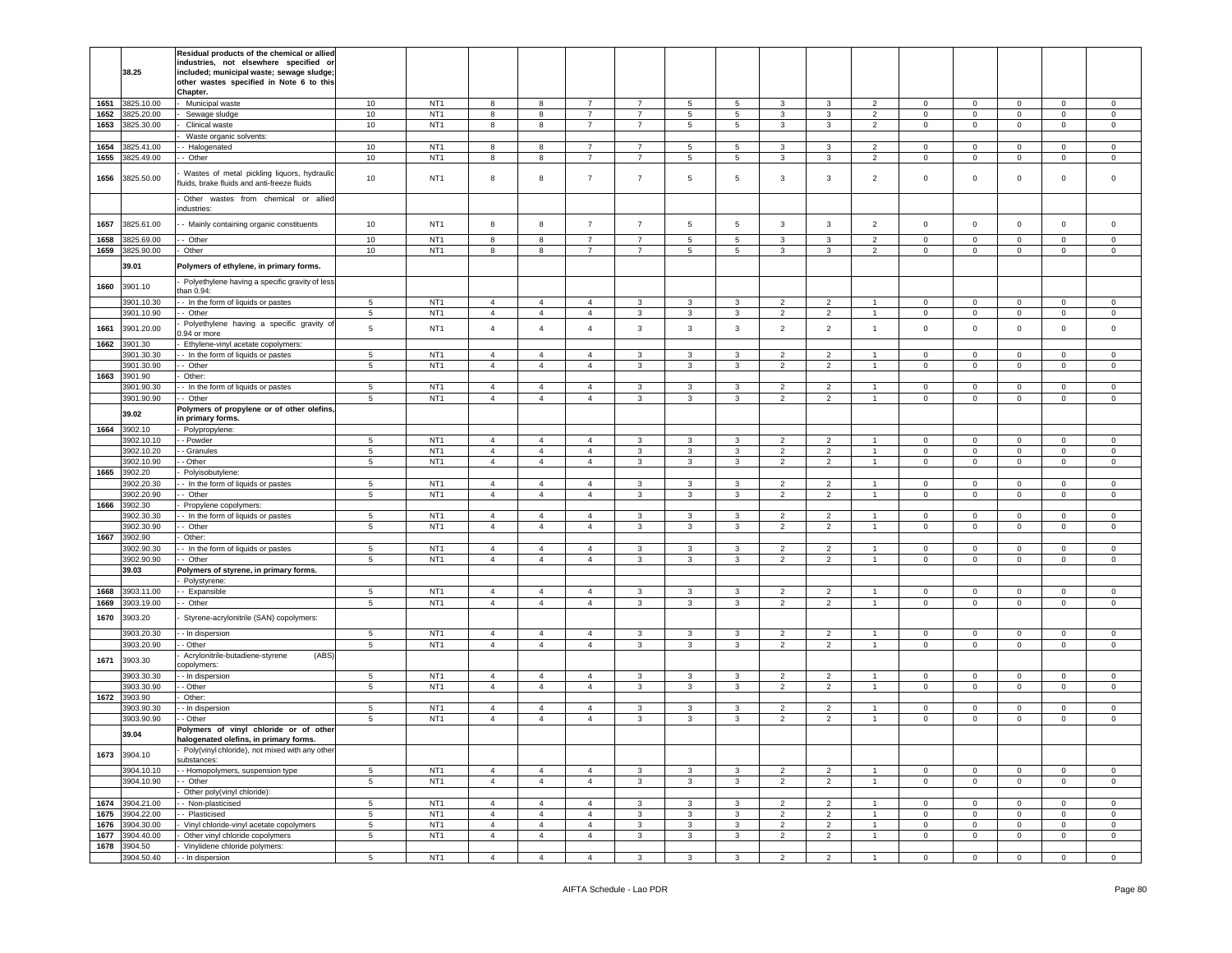|      | 3904.50.90                 | - Other                                     | 5                                  | NT <sub>1</sub>                    | $\overline{4}$                   | $\overline{4}$                   | $\overline{4}$                   | 3                 | 3            | 3            | $\overline{2}$      | $\overline{2}$                   |                      | 0                | $\mathbf 0$      | $\mathbf 0$                | $\mathbf 0$            |                            |
|------|----------------------------|---------------------------------------------|------------------------------------|------------------------------------|----------------------------------|----------------------------------|----------------------------------|-------------------|--------------|--------------|---------------------|----------------------------------|----------------------|------------------|------------------|----------------------------|------------------------|----------------------------|
|      |                            | Fluoro-polymers:                            |                                    |                                    |                                  |                                  |                                  |                   |              |              |                     |                                  |                      |                  |                  |                            |                        |                            |
| 1679 | 3904.61.00                 | - Polytetrafluoroethylene                   | 5                                  | NT <sub>1</sub>                    | $\overline{4}$                   | $\overline{4}$                   | $\overline{4}$                   | 3                 | 3            | $\mathbf{3}$ | $\overline{2}$      | $\overline{2}$                   | $\overline{1}$       | 0                | $\mathbf 0$      | $\mathbf 0$                | $\mathbf 0$            | $\circ$                    |
| 1680 | 3904.69                    | - Other:                                    |                                    |                                    |                                  |                                  |                                  |                   |              |              |                     |                                  |                      |                  |                  |                            |                        |                            |
|      | 904.69.30                  | - - In dispersion                           | $5\phantom{.0}$                    | NT <sub>1</sub>                    | $\overline{4}$                   | $\overline{4}$                   | $\overline{4}$                   | $\mathbf{3}$      | 3            | 3            | 2                   | $\overline{2}$                   |                      | $\mathbf 0$      | $\mathbf 0$      | $\mathbf 0$                | $\mathbf 0$            | 0                          |
|      | 3904.69.90                 |                                             | 5                                  | NT <sub>1</sub>                    | $\overline{4}$                   | $\overline{4}$                   | $\overline{4}$                   | 3                 | 3            | $\mathbf{3}$ | $\overline{2}$      | $\overline{2}$                   | $\overline{1}$       |                  | $\mathbf 0$      | $\mathbf{0}$               | $\mathbf 0$            |                            |
| 1681 | 3904.90                    | - - Other                                   |                                    |                                    |                                  |                                  |                                  |                   |              |              |                     |                                  |                      | 0                |                  |                            |                        | $\circ$                    |
|      |                            | Other:                                      |                                    |                                    |                                  |                                  |                                  |                   |              |              |                     |                                  |                      |                  |                  |                            |                        |                            |
|      | 3904.90.30                 | - In dispersion                             | $5\phantom{.0}$                    | NT <sub>1</sub>                    | $\overline{4}$                   | $\overline{4}$                   | $\overline{4}$                   | 3                 | 3            | 3            | $\overline{2}$      | $\overline{2}$                   |                      | $\mathbf 0$      | $\mathbf 0$      | $\mathsf 0$                | $\mathbf 0$            | 0                          |
|      | 3904.90.90                 | - Other                                     | 5                                  | NT <sub>1</sub>                    | $\overline{4}$                   | $\overline{4}$                   | $\overline{4}$                   | 3                 | 3            | 3            | $\overline{2}$      | $\overline{2}$                   | $\overline{1}$       | 0                | $\mathbf 0$      | $\mathsf 0$                | $\mathbf 0$            | $\mathsf 0$                |
|      |                            | Polymers of vinyl acetate or of other vinyl |                                    |                                    |                                  |                                  |                                  |                   |              |              |                     |                                  |                      |                  |                  |                            |                        |                            |
|      | 39.05                      | esters, in primary forms; other vinyl       |                                    |                                    |                                  |                                  |                                  |                   |              |              |                     |                                  |                      |                  |                  |                            |                        |                            |
|      |                            | oolymers in primary forms.                  |                                    |                                    |                                  |                                  |                                  |                   |              |              |                     |                                  |                      |                  |                  |                            |                        |                            |
|      |                            | Poly(vinyl acetate)                         |                                    |                                    |                                  |                                  |                                  |                   |              |              |                     |                                  |                      |                  |                  |                            |                        |                            |
| 1682 | 3905.12.00                 | - In aqueous dispersion                     | 5                                  | NT <sub>1</sub>                    | $\overline{4}$                   | $\overline{4}$                   | $\overline{4}$                   | 3                 | $\mathbf{3}$ | 3            | 2                   | 2                                | $\mathbf{1}$         | $\circ$          | $\circ$          | $\mathsf 0$                | $\circ$                | $\mathbf 0$                |
| 1683 | 3905.19.00                 | - Other                                     | $\sqrt{5}$                         | NT <sub>1</sub>                    | $\overline{4}$                   | $\overline{4}$                   | $\overline{4}$                   | 3                 | 3            | 3            | $\overline{2}$      | $\overline{2}$                   | $\mathbf{1}$         | 0                | $\mathbf 0$      | $\mathbf 0$                | $\mathbf 0$            | 0                          |
|      |                            | Vinyl acetate copolymers:                   |                                    |                                    |                                  |                                  |                                  |                   |              |              |                     |                                  |                      |                  |                  |                            |                        |                            |
| 1684 | 3905.21.00                 | - In aqueous dispersion                     | 5                                  | NT <sub>1</sub>                    | $\overline{4}$                   | $\overline{4}$                   | $\overline{4}$                   | 3                 | 3            | 3            | $\overline{2}$      | $\overline{2}$                   | $\overline{1}$       | $\mathbf 0$      | 0                | $\mathsf 0$                | $\mathbf 0$            | $\circ$                    |
| 1685 | 3905.29.00                 | - Other                                     | 5                                  | NT <sub>1</sub>                    | $\overline{4}$                   | $\overline{4}$                   | $\overline{4}$                   | 3                 | 3            | 3            | $\overline{2}$      | $\overline{2}$                   | $\mathbf{1}$         | 0                | $\mathbf 0$      | $\mathbf 0$                | $\mathbf 0$            | 0                          |
|      |                            |                                             |                                    |                                    |                                  |                                  |                                  |                   |              |              |                     |                                  |                      |                  |                  |                            |                        |                            |
| 1686 | 3905.30                    | Poly(vinyl alcohol),<br>whether or<br>not   |                                    |                                    |                                  |                                  |                                  |                   |              |              |                     |                                  |                      |                  |                  |                            |                        |                            |
|      |                            | containing unhydrolysed acetate groups:     |                                    |                                    |                                  |                                  |                                  |                   |              |              |                     |                                  |                      |                  |                  |                            |                        |                            |
|      | 3905.30.10                 | - In dispersion                             | 5                                  | NT <sub>1</sub>                    | $\overline{4}$                   | $\overline{4}$                   | $\overline{4}$                   | $\mathbf{3}$      | $\mathbf{3}$ | 3            | $\overline{2}$      | $\overline{2}$                   | $\overline{1}$       | 0                | $\mathbf 0$      | $\mathbf 0$                | $\mathbf 0$            | $\mathbf 0$                |
|      | 3905.30.90                 | - Other                                     | 5                                  | NT <sub>1</sub>                    | $\overline{4}$                   | $\overline{4}$                   | $\overline{4}$                   | 3                 | $\mathbf{3}$ | $\mathbf{3}$ | $\overline{2}$      | $\overline{2}$                   | $\mathbf{1}$         | 0                | $\mathbf 0$      | $\mathbf 0$                | $\mathbf 0$            | $\mathbf 0$                |
|      |                            | Other:                                      |                                    |                                    |                                  |                                  |                                  |                   |              |              |                     |                                  |                      |                  |                  |                            |                        |                            |
| 1687 | 3905.91.00                 | - Copolymers                                | 5                                  | NT <sub>1</sub>                    | $\overline{4}$                   | $\overline{4}$                   | $\overline{4}$                   | 3                 | 3            | 3            | 2                   | $\overline{2}$                   |                      | $\Omega$         | $\mathbf 0$      | $\mathsf 0$                | $\circ$                | $\mathsf 0$                |
| 1688 | 3905.99.00                 | Other                                       | 5                                  | NT <sub>1</sub>                    | $\overline{4}$                   | $\overline{4}$                   | $\overline{4}$                   | 3                 | 3            | 3            | $\overline{2}$      | $\overline{2}$                   | $\mathbf{1}$         | 0                | $\mathbf 0$      | $\mathbf 0$                | $\mathbf 0$            | $\mathbf 0$                |
|      | 39.06                      | Acrylic polymers in primary forms.          |                                    |                                    |                                  |                                  |                                  |                   |              |              |                     |                                  |                      |                  |                  |                            |                        |                            |
| 1689 | 3906.10                    | Poly(methyl methacrylate)                   |                                    |                                    |                                  |                                  |                                  |                   |              |              |                     |                                  |                      |                  |                  |                            |                        |                            |
|      |                            |                                             |                                    |                                    |                                  |                                  |                                  |                   |              |              |                     |                                  | $\overline{1}$       |                  |                  |                            |                        |                            |
|      | 906.10.10<br>3906.10.90    | - In dispersion                             | 5                                  | NT <sub>1</sub><br>NT <sub>1</sub> | $\overline{4}$<br>$\overline{4}$ | $\overline{4}$                   | $\overline{4}$                   | 3                 | 3            | 3            | $\overline{2}$      | $\overline{2}$                   |                      | $\mathbf 0$      | 0                | $\mathsf 0$                | $\mathbf 0$            | 0                          |
|      |                            | - Other                                     | 5                                  |                                    |                                  | $\overline{4}$                   | $\overline{4}$                   | 3                 | 3            | 3            | $\overline{2}$      | $\overline{2}$                   | $\overline{1}$       | 0                | 0                | $\overline{0}$             | $\mathbf 0$            | 0                          |
| 1690 | 3906.90                    | Other:                                      |                                    |                                    |                                  |                                  |                                  |                   |              |              |                     |                                  |                      |                  |                  |                            |                        |                            |
|      |                            | - Copolymers:                               |                                    |                                    |                                  |                                  |                                  |                   |              |              |                     |                                  |                      |                  |                  |                            |                        |                            |
|      | 3906.90.11                 | - - In dispersion                           | 5                                  | NT <sub>1</sub>                    | $\overline{4}$                   | $\overline{4}$                   | $\overline{4}$                   | 3                 | 3            | 3            | $\overline{2}$      | $\overline{2}$                   | $\overline{1}$       | 0                | 0                | $\overline{0}$             | $\mathbf 0$            | $\circ$                    |
|      | 3906.90.19                 | - - Other                                   | 5                                  | NT <sub>1</sub>                    | $\overline{4}$                   | $\overline{4}$                   | $\overline{4}$                   | 3                 | $\mathbf{3}$ | $\mathbf{3}$ | $\overline{2}$      | $\overline{2}$                   | $\mathbf{1}$         | 0                | $\mathbf{O}$     | $\mathbf{0}$               | $\mathbf 0$            | $\circ$                    |
|      |                            | - Other:                                    |                                    |                                    |                                  |                                  |                                  |                   |              |              |                     |                                  |                      |                  |                  |                            |                        |                            |
|      | 3906.90.91                 | - - In dispersion                           | $5\phantom{.0}$                    | NT <sub>1</sub>                    | $\overline{4}$                   | $\overline{4}$                   | $\overline{4}$                   | 3                 | 3            | 3            | $\overline{2}$      | $\overline{2}$                   | $\mathbf{1}$         | 0                | 0                | $\mathbf 0$                | $\mathbf 0$            | 0                          |
|      | 3906.90.99                 | - - Other                                   | 5                                  | NT <sub>1</sub>                    | $\overline{4}$                   | $\overline{4}$                   | $\overline{4}$                   | 3                 | $\mathbf{3}$ | 3            | $\overline{2}$      | $\overline{2}$                   | $\mathbf{1}$         | 0                | $\mathbf 0$      | $\mathsf 0$                | $\mathbf 0$            | $\mathsf 0$                |
|      |                            |                                             |                                    |                                    |                                  |                                  |                                  |                   |              |              |                     |                                  |                      |                  |                  |                            |                        |                            |
|      |                            |                                             |                                    |                                    |                                  |                                  |                                  |                   |              |              |                     |                                  |                      |                  |                  |                            |                        |                            |
|      |                            | Polyacetals, other polyethers and epoxide   |                                    |                                    |                                  |                                  |                                  |                   |              |              |                     |                                  |                      |                  |                  |                            |                        |                            |
|      | 39.07                      | resins, in primary forms; polycarbonates,   |                                    |                                    |                                  |                                  |                                  |                   |              |              |                     |                                  |                      |                  |                  |                            |                        |                            |
|      |                            | alkyd resins, polyallyl esters and other    |                                    |                                    |                                  |                                  |                                  |                   |              |              |                     |                                  |                      |                  |                  |                            |                        |                            |
|      |                            | polyesters, in primary forms.               |                                    |                                    |                                  |                                  |                                  |                   |              |              |                     |                                  |                      |                  |                  |                            |                        |                            |
| 1691 | 3907.10.00                 | Polyacetals                                 | $\overline{5}$                     | NT <sub>1</sub>                    | $\overline{4}$                   | $\overline{4}$                   | $\overline{4}$                   | $\mathbf{3}$      | $\mathbf{3}$ | 3            | $\overline{2}$      | $\overline{2}$                   | $\mathbf{1}$         | 0                | $\mathbf 0$      | $\mathbf 0$                | $\mathsf 0$            | $\mathbf 0$                |
| 1692 | 3907.20.00                 | Other polyethers                            | $\sqrt{5}$                         | NT <sub>1</sub>                    | $\overline{4}$                   | $\overline{4}$                   | $\overline{4}$                   | 3                 | 3            | 3            | $\overline{2}$      | $\overline{2}$                   | $\mathbf{1}$         | 0                | $\mathbf 0$      | $\mathbf 0$                | $\mathsf 0$            | $\mathbf 0$                |
| 1693 | 3907.30                    | Epoxide resins                              |                                    |                                    |                                  |                                  |                                  |                   |              |              |                     |                                  |                      |                  |                  |                            |                        |                            |
|      | 3907.30.20                 | - Powder coatings                           | $5\phantom{.0}$                    | NT <sub>1</sub>                    | $\overline{4}$                   | $\overline{4}$                   | $\overline{4}$                   | 3                 | 3            | 3            | $\overline{2}$      | $\overline{2}$                   | $\blacktriangleleft$ | $\Omega$         | 0                | $\mathbf 0$                | $\mathbf 0$            | $^{\circ}$                 |
|      | 3907.30.30                 |                                             |                                    | NT <sub>1</sub>                    | $\overline{4}$                   | $\overline{4}$                   | $\overline{4}$                   | $\mathbf{3}$      | 3            | 3            | $\overline{2}$      | $\overline{2}$                   | $\mathbf{1}$         | 0                | $\mathbf 0$      | $\mathbf 0$                | $\mathbf 0$            | $\mathbf 0$                |
|      |                            | - In liquid or paste form                   | $\overline{5}$                     |                                    |                                  |                                  |                                  |                   |              |              |                     |                                  | $\mathbf{1}$         |                  |                  |                            |                        |                            |
| 1694 | 3907.30.90<br>3907.40.00   | - Other                                     | $5\phantom{.0}$<br>$5\phantom{.0}$ | NT <sub>1</sub><br>NT <sub>1</sub> | $\overline{4}$<br>$\overline{4}$ | $\overline{4}$<br>$\overline{4}$ | $\overline{4}$<br>$\overline{4}$ | $\mathbf{3}$<br>3 | 3<br>3       | 3<br>3       | $\overline{2}$<br>2 | $\overline{2}$<br>$\overline{2}$ | $\mathbf{1}$         | 0<br>$\mathbf 0$ | 0<br>$\mathbf 0$ | $\mathbf 0$<br>$\mathbf 0$ | $\mathbf 0$<br>$\circ$ | $\mathbf 0$<br>$\mathsf 0$ |
| 1695 | 3907.50.00                 | Polycarbonates                              |                                    | NT <sub>1</sub>                    | $\overline{4}$                   | $\overline{4}$                   | $\overline{4}$                   | 3                 | 3            | 3            | $\overline{2}$      | $\overline{2}$                   | $\mathbf{1}$         | 0                | $\mathbf 0$      | $\mathbf 0$                | $\mathbf 0$            | $\mathsf 0$                |
|      |                            | Alkyd resins                                | $5\phantom{.0}$                    |                                    |                                  |                                  |                                  |                   |              |              |                     |                                  |                      |                  |                  |                            |                        |                            |
| 1696 | 3907.60                    | Poly(ethylene terephthalate):               |                                    |                                    |                                  |                                  |                                  |                   |              |              |                     |                                  | $\overline{1}$       | $\Omega$         |                  |                            |                        |                            |
|      | 3907.60.1                  | - In dispersion                             | 5                                  | NT <sub>1</sub>                    | $\overline{4}$                   | $\overline{4}$                   | $\overline{4}$                   | 3                 | 3            | 3            | 2                   | $\overline{2}$                   |                      |                  | $\mathbf 0$      | $\mathbf 0$                | $\circ$                | $\mathsf 0$                |
|      | 3907.60.90                 | - Other                                     | $5\phantom{.0}$                    | NT <sub>1</sub>                    | $\overline{4}$                   | $\overline{4}$                   | $\overline{4}$                   | 3                 | 3            | 3            | 2                   | $\overline{2}$                   | $\mathbf{1}$         | 0                | $\mathbf 0$      | $\mathbf 0$                | $\mathbf 0$            | $\mathsf 0$                |
| 1697 | 3907.70.00                 | Poly(lactic acid)                           | $5\phantom{.0}$                    | NT <sub>1</sub>                    | $\overline{4}$                   | $\overline{4}$                   | $\overline{4}$                   | $\mathbf{3}$      | $\mathbf{3}$ | 3            | $\overline{2}$      | $\overline{2}$                   | $\mathbf{1}$         | 0                | 0                | $\overline{0}$             | $\mathsf 0$            | $\mathbf 0$                |
|      |                            | Other polyesters:                           |                                    |                                    |                                  |                                  |                                  |                   |              |              |                     |                                  |                      |                  |                  |                            |                        |                            |
| 1698 | 3907.91                    | - Unsaturated:                              |                                    |                                    |                                  |                                  |                                  |                   |              |              |                     |                                  |                      |                  |                  |                            |                        |                            |
|      | 3907.91.20                 | - - In chip form                            | 5                                  | NT <sub>1</sub>                    | $\overline{4}$                   | $\overline{4}$                   | $\overline{4}$                   | 3                 | 3            | 3            | 2                   | $\overline{2}$                   | -1.                  | 0                | 0                | $\mathbf 0$                | $\mathbf 0$            | 0                          |
|      | 3907.91.90                 | - - Other                                   | 5                                  | NT <sub>1</sub>                    | $\overline{4}$                   | $\overline{4}$                   | $\overline{4}$                   | 3                 | $\mathbf{3}$ | 3            | $\overline{2}$      | $\overline{2}$                   | $\mathbf{1}$         | 0                | $\mathbf 0$      | $\mathsf 0$                | $\mathbf 0$            | $\mathsf 0$                |
| 1699 | 3907.99                    | Other:                                      |                                    |                                    |                                  |                                  |                                  |                   |              |              |                     |                                  |                      |                  |                  |                            |                        |                            |
|      | 3907.99.40                 | - - Polyester based powder coatings         | $5\phantom{.0}$                    | NT <sub>1</sub>                    | $\overline{4}$                   | $\overline{4}$                   | $\overline{4}$                   | 3                 | 3            | 3            | $\overline{2}$      | $\overline{2}$                   | -1                   | 0                | 0                | $\overline{0}$             | $\mathbf 0$            | 0                          |
|      | 3907.99.90                 | - - Other                                   | 5                                  | NT <sub>1</sub>                    | $\overline{4}$                   | $\overline{4}$                   | $\overline{4}$                   | 3                 | $\mathbf{3}$ | $\mathbf{3}$ | $\overline{2}$      | $\overline{2}$                   | $\mathbf{1}$         | 0                | $\mathbf 0$      | $\mathbf 0$                | $\mathbf 0$            | $\circ$                    |
|      | 39.08                      | Polyamides in primary forms.                |                                    |                                    |                                  |                                  |                                  |                   |              |              |                     |                                  |                      |                  |                  |                            |                        |                            |
|      |                            | Polyamide-6, -11, -12, -6,6, -6,9, -6,10 or |                                    |                                    |                                  |                                  |                                  |                   |              |              |                     |                                  |                      |                  |                  |                            |                        |                            |
| 1700 | 3908.10                    | i, 12:                                      |                                    |                                    |                                  |                                  |                                  |                   |              |              |                     |                                  |                      |                  |                  |                            |                        |                            |
|      | 3908.10.10                 | - - Polyamide-6                             | 5                                  | NT <sub>1</sub>                    | $\overline{4}$                   | $\overline{4}$                   | $\overline{4}$                   | 3                 | 3            | 3            | $\overline{2}$      | $\overline{2}$                   | $\overline{1}$       | 0                | $\mathbf 0$      | $\mathsf 0$                | $\mathbf 0$            | $\mathbf 0$                |
|      | 3908.10.90                 | - Other                                     | 5                                  | NT <sub>1</sub>                    | 4                                | $\overline{4}$                   | $\overline{4}$                   | 3                 | 3            | 3            | $\overline{2}$      | 2                                | $\overline{1}$       | $\mathbf{0}$     | 0                | $\mathbf{0}$               | $^{\circ}$             | $\mathbf 0$                |
|      | 1701 3908.90.00            | Other                                       | 5                                  | NT <sub>1</sub>                    | $\overline{4}$                   | $\overline{4}$                   | $\overline{4}$                   | 3                 | 3            | $\mathbf{3}$ | $\overline{2}$      | $\overline{2}$                   | $\overline{1}$       | 0                | $\mathbf 0$      | $\mathbf{0}$               | $\mathbf 0$            | $\circ$                    |
|      |                            | Amino-resins, phenolic resins and           |                                    |                                    |                                  |                                  |                                  |                   |              |              |                     |                                  |                      |                  |                  |                            |                        |                            |
|      | 39.09                      | polyurethanes, in primary forms.            |                                    |                                    |                                  |                                  |                                  |                   |              |              |                     |                                  |                      |                  |                  |                            |                        |                            |
|      | 1702 3909.10               | Urea resins; thiourea resins:               |                                    |                                    |                                  |                                  |                                  |                   |              |              |                     |                                  |                      |                  |                  |                            |                        |                            |
|      | 3909.10.10                 |                                             | $5\phantom{.0}$                    | NT <sub>1</sub>                    | $\overline{4}$                   | $\overline{4}$                   | $\overline{4}$                   | 3                 | 3            | 3            | $\overline{2}$      | $\overline{2}$                   | $\mathbf{1}$         | $\mathbf{0}$     | $\mathbf{O}$     | $\overline{0}$             | $\mathbf{0}$           | $\mathbf{0}$               |
|      |                            | - Moulding compounds                        |                                    |                                    |                                  |                                  |                                  |                   |              |              |                     |                                  | $\overline{1}$       |                  |                  |                            |                        |                            |
|      | 3909.10.90                 | - Other                                     | $5^{\circ}$                        | NT <sub>1</sub>                    | $\overline{4}$                   | $\overline{4}$                   | $\overline{4}$                   | $\mathbf{3}$      | $\mathbf{3}$ | $\mathbf{3}$ | $\overline{2}$      | $\overline{2}$                   |                      | $\circ$          | $\mathbf{O}$     | $\mathbf{0}$               | $\overline{0}$         | $\mathbf{0}$               |
|      | 1703 3909.20               | Melamine resins:                            |                                    |                                    |                                  |                                  |                                  |                   |              |              |                     |                                  | $\mathbf{1}$         |                  |                  |                            |                        |                            |
|      | 3909.20.10                 | - Moulding compounds                        | $5\phantom{.0}$                    | NT <sub>1</sub>                    | $\overline{4}$                   | $\overline{4}$                   | $\overline{4}$                   | $\mathbf{3}$      | 3            | 3            | $\overline{2}$      | $\overline{2}$                   |                      | 0                | $\mathbf 0$      | $\mathbf 0$                | $\mathbf 0$            | $\circ$                    |
|      | 3909.20.90<br>1704 3909.30 | - Other<br>Other amino-resins:              | $5\phantom{.0}$                    | NT <sub>1</sub>                    | $\overline{4}$                   | $\overline{4}$                   | $\overline{4}$                   | $\mathbf{3}$      | $\mathbf{3}$ | $\mathbf{3}$ | $\overline{2}$      | $\overline{2}$                   | $\mathbf{1}$         | $\overline{0}$   | $\mathbf{0}$     | $\overline{0}$             | $\mathbf{0}$           | $\overline{0}$             |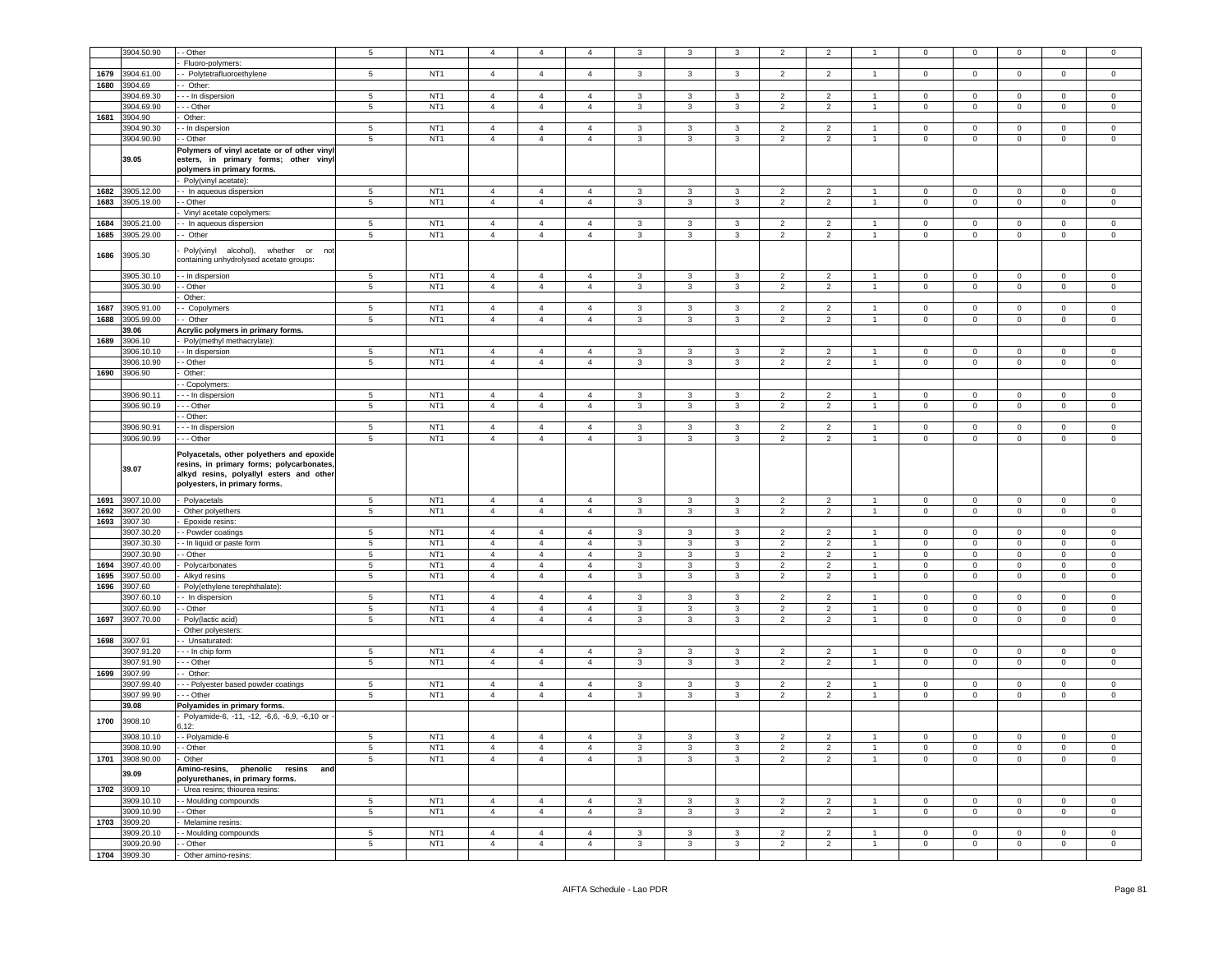|      | 3909.30.10                 |                                                                                                                                                                                                                                   | 5               | NT <sub>1</sub> | $\overline{4}$ |                |                | 3              | 3              | 3              | $\overline{2}$ | $\overline{2}$ |                | $\mathbf 0$    | $\mathbf 0$    | $\mathbf 0$    | $\Omega$       | $\Omega$       |
|------|----------------------------|-----------------------------------------------------------------------------------------------------------------------------------------------------------------------------------------------------------------------------------|-----------------|-----------------|----------------|----------------|----------------|----------------|----------------|----------------|----------------|----------------|----------------|----------------|----------------|----------------|----------------|----------------|
|      |                            | - Moulding compounds                                                                                                                                                                                                              |                 |                 |                | $\overline{4}$ | $\overline{4}$ |                |                |                |                |                |                |                |                |                |                |                |
|      | 3909.30.90                 | - Other                                                                                                                                                                                                                           | 5               | NT <sub>1</sub> | $\overline{4}$ | $\overline{4}$ | $\overline{4}$ | 3              | 3              | 3              | $\overline{2}$ | $\overline{2}$ |                | $\mathbf 0$    | $\mathbf{0}$   | $\mathbf 0$    | $\mathsf 0$    | $\mathbf 0$    |
| 1705 | 3909.40                    | Phenolic resins:                                                                                                                                                                                                                  |                 |                 |                |                |                |                |                |                |                |                |                |                |                |                |                |                |
|      | 3909.40.10                 | - Moulding compounds other than phenol                                                                                                                                                                                            | 5               | NT <sub>1</sub> | $\overline{4}$ | $\overline{4}$ | $\overline{4}$ | 3              | 3              | 3              | $\overline{2}$ | $\overline{2}$ | $\overline{1}$ | $\mathbf 0$    | $\overline{0}$ | $\mathbf 0$    | $\mathbf 0$    | $\Omega$       |
|      |                            | ormaldehyde                                                                                                                                                                                                                       |                 |                 |                |                |                |                |                |                |                |                |                |                |                |                |                |                |
|      | 3909.40.90                 | - Other                                                                                                                                                                                                                           | 5               | NT <sub>1</sub> | $\overline{4}$ | $\overline{4}$ | $\overline{4}$ | 3              | 3              | 3              | $\overline{2}$ | $\overline{2}$ | $\overline{1}$ | $\mathbf 0$    | $\overline{0}$ | $\mathbf 0$    | $\mathbf 0$    | $\mathbf 0$    |
| 1706 | 3909.50.00                 | Polyurethanes                                                                                                                                                                                                                     | 5               | NT <sub>1</sub> | $\overline{4}$ | $\overline{4}$ | $\overline{4}$ | $\mathbf{3}$   | 3              | $\mathbf{3}$   | $\overline{c}$ | $\overline{2}$ | $\overline{1}$ | $\mathsf 0$    | $\mathbf 0$    | $\mathsf 0$    | $\mathsf 0$    | $\mathbf 0$    |
| 1707 | 39.10                      | Silicones in primary forms.                                                                                                                                                                                                       |                 |                 |                |                |                |                |                |                |                |                |                |                |                |                |                |                |
|      |                            |                                                                                                                                                                                                                                   |                 |                 |                |                |                |                |                |                |                |                |                |                |                |                |                |                |
|      | 3910.00.20                 | In dispersion or in the form of solutions                                                                                                                                                                                         | 5               | NT <sub>1</sub> | $\overline{4}$ | $\overline{4}$ | $\overline{4}$ | $\mathbf{3}$   | $\mathbf{3}$   | $\mathbf{3}$   | $\overline{2}$ | $\overline{2}$ | $\overline{1}$ | $\mathbf 0$    | $\circ$        | $\mathbf 0$    | $\mathbf 0$    | $\mathsf 0$    |
|      | 3910.00.90                 | Other                                                                                                                                                                                                                             | 5               | NT <sub>1</sub> | $\overline{4}$ | $\overline{4}$ | $\overline{4}$ | $\mathbf{3}$   | 3              | $\mathbf{3}$   | $\overline{2}$ | $\overline{2}$ | $\overline{1}$ | $\mathbb O$    | $\mathbf 0$    | $\mathbf 0$    | $\mathsf 0$    | $\mathsf 0$    |
|      |                            |                                                                                                                                                                                                                                   |                 |                 |                |                |                |                |                |                |                |                |                |                |                |                |                |                |
|      | 39.11                      | Petroleum<br>resins,<br>coumarone-indene<br>resins,<br>polyterpenes,<br>polysulphides<br>polysulphones and other<br>products<br>specified in Note 3 to this Chapter, not<br>elsewhere specified or included, in primary<br>forms. |                 |                 |                |                |                |                |                |                |                |                |                |                |                |                |                |                |
| 1708 | 3911.10                    | Petroleum resins, coumarone, indene or<br>coumarone-indene resins and polyterpenes:                                                                                                                                               |                 |                 |                |                |                |                |                |                |                |                |                |                |                |                |                |                |
|      | 3911.10.10                 | - In the form of liquids or pastes                                                                                                                                                                                                | 5               | NT <sub>1</sub> | $\overline{4}$ | $\overline{4}$ | $\overline{4}$ | 3              | 3              | $\overline{3}$ | $\overline{2}$ | $\overline{2}$ |                | $\mathbf 0$    | $\mathbf 0$    | $\mathbf 0$    | $\mathbf 0$    | $\Omega$       |
|      | 3911.10.90                 | - Other                                                                                                                                                                                                                           | 5               | NT <sub>1</sub> | $\overline{4}$ | $\overline{4}$ | $\overline{4}$ | 3              | 3              | 3              | $\overline{2}$ | $\overline{2}$ | $\mathbf{1}$   | $\mathbf 0$    | $\mathbf 0$    | $\mathbf 0$    | $\mathbf 0$    | $\mathbf 0$    |
| 1709 | 3911.90.00                 | Other                                                                                                                                                                                                                             | $5^{\circ}$     | NT <sub>1</sub> | $\overline{4}$ | $\overline{4}$ | $\overline{4}$ | 3              | 3              | 3              | $\overline{2}$ | $\overline{2}$ | $\overline{1}$ | $\overline{0}$ | $\mathbf 0$    | $\mathsf 0$    | $\mathbf 0$    | $\circ$        |
|      | 39.12                      | Cellulose and its chemical derivatives, not<br>elsewhere specified or included, in primary<br>forms.<br>Cellulose acetates:                                                                                                       |                 |                 |                |                |                |                |                |                |                |                |                |                |                |                |                |                |
| 1710 | 3912.11.00                 | - Non-plasticised                                                                                                                                                                                                                 | 5               | NT <sub>1</sub> | $\overline{4}$ | $\overline{4}$ | $\overline{4}$ | 3              | 3              | 3              | $\overline{2}$ | $\overline{2}$ |                | $\mathbf 0$    | $\mathbf{0}$   | 0              | $\mathbf 0$    | $\mathbf 0$    |
| 1711 | 3912.12.00                 | - Plasticised                                                                                                                                                                                                                     | 5               | NT <sub>1</sub> | $\overline{4}$ | $\overline{4}$ | $\overline{4}$ | $\mathbf{3}$   | 3              | $\mathbf{3}$   | $\overline{2}$ | $\overline{2}$ | $\overline{1}$ | $\mathbf 0$    | $\mathsf 0$    | $\mathsf 0$    | $\mathsf 0$    | $\mathsf 0$    |
| 1712 | 3912.20                    | Cellulose nitrates (including collodions):                                                                                                                                                                                        |                 |                 |                |                |                |                |                |                |                |                |                |                |                |                |                |                |
|      |                            | - Non-plasticised:                                                                                                                                                                                                                |                 |                 |                |                |                |                |                |                |                |                |                |                |                |                |                |                |
|      | 3912.20.11                 | - - Water-based semi-finished nitrocellulose                                                                                                                                                                                      | $5\phantom{.0}$ | NT <sub>1</sub> | $\overline{4}$ | $\overline{4}$ | $\overline{4}$ | $\mathbf{3}$   | $\mathbf{3}$   | $\mathbf{3}$   | $\overline{2}$ | $\overline{2}$ | $\overline{1}$ | $\mathbf 0$    | $\mathbf 0$    | $\mathbf 0$    | $\mathsf 0$    | $\mathbf 0$    |
|      | 3912.20.19                 | - - Other                                                                                                                                                                                                                         | 5               | NT <sub>1</sub> | $\overline{4}$ | $\overline{4}$ | $\overline{4}$ | 3              | 3              | 3              | $\overline{2}$ | $\overline{2}$ | $\mathbf{1}$   | $\mathbf 0$    | $\mathbf 0$    | $\mathbf 0$    | $\mathbf 0$    | $\Omega$       |
|      | 3912.20.20                 | - Plasticised                                                                                                                                                                                                                     | 5               | NT <sub>1</sub> | $\overline{4}$ | $\overline{4}$ | $\overline{4}$ | 3              | 3              | 3              | $\overline{2}$ | $\overline{2}$ | $\overline{1}$ | $\mathbf 0$    | $\mathbf{0}$   | $\mathbf 0$    | $\mathbf 0$    | $\mathbf 0$    |
|      |                            | Cellulose ethers:                                                                                                                                                                                                                 |                 |                 |                |                |                |                |                |                |                |                |                |                |                |                |                |                |
| 1713 |                            | - Carboxymethylcellulose and its salts                                                                                                                                                                                            | 5               | NT <sub>1</sub> | $\overline{4}$ | $\overline{4}$ |                | 3              | 3              | 3              | $\overline{2}$ |                |                | $\mathbf 0$    | $\mathbf{0}$   | $\mathbf 0$    | $\mathbf{0}$   | $\Omega$       |
|      | 3912.31.00                 |                                                                                                                                                                                                                                   |                 |                 |                |                | $\overline{4}$ |                |                |                |                | $\overline{2}$ | -1             |                |                |                |                |                |
| 1714 | 3912.39.00                 | - Other                                                                                                                                                                                                                           | $5^{\circ}$     | NT <sub>1</sub> | $\overline{4}$ | $\overline{4}$ | $\overline{4}$ | 3              | 3              | 3              | $\overline{2}$ | $\overline{2}$ | $\mathbf{1}$   | $\mathbf 0$    | $\overline{0}$ | $\mathbf 0$    | $\mathbf 0$    | $\circ$        |
| 1715 | 3912.90                    | Other:                                                                                                                                                                                                                            |                 |                 |                |                |                |                |                |                |                |                |                |                |                |                |                |                |
|      | 3912.90.20                 | - In the form of granules                                                                                                                                                                                                         | 5               | NT <sub>1</sub> | $\overline{4}$ | $\overline{4}$ | $\overline{4}$ | 3              | 3              | $\mathbf{3}$   | $\overline{2}$ | $\overline{2}$ | $\overline{1}$ | $\mathbf 0$    | $\mathbf 0$    | $\mathbf 0$    | $\mathbf 0$    | $\circ$        |
|      | 3912.90.90                 | - Other                                                                                                                                                                                                                           | 5               | NT <sub>1</sub> | $\overline{4}$ | $\overline{4}$ | $\overline{4}$ | 3              | 3              | 3              | 2              | $\overline{2}$ | $\overline{1}$ | $\mathbf 0$    | $\mathbf{0}$   | 0              | $\mathbf 0$    | $\mathbf 0$    |
|      | 39.13                      | Natural polymers (for example, alginic<br>acid) and modified natural polymers (for<br>example, hardened proteins, chemical<br>derivatives of natural rubber), not<br>elsewhere specified or included, in primary<br>forms.        |                 |                 |                |                |                |                |                |                |                |                |                |                |                |                |                |                |
| 1716 | 3913.10.00                 | Alginic acid, its salts and esters                                                                                                                                                                                                | 5               | NT <sub>1</sub> | $\overline{4}$ | $\overline{4}$ | $\overline{4}$ | $\mathbf{3}$   | $\mathbf{3}$   | $\mathbf{3}$   | $\overline{2}$ | $\overline{2}$ | $\overline{1}$ | $\mathbf 0$    | $\mathbf 0$    | $\mathsf 0$    | $\pmb{0}$      | $\mathsf 0$    |
|      | 1717 3913.90.00            | Other                                                                                                                                                                                                                             | 5               | NT <sub>1</sub> | $\overline{4}$ | $\overline{4}$ | $\overline{4}$ | $\mathbf{3}$   | 3              | 3              | $\overline{c}$ | $\overline{2}$ | $\overline{1}$ | $\mathsf 0$    | $\mathbf 0$    | $\mathbf 0$    | $\mathbf 0$    | $\mathbf 0$    |
|      | 1718 39.14                 | lon-exchangers based on polymers of<br>headings 39.01 to 39.13, in primary forms.                                                                                                                                                 |                 |                 |                |                |                |                |                |                |                |                |                |                |                |                |                |                |
|      | 3914.00.10                 | Of a kind used in separating mercury or<br>other metals from waste water                                                                                                                                                          | 5               | NT <sub>1</sub> | $\overline{4}$ | $\overline{4}$ | $\overline{4}$ | $\mathbf{3}$   | $\mathbf{3}$   | $\mathbf{3}$   | $\overline{2}$ | $\overline{2}$ | $\overline{1}$ | $\mathsf 0$    | $\mathbf 0$    | $\mathbf 0$    | $\mathbf 0$    | $\mathbf 0$    |
|      | 3914.00.90                 | Other                                                                                                                                                                                                                             |                 |                 |                |                |                |                |                |                |                |                |                |                |                |                |                | $\mathbf 0$    |
|      | 39.15                      |                                                                                                                                                                                                                                   | $5^{\circ}$     | NT <sub>1</sub> | $\overline{4}$ | $\overline{4}$ | $\overline{4}$ | $\mathbf{3}$   | $\mathbf{3}$   | 3              | $\overline{2}$ | $\overline{2}$ | $\overline{1}$ | $\overline{0}$ | $\mathbf 0$    | $\mathbf 0$    | $\mathbf 0$    |                |
|      |                            | Waste, parings and scrap, of plastics.                                                                                                                                                                                            |                 |                 |                |                |                |                |                |                |                |                |                |                |                |                |                |                |
| 1719 | 3915.10.00                 | Of polymers of ethylene                                                                                                                                                                                                           | 5               | NT <sub>1</sub> | $\overline{4}$ | $\overline{4}$ | $\overline{4}$ | 3              | 3              | 3              | $\overline{2}$ | $\overline{2}$ |                | $\mathbf 0$    | $\overline{0}$ | $\mathbf 0$    | 0              | $\mathbf 0$    |
| 1720 | 3915.20.00                 | Of polymers of styrene                                                                                                                                                                                                            | 5               | NT <sub>1</sub> | $\overline{4}$ | $\overline{4}$ | $\overline{4}$ | 3              | 3              | 3              | $\overline{2}$ | $\overline{2}$ | -1             | $\mathbf{0}$   | $\mathbf{0}$   | $\mathbf 0$    | $^{\circ}$     | $\mathbf 0$    |
| 1721 | 3915.30.00                 | Of polymers of vinyl chloride                                                                                                                                                                                                     | 5               | NT <sub>1</sub> | $\overline{4}$ | $\overline{4}$ | $\overline{4}$ | $\mathbf{3}$   | $\mathbf{3}$   | $\mathbf{3}$   | $\overline{2}$ | 2              | $\overline{1}$ | $\mathbf 0$    | $\mathbf 0$    | $\mathbf 0$    | $\mathbf 0$    | $\circ$        |
| 1722 | 3915.90                    | Of other plastics:                                                                                                                                                                                                                |                 |                 |                |                |                |                |                |                |                |                |                |                |                |                |                |                |
|      | 3915.90.10                 | - Of copolymers of vinyl acetate and vinyl<br>chloride in which the vinyl acetate monomer                                                                                                                                         | 5               | NT <sub>1</sub> | $\overline{4}$ | $\overline{4}$ | $\overline{4}$ | 3              | 3              | 3              | 2              | $\overline{2}$ | $\mathbf{1}$   | $\mathsf 0$    | $\mathbf 0$    | $\mathbf 0$    | 0              | $\mathbf 0$    |
|      |                            | predominates                                                                                                                                                                                                                      |                 |                 |                |                |                |                |                |                |                |                |                |                |                |                |                |                |
|      | 3915.90.90                 | - Other                                                                                                                                                                                                                           | 5               | NT <sub>1</sub> | $\overline{4}$ | $\overline{4}$ | $\overline{4}$ | $\mathbf{3}$   | $\mathbf{3}$   | $\mathbf{3}$   | $\overline{2}$ | $\overline{2}$ | $\overline{1}$ | $\mathbb O$    | $\mathsf 0$    | $\mathsf 0$    | $\mathsf 0$    | $\mathbf 0$    |
|      | 39.16                      | Monofilament of which any cross-sectional<br>dimension exceeds 1 mm, rods, sticks and<br>profile shapes, whether or not surface-<br>worked but not otherwise worked, of<br>plastics.                                              |                 |                 |                |                |                |                |                |                |                |                |                |                |                |                |                |                |
|      | 1723 3916.10               | Of polymers of ethylene:                                                                                                                                                                                                          |                 |                 |                |                |                |                |                |                |                |                |                |                |                |                |                |                |
|      | 3916.10.10                 | - Monofilament                                                                                                                                                                                                                    | $5^{\circ}$     | NT <sub>1</sub> | $\overline{4}$ | $\overline{4}$ | $\overline{4}$ | $\mathbf{3}$   | $\mathbf{3}$   | $\mathbf{3}$   | $\overline{2}$ | $\overline{2}$ | $\overline{1}$ | $\overline{0}$ | $\overline{0}$ | $\overline{0}$ | $\overline{0}$ | $\overline{0}$ |
|      | 3916.10.20                 | - Rods, sticks and profile shapes                                                                                                                                                                                                 | $5\phantom{.0}$ | NT <sub>1</sub> | $\overline{4}$ | $\overline{4}$ | $\overline{4}$ | $\mathbf{3}$   | 3              | 3              | $\overline{2}$ | $\overline{2}$ | $\overline{1}$ | $\overline{0}$ | $\overline{0}$ | $\mathbf 0$    | $\overline{0}$ | $\overline{0}$ |
|      | 1724 3916.20               | Of polymers of vinyl chloride:                                                                                                                                                                                                    |                 |                 |                |                |                |                |                |                |                |                |                |                |                |                |                |                |
|      | 3916.20.10                 | - Monofilament                                                                                                                                                                                                                    | $5\overline{ }$ | NT <sub>1</sub> | $\overline{4}$ | $\overline{4}$ | $\overline{4}$ | 3              | $\mathbf{3}$   | $\mathbf{3}$   | $\overline{2}$ | $\overline{2}$ | $\overline{1}$ | $\overline{0}$ | $\overline{0}$ | $\mathsf 0$    | $\mathbf{0}$   | $\overline{0}$ |
|      |                            |                                                                                                                                                                                                                                   |                 |                 | $\overline{4}$ | $\overline{4}$ | $\overline{4}$ |                |                |                | $\overline{2}$ | $\overline{2}$ | $\mathbf{1}$   | $\circ$        |                |                | $\circ$        |                |
|      | 3916.20.20                 | - Rods, sticks and profile shapes                                                                                                                                                                                                 | $5\phantom{.0}$ | NT <sub>1</sub> |                |                |                | $\mathbf{3}$   | $\mathbf{3}$   | $\mathbf{3}$   |                |                |                |                | $\overline{0}$ | $\mathbf 0$    |                | $\overline{0}$ |
|      | 1725 3916.90<br>3916.90.40 | - Of other plastics:<br>- - Of hardened proteins                                                                                                                                                                                  | 5 <sub>5</sub>  | NT <sub>1</sub> | 4              | 4              | 4              | 3 <sup>1</sup> | 3 <sup>3</sup> | $3^{\circ}$    | $\overline{2}$ | 2              | $\blacksquare$ | $\overline{0}$ | $\overline{0}$ | $\overline{0}$ | $\overline{0}$ | $\overline{0}$ |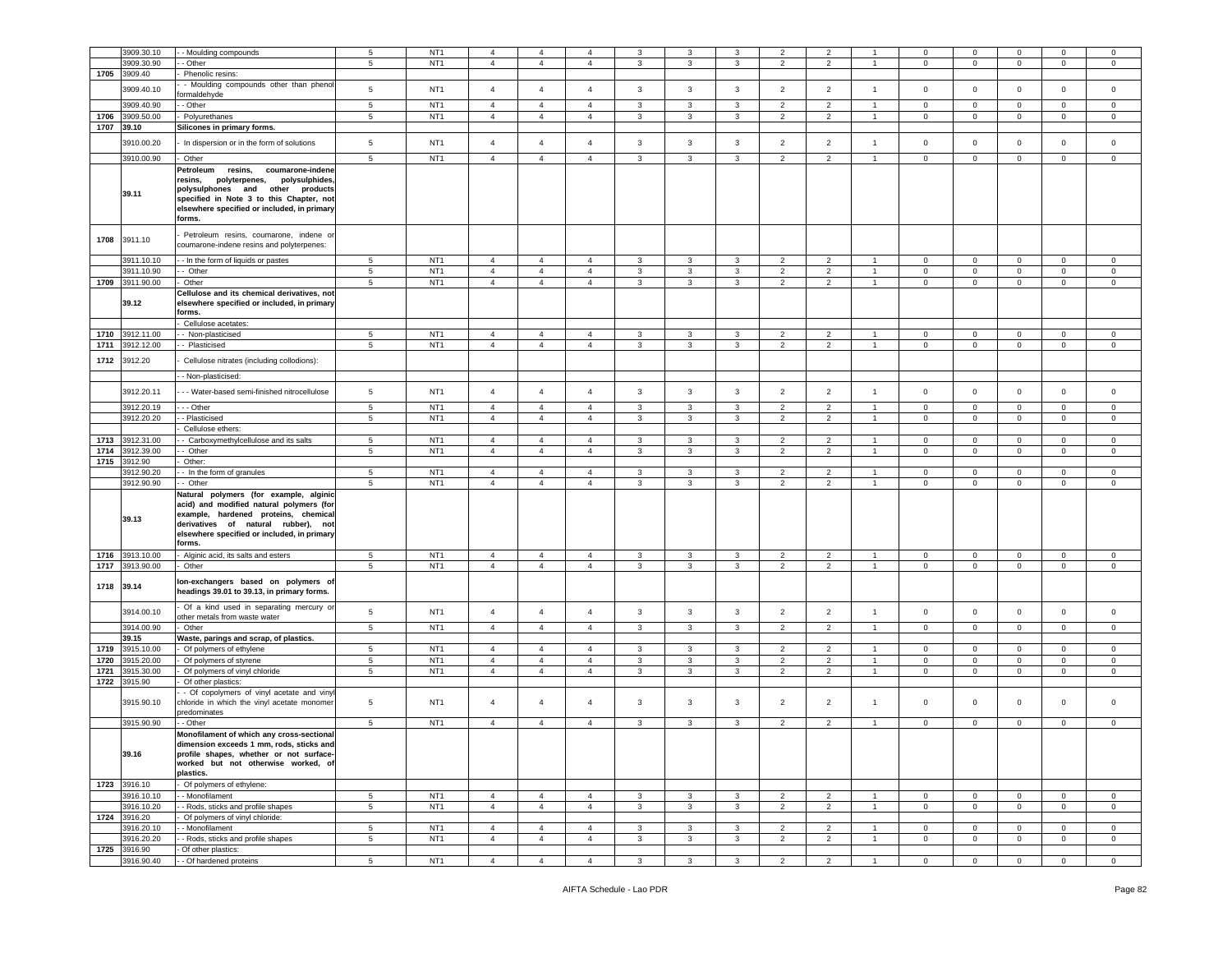|      | 3916.90.90                         | - Other                                                                                                                                                                            | 5               | NT <sub>1</sub>                    | $\overline{4}$ | $\overline{4}$ | 4                                | 3                                | 3                    | 3               | $\overline{2}$          | $\overline{2}$ |                                  | $\mathbf 0$               | $\mathbf 0$                      | 0                          | 0                       | $\mathbf 0$        |
|------|------------------------------------|------------------------------------------------------------------------------------------------------------------------------------------------------------------------------------|-----------------|------------------------------------|----------------|----------------|----------------------------------|----------------------------------|----------------------|-----------------|-------------------------|----------------|----------------------------------|---------------------------|----------------------------------|----------------------------|-------------------------|--------------------|
|      | 39.17                              | Tubes, pipes and hoses, and fittings<br>therefor (for example, joints, elbows,<br>flanges), of plastics.                                                                           |                 |                                    |                |                |                                  |                                  |                      |                 |                         |                |                                  |                           |                                  |                            |                         |                    |
|      | 1726 3917.10                       | Artificial guts (sausage casings) of hardened<br>protein or of cellulosic materials:                                                                                               |                 |                                    |                |                |                                  |                                  |                      |                 |                         |                |                                  |                           |                                  |                            |                         |                    |
|      | 3917.10.10                         | - Of hardened proteins                                                                                                                                                             | $5\phantom{.0}$ | NT <sub>1</sub>                    | $\overline{4}$ | $\overline{4}$ | 4                                | 3                                | 3                    | 3               | $\overline{2}$          | $\overline{2}$ | -1                               | $\mathbf 0$               | $\mathbf 0$                      | $\mathbf 0$                | $\mathbf 0$             | $\mathbf 0$        |
|      | 3917.10.90                         | - Other                                                                                                                                                                            | 5               | NT <sub>1</sub>                    | $\overline{4}$ | $\overline{4}$ | $\overline{4}$                   | $\mathbf{3}$                     | 3                    | 3               | $\overline{2}$          | $\overline{2}$ | $\mathbf{1}$                     | $\mathbf{0}$              | $\overline{0}$                   | $\mathbf 0$                | $\overline{0}$          | $\mathbf{0}$       |
|      |                                    | Tubes, pipes and hoses, rigid:                                                                                                                                                     |                 |                                    |                |                |                                  |                                  |                      |                 |                         |                |                                  |                           |                                  |                            |                         |                    |
| 1727 | 3917.21.00                         | - Of polymers of ethylene                                                                                                                                                          | 20              | <b>ST</b>                          | 19             | 18             | 17                               | 16                               | 15                   | 12              | 10                      | 9              | 8                                | 8                         | $\overline{7}$                   | $\overline{7}$             | 6                       | 5                  |
| 1728 | 3917.22.00                         | - Of polymers of propylene                                                                                                                                                         | 20              | ST                                 | 19             | 18             | 17                               | 16                               | 15                   | 12              | 10                      | 9              | 8                                | 8                         | 7                                | $\overline{7}$             | 6                       | 5                  |
| 1729 | 3917.23.00                         | Of polymers of vinyl chloride                                                                                                                                                      | 20              | <b>ST</b>                          | 19             | 18             | 17                               | 16                               | 15                   | 12              | 10                      | $\mathsf g$    | 8                                | 8                         | $\overline{7}$                   | $\overline{7}$             | 6                       | 5                  |
| 1730 | 3917.29.00                         | - Of other plastics                                                                                                                                                                | 20              | ST                                 | 19             | 18             | 17                               | 16                               | 15                   | 12              | 10                      | 9              | 8                                | 8                         | $\overline{7}$                   | $\overline{7}$             | 6                       | 5                  |
| 1731 | 3917.31.00                         | Other tubes, pipes and hoses:<br>- Flexible tubes, pipes and hoses, having a<br>minimum burst pressure of 27.6 MPa                                                                 | 20              | ST                                 | 19             | 18             | 17                               | 16                               | 15                   | 12              | 10                      | 9              | 8                                | 8                         | $\overline{7}$                   | $\overline{7}$             | 6                       | 5                  |
|      | 1732 3917.32                       | - Other, not reinforced or otherwise<br>combined with other materials, without fittings:                                                                                           |                 |                                    |                |                |                                  |                                  |                      |                 |                         |                |                                  |                           |                                  |                            |                         |                    |
|      | 3917.32.10                         | - - Sausage or ham casings                                                                                                                                                         | 20              | <b>ST</b>                          | 19             | 18             | 17                               | 16                               | 15                   | 12              | 10                      | 9              | 8                                | 8                         | $\overline{7}$                   | $\overline{7}$             | 6                       | 5                  |
|      | 3917.32.90                         | - - Other                                                                                                                                                                          | 20              | ST                                 | 19             | 18             | 17                               | 16                               | 15                   | 12              | 10                      | 9              | 8                                | 8                         | $\overline{7}$                   | $\overline{7}$             | 6                       | 5                  |
| 1733 | 3917.33.00                         | - Other, not reinforced or otherwise<br>combined with other materials, with fittings                                                                                               | 20              | ST                                 | 19             | 18             | 17                               | 16                               | 15                   | 12              | 10                      | 9              | 8                                | 8                         | $\overline{7}$                   | $\overline{7}$             | 6                       | 5                  |
| 1734 | 3917.39.00                         | - Other                                                                                                                                                                            | 40              | ST                                 | 38             | 35             | 33                               | 31                               | 28                   | 26              | 24                      | 22             | 20                               | 20                        | 15                               | 13                         | 10                      | 5                  |
|      | 1735 3917.40.00                    | Fittings                                                                                                                                                                           | 20              | ST                                 | 19             | 18             | 17                               | 16                               | 15                   | 12              | 10                      | 9              | 8                                | 8                         | 7                                | $\overline{7}$             | 6                       | 5                  |
|      | 39.18                              | Floor coverings of plastics, whether or not<br>self-adhesive, in rolls or in the form of<br>tiles; wall or ceiling coverings of plastics,<br>as defined in Note 9 to this Chapter. |                 |                                    |                |                |                                  |                                  |                      |                 |                         |                |                                  |                           |                                  |                            |                         |                    |
|      | 1736 3918.10                       | Of polymers of vinyl chloride:                                                                                                                                                     |                 |                                    |                |                |                                  |                                  |                      |                 |                         |                |                                  |                           |                                  |                            |                         |                    |
|      |                                    | - Floor coverings:                                                                                                                                                                 |                 |                                    |                |                |                                  |                                  |                      |                 |                         |                |                                  |                           |                                  |                            |                         |                    |
|      | 3918.10.11                         | - - Tiles                                                                                                                                                                          | 10              | NT <sub>1</sub>                    | 8              | 8              | $\overline{7}$                   | $\overline{7}$                   | 5                    | 5               | 3                       | 3              | $\overline{2}$                   | $\mathbf 0$               | $\mathbf 0$                      | $\mathbf 0$                | $\mathbf 0$             | $\mathbf 0$        |
|      | 3918.10.19                         | - - Other                                                                                                                                                                          | 10              | NT <sub>1</sub>                    | 8              | 8              | $\overline{7}$                   | $\overline{7}$                   | 5                    | 5               | 3                       | 3              | $\overline{2}$                   | $\overline{0}$            | $\mathbf 0$                      | $\mathbf 0$                | $\mathbf 0$             | 0                  |
|      | 3918.10.90                         | - Other                                                                                                                                                                            | 10              | NT <sub>1</sub>                    | 8              | 8              | $\overline{7}$                   | $\overline{7}$                   | $\,$ 5 $\,$          | 5               | 3                       | 3              | $\overline{2}$                   | $\mathsf 0$               | $\mathbf 0$                      | $\mathbf 0$                | $\mathbf 0$             | $\mathbf 0$        |
| 1737 | 3918.90                            | Of other plastics:                                                                                                                                                                 |                 |                                    |                |                |                                  |                                  |                      |                 |                         |                |                                  |                           |                                  |                            |                         |                    |
|      |                                    | - Floor coverings:                                                                                                                                                                 |                 |                                    |                |                |                                  |                                  |                      |                 |                         |                |                                  |                           |                                  |                            |                         |                    |
|      | 3918.90.11                         | -- Tiles, of polyethylene                                                                                                                                                          | 10              | NT <sub>1</sub>                    | 8              | 8              | $\overline{7}$                   | $\overline{7}$                   | 5                    | 5               | 3                       | 3              | 2                                | $\mathbf 0$               | $\overline{0}$                   | $\mathbf 0$                | $\mathbf{0}$            | $\mathbf 0$        |
|      | 3918.90.13                         | --- Other, of polyethylene                                                                                                                                                         | 10              | NT <sub>1</sub>                    | 8              | 8              | $\overline{7}$                   | $\overline{7}$                   | 5                    | 5               | 3                       | 3              | $\overline{2}$                   | $\mathbf 0$               | $\mathbf 0$                      | $\mathbf 0$                | 0                       | $\mathbf 0$        |
|      | 3918.90.19                         | - - Other<br>- Other:                                                                                                                                                              | 10              | NT <sub>1</sub>                    | 8              | 8              | $\overline{7}$                   | 7                                | $5\overline{5}$      | 5               | 3                       | 3              | $\overline{2}$                   | $\mathbf 0$               | $\overline{0}$                   | $\mathbf 0$                | $\mathbf{0}$            | $\mathbf 0$        |
|      | 3918.90.91                         | - - Of polyethylene                                                                                                                                                                | 10              | NT <sub>1</sub>                    | 8              | 8              | $\overline{7}$                   | $\overline{7}$                   | 5                    | 5               | 3                       | 3              | 2                                | 0                         | $\mathbf 0$                      | $\mathbf 0$                | 0                       | $\mathbf 0$        |
|      | 3918.90.99                         | - - Other                                                                                                                                                                          | 10              | NT <sub>1</sub>                    | 8              | 8              | $\overline{7}$                   | $\overline{7}$                   | 5                    | 5               | 3                       | 3              | $\overline{2}$                   | $\mathbf 0$               | $\mathbf 0$                      | $\mathbf 0$                | $\circ$                 | $\mathbf{0}$       |
|      | 39.19                              | Self-adhesive plates, sheets, film, foil, tape,<br>strip and other flat shapes, of plastics,<br>whether or not in rolls.                                                           |                 |                                    |                |                |                                  |                                  |                      |                 |                         |                |                                  |                           |                                  |                            |                         |                    |
| 1738 | 3919.10                            | In rolls of a width not exceeding 20 cm:                                                                                                                                           |                 |                                    |                |                |                                  |                                  |                      |                 |                         |                |                                  |                           |                                  |                            |                         |                    |
|      | 3919.10.10                         | - Of polymers of vinyl chloride<br>- Of polyethylene:                                                                                                                              | 10              | NT <sub>1</sub>                    | 8              | 8              | $\overline{7}$                   | $\overline{7}$                   | 5                    | 5               | 3                       | 3              | $\overline{2}$                   | $\mathbf 0$               | $\overline{0}$                   | $\mathbf 0$                | $\mathbf 0$             | $\mathbf 0$        |
|      | 3919.10.21                         | - - Tape of a kind used in the manufacture of<br>telephonic or electric wires                                                                                                      | 10              | NT <sub>1</sub>                    | 8              | 8              | $\overline{7}$                   | $\overline{7}$                   | 5                    | 5               | 3                       | 3              | $\overline{2}$                   | $\,0\,$                   | $\mathbf 0$                      | $\mathbf 0$                | 0                       | $\mathbf 0$        |
|      | 3919.10.29                         | - - - Other                                                                                                                                                                        | 10              | NT <sub>1</sub>                    | 8              | 8              | $\overline{7}$                   | $\overline{7}$                   | $5\phantom{.0}$      | 5               | 3                       | 3              | 2                                | $\mathbf 0$               | $\mathbf 0$                      | $\mathbf 0$                | $\mathbf{0}$            | $\mathbf 0$        |
|      | 3919.10.90                         | - Other                                                                                                                                                                            | 10              | NT <sub>1</sub>                    | 8              | 8              | $\overline{7}$                   | $\overline{7}$                   | 5                    | 5               | 3                       | 3              | $\overline{2}$                   | $\mathbf 0$               | $\overline{0}$                   | $\mathbf 0$                | $\mathbf 0$             | $\mathbf 0$        |
| 1739 | 3919.90                            | Other:                                                                                                                                                                             |                 | NT <sub>1</sub>                    | 8              |                | $\overline{7}$                   | $\overline{7}$                   |                      | 5               | 3                       | 3              | $\overline{2}$                   | $\mathbf 0$               | $\mathbf 0$                      | $\mathbf 0$                | $\mathbf{0}$            | $\mathbf 0$        |
|      | 3919.90.10<br>3919.90.90           | - Of polymers of vinyl chloride<br>- Other                                                                                                                                         | 10<br>10        | NT <sub>1</sub>                    | 8              | 8<br>8         | $\overline{7}$                   | $\overline{7}$                   | 5<br>5               | $\sqrt{5}$      | $\mathbf{3}$            | $\mathbf{3}$   | $\overline{2}$                   | $\mathsf 0$               | $\mathbf 0$                      | $\mathbf 0$                | $\mathsf 0$             | $\mathsf 0$        |
|      | 39.20                              | Other plates, sheets, film, foil and strip, of<br>plastics, non-cellular and not reinforced,<br>laminated, supported or<br>similarly<br>combined with other materials.             |                 |                                    |                |                |                                  |                                  |                      |                 |                         |                |                                  |                           |                                  |                            |                         |                    |
|      | 1740 3920.10.00                    | - Of polymers of ethylene                                                                                                                                                          | 10              | N11                                | 8              | 8              | $\prime$                         |                                  | $5\overline{a}$      | $\mathbf{p}$    | 3                       | 3              | 2                                | $\cup$                    | $\cup$                           | 0                          | 0                       | 0                  |
|      | 1741 3920.20.00                    | - Of polymers of propylene                                                                                                                                                         | 10              | NT <sub>1</sub>                    | 8              | 8              | $\overline{7}$                   | $\overline{7}$                   | 5                    | 5               | 3                       | 3              | $\overline{2}$                   | $\overline{0}$            | $\overline{0}$                   | $\mathbf 0$                | $\mathbf{0}$            | $\mathbf 0$        |
|      | 1742 3920.30                       | Of polymers of styrene:                                                                                                                                                            |                 |                                    |                |                |                                  |                                  |                      |                 |                         |                |                                  |                           |                                  |                            |                         |                    |
|      | 3920.30.10                         | - Of a kind used as an adhesive by melting                                                                                                                                         | 10              | NT <sub>1</sub>                    | 8              | 8              | $\overline{7}$                   | $\overline{7}$                   | 5                    | $\sqrt{5}$      | $\mathbf{3}$            | 3              | $\overline{2}$                   | $\overline{0}$            | $\overline{0}$                   | $\mathsf 0$                | $\mathbf{0}$            | $\mathbf 0$        |
|      | 3920.30.90                         | - - Other                                                                                                                                                                          | 10              | NT <sub>1</sub>                    | 8              | 8              | $\overline{7}$                   | $\overline{7}$                   | 5                    | $5\overline{5}$ | $\mathbf{3}$            | 3              | $\overline{2}$                   | $\overline{0}$            | $\mathbf{0}$                     | $\mathbf 0$                | $\overline{0}$          | $\overline{0}$     |
|      |                                    | Of polymers of vinyl chloride:                                                                                                                                                     |                 |                                    |                |                |                                  |                                  |                      |                 |                         |                |                                  |                           |                                  |                            |                         |                    |
|      | 1743 3920.43.00<br>1744 3920.49.00 | - Containing by weight not less than 6% of<br>plasticisers<br>- Other                                                                                                              | 10<br>10        | NT <sub>1</sub><br>NT <sub>1</sub> | 8<br>8         | 8<br>8         | $\overline{7}$<br>$\overline{7}$ | $\overline{7}$<br>$\overline{7}$ | $5\phantom{.0}$<br>5 | 5<br>5          | $\mathbf{3}$<br>3       | 3<br>3         | $\overline{2}$<br>$\overline{2}$ | $\circ$<br>$\overline{0}$ | $\overline{0}$<br>$\overline{0}$ | $\mathbf 0$<br>$\mathbf 0$ | $\circ$<br>$\mathbf{0}$ | $\circ$<br>$\circ$ |
|      |                                    | Of acrylic polymers:                                                                                                                                                               |                 |                                    |                |                |                                  |                                  |                      |                 |                         |                |                                  |                           |                                  |                            |                         |                    |
|      | 1745 3920.51.00                    | - - Of poly(methyl methacrylate)                                                                                                                                                   | 10              | NT <sub>1</sub>                    | 8              | 8              | $\overline{7}$                   | $\overline{7}$                   | 5 <sub>5</sub>       | 5 <sub>5</sub>  | $\overline{\mathbf{3}}$ | $\mathbf{3}$   | $\overline{2}$                   | $\overline{0}$            | $\overline{0}$                   | $\overline{0}$             | $\overline{0}$          | $\overline{0}$     |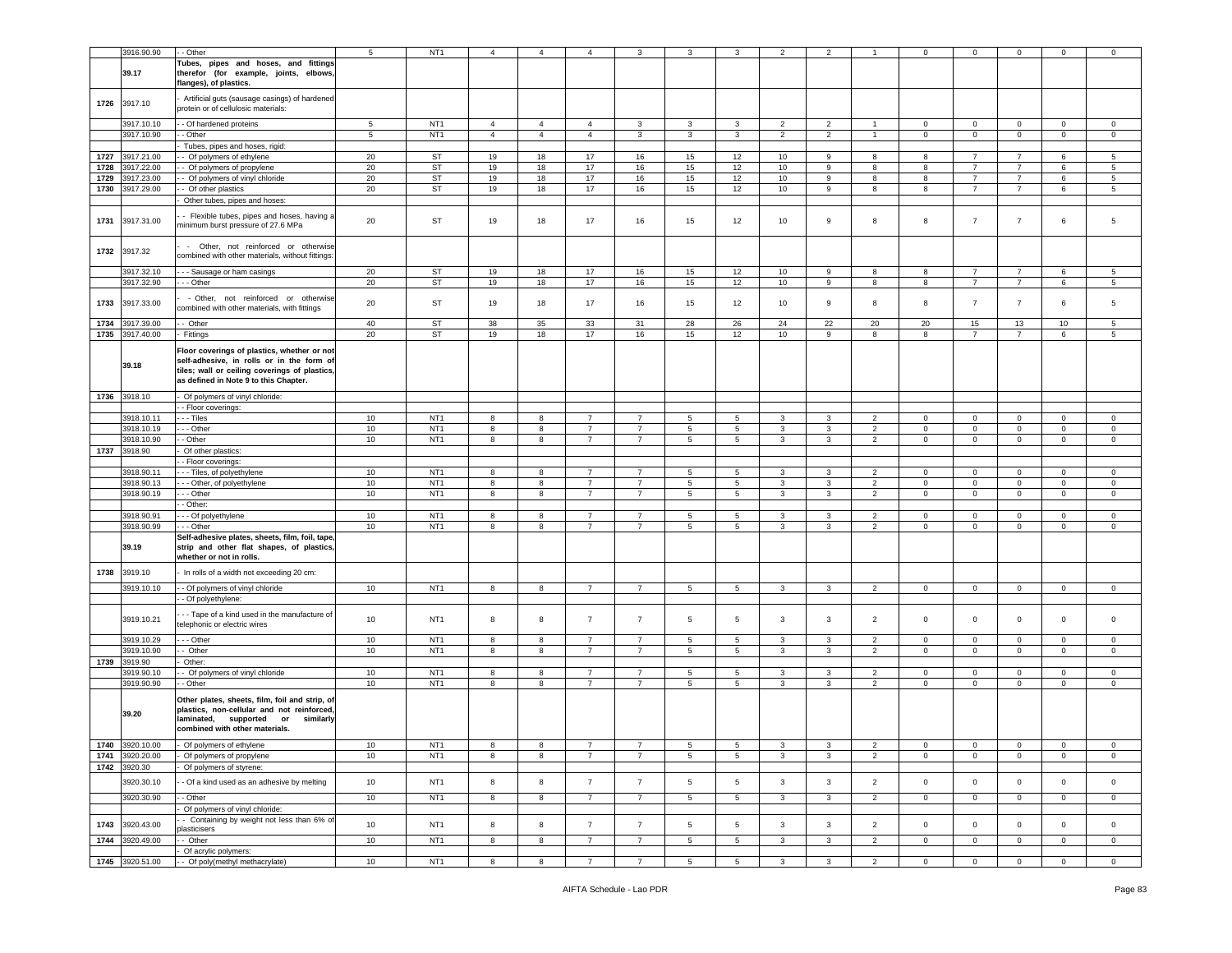| 1746 | 3920.59.00   | - Other                                                         | $10$             | NT <sub>1</sub> | 8              | 8                |                |                | 5            | 5            | 3              | 3              |                          | $\mathbf 0$    | $\mathbf 0$         | $\mathbf 0$    | $\mathbf 0$  | $\mathbf 0$  |
|------|--------------|-----------------------------------------------------------------|------------------|-----------------|----------------|------------------|----------------|----------------|--------------|--------------|----------------|----------------|--------------------------|----------------|---------------------|----------------|--------------|--------------|
|      |              | Of polycarbonates, alkyd resins, polyallyl                      |                  |                 |                |                  |                |                |              |              |                |                |                          |                |                     |                |              |              |
|      |              | sters or other polyesters:                                      |                  |                 |                |                  |                |                |              |              |                |                |                          |                |                     |                |              |              |
| 1747 | 3920.61.00   | - Of polycarbonates                                             | 10               | NT <sub>1</sub> | 8              | 8                | $\overline{7}$ | $\overline{7}$ | 5            | 5            | $\mathbf{3}$   | 3              | $\overline{2}$           | $\mathbf{0}$   | $\overline{0}$      | $\mathbf 0$    | $\mathbf 0$  | $\mathbf 0$  |
| 1748 | 3920.62      | - Of poly(ethylene terephthalate):                              |                  |                 |                |                  |                |                |              |              |                |                |                          |                |                     |                |              |              |
|      | 3920.62.10   | - - Film                                                        | 10               | NT <sub>1</sub> | 8              | 8                | 7              | $\overline{7}$ | 5            | 5            | 3              | 3              | 2                        | $\mathbf 0$    | $\mathbf 0$         | $\mathbf 0$    | $\mathbf{0}$ | $\circ$      |
|      | 3920.62.90   | - - Other                                                       | 10               | NT <sub>1</sub> | 8              | 8                | $\overline{7}$ | $\overline{7}$ | 5            | 5            | 3              | 3              | $\overline{2}$           | $\mathbf 0$    | $\overline{0}$      | $\mathbf 0$    | $\mathbf 0$  | $\circ$      |
| 1749 | 3920.63.00   |                                                                 | 10               | NT <sub>1</sub> | 8              | 8                | $\overline{7}$ | $\overline{7}$ |              | $\sqrt{5}$   | 3              | 3              | 2                        | $^{\circ}$     | $\mathsf 0$         | $\mathbf 0$    | $\mathbf 0$  |              |
|      |              | - Of unsaturated polyesters                                     |                  |                 |                |                  |                |                | $\sqrt{5}$   |              |                |                |                          |                |                     |                |              | $\mathbf 0$  |
| 1750 | 3920.69.00   | - Of other polyesters                                           | 10               | NT <sub>1</sub> | 8              | 8                | $\overline{7}$ | $\overline{7}$ | 5            | 5            | 3              | 3              | 2                        | $\mathbf 0$    | $\mathbf 0$         | $\mathbf 0$    | 0            | $\mathbf 0$  |
|      |              | Of cellulose or its chemical derivatives:                       |                  |                 |                |                  |                |                |              |              |                |                |                          |                |                     |                |              |              |
|      |              |                                                                 |                  |                 |                |                  |                |                |              |              |                |                |                          |                |                     |                |              |              |
| 1751 | 3920.71      | - Of regenerated cellulose:                                     |                  |                 |                |                  |                |                |              |              |                |                |                          |                |                     |                |              |              |
|      | 3920.71.10   | - - Cellophane film                                             | 10               | NT <sub>1</sub> | 8              | 8                | $\overline{7}$ |                | 5            | 5            | 3              | 3              | $\overline{\phantom{a}}$ | $\mathbf 0$    | $\mathbf 0$         | $\mathbf 0$    | 0            | $\mathbf 0$  |
|      | 3920.71.20   | - - Viscose tear-off ribbon; foil                               | 10               | NT <sub>1</sub> | 8              | 8                | $\overline{7}$ | $\overline{7}$ | 5            | 5            | 3              | 3              | $\overline{2}$           | $\mathbf 0$    | $\overline{0}$      | $\mathbf 0$    | $\mathbf 0$  | $\mathbf 0$  |
|      | 3920.71.90   | - - Other                                                       | $10$             | NT <sub>1</sub> | 8              | 8                | $\overline{7}$ | $\overline{7}$ | $\sqrt{5}$   | $\sqrt{5}$   | 3              | 3              | $\overline{2}$           | $\mathbf 0$    | $\mathbf 0$         | $\mathbf 0$    | $\mathbf 0$  | $\mathbf 0$  |
| 1752 | 3920.73.00   | - Of cellulose acetate                                          | $10$             | NT <sub>1</sub> | 8              | 8                | $\overline{7}$ | $\overline{7}$ | 5            | $\sqrt{5}$   | 3              | 3              | 2                        | $\mathbf 0$    | $\mathbf 0$         | $\mathbf 0$    | 0            | $\mathbf 0$  |
| 1753 | 3920.79.00   | - Of other cellulose derivatives                                | 10               | NT <sub>1</sub> | 8              | 8                | $\overline{7}$ | $\overline{7}$ | 5            | 5            | 3              | 3              | $\overline{2}$           | $\mathbf 0$    | $\circ$             | $\mathbf 0$    | $\mathbf 0$  | $\mathbf 0$  |
|      |              | Of other plastics:                                              |                  |                 |                |                  |                |                |              |              |                |                |                          |                |                     |                |              |              |
| 1754 | 3920.91      | - Of poly(vinyl butyral):                                       |                  |                 |                |                  |                |                |              |              |                |                |                          |                |                     |                |              |              |
|      |              | -- Film of a kind used in safety glass, of a                    |                  |                 |                |                  |                |                |              |              |                |                |                          |                |                     |                |              |              |
|      |              | thickness exceeding 0.38 mm but not                             |                  |                 |                |                  |                |                |              |              |                |                |                          |                |                     |                |              |              |
|      | 3920.91.10   | exceeding 0.76 mm, and of a width not                           | 10               | NT <sub>1</sub> | 8              | 8                | $\overline{7}$ | $\overline{7}$ | 5            | 5            | 3              | 3              | $\overline{2}$           | $\mathbf 0$    | $\mathsf 0$         | $\mathbf 0$    | $\mathsf 0$  | $\mathbf 0$  |
|      |              | exceeding 2 m                                                   |                  |                 |                |                  |                |                |              |              |                |                |                          |                |                     |                |              |              |
|      | 3920.91.90   | -- Other                                                        | 10               | NT <sub>1</sub> | 8              | 8                | $\overline{7}$ | $\overline{7}$ | 5            | 5            | 3              | 3              | $\overline{\phantom{a}}$ | $\mathbf 0$    | $\mathbf 0$         | $\mathbf 0$    | $\mathbf 0$  | $\mathbf 0$  |
| 1755 | 3920.92      | - Of polyamides:                                                |                  |                 |                |                  |                |                |              |              |                |                |                          |                |                     |                |              |              |
|      | 3920.92.10   | - - Of polyamide-6                                              | $10$             | NT <sub>1</sub> | 8              | 8                | $\overline{7}$ | $\overline{7}$ | 5            | $\sqrt{5}$   | 3              | 3              | 2                        | $\mathbf 0$    | $\mathsf{O}\xspace$ | $\mathbf 0$    | $\mathsf 0$  | $\mathbf 0$  |
|      |              |                                                                 |                  |                 |                |                  |                |                |              |              |                |                |                          |                |                     |                |              |              |
|      | 3920.92.20   | - - Of a kind used as an adhesive by melting                    | 10               | NT <sub>1</sub> | 8              | 8                | $\overline{7}$ | $\overline{7}$ | $\,$ 5       | $\sqrt{5}$   | 3              | 3              | $\overline{2}$           | $\mathbf 0$    | $\mathsf 0$         | $\mathbf 0$    | $\circ$      | $\mathbf 0$  |
|      |              |                                                                 |                  |                 |                |                  |                |                |              |              |                |                |                          |                |                     |                |              |              |
|      | 3920.92.90   | - - Other                                                       | 10 <sup>10</sup> | NT <sub>1</sub> | 8              | 8                | $\overline{7}$ | $\overline{7}$ | 5            | 5            | 3              | 3              | $\overline{2}$           | $\mathbf 0$    | $\overline{0}$      | $\mathbf 0$    | $\circ$      | $\mathbf 0$  |
| 1756 | 3920.93      | - Of amino-resins:                                              |                  |                 |                |                  |                |                |              |              |                |                |                          |                |                     |                |              |              |
|      | 3920.93.10   | - - Of a kind used as an adhesive by melting                    | 10               | NT <sub>1</sub> | 8              | 8                | $\overline{7}$ | $\overline{7}$ | $\sqrt{5}$   | 5            | 3              | 3              | $\overline{2}$           | $\pmb{0}$      | $\mathsf 0$         | $\mathbf 0$    | $\mathbf 0$  | $\mathbf 0$  |
|      |              |                                                                 |                  |                 |                |                  |                |                |              |              |                |                |                          |                |                     |                |              |              |
|      | 3920.93.90   | - - Other                                                       | 10               | NT <sub>1</sub> | 8              | 8                | $\overline{7}$ | $\overline{7}$ | 5            | 5            | 3              | 3              | 2                        | $\mathbf 0$    | $\mathbf 0$         | $\mathbf 0$    | $\mathbf 0$  | $\mathbf 0$  |
| 1757 | 3920.94      | - Of phenolic resins:                                           |                  |                 |                |                  |                |                |              |              |                |                |                          |                |                     |                |              |              |
|      | 3920.94.10   | - - Phenol formaldehyde (bakelite) sheets                       | 10               | NT <sub>1</sub> | 8              | 8                | $\overline{7}$ | $\overline{7}$ | 5            | 5            | 3              | 3              | $\overline{2}$           | $\mathbf 0$    | $\mathbf 0$         | $\mathbf 0$    | $\circ$      | $\mathbf 0$  |
|      |              |                                                                 |                  |                 |                |                  |                |                |              |              |                |                |                          |                |                     |                |              |              |
|      | 3920.94.90   | - - Other                                                       | 10               | NT <sub>1</sub> | 8              | 8                | $\overline{7}$ | $\overline{7}$ | 5            | 5            | 3              | 3              | $\overline{2}$           | $\mathbf 0$    | $\mathbf 0$         | $\mathbf 0$    | $\mathbf 0$  | $\mathbf 0$  |
|      | 3920.99.00   | - Of other plastics                                             | $10$             | NT <sub>1</sub> | 8              | 8                | $\overline{7}$ | $\overline{7}$ | 5            | $\sqrt{5}$   | 3              | 3              | $\overline{2}$           | $\mathsf 0$    | $\mathsf{O}\xspace$ | $\pmb{0}$      | $\mathbf 0$  | $\mathsf 0$  |
| 1758 |              |                                                                 |                  |                 |                |                  |                |                |              |              |                |                |                          |                |                     |                |              |              |
|      |              | Other plates, sheets, film, foil and strip, of                  |                  |                 |                |                  |                |                |              |              |                |                |                          |                |                     |                |              |              |
|      | 39.21        | olastics.                                                       |                  |                 |                |                  |                |                |              |              |                |                |                          |                |                     |                |              |              |
|      |              | Cellular                                                        |                  |                 |                |                  |                |                |              |              |                |                |                          |                |                     |                |              |              |
|      |              |                                                                 |                  |                 |                |                  |                |                |              |              |                |                |                          |                |                     |                |              |              |
| 1759 | 3921.11      | - Of polymers of styrene:                                       |                  |                 |                |                  |                |                |              |              |                |                |                          |                |                     |                |              |              |
|      | 3921.11.10   | - Plates and sheets                                             | 10               | NT <sub>1</sub> | 8              | 8                |                |                | 5            | 5            | 3              | 3              |                          | $\mathbf 0$    | $\mathbf 0$         | $\mathbf 0$    | $\Omega$     | $\mathbf 0$  |
|      | 3921.11.90   | - - Other                                                       | 10               | NT <sub>1</sub> | 8              | 8                | $\overline{7}$ | 7              | 5            | 5            | 3              | 3              | $\overline{2}$           | $\mathbf 0$    | $\mathbf 0$         | $\mathbf 0$    | $\mathbf 0$  | $\mathbf 0$  |
| 1760 | 3921.12.00   | Of polymers of vinyl chloride                                   | $10$             | ST              | 9              | $\boldsymbol{9}$ | 9              | 8              | 8            | 8            | $\overline{7}$ | $\overline{7}$ | $\overline{7}$           | $\overline{7}$ | 6                   | 6              | 6            | 5            |
| 1761 | 3921.13.00   | Of polyurethanes                                                | 10               | NT <sub>1</sub> | 8              | 8                | $\overline{7}$ | $\overline{7}$ | 5            | 5            | 3              | 3              | $\overline{2}$           | 0              | $\mathbf 0$         | $\mathbf 0$    | $\mathbf 0$  | $\mathbf 0$  |
| 1762 | 3921.14      | - Of regenerated cellulose:                                     |                  |                 |                |                  |                |                |              |              |                |                |                          |                |                     |                |              |              |
|      | 3921.14.10   | - - Plates and sheets                                           | $10$             | NT <sub>1</sub> | 8              | 8                | $\overline{7}$ | $\overline{7}$ | 5            | 5            | 3              | 3              | 2                        | $\mathbf 0$    | $\mathbf 0$         | $\circ$        | $\mathbf 0$  | $\mathbf 0$  |
|      | 3921.14.90   | - - Other                                                       | 10               | NT <sub>1</sub> | 8              | 8                | $\overline{7}$ | $\overline{7}$ | 5            | 5            | 3              | 3              | $\overline{2}$           | $\mathbf 0$    | $\mathbf 0$         | $\mathbf 0$    | $\mathbf 0$  | $\mathbf 0$  |
| 1763 | 3921.19      | Of other plastics:                                              |                  |                 |                |                  |                |                |              |              |                |                |                          |                |                     |                |              |              |
|      | 3921.19.10   | - - Plates and sheets                                           | $10\,$           | NT <sub>1</sub> | 8              | 8                | $\overline{7}$ | $\overline{7}$ | 5            | 5            | 3              | 3              | $\overline{2}$           | $\circ$        | $\mathbf 0$         | $\mathbf 0$    | $\mathbf{0}$ | $\mathbf 0$  |
|      | 3921.19.90   | - - Other                                                       | $10$             | NT <sub>1</sub> | 8              | 8                | $\overline{7}$ | $\overline{7}$ | 5            | 5            | 3              | 3              | $\overline{2}$           | $\mathbf 0$    | $\mathbf 0$         | $\mathbf 0$    | $\mathbf 0$  | $\mathbf 0$  |
| 1764 | 3921.90      | Other:                                                          |                  |                 |                |                  |                |                |              |              |                |                |                          |                |                     |                |              |              |
|      | 3921.90.20   | - Plates and sheets                                             | $10$             | NT <sub>1</sub> | 8              | 8                | $\overline{7}$ | $\overline{7}$ | 5            | 5            | 3              | 3              | $\overline{\phantom{a}}$ | $\mathbf 0$    | $\mathbf 0$         | $\circ$        | $\mathbf 0$  | $\circ$      |
|      | 3921.90.90   | - Other                                                         | 10               | NT <sub>1</sub> | 8              | 8                | $\overline{7}$ | $\overline{7}$ | 5            | 5            | 3              | 3              | $\overline{2}$           | $\mathbf 0$    | $\mathsf{O}\xspace$ | $\mathbf 0$    | $\mathbf 0$  | $\mathsf 0$  |
|      |              | Baths, shower-baths, sinks, wash-basins                         |                  |                 |                |                  |                |                |              |              |                |                |                          |                |                     |                |              |              |
|      |              | bidets, lavatory pans, seats and covers,                        |                  |                 |                |                  |                |                |              |              |                |                |                          |                |                     |                |              |              |
|      | 39.22        | flushing cisterns and similar sanitary ware,                    |                  |                 |                |                  |                |                |              |              |                |                |                          |                |                     |                |              |              |
|      |              | of plastics.                                                    |                  |                 |                |                  |                |                |              |              |                |                |                          |                |                     |                |              |              |
|      |              |                                                                 |                  |                 |                |                  |                |                |              |              |                |                |                          |                |                     |                |              |              |
| 1765 | 3922.10.00   | Baths, shower-baths, sinks and wash-basing                      | $5\phantom{.0}$  | NT <sub>1</sub> | $\overline{4}$ | $\overline{4}$   | $\overline{4}$ | 3              | $\mathbf{3}$ | $\mathbf{3}$ | $\overline{c}$ | $\overline{2}$ | $\mathbf{1}$             | $\mathbf 0$    | $\mathsf 0$         | $\mathbf 0$    | $\mathbf 0$  | $\mathbf 0$  |
|      | 3922.20      |                                                                 |                  |                 |                |                  |                |                |              |              |                |                |                          |                |                     |                |              |              |
| 1766 |              | Lavatory seats and covers:                                      |                  |                 | $\overline{4}$ | $\overline{4}$   | $\overline{4}$ |                | 3            | 3            |                |                | -1                       | $\mathbf 0$    |                     |                | $\Omega$     |              |
|      | 3922.20.10   | - Lavatory covers                                               | 5                | NT <sub>1</sub> |                |                  |                | 3              |              |              | $\overline{2}$ | $\overline{2}$ |                          |                | $\mathbf 0$         | $\mathsf 0$    |              | $\mathbf 0$  |
|      | 3922.20.20   | - Lavatory seats                                                | 5                | NT <sub>1</sub> | $\overline{4}$ | $\overline{4}$   | $\overline{4}$ | 3              | 3            | 3            | $\overline{2}$ | $\overline{2}$ | $\overline{1}$           | $\mathbf 0$    | $\circ$             | $\mathbf 0$    | 0            | $\mathbf 0$  |
| 1767 | 3922.90      | Other:                                                          |                  |                 |                |                  |                |                |              |              |                |                |                          |                |                     |                |              |              |
|      |              | - Flushing water closets (lavatory pans),                       |                  |                 |                |                  |                |                |              |              |                |                |                          |                |                     |                |              |              |
|      |              | urinals or flushing cisterns:                                   |                  |                 |                |                  |                |                |              |              |                |                |                          |                |                     |                |              |              |
|      | 3922.90.11   | --- Parts of flushing cisterns                                  | 5                | NT <sub>1</sub> | $\overline{4}$ | $\overline{4}$   | $\overline{4}$ | 3              | $\mathbf{3}$ | 3            | $\overline{2}$ | $\overline{2}$ | $\mathbf{1}$             | $\mathbf 0$    | $\overline{0}$      | $\mathbf 0$    | $\mathbf{0}$ | $\circ$      |
|      | 3922.90.19   | - - Other                                                       | 5                | NT <sub>1</sub> | $\overline{4}$ | $\overline{4}$   | $\overline{4}$ | $\mathbf{3}$   | $\mathbf{3}$ | 3            | $\overline{2}$ | $\overline{2}$ | $\overline{1}$           | $\overline{0}$ | $\overline{0}$      | $\mathbf 0$    | $\mathbf{0}$ | $\mathbf{0}$ |
|      | 3922.90.90   | - Other                                                         | 5                | NT <sub>1</sub> | $\overline{4}$ | $\overline{4}$   | $\overline{4}$ | $\mathbf{3}$   | 3            | $\mathbf{3}$ | $\overline{2}$ | $\overline{2}$ | $\mathbf{1}$             | $\circ$        | $\mathsf 0$         | $\mathbf 0$    | $\mathbf 0$  | $\mathbf 0$  |
|      |              | Articles for the conveyance or packing of                       |                  |                 |                |                  |                |                |              |              |                |                |                          |                |                     |                |              |              |
|      | 39.23        | goods, of plastics; stoppers, lids, caps and                    |                  |                 |                |                  |                |                |              |              |                |                |                          |                |                     |                |              |              |
|      |              | other closures, of plastics.                                    |                  |                 |                |                  |                |                |              |              |                |                |                          |                |                     |                |              |              |
|      |              |                                                                 |                  |                 |                |                  |                |                |              |              |                |                |                          |                |                     |                |              |              |
| 1768 | 3923.10.00   | Boxes, cases, crates and similar articles                       | 20               | ST              | 19             | 18               | 17             | 16             | 15           | 12           | 10             | 9              | 8                        | 8              | $\overline{7}$      | $\overline{7}$ | 6            | 5            |
|      | 1769 3923.21 | Sacks and bags (including cones):<br>- Of polymers of ethylene: |                  |                 |                |                  |                |                |              |              |                |                |                          |                |                     |                |              |              |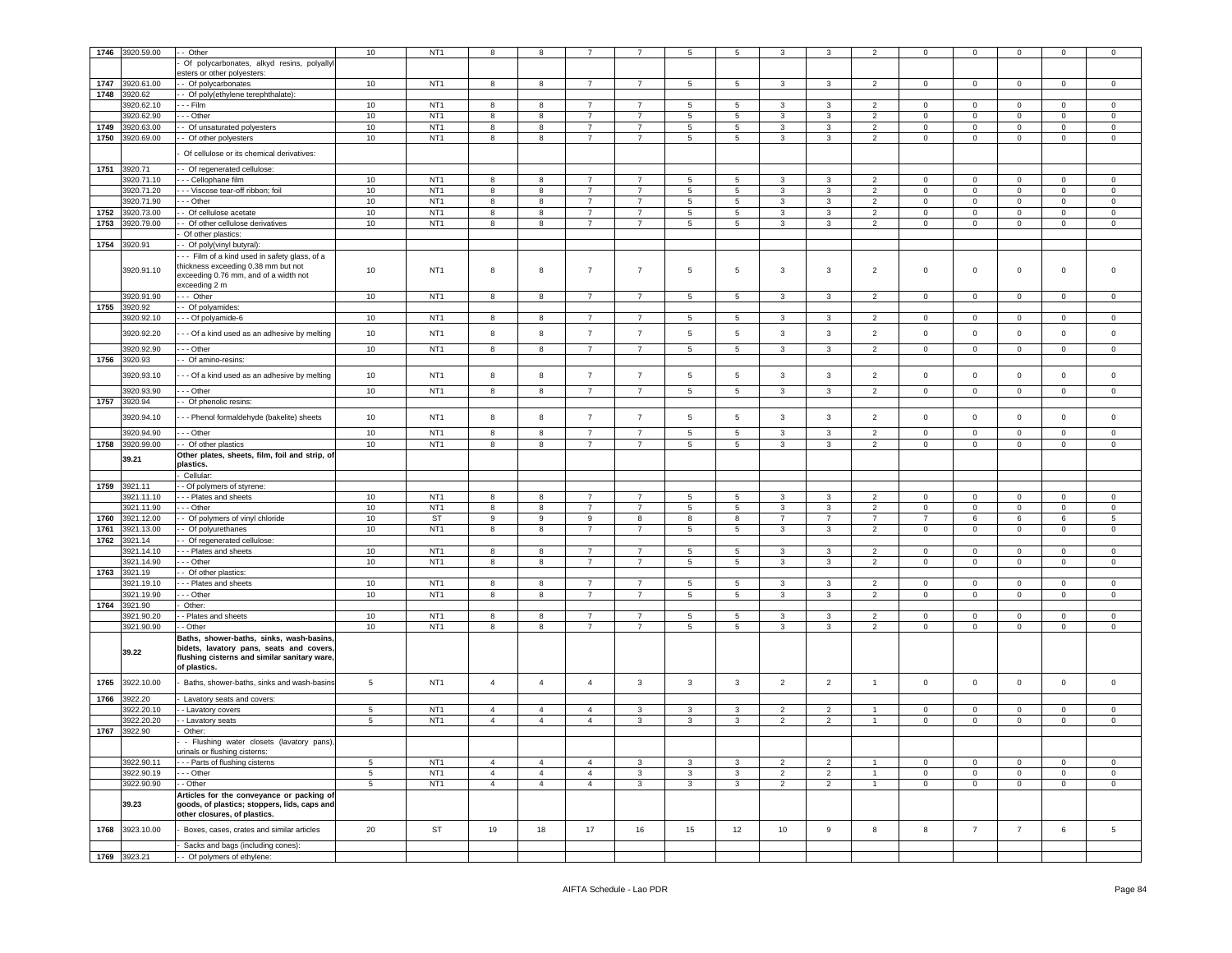| 1770<br>1771<br>1772 | 3923.21.90<br>3923.29.00<br>3923.30<br>3923.30.10 | -- Other<br>- Of other plastics                                                                               | 40     | ST              | 38             |                         |                |                  |                 |                          |                |                |                 |                 |                 |                     |                |                     |
|----------------------|---------------------------------------------------|---------------------------------------------------------------------------------------------------------------|--------|-----------------|----------------|-------------------------|----------------|------------------|-----------------|--------------------------|----------------|----------------|-----------------|-----------------|-----------------|---------------------|----------------|---------------------|
|                      |                                                   |                                                                                                               |        |                 |                | 35                      | 33             | 31               | 28              | 26                       | 24             | 22             | 20              | 20              | 15              | 13                  | 10             | 5                   |
|                      |                                                   |                                                                                                               | 40     | ST              | 38             | 35                      | 33             | 31               | 28              | 26                       | 24             | 22             | 20              | 20              | 15              | 13                  | 10             | 5 <sup>5</sup>      |
|                      |                                                   | Carboys, bottles, flasks and similar articles:                                                                |        |                 |                |                         |                |                  |                 |                          |                |                |                 |                 |                 |                     |                |                     |
|                      |                                                   | - Toothpaste tubes                                                                                            | 10     | NT <sub>2</sub> | 9              | 9                       | 8              | 8                | $\overline{7}$  | $\overline{7}$           | 6              | 6              | 5               | -5              | 5               | 3                   | 2              | $\mathbf{0}$        |
|                      | 3923.30.90                                        | - Other                                                                                                       | 10     | NT <sub>2</sub> | 9              | 9                       | 8              | 8                | $\overline{7}$  | $\overline{7}$           | 6              | 6              | $5\phantom{.0}$ | $5\overline{5}$ | $5\overline{5}$ | 3                   | $\overline{2}$ | $\overline{0}$      |
|                      |                                                   |                                                                                                               |        |                 |                |                         |                |                  |                 |                          |                |                |                 |                 |                 |                     |                |                     |
|                      | 3923.40.00                                        | Spools, cops, bobbins and similar supports                                                                    | 10     | NT <sub>1</sub> | 8              | 8                       | $\overline{7}$ | $\overline{7}$   | $\sqrt{5}$      | $\,$ 5 $\,$              | $\mathbf{3}$   | $\mathbf{3}$   | $\overline{2}$  | $\mathsf 0$     | $\mathbf{0}$    | $\mathsf{O}\xspace$ | $\mathbf 0$    | $\mathsf 0$         |
| 1773                 | 3923.50.00                                        | Stoppers, lids, caps and other closures                                                                       | 10     | NT <sub>1</sub> | 8              | 8                       | $\overline{7}$ | $\overline{7}$   | $\sqrt{5}$      | $\sqrt{5}$               | 3              | $\mathbf{3}$   | $\overline{2}$  | $\pmb{0}$       | $\mathbf 0$     | $\mathsf{O}\xspace$ | $\mathbb O$    | $\mathsf{O}\xspace$ |
| 1774                 | 3923.90.00<br>39.24                               | Other<br>Tableware, kitchenware, other household<br>articles and hygienic or toilet articles, of<br>plastics. | 20     | NT <sub>1</sub> | 17.5           | 15                      | 15             | 12.5             | 11              | $\boldsymbol{9}$         | $\overline{7}$ | $\sqrt{5}$     | 2.5             | $\mathbf 0$     | $\mathbf 0$     | $\mathsf{O}\xspace$ | $\mathsf 0$    | $\mathsf{O}\xspace$ |
| 1775                 | 3924.10.00                                        | Tableware and kitchenware                                                                                     | 20     | <b>ST</b>       | 19             | 18                      | 17             | 16               | 15              | 12                       | 10             | $\overline{9}$ | $\mathbf{g}$    | $\mathbf{a}$    | $\overline{7}$  | $\overline{7}$      | 6              | 5                   |
| 1776                 | 3924.90                                           | Other:                                                                                                        |        |                 |                |                         |                |                  |                 |                          |                |                |                 |                 |                 |                     |                |                     |
|                      | 3924.90.10                                        | - Bed pans, urinals (portable type) or<br>chamber-pots                                                        | 20     | <b>ST</b>       | 19             | 18                      | 17             | 16               | 15              | 12                       | 10             | $\mathsf g$    | 8               | 8               | $\overline{7}$  | $\overline{7}$      | $6\phantom{.}$ | 5                   |
|                      | 3924.90.90                                        | - Other                                                                                                       | 20     | <b>ST</b>       | 19             | 18                      | 17             | 16               | 15              | 12                       | 10             | $\overline{9}$ | 8               | $\mathbf{g}$    | $\overline{7}$  | $\overline{7}$      | 6              | $\overline{5}$      |
|                      | 39.25                                             | Builders' ware of plastics, not elsewhere<br>specified or included.                                           |        |                 |                |                         |                |                  |                 |                          |                |                |                 |                 |                 |                     |                |                     |
| 1777                 | 3925.10.00                                        | Reservoirs, tanks, vats and<br>similar<br>containers, of a capacity exceeding 300 l                           | 10     | NT <sub>1</sub> | 8              | 8                       | $\overline{7}$ | $\overline{7}$   | 5               | 5                        | 3              | 3              | 2               | $\mathsf 0$     | $\mathbf 0$     | $\mathbf 0$         | $\Omega$       | $\mathsf 0$         |
| 1778                 | 3925.20.00                                        | Doors, windows and their frames and<br>hresholds for doors                                                    | 10     | NT <sub>1</sub> | 8              | 8                       | $\overline{7}$ | $\overline{7}$   | $5\phantom{.0}$ | 5                        | 3              | 3              | $\overline{2}$  | $\mathsf 0$     | $\mathbf 0$     | $\mathsf 0$         | $\mathbf 0$    | $\mathsf 0$         |
| 1779                 | 3925.30.00                                        | Shutters, blinds (including Venetian blinds)<br>and similar articles and parts thereof                        | 10     | NT <sub>1</sub> | 8              | 8                       | $\overline{7}$ | $\overline{7}$   | 5               | 5                        | 3              | 3              | $\overline{2}$  | $\circ$         | $\mathbf 0$     | $\mathbf 0$         | $\mathbf{0}$   | $\mathsf 0$         |
| 1780                 | 3925.90.00                                        | <b>Other</b>                                                                                                  | 10     | NT <sub>1</sub> | 8              | 8                       | $\overline{7}$ | $\overline{7}$   | $5\overline{5}$ | $5\overline{5}$          | $\mathbf{3}$   | $\mathbf{3}$   | $\overline{2}$  | $\mathbf{0}$    | $\mathbf 0$     | $\mathsf 0$         | $\mathsf 0$    | $\mathbf 0$         |
|                      | 39.26                                             | Other articles of plastics and articles of                                                                    |        |                 |                |                         |                |                  |                 |                          |                |                |                 |                 |                 |                     |                |                     |
|                      |                                                   | other materials of headings 39.01 to 39.14.                                                                   |        |                 |                |                         |                |                  |                 |                          |                |                |                 |                 |                 |                     |                |                     |
| 1781                 | 3926.10.00                                        | Office or school supplies                                                                                     | 10     | NT <sub>1</sub> | 8              | 8                       | $\overline{7}$ | $\overline{7}$   | $5\overline{ }$ | $5\phantom{.0}$          | $\mathbf{3}$   | 3              | $\overline{2}$  | $\overline{0}$  | $\mathbf 0$     | $\mathbf 0$         | $\overline{0}$ | $\overline{0}$      |
| 1782                 | 3926.20                                           | Articles of apparel and clothing accessories<br>including gloves, mittens and mitts):                         |        |                 |                |                         |                |                  |                 |                          |                |                |                 |                 |                 |                     |                |                     |
|                      | 3926.20.60                                        | - Articles of apparel used for protection from<br>chemical substances, radiation or fire                      | 10     | NT <sub>1</sub> | 8              | 8                       | $\overline{7}$ | $\overline{7}$   | 5               | 5                        | 3              | 3              | $\overline{2}$  | $\mathsf 0$     | $\mathbf 0$     | $\mathsf 0$         | $\mathbf 0$    | $\mathsf 0$         |
|                      | 3926.20.90                                        | -- Other                                                                                                      | 10     | NT <sub>1</sub> | $\mathbf{g}$   | 8                       | $\overline{7}$ | $\overline{7}$   | 5               | 5                        | 3              | $\mathbf{3}$   | $\overline{2}$  | $\mathsf 0$     | $\mathsf 0$     | $\mathsf 0$         | $\Omega$       | $\Omega$            |
| 1783                 | 3926.30.00                                        | Fittings for furniture, coachwork or the like                                                                 | 10     | NT <sub>1</sub> | 8              | 8                       | $\overline{7}$ | $\overline{7}$   | $5\phantom{.0}$ | $5\phantom{.0}$          | $\mathbf{3}$   | $\mathbf{3}$   | $\overline{2}$  | $\mathbf 0$     | $\mathsf 0$     | $\mathsf 0$         | $\mathbf 0$    | $\mathsf 0$         |
| 1784                 | 3926.40.00                                        | Statuettes and other ornamental articles                                                                      | 10     | NT <sub>1</sub> | 8              | 8                       | $\overline{7}$ | $\overline{7}$   | $\sqrt{5}$      | $\,$ 5 $\,$              | $\mathbf{3}$   | $\mathbf{3}$   | $\overline{2}$  | $\mathsf 0$     | $\mathbf{0}$    | $\mathbf 0$         | $\circ$        | $\circ$             |
| 1785                 | 3926.90                                           | Other:                                                                                                        |        |                 |                |                         |                |                  |                 |                          |                |                |                 |                 |                 |                     |                |                     |
|                      | 3926.90.10                                        | - Floats for fishing nets                                                                                     | 10     | NT <sub>1</sub> | 8              | 8                       | $\overline{7}$ | $\overline{7}$   | 5               | 5                        | 3              | 3              | 2               | $\mathbf 0$     | $\overline{0}$  | $\mathbf 0$         | $\mathbf{0}$   | $\mathbf{0}$        |
|                      |                                                   | - Fans and handscreens, frames and                                                                            |        |                 |                |                         |                |                  |                 |                          |                |                |                 |                 |                 |                     |                |                     |
|                      | 3926.90.20                                        | nandles therefor, and parts thereof                                                                           | 10     | NT <sub>1</sub> | $\mathbf{g}$   | 8                       | $\overline{7}$ | $\overline{7}$   | 5               | $\sqrt{5}$               | $\mathbf{3}$   | $\mathbf{3}$   | $\overline{2}$  | $\mathsf 0$     | $\mathbf 0$     | $\mathsf{O}\xspace$ | $\mathbf 0$    | $\mathsf 0$         |
|                      |                                                   | - Hygienic, medical and surgical articles:                                                                    |        |                 |                |                         |                |                  |                 |                          |                |                |                 |                 |                 |                     |                |                     |
|                      | 3926.90.32                                        | - - Plastic moulds with denture imprints                                                                      | $10\,$ | NT <sub>1</sub> | 8              | 8                       | $\overline{7}$ | $\overline{7}$   | $\sqrt{5}$      | $\,$ 5 $\,$              | $\mathbf{3}$   | $\mathbf{3}$   | $\overline{2}$  | $\mathbf 0$     | $\mathbf 0$     | $\mathbf 0$         | $\mathbb O$    | $\mathsf 0$         |
|                      | 3926.90.39                                        | $--$ Other                                                                                                    | 10     | NT <sub>1</sub> | $\overline{8}$ | $\overline{\mathbf{8}}$ | $\overline{7}$ | $\overline{7}$   | $\overline{5}$  | $\overline{5}$           | $\overline{3}$ | $\overline{3}$ | $\overline{2}$  | $\overline{0}$  | $\overline{0}$  | $\overline{0}$      | $\overline{0}$ | $\overline{0}$      |
|                      |                                                   | - Safety and protective devices:                                                                              |        |                 |                |                         |                |                  |                 |                          |                |                |                 |                 |                 |                     |                |                     |
|                      | 3926.90.41                                        | - - Police shields                                                                                            | 10     | NT <sub>1</sub> | 8              | $\overline{\mathbf{8}}$ | $\overline{7}$ | $\overline{7}$   | $\,$ 5 $\,$     | $\overline{\phantom{0}}$ | $\mathbf{3}$   | $\mathbf{3}$   | $\overline{2}$  | $\mathbf 0$     | $\mathbf 0$     | $\overline{0}$      | $\overline{0}$ | $\mathbf 0$         |
|                      | 3926.90.42                                        | - - Protective masks and similar articles for<br>use in welding and similar work                              | 10     | NT <sub>1</sub> | 8              | 8                       | $\overline{7}$ | $\overline{7}$   | 5               | 5                        | 3              | 3              | $\overline{2}$  | $\mathbf 0$     | $\mathbf 0$     | $\mathbf 0$         | $\mathbf 0$    | $\mathsf 0$         |
|                      | 3926.90.44                                        | - - Life saving cushions for the protection of<br>persons falling from heights                                | 10     | NT <sub>1</sub> | 8              | $\bf8$                  | $\overline{7}$ | $\boldsymbol{7}$ | 5               | $\sqrt{5}$               | 3              | $\mathbf{3}$   | $\overline{2}$  | $\mathsf 0$     | $\mathsf 0$     | $\mathsf{O}\xspace$ | $\mathbf 0$    | $\mathbf 0$         |
|                      | 3926.90.45                                        |                                                                                                               |        | NT <sub>1</sub> |                |                         | $\overline{7}$ | $\overline{7}$   |                 |                          |                |                |                 |                 |                 |                     |                |                     |
|                      |                                                   | - - Reflected light nails                                                                                     | 10     |                 | 8              | 8                       |                |                  | $5\phantom{.0}$ | 5                        | 3              | 3              | $\overline{2}$  | $\mathbf 0$     | $\overline{0}$  | $\mathsf 0$         | $\overline{0}$ | $\mathbf 0$         |
|                      | 3926.90.49                                        | $-$ - Other                                                                                                   | 10     | NT <sub>1</sub> | $\overline{8}$ | $\overline{8}$          | $\overline{7}$ | $\overline{7}$   | $\overline{5}$  | $\overline{5}$           | $\mathbf{3}$   | 3              | $\overline{2}$  | $\mathbf 0$     | $\overline{0}$  | $\overline{0}$      | $\overline{0}$ | $\overline{0}$      |
|                      |                                                   | - Articles for industrial uses:                                                                               |        |                 |                |                         |                |                  |                 |                          |                |                |                 |                 |                 |                     |                |                     |
|                      | 3926.90.53                                        | - - Transmission or conveyor belts or belting                                                                 | 10     | NT <sub>1</sub> | 8              | 8                       | $\overline{7}$ | $\overline{7}$   | $5\phantom{.0}$ | $\sqrt{5}$               | $\mathbf{3}$   | $\mathbf{3}$   | $\overline{2}$  | $\mathsf 0$     | $\mathsf 0$     | $\mathsf 0$         | $\mathbf 0$    | $\mathsf 0$         |
|                      | 3926.90.55                                        | - - Plastic J-hooks or bunch blocks for<br>detonators                                                         | 10     | NT <sub>1</sub> | 8              | 8                       | $\overline{7}$ | $\overline{7}$   | 5               | 5                        | 3              | 3              | $\overline{2}$  | $\mathbf 0$     | $\mathbf 0$     | $\mathbf 0$         | $\mathbf 0$    | $\mathsf 0$         |
|                      | 3926.90.59                                        | - - Other                                                                                                     | 10     | NT <sub>1</sub> | 8              | 8                       | $\overline{7}$ | $\overline{7}$   | 5               | $\,$ 5 $\,$              | 3              | 3              | $\overline{2}$  | $\mathbf 0$     | $\mathbf 0$     | $\mathbf 0$         | $\overline{0}$ | $\Omega$            |
|                      | 3926.90.60                                        | - Poultry feeders                                                                                             | 10     | NT <sub>1</sub> | 8              | 8                       | $\overline{7}$ | $\overline{7}$   | $\sqrt{5}$      | $\sqrt{5}$               | 3              | $\mathbf{3}$   | $\overline{2}$  | $\mathbf 0$     | $\mathbf 0$     | $\mathsf{O}\xspace$ | $\,0\,$        | $\mathsf 0$         |
|                      | 3926.90.70                                        | - Corset busks and similar supports for<br>articles of apparel or clothing accessories                        | 10     | NT <sub>1</sub> | 8              | 8                       | $\overline{7}$ | $\overline{7}$   | 5               | 5                        | 3              | 3              | $\overline{2}$  | $\Omega$        | $\mathbf 0$     | $\mathbf 0$         | $\mathbf 0$    | $\Omega$            |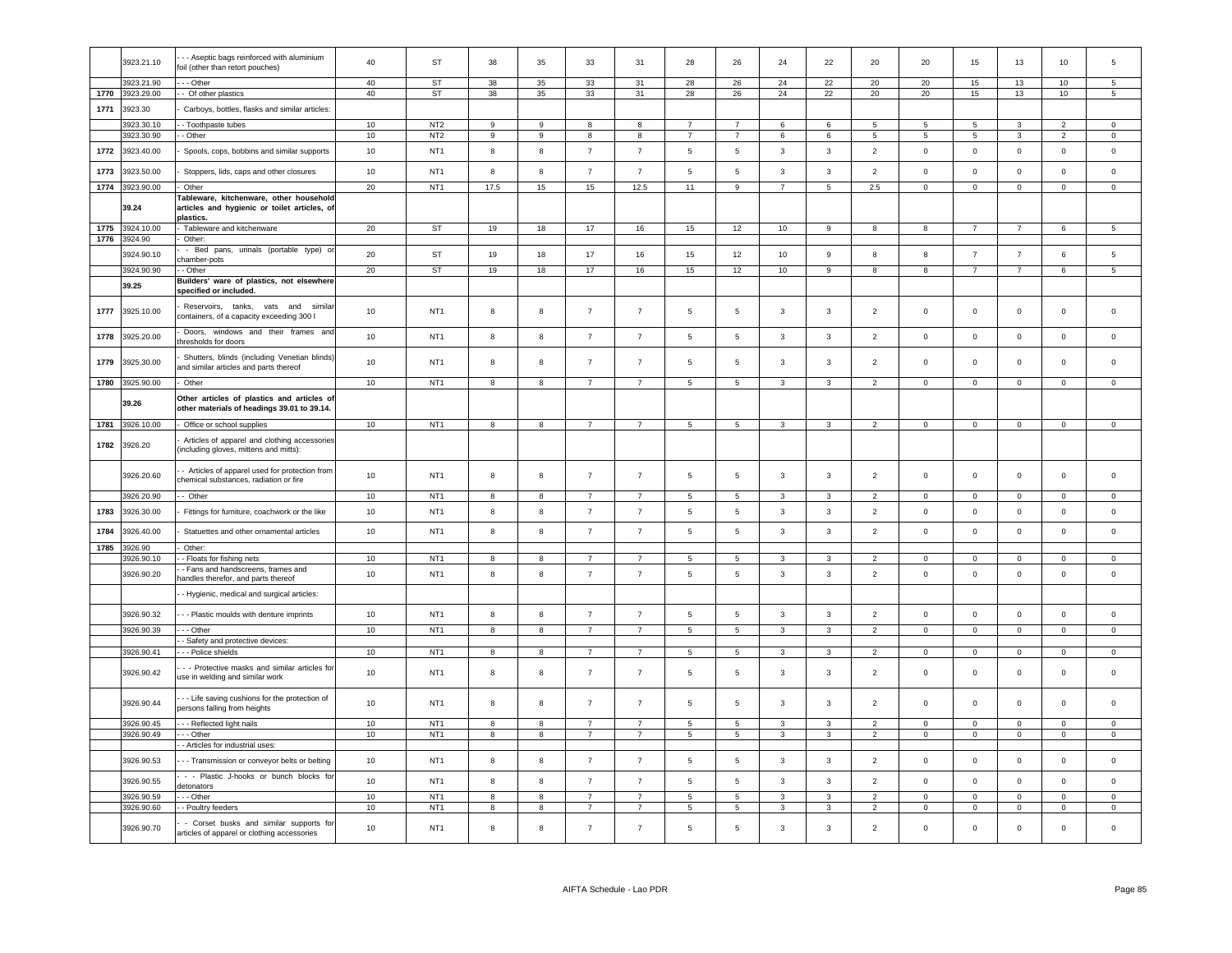|      | 3926.90.80                 | Cards for jewellery or small objects of<br>personal adornment; beads; shoe lasts                                                                                                                                                          | $10$                          | NT <sub>1</sub>                    | 8                                | 8                                |                                  |                         | 5                            | $\,$ 5 $\,$                             | 3                                | 3                                | $\overline{2}$                 | $\Omega$                   | $\mathbf 0$                   | $\mathbf 0$                | $\Omega$                   |                            |
|------|----------------------------|-------------------------------------------------------------------------------------------------------------------------------------------------------------------------------------------------------------------------------------------|-------------------------------|------------------------------------|----------------------------------|----------------------------------|----------------------------------|-------------------------|------------------------------|-----------------------------------------|----------------------------------|----------------------------------|--------------------------------|----------------------------|-------------------------------|----------------------------|----------------------------|----------------------------|
|      | 3926.90.90                 | - Other                                                                                                                                                                                                                                   | 10                            | NT <sub>1</sub>                    | 8                                | 8                                | $\overline{7}$                   | $\overline{7}$          | 5                            | $\overline{5}$                          | 3                                | 3                                | $\overline{2}$                 | $\mathbf{0}$               | $^{\circ}$                    | $\overline{0}$             | $\mathbf 0$                | $\mathbf{0}$               |
|      | 40.01                      | Natural<br>rubber, balata, gutta-percha<br>guayule, chicle and similar natural gums<br>in primary forms or in plates, sheets or<br>strip.                                                                                                 |                               |                                    |                                  |                                  |                                  |                         |                              |                                         |                                  |                                  |                                |                            |                               |                            |                            |                            |
| 1786 | 4001.10                    | - Natural rubber latex, whether or not pre-<br>vulcanised:                                                                                                                                                                                |                               |                                    |                                  |                                  |                                  |                         |                              |                                         |                                  |                                  |                                |                            |                               |                            |                            |                            |
|      |                            | -- Exceeding 0.5% ammonia content:                                                                                                                                                                                                        |                               |                                    |                                  |                                  |                                  |                         |                              |                                         |                                  |                                  |                                |                            |                               |                            |                            |                            |
|      | 4001.10.11                 | - - Centrifuge concentrate                                                                                                                                                                                                                | $\overline{5}$                | NT <sub>1</sub>                    | $\overline{4}$                   | $\overline{4}$                   | $\overline{4}$                   | 3<br>$\mathbf{R}$       | $\mathbf{3}$                 | $\mathbf{3}$                            | $\overline{2}$                   | $\overline{2}$                   | $\mathbf{1}$<br>$\overline{1}$ | $\mathbf 0$                | $\mathbf 0$                   | $\mathsf 0$                | $\mathsf 0$                | $\mathsf 0$<br>$\Omega$    |
|      | 4001.10.19                 | - Other                                                                                                                                                                                                                                   | 5                             | NT <sub>1</sub>                    | $\overline{4}$                   | $\overline{4}$                   | $\overline{4}$                   |                         | $\mathbf{3}$                 | $\mathbf{3}$                            | $\overline{2}$                   | $\overline{2}$                   |                                | $\mathsf 0$                | $\mathbf 0$                   | $\mathsf 0$                | $\mathsf 0$                |                            |
|      |                            | - Not exceeding 0.5% ammonia content:                                                                                                                                                                                                     |                               |                                    |                                  |                                  |                                  |                         |                              |                                         |                                  |                                  |                                |                            |                               |                            |                            |                            |
|      | 4001.10.21                 | --- Centrifuge concentrate                                                                                                                                                                                                                | $5\overline{5}$               | NT <sub>1</sub>                    | $\overline{4}$                   | $\overline{4}$                   | $\overline{4}$                   | $\mathbf{3}$            | $\mathbf{3}$                 | $\mathbf{3}$                            | $\overline{2}$                   | $\overline{2}$                   | $\mathbf{1}$                   | $\mathbf 0$                | $\overline{0}$                | $\overline{0}$             | $\mathsf 0$                | $\overline{0}$             |
|      | 4001.10.29                 | -- Other                                                                                                                                                                                                                                  | $5\phantom{.0}$               | NT <sub>1</sub>                    | $\overline{4}$                   | $\overline{4}$                   | $\overline{4}$                   | $\mathbf{3}$            | $\mathbf{3}$                 | $\mathbf{3}$                            | $\overline{2}$                   | $\overline{2}$                   | 1                              | $\mathbf 0$                | $\overline{0}$                | $\overline{0}$             | $\mathsf 0$                | $\overline{0}$             |
|      |                            | - Natural rubber in other forms:                                                                                                                                                                                                          |                               |                                    |                                  |                                  |                                  |                         |                              |                                         |                                  |                                  |                                |                            |                               |                            |                            |                            |
|      | 1787 4001.21<br>4001.21.10 | - Smoked sheets:<br>--- RSS Grade 1                                                                                                                                                                                                       |                               | NT <sub>1</sub>                    |                                  | $\overline{4}$                   | $\overline{4}$                   |                         |                              |                                         | $\overline{2}$                   |                                  | $\mathbf{1}$                   | $\mathbf{0}$               | $\mathbf{0}$                  | $\mathbf{0}$               | $\mathbf 0$                | $\Omega$                   |
|      | 4001.21.20                 | --- RSS Grade 2                                                                                                                                                                                                                           | 5<br>$5\phantom{.0}$          | NT <sub>1</sub>                    | $\overline{4}$<br>$\overline{4}$ | $\overline{4}$                   | $\overline{4}$                   | 3<br>$\mathbf{3}$       | 3<br>$\mathbf{3}$            | 3<br>$\mathbf{3}$                       | $\overline{2}$                   | $\overline{2}$<br>$\overline{2}$ | $\mathbf{1}$                   | $\mathsf 0$                | $\mathbf 0$                   | $\overline{0}$             | $\mathsf 0$                | $\mathbf 0$                |
|      | 4001.21.30                 | --- RSS Grade 3                                                                                                                                                                                                                           | 5                             | NT <sub>1</sub>                    | $\overline{4}$                   | $\overline{4}$                   | $\overline{4}$                   | $\mathbf{3}$            | 3                            | $\mathbf{3}$                            | $\overline{2}$                   | $\overline{2}$                   | $\mathbf{1}$                   | $\mathbf{0}$               | $\mathbf{0}$                  | $\overline{0}$             | $\mathbf 0$                | $\mathbf{0}$               |
|      | 4001.21.40                 | -- RSS Grade 4                                                                                                                                                                                                                            | $5\phantom{.0}$               | NT <sub>1</sub>                    | $\overline{4}$                   | $\overline{4}$                   | $\overline{4}$                   | $\mathbf{3}$            | $\mathbf{3}$                 | $\mathbf{3}$                            | $\overline{2}$                   | $\overline{2}$                   | 1                              | $\mathbf 0$                | $\overline{0}$                | $\overline{0}$             | $\mathsf 0$                | $\overline{0}$             |
|      | 4001.21.50                 | --- RSS Grade 5                                                                                                                                                                                                                           | $5\phantom{.0}$               | NT <sub>1</sub>                    | $\overline{4}$                   | $\overline{4}$                   | $\overline{4}$                   | $\mathbf{3}$            | $\mathbf{3}$                 | $\mathbf{3}$                            | 2                                | $\overline{2}$                   | $\mathbf{1}$                   | 0                          | $\mathbf 0$                   | $\mathbf{0}$               | $\bf{0}$                   | $\mathbf{0}$               |
|      | 4001.21.90                 | --- Other                                                                                                                                                                                                                                 | $5\overline{5}$               | NT <sub>1</sub>                    | $\overline{4}$                   | $\overline{4}$                   | $\overline{4}$                   | $\mathbf{3}$            | 3 <sup>1</sup>               | $\mathbf{3}$                            | $\overline{2}$                   | $\overline{2}$                   | $\mathbf{1}$                   | $\overline{0}$             | $\overline{0}$                | $\overline{0}$             | $\overline{0}$             | $\overline{0}$             |
| 1788 | 4001.22                    | - Technically specified natural rubber<br>TSNR):                                                                                                                                                                                          |                               |                                    |                                  |                                  |                                  |                         |                              |                                         |                                  |                                  |                                |                            |                               |                            |                            |                            |
|      | 1001.22.10                 | $-$ TSNR 10                                                                                                                                                                                                                               | 5                             | NT <sub>1</sub>                    | $\overline{4}$                   | $\overline{4}$                   | $\overline{4}$                   | 3                       | 3                            | $\overline{3}$                          | $\overline{2}$                   | $\overline{2}$                   |                                | $\mathbf 0$                | $\mathbf 0$                   | $\mathbf 0$                | $\mathbf 0$                | $\mathsf 0$                |
|      | 4001.22.20                 | -- TSNR 20                                                                                                                                                                                                                                | $5\phantom{.0}$               | NT <sub>1</sub>                    | $\overline{4}$                   | $\overline{4}$                   | $\overline{4}$                   | $\mathbf{3}$            | $\mathbf{3}$                 | $\mathbf{3}$                            | $\overline{2}$                   | $\overline{2}$                   | $\mathbf{1}$                   | $\mathbf 0$                | $\mathbf 0$                   | $\mathsf 0$                | $\mathsf 0$                | $\mathbf 0$                |
|      | 4001.22.30                 | - TSNR L                                                                                                                                                                                                                                  | $5\phantom{.0}$               | NT <sub>1</sub>                    | $\overline{4}$                   | $\overline{4}$                   | $\overline{4}$                   | 3                       | 3                            | 3                                       | $\overline{2}$                   | $\overline{2}$                   | $\mathbf{1}$                   | $\Omega$                   | $\mathbf 0$                   | $\mathsf 0$                | $\Omega$                   | $\Omega$                   |
|      | 4001.22.40                 | -- TSNR CV                                                                                                                                                                                                                                | $\,$ 5 $\,$                   | NT <sub>1</sub>                    | $\overline{4}$                   | $\overline{4}$                   | $\overline{4}$                   | $\mathbf{3}$            | 3                            | $\mathbf{3}$                            | $\overline{2}$                   | $\overline{2}$                   | 1                              | $\mathbf 0$                | $\mathbf 0$                   | $\mathsf 0$                | $\mathsf 0$                | $\mathsf{O}\xspace$        |
|      | 4001.22.50                 | -- TSNR GP                                                                                                                                                                                                                                | $5\phantom{.0}$               | NT <sub>1</sub>                    | $\overline{4}$                   | $\overline{4}$                   | $\overline{4}$                   | $\mathbf{3}$            | $\mathbf{3}$                 | $\mathbf{3}$                            | $\mathcal{P}$                    | $\overline{2}$                   | $\mathbf{1}$                   | $\Omega$                   | $\mathbf 0$                   | $\mathbf 0$                | $\mathsf 0$                | $\Omega$                   |
| 1789 | 4001.22.90<br>4001.29      | -- Other<br>Other:                                                                                                                                                                                                                        | $\,$ 5 $\,$                   | NT <sub>1</sub>                    | $\overline{4}$                   | $\overline{4}$                   | $\overline{4}$                   | $\mathbf{3}$            | $\mathbf{3}$                 | $\mathbf{3}$                            | $\overline{2}$                   | $\overline{2}$                   | $\mathbf{1}$                   | $\mathbf{0}$               | $\mathsf 0$                   | $\mathbf 0$                | $\mathsf{O}\xspace$        | $\mathsf 0$                |
|      | 1001.29.10                 | - - Air-dried sheets                                                                                                                                                                                                                      | $\,$ 5 $\,$                   | NT <sub>1</sub>                    | $\overline{4}$                   | $\overline{4}$                   | $\overline{4}$                   | 3                       | $\overline{3}$               | $\overline{3}$                          | $\overline{2}$                   | $\overline{2}$                   | $\mathbf{1}$                   | $\mathsf 0$                | $\mathbf 0$                   | $\mathsf 0$                | $\mathsf 0$                | $\mathsf{O}\xspace$        |
|      | 4001.29.20                 | - - Latex crepes                                                                                                                                                                                                                          | $5\phantom{.0}$               | NT <sub>1</sub>                    | $\overline{4}$                   | $\overline{4}$                   | $\overline{4}$                   | $\mathbf{3}$            | $\mathbf{3}$                 | $\mathbf{3}$                            | $\overline{2}$                   | $\overline{2}$                   | $\mathbf{1}$                   | $\mathbf 0$                | $\mathbf 0$                   | $\mathsf 0$                | $\mathsf 0$                | $\mathbf 0$                |
|      | 4001.29.30                 | - - Sole crepes                                                                                                                                                                                                                           | 5                             | NT <sub>1</sub>                    | $\overline{4}$                   | $\overline{4}$                   | $\overline{4}$                   | 3                       | $\mathbf{3}$                 | $\mathbf{3}$                            | $\overline{2}$                   | $\overline{2}$                   | 1                              | $\mathbf 0$                | $\mathbf 0$                   | $\mathbf 0$                | $\mathbf 0$                | $\mathsf 0$                |
|      | 4001.29.40                 | - - Remilled crepes, including flat bark<br>crepes                                                                                                                                                                                        | $\,$ 5 $\,$                   | NT <sub>1</sub>                    | $\overline{4}$                   | $\overline{4}$                   | $\overline{4}$                   | $\mathbf{3}$            | $\mathbf{3}$                 | $\mathbf{3}$                            | $\overline{2}$                   | $\overline{2}$                   | $\mathbf{1}$                   | $\mathsf 0$                | $\mathsf 0$                   | $\mathbf 0$                | $\mathsf 0$                | $\mathsf{O}\xspace$        |
|      | 4001.29.50                 | - Other crepes                                                                                                                                                                                                                            | $\,$ 5 $\,$                   | NT <sub>1</sub>                    | $\overline{4}$                   | $\overline{4}$<br>$\overline{4}$ | $\overline{4}$                   | $\mathbf{3}$            | $\mathbf{3}$                 | $\mathbf{3}$                            | $\overline{2}$<br>$\overline{2}$ | $\overline{2}$                   | $\mathbf{1}$<br>$\overline{1}$ | $\mathbf 0$                | $\mathbf 0$<br>$\overline{0}$ | $\mathbf 0$                | $\mathbf 0$                | $\mathbf 0$                |
|      | 4001.29.60<br>4001.29.70   | - - Superior processing rubber<br>- - Skim rubber                                                                                                                                                                                         | $\overline{5}$<br>$\,$ 5 $\,$ | NT <sub>1</sub><br>NT <sub>1</sub> | $\overline{4}$<br>$\overline{4}$ | $\overline{4}$                   | $\overline{4}$<br>$\overline{4}$ | 3<br>3                  | $\mathbf{3}$<br>$\mathbf{3}$ | $\overline{\mathbf{3}}$<br>$\mathbf{3}$ | $\overline{2}$                   | $\overline{2}$<br>$\overline{2}$ | $\mathbf{1}$                   | $\mathbf 0$<br>$\mathsf 0$ | $\mathsf 0$                   | $\mathbf 0$<br>$\mathbf 0$ | $\mathbf 0$<br>$\mathbf 0$ | $\mathbf 0$<br>$\mathsf 0$ |
|      | 4001.29.80                 | - - Scrap (tree, earth or smoked) and cup<br>lumn                                                                                                                                                                                         | $\,$ 5 $\,$                   | NT <sub>1</sub>                    | $\overline{4}$                   | $\overline{4}$                   | $\overline{4}$                   | $\mathbf{3}$            | $\mathbf{3}$                 | $\mathbf{3}$                            | $\overline{2}$                   | $\overline{2}$                   | $\mathbf{1}$                   | $\mathsf{O}\xspace$        | $\mathsf 0$                   | $\mathbf 0$                | $\mathsf{O}\xspace$        | $\mathbf 0$                |
|      | 4001.29.90                 | - - Other                                                                                                                                                                                                                                 | $\overline{5}$                | NT <sub>1</sub>                    | $\overline{4}$                   | $\overline{4}$                   | $\overline{4}$                   | $\overline{\mathbf{3}}$ | $\overline{3}$               | $\overline{3}$                          | $\overline{2}$                   | $\overline{2}$                   | $\overline{1}$                 | $\Omega$                   | $\overline{0}$                | $\overline{0}$             | $\Omega$                   | $\Omega$                   |
| 1790 | 4001.30                    | Balata, gutta-percha, guayule, chicle and<br>similar natural gums:                                                                                                                                                                        |                               |                                    |                                  |                                  |                                  |                         |                              |                                         |                                  |                                  |                                |                            |                               |                            |                            |                            |
|      | 4001.30.11                 | - Jelutong:<br>--- In primary forms                                                                                                                                                                                                       | $5\phantom{.0}$               | NT <sub>1</sub>                    | $\overline{4}$                   | $\overline{4}$                   | $\overline{4}$                   | $\mathbf{3}$            | $\mathbf{3}$                 | 3                                       | $\overline{2}$                   | $\overline{2}$                   | $\mathbf{1}$                   | $\mathbf 0$                | $\mathbf 0$                   | $\circ$                    | $\mathbf 0$                | $\Omega$                   |
|      | 4001.30.19                 | - - Other                                                                                                                                                                                                                                 | $5\phantom{.0}$               | NT <sub>1</sub>                    | $\overline{4}$                   | $\overline{4}$                   | $\overline{4}$                   | 3                       | $\mathbf{3}$                 | 3                                       | $\overline{2}$                   | $\overline{2}$                   | $\blacktriangleleft$           | $\mathsf 0$                | $\mathbf 0$                   | $\mathsf 0$                | $\mathsf 0$                | $\mathsf 0$                |
|      |                            | - Other:                                                                                                                                                                                                                                  |                               |                                    |                                  |                                  |                                  |                         |                              |                                         |                                  |                                  |                                |                            |                               |                            |                            |                            |
|      | 4001.30.91                 | --- In primary forms                                                                                                                                                                                                                      | $5\phantom{.0}$               | NT <sub>1</sub>                    | $\overline{4}$                   | $\overline{4}$                   | $\overline{4}$                   | $\mathbf{3}$            | $\mathbf{3}$                 | $\mathbf{3}$                            | $\overline{2}$                   | $\overline{2}$                   | $\overline{1}$                 | $\mathbf 0$                | $\mathbf{0}$                  | $\overline{0}$             | $\mathsf 0$                | $\circ$                    |
|      | 4001.30.99                 | - Other                                                                                                                                                                                                                                   | 5                             | NT <sub>1</sub>                    | $\overline{4}$                   | $\overline{4}$                   | $\overline{4}$                   | 3                       | $\mathbf{3}$                 | 3                                       | $\overline{2}$                   | $\overline{2}$                   | $\mathbf{1}$                   | $\circ$                    | $\mathbf 0$                   | $\mathbf 0$                | $\mathbf{0}$               | $\circ$                    |
|      | 40.02                      | Synthetic rubber and factice derived from<br>oils, in primary forms or in plates, sheets<br>or strip; mixtures of any product of<br>heading 40.01 with any product of this<br>heading, in primary forms or in plates,<br>sheets or strip. |                               |                                    |                                  |                                  |                                  |                         |                              |                                         |                                  |                                  |                                |                            |                               |                            |                            |                            |
|      |                            | Styrene-butadiene<br>rubber<br>(SBR)<br>carboxylated<br>styrene-butadiene<br>rubber<br>XSBR):                                                                                                                                             |                               |                                    |                                  |                                  |                                  |                         |                              |                                         |                                  |                                  |                                |                            |                               |                            |                            |                            |
|      | 1791 4002.11.00            | - Latex                                                                                                                                                                                                                                   | $5\overline{)}$               | NT <sub>1</sub>                    | $\overline{4}$                   | $\overline{4}$                   | 4                                | 3                       | 3                            | $\mathbf{3}$                            | $\overline{2}$                   | $\overline{2}$                   | $\mathbf{1}$                   | 0                          | 0                             | $\overline{0}$             | $\mathbf 0$                | $\circ$                    |
|      | 1792 4002.19.00            | - Other                                                                                                                                                                                                                                   | $5\phantom{.0}$               | NT1                                | $\overline{4}$                   | $\overline{4}$                   | $\overline{4}$                   | $\mathbf{3}$            | $\mathbf{3}$                 | $\mathbf{3}$                            | $\overline{2}$                   | $\overline{2}$                   | 1                              | $\overline{0}$             | $\mathbf 0$                   | $\overline{0}$             | $\mathbf{0}$               | $\overline{0}$             |
|      | 1793 4002.20.00            | Butadiene rubber (BR)                                                                                                                                                                                                                     | $5\phantom{.0}$               | NT <sub>1</sub>                    | 4                                | $\overline{4}$                   | $\overline{4}$                   | $\mathbf{3}$            | $\mathbf{3}$                 | $\mathbf{3}$                            | $\overline{2}$                   | $\overline{2}$                   | $\mathbf{1}$                   | $\overline{0}$             | $\overline{0}$                | $\overline{0}$             | $\overline{0}$             | $\overline{0}$             |
|      |                            | Isobutene-isoprene (butyl) rubber (IIR); halo-<br>isobutene-isoprene rubber (CIIR or BIIR):                                                                                                                                               |                               |                                    |                                  |                                  |                                  |                         |                              |                                         |                                  |                                  |                                |                            |                               |                            |                            |                            |
| 1794 | 4002.31.00                 | - Isobutene-isoprene (butyl) rubber (IIR)                                                                                                                                                                                                 | $\,$ 5 $\,$                   | NT <sub>1</sub>                    | $\overline{4}$                   | $\overline{4}$                   | $\overline{4}$                   | $\mathbf{3}$            | $\mathbf{3}$                 | $\mathbf 3$                             | $\overline{2}$                   | $\overline{2}$                   | $\overline{1}$                 | $\mathsf 0$                | $\mathbf 0$                   | $\mathsf 0$                | $\mathsf 0$                | $\,0\,$                    |
| 1795 | 4002.39.00                 | - Other                                                                                                                                                                                                                                   | $\overline{5}$                | NT <sub>1</sub>                    | $\overline{4}$                   | $\overline{4}$                   | $\overline{4}$                   | $\overline{\mathbf{3}}$ | $\overline{3}$               | $\overline{\mathbf{3}}$                 | $\overline{2}$                   | $\overline{2}$                   | $\overline{1}$                 | $\overline{0}$             | $\overline{0}$                | $\overline{0}$             | $\overline{0}$             | $\Omega$                   |
|      |                            | Chloroprene (chlorobutadiene) rubber (CR):                                                                                                                                                                                                |                               |                                    |                                  |                                  |                                  |                         |                              |                                         |                                  |                                  |                                |                            |                               |                            |                            |                            |
|      | 1796 4002.41.00            | - Latex                                                                                                                                                                                                                                   | $5\phantom{.0}$               | NT <sub>1</sub>                    | $\overline{4}$                   | $\overline{4}$                   | $\overline{4}$                   | 3                       | 3                            | 3                                       | $\overline{2}$                   | $\overline{2}$                   | $\overline{1}$                 | $\mathsf 0$                | $\mathbf 0$                   | $\mathsf 0$                | $\mathsf 0$                | $\Omega$                   |
|      | 1797 4002.49.00            | - Other<br>Acrylonitrile-butadiene rubber (NBR):                                                                                                                                                                                          | 5                             | NT <sub>1</sub>                    | $\overline{4}$                   | $\overline{4}$                   | $\overline{4}$                   | $\mathbf{3}$            | $\mathbf{3}$                 | $\mathbf{3}$                            | $\overline{2}$                   | $\overline{2}$                   | 1                              | $\mathbf 0$                | $\overline{0}$                | $\mathbf{0}$               | $\mathbf{0}$               | $\mathbf{0}$               |
|      | 1798 4002.51.00            | - Latex                                                                                                                                                                                                                                   | 5                             | NT <sub>1</sub>                    | $\overline{4}$                   | $\overline{4}$                   | $\overline{4}$                   | 3                       | 3                            | 3                                       | $\overline{2}$                   | $\overline{2}$                   | $\blacktriangleleft$           | $\Omega$                   | $\mathbf 0$                   | $\mathbf 0$                | $\Omega$                   | $\Omega$                   |
|      |                            |                                                                                                                                                                                                                                           |                               |                                    |                                  |                                  |                                  |                         |                              |                                         |                                  |                                  |                                |                            |                               |                            |                            |                            |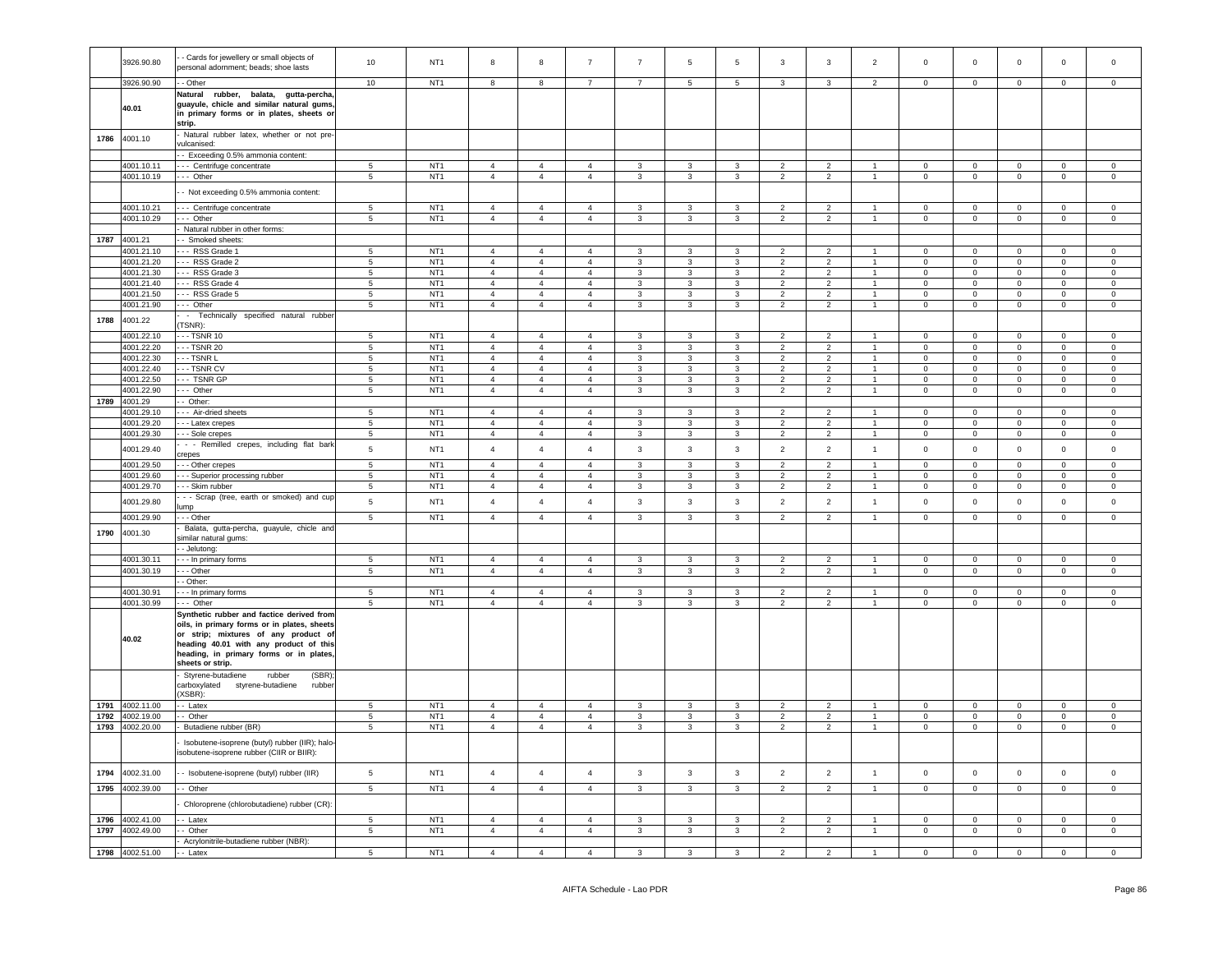| 1799 | 4002.59.00      | Other                                                                                                                                                | 5               | NT <sub>1</sub> |                 |                         |                |                |                 |                 |                 |                |                      |                 |                 |                 |                |                     |
|------|-----------------|------------------------------------------------------------------------------------------------------------------------------------------------------|-----------------|-----------------|-----------------|-------------------------|----------------|----------------|-----------------|-----------------|-----------------|----------------|----------------------|-----------------|-----------------|-----------------|----------------|---------------------|
| 1800 | 4002.60         |                                                                                                                                                      |                 |                 |                 |                         |                |                |                 |                 |                 |                |                      |                 |                 |                 |                |                     |
|      |                 | Isoprene rubber (IR):                                                                                                                                | $5^{\circ}$     |                 | $\overline{4}$  | $\overline{4}$          | $\mathbf{4}$   |                | 3               | 3               |                 | $\overline{2}$ | $\blacktriangleleft$ | $\Omega$        |                 | $\Omega$        | $\Omega$       | $\Omega$            |
|      | 4002.60.10      | - In primary forms                                                                                                                                   |                 | NT <sub>1</sub> |                 |                         |                | $\mathbf{3}$   |                 |                 | $\overline{2}$  |                |                      |                 | $\mathbf 0$     |                 |                |                     |
|      | 4002.60.90      | - Other                                                                                                                                              | 5               | NT <sub>1</sub> | $\overline{4}$  | $\overline{4}$          | $\overline{4}$ | 3              | $\mathbf{3}$    | $\mathbf{3}$    | $\overline{2}$  | $\overline{2}$ | $\blacktriangleleft$ | $\overline{0}$  | $\mathbf 0$     | $\mathsf 0$     | $\mathbf{0}$   | $\mathbf 0$         |
| 1801 | 4002.70.00      | Ethylene-propylene-non-conjugated diene<br>ubber (EPDM)                                                                                              | $\sqrt{5}$      | NT <sub>1</sub> | $\overline{4}$  | $\overline{4}$          | $\overline{4}$ | $\mathbf{3}$   | $\mathbf{3}$    | $\mathbf{3}$    | $\overline{2}$  | $\overline{2}$ | $\mathbf{1}$         | $\mathsf 0$     | $\mathbf 0$     | $\mathbf 0$     | $\mathsf 0$    | $\mathsf 0$         |
| 1802 | 4002.80         | Mixtures of any product of heading 40.01<br>with any product of this heading:                                                                        |                 |                 |                 |                         |                |                |                 |                 |                 |                |                      |                 |                 |                 |                |                     |
|      | 4002.80.10      | - Mixtures of natural rubber latex with<br>synthetic rubber latex                                                                                    | $\,$ 5 $\,$     | NT <sub>1</sub> | $\overline{4}$  | $\overline{4}$          | $\overline{4}$ | $\mathbf{3}$   | $\overline{3}$  | $\mathbf{3}$    | $\overline{2}$  | $\overline{2}$ | $\overline{1}$       | $\mathsf 0$     | $\mathsf 0$     | $\mathbf 0$     | $\mathbf{0}$   | $\mathsf 0$         |
|      | 4002.80.90      | - Other                                                                                                                                              | $\overline{5}$  | NT <sub>1</sub> | $\overline{4}$  | $\overline{4}$          | $\overline{4}$ | $\mathbf{3}$   | $\mathbf{3}$    | $\overline{3}$  | $\overline{2}$  | $\overline{2}$ | $\mathbf{1}$         | $\circ$         | $\circ$         | $\mathsf 0$     | $\mathbf 0$    | $\mathsf 0$         |
|      |                 | Other:                                                                                                                                               |                 |                 |                 |                         |                |                |                 |                 |                 |                |                      |                 |                 |                 |                |                     |
|      | 1803 4002.91    | Latex:                                                                                                                                               |                 |                 |                 |                         |                |                |                 |                 |                 |                |                      |                 |                 |                 |                |                     |
|      | 4002.91.10      | - Of poly(methyl-methacrylate) graft natural                                                                                                         | $\overline{5}$  | NT <sub>1</sub> | $\overline{4}$  | $\overline{4}$          | $\overline{4}$ | $\mathbf{3}$   | $\mathbf{3}$    | 3               | $\overline{2}$  | $\overline{2}$ | $\mathbf{1}$         | $\mathbf 0$     | $\mathbf 0$     | $\mathbf 0$     | $\mathbf 0$    | $\circ$             |
|      |                 | ubber                                                                                                                                                |                 |                 |                 |                         |                |                |                 |                 |                 |                | $\overline{1}$       |                 |                 |                 |                |                     |
|      | 4002.91.90      | - - Other                                                                                                                                            | $\sqrt{5}$      | NT <sub>1</sub> | $\overline{4}$  | $\overline{4}$          | $\overline{4}$ | 3              | $\mathbf{3}$    | 3               | $\overline{2}$  | $\overline{2}$ |                      | $\mathbb O$     | $\mathbf 0$     | $\mathbf 0$     | $\mathsf 0$    | $\mathsf 0$         |
| 1804 | 4002.99         | - Other:                                                                                                                                             |                 |                 |                 |                         |                |                |                 |                 |                 |                |                      |                 |                 |                 |                |                     |
|      | 4002.99.10      | - - Of poly(methyl-methacrylate) graft natural<br>ubber                                                                                              | $\sqrt{5}$      | NT <sub>1</sub> | $\sqrt{4}$      | $\overline{4}$          | $\overline{4}$ | 3              | $\mathbf{3}$    | $\mathbf{3}$    | $\overline{2}$  | $\overline{2}$ | $\overline{1}$       | $\,0\,$         | $\,0\,$         | $\mathbf 0$     | $\mathbf 0$    | $\mathsf 0$         |
|      | 4002.99.90      | - Other                                                                                                                                              | 5               | NT <sub>1</sub> | $\overline{4}$  | $\overline{4}$          | $\overline{4}$ | $\overline{3}$ | 3               | $\overline{3}$  | $\overline{2}$  | 2              |                      | $\overline{0}$  | $\mathbf 0$     | $\mathbf 0$     | $\mathbf 0$    | $\Omega$            |
|      |                 | Reclaimed rubber in primary forms or in                                                                                                              |                 |                 |                 |                         |                |                |                 |                 |                 |                |                      |                 |                 |                 |                |                     |
| 1805 | 4003.00.00      | olates, sheets or strip.<br>Waste, parings and scrap of rubber (other                                                                                | $5\phantom{.0}$ | NT <sub>1</sub> | $\overline{4}$  | $\overline{4}$          | $\overline{4}$ | $\mathbf{3}$   | $\overline{3}$  | $\mathbf{3}$    | $\overline{2}$  | $\overline{2}$ | $\mathbf{1}$         | $\mathsf 0$     | $\mathbf 0$     | $\mathbf 0$     | $\mathsf 0$    | $\mathsf 0$         |
| 1806 | 4004.00.00      | than hard rubber) and powders and<br>granules obtained therefrom.                                                                                    | $\sqrt{5}$      | NT <sub>1</sub> | $\overline{4}$  | $\overline{4}$          | $\overline{4}$ | 3              | $\mathbf{3}$    | 3               | $\overline{2}$  | $\overline{2}$ | $\overline{1}$       | $\,0\,$         | $\mathbf 0$     | $\mathbf 0$     | 0              | $^{\circ}$          |
|      | 40.05           | Compounded rubber, unvulcanised, in<br>primary forms or in plates, sheets or strip.                                                                  |                 |                 |                 |                         |                |                |                 |                 |                 |                |                      |                 |                 |                 |                |                     |
| 1807 | 4005.10.00      | Compounded with carbon black or silica                                                                                                               | 5               | NT <sub>1</sub> | $\overline{4}$  | $\overline{4}$          | $\overline{4}$ | $\mathbf{3}$   | $\mathbf{3}$    | $\mathbf{3}$    | $\overline{2}$  | $\overline{2}$ | $\mathbf{1}$         | $\mathbf 0$     | $\mathbf 0$     | $\mathsf 0$     | $\mathsf 0$    | $\mathsf 0$         |
| 1808 | 4005.20.00      | Solutions; dispersions other than those of<br>subheading 4005.10                                                                                     | 5               | NT <sub>1</sub> | $\overline{4}$  | $\overline{4}$          | $\overline{4}$ | $\mathbf{3}$   | $\mathbf{3}$    | 3               | $\overline{2}$  | $\overline{2}$ | $\mathbf{1}$         | $\mathbf 0$     | $\mathbf 0$     | $\mathbf 0$     | $\mathsf 0$    | $\mathsf 0$         |
|      |                 | Other:                                                                                                                                               |                 |                 |                 |                         |                |                |                 |                 |                 |                |                      |                 |                 |                 |                |                     |
| 1809 | 4005.91.00      | - Plates, sheets and strip                                                                                                                           | $\sqrt{5}$      | NT <sub>1</sub> | $\overline{4}$  | $\overline{4}$          | $\overline{4}$ | 3              | 3               | 3               | $\overline{2}$  | 2              | $\mathbf{1}$         | $\mathbf 0$     | $\overline{0}$  | $\mathbf 0$     | $\mathbf 0$    | $\circ$             |
|      | 1810 4005.99.00 | - Other                                                                                                                                              | 5               | NT <sub>1</sub> | $\overline{4}$  | $\overline{4}$          | $\overline{4}$ | 3              | 3               | 3               | $\overline{2}$  | $\overline{2}$ | $\mathbf{1}$         | $\overline{0}$  | $\overline{0}$  | $\mathbf 0$     | $^{\circ}$     | $\mathbf{0}$        |
|      | 40.06           | Other forms (for example, rods, tubes and<br>profile shapes) and articles (for example,<br>discs and rings), of unvulcanised rubber.                 |                 |                 |                 |                         |                |                |                 |                 |                 |                |                      |                 |                 |                 |                |                     |
| 1811 | 4006.10.00      | "Camel-back" strips for retreading rubber<br>vres                                                                                                    | $\overline{5}$  | NT <sub>1</sub> | $\overline{4}$  | $\overline{4}$          | $\overline{4}$ | $\mathbf{3}$   | $\overline{3}$  | $\mathbf{3}$    | $\overline{2}$  | $\overline{2}$ | $\overline{1}$       | $\mathsf 0$     | $\mathbf 0$     | $\mathbf 0$     | $\mathbf{0}$   | $\mathsf 0$         |
| 1812 | 4006.90.00      | Other                                                                                                                                                | $\overline{5}$  | NT <sub>1</sub> | $\overline{4}$  | $\overline{4}$          | $\overline{4}$ | $\mathbf{3}$   | 3               | $\mathbf{3}$    | $\overline{2}$  | $\overline{2}$ | $\overline{1}$       | $\mathsf 0$     | $\mathbf 0$     | $\mathsf 0$     | $\mathbf 0$    | $\mathsf 0$         |
|      | 1813 4007.00.00 | Vulcanised rubber thread and cord.                                                                                                                   | 5               | <b>ST</b>       | 5               | 5                       | 5              | 5              | 5               | 5               | 5               | 5              | 5                    | 5               | 5               | 5               | 5              | 5                   |
|      |                 | Plates, sheets, strip, rods and profile                                                                                                              |                 |                 |                 |                         |                |                |                 |                 |                 |                |                      |                 |                 |                 |                |                     |
|      | 40.08           | shapes, of vulcanised rubber other than<br>hard rubber.                                                                                              |                 |                 |                 |                         |                |                |                 |                 |                 |                |                      |                 |                 |                 |                |                     |
|      |                 | Of cellular rubber:                                                                                                                                  |                 |                 |                 |                         |                |                |                 |                 |                 |                |                      |                 |                 |                 |                |                     |
|      | 1814 4008.11.00 | - - Plates, sheets and strip                                                                                                                         | 5               | NT <sub>1</sub> | $\overline{4}$  | $\overline{4}$          | $\overline{4}$ | 3              | 3               | 3               | $\overline{2}$  | 2              | $\overline{1}$       | $\overline{0}$  | $\overline{0}$  | $^{\circ}$      | $\Omega$       | $\Omega$            |
|      | 1815 4008.19.00 | - Other                                                                                                                                              | $\sqrt{5}$      | NT <sub>1</sub> | $\overline{4}$  | $\overline{4}$          | $\overline{4}$ | $\mathbf{3}$   | $\mathbf{3}$    | $\mathbf{3}$    | $\overline{2}$  | $\overline{2}$ | $\overline{1}$       | $\overline{0}$  | $\overline{0}$  | $\mathbf 0$     | $\overline{0}$ | $\overline{0}$      |
|      |                 | Of non-cellular rubber:                                                                                                                              |                 |                 |                 |                         |                |                |                 |                 |                 |                |                      |                 |                 |                 |                |                     |
|      | 1816 4008.21.00 | - Plates, sheets and strip                                                                                                                           | $5\phantom{.0}$ | ST              | $5\overline{5}$ | $5\phantom{.0}$         | 5              | $\overline{5}$ | $5\overline{5}$ | $5\phantom{.0}$ | $5\phantom{.0}$ | 5              | $5\phantom{.0}$      | $5\phantom{.0}$ | $5\overline{)}$ | $5\phantom{.0}$ | 5              | $5\phantom{.0}$     |
|      | 1817 4008.29.00 | - Other                                                                                                                                              | 5               | NT <sub>1</sub> | $\overline{4}$  | $\overline{4}$          | $\overline{4}$ | 3              | $\mathbf{3}$    | 3               | $\overline{2}$  | $\overline{2}$ | $\overline{1}$       | $\overline{0}$  | $\mathbf 0$     | $\mathbf 0$     | $\mathbf{0}$   | $\mathbf{0}$        |
|      | 40.09           | Tubes, pipes and hoses, of vulcanised<br>rubber other than hard rubber, with or<br>without their fittings (for example, joints,<br>elbows, flanges). |                 |                 |                 |                         |                |                |                 |                 |                 |                |                      |                 |                 |                 |                |                     |
|      |                 | Not reinforced or otherwise combined with                                                                                                            |                 |                 |                 |                         |                |                |                 |                 |                 |                |                      |                 |                 |                 |                |                     |
|      |                 | other materials:                                                                                                                                     |                 |                 |                 |                         |                |                |                 |                 |                 |                |                      |                 |                 |                 |                |                     |
| 1818 | 4009.11.00      | - Without fittings                                                                                                                                   | 10              | NT <sub>1</sub> | 8               | 8                       | $\overline{7}$ | $\overline{7}$ | 5               | $\overline{5}$  | $\mathbf{3}$    | 3              | $\overline{2}$       | $\mathsf 0$     | $\mathbf 0$     | $\mathsf 0$     | $\Omega$       | $\Omega$            |
| 1819 | 4009.12.00      | - With fittings                                                                                                                                      | $10$            | NT <sub>1</sub> | 8               | 8                       | $\overline{7}$ | $\overline{7}$ | 5               | 5               | $\mathbf{3}$    | 3              | 2                    | $\overline{0}$  | $\mathbf 0$     | $\mathbf 0$     | $\mathbf{0}$   | $\circ$             |
|      |                 | Reinforced or otherwise combined only with<br>netal:                                                                                                 |                 |                 |                 |                         |                |                |                 |                 |                 |                |                      |                 |                 |                 |                |                     |
|      | 1820 4009.21    | - - Without fittings:                                                                                                                                |                 |                 |                 |                         |                |                |                 |                 |                 |                |                      |                 |                 |                 |                |                     |
|      | 4009.21.10      | - - Mining slurry suction and discharge hoses                                                                                                        | 10              | NT <sub>1</sub> | $\bf8$          | $\bf8$                  | $\overline{7}$ | $\overline{7}$ | $\overline{5}$  | 5               | $\mathbf{3}$    | 3              | $\overline{2}$       | $\mathbf 0$     | $\mathbf 0$     | $\mathbf 0$     | $\mathbf{0}$   | $\mathbf 0$         |
|      | 4009.21.90      | $-$ Other                                                                                                                                            | 10              | NT <sub>1</sub> | $\overline{8}$  | $\overline{\mathbf{8}}$ | $\overline{7}$ | $\overline{7}$ | $5\overline{)}$ | $5\overline{)}$ | $\mathbf{3}$    | $\mathbf{3}$   | $\overline{2}$       | $\overline{0}$  | $\overline{0}$  | $\overline{0}$  | $\overline{0}$ | $\overline{0}$      |
|      | 1821 4009.22    | - With fittings:                                                                                                                                     |                 |                 |                 |                         |                |                |                 |                 |                 |                |                      |                 |                 |                 |                |                     |
|      | 4009.22.10      | - - Mining slurry suction and discharge hoses                                                                                                        | 10              | NT <sub>1</sub> | 8               | 8                       | $\overline{7}$ | $\overline{7}$ | 5               | $5\phantom{.0}$ | $\mathbf{3}$    | 3              | $\overline{2}$       | $\mathbf 0$     | $\mathbf 0$     | $\mathbf 0$     | $\mathbf 0$    | $\mathsf 0$         |
|      | 4009.22.90      | - - Other<br>Reinforced or otherwise combined only with                                                                                              | 10              | NT <sub>1</sub> | 8               | 8                       | $\overline{7}$ | $\overline{7}$ | 5               | $\sqrt{5}$      | $\mathbf{3}$    | $_{\rm 3}$     | $\overline{2}$       | $\mathsf 0$     | $\mathbf 0$     | $\mathbf 0$     | $\mathsf 0$    | $\mathsf{O}\xspace$ |
|      |                 | extile materials:                                                                                                                                    |                 |                 |                 |                         |                |                |                 |                 |                 |                |                      |                 |                 |                 |                |                     |
|      | 1822 4009.31    | -- Without fittings:                                                                                                                                 |                 |                 |                 |                         |                |                |                 |                 |                 |                |                      |                 |                 |                 |                |                     |
|      | 4009.31.10      | - - Mining slurry suction and discharge hoses                                                                                                        | 10              | NT <sub>1</sub> | 8               | 8                       | $\overline{7}$ | $\overline{7}$ | 5               | 5               | 3               | 3              | 2                    | $\mathbf 0$     | $\mathbf 0$     | $\mathsf 0$     | $\mathsf 0$    | $\mathsf 0$         |
|      | 4009.31.90      | $- -$ Other                                                                                                                                          | 10              | NT <sub>1</sub> | 8               | 8                       | $\overline{7}$ | $\overline{7}$ | $\overline{5}$  | $\overline{5}$  | $\mathbf{3}$    | $\mathbf{3}$   | $\overline{2}$       | $\overline{0}$  | $\overline{0}$  | $\overline{0}$  | $\Omega$       | $\overline{0}$      |
|      | 1823 4009.32    | - - With fittings:                                                                                                                                   |                 |                 |                 |                         |                |                |                 |                 |                 |                |                      |                 |                 |                 |                |                     |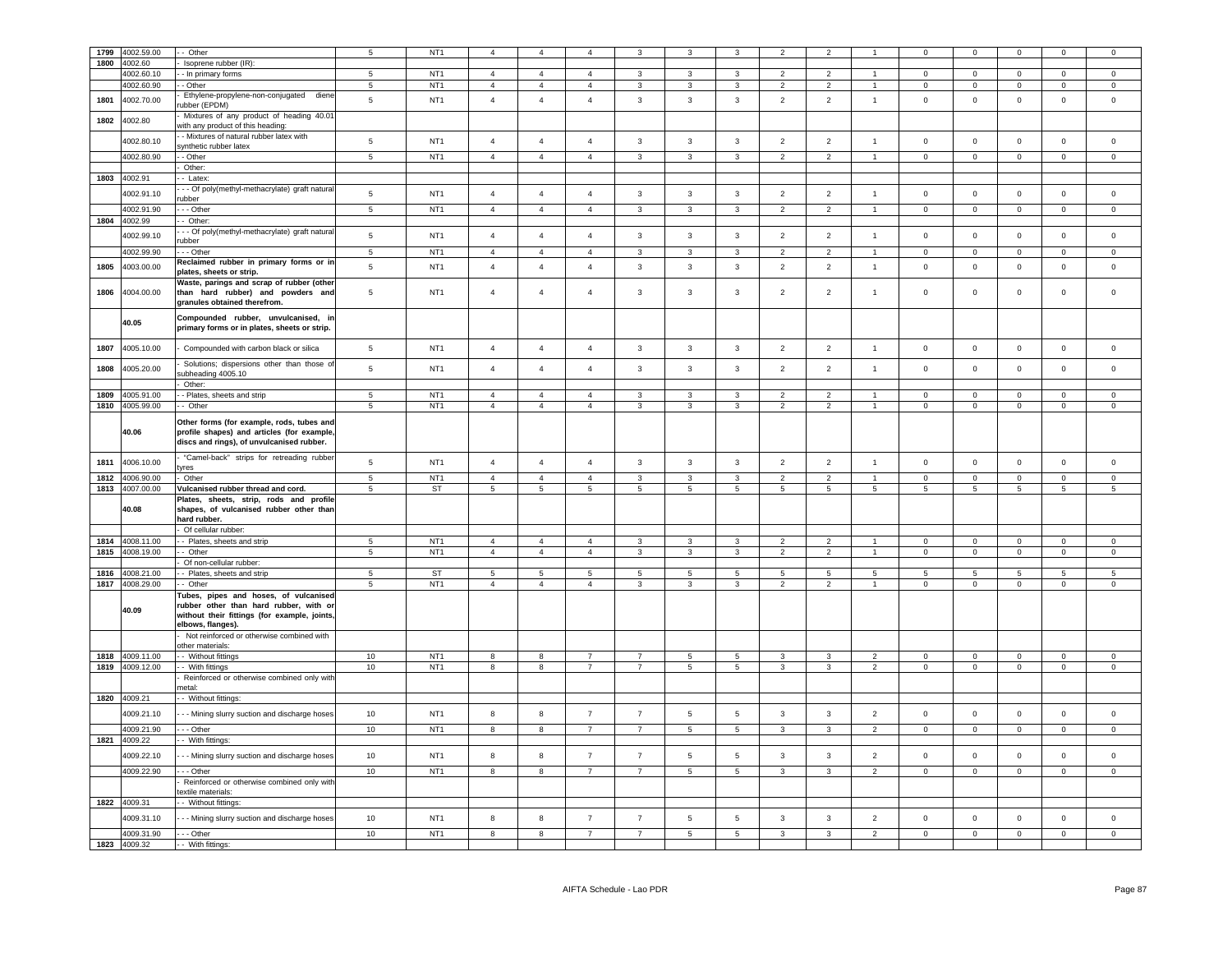|      | 4009.32.10               | - - Mining slurry suction and discharge hoses                                                                                                                            | 10               | NT <sub>1</sub>                    | 8                | 8              | $\overline{7}$                   | $\overline{7}$                   | 5                                 | 5                                  | $\mathbf{3}$                 | $\mathbf{3}$      | $\overline{2}$                   | $\overline{0}$          | $\mathbf 0$                   | $\mathsf 0$                | $\mathbf{0}$               | $\mathsf 0$         |
|------|--------------------------|--------------------------------------------------------------------------------------------------------------------------------------------------------------------------|------------------|------------------------------------|------------------|----------------|----------------------------------|----------------------------------|-----------------------------------|------------------------------------|------------------------------|-------------------|----------------------------------|-------------------------|-------------------------------|----------------------------|----------------------------|---------------------|
|      | 4009.32.90               | --- Other                                                                                                                                                                | 10               | NT <sub>1</sub>                    | 8                | 8              | $\overline{7}$                   | $\overline{7}$                   | $5\phantom{.0}$                   | $5\overline{5}$                    | $\mathbf{3}$                 | 3                 | $\overline{2}$                   | $\mathbf 0$             | $\overline{0}$                | $\mathbf 0$                | $\circ$                    | $\circ$             |
|      |                          | Reinforced or otherwise combined with                                                                                                                                    |                  |                                    |                  |                |                                  |                                  |                                   |                                    |                              |                   |                                  |                         |                               |                            |                            |                     |
|      | 1824 4009.41             | other materials:<br>- Without fittings:                                                                                                                                  |                  |                                    |                  |                |                                  |                                  |                                   |                                    |                              |                   |                                  |                         |                               |                            |                            |                     |
|      | 4009.41.10               | - - Mining slurry suction and discharge hoses                                                                                                                            | 10               | NT <sub>1</sub>                    | 8                | 8              | $\overline{7}$                   | $\overline{7}$                   | 5                                 | $5\phantom{.0}$                    | 3                            | 3                 | $\overline{2}$                   | $\mathbf 0$             | $\circ$                       | $\mathsf 0$                | $\mathbf{0}$               | $\circ$             |
|      | 1009.41.90               | - - Other                                                                                                                                                                | 10               | NT <sub>1</sub>                    | 8                | 8              | $\overline{7}$                   | $\overline{7}$                   | 5                                 | $5\phantom{.0}$                    | 3                            | 3                 | $\overline{2}$                   | $\circ$                 | $\overline{0}$                | $\mathbf 0$                | $\circ$                    | $\mathsf 0$         |
| 1825 | 4009.42                  | - With fittings:                                                                                                                                                         |                  |                                    |                  |                |                                  |                                  |                                   |                                    |                              |                   |                                  |                         |                               |                            |                            |                     |
|      | 4009.42.10               | - - Mining slurry suction and discharge hoses                                                                                                                            | 10               | NT <sub>1</sub>                    | $\boldsymbol{8}$ | 8              | $\overline{7}$                   | $\overline{7}$                   | $5\phantom{.0}$                   | $\sqrt{5}$                         | $\mathbf{3}$                 | $\mathbf{3}$      | $\overline{2}$                   | $\mathbf 0$             | $\mathbf 0$                   | $\mathbf 0$                | $\mathsf 0$                | $\mathsf 0$         |
|      | 4009.42.90               | - - Other                                                                                                                                                                | 10               | NT <sub>1</sub>                    | 8                | 8              | $\overline{7}$                   | $\overline{7}$                   | 5                                 | 5                                  | 3                            | 3                 | $\overline{2}$                   | $\mathbf 0$             | $\overline{0}$                | $\mathbf 0$                | $\mathbf 0$                | $\mathbf 0$         |
|      | 40.10                    | Conveyor or transmission belts or belting,                                                                                                                               |                  |                                    |                  |                |                                  |                                  |                                   |                                    |                              |                   |                                  |                         |                               |                            |                            |                     |
|      |                          | of vulcanised rubber                                                                                                                                                     |                  |                                    |                  |                |                                  |                                  |                                   |                                    |                              |                   |                                  |                         |                               |                            |                            |                     |
|      | 1826 4010.11             | Conveyor belts or belting:<br>- - Reinforced only with metal:                                                                                                            |                  |                                    |                  |                |                                  |                                  |                                   |                                    |                              |                   |                                  |                         |                               |                            |                            |                     |
|      | 4010.11.10               | - - - Of a width exceeding 20 cm                                                                                                                                         | 10               | NT <sub>1</sub>                    | 8                | 8              | $\overline{7}$                   | $\overline{7}$                   | 5                                 | $5\phantom{.0}$                    | $\mathbf{3}$                 | 3                 | $\overline{2}$                   | $\mathsf 0$             | $\overline{0}$                | $\mathsf 0$                | $\mathsf 0$                | $\mathsf 0$         |
|      | 4010.11.90               | $- -$ Other                                                                                                                                                              | 10               | NT <sub>1</sub>                    | $\overline{8}$   | $\overline{8}$ | $\overline{7}$                   | $\overline{7}$                   | $\overline{5}$                    | $\overline{5}$                     | $\overline{\mathbf{3}}$      | $\overline{3}$    | $\overline{2}$                   | $\overline{0}$          | $\overline{0}$                | $\overline{0}$             | $\overline{0}$             | $\Omega$            |
|      | 1827 4010.12             | - Reinforced only with textile materials:                                                                                                                                |                  |                                    |                  |                |                                  |                                  |                                   |                                    |                              |                   |                                  |                         |                               |                            |                            |                     |
|      | 4010.12.10               | --- Of a width exceeding 20 cm                                                                                                                                           | 10               | NT <sub>1</sub>                    | 8                | 8              | $\overline{7}$                   | $\overline{7}$                   | -5                                | -5                                 | $\mathcal{R}$                | $\mathcal{R}$     | $\mathcal{P}$                    | $\Omega$                | $\Omega$                      | $\Omega$                   | $\Omega$                   | $\Omega$            |
|      | 4010.12.90               | - - Other                                                                                                                                                                | 10               | NT <sub>1</sub>                    | 8                | 8              | $\overline{7}$                   | $\overline{7}$                   | 5                                 | $5\phantom{.0}$                    | 3                            | $\mathbf{R}$      | $\overline{2}$                   | $\mathsf 0$             | $\mathbf 0$                   | $\mathbf 0$                | $\mathbf 0$                | $\mathbf 0$         |
|      | 1828 4010.19             | - Other:                                                                                                                                                                 |                  |                                    |                  |                |                                  |                                  |                                   |                                    |                              |                   |                                  |                         |                               |                            |                            |                     |
|      | 4010.19.10<br>4010.19.90 | --- Of a width exceeding 20 cm                                                                                                                                           | 10<br>10         | NT <sub>1</sub><br>NT <sub>1</sub> | 8<br>8           | 8<br>8         | $\overline{7}$<br>$\overline{7}$ | $\overline{7}$<br>$\overline{7}$ | $\overline{5}$<br>$5\phantom{.0}$ | $5\phantom{.0}$<br>$5\phantom{.0}$ | $\mathbf{3}$<br>$\mathbf{3}$ | $\mathbf{R}$<br>3 | $\overline{2}$<br>$\overline{2}$ | $\Omega$<br>$\mathbf 0$ | $\mathbf 0$<br>$\overline{0}$ | $\mathbf 0$<br>$\mathsf 0$ | $\mathsf 0$<br>$\mathbf 0$ | $\mathsf 0$         |
|      |                          | - - Other<br>Transmission belts or belting:                                                                                                                              |                  |                                    |                  |                |                                  |                                  |                                   |                                    |                              |                   |                                  |                         |                               |                            |                            | $\mathbf 0$         |
| 1829 | 4010.31.00               | - Endless transmission belts of trapezoidal<br>cross-section (V-belts), V-ribbed, of an outside<br>circumference exceeding 60 cm but not<br>exceeding 180 cm             | 10               | NT <sub>1</sub>                    | 8                | 8              | $\overline{7}$                   | $\overline{7}$                   | 5                                 | 5                                  | 3                            | 3                 | $\overline{2}$                   | $\mathbf 0$             | $\mathbf 0$                   | $\mathsf 0$                | $\mathbf 0$                | $\Omega$            |
| 1830 | 4010.32.00               | - Endless transmission belts of trapezoidal<br>cross-section (V-belts), other than V-ribbed, of<br>an outside circumference exceeding 60 cm<br>but not exceeding 180 cm  | 10 <sup>10</sup> | NT <sub>1</sub>                    | 8                | 8              | $\overline{7}$                   | $\overline{7}$                   | 5                                 | $5\phantom{.0}$                    | 3                            | $\mathbf{3}$      | $\overline{2}$                   | $\mathbf 0$             | $\mathbf 0$                   | $\mathsf 0$                | $\mathsf 0$                | $\mathsf 0$         |
| 1831 | 4010.33.00               | - Endless transmission belts of trapezoidal<br>cross-section (V-belts), V-ribbed, of an outside<br>circumference exceeding 180 cm but not<br>exceeding 240 cm            | 10 <sup>10</sup> | NT <sub>1</sub>                    | 8                | 8              | $\overline{7}$                   | $\overline{7}$                   | 5                                 | $5\phantom{.0}$                    | $\mathbf{3}$                 | 3                 | $\overline{2}$                   | $\mathbf 0$             | $\mathbf 0$                   | $\mathsf 0$                | $\mathsf 0$                | $\mathsf 0$         |
| 1832 | 4010.34.00               | - Endless transmission belts of trapezoidal<br>cross-section (V-belts), other than V-ribbed, of<br>an outside circumference exceeding 180 cm<br>but not exceeding 240 cm | 10               | NT <sub>1</sub>                    | 8                | 8              | $\overline{7}$                   | $\overline{7}$                   | $\sqrt{5}$                        | $\sqrt{5}$                         | 3                            | $_{\rm 3}$        | $\overline{2}$                   | $\,0\,$                 | $\mathbf 0$                   | $\mathbf 0$                | $\mathbf 0$                | $\mathbf 0$         |
| 1833 | 4010.35.00               | - Endless synchronous belts, of an outside<br>circumference exceeding 60 cm but not<br>exceeding 150 cm                                                                  | 10               | NT <sub>1</sub>                    | $\mathbf{a}$     | $\mathbf{g}$   | $\overline{7}$                   | $\overline{7}$                   | $5\phantom{.0}$                   | 5                                  | 3                            | 3                 | $\overline{2}$                   | $\mathbf 0$             | $\Omega$                      | $\mathbf 0$                | $\mathbf 0$                | $\mathbf 0$         |
| 1834 | 4010.36.00               | - Endless synchronous belts, of an outside<br>circumference exceeding 150 cm but not<br>exceeding 198 cm                                                                 | 10               | NT <sub>1</sub>                    | 8                | 8              | $\overline{7}$                   | $\overline{7}$                   | 5                                 | 5                                  | 3                            | 3                 | $\overline{2}$                   | $\mathsf 0$             | $\mathsf 0$                   | $\mathbf 0$                | $\mathbf 0$                | $\mathbf 0$         |
| 1835 | 4010.39.00               | - Other                                                                                                                                                                  | 10               | NT <sub>1</sub>                    | 8                | 8              | $\overline{7}$                   | $\overline{7}$                   | $\overline{5}$                    | $5\overline{5}$                    | $\mathbf{3}$                 | $\mathbf{3}$      | $\overline{2}$                   | $\mathsf 0$             | $\mathbf 0$                   | $\mathbf 0$                | $\overline{0}$             | $\overline{0}$      |
|      | 40.11                    | New pneumatic tyres, of rubber.                                                                                                                                          |                  |                                    |                  |                |                                  |                                  |                                   |                                    |                              |                   |                                  |                         |                               |                            |                            |                     |
| 1836 | 4011.10.00               | Of a kind used on motor cars (including<br>station wagons and racing cars)                                                                                               | 10               | NT <sub>1</sub>                    | 8                | 8              | $\overline{7}$                   | $\overline{7}$                   | $\overline{5}$                    | $5\phantom{.0}$                    | $\mathbf{3}$                 | $\mathbf{3}$      | $\overline{2}$                   | $\mathsf 0$             | $\mathsf 0$                   | $\mathsf 0$                | $\mathsf 0$                | $\mathsf 0$         |
| 1837 | 4011.20                  | Of a kind used on buses or lorries:                                                                                                                                      |                  |                                    |                  |                |                                  |                                  |                                   |                                    |                              |                   |                                  |                         |                               |                            |                            |                     |
|      | 4011.20.10               | - Of a width not exceeding 450mm                                                                                                                                         | 10               | NT <sub>2</sub>                    | 9                | $\mathsf g$    | 8                                | 8                                | $\overline{7}$                    | $\overline{7}$                     | 6                            | 6                 | -5                               | 5                       | 5                             | 3                          | $\overline{2}$             | $\mathbf 0$         |
|      | 4011.20.90               | - Other                                                                                                                                                                  | 10               | NT <sub>2</sub>                    | 9                | 9              | 8                                | 8                                | $\overline{7}$                    | $\overline{7}$                     | 6                            | 6                 | $5^{\circ}$                      | 5                       | $\,$ 5 $\,$                   | 3                          | $\overline{2}$             | $\Omega$            |
| 1838 | 4011.30.00               | Of a kind used on aircraft                                                                                                                                               | $\,$ 5 $\,$      | NT <sub>1</sub>                    | $\overline{4}$   | $\overline{4}$ | $\sqrt{4}$                       | 3                                | 3                                 | 3                                  | $\overline{2}$               | $\overline{2}$    |                                  | $\mathbf 0$             | $\mathbf 0$                   | $\mathbf 0$                | $\mathbf 0$                | $\mathsf{O}\xspace$ |
| 1839 | 4011.40.00               | Of a kind used on motorcycles                                                                                                                                            | 10 <sup>10</sup> | NT <sub>1</sub>                    | 8                | 8              | $\overline{7}$                   | $\overline{7}$                   | 5                                 | 5                                  | 3                            | 3                 | $\overline{2}$                   | 0                       | $\mathsf 0$                   | $\mathsf 0$                | $\mathbf 0$                | $\mathbf 0$         |
| 1840 | 4011.50.00               | Of a kind used on bicycles                                                                                                                                               | $\,$ 5 $\,$      | NT <sub>1</sub>                    | $\overline{4}$   | $\overline{4}$ | $\sqrt{4}$                       | 3                                | $\mathbf{3}$                      | $\mathbf{3}$                       | $\overline{2}$               | $\overline{2}$    | $\overline{1}$                   | $\mathsf 0$             | $\mathbf 0$                   | $\mathbf 0$                | $\mathsf 0$                | $\mathsf{O}\xspace$ |
|      |                          | Other, having a "herring-bone" or similar<br>read:                                                                                                                       |                  |                                    |                  |                |                                  |                                  |                                   |                                    |                              |                   |                                  |                         |                               |                            |                            |                     |
| 1841 | 4011.61.00               | - Of a kind used on agricultural or forestry                                                                                                                             | $10$             | NT <sub>1</sub>                    | 8                | 8              | $\overline{7}$                   | $\overline{7}$                   | $\,$ 5 $\,$                       | $5\phantom{.0}$                    | $\mathbf{3}$                 | $\mathbf{3}$      | $\overline{2}$                   | $\mathbb O$             | $\mathbf 0$                   | $\mathsf 0$                | $\mathsf 0$                | $\mathsf 0$         |
| 1842 | 4011.62.00               | vehicles and machines<br>- Of a kind used on construction or industrial<br>handling vehicles and machines and having a                                                   | 10               | NT <sub>1</sub>                    | 8                | 8              | $\overline{7}$                   | $\overline{7}$                   | $\overline{5}$                    | $5\phantom{.0}$                    | 3                            | 3                 | $\overline{2}$                   | $\mathbf 0$             | $\mathsf 0$                   | $\mathbf 0$                | $\mathsf 0$                | $\mathsf 0$         |
|      |                          | rim size not exceeding 61 cm                                                                                                                                             |                  |                                    |                  |                |                                  |                                  |                                   |                                    |                              |                   |                                  |                         |                               |                            |                            |                     |
| 1843 | 4011.63.00               | - Of a kind used on construction or industrial<br>andling vehicles and machines and having a<br>im size exceeding 61 cm                                                  | 10               | NT <sub>1</sub>                    | 8                | $^{\rm 8}$     | $\overline{7}$                   | $\overline{7}$                   | 5                                 | 5                                  | $\mathbf{3}$                 | 3                 | $\overline{2}$                   | $\mathbf 0$             | $\mathbf 0$                   | $\mathbf 0$                | $\mathsf 0$                | $\mathbf 0$         |
|      | 1844 4011.69.00          | - Other                                                                                                                                                                  | 10               | NT <sub>1</sub>                    | $\mathbf{R}$     | $\mathbf{R}$   | $\overline{7}$                   |                                  | 5                                 | 5                                  | $\mathcal{R}$                | $\mathcal{R}$     | $\mathcal{P}$                    | $\mathbf 0$             | $\mathbf{0}$                  | $\Omega$                   | $\Omega$                   | $\Omega$            |
|      |                          | Other:                                                                                                                                                                   |                  |                                    |                  |                |                                  |                                  |                                   |                                    |                              |                   |                                  |                         |                               |                            |                            |                     |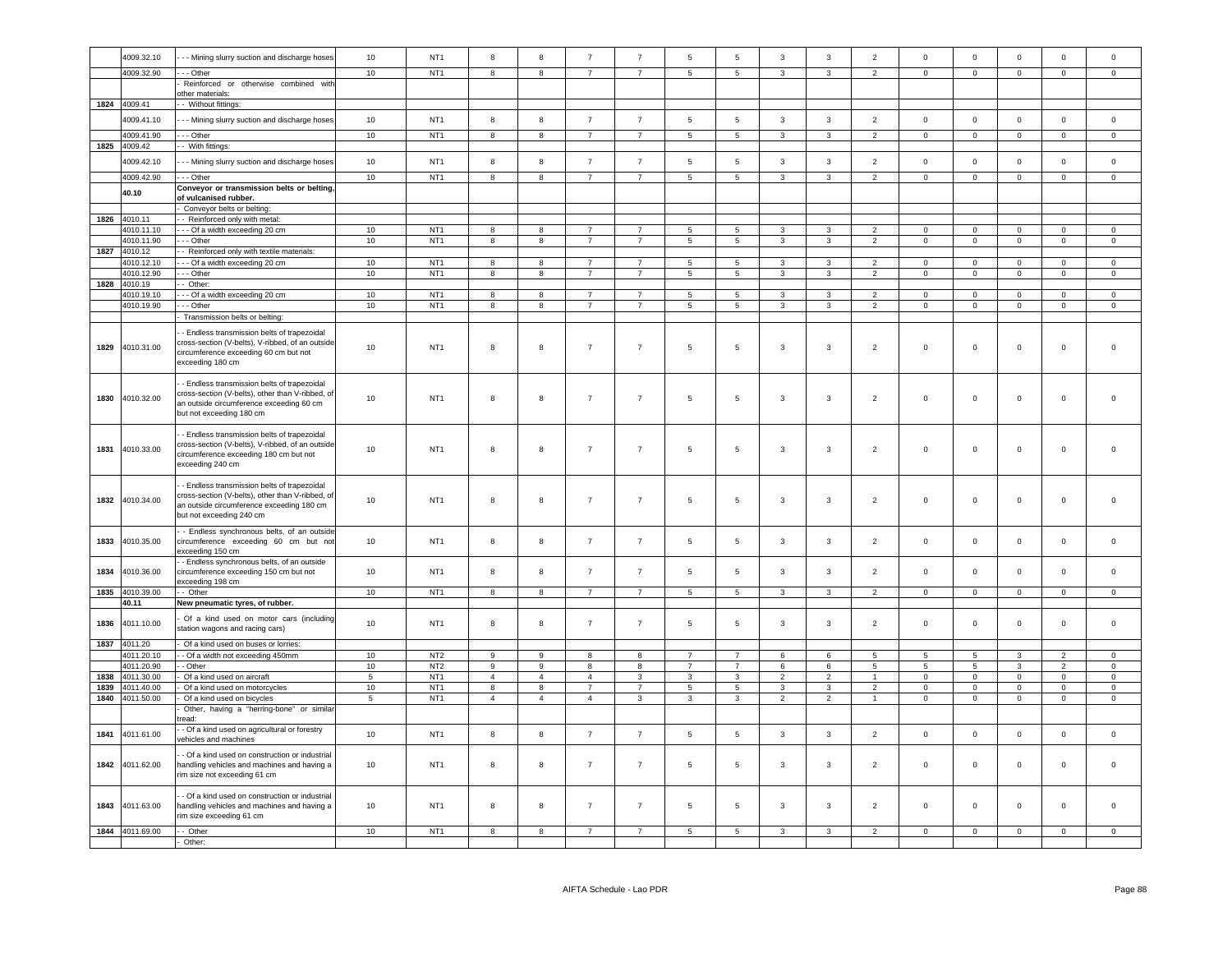| 1845 | 4011.92.00                 | - Of a kind used on agricultural or forestry<br>vehicles and machines                                                                              | 10       | NT <sub>1</sub>                    | 8      | 8      | $\overline{7}$                   | $\overline{7}$                   | 5              | $\,$ 5 $\,$          | 3            | 3                 | $\overline{2}$                   | $\mathbf 0$             | $\mathbf 0$                 | $\mathsf 0$                | $\mathbf 0$                 | $\mathsf 0$                |
|------|----------------------------|----------------------------------------------------------------------------------------------------------------------------------------------------|----------|------------------------------------|--------|--------|----------------------------------|----------------------------------|----------------|----------------------|--------------|-------------------|----------------------------------|-------------------------|-----------------------------|----------------------------|-----------------------------|----------------------------|
| 1846 | 4011.93.00                 | - Of a kind used on construction or industrial<br>handling vehicles and machines and having a<br>rim size not exceeding 61 cm                      | 10       | NT <sub>1</sub>                    | 8      | 8      | $\overline{7}$                   | $\overline{7}$                   | 5              | $\overline{5}$       | 3            | $\mathbf{3}$      | $\overline{2}$                   | $\mathbf 0$             | $\mathbf 0$                 | $\mathbf 0$                | $\mathbf 0$                 | $\mathsf 0$                |
| 1847 | 4011.94                    | - Of a kind used on construction or industrial<br>handling vehicles and machines and having a<br>rim size exceeding 61 cm:                         |          |                                    |        |        |                                  |                                  |                |                      |              |                   |                                  |                         |                             |                            |                             |                            |
|      | 4011.94.10                 | - - Of a kind used on earth moving<br>nachinery                                                                                                    | 10       | NT <sub>1</sub>                    | 8      | 8      | $\overline{7}$                   | $\overline{7}$                   | 5              | $5\phantom{.0}$      | 3            | $\mathbf{3}$      | $\overline{2}$                   | $\mathbf 0$             | $\mathsf{O}\xspace$         | $\mathbf 0$                | $\mathsf 0$                 | $\mathsf 0$                |
|      | 4011.94.90                 | - - Other                                                                                                                                          | 10       | NT <sub>1</sub>                    | 8      | 8      | $\overline{7}$                   | $\overline{7}$                   | 5              | $\overline{5}$       | 3            | 3                 | $\overline{2}$                   | 0                       | $\mathbf 0$                 | $\mathsf 0$                | $\mathbf{0}$                | $\mathbf 0$                |
| 1848 | 4011.99                    | - Other:                                                                                                                                           |          |                                    |        |        |                                  |                                  |                |                      |              |                   |                                  |                         |                             |                            |                             |                            |
|      | 4011.99.10                 | - - Of a kind used on vehicles of Chapter 87<br>- - Of a kind used on earth moving                                                                 | 10       | NT <sub>1</sub>                    | 8      | 8      | $\overline{7}$                   | $\overline{7}$                   | 5              | $\,$ 5 $\,$          | 3            | $\mathbf{3}$      | $\overline{2}$                   | $\mathsf 0$             | $\mathsf 0$                 | $\mathsf 0$                | $\mathsf 0$                 | $\mathbf 0$                |
|      | 4011.99.20                 | machinery                                                                                                                                          | 10       | NT <sub>1</sub>                    | 8      | 8      | $\overline{7}$                   | $\overline{7}$                   | 5              | 5                    | 3            | 3                 | $\overline{2}$                   | $\mathbf 0$             | $\mathbf 0$                 | $\mathsf 0$                | $\mathbf 0$                 | $\mathbf 0$                |
|      | 4011.99.30                 | - - Other, of a width exceeding 450 mm                                                                                                             | 10       | NT <sub>1</sub>                    | 8      | 8      | $\overline{7}$                   | $\overline{7}$                   | 5              | 5                    | 3            | 3                 | $\overline{2}$                   | $\mathbf 0$             | $\mathbf 0$                 | $\mathbf 0$                | $\mathbf{0}$                | $\mathbf 0$                |
|      | 4011.99.90<br>40.12        | - - Other<br>Retreaded or used pneumatic tyres of<br>rubber; solid or cushion tyres, tyre treads<br>and tyre flaps, of rubber.<br>Retreaded tyres: | 10       | NT <sub>1</sub>                    | 8      | 8      | $\overline{7}$                   | $\overline{7}$                   | 5              | 5                    | 3            | 3                 | $\overline{2}$                   | 0                       | $\mathbf 0$                 | $\mathsf 0$                | $\mathbf 0$                 | $\mathbf 0$                |
| 1849 | 4012.11.00                 | - Of a kind used on motor cars (including<br>station wagons and racing cars)                                                                       | 10       | NT <sub>1</sub>                    | 8      | 8      | $\overline{7}$                   | $\overline{7}$                   | 5              | 5                    | 3            | 3                 | $\overline{2}$                   | $\mathbf 0$             | $\mathbf 0$                 | $\mathsf 0$                | $\mathbf 0$                 | $\mathsf 0$                |
| 1850 | 4012.12                    | - Of a kind used on buses or lorries:                                                                                                              |          |                                    |        |        |                                  |                                  |                |                      |              |                   |                                  |                         |                             |                            |                             |                            |
|      | 4012.12.10<br>4012.12.90   | --- Of a width not exceeding 450 mm<br>- - Other                                                                                                   | 10<br>10 | NT <sub>1</sub><br>NT <sub>1</sub> | 8<br>8 | 8<br>8 | $\overline{7}$<br>$\overline{7}$ | $\overline{7}$<br>$\overline{7}$ | 5<br>5         | 5<br>$5\phantom{.0}$ | 3<br>3       | 3<br>3            | $\overline{2}$<br>$\overline{2}$ | 0<br>0                  | $\mathbf 0$<br>$\mathbf 0$  | $\mathbf 0$<br>$\mathsf 0$ | $\mathbf 0$<br>$\Omega$     | $\mathbf 0$<br>$\mathbf 0$ |
| 1851 | 4012.13.00                 | - Of a kind used on aircraft                                                                                                                       | 10       | NT <sub>1</sub>                    | 8      | 8      | $\overline{7}$                   | $\overline{7}$                   | 5              | 5                    | 3            | 3                 | $\overline{2}$                   | 0                       | $\mathbf 0$                 | $\mathbf 0$                | $\mathbf 0$                 | $\mathbf 0$                |
| 1852 | 4012.19                    | Other:                                                                                                                                             |          |                                    |        |        |                                  |                                  |                |                      |              |                   |                                  |                         |                             |                            |                             |                            |
|      | 4012.19.10<br>4012.19.20   | - - Of a kind used on motorcycles<br>- - Of a kind used on bicycles                                                                                | 10<br>10 | NT <sub>1</sub><br>NT <sub>1</sub> | 8<br>8 | 8<br>8 | $\overline{7}$<br>$\overline{7}$ | $\overline{7}$<br>$\overline{7}$ | 5<br>5         | 5<br>5               | 3<br>3       | 3<br>3            | 2<br>$\overline{2}$              | $\Omega$<br>$\mathbf 0$ | $\mathbf 0$<br>$\mathbf{0}$ | $\mathsf 0$<br>$\mathbf 0$ | $\mathbf 0$<br>$\mathbf 0$  | $\mathbf 0$<br>$\mathbf 0$ |
|      | 4012.19.30                 | - - Of a kind used on earth moving                                                                                                                 | 10       | NT <sub>1</sub>                    |        | 8      | $\overline{7}$                   | $\overline{7}$                   |                | $\overline{5}$       | 3            | $\mathbf{3}$      | $\sqrt{2}$                       | $\mathsf{O}\xspace$     | $\mathsf{O}\xspace$         | $\mathbf 0$                | $\mathsf 0$                 | $\mathsf 0$                |
|      |                            | machinery<br>- - Of a kind used on other vehicles of                                                                                               | 10       | NT <sub>1</sub>                    | 8      | 8      | $\overline{7}$                   | $\overline{7}$                   | 5              | 5                    |              |                   |                                  | $\mathbf 0$             |                             |                            |                             |                            |
|      | 4012.19.40<br>4012.19.90   | Chapter 87<br>- - Other                                                                                                                            | 10       | NT <sub>1</sub>                    | 8<br>8 | 8      | $\overline{7}$                   | $\overline{7}$                   | 5<br>5         | 5                    | 3<br>3       | 3<br>3            | $\overline{2}$<br>$\overline{2}$ | 0                       | $\mathbf 0$<br>$\mathbf{0}$ | $\circ$<br>$\circ$         | $\mathbf 0$<br>$\mathbf{0}$ | $\mathsf 0$<br>$\mathbf 0$ |
| 1853 | 4012.20                    | Used pneumatic tyres:                                                                                                                              |          |                                    |        |        |                                  |                                  |                |                      |              |                   |                                  |                         |                             |                            |                             |                            |
|      | 4012.20.10                 | - Of a kind used on motor cars (including<br>station wagons, racing cars)<br>- Of a kind used on buses or lorries:                                 | 10       | NT <sub>1</sub>                    | 8      | 8      | $\overline{7}$                   | $\overline{7}$                   | 5              | 5                    | 3            | 3                 | $\overline{2}$                   | $\mathbf 0$             | $\mathbf 0$                 | $\mathsf 0$                | $\mathbf 0$                 | $\mathbf 0$                |
|      | 4012.20.21                 | - - Of a width not exceeding 450 mm                                                                                                                | 10       | NT <sub>1</sub>                    | 8      | 8      | $\overline{7}$                   | $\overline{7}$                   | 5              | 5                    | 3            | $\mathbf{3}$      | $\overline{2}$                   | $\mathbf 0$             | $\mathsf 0$                 | $\mathsf 0$                | $\mathbf 0$                 | $\mathsf 0$                |
|      | 4012.20.29                 | - - Other                                                                                                                                          | 10       | NT <sub>1</sub><br>NT <sub>1</sub> | 8      | 8      | $\overline{7}$                   | $\overline{7}$                   | 5              | 5                    | 3            | 3                 | $\overline{2}$                   | $\mathbf 0$             | $\mathbf 0$                 | $\mathbf 0$                | $\mathbf 0$                 | $\circ$                    |
|      | 4012.20.30<br>4012.20.40   | - Of a kind used on aircraft<br>Of a kind used on motorcycles                                                                                      | 10<br>10 | NT <sub>1</sub>                    | 8<br>8 | 8<br>8 | $\overline{7}$<br>$\overline{7}$ | $\overline{7}$<br>$\overline{7}$ | 5<br>5         | 5<br>$\,$ 5 $\,$     | 3<br>3       | 3<br>$\mathbf{3}$ | $\overline{2}$<br>$\overline{2}$ | 0                       | $\mathbf 0$                 | $\mathbf 0$                | $\mathbf 0$<br>$\mathbf 0$  | $\mathbf 0$<br>$\mathsf 0$ |
|      | 4012.20.50                 | - Of a kind used on bicycles                                                                                                                       | 10       |                                    |        |        |                                  |                                  |                |                      |              |                   |                                  | $\mathbf 0$             |                             |                            |                             |                            |
|      | 4012.20.60                 |                                                                                                                                                    |          | NT <sub>1</sub>                    | 8      | 8      | $\overline{7}$                   | $\overline{7}$                   | 5              | $5\phantom{.0}$      | $\mathbf{3}$ | 3                 | $\overline{2}$                   | $\mathbf 0$             | $\mathsf 0$<br>$\mathbf 0$  | $\mathbf 0$<br>$\mathbf 0$ | $\mathbf{0}$                | $\mathbf 0$                |
|      |                            | - Of a kind used on earth moving machinery                                                                                                         | 10       | NT <sub>1</sub>                    | 8      | 8      | $\overline{7}$                   | $\overline{7}$                   | 5              | $\,$ 5 $\,$          | 3            | 3                 | $\overline{2}$                   | 0                       | $\mathbf 0$                 | $\mathsf 0$                | $\mathbf 0$                 | $\mathsf 0$                |
|      | 4012.20.70                 | - Of a kind used on other vehicles of Chapter                                                                                                      | 10       | NT <sub>1</sub>                    | 8      | 8      | $\overline{7}$                   | $\overline{7}$                   | 5              | $\,$ 5 $\,$          | 3            | $\mathbf{3}$      | $\overline{2}$                   | $\mathsf{O}\xspace$     | $\mathsf 0$                 | $\mathsf 0$                | $\mathsf 0$                 | $\mathsf 0$                |
|      |                            | - Other:                                                                                                                                           |          |                                    |        |        |                                  |                                  |                |                      |              |                   |                                  |                         |                             |                            |                             |                            |
|      | 4012.20.9                  | - Buffed tyres                                                                                                                                     | 10       | NT <sub>1</sub>                    | 8      | 8      | $\overline{7}$<br>$\overline{7}$ | $\overline{7}$<br>$\overline{7}$ | 5              | 5                    | 3            | 3                 | 2                                | 0                       | $\mathbf 0$                 | $\mathsf 0$                | 0                           | $\mathbf 0$                |
|      | 4012.20.99<br>1854 4012.90 | - - Other<br>Other:                                                                                                                                | 10       | NT <sub>1</sub>                    | 8      | 8      |                                  |                                  | 5 <sub>5</sub> | $\overline{5}$       | 3            | 3                 | $\overline{2}$                   | $\mathbf 0$             | $\mathsf 0$                 | $\mathbf 0$                | $\mathbf 0$                 | $\mathbf 0$                |
|      |                            | - Solid tyres:                                                                                                                                     |          |                                    |        |        |                                  |                                  |                |                      |              |                   |                                  |                         |                             |                            |                             |                            |
|      | 4012.90.11                 | - - Not exceeding 100 mm in externa<br>diameter                                                                                                    | 10       | NT <sub>1</sub>                    | 8      | 8      | $\overline{7}$                   | $\overline{7}$                   | 5              | $\,$ 5 $\,$          | 3            | $\mathbf{3}$      | $\sqrt{2}$                       | $\mathbf 0$             | $\mathsf 0$                 | $\mathbf 0$                | $\mathsf 0$                 | $\mathsf 0$                |
|      | 4012.90.12                 | - - Exceeding 100 mm but not exceeding 250<br>mm in external diameter                                                                              | 10       | NT <sub>1</sub>                    | 8      | 8      | $\overline{7}$                   | $\overline{7}$                   | 5              | $\,$ 5 $\,$          | $\mathbf{3}$ | 3                 | $\overline{2}$                   | $\mathbf 0$             | $\mathbf 0$                 | $\circ$                    | $\mathbf 0$                 | $\mathbf 0$                |
|      | 4012.90.13                 | - - Exceeding 250 mm in external diameter,<br>of a width not exceeding 450 mm, for use on<br>vehicles of heading 87.09                             | 10       | NT <sub>1</sub>                    | 8      | 8      | $\overline{7}$                   | $\overline{7}$                   | 5              | 5                    | 3            | 3                 | $\overline{2}$                   | $\mathbf 0$             | $\mathbf 0$                 | $\mathbf 0$                | $\mathbf 0$                 | $\mathbf 0$                |
|      | 4012.90.14                 | --- Other solid tyres exceeding 250 mm in<br>external diameter, of a width not exceeding<br>450 mm                                                 | 10       | NT <sub>1</sub>                    | 8      | 8      | $\overline{7}$                   | $\overline{7}$                   | 5              | $\,$ 5 $\,$          | 3            | 3                 | $\overline{2}$                   | $\mathbf 0$             | $\mathbf 0$                 | $\mathbf 0$                | $\mathbf 0$                 | $\mathsf 0$                |
|      | 4012.90.15                 | - - Other solid tyres exceeding 250 mm in<br>external diameter, of a width exceeding 450<br>mm, for use on vehicles of heading 87.09               | 10       | NT <sub>1</sub>                    | 8      | 8      | $\overline{7}$                   | $\overline{7}$                   | 5              | $5\phantom{.0}$      | 3            | $\mathbf{3}$      | $\overline{2}$                   | $\overline{0}$          | $\mathbf 0$                 | $\mathsf 0$                | $\mathsf{O}\xspace$         | $\mathsf 0$                |
|      | 4012.90.16                 | - - Other solid tyres exceeding 250 mm in<br>external diameter, of a width exceeding 450<br>mm                                                     | 10       | NT <sub>1</sub>                    | 8      | 8      | $\overline{7}$                   | $\overline{7}$                   | 5              | $5\overline{5}$      | 3            | 3                 | $\overline{2}$                   | $\mathbf 0$             | $\mathbf{0}$                | $\circ$                    | $\mathbf{0}$                | $\mathbf 0$                |
|      | 4012.90.19                 | $-$ Other                                                                                                                                          | 10       | NT <sub>1</sub>                    | 8      | 8      | $\overline{7}$                   | $\overline{7}$                   | 5              | $\overline{5}$       | 3            | 3                 | $\overline{2}$                   | $\mathbf 0$             | 0                           | $\mathbf 0$                | $\overline{0}$              | $\mathsf 0$                |
|      | 4012.90.21                 | - Cushion tyres:<br>--- Of a width not exceeding 450 mm                                                                                            | 10       | NT <sub>1</sub>                    | 8      | 8      | 7                                | $\overline{7}$                   | 5 <sub>5</sub> | $5\overline{5}$      | $\mathbf{3}$ | $\mathbf{3}$      | $\overline{2}$                   | $\overline{0}$          | $\overline{0}$              | $\mathbf 0$                | $\overline{0}$              | $\overline{0}$             |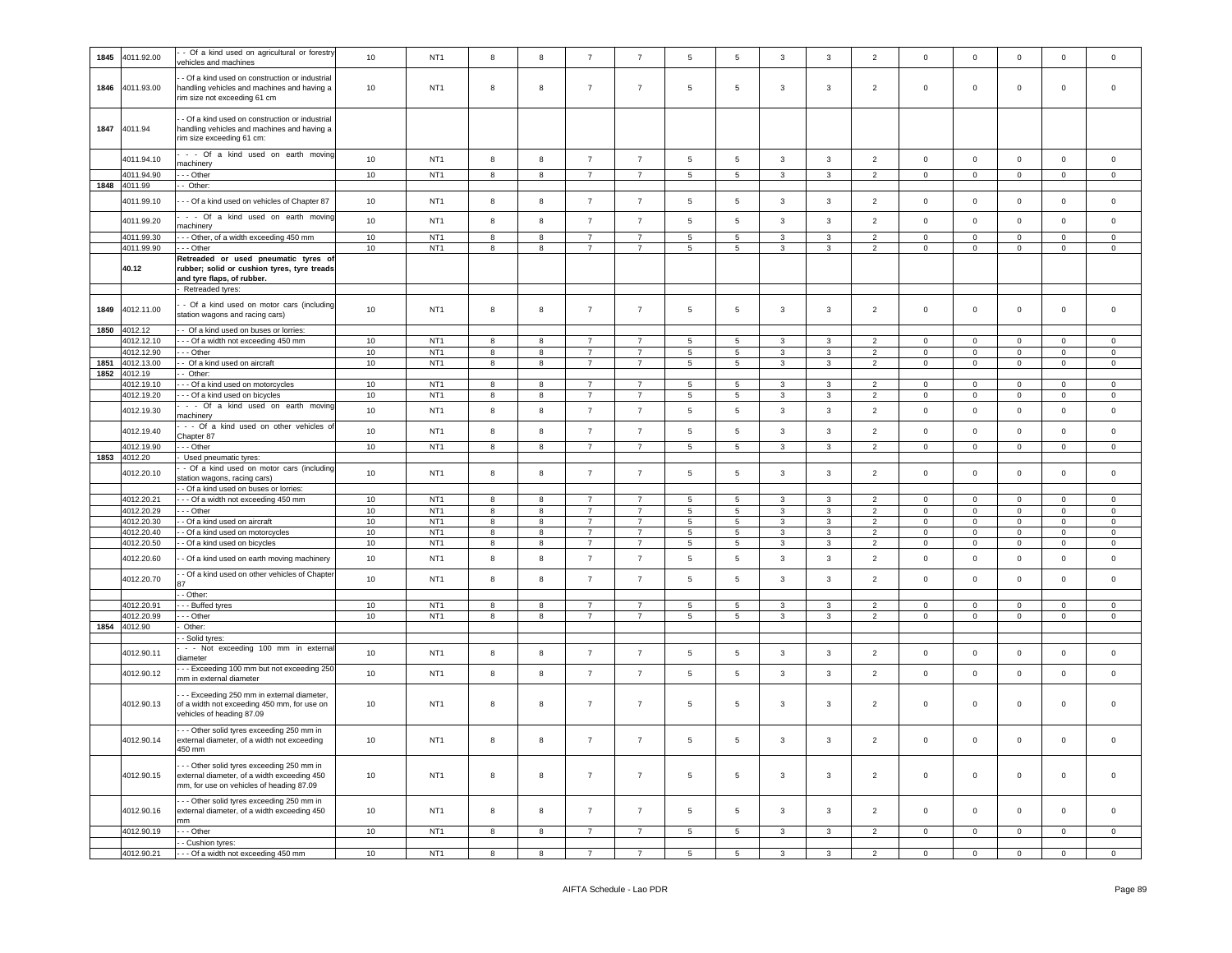|      | 4012.90.22            | -- Of a width exceeding 450 mm                                                                                                                                    | 10 <sup>10</sup> | NT <sub>1</sub> | 8              | 8                       |                         |                | 5               | 5                       | 3                       | 3                        | $\overline{2}$           | $\mathbf 0$         | $\mathbf 0$    | $\mathbf{0}$   | $\mathbf 0$    | $\mathbf 0$    |
|------|-----------------------|-------------------------------------------------------------------------------------------------------------------------------------------------------------------|------------------|-----------------|----------------|-------------------------|-------------------------|----------------|-----------------|-------------------------|-------------------------|--------------------------|--------------------------|---------------------|----------------|----------------|----------------|----------------|
|      | 4012.90.29            | --- Other                                                                                                                                                         | 10               | NT <sub>1</sub> | 8              | 8                       |                         | $\overline{7}$ | 5               | $5\phantom{.0}$         | 3                       | 3                        | $\overline{2}$           | $\mathbf 0$         | $\mathsf 0$    | $\mathsf 0$    | $\mathbf 0$    | $\mathbf 0$    |
|      |                       |                                                                                                                                                                   |                  |                 |                |                         |                         |                |                 |                         |                         |                          |                          |                     |                |                |                |                |
|      | 4012.90.70            | - Replaceable tyre treads of a width not                                                                                                                          | 10               | NT <sub>1</sub> | 8              | $\boldsymbol{8}$        | $\overline{7}$          | $\overline{7}$ | 5               | $\sqrt{5}$              | 3                       | $\mathbf{3}$             | $\overline{2}$           | $\mathsf 0$         | $\mathbf 0$    | $\overline{0}$ | $\mathbf 0$    | $\mathbf 0$    |
|      |                       | exceeding 450 mm                                                                                                                                                  |                  |                 |                |                         |                         |                |                 |                         |                         |                          |                          |                     |                |                |                |                |
|      | 4012.90.80            | - Tyre flaps                                                                                                                                                      | 10               | NT <sub>1</sub> | $\overline{8}$ | $\overline{8}$          | $\overline{7}$          | $\overline{7}$ | $\overline{5}$  | $\overline{5}$          | $\overline{3}$          | $\overline{3}$           | $\overline{2}$           | $\overline{0}$      | $\overline{0}$ | $\overline{0}$ | $\Omega$       | $\overline{0}$ |
|      | 4012.90.90            | - Other                                                                                                                                                           | 10               | NT <sub>1</sub> | $\overline{8}$ | $\overline{\mathbf{8}}$ | $\overline{7}$          | $\overline{7}$ | $5\phantom{.0}$ | $\overline{5}$          | $\mathbf{3}$            | $\overline{\mathbf{3}}$  | $\overline{2}$           | $\overline{0}$      | $\overline{0}$ | $\mathbf 0$    | $\circ$        | $\overline{0}$ |
|      | 40.13                 | Inner tubes, of rubber.                                                                                                                                           |                  |                 |                |                         |                         |                |                 |                         |                         |                          |                          |                     |                |                |                |                |
| 1855 | 4013.10               | Of a kind used on motor cars (including<br>station wagons and racing cars), buses or                                                                              |                  |                 |                |                         |                         |                |                 |                         |                         |                          |                          |                     |                |                |                |                |
|      |                       | lorries:<br>- Of a kind used on motor cars (including                                                                                                             |                  |                 |                |                         |                         |                |                 |                         |                         |                          |                          |                     |                |                |                |                |
|      |                       | station wagons and racing cars):<br>- - Suitable for fitting to tyres of a width not                                                                              |                  |                 |                |                         |                         |                |                 |                         |                         |                          |                          |                     |                |                |                |                |
|      | 4013.10.11            | exceeding 450 mm<br>- - Suitable for fitting to tyres of a widtl                                                                                                  | 10               | NT <sub>2</sub> | 9              | $\mathsf g$             | 8                       | $\bf{8}$       | $\overline{7}$  | $\overline{7}$          | 6                       | $\,6\,$                  | $\,$ 5 $\,$              | $\sqrt{5}$          | $\,$ 5 $\,$    | $\mathbf{3}$   | $\overline{2}$ | $\mathsf 0$    |
|      | 4013.10.19            | exceeding 450 mm<br>- Of a kind used on buses or lorries:                                                                                                         | 10               | NT <sub>2</sub> | $\mathsf g$    | $\boldsymbol{9}$        | 8                       | 8              | $\overline{7}$  | $\overline{7}$          | 6                       | $\,6\,$                  | 5                        | 5                   | $\,$ 5 $\,$    | $\mathbf{3}$   | $\overline{2}$ | $\mathbf 0$    |
|      | 4013.10.21            | - - Suitable for fitting to tyres of a width not<br>exceeding 450 mm                                                                                              | 10               | NT <sub>2</sub> | 9              | 9                       | 8                       | 8              | $\overline{7}$  | $\overline{7}$          | 6                       | $\,6\,$                  | 5                        | 5                   | 5              | $\overline{3}$ | $\overline{2}$ | $\mathbf 0$    |
|      | 4013.10.29            | - - Suitable for fitting to tyres of a widtl<br>exceeding 450 mm                                                                                                  | $\overline{5}$   | NT <sub>2</sub> | $\overline{4}$ | $\overline{4}$          | $\overline{4}$          | 3              | 3               | $\mathbf{3}$            | $\overline{2}$          | $\overline{2}$           | 1.5                      | 1.5                 | $\mathbf{1}$   | $\mathbf{1}$   | $\pmb{0}$      | $\mathbf 0$    |
| 1856 | 4013.20.00            | Of a kind used on bicycles                                                                                                                                        | 10               | NT <sub>1</sub> | 8              | $\boldsymbol{8}$        | $\overline{7}$          | $\overline{7}$ | $5\phantom{.0}$ | $\overline{5}$          | $\mathbf{3}$            | $\mathbf{3}$             | $\overline{2}$           | $\mathsf 0$         | $\mathbf 0$    | $\overline{0}$ | $\mathbf{0}$   | $\overline{0}$ |
|      | 1857 4013.90          | Other:                                                                                                                                                            |                  |                 |                |                         |                         |                |                 |                         |                         |                          |                          |                     |                |                |                |                |
|      |                       | - Of a kind used on earth moving machinery:                                                                                                                       |                  |                 |                |                         |                         |                |                 |                         |                         |                          |                          |                     |                |                |                |                |
|      | 4013.90.11            | - - Suitable for fitting to tyres of a width not                                                                                                                  | 10               | NT <sub>1</sub> | 8              | 8                       | $\overline{7}$          | $\overline{7}$ | 5               | $5\phantom{.0}$         | $\mathbf{3}$            | $\mathbf{3}$             | $\overline{2}$           | $\mathbf 0$         | $\mathbf 0$    | $\mathsf 0$    | $\mathsf 0$    | $\mathsf 0$    |
|      | 4013.90.19            | exceeding 450 mm<br>- - Suitable for fitting to tyres of a widtl<br>exceeding 450 mm                                                                              | 10               | NT <sub>1</sub> | 8              | 8                       | $\overline{7}$          | $\overline{7}$ | $\sqrt{5}$      | $\sqrt{5}$              | $\overline{\mathbf{3}}$ | $\overline{3}$           | $\overline{2}$           | $\mathbf 0$         | $\mathbf 0$    | $\mathbf{0}$   | $\mathbf 0$    | $\mathbf 0$    |
|      | 4013.90.20            | - Of a kind used on motorcycles                                                                                                                                   | 10               | NT <sub>1</sub> | 8              | $\overline{8}$          | $\overline{7}$          | $\overline{7}$ | $\overline{5}$  | $\overline{5}$          | $\overline{3}$          | $\overline{3}$           | $\overline{2}$           | $\overline{0}$      | $\overline{0}$ | $\mathbf 0$    | $\mathbf 0$    | $\overline{0}$ |
|      |                       | - Of a kind used on other vehicles of Chapter                                                                                                                     |                  |                 |                |                         |                         |                |                 |                         |                         |                          |                          |                     |                |                |                |                |
|      | 4013.90.31            | - - Suitable for fitting to tyres of a width not<br>exceeding 450 mm                                                                                              | 10               | NT <sub>1</sub> | 8              | 8                       | $\overline{7}$          | $\overline{7}$ | 5               | $5\overline{5}$         | $\mathbf{3}$            | $\mathbf{3}$             | $\overline{2}$           | $\mathsf 0$         | $\mathbf 0$    | $\mathbf 0$    | $\mathsf 0$    | $\mathbf 0$    |
|      | 4013.90.39            | - - Suitable for fitting to tyres of a widtl<br>exceeding 450 mm                                                                                                  | 10               | NT <sub>1</sub> | 8              | 8                       | $\overline{7}$          | $\overline{7}$ | 5               | $\sqrt{5}$              | $\mathbf{3}$            | $\mathbf{3}$             | $\overline{2}$           | $\,0\,$             | $\mathbf 0$    | $\mathbf 0$    | $\mathsf 0$    | $\mathsf 0$    |
|      | 4013.90.40            | - - Of a kind used on aircraft<br>- Other:                                                                                                                        | 10               | NT <sub>1</sub> | 8              | $\boldsymbol{8}$        | $\overline{7}$          | $\overline{7}$ | $5\phantom{.0}$ | $\overline{5}$          | $\mathbf{3}$            | $\mathbf{3}$             | $\overline{2}$           | $\mathsf{O}\xspace$ | $\mathbf 0$    | $\overline{0}$ | $\overline{0}$ | $\mathbf 0$    |
|      | 4013.90.91            | - - Suitable for fitting to tyres of a width not<br>exceeding 450 mm                                                                                              | 10               | NT <sub>1</sub> | 8              | 8                       | $\overline{7}$          | $\overline{7}$ | 5               | $5\overline{5}$         | $\mathbf{3}$            | $\mathbf{3}$             | $\overline{2}$           | $\mathsf 0$         | $\mathsf 0$    | $\mathbf 0$    | $\mathsf 0$    | $\mathbf 0$    |
|      | 4013.90.99            | - - Suitable for fitting to tyres of a widtl<br>exceeding 450 mm                                                                                                  | 10               | NT <sub>1</sub> | 8              | 8                       | $\overline{7}$          | $\overline{7}$ | 5               | $\,$ 5 $\,$             | $\mathbf{3}$            | $\mathbf{3}$             | $\overline{2}$           | $\mathsf 0$         | $\mathbf 0$    | $\mathbf 0$    | $\pmb{0}$      | $\mathbf 0$    |
|      | 40.14                 | Hygienic or pharmaceutical<br>articles<br>(including teats), of vulcanised rubber<br>other than hard rubber, with or without<br>fittings of hard rubber.          |                  |                 |                |                         |                         |                |                 |                         |                         |                          |                          |                     |                |                |                |                |
| 1858 | 4014.10.00            | Sheath contraceptives                                                                                                                                             | 10               | ST              | $\overline{9}$ | $\overline{9}$          | 9                       | 8              | 8               | $\overline{\mathbf{8}}$ | $\overline{7}$          | $\overline{7}$           | $\overline{7}$           | $\overline{7}$      | $\,6\,$        | 6              | $\,6\,$        | 5              |
|      | 1859 4014.90          | Other:                                                                                                                                                            |                  |                 |                |                         |                         |                |                 |                         |                         |                          |                          |                     |                |                |                |                |
|      | 4014.90.10            | - Teats for feeding bottles and similar articles                                                                                                                  | 10               | NT <sub>1</sub> | 8              | 8                       | $\overline{7}$          | $\overline{7}$ | 5               | $5\overline{5}$         | $\mathbf{3}$            | $\mathbf{3}$             | 2                        | $\mathsf 0$         | $\mathbf 0$    | $\mathbf 0$    | $\mathsf 0$    | $\mathsf 0$    |
|      | 4014.90.40            | - Stoppers for pharmaceutical use                                                                                                                                 | 10               | NT <sub>1</sub> | 8              | 8                       | $\overline{7}$          | $\overline{7}$ | 5               | $5\phantom{.0}$         | $\mathbf{3}$            | $\mathbf{3}$             | $\overline{2}$           | $\mathsf 0$         | $\mathsf 0$    | $\mathbf 0$    | $\mathbf 0$    | $\mathsf 0$    |
|      | 4014.90.90            | - - Other                                                                                                                                                         | 10               | NT <sub>1</sub> | 8              | 8                       | $\overline{7}$          | $\overline{7}$ | 5 <sup>5</sup>  | $5\overline{5}$         | 3                       | $\mathbf{3}$             | $\overline{2}$           | $\mathbf 0$         | $\mathbf 0$    | $\circ$        | $\mathbf 0$    | $\mathbf{0}$   |
|      | 40.15                 | Articles<br>of apparel and<br>clothina<br>accessories (including gloves, mittens and<br>mitts), for all purposes, of vulcanised<br>rubber other than hard rubber. |                  |                 |                |                         |                         |                |                 |                         |                         |                          |                          |                     |                |                |                |                |
|      |                       | - Gloves, mittens and mitts:                                                                                                                                      |                  |                 |                |                         |                         |                |                 |                         |                         |                          |                          |                     |                |                |                |                |
|      | 1860 4015.11.00       | - Surgical                                                                                                                                                        | $5\phantom{.0}$  | NT <sub>1</sub> | $\overline{4}$ | $\overline{4}$          | $\overline{4}$          | $\mathbf{3}$   | $\mathbf{3}$    | $\mathbf{3}$            | $\overline{2}$          | $\overline{2}$           | $\overline{1}$           | $\mathsf 0$         | $\mathbf 0$    | $\overline{0}$ | $\overline{0}$ | $\mathbf 0$    |
| 1861 | 4015.19.00            | - Other                                                                                                                                                           | 10               | NT <sub>1</sub> | 8              | 8                       | $\overline{7}$          | $\overline{7}$ | $5\overline{5}$ | $\sqrt{5}$              | 3                       | $\mathbf{3}$             | $\overline{2}$           | $\mathsf 0$         | $\mathbf 0$    | $\mathsf 0$    | $\mathbf 0$    | $\mathbf 0$    |
| 1862 | 4015.90.00            | Other                                                                                                                                                             | 10               | NT <sub>1</sub> | 8              | 8                       | $\overline{7}$          | $\overline{7}$ | 5               | $5\phantom{.0}$         | $\mathbf{3}$            | $\mathbf{3}$             | $\overline{2}$           | $\mathsf 0$         | $\mathsf 0$    | $\mathbf{0}$   | $\overline{0}$ | $\mathbf 0$    |
|      | 40.16                 | Other articles of vulcanised rubber other<br>than hard rubber.                                                                                                    |                  |                 |                |                         |                         |                |                 |                         |                         |                          |                          |                     |                |                |                |                |
| 1863 | 4016.10.00            | - Of cellular rubber                                                                                                                                              | 10               | NT <sub>1</sub> | 8              | 8                       | $\overline{7}$          | $\overline{7}$ | $5^{\circ}$     | $5\phantom{.0}$         | $\mathbf{3}$            | 3                        | $\overline{2}$           | $\Omega$            | $\mathsf 0$    | $\mathsf 0$    | $\Omega$       | $\Omega$       |
|      |                       | Other:                                                                                                                                                            |                  |                 |                |                         |                         |                |                 |                         |                         |                          |                          |                     |                |                |                |                |
| 1864 | 4016.91               | - Floor coverings and mats:                                                                                                                                       |                  |                 |                |                         |                         |                |                 |                         |                         |                          |                          |                     |                |                |                |                |
|      | 4016.91.10            | - - Mats                                                                                                                                                          | 10               | NT <sub>1</sub> | 8              | 8                       |                         |                | 5               | 5                       | 3                       | 3                        | $\overline{\phantom{0}}$ | $\Omega$            | $\Omega$       | $\Omega$       | $\Omega$       | $\Omega$       |
|      | 4016.91.90            | - - - Other                                                                                                                                                       | 10 <sup>1</sup>  | NT <sub>1</sub> | 8              | $\bf{8}$                | $\overline{7}$          | $\overline{7}$ | $5\overline{5}$ | $5\overline{5}$         | $\mathbf{3}$            | $\overline{3}$           | $\overline{2}$           | $\Omega$            | $\mathsf 0$    | $\mathbf 0$    | $\mathbf 0$    | $\mathbf 0$    |
|      |                       |                                                                                                                                                                   |                  |                 |                |                         |                         |                |                 |                         |                         |                          |                          |                     |                |                |                |                |
| 1865 | 4016.92               | - Erasers                                                                                                                                                         |                  |                 |                |                         |                         |                |                 |                         |                         |                          |                          |                     |                |                |                |                |
|      | 4016.92.10            | --- Eraser tips                                                                                                                                                   | -5               | NT <sub>1</sub> | $\overline{a}$ | $\overline{4}$          | $\overline{\mathbf{4}}$ | 3              | 3               | $\mathbf{3}$            | $\overline{2}$          | $\overline{\phantom{a}}$ | 1                        | $\Omega$            | $\Omega$       | $\Omega$       | $\Omega$       | $\mathbf 0$    |
|      | 4016.92.90            | - - - Other                                                                                                                                                       | $5\phantom{.0}$  | NT <sub>1</sub> | $\overline{4}$ | $\overline{4}$          | $\overline{4}$          | $\mathbf{3}$   | $\mathbf{3}$    | $\mathbf{3}$            | $\overline{2}$          | $\overline{2}$           | $\mathbf{1}$             | $\mathsf 0$         | $\mathbf 0$    | $\mathbf 0$    | $\circ$        | $\circ$        |
| 1866 | 4016.93<br>4016.93.10 | - - Gaskets, washers and other seals:<br>- - Packings of a kind used for electrolytic                                                                             | 10               | NT <sub>1</sub> | 8              | 8                       | $\overline{7}$          | $\overline{7}$ | 5               | $\,$ 5 $\,$             | $\mathbf{3}$            | $\mathbf{3}$             | $\overline{2}$           | 0                   | $\mathbf 0$    | $^{\circ}$     | $\mathbf 0$    | $\mathbf 0$    |
|      | 4016.93.90            | capacitors<br>$- -$ Other                                                                                                                                         | 10               | NT <sub>1</sub> | 8              | $\overline{\mathbf{8}}$ | $\overline{7}$          | $\overline{7}$ | $5\phantom{.0}$ | $\overline{5}$          | $\mathbf{3}$            | $\overline{\mathbf{3}}$  | $\overline{2}$           | $\overline{0}$      | $\overline{0}$ | $\mathbf{0}$   | $\mathbf 0$    | $\overline{0}$ |
| 1867 | 4016.94.00            | - Boat or dock fenders, whether or not<br>inflatable                                                                                                              | 10               | NT <sub>1</sub> | 8              | 8                       | $\overline{7}$          | $\overline{7}$ | 5               | $\sqrt{5}$              | $\mathbf{3}$            | $\mathbf{3}$             | $\overline{2}$           | $\mathsf 0$         | $\mathsf 0$    | $\mathsf 0$    | $\mathbf 0$    | $\mathsf 0$    |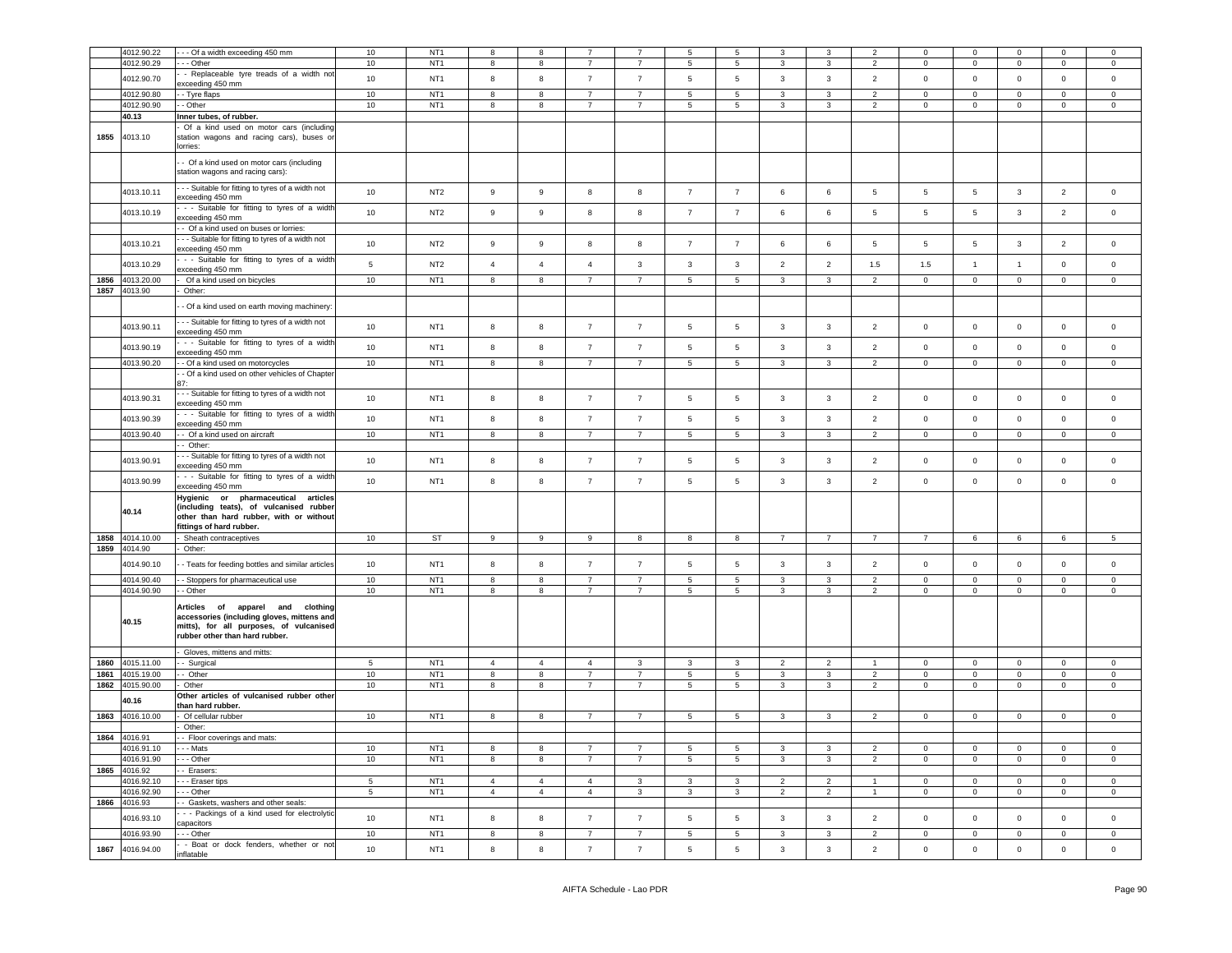|      | 1868 4016.95.00                    | - Other inflatable articles                                                          | 10       | NT <sub>1</sub> | 8                | 8        |                |                | 5               | 5              | 3            | 3            | 2              | 0                   | $\mathbf 0$                      | $\mathbf 0$                      | 0           | 0                   |
|------|------------------------------------|--------------------------------------------------------------------------------------|----------|-----------------|------------------|----------|----------------|----------------|-----------------|----------------|--------------|--------------|----------------|---------------------|----------------------------------|----------------------------------|-------------|---------------------|
|      |                                    |                                                                                      |          |                 |                  |          |                |                |                 |                |              |              |                |                     |                                  |                                  |             |                     |
|      | 1869 4016.99                       | - Other:                                                                             |          |                 |                  |          |                |                |                 |                |              |              |                |                     |                                  |                                  |             |                     |
|      |                                    | - - Parts and accessories for vehicles of                                            |          |                 |                  |          |                |                |                 |                |              |              |                |                     |                                  |                                  |             |                     |
|      |                                    | Chapter 87:                                                                          |          |                 |                  |          |                |                |                 |                |              |              |                |                     |                                  |                                  |             |                     |
|      | 4016.99.11                         | --- For vehicles of heading 87.02, 87.03,                                            | 10       | NT <sub>1</sub> | 8                | 8        | $\overline{7}$ | $\overline{7}$ | 5               | 5              | 3            | $\mathbf{3}$ | $\overline{2}$ | $\mathsf{O}\xspace$ | $\mathsf 0$                      | $\mathsf 0$                      | $\mathbf 0$ | $\mathbf 0$         |
|      |                                    | 87.04, 87.05 or 87.11                                                                |          |                 |                  |          |                |                |                 |                |              |              |                |                     |                                  |                                  |             |                     |
|      | 4016.99.12                         | - - - For vehicles of heading 87.09, 87.13,                                          | 10       | NT <sub>1</sub> | 8                | 8        | $\overline{7}$ | $\overline{7}$ | $5\phantom{.0}$ | 5              | $\mathbf{3}$ | $\mathbf{3}$ | $\overline{2}$ | $\mathsf 0$         | $\mathsf 0$                      | $\mathsf 0$                      | $\mathbf 0$ | $\mathsf 0$         |
|      |                                    | 87.15 or 87.16                                                                       |          |                 |                  |          |                |                |                 |                |              |              |                |                     |                                  |                                  |             |                     |
|      | 4016.99.17                         | ---- For bicycles of heading 87.12                                                   | 10       | NT <sub>1</sub> | 8                | 8        | $\overline{7}$ | $\overline{7}$ | $5\overline{5}$ | 5              | 3            | $\mathbf{3}$ | $\overline{2}$ | $\mathbf 0$         | $\mathbf{0}$                     | $\mathbf 0$                      | $\circ$     | $\circ$             |
|      | 4016.99.19                         | $- -$ Other                                                                          | 10       | NT <sub>1</sub> | 8                | 8        | $\overline{7}$ | $\overline{7}$ | $5\phantom{.0}$ | $\overline{5}$ | 3            | $\mathbf{3}$ | $\overline{c}$ | $\mathbf 0$         | $\mathsf 0$                      | $\mathbf 0$                      | 0           | 0                   |
|      |                                    |                                                                                      |          |                 |                  |          |                |                |                 |                |              |              |                |                     |                                  |                                  |             |                     |
|      | 4016.99.20                         | - - Parts and accessories of rotochutes of<br>eading 88.04                           | 10       | NT <sub>1</sub> | $\bf8$           | 8        | $\overline{7}$ | $\overline{7}$ | $\,$ 5 $\,$     | $\,$ 5 $\,$    | $\mathbf{3}$ | $\mathbf{3}$ | $\overline{2}$ | $\mathsf{O}\xspace$ | $\mathsf 0$                      | $\mathbf 0$                      | $\mathbf 0$ | $\mathsf 0$         |
|      |                                    |                                                                                      |          |                 |                  |          |                |                |                 |                |              |              |                |                     |                                  |                                  |             |                     |
|      | 4016.99.30                         | - - Rubber bands                                                                     | 10       | NT <sub>1</sub> | 8                | 8        | $\overline{7}$ | $\overline{7}$ | $5\overline{5}$ | 5              | 3            | $\mathbf{3}$ | $\overline{2}$ | $\mathbf 0$         | $\mathbf{0}$                     | $\mathbf{0}$                     | $\circ$     | $\circ$             |
|      |                                    | - - Other articles of a kind used in machinery                                       |          |                 |                  |          |                |                |                 |                |              |              |                |                     |                                  |                                  |             |                     |
|      |                                    | or mechanical or electrical appliances, or for                                       |          |                 |                  |          |                |                |                 |                |              |              |                |                     |                                  |                                  |             |                     |
|      |                                    | other technical uses:                                                                |          |                 |                  |          |                |                |                 |                |              |              |                |                     |                                  |                                  |             |                     |
|      | 4016.99.51                         | --- Rubber rollers                                                                   | 10       | NT <sub>1</sub> | 8                | 8        | $\overline{7}$ | $\overline{7}$ | 5               | 5              | 3            | 3            | $\overline{2}$ | $\mathbf 0$         | $\mathbf 0$                      | $\mathbf 0$                      | $\mathbf 0$ | $\circ$             |
|      | 4016.99.59                         | $- -$ Other                                                                          | $10$     | NT <sub>1</sub> | 8                | 8        | $\overline{7}$ | $\overline{7}$ | $5\phantom{.0}$ | $\overline{5}$ | 3            | $\mathbf{3}$ | $\overline{2}$ | $\mathbf 0$         | $\mathsf 0$                      | $\,0\,$                          | $\mathbf 0$ | $\mathsf 0$         |
|      | 4016.99.60                         | - - Rail pads                                                                        | 10       | NT <sub>1</sub> | 8                | 8        | $\overline{7}$ | $\overline{7}$ | $5\phantom{.0}$ | 5              | 3            | $\mathbf{3}$ | $\overline{2}$ | $\pmb{0}$           | $\mathsf 0$                      | $\mathbf 0$                      | $\mathbf 0$ | $\mathbf 0$         |
|      |                                    | - - Structural bearings including bridge                                             |          |                 |                  |          |                |                |                 |                |              |              |                |                     |                                  |                                  |             |                     |
|      | 4016.99.70                         | earings                                                                              | 10       | NT <sub>1</sub> | $^{\rm 8}$       | 8        | $\overline{7}$ | $\overline{7}$ | $5\phantom{.0}$ | $\overline{5}$ | 3            | $\mathbf{3}$ | $\overline{2}$ | $\mathbf 0$         | $\mathsf 0$                      | $\mathsf 0$                      | 0           | $\mathbf 0$         |
|      |                                    | - - Rubber grommets and rubber covers for                                            |          |                 |                  |          |                |                |                 |                |              |              |                |                     |                                  |                                  |             |                     |
|      | 4016.99.80                         | automotive wiring harnesses                                                          | 10       | NT <sub>1</sub> | $\boldsymbol{8}$ | 8        | $\overline{7}$ | $\overline{7}$ | $5\phantom{.0}$ | $\,$ 5 $\,$    | 3            | $\mathbf{3}$ | $\overline{2}$ | $\mathsf{O}\xspace$ | $\mathbf 0$                      | $\mathbf 0$                      | $\mathsf 0$ | $\mathbf 0$         |
|      | 4016.99.90                         | - - Other                                                                            | 10       | NT <sub>1</sub> | 8                | 8        | $\overline{7}$ | $\overline{7}$ | $5\phantom{.0}$ | $\overline{5}$ | 3            | 3            | $\overline{c}$ | $\mathbf 0$         | $\mathsf 0$                      | $\mathbf 0$                      | $\mathbf 0$ | $\mathbf 0$         |
|      |                                    |                                                                                      |          |                 |                  |          |                |                |                 |                |              |              |                |                     |                                  |                                  |             |                     |
|      |                                    | Hard rubber (for example, ebonite) in all                                            |          |                 | 8                |          | $\overline{7}$ |                |                 |                |              |              |                |                     |                                  | $\mathbf 0$                      |             |                     |
| 1870 | 4017.00.00                         | forms, including waste and scrap; articles                                           | 10       | NT <sub>1</sub> |                  | 8        |                | $\overline{7}$ | 5               | 5              | 3            | 3            | $\overline{2}$ | $\mathsf 0$         | $\mathbf 0$                      |                                  | $\mathbf 0$ | $\mathsf 0$         |
|      |                                    | of hard rubber.                                                                      |          |                 |                  |          |                |                |                 |                |              |              |                |                     |                                  |                                  |             |                     |
|      |                                    | Raw hides and skins of bovine (including                                             |          |                 |                  |          |                |                |                 |                |              |              |                |                     |                                  |                                  |             |                     |
|      |                                    | buffalo) or equine animals (fresh, or salted,                                        |          |                 |                  |          |                |                |                 |                |              |              |                |                     |                                  |                                  |             |                     |
|      |                                    | dried, limed, pickled or otherwise                                                   |          |                 |                  |          |                |                |                 |                |              |              |                |                     |                                  |                                  |             |                     |
|      | 41.01                              | preserved, but not tanned,                                                           |          |                 |                  |          |                |                |                 |                |              |              |                |                     |                                  |                                  |             |                     |
|      |                                    | parchment-dressed or further prepared),                                              |          |                 |                  |          |                |                |                 |                |              |              |                |                     |                                  |                                  |             |                     |
|      |                                    | whether or not dehaired or split.                                                    |          |                 |                  |          |                |                |                 |                |              |              |                |                     |                                  |                                  |             |                     |
|      |                                    |                                                                                      |          |                 |                  |          |                |                |                 |                |              |              |                |                     |                                  |                                  |             |                     |
|      |                                    |                                                                                      |          |                 |                  |          |                |                |                 |                |              |              |                |                     |                                  |                                  |             |                     |
|      |                                    | Whole hides and skins, of a weight per skin                                          |          |                 |                  |          |                |                |                 |                |              |              |                |                     |                                  |                                  |             |                     |
| 1871 | 4101.20.00                         | not exceeding 8 kg when simply dried, 10 kg                                          | 20       | ST              | 19               | 18       | 17             | 16             | 15              | 12             | 10           | 9            | 8              | 8                   | $\overline{7}$                   | $\overline{7}$                   | 6           | 5                   |
|      |                                    | when dry-salted, or 16 kg when fresh,                                                |          |                 |                  |          |                |                |                 |                |              |              |                |                     |                                  |                                  |             |                     |
|      |                                    | wet-salted or otherwise preserved                                                    |          |                 |                  |          |                |                |                 |                |              |              |                |                     |                                  |                                  |             |                     |
|      |                                    | Whole hides and skins, of a weight                                                   |          |                 |                  |          |                |                |                 |                |              |              |                |                     |                                  |                                  |             |                     |
| 1872 | 4101.50.00                         |                                                                                      | 20       | ST              | 19               | 18       | 17             | 16             | 15              | 12             | 10           | 9            | 8              | 8                   | $\overline{7}$                   | $\overline{7}$                   | 6           | 5                   |
|      |                                    | xceeding 16 kg                                                                       |          |                 |                  |          |                |                |                 |                |              |              |                |                     |                                  |                                  |             |                     |
| 1873 | 4101.90.00                         | Other, including butts, bends and bellies                                            | 20       | ST              | 19               | 18       | 17             | 16             | 15              | 12             | 10           | 9            | 8              | 8                   | $\overline{7}$                   | $\overline{7}$                   | 6           | 5                   |
|      |                                    |                                                                                      |          |                 |                  |          |                |                |                 |                |              |              |                |                     |                                  |                                  |             |                     |
|      |                                    | Raw skins of sheep or lambs (fresh, or                                               |          |                 |                  |          |                |                |                 |                |              |              |                |                     |                                  |                                  |             |                     |
|      |                                    | salted, dried, limed, pickled or otherwise                                           |          |                 |                  |          |                |                |                 |                |              |              |                |                     |                                  |                                  |             |                     |
|      |                                    |                                                                                      |          |                 |                  |          |                |                |                 |                |              |              |                |                     |                                  |                                  |             |                     |
|      | 41.02                              |                                                                                      |          |                 |                  |          |                |                |                 |                |              |              |                |                     |                                  |                                  |             |                     |
|      |                                    | preserved, but not tanned, parchment-                                                |          |                 |                  |          |                |                |                 |                |              |              |                |                     |                                  |                                  |             |                     |
|      |                                    | dressed or further prepared), whether or                                             |          |                 |                  |          |                |                |                 |                |              |              |                |                     |                                  |                                  |             |                     |
|      |                                    | not with wool on or split, other than those                                          |          |                 |                  |          |                |                |                 |                |              |              |                |                     |                                  |                                  |             |                     |
|      |                                    | excluded by Note 1(c) to this Chapter.                                               |          |                 |                  |          |                |                |                 |                |              |              |                |                     |                                  |                                  |             |                     |
|      | 1874 4102.10.00                    | With wool on                                                                         | 20       | <b>ST</b>       | 19               | 18       | 17             | 16             | 15              | 12             | 10           | 9            | 8              | 8                   | $\overline{7}$                   | $\overline{7}$                   | 6           | 5                   |
|      |                                    | Without wool on:                                                                     |          |                 |                  |          |                |                |                 |                |              |              |                |                     |                                  |                                  |             |                     |
|      | 1875 4102.21.00                    | - Pickled                                                                            | 20       | ST              | 19               | 18       | 17             | 16             | 15              | 12             | 10           | 9            | 8              | 8                   | $\overline{7}$                   | $\overline{7}$                   | 6           | 5                   |
|      |                                    |                                                                                      |          |                 |                  |          |                |                |                 |                |              |              |                |                     |                                  |                                  |             |                     |
|      | 1876 4102.29.00                    | - Other                                                                              | 20       | <b>ST</b>       | 19               | 18       | 17             | 16             | 15              | 12             | 10           | 9            | 8              | 8                   | $\overline{7}$                   | $\overline{7}$                   | 6           | $5^{\circ}$         |
|      |                                    | Other raw hides and skins (fresh, or salted,                                         |          |                 |                  |          |                |                |                 |                |              |              |                |                     |                                  |                                  |             |                     |
|      |                                    | dried, limed, pickled or otherwise                                                   |          |                 |                  |          |                |                |                 |                |              |              |                |                     |                                  |                                  |             |                     |
|      |                                    | preserved, but not tanned, parchment-                                                |          |                 |                  |          |                |                |                 |                |              |              |                |                     |                                  |                                  |             |                     |
|      | 41.03                              | dressed or further prepared), whether or                                             |          |                 |                  |          |                |                |                 |                |              |              |                |                     |                                  |                                  |             |                     |
|      |                                    | not dehaired or split, other than those                                              |          |                 |                  |          |                |                |                 |                |              |              |                |                     |                                  |                                  |             |                     |
|      |                                    | excluded by Note 1(b) or 1(c) to this                                                |          |                 |                  |          |                |                |                 |                |              |              |                |                     |                                  |                                  |             |                     |
|      |                                    | Chapter.                                                                             |          |                 |                  |          |                |                |                 |                |              |              |                |                     |                                  |                                  |             |                     |
|      | 1877 4103.20.00                    | Of reptiles                                                                          | 20       | <b>ST</b>       | 19               | 18       | 17             | 16             | 15              | 12             | 10           | 9            | 8              | 8                   | $\overline{7}$                   | $\overline{7}$                   | 6           | 5                   |
|      | 1878 4103.30.00                    | Of swine                                                                             | 20       | <b>ST</b>       | 19               | 18       | 17             | 16             | 15              | 12             | 10           | 9            | 8              | 8                   | $\overline{7}$                   | $\overline{7}$                   | 6           | 5                   |
|      | 1879 4103.90.00                    | Other                                                                                | 20       | ST              | 19               | 18       | 17             | 16             | 15              | 12             | 10           | 9            | 8              | 8                   | $\overline{7}$                   | $\overline{7}$                   | 6           | 5 <sup>5</sup>      |
|      |                                    | Tanned or crust hides and skins of bovine                                            |          |                 |                  |          |                |                |                 |                |              |              |                |                     |                                  |                                  |             |                     |
|      |                                    |                                                                                      |          |                 |                  |          |                |                |                 |                |              |              |                |                     |                                  |                                  |             |                     |
|      | 41.04                              | (including buffalo) or equine animals,<br>without hair on, whether or not split, but |          |                 |                  |          |                |                |                 |                |              |              |                |                     |                                  |                                  |             |                     |
|      |                                    |                                                                                      |          |                 |                  |          |                |                |                 |                |              |              |                |                     |                                  |                                  |             |                     |
|      |                                    | iot further prepared.                                                                |          |                 |                  |          |                |                |                 |                |              |              |                |                     |                                  |                                  |             |                     |
|      |                                    | In the wet state (including wet-blue):                                               |          |                 |                  |          |                |                |                 |                |              |              |                |                     |                                  |                                  |             |                     |
|      | 1880 4104.11.00                    | - Full grains, unsplit; grain splits                                                 | 20       | ST              | 19               | 18       | 17             | 16             | 15              | 12             | 10           | 9            | 8              | 8                   | $\overline{7}$                   | $\overline{7}$                   | 6           | $5^{\circ}$         |
|      | 1881 4104.19.00                    | - Other                                                                              | 20       | ST              | 19               | 18       | 17             | 16             | 15              | 12             | 10           | 9            | 8              | 8                   | $\overline{7}$                   | $\overline{7}$                   | 6           | $5^{\circ}$         |
|      |                                    | In the dry state (crust):                                                            |          |                 |                  |          |                |                |                 |                |              |              |                |                     |                                  |                                  |             |                     |
|      | 1882 4104.41.00                    | - Full grains, unsplit; grain splits                                                 | 20       | ST              | 19               | 18       | 17             | 16             | 15              | 12             | 10           | 9            | 8              | 8                   | $\overline{7}$                   | $\overline{7}$                   | 6           | $5\overline{5}$     |
|      | 1883 4104.49.00                    | - Other                                                                              | 20       | <b>ST</b>       | 19               | 18       | 17             | 16             | 15              | 12             | 10           | 9            | 8              | 8                   | $\overline{7}$                   | $\overline{7}$                   | 6           | 5                   |
|      |                                    |                                                                                      |          |                 |                  |          |                |                |                 |                |              |              |                |                     |                                  |                                  |             |                     |
|      |                                    | Tanned or crust skins of sheep or lambs,                                             |          |                 |                  |          |                |                |                 |                |              |              |                |                     |                                  |                                  |             |                     |
|      | 41.05                              | without wool on, whether or not split, but                                           |          |                 |                  |          |                |                |                 |                |              |              |                |                     |                                  |                                  |             |                     |
|      |                                    | not further prepared.                                                                |          |                 |                  |          |                |                |                 |                |              |              |                |                     |                                  |                                  |             |                     |
|      | 1884 4105.10.00<br>1885 4105.30.00 | In the wet state (including wet-blue)<br>- In the dry state (crust)                  | 20<br>20 | ST<br>ST        | 19<br>19         | 18<br>18 | 17<br>17       | 16<br>16       | 15<br>15        | 12<br>12       | 10<br>10     | 9<br>9       | 8<br>8         | 8<br>8              | $\overline{7}$<br>$\overline{7}$ | $\overline{7}$<br>$\overline{7}$ | 6<br>6      | 5<br>5 <sub>5</sub> |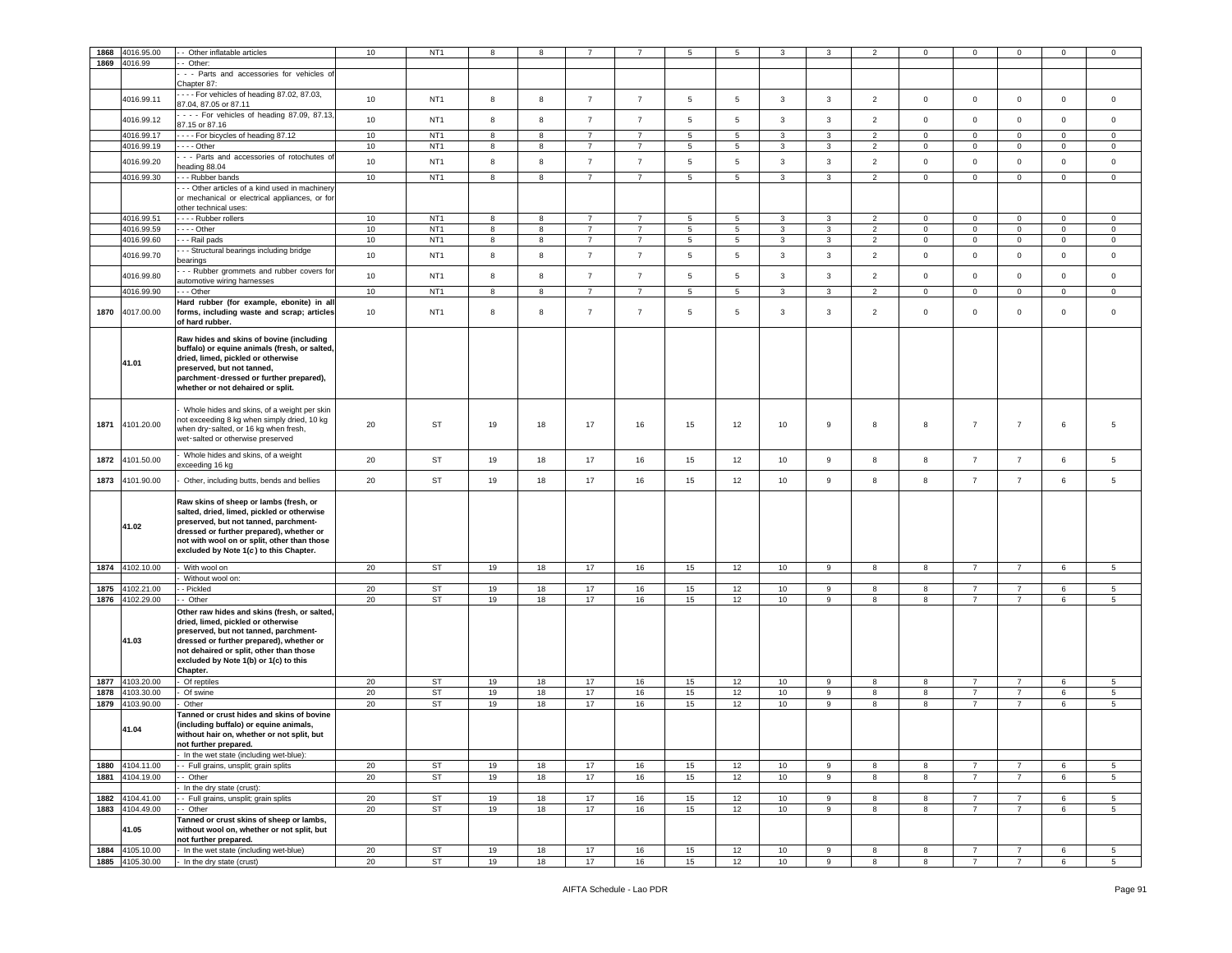|      | 41.06           | Tanned or crust hides and skins of other<br>animals, without wool or hair on, whether<br>or not split, but not further prepared.                                                                                                                                                     |             |                 |                |                |                |              |              |              |                  |                |                |              |                |                |                |                 |
|------|-----------------|--------------------------------------------------------------------------------------------------------------------------------------------------------------------------------------------------------------------------------------------------------------------------------------|-------------|-----------------|----------------|----------------|----------------|--------------|--------------|--------------|------------------|----------------|----------------|--------------|----------------|----------------|----------------|-----------------|
|      |                 | Of goats or kids:                                                                                                                                                                                                                                                                    |             |                 |                |                |                |              |              |              |                  |                |                |              |                |                |                |                 |
|      |                 |                                                                                                                                                                                                                                                                                      |             |                 |                |                |                |              |              |              |                  |                |                |              |                |                |                |                 |
| 1886 | 4106.21.00      | - In the wet state (including wet-blue)                                                                                                                                                                                                                                              | 20          | NT <sub>1</sub> | 17.5           | 15             | 15             | 12.5         | 11           | 9            | 7                | 5              | 2.5            | $\mathbf 0$  | $\mathbf{0}$   | $\mathbf{0}$   | $\mathbf{0}$   | 0               |
| 1887 | 4106.22.00      | - In the dry state (crust)                                                                                                                                                                                                                                                           | 20          | <b>ST</b>       | 19             | 18             | 17             | 16           | 15           | 12           | 10               | 9              | 8              | 8            | $\overline{7}$ | $\overline{7}$ | 6              | $5^{\circ}$     |
|      |                 | Of swine:                                                                                                                                                                                                                                                                            |             |                 |                |                |                |              |              |              |                  |                |                |              |                |                |                |                 |
| 1888 | 4106.31.00      | - In the wet state (including wet-blue)                                                                                                                                                                                                                                              | 20          | <b>ST</b>       | 19             | 18             | 17             | 16           | 15           | 12           | 10               | 9              | 8              | 8            | $\overline{7}$ | $\overline{7}$ | 6              | 5               |
| 1889 | 4106.32.00      | - In the dry state (crust)                                                                                                                                                                                                                                                           | 20          | <b>ST</b>       | 19             | 18             | 17             | 16           | 15           | 12           | 10               | 9              | 8              | 8            | $\overline{7}$ | $\overline{7}$ | 6              | $\overline{5}$  |
| 1890 | 4106.40.10      | - Vegetable pre-tanned                                                                                                                                                                                                                                                               | 20          | ST              | 19             | 18             | 17             | 16           | 15           | 12           | 10 <sup>10</sup> | 9              | 8              | 8            | $\overline{7}$ | $\overline{7}$ | 6              | 5               |
|      | 4106.40.90      | - Other                                                                                                                                                                                                                                                                              | 20          | <b>ST</b>       | 19             | 18             | 17             | 16           | 15           | 12           | 10               | 9              | 8              | 8            | $\overline{7}$ | $\overline{7}$ | 6              | 5               |
|      |                 | Other:                                                                                                                                                                                                                                                                               |             |                 |                |                |                |              |              |              |                  |                |                |              |                |                |                |                 |
| 1891 | 4106.91.00      | - In the wet state (including wet-blue)                                                                                                                                                                                                                                              | 20          | <b>ST</b>       | 19             | 18             | 17             | 16           | 15           | 12           | 10               | $\mathsf g$    | 8              | 8            | $\overline{7}$ | $\overline{7}$ | 6              | 5               |
|      | 1892 4106.92.00 | - In the dry state (crust)                                                                                                                                                                                                                                                           | 20          | <b>ST</b>       | 19             | 18             | 17             | 16           | 15           | 12           | 10               | $\mathsf g$    | 8              | 8            | $\overline{7}$ | $\overline{7}$ | 6              | 5               |
|      |                 | eather further prepared after tanning or                                                                                                                                                                                                                                             |             |                 |                |                |                |              |              |              |                  |                |                |              |                |                |                |                 |
|      | 41.07           | crusting, including parchment-dressed<br>leather, of bovine (including buffalo) or<br>equine animals, without hair on, whether<br>or not split, other than leather of heading<br>41.14.                                                                                              |             |                 |                |                |                |              |              |              |                  |                |                |              |                |                |                |                 |
|      |                 | Whole hides and skins:                                                                                                                                                                                                                                                               |             |                 |                |                |                |              |              |              |                  |                |                |              |                |                |                |                 |
| 1893 | 4107.11.00      | - Full grains, unsplit                                                                                                                                                                                                                                                               | 20          | <b>ST</b>       | 19             | 18             | 17             | 16           | 15           | 12           | 10               | 9              | 8              | 8            | $\overline{7}$ | $\overline{7}$ | 6              | 5               |
| 1894 | 4107.12.00      | - Grain splits                                                                                                                                                                                                                                                                       |             | ST              | 19             | 18             | 17             | 16           | 15           | 12           |                  | 9              | 8              |              | $\overline{7}$ | $\overline{7}$ |                |                 |
|      |                 |                                                                                                                                                                                                                                                                                      | 20          |                 |                |                |                |              |              |              | 10               |                |                | 8            |                |                | 6              | $5\overline{5}$ |
| 1895 | 4107.19.00      | - Other                                                                                                                                                                                                                                                                              | 20          | ST              | 19             | 18             | 17             | 16           | 15           | 12           | 10               | 9              | 8              | 8            | $\overline{7}$ | $\overline{7}$ | 6              | 5               |
|      |                 | Other, including sides:                                                                                                                                                                                                                                                              |             |                 |                |                |                |              |              |              |                  |                |                |              |                |                |                |                 |
| 1896 | 4107.91.00      | - Full grains, unsplit                                                                                                                                                                                                                                                               | 20          | ST              | 19             | 18             | 17             | 16           | 15           | 12           | 10               | 9              | 8              | 8            | $\overline{7}$ | $\overline{7}$ | 6              | 5               |
| 1897 | 4107.92.00      | - Grain splits                                                                                                                                                                                                                                                                       | 20          | <b>ST</b>       | 19             | 18             | 17             | 16           | 15           | 12           | 10               | 9              | 8              | 8            | $\overline{7}$ | $\overline{7}$ | 6              | 5               |
|      | 1898 4107.99.00 | - Other                                                                                                                                                                                                                                                                              | 20          | ST              | 19             | 18             | 17             | 16           | 15           | 12           | 10               | 9              | 8              | 8            | $\overline{7}$ | $\overline{7}$ | 6              | 5               |
| 1899 | 4112.00.00      | eather further prepared after tanning or<br>crusting, including parchment-dressed<br>leather, of sheep or lamb, without wool on,<br>whether or not split, other than leather of<br>heading 41.14.                                                                                    | 20          | ST              | 19             | 18             | 17             | 16           | 15           | 12           | 10               | 9              | 8              | 8            | $\overline{7}$ | $\overline{7}$ | 6              | 5               |
|      | 41.13           | eather further prepared after tanning or.<br>crusting, including parchment-dressed<br>leather, of other animals, without wool or<br>hair on, whether or not split, other than<br>leather of heading 41.14.                                                                           |             |                 |                |                |                |              |              |              |                  |                |                |              |                |                |                |                 |
| 1900 | 4113.10.00      | Of goats or kids                                                                                                                                                                                                                                                                     | 20          | ST              | 19             | 18             | 17             | 16           | 15           | 12           | 10               | 9              | 8              | 8            | $\overline{7}$ | $\overline{7}$ | 6              | 5               |
| 1901 | 4113.20.00      | Of swine                                                                                                                                                                                                                                                                             | 20          | <b>ST</b>       | 19             | 18             | 17             | 16           | 15           | 12           | 10               | 9              | 8              | 8            | $\overline{7}$ | $\overline{7}$ | 6              | 5               |
| 1902 | 4113.30.00      | Of reptiles                                                                                                                                                                                                                                                                          | 20          | <b>ST</b>       | 19             | 18             | 17             | 16           | 15           | 12           | 10               | $\mathsf g$    | 8              | 8            | $\overline{7}$ | $\overline{7}$ | 6              | $5\phantom{.0}$ |
| 1903 | 4113.90.00      | Other                                                                                                                                                                                                                                                                                | 20          | <b>ST</b>       | 19             | 18             | 17             | 16           | 15           | 12           | 10               | $\overline{9}$ | $\overline{8}$ | 8            | $\overline{7}$ | $\overline{7}$ | 6              | $\overline{5}$  |
|      | 41.14           | Chamois (including combination chamois)<br>leather; patent leather and patent<br>laminated leather; metallised leather.                                                                                                                                                              |             |                 |                |                |                |              |              |              |                  |                |                |              |                |                |                |                 |
| 1904 | 4114.10.00      | Chamois (including combination chamois)<br>eather                                                                                                                                                                                                                                    | $\,$ 5 $\,$ | NT <sub>1</sub> | $\overline{4}$ | $\overline{4}$ | $\overline{4}$ | $\mathbf{3}$ | $\mathbf{3}$ | $\mathbf{3}$ | $\overline{2}$   | $\mathbf 2$    | $\overline{1}$ | $\mathbf 0$  | $\mathbf 0$    | $\mathsf 0$    | $\mathbf 0$    | $\mathsf 0$     |
| 1905 | 4114.20.00      | Patent leather and patent laminated leather;<br>netallised leather                                                                                                                                                                                                                   | 5           | NT <sub>1</sub> | $\overline{4}$ | $\overline{4}$ | $\overline{4}$ | $\mathbf{3}$ | $\mathbf{3}$ | $\mathbf{3}$ | $\overline{2}$   | $\overline{2}$ | $\overline{1}$ | $\mathbf{0}$ | $\mathsf 0$    | $\mathsf 0$    | $\mathbf{0}$   | $\mathsf 0$     |
|      | 41.15           | Composition leather with a basis of leather<br>or leather fibre, in slabs, sheets or strip,<br>whether or not in rolls; parings and other<br>waste of leather or of composition leather,<br>not suitable for the manufacture of leather<br>articles; leather dust, powder and flour. |             |                 |                |                |                |              |              |              |                  |                |                |              |                |                |                |                 |
| 1906 | 4115.10.00      | Composition leather with a basis of leather<br>or leather fibre, in slabs, sheets or strip,<br>vhether or not in rolls                                                                                                                                                               | 20          | ST              | 19             | 18             | 17             | 16           | 15           | 12           | 10               | 9              | 8              | 8            | $\overline{7}$ | $\overline{7}$ | 6              | 5               |
| 1907 | 4115.20.00      | Parings and other waste of leather or of<br>composition leather, not suitable for the<br>manufacture of leather articles; leather dust,<br>bowder and flour                                                                                                                          | 5           | NT <sub>1</sub> | $\overline{4}$ | $\overline{4}$ | $\overline{4}$ | 3            | 3            | $\mathbf{3}$ | $\overline{2}$   | $\overline{2}$ | $\overline{1}$ | $\mathbf 0$  | $\mathbf{0}$   | $\mathbf 0$    | $\mathbf 0$    | $\circ$         |
| 1908 | 4201.00.00      | Saddlery and harness for any animal<br>including traces, leads, knee pads,<br>muzzles, saddle cloths, saddle bags, dog<br>coats and the like), of any material.                                                                                                                      | 30          | <b>ST</b>       | 28             | 26             | 25             | 23           | 21           | 19           | 17               | 15             | 13             | 13           | 10             | 9              | $\overline{7}$ | 5               |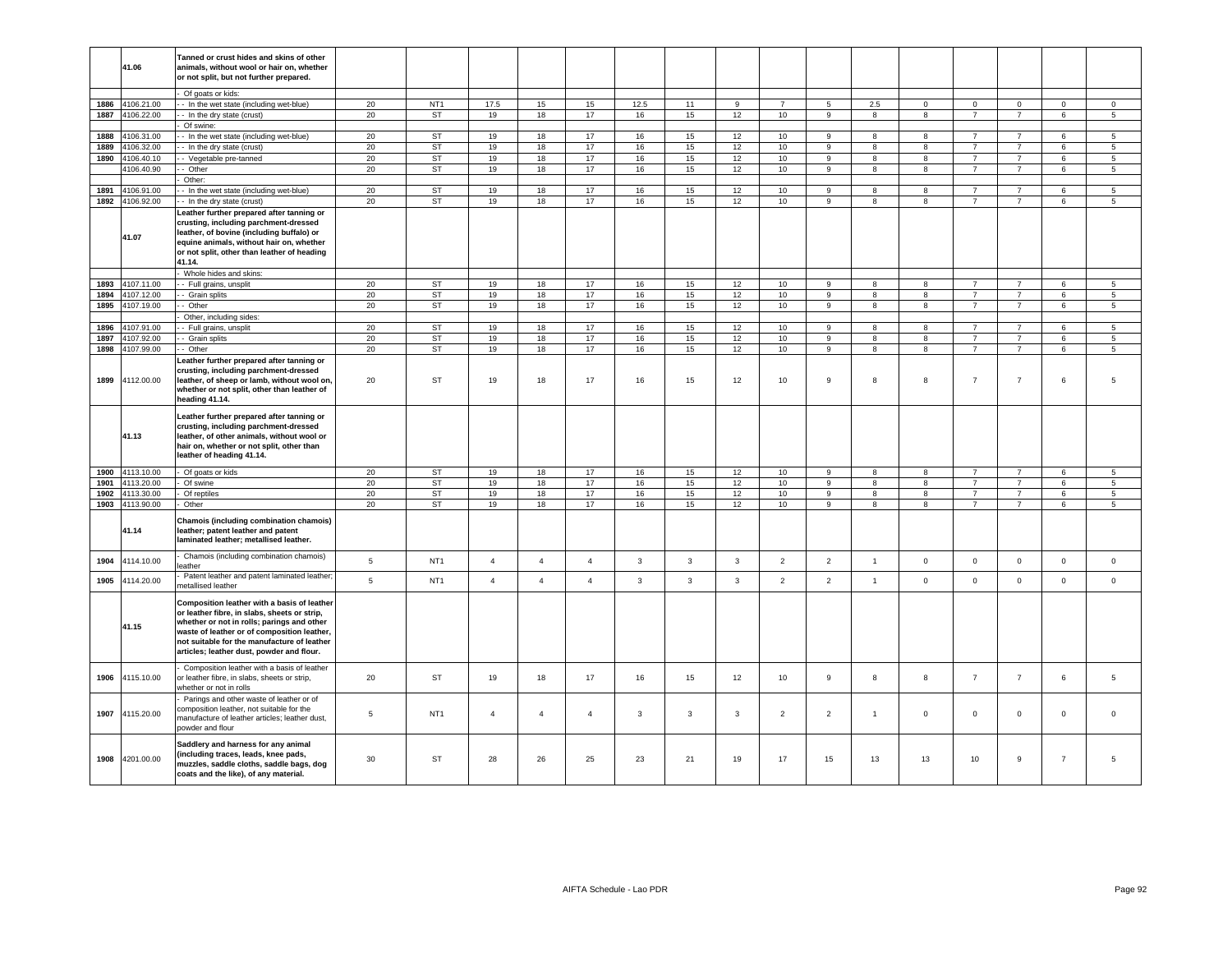|      | 42.02                    | Trunks, suit-cases, vanity-cases, executive-<br>cases, brief-cases, school satchels,<br>spectacle cases, binocular cases, camera<br>cases, musical instrument cases, gun<br>cases, holsters and similar containers;<br>travelling-bags, insulated food or<br>beverages bags, toilet bags, rucksacks,<br>handbags, shopping bags, wallets, purses,<br>map-cases, cigarette-cases, tobacco-<br>pouches, tool bags, sports bags, bottle-<br>cases, jewellery boxes, powder-boxes,<br>cutlery cases and similar containers, of<br>leather or of composition leather, of<br>sheeting of plastics, of textile materials, of<br>vulcanised fibre or of paperboard, or<br>wholly or mainly covered with such<br>materials or with paper. |          |                                    |        |        |                                  |                               |                      |                      |                              |              |                                  |                            |                               |                                    |                              |                            |
|------|--------------------------|----------------------------------------------------------------------------------------------------------------------------------------------------------------------------------------------------------------------------------------------------------------------------------------------------------------------------------------------------------------------------------------------------------------------------------------------------------------------------------------------------------------------------------------------------------------------------------------------------------------------------------------------------------------------------------------------------------------------------------|----------|------------------------------------|--------|--------|----------------------------------|-------------------------------|----------------------|----------------------|------------------------------|--------------|----------------------------------|----------------------------|-------------------------------|------------------------------------|------------------------------|----------------------------|
|      |                          | Trunks, suit-cases, vanity-cases, executive-<br>cases, brief-cases, school satchels and<br>similar containers:                                                                                                                                                                                                                                                                                                                                                                                                                                                                                                                                                                                                                   |          |                                    |        |        |                                  |                               |                      |                      |                              |              |                                  |                            |                               |                                    |                              |                            |
| 1909 | 4202.11<br>4202.11.10    | - With outer surface of leather, of<br>composition leather or of patent leather:<br>-- Travel goods                                                                                                                                                                                                                                                                                                                                                                                                                                                                                                                                                                                                                              | 10       | NT <sub>1</sub>                    | 8      | 8      | $\overline{7}$                   | 7                             | 5                    | 5                    | 3                            | 3            | $\overline{2}$                   | $\mathbf 0$                | $\mathbf 0$                   | $\mathbf{0}$                       | $\mathbf 0$                  | $\mathbf 0$                |
|      | 4202.11.90               | - - Other                                                                                                                                                                                                                                                                                                                                                                                                                                                                                                                                                                                                                                                                                                                        | 10       | NT <sub>1</sub>                    | 8      | 8      | $\overline{7}$                   | 7                             | 5                    | 5                    | 3                            | 3            | $\overline{2}$                   | $\mathbf 0$                | $\overline{0}$                | $\mathsf 0$                        | $\circ$                      | $\circ$                    |
| 1910 | 4202.12                  | - With outer surface of plastics or of textile<br>naterials:                                                                                                                                                                                                                                                                                                                                                                                                                                                                                                                                                                                                                                                                     |          |                                    |        |        |                                  |                               |                      |                      |                              |              |                                  |                            |                               |                                    |                              |                            |
|      | 4202.12.10               | - - School satchels                                                                                                                                                                                                                                                                                                                                                                                                                                                                                                                                                                                                                                                                                                              | 10       | NT <sub>1</sub>                    | 8      | 8      | $\overline{7}$                   | 7                             | 5                    | 5                    | 3                            | 3            | $\overline{2}$                   | $\mathbf 0$                | $\mathbf 0$                   | $\mathbf{0}$                       | 0                            | $\mathbf 0$                |
|      | 4202.12.90               | - - Other                                                                                                                                                                                                                                                                                                                                                                                                                                                                                                                                                                                                                                                                                                                        | 10       | NT <sub>1</sub>                    | 8      | 8      | $\overline{7}$                   | $\overline{7}$                | 5                    | $5\phantom{.0}$      | $\mathbf{3}$                 | 3            | $\overline{2}$                   | $\mathbf{0}$               | $\overline{0}$                | $\mathsf 0$                        | $\overline{0}$               | $\circ$                    |
| 1911 | 4202.19                  | - Other:                                                                                                                                                                                                                                                                                                                                                                                                                                                                                                                                                                                                                                                                                                                         |          |                                    |        |        |                                  |                               |                      |                      |                              |              |                                  |                            |                               |                                    |                              |                            |
|      | 4202.19.10               | - School satchels, of vulcanised fibre                                                                                                                                                                                                                                                                                                                                                                                                                                                                                                                                                                                                                                                                                           | 10       | NT <sub>1</sub>                    | 8      | 8      | $\overline{7}$                   | 7                             | 5                    | $5\phantom{.0}$      | 3                            | 3            | $\overline{2}$                   | $\mathbf 0$                | $\mathbf 0$                   | $\mathbf 0$                        | $\mathbf 0$                  | $\mathbf 0$                |
|      | 4202.19.90               | - - Other                                                                                                                                                                                                                                                                                                                                                                                                                                                                                                                                                                                                                                                                                                                        | 10       | NT <sub>1</sub>                    | 8      | 8      | 7                                | 7                             | 5                    | 5                    | 3                            | 3            | $\overline{2}$                   | $\mathbf{0}$               | $\overline{0}$                | $\mathsf 0$                        | $\mathbf{0}$                 | $\mathbf 0$                |
|      |                          | Handbags, whether or not with shoulder<br>strap, including those without handle:                                                                                                                                                                                                                                                                                                                                                                                                                                                                                                                                                                                                                                                 |          |                                    |        |        |                                  |                               |                      |                      |                              |              |                                  |                            |                               |                                    |                              |                            |
| 1912 | 4202.21.00               | - With outer surface of leather, of<br>composition leather or of patent leather                                                                                                                                                                                                                                                                                                                                                                                                                                                                                                                                                                                                                                                  | 10       | NT <sub>1</sub>                    | 8      | 8      | $\overline{7}$                   | $\overline{7}$                | 5                    | 5                    | 3                            | 3            | $\overline{2}$                   | $\circ$                    | $\overline{0}$                | $\mathbf 0$                        | $\mathbf{0}$                 | $\circ$                    |
| 1913 | 4202.22.00               | - With outer surface of plastic sheeting or of<br>extile materials                                                                                                                                                                                                                                                                                                                                                                                                                                                                                                                                                                                                                                                               | 10       | NT <sub>1</sub>                    | 8      | 8      | $\overline{7}$                   | $\overline{7}$                | 5                    | 5                    | $\mathbf{3}$                 | 3            | $\overline{2}$                   | $\circ$                    | $\overline{0}$                | $\mathsf 0$                        | $\mathbf{0}$                 | $\circ$                    |
| 1914 | 4202.29.00               | - Other                                                                                                                                                                                                                                                                                                                                                                                                                                                                                                                                                                                                                                                                                                                          | 10       | NT <sub>1</sub>                    | 8      | 8      | $\overline{7}$                   | $\overline{7}$                | $\,$ 5               | 5                    | $\mathbf{3}$                 | $\mathbf{3}$ | $\overline{2}$                   | $\mathbf 0$                | $\mathbf 0$                   | $\mathsf{O}\xspace$                | $\mathbf 0$                  | $\circ$                    |
|      |                          | Articles of a kind normally carried in the<br>ocket or in the handbag:                                                                                                                                                                                                                                                                                                                                                                                                                                                                                                                                                                                                                                                           |          |                                    |        |        |                                  |                               |                      |                      |                              |              |                                  |                            |                               |                                    |                              |                            |
| 1915 | 4202.31.00               | - With outer surface of leather, of<br>composition leather or of patent leather                                                                                                                                                                                                                                                                                                                                                                                                                                                                                                                                                                                                                                                  | 10       | NT <sub>1</sub>                    | 8      | 8      | $\overline{7}$                   | $\overline{7}$                | 5                    | 5                    | 3                            | 3            | $\overline{2}$                   | $\circ$                    | $\mathbf{0}$                  | $\mathsf 0$                        | $\mathbf{0}$                 | $\circ$                    |
| 1916 | 4202.32.00               | - With outer surface of plastic sheeting or of<br>extile materials                                                                                                                                                                                                                                                                                                                                                                                                                                                                                                                                                                                                                                                               | 10       | NT <sub>1</sub>                    | 8      | 8      | $\overline{7}$                   | $\overline{7}$                | $\,$ 5               | 5                    | $\mathbf{3}$                 | 3            | $\overline{2}$                   | $\mathbf 0$                | $\overline{0}$                | $\mathsf{O}\xspace$                | $\overline{0}$               | $\mathsf 0$                |
| 1917 | 4202.39.00               | - Other                                                                                                                                                                                                                                                                                                                                                                                                                                                                                                                                                                                                                                                                                                                          | 10       | NT <sub>1</sub>                    | 8      | 8      | $\overline{7}$                   | $\overline{7}$                | 5                    | $5\phantom{.0}$      | $\mathbf{3}$                 | 3            | $\overline{2}$                   | $\mathbf 0$                | $\overline{0}$                | $\mathbf 0$                        | $\overline{0}$               | $\circ$                    |
|      |                          | Other:                                                                                                                                                                                                                                                                                                                                                                                                                                                                                                                                                                                                                                                                                                                           |          |                                    |        |        |                                  |                               |                      |                      |                              |              |                                  |                            |                               |                                    |                              |                            |
| 1918 | 4202.91                  | - With outer surface of leather, of<br>omposition leather or of patent leather:                                                                                                                                                                                                                                                                                                                                                                                                                                                                                                                                                                                                                                                  |          |                                    |        |        |                                  |                               |                      |                      |                              |              |                                  |                            |                               |                                    |                              |                            |
|      | 4202.91.10               | - - Sports bags                                                                                                                                                                                                                                                                                                                                                                                                                                                                                                                                                                                                                                                                                                                  | 10       | NT <sub>1</sub>                    | 8      | 8      | $\overline{7}$                   | $\overline{7}$                | $\sqrt{5}$           | 5                    | 3                            | 3            | $\overline{2}$                   | $\mathbf 0$                | $\mathsf 0$                   | $\mathsf 0$                        | $\mathbf 0$                  | $\mathbf 0$                |
|      | 4202.91.90               | - - Other                                                                                                                                                                                                                                                                                                                                                                                                                                                                                                                                                                                                                                                                                                                        | 10       | NT <sub>1</sub>                    | 8      | 8      | $\overline{7}$                   | $\overline{7}$                | 5                    | 5                    | $\mathbf{3}$                 | 3            | $\overline{2}$                   | $\mathbf{0}$               | $\overline{0}$                | $\mathbf 0$                        | $\overline{0}$               | $\mathbf{0}$               |
| 1919 | 4202.92                  | - With outer surface of plastic sheeting or of<br>extile materials:                                                                                                                                                                                                                                                                                                                                                                                                                                                                                                                                                                                                                                                              |          |                                    |        |        |                                  |                               |                      |                      |                              |              |                                  |                            |                               |                                    |                              |                            |
|      | 4202.92.10               | --- Toilet bags, of plastic sheeting                                                                                                                                                                                                                                                                                                                                                                                                                                                                                                                                                                                                                                                                                             | 10       | NT <sub>1</sub>                    | 8      | 8      | $\overline{7}$                   | $\overline{7}$                | 5                    | 5<br>$5\phantom{.0}$ | 3                            | 3            | $\overline{2}$                   | $\mathbf{0}$               | 0                             | $\mathsf 0$                        | $\mathbf 0$                  | $\circ$                    |
| 1920 | 4202.92.90<br>4202.99    | - - Other<br>Other:                                                                                                                                                                                                                                                                                                                                                                                                                                                                                                                                                                                                                                                                                                              | 10       | NT <sub>1</sub>                    | 8      | 8      | $\overline{7}$                   | $\overline{7}$                | 5                    |                      | $\overline{\mathbf{3}}$      | 3            | $\overline{2}$                   | $\overline{0}$             | $\overline{0}$                | $\mathsf 0$                        | $\overline{0}$               | $\mathbf 0$                |
|      |                          |                                                                                                                                                                                                                                                                                                                                                                                                                                                                                                                                                                                                                                                                                                                                  |          |                                    |        |        |                                  |                               |                      |                      |                              |              |                                  |                            |                               |                                    |                              |                            |
|      |                          | - - With outer surface of vulcanised fibre or                                                                                                                                                                                                                                                                                                                                                                                                                                                                                                                                                                                                                                                                                    | 10       | NT <sub>1</sub>                    | 8      | 8      | $\overline{7}$                   | $\overline{7}$                | $\sqrt{5}$           | $5\phantom{.0}$      | $\mathbf{3}$                 | 3            | $\overline{2}$                   | $\mathbf 0$                | $\overline{0}$                | $\mathsf 0$                        | $\overline{0}$               | $\mathsf 0$                |
|      | 4202.99.10               | paperboard                                                                                                                                                                                                                                                                                                                                                                                                                                                                                                                                                                                                                                                                                                                       |          |                                    |        |        |                                  |                               |                      |                      |                              |              |                                  |                            |                               |                                    |                              |                            |
|      | 4202.99.90<br>42.03      | - - Other<br>Articles of apparel and clothing<br>accessories, of leather or of composition                                                                                                                                                                                                                                                                                                                                                                                                                                                                                                                                                                                                                                       | 10       | NT <sub>1</sub>                    | 8      | 8      | $\overline{7}$                   | 7                             | 5                    | 5                    | 3                            | 3            | $\overline{2}$                   | $\mathbf 0$                | $\mathbf{0}$                  | $\mathbf 0$                        | $\mathbf 0$                  | $\circ$                    |
| 1921 | 4203.10.00               | leather.<br>Articles of apparel                                                                                                                                                                                                                                                                                                                                                                                                                                                                                                                                                                                                                                                                                                  | 20       | ST                                 | 19     | 18     | 17                               | 16                            | 15                   | 12                   | 10 <sup>10</sup>             | 9            | 8                                | 8                          | $\overline{7}$                | $\overline{7}$                     | 6                            | $5^{\circ}$                |
|      |                          | Gloves, mittens and mitts:                                                                                                                                                                                                                                                                                                                                                                                                                                                                                                                                                                                                                                                                                                       |          |                                    |        |        |                                  |                               |                      |                      |                              |              |                                  |                            |                               |                                    |                              |                            |
| 1922 | 4203.21.00               | - Specially designed for use in sports                                                                                                                                                                                                                                                                                                                                                                                                                                                                                                                                                                                                                                                                                           | 10       | NT <sub>1</sub>                    | 8      | 8      | $\overline{7}$                   | $\overline{7}$                | $\sqrt{5}$           | $\sqrt{5}$           | 3                            | 3            | $\overline{2}$                   | $\mathbf 0$                | $\mathsf 0$                   | $\mathsf 0$                        | $\mathbf 0$                  | $\mathbf 0$                |
|      | 1923 4203.29             | - - Other gloves, mittens and mitts:                                                                                                                                                                                                                                                                                                                                                                                                                                                                                                                                                                                                                                                                                             |          |                                    |        |        |                                  |                               |                      |                      |                              |              |                                  |                            |                               |                                    |                              |                            |
|      | 4203.29.10               | - - - Protective work gloves                                                                                                                                                                                                                                                                                                                                                                                                                                                                                                                                                                                                                                                                                                     | 10       | NT <sub>1</sub>                    | 8      | 8      | $\overline{7}$                   | $\overline{7}$                | 5                    | 5                    | $\mathbf{3}$                 | 3            | $\overline{2}$                   | $\overline{0}$             | $\mathbf 0$                   | $\mathbf 0$                        | $\overline{0}$               | $\mathbf 0$                |
| 1924 | 4203.29.90               | - - Other                                                                                                                                                                                                                                                                                                                                                                                                                                                                                                                                                                                                                                                                                                                        | 10<br>10 | NT <sub>1</sub><br>NT <sub>1</sub> | 8      | 8      | $\overline{7}$<br>$\overline{7}$ | $\overline{7}$                | $\sqrt{5}$           | $\overline{5}$       | $\mathbf{3}$<br>$\mathbf{3}$ | 3            | $\overline{2}$                   | $\mathbf 0$<br>$\mathbf 0$ | $\mathsf 0$                   | $\mathsf{O}\xspace$                | $\mathbf{0}$<br>$\mathbf{0}$ | $\mathbf 0$<br>$\mathbf 0$ |
| 1925 | 4203.30.00<br>4203.40.00 | Belts and bandoliers<br>Other clothing accessories                                                                                                                                                                                                                                                                                                                                                                                                                                                                                                                                                                                                                                                                               | 10       | NT <sub>1</sub>                    | 8<br>8 | 8<br>8 | $\overline{7}$                   | $\overline{7}$<br>$7^{\circ}$ | 5<br>$5\phantom{.0}$ | 5<br>5               | $\mathbf{3}$                 | 3<br>3       | $\overline{2}$<br>$\overline{2}$ | $\mathbf{0}$               | $\mathbf 0$<br>$\overline{0}$ | $\mathsf{O}\xspace$<br>$\mathbf 0$ | $\overline{0}$               | $\overline{0}$             |
|      |                          | Other articles of leather or of composition                                                                                                                                                                                                                                                                                                                                                                                                                                                                                                                                                                                                                                                                                      |          |                                    |        |        |                                  |                               |                      |                      |                              |              |                                  |                            |                               |                                    |                              |                            |
| 1926 | 42.05                    | leather.                                                                                                                                                                                                                                                                                                                                                                                                                                                                                                                                                                                                                                                                                                                         |          |                                    |        |        |                                  |                               |                      |                      |                              |              |                                  |                            |                               |                                    |                              |                            |
|      | 4205.00.10               | Boot laces; mats                                                                                                                                                                                                                                                                                                                                                                                                                                                                                                                                                                                                                                                                                                                 | 10       | NT <sub>1</sub>                    | 8      | 8      | $\overline{7}$                   | $\overline{7}$                | 5                    | 5                    | 3                            | 3            | $\overline{2}$                   | $\mathbf 0$                | $\mathbf 0$                   | $\mathsf 0$                        | $\mathbf{0}$                 | $\mathbf 0$                |
|      | 4205.00.20               | Industrial safety belts and harnesses<br>Leather strings or chords of a kind used for                                                                                                                                                                                                                                                                                                                                                                                                                                                                                                                                                                                                                                            | 10       | NT <sub>1</sub>                    | 8      | 8      | $\overline{7}$                   | $\overline{7}$                | 5                    | 5                    | $\overline{3}$               | 3            | $\overline{2}$                   | $\mathbf{0}$               | $\mathbf 0$                   | $\mathbf 0$                        | $\overline{0}$               | $\mathbf{0}$               |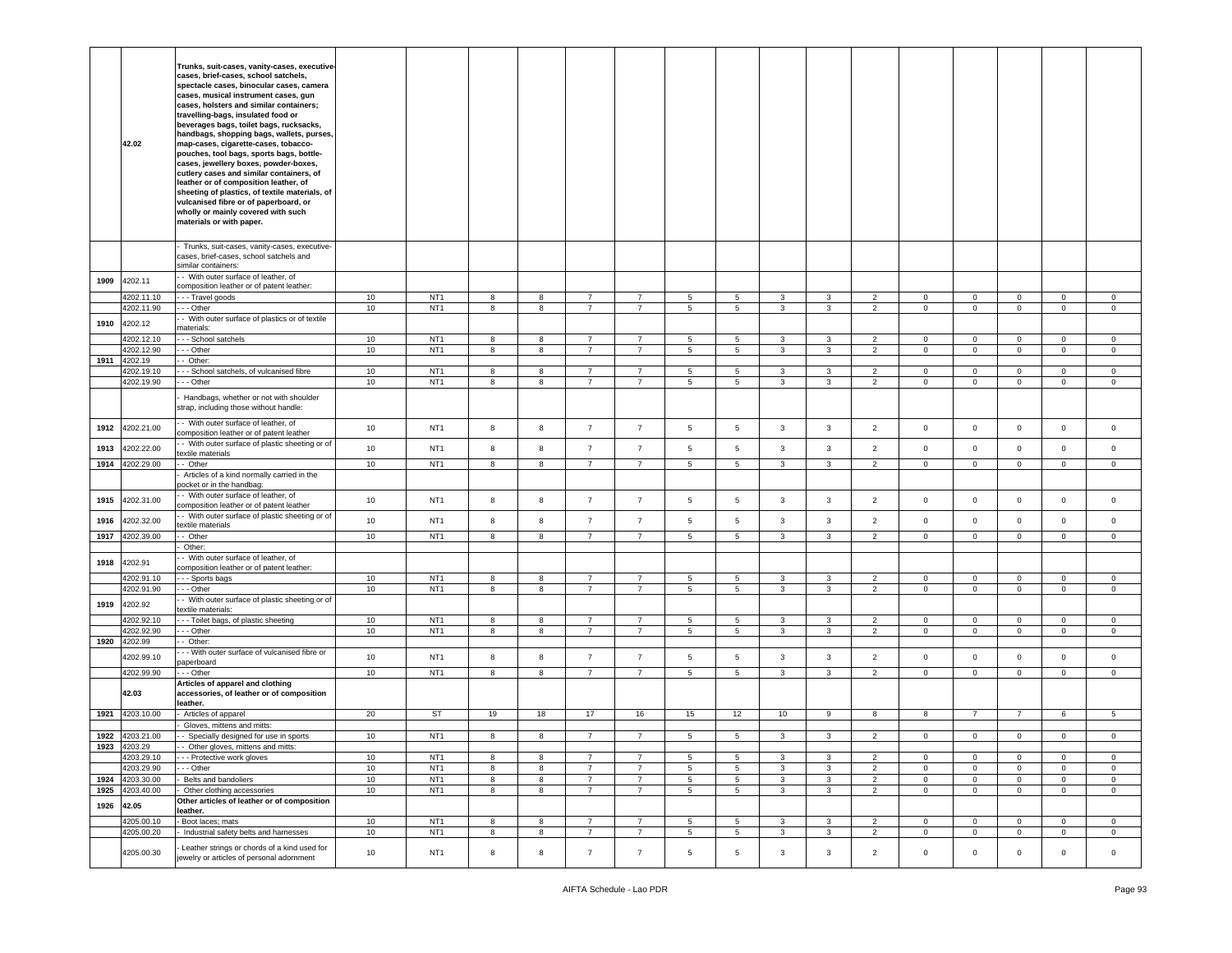|              |                               | Other articles of a kind used in machinery or                                                                                                                                                                                  |          |                                    |          |          |                |                                  |                      |                      |                |                       |                                  |                   |                                  |                                  |                          |                               |
|--------------|-------------------------------|--------------------------------------------------------------------------------------------------------------------------------------------------------------------------------------------------------------------------------|----------|------------------------------------|----------|----------|----------------|----------------------------------|----------------------|----------------------|----------------|-----------------------|----------------------------------|-------------------|----------------------------------|----------------------------------|--------------------------|-------------------------------|
|              | 4205.00.40                    | mechanical appliances or for other technical<br>uses                                                                                                                                                                           | 10       | NT <sub>1</sub>                    | 8        | 8        | $\overline{7}$ | 7                                | 5                    | 5                    | 3              | 3                     | $\overline{2}$                   | $\mathbf 0$       | $\mathbf 0$                      | $\mathbf 0$                      | 0                        | $\mathsf 0$                   |
|              | 4205.00.90                    | Other                                                                                                                                                                                                                          | $10$     | NT <sub>1</sub>                    | 8        | 8        | $\overline{7}$ | $\overline{7}$                   | 5                    | 5                    | 3              | 3                     | $\overline{2}$                   | $\circ$           | $\circ$                          | $\mathbf 0$                      | $\mathbf 0$              | $\Omega$                      |
| 1927         | 4206.00.00                    | Articles of gut (other than silk-worm gut),<br>of goldbeater's skin, of bladders or of<br>tendons.                                                                                                                             | 10       | NT <sub>1</sub>                    | 8        | 8        | $\overline{7}$ | $\overline{7}$                   | 5                    | 5                    | 3              | 3                     | $\overline{2}$                   | $\mathbf 0$       | 0                                | $\mathbf 0$                      | $\mathsf 0$              | $\mathsf 0$                   |
|              | 43.01                         | Raw furskins (including heads, tails, paws<br>and other pieces or cuttings, suitable for<br>furriers' use), other than raw hides and<br>skins of heading 41.01, 41.02 or 41.03.                                                |          |                                    |          |          |                |                                  |                      |                      |                |                       |                                  |                   |                                  |                                  |                          |                               |
| 1928         | 4301.10.00                    | Of mink, whole, with or without head, tail or<br>paws                                                                                                                                                                          | 20       | NT <sub>1</sub>                    | 17.5     | 15       | 15             | 12.5                             | 11                   | 9                    | $\overline{7}$ | 5                     | 2.5                              | $\circ$           | $\mathsf 0$                      | $\mathsf 0$                      | $\mathbf 0$              | $\mathsf 0$                   |
| 1929         | 4301.30.00                    | Of lamb, the following: Astrakhan, Broadtail,<br>Caracul, Persian and similar lamb, Indian,<br>Chinese, Mongolian or Tibetan lamb, whole,<br>with or without head, tail or paws                                                | 20       | ST                                 | 19       | 18       | 17             | 16                               | 15                   | 12                   | 10             | 9                     | 8                                | 8                 | $\overline{7}$                   | $\overline{7}$                   | 6                        | 5                             |
| 1930         | 4301.60.00                    | Of fox, whole, with or without head, tail or<br>oaws                                                                                                                                                                           | 20       | ST                                 | 19       | 18       | 17             | 16                               | 15                   | 12                   | 10             | 9                     | 8                                | 8                 | $\overline{7}$                   | $\overline{7}$                   | 6                        | 5                             |
| 1931         | 1301.80.00                    | Other furskins, whole, with or without head,<br>tail or paws                                                                                                                                                                   | 20       | ST                                 | 19       | 18       | 17             | 16                               | 15                   | 12                   | 10             | 9                     | 8                                | 8                 | $\overline{7}$                   | $\overline{7}$                   | 6                        | 5                             |
| 1932         | 4301.90.00                    | Heads, tails, paws and other pieces or<br>cuttings, suitable for furriers' use                                                                                                                                                 | 20       | ST                                 | 19       | 18       | 17             | 16                               | 15                   | 12                   | 10             | 9                     | 8                                | 8                 | $\overline{7}$                   | $\overline{7}$                   | 6                        | 5                             |
|              | 43.02                         | Tanned or dressed furskins (including<br>heads, tails, paws and other pieces or<br>cuttings), unassembled, or assembled<br>without the addition of other materials)<br>other than those of heading 43.03.                      |          |                                    |          |          |                |                                  |                      |                      |                |                       |                                  |                   |                                  |                                  |                          |                               |
|              |                               | Whole skins, with or without head, tail or<br>paws, not assembled:                                                                                                                                                             |          |                                    |          |          |                |                                  |                      |                      |                |                       |                                  |                   |                                  |                                  |                          |                               |
| 1933         | 4302.11.00                    | - Of mink                                                                                                                                                                                                                      | 20       | ST                                 | 19       | 18       | 17             | 16                               | 15                   | 12                   | 10             | 9                     | 8                                | 8                 | $\overline{7}$                   | $\overline{7}$                   | 6                        | 5                             |
| 1934         | 4302.19.00                    | - Other                                                                                                                                                                                                                        | 20       | <b>ST</b>                          | 19       | 18       | 17             | 16                               | 15                   | 12                   | 10             | 9                     | 8                                | 8                 | $\overline{7}$                   | $\overline{7}$                   | 6                        | $5^{\circ}$                   |
| 1935         | 4302.20.00                    | Heads, tails, paws and other pieces or<br>cuttings, not assembled                                                                                                                                                              | 20       | ST                                 | 19       | 18       | 17             | 16                               | 15                   | 12                   | 10             | 9                     | 8                                | 8                 | $\overline{7}$                   | $\overline{7}$                   | 6                        | 5                             |
| 1936         | 4302.30.00                    | Whole skins and pieces or cuttings thereof,<br>assembled                                                                                                                                                                       | 20       | ST                                 | 19       | 18       | 17             | 16                               | 15                   | 12                   | 10             | 9                     | 8                                | 8                 | $\overline{7}$                   | $\overline{7}$                   | 6                        | $\sqrt{5}$                    |
|              | 43.03                         | Articles of apparel, clothing accessories<br>and other articles of furskin.                                                                                                                                                    |          |                                    |          |          |                |                                  |                      |                      |                |                       |                                  |                   |                                  |                                  |                          |                               |
| 1937         | 4303.10.00                    | Articles of apparel and clothing accessories                                                                                                                                                                                   | 20       | ST                                 | 19       | 18       | 17             | 16                               | 15                   | 12                   | 10             | 9                     | 8                                | 8                 | $\overline{7}$                   | $\overline{7}$                   | 6                        | 5                             |
| 1938         | 4303.90<br>4303.90.20         | Other:<br>- Articles for industrial uses                                                                                                                                                                                       | 20       | ST                                 | 19       | 18       | 17             | 16                               | 15                   | 12                   | 10             | 9                     | 8                                | 8                 | $\overline{7}$                   | $\overline{7}$                   | 6                        | 5                             |
|              | 4303.90.90                    | - Other                                                                                                                                                                                                                        | 20       | ST                                 | 19       | 18       | 17             | 16                               | 15                   | 12                   | 10             | $\boldsymbol{9}$      | 8                                | 8                 | $\overline{7}$                   | $\overline{7}$                   | 6                        | 5                             |
| 1939         | 43.04                         | Artificial fur and articles thereof.                                                                                                                                                                                           |          |                                    |          |          |                |                                  |                      |                      |                |                       |                                  |                   |                                  |                                  |                          |                               |
|              | 4304.00.10                    | Artificial fur                                                                                                                                                                                                                 | 20       | ST                                 | 19       | 18       | 17             | 16                               | 15                   | 12                   | 10             | 9                     | 8                                | 8                 | $\overline{7}$<br>$\overline{7}$ | $\overline{7}$                   | 6                        | 5                             |
|              | 4304.00.20                    | Articles for industrial uses<br>Other:                                                                                                                                                                                         | 20       | ST                                 | 19       | 18       | 17             | 16                               | 15                   | 12                   | 10             | 9                     | 8                                | 8                 |                                  | $\overline{7}$                   | 6                        | 5                             |
|              | 4304.00.91                    | - Sports bags                                                                                                                                                                                                                  | 20       | ST                                 | 19       | 18       | 17             | 16                               | 15                   | 12                   | 10             | 9                     | 8                                | 8                 | $\overline{7}$                   | $\overline{7}$                   | 6                        | 5                             |
|              | 4304.00.99                    | - Other                                                                                                                                                                                                                        | 20       | ST                                 | 19       | 18       | 17             | 16                               | 15                   | 12                   | 10             | 9                     | 8                                | 8                 | $\overline{7}$                   | $\overline{7}$                   | 6                        | 5                             |
|              | 44.01                         | Fuel wood, in logs, in billets, in twigs, in<br>faggots or in similar forms; wood in chips<br>or particles; sawdust and wood waste and<br>scrap, whether or not agglomerated in<br>logs, briquettes, pellets or similar forms. |          |                                    |          |          |                |                                  |                      |                      |                |                       |                                  |                   |                                  |                                  |                          |                               |
| 1940         | 4401.10.00                    | Fuel wood, in logs, in billets, in twigs, in<br>aggots or in similar forms                                                                                                                                                     | 10       | NT <sub>1</sub>                    | 8        | 8        | $\overline{7}$ | $\overline{7}$                   | $5\phantom{.0}$      | 5                    | 3              | $\mathbf{3}$          | $\overline{2}$                   | $\mathsf 0$       | $\mathsf 0$                      | $\mathsf 0$                      | $\mathbf 0$              | $\mathbf 0$                   |
|              |                               | Wood in chips or particles:                                                                                                                                                                                                    |          |                                    |          |          |                |                                  |                      |                      |                |                       |                                  |                   |                                  |                                  |                          |                               |
| 1941<br>1942 | 4401.21.00<br>4401.22.00      | - Coniferous<br>- Non-coniferous                                                                                                                                                                                               | 10<br>10 | NT <sub>1</sub><br>NT <sub>1</sub> | 8<br>8   | 8<br>8   | $\overline{7}$ | $\overline{7}$<br>$\overline{7}$ | 5<br>$5\overline{)}$ | 5<br>$5\phantom{.0}$ | 3<br>3         | 3<br>3                | $\overline{2}$<br>$\overline{2}$ | 0<br>$\mathbf{0}$ | $\mathsf 0$<br>$\mathbf 0$       | $\mathbf 0$<br>$\mathbf{0}$      | $\Omega$<br>$\mathbf{0}$ | $\mathbf 0$<br>$\mathbf{0}$   |
|              |                               | Sawdust and wood waste and scrap,                                                                                                                                                                                              |          |                                    |          |          |                |                                  |                      |                      |                |                       |                                  |                   |                                  |                                  |                          |                               |
| 1943         | 4401.30.00                    | whether or not agglomerated in logs,<br>briquettes, pellets or similar forms                                                                                                                                                   | 10       | NT <sub>1</sub>                    | 8        | 8        | $\overline{7}$ | $\overline{7}$                   | 5                    | 5                    | 3              | 3                     | $\overline{2}$                   | $\mathbf 0$       | $\mathbf 0$                      | $\mathbf 0$                      | $\mathsf 0$              | $\Omega$                      |
|              | 44.02                         | Wood charcoal (including shell or nut<br>charcoal), whether or not agglomerated.                                                                                                                                               |          |                                    |          |          |                |                                  |                      |                      |                |                       |                                  |                   |                                  |                                  |                          |                               |
| 1944         | 4402.10.00<br>1945 4402.90.00 | Of bamboo<br>Other                                                                                                                                                                                                             | 20<br>20 | ST<br><b>ST</b>                    | 19<br>19 | 18<br>18 | 17<br>17       | 16<br>16                         | 15<br>15             | 12<br>12             | 10<br>10       | $\boldsymbol{9}$<br>9 | 8<br>8                           | 8<br>8            | $\overline{7}$<br>$\overline{7}$ | $\overline{7}$<br>$\overline{7}$ | 6<br>6                   | $5^{\circ}$<br>5 <sub>5</sub> |
|              |                               |                                                                                                                                                                                                                                |          |                                    |          |          |                |                                  |                      |                      |                |                       |                                  |                   |                                  |                                  |                          |                               |
|              | 44.03                         | Wood in the rough, whether or not stripped<br>of bark or sapwood, or roughly squared.                                                                                                                                          |          |                                    |          |          |                |                                  |                      |                      |                |                       |                                  |                   |                                  |                                  |                          |                               |
| 1946         | 4403.10                       | Treated with paint, stains, creosote or other<br>preservatives:                                                                                                                                                                |          |                                    |          |          |                |                                  |                      |                      |                |                       |                                  |                   |                                  |                                  |                          |                               |
|              | 4403.10.10                    | - Baulks, sawlogs and veneer logs                                                                                                                                                                                              | 20       | ST                                 | 19       | 18       | 17             | 16                               | 15                   | 12                   | 10             | 9                     | 8                                | 8                 | 7                                | 7                                | 6                        | 5                             |
|              | 4403.10.90                    | - Other                                                                                                                                                                                                                        | 20       | ST                                 | 19       | 18       | 17             | 16                               | 15                   | 12                   | 10             | 9                     | 8                                | 8                 | $\overline{7}$                   | $\overline{7}$                   | 6                        | 5 <sub>5</sub>                |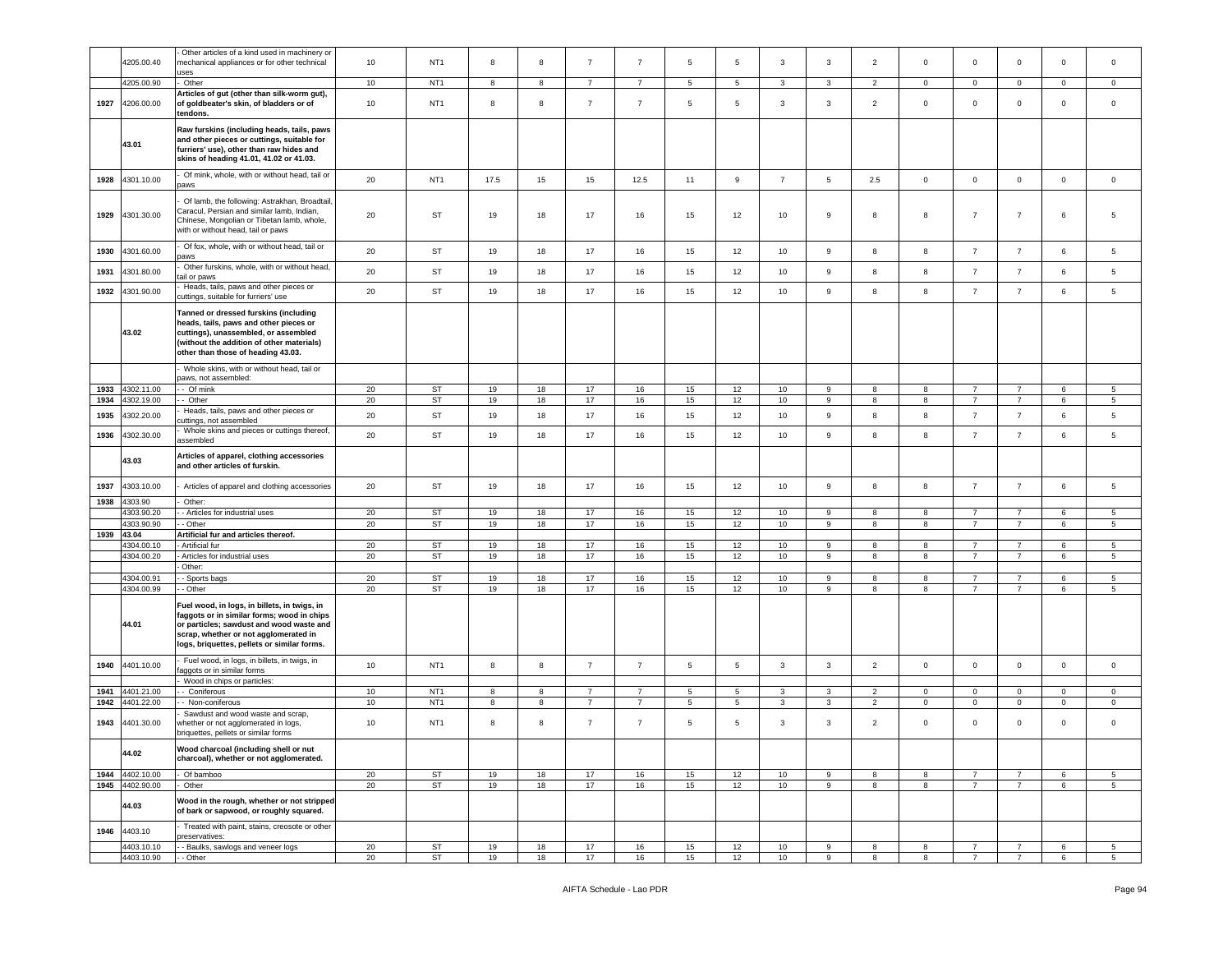| 1947 | 4403.20         | Other, coniferous:                                                                                                                                                                                                                                                                                |        |           |    |    |    |    |    |      |      |             |   |   |                |                |   |                 |
|------|-----------------|---------------------------------------------------------------------------------------------------------------------------------------------------------------------------------------------------------------------------------------------------------------------------------------------------|--------|-----------|----|----|----|----|----|------|------|-------------|---|---|----------------|----------------|---|-----------------|
|      | 4403.20.10      | - Baulks, sawlogs and veneer logs                                                                                                                                                                                                                                                                 | 20     | <b>ST</b> | 19 | 18 | 17 | 16 | 15 | 12   | 10   | 9           |   | 8 | $\overline{7}$ | 7              | 6 | 5               |
|      | 4403.20.90      | - Other                                                                                                                                                                                                                                                                                           | 20     | <b>ST</b> | 19 | 18 | 17 | 16 | 15 | 12   | 10   | 9           | 8 | 8 | $\overline{7}$ | $\overline{7}$ | 6 | 5               |
|      |                 | Other, of tropical wood specified in                                                                                                                                                                                                                                                              |        |           |    |    |    |    |    |      |      |             |   |   |                |                |   |                 |
|      |                 | Subheading Note 1 to this Chapter:                                                                                                                                                                                                                                                                |        |           |    |    |    |    |    |      |      |             |   |   |                |                |   |                 |
|      |                 | - Dark Red Meranti, Light Red Meranti and                                                                                                                                                                                                                                                         |        |           |    |    |    |    |    |      |      |             |   |   |                |                |   |                 |
| 1948 | 4403.41         | Meranti Bakau:                                                                                                                                                                                                                                                                                    |        |           |    |    |    |    |    |      |      |             |   |   |                |                |   |                 |
|      | 4403.41.10      | - - Baulks, sawlogs and veneer logs                                                                                                                                                                                                                                                               | $20\,$ | ST        | 19 | 18 | 17 | 16 | 15 | 12   | 10   | 9           | 8 | 8 | $\overline{7}$ | $\overline{7}$ | 6 | 5               |
|      |                 |                                                                                                                                                                                                                                                                                                   |        |           |    |    |    |    |    |      |      |             |   |   | $\overline{7}$ |                |   |                 |
|      | 4403.41.90      | - - - Other                                                                                                                                                                                                                                                                                       | 20     | ST        | 19 | 18 | 17 | 16 | 15 | 12   | 10   | 9           | 8 | 8 |                | 7              | 6 | 5               |
| 1949 | 4403.49         | - Other:                                                                                                                                                                                                                                                                                          |        |           |    |    |    |    |    |      |      |             |   |   |                |                |   |                 |
|      | 4403.49.10      | - Baulks, sawlogs and veneer logs                                                                                                                                                                                                                                                                 | 20     | ST        | 19 | 18 | 17 | 16 | 15 | 12   | 10   | 9           | 8 | 8 | $\overline{7}$ | $\overline{7}$ | 6 | 5               |
|      | 4403.49.90      | - - Other                                                                                                                                                                                                                                                                                         | 20     | ST        | 19 | 18 | 17 | 16 | 15 | 12   | 10   | 9           | 8 | 8 | $\overline{7}$ | $\overline{7}$ | 6 | 5               |
|      |                 | Other:                                                                                                                                                                                                                                                                                            |        |           |    |    |    |    |    |      |      |             |   |   |                |                |   |                 |
| 1950 | 4403.91         | - Of oak (Quercus spp.)                                                                                                                                                                                                                                                                           |        |           |    |    |    |    |    |      |      |             |   |   |                |                |   |                 |
|      | 4403.91.10      | - - Baulks, sawlogs and veneer logs                                                                                                                                                                                                                                                               | 20     | ST        | 19 | 18 | 17 | 16 | 15 | 12   | 10   | 9           | 8 | 8 | $\overline{7}$ | $\overline{7}$ | 6 | 5               |
|      | 4403.91.90      | - - - Other                                                                                                                                                                                                                                                                                       | 20     | ST        | 19 | 18 | 17 | 16 | 15 | 12   | 10   | 9           | 8 | 8 | $\overline{7}$ | $\overline{7}$ | 6 | $5\phantom{.0}$ |
| 1951 | 4403.92         | - Of beech (Fagus spp.)                                                                                                                                                                                                                                                                           |        |           |    |    |    |    |    |      |      |             |   |   |                |                |   |                 |
|      | 4403.92.10      | - - Baulks, sawlogs and veneer logs                                                                                                                                                                                                                                                               | 20     | ST        | 19 | 18 | 17 | 16 | 15 | 12   | 10   | 9           | 8 | 8 | $\overline{7}$ | $\overline{7}$ | 6 | 5               |
|      | 4403.92.90      | - - Other                                                                                                                                                                                                                                                                                         | 20     | ST        | 19 | 18 | 17 | 16 | 15 | 12   | 10   | 9           | 8 | 8 | $\overline{7}$ | $\overline{7}$ | 6 | 5               |
| 1952 | 4403.99         | - Other:                                                                                                                                                                                                                                                                                          |        |           |    |    |    |    |    |      |      |             |   |   |                |                |   |                 |
|      | 4403.99.10      | - Baulks, sawlogs and veneer logs                                                                                                                                                                                                                                                                 | 20     | ST        | 19 | 18 | 17 | 16 | 15 | 12   | 10   | 9           | 8 | 8 | $\overline{7}$ | $\overline{7}$ | 6 | 5               |
|      | 4403.99.90      | - - Other                                                                                                                                                                                                                                                                                         | 20     | <b>ST</b> | 19 | 18 | 17 | 16 | 15 | 12   | 10   | 9           | 8 | 8 | $\overline{7}$ | $\overline{7}$ | 6 | 5               |
|      | 44.04           | Hoopwood; split poles; piles, pickets and<br>stakes of wood, pointed but not sawn<br>lengthwise; wooden sticks, roughly<br>trimmed but not turned, bent or otherwise<br>worked, suitable for the manufacture of<br>walking-sticks, umbrellas, tool handles or<br>the like; chipwood and the like. |        |           |    |    |    |    |    |      |      |             |   |   |                |                |   |                 |
| 1953 | 4404.10.00      | Coniferous                                                                                                                                                                                                                                                                                        | 20     | ST        | 19 | 18 | 17 | 16 | 15 | 12   | 10   | 9           | 8 | 8 | $\overline{7}$ | $\overline{7}$ | 6 | $5\phantom{.0}$ |
| 1954 | 4404.20.00      | Non-coniferous                                                                                                                                                                                                                                                                                    | 20     | <b>ST</b> | 19 | 18 | 17 | 16 | 15 | 12   | 10   | 9           | 8 | 8 | $\overline{7}$ | $\overline{7}$ | 6 | $5\phantom{.0}$ |
| 1955 | 4405.00.00      | Wood wool; wood flour.                                                                                                                                                                                                                                                                            | 20     | <b>ST</b> | 19 | 18 | 17 | 16 | 15 | 12   | 10   | 9           | 8 | 8 | $\overline{7}$ | $\overline{7}$ | 6 | 5               |
|      | 44.06           | Railway or tramway sleepers (cross-ties)                                                                                                                                                                                                                                                          |        |           |    |    |    |    |    |      |      |             |   |   |                |                |   |                 |
|      |                 | of wood.                                                                                                                                                                                                                                                                                          |        |           |    |    |    |    |    |      |      |             |   |   |                |                |   |                 |
| 1956 | 4406.10.00      | Not impregnated                                                                                                                                                                                                                                                                                   | 20     | ST        | 19 | 18 | 17 | 16 | 15 | 12   | 10   | 9           | 8 | 8 | 7              | $\overline{7}$ | 6 | 5               |
| 1957 | 4406.90.00      | Other                                                                                                                                                                                                                                                                                             | 20     | ST        | 19 | 18 | 17 | 16 | 15 | 12   | 10   | 9           | 8 | 8 | $\overline{7}$ | $\overline{7}$ | 6 | 5               |
|      | 44.07           | Wood sawn or chipped lengthwise, sliced<br>or peeled, whether or not planed, sanded<br>or end-jointed, of a thickness exceeding 6<br>mm.                                                                                                                                                          |        |           |    |    |    |    |    |      |      |             |   |   |                |                |   |                 |
|      | 1958 4407.10.00 | Coniferous                                                                                                                                                                                                                                                                                        | 20     | <b>ST</b> | 19 | 18 | 17 | 16 | 15 | 12   | 10   | 9           | 8 | 8 | $\overline{7}$ | $\overline{7}$ | 6 | 5               |
|      |                 | Of tropical wood specified in Subheading                                                                                                                                                                                                                                                          |        |           |    |    |    |    |    |      |      |             |   |   |                |                |   |                 |
|      |                 | lote 1 to this Chapter:                                                                                                                                                                                                                                                                           |        |           |    |    |    |    |    |      |      |             |   |   |                |                |   |                 |
| 1959 | 4407.21.00      | - Mahogany (Swietenia spp.)                                                                                                                                                                                                                                                                       | 20     | ST        | 19 | 18 | 17 | 16 | 15 | 12   | 10   | 9           | 8 | 8 | 7              | 7              | 6 | 5               |
| 1960 | 4407.22.00      | - Virola, Imbuia and Balsa                                                                                                                                                                                                                                                                        | 20     | ST        | 19 | 18 | 17 | 16 | 15 | 12   | 10   | 9           | 8 | 8 | $\overline{7}$ | $\overline{7}$ | 6 | 5               |
| 1961 | 4407.25         | Dark Red Meranti, Light Red Meranti and<br>Meranti Bakau:                                                                                                                                                                                                                                         |        |           |    |    |    |    |    |      |      |             |   |   |                |                |   |                 |
|      | 4407.25.10      | - - Dark Red Meranti or Light Red Meranti                                                                                                                                                                                                                                                         | 20     | ST        | 19 | 18 | 17 | 16 | 15 | 12   | 10   | 9           | 8 | 8 | $\overline{7}$ | $\overline{7}$ | 6 | 5               |
|      | 4407.25.20      | - - Meranti Bakau                                                                                                                                                                                                                                                                                 | 20     | ST        | 19 | 18 | 17 | 16 | 15 | 12   | 10   | 9           | 8 | 8 | $\overline{7}$ | $\overline{7}$ | 6 | 5               |
|      |                 | - White Lauan, White Meranti, White Seraya                                                                                                                                                                                                                                                        |        |           |    |    |    |    |    |      |      |             |   |   |                |                |   |                 |
| 1962 | 4407.26.00      | <b>Yellow Meranti and Alan</b>                                                                                                                                                                                                                                                                    | 20     | ST        | 19 | 18 | 17 | 16 | 15 | 12   | 10   | 9           | 8 | 8 | $\overline{7}$ | $\overline{7}$ | 6 | 5               |
| 1963 | 4407.27.00      | - Sapelli                                                                                                                                                                                                                                                                                         | 20     | ST        | 19 | 18 | 17 | 16 | 15 | 12   | 10   | 9           | 8 | 8 | $\overline{7}$ | $\overline{7}$ | 6 | 5               |
| 1964 | 1407.28.00      | - Iroko                                                                                                                                                                                                                                                                                           | 20     | ST        | 19 | 18 | 17 | 16 | 15 | 12   | 10   | 9           | 8 | 8 | $\overline{7}$ | $\overline{7}$ | 6 | 5               |
| 1965 | 4407.29         | Other:                                                                                                                                                                                                                                                                                            |        |           |    |    |    |    |    |      |      |             |   |   |                |                |   |                 |
|      |                 | - - Jelutong (Dyera spp.)                                                                                                                                                                                                                                                                         |        |           |    |    |    |    |    |      |      |             |   |   |                |                |   |                 |
|      | 4407.29.11      | - - - - Planed, sanded or end-jointed                                                                                                                                                                                                                                                             | 20     | ST        | 19 | 18 | 17 | 16 | 15 | 12   | 10   | 9           |   | 8 | $\overline{7}$ | $\overline{7}$ | 6 | 5               |
|      | 4407.29.19      | --- Other                                                                                                                                                                                                                                                                                         | 20     | ST        | 19 | 18 | 17 | 16 | 15 | 12   | 10   | 9           | 8 | 8 | $\overline{7}$ | $\overline{7}$ | 6 | 5               |
|      |                 | --- Kapur (Dryobalanops spp.):                                                                                                                                                                                                                                                                    |        |           |    |    |    |    |    |      |      |             |   |   |                |                |   |                 |
|      | 4407.29.21      | - - - - Planed, sanded or end-jointed                                                                                                                                                                                                                                                             | 20     | ST        | 19 | 18 | 17 | 16 | 15 | 12   | 10   | 9           | 8 | 8 | $\overline{7}$ | $\overline{7}$ | 6 | 5               |
|      | 4407.29.29      | $- -$ Other                                                                                                                                                                                                                                                                                       | 20     | ST        | 19 | 18 | 17 | 16 | 15 | 12   | 10   | 9           | 8 | 8 | $\overline{7}$ | $\overline{7}$ | 6 | 5               |
|      |                 | - - - Kempas (Koompassia spp.):                                                                                                                                                                                                                                                                   |        |           |    |    |    |    |    |      |      |             |   |   |                |                |   |                 |
|      |                 |                                                                                                                                                                                                                                                                                                   |        |           |    |    |    |    |    |      |      |             |   |   |                |                |   |                 |
|      | 4407.29.31      | - - - - Planed, sanded or end-jointed                                                                                                                                                                                                                                                             | 20     | ST        | 19 | 18 | 17 | 16 | 15 | 12   | 10   | 9           | 8 | 8 | $\overline{7}$ | $\overline{7}$ | 6 | 5               |
|      | 4407.29.39      | $- -$ - Other                                                                                                                                                                                                                                                                                     | 20     | <b>ST</b> | 19 | 18 | 17 | 16 | 15 | 12   | $10$ | 9           | 8 | 8 | $\overline{7}$ | $\overline{7}$ | 6 | 5               |
|      |                 | --- Keruing (Dipterocarpus spp.)                                                                                                                                                                                                                                                                  |        |           |    |    |    |    |    |      |      |             |   |   |                |                |   |                 |
|      | 4407.29.41      | - - - - Planed, sanded or end-jointed                                                                                                                                                                                                                                                             | 20     | ST        | 19 | 18 | 17 | 16 | 15 | 12   | 10   | 9           | 8 | 8 | $\overline{7}$ | $\overline{7}$ | 6 | 5               |
|      | 4407.29.49      | $- - -$ Other                                                                                                                                                                                                                                                                                     | 20     | ST        | 19 | 18 | 17 | 16 | 15 | 12   | 10   | 9           | 8 | 8 | $\overline{7}$ | $\overline{7}$ | 6 | 5               |
|      |                 | --- Ramin (Gonystylus spp.):                                                                                                                                                                                                                                                                      |        |           |    |    |    |    |    |      |      |             |   |   |                |                |   |                 |
|      | 4407.29.51      | ---- Planed, sanded or end-jointed                                                                                                                                                                                                                                                                | 20     | ST        | 19 | 18 | 17 | 16 | 15 | 12   | 10   | 9           | 8 | 8 | $\overline{7}$ | $\overline{7}$ | 6 | 5               |
|      | 4407.29.59      | $- - -$ Other                                                                                                                                                                                                                                                                                     | 20     | <b>ST</b> | 19 | 18 | 17 | 16 | 15 | $12$ | 10   | $\mathsf g$ | 8 | 8 | $\overline{7}$ | $\overline{7}$ | 6 | 5               |
|      |                 | --- Teak (Tectong spp.):                                                                                                                                                                                                                                                                          |        |           |    |    |    |    |    |      |      |             |   |   |                |                |   |                 |
|      | 4407.29.61      | --- Planed, sanded or end-jointed                                                                                                                                                                                                                                                                 | 20     | ST        | 19 | 18 | 17 | 16 | 15 | 12   | 10   | 9           | 8 | 8 | $\overline{7}$ | $\overline{7}$ | 6 | 5               |
|      | 4407.29.69      | $- - -$ Other                                                                                                                                                                                                                                                                                     | 20     | ST        | 19 | 18 | 17 | 16 | 15 | 12   | 10   | 9           | 8 | 8 | $\overline{7}$ | $\overline{7}$ | 6 | 5               |
|      |                 | --- Balau (Shorea spp.)                                                                                                                                                                                                                                                                           | 20     | ST        | 19 | 18 | 17 | 16 | 15 | 12   | 10   | 9           | 8 | 8 | $\overline{7}$ | $\overline{7}$ | 6 | 5               |
|      | 4407.29.70      |                                                                                                                                                                                                                                                                                                   |        |           |    |    |    |    |    |      |      |             |   |   |                |                |   |                 |
|      |                 |                                                                                                                                                                                                                                                                                                   |        |           |    |    |    |    |    |      |      |             |   |   |                |                |   |                 |
|      | 4407.29.80      | --- Mengkulang (Heritiera spp.)<br>--- Other:                                                                                                                                                                                                                                                     | 20     | ST        | 19 | 18 | 17 | 16 | 15 | 12   | 10   | 9           | 8 | 8 | $\overline{7}$ | $\overline{7}$ | 6 | $5\overline{5}$ |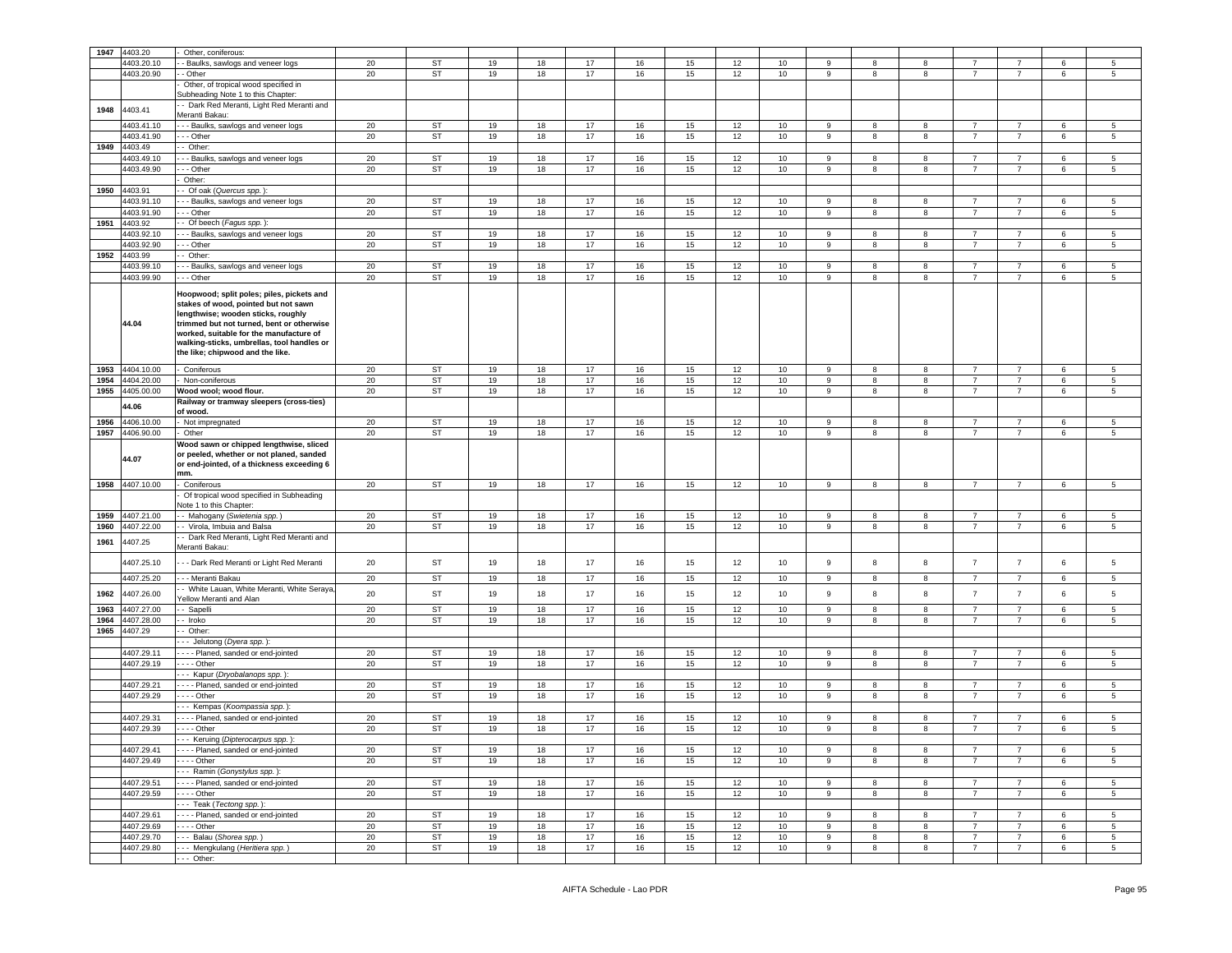|      | 4407.29.91      | --- Jongkong (Dactylocladus spp.) and<br>Merbau (Intsia spp.), planed, sanded or end-<br>ointed                                                                                                                                                                                            | 20 | <b>ST</b> | 19 | 18     | 17 | 16 | 15 | 12 | 10 | 9  | 8  | 8  | $\overline{7}$ | $\overline{7}$ | 6  | 5              |
|------|-----------------|--------------------------------------------------------------------------------------------------------------------------------------------------------------------------------------------------------------------------------------------------------------------------------------------|----|-----------|----|--------|----|----|----|----|----|----|----|----|----------------|----------------|----|----------------|
|      | 4407.29.92      | --- Jongkong (Dactylocladus spp.) and<br>Merbau (Intsia spp.), other                                                                                                                                                                                                                       | 20 | ST        | 19 | 18     | 17 | 16 | 15 | 12 | 10 | 9  | 8  | 8  | $\overline{7}$ | $\overline{7}$ | 6  | 5              |
|      | 4407.29.99      | $- -$ Other                                                                                                                                                                                                                                                                                | 20 | ST        | 19 | 18     | 17 | 16 | 15 | 12 | 10 | 9  | 8  | 8  | $\overline{7}$ | $\overline{7}$ | 6  | 5              |
|      |                 | Other:                                                                                                                                                                                                                                                                                     |    |           |    |        |    |    |    |    |    |    |    |    |                |                |    |                |
| 1966 | 4407.91.00      | Of oak (Quercus spp.)                                                                                                                                                                                                                                                                      | 20 | ST        | 19 | 18     | 17 | 16 | 15 | 12 | 10 | 9  | 8  | 8  | $\overline{7}$ | $\overline{7}$ | 6  | 5              |
| 1967 | 4407.92.00      | - Of beech (Fagus spp.)                                                                                                                                                                                                                                                                    | 20 | <b>ST</b> | 19 | 18     | 17 | 16 | 15 | 12 | 10 | 9  | 8  | 8  | $\overline{7}$ | $\overline{7}$ | 6  | 5              |
| 1968 | 4407.93.00      | - Of maple (Acer spp.)                                                                                                                                                                                                                                                                     | 20 | ST        | 19 | 18     | 17 | 16 | 15 | 12 | 10 | 9  | 8  | 8  | $\overline{7}$ | $\overline{7}$ | 6  | 5              |
| 1969 | 4407.94.00      | Of cherry (Prunus spp.)                                                                                                                                                                                                                                                                    | 20 | ST        | 19 | 18     | 17 | 16 | 15 | 12 | 10 | 9  | 8  | 8  | $\overline{7}$ | $\overline{7}$ | 6  | 5              |
| 1970 | 4407.95.00      | - Of ash (Fraxinus spp.)                                                                                                                                                                                                                                                                   | 20 | <b>ST</b> | 19 | 18     | 17 | 16 | 15 | 12 | 10 | 9  | 8  | 8  | $\overline{7}$ | $\overline{7}$ | 6  | 5              |
| 1971 | 4407.99.00      | - Other                                                                                                                                                                                                                                                                                    | 20 | ST        | 19 | 18     | 17 | 16 | 15 | 12 | 10 | 9  | 8  | 8  | $\overline{7}$ | $\overline{7}$ | 6  | 5              |
|      | 44.08           | Sheets for veneering (including those<br>obtained by slicing laminated wood), for<br>plywood or for similar laminated wood and<br>other wood, sawn lengthwise, sliced or<br>peeled, whether or not planed, sanded,<br>spliced or end-jointed, of a thickness not<br>exceeding 6 mm.        |    |           |    |        |    |    |    |    |    |    |    |    |                |                |    |                |
|      | 1972 4408.10    | Coniferous:                                                                                                                                                                                                                                                                                |    |           |    |        |    |    |    |    |    |    |    |    |                |                |    |                |
|      |                 | - Cedar wood slats of a kind used for pencil                                                                                                                                                                                                                                               |    |           |    |        |    |    |    |    |    |    |    |    |                |                |    |                |
|      | 4408.10.10      | manufacture; radiata pinewood of a kind used                                                                                                                                                                                                                                               | 40 | <b>ST</b> | 38 | 35     | 33 | 31 | 28 | 26 | 24 | 22 | 20 | 20 | 15             | 13             | 10 | 5              |
|      |                 | or blockboard manufacture                                                                                                                                                                                                                                                                  |    |           |    |        |    |    |    |    |    |    |    |    |                |                |    |                |
|      | 4408.10.30      | - Face veneer sheets                                                                                                                                                                                                                                                                       | 40 | <b>ST</b> | 38 | 35     | 33 | 31 | 28 | 26 | 24 | 22 | 20 | 20 | 15             | 13             | 10 | 5              |
|      | 4408.10.90      | - Other                                                                                                                                                                                                                                                                                    | 40 | ST        | 38 | 35     | 33 | 31 | 28 | 26 | 24 | 22 | 20 | 20 | 15             | 13             | 10 | 5              |
|      |                 | Of tropical wood specified in Subheading                                                                                                                                                                                                                                                   |    |           |    |        |    |    |    |    |    |    |    |    |                |                |    |                |
|      |                 | Note 1 to this Chapter:<br>- Dark Red Meranti, Light Red Meranti and                                                                                                                                                                                                                       |    |           |    |        |    |    |    |    |    |    |    |    |                |                |    |                |
| 1973 | 4408.31.00      | Meranti Bakau                                                                                                                                                                                                                                                                              | 40 | ST        | 38 | 35     | 33 | 31 | 28 | 26 | 24 | 22 | 20 | 20 | 15             | 13             | 10 | 5              |
| 1974 | 4408.39         | - Other:                                                                                                                                                                                                                                                                                   |    |           |    |        |    |    |    |    |    |    |    |    |                |                |    |                |
|      |                 | - - Jelutong wood slats of a kind used for                                                                                                                                                                                                                                                 |    |           |    |        |    |    |    |    |    |    |    |    |                |                |    |                |
|      | 4408.39.10      | encil manufacture                                                                                                                                                                                                                                                                          | 40 | ST        | 38 | 35     | 33 | 31 | 28 | 26 | 24 | 22 | 20 | 20 | 15             | 13             | 10 | 5              |
|      | 4408.39.90      | - - Other                                                                                                                                                                                                                                                                                  | 40 | <b>ST</b> | 38 | 35     | 33 | 31 | 28 | 26 | 24 | 22 | 20 | 20 | 15             | 13             | 10 | 5              |
|      | 1975 4408.90.00 | Other                                                                                                                                                                                                                                                                                      | 40 | <b>ST</b> | 38 | 35     | 33 | 31 | 28 | 26 | 24 | 22 | 20 | 20 | 15             | 13             | 10 | 5              |
|      |                 |                                                                                                                                                                                                                                                                                            |    |           |    |        |    |    |    |    |    |    |    |    |                |                |    |                |
|      | 44.09           | Wood (including strips and friezes for<br>parquet flooring, not assembled)<br>continuously shaped (tongued, grooved,<br>rebated, chamfered, V-jointed, beaded,<br>moulded, rounded or the like) along any of<br>its edges, ends or faces, whether or not<br>planed, sanded or end-jointed. |    |           |    |        |    |    |    |    |    |    |    |    |                |                |    |                |
|      | 1976 4409.10.00 |                                                                                                                                                                                                                                                                                            |    |           |    |        |    |    |    |    |    |    |    |    |                |                |    |                |
|      |                 |                                                                                                                                                                                                                                                                                            |    |           |    |        |    |    |    |    |    |    |    |    |                |                |    |                |
|      |                 | Coniferous                                                                                                                                                                                                                                                                                 | 40 | <b>ST</b> | 38 | 35     | 33 | 31 | 28 | 26 | 24 | 22 | 20 | 20 | 15             | 13             | 10 | 5              |
|      |                 | Non-coniferous:                                                                                                                                                                                                                                                                            |    |           |    |        |    |    |    |    |    |    |    |    |                |                |    |                |
| 1977 | 4409.21.00      | - Of bamboo                                                                                                                                                                                                                                                                                | 40 | <b>ST</b> | 38 | 35     | 33 | 31 | 28 | 26 | 24 | 22 | 20 | 20 | 15             | 13             | 10 | 5              |
| 1978 | 4409.29.00      | - Other                                                                                                                                                                                                                                                                                    | 40 | <b>ST</b> | 38 | 35     | 33 | 31 | 28 | 26 | 24 | 22 | 20 | 20 | 15             | 13             | 10 | $5^{\circ}$    |
|      | 44.10           | Particle board, oriented strand board<br>(OSB) and similar board (for example,<br>waferboard) of wood or other ligneous<br>materials, whether or not agglomerated<br>with resins or other organic binding<br>substances.                                                                   |    |           |    |        |    |    |    |    |    |    |    |    |                |                |    |                |
|      |                 | Of wood:                                                                                                                                                                                                                                                                                   |    |           |    |        |    |    |    |    |    |    |    |    |                |                |    |                |
| 1979 | 4410.11.00      | - Particle board                                                                                                                                                                                                                                                                           | 40 | ST        | 38 | 35     | 33 | 31 | 28 | 26 | 24 | 22 | 20 | 20 | 15             | 13             | 10 | 5              |
| 1980 | 4410.12.00      | - Oriented strand board (OSB)                                                                                                                                                                                                                                                              | 40 | <b>ST</b> | 38 | $35\,$ | 33 | 31 | 28 | 26 | 24 | 22 | 20 | 20 | 15             | 13             | 10 | 5              |
| 1981 | 4410.19.00      | - Other                                                                                                                                                                                                                                                                                    | 40 | <b>ST</b> | 38 | 35     | 33 | 31 | 28 | 26 | 24 | 22 | 20 | 20 | 15             | 13             | 10 | 5              |
| 1982 | 4410.90.00      | Other                                                                                                                                                                                                                                                                                      | 40 | ST        | 38 | 35     | 33 | 31 | 28 | 26 | 24 | 22 | 20 | 20 | 15             | 13             | 10 | 5              |
|      | 44.11           | Fibreboard of wood or other ligneous<br>materials, whether or not bonded with<br>resins or other organic substances.                                                                                                                                                                       |    |           |    |        |    |    |    |    |    |    |    |    |                |                |    |                |
|      |                 | Medium density fibreboard (MDF)                                                                                                                                                                                                                                                            |    |           |    |        |    |    |    |    |    |    |    |    |                |                |    |                |
| 1983 | 4411.12.00      | - Of a thickness not exceeding 5 mm                                                                                                                                                                                                                                                        | 20 | <b>ST</b> | 19 | 18     | 17 | 16 | 15 | 12 | 10 | 9  | 8  | 8  | $\overline{7}$ | $\overline{7}$ | 6  | 5              |
|      |                 | - Of a thickness exceeding 5 mm but not                                                                                                                                                                                                                                                    |    |           |    |        |    |    |    |    |    |    |    | 8  |                |                |    |                |
| 1984 | 4411.13.00      | exceeding 9 mm                                                                                                                                                                                                                                                                             | 20 | ST        | 19 | 18     | 17 | 16 | 15 | 12 | 10 | 9  | 8  |    | $\overline{7}$ | $\overline{7}$ | 6  | 5              |
|      | 1985 4411.14.00 | - Of a thickness exceeding 9 mm                                                                                                                                                                                                                                                            | 20 | <b>ST</b> | 19 | 18     | 17 | 16 | 15 | 12 | 10 |    |    |    |                |                |    |                |
|      |                 | Other:                                                                                                                                                                                                                                                                                     |    |           |    |        |    |    |    |    |    |    |    |    |                |                |    |                |
|      | 1986 4411.92.00 | - Of a density exceeding 0.8 g/cm <sup>3</sup>                                                                                                                                                                                                                                             | 20 | ST        | 19 | 18     | 17 | 16 | 15 | 12 | 10 | 9  | 8  | 8  | $\overline{7}$ | $\overline{7}$ | 6  | 5              |
| 1987 | 4411.93.00      | - Of a density exceeding 0.5 g/cm <sup>3</sup> but not<br>exceeding 0.8 g/cm <sup>3</sup>                                                                                                                                                                                                  | 20 | ST        | 19 | 18     | 17 | 16 | 15 | 12 | 10 | 9  | 8  | 8  | $\overline{7}$ | $\overline{7}$ | 6  | 5              |
| 1988 | 4411.94.00      | - Of a density not exceeding 0.5 g/cm <sup>3</sup>                                                                                                                                                                                                                                         | 20 | <b>ST</b> | 19 | 18     | 17 | 16 | 15 | 12 | 10 | 9  | 8  | 8  | $\overline{7}$ | $\overline{7}$ | 6  | $5^{\circ}$    |
|      | 44.12           | Plywood, veneered panels and similar                                                                                                                                                                                                                                                       |    |           |    |        |    |    |    |    |    |    |    |    |                |                |    |                |
|      |                 | laminated wood.                                                                                                                                                                                                                                                                            |    |           |    |        |    |    |    |    |    |    |    |    |                |                |    |                |
| 1989 | 4412.10.00      | Of bamboo                                                                                                                                                                                                                                                                                  | 40 | ST        | 38 | 35     | 33 | 31 | 28 | 26 | 24 | 22 | 20 | 20 | 15             | 13             | 10 | 5 <sub>5</sub> |
|      |                 | Other plywood, consisting solely of sheets of<br>wood (other than bamboo), each ply not<br>exceeding 6 mm thickness:                                                                                                                                                                       |    |           |    |        |    |    |    |    |    |    |    |    |                |                |    |                |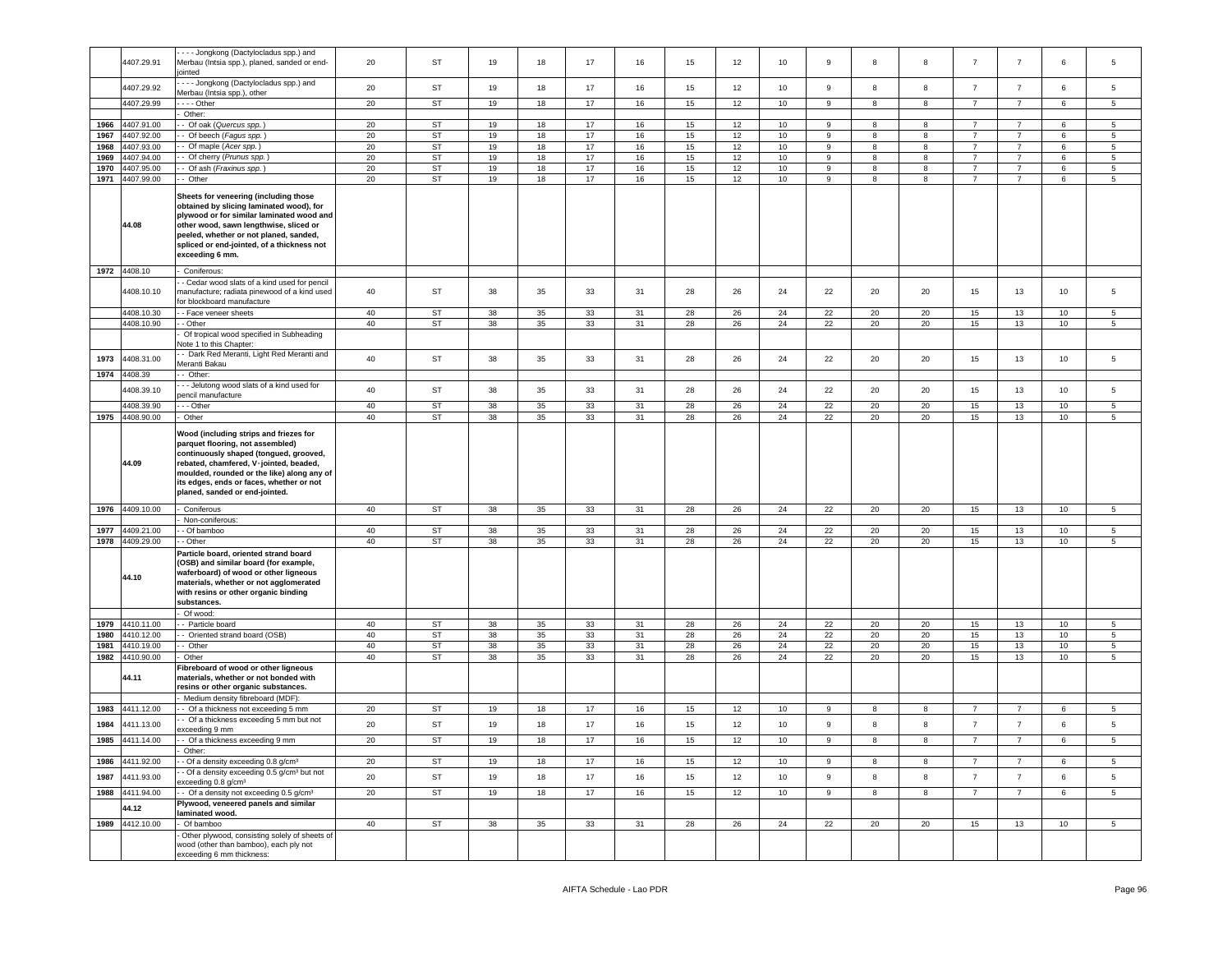| 1990         | 4412.31.00               | - With at least one outer ply of tropical wood<br>specified in Subheading Note 1 to this Chapte                                                                                                                         | 40       | ST                     | 38       | 35       | 33       | 31       | 28       | 26       | 24       | 22          | 20       | 20       | 15                               | 13                               | 10                               | 5                    |
|--------------|--------------------------|-------------------------------------------------------------------------------------------------------------------------------------------------------------------------------------------------------------------------|----------|------------------------|----------|----------|----------|----------|----------|----------|----------|-------------|----------|----------|----------------------------------|----------------------------------|----------------------------------|----------------------|
| 1991         | 4412.32.00               | - Other, with at least one outer ply of non-<br>oniferous wood                                                                                                                                                          | 40       | <b>ST</b>              | 38       | 35       | 33       | 31       | 28       | 26       | 24       | 22          | 20       | 20       | 15                               | 13                               | 10                               | 5                    |
| 1992         | 4412.39.00               | - Other                                                                                                                                                                                                                 | 40       | <b>ST</b>              | 38       | 35       | 33       | 31       | 28       | 26       | 24       | 22          | 20       | 20       | 15                               | 13                               | 10                               | 5                    |
| 1993         | 4412.94.00               | Other:<br>- Blockboard, laminboard and battenboard                                                                                                                                                                      | 40       | ST                     | 38       | 35       | 33       | 31       | 28       | 26       | 24       | 22          | 20       | 20       | 15                               | 13                               | 10                               | 5                    |
| 1994         | 412.99.00                | - Other                                                                                                                                                                                                                 | 40       | <b>ST</b>              | 38       | 35       | 33       | 31       | 28       | 26       | 24       | 22          | 20       | 20       | 15                               | 13                               | 10                               | 5                    |
| 1995         | 4413.00.00               | Densified wood, in blocks, plates, strips or                                                                                                                                                                            | 20       | ST                     | 19       | 18       | 17       | 16       | 15       | 12       | 10       | $\mathsf g$ | 8        | 8        | $\overline{7}$                   | $\overline{7}$                   | 6                                | $\,$ 5 $\,$          |
|              |                          | profile shapes.                                                                                                                                                                                                         |          |                        |          |          |          |          |          |          |          |             |          |          |                                  |                                  |                                  |                      |
| 1996         | 4414.00.00               | Wooden frames for paintings,<br>photographs, mirrors or similar objects.                                                                                                                                                | 20       | ST                     | 19       | 18       | 17       | 16       | 15       | 12       | 10       | 9           | 8        | 8        | $\overline{7}$                   | $\overline{7}$                   | 6                                | 5                    |
|              | 44.15                    | Packing cases, boxes, crates, drums and<br>similar packings, of wood; cable-drums of<br>wood; pallets, box pallets and other load<br>boards, of wood; pallet collars of wood.                                           |          |                        |          |          |          |          |          |          |          |             |          |          |                                  |                                  |                                  |                      |
| 1997         | 4415.10.00               | Cases, boxes, crates, drums and similar<br>ackings; cable-drums                                                                                                                                                         | 30       | ST                     | 28       | 26       | 25       | 23       | 21       | 19       | 17       | 15          | 13       | 13       | 10                               | 9                                | $\overline{7}$                   | 5                    |
| 1998         | 4415.20.00               | Pallets, box pallets and other load boards;<br>pallet collars                                                                                                                                                           | 30       | ST                     | 28       | 26       | 25       | 23       | 21       | 19       | 17       | 15          | 13       | 13       | 10                               | $\boldsymbol{9}$                 | $\overline{7}$                   | 5                    |
| 1999         | 44.16                    | Casks, barrels, vats, tubs and other<br>coopers' products and parts thereof, of<br>wood, including staves.                                                                                                              |          |                        |          |          |          |          |          |          |          |             |          |          |                                  |                                  |                                  |                      |
|              | 4416.00.10<br>4416.00.90 | Staves<br>Other                                                                                                                                                                                                         | 30<br>30 | ST<br>ST               | 28<br>28 | 26<br>26 | 25<br>25 | 23<br>23 | 21<br>21 | 19<br>19 | 17<br>17 | 15<br>15    | 13<br>13 | 13<br>13 | 10<br>10                         | 9<br>9                           | $\overline{7}$<br>$\overline{7}$ | 5<br>$5\phantom{.0}$ |
|              |                          | <b>Tools, tool bodies, tool handles, broom or</b>                                                                                                                                                                       |          |                        |          |          |          |          |          |          |          |             |          |          |                                  |                                  |                                  |                      |
| 2000         | 4417.00.00               | brush bodies and handles, of wood: boot<br>or shoe lasts and trees, of wood.                                                                                                                                            | 30       | <b>ST</b>              | 28       | 26       | 25       | 23       | 21       | 19       | 17       | 15          | 13       | 13       | 10                               | 9                                | $\overline{7}$                   | 5                    |
|              | 44.18                    | Builders' joinery and carpentry of wood,<br>including cellular wood panels, assembled<br>flooring panels, shingles and shakes.                                                                                          |          |                        |          |          |          |          |          |          |          |             |          |          |                                  |                                  |                                  |                      |
| 2001         | 4418.10.00               | Windows, French-windows and their frames                                                                                                                                                                                | 30       | ST                     | 28       | 26       | 25       | 23       | 21       | 19       | 17       | 15          | 13       | 13       | 10                               | 9                                | $\overline{7}$                   | 5                    |
| 2002         | 4418.20.00               | Doors and their frames and thresholds                                                                                                                                                                                   | 30       | ST                     | 28       | 26       | 25       | 23       | 21       | 19       | 17       | 15          | 13       | 13       | 10                               | 9                                | $\overline{7}$                   | 5                    |
| 2003         | 4418.40.00               | Shuttering for concrete constructional work                                                                                                                                                                             | 30       | ST                     | 28       | 26       | 25       | 23       | 21       | 19       | 17       | 15          | 13       | 13       | 10                               | $\boldsymbol{9}$                 | $\overline{7}$                   | 5                    |
| 2004<br>2005 | 4418.50.00<br>4418.60.00 | Shingles and shakes<br>Posts and beams                                                                                                                                                                                  | 30<br>30 | ST<br>ST               | 28<br>28 | 26<br>26 | 25<br>25 | 23<br>23 | 21<br>21 | 19<br>19 | 17<br>17 | 15<br>15    | 13<br>13 | 13<br>13 | 10<br>10                         | 9<br>9                           | $\overline{7}$<br>$\overline{7}$ | 5<br>5               |
|              |                          | Assembled flooring panels:                                                                                                                                                                                              |          |                        |          |          |          |          |          |          |          |             |          |          |                                  |                                  |                                  |                      |
| 2006         | 418.71.00                | - For mosaic floors                                                                                                                                                                                                     | 30       | <b>ST</b>              | 28       | 26       | 25       | 23       | 21       | 19       | 17       | 15          | 13       | 13       | 10                               | 9                                | $\overline{7}$                   | 5                    |
| 2007         | 4418.72.00               | - Other, multilayer                                                                                                                                                                                                     | 30       | ST                     | 28       | 26       | 25       | 23       | 21       | 19       | 17       | 15          | 13       | 13       | 10                               | 9                                | $\overline{7}$                   | $5\overline{5}$      |
| 2008         | 4418.79.00               | - Other                                                                                                                                                                                                                 | 30       | $\mathsf{ST}$          | 28       | 26       | 25       | 23       | 21       | 19       | 17       | 15          | 13       | 13       | 10                               | 9                                | $\overline{7}$                   | 5                    |
| 2009         | 4418.90                  | Other:                                                                                                                                                                                                                  |          |                        |          |          |          |          |          |          |          |             |          |          |                                  |                                  |                                  |                      |
|              | 418.90.10                | Cellular wood panels                                                                                                                                                                                                    | 30       | <b>ST</b>              | 28       | 26       | 25       | 23       | 21       | 19       | 17       | 15          | 13       | 13       | 10                               | 9                                | $\overline{7}$                   | -5                   |
|              | 4418.90.90               | - Other                                                                                                                                                                                                                 | 30       | ST                     | 28       | 26       | 25       | 23       | 21       | 19       | 17       | 15          | 13       | 13       | 10                               | $\boldsymbol{9}$                 | $\overline{7}$                   | 5                    |
| 2010         | 4419.00.00               | Tableware and kitchenware, of wood.                                                                                                                                                                                     | 30       | ST                     | 28       | 26       | 25       | 23       | 21       | 19       | 17       | 15          | 13       | 13       | 10                               | $\boldsymbol{9}$                 | $\overline{7}$                   | 5                    |
|              | 44.20                    | Wood marquetry and inlaid wood; caskets<br>and cases for jewellery or cutlery, and<br>similar articles, of wood; statuettes and<br>other ornaments, of wood; wooden articles<br>of furniture not falling in Chapter 94. |          |                        |          |          |          |          |          |          |          |             |          |          |                                  |                                  |                                  |                      |
| 2011         | 4420.10.00               | Statuettes and other ornaments, of wood                                                                                                                                                                                 | 20       | ST                     | 19       | 18       | 17       | 16       | 15       | 12       | 10       | 9           | 8        | 8        | $\overline{7}$                   | $\overline{7}$                   | 6                                | 5                    |
| 2012         | 4420.90                  | Other:                                                                                                                                                                                                                  |          |                        |          |          |          |          |          |          |          |             |          |          |                                  |                                  |                                  |                      |
|              | 4420.90.10               | - Wooden articles of furniture not falling in<br>hapter 94                                                                                                                                                              | 20       | ST                     | 19       | 18       | 17       | 16       | 15       | 12       | 10       | 9           | 8        | 8        | $\overline{7}$                   | $\overline{7}$                   | 6                                | 5                    |
|              | 4420.90.90<br>44.21      | - Other<br>Other articles of wood.                                                                                                                                                                                      | 20       | ST                     | 19       | 18       | 17       | 16       | 15       | 12       | 10       | 9           | 8        | 8        | $\overline{7}$                   | $\overline{7}$                   | 6                                | $5\overline{5}$      |
| 2013         | 4421.10.00               | Clothes hangers                                                                                                                                                                                                         | 20       | <b>ST</b>              | 19       | 18       | 17       | 16       | 15       | 12       | 10       | 9           | 8        | 8        | $\overline{7}$                   | $\overline{7}$                   | 6                                | -5                   |
| 2014         | 4421.90                  | Other:                                                                                                                                                                                                                  |          |                        |          |          |          |          |          |          |          |             |          |          |                                  |                                  |                                  |                      |
|              |                          | - Spools, cops and bobbins, sewing thread                                                                                                                                                                               |          |                        |          |          |          |          |          |          |          |             |          |          |                                  |                                  |                                  |                      |
|              | 4421.90.10               | eels and the like<br>- Match splints                                                                                                                                                                                    | 20<br>20 | <b>ST</b><br><b>ST</b> | 19<br>19 | 18       | 17<br>17 | 16       | 15<br>15 | 12       | 10<br>10 | 9           | 8<br>8   | 8        | $\overline{7}$<br>$\overline{7}$ | $\overline{7}$<br>$\overline{7}$ | 6                                | $\,$ 5 $\,$          |
|              | 4421.90.20<br>4421.90.30 | - Wooden pegs or pins for footwear                                                                                                                                                                                      | 20       | <b>ST</b>              | 19       | 18<br>18 | 17       | 16<br>16 | 15       | 12<br>12 | 10       | 9<br>9      | 8        | 8<br>8   | $\overline{7}$                   | $\overline{7}$                   | 6<br>6                           | 5<br>5 <sub>5</sub>  |
|              |                          | - Candy-sticks, ice-cream sticks and ice-                                                                                                                                                                               |          |                        |          |          |          |          |          |          |          |             |          |          |                                  |                                  |                                  |                      |
|              | 4421.90.40               | ream spoons<br>- Fans and handscreens, frames and                                                                                                                                                                       | 20       | ST                     | 19       | 18       | 17       | 16       | 15       | 12       | 10       | 9           | 8        | 8        | 7                                | $\overline{7}$                   | 6                                | $5\phantom{.0}$      |
|              | 4421.90.70               | handles therefor and parts of such frames<br>and handles                                                                                                                                                                | 20       | <b>ST</b>              | 19       | 18       | 17       | 16       | 15       | 12       | 10       | 9           | 8        | 8        | $\overline{7}$                   | $\overline{7}$                   | 6                                | 5                    |
|              | 4421.90.80               | - Toothpicks<br>- Other:                                                                                                                                                                                                | 20       | ST                     | 19       | 18       | 17       | 16       | 15       | 12       | 10       | 9           | 8        | 8        | $\overline{7}$                   | $\overline{7}$                   | 6                                | $5\overline{5}$      |
|              | 4421.90.91               | --- Horse and bullock gear                                                                                                                                                                                              | 20       | ST                     | 19       | 18       | 17       | 16       | 15       | 12       | 10       | 9           | 8        | 8        | $7\overline{ }$                  | $\overline{7}$                   | 6                                | 5 <sub>5</sub>       |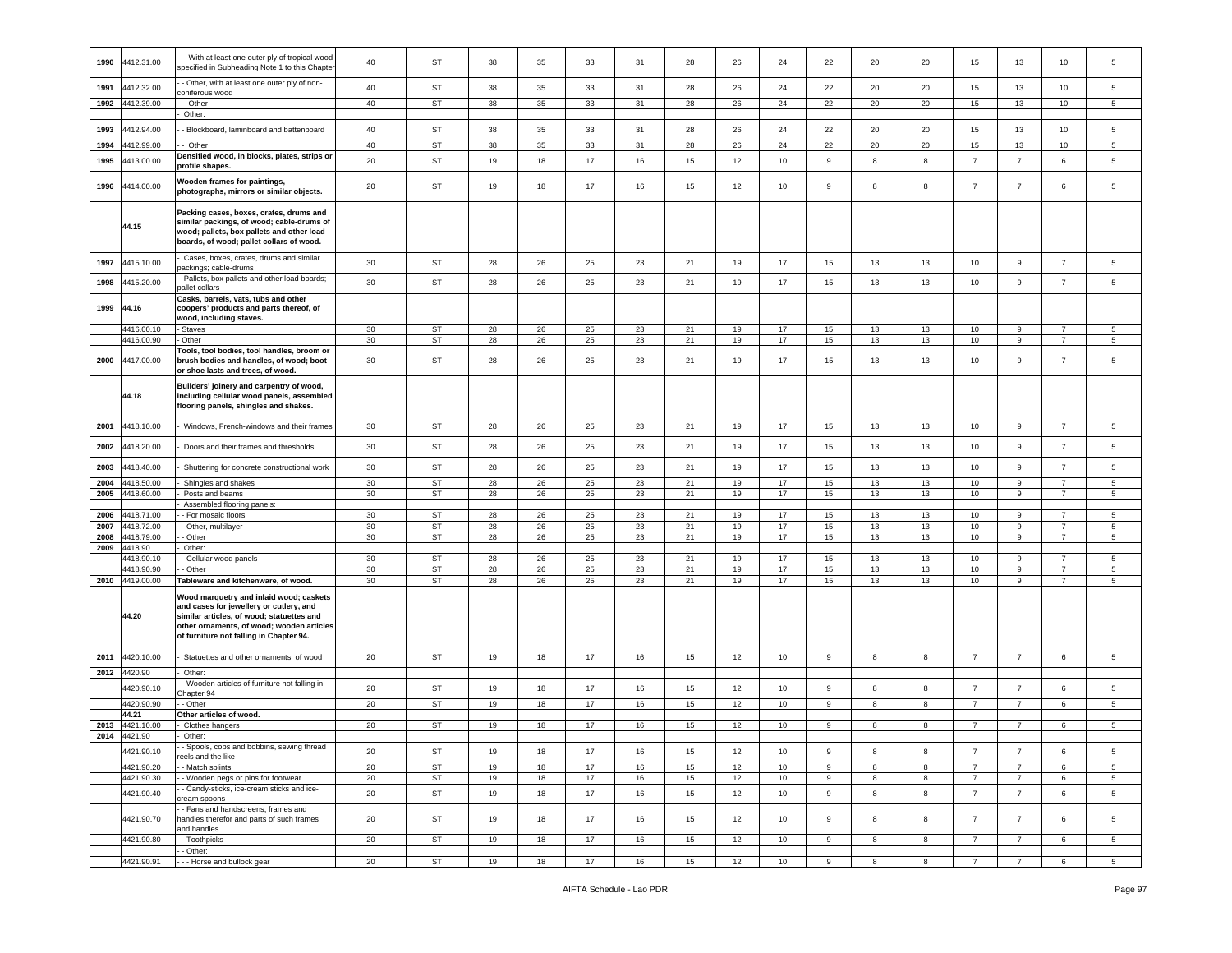|      | 4421.90.92                         | - - Beads                                      | 20         | ST                                 | 19                               | 18                               | 17                               | 16             | 15                | 12           | 10                               | 9                                | 8                            | 8                             |                             |                            | 6                             | 5                              |
|------|------------------------------------|------------------------------------------------|------------|------------------------------------|----------------------------------|----------------------------------|----------------------------------|----------------|-------------------|--------------|----------------------------------|----------------------------------|------------------------------|-------------------------------|-----------------------------|----------------------------|-------------------------------|--------------------------------|
|      |                                    |                                                |            |                                    |                                  |                                  |                                  |                |                   |              |                                  |                                  |                              |                               |                             |                            |                               |                                |
|      | 4421.90.99                         | - Other                                        | 20         | <b>ST</b>                          | 19                               | 18                               | 17                               | 16             | 15                | 12           | 10                               | 9                                | 8                            | 8                             | $\overline{7}$              | $\overline{7}$             | 6                             | 5                              |
|      |                                    | Natural cork, raw or simply prepared;          |            |                                    |                                  |                                  |                                  |                |                   |              |                                  |                                  |                              |                               |                             |                            |                               |                                |
|      | 45.01                              | waste cork; crushed, granulated or ground      |            |                                    |                                  |                                  |                                  |                |                   |              |                                  |                                  |                              |                               |                             |                            |                               |                                |
|      |                                    | cork.                                          |            |                                    |                                  |                                  |                                  |                |                   |              |                                  |                                  |                              |                               |                             |                            |                               |                                |
| 2015 | 4501.10.00                         | Natural cork, raw or simply prepared           | 5          | NT <sub>1</sub>                    | $\overline{4}$                   | $\overline{4}$                   | $\overline{4}$                   | 3              | 3                 | 3            | $\overline{2}$                   | $\overline{2}$                   | $\mathbf{1}$                 | $\overline{0}$                | $\mathbf{0}$                | $\mathbf 0$                | $\overline{0}$                | $\overline{0}$                 |
| 2016 | 4501.90.00                         | Other                                          | 5          | NT <sub>1</sub>                    | $\overline{4}$                   | $\overline{4}$                   | $\overline{4}$                   | $\mathbf{3}$   | 3                 | $\mathbf{3}$ | 2                                | $\overline{2}$                   | $\mathbf{1}$                 | $\circ$                       | $\mathbf 0$                 | $\mathbf 0$                | $\mathsf 0$                   | $\circ$                        |
|      |                                    | Natural cork, debacked or roughly              |            |                                    |                                  |                                  |                                  |                |                   |              |                                  |                                  |                              |                               |                             |                            |                               |                                |
|      |                                    | squared, or in rectangular (including          |            |                                    |                                  |                                  |                                  |                |                   |              |                                  |                                  |                              |                               |                             |                            |                               |                                |
| 2017 | 4502.00.00                         | square) blocks, plates, sheets or strip        | 5          | NT <sub>2</sub>                    | $\overline{4}$                   | $\overline{4}$                   | $\overline{4}$                   | 3              | $\mathbf{3}$      | $\mathbf{3}$ | $\overline{2}$                   | $\overline{2}$                   | 1.5                          | 1.5                           | $\overline{1}$              | $\mathbf{1}$               | $\mathbf 0$                   | $\mathbf 0$                    |
|      |                                    | (including sharp-edged blanks for corks or     |            |                                    |                                  |                                  |                                  |                |                   |              |                                  |                                  |                              |                               |                             |                            |                               |                                |
|      |                                    |                                                |            |                                    |                                  |                                  |                                  |                |                   |              |                                  |                                  |                              |                               |                             |                            |                               |                                |
|      |                                    | stoppers).                                     |            |                                    |                                  |                                  |                                  |                |                   |              |                                  |                                  |                              |                               |                             |                            |                               |                                |
|      | 45.03                              | Articles of natural cork.                      |            |                                    |                                  |                                  |                                  |                |                   |              |                                  |                                  |                              |                               |                             |                            |                               |                                |
| 2018 | 4503.10.00                         | Corks and stoppers                             | 10         | NT <sub>1</sub>                    | 8                                | 8                                | $\overline{7}$                   | $\overline{7}$ | $\overline{5}$    | 5            | 3                                | 3                                | $\overline{2}$               | 0                             | $\mathbf 0$                 | $\mathbf 0$                | $\mathbf 0$                   | $\mathbf 0$                    |
| 2019 | 4503.90.00                         | Other                                          | 10         | NT <sub>1</sub>                    | 8                                | 8                                | $\overline{7}$                   | $\overline{7}$ | 5                 | 5            | 3                                | 3                                | $\overline{2}$               | $\mathbf 0$                   | $\mathbf{O}$                | $\mathbf 0$                | $\mathbf 0$                   | $\mathbf 0$                    |
|      |                                    | Agglomerated cork (with or without a           |            |                                    |                                  |                                  |                                  |                |                   |              |                                  |                                  |                              |                               |                             |                            |                               |                                |
|      | 45.04                              | binding substance) and articles of             |            |                                    |                                  |                                  |                                  |                |                   |              |                                  |                                  |                              |                               |                             |                            |                               |                                |
|      |                                    | agglomerated cork.                             |            |                                    |                                  |                                  |                                  |                |                   |              |                                  |                                  |                              |                               |                             |                            |                               |                                |
|      |                                    |                                                |            |                                    |                                  |                                  |                                  |                |                   |              |                                  |                                  |                              |                               |                             |                            |                               |                                |
|      | 4504.10.00                         | Blocks, plates, sheets and strip; tiles of any | 10         |                                    | 8                                | $^{\rm 8}$                       | $\overline{7}$                   | $\overline{7}$ | $5\phantom{.0}$   | 5            | $\mathbf{3}$                     | 3                                | $\overline{2}$               | $\mathsf 0$                   | $\mathbf{0}$                | $\mathbf 0$                | $\mathbf 0$                   | $\mathbf 0$                    |
| 2020 |                                    | shape; solid cylinders, including discs        |            | NT <sub>1</sub>                    |                                  |                                  |                                  |                |                   |              |                                  |                                  |                              |                               |                             |                            |                               |                                |
|      |                                    |                                                |            |                                    |                                  |                                  |                                  |                |                   |              |                                  |                                  |                              |                               |                             |                            |                               |                                |
| 2021 | 4504.90.00                         | Other                                          | 10         | NT <sub>1</sub>                    | 8                                | 8                                | $\overline{7}$                   | $\overline{7}$ | $\,$ 5 $\,$       | 5            | $\mathbf{3}$                     | 3                                | $\overline{2}$               | 0                             | $\mathbf 0$                 | $\mathbf 0$                | $\mathbf 0$                   | $\mathsf 0$                    |
|      |                                    | Plaits and similar products of plaiting        |            |                                    |                                  |                                  |                                  |                |                   |              |                                  |                                  |                              |                               |                             |                            |                               |                                |
|      |                                    | materials, whether or not assembled into       |            |                                    |                                  |                                  |                                  |                |                   |              |                                  |                                  |                              |                               |                             |                            |                               |                                |
|      |                                    | strips; plaiting materials, plaits and similar |            |                                    |                                  |                                  |                                  |                |                   |              |                                  |                                  |                              |                               |                             |                            |                               |                                |
|      |                                    | products of plaiting materials, bound          |            |                                    |                                  |                                  |                                  |                |                   |              |                                  |                                  |                              |                               |                             |                            |                               |                                |
|      | 46.01                              | together in parallel strands or woven, in      |            |                                    |                                  |                                  |                                  |                |                   |              |                                  |                                  |                              |                               |                             |                            |                               |                                |
|      |                                    | sheet form, whether or not being finished      |            |                                    |                                  |                                  |                                  |                |                   |              |                                  |                                  |                              |                               |                             |                            |                               |                                |
|      |                                    |                                                |            |                                    |                                  |                                  |                                  |                |                   |              |                                  |                                  |                              |                               |                             |                            |                               |                                |
|      |                                    | articles (for example, mats, matting,          |            |                                    |                                  |                                  |                                  |                |                   |              |                                  |                                  |                              |                               |                             |                            |                               |                                |
|      |                                    | screens).                                      |            |                                    |                                  |                                  |                                  |                |                   |              |                                  |                                  |                              |                               |                             |                            |                               |                                |
|      |                                    | Mats, matting and screens of vegetable         |            |                                    |                                  |                                  |                                  |                |                   |              |                                  |                                  |                              |                               |                             |                            |                               |                                |
|      |                                    | naterials:                                     |            |                                    |                                  |                                  |                                  |                |                   |              |                                  |                                  |                              |                               |                             |                            |                               |                                |
| 2022 | 4601.21.00                         | - Of bamboo                                    | 30         | <b>ST</b>                          | 28                               | 26                               | 25                               | 23             | 21                | 19           | 17                               | 15                               | 13                           | 13                            | 10                          | 9                          |                               | 5                              |
| 2023 | 4601.22.00                         | - Of rattan                                    | 30         | ST                                 | 28                               | 26                               | 25                               | 23             | 21                | 19           | 17                               | 15                               | 13                           | 13                            | 10                          | 9                          | $\overline{7}$                | $5\overline{5}$                |
| 2024 | 1601.29.00                         | - Other                                        | 30         | ST                                 | 28                               | 26                               | 25                               | 23             | 21                | 19           | 17                               | 15                               | 13                           | 13                            | 10                          | 9                          | $\overline{7}$                | $5\overline{5}$                |
|      |                                    | Other:                                         |            |                                    |                                  |                                  |                                  |                |                   |              |                                  |                                  |                              |                               |                             |                            |                               |                                |
|      | 2025 4601.92                       | - Of bamboo:                                   |            |                                    |                                  |                                  |                                  |                |                   |              |                                  |                                  |                              |                               |                             |                            |                               |                                |
|      |                                    |                                                |            |                                    |                                  |                                  |                                  |                |                   |              |                                  |                                  |                              |                               |                             |                            |                               |                                |
|      |                                    | - - Plaits and similar products of plaiting    |            |                                    |                                  |                                  |                                  |                |                   |              |                                  |                                  |                              |                               |                             |                            |                               |                                |
|      | 4601.92.10                         | materials, whether or not assembled into       | 30         | <b>ST</b>                          | 28                               | 26                               | 25                               | 23             | 21                | 19           | 17                               | 15                               | 13                           | 13                            | 10                          | 9                          | $\overline{7}$                | 5                              |
|      |                                    | strips                                         |            |                                    |                                  |                                  |                                  |                |                   |              |                                  |                                  |                              |                               |                             |                            |                               |                                |
|      | 4601.92.90                         | - - Other                                      | 30         | ST                                 | 28                               | 26                               | $25\,$                           | 23             | 21                | 19           | 17                               | 15                               | 13                           | 13                            | 10                          | 9                          | $\overline{7}$                | 5                              |
| 2026 | 4601.93                            | - Of rattan                                    |            |                                    |                                  |                                  |                                  |                |                   |              |                                  |                                  |                              |                               |                             |                            |                               |                                |
|      |                                    | - - Plaits and similar products of plaiting    |            |                                    |                                  |                                  |                                  |                |                   |              |                                  |                                  |                              |                               |                             |                            |                               |                                |
|      | 4601.93.10                         | materials, whether or not assembled into       | 30         | ST                                 | 28                               | 26                               | 25                               | 23             | 21                | 19           | 17                               | 15                               | 13                           | 13                            | 10                          | 9                          | $\overline{7}$                | 5                              |
|      |                                    | strips                                         |            |                                    |                                  |                                  |                                  |                |                   |              |                                  |                                  |                              |                               |                             |                            |                               |                                |
|      | 4601.93.90                         | - - Other                                      | 30         | ST                                 | 28                               | 26                               | 25                               | 23             | 21                | 19           | 17                               | 15                               | 13                           | 13                            | 10                          | 9                          | $\overline{7}$                | $5\overline{5}$                |
| 2027 | 4601.94                            |                                                |            |                                    |                                  |                                  |                                  |                |                   |              |                                  |                                  |                              |                               |                             |                            |                               |                                |
|      |                                    | - Of other vegetable materials:                |            |                                    |                                  |                                  |                                  |                |                   |              |                                  |                                  |                              |                               |                             |                            |                               |                                |
|      |                                    | - - Plaits and similar products of plaiting    |            |                                    |                                  |                                  |                                  |                |                   |              |                                  |                                  |                              |                               |                             |                            |                               |                                |
|      | 4601.94.10                         | naterials, whether or not assembled into       | 30         | ST                                 | 28                               | 26                               | 25                               | 23             | 21                | 19           | 17                               | 15                               | 13                           | 13                            | 10                          | 9                          | $\overline{7}$                | 5                              |
|      |                                    | strips                                         |            |                                    |                                  |                                  |                                  |                |                   |              |                                  |                                  |                              |                               |                             |                            |                               |                                |
|      | 4601.94.90                         | - - Other                                      | 30         | ST                                 | 28                               | 26                               | 25                               | 23             | 21                | 19           | 17                               | 15                               | 13                           | 13                            | 10                          | 9                          | $\overline{7}$                | 5                              |
| 2028 | 4601.99                            | Other:                                         |            |                                    |                                  |                                  |                                  |                |                   |              |                                  |                                  |                              |                               |                             |                            |                               |                                |
|      | 4601.99.10                         | - Mats and matting                             | 30         | <b>ST</b>                          | 28                               | 26                               | 25                               | 23             | 21                | 19           | 17                               | 15                               | 13                           | 13                            | 10                          | 9                          | $\overline{7}$                | 5                              |
|      |                                    | - - Plaits and similar products of plaiting    |            |                                    |                                  |                                  |                                  |                |                   |              |                                  |                                  |                              |                               |                             |                            |                               |                                |
|      | 4601.99.20                         | materials, whether or not assembled into       | 30         | <b>ST</b>                          | 28                               | 26                               | 25                               | 23             | 21                | 19           | 17                               | 15                               | 13                           | 13                            | 10                          | 9                          | $\overline{7}$                | 5                              |
|      |                                    | strips                                         |            |                                    |                                  |                                  |                                  |                |                   |              |                                  |                                  |                              |                               |                             |                            |                               |                                |
|      | 4601.99.90                         | - - Other                                      | 30         | <b>ST</b>                          | 28                               | 26                               | 25                               | 23             | 21                | 19           | 17                               | 15                               | 13                           | 13                            | 10                          | 9                          | $\overline{7}$                | $5\phantom{.0}$                |
|      |                                    |                                                |            |                                    |                                  |                                  |                                  |                |                   |              |                                  |                                  |                              |                               |                             |                            |                               |                                |
|      |                                    | Basketwork, wickerwork and other               |            |                                    |                                  |                                  |                                  |                |                   |              |                                  |                                  |                              |                               |                             |                            |                               |                                |
|      |                                    | articles, made directly to shape from          |            |                                    |                                  |                                  |                                  |                |                   |              |                                  |                                  |                              |                               |                             |                            |                               |                                |
|      | 46.02                              | plaiting materials or made up from goods       |            |                                    |                                  |                                  |                                  |                |                   |              |                                  |                                  |                              |                               |                             |                            |                               |                                |
|      |                                    | of heading 46.01; articles of loofah.          |            |                                    |                                  |                                  |                                  |                |                   |              |                                  |                                  |                              |                               |                             |                            |                               |                                |
|      |                                    |                                                |            |                                    |                                  |                                  |                                  |                |                   |              |                                  |                                  |                              |                               |                             |                            |                               |                                |
|      |                                    | Of vegetable materials:                        |            |                                    |                                  |                                  |                                  |                |                   |              |                                  |                                  |                              |                               |                             |                            |                               |                                |
| 2029 | 4602.11.00                         | - Of bamboo                                    | 30         | <b>ST</b>                          | 28                               | 26                               | 25                               | 23             | 21                | 19           | 17                               | 15                               | 13                           | 13                            | 10                          | 9                          | $\overline{7}$                | 5                              |
| 2030 | 4602.12.00                         | - Of rattan                                    | 30         | ST                                 | 28                               | 26                               | 25                               | 23             | 21                | 19           | 17                               | 15                               | 13                           | 13                            | 10                          | 9                          | $\overline{7}$                | $\,$ 5 $\,$                    |
| 2031 | 4602.19.00                         | - Other                                        | 30         | <b>ST</b>                          | 28                               | 26                               | 25                               | 23             | 21                | 19           | 17                               | 15                               | 13                           | 13                            | 10                          | 9                          | $\overline{7}$                | 5                              |
|      |                                    |                                                |            |                                    |                                  |                                  |                                  |                |                   |              |                                  |                                  |                              |                               |                             |                            |                               |                                |
|      | 2032 4602.90.00                    | Other                                          | 30         | <b>ST</b>                          | 28                               | 26                               | 25                               | 23             | 21                | 19           | 17                               | 15                               | 13                           | 13                            | 10                          | 9                          |                               | 5                              |
| 2033 | 4701.00.00                         | Mechanical wood pulp.                          | $\sqrt{5}$ | NT <sub>1</sub>                    | $\overline{4}$                   | $\overline{4}$                   | $\overline{4}$                   | $\mathbf{3}$   | $\mathbf{3}$      | 3            | $\overline{2}$                   | $\overline{2}$                   |                              | $\mathsf 0$                   | $\mathbf 0$                 | $\mathbf 0$                | $\mathbf 0$                   | $\mathbf 0$                    |
| 2034 | 4702.00.00                         | Chemical wood pulp, dissolving grades.         | $\sqrt{5}$ | NT <sub>1</sub>                    | $\overline{4}$                   | $\overline{4}$                   | $\overline{4}$                   | $\mathbf{3}$   | $\mathbf{3}$      | $\mathbf{3}$ | $\overline{2}$                   | $\overline{2}$                   | $\mathbf{1}$                 | $\mathbf 0$                   | $\mathbf{O}$                | $\mathbf 0$                | $\mathbf{0}$                  | $\mathbf 0$                    |
|      |                                    |                                                |            |                                    |                                  |                                  |                                  |                |                   |              |                                  |                                  |                              |                               |                             |                            |                               |                                |
|      | 47.03                              | Chemical wood pulp, soda or sulphate,          |            |                                    |                                  |                                  |                                  |                |                   |              |                                  |                                  |                              |                               |                             |                            |                               |                                |
|      |                                    | other than dissolving grades.                  |            |                                    |                                  |                                  |                                  |                |                   |              |                                  |                                  |                              |                               |                             |                            |                               |                                |
|      |                                    | Unbleached:                                    |            |                                    |                                  |                                  |                                  |                |                   |              |                                  |                                  |                              |                               |                             |                            |                               |                                |
|      | 2035 4703.11.00                    | - Coniferous                                   | 5          | NT <sub>1</sub>                    | $\overline{4}$                   | $\overline{4}$                   | $\overline{4}$                   | 3              | 3                 | 3            | $\overline{2}$                   | $\overline{2}$                   | $\overline{1}$               | $\mathbf 0$                   | $\mathbf 0$                 | $\mathbf 0$                | $\mathbf 0$                   | $\mathbf{0}$                   |
|      | 2036 4703.19.00                    |                                                |            | NT <sub>1</sub>                    |                                  |                                  |                                  |                |                   |              |                                  |                                  | $\overline{1}$               |                               |                             |                            |                               |                                |
|      |                                    | - Non-coniferous                               | 5          |                                    | $\overline{4}$                   | $\overline{4}$                   | $\overline{4}$                   | 3              | 3                 | 3            | $\overline{2}$                   | $\overline{2}$                   |                              | $\mathbf 0$                   | $\mathbf{0}$                | 0                          | $\mathbf{0}$                  | $\mathbf{0}$                   |
|      |                                    |                                                |            |                                    |                                  |                                  |                                  |                |                   |              |                                  |                                  |                              |                               |                             |                            |                               |                                |
|      |                                    | Semi-bleached or bleached:                     |            |                                    |                                  |                                  |                                  |                |                   |              |                                  |                                  |                              |                               |                             |                            |                               |                                |
|      | 2037 4703.21.00<br>2038 4703.29.00 | - Coniferous<br>- - Non-coniferous             | 5<br>5     | NT <sub>1</sub><br>NT <sub>1</sub> | $\overline{4}$<br>$\overline{4}$ | $\overline{4}$<br>$\overline{4}$ | $\overline{4}$<br>$\overline{4}$ | 3<br>3         | 3<br>$\mathbf{3}$ | 3<br>3       | $\overline{2}$<br>$\overline{2}$ | $\overline{2}$<br>$\overline{2}$ | $\mathbf{1}$<br>$\mathbf{1}$ | $\mathbf 0$<br>$\overline{0}$ | $\mathbf 0$<br>$\mathbf{0}$ | $\mathbf 0$<br>$\mathbf 0$ | $\mathbf 0$<br>$\overline{0}$ | $\mathbf{0}$<br>$\overline{0}$ |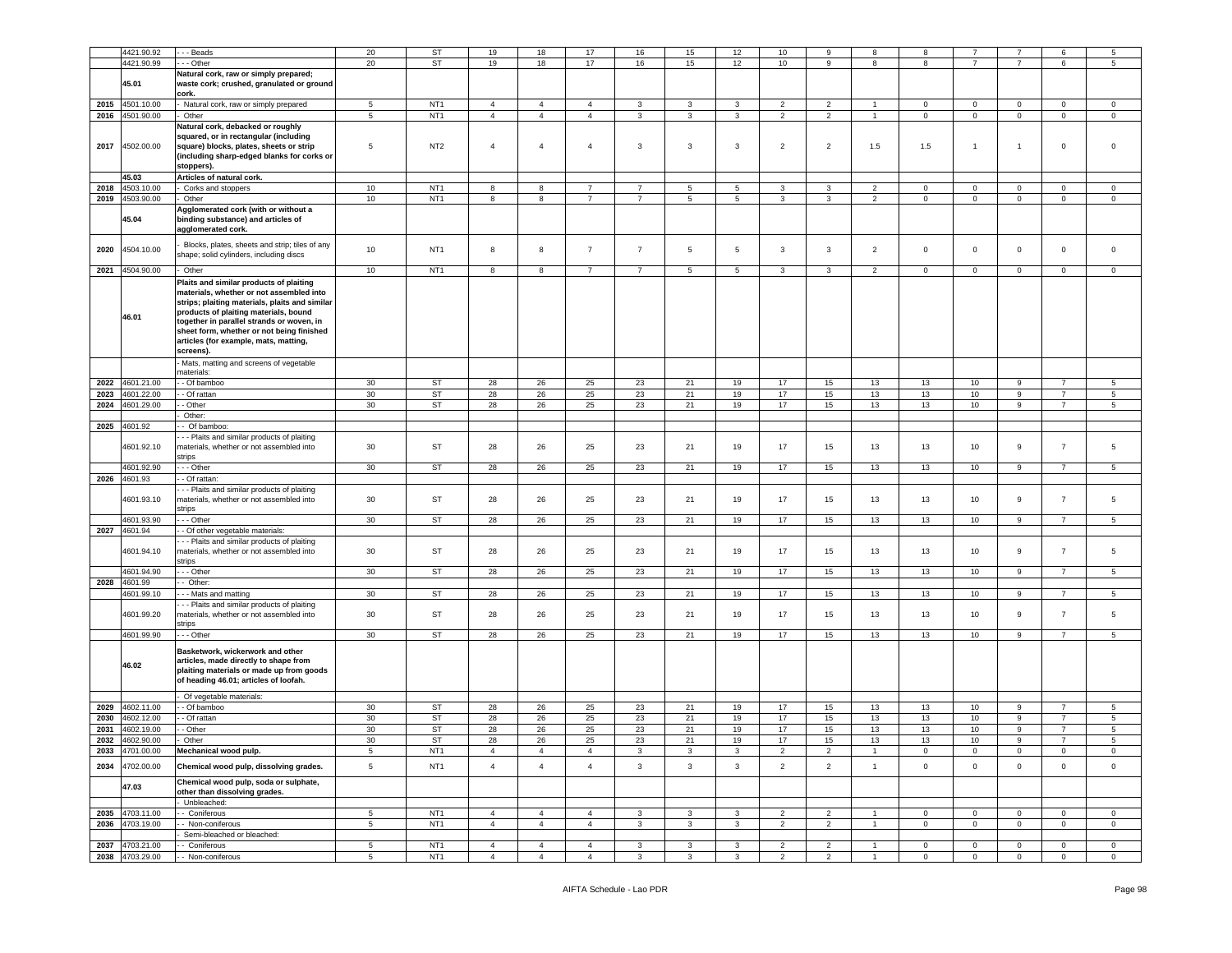|      | 47.04           | Chemical wood pulp, sulphite, other than                                                                                                                                                                                                                                                                             |                 |                 |                |                |                |                |                         |                         |                          |                |                      |                     |                |                     |                |                     |
|------|-----------------|----------------------------------------------------------------------------------------------------------------------------------------------------------------------------------------------------------------------------------------------------------------------------------------------------------------------|-----------------|-----------------|----------------|----------------|----------------|----------------|-------------------------|-------------------------|--------------------------|----------------|----------------------|---------------------|----------------|---------------------|----------------|---------------------|
|      |                 | dissolving grades.<br>Unbleached:                                                                                                                                                                                                                                                                                    |                 |                 |                |                |                |                |                         |                         |                          |                |                      |                     |                |                     |                |                     |
| 2039 | 4704.11.00      | - Coniferous                                                                                                                                                                                                                                                                                                         | $\,$ 5 $\,$     | NT <sub>1</sub> | $\overline{4}$ | $\overline{4}$ | $\overline{4}$ | 3              | $\mathbf{3}$            | $\mathbf{3}$            | $\overline{2}$           | $\overline{2}$ | $\overline{1}$       | $\mathbf 0$         | $\mathbf 0$    | $\mathbf 0$         | $\mathbf 0$    | $\mathbf 0$         |
| 2040 | 4704.19.00      | - Non-coniferous                                                                                                                                                                                                                                                                                                     | $5\phantom{.0}$ | NT <sub>1</sub> | $\overline{4}$ | $\overline{4}$ | $\overline{4}$ | 3              | 3                       | $\mathbf{3}$            | $\overline{2}$           | $\overline{2}$ | $\overline{1}$       | $\mathbf 0$         | $\mathbf 0$    | $\mathbf 0$         | $\mathbf 0$    | $\mathbf 0$         |
|      |                 | Semi-bleached or bleached:                                                                                                                                                                                                                                                                                           |                 |                 |                |                |                |                |                         |                         |                          |                |                      |                     |                |                     |                |                     |
| 2041 | 4704.21.00      | - Coniferous                                                                                                                                                                                                                                                                                                         | 5               | NT <sub>1</sub> | $\overline{4}$ | $\overline{4}$ | $\overline{4}$ | 3              | 3                       | 3                       | $\overline{2}$           | 2              | $\overline{1}$       | $\mathbf 0$         | $\mathsf 0$    | $\mathbf 0$         | $\mathbf 0$    | $\mathsf 0$         |
| 2042 | 1704.29.00      | - Non-coniferous                                                                                                                                                                                                                                                                                                     | $5\phantom{.0}$ | NT <sub>1</sub> | $\overline{4}$ | $\overline{4}$ | $\overline{4}$ | 3              | $\mathbf{3}$            | $\mathbf{3}$            | $\overline{2}$           | $\overline{2}$ | $\overline{1}$       | $\mathsf 0$         | $\mathbf 0$    | $\mathbf 0$         | $\,0\,$        | $\mathbf 0$         |
|      |                 | Wood pulp obtained by a combination of                                                                                                                                                                                                                                                                               |                 |                 |                |                |                |                |                         |                         |                          |                |                      |                     |                |                     |                |                     |
| 2043 | 4705.00.00      | mechanical and chemical pulping<br>processes.                                                                                                                                                                                                                                                                        | 5               | NT <sub>1</sub> | $\overline{4}$ | $\overline{4}$ | $\overline{4}$ | $\mathbf{3}$   | 3                       | $\mathbf{3}$            | $\overline{2}$           | $\overline{2}$ | $\overline{1}$       | $\,0\,$             | $\mathbf 0$    | $\mathsf 0$         | $\mathbf 0$    | $\mathsf{O}$        |
|      | 47.06           | Pulps of fibres derived from recovered<br>(waste and scrap) paper or paperboard or<br>of other fibrous cellulosic material.                                                                                                                                                                                          |                 |                 |                |                |                |                |                         |                         |                          |                |                      |                     |                |                     |                |                     |
| 2044 | 4706.10.00      | Cotton linters pulp                                                                                                                                                                                                                                                                                                  | $5\phantom{.0}$ | NT <sub>1</sub> | $\overline{4}$ | $\overline{4}$ | $\overline{4}$ | $\mathbf{3}$   | $\mathbf{3}$            | $\mathbf{3}$            | $\overline{2}$           | $\overline{2}$ | $\overline{1}$       | $\overline{0}$      | $\mathbf{0}$   | $\mathbf{0}$        | $\circ$        | $\mathbf 0$         |
| 2045 | 4706.20.00      | Pulps of fibres derived from recovered<br>waste and scrap) paper or paperboard                                                                                                                                                                                                                                       | 5               | NT <sub>1</sub> | $\overline{4}$ | $\overline{4}$ | $\overline{4}$ | $\mathbf{3}$   | $\mathbf{3}$            | $\mathbf{3}$            | 2                        | $\overline{2}$ | $\mathbf{1}$         | $\mathsf 0$         | $\mathbf 0$    | $\mathsf 0$         | $\mathbf 0$    | $\mathsf 0$         |
| 2046 | 1706.30.00      | Other, of bamboo                                                                                                                                                                                                                                                                                                     | 5               | NT <sub>1</sub> | $\overline{4}$ | $\overline{4}$ | $\overline{4}$ | $\overline{3}$ | $\mathbf{3}$            | $\mathbf{3}$            | $\overline{2}$           | $\overline{2}$ | $\overline{1}$       | $\mathsf{O}\xspace$ | $\mathsf 0$    | $\mathsf{O}\xspace$ | $\mathbb O$    | $\mathbf 0$         |
|      |                 | Other:                                                                                                                                                                                                                                                                                                               |                 |                 |                |                |                |                |                         |                         |                          |                |                      |                     |                |                     |                |                     |
| 2047 | 1706.91.00      | - Mechanical                                                                                                                                                                                                                                                                                                         | 5               | NT <sub>1</sub> | $\overline{4}$ | $\overline{4}$ | $\overline{4}$ | 3              | 3                       | 3                       | $\overline{\phantom{a}}$ | $\overline{2}$ |                      | $\Omega$            | $\mathsf 0$    | $\mathbf 0$         | $\mathsf 0$    | $\mathsf 0$         |
| 2048 | 4706.92.00      | - Chemical                                                                                                                                                                                                                                                                                                           | $5\phantom{.0}$ | NT <sub>1</sub> | $\sqrt{4}$     | $\overline{4}$ | $\overline{4}$ | $\mathbf{3}$   | $\mathbf{3}$            | 3                       | $\overline{2}$           | $\overline{2}$ | $\overline{1}$       | $\mathsf 0$         | $\mathbf 0$    | $\mathsf{O}\xspace$ | $\mathbb O$    | $\mathsf{O}\xspace$ |
| 2049 | 1706.93.00      | - Semi-chemical                                                                                                                                                                                                                                                                                                      | $\overline{5}$  | NT <sub>1</sub> | $\overline{4}$ | $\overline{4}$ | $\overline{4}$ | $\overline{3}$ | $\overline{\mathbf{3}}$ | $\overline{3}$          | $\overline{2}$           | $\overline{2}$ | $\overline{1}$       | $\mathbf 0$         | $\overline{0}$ | $\overline{0}$      | $\overline{0}$ | $\overline{0}$      |
|      | 47.07           | Recovered (waste and scrap) paper or<br>paperboard.                                                                                                                                                                                                                                                                  |                 |                 |                |                |                |                |                         |                         |                          |                |                      |                     |                |                     |                |                     |
| 2050 | 4707.10.00      | Unbleached kraft paper or paperboard or<br>corrugated paper or paperboard                                                                                                                                                                                                                                            | $5\phantom{.0}$ | NT <sub>1</sub> | $\overline{4}$ | $\overline{4}$ | $\overline{4}$ | $\overline{3}$ | $\mathbf{3}$            | $\mathbf{3}$            | 2                        | $\overline{2}$ | $\overline{1}$       | $\mathbf 0$         | $\mathsf 0$    | $\mathsf 0$         | $\mathbf 0$    | $\mathbf{0}$        |
| 2051 | 4707.20.00      | Other paper or paperboard made mainly of<br>bleached chemical pulp, not coloured in the<br>mass                                                                                                                                                                                                                      | 5               | NT <sub>1</sub> | $\overline{4}$ | $\overline{4}$ | $\overline{4}$ | 3              | 3                       | 3                       | $\overline{2}$           | $\overline{2}$ | $\overline{1}$       | $\mathsf 0$         | $\mathsf 0$    | $\mathsf 0$         | $\mathbf 0$    | $\mathsf 0$         |
| 2052 | 4707.30.00      | Paper or paperboard made mainly of<br>mechanical pulp (for example, newspapers,<br>journals and similar printed matter)                                                                                                                                                                                              | 5               | NT <sub>1</sub> | $\overline{4}$ | $\overline{4}$ | $\overline{4}$ | 3              | $\mathbf{3}$            | $\mathbf{3}$            | $\overline{2}$           | $\overline{2}$ | $\overline{1}$       | $\mathsf 0$         | $\mathbf 0$    | $\mathbf 0$         | $\mathbf 0$    | $\mathbf 0$         |
| 2053 | 4707.90.00      | Other, including unsorted waste and scrap                                                                                                                                                                                                                                                                            | $\,$ 5 $\,$     | NT <sub>1</sub> | $\overline{4}$ | $\overline{4}$ | $\overline{4}$ | $\mathbf{3}$   | $\mathbf{3}$            | $\mathbf{3}$            | 2                        | $\overline{2}$ | $\overline{1}$       | $\mathbf 0$         | $\mathsf 0$    | $\mathsf 0$         | $\mathbf 0$    | $\mathsf 0$         |
| 2054 | 48.01           | Newsprint, in rolls or sheets.                                                                                                                                                                                                                                                                                       |                 |                 |                |                |                |                |                         |                         |                          |                |                      |                     |                |                     |                |                     |
|      | 4801.00.10      | Weighing not more than 55g/m2                                                                                                                                                                                                                                                                                        | 5               | NT <sub>1</sub> | $\overline{4}$ | $\overline{4}$ | $\overline{4}$ | 3              | 3                       | 3                       | $\overline{2}$           | $\overline{2}$ | $\overline{1}$       | $\Omega$            | $\mathbf 0$    | $\mathbf{0}$        | $\mathbf{0}$   | $\mathbf 0$         |
|      | 4801.00.90      | Other                                                                                                                                                                                                                                                                                                                | 5               | NT <sub>1</sub> | $\overline{4}$ | $\overline{4}$ | $\overline{4}$ | $\mathbf{3}$   | $\mathbf{3}$            | $\mathbf{3}$            | $\overline{2}$           | $\overline{2}$ | $\overline{1}$       | $\mathsf 0$         | $\mathbf 0$    | $\mathsf 0$         | $\mathbf 0$    | $\mathsf 0$         |
|      | 48.02           | Uncoated paper and paperboard, of a kind<br>used for writing, printing or other graphic<br>purposes, and non perforated punch-cards<br>and punch tape paper, in rolls or<br>rectangular (including square) sheets, of<br>any size, other than paper of heading 48.01<br>or 48.03; hand-made paper and<br>paperboard. |                 |                 |                |                |                |                |                         |                         |                          |                |                      |                     |                |                     |                |                     |
| 2055 | 4802.10.00      | Hand-made paper and paperboard                                                                                                                                                                                                                                                                                       | 5               | NT <sub>1</sub> | $\overline{4}$ | $\overline{4}$ | $\overline{4}$ | 3              | $\mathbf{3}$            | $\mathbf{3}$            | $\overline{2}$           | $\overline{2}$ | $\overline{1}$       | $\mathsf 0$         | $\mathbf 0$    | $\mathsf 0$         | $\mathbb O$    | $\mathbf 0$         |
| 2056 | 4802.20.00      | Paper and paperboard of a kind used as a<br>base for photo-sensitive, heat-sensitive or<br>electro-sensitive paper or paperboard                                                                                                                                                                                     | 5               | NT <sub>1</sub> | $\overline{4}$ | $\overline{4}$ | $\overline{4}$ | 3              | $\mathbf{3}$            | $\mathbf{3}$            | $\overline{2}$           | $\overline{2}$ | $\overline{1}$       | $\mathsf 0$         | $\mathbf 0$    | $\mathsf 0$         | $\mathbf 0$    | $\mathsf{O}\xspace$ |
|      | 2057 4802.40.00 | - Wallpaper base                                                                                                                                                                                                                                                                                                     | 5               | NT <sub>1</sub> | $\overline{4}$ | $\overline{4}$ | $\overline{4}$ | 3              | 3                       | 3                       | $\overline{2}$           | $\overline{2}$ | $\overline{1}$       | $\mathbf 0$         | $\mathbf 0$    | $\circ$             | $\mathbf{0}$   | $\mathbf 0$         |
|      |                 | Other paper and paperboard, not containing<br>fibres obtained by a mechanical or chemi-<br>mechanical process or of which not more than<br>10% by weight of the total fibre content<br>consists of such fibres:                                                                                                      |                 |                 |                |                |                |                |                         |                         |                          |                |                      |                     |                |                     |                |                     |
|      | 2058 4802.54    | - Weighing less than 40 g/m <sup>2</sup> :                                                                                                                                                                                                                                                                           |                 |                 |                |                |                |                |                         |                         |                          |                |                      |                     |                |                     |                |                     |
|      | 4802.54.10      | - Carbonising base paper, weighing less<br>than 20 g/m2, in rolls of more than 15 cm or in<br>rectangular (including square) sheets with one<br>side 36 cm or more and the other side 15 cm<br>or more in the unfolded state                                                                                         | 5               | NT <sub>1</sub> | $\overline{4}$ | $\overline{4}$ | $\overline{4}$ | $\mathbf{3}$   | 3                       | $\mathbf{3}$            | $\overline{2}$           | $\overline{2}$ | $\overline{1}$       | $\mathsf 0$         | $\mathbf 0$    | $\mathsf 0$         | $\overline{0}$ | $\mathbf 0$         |
|      | 4802.54.90      | $\cdots$ Other                                                                                                                                                                                                                                                                                                       | $\overline{5}$  | NT <sub>1</sub> | $\overline{4}$ | $\overline{4}$ | $\overline{4}$ | $\mathbf{3}$   | $\overline{3}$          | $\overline{\mathbf{3}}$ | $\overline{2}$           | $\overline{2}$ | $\overline{1}$       | $\circ$             | $\overline{0}$ | $\overline{0}$      | $\overline{0}$ | $\overline{0}$      |
| 2059 | 4802.55         | - Weighing 40 g/m <sup>2</sup> or more but not more<br>han 150 g/m <sup>2</sup> , in rolls:                                                                                                                                                                                                                          |                 |                 |                |                |                |                |                         |                         |                          |                |                      |                     |                |                     |                |                     |
|      |                 | - - Fancy paper and paperboard including<br>paper and paperboard with watermarks, a<br>granitized felt finish, a fibre finish, a vellum<br>antique finish or a blend of specks:                                                                                                                                      |                 |                 |                |                |                |                |                         |                         |                          |                |                      |                     |                |                     |                |                     |
|      | 4802.55.21      | ---- In rolls of a width of 15 cm or less                                                                                                                                                                                                                                                                            | 5               | NT <sub>1</sub> | $\overline{4}$ | $\overline{4}$ | $\overline{4}$ | $\mathbf{3}$   | $\mathbf{3}$            | $\mathbf{3}$            | $\overline{2}$           | $\overline{2}$ |                      | $\mathbf 0$         | $\mathsf 0$    | $\mathsf 0$         | $\mathbf 0$    | $\mathsf 0$         |
|      | 4802.55.29      | $- - -$ Other                                                                                                                                                                                                                                                                                                        | $\,$ 5 $\,$     | NT <sub>1</sub> | $\overline{4}$ | $\overline{4}$ | $\overline{4}$ | 3              | 3                       | 3                       | $\overline{2}$           | $\overline{2}$ | $\overline{1}$       | $\,0\,$             | $\mathbf 0$    | $\mathsf 0$         | $\mathbf 0$    | $\mathsf 0$         |
|      | 4802.55.90      | --- Other                                                                                                                                                                                                                                                                                                            | 5               | NT <sub>1</sub> | $\overline{4}$ | $\overline{4}$ | $\overline{4}$ | $\mathbf{3}$   | $\mathbf{3}$            | $\mathbf{3}$            | $\overline{2}$           | $\overline{2}$ | $\blacktriangleleft$ | $\mathsf 0$         | $\mathsf 0$    | $\mathsf 0$         | $\mathbf 0$    | $\mathsf{O}\xspace$ |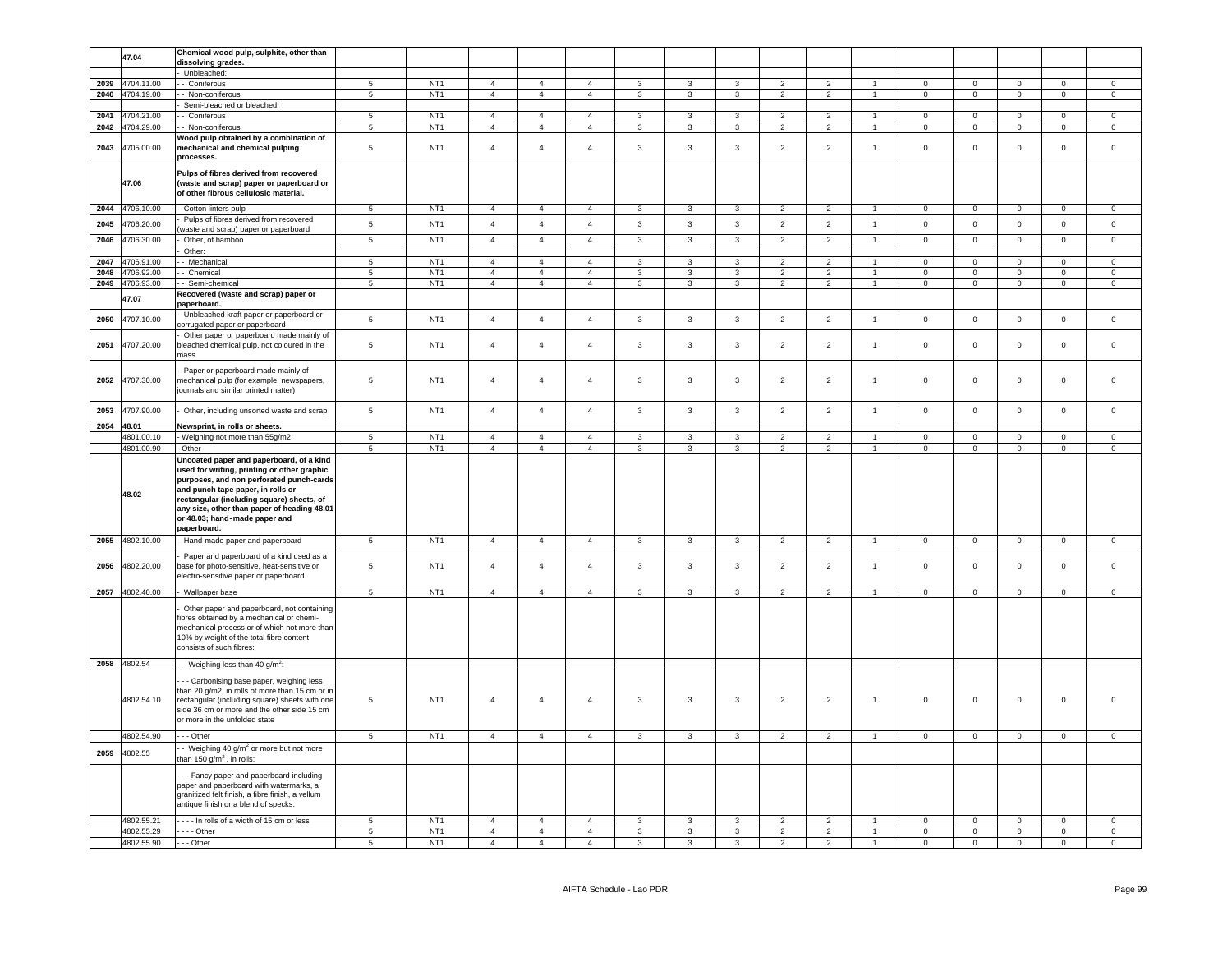| 2060       | 4802.56         | - Weighing 40 g/m <sup>2</sup> or more but not more<br>than 150 $q/m^2$ , in sheets with one side not<br>exceeding 435 mm and the other side not<br>exceeding 297 mm in the unfolded state:                                                                                                                               |                 |                 |                |                                  |                |                         |                |                |                |                |                                  |                |                |                |                |                |
|------------|-----------------|---------------------------------------------------------------------------------------------------------------------------------------------------------------------------------------------------------------------------------------------------------------------------------------------------------------------------|-----------------|-----------------|----------------|----------------------------------|----------------|-------------------------|----------------|----------------|----------------|----------------|----------------------------------|----------------|----------------|----------------|----------------|----------------|
|            |                 | - - Fancy paper and paperboard including<br>paper and paperboard with watermarks, a<br>granitized felt finish, a fibre finish, a vellum<br>antique finish or a blend of specks:                                                                                                                                           |                 |                 |                |                                  |                |                         |                |                |                |                |                                  |                |                |                |                |                |
|            | 4802.56.21      | - - - In rectangular (including square) sheets<br>with one side 36 cm or less and the other side<br>15 cm or less in the unfolded state                                                                                                                                                                                   | $\,$ 5 $\,$     | NT <sub>1</sub> | $\overline{4}$ | $\overline{4}$                   | $\overline{4}$ | $\mathbf{3}$            | $\mathbf{3}$   | $\mathbf{3}$   | $\overline{2}$ | $\overline{2}$ | $\mathbf{1}$                     | $\mathsf 0$    | $\mathbf 0$    | $\mathsf 0$    | $\mathbf 0$    | $\,$ 0         |
|            | 4802.56.29      | $- - -$ Other                                                                                                                                                                                                                                                                                                             | 5 <sup>5</sup>  | NT <sub>1</sub> | $\overline{4}$ | $\overline{4}$                   | $\overline{4}$ | $\mathbf{3}$            | $\mathbf{3}$   | $\mathbf{3}$   | $\overline{2}$ | $\overline{2}$ | $\overline{1}$                   | $\mathsf 0$    | $\mathbf 0$    | $\mathbf 0$    | $\mathbf{0}$   | $\mathbf 0$    |
|            | 4802.56.90      | --- Other                                                                                                                                                                                                                                                                                                                 | $5\phantom{.0}$ | NT <sub>1</sub> | $\overline{4}$ | $\overline{4}$                   | $\overline{4}$ | $\mathbf{3}$            | $\mathbf{3}$   | $\mathbf{3}$   | $\overline{2}$ | $\overline{2}$ | $\blacktriangleleft$             | $\mathsf 0$    | $\overline{0}$ | $\mathbf 0$    | $\overline{0}$ | $\overline{0}$ |
| 2061       | 4802.57.00      | - Other, weighing 40 g/m2 or more but not<br>more than 150 g/m2                                                                                                                                                                                                                                                           | $\,$ 5 $\,$     | NT <sub>1</sub> | $\overline{4}$ | $\overline{4}$                   | $\overline{4}$ | $\mathbf{3}$            | $\mathbf{3}$   | $\mathbf{3}$   | $\overline{2}$ | $\overline{2}$ | $\mathbf{1}$                     | $\mathsf 0$    | $\mathsf 0$    | $\mathsf 0$    | $\mathsf 0$    | $\mathsf 0$    |
|            | 2062 4802.58    | - Weighing more than 150 g/m <sup>2</sup> :                                                                                                                                                                                                                                                                               |                 |                 |                |                                  |                |                         |                |                |                |                |                                  |                |                |                |                |                |
|            |                 | - - Fancy paper and paperboard including<br>paper and paperboard with watermarks, a<br>granitized felt finish, a fibre finish, a vellum<br>antique finish or a blend of specks:                                                                                                                                           |                 |                 |                |                                  |                |                         |                |                |                |                |                                  |                |                |                |                |                |
|            | 4802.58.21      | In rolls of a width of 15 cm or less or in<br>rectangular (including square) sheets with one<br>side 36 cm or less and the other side 15 cm or<br>less in the unfolded state                                                                                                                                              | $\,$ 5 $\,$     | NT <sub>1</sub> | $\overline{4}$ | $\overline{4}$                   | $\overline{4}$ | $\mathbf{3}$            | $\mathbf{3}$   | $\mathbf{3}$   | $\overline{2}$ | $\overline{2}$ | $\mathbf{1}$                     | $\mathsf 0$    | $\mathsf 0$    | $\mathbf 0$    | $\mathsf 0$    | $\mathbf 0$    |
|            | 4802.58.29      | $\cdots$ - Other                                                                                                                                                                                                                                                                                                          | $\,$ 5 $\,$     | NT <sub>1</sub> | $\overline{4}$ | $\overline{4}$<br>$\overline{4}$ | $\sqrt{4}$     | $\mathbf{3}$            | 3              | $\mathbf{3}$   | $\overline{2}$ | $\overline{2}$ | $\overline{1}$<br>$\overline{1}$ | $\mathsf 0$    | $\mathsf 0$    | $\mathsf 0$    | $\mathbf 0$    | $\,0\,$        |
|            | 4802.58.90      | --- Other<br>Other paper and paperboard, of which more<br>than 10% by weight of the total fibre content<br>consists of fibres obtained by a mechanical or<br>chemimechanical process:                                                                                                                                     | $\overline{5}$  | NT <sub>1</sub> | $\overline{4}$ |                                  | $\overline{4}$ | $\mathbf{3}$            | $\mathbf{3}$   | $\mathbf{3}$   | $\overline{2}$ | $\overline{2}$ |                                  | $\mathsf 0$    | $\circ$        | $\mathsf 0$    | $\mathbf 0$    | $\mathsf 0$    |
|            | 2063 4802.61    | - - In rolls:                                                                                                                                                                                                                                                                                                             |                 |                 |                |                                  |                |                         |                |                |                |                |                                  |                |                |                |                |                |
|            | 4802.61.10      | - - Fancy paper and paperboard including<br>paper and paperboard with watermarks, a<br>granitized felt finish, a fibre finish, a vellum<br>antique finish or a blend of specks, in rolls of a<br>width of 15 cm or less                                                                                                   | 5               | NT <sub>1</sub> | $\overline{4}$ | $\overline{4}$                   | $\overline{4}$ | $\mathbf{3}$            | 3              | $\mathbf{3}$   | $\overline{2}$ | $\overline{2}$ | $\overline{1}$                   | $\mathsf 0$    | $\mathsf 0$    | $\mathsf 0$    | $\mathbf 0$    | $\overline{0}$ |
|            | 4802.61.20      | --- Other fancy paper and paperboard<br>including paper and paperboard with<br>watermarks, a granitized felt finish, a fiber<br>finish, a vellum antique finish or a blend of<br>specks                                                                                                                                   | $5\phantom{.0}$ | NT <sub>1</sub> | $\overline{4}$ | $\overline{4}$                   | $\overline{4}$ | $\mathbf{3}$            | $\overline{3}$ | $\mathbf{3}$   | $\overline{2}$ | $\overline{2}$ | $\overline{1}$                   | $\mathsf 0$    | $\mathbf 0$    | $\mathbf{0}$   | $\mathbf 0$    | $\overline{0}$ |
|            | 4802.61.90      | $\cdots$ Other                                                                                                                                                                                                                                                                                                            | $\overline{5}$  | NT1             | $\overline{4}$ | $\overline{4}$                   | $\overline{4}$ | $\mathbf{3}$            | $\mathbf{3}$   | $\mathbf{3}$   | $\overline{2}$ | $\overline{2}$ | $\mathbf{1}$                     | $\circ$        | $\circ$        | $\mathsf 0$    | $\overline{0}$ | $\mathbf 0$    |
| 2064       | 4802.62         | - In sheets with one side not exceeding 435<br>mm and the other side not exceeding 297 mm<br>in the unfolded state:                                                                                                                                                                                                       |                 |                 |                |                                  |                |                         |                |                |                |                |                                  |                |                |                |                |                |
|            | 4802.62.10      | --- Fancy paper and paperboard including<br>paper and paperboard with watermarks, a<br>granitized felt finish, a fibre finish, a vellum<br>antique finish or a blend of specks, in<br>rectangular (including square) sheets with one<br>side 36 cm or less and the other side 15 cm or<br>less in the unfolded state      | 5               | NT <sub>1</sub> | $\overline{4}$ | $\overline{4}$                   | $\overline{4}$ | $\mathbf{3}$            | $\overline{3}$ | $\mathbf{3}$   | $\overline{2}$ | $\overline{2}$ | $\overline{1}$                   | $\mathsf 0$    | $\mathsf 0$    | $\mathsf 0$    | $\mathbf 0$    | $\overline{0}$ |
|            | 4802.62.20      | --- Fancy paper and paperboard including<br>paper and paperboard with watermarks, a<br>granitized felt finish, a fibre finish, a vellum<br>antique finish or a blend of specks                                                                                                                                            | $\,$ 5 $\,$     | NT <sub>1</sub> | $\overline{4}$ | $\overline{4}$                   | $\overline{4}$ | $\mathbf{3}$            | $\overline{3}$ | $\mathbf{3}$   | $\overline{2}$ | $\overline{2}$ | $\mathbf{1}$                     | $\mathsf 0$    | $\mathsf 0$    | $\mathsf 0$    | $\mathbf 0$    | $\mathbf 0$    |
|            | 4802.62.90      | $- -$ Other                                                                                                                                                                                                                                                                                                               | $\overline{5}$  | NT <sub>1</sub> | $\overline{4}$ | $\overline{4}$                   | $\overline{4}$ | $\mathbf{3}$            | $\mathbf{3}$   | $\overline{3}$ | $\overline{2}$ | $\overline{2}$ | $\blacktriangleleft$             | $\circ$        | $\mathbf 0$    | $\mathbf 0$    | $\overline{0}$ | $\,0\,$        |
|            | 2065 4802.69.00 | $-$ Other                                                                                                                                                                                                                                                                                                                 | $\overline{5}$  | NT <sub>1</sub> | $\overline{4}$ | $\overline{4}$                   | $\overline{4}$ | $\overline{\mathbf{3}}$ | $\overline{3}$ | $\overline{3}$ | $\overline{2}$ | $\overline{2}$ | $\mathbf{1}$                     | $\overline{0}$ | $\overline{0}$ | $\overline{0}$ | $\overline{0}$ | $\overline{0}$ |
| 2066 48.03 |                 | Toilet or facial tissue stock, towel or<br>napkin stock and similar paper of a kind<br>used for household or sanitary purposes,<br>cellulose wadding and webs of cellulose<br>fibres, whether or not creped, crinkled,<br>embossed, perforated, surface-coloured,<br>surface-decorated or printed, in rolls or<br>sheets. |                 |                 |                |                                  |                |                         |                |                |                |                |                                  |                |                |                |                |                |
|            | 4803.00.30      | - Of cellulose wadding or of webs of cellulose<br>fibres                                                                                                                                                                                                                                                                  | $\sqrt{5}$      | NT <sub>1</sub> | $\overline{4}$ | $\overline{4}$                   | $\overline{4}$ | 3                       | $\mathbf{3}$   | 3              | $\overline{2}$ | $\overline{2}$ | $\mathbf{1}$                     | $\mathbf 0$    | $\mathbf 0$    | $\mathbf{0}$   | $\mathbf 0$    | $\mathsf 0$    |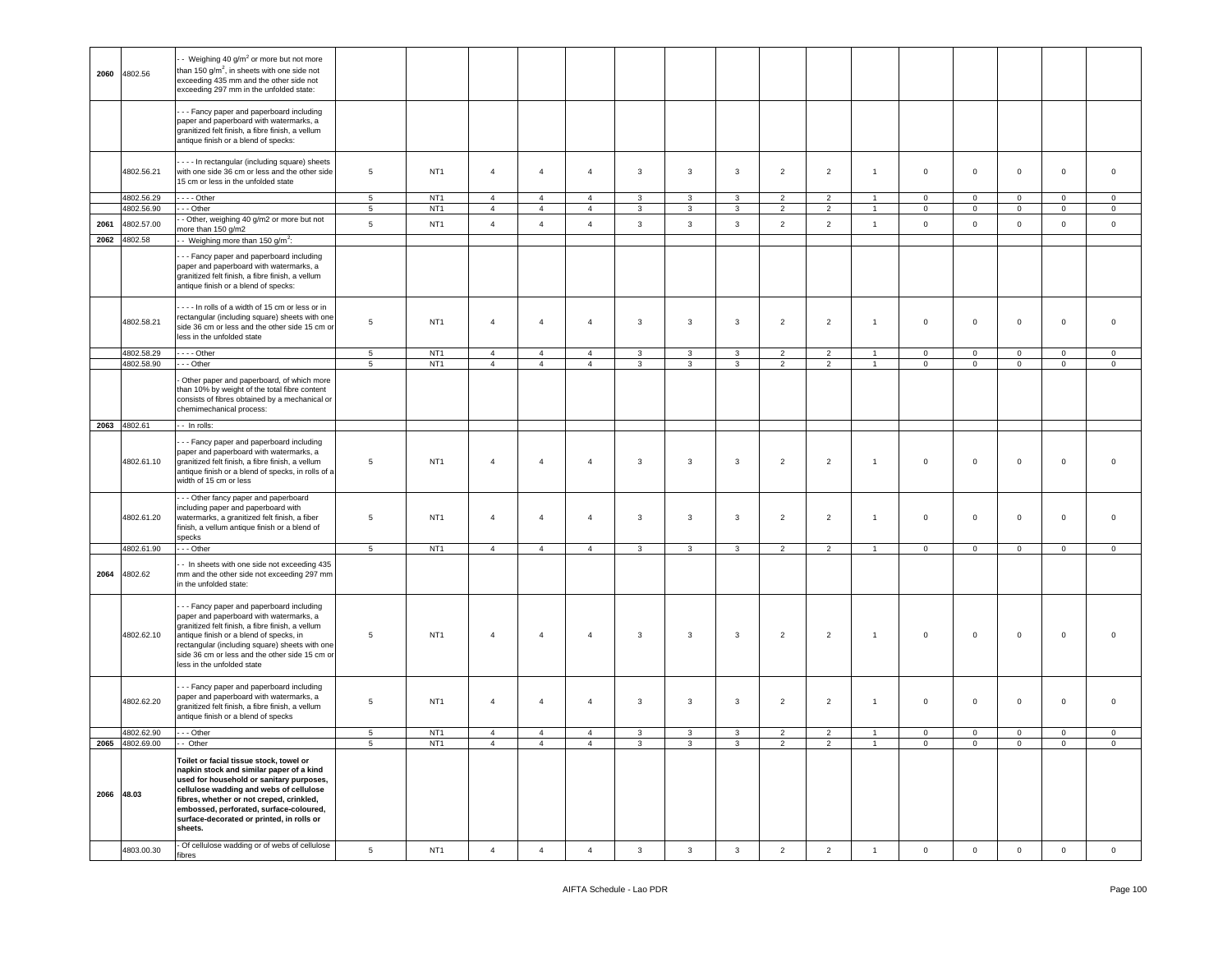|      | 4803.00.90                 | Other                                                                                                                                                                   | 5               | NT <sub>1</sub> | $\overline{4}$ | $\overline{4}$ | $\overline{4}$ | 3              | 3              |              | $\overline{2}$ | $\overline{2}$ |                | $\mathbf 0$    | $\mathbf 0$    | $\mathbf 0$ | $\mathbf 0$    | $\mathbf 0$    |
|------|----------------------------|-------------------------------------------------------------------------------------------------------------------------------------------------------------------------|-----------------|-----------------|----------------|----------------|----------------|----------------|----------------|--------------|----------------|----------------|----------------|----------------|----------------|-------------|----------------|----------------|
|      | 48.04                      | Uncoated kraft paper and paperboard, in<br>rolls or sheets, other than that of heading<br>48.02 or 48.03.                                                               |                 |                 |                |                |                |                |                |              |                |                |                |                |                |             |                |                |
|      |                            | Kraftliner:                                                                                                                                                             |                 |                 |                |                |                |                |                |              |                |                |                |                |                |             |                |                |
| 2067 | 4804.11                    | - Unbleached:                                                                                                                                                           |                 |                 |                |                |                |                |                |              |                |                |                |                |                |             |                |                |
|      | 4804.11.10                 | - - Of a kind used in the manufacture of<br>aypsum boards                                                                                                               | $\,$ 5 $\,$     | NT <sub>1</sub> | $\overline{4}$ | $\overline{4}$ | $\overline{4}$ | $\mathbf{3}$   | $\mathbf{3}$   | $\mathbf{3}$ | $\overline{2}$ | $\overline{2}$ | $\overline{1}$ | $\mathbf 0$    | $\mathbf 0$    | $\mathbf 0$ | $\mathbf 0$    | $\mathsf 0$    |
|      | 4804.11.90                 | - - Other                                                                                                                                                               | $\overline{5}$  | NT <sub>1</sub> | $\overline{4}$ | $\overline{4}$ | $\overline{4}$ | $\mathbf{3}$   | $\overline{3}$ | $\mathbf{3}$ | 2              | 2              | $\overline{1}$ | $\mathbf{0}$   | $\circ$        | $\mathsf 0$ | $\circ$        | $\circ$        |
| 2068 | 4804.19                    | - Other:                                                                                                                                                                |                 |                 |                |                |                |                |                |              |                |                |                |                |                |             |                |                |
|      | 4804.19.10                 | - - Of a kind used in the manufacture of                                                                                                                                | $\,$ 5 $\,$     | NT <sub>1</sub> | $\overline{4}$ | $\overline{4}$ | $\overline{4}$ | $\mathbf{3}$   | $\mathbf{3}$   | $\mathbf{3}$ | $\overline{2}$ | $\overline{2}$ | $\overline{1}$ | $\,0\,$        | $\mathbf 0$    | $\mathbf 0$ | $\mathsf 0$    | $\mathbf 0$    |
|      | 4804.19.90                 | gypsum boards<br>- - Other                                                                                                                                              | $\overline{5}$  | NT <sub>1</sub> | $\overline{4}$ | $\overline{4}$ | $\overline{4}$ | $\overline{3}$ | 3              | $\mathbf{3}$ | 2              | 2              | $\overline{1}$ | $\mathbf 0$    | $\mathbf 0$    | $\circ$     | $\mathbf 0$    | $\mathbf 0$    |
|      |                            | Sack kraft paper:                                                                                                                                                       |                 |                 |                |                |                |                |                |              |                |                |                |                |                |             |                |                |
| 2069 | 4804.21                    | - Unbleached:                                                                                                                                                           |                 |                 |                |                |                |                |                |              |                |                |                |                |                |             |                |                |
|      | 4804.21.10                 | - - - Of a kind used for making cement bags                                                                                                                             | $5\phantom{.0}$ | NT <sub>1</sub> | $\overline{4}$ | $\overline{4}$ | $\overline{4}$ | 3              | 3              | $\mathbf{3}$ | $\overline{2}$ | $\overline{2}$ | $\overline{1}$ | $\mathbf 0$    | $\mathbf 0$    | $\mathbf 0$ | $\mathbf 0$    | $\mathbf 0$    |
|      |                            |                                                                                                                                                                         |                 |                 |                |                |                |                |                |              |                |                |                |                |                |             |                |                |
|      |                            | --- Other:                                                                                                                                                              |                 |                 |                |                |                |                |                |              |                |                |                |                |                |             |                |                |
|      | 4804.21.91                 | --- Of a kind used in the manufacture of<br>gypsum boards                                                                                                               | $\,$ 5 $\,$     | NT <sub>1</sub> | $\overline{4}$ | $\overline{4}$ | $\overline{4}$ | $\mathbf{3}$   | $\mathbf{3}$   | $\mathbf{3}$ | $\overline{2}$ | $\overline{2}$ | $\overline{1}$ | $\,0\,$        | $\mathbf 0$    | $\mathbf 0$ | $\mathsf 0$    | $\mathbf 0$    |
|      | 4804.21.99                 | $- -$ - Other                                                                                                                                                           | $\overline{5}$  | NT <sub>1</sub> | $\overline{4}$ | $\overline{4}$ | $\overline{4}$ | $\overline{3}$ | $\overline{3}$ | $\mathbf{3}$ | 2              | 2              | $\overline{1}$ | $\overline{0}$ | $\mathbf{0}$   | $\circ$     | $\circ$        | $\circ$        |
| 2070 | 4804.29                    | - Other:                                                                                                                                                                |                 |                 |                |                |                |                |                |              |                |                |                |                |                |             |                |                |
|      | 4804.29.10                 | - - Of a kind used in the manufacture of                                                                                                                                | $\,$ 5 $\,$     | NT <sub>1</sub> | $\overline{4}$ | $\overline{4}$ | $\overline{4}$ | $\mathbf{3}$   | $\mathbf{3}$   | $\mathbf{3}$ | $\overline{2}$ | $\overline{2}$ | $\overline{1}$ | $\mathbf 0$    | $\mathbf 0$    | $\mathbf 0$ | $\mathbf 0$    | $\mathbf 0$    |
|      | 4804.29.90                 | gypsum boards<br>- - Other                                                                                                                                              | $\overline{5}$  | NT <sub>1</sub> | $\overline{4}$ | $\overline{4}$ | $\overline{4}$ | $\mathbf{3}$   | $\overline{3}$ | $\mathbf{3}$ | 2              | 2              | $\overline{1}$ | $\mathbf 0$    | $\circ$        | $\mathsf 0$ | $\mathbf 0$    | $\mathbf 0$    |
|      |                            | Other kraft paper and paperboard weighing                                                                                                                               |                 |                 |                |                |                |                |                |              |                |                |                |                |                |             |                |                |
|      |                            | 150 g/m <sup>2</sup> or less:                                                                                                                                           |                 |                 |                |                |                |                |                |              |                |                |                |                |                |             |                |                |
|      | 2071 4804.31               | - Unbleached:                                                                                                                                                           |                 |                 |                |                |                |                |                |              |                |                |                |                |                |             |                |                |
|      | 4804.31.10                 | - - Electrical grade insulating kraft paper                                                                                                                             | $\,$ 5 $\,$     | NT <sub>1</sub> | $\overline{4}$ | $\overline{4}$ | $\overline{4}$ | $\mathbf{3}$   | $\mathbf{3}$   | $\mathbf{3}$ | $\overline{2}$ | $\overline{2}$ | $\mathbf{1}$   | $\mathbf 0$    | $\mathbf 0$    | $\mathbf 0$ | $\mathbf 0$    | $\circ$        |
|      |                            | - - Of a wet strength of 40 g to 60 g, of a kind                                                                                                                        |                 |                 |                |                |                |                |                |              |                |                |                |                |                |             |                |                |
|      | 4804.31.30                 | used in the manufacture of plywood adhesive                                                                                                                             | $\overline{5}$  | NT <sub>1</sub> | $\overline{4}$ | $\overline{4}$ | $\overline{4}$ | 3              | 3              | 3            | $\overline{2}$ | $\overline{2}$ | $\overline{1}$ | $\mathbf 0$    | $\mathbf 0$    | $\mathbf 0$ | $\mathbf 0$    | 0              |
|      |                            | tape                                                                                                                                                                    |                 |                 |                |                |                |                |                |              |                |                |                |                |                |             |                |                |
|      | 4804.31.90                 | - - Other                                                                                                                                                               | $5\phantom{.0}$ | NT <sub>1</sub> | $\overline{4}$ | $\overline{4}$ | $\overline{4}$ | 3              | 3              | $\mathbf{3}$ | $\overline{2}$ | $\overline{2}$ | $\mathbf{1}$   | $\mathbf 0$    | $\mathbf 0$    | $\mathbf 0$ | $\mathbf 0$    | $\mathbf{0}$   |
|      | 2072 4804.39               | Other:<br>-- Of a wet strength of 40 g to 60 g, of a                                                                                                                    |                 |                 |                |                |                |                |                |              |                |                |                |                |                |             |                |                |
|      | 4804.39.10                 | kind used in the manufacture of plywood                                                                                                                                 | $\overline{5}$  | NT <sub>1</sub> | $\overline{4}$ | $\overline{4}$ | $\overline{4}$ | 3              | 3              | 3            | $\overline{2}$ | $\overline{2}$ | $\overline{1}$ | $\mathsf 0$    | $\mathsf 0$    | $\mathbf 0$ | $\mathbf 0$    | 0              |
|      |                            | adhesive tape                                                                                                                                                           |                 |                 |                |                |                |                |                |              |                |                |                |                |                |             |                |                |
|      | 4804.39.90                 | - Other                                                                                                                                                                 | $\,$ 5 $\,$     | NT <sub>1</sub> | $\overline{4}$ | $\overline{4}$ | $\overline{4}$ | 3              | 3              | 3            | $\overline{2}$ | $\overline{2}$ | $\mathbf{1}$   | $\mathsf 0$    | $\mathbf 0$    | $\mathbf 0$ | $\mathbf 0$    | 0              |
|      |                            | Other kraft paper and paperboard weighing<br>more than 150 g/m2 but less than 225 g/m2:                                                                                 |                 |                 |                |                |                |                |                |              |                |                |                |                |                |             |                |                |
|      | 2073 4804.41               | - Unbleached:                                                                                                                                                           |                 |                 |                |                |                |                |                |              |                |                |                |                |                |             |                |                |
|      | 4804.41.10                 | -- Electrical grade insulating kraft paper                                                                                                                              | $5\phantom{.0}$ | NT <sub>1</sub> | $\overline{4}$ | $\overline{4}$ | $\overline{4}$ | $\mathbf{3}$   | 3              | $\mathbf{3}$ | $\overline{2}$ | $\overline{2}$ | $\mathbf{1}$   | $\mathbf 0$    | $\mathbf 0$    | $\mathbf 0$ | $\mathsf 0$    | $\mathsf 0$    |
|      |                            |                                                                                                                                                                         |                 |                 |                |                |                |                |                |              |                |                |                |                |                |             |                |                |
|      | 4804.41.90                 | - - Other                                                                                                                                                               | 5               | NT <sub>1</sub> | $\overline{4}$ | $\overline{4}$ | $\overline{4}$ | 3              | 3              | 3            | $\overline{2}$ | $\overline{2}$ | $\mathbf{1}$   | $\mathbf 0$    | $\mathbf{0}$   | $\mathbf 0$ | $\mathbf 0$    | 0              |
| 2074 | 4804.42.00                 | Bleached uniformly throughout the mass<br>and of which more than 95% by weight of the<br>otal fibre content consists of wood fibres<br>obtained by a chemical process   | 5               | NT <sub>1</sub> | $\overline{4}$ | $\overline{4}$ | $\overline{4}$ | 3              | 3              | 3            | $\overline{2}$ | $\overline{2}$ | $\overline{1}$ | $\mathsf 0$    | $\mathsf 0$    | $\mathbf 0$ | $\mathbf 0$    | $\mathbf 0$    |
| 2075 | 4804.49.00                 | - Other                                                                                                                                                                 | $\,$ 5 $\,$     | NT <sub>1</sub> | $\overline{4}$ | $\overline{4}$ | $\overline{4}$ | 3              | 3              | 3            | $\overline{2}$ | $\overline{2}$ | $\overline{1}$ | $\mathbf 0$    | $\mathbf 0$    | $\mathbf 0$ | $\mathbf 0$    | $\mathsf 0$    |
|      |                            | Other kraft paper and paperboard weighing                                                                                                                               |                 |                 |                |                |                |                |                |              |                |                |                |                |                |             |                |                |
|      | 2076 4804.51               | 225 g/m $^2$ or more:<br>- Unbleached:                                                                                                                                  |                 |                 |                |                |                |                |                |              |                |                |                |                |                |             |                |                |
|      |                            |                                                                                                                                                                         |                 |                 |                |                |                |                |                |              |                |                |                |                |                |             |                |                |
|      | 4804.51.10                 | -- Electrical grade insulating kraft paper                                                                                                                              | $\,$ 5 $\,$     | NT <sub>1</sub> | $\overline{4}$ | $\overline{4}$ | $\overline{4}$ | $\mathbf{3}$   | $\mathbf{3}$   | $\mathbf{3}$ | $\overline{2}$ | $\overline{2}$ | $\overline{1}$ | $\mathbf 0$    | $\mathbf 0$    | $\mathbf 0$ | $\mathbf 0$    | $\circ$        |
|      | 4804.51.90                 | - - Other                                                                                                                                                               | $5\phantom{.0}$ | NT <sub>1</sub> | $\overline{4}$ | $\overline{4}$ | $\overline{4}$ | $\mathbf{3}$   | $\mathbf{3}$   | $\mathbf{3}$ | $\overline{2}$ | $\overline{2}$ | $\mathbf{1}$   | $\mathbf{0}$   | $\overline{0}$ | $\mathsf 0$ | $\circ$        | $\circ$        |
| 2077 | 4804.52                    | Bleached uniformly throughout the mass<br>and of which more than 95% by weight of the<br>total fibre content consists of wood fibres<br>obtained by a chemical process: |                 |                 |                |                |                |                |                |              |                |                |                |                |                |             |                |                |
|      | 4804.52.10                 | - - Of a kind used in the manufacture of<br>gypsum boards                                                                                                               | 5               | NT <sub>1</sub> | $\overline{4}$ | $\overline{4}$ | $\overline{4}$ | $\mathbf{3}$   | $\mathbf{3}$   | 3            | $\overline{2}$ | $\overline{2}$ | $\overline{1}$ | $\mathbf 0$    | $\mathbf 0$    | $\mathbf 0$ | $\mathbf 0$    | $\mathbf 0$    |
|      | 4804.52.90                 | - - - Other                                                                                                                                                             | $\,$ 5 $\,$     | NT <sub>1</sub> | $\overline{4}$ | $\overline{4}$ | $\overline{4}$ | $\mathbf{3}$   | $\mathbf{3}$   | $\mathbf{3}$ | $\overline{2}$ | $\overline{2}$ | $\overline{1}$ | $\mathbf 0$    | $\mathbf 0$    | $\mathbf 0$ | $\mathsf 0$    | $\mathbf 0$    |
|      | 2078 4804.59.00            | -- Other                                                                                                                                                                | 5               | NT <sub>1</sub> | $\overline{4}$ | $\overline{4}$ | $\overline{4}$ | 3              | 3              | 3            | 2              | 2              |                | 0              | 0              | 0           | 0              | 0              |
|      | 48.05                      | Other uncoated paper and paperboard, in<br>rolls or sheets, not further worked or<br>processed than as specified in Note 3 to<br>this Chapter.                          |                 |                 |                |                |                |                |                |              |                |                |                |                |                |             |                |                |
|      |                            | Fluting paper:                                                                                                                                                          |                 |                 |                |                |                |                |                |              |                |                |                |                |                |             |                |                |
|      | 2079 4805.11.00            | -- Semi-chemical fluting paper<br>- Straw fluting paper:                                                                                                                | $5\phantom{.0}$ | NT1             | $\overline{4}$ | $\overline{4}$ | $\overline{4}$ | $\mathbf{3}$   | $\mathbf{3}$   | $\mathbf{3}$ | 2              | 2              | $\overline{1}$ | $\circ$        | $\circ$        | $\mathsf 0$ | $\overline{0}$ | $\mathsf 0$    |
|      | 2080 4805.12<br>4805.12.10 | -- Weighing more than 150 g/m <sup>2</sup> but less                                                                                                                     | $\sqrt{5}$      | NT <sub>1</sub> | $\overline{4}$ | $\overline{4}$ | $\overline{4}$ | $\mathbf{3}$   | $\mathbf{3}$   | $\mathbf{3}$ | $\overline{2}$ | $\overline{2}$ | $\overline{1}$ | $\mathbf 0$    | $\circ$        | $\mathbf 0$ | $\mathsf 0$    | $\mathsf 0$    |
|      | 4805.12.90                 | than 225 $g/m^2$<br>--- Other                                                                                                                                           | $\,$ 5 $\,$     | NT <sub>1</sub> | $\overline{4}$ | $\overline{4}$ | $\overline{4}$ | $\mathbf{3}$   | $\mathbf{3}$   | 3            | $\overline{2}$ | $\overline{2}$ | $\overline{1}$ | $\mathsf 0$    | $\mathbf 0$    | $\mathsf 0$ | $\circ$        | $\overline{0}$ |
|      | 2081 4805.19               | - Other:                                                                                                                                                                |                 |                 |                |                |                |                |                |              |                |                |                |                |                |             |                |                |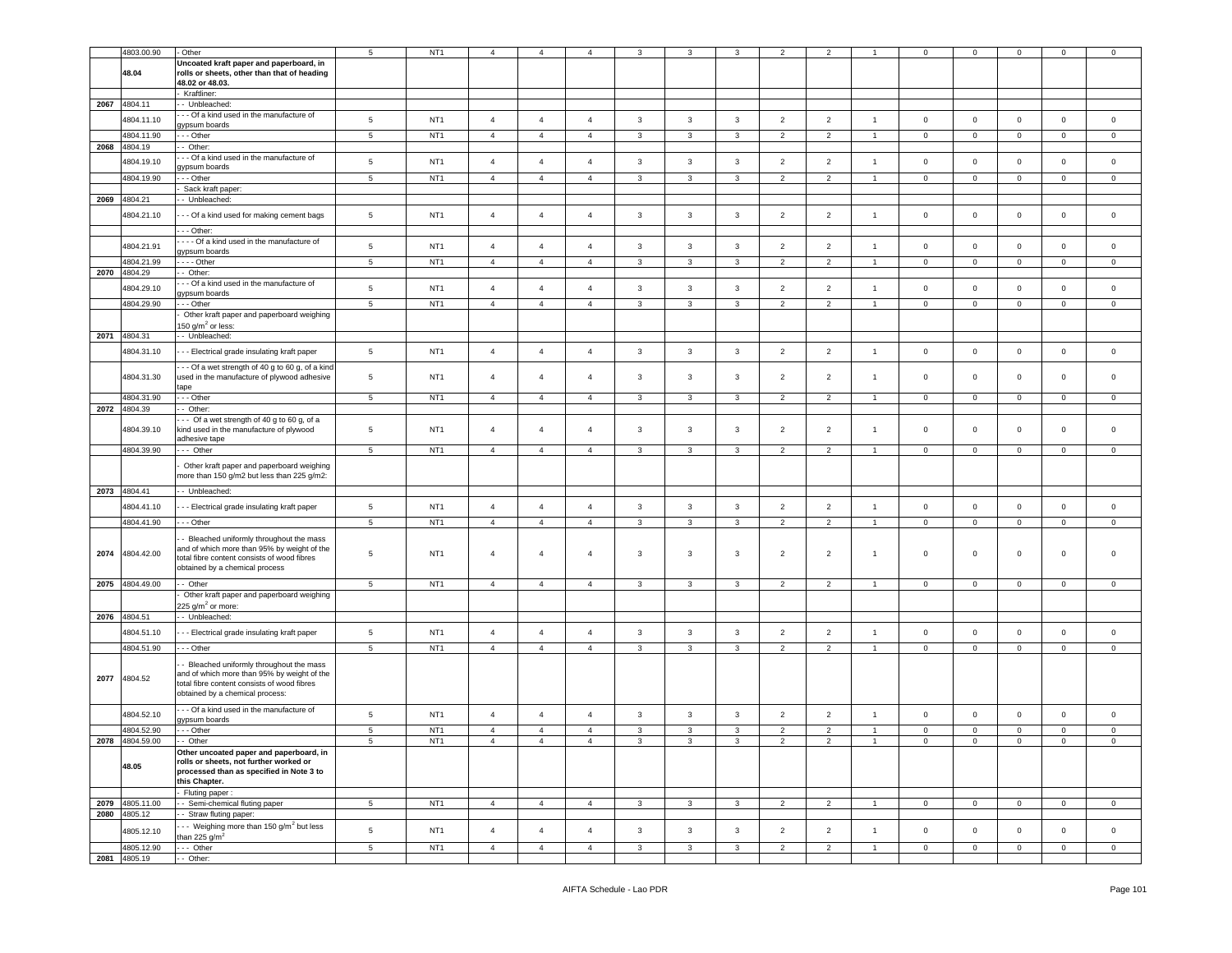|      | 4805.19.10      | - Veighing more than 150 g/m <sup>2</sup> but less                                                                                                                                                               | $5\phantom{.0}$          | NT <sub>1</sub> | $\overline{4}$ | $\overline{4}$ | $\overline{4}$ | $\mathbf{3}$   | 3              | $\mathbf{3}$            | $\overline{2}$ | $\overline{2}$ | $\overline{1}$       | $\Omega$            | $\mathsf 0$    | $\mathbf 0$    | $\mathbf 0$         | $\mathbf 0$         |
|------|-----------------|------------------------------------------------------------------------------------------------------------------------------------------------------------------------------------------------------------------|--------------------------|-----------------|----------------|----------------|----------------|----------------|----------------|-------------------------|----------------|----------------|----------------------|---------------------|----------------|----------------|---------------------|---------------------|
|      |                 | than 225 $g/m2$                                                                                                                                                                                                  |                          |                 |                |                |                |                |                |                         |                |                |                      |                     |                |                |                     |                     |
|      | 4805.19.90      | - Other                                                                                                                                                                                                          | $\,$ 5 $\,$              | NT <sub>1</sub> | $\overline{4}$ | $\overline{4}$ | $\overline{4}$ | $\mathbf{3}$   | $\mathbf{3}$   | $\mathbf{3}$            | $\overline{2}$ | $\overline{2}$ | $\mathbf{1}$         | $\mathbf{0}$        | $\mathbf 0$    | $\mathbf 0$    | $\overline{0}$      | $\overline{0}$      |
|      |                 | Testliner (recycled liner board):                                                                                                                                                                                |                          |                 |                |                |                |                |                |                         |                |                |                      |                     |                |                |                     |                     |
|      |                 |                                                                                                                                                                                                                  |                          |                 |                |                |                |                |                |                         |                |                |                      |                     |                |                |                     |                     |
| 2082 | 4805.24.00      | - Weighing 150 g/m <sup>2</sup> or less                                                                                                                                                                          | $\,$ 5 $\,$              | NT <sub>1</sub> | $\overline{4}$ | $\overline{4}$ | $\overline{4}$ | $\mathbf{3}$   | $\mathbf{3}$   | $\mathbf{3}$            | $\overline{2}$ | $\overline{2}$ | $\mathbf{1}$         | $\mathsf{O}\xspace$ | $\mathbf 0$    | $\mathbf 0$    | $\mathsf 0$         | $\mathsf 0$         |
| 2083 | 4805.25         | Weighing more than 150 g/m <sup>2</sup> :                                                                                                                                                                        |                          |                 |                |                |                |                |                |                         |                |                |                      |                     |                |                |                     |                     |
|      | 1805.25.10      | - Weighing less than 225 g/m <sup>2</sup>                                                                                                                                                                        | $\,$ 5                   | NT <sub>1</sub> | $\overline{4}$ | $\overline{4}$ | $\overline{4}$ | 3              | $\mathbf{3}$   | $\mathbf{3}$            | $\overline{c}$ | $\overline{2}$ |                      | $\mathbf 0$         | $\mathsf 0$    | $\mathbf 0$    | $\Omega$            | $\Omega$            |
|      | 4805.25.90      | - Other                                                                                                                                                                                                          | $\sqrt{5}$               | NT <sub>1</sub> | $\overline{4}$ | $\overline{4}$ | $\overline{4}$ | $\mathbf{3}$   | $\mathbf{3}$   | $\mathbf{3}$            | $\overline{2}$ | $\overline{2}$ | $\mathbf{1}$         | $\mathbf{0}$        | $\overline{0}$ | $\mathbf{0}$   | $\overline{0}$      | $\overline{0}$      |
| 2084 | 4805.30         |                                                                                                                                                                                                                  |                          |                 |                |                |                |                |                |                         |                |                |                      |                     |                |                |                     |                     |
|      |                 | Sulphite wrapping paper:                                                                                                                                                                                         |                          |                 |                |                |                |                |                |                         |                |                |                      |                     |                |                |                     |                     |
|      | 4805.30.10      | - Match box wrapping paper, coloured                                                                                                                                                                             | $5\overline{5}$          | NT <sub>1</sub> | $\overline{a}$ | $\overline{4}$ | $\overline{a}$ | $\mathbf{3}$   | 3              | 3                       | $\overline{2}$ | $\overline{2}$ | $\blacktriangleleft$ | $\Omega$            | $\mathbf 0$    | $\Omega$       | $\Omega$            | $\Omega$            |
|      | 4805.30.90      | - Other                                                                                                                                                                                                          | $5\phantom{.0}$          | NT <sub>1</sub> | $\overline{4}$ | $\overline{4}$ | $\overline{4}$ | $\mathbf{3}$   | 3              | 3                       | $\overline{2}$ | $\overline{2}$ |                      | $\mathbf 0$         | $\mathbf 0$    | $\mathsf 0$    | $\circ$             | $\circ$             |
| 2085 | 4805.40.00      | Filter paper and paperboard                                                                                                                                                                                      | 5                        | NT <sub>1</sub> | $\overline{4}$ | $\overline{4}$ | $\overline{4}$ | $\mathbf{3}$   | 3              | 3                       | $\overline{2}$ | $\overline{2}$ | $\overline{1}$       | $\mathbf{0}$        | $\mathbf{0}$   | $\mathbf 0$    | $\mathbf{0}$        | $\circ$             |
| 2086 | 4805.50.00      | Felt paper and paperboard                                                                                                                                                                                        | 5                        | NT <sub>1</sub> | $\overline{4}$ | $\overline{4}$ | $\overline{4}$ | $\mathbf{3}$   | $\mathbf{3}$   | $\mathbf{3}$            | $\overline{2}$ | $\overline{2}$ | $\blacktriangleleft$ | $\mathbf 0$         | $\overline{0}$ | $\mathbf 0$    | $\mathsf 0$         | $\mathsf 0$         |
|      |                 | Other:                                                                                                                                                                                                           |                          |                 |                |                |                |                |                |                         |                |                |                      |                     |                |                |                     |                     |
| 2087 | 4805.91         | - Weighing 150 g/m <sup>2</sup> or less:                                                                                                                                                                         |                          |                 |                |                |                |                |                |                         |                |                |                      |                     |                |                |                     |                     |
|      |                 |                                                                                                                                                                                                                  |                          |                 |                |                |                |                |                |                         |                |                |                      |                     |                |                |                     |                     |
|      | 4805.91.10      | - - Paper of a kind used as interleaf material<br>for the packing of flat glass products, with a<br>resin content by weight of not more than 0.6%                                                                | $\sqrt{5}$               | NT <sub>1</sub> | $\overline{4}$ | $\overline{4}$ | $\overline{4}$ | 3              | 3              | $\mathbf{3}$            | $\overline{2}$ | $\overline{2}$ | $\mathbf{1}$         | $\mathbf 0$         | $\mathsf 0$    | $\mathsf 0$    | $\mathsf 0$         | $\mathsf 0$         |
|      | 4805.91.90      | --- Other                                                                                                                                                                                                        | $5\overline{5}$          | NT <sub>1</sub> | $\overline{a}$ | $\overline{4}$ | $\overline{4}$ | $\mathbf{3}$   | $\mathbf{3}$   | $\mathbf{3}$            | $\overline{2}$ | $\overline{2}$ | $\overline{1}$       | $\overline{0}$      | $\overline{0}$ | $\overline{0}$ | $\overline{0}$      | $\overline{0}$      |
|      |                 | - Weighing more than 150 g/m <sup>2</sup> but less                                                                                                                                                               |                          |                 |                |                |                |                |                |                         |                |                |                      |                     |                |                |                     |                     |
| 2088 | 4805.92         | than 225q/m <sup>2</sup> :                                                                                                                                                                                       |                          |                 |                |                |                |                |                |                         |                |                |                      |                     |                |                |                     |                     |
|      |                 |                                                                                                                                                                                                                  |                          |                 |                |                |                |                |                |                         |                |                |                      |                     |                |                |                     |                     |
|      | 4805.92.10      | - - Multi-ply paper and paperboard                                                                                                                                                                               | $\overline{5}$           | NT <sub>1</sub> | $\mathbf{A}$   | $\overline{a}$ | $\mathbf{A}$   | $\mathbf{a}$   | 3              | $\mathbf{3}$            | $\mathcal{P}$  | $\overline{2}$ |                      | $\mathbf 0$         | $\mathsf 0$    | $\Omega$       | $\mathsf 0$         | $\mathsf 0$         |
|      | 4805.92.90      | - - Other                                                                                                                                                                                                        | $\overline{5}$           | NT <sub>1</sub> | $\overline{4}$ | $\overline{4}$ | $\overline{4}$ | $\mathbf{3}$   | $\mathbf{3}$   | $\mathbf{3}$            | $\overline{2}$ | $\overline{2}$ |                      | $\mathbf 0$         | $\mathbf 0$    | $\mathsf 0$    | $\mathsf 0$         | $\mathsf 0$         |
| 2089 | 4805.93         | - Weighing 225 g/m <sup>2</sup> or more:                                                                                                                                                                         |                          |                 |                |                |                |                |                |                         |                |                |                      |                     |                |                |                     |                     |
|      | 4805.93.10      | - - Multi-ply paper and paperboard                                                                                                                                                                               | $\overline{\phantom{a}}$ | NT <sub>1</sub> | $\overline{4}$ | $\overline{4}$ | $\mathbf{A}$   | $\mathcal{R}$  | $\mathbf{3}$   | $\overline{\mathbf{3}}$ | $\overline{2}$ | $\overline{2}$ |                      | $\Omega$            | $\overline{0}$ | $\mathsf 0$    | $\Omega$            | $\mathsf 0$         |
|      | 4805.93.90      | - - Other                                                                                                                                                                                                        | $\overline{5}$           | NT <sub>1</sub> | $\overline{4}$ | $\overline{4}$ | $\overline{4}$ | $\overline{3}$ | $\overline{3}$ | $\overline{\mathbf{3}}$ | $\overline{2}$ | $\overline{2}$ | $\overline{1}$       | $\overline{0}$      | $\overline{0}$ | $\overline{0}$ | $\overline{0}$      | $\overline{0}$      |
|      |                 | Vegetable parchment, greaseproof papers,                                                                                                                                                                         |                          |                 |                |                |                |                |                |                         |                |                |                      |                     |                |                |                     |                     |
|      | 48.06           | tracing papers and glassine and other<br>glazed transparent or translucent papers,<br>in rolls or sheets.                                                                                                        |                          |                 |                |                |                |                |                |                         |                |                |                      |                     |                |                |                     |                     |
| 2090 | 4806.10.00      | - Vegetable parchment                                                                                                                                                                                            | 5                        | NT <sub>1</sub> | $\overline{4}$ | $\overline{4}$ | $\overline{4}$ | 3              | 3              | 3                       | $\overline{2}$ | $\overline{2}$ |                      | $\mathbf{0}$        | $\mathbf{0}$   | $\mathbf 0$    | $\mathbf 0$         | $\mathbf 0$         |
| 2091 | 4806.20.00      | Greaseproof papers                                                                                                                                                                                               | 5                        | NT <sub>1</sub> | $\overline{4}$ | $\overline{4}$ | $\overline{4}$ | 3              | $\overline{3}$ | $\mathbf{3}$            | $\overline{2}$ | $\overline{2}$ |                      | $\Omega$            | $\mathbf{0}$   | $\Omega$       | $\Omega$            | $\mathbf 0$         |
| 2092 | 4806.30.00      | Tracing papers                                                                                                                                                                                                   | 5                        | NT <sub>1</sub> | $\overline{4}$ | $\overline{4}$ | $\overline{4}$ | $\mathbf{3}$   | $\mathbf{3}$   | $\mathbf{3}$            | $\overline{2}$ | $\overline{2}$ | $\blacktriangleleft$ | $\mathbf 0$         | $\mathsf 0$    | $\mathbf 0$    | $\mathsf{O}\xspace$ | $\mathsf{O}\xspace$ |
|      |                 |                                                                                                                                                                                                                  |                          |                 |                |                |                |                |                |                         |                |                |                      |                     |                |                |                     |                     |
| 2093 | 4806.40.00      | Glassine and other glazed transparent or<br>translucent papers<br>Composite paper and paperboard (made                                                                                                           | $\,$ 5 $\,$              | NT <sub>1</sub> | $\overline{4}$ | $\overline{4}$ | $\overline{4}$ | 3              | 3              | $\mathbf{3}$            | $\overline{2}$ | $\overline{2}$ | $\overline{1}$       | $\mathbf 0$         | $\mathbf{0}$   | $\mathbf 0$    | $\mathbf 0$         | $\mathbf 0$         |
| 2094 | 4807.00.00      | by sticking flat layers of paper or<br>paperboard together with an adhesive), not<br>surface-coated or impregnated, whether<br>or not internally reinforced, in rolls or<br>sheets.                              | 5                        | NT <sub>1</sub> | $\overline{4}$ | $\overline{4}$ | $\overline{4}$ | 3              | 3              | $\mathbf{3}$            | $\overline{2}$ | $\overline{2}$ | $\overline{1}$       | $\mathbf 0$         | $\mathsf 0$    | $\mathsf 0$    | $\mathsf 0$         | $\mathsf 0$         |
|      | 48.08           | Paper and paperboard, corrugated (with or<br>without glued flat surface sheets), creped,<br>crinkled, embossed or perforated, in rolls<br>or sheets, other than paper of the kind<br>described in heading 48.03. |                          |                 |                |                |                |                |                |                         |                |                |                      |                     |                |                |                     |                     |
| 2095 | 4808.10.00      | Corrugated paper and paperboard, whether<br>or not perforated                                                                                                                                                    | $\,$ 5 $\,$              | NT <sub>1</sub> | $\overline{4}$ | $\overline{4}$ | $\overline{4}$ | $\overline{3}$ | $\mathbf{3}$   | $\mathbf{3}$            | $\overline{2}$ | $\overline{2}$ | $\mathbf{1}$         | $\mathbf 0$         | $\circ$        | $\mathsf 0$    | $\mathsf 0$         | $\mathsf 0$         |
| 2096 | 1808.20.00      | Sack kraft paper, creped or crinkled,<br>whether or not embossed or perforated                                                                                                                                   | 5                        | NT <sub>1</sub> | $\overline{4}$ | $\overline{4}$ | $\overline{4}$ | $\mathbf{3}$   | $\mathbf{3}$   | 3                       | $\overline{2}$ | $\overline{2}$ | $\overline{1}$       | $\mathbf 0$         | $\mathbf 0$    | $\mathbf 0$    | $\mathbf 0$         | $\mathbf 0$         |
| 2097 | 1808.30.00      | Other kraft paper, creped or crinkled,<br>whether or not embossed or perforated                                                                                                                                  | $\,$ 5 $\,$              | NT <sub>1</sub> | $\overline{4}$ | $\overline{4}$ | $\overline{4}$ | $\mathbf{3}$   | $\mathbf{3}$   | $\mathbf{3}$            | $\overline{2}$ | $\overline{2}$ | $\overline{1}$       | $\mathbb O$         | $\mathbf 0$    | $\mathbf 0$    | $\mathbf{0}$        | $\mathsf 0$         |
| 2098 | 1808.90         | Other:                                                                                                                                                                                                           |                          |                 |                |                |                |                |                |                         |                |                |                      |                     |                |                |                     |                     |
|      | 4808.90.10      | - Embossed paper including fancy paper of a<br>kind used for the manufacture of writing,<br>printing, lining or covering paper                                                                                   | $\,$ 5 $\,$              | NT <sub>1</sub> | $\overline{4}$ | $\overline{4}$ | $\overline{4}$ | $\overline{3}$ | $\mathbf{3}$   | $\mathbf{3}$            | $\overline{2}$ | $\overline{2}$ | $\overline{1}$       | $\mathbf 0$         | $\mathbf 0$    | $\mathbf 0$    | $\mathsf 0$         | $\Omega$            |
|      | 4808.90.90      | - - Other                                                                                                                                                                                                        | $\overline{5}$           | NT <sub>1</sub> | $\overline{4}$ | $\overline{4}$ | $\overline{4}$ | 3              | 3              | 3                       | 2              | $\overline{2}$ | $\overline{1}$       | $\overline{0}$      | $^{\circ}$     | $\mathbf{0}$   | $\overline{0}$      | $\overline{0}$      |
|      |                 |                                                                                                                                                                                                                  |                          |                 |                |                |                |                |                |                         |                |                |                      |                     |                |                |                     |                     |
|      | 48.09           | Carbon paper, self-copy paper and other<br>copying or transfer papers (including<br>coated or impregnated paper for duplicator<br>stencils or offset plates), whether or not<br>printed, in rolls or sheets.     |                          |                 |                |                |                |                |                |                         |                |                |                      |                     |                |                |                     |                     |
| 2099 | 4809.20.00      | - Self-copy paper                                                                                                                                                                                                | 5                        | NT <sub>1</sub> | $\overline{4}$ | $\overline{4}$ | $\overline{4}$ | $\mathbf{3}$   | $\mathbf{3}$   | $\mathbf{3}$            | 2              | $\overline{2}$ | $\overline{1}$       | $\circ$             | $\circ$        | $\mathsf 0$    | $\overline{0}$      | $\mathbf{0}$        |
|      | 2100 4809.90.00 | Other                                                                                                                                                                                                            | $\overline{5}$           | NT <sub>1</sub> | $\overline{4}$ | $\overline{4}$ | $\overline{4}$ | $\mathbf{3}$   | $\mathbf{3}$   | $\overline{\mathbf{3}}$ | $\overline{2}$ | $\overline{2}$ | $\overline{1}$       | $\mathsf 0$         | $\overline{0}$ | $\mathbf 0$    | $\overline{0}$      | $\overline{0}$      |
|      | 48.10           | Paper and paperboard, coated on one or<br>both sides with kaolin (China clay) or other<br>inorganic substances, with or without a<br>binder, and with no other coating, whether<br>or not surface-coloured,      |                          |                 |                |                |                |                |                |                         |                |                |                      |                     |                |                |                     |                     |
|      |                 | surface-decorated or printed, in rolls or<br>rectangular (including square) sheets, of<br>any size.                                                                                                              |                          |                 |                |                |                |                |                |                         |                |                |                      |                     |                |                |                     |                     |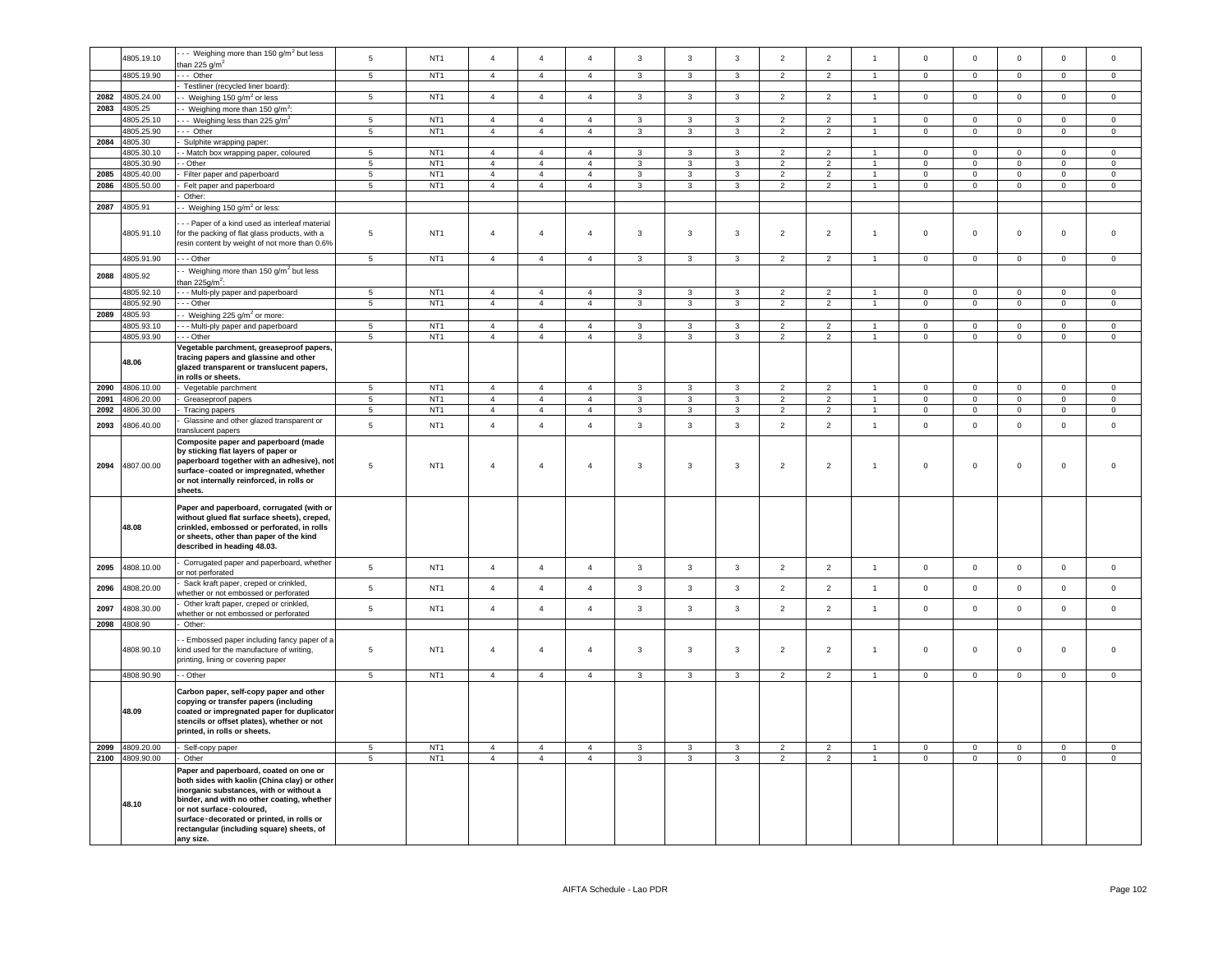| Paper and paperboard of a kind used for<br>writing, printing or other graphic purposes, not<br>containing fibres obtained by a mechanical or<br>chemi-mechanical process or of which not<br>more than 10% by weight of the total fibre<br>content consists of such fibres:<br>2101 4810.13<br>- - In rolls:<br>- - Electrocardiograph, ultrasonography,<br>NT <sub>1</sub><br>$\overline{2}$<br>$\mathsf 0$<br>$\mathbf 0$<br>$\mathsf 0$<br>4810.13.40<br>spirometer, electro encephalograph and fetal<br>5<br>$\overline{4}$<br>$\overline{4}$<br>$\mathbf{3}$<br>$\mathbf{3}$<br>$\mathbf{3}$<br>$\overline{2}$<br>$\mathbf{1}$<br>$\mathsf 0$<br>$\mathbf 0$<br>$\overline{4}$<br>monitoring papers, of a width of 15 cm or less<br>4810.13.50<br>--- Other, of a width of 15 cm or less<br>NT <sub>1</sub><br>$\overline{4}$<br>5<br>$\overline{4}$<br>$\overline{4}$<br>3<br>3<br>3<br>$\overline{2}$<br>$\overline{2}$<br>$\mathsf 0$<br>$\mathbf 0$<br>$\mathbf{0}$<br>$\mathbf 0$<br>$\mathsf 0$<br>$\blacktriangleleft$<br>4810.13.90<br>NT <sub>1</sub><br>- - Other<br>5<br>$\overline{4}$<br>$\overline{4}$<br>$\overline{4}$<br>3<br>3<br>3<br>$\overline{2}$<br>$\overline{2}$<br>$\mathbf 0$<br>$\mathbf 0$<br>$\mathbf 0$<br>$\mathbf{0}$<br>$\mathsf 0$<br>$\mathbf{1}$<br>- In sheets with one side not exceeding 435<br>2102<br>4810.14<br>mm and the other side not exceeding 297 mm<br>in the unfolded state:<br>- - Electrocardiograph, ultrasonography,<br>spirometer, electro encephalograph and fetal<br>$\overline{2}$<br>4810.14.50<br>monitoring papers, with one side 36 cm or<br>5<br>NT <sub>1</sub><br>$\overline{4}$<br>$\overline{4}$<br>$\mathbf{3}$<br>$\mathbf{3}$<br>$\mathbf{3}$<br>$\overline{2}$<br>$\mathsf 0$<br>$\mathsf 0$<br>$\mathsf 0$<br>$\mathbf 0$<br>$\mathsf{O}\xspace$<br>$\overline{4}$<br>$\overline{1}$<br>less and the other side 15 cm or less in the<br>unfolded state<br>- - Other, with one side 36 cm or less and the<br>$\overline{4}$<br>$\overline{4}$<br>$\mathbf{3}$<br>$\mathbf{3}$<br>$\overline{2}$<br>4810.14.60<br>5<br>NT <sub>1</sub><br>$\overline{4}$<br>$\mathbf{3}$<br>$\overline{2}$<br>$\mathbf{1}$<br>$\mathsf 0$<br>$\mathsf 0$<br>$\mathsf 0$<br>$\mathbf 0$<br>$\mathsf 0$<br>other side 15 cm or less in the unfolded state<br>4810.14.90<br>$\cdots$ Other<br>NT <sub>1</sub><br>$5\phantom{.0}$<br>$\overline{4}$<br>$\overline{4}$<br>$\overline{4}$<br>$\mathbf{3}$<br>$\mathbf{3}$<br>$\mathbf{3}$<br>$\overline{2}$<br>$\overline{2}$<br>$\mathbf 0$<br>$\circ$<br>$\overline{1}$<br>$\mathbf 0$<br>$\mathbf 0$<br>$\mathsf 0$<br>2103 4810.19.00<br>- Other<br>$5^{\circ}$<br>NT <sub>1</sub><br>$\overline{4}$<br>$\overline{4}$<br>$\overline{4}$<br>3<br>3<br>3<br>2<br>2<br>$\mathsf 0$<br>$\mathsf 0$<br>$\mathbf 0$<br>$\mathsf 0$<br>$\overline{1}$<br>$\mathbf 0$<br>Paper and paperboard of a kind used for<br>writing, printing or other graphic purposes, of<br>which more than 10% by weight of the total<br>fibre content consists of fibres obtained by a<br>mechanical or chemi-mechanical process :<br>2104 4810.22<br>- Light-weight coated paper:<br>- - Electrocardiograph, ultrasonography,<br>spirometer, electro encephalograph and fetal<br>monitoring papers, in rolls of a width of 15 cm<br>4810.22.30<br>5<br>NT <sub>1</sub><br>$\overline{4}$<br>$\overline{4}$<br>3<br>$\overline{3}$<br>$\mathbf{3}$<br>$\overline{2}$<br>$\overline{2}$<br>$\mathsf 0$<br>$\mathsf 0$<br>$\mathsf 0$<br>$\mathbf 0$<br>$\mathbf 0$<br>$\overline{4}$<br>$\mathbf{1}$<br>or less or in rectangular (including square)<br>sheets with one side 36 cm or less and the<br>other side 15 cm or less in the unfolded state<br>- - Other, in rolls of a width of 15 cm or less<br>or in rectangular (including square) sheets<br>4810.22.40<br>NT <sub>1</sub><br>$\overline{2}$<br>$\mathsf{O}\xspace$<br>5<br>$\overline{4}$<br>$\overline{4}$<br>$\overline{4}$<br>3<br>3<br>3<br>$\overline{2}$<br>$\mathbf{1}$<br>$\mathsf 0$<br>$\mathbf 0$<br>$\mathsf 0$<br>$\mathbf 0$<br>with one side 36 cm or less and the other side<br>15 cm or less in the unfolded state<br>4810.22.90<br>$-$ Other<br>NT <sub>1</sub><br>5<br>$\overline{4}$<br>$\overline{4}$<br>$\overline{4}$<br>$\mathbf{3}$<br>$\mathbf{3}$<br>$\mathbf{3}$<br>$\overline{2}$<br>2<br>$\overline{1}$<br>$\mathbf 0$<br>$\mathsf 0$<br>$\mathbf 0$<br>$\circ$<br>$\mathbf 0$<br>2105 4810.29<br>- Other:<br>- - Electrocardiograph, ultrasonography,<br>spirometer, electro encephalograph and fetal<br>monitoring papers, in rolls of a width of 15 cm<br>4810.29.40<br>$\overline{2}$<br>5<br>NT <sub>1</sub><br>$\overline{4}$<br>$\overline{4}$<br>$\overline{4}$<br>$\overline{3}$<br>$\overline{3}$<br>$\mathbf{3}$<br>$\overline{2}$<br>$\mathbf 0$<br>$\mathsf 0$<br>$\mathsf 0$<br>$\mathbf 0$<br>$\mathbf 0$<br>$\overline{1}$<br>or less or in rectangular (including square)<br>sheets with one side 36 cm or less and the<br>other side 15 cm or less in the unfolded state<br>- - Other, in rolls of a width of 15 cm or less<br>or in rectangular (including square) sheets<br>4810.29.50<br>5<br>NT <sub>1</sub><br>$\overline{4}$<br>$\overline{4}$<br>$\overline{4}$<br>$\mathbf{3}$<br>$\mathbf{3}$<br>$\mathbf{3}$<br>$\overline{2}$<br>$\overline{2}$<br>$\mathsf 0$<br>$\mathsf 0$<br>$\mathsf 0$<br>$\mathbf 0$<br>$\mathsf{O}\xspace$<br>$\mathbf{1}$<br>with one side 36 cm or less and the other side<br>15 cm or less in the unfolded state<br>4810.29.90<br>$-$ Other<br>NT <sub>1</sub><br>$\overline{4}$<br>$\overline{4}$<br>$\overline{4}$<br>$\overline{3}$<br>$\overline{3}$<br>$\overline{0}$<br>$\overline{0}$<br>$\overline{0}$<br>$5^{\circ}$<br>3<br>$\overline{2}$<br>$\overline{2}$<br>$\mathbf{1}$<br>$\mathbf 0$<br>$\mathbf{0}$<br>Kraft paper and paperboard, other than that<br>of a kind used for writing, printing or other<br>graphic purposes:<br>- Bleached uniformly throughout the mass<br>and of which more than 95% by weight of the<br>2106<br>4810.31<br>total fibre content consists of wood fibres<br>obtained by a chemical process, and weighing<br>150 g/m2 or less: |  |  |  |  |  |  |  |  |  |  |
|----------------------------------------------------------------------------------------------------------------------------------------------------------------------------------------------------------------------------------------------------------------------------------------------------------------------------------------------------------------------------------------------------------------------------------------------------------------------------------------------------------------------------------------------------------------------------------------------------------------------------------------------------------------------------------------------------------------------------------------------------------------------------------------------------------------------------------------------------------------------------------------------------------------------------------------------------------------------------------------------------------------------------------------------------------------------------------------------------------------------------------------------------------------------------------------------------------------------------------------------------------------------------------------------------------------------------------------------------------------------------------------------------------------------------------------------------------------------------------------------------------------------------------------------------------------------------------------------------------------------------------------------------------------------------------------------------------------------------------------------------------------------------------------------------------------------------------------------------------------------------------------------------------------------------------------------------------------------------------------------------------------------------------------------------------------------------------------------------------------------------------------------------------------------------------------------------------------------------------------------------------------------------------------------------------------------------------------------------------------------------------------------------------------------------------------------------------------------------------------------------------------------------------------------------------------------------------------------------------------------------------------------------------------------------------------------------------------------------------------------------------------------------------------------------------------------------------------------------------------------------------------------------------------------------------------------------------------------------------------------------------------------------------------------------------------------------------------------------------------------------------------------------------------------------------------------------------------------------------------------------------------------------------------------------------------------------------------------------------------------------------------------------------------------------------------------------------------------------------------------------------------------------------------------------------------------------------------------------------------------------------------------------------------------------------------------------------------------------------------------------------------------------------------------------------------------------------------------------------------------------------------------------------------------------------------------------------------------------------------------------------------------------------------------------------------------------------------------------------------------------------------------------------------------------------------------------------------------------------------------------------------------------------------------------------------------------------------------------------------------------------------------------------------------------------------------------------------------------------------------------------------------------------------------------------------------------------------------------------------------------------------------------------------------------------------------------------------------------------------------------------------------------------------------------------------------------------------------------------------------------------------------------------------------------------------------------------------------------------------------------------------------------------------------------------------------------------------------------------------------------------------------------------------------------------------------------------------------------------------------------------------------------------------------------------------------------------------------------------------------------------------------------------------------------------------------------------------------------------------------------------------------------------------------------------------------------------------------------------------------------------------------------------------------------------------------------------------------------------------------------------------------------------------------------------------------------------------------------------------------------------------------------------------------------------------------------------------------------------------------------------------------------------------------------------------------------------------------------------------------------------------------------------------------------------------------------------------|--|--|--|--|--|--|--|--|--|--|
|                                                                                                                                                                                                                                                                                                                                                                                                                                                                                                                                                                                                                                                                                                                                                                                                                                                                                                                                                                                                                                                                                                                                                                                                                                                                                                                                                                                                                                                                                                                                                                                                                                                                                                                                                                                                                                                                                                                                                                                                                                                                                                                                                                                                                                                                                                                                                                                                                                                                                                                                                                                                                                                                                                                                                                                                                                                                                                                                                                                                                                                                                                                                                                                                                                                                                                                                                                                                                                                                                                                                                                                                                                                                                                                                                                                                                                                                                                                                                                                                                                                                                                                                                                                                                                                                                                                                                                                                                                                                                                                                                                                                                                                                                                                                                                                                                                                                                                                                                                                                                                                                                                                                                                                                                                                                                                                                                                                                                                                                                                                                                                                                                                                                                                                                                                                                                                                                                                                                                                                                                                                                                                                                                                                                                |  |  |  |  |  |  |  |  |  |  |
|                                                                                                                                                                                                                                                                                                                                                                                                                                                                                                                                                                                                                                                                                                                                                                                                                                                                                                                                                                                                                                                                                                                                                                                                                                                                                                                                                                                                                                                                                                                                                                                                                                                                                                                                                                                                                                                                                                                                                                                                                                                                                                                                                                                                                                                                                                                                                                                                                                                                                                                                                                                                                                                                                                                                                                                                                                                                                                                                                                                                                                                                                                                                                                                                                                                                                                                                                                                                                                                                                                                                                                                                                                                                                                                                                                                                                                                                                                                                                                                                                                                                                                                                                                                                                                                                                                                                                                                                                                                                                                                                                                                                                                                                                                                                                                                                                                                                                                                                                                                                                                                                                                                                                                                                                                                                                                                                                                                                                                                                                                                                                                                                                                                                                                                                                                                                                                                                                                                                                                                                                                                                                                                                                                                                                |  |  |  |  |  |  |  |  |  |  |
|                                                                                                                                                                                                                                                                                                                                                                                                                                                                                                                                                                                                                                                                                                                                                                                                                                                                                                                                                                                                                                                                                                                                                                                                                                                                                                                                                                                                                                                                                                                                                                                                                                                                                                                                                                                                                                                                                                                                                                                                                                                                                                                                                                                                                                                                                                                                                                                                                                                                                                                                                                                                                                                                                                                                                                                                                                                                                                                                                                                                                                                                                                                                                                                                                                                                                                                                                                                                                                                                                                                                                                                                                                                                                                                                                                                                                                                                                                                                                                                                                                                                                                                                                                                                                                                                                                                                                                                                                                                                                                                                                                                                                                                                                                                                                                                                                                                                                                                                                                                                                                                                                                                                                                                                                                                                                                                                                                                                                                                                                                                                                                                                                                                                                                                                                                                                                                                                                                                                                                                                                                                                                                                                                                                                                |  |  |  |  |  |  |  |  |  |  |
|                                                                                                                                                                                                                                                                                                                                                                                                                                                                                                                                                                                                                                                                                                                                                                                                                                                                                                                                                                                                                                                                                                                                                                                                                                                                                                                                                                                                                                                                                                                                                                                                                                                                                                                                                                                                                                                                                                                                                                                                                                                                                                                                                                                                                                                                                                                                                                                                                                                                                                                                                                                                                                                                                                                                                                                                                                                                                                                                                                                                                                                                                                                                                                                                                                                                                                                                                                                                                                                                                                                                                                                                                                                                                                                                                                                                                                                                                                                                                                                                                                                                                                                                                                                                                                                                                                                                                                                                                                                                                                                                                                                                                                                                                                                                                                                                                                                                                                                                                                                                                                                                                                                                                                                                                                                                                                                                                                                                                                                                                                                                                                                                                                                                                                                                                                                                                                                                                                                                                                                                                                                                                                                                                                                                                |  |  |  |  |  |  |  |  |  |  |
|                                                                                                                                                                                                                                                                                                                                                                                                                                                                                                                                                                                                                                                                                                                                                                                                                                                                                                                                                                                                                                                                                                                                                                                                                                                                                                                                                                                                                                                                                                                                                                                                                                                                                                                                                                                                                                                                                                                                                                                                                                                                                                                                                                                                                                                                                                                                                                                                                                                                                                                                                                                                                                                                                                                                                                                                                                                                                                                                                                                                                                                                                                                                                                                                                                                                                                                                                                                                                                                                                                                                                                                                                                                                                                                                                                                                                                                                                                                                                                                                                                                                                                                                                                                                                                                                                                                                                                                                                                                                                                                                                                                                                                                                                                                                                                                                                                                                                                                                                                                                                                                                                                                                                                                                                                                                                                                                                                                                                                                                                                                                                                                                                                                                                                                                                                                                                                                                                                                                                                                                                                                                                                                                                                                                                |  |  |  |  |  |  |  |  |  |  |
|                                                                                                                                                                                                                                                                                                                                                                                                                                                                                                                                                                                                                                                                                                                                                                                                                                                                                                                                                                                                                                                                                                                                                                                                                                                                                                                                                                                                                                                                                                                                                                                                                                                                                                                                                                                                                                                                                                                                                                                                                                                                                                                                                                                                                                                                                                                                                                                                                                                                                                                                                                                                                                                                                                                                                                                                                                                                                                                                                                                                                                                                                                                                                                                                                                                                                                                                                                                                                                                                                                                                                                                                                                                                                                                                                                                                                                                                                                                                                                                                                                                                                                                                                                                                                                                                                                                                                                                                                                                                                                                                                                                                                                                                                                                                                                                                                                                                                                                                                                                                                                                                                                                                                                                                                                                                                                                                                                                                                                                                                                                                                                                                                                                                                                                                                                                                                                                                                                                                                                                                                                                                                                                                                                                                                |  |  |  |  |  |  |  |  |  |  |
|                                                                                                                                                                                                                                                                                                                                                                                                                                                                                                                                                                                                                                                                                                                                                                                                                                                                                                                                                                                                                                                                                                                                                                                                                                                                                                                                                                                                                                                                                                                                                                                                                                                                                                                                                                                                                                                                                                                                                                                                                                                                                                                                                                                                                                                                                                                                                                                                                                                                                                                                                                                                                                                                                                                                                                                                                                                                                                                                                                                                                                                                                                                                                                                                                                                                                                                                                                                                                                                                                                                                                                                                                                                                                                                                                                                                                                                                                                                                                                                                                                                                                                                                                                                                                                                                                                                                                                                                                                                                                                                                                                                                                                                                                                                                                                                                                                                                                                                                                                                                                                                                                                                                                                                                                                                                                                                                                                                                                                                                                                                                                                                                                                                                                                                                                                                                                                                                                                                                                                                                                                                                                                                                                                                                                |  |  |  |  |  |  |  |  |  |  |
|                                                                                                                                                                                                                                                                                                                                                                                                                                                                                                                                                                                                                                                                                                                                                                                                                                                                                                                                                                                                                                                                                                                                                                                                                                                                                                                                                                                                                                                                                                                                                                                                                                                                                                                                                                                                                                                                                                                                                                                                                                                                                                                                                                                                                                                                                                                                                                                                                                                                                                                                                                                                                                                                                                                                                                                                                                                                                                                                                                                                                                                                                                                                                                                                                                                                                                                                                                                                                                                                                                                                                                                                                                                                                                                                                                                                                                                                                                                                                                                                                                                                                                                                                                                                                                                                                                                                                                                                                                                                                                                                                                                                                                                                                                                                                                                                                                                                                                                                                                                                                                                                                                                                                                                                                                                                                                                                                                                                                                                                                                                                                                                                                                                                                                                                                                                                                                                                                                                                                                                                                                                                                                                                                                                                                |  |  |  |  |  |  |  |  |  |  |
|                                                                                                                                                                                                                                                                                                                                                                                                                                                                                                                                                                                                                                                                                                                                                                                                                                                                                                                                                                                                                                                                                                                                                                                                                                                                                                                                                                                                                                                                                                                                                                                                                                                                                                                                                                                                                                                                                                                                                                                                                                                                                                                                                                                                                                                                                                                                                                                                                                                                                                                                                                                                                                                                                                                                                                                                                                                                                                                                                                                                                                                                                                                                                                                                                                                                                                                                                                                                                                                                                                                                                                                                                                                                                                                                                                                                                                                                                                                                                                                                                                                                                                                                                                                                                                                                                                                                                                                                                                                                                                                                                                                                                                                                                                                                                                                                                                                                                                                                                                                                                                                                                                                                                                                                                                                                                                                                                                                                                                                                                                                                                                                                                                                                                                                                                                                                                                                                                                                                                                                                                                                                                                                                                                                                                |  |  |  |  |  |  |  |  |  |  |
|                                                                                                                                                                                                                                                                                                                                                                                                                                                                                                                                                                                                                                                                                                                                                                                                                                                                                                                                                                                                                                                                                                                                                                                                                                                                                                                                                                                                                                                                                                                                                                                                                                                                                                                                                                                                                                                                                                                                                                                                                                                                                                                                                                                                                                                                                                                                                                                                                                                                                                                                                                                                                                                                                                                                                                                                                                                                                                                                                                                                                                                                                                                                                                                                                                                                                                                                                                                                                                                                                                                                                                                                                                                                                                                                                                                                                                                                                                                                                                                                                                                                                                                                                                                                                                                                                                                                                                                                                                                                                                                                                                                                                                                                                                                                                                                                                                                                                                                                                                                                                                                                                                                                                                                                                                                                                                                                                                                                                                                                                                                                                                                                                                                                                                                                                                                                                                                                                                                                                                                                                                                                                                                                                                                                                |  |  |  |  |  |  |  |  |  |  |
|                                                                                                                                                                                                                                                                                                                                                                                                                                                                                                                                                                                                                                                                                                                                                                                                                                                                                                                                                                                                                                                                                                                                                                                                                                                                                                                                                                                                                                                                                                                                                                                                                                                                                                                                                                                                                                                                                                                                                                                                                                                                                                                                                                                                                                                                                                                                                                                                                                                                                                                                                                                                                                                                                                                                                                                                                                                                                                                                                                                                                                                                                                                                                                                                                                                                                                                                                                                                                                                                                                                                                                                                                                                                                                                                                                                                                                                                                                                                                                                                                                                                                                                                                                                                                                                                                                                                                                                                                                                                                                                                                                                                                                                                                                                                                                                                                                                                                                                                                                                                                                                                                                                                                                                                                                                                                                                                                                                                                                                                                                                                                                                                                                                                                                                                                                                                                                                                                                                                                                                                                                                                                                                                                                                                                |  |  |  |  |  |  |  |  |  |  |
|                                                                                                                                                                                                                                                                                                                                                                                                                                                                                                                                                                                                                                                                                                                                                                                                                                                                                                                                                                                                                                                                                                                                                                                                                                                                                                                                                                                                                                                                                                                                                                                                                                                                                                                                                                                                                                                                                                                                                                                                                                                                                                                                                                                                                                                                                                                                                                                                                                                                                                                                                                                                                                                                                                                                                                                                                                                                                                                                                                                                                                                                                                                                                                                                                                                                                                                                                                                                                                                                                                                                                                                                                                                                                                                                                                                                                                                                                                                                                                                                                                                                                                                                                                                                                                                                                                                                                                                                                                                                                                                                                                                                                                                                                                                                                                                                                                                                                                                                                                                                                                                                                                                                                                                                                                                                                                                                                                                                                                                                                                                                                                                                                                                                                                                                                                                                                                                                                                                                                                                                                                                                                                                                                                                                                |  |  |  |  |  |  |  |  |  |  |
|                                                                                                                                                                                                                                                                                                                                                                                                                                                                                                                                                                                                                                                                                                                                                                                                                                                                                                                                                                                                                                                                                                                                                                                                                                                                                                                                                                                                                                                                                                                                                                                                                                                                                                                                                                                                                                                                                                                                                                                                                                                                                                                                                                                                                                                                                                                                                                                                                                                                                                                                                                                                                                                                                                                                                                                                                                                                                                                                                                                                                                                                                                                                                                                                                                                                                                                                                                                                                                                                                                                                                                                                                                                                                                                                                                                                                                                                                                                                                                                                                                                                                                                                                                                                                                                                                                                                                                                                                                                                                                                                                                                                                                                                                                                                                                                                                                                                                                                                                                                                                                                                                                                                                                                                                                                                                                                                                                                                                                                                                                                                                                                                                                                                                                                                                                                                                                                                                                                                                                                                                                                                                                                                                                                                                |  |  |  |  |  |  |  |  |  |  |
|                                                                                                                                                                                                                                                                                                                                                                                                                                                                                                                                                                                                                                                                                                                                                                                                                                                                                                                                                                                                                                                                                                                                                                                                                                                                                                                                                                                                                                                                                                                                                                                                                                                                                                                                                                                                                                                                                                                                                                                                                                                                                                                                                                                                                                                                                                                                                                                                                                                                                                                                                                                                                                                                                                                                                                                                                                                                                                                                                                                                                                                                                                                                                                                                                                                                                                                                                                                                                                                                                                                                                                                                                                                                                                                                                                                                                                                                                                                                                                                                                                                                                                                                                                                                                                                                                                                                                                                                                                                                                                                                                                                                                                                                                                                                                                                                                                                                                                                                                                                                                                                                                                                                                                                                                                                                                                                                                                                                                                                                                                                                                                                                                                                                                                                                                                                                                                                                                                                                                                                                                                                                                                                                                                                                                |  |  |  |  |  |  |  |  |  |  |
|                                                                                                                                                                                                                                                                                                                                                                                                                                                                                                                                                                                                                                                                                                                                                                                                                                                                                                                                                                                                                                                                                                                                                                                                                                                                                                                                                                                                                                                                                                                                                                                                                                                                                                                                                                                                                                                                                                                                                                                                                                                                                                                                                                                                                                                                                                                                                                                                                                                                                                                                                                                                                                                                                                                                                                                                                                                                                                                                                                                                                                                                                                                                                                                                                                                                                                                                                                                                                                                                                                                                                                                                                                                                                                                                                                                                                                                                                                                                                                                                                                                                                                                                                                                                                                                                                                                                                                                                                                                                                                                                                                                                                                                                                                                                                                                                                                                                                                                                                                                                                                                                                                                                                                                                                                                                                                                                                                                                                                                                                                                                                                                                                                                                                                                                                                                                                                                                                                                                                                                                                                                                                                                                                                                                                |  |  |  |  |  |  |  |  |  |  |
|                                                                                                                                                                                                                                                                                                                                                                                                                                                                                                                                                                                                                                                                                                                                                                                                                                                                                                                                                                                                                                                                                                                                                                                                                                                                                                                                                                                                                                                                                                                                                                                                                                                                                                                                                                                                                                                                                                                                                                                                                                                                                                                                                                                                                                                                                                                                                                                                                                                                                                                                                                                                                                                                                                                                                                                                                                                                                                                                                                                                                                                                                                                                                                                                                                                                                                                                                                                                                                                                                                                                                                                                                                                                                                                                                                                                                                                                                                                                                                                                                                                                                                                                                                                                                                                                                                                                                                                                                                                                                                                                                                                                                                                                                                                                                                                                                                                                                                                                                                                                                                                                                                                                                                                                                                                                                                                                                                                                                                                                                                                                                                                                                                                                                                                                                                                                                                                                                                                                                                                                                                                                                                                                                                                                                |  |  |  |  |  |  |  |  |  |  |
|                                                                                                                                                                                                                                                                                                                                                                                                                                                                                                                                                                                                                                                                                                                                                                                                                                                                                                                                                                                                                                                                                                                                                                                                                                                                                                                                                                                                                                                                                                                                                                                                                                                                                                                                                                                                                                                                                                                                                                                                                                                                                                                                                                                                                                                                                                                                                                                                                                                                                                                                                                                                                                                                                                                                                                                                                                                                                                                                                                                                                                                                                                                                                                                                                                                                                                                                                                                                                                                                                                                                                                                                                                                                                                                                                                                                                                                                                                                                                                                                                                                                                                                                                                                                                                                                                                                                                                                                                                                                                                                                                                                                                                                                                                                                                                                                                                                                                                                                                                                                                                                                                                                                                                                                                                                                                                                                                                                                                                                                                                                                                                                                                                                                                                                                                                                                                                                                                                                                                                                                                                                                                                                                                                                                                |  |  |  |  |  |  |  |  |  |  |
|                                                                                                                                                                                                                                                                                                                                                                                                                                                                                                                                                                                                                                                                                                                                                                                                                                                                                                                                                                                                                                                                                                                                                                                                                                                                                                                                                                                                                                                                                                                                                                                                                                                                                                                                                                                                                                                                                                                                                                                                                                                                                                                                                                                                                                                                                                                                                                                                                                                                                                                                                                                                                                                                                                                                                                                                                                                                                                                                                                                                                                                                                                                                                                                                                                                                                                                                                                                                                                                                                                                                                                                                                                                                                                                                                                                                                                                                                                                                                                                                                                                                                                                                                                                                                                                                                                                                                                                                                                                                                                                                                                                                                                                                                                                                                                                                                                                                                                                                                                                                                                                                                                                                                                                                                                                                                                                                                                                                                                                                                                                                                                                                                                                                                                                                                                                                                                                                                                                                                                                                                                                                                                                                                                                                                |  |  |  |  |  |  |  |  |  |  |
|                                                                                                                                                                                                                                                                                                                                                                                                                                                                                                                                                                                                                                                                                                                                                                                                                                                                                                                                                                                                                                                                                                                                                                                                                                                                                                                                                                                                                                                                                                                                                                                                                                                                                                                                                                                                                                                                                                                                                                                                                                                                                                                                                                                                                                                                                                                                                                                                                                                                                                                                                                                                                                                                                                                                                                                                                                                                                                                                                                                                                                                                                                                                                                                                                                                                                                                                                                                                                                                                                                                                                                                                                                                                                                                                                                                                                                                                                                                                                                                                                                                                                                                                                                                                                                                                                                                                                                                                                                                                                                                                                                                                                                                                                                                                                                                                                                                                                                                                                                                                                                                                                                                                                                                                                                                                                                                                                                                                                                                                                                                                                                                                                                                                                                                                                                                                                                                                                                                                                                                                                                                                                                                                                                                                                |  |  |  |  |  |  |  |  |  |  |
|                                                                                                                                                                                                                                                                                                                                                                                                                                                                                                                                                                                                                                                                                                                                                                                                                                                                                                                                                                                                                                                                                                                                                                                                                                                                                                                                                                                                                                                                                                                                                                                                                                                                                                                                                                                                                                                                                                                                                                                                                                                                                                                                                                                                                                                                                                                                                                                                                                                                                                                                                                                                                                                                                                                                                                                                                                                                                                                                                                                                                                                                                                                                                                                                                                                                                                                                                                                                                                                                                                                                                                                                                                                                                                                                                                                                                                                                                                                                                                                                                                                                                                                                                                                                                                                                                                                                                                                                                                                                                                                                                                                                                                                                                                                                                                                                                                                                                                                                                                                                                                                                                                                                                                                                                                                                                                                                                                                                                                                                                                                                                                                                                                                                                                                                                                                                                                                                                                                                                                                                                                                                                                                                                                                                                |  |  |  |  |  |  |  |  |  |  |
|                                                                                                                                                                                                                                                                                                                                                                                                                                                                                                                                                                                                                                                                                                                                                                                                                                                                                                                                                                                                                                                                                                                                                                                                                                                                                                                                                                                                                                                                                                                                                                                                                                                                                                                                                                                                                                                                                                                                                                                                                                                                                                                                                                                                                                                                                                                                                                                                                                                                                                                                                                                                                                                                                                                                                                                                                                                                                                                                                                                                                                                                                                                                                                                                                                                                                                                                                                                                                                                                                                                                                                                                                                                                                                                                                                                                                                                                                                                                                                                                                                                                                                                                                                                                                                                                                                                                                                                                                                                                                                                                                                                                                                                                                                                                                                                                                                                                                                                                                                                                                                                                                                                                                                                                                                                                                                                                                                                                                                                                                                                                                                                                                                                                                                                                                                                                                                                                                                                                                                                                                                                                                                                                                                                                                |  |  |  |  |  |  |  |  |  |  |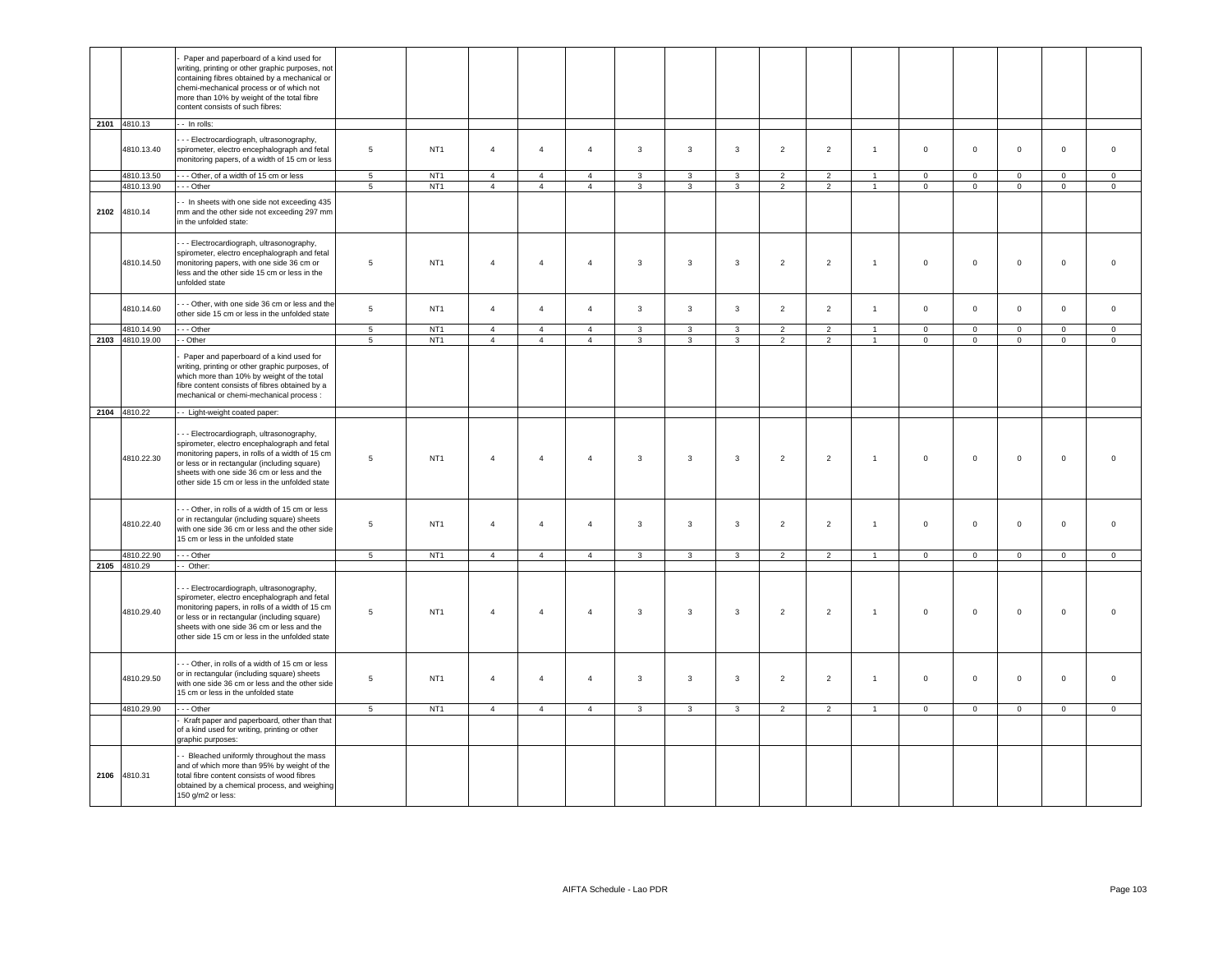|      | 4810.31.20                          | --- Paper used as interleaf material for<br>separating in-process battery plates, in rolls of<br>a width of 15 cm or less or in rectangular<br>(including square) sheets with one side 36 cm<br>or less and the other side 15 cm or less in the<br>unfolded state                                           | 5                          | NT <sub>1</sub>                    | $\overline{4}$                   | $\overline{4}$                   | $\overline{4}$                   | 3              | $\mathbf{3}$            | 3              | $\overline{2}$ | $\overline{2}$ | $\mathbf{1}$   | $\mathbf 0$         | $\mathbf 0$    | $\mathbf{0}$            | $\mathbf 0$             | $\mathsf 0$    |
|------|-------------------------------------|-------------------------------------------------------------------------------------------------------------------------------------------------------------------------------------------------------------------------------------------------------------------------------------------------------------|----------------------------|------------------------------------|----------------------------------|----------------------------------|----------------------------------|----------------|-------------------------|----------------|----------------|----------------|----------------|---------------------|----------------|-------------------------|-------------------------|----------------|
|      | 4810.31.30                          | - - Other, in rolls of a width of 15 cm or less<br>or in rectangular (including square) sheets<br>with one side 36 cm or less and the other side<br>15 cm or less in the unfolded state                                                                                                                     | $\,$ 5 $\,$                | NT <sub>1</sub>                    | $\overline{4}$                   | $\overline{4}$                   | $\overline{4}$                   | $\mathbf{3}$   | $\mathbf{3}$            | $\mathbf{3}$   | $\overline{2}$ | $\mathbf 2$    | $\overline{1}$ | $\mathsf 0$         | $\mathsf 0$    | $\mathsf 0$             | $\mathbf 0$             | $\mathbf 0$    |
|      | 4810.31.90                          | $--$ Other                                                                                                                                                                                                                                                                                                  | $\overline{5}$             | NT1                                | $\overline{4}$                   | $\overline{4}$                   | $\overline{4}$                   | $\mathbf{3}$   | 3                       | $\mathbf{3}$   | $\overline{2}$ | $\overline{2}$ | $\overline{1}$ | $\mathsf 0$         | $\mathbf 0$    | $\mathbf 0$             | $\mathbf 0$             | $\mathsf 0$    |
|      | 2107 4810.32                        | - Bleached uniformly throughout the mass<br>and of which more than 95% by weight of the<br>total fibre content consists of wood fibres<br>obtained by a chemical process, and weighing<br>more than 150 g/m <sup>2</sup> :                                                                                  |                            |                                    |                                  |                                  |                                  |                |                         |                |                |                |                |                     |                |                         |                         |                |
|      | 4810.32.20                          | --- In rolls of a width of 15 cm or less or in<br>rectangular (including square) sheets with one<br>side 36 cm or less and the other side 15 cm or<br>less in the unfolded state                                                                                                                            | $\,$ 5 $\,$                | NT <sub>1</sub>                    | $\overline{4}$                   | $\overline{4}$                   | $\overline{4}$                   | $\mathbf{3}$   | $\mathbf{3}$            | $\mathbf{3}$   | $\overline{2}$ | $\overline{2}$ | $\mathbf{1}$   | $\mathsf{O}\xspace$ | $\mathsf 0$    | $\mathsf 0$             | $\mathbf 0$             | $\,0\,$        |
|      | 4810.32.90                          | $\cdot$ - Other                                                                                                                                                                                                                                                                                             | 5 <sup>5</sup>             | NT <sub>1</sub>                    | $\overline{4}$                   | $\overline{4}$                   | $\overline{4}$                   | $\mathbf{3}$   | $\mathbf{3}$            | $\overline{3}$ | 2              | 2              | $\mathbf{1}$   | $\overline{0}$      | $\mathbf{0}$   | $\mathbf{0}$            | $\mathbf{0}$            | $\overline{0}$ |
|      | 2108 4810.39<br>4810.39.20          | $-$ Other:<br>-- Paper used as interleaf material for<br>separating in-process battery plates, in rolls of<br>a width of 15 cm or less or in rectangular<br>(including square) sheets with one side 36 cm<br>or less and the other side 15 cm or less in the<br>unfolded state                              | $\sqrt{5}$                 | NT <sub>1</sub>                    | $\overline{4}$                   | $\overline{4}$                   | $\overline{4}$                   | $\mathbf{3}$   | $\overline{\mathbf{3}}$ | $\mathbf{3}$   | $\overline{2}$ | $\mathbf 2$    | $\mathbf{1}$   | $\mathsf 0$         | $\mathbf 0$    | $\mathbf 0$             | $\mathbf 0$             | $\mathbf 0$    |
|      | 4810.39.30                          | - - Other, in rolls of a width of 15 cm or less<br>or in rectangular (including square) sheets<br>with one side 36 cm or less and the other side<br>15 cm or less in the unfolded state                                                                                                                     | $\,$ 5 $\,$                | NT <sub>1</sub>                    | $\overline{4}$                   | $\overline{4}$                   | $\overline{4}$                   | $\mathbf{3}$   | $\mathbf{3}$            | $\mathbf{3}$   | $\overline{2}$ | $\overline{2}$ | $\overline{1}$ | $\mathsf 0$         | $\mathsf 0$    | $\mathsf 0$             | $\mathbf 0$             | $\mathbf 0$    |
|      | 4810.39.90                          | $- -$ Other                                                                                                                                                                                                                                                                                                 | 5                          | NT1                                | $\overline{4}$                   | $\overline{4}$                   | $\overline{4}$                   | $\mathbf{3}$   | $\mathbf{3}$            | $\mathbf{3}$   | $\overline{2}$ | $\overline{2}$ | $\overline{1}$ | $\mathsf 0$         | $\mathbf 0$    | $\mathbf 0$             | $\mathbf{0}$            | $\mathbf 0$    |
|      |                                     | Other paper and paperboard:                                                                                                                                                                                                                                                                                 |                            |                                    |                                  |                                  |                                  |                |                         |                |                |                |                |                     |                |                         |                         |                |
|      | 2109 4810.92<br>4810.92.10          | - Multi-ply:<br>--- Grayback board                                                                                                                                                                                                                                                                          | $\overline{5}$             | NT <sub>1</sub>                    | $\overline{4}$                   | $\overline{4}$                   | $\overline{4}$                   | 3              | 3                       | $\mathbf{3}$   | $\overline{2}$ | $\overline{2}$ |                | $\Omega$            | $\mathsf 0$    | $\mathbf 0$             | $\mathsf 0$             | $\mathsf 0$    |
|      |                                     |                                                                                                                                                                                                                                                                                                             |                            |                                    |                                  |                                  |                                  |                |                         |                |                |                |                |                     |                |                         |                         |                |
|      | 4810.92.30                          | -- Other, in rolls of a width of 15 cm or less<br>or In rectangular (including square) sheets<br>with one side 36 cm or less and the other side<br>15 cm or less in the unfolded state                                                                                                                      | $\,$ 5 $\,$                | NT <sub>1</sub>                    | $\overline{4}$                   | $\overline{4}$                   | $\overline{4}$                   | $\mathbf{3}$   | $\overline{3}$          | $\mathbf{3}$   | $\overline{2}$ | $\overline{2}$ | $\overline{1}$ | $\mathsf 0$         | $\mathsf 0$    |                         | $\mathsf 0$             | $\overline{0}$ |
|      | 4810.92.90                          |                                                                                                                                                                                                                                                                                                             |                            |                                    |                                  |                                  |                                  |                |                         |                |                |                |                |                     |                | $\mathbf 0$             |                         |                |
|      |                                     | $\cdots$ Other                                                                                                                                                                                                                                                                                              | 5                          | NT1                                | $\overline{4}$                   | $\overline{4}$                   | $\overline{4}$                   | $\mathbf{3}$   | $\mathbf{3}$            | $\mathbf{3}$   | $\overline{2}$ | $\overline{2}$ | $\mathbf{1}$   | $\circ$             | $\circ$        | $\mathbf 0$             | $\mathbf{0}$            | $\mathbf 0$    |
|      | 2110 4810.99<br>4810.99.20          | - Other:<br>- - Paper used as interleaf material for<br>separating in-process battery plates, in rolls of<br>a width 15 cm or less or in rectangular<br>(including square) sheets with one side 36 cm<br>or less and the other side 15 cm or less in the<br>unfolded state                                  | 5                          | NT <sub>1</sub>                    | $\overline{4}$                   | $\overline{4}$                   | $\overline{4}$                   | $\mathbf{3}$   | $\mathbf{3}$            | $\mathbf{3}$   | $\overline{2}$ | $\overline{2}$ | $\mathbf{1}$   | $\mathsf 0$         | $\mathsf 0$    | $\mathbf 0$             | $\mathsf 0$             | $\overline{0}$ |
|      | 4810.99.30                          | - - Other, in rolls of a width of 15 cm or less<br>or in rectangular (including square) sheets<br>with one side 36 cm or less and the other side<br>15 cm or less in the unfolded state                                                                                                                     | $\overline{5}$             | NT <sub>1</sub>                    | $\overline{4}$                   | $\overline{4}$                   | $\overline{4}$                   | $\mathbf{3}$   | $\overline{3}$          | $\mathbf{3}$   | $\overline{2}$ | $\overline{2}$ | $\mathbf{1}$   | $\mathsf 0$         | $\mathsf 0$    | $\mathsf 0$             | $\mathbf 0$             | $\mathsf 0$    |
|      | 4810.99.90                          | $\cdots$ Other                                                                                                                                                                                                                                                                                              | $\overline{5}$             | NT <sub>1</sub>                    | $\overline{4}$                   | $\overline{4}$                   | $\overline{4}$                   | $\overline{3}$ | $\overline{\mathbf{3}}$ | $\overline{3}$ | $\overline{2}$ | $\overline{2}$ | $\overline{1}$ | $\overline{0}$      | $\overline{0}$ | $\overline{0}$          | $\overline{0}$          | $\overline{0}$ |
|      | 48.11                               | Paper, paperboard, cellulose wadding and<br>webs of cellulose fibres, coated,<br>impregnated, covered, surface-coloured,<br>surface-decorated or printed, in rolls or<br>rectangular (including square) sheets, of<br>any size, other than goods of the kind<br>described in heading 48.03, 48.09 or 48.10. |                            |                                    |                                  |                                  |                                  |                |                         |                |                |                |                |                     |                |                         |                         |                |
|      |                                     | Tarred, bituminised or asphalted paper and                                                                                                                                                                                                                                                                  |                            |                                    |                                  |                                  |                                  |                |                         |                |                |                |                |                     |                |                         |                         |                |
| 2111 | 4811.10<br>4811.10.10<br>4811.10.90 | paperboard:<br>- In rolls of a width of 15 cm or less or in<br>rectangular (including square) sheets with one<br>side 36 cm or less and the other side 15 cm or<br>less in the unfolded state<br>$-$ Other                                                                                                  | $\,$ 5 $\,$<br>$5^{\circ}$ | NT <sub>1</sub><br>NT <sub>1</sub> | $\overline{4}$<br>$\overline{a}$ | $\overline{4}$<br>$\overline{4}$ | $\overline{4}$<br>$\overline{4}$ | $\mathbf{3}$   | $\mathbf{3}$            | $\mathbf{3}$   | $\overline{2}$ | $\overline{2}$ | $\mathbf{1}$   | $\mathsf{O}\xspace$ | $\mathsf 0$    | $\mathbf 0$<br>$\Omega$ | $\mathbf 0$<br>$\Omega$ | $\mathsf 0$    |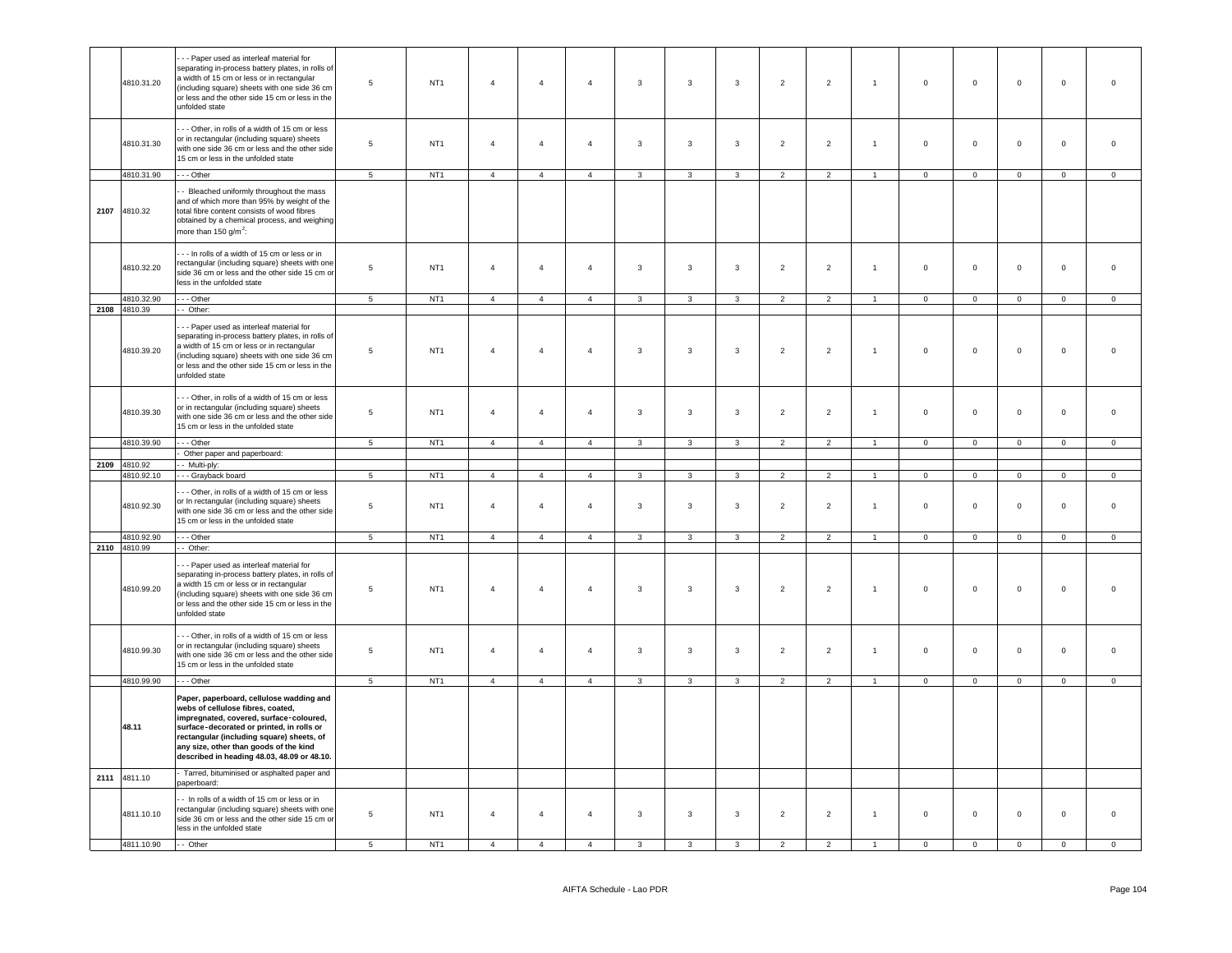|              |                          | Gummed or adhesive paper and<br>paperboard:                                                                                                                                             |                 |                                    |                                           |                                           |                                           |                                           |                                  |                                            |                                   |                     |                                  |                                  |                                  |                                  |                                  |                                           |
|--------------|--------------------------|-----------------------------------------------------------------------------------------------------------------------------------------------------------------------------------------|-----------------|------------------------------------|-------------------------------------------|-------------------------------------------|-------------------------------------------|-------------------------------------------|----------------------------------|--------------------------------------------|-----------------------------------|---------------------|----------------------------------|----------------------------------|----------------------------------|----------------------------------|----------------------------------|-------------------------------------------|
|              | 2112 4811.41             | - Self-adhesive:                                                                                                                                                                        |                 |                                    |                                           |                                           |                                           |                                           |                                  |                                            |                                   |                     |                                  |                                  |                                  |                                  |                                  |                                           |
|              | 4811.41.10               | -- In rolls of a width of 15 cm or less or in<br>rectangular (including square) sheets with one<br>side 36 cm or less and the other side 15 cm or<br>less in the unfolded state         | $5\phantom{.0}$ | NT <sub>1</sub>                    | $\overline{4}$                            | $\overline{4}$                            | $\overline{4}$                            | $\mathbf{3}$                              | $\mathbf{3}$                     | 3                                          | $\overline{2}$                    | $\mathbf 2$         | $\overline{1}$                   | $\mathsf 0$                      | $\mathbf 0$                      | $\mathbf 0$                      | $\pmb{0}$                        | $\,$ 0                                    |
|              | 4811.41.90               | --- Other                                                                                                                                                                               | $\overline{5}$  | NT <sub>1</sub>                    | $\overline{4}$                            | $\overline{4}$                            | $\overline{4}$                            | $\mathbf{3}$                              | $\overline{3}$                   | $\overline{3}$                             | $\overline{2}$                    | $\overline{2}$      | $\overline{1}$                   | $\overline{0}$                   | $\overline{0}$                   | $\circ$                          | $\overline{0}$                   | $\overline{0}$                            |
| 2113         | 4811.49                  | $-$ Other:                                                                                                                                                                              |                 |                                    |                                           |                                           |                                           |                                           |                                  |                                            |                                   |                     |                                  |                                  |                                  |                                  |                                  |                                           |
|              | 4811.49.10               | -- In rolls of a width of 15 cm or less or in<br>rectangular (including square) sheets with one<br>side 36 cm or less and the other side 15 cm or<br>less in the unfolded state         | $\,$ 5 $\,$     | NT <sub>1</sub>                    | $\overline{4}$                            | $\overline{4}$                            | $\overline{4}$                            | $\mathbf{3}$                              | $\mathbf{3}$                     | $\mathbf{3}$                               | $\overline{2}$                    | $\overline{2}$      | $\overline{1}$                   | $\mathsf 0$                      | $\mathbf 0$                      | $\mathsf 0$                      | $\mathbf 0$                      | $\overline{0}$                            |
|              | 4811.49.90               | $- -$ Other                                                                                                                                                                             | $\overline{5}$  | NT <sub>1</sub>                    | $\overline{4}$                            | $\overline{4}$                            | $\overline{4}$                            | $\mathbf{3}$                              | $\overline{\mathbf{3}}$          | $\overline{3}$                             | $\overline{2}$                    | $\overline{2}$      | $\overline{1}$                   | $\mathsf 0$                      | $\mathbf 0$                      | $\overline{0}$                   | $\overline{0}$                   | $\overline{\mathbf{0}}$                   |
|              |                          | Paper and paperboard coated, impregnated<br>or covered with plastics (excluding adhesives):                                                                                             |                 |                                    |                                           |                                           |                                           |                                           |                                  |                                            |                                   |                     |                                  |                                  |                                  |                                  |                                  |                                           |
|              | 2114 4811.51             | - Bleached, weighing more than 150 g/m <sup>2</sup> :                                                                                                                                   |                 |                                    |                                           |                                           |                                           |                                           |                                  |                                            |                                   |                     |                                  |                                  |                                  |                                  |                                  |                                           |
|              | 4811.51.10               | - - Polyethylene coated paperboard of a<br>kind used for the manufacture of papercup<br>bottoms, in rolls of a width of less than 10 cm                                                 | $\,$ 5 $\,$     | NT <sub>1</sub>                    | $\overline{4}$                            | $\overline{4}$                            | $\overline{4}$                            | $\mathbf{3}$                              | $\mathbf{3}$                     | $\mathbf{3}$                               | $\overline{2}$                    | $\overline{2}$      | $\mathbf{1}$                     | $\mathsf 0$                      | $\mathbf 0$                      | $\mathsf 0$                      | $\mathbf 0$                      | $\overline{0}$                            |
|              | 4811.51.20               | --- Other, in rolls of a width of 15 cm or less<br>or in rectangular (including square) sheets<br>with one side 36 cm or less and the other side<br>15 cm or less in the unfolded state | $5\phantom{.0}$ | NT <sub>1</sub>                    | $\overline{4}$                            | $\overline{4}$                            | $\overline{4}$                            | $\mathbf{3}$                              | $\overline{3}$                   | $\mathbf{3}$                               | $\overline{2}$                    | $\overline{2}$      | $\overline{1}$                   | $\mathsf 0$                      | $\mathsf 0$                      | $\mathsf 0$                      | $\mathbf 0$                      | $\overline{0}$                            |
|              | 4811.51.90               | --- Other                                                                                                                                                                               | 5 <sup>5</sup>  | NT <sub>1</sub>                    | $\overline{4}$                            | $\overline{4}$                            | $\overline{4}$                            | $\mathbf{3}$                              | $\mathbf{3}$                     | $\mathbf{3}$                               | $\overline{2}$                    | $\overline{2}$      | $\overline{1}$                   | $\overline{0}$                   | $\mathbf 0$                      | $\mathsf 0$                      | $\overline{0}$                   | $\mathbf 0$                               |
|              | 2115 4811.59             | -- Other:                                                                                                                                                                               |                 |                                    |                                           |                                           |                                           |                                           |                                  |                                            |                                   |                     |                                  |                                  |                                  |                                  |                                  |                                           |
|              | 4811.59.10               | -- Polyethylene coated paperboard of a<br>kind used for the manufacture of papercup<br>bottoms, in rolls of a width of less than 10 cm                                                  | 5               | NT <sub>1</sub>                    | $\overline{4}$                            | $\overline{4}$                            | $\overline{4}$                            | 3                                         | 3                                | 3                                          | $\overline{2}$                    | $\mathbf 2$         | $\overline{1}$                   | $\mathbf 0$                      | $\mathbf 0$                      | $\mathbf 0$                      | $\mathbf 0$                      | $\overline{0}$                            |
|              | 4811.59.20               | -- Paper and paperboard covered on both<br>faces with transparent sheets of plastics and<br>with a lining of aluminium foil, for the<br>packaging of liquid food products               | $\,$ 5 $\,$     | NT <sub>1</sub>                    | 4                                         | $\overline{4}$                            | $\overline{4}$                            | $\mathbf{3}$                              | $\overline{\mathbf{3}}$          | $\mathbf{3}$                               | $\overline{2}$                    | $\mathbf 2$         | $\overline{1}$                   | $\mathsf 0$                      | $\mathbf 0$                      | $\mathsf 0$                      | $\mathsf 0$                      | $\,$ 0                                    |
|              | 4811.59.30               | -- Other, in rolls of a width of 15 cm or less<br>or in rectangular (including square) sheets<br>with one side 36 cm or less and the other side<br>15 cm or less in the unfolded state  | $5\phantom{.0}$ | NT <sub>1</sub>                    | $\overline{4}$                            | $\overline{4}$                            | $\overline{4}$                            | $\mathbf{3}$                              | $\overline{3}$                   | $\mathbf{3}$                               | $\overline{2}$                    | $\mathbf 2$         | $\overline{1}$                   | $\mathbf 0$                      | $\mathbf 0$                      | $\mathsf 0$                      | $\pmb{0}$                        | $\mathbf 0$                               |
|              | 4811.59.90               | $\cdots$ Other                                                                                                                                                                          | $\overline{5}$  | NT <sub>1</sub>                    | $\overline{4}$                            | $\overline{4}$                            | $\overline{4}$                            | $\mathbf{3}$                              | $\mathbf{3}$                     | $\mathbf{3}$                               | 2                                 | $\overline{2}$      | $\mathbf{1}$                     | $\mathbf 0$                      | $\mathbf 0$                      | $\circ$                          | $\mathbf{0}$                     | $\mathbf 0$                               |
| 2116         | 4811.60                  | Paper and paperboard, coated,<br>impregnated or covered with wax, paraffin<br>wax, stearin, oil or glycerol:                                                                            |                 |                                    |                                           |                                           |                                           |                                           |                                  |                                            |                                   |                     |                                  |                                  |                                  |                                  |                                  |                                           |
|              | 4811.60.10               | - In rolls of a width of 15 cm or less or in<br>rectangular (including square) sheets with one<br>side 36 cm or less and the other side 15 cm or<br>less in the unfolded state          | $\,$ 5 $\,$     | NT <sub>1</sub>                    | $\overline{4}$                            | $\overline{4}$                            | $\sqrt{4}$                                | $\mathbf{3}$                              | $\overline{\mathbf{3}}$          | $\mathbf{3}$                               | $\overline{2}$                    | $\overline{2}$      | $\overline{1}$                   | $\mathbf 0$                      | $\mathbf 0$                      | $\mathsf 0$                      | $\mathbf 0$                      | $\,$ 0                                    |
|              | 4811.60.90               | - Other                                                                                                                                                                                 | 5               | NT <sub>1</sub>                    | $\overline{4}$                            | $\overline{4}$                            | $\overline{4}$                            | 3                                         | 3                                | 3                                          | $\overline{2}$                    | $\overline{2}$      | $\overline{1}$                   | $\mathbf{0}$                     | $\mathbf{0}$                     | $\mathbf{0}$                     | $\mathbf{0}$                     | $\mathbf 0$                               |
| 2117         | 4811.90                  | Other paper, paperboard, cellulose wadding<br>and webs of cellulose fibres:                                                                                                             |                 |                                    |                                           |                                           |                                           |                                           |                                  |                                            |                                   |                     |                                  |                                  |                                  |                                  |                                  |                                           |
|              | 4811.90.30               | - In rolls of a width of 15 cm or less or in<br>rectangular (including square) sheets with one<br>side 36 cm or less and the other side 15 cm or<br>less in the unfolded state          | $5\phantom{.0}$ | NT <sub>1</sub>                    | $\overline{4}$                            | $\overline{4}$                            | $\overline{4}$                            | $\mathbf{3}$                              | $\mathbf{3}$                     | 3                                          | $\overline{2}$                    | $\overline{2}$      | $\overline{1}$                   | $\mathsf 0$                      | $\mathbf 0$                      | $\mathbf 0$                      | $\mathbf 0$                      | $\overline{0}$                            |
|              | 4811.90.90               | - - Other                                                                                                                                                                               | 5               | NT1                                | $\overline{4}$                            | $\overline{4}$                            | $\overline{4}$                            | $\mathbf{3}$                              | $\mathbf{3}$                     | $\mathbf{3}$                               | $\overline{2}$                    | $\overline{2}$      | $\overline{1}$                   | $\mathbf{0}$                     | $\circ$                          | $\mathbf 0$                      | $\mathbf 0$                      | $\mathbf 0$                               |
| 2118         | 4812.00.00               | Filter blocks, slabs and plates, of paper<br>pulp.                                                                                                                                      | $\overline{5}$  | NT <sub>1</sub>                    | $\overline{4}$                            | $\overline{4}$                            | $\overline{4}$                            | $\mathbf{3}$                              | $\mathbf{3}$                     | $\mathbf{3}$                               | $\overline{2}$                    | $\overline{2}$      | $\mathbf{1}$                     | $\mathsf 0$                      | $\mathsf 0$                      | $\mathsf{O}\xspace$              | $\mathbf 0$                      | $\mathbb O$                               |
|              | 48.13                    | Cigarette paper, whether or not cut to size<br>or in the form of booklets or tubes.                                                                                                     |                 |                                    |                                           |                                           |                                           |                                           |                                  |                                            |                                   |                     |                                  |                                  |                                  |                                  |                                  |                                           |
| 2119         | 4813.10.00               | In the form of booklets or tubes                                                                                                                                                        | 20              | ST                                 | 19                                        | 18                                        | 17                                        | 16                                        | 15                               | 12                                         | 10                                | $\overline{9}$      | 8                                | 8                                | $\overline{7}$                   | $\overline{7}$                   | 6                                | 5                                         |
| 2120<br>2121 | 4813.20.00<br>4813.90.00 | - In rolls of a width not exceeding 5 cm<br>Other                                                                                                                                       | 10<br>10        | NT <sub>2</sub><br>NT <sub>1</sub> | $\overline{9}$<br>$\overline{\mathbf{8}}$ | $\overline{9}$<br>$\overline{\mathbf{8}}$ | $\overline{\mathbf{8}}$<br>$\overline{7}$ | $\overline{\mathbf{8}}$<br>$\overline{7}$ | $\overline{7}$<br>$\overline{5}$ | $\overline{7}$<br>$\overline{\phantom{0}}$ | $6\overline{6}$<br>$\overline{3}$ | 6<br>$\overline{3}$ | $\overline{5}$<br>$\overline{2}$ | $\overline{5}$<br>$\overline{0}$ | $\overline{5}$<br>$\overline{0}$ | $\overline{3}$<br>$\overline{0}$ | $\overline{2}$<br>$\overline{0}$ | $\overline{\mathbf{0}}$<br>$\overline{0}$ |
|              | 48.14                    | Wallpaper and similar wall coverings;<br>window transparencies of paper.                                                                                                                |                 |                                    |                                           |                                           |                                           |                                           |                                  |                                            |                                   |                     |                                  |                                  |                                  |                                  |                                  |                                           |
|              | 2122 4814.10.00          | - "Ingrain" paper                                                                                                                                                                       | 10              | NT <sub>1</sub>                    | 8                                         | 8                                         | $\overline{7}$                            | $\overline{7}$                            | $\overline{5}$                   | $\overline{5}$                             | $\mathbf{3}$                      | $\overline{3}$      | $\overline{2}$                   | $\mathsf 0$                      | $\mathsf 0$                      | $\mathbf 0$                      | $\overline{0}$                   | $\overline{0}$                            |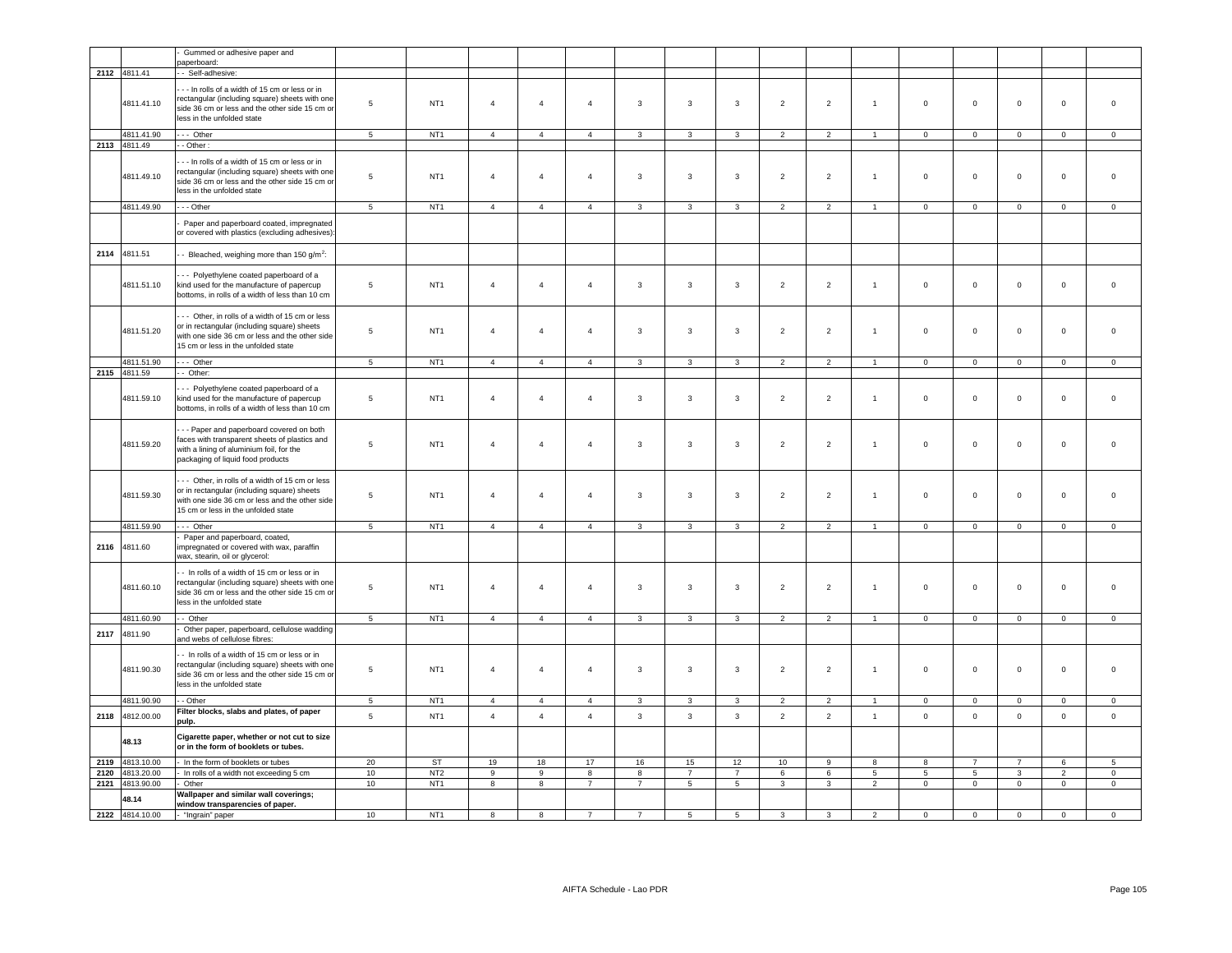| 2123 | 4814.20.00      | Wallpaper and similar wall coverings,<br>consisting of paper coated or covered, on the<br>face side, with a grained, embossed,<br>coloured, design-printed or otherwise<br>decorated layer of plastics                                                                                                                                                                                                                                                                                                                      | 10             | NT <sub>1</sub> | 8              | 8                | $\overline{7}$ | $\overline{7}$ | 5                | $5\phantom{.0}$ | $\mathbf{3}$   | 3                | $\overline{2}$ | $\mathsf 0$    | $\mathbf 0$    | $\mathbf 0$    | $\mathsf 0$         | $\mathsf 0$    |
|------|-----------------|-----------------------------------------------------------------------------------------------------------------------------------------------------------------------------------------------------------------------------------------------------------------------------------------------------------------------------------------------------------------------------------------------------------------------------------------------------------------------------------------------------------------------------|----------------|-----------------|----------------|------------------|----------------|----------------|------------------|-----------------|----------------|------------------|----------------|----------------|----------------|----------------|---------------------|----------------|
|      | 2124 4814.90.00 | - Other                                                                                                                                                                                                                                                                                                                                                                                                                                                                                                                     | 10             | NT <sub>1</sub> | 8              | 8                | $\overline{7}$ | $\overline{7}$ | $5\overline{5}$  | 5               | $\mathbf{3}$   | 3                | 2              | $\overline{0}$ | $\overline{0}$ | $\mathbf{0}$   | $^{\circ}$          | $\circ$        |
|      | 48.16           | Carbon paper, self-copy paper and other<br>copying or transfer papers (other than<br>those of heading 48.09), duplicator stencils<br>and offset plates, of paper, whether or not<br>put up in boxes.                                                                                                                                                                                                                                                                                                                        |                |                 |                |                  |                |                |                  |                 |                |                  |                |                |                |                |                     |                |
|      | 2125 4816.20.00 | Self-copy paper                                                                                                                                                                                                                                                                                                                                                                                                                                                                                                             | 5              | NT <sub>1</sub> | $\overline{4}$ | $\overline{4}$   | $\mathbf{A}$   | 3              | $\mathbf{3}$     | $\mathbf{R}$    | $\overline{2}$ | $\overline{2}$   | $\overline{1}$ | $\Omega$       | $\circ$        | $\mathsf 0$    | $\Omega$            | $\Omega$       |
|      | 2126 4816.90.00 | Other                                                                                                                                                                                                                                                                                                                                                                                                                                                                                                                       | $\overline{5}$ | NT <sub>1</sub> | $\overline{4}$ | $\overline{4}$   | $\overline{4}$ | $\mathbf{3}$   | $\overline{3}$   | $\overline{3}$  | $\overline{2}$ | $\overline{2}$   | $\mathbf{1}$   | $\overline{0}$ | $\overline{0}$ | $\overline{0}$ | $\mathbf{0}$        | $\overline{0}$ |
|      | 48.17           | Envelopes, letter cards, plain postcards<br>and correspondence cards, of paper or<br>paperboard; boxes, pouches, wallets and<br>writing compendiums, of paper or<br>paperboard, containing an assortment of<br>paper stationery.                                                                                                                                                                                                                                                                                            |                |                 |                |                  |                |                |                  |                 |                |                  |                |                |                |                |                     |                |
| 2127 | 4817.10.00      | Envelopes                                                                                                                                                                                                                                                                                                                                                                                                                                                                                                                   | $10$           | NT <sub>1</sub> | 8              | 8                | $\overline{7}$ | $\overline{7}$ | 5                | 5               | 3              | 3                | $\overline{2}$ | $\mathsf 0$    | $\mathbf 0$    | $\mathbf 0$    | $\mathbf 0$         | $\mathsf 0$    |
| 2128 | 4817.20.00      | Letter cards, plain postcards and<br>orrespondence cards                                                                                                                                                                                                                                                                                                                                                                                                                                                                    | 10             | NT <sub>1</sub> | 8              | 8                | $\overline{7}$ | $\overline{7}$ | $5\phantom{.0}$  | 5               | 3              | 3                | $\overline{2}$ | $\circ$        | $\mathbf{0}$   | $\mathbf 0$    | $\circ$             | $\circ$        |
| 2129 | 4817.30.00      | Boxes, pouches, wallets and writing<br>compendiums, of paper or paperboard,<br>containing an assortment of paper stationery                                                                                                                                                                                                                                                                                                                                                                                                 | 10             | NT <sub>1</sub> | 8              | 8                | $\overline{7}$ | $\overline{7}$ | 5                | 5               | 3              | 3                | $\overline{2}$ | $\mathsf 0$    | $\mathbf 0$    | $\mathbf 0$    | 0                   | $\mathbf 0$    |
|      | 48.18           | Toilet paper and similar paper, cellulose<br>wadding or webs of cellulose fibres, of a<br>kind used for household or sanitary<br>purposes, in rolls of a width not exceeding<br>36 cm, or cut to size or shape;<br>handkerchiefs, cleansing tissues, towels,<br>tablecloths, serviettes, napkins for babies,<br>tampons, bed sheets and similar<br>household, sanitary or hospital articles,<br>articles of apparel and clothing<br>accessories, of paper pulp, paper,<br>cellulose wadding or webs of cellulose<br>fibres. |                |                 |                |                  |                |                |                  |                 |                |                  |                |                |                |                |                     |                |
|      | 2130 4818.10.00 | Toilet paper                                                                                                                                                                                                                                                                                                                                                                                                                                                                                                                | 20             | ST              | 19             | 18               | 17             | 16             | 15               | 12              | 10             | $\mathbf{Q}$     | 8              | 8              | $\overline{7}$ | $\overline{7}$ | 6                   | 5              |
| 2131 | 4818.20.00      | Handkerchiefs, cleansing or facial tissues                                                                                                                                                                                                                                                                                                                                                                                                                                                                                  | 15             | <b>ST</b>       | 14             | 13               | 13             | 12             | 12               | 11              | 10             | $\overline{9}$   | 8              | $\mathbf{g}$   | $\overline{7}$ | $\overline{7}$ | $6^{\circ}$         | 5              |
| 2132 | 4818.30.00      | and towels<br>Tablecloths and serviettes                                                                                                                                                                                                                                                                                                                                                                                                                                                                                    | 15             | <b>ST</b>       | 14             | 13               | 13             | 12             | 12               | 11              | 10             | 9                | 8              | 8              | $\overline{7}$ | $\overline{7}$ | 6                   | 5              |
| 2133 | 4818.40         | Sanitary towels and tampons, napkins and<br>apkin liners for babies and similar sanitary<br>articles:                                                                                                                                                                                                                                                                                                                                                                                                                       |                |                 |                |                  |                |                |                  |                 |                |                  |                |                |                |                |                     |                |
|      |                 | - Napkins and napkin liners for babies and<br>similar sanitary articles:                                                                                                                                                                                                                                                                                                                                                                                                                                                    |                |                 |                |                  |                |                |                  |                 |                |                  |                |                |                |                |                     |                |
|      | 4818.40.11      | - - Napkin liners                                                                                                                                                                                                                                                                                                                                                                                                                                                                                                           | 15             | ST              | 14             | 13               | 13             | 12             | 12               | 11              | 10             | 9                | 8              | 8              | $\overline{7}$ | $\overline{7}$ | $6\phantom{.0}$     | 5              |
|      | 4818.40.19      | - - Other                                                                                                                                                                                                                                                                                                                                                                                                                                                                                                                   | 15             | <b>ST</b>       | 14             | 13               | 13             | 12             | 12               | 11              | 10             | 9                | $\overline{8}$ | 8              | $\overline{7}$ | $\overline{7}$ | 6                   | 5              |
|      | 4818.40.20      | - Sanitary towels, tampons, and similar<br>articles                                                                                                                                                                                                                                                                                                                                                                                                                                                                         | 15             | ST              | 14             | 13               | 13             | 12             | 12               | 11              | 10             | $\boldsymbol{9}$ | 8              | 8              | $\overline{7}$ | $\overline{7}$ | 6                   | 5              |
| 2134 | 4818.50.00      | Articles of apparel and clothing accessories                                                                                                                                                                                                                                                                                                                                                                                                                                                                                | 15             | ST              | 14             | 13               | 13             | $12\,$         | 12               | 11              | 10             | $\boldsymbol{9}$ | 8              | 8              | $\overline{7}$ | $\overline{7}$ | 6                   | 5              |
| 2135 | 4818.90.00      | Other                                                                                                                                                                                                                                                                                                                                                                                                                                                                                                                       | 15             | ST              | 14             | 13               | 13             | 12             | 12               | 11              | 10             | 9                | $\mathbf{g}$   | 8              | $\overline{7}$ | $\overline{7}$ | $6\overline{6}$     | 5              |
|      | 48.19           | Cartons, boxes, cases, bags and other<br>packing containers, of paper, paperboard,<br>cellulose wadding or webs of cellulose<br>fibres; box files, letter trays, and similar<br>articles, of paper or paperboard of a kind<br>used in offices, shops or the like.                                                                                                                                                                                                                                                           |                |                 |                |                  |                |                |                  |                 |                |                  |                |                |                |                |                     |                |
| 2136 | 4819.10.00      | Cartons, boxes and cases, of corrugated<br>aper or paperboard                                                                                                                                                                                                                                                                                                                                                                                                                                                               | 10             | ST              | 9              | $\boldsymbol{9}$ | 9              | 8              | $\boldsymbol{8}$ | 8               | $\overline{7}$ | $\overline{7}$   | $\overline{7}$ | $\overline{7}$ | 6              | $\,6\,$        | $\,6\,$             | $\sqrt{5}$     |
| 2137 | 4819.20.00      | Folding cartons, boxes and cases, of non-<br>corrugated paper or paperboard                                                                                                                                                                                                                                                                                                                                                                                                                                                 | 10             | NT <sub>1</sub> | 8              | 8                | $\overline{7}$ | $\overline{7}$ | $\,$ 5 $\,$      | $\sqrt{5}$      | $\mathbf{3}$   | $_{\rm 3}$       | $\overline{2}$ | $\,0\,$        | $\mathbf 0$    | $\mathbf 0$    | $\mathsf{O}\xspace$ | $\mathsf 0$    |
| 2138 | 4819.30.00      | Sacks and bags, having a base of a width of<br>40 cm or more                                                                                                                                                                                                                                                                                                                                                                                                                                                                | 10             | NT <sub>1</sub> | 8              | $\bf8$           | $\overline{7}$ | $\overline{7}$ | $\overline{5}$   | $\sqrt{5}$      | $\mathbf{3}$   | $\mathbf{3}$     | $\overline{2}$ | $\,0\,$        | $\mathbf 0$    | $\mathbf 0$    | $\mathbf{0}$        | $\mathbf{0}$   |
| 2139 | 4819.40.00      | Other sacks and bags, including cones                                                                                                                                                                                                                                                                                                                                                                                                                                                                                       | 10             | NT <sub>1</sub> | 8              | 8                | $\overline{7}$ | $\overline{7}$ | 5                | $5\phantom{.0}$ | 3              | $\mathbf{3}$     | $\overline{2}$ | $\mathbf 0$    | $\mathbf 0$    | $\mathsf 0$    | $\mathsf 0$         | $\mathsf 0$    |
| 2140 | 4819.50.00      | Other packing containers, including record<br>sleeves                                                                                                                                                                                                                                                                                                                                                                                                                                                                       | 10             | NT <sub>1</sub> | 8              | 8                | $\overline{7}$ | $\overline{7}$ | 5                | 5               | 3              | 3                | $\overline{2}$ | $\mathbf 0$    | $\mathbf 0$    | $\mathbf 0$    | $\mathbf 0$         | $\mathbf 0$    |
| 2141 | 4819.60.00      | Box files, letter trays, storage boxes and<br>similar articles, of a kind used in offices, shops<br>or the like                                                                                                                                                                                                                                                                                                                                                                                                             | 10             | NT <sub>1</sub> | 8              | 8                | $\overline{7}$ | $\overline{7}$ | 5                | 5               | $\mathbf{3}$   | $\mathbf{3}$     | $\overline{2}$ | $\mathbf 0$    | $\mathbf 0$    | $\mathbf 0$    | $\mathbf 0$         | $\mathbf 0$    |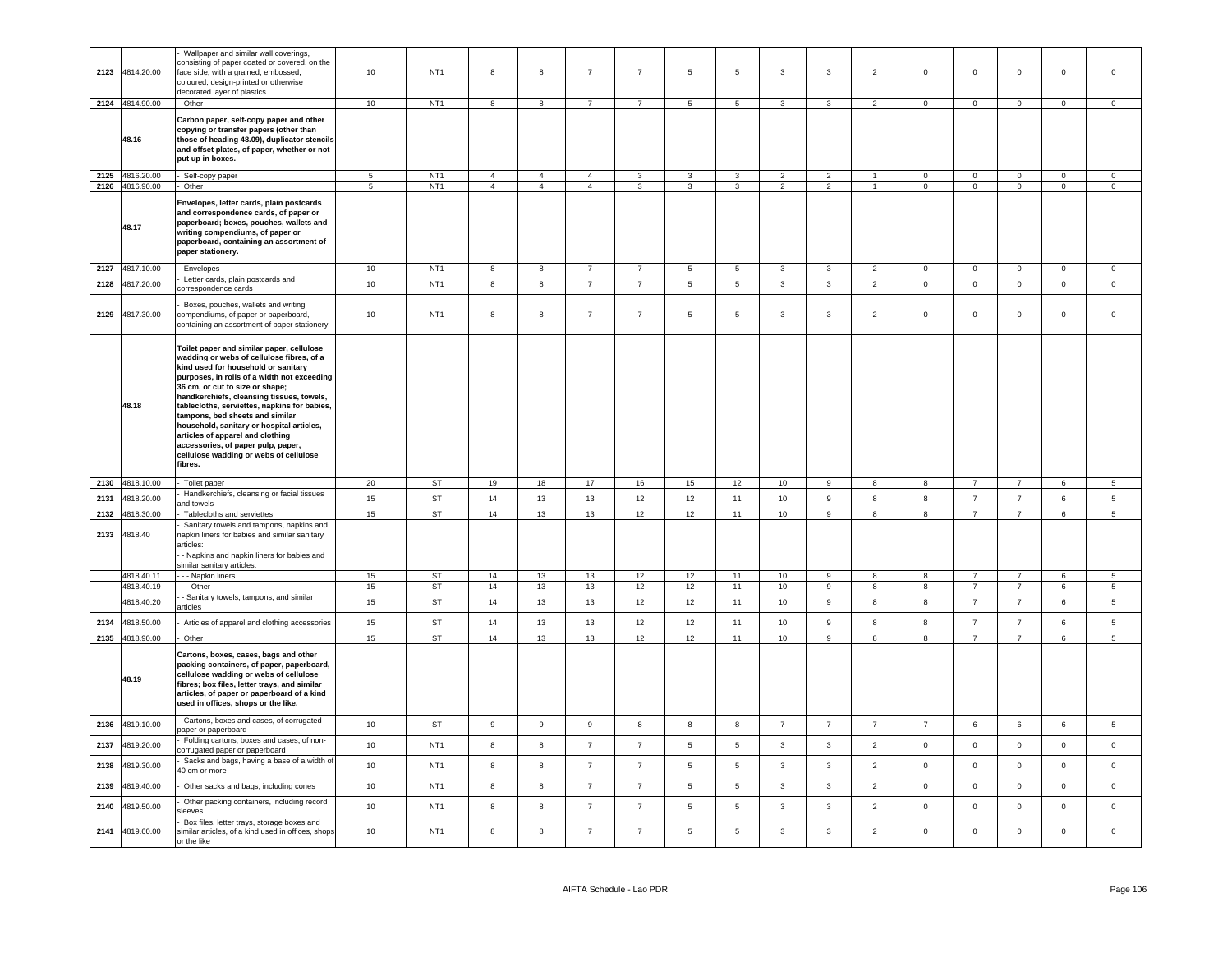|      | 48.20                              | Registers, account books, note books,<br>order books, receipt books, letter pads,<br>memorandum pads, diaries and similar<br>articles, exercise books, blotting-pads,<br>binders (loose-leaf or other), folders, file<br>covers, manifold business forms,<br>interleaved carbon sets and other articles<br>of stationery, of paper or paperboard;<br>albums for samples or for collections and<br>book covers, of paper or paperboard. |                 |                                    |                                  |                                  |                                  |                   |                   |                   |                     |                                  |                |                            |                            |                            |                        |                        |
|------|------------------------------------|----------------------------------------------------------------------------------------------------------------------------------------------------------------------------------------------------------------------------------------------------------------------------------------------------------------------------------------------------------------------------------------------------------------------------------------|-----------------|------------------------------------|----------------------------------|----------------------------------|----------------------------------|-------------------|-------------------|-------------------|---------------------|----------------------------------|----------------|----------------------------|----------------------------|----------------------------|------------------------|------------------------|
| 2142 | 4820.10.00                         | Registers, account books, note books, order<br>oooks, receipt books, letter pads,<br>nemorandum pads, diaries and similar<br>articles                                                                                                                                                                                                                                                                                                  | 5               | NT <sub>1</sub>                    | $\overline{4}$                   | $\overline{4}$                   | $\overline{4}$                   | 3                 | 3                 | 3                 | $\overline{2}$      | $\overline{2}$                   | $\overline{1}$ | $\mathbf 0$                | $\mathbf 0$                | $\mathbf 0$                | $\mathbf 0$            | $\mathbf 0$            |
| 2143 | 4820.20.00                         | Exercise books                                                                                                                                                                                                                                                                                                                                                                                                                         | 5               | NT <sub>1</sub>                    | $\overline{4}$                   | $\overline{4}$                   | $\overline{4}$                   | 3                 | 3                 | 3                 | $\overline{2}$      | $\overline{2}$                   |                | $\mathbf 0$                | $\mathbf 0$                | $\mathbf 0$                | $\mathbf 0$            | 0                      |
| 2144 | 4820.30.00                         | Binders (other than book covers), folders<br>nd file covers                                                                                                                                                                                                                                                                                                                                                                            | $\,$ 5 $\,$     | NT <sub>1</sub>                    | $\overline{4}$                   | $\overline{4}$                   | $\overline{4}$                   | $\mathbf{3}$      | $\mathbf{3}$      | $\mathbf{3}$      | $\overline{2}$      | $\overline{2}$                   | $\mathbf{1}$   | $\mathbf 0$                | $\mathbf 0$                | $\mathbf 0$                | $\mathsf 0$            | $\mathsf 0$            |
| 2145 | 4820.40.00                         | Manifold business forms and interleaved<br>carbon sets                                                                                                                                                                                                                                                                                                                                                                                 | $\,$ 5 $\,$     | NT <sub>1</sub>                    | $\overline{4}$                   | $\overline{4}$                   | $\overline{4}$                   | 3                 | $\mathbf{3}$      | 3                 | $\overline{2}$      | $\overline{2}$                   | $\overline{1}$ | $\mathbf 0$                | $\mathbf 0$                | $\mathbf 0$                | $\mathbf{0}$           | $\circ$                |
| 2146 | 4820.50.00                         | Albums for samples or for collections                                                                                                                                                                                                                                                                                                                                                                                                  | $5\phantom{.0}$ | NT <sub>1</sub>                    | $\overline{4}$                   | $\overline{4}$                   | $\overline{4}$                   | 3                 | $\overline{3}$    | 3                 | $\overline{2}$      | $\overline{2}$                   | $\mathbf{1}$   | $\mathbf 0$                | $\overline{0}$             | $\mathbf 0$                | $\circ$                | $\circ$                |
| 2147 | 4820.90.00                         | Other                                                                                                                                                                                                                                                                                                                                                                                                                                  | 5               | NT <sub>1</sub>                    | $\overline{4}$                   | $\overline{4}$                   | $\overline{4}$                   | 3                 | $\mathbf{3}$      | $\mathbf{3}$      | $\overline{2}$      | 2                                | $\mathbf{1}$   | $\mathsf 0$                | $\circ$                    | $\mathbf 0$                | $\mathbf 0$            | $\mathbf 0$            |
|      | 48.21                              | Paper or paperboard labels of all kinds,                                                                                                                                                                                                                                                                                                                                                                                               |                 |                                    |                                  |                                  |                                  |                   |                   |                   |                     |                                  |                |                            |                            |                            |                        |                        |
|      |                                    | whether or not printed.                                                                                                                                                                                                                                                                                                                                                                                                                |                 |                                    |                                  |                                  |                                  |                   |                   |                   |                     |                                  |                |                            |                            |                            |                        |                        |
|      | 2148 4821.10                       | Printed:                                                                                                                                                                                                                                                                                                                                                                                                                               |                 |                                    |                                  |                                  |                                  |                   |                   |                   |                     |                                  |                |                            |                            |                            |                        |                        |
|      | 4821.10.10                         | - Labels of a kind used for jewellery,<br>ncluding objects of personal adornment or<br>articles of personal use normally carried in the<br>pocket, in the handbag or on the person                                                                                                                                                                                                                                                     | 10              | NT <sub>1</sub>                    | 8                                | 8                                | $\overline{7}$                   | $\overline{7}$    | $5\overline{)}$   | $5\phantom{.0}$   | 3                   | 3                                | $\overline{2}$ | $\mathbf 0$                | $\mathbf 0$                | $\mathbf 0$                | $\mathbf 0$            | $\mathbf 0$            |
|      | 4821.10.90                         | - Other                                                                                                                                                                                                                                                                                                                                                                                                                                | 10              | NT <sub>1</sub>                    | $\boldsymbol{8}$                 | 8                                | $\overline{7}$                   | $\overline{7}$    | $5\phantom{.0}$   | $5\phantom{.0}$   | 3                   | 3                                | $\overline{2}$ | $\mathbf 0$                | $\overline{0}$             | $\mathbf 0$                | $\mathsf 0$            | $\mathsf 0$            |
|      | 2149 4821.90                       | Other:                                                                                                                                                                                                                                                                                                                                                                                                                                 |                 |                                    |                                  |                                  |                                  |                   |                   |                   |                     |                                  |                |                            |                            |                            |                        |                        |
|      | 4821.90.10                         | - Labels of a kind used for jewellery,<br>ncluding objects of personal adornment or<br>articles of personal use normally carried in the<br>pocket, in the handbag or on the person                                                                                                                                                                                                                                                     | 10              | NT <sub>1</sub>                    | 8                                | 8                                | $\overline{7}$                   | $\overline{7}$    | $5\phantom{.0}$   | $5\phantom{.0}$   | 3                   | 3                                | $\overline{2}$ | $\mathbf 0$                | $\mathbf 0$                | $\mathbf 0$                | $\mathbf 0$            | $\mathbf 0$            |
|      | 4821.90.90                         | - Other                                                                                                                                                                                                                                                                                                                                                                                                                                | 10              | NT <sub>1</sub>                    | 8                                | 8                                | $\overline{7}$                   | $\overline{7}$    | $5\overline{5}$   | $5\overline{5}$   | 3                   | 3                                | $\overline{2}$ | $\mathbf{0}$               | $\overline{0}$             | $\mathbf 0$                | $\circ$                | $\mathbf{0}$           |
|      | 48.22                              | Bobbins, spools, cops and similar<br>supports of paper pulp, paper or<br>paperboard (whether or not perforated or<br>ardened).                                                                                                                                                                                                                                                                                                         |                 |                                    |                                  |                                  |                                  |                   |                   |                   |                     |                                  |                |                            |                            |                            |                        |                        |
|      | 2150 4822.10.00<br>2151 4822.90.00 | Of a kind used for winding textile yarn<br>Other                                                                                                                                                                                                                                                                                                                                                                                       | 5<br>5          | NT <sub>1</sub><br>NT <sub>1</sub> | $\overline{4}$<br>$\overline{4}$ | $\overline{4}$<br>$\overline{4}$ | $\overline{4}$<br>$\overline{4}$ | 3<br>$\mathbf{3}$ | 3<br>$\mathbf{3}$ | 3<br>$\mathbf{3}$ | $\overline{2}$<br>2 | $\overline{2}$<br>$\overline{2}$ | $\overline{1}$ | $\mathbf 0$<br>$\mathbf 0$ | $\mathbf 0$<br>$\mathbf 0$ | $\mathbf 0$<br>$\mathsf 0$ | $\mathbf 0$<br>$\circ$ | $\circ$<br>$\mathbf 0$ |
|      | 48.23                              | Other paper, paperboard, cellulose<br>wadding and webs of cellulose fibres, cut<br>to size or shape; other articles of paper<br>pulp, paper, paperboard, cellulose wadding<br>or webs of cellulose fibres.                                                                                                                                                                                                                             |                 |                                    |                                  |                                  |                                  |                   |                   |                   |                     |                                  |                |                            |                            |                            |                        |                        |
|      | 2152 4823.20.00                    | Filter paper and paperboard                                                                                                                                                                                                                                                                                                                                                                                                            | 10              | NT <sub>1</sub>                    | 8                                | 8                                | $\overline{7}$                   | $\overline{7}$    | $5\phantom{.0}$   | $5\phantom{.0}$   | 3                   | 3                                | $\overline{2}$ | $\mathbf 0$                | $\overline{0}$             | $\mathbf 0$                | $\mathbf 0$            | $\mathbf 0$            |
| 2153 | 4823.40                            | Rolls, sheets and dials, printed for self-<br>ecording apparatus:                                                                                                                                                                                                                                                                                                                                                                      |                 |                                    |                                  |                                  |                                  |                   |                   |                   |                     |                                  |                |                            |                            |                            |                        |                        |
|      | 4823.40.10                         | - Cardiograph recording paper                                                                                                                                                                                                                                                                                                                                                                                                          | 10              | NT <sub>1</sub>                    | 8                                | 8                                | $\overline{7}$                   | $\overline{7}$    | $5\phantom{.0}$   | 5                 | 3                   | 3                                | $\overline{2}$ | $\mathbf 0$                | $\mathbf 0$                | $\mathbf 0$                | $\mathsf 0$            | 0                      |
|      | 4823.40.90                         | - Other                                                                                                                                                                                                                                                                                                                                                                                                                                | 10              | NT <sub>1</sub>                    | 8                                | 8                                | $\overline{7}$                   | $\overline{7}$    | $5\phantom{.0}$   | $5\phantom{.0}$   | 3                   | 3                                | $\overline{2}$ | $\mathbf{0}$               | $\mathbf 0$                | $\mathsf 0$                | $\circ$                | $\circ$                |
|      |                                    | Trays, dishes, plates, cups and the like, of<br>paper or paperboard:                                                                                                                                                                                                                                                                                                                                                                   |                 |                                    |                                  |                                  |                                  |                   |                   |                   |                     |                                  |                |                            |                            |                            |                        |                        |
| 2154 | 4823.61.00                         | - Of bamboo                                                                                                                                                                                                                                                                                                                                                                                                                            | 10              | NT <sub>1</sub>                    | 8                                | 8                                | $\overline{7}$                   | $\overline{7}$    | $\,$ 5 $\,$       | $5\phantom{.0}$   | 3                   | 3                                | $\overline{2}$ | $\mathbf 0$                | $\mathbf 0$                | $\mathbf 0$                | $\mathbf 0$            | $\mathbf 0$            |
| 2155 | 4823.69.00                         | - Other                                                                                                                                                                                                                                                                                                                                                                                                                                | 10              | NT <sub>1</sub>                    | 8                                | 8                                | $\overline{7}$                   | $\overline{7}$    | $5\phantom{.0}$   | $5\phantom{.0}$   | 3                   | 3                                | $\overline{2}$ | $\mathbf 0$                | $\overline{0}$             | $\mathbf 0$                | $\circ$                | $\mathbf 0$            |
| 2156 | 4823.70.00                         | Moulded or pressed articles of paper pulp                                                                                                                                                                                                                                                                                                                                                                                              | 10              | NT <sub>1</sub>                    | 8                                | 8                                | $\overline{7}$                   | $\overline{7}$    | 5                 | $5\phantom{.0}$   | 3                   | 3                                | $\overline{2}$ | $\mathbf 0$                | $\circ$                    | $\mathsf 0$                | $\mathbf 0$            | $\mathbf 0$            |
| 2157 | 4823.90                            | Other:                                                                                                                                                                                                                                                                                                                                                                                                                                 |                 |                                    |                                  |                                  |                                  |                   |                   |                   |                     |                                  |                |                            |                            |                            |                        |                        |
|      | 4823.90.10                         | - Cocooning frames for silk-worms                                                                                                                                                                                                                                                                                                                                                                                                      | 10              | NT <sub>1</sub>                    | 8                                | 8                                | $\overline{7}$                   | $\overline{7}$    | 5                 | $5\phantom{.0}$   | 3                   | 3                                | $\overline{2}$ | $\overline{0}$             | $\overline{0}$             | $\mathbf 0$                | $\circ$                | $\mathbf 0$            |
|      | 4823.90.20                         | - Display cards of a kind used for jewellery,<br>ncluding objects of personal adornment or<br>articles of personal use normally carried in the<br>oocket, in the handbag or on the person                                                                                                                                                                                                                                              | 10              | NT <sub>1</sub>                    | 8                                | 8                                | $\overline{7}$                   | $\overline{7}$    | 5                 | $5\phantom{.0}$   | 3                   | 3                                | 2              | $\,0\,$                    | $\mathbf 0$                | $\mathbf 0$                | 0                      | $\Omega$               |
|      | 4823.90.30                         | - Die-cut polyethylene coated paperboard of<br>kind used for the manufacture of paper cups                                                                                                                                                                                                                                                                                                                                             | 10              | NT <sub>1</sub>                    | 8                                | 8                                | $\overline{7}$                   | $\overline{7}$    | $5\phantom{.0}$   | 5                 | $\mathbf{3}$        | 3                                | $\overline{2}$ | $\mathbf 0$                | $\overline{0}$             | $\mathbf 0$                | $\circ$                | $\mathbf 0$            |
|      | 4823.90.40                         | - Paper tube sets of a kind used for the<br>nanufacture of fireworks                                                                                                                                                                                                                                                                                                                                                                   | 10              | NT <sub>1</sub>                    | 8                                | 8                                | $\overline{7}$                   | $\overline{7}$    | $5\phantom{.0}$   | $5\phantom{.0}$   | $\mathbf{3}$        | 3                                | $\overline{2}$ | $\mathbf{0}$               | $\overline{0}$             | $\mathsf 0$                | $\overline{0}$         | $\circ$                |
|      | 4823.90.50                         | - Kraft paper in rolls of a width of 209 mm of<br>a kind used as wrapper for dynamite sticks                                                                                                                                                                                                                                                                                                                                           | $\,$ 5 $\,$     | NT <sub>1</sub>                    | $\overline{4}$                   | $\overline{4}$                   | $\overline{4}$                   | 3                 | $\mathbf{3}$      | $\mathbf{3}$      | $\overline{2}$      | $\overline{2}$                   | $\overline{1}$ | $\mathbf 0$                | $\mathbf{0}$               | $\mathsf 0$                | $\circ$                | $\mathbf 0$            |
|      | 4823.90.60                         | - Punched jacquard cards                                                                                                                                                                                                                                                                                                                                                                                                               | 10              | NT1                                | 8                                | 8                                | $\overline{7}$                   | $\overline{7}$    | 5                 | $5\overline{5}$   | 3                   | 3                                | $\overline{2}$ | $\circ$                    | $\circ$                    | $\mathbf 0$                | $\overline{0}$         | $\overline{0}$         |
|      | 4823.90.70                         | - Fans and handscreens                                                                                                                                                                                                                                                                                                                                                                                                                 | 10              | NT <sub>1</sub>                    | 8                                | 8                                | $\overline{7}$                   | $\overline{7}$    | $5\overline{)}$   | $5\overline{5}$   | 3                   | 3                                | $\overline{2}$ | $\overline{0}$             | $\overline{0}$             | $\mathbf 0$                | $\mathbf{0}$           | $\overline{0}$         |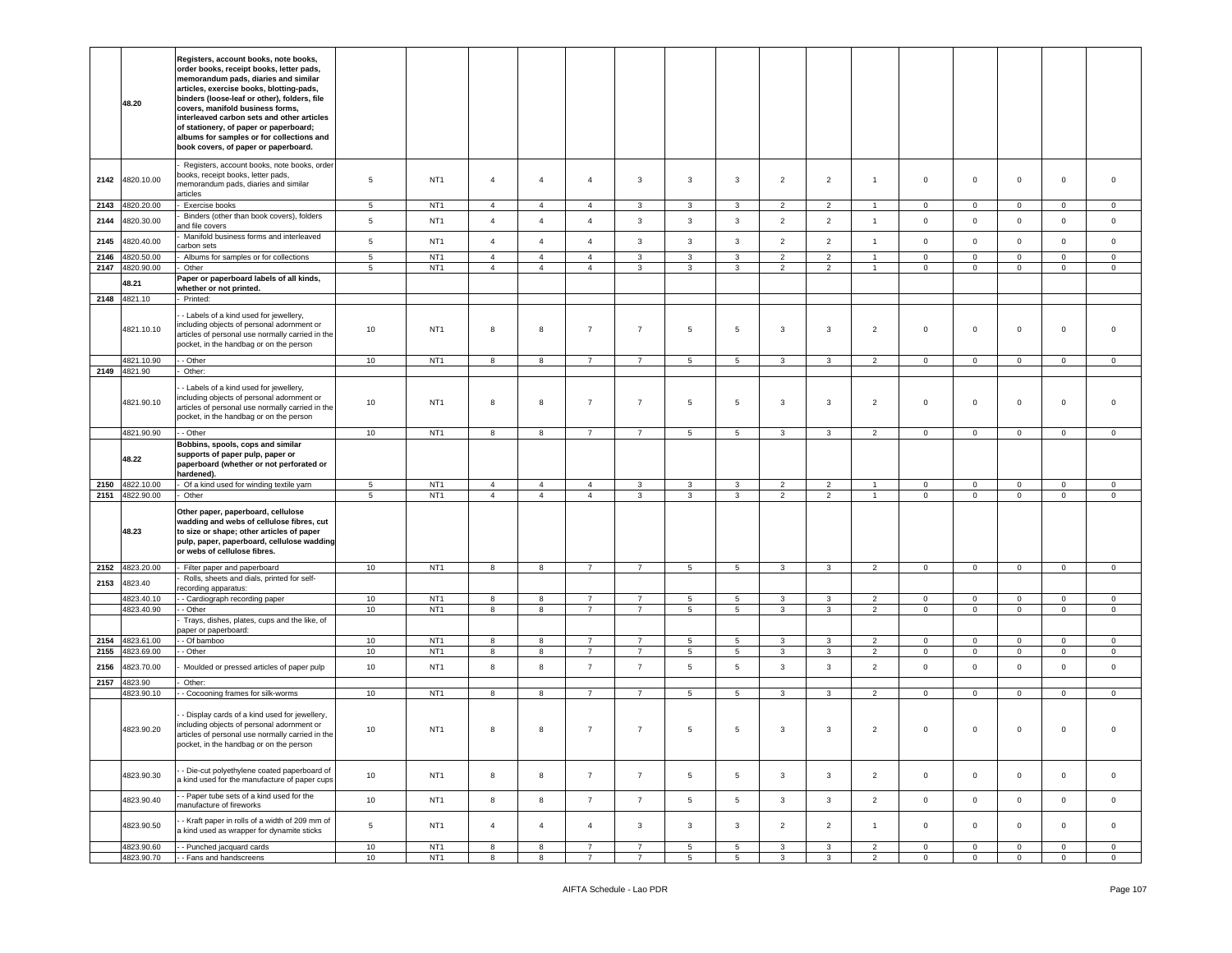|      | 4823.90.90                 | - Other                                                                                                                                                                                                                                                                         | $10\,$          | NT <sub>1</sub> |                 |                 |                |                 |                 |                |                 |                  |                 |                     | $\Omega$            | $\Omega$            |                     | $\Omega$       |
|------|----------------------------|---------------------------------------------------------------------------------------------------------------------------------------------------------------------------------------------------------------------------------------------------------------------------------|-----------------|-----------------|-----------------|-----------------|----------------|-----------------|-----------------|----------------|-----------------|------------------|-----------------|---------------------|---------------------|---------------------|---------------------|----------------|
|      | 49.01                      | Printed books, brochures, leaflets and<br>similar printed matter, whether or not in<br>single sheets.                                                                                                                                                                           |                 |                 |                 |                 |                |                 |                 |                |                 |                  |                 |                     |                     |                     |                     |                |
|      | 2158 4901.10.00            | In single sheets, whether or not folded                                                                                                                                                                                                                                         | 5 <sub>5</sub>  | NT <sub>1</sub> | $\overline{4}$  | $\overline{4}$  | $\overline{4}$ | $\mathbf{3}$    | $\mathbf{3}$    | $\mathbf{3}$   | $\overline{2}$  | $\overline{2}$   | $\overline{1}$  | $\mathbf{0}$        | $\overline{0}$      | $\mathbf{0}$        | $\overline{0}$      | $\circ$        |
| 2159 | 4901.91.00                 | Other:<br>- Dictionaries and encyclopaedias, and serial<br>nstalments thereof                                                                                                                                                                                                   | $\,$ 5 $\,$     | NT <sub>1</sub> | $\overline{4}$  | $\overline{4}$  | $\overline{4}$ | $\mathbf{3}$    | $\mathbf{3}$    | $\mathbf{3}$   | $\overline{2}$  | $\overline{2}$   | $\overline{1}$  | $\mathsf 0$         | $\overline{0}$      | $\mathbf 0$         | $\Omega$            | $\mathsf 0$    |
| 2160 | 4901.99                    | - Other:                                                                                                                                                                                                                                                                        |                 |                 |                 |                 |                |                 |                 |                |                 |                  |                 |                     |                     |                     |                     |                |
|      | 4901.99.10                 | - Educational, technical, scientific, historical                                                                                                                                                                                                                                | $5\phantom{.0}$ | ST              | $\sqrt{5}$      | $5\phantom{.0}$ | $\,$ 5 $\,$    | $5\phantom{.0}$ | $5\phantom{.0}$ | $\sqrt{5}$     | $\sqrt{5}$      | $\sqrt{5}$       | $5\phantom{.0}$ | 5                   | $\sqrt{5}$          | $5\phantom{.0}$     | 5                   | $\sqrt{5}$     |
|      |                            | r cultural books                                                                                                                                                                                                                                                                |                 |                 |                 |                 |                |                 |                 |                |                 |                  |                 |                     |                     |                     |                     |                |
|      | 4901.99.90                 | - - Other<br>Newspapers, journals and periodicals,                                                                                                                                                                                                                              | $5\phantom{.0}$ | <b>ST</b>       | $5\phantom{.0}$ | $\,$ 5 $\,$     | $\sqrt{5}$     | $\,$ 5 $\,$     | $5\phantom{.0}$ | $\sqrt{5}$     | $5\phantom{.0}$ | $\sqrt{5}$       | $5\phantom{.0}$ | 5                   | $5\phantom{.0}$     | $\sqrt{5}$          | $5\overline{5}$     | 5              |
|      | 49.02                      | whether or not illustrated or containing<br>advertising material.                                                                                                                                                                                                               |                 |                 |                 |                 |                |                 |                 |                |                 |                  |                 |                     |                     |                     |                     |                |
| 2161 | 4902.10.00                 | Appearing at least four times a week                                                                                                                                                                                                                                            | $\overline{5}$  | NT <sub>1</sub> | $\overline{4}$  | $\overline{4}$  | $\overline{4}$ | 3               | 3               | 3              | $\overline{2}$  | $\overline{2}$   |                 | $\Omega$            | $\Omega$            | $\Omega$            | $\Omega$            | $\Omega$       |
| 2162 | 4902.90.00                 | Other                                                                                                                                                                                                                                                                           | 5               | NT <sub>1</sub> | $\overline{4}$  | $\overline{4}$  | $\overline{4}$ | $\mathbf{3}$    | $\mathbf{3}$    | $\mathbf{3}$   | $\overline{2}$  | $\overline{2}$   | $\overline{1}$  | $\mathbf 0$         | $\mathsf{O}\xspace$ | $\mathsf{O}\xspace$ | $\mathbf 0$         | $\circ$        |
| 2163 | 4903.00.00                 | Children's picture, drawing or colouring<br>books.                                                                                                                                                                                                                              | 5               | ST              | $5\phantom{.0}$ | 5               | 5              | 5               | 5               | 5              | 5               | 5                | 5               | 5                   | 5                   | 5                   | 5                   | 5              |
| 2164 | 4904.00.00                 | Music, printed or in manuscript, whether or<br>not bound or illustrated.                                                                                                                                                                                                        | 5               | NT <sub>1</sub> | $\overline{4}$  | $\overline{4}$  | $\overline{4}$ | $\mathbf{3}$    | $\mathbf{3}$    | $\mathbf{3}$   | $\overline{2}$  | $\overline{2}$   | $\overline{1}$  | $\mathsf 0$         | $\circ$             | $\mathbf 0$         | $\mathbf{0}$        | $\mathsf 0$    |
|      | 49.05                      | Maps and hydrographic or similar charts of<br>all kinds, including atlases, wall maps,<br>topographical plans and globes, printed.                                                                                                                                              |                 |                 |                 |                 |                |                 |                 |                |                 |                  |                 |                     |                     |                     |                     |                |
| 2165 | 4905.10.00                 | Globes                                                                                                                                                                                                                                                                          | 5               | NT <sub>1</sub> | $\overline{4}$  | $\overline{4}$  | $\overline{4}$ | $\overline{3}$  | $\mathbf{R}$    | $\overline{3}$ | 2               | 2                | $\overline{1}$  | $\mathbf{0}$        | $\mathbf{0}$        | $\mathbf 0$         | $\mathbf{0}$        | $\mathbf 0$    |
|      |                            | Other:                                                                                                                                                                                                                                                                          |                 |                 |                 |                 |                |                 |                 |                |                 |                  |                 |                     |                     |                     |                     |                |
| 2166 | 4905.91.00                 | - In book form                                                                                                                                                                                                                                                                  | 5               | NT <sub>1</sub> | $\overline{4}$  | $\overline{4}$  | $\mathbf{A}$   | $\mathbf{3}$    | 3               | 3              | $\overline{2}$  | $\mathcal{P}$    | $\overline{4}$  | $\mathbf 0$         | $\mathsf 0$         | $\mathsf 0$         | $\mathsf 0$         | $\mathsf 0$    |
| 2167 | 4905.99.00                 | - Other<br>Plans and drawings for architectural,<br>engineering, industrial, commercial,<br>topographical or similar purposes, being                                                                                                                                            | 5               | NT <sub>1</sub> | $\overline{4}$  | $\overline{4}$  | $\overline{4}$ | $\mathbf{3}$    | 3               | $\mathbf{3}$   | $\overline{2}$  | $\overline{2}$   |                 | $\mathsf 0$         | $\mathbf 0$         | $\mathsf 0$         | $\mathbf 0$         | $\overline{0}$ |
|      | 2168 49.06                 | originals drawn by hand; hand-written<br>texts; photographic reproductions on<br>sensitised paper and carbon copies of the<br>foregoing.                                                                                                                                        |                 |                 |                 |                 |                |                 |                 |                |                 |                  |                 |                     |                     |                     |                     |                |
|      | 4906.00.10                 | Plans and drawings, including photographic<br>reproductions on sensitised paper                                                                                                                                                                                                 | 5               | NT <sub>1</sub> | $\overline{4}$  | $\overline{4}$  | $\overline{4}$ | $\mathbf{3}$    | $\mathbf{3}$    | $\mathbf{3}$   | $\overline{2}$  | $\overline{2}$   | $\overline{1}$  | $\mathsf 0$         | $\mathsf 0$         | $\mathsf 0$         | $\mathsf 0$         | $\mathbf 0$    |
|      | 4906.00.90                 | Other                                                                                                                                                                                                                                                                           | $5\phantom{.0}$ | NT <sub>1</sub> | $\overline{4}$  | $\overline{4}$  | $\overline{4}$ | $\mathbf{3}$    | $\mathbf{3}$    | $\mathbf{3}$   | $\overline{2}$  | $\overline{2}$   | $\overline{1}$  | $\overline{0}$      | $\overline{0}$      | $\mathbf 0$         | $\overline{0}$      | $\mathbf 0$    |
|      |                            |                                                                                                                                                                                                                                                                                 |                 |                 |                 |                 |                |                 |                 |                |                 |                  |                 |                     |                     |                     |                     |                |
| 2169 | 49.07                      | Unused postage, revenue or similar<br>stamps of current or new issue in the<br>country in which they have, or will have, a<br>recognised face value; stamp-impressed<br>paper; banknotes; cheque forms; stock,<br>share or bond certificates and similar<br>documents of title. |                 |                 |                 |                 |                |                 |                 |                |                 |                  |                 |                     |                     |                     |                     |                |
|      | 4907.00.10                 | - Banknotes, being legal tender                                                                                                                                                                                                                                                 | 5 <sub>5</sub>  | NT <sub>1</sub> | $\overline{4}$  | $\overline{4}$  | $\overline{4}$ | $\mathbf{3}$    | $\mathbf{3}$    | $\mathbf{3}$   | $\overline{2}$  | $\overline{2}$   | $\overline{1}$  | $\mathbf{0}$        | $\mathbf{0}$        | $\mathbf{0}$        | $\mathbf{0}$        | $\circ$        |
|      | 4907.00.20                 | Unused postage, revenue or similar stamps                                                                                                                                                                                                                                       | $\,$ 5 $\,$     | NT <sub>1</sub> | $\overline{4}$  | $\overline{4}$  | $\overline{4}$ | $\mathbf{3}$    | $\mathbf{3}$    | $\mathbf{3}$   | $\overline{2}$  | $\overline{2}$   | $\overline{1}$  | $\mathbf 0$         | $\mathbf 0$         | $\mathbf 0$         | $\mathbf 0$         | $\mathsf 0$    |
|      | 4907.00.40                 | Stock, share or bond certificates and similar<br>documents of title; cheque forms                                                                                                                                                                                               | $\,$ 5 $\,$     | NT <sub>1</sub> | $\overline{4}$  | $\overline{4}$  | $\overline{4}$ | $\mathbf{3}$    | 3               | $\mathbf{3}$   | $\overline{2}$  | $\overline{2}$   | $\overline{1}$  | $\mathsf{O}\xspace$ | $\mathsf 0$         | $\mathsf 0$         | $\mathsf 0$         | $\mathbf 0$    |
|      | 4907.00.90                 | Other                                                                                                                                                                                                                                                                           | $\sqrt{5}$      | NT <sub>1</sub> | $\overline{4}$  | $\overline{4}$  | $\overline{4}$ | $\mathbf{3}$    | 3               | $\mathbf{3}$   | $\overline{2}$  | $\overline{2}$   | $\overline{1}$  | $\mathbf 0$         | $\mathsf 0$         | $\mathsf 0$         | $\overline{0}$      | $\Omega$       |
|      | 49.08                      | Transfers (decalcomanias).                                                                                                                                                                                                                                                      |                 |                 |                 |                 |                |                 |                 |                |                 |                  |                 |                     |                     |                     |                     |                |
|      | 2170 4908.10.00            | Transfers (decalcomanias), vitrifiable                                                                                                                                                                                                                                          | 5               | NT <sub>1</sub> | $\overline{4}$  | $\overline{4}$  | $\overline{4}$ | $\mathbf{3}$    | $\mathbf{3}$    | $\mathbf{3}$   | $\overline{2}$  | $\overline{2}$   | $\overline{1}$  | $\mathbf 0$         | $\overline{0}$      | $\mathbf 0$         | $\overline{0}$      | $\mathsf 0$    |
|      | 2171 4908.90.00            | Other                                                                                                                                                                                                                                                                           | $\,$ 5 $\,$     | NT <sub>1</sub> | $\overline{4}$  | $\overline{4}$  | $\sqrt{4}$     | $\mathbf{3}$    | $\overline{3}$  | $\mathbf{3}$   | $\overline{2}$  | $\overline{2}$   | $\mathbf{1}$    | $\mathsf 0$         | $\mathsf 0$         | $\mathbf 0$         | $\pmb{0}$           | $\mathsf 0$    |
| 2172 | 4909.00.00                 | Printed or illustrated postcards; printed<br>cards bearing personal greetings,<br>messages or announcements, whether or<br>not illustrated, with or without envelopes<br>or trimmings.                                                                                          | 10              | NT <sub>1</sub> | 8               | 8               | $\overline{7}$ | $\overline{7}$  | 5               | $\sqrt{5}$     | $\mathbf{3}$    | $\mathbf{3}$     | $\overline{2}$  | $\mathsf 0$         | $\mathbf 0$         | $\mathbf 0$         | $\mathsf{O}\xspace$ |                |
| 2173 | 4910.00.00                 | Calendars of any kind, printed, including<br>calendar blocks.                                                                                                                                                                                                                   | 15              | ST              | 14              | 13              | 13             | 12              | 12              | 11             | 10              | $\boldsymbol{9}$ | 8               | $\boldsymbol{8}$    | $\overline{7}$      | $\overline{7}$      | 6                   | $\sqrt{5}$     |
|      | 49.11                      | Other printed matter, including printed<br>pictures and photographs.                                                                                                                                                                                                            |                 |                 |                 |                 |                |                 |                 |                |                 |                  |                 |                     |                     |                     |                     |                |
| 2174 | 4911.10.00                 | Trade advertising material, commercial<br>catalogues and the like                                                                                                                                                                                                               | $\overline{5}$  | NT <sub>1</sub> | $\overline{4}$  | $\overline{4}$  | $\overline{4}$ | $\mathbf{3}$    | $\mathbf{3}$    | $\mathbf{3}$   | $\overline{2}$  | $\overline{2}$   | $\overline{1}$  | $\mathsf 0$         | $\mathbf 0$         | $\mathsf 0$         | $\mathsf 0$         | $\mathbf 0$    |
|      |                            | Other:                                                                                                                                                                                                                                                                          |                 |                 |                 |                 |                |                 |                 |                |                 |                  |                 |                     |                     |                     |                     |                |
|      | 2175 4911.91               | - Pictures, designs and photographs:                                                                                                                                                                                                                                            |                 |                 |                 |                 |                |                 |                 |                |                 |                  |                 |                     |                     |                     |                     |                |
|      | 4911.91.20                 | - - Wall pictures and diagrams for<br>instructional purposes                                                                                                                                                                                                                    | $\,$ 5 $\,$     | NT <sub>1</sub> | $\overline{4}$  | $\overline{4}$  | $\overline{4}$ | $\mathbf{3}$    | $\mathbf{3}$    | $\mathbf{3}$   | $\overline{2}$  | $\overline{2}$   | $\overline{1}$  | $\mathbf 0$         | $\mathbf 0$         | $\mathbf 0$         | $\pmb{0}$           | $\mathbf 0$    |
|      | 4911.91.30                 | - - Other printed pictures and photographs                                                                                                                                                                                                                                      | $\,$ 5 $\,$     | NT <sub>1</sub> | $\overline{4}$  | $\overline{4}$  | $\overline{4}$ | $\mathbf{3}$    | $\mathbf{3}$    | $\mathbf{3}$   | $\overline{2}$  | $\overline{2}$   | $\overline{1}$  | $\,0\,$             | $\mathbf 0$         | $\mathbf 0$         | $\mathsf{O}\xspace$ | $\mathsf 0$    |
|      | 4911.91.90<br>2176 4911.99 | - - Other<br>-- Other:                                                                                                                                                                                                                                                          | 5               | NT <sub>1</sub> | $\overline{4}$  | $\overline{4}$  | $\overline{4}$ | 3               | 3               | 3              | $\overline{2}$  | $\overline{2}$   |                 | $\mathbf 0$         | $\mathbf 0$         | $\mathbf 0$         | $\mathsf 0$         | $\Omega$       |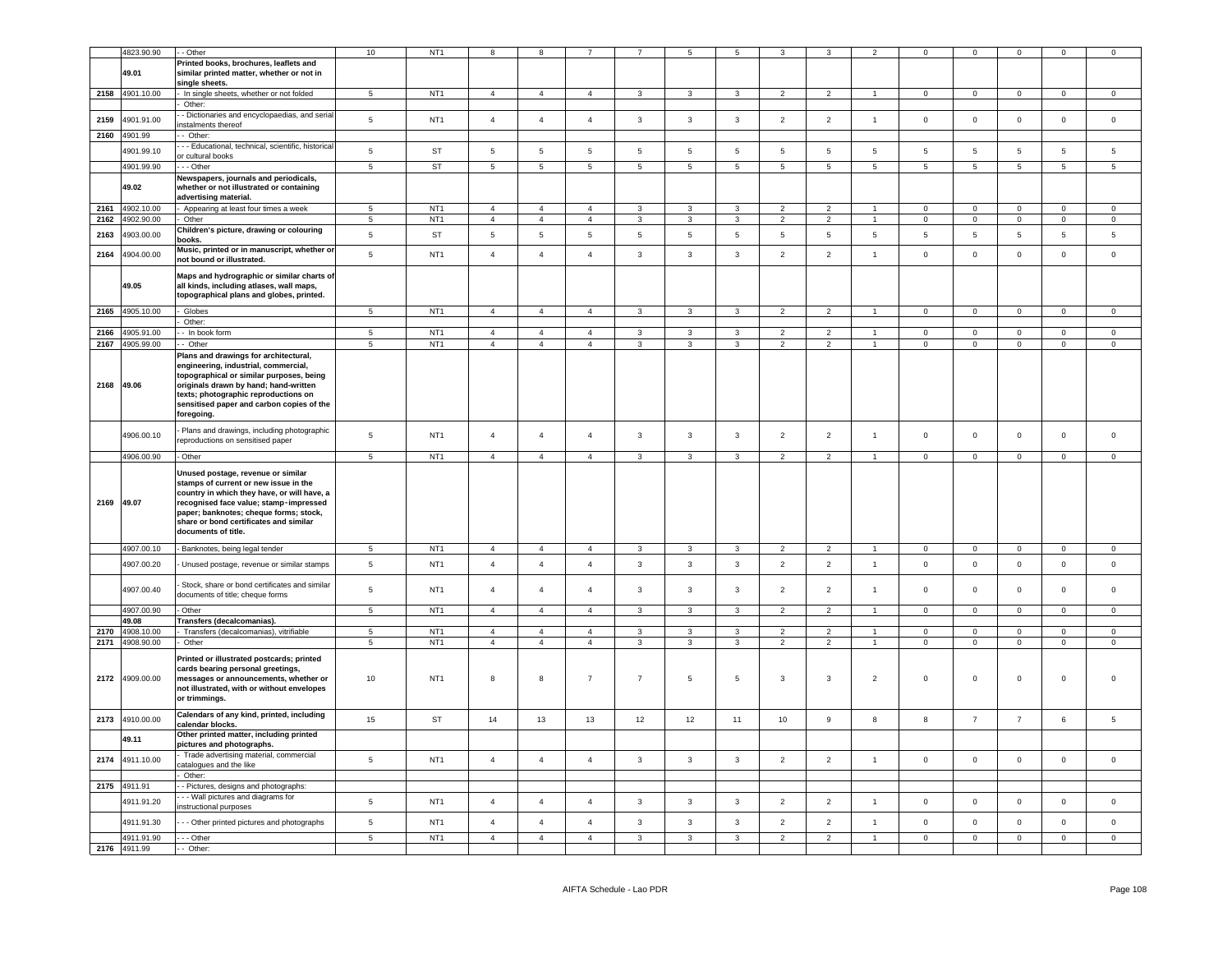|      | 4911.99.10      | - - Printed cards for jewellery or for small<br>objects of personal adornment or articles of<br>personal use normally carried in the pocket,<br>handbag or on the person | 5               | NT <sub>1</sub> | $\overline{4}$ | $\overline{4}$ | $\overline{4}$ | 3            | 3            | 3            | $\overline{2}$ | $\overline{2}$ | $\overline{1}$ | $\mathsf 0$    | 0                   | 0              | 0              | $\mathbf 0$    |
|------|-----------------|--------------------------------------------------------------------------------------------------------------------------------------------------------------------------|-----------------|-----------------|----------------|----------------|----------------|--------------|--------------|--------------|----------------|----------------|----------------|----------------|---------------------|----------------|----------------|----------------|
|      | 4911.99.20      | -- Printed labels for explosives                                                                                                                                         | 5               | NT <sub>1</sub> | $\overline{4}$ | $\overline{4}$ | 4              | 3            | 3            | 3            | $\overline{2}$ | 2              |                | $\mathbf 0$    | $\mathbf 0$         | 0              | $\mathbf 0$    | $\mathbf 0$    |
|      | 4911.99.90      | - - Other                                                                                                                                                                | $5\phantom{.0}$ | NT <sub>2</sub> | $\overline{4}$ | $\overline{4}$ | $\overline{4}$ | $\mathbf{3}$ | 3            | 3            | $\overline{2}$ | $\overline{2}$ | 1.5            | 1.5            | $\mathbf{1}$        | $\mathbf{1}$   | $\mathbf 0$    | $\mathbf 0$    |
| 2177 | 5001.00.00      | Silk-worm cocoons suitable for reeling.                                                                                                                                  | 20              | ST              | 19             | 18             | 17             | 16           | 15           | 12           | 10             | 9              | 8              | 8              | $\overline{7}$      | $\overline{7}$ | 6              | 5              |
| 2178 | 5002.00.00      | Raw silk (not thrown).                                                                                                                                                   | $\sqrt{5}$      | NT <sub>1</sub> | $\overline{4}$ | $\overline{4}$ | $\overline{4}$ | 3            | 3            | 3            | $\overline{2}$ | $\overline{2}$ | $\overline{1}$ | $\mathbf{0}$   | $\mathsf 0$         | $\mathbf 0$    | $\mathbf 0$    | $\mathbf 0$    |
|      |                 | Silk waste (including cocoons unsuitable                                                                                                                                 |                 |                 |                |                |                |              |              |              |                |                |                |                |                     |                |                |                |
| 2179 | 5003.00.00      | for reeling, yarn waste and garneted<br>stock).                                                                                                                          | 5               | NT <sub>1</sub> | $\overline{4}$ | $\overline{4}$ | 4              | 3            | 3            | 3            | $\overline{2}$ | $\overline{2}$ | $\overline{1}$ | $\mathbf 0$    | $\mathbf 0$         | 0              | 0              | $\mathbf 0$    |
| 2180 | 5004.00.00      | Silk yarn (other than yarn spun from silk<br>waste) not put up for retail sale.                                                                                          | $\sqrt{5}$      | NT <sub>1</sub> | $\overline{4}$ | $\overline{4}$ | $\overline{4}$ | 3            | $\mathbf{3}$ | 3            | $\overline{2}$ | $\overline{2}$ | $\mathbf{1}$   | $\mathbf 0$    | $\overline{0}$      | $\mathsf 0$    | $\pmb{0}$      | $\mathbf 0$    |
| 2181 | 5005.00.00      | Yarn spun from silk waste, not put up for<br>retail sale.                                                                                                                | 5               | NT <sub>1</sub> | $\overline{4}$ | $\overline{4}$ | $\overline{a}$ | 3            | 3            | 3            | $\overline{2}$ | $\overline{2}$ | $\mathbf{1}$   | $\mathbf 0$    | $\overline{0}$      | $\mathbf 0$    | $\mathsf 0$    | $\mathbf 0$    |
| 2182 | 5006.00.00      | Silk yarn and yarn spun from silk waste,<br>put up for retail sale; silk-worm gut.                                                                                       | 5               | NT <sub>1</sub> | $\overline{4}$ | $\overline{4}$ | $\overline{a}$ | 3            | $\mathbf{3}$ | 3            | $\overline{2}$ | $\overline{2}$ | $\overline{1}$ | $\circ$        | $\circ$             | $\mathbf 0$    | $\Omega$       | $\Omega$       |
|      | 50.07           | Woven fabrics of silk or of silk waste.                                                                                                                                  |                 |                 |                |                |                |              |              |              |                |                |                |                |                     |                |                |                |
| 2183 | 5007.10.00      | Fabrics of noil silk                                                                                                                                                     | 5               | NT <sub>1</sub> | $\overline{4}$ | $\overline{4}$ | 4              | 3            | 3            | 3            | $\overline{2}$ | 2              |                | $\mathbf 0$    | 0                   | $\mathbf 0$    | 0              | 0              |
|      |                 | Other fabrics, containing 85% or more by                                                                                                                                 |                 |                 |                |                |                |              |              |              |                |                |                |                |                     |                |                |                |
| 2184 | 5007.20.00      | veight of silk or of silk waste other than noil                                                                                                                          | 5               | NT <sub>1</sub> | $\overline{4}$ | $\overline{4}$ | 4              | 3            | $\mathbf{3}$ | 3            | $\overline{2}$ | $\overline{2}$ | $\overline{1}$ | $\mathbf 0$    | $\mathbf{0}$        | $\mathbf 0$    | 0              | $\mathbf 0$    |
|      | 5007.90.00      | Other fabrics                                                                                                                                                            |                 | NT <sub>1</sub> | $\overline{4}$ | $\overline{4}$ | $\overline{4}$ |              | 3            | 3            |                |                |                |                |                     |                | $\mathbf 0$    | $\mathbf 0$    |
| 2185 | 51.01           | Wool, not carded or combed.                                                                                                                                              | 5               |                 |                |                |                | 3            |              |              | $\overline{2}$ | $\overline{2}$ |                | $\mathbf 0$    | $\mathsf 0$         | $\mathbf 0$    |                |                |
|      |                 |                                                                                                                                                                          |                 |                 |                |                |                |              |              |              |                |                |                |                |                     |                |                |                |
|      |                 | Greasy, including fleece-washed wool:                                                                                                                                    |                 |                 |                |                |                |              |              |              |                |                |                |                |                     |                |                |                |
| 2186 | 5101.11.00      | - Shorn wool                                                                                                                                                             | $5\phantom{.0}$ | NT <sub>1</sub> | $\overline{4}$ | $\overline{4}$ | 4              | 3            | 3            | 3            | $\overline{2}$ | $\overline{2}$ |                | $\mathbf 0$    | $\mathbf 0$         | $\mathbf 0$    | $\Omega$       | $\mathbf 0$    |
| 2187 | 5101.19.00      | - Other                                                                                                                                                                  | 5               | NT <sub>1</sub> | $\overline{4}$ | $\overline{4}$ | $\overline{4}$ | 3            | 3            | 3            | $\overline{2}$ | $\overline{2}$ | $\overline{1}$ | $\mathbf 0$    | $\circ$             | $\mathbf 0$    | $\mathbf 0$    | $\mathbf 0$    |
|      |                 | Degreased, not carbonised:                                                                                                                                               |                 |                 |                |                |                |              |              |              |                |                |                |                |                     |                |                |                |
| 2188 | 5101.21.00      | - Shorn wool                                                                                                                                                             | 5               | NT <sub>1</sub> | $\overline{4}$ | $\overline{4}$ | $\overline{4}$ | 3            | 3            | 3            | $\overline{2}$ | $\overline{2}$ |                | $\Omega$       | $\circ$             | $\mathbf 0$    | $\Omega$       | $\Omega$       |
| 2189 | 5101.29.00      | - Other                                                                                                                                                                  | 5               | NT <sub>1</sub> | $\overline{4}$ | $\overline{4}$ | $\overline{4}$ | 3            | 3            | 3            | $\overline{2}$ | $\overline{2}$ | $\overline{1}$ | $\mathbf 0$    | $\circ$             | $\mathbf 0$    | $\mathbf 0$    | $\mathbf 0$    |
| 2190 | 5101.30.00      | Carbonised                                                                                                                                                               | $\sqrt{5}$      | NT <sub>1</sub> | $\overline{4}$ | $\overline{4}$ | $\overline{4}$ | $\mathbf{3}$ | 3            | 3            | $\overline{2}$ | $\overline{2}$ |                | $\mathsf 0$    | $\mathsf{O}\xspace$ | 0              | $\mathsf 0$    | $\mathsf 0$    |
|      | 51.02           | Fine or coarse animal hair, not carded or                                                                                                                                |                 |                 |                |                |                |              |              |              |                |                |                |                |                     |                |                |                |
|      |                 | combed.                                                                                                                                                                  |                 |                 |                |                |                |              |              |              |                |                |                |                |                     |                |                |                |
|      |                 | Fine animal hair:                                                                                                                                                        |                 |                 |                |                |                |              |              |              |                |                |                |                |                     |                |                |                |
| 2191 | 5102.11.00      | - Of Kashmir (cashmere) goats                                                                                                                                            | 5               | NT <sub>1</sub> | $\overline{4}$ | $\overline{4}$ | $\overline{4}$ | $\mathbf{3}$ | 3            | 3            | $\overline{2}$ | $\overline{2}$ |                | $\mathbf 0$    | $\mathbf 0$         | 0              | $\mathsf 0$    | $\mathsf 0$    |
| 2192 | 5102.19.00      | - Other<br>Coarse animal hair                                                                                                                                            | 5               | NT <sub>1</sub> | $\overline{4}$ | $\overline{4}$ | $\overline{4}$ | 3            | 3            | 3            | $\overline{2}$ | $\overline{2}$ | -1             | $\mathbf 0$    | $\circ$             | $\mathbf 0$    | $\Omega$       | $\mathbf 0$    |
| 2193 | 5102.20.00      | Waste of wool or of fine or coarse animal                                                                                                                                | 5               | NT <sub>1</sub> | $\overline{4}$ | $\overline{4}$ | 4              | 3            | 3            | 3            | $\overline{2}$ | $\overline{2}$ | $\overline{1}$ | $\mathbf 0$    | $\mathbf{0}$        | 0              | $\mathbf{0}$   | $\mathbf 0$    |
|      | 51.03           | hair, including yarn waste but excluding<br>garnetted stock.                                                                                                             |                 |                 |                |                |                |              |              |              |                |                |                |                |                     |                |                |                |
|      | 2194 5103.10.00 | Noils of wool or of fine animal hair                                                                                                                                     | 5               | NT <sub>1</sub> | $\overline{4}$ | $\overline{4}$ | $\overline{4}$ | 3            | 3            | 3            | $\overline{2}$ | $\overline{2}$ | $\overline{1}$ | $\overline{0}$ | $\overline{0}$      | $\overline{0}$ | $\mathbf{0}$   | $\mathbf 0$    |
| 2195 | 5103.20.00      | Other waste of wool or of fine animal hair                                                                                                                               | $5\phantom{.0}$ | NT <sub>1</sub> | $\overline{4}$ | $\overline{4}$ | $\overline{4}$ | $\mathbf{3}$ | $\mathbf{3}$ | 3            | $\overline{2}$ | $\overline{2}$ | $\overline{1}$ | $\mathbf 0$    | $\overline{0}$      | $\mathbf 0$    | $\mathbf 0$    | $\mathbf 0$    |
| 2196 | 103.30.00       | Waste of coarse animal hair                                                                                                                                              | 5               | NT <sub>1</sub> | $\overline{4}$ | $\overline{4}$ | 4              | 3            | 3            | 3            | $\overline{2}$ | $\overline{2}$ |                | $\mathbf 0$    | $\mathsf 0$         | 0              | $\mathbf 0$    | $\mathbf 0$    |
|      |                 | Garnetted stock of wool or of fine or                                                                                                                                    |                 |                 |                |                |                |              |              |              |                |                |                |                |                     |                |                |                |
| 2197 | 5104.00.00      | coarse animal hair.                                                                                                                                                      | 5               | NT <sub>1</sub> | $\overline{4}$ | $\overline{4}$ | $\overline{4}$ | $\mathbf{3}$ | $\mathbf{3}$ | $\mathbf{3}$ | $\overline{2}$ | $\overline{2}$ | $\mathbf{1}$   | $\mathbf 0$    | $\mathbf 0$         | $\mathbf 0$    | $\mathsf 0$    | $\mathsf 0$    |
|      | 51.05           | Wool and fine or coarse animal hair,<br>carded or combed (including combed wool<br>n fragments).                                                                         |                 |                 |                |                |                |              |              |              |                |                |                |                |                     |                |                |                |
| 2198 | 5105.10.00      | Carded wool                                                                                                                                                              | $5\phantom{.0}$ | NT <sub>1</sub> | $\overline{4}$ | $\overline{4}$ | $\overline{4}$ | $\mathbf{3}$ | 3            | 3            | $\overline{2}$ | $\overline{2}$ | -1             | $\overline{0}$ | $\mathsf 0$         | $\,0\,$        | $\mathbf 0$    | $\mathbf 0$    |
|      |                 | Wool tops and other combed wool:                                                                                                                                         |                 |                 |                |                |                |              |              |              |                |                |                |                |                     |                |                |                |
| 2199 | 105.21.00       | - Combed wool in fragments                                                                                                                                               | $5\phantom{.0}$ | NT <sub>1</sub> | $\overline{4}$ | $\overline{4}$ | $\overline{4}$ | 3            | 3            | 3            | $\overline{2}$ | 2              |                | 0              | $\mathsf 0$         | 0              | 0              | $\mathbf 0$    |
| 2200 | 5105.29.00      | - Other                                                                                                                                                                  | $5\phantom{.0}$ | NT <sub>1</sub> | $\overline{4}$ | $\overline{4}$ | $\overline{4}$ | 3            | 3            | 3            | $\overline{2}$ | $\overline{2}$ | $\overline{1}$ | $\mathbf{0}$   | $\mathsf 0$         | $\mathbf 0$    | $\mathbf 0$    | $\mathbf 0$    |
| 2201 | 105.31.00       | Fine animal hair, carded or combed:<br>- Of Kashmir (cashmere) goats                                                                                                     | $5\phantom{.0}$ | NT <sub>1</sub> | $\overline{4}$ | $\overline{4}$ | $\overline{a}$ | 3            | 3            | $\mathbf{3}$ | $\overline{2}$ | $\overline{2}$ | $\overline{1}$ | $\Omega$       | $\mathbf 0$         | 0              | $\Omega$       | $\mathbf 0$    |
| 2202 | 5105.39.00      | - Other                                                                                                                                                                  | 5               | NT <sub>1</sub> | $\overline{4}$ | $\overline{4}$ | 4              | 3            | 3            | 3            | $\overline{2}$ | $\overline{2}$ | -1             | 0              | $\mathsf 0$         | $\mathbf 0$    | 0              | $\mathbf 0$    |
| 2203 | 5105.40.00      | Coarse animal hair, carded or combed                                                                                                                                     | $5\phantom{.0}$ | NT <sub>1</sub> | $\overline{4}$ | $\overline{4}$ | 4              | 3            | 3            | 3            | $\overline{2}$ | $\overline{2}$ | $\overline{1}$ | $\mathbf 0$    | $\mathbf 0$         | $\mathbf 0$    | 0              | $\mathsf 0$    |
|      | 51.06           | Yarn of carded wool, not put up for retail<br>sale.                                                                                                                      |                 |                 |                |                |                |              |              |              |                |                |                |                |                     |                |                |                |
| 2204 | 5106.10.00      | Containing 85% or more by weight of wool                                                                                                                                 | $5\phantom{.0}$ | NT <sub>1</sub> | $\overline{4}$ | $\overline{4}$ | $\overline{4}$ | 3            | $\mathbf{3}$ | 3            | $\overline{2}$ | $\overline{2}$ | $\overline{1}$ | $\mathbf{0}$   | $\overline{0}$      | $\mathbf 0$    | $\mathbf 0$    | $\mathbf 0$    |
|      | 2205 5106.20.00 | Containing less than 85% by weight of wool                                                                                                                               | 5               | NT <sub>1</sub> | $\overline{4}$ | $\overline{4}$ | $\overline{4}$ | 3            | 3            | 3            | 2              | $\overline{2}$ |                | $\mathbf 0$    | $\mathbf 0$         | 0              | 0              |                |
|      | 51.07           | Yarn of combed wool, not put up for retail<br>sale.                                                                                                                      |                 |                 |                |                |                |              |              |              |                |                |                |                |                     |                |                |                |
| 2206 | 5107.10.00      | Containing 85% or more by weight of wool                                                                                                                                 | $5\phantom{.0}$ | NT <sub>1</sub> | $\overline{4}$ | $\overline{4}$ | $\overline{4}$ | $\mathbf{3}$ | $\mathbf{3}$ | $\mathbf{3}$ | $\overline{2}$ | $\overline{2}$ | $\overline{1}$ | $\circ$        | $\overline{0}$      | $\mathsf 0$    | $\mathbf 0$    | $\mathsf 0$    |
| 2207 | 5107.20.00      | Containing less than 85% by weight of wool                                                                                                                               | 5 <sub>5</sub>  | NT <sub>1</sub> | $\overline{4}$ | $\overline{4}$ | $\overline{4}$ | $\mathbf{3}$ | $\mathbf{3}$ | $\mathbf{3}$ | $\overline{2}$ | $\overline{2}$ | $\overline{1}$ | $\overline{0}$ | $\overline{0}$      | $\mathsf 0$    | $\overline{0}$ | $\mathbf 0$    |
|      | 51.08           | Yarn of fine animal hair (carded or<br>combed), not put up for retail sale.                                                                                              |                 |                 |                |                |                |              |              |              |                |                |                |                |                     |                |                |                |
|      | 2208 5108.10.00 | Carded                                                                                                                                                                   | 5 <sub>5</sub>  | NT <sub>1</sub> | $\overline{4}$ | $\overline{4}$ | $\overline{4}$ | $\mathbf{3}$ | $\mathbf{3}$ | $\mathbf{3}$ | $\overline{2}$ | $\overline{2}$ | $\overline{1}$ | $\overline{0}$ | $\overline{0}$      | $\overline{0}$ | $\mathbf 0$    | $\overline{0}$ |
|      | 2209 5108.20.00 | Combed                                                                                                                                                                   | $5\overline{ }$ | NT <sub>1</sub> | $\overline{4}$ | $\overline{4}$ | $\overline{4}$ | $\mathbf{3}$ | $\mathbf{3}$ | $\mathbf{3}$ | $\overline{2}$ | $\overline{2}$ | $\overline{1}$ | $\overline{0}$ | $\overline{0}$      | $\mathbf 0$    | $\overline{0}$ | $\overline{0}$ |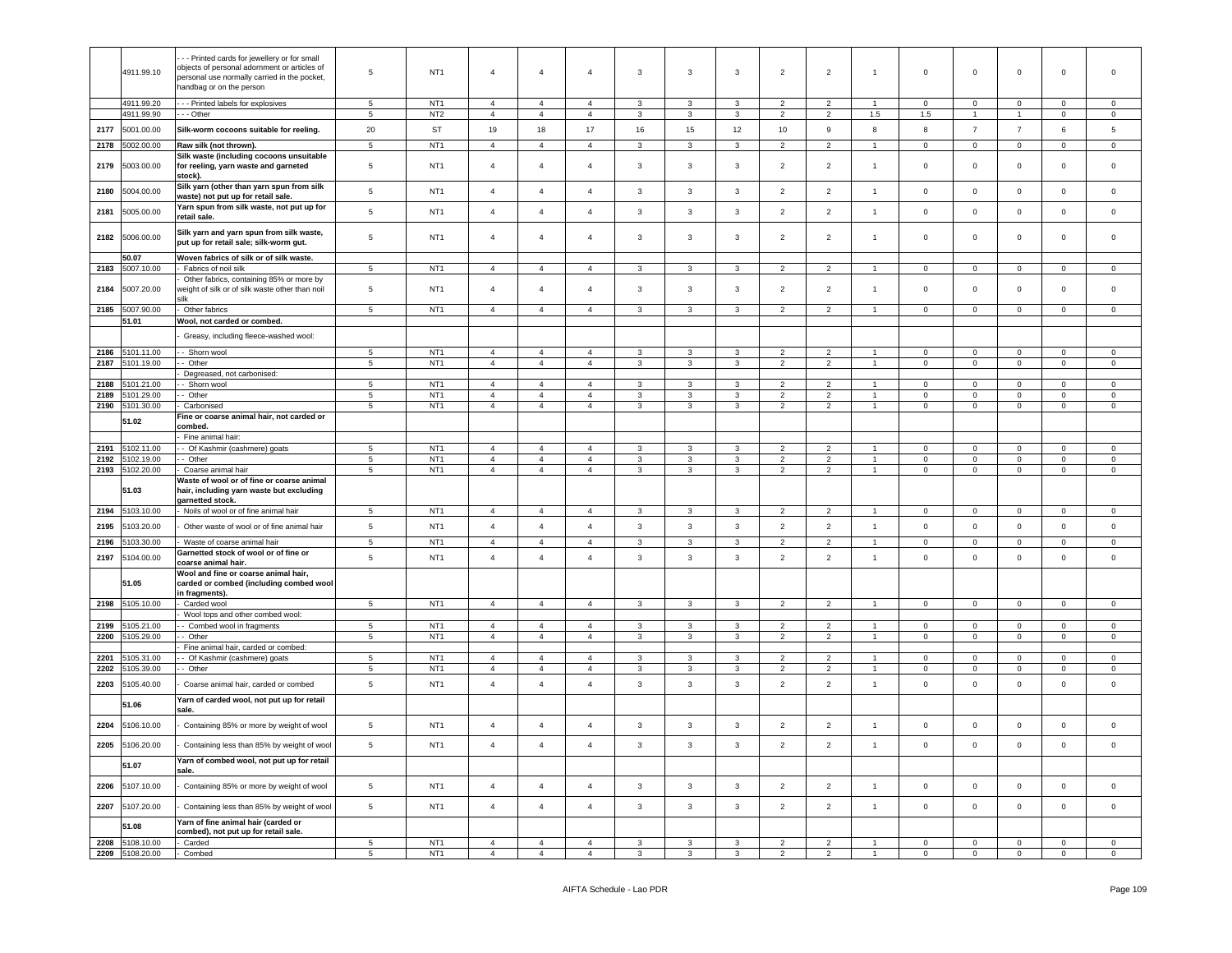|              | 51.09                   | Yarn of wool or of fine animal hair, put up                                                                                                 |                     |                                    |                                  |                                  |                                |                              |                         |                              |                                  |                                  |                      |                         |                            |                         |                            |                            |
|--------------|-------------------------|---------------------------------------------------------------------------------------------------------------------------------------------|---------------------|------------------------------------|----------------------------------|----------------------------------|--------------------------------|------------------------------|-------------------------|------------------------------|----------------------------------|----------------------------------|----------------------|-------------------------|----------------------------|-------------------------|----------------------------|----------------------------|
|              |                         | for retail sale<br>Containing 85% or more by weight of wool                                                                                 |                     |                                    |                                  |                                  |                                |                              |                         |                              |                                  |                                  |                      |                         |                            |                         |                            |                            |
| 2210         | 5109.10.00              | or of fine animal hair                                                                                                                      | $\overline{5}$      | NT <sub>1</sub>                    | $\overline{4}$                   | $\overline{4}$                   | $\overline{4}$                 | $\mathbf 3$                  | $\mathbf{3}$            | $\mathbf{3}$                 | $\mathbf 2$                      | $\overline{2}$                   | $\overline{1}$       | $\mathsf 0$             | $\mathbf 0$                | $\mathsf 0$             | $\mathbf 0$                | $\mathsf 0$                |
| 2211         | 109.90.00               | Other                                                                                                                                       | $\overline{5}$      | NT <sub>1</sub>                    | $\overline{4}$                   | $\overline{4}$                   | $\overline{4}$                 | $\overline{3}$               | $\overline{\mathbf{3}}$ | $\overline{3}$               | $\overline{2}$                   | $\overline{2}$                   | $\blacktriangleleft$ | $\overline{0}$          | $\overline{0}$             | $\overline{0}$          | $\mathbf{0}$               | $\circ$                    |
|              | 2212 5110.00.00         | farn of coarse animal hair or of horsehair<br>including gimped horsehair yarn), whether<br>or not put up for retail sale.                   | 5                   | NT <sub>1</sub>                    | $\overline{4}$                   | $\overline{4}$                   | $\overline{4}$                 | $\mathbf{3}$                 | $\mathbf{3}$            | $\mathbf{3}$                 | $\overline{2}$                   | $\overline{2}$                   | $\blacktriangleleft$ | $\mathsf 0$             | $\mathsf 0$                | $\mathsf 0$             | $\mathbf 0$                | $\mathsf 0$                |
|              | 51.11                   | Woven fabrics of carded wool or of carded<br>fine animal hair.                                                                              |                     |                                    |                                  |                                  |                                |                              |                         |                              |                                  |                                  |                      |                         |                            |                         |                            |                            |
|              |                         | Containing 85% or more by weight of wool<br>or of fine animal hair:                                                                         |                     |                                    |                                  |                                  |                                |                              |                         |                              |                                  |                                  |                      |                         |                            |                         |                            |                            |
| 2213         | 5111.11.00              | - Of a weight not exceeding 300 g/m <sup>2</sup>                                                                                            | 10                  | NT <sub>1</sub>                    | 8                                | 8                                | $\overline{7}$                 | $\overline{7}$               | $5\phantom{.0}$         | $5\overline{5}$              | 3                                | 3                                | 2                    | $\overline{0}$          | $\mathsf 0$                | $\mathsf 0$             | $^{\circ}$                 | $\mathsf 0$                |
| 2214         | 5111.19.00              | - Other<br>Other, mixed mainly or solely with man-                                                                                          | 10                  | NT <sub>1</sub>                    | 8                                | 8                                | $\overline{7}$                 | $\overline{7}$               | 5                       | $5\overline{)}$              | $\mathbf{3}$                     | 3                                | $\overline{2}$       | $\overline{0}$          | $\overline{0}$             | $\mathbf{0}$            | $\mathbf{0}$               | $\overline{0}$             |
| 2215         | 5111.20.00              | nade filaments<br>Other, mixed mainly or solely with man-                                                                                   | 10                  | NT <sub>1</sub>                    | 8                                | $\boldsymbol{8}$                 | $\overline{7}$                 | $\overline{7}$               | $\sqrt{5}$              | $\sqrt{5}$                   | 3                                | 3                                | $\overline{2}$       | $\mathbf 0$             | $\circ$                    | $\mathsf 0$             | $\mathbf{0}$               | $\mathbf 0$                |
| 2216         | 5111.30.00              | nade staple fibres                                                                                                                          | 10                  | NT <sub>1</sub>                    | $\mathbf{g}$                     | 8                                | $\overline{7}$                 | $\overline{7}$               | 5                       | 5                            | 3                                | $\overline{3}$                   | 2                    | $\circ$                 | $\mathbf 0$                | $\mathbf 0$             | $\mathbf{0}$               | $\mathbf 0$                |
| 2217         | 5111.90.00              | Other<br>Woven fabrics of combed wool or of                                                                                                 | 10                  | NT <sub>1</sub>                    | 8                                | 8                                | $\overline{7}$                 | $\overline{7}$               | 5                       | $\sqrt{5}$                   | 3                                | $\overline{3}$                   | $\overline{2}$       | $\mathbf 0$             | $\mathsf 0$                | $\mathbf 0$             | $\mathsf 0$                | $\mathbf 0$                |
|              | 51.12                   | combed fine animal hair.                                                                                                                    |                     |                                    |                                  |                                  |                                |                              |                         |                              |                                  |                                  |                      |                         |                            |                         |                            |                            |
|              |                         | Containing 85% or more by weight of wool<br>r of fine animal hair:                                                                          |                     |                                    |                                  |                                  |                                |                              |                         |                              |                                  |                                  |                      |                         |                            |                         |                            |                            |
| 2218         | 5112.11.00              | - Of a weight not exceeding 200 g/m <sup>2</sup>                                                                                            | 10                  | NT <sub>1</sub>                    | 8                                | 8                                | $\overline{7}$                 | $\overline{7}$               | 5                       | 5                            | 3                                | $\mathcal{R}$                    | $\mathcal{D}$        | $\mathbf 0$             | $\mathbf 0$                | $\mathbf 0$             | $\mathbf 0$                | $\mathbf 0$                |
| 2219         | 5112.19.00              | Other                                                                                                                                       | 10                  | NT <sub>1</sub>                    | 8                                | 8                                | $\overline{7}$                 | $\overline{7}$               | 5                       | $5\phantom{.0}$              | 3                                | 3                                | $\overline{2}$       | $\mathbf 0$             | $\mathsf 0$                | $\mathbf 0$             | $\mathbf 0$                | $\mathsf 0$                |
| 2220         | 5112.20.00              | Other, mixed mainly or solely with man-<br>nade filaments                                                                                   | 10                  | NT <sub>1</sub>                    | 8                                | 8                                | $\overline{7}$                 | $\overline{7}$               | 5                       | 5                            | 3                                | 3                                | $\overline{2}$       | $\mathbf 0$             | $\mathbf 0$                | $\mathsf 0$             | 0                          | $\mathbf 0$                |
| 2221         | 5112.30.00              | Other, mixed mainly or solely with man-<br>nade staple fibres                                                                               | 10                  | NT <sub>1</sub>                    | $^{\rm 8}$                       | 8                                | $\overline{7}$                 | $\overline{7}$               | $5\phantom{.0}$         | $\sqrt{5}$                   | 3                                | 3                                | $\overline{2}$       | $\mathbf 0$             | $\mathbf 0$                | $\mathsf 0$             | $\mathbf{0}$               | $\circ$                    |
| 2222         | 5112.90.00              | Other                                                                                                                                       | 10                  | NT <sub>1</sub>                    | 8                                | 8                                | $\overline{7}$                 | $\overline{7}$               | 5                       | $\overline{5}$               | $\mathbf{3}$                     | $\overline{3}$                   | 2                    | $\mathbf 0$             | $\mathbf 0$                | $\mathbf 0$             | $\Omega$                   | $\Omega$                   |
| 2223         | 5113.00.00              | Woven fabrics of coarse animal hair or of<br>orsehair.                                                                                      | 10                  | NT <sub>1</sub>                    | 8                                | 8                                | $\overline{7}$                 | $\overline{7}$               | 5                       | 5                            | 3                                | $\overline{3}$                   | 2                    | $\circ$                 | $\mathbf 0$                | $\mathsf 0$             | $\mathbf{0}$               | $\mathsf 0$                |
| 2224         | 5201.00.00              | Cotton, not carded or combed.                                                                                                               | 20                  | ST                                 | 19                               | 18                               | 17                             | 16                           | 15                      | 12                           | 10                               | 9                                | 8                    | 8                       | $\overline{7}$             | $\overline{7}$          | 6                          | 5                          |
|              | 52.02                   | Cotton waste (including yarn waste and<br>garnetted stock).                                                                                 |                     |                                    |                                  |                                  |                                |                              |                         |                              |                                  |                                  |                      |                         |                            |                         |                            |                            |
| 2225         | 5202.10.00              | Yarn waste (including thread waste)                                                                                                         | 5                   | NT <sub>1</sub>                    | $\mathbf{A}$                     | $\overline{4}$                   | $\overline{a}$                 | $\mathbf{R}$                 | $\overline{\mathbf{3}}$ | $\mathbf{R}$                 | $\overline{2}$                   | $\mathcal{P}$                    |                      | $\Omega$                | $\Omega$                   | $\Omega$                | $\Omega$                   | $\Omega$                   |
| 2226         | 5202.91.00              | Other:<br>Garnetted stock                                                                                                                   | $5^{\circ}$         | NT <sub>1</sub>                    | $\overline{4}$                   | $\overline{4}$                   | $\mathbf{A}$                   | 3                            | 3                       | $\mathbf{3}$                 | $\overline{2}$                   | $\mathcal{P}$                    |                      | $\Omega$                | $\Omega$                   | $\Omega$                | $\Omega$                   | $\Omega$                   |
| 2227         | 5202.99.00              | Other                                                                                                                                       | $5\phantom{.0}$     | NT <sub>1</sub>                    | $\overline{4}$                   | $\overline{4}$                   | $\overline{4}$                 | 3                            | 3                       | $\overline{3}$               | $\mathcal{P}$                    | $\overline{2}$                   |                      | $\mathbf 0$             | $\mathsf{O}\xspace$        | $\mathsf 0$             | $\mathbf 0$                | $\mathsf 0$                |
| 2228         | 5203.00.00              | Cotton, carded or combed.                                                                                                                   | $\overline{5}$      | NT <sub>1</sub>                    | $\overline{4}$                   | $\overline{4}$                   | $\overline{4}$                 | $\mathbf{3}$                 | $\overline{3}$          | $\overline{3}$               | 2                                | 2                                | $\blacktriangleleft$ | $\mathsf 0$             | $\overline{0}$             | $\overline{0}$          | $\mathbf 0$                | $\mathsf 0$                |
|              | 52.04                   | Cotton sewing thread, whether or not put<br>up for retail sale.                                                                             |                     |                                    |                                  |                                  |                                |                              |                         |                              |                                  |                                  |                      |                         |                            |                         |                            |                            |
|              |                         | Not put up for retail sale:                                                                                                                 |                     |                                    |                                  |                                  |                                |                              |                         |                              |                                  |                                  |                      |                         |                            |                         |                            |                            |
| 2229         | 5204.11.00              | - Containing 85% or more by weight of cottor                                                                                                | 5                   | NT <sub>1</sub>                    | $\overline{4}$                   | $\overline{4}$                   | $\overline{4}$                 | $\mathbf{3}$                 | $\overline{3}$          | $\mathbf{3}$                 | $\overline{2}$                   | $\overline{2}$                   | $\mathbf{1}$         | $\mathsf 0$             | $\mathbf 0$                | $\mathsf 0$             | $\mathsf 0$                | $\mathsf 0$                |
| 2230<br>2231 | 204.19.00<br>5204.20.00 | Other<br>Put up for retail sale                                                                                                             | $\overline{5}$<br>5 | NT <sub>1</sub><br>NT <sub>1</sub> | $\overline{4}$<br>$\overline{4}$ | $\overline{4}$<br>$\overline{4}$ | $\mathbf{A}$<br>$\overline{4}$ | $\mathbf{3}$<br>$\mathbf{3}$ | $\mathbf{B}$<br>3       | $\mathbf{3}$<br>$\mathbf{3}$ | $\overline{2}$<br>$\overline{2}$ | $\overline{2}$<br>$\overline{2}$ |                      | $\Omega$<br>$\mathbf 0$ | $\mathsf 0$<br>$\mathsf 0$ | $\Omega$<br>$\mathsf 0$ | $\mathbf 0$<br>$\mathbf 0$ | $\mathsf 0$<br>$\mathsf 0$ |
|              | 52.05                   | Cotton yarn (other than sewing thread),<br>containing 85% or more by weight of<br>cotton, not put up for retail sale.                       |                     |                                    |                                  |                                  |                                |                              |                         |                              |                                  |                                  |                      |                         |                            |                         |                            |                            |
|              |                         | Single yarn, of uncombed fibres:<br>- Measuring 714.29 decitex or more (not                                                                 |                     |                                    |                                  |                                  |                                |                              |                         |                              |                                  |                                  |                      |                         |                            |                         |                            |                            |
| 2232         | 5205.11.00              | exceeding 14 metric number)                                                                                                                 | 5                   | NT <sub>1</sub>                    | $\overline{4}$                   | $\overline{4}$                   | $\overline{4}$                 | $\mathbf{3}$                 | $\mathbf{3}$            | $\mathbf{3}$                 | $\overline{2}$                   | $\overline{2}$                   | $\overline{1}$       | $\mathsf 0$             | $\mathbf 0$                | $\mathsf 0$             | $\mathbf 0$                | $\mathbf 0$                |
| 2233         | 5205.12.00              | - Measuring less than 714.29 decitex but not<br>less than 232.56 decitex (exceeding 14 metric<br>number but not exceeding 43 metric number) | 5                   | NT <sub>1</sub>                    | $\overline{4}$                   | $\overline{4}$                   | $\overline{4}$                 | 3                            | 3                       | $\overline{3}$               | $\overline{2}$                   | $\overline{2}$                   | $\overline{1}$       | $\mathsf 0$             | $\mathsf 0$                | $\mathbf 0$             | $\mathbf{0}$               | $\mathbf 0$                |
| 2234         | 5205.13.00              | Measuring less than 232.56 decitex but not<br>ess than 192.31 decitex (exceeding 43 metric<br>number but not exceeding 52 metric number)    | $\overline{5}$      | NT <sub>1</sub>                    | $\overline{4}$                   | $\overline{a}$                   | $\overline{4}$                 | 3                            | 3                       | 3                            | $\overline{c}$                   | $\overline{2}$                   | $\overline{1}$       | $\mathbf 0$             | $\mathsf 0$                | $\mathbf 0$             | 0                          | $\mathsf 0$                |
| 2235         | 5205.14.00              | - Measuring less than 192.31 decitex but not<br>ess than 125 decitex (exceeding 52 metric<br>number but not exceeding 80 metric number)     | $\overline{5}$      | NT <sub>1</sub>                    | $\overline{4}$                   | $\sqrt{4}$                       | $\overline{4}$                 | $\mathbf{3}$                 | 3                       | $\mathbf{3}$                 | $\overline{2}$                   | $\overline{2}$                   | $\overline{1}$       | $\mathsf 0$             | $\mathbf 0$                | $\mathbf 0$             | $\mathsf 0$                | $\mathsf 0$                |
| 2236         | 5205.15.00              | - Measuring less than 125 decitex (exceeding<br>30 metric number)                                                                           | $5\overline{5}$     | NT <sub>1</sub>                    | $\overline{4}$                   | $\overline{4}$                   | $\mathbf{A}$                   | $\mathbf{3}$                 | $\mathbf{3}$            | $\mathbf{3}$                 | $\overline{2}$                   | $\mathbf{2}$                     | $\blacktriangleleft$ | $\mathsf 0$             | $\mathbf 0$                | $\mathbf 0$             | $\mathsf 0$                | $\mathsf 0$                |
|              |                         | Single yarn, of combed fibres:<br>- Measuring 714.29 decitex or more (not                                                                   |                     |                                    |                                  |                                  |                                |                              |                         |                              |                                  |                                  |                      |                         |                            |                         |                            |                            |
| 2237         | 5205.21.00              | exceeding 14 metric number)                                                                                                                 | $5\overline{5}$     | NT <sub>1</sub>                    | $\overline{4}$                   | $\overline{4}$                   | $\overline{a}$                 | $\mathbf{3}$                 | $\mathbf{3}$            | $\mathbf{3}$                 | $\overline{2}$                   | $\overline{2}$                   | $\overline{1}$       | $\mathsf 0$             | $\mathsf{O}\xspace$        | $\mathbf 0$             | $\mathsf 0$                | $\mathsf 0$                |
| 2238         | 5205.22.00              | Measuring less than 714.29 decitex but not<br>less than 232.56 decitex (exceeding 14 metric<br>number but not exceeding 43 metric number)   | $\,$ 5 $\,$         | NT <sub>1</sub>                    | $\overline{4}$                   | $\overline{4}$                   | $\overline{4}$                 | $\mathbf{3}$                 | 3                       | $\mathbf{3}$                 | $\overline{2}$                   | $\overline{2}$                   | $\overline{1}$       | $\mathbf 0$             | $\mathbf 0$                | $\mathsf 0$             | $\mathbf 0$                | $\mathsf 0$                |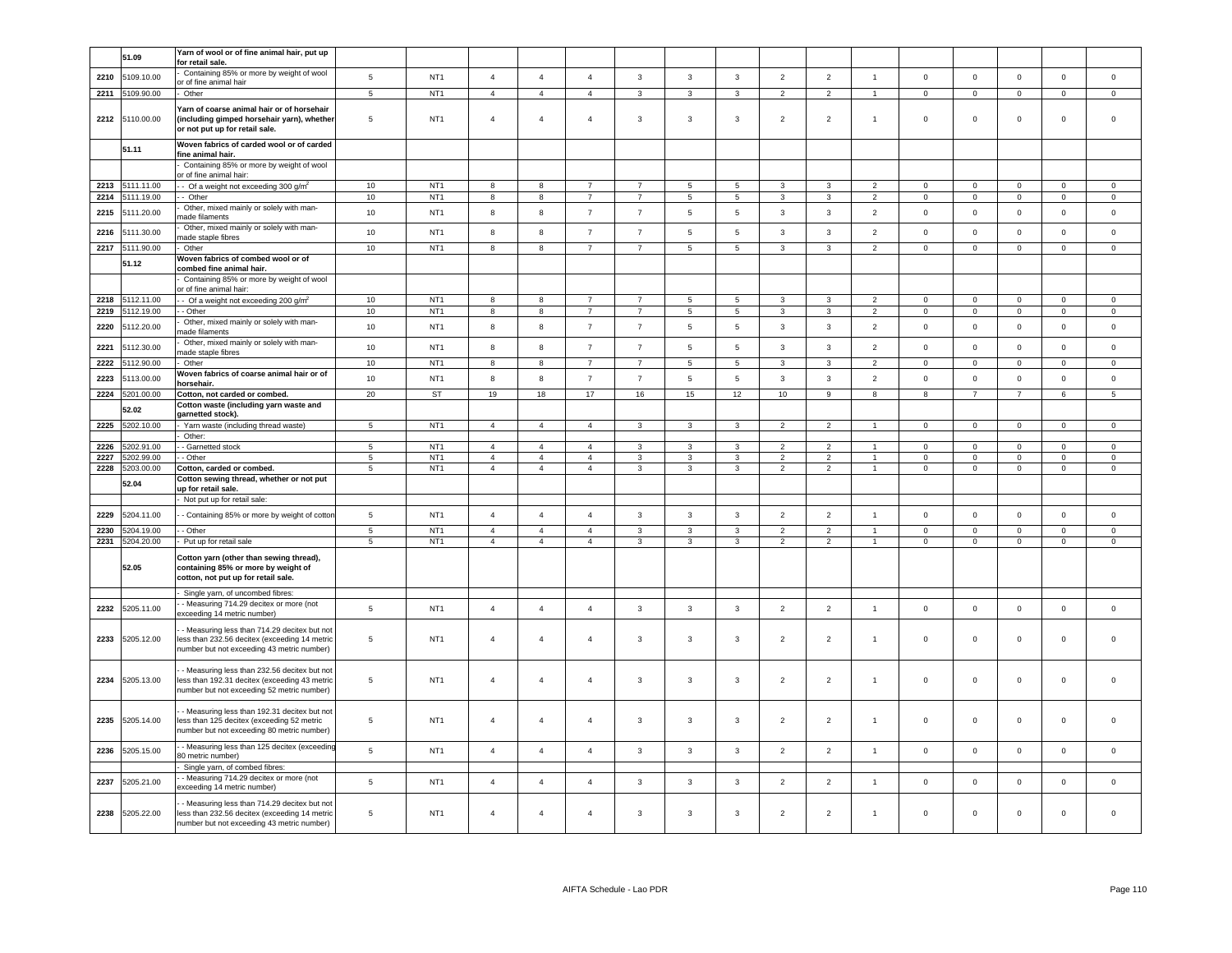| 2239 | 5205.23.00      | - Measuring less than 232.56 decitex but not<br>less than 192.31 decitex (exceeding 43 metric<br>number but not exceeding 52 metric number)                                    | $\,$ 5 $\,$    | NT <sub>1</sub> | $\overline{4}$ | $\overline{4}$ | $\overline{4}$ | $\overline{3}$          | $\mathbf{3}$ | $\mathbf{3}$ | $\overline{2}$ | $\overline{2}$ | $\mathbf{1}$   | $\mathsf 0$         | $\mathsf 0$  | $\mathsf 0$ | $\mathsf 0$ | $\mathsf 0$ |
|------|-----------------|--------------------------------------------------------------------------------------------------------------------------------------------------------------------------------|----------------|-----------------|----------------|----------------|----------------|-------------------------|--------------|--------------|----------------|----------------|----------------|---------------------|--------------|-------------|-------------|-------------|
| 2240 | 5205.24.00      | - Measuring less than 192.31 decitex but not<br>less than 125 decitex (exceeding 52 metric<br>number but not exceeding 80 metric number)                                       | $\,$ 5 $\,$    | NT <sub>1</sub> | $\overline{4}$ | $\overline{4}$ | $\overline{4}$ | $\mathbf{3}$            | $\mathbf{3}$ | 3            | $\overline{2}$ | $\overline{2}$ | $\mathbf{1}$   | $\mathbf 0$         | $\mathbf 0$  | $\mathbf 0$ | $\mathbf 0$ | $\mathbf 0$ |
| 2241 | 5205.26.00      | - Measuring less than 125 decitex but not<br>less than 106.38 decitex (exceeding 80 metric<br>number but not exceeding 94 metric number)                                       | $\sqrt{5}$     | NT <sub>1</sub> | $\overline{4}$ | $\overline{4}$ | $\overline{4}$ | $\mathbf{3}$            | $\mathbf{3}$ | $\mathbf{3}$ | $\overline{2}$ | $\overline{2}$ | $\overline{1}$ | $\mathsf 0$         | $\mathbf 0$  | $\mathbf 0$ | $\mathsf 0$ | $\mathsf 0$ |
| 2242 | 5205.27.00      | - Measuring less than 106.38 decitex but not<br>less than 83.33 decitex (exceeding 94 metric<br>number but not exceeding 120 metric<br>number)                                 | $\,$ 5 $\,$    | NT <sub>1</sub> | $\overline{4}$ | $\overline{4}$ | $\overline{4}$ | $\overline{3}$          | $\mathbf{3}$ | $\mathbf{3}$ | $\overline{2}$ | $\overline{2}$ | $\overline{1}$ | $\mathsf 0$         | $\mathbf 0$  | $\mathbf 0$ | $\mathsf 0$ | $\mathsf 0$ |
| 2243 | 5205.28.00      | - Measuring less than 83.33 decitex<br>(exceeding 120 metric number)                                                                                                           | $\,$ 5 $\,$    | NT <sub>1</sub> | $\overline{4}$ | $\overline{4}$ | $\overline{4}$ | $\mathbf{3}$            | $\mathbf{3}$ | 3            | $\overline{2}$ | $\overline{2}$ | $\mathbf{1}$   | $\,0\,$             | $\mathbf 0$  | $\mathbf 0$ | $\mathbf 0$ | $\mathsf 0$ |
|      |                 | Multiple (folded) or cabled yarn, of<br>uncombed fibres:                                                                                                                       |                |                 |                |                |                |                         |              |              |                |                |                |                     |              |             |             |             |
| 2244 | 5205.31.00      | - Measuring per single yarn 714.29 decitex o<br>more (not exceeding 14 metric number per<br>single yarn)                                                                       | 5              | NT <sub>1</sub> | $\bf{4}$       | $\overline{4}$ | $\sqrt{4}$     | $\mathbf{3}$            | $\mathbf{3}$ | $\mathbf{3}$ | $\overline{2}$ | $\overline{2}$ | $\overline{1}$ | $\mathbf 0$         | $\mathbf 0$  | $\mathbf 0$ | $\mathbf 0$ | $\mathsf 0$ |
| 2245 | 5205.32.00      | - Measuring per single yarn less than 714.29<br>decitex but not less than 232.56 decitex<br>exceeding 14 metric number but not<br>exceeding 43 metric number per single yarn)  | $\overline{5}$ | NT <sub>1</sub> | $\overline{4}$ | $\overline{4}$ | $\overline{4}$ | $\mathbf{3}$            | 3            | $\mathbf{3}$ | $\overline{2}$ | $\overline{2}$ | $\overline{1}$ | $\mathsf{O}\xspace$ | $\mathbf 0$  | $\mathbf 0$ | $\mathsf 0$ | $\mathsf 0$ |
| 2246 | 5205.33.00      | - Measuring per single yarn less than 232.56<br>decitex but not less than 192.31 decitex<br>(exceeding 43 metric number but not<br>exceeding 52 metric number per single yarn) | $\overline{5}$ | NT <sub>1</sub> | $\overline{4}$ | $\overline{4}$ | $\overline{4}$ | $\mathbf{3}$            | 3            | 3            | $\overline{2}$ | $\overline{2}$ | $\mathbf{1}$   | $\mathsf 0$         | $\mathbf 0$  | $\mathbf 0$ | $\mathsf 0$ | $\mathsf 0$ |
| 2247 | 5205.34.00      | - Measuring per single yarn less than 192.31<br>decitex but not less than 125 decitex<br>(exceeding 52 metric number but not<br>exceeding 80 metric number per single yarn)    | $\sqrt{5}$     | NT <sub>1</sub> | $\overline{4}$ | $\overline{4}$ | $\overline{a}$ | $\mathbf{3}$            | $\mathbf{3}$ | $\mathbf{3}$ | $\overline{2}$ | $\overline{2}$ | $\overline{1}$ | $\circ$             | $\mathbf 0$  | $\mathbf 0$ | $\mathbf 0$ | $\mathbf 0$ |
| 2248 | 5205.35.00      | - Measuring per single yarn less than 125<br>decitex (exceeding 80 metric number per<br>single yarn)                                                                           | $\,$ 5 $\,$    | NT <sub>1</sub> | $\overline{4}$ | $\overline{4}$ | $\overline{4}$ | $\mathbf{3}$            | 3            | 3            | $\overline{2}$ | $\overline{2}$ | $\mathbf{1}$   | $\overline{0}$      | $\mathbf 0$  | $\mathbf 0$ | $\mathsf 0$ | $\mathsf 0$ |
|      |                 | Multiple (folded) or cabled yarn, of combed<br>ibres:                                                                                                                          |                |                 |                |                |                |                         |              |              |                |                |                |                     |              |             |             |             |
| 2249 | 5205.41.00      | - Measuring per single yarn 714.29 decitex or<br>more (not exceeding 14 metric number per<br>single yarn)                                                                      | $\,$ 5 $\,$    | NT <sub>1</sub> | $\overline{4}$ | $\overline{4}$ | $\overline{4}$ | $\mathbf{3}$            | $\mathbf{3}$ | $\mathbf{3}$ | $\overline{2}$ | $\overline{2}$ | $\overline{1}$ | $\mathbf 0$         | $\mathbf 0$  | $\mathbf 0$ | $\mathbf 0$ | $\mathsf 0$ |
| 2250 | 5205.42.00      | - Measuring per single yarn less than 714.29<br>decitex but not less than 232.56 decitex<br>(exceeding 14 metric number but not<br>exceeding 43 metric number per single yarn) | $\overline{5}$ | NT <sub>1</sub> | $\overline{4}$ | $\overline{4}$ | $\overline{4}$ | 3                       | 3            | 3            | $\overline{2}$ | $\overline{2}$ | $\overline{1}$ | $\mathsf 0$         | $\mathbf 0$  | $\mathbf 0$ | $\mathsf 0$ | $\mathsf 0$ |
| 2251 | 5205.43.00      | - Measuring per single yarn less than 232.56<br>decitex but not less than 192.31 decitex<br>(exceeding 43 metric number but not<br>exceeding 52 metric number per single yarn) | 5              | NT <sub>1</sub> | $\overline{4}$ | $\overline{4}$ | $\overline{4}$ | $\mathbf{3}$            | $\mathbf{3}$ | $\mathbf{3}$ | $\overline{2}$ | $\overline{2}$ | $\overline{1}$ | $\circ$             | $\mathbf 0$  | $\mathbf 0$ | $\mathbf 0$ | $\mathsf 0$ |
| 2252 | 5205.44.00      | - Measuring per single yarn less than 192.31<br>decitex but not less than 125 decitex<br>exceeding 52 metric number but not<br>exceeding 80 metric number per single yarn)     | 5              | NT <sub>1</sub> | $\overline{4}$ | $\overline{4}$ | $\overline{4}$ | $\mathbf{3}$            | 3            | 3            | $\overline{2}$ | $\overline{2}$ | $\overline{1}$ | $\mathsf{O}\xspace$ | $\mathbf{0}$ | $\mathbf 0$ | $\mathbf 0$ | $\mathbf 0$ |
|      | 2253 5205.46.00 | - Measuring per single yarn less than 125<br>decitex but not less than 106.38 decitex<br>(exceeding 80 metric number but not<br>exceeding 94 metric number per single yarn)    | 5              | NT <sub>1</sub> | $\overline{4}$ | $\overline{4}$ | $\overline{4}$ | $\overline{\mathbf{3}}$ | 3            | $\mathbf{3}$ | $\overline{2}$ | $\overline{2}$ | $\overline{1}$ | $\mathsf 0$         | $\mathbf 0$  | $\mathbf 0$ | $\mathsf 0$ | $\mathsf 0$ |
| 2254 | 5205.47.00      | - Measuring per single yarn less than 106.38<br>decitex but not less than 83.33 decitex<br>(exceeding 94 metric number but not<br>exceeding 120 metric number per single yarn) | $\overline{5}$ | NT <sub>1</sub> | $\overline{4}$ | $\overline{4}$ | $\overline{4}$ | $\mathbf{3}$            | $\mathbf{3}$ | $\mathbf{3}$ | $\overline{2}$ | $\overline{2}$ | $\overline{1}$ | $\mathsf 0$         | $\mathbf 0$  | $\mathbf 0$ | $\mathsf 0$ | $\mathsf 0$ |
| 2255 | 5205.48.00      | - - Measuring per single yarn less than 83.33<br>decitex (exceeding 120 metric number per<br>single yarn)                                                                      | $\,$ 5 $\,$    | NT <sub>1</sub> | $\overline{4}$ | $\overline{4}$ | $\overline{4}$ | $\mathbf{3}$            | $\mathbf{3}$ | $\mathbf{3}$ | $\overline{2}$ | $\overline{2}$ | $\mathbf{1}$   | $\mathbf 0$         | $\mathbf 0$  | $\mathbf 0$ | $\mathsf 0$ | $\mathsf 0$ |
|      | 52.06           | Cotton yarn (other than sewing thread),<br>containing less than 85% by weight of<br>cotton, not put up for retail sale.                                                        |                |                 |                |                |                |                         |              |              |                |                |                |                     |              |             |             |             |
|      |                 | - Single yarn, of uncombed fibres:                                                                                                                                             |                |                 |                |                |                |                         |              |              |                |                |                |                     |              |             |             |             |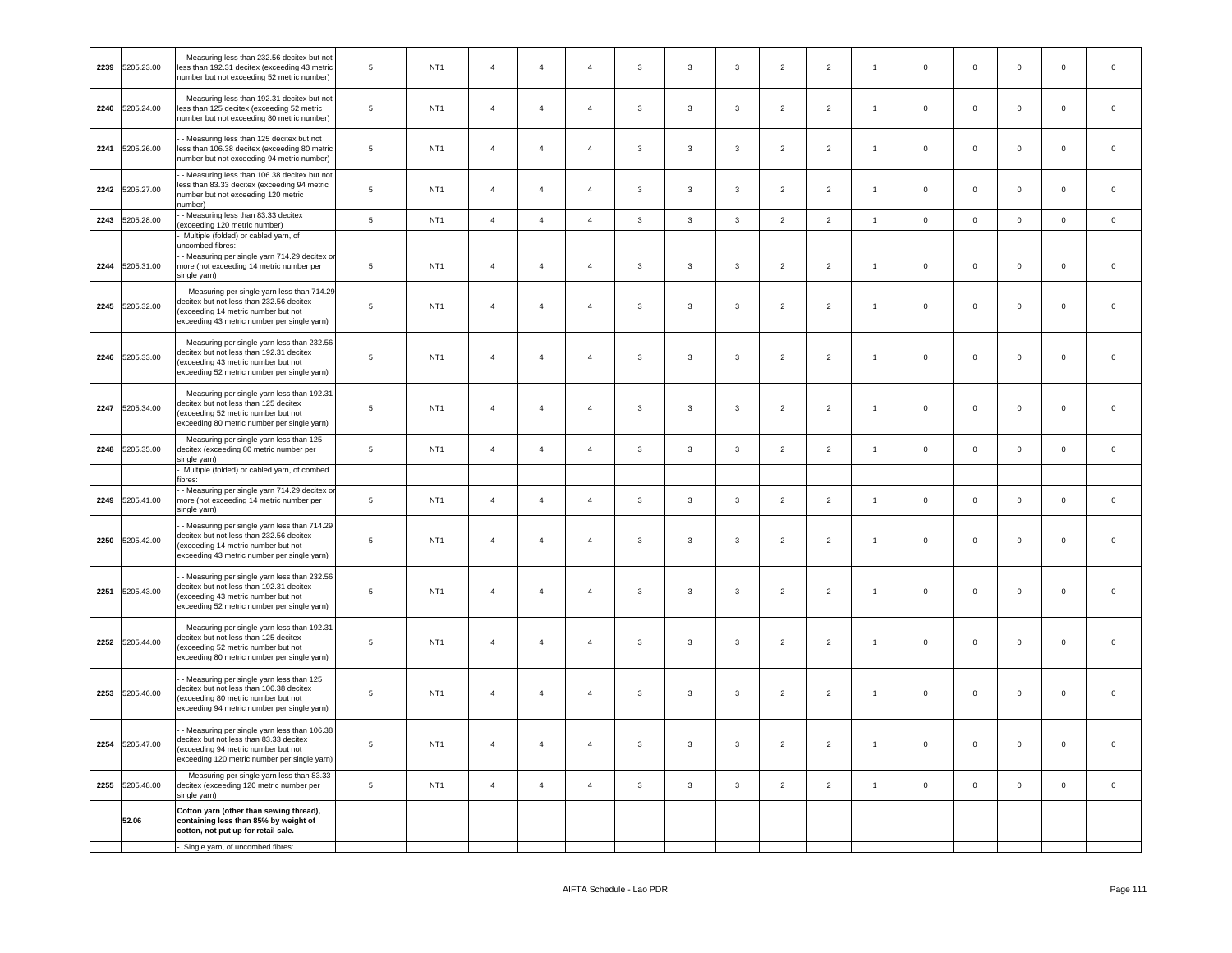| 2256 | 5206.11.00 | - Measuring 714.29 decitex or more (not<br>exceeding 14 metric number)                                                                                                         | 5              | NT <sub>1</sub> | $\sqrt{4}$     | $\overline{4}$ | $\overline{4}$ | $\mathbf{3}$   | $\overline{\mathbf{3}}$ | $\mathbf{3}$ | $\overline{2}$ | $\overline{2}$ | $\overline{1}$ | $\,0\,$     | $\mathbf 0$ | $\mathbf 0$ | $\mathbb O$         | $\mathsf{O}\xspace$ |
|------|------------|--------------------------------------------------------------------------------------------------------------------------------------------------------------------------------|----------------|-----------------|----------------|----------------|----------------|----------------|-------------------------|--------------|----------------|----------------|----------------|-------------|-------------|-------------|---------------------|---------------------|
| 2257 | 5206.12.00 | - Measuring less than 714.29 decitex but not<br>less than 232.56 decitex (exceeding 14 metric<br>number but not exceeding 43 metric number)                                    | $\,$ 5 $\,$    | NT <sub>1</sub> | $\overline{4}$ | $\overline{4}$ | $\overline{4}$ | $\mathbf{3}$   | $\mathbf{3}$            | $\mathbf{3}$ | $\overline{2}$ | $\overline{2}$ | $\overline{1}$ | $\circ$     | $\mathbf 0$ | $\mathbf 0$ | $\mathsf 0$         | $\mathsf 0$         |
| 2258 | 5206.13.00 | - Measuring less than 232.56 decitex but not<br>less than 192.31 decitex (exceeding 43 metric<br>number but not exceeding 52 metric number)                                    | $\sqrt{5}$     | NT <sub>1</sub> | $\sqrt{4}$     | $\overline{4}$ | $\overline{4}$ | $\mathbf{3}$   | $\mathbf{3}$            | $\mathbf{3}$ | $\overline{2}$ | $\overline{2}$ | $\overline{1}$ | $\mathbf 0$ | $\mathbf 0$ | $\mathbf 0$ | $\mathsf{O}\xspace$ | $\,0\,$             |
| 2259 | 5206.14.00 | - Measuring less than 192.31 decitex but not<br>less than 125 decitex (exceeding 52 metric<br>number but not exceeding 80 metric number)                                       | 5              | NT <sub>1</sub> | $\overline{4}$ | $\overline{4}$ | $\overline{4}$ | $\mathbf{3}$   | 3                       | 3            | $\overline{2}$ | $\overline{2}$ | $\overline{1}$ | $\mathsf 0$ | $\mathbf 0$ | $\mathbf 0$ | $\mathsf 0$         | $\mathbf 0$         |
| 2260 | 5206.15.00 | - Measuring less than 125 decitex (exceeding<br>30 metric number)                                                                                                              | 5              | NT <sub>1</sub> | $\overline{4}$ | $\overline{4}$ | $\overline{4}$ | $\mathbf{3}$   | 3                       | 3            | $\overline{2}$ | $\overline{2}$ | $\overline{1}$ | $\mathbf 0$ | $\mathbf 0$ | $\mathbf 0$ | $\mathbf 0$         | $\mathbf 0$         |
| 2261 | 5206.21.00 | Single yarn, of combed fibres:<br>- Measuring 714.29 decitex or more (not<br>exceeding 14 metric number)                                                                       | $\,$ 5 $\,$    | NT <sub>1</sub> | $\overline{4}$ | $\overline{4}$ | $\overline{4}$ | $\mathbf{3}$   | $\mathbf{3}$            | $\mathbf{3}$ | $\overline{2}$ | $\overline{2}$ | $\overline{1}$ | $\,0\,$     | $\mathbf 0$ | $\mathbf 0$ | $\mathbf 0$         | $\mathsf 0$         |
| 2262 | 5206.22.00 | - Measuring less than 714.29 decitex but not<br>less than 232.56 decitex (exceeding 14 metric<br>number but not exceeding 43 metric number)                                    | 5              | NT <sub>1</sub> | $\overline{4}$ | $\overline{4}$ | $\overline{4}$ | 3              | 3                       | 3            | $\overline{2}$ | $\overline{2}$ | $\overline{1}$ | $\mathbf 0$ | $\mathbf 0$ | $\mathbf 0$ | $\mathbf 0$         | $\mathbf 0$         |
| 2263 | 5206.23.00 | - Measuring less than 232.56 decitex but not<br>less than 192.31 decitex (exceeding 43 metric<br>number but not exceeding 52 metric number)                                    | $\,$ 5 $\,$    | NT <sub>1</sub> | $\overline{4}$ | $\overline{4}$ | $\sqrt{4}$     | $\mathbf{3}$   | $\mathbf{3}$            | $\mathbf{3}$ | $\overline{2}$ | $\overline{2}$ | $\overline{1}$ | $\mathsf 0$ | $\mathbf 0$ | $\mathbf 0$ | $\mathsf 0$         | $\mathsf 0$         |
| 2264 | 5206.24.00 | - Measuring less than 192.31 decitex but not<br>less than 125 decitex (exceeding 52 metric<br>number but not exceeding 80 metric number)                                       | $\,$ 5 $\,$    | NT <sub>1</sub> | $\overline{4}$ | $\overline{4}$ | $\overline{4}$ | $\overline{3}$ | $\mathbf{3}$            | 3            | $\overline{2}$ | $\overline{2}$ | $\overline{1}$ | $\mathsf 0$ | $\mathbf 0$ | $\mathbf 0$ | $\mathbf 0$         | $\mathbf 0$         |
| 2265 | 5206.25.00 | - Measuring less than 125 decitex (exceeding<br>80 metric number)                                                                                                              | $\,$ 5 $\,$    | NT <sub>1</sub> | $\overline{4}$ | $\overline{4}$ | $\overline{4}$ | $\mathbf{3}$   | $\mathbf{3}$            | $\mathbf{3}$ | $\overline{2}$ | $\overline{2}$ | $\overline{1}$ | $\mathbf 0$ | $\mathsf 0$ | $\mathbf 0$ | $\overline{0}$      | $\mathsf{O}\xspace$ |
|      |            | Multiple (folded) or cabled yarn, of<br>incombed fibres:                                                                                                                       |                |                 |                |                |                |                |                         |              |                |                |                |             |             |             |                     |                     |
| 2266 | 5206.31.00 | - Measuring per single yarn 714.29 decitex or<br>more (not exceeding 14 metric number per<br>single yarn)                                                                      | $\,$ 5 $\,$    | NT <sub>1</sub> | $\overline{4}$ | $\overline{4}$ | $\overline{4}$ | $\mathbf{3}$   | $\mathbf{3}$            | $\mathbf{3}$ | $\overline{2}$ | $\overline{2}$ | $\overline{1}$ | $\mathbf 0$ | $\mathbf 0$ | $\mathsf 0$ | $\mathsf 0$         | $\mathsf 0$         |
| 2267 | 5206.32.00 | - Measuring per single yarn less than 714.29<br>decitex but not less than 232.56 decitex<br>exceeding 14 metric number but not<br>exceeding 43 metric number per single yarn)  | 5              | NT <sub>1</sub> | $\overline{4}$ | $\overline{4}$ | $\overline{4}$ | 3              | $\mathbf{3}$            | $\mathbf{3}$ | $\overline{2}$ | $\overline{2}$ | $\overline{1}$ | $\mathsf 0$ | $\mathbf 0$ | $\mathbf 0$ | $\mathsf 0$         | $\mathsf 0$         |
| 2268 | 5206.33.00 | - Measuring per single yarn less than 232.56<br>decitex but not less than 192.31 decitex<br>(exceeding 43 metric number but not<br>exceeding 52 metric number per single yarn) | 5              | NT <sub>1</sub> | $\overline{4}$ | $\overline{4}$ | $\overline{4}$ | 3              | $\mathbf{3}$            | $\mathbf{3}$ | $\overline{2}$ | $\overline{2}$ | $\overline{1}$ | $\mathsf 0$ | $\mathsf 0$ | $\mathsf 0$ | $\mathsf 0$         | $\mathsf 0$         |
| 2269 | 5206.34.00 | - Measuring per single yarn less than 192.31<br>decitex but not less than 125 decitex<br>(exceeding 52 metric number but not<br>exceeding 80 metric number per single yarn)    | $\sqrt{5}$     | NT <sub>1</sub> | $\overline{4}$ | $\overline{4}$ | $\overline{4}$ | $\overline{3}$ | $\mathbf{3}$            | $\mathbf{3}$ | $\overline{2}$ | $\overline{2}$ | $\overline{1}$ | $\mathbf 0$ | $\mathbf 0$ | $\mathbf 0$ | $\mathbf 0$         | $\mathbf 0$         |
| 2270 | 5206.35.00 | - Measuring per single yarn less than 125<br>decitex (exceeding 80 metric number per<br>single yarn)                                                                           | $\,$ 5 $\,$    | NT <sub>1</sub> | $\overline{4}$ | $\overline{4}$ | $\overline{4}$ | $\mathbf{3}$   | $\mathbf{3}$            | $\mathbf{3}$ | $\overline{2}$ | $\overline{2}$ | $\overline{1}$ | $\mathbf 0$ | $\mathbf 0$ | $\mathsf 0$ | $\mathsf 0$         | $\mathsf{O}\xspace$ |
|      |            | Multiple (folded) or cabled yarn, of combed<br>ïbres:                                                                                                                          |                |                 |                |                |                |                |                         |              |                |                |                |             |             |             |                     |                     |
| 2271 | 5206.41.00 | - Measuring per single yarn 714.29 decitex o<br>more (not exceeding 14 metric number per<br>single yarn)                                                                       | 5              | NT <sub>1</sub> | $\overline{4}$ | $\overline{4}$ | $\sqrt{4}$     | $\mathbf{3}$   | $\mathbf{3}$            | $\mathbf{3}$ | $\overline{2}$ | $\overline{2}$ | $\overline{1}$ | $\mathsf 0$ | $\mathbf 0$ | $\mathbf 0$ | $\mathsf 0$         | $\mathsf{O}\xspace$ |
| 2272 | 5206.42.00 | - Measuring per single yarn less than 714.29<br>decitex but not less than 232.56 decitex<br>(exceeding 14 metric number but not<br>exceeding 43 metric number per single yarn) | 5              | NT <sub>1</sub> | $\overline{4}$ | $\overline{4}$ | $\overline{4}$ | 3              | 3                       | $\mathbf{3}$ | $\overline{2}$ | $\overline{2}$ | $\overline{1}$ | $\mathbf 0$ | $\mathbf 0$ | $\mathsf 0$ | $\mathbf 0$         | $\mathsf 0$         |
| 2273 | 5206.43.00 | - Measuring per single yarn less than 232.56<br>decitex but not less than 192.31 decitex<br>(exceeding 43 metric number but not<br>exceeding 52 metric number per single yarn) | $\overline{5}$ | NT <sub>1</sub> | $\overline{4}$ | $\overline{4}$ | $\overline{4}$ | $\mathbf{3}$   | $\mathbf{3}$            | $\mathbf{3}$ | $\overline{2}$ | $\overline{2}$ | $\overline{1}$ | $\mathsf 0$ | $\mathbf 0$ | $\mathsf 0$ | $\mathsf 0$         | $\mathsf 0$         |
| 2274 | 5206.44.00 | - Measuring per single yarn less than 192.31<br>decitex but not less than 125 decitex<br>(exceeding 52 metric number but not<br>exceeding 80 metric number per single yarn)    | 5              | NT <sub>1</sub> | $\overline{4}$ | $\overline{4}$ | $\overline{4}$ | 3              | $\mathbf{3}$            | 3            | $\overline{2}$ | $\overline{2}$ | $\overline{1}$ | $\mathbf 0$ | $\mathbf 0$ | $\mathbf 0$ | $\mathbf 0$         | $\mathbf 0$         |
| 2275 | 5206.45.00 | - Measuring per single yarn less than 125<br>decitex (exceeding 80 metric number per<br>single yarn)                                                                           | 5              | NT <sub>1</sub> | $\overline{4}$ | $\overline{4}$ | $\overline{a}$ | 3              | 3                       | $\mathbf{3}$ | $\overline{2}$ | $\overline{2}$ | $\overline{1}$ | $\mathbf 0$ | $\mathsf 0$ | $\mathsf 0$ | $\mathsf 0$         | $\mathsf 0$         |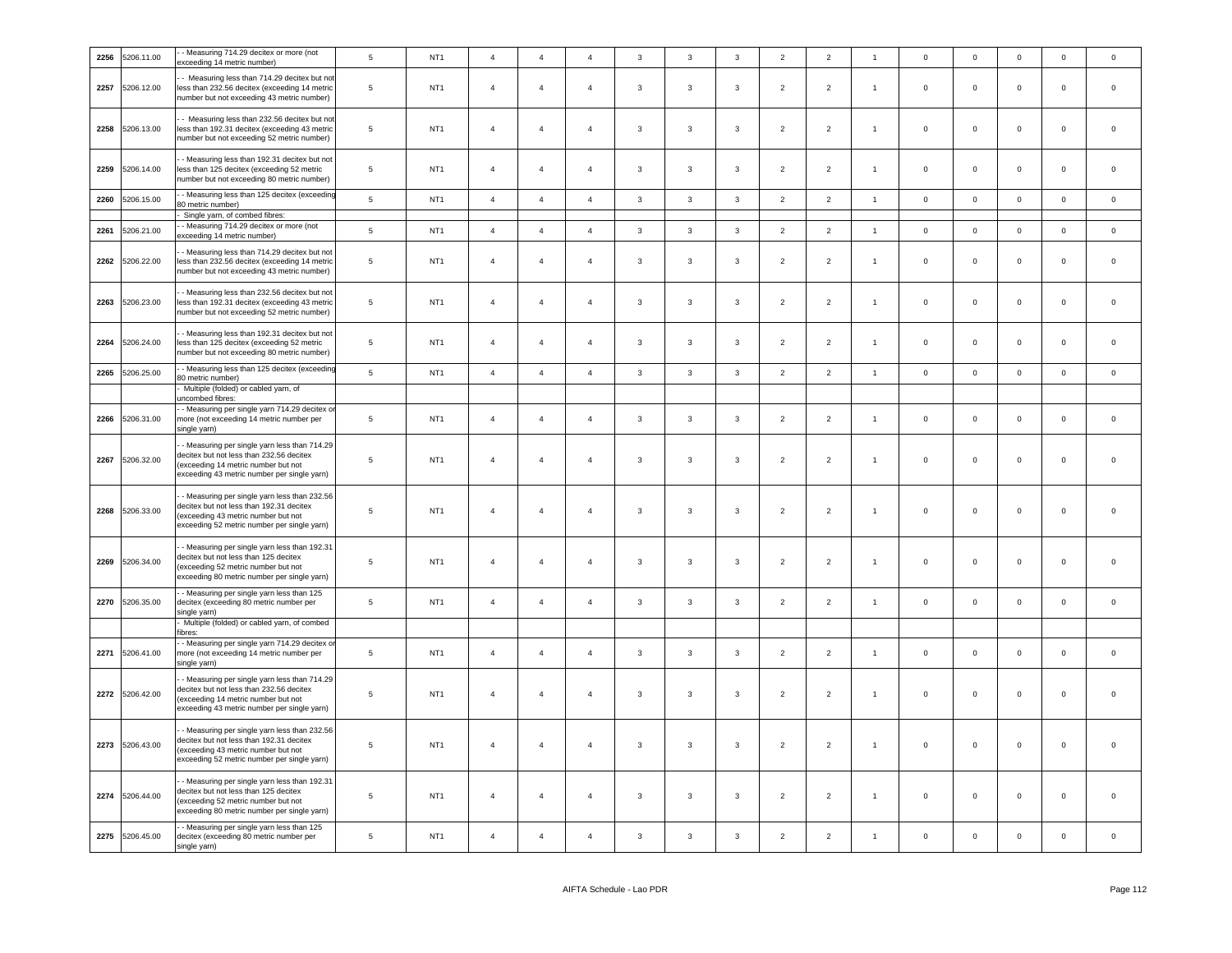|      | 52.07           | Cotton yarn (other than sewing thread) put<br>up for retail sale.                           |    |                 |                |                |                |                |                          |                 |                |                         |                |                         |                     |                |                |             |
|------|-----------------|---------------------------------------------------------------------------------------------|----|-----------------|----------------|----------------|----------------|----------------|--------------------------|-----------------|----------------|-------------------------|----------------|-------------------------|---------------------|----------------|----------------|-------------|
| 2276 | 5207.10.00      | Containing 85% or more by weight of cotton                                                  | 5  | NT <sub>1</sub> | $\overline{4}$ | $\overline{4}$ | $\overline{4}$ | 3              | 3                        | 3               | $\overline{2}$ | $\overline{2}$          | $\overline{1}$ | $\mathbf 0$             | $\mathbf 0$         | $\mathsf 0$    | $\mathbf 0$    | $\mathsf 0$ |
| 2277 | 5207.90.00      | Other                                                                                       | 5  | NT <sub>1</sub> | $\overline{4}$ | $\overline{4}$ | $\overline{4}$ | $\mathbf{3}$   | $\overline{3}$           | $\overline{3}$  | $\overline{2}$ | 2                       | $\overline{1}$ | $\mathbf{0}$            | $\circ$             | $\Omega$       | $\Omega$       | $\mathbf 0$ |
|      |                 | Woven fabrics of cotton, containing 85% or                                                  |    |                 |                |                |                |                |                          |                 |                |                         |                |                         |                     |                |                |             |
|      | 52.08           | more by weight of cotton, weighing not<br>more than 200 g/m <sup>2</sup> .                  |    |                 |                |                |                |                |                          |                 |                |                         |                |                         |                     |                |                |             |
|      |                 | Unbleached:                                                                                 |    |                 |                |                |                |                |                          |                 |                |                         |                |                         |                     |                |                |             |
| 2278 | 5208.11.00      | - Plain weave, weighing not more than 100<br>$\sqrt{m2}$                                    | 10 | NT <sub>1</sub> | 8              | 8              | $\overline{7}$ | $\overline{7}$ | 5                        | 5               | $\mathbf{3}$   | $\overline{3}$          | 2              | $\overline{0}$          | $\mathsf 0$         | $\mathbf 0$    | $\overline{0}$ | $\mathbf 0$ |
| 2279 | 5208.12.00      | - Plain weave, weighing more than 100 g/m2                                                  | 10 | NT <sub>1</sub> | 8              | 8              | $\overline{7}$ | $\overline{7}$ | 5                        | 5               | 3              | $\mathbf{3}$            | $\overline{2}$ | $\mathbf 0$             | $\mathbf 0$         | $\mathbf 0$    | $\mathbf 0$    | $\Omega$    |
| 2280 | 5208.13.00      | - 3-thread or 4-thread twill, including cross<br>will                                       | 10 | NT <sub>1</sub> | 8              | 8              | $\overline{7}$ | $\overline{7}$ | 5                        | 5               | 3              | 3                       | $\overline{2}$ | $\mathsf 0$             | $\mathbf 0$         | $\mathbf 0$    | $\mathbf 0$    | $\mathsf 0$ |
| 2281 | 5208.19.00      | - Other fabrics                                                                             | 10 | NT <sub>1</sub> | 8              | 8              | $\overline{7}$ | $\overline{7}$ | $5\phantom{.0}$          | 5               | 3              | 3                       | $\overline{2}$ | $\mathbf{0}$            | $\overline{0}$      | $\mathbf 0$    | $\mathbf 0$    | $\mathbf 0$ |
| 2282 | 5208.21.00      | Bleached:<br>- Plain weave, weighing not more than 100                                      | 10 | NT <sub>1</sub> | 8              | 8              | $\overline{7}$ | $\overline{7}$ | 5                        | 5               | 3              | 3                       | $\overline{2}$ | $\,0\,$                 | $\mathbf 0$         | $\mathbf 0$    | $\pmb{0}$      | $\mathsf 0$ |
| 2283 | 5208.22.00      | y/m2<br>- Plain weave, weighing more than 100 g/m2                                          | 10 | NT <sub>1</sub> | 8              | 8              | $\overline{7}$ | $\overline{7}$ | 5                        | 5               | 3              | 3                       | $\overline{2}$ | $\mathbf 0$             | $\mathbf 0$         | $\mathbf 0$    | $\Omega$       | $\Omega$    |
| 2284 | 5208.23.00      | - 3-thread or 4-thread twill, including cross                                               | 10 | NT <sub>1</sub> | 8              | 8              | $\overline{7}$ | $\overline{7}$ | 5                        | 5               | $\mathbf{3}$   | $\overline{3}$          | 2              | $\overline{0}$          | $\mathbf 0$         | $\mathbf 0$    | $\mathbf 0$    | $\mathbf 0$ |
| 2285 | 208.29.00       | - Other fabrics                                                                             | 10 | NT <sub>1</sub> | 8              | 8              | $\overline{7}$ | $\overline{7}$ | $\sqrt{5}$               | $\sqrt{5}$      | 3              | $\mathbf{3}$            | $\overline{2}$ | $\mathbb O$             | $\mathbf 0$         | $\mathbf 0$    | $\Omega$       | $\mathsf 0$ |
|      |                 | Dyed:                                                                                       |    |                 |                |                |                |                |                          |                 |                |                         |                |                         |                     |                |                |             |
| 2286 | 5208.31.00      | - Plain weave, weighing not more than 100<br>/m2                                            | 10 | NT <sub>1</sub> | 8              | 8              | $\overline{7}$ | $\overline{7}$ | 5                        | 5               | $\mathbf{3}$   | $\mathbf{3}$            | $\overline{2}$ | $\mathsf 0$             | $\mathbf 0$         | $\mathsf 0$    | $\circ$        | $\mathsf 0$ |
| 2287 | 5208.32.00      | - Plain weave, weighing more than 100 g/m2                                                  | 10 | NT <sub>1</sub> | 8              | $^{\rm 8}$     | $\overline{7}$ | $\overline{7}$ | $\,$ 5 $\,$              | $\sqrt{5}$      | 3              | $\mathbf{3}$            | $\overline{2}$ | $\mathbf 0$             | $\mathbf 0$         | $\mathbf 0$    | $\pmb{0}$      | $\mathbf 0$ |
| 2288 | 5208.33.00      | - 3-thread or 4-thread twill, including cross<br>urill                                      | 10 | NT <sub>1</sub> | 8              | 8              | $\overline{7}$ | $\overline{7}$ | $\,$ 5 $\,$              | 5               | $\mathbf{3}$   | 3                       | $\overline{2}$ | $\overline{0}$          | $\,0\,$             | $\mathbf 0$    | $\mathsf 0$    | $\mathbf 0$ |
| 2289 | 208.39.00       | - Other fabrics                                                                             | 10 | NT <sub>1</sub> | 8              | 8              | $\overline{7}$ | $\overline{7}$ | $\overline{\phantom{a}}$ | $\sqrt{5}$      | 3              | $\mathbf{3}$            | $\mathcal{P}$  | $\mathsf 0$             | $\overline{0}$      | $\Omega$       | $\Omega$       | $\Omega$    |
|      |                 | Of yarns of different colours:<br>- Plain weave, weighing not more than 100                 |    |                 |                |                |                |                |                          |                 |                |                         |                |                         |                     |                |                |             |
| 2290 | 5208.41.00      | ı/m2                                                                                        | 10 | NT <sub>1</sub> | 8              | 8              | $\overline{7}$ | $\overline{7}$ | $\,$ 5 $\,$              | $\sqrt{5}$      | 3              | 3                       | $\overline{2}$ | $\overline{\mathbf{0}}$ | $\mathbf{0}$        | $\mathbf 0$    | $\mathbf 0$    | $\mathbf 0$ |
| 2291 | 5208.42.00      | - Plain weave, weighing more than 100 g/m2<br>- 3-thread or 4-thread twill, including cross | 10 | NT <sub>1</sub> | 8              | 8              | $\overline{7}$ | $\overline{7}$ | 5                        | $\sqrt{5}$      | $\mathbf{3}$   | $\mathbf{3}$            | $\overline{2}$ | $\mathbf 0$             | $\mathbf 0$         | $\mathsf 0$    | $\mathsf 0$    | $\mathsf 0$ |
| 2292 | 5208.43.00      | will                                                                                        | 10 | NT <sub>1</sub> | 8              | $^{\rm 8}$     | $\overline{7}$ | $\overline{7}$ | $\sqrt{5}$               | $\sqrt{5}$      | 3              | $\mathbf{3}$            | $\overline{2}$ | $\mathbf 0$             | $\mathbf 0$         | $\mathbf 0$    | $\mathbf 0$    | $\mathsf 0$ |
| 2293 | 5208.49.00      | - Other fabrics                                                                             | 10 | NT <sub>1</sub> | 8              | 8              | $\overline{7}$ | $\overline{7}$ | $\sqrt{5}$               | $\sqrt{5}$      | $\mathbf{3}$   | $\mathbf{3}$            | $\overline{2}$ | $\mathbb O$             | $\mathbf 0$         | $\mathbf 0$    | $\mathbf 0$    | $\mathsf 0$ |
| 2294 | 5208.51.00      | Printed<br>- Plain weave, weighing not more than 100<br>1/m2                                | 10 | NT <sub>1</sub> | 8              | $^{\rm 8}$     | $\overline{7}$ | $\overline{7}$ | $\,$ 5 $\,$              | $\sqrt{5}$      | 3              | $\mathbf{3}$            | $\overline{2}$ | $\mathsf 0$             | $\mathbf 0$         | $\mathbf 0$    | $\mathbf 0$    | $\mathsf 0$ |
| 2295 | 5208.52.00      | - Plain weave, weighing more than 100 g/m <sup>2</sup>                                      | 10 | NT <sub>1</sub> | 8              | 8              | $\overline{7}$ | $\overline{7}$ | 5                        | 5               | 3              | 3                       | $\overline{2}$ | $\mathbf 0$             | $\mathbf 0$         | $\mathbf 0$    | $\mathbf 0$    | $\mathsf 0$ |
| 2296 | 5208.59.00      | - Other fabrics                                                                             | 10 | NT <sub>1</sub> | 8              | 8              | $\overline{7}$ | $\overline{7}$ | 5                        | 5               | 3              | $\mathbf{3}$            | $\overline{2}$ | $\mathbf 0$             | $\mathsf 0$         | $\mathbf 0$    | $\mathsf 0$    | $\Omega$    |
|      |                 | Woven fabrics of cotton, containing 85% or                                                  |    |                 |                |                |                |                |                          |                 |                |                         |                |                         |                     |                |                |             |
|      | 52.09           | more by weight of cotton, weighing more<br>than 200 g/m <sup>2</sup> .                      |    |                 |                |                |                |                |                          |                 |                |                         |                |                         |                     |                |                |             |
|      |                 | Unbleached                                                                                  |    |                 |                |                |                |                |                          |                 |                |                         |                |                         |                     |                |                |             |
| 2297 | 209.11.00       | - Plain weave<br>- 3-thread or 4-thread twill, including cross                              | 10 | NT <sub>1</sub> | $\mathbf{g}$   | $\mathbf{R}$   | $\overline{7}$ | $\overline{7}$ | 5                        | 5               | 3              | $\mathcal{R}$           |                | $\Omega$                | $\Omega$            | $\Omega$       | $\Omega$       | $\Omega$    |
| 2298 | 5209.12.00      | will                                                                                        | 10 | NT <sub>1</sub> | 8              | 8              | $\overline{7}$ | $\overline{7}$ | 5                        | 5               | $\mathbf{3}$   | $\mathbf{3}$            | $\overline{2}$ | $\mathsf 0$             | $\mathbf 0$         | $\mathsf 0$    | $\mathsf 0$    | $\mathsf 0$ |
| 2299 | 209.19.00       | - Other fabrics<br>Bleached                                                                 | 10 | NT <sub>1</sub> | 8              | 8              | $\overline{7}$ | $\overline{7}$ | $\overline{5}$           | 5               | 3              | $\mathbf{3}$            | $\overline{2}$ | $\Omega$                | $\mathsf 0$         | $\mathsf 0$    | $\mathsf 0$    | $\Omega$    |
| 2300 | 209.21.00       | - Plain weave                                                                               | 10 | NT <sub>1</sub> | 8              | 8              | $\overline{7}$ | $\overline{7}$ | 5                        | $\overline{5}$  | 3              | 3                       | $\overline{2}$ | $\Omega$                | $\mathbf 0$         | $\Omega$       | $\Omega$       | $\Omega$    |
| 2301 | 209.22.00       | - 3-thread or 4-thread twill, including cross<br>will                                       | 10 | NT <sub>1</sub> | 8              | 8              | $\overline{7}$ | $\overline{7}$ | $\,$ 5 $\,$              | $\,$ 5 $\,$     | 3              | $\mathbf{3}$            | $\overline{2}$ | $\mathbf 0$             | $\mathbf 0$         | $\mathbf 0$    | $\mathbf 0$    | $\mathsf 0$ |
| 2302 | 209.29.00       | - Other fabrics                                                                             | 10 | NT <sub>1</sub> | $\mathbf{g}$   | $\overline{8}$ | $\overline{7}$ | $\overline{7}$ | $\overline{5}$           | $\overline{5}$  | 3              | $\overline{3}$          | $\overline{2}$ | $\overline{0}$          | $\overline{0}$      | $\Omega$       | $\Omega$       | $\Omega$    |
| 2303 | 209.31.00       | Dyed:<br>- Plain weave                                                                      | 10 | NT <sub>1</sub> | 8              | 8              | $\overline{7}$ | $\overline{7}$ | 5                        | 5               | 3              | 3                       | $\mathcal{P}$  | $\Omega$                | $\circ$             | $\mathbf 0$    | $\Omega$       | $\Omega$    |
| 2304 | 209.32.00       | - 3-thread or 4-thread twill, including cross                                               | 10 | NT <sub>1</sub> | 8              | 8              | $\overline{7}$ | $\overline{7}$ | $\sqrt{5}$               | $\sqrt{5}$      | 3              | $\mathbf{3}$            | $\overline{2}$ | $\mathbf 0$             | $\mathbf 0$         | $\mathbf 0$    | $\mathbf 0$    | $\mathsf 0$ |
| 2305 | 209.39.00       | will<br>- Other fabrics                                                                     | 10 | NT <sub>2</sub> | 9              | 9              | $\mathbf{g}$   | 8              | $\overline{7}$           | $\overline{7}$  | 6              | 6                       | 5              | 5                       | $5\phantom{.0}$     | $\mathbf{3}$   | $\overline{2}$ | $\mathbf 0$ |
|      |                 | Of yarns of different colours:                                                              |    |                 |                |                |                |                |                          |                 |                |                         |                |                         |                     |                |                |             |
| 2306 | 209.41.00       | - Plain weave                                                                               | 10 | NT <sub>1</sub> | 8              | 8              | $\overline{7}$ | $\overline{7}$ | 5                        | $\,$ 5 $\,$     | 3              | 3                       | $\mathcal{P}$  | $\Omega$                | $\mathbf 0$         | $\mathsf 0$    | $\Omega$       | $\Omega$    |
| 2307 | 5209.42.00      | - Denim<br>- Other fabrics of 3-thread or 4-thread twill,                                   | 10 | NT <sub>1</sub> | 8              | 8              | $\overline{7}$ | $\overline{7}$ | $5\phantom{.0}$          | 5               | 3              | 3                       | $\overline{2}$ | $\mathsf 0$             | $\mathbf 0$         | $\mathbf 0$    | $\pmb{0}$      | $\mathsf 0$ |
| 2308 | 5209.43.00      | ncluding cross twill                                                                        | 10 | NT <sub>1</sub> | 8              | 8              | $\overline{7}$ | $\overline{7}$ | $\overline{5}$           | $\sqrt{5}$      | $\mathbf{3}$   | 3                       | $\overline{2}$ | $\mathbf 0$             | $\mathbf 0$         | $\mathbf 0$    | $\pmb{0}$      | $\mathbf 0$ |
| 2309 | 209.49.00       | - Other fabrics                                                                             | 10 | NT <sub>1</sub> | 8              | 8              | $\overline{7}$ | $\overline{7}$ | 5                        | $5\phantom{.0}$ | 3              | $\mathbf{R}$            | $\mathcal{P}$  | $\mathsf 0$             | $\mathsf{O}\xspace$ | $\mathbf 0$    | $\mathbf 0$    | $\Omega$    |
| 2310 | 209.51.00       | Printed:<br>- Plain weave                                                                   | 10 | NT <sub>1</sub> | 8              | 8              |                | $\overline{7}$ | 5                        | 5               | 3              | 3                       | $\Omega$       | $\mathbf 0$             | $\mathbf 0$         | $^{\circ}$     | $\mathbf 0$    | $\Omega$    |
| 2311 | 5209.52.00      | - 3-thread or 4-thread twill, including cross                                               | 10 | NT <sub>1</sub> | 8              | $^{\rm 8}$     | $\overline{7}$ | $\overline{7}$ | $\,$ 5 $\,$              | $\sqrt{5}$      | 3              | $\mathbf{3}$            | $\overline{2}$ | $\mathbf 0$             | $\mathbf 0$         | $\mathbf 0$    | $\mathsf 0$    | $\mathsf 0$ |
|      | 2312 5209.59.00 | will<br>- Other fabrics                                                                     | 10 | NT <sub>1</sub> | $\overline{8}$ | $\mathbf{R}$   | $\overline{7}$ | $\overline{7}$ | $\overline{5}$           | $\overline{5}$  | $\overline{3}$ | $\overline{\mathbf{3}}$ | $\overline{2}$ | $\overline{0}$          | $\overline{0}$      | $\overline{0}$ | $\overline{0}$ | $\Omega$    |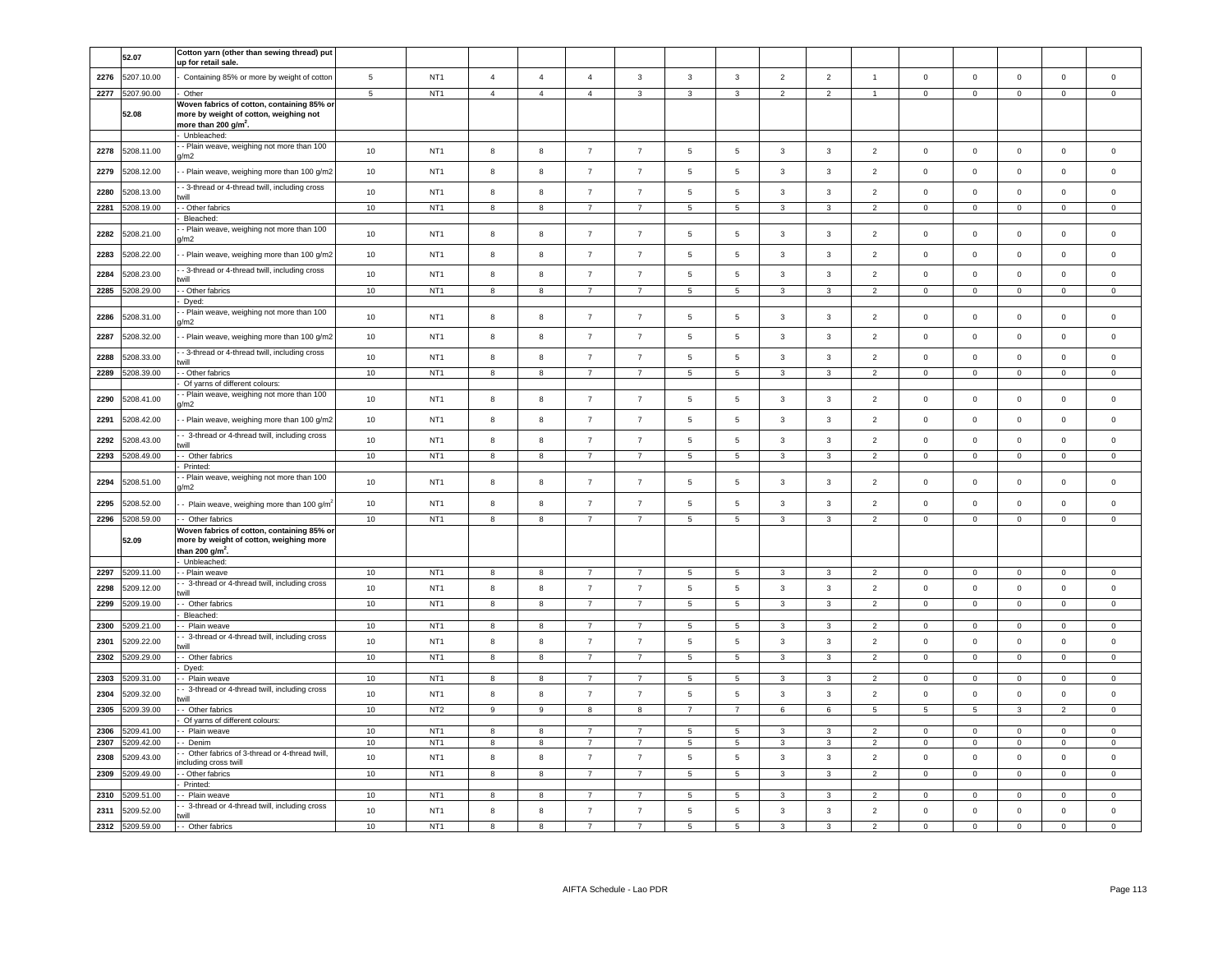|      |                 | Woven fabrics of cotton, containing less                      |                  |                 |                         |                         |                |                 |                          |                |                |                |                      |                |                |                |                |                     |
|------|-----------------|---------------------------------------------------------------|------------------|-----------------|-------------------------|-------------------------|----------------|-----------------|--------------------------|----------------|----------------|----------------|----------------------|----------------|----------------|----------------|----------------|---------------------|
|      | 52.10           | than 85% by weight of cotton, mixed                           |                  |                 |                         |                         |                |                 |                          |                |                |                |                      |                |                |                |                |                     |
|      |                 | mainly or solely with man-made fibres,                        |                  |                 |                         |                         |                |                 |                          |                |                |                |                      |                |                |                |                |                     |
|      |                 | weighing not more than 200 g/m <sup>2</sup> .                 |                  |                 |                         |                         |                |                 |                          |                |                |                |                      |                |                |                |                |                     |
|      |                 |                                                               |                  |                 |                         |                         |                |                 |                          |                |                |                |                      |                |                |                |                |                     |
|      |                 | Unbleached:                                                   |                  |                 |                         |                         |                |                 |                          |                |                |                |                      |                |                |                |                |                     |
| 2313 | 5210.11.00      | - Plain weave                                                 | 10               | NT <sub>1</sub> | 8                       | 8                       | $\overline{7}$ | $\overline{7}$  | $5\overline{5}$          | 5              | $\mathbf{3}$   | 3              | 2                    | $\overline{0}$ | $\overline{0}$ | $\mathbf{0}$   | $^{\circ}$     | $\mathbf{0}$        |
| 2314 | 5210.19.00      | - Other fabrics                                               | 10               | NT <sub>1</sub> | 8                       | 8                       | $\overline{7}$ | $7\overline{ }$ | $5\overline{ }$          | 5 <sub>5</sub> | $\mathbf{3}$   | $\mathbf{3}$   | $\overline{2}$       | $\overline{0}$ | $\overline{0}$ | $\mathbf 0$    | $\overline{0}$ | $\overline{0}$      |
|      |                 | Bleached:                                                     |                  |                 |                         |                         |                |                 |                          |                |                |                |                      |                |                |                |                |                     |
| 2315 | 5210.21.00      | - Plain weave                                                 | 10               | NT <sub>1</sub> | 8                       | 8                       | $\overline{7}$ | $\overline{7}$  | $5\overline{5}$          | 5              | 3              | 3              | $\overline{2}$       | $\pmb{0}$      | $\overline{0}$ | $\mathbf 0$    | $\mathsf 0$    | $\mathsf 0$         |
| 2316 | 5210.29.00      | - Other fabrics                                               | 10               | NT <sub>1</sub> | 8                       | 8                       | $\overline{7}$ | $\overline{7}$  | $5\phantom{.0}$          | 5              | $\mathbf{3}$   | 3              | $\overline{2}$       | $\overline{0}$ | $\overline{0}$ | $\mathbf{0}$   | $\overline{0}$ | $\overline{0}$      |
|      |                 | Dyed:                                                         |                  |                 |                         |                         |                |                 |                          |                |                |                |                      |                |                |                |                |                     |
| 2317 | 5210.31.00      | - Plain weave                                                 | 10 <sup>10</sup> | NT <sub>1</sub> | 8                       | 8                       | $\overline{7}$ | $\overline{7}$  | $5\overline{5}$          | 5              | 3              | 3              | $\overline{2}$       | $\mathbf{0}$   | $\overline{0}$ | $\mathbf{0}$   | $^{\circ}$     | $\mathbf{0}$        |
|      |                 | - 3-thread or 4-thread twill, including cross                 |                  |                 |                         |                         |                |                 |                          |                |                |                |                      |                |                |                |                |                     |
| 2318 | 5210.32.00      | will                                                          | 10               | NT <sub>1</sub> | 8                       | 8                       | $\overline{7}$ | $\overline{7}$  | $\,$ 5 $\,$              | 5              | 3              | $\mathbf{3}$   | $\overline{2}$       | $\mathbf 0$    | $\mathbf 0$    | $\mathbf 0$    | $\mathbf 0$    | $\mathbf 0$         |
|      |                 |                                                               |                  | NT <sub>1</sub> |                         |                         |                |                 |                          |                |                |                |                      |                |                |                |                |                     |
| 2319 | 5210.39.00      | - Other fabrics                                               | 10               |                 | 8                       | $^{\rm 8}$              | $\overline{7}$ | $\overline{7}$  | $5\phantom{.0}$          | 5              | 3              | $\mathbf{3}$   | $\overline{2}$       | $\mathbf{0}$   | $\circ$        | $\mathsf 0$    | $\mathbf{0}$   | $\mathsf 0$         |
|      |                 | Of yarns of different colours:                                |                  |                 |                         |                         |                |                 |                          |                |                |                |                      |                |                |                |                |                     |
| 2320 | 5210.41.00      | - Plain weave                                                 | 10               | NT <sub>1</sub> | 8                       | 8                       | $\overline{7}$ | $\overline{7}$  | $\sqrt{5}$               | 5              | 3              | 3              | $\overline{2}$       | $\Omega$       | $\mathsf 0$    | $\mathsf 0$    | $\Omega$       | $\mathsf 0$         |
| 2321 | 5210.49.00      | - Other fabrics                                               | 10               | NT <sub>1</sub> | 8                       | $^{\rm 8}$              | $\overline{7}$ | $\overline{7}$  | $\sqrt{5}$               | 5              | 3              | $\mathbf{3}$   | $\overline{2}$       | $\mathsf 0$    | $\mathsf 0$    | $\mathbf 0$    | $\mathsf 0$    | $\mathsf 0$         |
|      |                 | Printed:                                                      |                  |                 |                         |                         |                |                 |                          |                |                |                |                      |                |                |                |                |                     |
| 2322 | 5210.51.00      | - Plain weave                                                 | 10               | NT <sub>1</sub> | 8                       | $^{\rm 8}$              | $\overline{7}$ | $\overline{7}$  | $\,$ 5 $\,$              | 5              | 3              | $\mathbf{3}$   | $\overline{2}$       | $\mathbf 0$    | $\mathsf 0$    | $\mathbf 0$    | $\mathsf 0$    | $\mathsf 0$         |
| 2323 | 5210.59.00      | - Other fabrics                                               | 10               | NT <sub>1</sub> | 8                       | 8                       | $\overline{7}$ | $\overline{7}$  | $\sqrt{5}$               | 5              | 3              | $\mathbf{3}$   | $\overline{2}$       | $\mathsf 0$    | $\mathsf 0$    | $\mathbf 0$    | $\mathsf 0$    | $\mathsf{O}\xspace$ |
|      |                 | Woven fabrics of cotton, containing less                      |                  |                 |                         |                         |                |                 |                          |                |                |                |                      |                |                |                |                |                     |
|      |                 | than 85% by weight of cotton, mixed                           |                  |                 |                         |                         |                |                 |                          |                |                |                |                      |                |                |                |                |                     |
|      | 52.11           | mainly or solely with man-made fibres,                        |                  |                 |                         |                         |                |                 |                          |                |                |                |                      |                |                |                |                |                     |
|      |                 | weighing more than 200 g/m <sup>2</sup> .                     |                  |                 |                         |                         |                |                 |                          |                |                |                |                      |                |                |                |                |                     |
|      |                 | Unbleached:                                                   |                  |                 |                         |                         |                |                 |                          |                |                |                |                      |                |                |                |                |                     |
| 2324 | 5211.11.00      | - Plain weave                                                 | 10               | NT <sub>1</sub> | 8                       | 8                       | $\overline{7}$ | $\overline{7}$  | 5                        | 5              | 3              | 3              | $\overline{2}$       | $\mathbf 0$    | $\mathbf 0$    | $\mathbf 0$    | $\mathbf 0$    | $\mathsf 0$         |
|      |                 | - 3-thread or 4-thread twill, including cross                 |                  |                 |                         |                         |                |                 |                          |                |                |                |                      |                |                |                |                |                     |
| 2325 | 5211.12.00      | will                                                          | 10               | NT <sub>1</sub> | 8                       | $^{\rm 8}$              | $\overline{7}$ | $\overline{7}$  | $\,$ 5 $\,$              | 5              | $\mathbf{3}$   | $\mathbf{3}$   | $\overline{2}$       | $\mathbf 0$    | $\mathbf 0$    | $\mathbf 0$    | $\mathbf 0$    | $\mathsf 0$         |
| 2326 | 5211.19.00      | - Other fabrics                                               | 10               | NT <sub>1</sub> | 8                       | 8                       | $\overline{7}$ | $\overline{7}$  | $\overline{5}$           | $5^{\circ}$    | 3              | $\overline{3}$ | $\overline{2}$       | $\Omega$       | $\mathbf 0$    | $\Omega$       | $\Omega$       | $\Omega$            |
|      | 5211.20.00      |                                                               |                  | NT <sub>1</sub> | $\overline{\mathbf{8}}$ | $\overline{\mathbf{8}}$ | $\overline{7}$ | $\overline{7}$  |                          | $\overline{5}$ | $\overline{3}$ | $\overline{3}$ | $\overline{2}$       | $\overline{0}$ | $\overline{0}$ | $\overline{0}$ | $\overline{0}$ | $\overline{0}$      |
| 2327 |                 | Bleached                                                      | 10               |                 |                         |                         |                |                 | $\overline{\phantom{a}}$ |                |                |                |                      |                |                |                |                |                     |
|      |                 | Dyed:                                                         |                  |                 |                         |                         |                |                 |                          |                |                |                |                      |                |                |                |                |                     |
| 2328 | 5211.31.00      | - Plain weave                                                 | $10$             | NT <sub>1</sub> | $\mathbf{g}$            | 8                       | $\overline{7}$ | $\overline{7}$  | 5                        | 5              | 3              | 3              | 2                    | $\Omega$       | $\mathsf 0$    | $\Omega$       | $\Omega$       | $\Omega$            |
| 2329 | 5211.32.00      | - 3-thread or 4-thread twill, including cross                 | 10               | NT <sub>1</sub> | 8                       | 8                       | $\overline{7}$ | $\overline{7}$  | $\sqrt{5}$               | 5              | $\mathbf{3}$   | $\mathbf{3}$   | $\overline{2}$       | $\mathsf 0$    | $\mathbf 0$    | $\mathbf 0$    | $\mathsf 0$    | $\mathsf 0$         |
|      |                 |                                                               |                  |                 |                         |                         |                |                 |                          |                |                |                |                      |                |                |                |                |                     |
| 2330 | 5211.39.00      | - Other fabrics                                               | 10               | NT <sub>1</sub> | 8                       | 8                       | $\overline{7}$ | $\overline{7}$  | 5                        | 5              | 3              | $\mathbf{3}$   | $\overline{2}$       | $\Omega$       | $\mathbf 0$    | $\mathsf 0$    | $\Omega$       | $\mathsf 0$         |
|      |                 | Of yarns of different colours:                                |                  |                 |                         |                         |                |                 |                          |                |                |                |                      |                |                |                |                |                     |
| 2331 | 5211.41.00      | - Plain weave                                                 | 10               | NT <sub>1</sub> | 8                       | 8                       | $\overline{7}$ | $\overline{7}$  | 5                        | 5              | 3              | 3              | $\mathcal{P}$        | $\mathbf 0$    | $\mathbf 0$    | $\mathbf 0$    | $\mathbf 0$    | $\mathbf 0$         |
| 2332 | 5211.42.00      | - Denim                                                       | 10               | NT <sub>1</sub> | 8                       | 8                       | $\overline{7}$ | $\overline{7}$  | $5\phantom{.0}$          | 5              | 3              | $\mathbf{3}$   | $\overline{2}$       | $\mathsf 0$    | $\mathsf 0$    | $\mathsf 0$    | $\mathsf 0$    | $\mathsf 0$         |
|      |                 | Other fabrics of 3-thread or 4-thread twill,                  |                  |                 |                         |                         |                |                 |                          |                |                |                |                      |                |                |                |                |                     |
| 2333 | 5211.43.00      | ncluding cross twill                                          | 10               | NT <sub>1</sub> | 8                       | $^{\rm 8}$              | $\overline{7}$ | $\overline{7}$  | $\,$ 5 $\,$              | 5              | 3              | 3              | $\overline{2}$       | $\mathbf 0$    | $\mathbf 0$    | $\mathbf 0$    | $\mathsf 0$    | $\mathsf 0$         |
| 2334 | 5211.49.00      | - Other fabrics                                               | 10               | NT <sub>1</sub> | 8                       | 8                       | $\overline{7}$ | $\overline{7}$  | $\,$ 5 $\,$              | 5              | $\mathbf{3}$   | $\mathbf{3}$   | $\overline{2}$       | $\mathbf 0$    | $\mathbf 0$    | $\mathbf 0$    | $\mathbf 0$    | $\overline{0}$      |
|      |                 | Printed:                                                      |                  |                 |                         |                         |                |                 |                          |                |                |                |                      |                |                |                |                |                     |
| 2335 | 5211.51.00      | - Plain weave                                                 | 10               | NT <sub>1</sub> | 8                       | 8                       | $\overline{7}$ | $\overline{7}$  | $\,$ 5 $\,$              | 5              | $\mathbf{3}$   | $\mathbf{3}$   | $\overline{2}$       | $\mathbf 0$    | $\overline{0}$ | $\mathbf 0$    | $\overline{0}$ | $\overline{0}$      |
|      |                 | - 3-thread or 4-thread twill, including cross                 |                  |                 |                         |                         |                |                 |                          |                |                |                |                      |                |                |                |                |                     |
| 2336 | 5211.52.00      |                                                               | 10               | NT <sub>1</sub> | 8                       | 8                       | $\overline{7}$ | $\overline{7}$  | $\sqrt{5}$               | 5              | 3              | 3              | $\overline{2}$       | $\mathbf 0$    | $\mathbf 0$    | $\mathbf 0$    | $\mathbf{0}$   | $\mathbf 0$         |
| 2337 | 5211.59.00      | - Other fabrics                                               | $10$             | NT <sub>1</sub> | 8                       | $^{\rm 8}$              | $\overline{7}$ | $\overline{7}$  | $\,$ 5 $\,$              | $\,$ 5 $\,$    | $\mathbf{3}$   | $\mathbf{3}$   | $\overline{2}$       | $\mathbf 0$    | $\mathbf 0$    | $\mathbf 0$    | $\mathbf 0$    | $\mathsf{O}\xspace$ |
|      | 52.12           | Other woven fabrics of cotton.                                |                  |                 |                         |                         |                |                 |                          |                |                |                |                      |                |                |                |                |                     |
|      |                 |                                                               |                  |                 |                         |                         |                |                 |                          |                |                |                |                      |                |                |                |                |                     |
| 2338 | 5212.11.00      | Weighing not more than 200 g/m <sup>2</sup> :<br>- Unbleached |                  |                 |                         |                         |                |                 |                          |                |                |                | $\overline{2}$       |                | $\Omega$       |                | $\Omega$       | $\Omega$            |
|      |                 |                                                               | 10               | NT <sub>1</sub> | 8                       | 8                       | $\overline{7}$ | $\overline{7}$  | $\overline{5}$           | 5              | 3              | 3              |                      | $\Omega$       |                | $\mathbf 0$    |                |                     |
| 2339 | 5212.12.00      | - Bleached                                                    | 10               | NT <sub>1</sub> | 8                       | $^{\rm 8}$              | $\overline{7}$ | $\overline{7}$  | $\overline{5}$           | 5              | 3              | 3              | $\overline{2}$       | $\mathbf{0}$   | $\mathbf 0$    | $\mathbf 0$    | $\Omega$       | $\mathbf 0$         |
| 2340 | 5212.13.00      | - Dyed                                                        | 10               | NT <sub>1</sub> | 8                       | 8                       | $\overline{7}$ | $\overline{7}$  | $\,$ 5 $\,$              | 5              | 3              | $\mathbf{3}$   | $\overline{2}$       | $\Omega$       | $\mathbf 0$    | $\mathbf 0$    | $\Omega$       | $\circ$             |
| 2341 | 5212.14.00      | - Of yarns of different colours                               | 10               | NT <sub>1</sub> | 8                       | 8                       | $\overline{7}$ | $\overline{7}$  | $\overline{5}$           | 5              | 3              | 3              | $\overline{2}$       | $\mathbf 0$    | $\mathbf 0$    | $\mathsf 0$    | $\Omega$       | $\Omega$            |
| 2342 | 5212.15.00      | - Printed                                                     | 10               | NT <sub>1</sub> | 8                       | 8                       | $\overline{7}$ | $\overline{7}$  | $\,$ 5 $\,$              | 5              | $\mathbf{3}$   | $\mathbf{3}$   | $\overline{2}$       | $\pmb{0}$      | $\mathbf 0$    | $\mathbf 0$    | $\mathsf 0$    | $\mathsf{O}\xspace$ |
|      |                 | Weighing more than 200 g/m <sup>2</sup> :                     |                  |                 |                         |                         |                |                 |                          |                |                |                |                      |                |                |                |                |                     |
| 2343 | 5212.21.00      | - Unbleached                                                  | 10               | NT <sub>1</sub> | 8                       | 8                       | $\overline{7}$ | $\overline{7}$  | $\overline{5}$           | 5              | 3              | 3              | $\overline{2}$       | 0              | $\mathsf 0$    | $\mathbf 0$    | $\mathbf{0}$   | $\mathbf 0$         |
| 2344 | 5212.22.00      | - Bleached                                                    | 10               | NT <sub>1</sub> | 8                       | 8                       | $\overline{7}$ | $\overline{7}$  | $\overline{5}$           | 5              | 3              | 3              | 2                    | $\overline{0}$ | $\mathbf 0$    | $\mathbf 0$    | $\mathbf{0}$   | $\overline{0}$      |
| 2345 | 5212.23.00      | - Dyed                                                        | 10               | NT <sub>1</sub> | 8                       | 8                       | $\overline{7}$ | $\overline{7}$  | $\overline{5}$           | 5              | $\mathbf{3}$   | $\mathbf{3}$   | $\overline{2}$       | $\mathbf 0$    | $\overline{0}$ | $\mathbf 0$    | $\mathbf{0}$   | $\overline{0}$      |
| 2346 | 5212.24.00      | - Of yarns of different colours                               | 10               | NT <sub>1</sub> | 8                       | 8                       | $\overline{7}$ | $\overline{7}$  | $\overline{5}$           | 5              | 3              | 3              | 2                    | $\mathbf 0$    | $\bf{0}$       | $\bf{0}$       | $\mathbf{0}$   | $\mathbf 0$         |
| 2347 | 5212.25.00      | - Printed                                                     | 10               | NT <sub>1</sub> | 8                       | 8                       | $\overline{7}$ | $\overline{7}$  | $5\overline{5}$          | 5              | 3              | $\mathbf{3}$   | $\overline{2}$       | $\mathbf 0$    | $\overline{0}$ | $\mathbf 0$    | $\mathbf 0$    | $\overline{0}$      |
|      |                 | Flax, raw or processed but not spun; flax                     |                  |                 |                         |                         |                |                 |                          |                |                |                |                      |                |                |                |                |                     |
|      | 53.01           | tow and waste (including yarn waste and                       |                  |                 |                         |                         |                |                 |                          |                |                |                |                      |                |                |                |                |                     |
|      |                 | garnetted stock).                                             |                  |                 |                         |                         |                |                 |                          |                |                |                |                      |                |                |                |                |                     |
| 2348 | 5301.10.00      | Flax, raw or retted                                           | $5\phantom{.0}$  | NT <sub>1</sub> | $\overline{4}$          | $\overline{4}$          | $\overline{4}$ | $\mathbf{3}$    | $\mathbf{3}$             | 3              | $\overline{2}$ | $\overline{2}$ | $\overline{1}$       | $\mathbf 0$    | $\overline{0}$ | $\mathbf 0$    | $\mathsf 0$    | $\overline{0}$      |
|      |                 | Flax, broken, scutched, hackled or                            |                  |                 |                         |                         |                |                 |                          |                |                |                |                      |                |                |                |                |                     |
|      |                 | otherwise processed, but not spun:                            |                  |                 |                         |                         |                |                 |                          |                |                |                |                      |                |                |                |                |                     |
| 2349 | 5301.21.00      | - Broken or scutched                                          | 5 <sup>1</sup>   | NT <sub>1</sub> | $\mathbf{A}$            | $\mathbf{A}$            | $\mathbf{A}$   | $\mathcal{R}$   | $\mathbf{3}$             | $\mathbf{R}$   | $\mathcal{P}$  | $\overline{2}$ | $\blacktriangleleft$ | $\Omega$       | $\mathbf 0$    | $\Omega$       | $\Omega$       | $\Omega$            |
| 2350 | 5301.29.00      |                                                               | $\overline{5}$   | NT <sub>1</sub> | $\overline{4}$          | $\overline{4}$          | $\overline{4}$ |                 | $\overline{\mathbf{3}}$  | $\overline{3}$ | $\overline{2}$ | $\overline{2}$ | $\overline{1}$       |                | $\overline{0}$ | $\overline{0}$ | $\Omega$       |                     |
|      |                 | - Other                                                       |                  |                 | $\overline{4}$          | $\overline{4}$          | $\overline{4}$ | 3               |                          |                |                |                | $\mathbf{1}$         | $\mathbf 0$    |                |                |                | $\mathsf 0$         |
| 2351 | 5301.30.00      | Flax tow or waste                                             | $\overline{5}$   | NT <sub>1</sub> |                         |                         |                | $\mathbf{3}$    | $\mathbf{3}$             | $\overline{3}$ | $\overline{2}$ | $\overline{2}$ |                      | $\mathsf 0$    | $\overline{0}$ | $\mathsf 0$    | $\mathbf{0}$   | $\mathsf{O}\xspace$ |
|      |                 | Гrue hemp ( <i>Cannabis sativa L.</i> ), raw or               |                  |                 |                         |                         |                |                 |                          |                |                |                |                      |                |                |                |                |                     |
|      | 53.02           | processed but not spun; tow and waste of                      |                  |                 |                         |                         |                |                 |                          |                |                |                |                      |                |                |                |                |                     |
|      |                 | true hemp (including yarn waste and                           |                  |                 |                         |                         |                |                 |                          |                |                |                |                      |                |                |                |                |                     |
|      |                 | aarnetted stock).                                             |                  |                 |                         |                         |                |                 |                          |                |                |                |                      |                |                |                |                |                     |
| 2352 | 5302.10.00      | - True hemp, raw or retted                                    | 5                | NT <sub>1</sub> | $\overline{4}$          | $\overline{4}$          | $\overline{4}$ | $\mathbf{3}$    | $\overline{\mathbf{3}}$  | 3              | $\overline{2}$ | $\overline{2}$ | $\overline{1}$       | $\mathbf 0$    | $\mathbf 0$    | $\mathbf 0$    | $\mathbf 0$    | $\mathbf 0$         |
|      | 2353 5302.90.00 | Other                                                         | 5                | NT <sub>1</sub> | $\overline{4}$          | $\overline{4}$          | $\overline{4}$ | 3               | 3                        | 3              | $\overline{2}$ | 2              |                      | $\mathbf{0}$   | $\mathbf{0}$   | $\circ$        | $\mathbf 0$    | $\mathbf 0$         |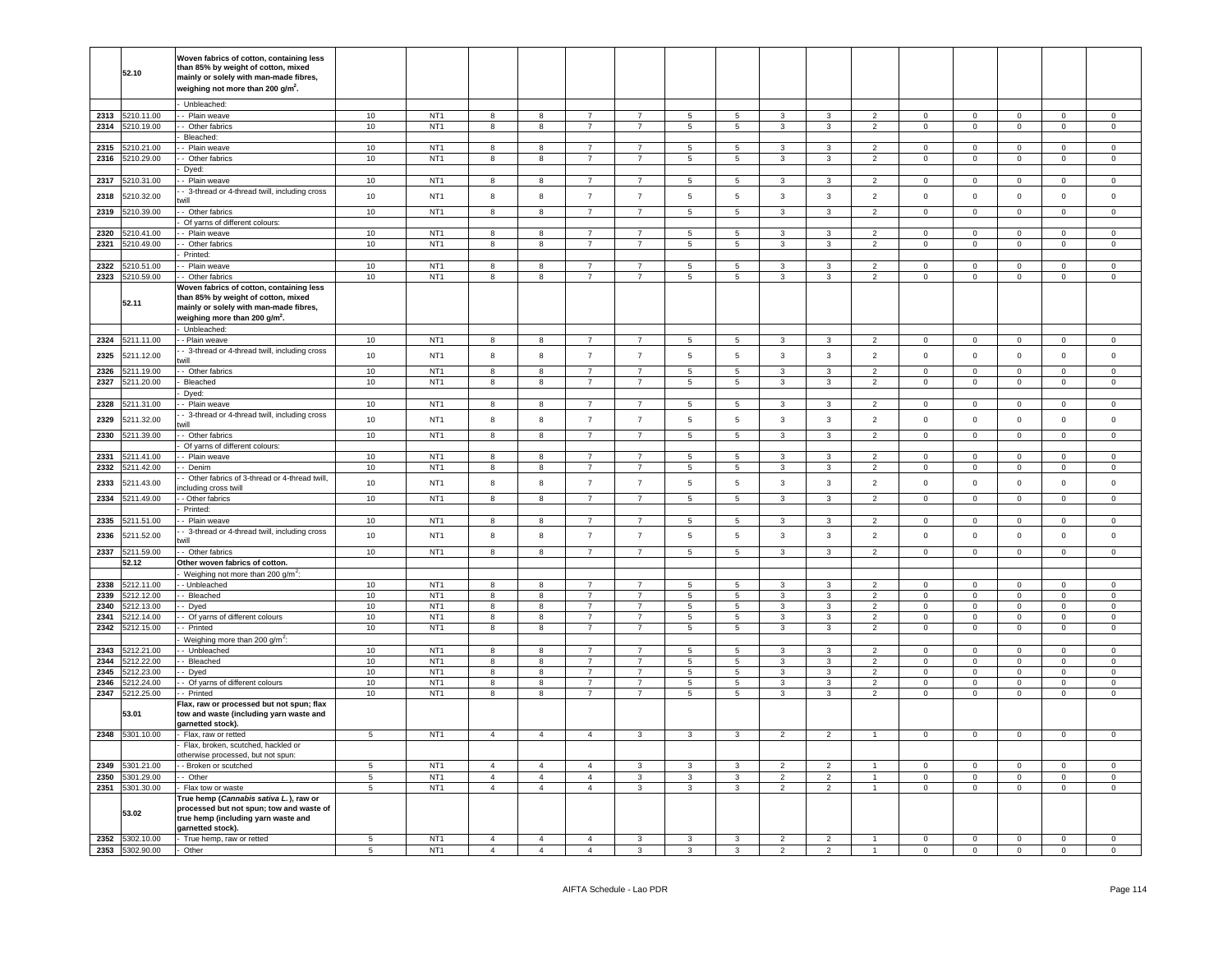| Jute and other textile bast fibres, raw or<br>5303.10.00<br>$\sqrt{5}$<br>NT <sub>1</sub><br>$\overline{4}$<br>$\overline{4}$<br>$\overline{4}$<br>$\mathbf{3}$<br>$\mathbf{3}$<br>$\mathbf{3}$<br>$\overline{2}$<br>$\overline{2}$<br>$\mathsf 0$<br>$\mathsf 0$<br>$\mathbf 0$<br>$\mathbf 0$<br>$\mathbf{1}$<br>$\mathbf 0$<br>2354<br>etted<br>NT <sub>1</sub><br>2355<br>5303.90.00<br>Other<br>$5\phantom{.0}$<br>$\overline{4}$<br>$\overline{4}$<br>$\overline{4}$<br>3<br>3<br>3<br>$\overline{2}$<br>$\overline{2}$<br>$\mathbf 0$<br>$\mathbf 0$<br>$\mathbf 0$<br>$\mathbf 0$<br>$\mathbf 0$<br>$\mathbf{1}$<br>Coconut, abaca (Manila hemp or Musa<br>textilis Nee), ramie and other vegetable<br>textile fibres, not elsewhere specified or<br>5305.00.00<br>5<br>NT <sub>1</sub><br>$\overline{4}$<br>$\overline{4}$<br>3<br>3<br>$\overline{2}$<br>$\overline{2}$<br>$\mathsf 0$<br>$\mathbf 0$<br>$\mathbf 0$<br>$\mathbf 0$<br>2356<br>included, raw or processed but not spun;<br>$\overline{4}$<br>3<br>$\overline{1}$<br>0<br>tow, noils and waste of these fibres<br>(including yarn waste and garnetted<br>stock).<br>53.06<br>Flax yarn.<br>2357<br>306.10.00<br>Single<br>5<br>NT <sub>1</sub><br>$\overline{4}$<br>$\overline{4}$<br>$\mathbf{3}$<br>$\mathbf{3}$<br>3<br>$\overline{2}$<br>$\overline{2}$<br>$\mathbf 0$<br>$\pmb{0}$<br>$\mathbf 0$<br>$\overline{4}$<br>0<br>0<br>$\mathbf{1}$<br>NT <sub>1</sub><br>2358<br>306.20.00<br>$5\phantom{.0}$<br>$\overline{4}$<br>$\overline{4}$<br>$\overline{4}$<br>$\mathbf{3}$<br>3<br>$\mathbf{3}$<br>$\overline{2}$<br>$\overline{2}$<br>$\mathbf 0$<br>$\overline{0}$<br>$\mathbf 0$<br>Multiple (folded) or cabled<br>$\mathbf{1}$<br>$\mathbf 0$<br>$\mathbf{0}$<br>farn of jute or of other textile bast fibres of<br>53.07<br>heading 53.03.<br>NT <sub>1</sub><br>2359<br>307.10.00<br>5<br>$\overline{4}$<br>$\overline{4}$<br>3<br>3<br>3<br>$\overline{2}$<br>2<br>$\mathbf 0$<br>$\mathbf 0$<br>$\mathbf 0$<br>Single<br>$\overline{4}$<br>$\overline{1}$<br>$\Omega$<br>$\Omega$<br>NT <sub>1</sub><br>2360<br>$5\phantom{.0}$<br>5307.20.00<br>Multiple (folded) or cabled<br>$\overline{4}$<br>$\overline{4}$<br>$\overline{4}$<br>3<br>3<br>3<br>$\overline{2}$<br>$\overline{2}$<br>$\mathbf 0$<br>$\mathbf 0$<br>0<br>$\mathbf 0$<br>$\mathbf 0$<br>$\overline{1}$<br>farn of other vegetable textile fibres;<br>53.08<br>paper yarn.<br>2361<br>308.10.00<br>$5\phantom{.0}$<br>NT <sub>1</sub><br>$\overline{4}$<br>$\overline{4}$<br>$\mathbf{3}$<br>3<br>$\overline{2}$<br>$\overline{2}$<br>$\mathbf 0$<br>$\mathbf 0$<br>$\mathbf 0$<br>Coir yarn<br>$\overline{4}$<br>3<br>0<br>$\mathbf 0$<br>$\overline{1}$<br>NT <sub>1</sub><br>2362<br>308.20.00<br>$5\phantom{.0}$<br>$\overline{4}$<br>$\overline{4}$<br>3<br>3<br>$\mathbf 0$<br>True hemp yarn<br>$\overline{4}$<br>3<br>$\overline{2}$<br>$\overline{2}$<br>$\overline{1}$<br>$\mathbf 0$<br>$\mathbf 0$<br>0<br>$\mathbf{0}$<br>2363<br>308.90<br>Other:<br>308.90.10<br>5<br>NT <sub>1</sub><br>$\overline{4}$<br>$\overline{4}$<br>3<br>3<br>3<br>$\overline{2}$<br>$\mathbf 0$<br>$\mathbf 0$<br>$\mathbf 0$<br>- Paper yarn<br>4<br>2<br>$\overline{1}$<br>0<br>0<br>NT <sub>1</sub><br>5308.90.90<br>- Other<br>5<br>$\overline{4}$<br>$\overline{4}$<br>3<br>3<br>$\mathbf 0$<br>$\mathbf 0$<br>$\mathbf 0$<br>$\overline{4}$<br>3<br>$\overline{2}$<br>$\overline{2}$<br>$\overline{1}$<br>$\mathbf 0$<br>$\mathbf{0}$<br>53.09<br>Woven fabrics of flax.<br>Containing 85% or more by weight of flax:<br>309.11.00<br>- Unbleached or bleached<br>10<br>NT <sub>1</sub><br>2364<br>8<br>8<br>$\overline{7}$<br>$\overline{7}$<br>5<br>5<br>3<br>3<br>2<br>$\mathbf 0$<br>$\mathbf 0$<br>0<br>$\mathbf{0}$<br>$\mathbf 0$<br>10<br>NT <sub>1</sub><br>5<br>2365<br>5309.19.00<br>- Other<br>8<br>8<br>$\overline{7}$<br>$\overline{7}$<br>$\overline{5}$<br>3<br>3<br>$\overline{2}$<br>$\circ$<br>$\mathbf 0$<br>$\mathbf 0$<br>$\mathbf 0$<br>$\mathbf 0$<br>Containing less than 85% by weight of flax:<br>10<br>NT <sub>1</sub><br>2366<br>5309.21.00<br>- Unbleached or bleached<br>8<br>8<br>$\overline{7}$<br>$\overline{7}$<br>5<br>5<br>3<br>3<br>2<br>0<br>0<br>$\mathbf{0}$<br>$\mathbf 0$<br>$\circ$<br>10<br>NT <sub>1</sub><br>$\overline{7}$<br>2367<br>5309.29.00<br>- Other<br>8<br>8<br>$\overline{7}$<br>$\overline{5}$<br>5<br>3<br>3<br>$\overline{2}$<br>$\mathbf 0$<br>$\mathbf 0$<br>$\mathbf 0$<br>$\mathbf 0$<br>$\mathsf 0$<br>Woven fabrics of jute or of other textile<br>53.10<br>bast fibres of heading 53.03.<br>2368<br>Unbleached<br>10<br>NT <sub>1</sub><br>310.10.00<br>8<br>8<br>$\overline{7}$<br>$\overline{7}$<br>5<br>5<br>3<br>3<br>2<br>$\mathbf 0$<br>$\mathbf 0$<br>0<br>$\mathbf 0$<br>$\overline{0}$<br>$10$<br>NT <sub>1</sub><br>8<br>$\overline{7}$<br>$\overline{7}$<br>$\,$ 5 $\,$<br>5<br>3<br>2369<br>310.90.00<br>Other<br>8<br>3<br>$\overline{2}$<br>$\mathbf 0$<br>$\mathbf 0$<br>$\mathbf 0$<br>$\pmb{0}$<br>$\mathsf 0$<br>Woven fabrics of other vegetable textile<br>2370<br>5311.00.00<br>10<br>NT <sub>1</sub><br>8<br>8<br>$\overline{7}$<br>$\overline{7}$<br>$5\phantom{.0}$<br>5<br>3<br>3<br>$\overline{2}$<br>$\mathsf 0$<br>$\mathbf 0$<br>$\mathbf 0$<br>$\mathbf 0$<br>$\mathbf 0$<br>fibres; woven fabrics of paper yarn.<br>Sewing thread of man-made filaments,<br>54.01<br>whether or not put up for retail sale.<br>2371<br>5401.10.00<br>5<br>NT <sub>1</sub><br>$\overline{4}$<br>3<br>$\overline{2}$<br>$\overline{2}$<br>$\mathbf 0$<br>$\mathbf 0$<br>Of synthetic filaments<br>$\overline{4}$<br>4<br>3<br>3<br>0<br>0<br>0<br>$\mathbf{1}$<br>5401.20.00<br>$\sqrt{5}$<br>NT <sub>1</sub><br>$\overline{4}$<br>$\overline{4}$<br>$\overline{4}$<br>$\mathbf{3}$<br>$\mathbf{3}$<br>$\mathbf{3}$<br>$\overline{2}$<br>$\overline{2}$<br>$\mathsf 0$<br>$\mathbf 0$<br>$\mathsf 0$<br>2372<br>Of artificial filaments<br>$\mathbf{1}$<br>$\overline{0}$<br>$\overline{0}$<br>Synthetic filament yarn (other than sewing<br>thread), not put up for retail sale, including<br>54.02<br>synthetic monofilament of less than 67<br>decitex.<br>High tenacity yarn of nylon or other<br>olyamides:<br>5402.11.00<br>NT <sub>1</sub><br>2373<br>- Of aramids<br>5<br>$\overline{4}$<br>$\overline{4}$<br>$\overline{4}$<br>3<br>3<br>3<br>$\overline{2}$<br>$\overline{2}$<br>$\mathbf 0$<br>$\mathbf 0$<br>$\mathbf 0$<br>$\mathbf 0$<br>$\mathbf 0$<br>$\overline{1}$<br>$\sqrt{5}$<br>$\overline{4}$<br>$\mathbf{3}$<br>$\overline{2}$<br>$\overline{2}$<br>402.19.00<br>NT <sub>1</sub><br>$\overline{4}$<br>$\overline{4}$<br>$\mathbf{3}$<br>$\mathbf{3}$<br>$\mathsf 0$<br>$\mathbf 0$<br>$\mathbf 0$<br>$\mathsf 0$<br>2374<br>- Other<br>$\overline{1}$<br>$\mathbf 0$<br>5402.20.00<br>$\sqrt{5}$<br>NT <sub>1</sub><br>$\overline{4}$<br>$\overline{4}$<br>$\mathbf 0$<br>$\mathsf 0$<br>2375<br>High tenacity yarn of polyesters<br>$\overline{4}$<br>$\mathbf{3}$<br>$\mathbf{3}$<br>3<br>$\overline{2}$<br>$\overline{2}$<br>$\overline{0}$<br>$\overline{0}$<br>$\mathbf{1}$<br>$\overline{0}$<br>Textured yarn:<br>- Of nylon or other polyamides, measuring<br>5402.31.00<br>5<br>NT <sub>1</sub><br>$\overline{4}$<br>$\overline{4}$<br>3<br>3<br>$\overline{2}$<br>$\overline{2}$<br>$\mathsf 0$<br>$\mathbf 0$<br>$\mathbf 0$<br>$\mathbf 0$<br>2376<br>$\overline{4}$<br>3<br>$\overline{1}$<br>0<br>er single yarn not more than 50 tex<br>- Of nylon or other polyamides, measuring<br>2377<br>5402.32.00<br>5<br>NT <sub>1</sub><br>$\overline{4}$<br>$\overline{4}$<br>3<br>3<br>3<br>$\overline{2}$<br>$\overline{2}$<br>$\mathsf 0$<br>$\mathbf 0$<br>$\mathbf 0$<br>$\mathbf 0$<br>$\overline{4}$<br>$\overline{1}$<br>0<br>per single yarn more than 50 tex<br>2378<br>5402.33.00<br>5<br>NT <sub>1</sub><br>$\overline{4}$<br>$\overline{4}$<br>$\mathbf{3}$<br>3<br>$\overline{2}$<br>$\overline{2}$<br>$\mathbf 0$<br>$\mathbf 0$<br>- Of polyesters<br>$\overline{4}$<br>3<br>$\overline{1}$<br>0<br>0<br>0<br>2379 5402.34.00<br>NT <sub>1</sub><br>$\overline{4}$<br>$\overline{4}$<br>$\overline{4}$<br>- Of polypropylene<br>5<br>3<br>$\overline{2}$<br>2<br>$\mathbf 0$<br>0<br>$\mathbf 0$<br>$\mathbf 0$<br>3<br>3<br>0<br>2380 5402.39.00<br>- Other<br>$5\overline{ }$<br>NT <sub>1</sub><br>$\overline{4}$<br>$\overline{4}$<br>$\overline{4}$<br>$\mathbf{3}$<br>$\mathbf{3}$<br>$\overline{2}$<br>$\overline{2}$<br>$\mathbf 0$<br>$\overline{0}$<br>$\mathbf 0$<br>3<br>$\mathbf{1}$<br>$\mathbf{0}$<br>$\mathbf 0$<br>Other yarn, single, untwisted or with a twist<br>not exceeding 50 turns per metre:<br>2381 5402.44.00<br>- Elastomeric<br>$\sqrt{5}$<br>NT <sub>1</sub><br>$\overline{4}$<br>$\overline{4}$<br>3<br>3<br>$\overline{2}$<br>$\overline{2}$<br>$\mathbf{0}$<br>$\overline{0}$<br>$\overline{0}$<br>$\overline{4}$<br>3<br>$\mathbf{0}$<br>$\mathbf 0$<br>$\overline{1}$<br>NT <sub>1</sub><br>2382<br>5402.45.00<br>- Other, of nylon or other polyamides<br>5<br>$\overline{4}$<br>$\overline{4}$<br>$\overline{4}$<br>3<br>$\mathbf{3}$<br>3<br>$\overline{2}$<br>$\overline{2}$<br>$\mathbf 0$<br>$\circ$<br>$\mathbf{0}$<br>$\mathbf 0$<br>$\mathbf 0$<br>$\overline{1}$<br>NT <sub>1</sub><br>2383<br>5402.46.00<br>$\sqrt{5}$<br>$\overline{4}$<br>$\mathbf{3}$<br>$\overline{2}$<br>$\overline{2}$<br>- Other, of polyesters, partially oriented<br>$\overline{4}$<br>$\overline{4}$<br>3<br>3<br>$\mathbf 0$<br>$\mathbf 0$<br>$\pmb{0}$<br>$\mathsf 0$<br>$\overline{1}$<br>0<br>2384<br>5402.47.00<br>- Other, of polyesters<br>$\sqrt{5}$<br>NT <sub>1</sub><br>$\overline{4}$<br>$\overline{4}$<br>$\mathsf 0$<br>$\overline{4}$<br>$\mathbf{3}$<br>3<br>3<br>$\overline{2}$<br>$\overline{2}$<br>$\circ$<br>$\mathbf 0$<br>$\overline{0}$<br>$\mathbf{1}$<br>$\mathbf 0$<br>NT <sub>1</sub><br>2385<br>5402.48.00<br>- Other, of polypropylene<br>5<br>$\overline{4}$<br>$\overline{4}$<br>$\overline{4}$<br>$\mathbf{3}$<br>$\mathbf{3}$<br>3<br>$\overline{2}$<br>$\overline{2}$<br>$\overline{0}$<br>$\mathbf 0$<br>$\mathbf{0}$<br>$\mathbf{0}$<br>$\overline{1}$<br>$\mathbf{0}$<br>2386<br>5402.49.00<br>5<br>NT <sub>1</sub><br>$\overline{4}$<br>$\mathbf{3}$<br>- Other<br>$\overline{4}$<br>$\overline{4}$<br>$\mathbf{3}$<br>3<br>$\overline{2}$<br>$\overline{2}$<br>$\mathbf 0$<br>$\mathbf 0$<br>$\overline{0}$<br>$\overline{1}$<br>$\mathbf 0$<br>$\mathbf{0}$<br>Other yarn, single, with a twist exceeding 50<br>turns per metre: | 53.03 | Jute and other textile bast fibres<br>(excluding flax, true hemp and ramie), raw<br>or processed but not spun; tow and waste<br>of these fibres (including yarn waste and<br>garnetted stock). |  |  |  |  |  |  |  |  |
|----------------------------------------------------------------------------------------------------------------------------------------------------------------------------------------------------------------------------------------------------------------------------------------------------------------------------------------------------------------------------------------------------------------------------------------------------------------------------------------------------------------------------------------------------------------------------------------------------------------------------------------------------------------------------------------------------------------------------------------------------------------------------------------------------------------------------------------------------------------------------------------------------------------------------------------------------------------------------------------------------------------------------------------------------------------------------------------------------------------------------------------------------------------------------------------------------------------------------------------------------------------------------------------------------------------------------------------------------------------------------------------------------------------------------------------------------------------------------------------------------------------------------------------------------------------------------------------------------------------------------------------------------------------------------------------------------------------------------------------------------------------------------------------------------------------------------------------------------------------------------------------------------------------------------------------------------------------------------------------------------------------------------------------------------------------------------------------------------------------------------------------------------------------------------------------------------------------------------------------------------------------------------------------------------------------------------------------------------------------------------------------------------------------------------------------------------------------------------------------------------------------------------------------------------------------------------------------------------------------------------------------------------------------------------------------------------------------------------------------------------------------------------------------------------------------------------------------------------------------------------------------------------------------------------------------------------------------------------------------------------------------------------------------------------------------------------------------------------------------------------------------------------------------------------------------------------------------------------------------------------------------------------------------------------------------------------------------------------------------------------------------------------------------------------------------------------------------------------------------------------------------------------------------------------------------------------------------------------------------------------------------------------------------------------------------------------------------------------------------------------------------------------------------------------------------------------------------------------------------------------------------------------------------------------------------------------------------------------------------------------------------------------------------------------------------------------------------------------------------------------------------------------------------------------------------------------------------------------------------------------------------------------------------------------------------------------------------------------------------------------------------------------------------------------------------------------------------------------------------------------------------------------------------------------------------------------------------------------------------------------------------------------------------------------------------------------------------------------------------------------------------------------------------------------------------------------------------------------------------------------------------------------------------------------------------------------------------------------------------------------------------------------------------------------------------------------------------------------------------------------------------------------------------------------------------------------------------------------------------------------------------------------------------------------------------------------------------------------------------------------------------------------------------------------------------------------------------------------------------------------------------------------------------------------------------------------------------------------------------------------------------------------------------------------------------------------------------------------------------------------------------------------------------------------------------------------------------------------------------------------------------------------------------------------------------------------------------------------------------------------------------------------------------------------------------------------------------------------------------------------------------------------------------------------------------------------------------------------------------------------------------------------------------------------------------------------------------------------------------------------------------------------------------------------------------------------------------------------------------------------------------------------------------------------------------------------------------------------------------------------------------------------------------------------------------------------------------------------------------------------------------------------------------------------------------------------------------------------------------------------------------------------------------------------------------------------------------------------------------------------------------------------------------------------------------------------------------------------------------------------------------------------------------------------------------------------------------------------------------------------------------------------------------------------------------------------------------------------------------------------------------------------------------------------------------------------------------------------------------------------------------------------------------------------------------------------------------------------------------------------------------------------------------------------------------------------------------------------------------------------------------------------------------------------------------------------------------------------------------------------------------------------------------------------------------------------------------------------------------------------------------------------------------------------------------------------------------------------------------------------------------------------------------------------------------------------------------------------------------------------------------------------------------------------------------------------------------------------------------------------------------------------------------------------------------------------------------------------------------------------------------------------------------------------------------------------------------------------------------------------------------------------------------------------------------------------------------------------------------------------------------------------------------------------------------------------------------------------------------------------------------------------------------------------------------------------------------------------------------------------------------------------------------------------------------------------------------------------------------------------------------------------------------------------------------------------------------------------------------------------------------------------------------------------------------------------------------------------------------------------------------------------------------------------------------------------------------------------------------------------------------------------------------------------------------------------------------------------------------------------------------------------------------------------------------------------------------------------------------------------------------------------------------------------------------------------------------------------------------------------------------------------------------------------------------------------------------------------------------------------------------------------------------------------------------------------------------------------------------------------------------------------------------------------------------------------------------------------------------------------------------------------------------------------------------------------------------------------------------------------------------------------------------------------------------------------------------------------------------------------------------------------------------------------------------------------------------------|-------|------------------------------------------------------------------------------------------------------------------------------------------------------------------------------------------------|--|--|--|--|--|--|--|--|
|                                                                                                                                                                                                                                                                                                                                                                                                                                                                                                                                                                                                                                                                                                                                                                                                                                                                                                                                                                                                                                                                                                                                                                                                                                                                                                                                                                                                                                                                                                                                                                                                                                                                                                                                                                                                                                                                                                                                                                                                                                                                                                                                                                                                                                                                                                                                                                                                                                                                                                                                                                                                                                                                                                                                                                                                                                                                                                                                                                                                                                                                                                                                                                                                                                                                                                                                                                                                                                                                                                                                                                                                                                                                                                                                                                                                                                                                                                                                                                                                                                                                                                                                                                                                                                                                                                                                                                                                                                                                                                                                                                                                                                                                                                                                                                                                                                                                                                                                                                                                                                                                                                                                                                                                                                                                                                                                                                                                                                                                                                                                                                                                                                                                                                                                                                                                                                                                                                                                                                                                                                                                                                                                                                                                                                                                                                                                                                                                                                                                                                                                                                                                                                                                                                                                                                                                                                                                                                                                                                                                                                                                                                                                                                                                                                                                                                                                                                                                                                                                                                                                                                                                                                                                                                                                                                                                                                                                                                                                                                                                                                                                                                                                                                                                                                                                                                                                                                                                                                                                                                                                                                                                                                                                                                                                                                                                                                                                                                                                                                                                                                                                                                                                                                                                                                                                                                                                                                                                                                                                                                                                                                                                                                                                                                                                                                                                                                                                                                                                                                                                                                                                                                                                                                                                                                                                                                                                                                                                                                                                                                                                                                                              |       |                                                                                                                                                                                                |  |  |  |  |  |  |  |  |
|                                                                                                                                                                                                                                                                                                                                                                                                                                                                                                                                                                                                                                                                                                                                                                                                                                                                                                                                                                                                                                                                                                                                                                                                                                                                                                                                                                                                                                                                                                                                                                                                                                                                                                                                                                                                                                                                                                                                                                                                                                                                                                                                                                                                                                                                                                                                                                                                                                                                                                                                                                                                                                                                                                                                                                                                                                                                                                                                                                                                                                                                                                                                                                                                                                                                                                                                                                                                                                                                                                                                                                                                                                                                                                                                                                                                                                                                                                                                                                                                                                                                                                                                                                                                                                                                                                                                                                                                                                                                                                                                                                                                                                                                                                                                                                                                                                                                                                                                                                                                                                                                                                                                                                                                                                                                                                                                                                                                                                                                                                                                                                                                                                                                                                                                                                                                                                                                                                                                                                                                                                                                                                                                                                                                                                                                                                                                                                                                                                                                                                                                                                                                                                                                                                                                                                                                                                                                                                                                                                                                                                                                                                                                                                                                                                                                                                                                                                                                                                                                                                                                                                                                                                                                                                                                                                                                                                                                                                                                                                                                                                                                                                                                                                                                                                                                                                                                                                                                                                                                                                                                                                                                                                                                                                                                                                                                                                                                                                                                                                                                                                                                                                                                                                                                                                                                                                                                                                                                                                                                                                                                                                                                                                                                                                                                                                                                                                                                                                                                                                                                                                                                                                                                                                                                                                                                                                                                                                                                                                                                                                                                                                                              |       |                                                                                                                                                                                                |  |  |  |  |  |  |  |  |
|                                                                                                                                                                                                                                                                                                                                                                                                                                                                                                                                                                                                                                                                                                                                                                                                                                                                                                                                                                                                                                                                                                                                                                                                                                                                                                                                                                                                                                                                                                                                                                                                                                                                                                                                                                                                                                                                                                                                                                                                                                                                                                                                                                                                                                                                                                                                                                                                                                                                                                                                                                                                                                                                                                                                                                                                                                                                                                                                                                                                                                                                                                                                                                                                                                                                                                                                                                                                                                                                                                                                                                                                                                                                                                                                                                                                                                                                                                                                                                                                                                                                                                                                                                                                                                                                                                                                                                                                                                                                                                                                                                                                                                                                                                                                                                                                                                                                                                                                                                                                                                                                                                                                                                                                                                                                                                                                                                                                                                                                                                                                                                                                                                                                                                                                                                                                                                                                                                                                                                                                                                                                                                                                                                                                                                                                                                                                                                                                                                                                                                                                                                                                                                                                                                                                                                                                                                                                                                                                                                                                                                                                                                                                                                                                                                                                                                                                                                                                                                                                                                                                                                                                                                                                                                                                                                                                                                                                                                                                                                                                                                                                                                                                                                                                                                                                                                                                                                                                                                                                                                                                                                                                                                                                                                                                                                                                                                                                                                                                                                                                                                                                                                                                                                                                                                                                                                                                                                                                                                                                                                                                                                                                                                                                                                                                                                                                                                                                                                                                                                                                                                                                                                                                                                                                                                                                                                                                                                                                                                                                                                                                                                                              |       |                                                                                                                                                                                                |  |  |  |  |  |  |  |  |
|                                                                                                                                                                                                                                                                                                                                                                                                                                                                                                                                                                                                                                                                                                                                                                                                                                                                                                                                                                                                                                                                                                                                                                                                                                                                                                                                                                                                                                                                                                                                                                                                                                                                                                                                                                                                                                                                                                                                                                                                                                                                                                                                                                                                                                                                                                                                                                                                                                                                                                                                                                                                                                                                                                                                                                                                                                                                                                                                                                                                                                                                                                                                                                                                                                                                                                                                                                                                                                                                                                                                                                                                                                                                                                                                                                                                                                                                                                                                                                                                                                                                                                                                                                                                                                                                                                                                                                                                                                                                                                                                                                                                                                                                                                                                                                                                                                                                                                                                                                                                                                                                                                                                                                                                                                                                                                                                                                                                                                                                                                                                                                                                                                                                                                                                                                                                                                                                                                                                                                                                                                                                                                                                                                                                                                                                                                                                                                                                                                                                                                                                                                                                                                                                                                                                                                                                                                                                                                                                                                                                                                                                                                                                                                                                                                                                                                                                                                                                                                                                                                                                                                                                                                                                                                                                                                                                                                                                                                                                                                                                                                                                                                                                                                                                                                                                                                                                                                                                                                                                                                                                                                                                                                                                                                                                                                                                                                                                                                                                                                                                                                                                                                                                                                                                                                                                                                                                                                                                                                                                                                                                                                                                                                                                                                                                                                                                                                                                                                                                                                                                                                                                                                                                                                                                                                                                                                                                                                                                                                                                                                                                                                                              |       |                                                                                                                                                                                                |  |  |  |  |  |  |  |  |
|                                                                                                                                                                                                                                                                                                                                                                                                                                                                                                                                                                                                                                                                                                                                                                                                                                                                                                                                                                                                                                                                                                                                                                                                                                                                                                                                                                                                                                                                                                                                                                                                                                                                                                                                                                                                                                                                                                                                                                                                                                                                                                                                                                                                                                                                                                                                                                                                                                                                                                                                                                                                                                                                                                                                                                                                                                                                                                                                                                                                                                                                                                                                                                                                                                                                                                                                                                                                                                                                                                                                                                                                                                                                                                                                                                                                                                                                                                                                                                                                                                                                                                                                                                                                                                                                                                                                                                                                                                                                                                                                                                                                                                                                                                                                                                                                                                                                                                                                                                                                                                                                                                                                                                                                                                                                                                                                                                                                                                                                                                                                                                                                                                                                                                                                                                                                                                                                                                                                                                                                                                                                                                                                                                                                                                                                                                                                                                                                                                                                                                                                                                                                                                                                                                                                                                                                                                                                                                                                                                                                                                                                                                                                                                                                                                                                                                                                                                                                                                                                                                                                                                                                                                                                                                                                                                                                                                                                                                                                                                                                                                                                                                                                                                                                                                                                                                                                                                                                                                                                                                                                                                                                                                                                                                                                                                                                                                                                                                                                                                                                                                                                                                                                                                                                                                                                                                                                                                                                                                                                                                                                                                                                                                                                                                                                                                                                                                                                                                                                                                                                                                                                                                                                                                                                                                                                                                                                                                                                                                                                                                                                                                                              |       |                                                                                                                                                                                                |  |  |  |  |  |  |  |  |
|                                                                                                                                                                                                                                                                                                                                                                                                                                                                                                                                                                                                                                                                                                                                                                                                                                                                                                                                                                                                                                                                                                                                                                                                                                                                                                                                                                                                                                                                                                                                                                                                                                                                                                                                                                                                                                                                                                                                                                                                                                                                                                                                                                                                                                                                                                                                                                                                                                                                                                                                                                                                                                                                                                                                                                                                                                                                                                                                                                                                                                                                                                                                                                                                                                                                                                                                                                                                                                                                                                                                                                                                                                                                                                                                                                                                                                                                                                                                                                                                                                                                                                                                                                                                                                                                                                                                                                                                                                                                                                                                                                                                                                                                                                                                                                                                                                                                                                                                                                                                                                                                                                                                                                                                                                                                                                                                                                                                                                                                                                                                                                                                                                                                                                                                                                                                                                                                                                                                                                                                                                                                                                                                                                                                                                                                                                                                                                                                                                                                                                                                                                                                                                                                                                                                                                                                                                                                                                                                                                                                                                                                                                                                                                                                                                                                                                                                                                                                                                                                                                                                                                                                                                                                                                                                                                                                                                                                                                                                                                                                                                                                                                                                                                                                                                                                                                                                                                                                                                                                                                                                                                                                                                                                                                                                                                                                                                                                                                                                                                                                                                                                                                                                                                                                                                                                                                                                                                                                                                                                                                                                                                                                                                                                                                                                                                                                                                                                                                                                                                                                                                                                                                                                                                                                                                                                                                                                                                                                                                                                                                                                                                                              |       |                                                                                                                                                                                                |  |  |  |  |  |  |  |  |
|                                                                                                                                                                                                                                                                                                                                                                                                                                                                                                                                                                                                                                                                                                                                                                                                                                                                                                                                                                                                                                                                                                                                                                                                                                                                                                                                                                                                                                                                                                                                                                                                                                                                                                                                                                                                                                                                                                                                                                                                                                                                                                                                                                                                                                                                                                                                                                                                                                                                                                                                                                                                                                                                                                                                                                                                                                                                                                                                                                                                                                                                                                                                                                                                                                                                                                                                                                                                                                                                                                                                                                                                                                                                                                                                                                                                                                                                                                                                                                                                                                                                                                                                                                                                                                                                                                                                                                                                                                                                                                                                                                                                                                                                                                                                                                                                                                                                                                                                                                                                                                                                                                                                                                                                                                                                                                                                                                                                                                                                                                                                                                                                                                                                                                                                                                                                                                                                                                                                                                                                                                                                                                                                                                                                                                                                                                                                                                                                                                                                                                                                                                                                                                                                                                                                                                                                                                                                                                                                                                                                                                                                                                                                                                                                                                                                                                                                                                                                                                                                                                                                                                                                                                                                                                                                                                                                                                                                                                                                                                                                                                                                                                                                                                                                                                                                                                                                                                                                                                                                                                                                                                                                                                                                                                                                                                                                                                                                                                                                                                                                                                                                                                                                                                                                                                                                                                                                                                                                                                                                                                                                                                                                                                                                                                                                                                                                                                                                                                                                                                                                                                                                                                                                                                                                                                                                                                                                                                                                                                                                                                                                                                                              |       |                                                                                                                                                                                                |  |  |  |  |  |  |  |  |
|                                                                                                                                                                                                                                                                                                                                                                                                                                                                                                                                                                                                                                                                                                                                                                                                                                                                                                                                                                                                                                                                                                                                                                                                                                                                                                                                                                                                                                                                                                                                                                                                                                                                                                                                                                                                                                                                                                                                                                                                                                                                                                                                                                                                                                                                                                                                                                                                                                                                                                                                                                                                                                                                                                                                                                                                                                                                                                                                                                                                                                                                                                                                                                                                                                                                                                                                                                                                                                                                                                                                                                                                                                                                                                                                                                                                                                                                                                                                                                                                                                                                                                                                                                                                                                                                                                                                                                                                                                                                                                                                                                                                                                                                                                                                                                                                                                                                                                                                                                                                                                                                                                                                                                                                                                                                                                                                                                                                                                                                                                                                                                                                                                                                                                                                                                                                                                                                                                                                                                                                                                                                                                                                                                                                                                                                                                                                                                                                                                                                                                                                                                                                                                                                                                                                                                                                                                                                                                                                                                                                                                                                                                                                                                                                                                                                                                                                                                                                                                                                                                                                                                                                                                                                                                                                                                                                                                                                                                                                                                                                                                                                                                                                                                                                                                                                                                                                                                                                                                                                                                                                                                                                                                                                                                                                                                                                                                                                                                                                                                                                                                                                                                                                                                                                                                                                                                                                                                                                                                                                                                                                                                                                                                                                                                                                                                                                                                                                                                                                                                                                                                                                                                                                                                                                                                                                                                                                                                                                                                                                                                                                                                                              |       |                                                                                                                                                                                                |  |  |  |  |  |  |  |  |
|                                                                                                                                                                                                                                                                                                                                                                                                                                                                                                                                                                                                                                                                                                                                                                                                                                                                                                                                                                                                                                                                                                                                                                                                                                                                                                                                                                                                                                                                                                                                                                                                                                                                                                                                                                                                                                                                                                                                                                                                                                                                                                                                                                                                                                                                                                                                                                                                                                                                                                                                                                                                                                                                                                                                                                                                                                                                                                                                                                                                                                                                                                                                                                                                                                                                                                                                                                                                                                                                                                                                                                                                                                                                                                                                                                                                                                                                                                                                                                                                                                                                                                                                                                                                                                                                                                                                                                                                                                                                                                                                                                                                                                                                                                                                                                                                                                                                                                                                                                                                                                                                                                                                                                                                                                                                                                                                                                                                                                                                                                                                                                                                                                                                                                                                                                                                                                                                                                                                                                                                                                                                                                                                                                                                                                                                                                                                                                                                                                                                                                                                                                                                                                                                                                                                                                                                                                                                                                                                                                                                                                                                                                                                                                                                                                                                                                                                                                                                                                                                                                                                                                                                                                                                                                                                                                                                                                                                                                                                                                                                                                                                                                                                                                                                                                                                                                                                                                                                                                                                                                                                                                                                                                                                                                                                                                                                                                                                                                                                                                                                                                                                                                                                                                                                                                                                                                                                                                                                                                                                                                                                                                                                                                                                                                                                                                                                                                                                                                                                                                                                                                                                                                                                                                                                                                                                                                                                                                                                                                                                                                                                                                                              |       |                                                                                                                                                                                                |  |  |  |  |  |  |  |  |
|                                                                                                                                                                                                                                                                                                                                                                                                                                                                                                                                                                                                                                                                                                                                                                                                                                                                                                                                                                                                                                                                                                                                                                                                                                                                                                                                                                                                                                                                                                                                                                                                                                                                                                                                                                                                                                                                                                                                                                                                                                                                                                                                                                                                                                                                                                                                                                                                                                                                                                                                                                                                                                                                                                                                                                                                                                                                                                                                                                                                                                                                                                                                                                                                                                                                                                                                                                                                                                                                                                                                                                                                                                                                                                                                                                                                                                                                                                                                                                                                                                                                                                                                                                                                                                                                                                                                                                                                                                                                                                                                                                                                                                                                                                                                                                                                                                                                                                                                                                                                                                                                                                                                                                                                                                                                                                                                                                                                                                                                                                                                                                                                                                                                                                                                                                                                                                                                                                                                                                                                                                                                                                                                                                                                                                                                                                                                                                                                                                                                                                                                                                                                                                                                                                                                                                                                                                                                                                                                                                                                                                                                                                                                                                                                                                                                                                                                                                                                                                                                                                                                                                                                                                                                                                                                                                                                                                                                                                                                                                                                                                                                                                                                                                                                                                                                                                                                                                                                                                                                                                                                                                                                                                                                                                                                                                                                                                                                                                                                                                                                                                                                                                                                                                                                                                                                                                                                                                                                                                                                                                                                                                                                                                                                                                                                                                                                                                                                                                                                                                                                                                                                                                                                                                                                                                                                                                                                                                                                                                                                                                                                                                                              |       |                                                                                                                                                                                                |  |  |  |  |  |  |  |  |
|                                                                                                                                                                                                                                                                                                                                                                                                                                                                                                                                                                                                                                                                                                                                                                                                                                                                                                                                                                                                                                                                                                                                                                                                                                                                                                                                                                                                                                                                                                                                                                                                                                                                                                                                                                                                                                                                                                                                                                                                                                                                                                                                                                                                                                                                                                                                                                                                                                                                                                                                                                                                                                                                                                                                                                                                                                                                                                                                                                                                                                                                                                                                                                                                                                                                                                                                                                                                                                                                                                                                                                                                                                                                                                                                                                                                                                                                                                                                                                                                                                                                                                                                                                                                                                                                                                                                                                                                                                                                                                                                                                                                                                                                                                                                                                                                                                                                                                                                                                                                                                                                                                                                                                                                                                                                                                                                                                                                                                                                                                                                                                                                                                                                                                                                                                                                                                                                                                                                                                                                                                                                                                                                                                                                                                                                                                                                                                                                                                                                                                                                                                                                                                                                                                                                                                                                                                                                                                                                                                                                                                                                                                                                                                                                                                                                                                                                                                                                                                                                                                                                                                                                                                                                                                                                                                                                                                                                                                                                                                                                                                                                                                                                                                                                                                                                                                                                                                                                                                                                                                                                                                                                                                                                                                                                                                                                                                                                                                                                                                                                                                                                                                                                                                                                                                                                                                                                                                                                                                                                                                                                                                                                                                                                                                                                                                                                                                                                                                                                                                                                                                                                                                                                                                                                                                                                                                                                                                                                                                                                                                                                                                                              |       |                                                                                                                                                                                                |  |  |  |  |  |  |  |  |
|                                                                                                                                                                                                                                                                                                                                                                                                                                                                                                                                                                                                                                                                                                                                                                                                                                                                                                                                                                                                                                                                                                                                                                                                                                                                                                                                                                                                                                                                                                                                                                                                                                                                                                                                                                                                                                                                                                                                                                                                                                                                                                                                                                                                                                                                                                                                                                                                                                                                                                                                                                                                                                                                                                                                                                                                                                                                                                                                                                                                                                                                                                                                                                                                                                                                                                                                                                                                                                                                                                                                                                                                                                                                                                                                                                                                                                                                                                                                                                                                                                                                                                                                                                                                                                                                                                                                                                                                                                                                                                                                                                                                                                                                                                                                                                                                                                                                                                                                                                                                                                                                                                                                                                                                                                                                                                                                                                                                                                                                                                                                                                                                                                                                                                                                                                                                                                                                                                                                                                                                                                                                                                                                                                                                                                                                                                                                                                                                                                                                                                                                                                                                                                                                                                                                                                                                                                                                                                                                                                                                                                                                                                                                                                                                                                                                                                                                                                                                                                                                                                                                                                                                                                                                                                                                                                                                                                                                                                                                                                                                                                                                                                                                                                                                                                                                                                                                                                                                                                                                                                                                                                                                                                                                                                                                                                                                                                                                                                                                                                                                                                                                                                                                                                                                                                                                                                                                                                                                                                                                                                                                                                                                                                                                                                                                                                                                                                                                                                                                                                                                                                                                                                                                                                                                                                                                                                                                                                                                                                                                                                                                                                                              |       |                                                                                                                                                                                                |  |  |  |  |  |  |  |  |
|                                                                                                                                                                                                                                                                                                                                                                                                                                                                                                                                                                                                                                                                                                                                                                                                                                                                                                                                                                                                                                                                                                                                                                                                                                                                                                                                                                                                                                                                                                                                                                                                                                                                                                                                                                                                                                                                                                                                                                                                                                                                                                                                                                                                                                                                                                                                                                                                                                                                                                                                                                                                                                                                                                                                                                                                                                                                                                                                                                                                                                                                                                                                                                                                                                                                                                                                                                                                                                                                                                                                                                                                                                                                                                                                                                                                                                                                                                                                                                                                                                                                                                                                                                                                                                                                                                                                                                                                                                                                                                                                                                                                                                                                                                                                                                                                                                                                                                                                                                                                                                                                                                                                                                                                                                                                                                                                                                                                                                                                                                                                                                                                                                                                                                                                                                                                                                                                                                                                                                                                                                                                                                                                                                                                                                                                                                                                                                                                                                                                                                                                                                                                                                                                                                                                                                                                                                                                                                                                                                                                                                                                                                                                                                                                                                                                                                                                                                                                                                                                                                                                                                                                                                                                                                                                                                                                                                                                                                                                                                                                                                                                                                                                                                                                                                                                                                                                                                                                                                                                                                                                                                                                                                                                                                                                                                                                                                                                                                                                                                                                                                                                                                                                                                                                                                                                                                                                                                                                                                                                                                                                                                                                                                                                                                                                                                                                                                                                                                                                                                                                                                                                                                                                                                                                                                                                                                                                                                                                                                                                                                                                                                                              |       |                                                                                                                                                                                                |  |  |  |  |  |  |  |  |
|                                                                                                                                                                                                                                                                                                                                                                                                                                                                                                                                                                                                                                                                                                                                                                                                                                                                                                                                                                                                                                                                                                                                                                                                                                                                                                                                                                                                                                                                                                                                                                                                                                                                                                                                                                                                                                                                                                                                                                                                                                                                                                                                                                                                                                                                                                                                                                                                                                                                                                                                                                                                                                                                                                                                                                                                                                                                                                                                                                                                                                                                                                                                                                                                                                                                                                                                                                                                                                                                                                                                                                                                                                                                                                                                                                                                                                                                                                                                                                                                                                                                                                                                                                                                                                                                                                                                                                                                                                                                                                                                                                                                                                                                                                                                                                                                                                                                                                                                                                                                                                                                                                                                                                                                                                                                                                                                                                                                                                                                                                                                                                                                                                                                                                                                                                                                                                                                                                                                                                                                                                                                                                                                                                                                                                                                                                                                                                                                                                                                                                                                                                                                                                                                                                                                                                                                                                                                                                                                                                                                                                                                                                                                                                                                                                                                                                                                                                                                                                                                                                                                                                                                                                                                                                                                                                                                                                                                                                                                                                                                                                                                                                                                                                                                                                                                                                                                                                                                                                                                                                                                                                                                                                                                                                                                                                                                                                                                                                                                                                                                                                                                                                                                                                                                                                                                                                                                                                                                                                                                                                                                                                                                                                                                                                                                                                                                                                                                                                                                                                                                                                                                                                                                                                                                                                                                                                                                                                                                                                                                                                                                                                                              |       |                                                                                                                                                                                                |  |  |  |  |  |  |  |  |
|                                                                                                                                                                                                                                                                                                                                                                                                                                                                                                                                                                                                                                                                                                                                                                                                                                                                                                                                                                                                                                                                                                                                                                                                                                                                                                                                                                                                                                                                                                                                                                                                                                                                                                                                                                                                                                                                                                                                                                                                                                                                                                                                                                                                                                                                                                                                                                                                                                                                                                                                                                                                                                                                                                                                                                                                                                                                                                                                                                                                                                                                                                                                                                                                                                                                                                                                                                                                                                                                                                                                                                                                                                                                                                                                                                                                                                                                                                                                                                                                                                                                                                                                                                                                                                                                                                                                                                                                                                                                                                                                                                                                                                                                                                                                                                                                                                                                                                                                                                                                                                                                                                                                                                                                                                                                                                                                                                                                                                                                                                                                                                                                                                                                                                                                                                                                                                                                                                                                                                                                                                                                                                                                                                                                                                                                                                                                                                                                                                                                                                                                                                                                                                                                                                                                                                                                                                                                                                                                                                                                                                                                                                                                                                                                                                                                                                                                                                                                                                                                                                                                                                                                                                                                                                                                                                                                                                                                                                                                                                                                                                                                                                                                                                                                                                                                                                                                                                                                                                                                                                                                                                                                                                                                                                                                                                                                                                                                                                                                                                                                                                                                                                                                                                                                                                                                                                                                                                                                                                                                                                                                                                                                                                                                                                                                                                                                                                                                                                                                                                                                                                                                                                                                                                                                                                                                                                                                                                                                                                                                                                                                                                                              |       |                                                                                                                                                                                                |  |  |  |  |  |  |  |  |
|                                                                                                                                                                                                                                                                                                                                                                                                                                                                                                                                                                                                                                                                                                                                                                                                                                                                                                                                                                                                                                                                                                                                                                                                                                                                                                                                                                                                                                                                                                                                                                                                                                                                                                                                                                                                                                                                                                                                                                                                                                                                                                                                                                                                                                                                                                                                                                                                                                                                                                                                                                                                                                                                                                                                                                                                                                                                                                                                                                                                                                                                                                                                                                                                                                                                                                                                                                                                                                                                                                                                                                                                                                                                                                                                                                                                                                                                                                                                                                                                                                                                                                                                                                                                                                                                                                                                                                                                                                                                                                                                                                                                                                                                                                                                                                                                                                                                                                                                                                                                                                                                                                                                                                                                                                                                                                                                                                                                                                                                                                                                                                                                                                                                                                                                                                                                                                                                                                                                                                                                                                                                                                                                                                                                                                                                                                                                                                                                                                                                                                                                                                                                                                                                                                                                                                                                                                                                                                                                                                                                                                                                                                                                                                                                                                                                                                                                                                                                                                                                                                                                                                                                                                                                                                                                                                                                                                                                                                                                                                                                                                                                                                                                                                                                                                                                                                                                                                                                                                                                                                                                                                                                                                                                                                                                                                                                                                                                                                                                                                                                                                                                                                                                                                                                                                                                                                                                                                                                                                                                                                                                                                                                                                                                                                                                                                                                                                                                                                                                                                                                                                                                                                                                                                                                                                                                                                                                                                                                                                                                                                                                                                                              |       |                                                                                                                                                                                                |  |  |  |  |  |  |  |  |
|                                                                                                                                                                                                                                                                                                                                                                                                                                                                                                                                                                                                                                                                                                                                                                                                                                                                                                                                                                                                                                                                                                                                                                                                                                                                                                                                                                                                                                                                                                                                                                                                                                                                                                                                                                                                                                                                                                                                                                                                                                                                                                                                                                                                                                                                                                                                                                                                                                                                                                                                                                                                                                                                                                                                                                                                                                                                                                                                                                                                                                                                                                                                                                                                                                                                                                                                                                                                                                                                                                                                                                                                                                                                                                                                                                                                                                                                                                                                                                                                                                                                                                                                                                                                                                                                                                                                                                                                                                                                                                                                                                                                                                                                                                                                                                                                                                                                                                                                                                                                                                                                                                                                                                                                                                                                                                                                                                                                                                                                                                                                                                                                                                                                                                                                                                                                                                                                                                                                                                                                                                                                                                                                                                                                                                                                                                                                                                                                                                                                                                                                                                                                                                                                                                                                                                                                                                                                                                                                                                                                                                                                                                                                                                                                                                                                                                                                                                                                                                                                                                                                                                                                                                                                                                                                                                                                                                                                                                                                                                                                                                                                                                                                                                                                                                                                                                                                                                                                                                                                                                                                                                                                                                                                                                                                                                                                                                                                                                                                                                                                                                                                                                                                                                                                                                                                                                                                                                                                                                                                                                                                                                                                                                                                                                                                                                                                                                                                                                                                                                                                                                                                                                                                                                                                                                                                                                                                                                                                                                                                                                                                                                                              |       |                                                                                                                                                                                                |  |  |  |  |  |  |  |  |
|                                                                                                                                                                                                                                                                                                                                                                                                                                                                                                                                                                                                                                                                                                                                                                                                                                                                                                                                                                                                                                                                                                                                                                                                                                                                                                                                                                                                                                                                                                                                                                                                                                                                                                                                                                                                                                                                                                                                                                                                                                                                                                                                                                                                                                                                                                                                                                                                                                                                                                                                                                                                                                                                                                                                                                                                                                                                                                                                                                                                                                                                                                                                                                                                                                                                                                                                                                                                                                                                                                                                                                                                                                                                                                                                                                                                                                                                                                                                                                                                                                                                                                                                                                                                                                                                                                                                                                                                                                                                                                                                                                                                                                                                                                                                                                                                                                                                                                                                                                                                                                                                                                                                                                                                                                                                                                                                                                                                                                                                                                                                                                                                                                                                                                                                                                                                                                                                                                                                                                                                                                                                                                                                                                                                                                                                                                                                                                                                                                                                                                                                                                                                                                                                                                                                                                                                                                                                                                                                                                                                                                                                                                                                                                                                                                                                                                                                                                                                                                                                                                                                                                                                                                                                                                                                                                                                                                                                                                                                                                                                                                                                                                                                                                                                                                                                                                                                                                                                                                                                                                                                                                                                                                                                                                                                                                                                                                                                                                                                                                                                                                                                                                                                                                                                                                                                                                                                                                                                                                                                                                                                                                                                                                                                                                                                                                                                                                                                                                                                                                                                                                                                                                                                                                                                                                                                                                                                                                                                                                                                                                                                                                                              |       |                                                                                                                                                                                                |  |  |  |  |  |  |  |  |
|                                                                                                                                                                                                                                                                                                                                                                                                                                                                                                                                                                                                                                                                                                                                                                                                                                                                                                                                                                                                                                                                                                                                                                                                                                                                                                                                                                                                                                                                                                                                                                                                                                                                                                                                                                                                                                                                                                                                                                                                                                                                                                                                                                                                                                                                                                                                                                                                                                                                                                                                                                                                                                                                                                                                                                                                                                                                                                                                                                                                                                                                                                                                                                                                                                                                                                                                                                                                                                                                                                                                                                                                                                                                                                                                                                                                                                                                                                                                                                                                                                                                                                                                                                                                                                                                                                                                                                                                                                                                                                                                                                                                                                                                                                                                                                                                                                                                                                                                                                                                                                                                                                                                                                                                                                                                                                                                                                                                                                                                                                                                                                                                                                                                                                                                                                                                                                                                                                                                                                                                                                                                                                                                                                                                                                                                                                                                                                                                                                                                                                                                                                                                                                                                                                                                                                                                                                                                                                                                                                                                                                                                                                                                                                                                                                                                                                                                                                                                                                                                                                                                                                                                                                                                                                                                                                                                                                                                                                                                                                                                                                                                                                                                                                                                                                                                                                                                                                                                                                                                                                                                                                                                                                                                                                                                                                                                                                                                                                                                                                                                                                                                                                                                                                                                                                                                                                                                                                                                                                                                                                                                                                                                                                                                                                                                                                                                                                                                                                                                                                                                                                                                                                                                                                                                                                                                                                                                                                                                                                                                                                                                                                                              |       |                                                                                                                                                                                                |  |  |  |  |  |  |  |  |
|                                                                                                                                                                                                                                                                                                                                                                                                                                                                                                                                                                                                                                                                                                                                                                                                                                                                                                                                                                                                                                                                                                                                                                                                                                                                                                                                                                                                                                                                                                                                                                                                                                                                                                                                                                                                                                                                                                                                                                                                                                                                                                                                                                                                                                                                                                                                                                                                                                                                                                                                                                                                                                                                                                                                                                                                                                                                                                                                                                                                                                                                                                                                                                                                                                                                                                                                                                                                                                                                                                                                                                                                                                                                                                                                                                                                                                                                                                                                                                                                                                                                                                                                                                                                                                                                                                                                                                                                                                                                                                                                                                                                                                                                                                                                                                                                                                                                                                                                                                                                                                                                                                                                                                                                                                                                                                                                                                                                                                                                                                                                                                                                                                                                                                                                                                                                                                                                                                                                                                                                                                                                                                                                                                                                                                                                                                                                                                                                                                                                                                                                                                                                                                                                                                                                                                                                                                                                                                                                                                                                                                                                                                                                                                                                                                                                                                                                                                                                                                                                                                                                                                                                                                                                                                                                                                                                                                                                                                                                                                                                                                                                                                                                                                                                                                                                                                                                                                                                                                                                                                                                                                                                                                                                                                                                                                                                                                                                                                                                                                                                                                                                                                                                                                                                                                                                                                                                                                                                                                                                                                                                                                                                                                                                                                                                                                                                                                                                                                                                                                                                                                                                                                                                                                                                                                                                                                                                                                                                                                                                                                                                                                                              |       |                                                                                                                                                                                                |  |  |  |  |  |  |  |  |
|                                                                                                                                                                                                                                                                                                                                                                                                                                                                                                                                                                                                                                                                                                                                                                                                                                                                                                                                                                                                                                                                                                                                                                                                                                                                                                                                                                                                                                                                                                                                                                                                                                                                                                                                                                                                                                                                                                                                                                                                                                                                                                                                                                                                                                                                                                                                                                                                                                                                                                                                                                                                                                                                                                                                                                                                                                                                                                                                                                                                                                                                                                                                                                                                                                                                                                                                                                                                                                                                                                                                                                                                                                                                                                                                                                                                                                                                                                                                                                                                                                                                                                                                                                                                                                                                                                                                                                                                                                                                                                                                                                                                                                                                                                                                                                                                                                                                                                                                                                                                                                                                                                                                                                                                                                                                                                                                                                                                                                                                                                                                                                                                                                                                                                                                                                                                                                                                                                                                                                                                                                                                                                                                                                                                                                                                                                                                                                                                                                                                                                                                                                                                                                                                                                                                                                                                                                                                                                                                                                                                                                                                                                                                                                                                                                                                                                                                                                                                                                                                                                                                                                                                                                                                                                                                                                                                                                                                                                                                                                                                                                                                                                                                                                                                                                                                                                                                                                                                                                                                                                                                                                                                                                                                                                                                                                                                                                                                                                                                                                                                                                                                                                                                                                                                                                                                                                                                                                                                                                                                                                                                                                                                                                                                                                                                                                                                                                                                                                                                                                                                                                                                                                                                                                                                                                                                                                                                                                                                                                                                                                                                                                                              |       |                                                                                                                                                                                                |  |  |  |  |  |  |  |  |
|                                                                                                                                                                                                                                                                                                                                                                                                                                                                                                                                                                                                                                                                                                                                                                                                                                                                                                                                                                                                                                                                                                                                                                                                                                                                                                                                                                                                                                                                                                                                                                                                                                                                                                                                                                                                                                                                                                                                                                                                                                                                                                                                                                                                                                                                                                                                                                                                                                                                                                                                                                                                                                                                                                                                                                                                                                                                                                                                                                                                                                                                                                                                                                                                                                                                                                                                                                                                                                                                                                                                                                                                                                                                                                                                                                                                                                                                                                                                                                                                                                                                                                                                                                                                                                                                                                                                                                                                                                                                                                                                                                                                                                                                                                                                                                                                                                                                                                                                                                                                                                                                                                                                                                                                                                                                                                                                                                                                                                                                                                                                                                                                                                                                                                                                                                                                                                                                                                                                                                                                                                                                                                                                                                                                                                                                                                                                                                                                                                                                                                                                                                                                                                                                                                                                                                                                                                                                                                                                                                                                                                                                                                                                                                                                                                                                                                                                                                                                                                                                                                                                                                                                                                                                                                                                                                                                                                                                                                                                                                                                                                                                                                                                                                                                                                                                                                                                                                                                                                                                                                                                                                                                                                                                                                                                                                                                                                                                                                                                                                                                                                                                                                                                                                                                                                                                                                                                                                                                                                                                                                                                                                                                                                                                                                                                                                                                                                                                                                                                                                                                                                                                                                                                                                                                                                                                                                                                                                                                                                                                                                                                                                                              |       |                                                                                                                                                                                                |  |  |  |  |  |  |  |  |
|                                                                                                                                                                                                                                                                                                                                                                                                                                                                                                                                                                                                                                                                                                                                                                                                                                                                                                                                                                                                                                                                                                                                                                                                                                                                                                                                                                                                                                                                                                                                                                                                                                                                                                                                                                                                                                                                                                                                                                                                                                                                                                                                                                                                                                                                                                                                                                                                                                                                                                                                                                                                                                                                                                                                                                                                                                                                                                                                                                                                                                                                                                                                                                                                                                                                                                                                                                                                                                                                                                                                                                                                                                                                                                                                                                                                                                                                                                                                                                                                                                                                                                                                                                                                                                                                                                                                                                                                                                                                                                                                                                                                                                                                                                                                                                                                                                                                                                                                                                                                                                                                                                                                                                                                                                                                                                                                                                                                                                                                                                                                                                                                                                                                                                                                                                                                                                                                                                                                                                                                                                                                                                                                                                                                                                                                                                                                                                                                                                                                                                                                                                                                                                                                                                                                                                                                                                                                                                                                                                                                                                                                                                                                                                                                                                                                                                                                                                                                                                                                                                                                                                                                                                                                                                                                                                                                                                                                                                                                                                                                                                                                                                                                                                                                                                                                                                                                                                                                                                                                                                                                                                                                                                                                                                                                                                                                                                                                                                                                                                                                                                                                                                                                                                                                                                                                                                                                                                                                                                                                                                                                                                                                                                                                                                                                                                                                                                                                                                                                                                                                                                                                                                                                                                                                                                                                                                                                                                                                                                                                                                                                                                                              |       |                                                                                                                                                                                                |  |  |  |  |  |  |  |  |
|                                                                                                                                                                                                                                                                                                                                                                                                                                                                                                                                                                                                                                                                                                                                                                                                                                                                                                                                                                                                                                                                                                                                                                                                                                                                                                                                                                                                                                                                                                                                                                                                                                                                                                                                                                                                                                                                                                                                                                                                                                                                                                                                                                                                                                                                                                                                                                                                                                                                                                                                                                                                                                                                                                                                                                                                                                                                                                                                                                                                                                                                                                                                                                                                                                                                                                                                                                                                                                                                                                                                                                                                                                                                                                                                                                                                                                                                                                                                                                                                                                                                                                                                                                                                                                                                                                                                                                                                                                                                                                                                                                                                                                                                                                                                                                                                                                                                                                                                                                                                                                                                                                                                                                                                                                                                                                                                                                                                                                                                                                                                                                                                                                                                                                                                                                                                                                                                                                                                                                                                                                                                                                                                                                                                                                                                                                                                                                                                                                                                                                                                                                                                                                                                                                                                                                                                                                                                                                                                                                                                                                                                                                                                                                                                                                                                                                                                                                                                                                                                                                                                                                                                                                                                                                                                                                                                                                                                                                                                                                                                                                                                                                                                                                                                                                                                                                                                                                                                                                                                                                                                                                                                                                                                                                                                                                                                                                                                                                                                                                                                                                                                                                                                                                                                                                                                                                                                                                                                                                                                                                                                                                                                                                                                                                                                                                                                                                                                                                                                                                                                                                                                                                                                                                                                                                                                                                                                                                                                                                                                                                                                                                                              |       |                                                                                                                                                                                                |  |  |  |  |  |  |  |  |
|                                                                                                                                                                                                                                                                                                                                                                                                                                                                                                                                                                                                                                                                                                                                                                                                                                                                                                                                                                                                                                                                                                                                                                                                                                                                                                                                                                                                                                                                                                                                                                                                                                                                                                                                                                                                                                                                                                                                                                                                                                                                                                                                                                                                                                                                                                                                                                                                                                                                                                                                                                                                                                                                                                                                                                                                                                                                                                                                                                                                                                                                                                                                                                                                                                                                                                                                                                                                                                                                                                                                                                                                                                                                                                                                                                                                                                                                                                                                                                                                                                                                                                                                                                                                                                                                                                                                                                                                                                                                                                                                                                                                                                                                                                                                                                                                                                                                                                                                                                                                                                                                                                                                                                                                                                                                                                                                                                                                                                                                                                                                                                                                                                                                                                                                                                                                                                                                                                                                                                                                                                                                                                                                                                                                                                                                                                                                                                                                                                                                                                                                                                                                                                                                                                                                                                                                                                                                                                                                                                                                                                                                                                                                                                                                                                                                                                                                                                                                                                                                                                                                                                                                                                                                                                                                                                                                                                                                                                                                                                                                                                                                                                                                                                                                                                                                                                                                                                                                                                                                                                                                                                                                                                                                                                                                                                                                                                                                                                                                                                                                                                                                                                                                                                                                                                                                                                                                                                                                                                                                                                                                                                                                                                                                                                                                                                                                                                                                                                                                                                                                                                                                                                                                                                                                                                                                                                                                                                                                                                                                                                                                                                                              |       |                                                                                                                                                                                                |  |  |  |  |  |  |  |  |
|                                                                                                                                                                                                                                                                                                                                                                                                                                                                                                                                                                                                                                                                                                                                                                                                                                                                                                                                                                                                                                                                                                                                                                                                                                                                                                                                                                                                                                                                                                                                                                                                                                                                                                                                                                                                                                                                                                                                                                                                                                                                                                                                                                                                                                                                                                                                                                                                                                                                                                                                                                                                                                                                                                                                                                                                                                                                                                                                                                                                                                                                                                                                                                                                                                                                                                                                                                                                                                                                                                                                                                                                                                                                                                                                                                                                                                                                                                                                                                                                                                                                                                                                                                                                                                                                                                                                                                                                                                                                                                                                                                                                                                                                                                                                                                                                                                                                                                                                                                                                                                                                                                                                                                                                                                                                                                                                                                                                                                                                                                                                                                                                                                                                                                                                                                                                                                                                                                                                                                                                                                                                                                                                                                                                                                                                                                                                                                                                                                                                                                                                                                                                                                                                                                                                                                                                                                                                                                                                                                                                                                                                                                                                                                                                                                                                                                                                                                                                                                                                                                                                                                                                                                                                                                                                                                                                                                                                                                                                                                                                                                                                                                                                                                                                                                                                                                                                                                                                                                                                                                                                                                                                                                                                                                                                                                                                                                                                                                                                                                                                                                                                                                                                                                                                                                                                                                                                                                                                                                                                                                                                                                                                                                                                                                                                                                                                                                                                                                                                                                                                                                                                                                                                                                                                                                                                                                                                                                                                                                                                                                                                                                                              |       |                                                                                                                                                                                                |  |  |  |  |  |  |  |  |
|                                                                                                                                                                                                                                                                                                                                                                                                                                                                                                                                                                                                                                                                                                                                                                                                                                                                                                                                                                                                                                                                                                                                                                                                                                                                                                                                                                                                                                                                                                                                                                                                                                                                                                                                                                                                                                                                                                                                                                                                                                                                                                                                                                                                                                                                                                                                                                                                                                                                                                                                                                                                                                                                                                                                                                                                                                                                                                                                                                                                                                                                                                                                                                                                                                                                                                                                                                                                                                                                                                                                                                                                                                                                                                                                                                                                                                                                                                                                                                                                                                                                                                                                                                                                                                                                                                                                                                                                                                                                                                                                                                                                                                                                                                                                                                                                                                                                                                                                                                                                                                                                                                                                                                                                                                                                                                                                                                                                                                                                                                                                                                                                                                                                                                                                                                                                                                                                                                                                                                                                                                                                                                                                                                                                                                                                                                                                                                                                                                                                                                                                                                                                                                                                                                                                                                                                                                                                                                                                                                                                                                                                                                                                                                                                                                                                                                                                                                                                                                                                                                                                                                                                                                                                                                                                                                                                                                                                                                                                                                                                                                                                                                                                                                                                                                                                                                                                                                                                                                                                                                                                                                                                                                                                                                                                                                                                                                                                                                                                                                                                                                                                                                                                                                                                                                                                                                                                                                                                                                                                                                                                                                                                                                                                                                                                                                                                                                                                                                                                                                                                                                                                                                                                                                                                                                                                                                                                                                                                                                                                                                                                                                                              |       |                                                                                                                                                                                                |  |  |  |  |  |  |  |  |
|                                                                                                                                                                                                                                                                                                                                                                                                                                                                                                                                                                                                                                                                                                                                                                                                                                                                                                                                                                                                                                                                                                                                                                                                                                                                                                                                                                                                                                                                                                                                                                                                                                                                                                                                                                                                                                                                                                                                                                                                                                                                                                                                                                                                                                                                                                                                                                                                                                                                                                                                                                                                                                                                                                                                                                                                                                                                                                                                                                                                                                                                                                                                                                                                                                                                                                                                                                                                                                                                                                                                                                                                                                                                                                                                                                                                                                                                                                                                                                                                                                                                                                                                                                                                                                                                                                                                                                                                                                                                                                                                                                                                                                                                                                                                                                                                                                                                                                                                                                                                                                                                                                                                                                                                                                                                                                                                                                                                                                                                                                                                                                                                                                                                                                                                                                                                                                                                                                                                                                                                                                                                                                                                                                                                                                                                                                                                                                                                                                                                                                                                                                                                                                                                                                                                                                                                                                                                                                                                                                                                                                                                                                                                                                                                                                                                                                                                                                                                                                                                                                                                                                                                                                                                                                                                                                                                                                                                                                                                                                                                                                                                                                                                                                                                                                                                                                                                                                                                                                                                                                                                                                                                                                                                                                                                                                                                                                                                                                                                                                                                                                                                                                                                                                                                                                                                                                                                                                                                                                                                                                                                                                                                                                                                                                                                                                                                                                                                                                                                                                                                                                                                                                                                                                                                                                                                                                                                                                                                                                                                                                                                                                                              |       |                                                                                                                                                                                                |  |  |  |  |  |  |  |  |
|                                                                                                                                                                                                                                                                                                                                                                                                                                                                                                                                                                                                                                                                                                                                                                                                                                                                                                                                                                                                                                                                                                                                                                                                                                                                                                                                                                                                                                                                                                                                                                                                                                                                                                                                                                                                                                                                                                                                                                                                                                                                                                                                                                                                                                                                                                                                                                                                                                                                                                                                                                                                                                                                                                                                                                                                                                                                                                                                                                                                                                                                                                                                                                                                                                                                                                                                                                                                                                                                                                                                                                                                                                                                                                                                                                                                                                                                                                                                                                                                                                                                                                                                                                                                                                                                                                                                                                                                                                                                                                                                                                                                                                                                                                                                                                                                                                                                                                                                                                                                                                                                                                                                                                                                                                                                                                                                                                                                                                                                                                                                                                                                                                                                                                                                                                                                                                                                                                                                                                                                                                                                                                                                                                                                                                                                                                                                                                                                                                                                                                                                                                                                                                                                                                                                                                                                                                                                                                                                                                                                                                                                                                                                                                                                                                                                                                                                                                                                                                                                                                                                                                                                                                                                                                                                                                                                                                                                                                                                                                                                                                                                                                                                                                                                                                                                                                                                                                                                                                                                                                                                                                                                                                                                                                                                                                                                                                                                                                                                                                                                                                                                                                                                                                                                                                                                                                                                                                                                                                                                                                                                                                                                                                                                                                                                                                                                                                                                                                                                                                                                                                                                                                                                                                                                                                                                                                                                                                                                                                                                                                                                                                                              |       |                                                                                                                                                                                                |  |  |  |  |  |  |  |  |
|                                                                                                                                                                                                                                                                                                                                                                                                                                                                                                                                                                                                                                                                                                                                                                                                                                                                                                                                                                                                                                                                                                                                                                                                                                                                                                                                                                                                                                                                                                                                                                                                                                                                                                                                                                                                                                                                                                                                                                                                                                                                                                                                                                                                                                                                                                                                                                                                                                                                                                                                                                                                                                                                                                                                                                                                                                                                                                                                                                                                                                                                                                                                                                                                                                                                                                                                                                                                                                                                                                                                                                                                                                                                                                                                                                                                                                                                                                                                                                                                                                                                                                                                                                                                                                                                                                                                                                                                                                                                                                                                                                                                                                                                                                                                                                                                                                                                                                                                                                                                                                                                                                                                                                                                                                                                                                                                                                                                                                                                                                                                                                                                                                                                                                                                                                                                                                                                                                                                                                                                                                                                                                                                                                                                                                                                                                                                                                                                                                                                                                                                                                                                                                                                                                                                                                                                                                                                                                                                                                                                                                                                                                                                                                                                                                                                                                                                                                                                                                                                                                                                                                                                                                                                                                                                                                                                                                                                                                                                                                                                                                                                                                                                                                                                                                                                                                                                                                                                                                                                                                                                                                                                                                                                                                                                                                                                                                                                                                                                                                                                                                                                                                                                                                                                                                                                                                                                                                                                                                                                                                                                                                                                                                                                                                                                                                                                                                                                                                                                                                                                                                                                                                                                                                                                                                                                                                                                                                                                                                                                                                                                                                                              |       |                                                                                                                                                                                                |  |  |  |  |  |  |  |  |
|                                                                                                                                                                                                                                                                                                                                                                                                                                                                                                                                                                                                                                                                                                                                                                                                                                                                                                                                                                                                                                                                                                                                                                                                                                                                                                                                                                                                                                                                                                                                                                                                                                                                                                                                                                                                                                                                                                                                                                                                                                                                                                                                                                                                                                                                                                                                                                                                                                                                                                                                                                                                                                                                                                                                                                                                                                                                                                                                                                                                                                                                                                                                                                                                                                                                                                                                                                                                                                                                                                                                                                                                                                                                                                                                                                                                                                                                                                                                                                                                                                                                                                                                                                                                                                                                                                                                                                                                                                                                                                                                                                                                                                                                                                                                                                                                                                                                                                                                                                                                                                                                                                                                                                                                                                                                                                                                                                                                                                                                                                                                                                                                                                                                                                                                                                                                                                                                                                                                                                                                                                                                                                                                                                                                                                                                                                                                                                                                                                                                                                                                                                                                                                                                                                                                                                                                                                                                                                                                                                                                                                                                                                                                                                                                                                                                                                                                                                                                                                                                                                                                                                                                                                                                                                                                                                                                                                                                                                                                                                                                                                                                                                                                                                                                                                                                                                                                                                                                                                                                                                                                                                                                                                                                                                                                                                                                                                                                                                                                                                                                                                                                                                                                                                                                                                                                                                                                                                                                                                                                                                                                                                                                                                                                                                                                                                                                                                                                                                                                                                                                                                                                                                                                                                                                                                                                                                                                                                                                                                                                                                                                                                                              |       |                                                                                                                                                                                                |  |  |  |  |  |  |  |  |
|                                                                                                                                                                                                                                                                                                                                                                                                                                                                                                                                                                                                                                                                                                                                                                                                                                                                                                                                                                                                                                                                                                                                                                                                                                                                                                                                                                                                                                                                                                                                                                                                                                                                                                                                                                                                                                                                                                                                                                                                                                                                                                                                                                                                                                                                                                                                                                                                                                                                                                                                                                                                                                                                                                                                                                                                                                                                                                                                                                                                                                                                                                                                                                                                                                                                                                                                                                                                                                                                                                                                                                                                                                                                                                                                                                                                                                                                                                                                                                                                                                                                                                                                                                                                                                                                                                                                                                                                                                                                                                                                                                                                                                                                                                                                                                                                                                                                                                                                                                                                                                                                                                                                                                                                                                                                                                                                                                                                                                                                                                                                                                                                                                                                                                                                                                                                                                                                                                                                                                                                                                                                                                                                                                                                                                                                                                                                                                                                                                                                                                                                                                                                                                                                                                                                                                                                                                                                                                                                                                                                                                                                                                                                                                                                                                                                                                                                                                                                                                                                                                                                                                                                                                                                                                                                                                                                                                                                                                                                                                                                                                                                                                                                                                                                                                                                                                                                                                                                                                                                                                                                                                                                                                                                                                                                                                                                                                                                                                                                                                                                                                                                                                                                                                                                                                                                                                                                                                                                                                                                                                                                                                                                                                                                                                                                                                                                                                                                                                                                                                                                                                                                                                                                                                                                                                                                                                                                                                                                                                                                                                                                                                                              |       |                                                                                                                                                                                                |  |  |  |  |  |  |  |  |
|                                                                                                                                                                                                                                                                                                                                                                                                                                                                                                                                                                                                                                                                                                                                                                                                                                                                                                                                                                                                                                                                                                                                                                                                                                                                                                                                                                                                                                                                                                                                                                                                                                                                                                                                                                                                                                                                                                                                                                                                                                                                                                                                                                                                                                                                                                                                                                                                                                                                                                                                                                                                                                                                                                                                                                                                                                                                                                                                                                                                                                                                                                                                                                                                                                                                                                                                                                                                                                                                                                                                                                                                                                                                                                                                                                                                                                                                                                                                                                                                                                                                                                                                                                                                                                                                                                                                                                                                                                                                                                                                                                                                                                                                                                                                                                                                                                                                                                                                                                                                                                                                                                                                                                                                                                                                                                                                                                                                                                                                                                                                                                                                                                                                                                                                                                                                                                                                                                                                                                                                                                                                                                                                                                                                                                                                                                                                                                                                                                                                                                                                                                                                                                                                                                                                                                                                                                                                                                                                                                                                                                                                                                                                                                                                                                                                                                                                                                                                                                                                                                                                                                                                                                                                                                                                                                                                                                                                                                                                                                                                                                                                                                                                                                                                                                                                                                                                                                                                                                                                                                                                                                                                                                                                                                                                                                                                                                                                                                                                                                                                                                                                                                                                                                                                                                                                                                                                                                                                                                                                                                                                                                                                                                                                                                                                                                                                                                                                                                                                                                                                                                                                                                                                                                                                                                                                                                                                                                                                                                                                                                                                                                                              |       |                                                                                                                                                                                                |  |  |  |  |  |  |  |  |
|                                                                                                                                                                                                                                                                                                                                                                                                                                                                                                                                                                                                                                                                                                                                                                                                                                                                                                                                                                                                                                                                                                                                                                                                                                                                                                                                                                                                                                                                                                                                                                                                                                                                                                                                                                                                                                                                                                                                                                                                                                                                                                                                                                                                                                                                                                                                                                                                                                                                                                                                                                                                                                                                                                                                                                                                                                                                                                                                                                                                                                                                                                                                                                                                                                                                                                                                                                                                                                                                                                                                                                                                                                                                                                                                                                                                                                                                                                                                                                                                                                                                                                                                                                                                                                                                                                                                                                                                                                                                                                                                                                                                                                                                                                                                                                                                                                                                                                                                                                                                                                                                                                                                                                                                                                                                                                                                                                                                                                                                                                                                                                                                                                                                                                                                                                                                                                                                                                                                                                                                                                                                                                                                                                                                                                                                                                                                                                                                                                                                                                                                                                                                                                                                                                                                                                                                                                                                                                                                                                                                                                                                                                                                                                                                                                                                                                                                                                                                                                                                                                                                                                                                                                                                                                                                                                                                                                                                                                                                                                                                                                                                                                                                                                                                                                                                                                                                                                                                                                                                                                                                                                                                                                                                                                                                                                                                                                                                                                                                                                                                                                                                                                                                                                                                                                                                                                                                                                                                                                                                                                                                                                                                                                                                                                                                                                                                                                                                                                                                                                                                                                                                                                                                                                                                                                                                                                                                                                                                                                                                                                                                                                                              |       |                                                                                                                                                                                                |  |  |  |  |  |  |  |  |
|                                                                                                                                                                                                                                                                                                                                                                                                                                                                                                                                                                                                                                                                                                                                                                                                                                                                                                                                                                                                                                                                                                                                                                                                                                                                                                                                                                                                                                                                                                                                                                                                                                                                                                                                                                                                                                                                                                                                                                                                                                                                                                                                                                                                                                                                                                                                                                                                                                                                                                                                                                                                                                                                                                                                                                                                                                                                                                                                                                                                                                                                                                                                                                                                                                                                                                                                                                                                                                                                                                                                                                                                                                                                                                                                                                                                                                                                                                                                                                                                                                                                                                                                                                                                                                                                                                                                                                                                                                                                                                                                                                                                                                                                                                                                                                                                                                                                                                                                                                                                                                                                                                                                                                                                                                                                                                                                                                                                                                                                                                                                                                                                                                                                                                                                                                                                                                                                                                                                                                                                                                                                                                                                                                                                                                                                                                                                                                                                                                                                                                                                                                                                                                                                                                                                                                                                                                                                                                                                                                                                                                                                                                                                                                                                                                                                                                                                                                                                                                                                                                                                                                                                                                                                                                                                                                                                                                                                                                                                                                                                                                                                                                                                                                                                                                                                                                                                                                                                                                                                                                                                                                                                                                                                                                                                                                                                                                                                                                                                                                                                                                                                                                                                                                                                                                                                                                                                                                                                                                                                                                                                                                                                                                                                                                                                                                                                                                                                                                                                                                                                                                                                                                                                                                                                                                                                                                                                                                                                                                                                                                                                                                                              |       |                                                                                                                                                                                                |  |  |  |  |  |  |  |  |
|                                                                                                                                                                                                                                                                                                                                                                                                                                                                                                                                                                                                                                                                                                                                                                                                                                                                                                                                                                                                                                                                                                                                                                                                                                                                                                                                                                                                                                                                                                                                                                                                                                                                                                                                                                                                                                                                                                                                                                                                                                                                                                                                                                                                                                                                                                                                                                                                                                                                                                                                                                                                                                                                                                                                                                                                                                                                                                                                                                                                                                                                                                                                                                                                                                                                                                                                                                                                                                                                                                                                                                                                                                                                                                                                                                                                                                                                                                                                                                                                                                                                                                                                                                                                                                                                                                                                                                                                                                                                                                                                                                                                                                                                                                                                                                                                                                                                                                                                                                                                                                                                                                                                                                                                                                                                                                                                                                                                                                                                                                                                                                                                                                                                                                                                                                                                                                                                                                                                                                                                                                                                                                                                                                                                                                                                                                                                                                                                                                                                                                                                                                                                                                                                                                                                                                                                                                                                                                                                                                                                                                                                                                                                                                                                                                                                                                                                                                                                                                                                                                                                                                                                                                                                                                                                                                                                                                                                                                                                                                                                                                                                                                                                                                                                                                                                                                                                                                                                                                                                                                                                                                                                                                                                                                                                                                                                                                                                                                                                                                                                                                                                                                                                                                                                                                                                                                                                                                                                                                                                                                                                                                                                                                                                                                                                                                                                                                                                                                                                                                                                                                                                                                                                                                                                                                                                                                                                                                                                                                                                                                                                                                                              |       |                                                                                                                                                                                                |  |  |  |  |  |  |  |  |
|                                                                                                                                                                                                                                                                                                                                                                                                                                                                                                                                                                                                                                                                                                                                                                                                                                                                                                                                                                                                                                                                                                                                                                                                                                                                                                                                                                                                                                                                                                                                                                                                                                                                                                                                                                                                                                                                                                                                                                                                                                                                                                                                                                                                                                                                                                                                                                                                                                                                                                                                                                                                                                                                                                                                                                                                                                                                                                                                                                                                                                                                                                                                                                                                                                                                                                                                                                                                                                                                                                                                                                                                                                                                                                                                                                                                                                                                                                                                                                                                                                                                                                                                                                                                                                                                                                                                                                                                                                                                                                                                                                                                                                                                                                                                                                                                                                                                                                                                                                                                                                                                                                                                                                                                                                                                                                                                                                                                                                                                                                                                                                                                                                                                                                                                                                                                                                                                                                                                                                                                                                                                                                                                                                                                                                                                                                                                                                                                                                                                                                                                                                                                                                                                                                                                                                                                                                                                                                                                                                                                                                                                                                                                                                                                                                                                                                                                                                                                                                                                                                                                                                                                                                                                                                                                                                                                                                                                                                                                                                                                                                                                                                                                                                                                                                                                                                                                                                                                                                                                                                                                                                                                                                                                                                                                                                                                                                                                                                                                                                                                                                                                                                                                                                                                                                                                                                                                                                                                                                                                                                                                                                                                                                                                                                                                                                                                                                                                                                                                                                                                                                                                                                                                                                                                                                                                                                                                                                                                                                                                                                                                                                                              |       |                                                                                                                                                                                                |  |  |  |  |  |  |  |  |
|                                                                                                                                                                                                                                                                                                                                                                                                                                                                                                                                                                                                                                                                                                                                                                                                                                                                                                                                                                                                                                                                                                                                                                                                                                                                                                                                                                                                                                                                                                                                                                                                                                                                                                                                                                                                                                                                                                                                                                                                                                                                                                                                                                                                                                                                                                                                                                                                                                                                                                                                                                                                                                                                                                                                                                                                                                                                                                                                                                                                                                                                                                                                                                                                                                                                                                                                                                                                                                                                                                                                                                                                                                                                                                                                                                                                                                                                                                                                                                                                                                                                                                                                                                                                                                                                                                                                                                                                                                                                                                                                                                                                                                                                                                                                                                                                                                                                                                                                                                                                                                                                                                                                                                                                                                                                                                                                                                                                                                                                                                                                                                                                                                                                                                                                                                                                                                                                                                                                                                                                                                                                                                                                                                                                                                                                                                                                                                                                                                                                                                                                                                                                                                                                                                                                                                                                                                                                                                                                                                                                                                                                                                                                                                                                                                                                                                                                                                                                                                                                                                                                                                                                                                                                                                                                                                                                                                                                                                                                                                                                                                                                                                                                                                                                                                                                                                                                                                                                                                                                                                                                                                                                                                                                                                                                                                                                                                                                                                                                                                                                                                                                                                                                                                                                                                                                                                                                                                                                                                                                                                                                                                                                                                                                                                                                                                                                                                                                                                                                                                                                                                                                                                                                                                                                                                                                                                                                                                                                                                                                                                                                                                                              |       |                                                                                                                                                                                                |  |  |  |  |  |  |  |  |
|                                                                                                                                                                                                                                                                                                                                                                                                                                                                                                                                                                                                                                                                                                                                                                                                                                                                                                                                                                                                                                                                                                                                                                                                                                                                                                                                                                                                                                                                                                                                                                                                                                                                                                                                                                                                                                                                                                                                                                                                                                                                                                                                                                                                                                                                                                                                                                                                                                                                                                                                                                                                                                                                                                                                                                                                                                                                                                                                                                                                                                                                                                                                                                                                                                                                                                                                                                                                                                                                                                                                                                                                                                                                                                                                                                                                                                                                                                                                                                                                                                                                                                                                                                                                                                                                                                                                                                                                                                                                                                                                                                                                                                                                                                                                                                                                                                                                                                                                                                                                                                                                                                                                                                                                                                                                                                                                                                                                                                                                                                                                                                                                                                                                                                                                                                                                                                                                                                                                                                                                                                                                                                                                                                                                                                                                                                                                                                                                                                                                                                                                                                                                                                                                                                                                                                                                                                                                                                                                                                                                                                                                                                                                                                                                                                                                                                                                                                                                                                                                                                                                                                                                                                                                                                                                                                                                                                                                                                                                                                                                                                                                                                                                                                                                                                                                                                                                                                                                                                                                                                                                                                                                                                                                                                                                                                                                                                                                                                                                                                                                                                                                                                                                                                                                                                                                                                                                                                                                                                                                                                                                                                                                                                                                                                                                                                                                                                                                                                                                                                                                                                                                                                                                                                                                                                                                                                                                                                                                                                                                                                                                                                                              |       |                                                                                                                                                                                                |  |  |  |  |  |  |  |  |
|                                                                                                                                                                                                                                                                                                                                                                                                                                                                                                                                                                                                                                                                                                                                                                                                                                                                                                                                                                                                                                                                                                                                                                                                                                                                                                                                                                                                                                                                                                                                                                                                                                                                                                                                                                                                                                                                                                                                                                                                                                                                                                                                                                                                                                                                                                                                                                                                                                                                                                                                                                                                                                                                                                                                                                                                                                                                                                                                                                                                                                                                                                                                                                                                                                                                                                                                                                                                                                                                                                                                                                                                                                                                                                                                                                                                                                                                                                                                                                                                                                                                                                                                                                                                                                                                                                                                                                                                                                                                                                                                                                                                                                                                                                                                                                                                                                                                                                                                                                                                                                                                                                                                                                                                                                                                                                                                                                                                                                                                                                                                                                                                                                                                                                                                                                                                                                                                                                                                                                                                                                                                                                                                                                                                                                                                                                                                                                                                                                                                                                                                                                                                                                                                                                                                                                                                                                                                                                                                                                                                                                                                                                                                                                                                                                                                                                                                                                                                                                                                                                                                                                                                                                                                                                                                                                                                                                                                                                                                                                                                                                                                                                                                                                                                                                                                                                                                                                                                                                                                                                                                                                                                                                                                                                                                                                                                                                                                                                                                                                                                                                                                                                                                                                                                                                                                                                                                                                                                                                                                                                                                                                                                                                                                                                                                                                                                                                                                                                                                                                                                                                                                                                                                                                                                                                                                                                                                                                                                                                                                                                                                                                                              |       |                                                                                                                                                                                                |  |  |  |  |  |  |  |  |
|                                                                                                                                                                                                                                                                                                                                                                                                                                                                                                                                                                                                                                                                                                                                                                                                                                                                                                                                                                                                                                                                                                                                                                                                                                                                                                                                                                                                                                                                                                                                                                                                                                                                                                                                                                                                                                                                                                                                                                                                                                                                                                                                                                                                                                                                                                                                                                                                                                                                                                                                                                                                                                                                                                                                                                                                                                                                                                                                                                                                                                                                                                                                                                                                                                                                                                                                                                                                                                                                                                                                                                                                                                                                                                                                                                                                                                                                                                                                                                                                                                                                                                                                                                                                                                                                                                                                                                                                                                                                                                                                                                                                                                                                                                                                                                                                                                                                                                                                                                                                                                                                                                                                                                                                                                                                                                                                                                                                                                                                                                                                                                                                                                                                                                                                                                                                                                                                                                                                                                                                                                                                                                                                                                                                                                                                                                                                                                                                                                                                                                                                                                                                                                                                                                                                                                                                                                                                                                                                                                                                                                                                                                                                                                                                                                                                                                                                                                                                                                                                                                                                                                                                                                                                                                                                                                                                                                                                                                                                                                                                                                                                                                                                                                                                                                                                                                                                                                                                                                                                                                                                                                                                                                                                                                                                                                                                                                                                                                                                                                                                                                                                                                                                                                                                                                                                                                                                                                                                                                                                                                                                                                                                                                                                                                                                                                                                                                                                                                                                                                                                                                                                                                                                                                                                                                                                                                                                                                                                                                                                                                                                                                                              |       |                                                                                                                                                                                                |  |  |  |  |  |  |  |  |
|                                                                                                                                                                                                                                                                                                                                                                                                                                                                                                                                                                                                                                                                                                                                                                                                                                                                                                                                                                                                                                                                                                                                                                                                                                                                                                                                                                                                                                                                                                                                                                                                                                                                                                                                                                                                                                                                                                                                                                                                                                                                                                                                                                                                                                                                                                                                                                                                                                                                                                                                                                                                                                                                                                                                                                                                                                                                                                                                                                                                                                                                                                                                                                                                                                                                                                                                                                                                                                                                                                                                                                                                                                                                                                                                                                                                                                                                                                                                                                                                                                                                                                                                                                                                                                                                                                                                                                                                                                                                                                                                                                                                                                                                                                                                                                                                                                                                                                                                                                                                                                                                                                                                                                                                                                                                                                                                                                                                                                                                                                                                                                                                                                                                                                                                                                                                                                                                                                                                                                                                                                                                                                                                                                                                                                                                                                                                                                                                                                                                                                                                                                                                                                                                                                                                                                                                                                                                                                                                                                                                                                                                                                                                                                                                                                                                                                                                                                                                                                                                                                                                                                                                                                                                                                                                                                                                                                                                                                                                                                                                                                                                                                                                                                                                                                                                                                                                                                                                                                                                                                                                                                                                                                                                                                                                                                                                                                                                                                                                                                                                                                                                                                                                                                                                                                                                                                                                                                                                                                                                                                                                                                                                                                                                                                                                                                                                                                                                                                                                                                                                                                                                                                                                                                                                                                                                                                                                                                                                                                                                                                                                                                                              |       |                                                                                                                                                                                                |  |  |  |  |  |  |  |  |
|                                                                                                                                                                                                                                                                                                                                                                                                                                                                                                                                                                                                                                                                                                                                                                                                                                                                                                                                                                                                                                                                                                                                                                                                                                                                                                                                                                                                                                                                                                                                                                                                                                                                                                                                                                                                                                                                                                                                                                                                                                                                                                                                                                                                                                                                                                                                                                                                                                                                                                                                                                                                                                                                                                                                                                                                                                                                                                                                                                                                                                                                                                                                                                                                                                                                                                                                                                                                                                                                                                                                                                                                                                                                                                                                                                                                                                                                                                                                                                                                                                                                                                                                                                                                                                                                                                                                                                                                                                                                                                                                                                                                                                                                                                                                                                                                                                                                                                                                                                                                                                                                                                                                                                                                                                                                                                                                                                                                                                                                                                                                                                                                                                                                                                                                                                                                                                                                                                                                                                                                                                                                                                                                                                                                                                                                                                                                                                                                                                                                                                                                                                                                                                                                                                                                                                                                                                                                                                                                                                                                                                                                                                                                                                                                                                                                                                                                                                                                                                                                                                                                                                                                                                                                                                                                                                                                                                                                                                                                                                                                                                                                                                                                                                                                                                                                                                                                                                                                                                                                                                                                                                                                                                                                                                                                                                                                                                                                                                                                                                                                                                                                                                                                                                                                                                                                                                                                                                                                                                                                                                                                                                                                                                                                                                                                                                                                                                                                                                                                                                                                                                                                                                                                                                                                                                                                                                                                                                                                                                                                                                                                                                                              |       |                                                                                                                                                                                                |  |  |  |  |  |  |  |  |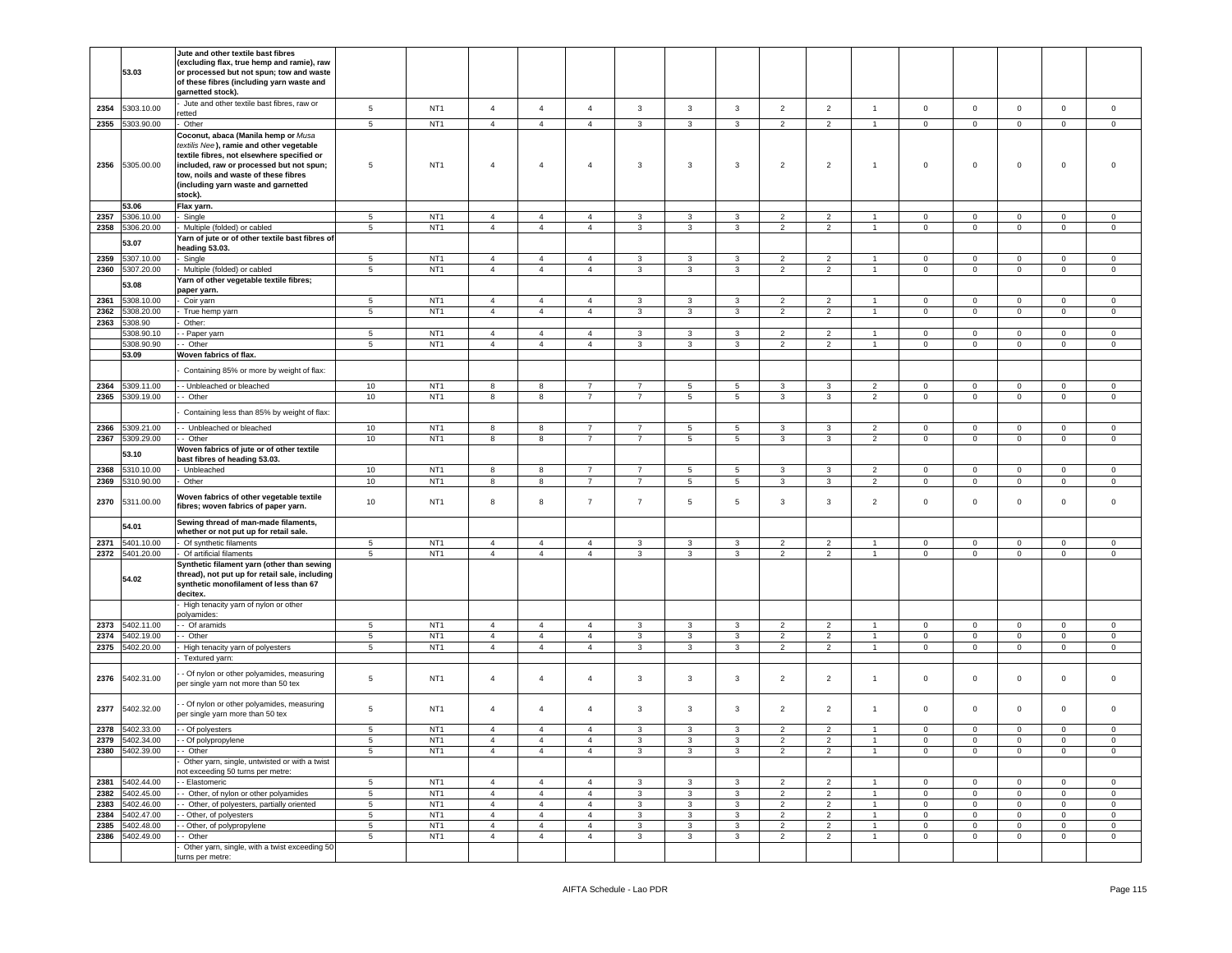| 2387 | 5402.51.00      | - Of nylon or other polyamides                 | $\overline{5}$  | NT <sub>1</sub> | $\overline{a}$ | $\overline{4}$ |                |                |                 |                         | $\overline{\phantom{0}}$ |                |                      |                | $\Omega$       |                | $\Omega$       | $\Omega$       |
|------|-----------------|------------------------------------------------|-----------------|-----------------|----------------|----------------|----------------|----------------|-----------------|-------------------------|--------------------------|----------------|----------------------|----------------|----------------|----------------|----------------|----------------|
|      |                 |                                                |                 |                 |                |                | $\overline{4}$ | 3              |                 | $\mathbf{3}$            |                          | $\overline{2}$ |                      | $\Omega$       |                |                |                |                |
| 2388 | 5402.52.00      | - Of polyesters                                | 5               | NT <sub>1</sub> | $\overline{4}$ | $\overline{4}$ |                |                | $\mathbf{3}$    |                         | $\overline{2}$           |                |                      |                | $\mathbf 0$    | $\mathsf 0$    | $\mathsf 0$    | $\mathsf 0$    |
| 2389 | 5402.59.00      | - Other                                        | 5               | NT <sub>1</sub> | $\overline{4}$ | $\overline{4}$ | $\overline{4}$ | 3              | $\mathbf{3}$    | $\mathbf{3}$            | $\overline{2}$           | $\overline{2}$ | $\mathbf{1}$         | $\mathbf 0$    | $\circ$        | $\mathsf 0$    | $\mathbf 0$    | $\mathsf 0$    |
|      |                 | Other yarn, multiple (folded) or cabled:       |                 |                 |                |                |                |                |                 |                         |                          |                |                      |                |                |                |                |                |
|      |                 |                                                | $\overline{5}$  | NT <sub>1</sub> | $\overline{4}$ | $\overline{4}$ | $\overline{4}$ | 3              | $\mathbf{3}$    | 3                       | $\overline{2}$           | $\overline{2}$ |                      | $\Omega$       | $\Omega$       | $\Omega$       | $\Omega$       | $\Omega$       |
| 2390 | 5402.61.00      | - Of nylon or other polyamides                 |                 |                 |                |                |                |                |                 |                         |                          |                |                      |                |                |                |                |                |
| 2391 | 5402.62.00      | - Of polyesters                                | $\overline{5}$  | NT <sub>1</sub> | $\overline{4}$ | $\overline{4}$ | $\overline{4}$ | 3              | $\mathbf{3}$    | $\mathbf{3}$            | $\overline{2}$           | $\overline{2}$ | $\mathbf{1}$         | $\Omega$       | $\mathbf 0$    | $\mathsf 0$    | $\mathsf 0$    | $\mathsf 0$    |
| 2392 | 5402.69.00      | -- Other                                       | 5               | NT <sub>1</sub> | $\overline{4}$ | $\overline{4}$ | $\overline{4}$ | 3              | $\mathbf{3}$    | $\overline{3}$          | $\overline{2}$           | 2              | $\overline{1}$       | $\Omega$       | $\mathbf 0$    | $\Omega$       | $\mathsf 0$    | $\circ$        |
|      |                 |                                                |                 |                 |                |                |                |                |                 |                         |                          |                |                      |                |                |                |                |                |
|      |                 | Artificial filament yarn (other than sewing    |                 |                 |                |                |                |                |                 |                         |                          |                |                      |                |                |                |                |                |
|      | 54.03           | thread), not put up for retail sale, including |                 |                 |                |                |                |                |                 |                         |                          |                |                      |                |                |                |                |                |
|      |                 | artificial monofilament of less than 67        |                 |                 |                |                |                |                |                 |                         |                          |                |                      |                |                |                |                |                |
|      |                 | decitex.                                       |                 |                 |                |                |                |                |                 |                         |                          |                |                      |                |                |                |                |                |
|      | 2393 5403.10.00 | High tenacity yarn of viscose rayon            | $5\phantom{.0}$ | NT1             | $\overline{4}$ | $\overline{4}$ | $\overline{4}$ | $\mathbf{3}$   | $\mathbf{3}$    | $\overline{3}$          | $\overline{2}$           | $\overline{2}$ | $\mathbf{1}$         | $\overline{0}$ | $\mathbf{0}$   | $\mathbf 0$    | $\overline{0}$ | $\overline{0}$ |
|      |                 | Other yarn, single:                            |                 |                 |                |                |                |                |                 |                         |                          |                |                      |                |                |                |                |                |
|      |                 |                                                |                 |                 |                |                |                |                |                 |                         |                          |                |                      |                |                |                |                |                |
| 2394 | 5403.31.00      | - Of viscose rayon, untwisted or with a twist  | $\,$ 5 $\,$     | NT <sub>1</sub> | $\overline{4}$ | $\overline{4}$ | $\overline{4}$ | $\mathbf{3}$   | $\mathbf{3}$    | $\mathbf{3}$            | $\overline{2}$           | $\overline{2}$ | $\mathbf{1}$         | $\mathsf 0$    | $\mathbf 0$    | $\mathbf 0$    | $\mathbb O$    | $\,0\,$        |
|      |                 | not exceeding 120 turns per metre              |                 |                 |                |                |                |                |                 |                         |                          |                |                      |                |                |                |                |                |
|      |                 | - Of viscose rayon, with a twist exceeding     |                 |                 |                |                |                |                |                 |                         |                          |                |                      |                |                |                |                |                |
| 2395 | 5403.32.00      | 120 turns per metre                            | $\,$ 5 $\,$     | NT <sub>1</sub> | $\overline{4}$ | $\sqrt{4}$     | $\overline{4}$ | $\mathbf{3}$   | $\mathbf{3}$    | $\mathbf{3}$            | $\overline{2}$           | $\overline{2}$ | $\overline{1}$       | $\mathbf 0$    | $\mathbf 0$    | $\mathbf 0$    | $\mathbb O$    | $\mathbf 0$    |
| 2396 | 5403.33.00      | - Of cellulose acetate                         | $\overline{5}$  | NT <sub>1</sub> | $\overline{4}$ | $\overline{4}$ | $\overline{4}$ | $\overline{3}$ | $\overline{3}$  | $\overline{\mathbf{3}}$ | $\overline{2}$           | $\overline{2}$ | $\overline{1}$       | $\overline{0}$ | $\overline{0}$ | $\overline{0}$ | $\overline{0}$ | $\overline{0}$ |
|      |                 |                                                |                 |                 |                |                |                |                |                 |                         |                          |                |                      |                |                |                |                |                |
| 2397 | 5403.39.00      | - Other                                        | 5               | NT <sub>1</sub> | $\overline{4}$ | $\overline{4}$ | $\overline{4}$ | $\mathbf{3}$   | $\mathbf{3}$    | $\mathbf{3}$            | $\overline{2}$           | $\overline{2}$ | $\mathbf{1}$         | $\mathbf 0$    | $\circ$        | $\mathsf 0$    | $\mathbf 0$    | $\mathsf 0$    |
|      |                 | Other yarn, multiple (folded) or cabled:       |                 |                 |                |                |                |                |                 |                         |                          |                |                      |                |                |                |                |                |
| 2398 | 5403.41.00      | - Of viscose rayon                             | 5               | NT <sub>1</sub> | $\overline{4}$ | $\overline{4}$ | $\mathbf{A}$   | $\mathbf{3}$   | $\mathbf{3}$    | $\mathbf{3}$            | $\overline{2}$           | $\overline{2}$ | $\overline{1}$       | $\mathbf 0$    | $\mathbf 0$    | $\mathsf 0$    | $\mathbf 0$    | $\mathsf 0$    |
| 2399 | 5403.42.00      | - Of cellulose acetate                         | 5               | NT <sub>1</sub> | $\overline{4}$ | $\overline{4}$ | $\mathbf{A}$   | $\mathbf{3}$   | $\overline{3}$  | $\overline{3}$          | 2                        | 2              | $\overline{1}$       | $\mathbf{0}$   | $\mathbf{0}$   | $\mathbf{0}$   | $\mathbf 0$    | $\mathbf 0$    |
|      |                 |                                                |                 |                 |                |                |                |                |                 |                         |                          |                |                      |                |                |                |                |                |
| 2400 | 5403.49.00      | -- Other                                       | 5               | NT <sub>1</sub> | $\overline{4}$ | $\overline{4}$ | $\overline{4}$ | 3              | $\mathbf{3}$    | $\mathbf{3}$            | $\overline{2}$           | $\overline{2}$ | $\mathbf{1}$         | $\mathsf 0$    | $\overline{0}$ | $\mathsf 0$    | $\mathbf 0$    | $\mathsf 0$    |
|      |                 |                                                |                 |                 |                |                |                |                |                 |                         |                          |                |                      |                |                |                |                |                |
|      |                 | Synthetic monofilament of 67 decitex or        |                 |                 |                |                |                |                |                 |                         |                          |                |                      |                |                |                |                |                |
|      |                 | more and of which no cross-sectional           |                 |                 |                |                |                |                |                 |                         |                          |                |                      |                |                |                |                |                |
|      |                 | dimension exceeds 1 mm; strip and the          |                 |                 |                |                |                |                |                 |                         |                          |                |                      |                |                |                |                |                |
|      | 54.04           | like (for example, artificial straw) of        |                 |                 |                |                |                |                |                 |                         |                          |                |                      |                |                |                |                |                |
|      |                 | synthetic textile materials of an apparent     |                 |                 |                |                |                |                |                 |                         |                          |                |                      |                |                |                |                |                |
|      |                 |                                                |                 |                 |                |                |                |                |                 |                         |                          |                |                      |                |                |                |                |                |
|      |                 | width not exceeding 5 mm.                      |                 |                 |                |                |                |                |                 |                         |                          |                |                      |                |                |                |                |                |
|      |                 | Monofilament:                                  |                 |                 |                |                |                |                |                 |                         |                          |                |                      |                |                |                |                |                |
|      |                 |                                                |                 |                 |                |                |                |                |                 |                         |                          |                |                      |                |                |                |                |                |
| 2401 | 5404.11.00      | - Elastomeric                                  | 5               | NT <sub>1</sub> | $\overline{4}$ | $\overline{4}$ | $\mathbf{A}$   | 3              | 3               | $\overline{3}$          | $\overline{2}$           | $\overline{2}$ | $\blacktriangleleft$ | $\mathbf 0$    | $\mathbf 0$    | $\mathbf 0$    | $\mathbf 0$    | $\mathsf 0$    |
| 2402 | 5404.12.00      | - Other, of polypropylene                      | $\overline{5}$  | NT <sub>1</sub> | $\overline{4}$ | $\overline{4}$ | $\overline{4}$ | $\mathbf{R}$   | $\overline{3}$  | $\overline{\mathbf{3}}$ | $\overline{2}$           | $\overline{2}$ | $\overline{1}$       | $\overline{0}$ | $\overline{0}$ | $\overline{0}$ | $\mathbf 0$    | $\overline{0}$ |
| 2403 | 5404.19.00      | - Other                                        | 5               | NT <sub>1</sub> | $\overline{4}$ | $\overline{4}$ | $\overline{4}$ | $\mathbf{R}$   | $\mathbf{3}$    | $\mathbf{3}$            | $\overline{2}$           | $\overline{2}$ | 1                    | $\mathbf 0$    | $\overline{0}$ | $\mathbf 0$    | $\mathsf 0$    | $\mathsf 0$    |
| 2404 | 5404.90.00      | Other                                          | 5               | NT <sub>1</sub> | $\overline{4}$ | $\overline{4}$ | $\overline{4}$ | 3              | $\mathbf{3}$    | $\mathbf{3}$            | $\overline{2}$           | $\overline{2}$ | $\mathbf{1}$         | $\mathbf 0$    | $\overline{0}$ | $\mathbf 0$    | $\mathbf 0$    | $\mathbf 0$    |
|      |                 |                                                |                 |                 |                |                |                |                |                 |                         |                          |                |                      |                |                |                |                |                |
|      |                 | Artificial monofilament of 67 decitex or       |                 |                 |                |                |                |                |                 |                         |                          |                |                      |                |                |                |                |                |
|      |                 | more and of which no cross-sectional           |                 |                 |                |                |                |                |                 |                         |                          |                |                      |                |                |                |                |                |
|      |                 | dimension exceeds 1 mm; strip and the          |                 |                 |                |                |                |                |                 |                         |                          |                |                      |                |                |                |                |                |
| 2405 | 5405.00.00      | like (for example, artificial straw) of        | $\,$ 5 $\,$     | NT <sub>1</sub> | $\overline{4}$ | $\overline{4}$ | $\overline{4}$ | 3              | 3               | $\overline{\mathbf{3}}$ | $\overline{2}$           | $\overline{2}$ | $\overline{1}$       | $\bf 0$        | $\mathbf 0$    | $\mathbf 0$    | $\overline{0}$ | $\overline{0}$ |
|      |                 | artificial textile materials of an apparent    |                 |                 |                |                |                |                |                 |                         |                          |                |                      |                |                |                |                |                |
|      |                 |                                                |                 |                 |                |                |                |                |                 |                         |                          |                |                      |                |                |                |                |                |
|      |                 | width not exceeding 5 mm.                      |                 |                 |                |                |                |                |                 |                         |                          |                |                      |                |                |                |                |                |
| 2406 | 5406.00.00      | Man-made filament yarn (other than             | $\,$ 5 $\,$     | NT <sub>1</sub> | $\overline{4}$ | $\overline{4}$ | $\overline{4}$ | $\mathbf{3}$   | $\mathbf{3}$    | $\overline{3}$          | $\overline{2}$           | $\overline{2}$ | $\overline{1}$       | $\mathsf 0$    | $\mathbf 0$    | $\mathsf 0$    | $\mathbf 0$    | $\mathsf 0$    |
|      |                 | sewing thread), put up for retail sale.        |                 |                 |                |                |                |                |                 |                         |                          |                |                      |                |                |                |                |                |
|      |                 | Woven fabrics of synthetic filament yarn,      |                 |                 |                |                |                |                |                 |                         |                          |                |                      |                |                |                |                |                |
|      | 54.07           | including woven fabrics obtained from          |                 |                 |                |                |                |                |                 |                         |                          |                |                      |                |                |                |                |                |
|      |                 | materials of heading 54.04.                    |                 |                 |                |                |                |                |                 |                         |                          |                |                      |                |                |                |                |                |
|      |                 |                                                |                 |                 |                |                |                |                |                 |                         |                          |                |                      |                |                |                |                |                |
|      |                 | Woven fabrics obtained from high tenacity      |                 |                 |                |                |                |                |                 |                         |                          |                |                      |                |                |                |                |                |
| 2407 | 5407.10         | yarn of nylon or other polyamides or of        |                 |                 |                |                |                |                |                 |                         |                          |                |                      |                |                |                |                |                |
|      |                 | nolvesters:                                    |                 |                 |                |                |                |                |                 |                         |                          |                |                      |                |                |                |                |                |
|      |                 | - Unbleached:                                  |                 |                 |                |                |                |                |                 |                         |                          |                |                      |                |                |                |                |                |
|      | 5407.10.11      | -- Tyre fabrics and conveyor duck              | 10              | NT <sub>1</sub> | 8              | 8              | $\overline{7}$ | $\overline{7}$ | 5               | $5\overline{5}$         | $\mathbf{3}$             | $\mathbf{3}$   | $\overline{2}$       | $\mathbf 0$    | $\circ$        | $\mathsf 0$    | $\mathbf 0$    | $\mathbf 0$    |
|      |                 |                                                |                 |                 |                |                |                |                |                 |                         |                          |                |                      |                |                |                |                |                |
|      | 5407.10.19      | $-$ - Other                                    | 10              | NT <sub>1</sub> | $\overline{8}$ | 8              | $\overline{7}$ | $\overline{7}$ | 5               | $5\overline{)}$         | $\mathbf{3}$             | 3              | $\overline{2}$       | $\overline{0}$ | $\overline{0}$ | $\overline{0}$ | $\overline{0}$ | $\overline{0}$ |
|      |                 | - Other:                                       |                 |                 |                |                |                |                |                 |                         |                          |                |                      |                |                |                |                |                |
|      | 5407.10.91      | - - Tyre fabrics and conveyor duck             | 10              | NT <sub>1</sub> | $\overline{8}$ | 8              | $\overline{7}$ | $\overline{7}$ | 5               | $5\overline{)}$         | 3                        | 3              | $\overline{2}$       | $\Omega$       | $\overline{0}$ | $\overline{0}$ | $\overline{0}$ | $\overline{0}$ |
|      | 5407.10.99      | $\cdots$ Other                                 | 10              | NT1             | 8              | 8              | $\overline{7}$ | $\overline{7}$ | $\sqrt{5}$      | $\overline{5}$          | $\mathbf{3}$             | $\mathbf{3}$   | $\overline{2}$       | $\overline{0}$ | $\mathbf 0$    | $\overline{0}$ | $\circ$        | $\mathbf 0$    |
|      |                 |                                                |                 |                 |                |                |                |                |                 |                         |                          |                |                      |                |                |                |                |                |
| 2408 | 5407.20.00      | Woven fabrics obtained from strip or the like  | 10              | NT <sub>1</sub> | 8              | 8              | $\overline{7}$ | $\overline{7}$ | $\,$ 5 $\,$     | $\sqrt{5}$              | $\mathbf{3}$             | $\mathbf{3}$   | $\overline{2}$       | $\mathbf 0$    | $\mathbf 0$    | $\mathbf 0$    | $\mathbb O$    | $\,0\,$        |
|      |                 |                                                |                 |                 |                |                |                |                |                 |                         |                          |                |                      |                |                |                |                |                |
|      |                 |                                                |                 | NT <sub>1</sub> |                |                | $\overline{7}$ | $\overline{7}$ |                 | $\overline{5}$          |                          |                |                      |                |                |                | $\mathbb O$    |                |
| 2409 | 5407.30.00      | Fabrics specified in Note 9 to Section XI      | 10              |                 | 8              | 8              |                |                | $\overline{5}$  |                         | 3                        | 3              | $\overline{2}$       | $\mathbf 0$    | $\mathsf 0$    | $\mathsf 0$    |                | $\mathbf 0$    |
|      |                 | Other woven fabrics, containing 85% or         |                 |                 |                |                |                |                |                 |                         |                          |                |                      |                |                |                |                |                |
|      |                 | more by weight of filaments of nylon or other  |                 |                 |                |                |                |                |                 |                         |                          |                |                      |                |                |                |                |                |
|      |                 |                                                |                 |                 |                |                |                |                |                 |                         |                          |                |                      |                |                |                |                |                |
|      |                 | polyamides:                                    |                 |                 |                |                |                |                |                 |                         |                          |                |                      |                |                |                |                |                |
|      | 2410 5407.41    | - - Unbleached or bleached:                    |                 |                 |                |                |                |                |                 |                         |                          |                |                      |                |                |                |                |                |
|      |                 | - - Woven nylon mesh fabrics of untwisted      |                 |                 |                |                |                |                |                 |                         |                          |                |                      |                |                |                |                |                |
|      | 5407.41.10      | filament yarn suitable for use as reinforcing  | 10              | NT <sub>1</sub> | 8              | 8              | $\overline{7}$ | $\overline{7}$ | 5               | $5\phantom{.0}$         | $\mathbf{3}$             | $\mathbf{3}$   | $\overline{2}$       | $\mathsf 0$    | $\mathsf 0$    | $\mathsf 0$    | $\mathbf 0$    | $\mathsf 0$    |
|      |                 | naterial for tarpaulins                        |                 |                 |                |                |                |                |                 |                         |                          |                |                      |                |                |                |                |                |
|      |                 |                                                |                 |                 |                |                |                |                |                 |                         |                          |                |                      |                |                |                |                |                |
|      | 5407.41.90      | -- Other                                       | 10              | NT <sub>1</sub> | 8              | 8              | $\overline{7}$ | $\overline{7}$ | 5               | $\,$ 5 $\,$             | $\mathbf{3}$             | $\mathbf{3}$   | $\overline{2}$       | $\mathbf 0$    | $\mathsf 0$    | $\mathsf 0$    | $\mathsf 0$    | $\mathbf 0$    |
| 2411 | 5407.42.00      | - Dyed                                         | 10              | NT <sub>1</sub> | 8              | 8              | $\overline{7}$ | $\overline{7}$ | $5\phantom{.0}$ | $5\phantom{.0}$         | $\mathbf{3}$             | $\mathbf{3}$   | $\overline{2}$       | $\mathsf 0$    | $\mathbf 0$    | $\mathbf 0$    | $\mathbf 0$    | $\,0\,$        |
| 2412 | 5407.43.00      | - Of yarns of different colours                | 10              | NT <sub>1</sub> | 8              | 8              | $\overline{7}$ | $\overline{7}$ | $5\phantom{.0}$ | $5\overline{5}$         | $\mathbf{3}$             | $\mathbf{3}$   | $\overline{2}$       | $\mathsf 0$    | $\mathbf 0$    | $\mathsf 0$    | $\mathbf 0$    | $\,0\,$        |
| 2413 | 5407.44.00      | - Printed                                      | 10              | NT <sub>1</sub> | 8              | 8              | $\overline{7}$ | $\overline{7}$ | $5\overline{5}$ | 5                       | 3                        | $\mathbf{3}$   | $\overline{2}$       | $\mathbf 0$    | $\circ$        | $\mathsf 0$    | $\circ$        | $\mathsf 0$    |
|      |                 |                                                |                 |                 |                |                |                |                |                 |                         |                          |                |                      |                |                |                |                |                |
|      |                 | Other woven fabrics, containing 85% or         |                 |                 |                |                |                |                |                 |                         |                          |                |                      |                |                |                |                |                |
|      |                 | more by weight of textured polyester           |                 |                 |                |                |                |                |                 |                         |                          |                |                      |                |                |                |                |                |
|      |                 | ilaments:                                      |                 |                 |                |                |                |                |                 |                         |                          |                |                      |                |                |                |                |                |
| 2414 | 5407.51.00      | - Unbleached or bleached                       | 10              | NT <sub>1</sub> | 8              | 8              | $\overline{7}$ | $\overline{7}$ | 5               | 5                       | $\mathbf{3}$             | $\mathbf{3}$   | $\overline{2}$       | $\mathbf 0$    | $\mathsf 0$    | $\mathbf 0$    | $\mathsf 0$    | $\mathbf 0$    |
| 2415 | 5407.52.00      |                                                | 10              | NT <sub>1</sub> | 8              | 8              | $\overline{7}$ | $\overline{7}$ | 5 <sup>5</sup>  | 5                       | $\mathbf{3}$             | $\overline{3}$ | 2                    | $\mathbf{0}$   | $\mathbf{0}$   | $\mathbf{0}$   | $\mathbf{0}$   | $\overline{0}$ |
|      |                 | - Dyed                                         |                 |                 |                |                |                |                |                 |                         |                          |                |                      |                |                |                |                |                |
| 2416 | 5407.53.00      | - - Of yarns of different colours              | 10              | NT <sub>1</sub> | 8              | 8              | $\overline{7}$ | $\overline{7}$ | $\overline{5}$  | $5\overline{)}$         | $\overline{3}$           | $\mathbf{3}$   | $\overline{2}$       | $\mathbf 0$    | $\overline{0}$ | $\mathsf 0$    | $\mathsf 0$    | $\mathsf 0$    |
| 2417 | 5407.54.00      | - - Printed                                    | 10              | NT <sub>1</sub> | 8              | $\mathbf{g}$   | $\overline{7}$ | $\overline{7}$ | 5               | 5                       | $\mathbf{3}$             | $\mathbf{3}$   | $\overline{2}$       | $\mathsf 0$    | $\mathbf 0$    | $\mathsf 0$    | $\mathsf 0$    | $\mathsf 0$    |
|      |                 |                                                |                 |                 |                |                |                |                |                 |                         |                          |                |                      |                |                |                |                |                |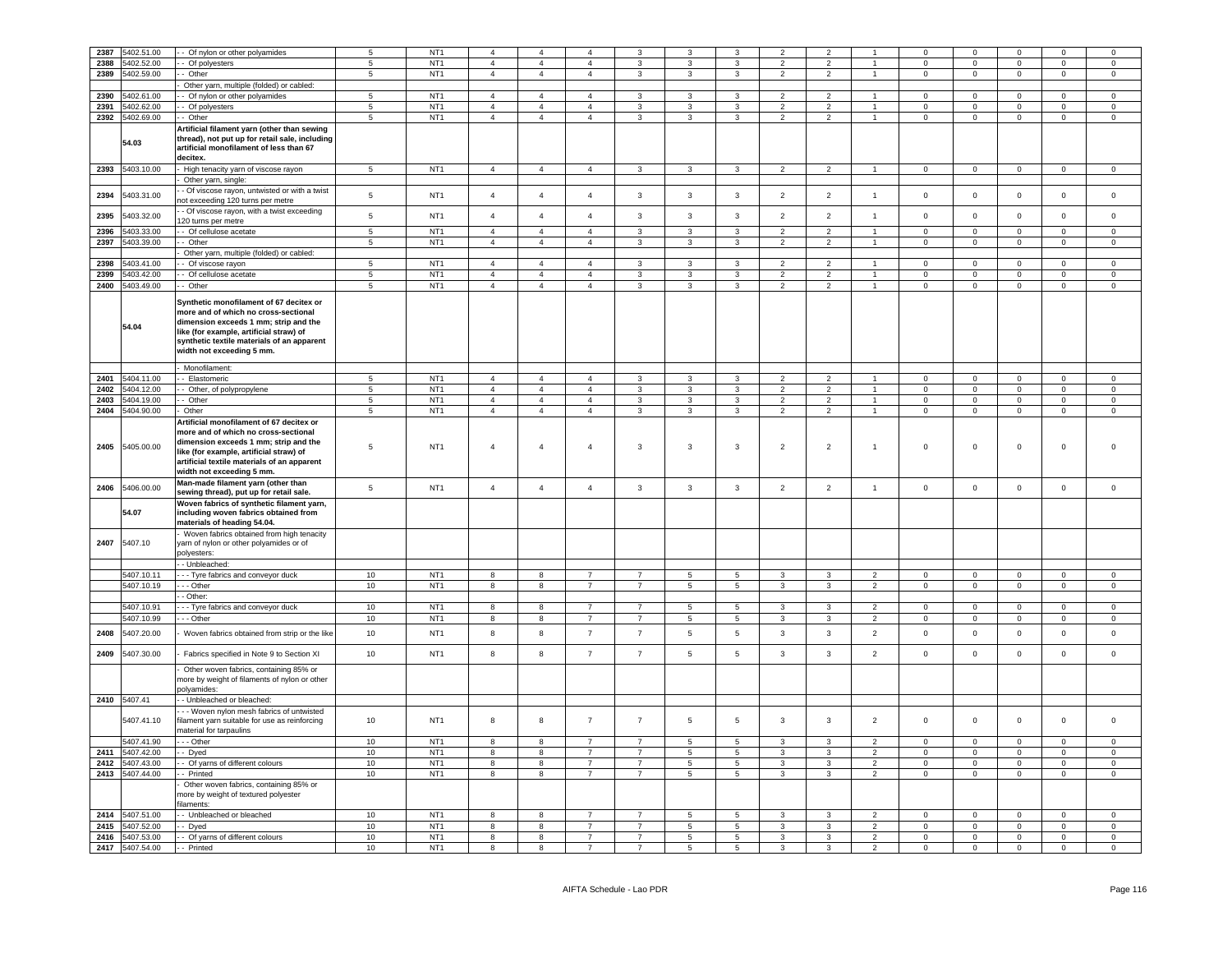|      |                 | Other woven fabrics, containing 85% or<br>more by weight of polyester filaments:                                          |                 |                 |                |                |                |                |                      |              |                |                  |                |                            |                             |                             |                |                            |
|------|-----------------|---------------------------------------------------------------------------------------------------------------------------|-----------------|-----------------|----------------|----------------|----------------|----------------|----------------------|--------------|----------------|------------------|----------------|----------------------------|-----------------------------|-----------------------------|----------------|----------------------------|
| 2418 | 5407.61.00      | - Containing 85% or more by weight of non-<br>extured polyester filaments                                                 | 10              | NT <sub>1</sub> | 8              | 8              | $\overline{7}$ | $\overline{7}$ | 5                    | 5            | 3              | 3                | $\overline{2}$ | $\mathbf 0$                | $\mathbf 0$                 | $\mathsf 0$                 | $\mathbf 0$    | $\mathsf 0$                |
| 2419 | 5407.69.00      | Other                                                                                                                     | 10              | NT <sub>1</sub> | 8              | 8              | $\overline{7}$ | $\overline{7}$ | $\,$ 5 $\,$          | 5            | 3              | 3                | $\overline{2}$ | $\mathbf 0$                | $\mathbf 0$                 | $\mathsf 0$                 | $\mathsf 0$    | $\mathsf 0$                |
|      |                 | Other woven fabrics, containing 85% or                                                                                    |                 |                 |                |                |                |                |                      |              |                |                  |                |                            |                             |                             |                |                            |
|      |                 | nore by weight of synthetic filaments:                                                                                    |                 |                 |                |                |                |                |                      |              |                |                  |                |                            |                             |                             |                |                            |
| 2420 | 5407.71.00      | - Unbleached or bleached                                                                                                  | 10              | NT <sub>1</sub> | 8              | 8              | $\overline{7}$ | 7              | 5                    | 5            | 3              | 3                | $\overline{2}$ | $\mathbf 0$                | $\mathbf 0$                 | $\mathbf 0$                 | $\mathbf 0$    | $\mathbf 0$                |
| 2421 | 5407.72.00      | - Dyed                                                                                                                    | 10              | NT <sub>1</sub> | 8              | 8              | $\overline{7}$ | $\overline{7}$ | $\sqrt{5}$           | 5            | 3              | $\mathbf{3}$     | $\overline{2}$ | $\mathbf 0$                | $\mathbf 0$                 | $\mathsf 0$                 | $\mathbf 0$    | $\mathsf 0$                |
| 2422 | 5407.73.00      | - Of yarns of different colours                                                                                           | 10              | NT <sub>1</sub> | 8              | 8              | $\overline{7}$ | $\overline{7}$ | 5                    | 5            | 3              | 3                | 2              | $\mathbf 0$                | $\mathbf 0$                 | $\mathbf 0$                 | $\mathbf 0$    | $\mathsf 0$                |
| 2423 | 5407.74.00      | - Printed                                                                                                                 | 10              | NT <sub>1</sub> | 8              | 8              | 7              | 7              | 5                    | 5            | 3              | 3                | $\overline{2}$ | 0                          | $\mathbf 0$                 | 0                           | $\mathbf 0$    | $\mathbf 0$                |
|      |                 | Other woven fabrics, containing less than<br>35% by weight of synthetic filaments, mixed<br>mainly or solely with cotton: |                 |                 |                |                |                |                |                      |              |                |                  |                |                            |                             |                             |                |                            |
| 2424 | 5407.81.00      | - Unbleached or bleached                                                                                                  | 10              | NT <sub>1</sub> | 8              | 8              | $\overline{7}$ | 7              | 5                    | 5            | 3              | 3                | $\overline{2}$ | $\mathbf 0$                | $\mathbf 0$                 | $\mathbf 0$                 | $\mathbf{0}$   | $\mathbf 0$                |
| 2425 | 5407.82.00      | - Dyed                                                                                                                    | $10$            | NT <sub>1</sub> | 8              | 8              | $\overline{7}$ | $\overline{7}$ | $\sqrt{5}$           | $\,$ 5 $\,$  | 3              | $\mathbf{3}$     | $\overline{2}$ | $\mathbf 0$                | $\mathbf 0$                 | $\mathsf 0$                 | $\mathbf 0$    | $\mathsf 0$                |
| 2426 | 5407.83.00      | - Of yarns of different colours                                                                                           | 10              | NT <sub>1</sub> | 8              | 8              | $\overline{7}$ | $\overline{7}$ | $\overline{5}$       | 5            | 3              | 3                | 2              | $\mathbf 0$                | $\mathbf 0$                 | $\mathbf 0$                 | $\mathbf 0$    | $\mathbf 0$                |
| 2427 | 5407.84.00      | - Printed                                                                                                                 | 10              | NT <sub>1</sub> | 8              | 8              | 7              | 7              | 5                    | 5            | 3              | 3                | $\overline{2}$ | 0                          | $\mathbf 0$                 | 0                           | $\mathbf 0$    | $\mathbf 0$                |
|      |                 | Other woven fabrics:                                                                                                      |                 |                 |                |                |                |                |                      |              |                |                  |                |                            |                             |                             |                |                            |
| 2428 | 5407.91.00      | - Unbleached or bleached                                                                                                  | 10              | NT <sub>1</sub> | 8              | 8              | $\overline{7}$ | $\overline{7}$ | 5                    | 5            | 3              | 3                | 2              | $^{\circ}$                 | $\mathsf 0$                 | $\mathbf 0$                 | $\mathbf 0$    | $\mathbf 0$                |
| 2429 | 5407.92.00      | - Dyed                                                                                                                    | 10              | NT <sub>1</sub> | 8              | 8              | 7              | 7              | 5                    | 5            | 3              | 3                | 2              | 0                          | $\mathbf 0$                 | 0                           | $\mathbf 0$    | $\mathbf 0$                |
| 2430 | 5407.93.00      | - Of yarns of different colours                                                                                           | 10              | NT <sub>1</sub> | 8              | 8              | $\overline{7}$ | $\overline{7}$ | $5\phantom{.0}$      | 5            | 3              | 3                | $\overline{2}$ | $\mathbf 0$                | $\mathbf 0$                 | $\mathbf 0$                 | $\mathbf{0}$   | $\mathbf 0$                |
| 2431 | 5407.94.00      | - Printed                                                                                                                 | 10              | NT <sub>1</sub> | 8              | 8              | $\overline{7}$ | $\overline{7}$ | 5                    | 5            | 3              | 3                | $\overline{2}$ | $\mathbf 0$                | $\mathbf 0$                 | $\mathbf 0$                 | $\mathbf{0}$   | $\mathsf 0$                |
|      |                 | Woven fabrics of artificial filament yarn,                                                                                |                 |                 |                |                |                |                |                      |              |                |                  |                |                            |                             |                             |                |                            |
|      | 54.08           | including woven fabrics obtained from<br>materials of heading 54.05.                                                      |                 |                 |                |                |                |                |                      |              |                |                  |                |                            |                             |                             |                |                            |
| 2432 | 5408.10         | Woven fabrics obtained from high tenacity                                                                                 |                 |                 |                |                |                |                |                      |              |                |                  |                |                            |                             |                             |                |                            |
|      | 5408.10.10      | arn of viscose rayon:<br>- Unbleached                                                                                     | 10              | NT <sub>1</sub> |                |                | 7              | 7              |                      |              |                | 3                | 2              |                            |                             |                             | $\mathbf{0}$   |                            |
|      | 5408.10.90      |                                                                                                                           | 10              | NT <sub>1</sub> | 8<br>8         | 8<br>8         | $\overline{7}$ | $\overline{7}$ | 5<br>$5\overline{)}$ | 5<br>5       | 3<br>3         | 3                | $\overline{2}$ | $\mathbf 0$<br>$\mathbf 0$ | $\mathbf{0}$<br>$\mathbf 0$ | $\mathbf{0}$<br>$\mathbf 0$ | $\mathbf{0}$   | $\mathbf 0$<br>$\mathbf 0$ |
|      |                 | - Other                                                                                                                   |                 |                 |                |                |                |                |                      |              |                |                  |                |                            |                             |                             |                |                            |
|      |                 | Other woven fabrics, containing 85% or<br>nore by weight of artificial filament or strip or<br>he like:                   |                 |                 |                |                |                |                |                      |              |                |                  |                |                            |                             |                             |                |                            |
| 2433 | 5408.21.00      | - Unbleached or bleached                                                                                                  | 10              | NT <sub>1</sub> | 8              | 8              | 7              | 7              | 5                    | 5            | 3              | 3                | 2              | $\mathbf 0$                | $\mathbf 0$                 | 0                           | $\mathbf 0$    | $\mathbf 0$                |
| 2434 | 5408.22.00      | - Dyed                                                                                                                    | 10              | NT <sub>1</sub> | 8              | 8              | $\overline{7}$ | $\overline{7}$ | $\sqrt{5}$           | 5            | 3              | 3                | $\overline{2}$ | $\mathbf 0$                | $\mathbf 0$                 | $\mathbf 0$                 | $\mathbf 0$    | $\mathbf 0$                |
| 2435 | 5408.23.00      | - Of yarns of different colours                                                                                           | 10              | NT <sub>1</sub> | 8              | 8              | 7              | $\overline{7}$ | $\overline{5}$       | 5            | 3              | 3                | $\overline{2}$ | 0                          | $\mathbf 0$                 | $\mathbf 0$                 | $\mathbf 0$    | $\mathbf 0$                |
| 2436 | 5408.24.00      | - Printed                                                                                                                 | 10              | NT <sub>1</sub> | 8              | 8              | $\overline{7}$ | $\overline{7}$ | $\overline{5}$       | 5            | 3              | 3                | $\overline{2}$ | $\mathbf 0$                | $\mathbf 0$                 | $\mathsf 0$                 | $\mathbf 0$    | $\mathbf 0$                |
|      |                 | Other woven fabrics:                                                                                                      |                 |                 |                |                |                |                |                      |              |                |                  |                |                            |                             |                             |                |                            |
| 2437 | 5408.31.00      | - Unbleached or bleached                                                                                                  | 10              | NT <sub>1</sub> | 8              | 8              | $\overline{7}$ | $\overline{7}$ | 5                    | 5            | 3              | 3                | 2              | 0                          | $\mathbf 0$                 | $\mathbf 0$                 | $\mathbf 0$    | $\mathbf 0$                |
| 2438 | 5408.32.00      | - Dyed                                                                                                                    | 10              | NT <sub>1</sub> | 8              | 8              | 7              | 7              | 5                    | 5            | 3              | 3                | $\overline{2}$ | 0                          | $\mathbf 0$                 | 0                           | $^{\circ}$     | $\mathbf 0$                |
| 2439 | 5408.33.00      | Of yarns of different colours                                                                                             | 10              | NT <sub>1</sub> | 8              | 8              | $\overline{7}$ | $\overline{7}$ | $\,$ 5 $\,$          | 5            | 3              | 3                | $\overline{2}$ | $\mathbf 0$                | $\mathbf 0$                 | $\mathsf 0$                 | $\mathbf 0$    | $\mathbf 0$                |
| 2440 | 5408.34.00      | - Printed                                                                                                                 | 10              | NT <sub>1</sub> | 8              | 8              | $\overline{7}$ | $\overline{7}$ | $\overline{5}$       | 5            | 3              | 3                | $\overline{2}$ | $\mathsf 0$                | $\mathsf 0$                 | $\mathbf 0$                 | 0              | $\mathbf 0$                |
|      | 55.01           | Synthetic filament tow.                                                                                                   |                 |                 |                |                |                |                |                      |              |                |                  |                |                            |                             |                             |                |                            |
| 2441 | 5501.10.00      | Of nylon or other polyamides                                                                                              | $5\phantom{.0}$ | NT <sub>1</sub> | $\overline{4}$ | $\overline{4}$ | $\overline{4}$ | $\mathbf{3}$   | 3                    | 3            | $\overline{2}$ | $\overline{2}$   | $\mathbf{1}$   | $\mathbf 0$                | $\overline{0}$              | $\mathbf 0$                 | $\mathbf 0$    | $\mathbf 0$                |
| 2442 | 5501.20.00      | Of polyesters                                                                                                             | 5               | NT <sub>1</sub> | $\overline{4}$ | $\overline{4}$ | 4              | 3              | $\mathbf{3}$         | 3            | $\overline{2}$ | $\overline{2}$   | $\overline{1}$ | $\mathbf 0$                | $\mathbf 0$                 | 0                           | $\mathbf 0$    | $\mathbf 0$                |
| 2443 | 5501.30.00      | Acrylic or modacrylic                                                                                                     | $5\phantom{.0}$ | NT <sub>1</sub> | $\overline{4}$ | $\overline{4}$ | $\overline{4}$ | 3              | 3                    | 3            | $\overline{2}$ | $\overline{2}$   | $\overline{1}$ | $\mathbf 0$                | $\mathbf 0$                 | $\mathbf 0$                 | $\mathbf 0$    | $\mathbf 0$                |
| 2444 | 5501.40.00      | Of polypropylene                                                                                                          | 5               | NT <sub>1</sub> | $\overline{4}$ | $\overline{4}$ | $\overline{4}$ | 3              | 3                    | 3            | $\overline{2}$ | $\overline{2}$   | $\overline{1}$ | $\mathbf 0$                | $\mathbf 0$                 | $\mathbf 0$                 | $\mathbf 0$    | $\mathbf 0$                |
| 2445 | 5501.90.00      | Other                                                                                                                     | 5               | NT <sub>1</sub> | $\overline{4}$ | $\overline{4}$ | $\overline{4}$ | 3              | $\mathbf{3}$         | 3            | $\overline{2}$ | $\overline{2}$   |                | $\mathbf 0$                | $\mathbf 0$                 | 0                           | $\mathbf 0$    | $\mathsf 0$                |
| 2446 | 5502.00.00      | Artificial filament tow.                                                                                                  | 5               | NT <sub>1</sub> | $\overline{4}$ | $\overline{4}$ | $\overline{4}$ | 3              | 3                    | 3            | $\overline{2}$ | $\overline{2}$   | $\mathbf{1}$   | $\mathsf 0$                | $\mathbf 0$                 | $\mathbf 0$                 | $\mathbf 0$    | $\mathbf 0$                |
|      | 55.03           | Synthetic staple fibres, not carded,<br>combed or otherwise processed for<br>spinning.                                    |                 |                 |                |                |                |                |                      |              |                |                  |                |                            |                             |                             |                |                            |
|      |                 | Of nylon or other polyamides:                                                                                             |                 |                 |                |                |                |                |                      |              |                |                  |                |                            |                             |                             |                |                            |
| 2447 | 5503.11.00      | - Of aramids                                                                                                              | 5               | NT <sub>1</sub> | $\overline{4}$ | 4              | 4              | 3              | 3                    | 3            | 2              | $\overline{2}$   | $\overline{1}$ | $\mathbf 0$                | $\mathbf 0$                 | 0                           | $\mathbf 0$    | 0                          |
| 2448 | 5503.19.00      | Other                                                                                                                     | 5               | NT <sub>1</sub> | $\overline{4}$ | $\overline{4}$ | $\overline{4}$ | 3              | $\mathbf{3}$         | 3            | $\overline{2}$ | $\overline{2}$   | $\mathbf{1}$   | $\mathbf 0$                | $\mathbf 0$                 | $\mathbf 0$                 | $\mathbf 0$    | $\mathbf 0$                |
| 2449 | 5503.20.00      | Of polyesters                                                                                                             | 5               | NT <sub>1</sub> | $\overline{4}$ | $\overline{4}$ | 4              | 3              | 3                    | 3            | $\overline{2}$ | $\overline{2}$   | $\overline{1}$ | $\mathbf 0$                | $\mathbf 0$                 | $\mathbf 0$                 | $\mathbf 0$    | $\mathbf 0$                |
| 2450 | 5503.30.00      | Acrylic or modacrylic                                                                                                     | 5               | NT <sub>1</sub> | $\overline{4}$ | $\overline{4}$ | $\overline{4}$ | 3              | 3                    | 3            | $\overline{2}$ | $\overline{2}$   | $\overline{1}$ | $\mathbf 0$                | $\mathbf 0$                 | 0                           | $\mathbf{0}$   | $\mathbf 0$                |
| 2451 | 503.40.00       | Of polypropylene                                                                                                          | $5\phantom{.0}$ | NT <sub>1</sub> | $\overline{4}$ | $\overline{4}$ | $\overline{4}$ | 3              | $\mathbf{3}$         | 3            | $\overline{2}$ | $\overline{2}$   | $\overline{1}$ | $\mathbf 0$                | $\mathbf 0$                 | $\mathsf 0$                 | $\mathbf 0$    | $\mathbf 0$                |
| 2452 | 5503.90.00      | Other                                                                                                                     | $5\phantom{.0}$ | NT <sub>1</sub> | $\overline{4}$ | $\overline{4}$ | 4              | 3              | 3                    | 3            | $\overline{2}$ | $\overline{2}$   | $\mathbf{1}$   | $\mathbf 0$                | $\mathbf 0$                 | 0                           | $\mathbf 0$    | $\mathbf 0$                |
|      | 55.04           | Artificial staple fibres, not carded, combed<br>or otherwise processed for spinning.                                      |                 |                 |                |                |                |                |                      |              |                |                  |                |                            |                             |                             |                |                            |
| 2453 | 5504.10.00      | Of viscose rayon                                                                                                          | 5               | NT <sub>1</sub> | $\overline{4}$ | 4              | $\overline{4}$ | 3              | 3                    | 3            | $\overline{2}$ | $\overline{2}$   |                | 0                          | $\mathbf 0$                 | 0                           | 0              | $\mathbf 0$                |
|      | 2454 5504.90.00 | Other                                                                                                                     | 5               | NT <sub>1</sub> | $\overline{a}$ | $\overline{4}$ | 4              | 3              | 3                    | 3            | $\overline{c}$ | $\boldsymbol{2}$ |                | 0                          | $\mathbf 0$                 | $\mathbf 0$                 | $\mathbf 0$    | $\mathsf 0$                |
|      | 55.05           | Waste (including noils, yarn waste and<br>garnetted stock) of man-made fibres.                                            |                 |                 |                |                |                |                |                      |              |                |                  |                |                            |                             |                             |                |                            |
| 2455 | 5505.10.00      | Of synthetic fibres                                                                                                       | $5\phantom{.0}$ | NT <sub>1</sub> | $\overline{4}$ | $\overline{4}$ | $\overline{4}$ | $\mathbf{3}$   | $\mathbf{3}$         | $\mathbf{3}$ | $\overline{2}$ | $\overline{2}$   | $\mathbf{1}$   | $\mathbf{0}$               | $\circ$                     | $\mathbf 0$                 | $\circ$        | $\mathsf 0$                |
|      | 2456 5505.20.00 | Of artificial fibres                                                                                                      | $5\phantom{.0}$ | NT <sub>1</sub> | $\overline{4}$ | $\overline{4}$ | $\overline{4}$ | 3              | $\mathbf{3}$         | $\mathbf{3}$ | $\overline{2}$ | $\overline{2}$   | $\overline{1}$ | $\circ$                    | $\mathbf 0$                 | $\mathbf 0$                 | $\mathbf{0}$   | $\mathbf 0$                |
|      | 55.06           | Synthetic staple fibres, carded, combed or<br>otherwise processed for spinning.                                           |                 |                 |                |                |                |                |                      |              |                |                  |                |                            |                             |                             |                |                            |
| 2457 | 5506.10.00      | Of nylon or other polyamides                                                                                              | 5               | NT <sub>1</sub> | $\overline{4}$ | $\overline{4}$ | $\overline{4}$ | 3              | 3                    | $\mathbf{3}$ | $\overline{2}$ | $\overline{2}$   | $\overline{1}$ | $\mathbf 0$                | $\mathbf 0$                 | $\mathbf 0$                 | $\mathbf{0}$   | $\mathbf 0$                |
| 2458 | 5506.20.00      | Of polyesters                                                                                                             | $5\phantom{.0}$ | NT <sub>1</sub> | $\overline{4}$ | $\overline{4}$ | $\overline{4}$ | $\mathbf{3}$   | $\mathbf{3}$         | $\mathbf{3}$ | $\overline{2}$ | $\overline{2}$   | $\mathbf{1}$   | $\mathbf 0$                | $\overline{0}$              | $\mathbf 0$                 | $\overline{0}$ | $\mathbf 0$                |
| 2459 | 5506.30.00      | Acrylic or modacrylic                                                                                                     | $5\overline{5}$ | NT <sub>1</sub> | $\overline{4}$ | $\overline{4}$ | $\overline{4}$ | $\mathbf{3}$   | $\mathbf{3}$         | 3            | 2              | $\overline{2}$   | $\mathbf{1}$   | $\mathbf{0}$               | $\overline{0}$              | $\mathsf 0$                 | $\overline{0}$ | $\circ$                    |
|      | 2460 5506.90.00 | Other                                                                                                                     | $5\phantom{.0}$ | NT <sub>1</sub> | $\overline{4}$ | $\overline{4}$ | $\overline{4}$ | $\mathbf{3}$   | $\mathbf{3}$         | $\mathbf{3}$ | $\overline{2}$ | $\overline{2}$   | $\mathbf{1}$   | $\mathbf 0$                | $\mathbf 0$                 | $\mathbf 0$                 | $\overline{0}$ | $\mathbf{0}$               |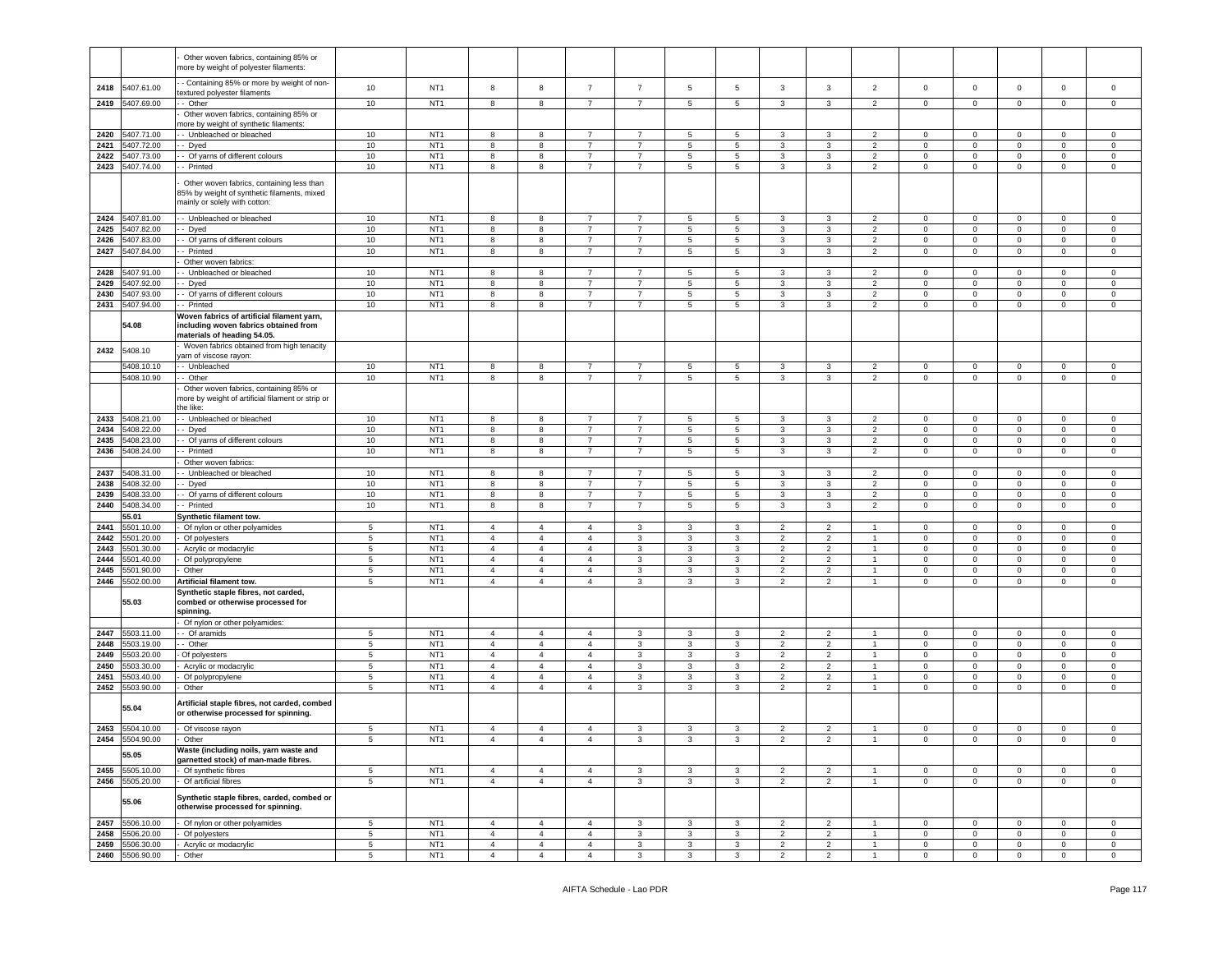| 2461         | 5507.00.00                    | Artificial staple fibres, carded, combed or<br>otherwise processed for spinning.                             | 5                                | NT <sub>1</sub>                    | $\overline{4}$                   | $\overline{4}$                   | $\overline{4}$                   | $\mathbf{3}$      | $\mathbf{3}$                 | $\mathsf 3$                  | $\overline{2}$                             | $\overline{2}$                   | $\overline{1}$                 | $\mathsf 0$                 | $\mathsf 0$                    | $\mathsf 0$                   | $\mathsf 0$             | $\mathsf 0$                |
|--------------|-------------------------------|--------------------------------------------------------------------------------------------------------------|----------------------------------|------------------------------------|----------------------------------|----------------------------------|----------------------------------|-------------------|------------------------------|------------------------------|--------------------------------------------|----------------------------------|--------------------------------|-----------------------------|--------------------------------|-------------------------------|-------------------------|----------------------------|
|              | 55.08                         | Sewing thread of man-made staple fibres,<br>whether or not put up for retail sale.                           |                                  |                                    |                                  |                                  |                                  |                   |                              |                              |                                            |                                  |                                |                             |                                |                               |                         |                            |
| 2462         | 5508.10.00                    | Of synthetic staple fibres                                                                                   | $5\phantom{.0}$                  | NT <sub>1</sub>                    | $\sqrt{4}$                       | $\overline{4}$                   | $\overline{4}$                   | 3                 | 3                            | 3                            | $\overline{2}$                             | $\overline{2}$                   |                                | $\mathbf 0$                 | $\mathsf 0$                    | $\mathsf 0$                   | $\mathsf 0$             | $\mathsf 0$                |
| 2463         | 5508.20.00                    | Of artificial staple fibres<br>Yarn (other than sewing thread) of                                            | 5                                | NT <sub>1</sub>                    | $\overline{4}$                   | $\overline{4}$                   | $\overline{4}$                   | $\mathbf{3}$      | $\mathbf{3}$                 | $\mathbf{3}$                 | $\overline{2}$                             | $\overline{2}$                   | $\overline{1}$                 | $\Omega$                    | $\mathbf 0$                    | $\mathbf 0$                   | $\mathsf 0$             | $\mathsf{O}\xspace$        |
|              | 55.09                         | synthetic staple fibres, not put up for retail<br>sale.                                                      |                                  |                                    |                                  |                                  |                                  |                   |                              |                              |                                            |                                  |                                |                             |                                |                               |                         |                            |
|              |                               | Containing 85% or more by weight of staple<br>fibres of nylon or other polyamides:                           |                                  |                                    |                                  |                                  |                                  |                   |                              |                              |                                            |                                  |                                |                             |                                |                               |                         |                            |
| 2464         | 5509.11.00                    | - Single yarn                                                                                                | 5                                | NT <sub>1</sub>                    | $\overline{4}$                   | $\overline{4}$                   | $\overline{4}$                   | $\mathbf{3}$      | $\mathbf{3}$                 | 3                            | $\overline{2}$                             | $\overline{2}$                   | $\overline{1}$                 | $\Omega$                    | $\mathsf 0$                    | $\mathsf 0$                   | $\Omega$                | $\Omega$                   |
| 2465         | 5509.12.00                    | - Multiple (folded) or cabled yarn                                                                           | $5\phantom{.0}$                  | NT <sub>1</sub>                    | $\overline{4}$                   | $\overline{4}$                   | $\overline{4}$                   | $\mathbf{3}$      | $\mathbf{3}$                 | $\mathbf{3}$                 | $\overline{2}$                             | $\overline{2}$                   | $\mathbf{1}$                   | $\Omega$                    | $\mathbf 0$                    | $\mathbf 0$                   | $\mathbf 0$             | $\mathsf 0$                |
|              |                               | Containing 85% or more by weight of<br>olyester staple fibres:                                               |                                  |                                    |                                  |                                  |                                  |                   |                              |                              |                                            |                                  |                                |                             |                                |                               |                         |                            |
| 2466         | 5509.21.00                    | - Single yarn                                                                                                | 5                                | NT <sub>1</sub>                    | $\overline{4}$                   | $\overline{4}$                   | $\overline{4}$                   | 3                 | 3                            | 3                            | $\overline{2}$                             | $\overline{2}$                   | $\overline{1}$                 | $\mathbf 0$                 | $\overline{0}$                 | $\mathbf 0$                   | $\mathbf 0$             | $\mathbf 0$                |
| 2467         | 5509.22.00                    | - Multiple (folded) or cabled yarn                                                                           | $\overline{5}$                   | NT <sub>1</sub>                    | $\sqrt{4}$                       | $\overline{4}$                   | $\overline{4}$                   | $\mathbf{3}$      | $\mathbf{3}$                 | $\overline{3}$               | $\overline{2}$                             | $\overline{2}$                   | $\overline{1}$                 | $\pmb{0}$                   | $\mathbf 0$                    | $\mathsf 0$                   | $\mathbf 0$             | $\,0\,$                    |
|              |                               | Containing 85% or more by weight of acrylic                                                                  |                                  |                                    |                                  |                                  |                                  |                   |                              |                              |                                            |                                  |                                |                             |                                |                               |                         |                            |
|              |                               | or modacrylic staple fibres:                                                                                 |                                  |                                    |                                  |                                  |                                  |                   |                              |                              |                                            |                                  |                                |                             |                                |                               |                         |                            |
| 2468         | 509.31.00                     | - Single yarn                                                                                                | 5                                | NT <sub>1</sub>                    | $\overline{4}$                   | $\Delta$                         | $\mathbf{A}$                     | $\mathcal{R}$     | 3                            | 3                            | $\mathcal{D}$                              | $\mathcal{P}$                    |                                | $\Omega$                    | $\mathsf 0$                    | $\Omega$                      | $\Omega$                | $\Omega$                   |
| 2469         | 5509.32.00                    | - Multiple (folded) or cabled yarn                                                                           | $\overline{5}$                   | NT <sub>1</sub>                    | $\overline{4}$                   | $\overline{4}$                   | $\overline{4}$                   | $\mathbf{3}$      | $\mathbf{3}$                 | $\overline{3}$               | $\overline{2}$                             | $\overline{2}$                   | $\overline{1}$                 | $\Omega$                    | $\mathsf 0$                    | $\mathsf 0$                   | $\mathbf 0$             | $\mathsf 0$                |
|              |                               | Other yarn, containing 85% or more by<br>veight of synthetic staple fibres:                                  |                                  |                                    |                                  |                                  |                                  |                   |                              |                              |                                            |                                  |                                |                             |                                |                               |                         |                            |
| 2470         | 5509.41.00                    | - Single yarn                                                                                                | $\sqrt{5}$                       | NT <sub>1</sub>                    | $\overline{4}$                   | $\overline{4}$                   | $\overline{4}$                   | 3                 | 3                            | 3                            | 2                                          | $\overline{2}$                   | $\overline{1}$                 | $\circ$                     | $\overline{0}$                 | $\mathbf 0$                   | $\mathbf 0$             | $\circ$                    |
| 2471         | 5509.42.00                    | - Multiple (folded) or cabled yarn                                                                           | $\overline{5}$                   | NT <sub>1</sub>                    | $\overline{4}$                   | $\overline{4}$                   | $\overline{4}$                   | 3                 | $\mathbf{3}$                 | $\mathbf{3}$                 | $\overline{2}$                             | $\overline{2}$                   | $\mathbf{1}$                   | $\overline{0}$              | $\mathbf 0$                    | $\mathbf 0$                   | $^{\circ}$              | $\mathbf{0}$               |
|              |                               | Other yarn, of polyester staple fibres:                                                                      |                                  |                                    |                                  |                                  |                                  |                   |                              |                              |                                            |                                  |                                |                             |                                |                               |                         |                            |
| 2472         | 5509.51.00                    | - Mixed mainly or solely with artificial staple<br>ibres                                                     | 5                                | NT <sub>1</sub>                    | $\overline{4}$                   | $\overline{4}$                   | $\overline{4}$                   | $\mathbf{3}$      | $\mathbf{3}$                 | $\mathbf{3}$                 | $\overline{2}$                             | $\overline{2}$                   | $\mathbf{1}$                   | $\mathsf 0$                 | $\mathsf 0$                    | $\mathsf 0$                   | $\mathbf 0$             | $\mathsf 0$                |
| 2473         | 5509.52.00                    | - Mixed mainly or solely with wool or fine<br><b>inimal</b> hair                                             | 5                                | NT <sub>1</sub>                    | $\overline{4}$                   | $\overline{4}$                   | $\overline{4}$                   | 3                 | $\mathbf{3}$                 | 3                            | $\overline{2}$                             | $\overline{2}$                   | $\overline{1}$                 | $\mathsf 0$                 | $\mathsf 0$                    | $\mathbf 0$                   | $\mathbf 0$             | $\mathsf 0$                |
| 2474         | 509.53.00                     | - Mixed mainly or solely with cotton                                                                         | $\overline{5}$                   | NT <sub>1</sub>                    | $\overline{4}$                   | $\overline{4}$                   | $\mathbf{A}$                     | $\mathbf{R}$      | $\mathbf{3}$                 | $\mathbf{3}$                 | $\overline{2}$                             | $\overline{2}$                   | $\blacktriangleleft$           | $\Omega$                    | $\mathbf 0$                    | $\mathsf 0$                   | $\mathbf 0$             | $\mathsf 0$                |
| 2475         | 509.59.00                     | Other                                                                                                        | $\overline{5}$                   | NT <sub>1</sub>                    | $\overline{4}$                   | $\overline{4}$                   | $\overline{4}$                   | $\overline{3}$    | $\mathbf{3}$                 | $\overline{3}$               | $\overline{2}$                             | $\overline{2}$                   | $\overline{1}$                 | $\mathbf 0$                 | $\mathsf 0$                    | $\mathbf 0$                   | $\mathbf 0$             | $\mathsf 0$                |
|              |                               | Other yarn, of acrylic or modacrylic staple<br>ibres:                                                        |                                  |                                    |                                  |                                  |                                  |                   |                              |                              |                                            |                                  |                                |                             |                                |                               |                         |                            |
| 2476         | 5509.61.00<br>509.62.00       | - Mixed mainly or solely with wool or fine<br>animal hair                                                    | $\sqrt{5}$                       | NT <sub>1</sub><br>NT1             | $\sqrt{4}$                       | $\overline{4}$<br>$\overline{4}$ | $\overline{4}$<br>$\overline{4}$ | 3                 | $\mathbf{3}$                 | $\mathbf{3}$                 | $\overline{2}$                             | $\overline{2}$                   | $\mathbf{1}$                   | $\mathbf 0$                 | $\mathbf 0$                    | $\mathbf 0$                   | $\mathbf 0$<br>$\Omega$ | $\mathsf 0$<br>$\Omega$    |
| 2477<br>2478 | 509.69.00                     | - Mixed mainly or solely with cotton<br>- Other                                                              | $\overline{5}$<br>$\overline{5}$ | NT <sub>1</sub>                    | $\overline{4}$<br>$\overline{4}$ | $\overline{4}$                   | $\overline{4}$                   | 3<br>$\mathbf{3}$ | $\mathbf{3}$<br>$\mathbf{3}$ | $\mathbf{3}$<br>$\mathbf{3}$ | 2<br>$\overline{2}$                        | $\overline{2}$<br>$\overline{2}$ | $\overline{1}$<br>$\mathbf{1}$ | $\mathbf 0$<br>$\mathbf{0}$ | $\mathbf{0}$<br>$\overline{0}$ | $\mathsf 0$<br>$\overline{0}$ | $\mathbf{0}$            | $\mathbf 0$                |
|              |                               | Other yarn:                                                                                                  |                                  |                                    |                                  |                                  |                                  |                   |                              |                              |                                            |                                  |                                |                             |                                |                               |                         |                            |
| 2479         | 5509.91.00                    | - Mixed mainly or solely with wool or fine                                                                   | 5                                | NT <sub>1</sub>                    | $\overline{4}$                   | $\overline{4}$                   | $\overline{4}$                   | $\mathbf{3}$      | $\mathbf{3}$                 | $\mathbf{3}$                 | $\overline{2}$                             | $\overline{2}$                   | $\mathbf{1}$                   | $\mathbf 0$                 | $\mathsf 0$                    | $\mathsf 0$                   | $\mathbf 0$             | $\mathsf 0$                |
|              |                               | nimal hair                                                                                                   |                                  | NT <sub>1</sub>                    |                                  | $\overline{4}$                   | $\mathbf{A}$                     |                   |                              |                              |                                            |                                  |                                |                             |                                |                               | $\mathsf 0$             |                            |
| 2480<br>2481 | 5509.92.00<br>5509.99.00      | - Mixed mainly or solely with cotton<br>- Other                                                              | $5\phantom{.0}$<br>5             | NT <sub>1</sub>                    | $\overline{4}$<br>$\overline{4}$ | $\overline{4}$                   | $\overline{4}$                   | 3<br>3            | $\mathbf{3}$<br>3            | 3<br>3                       | $\overline{2}$<br>$\overline{\phantom{a}}$ | $\overline{c}$<br>$\overline{2}$ | $\overline{1}$                 | $\mathbf 0$<br>$\mathbf 0$  | $\mathbf 0$<br>$\mathbf 0$     | $\mathbf 0$<br>$\mathbf 0$    | $\mathbf 0$             | $\mathsf 0$<br>$\mathbf 0$ |
|              |                               |                                                                                                              |                                  |                                    |                                  |                                  |                                  |                   |                              |                              |                                            |                                  |                                |                             |                                |                               |                         |                            |
|              | 55.10                         | farn (other than sewing thread) of artificial<br>staple fibres, not put up for retail sale.                  |                                  |                                    |                                  |                                  |                                  |                   |                              |                              |                                            |                                  |                                |                             |                                |                               |                         |                            |
|              |                               | Containing 85% or more by weight of<br>artificial staple fibres:                                             |                                  |                                    |                                  |                                  |                                  |                   |                              |                              |                                            |                                  |                                |                             |                                |                               |                         |                            |
| 2482         | 5510.11.00                    | - Single yarn                                                                                                | $5\phantom{.0}$                  | NT <sub>1</sub>                    | $\overline{4}$                   | $\overline{4}$                   | $\overline{a}$                   | $\mathbf{3}$      | $\mathbf{3}$                 | 3                            | $\overline{2}$                             | $\overline{c}$                   | $\mathbf{1}$                   | $\mathbf{0}$                | $\mathbf 0$                    | $\mathsf 0$                   | $\Omega$                | $\Omega$                   |
| 2483         | 510.12.00                     | - Multiple (folded) or cabled yarn                                                                           | $\overline{5}$                   | NT <sub>1</sub>                    | $\overline{4}$                   | $\overline{4}$                   | $\overline{4}$                   | $\mathbf{3}$      | $\mathbf{3}$                 | $\overline{3}$               | $\overline{2}$                             | $\overline{2}$                   | $\mathbf{1}$                   | $\mathbf 0$                 | $\mathbf 0$                    | $\overline{0}$                | $\mathbf 0$             | $\mathsf{O}\xspace$        |
| 2484         | 5510.20.00                    | Other yarn, mixed mainly or solely with wool<br>r fine animal hair                                           | 5                                | NT <sub>1</sub>                    | $\overline{4}$                   | $\overline{4}$                   | $\overline{4}$                   | $\mathbf{3}$      | $\mathbf{3}$                 | $\mathbf{3}$                 | $\overline{2}$                             | $\overline{2}$                   | $\mathbf{1}$                   | $\mathsf 0$                 | $\mathbf{0}$                   | $\mathsf 0$                   | $\mathbf 0$             | $\mathsf 0$                |
| 2485         | 5510.30.00                    | Other yarn, mixed mainly or solely with                                                                      | $\sqrt{5}$                       | NT <sub>1</sub>                    | $\sqrt{4}$                       | $\overline{4}$                   | $\overline{4}$                   | $\mathbf{3}$      | $\mathbf{3}$                 | $\mathbf{3}$                 | $\overline{2}$                             | $\overline{2}$                   | $\mathbf{1}$                   | $\,0\,$                     | $\mathbf 0$                    | $\mathbf 0$                   | $\mathbf 0$             | $\mathsf 0$                |
| 2486         | 510.90.00                     | cotton<br>Other yarn                                                                                         | 5                                | NT <sub>1</sub>                    | $\overline{4}$                   | $\overline{4}$                   | $\overline{4}$                   | 3                 | $\mathbf{3}$                 | 3                            | $\overline{2}$                             | $\overline{2}$                   | $\overline{1}$                 | $\mathbf 0$                 | $\mathsf{O}\xspace$            | $\mathbf 0$                   | $\mathbf{0}$            | $\mathbf 0$                |
|              | 55.11                         | Yarn (other than sewing thread) of man-<br>made staple fibres, put up for retail sale.                       |                                  |                                    |                                  |                                  |                                  |                   |                              |                              |                                            |                                  |                                |                             |                                |                               |                         |                            |
| 2487         | 5511.10.00                    | Of synthetic staple fibres, containing 85% or<br>nore by weight of such fibres                               | $\sqrt{5}$                       | NT <sub>1</sub>                    | $\overline{4}$                   | $\overline{4}$                   | $\overline{4}$                   | $\mathbf{3}$      | $\mathbf{3}$                 | $\mathbf{3}$                 | $\overline{2}$                             | $\overline{2}$                   | $\overline{1}$                 | $\mathsf 0$                 | $\mathbf 0$                    | $\mathbf 0$                   | $\mathbf 0$             | $\mathsf 0$                |
| 2488         | 5511.20.00                    | Of synthetic staple fibres, containing less<br>han 85% by weight of such fibres                              | 5                                | NT <sub>1</sub>                    | $\overline{4}$                   | $\overline{4}$                   | $\overline{4}$                   | 3                 | $\mathbf{3}$                 | 3                            | $\overline{2}$                             | $\overline{c}$                   | $\mathbf{1}$                   | $\,0\,$                     | $\mathbf 0$                    | $\mathbf 0$                   | $\mathsf 0$             | $\mathsf 0$                |
| 2489         | 5511.30.00                    | Of artificial staple fibres                                                                                  | $\overline{5}$                   | NT <sub>1</sub>                    | $\overline{4}$                   | $\overline{4}$                   | $\mathbf{A}$                     | $\mathbf{3}$      | $\mathbf{3}$                 | $\overline{3}$               | $\overline{2}$                             | $\overline{2}$                   | $\blacktriangleleft$           | $\pmb{0}$                   | $\mathbf 0$                    | $\overline{0}$                | $\mathbf 0$             | $\mathsf{O}\xspace$        |
|              | 55.12                         | Woven fabrics of synthetic staple fibres,<br>containing 85% or more by weight of<br>synthetic staple fibres. |                                  |                                    |                                  |                                  |                                  |                   |                              |                              |                                            |                                  |                                |                             |                                |                               |                         |                            |
|              |                               | Containing 85% or more by weight of                                                                          |                                  |                                    |                                  |                                  |                                  |                   |                              |                              |                                            |                                  |                                |                             |                                |                               |                         |                            |
| 2490         | 5512.11.00                    | polyester staple fibres:<br>- Unbleached or bleached                                                         | 10                               | NT <sub>1</sub>                    | 8                                | 8                                | $\overline{7}$                   | $\overline{7}$    | 5                            | 5                            | 3                                          | 3                                | $\overline{2}$                 | $\Omega$                    | $\Omega$                       | $\mathsf 0$                   | $\Omega$                | $\Omega$                   |
| 2491         | 5512.19.00                    | - Other                                                                                                      | 10                               | NT <sub>1</sub>                    | 8                                | 8                                | $\overline{7}$                   | $\overline{7}$    | $\sqrt{5}$                   | $\overline{5}$               | 3                                          | $\mathbf{3}$                     | $\overline{2}$                 | $\mathsf 0$                 | $\mathsf 0$                    | $\mathbf 0$                   | $\mathsf 0$             | $\mathsf 0$                |
|              |                               | Containing 85% or more by weight of acrylic                                                                  |                                  |                                    |                                  |                                  |                                  |                   |                              |                              |                                            |                                  |                                |                             |                                |                               |                         |                            |
| 2492         | 5512.21.00                    | r modacrylic staple fibres<br>- Unbleached or bleached                                                       | 10                               | NT <sub>1</sub>                    | 8                                | 8                                | $\overline{7}$                   | $\overline{7}$    | $\sqrt{5}$                   | 5                            | $\mathbf{3}$                               | 3                                | $\overline{2}$                 | $\pmb{0}$                   | $\mathbf 0$                    | $\mathbf 0$                   | $\mathsf 0$             | $\mathsf 0$                |
|              |                               |                                                                                                              |                                  |                                    |                                  |                                  |                                  |                   |                              |                              |                                            |                                  |                                |                             |                                |                               |                         |                            |
|              |                               |                                                                                                              |                                  |                                    |                                  |                                  | $\overline{7}$                   | $\overline{7}$    |                              |                              |                                            |                                  |                                |                             |                                |                               |                         |                            |
| 2493         | 5512.29.00<br>2494 5512.91.00 | - Other<br>Other:                                                                                            | $10$                             | NT <sub>1</sub><br>NT <sub>1</sub> | 8                                | 8                                |                                  |                   | $\,$ 5 $\,$                  | $\overline{5}$               | $\mathbf{3}$                               | $\overline{3}$                   | $\overline{2}$                 | $\pmb{0}$                   | $\mathbf 0$                    | $\mathbf 0$                   | $\mathbf 0$             | $\mathsf 0$                |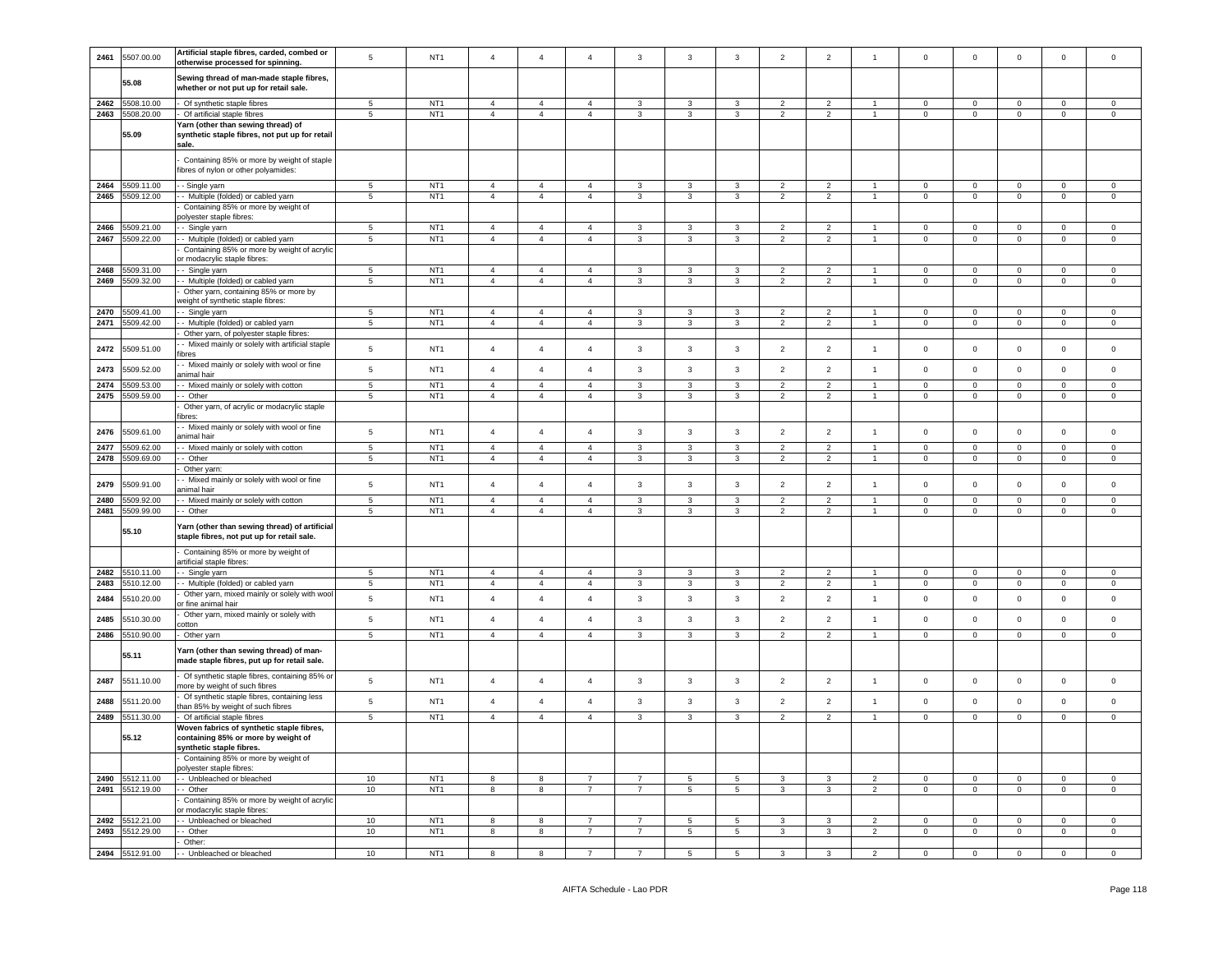|      | 2495 5512.99.00 | - Other                                                                                                                                                                                    | 10     | NT <sub>1</sub> |                         |                         |                |                |                          |                 |                |                         |                |                |                | $\Omega$       |                | $\Omega$       |
|------|-----------------|--------------------------------------------------------------------------------------------------------------------------------------------------------------------------------------------|--------|-----------------|-------------------------|-------------------------|----------------|----------------|--------------------------|-----------------|----------------|-------------------------|----------------|----------------|----------------|----------------|----------------|----------------|
|      | 55.13           | Woven fabrics of synthetic staple fibres,<br>containing less than 85% by weight of<br>such fibres, mixed mainly or solely with<br>cotton, of a weight not exceeding 170 g/m <sup>2</sup> . |        |                 |                         |                         |                |                |                          |                 |                |                         |                |                |                |                |                |                |
|      |                 | Unbleached or bleached:                                                                                                                                                                    |        |                 |                         |                         |                |                |                          |                 |                |                         |                |                |                |                |                |                |
| 2496 | 5513.11.00      | - Of polyester staple fibres, plain weave                                                                                                                                                  | 10     | NT <sub>1</sub> | 8                       | 8                       | 7              | $\overline{7}$ | $\overline{5}$           | 5               | $\mathbf{3}$   | 3                       | $\overline{2}$ | $\mathbf 0$    | $\mathbf 0$    | $\mathsf 0$    | $\mathbf 0$    | $\mathsf 0$    |
| 2497 | 5513.12.00      | - 3-thread or 4-thread twill, including cross<br>twill, of polyester staple fibres                                                                                                         | 10     | NT <sub>1</sub> | 8                       | $^{\rm 8}$              | $\overline{7}$ | $\overline{7}$ | $\sqrt{5}$               | 5               | $\mathbf{3}$   | 3                       | $\overline{2}$ | $\mathsf 0$    | $\mathsf 0$    | $\mathsf 0$    | $\mathbf 0$    | $\mathbf 0$    |
| 2498 | 5513.13.00      | - Other woven fabrics of polyester staple<br>fibres                                                                                                                                        | 10     | NT <sub>1</sub> | 8                       | 8                       | $\overline{7}$ | $\overline{7}$ | 5                        | 5               | $\mathbf{3}$   | 3                       | $\overline{2}$ | $\mathbf 0$    | $\mathbf 0$    | $\mathbf 0$    | $\pmb{0}$      | $\mathbf 0$    |
| 2499 | 5513.19.00      | - Other woven fabrics                                                                                                                                                                      | $10\,$ | NT <sub>1</sub> | 8                       | 8                       | $\overline{7}$ | $\overline{7}$ | 5                        | 5               | 3              | 3                       | $\overline{a}$ | $\mathbf{0}$   | $\mathbf 0$    | $\mathbf{0}$   | $\mathbf{0}$   | $\mathbf 0$    |
|      |                 | Dyed:                                                                                                                                                                                      |        |                 |                         |                         |                |                |                          |                 |                |                         |                |                |                |                |                |                |
| 2500 | 5513.21.00      | - Of polyester staple fibres, plain weave                                                                                                                                                  | 10     | NT <sub>1</sub> | 8                       | 8                       | $\overline{7}$ | $\overline{7}$ | $\,$ 5 $\,$              | 5               | $\mathbf{3}$   | 3                       | $\overline{2}$ | $\mathsf 0$    | $\mathsf 0$    | $\mathbf 0$    | $\mathbf 0$    | $\mathsf 0$    |
| 2501 | 5513.23.00      | Other woven fabrics of polyester staple<br>fibres                                                                                                                                          | 10     | NT <sub>1</sub> | 8                       | 8                       | $\overline{7}$ | $\overline{7}$ | 5                        | 5               | $\mathbf{3}$   | 3                       | $\overline{2}$ | $\mathbf 0$    | $\mathbf 0$    | $\mathsf 0$    | $\mathbf 0$    | $\mathbf 0$    |
| 2502 | 513.29.00       | - Other woven fabrics<br>Of yarns of different colours:                                                                                                                                    | 10     | NT <sub>1</sub> | $\mathbf{R}$            | $\overline{\mathbf{8}}$ | $\overline{7}$ | $\overline{7}$ | $\overline{5}$           | $\overline{5}$  | $\overline{3}$ | $\overline{3}$          | $\overline{2}$ | $\mathsf 0$    | $\mathbf 0$    | $\overline{0}$ | $\mathsf 0$    | $\overline{0}$ |
| 2503 | 5513.31.00      | - Of polyester staple fibres, plain weave                                                                                                                                                  | 10     | NT <sub>1</sub> | 8                       | 8                       | $\overline{7}$ | $\overline{7}$ | 5                        | 5               | $\mathbf{3}$   | $\mathbf{3}$            | $\overline{2}$ | $\mathsf 0$    | $\mathsf 0$    | $\mathsf 0$    | $\mathsf 0$    | $\mathbf 0$    |
| 2504 | 5513.39.00      | - Other woven fabrics                                                                                                                                                                      | 10     | NT <sub>1</sub> | 8                       | 8                       | $\overline{7}$ | $\overline{7}$ | 5                        | 5               | $\mathbf{3}$   | 3                       | $\overline{2}$ | $\mathsf 0$    | $\mathsf 0$    | $\mathbf 0$    | $\mathbf 0$    | $\mathbf 0$    |
|      |                 | Printed:                                                                                                                                                                                   |        |                 |                         |                         |                |                |                          |                 |                |                         |                |                |                |                |                |                |
| 2505 | 5513.41.00      | - Of polyester staple fibres, plain weave                                                                                                                                                  | $10$   | NT <sub>1</sub> | 8                       | $^{\rm 8}$              | $\overline{7}$ | $\overline{7}$ | 5                        | 5               | $\mathbf{3}$   | 3                       | $\overline{2}$ | $^{\circ}$     | $^{\circ}$     | $\mathbf 0$    | $\pmb{0}$      | $\mathbf 0$    |
| 2506 | 5513.49.00      | - Other woven fabrics                                                                                                                                                                      | 10     | NT <sub>1</sub> | $\overline{8}$          | $\overline{\mathbf{8}}$ | $\overline{7}$ | $\overline{7}$ | $\overline{5}$           | $\overline{5}$  | $\overline{3}$ | $\overline{3}$          | $\overline{2}$ | $\mathbf 0$    | $\overline{0}$ | $\overline{0}$ | $\overline{0}$ | $\overline{0}$ |
|      | 55.14           | Woven fabrics of synthetic staple fibres,<br>containing less than 85% by weight of<br>such fibres, mixed mainly or solely with<br>cotton, of a weight exceeding 170 g/m <sup>2</sup> .     |        |                 |                         |                         |                |                |                          |                 |                |                         |                |                |                |                |                |                |
|      |                 | Unbleached or bleached:                                                                                                                                                                    |        |                 |                         |                         |                |                |                          |                 |                |                         |                |                |                |                |                |                |
| 2507 | 5514.11.00      | - Of polyester staple fibres, plain weave                                                                                                                                                  | 10     | NT <sub>1</sub> | 8                       | $^{\rm 8}$              | $\overline{7}$ | $\overline{7}$ | 5                        | 5               | $\mathbf{3}$   | $\mathbf{3}$            | $\overline{2}$ | $\mathbf 0$    | $\mathsf 0$    | $\mathbf 0$    | $\pmb{0}$      | $\mathbf 0$    |
| 2508 | 5514.12.00      | - 3-thread or 4-thread twill, including cross<br>will, of polyester staple fibres                                                                                                          | 10     | NT <sub>1</sub> | 8                       | 8                       | 7              | $\overline{7}$ | $\sqrt{5}$               | $\overline{5}$  | 3              | $\mathbf{3}$            | $\overline{2}$ | 0              | 0              | $\mathbf 0$    | $\mathbf 0$    | $\mathbf 0$    |
| 2509 | 5514.19.00      | - Other woven fabrics<br>Dyed:                                                                                                                                                             | 10     | NT <sub>1</sub> | $\overline{\mathbf{8}}$ | 8                       | $\overline{7}$ | $\overline{7}$ | $\overline{\phantom{a}}$ | $\overline{5}$  | 3              | 3                       | $\overline{2}$ | $\mathbf{0}$   | $\overline{0}$ | $\mathbf 0$    | $\mathbf 0$    | $\overline{0}$ |
| 2510 | 5514.21.00      | - Of polyester staple fibres, plain weave                                                                                                                                                  | 10     | NT <sub>1</sub> | $^{\rm 8}$              | $^{\rm 8}$              | $\overline{7}$ | $\overline{7}$ | $\,$ 5 $\,$              | 5               | $\mathbf{3}$   | $\mathbf{3}$            | $\overline{2}$ | $\mathbf 0$    | $\mathsf 0$    | $\mathsf 0$    | $\mathbf 0$    | $\mathbf 0$    |
| 2511 | 5514.22.00      | - 3-thread or 4-thread twill, including cross<br>twill, of polyester staple fibres                                                                                                         | 10     | NT <sub>1</sub> | 8                       | 8                       | $\overline{7}$ | $\overline{7}$ | 5                        | 5               | $\mathbf{3}$   | 3                       | $\overline{2}$ | $\mathsf 0$    | $\mathbf 0$    | $\mathsf 0$    | $\pmb{0}$      | $\mathbf 0$    |
| 2512 | 5514.23.00      | - Other woven fabrics of polyester staple<br>fibres                                                                                                                                        | 10     | NT <sub>1</sub> | 8                       | 8                       | $\overline{7}$ | $\overline{7}$ | $\sqrt{5}$               | 5               | $\mathbf{3}$   | $\mathsf 3$             | $\overline{2}$ | $\mathsf 0$    | $\mathbf 0$    | $\mathsf 0$    | $\mathbf 0$    | $\mathbf 0$    |
| 2513 | 5514.29.00      | - Other woven fabrics                                                                                                                                                                      | 10     | NT <sub>1</sub> | 8                       | 8                       | $\overline{7}$ | $\overline{7}$ | $5\phantom{.0}$          | 5               | 3              | 3                       | $\overline{2}$ | $\mathbf 0$    | $\mathsf 0$    | $\mathbf 0$    | $\mathbf 0$    | $\mathbf 0$    |
| 2514 | 5514.30.00      | Of yarns of different colours                                                                                                                                                              | 10     | NT1             | 8                       | 8                       | $\overline{7}$ | $\overline{7}$ | 5                        | 5               | $\mathbf{3}$   | 3                       | $\overline{2}$ | $\overline{0}$ | $\mathbf{0}$   | $\mathbf{0}$   | $\overline{0}$ | $\overline{0}$ |
|      |                 | Printed:                                                                                                                                                                                   |        |                 |                         |                         |                | $\overline{7}$ |                          |                 | 3              |                         |                |                |                |                |                |                |
| 2515 | 5514.41.00      | - Of polyester staple fibres, plain weave<br>- 3-thread or 4-thread twill, including cross                                                                                                 | 10     | NT <sub>1</sub> | 8                       | 8                       | $\overline{7}$ |                | $5\phantom{.0}$          | 5               |                | 3                       | $\overline{2}$ | $^{\circ}$     | $\mathbf 0$    | $\mathsf 0$    | $\pmb{0}$      | $\mathsf 0$    |
| 2516 | 5514.42.00      | will, of polyester staple fibres                                                                                                                                                           | 10     | NT <sub>1</sub> | 8                       | 8                       | $\overline{7}$ | $\overline{7}$ | $5\phantom{.0}$          | 5               | $\mathbf{3}$   | 3                       | $\overline{2}$ | $\mathbf 0$    | $\mathbf 0$    | $\mathsf 0$    | $\mathbf 0$    | $\mathsf 0$    |
| 2517 | 5514.43.00      | - Other woven fabrics of polyester staple<br>ibres                                                                                                                                         | 10     | NT <sub>1</sub> | 8                       | $^{\rm 8}$              | $\overline{7}$ | $\overline{7}$ | 5                        | 5               | $\mathbf{3}$   | 3                       | $\overline{2}$ | $\mathsf 0$    | $\mathsf 0$    | $\mathsf 0$    | $\mathsf 0$    | $\mathsf 0$    |
| 2518 | 5514.49.00      | - Other woven fabrics<br>Other woven fabrics of synthetic staple                                                                                                                           | 10     | NT <sub>1</sub> | $\mathbf{g}$            | 8                       | $\overline{7}$ | $\overline{7}$ | 5                        | 5               | $\overline{3}$ | 3                       | $\overline{2}$ | $\Omega$       | $\Omega$       | $\mathsf 0$    | $\mathbf 0$    | $\Omega$       |
|      | 55.15           | fibres.                                                                                                                                                                                    |        |                 |                         |                         |                |                |                          |                 |                |                         |                |                |                |                |                |                |
| 2519 | 5515.11.00      | Of polyester staple fibres:<br>- Mixed mainly or solely with viscose rayon<br>taple fibres                                                                                                 | 10     | NT <sub>1</sub> | $^{\rm 8}$              | 8                       | $\overline{7}$ | $\overline{7}$ | $\sqrt{5}$               | $5\phantom{.0}$ | $\mathbf{3}$   | $\mathbf{3}$            | $\overline{2}$ | $\mathsf 0$    | $\mathsf 0$    | $\mathbf 0$    | $\mathbf 0$    | $\mathsf 0$    |
| 2520 | 5515.12.00      | Mixed mainly or solely with man-made<br>filaments                                                                                                                                          | 10     | NT <sub>1</sub> | 8                       | 8                       | $\overline{7}$ | $\overline{7}$ | $5\phantom{.0}$          | 5               | $\mathbf{3}$   | 3                       | $\overline{2}$ | $\mathbf 0$    | $\mathbf 0$    | $\mathsf 0$    | $\pmb{0}$      | $\mathsf 0$    |
| 2521 | 5515.13.00      | - Mixed mainly or solely with wool or fine<br>animal hair                                                                                                                                  | 10     | NT <sub>1</sub> | 8                       | 8                       | $\overline{7}$ | $\overline{7}$ | 5                        | 5               | $\mathbf{3}$   | 3                       | $\overline{2}$ | $\mathsf 0$    | $\mathsf 0$    | $\mathsf 0$    | $\mathsf 0$    | $\mathbf 0$    |
| 2522 | 515.19.00       | - Other                                                                                                                                                                                    | 10     | NT <sub>1</sub> | 8                       | 8                       | $\overline{7}$ | $\overline{7}$ | 5                        | 5               | $\mathbf{3}$   | 3                       | $\overline{2}$ | $\mathsf 0$    | $\mathsf 0$    | $\mathbf 0$    | $\mathsf 0$    | $\mathsf 0$    |
|      |                 | Of acrylic or modacrylic staple fibres:                                                                                                                                                    |        |                 |                         |                         |                |                |                          |                 |                |                         |                |                |                |                |                |                |
| 2523 | 5515.21.00      | - Mixed mainly or solely with man-made<br>filaments                                                                                                                                        | 10     | NT <sub>1</sub> | 8                       | $^{\rm 8}$              | $\overline{7}$ | $\overline{7}$ | 5                        | 5               | 3              | 3                       | $\overline{2}$ | $\mathbf 0$    | 0              | 0              | $\mathbf 0$    | $\overline{0}$ |
| 2524 | 5515.22.00      | - Mixed mainly or solely with wool or fine<br>nimal hair                                                                                                                                   | 10     | NT <sub>1</sub> | 8                       | 8                       | $\overline{7}$ | $\overline{7}$ | 5                        | 5               | $\mathbf{3}$   | $\mathbf{3}$            | $\overline{2}$ | $\mathbf 0$    | $\mathsf 0$    | $\mathsf 0$    | $\mathsf 0$    | $\mathsf 0$    |
| 2525 | 515.29.00       | - Other<br>Other woven fabrics:                                                                                                                                                            | 10     | NT <sub>1</sub> | 8                       | 8                       | $\overline{7}$ | $\overline{7}$ | 5                        | 5               | $\mathbf{3}$   | 3                       | $\overline{2}$ | $\mathbf 0$    | $\mathsf 0$    | $\mathsf 0$    | $\mathsf 0$    | $\mathsf 0$    |
| 2526 | 5515.91.00      | - Mixed mainly or solely with man-made                                                                                                                                                     | $10$   | NT <sub>1</sub> | 8                       | 8                       | $\overline{7}$ | $\overline{7}$ | $\sqrt{5}$               | 5               | $\mathbf{3}$   | 3                       | $\overline{2}$ | $^{\circ}$     | $^{\circ}$     | $\mathbf 0$    | $\mathbf 0$    | $\mathsf{O}$   |
| 2527 | 515.99.00       | ilaments<br>Other                                                                                                                                                                          | 10     | NT <sub>1</sub> | $\overline{\mathbf{g}}$ | $\overline{8}$          | 7              | $\overline{7}$ | $\overline{5}$           | $\overline{5}$  | $\overline{3}$ | $\overline{\mathbf{3}}$ | $\overline{2}$ | $\overline{0}$ | $\overline{0}$ | $\overline{0}$ | $\overline{0}$ | $\overline{0}$ |
|      | 55.16           | Woven fabrics of artificial staple fibres.                                                                                                                                                 |        |                 |                         |                         |                |                |                          |                 |                |                         |                |                |                |                |                |                |
|      |                 |                                                                                                                                                                                            |        |                 |                         |                         |                |                |                          |                 |                |                         |                |                |                |                |                |                |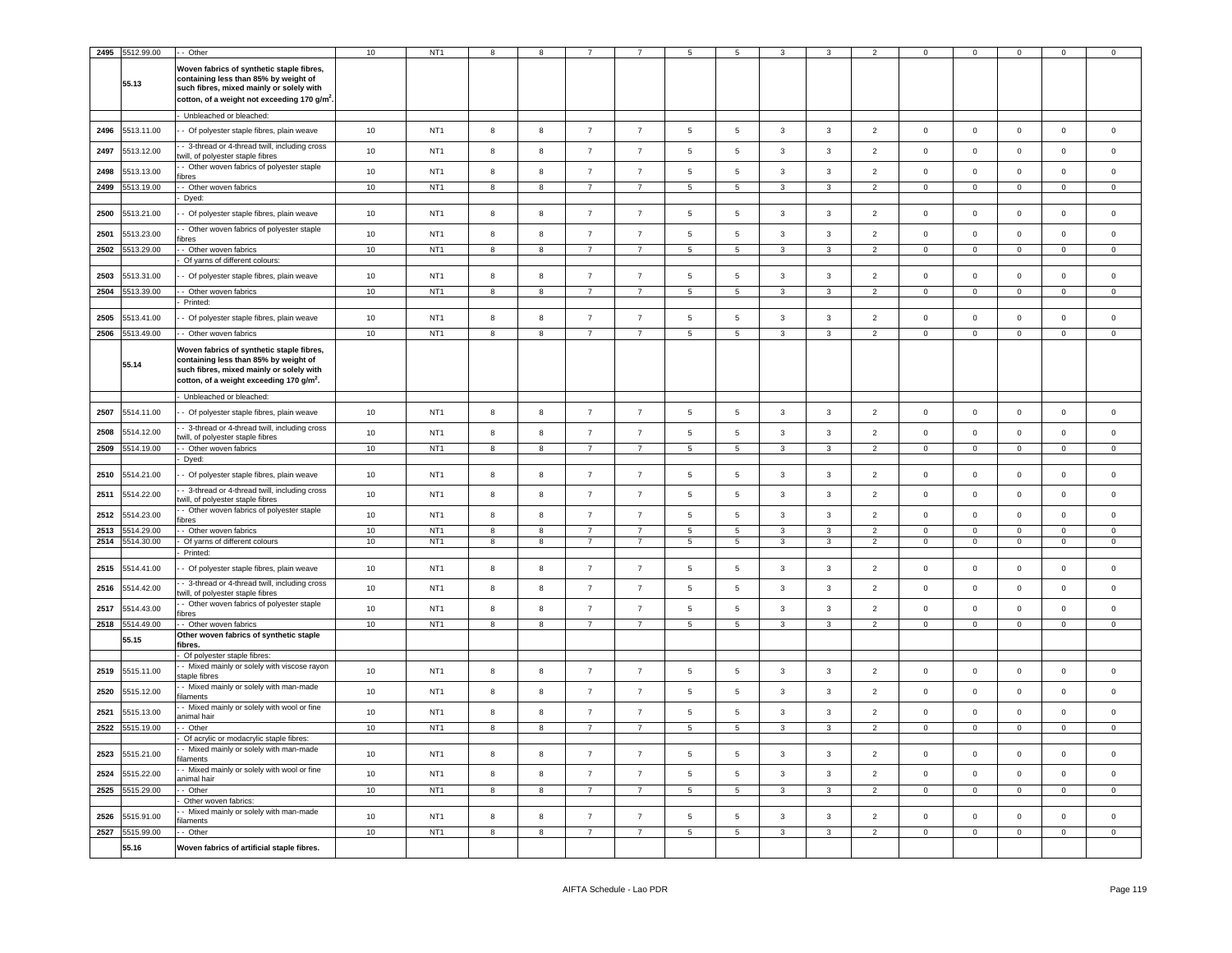|              |                               | Containing 85% or more by weight of                                                                                                        |          |                 |                         |                         |                  |                |                                        |                |                  |                |                |                     |                            |                            |              |                            |
|--------------|-------------------------------|--------------------------------------------------------------------------------------------------------------------------------------------|----------|-----------------|-------------------------|-------------------------|------------------|----------------|----------------------------------------|----------------|------------------|----------------|----------------|---------------------|----------------------------|----------------------------|--------------|----------------------------|
|              | 516.11.00                     | artificial staple fibres:                                                                                                                  | 10       | NT <sub>1</sub> | $\mathbf{g}$            | 8                       | $\overline{7}$   | $\overline{7}$ |                                        | 5              | $\mathbf{R}$     | $\mathcal{R}$  | $\mathcal{P}$  | $\Omega$            | $\mathsf 0$                | $\Omega$                   | $\Omega$     | $\Omega$                   |
| 2528<br>2529 | 5516.12.00                    | - Unbleached or bleached<br>- Dyed                                                                                                         | 10       | NT <sub>1</sub> | 8                       | 8                       | $\overline{7}$   | $\overline{7}$ | $\sqrt{5}$<br>$\overline{\phantom{a}}$ | $\overline{5}$ | $\mathcal{R}$    | $\overline{3}$ | $\overline{2}$ | $\mathsf 0$         | $\overline{0}$             | $\overline{0}$             | $\Omega$     | $\overline{0}$             |
| 2530         |                               | - Of yarns of different colours                                                                                                            | 10       | NT <sub>1</sub> | 8                       |                         | $\overline{7}$   | $\overline{7}$ | 5                                      | $\overline{5}$ | 3                | 3              | $\overline{2}$ | $\mathbf 0$         | $\mathsf 0$                | $\mathbf 0$                | $\mathbf{0}$ | $\mathbf{0}$               |
|              | 5516.13.00<br>2531 5516.14.00 | - Printed                                                                                                                                  | 10       | NT <sub>1</sub> | 8                       | 8<br>8                  | $\overline{7}$   | $\overline{7}$ | 5                                      | 5              | 3                | 3              | $\overline{2}$ | $\mathbf 0$         | $\mathsf 0$                | $\mathbf 0$                | $\mathbf 0$  | $\mathbf 0$                |
|              |                               | Containing less than 85% by weight of                                                                                                      |          |                 |                         |                         |                  |                |                                        |                |                  |                |                |                     |                            |                            |              |                            |
|              |                               | artificial staple fibres, mixed mainly or solely<br>with man-made filaments:                                                               |          |                 |                         |                         |                  |                |                                        |                |                  |                |                |                     |                            |                            |              |                            |
| 2532         | 5516.21.00                    | - Unbleached or bleached                                                                                                                   | 10       | NT <sub>1</sub> | 8                       | 8                       | $\overline{7}$   | $\overline{7}$ | 5                                      | 5              | $\mathbf{3}$     | 3              | $\overline{2}$ | $\Omega$            | $\mathsf 0$                | $\mathsf 0$                | $\mathsf 0$  | $\mathsf 0$                |
| 2533         | 5516,22.00                    | - Dyed                                                                                                                                     | 10       | NT <sub>1</sub> | 8                       | 8                       | $\overline{7}$   | $\overline{7}$ | 5                                      | 5              | 3                | 3              | 2              | $\mathbf 0$         | $\mathbf{0}$               | $\mathbf 0$                | $\mathbf 0$  | $\mathbf 0$                |
| 2534         | 5516.23.00                    | - Of yarns of different colours                                                                                                            | 10       | NT <sub>1</sub> | 8                       | 8                       | $\overline{7}$   | $\overline{7}$ | $\,$ 5 $\,$                            | 5              | $\mathbf{3}$     | 3              | 2              | $\mathbf 0$         | $\mathbf{0}$               | $\mathbf 0$                | $\mathbf{0}$ | $\mathsf 0$                |
| 2535         | 5516.24.00                    | - Printed<br>Containing less than 85% by weight of<br>artificial staple fibres, mixed mainly or solely<br>with wool or fine animal hair:   | 10       | NT <sub>1</sub> | 8                       | $\overline{\mathbf{8}}$ | $\overline{7}$   | $\overline{7}$ | $5\phantom{.0}$                        | $\overline{5}$ | $\mathbf{3}$     | $\overline{3}$ | $\overline{2}$ | $\mathbf 0$         | $\overline{0}$             | $\overline{0}$             | $\mathbf 0$  | $\mathsf{O}\xspace$        |
| 2536         | 5516.31.00                    | - Unbleached or bleached                                                                                                                   | 10       | NT <sub>1</sub> | 8                       | 8                       | $\overline{7}$   |                | 5                                      | $5 -$          | 3                | 3              | $\overline{2}$ | $\Omega$            | $\Omega$                   | $\Omega$                   | $\Omega$     | $\Omega$                   |
| 2537         | 5516.32.00                    | - Dyed                                                                                                                                     | 10       | NT <sub>1</sub> | 8                       | 8                       | $\overline{7}$   | $\overline{7}$ | 5                                      | 5              | $\mathbf{3}$     | 3              | $\overline{2}$ | $\Omega$            | $\mathbf{0}$               | $\mathbf 0$                | $\Omega$     | $\Omega$                   |
| 2538         | 5516.33.00                    | - Of yarns of different colours                                                                                                            | 10       | NT <sub>1</sub> | 8                       | 8                       | $\overline{7}$   | $\overline{7}$ | 5                                      | 5              | 3                | 3              | $\overline{2}$ | $\Omega$            | $\mathbf 0$                | $\mathsf 0$                | $\mathbf 0$  | $\mathsf 0$                |
| 2539         | 5516.34.00                    | - Printed                                                                                                                                  | 10       | NT <sub>1</sub> | 8                       | 8                       | $\overline{7}$   | $\overline{7}$ | 5                                      | $\overline{5}$ | 3                | 3              | $\overline{2}$ | $\mathbf 0$         | $\mathbf 0$                | $\mathbf 0$                | $\mathbf 0$  | $\mathbf 0$                |
|              |                               | Containing less than 85% by weight of<br>artificial staple fibres, mixed mainly or solely<br>with cotton:                                  |          |                 |                         |                         |                  |                |                                        |                |                  |                |                |                     |                            |                            |              |                            |
| 2540         | 5516.41.00                    | - Unbleached or bleached                                                                                                                   | 10       | NT <sub>1</sub> | 8                       | 8                       | $\overline{7}$   | $\overline{7}$ | $\overline{5}$                         | 5              | 3                | 3              | $\overline{2}$ | $\pmb{0}$           | $\mathsf 0$                | $\mathbf 0$                | $\Omega$     | $\mathbf 0$                |
| 2541         | 5516.42.00                    | - Dyed                                                                                                                                     | 10       | NT <sub>1</sub> | 8                       | 8                       | $\overline{7}$   | $\overline{7}$ | 5                                      | 5              | $\mathbf{3}$     | 3              | $\overline{2}$ | $\mathbf 0$         | $\mathbf{0}$               | $\mathsf 0$                | $\mathbf 0$  | $\circ$                    |
| 2542         | 5516.43.00                    | - Of yarns of different colours                                                                                                            | 10       | NT <sub>1</sub> | 8                       | 8                       | $\overline{7}$   | $\overline{7}$ | $5\phantom{.0}$                        | 5              | 3                | 3              | $\overline{2}$ | $\mathbf 0$         | $\mathbf 0$                | $\mathbf 0$                | $\mathbf 0$  | $\mathbf 0$                |
| 2543         | 5516.44.00                    | - Printed                                                                                                                                  | 10       | NT <sub>1</sub> | 8                       | 8                       | $\overline{7}$   | $\overline{7}$ | $5\phantom{.0}$                        | 5              | $\mathbf{3}$     | 3              | $\overline{2}$ | $\Omega$            | $\overline{0}$             | $\mathbf 0$                | 0            | $\Omega$                   |
|              | 516.91.00                     | Other:<br>- Unbleached or bleached                                                                                                         | 10       | NT <sub>1</sub> |                         | 8                       | $\overline{7}$   |                | 5                                      |                | 3                | 3              | $\overline{2}$ | $\Omega$            | $\Omega$                   | $\Omega$                   | $\Omega$     | $\Omega$                   |
| 2544         | 5516.92.00                    |                                                                                                                                            |          | NT <sub>1</sub> | 8                       |                         | $\overline{7}$   | $\overline{7}$ | 5                                      | 5<br>5         |                  |                | $\overline{2}$ | $\Omega$            |                            |                            | $\mathbf 0$  |                            |
| 2545<br>2546 | 5516.93.00                    | - Dyed                                                                                                                                     | 10<br>10 | NT <sub>1</sub> | 8<br>8                  | 8<br>8                  | $\overline{7}$   | $\overline{7}$ | $\,$ 5 $\,$                            | 5              | 3<br>3           | 3<br>3         | 2              | $\mathbf 0$         | $\mathbf 0$<br>$\mathbf 0$ | $\mathbf 0$<br>$\mathbf 0$ | $\mathbf{0}$ | $\mathbf 0$<br>$\mathbf 0$ |
| 2547         | 5516.94.00                    | - Of yarns of different colours<br>- Printed                                                                                               | 10       | NT <sub>1</sub> | $\overline{\mathbf{8}}$ | $\overline{\mathbf{8}}$ | $\overline{7}$   | $\overline{7}$ | $\overline{\phantom{a}}$               | $\overline{5}$ | $\overline{3}$   | $\overline{3}$ | $\overline{2}$ | $\mathsf 0$         | $\overline{0}$             | $\overline{0}$             | $\Omega$     | $\mathsf 0$                |
|              |                               |                                                                                                                                            |          |                 |                         |                         |                  |                |                                        |                |                  |                |                |                     |                            |                            |              |                            |
|              | 56.01                         | Wadding of textile materials and articles<br>thereof; textile fibres, not exceeding 5 mm<br>in length (flock), textile dust and mill neps. |          |                 |                         |                         |                  |                |                                        |                |                  |                |                |                     |                            |                            |              |                            |
| 2548         | 5601.10.00                    | Sanitary towels and tampons, napkins and<br>napkin liners for babies and similar sanitary<br>articles, of wadding                          | 20       | ST              | 19                      | 18                      | 17               | 16             | 15                                     | 12             | 10               | $\mathsf g$    | 8              | 8                   | $\overline{7}$             | $\overline{7}$             | $\,6\,$      | 5                          |
|              |                               | Wadding; other articles of wadding:                                                                                                        |          |                 |                         |                         |                  |                |                                        |                |                  |                |                |                     |                            |                            |              |                            |
| 2549         | 601.21.00                     | - Of cotton                                                                                                                                | 20       | <b>ST</b>       | 19                      | 18                      | 17               | 16             | 15                                     | 12             | 10 <sup>10</sup> | 9              | 8              | 8                   | $\overline{7}$             | $\overline{7}$             | 6            | 5                          |
| 2550         | 5601.22<br>5601.22.10         | - Of man-made fibres:<br>- - Wrapped cigarette tow                                                                                         | 20       | <b>ST</b>       | 19                      | 18                      | 17               |                | 15                                     | 12             |                  | 9              | 8              | 8                   | $\overline{7}$             | $\overline{7}$             | $6^{\circ}$  | $5 -$                      |
|              | 601.22.90                     | $-$ Other                                                                                                                                  | 20       | <b>ST</b>       | 19                      | 18                      | 17               | 16<br>16       | 15                                     | 12             | 10<br>10         | 9              | 8              | 8                   | $\overline{7}$             | $\overline{7}$             | 6            | $5\phantom{.0}$            |
| 2551         | 5601.29.00                    | - Other                                                                                                                                    | 20       | <b>ST</b>       | 19                      | 18                      | 17               | 16             | 15                                     | 12             | 10 <sup>10</sup> | 9              | 8              | 8                   | $\overline{7}$             | $\overline{7}$             | 6            | 5                          |
| 2552         | 5601.30                       | Textile flock and dust and mill neps:                                                                                                      |          |                 |                         |                         |                  |                |                                        |                |                  |                |                |                     |                            |                            |              |                            |
|              | 5601.30.10                    | - Polyamide fibre flock                                                                                                                    | 20       | ST              | 19                      | 18                      | 17               | 16             | 15                                     | 12             | 10               | 9              | 8              | 8                   | $\overline{7}$             | 7                          | 6            | $5\phantom{.0}$            |
|              | 5601.30.90                    | - Other                                                                                                                                    | 20       | ST              | 19                      | 18                      | 17               | 16             | 15                                     | 12             | 10               | 9              | 8              | 8                   | $\overline{7}$             | $\overline{7}$             | 6            | 5                          |
|              | 56.02                         | Felt, whether or not impregnated, coated,                                                                                                  |          |                 |                         |                         |                  |                |                                        |                |                  |                |                |                     |                            |                            |              |                            |
| 2553         | 5602.10.00                    | covered or laminated.<br>Needleloom felt and stitch-bonded fibre                                                                           | 5        | NT <sub>1</sub> | $\overline{4}$          | $\overline{4}$          | $\overline{4}$   | $\mathbf{3}$   | $\overline{3}$                         | $\mathbf{3}$   | $\overline{2}$   | $\overline{2}$ | $\overline{1}$ | $\mathbf 0$         | $\mathsf 0$                | $\mathsf 0$                | $\mathbf{0}$ | $\mathbf 0$                |
|              |                               | abrics                                                                                                                                     |          |                 |                         |                         |                  |                |                                        |                |                  |                |                |                     |                            |                            |              |                            |
|              |                               | Other felt, not impregnated, coated, covered<br>or laminated:                                                                              |          |                 |                         |                         |                  |                |                                        |                |                  |                |                |                     |                            |                            |              |                            |
| 2554         | 5602.21.00                    | - Of wool or fine animal hair                                                                                                              | 10       | NT <sub>1</sub> | 8                       | 8                       | $\overline{7}$   | $\overline{7}$ | 5                                      | 5              | $\mathbf{3}$     | 3              | $\overline{2}$ | $\overline{0}$      | $\mathsf 0$                | $\mathsf 0$                | $\mathbf 0$  | $\mathbf 0$                |
| 2555         | 5602.29.00                    | - Of other textile materials                                                                                                               | 10       | NT <sub>1</sub> | 8                       | 8                       | $\overline{7}$   | $\overline{7}$ | $\overline{5}$                         | 5              | 3                | 3              | $\overline{2}$ | $\mathbf 0$         | $\mathsf 0$                | $\mathbf 0$                | 0            | $\mathsf 0$                |
| 2556         | 5602.90.00<br>56.03           | Other<br>Nonwovens, whether or not impregnated,<br>coated, covered or laminated.                                                           | 10       | NT <sub>1</sub> | 8                       | 8                       | $\overline{7}$   | $\overline{7}$ | 5                                      | 5              | $\mathbf{3}$     | 3              | $\overline{2}$ | $\mathbf 0$         | $\mathbf{0}$               | $\mathsf 0$                | $\mathbf 0$  | $\mathsf 0$                |
|              |                               |                                                                                                                                            |          |                 |                         |                         |                  |                |                                        |                |                  |                |                |                     |                            |                            |              |                            |
| 2557         | 5603.11.00                    | Of man-made filaments:                                                                                                                     | 10       | NT <sub>1</sub> | 8                       | 8                       | $\overline{7}$   | $\overline{7}$ | $\,$ 5 $\,$                            | 5              | $\mathbf{3}$     | 3              | $\overline{2}$ | $\mathbf 0$         | $\mathbf 0$                | $\mathsf 0$                | $\mathbf 0$  | $\mathbf 0$                |
|              |                               | - Weighing not more than 25 $q/m^2$                                                                                                        |          |                 |                         |                         |                  |                |                                        |                |                  |                |                |                     |                            |                            |              |                            |
| 2558         | 5603.12.00                    | - Weighing more than 25 g/m <sup>2</sup> but not more<br>han 70 g/m <sup>2</sup>                                                           | 10       | NT <sub>1</sub> | 8                       | 8                       | $\overline{7}$   | $\overline{7}$ | 5                                      | 5              | 3                | 3              | $\overline{2}$ | $\mathsf{O}\xspace$ | $\mathsf 0$                | $\mathsf 0$                | $\mathsf 0$  | $\mathsf 0$                |
| 2559         | 5603.13.00                    | - Weighing more than 70 g/m <sup>2</sup> but not more<br>han 150 g/m <sup>2</sup>                                                          | 10       | NT <sub>1</sub> | 8                       | 8                       | $\overline{7}$   | $\overline{7}$ | $\sqrt{5}$                             | 5              | $\mathbf{3}$     | 3              | $\overline{2}$ | $\mathbf 0$         | $\mathbf 0$                | $\mathbf 0$                | $\mathbf 0$  | $\mathsf 0$                |
| 2560         | 5603.14.00                    | - Weighing more than 150 g/m <sup>2</sup><br>Other:                                                                                        | 10       | NT <sub>1</sub> | 8                       | 8                       | $\overline{7}$   | $\overline{7}$ | $\overline{5}$                         | $\overline{5}$ | $\overline{3}$   | $\overline{3}$ | $\overline{2}$ | $\mathsf 0$         | $\mathbf 0$                | $\mathbf 0$                | 0            | $\mathbf 0$                |
| 2561         | 5603.91.00                    |                                                                                                                                            | 10       | NT <sub>1</sub> | 8                       | 8                       | $\overline{7}$   | $\overline{7}$ | $\,$ 5 $\,$                            | $\overline{5}$ | $\overline{3}$   | 3              | $\overline{2}$ | $\mathbf 0$         | $\overline{0}$             | $\overline{0}$             | $\mathbf 0$  | $\Omega$                   |
| 2562         | 5603.92.00                    | Weighing not more than 25 g/m <sup>2</sup><br>- Weighing more than 25 g/m <sup>2</sup> but not more                                        | 10       | NT <sub>1</sub> | 8                       | 8                       | $\overline{7}$   | $\overline{7}$ | 5                                      | 5              | 3                | 3              | $\overline{2}$ | $\mathsf 0$         | $\circ$                    | $\mathsf 0$                | $\mathsf 0$  | $\mathbf 0$                |
| 2563         | 5603.93.00                    | ian 70 g/m <sup>2</sup><br>Weighing more than 70 g/m <sup>2</sup> but not more                                                             | 10       | NT <sub>1</sub> | 8                       | 8                       | $\boldsymbol{7}$ | $\overline{7}$ | $\sqrt{5}$                             | 5              | $\mathbf{3}$     | $\mathsf 3$    | $\overline{2}$ | $\mathsf 0$         | $\mathsf{O}\xspace$        | $\mathbf 0$                | $\mathsf 0$  | $\mathbf 0$                |
| 2564         | 5603.94.00                    | han 150 g/m $^2$<br>- Weighing more than 150 g/m <sup>2</sup>                                                                              | 10       | NT <sub>1</sub> | $\mathbf{g}$            | 8                       | $\overline{7}$   | $\overline{7}$ | 5                                      | 5              | 3                | 3              | $\overline{2}$ | $\Omega$            | $\Omega$                   | $\mathbf 0$                | $\Omega$     | $\Omega$                   |
|              |                               |                                                                                                                                            |          |                 |                         |                         |                  |                |                                        |                |                  |                |                |                     |                            |                            |              |                            |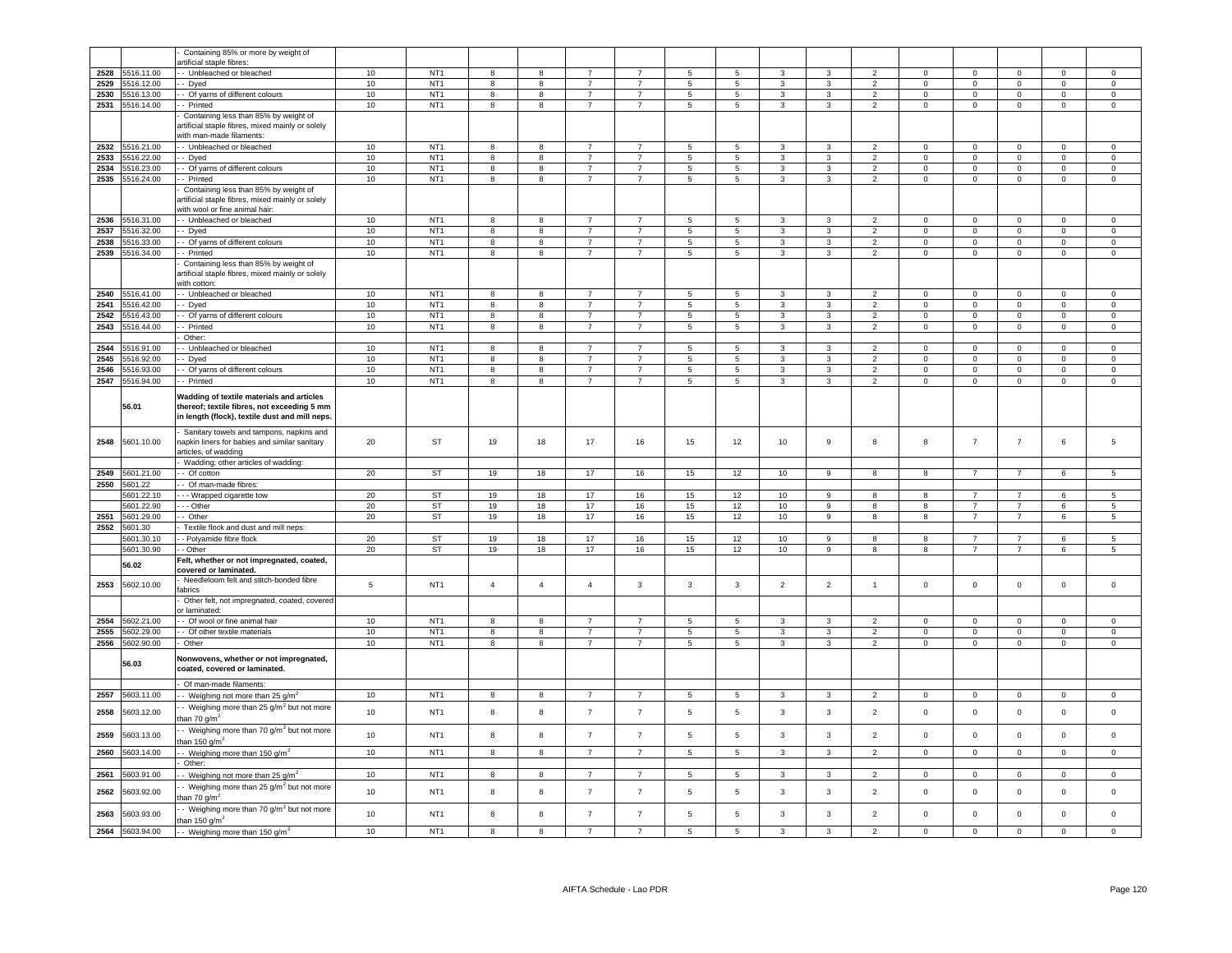|              |                       | Rubber thread and cord, textile covered;                                           |                 |                 |                |                |                |                |                 |                 |                         |                |                |                |                |              |                |                |
|--------------|-----------------------|------------------------------------------------------------------------------------|-----------------|-----------------|----------------|----------------|----------------|----------------|-----------------|-----------------|-------------------------|----------------|----------------|----------------|----------------|--------------|----------------|----------------|
|              |                       | textile yarn, and strip and the like of                                            |                 |                 |                |                |                |                |                 |                 |                         |                |                |                |                |              |                |                |
|              | 56.04                 | heading 54.04 or 54.05, impregnated,                                               |                 |                 |                |                |                |                |                 |                 |                         |                |                |                |                |              |                |                |
|              |                       | coated, covered or sheathed with rubber                                            |                 |                 |                |                |                |                |                 |                 |                         |                |                |                |                |              |                |                |
|              |                       | or plastics.                                                                       |                 |                 |                |                |                |                |                 |                 |                         |                |                |                |                |              |                |                |
|              |                       |                                                                                    |                 |                 |                |                |                |                |                 |                 |                         |                |                |                |                |              |                |                |
| 2565         | 5604.10.00            | Rubber thread and cord, textile covered                                            | $5\phantom{.0}$ | NT <sub>1</sub> | $\overline{4}$ | $\overline{4}$ | $\overline{4}$ | $\mathbf{3}$   | $\mathbf{3}$    | $\mathbf{3}$    | $\overline{2}$          | $\overline{2}$ | $\overline{1}$ | $\mathbf 0$    | $\mathbf 0$    | $\mathbf 0$  | $\mathbf 0$    | $\mathsf 0$    |
| 2566         | 5604.90.00            | Other                                                                              | $5\phantom{.0}$ | NT <sub>1</sub> | $\overline{4}$ | $\overline{4}$ | $\overline{4}$ | $\mathbf{3}$   | $\mathbf{3}$    | $\mathbf{3}$    | $\overline{2}$          | $\overline{2}$ | $\mathbf{1}$   | $\overline{0}$ | $\mathbf 0$    | $\mathsf 0$  | $\mathbf 0$    | $\circ$        |
|              |                       |                                                                                    |                 |                 |                |                |                |                |                 |                 |                         |                |                |                |                |              |                |                |
|              |                       | Metallised yarn, whether or not gimped,                                            |                 |                 |                |                |                |                |                 |                 |                         |                |                |                |                |              |                |                |
|              |                       | being textile yarn, or strip or the like of                                        |                 |                 |                |                |                |                |                 |                 |                         |                |                |                |                |              |                |                |
| 2567         | 5605.00.00            | heading 54.04 or 54.05, combined with                                              | 5               | NT <sub>1</sub> | $\overline{4}$ | $\overline{4}$ | $\overline{4}$ | 3              | 3               | 3               | $\overline{2}$          | $\overline{2}$ | $\overline{1}$ | $\mathsf 0$    | $\mathbf 0$    | $\mathbf 0$  | $\mathbf 0$    | $\mathbf 0$    |
|              |                       | metal in the form of thread, strip or powder                                       |                 |                 |                |                |                |                |                 |                 |                         |                |                |                |                |              |                |                |
|              |                       | or covered with metal.                                                             |                 |                 |                |                |                |                |                 |                 |                         |                |                |                |                |              |                |                |
|              |                       |                                                                                    |                 |                 |                |                |                |                |                 |                 |                         |                |                |                |                |              |                |                |
|              |                       | Gimped yarn, and strip and the like of                                             |                 |                 |                |                |                |                |                 |                 |                         |                |                |                |                |              |                |                |
|              |                       | heading 54.04 or 54.05, gimped (other than                                         |                 |                 |                |                |                |                |                 |                 |                         |                |                |                |                |              |                |                |
| 2568         | 5606.00.00            | those of heading 56.05 and gimped                                                  | 5               | NT <sub>1</sub> | $\overline{4}$ | $\overline{4}$ | $\overline{4}$ | 3              | 3               | 3               | $\overline{2}$          | $\overline{2}$ | $\overline{1}$ | $\circ$        | $\mathbf 0$    | $\mathbf 0$  | $\mathbf 0$    | $\Omega$       |
|              |                       | horsehair yarn); chenille yarn (including<br>flock chenille yarn); loop wale-yarn. |                 |                 |                |                |                |                |                 |                 |                         |                |                |                |                |              |                |                |
|              |                       |                                                                                    |                 |                 |                |                |                |                |                 |                 |                         |                |                |                |                |              |                |                |
|              |                       | Twine, cordage, ropes and cables, whether                                          |                 |                 |                |                |                |                |                 |                 |                         |                |                |                |                |              |                |                |
|              |                       | or not plaited or braided and whether or                                           |                 |                 |                |                |                |                |                 |                 |                         |                |                |                |                |              |                |                |
|              | 56.07                 | not impregnated, coated, covered or                                                |                 |                 |                |                |                |                |                 |                 |                         |                |                |                |                |              |                |                |
|              |                       | sheathed with rubber or plastics.                                                  |                 |                 |                |                |                |                |                 |                 |                         |                |                |                |                |              |                |                |
|              |                       |                                                                                    |                 |                 |                |                |                |                |                 |                 |                         |                |                |                |                |              |                |                |
|              |                       | Of sisal or other textile fibres of the genus                                      |                 |                 |                |                |                |                |                 |                 |                         |                |                |                |                |              |                |                |
|              |                       | Agave:                                                                             |                 |                 |                |                |                |                |                 |                 |                         |                |                |                |                |              |                |                |
| 2569         | 5607.21.00            | - Binder or baler twine                                                            | 10              | NT <sub>1</sub> | 8              | 8              | $\overline{7}$ | $\overline{7}$ | 5               | 5               | 3                       | 3              | 2              | $\mathbf 0$    | $\mathbf 0$    | $\mathbf 0$  | $\mathbf 0$    | $\mathbf 0$    |
| 2570         | 5607.29.00            | - Other                                                                            | 10              | NT <sub>1</sub> | 8              | 8              | $\overline{7}$ | $\overline{7}$ | 5               | 5               | 3                       | 3              | $\overline{2}$ | $\overline{0}$ | $\overline{0}$ | $\mathbf{0}$ | $\mathbf{0}$   | $\mathbf 0$    |
|              |                       | Of polyethylene or polypropylene:                                                  |                 |                 |                |                |                |                |                 |                 |                         |                |                |                |                |              |                |                |
| 2571         | 5607.41.00            | - Binder or baler twine                                                            | 10              | NT <sub>1</sub> | 8              | 8              | $\overline{7}$ | $\overline{7}$ | 5               | 5               | 3                       | 3              | $\overline{2}$ | $\mathbf 0$    | $\mathbf 0$    | $\mathbf 0$  | $\mathbf 0$    | $\mathbf 0$    |
| 2572         | 5607.49.00            | - Other                                                                            | 10              | NT <sub>1</sub> | 8              | 8              | $\overline{7}$ | 7              | 5               | 5               | 3                       | 3              | $\overline{2}$ | $\mathbf 0$    | $\mathbf 0$    | $\mathbf 0$  | $\mathbf{0}$   | $\mathbf 0$    |
| 2573         | 5607.50               | Of other synthetic fibres:                                                         |                 |                 |                |                |                |                |                 |                 |                         |                |                |                |                |              |                |                |
|              |                       | - V-belt cord of man-made fibres treated with                                      |                 |                 |                |                |                |                |                 |                 |                         |                |                |                |                |              |                |                |
|              |                       | resorcinol formaldehyde; polyamide and                                             |                 |                 |                |                |                |                |                 |                 |                         |                |                |                |                |              |                |                |
|              | 5607.50.10            | polytetrafluoro-ethylene yarns measuring                                           | 10              | NT <sub>1</sub> | 8              | 8              | $\overline{7}$ | $\overline{7}$ | 5               | 5               | 3                       | 3              | $\overline{2}$ | $\mathbf 0$    | 0              | $\mathbf 0$  | $\mathbf 0$    | $\mathbf 0$    |
|              |                       | more than 10,000 decitex, of a kind used for                                       |                 |                 |                |                |                |                |                 |                 |                         |                |                |                |                |              |                |                |
|              |                       | textile packing (sealing material)                                                 |                 |                 |                |                |                |                |                 |                 |                         |                |                |                |                |              |                |                |
|              | 5607.50.90            | - Other                                                                            | 10              | NT <sub>1</sub> | 8              | 8              | $\overline{7}$ | 7              | $5\phantom{.0}$ | 5               | $\overline{\mathbf{3}}$ | 3              | $\overline{2}$ | $\mathbf 0$    | $\mathbf 0$    | $\mathbf 0$  | $\mathbf{0}$   | $\circ$        |
|              | 2574 5607.90          | Other:                                                                             |                 |                 |                |                |                |                |                 |                 |                         |                |                |                |                |              |                |                |
|              | 5607.90.10            | - Of artificial fibres                                                             | $10$            | NT <sub>1</sub> | 8              | 8              | $\overline{7}$ | $\overline{7}$ | 5               | 5               | 3                       | 3              | 2              | $\mathbf{0}$   | $\mathbf 0$    | $\circ$      | $\mathbf{0}$   | $\mathbf 0$    |
|              |                       | - Of abaca (Manila hemp or Musa textilis                                           |                 |                 |                |                |                |                |                 |                 |                         |                |                |                |                |              |                |                |
|              | 5607.90.20            | Vee) or other hard (leaf) fibres                                                   | 10              | NT <sub>1</sub> | 8              | 8              | $\overline{7}$ | $\overline{7}$ | 5               | 5               | 3                       | 3              | $\overline{2}$ | $\circ$        | $\mathbf 0$    | $\mathsf 0$  | $\mathbf 0$    | $\mathbf 0$    |
|              | 5607.90.90            | - Other                                                                            | 10              | NT <sub>1</sub> | 8              | 8              | $\overline{7}$ | $\overline{7}$ | 5               | 5               | $\mathbf{3}$            | 3              | $\overline{2}$ | $\mathbf 0$    | $\mathbf{0}$   | $\mathbf{0}$ | $\mathbf{0}$   | $\mathbf{0}$   |
|              |                       | Knotted netting of twine, cordage or rope;                                         |                 |                 |                |                |                |                |                 |                 |                         |                |                |                |                |              |                |                |
|              | 56.08                 | made up fishing nets and other made up                                             |                 |                 |                |                |                |                |                 |                 |                         |                |                |                |                |              |                |                |
|              |                       | nets, of textile materials.                                                        |                 |                 |                |                |                |                |                 |                 |                         |                |                |                |                |              |                |                |
|              |                       | Of man-made textile materials:                                                     |                 |                 |                |                |                |                |                 |                 |                         |                |                |                |                |              |                |                |
| 2575         | 5608.11.00            | - Made up fishing nets                                                             | 10              | NT <sub>1</sub> | 8              | 8              | $\overline{7}$ | $\overline{7}$ | 5               | 5               | $\overline{\mathbf{3}}$ | 3              | $\overline{2}$ | $\overline{0}$ | $\overline{0}$ | $\mathbf 0$  | $\mathbf{0}$   | $\circ$        |
| 2576         | 5608.19               | - Other:                                                                           |                 |                 |                |                |                |                |                 |                 |                         |                |                |                |                |              |                |                |
|              | 608.19.20             | --- Net bags                                                                       | 10              | NT <sub>1</sub> | 8              | 8              | $\overline{7}$ | $\overline{7}$ | 5               | 5               | 3                       | 3              | $\overline{2}$ | $\mathsf 0$    | $\mathbf 0$    | $\mathbf 0$  | $\circ$        | $\mathbf 0$    |
|              | 5608.19.90            | - Other                                                                            | 10              | NT <sub>1</sub> | 8              | 8              | $\overline{7}$ | $\overline{7}$ | 5               | 5               | 3                       | 3              | $\overline{2}$ | $\mathbf 0$    | $\mathbf{O}$   | $\mathbf 0$  | $\circ$        | $\mathbf 0$    |
| 2577         | 5608.90.00            | Other                                                                              | 10              | NT <sub>1</sub> | 8              | 8              | $\overline{7}$ | $\overline{7}$ | $\,$ 5 $\,$     | $\sqrt{5}$      | 3                       | 3              | $\overline{2}$ | $\mathbf 0$    | $\mathbf 0$    | $\mathbf 0$  | 0              | $\mathsf 0$    |
|              |                       | Articles of yarn, strip or the like of heading                                     |                 |                 |                |                |                |                |                 |                 |                         |                |                |                |                |              |                |                |
| 2578         | 5609.00.00            | 54.04 or 54.05, twine, cordage, rope or                                            | 10              | NT <sub>1</sub> | 8              | 8              | $\overline{7}$ | $\overline{7}$ | 5               | 5               | 3                       | 3              | $\overline{2}$ | $\mathbf 0$    | 0              | $\mathbf 0$  | 0              | $\mathbf 0$    |
|              |                       | cables, not elsewhere specified or                                                 |                 |                 |                |                |                |                |                 |                 |                         |                |                |                |                |              |                |                |
|              |                       | included.                                                                          |                 |                 |                |                |                |                |                 |                 |                         |                |                |                |                |              |                |                |
|              |                       | Carpets and other textile floor coverings,                                         |                 |                 |                |                |                |                |                 |                 |                         |                |                |                |                |              |                |                |
|              | 57.01                 | knotted, whether or not made up.                                                   |                 |                 |                |                |                |                |                 |                 |                         |                |                |                |                |              |                |                |
|              |                       |                                                                                    |                 | NT <sub>1</sub> |                |                |                |                |                 |                 |                         |                |                |                |                |              |                |                |
| 2579<br>2580 | 5701.10.00<br>5701.90 | - Of wool or fine animal hair<br>Of other textile materials:                       | 10              |                 | 8              | 8              | $\overline{7}$ | $\overline{7}$ | 5               | $5^{\circ}$     | $\mathbf{3}$            | 3              | $\overline{2}$ | $\overline{0}$ | $\overline{0}$ | $\mathbf{0}$ | $\mathbf{0}$   | $\mathbf{0}$   |
|              | 5701.90.10            | - Of cotton                                                                        | 10              | NT <sub>1</sub> | 8              | 8              | $\overline{7}$ | $\overline{7}$ | 5               | 5               | 3                       | 3              | $\overline{2}$ | 0              | $\mathbf 0$    | $\mathbf 0$  | $\mathbf 0$    | $\mathbf 0$    |
|              | 5701.90.90            | - Other                                                                            | 10              | NT <sub>1</sub> | 8              | 8              | 7              | $\overline{7}$ | 5               | 5               | 3                       | 3              | 2              | $\mathbf{0}$   | $\mathbf 0$    | $\mathbf 0$  | $\mathbf 0$    | $\circ$        |
|              |                       |                                                                                    |                 |                 |                |                |                |                |                 |                 |                         |                |                |                |                |              |                |                |
|              |                       | Carpets and other textile floor coverings,                                         |                 |                 |                |                |                |                |                 |                 |                         |                |                |                |                |              |                |                |
|              |                       | woven, not tufted or flocked, whether or                                           |                 |                 |                |                |                |                |                 |                 |                         |                |                |                |                |              |                |                |
|              | 57.02                 | not made up, including "Kelem",                                                    |                 |                 |                |                |                |                |                 |                 |                         |                |                |                |                |              |                |                |
|              |                       | "Schumacks", "Karamanie" and similar                                               |                 |                 |                |                |                |                |                 |                 |                         |                |                |                |                |              |                |                |
|              |                       | hand-woven rugs.                                                                   |                 |                 |                |                |                |                |                 |                 |                         |                |                |                |                |              |                |                |
|              |                       | "Kelem", "Schumacks", "Karamanie" and                                              |                 |                 |                |                |                |                |                 |                 |                         |                |                |                |                |              |                |                |
| 2581         | 5702.10.00            | similar hand-woven rugs                                                            | 10              | NT <sub>1</sub> | 8              | 8              | $\overline{7}$ | $\overline{7}$ | $5\phantom{.0}$ | $5\phantom{.0}$ | $\mathbf{3}$            | $\mathbf{3}$   | $\overline{2}$ | $\mathbf 0$    | $\mathbf 0$    | $\mathsf 0$  | $\overline{0}$ | $\mathbf 0$    |
|              | 2582 5702.20.00       | - Floor coverings of coconut fibres (coir)                                         | 10              | NT <sub>1</sub> | 8              | 8              | $\overline{7}$ | $\overline{7}$ | 5               | 5               | $\mathbf{3}$            | 3              | $\overline{2}$ | $\overline{0}$ | $\mathbf 0$    | $\mathbf 0$  | $\overline{0}$ | $\overline{0}$ |
|              |                       | Other, of pile construction, not made up:                                          |                 |                 |                |                |                |                |                 |                 |                         |                |                |                |                |              |                |                |
|              |                       |                                                                                    |                 |                 |                |                |                |                |                 |                 |                         |                |                |                |                |              |                |                |
|              | 2583 5702.31.00       | - Of wool or fine animal hair                                                      | 10              | NT <sub>1</sub> | 8              | 8              | $\overline{7}$ | $\overline{7}$ | $5\phantom{.0}$ | 5               | $\mathbf{3}$            | 3              | $\overline{2}$ | $\overline{0}$ | $\overline{0}$ | $\mathbf 0$  | $\overline{0}$ | $\overline{0}$ |
|              | 2584 5702.32.00       | - Of man-made textile materials                                                    | 10              | NT <sub>1</sub> | 8              | 8              | $\overline{7}$ | $\overline{7}$ | $5\phantom{.0}$ | $5\phantom{.0}$ | $\mathbf{3}$            | 3              | $\overline{2}$ | $\overline{0}$ | $\overline{0}$ | $\mathsf 0$  | $\overline{0}$ | $\overline{0}$ |
|              | 2585 5702.39          | - Of other textile materials:                                                      |                 |                 |                |                |                |                |                 |                 |                         |                |                |                |                |              |                |                |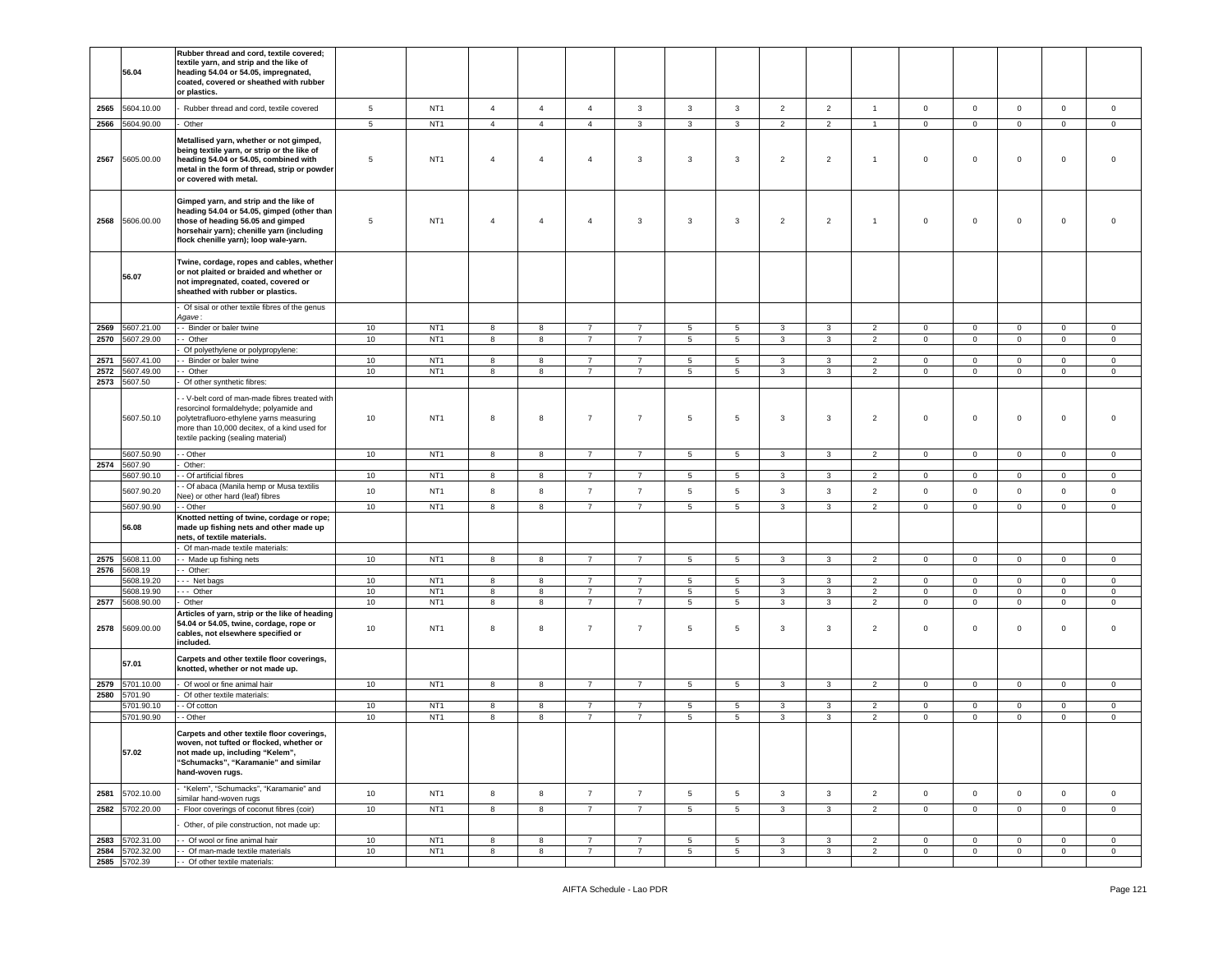|              | 5702.39.10               | - - Of cotton                                                                                                                                                       | 10       | NT <sub>1</sub>                    |                | 8              |                     |                     |                 | 5                        | 3                 |                         | $\overline{\mathbf{z}}$          | $\Omega$                | $\Omega$                | $\Omega$                |                         | $\Omega$                |
|--------------|--------------------------|---------------------------------------------------------------------------------------------------------------------------------------------------------------------|----------|------------------------------------|----------------|----------------|---------------------|---------------------|-----------------|--------------------------|-------------------|-------------------------|----------------------------------|-------------------------|-------------------------|-------------------------|-------------------------|-------------------------|
|              | 5702.39.90               | - - Other                                                                                                                                                           | 10       | NT <sub>1</sub>                    | $\mathbf{g}$   | 8              | $\overline{7}$      | $\overline{7}$      | $\overline{5}$  | 5                        | 3                 | 3                       | $\overline{2}$                   | $\mathbf 0$             | $\mathsf 0$             | $\mathsf 0$             | $\Omega$                | $\Omega$                |
|              |                          | Other, of pile construction, made up:                                                                                                                               |          |                                    |                |                |                     |                     |                 |                          |                   |                         |                                  |                         |                         |                         |                         |                         |
| 2586         | 5702.41.00               | - Of wool or fine animal hair                                                                                                                                       | 10       | NT <sub>1</sub>                    | 8              | 8              | $\overline{7}$      |                     | 5               | 5                        | $\mathbf{3}$      | 3                       | $\overline{2}$                   | $\Omega$                | $\mathsf 0$             | $\mathsf 0$             | $\Omega$                | $\mathsf 0$             |
| 2587         | 5702.42.00               | - Of man-made textile materials                                                                                                                                     | 10       | NT <sub>1</sub>                    | 8              | 8              | $\overline{7}$      | $\overline{7}$      | $5\overline{5}$ | $5\phantom{.0}$          | $\mathbf{3}$      | $\mathbf{3}$            | $\overline{2}$                   | $\Omega$                | $\mathsf{O}\xspace$     | $\mathbf 0$             | $\Omega$                | $\overline{0}$          |
| 2588         | 702.49                   | - Of other textile materials:                                                                                                                                       |          |                                    |                |                |                     |                     |                 |                          |                   |                         |                                  |                         |                         |                         |                         |                         |
|              | 5702.49.10               | - - - Of cotton                                                                                                                                                     | 10       | NT <sub>1</sub>                    | 8              | 8              |                     |                     | 5               | $\,$ 5 $\,$              | 3                 | 3                       | $\overline{2}$                   | $\mathbf 0$             | $\mathbf 0$             | $\mathbf 0$             | $\mathbf 0$             | $\mathbf 0$             |
|              | 5702.49.20               | - - - Of jute fibres                                                                                                                                                | 10       | NT <sub>1</sub>                    | 8              | 8              | $\overline{7}$      | $\overline{7}$      | 5               | $\overline{5}$           | 3                 | 3                       | $\overline{2}$                   | $\Omega$                | $\mathbf 0$             | $\mathbf 0$             | $\Omega$                | $\mathbf 0$             |
|              | 5702.49.90               | - - Other                                                                                                                                                           | 10       | NT <sub>1</sub>                    | 8              | 8              | $\overline{7}$      | $\overline{7}$      | $5\overline{5}$ | $5\phantom{.0}$          | 3                 | $\mathbf{3}$            | $\overline{2}$                   | $\mathsf{O}\xspace$     | $\mathsf 0$             | $\mathsf 0$             | $\mathbf 0$             | $\mathsf 0$             |
| 2589         | 5702.50                  | Other, not of pile construction, not made up:                                                                                                                       |          |                                    |                |                |                     |                     |                 |                          |                   |                         |                                  |                         |                         |                         |                         |                         |
|              | 5702.50.10               | - Of cotton                                                                                                                                                         | 10       | NT <sub>1</sub>                    | 8              | 8              | $\overline{7}$      | $\overline{7}$      | 5               | $5\phantom{.0}$          | 3                 | 3                       | $\overline{2}$                   | $\mathbf{0}$            | $\mathbf 0$             | $\mathbf 0$             | $\mathbf{0}$            | $\mathbf{0}$            |
|              | 5702.50.20               | - Of jute fibres                                                                                                                                                    | 10       | NT <sub>1</sub>                    | 8              | 8              | $\overline{7}$      | $\overline{7}$      | $5\phantom{.0}$ | $5\phantom{.0}$          | $\mathbf{3}$      | $\mathbf{3}$            | $\overline{2}$                   | $\mathbf 0$             | $\overline{0}$          | $\overline{0}$          | $\overline{0}$          | $\overline{0}$          |
|              | 5702.50.90               | - Other                                                                                                                                                             | 10       | NT <sub>1</sub>                    | 8              | 8              | $\overline{7}$      | $\overline{7}$      | $5\phantom{.0}$ | $\overline{5}$           | $\mathbf{3}$      | $\mathbf{3}$            | $\overline{2}$                   | $\mathsf 0$             | $\mathbf 0$             | $\mathbf 0$             | $\overline{0}$          | $\overline{0}$          |
|              |                          | Other, not of pile construction, made up:                                                                                                                           |          |                                    |                |                |                     |                     |                 |                          |                   |                         |                                  |                         |                         |                         |                         |                         |
|              |                          |                                                                                                                                                                     |          |                                    |                |                |                     |                     |                 |                          |                   |                         |                                  |                         |                         |                         |                         |                         |
| 2590         | 5702.91.00               | Of wool or fine animal hair                                                                                                                                         | 10       | NT <sub>1</sub>                    | 8              | 8              | $\overline{7}$      | $\overline{7}$      | 5               | 5                        | $\mathbf{3}$      | $\mathbf{3}$            | $\overline{2}$                   | $\mathbf 0$             | $\mathsf 0$             | $\circ$                 | $\mathbf 0$             | $\mathsf 0$             |
| 2591         | 702.92.00                | Of man-made textile materials                                                                                                                                       | 10       | NT <sub>1</sub>                    | 8              | 8              | $\overline{7}$      | $\overline{7}$      | 5               | 5                        | 3                 | $\mathbf{3}$            | $\overline{2}$                   | $\mathbf 0$             | $\mathsf 0$             | $\mathsf 0$             | $\mathbf 0$             | $\mathsf 0$             |
| 2592         | 5702.99                  | - Of other textile materials:                                                                                                                                       |          |                                    |                |                |                     |                     |                 |                          |                   |                         |                                  |                         |                         |                         |                         |                         |
|              | 702.99.10                | - - Of cotton                                                                                                                                                       | 10       | NT <sub>1</sub>                    | 8              | 8              | $\overline{7}$      | $\overline{7}$      | 5               | $\,$ 5 $\,$              | 3                 | 3                       | $\overline{2}$                   | $\mathbf 0$             | $\mathsf 0$             | $\mathbf 0$             | $\mathbf 0$             | $\mathsf 0$             |
|              | 5702.99.20               | - - Of jute fibres                                                                                                                                                  | 10       | NT <sub>1</sub>                    | 8              | 8              | $\overline{7}$      | $\overline{7}$      | 5               | 5                        | 3                 | $\mathbf{3}$            | $\overline{2}$                   | $\mathsf 0$             | $\mathsf 0$             | $\mathsf 0$             | $^{\circ}$              | $\mathsf 0$             |
|              | 5702.99.90               | - - Other                                                                                                                                                           | 10       | NT <sub>1</sub>                    | 8              | $^{\rm 8}$     | $\overline{7}$      | $\overline{7}$      | $\sqrt{5}$      | $\,$ 5 $\,$              | 3                 | $\mathbf{3}$            | $\overline{2}$                   | $\mathbf 0$             | $\mathsf{O}\xspace$     | $\mathbf 0$             | $\mathsf 0$             | $\mathsf 0$             |
|              | 57.03                    | Carpets and other textile floor coverings,<br>tufted, whether or not made up.                                                                                       |          |                                    |                |                |                     |                     |                 |                          |                   |                         |                                  |                         |                         |                         |                         |                         |
| 2593         | 5703.10.00               | Of wool or fine animal hair                                                                                                                                         | 10       | NT <sub>1</sub>                    | 8              | 8              | $\overline{7}$      | $\overline{7}$      | 5               | $\,$ 5 $\,$              | 3                 | $\overline{3}$          | 2                                | $\Omega$                | $\mathbf 0$             | $\mathbf 0$             | $\Omega$                | $\Omega$                |
| 2594         | 5703.20.00               | Of nylon or other polyamides                                                                                                                                        | 10       | NT <sub>1</sub>                    | $\overline{8}$ | $\overline{8}$ | $\overline{7}$      | $\overline{7}$      | $\overline{5}$  | $\overline{\phantom{a}}$ | $\overline{3}$    | $\overline{\mathbf{3}}$ | $\overline{2}$                   | $\overline{0}$          | $\overline{0}$          | $\overline{0}$          | $\Omega$                | $\overline{0}$          |
| 2595         | 5703.30.00               | Of other man-made textile materials                                                                                                                                 | 10       | NT <sub>1</sub>                    | 8              | 8              | $\overline{7}$      | $\overline{7}$      | $5\overline{5}$ | $\,$ 5 $\,$              | 3                 | $\mathbf{3}$            | $\overline{2}$                   | $\mathbf 0$             | $\mathsf 0$             | $\mathsf 0$             | $\mathbf 0$             | $\mathsf 0$             |
| 2596         | 5703.90                  | Of other textile materials:                                                                                                                                         |          |                                    |                |                |                     |                     |                 |                          |                   |                         |                                  |                         |                         |                         |                         |                         |
|              | 5703.90.10               | - Of cotton                                                                                                                                                         | 10       | NT <sub>1</sub>                    | 8              | 8              | $\overline{7}$      | $\overline{7}$      | 5               | 5                        | $\mathbf{3}$      | $\mathbf{3}$            | $\overline{2}$                   | $\mathbf 0$             | $\mathbf 0$             | $\mathsf 0$             | $\mathbf 0$             | $\mathbf 0$             |
|              | 5703.90.20               | - Of jute fibres                                                                                                                                                    | 10       | NT <sub>1</sub>                    | 8              | 8              | $\overline{7}$      | $\overline{7}$      | 5               | 5                        | 3                 | $\overline{3}$          | $\overline{2}$                   | $\mathbf 0$             | $\mathbf 0$             | $\mathbf 0$             | $\Omega$                | $\mathsf 0$             |
|              | 5703.90.90               | - Other                                                                                                                                                             | 10       | NT <sub>1</sub>                    | 8              | 8              | $\overline{7}$      | $\overline{7}$      | $5\overline{5}$ | 5                        | 3                 | $\mathbf{3}$            | $\overline{2}$                   | $\mathsf 0$             | $\mathsf 0$             | $\mathsf 0$             | $\mathsf 0$             | $\mathsf 0$             |
|              | 57.04                    | Carpets and other textile floor coverings,<br>of felt, not tufted or flocked, whether or not                                                                        |          |                                    |                |                |                     |                     |                 |                          |                   |                         |                                  |                         |                         |                         |                         |                         |
| 2597         | 5704.10.00               | made up.<br>Tiles, having a maximum surface area of<br>$0.3 \text{ m}^2$                                                                                            | $10$     | NT <sub>1</sub>                    | 8              | $\bf8$         | $\overline{7}$      | $\overline{7}$      | $\sqrt{5}$      | $5\phantom{.0}$          | $\mathbf{3}$      | $\mathbf{3}$            | $\overline{2}$                   | $\mathsf 0$             | $\mathsf{O}\xspace$     | $\mathsf 0$             | $\mathbf 0$             | $\mathsf 0$             |
| 2598         | 5704.90.00               | Other                                                                                                                                                               | 10       | NT <sub>1</sub>                    | 8              | 8              | $\overline{7}$      | $\overline{7}$      | $5\overline{)}$ | $\overline{5}$           | $\mathbf{3}$      | $\mathbf{3}$            | $\overline{2}$                   | $\mathbf 0$             | $\mathsf 0$             | $\overline{0}$          | $\overline{0}$          | $\mathbf 0$             |
| 2599         | 57.05                    | Other carpets and other textile floor                                                                                                                               |          |                                    |                |                |                     |                     |                 |                          |                   |                         |                                  |                         |                         |                         |                         |                         |
|              |                          | coverings, whether or not made up.                                                                                                                                  |          |                                    |                |                |                     |                     |                 |                          |                   |                         |                                  |                         |                         |                         |                         |                         |
|              | 705.00.10                | - Of cotton                                                                                                                                                         | 10       | NT <sub>1</sub>                    | 8              | 8              | 7                   | $\overline{7}$      | 5               | 5                        | 3                 | 3                       | $\overline{\mathbf{c}}$          | $\mathbf 0$             | $\mathbf 0$             | $\mathbf 0$             | $\mathbf 0$             | $\mathbf 0$             |
|              | 5705.00.20               | - Of jute fibres                                                                                                                                                    | 10       | NT <sub>1</sub>                    | 8              | $^{\rm 8}$     | $\overline{7}$      | $\overline{7}$      | 5               | $\,$ 5 $\,$              | 3                 | $\mathbf{3}$            | $\overline{2}$                   | $\mathbf 0$             | $\mathsf 0$             | $\mathbf 0$             | $\mathbf 0$             | $\mathsf 0$             |
|              | 5705.00.90               | - Other                                                                                                                                                             | 10       | NT <sub>1</sub>                    | 8              | $^{\rm 8}$     | $\overline{7}$      | $\overline{7}$      | 5               | $\,$ 5 $\,$              | 3                 | $\mathbf{3}$            | $\overline{2}$                   | $\mathbf 0$             | $\mathsf{O}\xspace$     | $\mathbf 0$             | $\mathsf 0$             | $\mathsf 0$             |
|              | 58.01                    | Woven pile fabrics and chenille fabrics,<br>other than fabrics of heading 58.02 or<br>58.06.                                                                        |          |                                    |                |                |                     |                     |                 |                          |                   |                         |                                  |                         |                         |                         |                         |                         |
| 2600         | 5801.10.00               | Of wool or fine animal hair                                                                                                                                         | 10       | NT <sub>1</sub>                    | 8              | 8              | $\overline{7}$      | $\overline{7}$      | 5               | $\,$ 5 $\,$              | $\mathbf{3}$      | $\mathbf{3}$            | $\overline{2}$                   | $\mathbf{0}$            | $\mathsf{O}\xspace$     | $\mathsf 0$             | $\mathbf 0$             | $\Omega$                |
|              |                          | Of cotton:                                                                                                                                                          |          |                                    |                |                |                     |                     |                 |                          |                   |                         |                                  |                         |                         |                         |                         |                         |
| 2601         | 5801.21.00               | - Uncut weft pile fabrics                                                                                                                                           | 10       | NT <sub>1</sub>                    | 8              | 8              | $\overline{7}$      | $\overline{7}$      | 5               | 5                        | 3                 | 3                       | $\overline{2}$                   | $\Omega$                | $\mathbf 0$             | $\mathbf 0$             | $\Omega$                | $\Omega$                |
| 2602         | 5801.22.00               | - Cut corduroy                                                                                                                                                      | 10       | NT <sub>1</sub>                    | 8              | 8              | $\overline{7}$      | $\overline{7}$      | 5               | 5                        | $\mathbf{3}$      | $\mathbf{3}$            | $\overline{2}$                   | $\mathsf 0$             | $\mathsf 0$             | $\mathbf 0$             | $\Omega$                | $\mathsf 0$             |
| 2603         | 5801.23.00               | Other weft pile fabrics                                                                                                                                             | 10       | NT <sub>1</sub>                    | 8              | 8              | $\overline{7}$      | $\overline{7}$      | 5               | 5                        | 3                 | $\overline{3}$          | $\overline{2}$                   | $\Omega$                | $\mathbf 0$             | $\mathbf 0$             | $\Omega$                | $\mathbf 0$             |
| 2604         | 5801.24.00               | - Warp pile fabrics, épinglé (uncut)                                                                                                                                | 10       | NT <sub>1</sub>                    | 8              | 8              | $\overline{7}$      | $\overline{7}$      | 5               | 5                        | $\mathbf{3}$      | $\mathbf{3}$            | $\overline{2}$                   | $\mathbf 0$             | $\mathsf 0$             | $\mathsf 0$             | $\Omega$                | $\mathsf 0$             |
| 2605         | 5801.25.00               | - Warp pile fabrics, cut                                                                                                                                            | 10       | NT <sub>1</sub>                    | 8              | 8              | $\overline{7}$      | $\overline{7}$      | 5               | 5                        | $\mathbf{3}$      | $\mathbf{3}$            | $\overline{2}$                   | $\mathbf 0$             | $\mathsf 0$             | $\mathsf 0$             | $\mathbf 0$             | $\mathsf 0$             |
| 2606         | 5801.26.00               | - Chenille fabrics                                                                                                                                                  | 10       | NT <sub>1</sub>                    | 8              | 8              | $\overline{7}$      | $\overline{7}$      | 5               | 5                        | 3                 | $\mathbf{3}$            | $\overline{2}$                   | $\mathbf 0$             | $\mathsf 0$             | $\mathsf 0$             | $\mathbf 0$             | $\mathsf 0$             |
|              |                          | Of man-made fibres:                                                                                                                                                 |          |                                    |                |                |                     |                     |                 |                          |                   |                         |                                  |                         |                         |                         |                         |                         |
| 2607         | 801.31.00                | - Uncut weft pile fabrics                                                                                                                                           | 10       | NT <sub>1</sub>                    | 8              | $\mathbf{8}$   |                     |                     | 5               | 5                        | 3                 | 3                       | $\overline{2}$                   | $\Omega$                | $\mathbf 0$             | $\Omega$                | $\Omega$                | $\Omega$                |
| 2608         | 5801.32.00               | - Cut corduroy                                                                                                                                                      | 10       | NT <sub>1</sub>                    | 8              | 8              | $\overline{7}$      | $\overline{7}$      | 5               | 5                        | $\mathbf{3}$      | $\mathbf{3}$            | $\overline{2}$                   | $\mathbf 0$             | $\mathsf 0$             | $\mathbf 0$             | $\mathbf 0$             | $\mathsf 0$             |
| 2609         | 5801.33.00               | Other weft pile fabrics                                                                                                                                             | 10       | NT <sub>1</sub>                    | 8              | 8              | $\overline{7}$      | $\overline{7}$      | 5               | 5                        | $\mathbf{3}$      | $\mathbf{3}$            | $\overline{2}$                   | $\Omega$                | $\mathsf 0$             | $\mathsf 0$             | $\Omega$                | $\mathsf 0$             |
| 2610         | 5801.34.00               | - Warp pile fabrics, épinglé (uncut)                                                                                                                                | 10       | NT <sub>1</sub>                    | 8              | 8              | $\overline{7}$      | $\overline{7}$      | 5               | 5                        | $\mathbf{3}$      | $\mathbf{3}$            | $\overline{2}$                   | $\mathbf 0$             | $\mathsf 0$             | $\mathsf 0$             | $\mathbf 0$             | $\mathsf 0$             |
| 2611         | 5801.35.00               | - Warp pile fabrics, cut                                                                                                                                            | 10       | NT <sub>1</sub>                    | 8              | 8              | $\overline{7}$      | $\overline{7}$      | 5               | 5                        | $\mathbf{3}$      | $\mathbf{3}$            | $\overline{2}$                   | $\mathsf 0$             | $\mathsf 0$             | $\mathsf 0$             | $\mathsf 0$             | $\mathsf 0$             |
| 2612         | 5801.36.00               | - Chenille fabrics                                                                                                                                                  | 10       | NT <sub>1</sub>                    | 8              | 8              | $\overline{7}$      | $\overline{7}$      | $5\overline{5}$ | $\overline{5}$           | 3                 | $\mathbf{3}$            | $\overline{2}$                   | $\mathsf 0$             | $\mathsf 0$             | $\mathsf 0$             | $\Omega$                | $\mathsf 0$             |
| 2613         | 5801.90                  | Of other textile materials:                                                                                                                                         |          |                                    |                |                |                     |                     |                 |                          |                   |                         |                                  |                         |                         |                         |                         |                         |
|              | 5801.90.10               | - Of silk                                                                                                                                                           | 10       | NT <sub>1</sub>                    | 8              | 8              | $\overline{7}$      | $\overline{7}$      | 5               | $\overline{5}$           | 3                 | 3                       | $\overline{2}$                   | $\Omega$                | $\mathbf 0$             | $\mathsf 0$             | $\Omega$                | $\mathbf 0$             |
|              | 5801.90.90               | - Other                                                                                                                                                             | 10       | NT <sub>1</sub>                    | 8              | 8              | $\overline{7}$      | $\overline{7}$      | $5\overline{5}$ | 5                        | 3                 | $\mathbf{3}$            | $\overline{2}$                   | $\mathsf 0$             | $\mathsf 0$             | $\mathsf 0$             | $\mathsf 0$             | $\mathsf{O}\xspace$     |
|              | 58.02                    | Terry towelling and similar woven terry<br>fabrics, other than narrow fabrics of<br>heading 58.06; tufted textile fabrics, other<br>than products of heading 57.03. |          |                                    |                |                |                     |                     |                 |                          |                   |                         |                                  |                         |                         |                         |                         |                         |
|              |                          | Terry towelling and similar woven terry<br>fabrics, of cotton:                                                                                                      |          |                                    |                |                |                     |                     |                 |                          |                   |                         |                                  |                         |                         |                         |                         |                         |
| 2614         | 5802.11.00               | -- Unbleached                                                                                                                                                       | 10       | NT <sub>1</sub>                    | 8              | 8              | $\overline{7}$      | $\overline{7}$      | -5              | $\,$ 5 $\,$              | 3                 | 3                       | $\overline{2}$                   | $\Omega$                | $\Omega$                | $\Omega$                | $\Omega$                | $\mathsf 0$             |
| 2615         | 5802.19.00               | - Other                                                                                                                                                             | 10       | NT <sub>1</sub>                    | 8              | $^{\rm 8}$     | $\overline{7}$      | $\overline{7}$      | $5\overline{5}$ | $\,$ 5 $\,$              | $\mathbf{3}$      | $\mathbf{3}$            | $\overline{2}$                   | $\mathsf 0$             | $\mathsf{O}\xspace$     | $\mathbf 0$             | $\mathbf 0$             | $\mathsf{O}\xspace$     |
|              |                          |                                                                                                                                                                     |          |                                    |                |                |                     |                     |                 |                          |                   |                         |                                  |                         |                         |                         |                         |                         |
| 2616<br>2617 | 5802.20.00<br>5802.30.00 | Terry towelling and similar woven terry<br>fabrics, of other textile materials<br>- Tufted textile fabrics                                                          | 10<br>10 | NT <sub>1</sub><br>NT <sub>1</sub> | 8              | 8<br>8         | $\overline{7}$<br>7 | $\overline{7}$<br>7 | 5<br>5.         | $\,$ 5 $\,$<br>5         | $\mathbf{3}$<br>3 | $\mathbf{3}$<br>3       | $\overline{2}$<br>$\overline{2}$ | $\mathsf 0$<br>$\Omega$ | $\mathsf 0$<br>$\Omega$ | $\mathsf 0$<br>$\Omega$ | $\mathsf 0$<br>$\Omega$ | $\mathsf 0$<br>$\Omega$ |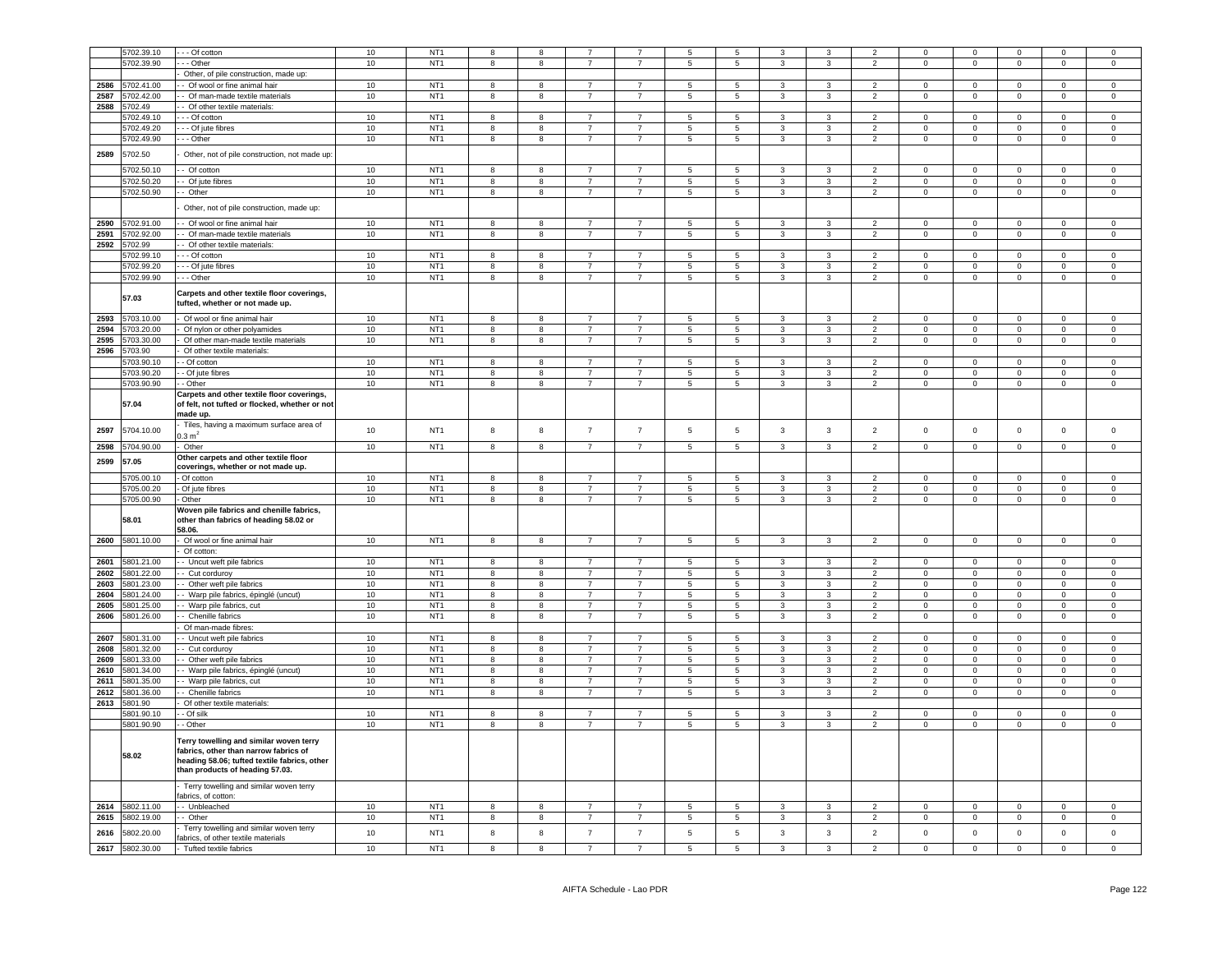|      | 2618 58.03               | Gauze, other than narrow fabrics of<br>heading 58.06.                                                                                                                                              |          |                                    |            |        |                                  |                                  |                     |                 |                   |              |                                  |                            |                            |                            |                            |                            |
|------|--------------------------|----------------------------------------------------------------------------------------------------------------------------------------------------------------------------------------------------|----------|------------------------------------|------------|--------|----------------------------------|----------------------------------|---------------------|-----------------|-------------------|--------------|----------------------------------|----------------------------|----------------------------|----------------------------|----------------------------|----------------------------|
|      | 5803.00.10               | Of cotton                                                                                                                                                                                          | 10       | NT <sub>1</sub>                    | 8          | 8      | $\overline{7}$                   | $\overline{7}$                   | 5                   | 5               | 3                 | 3            | 2                                | $\mathbf 0$                | $\mathbf 0$                | $\mathbf 0$                | $\mathbf 0$                | $\mathbf 0$                |
|      | 5803.00.90<br>58.04      | Other<br>Tulles and other net fabrics, not including<br>woven, knitted or crocheted fabrics; lace<br>in the piece, in strips or in motifs, other<br>than fabrics of headings 60.02 to 60.06.       | 10       | NT <sub>1</sub>                    | 8          | 8      | $\overline{7}$                   | $\overline{7}$                   | 5                   | $\sqrt{5}$      | $\mathbf{3}$      | $\mathbf{3}$ | $\overline{2}$                   | $\mathsf{O}\xspace$        | $\mathbf 0$                | $\mathbf 0$                | $\mathsf 0$                | $\mathsf{O}\xspace$        |
|      | 2619 5804.10             | Tulles and other net fabrics:                                                                                                                                                                      |          |                                    |            |        |                                  |                                  |                     |                 |                   |              |                                  |                            |                            |                            |                            |                            |
|      | 5804.10.10               | - Of silk                                                                                                                                                                                          | 10       | NT <sub>1</sub>                    | 8          | 8      | $\overline{7}$                   | $\overline{7}$                   | 5                   | 5               | 3                 | 3            | 2                                | $\mathbf 0$                | $\mathbf 0$                | $\mathbf 0$                | $\mathbf 0$                | 0                          |
|      | 5804.10.20               | - Of cotton                                                                                                                                                                                        | 10       | NT <sub>1</sub><br>NT <sub>1</sub> | 8          | 8      | $\overline{7}$                   | $\overline{7}$                   | $\,$ 5 $\,$         | $\sqrt{5}$      | $\mathbf{3}$      | 3            | $\overline{2}$                   | $\mathbf 0$                | $\mathbf 0$                | $\mathsf 0$                | $\mathsf 0$                | $\mathsf 0$                |
|      | 5804.10.90               | - Other<br>Mechanically made lace:                                                                                                                                                                 | 10       |                                    | 8          | 8      | $\overline{7}$                   | $\overline{7}$                   | 5                   | 5               | 3                 | 3            | $\overline{2}$                   | $\mathbf 0$                | $\mathbf 0$                | $\mathbf 0$                | $\mathbf 0$                | $\mathbf 0$                |
| 2620 | 5804.21.00               | - Of man-made fibres                                                                                                                                                                               | 10       | NT <sub>1</sub>                    | 8          | 8      | $\overline{7}$                   | $\overline{7}$                   | 5                   | 5               | 3                 | 3            | 2                                | $\overline{0}$             | $\overline{0}$             | $\mathbf 0$                | $\circ$                    | $\mathbf 0$                |
| 2621 | 5804.29.00               | - Of other textile materials                                                                                                                                                                       | 10       | NT <sub>1</sub>                    | 8          | 8      | $\overline{7}$                   | $\overline{7}$                   | 5                   | 5               | 3                 | 3            | $\overline{2}$                   | $\mathbf 0$                | $\mathbf 0$                | $\mathbf 0$                | $\mathbf 0$                | $\mathbf 0$                |
| 2622 | 5804.30.00               | Hand-made lace                                                                                                                                                                                     | 10       | NT <sub>1</sub>                    | 8          | 8      | 7                                | $\overline{7}$                   | 5                   | 5               | 3                 | 3            | $\overline{2}$                   | $\mathbf 0$                | $\mathbf 0$                | $\mathbf 0$                | 0                          | $\mathbf 0$                |
| 2623 | 58.05                    | Hand-woven tapestries of the types<br>Gobelins, Flanders, Aubusson, Beauvais<br>and the like, and needle-worked tapestries<br>(for example, petit point, cross stitch),<br>whether or not made up. |          |                                    |            |        |                                  |                                  |                     |                 |                   |              |                                  |                            |                            |                            |                            |                            |
|      | 5805.00.10<br>5805.00.90 | - Of cotton<br>Other                                                                                                                                                                               | 10<br>10 | NT <sub>1</sub><br>NT <sub>1</sub> | 8<br>8     | 8<br>8 | $\overline{7}$<br>$\overline{7}$ | $\overline{7}$<br>$\overline{7}$ | $\overline{5}$<br>5 | 5<br>5          | $\mathbf{3}$<br>3 | 3<br>3       | $\overline{2}$<br>$\overline{2}$ | $\mathbf 0$<br>$\mathbf 0$ | $\mathbf 0$<br>$\mathbf 0$ | $\mathsf 0$<br>$\mathbf 0$ | $\mathbf 0$<br>$\mathbf 0$ | $\mathbf 0$<br>$\mathbf 0$ |
|      | 58.06                    | Narrow woven fabrics, other than goods of<br>heading 58.07; narrow fabrics consisting<br>of warp without weft assembled by means<br>of an adhesive (bolducs).                                      |          |                                    |            |        |                                  |                                  |                     |                 |                   |              |                                  |                            |                            |                            |                            |                            |
| 2624 | 5806.10                  | Woven pile fabrics (including terry towelling<br>and similar terry fabrics) and chenille fabrics:                                                                                                  |          |                                    |            |        |                                  |                                  |                     |                 |                   |              |                                  |                            |                            |                            |                            |                            |
|      | 5806.10.10               | - Of silk                                                                                                                                                                                          | 10       | NT <sub>1</sub>                    | $^{\rm 8}$ | 8      | $\overline{7}$                   | $\overline{7}$                   | $\,$ 5 $\,$         | $\sqrt{5}$      | $\mathbf{3}$      | $\mathbf{3}$ | $\overline{2}$                   | $\mathbb O$                | $\mathbf 0$                | $\mathbf 0$                | $\mathbf 0$                | $\mathsf 0$                |
|      | 5806.10.20               | - Of cotton                                                                                                                                                                                        | 10       | NT <sub>1</sub>                    | 8          | 8      | $\overline{7}$                   | $\overline{7}$                   | 5                   | 5               | 3                 | 3            | $\overline{2}$                   | $\mathbf 0$                | $\mathbf 0$                | $\mathsf 0$                | $\circ$                    | $\mathbf 0$                |
|      | 5806.10.90               | - Other                                                                                                                                                                                            | 10       | NT <sub>1</sub>                    | 8          | 8      | 7                                | $\overline{7}$                   | 5                   | 5               | 3                 | 3            | $\overline{2}$                   | $\mathbf{0}$               | $\mathbf 0$                | $\mathbf 0$                | $\mathbf 0$                | $\mathbf{0}$               |
| 2625 | 5806.20.00               | Other woven fabrics, containing by weight<br>5% or more of elastomeric yarn or rubber<br>thread                                                                                                    | 10       | NT <sub>1</sub>                    | 8          | 8      | $\overline{7}$                   | $\overline{7}$                   | 5                   | $\sqrt{5}$      | 3                 | 3            | $\overline{2}$                   | $\,0\,$                    | $\mathsf 0$                | $\mathbf 0$                | 0                          | $\mathbf 0$                |
|      |                          | Other woven fabrics:<br>- Of cotton:                                                                                                                                                               |          |                                    |            |        |                                  |                                  |                     |                 |                   |              |                                  |                            |                            |                            |                            |                            |
| 2626 | 5806.31<br>5806.31.10    | - - Narrow woven fabrics suitable for the<br>manufacture of inked ribbons for typewriters<br>or similar machines                                                                                   | 10       | NT <sub>1</sub>                    | 8          | 8      | $\overline{7}$                   | $\overline{7}$                   | 5                   | 5               | 3                 | 3            | $\overline{2}$                   | $\circ$                    | 0                          | $\mathbf 0$                | 0                          | $\mathbf 0$                |
|      | 5806.31.20               | - - Backing for electrical insulating paper                                                                                                                                                        | 10       | NT <sub>1</sub>                    | 8          | 8      | $\overline{7}$                   | $\overline{7}$                   | 5                   | 5               | 3                 | 3            | $\overline{2}$                   | $\mathbf 0$                | $\mathbf 0$                | $\mathsf 0$                | $\mathbf 0$                | $\mathbf 0$                |
|      | 5806.31.30               | - - Slide fastener ribbons of a width not<br>exceeding 12 mm                                                                                                                                       | 10       | NT <sub>1</sub>                    | 8          | 8      | $\overline{7}$                   | $\overline{7}$                   | $5\phantom{.0}$     | $\sqrt{5}$      | $\mathbf{3}$      | $\mathbf{3}$ | $\overline{2}$                   | $\,0\,$                    | $\mathbf 0$                | $\mathbf 0$                | $\mathbf 0$                | $\circ$                    |
|      | 5806.31.40               | - - Webbing used in covering pipes, poles or<br>the like                                                                                                                                           | 10       | NT <sub>1</sub>                    | 8          | 8      | $\overline{7}$                   | $\overline{7}$                   | 5                   | 5               | 3                 | 3            | $\overline{2}$                   | $\mathbf 0$                | $\mathbf 0$                | $\mathbf 0$                | $\mathbf{0}$               | $\mathbf 0$                |
|      | 5806.31.90               | - - Other                                                                                                                                                                                          | 10       | NT <sub>1</sub>                    | 8          | 8      | $\overline{7}$                   | $\overline{7}$                   | $5\overline{5}$     | 5               | 3                 | 3            | $\overline{2}$                   | $\overline{0}$             | $\overline{0}$             | $\mathbf 0$                | $\circ$                    | $\circ$                    |
| 2627 | 5806.32                  | - Of man-made fibres:                                                                                                                                                                              |          |                                    |            |        |                                  |                                  |                     |                 |                   |              |                                  |                            |                            |                            |                            |                            |
|      | 5806.32.10               | - - Narrow woven fabrics suitable for the<br>manufacture of inked ribbons for typewriters<br>or similar machines; safety seat belt fabrics                                                         | 10       | NT <sub>1</sub>                    | 8          | 8      | $\overline{7}$                   | $\overline{7}$                   | 5                   | 5               | 3                 | 3            | $\overline{2}$                   | $\mathbf 0$                | $\mathbf 0$                | $\mathbf 0$                | 0                          | $\mathbf 0$                |
|      | 5806.32.20               | - - Slide fastener ribbons of a width not<br>exceeding 12 mm                                                                                                                                       | 10       | NT <sub>1</sub>                    | 8          | 8      | $\overline{7}$                   | $\overline{7}$                   | $\overline{5}$      | 5               | 3                 | 3            | $\overline{2}$                   | $\,0\,$                    | $\mathbf 0$                | $\mathbf 0$                | $\mathbf 0$                | $\mathbf 0$                |
|      | 5806.32.30               | - - Webbing used in covering pipes, poles<br>and the like                                                                                                                                          | 10       | NT <sub>1</sub>                    | 8          | 8      | $\overline{7}$                   | $\overline{7}$                   | 5                   | $\sqrt{5}$      | 3                 | 3            | $\overline{2}$                   | $\mathbf 0$                | $\mathbf 0$                | $\mathbf 0$                | $\circ$                    | $\mathbf 0$                |
|      | 5806.32.90               | - - Other                                                                                                                                                                                          | 10       | NT <sub>1</sub>                    | 8          | 8      | $\overline{7}$                   | $\overline{7}$                   | $5\overline{5}$     | 5               | $\mathbf{3}$      | 3            | $\overline{2}$                   | $\circ$                    | $\circ$                    | $\mathsf 0$                | $\overline{0}$             | $\mathbf{0}$               |
| 2628 | 5806.39                  | - Of other textile materials:                                                                                                                                                                      |          |                                    |            |        |                                  |                                  |                     |                 |                   |              |                                  |                            |                            |                            |                            |                            |
|      | 5806.39.10               | - - Of silk                                                                                                                                                                                        | 10       | NT <sub>1</sub>                    | 8          | 8      | 7                                | $\overline{7}$                   | 5                   | 5               | 3                 | 3            | 2                                | $\mathbf 0$                | $\mathbf 0$                | $\mathbf 0$                | $\mathbf 0$                | $\circ$                    |
|      | 5806.39.90               | - - Other<br>Fabrics consisting of warp without weft                                                                                                                                               | 10       | NT <sub>1</sub>                    | 8          | 8      | $\overline{7}$                   | $\overline{7}$                   | 5                   | 5               | 3                 | 3            | $\overline{2}$                   | $\mathbf 0$                | $\mathbf 0$                | $\mathbf 0$                | $\mathbf 0$                | $\mathbf 0$                |
| 2629 | 5806.40.00               | assembled by means of an adhesive<br>(bolducs)                                                                                                                                                     | 10       | NT <sub>1</sub>                    | 8          | 8      | $\overline{7}$                   | $\overline{7}$                   | 5                   | 5               | 3                 | 3            | 2                                | $\mathbf 0$                | $\mathbf 0$                | $\mathbf 0$                | $\mathbf 0$                | $\mathbf 0$                |
|      | 58.07                    | Labels, badges and similar articles of<br>textile materials, in the piece, in strips or<br>cut to shape or size, not embroidered.                                                                  |          |                                    |            |        |                                  |                                  |                     |                 |                   |              |                                  |                            |                            |                            |                            |                            |
|      | 2630 5807.10.00          | Woven                                                                                                                                                                                              | 10       | NT <sub>1</sub>                    | 8          | 8      | $\overline{7}$                   | $\overline{7}$                   | $5\phantom{.0}$     | $5\phantom{.0}$ | 3                 | 3            | $\overline{2}$                   | $\mathbf 0$                | $\overline{0}$             | $\mathbf 0$                | $\mathbf{0}$               | $\mathbf 0$                |
|      | 2631 5807.90.00<br>58.08 | Other<br>Braids in the piece; ornamental trimmings<br>in the piece, without embroidery, other<br>than knitted or crocheted; tassels,<br>pompons and similar articles.                              | 10       | NT <sub>1</sub>                    | 8          | 8      | $\overline{7}$                   | $\overline{7}$                   | $5\phantom{.0}$     | $5\phantom{.0}$ | 3                 | 3            | $\overline{2}$                   | $\overline{0}$             | $\overline{0}$             | $\mathbf 0$                | $\mathbf{0}$               | $\circ$                    |
|      | 2632 5808.10             | - Braids in the piece:                                                                                                                                                                             |          |                                    |            |        |                                  |                                  |                     |                 |                   |              |                                  |                            |                            |                            |                            |                            |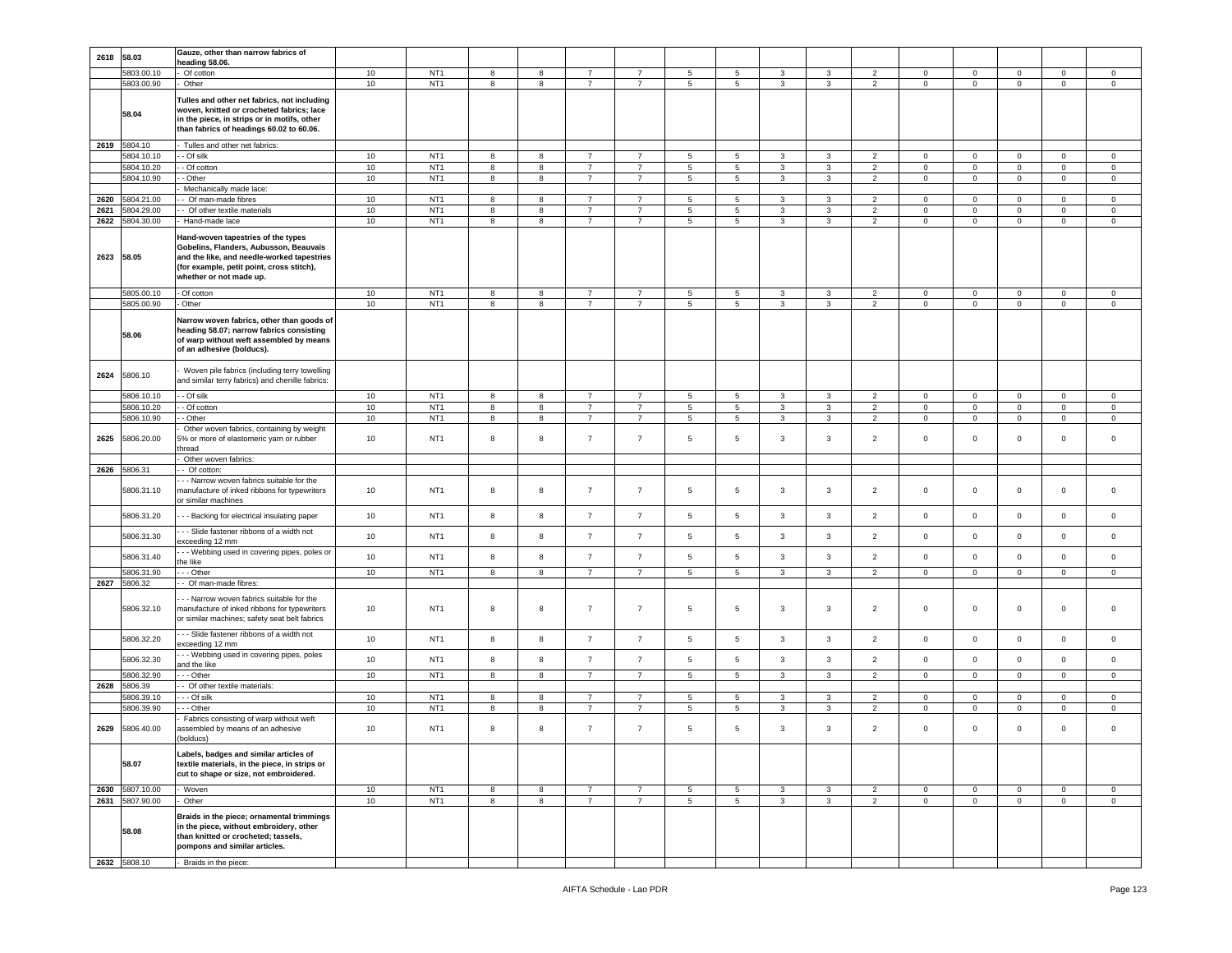|      | 5808.10.10               | Combined with rubber thread                                                                                                                                                                                                                                   | $10$ | NT <sub>1</sub> | 8                       | 8                       |                |                | 5               | 5               | 3                       | 3              | $\overline{2}$ | $\mathsf 0$    | $\mathbf 0$    | $\mathsf 0$         | $\overline{0}$ | $\Omega$            |
|------|--------------------------|---------------------------------------------------------------------------------------------------------------------------------------------------------------------------------------------------------------------------------------------------------------|------|-----------------|-------------------------|-------------------------|----------------|----------------|-----------------|-----------------|-------------------------|----------------|----------------|----------------|----------------|---------------------|----------------|---------------------|
|      | 5808.10.90               | - Other                                                                                                                                                                                                                                                       | $10$ | NT <sub>1</sub> | 8                       | 8                       | $\overline{7}$ | $\overline{7}$ | $\sqrt{5}$      | $\,$ 5 $\,$     | 3                       | 3              | $\overline{2}$ | $\mathbf{0}$   | $\mathsf 0$    | $\mathsf{O}\xspace$ | $\mathsf 0$    | $\mathbf 0$         |
| 2633 | 5808.90.00               | Other                                                                                                                                                                                                                                                         | $10$ | NT <sub>1</sub> | 8                       | 8                       | $\overline{7}$ | $\overline{7}$ | $\overline{5}$  | 5               | 3                       | 3              | $\overline{2}$ | $\mathbf 0$    | $\overline{0}$ | $\mathsf 0$         | $\mathbf 0$    | $\mathbf 0$         |
| 2634 | 5809.00.00               | Woven fabrics of metal thread and woven<br>fabrics of metallised yarn of heading 56.05,<br>of a kind used in apparel, as furnishing<br>fabrics or for similar purposes, not<br>elsewhere specified or included.                                               | 10   | NT <sub>1</sub> | 8                       | $^{\rm 8}$              | $\overline{7}$ | $\overline{7}$ | 5               | 5               | $\mathbf{3}$            | 3              | $\overline{2}$ | $\mathsf 0$    | $\mathsf 0$    | $\mathsf 0$         | $\mathbf 0$    | $\mathbf 0$         |
|      | 58.10                    | Embroidery in the piece, in strips or in<br>motifs.                                                                                                                                                                                                           |      |                 |                         |                         |                |                |                 |                 |                         |                |                |                |                |                     |                |                     |
| 2635 | 5810.10.00               | Embroidery without visible ground                                                                                                                                                                                                                             | 10   | NT <sub>1</sub> | 8                       | 8                       | $\overline{7}$ | $\overline{7}$ | $\sqrt{5}$      | 5               | $\mathbf{3}$            | $\mathbf{3}$   | $\overline{2}$ | $\mathbf 0$    | $\mathbf 0$    | $\mathbf 0$         | $\mathsf 0$    | $\mathbf 0$         |
|      |                          | Other embroidery:                                                                                                                                                                                                                                             |      |                 |                         |                         |                |                |                 |                 |                         |                |                |                |                |                     |                |                     |
| 2636 | 810.91.00                | Of cotton                                                                                                                                                                                                                                                     | 10   | NT <sub>1</sub> | 8                       | 8                       | $\overline{7}$ | $\overline{7}$ | 5               | 5               | 3                       | 3              | $\overline{2}$ | $\mathsf 0$    | $\mathbf 0$    | $\mathsf 0$         | $\,0\,$        | $\mathbf 0$         |
|      |                          |                                                                                                                                                                                                                                                               | 10   | NT <sub>1</sub> |                         |                         | $\overline{7}$ |                |                 |                 |                         |                | $\overline{2}$ |                |                |                     |                |                     |
| 2637 | 5810.92.00               | Of man-made fibres                                                                                                                                                                                                                                            |      |                 | 8                       | 8                       |                | $\overline{7}$ | 5               | 5               | 3                       | 3              |                | $\mathbf 0$    | $\mathsf 0$    | $\mathsf 0$         | $\mathbf 0$    | $\mathbf 0$         |
| 2638 | 5810.99.00               | - Of other textile materials                                                                                                                                                                                                                                  | 10   | NT <sub>1</sub> | 8                       | 8                       | $\overline{7}$ | $\overline{7}$ | 5               | 5               | 3                       | 3              | $\overline{2}$ | $\mathbf 0$    | $\mathbf 0$    | $\mathsf 0$         | $\mathbf 0$    | $\mathbf 0$         |
| 2639 | 5811.00.00               | Quilted textile products in the piece,<br>composed of one or more layers of textile<br>materials assembled with padding by<br>stitching or otherwise, other than<br>embroidery of heading 58.10.                                                              | $10$ | NT <sub>1</sub> | 8                       | 8                       | $\overline{7}$ | $\overline{7}$ | 5               | $\,$ 5 $\,$     | 3                       | $\mathbf 3$    | $\overline{2}$ | $\mathbf 0$    | $\mathbf 0$    | $\mathbf 0$         | $\,0\,$        | $\Omega$            |
|      | 59.01                    | Textile fabrics coated with gum or<br>amylaceous substances, of a kind used for<br>the outer covers of books or the like;<br>tracing cloth; prepared painting canvas;<br>buckram and similar stiffened textile<br>fabrics of a kind used for hat foundations. |      |                 |                         |                         |                |                |                 |                 |                         |                |                |                |                |                     |                |                     |
| 2640 | 5901.10.00               | Textile fabrics coated with gum or<br>amylaceous substances, of a kind used for<br>the outer covers of books or the like                                                                                                                                      | 10   | NT <sub>1</sub> | 8                       | 8                       | $\overline{7}$ | $\overline{7}$ | 5               | 5               | $\mathbf{3}$            | 3              | $\overline{2}$ | $\mathbf 0$    | $\mathbf 0$    | $\mathsf 0$         | $\mathbf 0$    | $\mathsf{O}\xspace$ |
|      | 2641 5901.90             | Other:                                                                                                                                                                                                                                                        |      |                 |                         |                         |                |                |                 |                 |                         |                |                |                |                |                     |                |                     |
|      | 5901.90.10               | - Tracing cloth                                                                                                                                                                                                                                               | 10   | NT <sub>1</sub> | 8                       | 8                       | $\overline{7}$ | $\overline{7}$ | $5\phantom{.0}$ | 5               | 3                       | 3              | $\overline{2}$ | $\mathbf 0$    | $\mathbf 0$    | $\mathbf 0$         | $\overline{0}$ | $\Omega$            |
|      | 5901.90.20               | - Prepared painting canvas                                                                                                                                                                                                                                    | 10   | NT <sub>1</sub> | 8                       | 8                       | $\overline{7}$ | $\overline{7}$ | $5\phantom{.0}$ | 5               | $\mathbf{3}$            | 3              | $\overline{2}$ | $\mathbf{0}$   | $\overline{0}$ | $\mathbf 0$         | $\overline{0}$ | $\circ$             |
|      |                          |                                                                                                                                                                                                                                                               |      |                 |                         |                         |                |                |                 |                 |                         |                |                |                |                |                     |                |                     |
|      | 5901.90.90               | - Other                                                                                                                                                                                                                                                       | 10   | NT <sub>1</sub> | 8                       | 8                       | $\overline{7}$ | $\overline{7}$ | $5\overline{5}$ | $5\overline{)}$ | $\mathbf{3}$            | 3              | $\overline{2}$ | $\overline{0}$ | $\overline{0}$ | $\mathbf 0$         | $\overline{0}$ | $\overline{0}$      |
|      | 59.02                    | Tyre cord fabric of high tenacity yarn of<br>nylon or other polyamides, polyesters or<br>viscose rayon.                                                                                                                                                       |      |                 |                         |                         |                |                |                 |                 |                         |                |                |                |                |                     |                |                     |
| 2642 | 5902.10                  | Of nylon or other polyamides:                                                                                                                                                                                                                                 |      |                 |                         |                         |                |                |                 |                 |                         |                |                |                |                |                     |                |                     |
|      | 902.10.10                | Chafer canvas tyre, rubberised                                                                                                                                                                                                                                | 10   | NT <sub>1</sub> | 8                       | 8                       |                | $\overline{7}$ | 5               | 5               | 3                       | 3              | $\overline{2}$ | $\mathbf 0$    | $\mathbf 0$    | $\mathbf 0$         | $\mathbf 0$    | $\mathsf 0$         |
|      | 5902.10.90               | Other                                                                                                                                                                                                                                                         | 10   | NT <sub>1</sub> | 8                       | 8                       | $\overline{7}$ | $\overline{7}$ | $\overline{5}$  | 5               | 3                       | 3              | $\overline{2}$ | $\mathbf 0$    | $\circ$        | $\mathsf 0$         | $\circ$        | $\mathbf 0$         |
| 2643 | 5902.20                  | Of polyesters:                                                                                                                                                                                                                                                |      |                 |                         |                         |                |                |                 |                 |                         |                |                |                |                |                     |                |                     |
|      | 5902.20.20               |                                                                                                                                                                                                                                                               | 10   | NT <sub>1</sub> | 8                       | 8                       | $\overline{7}$ | $\overline{7}$ | $5\phantom{.0}$ | 5               | 3                       | 3              | $\overline{2}$ | $\mathbf 0$    | $\mathbf 0$    | $\mathbf 0$         | $\circ$        | $\mathbf 0$         |
|      |                          | Chafer canvas tyre, rubberised                                                                                                                                                                                                                                |      |                 |                         |                         |                |                |                 |                 |                         |                |                |                |                |                     |                |                     |
|      | 5902.20.90               | - Other                                                                                                                                                                                                                                                       | 10   | NT <sub>1</sub> | 8                       | 8                       | $\overline{7}$ | $\overline{7}$ | $\,$ 5 $\,$     | 5               | 3                       | 3              | $\overline{2}$ | $\mathbf 0$    | $\mathsf 0$    | $\mathsf 0$         | $\mathbf 0$    | $\mathbf 0$         |
|      | 2644 5902.90.00<br>59.03 | Other<br>Textile fabrics impregnated, coated,<br>covered or laminated with plastics, other<br>than those of heading 59.02.                                                                                                                                    | 10   | NT <sub>1</sub> | 8                       | $\bf8$                  | $\overline{7}$ | $\overline{7}$ | $\sqrt{5}$      | 5               | 3                       | 3              | $\overline{2}$ | $\mathbf 0$    | $\mathbf{0}$   | $\mathsf 0$         | $\circ$        | $\mathbf 0$         |
| 2645 | 5903.10.00               | With poly(vinyl chloride)                                                                                                                                                                                                                                     | 10   | NT <sub>1</sub> | $\bf8$                  | 8                       | $\overline{7}$ | $\overline{7}$ | $\,$ 5 $\,$     | 5               | $\overline{3}$          | 3              | $\overline{2}$ | $\mathsf 0$    | $\overline{0}$ | $\mathsf{O}\xspace$ | $\mathbf 0$    | $\mathbf 0$         |
| 2646 | 5903.20.00               | With polyurethane                                                                                                                                                                                                                                             | 10   | NT <sub>1</sub> | $\overline{\mathbf{8}}$ | $\overline{\mathbf{8}}$ | $\overline{7}$ | $\overline{7}$ | $\overline{5}$  | $\overline{5}$  | $\overline{\mathbf{3}}$ | $\overline{3}$ | $\overline{2}$ | $\mathbf 0$    | $\overline{0}$ | $\overline{0}$      | $\overline{0}$ | $\mathbf 0$         |
| 2647 | 5903.90                  | Other:                                                                                                                                                                                                                                                        |      |                 |                         |                         |                |                |                 |                 |                         |                |                |                |                |                     |                |                     |
|      | 5903.90.10               | - Canvas-type fabrics impregnated, coated,<br>covered or laminated with nylon or other<br>polyamides                                                                                                                                                          | $10$ | NT <sub>1</sub> | 8                       | $^{\rm 8}$              | $\overline{7}$ | $\overline{7}$ | 5               | 5               | $\mathbf{3}$            | 3              | $\overline{2}$ | $\mathsf 0$    | $\mathsf 0$    | $\mathsf 0$         | $\mathbf 0$    | $\Omega$            |
|      | 5903.90.90               | - Other                                                                                                                                                                                                                                                       | 10   | NT <sub>1</sub> | 8                       | 8                       | $\overline{7}$ | $\overline{7}$ | 5               | 5               | $\mathbf{3}$            | 3              | $\overline{2}$ | $\mathbf 0$    | $\mathbf{0}$   | $\mathbf 0$         | $\mathbf{0}$   | $\mathbf 0$         |
|      | 59.04                    | Linoleum, whether or not cut to shape;<br>loor coverings consisting of a coating or<br>covering applied on a textile backing,<br>whether or not cut to shape.                                                                                                 |      |                 |                         |                         |                |                |                 |                 |                         |                |                |                |                |                     |                |                     |
| 2648 | 5904.10.00               | Linoleum                                                                                                                                                                                                                                                      | 10   | NT <sub>1</sub> | 8                       | 8                       | $\overline{7}$ | $\overline{7}$ | 5               | 5               | $\mathbf{3}$            | 3              | $\overline{2}$ | $\mathbf 0$    | $\mathsf 0$    | $\mathsf 0$         | $\mathbf 0$    | $\mathbf 0$         |
| 2649 | 5904.90.00               | Other                                                                                                                                                                                                                                                         | 10   | NT <sub>1</sub> | 8                       | $^{\rm 8}$              | $\overline{7}$ | $\overline{7}$ | $\,$ 5 $\,$     | 5               | $_{\rm 3}$              | $\mathbf{3}$   | $\overline{2}$ | $\mathbf 0$    | $\mathsf 0$    | $\mathsf{O}\xspace$ | $\mathbb O$    | $\mathsf{O}\xspace$ |
| 2650 | 5905.00.00               | Textile wall coverings.                                                                                                                                                                                                                                       | 10   | NT <sub>1</sub> | 8                       | 8                       | $\overline{7}$ | $\overline{7}$ | $5\phantom{.0}$ | 5               | 3                       | 3              | $\overline{2}$ | $\mathbf 0$    | $\circ$        | $\mathsf 0$         | $\circ$        | $\mathbf 0$         |
|      |                          | Rubberised textile fabrics, other than                                                                                                                                                                                                                        |      |                 |                         |                         |                |                |                 |                 |                         |                |                |                |                |                     |                |                     |
|      | 59.06                    | hose of heading 59.02.<br>Adhesive tape of a width not exceeding 20                                                                                                                                                                                           |      |                 |                         |                         |                |                |                 |                 |                         |                |                |                |                |                     |                |                     |
| 2651 | 5906.10.00               | m<br>Other:                                                                                                                                                                                                                                                   | 10   | NT <sub>1</sub> | 8                       | 8                       | $\overline{7}$ | $\overline{7}$ | $\sqrt{5}$      | 5               | $\mathbf{3}$            | 3              | $\overline{2}$ | $\mathbf{0}$   | $\mathbf 0$    | $\mathsf 0$         | $\mathbf 0$    | $\mathbf 0$         |
| 2652 | 5906.91.00               | - Knitted or crocheted                                                                                                                                                                                                                                        | 10   | NT <sub>1</sub> | $\overline{8}$          | $\overline{8}$          | $\overline{7}$ | $\overline{7}$ | $\overline{5}$  | $\overline{5}$  | $\overline{3}$          | $\overline{3}$ | $\overline{2}$ | $\Omega$       | $\overline{0}$ | $\overline{0}$      | $\overline{0}$ | $\Omega$            |
| 2653 | 5906.99                  | - Other:                                                                                                                                                                                                                                                      |      |                 |                         |                         |                |                |                 |                 |                         |                |                |                |                |                     |                |                     |
|      | 5906.99.10               | - Rubberised sheeting suitable for hospital<br>ise                                                                                                                                                                                                            | 10   | NT <sub>1</sub> | 8                       | 8                       | $\overline{7}$ | $\overline{7}$ | $\sqrt{5}$      | 5               | $\mathbf{3}$            | $\mathbf{3}$   | $\overline{2}$ | $\mathbf 0$    | $\mathbf 0$    | $\mathsf 0$         | $\mathbf 0$    | $\circ$             |
|      | 5906.99.90               | - - Other                                                                                                                                                                                                                                                     | 10   | NT <sub>1</sub> | 8                       | 8                       | $\overline{7}$ | $\overline{7}$ | $5\overline{5}$ | $5\phantom{.0}$ | $\mathbf{3}$            | $\mathbf{3}$   | $\overline{2}$ | $\mathbf{0}$   | $\overline{0}$ | $\mathbf 0$         | $\overline{0}$ | $\circ$             |
| 2654 | 59.07                    | Textile fabrics otherwise impregnated,<br>coated or covered; painted canvas being<br>theatrical scenery, studio back-cloths or<br>the like.                                                                                                                   |      |                 |                         |                         |                |                |                 |                 |                         |                |                |                |                |                     |                |                     |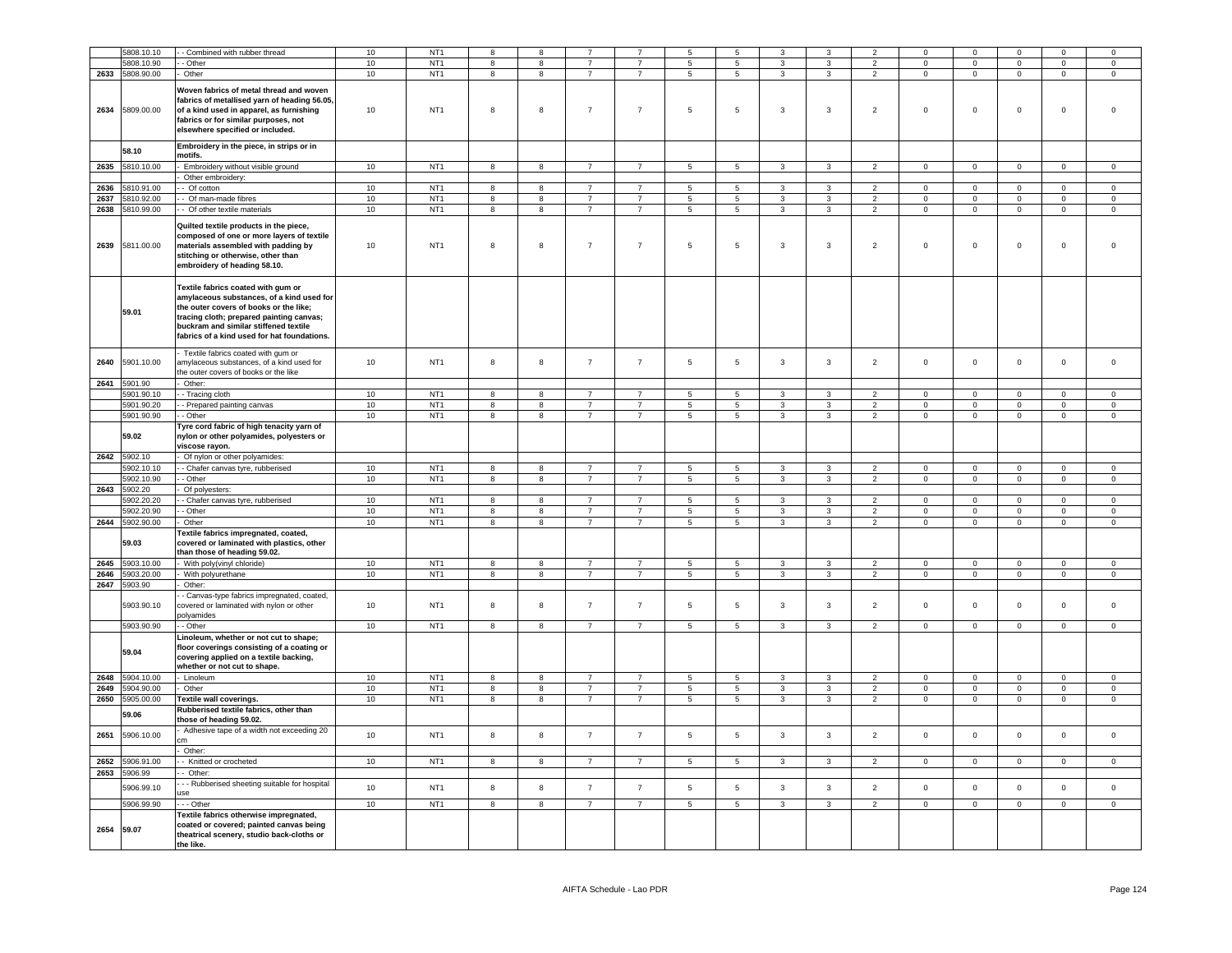|      | 5907.00.10                 | Fabrics impregnated, coated or covered with<br>oil or oil-based preparations                                                                                                                                                                                                                                                                                | 10       | NT <sub>1</sub>                    | 8                       | $\bf8$                  | $\overline{7}$                   | $\overline{7}$                   | 5                                  | 5                                  | 3              | $\mathbf{3}$      | $\overline{2}$                   | $\mathsf 0$                      | $\mathsf 0$                      | $\mathsf 0$                | $\mathbf 0$                      | $\mathsf 0$                      |
|------|----------------------------|-------------------------------------------------------------------------------------------------------------------------------------------------------------------------------------------------------------------------------------------------------------------------------------------------------------------------------------------------------------|----------|------------------------------------|-------------------------|-------------------------|----------------------------------|----------------------------------|------------------------------------|------------------------------------|----------------|-------------------|----------------------------------|----------------------------------|----------------------------------|----------------------------|----------------------------------|----------------------------------|
|      | 5907.00.30                 | Textile fabrics impregnated, coated or<br>covered with fire resistant substances                                                                                                                                                                                                                                                                            | 10       | NT <sub>1</sub>                    | $\bf8$                  | $^{\rm 8}$              | $\overline{7}$                   | $\overline{7}$                   | $\overline{5}$                     | $\,$ 5 $\,$                        | $\mathbf{3}$   | $\mathbf{3}$      | $\overline{2}$                   | $\mathbb O$                      | $\mathbf 0$                      | $\mathbf 0$                | $\mathbf 0$                      | $\mathsf{O}\xspace$              |
|      | 5907.00.40                 | Fabrics impregnated, coated or covered with<br>lock velvet, the entire surface of which is<br>covered with textile flock                                                                                                                                                                                                                                    | 10       | NT <sub>1</sub>                    | 8                       | 8                       | $\overline{7}$                   | $\overline{7}$                   | 5                                  | $\sqrt{5}$                         | 3              | $\mathbf{3}$      | $\sqrt{2}$                       | $\mathbf 0$                      | $\mathbf 0$                      | $\mathbf 0$                | $\mathsf 0$                      | $\mathsf 0$                      |
|      | 5907.00.50                 | Fabrics impregnated, coated or covered with<br>wax, tar, bitumen or similar products                                                                                                                                                                                                                                                                        | $10$     | NT <sub>1</sub>                    | 8                       | 8                       | $\overline{7}$                   | $\overline{7}$                   | 5                                  | $\sqrt{5}$                         | 3              | $\mathbf{3}$      | $\overline{2}$                   | $\mathsf 0$                      | $\mathbf 0$                      | $\mathbf 0$                | $\mathbf 0$                      | $\mathsf 0$                      |
|      | 5907.00.60                 | Fabrics impregnated, coated or covered with<br>other substances                                                                                                                                                                                                                                                                                             | $10$     | NT <sub>1</sub>                    | 8                       | $\bf8$                  | $\overline{7}$                   | $\overline{7}$                   | $\,$ 5 $\,$                        | $\,$ 5 $\,$                        | $\mathbf{3}$   | $\mathbf{3}$      | $\overline{2}$                   | $\mathbf 0$                      | $\mathsf 0$                      | $\mathbf 0$                | $\mathbf 0$                      | $\mathsf 0$                      |
|      | 5907.00.90                 | Other                                                                                                                                                                                                                                                                                                                                                       | 10       | NT <sub>1</sub>                    | $\overline{8}$          | $\overline{\mathbf{8}}$ | $\overline{7}$                   | $\overline{7}$                   | $\overline{5}$                     | $\overline{5}$                     | $\overline{3}$ | $\overline{3}$    | $\overline{2}$                   | $\overline{0}$                   | $\overline{0}$                   | $\overline{0}$             | $\overline{0}$                   | $\overline{0}$                   |
|      | 2655 59.08                 | Textile wicks, woven, plaited or knitted, for<br>lamps, stoves, lighters, candles or the like;<br>incandescent gas mantles and tubular<br>knitted gas mantle fabric therefor, whether<br>or not impregnated.                                                                                                                                                |          |                                    |                         |                         |                                  |                                  |                                    |                                    |                |                   |                                  |                                  |                                  |                            |                                  |                                  |
|      | 5908.00.10<br>5908.00.90   | - Wicks; incandescent gas mantles<br>Other                                                                                                                                                                                                                                                                                                                  | 10<br>10 | NT <sub>1</sub><br>NT <sub>1</sub> | 8<br>8                  | 8<br>8                  | $\overline{7}$<br>$\overline{7}$ | $\overline{7}$<br>$\overline{7}$ | 5<br>5 <sup>5</sup>                | $\sqrt{5}$<br>5                    | 3<br>3         | 3<br>$\mathbf{3}$ | 2<br>$\overline{2}$              | $\mathbf 0$<br>$\mathbf{0}$      | $\mathbf 0$<br>$\mathbf{0}$      | $\mathsf 0$<br>$\mathbf 0$ | $\mathbf 0$<br>$\mathbf 0$       | $\mathbf 0$<br>$\mathbf{0}$      |
| 2656 | 59.09<br>5909.00.10        | Textile hosepiping and similar textile<br>tubing, with or without lining, armour or<br>accessories of other materials.<br>Fire hoses                                                                                                                                                                                                                        | 10       | NT <sub>1</sub>                    | 8                       | 8                       | $\overline{7}$                   | $\overline{7}$                   | $5\phantom{.0}$                    | $5\overline{5}$                    | 3              | $\mathbf{3}$      | $\overline{2}$                   | $\circ$                          | $\mathsf 0$                      | $\mathsf 0$                | $\mathbf 0$                      | $\mathsf 0$                      |
|      | 5909.00.90                 | Other                                                                                                                                                                                                                                                                                                                                                       | 10       | NT <sub>1</sub>                    | $\overline{\mathbf{8}}$ | $\overline{\mathbf{8}}$ | $\overline{7}$                   | $\overline{7}$                   | $\overline{5}$                     | $\overline{5}$                     | $\overline{3}$ | $\overline{3}$    | $\overline{2}$                   | $\overline{0}$                   | $\overline{0}$                   | $\overline{0}$             | $\overline{0}$                   | $\overline{0}$                   |
| 2657 | 5910.00.00                 | Transmission or conveyor belts or belting,<br>of textile material, whether or not<br>impregnated, coated, covered or laminated<br>with plastics, or reinforced with metal or<br>other material.                                                                                                                                                             | 10       | NT <sub>1</sub>                    | 8                       | 8                       | $\overline{7}$                   | $\overline{7}$                   | 5                                  | 5                                  | 3              | 3                 | $\overline{2}$                   | $\mathsf 0$                      | $\mathbf 0$                      | $\mathbf 0$                | 0                                | $\mathbf 0$                      |
|      | 59.11                      | Textile products and articles, for technical<br>uses, specified in Note 7 to this Chapter.                                                                                                                                                                                                                                                                  |          |                                    |                         |                         |                                  |                                  |                                    |                                    |                |                   |                                  |                                  |                                  |                            |                                  |                                  |
| 2658 | 5911.10.00                 | Textile fabrics, felt and felt-lined woven<br>abrics, coated, covered or laminated with<br>ubber, leather or other material, of a kind<br>used for card clothing, and similar fabrics of a<br>kind used for other technical purposes,<br>ncluding narrow fabrics made of velvet<br>mpregnated with rubber, for covering weaving<br>spindles (weaving beams) | 10       | NT <sub>1</sub>                    | 8                       | $\bf8$                  | $\overline{7}$                   | $\overline{7}$                   | $\sqrt{5}$                         | $\,$ 5 $\,$                        | 3              | 3                 | $\overline{2}$                   | $\mathbb O$                      | $\,0\,$                          | $\mathbf 0$                | $\mathbf 0$                      | $\mathbf 0$                      |
|      | 2659 5911.20.00            | Bolting cloth, whether or not made up                                                                                                                                                                                                                                                                                                                       | 10       | NT <sub>1</sub>                    | 8                       | $\boldsymbol{8}$        | $\overline{7}$                   | $\overline{7}$                   | $5\phantom{.0}$                    | $5\phantom{.0}$                    | $\mathbf{3}$   | 3                 | $\overline{2}$                   | $\mathbf 0$                      | $\overline{0}$                   | $\mathsf 0$                | $\mathbf{0}$                     | $\overline{0}$                   |
|      |                            | Textile fabrics and felts, endless or fitted<br>with linking devices, of a kind used in paper-<br>naking or similar machines (for example, for<br>pulp or asbestos-cement):                                                                                                                                                                                 |          |                                    |                         |                         |                                  |                                  |                                    |                                    |                |                   |                                  |                                  |                                  |                            |                                  |                                  |
| 2660 | 5911.31.00                 | - Weighing less than 650 $g/m^2$                                                                                                                                                                                                                                                                                                                            | 10       | NT <sub>1</sub>                    | $\boldsymbol{8}$        | 8                       | $\overline{7}$                   | $\overline{7}$                   | $5\phantom{.0}$                    | $\overline{\phantom{0}}$           | $\mathbf{3}$   | 3                 | $\overline{2}$                   | $\mathbf 0$                      | $\overline{0}$                   | $\overline{0}$             | $\mathbf 0$                      | $\mathsf 0$                      |
| 2661 | 5911.32.00                 | - Weighing 650 g/m <sup>2</sup> or more                                                                                                                                                                                                                                                                                                                     | $10\,$   | NT <sub>1</sub>                    | $\boldsymbol{8}$        | $\boldsymbol{8}$        | $\overline{7}$                   | $\overline{7}$                   | $\overline{5}$                     | $\,$ 5 $\,$                        | $\mathbf{3}$   | $\mathbf{3}$      | $\overline{2}$                   | $\mathbb O$                      | $\mathsf 0$                      | $\mathbf 0$                | $\mathsf 0$                      | $\mathsf 0$                      |
| 2662 | 5911.40.00                 | Straining cloth of a kind used in oil presses<br>or the like, including that of human hair                                                                                                                                                                                                                                                                  | 10       | NT <sub>1</sub>                    | 8                       | $\bf8$                  | $\overline{7}$                   | $\overline{7}$                   | $\sqrt{5}$                         | $\,$ 5 $\,$                        | 3              | 3                 | $\overline{2}$                   | $\mathsf 0$                      | $\mathsf 0$                      | $\mathbf 0$                | $\mathbf 0$                      | $\mathbf 0$                      |
| 2663 | 5911.90<br>5911.90.10      | Other:                                                                                                                                                                                                                                                                                                                                                      | 10       | NT <sub>1</sub>                    | 8                       | 8                       | $\overline{7}$                   | $\overline{7}$                   | 5                                  | 5                                  | 3              | $\mathbf{R}$      | $\mathcal{P}$                    | $\mathbf 0$                      | $\mathbf 0$                      | $\Omega$                   | $\Omega$                         | $\Omega$                         |
|      | 5911.90.90                 | Textile packings and gaskets<br>Other                                                                                                                                                                                                                                                                                                                       | 10       | NT <sub>1</sub>                    | 8                       | 8                       | $\overline{7}$                   | $\overline{7}$                   | 5                                  | 5                                  | 3              | $\mathbf{3}$      | $\overline{2}$                   | $\mathsf 0$                      | $\mathsf 0$                      | $\mathsf 0$                | $\mathsf 0$                      | $\mathsf 0$                      |
|      | 60.01                      | Pile fabrics, including "long pile" fabrics<br>and terry fabrics, knitted or crocheted.                                                                                                                                                                                                                                                                     |          |                                    |                         |                         |                                  |                                  |                                    |                                    |                |                   |                                  |                                  |                                  |                            |                                  |                                  |
|      | 2664 6001.10               | "Long pile" fabrics:                                                                                                                                                                                                                                                                                                                                        |          |                                    |                         |                         |                                  |                                  |                                    |                                    |                |                   |                                  |                                  |                                  |                            |                                  |                                  |
|      | 6001.10.10<br>6001.10.90   | - Unbleached, not mercerised<br>- Other                                                                                                                                                                                                                                                                                                                     | 10<br>10 | NT <sub>1</sub><br>NT <sub>1</sub> | 8<br>$\boldsymbol{8}$   | 8<br>8                  | $\overline{7}$<br>$\overline{7}$ | $\overline{7}$<br>$\overline{7}$ | $5\phantom{.0}$<br>$5\phantom{.0}$ | $5\overline{)}$<br>$5\phantom{.0}$ | 3<br>3         | 3<br>$\mathbf{3}$ | $\overline{2}$<br>$\overline{2}$ | $\overline{0}$<br>$\overline{0}$ | $\overline{0}$<br>$\overline{0}$ | $\mathbf 0$<br>$\mathsf 0$ | $\overline{0}$<br>$\overline{0}$ | $\overline{0}$<br>$\overline{0}$ |
|      |                            | Looped pile fabrics:                                                                                                                                                                                                                                                                                                                                        |          |                                    |                         |                         |                                  |                                  |                                    |                                    |                |                   |                                  |                                  |                                  |                            |                                  |                                  |
| 2665 | 6001.21.00                 | - Of cotton                                                                                                                                                                                                                                                                                                                                                 | 10       | NT <sub>1</sub>                    | 8                       | 8                       | $\overline{7}$                   | $\overline{7}$                   | 5                                  | 5                                  | 3              | 3                 | $\overline{2}$                   | $\Omega$                         | $\mathbf 0$                      | $^{\circ}$                 | $\Omega$                         | $\Omega$                         |
| 2666 | 6001.22.00                 | - Of man-made fibres                                                                                                                                                                                                                                                                                                                                        | 10       | NT <sub>1</sub>                    | 8                       | 8                       | $\overline{7}$                   | $\overline{7}$                   | $5\overline{5}$                    | $5\overline{)}$                    | 3              | 3                 | $\overline{2}$                   | $\overline{0}$                   | $\overline{0}$                   | $\mathbf 0$                | $\overline{0}$                   | $\overline{0}$                   |
| 2667 | 6001.29.00                 | - Of other textile materials<br>Other:                                                                                                                                                                                                                                                                                                                      | 10       | NT <sub>1</sub>                    | 8                       | 8                       | $\overline{7}$                   | $\overline{7}$                   | $5\overline{)}$                    | $5\phantom{.0}$                    | $\mathbf{3}$   | $\mathbf{3}$      | $\overline{2}$                   | $\overline{0}$                   | $\overline{0}$                   | $\mathbf 0$                | $\mathbf{0}$                     | $\mathbf{0}$                     |
| 2668 | 6001.91.00                 | Of cotton                                                                                                                                                                                                                                                                                                                                                   | 10       | NT <sub>1</sub>                    | 8                       | 8                       | $\overline{7}$                   | $\overline{7}$                   | 5                                  | 5                                  | $\mathbf{3}$   | 3                 | $\mathcal{P}$                    | $\mathbf 0$                      | $\mathbf 0$                      | $\mathbf 0$                | $\mathbf 0$                      | $\mathsf 0$                      |
| 2669 | 6001.92                    | - Of man-made fibres:                                                                                                                                                                                                                                                                                                                                       |          |                                    |                         |                         |                                  |                                  |                                    |                                    |                |                   |                                  |                                  |                                  |                            |                                  |                                  |
|      | 6001.92.10                 | - - Unbleached                                                                                                                                                                                                                                                                                                                                              | 10       | NT <sub>1</sub>                    | 8                       | 8                       | $\overline{7}$<br>$\overline{7}$ | $\overline{7}$<br>$\overline{7}$ | 5                                  | 5                                  | 3              | 3                 | $\overline{2}$                   | $\mathbf 0$                      | $\mathbf{0}$                     | $\mathbf 0$                | $\mathbf 0$                      | $\mathbf 0$                      |
|      | 6001.92.90<br>2670 6001.99 | - - Other<br>Of other textile materials:                                                                                                                                                                                                                                                                                                                    | 10       | NT <sub>1</sub>                    | 8                       | 8                       |                                  |                                  | 5                                  | $5\overline{)}$                    | $\mathbf{3}$   | 3                 | $\overline{2}$                   | $\overline{0}$                   | $\overline{0}$                   | $\mathbf 0$                | $\mathbf 0$                      | $\overline{0}$                   |
|      | 6001.99.10                 | -- Unbleached, not mercerised                                                                                                                                                                                                                                                                                                                               | 10       | NT <sub>1</sub>                    | 8                       | 8                       | $\overline{7}$                   | $\overline{7}$                   | $5\phantom{.0}$                    | 5                                  | 3              | 3                 | 2                                | $\circ$                          | $\overline{0}$                   | $\mathbf 0$                | $\circ$                          | $\circ$                          |
|      | 6001.99.90                 | --- Other                                                                                                                                                                                                                                                                                                                                                   | 10       | NT <sub>1</sub>                    | 8                       | 8                       | $\overline{7}$                   | $\overline{7}$                   | 5                                  | 5                                  | 3              | 3                 | $\overline{2}$                   | $\mathbf 0$                      | $\circ$                          | $\mathbf 0$                | 0                                | $\mathbf 0$                      |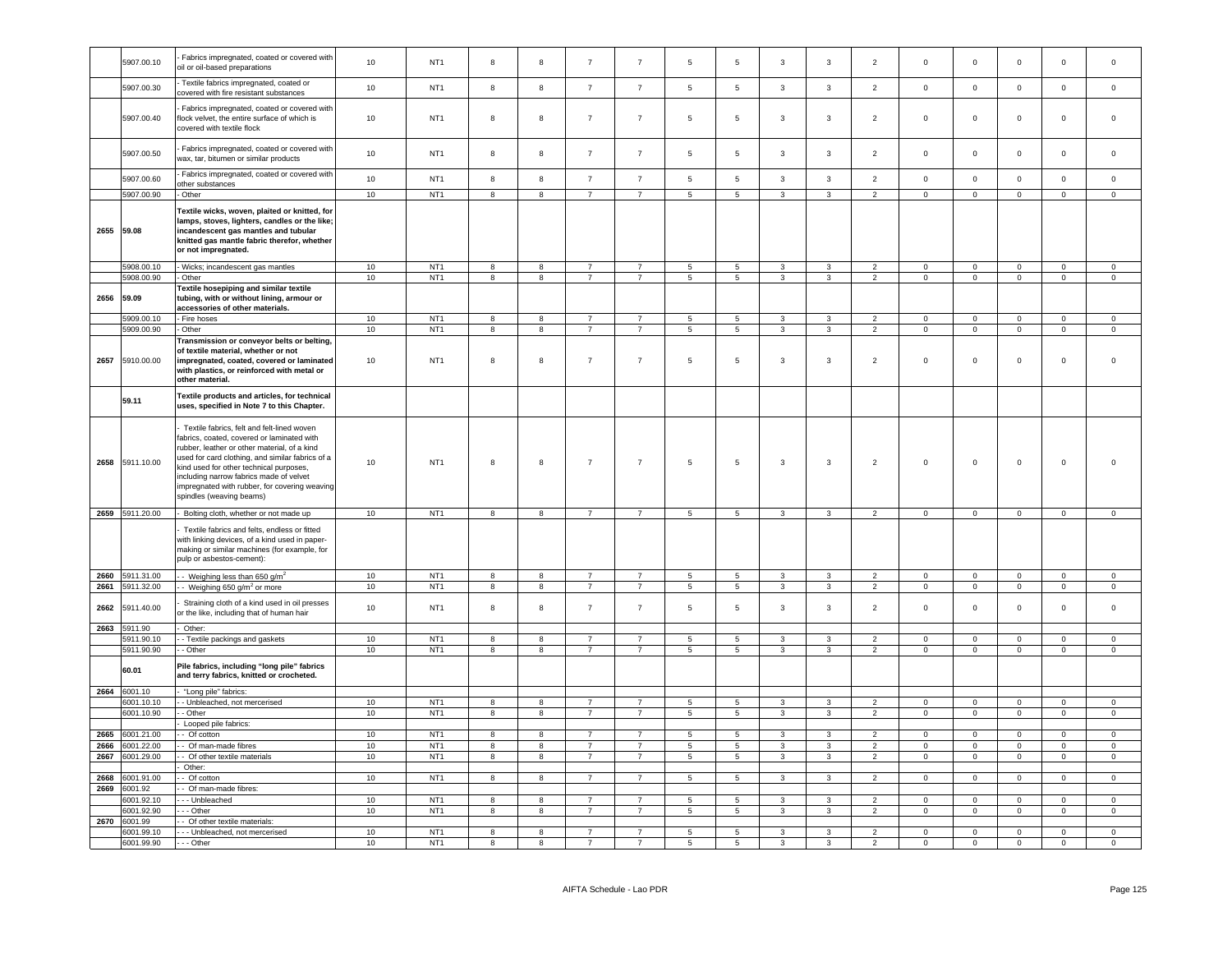|      | 60.02           | Knitted or crocheted fabrics of a width not<br>exceeding 30 cm, containing by weight 5%<br>or more of elastomeric yarn or rubber<br>thread, other than those of heading 60.01. |      |                 |   |   |                |                |                 |                 |              |                |                     |                        |                |                     |                |                     |
|------|-----------------|--------------------------------------------------------------------------------------------------------------------------------------------------------------------------------|------|-----------------|---|---|----------------|----------------|-----------------|-----------------|--------------|----------------|---------------------|------------------------|----------------|---------------------|----------------|---------------------|
| 2671 | 6002.40.00      | Containing by weight 5% or more of<br>elastomeric yarn but not containing rubber<br>hread                                                                                      | 10   | NT <sub>1</sub> | 8 | 8 | $\overline{7}$ | $\overline{7}$ | 5               | 5               | 3            | 3              | $\overline{2}$      | $\mathsf 0$            | $\circ$        | $\mathbf 0$         | $\mathbf 0$    | $\mathbf 0$         |
| 2672 | 6002.90.00      | Other                                                                                                                                                                          | 10   | NT <sub>1</sub> | 8 | 8 | $\overline{7}$ | $\overline{7}$ | 5               | 5               | 3            | 3              | $\overline{2}$      | $\mathbf 0$            | $\mathbf{0}$   | $\mathbf 0$         | $\mathbf{0}$   | $\mathbf{0}$        |
|      | 60.03           | Knitted or crocheted fabrics of a width not<br>exceeding 30 cm, other than those of<br>heading 60.01 or 60.02.                                                                 |      |                 |   |   |                |                |                 |                 |              |                |                     |                        |                |                     |                |                     |
| 2673 | 6003.10.00      | Of wool or fine animal hair                                                                                                                                                    | 10   | NT <sub>1</sub> | 8 | 8 | 7              | -7             | 5               | 5               |              | 3              |                     |                        | $\mathsf 0$    | $\mathsf 0$         | $\mathbf 0$    | 0                   |
| 2674 | 6003.20.00      |                                                                                                                                                                                | $10$ | NT <sub>1</sub> | 8 | 8 | $\overline{7}$ | $\overline{7}$ | 5               | 5               | 3<br>3       | $\overline{3}$ | $\overline{2}$<br>2 | $\mathbf 0$<br>$\circ$ | $\circ$        | $\mathbf 0$         | $\mathbf 0$    | $\mathsf 0$         |
| 2675 | 6003.30.00      | Of cotton<br>Of synthetic fibres                                                                                                                                               | 10   | NT <sub>1</sub> | 8 | 8 | $\overline{7}$ | $\overline{7}$ | 5               | 5               | 3            | 3              | $\overline{2}$      | $\mathbf 0$            | $\mathbf 0$    | $\mathsf 0$         | $\mathbf 0$    |                     |
|      |                 |                                                                                                                                                                                |      | NT <sub>1</sub> |   |   |                |                |                 |                 |              |                |                     |                        |                |                     |                | 0                   |
| 2676 | 6003.40.00      | Of artificial fibres                                                                                                                                                           | 10   |                 | 8 | 8 | $\overline{7}$ | $\overline{7}$ | 5               | $\sqrt{5}$      | 3            | 3              | $\overline{2}$      | $\mathbf 0$            | $\mathbf 0$    | $\mathsf{O}\xspace$ | $\mathsf 0$    | $\mathsf{O}\xspace$ |
| 2677 | 6003.90.00      | Other                                                                                                                                                                          | 10   | NT <sub>1</sub> | 8 | 8 | $\overline{7}$ | $\overline{7}$ | 5               | 5               | 3            | 3              | 2                   | $\mathbf 0$            | $\mathsf 0$    | $\mathsf 0$         | $\circ$        | $\circ$             |
|      | 60.04           | Knitted or crocheted fabrics of a width<br>exceeding 30 cm, containing by weight 5%<br>or more of elastomeric yarn or rubber<br>thread, other than those of heading 60.01.     |      |                 |   |   |                |                |                 |                 |              |                |                     |                        |                |                     |                |                     |
| 2678 | 6004.10         | Containing by weight 5% or more of<br>elastomeric yarn but not containing rubber<br>hread:                                                                                     |      |                 |   |   |                |                |                 |                 |              |                |                     |                        |                |                     |                |                     |
|      | 6004.10.10      | - Containing by weight not more than 20% of<br>elastomeric yarn                                                                                                                | 10   | NT <sub>1</sub> | 8 | 8 | $\overline{7}$ | $\overline{7}$ | 5               | $\sqrt{5}$      | 3            | 3              | $\overline{2}$      | $\mathbf 0$            | $\mathsf 0$    | $\mathsf 0$         | $\mathbf 0$    | $\circ$             |
|      | 6004.10.90      | - Other                                                                                                                                                                        | $10$ | NT <sub>1</sub> | 8 | 8 | $\overline{7}$ | $\overline{7}$ | 5               | 5               | $\mathbf{3}$ | $\mathbf{3}$   | 2                   | $\mathbf 0$            | $\mathbf 0$    | $\mathsf 0$         | $\mathbf 0$    | $\mathbf 0$         |
| 2679 | 6004.90.00      | Other                                                                                                                                                                          | 10   | NT <sub>1</sub> | 8 | 8 | $\overline{7}$ | $\overline{7}$ | 5               | 5               | 3            | 3              | $\overline{2}$      | $\mathbf 0$            | $\mathsf 0$    | $\mathbf 0$         | $\mathbf 0$    | $\mathbf 0$         |
|      | 60.05           | Warp knit fabrics (including those made on<br>galloon knitting machines), other than<br>those of headings 60.01 to 60.04.                                                      |      |                 |   |   |                |                |                 |                 |              |                |                     |                        |                |                     |                |                     |
|      |                 | Of cotton                                                                                                                                                                      |      |                 |   |   |                |                |                 |                 |              |                |                     |                        |                |                     |                |                     |
| 2680 | 6005.21.00      | - Unbleached or bleached                                                                                                                                                       | 10   | NT <sub>1</sub> | 8 | 8 | 7              | $\overline{7}$ | 5               | 5               | 3            | 3              | 2                   | $\mathbf 0$            | $\mathbf{0}$   | $\mathbf{0}$        | $\mathbf 0$    | $\circ$             |
| 2681 | 3005.22.00      | - Dyed                                                                                                                                                                         | 10   | NT <sub>1</sub> | 8 | 8 | $\overline{7}$ | $\overline{7}$ | $5\overline{)}$ | 5               | 3            | 3              | $\overline{2}$      | $\circ$                | $\mathbf 0$    | $\mathbf 0$         | $\mathbf 0$    | $\mathsf 0$         |
| 2682 | 3005.23.00      | Of yarns of different colours                                                                                                                                                  | 10   | NT <sub>1</sub> | 8 | 8 | $\overline{7}$ | $\overline{7}$ | 5               | 5               | 3            | 3              | $\overline{2}$      | $\mathbf 0$            | $\mathbf 0$    | $\mathbf 0$         | $\mathbf 0$    | $\mathbf 0$         |
| 2683 | 6005.24.00      | - Printed                                                                                                                                                                      | 10   | NT <sub>1</sub> | 8 | 8 | 7              | 7              | $5\overline{)}$ | 5               | 3            | 3              | $\overline{2}$      | $\mathbf 0$            | $\mathbf 0$    | $\mathbf 0$         | $\overline{0}$ | $\mathbf 0$         |
|      |                 | Of synthetic fibres                                                                                                                                                            |      |                 |   |   |                |                |                 |                 |              |                |                     |                        |                |                     |                |                     |
| 2684 | 6005.31         | - Unbleached or bleached:                                                                                                                                                      |      |                 |   |   |                |                |                 |                 |              |                |                     |                        |                |                     |                |                     |
|      | 6005.31.10      | - - Knitted swimwear fabrics of polyester and<br>polybutylene terephthalate in which polyester<br>predominates by weight                                                       | 10   | NT <sub>1</sub> | 8 | 8 | $\overline{7}$ | $\overline{7}$ | 5               | 5               | 3            | 3              | $\overline{2}$      | $\mathsf 0$            | $\mathbf 0$    | $\mathbf 0$         | $\overline{0}$ | $\mathbf 0$         |
|      | 6005.31.90      | --- Other                                                                                                                                                                      | 10   | NT <sub>1</sub> | 8 | 8 | 7              | $\overline{7}$ | 5               | 5               | 3            | 3              | $\overline{2}$      | $\mathbf 0$            | $\mathbf 0$    | $\mathbf 0$         | $\mathbf 0$    | $\mathbf 0$         |
|      | 2685 6005.32    | - Dyed:                                                                                                                                                                        |      |                 |   |   |                |                |                 |                 |              |                |                     |                        |                |                     |                |                     |
|      | 6005.32.10      | - - Knitted swimwear fabrics of polyester and<br>polybutylene terephthalate in which polyester<br>predominates by weight                                                       | 10   | NT <sub>1</sub> | 8 | 8 | $\overline{7}$ | $\overline{7}$ | 5               | 5               | 3            | 3              | $\overline{2}$      | $\mathsf 0$            | $\mathbf 0$    | $\mathsf 0$         | $\mathbf 0$    | $\mathsf 0$         |
|      | 6005.32.90      | - - - Other                                                                                                                                                                    | 10   | NT <sub>1</sub> | 8 | 8 | $\overline{7}$ | $\overline{7}$ | $5\overline{5}$ | $5\overline{)}$ | 3            | 3              | $\overline{2}$      | $\mathbf{0}$           | $\mathbf{0}$   | $\mathbf 0$         | $\overline{0}$ | $\mathbf{0}$        |
| 2686 | 6005.33         | - Of yarns of different colours:                                                                                                                                               |      |                 |   |   |                |                |                 |                 |              |                |                     |                        |                |                     |                |                     |
|      | 6005.33.10      | - - Knitted swimwear fabrics of polyester and<br>polybutylene terephthalate in which polyester<br>predominates by weight                                                       | 10   | NT <sub>1</sub> | 8 | 8 | $\overline{7}$ | $\overline{7}$ | 5               | 5               | 3            | $\mathbf{3}$   | $\overline{2}$      | $\mathsf 0$            | $\mathsf 0$    | $\mathsf 0$         | $\mathbf 0$    | $\mathsf 0$         |
|      | 6005.33.90      | - - Other                                                                                                                                                                      | 10   | NT <sub>1</sub> | 8 | 8 | $\overline{7}$ | $\overline{7}$ | 5               | 5               | 3            | 3              | $\overline{2}$      | $\mathbf 0$            | $\mathsf 0$    | $\mathsf 0$         | $\mathbf 0$    | $\mathbf 0$         |
| 2687 | 6005.34         | - Printed:                                                                                                                                                                     |      |                 |   |   |                |                |                 |                 |              |                |                     |                        |                |                     |                |                     |
|      | 6005.34.10      | - - Knitted swimwear fabrics of polyester and<br>polybutylene terephthalate in which polyester<br>predominates by weight                                                       | 10   | NT <sub>1</sub> | 8 | 8 | $\overline{7}$ | $\overline{7}$ | 5               | 5               | 3            | 3              | $\overline{2}$      | $\mathsf 0$            | $\mathbf 0$    | $\mathsf 0$         | $\mathbf 0$    | $\mathbf 0$         |
|      | 6005.34.90      | - - Other                                                                                                                                                                      | 10   | NT <sub>1</sub> | 8 | 8 | $\overline{7}$ | $\overline{7}$ | $5\phantom{.0}$ | 5               | 3            | 3              | $\overline{2}$      | $\mathbf 0$            | $\mathsf 0$    | $\mathbf 0$         | $\mathbf 0$    | $\mathbf 0$         |
|      |                 | Of artificial fibres:                                                                                                                                                          |      |                 |   |   |                |                |                 |                 |              |                |                     |                        |                |                     |                |                     |
| 2688 | 6005.41.00      | - Unbleached or bleached                                                                                                                                                       | 10   | NT <sub>1</sub> | 8 | 8 | $\overline{7}$ | $\overline{7}$ | 5               | 5               | 3            | 3              | $\overline{2}$      | $\mathbf 0$            | $\mathbf 0$    | $\mathbf 0$         | $\mathbf 0$    | $\mathbf 0$         |
| 2689 | 6005.42.00      | - Dyed                                                                                                                                                                         | 10   | NT <sub>1</sub> | 8 | 8 | $\overline{7}$ | $\overline{7}$ | 5               | 5               | 3            | 3              | $\overline{2}$      | $\mathbf 0$            | $\mathbf 0$    | $\mathbf 0$         | $\mathbf 0$    | $\mathbf 0$         |
| 2690 | 6005.43.00      | - - Of varns of different colours                                                                                                                                              | 10   | NT <sub>1</sub> | 8 | 8 |                | $\overline{7}$ | 5               | 5               | 3            | 3              |                     | $\mathbf 0$            | 0              | 0                   | $\mathbf 0$    | $\mathbf 0$         |
| 2691 | 6005.44.00      | - - Printed                                                                                                                                                                    | 10   | NT <sub>1</sub> | 8 | 8 | $\overline{7}$ | $\overline{7}$ | $5\phantom{.0}$ | 5               | 3            | 3              | $\overline{2}$      | $\mathbf 0$            | $\mathbf 0$    | $\mathbf 0$         | $\mathbf 0$    | $\mathsf 0$         |
| 2692 | 6005.90.00      | Other                                                                                                                                                                          | 10   | NT <sub>1</sub> | 8 | 8 | 7              | 7              | 5               | 5               | $\mathbf{3}$ | 3              | $\overline{2}$      | $\mathbf 0$            | $\overline{0}$ | $\mathbf 0$         | $\overline{0}$ | $\mathbf 0$         |
|      | 60.06           | Other knitted or crocheted fabrics.                                                                                                                                            |      |                 |   |   |                |                |                 |                 |              |                |                     |                        |                |                     |                |                     |
| 2693 | 6006.10.00      | Of wool or fine animal hair<br>Of cotton:                                                                                                                                      | 10   | NT <sub>1</sub> | 8 | 8 | $\overline{7}$ | $\overline{7}$ | $5\phantom{.0}$ | 5               | 3            | 3              | 2                   | $\mathbf 0$            | $\mathsf 0$    | $\mathbf 0$         | $\mathbf 0$    | $\mathbf 0$         |
| 2694 | 6006.21.00      | - Unbleached or bleached                                                                                                                                                       | 10   | NT <sub>1</sub> | 8 | 8 | -7             | 7              | 5               | 5               | 3            | 3              | $\overline{2}$      | $\mathbf{0}$           | $\overline{0}$ | $\mathbf 0$         | $\overline{0}$ | $\circ$             |
| 2695 | 6006.22.00      | - Dyed                                                                                                                                                                         | 10   | NT <sub>1</sub> | 8 | 8 | $\overline{7}$ | $\overline{7}$ | 5               | 5               | 3            | 3              | 2                   | $\circ$                | $\circ$        | $\circ$             | $\mathbf{0}$   | $\mathbf 0$         |
| 2696 | 6006.23.00      | - Of yarns of different colours                                                                                                                                                | 10   | NT <sub>1</sub> | 8 | 8 | 7              | $\overline{7}$ | $5\phantom{.0}$ | 5               | 3            | 3              | $\overline{2}$      | $\mathbf 0$            | $\mathsf 0$    | $\mathbf 0$         | $\mathbf{0}$   | $\mathbf 0$         |
|      | 2697 6006.24.00 | - Printed                                                                                                                                                                      | 10   | NT <sub>1</sub> | 8 | 8 | $\overline{7}$ | $\overline{7}$ | $5\overline{5}$ | $5\overline{)}$ | $\mathbf{3}$ | 3              | $\overline{2}$      | $\overline{0}$         | $\overline{0}$ | $\mathbf 0$         | $\overline{0}$ | $\overline{0}$      |
|      |                 | Of synthetic fibres:                                                                                                                                                           |      |                 |   |   |                |                |                 |                 |              |                |                     |                        |                |                     |                |                     |
|      | 2698 6006.31    | - Unbleached or bleached:                                                                                                                                                      |      |                 |   |   |                |                |                 |                 |              |                |                     |                        |                |                     |                |                     |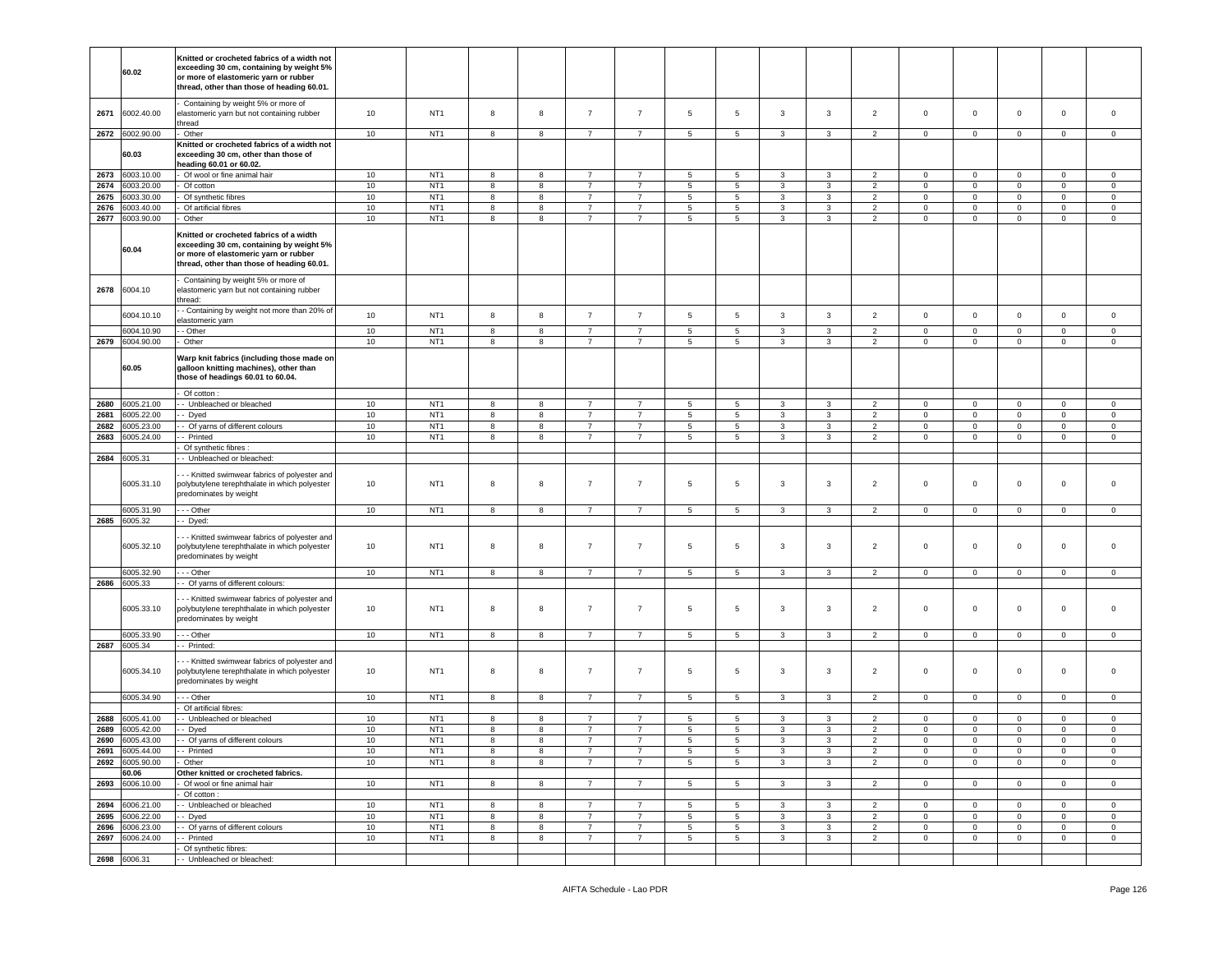|      | 6006.31.10      | - - Nylon fibre mesh of a kind used as                                                                                                                                                                          | 10              | NT <sub>1</sub> | 8 | 8 | $\overline{7}$ | $\overline{7}$ | 5              | $\sqrt{5}$      | $\mathbf{3}$ | 3            | $\overline{2}$ | $\mathbf 0$         | $\mathbf 0$    | $\mathbf 0$    | $\mathbf 0$         | $\mathsf 0$    |
|------|-----------------|-----------------------------------------------------------------------------------------------------------------------------------------------------------------------------------------------------------------|-----------------|-----------------|---|---|----------------|----------------|----------------|-----------------|--------------|--------------|----------------|---------------------|----------------|----------------|---------------------|----------------|
|      |                 | backing material for mosaic tiles                                                                                                                                                                               |                 |                 |   |   |                |                |                |                 |              |              |                |                     |                |                |                     |                |
|      | 6006.31.90      | - - Other                                                                                                                                                                                                       | 10              | NT <sub>1</sub> | 8 | 8 | $\overline{7}$ | $\overline{7}$ | 5              | 5               | 3            | 3            | $\overline{2}$ | $\mathbf 0$         | $\mathbf{0}$   | $\mathbf 0$    | $\mathbf 0$         | 0              |
| 2699 | 6006.32         | Dyed                                                                                                                                                                                                            |                 |                 |   |   |                |                |                |                 |              |              |                |                     |                |                |                     |                |
|      |                 | - - Nylon fibre mesh of a kind used as                                                                                                                                                                          |                 |                 |   |   |                |                |                |                 |              |              |                |                     |                |                |                     |                |
|      | 6006.32.10      | backing material for mosaic tiles                                                                                                                                                                               | 10              | NT <sub>1</sub> | 8 | 8 | $\overline{7}$ | $\overline{7}$ | 5              | 5               | 3            | 3            | $\overline{2}$ | $\mathbf 0$         | $\mathbf 0$    | $\mathbf 0$    | $\mathbf 0$         | $\mathsf 0$    |
|      | 6006.32.90      | - - Other                                                                                                                                                                                                       | 10              | NT <sub>1</sub> | 8 | 8 | $\overline{7}$ | 7              | 5              | 5               | 3            | 3            | $\overline{2}$ | $\mathbf 0$         | $\mathbf 0$    | $\circ$        | $\mathbf 0$         | $\circ$        |
|      |                 |                                                                                                                                                                                                                 |                 |                 |   |   |                |                |                |                 |              |              |                |                     |                |                |                     |                |
| 2700 | 6006.33.00      | Of yarns of different colours                                                                                                                                                                                   | 10              | NT <sub>1</sub> | 8 | 8 |                | $\overline{7}$ | 5              | $\sqrt{5}$      | 3            | 3            | $\overline{2}$ | $\mathbf 0$         | $\mathbf 0$    | $\mathsf 0$    | $\mathbf 0$         | 0              |
| 2701 | 3006.34.00      | Printed                                                                                                                                                                                                         | 10              | NT <sub>1</sub> | 8 | 8 | $\overline{7}$ | $\overline{7}$ | 5              | 5               | 3            | 3            | $\overline{2}$ | $\mathbf 0$         | $\mathbf 0$    | $\mathbf 0$    | $\mathbf 0$         | $\mathsf 0$    |
|      |                 | Of artificial fibres                                                                                                                                                                                            |                 |                 |   |   |                |                |                |                 |              |              |                |                     |                |                |                     |                |
| 2702 | 6006.41.00      | - Unbleached or bleached                                                                                                                                                                                        | 10              | NT <sub>1</sub> | 8 | 8 |                | $\overline{7}$ | 5              | $\sqrt{5}$      | 3            | 3            | $\overline{2}$ | $\mathbf 0$         | $\mathbf 0$    | $\mathbf 0$    | $\mathbf 0$         | 0              |
| 2703 | 6006.42.00      |                                                                                                                                                                                                                 | 10              | NT <sub>1</sub> | 8 | 8 | $\overline{7}$ | $\overline{7}$ | 5              |                 | 3            |              | $\overline{2}$ | $\mathbf 0$         | $\mathbf 0$    | $\mathbf 0$    | $\mathbf 0$         | $\mathsf 0$    |
|      |                 | - Dyed                                                                                                                                                                                                          |                 |                 |   |   |                |                |                | 5               |              | 3            |                |                     |                |                |                     |                |
| 2704 | 6006.43.00      | - Of yarns of different colours                                                                                                                                                                                 | 10              | NT <sub>1</sub> | 8 | 8 | $\overline{7}$ | $\overline{7}$ | 5              | 5               | 3            | 3            | $\overline{2}$ | 0                   | 0              | $\mathbf 0$    | $\mathbf 0$         | 0              |
| 2705 | 6006.44.00      | - Printed                                                                                                                                                                                                       | 10              | NT <sub>1</sub> | 8 | 8 | $\overline{7}$ | $\overline{7}$ | 5              | 5               | 3            | $\mathbf{3}$ | $\overline{2}$ | $\mathbf 0$         | $\mathsf 0$    | $\mathbf 0$    | $\Omega$            | $\mathsf 0$    |
| 2706 | 6006.90.00      | Other                                                                                                                                                                                                           | 10              | NT <sub>1</sub> | 8 | 8 | $\overline{7}$ | $\overline{7}$ | 5              | $\sqrt{5}$      | 3            | 3            | $\overline{2}$ | $\mathbf 0$         | $\mathbf 0$    | $\mathbf 0$    | $\mathbf 0$         | $\mathbf 0$    |
|      |                 |                                                                                                                                                                                                                 |                 |                 |   |   |                |                |                |                 |              |              |                |                     |                |                |                     |                |
|      | 61.01           | Men's or boys' overcoats, car-coats,<br>capes, cloaks, anoraks (including ski-<br>jackets), wind-cheaters, wind-jackets and<br>similar articles, knitted or crocheted, other<br>than those of heading 61.03.    |                 |                 |   |   |                |                |                |                 |              |              |                |                     |                |                |                     |                |
| 2707 | 6101.20.00      | - Of cotton                                                                                                                                                                                                     | 10              | NT <sub>1</sub> | 8 | 8 | $\overline{7}$ | $\overline{7}$ | 5              | 5               | 3            | 3            | $\overline{2}$ | $\mathbf 0$         | $\mathbf 0$    | $\circ$        | $\mathbf 0$         | $\mathbf 0$    |
| 2708 | 6101.30.00      | Of man-made fibres                                                                                                                                                                                              | 10              | NT <sub>1</sub> | 8 | 8 | $\overline{7}$ | $\overline{7}$ | $\,$ 5 $\,$    | $\,$ 5          | 3            | $_{\rm 3}$   | $\overline{2}$ | $\mathsf 0$         | $\mathsf 0$    | $\mathbf 0$    | $\mathbf 0$         | $\mathbf 0$    |
| 2709 | 6101.90.00      | - Of other textile materials                                                                                                                                                                                    | 10              | NT <sub>1</sub> | 8 | 8 | $\overline{7}$ | $\overline{7}$ | 5              | 5               | 3            | 3            | $\overline{2}$ | $\mathbf 0$         | $\mathbf{0}$   | $\mathsf 0$    | $\mathbf 0$         | $\mathbf 0$    |
|      | 61.02           | Women's or girls' overcoats, car-coats,<br>capes, cloaks, anoraks (including ski-<br>jackets), wind-cheaters, wind-jackets and<br>similar articles, knitted or crocheted, other<br>than those of heading 61.04. |                 |                 |   |   |                |                |                |                 |              |              |                |                     |                |                |                     |                |
| 2710 | 6102.10.00      | Of wool or fine animal hair                                                                                                                                                                                     | 10              | NT <sub>1</sub> | 8 | 8 | $\overline{7}$ | $\overline{7}$ | 5              | 5               | 3            | 3            | $\overline{2}$ | $\mathbf 0$         | $\mathbf 0$    | $\circ$        | $\mathbf 0$         | $\mathbf 0$    |
| 2711 | 6102.20.00      | Of cotton                                                                                                                                                                                                       | 10              | NT <sub>1</sub> | 8 | 8 | $\overline{7}$ | $\overline{7}$ | $\,$ 5 $\,$    | $\,$ 5          | 3            | 3            | $\overline{2}$ | $\mathbf 0$         | $\mathsf 0$    | $\mathbf 0$    | $\mathbf 0$         | $\mathsf 0$    |
| 2712 | 3102.30.00      | Of man-made fibres                                                                                                                                                                                              | 10              | NT <sub>1</sub> | 8 | 8 | $\overline{7}$ | $\overline{7}$ | 5              | 5               | 3            | 3            | $\overline{2}$ | $\mathbf 0$         | $\mathbf 0$    | $\mathbf 0$    | $\mathbf 0$         | $\mathbf 0$    |
|      |                 |                                                                                                                                                                                                                 |                 |                 |   |   |                |                |                |                 |              |              |                |                     |                |                |                     |                |
| 2713 | 6102.90.00      | Of other textile materials                                                                                                                                                                                      | 10              | NT <sub>1</sub> | 8 | 8 | $\overline{7}$ | $\overline{7}$ | 5              | 5               | 3            | 3            | $\overline{2}$ | $\mathbf 0$         | $\mathbf 0$    | $\mathbf 0$    | $\mathbf 0$         | $\mathsf 0$    |
|      | 61.03           | Men's or boys' suits, ensembles, jackets,<br>blazers, trousers, bib and brace overalls,<br>breeches and shorts (other than<br>swimwear), knitted or crocheted.                                                  |                 |                 |   |   |                |                |                |                 |              |              |                |                     |                |                |                     |                |
| 2714 | 6103.10.00      | Suits                                                                                                                                                                                                           | 10              | NT <sub>1</sub> | 8 | 8 | $\overline{7}$ | $\overline{7}$ | 5              | $5\phantom{.0}$ | $\mathbf{3}$ | $\mathbf{3}$ | $\overline{2}$ | $\mathsf{O}\xspace$ | $\mathsf 0$    | $\mathbf 0$    | $\mathsf{O}\xspace$ | $\mathbf 0$    |
|      |                 |                                                                                                                                                                                                                 |                 |                 |   |   |                |                |                |                 |              |              |                |                     |                |                |                     |                |
|      |                 |                                                                                                                                                                                                                 |                 |                 |   |   |                |                |                |                 |              |              |                |                     |                |                |                     |                |
|      |                 | Ensembles:                                                                                                                                                                                                      |                 |                 |   |   |                |                |                |                 |              |              |                |                     |                |                |                     |                |
| 2715 | 6103.22.00      | - Of cotton                                                                                                                                                                                                     | 10              | NT <sub>1</sub> | 8 | 8 | -7             | $\overline{7}$ | 5              | 5               | 3            | 3            | $\overline{2}$ | 0                   | $\mathbf{0}$   | $\mathbf 0$    | $\mathbf 0$         | 0              |
| 2716 | 3103.23.00      | - Of synthetic fibres                                                                                                                                                                                           | 10              | NT <sub>1</sub> | 8 | 8 | $\overline{7}$ | $\overline{7}$ | 5              | 5               | 3            | 3            | $\overline{2}$ | $\mathbf 0$         | $\mathbf 0$    | $\mathbf 0$    | $\circ$             | $\mathsf 0$    |
| 2717 | 3103.29.00      | Of other textile materials                                                                                                                                                                                      | 10              | NT <sub>1</sub> | 8 | 8 | $\overline{7}$ | $\overline{7}$ | 5              | 5               | 3            | 3            | $\overline{2}$ | $\mathbf 0$         | $\mathbf 0$    | $\mathbf 0$    | $\mathbf 0$         | $\mathbf 0$    |
|      |                 |                                                                                                                                                                                                                 |                 |                 |   |   |                |                |                |                 |              |              |                |                     |                |                |                     |                |
|      |                 | Jackets and blazers:                                                                                                                                                                                            |                 |                 |   |   |                |                |                |                 |              |              |                |                     |                |                |                     |                |
| 2718 | 3103.31.00      | - Of wool or fine animal hair                                                                                                                                                                                   | 10              | NT <sub>1</sub> | 8 | 8 | $\overline{7}$ | $\overline{7}$ | 5              | 5               | 3            | 3            | $\overline{2}$ | $\mathbf 0$         | $\mathbf{0}$   | $\mathsf 0$    | $\mathbf{0}$        | $\mathbf 0$    |
| 2719 | 6103.32.00      | - Of cotton                                                                                                                                                                                                     | 10              | NT <sub>1</sub> | 8 | 8 | $\overline{7}$ | $\overline{7}$ | 5              | $\sqrt{5}$      | 3            | 3            | $\overline{2}$ | 0                   | $\mathsf 0$    | $\mathbf 0$    | $\mathbf 0$         | 0              |
| 2720 | 6103.33.00      | - Of synthetic fibres                                                                                                                                                                                           | 10              | NT <sub>1</sub> | 8 | 8 | $\overline{7}$ | 7              | 5              | 5               | 3            | 3            | $\overline{2}$ | 0                   | $\mathbf 0$    | $\overline{0}$ | $\mathbf 0$         | $\mathbf 0$    |
| 2721 | 3103.39         | - Of other textile materials:                                                                                                                                                                                   |                 |                 |   |   |                |                |                |                 |              |              |                |                     |                |                |                     |                |
|      | 6103.39.10      | - - - Of ramie, linen or silk                                                                                                                                                                                   | 10              | NT <sub>1</sub> | 8 | 8 | $\overline{7}$ | $\overline{7}$ | 5              | $\sqrt{5}$      | 3            | 3            | $\overline{2}$ | $\mathbf 0$         | $\mathsf 0$    | $\mathbf 0$    | $\mathbf 0$         | 0              |
|      |                 |                                                                                                                                                                                                                 |                 |                 |   |   |                |                |                |                 |              |              |                |                     |                |                |                     |                |
|      | 6103.39.90      | - - Other                                                                                                                                                                                                       | 10              | NT <sub>1</sub> | 8 | 8 | $\overline{7}$ | $\overline{7}$ | 5              | $5\phantom{.0}$ | 3            | $\mathbf{3}$ | $\overline{2}$ | $\mathbf 0$         | $\mathbf 0$    | $\overline{0}$ | $\mathsf 0$         | $\circ$        |
|      |                 | Trousers, bib and brace overalls, breeches                                                                                                                                                                      |                 |                 |   |   |                |                |                |                 |              |              |                |                     |                |                |                     |                |
|      |                 | and shorts:                                                                                                                                                                                                     |                 |                 |   |   |                |                |                |                 |              |              |                |                     |                |                |                     |                |
| 2722 | 6103.41.00      | - Of wool or fine animal hair                                                                                                                                                                                   | 10              | NT <sub>1</sub> | 8 | 8 | $\overline{7}$ | $\overline{7}$ | $\overline{5}$ | $\sqrt{5}$      | 3            | 3            | $\overline{2}$ | $\mathbf 0$         | $\mathbf 0$    | $\mathsf 0$    | $\mathbf 0$         | 0              |
| 2723 | 6103.42.00      | - Of cotton                                                                                                                                                                                                     | 10              | NT <sub>1</sub> | 8 | 8 | $\overline{7}$ | $\overline{7}$ | 5              | $5\phantom{.0}$ | $\mathbf{3}$ | $\mathbf{3}$ | $\overline{2}$ | $\mathsf 0$         | $\mathbf 0$    | $\mathbf 0$    | $\mathbf 0$         | $\mathbf 0$    |
| 2724 | 6103.43.00      | - Of synthetic fibres                                                                                                                                                                                           | 10              | NT <sub>1</sub> | 8 | 8 | $\overline{7}$ | $\overline{7}$ | 5              | 5               | 3            | 3            | $\overline{2}$ | $\mathbf 0$         | $\mathbf 0$    | $\mathbf 0$    | $\mathbf 0$         | $\mathbf 0$    |
| 2725 | 6103.49.00      | - Of other textile materials                                                                                                                                                                                    | 10              | NT <sub>1</sub> | 8 | 8 | $\overline{7}$ | $\overline{7}$ | 5              | $\sqrt{5}$      | 3            | 3            | $\overline{2}$ | $\mathbf 0$         | $\mathbf 0$    | $\mathbf 0$    | $\mathbf 0$         | $\mathsf 0$    |
|      | 61.04           | Women's or girls' suits, ensembles,<br>jackets, blazers, dresses, skirts, divided<br>skirts, trousers, bib and brace overalls,<br>breeches and shorts (other than<br>swimwear), knitted or crocheted.           |                 |                 |   |   |                |                |                |                 |              |              |                |                     |                |                |                     |                |
|      |                 | Suits:                                                                                                                                                                                                          |                 |                 |   |   |                |                |                |                 |              |              |                |                     |                |                |                     |                |
| 2726 | 6104.13.00      | - Of synthetic fibres                                                                                                                                                                                           | 10              | NT <sub>1</sub> | 8 | 8 | 7              | $\overline{7}$ | 5              | 5               | 3            | 3            | $\overline{2}$ | $\mathbf 0$         | $\mathbf{0}$   | $\mathbf 0$    | $\mathbf 0$         | 0              |
| 2727 | 6104.19         | - Of other textile materials:                                                                                                                                                                                   |                 |                 |   |   |                |                |                |                 |              |              |                |                     |                |                |                     |                |
|      | 6104.19.20      | --- Of cotton                                                                                                                                                                                                   | 10              | NT <sub>1</sub> | 8 | 8 |                |                | 5              | $\,$ 5 $\,$     | 3            | 3            | $\overline{2}$ | $\mathbf 0$         | $\mathbf 0$    | $\mathbf 0$    | $\mathbf 0$         | 0              |
|      | 6104.19.90      | --- Other                                                                                                                                                                                                       | 10 <sup>1</sup> | NT <sub>1</sub> | 8 | 8 | $\overline{7}$ | $\overline{7}$ | 5              | 5               | $\mathbf{3}$ | 3            | $\overline{2}$ | $\mathbf{0}$        | $\mathbf{0}$   | $\overline{0}$ | $\overline{0}$      | $\mathbf{0}$   |
|      |                 |                                                                                                                                                                                                                 |                 |                 |   |   |                |                |                |                 |              |              |                |                     |                |                |                     |                |
|      |                 | Ensembles:                                                                                                                                                                                                      |                 |                 |   |   |                |                |                |                 |              |              |                |                     |                |                |                     |                |
| 2728 | 6104.22.00      | - Of cotton                                                                                                                                                                                                     | 10              | NT <sub>1</sub> | 8 | 8 | 7              | $\overline{7}$ | 5              | 5               | 3            | 3            | $\overline{2}$ | $\mathbf 0$         | $\mathbf 0$    | $\mathbf 0$    | $\mathbf{0}$        | $\mathbf{0}$   |
| 2729 | 6104.23.00      | -- Of synthetic fibres                                                                                                                                                                                          | 10              | NT <sub>1</sub> | 8 | 8 | $\overline{7}$ | $\overline{7}$ | 5              | 5               | $\mathbf{3}$ | 3            | $\overline{2}$ | $\mathbf 0$         | $\mathbf{0}$   | $\mathbf 0$    | $\mathbf{0}$        | $\circ$        |
| 2730 | 6104.29.00      | - - Of other textile materials                                                                                                                                                                                  | 10              | NT <sub>1</sub> | 8 | 8 | $\overline{7}$ | $\overline{7}$ | $5^{\circ}$    | 5               | 3            | 3            | $\overline{2}$ | $\mathbf 0$         | $\mathbf{0}$   | $\mathbf 0$    | $\mathbf 0$         | $\mathbf{0}$   |
|      |                 | Jackets and blazers:                                                                                                                                                                                            |                 |                 |   |   |                |                |                |                 |              |              |                |                     |                |                |                     |                |
|      |                 |                                                                                                                                                                                                                 |                 |                 |   |   | 7              | 7              |                |                 |              |              |                |                     |                |                |                     |                |
| 2731 | 6104.31.00      | - Of wool or fine animal hair                                                                                                                                                                                   | 10              | NT <sub>1</sub> | 8 | 8 |                |                | 5              | $5\phantom{.0}$ | 3            | 3            | $\overline{2}$ | $\mathbf 0$         | $\mathbf{0}$   | $\overline{0}$ | $\mathbf{0}$        | $\mathbf{0}$   |
| 2732 | 6104.32.00      | - Of cotton                                                                                                                                                                                                     | 10              | NT <sub>1</sub> | 8 | 8 | $\overline{7}$ | $\overline{7}$ | 5              | 5               | 3            | 3            | $\overline{2}$ | $\mathbf 0$         | $\mathbf 0$    | $\mathsf 0$    | $\circ$             | $\mathbf 0$    |
| 2733 | 6104.33.00      | -- Of synthetic fibres                                                                                                                                                                                          | 10              | NT <sub>1</sub> | 8 | 8 | $\overline{7}$ | $\overline{7}$ | 5              | $\sqrt{5}$      | 3            | 3            | $\overline{2}$ | $\mathbf 0$         | $\mathbf 0$    | $\mathbf 0$    | $\mathbf 0$         | $\mathbf 0$    |
|      | 2734 6104.39.00 | - Of other textile materials                                                                                                                                                                                    | 10              | NT <sub>1</sub> | 8 | 8 | $\overline{7}$ | $\overline{7}$ | 5 <sub>5</sub> | $5\overline{5}$ | $\mathbf{3}$ | $\mathbf{3}$ | $\overline{2}$ | $\overline{0}$      | $\overline{0}$ | $\overline{0}$ | $\overline{0}$      | $\overline{0}$ |
|      |                 | - Dresses:                                                                                                                                                                                                      |                 |                 |   |   |                |                |                |                 |              |              |                |                     |                |                |                     |                |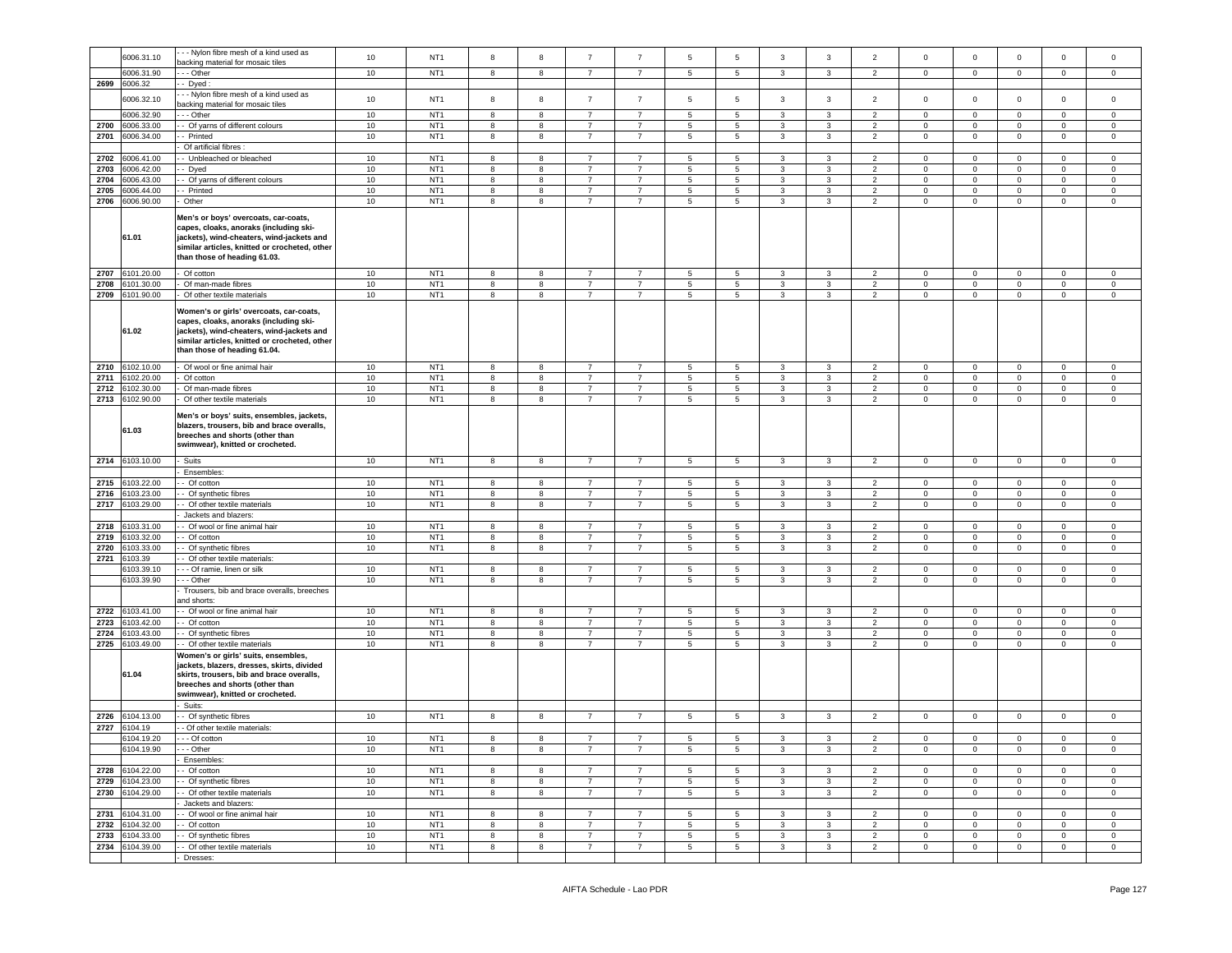| 2735 | 6104.41.00      | - Of wool or fine animal hair                 | 10     | NT <sub>1</sub> | 8          | 8 |                |                | 5               | 5               | 3            | 3            | $\overline{2}$ | 0            | $\mathbf 0$    | $\mathbf 0$             | $\mathbf 0$    | $\mathbf 0$    |
|------|-----------------|-----------------------------------------------|--------|-----------------|------------|---|----------------|----------------|-----------------|-----------------|--------------|--------------|----------------|--------------|----------------|-------------------------|----------------|----------------|
| 2736 | 104.42.00       | - Of cotton                                   | 10     | NT <sub>1</sub> | 8          | 8 | $\overline{7}$ | $\overline{7}$ | 5               | 5               | 3            | 3            | $\overline{2}$ | $\mathbf 0$  | $\mathbf 0$    | $\mathbf 0$             | $\mathbf 0$    | $\mathbf 0$    |
|      |                 |                                               |        |                 |            |   | $\overline{7}$ |                |                 |                 |              |              |                |              |                |                         |                |                |
| 2737 | 104.43.00       | - Of synthetic fibres                         | 10     | NT <sub>1</sub> | 8          | 8 |                | $\overline{7}$ | 5               | 5               | 3            | 3            | $\overline{2}$ | $\mathbf 0$  | $\circ$        | $\overline{\mathbf{0}}$ | $\mathbf 0$    | $\mathsf 0$    |
| 2738 | 3104.44.00      | - Of artificial fibres                        | 10     | NT <sub>1</sub> | 8          | 8 | $\overline{7}$ | $\overline{7}$ | 5               | 5               | 3            | 3            | $\overline{2}$ | 0            | $\mathbf 0$    | $\mathbf 0$             | $\mathbf 0$    | $\mathbf 0$    |
| 2739 | 3104.49.00      | - Of other textile materials                  | 10     | NT <sub>1</sub> | 8          | 8 | -7             | 7              | 5               | $5\phantom{.0}$ |              | 3            | $\overline{2}$ | $\mathbf 0$  | $\mathbf 0$    | $\mathsf 0$             |                | $\overline{0}$ |
|      |                 |                                               |        |                 |            |   |                |                |                 |                 | 3            |              |                |              |                |                         | $\mathbf{0}$   |                |
|      |                 | Skirts and divided skirts                     |        |                 |            |   |                |                |                 |                 |              |              |                |              |                |                         |                |                |
| 2740 | 104.51.00       | - Of wool or fine animal hair                 | 10     | NT <sub>1</sub> | 8          | 8 | $\overline{7}$ | $\overline{7}$ | 5               | 5               | 3            | 3            | $\overline{2}$ | 0            | $\mathbf 0$    | $\overline{0}$          | $\mathbf 0$    | $\mathbf 0$    |
|      |                 |                                               |        |                 |            |   |                |                |                 |                 |              |              |                |              |                |                         |                |                |
| 2741 | 3104.52.00      | - Of cotton                                   | 10     | NT <sub>1</sub> | 8          | 8 | -7             | 7              | 5               | $\overline{5}$  | 3            | 3            | $\overline{2}$ | $\mathbf{0}$ | $\mathbf 0$    | $\mathsf 0$             | $\mathbf{0}$   | $\overline{0}$ |
| 2742 | 104.53.00       | - Of synthetic fibres                         | 10     | NT <sub>1</sub> | 8          | 8 | $\overline{7}$ | $\overline{7}$ | 5               | 5               | 3            | 3            | $\overline{2}$ | $\mathbf 0$  | $\circ$        | $\overline{0}$          | $\mathbf 0$    | $\mathsf 0$    |
| 2743 | 104.59.00       |                                               | 10     | NT <sub>1</sub> | 8          | 8 | $\overline{7}$ | $\overline{7}$ | 5               | $\overline{5}$  |              | 3            | $\overline{2}$ |              | $\mathsf 0$    |                         |                | $\mathsf 0$    |
|      |                 | - Of other textile materials                  |        |                 |            |   |                |                |                 |                 | 3            |              |                | $\mathbf 0$  |                | $\mathbf 0$             | $\mathbf 0$    |                |
|      |                 | Trousers, bib and brace overalls, breeches    |        |                 |            |   |                |                |                 |                 |              |              |                |              |                |                         |                |                |
|      |                 | and shorts:                                   |        |                 |            |   |                |                |                 |                 |              |              |                |              |                |                         |                |                |
| 2744 | 104.61.00       |                                               |        | NT <sub>1</sub> | 8          |   | $\overline{7}$ | $\overline{7}$ | 5               | 5               | 3            | 3            | $\overline{2}$ | $\mathbf 0$  | $\circ$        | $\overline{0}$          | $\mathbf 0$    | $\mathbf 0$    |
|      |                 | - Of wool or fine animal hair                 | 10     |                 |            | 8 |                |                |                 |                 |              |              |                |              |                |                         |                |                |
| 2745 | 104.62.00       | - Of cotton                                   | 10     | NT <sub>1</sub> | 8          | 8 | $\overline{7}$ | $\overline{7}$ | 5               | $\overline{5}$  | 3            | 3            | $\overline{2}$ | $\mathbf 0$  | $\mathbf 0$    | $\mathsf 0$             | $\mathbf 0$    | $\mathsf 0$    |
| 2746 | 104.63.00       | - Of synthetic fibres                         | 10     | NT <sub>1</sub> | 8          | 8 | $\overline{7}$ | 7              | $5\phantom{.0}$ | $\overline{5}$  | 3            | 3            | $\overline{2}$ | $\mathbf{0}$ | $\mathsf 0$    | $\overline{0}$          | $^{\circ}$     | $\mathsf 0$    |
|      |                 |                                               |        |                 |            |   |                |                |                 |                 |              |              |                |              |                |                         |                |                |
| 2747 | 6104.69.00      | - Of other textile materials                  | 10     | NT <sub>1</sub> | 8          | 8 | $\overline{7}$ | $\overline{7}$ | 5               | 5               | 3            | 3            | $\overline{2}$ | $\mathbf 0$  | $\mathbf 0$    | $\overline{0}$          | $\mathbf 0$    | $\mathbf 0$    |
|      |                 |                                               |        |                 |            |   |                |                |                 |                 |              |              |                |              |                |                         |                |                |
|      | 61.05           | Men's or boys' shirts, knitted or crocheted.  |        |                 |            |   |                |                |                 |                 |              |              |                |              |                |                         |                |                |
|      |                 |                                               |        |                 |            |   |                |                |                 |                 |              |              |                |              |                |                         |                |                |
| 2748 | 6105.10.00      | Of cotton                                     | 10     | NT <sub>1</sub> | 8          | 8 | $\overline{7}$ | $\overline{7}$ | $5\phantom{.0}$ | $5\overline{5}$ | 3            | 3            | $\overline{2}$ | $\mathbf{0}$ | $\mathbf 0$    | $\overline{0}$          | $\overline{0}$ | $\mathbf{0}$   |
| 2749 | 6105.20         | Of man-made fibres:                           |        |                 |            |   |                |                |                 |                 |              |              |                |              |                |                         |                |                |
|      | 105.20.10       | - Of synthetic fibres                         | 10     | NT <sub>1</sub> | 8          | 8 | $\overline{7}$ | $\overline{7}$ | 5               | $\overline{5}$  | 3            | 3            | $\overline{2}$ | 0            | $\mathbf 0$    | $\overline{0}$          | $\mathbf 0$    | $\mathbf 0$    |
|      |                 |                                               |        |                 |            |   |                |                |                 |                 |              |              |                |              |                |                         |                |                |
|      | 6105.20.20      | - Of artificial fibres                        | 10     | NT <sub>1</sub> | 8          | 8 | -7             | $\overline{7}$ | 5               | $\overline{5}$  | 3            | 3            | $\overline{2}$ | 0            | $\mathbf 0$    | $\circ$                 | $^{\circ}$     | $\mathsf 0$    |
| 2750 | 6105.90.00      | Of other textile materials                    | 10     | NT <sub>1</sub> | 8          | 8 | $\overline{7}$ | $\overline{7}$ | 5               | 5               | 3            | 3            | $\overline{2}$ | $\mathbf 0$  | $\mathbf 0$    | $\mathbf 0$             | $\mathbf 0$    | $\mathbf 0$    |
|      |                 |                                               |        |                 |            |   |                |                |                 |                 |              |              |                |              |                |                         |                |                |
|      | 61.06           | Women's or girls' blouses, shirts and shirt·  |        |                 |            |   |                |                |                 |                 |              |              |                |              |                |                         |                |                |
|      |                 | blouses, knitted or crocheted.                |        |                 |            |   |                |                |                 |                 |              |              |                |              |                |                         |                |                |
| 2751 | 6106.10.00      | Of cotton                                     | 10     | NT <sub>1</sub> | 8          | 8 | -7             | $\overline{7}$ | 5               | $\overline{5}$  | 3            | 3            | $\overline{2}$ | 0            | $\mathbf 0$    | $\circ$                 | $\mathbf 0$    | $\mathbf 0$    |
| 2752 | 6106.20.00      | Of man-made fibres                            | 10     | NT <sub>1</sub> | 8          | 8 | $\overline{7}$ | $\overline{7}$ | 5               | 5               | 3            | 3            | $\overline{2}$ | $\mathbf 0$  | $\mathbf 0$    | $\overline{0}$          | $\mathbf 0$    | $\circ$        |
|      |                 |                                               |        |                 |            |   |                |                |                 |                 |              |              |                |              |                |                         |                |                |
| 2753 | 3106.90.00      | Of other textile materials                    | $10$   | NT <sub>1</sub> | 8          | 8 | $\overline{7}$ | $\overline{7}$ | 5               | $\overline{5}$  | 3            | 3            | $\overline{2}$ | $\mathbf 0$  | $\mathbf 0$    | $\mathsf 0$             | $\mathbf 0$    | $\mathsf 0$    |
|      |                 | Men's or boys' underpants, briefs,            |        |                 |            |   |                |                |                 |                 |              |              |                |              |                |                         |                |                |
|      |                 |                                               |        |                 |            |   |                |                |                 |                 |              |              |                |              |                |                         |                |                |
|      | 61.07           | nightshirts, pyjamas, bathrobes, dressing     |        |                 |            |   |                |                |                 |                 |              |              |                |              |                |                         |                |                |
|      |                 | gowns and similar articles, knitted or        |        |                 |            |   |                |                |                 |                 |              |              |                |              |                |                         |                |                |
|      |                 | crocheted.                                    |        |                 |            |   |                |                |                 |                 |              |              |                |              |                |                         |                |                |
|      |                 | Underpants and briefs:                        |        |                 |            |   |                |                |                 |                 |              |              |                |              |                |                         |                |                |
|      |                 |                                               |        |                 |            |   |                |                |                 |                 |              |              |                |              |                |                         |                |                |
| 2754 | 6107.11.00      | - Of cotton                                   | 10     | NT <sub>1</sub> | 8          | 8 | -7             | $\overline{7}$ | 5               | $\overline{5}$  | 3            | 3            | $\overline{2}$ | 0            | $\mathbf{0}$   | $\mathbf 0$             | $\mathbf 0$    | 0              |
| 2755 | 3107.12.00      | - Of man-made fibres                          | 10     | NT <sub>1</sub> | 8          | 8 | $\overline{7}$ | 7              | 5               | 5               | 3            | 3            | $\overline{2}$ | 0            | $\mathbf 0$    | $\overline{0}$          | $\mathbf 0$    | $\circ$        |
|      |                 |                                               |        |                 |            |   | $\overline{7}$ |                |                 |                 |              |              |                |              |                |                         |                |                |
| 2756 | \$107.19.00     | - Of other textile materials                  | $10\,$ | NT <sub>1</sub> | 8          | 8 |                | $\overline{7}$ | 5               | $5\phantom{.0}$ | 3            | 3            | $\overline{2}$ | $\mathbf 0$  | $\mathsf 0$    | $\overline{\mathbf{0}}$ | $\mathbf 0$    | $\mathsf 0$    |
|      |                 | Nightshirts and pyjamas:                      |        |                 |            |   |                |                |                 |                 |              |              |                |              |                |                         |                |                |
| 2757 | 107.21.00       | - Of cotton                                   | 10     | NT <sub>1</sub> | 8          | 8 | $\overline{7}$ | $\overline{7}$ | 5               | 5               | 3            | 3            | $\overline{2}$ | $\mathbf 0$  | 0              | $\mathsf 0$             | $\mathbf 0$    | $\mathbf 0$    |
|      |                 |                                               |        |                 |            |   |                |                |                 |                 |              |              |                |              |                |                         |                |                |
| 2758 | 107.22.00       | Of man-made fibres                            | 10     | NT <sub>1</sub> | 8          | 8 | $\overline{7}$ | $\overline{7}$ | 5               | $\overline{5}$  | 3            | 3            | $\overline{2}$ | $\mathbf 0$  | $\mathbf 0$    | $\mathsf 0$             | $\mathsf 0$    | $\mathsf 0$    |
| 2759 | 107.29.00       | - Of other textile materials                  | 10     | NT <sub>1</sub> | 8          | 8 | $\overline{7}$ | $\overline{7}$ | 5               | $\sqrt{5}$      | 3            | 3            | $\overline{2}$ | $\mathbf 0$  | $\mathsf 0$    | $\overline{0}$          | $\mathsf 0$    | $\mathsf 0$    |
|      |                 |                                               |        |                 |            |   |                |                |                 |                 |              |              |                |              |                |                         |                |                |
|      |                 |                                               |        |                 |            |   |                |                |                 |                 |              |              |                |              |                |                         |                |                |
|      |                 | Other:                                        |        |                 |            |   |                |                |                 |                 |              |              |                |              |                |                         |                |                |
| 2760 | \$107.91.00     | - Of cotton                                   | $10$   | NT <sub>1</sub> | 8          | 8 | $\overline{7}$ | $\overline{7}$ | $\sqrt{5}$      | $\,$ 5 $\,$     | 3            | 3            | $\overline{2}$ | 0            | $\mathbf 0$    | $\mathbf 0$             | $\mathbf 0$    | $\mathsf 0$    |
|      |                 |                                               |        |                 |            |   |                |                |                 |                 |              |              |                |              |                |                         |                |                |
| 2761 | 6107.99.00      | - Of other textile materials                  | 10     | NT <sub>1</sub> | 8          | 8 | $\overline{7}$ | $\overline{7}$ | 5               | 5               | 3            | 3            | $\overline{2}$ | 0            | $\mathbf 0$    | $\overline{0}$          | $\mathbf 0$    | $\mathsf 0$    |
|      |                 |                                               |        |                 |            |   |                |                |                 |                 |              |              |                |              |                |                         |                |                |
|      |                 | Women's or girls' slips, petticoats, briefs,  |        |                 |            |   |                |                |                 |                 |              |              |                |              |                |                         |                |                |
|      |                 | panties, nightdresses, pyjamas, négligés,     |        |                 |            |   |                |                |                 |                 |              |              |                |              |                |                         |                |                |
|      | 61.08           | bathrobes, dressing gowns and similar         |        |                 |            |   |                |                |                 |                 |              |              |                |              |                |                         |                |                |
|      |                 | articles, knitted or crocheted.               |        |                 |            |   |                |                |                 |                 |              |              |                |              |                |                         |                |                |
|      |                 |                                               |        |                 |            |   |                |                |                 |                 |              |              |                |              |                |                         |                |                |
|      |                 | Slips and petticoats:                         |        |                 |            |   |                |                |                 |                 |              |              |                |              |                |                         |                |                |
|      |                 |                                               |        |                 |            |   |                |                |                 |                 |              |              |                |              |                |                         |                |                |
| 2762 | 108.11.00       | - Of man-made fibres                          | $10$   | NT <sub>1</sub> | 8          | 8 | $\overline{7}$ | $\overline{7}$ | 5               | 5               | 3            | 3            | $\overline{2}$ | $\mathbf 0$  | $\mathbf 0$    | $\overline{\mathbf{0}}$ | $\mathbf 0$    | $\mathbf 0$    |
| 2763 | 6108.19         | - Of other textile materials:                 |        |                 |            |   |                |                |                 |                 |              |              |                |              |                |                         |                |                |
|      | 6108.19.20      | -- Of wool or fine animal hair                | 10     | NT <sub>1</sub> | 8          | 8 | -7             | 7              | 5               | 5               | 3            | 3            | $\overline{2}$ | $\mathbf{0}$ | $\mathbf 0$    | $\overline{0}$          | $\mathbf{0}$   | $\overline{0}$ |
|      |                 |                                               |        |                 |            |   |                |                |                 |                 |              |              |                |              |                |                         |                |                |
|      | 6108.19.30      | - - Of cotton                                 | 10     | NT <sub>1</sub> | 8          | 8 | $\overline{7}$ | $\overline{7}$ | 5               | 5               | 3            | 3            | $\overline{2}$ | $\mathbf 0$  | $\circ$        | $\overline{0}$          | $\mathbf 0$    | $\mathsf 0$    |
|      | 6108.19.90      | - - Other                                     | 10     | NT <sub>1</sub> | 8          | 8 | $\overline{7}$ | $\overline{7}$ | 5               | $\overline{5}$  | 3            | 3            | $\overline{2}$ | $\mathbf 0$  | $\mathsf 0$    | $\mathbf 0$             | $\mathbf 0$    | $\mathbf 0$    |
|      |                 | Briefs and panties:                           |        |                 |            |   |                |                |                 |                 |              |              |                |              |                |                         |                |                |
|      |                 |                                               |        |                 |            |   |                |                |                 |                 |              |              |                |              |                |                         |                |                |
| 2764 | 6108.21.00      | - Of cotton                                   | 10     | NT <sub>1</sub> | 8          | 8 | $\overline{7}$ | $\overline{7}$ | 5               | 5               | 3            | 3            | $\overline{2}$ | $\mathbf 0$  | $\mathbf 0$    | $\overline{0}$          | $\mathbf 0$    | $\mathbf 0$    |
| 2765 | 108.22.00       | - Of man-made fibres                          | $10$   | NT <sub>1</sub> | 8          | 8 | $\overline{7}$ | $\overline{7}$ | 5               | 5               | 3            | 3            | $\overline{2}$ | $^{\circ}$   | 0              | 0                       | $\mathbf 0$    | $\mathbf 0$    |
| 2766 | 3108.29.00      | - Of other textile materials                  | 10     | NT <sub>1</sub> | 8          | 8 | $\overline{7}$ | $\overline{7}$ | 5               | $\overline{5}$  | 3            | 3            | $\overline{2}$ | $\mathbf 0$  | $\mathsf 0$    | $\mathsf 0$             | $\mathbf 0$    | $\mathsf 0$    |
|      |                 |                                               |        |                 |            |   |                |                |                 |                 |              |              |                |              |                |                         |                |                |
|      |                 | Nightdresses and pyjamas                      |        |                 |            |   |                |                |                 |                 |              |              |                |              |                |                         |                |                |
| 2767 | 108.31.00       | - Of cotton                                   | $10$   | NT <sub>1</sub> | 8          | 8 | -7             | $\overline{7}$ | 5               | $\overline{5}$  | 3            | 3            | $\overline{2}$ | $\mathbf 0$  | $\mathbf 0$    | $\mathsf 0$             | $^{\circ}$     | $\mathbf 0$    |
| 2768 | 108.32.00       | - Of man-made fibres                          | 10     | NT <sub>1</sub> | 8          | 8 | $\overline{7}$ | $\overline{7}$ | 5               | $\overline{5}$  | 3            | 3            | $\overline{2}$ | $\mathbf 0$  | $\mathbf 0$    | $\mathbf 0$             | $\mathbf 0$    | $\mathbf 0$    |
|      |                 |                                               |        |                 |            |   |                |                |                 |                 |              |              |                |              |                |                         |                |                |
| 2769 | 108.39.00       | - Of other textile materials                  | 10     | NT <sub>1</sub> | 8          | 8 | $\overline{7}$ | $\overline{7}$ | 5               | 5               | 3            | 3            | $\overline{2}$ | 0            | $\mathbf 0$    | $\overline{0}$          | $\mathbf 0$    | $\circ$        |
|      |                 | Other:                                        |        |                 |            |   |                |                |                 |                 |              |              |                |              |                |                         |                |                |
| 2770 | 6108.91.00      |                                               |        |                 | 8          | 8 |                | $\overline{7}$ | 5               |                 | $\mathbf{3}$ |              | $\overline{2}$ | $\mathbf 0$  | $\mathbf 0$    | $\mathbf 0$             | $\mathbf 0$    | $\mathbf 0$    |
|      |                 | - Of cotton                                   | 10     | NT <sub>1</sub> |            |   |                |                |                 | $\overline{5}$  |              | 3            |                |              |                |                         |                |                |
| 2771 | 6108.92.00      | - Of man-made fibres                          | 10     | NT <sub>1</sub> | 8          | 8 | $\overline{7}$ | $\overline{7}$ | 5               | 5               | 3            | 3            | $\overline{2}$ | 0            | $\mathbf{0}$   | $\mathbf 0$             | $\mathbf 0$    | $\mathbf 0$    |
|      | 2772 6108.99.00 | - Of other textile materials                  | $10\,$ | NT <sub>1</sub> | 8          | 8 | $\overline{7}$ | $\overline{7}$ | 5               | $\,$ 5 $\,$     | 3            | 3            | $\overline{2}$ | $\mathbf{0}$ | $\mathbf 0$    | $\mathbf 0$             | $\mathbf{0}$   | $\mathsf 0$    |
|      |                 |                                               |        |                 |            |   |                |                |                 |                 |              |              |                |              |                |                         |                |                |
|      | 61.09           | T-shirts, singlets and other vests, knitted   |        |                 |            |   |                |                |                 |                 |              |              |                |              |                |                         |                |                |
|      |                 | or crocheted.                                 |        |                 |            |   |                |                |                 |                 |              |              |                |              |                |                         |                |                |
|      | 2773 6109.10    | Of cotton:                                    |        |                 |            |   |                |                |                 |                 |              |              |                |              |                |                         |                |                |
|      |                 |                                               |        |                 |            |   |                |                |                 |                 |              |              |                |              |                |                         |                |                |
|      | 6109.10.10      | - For men or boys                             | 10     | NT <sub>1</sub> | 8          | 8 | $\overline{7}$ | $\overline{7}$ | $5\overline{5}$ | $5\phantom{.0}$ | $\mathbf{3}$ | $\mathbf{3}$ | $\overline{2}$ | $\mathbf 0$  | $\circ$        | $\mathbf 0$             | $\overline{0}$ | $\mathsf 0$    |
|      | 6109.10.20      | - For women or girls                          | 10     | NT <sub>1</sub> | 8          | 8 | $\overline{7}$ | $\overline{7}$ | 5               | $5\phantom{.0}$ | $\mathbf{3}$ | $\mathbf{3}$ | $\overline{2}$ | $\mathsf 0$  | $\mathsf 0$    | $\overline{0}$          | $\mathbf{0}$   | $\overline{0}$ |
|      | 2774 6109.90    | Of other textile materials:                   |        |                 |            |   |                |                |                 |                 |              |              |                |              |                |                         |                |                |
|      |                 |                                               |        |                 |            |   |                |                |                 |                 |              |              |                |              |                |                         |                |                |
|      | 6109.90.10      | - For men or boys, of ramie, linen or silk    | 10     | NT <sub>1</sub> | $^{\rm 8}$ | 8 | $\overline{7}$ | $\overline{7}$ | $5\phantom{.0}$ | $\sqrt{5}$      | $\mathbf{3}$ | $\mathbf{3}$ | $\overline{2}$ | $\mathbf 0$  | $\mathsf 0$    | $\mathbf 0$             | $\mathsf 0$    | $\overline{0}$ |
|      |                 |                                               |        |                 |            |   |                |                |                 |                 |              |              |                |              |                |                         |                |                |
|      |                 |                                               |        |                 |            |   |                |                |                 |                 |              |              |                |              |                |                         |                |                |
|      | 6109.90.20      | - For men or boys, of other textile materials | 10     | NT <sub>1</sub> | 8          | 8 | $\overline{7}$ | $\overline{7}$ | 5               | $\sqrt{5}$      | 3            | $\mathbf{3}$ | $\overline{2}$ | $\mathbf 0$  | $\mathbf 0$    | $\overline{0}$          | $\mathbf{0}$   | $\mathsf 0$    |
|      | 6109.90.90      | - Other                                       | 10     | NT <sub>1</sub> | 8          | 8 | $\overline{7}$ | $\overline{7}$ | $5\overline{5}$ | 5 <sub>5</sub>  | $\mathbf{3}$ | $\mathbf{3}$ | $\overline{2}$ | $\mathbf 0$  | $\overline{0}$ | $\overline{0}$          | $\overline{0}$ | $\overline{0}$ |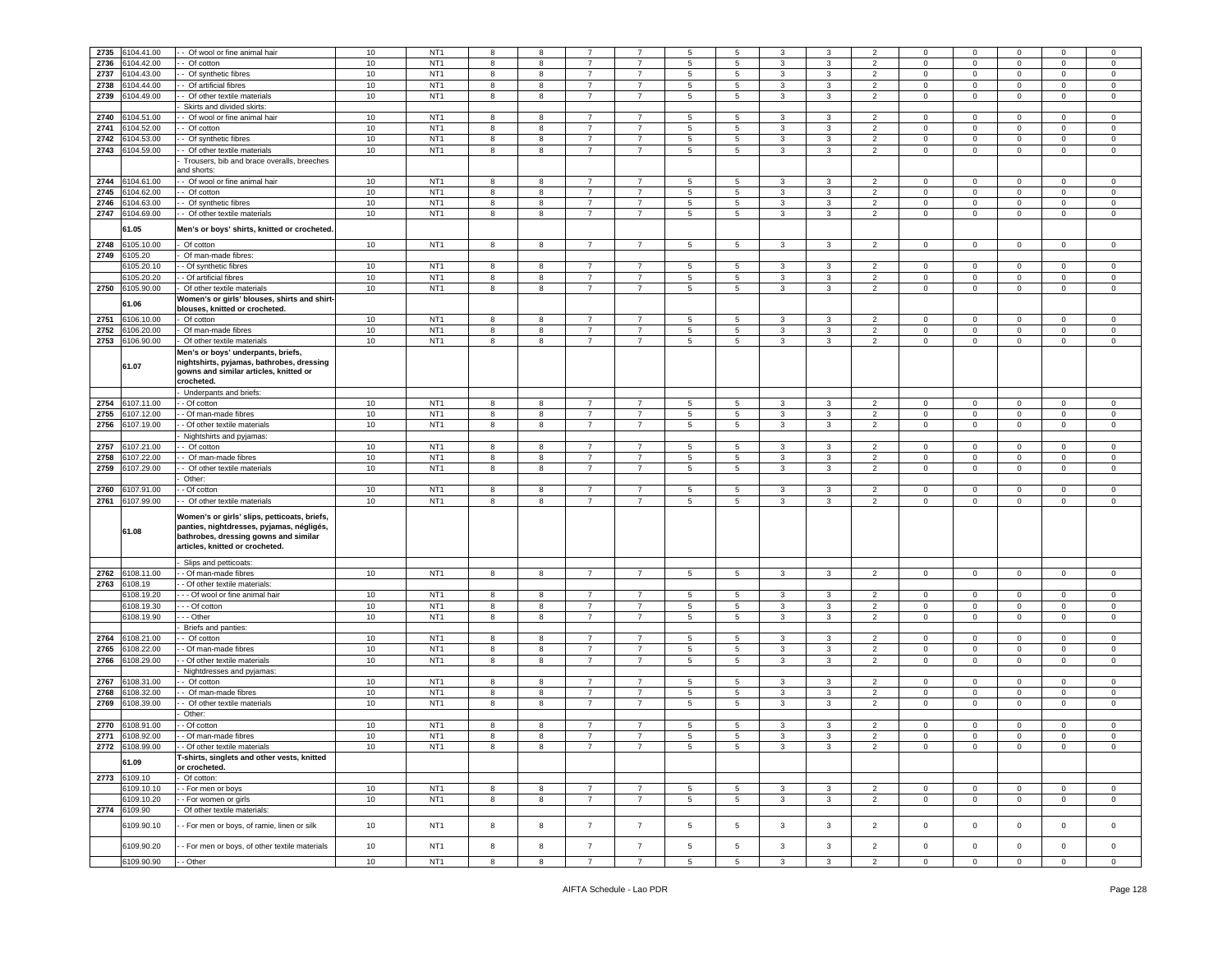|      | 61.10                   | Jerseys, pullovers, cardigans, waistcoats<br>and similar articles, knitted or crocheted.                                           |          |                                    |                         |                         |                                  |                                  |                                  |                                   |                   |                |                                  |                            |                            |                            |                         |                            |
|------|-------------------------|------------------------------------------------------------------------------------------------------------------------------------|----------|------------------------------------|-------------------------|-------------------------|----------------------------------|----------------------------------|----------------------------------|-----------------------------------|-------------------|----------------|----------------------------------|----------------------------|----------------------------|----------------------------|-------------------------|----------------------------|
|      |                         | Of wool or fine animal hair:                                                                                                       |          |                                    |                         |                         |                                  |                                  |                                  |                                   |                   |                |                                  |                            |                            |                            |                         |                            |
|      | 2775 6110.11.00         | - Of wool                                                                                                                          | 10       | NT <sub>1</sub>                    | 8                       | 8                       | $\overline{7}$                   | $\overline{7}$                   | 5                                | $5\overline{5}$                   | $\mathbf{3}$      | 3              | $\overline{2}$                   | $\overline{0}$             | $\overline{0}$             | $\overline{0}$             | $\mathbf{0}$            | $\overline{0}$             |
| 2776 | 6110.12.00              | - Of Kashmir (cashmere) goats                                                                                                      | 10       | NT <sub>1</sub>                    | 8                       | 8                       | $\overline{7}$                   | $\overline{7}$                   | 5                                | 5                                 | $\mathbf{3}$      | 3              | $\overline{2}$                   | $\mathbf{0}$               | $\mathbf{0}$               | $\mathbf 0$                | $\mathbf{0}$            | $\mathbf{0}$               |
| 2777 | 6110.19.00              | - Other                                                                                                                            | 10       | NT <sub>1</sub>                    | 8                       | 8                       | $\overline{7}$                   | $\overline{7}$                   | $5\phantom{.0}$                  | $5\overline{)}$                   | $\mathbf{3}$      | 3              | $\overline{2}$                   | $\mathsf 0$                | $\overline{0}$             | $\mathbf 0$                | $\overline{0}$          | $\overline{0}$             |
| 2778 | 6110.20.00              | Of cotton                                                                                                                          | 10       | NT <sub>1</sub>                    | 8                       | 8                       | $\overline{7}$                   | $\overline{7}$                   | 5                                | $5\overline{)}$                   | 3                 | 3              | $\overline{2}$                   | $\mathbf{0}$               | $\overline{0}$             | $\mathbf{0}$               | $\mathbf{0}$            | $\mathbf{0}$               |
| 2779 | 6110.30.00              | Of man-made fibres                                                                                                                 | 10       | NT <sub>1</sub>                    | 8                       | 8                       | $\overline{7}$                   | $\overline{7}$                   | 5                                | $5\overline{5}$                   | $\mathbf{3}$      | 3              | $\overline{2}$                   | $\overline{0}$             | $\overline{0}$             | $\mathbf 0$                | $\overline{0}$          | $\overline{0}$             |
| 2780 | 6110.90.00              | Of other textile materials                                                                                                         | 10       | NT <sub>1</sub>                    | 8                       | 8                       | $\overline{7}$                   | $\overline{7}$                   | 5                                | $5^{\circ}$                       | $\mathbf{3}$      | 3              | $\overline{2}$                   | $\mathbf{0}$               | $\mathbf{0}$               | $\mathbf 0$                | $\mathbf{0}$            | $\mathbf{0}$               |
|      |                         | Babies' garments and clothing                                                                                                      |          |                                    |                         |                         |                                  |                                  |                                  |                                   |                   |                |                                  |                            |                            |                            |                         |                            |
|      | 61.11                   | accessories, knitted or crocheted.                                                                                                 |          |                                    |                         |                         |                                  |                                  |                                  |                                   |                   |                |                                  |                            |                            |                            |                         |                            |
| 2781 | 3111.20.00              | Of cotton                                                                                                                          | 10       | NT <sub>1</sub>                    | 8                       | 8                       | $\overline{7}$                   | $\overline{7}$                   | 5                                | 5                                 | 3                 | 3              | $\overline{2}$                   | $\Omega$                   | $\Omega$                   | $\mathsf 0$                | $\mathbf{0}$            | $\Omega$                   |
| 2782 | 6111.30.00              | Of synthetic fibres                                                                                                                | 10       | NT <sub>1</sub>                    | 8                       | $\bf8$                  | $\overline{7}$                   | $\overline{7}$                   | $\overline{5}$                   | $5\phantom{.0}$                   | $\mathbf{3}$      | 3              | $\overline{2}$                   | $\mathbf 0$                | $\mathsf 0$                | $\mathbf 0$                | $\mathbf 0$             | $\mathbf 0$                |
| 2783 | 3111.90.00              | Of other textile materials                                                                                                         | 10       | NT <sub>1</sub>                    | $\overline{\mathbf{8}}$ | $\overline{\mathbf{8}}$ | $\overline{7}$                   | $\overline{7}$                   | $\overline{5}$                   | $\overline{5}$                    | $\overline{3}$    | $\overline{3}$ | $\overline{2}$                   | $\mathbf 0$                | $\overline{0}$             | $\overline{0}$             | $\overline{0}$          | $\overline{0}$             |
|      | 61.12                   | <b>Track suits, ski suits and swimwear,</b>                                                                                        |          |                                    |                         |                         |                                  |                                  |                                  |                                   |                   |                |                                  |                            |                            |                            |                         |                            |
|      |                         | knitted or crocheted.                                                                                                              |          |                                    |                         |                         |                                  |                                  |                                  |                                   |                   |                |                                  |                            |                            |                            |                         |                            |
|      |                         | Track suits:                                                                                                                       |          |                                    |                         |                         |                                  |                                  |                                  |                                   |                   |                |                                  |                            |                            |                            |                         |                            |
| 2784 | 6112.11.00              | - Of cotton                                                                                                                        | 10       | NT <sub>1</sub>                    | 8                       | 8                       | $\overline{7}$                   | $\overline{7}$                   | $\,$ 5 $\,$                      | 5                                 | 3                 | 3              | $\overline{2}$                   | $\mathbf 0$                | $\mathbf 0$                | $\mathsf{O}\xspace$        | $\mathbf 0$             | $\mathsf 0$                |
| 2785 | 6112.12.00              | - Of synthetic fibres                                                                                                              | 10       | NT <sub>1</sub>                    | 8                       | 8                       | $\overline{7}$                   | $\overline{7}$                   | $\,$ 5 $\,$                      | 5                                 | 3                 | 3              | $\overline{2}$                   | $\Omega$                   | $\mathbf 0$                | $\mathsf{O}\xspace$        | $\mathbf 0$             | $\mathsf{O}\xspace$        |
| 2786 | 6112.19.00              | - Of other textile materials                                                                                                       | 10       | NT <sub>1</sub>                    | 8                       | 8                       | $\overline{7}$                   | $\overline{7}$                   | $\,$ 5 $\,$                      | 5                                 | 3                 | 3              | $\overline{2}$                   | $\mathsf 0$                | $\mathbf 0$                | $\mathsf{O}\xspace$        | 0                       | $\mathsf{O}\xspace$        |
| 2787 | 3112.20.00              | Ski suits                                                                                                                          | 10       | NT <sub>1</sub>                    | 8                       | 8                       | $\overline{7}$                   | $\overline{7}$                   | $\overline{5}$                   | 5                                 | 3                 | 3              | $\overline{2}$                   | $\mathbf 0$                | $\circ$                    | $\mathsf 0$                | $\mathbf{0}$            | $\mathsf 0$                |
|      |                         | Men's or boys' swimwear:                                                                                                           |          |                                    |                         |                         |                                  |                                  |                                  |                                   |                   |                |                                  |                            |                            |                            |                         |                            |
| 2788 | 3112.31.00              | - Of synthetic fibres                                                                                                              | 10       | NT <sub>1</sub>                    | 8                       | 8                       | $\overline{7}$                   | $\overline{7}$                   | 5                                | 5                                 | 3                 | 3              | $\overline{2}$                   | $\Omega$                   | $\mathbf 0$                | $\mathbf 0$                | $\mathbf 0$             | $\mathbf 0$                |
| 2789 | 6112.39.00              | - Of other textile materials                                                                                                       | 10       | NT <sub>1</sub>                    | 8                       | 8                       | $\overline{7}$                   | $\overline{7}$                   | $\,$ 5 $\,$                      | $5\overline{5}$                   | $\mathbf{3}$      | 3              | $\overline{2}$                   | $\mathsf 0$                | $\mathbf 0$                | $\mathsf{O}\xspace$        | $\mathsf 0$             | $\mathsf{O}\xspace$        |
|      |                         | Women's or girls' swimwear:                                                                                                        |          |                                    |                         |                         |                                  |                                  |                                  |                                   |                   |                |                                  |                            |                            |                            |                         |                            |
| 2790 | 112.41.00               | - Of synthetic fibres                                                                                                              | 10       | NT <sub>1</sub>                    | 8                       | 8                       | $\overline{7}$                   | $\overline{7}$                   | $\overline{5}$                   | 5                                 | 3                 | 3              | $\overline{2}$                   | $\mathbf 0$                | $\mathsf 0$                | $\mathsf 0$                | $\mathbf 0$             | $\mathbf 0$                |
| 2791 | 6112.49.00              | - Of other textile materials                                                                                                       | 10       | NT <sub>1</sub>                    | 8                       | 8                       | $\overline{7}$                   | $\overline{7}$                   | $\overline{5}$                   | $5\overline{)}$                   | 3                 | 3              | $\overline{2}$                   | $\mathbf 0$                | $\circ$                    | $\mathbf 0$                | $\mathbf{0}$            | $\mathbf 0$                |
| 2792 | 61.13                   | Garments, made up of knitted or crocheted<br>fabrics of heading 59.03, 59.06 or 59.07.                                             |          |                                    |                         |                         |                                  |                                  |                                  |                                   |                   |                |                                  |                            |                            |                            |                         |                            |
|      | 6113.00.10              | - Divers' wetsuits                                                                                                                 | 10       | NT <sub>1</sub>                    | $\mathbf{R}$            | $\mathbf{R}$            | $\overline{7}$                   | $\overline{7}$                   | 5                                | $\overline{5}$                    | $\mathbf{3}$      | 3              | $\overline{2}$                   | $\mathbf 0$                | $\mathbf 0$                | $\mathsf 0$                | $\mathbf 0$             | $\Omega$                   |
|      | 6113.00.20              | - Protective or safety garments for workers                                                                                        | 10       | NT <sub>1</sub>                    | 8                       | 8                       | $\overline{7}$                   | $\overline{7}$                   | $\,$ 5 $\,$                      | $\overline{5}$                    | $\mathbf{3}$      | $\mathbf{3}$   | $\overline{2}$                   | $\mathbf 0$                | $\mathbf 0$                | $\mathsf 0$                | $\mathsf 0$             | $\mathsf 0$                |
|      | 6113.00.90              | Other                                                                                                                              | 10       | NT <sub>1</sub>                    | 8                       | 8                       | $\overline{7}$                   | $\overline{7}$                   | 5                                | $5\overline{5}$                   | 3                 | $\mathbf{3}$   | $\overline{2}$                   | $\mathsf 0$                | $\mathsf 0$                | $\mathsf{O}\xspace$        | $\mathbf 0$             | $\mathsf 0$                |
|      | 61.14                   |                                                                                                                                    |          |                                    |                         |                         |                                  |                                  |                                  |                                   |                   |                |                                  |                            |                            |                            |                         |                            |
| 2793 | 6114.20.00              | Other garments, knitted or crocheted.<br>Of cotton                                                                                 | 10       | NT <sub>1</sub>                    | 8                       | 8                       | $\overline{7}$                   | $\overline{7}$                   | $\overline{5}$                   | 5                                 | 3                 | 3              | $\overline{2}$                   | $\mathbf 0$                | $\mathbf 0$                | $\mathbf 0$                | $\mathbf 0$             | $\mathbf 0$                |
| 2794 | 3114.30.00              | Of man-made fibres                                                                                                                 | 10       | NT <sub>1</sub>                    | 8                       | 8                       | $\overline{7}$                   | $\overline{7}$                   | $\overline{5}$                   | $\overline{5}$                    | 3                 | 3              | $\mathcal{P}$                    | $\Omega$                   | $\Omega$                   | $\mathbf 0$                | $\Omega$                | $\mathbf 0$                |
| 2795 | 3114.90.00              | Of other textile materials                                                                                                         | 10       | NT <sub>1</sub>                    | 8                       | 8                       | $\overline{7}$                   | $\overline{7}$                   | $\,$ 5 $\,$                      | 5                                 | 3                 | 3              | $\overline{2}$                   | $\mathsf 0$                | $\mathsf 0$                | $\mathsf 0$                | $\mathsf 0$             | $\mathsf 0$                |
|      |                         | Panty hose, tights, stockings, socks and<br>other hosiery, including graduated                                                     |          |                                    |                         |                         |                                  |                                  |                                  |                                   |                   |                |                                  |                            |                            |                            |                         |                            |
|      | 61.15                   | compression hosiery (for example,<br>stockings for varicose veins) and footwear<br>without applied soles, knitted or<br>crocheted. |          |                                    |                         |                         |                                  |                                  |                                  |                                   |                   |                |                                  |                            |                            |                            |                         |                            |
| 2796 | 6115.10.00              | Graduated compression hosiery (for<br>example, stockings for varicose veins)                                                       | 10       | NT <sub>1</sub>                    | 8                       | 8                       | $\overline{7}$                   | $\overline{7}$                   | 5                                | $5\phantom{.0}$                   | $\mathbf{3}$      | $\mathbf{3}$   | $\overline{2}$                   | $\mathsf{O}$               | $\mathbf 0$                | $\mathbf 0$                | $\overline{0}$          | $\mathbf 0$                |
|      |                         | Other panty hose and tights:                                                                                                       |          |                                    |                         |                         |                                  |                                  |                                  |                                   |                   |                |                                  |                            |                            |                            |                         |                            |
| 2797 | 6115.21.00              | - Of synthetic fibres, measuring per single<br>yarn less than 67 decitex                                                           | 10       | NT <sub>1</sub>                    | 8                       | 8                       | $\overline{7}$                   | $\overline{7}$                   | 5                                | $5\phantom{.0}$                   | $\mathbf{3}$      | 3              | $\overline{2}$                   | $\mathbf 0$                | $\mathbf 0$                | $\mathsf 0$                | $\mathbf 0$             | $\mathbf 0$                |
| 2798 | 3115.22.00              | - Of synthetic fibres, measuring per single                                                                                        | 10       | NT <sub>1</sub>                    | 8                       | 8                       | $\overline{7}$                   | $\overline{7}$                   | $\,$ 5 $\,$                      | $\,$ 5 $\,$                       | $\mathbf{3}$      | $\mathbf{3}$   | $\overline{2}$                   | $\mathsf 0$                | $\mathbf 0$                | $\mathsf{O}\xspace$        | $\mathbf 0$             | $\mathbf 0$                |
|      |                         | yarn 67 decitex or more                                                                                                            |          |                                    |                         |                         |                                  |                                  |                                  |                                   |                   |                |                                  |                            |                            |                            |                         |                            |
| 2799 | 6115.29                 | - Of other textile materials:                                                                                                      |          |                                    |                         |                         |                                  |                                  |                                  |                                   |                   |                |                                  |                            |                            |                            |                         |                            |
|      | 3115.29.10              | $\cdots$ Of cotton                                                                                                                 | 10       | NT <sub>1</sub>                    | 8                       | 8                       | $\overline{7}$                   | $\overline{7}$                   | 5                                | $5\overline{)}$                   | $\mathbf{3}$      | 3              | 2                                | $\overline{0}$             | $\overline{0}$             | $\overline{0}$             | $\mathbf{0}$            | $\overline{0}$             |
| 2800 | 3115.29.90<br>6115.30   | --- Other<br>Other women's full-length or knee-length<br>hosiery, measuring per single yarn less than<br>67 decitex:               | 10       | NT <sub>1</sub>                    | 8                       | 8                       | $\overline{7}$                   | $\overline{7}$                   | $\overline{5}$                   | $5\overline{ }$                   | $\mathbf{3}$      | 3              | $\overline{2}$                   | $\overline{0}$             | $\overline{0}$             | $\mathbf 0$                | $\overline{0}$          | $\overline{0}$             |
|      | 6115.30.10              | - Of cotton                                                                                                                        | 10       | NT <sub>1</sub>                    | 8                       | 8                       | $\overline{7}$                   | $\overline{7}$                   | 5                                | 5                                 | $\mathbf{3}$      | $\mathbf{3}$   | $\overline{2}$                   | $\mathbf 0$                | $\mathsf 0$                | $\mathsf 0$                | $\mathsf 0$             | $\mathsf 0$                |
|      | 6115.30.90              | Other                                                                                                                              | 10       | NT <sub>1</sub>                    | 8                       | 8                       | $\overline{7}$                   | $\overline{7}$                   | $\overline{5}$                   | 5                                 | $\mathbf{3}$      | 3              | $\overline{2}$                   | $\mathsf 0$                | $\mathsf 0$                | $\mathsf 0$                | $\mathbf 0$             | $\mathbf 0$                |
|      |                         | Other:                                                                                                                             |          |                                    |                         |                         |                                  |                                  |                                  |                                   |                   |                |                                  |                            |                            |                            |                         |                            |
| 2801 | 6115.94.00              | Of wool or fine animal hair                                                                                                        | 10       | NT <sub>1</sub>                    | 8                       | 8                       | $\overline{7}$                   | $\overline{7}$                   | $\overline{5}$                   | 5                                 | 3                 | 3              | $\overline{2}$                   | $\mathsf 0$                | $\mathbf 0$                | $\mathsf 0$                | $\mathbf 0$             | $\mathsf 0$                |
| 2802 | 6115.95.00              | Of cotton                                                                                                                          | 10       | NT <sub>1</sub>                    | 8                       | $^{\rm 8}$              | $\overline{7}$                   | $\overline{7}$                   | $\,$ 5 $\,$                      | 5                                 | 3                 | 3              | $\overline{2}$                   | $\,0\,$                    | $\mathbf 0$                | $\mathsf 0$                | 0                       | $\mathsf 0$                |
| 2803 | 6115.96.00              | Of synthetic fibres                                                                                                                | 10       | NT <sub>1</sub>                    | 8                       | 8                       | $\overline{7}$                   | $\overline{7}$                   | $\,$ 5 $\,$                      | 5                                 | 3                 | 3              | $\overline{2}$                   | $\mathsf 0$                | $\mathsf 0$                | $\mathsf 0$                | 0                       | $\mathsf 0$                |
| 2804 | 6115.99.00              | - Of other textile materials                                                                                                       | 10       | NT <sub>1</sub>                    | 8                       | 8                       | $\overline{7}$                   | $\overline{7}$                   | $\,$ 5 $\,$                      | $5\overline{5}$                   | $\mathbf{3}$      | $\mathsf 3$    | $\overline{2}$                   | $\mathsf 0$                | $\mathbf 0$                | $\mathsf{O}\xspace$        | $\mathsf 0$             | $\mathsf{O}\xspace$        |
|      | 61.16                   | Gloves, mittens and mitts, knitted or<br>crocheted.                                                                                |          |                                    |                         |                         |                                  |                                  |                                  |                                   |                   |                |                                  |                            |                            |                            |                         |                            |
| 2805 | 6116.10.00              | Impregnated, coated or covered with<br>plastics or rubber<br>Other:                                                                | 10       | NT <sub>1</sub>                    | 8                       | $\bf{8}$                | $\overline{7}$                   | $\overline{7}$                   | $\,$ 5 $\,$                      | $\overline{5}$                    | $\mathbf{3}$      | $\mathbf{3}$   | $\overline{2}$                   | $\mathsf 0$                | $\mathbf 0$                | $\mathsf 0$                | $\mathsf 0$             | $\mathsf 0$                |
| 2806 | 116.91.00               | - Of wool or fine animal hair                                                                                                      | 10       | NT <sub>1</sub>                    | 8                       | 8                       | $\overline{7}$                   | $\overline{7}$                   | $5\overline{5}$                  | 5                                 | 3                 | 3              | $\overline{2}$                   | $\Omega$                   | $\Omega$                   | $\Omega$                   | $\Omega$                | $\Omega$                   |
| 2807 | 116.92.00               | Of cotton                                                                                                                          | 10       | NT <sub>1</sub>                    | 8                       | 8                       | $\overline{7}$                   | $\overline{7}$                   | $\overline{5}$                   | 5                                 | $\mathbf{R}$      | 3              | $\mathcal{P}$                    | $\mathsf 0$                | $\mathsf 0$                | $\mathsf 0$                | $\Omega$                | $\mathsf 0$                |
| 2808 | 116.93                  | Of synthetic fibres:                                                                                                               |          |                                    |                         |                         |                                  |                                  |                                  |                                   |                   |                |                                  |                            |                            |                            |                         |                            |
|      | 116.93.10               | - - Divers' gloves                                                                                                                 | 10       | NT <sub>1</sub>                    | $\mathbf{R}$            | 8                       | $\overline{7}$                   | $\overline{7}$                   | $\overline{5}$                   | 5                                 | $\mathbf{R}$      | 3              | $\overline{2}$                   | $\mathsf 0$                | $\mathsf 0$                | $\mathbf 0$                | $\Omega$                | $\mathsf 0$                |
| 2809 | 116.93.90<br>3116.99.00 | - Other<br>- Of other textile materials                                                                                            | 10<br>10 | NT <sub>1</sub><br>NT <sub>1</sub> | 8<br>$\mathbf{a}$       | 8<br>8                  | $\overline{7}$<br>$\overline{7}$ | $\overline{7}$<br>$\overline{7}$ | $\overline{5}$<br>$\overline{5}$ | $\overline{5}$<br>$5\overline{)}$ | 3<br>$\mathbf{a}$ | 3<br>3         | $\overline{2}$<br>$\overline{2}$ | $\mathbf 0$<br>$\mathsf 0$ | $\mathbf 0$<br>$\mathsf 0$ | $\mathbf 0$<br>$\mathsf 0$ | $\mathbf 0$<br>$\Omega$ | $\mathsf 0$<br>$\mathsf 0$ |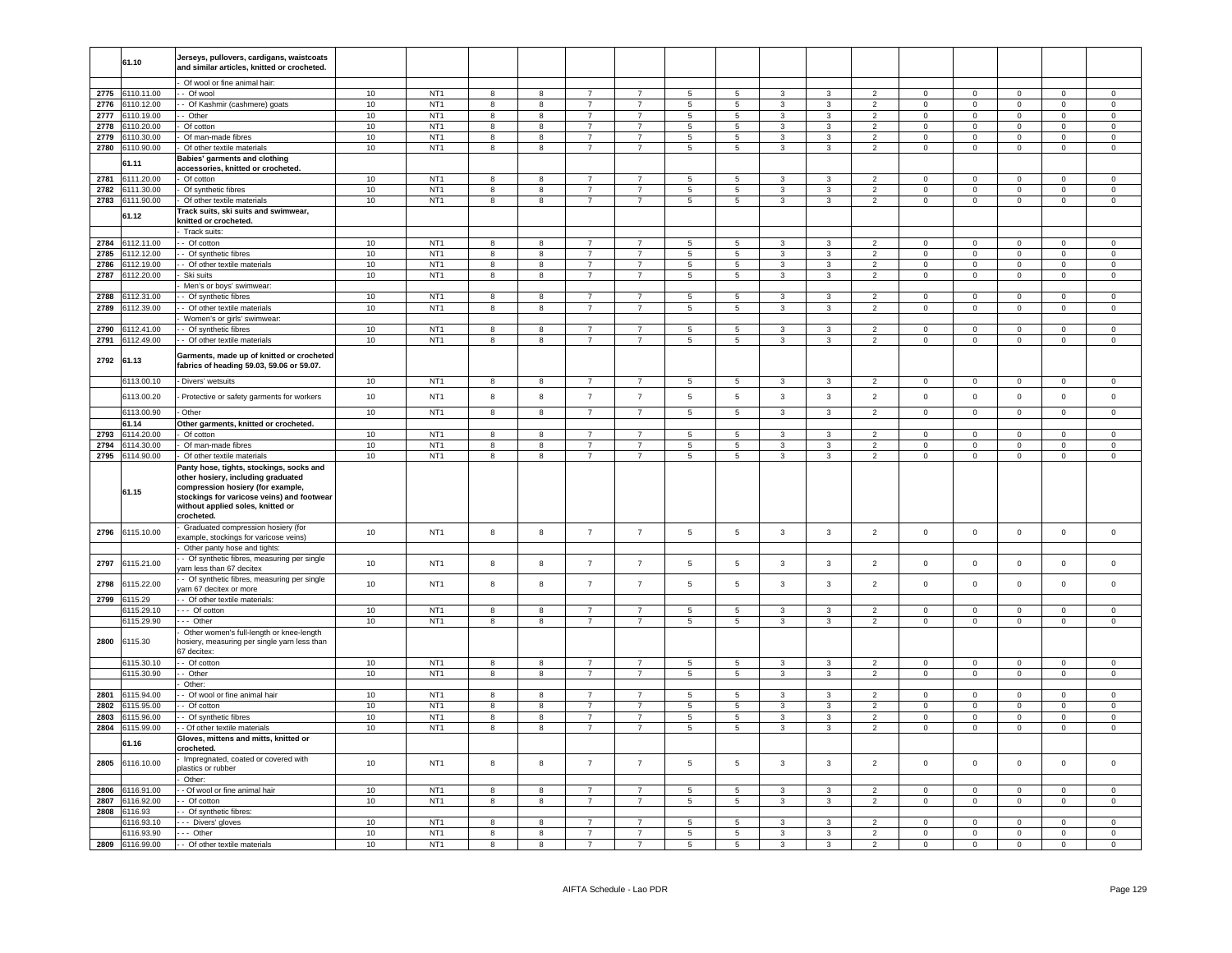|              | 61.17                    | Other made up clothing accessories,<br>knitted or crocheted; knitted or crocheted<br>parts of garments or of clothing<br>accessories.                                                    |              |                                    |                         |                          |                                  |                                  |                                    |                |                              |                              |                          |                             |                               |                            |                                  |                            |
|--------------|--------------------------|------------------------------------------------------------------------------------------------------------------------------------------------------------------------------------------|--------------|------------------------------------|-------------------------|--------------------------|----------------------------------|----------------------------------|------------------------------------|----------------|------------------------------|------------------------------|--------------------------|-----------------------------|-------------------------------|----------------------------|----------------------------------|----------------------------|
| 2810         | 6117.10                  | Shawls, scarves, mufflers, mantillas, veils<br>and the like:                                                                                                                             |              |                                    |                         |                          |                                  |                                  |                                    |                |                              |                              |                          |                             |                               |                            |                                  |                            |
|              | 6117.10.10               | - Of cotton                                                                                                                                                                              | 10           | NT <sub>1</sub>                    | 8                       | 8                        | $\overline{7}$                   | $\overline{7}$                   | 5                                  | 5              | 3                            | 3                            | $\overline{2}$           | $\Omega$                    | $\mathbf 0$                   | $\mathbf 0$                | $\Omega$                         | $\mathbf 0$                |
|              | 6117.10.90               | - Other                                                                                                                                                                                  | 10           | NT <sub>1</sub>                    | 8                       | 8                        | $\overline{7}$                   | $\overline{7}$                   | $5\phantom{.0}$                    | 5              | 3                            | $\mathbf{3}$                 | $\overline{2}$           | $\mathbf 0$                 | $\mathsf 0$                   | $\mathsf 0$                | $\mathsf 0$                      | $\mathsf 0$                |
| 2811         | 6117.80                  | Other accessories:                                                                                                                                                                       |              |                                    |                         |                          |                                  |                                  |                                    |                |                              |                              |                          |                             |                               |                            |                                  |                            |
|              |                          | - Ties, bow ties and cravats:                                                                                                                                                            |              |                                    |                         |                          |                                  |                                  |                                    |                |                              |                              |                          |                             |                               |                            |                                  |                            |
|              | 6117.80.11               | - - Of wool or fine animal hair                                                                                                                                                          | 10           | NT <sub>1</sub>                    | 8                       | 8                        | $\overline{7}$                   | $\overline{7}$                   | $\overline{5}$                     | 5              | 3                            | 3                            | $\overline{2}$           | $\Omega$                    | $\mathbf 0$                   | $\Omega$                   | $\Omega$                         | $\Omega$                   |
|              | 6117.80.19               | - - Other                                                                                                                                                                                | 10           | NT <sub>1</sub>                    | 8                       | 8                        | $\overline{7}$                   | $\overline{7}$                   | 5                                  | 5              | 3                            | 3                            | $\overline{2}$           | $\mathbf 0$                 | $\circ$                       | $\mathbf 0$                | $\mathbf 0$                      | $\mathbf 0$                |
|              | 6117.80.90               | - Other                                                                                                                                                                                  | 10           | NT <sub>1</sub>                    | 8                       | 8                        | $\overline{7}$                   | $\overline{7}$                   | $\overline{5}$                     | 5              | 3                            | 3                            | $\overline{2}$           | $\mathbf 0$                 | $\mathsf 0$                   | $\mathsf 0$                | $\mathbf 0$                      | $\mathsf 0$                |
|              | 2812 6117.90.00          | Parts                                                                                                                                                                                    | 10           | NT <sub>1</sub>                    | 8                       | 8                        | $\overline{7}$                   | $\overline{7}$                   | $\overline{5}$                     | 5              | 3                            | $\mathbf{3}$                 | 2                        | $\mathbf{0}$                | $\circ$                       | $\mathsf 0$                | $\mathbf{0}$                     | $\mathsf 0$                |
|              | 62.01                    | Men's or boys' overcoats, car-coats,<br>capes, cloaks, anoraks (including ski-<br>jackets), wind-cheaters, wind-jackets and<br>similar articles, other than those of<br>heading 62.03.   |              |                                    |                         |                          |                                  |                                  |                                    |                |                              |                              |                          |                             |                               |                            |                                  |                            |
|              |                          | Overcoats, raincoats, car-coats, capes,<br>cloaks and similar articles:                                                                                                                  |              |                                    |                         |                          |                                  |                                  |                                    |                |                              |                              |                          |                             |                               |                            |                                  |                            |
| 2813         | 6201.11.00               | - Of wool or fine animal hair                                                                                                                                                            | 10           | NT <sub>1</sub>                    | 8                       | 8                        | $\overline{7}$                   | $\overline{7}$                   | 5                                  | 5              | 3                            | 3                            | $\overline{2}$           | $\mathbf{0}$                | $\mathbf 0$                   | $\mathbf 0$                | $\mathbf 0$                      | $\mathbf 0$                |
| 2814         | 6201.12.00               | Of cotton                                                                                                                                                                                | 10           | NT <sub>1</sub>                    | 8                       | 8                        | $\overline{7}$                   | $\overline{7}$                   | 5                                  | 5              | 3                            | 3                            | $\overline{\phantom{a}}$ | $\mathbf 0$                 | $\mathbf 0$                   | $\mathbf 0$                | $\mathbf 0$                      | $\mathbf 0$                |
| 2815         | 6201.13.00               | Of man-made fibres                                                                                                                                                                       | 10           | NT <sub>1</sub>                    | 8                       | 8                        | $\overline{7}$                   | $\overline{7}$                   | 5                                  | 5              | 3                            | 3                            | 2                        | $\mathbf 0$                 | $\mathsf 0$                   | $\mathsf 0$                | $\mathbf 0$                      | $\mathsf 0$                |
| 2816         | 6201.19.00               | - Of other textile materials<br>Other:                                                                                                                                                   | 10           | NT <sub>1</sub>                    | 8                       | 8                        | $\overline{7}$                   | $\overline{7}$                   | 5                                  | 5              | 3                            | 3                            | $\overline{2}$           | $\mathbf 0$                 | $\mathbf 0$                   | $\mathbf 0$                | $\mathbf 0$                      | $\mathbf 0$                |
| 2817         | 6201.91.00               | - Of wool or fine animal hair                                                                                                                                                            | 10           | NT <sub>1</sub>                    | 8                       | $^{\rm 8}$               | $\overline{7}$                   | $\overline{7}$                   | $\,$ 5 $\,$                        | 5              | 3                            | 3                            | 2                        | $^{\circ}$                  | $\mathbf 0$                   | $\mathbf 0$                | $\Omega$                         | $^{\circ}$                 |
| 2818         | 6201.92.00               | - Of cotton                                                                                                                                                                              | 10           | NT <sub>1</sub>                    | 8                       | $^{\rm 8}$               | $\overline{7}$                   | $\overline{7}$                   | $\sqrt{5}$                         | 5              | 3                            | 3                            | 2                        | $\mathbf{0}$                | $\overline{0}$                | $\mathbf 0$                | $\mathbf{0}$                     | $\mathbf{0}$               |
| 2819         | 6201.93.00               | - Of man-made fibres                                                                                                                                                                     | 10           | NT <sub>1</sub>                    | 8                       | 8                        | $\overline{7}$                   | $\overline{7}$                   | $5\phantom{.0}$                    | 5              | $\mathbf{3}$                 | $\mathbf{3}$                 | $\overline{2}$           | $\mathbf 0$                 | $\overline{0}$                | $\mathbf 0$                | $\mathsf 0$                      | $\mathsf 0$                |
| 2820         | 6201.99.00               | - Of other textile materials                                                                                                                                                             | 10           | NT <sub>1</sub>                    | 8                       | 8                        | $\overline{7}$                   | $\overline{7}$                   | $5\phantom{.0}$                    | 5              | 3                            | $\mathbf{3}$                 | $\mathcal{P}$            | $\Omega$                    | $\mathsf 0$                   | $\mathsf 0$                | $\Omega$                         | $\mathsf 0$                |
|              | 62.02                    | Women's or girls' overcoats, car-coats,<br>capes, cloaks, anoraks (including ski-<br>jackets), wind-cheaters, wind-jackets and<br>similar articles, other than those of<br>eading 62.04. |              |                                    |                         |                          |                                  |                                  |                                    |                |                              |                              |                          |                             |                               |                            |                                  |                            |
|              |                          | Overcoats, raincoats, car-coats, capes,<br>cloaks and similar articles:                                                                                                                  |              |                                    |                         |                          |                                  |                                  |                                    |                |                              |                              |                          |                             |                               |                            |                                  |                            |
|              | 2821 6202.11.00          | - Of wool or fine animal hair                                                                                                                                                            | 10           | NT <sub>1</sub>                    | 8                       | 8                        | $\overline{7}$                   | $\overline{7}$                   | 5                                  | 5              | 3                            | 3                            | $\overline{2}$           | $\mathbf{0}$                | $\circ$                       | $\mathsf 0$                | $\Omega$                         | $\mathsf 0$                |
| 2822         | 6202.12.00               | - Of cotton                                                                                                                                                                              | 10           | NT <sub>1</sub>                    | 8                       | 8                        | $\overline{7}$                   | $\overline{7}$                   | $5\phantom{.0}$                    | 5              | $\mathbf{3}$                 | $\mathbf{3}$                 | 2                        | $\overline{0}$              | $\mathbf{O}$                  | $\mathbf 0$                | $\mathbf{0}$                     | $\mathbf{0}$               |
| 2823         | 6202.13.00               | - Of man-made fibres                                                                                                                                                                     | 10           | NT <sub>1</sub>                    | 8                       | 8                        | $\overline{7}$                   | $\overline{7}$                   | $5\overline{5}$                    | 5              | $\mathbf{3}$                 | 3                            | $\overline{2}$           | $\mathbf 0$                 | $\mathbf{O}$                  | $\mathbf 0$                | $\mathbf 0$                      | $\circ$                    |
| 2824         | 6202.19.00               | - Of other textile materials                                                                                                                                                             | 10           | NT <sub>1</sub>                    | 8                       | 8                        | $\overline{7}$                   | $\overline{7}$                   | $5\phantom{.0}$                    | 5              | 3                            | $\mathbf{3}$                 | $\overline{2}$           | $\mathbf 0$                 | $\mathbf{O}$                  | $\mathbf 0$                | $\mathbf 0$                      | $\mathbf 0$                |
|              |                          | Other:                                                                                                                                                                                   |              |                                    |                         |                          |                                  |                                  |                                    |                |                              |                              |                          |                             |                               |                            |                                  |                            |
| 2825         | 6202.91.00               | - Of wool or fine animal hair                                                                                                                                                            | 10           | NT <sub>1</sub>                    | 8                       | 8                        | $\overline{7}$                   | $\overline{7}$                   | 5                                  | 5              | 3                            | 3                            | $\overline{\phantom{a}}$ | $\mathbf 0$                 | $\mathbf 0$                   | $\mathbf 0$                | $\mathbf 0$                      | $\mathbf 0$                |
| 2826         | 6202.92.00               | - Of cotton                                                                                                                                                                              | $10$         | NT <sub>1</sub>                    | 8                       | $^{\rm 8}$               | $\overline{7}$                   | $\overline{7}$                   | $\,$ 5 $\,$                        | $\,$ 5 $\,$    | $\mathbf{3}$                 | $\mathbf{3}$                 | $\overline{2}$           | $\mathsf 0$                 | $\mathsf 0$                   | $\mathbf 0$                | $\mathbf 0$                      | $\mathsf 0$                |
| 2827         | 6202.93.00               | - Of man-made fibres                                                                                                                                                                     | $10$         | NT <sub>1</sub>                    | 8                       | $^{\rm 8}$               | $\overline{7}$<br>$\overline{7}$ | $\overline{7}$<br>$\overline{7}$ | $\sqrt{5}$                         | $\overline{5}$ | $\mathbf{3}$                 | $\mathbf{3}$                 | $\overline{2}$           | $\pmb{0}$                   | $\mathbf 0$                   | $\mathbf 0$                | $\mathsf 0$                      | $\mathsf 0$                |
| 2828         | 6202.99.00<br>62.03      | - Of other textile materials<br>Men's or boys' suits, ensembles, jackets,<br>blazers, trousers, bib and brace overalls,<br>breeches and shorts (other than<br>swimwear).<br>Suits:       | $10$         | NT <sub>1</sub>                    | 8                       | $^{\rm 8}$               |                                  |                                  | $\overline{\phantom{a}}$           | $\overline{5}$ | $\overline{3}$               | $\overline{3}$               | $\overline{2}$           | $\mathbf 0$                 | $\overline{0}$                | $\overline{0}$             | $\mathbf 0$                      | $\mathsf 0$                |
| 2829         | 6203.11.00               | - Of wool or fine animal hair                                                                                                                                                            | 10           | NT <sub>1</sub>                    | 8                       | 8                        | $\overline{7}$                   | $\overline{7}$                   | 5                                  | 5              | 3                            | $\mathbf{3}$                 | $\overline{2}$           | $\mathbf 0$                 | $\mathbf 0$                   | $\mathsf 0$                | $\mathbf{0}$                     | $\mathbf 0$                |
| 2830         | 6203.12.00               | - Of synthetic fibres                                                                                                                                                                    | $10$         | NT <sub>1</sub>                    | 8                       | 8                        | $\overline{7}$                   | $\overline{7}$                   | 5                                  | 5              | 3                            | 3                            | $\overline{2}$           | $\mathbf 0$                 | $\mathbf{0}$                  | $\mathbf 0$                | 0                                | $\mathbf 0$                |
| 2831         | 6203.19                  | - Of other textile materials:                                                                                                                                                            |              |                                    |                         |                          |                                  |                                  |                                    |                |                              |                              |                          |                             |                               |                            |                                  |                            |
|              | 6203.19.10               | - - Of cotton                                                                                                                                                                            | 10           | NT <sub>1</sub>                    | 8                       | 8                        | $\overline{7}$                   | $\overline{7}$                   | 5                                  | 5              | 3                            | 3                            | 2                        | $\mathbf 0$                 | $\mathbf 0$                   | $\mathbf 0$                | $\mathbf 0$                      | $\mathbf 0$                |
|              | 6203.19.90               | - - Other                                                                                                                                                                                | 10           | NT <sub>1</sub>                    | 8                       | 8                        | $\overline{7}$                   | $\overline{7}$                   | $\sqrt{5}$                         | 5              | 3                            | $\mathbf{3}$                 | $\overline{2}$           | $\mathsf 0$                 | $\mathsf{O}\xspace$           | $\mathbf 0$                | $\mathsf{O}\xspace$              | $\mathsf 0$                |
|              |                          | Ensembles:                                                                                                                                                                               |              |                                    |                         |                          |                                  |                                  |                                    |                |                              |                              |                          |                             |                               |                            |                                  |                            |
| 2832<br>2833 | 6203.22.00<br>6203.23.00 | - Of cotton                                                                                                                                                                              | 10<br>10     | NT <sub>1</sub><br>NT <sub>1</sub> | 8                       | $^{\rm 8}$               | $\overline{7}$                   | $\overline{7}$                   | 5                                  | 5              | 3                            | $\mathbf{3}$                 | $\overline{2}$           | $\mathsf 0$                 | $\mathsf 0$                   | $\mathsf 0$                | $\Omega$                         | $\Omega$                   |
| 2834         | 6203.29.00               | - Of synthetic fibres<br>- Of other textile materials                                                                                                                                    | 10           | NT <sub>1</sub>                    | 8<br>8                  | 8<br>$^{\rm 8}$          | $\overline{7}$<br>$\overline{7}$ | $\overline{7}$<br>$\overline{7}$ | $5\overline{5}$<br>$5\phantom{.0}$ | 5<br>5         | $\mathbf{3}$<br>$\mathbf{3}$ | $\mathbf{3}$<br>$\mathbf{3}$ | $\overline{2}$<br>2      | $\mathbf 0$<br>$\mathbf{0}$ | $\overline{0}$<br>$\mathbf 0$ | $\mathbf 0$<br>$\mathsf 0$ | $\overline{0}$<br>$\overline{0}$ | $\mathsf 0$<br>$\circ$     |
|              |                          | Jackets and blazers:                                                                                                                                                                     |              |                                    |                         |                          |                                  |                                  |                                    |                |                              |                              |                          |                             |                               |                            |                                  |                            |
| 2835         | 6203.31.00               | - Of wool or fine animal hair                                                                                                                                                            | 10           | NT <sub>1</sub>                    | 8                       | 8                        | $\overline{7}$                   | $\overline{7}$                   | 5                                  | 5              | 3                            | $\overline{3}$               | $\overline{2}$           | $\mathbf 0$                 | $\mathbf 0$                   | $\mathbf 0$                | $\mathbf{0}$                     | $\mathbf 0$                |
| 2836         | 6203.32.00               | - Of cotton                                                                                                                                                                              | 10           | NT <sub>1</sub>                    | 8                       | 8                        | $\overline{7}$                   | $\overline{7}$                   | $5\phantom{.0}$                    | 5              | 3                            | $\mathbf{3}$                 | 2                        | $\circ$                     | $\circ$                       | $\mathbf 0$                | $\mathbf{0}$                     | $\mathbf 0$                |
| 2837         | 6203.33.00               | - Of synthetic fibres                                                                                                                                                                    | 10           | NT <sub>1</sub>                    | 8                       | 8                        | $\overline{7}$                   | $\overline{7}$                   | $5\phantom{.0}$                    | $\overline{5}$ | $\mathcal{R}$                | $\overline{3}$               | $\overline{2}$           | $\mathbf{0}$                | $\overline{0}$                | $\overline{0}$             | $\mathbf{0}$                     | $\circ$                    |
| 2838         | 6203.39.00               | - Of other textile materials                                                                                                                                                             | $10$         | NT <sub>1</sub>                    | 8                       | 8                        | $\overline{7}$                   | $\overline{7}$                   | $5\phantom{.0}$                    | $\overline{5}$ | 3                            | $\mathbf{3}$                 | $\overline{2}$           | $\mathbf 0$                 | $\mathbf 0$                   | $\mathsf 0$                | $\mathbf 0$                      | $\mathbf 0$                |
|              |                          | Trousers, bib and brace overalls, breeches<br>and shorts:                                                                                                                                |              |                                    |                         |                          |                                  |                                  |                                    |                |                              |                              |                          |                             |                               |                            |                                  |                            |
| 2839         | 6203.41.00               | - Of wool or fine animal hair                                                                                                                                                            | 10           | NT <sub>1</sub>                    | $\overline{\mathbf{8}}$ | 8                        | $\overline{7}$                   | $\overline{7}$                   | $\overline{5}$                     | $\overline{5}$ | $\overline{\mathbf{3}}$      | $\mathbf{3}$                 | $\overline{2}$           | $\mathbf 0$                 | $\overline{0}$                | $\overline{0}$             | $\mathbf 0$                      | $\overline{0}$             |
| 2840         | 6203.42                  | - Of cotton:                                                                                                                                                                             |              |                                    |                         |                          |                                  |                                  |                                    |                |                              |                              |                          |                             |                               |                            |                                  |                            |
|              | 3203.42.10<br>6203.42.90 | - - Bib and brace overalls<br>- - Other                                                                                                                                                  | $10$<br>$10$ | NT <sub>1</sub><br>NT <sub>1</sub> | 8<br>8                  | $^{\rm 8}$<br>$^{\rm 8}$ | $\overline{7}$<br>$\overline{7}$ | $\overline{7}$<br>$\overline{7}$ | $\overline{5}$<br>$\,$ 5 $\,$      | 5<br>5         | 3<br>3                       | 3<br>3                       | $\mathcal{P}$<br>2       | $\mathsf 0$<br>$\mathbf 0$  | $\mathsf 0$<br>$\mathbf 0$    | $\mathsf 0$<br>$\mathbf 0$ | $\mathbf 0$<br>$\Omega$          | $\mathsf 0$<br>$\mathsf 0$ |
| 2841         | 6203.43.00               | - Of synthetic fibres                                                                                                                                                                    | 10           | NT <sub>1</sub>                    | $\mathbf{g}$            | 8                        | $\overline{7}$                   | $\overline{7}$                   | 5                                  | 5              | 3                            | $\overline{3}$               | $\overline{\phantom{a}}$ | $\Omega$                    | $\Omega$                      | $\mathbf 0$                | $\Omega$                         | $\Omega$                   |
|              | 2842 6203.49.00          | - Of other textile materials                                                                                                                                                             | $10$         | NT <sub>1</sub>                    | 8                       | 8                        | $\overline{7}$                   | $\overline{7}$                   | 5                                  | 5              | 3                            | 3                            | 2                        | $\mathbf 0$                 | $\mathbf 0$                   | $\mathbf 0$                | $\mathbf 0$                      | $\mathsf 0$                |
|              |                          |                                                                                                                                                                                          |              |                                    |                         |                          |                                  |                                  |                                    |                |                              |                              |                          |                             |                               |                            |                                  |                            |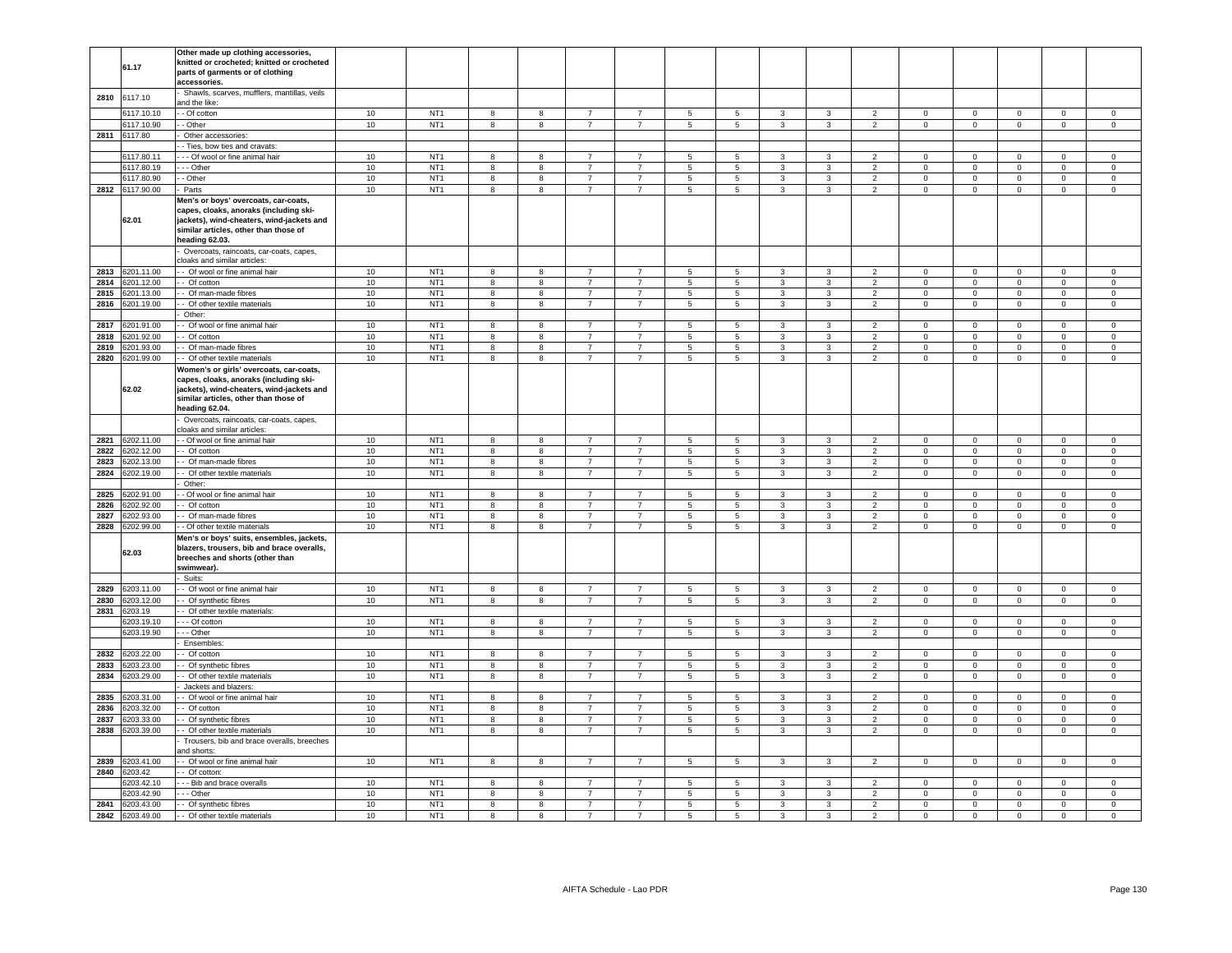|              | 62.04                   | Women's or girls' suits, ensembles,<br>jackets, blazers, dresses, skirts, divided<br>skirts, trousers, bib and brace overalls,<br>breeches and shorts (other than<br>swimwear).                       |          |                                    |        |        |                                  |                                  |                      |                |                   |                   |                                  |                             |                                    |                            |                               |                            |
|--------------|-------------------------|-------------------------------------------------------------------------------------------------------------------------------------------------------------------------------------------------------|----------|------------------------------------|--------|--------|----------------------------------|----------------------------------|----------------------|----------------|-------------------|-------------------|----------------------------------|-----------------------------|------------------------------------|----------------------------|-------------------------------|----------------------------|
|              |                         | Suits:                                                                                                                                                                                                |          |                                    |        |        |                                  |                                  |                      |                |                   |                   |                                  |                             |                                    |                            |                               |                            |
| 2843         | 3204.11.00              | - Of wool or fine animal hair                                                                                                                                                                         | 10       | NT <sub>1</sub>                    | 8      | 8      | $\overline{7}$                   | $\overline{7}$                   | $5\phantom{.0}$      | 5              | 3                 | 3                 | $\overline{2}$                   | $\mathbf 0$                 | $\mathbf 0$                        | $\mathbf 0$                | $\mathbf 0$                   | $\mathbf 0$                |
| 2844         | 3204.12.00              | - Of cotton                                                                                                                                                                                           | 10       | NT <sub>1</sub>                    | 8      | 8      | $\overline{7}$                   | $\overline{7}$                   | 5                    | 5              | 3                 | 3                 | $\overline{2}$                   | $\circ$                     | $\mathbf 0$                        | $\mathbf 0$                | $\mathbf{0}$                  | $\mathbf 0$                |
| 2845         | 204.13.00               | - Of synthetic fibres                                                                                                                                                                                 | 10       | NT <sub>1</sub>                    | 8      | 8      | $\overline{7}$                   | $\overline{7}$                   | $5\phantom{.0}$      | 5              | 3                 | 3                 | $\overline{2}$                   | $\overline{0}$              | $\mathsf 0$                        | $\mathbf 0$                | $\mathbf 0$                   | 0                          |
| 2846         | 204.19.00               | - Of other textile materials                                                                                                                                                                          | 10       | NT <sub>1</sub>                    | 8      | 8      | $\overline{7}$                   | $\overline{7}$                   | $5\phantom{.0}$      | 5              | 3                 | 3                 | $\overline{2}$                   | $\mathbf 0$                 | $\mathsf 0$                        | $\mathbf 0$                | $\mathbf 0$                   | $\mathsf 0$                |
|              |                         | Ensembles:                                                                                                                                                                                            |          |                                    |        |        |                                  |                                  |                      |                |                   |                   |                                  |                             |                                    |                            |                               |                            |
| 2847         | 3204.21.00              | - Of wool or fine animal hair                                                                                                                                                                         | 10       | NT <sub>1</sub>                    | 8      | 8      | $\overline{7}$                   | $\overline{7}$                   | $5\phantom{.0}$      | 5              | 3                 | 3                 | $\overline{2}$                   | $\mathbf 0$                 | $\mathbf 0$                        | $\mathbf 0$                | $\mathbf 0$                   | $\mathbf 0$                |
| 2848         | 204.22.00               | - Of cotton                                                                                                                                                                                           | 10       | NT <sub>1</sub>                    | 8      | 8      | 7                                | $\overline{7}$                   | $5\phantom{.0}$      | 5              | 3                 | 3                 | $\overline{2}$                   | 0                           | $\mathbf 0$                        | $\mathbf 0$                | 0                             | $\mathbf 0$                |
| 2849         | 204.23.00               | - Of synthetic fibres                                                                                                                                                                                 | 10       | NT <sub>1</sub>                    | 8      | 8      | 7                                | 7                                | 5                    | 5              | 3                 | 3                 | $\overline{2}$                   | $\mathbf 0$                 | $\overline{0}$                     | $\mathbf 0$                | $\mathbf 0$                   | $\circ$                    |
| 2850         | 204.29.00               | - Of other textile materials                                                                                                                                                                          | 10       | NT <sub>1</sub>                    | 8      | 8      | $\overline{7}$                   | $\overline{7}$                   | $5\phantom{.0}$      | 5              | 3                 | 3                 | $\overline{2}$                   | $\mathsf 0$                 | $\mathbf 0$                        | $\mathbf 0$                | $\mathbf 0$                   | $\mathbf 0$                |
|              |                         | Jackets and blazers:                                                                                                                                                                                  |          |                                    |        |        |                                  |                                  |                      |                |                   |                   |                                  |                             |                                    |                            |                               |                            |
| 2851         | 3204.31.00              | - Of wool or fine animal hair                                                                                                                                                                         | 10       | NT <sub>1</sub>                    | 8      | 8      | 7                                | 7                                | 5                    | 5              | 3                 | 3                 | $\overline{2}$                   | $\mathbf 0$                 | $\mathbf 0$                        | $\mathbf 0$                | 0                             | $\mathbf 0$                |
| 2852         | 3204.32.00              | - Of cotton                                                                                                                                                                                           | 10       | NT <sub>1</sub>                    | 8      | 8      | $\overline{7}$                   | $\overline{7}$                   | $\overline{5}$       | 5              | 3<br>3            | 3                 | 2                                | $\mathsf 0$                 | $\mathbf 0$                        | $\mathbf 0$                | $\mathbf 0$                   | $\mathbf 0$                |
| 2853<br>2854 | 204.33.00<br>204.39.00  | - Of synthetic fibres<br>- Of other textile materials                                                                                                                                                 | 10<br>10 | NT <sub>1</sub><br>NT <sub>1</sub> | 8<br>8 | 8<br>8 | 7<br>7                           | $\overline{7}$<br>7              | 5<br>$5\phantom{.0}$ | 5<br>5         | 3                 | 3<br>3            | $\overline{2}$<br>$\overline{2}$ | $\mathbf 0$<br>$\mathbf{0}$ | $\mathbf 0$<br>$\mathbf 0$         | $\mathbf 0$<br>$\mathbf 0$ | $\mathbf 0$<br>$\overline{0}$ | $\mathbf 0$<br>$\mathbf 0$ |
|              |                         | Dresses:                                                                                                                                                                                              |          |                                    |        |        |                                  |                                  |                      |                |                   |                   |                                  |                             |                                    |                            |                               |                            |
| 2855         | 3204.41.00              | - Of wool or fine animal hair                                                                                                                                                                         | 10       | NT <sub>1</sub>                    | 8      | 8      | $\overline{7}$                   | $\overline{7}$                   | $5\phantom{.0}$      | 5              | 3                 | $\mathbf{3}$      | $\overline{2}$                   | $\mathbf 0$                 | $\mathbf 0$                        | $\mathbf 0$                | $\mathbf 0$                   | 0                          |
| 2856         | 3204.42.00              | - Of cotton                                                                                                                                                                                           | 10       | NT <sub>1</sub>                    | 8      | 8      | 7                                | $\overline{7}$                   | $5\phantom{.0}$      | 5              | 3                 | 3                 | $\overline{2}$                   | $\circ$                     | $\overline{0}$                     | $\mathbf 0$                | $\mathbf 0$                   | $\mathbf 0$                |
| 2857         | 6204.43.00              | - Of synthetic fibres                                                                                                                                                                                 | 10       | NT <sub>1</sub>                    | 8      | 8      | $\overline{7}$                   | $\overline{7}$                   | 5                    | 5              | 3                 | 3                 | $\overline{2}$                   | $\mathbf 0$                 | $\circ$                            | $\mathbf 0$                | $\mathbf 0$                   | $\mathbf 0$                |
| 2858         | 204.44.00               | - Of artificial fibres                                                                                                                                                                                | 10       | NT <sub>1</sub>                    | 8      | 8      | $\overline{7}$                   | 7                                | $5\phantom{.0}$      | 5              | 3                 | 3                 | $\overline{2}$                   | $\mathbf 0$                 | $\mathbf 0$                        | $\mathbf 0$                | $\mathbf 0$                   | 0                          |
| 2859         | 3204.49.00              | - Of other textile materials                                                                                                                                                                          | 10       | NT <sub>1</sub>                    | 8      | 8      | 7                                | $\overline{7}$                   | $\,$ 5 $\,$          | 5              | 3                 | 3                 | $\overline{2}$                   | $\mathbf 0$                 | $\mathbf 0$                        | $\mathbf 0$                | $\mathbf{0}$                  | $\mathsf 0$                |
|              |                         | Skirts and divided skirts:                                                                                                                                                                            |          |                                    |        |        |                                  |                                  |                      |                |                   |                   |                                  |                             |                                    |                            |                               |                            |
| 2860         | 204.51.00               | - Of wool or fine animal hair                                                                                                                                                                         | 10       | NT <sub>1</sub>                    | 8      | 8      | $\overline{7}$                   | $\overline{7}$                   | 5                    | 5              | 3                 | 3                 | $\overline{2}$                   | $\mathbf 0$                 | $\mathbf 0$                        | $\mathbf 0$                | 0                             | $\mathbf 0$                |
| 2861         | 204.52.00               | - Of cotton                                                                                                                                                                                           | 10       | NT <sub>1</sub>                    | 8      | 8      | 7                                | 7                                | $5\phantom{.0}$      | 5              | 3                 | 3                 | $\overline{2}$                   | $^{\circ}$                  | $\mathsf 0$                        | $\mathbf 0$                | 0                             | $\mathbf 0$                |
| 2862         | 3204.53.00              | - Of synthetic fibres                                                                                                                                                                                 | 10       | NT <sub>1</sub>                    | 8      | 8      | $\overline{7}$                   | $\overline{7}$                   | 5                    | 5              | 3                 | 3                 | $\overline{2}$                   | $\mathbf 0$                 | $\mathbf 0$                        | $\mathbf 0$                | 0                             | $\mathbf 0$                |
| 2863         | 3204.59.00              | Of other textile materials                                                                                                                                                                            | 10       | NT <sub>1</sub>                    | 8      | 8      | $\overline{7}$                   | $\overline{7}$                   | 5                    | 5              | $\mathsf 3$       | 3                 | $\overline{2}$                   | $\mathbf 0$                 | $\mathbf 0$                        | $\mathbf 0$                | $\pmb{0}$                     | $\mathsf 0$                |
|              |                         | Trousers, bib and brace overalls, breeches                                                                                                                                                            |          |                                    |        |        |                                  |                                  |                      |                |                   |                   |                                  |                             |                                    |                            |                               |                            |
| 2864         | 3204.61.00              | and shorts:                                                                                                                                                                                           |          | NT <sub>1</sub>                    | 8      | 8      |                                  | $\overline{7}$                   | 5                    | 5              |                   |                   |                                  |                             |                                    | $\mathbf 0$                |                               |                            |
| 2865         | 204.62.00               | - Of wool or fine animal hair<br>- Of cotton                                                                                                                                                          | 10<br>10 | NT <sub>1</sub>                    | 8      | 8      | 7<br>$\overline{7}$              | $\overline{7}$                   | $\sqrt{5}$           | 5              | 3<br>3            | 3<br>$\mathbf{3}$ | $\overline{2}$<br>$\overline{2}$ | $\mathbf 0$<br>$\mathsf 0$  | $\mathbf{0}$<br>$\mathbf 0$        | $\mathbf 0$                | $\mathbf 0$<br>$\mathbf 0$    | $\mathbf 0$<br>$\mathsf 0$ |
| 2866         | 204.63.00               | - Of synthetic fibres                                                                                                                                                                                 | 10       | NT <sub>1</sub>                    | 8      | 8      | $\overline{7}$                   | $\overline{7}$                   | $5\phantom{.0}$      | 5              | 3                 | 3                 | $\overline{2}$                   | $\mathbf 0$                 | $\mathbf 0$                        | $\mathbf 0$                | $\Omega$                      | $\mathbf 0$                |
| 2867         | 3204.69.00              | - Of other textile materials                                                                                                                                                                          | 10       | NT <sub>1</sub>                    | 8      | 8      | $\overline{7}$                   | $\overline{7}$                   | 5                    | 5              | 3                 | 3                 | $\overline{2}$                   | $\mathbf 0$                 | $\circ$                            | $\mathbf 0$                | $\mathbf 0$                   | $\mathbf 0$                |
|              | 62.05                   | Men's or boys' shirts.                                                                                                                                                                                |          |                                    |        |        |                                  |                                  |                      |                |                   |                   |                                  |                             |                                    |                            |                               |                            |
| 2868         | 205.20.00               | Of cotton                                                                                                                                                                                             | 10       | NT <sub>1</sub>                    | 8      | 8      | $\overline{7}$                   | $\overline{7}$                   | $5\phantom{.0}$      | 5              | 3                 | 3                 | $\overline{2}$                   | $\Omega$                    | $\mathbf 0$                        | $\mathbf 0$                | $\circ$                       | $\mathbf 0$                |
| 2869         | 3205.30.00              | Of man-made fibres                                                                                                                                                                                    | 10       | NT <sub>1</sub>                    | 8      | 8      | 7                                | 7                                | 5                    | 5              | 3                 | 3                 | $\overline{2}$                   | $\mathbf 0$                 | 0                                  | $\mathbf 0$                | $\mathbf 0$                   | 0                          |
| 2870         | 3205.90.00              | Of other textile materials                                                                                                                                                                            | 10       | NT <sub>1</sub>                    | 8      | 8      | $\overline{7}$                   | $\overline{7}$                   | $\sqrt{5}$           | 5              | 3                 | 3                 | $\overline{2}$                   | $\mathbf 0$                 | $\mathbf 0$                        | $\mathsf 0$                | $\mathbf 0$                   | $\mathsf 0$                |
|              | 62.06                   | Women's or girls' blouses, shirts and shirt-                                                                                                                                                          |          |                                    |        |        |                                  |                                  |                      |                |                   |                   |                                  |                             |                                    |                            |                               |                            |
|              |                         | blouses.                                                                                                                                                                                              |          |                                    |        |        |                                  |                                  |                      |                |                   |                   |                                  |                             |                                    |                            |                               |                            |
| 2871         | 3206.10.00              | Of silk or silk waste                                                                                                                                                                                 | 10       | NT <sub>1</sub>                    | 8      | 8      | 7                                | 7                                | 5                    | 5              | 3                 | 3                 | $\overline{2}$                   | $\mathbf 0$                 | 0                                  | $\mathbf 0$                | 0                             | 0                          |
| 2872<br>2873 | 3206.20.00<br>206.30.00 | Of wool or fine animal hair                                                                                                                                                                           | 10<br>10 | NT <sub>1</sub><br>NT <sub>1</sub> | 8      | 8<br>8 | $\overline{7}$<br>$\overline{7}$ | $\overline{7}$<br>$\overline{7}$ | $\sqrt{5}$<br>5      | 5<br>5         | $\mathbf{3}$<br>3 | 3                 | $\overline{2}$                   | $\mathbf 0$                 | $\mathsf{O}\xspace$<br>$\mathbf 0$ | $\mathsf 0$<br>$\mathbf 0$ | $\mathbf 0$                   | $\mathsf 0$<br>$\mathbf 0$ |
| 2874         | 206.40.00               | Of cotton                                                                                                                                                                                             | 10       | NT <sub>1</sub>                    | 8<br>8 | 8      | 7                                | 7                                |                      |                |                   | 3                 | $\overline{2}$<br>$\overline{2}$ | $\mathbf 0$<br>$\mathbf 0$  | $\mathbf{0}$                       | $\mathbf 0$                | $\mathbf 0$<br>0              | $\mathbf 0$                |
| 2875         | 3206.90.00              | Of man-made fibres<br>Of other textile materials                                                                                                                                                      | 10       | NT <sub>1</sub>                    | 8      | 8      | $\overline{7}$                   | $\overline{7}$                   | 5<br>$5\phantom{.0}$ | 5<br>5         | 3<br>3            | 3<br>3            | $\overline{2}$                   | $\mathbf 0$                 | $\mathsf 0$                        | $\mathbf 0$                | $\mathbf 0$                   | $\mathsf 0$                |
|              | 62.07                   | Men's or boys' singlets and other vests,<br>underpants, briefs, nightshirts, pyjamas,<br>bathrobes, dressing gowns and similar<br>articles.<br>Underpants and briefs:                                 |          |                                    |        |        |                                  |                                  |                      |                |                   |                   |                                  |                             |                                    |                            |                               |                            |
| 2876         | 6207.11.00              | - Of cotton                                                                                                                                                                                           | 10       | NT <sub>1</sub>                    | 8      | 8      | 7                                | 7                                | 5                    | 5              | 3                 | 3                 | $\overline{2}$                   | 0                           | $\mathbf{0}$                       | $\mathbf 0$                | $\mathbf 0$                   | $\mathbf 0$                |
| 2877         | 3207.19.00              | - Of other textile materials                                                                                                                                                                          | 10       | NT <sub>1</sub>                    | 8      | 8      | $\overline{7}$                   | $\overline{7}$                   | $5\phantom{.0}$      | 5              | $\mathbf{3}$      | 3                 | $\overline{2}$                   | $\mathbf 0$                 | $\overline{0}$                     | $\mathbf 0$                | $\mathbf{0}$                  | $\mathbf 0$                |
|              |                         | Nightshirts and pyjamas:                                                                                                                                                                              |          |                                    |        |        |                                  |                                  |                      |                |                   |                   |                                  |                             |                                    |                            |                               |                            |
| 2878         | 3207.21.00              | - Of cotton                                                                                                                                                                                           | 10       | NT <sub>1</sub>                    | 8      | 8      | 7                                | $\overline{7}$                   | 5                    | 5              | 3                 | 3                 | $\overline{2}$                   | $\circ$                     | $\circ$                            | $\mathbf 0$                | $\mathbf 0$                   | $\mathbf 0$                |
| 2879         | 3207.22.00              | - Of man-made fibres                                                                                                                                                                                  | 10       | NT <sub>1</sub>                    | 8      | 8      | 7                                | 7                                | 5                    | 5              | 3                 | 3                 | $\overline{2}$                   | $\mathbf 0$                 | $\mathbf{0}$                       | $\mathbf 0$                | $\mathbf 0$                   | $\mathbf 0$                |
| 2880         | 3207.29.00              | - Of other textile materials                                                                                                                                                                          | 10       | NT <sub>1</sub>                    | 8      | 8      | $\overline{7}$                   | $\overline{7}$                   | $\overline{5}$       | 5              | 3                 | 3                 | 2                                | $\mathsf 0$                 | $\mathbf 0$                        | $\mathbf 0$                | $\mathbf 0$                   | $\mathbf 0$                |
|              |                         | Other:                                                                                                                                                                                                |          |                                    |        |        |                                  |                                  |                      |                |                   |                   |                                  |                             |                                    |                            |                               |                            |
| 2881         | 3207.91.00              | - Of cotton                                                                                                                                                                                           | 10       | NT <sub>1</sub>                    | 8      | 8      | 7                                | 7                                | 5                    | 5              | 3                 | 3                 | 2                                | 0                           | $\mathbf{0}$                       | $\mathbf 0$                | 0                             | $\mathbf{0}$               |
| 2882         | 3207.99.00              | - Of other textile materials                                                                                                                                                                          | 10       | NT <sub>1</sub>                    | 8      | 8      | $\overline{7}$                   | $\overline{7}$                   | $5\phantom{.0}$      | 5              | 3                 | 3                 | $\overline{2}$                   | $\mathbf 0$                 | $\mathsf 0$                        | $\mathbf 0$                | $\mathbf 0$                   | $\mathbf 0$                |
|              | 62.08                   | Women's or girls' singlets and other vests,<br>slips, petticoats, briefs, panties,<br>nightdresses, pyjamas, négligés,<br>bathrobes, dressing gowns and similar<br>articles.<br>Slips and petticoats: |          |                                    |        |        |                                  |                                  |                      |                |                   |                   |                                  |                             |                                    |                            |                               |                            |
|              | 2883 6208.11.00         | - Of man-made fibres                                                                                                                                                                                  | 10       | NT <sub>1</sub>                    | 8      | 8      | $\overline{7}$                   | $\overline{7}$                   | $5\overline{5}$      | 5              | 3                 | 3                 | $\overline{2}$                   | $\mathbf{0}$                | $\mathbf{0}$                       | $\mathbf 0$                | $\circ$                       | $\mathbf 0$                |
|              | 2884 6208.19.00         | - Of other textile materials                                                                                                                                                                          | 10       | NT <sub>1</sub>                    | 8      | 8      | $\overline{7}$                   | $\overline{7}$                   | $5\overline{5}$      | 5 <sub>5</sub> | $\mathbf{3}$      | 3                 | $\overline{2}$                   | $\mathbf{0}$                | $\mathbf 0$                        | $\mathbf 0$                | $\overline{0}$                | $\overline{0}$             |
|              |                         | Nightdresses and pyjamas:                                                                                                                                                                             |          |                                    |        |        |                                  |                                  |                      |                |                   |                   |                                  |                             |                                    |                            |                               |                            |
| 2885         | 6208.21.00              | - Of cotton                                                                                                                                                                                           | 10       | NT <sub>1</sub>                    | 8      | 8      | $\overline{7}$                   | $\overline{7}$                   | $5\phantom{.0}$      | 5              | $\mathbf{3}$      | 3                 | $\overline{2}$                   | $\mathbf{0}$                | $\mathbf 0$                        | $\circ$                    | $\overline{0}$                | $\circ$                    |
| 2886         | 6208.22.00              | - Of man-made fibres                                                                                                                                                                                  | 10       | NT <sub>1</sub>                    | 8      | 8      | $\overline{7}$                   | $\overline{7}$                   | $5\overline{5}$      | 5              | $\mathbf{3}$      | 3                 | $\overline{2}$                   | $\mathbf 0$                 | $\mathbf 0$                        | $\mathbf 0$                | $\mathbf{0}$                  | $\mathbf{0}$               |
| 2887         | 6208.29.00              | - Of other textile materials                                                                                                                                                                          | 10       | NT <sub>1</sub>                    | 8      | 8      | $\overline{7}$                   | $\overline{7}$                   | $\,$ 5 $\,$          | 5              | $\mathbf{3}$      | $\mathbf{3}$      | $\overline{2}$                   | $\mathbf 0$                 | $\mathbf 0$                        | $\mathbf 0$                | $\mathbf 0$                   | $\mathsf 0$                |
|              |                         | Other:                                                                                                                                                                                                |          |                                    |        |        |                                  |                                  |                      |                |                   |                   |                                  |                             |                                    |                            |                               |                            |
|              | 2888 6208.91            | - Of cotton:                                                                                                                                                                                          |          |                                    |        |        |                                  |                                  |                      |                |                   |                   |                                  |                             |                                    |                            |                               |                            |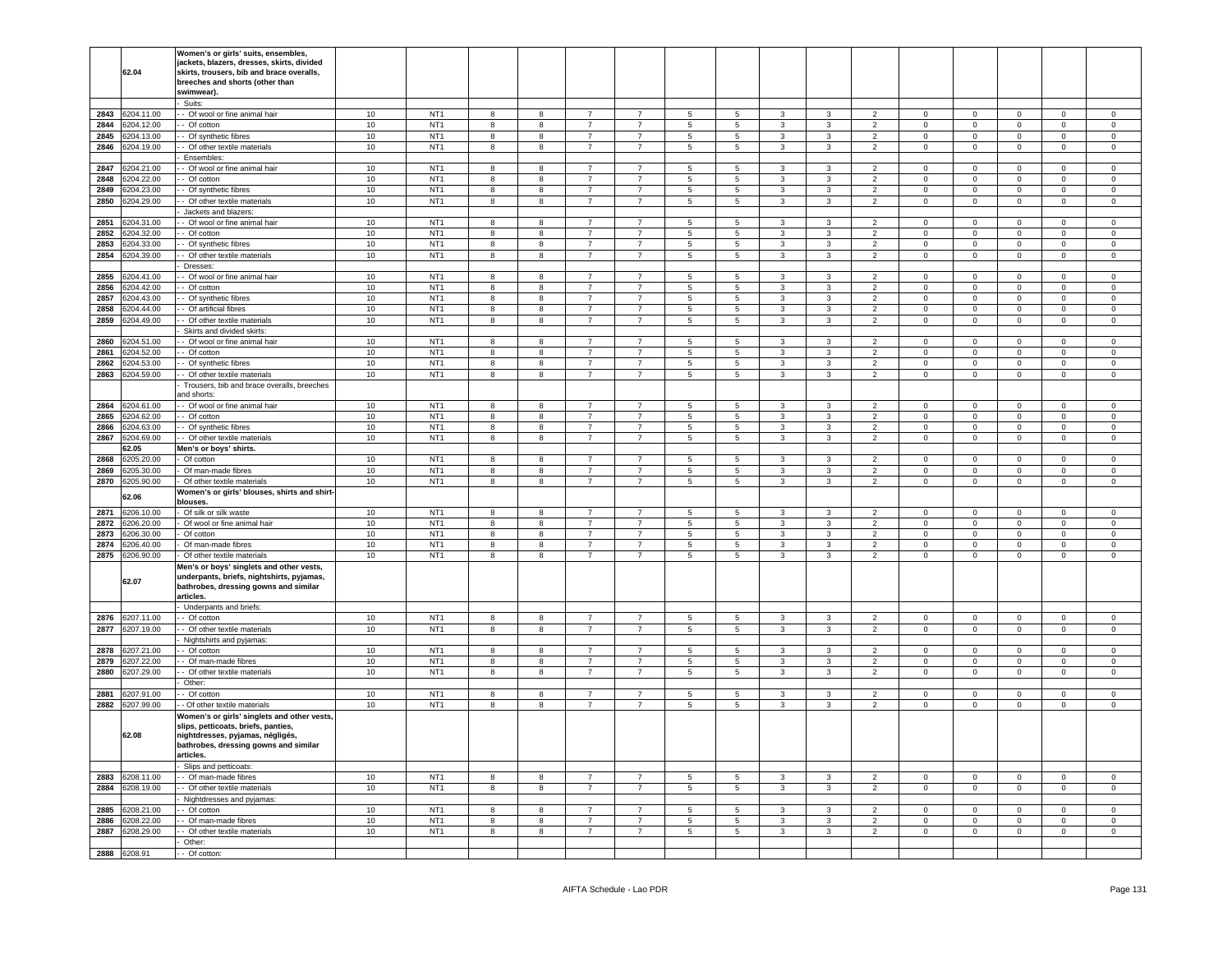|      | 6208.91.10      | - - Panties and briefs                         | 10   | NT <sub>1</sub> | 8 | 8           | $\overline{7}$ | $\overline{7}$ | 5               | 5               | 3            | 3            | 2               | $\mathbf 0$         | $\mathbf 0$     | $\mathsf 0$             | $\mathbf 0$              | $^{\circ}$     |
|------|-----------------|------------------------------------------------|------|-----------------|---|-------------|----------------|----------------|-----------------|-----------------|--------------|--------------|-----------------|---------------------|-----------------|-------------------------|--------------------------|----------------|
|      | 3208.91.90      | - - Other                                      | 10   | NT <sub>1</sub> | 8 | 8           | $\overline{7}$ | $\overline{7}$ | 5               | 5               | 3            | 3            | $\overline{2}$  | $\mathbf 0$         | $\mathbf 0$     | $\mathsf 0$             | $\mathbf 0$              | $\mathsf 0$    |
| 2889 | 6208.92.00      | - Of man-made fibres                           | $10$ | NT <sub>1</sub> | 8 | 8           | -7             | -7             | $5\overline{)}$ | $5\phantom{.0}$ |              |              |                 |                     |                 | $\mathbf 0$             |                          |                |
|      |                 |                                                |      |                 |   |             |                |                |                 |                 | 3            | 3            | $\overline{2}$  | 0                   | 0               |                         | $\mathbf 0$              | 0              |
| 2890 | 6208.99         | - Of other textile materials:                  |      |                 |   |             |                |                |                 |                 |              |              |                 |                     |                 |                         |                          |                |
|      | 3208.99.10      | - - Of wool or fine animal hair                | 10   | NT <sub>1</sub> | 8 | 8           |                | $\overline{7}$ | 5               | 5               | 3            | 3            | $\overline{2}$  | 0                   | 0               | $\mathbf 0$             | $\mathbf 0$              | 0              |
|      | 6208.99.90      | - - Other                                      | $10$ | NT <sub>1</sub> | 8 | 8           | $\overline{7}$ | $\overline{7}$ | $\sqrt{5}$      | $\,$ 5 $\,$     | $\mathbf{3}$ | 3            | $\overline{2}$  | 0                   | $\mathbf 0$     | $\mathbf 0$             | $\mathsf 0$              | $\mathbf 0$    |
|      | 62.09           | Babies' garments and clothing                  |      |                 |   |             |                |                |                 |                 |              |              |                 |                     |                 |                         |                          |                |
|      |                 | accessories.                                   |      |                 |   |             |                |                |                 |                 |              |              |                 |                     |                 |                         |                          |                |
| 2891 | 6209.20         | Of cotton:                                     |      |                 |   |             |                |                |                 |                 |              |              |                 |                     |                 |                         |                          |                |
|      |                 | - T-shirts, shirts, pyjamas, napkins (diapers) |      |                 |   |             |                |                |                 |                 |              |              |                 |                     |                 |                         |                          |                |
|      | 6209.20.20      | and similar articles                           | 10   | NT <sub>1</sub> | 8 | 8           | $\overline{7}$ | $\overline{7}$ | $\sqrt{5}$      | 5               | $\mathbf{3}$ | $\mathbf{3}$ | $\overline{2}$  | $\mathsf{O}\xspace$ | $\mathbf 0$     | $\mathsf 0$             | $\mathsf 0$              | $\mathsf 0$    |
|      | 6209.20.90      | - Other                                        | 10   | NT <sub>1</sub> | 8 | 8           | $\overline{7}$ | $\overline{7}$ | 5               | 5               | 3            | 3            | 2               | $\mathbf 0$         | $\mathbf 0$     | $\mathsf 0$             | $\circ$                  | $\mathbf 0$    |
| 2892 | 6209.30         | Of synthetic fibres:                           |      |                 |   |             |                |                |                 |                 |              |              |                 |                     |                 |                         |                          |                |
|      | 6209.30.10      | - Suits, pants and similar articles            | 10   | NT <sub>1</sub> | 8 | 8           | $\overline{7}$ |                |                 | $5\overline{5}$ |              |              |                 |                     |                 | $\overline{0}$          |                          |                |
|      |                 |                                                |      |                 |   |             |                | $\overline{7}$ | 5               |                 | 3            | 3            | $\overline{2}$  | $\overline{0}$      | $\overline{0}$  |                         | $\mathbf{0}$             | $\circ$        |
|      | 6209.30.20      | - T-shirts, shirts, pyjamas, napkins (diapers) | 10   | NT <sub>1</sub> | 8 | 8           | $\overline{7}$ | $\overline{7}$ | 5               | $\overline{5}$  | 3            | 3            | $\overline{2}$  | $\mathbf 0$         | $\mathbf 0$     | $\mathbf 0$             | $\mathbf 0$              | $\mathsf 0$    |
|      |                 | and similar articles                           |      |                 |   |             |                |                |                 |                 |              |              |                 |                     |                 |                         |                          |                |
|      | 6209.30.30      | - Clothing accessories                         | 10   | NT <sub>1</sub> | 8 | 8           | $\overline{7}$ | $\overline{7}$ | $\sqrt{5}$      | $\,$ 5 $\,$     | 3            | 3            | $\overline{2}$  | $\mathbf 0$         | $\mathbf 0$     | $\mathsf 0$             | $\mathbf 0$              | 0              |
|      | 6209.30.90      | - Other                                        | $10$ | NT <sub>1</sub> | 8 | 8           | $\overline{7}$ | $\overline{7}$ | 5               | $5\phantom{.0}$ | 3            | $\mathbf{3}$ | $\overline{2}$  | 0                   | $\mathbf 0$     | $\mathbf 0$             | $\mathbf 0$              | $\mathsf 0$    |
| 2893 | 6209.90.00      | Of other textile materials                     | 10   | NT <sub>1</sub> | 8 | 8           | $\overline{7}$ | $\overline{7}$ | $5\overline{5}$ | 5               | 3            | 3            | $\overline{2}$  | 0                   | $\mathbf 0$     | $\mathbf 0$             | $\mathbf 0$              | $\mathsf 0$    |
|      |                 |                                                |      |                 |   |             |                |                |                 |                 |              |              |                 |                     |                 |                         |                          |                |
|      | 62.10           | Garments, made up of fabrics of heading        |      |                 |   |             |                |                |                 |                 |              |              |                 |                     |                 |                         |                          |                |
|      |                 | 56.02, 56.03, 59.03, 59.06 or 59.07.           |      |                 |   |             |                |                |                 |                 |              |              |                 |                     |                 |                         |                          |                |
| 2894 | 6210.10         | Of fabrics of heading 56.02 or 56.03:          |      |                 |   |             |                |                |                 |                 |              |              |                 |                     |                 |                         |                          |                |
|      | 6210.10.10      | - Protective work garments                     | 10   | NT <sub>1</sub> | 8 | 8           | $\overline{7}$ | $\overline{7}$ | $\sqrt{5}$      | $\,$ 5 $\,$     | 3            | 3            | $\overline{2}$  | 0                   | $\mathbf 0$     | $\mathsf 0$             | $\mathsf 0$              | $\mathsf 0$    |
|      | 6210.10.90      | - Other                                        | 10   | NT <sub>1</sub> | 8 | 8           | $\overline{7}$ | $\overline{7}$ | 5               | 5               | 3            | 3            | $\overline{2}$  | 0                   | $\mathbf 0$     | $\mathbf 0$             | $\mathbf 0$              | $\mathbf 0$    |
|      |                 |                                                |      |                 |   |             |                |                |                 |                 |              |              |                 |                     |                 |                         |                          |                |
| 2895 | 6210.20         | Other garments, of the type described in       |      |                 |   |             |                |                |                 |                 |              |              |                 |                     |                 |                         |                          |                |
|      |                 | ubheadings 6201.11 to 6201.19:                 |      |                 |   |             |                |                |                 |                 |              |              |                 |                     |                 |                         |                          |                |
|      | 6210.20.1       | - Protective work garments                     | 10   | NT <sub>1</sub> | 8 | 8           | $\overline{7}$ | $\overline{7}$ | 5               | 5               | 3            | 3            | $\overline{2}$  | $\mathbf 0$         | 0               | $\mathbf 0$             | $\mathbf 0$              | 0              |
|      | 6210.20.90      | - Other                                        | 10   | NT <sub>1</sub> | 8 | 8           | $\overline{7}$ | $\overline{7}$ | $5\overline{)}$ | 5               | $\mathbf{3}$ | $\mathbf{3}$ | $\overline{2}$  | 0                   | $\mathbf 0$     | $\mathbf 0$             | $\mathsf 0$              | $\mathbf 0$    |
|      | 6210.30         | Other garments, of the type described in       |      |                 |   |             |                |                |                 |                 |              |              |                 |                     |                 |                         |                          |                |
| 2896 |                 | ubheadings 6202.11 to 6202.19:                 |      |                 |   |             |                |                |                 |                 |              |              |                 |                     |                 |                         |                          |                |
|      | 6210.30.10      | - Protective work garments                     | 10   | NT <sub>1</sub> | 8 | 8           | $\overline{7}$ | $\overline{7}$ | $5\phantom{.0}$ | 5               | 3            | 3            | $\overline{2}$  | $\mathbf 0$         | $\mathbf 0$     | $\mathbf 0$             | $\mathbf 0$              | 0              |
|      | 6210.30.90      | - Other                                        | 10   | NT <sub>1</sub> | 8 | 8           | $\overline{7}$ | $\overline{7}$ | 5               | 5               | 3            | 3            | $\overline{2}$  | 0                   | $\mathbf 0$     | $\mathsf 0$             | $\mathbf 0$              | $\mathsf 0$    |
| 2897 | 6210.40.00      | Other men's or boys' garments                  | 10   | NT <sub>1</sub> | 8 | 8           | $\overline{7}$ | $\overline{7}$ | $5\overline{)}$ | $5\overline{)}$ | 3            | 3            | $\overline{2}$  | 0                   | 0               | $\mathbf 0$             | $\mathbf 0$              | 0              |
| 2898 | 6210.50.00      |                                                | 10   | NT <sub>2</sub> | 9 | 9           | 8              | 8              | $\overline{7}$  | $\overline{7}$  | 6            | 6            | $5\phantom{.0}$ | 5                   | 5               | 3                       | $\overline{2}$           | $\mathsf 0$    |
|      |                 | Other women's or girls' garments               |      |                 |   |             |                |                |                 |                 |              |              |                 |                     |                 |                         |                          |                |
|      | 62.11           | Track suits, ski suits and swimwear; other     |      |                 |   |             |                |                |                 |                 |              |              |                 |                     |                 |                         |                          |                |
|      |                 | arments.                                       |      |                 |   |             |                |                |                 |                 |              |              |                 |                     |                 |                         |                          |                |
|      |                 | Swimwear                                       |      |                 |   |             |                |                |                 |                 |              |              |                 |                     |                 |                         |                          |                |
| 2899 | 6211.11.00      | - Men's or boys'                               | $10$ | NT <sub>2</sub> | 9 | 9           | 8              | 8              | $\overline{7}$  | $\overline{7}$  | 6            | 6            | 5               | $5\phantom{.0}$     | 5               | $\overline{\mathbf{3}}$ | $\overline{2}$           | $\mathbf 0$    |
| 2900 | 6211.12.00      | - Women's or girls'                            | 10   | NT <sub>2</sub> | 9 | 9           | 8              | 8              | $\overline{7}$  | $\overline{7}$  | 6            | 6            | 5               | 5                   | 5               | 3                       | $\overline{2}$           | $\mathsf 0$    |
| 2901 | 6211.20.00      | Ski suits                                      | $10$ | NT <sub>2</sub> | 9 | 9           | 8              | 8              | $\overline{7}$  | $\overline{7}$  | 6            | 6            | 5               | 5                   | 5               | $\mathbf{3}$            | $\overline{2}$           | 0              |
|      |                 | Other garments, men's or boys':                |      |                 |   |             |                |                |                 |                 |              |              |                 |                     |                 |                         |                          |                |
| 2902 | 6211.32.00      | - Of cotton                                    | 10   | NT <sub>2</sub> | 9 | 9           | 8              | 8              | $\overline{7}$  | $\overline{7}$  | 6            | 6            | 5               | 5                   | 5               | 3                       | 2                        | 0              |
|      |                 |                                                | $10$ | NT <sub>2</sub> |   | 9           |                |                | $\overline{7}$  |                 |              |              |                 |                     |                 |                         |                          |                |
| 2903 | 6211.33.00      | - Of man-made fibres                           |      |                 | 9 |             | 8              | 8              |                 | 7               | 6            | 6            | 5               | 5                   | 5               | $\mathbf{3}$            | $\overline{2}$           | $\mathbf 0$    |
| 2904 | 6211.39.00      | - Of other textile materials                   | $10$ | NT <sub>2</sub> | 9 | 9           | 8              | 8              | $\overline{7}$  | $\overline{7}$  | 6            | 6            | $5\overline{5}$ | 5                   | 5               | $\mathbf{3}$            | 2                        | $\mathbf 0$    |
|      |                 | Other garments, women's or girls':             |      |                 |   |             |                |                |                 |                 |              |              |                 |                     |                 |                         |                          |                |
| 2905 | 6211.41.00      | - Of wool or fine animal hair                  | 10   | NT <sub>2</sub> | 9 | 9           | 8              | 8              | $\overline{7}$  | $\overline{7}$  | 6            | 6            | 5               | 5                   | 5               | 3                       | $\overline{2}$           | $^{\circ}$     |
| 2906 | 6211.42.00      | - Of cotton                                    | 10   | NT <sub>2</sub> | 9 | 9           | 8              | 8              | $\overline{7}$  | $\overline{7}$  | 6            | 6            | 5               | 5                   | $5^{\circ}$     | 3                       | $\overline{2}$           | 0              |
| 2907 | 6211.43         | - Of man-made fibres:                          |      |                 |   |             |                |                |                 |                 |              |              |                 |                     |                 |                         |                          |                |
|      | 6211.43.10      | - - Surgical gowns                             | 10   | NT <sub>2</sub> | 9 | 9           | 8              | 8              | $\overline{7}$  | $\overline{7}$  | 6            | 6            | 5               | 5                   | 5               | 3                       | $\overline{2}$           | 0              |
|      | 6211.43.90      | - - Other                                      | $10$ | NT <sub>2</sub> | 9 | 9           | 8              | 8              | $\overline{7}$  | $\overline{7}$  | 6            | 6            | 5               | 5                   | 5               | $\mathbf{3}$            | $\overline{2}$           | $\mathbf 0$    |
|      |                 |                                                |      |                 |   |             |                |                | $\overline{7}$  |                 |              |              |                 |                     |                 |                         |                          |                |
| 2908 | 6211.49.00      | - Of other textile materials                   | 10   | NT <sub>2</sub> | 9 | 9           | 8              | 8              |                 | $\overline{7}$  | 6            | 6            | 5               | 5                   | $5\phantom{.0}$ | 3                       | $\overline{2}$           | $\mathbf 0$    |
|      |                 | Brassières, girdles, corsets, braces,          |      |                 |   |             |                |                |                 |                 |              |              |                 |                     |                 |                         |                          |                |
|      | 62.12           | suspenders, garters and similar articles       |      |                 |   |             |                |                |                 |                 |              |              |                 |                     |                 |                         |                          |                |
|      |                 | and parts thereof, whether or not knitted or   |      |                 |   |             |                |                |                 |                 |              |              |                 |                     |                 |                         |                          |                |
|      |                 | crocheted.                                     |      |                 |   |             |                |                |                 |                 |              |              |                 |                     |                 |                         |                          |                |
| 2909 | 6212.10         | Brassières:                                    |      |                 |   |             |                |                |                 |                 |              |              |                 |                     |                 |                         |                          |                |
|      | 6212.10.10      | - Of cotton                                    | 10   | NT <sub>2</sub> | 9 | 9           | 8              | 8              | $\overline{7}$  | 7               | 6            | 6            | 5               | 5                   | 5               | 3                       | $\overline{2}$           | 0              |
|      | 6212.10.90      | - Of other textile materials                   | 10   | NT <sub>2</sub> | 9 | 9           | 8              | 8              | $\overline{7}$  | $\overline{7}$  | 6            | 6            | $5\overline{5}$ | 5                   | $5^{\circ}$     | $\mathbf{3}$            | $\overline{2}$           | $\circ$        |
| 2910 | 6212.20         | Girdles and panty-girdles:                     |      |                 |   |             |                |                |                 |                 |              |              |                 |                     |                 |                         |                          |                |
|      | 6212.20.10      | - Of cotton                                    | 10   | NT <sub>2</sub> | 9 | 9           | 8              | 8              | $\overline{7}$  | $\overline{7}$  | 6            | 6            | 5               | 5                   | 5               | 3                       | 2                        | $\Omega$       |
|      |                 |                                                |      | NT <sub>2</sub> |   |             |                |                |                 |                 |              |              |                 |                     |                 |                         |                          |                |
|      | 6212.20.90      | - Of other textile materials                   | 10   |                 | 9 | 9           | 8              | 8              | $\overline{7}$  | $\overline{7}$  | 6            | 6            | 5               | 5                   | 5               | 3                       | $\overline{2}$           | 0              |
| 2911 | 6212.30         | Corselettes:                                   |      |                 |   |             |                |                |                 |                 |              |              |                 |                     |                 |                         |                          |                |
|      | 6212.30.10      | - Of cotton                                    | 10   | NT <sub>2</sub> | 9 | 9           | 8              | 8              | $\overline{7}$  | $\overline{7}$  | 6            | 6            | 5               | 5                   | 5               | 3                       | $\overline{\phantom{a}}$ | $\Omega$       |
|      | 6212.30.90      | - Of other textile materials                   | 10   | NT <sub>2</sub> | 9 | 9           | 8              | 8              | $\overline{7}$  | 7               | 6            | 6            | 5               | 5                   | 5               | 3                       | $\overline{2}$           | 0              |
| 2912 | 6212.90         |                                                |      |                 |   |             |                |                |                 |                 |              |              |                 |                     |                 |                         |                          |                |
|      | 6212.90.10      | - Of cotton                                    | 10   | NT <sub>2</sub> | 9 | $\mathsf g$ | 8              | 8              | $\overline{7}$  | $\overline{7}$  | 6            | 6            | 5               | 5                   | 5               | $\mathbf{3}$            | $\overline{2}$           | $\circ$        |
|      | 6212.90.90      | - Of other textile materials                   | 10   | NT <sub>2</sub> | 9 | 9           | 8              | 8              | $\overline{7}$  | $\overline{7}$  | 6            | 6            | 5               | 5                   | 5               | 3                       | $\overline{2}$           | $\circ$        |
|      | 62.13           | Handkerchiefs.                                 |      |                 |   |             |                |                |                 |                 |              |              |                 |                     |                 |                         |                          |                |
|      |                 |                                                |      |                 |   |             |                |                |                 |                 |              |              |                 |                     |                 |                         |                          |                |
|      | 2913 6213.20.00 | Of cotton                                      | 10   | NT <sub>2</sub> | 9 | 9           | 8              | 8              | $\overline{7}$  | $\overline{7}$  | 6            | 6            | 5               | 5                   | 5               | $\mathbf{3}$            | $\overline{2}$           | $\mathbf{0}$   |
| 2914 | 6213.90.00      | Of other textile materials                     | 10   | NT <sub>2</sub> | 9 | 9           | 8              | 8              | $\overline{7}$  | $\overline{7}$  | 6            | 6            | 5 <sub>5</sub>  | $5\overline{5}$     | 5 <sub>5</sub>  | $\mathbf{3}$            | $\overline{2}$           | $\mathbf{0}$   |
|      | 62.14           | Shawls, scarves, mufflers, mantillas, veils    |      |                 |   |             |                |                |                 |                 |              |              |                 |                     |                 |                         |                          |                |
|      |                 | and the like.                                  |      |                 |   |             |                |                |                 |                 |              |              |                 |                     |                 |                         |                          |                |
|      | 2915 6214.10.00 | Of silk or silk waste                          | 10   | NT2             | 9 | 9           | 8              | 8              | $\overline{7}$  | 7               | 6            | 6            | 5               | 5                   | 5               | 3                       | $\overline{2}$           | $\mathbf 0$    |
| 2916 | 6214.20.00      | Of wool or fine animal hair                    | 10   | NT <sub>2</sub> | 9 | 9           | 8              | 8              | $\overline{7}$  | $\overline{7}$  | 6            | 6            | 5               | 5                   | 5               | $\mathbf{3}$            | $\overline{2}$           | $\mathbf{0}$   |
|      | 2917 6214.30.00 | Of synthetic fibres                            | 10   | NT <sub>2</sub> | 9 | 9           | 8              | 8              | $\overline{7}$  | $\overline{7}$  | 6            | 6            | 5               | 5                   | $5^{\circ}$     | $\mathbf{3}$            | 2                        | $\overline{0}$ |
|      | 2918 6214.40.00 | Of artificial fibres                           | 10   | NT <sub>2</sub> | 9 | 9           | 8              | 8              | $\overline{7}$  | $\overline{7}$  | 6            | 6            | $5\overline{5}$ | 5                   | 5               | $\mathbf{3}$            | $\overline{2}$           | $\overline{0}$ |
|      |                 |                                                |      |                 |   |             |                |                |                 |                 |              |              |                 |                     |                 |                         |                          |                |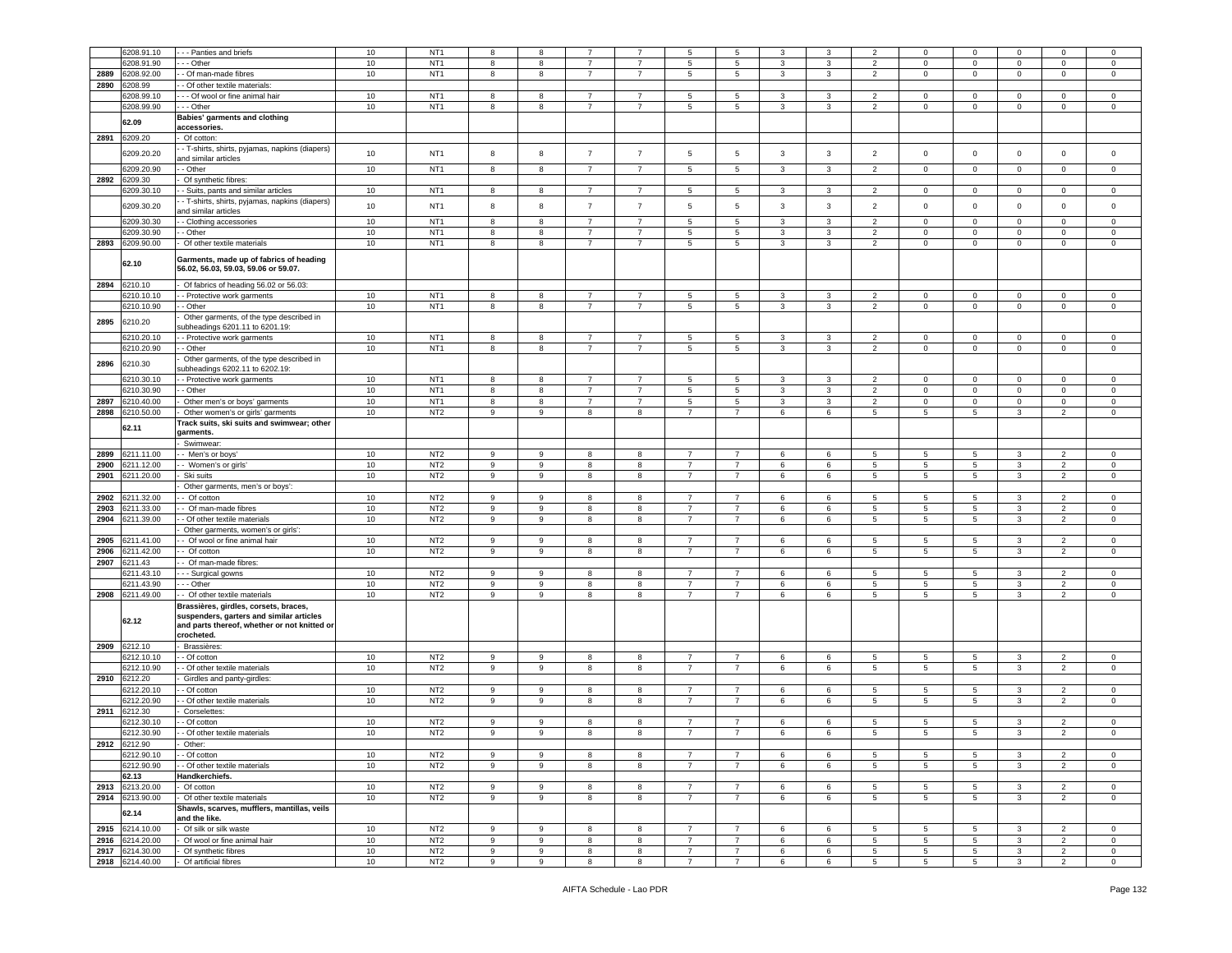| 2919 | 6214.90.00                         | Of other textile materials                                                                                                 | 10 | NT <sub>2</sub> | 9                | 9 | 8 | 8 |                |                | 6       | 6       | 5               | 5               | 5               | 3            | $\overline{2}$ | $\mathbf 0$    |
|------|------------------------------------|----------------------------------------------------------------------------------------------------------------------------|----|-----------------|------------------|---|---|---|----------------|----------------|---------|---------|-----------------|-----------------|-----------------|--------------|----------------|----------------|
|      |                                    |                                                                                                                            |    |                 |                  |   |   |   |                |                |         |         |                 |                 |                 |              |                |                |
|      | 62.15                              | Ties, bow ties and cravats.                                                                                                |    |                 |                  |   |   |   |                |                |         |         |                 |                 |                 |              |                |                |
| 2920 | 3215.10.00                         | Of silk or silk waste                                                                                                      | 10 | NT <sub>2</sub> | 9                | 9 | 8 | 8 | $\overline{7}$ | $\overline{7}$ | 6       | 6       | 5               | 5               | $5\phantom{.0}$ | 3            | $\overline{2}$ | 0              |
| 2921 | 3215.20.00                         | Of man-made fibres                                                                                                         | 10 | NT <sub>2</sub> | 9                | 9 | 8 | 8 | $\overline{7}$ | $\overline{7}$ | 6       | 6       | 5               | 5               | 5               | $\mathbf{3}$ | 2              | $\mathbf 0$    |
| 2922 | 215.90.00                          | Of other textile materials                                                                                                 | 10 | NT <sub>2</sub> | 9                | 9 | 8 | 8 | $\overline{7}$ | 7              | 6       | 6       | 5               | 5               | 5               | 3            | 2              | $\mathbf 0$    |
| 2923 | ኔ2.16                              | Gloves, mittens and mitts.                                                                                                 |    |                 |                  |   |   |   |                |                |         |         |                 |                 |                 |              |                |                |
|      | 6216.00.10                         | Protective work gloves, mittens and mitts                                                                                  | 10 | NT <sub>2</sub> | 9                | 9 | 8 | 8 | $\overline{7}$ | $\overline{7}$ | 6       | 6       | 5               | 5               | 5               | $\mathbf{3}$ | 2              | $\mathbf 0$    |
|      |                                    | Other:                                                                                                                     |    |                 |                  |   |   |   |                |                |         |         |                 |                 |                 |              |                |                |
|      | 6216.00.91                         | - Of wool or fine animal hair                                                                                              | 10 | NT <sub>2</sub> | 9                | 9 | 8 | 8 | $\overline{7}$ | $\overline{7}$ | 6       | 6       | 5               | 5               | 5               | 3            | $\overline{2}$ | $\mathbf 0$    |
|      | 6216.00.92                         | - Of cotton                                                                                                                | 10 | NT <sub>2</sub> | 9                | 9 | 8 | 8 | $\overline{7}$ | 7              | 6       | 6       | 5               | $5\phantom{.0}$ | 5               | $\mathbf{3}$ | 2              | $\mathbf 0$    |
|      |                                    |                                                                                                                            |    |                 |                  |   |   |   |                |                |         |         |                 |                 |                 |              |                |                |
|      | 6216.00.99                         | - Other                                                                                                                    | 10 | NT <sub>2</sub> | 9                | 9 | 8 | 8 | $\overline{7}$ | 7              | 6       | 6       | 5               | 5               | $5\overline{5}$ | 3            | 2              | $\mathbf 0$    |
|      | 62.17                              | Other made up clothing accessories; parts<br>of garments or of clothing accessories,<br>other than those of heading 62.12. |    |                 |                  |   |   |   |                |                |         |         |                 |                 |                 |              |                |                |
| 2924 | 6217.10.00                         | Accessories                                                                                                                | 10 | NT <sub>2</sub> | 9                | 9 | 8 | 8 | $\overline{7}$ | 7              | 6       | 6       | 5               | 5               | 5               | 3            | $\overline{2}$ | 0              |
| 2925 | 6217.90.00                         | Parts                                                                                                                      | 10 | NT <sub>2</sub> | $\boldsymbol{9}$ | 9 | 8 | 8 | $\overline{7}$ | $\overline{7}$ | 6       | 6       | 5               | $\,$ 5 $\,$     | $5\phantom{.0}$ | $\mathbf{3}$ | $\overline{2}$ | $\mathbf 0$    |
|      | 63.01                              | <b>Blankets and travelling rugs.</b>                                                                                       |    |                 |                  |   |   |   |                |                |         |         |                 |                 |                 |              |                |                |
|      |                                    |                                                                                                                            |    |                 |                  |   |   |   |                |                |         |         |                 |                 |                 |              |                |                |
| 2926 | 301.10.00                          | Electric blankets                                                                                                          | 10 | NT <sub>2</sub> | 9                | 9 | 8 | 8 | $\overline{7}$ | 7              | 6       | 6       | 5               | 5               | 5               | 3            | $\overline{2}$ | $\circ$        |
| 2927 | 6301.20.00                         | Blankets (other than electric blankets) and<br>travelling rugs, of wool or of fine animal hair                             | 10 | NT <sub>2</sub> | 9                | 9 | 8 | 8 | $\overline{7}$ | $\overline{7}$ | 6       | 6       | 5               | 5               | 5               | $\mathbf{3}$ | $\overline{2}$ | 0              |
| 2928 | 6301.30.00                         | Blankets (other than electric blankets) and<br>ravelling rugs, of cotton                                                   | 10 | NT <sub>2</sub> | $\boldsymbol{9}$ | 9 | 8 | 8 | $\overline{7}$ | $\overline{7}$ | 6       | 6       | $\overline{5}$  | $\,$ 5 $\,$     | $\sqrt{5}$      | $\mathbf{3}$ | $\overline{2}$ | $\mathbf 0$    |
| 2929 | 6301.40.00                         | Blankets (other than electric blankets) and                                                                                | 10 | NT <sub>2</sub> | 9                | 9 | 8 | 8 | $\overline{7}$ | $\overline{7}$ | 6       | 6       | $\overline{5}$  | 5               | $5\phantom{.0}$ | $\mathbf{3}$ | $\overline{2}$ | $\mathsf 0$    |
|      |                                    | ravelling rugs, of synthetic fibres                                                                                        |    |                 |                  |   |   |   |                |                |         |         |                 |                 |                 |              |                |                |
| 2930 | 301.90.00                          | Other blankets and travelling rugs                                                                                         | 10 | NT <sub>2</sub> | 9                | 9 | 8 | 8 | $\overline{7}$ | $\overline{7}$ | 6       | 6       | 5               | $5\phantom{.0}$ | $\sqrt{5}$      | $\mathbf{3}$ | $\overline{2}$ | $\mathbf 0$    |
|      | 63.02                              | Bed linen, table linen, toilet linen and                                                                                   |    |                 |                  |   |   |   |                |                |         |         |                 |                 |                 |              |                |                |
|      |                                    | kitchen linen.                                                                                                             |    |                 |                  |   |   |   |                |                |         |         |                 |                 |                 |              |                |                |
| 2931 | 302.10.00                          | Bed linen, knitted or crocheted                                                                                            | 10 | NT <sub>2</sub> | 9                | 9 | 8 | 8 | $\overline{7}$ | $\overline{7}$ | 6       | 6       | 5               | 5               | $5\phantom{.0}$ | 3            | $\overline{2}$ | $\mathbf 0$    |
|      |                                    | Other bed linen, printed:                                                                                                  |    |                 |                  |   |   |   |                |                |         |         |                 |                 |                 |              |                |                |
| 2932 | 6302.21.00                         | - Of cotton                                                                                                                | 10 | NT <sub>2</sub> | 9                | 9 | 8 | 8 | $\overline{7}$ | $\overline{7}$ | 6       | 6       | 5               | 5               | $5\overline{5}$ | $\mathbf{3}$ | $\overline{2}$ | $\mathbf 0$    |
| 2933 | 6302.22                            | - Of man-made fibres                                                                                                       |    |                 |                  |   |   |   |                |                |         |         |                 |                 |                 |              |                |                |
|      | 302.22.10                          | - - - Of nonwoven fabrics                                                                                                  | 10 | NT <sub>2</sub> | 9                | 9 | 8 | 8 | $\overline{7}$ | $\overline{7}$ | 6       | 6       | 5               | 5               | $5\phantom{.0}$ | $\mathbf{3}$ | $\overline{2}$ | 0              |
|      | 6302.22.90                         | --- Other                                                                                                                  | 10 | NT <sub>2</sub> | 9                | 9 | 8 | 8 | $\overline{7}$ | $\overline{7}$ | 6       | 6       | 5               | 5               | $5\phantom{.0}$ | $\mathbf{3}$ | $\overline{2}$ | $\mathbf 0$    |
| 2934 | 6302.29.00                         | - Of other textile materials                                                                                               | 10 | NT <sub>2</sub> | 9                | 9 | 8 | 8 | $\overline{7}$ | $\overline{7}$ | 6       | 6       | 5               | 5               | 5 <sub>5</sub>  | 3            | $\overline{2}$ | $\mathbf 0$    |
|      |                                    |                                                                                                                            |    |                 |                  |   |   |   |                |                |         |         |                 |                 |                 |              |                |                |
|      |                                    | Other bed linen:                                                                                                           |    |                 |                  |   |   |   |                |                |         |         |                 |                 |                 |              |                |                |
| 2935 | 302.31.00                          | - Of cotton                                                                                                                | 10 | NT <sub>2</sub> | 9                | 9 | 8 | 8 | $\overline{7}$ | $\overline{7}$ | 6       | 6       | 5               | 5               | 5               | 3            | $\overline{2}$ | $\mathbf 0$    |
| 2936 | 6302.32                            | - Of man-made fibres:                                                                                                      |    |                 |                  |   |   |   |                |                |         |         |                 |                 |                 |              |                |                |
|      | 302.32.10                          | - - Of nonwoven fabrics                                                                                                    | 10 | NT <sub>2</sub> | 9                | 9 | 8 | 8 | $\overline{7}$ | $\overline{7}$ | 6       | 6       | 5               | 5               | 5               | 3            | $\overline{2}$ | 0              |
|      | 302.32.90                          | - - Other                                                                                                                  | 10 | NT <sub>2</sub> | 9                | 9 | 8 | 8 | $\overline{7}$ | $\overline{7}$ | 6       | 6       | 5               | $5\phantom{.0}$ | $5\phantom{.0}$ | $\mathbf{3}$ | $\overline{2}$ | $\mathbf 0$    |
| 2937 | 6302.39.00                         | - Of other textile materials                                                                                               | 10 | NT <sub>2</sub> | 9                | 9 | 8 | 8 | $\overline{7}$ | $\overline{7}$ | 6       | 6       | 5               | 5               | 5 <sub>5</sub>  | 3            | $\overline{2}$ | $\mathbf 0$    |
| 2938 | 302.40.00                          | Table linen, knitted or crocheted                                                                                          | 10 | NT <sub>2</sub> | 9                | 9 | 8 | 8 | $\overline{7}$ | $\overline{7}$ | 6       | 6       | 5               | 5               | $5\phantom{.0}$ | 3            | $\overline{2}$ | 0              |
|      |                                    |                                                                                                                            |    |                 |                  |   |   |   |                |                |         |         |                 |                 |                 |              |                |                |
|      |                                    | Other table linen:                                                                                                         |    |                 |                  |   |   |   |                |                |         |         |                 |                 |                 |              |                |                |
| 2939 | 302.51.00                          | - Of cotton                                                                                                                | 10 | NT <sub>2</sub> | 9                | 9 | 8 | 8 | 7              | 7              | 6       | 6       | 5               | 5               | 5               | 3            | $\overline{2}$ | $\mathbf 0$    |
| 2940 | 302.53.00                          | Of man-made fibres                                                                                                         | 10 | NT <sub>2</sub> | $\boldsymbol{9}$ | 9 | 8 | 8 | $\overline{7}$ | $\overline{7}$ | 6       | 6       | 5               | 5               | $\sqrt{5}$      | $\mathbf{3}$ | $\overline{2}$ | $\mathsf 0$    |
| 2941 | 302.59.00                          | - Of other textile materials                                                                                               | 10 | NT <sub>2</sub> | 9                | 9 | 8 | 8 | $\overline{7}$ | $\overline{7}$ | 6       | 6       | 5               | $5\phantom{.0}$ | 5               | $\mathbf{3}$ | $\overline{2}$ | $\mathbf 0$    |
| 2942 | 6302.60.00                         | Toilet linen and kitchen linen, of terry<br>towelling or similar terry fabrics, of cotton                                  | 10 | NT <sub>2</sub> | 9                | 9 | 8 | 8 | $\overline{7}$ | $\overline{7}$ | 6       | 6       | 5               | 5               | 5               | 3            | $\overline{2}$ | $\mathbf 0$    |
|      |                                    | Other:                                                                                                                     |    |                 |                  |   |   |   |                |                |         |         |                 |                 |                 |              |                |                |
| 2943 | 6302.91.00                         | - Of cotton                                                                                                                | 10 | NT <sub>2</sub> | 9                | 9 | 8 | 8 | $\overline{7}$ | 7              | 6       | 6       | 5               | 5               | 5               | 3            | $\overline{2}$ | $\circ$        |
| 2944 | 6302.93.00                         | - Of man-made fibres                                                                                                       | 10 | NT <sub>2</sub> | 9                | 9 | 8 | 8 | $\overline{7}$ | $\overline{7}$ | 6       | 6       | 5               | 5               | $5\overline{5}$ | 3            | $\overline{2}$ | $\mathbf 0$    |
| 2945 | 302.99.00                          | - Of other textile materials                                                                                               | 10 | NT <sub>2</sub> | 9                | 9 | 8 | 8 | $\overline{7}$ | $\overline{7}$ | 6       | 6       | 5               | 5               | $5\phantom{.0}$ | 3            | $\overline{2}$ | $\mathsf 0$    |
|      | 63.03                              | Curtains (including drapes) and interior<br>blinds; curtain or bed valances.                                               |    |                 |                  |   |   |   |                |                |         |         |                 |                 |                 |              |                |                |
|      |                                    | Knitted or crocheted                                                                                                       |    |                 |                  |   |   |   |                |                |         |         |                 |                 |                 |              |                |                |
| 2946 | 6303.12.00                         | - Of synthetic fibres                                                                                                      | 10 | NT <sub>2</sub> | 9                | 9 | 8 | 8 | $\overline{7}$ | $\overline{7}$ | 6       | 6       | 5               | 5               | $5\phantom{.0}$ | 3            | $\overline{2}$ | $\mathbf{0}$   |
| 2947 | 6303.19                            | - Of other textile materials:                                                                                              |    |                 |                  |   |   |   |                |                |         |         |                 |                 |                 |              |                |                |
|      | 6303.19.10                         | - - Of cotton                                                                                                              | 10 | NT <sub>2</sub> | 9                | 9 | 8 | 8 | $\overline{7}$ | $\overline{7}$ | 6       | 6       | 5               | 5               | 5               | 3            | $\overline{2}$ | $\mathbf 0$    |
|      | 6303.19.90                         | - - Other                                                                                                                  | 10 | NT <sub>2</sub> | 9                | 9 | 8 | 8 | $\overline{7}$ | $\overline{7}$ | 6       | 6       | 5               | 5               | 5               | 3            | 2              | $\mathbf 0$    |
|      |                                    | Other:                                                                                                                     |    |                 |                  |   |   |   |                |                |         |         |                 |                 |                 |              |                |                |
|      |                                    |                                                                                                                            |    |                 |                  | 9 | 8 | 8 | $\overline{7}$ |                |         |         |                 |                 |                 |              | $\overline{2}$ |                |
| 2948 | 6303.91.00                         | - Of cotton                                                                                                                | 10 | NT <sub>2</sub> | 9                |   |   |   |                | $\overline{7}$ | 6       | 6       | 5               | 5               | 5               | 3            |                | $\mathbf 0$    |
|      | 2949 6303.92.00<br>2950 6303.99.00 | - Of synthetic fibres                                                                                                      | 10 | NT <sub>2</sub> |                  |   |   | Ö |                |                | $\circ$ | O       |                 |                 |                 |              |                |                |
|      |                                    | - - Of other textile materials                                                                                             | 10 | NT <sub>2</sub> | 9                | 9 | 8 | 8 | $\overline{7}$ | $\overline{7}$ | 6       | 6       | $5\phantom{.0}$ | $5\phantom{.0}$ | 5 <sub>5</sub>  | $\mathbf{3}$ | $\overline{2}$ | $\circ$        |
|      | 63.04                              | Other furnishing articles, excluding those<br>of heading 94.04.                                                            |    |                 |                  |   |   |   |                |                |         |         |                 |                 |                 |              |                |                |
|      |                                    | Bedspreads:                                                                                                                |    |                 |                  |   |   |   |                |                |         |         |                 |                 |                 |              |                |                |
|      | 2951 6304.11.00                    | - Knitted or crocheted                                                                                                     | 10 | NT <sub>2</sub> | 9                | 9 | 8 | 8 | $\overline{7}$ | $\overline{7}$ | 6       | $\,6\,$ | $5\phantom{.0}$ | $5\overline{5}$ | 5 <sub>5</sub>  | $\mathbf{3}$ | $\overline{2}$ | $\overline{0}$ |
| 2952 | 6304.19                            | - Other:                                                                                                                   |    |                 |                  |   |   |   |                |                |         |         |                 |                 |                 |              |                |                |
|      | 6304.19.10                         | --- Of cotton                                                                                                              | 10 | NT <sub>2</sub> | 9                | 9 | 8 | 8 | $\overline{7}$ | $\overline{7}$ | 6       | 6       | 5               | 5               | $5\phantom{.0}$ | $\mathbf{3}$ | $\overline{2}$ | $\mathbf{0}$   |
|      | 6304.19.20                         | --- Other, nonwoven                                                                                                        | 10 | NT <sub>2</sub> |                  | 9 |   |   |                | $\overline{7}$ |         |         |                 |                 |                 |              |                |                |
|      |                                    |                                                                                                                            |    |                 | 9                |   | 8 | 8 | $\overline{7}$ |                | 6       | 6       | 5               | 5               | 5 <sub>5</sub>  | $\mathbf{3}$ | $\overline{2}$ | $\mathbf{0}$   |
|      | 6304.19.90                         | - - Other                                                                                                                  | 10 | NT <sub>2</sub> | 9                | 9 | 8 | 8 | $\overline{7}$ | $\overline{7}$ | 6       | 6       | $5\overline{5}$ | $5\overline{5}$ | 5 <sub>5</sub>  | $\mathbf{3}$ | $\overline{2}$ | $\overline{0}$ |
|      |                                    | Other:                                                                                                                     |    |                 |                  |   |   |   |                |                |         |         |                 |                 |                 |              |                |                |
|      | 2953 6304.91                       | - Knitted or crocheted:                                                                                                    |    |                 |                  |   |   |   |                |                |         |         |                 |                 |                 |              |                |                |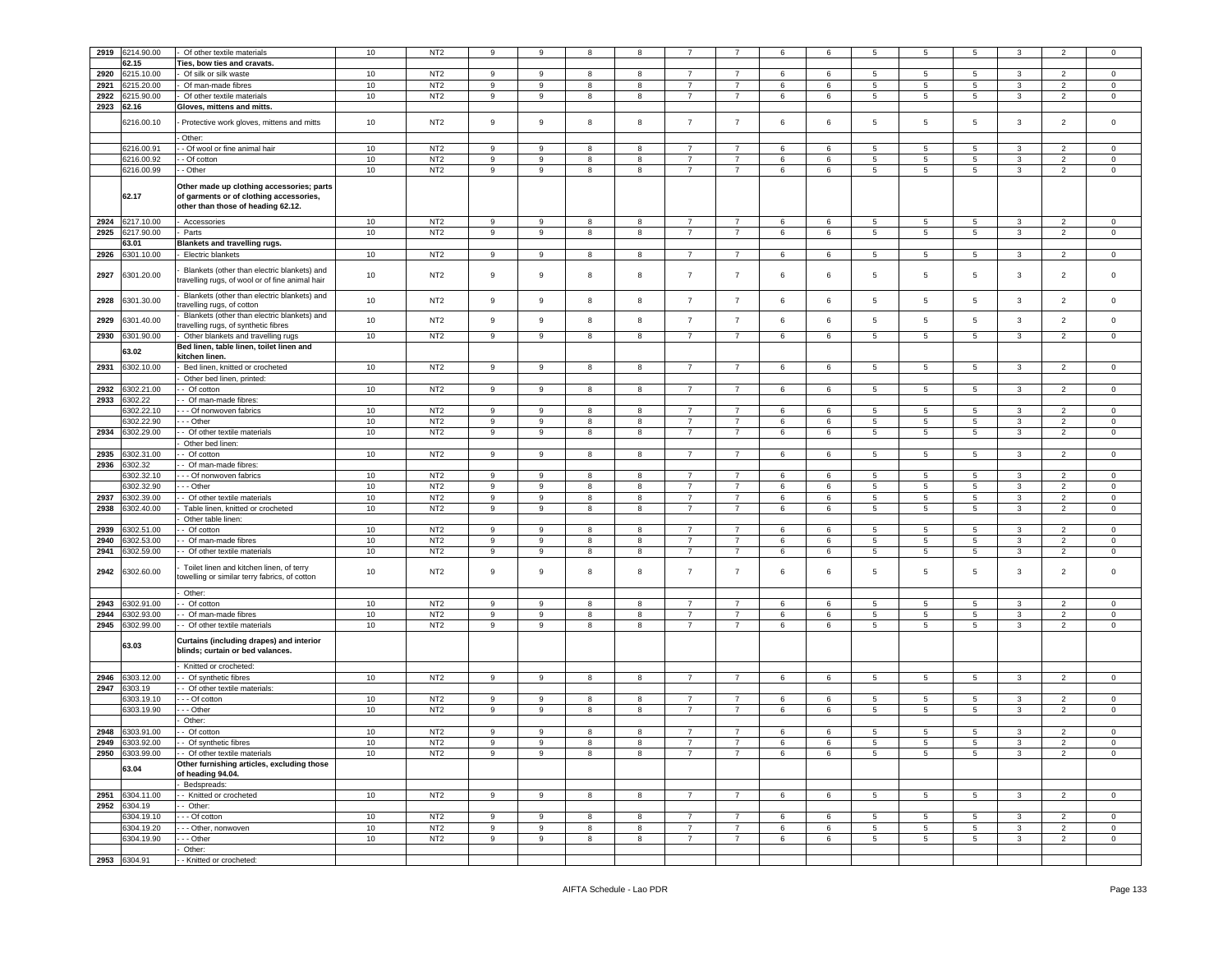|              | 6304.91.10                 | - - Mosquito nets                                                                        | 10              | NT <sub>2</sub>                    | 9                | 9              | 8                | 8              |                 |                                  | 6              | 6               | 5                | 5              | 5                                  | 3                            | $\overline{2}$                   | $\mathbf 0$                        |
|--------------|----------------------------|------------------------------------------------------------------------------------------|-----------------|------------------------------------|------------------|----------------|------------------|----------------|-----------------|----------------------------------|----------------|-----------------|------------------|----------------|------------------------------------|------------------------------|----------------------------------|------------------------------------|
|              | 304.91.90                  | - - Other                                                                                | 10              | NT <sub>2</sub>                    | 9                | 9              | 8                | 8              | $\overline{7}$  | $\overline{7}$                   | 6              | $6\overline{6}$ | 5                | $\overline{5}$ | 5                                  | 3                            | $\overline{2}$                   | $\mathsf 0$                        |
|              |                            |                                                                                          |                 | NT <sub>2</sub>                    | 9                | 9              | 8                | 8              | $\overline{7}$  | $\overline{7}$                   | 6              |                 | $\overline{5}$   | 5              | 5                                  | $\mathbf{3}$                 | $\overline{2}$                   |                                    |
| 2954<br>2955 | 6304.92.00<br>304.93.00    | - Not knitted or crocheted, of cotton<br>- Not knitted or crocheted, of synthetic fibres | 10<br>$10$      | NT <sub>2</sub>                    | 9                | $\mathsf g$    | $\bf8$           | 8              | $\overline{7}$  | $\overline{7}$                   | 6              | 6<br>$\,6\,$    | $\,$ 5 $\,$      | 5              | $\,$ 5 $\,$                        | $\mathbf{3}$                 | $\overline{2}$                   | $\circ$<br>$\mathbf 0$             |
| 2956         | 6304.99.00                 | - Not knitted or crocheted, of other textile                                             | 10              | NT <sub>2</sub>                    | 9                | $\mathsf g$    | 8                | 8              | $\overline{7}$  | $\overline{7}$                   | 6              | 6               | 5                | $\overline{5}$ | 5                                  | $\mathbf{3}$                 | $\overline{2}$                   | $\mathsf 0$                        |
|              | 63.05                      | naterials<br>Sacks and bags, of a kind used for the                                      |                 |                                    |                  |                |                  |                |                 |                                  |                |                 |                  |                |                                    |                              |                                  |                                    |
| 2957         | 6305.10                    | packing of goods.<br>Of jute or of other textile bast fibres of                          |                 |                                    |                  |                |                  |                |                 |                                  |                |                 |                  |                |                                    |                              |                                  |                                    |
|              |                            | eading 53.03:<br>- New:                                                                  |                 |                                    |                  |                |                  |                |                 |                                  |                |                 |                  |                |                                    |                              |                                  |                                    |
|              | 305.10.11                  | - - Of jute                                                                              | 10              | NT <sub>1</sub>                    | 8                | 8              | $\overline{7}$   | $\overline{7}$ | -5              | 5                                | 3              | $\mathbf{3}$    | $\overline{2}$   | $\mathbf 0$    | $\mathbf 0$                        | $\overline{0}$               | $\mathbf{0}$                     | $\circ$                            |
|              | 6305.10.19                 | - - Other                                                                                | 10              | NT <sub>1</sub>                    | 8                | 8              | $\overline{7}$   | $\overline{7}$ | $5\phantom{.0}$ | $5\phantom{.0}$                  | $\mathbf{3}$   | $\mathbf{3}$    | $\overline{2}$   | $\mathbf 0$    | $\mathbf 0$                        | $\mathbf 0$                  | $\overline{0}$                   | $\overline{0}$                     |
|              |                            | - Used:                                                                                  |                 |                                    |                  |                |                  |                |                 |                                  |                |                 |                  |                |                                    |                              |                                  |                                    |
|              | 6305.10.21                 | - - Of jute                                                                              | $5\overline{5}$ | NT <sub>1</sub>                    | $\overline{4}$   | $\overline{4}$ | $\overline{4}$   | $\mathbf{3}$   | $\mathbf{3}$    | $\mathbf{3}$                     | $\overline{2}$ | $\overline{2}$  | $\mathbf{1}$     | $\mathsf 0$    | $\mathbf 0$                        | $\overline{0}$               | $\mathsf 0$                      | $\mathbf{0}$                       |
|              | 305.10.29                  | - - Other                                                                                | $5\phantom{.0}$ | NT <sub>1</sub>                    | $\overline{4}$   | $\overline{4}$ | $\overline{4}$   | 3              | 3               | $\mathbf{3}$                     | $\overline{2}$ | $\overline{2}$  | $\mathbf{1}$     | $\mathsf 0$    | $\mathsf{O}\xspace$                | $\mathbf 0$                  | $^{\circ}$                       | $\mathbf{0}$                       |
| 2958         | 305.20.00                  | Of cotton                                                                                | 30              | ST                                 | 28               | 26             | 25               | 23             | 21              | 19                               | 17             | 15              | 13               | 13             | 10                                 | 9                            | $\overline{7}$                   | 5 <sup>5</sup>                     |
|              |                            | Of man-made textile materials:                                                           |                 |                                    |                  |                |                  |                |                 |                                  |                |                 |                  |                |                                    |                              |                                  |                                    |
|              |                            |                                                                                          |                 |                                    |                  |                |                  |                |                 |                                  |                |                 |                  |                |                                    |                              |                                  |                                    |
| 2959         | 6305.32                    | - Flexible intermediate bulk containers:                                                 |                 |                                    |                  |                |                  |                |                 |                                  |                |                 |                  |                |                                    |                              |                                  |                                    |
|              | 6305.32.10                 | - - - Nonwoven                                                                           | 30 <sup>°</sup> | ST                                 | 28               | 26             | 25               | 23             | 21              | 19                               | 17             | 15              | 13               | 13             | 10                                 | 9                            | $\overline{7}$                   | 5                                  |
|              | 6305.32.20                 | --- Knitted or crocheted                                                                 | 30 <sup>°</sup> | ST                                 | 28               | 26             | 25               | 23             | 21              | 19                               | 17             | 15              | 13               | 13             | 10                                 | 9                            | $\overline{7}$                   | $5\phantom{.0}$                    |
|              | 6305.32.90                 | - - Other                                                                                | 30              | <b>ST</b>                          | 28               | 26             | 25               | 23             | 21              | 19                               | 17             | 15              | 13               | 13             | 10                                 | $\overline{9}$               | $\overline{7}$                   | $\overline{5}$                     |
| 2960         | 6305.33                    | - Other, of polyethylene or polypropylene<br>strip or the like:                          |                 |                                    |                  |                |                  |                |                 |                                  |                |                 |                  |                |                                    |                              |                                  |                                    |
|              | 305.33.10                  | --- Knitted or crocheted                                                                 | 30              | ST                                 | 28               | 26             | 25               | 23             | 21              | 19                               | 17             | 15              | 13               | 13             | 10                                 | 9                            |                                  | 5                                  |
|              | 6305.33.20                 | - - Of woven fabrics of strip or the like                                                | 30              | ST                                 | 28               | 26             | 25               | 23             | 21              | 19                               | 17             | 15              | 13               | 13             | 10 <sub>1</sub>                    | 9                            | $\overline{7}$                   | 5 <sup>5</sup>                     |
|              | 6305.33.90                 | - - Other                                                                                | 30              | ST                                 | 28               | 26             | 25               | 23             | 21              | 19                               | 17             | 15              | 13               | 13             | 10                                 | 9                            | $\overline{7}$                   | $5\overline{5}$                    |
| 2961         | 6305.39                    | - Other                                                                                  |                 |                                    |                  |                |                  |                |                 |                                  |                |                 |                  |                |                                    |                              |                                  |                                    |
|              | 6305.39.10                 | - - Nonwoven                                                                             | 30              | <b>ST</b>                          | 28               | 26             | 25               | 23             | 21              | 19                               | 17             | 15              | 13               | 13             | 10                                 | 9                            | $\overline{7}$                   | 5                                  |
|              | 305.39.20                  | - - Knitted or crocheted                                                                 | 30              | ST                                 | 28               | 26             | 25               | 23             | 21              | 19                               | 17             | 15              | 13               | 13             | 10                                 | 9                            | $\overline{7}$                   | 5                                  |
|              | 305.39.90                  | - - Other                                                                                | 30              | ST                                 | 28               | $26\,$         | $25\,$           | 23             | 21              | 19                               | 17             | 15              | $13\,$           | $13\,$         | 10                                 | 9                            | $\overline{7}$                   | $5\phantom{.0}$                    |
| 2962         | 6305.90                    | Of other textile materials:                                                              |                 |                                    |                  |                |                  |                |                 |                                  |                |                 |                  |                |                                    |                              |                                  |                                    |
|              | 305.90.10                  | - Of hemp of heading 53.05                                                               | 30              | ST                                 | 28               | 26             | 25               | 23             | 21              | 19                               | 17             | 15              | 13               | 13             | $10$                               | $\boldsymbol{9}$             | $\overline{7}$                   | $\sqrt{5}$                         |
|              | 6305.90.20                 | - Of coconut (coir) of heading 53.05                                                     | 30              | ST                                 | 28               | 26             | 25               | 23             | 21              | 19                               | 17             | 15              | 13               | 13             | $10$                               | 9                            | $\overline{7}$                   | $\sqrt{5}$                         |
|              | 6305.90.90                 | - Other                                                                                  | 30              | ST                                 | 28               | 26             | 25               | 23             | 21              | 19                               | 17             | 15              | 13               | 13             | 10                                 | 9                            | $\overline{7}$                   | 5                                  |
|              |                            | Tarpaulins, awnings and sunblinds; tents;                                                |                 |                                    |                  |                |                  |                |                 |                                  |                |                 |                  |                |                                    |                              |                                  |                                    |
|              | 63.06                      | sails for boats, sailboards or landcraft;                                                |                 |                                    |                  |                |                  |                |                 |                                  |                |                 |                  |                |                                    |                              |                                  |                                    |
|              |                            | camping goods.<br>Tarpaulins, awnings and sunblinds:                                     |                 |                                    |                  |                |                  |                |                 |                                  |                |                 |                  |                |                                    |                              |                                  |                                    |
| 2963         | 6306.12.00                 | - Of synthetic fibres                                                                    | 10              | NT <sub>2</sub>                    | $\boldsymbol{9}$ | 9              | 8                | 8              | $\overline{7}$  | $\overline{7}$                   | 6              | $\,6\,$         | $\,$ 5 $\,$      | $\sqrt{5}$     | $\sqrt{5}$                         | $\mathbf{3}$                 | $\overline{2}$                   | $\mathsf{O}\xspace$                |
| 2964         | 6306.19                    | - Of other textile materials:                                                            |                 |                                    |                  |                |                  |                |                 |                                  |                |                 |                  |                |                                    |                              |                                  |                                    |
|              | 6306.19.10                 | - - Of vegetable textile fibres of heading<br>53.05                                      | 10              | NT <sub>2</sub>                    | 9                | $\mathsf g$    | 8                | 8              | $\overline{7}$  | $\overline{7}$                   | 6              | $\,6\,$         | 5                | $\overline{5}$ | $\sqrt{5}$                         | $\mathbf{3}$                 | $\overline{2}$                   | $\mathbf 0$                        |
|              | 6306.19.20                 | - - Of cotton                                                                            | 10              | NT <sub>2</sub>                    | $\overline{9}$   | $\overline{9}$ | $\overline{8}$   | 8              | $\overline{7}$  | $\overline{7}$                   | 6              | 6               | $\overline{5}$   | $\overline{5}$ | $\overline{5}$                     | $\overline{\mathbf{3}}$      | $\overline{2}$                   | $\overline{0}$                     |
|              | 6306.19.90                 |                                                                                          |                 | NT <sub>2</sub>                    | 9                | 9              | 8                | 8              | $\overline{7}$  | $\overline{7}$                   | 6              |                 | 5                | 5              | 5                                  | $\mathbf{3}$                 | $\overline{2}$                   |                                    |
|              |                            | - - Other<br>Tents:                                                                      | $10$            |                                    |                  |                |                  |                |                 |                                  |                | $\,6\,$         |                  |                |                                    |                              |                                  | $\mathsf 0$                        |
| 2965         | 6306.22.00                 | Of synthetic fibres                                                                      | $10\,$          | NT <sub>2</sub>                    | 9                | 9              | 8                | 8              | $\overline{7}$  | $\overline{7}$                   | 6              | 6               | 5                | 5              | $5\phantom{.0}$                    | $\mathbf{3}$                 | $\overline{2}$                   | $\mathsf 0$                        |
| 2966         | 6306.29                    | Of other textile materials:                                                              |                 |                                    |                  |                |                  |                |                 |                                  |                |                 |                  |                |                                    |                              |                                  |                                    |
|              | 306.29.10                  | - - Of cotton                                                                            | 10              | NT <sub>2</sub>                    | 9                | 9              | 8                | 8              | $\overline{7}$  | $\overline{7}$                   | 6              | 6               | 5                | 5              | 5                                  | 3                            | $\overline{2}$                   | $\mathbf 0$                        |
|              | 306.29.90                  | - - Other                                                                                | 10              | NT <sub>2</sub>                    | 9                | 9              | 8                | 8              | $\overline{7}$  | $\overline{7}$                   | 6              | 6               | 5                | 5              | 5                                  | 3                            | $\overline{2}$                   | $\mathsf 0$                        |
| 2967         | 306.30.00                  | Sails                                                                                    | 10              | NT <sub>2</sub>                    | 9                | 9              | 8                | 8              | $\overline{7}$  | $\overline{7}$                   | 6              | 6               | 5                | 5              | 5                                  | 3                            | $\overline{2}$                   | $\circ$                            |
| 2968         | 306.40                     | Pneumatic mattresses:                                                                    |                 |                                    |                  |                |                  |                |                 |                                  |                |                 |                  |                |                                    |                              |                                  |                                    |
|              | 306.40.10                  | - Of cotton                                                                              | 10              | NT <sub>2</sub>                    | 9                | $\mathsf g$    | 8                | 8              | $\overline{7}$  | $\overline{7}$                   | 6              | $\,6\,$         | 5                | 5              | 5                                  | $\mathbf{3}$                 | $\overline{2}$                   | $\mathbf 0$                        |
|              | 6306.40.90                 | - Other                                                                                  | 10              | NT <sub>2</sub>                    | 9                | 9              | 8                | 8              | $\overline{7}$  | $\overline{7}$                   | 6              | $\,6\,$         | $5\phantom{.0}$  | 5              | $5\phantom{.0}$                    | $\mathbf{3}$                 | $\overline{2}$                   | $\mathbf{0}$                       |
|              |                            | Other:                                                                                   |                 |                                    |                  |                |                  |                |                 |                                  |                |                 |                  |                |                                    |                              |                                  |                                    |
| 2969         | 306.91.00                  | - Of cotton                                                                              | 10              | NT <sub>2</sub>                    | 9                | 9              | 8                | 8              | $\overline{7}$  | $\overline{7}$                   | 6              | 6               | 5                | 5              | 5                                  | $\mathbf{3}$                 | $\overline{2}$                   | $\overline{0}$                     |
| 2970         | 6306.99                    | - Of other textile materials:                                                            |                 |                                    |                  |                |                  |                |                 |                                  |                |                 |                  |                |                                    |                              |                                  |                                    |
|              |                            |                                                                                          |                 |                                    | 9                |                |                  |                | $\overline{7}$  | $\overline{7}$                   |                |                 |                  |                |                                    |                              |                                  | $\Omega$                           |
|              | 6306.99.10<br>6306.99.90   | - - Nonwoven<br>- - Other                                                                | 10<br>10        | NT <sub>2</sub><br>NT <sub>2</sub> | 9                | 9<br>9         | 8<br>8           | 8<br>8         | $\overline{7}$  | $\overline{7}$                   | 6<br>6         | 6<br>6          | 5<br>5           | 5<br>5         | $5\phantom{.0}$<br>$5\phantom{.0}$ | $\mathbf{3}$<br>$\mathbf{3}$ | $\overline{2}$<br>$\overline{2}$ | $\mathbf 0$                        |
|              |                            | Other made up articles, including dress                                                  |                 |                                    |                  |                |                  |                |                 |                                  |                |                 |                  |                |                                    |                              |                                  |                                    |
|              | 63.07                      | patterns<br>Floor-cloths, dish-cloths, dusters and similar                               |                 |                                    |                  |                |                  |                |                 |                                  |                |                 |                  |                |                                    |                              |                                  |                                    |
| 2971         | 6307.10                    | cleaning cloths:                                                                         |                 |                                    |                  |                |                  |                |                 |                                  |                |                 |                  |                |                                    |                              |                                  |                                    |
|              | 6307.10.10                 | - Nonwoven other than felt                                                               | 10              | NT <sub>2</sub>                    | 9                | 9              | -8               | 8              | 7               | $\overline{7}$                   | -6             | 6               | 5                | 5              | 5                                  | 3                            | $\overline{2}$                   | $\Omega$                           |
|              | 6307.10.20                 | - Of felt                                                                                | 10              | NT <sub>2</sub>                    | 9                | 9              | 8                | 8              | $\overline{7}$  | $\overline{7}$                   | 6              | $\,6\,$         | $5\phantom{.0}$  | 5              | $\,$ 5 $\,$                        | $\mathbf{3}$                 | $\overline{2}$                   | $\mathbf 0$                        |
|              | 6307.10.90                 | - Other                                                                                  | 10              | NT <sub>2</sub>                    | 9                | 9              | 8                | 8              | $\overline{7}$  | $\overline{7}$                   | 6              | $6\phantom{.0}$ | $5\phantom{.0}$  | 5              | $5\phantom{.0}$                    | $\mathbf{3}$                 | $\overline{2}$                   | $\mathbf{0}$                       |
| 2972         | 6307.20.00                 | Life-jackets and life-belts                                                              | 10              | NT <sub>2</sub>                    | 9                | 9              | $\boldsymbol{8}$ | 8              | $\overline{7}$  | $\overline{7}$                   | 6              | $6\phantom{.0}$ | $5\phantom{.0}$  | 5              | $5\phantom{.0}$                    | $\mathbf{3}$                 | $\overline{2}$                   | $\mathbf{0}$                       |
|              | 2973 6307.90<br>6307.90.30 | Other:<br>- Umbrella covers in pre-cut triangular form                                   | 10              | NT <sub>2</sub>                    | 9                | 9              | 8                | 8              | $\overline{7}$  | $\overline{7}$                   | $\,$ 6 $\,$    | 6               | 5                | 5              | $5\phantom{.0}$                    | $\mathbf{3}$                 | $\overline{2}$                   | $\mathbf 0$                        |
|              |                            |                                                                                          |                 |                                    | 9                |                |                  |                | $\overline{7}$  |                                  |                |                 |                  |                |                                    |                              |                                  |                                    |
|              | 6307.90.60<br>6307.90.90   | - Life harnesses<br>- - Other                                                            | 10<br>10        | NT <sub>2</sub><br>NT <sub>2</sub> | 9                | 9<br>9         | 8<br>8           | 8<br>8         | $\overline{7}$  | $\overline{7}$<br>$\overline{7}$ | 6<br>6         | 6<br>$\,6\,$    | 5<br>$\,$ 5 $\,$ | 5<br>5         | $5\phantom{.0}$<br>$\overline{5}$  | $\mathbf{3}$<br>$\mathbf{3}$ | $\overline{2}$<br>$\overline{2}$ | $\mathbf 0$<br>$\mathsf{O}\xspace$ |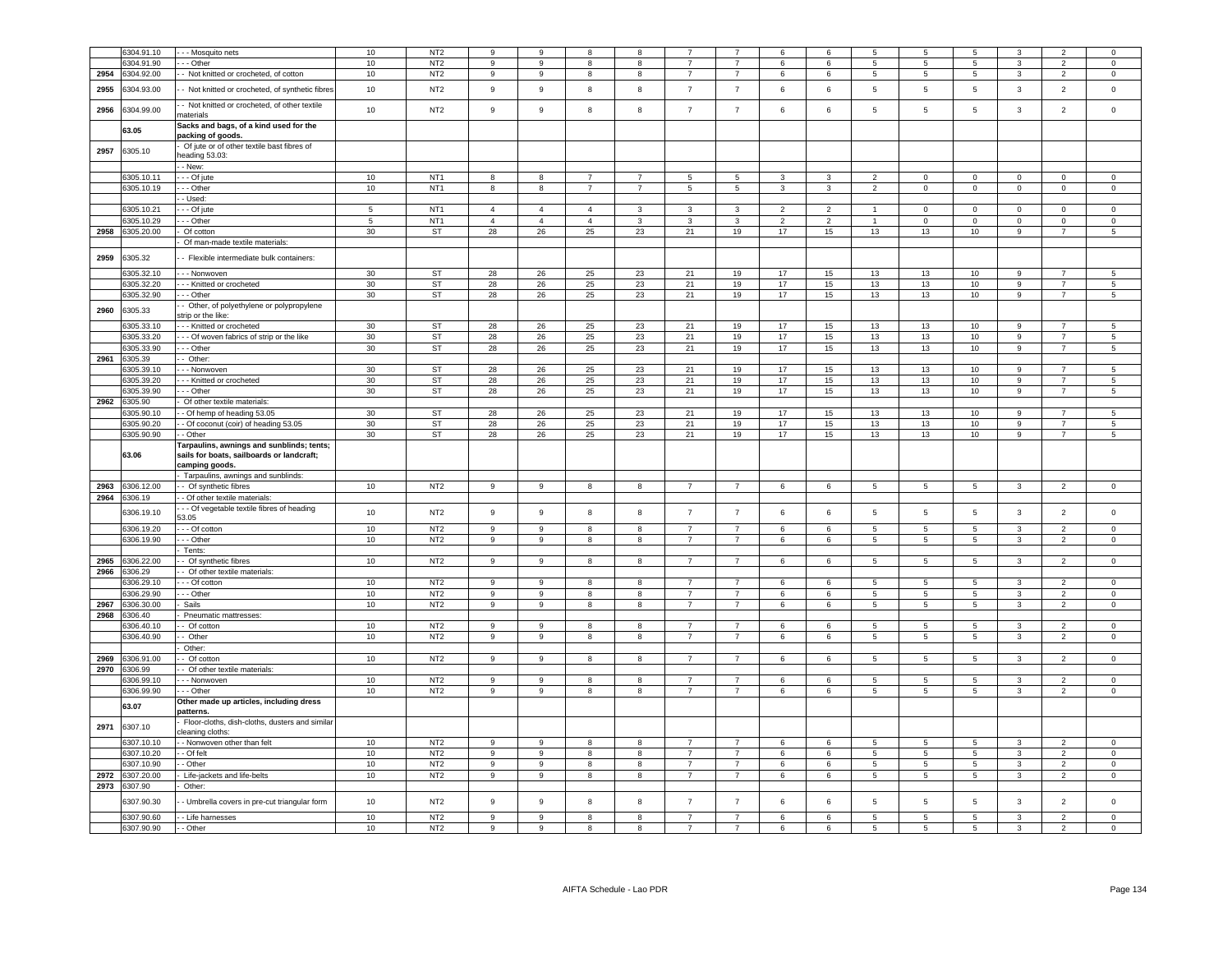| 2974 | 6308.00.00      | Sets consisting of woven fabric and yarn,<br>whether or not with accessories, for<br>making up into rugs, tapestries,<br>embroidered table cloths or serviettes, or<br>similar textile articles, put up in packings<br>for retail sale. | 10 | NT <sub>2</sub> | 9                | 9                | 8 | 8 | $\overline{7}$  | $\overline{7}$ | 6              | 6       | 5               | 5               | 5               | 3            | $\overline{2}$ | $\overline{0}$ |
|------|-----------------|-----------------------------------------------------------------------------------------------------------------------------------------------------------------------------------------------------------------------------------------|----|-----------------|------------------|------------------|---|---|-----------------|----------------|----------------|---------|-----------------|-----------------|-----------------|--------------|----------------|----------------|
|      | 2975 6309.00.00 | Worn clothing and other worn articles.                                                                                                                                                                                                  | 10 | NT <sub>2</sub> | 9                | 9                | 8 | 8 | $7\overline{ }$ | $\overline{7}$ | 6              | 6       | 5 <sub>5</sub>  | $5\overline{5}$ | $5\overline{5}$ | $\mathbf{3}$ | $\overline{2}$ | $\overline{0}$ |
|      | 63.10           | Used or new rags, scrap twine, cordage,<br>rope and cables and worn out articles of<br>twine, cordage, rope or cables, of textile<br>materials.                                                                                         |    |                 |                  |                  |   |   |                 |                |                |         |                 |                 |                 |              |                |                |
|      | 2976 6310.10    | Sorted:                                                                                                                                                                                                                                 |    |                 |                  |                  |   |   |                 |                |                |         |                 |                 |                 |              |                |                |
|      | 6310.10.10      | - Used or new rags                                                                                                                                                                                                                      | 10 | NT <sub>2</sub> | 9                | 9                | 8 | 8 | $\overline{7}$  | $\overline{7}$ | 6              | 6       | $5\overline{5}$ | 5               | 5               | $\mathbf{3}$ | $\overline{2}$ | $\circ$        |
|      | 6310.10.90      | - Other                                                                                                                                                                                                                                 | 10 | NT <sub>2</sub> | $\boldsymbol{9}$ | 9                | 8 | 8 | $\overline{7}$  | $\overline{7}$ | 6              | 6       | $5\phantom{.0}$ | 5               | $5\phantom{.0}$ | $\mathbf{3}$ | $\overline{2}$ | $\,0\,$        |
| 2977 | 6310.90         | Other:                                                                                                                                                                                                                                  |    |                 |                  |                  |   |   |                 |                |                |         |                 |                 |                 |              |                |                |
|      | 6310.90.10      | - Used or new rags                                                                                                                                                                                                                      | 10 | NT <sub>2</sub> | 9                | 9                | 8 | 8 | $\overline{7}$  | $\overline{7}$ | 6              | 6       | 5               | 5               | 5               | $\mathbf{3}$ | $\overline{2}$ | $\circ$        |
|      | 6310.90.90      | - Other                                                                                                                                                                                                                                 | 10 | NT <sub>2</sub> | 9                | 9                | 8 | 8 | $\overline{7}$  | $\overline{7}$ | 6              | 6       | $5\overline{5}$ | 5               | $5\phantom{.0}$ | $\mathbf{3}$ | $\overline{2}$ | $\mathbf 0$    |
|      | 64.01           | Waterproof footwear with outer soles and<br>uppers of rubber or of plastics, the uppers<br>of which are neither fixed to the sole nor<br>assembled by stitching, riveting, nailing,<br>screwing, plugging or similar processes.         |    |                 |                  |                  |   |   |                 |                |                |         |                 |                 |                 |              |                |                |
| 2978 | 6401.10.00      | Footwear incorporating a protective metal<br>toe-cap                                                                                                                                                                                    | 10 | NT <sub>2</sub> | $\overline{9}$   | $\boldsymbol{9}$ | 8 | 8 | $\overline{7}$  | $\overline{7}$ | 6              | 6       | 5               | 5               | $5\phantom{.0}$ | $\mathbf{3}$ | $\overline{2}$ | $\mathbf 0$    |
|      |                 | Other footwear:                                                                                                                                                                                                                         |    |                 |                  |                  |   |   |                 |                |                |         |                 |                 |                 |              |                |                |
| 2979 | 6401.92.00      | - Covering the ankle but not covering the<br>knee                                                                                                                                                                                       | 10 | NT <sub>2</sub> | 9                | 9                | 8 | 8 | $\overline{7}$  | $\overline{7}$ | 6              | 6       | $5\overline{5}$ | 5               | 5               | $\mathbf{3}$ | $\overline{2}$ | $\circ$        |
| 2980 | 6401.99.00      | - Other                                                                                                                                                                                                                                 | 10 | NT <sub>2</sub> | 9                | 9                | 8 | 8 | 7               | 7              | 6              | 6       | 5               | 5               | 5               | 3            | $\overline{2}$ | $\mathbf 0$    |
|      | 64.02           | Other footwear with outer soles and<br>uppers of rubber or plastics.                                                                                                                                                                    |    |                 |                  |                  |   |   |                 |                |                |         |                 |                 |                 |              |                |                |
|      |                 | Sports footwear:                                                                                                                                                                                                                        |    |                 |                  |                  |   |   |                 |                |                |         |                 |                 |                 |              |                |                |
| 2981 | 6402.12.00      | - Ski-boots, cross-country ski footwear and                                                                                                                                                                                             | 10 | NT <sub>2</sub> | $\overline{9}$   | 9                | 8 | 8 | $\overline{7}$  | $\overline{7}$ | $6\phantom{.}$ | 6       | 5               | $\sqrt{5}$      | $5\phantom{.0}$ | $\mathbf{3}$ | $\overline{2}$ | $\mathbf 0$    |
| 2982 | 6402.19.00      | snowboard boots<br>- Other                                                                                                                                                                                                              | 10 | NT <sub>2</sub> | 9                | 9                | 8 | 8 | $\overline{7}$  | $\overline{7}$ | 6              | 6       | $5\overline{5}$ | 5               | $5\phantom{.0}$ | $\mathbf{3}$ | $\overline{2}$ | $\circ$        |
|      |                 |                                                                                                                                                                                                                                         |    |                 |                  |                  |   |   |                 |                |                |         |                 |                 |                 |              |                |                |
| 2983 | 6402.20.00      | Footwear with upper straps or thongs<br>assembled to the sole by means of plugs                                                                                                                                                         | 10 | NT <sub>2</sub> | 9                | 9                | 8 | 8 | $\overline{7}$  | $\overline{7}$ | 6              | 6       | 5               | 5               | 5               | 3            | $\overline{2}$ | $\overline{0}$ |
|      |                 | Other footwear:                                                                                                                                                                                                                         |    |                 |                  |                  |   |   |                 |                |                |         |                 |                 |                 |              |                |                |
| 2984 | 6402.91         | - Covering the ankle:                                                                                                                                                                                                                   |    |                 |                  |                  |   |   |                 |                |                |         |                 |                 |                 |              |                |                |
|      | 3402.91.10      | - - Diving boots                                                                                                                                                                                                                        | 10 | NT <sub>2</sub> | 9                | 9                | 8 | 8 | $\overline{7}$  | $\overline{7}$ | 6              | 6       | $5\overline{5}$ | 5               | $5\phantom{.0}$ | 3            | $\overline{2}$ | $\mathbf 0$    |
|      | 6402.91.90      | - - Other                                                                                                                                                                                                                               | 10 | NT <sub>2</sub> | 9                | 9                | 8 | 8 | $\overline{7}$  | $\overline{7}$ | 6              | 6       | $5\overline{5}$ | 5               | 5               | 3            | $\overline{2}$ | $\mathbf 0$    |
| 2985 | 6402.99.00      | - Other                                                                                                                                                                                                                                 | 10 | NT <sub>2</sub> | 9                | 9                | 8 | 8 | $\overline{7}$  | $\overline{7}$ | 6              | 6       | $\overline{5}$  | 5               | $\sqrt{5}$      | 3            | $\overline{c}$ | $\overline{0}$ |
|      | 64.03           | Footwear with outer soles of rubber,<br>plastics, leather or composition leather<br>and uppers of leather.                                                                                                                              |    |                 |                  |                  |   |   |                 |                |                |         |                 |                 |                 |              |                |                |
|      |                 | Sports footwear:                                                                                                                                                                                                                        |    |                 |                  |                  |   |   |                 |                |                |         |                 |                 |                 |              |                |                |
| 2986 | 6403.12.00      | - Ski-boots, cross-country ski footwear and                                                                                                                                                                                             | 10 | NT <sub>2</sub> | 9                | 9                | 8 | 8 | $\overline{7}$  | $\overline{7}$ | 6              | 6       | $5\overline{5}$ | 5               | 5               | $\mathbf{3}$ | $\overline{2}$ | $\mathbf 0$    |
|      |                 | snowboard boots                                                                                                                                                                                                                         |    |                 |                  |                  |   |   |                 |                |                |         |                 |                 |                 |              |                |                |
| 2987 | 6403.19         | - Other:                                                                                                                                                                                                                                |    |                 |                  |                  |   |   |                 |                |                |         |                 |                 |                 |              |                |                |
|      | 3403.19.10      | - - Fitted with spikes, cleats or the like                                                                                                                                                                                              | 10 | NT <sub>2</sub> | 9                | 9                | 8 | 8 | $\overline{7}$  | $\overline{7}$ | 6              | 6       | $5\overline{5}$ | 5               | 5               | 3            | 2              | $\mathbf 0$    |
|      | 6403.19.90      | - - Other                                                                                                                                                                                                                               | 10 | NT <sub>2</sub> | 9                | 9                | 8 | 8 | $\overline{7}$  | $\overline{7}$ | 6              | 6       | $5\phantom{.0}$ | 5               | $5\phantom{.0}$ | $\mathbf{3}$ | $\overline{2}$ | $\,0\,$        |
| 2988 | 6403.20.00      | Footwear with outer soles of leather, and<br>uppers which consist of leather straps across<br>the instep and around the big toe                                                                                                         | 10 | NT <sub>2</sub> | 9                | 9                | 8 | 8 | $\overline{7}$  | $\overline{7}$ | 6              | 6       | 5               | 5               | 5               | 3            | $\overline{2}$ | $\overline{0}$ |
| 2989 | 6403.40.00      | Other footwear, incorporating a protective<br>netal toe-cap                                                                                                                                                                             | 10 | NT <sub>2</sub> | 9                | 9                | 8 | 8 | $\overline{7}$  | $\overline{7}$ | 6              | 6       | $5\overline{5}$ | 5               | 5               | $\mathbf{3}$ | $\overline{2}$ | $\mathbf 0$    |
|      |                 | Other footwear with outer soles of leather:                                                                                                                                                                                             |    |                 |                  |                  |   |   |                 |                |                |         |                 |                 |                 |              |                |                |
| 2990 | 6403.51.00      | - Covering the ankle                                                                                                                                                                                                                    | 10 | NT <sub>2</sub> | 9                | 9                | 8 | 8 | $\overline{7}$  | $\overline{7}$ | $\,6\,$        | $\,6\,$ | $5\phantom{.0}$ | 5               | 5               | $\mathbf{3}$ | $\overline{2}$ | $\,0\,$        |
| 2991 | 6403.59.00      | - Other                                                                                                                                                                                                                                 | 10 | NT <sub>2</sub> | 9                | 9                | 8 | 8 | $\overline{7}$  | $\overline{7}$ | 6              | 6       | $5\overline{5}$ | 5               | $5\phantom{.0}$ | 3            | $\overline{2}$ | $\circ$        |
|      |                 | Other footwear:                                                                                                                                                                                                                         |    |                 |                  |                  |   |   |                 |                |                |         |                 |                 |                 |              |                |                |
| 2992 | 6403.91.00      | - Covering the ankle                                                                                                                                                                                                                    | 10 | NT <sub>2</sub> | 9                | 9                | 8 | 8 | $\overline{7}$  | $\overline{7}$ | 6              | 6       | $5\overline{5}$ | 5               | 5               | 3            | $\overline{2}$ | $\,0\,$        |
| 2993 | 6403.99.00      | - Other                                                                                                                                                                                                                                 | 10 | NT <sub>2</sub> | 9                | 9                | 8 | 8 | $\overline{7}$  | $\overline{7}$ | 6              | 6       | $5\overline{5}$ | 5               | $5\phantom{.0}$ | 3            | $\overline{2}$ | $\circ$        |
|      | 64.04           | Footwear with outer soles of rubber,<br>plastics, leather or composition leather<br>and uppers of textile materials.                                                                                                                    |    |                 |                  |                  |   |   |                 |                |                |         |                 |                 |                 |              |                |                |
|      |                 | Footwear with outer soles of rubber or<br>plastics:                                                                                                                                                                                     |    |                 |                  |                  |   |   |                 |                |                |         |                 |                 |                 |              |                |                |
| 2994 | 6404.11         | - Sports footwear; tennis shoes, basketball<br>shoes, gym shoes, training shoes and the like:                                                                                                                                           |    |                 |                  |                  |   |   |                 |                |                |         |                 |                 |                 |              |                |                |
|      | 6404.11.10      | --- Fitted with spikes, cleats or the like                                                                                                                                                                                              | 10 | NT <sub>2</sub> | $\overline{9}$   | $\boldsymbol{9}$ | 8 | 8 | $\overline{7}$  | $\overline{7}$ | 6              | 6       | 5               | 5               | 5               | $\mathbf{3}$ | $\overline{2}$ | $\mathbf 0$    |
|      | 6404.11.90      | - - Other                                                                                                                                                                                                                               | 10 | NT <sub>2</sub> | 9                | 9                | 8 | 8 | $\overline{7}$  | $\overline{7}$ | 6              | 6       | $5\phantom{.0}$ | $5\phantom{.0}$ | $5^{\circ}$     | $\mathbf{3}$ | $\overline{2}$ | $\mathbf 0$    |
| 2995 | 6404.19.00      | - Other                                                                                                                                                                                                                                 | 10 | NT <sub>2</sub> | 9                | 9                | 8 | 8 | $\overline{7}$  | $\overline{7}$ | 6              | 6       | $5\overline{5}$ | $5\overline{5}$ | 5 <sub>5</sub>  | $\mathbf{3}$ | $\overline{2}$ | $\overline{0}$ |
| 2996 | 6404.20.00      | Footwear with outer soles of leather or                                                                                                                                                                                                 | 10 | NT <sub>2</sub> | 9                | 9                | 8 | 8 | $\overline{7}$  | $\overline{7}$ | 6              | 6       | $5\phantom{.0}$ | 5               | $5\phantom{.0}$ | $\mathbf{3}$ | $\overline{2}$ | $\mathbf 0$    |
|      |                 | composition leather                                                                                                                                                                                                                     |    |                 |                  |                  |   |   |                 |                |                |         |                 |                 |                 |              |                |                |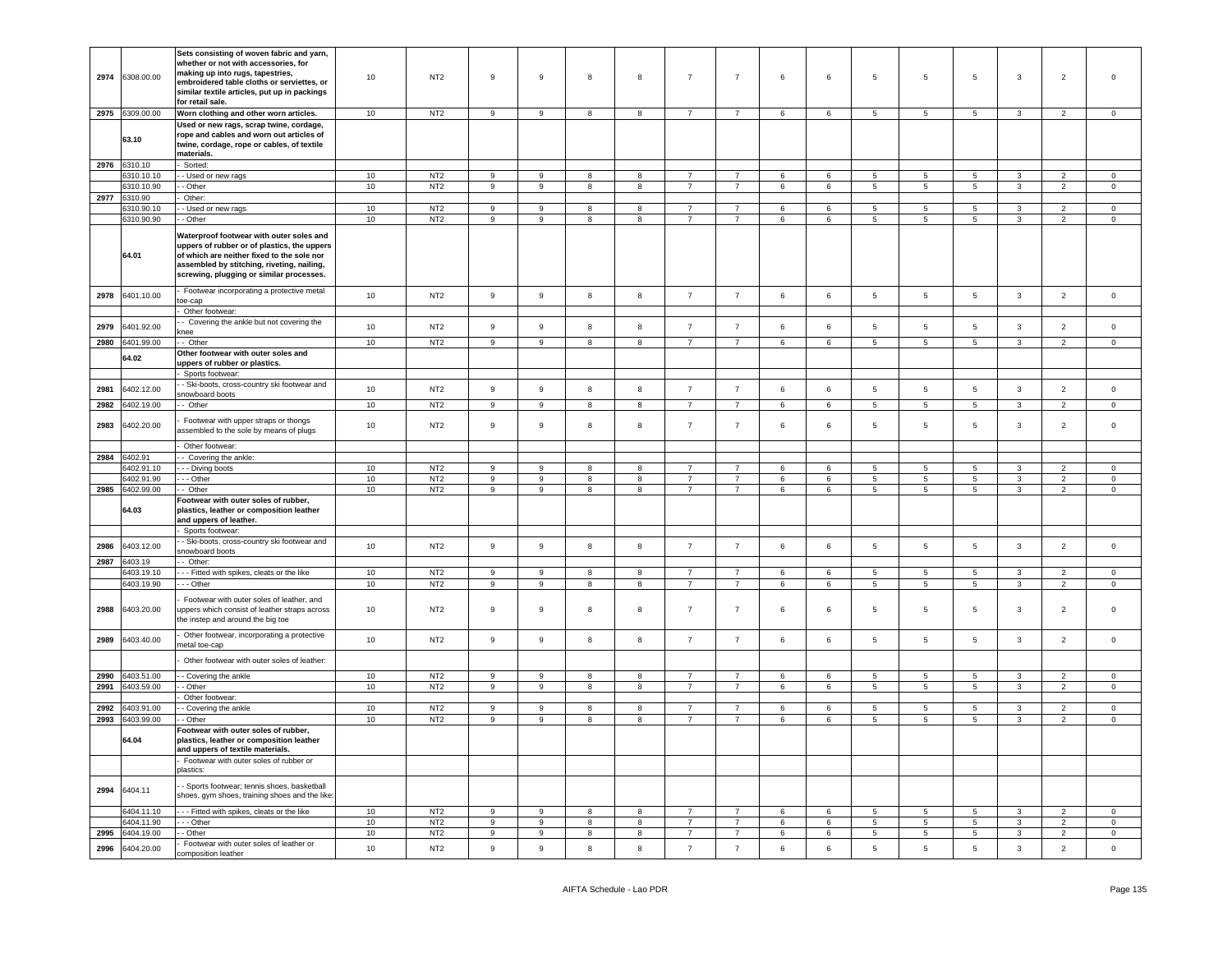|              | 64.05                    | Other footwear.                                                                                                                                                                                                                                  |                 |                                    |                                    |                               |                |                |                                  |                                  |                 |                |                            |                                |                 |                   |                                            |                      |
|--------------|--------------------------|--------------------------------------------------------------------------------------------------------------------------------------------------------------------------------------------------------------------------------------------------|-----------------|------------------------------------|------------------------------------|-------------------------------|----------------|----------------|----------------------------------|----------------------------------|-----------------|----------------|----------------------------|--------------------------------|-----------------|-------------------|--------------------------------------------|----------------------|
| 2997         | 6405.10.00               | With uppers of leather or composition                                                                                                                                                                                                            | 10              | NT <sub>2</sub>                    | $_{9}$                             | 9                             | 8              | 8              | $\overline{7}$                   | $\overline{7}$                   | $6\overline{6}$ | 6              | $5^{\circ}$                | $5\overline{5}$                | $\overline{5}$  | $\overline{3}$    | $\overline{2}$                             | $\mathsf 0$          |
|              |                          | eather                                                                                                                                                                                                                                           |                 |                                    |                                    |                               |                |                |                                  |                                  |                 |                |                            |                                |                 |                   |                                            |                      |
| 2998         | 3405.20.00<br>6405.90.00 | With uppers of textile materials                                                                                                                                                                                                                 | 10<br>10        | NT <sub>2</sub><br>NT <sub>2</sub> | 9<br>$\overline{9}$                | $\mathsf g$<br>$\overline{9}$ | 8              | 8<br>8         | $\overline{7}$<br>$\overline{7}$ | $\overline{7}$<br>$\overline{7}$ | 6               | 6              | $5^{\circ}$<br>$5^{\circ}$ | $5\phantom{.0}$<br>$5^{\circ}$ | $\sqrt{5}$<br>5 | $\mathbf{3}$<br>3 | $\mathfrak{p}$<br>$\overline{2}$           | $\mathsf 0$          |
| 2999         |                          | Other                                                                                                                                                                                                                                            |                 |                                    |                                    |                               | 8              |                |                                  |                                  | 6               | 6              |                            |                                |                 |                   |                                            | $\mathbf 0$          |
|              | 64.06                    | Parts of footwear (including uppers<br>whether or not attached to soles other<br>than outer soles); removable in-soles, heel<br>cushions and similar articles; gaiters,<br>leggings and similar articles, and parts<br>thereof.                  |                 |                                    |                                    |                               |                |                |                                  |                                  |                 |                |                            |                                |                 |                   |                                            |                      |
| 3000         | 6406.10                  | Uppers and parts thereof, other than<br>stiffeners:                                                                                                                                                                                              |                 |                                    |                                    |                               |                |                |                                  |                                  |                 |                |                            |                                |                 |                   |                                            |                      |
|              | 3406.10.10               | - Metal toe-caps                                                                                                                                                                                                                                 | 10              | NT <sub>2</sub>                    | 9                                  | 9                             | 8              | 8              | $\overline{7}$                   | $\overline{7}$                   | 6               | 6              | 5                          | $\sqrt{5}$                     | 5               | $\mathbf{3}$      | $\overline{2}$                             | $\mathbf 0$          |
|              | 6406.10.90               | - Other                                                                                                                                                                                                                                          | 10              | NT2                                | $\overline{9}$                     | $\overline{9}$                | $\overline{8}$ | $\overline{8}$ | $\overline{7}$                   | $\overline{7}$                   | 6               | 6              | $\overline{5}$             | $\overline{5}$                 | 5               | $\overline{3}$    | $\overline{2}$                             | $\overline{0}$       |
| 3001         | 6406.20.00               | Outer soles and heels, of rubber or plastics                                                                                                                                                                                                     | 10              | NT <sub>2</sub>                    | 9                                  | $\mathsf g$                   | 8              | 8              | $\overline{7}$                   | $\overline{7}$                   | 6               | 6              | 5                          | $5\phantom{.0}$                | 5               | $\mathbf{3}$      | $\overline{2}$                             | $\mathsf 0$          |
|              |                          | Other:                                                                                                                                                                                                                                           |                 |                                    |                                    |                               | 8              | 8              | $\overline{7}$                   | $\overline{7}$                   |                 | 6              | $5^{\circ}$                | $\sqrt{5}$                     | $5^{\circ}$     | 3                 | $\overline{2}$                             | $\Omega$             |
| 3002<br>3003 | 6406.91.00<br>6406.99    | - Of wood<br>- Of other materials:                                                                                                                                                                                                               | 10              | NT <sub>2</sub>                    | $\overline{9}$                     | $\mathsf g$                   |                |                |                                  |                                  | 6               |                |                            |                                |                 |                   |                                            |                      |
|              |                          | - - Of metal:                                                                                                                                                                                                                                    |                 |                                    |                                    |                               |                |                |                                  |                                  |                 |                |                            |                                |                 |                   |                                            |                      |
|              | 6406.99.11               | Of iron or steel                                                                                                                                                                                                                                 | 10              | NT <sub>2</sub>                    | $\overline{9}$                     | $\mathsf g$                   | 8              | 8              | $\overline{7}$                   | $\overline{7}$                   | 6               | 6              | 5                          | 5                              | 5               | 3                 | $\overline{2}$                             | $\mathbf 0$          |
|              | 6406.99.12               | - - - - Of copper                                                                                                                                                                                                                                | 10              | NT <sub>2</sub>                    | 9                                  | 9                             | 8              | 8              | $\overline{7}$                   | $\overline{7}$                   | 6               | 6              | $5^{\circ}$                | $\sqrt{5}$                     | $5\phantom{.0}$ | 3                 | $\overline{2}$                             | $\Omega$             |
|              | 6406.99.19               | $- - -$ Other                                                                                                                                                                                                                                    | 10              | NT <sub>2</sub>                    | $\overline{9}$                     | 9                             | 8              | 8              | $\overline{7}$                   | $\overline{7}$                   | 6               | 6              | 5                          | $5\phantom{.0}$                | $5\phantom{.0}$ | $\mathbf{3}$      | $\overline{2}$                             | $\mathsf 0$          |
|              |                          | --- Of rubber or plastics:                                                                                                                                                                                                                       |                 |                                    |                                    |                               |                |                |                                  |                                  |                 |                |                            |                                |                 |                   |                                            |                      |
|              | 6406.99.21               | - In-soles                                                                                                                                                                                                                                       | 10              | NT2                                | 9                                  | $\mathsf g$<br>9              | 8              | 8<br>8         | $\overline{7}$<br>$\overline{7}$ | $\overline{7}$<br>$\overline{7}$ | 6               | 6              | 5<br>$5^{\circ}$           | 5<br>5                         | $\overline{5}$  | 3<br>3            | $\overline{a}$<br>$\overline{\phantom{a}}$ | $\Omega$<br>$\Omega$ |
|              | 6406.99.29<br>6406.99.90 | $\cdots$ - Other<br>-- Other                                                                                                                                                                                                                     | 10<br>10        | NT <sub>2</sub><br>NT <sub>2</sub> | $\boldsymbol{9}$<br>$\overline{9}$ | $\overline{9}$                | 8<br>8         | 8              | $\overline{7}$                   | $\overline{7}$                   | 6<br>6          | 6<br>6         | $\overline{5}$             | $\overline{5}$                 | $\sqrt{5}$<br>5 | $\overline{3}$    | $\overline{2}$                             | $\mathsf 0$          |
| 3004         | 6501.00.00               | Hat-forms, hat bodies and hoods of felt.<br>neither blocked to shape nor with made<br>brims; plateaux and manchons (including<br>slit manchons), of felt.                                                                                        | 20              | ST                                 | 19                                 | 18                            | 17             | 16             | 15                               | 12                               | 10              | $\mathsf g$    | 8                          | 8                              | $\overline{7}$  | $\overline{7}$    | 6                                          | 5                    |
| 3005         | 6502.00.00               | Hat-shapes, plaited or made by assembling<br>strips of any material, neither blocked to<br>shape, nor with made brims, nor lined, nor<br>trimmed.                                                                                                | 20              | ST                                 | 19                                 | 18                            | 17             | 16             | 15                               | 12                               | 10              | 9              | 8                          | 8                              | $\overline{7}$  | $\overline{7}$    | 6                                          | 5                    |
| 3006         | 6504.00.00               | Hats and other headgear, plaited or made<br>by assembling strips of any material,<br>whether or not lined or trimmed.                                                                                                                            | 20              | ST                                 | 19                                 | 18                            | 17             | 16             | 15                               | 12                               | 10              | 9              | 8                          | 8                              | $\overline{7}$  | $\overline{7}$    | 6                                          | 5                    |
|              | 65.05                    | Hats and other headgear, knitted or<br>crocheted, or made up from lace, felt or<br>other textile fabric, in the piece (but not in<br>strips), whether or not lined or trimmed;<br>hair-nets of any material, whether or not<br>lined or trimmed. |                 |                                    |                                    |                               |                |                |                                  |                                  |                 |                |                            |                                |                 |                   |                                            |                      |
| 3007         | 6505.10.00               | Hair-nets                                                                                                                                                                                                                                        | 20              | ST                                 | 19                                 | 18                            | 17             | 16             | 15                               | 12                               | 10              | 9              | 8                          | 8                              | $\overline{7}$  | $\overline{7}$    | 6                                          | $5\overline{5}$      |
| 3008         | 6505.90.00               | Other                                                                                                                                                                                                                                            | 20              | <b>ST</b>                          | 19                                 | 18                            | 17             | 16             | 15                               | 12                               | 10              | $\overline{9}$ | 8                          | 8                              | $\overline{7}$  | $\overline{7}$    | 6                                          | $\overline{5}$       |
|              | 55.06                    | Other headgear, whether or not lined or<br>trimmed.                                                                                                                                                                                              |                 |                                    |                                    |                               |                |                |                                  |                                  |                 |                |                            |                                |                 |                   |                                            |                      |
| 3009         | 6506.10<br>6506.10.10    | Safety headgear:<br>- Helmets for motorcyclists                                                                                                                                                                                                  | $5\phantom{.0}$ | NT <sub>1</sub>                    | $\overline{4}$                     | $\overline{4}$                | $\overline{4}$ | $\mathbf{3}$   | $\mathbf{3}$                     | 3                                | $\overline{2}$  | $\overline{2}$ | $\overline{1}$             | $\overline{0}$                 | $\overline{0}$  | $\mathbf 0$       | $\overline{0}$                             | $\overline{0}$       |
|              | 6506.10.20               | - Industrial safety helmets and firefighters'<br>helmets, excluding steel helmets                                                                                                                                                                | 5               | NT <sub>1</sub>                    | $\overline{4}$                     | $\overline{4}$                | $\overline{4}$ | $\overline{3}$ | $\overline{3}$                   | $\mathbf{3}$                     | $\overline{2}$  | $\overline{2}$ | $\overline{1}$             | $\circ$                        | $\mathbf{0}$    | $\mathbf 0$       | $\mathbf{0}$                               | $\mathbf 0$          |
|              | 6506.10.30               | - - Steel helmets                                                                                                                                                                                                                                | 5               | NT <sub>1</sub>                    | $\overline{4}$                     | $\overline{4}$                | $\overline{4}$ | 3              | $\mathbf{3}$                     | 3                                | $\overline{2}$  | $\overline{2}$ | $\overline{1}$             | $\mathsf 0$                    | $\mathsf 0$     | $\mathsf 0$       | $\mathsf 0$                                | $\mathsf 0$          |
|              | 6506.10.90               | - Other                                                                                                                                                                                                                                          | $\sqrt{5}$      | NT <sub>1</sub>                    | $\sqrt{4}$                         | $\overline{4}$                | $\sqrt{4}$     | 3              | $\mathbf{3}$                     | $\mathbf{3}$                     | $\overline{2}$  | $\overline{2}$ | $\overline{1}$             | $\pmb{0}$                      | $\mathbf 0$     | $\mathbf 0$       | $\mathsf 0$                                | $\mathsf 0$          |
|              |                          | Other:                                                                                                                                                                                                                                           |                 |                                    |                                    |                               |                |                |                                  |                                  |                 |                | $\overline{1}$             |                                |                 |                   |                                            |                      |
| 3010<br>3011 | 6506.91.00<br>506.99     | - Of rubber or of plastics<br>Of other materials:                                                                                                                                                                                                | $\sqrt{5}$      | NT <sub>1</sub>                    | $\overline{4}$                     | $\overline{4}$                | $\overline{4}$ | $\mathbf{3}$   | $\mathbf{3}$                     | $\mathbf{3}$                     | $\overline{2}$  | $\overline{2}$ |                            | $\pmb{0}$                      | $\mathbf 0$     | $\mathsf 0$       | $\mathsf 0$                                | $\mathsf 0$          |
|              | 6506.99.10               | - - Of furskin                                                                                                                                                                                                                                   | $5\phantom{.0}$ | NT <sub>1</sub>                    | $\sqrt{4}$                         | $\overline{4}$                | $\overline{4}$ | $\mathbf{3}$   | $\mathbf{3}$                     | $\mathbf{3}$                     | $\sqrt{2}$      | $\overline{2}$ | $\overline{1}$             | $\mathsf 0$                    | $\mathbf 0$     | $\mathbf 0$       | $\mathbf 0$                                | $\mathsf 0$          |
|              | 5506.99.90               | --- Other                                                                                                                                                                                                                                        | $\overline{5}$  | NT <sub>1</sub>                    | $\overline{4}$                     | $\overline{4}$                | $\overline{4}$ | 3              | 3                                | 3                                | $\overline{2}$  | $\overline{2}$ | $\overline{1}$             | $\mathbf 0$                    | $\mathbf 0$     | $\overline{0}$    | $\mathbf 0$                                | $\mathbf 0$          |
| 3012         | 6507.00.00               | Head-bands, linings, covers, hat<br>foundations, hat frames, peaks and<br>chinstraps, for headgear.                                                                                                                                              | 20              | ST                                 | 19                                 | 18                            | 17             | 16             | 15                               | 12                               | 10              | $\mathsf g$    | 8                          | 8                              | $\overline{7}$  | $\overline{7}$    | 6                                          | 5                    |
|              | 66.01                    | Umbrellas and sun umbrellas (including<br>walking-stick umbrellas, garden umbrellas<br>and similar umbrellas).                                                                                                                                   |                 |                                    |                                    |                               |                |                |                                  |                                  |                 |                |                            |                                |                 |                   |                                            |                      |
| 3013         | 6601.10.00               | Garden or similar umbrellas                                                                                                                                                                                                                      | 20              | ST                                 | 19                                 | 18                            | 17             | 16             | 15                               | 12                               | 10              | 9              | 8                          | 8                              | 7               | 7                 | 6                                          | 5 <sub>5</sub>       |
| 3014         | 601.91.00                | Other:<br>- Having a telescopic shaft                                                                                                                                                                                                            | 20              | <b>ST</b>                          | 19                                 | 18                            | 17             | 16             | 15                               | 12                               | 10              | 9              | 8                          | 8                              | $\overline{7}$  | $\overline{7}$    | 6                                          | 5                    |
| 3015         | 6601.99.00               | - Other                                                                                                                                                                                                                                          | $20\,$          | <b>ST</b>                          | 19                                 | 18                            | 17             | 16             | 15                               | 12                               | 10              | 9              | 8                          | 8                              | $\overline{7}$  | $\overline{7}$    | 6                                          | $5\phantom{.0}$      |
| 3016         | 6602.00.00               | Walking-sticks, seat-sticks, whips, riding-<br>crops and the like.                                                                                                                                                                               | 20              | ST                                 | 19                                 | 18                            | 17             | 16             | 15                               | 12                               | 10              | $\mathsf g$    | 8                          | 8                              | $\overline{7}$  | $\overline{7}$    | $\,6\,$                                    | 5                    |
|              | 66.03                    | Parts, trimmings and accessories of<br>articles of heading 66.01 or 66.02.                                                                                                                                                                       |                 |                                    |                                    |                               |                |                |                                  |                                  |                 |                |                            |                                |                 |                   |                                            |                      |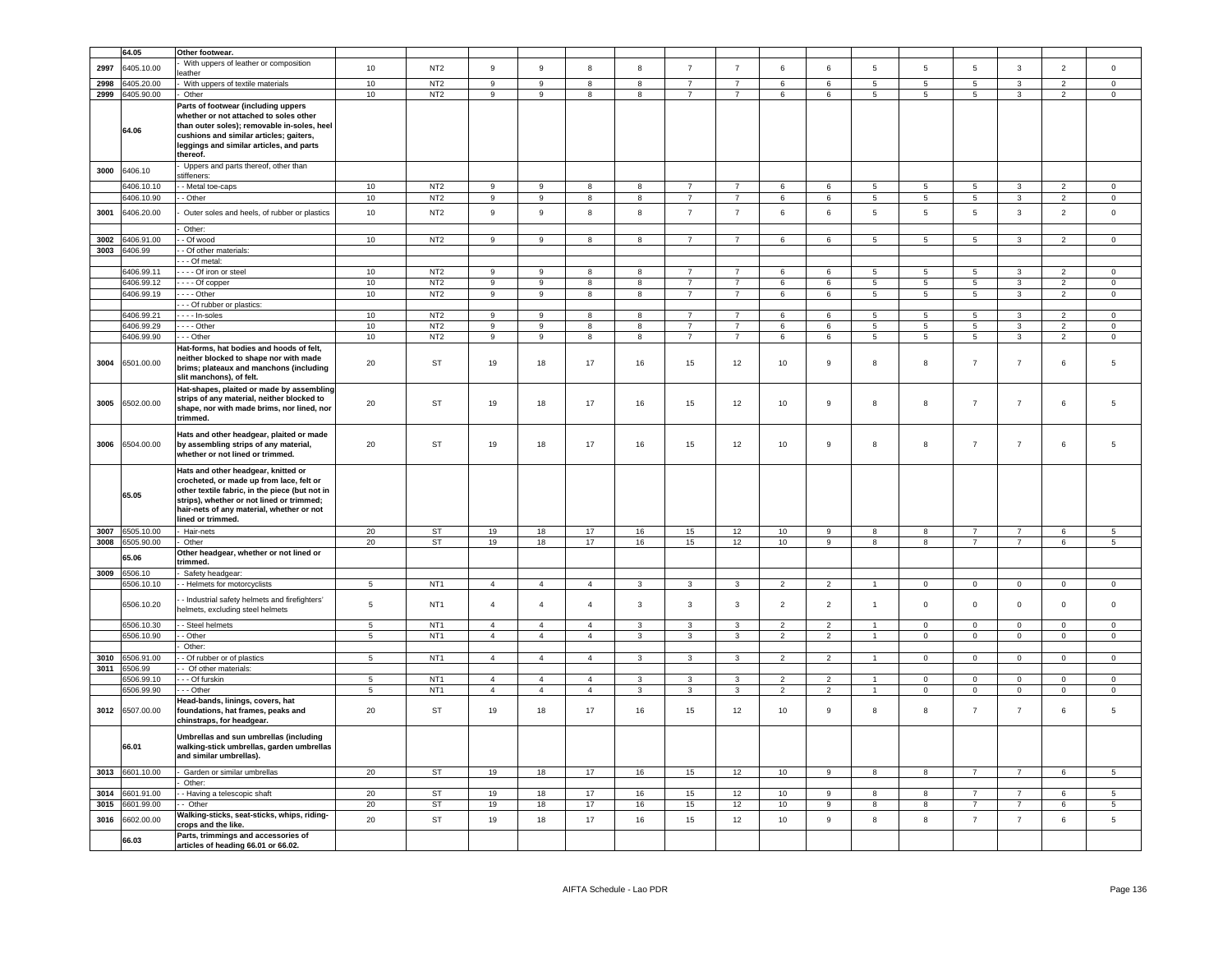| 3017 | 6603.20.00 | Umbrella frames, including frames mounted                                                                                                                                                                                                                                                                                                     | 10   | NT <sub>2</sub> | $\,9$          | $\mathsf g$    | 8              | 8            | $\overline{7}$ | $\overline{7}$ | 6              | 6              | 5                    | 5                   | 5              | $\mathbf{3}$   | $\overline{2}$ | $\mathsf 0$     |
|------|------------|-----------------------------------------------------------------------------------------------------------------------------------------------------------------------------------------------------------------------------------------------------------------------------------------------------------------------------------------------|------|-----------------|----------------|----------------|----------------|--------------|----------------|----------------|----------------|----------------|----------------------|---------------------|----------------|----------------|----------------|-----------------|
|      |            | on shafts (sticks)                                                                                                                                                                                                                                                                                                                            |      |                 |                |                |                |              |                |                |                |                |                      |                     |                |                |                |                 |
| 3018 | 6603.90    | Other:                                                                                                                                                                                                                                                                                                                                        |      |                 |                |                |                |              |                |                |                |                |                      |                     |                |                |                |                 |
|      | 6603.90.10 | - For articles of heading 66.01                                                                                                                                                                                                                                                                                                               | $10$ | NT <sub>2</sub> | 9              | 9              | 8              | 8            | $\overline{7}$ | $\overline{7}$ | 6              | 6              | 5                    | 5                   | 5              | 3              | 2              | $\mathsf 0$     |
|      |            |                                                                                                                                                                                                                                                                                                                                               |      |                 |                |                |                |              |                |                |                |                |                      |                     |                |                |                |                 |
|      | 6603.90.20 | - For articles of heading 66.02                                                                                                                                                                                                                                                                                                               | 10   | NT <sub>2</sub> | 9              | 9              | 8              | 8            | $\overline{7}$ | $\overline{7}$ | 6              | 6              | $5\phantom{.0}$      | 5                   | 5              | $\mathbf{3}$   | $\overline{2}$ | $\mathbf 0$     |
|      |            | Skins and other parts of birds with their                                                                                                                                                                                                                                                                                                     |      |                 |                |                |                |              |                |                |                |                |                      |                     |                |                |                |                 |
| 3019 | 6701.00.00 | feathers or down, feathers, parts of<br>feathers, down and articles thereof (other<br>than goods of heading 05.05 and worked<br>quills and scapes).                                                                                                                                                                                           | 10   | NT <sub>2</sub> | 9              | 9              | 8              | 8            | $\overline{7}$ | $\overline{7}$ | 6              | 6              | 5                    | 5                   | 5              | 3              | $\overline{2}$ | $\Omega$        |
|      | 67.02      | Artificial flowers, foliage and fruit and parts<br>thereof; articles made of artificial flowers,                                                                                                                                                                                                                                              |      |                 |                |                |                |              |                |                |                |                |                      |                     |                |                |                |                 |
|      |            | foliage or fruit.                                                                                                                                                                                                                                                                                                                             |      |                 |                |                |                |              |                |                |                |                |                      |                     |                |                |                |                 |
| 3020 | 6702.10.00 | Of plastics                                                                                                                                                                                                                                                                                                                                   | 20   | ST              | 19             | 18             | 17             | 16           | 15             | 12             | 10             | 9              | 8                    | 8                   | $\overline{7}$ | $\overline{7}$ | 6              | 5               |
| 3021 | 6702.90.00 | Of other materials                                                                                                                                                                                                                                                                                                                            | 20   | ST              | 19             | 18             | 17             | 16           | 15             | 12             | 10             | 9              | 8                    | 8                   | $\overline{7}$ | $\overline{7}$ | 6              | 5               |
|      |            |                                                                                                                                                                                                                                                                                                                                               |      |                 |                |                |                |              |                |                |                |                |                      |                     |                |                |                |                 |
| 3022 | 6703.00.00 | Human hair, dressed, thinned, bleached or<br>otherwise worked; wool or other animal<br>hair or other textile materials, prepared for<br>use in making wigs or the like.                                                                                                                                                                       | 20   | ST              | 19             | 18             | 17             | 16           | 15             | 12             | 10             | 9              | 8                    | 8                   | $\overline{7}$ | $\overline{7}$ | 6              | 5               |
|      | 67.04      | Wigs, false beards, eyebrows and<br>eyelashes, switches and the like, of human<br>or animal hair or of textile materials;<br>articles of human hair not elsewhere<br>specified or included.                                                                                                                                                   |      |                 |                |                |                |              |                |                |                |                |                      |                     |                |                |                |                 |
|      |            | Of synthetic textile materials:                                                                                                                                                                                                                                                                                                               |      |                 |                |                |                |              |                |                |                |                |                      |                     |                |                |                |                 |
| 3023 | 6704.11.00 | - Complete wigs                                                                                                                                                                                                                                                                                                                               | 20   | ST              | 19             | 18             | 17             | 16           | 15             | 12             | 10             | 9              | 8                    | 8                   | $\overline{7}$ | $\overline{7}$ | 6              | $5\overline{5}$ |
| 3024 | 6704.19.00 |                                                                                                                                                                                                                                                                                                                                               | 20   | ST              | 19             | 18             | 17             | 16           | 15             | 12             | 10             | 9              | 8                    | 8                   | $\overline{7}$ | $\overline{7}$ | 6              | 5               |
|      |            | - Other                                                                                                                                                                                                                                                                                                                                       |      |                 |                |                |                |              |                |                |                |                |                      |                     |                |                |                |                 |
| 3025 | 6704.20.00 | Of human hair                                                                                                                                                                                                                                                                                                                                 | 20   | ST              | 19             | 18             | 17             | 16           | 15             | 12             | 10             | 9              | 8                    | 8                   | $\overline{7}$ | $\overline{7}$ | 6              | 5               |
| 3026 | 6704.90.00 | Of other materials                                                                                                                                                                                                                                                                                                                            | 20   | ST              | 19             | 18             | 17             | 16           | 15             | 12             | 10             | 9              | 8                    | 8                   | $\overline{7}$ | $\overline{7}$ | 6              | 5               |
| 3027 | 6801.00.00 | Setts, curbstones and flagstones, of<br>natural stone (except slate).                                                                                                                                                                                                                                                                         | 5    | NT <sub>1</sub> | $\overline{4}$ | $\overline{4}$ | $\overline{4}$ | $\mathbf{3}$ | $\mathbf{3}$   | $\mathbf{3}$   | $\overline{2}$ | $\overline{2}$ | $\mathbf{1}$         | $\mathsf{O}\xspace$ | $\mathbf 0$    | $\mathbf 0$    | $\mathsf 0$    | $\mathsf 0$     |
|      | 68.02      | Worked monumental or building stone<br>(except slate) and articles thereof, other<br>than goods of heading 68.01; mosaic<br>cubes and the like, of natural stone<br>(including slate), whether or not on a<br>backing; artificially coloured granules,<br>chippings and powder, of natural stone<br>(including slate).                        |      |                 |                |                |                |              |                |                |                |                |                      |                     |                |                |                |                 |
| 3028 | 6802.10.00 | Tiles, cubes and similar articles, whether or<br>not rectangular (including square), the largest<br>surface area of which is capable of being<br>enclosed in a square the side of which is less<br>than 7 cm; artificially coloured granules,<br>chippings and powder                                                                         | 5    | NT <sub>1</sub> | $\overline{4}$ | $\overline{4}$ | $\overline{4}$ | 3            | 3              | 3              | $\overline{2}$ | $\overline{2}$ | $\overline{1}$       | $\mathbf 0$         | $\mathbf 0$    | $\mathsf 0$    | $\mathbf 0$    |                 |
|      |            | Other monumental or building stone and<br>articles thereof, simply cut or sawn, with a flat<br>or even surface:                                                                                                                                                                                                                               |      |                 |                |                |                |              |                |                |                |                |                      |                     |                |                |                |                 |
| 3029 | 6802.21.00 | - Marble, travertine and alabaster                                                                                                                                                                                                                                                                                                            | 5    | NT <sub>1</sub> | $\overline{4}$ | $\overline{4}$ | $\overline{4}$ | 3            | 3              | 3              | $\overline{2}$ | $\overline{2}$ |                      | $\mathbf 0$         | $\mathbf 0$    | $\mathbf 0$    | $\mathbf 0$    | $\mathsf 0$     |
| 3030 | 6802.23.00 | - Granite                                                                                                                                                                                                                                                                                                                                     | 5    | NT <sub>1</sub> | $\overline{4}$ | $\overline{4}$ | $\overline{4}$ | $\mathbf{3}$ | $\mathbf{3}$   | 3              | $\overline{2}$ | $\overline{2}$ |                      | $\mathbf 0$         | $\mathbf 0$    | $\mathbf 0$    | $\mathbf 0$    | $\mathbf 0$     |
|      |            |                                                                                                                                                                                                                                                                                                                                               |      |                 | $\overline{4}$ |                |                |              |                |                |                |                |                      |                     |                |                |                |                 |
| 3031 | 6802.29.00 | Other stone                                                                                                                                                                                                                                                                                                                                   | 5    | NT <sub>1</sub> |                | $\overline{4}$ | $\overline{4}$ | $\mathbf{3}$ | $\mathbf{3}$   | $\mathbf{3}$   | $\overline{2}$ | $\overline{2}$ | $\mathbf{1}$         | 0                   | $\mathbf 0$    | $\mathbf{0}$   | $\mathbf 0$    | $\mathsf 0$     |
|      |            | Other:                                                                                                                                                                                                                                                                                                                                        |      |                 |                |                |                |              |                |                |                |                |                      |                     |                |                |                |                 |
| 3032 | 6802.91.00 | - Marble, travertine and alabaster                                                                                                                                                                                                                                                                                                            | 5    | NT <sub>1</sub> | $\overline{4}$ | $\overline{4}$ | $\overline{4}$ | 3            | $\mathbf{3}$   | $\mathbf{3}$   | $\overline{2}$ | $\overline{2}$ | $\overline{1}$       | $\Omega$            | $\mathbf{O}$   | $\overline{0}$ | $\mathbf{0}$   | $\circ$         |
| 3033 | 6802.92.00 | - Other calcareous stone                                                                                                                                                                                                                                                                                                                      | 5    | NT <sub>1</sub> | $\overline{4}$ | $\overline{4}$ | $\overline{4}$ | 3            | 3              | 3              | 2              | $\overline{2}$ |                      | $\mathbf 0$         | $\mathbf 0$    | $\mathsf 0$    | $\mathbf 0$    | $\mathbf 0$     |
| 3034 | 6802.93.00 | · Granite                                                                                                                                                                                                                                                                                                                                     | 5    | NT <sub>1</sub> | $\overline{4}$ | $\overline{4}$ | $\overline{4}$ | 3            | 3              | 3              | $\overline{2}$ | $\overline{2}$ | $\mathbf{1}$         | 0                   | $\mathbf 0$    | $\overline{0}$ | $\mathbf 0$    | $\circ$         |
|      |            |                                                                                                                                                                                                                                                                                                                                               |      |                 |                |                |                |              |                |                |                |                | $\blacktriangleleft$ |                     |                |                |                |                 |
| 3035 | 6802.99.00 | Other stone                                                                                                                                                                                                                                                                                                                                   | 5    | NT <sub>1</sub> | $\overline{4}$ | $\overline{4}$ | $\overline{4}$ | 3            | 3              | $\overline{3}$ | 2              | $\overline{2}$ |                      | $\mathbf 0$         | $\mathbf 0$    | $\mathsf 0$    | $\circ$        | $\mathbf 0$     |
| 3036 | 6803.00.00 | Worked slate and articles of slate or of<br>agglomerated slate.                                                                                                                                                                                                                                                                               | 5    | NT <sub>1</sub> | $\overline{4}$ | $\overline{4}$ | $\overline{4}$ | $\mathbf{3}$ | $\mathbf{3}$   | $\mathbf{3}$   | $\overline{2}$ | $\overline{2}$ | $\overline{1}$       | $\mathbf 0$         | $\mathbf 0$    | $\mathsf 0$    | $\mathbf 0$    | $\mathbf 0$     |
|      | 68.04      | Millstones, grindstones, grinding wheels<br>and the like, without frameworks, for<br>grinding, sharpening, polishing, trueing or<br>cutting, hand sharpening or polishing<br>stones, and parts thereof, of natural stone,<br>of agglomerated natural or artificial<br>abrasives, or of ceramics, with or without<br>parts of other materials. |      |                 |                |                |                |              |                |                |                |                |                      |                     |                |                |                |                 |
| 3037 | 6804.10.00 | Millstones and grindstones for milling,<br>grinding or pulping                                                                                                                                                                                                                                                                                | 5    | NT <sub>1</sub> | $\overline{4}$ | $\overline{4}$ | $\overline{4}$ | $\mathbf{3}$ | $\mathbf{3}$   | $\mathbf{3}$   | $\overline{2}$ | $\overline{2}$ | $\mathbf{1}$         | $\mathbf 0$         | $\mathbf 0$    | $\mathsf 0$    | $\mathbf 0$    | $\mathbf 0$     |
|      |            | Other millstones, grindstones, grinding<br>wheels and the like:                                                                                                                                                                                                                                                                               |      |                 |                |                |                |              |                |                |                |                |                      |                     |                |                |                |                 |
| 3038 | 6804.21.00 | - Of agglomerated synthetic or natural<br>diamond                                                                                                                                                                                                                                                                                             | 5    | NT <sub>1</sub> | $\overline{4}$ | $\overline{4}$ | $\overline{4}$ | $\mathbf{3}$ | $\mathbf{3}$   | $\mathbf{3}$   | $\overline{2}$ | $\overline{2}$ | $\overline{1}$       | $\mathsf 0$         | $\mathsf 0$    | $\mathbf 0$    | $\mathsf 0$    | $\mathbf 0$     |
| 3039 | 6804.22.00 | - Of other agglomerated abrasives or of<br>ceramics                                                                                                                                                                                                                                                                                           | 5    | NT <sub>1</sub> | $\overline{4}$ | $\overline{4}$ | $\overline{4}$ | $\mathbf{3}$ | 3              | 3              | $\overline{2}$ | $\overline{2}$ | $\overline{1}$       | $\mathbf 0$         | $\mathbf 0$    | $\overline{0}$ | $\mathsf 0$    | $\circ$         |
| 3040 | 6804.23.00 | - Of natural stone                                                                                                                                                                                                                                                                                                                            | 5    | NT <sub>1</sub> | $\overline{4}$ | $\overline{4}$ | $\overline{4}$ | 3            | 3              | 3              | $\overline{2}$ | $\overline{2}$ | $\overline{1}$       | 0                   | $\mathbf 0$    | $\mathsf 0$    | $\mathbf 0$    | $\mathbf 0$     |
|      |            |                                                                                                                                                                                                                                                                                                                                               |      |                 |                |                |                |              |                |                |                |                |                      |                     |                |                |                |                 |
| 3041 | 6804.30.00 | Hand sharpening or polishing stones                                                                                                                                                                                                                                                                                                           | 5    | NT <sub>1</sub> | $\overline{4}$ | $\overline{4}$ | $\overline{4}$ | $\mathbf{3}$ | 3              | $\mathbf{3}$   | $\overline{2}$ | $\overline{2}$ |                      | $\mathsf 0$         | $\mathbf 0$    | $\mathbf 0$    | $\mathsf 0$    | $\mathbf 0$     |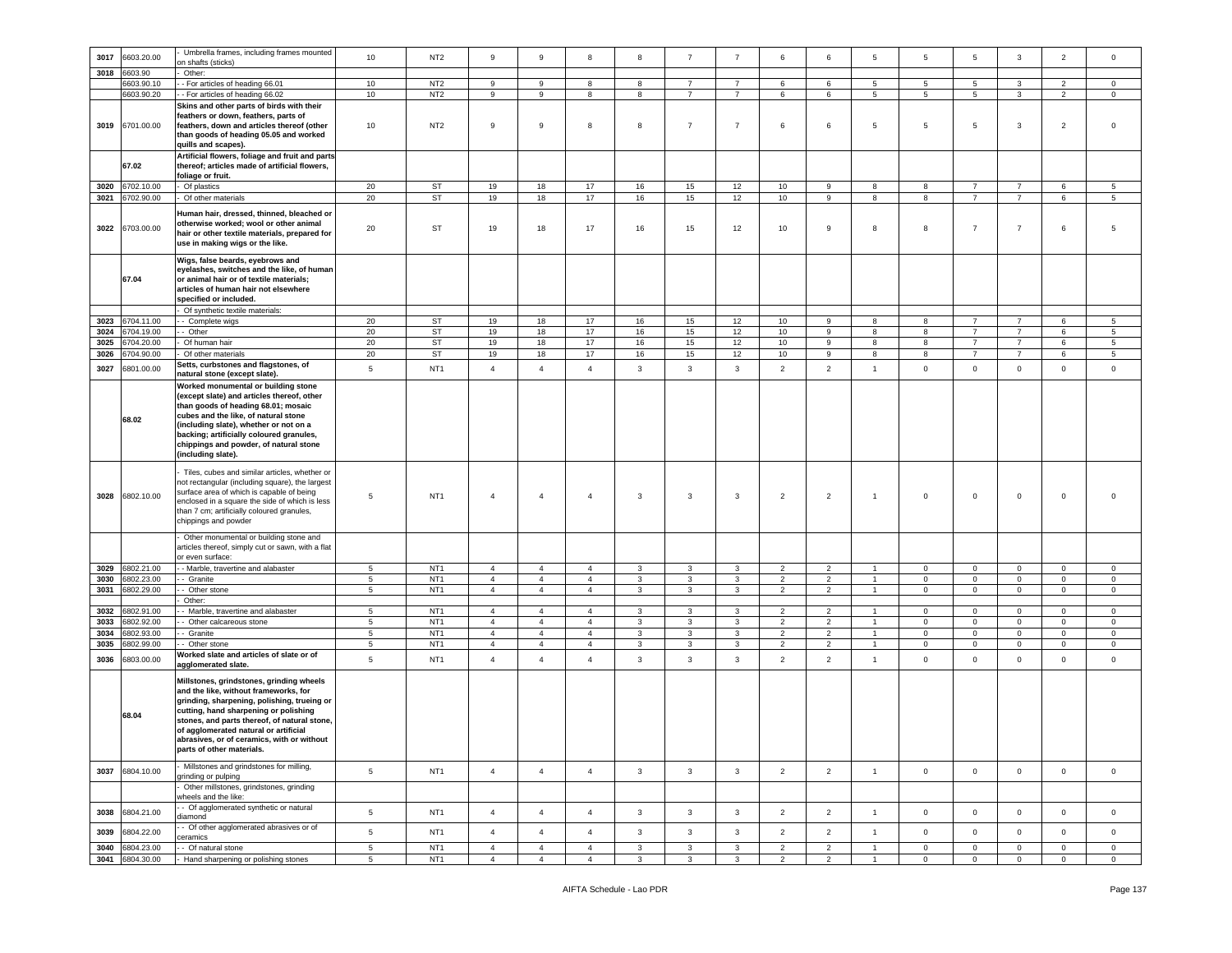|              | 68.05                    | Natural or artificial abrasive powder or<br>grain, on a base of textile material, of<br>paper, of paperboard or of other materials,<br>whether or not cut to shape or sewn or<br>otherwise made up.                                                                                                                                 |                     |                                    |                                  |                                  |                                  |                   |                   |                   |                                  |                                  |                                  |                             |                             |                             |                            |                            |
|--------------|--------------------------|-------------------------------------------------------------------------------------------------------------------------------------------------------------------------------------------------------------------------------------------------------------------------------------------------------------------------------------|---------------------|------------------------------------|----------------------------------|----------------------------------|----------------------------------|-------------------|-------------------|-------------------|----------------------------------|----------------------------------|----------------------------------|-----------------------------|-----------------------------|-----------------------------|----------------------------|----------------------------|
| 3042         | 6805.10.00               | On a base of woven textile fabric only                                                                                                                                                                                                                                                                                              | 5                   | NT <sub>1</sub>                    | $\overline{4}$                   | $\overline{4}$                   | $\overline{4}$                   | $\mathbf{3}$      | $\mathbf{3}$      | $\mathbf{3}$      | $\overline{2}$                   | $\overline{2}$                   | $\overline{1}$                   | $\mathbf 0$                 | $\mathbf 0$                 | $\mathsf 0$                 | $\mathsf 0$                | $\mathsf 0$                |
| 3043         | 6805.20                  | On a base of paper or paperboard only:                                                                                                                                                                                                                                                                                              |                     |                                    |                                  |                                  |                                  |                   |                   |                   |                                  |                                  |                                  |                             |                             |                             |                            |                            |
|              | 6805.20.10               | - Polishing discs                                                                                                                                                                                                                                                                                                                   | 5                   | NT <sub>1</sub>                    | $\overline{4}$                   | $\overline{4}$                   | $\overline{4}$                   | 3                 | 3                 | $\mathbf{3}$      | $\overline{2}$                   | $\overline{2}$                   | $\overline{1}$                   | $\mathbf 0$                 | $\mathbf{0}$                | $\mathbf{0}$                | $\mathbf 0$                | $\mathbf 0$                |
|              | 6805.20.90               | - Other                                                                                                                                                                                                                                                                                                                             | $\sqrt{5}$          | NT <sub>1</sub>                    | $\overline{4}$                   | $\overline{4}$                   | $\overline{4}$                   | $\mathbf{3}$      | 3                 | $\mathbf{3}$      | $\overline{2}$                   | $\overline{2}$                   | $\overline{1}$                   | $\mathbf{0}$                | $\mathbf 0$                 | $\mathbf 0$                 | $\mathsf 0$                | $\mathsf 0$                |
|              | 3044 6805.30.00          | On a base of other materials                                                                                                                                                                                                                                                                                                        | 5                   | NT <sub>1</sub>                    | $\overline{4}$                   | $\overline{4}$                   | $\overline{4}$                   | $\mathbf{3}$      | 3                 | $\mathbf{3}$      | $\overline{2}$                   | $\overline{2}$                   | $\overline{1}$                   | $\mathbf{0}$                | $\mathbf 0$                 | $\mathbf 0$                 | $\mathsf 0$                | $\mathsf 0$                |
|              | 68.06                    | Slag wool, rock wool and similar mineral<br>wools; exfoliated vermiculite, expanded<br>clays, foamed slag and similar expanded<br>mineral materials; mixtures and articles of<br>heat-insulating, sound-insulating or sound-<br>absorbing mineral materials, other than<br>those of heading 68.11 or 68.12 or of<br>Chapter 69.     |                     |                                    |                                  |                                  |                                  |                   |                   |                   |                                  |                                  |                                  |                             |                             |                             |                            |                            |
|              | 3045 6806.10.00          | Slag wool, rock wool and similar mineral<br>wools (including intermixtures thereof), in bulk,<br>sheets or rolls                                                                                                                                                                                                                    | 5                   | NT <sub>1</sub>                    | $\overline{4}$                   | $\overline{4}$                   | $\overline{4}$                   | 3                 | 3                 | $\mathbf{3}$      | $\overline{2}$                   | $\overline{2}$                   | $\overline{1}$                   | $\mathbf 0$                 | $\mathbf{0}$                | $\mathbf{0}$                | $\mathbf 0$                | $\mathsf 0$                |
| 3046         | 6806.20.00               | Exfoliated vermiculite, expanded clays,<br>oamed slag and similar expanded mineral<br>naterials (including intermixtures thereof)                                                                                                                                                                                                   | 5                   | NT <sub>1</sub>                    | $\overline{4}$                   | $\overline{4}$                   | $\overline{4}$                   | 3                 | $\mathbf{3}$      | $\mathbf{3}$      | $\overline{2}$                   | $\overline{2}$                   | $\overline{1}$                   | $\mathbf 0$                 | $\mathbf 0$                 | $\mathbf{0}$                | $\mathsf 0$                | $\mathsf 0$                |
| 3047         | 6806.90.00               | Other                                                                                                                                                                                                                                                                                                                               | $5\phantom{.0}$     | NT <sub>1</sub>                    | $\overline{4}$                   | $\overline{4}$                   | $\overline{4}$                   | $\mathbf{3}$      | 3                 | $\mathbf{3}$      | $\overline{2}$                   | $\overline{2}$                   | $\overline{1}$                   | $\mathbf{0}$                | $\mathbf{0}$                | $\overline{0}$              | $\mathbf 0$                | $\circ$                    |
|              | 68.07                    | Articles of asphalt or of similar material<br>(for example, petroleum bitumen or coal tar<br>pitch).                                                                                                                                                                                                                                |                     |                                    |                                  |                                  |                                  |                   |                   |                   |                                  |                                  |                                  |                             |                             |                             |                            |                            |
| 3048<br>3049 | 6807.10.00<br>6807.90.00 | In rolls<br>Other                                                                                                                                                                                                                                                                                                                   | 5<br>5              | NT <sub>1</sub><br>NT <sub>1</sub> | $\overline{4}$<br>$\overline{4}$ | $\overline{4}$<br>$\overline{4}$ | $\overline{4}$<br>$\overline{4}$ | 3<br>3            | 3<br>3            | 3<br>$\mathbf{3}$ | $\overline{2}$<br>$\overline{2}$ | $\overline{2}$<br>$\overline{2}$ | $\overline{1}$                   | $\mathbf 0$<br>$\mathbf 0$  | $\mathbf 0$<br>$\mathbf{0}$ | $\mathbf 0$<br>$\mathbf{0}$ | $\mathbf 0$<br>$\mathbf 0$ | $\mathbf 0$<br>$\mathbf 0$ |
| 3050         | 6808.00.00               | Panels, boards, tiles, blocks and similar<br>articles of vegetable fibre, of straw or of<br>shavings, chips, particles, sawdust or<br>other waste, of wood, agglomerated with<br>cement, plaster or other mineral binders.                                                                                                          | 5                   | NT <sub>1</sub>                    | $\overline{4}$                   | $\overline{4}$                   | $\overline{4}$                   | 3                 | 3                 | $\mathbf{3}$      | $\overline{2}$                   | $\overline{2}$                   | $\overline{1}$                   | $\mathbf 0$                 | $\mathbf 0$                 | $\mathsf 0$                 | $\mathbf 0$                | $\mathsf 0$                |
|              | 68.09                    | Articles of plaster or of compositions<br>based on plaster.                                                                                                                                                                                                                                                                         |                     |                                    |                                  |                                  |                                  |                   |                   |                   |                                  |                                  |                                  |                             |                             |                             |                            |                            |
|              |                          | Boards, sheets, panels, tiles and similar<br>articles, not ornamented:<br>- Faced or reinforced with paper or                                                                                                                                                                                                                       |                     |                                    |                                  |                                  |                                  |                   |                   |                   |                                  |                                  |                                  |                             |                             |                             |                            |                            |
| 3051         | 6809.11.00               | paperboard only                                                                                                                                                                                                                                                                                                                     | 5                   | NT <sub>1</sub>                    | $\overline{4}$                   | $\overline{4}$                   | $\overline{4}$                   | $\mathbf{3}$      | $\mathbf{3}$      | $\mathbf{3}$      | $\overline{2}$                   | $\overline{2}$                   | $\overline{1}$                   | $\mathbf 0$                 | $\mathsf 0$                 | $\mathbf{0}$                | $\mathsf 0$                | $\mathsf 0$                |
| 3052         | 809.19.00                | - Other                                                                                                                                                                                                                                                                                                                             | 5                   | NT <sub>1</sub>                    | $\overline{4}$                   | $\overline{4}$                   | $\overline{4}$                   | 3                 | 3                 | $\mathbf{3}$      | $\overline{2}$                   | $\overline{2}$                   | $\overline{1}$                   | $\mathbf 0$                 | $\mathbf{0}$                | $\mathbf{0}$                | $\mathbf 0$                | $\mathbf 0$                |
| 3053         | 6809.90                  | Other articles:                                                                                                                                                                                                                                                                                                                     |                     |                                    |                                  |                                  |                                  |                   |                   |                   |                                  |                                  |                                  |                             |                             |                             |                            |                            |
|              | 6809.90.10<br>6809.90.90 | - Dental moulds of plaster                                                                                                                                                                                                                                                                                                          | 5<br>$\overline{5}$ | NT <sub>1</sub><br>NT <sub>1</sub> | $\overline{4}$<br>$\overline{4}$ | $\overline{4}$<br>$\overline{4}$ | $\overline{4}$<br>$\overline{4}$ | 3<br>$\mathbf{3}$ | $\mathbf{3}$<br>3 | 3<br>$\mathbf{3}$ | $\overline{2}$<br>$\overline{2}$ | $\overline{2}$<br>$\overline{2}$ | $\overline{1}$<br>$\overline{1}$ | $\mathbf{0}$<br>$\mathbf 0$ | $\mathbf 0$<br>$\mathbf 0$  | $\mathbf{0}$<br>$\mathbf 0$ | $\mathbf 0$<br>$\mathsf 0$ | $\circ$<br>$\mathbf 0$     |
|              |                          | - Other                                                                                                                                                                                                                                                                                                                             |                     |                                    |                                  |                                  |                                  |                   |                   |                   |                                  |                                  |                                  |                             |                             |                             |                            |                            |
|              | 68.10                    | Articles of cement, of concrete or of<br>artificial stone, whether or not reinforced.                                                                                                                                                                                                                                               |                     |                                    |                                  |                                  |                                  |                   |                   |                   |                                  |                                  |                                  |                             |                             |                             |                            |                            |
|              |                          | Tiles, flagstones, bricks and similar articles:                                                                                                                                                                                                                                                                                     |                     |                                    |                                  |                                  |                                  |                   |                   |                   |                                  |                                  |                                  |                             |                             |                             |                            |                            |
| 3054         | 810.11.00                | - Building blocks and bricks                                                                                                                                                                                                                                                                                                        | 5                   | NT <sub>1</sub>                    | $\overline{4}$                   | $\overline{4}$                   | $\overline{4}$                   | 3                 | 3                 | 3                 | $\overline{2}$                   | $\overline{2}$                   |                                  | $\mathbf 0$                 | $\mathbf 0$                 | $\mathbf 0$                 | $\mathsf 0$                | $\mathbf 0$                |
| 3055         | 6810.19.00               | - Other<br>Other articles:                                                                                                                                                                                                                                                                                                          | $5\phantom{.0}$     | NT <sub>1</sub>                    | $\overline{4}$                   | $\overline{4}$                   | $\overline{4}$                   | 3                 | 3                 | $\mathbf{3}$      | $\overline{2}$                   | $\overline{2}$                   | $\overline{1}$                   | $\mathbf{0}$                | $\mathbf{0}$                | $\mathbf{0}$                | $\mathbf 0$                | $\mathbf 0$                |
|              |                          | - Prefabricated structural components for                                                                                                                                                                                                                                                                                           |                     |                                    |                                  |                                  |                                  |                   |                   |                   |                                  |                                  |                                  |                             |                             |                             |                            |                            |
| 3056         | 6810.91.00               | uilding or civil engineering                                                                                                                                                                                                                                                                                                        | 5                   | NT <sub>1</sub>                    | $\overline{4}$                   | $\overline{4}$                   | $\overline{4}$                   | 3                 | 3                 | $\mathbf{3}$      | $\overline{2}$                   | $\overline{2}$                   | $\overline{1}$                   | $\mathbf 0$                 | $\mathbf 0$                 | $\mathbf 0$                 | $\mathsf 0$                | $\mathsf 0$                |
| 3057         | 6810.99.00               | - Other                                                                                                                                                                                                                                                                                                                             | 5                   | NT <sub>1</sub>                    | $\overline{4}$                   | $\overline{4}$                   | $\overline{4}$                   | 3                 | 3                 | $\mathbf{3}$      | $\overline{2}$                   | $\overline{2}$                   | $\overline{1}$                   | $\mathbf{0}$                | $\mathbf 0$                 | $\mathbf 0$                 | $\mathbf 0$                | $\mathbf 0$                |
|              | 68.11                    | Articles of asbestos-cement, of cellulose<br>fibre-cement or the like.                                                                                                                                                                                                                                                              |                     |                                    |                                  |                                  |                                  |                   |                   |                   |                                  |                                  |                                  |                             |                             |                             |                            |                            |
| 3058         | 6811.40.00               | Containing asbestos                                                                                                                                                                                                                                                                                                                 | 5                   | NT <sub>1</sub>                    | $\overline{4}$                   | $\overline{4}$                   | $\overline{4}$                   | 3                 | 3                 | 3                 | $\overline{2}$                   | $\overline{2}$                   |                                  | $\mathbf 0$                 | $\mathbf{0}$                | $\mathbf{0}$                | $\mathsf 0$                | $\mathsf 0$                |
|              |                          | Not containing asbestos:                                                                                                                                                                                                                                                                                                            |                     |                                    |                                  |                                  |                                  |                   |                   |                   |                                  |                                  |                                  |                             |                             |                             |                            |                            |
| 3059         | 3811.81.00               | - Corrugated sheets<br>- Other sheets, panels, tiles and similar                                                                                                                                                                                                                                                                    | $\sqrt{5}$          | NT <sub>1</sub>                    | $\overline{4}$                   | $\overline{4}$                   | $\overline{4}$                   | 3                 | 3                 | $\mathbf{3}$      | $\overline{2}$                   | $\overline{2}$                   | $\overline{1}$                   | $\mathbf 0$                 | $\mathbf 0$                 | $\mathbf 0$                 | $\mathsf 0$                | $\mathsf 0$                |
| 3060         | 6811.82.00               | articles                                                                                                                                                                                                                                                                                                                            | 5                   | NT <sub>1</sub>                    | $\overline{4}$                   | $\overline{4}$                   | $\overline{4}$                   | 3                 | 3                 | 3                 | $\overline{2}$                   | $\overline{2}$                   | $\overline{1}$                   | $\mathbf 0$                 | $\mathbf 0$                 | $\mathbf{0}$                | $\mathbf 0$                | $\Omega$                   |
| 3061         | 6811.83.00               | - Tubes, pipes and tube or pipe fittings                                                                                                                                                                                                                                                                                            | 5                   | NT <sub>1</sub>                    | $\overline{4}$                   | $\overline{4}$                   | $\overline{4}$                   | 3                 | $\mathbf{3}$      | $\mathbf{3}$      | $\overline{2}$                   | $\overline{2}$                   | $\overline{1}$                   | $\mathbf 0$                 | $\mathsf 0$                 | $\mathbf 0$                 | $\mathbf 0$                | $\mathsf 0$                |
| 3062         | 6811.89.00               | - Other articles                                                                                                                                                                                                                                                                                                                    | 5                   | NT <sub>1</sub>                    | $\overline{4}$                   | $\overline{4}$                   | $\overline{4}$                   | $\mathbf{3}$      | $\mathbf{3}$      | $\mathbf{3}$      | $\overline{2}$                   | $\overline{2}$                   | $\overline{1}$                   | $\mathbf 0$                 | $\mathsf 0$                 | $\mathsf 0$                 | $\mathsf 0$                | $\mathsf 0$                |
|              | 68.12                    | Fabricated asbestos fibres: mixtures with<br>a basis of asbestos or with a basis of<br>asbestos and magnesium carbonate;<br>articles of such mixtures or of asbestos<br>(for example, thread, woven fabric,<br>clothing, headgear, footwear, gaskets),<br>whether or not reinforced, other than<br>goods of heading 68.11 or 68.13. |                     |                                    |                                  |                                  |                                  |                   |                   |                   |                                  |                                  |                                  |                             |                             |                             |                            |                            |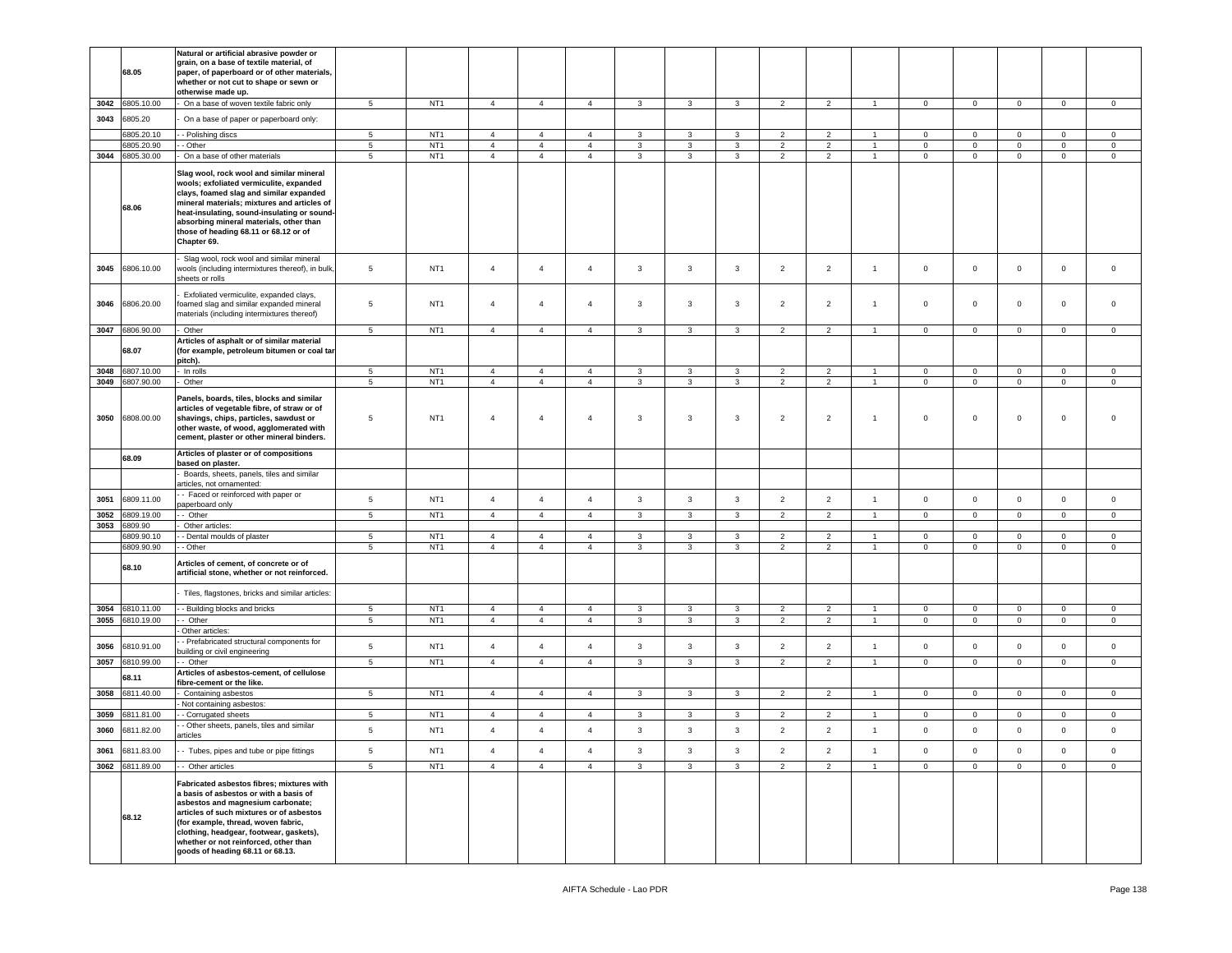|      | 3063 6812.80    | Of crocidolite:                                                                                                                                                                                                                                                                                                      |                 |                 |                  |                  |                |                         |                |                  |                          |                          |                 |                 |                 |                |                |                |
|------|-----------------|----------------------------------------------------------------------------------------------------------------------------------------------------------------------------------------------------------------------------------------------------------------------------------------------------------------------|-----------------|-----------------|------------------|------------------|----------------|-------------------------|----------------|------------------|--------------------------|--------------------------|-----------------|-----------------|-----------------|----------------|----------------|----------------|
|      | 6812.80.10      | Clothing, clothing accessories, footwear<br>and headgear; paper, millboard and felt;<br>fabricated crocidolite fibres; mixtures with a<br>basis of crocidolite or with a basis of<br>crocidolite and magnesium carbonate; yarn<br>and thread; cords and strings, whether or not<br>plaited; woven or knitted fabrics | 10              | NT <sub>2</sub> | 9                | 9                | 8              | 8                       | $\overline{7}$ | $\overline{7}$   | 6                        | 6                        | 5               | 5               | 5               | 3              | $\overline{2}$ | $\overline{0}$ |
|      | 6812.80.90      | - Other                                                                                                                                                                                                                                                                                                              | 10              | NT2             | 9                | 9                | 8              | 8                       | $\overline{7}$ | $\overline{7}$   | 6                        | 6                        | 5               | 5               | 5               | $\mathbf{3}$   | $\overline{2}$ | $\mathbf 0$    |
|      |                 | Other:                                                                                                                                                                                                                                                                                                               |                 |                 |                  |                  |                |                         |                |                  |                          |                          |                 |                 |                 |                |                |                |
| 3064 | 6812.91.00      | - Clothing, clothing accessories, footwear<br>nd headgear                                                                                                                                                                                                                                                            | 10              | NT <sub>2</sub> | 9                | $\boldsymbol{9}$ | 8              | 8                       | $\overline{7}$ | $\overline{7}$   | 6                        | 6                        | 5               | $\,$ 5          | $\sqrt{5}$      | $\mathbf{3}$   | $\overline{2}$ | $\,0\,$        |
| 3065 | 6812.92.00      | - Paper, millboard and felt                                                                                                                                                                                                                                                                                          | 10              | NT <sub>2</sub> | 9                | $\boldsymbol{9}$ | 8              | 8                       | $\overline{7}$ | $\overline{7}$   | 6                        | 6                        | 5               | $\,$ 5 $\,$     | 5               | $\mathbf{3}$   | $\overline{2}$ | $\,0\,$        |
| 3066 | 3812.93.00      | - Compressed asbestos fibre jointing, in<br>heets or rolls                                                                                                                                                                                                                                                           | 10              | NT <sub>2</sub> | 9                | 9                | 8              | 8                       | $\overline{7}$ | $\overline{7}$   | 6                        | 6                        | 5               | 5               | 5               | $\mathbf{3}$   | $\overline{2}$ | $\mathbf 0$    |
| 3067 | 6812.99         | - Other:                                                                                                                                                                                                                                                                                                             |                 |                 |                  |                  |                |                         |                |                  |                          |                          |                 |                 |                 |                |                |                |
|      | 6812.99.10      | - - Fabricated asbestos fibres (other than of<br>crocidolite); mixtures with a basis of asbestos<br>(other than of crocidolite) or with a basis of<br>asbestos (other than of crocidolite) and<br>magnesium carbonate; yarn and thread; cords<br>and strings, whether or not plaited; woven or<br>knitted fabrics    | 10              | NT <sub>2</sub> | 9                | 9                | 8              | 8                       | $\overline{7}$ | $\overline{7}$   | 6                        | $6\phantom{.}$           | $5\phantom{.0}$ | 5               | 5               | $\mathbf{3}$   | $\overline{2}$ | $\overline{0}$ |
|      | 6812.99.90      | $- -$ Other                                                                                                                                                                                                                                                                                                          | 10              | NT2             | $\overline{9}$   | $\overline{9}$   | $\overline{8}$ | $\overline{\mathbf{8}}$ | $\overline{7}$ | $\overline{7}$   | 6                        | $6\overline{6}$          | $\overline{5}$  | $5\overline{5}$ | 5               | $\mathbf{3}$   | $\overline{2}$ | $\overline{0}$ |
|      | 68.13           | Friction material and articles thereof (for<br>example, sheets, rolls, strips, segments,<br>discs, washers, pads), not mounted, for<br>brakes, for clutches or the like, with a<br>basis of asbestos, of other mineral<br>substances or of cellulose, whether or not<br>combined with textile or other materials.    |                 |                 |                  |                  |                |                         |                |                  |                          |                          |                 |                 |                 |                |                |                |
|      | 3068 6813.20.00 | - Containing asbestos                                                                                                                                                                                                                                                                                                | $5\overline{5}$ | NT <sub>1</sub> | $\overline{4}$   | $\overline{4}$   | $\overline{4}$ | $\mathbf{3}$            | $\mathbf{3}$   | $\mathbf{3}$     | $\overline{2}$           | $\overline{2}$           | $\overline{1}$  | $\overline{0}$  | $\overline{0}$  | $\overline{0}$ | $\overline{0}$ | $\overline{0}$ |
|      |                 | - Not containing asbestos:                                                                                                                                                                                                                                                                                           |                 |                 |                  |                  |                |                         |                |                  |                          |                          |                 |                 |                 |                |                |                |
| 3069 | 3813.81.00      | -- Brake linings and pads                                                                                                                                                                                                                                                                                            | -5              | NT <sub>1</sub> | $\overline{4}$   | $\overline{4}$   | $\overline{4}$ | $\mathbf{3}$            | 3              | 3                | $\overline{\phantom{a}}$ | $\overline{\phantom{a}}$ |                 | $\Omega$        | $\Omega$        | $\Omega$       | $\mathbf 0$    | $\Omega$       |
| 3070 | 6813.89.00      | -- Other                                                                                                                                                                                                                                                                                                             | 5               | NT <sub>1</sub> | $\overline{4}$   | $\overline{4}$   | $\overline{4}$ | $\mathbf{3}$            | $\mathbf{3}$   | $\mathbf{3}$     | $\overline{2}$           | $\overline{2}$           | $\overline{1}$  | $\Omega$        | $\mathbf{0}$    | $\mathsf 0$    | $\mathbf 0$    | $\mathbf 0$    |
|      | 68.14           | Worked mica and articles of mica,<br>including agglomerated or reconstituted<br>mica, whether or not on a support of<br>paper, paperboard or other materials.<br>Plates, sheets and strips of agglomerated or                                                                                                        |                 |                 |                  |                  |                |                         |                |                  |                          |                          |                 |                 |                 |                |                |                |
| 3071 | 6814.10.00      | reconstituted mica, whether or not on a<br>support                                                                                                                                                                                                                                                                   | 10              | NT <sub>2</sub> | 9                | $\mathsf g$      | 8              | 8                       | $\overline{7}$ | $\overline{7}$   | 6                        | 6                        | 5               | $\,$ 5 $\,$     | 5               | $\mathbf{3}$   | $\overline{2}$ | $\mathsf 0$    |
|      | 3072 6814.90.00 | Other                                                                                                                                                                                                                                                                                                                | 10              | NT <sub>2</sub> | 9                | $\overline{9}$   | 8              | 8                       | $\overline{7}$ | $\overline{7}$   | 6                        | 6                        | 5               | $\overline{5}$  | $\overline{5}$  | $\overline{3}$ | $\overline{2}$ | $\overline{0}$ |
|      | 68.15           | Articles of stone or of other mineral<br>substances (including carbon fibres,<br>articles of carbon fibres and articles of<br>peat), not elsewhere specified or included.                                                                                                                                            |                 |                 |                  |                  |                |                         |                |                  |                          |                          |                 |                 |                 |                |                |                |
| 3073 | 6815.10         | Non-electrical articles of graphite or other<br>carbon:                                                                                                                                                                                                                                                              |                 |                 |                  |                  |                |                         |                |                  |                          |                          |                 |                 |                 |                |                |                |
|      | 6815.10.10      | - Yarn or thread                                                                                                                                                                                                                                                                                                     | 10              | NT <sub>2</sub> | 9                | 9                | 8              | 8                       | $\overline{7}$ | $\overline{7}$   | 6                        | $\,6\,$                  | $5^{\circ}$     | 5               | -5              | $\mathbf{3}$   | $\overline{2}$ | $\mathbf 0$    |
|      | 6815.10.20      | - Bricks, paving slabs, floor tiles and similar<br>construction goods                                                                                                                                                                                                                                                | 10              | NT <sub>2</sub> | $\boldsymbol{9}$ | $\mathsf g$      | 8              | $\boldsymbol{8}$        | $\overline{7}$ | $\overline{7}$   | $\,6\,$                  | 6                        | 5               | 5               | $5\phantom{.0}$ | $\mathbf{3}$   | $\overline{2}$ | $\mathsf 0$    |
|      | 6815.10.90      | - Other                                                                                                                                                                                                                                                                                                              | 10              | NT2             | 9                | 9                | 8              | 8                       | $\overline{7}$ | $\overline{7}$   | 6                        | 6                        | 5               | $\overline{5}$  | 5               | 3              | $\overline{2}$ | $\mathbf{0}$   |
| 3074 | 6815.20.00      | Articles of peat                                                                                                                                                                                                                                                                                                     | 10              | NT <sub>2</sub> | 9                | $\mathsf g$      | 8              | 8                       | $\overline{7}$ | $\overline{7}$   | 6                        | 6                        | 5               | 5               | $5\phantom{.0}$ | $\mathbf{3}$   | $\overline{2}$ | $\,0\,$        |
|      |                 | Other articles:<br>- Containing magnesite, dolomite or                                                                                                                                                                                                                                                               |                 |                 |                  |                  |                |                         |                |                  |                          |                          |                 |                 |                 |                |                |                |
| 3075 | 6815.91.00      | hromite                                                                                                                                                                                                                                                                                                              | 10              | NT <sub>2</sub> | 9                | $\mathsf g$      | 8              | 8                       | $\overline{7}$ | $\overline{7}$   | 6                        | 6                        | 5               | 5               | 5               | $\mathbf{3}$   | $\overline{2}$ | $\mathbf 0$    |
| 3076 | 6815.99.00      | - Other                                                                                                                                                                                                                                                                                                              | 10              | NT <sub>2</sub> | $\boldsymbol{9}$ | $\boldsymbol{9}$ | 8              | $\boldsymbol{8}$        | $\overline{7}$ | $\overline{7}$   | $\,6\,$                  | 6                        | 5               | 5               | 5               | $\mathbf{3}$   | $\overline{2}$ | $\,0\,$        |
| 3077 | 6901.00.00      | Bricks, blocks, tiles and other ceramic<br>goods of siliceous fossil meals (for<br>example, kieselguhr, tripolite or diatomite)<br>or of similar siliceous earths.                                                                                                                                                   | 10              | NT <sub>2</sub> | 9                | 9                | 8              | 8                       | $\overline{7}$ | $\boldsymbol{7}$ | 6                        | 6                        | 5               | $\sqrt{5}$      | 5               | 3              | $\overline{2}$ | $\overline{0}$ |
|      | 69.02           | Refractory bricks, blocks, tiles and similar<br>refractory ceramic constructional goods,<br>other than those of siliceous fossil meals<br>or similar siliceous earths.                                                                                                                                               |                 |                 |                  |                  |                |                         |                |                  |                          |                          |                 |                 |                 |                |                |                |
|      | 3078 6902.10.00 | Containing by weight, singly or together,<br>more than 50% of the elements Mg, Ca or Cr,<br>expressed as MgO, CaO or Cr <sub>2</sub> O <sub>3</sub>                                                                                                                                                                  | 10              | NT <sub>2</sub> | 9                | $\mathsf g$      | 8              | 8                       | $\overline{7}$ | $\overline{7}$   | 6                        | 6                        | 5               | 5               | 5               | 3              | $\overline{2}$ | $\overline{0}$ |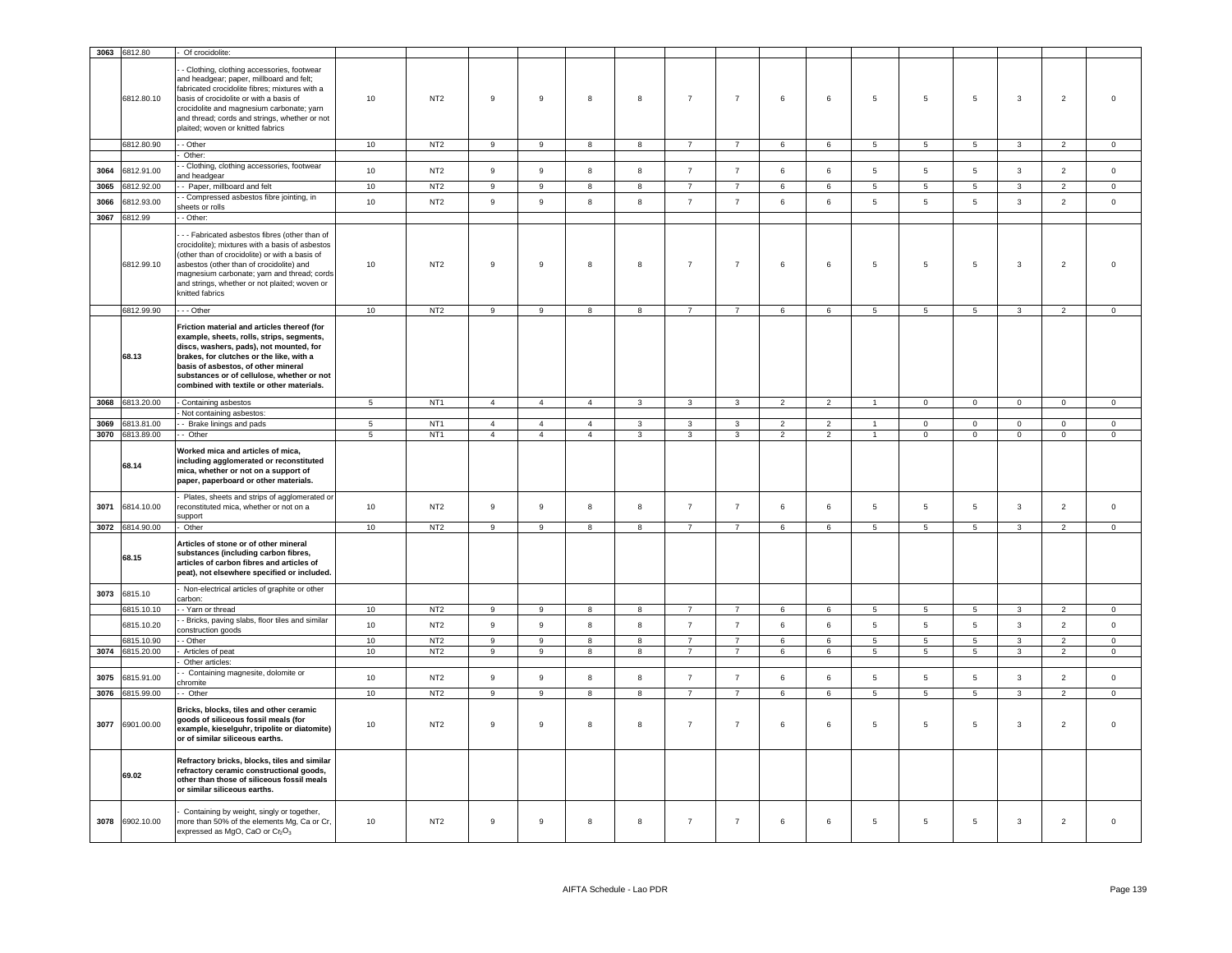| 3079 | 6902.20.00               | Containing by weight more than 50% of<br>alumina (A1 <sub>2</sub> O <sub>3</sub> ), of silica (SiO <sub>2</sub> ) or of a<br>mixture or compound of these products                                                                                         | 10                               | NT <sub>2</sub>                    | 9                                | $\,9$                            | 8                                | $\boldsymbol{8}$        | $\overline{7}$      | $\overline{7}$                 | 6                               | 6                                | $\overline{5}$       | 5                       | $5\phantom{.0}$     | $\mathbf{3}$            | $\overline{2}$             | $\mathsf 0$          |
|------|--------------------------|------------------------------------------------------------------------------------------------------------------------------------------------------------------------------------------------------------------------------------------------------------|----------------------------------|------------------------------------|----------------------------------|----------------------------------|----------------------------------|-------------------------|---------------------|--------------------------------|---------------------------------|----------------------------------|----------------------|-------------------------|---------------------|-------------------------|----------------------------|----------------------|
| 3080 | 6902.90.00               | - Other                                                                                                                                                                                                                                                    | 10                               | NT <sub>2</sub>                    | 9                                | 9                                | 8                                | $\boldsymbol{8}$        | $\overline{7}$      | $\overline{7}$                 | $\,6\,$                         | $\,6\,$                          | $5\phantom{.0}$      | 5                       | $5\phantom{.0}$     | $\mathbf{3}$            | 2                          | $\mathbf 0$          |
|      | 69.03                    | Other refractory ceramic goods (for<br>example, retorts, crucibles, muffles,<br>nozzles, plugs, supports, cupels, tubes,<br>pipes, sheaths and rods), other than those<br>of siliceous fossil meals or of similar<br>siliceous earths.                     |                                  |                                    |                                  |                                  |                                  |                         |                     |                                |                                 |                                  |                      |                         |                     |                         |                            |                      |
| 3081 | 6903.10.00               | Containing by weight more than 50% of<br>graphite or other carbon or of a mixture of<br>hese products                                                                                                                                                      | 10                               | NT <sub>2</sub>                    | 9                                | 9                                | 8                                | 8                       | $\overline{7}$      | $\overline{7}$                 | 6                               | 6                                | 5                    | 5                       | $5\phantom{.0}$     | $\mathbf{3}$            | $\overline{c}$             | $\mathsf 0$          |
| 3082 | 6903.20.00               | Containing by weight more than 50% of<br>alumina (A1 <sub>2</sub> O <sub>3</sub> ) or of a mixture or compound<br>of alumina and of silica (SiO <sub>2</sub> )                                                                                             | 10                               | NT <sub>2</sub>                    | 9                                | 9                                | 8                                | 8                       | $\overline{7}$      | $\overline{7}$                 | 6                               | 6                                | $\overline{5}$       | $\,$ 5 $\,$             | $5\phantom{.0}$     | $\mathbf{3}$            | $\overline{2}$             | $\mathsf 0$          |
|      | 3083 6903.90.00          | - Other                                                                                                                                                                                                                                                    | 10                               | NT <sub>2</sub>                    | 9                                | 9                                | 8                                | 8                       | $\overline{7}$      | $\overline{7}$                 | 6                               | 6                                | 5                    | 5                       | 5                   | 3                       | $\overline{2}$             | $\mathbf 0$          |
|      | 69.04                    | Ceramic building bricks, flooring blocks,<br>support or filler tiles and the like.                                                                                                                                                                         |                                  |                                    |                                  |                                  |                                  |                         |                     |                                |                                 |                                  |                      |                         |                     |                         |                            |                      |
| 3084 | 6904.10.00               | Building bricks                                                                                                                                                                                                                                            | 20                               | ST                                 | 19                               | 18                               | 17                               | 16                      | 15                  | 12                             | 10                              | $\mathsf g$                      | 8                    | 8                       | $\overline{7}$      | $\overline{7}$          | 6                          | 5                    |
| 3085 | 6904.90.00<br>69.05      | Other<br>Roofing tiles, chimney-pots, cowls,<br>chimney liners, architectural ornaments<br>and other ceramic constructional goods.                                                                                                                         | 20                               | <b>ST</b>                          | 19                               | 18                               | 17                               | 16                      | 15                  | 12                             | 10                              | 9                                | 8                    | 8                       | $\overline{7}$      | $\overline{7}$          | 6                          | 5                    |
|      | 3086 6905.10.00          | - Roofing tiles                                                                                                                                                                                                                                            | $\overline{5}$                   | NT <sub>1</sub>                    | $\overline{4}$                   | $\overline{4}$                   | $\overline{4}$                   | $\mathbf{3}$            | $\mathbf{3}$        | $\mathbf{3}$                   | $\overline{2}$                  | $\overline{2}$                   | $\overline{1}$       | $\mathbf 0$             | $\overline{0}$      | $\overline{0}$          | $\mathbf 0$                | $\mathbf 0$          |
|      | 3087 6905.90             | Other:                                                                                                                                                                                                                                                     | 5                                | NT <sub>1</sub>                    |                                  | $\overline{4}$                   | $\overline{4}$                   | $\mathbf{3}$            | 3                   | 3                              | $\overline{2}$                  | $\overline{2}$                   | $\overline{1}$       | $\mathbf{0}$            | $\circ$             | $\mathbf 0$             | $\Omega$                   | $\mathbf{0}$         |
|      | 6905.90.10<br>6905.90.90 | - Lining bricks for ball mills<br>- Other                                                                                                                                                                                                                  | $5\phantom{.0}$                  | NT <sub>1</sub>                    | $\overline{4}$<br>$\overline{4}$ | $\overline{4}$                   | $\overline{4}$                   | $\mathbf{3}$            | $\mathbf{3}$        | $\mathbf{3}$                   | $\overline{2}$                  | $\overline{2}$                   | $\mathbf{1}$         | $\mathbf 0$             | $\overline{0}$      | $\overline{0}$          | $\overline{0}$             | $\overline{0}$       |
| 3088 | 6906.00.00               | Ceramic pipes, conduits, guttering and<br>pipe fittings.                                                                                                                                                                                                   | $\,$ 5 $\,$                      | NT <sub>1</sub>                    | $\overline{4}$                   | $\overline{4}$                   | $\overline{4}$                   | $\mathbf{3}$            | $\mathbf{3}$        | $_{\rm 3}$                     | $\overline{2}$                  | $\overline{2}$                   | $\mathbf{1}$         | $\mathbf 0$             | $\mathbf 0$         | $\mathbf 0$             | $\mathbf 0$                | $\mathsf 0$          |
|      | 69.07                    | Unglazed ceramic flags and paving, hearth<br>or wall tiles; unglazed ceramic mosaic<br>cubes and the like, whether or not on a<br>backing.                                                                                                                 |                                  |                                    |                                  |                                  |                                  |                         |                     |                                |                                 |                                  |                      |                         |                     |                         |                            |                      |
| 3089 | 6907.10.00               | Tiles, cubes and similar articles, whether or<br>not rectangular, the largest surface area of<br>which is capable of being enclosed in a<br>square the side of which is less than 7 cm                                                                     | $\,$ 5 $\,$                      | NT <sub>1</sub>                    | $\overline{4}$                   | $\sqrt{4}$                       | $\sqrt{4}$                       | $\mathbf{3}$            | $\mathbf{3}$        | $\mathbf{3}$                   | $\overline{2}$                  | $\overline{2}$                   | $\overline{1}$       | $\mathsf 0$             | $\mathsf{O}\xspace$ | $\mathbf 0$             | $\mathsf{O}\xspace$        | $\Omega$             |
|      | 3090 6907.90.00          | Other                                                                                                                                                                                                                                                      | $5\phantom{.0}$                  | NT <sub>1</sub>                    | $\overline{4}$                   | $\overline{4}$                   | $\overline{4}$                   | $\mathbf{3}$            | $\mathbf{3}$        | $\mathbf{3}$                   | $\overline{2}$                  | $\overline{2}$                   | $\sim$               | $\overline{0}$          | $\circ$             | $\overline{0}$          | $\mathbf{0}$               | $\mathbf 0$          |
|      | 69.08                    | Glazed ceramic flags and paving, hearth or<br>wall tiles; glazed ceramic mosaic cubes<br>and the like, whether or not on a backing.                                                                                                                        |                                  |                                    |                                  |                                  |                                  |                         |                     |                                |                                 |                                  |                      |                         |                     |                         |                            |                      |
| 3091 | 6908.10.00               | Tiles, cubes and similar articles, whether or<br>not rectangular, the largest surface area of<br>which is capable of being enclosed in a<br>square the side of which is less than 7 cm                                                                     | 5                                | NT <sub>1</sub>                    | $\overline{4}$                   | $\overline{4}$                   | $\overline{4}$                   | $\overline{\mathbf{3}}$ | 3                   | $\mathbf{3}$                   | $\overline{2}$                  | $\overline{2}$                   | $\blacktriangleleft$ | 0                       | $\mathsf 0$         | $\mathbf 0$             | $\mathsf 0$                | $\Omega$             |
| 3092 | 6908.90                  | Other:                                                                                                                                                                                                                                                     |                                  |                                    |                                  |                                  |                                  |                         |                     |                                |                                 |                                  |                      |                         |                     |                         |                            |                      |
|      | 6908.90.10<br>6908.90.90 | - Plain tiles<br>- Other                                                                                                                                                                                                                                   | $\overline{5}$<br>$\overline{5}$ | NT <sub>1</sub><br>NT <sub>1</sub> | $\overline{4}$<br>$\overline{4}$ | $\overline{4}$<br>$\overline{4}$ | $\overline{4}$<br>$\overline{4}$ | 3<br>3                  | 3<br>$\overline{3}$ | $\mathbf{3}$<br>$\overline{3}$ | $\overline{2}$<br>$\mathcal{P}$ | $\overline{2}$<br>$\overline{2}$ |                      | $\Omega$<br>$\mathbf 0$ | $\mathbf 0$<br>0    | $\Omega$<br>$\mathbf 0$ | $\mathsf 0$<br>$\mathsf 0$ | $\Omega$<br>$\Omega$ |
|      | 69.09                    | Ceramic wares for laboratory, chemical or<br>other technical uses; ceramic troughs,<br>tubs and similar receptacles of a kind used<br>in agriculture; ceramic pots, jars and<br>similar articles of a kind used for the<br>conveyance or packing of goods. |                                  |                                    |                                  |                                  |                                  |                         |                     |                                |                                 |                                  |                      |                         |                     |                         |                            |                      |
|      |                          | Ceramic wares for laboratory, chemical or                                                                                                                                                                                                                  |                                  |                                    |                                  |                                  |                                  |                         |                     |                                |                                 |                                  |                      |                         |                     |                         |                            |                      |
| 3093 | 6909.11.00               | other technical uses:<br>- - Of porcelain or china                                                                                                                                                                                                         | $\,$ 5 $\,$                      | NT <sub>1</sub>                    | $\overline{4}$                   | $\overline{4}$                   | $\overline{4}$                   | $\mathbf{3}$            | $\overline{3}$      | $\overline{\mathbf{3}}$        | 2                               | $\overline{2}$                   | $\mathbf{1}$         | $\Omega$                | $\mathbf 0$         | $\mathbf 0$             | $\Omega$                   | $\mathsf 0$          |
| 3094 | 6909.12.00               | - Articles having a hardness equivalent to 9<br>or more on the Mohs scale                                                                                                                                                                                  | $\overline{5}$                   | NT <sub>1</sub>                    | $\overline{4}$                   | $\overline{4}$                   | $\overline{4}$                   | $\mathbf{3}$            | $\mathbf{3}$        | $\mathbf{3}$                   | $\overline{2}$                  | $\overline{2}$                   | $\overline{1}$       | $\mathbf 0$             | $\mathsf 0$         | $\mathbf 0$             | $\mathsf 0$                | $\mathsf 0$          |
| 3095 | 3909.19.00               | - - Other                                                                                                                                                                                                                                                  | $\overline{5}$                   | NT <sub>1</sub>                    | $\overline{4}$                   | $\overline{4}$                   | $\overline{4}$                   | 3                       | 3                   | $\mathbf{3}$                   | $\overline{2}$                  | $\overline{2}$                   |                      | $\Omega$                | $\Omega$            | $\mathbf 0$             | $\Omega$                   | $\Omega$             |
| 3096 | 6909.90.00               | - Other                                                                                                                                                                                                                                                    | $\sqrt{5}$                       | NT <sub>1</sub>                    | $\overline{4}$                   | $\overline{4}$                   | $\overline{4}$                   | $\mathbf{3}$            | $\mathbf{3}$        | $\mathbf{3}$                   | $\overline{2}$                  | $\overline{2}$                   | $\mathbf{1}$         | $\mathsf{O}\xspace$     | $\mathbf 0$         | $\mathsf{O}\xspace$     | $\mathsf 0$                | $\circ$              |
|      | 69.10                    | Ceramic sinks, wash basins, wash basin<br>pedestals, baths, bidets, water closet<br>pans, flushing cisterns, urinals and similar<br>sanitary fixtures.                                                                                                     |                                  |                                    |                                  |                                  |                                  |                         |                     |                                |                                 |                                  |                      |                         |                     |                         |                            |                      |
|      | 3097 6910.10.00          | Of porcelain or china                                                                                                                                                                                                                                      | -5                               | NT <sub>1</sub><br>NT <sub>1</sub> | $\overline{4}$                   | $\overline{4}$                   | $\overline{4}$                   | $\mathbf{3}$            | $\mathbf{3}$        | $\mathbf{3}$                   | $\overline{2}$                  | $\overline{2}$                   | $\overline{1}$       | $\mathbf 0$             | $\mathsf 0$         | $\mathbf 0$             | $\mathbf 0$                | $\mathsf 0$          |
|      | 3098 6910.90.00          | Other                                                                                                                                                                                                                                                      | 5                                |                                    | $\overline{4}$                   | $\overline{4}$                   | $\overline{4}$                   | $\mathbf{3}$            | 3                   | 3                              | $\overline{2}$                  | $\overline{2}$                   | $\mathbf{1}$         | 0                       | 0                   | $\mathsf 0$             | $\Omega$                   | $\mathsf 0$          |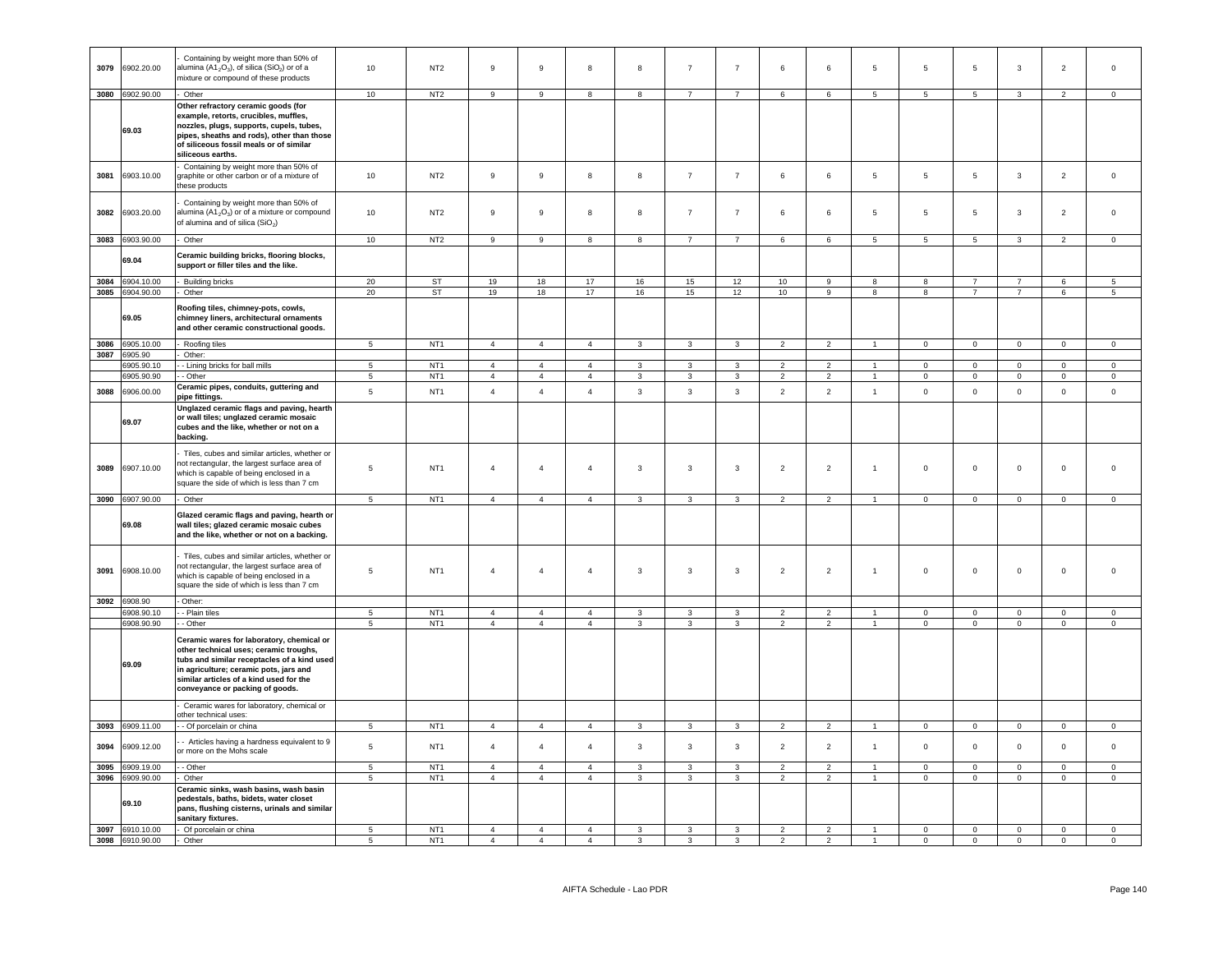|      |              | Tableware, kitchenware, other household         |                 |                 |                |                |                |                |                |                |                |                |                |                |                     |              |                |                |
|------|--------------|-------------------------------------------------|-----------------|-----------------|----------------|----------------|----------------|----------------|----------------|----------------|----------------|----------------|----------------|----------------|---------------------|--------------|----------------|----------------|
|      | 69.11        | articles and toilet articles, of porcelain or   |                 |                 |                |                |                |                |                |                |                |                |                |                |                     |              |                |                |
|      |              | china.                                          |                 |                 |                |                |                |                |                |                |                |                |                |                |                     |              |                |                |
| 3099 | 6911.10.00   | Tableware and kitchenware                       | $5\phantom{.0}$ | NT <sub>1</sub> | $\overline{4}$ | $\overline{4}$ | $\overline{4}$ | 3              | 3              | 3              | $\overline{2}$ | $\overline{2}$ | $\mathbf{1}$   | $\mathbf 0$    | 0                   | 0            | $\mathbf 0$    | $\mathsf 0$    |
| 3100 | 6911.90.00   | Other                                           | $5\phantom{.0}$ | NT <sub>1</sub> | $\overline{4}$ | $\overline{4}$ | $\overline{4}$ | $\mathbf{3}$   | $\mathbf{3}$   | $\mathbf{3}$   | $\overline{2}$ | $\overline{2}$ | $\mathbf{1}$   | $\overline{0}$ | $\mathsf 0$         | $\mathsf 0$  | $\overline{0}$ | $\mathsf 0$    |
|      |              |                                                 |                 |                 |                |                |                |                |                |                |                |                |                |                |                     |              |                |                |
|      |              | Ceramic tableware, kitchenware, other           |                 |                 |                |                |                |                |                |                |                |                |                |                |                     |              |                |                |
| 3101 | 6912.00.00   | household articles and toilet articles, other   | 5               | NT <sub>1</sub> | $\overline{4}$ | $\overline{4}$ | $\overline{4}$ | 3              | $\mathbf{3}$   | $\mathbf{3}$   | $\overline{2}$ | $\overline{2}$ | $\overline{1}$ | $\mathbf 0$    | 0                   | $\mathsf 0$  | $\mathbf 0$    | $\mathbf 0$    |
|      |              |                                                 |                 |                 |                |                |                |                |                |                |                |                |                |                |                     |              |                |                |
|      |              | than of porcelain or china.                     |                 |                 |                |                |                |                |                |                |                |                |                |                |                     |              |                |                |
|      |              |                                                 |                 |                 |                |                |                |                |                |                |                |                |                |                |                     |              |                |                |
|      | 69.13        | Statuettes and other ornamental ceramic         |                 |                 |                |                |                |                |                |                |                |                |                |                |                     |              |                |                |
|      |              | articles.                                       |                 |                 |                |                |                |                |                |                |                |                |                |                |                     |              |                |                |
| 3102 | 3913.10.00   | Of porcelain or china                           | 5               | NT <sub>1</sub> | $\overline{4}$ | $\overline{4}$ | $\overline{4}$ | 3              | 3              | $\mathbf{3}$   | 2              | 2              | $\overline{1}$ | $\mathbf 0$    | $\mathbf 0$         | $\mathbf{0}$ | $\circ$        | $\mathbf 0$    |
| 3103 | 6913.90.00   | Other                                           | $\sqrt{5}$      | NT <sub>1</sub> | $\overline{4}$ | $\overline{4}$ | $\overline{4}$ | 3              | 3              | $\mathbf{3}$   | $\overline{2}$ | $\overline{2}$ | $\overline{1}$ | $\mathbf 0$    | $\mathbf 0$         | $\mathbf 0$  | $\mathbf 0$    | $\mathbf 0$    |
|      | 69.14        | Other ceramic articles.                         |                 |                 |                |                |                |                |                |                |                |                |                |                |                     |              |                |                |
|      |              |                                                 |                 |                 |                |                |                |                |                |                |                |                |                |                |                     |              |                |                |
| 3104 | 914.10.00    | Of porcelain or china                           | 5               | NT <sub>1</sub> | $\overline{4}$ | $\overline{4}$ | $\overline{4}$ | $\mathbf{3}$   | 3              | $\mathbf{3}$   | 2              | 2              | $\overline{1}$ | $\mathbf 0$    | $\mathbf{0}$        | $\mathbf{0}$ | $\mathbf 0$    | $\mathbf 0$    |
| 3105 | 914.90.00    | Other                                           | $\sqrt{5}$      | NT <sub>1</sub> | $\overline{4}$ | $\overline{4}$ | $\overline{4}$ | 3              | 3              | 3              | $\overline{2}$ | $\overline{2}$ | $\mathbf{1}$   | $\mathbf 0$    | 0                   | 0            | $\mathbf 0$    | $\mathbf 0$    |
|      |              | Cullet and other waste and scrap of glass;      |                 |                 | $\overline{4}$ |                |                |                |                |                |                |                |                |                |                     |              |                |                |
| 3106 | 7001.00.00   | glass in the mass.                              | 5               | NT <sub>1</sub> |                | $\overline{4}$ | $\overline{4}$ | $\mathbf{3}$   | $\mathbf{3}$   | $\mathbf{3}$   | $\overline{2}$ | $\overline{2}$ | $\mathbf{1}$   | $\mathsf 0$    | $\mathsf 0$         | $\mathbf 0$  | $\mathbf 0$    | $\mathbf 0$    |
|      |              |                                                 |                 |                 |                |                |                |                |                |                |                |                |                |                |                     |              |                |                |
|      | 70.02        | Glass in balls (other than microspheres of      |                 |                 |                |                |                |                |                |                |                |                |                |                |                     |              |                |                |
|      |              | eading 70.18), rods or tubes, unworked.         |                 |                 |                |                |                |                |                |                |                |                |                |                |                     |              |                |                |
|      |              |                                                 |                 |                 |                |                |                |                |                |                |                |                |                |                |                     |              |                |                |
| 3107 | 7002.10.00   | Balls                                           | 5               | NT <sub>1</sub> | $\overline{4}$ | $\overline{4}$ | $\overline{4}$ | $\mathbf{3}$   | $\mathbf{3}$   | 3              | $\overline{2}$ | $\overline{2}$ | $\overline{1}$ | $\mathbf 0$    | $\mathbf 0$         | $\mathbf 0$  | $\mathbf 0$    | $\mathbf 0$    |
| 3108 | 7002.20.00   | Rods                                            | 5               | NT <sub>1</sub> | $\overline{4}$ | $\overline{4}$ | $\overline{4}$ | 3              | 3              | 3              | $\overline{2}$ | $\overline{2}$ | $\mathbf{1}$   | $\mathbf 0$    | $\mathbf 0$         | 0            | $\mathbf 0$    | $\mathbf{0}$   |
|      |              | Tubes:                                          |                 |                 |                |                |                |                |                |                |                |                |                |                |                     |              |                |                |
|      |              |                                                 |                 |                 |                |                |                |                |                |                |                |                |                |                |                     |              |                |                |
| 3109 | 7002.31      | Of fused quartz or other fused silica:          |                 |                 |                |                |                |                |                |                |                |                |                |                |                     |              |                |                |
|      | 7002.31.10   | - - For vacuum tubes                            | 5               | NT <sub>1</sub> | $\overline{4}$ | $\overline{4}$ | $\overline{4}$ | 3              | 3              | 3              | $\overline{2}$ | $\overline{2}$ | $\mathbf{1}$   | 0              | 0                   | 0            | $\mathbf 0$    | $\mathbf 0$    |
|      | 7002.31.90   | - - Other                                       | $\,$ 5 $\,$     | NT <sub>1</sub> | $\overline{4}$ | $\overline{4}$ | $\overline{4}$ | $\mathbf{3}$   | $\mathbf{3}$   | $\mathbf{3}$   | $\overline{2}$ | $\overline{2}$ | $\overline{1}$ | $\mathsf 0$    | $\mathsf{O}\xspace$ | $\mathsf 0$  | $\mathbf 0$    | $\,$ 0         |
|      |              |                                                 |                 |                 |                |                |                |                |                |                |                |                |                |                |                     |              |                |                |
|      |              | - Of other glass having a linear coefficient of |                 |                 |                |                |                |                |                |                |                |                |                |                |                     |              |                |                |
|      | 3110 7002.32 | expansion not exceeding 5x10-6 per Kelvin       |                 |                 |                |                |                |                |                |                |                |                |                |                |                     |              |                |                |
|      |              | within a temperature range of 0oC to 300oC:     |                 |                 |                |                |                |                |                |                |                |                |                |                |                     |              |                |                |
|      |              |                                                 |                 |                 |                |                |                |                |                |                |                |                |                |                |                     |              |                |                |
|      | 7002.32.10   | - - - For vacuum tubes                          | 5               | NT <sub>1</sub> | $\overline{4}$ | $\overline{4}$ | $\overline{4}$ | $\mathbf{3}$   | 3              | $\mathbf{3}$   | $\overline{2}$ | $\overline{2}$ | $\overline{1}$ | $\mathbf 0$    | $\mathbf 0$         | $\mathbf{0}$ | $\mathbf 0$    | $\mathbf 0$    |
|      | 7002.32.90   | - - Other                                       | 5               | NT <sub>1</sub> | $\overline{4}$ | $\overline{4}$ | $\overline{4}$ | 3              | 3              | 3              | $\overline{2}$ | $\overline{2}$ | $\overline{1}$ | $\mathbf 0$    | $\mathbf 0$         | $\mathbf 0$  | $\mathbf 0$    | $\mathbf 0$    |
| 3111 |              | Other:                                          |                 |                 |                |                |                |                |                |                |                |                |                |                |                     |              |                |                |
|      | 7002.39      |                                                 |                 |                 |                |                |                |                |                |                |                |                |                |                |                     |              |                |                |
|      | 7002.39.10   | - For vacuum tubes                              | $5\phantom{.0}$ | NT <sub>1</sub> | $\overline{4}$ | $\overline{4}$ | $\overline{4}$ | 3              | $\mathbf{3}$   | 3              | $\overline{2}$ | 2              | $\overline{1}$ | 0              | $\mathbf{0}$        | $\mathbf 0$  | $\pmb{0}$      | $\mathsf 0$    |
|      | 7002.39.90   | - - Other                                       | 5               | NT <sub>1</sub> | $\overline{4}$ | $\overline{4}$ | $\overline{4}$ | $\mathbf{3}$   | 3              | 3              | $\overline{2}$ | $\overline{2}$ | $\overline{1}$ | $\mathsf 0$    | $\mathbf{O}$        | $\mathbf 0$  | $\mathbf 0$    | $\mathsf 0$    |
|      |              | Cast glass and rolled glass, in sheets or       |                 |                 |                |                |                |                |                |                |                |                |                |                |                     |              |                |                |
|      |              | profiles, whether or not having an              |                 |                 |                |                |                |                |                |                |                |                |                |                |                     |              |                |                |
|      | 70.03        |                                                 |                 |                 |                |                |                |                |                |                |                |                |                |                |                     |              |                |                |
|      |              | absorbent, reflecting or non-reflecting         |                 |                 |                |                |                |                |                |                |                |                |                |                |                     |              |                |                |
|      |              | layer, but not otherwise worked.                |                 |                 |                |                |                |                |                |                |                |                |                |                |                     |              |                |                |
|      |              | Non-wired sheets:                               |                 |                 |                |                |                |                |                |                |                |                |                |                |                     |              |                |                |
|      |              |                                                 |                 |                 |                |                |                |                |                |                |                |                |                |                |                     |              |                |                |
|      |              | Coloured throughout the mass (body              |                 |                 |                |                |                |                |                |                |                |                |                |                |                     |              |                |                |
|      | 3112 7003.12 | tinted), opacified, flashed or having an        |                 |                 |                |                |                |                |                |                |                |                |                |                |                     |              |                |                |
|      |              | absorbent, reflecting or non-reflecting layer:  |                 |                 |                |                |                |                |                |                |                |                |                |                |                     |              |                |                |
|      |              |                                                 |                 |                 |                |                |                |                |                |                |                |                |                |                |                     |              |                |                |
|      | 7003.12.10   | - - - Optical glass, not optically worked       | $5\phantom{.0}$ | NT <sub>1</sub> | $\overline{4}$ | $\overline{4}$ | $\overline{4}$ | $\mathbf{3}$   | 3              | $\mathbf{3}$   | $\overline{2}$ | $\overline{2}$ | $\mathbf{1}$   | $\overline{0}$ | $\mathbf 0$         | $\mathbf{0}$ | $\mathbf 0$    | $\overline{0}$ |
|      |              |                                                 |                 |                 |                |                |                |                |                |                |                |                |                |                |                     |              |                |                |
|      | 7003.12.20   | - - Other, in square or rectangular shape       | 5               | NT <sub>1</sub> | $\overline{4}$ | $\overline{4}$ | $\overline{4}$ | 3              | 3              | 3              | $\overline{2}$ | $\overline{2}$ | $\overline{1}$ | $\mathsf 0$    | $\mathbf 0$         | $\mathbf 0$  | $\mathbf 0$    | $\mathbf 0$    |
|      |              | including with 1, 2, 3 or 4 corners cut)        |                 |                 |                |                |                |                |                |                |                |                |                |                |                     |              |                |                |
|      | 7003.12.90   | - - Other                                       | 5               | NT <sub>1</sub> | $\overline{4}$ | $\overline{4}$ | $\overline{4}$ | 3              | 3              | 3              | $\overline{2}$ | $\overline{2}$ | $\overline{1}$ | $\mathbf 0$    | $\overline{0}$      | $\mathbf{0}$ | $\mathbf 0$    | $\mathbf 0$    |
|      |              |                                                 |                 |                 |                |                |                |                |                |                |                |                |                |                |                     |              |                |                |
|      | 3113 7003.19 | - Other:                                        |                 |                 |                |                |                |                |                |                |                |                |                |                |                     |              |                |                |
|      | 7003.19.10   | - Optical glass, not optically worked           | 5               | NT <sub>1</sub> | $\overline{4}$ | $\overline{4}$ | $\overline{4}$ | 3              | 3              | $\mathbf{3}$   | $\overline{2}$ | $\overline{2}$ | $\overline{1}$ | $\mathbf 0$    | $\mathbf 0$         | $\mathbf 0$  | $\mathbf 0$    | $\mathbf 0$    |
|      | 7003.19.90   | - - Other                                       | $\sqrt{5}$      | NT <sub>1</sub> | $\overline{4}$ | $\overline{4}$ | $\overline{4}$ | $\mathbf{3}$   | $\mathbf{3}$   | $\mathbf{3}$   | $\overline{2}$ | $\overline{2}$ | $\overline{1}$ | $\mathbf 0$    | $\mathsf 0$         | $\mathsf 0$  | $\pmb{0}$      | $\mathbf 0$    |
| 3114 | 7003.20.00   | Wired sheets                                    | $\sqrt{5}$      | NT <sub>1</sub> | $\overline{4}$ | $\overline{4}$ | $\overline{4}$ | $\mathbf{3}$   | 3              | 3              | $\overline{2}$ | $\overline{2}$ | $\mathbf{1}$   | $\mathbf 0$    | $\mathbf 0$         | $\mathbf 0$  | $\overline{0}$ | $\mathsf 0$    |
|      |              | Profiles                                        | 5               |                 | $\overline{4}$ | $\overline{4}$ | $\overline{4}$ | 3              | $\mathbf{3}$   |                | $\overline{2}$ | $\overline{2}$ |                | $\mathbf 0$    | $\mathbf{O}$        | $\mathbf 0$  | $\mathbf 0$    | $\mathbf 0$    |
| 3115 | 7003.30.00   |                                                 |                 | NT <sub>1</sub> |                |                |                |                |                | 3              |                |                | $\mathbf{1}$   |                |                     |              |                |                |
|      |              | Drawn glass and blown glass, in sheets,         |                 |                 |                |                |                |                |                |                |                |                |                |                |                     |              |                |                |
|      | 70.04        | whether or not having an absorbent,             |                 |                 |                |                |                |                |                |                |                |                |                |                |                     |              |                |                |
|      |              | reflecting or non-reflecting layer, but not     |                 |                 |                |                |                |                |                |                |                |                |                |                |                     |              |                |                |
|      |              | otherwise worked.                               |                 |                 |                |                |                |                |                |                |                |                |                |                |                     |              |                |                |
|      |              |                                                 |                 |                 |                |                |                |                |                |                |                |                |                |                |                     |              |                |                |
|      |              | Glass, coloured throughout the mass (body       |                 |                 |                |                |                |                |                |                |                |                |                |                |                     |              |                |                |
|      | 3116 7004.20 | tinted), opacified, flashed or having an        |                 |                 |                |                |                |                |                |                |                |                |                |                |                     |              |                |                |
|      |              | absorbent, reflecting or non-reflecting layer:  |                 |                 |                |                |                |                |                |                |                |                |                |                |                     |              |                |                |
|      |              |                                                 |                 |                 |                |                |                |                |                |                |                |                |                |                |                     |              |                |                |
|      | 7004.20.10   | - Optical glass, not optically worked           | $5\phantom{.0}$ | NT <sub>1</sub> | $\overline{4}$ | $\overline{4}$ | $\overline{4}$ | 3              | 3              | 3              | $\overline{2}$ | $\overline{2}$ | $\overline{1}$ | $\mathbf 0$    | $\mathbf{0}$        | $\mathbf 0$  | $\mathbf 0$    | $\mathsf 0$    |
|      | 7004.20.90   | - Other                                         | 5               | NT <sub>1</sub> | $\overline{4}$ | $\overline{4}$ | $\overline{4}$ | $\mathbf{3}$   | $\mathbf{3}$   | $\mathbf{3}$   | 2              | $\overline{2}$ | 1              | $\mathbf 0$    | $\circ$             | $\mathbf 0$  | $\mathbf 0$    | $\mathsf 0$    |
|      |              |                                                 |                 |                 |                |                |                |                |                |                |                |                |                |                |                     |              |                |                |
| 3117 | 7004.90      | Other glass:                                    |                 |                 |                |                |                |                |                |                |                |                |                |                |                     |              |                |                |
|      | 7004.90.10   | - Optical glass, not optically worked           | 5               | NT1             | 4              | 4              |                |                |                |                |                |                |                | 0              |                     | 0            | 0              | 0              |
|      | 7004.90.90   | - Other                                         | 5               | NT <sub>1</sub> | $\overline{4}$ | $\overline{4}$ | $\overline{4}$ | $\overline{3}$ | $\overline{3}$ | $\overline{3}$ | 2              | $\overline{2}$ | $\overline{1}$ | $\mathbf{0}$   | $\circ$             | $\mathbf 0$  | $\mathsf 0$    | $\circ$        |
|      |              |                                                 |                 |                 |                |                |                |                |                |                |                |                |                |                |                     |              |                |                |
|      |              | Float glass and surface ground or polished      |                 |                 |                |                |                |                |                |                |                |                |                |                |                     |              |                |                |
|      | 70.05        | glass, in sheets, whether or not having an      |                 |                 |                |                |                |                |                |                |                |                |                |                |                     |              |                |                |
|      |              | absorbent, reflecting or non-reflecting         |                 |                 |                |                |                |                |                |                |                |                |                |                |                     |              |                |                |
|      |              | layer, but not otherwise worked.                |                 |                 |                |                |                |                |                |                |                |                |                |                |                     |              |                |                |
|      |              |                                                 |                 |                 |                |                |                |                |                |                |                |                |                |                |                     |              |                |                |
|      |              | Non-wired glass, having an absorbent,           |                 |                 |                |                |                |                |                |                |                |                |                |                |                     |              |                |                |
|      | 3118 7005.10 |                                                 |                 |                 |                |                |                |                |                |                |                |                |                |                |                     |              |                |                |
|      |              | eflecting or non-reflecting layer:              |                 |                 |                |                |                |                |                |                |                |                |                |                |                     |              |                |                |
|      |              | - Optical glass, not optically worked           |                 | NT <sub>1</sub> |                |                |                |                |                |                |                |                |                |                |                     |              |                |                |
|      | 7005.10.10   |                                                 | $5\phantom{.0}$ |                 | $\overline{4}$ | $\overline{4}$ | $\overline{4}$ | 3              | 3              | 3              | $\overline{2}$ | $\overline{2}$ | $\mathbf{1}$   | $\mathbf 0$    | $\mathbf 0$         | $\mathbf 0$  | $\mathbf{0}$   | $\mathbf{0}$   |
|      | 7005.10.90   | - Other                                         | 5               | NT <sub>1</sub> | $\overline{4}$ | $\overline{4}$ | $\overline{4}$ | $\mathbf{3}$   | $\mathbf{3}$   | $\mathbf{3}$   | $\overline{2}$ | $\overline{2}$ | $\mathbf{1}$   | $\circ$        | $\mathbf{0}$        | $\mathbf 0$  | $\mathbf 0$    | $\mathbf 0$    |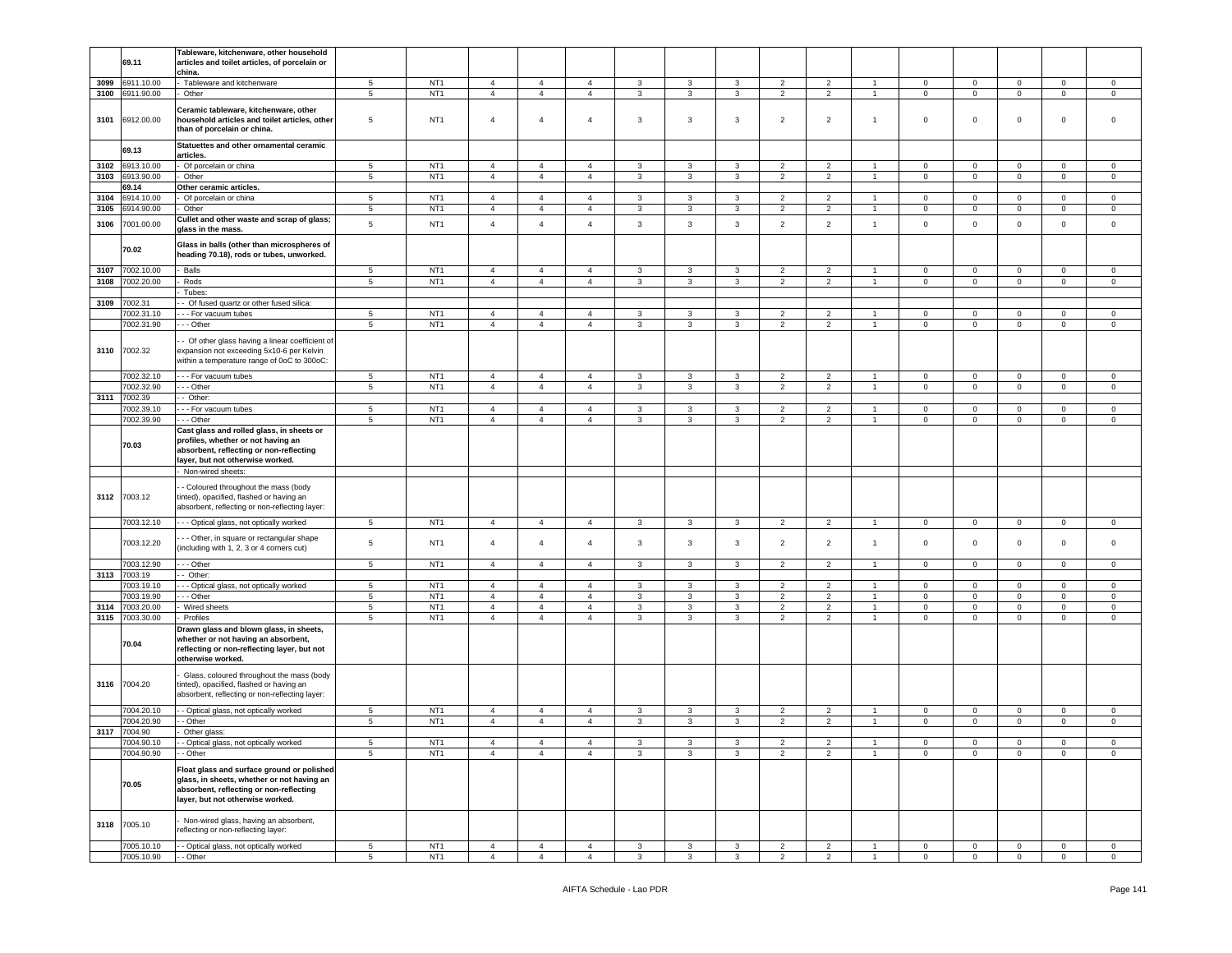|            |                       | Other non-wired glass:                          |                 |                                    |                |                                  |                |                |                   |                |                |                |                |                |                |             |                |                |
|------------|-----------------------|-------------------------------------------------|-----------------|------------------------------------|----------------|----------------------------------|----------------|----------------|-------------------|----------------|----------------|----------------|----------------|----------------|----------------|-------------|----------------|----------------|
|            |                       | Coloured throughout the mass (body              |                 |                                    |                |                                  |                |                |                   |                |                |                |                |                |                |             |                |                |
| 3119       | 7005.21               | inted), opacified, flashed or merely surface    |                 |                                    |                |                                  |                |                |                   |                |                |                |                |                |                |             |                |                |
|            |                       | ground:                                         |                 |                                    |                |                                  |                |                |                   |                |                |                |                |                |                |             |                |                |
|            | 7005.21.10            | - - Optical glass, not optically worked         | 5               | NT <sub>1</sub>                    | $\overline{4}$ | $\overline{4}$                   | 4              | 3              | 3                 | 3              | 2              | $\overline{2}$ |                | $\mathbf 0$    | $\mathbf 0$    | $\mathbf 0$ | 0              | 0              |
|            | 7005.21.90            | - - Other                                       | $5\phantom{.0}$ | NT <sub>1</sub>                    | $\overline{4}$ | $\overline{4}$                   | $\overline{4}$ | $\mathbf{3}$   | $\mathbf{3}$      | $\mathbf{3}$   | $\overline{2}$ | $\overline{2}$ | $\mathbf{1}$   | $\overline{0}$ | $\mathbf 0$    | $\mathbf 0$ | $\mathbf 0$    | $\mathsf 0$    |
| 3120       | 7005.29               | Other:                                          |                 |                                    |                |                                  |                |                |                   |                |                |                |                |                |                |             |                |                |
|            | 005.29.10             | - - Optical glass, not optically worked         | $5\phantom{.0}$ | NT <sub>1</sub>                    | $\overline{4}$ | $\overline{4}$                   | 4              | 3              | 3                 | 3              | $\overline{2}$ | $\overline{2}$ | $\overline{1}$ | $^{\circ}$     | $\mathbf 0$    | $\mathbf 0$ | $\mathbf 0$    | $\mathbf 0$    |
|            | 7005.29.90            | - - Other                                       | $5\phantom{.0}$ | NT <sub>1</sub>                    | $\overline{4}$ | $\overline{4}$                   | $\overline{4}$ | 3              | 3                 | $\mathbf{3}$   | $\overline{2}$ | $\overline{2}$ | $\overline{1}$ | $\mathbf 0$    | $\mathbf 0$    | $\mathbf 0$ | $\mathbf{0}$   | $\circ$        |
| 3121       | 7005.30.00            | Wired glass                                     | $5^{\circ}$     | NT <sub>1</sub>                    | $\overline{4}$ | $\overline{4}$                   | $\overline{4}$ | $\overline{3}$ | $\mathbf{3}$      | $\overline{3}$ | 2              | 2              | $\overline{1}$ | $\mathbf{0}$   | $\circ$        | $\mathbf 0$ | $\mathbf{0}$   | $\mathsf 0$    |
|            |                       | Glass of heading 70.03, 70.04 or 70.05,         |                 |                                    |                |                                  |                |                |                   |                |                |                |                |                |                |             |                |                |
|            |                       | bent, edge-worked, engraved, drilled,           |                 |                                    |                |                                  |                |                |                   |                |                |                |                |                |                |             |                |                |
| 3122 70.06 |                       | enamelled or otherwise worked, but not          |                 |                                    |                |                                  |                |                |                   |                |                |                |                |                |                |             |                |                |
|            |                       | framed or fitted with other materials.          |                 |                                    |                |                                  |                |                |                   |                |                |                |                |                |                |             |                |                |
|            |                       |                                                 |                 |                                    | $\overline{4}$ |                                  |                |                |                   | $\mathbf{3}$   |                |                | $\overline{1}$ |                |                |             |                |                |
|            | 7006.00.10            | Optical glass, not optically worked             | $5\phantom{.0}$ | NT <sub>1</sub><br>NT <sub>1</sub> |                | $\overline{4}$<br>$\overline{4}$ | $\overline{4}$ | 3              | $\mathbf{3}$<br>3 |                | $\overline{2}$ | $\overline{2}$ |                | $\mathbf 0$    | $\mathbf 0$    | $\mathbf 0$ | $\mathsf 0$    | $\mathsf 0$    |
|            | 7006.00.90            | Other<br>Safety glass, consisting of toughened  | 5               |                                    | $\overline{4}$ |                                  | $\overline{4}$ | 3              |                   | 3              | $\overline{c}$ | $\overline{2}$ | $\overline{1}$ | $\mathbf 0$    | $\mathbf 0$    | $\mathbf 0$ | 0              | $\mathbf 0$    |
|            | 70.07                 | tempered) or laminated glass.                   |                 |                                    |                |                                  |                |                |                   |                |                |                |                |                |                |             |                |                |
|            |                       | Toughened (tempered) safety glass:              |                 |                                    |                |                                  |                |                |                   |                |                |                |                |                |                |             |                |                |
|            |                       | - Of size and shape suitable for                |                 |                                    |                |                                  |                |                |                   |                |                |                |                |                |                |             |                |                |
| 3123       | 7007.11               | incorporation in vehicles, aircraft, spacecraft |                 |                                    |                |                                  |                |                |                   |                |                |                |                |                |                |             |                |                |
|            |                       | or vessels:                                     |                 |                                    |                |                                  |                |                |                   |                |                |                |                |                |                |             |                |                |
|            | 7007.11.10            | - - Suitable for vehicles of Chapter 87         | 5               | NT <sub>1</sub>                    | $\overline{4}$ | $\overline{4}$                   | $\overline{4}$ | $\mathbf{3}$   | $\overline{3}$    | $\mathbf{3}$   | $\overline{2}$ | $\overline{2}$ | $\overline{1}$ | $\mathbf{0}$   | $\overline{0}$ | $\mathsf 0$ | $\mathbf{0}$   | $\mathbf 0$    |
|            |                       | - - Suitable for aircraft or spacecraft of      |                 |                                    |                |                                  |                |                |                   |                |                |                |                |                |                |             |                |                |
|            | 7007.11.20            | Chapter 88                                      | $5\phantom{.0}$ | NT <sub>1</sub>                    | $\overline{4}$ | $\overline{4}$                   | $\overline{4}$ | $\mathbf{3}$   | $\overline{3}$    | $\mathbf{3}$   | $\overline{2}$ | $\overline{2}$ | $\mathbf{1}$   | $\mathsf 0$    | $\mathbf 0$    | $\mathbf 0$ | $\mathbf 0$    | $\mathbf 0$    |
|            |                       |                                                 |                 |                                    |                |                                  |                |                |                   |                |                |                |                |                |                |             |                |                |
|            | 7007.11.30            | - - Suitable for railway or tramway             | $\overline{5}$  | NT <sub>1</sub>                    | $\overline{4}$ | 4                                | 4              | 3              | 3                 | 3              | 2              | $\overline{2}$ | $\overline{1}$ | $\mathbf 0$    | 0              | $\mathbf 0$ | 0              | 0              |
|            |                       | locomotives or rolling stock of Chapter 86      |                 |                                    |                |                                  |                |                |                   |                |                |                |                |                |                |             |                |                |
|            | 7007.11.40            | - - Suitable for ships, boats or floating       | $5\phantom{.0}$ | NT <sub>1</sub>                    | $\overline{4}$ | $\overline{4}$                   | $\overline{4}$ | $\mathbf{3}$   | $\mathbf{3}$      | $\mathbf{3}$   | $\overline{2}$ | $\overline{2}$ | $\mathbf{1}$   | $\mathbf 0$    | $\mathbf 0$    | $\mathsf 0$ | $\mathbf 0$    | $\mathbf 0$    |
|            |                       | structures of Chapter 89                        |                 |                                    |                |                                  |                |                |                   |                |                |                |                |                |                |             |                |                |
|            | 3124 7007.19          | - Other:                                        |                 |                                    |                |                                  |                |                |                   |                |                |                |                |                |                |             |                |                |
|            | 7007.19.10            | - - Suitable for earth moving machinery         | 5               | NT <sub>1</sub>                    | $\overline{4}$ | $\overline{4}$                   | $\overline{4}$ | 3              | $\mathbf{3}$      | 3              | $\overline{2}$ | $\overline{2}$ | $\mathbf{1}$   | $\mathbf{0}$   | $\overline{0}$ | $\mathbf 0$ | $\mathbf{0}$   | $\circ$        |
|            | 7007.19.90            | - - Other                                       | $\,$ 5 $\,$     | NT <sub>1</sub>                    | $\overline{4}$ | $\overline{4}$                   | $\overline{4}$ | 3              | 3                 | 3              | $\overline{2}$ | $\overline{2}$ | $\overline{1}$ | $\mathbf 0$    | $\mathbf 0$    | $\mathbf 0$ | 0              | $\mathsf 0$    |
|            |                       | Laminated safety glass:                         |                 |                                    |                |                                  |                |                |                   |                |                |                |                |                |                |             |                |                |
|            |                       | - Of size and shape suitable for                |                 |                                    |                |                                  |                |                |                   |                |                |                |                |                |                |             |                |                |
| 3125       | 7007.21               | ncorporation in vehicles, aircraft, spacecraft  |                 |                                    |                |                                  |                |                |                   |                |                |                |                |                |                |             |                |                |
|            |                       | or vessels:                                     |                 |                                    |                |                                  |                |                |                   |                |                |                |                |                |                |             |                |                |
|            | 7007.21.10            | - - Suitable for vehicles of Chapter 87         | 5               | NT <sub>1</sub>                    | $\overline{4}$ | $\overline{4}$                   | $\overline{4}$ | 3              | 3                 | 3              | $\overline{2}$ | $\overline{2}$ | $\mathbf{1}$   | $\mathbf{0}$   | $\mathbf 0$    | $\mathbf 0$ | $\mathbf{0}$   | $\mathbf 0$    |
|            | 7007.21.20            | - - Suitable for aircraft or spacecraft of      | $5\phantom{.0}$ | NT <sub>1</sub>                    | $\overline{4}$ | $\overline{4}$                   | $\overline{4}$ | $\mathbf{3}$   | $\mathbf{3}$      | $\mathbf{3}$   | $\overline{2}$ | $\overline{2}$ | $\mathbf{1}$   | $\mathbf 0$    | $\mathbf 0$    | $\mathsf 0$ | $\mathbf 0$    | $\circ$        |
|            |                       | Chapter 88                                      |                 |                                    |                |                                  |                |                |                   |                |                |                |                |                |                |             |                |                |
|            | 7007.21.30            | - - Suitable for railway or tramway             | $5\phantom{.0}$ | NT <sub>1</sub>                    | $\overline{4}$ | $\overline{a}$                   | $\overline{4}$ | 3              | $\overline{3}$    | 3              | $\overline{2}$ | $\overline{2}$ | $\overline{1}$ | $\mathsf 0$    | $\mathsf 0$    | $\mathbf 0$ | 0              | $\mathbf 0$    |
|            |                       | locomotives or rolling stock of Chapter 86      |                 |                                    |                |                                  |                |                |                   |                |                |                |                |                |                |             |                |                |
|            |                       | - - Suitable for ships, boats or floating       |                 |                                    |                |                                  |                |                |                   |                |                |                |                |                |                |             |                |                |
|            | 7007.21.40            | structures of Chapter 89                        | $5\phantom{.0}$ | NT <sub>1</sub>                    | $\overline{4}$ | $\overline{4}$                   | $\overline{4}$ | $\mathbf{3}$   | $\mathbf{3}$      | $\mathbf{3}$   | $\overline{2}$ | $\overline{2}$ | $\mathbf{1}$   | $\mathsf 0$    | $\circ$        | $\mathbf 0$ | $\mathsf 0$    | $\mathbf 0$    |
| 3126       | 7007.29               | Other:                                          |                 |                                    |                |                                  |                |                |                   |                |                |                |                |                |                |             |                |                |
|            | 7007.29.10            | - - Suitable for earth moving machinery         | 5               | NT <sub>1</sub>                    | $\overline{4}$ | $\overline{4}$                   | 4              | 3              | $\mathbf{3}$      | 3              | $\overline{2}$ | $\overline{2}$ | $\overline{1}$ | $\mathbf 0$    | $\mathbf 0$    | $\mathbf 0$ | $\mathbf 0$    | $\mathbf 0$    |
|            | 7007.29.90            | - - Other                                       | $5\phantom{.0}$ | NT <sub>1</sub>                    | $\overline{4}$ | $\overline{4}$                   | $\overline{4}$ | $\mathbf{3}$   | $\mathbf{3}$      | $\mathbf{3}$   | $\overline{2}$ | $\overline{2}$ | $\mathbf{1}$   | $\overline{0}$ | $\overline{0}$ | $\mathsf 0$ | $\overline{0}$ | $\mathbf{0}$   |
|            |                       |                                                 |                 |                                    |                |                                  |                |                |                   |                |                |                |                |                |                |             |                |                |
| 3127       | 7008.00.00            | Multiple-walled insulating units of glass.      | $5\phantom{.0}$ | NT <sub>1</sub>                    | $\overline{4}$ | $\overline{4}$                   | $\overline{4}$ | 3              | 3                 | 3              | $\overline{2}$ | $\overline{2}$ | $\mathbf{1}$   | $\mathsf 0$    | $\mathsf 0$    | $\mathbf 0$ | 0              | $\mathbf 0$    |
|            |                       | Glass mirrors, whether or not framed,           |                 |                                    |                |                                  |                |                |                   |                |                |                |                |                |                |             |                |                |
|            | 70.09                 | including rear-view mirrors.                    |                 |                                    |                |                                  |                |                |                   |                |                |                |                |                |                |             |                |                |
| 3128       | 7009.10.00            | Rear-view mirrors for vehicles                  | 5               | NT <sub>1</sub>                    | $\overline{4}$ | $\overline{4}$                   | $\overline{4}$ | $\mathbf{3}$   | $\mathbf{3}$      | 3              | $\overline{2}$ | $\overline{2}$ | $\overline{1}$ | $\mathbf{0}$   | $\overline{0}$ | $\mathbf 0$ | $\mathbf{0}$   | $\mathbf 0$    |
|            |                       | Other:                                          |                 |                                    |                |                                  |                |                |                   |                |                |                |                |                |                |             |                |                |
| 3129       | 7009.91.00            | - Unframed                                      | 5               | NT <sub>1</sub>                    | $\overline{4}$ | $\overline{4}$                   | 4              | 3              | 3                 | 3              | $\overline{2}$ | $\overline{2}$ |                | $\mathbf 0$    | $\mathbf 0$    | $\mathbf 0$ | $\mathbf 0$    | $\mathbf 0$    |
| 3130       | 7009.92.00            | - Framed                                        | 5               | NT <sub>1</sub>                    | $\overline{4}$ | $\overline{4}$                   | $\overline{4}$ | $\mathbf{3}$   | $\mathbf{3}$      | $\mathbf{3}$   | $\overline{2}$ | $\overline{2}$ | $\mathbf{1}$   | $\mathbf 0$    | $\mathbf 0$    | $\mathbf 0$ | $\mathbf 0$    | $\circ$        |
|            |                       | Carboys, bottles, flasks, jars, pots, phials,   |                 |                                    |                |                                  |                |                |                   |                |                |                |                |                |                |             |                |                |
|            |                       | ampoules and other containers, of glass,        |                 |                                    |                |                                  |                |                |                   |                |                |                |                |                |                |             |                |                |
|            | 70.10                 | of a kind used for the conveyance or            |                 |                                    |                |                                  |                |                |                   |                |                |                |                |                |                |             |                |                |
|            |                       | packing of goods; preserving jars of glass;     |                 |                                    |                |                                  |                |                |                   |                |                |                |                |                |                |             |                |                |
|            |                       | stoppers, lids and other closures, of glass.    |                 |                                    |                |                                  |                |                |                   |                |                |                |                |                |                |             |                |                |
|            |                       |                                                 |                 |                                    |                |                                  |                |                |                   |                |                |                |                |                |                |             |                |                |
| 3131       | 7010.10.00            | Ampoules                                        | 5               | NT <sub>1</sub>                    | $\overline{4}$ | $\overline{4}$                   | $\overline{4}$ | 3              | 3                 | 3              | $\overline{2}$ | $\overline{2}$ | $\overline{1}$ | $\mathbf 0$    | $\mathbf 0$    | $\mathbf 0$ | $\mathbf{0}$   | $\circ$        |
| 3132       | 7010.20.00            | Stoppers, lids and other closures               | $5\phantom{.0}$ | NT <sub>1</sub>                    | $\overline{4}$ | $\overline{4}$                   | $\overline{4}$ | 3              | 3                 | 3              | $\overline{2}$ | $\overline{2}$ | $\overline{1}$ | $\pmb{0}$      | $\mathbf 0$    | $\mathbf 0$ | $\mathsf 0$    | $\mathsf 0$    |
| 3133       | 7010.90<br>7010.90.10 | Other:<br>- Carboys and demijohns               | 5.              | NT <sub>1</sub>                    |                |                                  |                |                |                   | $\mathbf{R}$   |                | $\mathcal{P}$  |                |                | $\Omega$       | $\Omega$    |                |                |
|            |                       |                                                 |                 |                                    | $\mathbf{A}$   | $\Delta$                         |                |                |                   |                |                |                |                |                |                |             | $\Omega$       | $\Omega$       |
|            |                       | - Bottles and vials for antibiotics, serums and | 5               | NT <sub>1</sub>                    | $\overline{4}$ | $\overline{4}$                   | $\overline{4}$ | $\mathbf{3}$   | $\mathbf{3}$      | $\mathbf{3}$   | $\overline{2}$ | $\overline{2}$ | $\mathbf{1}$   | $\mathsf 0$    | $\mathbf 0$    | $\mathsf 0$ | $\mathbf 0$    | $\mathbf 0$    |
|            | 7010.90.20            | other injectables of a capacity not exceeding 1 |                 |                                    |                |                                  |                |                |                   |                |                |                |                |                |                |             |                |                |
|            | 7010.90.30            | - Bottles for intravenous fluids                | 5               | NT <sub>1</sub>                    | $\overline{4}$ | $\overline{4}$                   | $\overline{4}$ | 3              | 3                 | 3              | $\overline{2}$ | $\overline{2}$ | $\mathbf{1}$   | $\mathbf{0}$   | $\mathbf{0}$   | $\mathbf 0$ | $\mathbf{0}$   | $\mathbf 0$    |
|            | 7010.90.90            | - Other                                         | 5               | NT <sub>1</sub>                    | $\overline{4}$ | $\overline{4}$                   | $\overline{4}$ | $\mathbf{3}$   | $\mathbf{3}$      | $\mathbf{3}$   | $\overline{2}$ | $\overline{2}$ | 1              | $\mathbf{0}$   | $\overline{0}$ | $\mathsf 0$ | $\mathbf{0}$   | $\mathsf 0$    |
|            |                       | Glass envelopes (including bulbs and            |                 |                                    |                |                                  |                |                |                   |                |                |                |                |                |                |             |                |                |
|            |                       | tubes), open, and glass parts thereof,          |                 |                                    |                |                                  |                |                |                   |                |                |                |                |                |                |             |                |                |
|            | 70.11                 | without fittings, for electric lamps, cathode-  |                 |                                    |                |                                  |                |                |                   |                |                |                |                |                |                |             |                |                |
|            |                       | ray tubes or the like.                          |                 |                                    |                |                                  |                |                |                   |                |                |                |                |                |                |             |                |                |
| 3134       | 7011.10               | For electric lighting:                          |                 |                                    |                |                                  |                |                |                   |                |                |                |                |                |                |             |                |                |
|            | 7011.10.10            | - - Stems                                       | $5\overline{5}$ | NT <sub>1</sub>                    | $\overline{4}$ | $\overline{4}$                   | $\overline{4}$ | $\mathbf{3}$   | $\mathbf{3}$      | $\mathbf{3}$   | $\overline{2}$ | $\overline{2}$ | $\overline{1}$ | $\mathbf{0}$   | $\overline{0}$ | $\mathbf 0$ | $\overline{0}$ | $\overline{0}$ |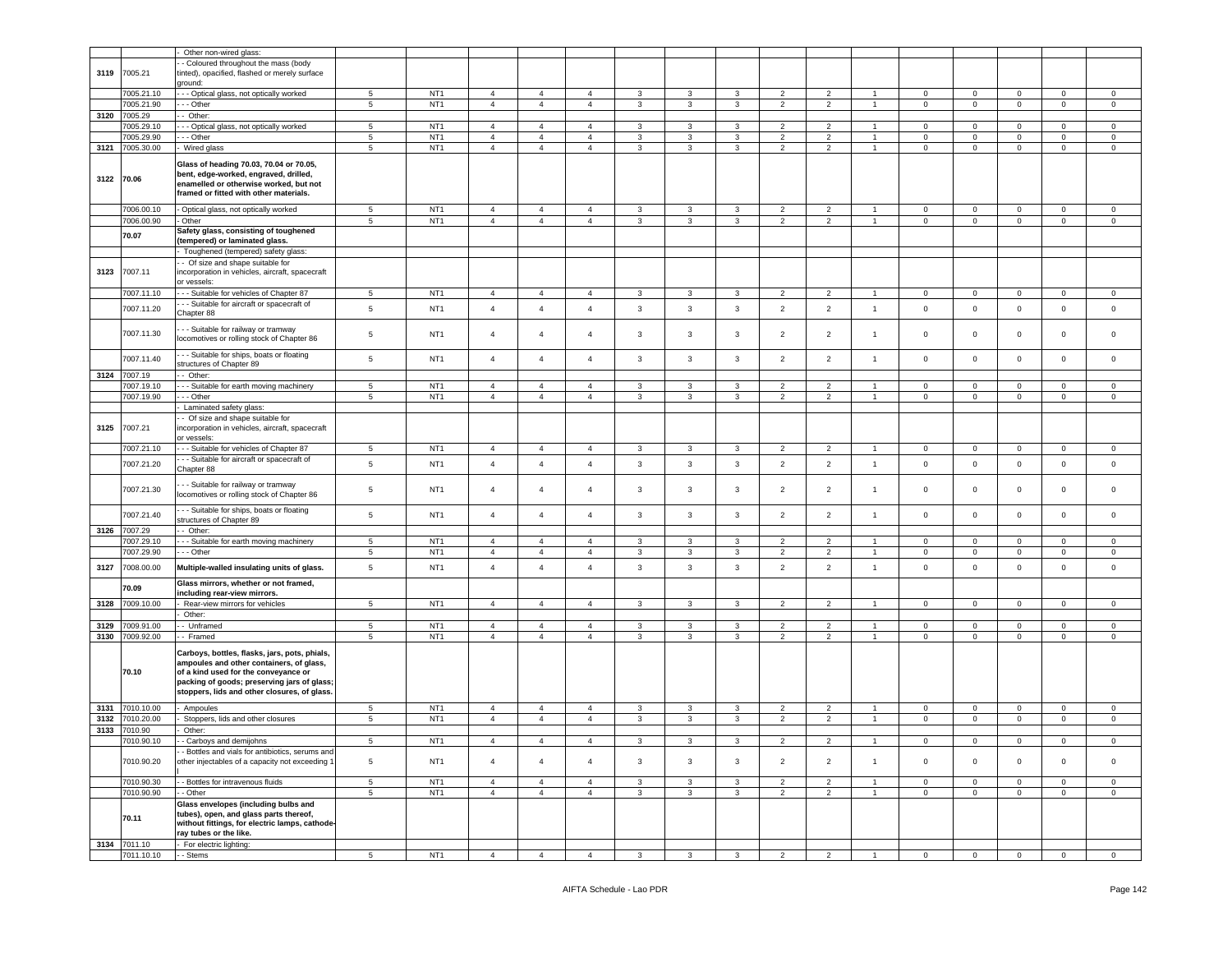|      | 7011.10.90      | - Other                                              | 5               | NT <sub>1</sub> | $\overline{4}$   | $\overline{4}$   | $\overline{4}$ | $\mathbf{3}$   | 3                       | 3                       | $\overline{\phantom{0}}$ | $\overline{\phantom{0}}$ |                      | $\mathbf 0$    | $\mathbf 0$     | $\mathsf 0$         | $\mathbf 0$    | $\Omega$       |
|------|-----------------|------------------------------------------------------|-----------------|-----------------|------------------|------------------|----------------|----------------|-------------------------|-------------------------|--------------------------|--------------------------|----------------------|----------------|-----------------|---------------------|----------------|----------------|
|      |                 |                                                      |                 |                 |                  |                  |                |                |                         |                         |                          |                          |                      |                |                 |                     |                |                |
| 3135 | 7011.20         | For cathode-ray tubes:                               |                 |                 |                  |                  |                |                |                         |                         |                          |                          |                      |                |                 |                     |                |                |
|      | 7011.20.10      | - Television tubes                                   | 5               | NT <sub>1</sub> | $\overline{4}$   | $\overline{4}$   | $\overline{4}$ | 3              | 3                       | 3                       | $\overline{2}$           | $\overline{2}$           | $\overline{1}$       | $\mathbf 0$    | $\mathbf 0$     | $\mathbf 0$         | $\mathbf 0$    | $\mathbf 0$    |
|      | 7011.20.90      | - Other                                              | $\,$ 5 $\,$     | NT <sub>1</sub> | $\overline{4}$   | $\overline{4}$   | $\overline{4}$ | $\mathbf{3}$   | $\mathbf{3}$            | $\mathbf{3}$            | $\overline{2}$           | $\overline{2}$           | $\overline{1}$       | $\mathbf 0$    | $\mathsf 0$     | $\mathsf{O}\xspace$ | $\mathbf 0$    | $\mathbf 0$    |
| 3136 | 7011.90.00      | Other                                                | 5               | NT <sub>1</sub> | $\overline{4}$   | $\overline{4}$   | $\overline{4}$ | 3              | 3                       | 3                       | $\overline{2}$           | $\overline{2}$           | $\overline{1}$       | $\mathbf 0$    | $\overline{0}$  | $\mathbf 0$         | $\mathbf 0$    | $\mathbf 0$    |
|      |                 | Glassware of a kind used for table, kitchen,         |                 |                 |                  |                  |                |                |                         |                         |                          |                          |                      |                |                 |                     |                |                |
|      |                 | toilet, office, indoor decoration or similar         |                 |                 |                  |                  |                |                |                         |                         |                          |                          |                      |                |                 |                     |                |                |
|      | 70.13           | purposes (other than that of heading 70.10           |                 |                 |                  |                  |                |                |                         |                         |                          |                          |                      |                |                 |                     |                |                |
|      |                 | or 70.18).                                           |                 |                 |                  |                  |                |                |                         |                         |                          |                          |                      |                |                 |                     |                |                |
|      | 3137 7013.10.00 |                                                      | 5               | NT <sub>1</sub> | $\overline{4}$   | $\overline{4}$   | $\overline{4}$ | $\mathbf{3}$   | $\mathbf{3}$            | $\mathbf{3}$            | $\overline{2}$           | $\overline{2}$           | $\overline{1}$       | $\mathbf{0}$   | $\mathbf{0}$    | $\mathbf 0$         | $\circ$        | $\mathbf 0$    |
|      |                 | Of glass-ceramics                                    |                 |                 |                  |                  |                |                |                         |                         |                          |                          |                      |                |                 |                     |                |                |
|      |                 | Stemware drinking glasses, other than of             |                 |                 |                  |                  |                |                |                         |                         |                          |                          |                      |                |                 |                     |                |                |
|      |                 | dass-ceramics:                                       |                 |                 |                  |                  |                |                |                         |                         |                          |                          |                      |                |                 |                     |                |                |
| 3138 | 7013.22.00      | - Of lead crystal                                    | $5\overline{5}$ | NT <sub>1</sub> | $\overline{4}$   | $\overline{4}$   | $\overline{4}$ | $\mathbf{3}$   | $\mathbf{3}$            | $\mathbf{3}$            | $\overline{2}$           | $\overline{2}$           | $\blacktriangleleft$ | $\overline{0}$ | $\overline{0}$  | $\overline{0}$      | $\overline{0}$ | $\mathbf 0$    |
|      | 3139 7013.28.00 | - Other                                              | $5\phantom{.0}$ | NT <sub>1</sub> | $\overline{4}$   | $\overline{4}$   | $\overline{4}$ | $\mathbf{3}$   | $\mathbf{3}$            | $\mathbf{3}$            | $\overline{2}$           | $\overline{2}$           | $\mathbf{1}$         | $\mathbf{0}$   | $\overline{0}$  | $\mathbf{0}$        | $\mathbf{0}$   | $\overline{0}$ |
|      |                 | Other drinking glasses, other than of glass-         |                 |                 |                  |                  |                |                |                         |                         |                          |                          |                      |                |                 |                     |                |                |
|      |                 | eramics:                                             |                 |                 |                  |                  |                |                |                         |                         |                          |                          |                      |                |                 |                     |                |                |
|      | 3140 7013.33.00 | - Of lead crystal                                    | $\overline{5}$  | NT <sub>1</sub> | $\overline{4}$   | $\overline{4}$   |                |                | $\mathbf{3}$            |                         | $\overline{2}$           | $\overline{2}$           | $\mathbf{1}$         |                | $\mathbf 0$     | $\overline{0}$      | $\overline{0}$ | $\mathbf 0$    |
|      |                 |                                                      |                 |                 |                  |                  | $\overline{4}$ | $\mathbf{3}$   |                         | $\mathbf{3}$            |                          |                          |                      | $\mathbf 0$    |                 |                     |                |                |
|      | 3141 7013.37.00 | - Other                                              | $\overline{5}$  | NT <sub>1</sub> | $\overline{4}$   | $\overline{4}$   | $\overline{4}$ | $\overline{3}$ | $\overline{\mathbf{3}}$ | $\overline{\mathbf{3}}$ | $\overline{2}$           | $\overline{2}$           | 1                    | $\mathbf{0}$   | $\overline{0}$  | $\overline{0}$      | $\overline{0}$ | $\overline{0}$ |
|      |                 | Glassware of a kind used for table (other            |                 |                 |                  |                  |                |                |                         |                         |                          |                          |                      |                |                 |                     |                |                |
|      |                 | han drinking glasses) or kitchen purposes,           |                 |                 |                  |                  |                |                |                         |                         |                          |                          |                      |                |                 |                     |                |                |
|      |                 | other than of glass-ceramics:                        |                 |                 |                  |                  |                |                |                         |                         |                          |                          |                      |                |                 |                     |                |                |
|      | 3142 7013.41.00 | - Of lead crystal                                    | 5               | NT <sub>1</sub> | $\overline{4}$   | $\overline{4}$   | $\overline{4}$ | 3              | $\mathbf{3}$            | 3                       | $\overline{2}$           | $\overline{2}$           | $\overline{1}$       | $\mathbf 0$    | $\overline{0}$  | $\mathsf 0$         | $\mathbf 0$    | $\mathbf 0$    |
|      |                 |                                                      |                 |                 |                  |                  |                |                |                         |                         |                          |                          |                      |                |                 |                     |                |                |
|      |                 | Of glass having a linear coefficient of              |                 |                 |                  |                  |                |                |                         |                         |                          |                          |                      |                |                 |                     |                |                |
| 3143 | 7013.42.00      | expansion not exceeding 5x10-6 per Kelvin            | $\,$ 5 $\,$     | NT <sub>1</sub> | $\overline{4}$   | $\overline{4}$   | $\overline{4}$ | $\mathbf{3}$   | $\mathbf{3}$            | $\mathbf{3}$            | $\overline{2}$           | $\mathbf 2$              | $\overline{1}$       | $\mathsf 0$    | $\mathbf 0$     | $\mathsf{O}\xspace$ | $\mathbf 0$    | $\mathsf 0$    |
|      |                 | vithin a temperature range of 0oC to 300oC           |                 |                 |                  |                  |                |                |                         |                         |                          |                          |                      |                |                 |                     |                |                |
|      |                 |                                                      |                 |                 |                  |                  |                |                |                         |                         |                          |                          |                      |                |                 |                     |                |                |
| 3144 | 7013.49.00      | - Other                                              | 5               | NT <sub>1</sub> | $\overline{4}$   | $\overline{4}$   | $\overline{4}$ | $\mathbf{3}$   | $\mathbf{3}$            | $\mathbf{3}$            | $\overline{2}$           | $\overline{2}$           | $\overline{1}$       | $\mathbf 0$    | $\Omega$        | $\mathsf 0$         | $\Omega$       | $\Omega$       |
|      |                 | Other glassware:                                     |                 |                 |                  |                  |                |                |                         |                         |                          |                          |                      |                |                 |                     |                |                |
| 3145 | 7013.91.00      | - Of lead crystal                                    | 5               | NT <sub>1</sub> | $\overline{4}$   | $\overline{4}$   | $\overline{4}$ | $\mathbf{3}$   | $\mathbf{3}$            | $\mathbf{3}$            | $\overline{2}$           | $\overline{2}$           |                      | $\mathbf 0$    | $\mathbf 0$     | $\mathsf 0$         | $\mathsf 0$    | $\mathbf 0$    |
| 3146 | 7013.99.00      | - Other                                              | $\overline{5}$  | NT <sub>1</sub> | $\overline{4}$   | $\overline{4}$   | $\overline{4}$ | 3              | 3                       | $\overline{3}$          | $\overline{2}$           | $\overline{2}$           |                      | $\Omega$       | $\mathbf{0}$    | $\mathbf 0$         | $\mathbf 0$    | $\mathbf 0$    |
|      |                 | Signalling glassware and optical elements            |                 |                 |                  |                  |                |                |                         |                         |                          |                          |                      |                |                 |                     |                |                |
| 3147 | 70.14           | of glass (other than those of heading                |                 |                 |                  |                  |                |                |                         |                         |                          |                          |                      |                |                 |                     |                |                |
|      |                 | 70.15), not optically worked.                        |                 |                 |                  |                  |                |                |                         |                         |                          |                          |                      |                |                 |                     |                |                |
|      |                 |                                                      |                 |                 |                  |                  |                |                |                         |                         |                          |                          |                      |                |                 |                     |                |                |
|      | 7014.00.10      | Of a kind suitable for use in motor vehicles         | 5               | NT <sub>1</sub> | $\overline{4}$   | $\overline{4}$   | $\overline{4}$ | $\mathbf{3}$   | $\overline{3}$          | $\overline{3}$          | $\overline{2}$           | $\overline{2}$           | $\overline{1}$       | $\mathbf{0}$   | $\mathbf 0$     | $\mathsf 0$         | $\mathbf 0$    | $\mathbf 0$    |
|      |                 |                                                      |                 |                 |                  |                  |                |                |                         |                         |                          |                          |                      |                |                 |                     |                |                |
|      | 7014.00.90      | Other                                                | $\overline{5}$  | NT <sub>1</sub> | $\overline{4}$   | $\overline{4}$   | $\overline{4}$ | $\overline{3}$ | $\overline{\mathbf{3}}$ | $\overline{3}$          | $\overline{2}$           | $\overline{2}$           | $\overline{1}$       | $\overline{0}$ | $\overline{0}$  | $\overline{0}$      | $\overline{0}$ | $\overline{0}$ |
|      |                 |                                                      |                 |                 |                  |                  |                |                |                         |                         |                          |                          |                      |                |                 |                     |                |                |
|      |                 | Clock or watch glasses and similar                   |                 |                 |                  |                  |                |                |                         |                         |                          |                          |                      |                |                 |                     |                |                |
|      |                 | glasses, glasses for non-corrective or               |                 |                 |                  |                  |                |                |                         |                         |                          |                          |                      |                |                 |                     |                |                |
|      | 70.15           | corrective spectacles, curved, bent,                 |                 |                 |                  |                  |                |                |                         |                         |                          |                          |                      |                |                 |                     |                |                |
|      |                 | hollowed or the like, not optically worked;          |                 |                 |                  |                  |                |                |                         |                         |                          |                          |                      |                |                 |                     |                |                |
|      |                 |                                                      |                 |                 |                  |                  |                |                |                         |                         |                          |                          |                      |                |                 |                     |                |                |
|      |                 |                                                      |                 |                 |                  |                  |                |                |                         |                         |                          |                          |                      |                |                 |                     |                |                |
|      |                 | hollow glass spheres and their segments,             |                 |                 |                  |                  |                |                |                         |                         |                          |                          |                      |                |                 |                     |                |                |
|      |                 | for the manufacture of such glasses.                 |                 |                 |                  |                  |                |                |                         |                         |                          |                          |                      |                |                 |                     |                |                |
|      | 3148 7015.10.00 | Glasses for corrective spectacles                    | $5\overline{5}$ | NT1             | $\overline{4}$   | $\overline{4}$   | $\overline{4}$ | $\mathbf{3}$   | $\mathbf{3}$            | $\mathbf{3}$            | 2                        | $\overline{2}$           | $\overline{1}$       | $\overline{0}$ | $\overline{0}$  | $\overline{0}$      | $\overline{0}$ | $\mathbf{0}$   |
|      | 3149 7015.90    | Other:                                               |                 |                 |                  |                  |                |                |                         |                         |                          |                          |                      |                |                 |                     |                |                |
|      |                 |                                                      |                 |                 |                  |                  |                |                |                         |                         |                          |                          | $\overline{1}$       |                |                 |                     |                |                |
|      | 7015.90.10      | - Clock or watch glasses                             | $5\phantom{.0}$ | NT <sub>1</sub> | $\overline{4}$   | $\overline{4}$   | $\overline{4}$ | $\mathbf{3}$   | $\mathbf{3}$            | $\mathbf{3}$            | $\overline{2}$           | $\overline{2}$           |                      | $\mathbf 0$    | $\mathbf{0}$    | $\mathbf 0$         | $\circ$        | $\mathbf 0$    |
|      | 7015.90.90      | - Other                                              | 5               | NT <sub>1</sub> | $\overline{4}$   | $\overline{4}$   | $\overline{4}$ | $\mathbf{3}$   | $\mathbf{3}$            | 3                       | $\overline{2}$           | $\overline{2}$           | $\overline{1}$       | $\mathbf{0}$   | $\overline{0}$  | $\mathbf{0}$        | $\overline{0}$ | $\overline{0}$ |
|      |                 |                                                      |                 |                 |                  |                  |                |                |                         |                         |                          |                          |                      |                |                 |                     |                |                |
|      |                 | Paving blocks, slabs, bricks, squares, tiles         |                 |                 |                  |                  |                |                |                         |                         |                          |                          |                      |                |                 |                     |                |                |
|      |                 | and other articles of pressed or moulded             |                 |                 |                  |                  |                |                |                         |                         |                          |                          |                      |                |                 |                     |                |                |
|      |                 | glass, whether or not wired, of a kind used          |                 |                 |                  |                  |                |                |                         |                         |                          |                          |                      |                |                 |                     |                |                |
|      |                 | for building or construction purposes;               |                 |                 |                  |                  |                |                |                         |                         |                          |                          |                      |                |                 |                     |                |                |
|      |                 | glass cubes and other glass smallwares,              |                 |                 |                  |                  |                |                |                         |                         |                          |                          |                      |                |                 |                     |                |                |
|      | 70.16           | whether or not on a backing, for mosaics             |                 |                 |                  |                  |                |                |                         |                         |                          |                          |                      |                |                 |                     |                |                |
|      |                 | or similar decorative purposes; leaded               |                 |                 |                  |                  |                |                |                         |                         |                          |                          |                      |                |                 |                     |                |                |
|      |                 | lights and the like; multicellular or foam           |                 |                 |                  |                  |                |                |                         |                         |                          |                          |                      |                |                 |                     |                |                |
|      |                 | glass in blocks, panels, plates, shells or           |                 |                 |                  |                  |                |                |                         |                         |                          |                          |                      |                |                 |                     |                |                |
|      |                 | similar forms.                                       |                 |                 |                  |                  |                |                |                         |                         |                          |                          |                      |                |                 |                     |                |                |
|      |                 |                                                      |                 |                 |                  |                  |                |                |                         |                         |                          |                          |                      |                |                 |                     |                |                |
|      |                 |                                                      |                 |                 |                  |                  |                |                |                         |                         |                          |                          |                      |                |                 |                     |                |                |
|      |                 | Glass cubes and other glass smallwares,              |                 |                 |                  |                  |                |                |                         |                         |                          |                          |                      |                |                 |                     |                |                |
| 3150 | 7016.10.00      | whether or not on a backing, for mosaics or          | 10              | NT <sub>2</sub> | $\boldsymbol{9}$ | $\boldsymbol{9}$ | 8              | 8              | $\overline{7}$          | $\overline{7}$          | 6                        | 6                        | $5\phantom{.0}$      | $\overline{5}$ | 5               | $\mathbf{3}$        | $\overline{2}$ | $\mathsf 0$    |
|      |                 | similar decorative purposes                          |                 |                 |                  |                  |                |                |                         |                         |                          |                          |                      |                |                 |                     |                |                |
|      |                 |                                                      |                 |                 |                  |                  |                |                | $\overline{7}$          |                         |                          |                          |                      |                |                 |                     |                |                |
| 3151 | 7016.90.00      | Other                                                | 10              | NT <sub>2</sub> | $\overline{9}$   | $\mathsf g$      | 8              | 8              |                         | $\overline{7}$          | 6                        | 6                        | 5                    | 5              | $5\phantom{.0}$ | $\mathbf{3}$        | $\overline{2}$ | $\mathbf 0$    |
|      |                 | aboratory, hygienic or pharmaceutical                |                 |                 |                  |                  |                |                |                         |                         |                          |                          |                      |                |                 |                     |                |                |
|      | 70.17           | glassware, whether or not graduated or               |                 |                 |                  |                  |                |                |                         |                         |                          |                          |                      |                |                 |                     |                |                |
|      |                 | calibrated.                                          |                 |                 |                  |                  |                |                |                         |                         |                          |                          |                      |                |                 |                     |                |                |
| 3152 | 7017.10         | Of fused quartz or other fused silica:               |                 |                 |                  |                  |                |                |                         |                         |                          |                          |                      |                |                 |                     |                |                |
|      |                 | - Quartz reactor tubes and holders designed          |                 |                 |                  |                  |                |                |                         |                         |                          |                          |                      |                |                 |                     |                |                |
|      |                 | for insertion into diffusion and oxidation           |                 |                 |                  |                  |                |                |                         |                         |                          |                          |                      |                |                 |                     |                |                |
|      | 7017.10.10      |                                                      | 5               | NT <sub>1</sub> | $\overline{4}$   | $\overline{4}$   | $\overline{4}$ | $\mathbf{3}$   | 3                       | $\mathbf{3}$            | $\overline{2}$           | $\overline{2}$           | $\overline{1}$       | $\mathsf 0$    | $\mathsf 0$     | $\mathsf 0$         | $\mathsf 0$    | $\mathbf 0$    |
|      |                 | urnaces for production of semiconductor              |                 |                 |                  |                  |                |                |                         |                         |                          |                          |                      |                |                 |                     |                |                |
|      |                 | vafers                                               |                 |                 |                  |                  |                |                |                         |                         |                          |                          |                      |                |                 |                     |                |                |
|      | 7017.10.90      | - Other                                              | $5\phantom{.0}$ | NT <sub>1</sub> | $\overline{4}$   | $\overline{4}$   | $\overline{4}$ | $\mathbf{3}$   | $\mathbf{3}$            | $\mathbf{3}$            | $\overline{2}$           | $\overline{2}$           | $\overline{1}$       | $\overline{0}$ | $\overline{0}$  | $\overline{0}$      | $\overline{0}$ | $\overline{0}$ |
|      |                 |                                                      |                 |                 |                  |                  |                |                |                         |                         |                          |                          |                      |                |                 |                     |                |                |
|      |                 | Of other glass having a linear coefficient of        |                 |                 |                  |                  |                |                |                         |                         |                          |                          |                      |                |                 |                     |                |                |
| 3153 | 7017.20.00      | expansion not exceeding 5x10 <sup>6</sup> per Kelvin | 5               | NT <sub>2</sub> | $\overline{4}$   | $\overline{4}$   | $\overline{4}$ | 3              | 3                       | $\mathbf{3}$            | $\overline{2}$           | $\overline{2}$           | 1.5                  | 1.5            | $\overline{1}$  | $\mathbf{1}$        | $\mathbf{0}$   | $\mathsf 0$    |
|      |                 | within a temperature range of 0°C to 300°C           |                 |                 |                  |                  |                |                |                         |                         |                          |                          |                      |                |                 |                     |                |                |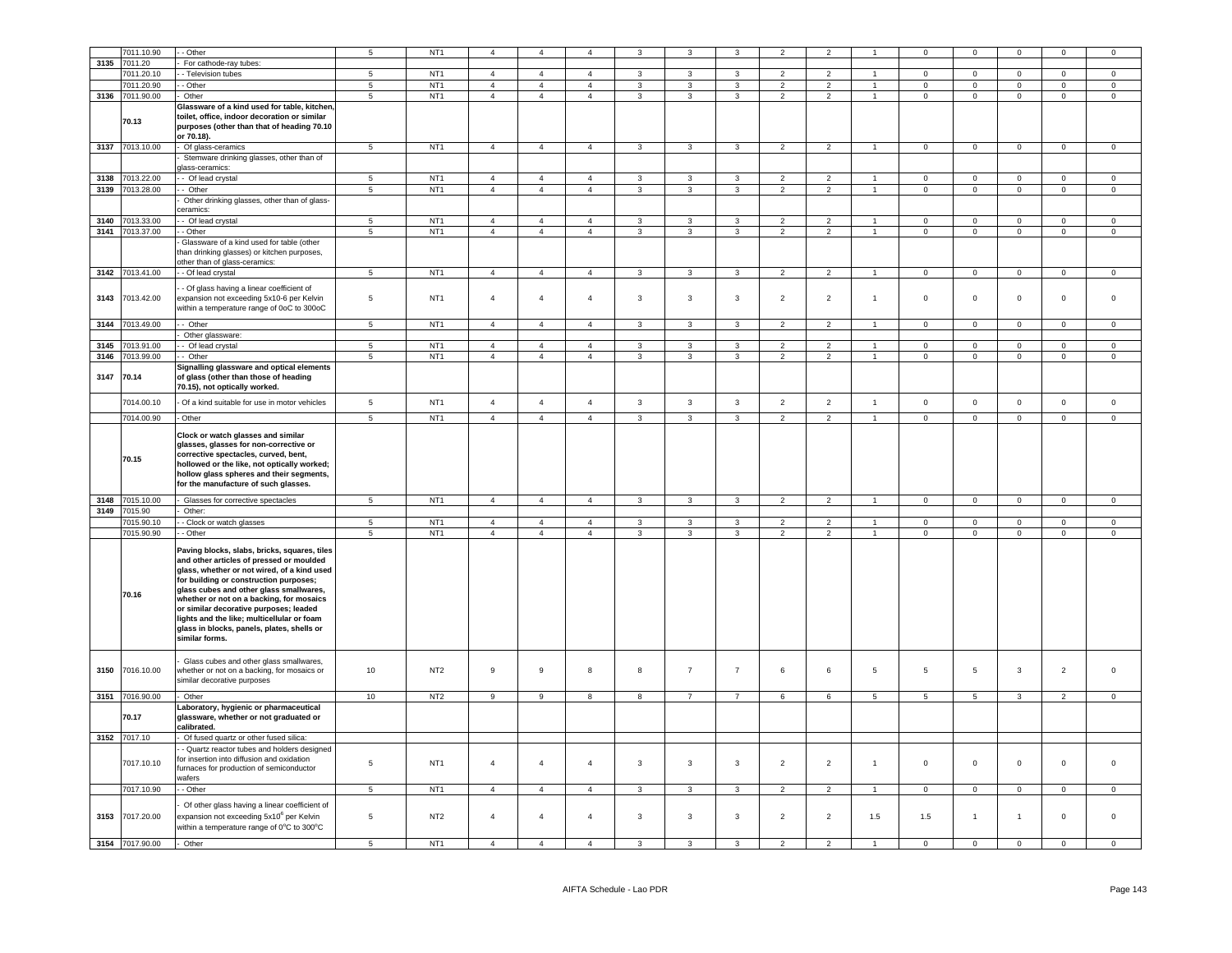|      | 70.18                              | Glass beads, imitation pearls, imitation<br>precious or semi-precious stones and<br>similar glass smallwares, and articles<br>thereof other than imitation jewellery;<br>glass eyes other than prosthetic articles;<br>statuettes and other ornaments of lamp-<br>worked glass, other than imitation<br>jewellery; glass microspheres not<br>exceeding 1 mm in diameter. |                                    |                                    |                                  |                                  |                                  |                              |                                  |                                  |                                  |                                  |                                    |                                    |                                   |                               |                                  |                                |
|------|------------------------------------|--------------------------------------------------------------------------------------------------------------------------------------------------------------------------------------------------------------------------------------------------------------------------------------------------------------------------------------------------------------------------|------------------------------------|------------------------------------|----------------------------------|----------------------------------|----------------------------------|------------------------------|----------------------------------|----------------------------------|----------------------------------|----------------------------------|------------------------------------|------------------------------------|-----------------------------------|-------------------------------|----------------------------------|--------------------------------|
| 3155 | 7018.10.00                         | Glass beads, imitation pearls, imitation<br>precious or semi-precious stones and similar<br>lass smallwares                                                                                                                                                                                                                                                              | 5                                  | NT <sub>1</sub>                    | $\overline{4}$                   | $\overline{4}$                   | $\overline{4}$                   | $\mathbf{3}$                 | $\mathbf{3}$                     | 3                                | $\overline{2}$                   | $\overline{2}$                   | $\overline{1}$                     | $\mathbf 0$                        | $\mathbf 0$                       | $\mathbf 0$                   | $\mathbf 0$                      | $\circ$                        |
| 3156 | 7018.20.00                         | Glass microspheres not exceeding 1 mm in<br>iameter                                                                                                                                                                                                                                                                                                                      | 5                                  | NT <sub>1</sub>                    | $\overline{4}$                   | $\overline{4}$                   | $\overline{4}$                   | $\mathbf{3}$                 | $\mathbf{3}$                     | 3                                | $\overline{2}$                   | $\overline{2}$                   | $\mathbf{1}$                       | $\circ$                            | $\mathbf 0$                       | $\mathbf 0$                   | $\mathbf 0$                      | $\circ$                        |
| 3157 | 7018.90.00                         | Other                                                                                                                                                                                                                                                                                                                                                                    | 5                                  | NT <sub>1</sub>                    | $\overline{4}$                   | $\overline{4}$                   | $\overline{4}$                   | $\mathbf{3}$                 | 3                                | $\mathbf{3}$                     | $\overline{2}$                   | $\overline{2}$                   | $\overline{1}$                     | $\mathbf 0$                        | $\mathbf 0$                       | $\mathbf 0$                   | $\mathsf 0$                      | $\mathsf 0$                    |
|      | 70.19                              | Glass fibres (including glass wool) and<br>articles thereof (for example, yarn, woven<br>fabrics).                                                                                                                                                                                                                                                                       |                                    |                                    |                                  |                                  |                                  |                              |                                  |                                  |                                  |                                  |                                    |                                    |                                   |                               |                                  |                                |
|      |                                    | Slivers, rovings, yarn and chopped strands:                                                                                                                                                                                                                                                                                                                              |                                    |                                    |                                  |                                  |                                  |                              |                                  |                                  |                                  |                                  |                                    |                                    |                                   |                               |                                  |                                |
| 3158 | 7019.11.00                         | - Chopped strands, of a length of not more<br>han 50 mm                                                                                                                                                                                                                                                                                                                  | $\,$ 5 $\,$                        | NT <sub>1</sub>                    | $\overline{4}$                   | $\overline{4}$                   | $\overline{4}$                   | $\mathbf{3}$                 | $\mathbf{3}$                     | $\mathbf{3}$                     | $\overline{2}$                   | $\overline{2}$                   | $\overline{1}$                     | $\mathbf 0$                        | $\mathbf 0$                       | $\mathbf 0$                   | $\mathbf 0$                      | $\mathsf{O}\xspace$            |
| 3159 | 7019.12.00                         | - Rovings                                                                                                                                                                                                                                                                                                                                                                | $\overline{5}$                     | NT <sub>1</sub>                    | $\overline{4}$                   | $\overline{4}$                   | $\overline{4}$                   | $\overline{3}$               | $\overline{3}$                   | $\mathbf{3}$                     | $\overline{2}$                   | $\overline{2}$                   | $\mathbf{1}$                       | $\overline{0}$                     | $\overline{0}$                    | $\overline{0}$                | $\overline{0}$                   | $\overline{0}$                 |
| 3160 | 7019.19<br>7019.19.10              | - Other:<br>- - Yarn                                                                                                                                                                                                                                                                                                                                                     | $\overline{5}$                     | NT1                                | $\overline{4}$                   | $\overline{4}$                   | $\overline{4}$                   |                              | $\mathbf{3}$                     |                                  | $\overline{2}$                   | $\overline{2}$                   |                                    | $\overline{0}$                     | $\mathsf 0$                       | $\overline{0}$                | $\mathbf 0$                      | $\mathbf 0$                    |
|      | 7019.19.90                         | - - Other                                                                                                                                                                                                                                                                                                                                                                | $\overline{5}$                     | NT1                                | $\overline{4}$                   | $\overline{4}$                   | $\overline{4}$                   | $\mathbf{3}$<br>$\mathbf{3}$ | $\overline{3}$                   | $\mathbf{3}$<br>$\mathbf{3}$     | $\overline{2}$                   | $\overline{2}$                   | $\mathbf{1}$<br>1                  | $\mathbf 0$                        | $\overline{0}$                    | $\overline{0}$                | $\overline{0}$                   | $\overline{0}$                 |
|      |                                    | Thin sheets (voiles), webs, mats,<br>nattresses, boards and similar nonwoven<br>roducts:                                                                                                                                                                                                                                                                                 |                                    |                                    |                                  |                                  |                                  |                              |                                  |                                  |                                  |                                  |                                    |                                    |                                   |                               |                                  |                                |
| 3161 | 7019.31.00                         | - Mats                                                                                                                                                                                                                                                                                                                                                                   | $5\phantom{.0}$                    | NT <sub>1</sub>                    | $\overline{4}$                   | $\overline{4}$                   | $\overline{4}$                   | $\mathbf{3}$                 | 3                                | 3                                | $\overline{2}$                   | $\overline{2}$                   |                                    | $\overline{0}$                     | $\mathsf 0$                       | $\mathbf 0$                   | $\mathbf 0$                      | $\mathsf 0$                    |
| 3162 | 7019.32.00                         | - Thin sheets (voiles)                                                                                                                                                                                                                                                                                                                                                   | 5                                  | NT <sub>1</sub>                    | $\overline{4}$                   | $\overline{4}$                   | $\overline{4}$                   | $\mathbf{3}$                 | 3                                | 3                                | $\overline{2}$                   | $\overline{2}$                   | $\overline{1}$                     | $\mathbf 0$                        | $\overline{0}$                    | $\mathbf 0$                   | $\mathsf 0$                      | $\overline{0}$                 |
| 3163 | 7019.39<br>7019.39.10              | - Other:<br>- Asphalt or coal-tar impregnated glass-                                                                                                                                                                                                                                                                                                                     | $\,$ 5 $\,$                        | NT <sub>1</sub>                    | $\overline{4}$                   | $\overline{4}$                   | $\overline{4}$                   | 3                            | $\mathbf{3}$                     | $\mathbf{3}$                     | $\overline{2}$                   | $\overline{2}$                   | $\overline{1}$                     | $\,0\,$                            | $\,0\,$                           | $\mathbf 0$                   | $\mathbf 0$                      | $\mathsf 0$                    |
|      | 7019.39.90                         | fibre outerwrap for pipelines<br>- - Other                                                                                                                                                                                                                                                                                                                               | $\overline{5}$                     | NT <sub>1</sub>                    | $\overline{4}$                   | $\overline{4}$                   | $\mathbf{A}$                     | $\mathbf{3}$                 | $\overline{\mathbf{3}}$          | $\overline{3}$                   | $\overline{2}$                   | $\overline{2}$                   | $\blacktriangleleft$               | $\mathbf 0$                        | $\overline{0}$                    | $\mathsf 0$                   | $\mathbf{0}$                     | $\mathbf 0$                    |
|      | 3164 7019.40.00                    | Woven fabrics of rovings                                                                                                                                                                                                                                                                                                                                                 | $\overline{5}$                     | NT <sub>1</sub>                    | $\overline{4}$                   | $\overline{4}$                   | $\overline{4}$                   | $\overline{\mathbf{3}}$      | $\overline{3}$                   | $\overline{3}$                   | $\overline{2}$                   | $\overline{2}$                   | $\overline{1}$                     | $\overline{0}$                     | $\overline{0}$                    | $\overline{0}$                | $\overline{0}$                   | $\mathbf 0$                    |
|      |                                    | Other woven fabrics:                                                                                                                                                                                                                                                                                                                                                     |                                    |                                    |                                  |                                  |                                  |                              |                                  |                                  |                                  |                                  |                                    |                                    |                                   |                               |                                  |                                |
|      | 3165 7019.51.00                    | - Of a width not exceeding 30 cm                                                                                                                                                                                                                                                                                                                                         | $\overline{5}$                     | NT <sub>1</sub>                    | $\overline{4}$                   | $\overline{4}$                   | $\overline{4}$                   | $\mathbf{3}$                 | $\overline{3}$                   | $\overline{3}$                   | $\overline{2}$                   | $\overline{2}$                   | $\overline{1}$                     | $\circ$                            | $\overline{0}$                    | $\overline{0}$                | $\mathbf{0}$                     | $\mathbf{0}$                   |
| 3166 | 7019.52.00                         | Of a width exceeding 30 cm, plain weave,<br>veighing less than 250 g/m2, of filaments<br>neasuring per single yarn not more than 136<br>tex                                                                                                                                                                                                                              | 5                                  | NT <sub>1</sub>                    | $\overline{4}$                   | $\overline{4}$                   | $\overline{4}$                   | $\mathbf{3}$                 | $\overline{3}$                   | $\mathbf{3}$                     | $\overline{2}$                   | $\overline{2}$                   | $\mathbf{1}$                       | $\mathsf 0$                        | $\mathsf 0$                       | $\mathsf 0$                   | $\mathbf 0$                      | $\mathsf 0$                    |
|      | 3167 7019.59.00                    | - Other                                                                                                                                                                                                                                                                                                                                                                  | $5\overline{5}$                    | NT <sub>1</sub>                    | $\overline{4}$                   | $\overline{4}$                   | $\overline{4}$                   | $\mathbf{3}$                 | $\mathbf{3}$                     | $\mathbf{3}$                     | $\overline{2}$                   | $\overline{2}$                   | $\overline{1}$                     | $\overline{0}$                     | $\overline{0}$                    | $\mathbf 0$                   | $\overline{0}$                   | $\overline{0}$                 |
|      | 3168 7019.90                       | Other:                                                                                                                                                                                                                                                                                                                                                                   |                                    |                                    |                                  |                                  |                                  |                              |                                  |                                  |                                  |                                  |                                    |                                    |                                   |                               |                                  |                                |
|      | 7019.90.30                         | - Escape chutes                                                                                                                                                                                                                                                                                                                                                          | $5\phantom{.0}$                    | NT <sub>1</sub>                    | $\overline{4}$                   | $\overline{4}$                   | $\overline{a}$                   | $\mathbf{3}$                 | 3                                | 3                                | $\overline{2}$                   | $\overline{2}$                   |                                    | $\mathbf 0$                        | $\mathsf 0$                       | $\mathbf 0$                   | 0                                | $\mathbf 0$                    |
|      | 7019.90.90                         | - Other                                                                                                                                                                                                                                                                                                                                                                  | 5                                  | NT <sub>1</sub>                    | $\overline{4}$                   | $\overline{4}$                   | $\overline{4}$                   | $\mathbf{3}$                 | $\mathbf{3}$                     | $\mathbf{3}$                     | $\overline{2}$                   | $\overline{2}$                   | $\overline{1}$                     | $\circ$                            | $\circ$                           | $\mathbf 0$                   | $\mathbf{0}$                     | $\overline{0}$                 |
|      | 3169 70.20                         | Other articles of glass.                                                                                                                                                                                                                                                                                                                                                 |                                    |                                    |                                  |                                  |                                  |                              |                                  |                                  |                                  |                                  |                                    |                                    |                                   |                               |                                  |                                |
|      |                                    | Glass moulds:<br>- Of a kind used for the manufacture of                                                                                                                                                                                                                                                                                                                 |                                    |                                    |                                  |                                  |                                  |                              |                                  |                                  |                                  |                                  |                                    |                                    |                                   |                               |                                  |                                |
|      | 7020.00.11<br>7020.00.19           | acrylic goods<br>- Other                                                                                                                                                                                                                                                                                                                                                 | 10<br>10                           | NT <sub>2</sub><br>NT <sub>2</sub> | 9<br>$\overline{9}$              | 9<br>$\overline{9}$              | 8<br>$\bf8$                      | 8<br>$\overline{\mathbf{8}}$ | $\overline{7}$<br>$\overline{7}$ | $\overline{7}$<br>$\overline{7}$ | 6<br>$\,6\,$                     | 6<br>6                           | $5\phantom{.0}$<br>$5\phantom{.0}$ | $5\overline{5}$<br>$5\phantom{.0}$ | $5\overline{)}$<br>$\overline{5}$ | $\mathbf{3}$<br>$\mathbf{3}$  | $\overline{2}$<br>$\overline{2}$ | $\mathsf 0$<br>$\mathsf 0$     |
|      | 7020.00.20                         | Quartz reactor tubes and holders designed<br>for insertion into diffusion and oxidation<br>urnaces for production of semiconductor<br>wafers                                                                                                                                                                                                                             | 10                                 | NT <sub>2</sub>                    | 9                                | $\mathsf g$                      | 8                                | 8                            | $\overline{7}$                   | $\overline{7}$                   | 6                                | 6                                | $5\phantom{.0}$                    | 5                                  | 5                                 | $\mathbf{3}$                  | $\overline{2}$                   | $\mathsf 0$                    |
|      | 7020.00.90                         | - Other                                                                                                                                                                                                                                                                                                                                                                  | 10                                 | NT <sub>2</sub>                    | 9                                | 9                                | 8                                | 8                            | $\overline{7}$                   | $\overline{7}$                   | 6                                | 6                                | $5\overline{5}$                    | $5\overline{5}$                    | $5\phantom{.0}$                   | 3                             | $\overline{2}$                   | $\overline{0}$                 |
|      | 71.01                              | Pearls, natural or cultured, whether or not<br>worked or graded but not strung, mounted<br>or set; pearls, natural or cultured,<br>temporarily strung for convenience of<br>transport.                                                                                                                                                                                   |                                    |                                    |                                  |                                  |                                  |                              |                                  |                                  |                                  |                                  |                                    |                                    |                                   |                               |                                  |                                |
|      | 3170 7101.10.00                    | - Natural pearls                                                                                                                                                                                                                                                                                                                                                         | $5\overline{5}$                    | NT <sub>1</sub>                    | $\overline{4}$                   | $\overline{4}$                   | $\overline{4}$                   | $\overline{3}$               | $\mathbf{3}$                     | $\mathbf{3}$                     | $\overline{2}$                   | $\overline{2}$                   | $\overline{1}$                     | $\overline{0}$                     | $\overline{0}$                    | $\overline{0}$                | $\overline{0}$                   | $\overline{0}$                 |
|      |                                    | Cultured pearls:                                                                                                                                                                                                                                                                                                                                                         |                                    |                                    |                                  |                                  |                                  |                              |                                  |                                  |                                  |                                  | $\blacktriangleleft$               |                                    |                                   |                               |                                  |                                |
|      | 3171 7101.21.00<br>3172 7101.22.00 | - Unworked<br>- Worked                                                                                                                                                                                                                                                                                                                                                   | $5\overline{5}$<br>$5\phantom{.0}$ | NT <sub>1</sub><br>NT <sub>1</sub> | $\overline{4}$<br>$\overline{4}$ | $\overline{4}$<br>$\overline{4}$ | $\overline{4}$<br>$\overline{4}$ | $\mathbf{3}$<br>$\mathbf{3}$ | 3<br>3                           | $\mathbf{3}$<br>$\mathbf{3}$     | $\overline{2}$<br>$\overline{2}$ | $\overline{2}$<br>$\overline{2}$ | $\overline{1}$                     | $\overline{0}$<br>$\overline{0}$   | $\overline{0}$<br>$\overline{0}$  | $\overline{0}$<br>$\mathbf 0$ | $\mathbf 0$<br>$\overline{0}$    | $\mathbf{0}$<br>$\overline{0}$ |
|      | 71.02                              | Diamonds, whether or not worked, but not<br>mounted or set.                                                                                                                                                                                                                                                                                                              |                                    |                                    |                                  |                                  |                                  |                              |                                  |                                  |                                  |                                  |                                    |                                    |                                   |                               |                                  |                                |
|      | 3173 7102.10.00                    | Unsorted                                                                                                                                                                                                                                                                                                                                                                 | $\overline{5}$                     | NT <sub>1</sub>                    | $\overline{4}$                   | $\overline{4}$                   | $\overline{4}$                   | $\mathbf{3}$                 | $\mathbf{3}$                     | $\mathbf{3}$                     | $\overline{2}$                   | $\overline{2}$                   | $\overline{1}$                     | $\overline{0}$                     | $\overline{0}$                    | $\overline{0}$                | $\mathbf{0}$                     | $\mathsf 0$                    |
| 3174 | 7102.21.00                         | Industrial:<br>- Unworked or simply sawn, cleaved or                                                                                                                                                                                                                                                                                                                     | 5                                  | NT <sub>1</sub>                    | $\overline{4}$                   | $\overline{4}$                   | $\overline{4}$                   | $\mathbf{3}$                 | $\mathbf{3}$                     | $\mathbf{3}$                     | $\overline{2}$                   | $\overline{2}$                   | $\mathbf{1}$                       | $\mathbf 0$                        | $\circ$                           | $\mathbf 0$                   | $\mathbf 0$                      | $\mathsf 0$                    |
|      |                                    | pruted                                                                                                                                                                                                                                                                                                                                                                   |                                    |                                    |                                  |                                  |                                  |                              |                                  |                                  |                                  |                                  |                                    |                                    |                                   |                               |                                  |                                |
| 3175 | 7102.29.00                         | - Other<br>Non-industrial:                                                                                                                                                                                                                                                                                                                                               | 5                                  | NT <sub>1</sub>                    | $\overline{4}$                   | $\overline{4}$                   | $\overline{4}$                   | $\mathbf{3}$                 | 3                                | $\overline{3}$                   | $\overline{2}$                   | 2                                |                                    | $\mathsf 0$                        | $\circ$                           | $\mathsf 0$                   | 0                                | $\mathbf 0$                    |
| 3176 | 7102.31.00                         | Unworked or simply sawn, cleaved or<br>bruted                                                                                                                                                                                                                                                                                                                            | 5                                  | NT <sub>1</sub>                    | $\overline{4}$                   | $\overline{4}$                   | $\overline{4}$                   | 3                            | 3                                | 3                                | $\overline{2}$                   | $\overline{2}$                   | $\mathbf{1}$                       | $\circ$                            | $\mathbf 0$                       | $\mathbf 0$                   | $\mathbf 0$                      | $\mathbf 0$                    |
|      | 3177 7102.39.00                    | -- Other                                                                                                                                                                                                                                                                                                                                                                 | $\overline{5}$                     | NT <sub>1</sub>                    | $\overline{A}$                   | $\overline{4}$                   | $\overline{A}$                   | $\mathbf{3}$                 | $\overline{3}$                   | ্ব                               | $\mathcal{L}$                    | $\overline{2}$                   | $\blacktriangleleft$               | $\overline{0}$                     | $\overline{0}$                    | $\overline{0}$                | $\Omega$                         | $\Omega$                       |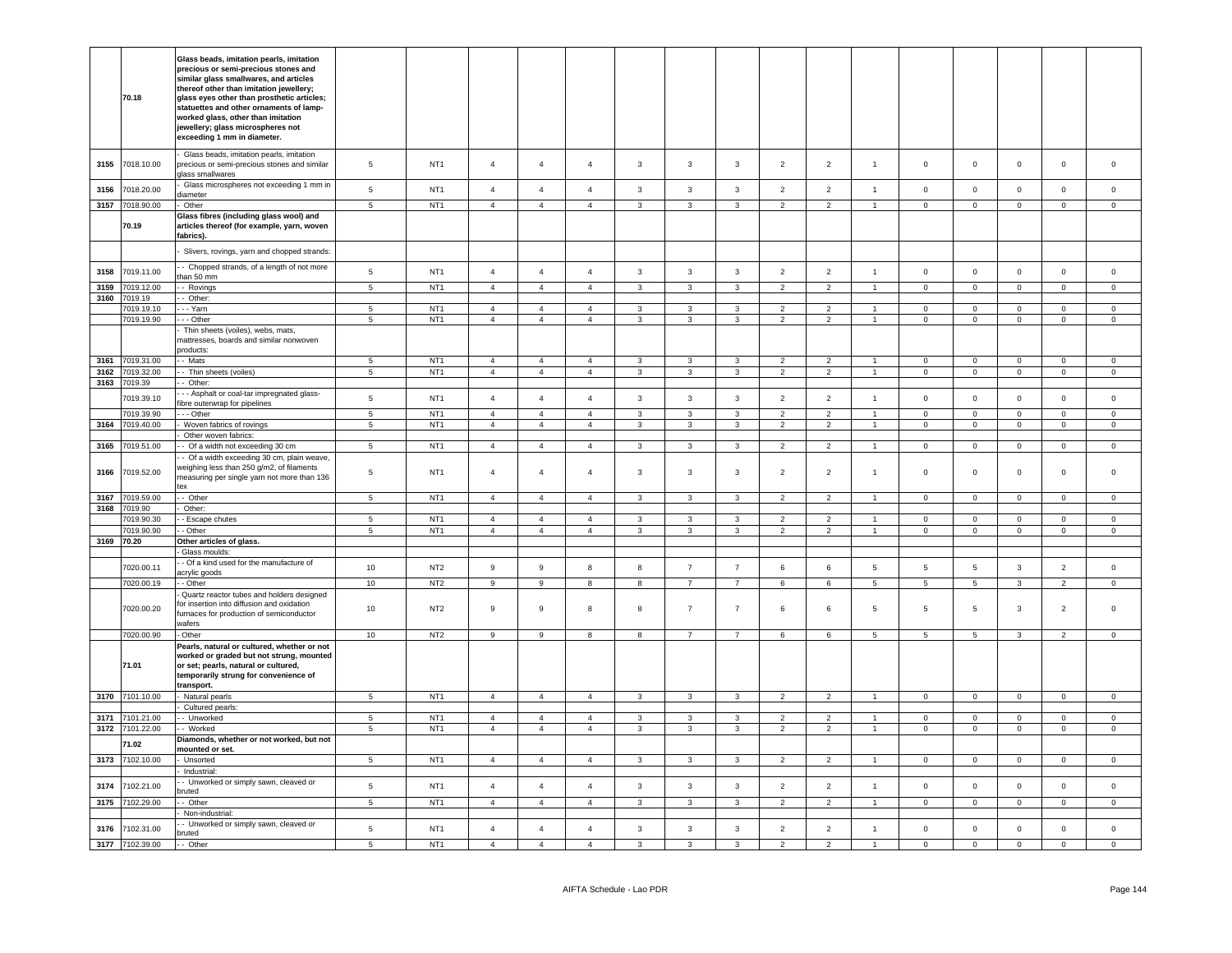|      | 71.03                              | Precious stones (other than diamonds)<br>and semi-precious stones, whether or not<br>worked or graded but not strung, mounted<br>or set; ungraded precious stones (other<br>than diamonds) and semi-precious stones,<br>temporarily strung for convenience of<br>transport. |                 |                 |                                  |                |                                  |                              |                              |                              |                |                                  |                                  |                         |                                |                     |                            |                |
|------|------------------------------------|-----------------------------------------------------------------------------------------------------------------------------------------------------------------------------------------------------------------------------------------------------------------------------|-----------------|-----------------|----------------------------------|----------------|----------------------------------|------------------------------|------------------------------|------------------------------|----------------|----------------------------------|----------------------------------|-------------------------|--------------------------------|---------------------|----------------------------|----------------|
| 3178 | 7103.10.00                         | Unworked or simply sawn or roughly shaped                                                                                                                                                                                                                                   | 5               | NT <sub>1</sub> | $\overline{4}$                   | $\overline{4}$ | $\overline{4}$                   | $\mathbf{3}$                 | $\mathbf{3}$                 | $\mathbf{3}$                 | $\overline{2}$ | $\overline{2}$                   | $\mathbf{1}$                     | $\mathsf 0$             | $\mathbf 0$                    | $\mathsf{O}\xspace$ | $\mathbf 0$                | $\mathbf 0$    |
|      |                                    | Otherwise worked:                                                                                                                                                                                                                                                           | 5 <sup>1</sup>  | NT <sub>1</sub> |                                  | $\overline{4}$ |                                  |                              |                              |                              | $\overline{2}$ |                                  |                                  |                         |                                | $\Omega$            |                            | $\Omega$       |
|      | 3179 7103.91.00<br>3180 7103.99.00 | - Rubies, sapphires and emeralds<br>- Other                                                                                                                                                                                                                                 | 5               | NT <sub>1</sub> | $\overline{4}$<br>$\overline{4}$ | $\overline{4}$ | $\overline{4}$<br>$\overline{4}$ | $\mathbf{3}$<br>$\mathbf{3}$ | $\mathbf{3}$<br>$\mathbf{3}$ | $\mathbf{3}$<br>$\mathbf{3}$ | $\overline{2}$ | $\overline{2}$<br>$\overline{2}$ | $\mathbf{1}$<br>$\mathbf{1}$     | $\Omega$<br>$\mathbf 0$ | $\mathbf{0}$<br>$\overline{0}$ | $\mathsf{O}\xspace$ | $\mathbf 0$<br>$\mathbf 0$ | $\mathsf 0$    |
|      | 71.04                              | Synthetic or reconstructed precious or<br>semi-precious stones, whether or not<br>worked or graded but not strung, mounted<br>or set; ungraded synthetic or<br>reconstructed precious or semi-precious<br>stones, temporarily strung for convenience<br>of transport.       |                 |                 |                                  |                |                                  |                              |                              |                              |                |                                  |                                  |                         |                                |                     |                            |                |
|      | 3181 7104.10                       | Piezo-electric quartz:                                                                                                                                                                                                                                                      |                 |                 |                                  |                |                                  |                              |                              |                              |                |                                  |                                  |                         |                                |                     |                            |                |
|      | 7104.10.10                         | - Unworked                                                                                                                                                                                                                                                                  | 5               | NT <sub>1</sub> | $\overline{4}$                   | $\overline{4}$ | $\overline{4}$                   | $\mathbf{3}$                 | $\mathbf{3}$                 | 3                            | $\overline{2}$ | $\overline{2}$                   | $\mathbf{1}$                     | $^{\circ}$              | $\mathbf{0}$                   | $\mathbf{0}$        | $\circ$                    | $\mathbf 0$    |
|      | 7104.10.20                         | - Worked                                                                                                                                                                                                                                                                    | $5\phantom{.0}$ | NT <sub>1</sub> | $\overline{4}$                   | $\overline{4}$ | $\overline{4}$                   | $\mathbf{3}$                 | $\overline{3}$               | $\mathbf{3}$                 | $\overline{2}$ | $\overline{2}$                   | $\mathbf{1}$                     | $\overline{0}$          | $\overline{0}$                 | $\mathsf 0$         | $\mathbf 0$                | $\overline{0}$ |
| 3182 | 7104.20.00                         | Other, unworked or simply sawn or roughly<br>haped                                                                                                                                                                                                                          | 5               | NT <sub>1</sub> | $\overline{4}$                   | $\overline{4}$ | $\overline{4}$                   | $\mathbf{3}$                 | $\mathbf{3}$                 | $\mathbf{3}$                 | $\overline{2}$ | $\overline{2}$                   | $\mathbf{1}$                     | $\mathsf 0$             | $\mathsf 0$                    | $\mathbf 0$         | $\mathbf 0$                | $\mathsf 0$    |
| 3183 | 7104.90.00                         | Other                                                                                                                                                                                                                                                                       | $\,$ 5 $\,$     | NT <sub>1</sub> | $\overline{4}$                   | $\overline{4}$ | $\overline{4}$                   | $\mathbf{3}$                 | $\mathbf{3}$                 | $\mathbf{3}$                 | $\overline{2}$ | $\overline{2}$                   | $\overline{1}$                   | $\mathsf{O}\xspace$     | $\mathsf 0$                    | $\mathsf 0$         | $\mathbf 0$                | $\mathbf 0$    |
|      | 71.05                              | Dust and powder of natural or synthetic<br>precious or semi-precious stones.                                                                                                                                                                                                |                 |                 |                                  |                |                                  |                              |                              |                              |                |                                  |                                  |                         |                                |                     |                            |                |
|      | 3184 7105.10.00                    | Of diamonds                                                                                                                                                                                                                                                                 | 5<br>5          | NT <sub>1</sub> | $\overline{4}$                   | $\overline{4}$ | $\overline{4}$<br>$\overline{4}$ | $\mathbf{3}$                 | $\mathbf{3}$                 | $\mathbf{3}$                 | $\overline{2}$ | $\overline{2}$                   | $\overline{1}$<br>$\overline{1}$ | $\mathsf 0$<br>$\Omega$ | $\mathsf 0$                    | $\mathbf 0$         | $\mathsf 0$                | $\mathsf 0$    |
|      | 3185 7105.90.00<br>71.06           | Other<br>Silver (including silver plated with gold or<br>platinum), unwrought or in semi-<br>manufactured forms, or in powder form.                                                                                                                                         |                 | NT <sub>1</sub> | $\overline{4}$                   | $\overline{4}$ |                                  | $\mathbf{3}$                 | $\mathbf{3}$                 | $\mathbf{3}$                 | $\overline{2}$ | $\overline{2}$                   |                                  |                         | $\mathbf 0$                    | $\mathsf 0$         | $\pmb{0}$                  | $\mathbf 0$    |
|      | 3186 7106.10.00                    | Powder                                                                                                                                                                                                                                                                      | 5               | NT <sub>1</sub> | $\overline{4}$                   | $\overline{4}$ | $\overline{4}$                   | $\mathbf{3}$                 | $\mathbf{3}$                 | $\mathbf{3}$                 | $\overline{2}$ | $\overline{2}$                   | $\overline{1}$                   | $\mathbf{0}$            | $\circ$                        | $\circ$             | $\mathbf 0$                | $\mathbf 0$    |
|      |                                    | Other:                                                                                                                                                                                                                                                                      |                 |                 |                                  |                |                                  |                              |                              |                              |                |                                  |                                  |                         |                                |                     |                            |                |
| 3187 | 106.91.00                          | - Unwrought                                                                                                                                                                                                                                                                 | 5               | NT <sub>1</sub> | $\overline{4}$                   | $\overline{4}$ | $\overline{4}$                   | $\mathbf{3}$                 | $\mathbf{3}$                 | 3                            | $\overline{2}$ | 2                                | $\overline{1}$                   | $\mathbf 0$             | $\mathbf 0$                    | $\mathsf 0$         | $\pmb{0}$                  | $\mathsf 0$    |
| 3188 | 7106.92.00                         | Semi-manufactured                                                                                                                                                                                                                                                           | $5\phantom{.0}$ | NT <sub>1</sub> | $\overline{4}$                   | $\overline{4}$ | $\overline{4}$                   | $\mathbf{3}$                 | $\mathbf{3}$                 | $\mathbf{3}$                 | $\overline{2}$ | $\overline{2}$                   | $\mathbf{1}$                     | $\mathsf 0$             | $\mathsf{O}\xspace$            | $\mathsf 0$         | $\mathbf 0$                | $\mathbb O$    |
| 3189 | 7107.00.00                         | Base metals clad with silver, not further<br>worked than semi-manufactured.                                                                                                                                                                                                 | $5\phantom{.0}$ | NT <sub>1</sub> | $\overline{4}$                   | $\overline{4}$ | $\overline{4}$                   | $\mathbf{3}$                 | $\mathbf{3}$                 | $\mathbf{3}$                 | $\overline{2}$ | $\overline{2}$                   | $\overline{1}$                   | $\mathsf 0$             | $\mathbf 0$                    | $\mathsf 0$         | $\mathbf 0$                | $\mathbf 0$    |
|      | 71.08                              | Gold (including gold plated with platinum)<br>unwrought or in semi-manufactured forms,<br>or in powder form.                                                                                                                                                                |                 |                 |                                  |                |                                  |                              |                              |                              |                |                                  |                                  |                         |                                |                     |                            |                |
|      |                                    | Non-monetary:                                                                                                                                                                                                                                                               |                 |                 |                                  |                |                                  |                              |                              |                              |                |                                  |                                  |                         |                                |                     |                            |                |
| 3190 | 7108.11.00                         | - Powder                                                                                                                                                                                                                                                                    | 5               | NT <sub>1</sub> | $\overline{4}$                   | $\overline{4}$ | $\overline{4}$                   | $\mathbf{3}$                 | $\mathbf{3}$                 | $\mathbf{3}$                 | $\overline{2}$ | $\overline{2}$                   | $\overline{1}$                   | $\mathbf 0$             | $\mathsf 0$                    | $\mathsf 0$         | $\mathbf 0$                | $\mathbb O$    |
|      | 3191 7108.12<br>108.12.10          | - Other unwrought forms:<br>- - In lumps, ingots or cast bars                                                                                                                                                                                                               | 5               | NT <sub>1</sub> | $\overline{4}$                   | $\overline{4}$ | $\overline{4}$                   | $\mathbf{3}$                 | $\mathbf{3}$                 | 3                            | $\overline{2}$ | $\overline{2}$                   |                                  | $\mathbf 0$             | $\mathbf 0$                    | $\mathsf 0$         | $\mathbf 0$                | $\,0\,$        |
|      | 108.12.90                          | - - Other                                                                                                                                                                                                                                                                   | $\,$ 5 $\,$     | NT <sub>1</sub> | $\overline{4}$                   | $\overline{4}$ | $\overline{4}$                   | $\mathbf{3}$                 | $\mathbf{3}$                 | $\mathbf{3}$                 | $\overline{2}$ | $\overline{2}$                   | $\overline{1}$                   | $\mathbf 0$             | $\mathbf 0$                    | $\mathsf 0$         | $\mathbf 0$                | $\,0\,$        |
| 3192 | 7108.13.00                         | - Other semi-manufactured forms                                                                                                                                                                                                                                             | $\overline{5}$  | NT <sub>1</sub> | $\overline{4}$                   | $\overline{4}$ | $\overline{4}$                   | $\mathbf{3}$                 | $\mathbf{3}$                 | $\mathbf{3}$                 | $\overline{2}$ | $\overline{2}$                   | $\overline{1}$                   | $\mathbf 0$             | $\mathbf 0$                    | $\mathbf 0$         | $\mathbf 0$                | $\mathsf{O}$   |
| 3193 | 7108.20.00                         | Monetary                                                                                                                                                                                                                                                                    | $\,$ 5 $\,$     | NT <sub>1</sub> | $\sqrt{4}$                       | $\overline{4}$ | $\overline{4}$                   | $\mathbf{3}$                 | $\mathbf{3}$                 | $\mathbf{3}$                 | $\overline{2}$ | $\overline{2}$                   | $\overline{1}$                   | $\mathbf 0$             | $\mathsf{O}\xspace$            | $\mathsf 0$         | $\pmb{0}$                  | $\mathbf 0$    |
| 3194 | 7109.00.00                         | Base metals or silver, clad with gold, not<br>further worked than semi-manufactured.                                                                                                                                                                                        | $\,$ 5 $\,$     | NT <sub>1</sub> | $\overline{4}$                   | $\overline{4}$ | $\overline{4}$                   | $\mathbf{3}$                 | $\mathbf{3}$                 | $\mathbf{3}$                 | $\overline{2}$ | $\overline{2}$                   | $\overline{1}$                   | $\mathsf 0$             | $\mathsf 0$                    | $\mathsf 0$         | $\mathbf 0$                | $\mathbf 0$    |
|      | 71.10                              | Platinum, unwrought or in semi-<br>manufactured forms, or in powder form.                                                                                                                                                                                                   |                 |                 |                                  |                |                                  |                              |                              |                              |                |                                  |                                  |                         |                                |                     |                            |                |
|      |                                    | Platinum:                                                                                                                                                                                                                                                                   |                 |                 |                                  |                |                                  |                              |                              |                              |                |                                  |                                  |                         |                                |                     |                            |                |
|      | 3195 7110.11                       | - Unwrought or in powder form:<br>- - In lumps, ingots, cast bars, powder or                                                                                                                                                                                                |                 |                 |                                  |                |                                  |                              |                              |                              |                |                                  |                                  |                         |                                |                     |                            |                |
|      | 7110.11.10                         | sponge                                                                                                                                                                                                                                                                      | $\,$ 5 $\,$     | NT <sub>1</sub> | $\overline{4}$                   | $\overline{4}$ | $\overline{4}$                   | $\mathbf{3}$                 | $\mathbf{3}$                 | $\mathbf{3}$                 | $\overline{2}$ | $\overline{2}$                   | $\mathbf{1}$                     | $\mathsf 0$             | $\mathsf 0$                    | $\mathsf 0$         | $\mathbf 0$                | $\,0\,$        |
|      | 7110.11.90                         | - - Other                                                                                                                                                                                                                                                                   | $5\phantom{.0}$ | NT <sub>1</sub> | $\overline{4}$                   | $\overline{4}$ | $\overline{4}$                   | $\mathbf{3}$                 | $\mathbf{3}$                 | $\mathbf{3}$                 | $\overline{2}$ | $\overline{2}$                   | $\overline{1}$                   | $\circ$                 | $\mathbf{0}$                   | $\mathsf 0$         | $\mathbf 0$                | $\mathsf 0$    |
| 3196 | 7110.19.00                         | - Other                                                                                                                                                                                                                                                                     | $5\phantom{.0}$ | NT <sub>1</sub> | $\overline{4}$                   | $\overline{4}$ | $\mathbf{A}$                     | $\mathbf{3}$                 | 3                            | $\mathbf{3}$                 | $\overline{2}$ | $\overline{2}$                   | $\overline{1}$                   | $\Omega$                | $\mathbf 0$                    | $\mathbf 0$         | $\mathbf 0$                | $\mathbf 0$    |
|      |                                    | Palladium:                                                                                                                                                                                                                                                                  |                 |                 |                                  |                |                                  |                              |                              |                              |                |                                  |                                  |                         |                                |                     |                            |                |
|      | 3197 7110.21                       | Unwrought or in powder form:                                                                                                                                                                                                                                                |                 |                 |                                  |                |                                  |                              |                              |                              |                |                                  |                                  |                         |                                |                     |                            |                |
|      | 7110.21.10                         | - - Alloys, containing not less than 20%<br>palladium by weight, suitable for use in the<br>making of artificial teeth                                                                                                                                                      | 5               | NT <sub>1</sub> | $\overline{4}$                   | $\overline{4}$ | $\overline{4}$                   | $\mathbf{3}$                 | $\mathbf{3}$                 | 3                            | $\overline{2}$ | $\overline{2}$                   | $\overline{1}$                   | $\mathsf 0$             | $\mathsf 0$                    | $\mathsf 0$         | $\mathbf 0$                | $\mathbf 0$    |
|      | 7110.21.20                         | - - Other, in lumps, ingots, cast bars, powder<br>or sponge                                                                                                                                                                                                                 | 5               | NT <sub>1</sub> | $\overline{4}$                   | $\overline{4}$ | $\overline{4}$                   | $\mathbf{3}$                 | $\mathbf{3}$                 | $\mathbf{3}$                 | $\overline{2}$ | $\overline{2}$                   | $\overline{1}$                   | $\mathsf 0$             | $\Omega$                       | $\mathbf 0$         | $\mathbf 0$                | $\mathsf 0$    |
|      | 7110.21.90                         | - - Other                                                                                                                                                                                                                                                                   | 5               | NT <sub>1</sub> | $\overline{4}$                   | $\overline{4}$ | $\overline{4}$                   | $\mathbf{3}$                 | $\mathbf{3}$                 | $\mathbf{3}$                 | $\overline{2}$ | $\overline{2}$                   | $\mathbf{1}$                     | $\mathsf 0$             | $\mathsf 0$                    | $\mathbf 0$         | $\mathbf 0$                | $\mathsf 0$    |
|      | 3198 7110.29.00                    | - Other                                                                                                                                                                                                                                                                     | 5               | NT <sub>1</sub> | $\overline{4}$                   | $\overline{4}$ | $\overline{4}$                   | $\mathbf{3}$                 | $\mathbf{3}$                 | $\mathbf{3}$                 | $\overline{2}$ | $\overline{2}$                   | $\mathbf{1}$                     | $\Omega$                | $\circ$                        | $\mathsf 0$         | $\mathbf{0}$               | $\mathsf 0$    |
|      |                                    | Rhodium:                                                                                                                                                                                                                                                                    |                 |                 |                                  |                |                                  |                              |                              |                              |                |                                  |                                  |                         |                                |                     |                            |                |
|      | 3199 7110.31                       | - Unwrought or in powder form:                                                                                                                                                                                                                                              |                 |                 |                                  |                |                                  |                              |                              |                              |                |                                  |                                  |                         |                                |                     |                            |                |
|      | 7110.31.10                         | - - In lumps, ingots, cast bars, powder or<br>sponge                                                                                                                                                                                                                        | 5               | NT <sub>1</sub> | $\overline{4}$                   | $\overline{4}$ | $\overline{4}$                   | $\mathbf{3}$                 | 3                            | 3                            | $\overline{2}$ | $\overline{2}$                   | $\mathbf{1}$                     | $\mathbf 0$             | $\mathbf 0$                    | $\mathsf 0$         | $\pmb{0}$                  | $\mathsf 0$    |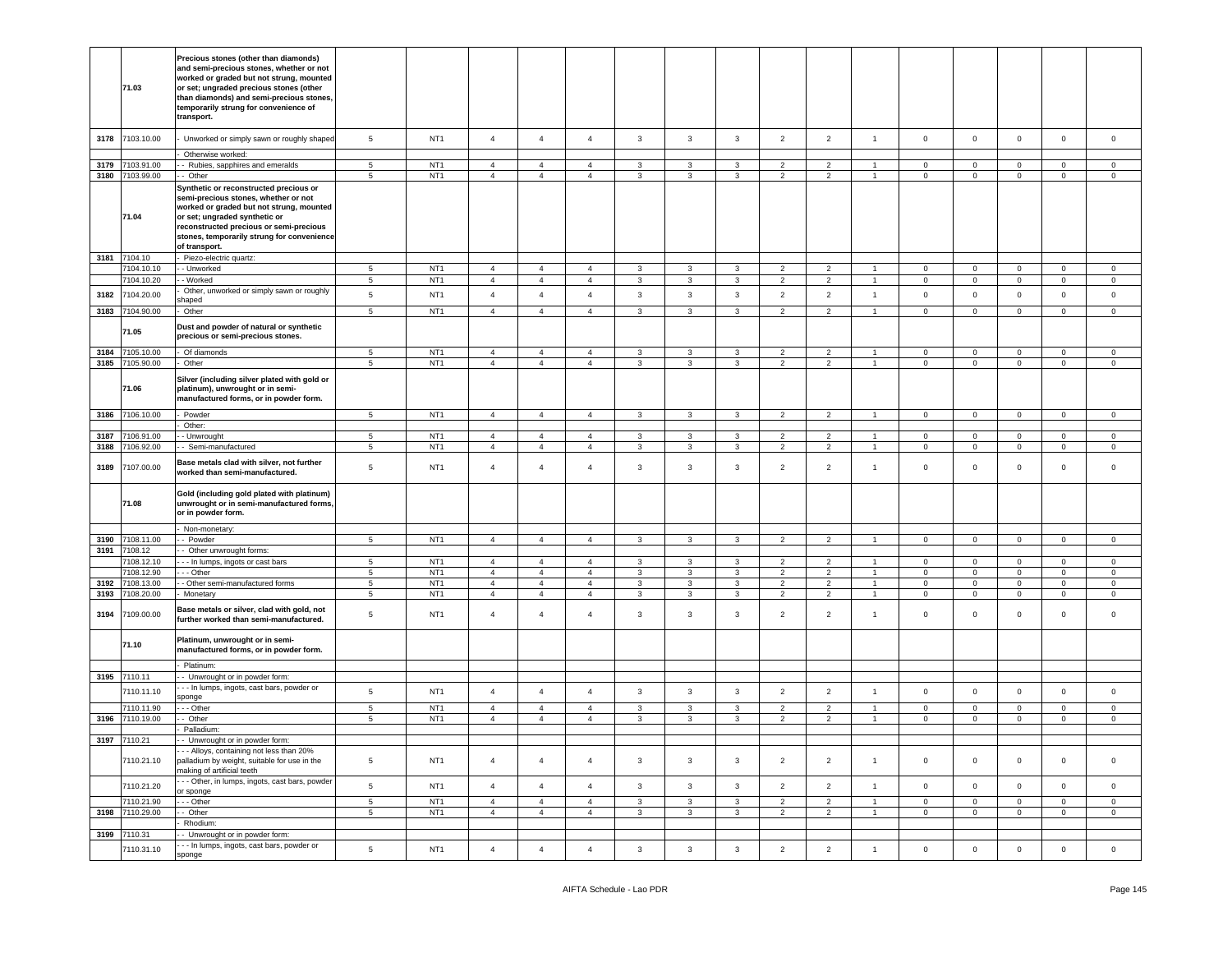|            | 7110.31.90               | - - Other                                                                                                                                                                                                                          | $\overline{5}$       | NT <sub>1</sub>                    | $\overline{4}$ | 4              | $\overline{4}$      | 3            | 3            | 3              | $\overline{2}$ | $\overline{2}$ |                |                | $\Omega$       | $\mathbf 0$      | $\mathbf 0$      | $\mathbf 0$      |
|------------|--------------------------|------------------------------------------------------------------------------------------------------------------------------------------------------------------------------------------------------------------------------------|----------------------|------------------------------------|----------------|----------------|---------------------|--------------|--------------|----------------|----------------|----------------|----------------|----------------|----------------|------------------|------------------|------------------|
| 3200       | 7110.39.00               | - Other                                                                                                                                                                                                                            | $5\phantom{.0}$      | NT <sub>1</sub>                    | $\overline{4}$ | $\overline{4}$ | $\overline{4}$      | 3            | $\mathbf{3}$ | $\mathbf{3}$   | $\overline{2}$ | $\overline{2}$ | $\mathbf{1}$   | $\mathbf 0$    | $\mathbf 0$    | $\mathsf 0$      | $\mathbf 0$      | $\mathbb O$      |
|            |                          | Iridium, osmium and ruthenium:                                                                                                                                                                                                     |                      |                                    |                |                |                     |              |              |                |                |                |                |                |                |                  |                  |                  |
|            | 3201 7110.41             | - Unwrought or in powder form:                                                                                                                                                                                                     |                      |                                    |                |                |                     |              |              |                |                |                |                |                |                |                  |                  |                  |
|            |                          |                                                                                                                                                                                                                                    |                      |                                    |                |                |                     |              |              |                |                |                |                |                |                |                  |                  |                  |
|            | 7110.41.10               | - - In lumps, ingots, cast bars, powder or<br>sponge                                                                                                                                                                               | 5                    | NT <sub>1</sub>                    | $\overline{4}$ | $\overline{4}$ | $\overline{4}$      | 3            | $\mathbf{3}$ | $\mathbf{3}$   | $\overline{2}$ | $\overline{2}$ | $\overline{1}$ | $\mathbf 0$    | $\circ$        | $\mathbf 0$      | $\circ$          | $\mathbf 0$      |
|            | 7110.41.90               | --- Other                                                                                                                                                                                                                          | 5                    | NT <sub>1</sub>                    | $\overline{4}$ | $\overline{4}$ | $\overline{4}$      | 3            | 3            | $\mathbf{3}$   | $\overline{2}$ | $\overline{2}$ | $\overline{1}$ | $\mathbf 0$    | $\mathbf 0$    | $\mathbf 0$      | $\mathbf 0$      | $\mathbf 0$      |
| 3202       | 7110.49.00               | - Other                                                                                                                                                                                                                            | $\sqrt{5}$           | NT <sub>1</sub>                    | $\overline{4}$ | $\overline{4}$ | $\overline{4}$      | 3            | 3            | $\mathbf{3}$   | $\overline{2}$ | $\overline{2}$ | $\mathbf{1}$   | 0              | $\mathbf 0$    | $\mathbf 0$      | $\mathbf 0$      | $\mathbf 0$      |
|            |                          | Base metals, silver or gold, clad with                                                                                                                                                                                             |                      |                                    |                |                |                     |              |              |                |                |                |                |                |                |                  |                  |                  |
| 3203 71.11 |                          | platinum, not further worked than semi-<br>manufactured.                                                                                                                                                                           |                      |                                    |                |                |                     |              |              |                |                |                |                |                |                |                  |                  |                  |
|            | 7111.00.10               | Silver or gold, clad with platinum                                                                                                                                                                                                 | 5                    | NT <sub>1</sub>                    | $\overline{4}$ | $\overline{4}$ | $\overline{4}$      | 3            | 3            | $\mathbf{3}$   | $\overline{2}$ | $\overline{2}$ |                | $\mathbf 0$    | $\mathbf 0$    | $\mathbf 0$      | $\mathbf 0$      | $\mathbf 0$      |
|            | 7111.00.90               | Other                                                                                                                                                                                                                              | 5                    | NT <sub>1</sub>                    | $\overline{4}$ | $\overline{4}$ | $\overline{4}$      | 3            | $\mathbf{3}$ | $\mathbf{3}$   | $\overline{2}$ | $\overline{2}$ | $\overline{1}$ | $\mathbf 0$    | $\mathbf 0$    | $\mathbf 0$      | $\mathbf 0$      | $\mathbf 0$      |
|            | 71.12                    | Waste and scrap of precious metal or of<br>metal clad with precious metal; other<br>waste and scrap containing precious metal<br>or precious metal compounds, of a kind<br>used principally for the recovery of<br>precious metal. |                      |                                    |                |                |                     |              |              |                |                |                |                |                |                |                  |                  |                  |
| 3204       | 7112.30.00               | Ash containing precious metal or precious                                                                                                                                                                                          | $5\phantom{.0}$      | NT <sub>1</sub>                    | $\overline{4}$ | $\overline{4}$ | $\overline{4}$      | $\mathbf{3}$ | $\mathbf{3}$ | $\mathbf{3}$   | $\overline{2}$ | $\overline{2}$ | $\overline{1}$ | $\mathbf 0$    | $\mathsf 0$    | $\mathbf 0$      | $\mathsf 0$      | $\mathsf 0$      |
|            |                          | netal compounds                                                                                                                                                                                                                    |                      |                                    |                |                |                     |              |              |                |                |                |                |                |                |                  |                  |                  |
|            |                          | Other:                                                                                                                                                                                                                             |                      |                                    |                |                |                     |              |              |                |                |                |                |                |                |                  |                  |                  |
|            |                          | - Of gold, including metal clad with gold but                                                                                                                                                                                      |                      |                                    |                |                |                     |              |              |                |                |                |                |                |                |                  |                  |                  |
| 3205       | 7112.91.00               | excluding sweepings containing other precious<br>netals                                                                                                                                                                            | $\overline{5}$       | NT <sub>1</sub>                    | $\overline{4}$ | $\overline{4}$ | $\overline{4}$      | 3            | 3            | 3              | $\overline{2}$ | $\overline{2}$ | $\mathbf{1}$   | $\mathbf 0$    | $\mathbf 0$    | $\mathbf 0$      | $\mathbf 0$      | $\mathbf 0$      |
|            |                          | - Of platinum, including metal clad with                                                                                                                                                                                           |                      |                                    |                |                |                     |              |              |                |                |                |                |                |                |                  |                  |                  |
| 3206       | 7112.92.00               | platinum but excluding sweepings containing                                                                                                                                                                                        | $5\phantom{.0}$      | NT <sub>1</sub>                    | $\overline{4}$ | $\overline{4}$ | $\overline{4}$      | 3            | 3            | $\mathbf{3}$   | $\overline{2}$ | $\overline{2}$ | $\overline{1}$ | $\mathbf 0$    | $\mathbf 0$    | $\mathbf 0$      | $\mathbf 0$      | $\mathbf 0$      |
|            | 3207 7112.99             | other precious metals<br>- Other:                                                                                                                                                                                                  |                      |                                    |                |                |                     |              |              |                |                |                |                |                |                |                  |                  |                  |
|            |                          |                                                                                                                                                                                                                                    |                      |                                    |                |                |                     |              |              |                |                |                |                |                |                |                  |                  |                  |
|            | 7112.99.10               | - - Of silver, including metal clad with silver<br>but excluding sweepings containing other                                                                                                                                        | 5                    | NT <sub>1</sub>                    | $\overline{4}$ | $\overline{4}$ | $\overline{4}$      | 3            | 3            | 3              | $\overline{2}$ | $\overline{2}$ | $\overline{1}$ | $\mathsf 0$    | $\mathbf 0$    | $\mathbf 0$      | $\mathbf 0$      | $\mathbf 0$      |
|            | 7112.99.90               | precious metals<br>--- Other                                                                                                                                                                                                       | 5                    | NT <sub>1</sub>                    | $\overline{4}$ | $\overline{4}$ | $\overline{4}$      | 3            | 3            | 3              | 2              | $\overline{2}$ | $\overline{1}$ | $\mathbf 0$    | $\mathbf 0$    | $\mathbf 0$      | $\mathbf 0$      | $\mathbf 0$      |
|            |                          | Articles of jewellery and parts thereof, of                                                                                                                                                                                        |                      |                                    |                |                |                     |              |              |                |                |                |                |                |                |                  |                  |                  |
|            | 71.13                    | precious metal or of metal clad with<br>precious metal.                                                                                                                                                                            |                      |                                    |                |                |                     |              |              |                |                |                |                |                |                |                  |                  |                  |
|            |                          | Of precious metal whether or not plated or<br>clad with precious metal:                                                                                                                                                            |                      |                                    |                |                |                     |              |              |                |                |                |                |                |                |                  |                  |                  |
| 3208       | 7113.11                  | - Of silver, whether or not plated or clad with                                                                                                                                                                                    |                      |                                    |                |                |                     |              |              |                |                |                |                |                |                |                  |                  |                  |
|            |                          | other precious metal:                                                                                                                                                                                                              |                      |                                    |                |                |                     |              |              |                |                |                |                |                |                |                  |                  |                  |
|            | 7113.11.10               | - - Parts                                                                                                                                                                                                                          | 5                    | NT <sub>1</sub>                    | $\overline{4}$ | $\overline{4}$ | $\overline{4}$      | 3            | 3            | 3              | $\overline{2}$ | $\overline{2}$ | $\overline{1}$ | $\mathbf 0$    | $\mathbf 0$    | $\mathbf 0$      | $\mathbf 0$      | $\mathbf 0$      |
|            | 7113.11.90               | - - Other                                                                                                                                                                                                                          | $\overline{5}$       | NT <sub>1</sub>                    | $\overline{4}$ | $\overline{4}$ | $\overline{4}$      | $\mathbf{3}$ | $\mathbf{3}$ | $\overline{3}$ | $\overline{2}$ | $\overline{2}$ | $\overline{1}$ | $\mathsf 0$    | $\mathsf 0$    | $\mathsf 0$      | $\mathbf 0$      | $\mathsf 0$      |
| 3209       | 7113.19                  | - Of other precious metal, whether or not                                                                                                                                                                                          |                      |                                    |                |                |                     |              |              |                |                |                |                |                |                |                  |                  |                  |
|            |                          | plated or clad with precious metal:                                                                                                                                                                                                |                      |                                    |                |                |                     |              |              |                |                |                |                |                |                |                  |                  |                  |
|            | 7113.19.10               | - - - Parts                                                                                                                                                                                                                        | 5                    | NT <sub>1</sub>                    | $\overline{4}$ | $\overline{4}$ | $\overline{4}$      | 3            | 3            | $\mathbf{3}$   | $\overline{2}$ | $\overline{2}$ | $\overline{1}$ | $\mathbf 0$    | $\mathbf 0$    | $\mathbf 0$      | $\mathbf 0$      | $\mathbf 0$      |
|            | 7113.19.90               | --- Other                                                                                                                                                                                                                          | 5                    | NT <sub>1</sub>                    | $\overline{4}$ | $\overline{4}$ | $\overline{4}$      | $\mathbf{3}$ | 3            | $\mathbf{3}$   | $\overline{2}$ | $\overline{2}$ | $\overline{1}$ | 0              | $\mathbf 0$    | $\mathbf 0$      | $\mathbf 0$      | $\mathsf 0$      |
| 3210       | 7113.20                  | Of base metal clad with precious metal:                                                                                                                                                                                            |                      |                                    |                |                |                     |              |              |                |                |                |                |                |                |                  |                  |                  |
|            | 7113.20.10               | - Parts                                                                                                                                                                                                                            | 5                    | NT <sub>1</sub>                    | $\overline{4}$ | $\overline{4}$ | $\overline{4}$      | 3            | 3            | $\mathbf{3}$   | $\overline{2}$ | $\overline{2}$ | $\overline{1}$ | $\mathbf 0$    | $\mathbf 0$    | $\mathbf 0$      | $\mathbf 0$      | $\mathbf 0$      |
|            | 7113.20.90               | - Other                                                                                                                                                                                                                            | $\overline{5}$       | NT <sub>1</sub>                    | $\overline{4}$ | $\overline{4}$ | $\overline{4}$      | $\mathbf{3}$ | $\mathbf{3}$ | $\overline{3}$ | $\overline{2}$ | $\overline{2}$ | $\overline{1}$ | $\mathsf 0$    | $\mathsf 0$    | $\mathbf 0$      | $\mathbf 0$      | $\overline{0}$   |
|            | 71.14                    | Articles of goldsmiths' or silversmiths'<br>wares and parts thereof, of precious metal<br>or of metal clad with precious metal.                                                                                                    |                      |                                    |                |                |                     |              |              |                |                |                |                |                |                |                  |                  |                  |
|            |                          | Of precious metal whether or not plated or<br>clad with precious metal:                                                                                                                                                            |                      |                                    |                |                |                     |              |              |                |                |                |                |                |                |                  |                  |                  |
| 3211       | 7114.11.00               | - Of silver, whether or not plated or clad with<br>other precious metal                                                                                                                                                            | $5\phantom{.0}$      | NT <sub>1</sub>                    | $\overline{4}$ | $\overline{4}$ | $\overline{4}$      | $\mathbf{3}$ | $\mathbf{3}$ | $\mathbf{3}$   | $\overline{2}$ | $\overline{2}$ | $\overline{1}$ | $\mathsf 0$    | $\mathsf 0$    | $\mathsf 0$      | $\mathbf 0$      | $\mathsf 0$      |
| 3212       | 7114.19.00               | - Of other precious metal, whether or not<br>plated or clad with precious metal                                                                                                                                                    | $5\phantom{.0}$      | NT <sub>1</sub>                    | $\overline{4}$ | $\overline{4}$ | $\overline{4}$      | 3            | $\mathbf{3}$ | $\mathbf{3}$   | $\overline{2}$ | $\overline{2}$ | $\overline{1}$ | $\mathsf 0$    | $\mathbf 0$    | $\mathbf 0$      | $\mathsf 0$      | $\mathbf 0$      |
| 3213       | 7114.20.00               | Of base metal clad with precious metal                                                                                                                                                                                             | $5\phantom{.0}$      | NT <sub>1</sub>                    | $\overline{4}$ | $\overline{4}$ | $\overline{4}$      | 3            | 3            | $\mathbf{3}$   | $\overline{2}$ | $\overline{2}$ | $\mathbf{1}$   | $\mathbf 0$    | $\mathbf 0$    | $\mathbf 0$      | $\mathbf 0$      | $\mathbf 0$      |
|            | 71.15                    | Other articles of precious metal or of metal<br>clad with precious metal.                                                                                                                                                          |                      |                                    |                |                |                     |              |              |                |                |                |                |                |                |                  |                  |                  |
| 3214       | 7115.10.00               | Catalysts in the form of wire cloth or grill, of                                                                                                                                                                                   | $\sqrt{5}$           | NT <sub>1</sub>                    | $\overline{4}$ | $\overline{4}$ | $\overline{4}$      | 3            | 3            | $\mathbf{3}$   | $\overline{2}$ | $\overline{2}$ | $\overline{1}$ | $\mathsf 0$    | $\mathbf 0$    | $\mathbf 0$      | $\mathsf 0$      | $\mathbf 0$      |
| 3215       | 7115.90                  | <b>Iatinum</b><br>Other:                                                                                                                                                                                                           |                      |                                    |                |                |                     |              |              |                |                |                |                |                |                |                  |                  |                  |
|            |                          |                                                                                                                                                                                                                                    |                      |                                    | 4              |                |                     |              |              |                |                |                |                |                |                |                  |                  |                  |
|            | 7115.90.10<br>7115.90.20 | - - Of gold or silver<br>- Of metal clad with gold or silver                                                                                                                                                                       | 5<br>$5\phantom{.0}$ | NT <sub>1</sub><br>NT <sub>1</sub> | $\overline{4}$ | $\overline{4}$ | 4<br>$\overline{4}$ | 3            | $\mathbf{3}$ | $\mathbf{3}$   | $\overline{2}$ | $\overline{2}$ | $\overline{1}$ | $\mathbf 0$    | $\mathbf 0$    | 0<br>$\mathbf 0$ | 0<br>$\mathsf 0$ | 0<br>$\mathsf 0$ |
|            | 7115.90.90               | - Other                                                                                                                                                                                                                            | $5\phantom{.0}$      | NT <sub>1</sub>                    | $\overline{4}$ | $\overline{4}$ | $\overline{4}$      | 3            | $\mathbf{3}$ | 3              | $\overline{2}$ | $\overline{2}$ | $\overline{1}$ | $\mathbf{0}$   | $\overline{0}$ | $\mathbf 0$      | $\overline{0}$   | $\mathbf{0}$     |
|            | 71.16                    | Articles of natural or cultured pearls,<br>precious or semi-precious stones (natural,                                                                                                                                              |                      |                                    |                |                |                     |              |              |                |                |                |                |                |                |                  |                  |                  |
|            |                          | synthetic or reconstructed).                                                                                                                                                                                                       |                      |                                    |                |                |                     |              |              |                |                |                |                |                |                |                  |                  |                  |
| 3216       | 7116.10.00               | Of natural or cultured pearls                                                                                                                                                                                                      | $\overline{5}$       | NT <sub>1</sub>                    | $\overline{4}$ | $\overline{4}$ | $\overline{4}$      | $\mathbf{3}$ | $\mathbf{3}$ | $\mathbf{3}$   | $\overline{2}$ | $\overline{2}$ | $\overline{1}$ | $\overline{0}$ | $\mathsf 0$    | $\overline{0}$   | $\overline{0}$   | $\mathbf 0$      |
| 3217       | 7116.20.00               | Of precious or semi-precious stones                                                                                                                                                                                                | $5\phantom{.0}$      | NT <sub>1</sub>                    | $\overline{4}$ | $\overline{4}$ | $\overline{4}$      | 3            | $\mathbf{3}$ | $\mathbf{3}$   | $\overline{2}$ | $\overline{2}$ | $\mathbf{1}$   | $\mathbf 0$    | $\mathsf 0$    | $\mathbf 0$      | $\overline{0}$   | $\overline{0}$   |
|            | 71.17                    | (natural, synthetic or reconstructed)<br>Imitation jewellery.                                                                                                                                                                      |                      |                                    |                |                |                     |              |              |                |                |                |                |                |                |                  |                  |                  |
|            |                          | Of base metal, whether or not plated with                                                                                                                                                                                          |                      |                                    |                |                |                     |              |              |                |                |                |                |                |                |                  |                  |                  |
|            |                          | precious metal:                                                                                                                                                                                                                    |                      |                                    |                |                |                     |              |              |                |                |                |                |                |                |                  |                  |                  |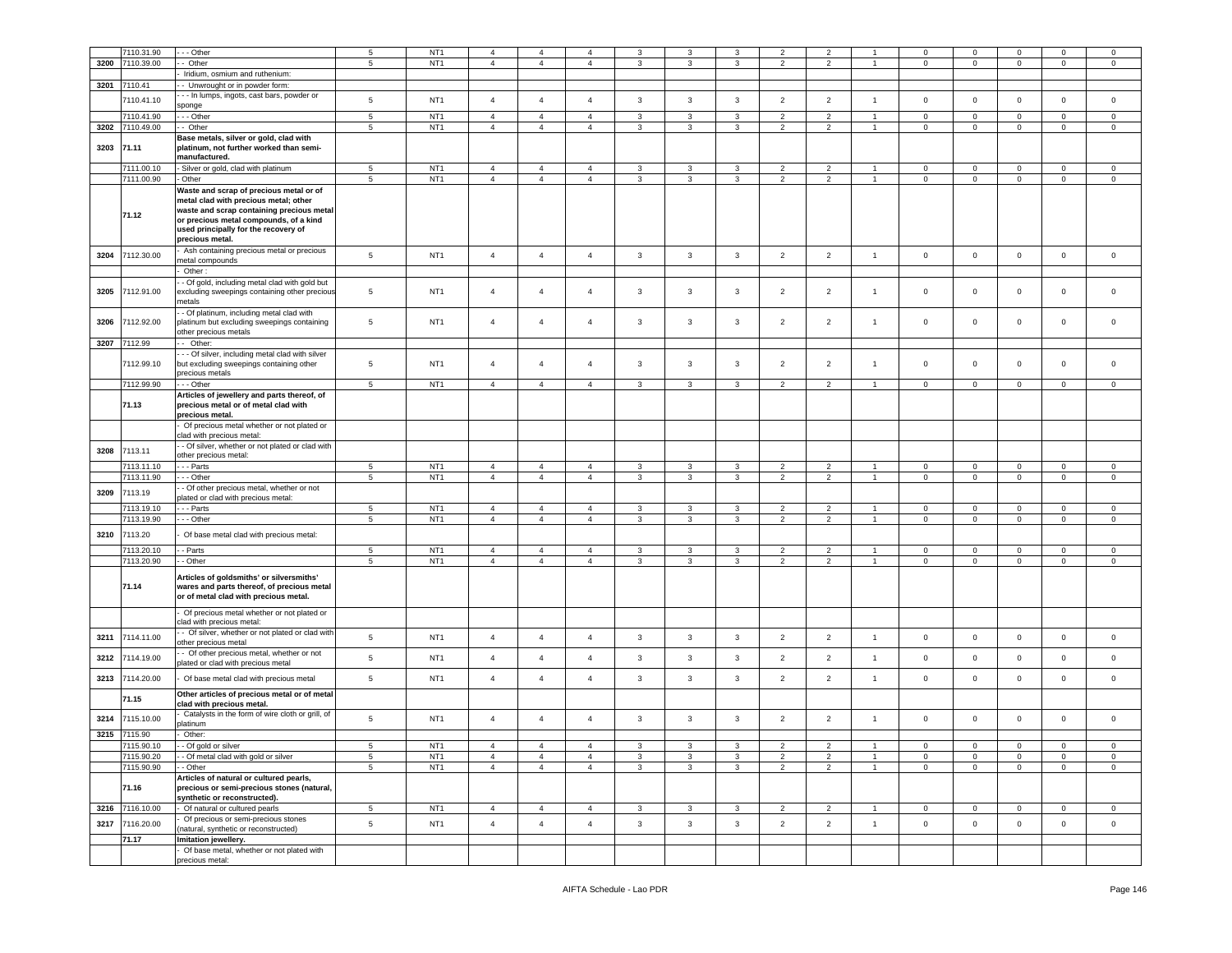| 3218         | 7117.11    | - Cuff-links and studs:                                                                                                                                                                                                               |                 |                 |                 |                                  |                                  |                 |                |                              |                 |                          |                      |                     |                 |                            |                 |                            |
|--------------|------------|---------------------------------------------------------------------------------------------------------------------------------------------------------------------------------------------------------------------------------------|-----------------|-----------------|-----------------|----------------------------------|----------------------------------|-----------------|----------------|------------------------------|-----------------|--------------------------|----------------------|---------------------|-----------------|----------------------------|-----------------|----------------------------|
|              | 7117.11.10 | - Parts                                                                                                                                                                                                                               | 5               | NT <sub>1</sub> | $\mathbf{A}$    | $\overline{4}$                   | 4                                | $\mathbf{R}$    | 3              | $\mathbf{3}$                 | $\overline{2}$  | $\overline{\phantom{a}}$ |                      | $\Omega$            | $\Omega$        | $\Omega$                   | $\Omega$        | $\Omega$                   |
|              | 117.11.90  | - Other                                                                                                                                                                                                                               | 5               | NT <sub>1</sub> | $\overline{4}$  | $\overline{4}$                   | $\overline{4}$                   | 3               | $\mathbf{3}$   | $\mathbf{3}$                 | $\overline{2}$  | $\overline{2}$           | $\ddot{\phantom{1}}$ | $\mathsf{O}\xspace$ | $\mathsf 0$     | $\mathbf 0$                | $\mathbf 0$     | $\mathbf 0$                |
| 3219         | 7117.19    | - Other:                                                                                                                                                                                                                              |                 |                 |                 |                                  |                                  |                 |                |                              |                 |                          |                      |                     |                 |                            |                 |                            |
|              |            |                                                                                                                                                                                                                                       |                 |                 |                 | $\overline{4}$                   | $\overline{4}$                   |                 |                |                              |                 |                          |                      |                     |                 |                            |                 |                            |
|              | 117.19.10  | - - Bangles                                                                                                                                                                                                                           | $\overline{5}$  | NT <sub>1</sub> | $\overline{4}$  |                                  |                                  | 3               | 3              | $\mathbf{3}$                 | $\overline{2}$  | $\overline{2}$           | $\mathbf{1}$         | $\Omega$            | $\mathsf 0$     | $\mathsf 0$                | $\Omega$        | $\mathbf 0$                |
|              | 117.19.20  | - Other imitation jewellery                                                                                                                                                                                                           | 5               | NT <sub>1</sub> | $\Delta$        | $\Delta$                         | $\Delta$                         | $\mathbf{3}$    | $\mathbf{R}$   | 3                            | $\mathcal{P}$   | $\mathcal{D}$            |                      | $\Omega$            | $\mathsf 0$     | $\mathbf 0$                | $\Omega$        | $\mathsf 0$                |
|              | 7117.19.90 | - - Parts                                                                                                                                                                                                                             | $\overline{5}$  | NT <sub>1</sub> | $\overline{4}$  | $\overline{4}$                   | $\overline{4}$                   | 3               | 3              | $\mathbf{3}$                 | $\overline{2}$  | $\overline{2}$           | $\mathbf{1}$         | $\mathsf 0$         | $\mathsf 0$     | $\mathsf 0$                | $\mathbf 0$     | $\mathsf 0$                |
| 3220         | 7117.90    | Other:                                                                                                                                                                                                                                |                 |                 |                 |                                  |                                  |                 |                |                              |                 |                          |                      |                     |                 |                            |                 |                            |
|              | 7117.90.10 | - Bangles                                                                                                                                                                                                                             | 5               | NT <sub>1</sub> | $\Delta$        | $\overline{4}$                   | $\Delta$                         | $\mathbf{3}$    | $\mathbf{R}$   | 3                            | $\mathcal{P}$   | $\mathcal{P}$            |                      | $\Omega$            | $\Omega$        | $\Omega$                   | $\Omega$        | $\Omega$                   |
|              | 117.90.20  | - Other imitation jewellery                                                                                                                                                                                                           | 5               | NT <sub>1</sub> | $\overline{4}$  | $\overline{4}$                   | $\overline{4}$                   | 3               | 3              | 3                            | $\overline{2}$  | $\overline{2}$           |                      | $\mathsf 0$         | $\mathsf 0$     | $\mathbf 0$                | $\Omega$        | $\mathsf 0$                |
|              | 7117.90.90 | - Parts                                                                                                                                                                                                                               | $\overline{5}$  | NT <sub>1</sub> | $\overline{a}$  | $\overline{4}$                   | $\Delta$                         | 3               | $\mathbf{R}$   | 3                            | $\overline{2}$  | $\overline{2}$           | $\ddot{\phantom{1}}$ | $\mathsf 0$         | $\mathsf 0$     | $\mathsf 0$                | $\mathbf 0$     | $\mathsf 0$                |
|              | 71.18      | Coin.                                                                                                                                                                                                                                 |                 |                 |                 |                                  |                                  |                 |                |                              |                 |                          |                      |                     |                 |                            |                 |                            |
|              |            | Coin (other than gold coin), not being legal                                                                                                                                                                                          |                 |                 |                 |                                  |                                  |                 |                |                              |                 |                          |                      |                     |                 |                            |                 |                            |
| 3221         | 7118.10    | tender:                                                                                                                                                                                                                               |                 |                 |                 |                                  |                                  |                 |                |                              |                 |                          |                      |                     |                 |                            |                 |                            |
|              | 7118.10.10 | - Silver coin                                                                                                                                                                                                                         | $5\overline{)}$ | NT <sub>1</sub> | $\overline{4}$  | $\overline{4}$                   | $\overline{4}$                   | $\mathbf{3}$    | 3              | $\mathbf{3}$                 | $\overline{2}$  | $\overline{2}$           | 1                    | $\mathbf 0$         | $\mathbf 0$     | $\overline{0}$             | $\mathbf 0$     | $\mathbf 0$                |
|              | 7118.10.90 | - Other                                                                                                                                                                                                                               | $5\overline{5}$ | NT <sub>1</sub> | $\overline{4}$  | $\overline{4}$                   | $\overline{4}$                   | 3               | 3              | $\mathbf{3}$                 | $\overline{2}$  | $\overline{2}$           | $\mathbf{1}$         | $\mathbf{0}$        | $\overline{0}$  | $\overline{0}$             | $\mathbf{0}$    | $\circ$                    |
| 3222         | 7118.90    | Other:                                                                                                                                                                                                                                |                 |                 |                 |                                  |                                  |                 |                |                              |                 |                          |                      |                     |                 |                            |                 |                            |
|              | 7118.90.10 | - Gold coin, whether or not legal tender                                                                                                                                                                                              | $5\overline{)}$ | NT <sub>1</sub> | $\overline{4}$  | $\overline{4}$                   | $\overline{4}$                   | 3               | 3              | 3                            | $\overline{2}$  | $\overline{2}$           | 1                    | $\Omega$            | $\mathbf{0}$    | $\mathbf{0}$               | $\mathbf 0$     | $\mathbf{0}$               |
|              |            |                                                                                                                                                                                                                                       | $\sqrt{5}$      | NT <sub>1</sub> |                 |                                  |                                  |                 |                |                              |                 |                          | $\mathbf{1}$         | $\mathbf{0}$        |                 |                            |                 |                            |
|              | 7118.90.20 | - Silver coin, being legal tender                                                                                                                                                                                                     |                 | NT <sub>1</sub> | $\overline{4}$  | $\overline{4}$<br>$\overline{4}$ | $\overline{4}$<br>$\overline{4}$ | 3               | 3              | $\mathbf{3}$                 | $\overline{2}$  | $\overline{2}$           |                      |                     | $\mathbf{0}$    | $\overline{0}$             | $\mathbf 0$     | $\mathbf{0}$               |
|              | 7118.90.90 | - Other                                                                                                                                                                                                                               | $\overline{5}$  |                 | $\overline{4}$  |                                  |                                  | $\mathbf{3}$    | $\mathbf{3}$   | $\mathbf{3}$                 | $\overline{2}$  | $\overline{2}$           | $\mathbf{1}$         | $\mathbf 0$         | $\overline{0}$  | $\overline{0}$             | $\overline{0}$  | $\overline{0}$             |
|              | 72.01      | Pig iron and, spiegeleisen in pigs, blocks<br>or other primary forms.                                                                                                                                                                 |                 |                 |                 |                                  |                                  |                 |                |                              |                 |                          |                      |                     |                 |                            |                 |                            |
| 3223         | 7201.10.00 | Non-alloy pig iron containing by weight 0.5%<br>or less of phosphorus                                                                                                                                                                 | 5               | NT <sub>1</sub> | $\overline{4}$  | $\overline{4}$                   | $\overline{4}$                   | 3               | 3              | 3                            | $\overline{2}$  | $\overline{2}$           | $\overline{1}$       | $\mathbf 0$         | $\mathbf 0$     | $\mathbf 0$                | $\mathbf 0$     | $\mathsf 0$                |
| 3224         | 7201.20.00 | Non-alloy pig iron containing by weight more<br>than 0.5% of phosphorus                                                                                                                                                               | $5\phantom{.0}$ | NT <sub>1</sub> | $\overline{4}$  | $\overline{4}$                   | $\overline{4}$                   | $\overline{3}$  | $\overline{3}$ | $\overline{3}$               | $\overline{2}$  | $\overline{2}$           | $\overline{1}$       | $\mathbf 0$         | $\mathbf{0}$    | $\mathsf 0$                | $\mathbf{0}$    | $\Omega$                   |
| 3225         | 7201.50.00 | Alloy pig iron; spiegeleisen                                                                                                                                                                                                          | $\overline{5}$  | NT <sub>1</sub> | $\overline{4}$  | $\overline{4}$                   | $\overline{4}$                   | 3               | 3              | $\mathbf{3}$                 | $\overline{2}$  | $\overline{2}$           |                      | $\mathsf 0$         | $\mathsf 0$     | $\mathsf 0$                | $\mathbf 0$     | $\Omega$                   |
|              | 72.02      | Ferro-alloys.                                                                                                                                                                                                                         |                 |                 |                 |                                  |                                  |                 |                |                              |                 |                          |                      |                     |                 |                            |                 |                            |
|              |            | Ferro-manganese:                                                                                                                                                                                                                      |                 |                 |                 |                                  |                                  |                 |                |                              |                 |                          |                      |                     |                 |                            |                 |                            |
|              |            | - Containing by weight more than 2% of                                                                                                                                                                                                |                 |                 |                 |                                  |                                  |                 |                |                              |                 |                          |                      |                     |                 |                            |                 |                            |
| 3226         | 7202.11.00 | carbon                                                                                                                                                                                                                                | $\sqrt{5}$      | NT <sub>1</sub> | $\overline{4}$  | $\overline{4}$                   | $\overline{4}$                   | $\mathbf{3}$    | 3              | $\mathbf{3}$                 | $\overline{2}$  | $\overline{2}$           | $\overline{1}$       | $\mathsf 0$         | $\mathbf 0$     | $\mathbf 0$                | $\mathbf 0$     | $\mathsf 0$                |
| 3227         | 7202.19.00 | - Other                                                                                                                                                                                                                               | $\overline{5}$  | NT <sub>1</sub> | $\overline{4}$  | $\overline{4}$                   | $\overline{4}$                   | $\mathbf{3}$    | $\mathbf{3}$   | $\mathbf{3}$                 | $\overline{2}$  | $\overline{2}$           | $\overline{1}$       | $\overline{0}$      | $\overline{0}$  | $\overline{0}$             | $\mathbf 0$     | $\overline{0}$             |
|              |            | Ferro-silicon:                                                                                                                                                                                                                        |                 |                 |                 |                                  |                                  |                 |                |                              |                 |                          |                      |                     |                 |                            |                 |                            |
|              |            | - Containing by weight more than 55% of                                                                                                                                                                                               |                 |                 |                 |                                  |                                  |                 |                |                              |                 |                          |                      |                     |                 |                            |                 |                            |
| 3228         | 7202.21.00 | ilicon                                                                                                                                                                                                                                | $5\phantom{.0}$ | NT <sub>1</sub> | $\overline{4}$  | $\overline{4}$                   | $\overline{4}$                   | $\mathbf{3}$    | $\mathbf{3}$   | $\mathbf{3}$                 | $\overline{2}$  | $\overline{2}$           | $\overline{1}$       | $\mathsf{O}\xspace$ | $\mathbf 0$     | $\mathbf 0$                | $\mathbf 0$     | $\mathsf 0$                |
| 3229         | 7202.29.00 | - Other                                                                                                                                                                                                                               | $\sqrt{5}$      | NT <sub>1</sub> | $\overline{4}$  | $\overline{4}$                   | $\overline{4}$                   | $\mathbf{3}$    | 3              | $\mathbf{3}$                 | $\overline{2}$  | $\overline{2}$           | $\mathbf{1}$         | $\mathsf 0$         | $\mathbf 0$     | $\,0\,$                    | $\mathbf 0$     | $\mathsf 0$                |
| 3230         | 7202.30.00 | Ferro-silico-manganese                                                                                                                                                                                                                | $\sqrt{5}$      | NT <sub>1</sub> | $\overline{4}$  | $\overline{4}$                   | $\overline{4}$                   | 3               | 3              | $\mathbf{3}$                 | $\overline{2}$  | $\overline{2}$           | $\mathbf{1}$         | $\mathsf 0$         | $\mathbf 0$     | $\mathbf 0$                | $\mathbf 0$     | $\mathbf 0$                |
|              |            | Ferro-chromium:                                                                                                                                                                                                                       |                 |                 |                 |                                  |                                  |                 |                |                              |                 |                          |                      |                     |                 |                            |                 |                            |
| 3231         | 7202.41.00 | - Containing by weight more than 4% of<br>carbon                                                                                                                                                                                      | $5\phantom{.0}$ | NT <sub>1</sub> | $\overline{4}$  | $\overline{4}$                   | $\overline{4}$                   | 3               | 3              | $\mathbf{3}$                 | $\overline{2}$  | $\overline{2}$           | $\overline{1}$       | $\mathsf 0$         | $\mathsf 0$     | $\mathbf 0$                | $\mathsf 0$     | $\mathsf 0$                |
|              | 7202.49.00 | - Other                                                                                                                                                                                                                               | $\overline{5}$  | NT <sub>1</sub> | $\mathbf{A}$    | $\Delta$                         | $\Delta$                         | $\mathbf{R}$    | $\mathcal{R}$  |                              | $\overline{2}$  | $\overline{2}$           | $\overline{1}$       | $\Omega$            | $\mathsf 0$     |                            | $\Omega$        |                            |
| 3232<br>3233 | 202.50.00  |                                                                                                                                                                                                                                       |                 | NT <sub>1</sub> | $\overline{4}$  | $\overline{4}$                   | $\overline{4}$                   | 3               | $\mathbf{3}$   | $\mathbf{3}$<br>$\mathbf{3}$ | $\overline{2}$  | $\overline{2}$           | $\overline{1}$       | $\Omega$            | $\mathsf 0$     | $\mathbf 0$<br>$\mathsf 0$ | $\Omega$        | $\mathbf 0$<br>$\mathsf 0$ |
|              |            | Ferro-silico-chromium                                                                                                                                                                                                                 | $\sqrt{5}$      |                 |                 |                                  |                                  |                 |                |                              |                 |                          |                      |                     |                 |                            |                 |                            |
| 3234         | 7202.60.00 | Ferro-nickel                                                                                                                                                                                                                          | 5               | NT <sub>1</sub> | $\mathbf{A}$    | $\Delta$                         | $\Delta$                         | $\mathbf{R}$    | $\mathcal{R}$  | $\mathbf{3}$                 | $\mathcal{P}$   | $\overline{2}$           | $\overline{1}$       | $\Omega$            | $\mathsf 0$     | $\mathsf 0$                | $\Omega$        | $\mathbf 0$                |
| 3235         | 7202.70.00 | Ferro-molybdenum                                                                                                                                                                                                                      | $\overline{5}$  | NT <sub>1</sub> | $\overline{4}$  | $\overline{4}$                   | $\overline{4}$                   | 3               | $\overline{3}$ | $\overline{\mathbf{3}}$      | $\overline{2}$  | $\overline{2}$           | $\overline{1}$       | $\Omega$            | $\overline{0}$  | $\overline{0}$             | $\Omega$        | $\mathbf 0$                |
| 3236         | 7202.80.00 | Ferro-tungsten and ferro-silico-tungsten                                                                                                                                                                                              | $\overline{5}$  | NT <sub>1</sub> | $\overline{4}$  | $\overline{4}$                   | $\overline{4}$                   | $\mathbf{3}$    | $\mathbf{3}$   | $\mathbf{3}$                 | $\overline{2}$  | $\overline{2}$           | $\overline{1}$       | $\mathsf 0$         | $\mathsf 0$     | $\mathbf 0$                | $\mathbf 0$     | $\mathsf{O}\xspace$        |
|              |            |                                                                                                                                                                                                                                       |                 |                 |                 |                                  |                                  |                 |                |                              |                 |                          |                      |                     |                 |                            |                 |                            |
|              |            | Other:                                                                                                                                                                                                                                |                 |                 |                 |                                  |                                  |                 |                |                              |                 |                          |                      |                     |                 |                            |                 |                            |
| 3237         | 7202.91.00 | - Ferro-titanium and ferro-silico-titanium                                                                                                                                                                                            | $\,$ 5 $\,$     | NT <sub>1</sub> | $\overline{4}$  | $\overline{4}$                   | $\overline{4}$                   | 3               | 3              | $\mathbf{3}$                 | $\overline{2}$  | $\overline{2}$           | $\overline{1}$       | $\mathsf 0$         | $\mathbf 0$     | $\mathbf 0$                | $\Omega$        | $\mathsf 0$                |
| 3238         | 7202.92.00 | - Ferro-vanadium                                                                                                                                                                                                                      | $\overline{5}$  | NT <sub>1</sub> | $\overline{4}$  | $\overline{4}$                   | $\overline{4}$                   | 3               | $\mathbf{3}$   | $\overline{\mathbf{3}}$      | $\overline{2}$  | $\overline{2}$           | $\mathbf{1}$         | $\Omega$            | $\overline{0}$  | $\overline{0}$             | $\Omega$        | $\mathbf 0$                |
| 3239         | 7202.93.00 | - Ferro-niobium                                                                                                                                                                                                                       | $5\phantom{.0}$ | NT <sub>1</sub> | $\overline{4}$  | $\overline{4}$                   | $\overline{4}$                   | $\mathbf{3}$    | 3              | $\mathbf{3}$                 | $\overline{2}$  | $\overline{2}$           | $\mathbf{1}$         | $\mathbf 0$         | $\mathbf 0$     | $\mathbf{0}$               | $\mathbf 0$     | $\mathbf 0$                |
| 3240         | 7202.99.00 | - Other                                                                                                                                                                                                                               | $\sqrt{5}$      | NT <sub>1</sub> | $\overline{4}$  | $\overline{4}$                   | $\overline{4}$                   | $\overline{3}$  | $\mathbf{3}$   | $\mathbf{3}$                 | $\overline{2}$  | $\overline{2}$           | $\mathbf{1}$         | $\mathsf 0$         | $\mathsf 0$     | $\overline{0}$             | $\mathbf 0$     | $\mathbf 0$                |
|              | 72.03      | Ferrous products obtained by direct<br>reduction of iron ore and other spongy<br>ferrous products, in lumps, pellets or<br>similar forms; iron having a minimum<br>purity by weight of 99.94%, in lumps,<br>pellets or similar forms. |                 |                 |                 |                                  |                                  |                 |                |                              |                 |                          |                      |                     |                 |                            |                 |                            |
| 3241         | 7203.10.00 | Ferrous products obtained by direct<br>reduction of iron ore                                                                                                                                                                          | $\sqrt{5}$      | ST              | $5\phantom{.0}$ | $5\phantom{.0}$                  | $\sqrt{5}$                       | $5\phantom{.0}$ | 5              | $\,$ 5 $\,$                  | $5\phantom{.0}$ | $\,$ 5                   | $\sqrt{5}$           | 5                   | $5\phantom{.0}$ | $\sqrt{5}$                 | $5\phantom{.0}$ | 5                          |
| 3242         | 7203.90.00 | Other                                                                                                                                                                                                                                 | $\,$ 5 $\,$     | NT <sub>1</sub> | $\overline{4}$  | $\overline{4}$                   | $\overline{4}$                   | $\mathbf{3}$    | $\mathbf{3}$   | $\mathbf{3}$                 | $\overline{2}$  | $\overline{2}$           | $\overline{1}$       | $\mathsf 0$         | $\mathsf 0$     | $\mathbf 0$                | $\mathbf 0$     | $\mathsf 0$                |
|              | 72.04      | Ferrous waste and scrap; remelting scrap<br>ngots of iron or steel.                                                                                                                                                                   |                 |                 |                 |                                  |                                  |                 |                |                              |                 |                          |                      |                     |                 |                            |                 |                            |
| 3243         | 7204.10.00 | - Waste and scrap of cast iron                                                                                                                                                                                                        | 5               | NT <sub>1</sub> | $\overline{4}$  | $\overline{4}$                   | $\overline{4}$                   | 3               | $\mathbf{3}$   | $\mathbf{3}$                 | $\overline{2}$  | $\overline{2}$           | $\overline{1}$       | $\mathsf 0$         | $\mathbf 0$     | $\mathbf 0$                | $\mathbf{0}$    | $^{\circ}$                 |
|              |            | Waste and scrap of alloy steel:                                                                                                                                                                                                       |                 |                 |                 |                                  |                                  |                 |                |                              |                 |                          |                      |                     |                 |                            |                 |                            |
| 3244         | 7204.21.00 | - Of stainless steel                                                                                                                                                                                                                  | $\sqrt{5}$      | NT <sub>1</sub> | $\overline{4}$  | $\overline{4}$                   | $\overline{4}$                   | 3               | $\mathbf{3}$   | 3                            | $\overline{2}$  | $\overline{2}$           | $\mathbf{1}$         | $\mathbf 0$         | $\mathsf 0$     | $\mathbf 0$                | $\mathsf 0$     | $\mathsf 0$                |
| 3245         | 204.29.00  | - Other                                                                                                                                                                                                                               | 5               | NT <sub>1</sub> | $\overline{4}$  | $\overline{4}$                   | $\overline{4}$                   | 3               | $\mathbf{3}$   | $\mathbf{3}$                 | $\overline{2}$  | $\overline{2}$           | $\mathbf{1}$         | $\mathbf 0$         | $\mathbf 0$     | $\mathbf 0$                | $\mathbf 0$     | $\mathsf{O}\xspace$        |
| 3246         | 7204.30.00 | Waste and scrap of tinned iron or steel                                                                                                                                                                                               | $\sqrt{5}$      | NT <sub>1</sub> | $\overline{4}$  | $\overline{4}$                   | $\overline{4}$                   | $\mathbf{3}$    | 3              | $\mathbf{3}$                 | $\overline{2}$  | $\overline{2}$           | $\overline{1}$       | $\mathbf 0$         | $\mathbf 0$     | $\mathbf 0$                | $\mathbf 0$     | $\mathsf 0$                |
|              |            | Other waste and scrap:                                                                                                                                                                                                                |                 |                 |                 |                                  |                                  |                 |                |                              |                 |                          |                      |                     |                 |                            |                 |                            |
|              |            | - Turnings, shavings, chips, milling waste,                                                                                                                                                                                           |                 |                 |                 |                                  |                                  |                 |                |                              |                 |                          |                      |                     |                 |                            |                 |                            |
| 3247         | 7204.41.00 | sawdust, filings, trimmings and stampings,                                                                                                                                                                                            | 5               | NT <sub>1</sub> | $\overline{4}$  | $\overline{4}$                   | $\overline{4}$                   | 3               | 3              | $\mathbf{3}$                 | $\overline{2}$  | $\overline{2}$           | $\mathbf{1}$         | $\mathsf 0$         | $\mathsf 0$     | $\mathbf 0$                | $\mathbf 0$     | $\mathsf 0$                |
|              |            | whether or not in bundles                                                                                                                                                                                                             |                 |                 |                 |                                  |                                  |                 |                |                              |                 |                          |                      |                     |                 |                            |                 |                            |
| 3248         | 7204.49.00 | - Other                                                                                                                                                                                                                               | $\overline{5}$  | NT <sub>1</sub> | $\overline{4}$  | $\overline{4}$                   | $\overline{4}$                   | 3               | 3              | $\mathbf{3}$                 | $\overline{2}$  | $\overline{2}$           | $\overline{1}$       | $\Omega$            | $\Omega$        | $\mathbf{O}$               | $\mathbf 0$     | $^{\circ}$                 |
| 3249         | 7204.50.00 | Remelting scrap ingots                                                                                                                                                                                                                | $\overline{5}$  | NT <sub>1</sub> | $\overline{4}$  | $\overline{4}$                   | $\overline{4}$                   | $\mathbf{3}$    | $\mathbf{3}$   | $\overline{3}$               | $\overline{2}$  | $\overline{2}$           | 1                    | $\mathsf 0$         | $\mathbf 0$     | $\overline{0}$             | $\mathbf{0}$    | $\overline{0}$             |
|              | 72.05      | Granules and powders, of pig iron,<br>spiegeleisen, iron or steel.                                                                                                                                                                    |                 |                 |                 |                                  |                                  |                 |                |                              |                 |                          |                      |                     |                 |                            |                 |                            |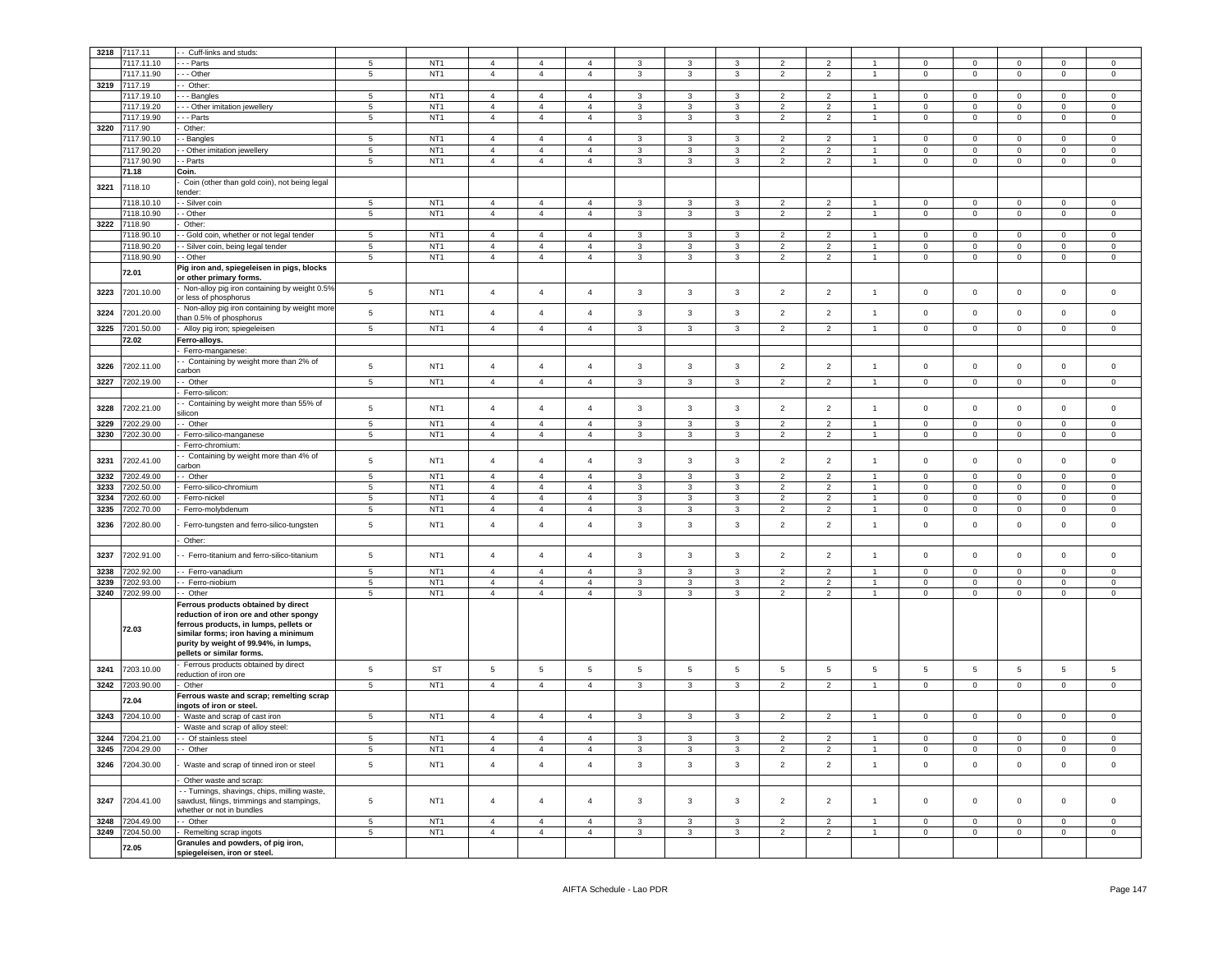| 3250 | 7205.10.00               | Granules                                                           | $5^{\circ}$     | NT <sub>1</sub>                    |                 | $\overline{4}$  |                |                   |                         |                | $\overline{2}$  |                |                      | O                             | $\Omega$                      |                | O                   | $\Omega$            |
|------|--------------------------|--------------------------------------------------------------------|-----------------|------------------------------------|-----------------|-----------------|----------------|-------------------|-------------------------|----------------|-----------------|----------------|----------------------|-------------------------------|-------------------------------|----------------|---------------------|---------------------|
|      |                          | Powders                                                            |                 |                                    |                 |                 |                |                   |                         |                |                 |                |                      |                               |                               |                |                     |                     |
| 3251 | 7205.21.00               | Of alloy steel                                                     | 5               | NT <sub>1</sub>                    | $\overline{4}$  | $\overline{4}$  | $\overline{4}$ | $\mathbf{3}$      | $\mathbf{3}$            | $\mathbf{3}$   | $\overline{2}$  | $\overline{2}$ | $\blacktriangleleft$ | $\mathbf 0$                   | $\circ$                       | $\mathsf 0$    | $\mathsf 0$         | $\mathsf 0$         |
|      |                          |                                                                    |                 |                                    |                 |                 |                |                   | 3                       |                |                 | $\mathfrak{p}$ | $\overline{1}$       |                               |                               |                |                     |                     |
| 3252 | 7205.29.00               | - Other                                                            | 5               | NT <sub>1</sub>                    | $\overline{4}$  | $\overline{4}$  | $\overline{4}$ | $\overline{3}$    |                         | $\overline{3}$ | $\overline{2}$  |                |                      | $\mathbf{0}$                  | $\mathbf{0}$                  | $\mathbf 0$    | $\mathbf{0}$        | $\mathbf 0$         |
|      |                          | Iron and non-alloy steel in ingots or other                        |                 |                                    |                 |                 |                |                   |                         |                |                 |                |                      |                               |                               |                |                     |                     |
|      | 72.06                    | primary forms (excluding iron of heading                           |                 |                                    |                 |                 |                |                   |                         |                |                 |                |                      |                               |                               |                |                     |                     |
|      |                          | 72.03).                                                            |                 |                                    |                 |                 |                |                   |                         |                |                 |                |                      |                               |                               |                |                     |                     |
|      | 3253 7206.10             | Ingots:                                                            |                 |                                    |                 |                 |                |                   |                         |                |                 |                |                      |                               |                               |                |                     |                     |
|      | 7206.10.10               | - Containing by weight more than 0.6% of                           | $5\phantom{.0}$ | NT <sub>1</sub>                    | $\overline{4}$  | $\overline{4}$  | $\overline{4}$ | $\mathbf{3}$      | $\mathbf{3}$            | $\mathbf{3}$   | $\overline{2}$  | $\overline{2}$ | $\mathbf{1}$         | $\mathsf 0$                   | $\mathbf 0$                   | $\mathbf 0$    | $\mathbf 0$         | $\mathsf{O}\xspace$ |
|      |                          | arbon                                                              |                 |                                    |                 |                 |                |                   |                         |                |                 |                |                      |                               |                               |                |                     |                     |
|      | 7206.10.90               | - Other                                                            | $\,$ 5 $\,$     | NT <sub>1</sub>                    | $\overline{4}$  | $\overline{4}$  | $\overline{4}$ | $\mathbf{3}$      | $\mathbf{3}$            | $\mathbf{3}$   | $\overline{2}$  | $\overline{2}$ | $\overline{1}$       | $\mathbf 0$                   | $\mathbf 0$                   | $\mathsf 0$    | $\mathbf 0$         | $\mathsf 0$         |
|      | 3254 7206.90.00          | Other                                                              | 5               | NT <sub>1</sub>                    | $\overline{4}$  | $\overline{4}$  | $\overline{4}$ | 3                 | 3                       | 3              | $\overline{2}$  | $\overline{2}$ | $\overline{1}$       | $\pmb{0}$                     | $\mathbf 0$                   | $\mathbf 0$    | $\mathsf 0$         | $\mathsf 0$         |
|      | 72.07                    | Semi-finished products of iron or non-alloy                        |                 |                                    |                 |                 |                |                   |                         |                |                 |                |                      |                               |                               |                |                     |                     |
|      |                          | steel.                                                             |                 |                                    |                 |                 |                |                   |                         |                |                 |                |                      |                               |                               |                |                     |                     |
|      |                          | Containing by weight less than 0.25% of                            |                 |                                    |                 |                 |                |                   |                         |                |                 |                |                      |                               |                               |                |                     |                     |
|      |                          | carbon:                                                            |                 |                                    |                 |                 |                |                   |                         |                |                 |                |                      |                               |                               |                |                     |                     |
|      | 7207.11.00               | - Of rectangular (including square) cross-                         |                 | NT <sub>1</sub>                    | $\overline{4}$  | $\overline{4}$  | $\overline{a}$ |                   | $\mathbf{3}$            |                |                 |                | $\overline{1}$       | $\circ$                       |                               | $\mathbf 0$    | $\mathbf{0}$        | $\Omega$            |
| 3255 |                          | section, the width measuring less than twice<br>he thickness       | $\overline{5}$  |                                    |                 |                 |                | 3                 |                         | 3              | $\overline{2}$  | $\overline{2}$ |                      |                               | $\mathbf 0$                   |                |                     |                     |
|      |                          |                                                                    |                 |                                    |                 |                 |                |                   |                         |                |                 |                |                      |                               |                               |                |                     |                     |
| 3256 | 7207.12                  | Other, of rectangular (other than square)                          |                 |                                    |                 |                 |                |                   |                         |                |                 |                |                      |                               |                               |                |                     |                     |
|      |                          | ross-section:                                                      | 5               |                                    | $\overline{4}$  | $\overline{4}$  | $\overline{4}$ |                   | 3                       | $\mathbf{3}$   | $\overline{2}$  | $\mathcal{P}$  | $\blacktriangleleft$ |                               |                               | $\Omega$       | $\Omega$            | $\Omega$            |
|      | 7207.12.10<br>7207.12.90 | - - Slabs<br>- - Other                                             | $\overline{5}$  | NT <sub>1</sub><br>NT <sub>1</sub> | $\overline{4}$  | $\overline{4}$  | $\overline{4}$ | 3<br>$\mathbf{3}$ | $\mathbf{3}$            | $\overline{3}$ | $\overline{2}$  | $\overline{2}$ | $\mathbf{1}$         | $\mathbf 0$<br>$\overline{0}$ | $\mathbf 0$<br>$\overline{0}$ | $\mathsf 0$    | $\mathsf 0$         | $\mathsf 0$         |
|      |                          |                                                                    |                 |                                    |                 |                 | $\mathbf{A}$   |                   |                         | $\overline{3}$ |                 |                |                      |                               |                               |                |                     |                     |
| 3257 | 7207.19.00               | - Other                                                            | 5               | NT <sub>1</sub>                    | $\overline{4}$  | $\overline{4}$  |                | $\mathbf{3}$      | $\mathbf{3}$            |                | $\overline{2}$  | $\overline{2}$ | $\mathbf{1}$         | $\mathbf 0$                   | $\overline{0}$                | $\mathbf 0$    | $\overline{0}$      | $\overline{0}$      |
| 3258 | 7207.20                  | Containing by weight 0.25% or more of<br>:arbon                    |                 |                                    |                 |                 |                |                   |                         |                |                 |                |                      |                               |                               |                |                     |                     |
|      |                          | - Containing by weight less than 0.6% of                           |                 |                                    |                 |                 |                |                   |                         |                |                 |                |                      |                               |                               |                |                     |                     |
|      |                          | :arbon                                                             |                 |                                    |                 |                 |                |                   |                         |                |                 |                |                      |                               |                               |                |                     |                     |
|      | 7207.20.11               | - - Slabs                                                          | 5               | NT <sub>1</sub>                    | $\overline{4}$  | $\overline{4}$  | $\overline{4}$ | 3                 | $\mathbf{3}$            | $\mathbf{3}$   | $\overline{2}$  | $\overline{2}$ | $\mathbf{1}$         | $\mathbf{0}$                  | $\mathsf 0$                   | $\mathbf 0$    | $\mathbf 0$         | $\mathsf 0$         |
|      | 7207.20.19               | $-$ Other                                                          | $5\overline{5}$ | NT <sub>1</sub>                    | $\overline{4}$  | $\overline{4}$  | $\overline{4}$ | $\mathbf{3}$      | $\overline{\mathbf{3}}$ | $\mathbf{3}$   | $\overline{2}$  | $\overline{2}$ | $\mathbf{1}$         | $\overline{0}$                | $\overline{0}$                | $\overline{0}$ | $\mathbf 0$         | $\overline{0}$      |
|      |                          | - Other:                                                           |                 |                                    |                 |                 |                |                   |                         |                |                 |                |                      |                               |                               |                |                     |                     |
|      | 7207.20.91               | - Slabs                                                            | $5\phantom{.0}$ | NT <sub>1</sub>                    | $\overline{4}$  | $\overline{4}$  | $\overline{4}$ | 3                 | $\mathbf{3}$            | $\mathbf{3}$   | $\overline{2}$  | $\overline{2}$ | $\overline{1}$       | $\mathbf{0}$                  | $\circ$                       | $\mathbf 0$    | $^{\circ}$          | $\Omega$            |
|      | 7207.20.99               | - Other                                                            | $\,$ 5 $\,$     | NT <sub>1</sub>                    | $\overline{4}$  | $\overline{4}$  | $\overline{4}$ | $\mathbf{3}$      | $\mathbf{3}$            | $\mathbf{3}$   | $\overline{2}$  | $\overline{2}$ | $\overline{1}$       | $\mathsf 0$                   | $\mathbf 0$                   | $\mathbf 0$    | $\mathbf{0}$        | $\mathsf 0$         |
|      |                          | lat-rolled products of iron or non-alloy                           |                 |                                    |                 |                 |                |                   |                         |                |                 |                |                      |                               |                               |                |                     |                     |
|      | 72.08                    | steel, of a width of 600 mm or more, hot-                          |                 |                                    |                 |                 |                |                   |                         |                |                 |                |                      |                               |                               |                |                     |                     |
|      |                          | rolled, not clad, plated or coated.                                |                 |                                    |                 |                 |                |                   |                         |                |                 |                |                      |                               |                               |                |                     |                     |
|      |                          | In coils, not further worked than hot-rolled,                      |                 |                                    |                 |                 |                |                   |                         |                |                 |                |                      |                               |                               |                |                     |                     |
| 3259 | 7208.10.00               | with patterns in relief                                            | 5               | ST                                 | $5\phantom{.0}$ | $5\phantom{.0}$ | $\overline{5}$ | 5                 | 5                       | 5              | $5\phantom{.0}$ | 5              | 5                    | 5                             | 5                             | $\overline{5}$ | 5                   | 5                   |
|      |                          | Other, in coils, not further worked than hot-                      |                 |                                    |                 |                 |                |                   |                         |                |                 |                |                      |                               |                               |                |                     |                     |
|      |                          | olled, pickled:                                                    |                 |                                    |                 |                 |                |                   |                         |                |                 |                |                      |                               |                               |                |                     |                     |
|      | 3260 7208.25             | - Of a thickness of 4.75 mm or more:                               |                 |                                    |                 |                 |                |                   |                         |                |                 |                |                      |                               |                               |                |                     |                     |
|      | 7208.25.10               | - - Coils for re-rolling                                           | 5               | NT <sub>1</sub>                    | $\overline{4}$  | $\overline{4}$  | $\overline{4}$ | 3                 | $\mathbf{3}$            | 3              | $\overline{2}$  | 2              | $\mathbf{1}$         | $\bf{0}$                      | $\mathbf 0$                   | $\mathbf 0$    | $\mathbf{0}$        | $\mathbf{0}$        |
|      | 7208.25.90               | $-$ Other                                                          | $5\phantom{.0}$ | NT <sub>1</sub>                    | $\overline{4}$  | $\overline{4}$  | $\overline{4}$ | $\mathbf{3}$      | $\mathbf{3}$            | $\mathbf{3}$   | $\overline{2}$  | $\overline{2}$ | $\mathbf{1}$         | $\circ$                       | $\mathbf 0$                   | $\mathbf 0$    | $\overline{0}$      | $\overline{0}$      |
| 3261 | 7208.26.00               | - Of a thickness of 3 mm or more but less                          | $5\phantom{.0}$ | NT <sub>1</sub>                    | $\overline{4}$  | $\overline{4}$  | $\overline{4}$ | $\mathbf{3}$      | $\mathbf{3}$            | $\mathbf{3}$   | $\overline{2}$  | $\overline{2}$ | $\mathbf{1}$         | $\mathsf 0$                   | $\mathbf 0$                   | $\mathbf 0$    | $\mathsf 0$         | $\mathsf 0$         |
|      |                          | an 4.75 mm                                                         |                 |                                    |                 |                 |                |                   |                         |                |                 |                |                      |                               |                               |                |                     |                     |
| 3262 | 7208.27.00               | Of a thickness of less than 3 mm                                   | $\,$ 5 $\,$     | NT <sub>1</sub>                    | $\overline{4}$  | $\overline{4}$  | $\overline{4}$ | $\mathbf{3}$      | $\mathbf{3}$            | $\mathbf{3}$   | $\overline{2}$  | $\overline{2}$ | $\overline{1}$       | $\mathsf 0$                   | $\mathbf 0$                   | $\mathbf 0$    | $\mathsf 0$         | $\mathsf 0$         |
|      |                          | Other, in coils, not further worked than hot-                      |                 |                                    |                 |                 |                |                   |                         |                |                 |                |                      |                               |                               |                |                     |                     |
|      |                          | nlled:                                                             |                 |                                    |                 |                 |                |                   |                         |                |                 |                |                      |                               |                               |                |                     |                     |
| 3263 | 208.36.00                | - Of a thickness exceeding 10 mm                                   | $\overline{5}$  | NT <sub>1</sub>                    | $\overline{4}$  | $\overline{4}$  | $\overline{4}$ | $\mathbf{3}$      | 3                       | $\mathbf{3}$   | $\overline{2}$  | $\overline{2}$ | $\overline{1}$       | $\Omega$                      | $\Omega$                      | $\Omega$       | $\Omega$            | $\Omega$            |
| 3264 | 7208.37.00               | - Of a thickness of 4.75 mm or more but not                        | 5               | NT <sub>1</sub>                    | $\overline{4}$  | $\overline{4}$  | $\overline{4}$ | $\mathbf{3}$      | $\mathbf{3}$            | $\mathbf{3}$   | $\overline{2}$  | $\overline{2}$ | $\mathbf{1}$         | $\mathsf 0$                   | $\mathbf 0$                   | $\mathsf 0$    | $\mathbf 0$         | $\mathsf 0$         |
|      |                          | exceeding 10 mm                                                    |                 |                                    |                 |                 |                |                   |                         |                |                 |                |                      |                               |                               |                |                     |                     |
| 3265 | 7208.38.00               | - Of a thickness of 3 mm or more but less                          | $5\phantom{.0}$ | NT <sub>1</sub>                    | $\overline{4}$  | $\overline{4}$  | $\mathbf{A}$   | 3                 | $\mathbf{3}$            | $\mathbf{3}$   | $\overline{2}$  | $\overline{2}$ | $\overline{1}$       | $\mathsf 0$                   | $\mathbf 0$                   | $\mathbf 0$    | $\Omega$            | $\Omega$            |
| 3266 | 7208.39.00               | han 4.75 mm<br>- Of a thickness of less than 3 mm                  | $5\phantom{.0}$ | NT <sub>1</sub>                    | $\sqrt{4}$      | $\overline{4}$  | $\overline{4}$ | $\mathbf{3}$      | $\mathbf{3}$            | $\mathbf{3}$   | $\overline{2}$  | $\overline{2}$ | $\mathbf{1}$         | $\mathbb O$                   | $\mathbf 0$                   | $\mathbf 0$    | $\mathsf 0$         | $\mathsf{O}\xspace$ |
|      |                          | Not in coils, not further worked than hot-                         |                 |                                    |                 |                 |                |                   |                         |                |                 |                |                      |                               |                               |                |                     |                     |
| 3267 | 7208.40.00               | olled, with patterns in relief                                     | $5\phantom{.0}$ | NT <sub>1</sub>                    | $\overline{4}$  | $\overline{4}$  | $\overline{4}$ | $\mathbf{3}$      | $\mathbf{3}$            | $\mathbf{3}$   | $\overline{2}$  | $\overline{2}$ | $\mathbf{1}$         | $\mathsf 0$                   | $\mathbf 0$                   | $\mathbf 0$    | $\mathsf 0$         | $\mathsf{O}\xspace$ |
|      |                          | Other, not in coils, not further worked than                       |                 |                                    |                 |                 |                |                   |                         |                |                 |                |                      |                               |                               |                |                     |                     |
|      |                          | ot-rolled:                                                         |                 |                                    |                 |                 |                |                   |                         |                |                 |                |                      |                               |                               |                |                     |                     |
| 3268 | 7208.51.00               | - Of a thickness exceeding 10 mm                                   | $\overline{5}$  | NT <sub>1</sub>                    | $\overline{4}$  | $\overline{4}$  | $\overline{4}$ | 3                 | $\mathbf{3}$            | $\mathbf{3}$   | $\overline{2}$  | $\overline{2}$ | $\overline{1}$       | $\Omega$                      | $\Omega$                      | $\Omega$       | $\Omega$            | $\Omega$            |
|      |                          | - Of a thickness of 4.75 mm or more but not                        |                 |                                    |                 |                 |                |                   |                         |                |                 |                |                      |                               |                               |                |                     |                     |
| 3269 | 7208.52.00               | exceeding 10 mm                                                    | $\,$ 5 $\,$     | NT <sub>1</sub>                    | $\overline{4}$  | $\overline{4}$  | $\overline{4}$ | $\mathbf{3}$      | $\mathbf{3}$            | $\mathbf{3}$   | $\overline{2}$  | $\overline{2}$ | $\mathbf{1}$         | $\mathbf 0$                   | $\mathbf 0$                   | $\mathbf 0$    | $\mathsf{O}\xspace$ | $\mathsf 0$         |
|      |                          | - Of a thickness of 3 mm or more but less                          |                 | NT <sub>1</sub>                    | $\overline{4}$  |                 | $\overline{4}$ |                   |                         |                |                 |                | $\mathbf{1}$         |                               |                               |                |                     |                     |
| 3270 | 7208.53.00               | han 4.75 mm                                                        | $5\phantom{.0}$ |                                    |                 | $\overline{4}$  |                | $\mathbf{3}$      | $\mathbf{3}$            | $\mathbf{3}$   | $\overline{2}$  | $\overline{2}$ |                      | $\mathbb O$                   | $\mathbf 0$                   | $\mathbf 0$    | $\mathbf 0$         | $\overline{0}$      |
| 3271 | 7208.54.00               | - Of a thickness of less than 3 mm                                 | 5               | NT <sub>1</sub>                    | $\overline{4}$  | $\overline{4}$  | $\overline{4}$ | $\mathbf{3}$      | $\mathbf{3}$            | $\mathbf{3}$   | $\overline{2}$  | $\overline{2}$ | $\overline{1}$       | $\mathsf 0$                   | $\circ$                       | $\mathsf 0$    | $\mathsf 0$         | $\mathsf 0$         |
| 3272 | 7208.90.00               | Other                                                              | 5               | NT <sub>1</sub>                    | $\overline{4}$  | $\overline{4}$  | $\overline{4}$ | $\mathbf{3}$      | $\mathbf{3}$            | $\mathbf{3}$   | $\overline{2}$  | $\overline{2}$ |                      | $\mathbf 0$                   | $\mathsf{O}\xspace$           | $\mathbf 0$    | $\mathbf 0$         | $\mathsf 0$         |
|      |                          | -lat-rolled products of iron or non-alloy                          |                 |                                    |                 |                 |                |                   |                         |                |                 |                |                      |                               |                               |                |                     |                     |
|      |                          | steel, of a width of 600 mm or more, cold-                         |                 |                                    |                 |                 |                |                   |                         |                |                 |                |                      |                               |                               |                |                     |                     |
|      | 72.09                    | rolled (cold-reduced), not clad, plated or                         |                 |                                    |                 |                 |                |                   |                         |                |                 |                |                      |                               |                               |                |                     |                     |
|      |                          | coated.                                                            |                 |                                    |                 |                 |                |                   |                         |                |                 |                |                      |                               |                               |                |                     |                     |
|      |                          | In coils, not further worked than cold-rolled                      |                 |                                    |                 |                 |                |                   |                         |                |                 |                |                      |                               |                               |                |                     |                     |
|      |                          | cold-reduced):                                                     |                 |                                    |                 |                 |                |                   |                         |                |                 |                |                      |                               |                               |                |                     |                     |
| 3273 | 7209.15.00               | - Of a thickness of 3 mm or more                                   | $5\phantom{.0}$ | NT <sub>1</sub>                    | $\overline{4}$  | $\overline{4}$  | $\overline{4}$ | $\mathbf{3}$      | $\mathbf{3}$            | $\mathbf{3}$   | $\overline{2}$  | $\overline{2}$ | $\blacktriangleleft$ | $\overline{0}$                | $\overline{0}$                | $\mathbf 0$    | $\mathsf 0$         | $\mathsf 0$         |
| 3274 | 7209.16.00               | - Of a thickness exceeding 1 mm but less                           | $\overline{5}$  | NT <sub>1</sub>                    | $\overline{4}$  | $\overline{4}$  | $\overline{4}$ | $\mathbf{3}$      | $\mathbf{3}$            | 3              | $\overline{2}$  | $\overline{2}$ | $\overline{1}$       | $\mathbf 0$                   | $\mathbf{0}$                  | $\mathbf 0$    | $\Omega$            | $\mathbf 0$         |
|      |                          | han 3 mm                                                           |                 |                                    |                 |                 |                |                   |                         |                |                 |                |                      |                               |                               |                |                     |                     |
| 3275 | 7209.17.00               | - Of a thickness of 0.5 mm or more but not                         | 5               | NT <sub>1</sub>                    | $\overline{4}$  | $\overline{4}$  | $\overline{4}$ | $\mathbf{3}$      | $\mathbf{3}$            | 3              | $\overline{2}$  | $\overline{2}$ | $\overline{1}$       | $\mathsf 0$                   | $\mathbf 0$                   | $\mathbf 0$    | $\mathbf 0$         | $\mathbf 0$         |
| 3276 | 7209.18                  | exceeding 1 mm                                                     |                 |                                    |                 |                 |                |                   |                         |                |                 |                |                      |                               |                               |                |                     |                     |
|      | 7209.18.10               | - Of a thickness of less than 0.5 mm:<br>- - - Tin-mill blackplate | $\overline{5}$  | NT <sub>1</sub>                    | $\overline{4}$  | $\overline{4}$  | $\overline{4}$ | $\mathbf{3}$      | $\mathbf{3}$            | $\mathbf{3}$   | $\overline{2}$  | $\overline{2}$ | $\blacktriangleleft$ | $\mathbf 0$                   | $\mathsf{O}\xspace$           | $\mathsf 0$    | $\mathsf 0$         | $\mathbf 0$         |
|      |                          |                                                                    |                 |                                    |                 |                 |                |                   |                         |                |                 |                |                      |                               |                               |                |                     |                     |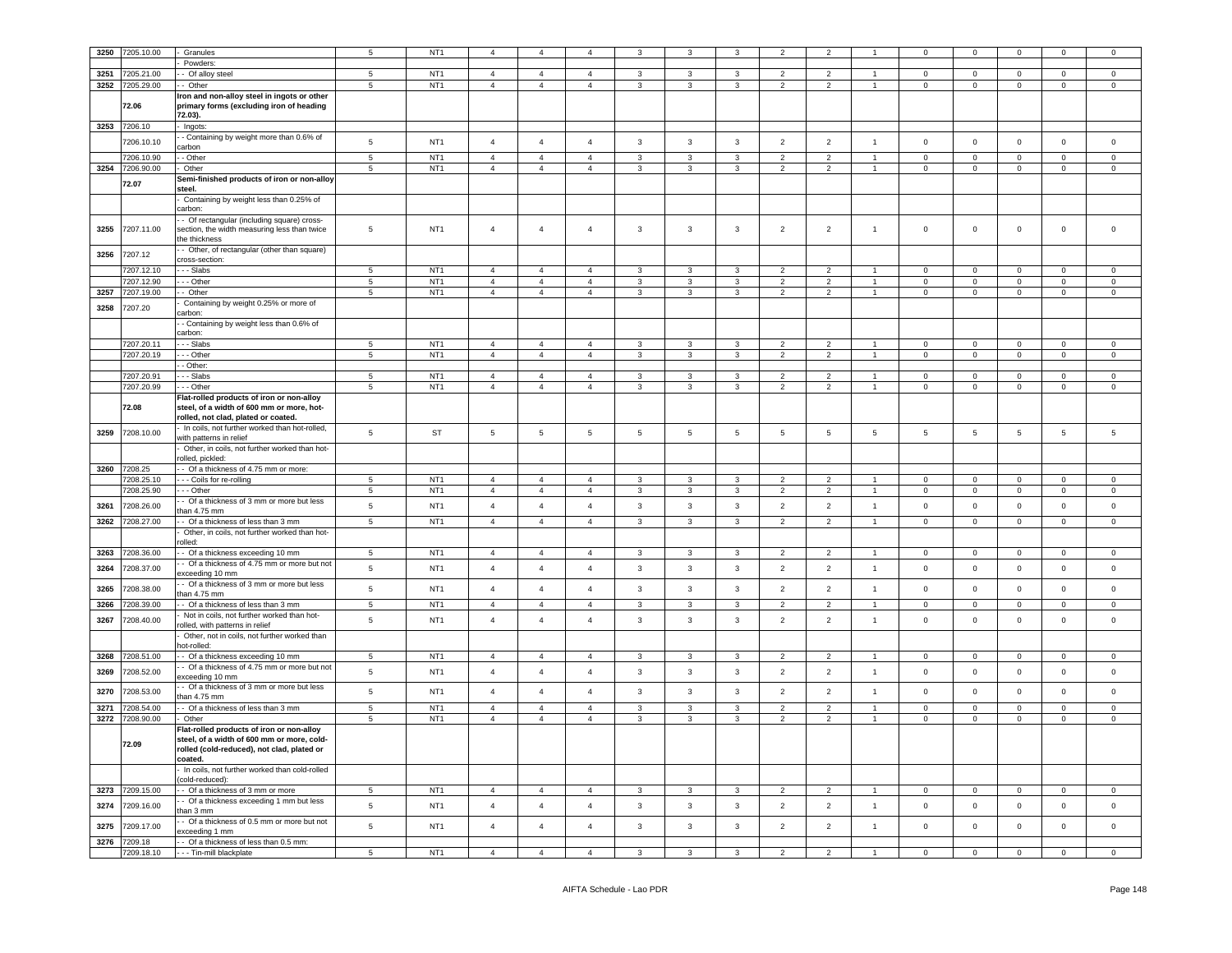|      | 7209.18.20            | - - Containing by weight less than 0.6% of                                                 | 5               | NT <sub>1</sub> | $\overline{4}$ | $\overline{4}$ | $\overline{4}$ | 3              | 3            | 3              | $\overline{2}$ | $\overline{2}$ | -1             | $\circ$             | $\mathbf 0$    | $\mathbf 0$    | $\mathbf 0$    | $\mathbf 0$    |
|------|-----------------------|--------------------------------------------------------------------------------------------|-----------------|-----------------|----------------|----------------|----------------|----------------|--------------|----------------|----------------|----------------|----------------|---------------------|----------------|----------------|----------------|----------------|
|      |                       | carbon and of a thickness of 0.17 mm or less                                               |                 |                 |                |                |                |                |              |                |                |                |                |                     |                |                |                |                |
|      | 7209.18.90            | -- Other                                                                                   | 5               | NT <sub>1</sub> | $\overline{4}$ | $\overline{4}$ | $\overline{4}$ | $\mathbf{3}$   | $\mathbf{3}$ | 3              | $\overline{2}$ | $\overline{2}$ | $\overline{1}$ | $\mathbf{0}$        | $\mathbf{0}$   | $\mathbf 0$    | $\mathbf 0$    | $\mathbf 0$    |
|      |                       | Not in coils, not further worked than cold-<br>olled (cold-reduced):                       |                 |                 |                |                |                |                |              |                |                |                |                |                     |                |                |                |                |
|      | 3277 7209.25.00       | - Of a thickness of 3 mm or more                                                           | $5\overline{5}$ | NT <sub>1</sub> | 4              | $\overline{4}$ | $\overline{4}$ | $\mathbf{3}$   | $\mathbf{3}$ | $\mathbf{3}$   | $\overline{2}$ | $\overline{2}$ | $\overline{1}$ | $\overline{0}$      | $\overline{0}$ | $\overline{0}$ | $\overline{0}$ | $\mathbf 0$    |
|      |                       | - Of a thickness exceeding 1 mm but less                                                   |                 |                 |                |                |                |                |              |                |                |                |                |                     |                |                |                |                |
| 3278 | 7209.26.00            | than 3 mm<br>- Of a thickness of 0.5 mm or more but not                                    | 5               | NT <sub>1</sub> | $\overline{4}$ | $\overline{4}$ | $\overline{4}$ | $\mathbf{3}$   | 3            | 3              | $\overline{2}$ | $\overline{2}$ | $\overline{1}$ | $\mathbf 0$         | $\mathbf 0$    | $\mathbf 0$    | $\mathbf 0$    | $\mathbf 0$    |
| 3279 | 7209.27.00            | exceeding 1 mm                                                                             | $\,$ 5 $\,$     | NT <sub>1</sub> | $\overline{4}$ | $\overline{4}$ | $\overline{4}$ | $\mathbf{3}$   | $\mathbf{3}$ | $\mathbf{3}$   | $\overline{2}$ | $\overline{2}$ | $\overline{1}$ | $\mathbf 0$         | $\mathsf 0$    | $\mathsf 0$    | $\mathbf 0$    | $\circ$        |
| 3280 | 7209.28               | - Of a thickness of less than 0.5 mm:                                                      |                 |                 |                |                |                |                |              |                |                |                |                |                     |                |                |                |                |
|      |                       |                                                                                            |                 |                 |                |                |                |                |              |                |                |                |                |                     |                |                |                |                |
|      | 7209.28.10            | - - Containing by weight less than 0.6% of<br>carbon and of a thickness of 0.17 mm or less | $\sqrt{5}$      | NT <sub>1</sub> | $\overline{4}$ | $\overline{4}$ | $\overline{4}$ | $\mathbf{3}$   | 3            | 3              | $\overline{2}$ | $\overline{2}$ | $\overline{1}$ | $\mathbf 0$         | $\mathbf 0$    | $\mathbf 0$    | $\mathbf 0$    | $\mathbf 0$    |
|      |                       |                                                                                            |                 |                 |                |                |                |                |              |                |                |                |                |                     |                |                |                |                |
|      | 7209.28.90            | - - Other                                                                                  | $5\phantom{.0}$ | NT <sub>1</sub> | $\overline{4}$ | $\overline{4}$ | $\overline{4}$ | 3              | 3            | 3              | $\overline{2}$ | $\overline{2}$ | $\overline{1}$ | $\mathbf{0}$        | $\mathbf{0}$   | $\mathbf 0$    | $\circ$        | $\mathbf 0$    |
| 3281 | 7209.90<br>7209.90.10 | Other:<br>- Corrugated                                                                     | $\overline{5}$  | NT <sub>1</sub> | $\overline{4}$ | $\overline{4}$ | $\overline{4}$ | $\mathbf{3}$   | $\mathbf{3}$ | $\mathbf{3}$   | $\overline{2}$ | $\overline{2}$ | $\overline{1}$ | $\mathbf 0$         | $\circ$        | $\mathsf 0$    | $\mathbf 0$    | $\mathbf 0$    |
|      | 7209.90.90            | - Other                                                                                    | 5               | NT <sub>1</sub> | $\overline{4}$ | $\overline{4}$ | $\overline{4}$ | 3              | 3            | 3              | $\overline{2}$ | $\overline{2}$ | $\overline{1}$ | $\mathbf 0$         | $\mathbf 0$    | $\mathbf 0$    | $\mathbf 0$    | $\mathbf 0$    |
|      |                       | Flat-rolled products of iron or non-alloy                                                  |                 |                 |                |                |                |                |              |                |                |                |                |                     |                |                |                |                |
|      | 72.10                 | steel, of a width of 600 mm or more, clad,                                                 |                 |                 |                |                |                |                |              |                |                |                |                |                     |                |                |                |                |
|      |                       | plated or coated.                                                                          |                 |                 |                |                |                |                |              |                |                |                |                |                     |                |                |                |                |
|      |                       | Plated or coated with tin:                                                                 |                 |                 |                |                |                |                |              |                |                |                |                |                     |                |                |                |                |
| 3282 | 7210.11               | - Of a thickness of 0.5 mm or more:                                                        |                 |                 |                |                |                |                |              |                |                |                |                |                     |                |                |                |                |
|      | 7210.11.10            | - - Containing by weight 0.6 % or more of<br>carbon                                        | 5               | NT <sub>1</sub> | $\overline{4}$ | $\overline{4}$ | $\overline{4}$ | $\mathbf{3}$   | $\mathbf{3}$ | 3              | $\overline{2}$ | $\overline{2}$ | $\overline{1}$ | $\mathbf 0$         | $\mathbf 0$    | $\mathbf 0$    | $\mathbf 0$    | $\mathbf 0$    |
|      | 7210.11.90            | - - Other                                                                                  | $\sqrt{5}$      | NT <sub>1</sub> | $\overline{4}$ | $\overline{4}$ | $\overline{4}$ | $\mathbf{3}$   | $\mathbf{3}$ | $\mathbf{3}$   | $\overline{2}$ | $\overline{2}$ | $\mathbf{1}$   | $\mathbf 0$         | $\circ$        | $\mathbf 0$    | $\mathbf 0$    | $\mathbf{0}$   |
|      | 3283 7210.12          | - Of a thickness of less than 0.5 mm:                                                      |                 |                 |                |                |                |                |              |                |                |                |                |                     |                |                |                |                |
|      |                       | -- Containing by weight 0.6 % or more of                                                   |                 |                 |                |                |                |                |              |                |                |                |                |                     |                |                |                |                |
|      | 7210.12.10            | arbon                                                                                      | $\,$ 5 $\,$     | NT <sub>1</sub> | $\overline{4}$ | $\overline{4}$ | $\overline{4}$ | $\mathbf{3}$   | $\mathbf{3}$ | $\mathbf{3}$   | $\overline{2}$ | $\overline{2}$ | $\overline{1}$ | $\mathbf 0$         | $\mathbf 0$    | $\mathbf 0$    | $\mathbf 0$    | $\mathbf 0$    |
|      | 7210.12.90            | - - Other                                                                                  | $\,$ 5 $\,$     | NT <sub>1</sub> | $\overline{4}$ | $\overline{4}$ | $\overline{4}$ | $\mathbf{3}$   | $\mathbf{3}$ | $\mathbf{3}$   | $\overline{2}$ | $\overline{2}$ | $\overline{1}$ | $\mathsf 0$         | $\circ$        | $\mathbf 0$    | $\mathbf 0$    | $\mathbf 0$    |
| 3284 | 7210.20               | Plated or coated with lead, including terne-                                               |                 |                 |                |                |                |                |              |                |                |                |                |                     |                |                |                |                |
|      |                       | blate:                                                                                     |                 |                 |                |                |                |                |              |                |                |                |                |                     |                |                |                |                |
|      | 7210.20.10            | - Containing by weight less than 0.6% of<br>carbon and of a thickness of 1.5 mm or less    | 5               | NT <sub>1</sub> | $\overline{4}$ | $\overline{4}$ | $\overline{4}$ | $\mathbf{3}$   | 3            | 3              | $\overline{2}$ | $\overline{2}$ | $\overline{1}$ | $\mathbf 0$         | $\mathbf 0$    | $\mathbf 0$    | $\mathbf 0$    | $\mathbf 0$    |
|      |                       |                                                                                            |                 |                 |                |                |                |                |              |                |                |                |                |                     |                |                |                |                |
|      | 7210.20.90            | - Other                                                                                    | 5               | NT <sub>1</sub> | $\overline{4}$ | $\overline{4}$ | $\overline{4}$ | 3              | 3            | 3              | 2              | $\overline{2}$ | -1             | $\mathbf 0$         | $\mathbf 0$    | $\mathbf 0$    | $\mathbf 0$    | $\mathbf 0$    |
| 3285 | 7210.30               | Electrolytically plated or coated with zinc:                                               |                 |                 |                |                |                |                |              |                |                |                |                |                     |                |                |                |                |
|      |                       |                                                                                            |                 |                 |                |                |                |                |              |                |                |                |                |                     |                |                |                |                |
|      | 7210.30.10            | - Containing by weight less than 0.6% of                                                   | 5               | NT <sub>1</sub> | $\overline{4}$ | $\overline{4}$ | $\overline{4}$ | $\mathbf{3}$   | 3            | $\mathbf{3}$   | $\overline{2}$ | $\overline{2}$ | $\overline{1}$ | $\mathbf 0$         | $\mathbf{0}$   | $\mathbf 0$    | $\mathbf 0$    | $\mathbf 0$    |
|      |                       | carbon and of a thickness of 1.5 mm or less                                                |                 |                 |                |                |                |                |              |                |                |                |                |                     |                |                |                |                |
|      | 7210.30.90            | - Other                                                                                    | $5\overline{5}$ | NT <sub>1</sub> | $\overline{4}$ | $\overline{4}$ | $\overline{4}$ | $\mathbf{3}$   | $\mathbf{3}$ | $\mathbf{3}$   | $\overline{2}$ | $\overline{2}$ | $\overline{1}$ | $\mathsf 0$         | $\overline{0}$ | $\overline{0}$ | $\circ$        | $\mathbf{0}$   |
|      |                       | Otherwise plated or coated with zinc:                                                      |                 |                 |                |                |                |                |              |                |                |                |                |                     |                |                |                |                |
| 3286 | 7210.41               | Corrugated:                                                                                |                 |                 |                |                |                |                |              |                |                |                |                |                     |                |                |                |                |
|      | 7210.41.10            | - - Of a thickness not exceeding 1.2 mm                                                    | $\sqrt{5}$      | NT <sub>1</sub> | $\overline{4}$ | $\overline{4}$ | $\overline{4}$ | $\mathbf{3}$   | $\mathbf{3}$ | $\mathbf{3}$   | $\overline{2}$ | $\overline{2}$ | $\mathbf{1}$   | $\mathbf 0$         | $\circ$        | $\mathsf 0$    | $\mathsf 0$    | $\mathsf 0$    |
|      |                       |                                                                                            |                 |                 |                |                |                |                |              |                |                |                |                |                     |                |                |                |                |
|      | 7210.41.20            | - - Containing by weight less than 0.6% of<br>carbon and of a thickness of 1.5 mm or less  | $5\phantom{.0}$ | NT <sub>1</sub> | $\overline{4}$ | $\overline{4}$ | $\overline{4}$ | $\mathbf{3}$   | 3            | 3              | 2              | $\overline{2}$ | $\overline{1}$ | $\mathbf 0$         | $\mathbf 0$    | $\mathbf 0$    | $\mathbf 0$    | $\mathbf 0$    |
|      |                       |                                                                                            |                 |                 |                |                |                |                |              |                |                |                |                |                     |                |                |                |                |
|      | 210.41.90             | - - Other                                                                                  | $5\phantom{.0}$ | NT <sub>1</sub> | $\overline{4}$ | $\overline{4}$ | $\overline{4}$ | 3              | 3            | 3              | $\overline{2}$ | $\overline{2}$ | $\overline{1}$ | $\mathbf{0}$        | $\mathbf{0}$   | $\mathbf 0$    | $\circ$        | $\mathbf 0$    |
| 3287 | 7210.49               | Other:                                                                                     |                 |                 |                |                |                |                |              |                |                |                |                |                     |                |                |                |                |
|      | 7210.49.10            | - - Of a thickness not exceeding 1.2 mm                                                    | $\overline{5}$  | NT <sub>1</sub> | $\overline{4}$ | $\overline{4}$ | $\overline{4}$ | $\mathbf{3}$   | $\mathbf{3}$ | $\mathbf{3}$   | $\overline{2}$ | $\overline{2}$ | $\mathbf{1}$   | $\mathbb O$         | $\mathbf 0$    | $\mathbf 0$    | $\mathsf 0$    | $\mathbf 0$    |
|      |                       |                                                                                            |                 |                 |                |                |                |                |              |                |                |                |                |                     |                |                |                |                |
|      | 7210.49.20            | - - Containing by weight less than 0.6% of<br>carbon and of a thickness of 1.5 mm or less  | $5\phantom{.0}$ | NT <sub>1</sub> | $\overline{4}$ | $\overline{4}$ | $\overline{4}$ | $\mathbf{3}$   | 3            | 3              | $\overline{2}$ | $\overline{2}$ | $\overline{1}$ | $\mathbf 0$         | $\mathbf 0$    | $\mathbf 0$    | $\mathbf 0$    | 0              |
|      | 7210.49.90            | --- Other                                                                                  | 5               | NT <sub>1</sub> | $\overline{4}$ | $\overline{4}$ | $\overline{4}$ | 3              | 3            | $\overline{3}$ | 2              | 2              | $\overline{1}$ | $\circ$             | $\circ$        | $\circ$        | $\Omega$       | $\mathbf 0$    |
|      |                       |                                                                                            |                 |                 |                |                |                |                |              |                |                |                |                |                     |                |                |                |                |
| 3288 | 7210.50.00            | Plated or coated with chromium oxides or                                                   | 5               | NT <sub>1</sub> | $\overline{4}$ | $\overline{4}$ | $\overline{4}$ | 3              | 3            | 3              | $\overline{2}$ | $\overline{2}$ | $\overline{1}$ | $\mathbf 0$         | $\mathbf 0$    | $\mathbf 0$    | $\mathbf 0$    | $\mathbf 0$    |
|      |                       | with chromium and chromium oxides                                                          |                 |                 |                |                |                |                |              |                |                |                |                |                     |                |                |                |                |
|      |                       | Plated or coated with aluminium:                                                           |                 |                 |                |                |                |                |              |                |                |                |                |                     |                |                |                |                |
| 3289 | 7210.61               | - Plated or coated with aluminium-zinc                                                     |                 |                 |                |                |                |                |              |                |                |                |                |                     |                |                |                |                |
|      |                       | :alloys                                                                                    |                 |                 |                |                |                |                |              |                |                |                |                |                     |                |                |                |                |
|      | 7210.61.10            | - - Containing by weight less than 0.6% of                                                 | 5               | NT <sub>1</sub> | $\overline{4}$ | $\Delta$       | $\Delta$       | 3              | 3            | 3              | 2              | $\overline{2}$ |                | $\mathbf 0$         | $\mathbf 0$    | $\Omega$       | $\Omega$       | $\mathbf 0$    |
|      |                       | carbon and of a thickness of 1.5 mm or less                                                |                 |                 |                |                |                |                |              |                |                |                |                |                     |                |                |                |                |
|      | 7210.61.90            | --- Other                                                                                  | 5               | NT <sub>1</sub> | $\overline{4}$ | $\overline{4}$ | $\overline{4}$ | 3              | 3            | 3              | $\overline{2}$ | $\overline{2}$ | $\overline{1}$ | $\overline{0}$      | $\overline{0}$ | $\mathbf 0$    | $\mathbf 0$    | $\mathsf 0$    |
|      | 3290 7210.69          | - Other:                                                                                   |                 |                 |                |                |                |                |              |                |                |                |                |                     |                |                |                |                |
|      |                       | - Containing by weight less than 0.6% of                                                   |                 |                 |                |                |                |                |              |                |                |                |                |                     |                |                |                |                |
|      | 7210.69.10            | carbon and of a thickness of 1.5 mm or less                                                | $\sqrt{5}$      | NT <sub>1</sub> | $\overline{4}$ | $\overline{4}$ | $\overline{4}$ | $\mathbf{3}$   | $\mathbf{3}$ | $\mathbf{3}$   | $\overline{2}$ | $\overline{2}$ | $\mathbf{1}$   | $\mathsf{O}\xspace$ | $\mathbf 0$    | $\mathbf 0$    | $\mathbf 0$    | $\mathsf 0$    |
|      | 7210.69.90            | - - Other                                                                                  | $\overline{5}$  | NT <sub>1</sub> | $\overline{4}$ | $\overline{4}$ | $\overline{4}$ | $\mathbf{3}$   | $\mathbf{3}$ | $\mathbf{3}$   | $\overline{2}$ | $\overline{2}$ | $\overline{1}$ | $\mathbf 0$         | $\circ$        | $\mathbf 0$    | $\overline{0}$ | $\overline{0}$ |
|      |                       |                                                                                            |                 |                 |                |                |                |                |              |                |                |                |                |                     |                |                |                |                |
| 3291 | 7210.70               | Painted, varnished or coated with plastics:                                                |                 |                 |                |                |                |                |              |                |                |                |                |                     |                |                |                |                |
|      |                       | - Containing by weight less than 0.6% of                                                   |                 |                 |                |                |                |                |              |                |                |                |                |                     |                |                |                |                |
|      | 7210.70.10            | carbon and of a thickness 1.5 mm or less                                                   | $\sqrt{5}$      | NT <sub>1</sub> | $\overline{4}$ | $\overline{4}$ | $\overline{4}$ | $\mathbf{3}$   | $\mathbf{3}$ | $\mathbf{3}$   | $\overline{2}$ | $\overline{2}$ | $\overline{1}$ | $\mathbf 0$         | $\mathbf{0}$   | $\mathsf 0$    | $\mathbf 0$    | $\mathbf{0}$   |
|      | 7210.70.90            | - - Other                                                                                  | $5\overline{ }$ | NT <sub>1</sub> | $\overline{4}$ | $\overline{4}$ | $\overline{4}$ | $\overline{3}$ | $\mathbf{3}$ | $\mathbf{3}$   | $\overline{2}$ | $\overline{2}$ | $\overline{1}$ | $\overline{0}$      | $\overline{0}$ | $\overline{0}$ | $\overline{0}$ | $\overline{0}$ |
|      |                       |                                                                                            |                 |                 |                |                |                |                |              |                |                |                |                |                     |                |                |                |                |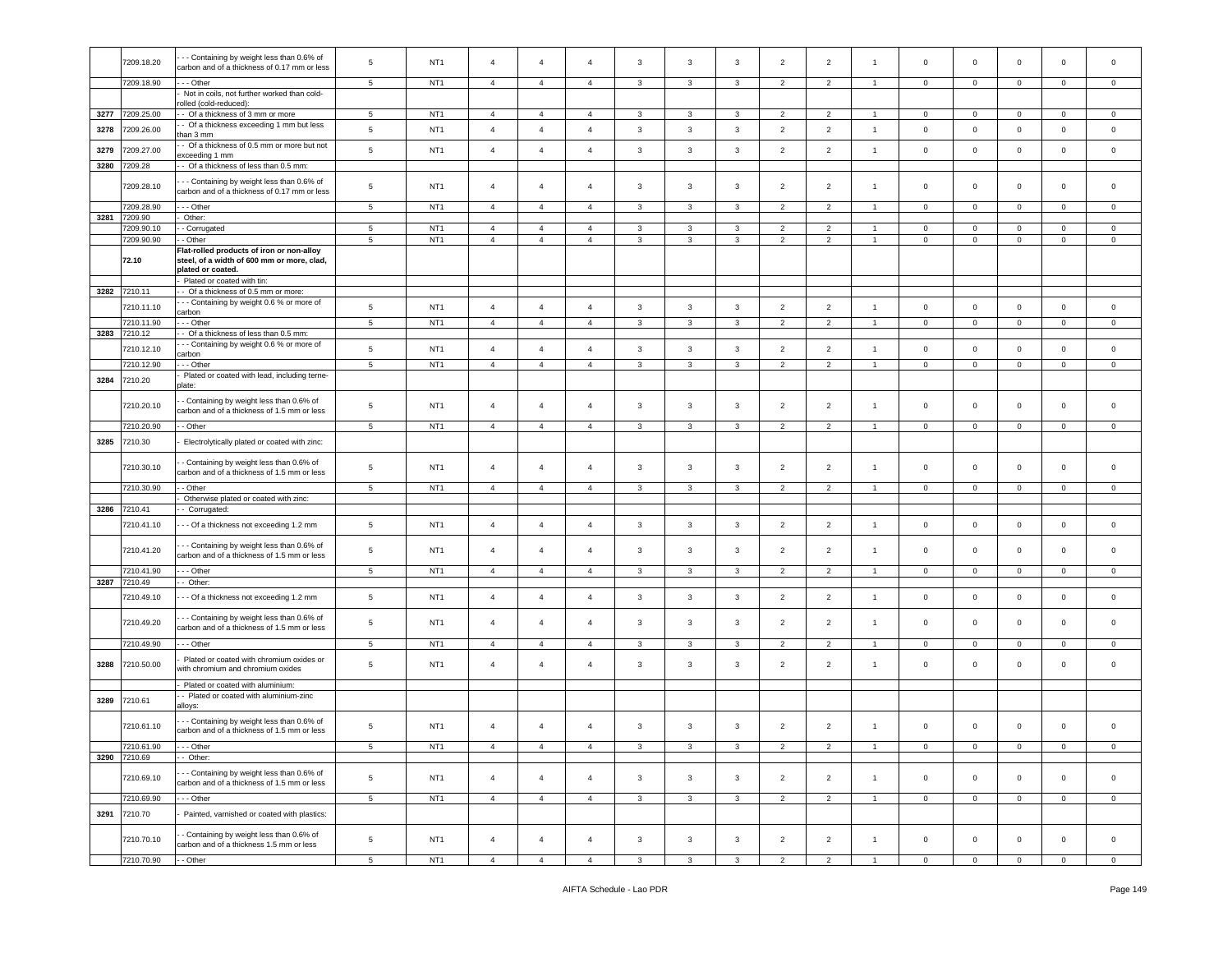|      | 3292 7210.90               | Other:                                                                                                                                                      |                 |                 |                |                                  |                                  |                |              |              |                |                |                |                        |                     |                |                |                |
|------|----------------------------|-------------------------------------------------------------------------------------------------------------------------------------------------------------|-----------------|-----------------|----------------|----------------------------------|----------------------------------|----------------|--------------|--------------|----------------|----------------|----------------|------------------------|---------------------|----------------|----------------|----------------|
|      | 7210.90.10                 | - Containing by weight less than 0.6% of<br>carbon and of a thickness of 1.5 mm or less                                                                     | $5\phantom{.0}$ | NT <sub>1</sub> | $\overline{4}$ | $\overline{4}$                   | $\overline{4}$                   | 3              | $\mathbf{3}$ | 3            | $\overline{2}$ | $\overline{2}$ | $\overline{1}$ | $\mathbf 0$            | $\mathbf{0}$        | $\mathbf 0$    | $\mathbf 0$    | $\circ$        |
|      | 7210.90.90                 | - Other                                                                                                                                                     | $\overline{5}$  | NT <sub>1</sub> | $\overline{4}$ | $\overline{4}$                   | $\overline{4}$                   | $\mathbf{3}$   | 3            | 3            | 2              | 2              | $\overline{1}$ | $\mathbf 0$            | $\ddot{\mathbf{0}}$ | $\mathbf 0$    | $\mathbf 0$    | $\mathbf 0$    |
|      | 72.11                      | Flat-rolled products of iron or non-alloy<br>steel, of a width of less than 600 mm, not<br>clad, plated or coated.<br>- Not further worked than hot-rolled: |                 |                 |                |                                  |                                  |                |              |              |                |                |                |                        |                     |                |                |                |
|      |                            | - Rolled on four faces or in a closed box                                                                                                                   |                 |                 |                |                                  |                                  |                |              |              |                |                |                |                        |                     |                |                |                |
| 3293 | 7211.13                    | pass, of a width exceeding 150 mm and a<br>thickness of not less than 4 mm, not in coils<br>and without patterns in relief:                                 |                 |                 |                |                                  |                                  |                |              |              |                |                |                |                        |                     |                |                |                |
|      | 7211.13.10                 | --- Hoop and strip, of a width exceeding 150<br>mm but not exceeding 400 mm                                                                                 | 5               | NT <sub>1</sub> | $\overline{4}$ | $\overline{4}$                   | $\overline{4}$                   | $\mathbf{3}$   | $\mathbf{3}$ | $\mathbf{3}$ | $\overline{2}$ | $\overline{2}$ | $\overline{1}$ | $\mathbf{0}$           | $\overline{0}$      | $\mathbf 0$    | $\mathbf 0$    | $\circ$        |
|      | 7211.13.20                 | - - Corrugated, containing by weight less<br>than 0.6% of carbon                                                                                            | $5\phantom{.0}$ | NT <sub>1</sub> | $\overline{4}$ | $\overline{4}$                   | $\overline{4}$                   | 3              | $\mathbf{3}$ | $\mathbf{3}$ | $\overline{2}$ | $\overline{2}$ | $\overline{1}$ | $\mathbf 0$            | $\mathbf 0$         | $\mathbf 0$    | $\mathbf 0$    | $\circ$        |
|      | 7211.13.90                 | - - - Other                                                                                                                                                 | $5\phantom{.0}$ | NT <sub>1</sub> | $\overline{4}$ | $\overline{4}$                   | $\overline{4}$                   | $\mathbf{3}$   | 3            | $\mathbf{3}$ | $\overline{2}$ | $\overline{2}$ | $\overline{1}$ | $\mathbf 0$            | $\mathbf{0}$        | $\mathsf 0$    | $\mathbf{0}$   | $\circ$        |
| 3294 | 7211.14                    | - Other, of a thickness of 4.75 mm or more:                                                                                                                 |                 |                 |                |                                  |                                  |                |              |              |                |                |                |                        |                     |                |                |                |
|      | 7211.14.10                 | - - Hoop and strip, of a width not exceeding<br>400 mm                                                                                                      | $\,$ 5          | NT <sub>1</sub> | $\overline{4}$ | $\overline{4}$                   | $\overline{4}$                   | 3              | 3            | 3            | $\overline{2}$ | $\overline{2}$ | $\overline{1}$ | $\mathbf 0$            | $\mathbf 0$         | $\mathbf 0$    | $\mathbf 0$    | $\mathbf 0$    |
|      | 7211.14.20                 | - - Corrugated, containing by weight less<br>than 0.6% of carbon                                                                                            | $\,$ 5 $\,$     | NT <sub>1</sub> | $\overline{4}$ | $\overline{4}$                   | $\overline{4}$                   | $\mathbf{3}$   | $\mathbf{3}$ | $\mathbf{3}$ | $\overline{2}$ | $\overline{2}$ | $\overline{1}$ | $\circ$                | $\circ$             | $\mathsf 0$    | $\mathbf 0$    | $\circ$        |
|      | 7211.14.90                 | - - Other                                                                                                                                                   | $\,$ 5 $\,$     | NT <sub>1</sub> | $\overline{4}$ | $\overline{4}$                   | $\overline{4}$                   | $\mathbf{3}$   | $\mathbf{3}$ | $\mathbf{3}$ | $\overline{2}$ | $\overline{2}$ | -4             | $\mathbf 0$            | $\circ$             | $\mathsf 0$    | $\mathbf 0$    | $\mathbf 0$    |
| 3295 | 7211.19                    | - Other:<br>- - Hoop and strip, of a width not exceeding                                                                                                    |                 |                 |                |                                  |                                  |                |              |              |                |                |                |                        |                     |                |                |                |
|      | 7211.19.10                 | 400 mm<br>- - Corrugated, containing by weight less                                                                                                         | $\,$ 5 $\,$     | NT <sub>1</sub> | $\overline{4}$ | $\overline{4}$                   | $\overline{4}$                   | $\overline{3}$ | $\mathbf{3}$ | 3            | $\overline{2}$ | $\overline{2}$ | $\overline{1}$ | $\mathbf 0$            | $\mathbf{0}$        | $\mathbf 0$    | $\mathbf 0$    | $\mathbf 0$    |
|      | 7211.19.20                 | than 0.6% of carbon                                                                                                                                         | $\,$ 5          | NT <sub>1</sub> | $\overline{4}$ | $\overline{4}$                   | $\overline{4}$                   | $\mathbf{3}$   | $\mathbf{3}$ | $\mathbf{3}$ | $\overline{2}$ | $\overline{2}$ | $\mathbf{1}$   | $\mathbf 0$            | $\mathbf 0$         | $\mathbf 0$    | $\mathbf 0$    | $\mathsf 0$    |
|      | 7211.19.30                 | --- Other, of a thickness of 0.17 mm or less                                                                                                                | $\,$ 5 $\,$     | NT <sub>1</sub> | $\overline{4}$ | $\overline{4}$<br>$\overline{4}$ | $\overline{4}$<br>$\overline{4}$ | $\mathbf{3}$   | $\mathbf{3}$ | $\mathbf{3}$ | $\overline{2}$ | $\overline{2}$ | $\overline{1}$ | $\circ$<br>$\mathbf 0$ | $\overline{0}$      | $\mathbf 0$    | $\mathbf 0$    | $\mathbf 0$    |
|      | 7211.19.90                 | - - Other<br>Not further worked than cold-rolled (cold-                                                                                                     | 5               | NT <sub>1</sub> | $\overline{4}$ |                                  |                                  | 3              | 3            | 3            | $\overline{2}$ | $\overline{2}$ |                |                        | $\mathbf 0$         | $\mathbf 0$    | $\mathbf 0$    | $\mathbf 0$    |
|      |                            | reduced):                                                                                                                                                   |                 |                 |                |                                  |                                  |                |              |              |                |                |                |                        |                     |                |                |                |
| 3296 | 7211.23                    | - Containing by weight less than 0.25% of<br>carbon:                                                                                                        |                 |                 |                |                                  |                                  |                |              |              |                |                |                |                        |                     |                |                |                |
|      | 7211.23.10                 | -- Corrugated                                                                                                                                               | 5 <sub>5</sub>  | NT <sub>1</sub> | $\overline{4}$ | $\overline{4}$                   | $\overline{4}$                   | $\mathbf{3}$   | 3            | $\mathbf{3}$ | $\overline{2}$ | $\overline{2}$ | $\overline{1}$ | $\mathbf{0}$           | $\overline{0}$      | $\mathbf 0$    | $\mathbf{0}$   | $\mathbf 0$    |
|      | 7211.23.20                 | - - Hoop and strip, of a width not exceeding<br>400 mm                                                                                                      | $\,$ 5          | NT <sub>1</sub> | $\overline{4}$ | $\overline{4}$                   | $\overline{4}$                   | $\mathbf{3}$   | $\mathbf{3}$ | $\mathbf{3}$ | $\overline{2}$ | $\overline{2}$ | $\mathbf{1}$   | $\mathsf 0$            | $\mathbf 0$         | $\mathbf 0$    | $\mathbf 0$    | $\mathsf 0$    |
|      | 7211.23.30                 | - - Other, of a thickness of 0.17 mm or less                                                                                                                | $\overline{5}$  | NT <sub>1</sub> | $\overline{4}$ | $\overline{4}$                   | $\overline{4}$                   | $\mathbf{3}$   | 3            | 3            | $\overline{2}$ | $\overline{2}$ | $\overline{1}$ | $\mathbf 0$            | $\overline{0}$      | $\mathbf 0$    | $\mathbf 0$    | $\mathbf 0$    |
|      | 7211.23.90                 | --- Other                                                                                                                                                   | 5               | NT <sub>1</sub> | $\overline{4}$ | $\overline{4}$                   | $\overline{4}$                   | $\mathbf{3}$   | 3            | 3            | $\overline{2}$ | $\overline{2}$ | $\overline{1}$ | $\circ$                | $\overline{0}$      | $\mathbf 0$    | $\mathbf{0}$   | $\mathbf 0$    |
| 3297 | 7211.29<br>7211.29.10      | - Other:<br>- - Corrugated                                                                                                                                  | $5\overline{5}$ | NT <sub>1</sub> | $\overline{4}$ | $\overline{4}$                   | $\overline{4}$                   | $\mathbf{3}$   | 3            | $\mathbf{3}$ | $\overline{2}$ | $\overline{2}$ | -1             | $\overline{0}$         | $\overline{0}$      | $\mathsf 0$    | $\mathsf 0$    | $\mathbf 0$    |
|      | 7211.29.20                 | - - Hoop and strip, of a width not exceeding<br>400 mm                                                                                                      | $\,$ 5          | NT <sub>1</sub> | $\overline{4}$ | $\overline{4}$                   | $\overline{4}$                   | 3              | 3            | $\mathbf{3}$ | $\overline{2}$ | $\overline{2}$ | $\overline{1}$ | $\mathbf 0$            | $\overline{0}$      | $\mathbf 0$    | $\mathbf 0$    | $\mathbf 0$    |
|      | 7211.29.30                 | - - Other, of a thickness of 0.17 mm or less                                                                                                                | $\,$ 5 $\,$     | NT <sub>1</sub> | $\overline{4}$ | $\overline{4}$                   | $\overline{4}$                   | $\mathbf{3}$   | 3            | $\mathbf{3}$ | $\overline{2}$ | $\overline{2}$ | $\mathbf{1}$   | $\mathbf 0$            | $\mathbf 0$         | $\mathbf 0$    | $\mathsf 0$    | $\mathsf 0$    |
|      | 7211.29.90                 | --- Other                                                                                                                                                   | $5\overline{5}$ | NT <sub>1</sub> | $\overline{4}$ | $\overline{4}$                   | $\overline{4}$                   | $\mathbf{3}$   | 3            | 3            | $\overline{2}$ | $\overline{2}$ | $\mathbf{1}$   | $\overline{0}$         | $\overline{0}$      | $\overline{0}$ | $\overline{0}$ | $\mathbf{0}$   |
| 3298 | 7211.90<br>7211.90.10      | Other:<br>- Hoop and strip, of a width not exceeding                                                                                                        | $\,$ 5 $\,$     | NT <sub>1</sub> | $\overline{4}$ | $\overline{4}$                   | $\overline{4}$                   | $\mathbf{3}$   | $\mathbf{3}$ | $\mathbf{3}$ | $\overline{2}$ | $\overline{2}$ | $\overline{1}$ | $\circ$                | $\overline{0}$      | $\mathbf 0$    | $\mathbf 0$    | $\mathbf 0$    |
|      | 7211.90.20                 | 400 mm<br>- Corrugated, containing by weight less than                                                                                                      | $\,$ 5 $\,$     | NT <sub>1</sub> | $\overline{4}$ | $\overline{4}$                   | $\overline{4}$                   | $\mathbf{3}$   | $\mathbf{3}$ | $\mathbf{3}$ | $\overline{2}$ | $\overline{2}$ | $\overline{1}$ | $\circ$                | $\overline{0}$      | $\mathbf 0$    | $\mathbf 0$    | $\mathbf 0$    |
|      | 7211.90.30                 | 0.6% of carbon<br>- Other, of a thickness of 0.17 mm or less                                                                                                | $\,$ 5 $\,$     | NT <sub>1</sub> | $\overline{4}$ | $\overline{4}$                   | $\overline{4}$                   | 3              | 3            | 3            | $\overline{2}$ | $\overline{2}$ | $\overline{1}$ | $\mathbf 0$            | $\mathbf 0$         | $\mathbf 0$    | $\mathbf 0$    | $\mathbf 0$    |
|      | 7211.90.90                 | - Other                                                                                                                                                     | $\,$ 5 $\,$     | NT <sub>1</sub> | $\overline{4}$ | $\overline{4}$                   | $\overline{4}$                   | 3              | 3            | $\mathbf{3}$ | $\overline{2}$ | $\overline{2}$ | $\overline{1}$ | $\mathbf 0$            | $\mathbf 0$         | $\mathbf 0$    | $\mathbf{0}$   | $\mathbf{0}$   |
|      | 72.12                      | Flat-rolled products of iron or non-alloy<br>steel, of a width of less than 600 mm, clad,<br>plated or coated.                                              |                 |                 |                |                                  |                                  |                |              |              |                |                |                |                        |                     |                |                |                |
| 3299 | 7212.10                    | Plated or coated with tin:                                                                                                                                  |                 |                 |                |                                  |                                  |                |              |              |                |                |                |                        |                     |                |                |                |
|      | 7212.10.10                 | - Hoop and strip, of a width not exceeding<br>400 mm                                                                                                        | $5\phantom{.0}$ | NT <sub>1</sub> | $\overline{4}$ | $\overline{4}$                   | $\overline{4}$                   | 3              | $\mathbf{3}$ | 3            | $\overline{2}$ | $\overline{2}$ | $\overline{1}$ | $\mathbf 0$            | $\overline{0}$      | $\mathbf 0$    | $\mathbf 0$    | $\mathbf 0$    |
|      | 7212.10.90                 | - Other                                                                                                                                                     | $5\overline{5}$ | NT <sub>1</sub> | $\overline{4}$ | $\overline{4}$                   | $\overline{4}$                   | $\mathbf{3}$   | $\mathbf{3}$ | 3            | $\overline{2}$ | $\overline{2}$ | $\mathbf{1}$   | $\mathbf{0}$           | $\mathbf{0}$        | $\mathbf 0$    | $\mathbf{0}$   | $\mathbf 0$    |
| 3300 | 7212.20                    | Electrolytically plated or coated with zinc:                                                                                                                |                 |                 |                |                                  |                                  |                |              |              |                |                |                |                        |                     |                |                |                |
|      | 7212.20.10                 | · Hoop and strip, of a width not exceeding<br>400 mm                                                                                                        | $5\phantom{.0}$ | NT <sub>1</sub> | $\overline{4}$ | $\overline{4}$                   | $\overline{4}$                   | $\mathbf{3}$   | 3            | $\mathbf{3}$ | $\overline{2}$ | $\overline{2}$ | $\mathbf{1}$   | $\overline{0}$         | $\overline{0}$      | $\mathsf 0$    | $\mathsf 0$    | $\overline{0}$ |
|      | 7212.20.20                 | - Other, containing by weight less than 0.6%<br>of carbon and of a thickness of 1.5 mm or less                                                              | $5\phantom{.0}$ | NT <sub>1</sub> | $\overline{4}$ | $\overline{4}$                   | $\overline{4}$                   | $\mathbf{3}$   | 3            | $\mathbf{3}$ | $\overline{2}$ | $\overline{2}$ | $\overline{1}$ | $\circ$                | $\mathbf{0}$        | $\mathbf 0$    | $\mathbf{0}$   | $\circ$        |
|      | 7212.20.90                 | - Other                                                                                                                                                     | $5\overline{5}$ | NT <sub>1</sub> | $\overline{4}$ | $\overline{4}$                   | $\overline{4}$                   | $\mathbf{3}$   | $\mathbf{3}$ | 3            | $\overline{2}$ | $\overline{2}$ | $\overline{1}$ | $\mathbf{0}$           | $\overline{0}$      | $\mathbf 0$    | $\mathbf{0}$   | $\circ$        |
|      | 3301 7212.30<br>7212.30.10 | Otherwise plated or coated with zinc:<br>- Hoop and strip, of a width not exceeding<br>400 mm                                                               | $\,$ 5 $\,$     | NT <sub>1</sub> | $\overline{4}$ | $\overline{4}$                   | $\overline{4}$                   | $\mathbf{3}$   | $\mathbf{3}$ | $\mathbf{3}$ | $\overline{2}$ | $\overline{2}$ | $\overline{1}$ | $\mathbf{0}$           | $\overline{0}$      | $\mathbf 0$    | $\mathbf{0}$   | $\mathsf 0$    |
|      | 7212.30.20                 | - Other, containing by weight less than 0.6%<br>of carbon and of a thickness of 1.5 mm or less                                                              | $\,$ 5 $\,$     | NT <sub>1</sub> | $\overline{4}$ | $\overline{4}$                   | $\overline{4}$                   | $\mathbf{3}$   | $\mathbf{3}$ | $\mathbf{3}$ | $\overline{2}$ | $\overline{2}$ | $\mathbf{1}$   | $\mathbf 0$            | $\overline{0}$      | $\mathsf 0$    | $\mathbf 0$    | $\overline{0}$ |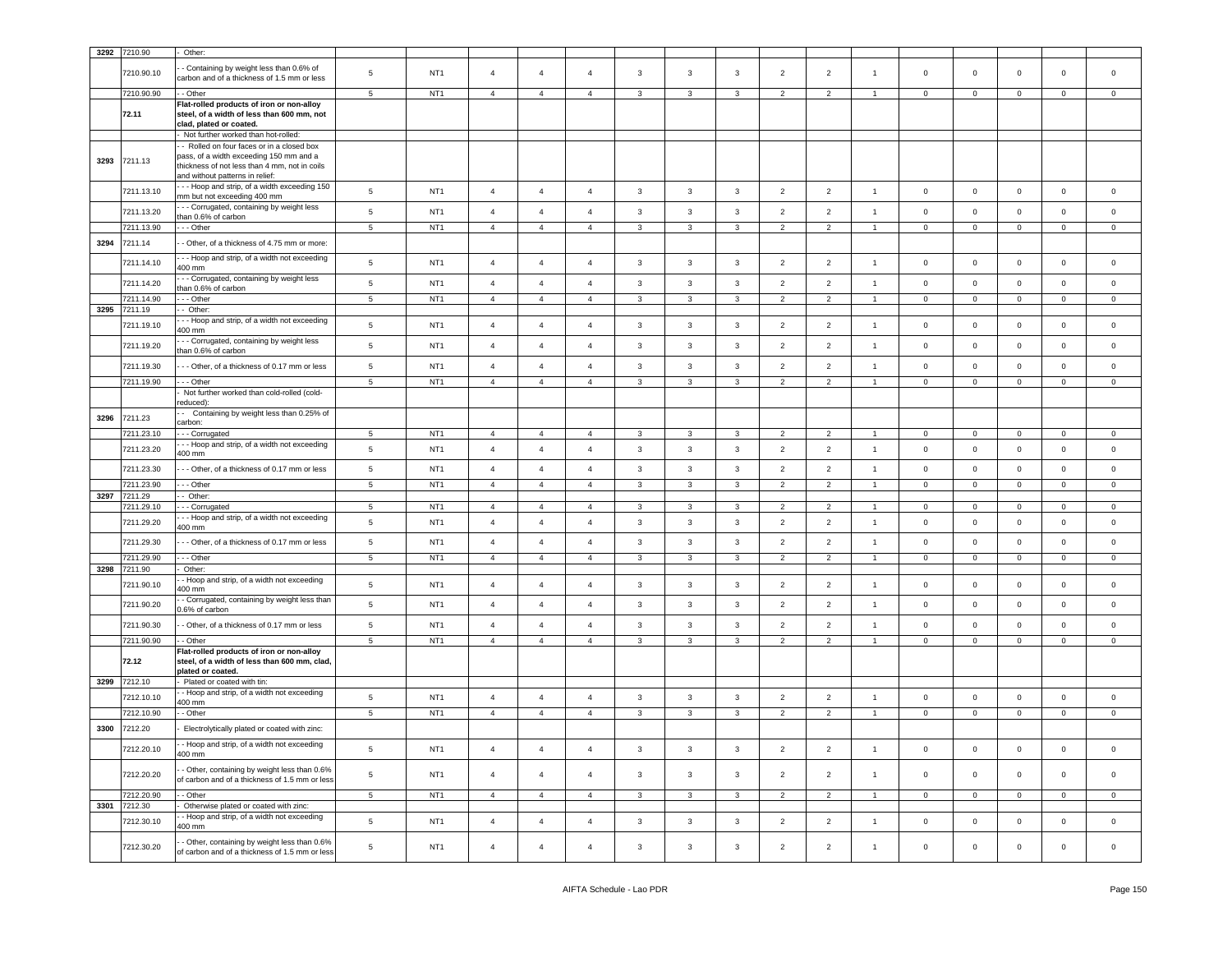|      | 7212.30.90               | - Other                                                                                                                                                                     | 5                     | NT <sub>1</sub>                    | $\overline{4}$ | $\overline{4}$ | $\overline{4}$ | 3              | 3              | 3                            | $\overline{2}$                   | 2                                |                      | $\mathbf 0$         | $\mathbf 0$                | $\mathsf 0$                    | $\mathbf 0$         | $\mathbf 0$         |
|------|--------------------------|-----------------------------------------------------------------------------------------------------------------------------------------------------------------------------|-----------------------|------------------------------------|----------------|----------------|----------------|----------------|----------------|------------------------------|----------------------------------|----------------------------------|----------------------|---------------------|----------------------------|--------------------------------|---------------------|---------------------|
| 3302 | 7212.40                  | Painted, varnished or coated with plastics:                                                                                                                                 |                       |                                    |                |                |                |                |                |                              |                                  |                                  |                      |                     |                            |                                |                     |                     |
|      |                          | - Hoop and strip, of a width not exceeding                                                                                                                                  |                       | NT <sub>1</sub>                    | $\overline{4}$ | $\overline{4}$ |                |                |                |                              |                                  |                                  | $\overline{1}$       |                     |                            | $\mathbf 0$                    | $\mathsf 0$         |                     |
|      | 7212.40.10               | 400 mm                                                                                                                                                                      | $\,$ 5 $\,$           |                                    |                |                | $\overline{4}$ | $\mathbf{3}$   | $\mathbf{3}$   | $\mathbf{3}$                 | $\overline{2}$                   | $\overline{2}$                   |                      | $\mathsf 0$         | $\mathbf 0$                |                                |                     | $\mathsf{O}\xspace$ |
|      | 7212.40.20               | - Other, containing by weight less than 0.6%<br>of carbon and of a thickness of 1.5 mm or less                                                                              | $\,$ 5 $\,$           | NT <sub>1</sub>                    | $\overline{4}$ | $\overline{4}$ | $\overline{4}$ | $\mathbf{3}$   | $\mathbf{3}$   | $\mathbf{3}$                 | $\overline{2}$                   | $\sqrt{2}$                       | $\overline{1}$       | $\mathsf{O}\xspace$ | $\mathsf 0$                | $\mathbf 0$                    | $\mathbf 0$         | $\Omega$            |
|      | 7212.40.90               | - Other                                                                                                                                                                     | 5 <sub>5</sub>        | NT <sub>1</sub>                    | $\overline{4}$ | $\overline{4}$ | $\overline{4}$ | $\mathbf{3}$   | $\mathbf{3}$   | $\mathbf{3}$                 | $\overline{2}$                   | $\overline{2}$                   | $\mathbf{1}$         | $\mathbf{0}$        | $\mathbf{0}$               | $\overline{0}$                 | $\mathbf{0}$        | $\mathbf{0}$        |
| 3303 | 7212.50                  | Otherwise plated or coated:                                                                                                                                                 |                       |                                    |                |                |                |                |                |                              |                                  |                                  |                      |                     |                            |                                |                     |                     |
|      | 7212.50.10               | - Hoop and strip, of a width not exceeding<br>400 mm                                                                                                                        | $\overline{5}$        | NT <sub>1</sub>                    | $\overline{4}$ | $\overline{4}$ | $\overline{4}$ | $\mathbf{3}$   | $\mathbf{3}$   | $\mathbf{3}$                 | $\overline{2}$                   | $\overline{2}$                   | $\overline{1}$       | $\mathbf 0$         | $\mathbf{0}$               | $\overline{0}$                 | $\mathbf 0$         | $\mathbf 0$         |
|      | 7212.50.20               | - Other, containing by weight less than 0.6%<br>of carbon and of a thickness of 1.5 mm or less                                                                              | 5                     | NT <sub>1</sub>                    | $\overline{4}$ | $\overline{4}$ | $\overline{4}$ | $\mathbf{3}$   | $\mathbf{3}$   | $\mathbf{3}$                 | $\overline{2}$                   | $\overline{2}$                   | $\mathbf{1}$         | $\mathsf{O}\xspace$ | $\mathsf 0$                | $\mathsf 0$                    | $\mathsf 0$         | $\mathsf{O}\xspace$ |
|      | 7212.50.90               | - Other                                                                                                                                                                     | $5\phantom{.0}$       | NT <sub>1</sub>                    | $\overline{4}$ | $\overline{a}$ | $\mathbf{A}$   | $\mathbf{3}$   | 3              | $\mathbf{3}$                 | $\overline{2}$                   | $\overline{2}$                   | $\overline{1}$       | $\mathbf 0$         | $\mathbf 0$                | $\overline{0}$                 | $\mathbf 0$         | $\Omega$            |
| 3304 | 7212.60                  | Clad:                                                                                                                                                                       |                       |                                    |                |                |                |                |                |                              |                                  |                                  |                      |                     |                            |                                |                     |                     |
|      | 7212.60.10               | - Hoop and strip, of a width not exceeding<br>400 mm                                                                                                                        | $\,$ 5 $\,$           | NT <sub>1</sub>                    | $\overline{4}$ | $\overline{4}$ | $\overline{4}$ | $\mathbf{3}$   | $\mathbf{3}$   | $\mathbf{3}$                 | $\overline{2}$                   | $\overline{2}$                   | $\overline{1}$       | $\,0\,$             | $\mathbf 0$                | $\mathbf 0$                    | $\mathsf{O}\xspace$ | $\mathbf 0$         |
|      | 7212.60.20               | - Other, containing by weight less than 0.6%<br>of carbon and of a thickness of 1.5 mm or less                                                                              | 5                     | NT <sub>1</sub>                    | $\overline{4}$ | $\overline{4}$ | $\overline{4}$ | 3              | 3              | 3                            | $\overline{2}$                   | $\overline{2}$                   | $\overline{1}$       | $\mathbf 0$         | $\mathbf 0$                | $\mathsf 0$                    | $\mathbf 0$         | $\mathsf 0$         |
|      | 7212.60.90               | - - Other                                                                                                                                                                   | $\sqrt{5}$            | NT <sub>1</sub>                    | $\overline{4}$ | $\overline{4}$ | $\overline{4}$ | 3              | 3              | $\mathbf{3}$                 | $\overline{2}$                   | $\overline{2}$                   | $\overline{1}$       | $\mathbf 0$         | $\mathbf{0}$               | $\overline{0}$                 | $\mathbf 0$         | $\mathbf 0$         |
|      | 72.13                    | Bars and rods, hot-rolled, in irregularly<br>wound coils, of iron or non-alloy steel.                                                                                       |                       |                                    |                |                |                |                |                |                              |                                  |                                  |                      |                     |                            |                                |                     |                     |
| 3305 | 7213.10.00               | Containing indentations, ribs, grooves or<br>other deformations produced during the rolling                                                                                 | 5                     | NT <sub>1</sub>                    | $\overline{4}$ | $\overline{4}$ | $\overline{4}$ | 3              | 3              | 3                            | $\overline{2}$                   | $\overline{2}$                   | $\overline{1}$       | $\mathbf 0$         | $\mathbf 0$                | $\mathsf 0$                    | $\mathbf 0$         | $\mathbf 0$         |
| 3306 | 7213.20.00               | process<br>Other, of free-cutting steel                                                                                                                                     | $\sqrt{5}$            | NT <sub>1</sub>                    | $\overline{4}$ | $\overline{4}$ | $\overline{4}$ | $\mathbf{3}$   | $\mathbf{3}$   | $\mathbf{3}$                 | $\overline{2}$                   | $\overline{2}$                   | $\overline{1}$       | $\mathsf 0$         | $\mathbf 0$                | $\mathbf 0$                    | $\mathsf 0$         | $\mathbf 0$         |
|      |                          | Other:                                                                                                                                                                      |                       |                                    |                |                |                |                |                |                              |                                  |                                  |                      |                     |                            |                                |                     |                     |
| 3307 | 7213.91.00               | - Of circular cross-section measuring less                                                                                                                                  | $5\phantom{.0}$       | NT <sub>1</sub>                    | $\overline{4}$ | $\overline{4}$ | $\overline{4}$ | $\mathbf{3}$   | $\mathbf{3}$   | $\mathbf{3}$                 | 2                                | $\overline{2}$                   | $\overline{1}$       | $\mathbf 0$         | $\mathbf 0$                | $\mathbf 0$                    | $\mathbf{0}$        | $\mathsf 0$         |
| 3308 | 7213.99.00               | than 14 mm in diameter<br>- Other                                                                                                                                           | 5                     | NT <sub>1</sub>                    | $\overline{4}$ | $\overline{4}$ | $\overline{4}$ | 3              | $\overline{3}$ | $\overline{3}$               | 2                                | 2                                | $\overline{1}$       | $\mathbf 0$         | $\mathbf 0$                | $\mathsf 0$                    | $\mathbf{0}$        | $\mathbf 0$         |
|      | 72.14                    | Other bars and rods of iron or non-alloy<br>steel, not further worked than forged, hot-<br>rolled, hot-drawn or hot-extruded, but<br>including those twisted after rolling. |                       |                                    |                |                |                |                |                |                              |                                  |                                  |                      |                     |                            |                                |                     |                     |
| 3309 | 7214.10                  | Forged:                                                                                                                                                                     |                       |                                    |                |                |                |                |                |                              |                                  |                                  |                      |                     |                            |                                |                     |                     |
|      |                          | - Containing by weight less than 0.6% of                                                                                                                                    |                       |                                    |                |                |                |                |                |                              |                                  |                                  |                      |                     |                            |                                |                     |                     |
|      |                          | carbon:                                                                                                                                                                     |                       |                                    | $\overline{a}$ | $\overline{a}$ | $\mathbf{A}$   | 3              | 3              |                              | $\overline{2}$                   | $\overline{2}$                   | $\blacktriangleleft$ | $\Omega$            |                            |                                | $\Omega$            | $\Omega$            |
|      | 7214.10.11<br>7214.10.19 | - - Of circular cross-section<br>- - Other                                                                                                                                  | 5<br>$\overline{5}$   | NT <sub>1</sub><br>NT <sub>1</sub> | $\overline{4}$ | $\overline{4}$ | $\overline{4}$ | $\overline{3}$ | $\mathbf{3}$   | 3<br>$\overline{\mathbf{3}}$ | $\overline{2}$                   | $\overline{2}$                   | $\overline{1}$       | $\mathsf 0$         | $\mathsf 0$<br>$\mathsf 0$ | $\mathbf 0$<br>$\mathbf 0$     | $\mathsf 0$         | $\mathsf 0$         |
|      |                          | - Other:                                                                                                                                                                    |                       |                                    |                |                |                |                |                |                              |                                  |                                  |                      |                     |                            |                                |                     |                     |
|      | 7214.10.21               | - - Of circular cross-section                                                                                                                                               | $5\phantom{.0}$       | NT <sub>1</sub>                    | $\overline{4}$ | $\overline{4}$ | $\mathbf{A}$   | 3              | 3              | $\mathbf{3}$                 | $\overline{2}$                   | $\overline{2}$                   | $\overline{1}$       | $\mathbf 0$         | $\mathbf 0$                | $\mathbf 0$                    | $\mathbf 0$         | $\mathsf 0$         |
|      | 7214.10.29               | - - Other                                                                                                                                                                   | 5                     | NT <sub>1</sub>                    | $\overline{4}$ | $\overline{4}$ | $\overline{4}$ | 3              | 3              | 3                            | $\overline{2}$                   | $\overline{2}$                   | $\mathbf{1}$         | $\mathbf 0$         | $\mathsf 0$                | $\mathbf 0$                    | $\mathbf 0$         | $\mathbf 0$         |
|      | 3310 7214.20             | Containing indentations, ribs, grooves or<br>other deformations produced during the rolling<br>process or twisted after rolling:                                            |                       |                                    |                |                |                |                |                |                              |                                  |                                  |                      |                     |                            |                                |                     |                     |
|      |                          | - Containing by weight less than 0.6% of<br>carbon:                                                                                                                         |                       |                                    |                |                |                |                |                |                              |                                  |                                  |                      |                     |                            |                                |                     |                     |
|      | 7214.20.11               | - - - Of circular cross-section                                                                                                                                             | 5                     | NT <sub>1</sub>                    | $\overline{4}$ | $\overline{4}$ | $\overline{4}$ | $\mathbf{3}$   | 3              | 3                            | 2                                | $\overline{2}$                   | $\overline{1}$       | $\mathbf 0$         | $\mathbf{0}$               | $\overline{0}$                 | $\mathbf 0$         | $\Omega$            |
|      | 7214.20.19               | --- Other                                                                                                                                                                   | $5\overline{)}$       | NT <sub>1</sub>                    | $\overline{4}$ | $\overline{4}$ | $\overline{4}$ | $\mathbf{3}$   | $\mathbf{3}$   | $\mathbf{3}$                 | $\overline{2}$                   | $\overline{2}$                   | $\mathbf{1}$         | $\overline{0}$      | $\overline{0}$             | $\overline{0}$                 | $\overline{0}$      | $\overline{0}$      |
|      |                          | - Other:<br>- - Of circular cross-section                                                                                                                                   |                       | NT <sub>1</sub>                    | $\overline{4}$ | $\overline{4}$ | $\overline{4}$ | 3              | 3              |                              |                                  |                                  | $\blacktriangleleft$ | $\mathbf 0$         | $\circ$                    |                                | $\mathbf 0$         | $\circ$             |
|      | 7214.20.21<br>7214.20.29 | - - Other                                                                                                                                                                   | $5\phantom{.0}$<br>-5 | NT <sub>1</sub>                    | $\overline{4}$ | $\overline{4}$ | $\overline{4}$ | 3              | 3              | 3<br>$\mathbf{3}$            | $\overline{2}$<br>$\overline{2}$ | $\overline{2}$<br>$\overline{2}$ | $\overline{1}$       | $\mathbf 0$         | $\mathbf{0}$               | $\overline{0}$<br>$\mathbf{0}$ | $\mathbf 0$         | $^{\circ}$          |
| 3311 | 7214.30.00               | Other, of free-cutting steel                                                                                                                                                | $5\overline{)}$       | NT <sub>1</sub>                    | $\overline{4}$ | $\overline{4}$ | $\overline{4}$ | 3              | 3              | $\mathbf{3}$                 | $\overline{2}$                   | $\overline{2}$                   | $\overline{1}$       | $\mathbf 0$         | $\mathbf 0$                | $\overline{0}$                 | $\mathsf 0$         | $\mathbf 0$         |
|      |                          | Other:<br>- Of rectangular (other than square) cross-                                                                                                                       |                       |                                    |                |                |                |                |                |                              |                                  |                                  |                      |                     |                            |                                |                     |                     |
| 3312 | 7214.91                  | section:<br>- - Containing by weight less than 0.6% of                                                                                                                      |                       |                                    |                |                |                |                |                |                              |                                  |                                  |                      |                     |                            |                                |                     |                     |
|      | 7214.91.10               | carbon                                                                                                                                                                      | $\,$ 5 $\,$           | NT <sub>1</sub>                    | $\overline{4}$ | $\overline{4}$ | $\overline{4}$ | $\mathbf{3}$   | $\mathbf{3}$   | $\mathbf{3}$                 | $\overline{2}$                   | $\overline{2}$                   | $\mathbf{1}$         | $\mathbf 0$         | $\mathsf 0$                | $\mathsf 0$                    | $\mathbf 0$         | $\mathbf 0$         |
|      | 7214.91.20               | - - Containing by weight 0.6% or more of<br>carbon                                                                                                                          | $\sqrt{5}$            | NT <sub>1</sub>                    | $\overline{4}$ | $\overline{4}$ | $\overline{4}$ | $\mathbf{3}$   | 3              | $\mathbf{3}$                 | $\overline{2}$                   | $\overline{2}$                   | $\overline{1}$       | $\mathsf 0$         | $\mathbf 0$                | $\mathbf 0$                    | $\mathsf 0$         | $\mathsf 0$         |
| 3313 | 7214.99                  | - Other:                                                                                                                                                                    |                       |                                    |                |                |                |                |                |                              |                                  |                                  |                      |                     |                            |                                |                     |                     |
|      | 7214.99.10               | - - Containing by weight 0.6% or more of<br>carbon, other than of circular cross-section                                                                                    | $5\phantom{.0}$       | NT <sub>1</sub>                    | $\overline{4}$ | $\overline{4}$ | $\overline{4}$ | $\mathbf{3}$   | $\mathbf{3}$   | $\mathbf{3}$                 | $\overline{2}$                   | $\overline{2}$                   | $\overline{1}$       | $\mathsf 0$         | $\mathsf 0$                | $\mathsf 0$                    | $\mathsf 0$         | $\mathsf{O}\xspace$ |
|      | 7214.99.90               | - - - Other                                                                                                                                                                 | $5\overline{5}$       | NT <sub>1</sub>                    | $\overline{4}$ | $\overline{4}$ | $\overline{4}$ | $\mathbf{3}$   | $\mathbf{3}$   | $\mathbf{3}$                 | $\overline{2}$                   | $\overline{2}$                   | $\overline{1}$       | $\mathsf 0$         | $\mathbf 0$                | $\overline{0}$                 | $\mathsf 0$         | $\mathbf 0$         |
|      | 72.15                    | Other bars and rods of iron or non-alloy<br>steel.                                                                                                                          |                       |                                    |                |                |                |                |                |                              |                                  |                                  |                      |                     |                            |                                |                     |                     |
| 3314 | 7215.10.00               | Of free-cutting steel, not further worked than<br>cold-formed or cold-finished                                                                                              | 5                     | NT <sub>1</sub>                    | $\overline{4}$ | $\overline{4}$ | $\overline{4}$ | 3              | $\mathbf{3}$   | $\mathbf{3}$                 | $\overline{2}$                   | $\overline{2}$                   | $\overline{1}$       | $\mathsf 0$         | $\mathsf 0$                | $\mathsf 0$                    | $\mathsf 0$         | $\mathsf{O}\xspace$ |
| 3315 | 7215.50                  | Other, not further worked than cold-formed<br>or cold-finished:                                                                                                             |                       |                                    |                |                |                |                |                |                              |                                  |                                  |                      |                     |                            |                                |                     |                     |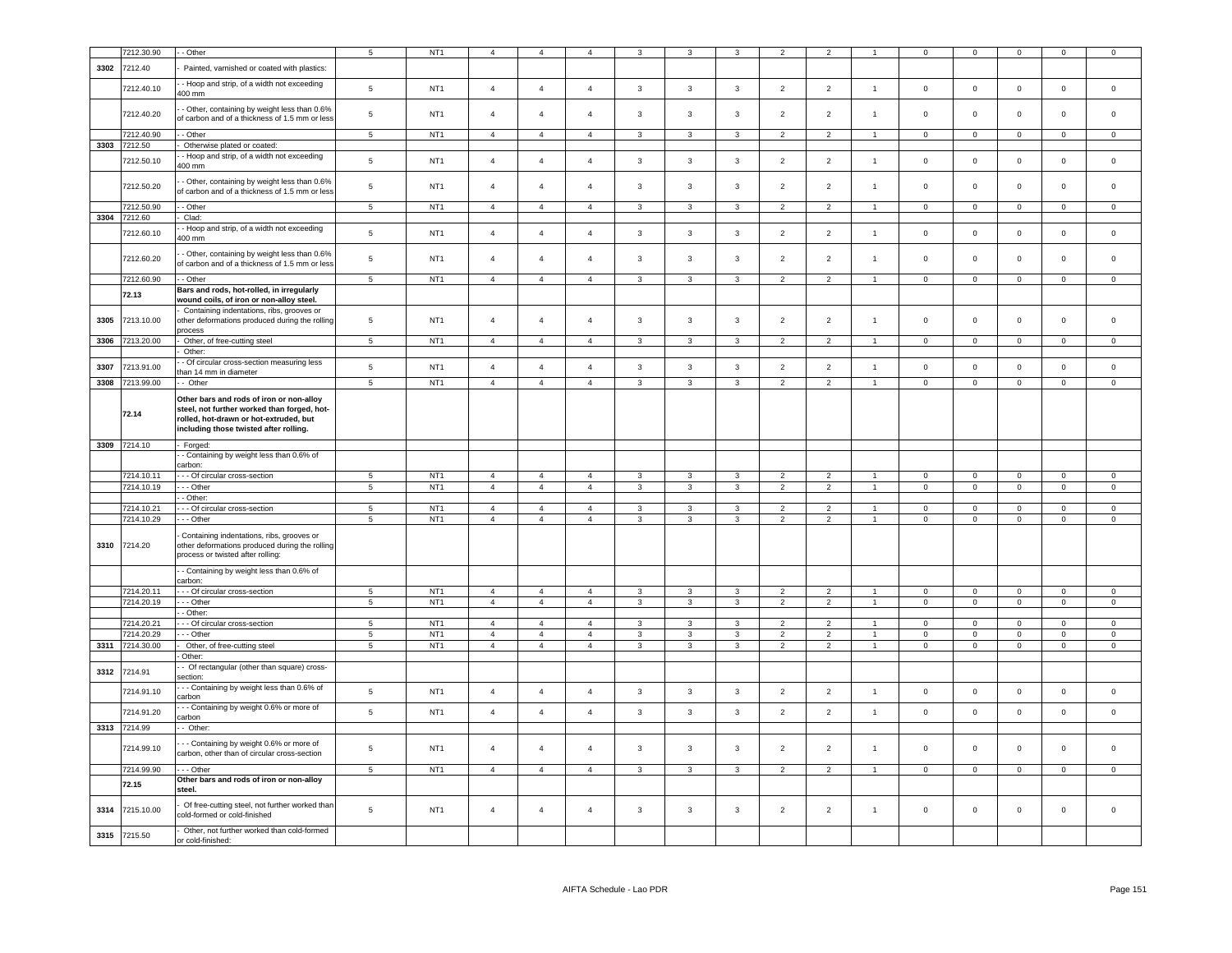|      | 7215.50.10               | - Containing by weight 0.6% or more of<br>carbon, other than of circular cross-section                                       | 5                   | NT <sub>1</sub>                    | $\overline{4}$                   | $\overline{4}$                   | $\overline{4}$                   | 3                 | 3                            | 3              | $\overline{2}$      | 2                                |                | $\mathbf 0$    | $\mathbf 0$                    | $\mathbf 0$                  | $\mathbf 0$       | $\mathbf 0$                 |
|------|--------------------------|------------------------------------------------------------------------------------------------------------------------------|---------------------|------------------------------------|----------------------------------|----------------------------------|----------------------------------|-------------------|------------------------------|----------------|---------------------|----------------------------------|----------------|----------------|--------------------------------|------------------------------|-------------------|-----------------------------|
|      | 7215.50.90               | - Other                                                                                                                      | 5                   | NT <sub>1</sub>                    | $\overline{4}$                   | $\overline{4}$                   | $\overline{4}$                   | 3                 | 3                            | 3              | $\overline{2}$      | 2                                | $\mathbf{1}$   | $\mathbf 0$    | 0                              | $\mathbf 0$                  | $\mathbf 0$       | 0                           |
|      | 3316 7215.90.00          | Other                                                                                                                        | 5                   | NT <sub>1</sub>                    | $\overline{4}$                   | $\overline{4}$                   | $\overline{4}$                   | $\mathbf{3}$      | $\mathbf{3}$                 | $\mathbf{3}$   | $\overline{2}$      | $\overline{2}$                   | $\mathbf{1}$   | $\circ$        | $\mathbf 0$                    | $\mathsf 0$                  | $\circ$           | $\mathbf 0$                 |
|      | 72.16                    | Angles, shapes and sections of iron or non-<br>alloy steel                                                                   |                     |                                    |                                  |                                  |                                  |                   |                              |                |                     |                                  |                |                |                                |                              |                   |                             |
| 3317 | 7216.10.00               | - U, I or H sections, not further worked than<br>hot-rolled, hot-drawn or extruded, of a height<br>of less than 80 mm        | 5                   | NT <sub>1</sub>                    | $\overline{4}$                   | $\overline{4}$                   | $\overline{4}$                   | $\mathbf{3}$      | $\mathbf{3}$                 | 3              | $\overline{2}$      | $\overline{2}$                   | $\overline{1}$ | $\mathsf 0$    | $\mathbf 0$                    | $\mathbf 0$                  | 0                 | $\mathbf 0$                 |
|      |                          | L or T sections, not further worked than hot-<br>rolled, hot-drawn or extruded, of a height of<br>less than 80 mm:           |                     |                                    |                                  |                                  |                                  |                   |                              |                |                     |                                  |                |                |                                |                              |                   |                             |
| 3318 | 7216.21.00               | - L sections                                                                                                                 | 5                   | NT <sub>1</sub>                    | $\overline{4}$                   | $\overline{4}$                   | $\overline{4}$                   | 3                 | 3                            | 3              | $\overline{2}$      | $\overline{2}$                   | $\overline{1}$ | $\mathbf 0$    | $\mathbf 0$                    | $\mathbf 0$                  | $\mathbf 0$       | $\mathbf 0$                 |
| 3319 | 7216.22.00               | - T sections                                                                                                                 | $\sqrt{5}$          | NT <sub>1</sub>                    | $\overline{4}$                   | $\overline{4}$                   | $\overline{4}$                   | $\mathbf{3}$      | 3                            | $\mathbf{3}$   | $\overline{2}$      | $\overline{2}$                   | $\overline{1}$ | $\mathsf 0$    | $\mathbf 0$                    | $\mathbf 0$                  | $\mathbf 0$       | $\mathsf{O}\xspace$         |
|      |                          | U, I or H sections, not further worked than<br>hot-rolled, hot-drawn or extruded of a height<br>of 80 mm or more:            |                     |                                    |                                  |                                  |                                  |                   |                              |                |                     |                                  |                |                |                                |                              |                   |                             |
| 3320 | 7216.31.00               | - U sections                                                                                                                 | $\sqrt{5}$          | NT <sub>1</sub>                    | $\overline{4}$                   | $\overline{4}$                   | $\overline{4}$                   | $\mathbf{3}$      | $\mathbf{3}$                 | 3              | 2                   | 2                                | $\overline{1}$ | $\mathbf 0$    | $\mathbf 0$                    | $\mathbf 0$                  | $\circ$           | $\mathbf 0$                 |
| 3321 | 7216.32.00               | - I sections                                                                                                                 | $\sqrt{5}$          | NT <sub>1</sub>                    | $\sqrt{4}$                       | $\overline{4}$                   | $\overline{4}$                   | 3                 | $\mathbf{3}$                 | $\mathbf{3}$   | $\overline{2}$      | $\overline{2}$                   | $\mathbf{1}$   | $\mathbf 0$    | $\mathbf 0$                    | $\mathbf 0$                  | $\mathbf 0$       | $\mathsf 0$                 |
| 3322 | 7216.33.00               | - - H sections                                                                                                               | $5\phantom{.0}$     | NT <sub>1</sub>                    | $\overline{4}$                   | $\overline{4}$                   | $\overline{4}$                   | 3                 | 3                            | $\mathbf{3}$   | $\overline{2}$      | $\overline{2}$                   | $\overline{1}$ | $\overline{0}$ | $\mathbf 0$                    | $\mathsf 0$                  | $\overline{0}$    | $\mathbf{0}$                |
| 3323 | 7216.40.00               | L or T sections, not further worked than hot-<br>rolled, hot-drawn or extruded, of a height of 80<br>mm or more              | 5                   | NT <sub>1</sub>                    | $\overline{4}$                   | $\overline{4}$                   | $\overline{4}$                   | 3                 | $\mathbf{3}$                 | 3              | $\overline{2}$      | $\overline{2}$                   | $\overline{1}$ | $\circ$        | $\mathbf 0$                    | $\mathbf 0$                  | 0                 | $\mathbf 0$                 |
| 3324 | 7216.50                  | Other angles, shapes and sections, not<br>further worked than hot-rolled, hot-drawn or<br>extruded:                          |                     |                                    |                                  |                                  |                                  |                   |                              |                |                     |                                  |                |                |                                |                              |                   |                             |
|      | 7216.50.10               | - Of a height of less than 80 mm                                                                                             | $5\phantom{.0}$     | NT <sub>1</sub>                    | $\overline{4}$                   | $\overline{4}$                   | $\overline{4}$                   | 3                 | 3                            | $\mathbf{3}$   | 2                   | 2                                | $\overline{1}$ | $\mathbf 0$    | $\mathbf 0$                    | $\mathbf 0$                  | $\mathbf{0}$      | $\circ$                     |
|      | 7216.50.90               | - Other                                                                                                                      | $\overline{5}$      | NT <sub>1</sub>                    | $\overline{4}$                   | $\overline{4}$                   | $\overline{4}$                   | $\mathbf{3}$      | $\mathbf{3}$                 | $\mathbf{3}$   | $\overline{2}$      | $\overline{2}$                   | $\mathbf{1}$   | $\mathsf 0$    | $\mathbf 0$                    | $\mathbf 0$                  | $\mathbf 0$       | $\circ$                     |
|      |                          | Angles, shapes and sections, not further<br>vorked than cold-formed or cold-finished:                                        |                     |                                    |                                  |                                  |                                  |                   |                              |                |                     |                                  |                |                |                                |                              |                   |                             |
| 3325 | 7216.61.00               | - Obtained from flat-rolled products                                                                                         | $\sqrt{5}$          | NT <sub>1</sub>                    | $\overline{4}$                   | $\overline{4}$                   | $\overline{4}$                   | $\mathbf{3}$      | $\mathbf{3}$                 | $\mathbf{3}$   | $\overline{2}$      | $\sqrt{2}$                       | $\overline{1}$ | $\mathbf 0$    | $\mathsf{O}\xspace$            | $\mathbf 0$                  | $\mathbf 0$       | $\mathsf 0$                 |
| 3326 | 7216.69.00               | - Other                                                                                                                      | $\sqrt{5}$          | NT <sub>1</sub>                    | $\overline{4}$                   | $\overline{4}$                   | $\overline{4}$                   | $\mathbf{3}$      | 3                            | 3              | $\overline{2}$      | $\overline{2}$                   | $\overline{1}$ | $\mathbf 0$    | $\mathbf 0$                    | $\mathbf 0$                  | $\circ$           | $\mathsf 0$                 |
|      |                          | Other:<br>- Cold-formed or cold-finished from flat-                                                                          |                     |                                    |                                  |                                  |                                  |                   |                              |                |                     |                                  |                |                |                                |                              |                   |                             |
| 3327 | 7216.91.00               | olled products                                                                                                               | $\sqrt{5}$          | NT <sub>1</sub>                    | $\overline{4}$                   | $\overline{4}$                   | $\overline{4}$                   | $\mathbf{3}$      | $\mathbf{3}$                 | $\mathbf{3}$   | $\overline{2}$      | $\overline{2}$                   | $\overline{1}$ | $\mathsf 0$    | $\mathbf 0$                    | $\mathbf 0$                  | $\mathsf 0$       | $\mathsf 0$                 |
| 3328 | 7216.99.00               | - Other                                                                                                                      | 5                   | NT <sub>1</sub>                    | $\overline{4}$                   | $\overline{4}$                   | $\overline{4}$                   | 3                 | 3                            | 3              | $\overline{2}$      | $\overline{2}$                   | $\overline{1}$ | $\mathbf 0$    | $\mathbf 0$                    | $\mathbf 0$                  | $\mathbf 0$       | $\mathbf 0$                 |
|      | 72.17                    | Wire of iron or non-alloy steel.                                                                                             |                     |                                    |                                  |                                  |                                  |                   |                              |                |                     |                                  |                |                |                                |                              |                   |                             |
| 3329 | 7217.10                  | Not plated or coated, whether or not                                                                                         |                     |                                    |                                  |                                  |                                  |                   |                              |                |                     |                                  |                |                |                                |                              |                   |                             |
|      | 7217.10.10               | oolished:<br>- Containing by weight less than 0.25% of<br>carbon                                                             | 10                  | NT <sub>2</sub>                    | 9                                | 9                                | 8                                | 8                 | $\overline{7}$               | $\overline{7}$ | 6                   | 6                                | 5              | 5              | $5\overline{5}$                | 3                            | $\overline{2}$    | $\circ$                     |
|      |                          | - Containing by weight 0.25% or more but<br>less than 0.6% of carbon:                                                        |                     |                                    |                                  |                                  |                                  |                   |                              |                |                     |                                  |                |                |                                |                              |                   |                             |
|      | 7217.10.22               | - - Bead wire; flat hard steel reed wire;<br>prestressed concrete steel wire; free-cutting<br>steel wire                     | 10                  | NT <sub>2</sub>                    | 9                                | 9                                | 8                                | 8                 | $\overline{7}$               | $\overline{7}$ | 6                   | 6                                | 5              | $\overline{5}$ | $5\phantom{.0}$                | 3                            | $\overline{2}$    | $\mathbf 0$                 |
|      | 7217.10.29               | - - Other                                                                                                                    | 10                  | NT <sub>2</sub>                    | 9                                | 9                                | 8                                | 8                 | $\overline{7}$               | 7              | 6                   | 6                                | 5              | 5              | 5                              | 3                            | $\overline{2}$    | $\mathbf 0$                 |
|      |                          | - Containing by weight 0.6% or more of<br>carbon:<br>- - Spokes wire; bead wire; flat hard steel                             |                     |                                    |                                  |                                  |                                  |                   |                              |                |                     |                                  |                |                |                                |                              |                   |                             |
|      | 7217.10.31<br>7217.10.39 | reed wire; prestressed concrete steel wire;<br>free-cutting steel wire<br>--- Other                                          | 5<br>5 <sub>5</sub> | NT <sub>2</sub><br>NT <sub>2</sub> | $\overline{4}$<br>$\overline{4}$ | $\overline{4}$<br>$\overline{4}$ | $\overline{4}$<br>$\overline{4}$ | 3<br>$\mathbf{3}$ | $\mathbf{3}$<br>$\mathbf{3}$ | 3<br>3         | $\overline{2}$<br>2 | $\overline{2}$<br>$\overline{2}$ | 1.5<br>1.5     | 1.5<br>1.5     | $\mathbf{1}$<br>$\overline{1}$ | $\mathbf{1}$<br>$\mathbf{1}$ | 0<br>$\mathbf{0}$ | $\mathbf 0$<br>$\mathbf{0}$ |
| 3330 | 7217.20                  | Plated or coated with zinc:                                                                                                  |                     |                                    |                                  |                                  |                                  |                   |                              |                |                     |                                  |                |                |                                |                              |                   |                             |
|      | 7217.20.10               | - Containing by weight less than 0.25%<br>carbon                                                                             | 5                   | NT <sub>2</sub>                    | $\overline{4}$                   | $\overline{4}$                   | $\overline{4}$                   | $\mathbf{3}$      | $\mathbf{3}$                 | $\mathbf{3}$   | $\overline{2}$      | $\overline{2}$                   | 1.5            | 1.5            | $\overline{1}$                 | $\overline{1}$               | 0                 | $\mathbf 0$                 |
|      | 7217.20.20               | - Containing by weight 0.25% or more but<br>ess than 0.45% of carbon                                                         | $\sqrt{5}$          | NT <sub>2</sub>                    | $\overline{4}$                   | $\overline{4}$                   | $\overline{4}$                   | $\mathbf{3}$      | $\mathbf{3}$                 | 3              | $\overline{2}$      | $\overline{2}$                   | 1.5            | 1.5            | $\overline{1}$                 | $\mathbf{1}$                 | 0                 | $\mathbf 0$                 |
|      |                          | - Containing by weight 0.45% or more of<br>carbon :                                                                          |                     |                                    |                                  |                                  |                                  |                   |                              |                |                     |                                  |                |                |                                |                              |                   |                             |
|      | 7217.20.91               | - - High carbon steel core wire for steel<br>reinforced aluminium conductors (ACSR)                                          | 5                   | NT <sub>2</sub>                    | $\overline{4}$                   | $\overline{4}$                   | 4                                | 3                 | $\mathbf{3}$                 | 3              | $\overline{2}$      | $\overline{2}$                   | 1.5            | 1.5            | $\mathbf{1}$                   | $\mathbf{1}$                 | 0                 | $\mathbf 0$                 |
|      | 7217.20.99               | --- Other                                                                                                                    | 5                   | NT <sub>2</sub>                    | $\overline{4}$                   | $\overline{4}$                   | $\overline{4}$                   | $\mathbf{3}$      | 3                            | $\mathbf{3}$   | $\overline{2}$      | $\overline{2}$                   | 1.5            | 1.5            | $\overline{1}$                 | $\overline{1}$               | $\mathbf 0$       | $\mathbf 0$                 |
| 3331 | 7217.30                  | Plated or coated with other base metals:                                                                                     |                     |                                    |                                  |                                  |                                  |                   |                              |                |                     |                                  |                |                |                                |                              |                   |                             |
|      | 7217.30.10               | - Containing by weight less than 0.25% of<br>carbon                                                                          | 5                   | NT <sub>2</sub>                    | $\overline{4}$                   | $\overline{4}$                   | $\overline{4}$                   | $\mathbf{3}$      | $\mathbf{3}$                 | $\mathbf{3}$   | $\overline{2}$      | $\overline{2}$                   | 1.5            | 1.5            | $\overline{1}$                 | $\mathbf{1}$                 | $\mathbf 0$       | $\mathbf 0$                 |
|      | 7217.30.20               | - Containing by weight 0.25% or more of<br>carbon but less than 0.6% of carbon                                               | $\,$ 5 $\,$         | NT <sub>2</sub>                    | $\overline{4}$                   | $\overline{4}$                   | $\overline{4}$                   | $\mathbf{3}$      | $\mathbf{3}$                 | $\mathbf{3}$   | $\overline{2}$      | $\overline{2}$                   | 1.5            | 1.5            | $\overline{1}$                 | $\mathbf{1}$                 | $\mathbf{0}$      | $\overline{0}$              |
|      |                          | - Containing by weight 0.6% or more of<br>carbon:                                                                            |                     |                                    |                                  |                                  |                                  |                   |                              |                |                     |                                  |                |                |                                |                              |                   |                             |
|      | 7217.30.31               | - - Copper alloy coated high carbon steel<br>wire of a kind used in the manufacture of<br>pneumatic rubber tyres (bead wire) | $\sqrt{5}$          | NT <sub>2</sub>                    | $\overline{4}$                   | $\overline{4}$                   | $\overline{4}$                   | $\mathbf{3}$      | $\mathbf{3}$                 | $\mathbf{3}$   | $\overline{2}$      | $\overline{2}$                   | 1.5            | 1.5            | $\mathbf{1}$                   | $\mathbf{1}$                 | $\overline{0}$    | $\circ$                     |
|      | 7217.30.39               | --- Other                                                                                                                    | $5\phantom{.0}$     | NT <sub>2</sub>                    | $\overline{4}$                   | $\overline{4}$                   | $\overline{4}$                   | $\mathbf{3}$      | $\mathbf{3}$                 | $\mathbf{3}$   | $\overline{2}$      | $\overline{2}$                   | 1.5            | 1.5            | $\overline{1}$                 | $\overline{1}$               | $\overline{0}$    | $\overline{0}$              |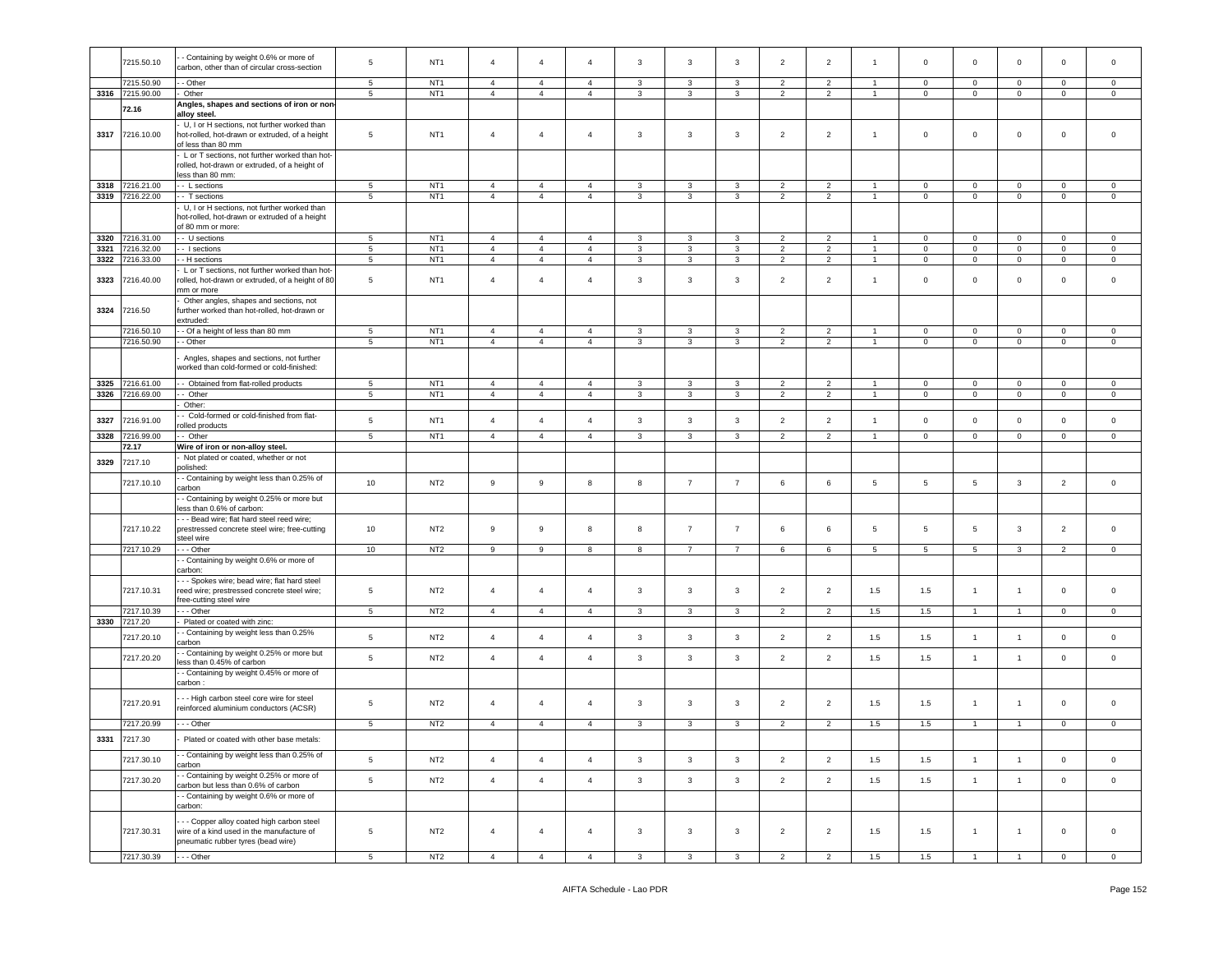| 3332 | 7217.90.10                         | - Containing by weight not less than 0.1% of                                                                                                             | 5               | NT <sub>2</sub>                    | $\mathbf{A}$   | 4              | $\Delta$       | 3                       | 3              | $\mathcal{R}$ | 2              | $\overline{2}$ | 1.5            | $1.5\,$        |                |                | $\mathbf 0$    | $\mathbf 0$    |
|------|------------------------------------|----------------------------------------------------------------------------------------------------------------------------------------------------------|-----------------|------------------------------------|----------------|----------------|----------------|-------------------------|----------------|---------------|----------------|----------------|----------------|----------------|----------------|----------------|----------------|----------------|
|      | 7217.90.90                         | - Other                                                                                                                                                  | 5               | NT <sub>2</sub>                    | $\overline{4}$ | $\overline{4}$ | $\mathbf{A}$   | 3                       | 3              | $\mathbf{3}$  | $\overline{2}$ | $\overline{2}$ | $1.5\,$        | 1.5            |                | $\overline{1}$ | $\mathbf 0$    | $\mathbf 0$    |
|      |                                    |                                                                                                                                                          |                 |                                    |                |                |                |                         |                |               |                |                |                |                |                |                |                |                |
|      | 72.18                              | Stainless steel in ingots or other primary<br>forms; semi-finished products of stainless<br>steel.                                                       |                 |                                    |                |                |                |                         |                |               |                |                |                |                |                |                |                |                |
|      | 3333 7218.10.00                    | Ingots and other primary forms                                                                                                                           | 5               | NT <sub>1</sub>                    | $\overline{4}$ | $\overline{4}$ | $\overline{4}$ | $\mathbf{3}$            | $\mathbf{3}$   | 3             | $\overline{2}$ | $\overline{2}$ | $\overline{1}$ | $\overline{0}$ | $\mathbf{0}$   | $^{\circ}$     | $\overline{0}$ | $\overline{0}$ |
| 3334 | 7218.91.00                         | Other:<br>- Of rectangular (other than square) cross-                                                                                                    | $\,$ 5 $\,$     | NT <sub>1</sub>                    | $\overline{4}$ | $\overline{4}$ | $\overline{4}$ | $\mathbf{3}$            | $\mathbf{3}$   | $\mathbf{3}$  | $\overline{2}$ | $\overline{2}$ | $\overline{1}$ | $\mathbf 0$    | $\mathsf 0$    | $\circ$        | $\mathbf{0}$   | $\mathbf 0$    |
| 3335 | 7218.99.00                         | ection<br>- Other                                                                                                                                        | 5               | NT <sub>1</sub>                    | $\overline{4}$ | $\overline{4}$ | $\overline{4}$ | 3                       | 3              | $\mathbf{3}$  | $\overline{2}$ | $\overline{2}$ | $\overline{1}$ | $\mathbf 0$    | $\mathbf 0$    | $\mathbf 0$    | $\mathbf 0$    | $\mathsf 0$    |
|      | 72.19                              | Flat-rolled products of stainless steel, of a<br>width of 600 mm or more.                                                                                |                 |                                    |                |                |                |                         |                |               |                |                |                |                |                |                |                |                |
|      |                                    | Not further worked than hot-rolled, in coils:                                                                                                            |                 |                                    |                |                |                |                         |                |               |                |                |                |                |                |                |                |                |
| 3336 | 7219.11.00                         | - Of a thickness exceeding 10 mm                                                                                                                         | 5               | NT <sub>1</sub>                    | $\overline{4}$ | $\overline{4}$ | $\overline{4}$ | 3                       | 3              |               | $\overline{2}$ | $\overline{2}$ |                | $\mathbf 0$    | $\mathbf 0$    | $\mathbf 0$    | $\mathbf 0$    | $\mathbf 0$    |
| 3337 | 7219.12.00                         | - Of a thickness of 4.75 mm or more but not<br>exceeding 10 mm                                                                                           | $\,$ 5 $\,$     | NT <sub>1</sub>                    | $\overline{4}$ | $\overline{4}$ | $\overline{4}$ | $\mathbf{3}$            | $\mathbf{3}$   | $\mathbf{3}$  | $\overline{2}$ | $\overline{2}$ | $\mathbf{1}$   | $\mathbf 0$    | $\mathbf 0$    | $\mathsf 0$    | $\mathbf 0$    | $\mathsf 0$    |
| 3338 | 7219.13.00                         | - Of a thickness of 3 mm or more but less<br>an 4.75 mm                                                                                                  | $\,$ 5 $\,$     | NT <sub>1</sub>                    | $\overline{4}$ | $\overline{4}$ | $\overline{4}$ | $\mathbf{3}$            | $\mathbf{3}$   | $\mathbf{3}$  | $\overline{2}$ | $\overline{2}$ | $\overline{1}$ | $\mathsf 0$    | $\mathsf 0$    | $\mathsf 0$    | $\mathbf 0$    | $\mathbf 0$    |
| 3339 | 7219.14.00                         | - Of a thickness of less than 3 mm<br>Not further worked than hot-rolled, not in                                                                         | 5               | NT <sub>1</sub>                    | $\overline{4}$ | $\overline{4}$ | $\overline{4}$ | $\mathbf{3}$            | $\mathbf{3}$   | $\mathbf{3}$  | $\overline{2}$ | $\overline{2}$ | $\overline{1}$ | $\mathsf 0$    | $\mathbf 0$    | $\mathsf 0$    | $\mathbf 0$    | $\mathbb O$    |
|      |                                    | coils:                                                                                                                                                   |                 |                                    |                |                |                |                         |                |               |                |                |                |                |                |                |                |                |
| 3340 | 219,21.00                          | - Of a thickness exceeding 10 mm                                                                                                                         | $\overline{5}$  | NT <sub>1</sub>                    | $\overline{4}$ | $\overline{4}$ | $\overline{4}$ | 3                       | 3              | $\mathbf{R}$  | $\overline{2}$ | $\overline{2}$ |                | $\Omega$       | $\Omega$       | $\Omega$       | $\Omega$       | $\overline{0}$ |
| 3341 | 7219.22.00                         | - Of a thickness of 4.75 mm or more but not<br>exceeding 10 mm                                                                                           | $\,$ 5 $\,$     | NT <sub>1</sub>                    | $\overline{4}$ | $\overline{4}$ | $\overline{4}$ | $\mathbf{3}$            | $\mathbf{3}$   | $\mathbf{3}$  | $\overline{2}$ | $\overline{2}$ | $\mathbf{1}$   | $\mathsf 0$    | $\mathsf 0$    | $\mathsf 0$    | $\mathbf 0$    | $\mathsf 0$    |
| 3342 | 7219.23.00                         | - Of a thickness of 3 mm or more but less<br>han 4.75 mm                                                                                                 | $\,$ 5 $\,$     | NT <sub>1</sub>                    | $\overline{4}$ | $\overline{4}$ | $\overline{4}$ | $\mathbf{3}$            | $\mathbf{3}$   | $\mathbf{3}$  | $\overline{2}$ | $\overline{2}$ | $\overline{1}$ | $\mathsf 0$    | $\mathsf 0$    | $\Omega$       | $\mathbf 0$    | $\mathsf 0$    |
| 3343 | 7219.24.00                         | - Of a thickness of less than 3 mm                                                                                                                       | 5               | NT <sub>1</sub>                    | $\overline{4}$ | $\overline{4}$ | $\overline{4}$ | $\mathbf{3}$            | $\overline{3}$ | $\mathbf{3}$  | $\overline{2}$ | $\overline{2}$ | $\mathbf{1}$   | $\mathsf 0$    | $\mathsf 0$    | $\circ$        | $\mathbf 0$    | $\mathbf 0$    |
|      |                                    | Not further worked than cold-rolled (cold-<br>educed):                                                                                                   |                 |                                    |                |                |                |                         |                |               |                |                |                |                |                |                |                |                |
| 3344 | 7219.31.00                         | - Of a thickness of 4.75 mm or more                                                                                                                      | 5               | NT <sub>1</sub>                    | $\overline{4}$ | $\overline{4}$ | $\mathbf{A}$   | 3                       | 3              | 3             | $\mathcal{P}$  | $\mathcal{P}$  |                | $\mathbf 0$    | $\mathsf 0$    | $\mathsf 0$    | $\mathbf 0$    | $\mathsf 0$    |
| 3345 | 7219.32.00                         | - Of a thickness of 3 mm or more but less<br>han 4.75 mm                                                                                                 | $\,$ 5 $\,$     | NT <sub>1</sub>                    | $\overline{4}$ | $\overline{4}$ | $\overline{4}$ | $\mathbf{3}$            | $\mathbf{3}$   | 3             | $\overline{2}$ | $\overline{2}$ | $\overline{1}$ | $\mathsf 0$    | $\mathsf 0$    | $\mathbf 0$    | $\mathbf 0$    | $\mathsf 0$    |
| 3346 | 7219.33.00                         | - Of a thickness exceeding 1 mm but less<br>han 3 mm                                                                                                     | 5               | NT <sub>1</sub>                    | $\overline{4}$ | $\overline{4}$ | $\overline{4}$ | $\mathbf{3}$            | $\mathbf{3}$   | 3             | $\overline{2}$ | $\overline{2}$ | $\overline{1}$ | $\mathsf 0$    | $\mathbf 0$    | $\mathbf 0$    | $\mathbf{0}$   | $\mathbf 0$    |
| 3347 | 7219.34.00                         | - Of a thickness of 0.5 mm or more but not<br>xceeding 1 mm                                                                                              | $5\phantom{.0}$ | NT <sub>1</sub>                    | $\overline{4}$ | $\overline{4}$ | $\overline{4}$ | $\mathbf{3}$            | $\mathbf{3}$   | 3             | $\overline{2}$ | $\overline{2}$ | $\overline{1}$ | $\mathsf 0$    | $\mathbf 0$    | $\Omega$       | $\mathbf 0$    | $\mathsf 0$    |
| 3348 | 219.35.00                          | - Of a thickness of less than 0.5 mm                                                                                                                     | 5               | NT1                                | $\overline{4}$ | $\overline{4}$ | $\overline{4}$ | $\mathbf{3}$            | $\overline{3}$ | $\mathbf{3}$  | $\overline{2}$ | $\overline{2}$ | $\mathbf{1}$   | $\mathsf 0$    | $\mathsf 0$    | $\circ$        | $\mathbf 0$    | $\mathbf{0}$   |
| 3349 | 219.90                             | Other:                                                                                                                                                   |                 |                                    |                |                |                |                         |                |               |                |                |                |                |                |                |                |                |
|      | 7219.90.10                         | - Of a thickness of 1.5 mm or more but not<br>exceeding 125 mm with patterns in relief<br>derived from rolling, or perforated, corrugated<br>or polished | 5               | NT1                                | 4              | 4              | $\overline{4}$ | 3                       | 3              | 3             | $\overline{2}$ | $\overline{2}$ | $\mathbf{1}$   | $\mathbf 0$    | $\mathbf{0}$   | $\mathbf 0$    | $\mathbf 0$    | $\mathbf{0}$   |
|      |                                    |                                                                                                                                                          |                 |                                    |                |                |                |                         |                |               |                |                |                |                |                |                |                |                |
|      | 7219.90.20                         | - Of a thickness of less than 1.5 mm without<br>patterns in relief derived from rolling, or<br>perforated, corrugated or polished                        | $\,$ 5 $\,$     | NT <sub>1</sub>                    | $\overline{4}$ | $\overline{4}$ | $\overline{4}$ | 3                       | $\mathbf{3}$   | 3             | $\overline{2}$ | $\overline{2}$ | $\overline{1}$ | $\mathbf 0$    | $\overline{0}$ | $\mathbf 0$    | $\mathbf 0$    | $\mathsf 0$    |
|      | 7219.90.90                         | - Other                                                                                                                                                  | $\sqrt{5}$      | NT <sub>1</sub>                    | $\overline{4}$ | $\overline{4}$ | $\overline{4}$ | 3                       | $\mathbf{3}$   | $\mathbf{3}$  | $\overline{2}$ | $\overline{2}$ | $\overline{1}$ | $\mathbf 0$    | $\mathbf 0$    | $\mathsf 0$    | $\mathbf 0$    | $\mathbf 0$    |
|      | 72.20                              | Flat-rolled products of stainless steel, of a<br>width of less than 600 mm.                                                                              |                 |                                    |                |                |                |                         |                |               |                |                |                |                |                |                |                |                |
|      |                                    | Not further worked than hot-rolled:                                                                                                                      |                 |                                    |                |                |                |                         |                |               |                |                |                |                |                |                |                |                |
| 3350 | 7220.11                            | Of a thickness of 4.75 mm or more                                                                                                                        |                 |                                    |                |                |                |                         |                |               |                |                |                |                |                |                |                |                |
|      | 7220.11.10                         | - - Hoop and strip, of a width not exceeding<br>400 mm                                                                                                   | $\sqrt{5}$      | NT <sub>1</sub>                    | $\overline{4}$ | $\overline{4}$ | $\overline{4}$ | $\mathbf{3}$            | $\mathbf{3}$   | $\mathbf{3}$  | $\overline{2}$ | $\overline{2}$ | $\mathbf{1}$   | $\mathsf 0$    | $\mathbf 0$    | $\mathbf 0$    | $\mathbf 0$    | $\mathsf 0$    |
|      | 7220.11.90                         | - - Other                                                                                                                                                | 5               | NT <sub>1</sub>                    | $\overline{4}$ | $\overline{4}$ | $\overline{4}$ | $\mathbf{3}$            | $\mathbf{3}$   | 3             | $\overline{2}$ | $\overline{2}$ | $\overline{1}$ | $\mathbf 0$    | $\mathbf 0$    | $\circ$        | $\overline{0}$ | $\overline{0}$ |
|      | 3351 7220.12                       | - Of a thickness of less than 4.75 mm:                                                                                                                   |                 |                                    |                |                |                |                         |                |               |                |                |                |                |                |                |                |                |
|      | 7220.12.10                         | - - Hoop and strip, of a width not exceeding<br>400 mm                                                                                                   | $\,$ 5 $\,$     | NT <sub>1</sub>                    | $\overline{4}$ | $\overline{4}$ | $\overline{4}$ | $\mathbf{3}$            | $\mathbf{3}$   | $\mathbf{3}$  | $\overline{2}$ | $\overline{2}$ | $\mathbf{1}$   | $\mathsf{O}$   | $\mathbf 0$    | $\mathsf 0$    | $\mathbf 0$    | $\mathsf 0$    |
|      | 7220.12.90                         | - - Other                                                                                                                                                | 5               | NT <sub>1</sub>                    | $\overline{4}$ | $\overline{4}$ | $\overline{4}$ | $\mathbf{3}$            | $\mathbf{3}$   | $\mathbf{3}$  | $\overline{2}$ | $\overline{2}$ | $\mathbf{1}$   | $\mathbf{0}$   | $\mathbf 0$    | $\circ$        | $\circ$        | $\mathbf{0}$   |
| 3352 | 7220.20                            | Not further worked than cold-rolled (cold-<br>educed):                                                                                                   |                 |                                    |                |                |                |                         |                |               |                |                |                |                |                |                |                |                |
|      | 7220.20.10                         | - Hoop and strip, of a width not exceeding<br>$00 \text{ mm}$                                                                                            | 5               | NT <sub>1</sub>                    | $\overline{4}$ | $\overline{4}$ | $\overline{4}$ | 3                       | $\overline{3}$ | 3             | $\overline{2}$ | $\overline{2}$ | $\overline{1}$ | $\Omega$       | $\Omega$       | $\Omega$       | $\mathbf{0}$   | $\mathsf 0$    |
|      | 7220.20.90                         | - Other                                                                                                                                                  | 5               | NT <sub>1</sub>                    | $\overline{4}$ | $\overline{4}$ | $\overline{4}$ | $\overline{\mathbf{3}}$ | $\overline{3}$ | $\mathbf{3}$  | $\overline{2}$ | $\overline{2}$ | $\overline{1}$ | $\mathsf 0$    | $\mathsf 0$    | $\mathsf 0$    | $\mathbf 0$    | $\mathbf{0}$   |
| 3353 | 7220.90                            | Other:                                                                                                                                                   |                 |                                    |                |                |                |                         |                |               |                |                |                |                |                |                |                |                |
|      | 7220.90.10                         | - Hoop and strip, of a width not exceeding<br>400 mm                                                                                                     | $5\phantom{.0}$ | NT <sub>1</sub>                    | $\overline{4}$ | $\overline{4}$ | $\overline{4}$ | 3                       | $\mathbf{3}$   | $\mathbf{3}$  | $\overline{2}$ | $\overline{2}$ | $\mathbf{1}$   | $\mathbf 0$    | $\mathbf 0$    | $\mathsf 0$    | $\mathbf 0$    | $\mathbf 0$    |
|      | 7220.90.90                         | - Other                                                                                                                                                  | $5\overline{)}$ | NT <sub>1</sub>                    | $\overline{4}$ | $\overline{4}$ | $\overline{4}$ | $\mathbf{3}$            | $\mathbf{3}$   | 3             | $\overline{2}$ | $\overline{2}$ | $\overline{1}$ | $\mathbf 0$    | $\mathbf 0$    | $\mathbf 0$    | $\mathbf 0$    | $\mathbf 0$    |
| 3354 | 7221.00.00                         | Bars and rods, hot-rolled, in irregularly<br>wound coils, of stainless steel.                                                                            | 5               | NT <sub>1</sub>                    | $\overline{4}$ | $\overline{4}$ | $\overline{4}$ | $\mathbf{3}$            | $\mathbf{3}$   | $\mathbf{3}$  | $\overline{2}$ | $\overline{2}$ | $\overline{1}$ | $\mathbf{0}$   | $\mathbf 0$    | $\Omega$       | $\mathbf 0$    | $\mathsf 0$    |
|      | 72.22                              | Other bars and rods of stainless steel;<br>angles, shapes and sections of stainless                                                                      |                 |                                    |                |                |                |                         |                |               |                |                |                |                |                |                |                |                |
|      |                                    | steel.<br>Bars and rods, not further worked than hot-                                                                                                    |                 |                                    |                |                |                |                         |                |               |                |                |                |                |                |                |                |                |
|      |                                    | rolled, hot-drawn or extruded:                                                                                                                           | -5              |                                    | $\overline{a}$ | 4              | $\overline{4}$ | 3                       | 3              | 3             | $\overline{2}$ | $\overline{2}$ |                | $\Omega$       | $\Omega$       | $\Omega$       | $\Omega$       | $\Omega$       |
|      | 3355 7222.11.00<br>3356 7222.19.00 | - Of circular cross-section<br>- - Other                                                                                                                 | 5               | NT <sub>1</sub><br>NT <sub>1</sub> | $\overline{4}$ | $\overline{4}$ | $\overline{4}$ | 3                       | 3              | 3             | $\overline{2}$ | $\overline{2}$ | $\mathbf{1}$   | $\mathbf 0$    | $\mathbf{0}$   | $\mathbf 0$    | $\mathbf{0}$   | $\mathbf{0}$   |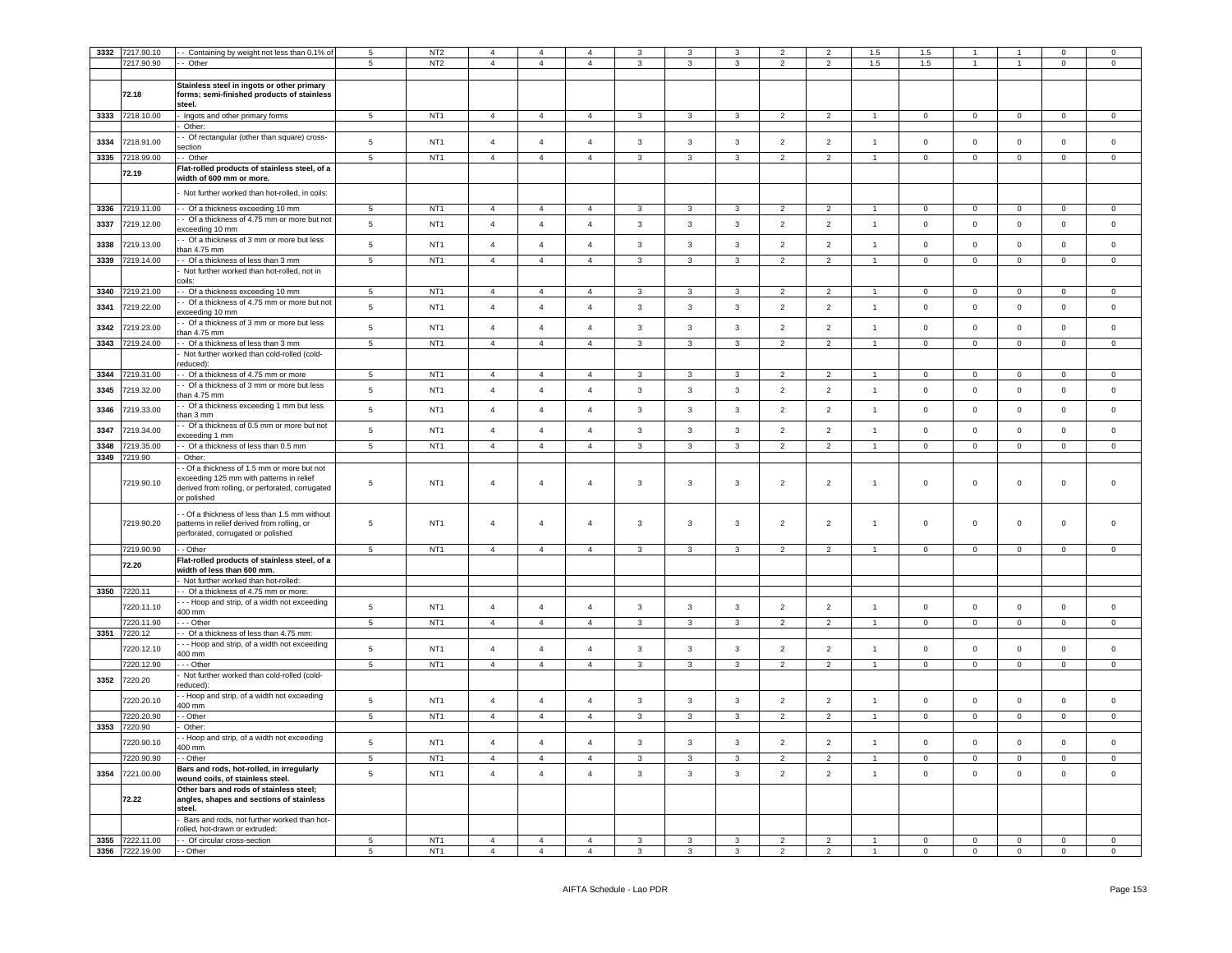| 3357         | 7222.20                  | Bars and rods, not further worked than cold-                                                                                                                   |                               |                                    |                                  |                                  |                                  |                              |                              |                              |                                  |                                  |                                  |                               |                               |                               |                               |                                  |
|--------------|--------------------------|----------------------------------------------------------------------------------------------------------------------------------------------------------------|-------------------------------|------------------------------------|----------------------------------|----------------------------------|----------------------------------|------------------------------|------------------------------|------------------------------|----------------------------------|----------------------------------|----------------------------------|-------------------------------|-------------------------------|-------------------------------|-------------------------------|----------------------------------|
|              | 7222.20.10               | ormed or cold-finished:<br>- Of circular cross-section                                                                                                         | 5                             | NT <sub>1</sub>                    | $\overline{4}$                   | $\overline{4}$                   | $\overline{a}$                   | 3                            | 3                            | 3                            | $\overline{2}$                   | 2                                |                                  | $\mathbf 0$                   | $\mathbf 0$                   | $\mathbf 0$                   | 0                             | 0                                |
|              | 7222.20.90               | - Other                                                                                                                                                        | 5                             | NT <sub>1</sub>                    | $\sqrt{4}$                       | $\overline{4}$                   | $\sqrt{4}$                       | $\mathbf{3}$                 | $\mathbf{3}$                 | $\mathbf{3}$                 | $\sqrt{2}$                       | $\overline{2}$                   | $\overline{1}$                   | $\mathsf 0$                   | $\mathbf 0$                   | $\mathbf 0$                   | $\pmb{0}$                     | $\mathsf 0$                      |
| 3358         | 7222.30                  | Other bars and rods:                                                                                                                                           |                               |                                    |                                  |                                  |                                  |                              |                              |                              |                                  |                                  |                                  |                               |                               |                               |                               |                                  |
|              | 7222.30.10<br>7222.30.90 | - Of circular cross-section                                                                                                                                    | 5<br>5                        | NT <sub>1</sub><br>NT <sub>1</sub> | $\overline{4}$<br>$\overline{4}$ | $\overline{4}$<br>$\overline{4}$ | $\overline{a}$<br>$\overline{4}$ | 3<br>3                       | 3                            | 3<br>$\mathbf{3}$            | $\overline{2}$<br>$\overline{2}$ | 2<br>$\overline{c}$              | $\mathbf{1}$<br>-1               | $\mathbf 0$                   | $\mathbf 0$<br>$\mathsf 0$    | $\mathbf 0$<br>$\mathbf 0$    | 0<br>$\mathbf 0$              | $\mathbf 0$                      |
| 3359         | 7222.40.00               | Other<br>Angles, shapes and sections                                                                                                                           | $5\phantom{.0}$               | NT <sub>1</sub>                    | $\overline{4}$                   | $\overline{4}$                   | $\overline{4}$                   | 3                            | 3<br>$\mathbf{3}$            | 3                            | $\overline{2}$                   | $\overline{c}$                   | $\overline{1}$                   | $\overline{0}$<br>$\mathbf 0$ | $\mathsf 0$                   | $\mathbf 0$                   | $\mathbf 0$                   | 0<br>$\mathbf 0$                 |
| 3360         | 72.23                    | Wire of stainless steel                                                                                                                                        |                               |                                    |                                  |                                  |                                  |                              |                              |                              |                                  |                                  |                                  |                               |                               |                               |                               |                                  |
|              | 7223.00.10               | Having a cross-sectional dimension<br>exceeding 13 mm                                                                                                          | $\sqrt{5}$                    | NT <sub>1</sub>                    | $\sqrt{4}$                       | $\overline{4}$                   | $\overline{4}$                   | 3                            | $\mathbf{3}$                 | 3                            | $\overline{2}$                   | $\overline{2}$                   | $\overline{1}$                   | $\mathsf 0$                   | $\mathsf 0$                   | $\mathbf 0$                   | $\mathbf 0$                   | $\mathsf 0$                      |
|              | 7223.00.90               | - Other                                                                                                                                                        | $5\phantom{.0}$               | NT <sub>1</sub>                    | $\overline{4}$                   | $\overline{4}$                   | $\overline{4}$                   | 3                            | $\mathbf{3}$                 | 3                            | $\overline{2}$                   | $\overline{c}$                   | $\overline{1}$                   | $\mathbf 0$                   | $\mathsf 0$                   | $\mathbf 0$                   | $\mathbf{0}$                  | $\circ$                          |
|              | 72.24                    | Other alloy steel in ingots or other primary<br>forms; semi-finished products of other                                                                         |                               |                                    |                                  |                                  |                                  |                              |                              |                              |                                  |                                  |                                  |                               |                               |                               |                               |                                  |
| 3361         | 7224.10.00               | alloy steel.<br>Ingots and other primary forms                                                                                                                 | $5\phantom{.0}$               | NT <sub>1</sub>                    | $\overline{4}$                   | $\overline{4}$                   | $\overline{4}$                   | 3                            | 3                            | 3                            | $\overline{2}$                   | $\overline{2}$                   | $\overline{1}$                   | $\mathbf 0$                   | $\mathbf{0}$                  | $\mathbf 0$                   | $\mathbf 0$                   | 0                                |
| 3362         | 7224.90.00               | Other                                                                                                                                                          | $5\phantom{.0}$               | NT <sub>1</sub>                    | $\overline{4}$                   | $\overline{4}$                   | $\overline{4}$                   | 3                            | 3                            | 3                            | $\overline{2}$                   | $\overline{2}$                   | $\overline{1}$                   | $\overline{0}$                | $\overline{0}$                | $\mathbf 0$                   | $\overline{0}$                | $\circ$                          |
|              | 72.25                    | Flat-rolled products of other alloy steel, of<br>width of 600 mm or more.                                                                                      |                               |                                    |                                  |                                  |                                  |                              |                              |                              |                                  |                                  |                                  |                               |                               |                               |                               |                                  |
|              |                          | Of silicon-electrical steel:                                                                                                                                   |                               |                                    |                                  |                                  |                                  |                              |                              |                              |                                  |                                  |                                  |                               |                               |                               |                               |                                  |
| 3363         | 7225.11.00               | - Grain-oriented                                                                                                                                               | 5                             | NT <sub>1</sub>                    | $\overline{4}$                   | $\overline{4}$                   | $\overline{4}$                   | 3                            | 3                            | 3                            | $\overline{2}$                   | 2                                | $\overline{1}$                   | $\mathbf{0}$                  | $\overline{0}$                | $\mathbf 0$                   | $\mathbf{0}$                  | $\circ$                          |
| 3364         | 225.19.00                | - Other                                                                                                                                                        | $5\phantom{.0}$               | NT <sub>1</sub>                    | $\overline{4}$                   | $\overline{4}$                   | $\overline{4}$                   | $\mathbf{3}$                 | $\mathbf{3}$                 | $\mathbf{3}$                 | $\overline{2}$                   | $\overline{2}$                   | $\overline{1}$                   | $\pmb{0}$                     | $\mathbf 0$                   | $\mathbf 0$                   | $\overline{0}$                | $\mathbf{0}$                     |
| 3365         | 225.30.00                | Other, not further worked than hot-rolled, in<br>coils                                                                                                         | 5                             | NT <sub>1</sub>                    | $\overline{4}$                   | $\overline{4}$                   | 4                                | 3                            | $\mathbf{3}$                 | 3                            | $\overline{2}$                   | $\overline{2}$                   | $\overline{1}$                   | $\mathsf 0$                   | $\mathbf 0$                   | $\mathbf 0$                   | $\mathbf 0$                   | 0                                |
| 3366         | 225.40.00                | Other, not further worked than hot-rolled,<br>hot in coils                                                                                                     | $\sqrt{5}$                    | NT <sub>1</sub>                    | $\overline{4}$                   | $\overline{4}$                   | 4                                | 3                            | $\mathbf{3}$                 | 3                            | $\overline{2}$                   | $\overline{c}$                   | $\overline{1}$                   | $\mathbf 0$                   | $\mathsf 0$                   | $\mathbf 0$                   | $\mathsf 0$                   | $\mathsf 0$                      |
| 3367         | 7225.50.00               | Other, not further worked than cold-rolled<br>cold-reduced)                                                                                                    | 5                             | NT <sub>1</sub>                    | $\overline{4}$                   | $\overline{4}$                   | $\overline{4}$                   | 3                            | $\mathbf{3}$                 | $\mathbf{3}$                 | $\overline{2}$                   | $\overline{2}$                   | $\overline{1}$                   | $\mathsf 0$                   | $\mathsf 0$                   | $\mathbf 0$                   | $\mathbf 0$                   | $\mathbf 0$                      |
|              |                          | Other:                                                                                                                                                         |                               |                                    |                                  |                                  |                                  |                              |                              |                              |                                  |                                  |                                  |                               |                               |                               |                               |                                  |
| 3368         | 7225.91.00               | - Electrolytically plated or coated with zinc                                                                                                                  | $5\phantom{.0}$               | NT <sub>1</sub>                    | $\overline{4}$                   | $\overline{4}$                   | $\overline{4}$                   | 3                            | $\mathbf{3}$                 | $\mathbf{3}$                 | $\overline{2}$                   | $\overline{2}$                   | $\overline{1}$                   | $\mathbf 0$                   | $\mathsf 0$                   | $\mathbf 0$                   | $\mathbf{0}$                  | $\mathbf 0$                      |
| 3369<br>3370 | 225.92.00<br>7225.99.00  | - Otherwise plated or coated with zinc<br>- Other                                                                                                              | $5\phantom{.0}$<br>5          | NT <sub>1</sub><br>NT <sub>1</sub> | $\overline{4}$<br>$\overline{4}$ | $\overline{4}$<br>$\overline{4}$ | $\overline{4}$<br>$\overline{4}$ | 3                            | 3<br>3                       | 3<br>3                       | $\overline{2}$<br>$\overline{2}$ | $\overline{2}$<br>$\overline{2}$ | $\overline{1}$<br>$\mathbf{1}$   | $\mathbf 0$                   | $\mathbf 0$<br>$\mathbf 0$    | $\mathbf 0$<br>$\mathbf 0$    | $\mathbf 0$<br>$\mathbf 0$    | $\mathbf 0$<br>$\mathbf 0$       |
|              |                          | Flat-rolled products of other alloy steel, of                                                                                                                  |                               |                                    |                                  |                                  |                                  | 3                            |                              |                              |                                  |                                  |                                  | $\mathbf 0$                   |                               |                               |                               |                                  |
|              | 72.26                    | width of less than 600 mm.<br>Of silicon-electrical steel                                                                                                      |                               |                                    |                                  |                                  |                                  |                              |                              |                              |                                  |                                  |                                  |                               |                               |                               |                               |                                  |
| 3371         | 7226.11                  | - Grain-oriented:                                                                                                                                              |                               |                                    |                                  |                                  |                                  |                              |                              |                              |                                  |                                  |                                  |                               |                               |                               |                               |                                  |
|              | 7226.11.10               | - - Hoop and strip, of a width not exceeding                                                                                                                   | 5                             | NT <sub>1</sub>                    | $\overline{4}$                   | $\overline{4}$                   | $\overline{a}$                   | 3                            | $\mathbf{3}$                 | 3                            | $\overline{2}$                   | $\overline{2}$                   | $\overline{1}$                   | $\mathbf 0$                   | $\mathsf 0$                   | $\mathbf 0$                   | $\mathbf{0}$                  | $\mathbf 0$                      |
|              |                          | 400 mm                                                                                                                                                         |                               |                                    |                                  | $\overline{4}$                   |                                  |                              |                              |                              |                                  |                                  | $\overline{1}$                   |                               |                               |                               |                               |                                  |
| 3372         | 7226.11.90<br>7226.19    | - - Other<br>- Other:                                                                                                                                          | $\sqrt{5}$                    | NT <sub>1</sub>                    | $\overline{4}$                   |                                  | $\overline{4}$                   | 3                            | $\mathbf{3}$                 | 3                            | $\overline{2}$                   | $\overline{2}$                   |                                  | $\mathbf 0$                   | $\mathbf 0$                   | $\mathbf 0$                   | $\mathbf 0$                   | $\mathbf 0$                      |
|              |                          | - - Hoop and strip, of a width not exceeding                                                                                                                   |                               |                                    |                                  | $\overline{4}$                   |                                  |                              |                              |                              |                                  |                                  |                                  |                               |                               |                               |                               |                                  |
|              | 7226.19.10               | 400 mm                                                                                                                                                         | 5                             | NT <sub>1</sub>                    | $\sqrt{4}$                       |                                  | $\overline{4}$                   | 3                            | $\mathbf{3}$                 | $\mathbf{3}$                 | $\overline{2}$                   | $\overline{2}$                   | $\overline{1}$                   | $\mathsf 0$                   | $\mathbf 0$                   | $\mathbf 0$                   | $\mathsf 0$                   | $\mathsf 0$                      |
|              | 7226.19.90               | $-$ Other                                                                                                                                                      | 5                             | NT <sub>1</sub>                    | $\overline{4}$                   | $\overline{4}$                   | $\overline{4}$                   | 3                            | 3                            | 3                            | $\overline{2}$                   | $\overline{2}$                   | -1                               | $\mathbf 0$                   | $\mathbf 0$                   | $\circ$                       | $\mathbf 0$                   | $\mathbf 0$                      |
| 3373         | 7226.20                  | Of high speed steel:<br>- Hoop and strip, of a width not exceeding                                                                                             |                               |                                    |                                  |                                  |                                  |                              |                              |                              |                                  |                                  |                                  |                               |                               |                               |                               |                                  |
|              | 7226.20.10               | 400 mm                                                                                                                                                         | 5                             | NT <sub>1</sub>                    | $\overline{4}$                   | $\overline{4}$                   | $\overline{a}$                   | 3                            | $\mathbf{3}$                 | $\mathbf{3}$                 | $\overline{2}$                   | $\overline{c}$                   | $\overline{1}$                   | $\mathbf 0$                   | $\mathbf 0$                   | $\mathbf 0$                   | $\mathbf 0$                   | $\mathbf 0$                      |
|              | 7226.20.90               | - Other                                                                                                                                                        | $5\phantom{.0}$               | NT <sub>1</sub>                    | $\overline{4}$                   | $\overline{4}$                   | $\overline{4}$                   | 3                            | $\mathbf{3}$                 | 3                            | $\overline{2}$                   | $\overline{2}$                   | $\overline{1}$                   | $\mathbf 0$                   | $\mathbf 0$                   | $\mathbf 0$                   | $\mathbf 0$                   | $\mathbf 0$                      |
| 3374         | 7226.91                  | Other:                                                                                                                                                         |                               |                                    |                                  |                                  |                                  |                              |                              |                              |                                  |                                  |                                  |                               |                               |                               |                               |                                  |
|              |                          | - Not further worked than hot-rolled<br>- - Hoop and strip, of a width not exceeding                                                                           |                               |                                    |                                  |                                  |                                  |                              |                              |                              |                                  |                                  |                                  |                               |                               |                               |                               |                                  |
|              | 7226.91.10               | 400 mm                                                                                                                                                         | 5                             | NT <sub>1</sub>                    | $\overline{4}$                   | $\overline{4}$                   | $\overline{4}$                   | 3                            | $\mathbf{3}$                 | 3                            | $\overline{2}$                   | $\overline{2}$                   | $\overline{1}$                   | $\mathsf 0$                   | $\mathsf 0$                   | $\mathbf 0$                   | $\mathbf 0$                   | $\mathsf 0$                      |
|              | 7226.91.90               | - - Other                                                                                                                                                      | $5\phantom{.0}$               | NT <sub>1</sub>                    | $\overline{4}$                   | $\overline{4}$                   | $\overline{4}$                   | 3                            | 3                            | 3                            | $\overline{2}$                   | $\overline{2}$                   | $\overline{1}$                   | $\mathbf 0$                   | $\mathbf 0$                   | $\mathbf 0$                   | $\mathbf 0$                   | $\mathbf 0$                      |
| 3375         | 7226.92                  | - Not further worked than cold-rolled (cold-<br>reduced):                                                                                                      |                               |                                    |                                  |                                  |                                  |                              |                              |                              |                                  |                                  |                                  |                               |                               |                               |                               |                                  |
|              | 7226.92.10               | - - Hoop and strip, of a width not exceeding<br>400 mm                                                                                                         | 5                             | NT <sub>1</sub>                    | $\overline{4}$                   | $\overline{4}$                   | $\overline{4}$                   | 3                            | $\mathbf{3}$                 | $\mathbf{3}$                 | $\overline{2}$                   | $\overline{c}$                   | $\overline{1}$                   | $\mathsf 0$                   | $\mathsf 0$                   | $\mathbf 0$                   | $\mathbf{0}$                  | $\mathsf 0$                      |
|              | 7226.92.90               | .-- Other                                                                                                                                                      | $5\phantom{.0}$               | NT <sub>1</sub>                    | $\overline{4}$                   | $\overline{4}$                   | 4                                | 3                            | 3                            | 3                            | $\overline{2}$                   | $\overline{c}$                   | $\overline{1}$                   | $\mathbf 0$                   | $\mathsf 0$                   | $\mathbf 0$                   | $\mathbf 0$                   | $\mathbf 0$                      |
| 3376         | 7226.99                  | - Other:                                                                                                                                                       |                               |                                    |                                  |                                  |                                  |                              |                              |                              |                                  |                                  |                                  |                               |                               |                               |                               |                                  |
|              | 7226.99.10               | - - Hoop and strip, of a width not exceeding<br>400 mm                                                                                                         | 5                             | NT <sub>1</sub>                    | $\overline{4}$                   | $\overline{4}$                   | $\overline{4}$                   | 3                            | $\mathbf{3}$                 | 3                            | $\overline{2}$                   | $\overline{2}$                   | $\overline{1}$                   | $\mathsf 0$                   | $\mathsf 0$                   | $\mathbf 0$                   | $\mathbf 0$                   | $\mathsf 0$                      |
|              | 7226.99.90               | - - Other<br>Bars and rods, hot-rolled, in irregularly                                                                                                         | $5\phantom{.0}$               | NT <sub>1</sub>                    | $\overline{4}$                   | $\overline{4}$                   | 4                                | 3                            | 3                            | 3                            | $\overline{2}$                   | $\overline{c}$                   | $\overline{1}$                   | $\mathbf 0$                   | $\mathbf 0$                   | $\mathbf 0$                   | $\overline{0}$                | $\mathbf 0$                      |
|              | 72.27                    | wound coils, of other alloy steel.                                                                                                                             |                               |                                    |                                  |                                  |                                  |                              |                              |                              |                                  |                                  |                                  |                               |                               |                               |                               |                                  |
| 3377<br>3378 | 7227.10.00<br>7227.20.00 | Of high speed steel<br>Of silico-manganese steel                                                                                                               | $\,$ 5 $\,$<br>5              | NT <sub>1</sub><br>NT <sub>1</sub> | $\overline{4}$<br>$\overline{4}$ | $\overline{4}$<br>$\overline{4}$ | $\overline{4}$<br>$\overline{4}$ | 3<br>3                       | $\mathbf{3}$<br>3            | $\mathbf{3}$<br>3            | $\overline{2}$<br>$\overline{2}$ | $\overline{2}$<br>$\overline{2}$ | $\overline{1}$<br>$\overline{1}$ | $\mathbf 0$<br>$\mathbf 0$    | 0<br>$\mathbf 0$              | $\mathsf 0$<br>$\mathbf 0$    | $\mathbf 0$<br>0              | $\mathbf 0$<br>$\mathbf 0$       |
|              | 3379 7227.90.00          | - Other                                                                                                                                                        | 5                             | NT1                                |                                  |                                  |                                  |                              |                              |                              |                                  |                                  |                                  | 0                             |                               |                               |                               |                                  |
|              | 72.28                    | Other bars and rods of other alloy steel;<br>angles, shapes and sections, of other alloy<br>steel; hollow drill bars and rods, of alloy or<br>non-alloy steel. |                               |                                    |                                  |                                  |                                  |                              |                              |                              |                                  |                                  |                                  |                               |                               |                               |                               |                                  |
|              | 3380 7228.10             | Bars and rods, of high speed steel:                                                                                                                            |                               |                                    |                                  |                                  |                                  |                              |                              |                              |                                  |                                  |                                  |                               |                               |                               |                               |                                  |
|              | 7228.10.10               | - Of circular cross-section                                                                                                                                    | $\sqrt{5}$                    | NT <sub>1</sub>                    | $\overline{4}$                   | $\overline{4}$                   | $\overline{4}$                   | $\mathbf{3}$                 | $\mathbf{3}$                 | $\mathbf{3}$                 | $\overline{2}$                   | $\overline{2}$                   | $\overline{1}$                   | $\circ$                       | $\mathbf{0}$                  | $\mathsf 0$                   | $\overline{0}$                | $\mathsf 0$                      |
|              | 7228.10.90               | - Other                                                                                                                                                        | $5\phantom{.0}$               | NT <sub>1</sub>                    | $\overline{4}$                   | $\overline{4}$                   | $\overline{4}$                   | 3                            | $\mathbf{3}$                 | 3                            | $\overline{2}$                   | $\overline{c}$                   | $\mathbf{1}$                     | $\mathbf 0$                   | $\overline{0}$                | $\mathbf 0$                   | $\mathbf{0}$                  | $\mathsf 0$                      |
| 3381         | 7228.20                  | Bars and rods, of silico-manganese steel:                                                                                                                      |                               |                                    |                                  |                                  |                                  |                              |                              |                              |                                  |                                  |                                  |                               |                               |                               |                               |                                  |
|              | 7228.20.10<br>7228.20.90 | - Of circular cross-section<br>- Other                                                                                                                         | $\sqrt{5}$<br>$5\phantom{.0}$ | NT <sub>1</sub><br>NT <sub>1</sub> | $\overline{4}$<br>$\overline{4}$ | $\overline{4}$<br>$\overline{4}$ | $\overline{4}$<br>$\overline{4}$ | $\mathbf{3}$<br>$\mathbf{3}$ | $\mathbf{3}$<br>$\mathbf{3}$ | $\mathbf{3}$<br>$\mathbf{3}$ | $\overline{2}$<br>$\overline{2}$ | $\overline{2}$<br>$\overline{2}$ | $\overline{1}$<br>$\mathbf{1}$   | $\mathbf 0$<br>$\overline{0}$ | $\mathbf 0$<br>$\overline{0}$ | $\mathsf 0$<br>$\overline{0}$ | $\mathbf 0$<br>$\overline{0}$ | $\overline{0}$<br>$\overline{0}$ |
|              |                          |                                                                                                                                                                |                               |                                    |                                  |                                  |                                  |                              |                              |                              |                                  |                                  |                                  |                               |                               |                               |                               |                                  |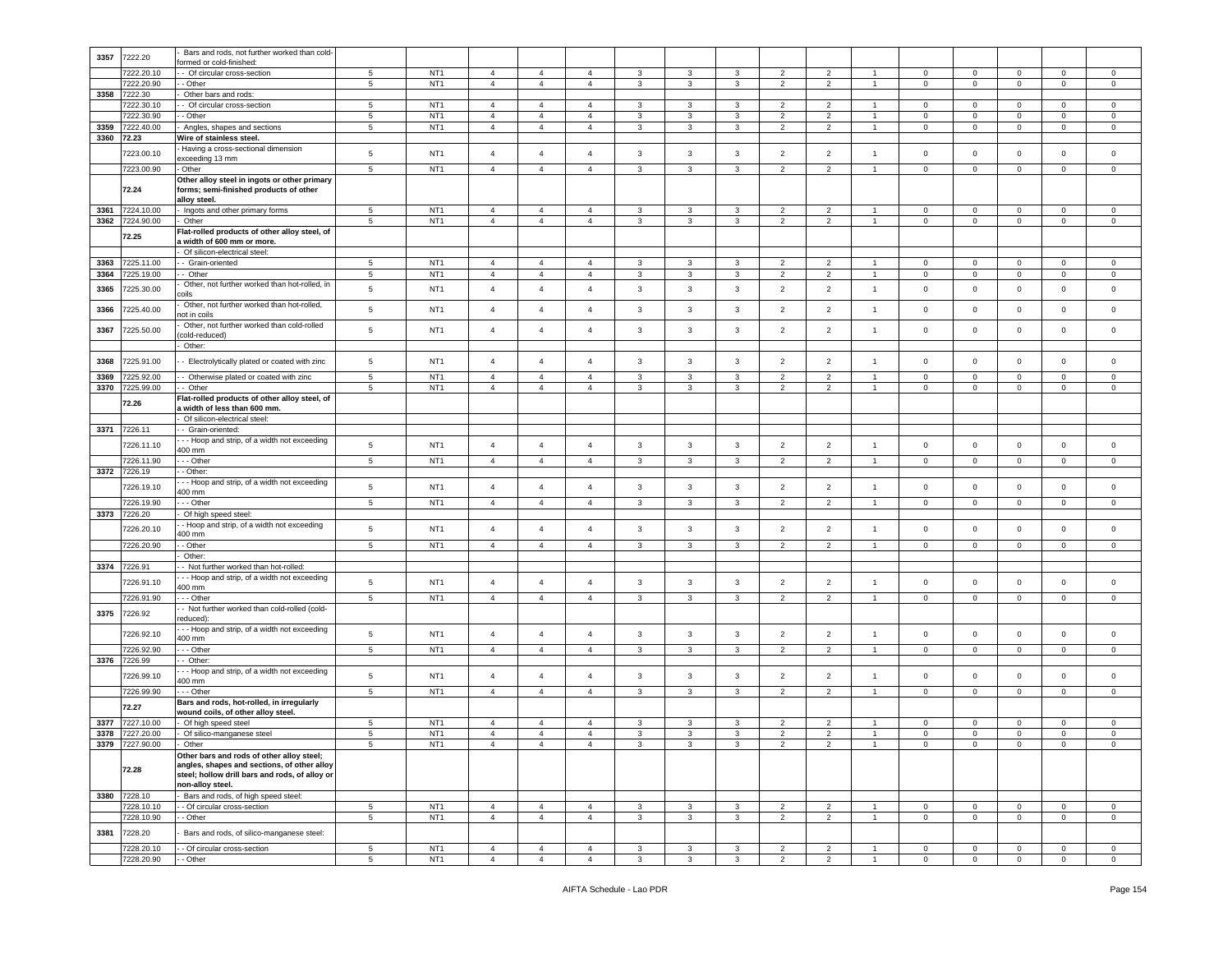| 3382 | 7228.30         | Other bars and rods, not further worked<br>than hot-rolled, hot-drawn or extruded:                                                                                                                                                                                                                                                                                                             |                          |                 |                |                |                |                         |                         |                |                |                |                      |                |                |                |                     |                     |
|------|-----------------|------------------------------------------------------------------------------------------------------------------------------------------------------------------------------------------------------------------------------------------------------------------------------------------------------------------------------------------------------------------------------------------------|--------------------------|-----------------|----------------|----------------|----------------|-------------------------|-------------------------|----------------|----------------|----------------|----------------------|----------------|----------------|----------------|---------------------|---------------------|
|      | 7228.30.10      | - - Of circular cross-section                                                                                                                                                                                                                                                                                                                                                                  | $5\phantom{.0}$          | NT <sub>1</sub> | $\overline{4}$ | $\overline{4}$ | $\overline{4}$ | 3                       | 3                       | $\mathbf{3}$   | $\overline{2}$ | $\overline{2}$ | $\overline{1}$       | $\circ$        | $\overline{0}$ | $\mathbf 0$    | $\mathsf 0$         | $\mathbf 0$         |
|      |                 |                                                                                                                                                                                                                                                                                                                                                                                                | 5 <sup>5</sup>           |                 |                | $\overline{4}$ | $\overline{4}$ | $\mathbf{3}$            | $\mathbf{3}$            |                | 2              | $\overline{2}$ | $\mathbf{1}$         | $\mathbf{0}$   |                |                | $\overline{0}$      | $\overline{0}$      |
|      | 7228.30.90      | - - Other                                                                                                                                                                                                                                                                                                                                                                                      |                          | NT <sub>1</sub> | $\overline{4}$ |                |                |                         |                         | $\mathbf{3}$   |                |                |                      |                | $\mathbf{0}$   | $\mathbf 0$    |                     |                     |
| 3383 | 7228.40         | Other bars and rods, not further worked                                                                                                                                                                                                                                                                                                                                                        |                          |                 |                |                |                |                         |                         |                |                |                |                      |                |                |                |                     |                     |
|      |                 | han forged:                                                                                                                                                                                                                                                                                                                                                                                    |                          |                 |                |                |                |                         |                         |                |                |                |                      |                |                |                |                     |                     |
|      | 7228.40.10      | - Of circular cross-section                                                                                                                                                                                                                                                                                                                                                                    | $5\overline{5}$          | NT <sub>1</sub> | $\overline{4}$ | $\overline{4}$ | $\overline{a}$ | $\mathbf{3}$            | 3                       | $\mathbf{3}$   | $\overline{2}$ | $\overline{2}$ | $\overline{1}$       | $\Omega$       | $\overline{0}$ | $\mathbf 0$    | $\Omega$            | $\Omega$            |
|      | 7228.40.90      | - - Other                                                                                                                                                                                                                                                                                                                                                                                      | 5                        | NT <sub>1</sub> | $\overline{4}$ | $\overline{4}$ | $\overline{4}$ | 3                       | 3                       | 3              | $\overline{2}$ | $\overline{2}$ | $\mathbf{1}$         | $\overline{0}$ | $\overline{0}$ | $\mathbf 0$    | $\mathbf{0}$        | $\overline{0}$      |
| 3384 | 7228.50         | Other bars and rods, not further worked<br>han cold-formed or cold-finished:                                                                                                                                                                                                                                                                                                                   |                          |                 |                |                |                |                         |                         |                |                |                |                      |                |                |                |                     |                     |
|      | 7228.50.10      | - Of circular cross-section                                                                                                                                                                                                                                                                                                                                                                    | $\sqrt{5}$               | NT <sub>1</sub> | $\overline{4}$ | $\overline{4}$ | $\mathbf{A}$   | 3                       | $\mathbf{3}$            | $\mathbf{3}$   | $\overline{2}$ | $\overline{2}$ | $\blacktriangleleft$ | $\pmb{0}$      | $\mathbf 0$    | $\mathbf 0$    | $\circ$             | $\overline{0}$      |
|      |                 |                                                                                                                                                                                                                                                                                                                                                                                                | 5                        | NT <sub>1</sub> | $\overline{4}$ | $\overline{4}$ | $\overline{4}$ |                         | $\mathbf{3}$            |                |                |                | $\overline{1}$       |                | $\mathbf{0}$   | $\mathsf 0$    |                     |                     |
|      | 7228.50.90      | - Other                                                                                                                                                                                                                                                                                                                                                                                        |                          |                 |                |                |                | 3                       |                         | 3              | $\overline{2}$ | $\overline{2}$ |                      | $\mathbf 0$    |                |                | $\mathbf 0$         | $\mathbf 0$         |
|      | 3385 7228.60    | Other bars and rods:                                                                                                                                                                                                                                                                                                                                                                           |                          |                 |                |                |                |                         |                         |                |                |                |                      |                |                |                |                     |                     |
|      | 7228.60.10      | - Of circular cross-section                                                                                                                                                                                                                                                                                                                                                                    | $5\phantom{.0}$          | NT <sub>1</sub> | $\overline{4}$ | $\overline{4}$ | $\mathbf{A}$   | 3                       | $\mathbf{3}$            | 3              | $\overline{2}$ | $\overline{2}$ |                      | $\mathbf 0$    | $\mathsf 0$    | $\mathbf 0$    | $\Omega$            | $\mathsf 0$         |
|      | 7228.60.90      | - Other                                                                                                                                                                                                                                                                                                                                                                                        | 5                        | NT <sub>1</sub> | $\overline{4}$ | $\overline{4}$ | $\overline{4}$ | $\mathbf{3}$            | $\mathbf{3}$            | $\mathbf{3}$   | $\overline{2}$ | $\overline{2}$ | $\overline{1}$       | $\overline{0}$ | $\mathsf 0$    | $\mathsf 0$    | $\mathbf 0$         | $\mathsf 0$         |
| 3386 | 7228.70.00      | Angles, shapes and sections                                                                                                                                                                                                                                                                                                                                                                    | $5\phantom{.0}$          | NT <sub>1</sub> | $\overline{4}$ | $\overline{4}$ | $\mathbf{A}$   | 3                       | $\mathbf{3}$            | $\mathbf{3}$   | $\overline{2}$ | $\overline{c}$ | $\overline{1}$       | $\pmb{0}$      | $\mathbf 0$    | $\mathbf 0$    | $\mathsf 0$         | $\mathsf 0$         |
|      | 3387 7228.80    | Hollow drill bars and rods:                                                                                                                                                                                                                                                                                                                                                                    |                          |                 |                |                |                |                         |                         |                |                |                |                      |                |                |                |                     |                     |
|      |                 | - Containing by weight 0.6% or more of                                                                                                                                                                                                                                                                                                                                                         |                          |                 |                |                |                |                         |                         |                |                |                |                      |                |                |                |                     |                     |
|      |                 | arbon:                                                                                                                                                                                                                                                                                                                                                                                         |                          |                 |                |                |                |                         |                         |                |                |                |                      |                |                |                |                     |                     |
|      | 7228.80.11      | - - Of circular cross-section                                                                                                                                                                                                                                                                                                                                                                  | 5                        | NT <sub>1</sub> | $\overline{4}$ | $\overline{4}$ | $\overline{4}$ | 3                       | $\overline{3}$          | $\overline{3}$ | 2              | $\overline{2}$ | $\mathbf{1}$         | $\Omega$       | $\mathbf 0$    | $\mathbf 0$    | $\mathbf{0}$        | $\Omega$            |
|      |                 |                                                                                                                                                                                                                                                                                                                                                                                                |                          |                 |                |                |                |                         |                         |                |                |                |                      |                |                |                |                     |                     |
|      | 7228.80.19      | $-$ Other                                                                                                                                                                                                                                                                                                                                                                                      | 5                        | NT <sub>1</sub> | $\overline{4}$ | $\overline{4}$ | $\overline{4}$ | $\overline{\mathbf{3}}$ | $\overline{\mathbf{3}}$ | $\overline{3}$ | $\overline{2}$ | $\overline{2}$ | $\mathbf{1}$         | $\Omega$       | $\overline{0}$ | $\overline{0}$ | $\overline{0}$      | $\overline{0}$      |
|      | 7228.80.90      | - Other                                                                                                                                                                                                                                                                                                                                                                                        | 5 <sup>5</sup>           | NT <sub>1</sub> | $\overline{4}$ | $\overline{4}$ | $\overline{4}$ | $\overline{3}$          | $\overline{3}$          | $\overline{3}$ | 2              | $\overline{2}$ | $\overline{1}$       | $\mathbf 0$    | $\overline{0}$ | $\mathbf 0$    | $\mathbf{0}$        | $\circ$             |
|      | 72.29           | Wire of other alloy steel.                                                                                                                                                                                                                                                                                                                                                                     |                          |                 |                |                |                |                         |                         |                |                |                |                      |                |                |                |                     |                     |
| 3388 | 7229.20.00      | Of silico-manganese steel                                                                                                                                                                                                                                                                                                                                                                      | 5                        | NT <sub>1</sub> | $\overline{4}$ | $\overline{4}$ | $\mathbf{A}$   | $\mathbf{3}$            | $\mathbf{3}$            | $\mathbf{3}$   | $\overline{2}$ | $\overline{2}$ | $\overline{1}$       | $\Omega$       | $\mathsf 0$    | $\Omega$       | $\mathsf 0$         | $\Omega$            |
| 3389 | 7229.90.00      | Other                                                                                                                                                                                                                                                                                                                                                                                          | $\overline{5}$           | NT <sub>1</sub> | $\overline{4}$ | $\overline{4}$ | $\overline{4}$ | $\overline{\mathbf{3}}$ | $\overline{3}$          | $\overline{3}$ | $\overline{2}$ | $\overline{2}$ | $\mathbf{1}$         | $\overline{0}$ | $\overline{0}$ | $\overline{0}$ | $\overline{0}$      | $\overline{0}$      |
|      | 73.01           | Sheet piling of iron or steel, whether or not<br>drilled, punched or made from assembled<br>elements; welded angles, shapes and                                                                                                                                                                                                                                                                |                          |                 |                |                |                |                         |                         |                |                |                |                      |                |                |                |                     |                     |
|      |                 | sections, of iron or steel.                                                                                                                                                                                                                                                                                                                                                                    |                          |                 |                |                |                |                         |                         |                |                |                |                      |                |                |                |                     |                     |
| 3390 | 7301.10.00      | Sheet piling                                                                                                                                                                                                                                                                                                                                                                                   | 5                        | NT <sub>1</sub> | $\overline{4}$ | $\overline{4}$ | $\overline{4}$ | $\mathbf{3}$            | $\mathbf{3}$            | $\mathbf{3}$   | $\overline{2}$ | $\overline{2}$ | $\mathbf{1}$         | $\mathbf{0}$   | $\mathbf 0$    | $\overline{0}$ | $\mathbf{0}$        | $\mathsf 0$         |
|      | 3391 7301.20.00 | Angles, shapes and sections                                                                                                                                                                                                                                                                                                                                                                    | 5                        | NT <sub>1</sub> | $\overline{4}$ | $\overline{4}$ | $\overline{4}$ | $\mathbf{3}$            | $\mathbf{3}$            | $\overline{3}$ | $\overline{2}$ | $\overline{2}$ | $\mathbf{1}$         | $\overline{0}$ | $\overline{0}$ | $\overline{0}$ | $\mathbf 0$         | $\mathsf 0$         |
|      | 73.02           | Railway or tramway track construction<br>material of iron or steel, the following:<br>rails, check-rails and rack rails, switch<br>blades, crossing frogs, point rods and<br>other crossing pieces, sleepers (cross-<br>ties), fish-plates, chairs, chair wedges, sole<br>plates (base plates), rail clips, bedplates,<br>ties and other material specialized for<br>jointing or fixing rails. |                          |                 |                |                |                |                         |                         |                |                |                |                      |                |                |                |                     |                     |
| 3392 | 7302.10.00      | Rails                                                                                                                                                                                                                                                                                                                                                                                          | $5\phantom{.0}$          | NT <sub>1</sub> | $\overline{4}$ | $\overline{4}$ | $\overline{4}$ | $\mathbf{3}$            | $\mathbf{3}$            | $\mathbf{3}$   | $\overline{2}$ | $\overline{2}$ |                      | $\mathsf 0$    | $\mathsf 0$    | $\mathbf 0$    | $\mathsf 0$         | $\mathsf 0$         |
| 3393 | 7302.30.00      | Switch blades, crossing frogs, point rods                                                                                                                                                                                                                                                                                                                                                      | $\,$ 5 $\,$              | NT <sub>1</sub> | $\overline{4}$ | $\overline{4}$ | $\overline{4}$ | $\mathbf{3}$            | $\mathbf{3}$            | $\mathbf{3}$   | $\overline{2}$ | $\overline{2}$ | $\mathbf{1}$         | $\mathsf 0$    | $\mathbf 0$    | $\mathbf 0$    | $\mathsf{O}\xspace$ | $\mathsf{O}\xspace$ |
|      |                 | and other crossing pieces                                                                                                                                                                                                                                                                                                                                                                      |                          |                 |                |                |                |                         |                         |                |                |                |                      |                |                |                |                     |                     |
| 3394 | 7302.40.00      | Fish-plates and sole plates                                                                                                                                                                                                                                                                                                                                                                    | $\sqrt{5}$               | NT <sub>1</sub> | $\overline{4}$ | $\overline{4}$ | $\overline{4}$ | 3                       | $\mathbf{3}$            | $\mathbf{3}$   | $\overline{2}$ | $\overline{2}$ | $\overline{1}$       | $\pmb{0}$      | $\mathbf 0$    | $\mathbf 0$    | $\mathsf 0$         | $\mathsf 0$         |
| 3395 | 7302.90         | Other:                                                                                                                                                                                                                                                                                                                                                                                         |                          |                 |                |                |                |                         |                         |                |                |                |                      |                |                |                |                     |                     |
|      | 302.90.10       | - Sleepers (cross-ties)                                                                                                                                                                                                                                                                                                                                                                        | $\sqrt{5}$               | NT <sub>1</sub> | $\overline{4}$ | $\overline{4}$ | $\overline{a}$ | 3                       | 3                       | 3              | $\overline{2}$ | $\overline{c}$ | $\overline{1}$       | $\mathbf 0$    | $\mathsf 0$    | $\mathbf 0$    | $\Omega$            | $\mathsf 0$         |
|      | 7302.90.90      | - Other                                                                                                                                                                                                                                                                                                                                                                                        | $\overline{5}$           | NT <sub>1</sub> | $\overline{4}$ | $\overline{4}$ | $\overline{4}$ | $\mathbf{3}$            | $\mathbf{3}$            | $\overline{3}$ | $\overline{2}$ | $\overline{2}$ | $\overline{1}$       | $\mathbf 0$    | $\overline{0}$ | $\overline{0}$ | $\mathbf 0$         | $\overline{0}$      |
| 3396 | 73.03           | Tubes, pipes and hollow profiles, of cast<br>iron.                                                                                                                                                                                                                                                                                                                                             |                          |                 |                |                |                |                         |                         |                |                |                |                      |                |                |                |                     |                     |
|      | 7303.00.10      | Tubes and pipes                                                                                                                                                                                                                                                                                                                                                                                | 5                        | NT <sub>1</sub> | $\overline{a}$ | $\Delta$       | $\overline{a}$ | $\mathcal{R}$           | 3                       | 3              | $\overline{2}$ | $\mathcal{P}$  |                      | $\Omega$       | $\Omega$       | $\Omega$       | $\Omega$            | $\Omega$            |
|      | 7303.00.90      | Other                                                                                                                                                                                                                                                                                                                                                                                          | 5                        | NT <sub>1</sub> | $\overline{4}$ | $\overline{4}$ | $\overline{4}$ | $\mathbf{3}$            | $\mathbf{3}$            | $\mathbf{3}$   | $\overline{2}$ | $\overline{2}$ | $\mathbf{1}$         | $\mathsf 0$    | $\mathbf{0}$   | $\mathsf 0$    | $\mathsf 0$         | $\mathsf 0$         |
|      | 73.04           | Tubes, pipes and hollow profiles,<br>seamless, of iron (other than cast iron) or<br>steel.                                                                                                                                                                                                                                                                                                     |                          |                 |                |                |                |                         |                         |                |                |                |                      |                |                |                |                     |                     |
|      |                 | Line pipe of a kind used for oil or gas                                                                                                                                                                                                                                                                                                                                                        |                          |                 |                |                |                |                         |                         |                |                |                |                      |                |                |                |                     |                     |
|      |                 | ipelines:                                                                                                                                                                                                                                                                                                                                                                                      |                          |                 |                |                |                |                         |                         |                |                |                |                      |                |                |                |                     |                     |
| 3397 | 7304.11.00      | - Of stainless steel                                                                                                                                                                                                                                                                                                                                                                           | 5                        | NT <sub>1</sub> | $\overline{4}$ | $\overline{4}$ | $\overline{4}$ | 3                       | 3                       | 3              | $\overline{2}$ | $\overline{2}$ | $\mathbf{1}$         | $\mathbf 0$    | $\mathbf 0$    | $\overline{0}$ | $\mathbf 0$         | $\mathbf 0$         |
| 3398 | 7304.19.00      | - Other                                                                                                                                                                                                                                                                                                                                                                                        | 5                        | NT <sub>1</sub> | $\overline{4}$ | $\overline{4}$ | $\overline{4}$ | $\mathbf{3}$            | $\mathbf{3}$            | $\mathbf{3}$   | $\overline{2}$ | $\overline{2}$ | $\mathbf{1}$         | $\mathbf 0$    | $\mathbf{0}$   | $\mathbf 0$    | $\mathsf 0$         | $\mathsf 0$         |
|      |                 | Casing, tubing and drill pipe, of a kind used<br>n drilling for oil or gas:                                                                                                                                                                                                                                                                                                                    |                          |                 |                |                |                |                         |                         |                |                |                |                      |                |                |                |                     |                     |
| 3399 | 7304.22.00      | - Drill pipe of stainless steel                                                                                                                                                                                                                                                                                                                                                                | $\overline{5}$           | NT <sub>1</sub> | $\overline{4}$ | $\overline{4}$ | $\mathbf{A}$   | $\mathcal{R}$           | $\mathbf{3}$            | $\overline{3}$ | $\overline{2}$ | $\mathcal{P}$  | $\overline{1}$       | $\Omega$       | $\mathsf 0$    | $\Omega$       | $\Omega$            | $\Omega$            |
| 3400 | 7304.23.00      | Other drill pipe                                                                                                                                                                                                                                                                                                                                                                               | $\,$ 5 $\,$              | NT <sub>1</sub> | $\sqrt{4}$     | $\overline{4}$ | $\overline{4}$ | 3                       | $\mathbf{3}$            | $\mathbf{3}$   | $\overline{2}$ | $\overline{2}$ | $\overline{1}$       | $\mathsf 0$    | $\mathbf 0$    | $\mathbf 0$    | $\mathbf 0$         | $\mathsf 0$         |
| 3401 | 7304.24.00      | - Other, of stainless steel                                                                                                                                                                                                                                                                                                                                                                    | $\overline{5}$           | NT <sub>1</sub> | $\overline{4}$ | $\overline{4}$ | $\overline{a}$ | $\overline{3}$          | $\overline{\mathbf{3}}$ | $\overline{3}$ | $\overline{2}$ | $\overline{2}$ | $\overline{1}$       | $\mathbf 0$    | $\overline{0}$ | $\overline{0}$ | $\mathbf 0$         | $\mathbf{0}$        |
| 3402 | 7304.29.00      | - Other                                                                                                                                                                                                                                                                                                                                                                                        | $\overline{5}$           | NT <sub>1</sub> | $\overline{4}$ | $\overline{4}$ | $\overline{4}$ | $\mathbf{3}$            | $\mathbf{3}$            | $\overline{3}$ | $\overline{2}$ | $\overline{2}$ | $\blacktriangleleft$ | $\mathbf 0$    | $\mathbf 0$    | $\mathbf 0$    | $\overline{0}$      | $\overline{0}$      |
|      |                 | Other, of circular cross-section, of iron or<br>non-alloy steel:                                                                                                                                                                                                                                                                                                                               |                          |                 |                |                |                |                         |                         |                |                |                |                      |                |                |                |                     |                     |
| 3403 | 7304.31         | - Cold-drawn or cold-rolled (cold-reduced):                                                                                                                                                                                                                                                                                                                                                    |                          |                 |                |                |                |                         |                         |                |                |                |                      |                |                |                |                     |                     |
|      | 7304.31.10      | --- Drillrod casing and tubing with pin and box<br>hreads                                                                                                                                                                                                                                                                                                                                      | $5\phantom{.0}$          | NT <sub>1</sub> | $\overline{4}$ | $\overline{4}$ | $\overline{4}$ | $\mathbf{3}$            | $\overline{3}$          | $\mathbf{3}$   | $\overline{2}$ | $\overline{2}$ | $\overline{1}$       | $\mathbf 0$    | $\mathbf 0$    | $\mathbf 0$    | $\mathbf{0}$        | $\mathsf 0$         |
|      | 7304.31.90      | - - Other                                                                                                                                                                                                                                                                                                                                                                                      | $\overline{\phantom{a}}$ | NT <sub>1</sub> | $\overline{4}$ | $\overline{4}$ | $\overline{4}$ | $\mathbf{3}$            | $\mathbf{3}$            | $\mathbf{3}$   | $\overline{2}$ | $\overline{2}$ | $\overline{1}$       | $\mathbf 0$    | $\mathbf{0}$   | $\mathsf 0$    | $\mathbf 0$         | $\mathsf 0$         |
| 3404 | 7304.39.00      | - Other                                                                                                                                                                                                                                                                                                                                                                                        | $\overline{5}$           | NT <sub>1</sub> | $\overline{4}$ | $\overline{4}$ | $\overline{4}$ | $\overline{3}$          | $\mathbf{3}$            | $\overline{3}$ | $\overline{2}$ | $\overline{2}$ | $\mathbf{1}$         | $\mathsf 0$    | $\mathbf{0}$   | $\overline{0}$ | $\mathsf 0$         | $\overline{0}$      |
|      |                 | Other, of circular cross-section, of stainless                                                                                                                                                                                                                                                                                                                                                 |                          |                 |                |                |                |                         |                         |                |                |                |                      |                |                |                |                     |                     |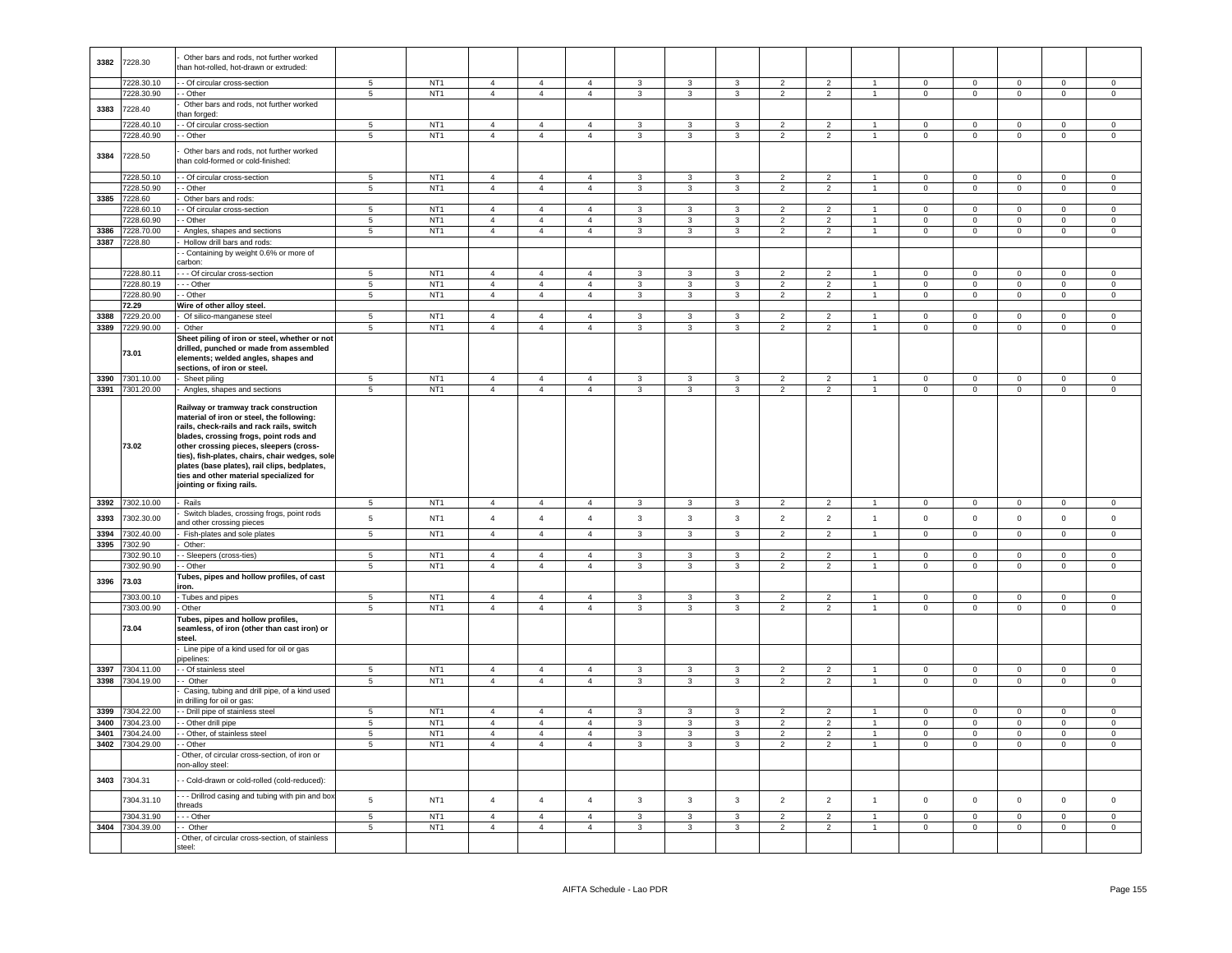| 3405 | 7304.41.00               | - Cold-drawn or cold-rolled (cold-reduced)                                                     | 5                        | NT <sub>1</sub>                    | $\overline{4}$ | $\overline{4}$ | $\overline{4}$ | $\mathbf{3}$            | $\mathbf{3}$            | $\mathbf{3}$            | $\overline{2}$ | $\overline{2}$ | $\overline{1}$       | $\mathbf 0$         | $\mathsf 0$                           | $\mathsf 0$                | $\mathsf 0$         | $\mathsf 0$         |
|------|--------------------------|------------------------------------------------------------------------------------------------|--------------------------|------------------------------------|----------------|----------------|----------------|-------------------------|-------------------------|-------------------------|----------------|----------------|----------------------|---------------------|---------------------------------------|----------------------------|---------------------|---------------------|
| 3406 | 7304.49.00               | - Other                                                                                        | 5                        | NT <sub>1</sub>                    | $\overline{4}$ | $\overline{4}$ | $\overline{4}$ | $\mathbf{3}$            | $\mathbf{3}$            | $\mathbf{3}$            | 2              | $\overline{2}$ | $\overline{1}$       | $\circ$             | $\mathbf 0$                           | $\mathsf 0$                | $\mathbf 0$         | $\circ$             |
|      |                          | Other, of circular cross-section, of other alloy                                               |                          |                                    |                |                |                |                         |                         |                         |                |                |                      |                     |                                       |                            |                     |                     |
|      |                          | steel:                                                                                         |                          |                                    |                |                |                |                         |                         |                         |                |                |                      |                     |                                       |                            |                     |                     |
| 3407 | 7304.51                  | - Cold-drawn or cold-rolled (cold-reduced):                                                    |                          |                                    |                |                |                |                         |                         |                         |                |                |                      |                     |                                       |                            |                     |                     |
|      |                          | - - Drillrod casing and tubing with pin and                                                    |                          |                                    |                |                |                |                         |                         |                         |                |                |                      |                     |                                       |                            |                     |                     |
|      | 7304.51.10               | oox threads                                                                                    | 5                        | NT <sub>1</sub>                    | $\overline{4}$ | $\overline{4}$ | $\overline{4}$ | 3                       | $\mathbf{3}$            | 3                       | $\overline{2}$ | $\overline{2}$ | $\overline{1}$       | $\mathbf 0$         | $\circ$                               | $\mathbf 0$                | $\mathbf 0$         | $\mathbf 0$         |
|      | 7304.51.90               | - - Other                                                                                      | $\overline{5}$           | NT <sub>1</sub>                    | $\overline{4}$ | $\overline{4}$ | $\overline{4}$ | $\mathbf{3}$            | $\overline{\mathbf{3}}$ | $\mathbf{3}$            | $\overline{2}$ | $\overline{2}$ | $\blacktriangleleft$ | $\overline{0}$      | $\overline{0}$                        | $\mathbf 0$                | $\circ$             | $\mathsf 0$         |
| 3408 | 7304.59.00               | - Other                                                                                        | 5                        | NT <sub>1</sub>                    | $\overline{4}$ | $\overline{4}$ | $\overline{4}$ | 3                       | 3                       | 3                       | $\overline{2}$ | $\overline{2}$ | $\overline{1}$       | $\mathbf 0$         | $\circ$                               | $\mathbf 0$                | $\mathbf 0$         | $\mathbf 0$         |
| 3409 | 7304.90.00               | Other                                                                                          | 5                        | NT <sub>1</sub>                    | $\overline{4}$ | $\overline{4}$ | $\overline{4}$ | $\mathbf{3}$            | $\mathbf{3}$            | $\mathbf{3}$            | $\overline{2}$ | $\overline{2}$ | $\overline{1}$       | $\mathbf 0$         | $\overline{\mathbf{0}}$               | $\,0\,$                    | $\overline{0}$      | $\mathbf 0$         |
|      |                          | Other tubes and pipes (for example,                                                            |                          |                                    |                |                |                |                         |                         |                         |                |                |                      |                     |                                       |                            |                     |                     |
|      |                          | welded, riveted or similarly closed), having                                                   |                          |                                    |                |                |                |                         |                         |                         |                |                |                      |                     |                                       |                            |                     |                     |
|      | 73.05                    | circular cross-sections, the external                                                          |                          |                                    |                |                |                |                         |                         |                         |                |                |                      |                     |                                       |                            |                     |                     |
|      |                          | diameter of which exceeds 406.4 mm, of                                                         |                          |                                    |                |                |                |                         |                         |                         |                |                |                      |                     |                                       |                            |                     |                     |
|      |                          | ron or steel.                                                                                  |                          |                                    |                |                |                |                         |                         |                         |                |                |                      |                     |                                       |                            |                     |                     |
|      |                          | Line pipe of a kind used for oil or gas<br>oipelines:                                          |                          |                                    |                |                |                |                         |                         |                         |                |                |                      |                     |                                       |                            |                     |                     |
|      |                          |                                                                                                |                          |                                    |                |                |                |                         |                         |                         |                |                |                      |                     |                                       |                            |                     |                     |
| 3410 | 7305.11.00               | - Longitudinally submerged arc welded                                                          | 5                        | NT <sub>1</sub>                    | $\overline{4}$ | $\overline{4}$ | $\overline{4}$ | $\mathbf{3}$            | $\mathbf{3}$            | 3                       | $\overline{2}$ | $\overline{2}$ | $\overline{1}$       | $\mathbf 0$         | $\overline{0}$                        | $\mathbf 0$                | $\mathbf 0$         | $\mathbf 0$         |
| 3411 | 7305.12.00               | - Other, longitudinally welded                                                                 | $\,$ 5 $\,$              | NT <sub>1</sub>                    | $\overline{4}$ | $\overline{4}$ | $\overline{4}$ | $\mathbf{3}$            | 3                       | $\mathbf{3}$            | $\overline{2}$ | $\overline{2}$ | $\blacktriangleleft$ | $\Omega$            | $\mathsf{O}\xspace$                   | $\mathbf 0$                | $\mathsf 0$         | $\mathsf 0$         |
| 3412 | 305.19.00                | - Other                                                                                        | $\,$ 5 $\,$              | NT <sub>1</sub>                    | $\overline{4}$ | $\overline{4}$ | $\overline{4}$ | 3                       | 3                       | $\mathbf{3}$            | $\overline{2}$ | $\overline{2}$ |                      | $\mathbf 0$         | $\mathsf{O}\xspace$                   | 0                          | 0                   | $\mathsf 0$         |
| 3413 | 7305.20.00               | Casing of a kind used in drilling for oil or gas                                               | $\overline{5}$           | NT <sub>1</sub>                    | $\overline{4}$ | $\overline{4}$ | $\overline{4}$ | 3                       | $\mathbf{3}$            | 3                       | $\overline{2}$ | $\overline{2}$ | $\mathbf{1}$         | $\mathbf 0$         | $\mathsf 0$                           | $\,0\,$                    | $\pmb{0}$           | $\mathsf 0$         |
|      |                          |                                                                                                |                          |                                    |                |                |                |                         |                         |                         |                |                |                      |                     |                                       |                            |                     |                     |
|      |                          | Other, welded:                                                                                 |                          |                                    |                |                |                |                         |                         |                         |                |                |                      |                     |                                       |                            |                     |                     |
| 3414 | 7305.31                  | - Longitudinally welded:                                                                       |                          |                                    |                |                |                |                         |                         |                         |                |                |                      |                     |                                       |                            |                     |                     |
|      | 7305.31.10               | - - Stainless steel pipes and tubes                                                            | $5\phantom{.0}$          | NT <sub>1</sub>                    | $\overline{4}$ | $\overline{4}$ | $\overline{4}$ | 3                       | 3                       | 3                       | $\overline{2}$ | $\overline{2}$ | $\mathbf{1}$         | $\mathbf 0$         | $\mathsf 0$                           | $\mathbf 0$                | $\overline{0}$      | $\mathbf 0$         |
|      | 305.31.90                | - Other                                                                                        | 5                        | NT <sub>1</sub>                    | $\overline{4}$ | $\overline{4}$ | $\overline{4}$ | 3                       | 3                       | 3                       | $\mathcal{P}$  | $\overline{2}$ |                      | $\Omega$            | $\mathbf 0$                           | $^{\circ}$                 | $\mathbf 0$         | $\mathbf 0$         |
| 3415 | 7305.39.00               | Other                                                                                          | $\,$ 5 $\,$              | NT <sub>1</sub>                    | $\overline{4}$ | $\overline{4}$ | $\overline{4}$ | $\mathbf{3}$            | 3                       | 3                       | $\overline{2}$ | $\overline{2}$ |                      | $\mathbf 0$         | $\mathbf 0$                           | $\mathbf 0$                | $\pmb{0}$           | $\mathsf 0$         |
| 3416 | 7305.90.00               | Other                                                                                          | 5                        | NT <sub>1</sub>                    | $\overline{4}$ | $\overline{4}$ | $\overline{4}$ | 3                       | 3                       | 3                       | $\overline{2}$ | $\overline{2}$ | $\overline{1}$       | $\mathbf{0}$        | $\mathbf 0$                           | $\mathbf 0$                | $\mathbf 0$         | $\mathbf 0$         |
|      |                          | Other tubes, pipes and hollow profiles (for                                                    |                          |                                    |                |                |                |                         |                         |                         |                |                |                      |                     |                                       |                            |                     |                     |
|      | 73.06                    | example, open seam or welded, riveted or                                                       |                          |                                    |                |                |                |                         |                         |                         |                |                |                      |                     |                                       |                            |                     |                     |
|      |                          | similarly closed), of iron or steel.                                                           |                          |                                    |                |                |                |                         |                         |                         |                |                |                      |                     |                                       |                            |                     |                     |
|      |                          |                                                                                                |                          |                                    |                |                |                |                         |                         |                         |                |                |                      |                     |                                       |                            |                     |                     |
|      |                          | Line pipe of a kind used for oil or gas<br>oipelines:                                          |                          |                                    |                |                |                |                         |                         |                         |                |                |                      |                     |                                       |                            |                     |                     |
| 3417 | 7306.11.00               | - Welded, of stainless steel                                                                   | 5                        | NT <sub>1</sub>                    | $\overline{4}$ | $\overline{4}$ | $\overline{4}$ | 3                       | 3                       | 3                       | 2              | 2              | $\overline{1}$       | $^{\circ}$          | $\mathbf 0$                           | $\overline{0}$             | $\Omega$            | $\circ$             |
|      | 3418 7306.19.00          | - Other                                                                                        | $5\phantom{.0}$          | NT <sub>1</sub>                    | $\overline{4}$ | $\overline{4}$ | $\overline{4}$ | $\mathbf{3}$            | $\mathbf{3}$            | $\mathbf{3}$            | $\overline{2}$ | $\overline{2}$ | $\mathbf{1}$         | $\mathbf 0$         | $\mathbf 0$                           | $\mathbf 0$                | $\mathbf 0$         | $\mathsf{O}\xspace$ |
|      |                          | Casing and tubing of a kind used in drilling                                                   |                          |                                    |                |                |                |                         |                         |                         |                |                |                      |                     |                                       |                            |                     |                     |
|      |                          | or oil or gas:                                                                                 |                          |                                    |                |                |                |                         |                         |                         |                |                |                      |                     |                                       |                            |                     |                     |
| 3419 | 306.21.00                | - Welded, of stainless steel                                                                   | 5                        | NT <sub>1</sub>                    | $\overline{4}$ | $\overline{4}$ | $\overline{4}$ | $\mathbf{3}$            | 3                       | $\mathbf{3}$            | $\overline{2}$ | $\overline{2}$ |                      | $\mathbf 0$         | $\mathsf 0$                           | $\circ$                    | $\mathbf 0$         | $\mathsf 0$         |
| 3420 | 306.29.00                | - Other                                                                                        | $\overline{\phantom{0}}$ | NT <sub>1</sub>                    | $\overline{4}$ | $\overline{4}$ | $\overline{4}$ | $\mathbf{3}$            | $\overline{3}$          | $\overline{3}$          | $\overline{2}$ | $\overline{2}$ | $\overline{1}$       | $\mathsf 0$         | $\overline{0}$                        | $\mathbf 0$                | $\mathbf 0$         | $\mathsf 0$         |
| 3421 | 7306.30                  | Other, welded, of circular cross-section, of                                                   |                          |                                    |                |                |                |                         |                         |                         |                |                |                      |                     |                                       |                            |                     |                     |
|      |                          | on or non-alloy steel:                                                                         |                          |                                    |                |                |                |                         |                         |                         |                |                |                      |                     |                                       |                            |                     |                     |
|      | 7306.30.10               | - Boiler tubes                                                                                 | 5                        | NT <sub>1</sub>                    | $\overline{4}$ | $\overline{4}$ | $\overline{4}$ | $\mathbf{3}$            | $\mathbf{3}$            | $\mathbf{3}$            | $\overline{2}$ | $\overline{2}$ | $\overline{1}$       | $\mathbf 0$         | $\mathsf 0$                           | $\mathbf 0$                | $\mathbf 0$         | $\mathsf 0$         |
|      |                          | - Single or double-walled, copper-plated,                                                      |                          |                                    |                |                |                |                         |                         |                         |                |                |                      |                     |                                       |                            |                     |                     |
|      | 7306.30.20               | uororesin-coated or zinc-chromated steel<br>tubes with an external diameter not exceeding      | 5                        | NT <sub>1</sub>                    | $\sqrt{4}$     | $\overline{4}$ | $\overline{4}$ |                         |                         |                         |                |                |                      |                     |                                       |                            |                     |                     |
|      |                          | 15 mm                                                                                          |                          |                                    |                |                |                | $\mathbf{3}$            | $\mathbf{3}$            | $\mathbf{3}$            | $\overline{2}$ | $\overline{2}$ | $\overline{1}$       | $\mathsf 0$         | $\mathbf 0$                           | $\mathbf 0$                | $\mathsf{O}\xspace$ | $\mathsf{O}$        |
|      |                          |                                                                                                |                          |                                    |                |                |                |                         |                         |                         |                |                |                      |                     |                                       |                            |                     |                     |
|      |                          |                                                                                                |                          |                                    |                |                |                |                         |                         |                         |                |                |                      |                     |                                       |                            |                     |                     |
|      |                          | - Sheath pipe (heater pipe) for heating                                                        |                          |                                    |                |                |                |                         |                         |                         |                |                |                      |                     |                                       |                            |                     |                     |
|      | 7306.30.30               | elements of electric flat irons or rice cookers,<br>with an external diameter not exceeding 12 | 5                        | NT <sub>1</sub>                    | $\overline{4}$ | $\overline{4}$ | $\overline{4}$ | $\mathbf{3}$            | 3                       | 3                       | $\overline{2}$ | $\overline{2}$ | $\overline{1}$       | $\mathsf{O}\xspace$ | $\mathbf 0$                           | $\mathbf 0$                | $\mathsf 0$         | $\mathbf 0$         |
|      |                          | nm                                                                                             |                          |                                    |                |                |                |                         |                         |                         |                |                |                      |                     |                                       |                            |                     |                     |
|      | 7306.30.90               | - Other                                                                                        | 5                        | NT <sub>1</sub>                    | $\overline{4}$ | $\overline{4}$ | $\overline{4}$ | $\mathbf{3}$            | $\mathbf{3}$            | $\mathbf{3}$            | $\overline{2}$ | $\overline{2}$ | $\overline{1}$       | $\circ$             | $\mathbf 0$                           | $\mathbf 0$                | $\mathbf 0$         | $\mathsf 0$         |
|      |                          | Other, welded, of circular cross-section, of                                                   |                          |                                    |                |                |                |                         |                         |                         |                |                |                      |                     |                                       |                            |                     |                     |
| 3422 | 7306.40                  | tainless steel:                                                                                |                          |                                    |                |                |                |                         |                         |                         |                |                |                      |                     |                                       |                            |                     |                     |
|      | 7306.40.10               | - Boiler tubes                                                                                 | $5\phantom{.0}$          | NT <sub>1</sub>                    | $\overline{4}$ | $\overline{4}$ | $\overline{4}$ | 3                       | $\mathbf{3}$            | 3                       | $\overline{2}$ | $\overline{2}$ | $\overline{1}$       | $\mathbf 0$         | $\overline{0}$                        | $\,0\,$                    | $\overline{0}$      | $\mathbf 0$         |
|      |                          | - Stainless steel pipes and tubes, with an                                                     |                          |                                    |                |                |                |                         |                         |                         |                |                |                      |                     |                                       |                            |                     |                     |
|      | 7306.40.20               | external diameter exceeding 105 mm                                                             | 5                        | NT <sub>1</sub>                    | $\overline{4}$ | $\overline{4}$ | $\overline{4}$ | $\mathbf{3}$            | $\mathbf{3}$            | 3                       | $\overline{2}$ | $\overline{2}$ | $\overline{1}$       | $\mathsf 0$         | $\mathbf 0$                           | $\,0\,$                    | $\mathsf 0$         | $\mathsf 0$         |
|      |                          |                                                                                                |                          |                                    |                |                |                |                         |                         |                         |                |                |                      |                     |                                       |                            |                     |                     |
|      |                          | - Pipes and tubes containing by weight at                                                      |                          | NT <sub>1</sub>                    | $\overline{4}$ | $\overline{4}$ | $\overline{4}$ |                         |                         |                         | $\overline{2}$ |                | $\overline{1}$       | $\mathsf 0$         | $\mathsf 0$                           | $\mathsf 0$                | $\mathsf 0$         | $\mathsf 0$         |
|      | 7306.40.30               | least 30% of nickel, with an external diameter                                                 | $\,$ 5 $\,$              |                                    |                |                |                | $\mathbf{3}$            | $\mathbf{3}$            | $\mathbf{3}$            |                | $\overline{2}$ |                      |                     |                                       |                            |                     |                     |
|      | 7306.40.90               | not exceeding 10 mm<br>- Other                                                                 | $\sqrt{5}$               | NT <sub>1</sub>                    | $\overline{4}$ | $\overline{4}$ | $\overline{4}$ | $\mathbf{3}$            | $\mathbf{3}$            | $\mathbf{3}$            | $\overline{2}$ | $\overline{2}$ | $\overline{1}$       | $\mathbf 0$         | $\mathbf 0$                           | $\mathbf 0$                | $\mathbf 0$         | $\mathbf 0$         |
|      |                          | Other, welded, of circular cross-section, of                                                   |                          |                                    |                |                |                |                         |                         |                         |                |                |                      |                     |                                       |                            |                     |                     |
| 3423 | 7306.50                  | ther alloy steel:                                                                              |                          |                                    |                |                |                |                         |                         |                         |                |                |                      |                     |                                       |                            |                     |                     |
|      | 7306.50.10               | Boiler tubes                                                                                   | $5 -$                    | NT <sub>1</sub>                    | $\overline{4}$ | $\overline{4}$ | $\overline{4}$ | $\mathbf{3}$            | $\mathbf{3}$            | $\mathbf{3}$            | $\overline{2}$ | $\overline{2}$ |                      | $\Omega$            | $\mathsf 0$                           | $\circ$                    | $\Omega$            | $\Omega$            |
|      | 7306.50.90               | - Other                                                                                        | $\,$ 5 $\,$              | NT <sub>1</sub>                    | $\overline{4}$ | $\overline{4}$ | $\overline{4}$ | $\mathbf{3}$            | $\overline{3}$          | $\overline{3}$          | $\overline{2}$ | $\overline{2}$ | $\mathbf{1}$         | $\mathbf 0$         | $\overline{0}$                        | $\mathbf 0$                | $\mathbf 0$         | $\mathsf 0$         |
|      |                          | Other, welded, of non-circular cross-section:                                                  |                          |                                    |                |                |                |                         |                         |                         |                |                |                      |                     |                                       |                            |                     |                     |
|      |                          |                                                                                                |                          |                                    |                |                |                |                         |                         |                         |                |                |                      |                     |                                       |                            |                     |                     |
| 3424 | 7306.61.00               | - Of square or rectangular cross-section                                                       | $\sqrt{5}$               | NT <sub>1</sub>                    | $\overline{4}$ | $\overline{4}$ | $\overline{4}$ | $\mathbf{3}$            | $\mathbf{3}$            | $\mathbf{3}$            | $\overline{2}$ | $\overline{2}$ | $\overline{1}$       | $\mathbb O$         | $\mathbf 0$                           | $\mathbf 0$                | $\mathbf 0$         | $\mathsf 0$         |
|      |                          |                                                                                                |                          |                                    | $\overline{4}$ | $\overline{4}$ | $\overline{4}$ |                         | $\overline{\mathbf{3}}$ | $\overline{\mathbf{3}}$ | $\overline{2}$ | $\overline{2}$ | $\overline{1}$       |                     |                                       |                            |                     | $\overline{0}$      |
| 3425 | 306.69.00<br>7306.90     | - Of other non-circular cross-section<br>Other:                                                | $\overline{5}$           | NT <sub>1</sub>                    |                |                |                | $\overline{\mathbf{3}}$ |                         |                         |                |                |                      | $\overline{0}$      | $\overline{0}$                        | $\mathbf 0$                | $\overline{0}$      |                     |
| 3426 |                          |                                                                                                | 5                        |                                    | $\overline{4}$ | $\overline{4}$ | $\mathbf{A}$   | 3                       | $\mathbf{B}$            | $\mathbf{R}$            | $\mathcal{D}$  | $\mathcal{P}$  |                      | $\Omega$            |                                       |                            | $\Omega$            | $\Omega$            |
|      | 7306.90.10<br>7306.90.90 | - Bundy-weld pipes and tubes<br>- Other                                                        | $\overline{5}$           | NT <sub>1</sub><br>NT <sub>1</sub> | $\overline{4}$ | $\overline{4}$ | $\mathbf{A}$   | $\mathbf{3}$            | $\mathbf{a}$            | $\mathbf{R}$            | $\mathcal{D}$  | $\overline{2}$ |                      | $\overline{0}$      | $\mathsf{O}\xspace$<br>$\overline{0}$ | $\mathbf 0$<br>$\mathsf 0$ | $\Omega$            | $\Omega$            |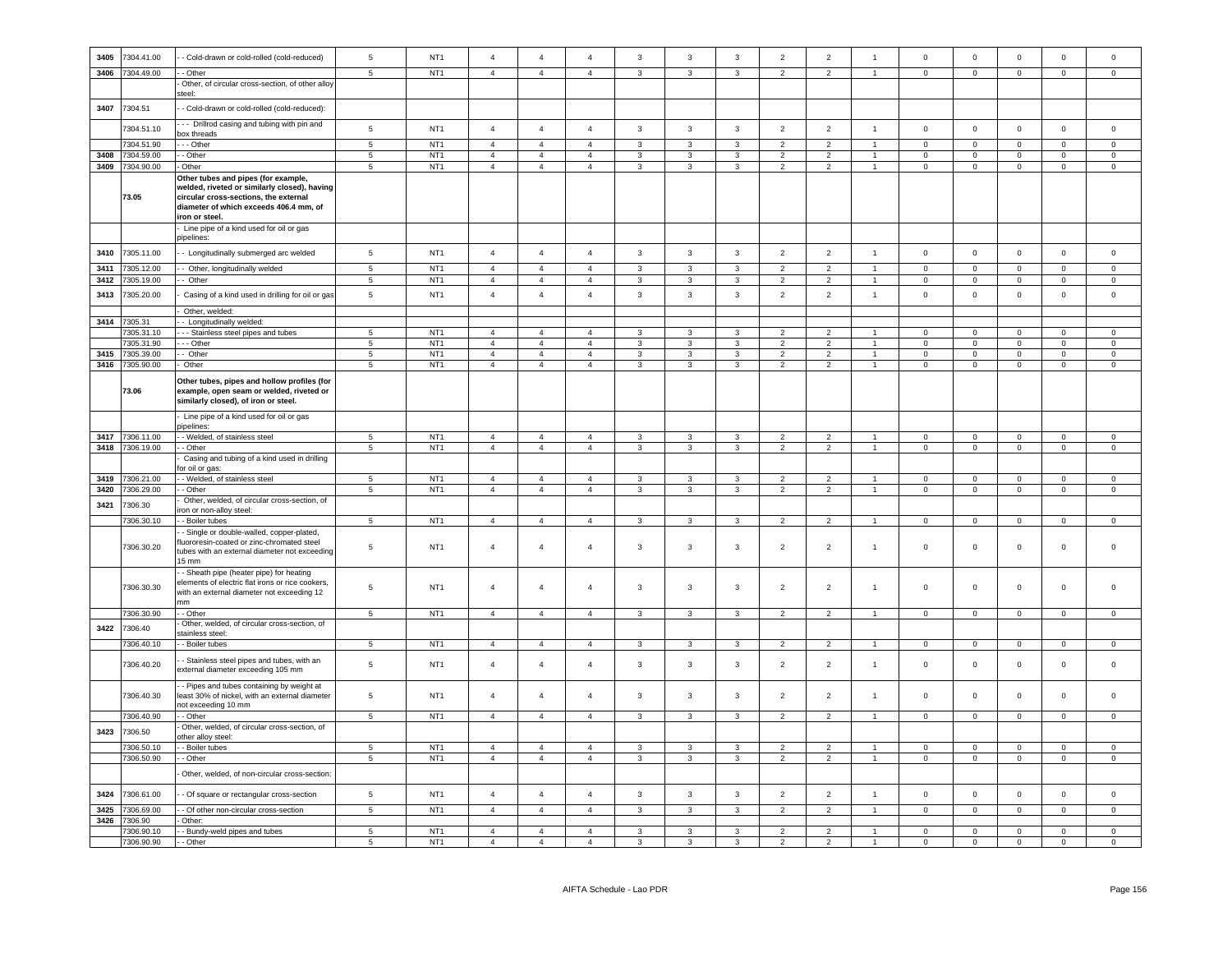|      | 73.07           | Tube or pipe fittings (for example,<br>couplings, elbows, sleeves), of iron or              |                 |                 |                |                |                |              |                         |              |                |                |                      |                |                |              |              |             |
|------|-----------------|---------------------------------------------------------------------------------------------|-----------------|-----------------|----------------|----------------|----------------|--------------|-------------------------|--------------|----------------|----------------|----------------------|----------------|----------------|--------------|--------------|-------------|
|      |                 | steel.                                                                                      |                 |                 |                |                |                |              |                         |              |                |                |                      |                |                |              |              |             |
|      |                 | Cast fittings:                                                                              |                 |                 |                |                |                |              |                         |              |                |                |                      |                |                |              |              |             |
| 3427 | 7307.11.00      | - Of non-malleable cast iron                                                                | 5               | NT <sub>1</sub> | $\overline{4}$ | $\overline{4}$ | $\overline{4}$ | 3            | $\mathbf{3}$            | 3            | $\overline{2}$ | $\overline{2}$ | $\mathbf{1}$         | $\overline{0}$ | $\overline{0}$ | $\mathbf 0$  | $\circ$      | $\circ$     |
| 3428 | 7307.19.00      | - Other                                                                                     | $5^{\circ}$     | NT <sub>1</sub> | $\overline{4}$ | $\overline{4}$ | $\overline{4}$ | $\mathbf{3}$ | $\mathbf{3}$            | 3            | $\overline{2}$ | $\overline{2}$ | $\mathbf{1}$         | $\mathbf{0}$   | $\overline{0}$ | $\mathbf 0$  | $\mathbf{0}$ | $\circ$     |
|      |                 | Other, of stainless steel:                                                                  |                 |                 |                |                |                |              |                         |              |                |                |                      |                |                |              |              |             |
| 3429 | 7307.21.00      | - Flanges                                                                                   | 5               | NT <sub>1</sub> | $\overline{4}$ | $\overline{4}$ | $\overline{4}$ | 3            | 3                       | 3            | $\overline{c}$ | $\overline{2}$ | -1                   | $\mathbf 0$    | $\mathbf 0$    | $\mathbf 0$  | 0            | $\mathbf 0$ |
| 3430 | 7307.22.00      | - Threaded elbows, bends and sleeves                                                        | $5\phantom{.0}$ | NT <sub>1</sub> | $\overline{4}$ | $\overline{4}$ | $\overline{4}$ | $\mathbf{3}$ | $\overline{3}$          | $\mathbf{3}$ | $\overline{2}$ | $\overline{2}$ | $\mathbf{1}$         | $\mathbf 0$    | $\mathbf 0$    | $\mathsf 0$  | 0            | $\mathbf 0$ |
| 3431 | 307.23.00       | - Butt welding fittings                                                                     | $5\phantom{.0}$ | NT <sub>1</sub> | $\overline{4}$ | $\overline{4}$ | $\overline{4}$ | 3            | 3                       | 3            | $\overline{2}$ | $\overline{2}$ | $\overline{1}$       | $\mathbf 0$    | $\mathsf 0$    | $\mathbf 0$  | $\mathbf 0$  | $\mathbf 0$ |
| 3432 | 7307.29.00      | - Other                                                                                     | 5               | NT <sub>1</sub> | $\overline{4}$ | $\overline{4}$ | $\overline{4}$ | 3            | 3                       | 3            | $\overline{2}$ | $\overline{2}$ | $\overline{1}$       | $\mathsf 0$    | $\mathbf 0$    | $\mathbf 0$  | $\circ$      | $\mathbf 0$ |
|      |                 | Other:                                                                                      |                 |                 |                |                |                |              |                         |              |                |                |                      |                |                |              |              |             |
| 3433 | 7307.91.00      | - Flanges                                                                                   | $5\phantom{.0}$ | NT <sub>1</sub> | $\overline{4}$ | $\overline{4}$ | $\overline{4}$ | 3            | 3                       | 3            | $\overline{2}$ | $\overline{2}$ | $\overline{1}$       | $\mathbf 0$    | $\circ$        | $\mathsf 0$  | $\mathbf 0$  | $\mathbf 0$ |
| 3434 | 7307.92.00      | - Threaded elbows, bends and sleeves                                                        | 5               | NT <sub>1</sub> | $\overline{4}$ | $\overline{4}$ | $\overline{4}$ | $\mathbf{3}$ | $\overline{3}$          | $\mathbf{3}$ | $\overline{2}$ | $\overline{2}$ | $\mathbf{1}$         | $\mathbf 0$    | $\mathbf 0$    | $\mathsf 0$  | $\mathbf 0$  | $\mathbf 0$ |
|      |                 |                                                                                             |                 |                 |                |                |                |              |                         |              |                |                |                      |                |                |              |              |             |
| 3435 | 7307.93.00      | - Butt welding fittings                                                                     | 5               | NT <sub>1</sub> | $\overline{4}$ | $\overline{4}$ | $\overline{4}$ | 3            | 3                       | 3            | $\overline{2}$ | $\overline{2}$ | $\overline{1}$       | $\mathbf{0}$   | $\mathbf{O}$   | $\mathbf 0$  | $\mathbf 0$  | $\mathbf 0$ |
| 3436 | 7307.99.00      | - Other                                                                                     | $\,$ 5 $\,$     | NT <sub>1</sub> | $\overline{4}$ | $\overline{4}$ | $\overline{4}$ | 3            | $\mathbf{3}$            | $\mathbf{3}$ | $\overline{2}$ | $\overline{2}$ | $\overline{1}$       | $\mathsf 0$    | $\mathsf 0$    | $\mathsf 0$  | $\mathbf 0$  | $\mathsf 0$ |
|      |                 | <b>Structures (excluding prefabricated</b>                                                  |                 |                 |                |                |                |              |                         |              |                |                |                      |                |                |              |              |             |
|      |                 | buildings of heading 94.06) and parts of                                                    |                 |                 |                |                |                |              |                         |              |                |                |                      |                |                |              |              |             |
|      |                 | structures (for example, bridges and                                                        |                 |                 |                |                |                |              |                         |              |                |                |                      |                |                |              |              |             |
|      |                 | bridge-sections, lock-gates, towers, lattice                                                |                 |                 |                |                |                |              |                         |              |                |                |                      |                |                |              |              |             |
|      | 73.08           | masts, roofs, roofing frame-works, doors<br>and windows and their frames and                |                 |                 |                |                |                |              |                         |              |                |                |                      |                |                |              |              |             |
|      |                 | thresholds for doors, shutters,                                                             |                 |                 |                |                |                |              |                         |              |                |                |                      |                |                |              |              |             |
|      |                 | balustrades, pillars and columns), of iron                                                  |                 |                 |                |                |                |              |                         |              |                |                |                      |                |                |              |              |             |
|      |                 | or steel; plates, rods, angles, shapes,                                                     |                 |                 |                |                |                |              |                         |              |                |                |                      |                |                |              |              |             |
|      |                 | sections, tubes and the like, prepared for                                                  |                 |                 |                |                |                |              |                         |              |                |                |                      |                |                |              |              |             |
|      |                 | use in structures, of iron or steel.                                                        |                 |                 |                |                |                |              |                         |              |                |                |                      |                |                |              |              |             |
|      | 3437 7308.10    | Bridges and bridge-sections:                                                                |                 |                 |                |                |                |              |                         |              |                |                |                      |                |                |              |              |             |
|      | 7308.10.10      | - Prefabricated modular type joined by shear                                                | 5               | NT <sub>1</sub> | $\overline{4}$ | $\overline{4}$ | $\overline{4}$ | 3            | 3                       |              | $\overline{2}$ | $\overline{2}$ | $\overline{1}$       | $\mathsf 0$    |                | $\mathbf 0$  | $\mathbf 0$  | $\mathbf 0$ |
|      |                 | onnectors                                                                                   |                 |                 |                |                |                |              |                         | 3            |                |                |                      |                | $\mathsf 0$    |              |              |             |
|      | 7308.10.90      | - Other                                                                                     | 5               | NT <sub>1</sub> | $\overline{4}$ | $\overline{4}$ | $\overline{4}$ | 3            | 3                       | 3            | $\overline{2}$ | $\overline{2}$ | $\mathbf{1}$         | $\mathbf 0$    | $\mathbf 0$    | $\mathbf 0$  | $\mathbf 0$  | $\mathbf 0$ |
| 3438 | 7308.20         | Towers and lattice masts:                                                                   |                 |                 |                |                |                |              |                         |              |                |                |                      |                |                |              |              |             |
|      |                 | - Towers:                                                                                   |                 |                 |                |                |                |              |                         |              |                |                |                      |                |                |              |              |             |
|      | 7308.20.11      | - - Prefabricated modular type joined by<br>shear connectors                                | 5               | NT <sub>1</sub> | $\overline{4}$ | $\overline{4}$ | $\overline{4}$ | $\mathbf{3}$ | $\mathbf{3}$            | $\mathbf{3}$ | $\overline{2}$ | $\overline{2}$ | $\overline{1}$       | $\mathbf 0$    | $\mathbf 0$    | $\mathsf 0$  | $\mathbf 0$  | $\mathbf 0$ |
|      | 7308.20.19      | - - Other                                                                                   | $5^{\circ}$     | NT <sub>1</sub> | $\overline{4}$ | $\overline{4}$ | $\overline{4}$ | 3            | 3                       | 3            | $\overline{2}$ | $\overline{2}$ | $\overline{1}$       | $\mathbf 0$    | $\overline{0}$ | $\mathbf{0}$ | $\mathbf{0}$ | $\mathbf 0$ |
|      |                 | - Lattice masts:                                                                            |                 |                 |                |                |                |              |                         |              |                |                |                      |                |                |              |              |             |
|      |                 | -- Prefabricated modular type joined by                                                     |                 |                 |                |                |                |              |                         |              |                |                |                      |                |                |              |              |             |
|      | 7308.20.21      | shear connectors                                                                            | 5               | NT <sub>1</sub> | $\overline{4}$ | $\overline{4}$ | $\overline{4}$ | 3            | $\mathbf{3}$            | $\mathbf{3}$ | $\overline{2}$ | $\overline{2}$ | $\mathbf{1}$         | $\mathbf 0$    | $\mathbf 0$    | $\mathbf 0$  | $\mathbf 0$  | $\mathbf 0$ |
|      | 7308.20.29      | - - Other                                                                                   | 5               | NT <sub>1</sub> | $\overline{4}$ | $\overline{4}$ | 4              | 3            | 3                       | 3            | $\overline{2}$ | $\overline{2}$ | $\overline{1}$       | $\mathbf 0$    | $\mathbf 0$    | $\mathbf 0$  | $\mathbf 0$  | $\circ$     |
| 3439 | 7308.30.00      | Doors, windows and their frames and                                                         | $5\phantom{.0}$ | NT <sub>1</sub> | $\overline{4}$ | $\overline{4}$ | $\overline{4}$ | $\mathbf{3}$ | $\mathbf{3}$            | $\mathbf{3}$ | $\overline{2}$ | $\overline{2}$ | $\mathbf{1}$         | $\mathbf 0$    | $\mathbf 0$    | $\mathbf 0$  | $\mathbf 0$  | $\mathbf 0$ |
|      |                 | hresholds for doors                                                                         |                 |                 |                |                |                |              |                         |              |                |                |                      |                |                |              |              |             |
| 3440 | 7308.40         | Equipment for scaffolding, shuttering,<br>ropping or pit-propping:                          |                 |                 |                |                |                |              |                         |              |                |                |                      |                |                |              |              |             |
|      |                 | - Prefabricated modular type joined by shear                                                |                 |                 |                |                |                |              |                         |              |                |                |                      |                |                |              |              |             |
|      | 7308.40.10      | connectors                                                                                  | 5               | NT <sub>1</sub> | $\overline{4}$ | $\overline{4}$ | $\overline{4}$ | $\mathbf{3}$ | $\overline{3}$          | $\mathbf{3}$ | $\overline{2}$ | $\overline{2}$ | $\overline{1}$       | $\mathbf 0$    | $\mathsf 0$    | $\mathsf 0$  | $\mathsf 0$  | $\circ$     |
|      | 7308.40.90      | Other                                                                                       | $5\phantom{.0}$ | NT <sub>1</sub> | $\overline{4}$ | $\overline{4}$ | $\overline{4}$ | $\mathbf{3}$ | $\mathbf{3}$            | $\mathbf{3}$ | $\overline{2}$ | $\overline{2}$ | $\blacktriangleleft$ | $\mathbf 0$    | $\circ$        | $\mathsf 0$  | $\mathbf 0$  | $\mathsf 0$ |
| 3441 | 7308.90         | Other:                                                                                      |                 |                 |                |                |                |              |                         |              |                |                |                      |                |                |              |              |             |
|      | 7308.90.20      | - Prefabricated modular type joined by shear                                                | 5               | NT <sub>1</sub> | $\overline{4}$ | $\overline{4}$ | $\overline{4}$ | $\mathbf{3}$ | $\overline{3}$          | $\mathbf{3}$ | $\overline{2}$ | $\overline{2}$ | $\overline{1}$       | $\mathsf 0$    | $\mathsf 0$    | $\mathbf 0$  | $\mathsf 0$  | $\mathbf 0$ |
|      |                 | onnectors                                                                                   |                 |                 |                |                |                |              |                         |              |                |                |                      |                |                |              |              |             |
|      | 7308.90.30      | - Corrugated, curved or bent galvanized                                                     | 5               | NT <sub>1</sub> | $\overline{4}$ | $\overline{4}$ | 4              | 3            | $\overline{3}$          | 3            | $\overline{c}$ | $\overline{2}$ | $\mathbf{1}$         | $\mathsf 0$    | $\mathbf{O}$   | $\mathbf 0$  | 0            | $\mathbf 0$ |
|      |                 | blates for assembly into underground conduits<br>and culverts                               |                 |                 |                |                |                |              |                         |              |                |                |                      |                |                |              |              |             |
|      |                 |                                                                                             |                 |                 |                |                |                |              |                         |              |                |                |                      |                |                |              |              |             |
|      | 7308.90.40      | - Parts of tubes or tunnels, made of formed<br>and bended corrugated sheet of iron or steel | 5               | NT <sub>1</sub> | $\overline{4}$ | $\overline{4}$ | $\overline{4}$ | 3            | $\overline{3}$          | 3            | $\overline{2}$ | $\overline{2}$ | $\mathbf{1}$         | $\mathbf 0$    | $\mathbf 0$    | $\mathbf 0$  | 0            | 0           |
|      |                 |                                                                                             |                 |                 |                |                |                |              |                         |              |                |                |                      |                |                |              |              |             |
|      | 7308.90.50      | - Rails for ships                                                                           | $5\phantom{.0}$ | NT <sub>1</sub> | $\overline{4}$ | $\overline{4}$ | $\overline{4}$ | 3            | $\mathbf{3}$            | 3            | $\overline{2}$ | $\overline{2}$ | $\mathbf{1}$         | $\pmb{0}$      | $\mathbf 0$    | $\mathbf 0$  | $\mathsf 0$  | $\mathbf 0$ |
|      | 7308.90.90      | - Other                                                                                     | 5               | NT <sub>1</sub> | $\overline{4}$ | $\overline{4}$ | $\overline{4}$ | 3            | 3                       | $\mathbf{3}$ | $\overline{2}$ | $\overline{2}$ | $\overline{1}$       | $\mathbf 0$    | $\mathsf 0$    | $\mathbf 0$  | $\mathbf 0$  | $\mathbf 0$ |
|      |                 | Reservoirs, tanks, vats and similar<br>containers for any material (other than              |                 |                 |                |                |                |              |                         |              |                |                |                      |                |                |              |              |             |
|      |                 | compressed or liquefied gas), of iron or                                                    |                 |                 |                |                |                |              |                         |              |                |                |                      |                |                |              |              |             |
| 3442 | 7309.00.00      | steel, of a capacity exceeding 300 l,                                                       | 5               | NT <sub>1</sub> | $\overline{4}$ | $\overline{4}$ | $\overline{4}$ | 3            | $\overline{\mathbf{3}}$ | 3            | 2              | $\overline{2}$ | $\overline{1}$       | $\mathbf 0$    | $\mathbf 0$    | $\mathbf 0$  | $\mathbf 0$  | $\mathbf 0$ |
|      |                 | whether or not lined or heat-insulated, but                                                 |                 |                 |                |                |                |              |                         |              |                |                |                      |                |                |              |              |             |
|      |                 | not fitted with mechanical or thermal                                                       |                 |                 |                |                |                |              |                         |              |                |                |                      |                |                |              |              |             |
|      |                 | equipment.                                                                                  |                 |                 |                |                |                |              |                         |              |                |                |                      |                |                |              |              |             |
|      |                 | Tanks, casks, drums, cans, boxes and                                                        |                 |                 |                |                |                |              |                         |              |                |                |                      |                |                |              |              |             |
|      |                 | similar containers, for any material (other                                                 |                 |                 |                |                |                |              |                         |              |                |                |                      |                |                |              |              |             |
|      | 73.10           | than compressed or liquefied gas), of iron<br>or steel, of a capacity not exceeding 300 l,  |                 |                 |                |                |                |              |                         |              |                |                |                      |                |                |              |              |             |
|      |                 | whether or not lined or heat-insulated, but                                                 |                 |                 |                |                |                |              |                         |              |                |                |                      |                |                |              |              |             |
|      |                 | not fitted with mechanical or thermal                                                       |                 |                 |                |                |                |              |                         |              |                |                |                      |                |                |              |              |             |
|      |                 | equipment.                                                                                  |                 |                 |                |                |                |              |                         |              |                |                |                      |                |                |              |              |             |
|      | 3443 7310.10.00 | Of a capacity of 50 I or more                                                               | $5^{\circ}$     | NT <sub>1</sub> | $\overline{4}$ | $\overline{4}$ | $\overline{4}$ | 3            | 3                       | 3            | $\overline{2}$ | $\overline{2}$ | $\mathbf{1}$         | $\mathbf{0}$   | $\mathbf{0}$   | $\mathbf 0$  | $\mathbf{0}$ | $\circ$     |
|      |                 | Of a capacity of less than 50 l:                                                            |                 |                 |                |                |                |              |                         |              |                |                |                      |                |                |              |              |             |
| 3444 | 7310.21         | - Cans which are to be closed by soldering                                                  |                 |                 |                |                |                |              |                         |              |                |                |                      |                |                |              |              |             |
|      |                 | or crimping:                                                                                |                 |                 |                |                |                |              |                         |              |                |                |                      |                |                |              |              |             |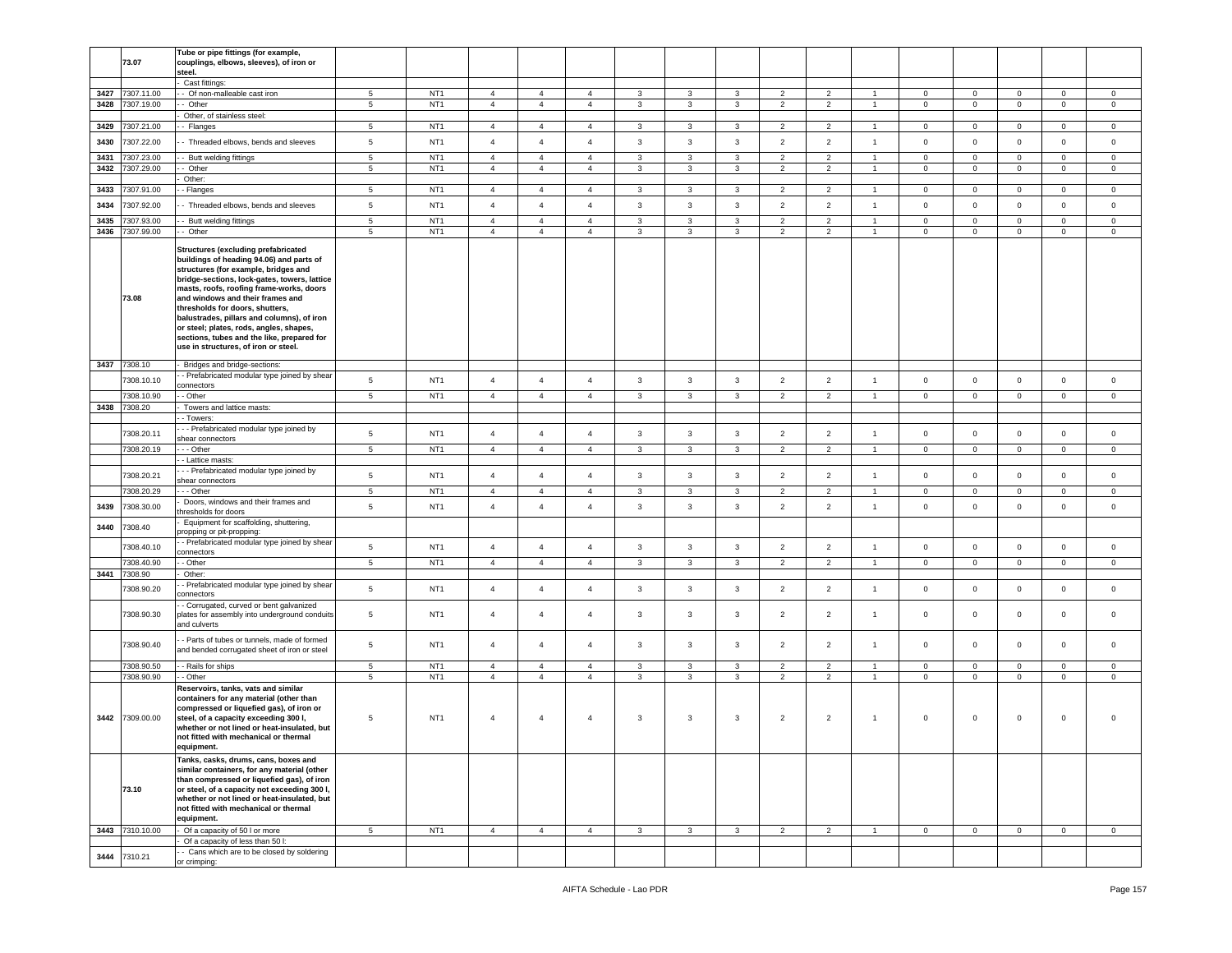|      | 7310.21.10   | - - Of a capacity of less than 1 l                |                 | NT <sub>1</sub> | $\overline{4}$  | $\overline{4}$ | $\overline{4}$ |                | 3               | 3            | $\overline{2}$           | $\overline{2}$           |                |                 | $\mathbf 0$         | $\mathbf 0$     | $\mathbf 0$    |                |
|------|--------------|---------------------------------------------------|-----------------|-----------------|-----------------|----------------|----------------|----------------|-----------------|--------------|--------------------------|--------------------------|----------------|-----------------|---------------------|-----------------|----------------|----------------|
|      |              |                                                   | 5               |                 |                 |                |                | 3              |                 |              |                          |                          |                | 0               |                     |                 |                | 0              |
|      | 7310.21.90   | - - Other                                         | $5^{\circ}$     | NT <sub>1</sub> | $\overline{4}$  | $\overline{4}$ | $\overline{4}$ | 3              | 3               | 3            | $\overline{2}$           | $\overline{2}$           | $\mathbf{1}$   | $\mathbf 0$     | $\mathbf 0$         | $\mathbf 0$     | $\mathbf 0$    | $\mathbf 0$    |
| 3445 | 7310.29      | - Other:                                          |                 |                 |                 |                |                |                |                 |              |                          |                          |                |                 |                     |                 |                |                |
|      | 7310.29.10   | - - Of a capacity of less than 1 l                | 5               | NT <sub>1</sub> | $\overline{4}$  | $\overline{4}$ | $\overline{4}$ | 3              | 3               | 3            | $\overline{2}$           | $\overline{2}$           |                | $^{\circ}$      | $\mathbf 0$         | $\mathbf 0$     | 0              | 0              |
|      |              |                                                   |                 |                 |                 |                |                |                |                 |              |                          |                          |                |                 |                     |                 |                |                |
|      | 7310.29.90   | - - Other                                         | $5\phantom{.0}$ | NT <sub>1</sub> | $\overline{4}$  | $\overline{4}$ | $\overline{4}$ | 3              | 3               | 3            | $\overline{2}$           | $\overline{2}$           | $\overline{1}$ | $\mathbf 0$     | $\mathbf 0$         | $\mathbf 0$     | $\mathbf 0$    | $\mathbf 0$    |
| 3446 | 73.11        | Containers for compressed or liquefied            |                 |                 |                 |                |                |                |                 |              |                          |                          |                |                 |                     |                 |                |                |
|      |              | gas, of iron or steel.                            |                 |                 |                 |                |                |                |                 |              |                          |                          |                |                 |                     |                 |                |                |
|      |              | Seamless steel cylinders, except for LPG          |                 |                 |                 |                |                |                |                 |              |                          |                          |                |                 |                     |                 |                |                |
|      |              | :vlinders:                                        |                 |                 |                 |                |                |                |                 |              |                          |                          |                |                 |                     |                 |                |                |
|      |              |                                                   |                 |                 |                 |                |                |                |                 |              |                          |                          |                |                 |                     |                 |                |                |
|      | 7311.00.11   | - Of a capacity of less than 30 I                 | 5               | NT <sub>1</sub> | $\overline{4}$  | $\overline{4}$ | 4              | 3              | 3               | 3            | 2                        | $\overline{2}$           |                | $\mathbf 0$     | 0                   | $\mathbf 0$     | 0              | 0              |
|      | 7311.00.19   | - Other                                           | 5               | NT <sub>1</sub> | $\overline{4}$  | $\overline{4}$ | $\overline{4}$ | $\mathbf{3}$   | 3               | $\mathbf{3}$ | $\overline{2}$           | $\overline{2}$           | $\mathbf{1}$   | $\mathbf 0$     | $\mathsf 0$         | $\mathsf 0$     | $\circ$        | $\mathbf 0$    |
|      |              | Other:                                            |                 |                 |                 |                |                |                |                 |              |                          |                          |                |                 |                     |                 |                |                |
|      | 7311.00.91   | - Of a capacity of less than 30 I                 | 5               | NT <sub>1</sub> | $\overline{4}$  | $\overline{4}$ | $\overline{4}$ | 3              | 3               | 3            | $\overline{2}$           |                          | -1.            | $\mathbf 0$     | $\mathbf{0}$        | $\mathbf 0$     | $\mathbf{0}$   | $\circ$        |
|      |              |                                                   |                 |                 |                 |                |                |                |                 |              |                          | $\overline{2}$           |                |                 |                     |                 |                |                |
|      | 7311.00.99   | Other                                             | $5\phantom{.0}$ | NT <sub>1</sub> | $\overline{4}$  | $\overline{4}$ | $\overline{4}$ | 3              | 3               | 3            | $\overline{2}$           | $\overline{2}$           | $\overline{1}$ | $\mathbf 0$     | $\circ$             | $\circ$         | $\mathbf{0}$   | $\mathbf 0$    |
|      |              | Stranded wire, ropes, cables, plaited             |                 |                 |                 |                |                |                |                 |              |                          |                          |                |                 |                     |                 |                |                |
|      | 73.12        | bands, slings and the like, of iron or steel,     |                 |                 |                 |                |                |                |                 |              |                          |                          |                |                 |                     |                 |                |                |
|      |              | not electrically insulated.                       |                 |                 |                 |                |                |                |                 |              |                          |                          |                |                 |                     |                 |                |                |
|      |              |                                                   |                 |                 |                 |                |                |                |                 |              |                          |                          |                |                 |                     |                 |                |                |
| 3447 | 7312.10      | Stranded wire, ropes and cables:                  |                 |                 |                 |                |                |                |                 |              |                          |                          |                |                 |                     |                 |                |                |
|      | 7312.10.10   | - Locked coils, flattened strands and non-        | $5\phantom{.0}$ | ST              | $5\phantom{.0}$ | $\sqrt{5}$     | $\,$ 5 $\,$    | $\sqrt{5}$     | $5\phantom{.0}$ | $\sqrt{5}$   | 5                        | $\sqrt{5}$               | 5              | $5\phantom{.0}$ | $5\phantom{.0}$     | $\,$ 5 $\,$     | $\overline{5}$ | 5              |
|      |              | otating wire ropes                                |                 |                 |                 |                |                |                |                 |              |                          |                          |                |                 |                     |                 |                |                |
|      |              | - Plated or coated with brass and of a            |                 |                 |                 |                |                |                |                 |              |                          |                          |                |                 |                     |                 |                |                |
|      | 7312.10.20   | nominal diameter not exceeding 3 mm               | $\,$ 5 $\,$     | <b>ST</b>       | 5               | $\,$ 5         | 5              | 5              | 5               | 5            | 5                        | 5                        | 5              | 5               | 5                   | $5\phantom{.0}$ | 5              | 5              |
|      |              |                                                   |                 |                 |                 |                |                |                |                 |              |                          |                          |                |                 |                     |                 |                |                |
|      | 7312.10.40   | - Stranded wire of diameter of less than 3        | 5               | <b>ST</b>       | 5               | 5              | 5              | 5              | 5               | 5            | 5                        | 5                        | 5              | 5               | 5                   | $\overline{5}$  | 5              | 5              |
|      |              | nm                                                |                 |                 |                 |                |                |                |                 |              |                          |                          |                |                 |                     |                 |                |                |
|      | 7312.10.90   | - Other                                           | $\,$ 5 $\,$     | <b>ST</b>       | 5               | 5              | 5              | 5              | 5               | 5            | 5                        | 5                        | 5              | 5               | 5                   | $\overline{5}$  | 5              | 5              |
| 3448 | 7312.90.00   | Other                                             | 5               | <b>ST</b>       | 5               | $\sqrt{5}$     | 5              | 5              | 5               | 5            | 5                        | 5                        | 5              | 5               | $5\phantom{.0}$     | $5\phantom{.0}$ | 5              | 5              |
|      |              | Barbed wire of iron or steel; twisted hoop        |                 |                 |                 |                |                |                |                 |              |                          |                          |                |                 |                     |                 |                |                |
|      |              |                                                   |                 |                 |                 |                |                |                |                 |              |                          |                          |                |                 |                     |                 |                |                |
| 3449 | 7313.00.00   | or single flat wire, barbed or not, and           | 5               | NT <sub>1</sub> | $\overline{4}$  | $\overline{4}$ | $\overline{4}$ | 3              | $\overline{3}$  | 3            | $\overline{2}$           | $\overline{2}$           | $\overline{1}$ | $\mathsf 0$     | $\mathsf 0$         | $\mathbf 0$     | $\mathbf 0$    | $\mathbf 0$    |
|      |              | loosely twisted double wire, of a kind used       |                 |                 |                 |                |                |                |                 |              |                          |                          |                |                 |                     |                 |                |                |
|      |              | for fencing, of iron or steel.                    |                 |                 |                 |                |                |                |                 |              |                          |                          |                |                 |                     |                 |                |                |
|      |              | Cloth (including endless bands), grill,           |                 |                 |                 |                |                |                |                 |              |                          |                          |                |                 |                     |                 |                |                |
|      | 73.14        | netting and fencing, of iron or steel wire;       |                 |                 |                 |                |                |                |                 |              |                          |                          |                |                 |                     |                 |                |                |
|      |              | expanded metal of iron or steel.                  |                 |                 |                 |                |                |                |                 |              |                          |                          |                |                 |                     |                 |                |                |
|      |              |                                                   |                 |                 |                 |                |                |                |                 |              |                          |                          |                |                 |                     |                 |                |                |
|      |              | Woven cloth:                                      |                 |                 |                 |                |                |                |                 |              |                          |                          |                |                 |                     |                 |                |                |
| 3450 | 7314.12.00   | - Endless bands for machinery, of stainless       | $\,$ 5 $\,$     | NT <sub>1</sub> | $\overline{4}$  | $\overline{4}$ | $\overline{4}$ | $\mathbf{3}$   | $\mathbf{3}$    | 3            | $\overline{2}$           | $\overline{2}$           | $\mathbf{1}$   | $\mathbf 0$     | $\mathbf 0$         | $\mathbf 0$     | $\mathbf 0$    | $\circ$        |
|      |              | steel                                             |                 |                 |                 |                |                |                |                 |              |                          |                          |                |                 |                     |                 |                |                |
| 3451 | 7314.14.00   | - Other woven cloth, of stainless steel           | 5               | NT <sub>1</sub> | $\overline{4}$  | $\overline{4}$ | $\overline{4}$ | 3              | 3               | 3            | $\overline{2}$           | $\overline{2}$           | $\overline{1}$ | $\mathbf 0$     | $\mathbf{0}$        | $\mathbf 0$     | $\mathbf 0$    | 0              |
|      |              |                                                   |                 |                 |                 |                |                |                |                 |              |                          |                          |                |                 |                     |                 |                |                |
| 3452 | 7314.19      | $-$ Other:                                        |                 |                 |                 |                |                |                |                 |              |                          |                          |                |                 |                     |                 |                |                |
|      | 7314.19.10   | - - Endless bands for machinery other than        | $\overline{5}$  | NT <sub>1</sub> | $\overline{4}$  | $\overline{4}$ | $\overline{4}$ | $\mathbf{3}$   | $\mathbf{3}$    | $\mathbf{3}$ | $\overline{2}$           | $\overline{2}$           | $\mathbf{1}$   | $\mathsf 0$     | $\mathbf 0$         | $\mathsf 0$     | $\mathbf 0$    | $\mathbf 0$    |
|      |              | f stainless steel                                 |                 |                 |                 |                |                |                |                 |              |                          |                          |                |                 |                     |                 |                |                |
|      | 7314.19.90   | - - Other                                         | $5^{\circ}$     | NT <sub>1</sub> | $\overline{4}$  | $\overline{4}$ | $\overline{4}$ | $\mathbf{3}$   | 3               | 3            | $\overline{2}$           | $\overline{2}$           | $\mathbf{1}$   | $\mathbf 0$     | $\overline{0}$      | $\mathbf 0$     | $\mathbf{0}$   | $\mathbf 0$    |
|      |              |                                                   |                 |                 |                 |                |                |                |                 |              |                          |                          |                |                 |                     |                 |                |                |
|      |              | Grill, netting and fencing, welded at the         |                 |                 |                 |                |                |                |                 |              |                          |                          |                |                 |                     |                 |                |                |
|      |              | ntersection, of wire with a maximum cross-        |                 |                 |                 |                |                |                |                 |              |                          |                          |                |                 |                     |                 |                |                |
| 3453 | 7314.20.00   | sectional dimension of 3 mm or more and           | 5               | NT <sub>1</sub> | $\overline{4}$  | $\overline{4}$ | $\overline{4}$ | 3              | 3               | 3            | $\overline{c}$           | $\overline{2}$           | $\overline{1}$ | $\mathsf 0$     | $\mathbf 0$         | $\mathbf 0$     | $\mathbf 0$    | $\Omega$       |
|      |              |                                                   |                 |                 |                 |                |                |                |                 |              |                          |                          |                |                 |                     |                 |                |                |
|      |              | having a mesh size of 100 cm <sup>2</sup> or more |                 |                 |                 |                |                |                |                 |              |                          |                          |                |                 |                     |                 |                |                |
|      |              | Other grill, netting and fencing, welded at       |                 |                 |                 |                |                |                |                 |              |                          |                          |                |                 |                     |                 |                |                |
|      |              |                                                   |                 |                 |                 |                |                |                |                 |              |                          |                          |                |                 |                     |                 |                |                |
|      |              | he intersection:                                  |                 |                 |                 |                |                |                |                 |              |                          |                          |                |                 |                     |                 |                |                |
| 3454 | 7314.31.00   | - Plated or coated with zinc                      | 5               | NT <sub>1</sub> | $\overline{4}$  | $\overline{4}$ | $\overline{4}$ | 3              | 3               | 3            | $\overline{2}$           | $\overline{2}$           | $\mathbf{1}$   | $\overline{0}$  | $\mathbf 0$         | $\mathbf 0$     | $\overline{0}$ | $\circ$        |
| 3455 | 7314.39.00   | - Other                                           | $5\phantom{.0}$ | NT <sub>1</sub> | $\overline{4}$  | $\overline{4}$ | $\overline{4}$ | $\mathbf{3}$   | $\mathbf{3}$    | $\mathbf{3}$ | $\overline{2}$           | $\overline{2}$           | $\blacksquare$ | $\mathbf{0}$    | $\mathbf 0$         | $\mathsf 0$     | $\mathbf{0}$   | $\mathbf 0$    |
|      |              | Other cloth, grill, netting and fencing:          |                 |                 |                 |                |                |                |                 |              |                          |                          |                |                 |                     |                 |                |                |
|      |              |                                                   |                 |                 |                 |                |                |                |                 |              |                          |                          | $\mathbf{1}$   |                 |                     |                 |                |                |
| 3456 | 7314.41.00   | - Plated or coated with zinc                      | 5               | NT <sub>1</sub> | $\overline{4}$  | $\overline{4}$ | $\overline{4}$ | 3              | 3               | 3            | $\overline{2}$           | $\overline{2}$           |                | $\mathbf 0$     | $\mathbf 0$         | $\mathbf 0$     | $\overline{0}$ | $\circ$        |
| 3457 | 7314.42.00   | - Coated with plastics                            | $5^{\circ}$     | NT <sub>1</sub> | $\overline{4}$  | $\overline{4}$ | $\overline{4}$ | 3              | $\mathbf{3}$    | 3            | $\overline{2}$           | $\overline{2}$           | $\mathbf{1}$   | $\mathbf 0$     | $\circ$             | $\mathbf 0$     | $\mathbf 0$    | $\mathbf 0$    |
| 3458 | 314.49.00    | - Other                                           | $5\phantom{.0}$ | NT <sub>1</sub> | $\overline{4}$  | $\overline{4}$ | $\overline{4}$ | 3              | 3               | 3            | $\overline{2}$           | $\overline{2}$           | $\overline{1}$ | $\mathbf 0$     | $\mathsf{O}\xspace$ | $\mathbf 0$     | 0              | $\mathsf 0$    |
| 3459 | 7314.50.00   | Expanded metal                                    | 5               | NT <sub>1</sub> | $\overline{4}$  | $\overline{4}$ | $\overline{4}$ | 3              | 3               | 3            | $\overline{2}$           | $\overline{2}$           | $\overline{1}$ | $\mathbf 0$     | $\mathsf 0$         | $\mathbf 0$     | $\circ$        | $\mathbf 0$    |
|      |              |                                                   |                 |                 |                 |                |                |                |                 |              |                          |                          |                |                 |                     |                 |                |                |
|      | 73.15        | Chain and parts thereof, of iron or steel.        |                 |                 |                 |                |                |                |                 |              |                          |                          |                |                 |                     |                 |                |                |
|      |              |                                                   |                 |                 |                 |                |                |                |                 |              |                          |                          |                |                 |                     |                 |                |                |
|      |              | Articulated link chain and parts thereof:         |                 |                 |                 |                |                |                |                 |              |                          |                          |                |                 |                     |                 |                |                |
|      |              |                                                   |                 |                 |                 |                |                |                |                 |              |                          |                          |                |                 |                     |                 |                |                |
|      | 3460 7315.11 | - Roller chain:                                   |                 |                 |                 |                |                |                |                 |              |                          |                          |                |                 |                     |                 |                |                |
|      |              | - - Of mild steel:                                |                 |                 |                 |                |                |                |                 |              |                          |                          |                |                 |                     |                 |                |                |
|      | 7315.11.11   |                                                   |                 |                 |                 |                | $\overline{a}$ |                |                 |              |                          |                          |                |                 |                     |                 |                |                |
|      |              | - - - Bicycle chain                               | 5               | NT <sub>1</sub> | $\overline{4}$  | $\overline{4}$ |                | 3              | 3               | 3            | 2                        | $\overline{2}$           |                | $\mathbf 0$     | $\mathbf 0$         | $\mathbf 0$     | $\mathbf 0$    | $\mathbf 0$    |
|      | 7315.11.12   | Motorcycle chain                                  | 5               | NT <sub>1</sub> | $\overline{4}$  | $\overline{4}$ | $\overline{4}$ | 3              | 3               | 3            | $\overline{2}$           | $\overline{2}$           | $\mathbf{1}$   | $\mathbf 0$     | $\mathsf 0$         | $\mathbf 0$     | 0              | $\mathbf 0$    |
|      | 7315.11.19   | - - - Other                                       | $5^{\circ}$     | NT <sub>2</sub> | $\overline{4}$  | $\overline{4}$ | $\overline{4}$ | 3              | 3               | 3            | $\overline{2}$           | $\overline{2}$           | 1.5            | 1.5             | $\overline{1}$      | $\mathbf{1}$    | $\circ$        | $\circ$        |
|      |              | - - Other:                                        |                 |                 |                 |                |                |                |                 |              |                          |                          |                |                 |                     |                 |                |                |
|      | 7315.11.21   | - - - - Bicycle chain                             | 5               | NT <sub>1</sub> | $\overline{4}$  | $\overline{4}$ | $\overline{4}$ | 3              | 3               | 3            | $\overline{\phantom{0}}$ | $\overline{\phantom{0}}$ |                | $\mathbf 0$     | $\mathbf 0$         | $\mathsf 0$     | $\mathbf 0$    | $\mathbf 0$    |
|      |              |                                                   |                 |                 |                 |                |                |                |                 |              |                          |                          |                |                 |                     |                 |                |                |
|      | 7315.11.22   | - - - - Motorcycle chain                          | 5               | NT <sub>1</sub> | $\overline{4}$  | 4              | 4              | 3              | 3               | 3            | 2                        | $\overline{2}$           |                | $\mathbf 0$     | $\mathbf 0$         | $\mathbf 0$     | $\mathbf 0$    | $\mathbf 0$    |
|      |              |                                                   |                 |                 |                 |                |                |                |                 |              |                          |                          |                |                 |                     |                 |                |                |
|      | 7315.11.23   | --- Other transmission type of pitch length       | $5\phantom{.0}$ | NT <sub>1</sub> | $\overline{4}$  | $\overline{4}$ | $\overline{4}$ | $\mathbf{3}$   | $\mathbf{3}$    | $\mathbf{3}$ | $\overline{2}$           | $\overline{2}$           | $\mathbf{1}$   | $\mathbf{0}$    | $\overline{0}$      | $\mathbf 0$     | $\circ$        | $\circ$        |
|      |              | not less than 6 mm but not more than 32 mm        |                 |                 |                 |                |                |                |                 |              |                          |                          |                |                 |                     |                 |                |                |
|      |              |                                                   |                 |                 |                 |                |                |                |                 |              |                          |                          |                |                 |                     |                 |                |                |
|      | 7315.11.29   | - - - - Other                                     | $5\phantom{.0}$ | NT <sub>1</sub> | $\overline{4}$  | $\overline{4}$ | $\overline{4}$ | $\overline{3}$ | $\mathbf{3}$    | $\mathbf{3}$ | $\overline{2}$           | $\overline{2}$           | $\mathbf{1}$   | $\overline{0}$  | $\overline{0}$      | $\mathbf 0$     | $\overline{0}$ | $\overline{0}$ |
| 3461 | 7315.12.00   | - Other chain                                     | 5               | NT <sub>1</sub> | $\overline{4}$  | $\overline{4}$ | $\overline{4}$ | $\mathbf{3}$   | $\mathbf{3}$    | $\mathbf{3}$ | 2                        | 2                        | $\mathbf{1}$   | $\mathbf{0}$    | $\circ$             | $\mathbf 0$     | $\overline{0}$ | $\circ$        |
| 3462 | 7315.19      | - Parts:                                          |                 |                 |                 |                |                |                |                 |              |                          |                          |                |                 |                     |                 |                |                |
|      |              |                                                   |                 |                 |                 |                |                |                |                 |              |                          |                          |                |                 |                     |                 |                |                |
|      |              | - - Of mild steel:                                |                 |                 |                 |                |                |                |                 |              |                          |                          |                |                 |                     |                 |                |                |
|      | 7315.19.11   | Of bicycle chain                                  | $5\phantom{.0}$ | NT <sub>1</sub> | $\overline{4}$  | $\overline{4}$ | $\overline{4}$ | $\mathbf{3}$   | $\mathbf{3}$    | 3            | $\overline{2}$           | $\overline{2}$           | $\overline{1}$ | $\mathbf{0}$    | $\overline{0}$      | $\mathbf 0$     | $\overline{0}$ | $\overline{0}$ |
|      | 7315.19.12   | --- Of motorcycle chain                           | $5\phantom{.0}$ | NT <sub>1</sub> | $\overline{4}$  | $\overline{4}$ | $\overline{4}$ | $\mathbf{3}$   | $\mathbf{3}$    | $\mathbf{3}$ | $\overline{2}$           | $\overline{2}$           | $\mathbf{1}$   | $\mathbf 0$     | $\mathbf 0$         | $\mathbf 0$     | $\overline{0}$ | $\mathsf 0$    |
|      | 7315.19.19   | $- - -$ Other                                     | $5\phantom{.0}$ | NT <sub>1</sub> | $\overline{4}$  | $\overline{4}$ | $\overline{4}$ | $\mathbf{3}$   | $\mathbf{3}$    | $\mathbf{3}$ | $\overline{2}$           | $\overline{2}$           | $\mathbf{1}$   | $\overline{0}$  | $\overline{0}$      | $\mathsf 0$     | $\overline{0}$ | $\overline{0}$ |
|      |              |                                                   |                 |                 |                 |                |                |                |                 |              |                          |                          |                |                 |                     |                 |                |                |
|      |              | - - - Other:                                      |                 |                 |                 |                |                |                |                 |              |                          |                          |                |                 |                     |                 |                |                |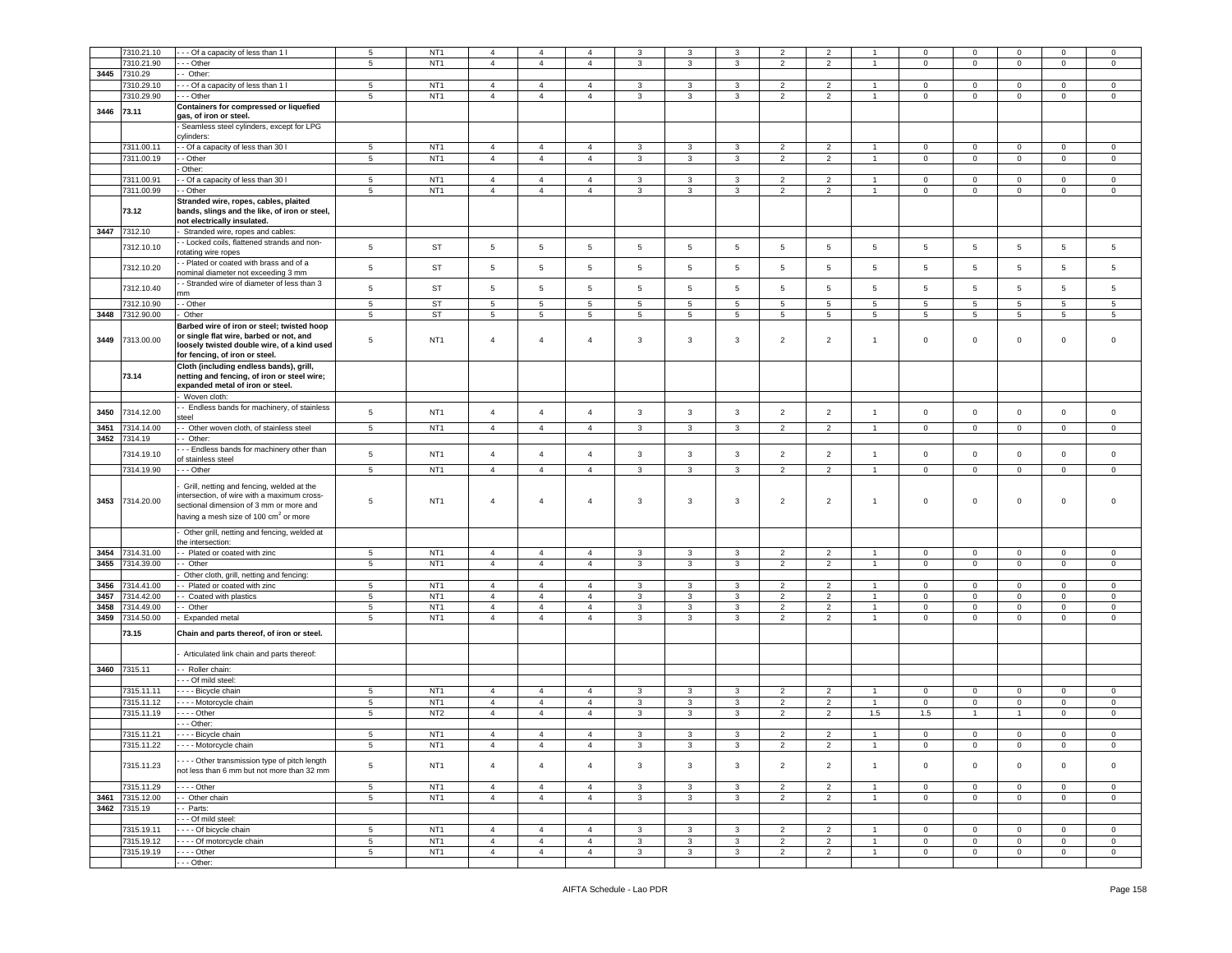|            | 7315.19.91   | - - - Of bicycle chain                                                                                                                                                                                                      | $\overline{5}$  | NT <sub>1</sub> | $\overline{4}$ | $\overline{4}$ | $\overline{4}$ | 3                       | 3            | 3            | $\overline{2}$ | $\overline{2}$ |                | $^{\circ}$   | 0                   | $\,0\,$        | $^{\circ}$   | 0                   |
|------------|--------------|-----------------------------------------------------------------------------------------------------------------------------------------------------------------------------------------------------------------------------|-----------------|-----------------|----------------|----------------|----------------|-------------------------|--------------|--------------|----------------|----------------|----------------|--------------|---------------------|----------------|--------------|---------------------|
|            | 7315.19.92   | --- Of motorcycle chain                                                                                                                                                                                                     | $\,$ 5 $\,$     | NT <sub>1</sub> | $\overline{4}$ | $\overline{4}$ | $\overline{4}$ | 3                       | 3            | $\mathbf{3}$ | $\overline{2}$ | $\overline{2}$ | $\overline{1}$ | $\mathsf 0$  | $\mathsf 0$         | $\overline{0}$ | $\mathbf 0$  | $\mathsf 0$         |
|            | 7315.19.99   | --- Other                                                                                                                                                                                                                   | 5               | NT <sub>1</sub> | $\overline{4}$ | $\overline{4}$ | $\overline{4}$ | $\mathbf{3}$            | 3            | 3            | $\overline{2}$ | $\overline{2}$ | $\overline{1}$ | $\mathbf 0$  | $\mathbf 0$         | $\overline{0}$ | $\mathbf{0}$ | $\mathbf 0$         |
|            |              |                                                                                                                                                                                                                             |                 |                 |                |                |                |                         |              |              |                |                |                |              |                     |                |              |                     |
| 3463       | 7315.20      | Skid chain:                                                                                                                                                                                                                 |                 |                 |                |                |                |                         |              |              |                |                |                |              |                     |                |              |                     |
|            | 7315.20.10   | - Of mild steel                                                                                                                                                                                                             | 5               | NT <sub>1</sub> | $\overline{4}$ | $\overline{4}$ | $\overline{4}$ | 3                       | 3            | 3            | $\overline{2}$ | $\overline{2}$ | 1              | $\mathbf 0$  | $\mathsf 0$         | $\overline{0}$ | $\mathbf 0$  | $\mathbf 0$         |
|            | 7315.20.90   | - Other                                                                                                                                                                                                                     | 5               | NT <sub>1</sub> | $\overline{4}$ | $\overline{4}$ | $\overline{4}$ | 3                       | 3            | 3            | $\overline{2}$ | $\overline{2}$ | $\mathbf{1}$   | $\mathbf 0$  | $\mathbf 0$         | $\overline{0}$ | $\mathbf{0}$ | $\circ$             |
|            |              | Other chain:                                                                                                                                                                                                                |                 |                 |                |                |                |                         |              |              |                |                |                |              |                     |                |              |                     |
|            | 3464 7315.81 | - Stud-link:                                                                                                                                                                                                                |                 |                 |                |                |                |                         |              |              |                |                |                |              |                     |                |              |                     |
|            | 7315.81.10   | - - Of mild steel                                                                                                                                                                                                           | 5               | NT <sub>1</sub> | $\overline{4}$ | $\overline{4}$ | 4              | 3                       | 3            | 3            | $\overline{2}$ | $\overline{2}$ | $\mathbf{1}$   | 0            | $\mathbf 0$         | $\mathbf 0$    | 0            | $\mathbf 0$         |
|            | 7315.81.90   | - Other                                                                                                                                                                                                                     | $\,$ 5 $\,$     | NT <sub>1</sub> | $\overline{4}$ | $\overline{4}$ | $\overline{4}$ | $\mathbf{3}$            | $\mathbf{3}$ | $\mathbf{3}$ | $\overline{2}$ | $\overline{2}$ | $\overline{1}$ | $\mathbf 0$  | $\mathsf{O}\xspace$ | $\mathbf 0$    | $\mathbf 0$  | $\mathsf 0$         |
| 3465       | 7315.82      | - Other, welded link:                                                                                                                                                                                                       |                 |                 |                |                |                |                         |              |              |                |                |                |              |                     |                |              |                     |
|            | 7315.82.10   | -- Of mild steel                                                                                                                                                                                                            | 5               | NT <sub>1</sub> | $\overline{4}$ | $\overline{4}$ | $\overline{4}$ | 3                       | 3            | 3            | $\overline{2}$ | $\overline{2}$ | $\overline{1}$ | $\mathbf 0$  | $\mathbf 0$         | $\mathbf{0}$   | $\mathbf 0$  | 0                   |
|            | 7315.82.90   | - - Other                                                                                                                                                                                                                   | $\,$ 5 $\,$     | NT <sub>1</sub> | $\overline{4}$ | $\overline{4}$ | $\overline{4}$ | 3                       | 3            | $\mathbf{3}$ | $\overline{2}$ | $\overline{2}$ | $\overline{1}$ | $\mathbf 0$  | $\mathsf{O}\xspace$ | $\mathbf 0$    | 0            | $\mathsf 0$         |
| 3466       | 7315.89      | Other:                                                                                                                                                                                                                      |                 |                 |                |                |                |                         |              |              |                |                |                |              |                     |                |              |                     |
|            |              | - - Of mild steel:                                                                                                                                                                                                          |                 |                 |                |                |                |                         |              |              |                |                |                |              |                     |                |              |                     |
|            | 7315.89.11   | - - - Bicycle chain                                                                                                                                                                                                         | $\overline{5}$  | NT <sub>1</sub> | $\overline{4}$ | $\overline{4}$ | $\overline{4}$ | $\mathbf{3}$            | 3            | 3            | $\overline{2}$ | $\overline{2}$ | $\mathbf{1}$   | $\mathbf 0$  | $\circ$             | $\,0\,$        | $\mathbf 0$  | $\,0\,$             |
|            | 7315.89.12   | - - - Motorcycle chain                                                                                                                                                                                                      | $5\phantom{.0}$ | NT <sub>1</sub> | $\overline{4}$ | $\overline{4}$ | $\overline{4}$ | 3                       | 3            | 3            | $\overline{2}$ | $\overline{2}$ | $\mathbf{1}$   | $\mathbf 0$  | $\mathbf 0$         | $\mathbf 0$    | 0            | $\mathbf 0$         |
|            | 7315.89.19   | $- -$ Other                                                                                                                                                                                                                 | $\sqrt{5}$      | NT <sub>1</sub> | $\overline{4}$ | $\overline{4}$ | $\overline{4}$ | $\mathbf{3}$            | 3            | $\mathbf{3}$ | $\overline{2}$ | $\overline{2}$ | $\mathbf{1}$   | $\mathsf 0$  | $\mathsf 0$         | $\overline{0}$ | $\mathbf 0$  | $\mathsf 0$         |
|            |              | - - Other:                                                                                                                                                                                                                  |                 |                 |                |                |                |                         |              |              |                |                |                |              |                     |                |              |                     |
|            | 7315.89.21   | - - - Bicycle chain                                                                                                                                                                                                         | 5               | NT <sub>1</sub> | $\overline{4}$ | $\overline{4}$ | $\overline{4}$ | 3                       | 3            | 3            | $\overline{2}$ | $\overline{2}$ | 1              | 0            | $\mathbf 0$         | $\mathbf 0$    | 0            | 0                   |
|            | 7315.89.22   | --- Motorcycle chain                                                                                                                                                                                                        | $\overline{5}$  | NT <sub>1</sub> | $\overline{4}$ | 4              | $\overline{4}$ | 3                       | 3            | 3            | $\overline{2}$ | $\overline{2}$ | 1              | $\mathbf 0$  | $\mathbf 0$         | $\mathbf{0}$   | 0            | $\mathbf 0$         |
|            | 7315.89.29   | --- Other                                                                                                                                                                                                                   | $\,$ 5 $\,$     | NT <sub>1</sub> | $\overline{4}$ | $\overline{4}$ | $\overline{4}$ | $\mathbf{3}$            | $\mathbf{3}$ | $\mathbf{3}$ | $\overline{2}$ | $\overline{2}$ | $\mathbf{1}$   | $\mathbf 0$  | $\mathsf 0$         | $\mathbf 0$    | $\mathbf 0$  | $\mathsf 0$         |
| 3467       | 7315.90      | Other parts:                                                                                                                                                                                                                |                 |                 |                |                |                |                         |              |              |                |                |                |              |                     |                |              |                     |
|            | 7315.90.10   | - Of mild steel                                                                                                                                                                                                             | $5\overline{5}$ | NT <sub>1</sub> | $\overline{4}$ | $\overline{4}$ | $\overline{4}$ | 3                       | 3            | $\mathbf{3}$ | $\overline{2}$ | $\overline{2}$ | $\overline{1}$ | $\mathbf 0$  | $\mathbf 0$         | $\overline{0}$ | $\mathbf{0}$ | $\mathbf{0}$        |
|            | 7315.90.90   | - Other                                                                                                                                                                                                                     | $5\phantom{.0}$ | NT <sub>1</sub> | $\overline{4}$ | $\overline{4}$ | $\overline{4}$ | $\mathbf{3}$            | 3            | 3            | $\overline{2}$ | $\overline{2}$ | $\mathbf{1}$   | $\mathbf 0$  | $\mathsf 0$         | $\overline{0}$ | $\mathbf 0$  | $\mathsf 0$         |
|            |              | Anchors, grapnels and parts thereof, of                                                                                                                                                                                     |                 |                 |                |                |                |                         |              |              |                |                |                |              |                     |                |              |                     |
| 3468       | 7316.00.00   | ron or steel.                                                                                                                                                                                                               | $\,$ 5 $\,$     | NT <sub>1</sub> | $\overline{4}$ | $\overline{4}$ | $\overline{4}$ | $\mathbf{3}$            | 3            | $\mathbf{3}$ | $\overline{2}$ | $\overline{2}$ | 1              | $\mathsf 0$  | $\mathsf{O}\xspace$ | $\mathbf 0$    | $\mathbf 0$  | $\mathsf 0$         |
| 3469 73.17 |              | Nails, tacks, drawing pins, corrugated<br>nails, staples (other than those of heading<br>83.05) and similar articles, of iron or steel,<br>whether or not with heads of other<br>material, but excluding such articles with |                 |                 |                |                |                |                         |              |              |                |                |                |              |                     |                |              |                     |
|            |              | heads of copper.                                                                                                                                                                                                            |                 |                 |                |                |                |                         |              |              |                |                |                |              |                     |                |              |                     |
|            | 7317.00.10   | Wire nails                                                                                                                                                                                                                  | $5\phantom{.0}$ | NT <sub>1</sub> | $\overline{4}$ | $\overline{4}$ | $\overline{4}$ | 3                       | 3            | $\mathbf{3}$ | $\overline{2}$ | $\overline{2}$ | $\overline{1}$ | $\mathbf 0$  | $\mathbf 0$         | $\circ$        | $\mathbf 0$  | $\mathbf 0$         |
|            | 7317.00.20   | Staples                                                                                                                                                                                                                     | $\sqrt{5}$      | NT <sub>1</sub> | $\overline{4}$ | $\overline{4}$ | $\overline{4}$ | 3                       | 3            | 3            | $\overline{2}$ | $\overline{2}$ | $\mathbf{1}$   | $\mathbf 0$  | $\mathbf 0$         | $\mathbf 0$    | $\mathbf 0$  | $\mathsf{O}\xspace$ |
|            | 7317.00.90   | Other                                                                                                                                                                                                                       | $\,$ 5 $\,$     | NT <sub>1</sub> | $\overline{4}$ | $\overline{4}$ | $\overline{4}$ | 3                       | $\mathbf{3}$ | 3            | $\overline{2}$ | $\overline{2}$ | $\mathbf{1}$   | $\mathbf 0$  | $\mathbf 0$         | $\mathbf 0$    | $\mathbf 0$  | $\overline{0}$      |
|            | 73.18        | Screws, bolts, nuts, coach screws, screw<br>hooks, rivets, cotters, cotter-pins, washers<br>(including spring washers) and similar<br>articles, of iron or steel.                                                           |                 |                 |                |                |                |                         |              |              |                |                |                |              |                     |                |              |                     |
|            |              | Threaded articles                                                                                                                                                                                                           |                 |                 |                |                |                |                         |              |              |                |                |                |              |                     |                |              |                     |
| 3470       | 7318.11.00   | - Coach screws                                                                                                                                                                                                              | $5\overline{5}$ | NT <sub>1</sub> | $\overline{4}$ | $\overline{4}$ | $\overline{4}$ | $\mathbf{3}$            | $\mathbf{3}$ | $\mathbf{3}$ | $\overline{2}$ | $\overline{2}$ | $\mathbf{1}$   | $\mathbf{0}$ | $\mathbf 0$         | $\overline{0}$ | $\mathbf 0$  | $\overline{0}$      |
| 3471       | 7318.12      | Other wood screws:                                                                                                                                                                                                          |                 |                 |                |                |                |                         |              |              |                |                |                |              |                     |                |              |                     |
|            |              | - - Of an external diameter not exceeding 16                                                                                                                                                                                |                 |                 |                |                |                |                         |              |              |                |                |                |              |                     |                |              |                     |
|            | 7318.12.10   | mm                                                                                                                                                                                                                          | $\,$ 5 $\,$     | NT <sub>1</sub> | $\overline{4}$ | $\overline{4}$ | $\overline{4}$ | $\mathbf{3}$            | 3            | 3            | $\overline{2}$ | $\overline{2}$ | $\overline{1}$ | $\mathsf 0$  | $\mathsf 0$         | $\overline{0}$ | $\mathbf 0$  | $\mathsf 0$         |
|            | 7318.12.90   | - - Other                                                                                                                                                                                                                   | 5               | NT <sub>1</sub> | $\overline{4}$ | $\overline{4}$ | $\overline{4}$ | $\mathbf{3}$            | 3            | 3            | $\overline{2}$ | $\overline{2}$ | $\overline{1}$ | $\mathbf 0$  | $\mathbf 0$         | $\mathbf 0$    | $\mathbf 0$  | $\mathbf 0$         |
| 3472       | 7318.13      | - Screw hooks and screw rings:                                                                                                                                                                                              |                 |                 |                |                |                |                         |              |              |                |                |                |              |                     |                |              |                     |
|            |              | - - Of an external diameter not exceeding 16                                                                                                                                                                                |                 |                 |                |                |                |                         |              |              |                |                |                |              |                     |                |              |                     |
|            | 7318.13.10   | mm                                                                                                                                                                                                                          | $\,$ 5 $\,$     | NT <sub>1</sub> | $\overline{4}$ | $\overline{4}$ | $\overline{4}$ | 3                       | 3            | 3            | $\overline{2}$ | $\overline{2}$ | $\overline{1}$ | $\mathsf 0$  | $\mathbf 0$         | $\mathbf 0$    | $\mathbf 0$  | $\mathsf 0$         |
|            | 7318.13.90   | - - Other                                                                                                                                                                                                                   | $5\overline{5}$ | NT <sub>1</sub> | $\overline{4}$ | $\overline{4}$ | $\overline{4}$ | $\mathbf{3}$            | 3            | $\mathbf{3}$ | $\overline{2}$ | $\overline{2}$ | $\mathbf{1}$   | $\mathbf 0$  | $\circ$             | $\mathbf{0}$   | $\mathbf 0$  | $\mathbf 0$         |
| 3473       | 7318.14      | - Self-tapping screws:                                                                                                                                                                                                      |                 |                 |                |                |                |                         |              |              |                |                |                |              |                     |                |              |                     |
|            | 7318.14.10   | - - Of an external diameter not exceeding 16                                                                                                                                                                                | $\,$ 5 $\,$     | NT <sub>1</sub> | $\overline{4}$ | $\overline{4}$ | $\overline{4}$ | 3                       | 3            | 3            | $\overline{2}$ | $\overline{2}$ | $\overline{1}$ | $\mathsf 0$  | $\mathsf 0$         | $\overline{0}$ | $\mathbf 0$  | $\mathsf 0$         |
|            |              | mm                                                                                                                                                                                                                          |                 |                 |                |                |                |                         |              |              |                |                |                |              |                     |                |              |                     |
|            | 7318.14.90   | - - Other                                                                                                                                                                                                                   | 5               | NT <sub>1</sub> | $\overline{4}$ | $\overline{4}$ | $\overline{4}$ | 3                       | 3            | 3            | $\overline{2}$ | $\overline{2}$ | $\mathbf{1}$   | $\mathsf 0$  | $\mathbf 0$         | $\mathbf 0$    | 0            | $\mathsf 0$         |
| 3474       | 7318.15      | - Other screws and bolts, whether or not<br>with their nuts or washers:<br>-- Of an external diameter not exceeding 16                                                                                                      |                 |                 |                |                |                |                         |              |              |                |                |                |              |                     |                |              |                     |
|            |              | mm:                                                                                                                                                                                                                         |                 |                 |                |                |                |                         |              |              |                |                |                |              |                     |                |              |                     |
|            | 7318.15.11   | Screws for metal                                                                                                                                                                                                            | $5\phantom{.0}$ | NT <sub>1</sub> | $\overline{4}$ | $\overline{4}$ | $\overline{4}$ | $\overline{\mathbf{3}}$ | $\mathbf{3}$ | $\mathbf{3}$ | $\overline{2}$ | $\overline{2}$ | $\overline{1}$ | $\mathbf 0$  | $\circ$             | $\overline{0}$ | $\mathbf 0$  | $\circ$             |
|            | 7318.15.12   | --- Bolts for metal, with or without nuts                                                                                                                                                                                   | $\,$ 5 $\,$     | NT <sub>1</sub> | $\overline{4}$ | $\overline{4}$ | $\overline{4}$ | 3                       | 3            | 3            | $\overline{2}$ | $\overline{2}$ | $\overline{1}$ | $\mathbf 0$  | $\mathsf 0$         | $\,0\,$        | $\mathbf 0$  | $\mathsf 0$         |
|            | 7318.15.19   | $--$ Other                                                                                                                                                                                                                  | $\,$ 5 $\,$     | NT <sub>1</sub> | $\overline{4}$ | $\overline{4}$ | $\overline{4}$ | 3                       | $\mathbf{3}$ | $\mathbf{3}$ | $\overline{2}$ | $\overline{2}$ | $\mathbf{1}$   | $\mathsf 0$  | $\mathsf 0$         | $\mathbf 0$    | $\mathbf 0$  | $\mathsf 0$         |
|            |              | - - Other:                                                                                                                                                                                                                  |                 |                 |                |                |                |                         |              |              |                |                |                |              |                     |                |              |                     |
|            | 7318.15.91   | --- Screws for metal                                                                                                                                                                                                        | $\overline{5}$  | NT <sub>1</sub> | $\overline{4}$ | $\overline{4}$ | 4              | 3                       | 3            | 3            | $\overline{2}$ | $\overline{2}$ | 1              | 0            | $\mathbf 0$         | $\mathbf 0$    | 0            | 0                   |
|            | 7318.15.92   | ---- Bolts for metal, with or without nuts                                                                                                                                                                                  | $5\phantom{.0}$ | NT <sub>1</sub> | $\overline{4}$ | $\overline{4}$ | $\overline{4}$ | 3                       | 3            | 3            | $\overline{2}$ | $\overline{2}$ | $\mathbf{1}$   | $\mathbf 0$  | $\mathsf 0$         | $\mathbf 0$    | $\mathbf 0$  | $\mathsf 0$         |
|            | 7318.15.99   | $- - -$ Other                                                                                                                                                                                                               | 5               | NT <sub>1</sub> | $\overline{a}$ | $\overline{4}$ | $\overline{4}$ | 3                       | 3            | 3            | $\overline{2}$ | $\overline{2}$ | 1              | $\Omega$     | $\circ$             | $\mathbf 0$    | $\Omega$     | $\Omega$            |
|            | 3475 7318.16 | - Nuts:                                                                                                                                                                                                                     |                 |                 |                |                |                |                         |              |              |                |                |                |              |                     |                |              |                     |
|            |              | - - Of an external diameter not exceeding 16                                                                                                                                                                                |                 |                 |                |                |                |                         |              |              |                |                | $\overline{1}$ |              |                     |                |              |                     |
|            | 7318.16.10   | mm                                                                                                                                                                                                                          | $\,$ 5 $\,$     | NT <sub>1</sub> | $\overline{4}$ | $\overline{4}$ | $\overline{4}$ | $\mathbf{3}$            | 3            | $\mathbf{3}$ | $\overline{2}$ | $\overline{2}$ |                | $\mathsf 0$  | $\mathsf 0$         | $\circ$        | $\mathbf 0$  | $\mathbf 0$         |
|            | 7318.16.90   | --- Other                                                                                                                                                                                                                   | 5               | NT <sub>1</sub> | $\overline{4}$ | $\overline{4}$ | $\overline{4}$ | $\mathbf{3}$            | 3            | 3            | $\overline{2}$ | $\overline{2}$ | $\overline{1}$ | $\mathbf 0$  | $\mathbf 0$         | $\overline{0}$ | $\mathbf{0}$ | $\circ$             |
|            | 3476 7318.19 | - Other:                                                                                                                                                                                                                    |                 |                 |                |                |                |                         |              |              |                |                |                |              |                     |                |              |                     |
|            |              | - - Of an external diameter not exceeding 16                                                                                                                                                                                | $\sqrt{5}$      | NT <sub>1</sub> | $\overline{4}$ | $\overline{4}$ | $\overline{4}$ | 3                       | 3            | 3            | $\overline{2}$ | $\overline{2}$ | 1              | $\mathsf 0$  | $\mathbf 0$         | $\mathbf 0$    | $\mathbf 0$  | $\circ$             |
|            | 7318.19.10   | nm                                                                                                                                                                                                                          |                 |                 |                |                |                |                         |              |              |                |                |                |              |                     |                |              |                     |
|            | 7318.19.90   | - - Other                                                                                                                                                                                                                   | 5               | NT <sub>1</sub> | $\overline{4}$ | $\overline{4}$ | $\overline{4}$ | $\mathbf{3}$            | 3            | 3            | $\overline{2}$ | $\overline{2}$ | $\mathbf{1}$   | $\mathbf 0$  | $\mathbf{O}$        | $\overline{0}$ | $\mathbf{0}$ | $\circ$             |
|            |              | Non-threaded articles:                                                                                                                                                                                                      |                 |                 |                |                |                |                         |              |              |                |                |                |              |                     |                |              |                     |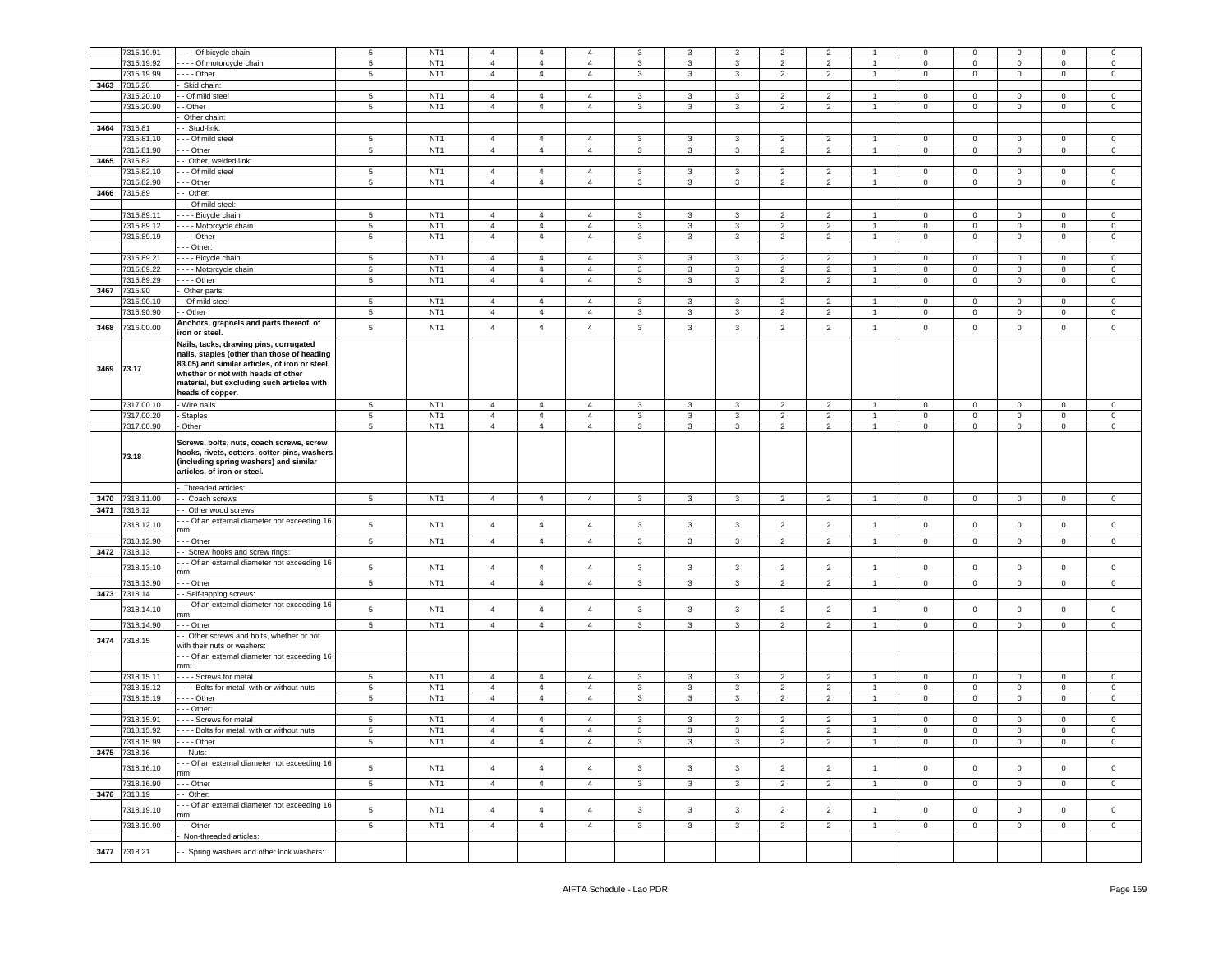|      |                                    | - - Of an external diameter not exceeding 16                                                                                                                                                                                                                                                                                                  |                     |                                    |                                  |                                  |                                  |                         |                   |                         |                                  |                                  |                                |                     |                            |                            |                             |                    |
|------|------------------------------------|-----------------------------------------------------------------------------------------------------------------------------------------------------------------------------------------------------------------------------------------------------------------------------------------------------------------------------------------------|---------------------|------------------------------------|----------------------------------|----------------------------------|----------------------------------|-------------------------|-------------------|-------------------------|----------------------------------|----------------------------------|--------------------------------|---------------------|----------------------------|----------------------------|-----------------------------|--------------------|
|      | 7318.21.10                         | mm                                                                                                                                                                                                                                                                                                                                            | $\,$ 5 $\,$         | NT <sub>1</sub>                    | $\overline{4}$                   | $\overline{4}$                   | $\overline{4}$                   | $\mathbf{3}$            | $\mathbf{3}$      | $\mathbf{3}$            | $\overline{2}$                   | $\sqrt{2}$                       | $\overline{1}$                 | $\mathbf 0$         | $\mathsf{O}\xspace$        | $\mathbf 0$                | $\mathbf 0$                 | $\mathbf 0$        |
|      | 7318.21.90                         | --- Other                                                                                                                                                                                                                                                                                                                                     | $5\overline{5}$     | NT1                                | $\overline{4}$                   | $\overline{4}$                   | $\overline{4}$                   | $\mathbf{3}$            | $\mathbf{3}$      | $\mathbf{3}$            | 2                                | $\overline{2}$                   | 1                              | $\mathbf 0$         | $\overline{0}$             | $\mathbf{0}$               | $\mathbf{0}$                | $\overline{0}$     |
|      |                                    |                                                                                                                                                                                                                                                                                                                                               |                     |                                    |                                  |                                  |                                  |                         |                   |                         |                                  |                                  |                                |                     |                            |                            |                             |                    |
|      | 3478 7318.22                       | - Other washers:                                                                                                                                                                                                                                                                                                                              |                     |                                    |                                  |                                  |                                  |                         |                   |                         |                                  |                                  |                                |                     |                            |                            |                             |                    |
|      | 7318.22.10                         | - - Of an external diameter not exceeding 16                                                                                                                                                                                                                                                                                                  | $\sqrt{5}$          | NT <sub>1</sub>                    | $\overline{4}$                   | $\overline{4}$                   | $\overline{4}$                   | $\mathbf{3}$            | $\mathbf{3}$      | $\mathbf{3}$            | $\overline{2}$                   | $\overline{2}$                   | $\overline{1}$                 | $\mathsf 0$         | $\mathsf 0$                | $\mathsf 0$                | $\mathsf 0$                 | $\mathsf 0$        |
|      |                                    | nm                                                                                                                                                                                                                                                                                                                                            |                     |                                    |                                  |                                  |                                  |                         |                   |                         |                                  |                                  |                                |                     |                            |                            |                             |                    |
|      | 7318.22.90                         | $-$ Other                                                                                                                                                                                                                                                                                                                                     | $\overline{5}$      | NT <sub>1</sub>                    | $\overline{4}$                   | $\overline{4}$                   | $\overline{4}$                   | $\overline{\mathbf{3}}$ | $\overline{3}$    | $\overline{3}$          | $\overline{2}$                   | $\overline{2}$                   | $\overline{1}$                 | $\overline{0}$      | $\overline{0}$             | $\overline{0}$             | $\mathbf 0$                 | $\overline{0}$     |
| 3479 | 7318.23                            | - Rivets:                                                                                                                                                                                                                                                                                                                                     |                     |                                    |                                  |                                  |                                  |                         |                   |                         |                                  |                                  |                                |                     |                            |                            |                             |                    |
|      |                                    | - - Of an external diameter not exceeding 16                                                                                                                                                                                                                                                                                                  |                     |                                    |                                  |                                  |                                  |                         |                   |                         |                                  |                                  |                                |                     |                            |                            |                             |                    |
|      | 7318.23.10                         | m                                                                                                                                                                                                                                                                                                                                             | $\,$ 5 $\,$         | NT <sub>1</sub>                    | $\overline{4}$                   | $\overline{4}$                   | $\overline{4}$                   | $\mathbf{3}$            | $\mathbf{3}$      | $\mathbf{3}$            | $\overline{2}$                   | $\overline{2}$                   | $\mathbf{1}$                   | $\mathsf 0$         | $\mathbf 0$                | $\mathsf 0$                | $\mathbf 0$                 | $\mathsf 0$        |
|      | 7318.23.90                         | - - Other                                                                                                                                                                                                                                                                                                                                     | $\sqrt{5}$          | NT <sub>1</sub>                    | $\overline{4}$                   | $\overline{4}$                   | $\overline{4}$                   | $\mathbf{3}$            | $\mathbf{3}$      | $\mathbf{3}$            | 2                                | $\overline{2}$                   | $\mathbf{1}$                   | $\mathsf{O}\xspace$ | $\mathsf{O}\xspace$        | $\mathbf 0$                | $\mathsf 0$                 | $\mathsf 0$        |
| 3480 | 7318.24                            | - Cotters and cotter-pins:                                                                                                                                                                                                                                                                                                                    |                     |                                    |                                  |                                  |                                  |                         |                   |                         |                                  |                                  |                                |                     |                            |                            |                             |                    |
|      |                                    |                                                                                                                                                                                                                                                                                                                                               |                     |                                    |                                  |                                  |                                  |                         |                   |                         |                                  |                                  |                                |                     |                            |                            |                             |                    |
|      | 7318.24.10                         | - - Of an external diameter not exceeding 16                                                                                                                                                                                                                                                                                                  | $\,$ 5 $\,$         | NT <sub>1</sub>                    | $\overline{4}$                   | $\overline{4}$                   | $\overline{4}$                   | $\mathbf{3}$            | $\mathbf{3}$      | $\mathbf{3}$            | $\overline{2}$                   | $\overline{2}$                   | $\mathbf{1}$                   | $\mathbf 0$         | $\mathbf 0$                | $\mathbf 0$                | $\mathbf 0$                 | $\mathsf 0$        |
|      |                                    | mm                                                                                                                                                                                                                                                                                                                                            |                     |                                    |                                  |                                  |                                  |                         |                   |                         |                                  |                                  |                                |                     |                            |                            |                             |                    |
|      | 7318.24.90                         | --- Other                                                                                                                                                                                                                                                                                                                                     | $\overline{5}$      | NT <sub>1</sub>                    | $\overline{4}$                   | $\overline{4}$                   | $\overline{4}$                   | $\overline{3}$          | $\overline{3}$    | $\overline{\mathbf{3}}$ | $\overline{2}$                   | $\overline{2}$                   | $\overline{1}$                 | $\overline{0}$      | $\overline{0}$             | $\overline{0}$             | $\overline{0}$              | $\overline{0}$     |
| 3481 | 7318.29                            | -- Other:                                                                                                                                                                                                                                                                                                                                     |                     |                                    |                                  |                                  |                                  |                         |                   |                         |                                  |                                  |                                |                     |                            |                            |                             |                    |
|      | 7318.29.10                         | - - Of an external diameter not exceeding 16                                                                                                                                                                                                                                                                                                  | $\,$ 5 $\,$         | NT <sub>1</sub>                    | $\overline{4}$                   | $\overline{4}$                   | $\overline{4}$                   | $\overline{3}$          | $\mathbf{3}$      | $\mathbf{3}$            | $\overline{2}$                   | $\overline{2}$                   | $\overline{1}$                 | $\mathbf{0}$        | $\mathbf{0}$               | $\mathbf{0}$               | $\mathbf{0}$                | $\mathsf 0$        |
|      |                                    | mm                                                                                                                                                                                                                                                                                                                                            |                     |                                    |                                  |                                  |                                  |                         |                   |                         |                                  |                                  |                                |                     |                            |                            |                             |                    |
|      | 7318.29.90                         | - - Other                                                                                                                                                                                                                                                                                                                                     | $\overline{5}$      | NT <sub>1</sub>                    | $\overline{4}$                   | $\overline{4}$                   | $\overline{4}$                   | $\overline{3}$          | $\mathbf{3}$      | $\mathbf{3}$            | $\overline{2}$                   | $\overline{2}$                   | $\mathbf{1}$                   | $\mathsf 0$         | $\mathbf 0$                | $\mathsf 0$                | $\mathsf 0$                 | $\Omega$           |
|      | 73.19                              | Sewing needles, knitting needles, bodkins,<br>crochet hooks, embroidery stilettos and<br>similar articles, for use in the hand, of iron<br>or steel; safety pins and other pins of iron<br>or steel, not elsewhere specified or<br>included.                                                                                                  |                     |                                    |                                  |                                  |                                  |                         |                   |                         |                                  |                                  |                                |                     |                            |                            |                             |                    |
|      |                                    |                                                                                                                                                                                                                                                                                                                                               |                     |                                    | $\overline{4}$                   |                                  |                                  |                         | 3                 |                         |                                  |                                  | $\overline{1}$                 | $\mathbf 0$         |                            |                            |                             |                    |
| 3482 | 7319.20.00                         | Safety pins                                                                                                                                                                                                                                                                                                                                   | $\sqrt{5}$          | NT <sub>1</sub>                    |                                  | $\overline{4}$                   | $\overline{4}$                   | 3                       |                   | $\mathbf{3}$            | $\overline{2}$                   | $\overline{2}$                   |                                |                     | $\mathbf 0$                | $\mathbf 0$                | $\pmb{0}$                   | $\mathsf 0$        |
| 3483 | 7319.30.00                         | Other pins                                                                                                                                                                                                                                                                                                                                    | $\overline{5}$      | NT <sub>1</sub>                    | $\overline{4}$                   | $\overline{4}$                   | $\overline{4}$                   | $\mathbf{3}$            | $\mathbf{3}$      | $\mathbf{3}$            | $\overline{2}$                   | $\overline{2}$                   | $\overline{1}$                 | $\mathbf 0$         | $\mathsf 0$                | $\mathbf 0$                | $\mathsf 0$                 | $\mathsf 0$        |
| 3484 | 7319.90.00                         | Other                                                                                                                                                                                                                                                                                                                                         | $\sqrt{5}$          | NT <sub>1</sub>                    | $\overline{4}$                   | $\overline{4}$                   | $\overline{4}$                   | $\mathbf{3}$            | $\mathbf{3}$      | 3                       | $\overline{2}$                   | $\overline{2}$                   | $\overline{1}$                 | 0                   | $\mathbf 0$                | $\,0\,$                    | $\mathbf 0$                 | $\mathsf 0$        |
|      | 73.20                              | Springs and leaves for springs, of iron or                                                                                                                                                                                                                                                                                                    |                     |                                    |                                  |                                  |                                  |                         |                   |                         |                                  |                                  |                                |                     |                            |                            |                             |                    |
|      |                                    | steel.                                                                                                                                                                                                                                                                                                                                        |                     |                                    |                                  |                                  |                                  |                         |                   |                         |                                  |                                  |                                |                     |                            |                            |                             |                    |
| 3485 | 320.10                             | Leaf-springs and leaves therefor:                                                                                                                                                                                                                                                                                                             |                     |                                    |                                  |                                  |                                  |                         |                   |                         |                                  |                                  |                                |                     |                            |                            |                             |                    |
|      | 7320.10.10                         | - For motor vehicles or earth moving                                                                                                                                                                                                                                                                                                          | $\sqrt{5}$          | NT <sub>1</sub>                    | $\overline{4}$                   | $\overline{4}$                   | $\overline{4}$                   | $\overline{3}$          | $\mathbf{3}$      | $\mathbf{3}$            | $\overline{2}$                   | $\overline{2}$                   | $\mathbf{1}$                   | $\mathsf{O}\xspace$ | $\mathsf 0$                | $\mathbf 0$                | $\mathsf{O}\xspace$         | $\mathsf 0$        |
|      |                                    | nachinery                                                                                                                                                                                                                                                                                                                                     |                     |                                    |                                  |                                  |                                  |                         |                   |                         |                                  |                                  |                                |                     |                            |                            |                             |                    |
|      | 7320.10.90                         | - Other                                                                                                                                                                                                                                                                                                                                       | $5\phantom{.0}$     | NT <sub>1</sub>                    | $\overline{4}$                   | $\overline{4}$                   | $\overline{4}$                   | $\mathbf{3}$            | $\mathbf{3}$      | $\mathbf{3}$            | $\overline{2}$                   | $\overline{2}$                   | $\overline{1}$                 | $\mathbf 0$         | $\mathbf 0$                | $\mathbf 0$                | $\mathsf{O}\xspace$         | $\circ$            |
| 3486 | 7320.20                            | Helical springs:                                                                                                                                                                                                                                                                                                                              |                     |                                    |                                  |                                  |                                  |                         |                   |                         |                                  |                                  |                                |                     |                            |                            |                             |                    |
|      |                                    | - For motor vehicles or earth moving                                                                                                                                                                                                                                                                                                          |                     |                                    |                                  |                                  |                                  |                         |                   |                         |                                  |                                  |                                |                     |                            |                            |                             |                    |
|      | 7320.20.10                         | machinery                                                                                                                                                                                                                                                                                                                                     | $\,$ 5 $\,$         | NT <sub>1</sub>                    | $\overline{4}$                   | $\overline{4}$                   | $\overline{4}$                   | $_{\rm 3}$              | $\mathbf{3}$      | $\mathbf{3}$            | $\overline{2}$                   | $\overline{2}$                   | $\overline{1}$                 | $\mathsf{O}\xspace$ | $\mathsf 0$                | $\mathbf 0$                | $\mathbf 0$                 | $\mathsf 0$        |
|      | 7320.20.90                         | - Other                                                                                                                                                                                                                                                                                                                                       | $\overline{5}$      | NT <sub>1</sub>                    | $\overline{4}$                   | $\overline{4}$                   | $\overline{4}$                   | $\mathbf{3}$            | $\mathbf{3}$      | $\mathbf{3}$            | $\overline{2}$                   | $\overline{2}$                   | 1                              | $\mathbf 0$         | $\overline{0}$             | $\mathbf 0$                | $\mathbf{0}$                | $\mathbf 0$        |
|      |                                    |                                                                                                                                                                                                                                                                                                                                               |                     |                                    |                                  |                                  |                                  |                         |                   |                         |                                  |                                  |                                |                     |                            |                            |                             |                    |
| 3487 | 7320.90                            | Other:                                                                                                                                                                                                                                                                                                                                        |                     |                                    |                                  |                                  |                                  |                         |                   |                         |                                  |                                  |                                |                     |                            |                            |                             |                    |
|      | 7320.90.10                         | - For motor vehicles                                                                                                                                                                                                                                                                                                                          | $5\overline{5}$     | NT <sub>1</sub>                    | $\overline{4}$                   | $\overline{4}$                   | $\overline{4}$                   | $\mathbf{3}$            | $\mathbf{3}$      | $\mathbf{3}$            | $\overline{2}$                   | $\overline{2}$                   | $\overline{1}$                 | $\Omega$            | $\Omega$                   | $\overline{0}$             | $\Omega$                    | $\mathbf 0$        |
|      | 7320.90.90                         |                                                                                                                                                                                                                                                                                                                                               |                     |                                    |                                  | $\overline{4}$                   | $\overline{4}$                   | $\mathbf{3}$            | $\mathbf{3}$      |                         |                                  | $\overline{2}$                   |                                |                     |                            |                            |                             |                    |
|      |                                    | - - Other                                                                                                                                                                                                                                                                                                                                     | $5\overline{5}$     | NT <sub>1</sub>                    | $\overline{4}$                   |                                  |                                  |                         |                   | $\mathbf{3}$            | $\overline{2}$                   |                                  | $\overline{1}$                 | $\overline{0}$      | $\overline{0}$             | $\overline{0}$             | $\overline{0}$              | $\overline{0}$     |
|      | 73.21                              | Stoves, ranges, grates, cookers (including<br>those with subsidiary boilers for central<br>heating), barbecues, braziers, gas-rings,<br>plate warmers and similar non-electric<br>domestic appliances, and parts thereof, of<br>iron or steel.                                                                                                |                     |                                    |                                  |                                  |                                  |                         |                   |                         |                                  |                                  |                                |                     |                            |                            |                             |                    |
|      |                                    | Cooking appliances and plate warmers:                                                                                                                                                                                                                                                                                                         |                     |                                    |                                  |                                  |                                  |                         |                   |                         |                                  |                                  |                                |                     |                            |                            |                             |                    |
| 3488 | 7321.11.00                         | - For gas fuel or for both gas and other fuels                                                                                                                                                                                                                                                                                                | $\sqrt{5}$          | NT <sub>1</sub>                    | $\overline{4}$                   | $\overline{4}$                   | $\overline{4}$                   | $\mathbf{3}$            | $\mathbf{3}$      | $\mathbf{3}$            | $\overline{2}$                   | $\overline{2}$                   | $\overline{1}$                 | $\mathsf 0$         | $\mathsf 0$                | $\mathsf 0$                | $\mathsf{O}\xspace$         | $\mathsf 0$        |
|      |                                    |                                                                                                                                                                                                                                                                                                                                               |                     |                                    |                                  |                                  |                                  |                         |                   |                         |                                  |                                  |                                |                     |                            |                            |                             |                    |
| 3489 | 7321.12.00                         | - For liquid fuel                                                                                                                                                                                                                                                                                                                             | $\,$ 5 $\,$         | NT <sub>1</sub>                    | $\overline{4}$                   | $\overline{4}$                   | $\overline{4}$                   | $\mathbf{3}$            | $\mathbf{3}$      | $\mathbf{3}$            | $\overline{2}$                   | $\sqrt{2}$                       | $\overline{1}$                 | $\mathsf{O}\xspace$ | $\mathsf{O}\xspace$        | $\mathbf 0$                | $\pmb{0}$                   | $\mathsf 0$        |
| 3490 | 7321.19.00                         | - Other, including appliances for solid fuel                                                                                                                                                                                                                                                                                                  | $\sqrt{5}$          | NT <sub>1</sub>                    | $\overline{4}$                   | $\overline{4}$                   | $\overline{4}$                   | $\mathbf{3}$            | $\mathbf{3}$      | $\mathbf{3}$            | $\overline{2}$                   | $\sqrt{2}$                       | $\mathbf{1}$                   | $\mathbf 0$         | $\mathsf 0$                | $\mathbf 0$                | $\mathsf 0$                 | $\mathsf 0$        |
|      |                                    |                                                                                                                                                                                                                                                                                                                                               |                     |                                    |                                  |                                  |                                  |                         |                   |                         |                                  |                                  |                                |                     |                            |                            |                             |                    |
|      |                                    | Other appliances:                                                                                                                                                                                                                                                                                                                             |                     |                                    |                                  |                                  |                                  |                         |                   |                         |                                  |                                  |                                |                     |                            |                            |                             |                    |
| 3491 | 7321.81.00                         | - For gas fuel or for both gas and other fuels                                                                                                                                                                                                                                                                                                | $\,$ 5 $\,$         | NT <sub>1</sub>                    | $\overline{4}$                   | $\overline{4}$                   | $\overline{4}$                   | $\mathbf{3}$            | 3                 | $\mathbf{3}$            | $\overline{2}$                   | $\overline{2}$                   | $\overline{1}$                 | $\mathbf{0}$        | $\mathsf 0$                | $\mathsf 0$                | $\mathbf{0}$                | $\mathsf 0$        |
|      |                                    |                                                                                                                                                                                                                                                                                                                                               |                     |                                    |                                  |                                  |                                  |                         |                   |                         |                                  |                                  |                                |                     |                            |                            |                             |                    |
| 3492 | 7321.82.00                         | - For liquid fuel                                                                                                                                                                                                                                                                                                                             | $\overline{5}$      | NT <sub>1</sub>                    | $\overline{4}$                   | $\overline{4}$                   | $\overline{4}$                   | $\overline{3}$          | $\mathbf{3}$      | $\overline{3}$          | $\overline{2}$                   | $\overline{2}$                   | $\mathbf{1}$                   | $\mathsf 0$         | $\overline{0}$             | $\overline{0}$             | $\mathsf{O}\xspace$         | $\mathsf 0$        |
| 3493 | 7321.89.00                         |                                                                                                                                                                                                                                                                                                                                               | $\,$ 5 $\,$         | NT <sub>1</sub>                    | $\overline{4}$                   | $\overline{4}$                   | $\overline{4}$                   | $\mathbf{3}$            | $\mathbf{3}$      | $\mathbf{3}$            | $\overline{2}$                   | $\sqrt{2}$                       | $\mathbf{1}$                   | $\mathsf 0$         | $\mathsf 0$                | $\mathbf 0$                | $\mathsf 0$                 | $\mathsf 0$        |
|      |                                    | - Other, including appliances for solid fuel                                                                                                                                                                                                                                                                                                  |                     |                                    |                                  |                                  |                                  |                         |                   |                         |                                  |                                  |                                |                     |                            |                            |                             |                    |
| 3494 | 7321.90                            | Parts:                                                                                                                                                                                                                                                                                                                                        |                     |                                    |                                  |                                  |                                  |                         |                   |                         |                                  |                                  |                                |                     |                            |                            |                             |                    |
|      | 7321.90.10                         | - Of burners for kerosene stoves                                                                                                                                                                                                                                                                                                              | $5\phantom{.0}$     | NT <sub>1</sub>                    | $\overline{4}$                   | $\overline{4}$                   | $\overline{4}$                   | 3                       | 3                 | 3                       | $\overline{2}$                   | $\overline{2}$                   | $\overline{1}$                 | $\Omega$            | $\mathbf 0$                | $\mathbf 0$                | $\Omega$                    | $\mathsf 0$        |
|      | 7321.90.90                         | - - Other                                                                                                                                                                                                                                                                                                                                     | 5                   | NT <sub>1</sub>                    | $\overline{4}$                   | $\overline{4}$                   | $\overline{4}$                   | $\mathbf{3}$            | $\mathbf{3}$      | $\mathbf{3}$            | 2                                | 2                                | $\mathbf{1}$                   | $\overline{0}$      | $\overline{0}$             | $\overline{0}$             | $\overline{0}$              | $\overline{0}$     |
|      | 73.22                              | Radiators for central heating, not<br>electrically heated, and parts thereof, of<br>iron or steel; air heaters and hot air<br>distributors (including distributors which<br>can also distribute fresh or conditioned<br>air), not electrically heated, incorporating a<br>motor-driven fan or blower, and parts<br>thereof, of iron or steel. |                     |                                    |                                  |                                  |                                  |                         |                   |                         |                                  |                                  |                                |                     |                            |                            |                             |                    |
|      |                                    | Radiators and parts thereof:                                                                                                                                                                                                                                                                                                                  |                     |                                    |                                  |                                  |                                  |                         |                   |                         |                                  |                                  |                                |                     |                            |                            |                             |                    |
| 3495 | 7322.11.00                         | - Of cast iron                                                                                                                                                                                                                                                                                                                                | 5                   | NT <sub>1</sub>                    | $\overline{a}$                   | $\overline{4}$                   | $\overline{4}$                   | 3                       | $\mathbf{3}$      | $\mathbf{3}$            | $\overline{2}$                   |                                  | $\overline{1}$                 | $\mathbf 0$         | $\mathbf 0$                | $\mathbf 0$                | $\mathbf{0}$                | $\circ$            |
|      |                                    |                                                                                                                                                                                                                                                                                                                                               |                     |                                    |                                  |                                  |                                  |                         |                   |                         |                                  | $\overline{\mathbf{c}}$          |                                |                     |                            |                            |                             |                    |
|      | 3496 7322.19.00<br>3497 7322.90.00 | - - Other<br>- Other                                                                                                                                                                                                                                                                                                                          | $\overline{5}$<br>5 | NT <sub>1</sub><br>NT <sub>1</sub> | $\overline{4}$<br>$\overline{4}$ | $\overline{4}$<br>$\overline{4}$ | $\overline{4}$<br>$\overline{4}$ | $\mathbf{3}$<br>3       | $\mathbf{3}$<br>3 | $\mathbf{3}$<br>3       | $\overline{2}$<br>$\overline{2}$ | $\overline{2}$<br>$\overline{2}$ | $\mathbf{1}$<br>$\overline{1}$ | $\mathbf 0$<br>0    | $\mathbf 0$<br>$\mathbf 0$ | $\mathsf 0$<br>$\mathbf 0$ | $\mathbf 0$<br>$\mathbf{0}$ | $\circ$<br>$\circ$ |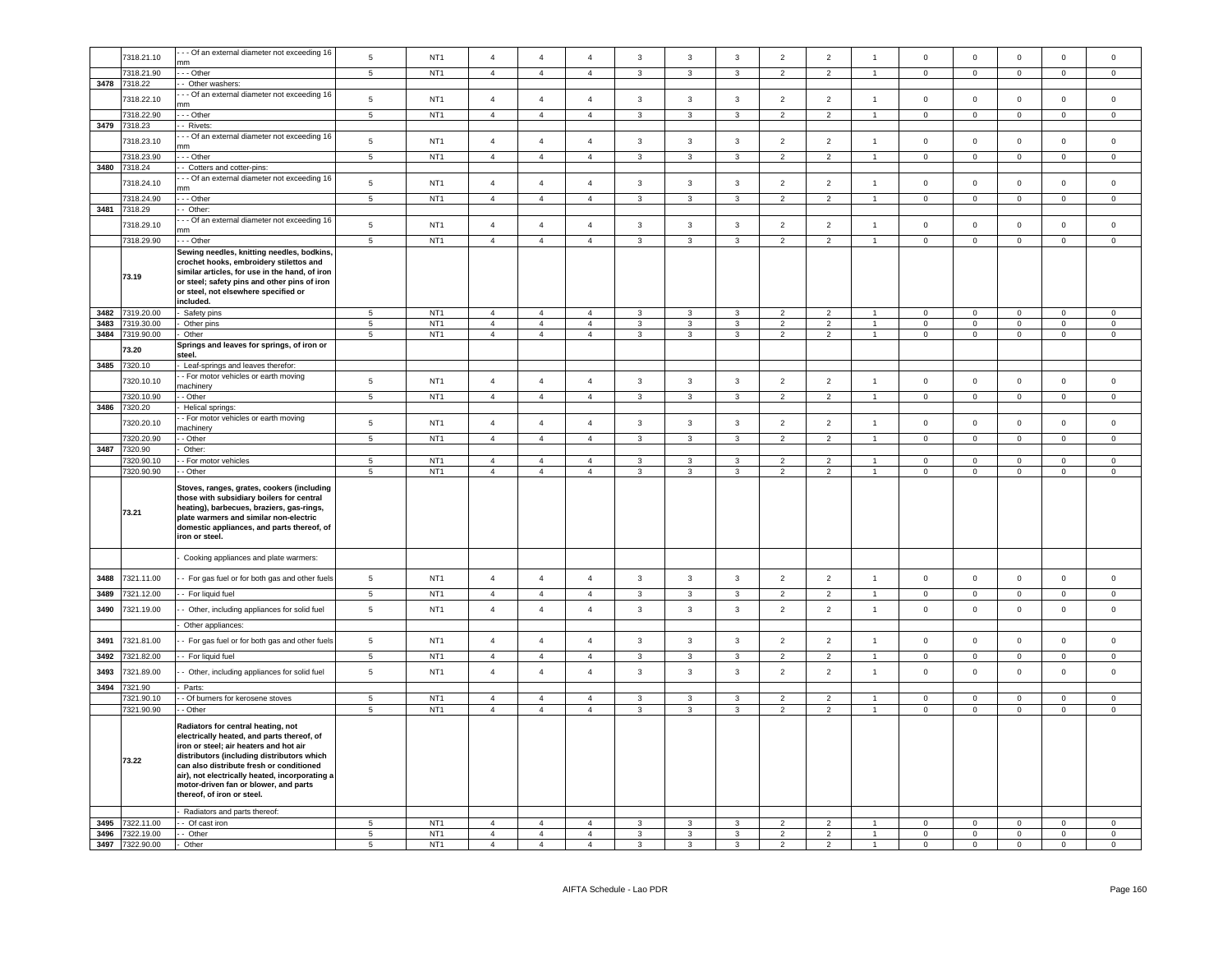|              | 73.23               | Table, kitchen or other household articles<br>and parts thereof, of iron or steel; iron or<br>steel wool; pot scourers and scouring or<br>polishing pads, gloves and the like, of iron<br>or steel. |                 |                 |                |                  |                |                         |                         |                |                |                |                      |                 |                     |                |                     |                     |
|--------------|---------------------|-----------------------------------------------------------------------------------------------------------------------------------------------------------------------------------------------------|-----------------|-----------------|----------------|------------------|----------------|-------------------------|-------------------------|----------------|----------------|----------------|----------------------|-----------------|---------------------|----------------|---------------------|---------------------|
| 3498         | 7323.10.00          | Iron or steel wool; pot scourers and scouring<br>r polishing pads, gloves and the like                                                                                                              | $10$            | NT <sub>2</sub> | 9              | $\boldsymbol{9}$ | 8              | 8                       | $\overline{7}$          | $\overline{7}$ | 6              | 6              | $\sqrt{5}$           | 5               | 5                   | $\mathbf{3}$   | $\boldsymbol{2}$    | $\mathsf{O}\xspace$ |
| 3499         | 7323.91             | Other:<br>- Of cast iron, not enamelled:                                                                                                                                                            |                 |                 |                |                  |                |                         |                         |                |                |                |                      |                 |                     |                |                     |                     |
|              | 7323.91.10          | - - Kitchenware                                                                                                                                                                                     | 10              | NT <sub>2</sub> | $\,9$          | $\boldsymbol{9}$ | 8              | 8                       | $\overline{7}$          | $\overline{7}$ | 6              | 6              | 5                    | 5               | $5\phantom{.0}$     | 3              | $\overline{2}$      | $\mathbf 0$         |
|              | 7323.91.90          | - - Other                                                                                                                                                                                           | 10              | NT <sub>2</sub> | $\overline{9}$ | $\boldsymbol{9}$ | 8              | 8                       | $\overline{7}$          | $\overline{7}$ | 6              | 6              | 5                    | $\sqrt{5}$      | $\overline{5}$      | $\mathbf{3}$   | $\overline{2}$      | $\mathsf 0$         |
| 3500         | 7323.92.00          | - Of cast iron, enamelled                                                                                                                                                                           | 10              | NT <sub>2</sub> | $9\,$          | $\,9$            | 8              | 8                       | $\overline{7}$          | $\overline{7}$ | $\,6\,$        | 6              | $5^{\circ}$          | $\,$ 5 $\,$     | $\overline{5}$      | $\mathbf{3}$   | $\overline{2}$      | $\mathbf 0$         |
| 3501         | 7323.93             | - Of stainless steel:                                                                                                                                                                               |                 |                 |                |                  |                |                         |                         |                |                |                |                      |                 |                     |                |                     |                     |
|              | 7323.93.10          | - - Kitchenware                                                                                                                                                                                     | 10              | NT <sub>2</sub> | $\,9$          | $\mathsf g$      | $\mathbf{R}$   | 8                       | $\overline{7}$          | $\overline{7}$ | $\epsilon$     | $\epsilon$     | 5                    | 5               | $5\phantom{.0}$     | $\mathcal{R}$  | $\mathcal{D}$       | $\Omega$            |
|              | 7323.93.90          | $-$ Other                                                                                                                                                                                           | 10              | NT <sub>2</sub> | $_{9}$         | $\overline{9}$   | 8              | 8                       | 7                       | $\overline{7}$ | 6              | 6              | $\overline{5}$       | $\overline{5}$  | $\overline{5}$      | $\overline{3}$ | $\overline{2}$      | $\overline{0}$      |
| 3502         | 7323.94.00          | - Of iron (other than cast iron) or steel,                                                                                                                                                          | 10              | NT <sub>2</sub> | $\overline{9}$ | $\mathsf g$      | 8              | 8                       | $\overline{7}$          | $\overline{7}$ | 6              | 6              | $\,$ 5 $\,$          | $\,$ 5 $\,$     | $\sqrt{5}$          | $\mathbf{3}$   | $\overline{2}$      | $\mathsf 0$         |
|              |                     | namelled                                                                                                                                                                                            |                 |                 |                |                  |                |                         |                         |                |                |                |                      |                 |                     |                |                     |                     |
| 3503         | 7323.99             | - Other:                                                                                                                                                                                            |                 |                 |                |                  |                |                         |                         |                |                |                |                      |                 |                     |                |                     |                     |
|              | 7323.99.10          | - - Kitchenware                                                                                                                                                                                     | 10              | NT <sub>2</sub> | 9              | 9                | 8              | 8                       | $\overline{7}$          | $\overline{7}$ | 6              | 6              | 5                    | $5\phantom{.0}$ | $5\phantom{.0}$     | 3              | 2                   | $\Omega$            |
|              | 7323.99.90          | - - Other                                                                                                                                                                                           | 10              | NT <sub>2</sub> | 9              | 9                | 8              | 8                       | $\overline{7}$          | $\overline{7}$ | 6              | 6              | 5                    | 5               | $5\overline{5}$     | 3              | $\overline{2}$      | $\mathbf 0$         |
|              | 73.24               | Sanitary ware and parts thereof, of iron or<br>steel.                                                                                                                                               |                 |                 |                |                  |                |                         |                         |                |                |                |                      |                 |                     |                |                     |                     |
| 3504         | 7324.10.00          | Sinks and wash basins, of stainless steel                                                                                                                                                           | $\,$ 5 $\,$     | NT <sub>1</sub> | $\overline{4}$ | $\sqrt{4}$       | $\overline{4}$ | $\mathbf{3}$            | $\mathbf{3}$            | $\mathbf{3}$   | $\overline{2}$ | $\overline{2}$ | $\mathbf{1}$         | $\mathbf 0$     | $\mathbf 0$         | $\mathbf 0$    | $\mathsf 0$         | $\mathsf 0$         |
| 3505         | 7324.21.00          | Baths:                                                                                                                                                                                              | $\,$ 5 $\,$     | NT <sub>1</sub> | $\overline{4}$ | $\overline{4}$   | $\mathbf{A}$   | 3                       | $\mathbf{3}$            | $\mathbf{3}$   | $\overline{2}$ | $\overline{2}$ | $\overline{1}$       | $\mathbf 0$     | $\,0\,$             | $\mathbf 0$    | $\mathbf 0$         | $\mathsf 0$         |
|              |                     | - Of cast iron, whether or not enamelled                                                                                                                                                            |                 |                 |                |                  |                |                         |                         |                |                |                |                      |                 |                     |                |                     |                     |
| 3506<br>3507 | 324.29.00<br>324.90 | - Other                                                                                                                                                                                             | $\overline{5}$  | NT <sub>1</sub> | $\overline{4}$ | $\overline{4}$   | $\overline{4}$ | $\mathbf{3}$            | 3                       | $\mathbf{3}$   | $\overline{2}$ | $\overline{2}$ | $\overline{1}$       | $\mathbf 0$     | $\circ$             | $\mathsf 0$    | $\mathsf 0$         | $\mathsf 0$         |
|              |                     | Other, including parts:<br>- Flushing water closets or urinals (fixed                                                                                                                               |                 |                 |                |                  |                |                         |                         |                |                |                |                      |                 |                     |                |                     |                     |
|              | 7324.90.10          | ype)                                                                                                                                                                                                | 5               | NT <sub>1</sub> | $\overline{4}$ | $\overline{4}$   | $\overline{4}$ | $\mathbf{3}$            | $\overline{3}$          | $\mathbf{3}$   | $\overline{2}$ | $\overline{2}$ | $\overline{1}$       | $\mathsf 0$     | $\mathsf 0$         | $\mathsf 0$    | $\mathsf 0$         | $\mathsf 0$         |
|              | 7324.90.20          | - Bedpans, urinals (portable type) and<br>chamber-pots                                                                                                                                              | $\overline{5}$  | NT <sub>1</sub> | $\overline{4}$ | $\overline{4}$   | $\overline{4}$ | $\mathbf{3}$            | $\mathbf{3}$            | $\mathbf{3}$   | $\overline{2}$ | $\overline{2}$ | $\overline{1}$       | $\mathsf 0$     | $\mathbf 0$         | $\mathbf 0$    | $\Omega$            | $\mathsf 0$         |
|              | 7324.90.90          | - Other                                                                                                                                                                                             | 5               | NT <sub>1</sub> | $\overline{4}$ | $\overline{4}$   | $\overline{4}$ | $\mathbf{3}$            | $\mathbf{3}$            | $\mathbf{3}$   | $\overline{2}$ | $\overline{2}$ | $\mathbf{1}$         | $\mathbf{0}$    | $\circ$             | $\mathbf 0$    | $\mathbf{0}$        | $\mathsf 0$         |
|              | 73.25               | Other cast articles of iron or steel.                                                                                                                                                               |                 |                 |                |                  |                |                         |                         |                |                |                |                      |                 |                     |                |                     |                     |
| 3508         | 7325.10             | Of non-malleable cast iron:                                                                                                                                                                         |                 |                 |                |                  |                |                         |                         |                |                |                |                      |                 |                     |                |                     |                     |
|              | 7325.10.10          | - Spouts and cups for latex collection                                                                                                                                                              | 5               | NT <sub>1</sub> | $\overline{4}$ | $\sqrt{4}$       | $\overline{4}$ | 3                       | 3                       | $\mathbf{3}$   | $\overline{2}$ | $\overline{2}$ |                      | $\mathbf 0$     | $\mathbf 0$         | $\mathsf 0$    | $\mathsf 0$         | $\mathsf 0$         |
|              | 325.10.90           | - Other                                                                                                                                                                                             | $\,$ 5 $\,$     | NT <sub>1</sub> | $\overline{4}$ | $\overline{4}$   | $\overline{4}$ | 3                       | 3                       | 3              | $\overline{2}$ | $\overline{2}$ | $\overline{1}$       | $\mathbf 0$     | $\mathbf 0$         | $\mathbf 0$    | $\mathsf 0$         | $\mathsf 0$         |
|              |                     | Other:                                                                                                                                                                                              |                 |                 |                |                  |                |                         |                         |                |                |                |                      |                 |                     |                |                     |                     |
| 3509         | 7325.91.00          | Grinding balls and similar articles for mills                                                                                                                                                       | 5               | NT <sub>1</sub> | $\overline{4}$ | $\overline{4}$   | $\overline{4}$ | 3                       | $\mathbf{3}$            | 3              | $\overline{2}$ | $\overline{2}$ | $\mathbf{1}$         | $\pmb{0}$       | $\,0\,$             | $\mathbf 0$    | $\mathsf 0$         | $\mathsf 0$         |
| 3510         | 7325.99             | - Other:                                                                                                                                                                                            |                 |                 |                |                  |                |                         |                         |                |                |                |                      |                 |                     |                |                     |                     |
|              | 7325.99.10          | - Spouts and cups for latex collection                                                                                                                                                              | $\overline{5}$  | NT <sub>1</sub> | $\overline{4}$ | $\overline{4}$   | $\overline{4}$ | 3                       | $\overline{\mathbf{3}}$ | $\overline{3}$ | $\overline{2}$ | $\overline{2}$ |                      | $\overline{0}$  | $\overline{0}$      | $\Omega$       | $\Omega$            | $\Omega$            |
|              | 7325.99.90          | - - Other                                                                                                                                                                                           | $\overline{5}$  | NT <sub>1</sub> | $\overline{4}$ | $\overline{4}$   | $\overline{4}$ | $\overline{3}$          | $\overline{3}$          | $\overline{3}$ | $\overline{2}$ | $\overline{2}$ | $\overline{1}$       | $\overline{0}$  | $\overline{0}$      | $\overline{0}$ | $\Omega$            | $\overline{0}$      |
|              | 73.26               | Other articles of iron or steel.                                                                                                                                                                    |                 |                 |                |                  |                |                         |                         |                |                |                |                      |                 |                     |                |                     |                     |
|              |                     | Forged or stamped, but not further worked:                                                                                                                                                          |                 |                 |                |                  |                |                         |                         |                |                |                |                      |                 |                     |                |                     |                     |
| 3511         | 7326.11.00          | - Grinding balls and similar articles for mills                                                                                                                                                     | $\,$ 5 $\,$     | NT <sub>1</sub> | $\overline{4}$ | $\overline{4}$   | $\overline{4}$ | $\mathbf{3}$            | $\mathbf{3}$            | $\mathbf{3}$   | $\overline{2}$ | $\overline{2}$ | $\overline{1}$       | $\mathbf 0$     | $\mathbf 0$         | $\mathbf 0$    | $\mathbf 0$         | $\mathsf 0$         |
| 3512         | 7326.19.00          | - Other                                                                                                                                                                                             | $\overline{5}$  | NT <sub>1</sub> | $\overline{4}$ | $\overline{4}$   | $\overline{4}$ | $\overline{\mathbf{3}}$ | $\overline{3}$          | $\overline{3}$ | $\overline{2}$ | $\overline{2}$ | $\overline{1}$       | $\overline{0}$  | $\overline{0}$      | $\overline{0}$ | $\overline{0}$      | $\overline{0}$      |
| 3513         | 7326.20             | Articles of iron or steel wire:                                                                                                                                                                     |                 |                 |                |                  |                |                         |                         |                |                |                |                      |                 |                     |                |                     |                     |
|              | 7326.20.20          | Rat traps                                                                                                                                                                                           | 5               | NT <sub>1</sub> | $\overline{4}$ | $\overline{4}$   | $\overline{4}$ | 3                       | $\mathbf{3}$            | $\mathbf{3}$   | $\mathcal{P}$  | $\overline{2}$ |                      | $\Omega$        | $\mathsf 0$         | $\mathbf 0$    | $\Omega$            | $\Omega$            |
|              | 7326,20.50          | Wire poultry cages and the like                                                                                                                                                                     | $\overline{5}$  | NT <sub>1</sub> | $\overline{4}$ | $\overline{4}$   | $\overline{4}$ | 3                       | $\mathbf{3}$            | $\mathbf{3}$   | $\overline{2}$ | 2              | $\overline{1}$       | $\mathbf{0}$    | $\mathbf 0$         | $\mathbf 0$    | $\Omega$            | $\circ$             |
|              | 7326.20.90          | Other                                                                                                                                                                                               | $5\phantom{.0}$ | NT <sub>1</sub> | $\overline{4}$ | $\overline{4}$   | $\overline{4}$ | $\mathbf{3}$            | $\mathbf{3}$            | $\mathbf{3}$   | $\overline{2}$ | $\overline{2}$ | $\mathbf{1}$         | $\mathbf 0$     | $\mathbf 0$         | $\mathbf 0$    | $\mathbf 0$         | $\mathbf 0$         |
| 3514         | 7326.90             | Other:                                                                                                                                                                                              |                 |                 |                |                  |                |                         |                         |                |                |                |                      |                 |                     |                |                     |                     |
|              | 326.90.10           | Ships' rudders                                                                                                                                                                                      | $\,$ 5 $\,$     | NT <sub>1</sub> | $\overline{4}$ | $\overline{4}$   | $\overline{4}$ | $\mathbf{3}$            | $\mathbf{3}$            | $\mathbf{3}$   | $\overline{2}$ | $\overline{2}$ |                      | $\mathsf 0$     | $\mathbf 0$         | $\mathbf 0$    | $\mathsf{O}\xspace$ | $\mathsf 0$         |
|              | 7326.90.30          | Stainless steel clamp assemblies with<br>ubber sleeves for hubless cast iron pipes and                                                                                                              | $5\phantom{.0}$ | NT <sub>1</sub> | $\overline{4}$ | $\sqrt{4}$       | $\overline{4}$ | $\mathbf{3}$            | $\overline{\mathbf{3}}$ | $\mathbf{3}$   | $\overline{2}$ | $\overline{2}$ | $\mathbf{1}$         | $\mathbf 0$     | $\mathbf 0$         | $\mathbf 0$    | $\mathbf 0$         | $\mathsf 0$         |
|              | 7326.90.40          | pipe fittings<br>- Spouts and cups for latex collection                                                                                                                                             | $\overline{5}$  | NT <sub>1</sub> | $\overline{4}$ | $\overline{4}$   | $\mathbf{A}$   | $\mathbf{3}$            | 3                       | $\mathbf{3}$   | $\overline{2}$ | $\overline{2}$ |                      | $\Omega$        | $\overline{0}$      | $\Omega$       | $\Omega$            | $\Omega$            |
|              | 7326.90.50          | Rat traps                                                                                                                                                                                           | $5^{\circ}$     | NT <sub>1</sub> | $\overline{4}$ | $\overline{4}$   | $\overline{4}$ | 3                       | 3                       | $\mathbf{3}$   | $\overline{2}$ | $\overline{2}$ | $\mathbf{1}$         | $\Omega$        | $\mathsf 0$         | $\Omega$       | $\Omega$            | $\Omega$            |
|              | 7326.90.70          | Horseshoes; riding boot spurs                                                                                                                                                                       | 5               | NT <sub>1</sub> | $\overline{4}$ | $\overline{4}$   | $\overline{4}$ | $\mathbf{3}$            | $\mathbf{3}$            | $\mathbf{3}$   | $\overline{2}$ | $\overline{2}$ | $\overline{1}$       | $\mathsf 0$     | $\circ$             | $\mathsf 0$    | $\Omega$            | $\mathsf 0$         |
|              | 326,90.90           | Other                                                                                                                                                                                               | $\overline{5}$  | NT <sub>1</sub> | $\overline{4}$ | $\overline{4}$   | $\overline{4}$ | $\mathbf{3}$            | $\overline{\mathbf{3}}$ | $\overline{3}$ | $\overline{2}$ | $\overline{2}$ | $\overline{1}$       | $\overline{0}$  | $\overline{0}$      | $\overline{0}$ | $\Omega$            | $\Omega$            |
|              |                     | Copper mattes; cement copper                                                                                                                                                                        |                 |                 |                |                  |                |                         |                         |                |                |                |                      |                 |                     |                |                     |                     |
| 3515         | 7401.00.00          | precipitated copper).<br>Unrefined copper; copper anodes for                                                                                                                                        | $\,$ 5 $\,$     | NT <sub>1</sub> | $\overline{4}$ | $\overline{4}$   | $\overline{4}$ | $\mathbf{3}$            | $\overline{\mathbf{3}}$ | $\mathbf{3}$   | $\overline{2}$ | $\overline{2}$ | $\mathbf{1}$         | $\mathbf 0$     | $\mathbf 0$         | $\mathbf 0$    | $\mathbf 0$         | $\mathsf 0$         |
| 3516         | 7402.00.00          | electrolytic refining.<br>Refined copper and copper alloys,                                                                                                                                         | $\overline{5}$  | NT <sub>1</sub> | $\overline{4}$ | $\overline{4}$   | $\overline{4}$ | $\mathbf{3}$            | $\mathbf{3}$            | $\mathbf{3}$   | $\overline{2}$ | $\overline{2}$ | $\overline{1}$       | $\mathsf 0$     | $\mathbf 0$         | $\mathbf 0$    | $\mathsf 0$         | $\mathsf 0$         |
|              | 74.03               | unwrought.<br>Refined copper:                                                                                                                                                                       |                 |                 |                |                  |                |                         |                         |                |                |                |                      |                 |                     |                |                     |                     |
| 3517         | 7403.11.00          | - Cathodes and sections of cathodes                                                                                                                                                                 | 5               | NT <sub>1</sub> | $\overline{4}$ | $\overline{4}$   | $\overline{4}$ | 3                       | $\mathbf{3}$            | $\mathbf{3}$   | $\overline{2}$ | $\overline{2}$ | $\blacktriangleleft$ | $\pmb{0}$       | $\mathbf 0$         | $\mathbf 0$    | $\Omega$            | $\mathsf 0$         |
| 3518         | 7403.12.00          | - Wire-bars                                                                                                                                                                                         | $\overline{5}$  | NT <sub>1</sub> | $\overline{4}$ | $\overline{4}$   | $\overline{4}$ | $\mathbf{3}$            | $\overline{3}$          | $\overline{3}$ | $\overline{2}$ | $\overline{2}$ | $\overline{1}$       | $\mathbf 0$     | $\overline{0}$      | $\mathsf 0$    | $\mathbf{0}$        | $\mathbf 0$         |
| 3519         | 7403.13.00          | Billets                                                                                                                                                                                             | $\,$ 5 $\,$     | NT <sub>1</sub> | $\sqrt{4}$     | $\overline{4}$   | $\overline{4}$ | 3                       | $\mathbf{3}$            | $\mathbf{3}$   | $\overline{2}$ | $\overline{2}$ | $\mathbf{1}$         | $\mathbf 0$     | $\mathsf{O}\xspace$ | $\mathbf 0$    | $\mathsf 0$         | $\mathsf 0$         |
| 3520         | 7403.19.00          | - Other                                                                                                                                                                                             | $\overline{5}$  | NT <sub>1</sub> | $\overline{4}$ | $\overline{4}$   | $\overline{4}$ | 3                       | $\mathbf{3}$            | $\mathbf{3}$   | $\overline{2}$ | $\overline{2}$ | $\blacktriangleleft$ | $\mathbf 0$     | $\mathbf 0$         | $\mathbf 0$    | $\mathsf 0$         | $\mathsf 0$         |
|              |                     | Copper alloys:                                                                                                                                                                                      |                 |                 |                |                  |                |                         |                         |                |                |                |                      |                 |                     |                |                     |                     |
|              | 3521 7403.21.00     | - - Copper-zinc base alloys (brass)                                                                                                                                                                 | 5 <sup>1</sup>  | NT <sub>1</sub> | $\Delta$       | $\Delta$         | $\overline{a}$ | $\mathcal{R}$           | 3                       | $\mathbf{R}$   | $\mathcal{P}$  | $\mathcal{P}$  |                      | $\mathbf 0$     | $\mathsf 0$         | $\mathsf 0$    | $\Omega$            | $\Omega$            |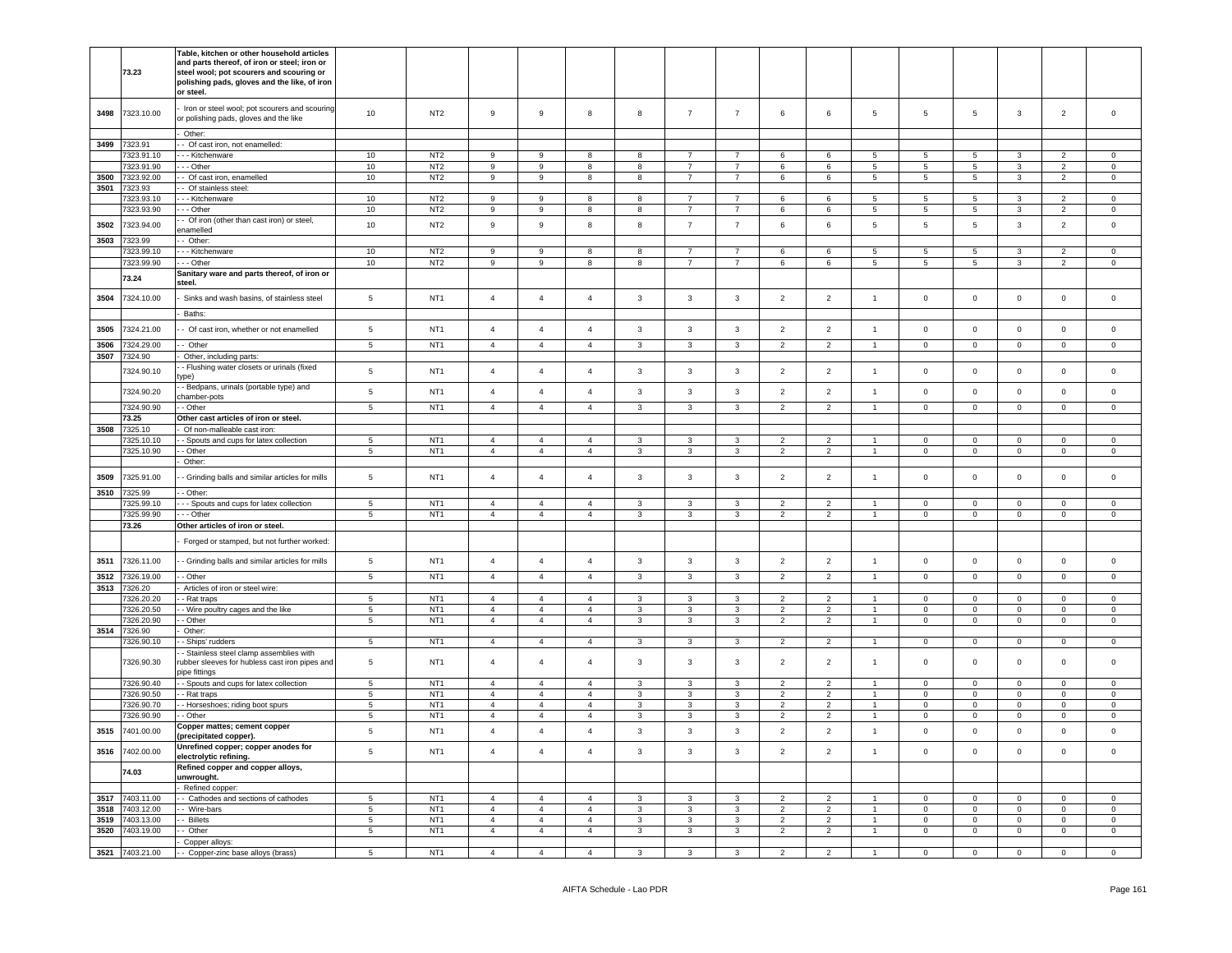| 3522 | 7403.22.00      | - Copper-tin base alloys (bronze)                                                     | $\overline{5}$  | NT <sub>1</sub> | $\overline{4}$ | $\overline{4}$ | $\mathbf{A}$   | 3                       |                         |                | $\overline{2}$ | $\mathcal{P}$  |                | $\Omega$       | $\Omega$            | $\Omega$       | $\Omega$            | $\Omega$       |
|------|-----------------|---------------------------------------------------------------------------------------|-----------------|-----------------|----------------|----------------|----------------|-------------------------|-------------------------|----------------|----------------|----------------|----------------|----------------|---------------------|----------------|---------------------|----------------|
| 3523 | 7403.29.00      | Other copper alloys (other than master                                                | $\,$ 5 $\,$     | NT <sub>1</sub> | $\overline{4}$ | $\overline{4}$ | $\overline{4}$ | $\mathbf{3}$            | $\overline{3}$          | $\mathbf{3}$   | $\overline{2}$ | $\overline{2}$ | $\overline{1}$ | $\mathsf 0$    | $\mathbf 0$         | $\mathbf 0$    |                     |                |
|      |                 | Iloys of heading 74.05)                                                               |                 |                 |                |                |                |                         |                         |                |                |                |                |                |                     |                | $\mathbf 0$         | $\mathsf 0$    |
| 3524 | 7404.00.00      | Copper waste and scrap.                                                               | 5               | NT <sub>1</sub> | $\overline{4}$ | $\overline{4}$ | $\overline{4}$ | $\mathbf{3}$            | $\mathbf{3}$            | $\mathbf{3}$   | $\overline{2}$ | $\overline{2}$ | $\overline{1}$ | $\circ$        | $\overline{0}$      | $\mathbf{0}$   | $\overline{0}$      | $\mathbf 0$    |
| 3525 | 7405.00.00      | Master alloys of copper.                                                              | 5               | NT <sub>1</sub> | $\overline{4}$ | $\overline{4}$ | $\overline{4}$ | $\mathbf{3}$            | 3                       | $\mathbf{3}$   | $\overline{2}$ | $\overline{2}$ | $\overline{1}$ | $\mathbf 0$    | $\overline{0}$      | $\mathsf 0$    | $\overline{0}$      | $\mathbf 0$    |
|      | 74.06           | Copper powders and flakes.                                                            |                 |                 |                |                |                |                         |                         |                |                |                |                |                |                     |                |                     |                |
| 3526 | 7406.10.00      | Powders of non-lamellar structure                                                     | $5\phantom{.0}$ | NT <sub>1</sub> | $\overline{4}$ | $\overline{4}$ | $\overline{4}$ | $\mathbf{3}$            | 3                       | $\mathbf{3}$   | $\overline{2}$ | $\overline{2}$ | $\overline{1}$ | $\mathbf 0$    | $\overline{0}$      | $\mathbf 0$    | $\overline{0}$      | $\mathsf 0$    |
|      | 3527 7406.20.00 | Powders of lamellar structure; flakes                                                 | $5\phantom{.0}$ | NT <sub>1</sub> | $\overline{4}$ | $\overline{4}$ | $\overline{4}$ | $\mathbf{3}$            | $\mathbf{3}$            | 3              | $\overline{2}$ | $\overline{2}$ | $\mathbf{1}$   | $\overline{0}$ | $\overline{0}$      | $\overline{0}$ | $\overline{0}$      | $\overline{0}$ |
|      | 74.07           | Copper bars, rods and profiles.                                                       |                 |                 |                |                |                |                         |                         |                |                |                |                |                |                     |                |                     |                |
| 3528 | 7407.10         | Of refined copper:                                                                    |                 |                 |                |                |                |                         |                         |                |                |                |                |                |                     |                |                     |                |
|      | 7407.10.30      | - Profiles                                                                            | $5^{\circ}$     | NT <sub>1</sub> | $\overline{a}$ | $\overline{4}$ | $\overline{a}$ | 3                       | 3                       | 3              | 2              | $\overline{2}$ |                | $\Omega$       | $^{\circ}$          | $\mathbf 0$    | $\Omega$            | $\mathbf{0}$   |
|      | 7407.10.90      | - Other                                                                               | $\sqrt{5}$      | NT <sub>1</sub> | $\overline{4}$ | $\overline{4}$ | $\overline{4}$ | $\mathbf{3}$            | 3                       | 3              | $\overline{2}$ | $\overline{2}$ | $\mathbf{1}$   | $\overline{0}$ | $\overline{0}$      | $\overline{0}$ | $\overline{0}$      | $\overline{0}$ |
|      |                 | Of copper alloys:                                                                     |                 |                 |                |                |                |                         |                         |                |                |                |                |                |                     |                |                     |                |
| 3529 | 7407.21.00      | - Of copper-zinc base alloys (brass)                                                  | 5               | NT <sub>1</sub> | $\overline{4}$ | $\overline{4}$ | $\overline{4}$ | 3                       | 3                       | 3              | 2              | $\overline{2}$ | $\overline{1}$ | $\mathbf 0$    | $^{\circ}$          | $\mathbf{0}$   | $\Omega$            | $\mathbf{0}$   |
|      | 3530 7407.29.00 | - Other                                                                               | $5\phantom{.0}$ | NT <sub>1</sub> | $\overline{4}$ | $\overline{4}$ | $\overline{4}$ | $\mathbf{3}$            | $\mathbf{3}$            | 3              | $\overline{2}$ | $\overline{2}$ | $\mathbf{1}$   | $\overline{0}$ | $\overline{0}$      | $\overline{0}$ | $\overline{0}$      | $\overline{0}$ |
|      | 74.08           | Copper wire.                                                                          |                 |                 |                |                |                |                         |                         |                |                |                |                |                |                     |                |                     |                |
|      |                 | Of refined copper:                                                                    |                 |                 |                |                |                |                         |                         |                |                |                |                |                |                     |                |                     |                |
| 3531 | 7408.11.00      | - Of which the maximum cross-sectional                                                | 5               | NT <sub>1</sub> | $\overline{4}$ | $\overline{4}$ | $\overline{4}$ | $\mathbf{3}$            | $\mathbf{3}$            | $\mathbf{3}$   | $\overline{2}$ | $\overline{2}$ | $\overline{1}$ | $\mathbf 0$    | $\mathbf 0$         | $\mathsf 0$    | $\mathbf 0$         | $\mathsf 0$    |
|      |                 | limension exceeds 6 mm                                                                |                 |                 |                |                |                |                         |                         |                |                |                |                |                |                     |                |                     |                |
| 3532 | 7408.19.00      | - Other                                                                               | $\,$ 5 $\,$     | NT <sub>1</sub> | $\overline{4}$ | $\overline{4}$ | $\overline{4}$ | $\mathbf{3}$            | 3                       | $\mathbf{3}$   | $\overline{2}$ | $\overline{2}$ |                | $\pmb{0}$      | $\mathsf{O}\xspace$ | $\mathbf 0$    | $\mathsf{O}\xspace$ | $\mathsf 0$    |
|      |                 | Of copper alloys:                                                                     |                 |                 |                |                |                |                         |                         |                |                |                |                |                |                     |                |                     |                |
| 3533 | 408.21.00       | - Of copper-zinc base alloys (brass)                                                  | $\,$ 5 $\,$     | NT <sub>1</sub> | $\overline{4}$ | $\overline{4}$ | $\overline{4}$ | $\mathbf{3}$            | 3                       | 3              | $\overline{2}$ | $\overline{2}$ | $\overline{1}$ | $\pmb{0}$      | $\mathsf{O}\xspace$ | $\mathbf 0$    | $\mathsf{O}\xspace$ | $\mathbf 0$    |
|      |                 | - Of copper-nickel base alloys (cupro-nickel)                                         |                 |                 |                |                |                |                         |                         |                |                |                |                |                |                     |                |                     |                |
| 3534 | 7408.22.00      | or copper-nickel-zinc base alloys (nickel<br>silver)                                  | $\,$ 5 $\,$     | NT <sub>1</sub> | $\overline{4}$ | $\overline{4}$ | $\overline{4}$ | $\mathbf{3}$            | 3                       | $\mathbf{3}$   | $\overline{2}$ | $\overline{2}$ | $\overline{1}$ | $\mathbf 0$    | $\mathbf{0}$        | $\mathbf 0$    | 0                   | $\mathbf 0$    |
| 3535 | 7408.29.00      | - Other                                                                               | $\overline{5}$  | NT <sub>1</sub> | $\overline{4}$ | $\overline{4}$ | $\overline{4}$ | 3                       | 3                       | 3              | $\overline{2}$ | $\overline{2}$ |                | $\Omega$       | $\Omega$            | $\mathsf 0$    | $\mathsf 0$         | $\Omega$       |
|      |                 | Copper plates, sheets and strip, of a                                                 |                 |                 |                |                |                |                         |                         |                |                |                |                |                |                     |                |                     |                |
|      | 74.09           | hickness exceeding 0.15 mm.                                                           |                 |                 |                |                |                |                         |                         |                |                |                |                |                |                     |                |                     |                |
|      |                 | Of refined copper:                                                                    |                 |                 |                |                |                |                         |                         |                |                |                |                |                |                     |                |                     |                |
| 3536 | 7409.11.00      | - In coils                                                                            | 5               | NT <sub>1</sub> | $\overline{4}$ | $\overline{4}$ | $\overline{a}$ | 3                       | 3                       | 3              | 2              | $\overline{2}$ |                | $\mathbf 0$    | $\mathbf{0}$        | $^{\circ}$     | $\Omega$            | $\mathbf{0}$   |
|      | 3537 7409.19.00 | - Other                                                                               | $5\phantom{.0}$ | NT <sub>1</sub> | $\overline{4}$ | $\overline{4}$ | $\overline{4}$ | 3                       | 3                       | 3              | $\overline{2}$ | $\overline{2}$ | $\overline{1}$ | $\mathbf 0$    | $\overline{0}$      | $\mathbf 0$    | $\overline{0}$      | $\mathsf 0$    |
|      |                 | Of copper-zinc base alloys (brass):                                                   |                 |                 |                |                |                |                         |                         |                |                |                |                |                |                     |                |                     |                |
| 3538 | 7409.21.00      | - In coils                                                                            | 5               | NT <sub>1</sub> | $\overline{4}$ | $\overline{4}$ | $\overline{4}$ | 3                       | 3                       | 3              | 2              | $\overline{2}$ |                | $\mathbf 0$    | $\mathbf{0}$        | $\mathbf 0$    | $\Omega$            | $\mathbf{0}$   |
| 3539 | 7409.29.00      | - Other                                                                               | $\,$ 5 $\,$     | NT <sub>1</sub> | $\overline{4}$ | $\overline{4}$ | $\overline{4}$ | $\mathbf{3}$            | $\mathbf{3}$            | 3              | $\overline{2}$ | $\overline{2}$ | $\mathbf{1}$   | $\overline{0}$ | $\mathbf 0$         | $\mathbf 0$    | $\mathbf 0$         | $\mathbf 0$    |
|      |                 | Of copper-tin base alloys (bronze):                                                   |                 |                 |                |                |                |                         |                         |                |                |                |                |                |                     |                |                     |                |
| 3540 | 7409.31.00      | - In coils                                                                            | 5               | NT <sub>1</sub> | $\overline{4}$ | $\overline{4}$ | $\overline{4}$ | 3                       | $\mathsf 3$             | 3              | $\overline{2}$ | $\overline{2}$ |                | $\mathbf 0$    | $\mathsf 0$         | $\mathbf 0$    | $\mathbf 0$         | $\mathbf 0$    |
| 3541 | 7409.39.00      | - Other                                                                               | $\sqrt{5}$      | NT <sub>1</sub> | $\overline{4}$ | $\overline{4}$ | $\overline{4}$ | $\mathbf{3}$            | $\mathbf{3}$            | $\mathbf{3}$   | $\overline{2}$ | $\overline{2}$ | $\mathbf{1}$   | $\overline{0}$ | $\overline{0}$      | $\mathbf 0$    | $\overline{0}$      | $\mathsf 0$    |
|      |                 | Of copper-nickel base alloys (cupro-nickel)                                           |                 |                 |                |                |                |                         |                         |                |                |                |                |                |                     |                |                     |                |
| 3542 | 409.40.00       | r copper-nickel-zinc base alloys (nickel                                              | $\,$ 5 $\,$     | NT <sub>1</sub> | $\overline{4}$ | $\overline{4}$ | $\overline{4}$ | $\mathbf{3}$            | 3                       | $\mathbf{3}$   | $\overline{2}$ | $\overline{2}$ | $\overline{1}$ | $\mathbf 0$    | $\mathbf 0$         | $\mathbf 0$    | $\Omega$            | $\Omega$       |
|      |                 | silver)                                                                               |                 |                 |                |                |                |                         |                         |                |                |                |                |                |                     |                |                     |                |
| 3543 | 7409.90.00      | Of other copper alloys                                                                | $\sqrt{5}$      | NT <sub>1</sub> | $\overline{4}$ | $\overline{4}$ | $\overline{4}$ | $\mathbf{3}$            | $\mathbf{3}$            | 3              | $\overline{2}$ | $\overline{2}$ | $\overline{1}$ | $\overline{0}$ | $\overline{0}$      | $\,0\,$        | $\overline{0}$      | $\overline{0}$ |
|      |                 | Copper foil (whether or not printed or                                                |                 |                 |                |                |                |                         |                         |                |                |                |                |                |                     |                |                     |                |
|      |                 | backed with paper, paperboard, plastics or                                            |                 |                 |                |                |                |                         |                         |                |                |                |                |                |                     |                |                     |                |
|      | 74.10           | similar backing materials), of a thickness                                            |                 |                 |                |                |                |                         |                         |                |                |                |                |                |                     |                |                     |                |
|      |                 | (excluding any backing) not exceeding<br>$0.15$ mm.                                   |                 |                 |                |                |                |                         |                         |                |                |                |                |                |                     |                |                     |                |
|      |                 | Not backed:                                                                           |                 |                 |                |                |                |                         |                         |                |                |                |                |                |                     |                |                     |                |
| 3544 | 7410.11.00      | - Of refined copper                                                                   | 5               | NT1             | $\overline{4}$ | $\overline{4}$ | $\overline{4}$ | $\mathbf{3}$            | $\overline{3}$          | 3              | $\overline{2}$ | $\overline{2}$ | $\overline{1}$ | $\mathbf 0$    | $\mathbf{0}$        | $\mathbf{0}$   | $\Omega$            | $\overline{0}$ |
| 3545 | 7410.12.00      | - Of copper alloys                                                                    | $\sqrt{5}$      | NT <sub>1</sub> | $\overline{4}$ | $\overline{4}$ | $\overline{4}$ | $\mathbf{3}$            | $\mathbf{3}$            | $\mathbf{3}$   | $\overline{2}$ | $\overline{2}$ | $\overline{1}$ | $\mathsf 0$    | $\overline{0}$      | $\overline{0}$ | $\circ$             | $\mathsf 0$    |
|      |                 | Backed:                                                                               |                 |                 |                |                |                |                         |                         |                |                |                |                |                |                     |                |                     |                |
| 3546 | 7410.21.00      | - Of refined copper                                                                   | 5               | NT1             | $\overline{4}$ | $\overline{4}$ | $\overline{a}$ | 3                       | 3                       | 3              | $\overline{2}$ | $\overline{2}$ |                | $\Omega$       | $\circ$             | $\overline{0}$ | $\Omega$            | $\Omega$       |
| 3547 | 7410.22.00      | Of copper alloys                                                                      | $5\phantom{.0}$ | NT <sub>1</sub> | $\overline{4}$ | $\overline{4}$ | $\overline{4}$ | $\mathbf{3}$            | $\mathbf{3}$            | $\mathbf{3}$   | $\overline{2}$ | $\overline{2}$ | $\overline{1}$ | $\mathbf 0$    | $\mathbf 0$         | $\mathbf 0$    | $\circ$             | $\mathsf 0$    |
|      | 74.11           | Copper tubes and pipes.                                                               |                 |                 |                |                |                |                         |                         |                |                |                |                |                |                     |                |                     |                |
| 3548 | 7411.10.00      | Of refined copper                                                                     | $\sqrt{5}$      | NT <sub>1</sub> | $\overline{4}$ | $\overline{4}$ | $\overline{4}$ | $\mathbf{3}$            | $\mathbf{3}$            | $\mathbf{3}$   | $\overline{2}$ | $\overline{2}$ | $\overline{1}$ | $\mathbf 0$    | $\mathbf 0$         | $\mathbf 0$    | $\overline{0}$      | $\mathsf 0$    |
|      |                 | Of copper alloys:                                                                     |                 |                 |                |                |                |                         |                         |                |                |                |                |                |                     |                |                     |                |
| 3549 | 411.21.00       | - Of copper-zinc base alloys (brass)                                                  | $\,$ 5 $\,$     | NT <sub>1</sub> | $\overline{4}$ | $\overline{4}$ | $\overline{4}$ | $\mathbf{3}$            | 3                       | $\mathbf{3}$   | $\overline{2}$ | 2              |                | $\mathbf 0$    | $\mathsf{O}\xspace$ | $\mathbf 0$    | $\mathbf 0$         | $\mathsf 0$    |
|      |                 | - Of copper-nickel base alloys (cupro-nickel)                                         |                 |                 |                |                |                |                         |                         |                |                |                |                |                |                     |                |                     |                |
| 3550 | 7411.22.00      | or copper-nickel-zinc base alloys (nickel                                             | 5               | NT <sub>1</sub> | $\overline{4}$ | $\overline{4}$ | $\overline{4}$ | 3                       | 3                       | 3              | $\overline{2}$ | $\overline{2}$ | $\overline{1}$ | $\mathbf 0$    | $\mathbf 0$         | $\mathbf 0$    | $\mathsf 0$         | $\mathsf 0$    |
|      |                 | silver).                                                                              |                 |                 |                |                |                |                         |                         |                |                |                |                |                |                     |                |                     |                |
| 3551 | 7411.29.00      | - Other                                                                               | $\overline{5}$  | NT <sub>1</sub> | $\overline{4}$ | $\overline{4}$ | $\overline{4}$ | $\overline{\mathbf{3}}$ | $\overline{\mathbf{3}}$ | $\overline{3}$ | $\overline{2}$ | $\overline{2}$ |                | $\overline{0}$ | $\overline{0}$      | $\Omega$       | $\overline{0}$      | $\Omega$       |
|      | 74.12           | Copper tube or pipe fittings (for example,                                            |                 |                 |                |                |                |                         |                         |                |                |                |                |                |                     |                |                     |                |
|      |                 | couplings, elbows, sleeves).                                                          |                 |                 |                |                |                |                         |                         |                |                |                |                |                |                     |                |                     |                |
| 3552 | 7412.10.00      | Of refined copper                                                                     | 5               | NT <sub>1</sub> | $\overline{4}$ | $\overline{4}$ | $\overline{4}$ | $\mathbf{3}$            | $\mathbf{3}$            | $\mathbf{3}$   | $\overline{2}$ | $\overline{2}$ |                | $\overline{0}$ | $\mathbf{0}$        | $\mathsf 0$    | $\mathbf 0$         | $\circ$        |
| 3553 | 7412.20         | Of copper alloys:                                                                     |                 |                 |                |                |                |                         |                         |                |                |                |                |                |                     |                |                     |                |
|      | 7412.20.10      | - Of copper-zinc base alloys (brass)                                                  | 5               | NT <sub>1</sub> | $\overline{4}$ | $\overline{4}$ | $\overline{4}$ | $\mathbf{3}$            | $\mathbf{3}$            | 3              | $\overline{2}$ | $\overline{2}$ | $\overline{1}$ | $\Omega$       | $\mathsf 0$         | $\mathsf 0$    | $\mathbf 0$         | $\mathsf 0$    |
|      | 7412.20.90      | - Other                                                                               | $5\phantom{.0}$ | NT <sub>1</sub> | $\overline{4}$ | $\overline{4}$ | $\overline{4}$ | $\mathbf{3}$            | $\mathbf{3}$            | 3              | $\overline{2}$ | $\overline{2}$ |                | $\overline{0}$ | $\mathsf 0$         | $\mathbf 0$    | $\mathbf 0$         | $\mathsf 0$    |
| 3554 | 7413.00.00      | Stranded wire, cables, plaited bands and                                              | $\,$ 5 $\,$     | NT <sub>1</sub> | $\overline{4}$ | $\overline{4}$ | $\overline{4}$ | $\mathbf{3}$            | 3                       | 3              | $\overline{2}$ | $\overline{2}$ | $\overline{1}$ | $\mathsf 0$    | $\mathbf 0$         | $\mathbf 0$    | $\mathbf 0$         | $\mathsf 0$    |
|      |                 | the like, of copper, not electrically<br>nsulated.                                    |                 |                 |                |                |                |                         |                         |                |                |                |                |                |                     |                |                     |                |
|      |                 |                                                                                       |                 |                 |                |                |                |                         |                         |                |                |                |                |                |                     |                |                     |                |
|      |                 | Nails, tacks, drawing pins, staples (other                                            |                 |                 |                |                |                |                         |                         |                |                |                |                |                |                     |                |                     |                |
|      |                 | than those of heading 83.05) and similar                                              |                 |                 |                |                |                |                         |                         |                |                |                |                |                |                     |                |                     |                |
|      | 74.15           | articles, of copper or of iron or steel with<br>heads of copper; screws, bolts, nuts, |                 |                 |                |                |                |                         |                         |                |                |                |                |                |                     |                |                     |                |
|      |                 | screw hooks, rivets, cotters, cotter-pins,                                            |                 |                 |                |                |                |                         |                         |                |                |                |                |                |                     |                |                     |                |
|      |                 | washers (including spring washers) and                                                |                 |                 |                |                |                |                         |                         |                |                |                |                |                |                     |                |                     |                |
|      |                 | similar articles, of copper.                                                          |                 |                 |                |                |                |                         |                         |                |                |                |                |                |                     |                |                     |                |
|      |                 |                                                                                       |                 |                 |                |                |                |                         |                         |                |                |                |                |                |                     |                |                     |                |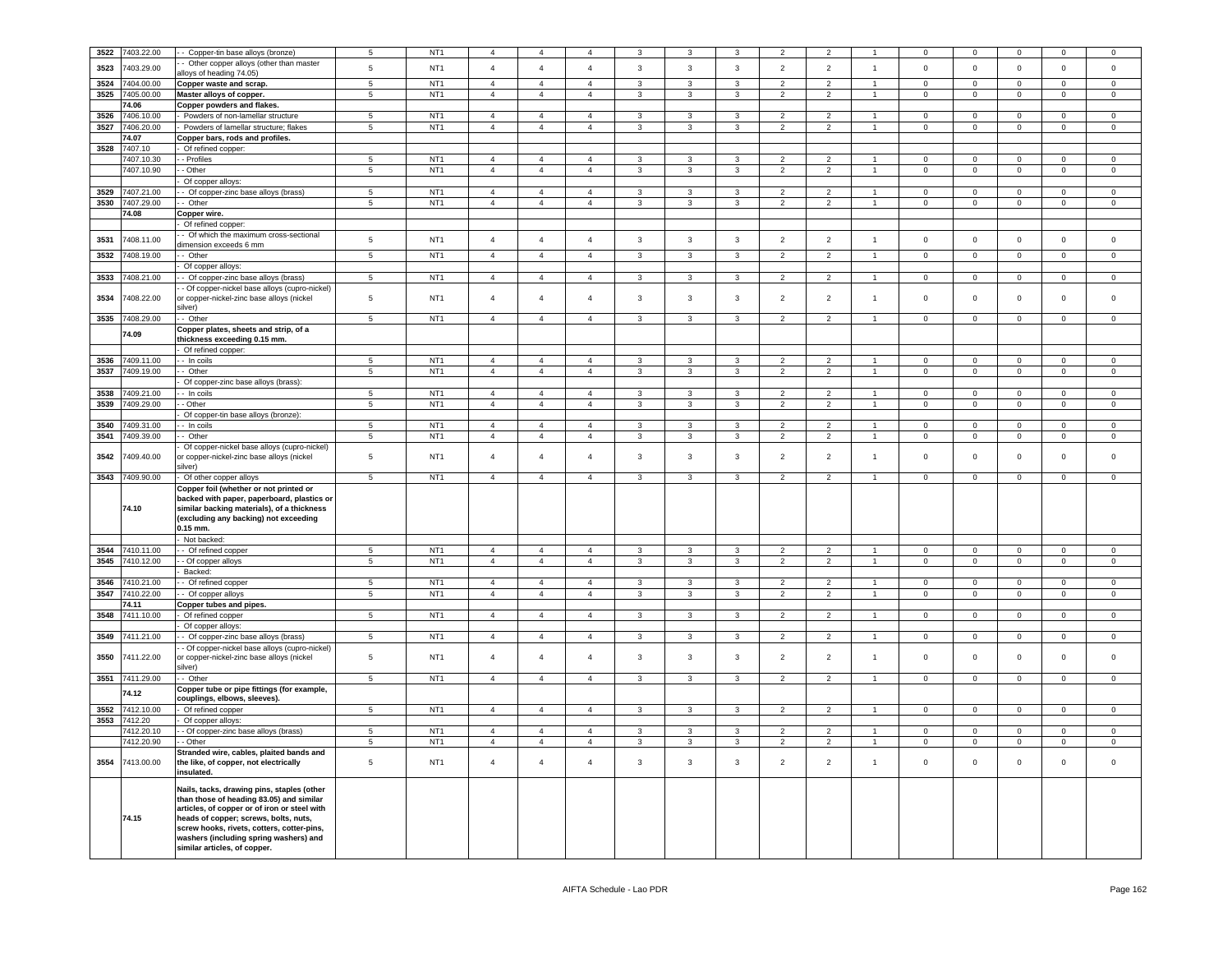|              |                          | Nails and tacks, drawing pins, staples and                                                                                                                                                                                 |                      |                                    |                                  |                                  |                                  |                              |                |                |                                  |                                  |                |                            |                                    |                            |                            |                            |
|--------------|--------------------------|----------------------------------------------------------------------------------------------------------------------------------------------------------------------------------------------------------------------------|----------------------|------------------------------------|----------------------------------|----------------------------------|----------------------------------|------------------------------|----------------|----------------|----------------------------------|----------------------------------|----------------|----------------------------|------------------------------------|----------------------------|----------------------------|----------------------------|
| 3555         | 7415.10                  | similar articles:                                                                                                                                                                                                          |                      |                                    |                                  |                                  |                                  |                              |                |                |                                  |                                  |                |                            |                                    |                            |                            |                            |
|              | 7415.10.10               | - Nails                                                                                                                                                                                                                    | 5                    | NT <sub>1</sub>                    | $\overline{4}$                   | $\overline{4}$                   | $\overline{4}$                   | 3                            | 3              | $\mathbf{3}$   | $\overline{2}$                   | $\overline{2}$                   | $\overline{1}$ | $\mathbf 0$                | $\circ$                            | $\mathsf 0$                | $\mathbf 0$                | $\mathbf{0}$               |
|              | 7415.10.20               | - Staples                                                                                                                                                                                                                  | $5\phantom{.0}$      | NT <sub>1</sub>                    | $\overline{4}$                   | $\overline{4}$                   | $\overline{4}$                   | $\mathbf{3}$                 | 3              | 3              | $\overline{2}$                   | $\overline{2}$                   | $\mathbf{1}$   | $\mathbf 0$                | $\mathbf 0$                        | $\mathbf 0$                | $\mathbf 0$                | $\circ$                    |
|              | 7415.10.90               | - Other                                                                                                                                                                                                                    | $5\phantom{.0}$      | NT <sub>1</sub>                    | $\overline{4}$                   | $\overline{4}$                   | $\overline{4}$                   | $\mathbf{3}$                 | $\mathbf{3}$   | 3              | $\overline{2}$                   | $\overline{2}$                   | $\mathbf{1}$   | $\mathbf 0$                | $\overline{0}$                     | $\mathbf 0$                | $\mathbf{0}$               | $\circ$                    |
|              |                          | Other articles, not threaded:                                                                                                                                                                                              |                      |                                    |                                  |                                  |                                  |                              |                |                |                                  |                                  |                |                            |                                    |                            |                            |                            |
| 3556         | 7415.21.00               | - Washers (including spring washers)                                                                                                                                                                                       | 5                    | NT <sub>1</sub>                    | $\overline{4}$                   | $\overline{4}$                   | $\overline{4}$                   | 3                            | 3              | 3              | $\overline{2}$                   | $\overline{2}$                   | $\overline{1}$ | 0                          | $\mathbf 0$                        | $\mathbf 0$                | $\mathbf 0$                | $\mathbf 0$                |
| 3557         | 7415.29.00               | - Other                                                                                                                                                                                                                    | 5                    | NT <sub>1</sub>                    | $\overline{4}$                   | $\overline{4}$                   | $\overline{4}$                   | 3                            | 3              | 3              | $\overline{2}$                   | $\overline{2}$                   | $\mathbf{1}$   | $\mathbf{0}$               | $\circ$                            | $\mathbf 0$                | $\overline{0}$             | $\circ$                    |
| 3558         | 7415.33                  | Other threaded articles:<br>- Screws; bolts and nuts:                                                                                                                                                                      |                      |                                    |                                  |                                  |                                  |                              |                |                |                                  |                                  |                |                            |                                    |                            |                            |                            |
|              | 7415.33.10               | - - Screws                                                                                                                                                                                                                 | 5                    | NT <sub>1</sub>                    | $\overline{4}$                   | $\overline{4}$                   | $\overline{4}$                   | 3                            | 3              | 3              | $\overline{2}$                   | $\overline{2}$                   | -1             | $\mathbf{0}$               | $\mathbf{0}$                       | $\mathbf 0$                | $\mathbf{0}$               | $\circ$                    |
|              | 7415.33.20               | - - Bolts and nuts                                                                                                                                                                                                         | $5\phantom{.0}$      | NT <sub>1</sub>                    | $\overline{4}$                   | $\overline{4}$                   | $\overline{4}$                   | 3                            | 3              | $\mathbf{3}$   | $\overline{2}$                   | $\overline{2}$                   | $\overline{1}$ | $\mathbf{0}$               | $\circ$                            | $\mathsf 0$                | $\circ$                    | $\mathbf 0$                |
| 3559         | 7415.39.00               | - Other                                                                                                                                                                                                                    | 5                    | NT <sub>1</sub>                    | $\overline{4}$                   | $\overline{4}$                   | $\overline{4}$                   | 3                            | 3              | $\mathbf{3}$   | $\overline{2}$                   | $\overline{2}$                   | $\overline{1}$ | $\mathbf 0$                | $\circ$                            | $\mathsf 0$                | $\mathbf 0$                | $\circ$                    |
|              | 74.18                    | Table, kitchen or other household articles<br>and parts thereof, of copper; pot scourers<br>and scouring or polishing pads, gloves<br>and the like, of copper; sanitary ware and<br>parts thereof, of copper.              |                      |                                    |                                  |                                  |                                  |                              |                |                |                                  |                                  |                |                            |                                    |                            |                            |                            |
|              |                          | Table, kitchen or other household articles<br>and parts thereof; pot scourers and scouring<br>or polishing pads, gloves and the like:                                                                                      |                      |                                    |                                  |                                  |                                  |                              |                |                |                                  |                                  |                |                            |                                    |                            |                            |                            |
| 3560         | 7418.11.00               | - Pot scourers and scouring or polishing<br>bads, gloves and the like                                                                                                                                                      | 5                    | NT <sub>1</sub>                    | $\overline{4}$                   | $\overline{4}$                   | $\overline{4}$                   | $\mathbf{3}$                 | $\mathbf{3}$   | $\mathbf{3}$   | $\overline{2}$                   | $\overline{2}$                   | $\mathbf{1}$   | $\mathbf 0$                | $\mathbf 0$                        | $\mathbf 0$                | $\mathbf 0$                | $\circ$                    |
| 3561         | 7418.19.00               | - Other                                                                                                                                                                                                                    | $5\phantom{.0}$      | NT <sub>1</sub>                    | $\overline{4}$                   | $\overline{4}$                   | $\overline{4}$                   | 3                            | 3              | 3              | $\overline{2}$                   | $\overline{2}$                   | $\overline{1}$ | $\mathbf 0$                | $\mathbf 0$                        | $\mathbf 0$                | $\mathbf 0$                | $\mathbf 0$                |
| 3562         | 7418.20.00               | Sanitary ware and parts thereof                                                                                                                                                                                            | 5                    | NT <sub>1</sub>                    | $\overline{4}$                   | $\overline{4}$                   | $\overline{4}$                   | $\mathbf{3}$                 | $\mathbf{3}$   | $\mathbf{3}$   | $\overline{2}$                   | $\overline{2}$                   | $\overline{1}$ | $\mathsf 0$                | $\mathbf 0$                        | $\mathsf 0$                | $\mathbf 0$                | $\mathsf 0$                |
| 3563         | 74.19<br>7419.10.00      | Other articles of copper.<br>Chain and parts thereof                                                                                                                                                                       | 10                   | NT <sub>2</sub>                    |                                  |                                  |                                  |                              | $\overline{7}$ |                |                                  |                                  |                |                            |                                    |                            |                            |                            |
|              |                          | Other:                                                                                                                                                                                                                     |                      |                                    | 9                                | 9                                | 8                                | 8                            |                | $\overline{7}$ | 6                                | 6                                | 5              | 5                          | 5                                  | 3                          | $\overline{2}$             | $\mathbf{0}$               |
|              |                          | Cast, moulded, stamped or forged, but not                                                                                                                                                                                  |                      |                                    |                                  |                                  |                                  |                              |                |                |                                  |                                  |                |                            |                                    |                            |                            |                            |
| 3564         | 7419.91.00               | urther worked                                                                                                                                                                                                              | 10                   | NT <sub>2</sub>                    | $\overline{9}$                   | $\mathsf g$                      | 8                                | 8                            | $\overline{7}$ | $\overline{7}$ | 6                                | 6                                | 5              | 5                          | 5                                  | $\mathbf{3}$               | $\overline{2}$             | $\circ$                    |
| 3565         | 7419.99                  | - Other:                                                                                                                                                                                                                   |                      |                                    |                                  |                                  |                                  |                              |                |                |                                  |                                  |                |                            |                                    |                            |                            |                            |
|              | 7419.99.10               | - - Electroplating anodes ; machine belt<br>fasteners ; fittings (not including propellers of<br>reading 84.87) for ships or other vessels;<br>capacity measures (other than for omestic<br>use) ; fittings for fire hoses | 10                   | NT <sub>2</sub>                    | $\overline{9}$                   | 9                                | 8                                | 8                            | $\overline{7}$ | $\overline{7}$ | 6                                | 6                                | $\overline{5}$ | $\overline{5}$             | $5\phantom{.0}$                    | $\mathbf{3}$               | $\overline{2}$             | $\mathbf 0$                |
|              | 7419.99.20               | - - Reservoirs, tanks, vats and similar<br>containers not fitted with mechanical or<br>thermal equipment of a capacity of 300 I or<br>less; other fittings for hoses                                                       | 10                   | NT <sub>2</sub>                    | $\overline{9}$                   | $\mathsf g$                      | 8                                | 8                            | $\overline{7}$ | $\overline{7}$ | 6                                | 6                                | 5              | $\overline{5}$             | 5                                  | 3                          | $\overline{2}$             | $\mathbf 0$                |
|              |                          | - - Cloth (including endless bands), grill and<br>netting, of copper wire; expanded metal of<br>copper:                                                                                                                    |                      |                                    |                                  |                                  |                                  |                              |                |                |                                  |                                  |                |                            |                                    |                            |                            |                            |
|              | 7419.99.31               | For machinery                                                                                                                                                                                                              | 5                    | NT <sub>1</sub>                    | $\overline{4}$                   | $\overline{4}$                   | $\overline{4}$                   | $\mathbf{3}$                 | $\mathbf{3}$   | 3              | $\overline{2}$                   | $\overline{2}$                   | $\overline{1}$ | $\overline{0}$             | $\overline{0}$                     | $\mathbf 0$                | $\overline{0}$             | $\mathsf 0$                |
|              | 7419.99.39               | - - - - Other                                                                                                                                                                                                              | $5\overline{5}$      | NT <sub>1</sub>                    | $\overline{4}$                   | $\overline{4}$                   | $\overline{4}$                   | 3                            | 3              | 3              | $\overline{2}$                   | $\overline{2}$                   | $\mathbf{1}$   | $\mathbf{0}$               | $\overline{0}$                     | $\mathbf 0$                | $\mathbf{0}$               | $\mathbf{0}$               |
|              | 7419.99.40               | -- Springs<br>- - Cigarette cases or boxes and similar                                                                                                                                                                     | $\overline{5}$       | NT <sub>1</sub>                    | $\overline{a}$                   | $\overline{4}$                   | $\overline{4}$                   | $\mathbf{3}$                 | 3              | $\mathbf{3}$   | $\overline{2}$                   | $\overline{2}$                   | $\overline{1}$ | $\mathbf 0$                | $\mathbf 0$                        | $\mathbf 0$                | $\mathsf 0$                | $\mathsf 0$                |
|              | 7419.99.50               | articles                                                                                                                                                                                                                   | 10                   | NT <sub>2</sub>                    | $\overline{9}$                   | 9                                | 8                                | 8                            | $\overline{7}$ | $\overline{7}$ | 6                                | 6                                | 5              | 5                          | 5                                  | $\mathbf{3}$               | $\overline{2}$             | $\mathbf 0$                |
|              | 7419.99.90               | - - Other                                                                                                                                                                                                                  | 10                   | NT <sub>2</sub>                    | 9                                | 9                                | 8                                | 8                            | $\overline{7}$ | $\overline{7}$ | 6                                | 6                                | 5              | 5                          | 5                                  | 3                          | $\overline{2}$             | $\mathbf 0$                |
|              | 75.01                    | Nickel mattes, nickel oxide sinters and<br>other intermediate products of nickel<br>metallurgy.                                                                                                                            |                      |                                    |                                  |                                  |                                  |                              |                |                |                                  |                                  |                |                            |                                    |                            |                            |                            |
| 3566         | 7501.10.00               | Nickel mattes                                                                                                                                                                                                              | $5\overline{5}$      | NT <sub>1</sub>                    | $\overline{4}$                   | $\overline{4}$                   | $\overline{4}$                   | $\mathbf{3}$                 | $\mathbf{3}$   | 3              | $\overline{2}$                   | $\overline{2}$                   | $\overline{1}$ | $\overline{0}$             | $\overline{0}$                     | $\mathbf 0$                | $\overline{0}$             | $\overline{0}$             |
| 3567         | 7501.20.00               | Nickel oxide sinters and other intermediate<br>products of nickel metallurgy                                                                                                                                               | 5                    | NT <sub>1</sub>                    | $\overline{a}$                   | $\overline{4}$                   | $\overline{4}$                   | $\mathbf{3}$                 | $\mathbf{3}$   | $\mathbf{3}$   | $\overline{2}$                   | $\overline{2}$                   | $\mathbf{1}$   | $\mathsf 0$                | $\mathsf 0$                        | $\mathbf 0$                | $\mathsf 0$                | $\mathbf 0$                |
|              | 75.02                    | Unwrought nickel.                                                                                                                                                                                                          |                      |                                    |                                  |                                  |                                  |                              |                |                |                                  |                                  |                |                            |                                    |                            |                            |                            |
| 3568         | 7502.10.00               | Nickel, not alloyed                                                                                                                                                                                                        | $5^{\circ}$          | NT <sub>1</sub>                    | $\overline{4}$                   | $\overline{4}$                   | $\overline{4}$                   | 3                            | 3              | 3              | $\overline{2}$                   | $\overline{2}$                   | $\overline{1}$ | $\mathbf 0$                | $\overline{0}$                     | $\mathbf 0$                | $\mathbf 0$                | $\circ$                    |
| 3569<br>3570 | 7502.20.00<br>7503.00.00 | Nickel alloys<br><b>Nickel waste and scrap.</b>                                                                                                                                                                            | $5\phantom{.0}$<br>5 | NT <sub>1</sub><br>NT <sub>1</sub> | $\overline{4}$<br>$\overline{4}$ | $\overline{4}$<br>$\overline{4}$ | $\overline{4}$<br>$\overline{4}$ | $\mathbf{3}$<br>$\mathbf{3}$ | 3<br>3         | 3<br>3         | $\overline{2}$<br>$\overline{2}$ | $\overline{2}$<br>$\overline{2}$ | -1<br>-1       | $\mathbf 0$<br>$\mathbf 0$ | $\mathsf{O}\xspace$<br>$\mathbf 0$ | $\mathbf 0$<br>$\mathbf 0$ | $\mathbf 0$<br>$\mathbf 0$ | $\mathsf 0$<br>$\mathbf 0$ |
| 3571         | 7504.00.00               | Nickel powders and flakes.                                                                                                                                                                                                 | $5\overline{5}$      | NT <sub>1</sub>                    | $\overline{4}$                   | $\overline{4}$                   | $\overline{4}$                   | 3                            | 3              | 3              | $\overline{2}$                   | $\overline{2}$                   | $\overline{1}$ | $\circ$                    | $\overline{0}$                     | $\mathbf 0$                | $\mathbf{0}$               | $\circ$                    |
|              | 75.05                    | Nickel bars, rods, profiles and wire.                                                                                                                                                                                      |                      |                                    |                                  |                                  |                                  |                              |                |                |                                  |                                  |                |                            |                                    |                            |                            |                            |
|              |                          | Bars, rods and profiles                                                                                                                                                                                                    |                      |                                    |                                  |                                  |                                  |                              |                |                |                                  |                                  |                |                            |                                    |                            |                            |                            |
| 3572         | 7505.11.00               | - Of nickel, not alloyed                                                                                                                                                                                                   | 5                    | NT <sub>1</sub>                    | $\overline{4}$                   | $\overline{4}$                   | $\overline{4}$                   | 3                            | 3              | 3              | $\overline{2}$                   | $\overline{2}$                   | $\overline{1}$ | $\mathbf 0$                | $\mathbf{O}$                       | $\mathbf 0$                | $\mathbf{0}$               | $\mathbf 0$                |
| 3573         | 7505.12.00               | - Of nickel alloys                                                                                                                                                                                                         | 5                    | NT <sub>1</sub>                    | $\overline{4}$                   | $\overline{4}$                   | $\overline{4}$                   | $\mathbf{3}$                 | 3              | $\mathbf{3}$   | $\overline{2}$                   | $\overline{2}$                   | $\overline{1}$ | $\mathbf 0$                | $\mathsf{O}\xspace$                | $\mathbf 0$                | $\mathbf 0$                | $\mathsf 0$                |
|              |                          | Wire:                                                                                                                                                                                                                      |                      |                                    |                                  |                                  |                                  |                              |                |                |                                  |                                  |                |                            |                                    |                            |                            |                            |
| 3574         | 7505.21.00               | - Of nickel, not alloyed                                                                                                                                                                                                   | 5                    | NT <sub>1</sub>                    | $\overline{4}$                   | $\overline{4}$                   | $\overline{4}$                   | $\mathbf{3}$                 | $\mathbf{3}$   | 3              | $\overline{2}$                   | $\overline{2}$                   | $\overline{1}$ | $\mathbf{0}$               | $\overline{0}$                     | $\mathbf 0$                | $\overline{0}$             | $\mathbf{0}$               |
| 3575         | 7505.22.00               | - Of nickel alloys                                                                                                                                                                                                         | 5                    | NT <sub>1</sub>                    | $\overline{4}$                   | $\overline{4}$                   | $\overline{4}$                   | $\mathbf{3}$                 | $\mathbf{3}$   | $\mathbf{3}$   | $\overline{2}$                   | $\overline{2}$                   | $\mathbf{1}$   | $\mathbf 0$                | $\mathbf 0$                        | $\mathsf 0$                | $\mathbf 0$                | $\mathsf{O}\xspace$        |
| 3576         | 75.06<br>7506.10.00      | Nickel plates, sheets, strip and foil.<br>Of nickel, not alloyed                                                                                                                                                           | 5                    | NT <sub>1</sub>                    | $\overline{4}$                   | $\overline{4}$                   | $\overline{4}$                   | 3                            | 3              | 3              | $\overline{2}$                   | $\overline{2}$                   | $\overline{1}$ | $\mathbf{0}$               | $\mathbf{0}$                       | $\mathbf 0$                | $\overline{0}$             | $\mathbf{0}$               |
| 3577         | 7506.20.00               | Of nickel alloys                                                                                                                                                                                                           | $\overline{5}$       | NT <sub>1</sub>                    | $\overline{4}$                   | $\overline{4}$                   | $\overline{4}$                   | $\mathbf{3}$                 | $\mathbf{3}$   | $\mathbf{3}$   | $\overline{2}$                   | $\overline{2}$                   | $\mathbf{1}$   | $\mathbf 0$                | $\mathbf 0$                        | $\mathbf 0$                | $\mathsf 0$                | $\mathsf{O}\xspace$        |
|              | 75.07                    | Nickel tubes, pipes and tube or pipe<br>fittings (for example, couplings, elbows,<br>sleeves).                                                                                                                             |                      |                                    |                                  |                                  |                                  |                              |                |                |                                  |                                  |                |                            |                                    |                            |                            |                            |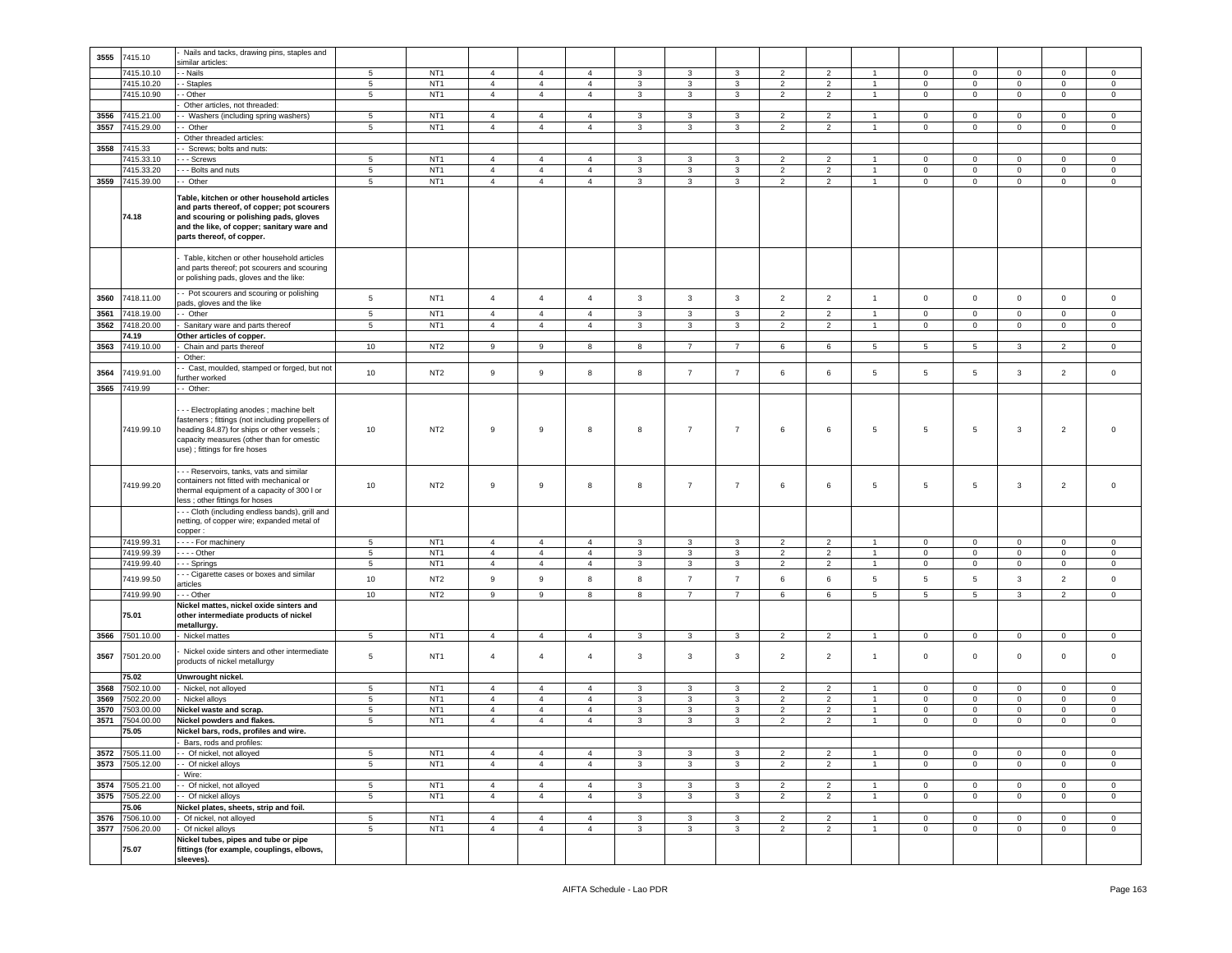|      |            | Tubes and pipes:                                                                        |                 |                 |                |                |                |                |                |                |                          |                         |                |                     |                |                |                     |                     |
|------|------------|-----------------------------------------------------------------------------------------|-----------------|-----------------|----------------|----------------|----------------|----------------|----------------|----------------|--------------------------|-------------------------|----------------|---------------------|----------------|----------------|---------------------|---------------------|
| 3578 | 7507.11.00 | Of nickel, not alloyed                                                                  | 5               | NT <sub>1</sub> | $\overline{4}$ | $\overline{4}$ | 4              | 3              | 3              | 3              | $\overline{2}$           | $\overline{2}$          |                | $\Omega$            | $\Omega$       | $\Omega$       | $\Omega$            | $\mathsf 0$         |
| 3579 | 507.12.00  | Of nickel alloys                                                                        | $5\phantom{.0}$ | NT <sub>1</sub> | $\overline{4}$ | $\overline{4}$ | $\overline{4}$ | 3              | 3              | $\mathbf{3}$   | $\overline{2}$           | $\overline{\mathbf{c}}$ | 1              | $\Omega$            | $\mathbf 0$    | $\mathbf 0$    | $\Omega$            | $\mathbf 0$         |
| 3580 | 7507.20.00 | Tube or pipe fittings                                                                   | $\overline{5}$  | NT <sub>1</sub> | $\overline{4}$ | $\overline{4}$ | $\overline{4}$ | $\mathbf{3}$   | 3              | $\mathbf{3}$   | $\overline{2}$           | $\overline{2}$          | $\mathbf{1}$   | $\mathbf 0$         | $\mathbf 0$    | $\overline{0}$ | $\mathsf 0$         | $\overline{0}$      |
|      | 5.08       | Other articles of nickel.                                                               |                 |                 |                |                |                |                |                |                |                          |                         |                |                     |                |                |                     |                     |
| 3581 | 7508.10.00 | Cloth, grill and netting, of nickel wire                                                | $5\phantom{.0}$ | NT <sub>1</sub> | $\overline{4}$ | $\overline{4}$ | $\overline{4}$ | 3              | 3              | 3              | $\overline{2}$           | $\overline{2}$          | $\mathbf{1}$   | $\mathsf 0$         | $\mathbf 0$    | $\mathsf 0$    | $\mathsf 0$         | $\mathsf 0$         |
| 3582 | 7508.90    | Other:                                                                                  |                 |                 |                |                |                |                |                |                |                          |                         |                |                     |                |                |                     |                     |
|      | 7508.90.30 | - Bolts and nuts                                                                        | 5               | NT <sub>1</sub> | $\overline{4}$ | $\overline{4}$ | $\overline{4}$ | 3              | 3              | 3              | $\overline{2}$           | $\overline{2}$          |                | $\mathbf 0$         | $\mathbf 0$    | $\mathbf 0$    | $\mathbf 0$         | $^{\circ}$          |
|      | 7508.90.40 | - Other articles suitable for use in building                                           | $5\phantom{.0}$ | NT <sub>1</sub> | $\overline{4}$ | $\overline{4}$ | $\overline{4}$ | $\mathbf{3}$   | 3              | 3              | $\overline{2}$           | $\overline{2}$          | $\overline{1}$ | $\mathbf 0$         | $\mathsf 0$    | $\mathsf 0$    | $\mathbf 0$         | $\mathsf 0$         |
|      |            |                                                                                         |                 |                 |                |                |                |                |                |                |                          |                         |                |                     |                |                |                     |                     |
|      | 7508.90.90 | - Other                                                                                 | $5\phantom{.0}$ | NT <sub>1</sub> | $\overline{4}$ | $\overline{4}$ | $\overline{4}$ | 3              | 3              | $\mathbf{3}$   | $\overline{2}$           | $\overline{2}$          | $\mathbf{1}$   | $\mathbf 0$         | $\overline{0}$ | $\mathbf{0}$   | $\mathbf 0$         | $^{\circ}$          |
|      | 76.01      | Unwrought aluminium.                                                                    |                 |                 |                |                |                |                |                |                |                          |                         |                |                     |                |                |                     |                     |
| 3583 | 7601.10.00 | Aluminium, not alloyed                                                                  | 5               | NT <sub>1</sub> | $\overline{4}$ | $\overline{4}$ | $\overline{4}$ | 3              | 3              | 3              | $\overline{2}$           | $\overline{2}$          |                | $\Omega$            | $\mathbf 0$    | $\mathbf 0$    | $\Omega$            | $\Omega$            |
| 3584 | 7601.20.00 | Aluminium alloys                                                                        | 5               | NT <sub>1</sub> | $\overline{4}$ | $\overline{4}$ | $\overline{4}$ | 3              | 3              | $\mathbf{3}$   | $\overline{2}$           | $\overline{2}$          | $\overline{1}$ | $\Omega$            | $\mathbf 0$    | $\mathsf 0$    | $\Omega$            | $\Omega$            |
| 3585 | 7602.00.00 | Aluminium waste or scrap.                                                               | 5               | NT <sub>1</sub> | $\overline{4}$ | $\overline{4}$ | $\overline{4}$ | 3              | $\overline{3}$ | $\overline{3}$ | $\overline{2}$           | 2                       | $\overline{1}$ | $\mathbf 0$         | $\mathbf 0$    | $\mathbf 0$    | $\mathbf{0}$        | $\mathbf 0$         |
|      | 76.03      | Aluminium powders and flakes.                                                           |                 |                 |                |                |                |                |                |                |                          |                         |                |                     |                |                |                     |                     |
| 3586 | 7603.10.00 | Powders of non-lamellar structure                                                       | $\overline{5}$  | NT <sub>1</sub> | $\overline{a}$ | $\Delta$       | $\overline{a}$ | $\mathbf{R}$   | $\mathcal{R}$  | $\mathbf{3}$   | $\mathcal{P}$            | $\overline{2}$          | $\overline{1}$ | $\Omega$            | $\mathsf 0$    | $\mathbf 0$    | $\Omega$            | $\Omega$            |
| 3587 | 7603.20.00 | Powders of lamellar structure; flakes                                                   | $\overline{5}$  | NT <sub>1</sub> | $\overline{4}$ | $\overline{a}$ | $\mathbf{A}$   | 3              | 3              | $\mathbf{3}$   | $\mathcal{P}$            | $\overline{2}$          | $\overline{1}$ | $\Omega$            | $\mathsf 0$    | $\mathbf 0$    | $\Omega$            | $\mathsf{O}\xspace$ |
|      | 76.04      | Aluminium bars, rods and profiles.                                                      |                 |                 |                |                |                |                |                |                |                          |                         |                |                     |                |                |                     |                     |
| 3588 | 7604.10    | Of aluminium, not alloyed:                                                              |                 |                 |                |                |                |                |                |                |                          |                         |                |                     |                |                |                     |                     |
|      | 7604.10.10 | - Bars and rods                                                                         | 5               | NT <sub>1</sub> | $\overline{4}$ | $\overline{4}$ | $\overline{4}$ | 3              |                | 3              | $\overline{2}$           | $\overline{2}$          |                | 0                   | $\mathbf 0$    | $\mathbf 0$    | $\mathbf 0$         | $^{\circ}$          |
|      | 7604.10.90 | - Other                                                                                 | 5               | NT <sub>1</sub> | $\overline{4}$ | $\overline{4}$ | $\overline{4}$ | 3              | 3              | $\mathbf{3}$   | $\overline{2}$           | $\overline{2}$          | $\mathbf{1}$   | $\mathbf 0$         | $\mathbf 0$    | $\mathsf 0$    | $\mathbf 0$         | $\mathsf{O}\xspace$ |
| 3589 | 7604.21    | Of aluminium alloys:<br>- Hollow profiles:                                              |                 |                 |                |                |                |                |                |                |                          |                         |                |                     |                |                |                     |                     |
|      |            | - - Perforated tube profiles for evaporator                                             |                 |                 |                |                |                |                |                |                |                          |                         |                |                     |                |                |                     |                     |
|      | 7604.21.10 | coils of motor vehicle air conditioning                                                 | 5               | NT <sub>2</sub> | $\overline{4}$ | $\overline{4}$ | $\overline{4}$ | 3              | 3              | $\mathbf{3}$   | $\overline{2}$           | $\overline{2}$          | 1.5            | 1.5                 | $\mathbf{1}$   | $\overline{1}$ | $\mathbf 0$         | $\mathsf 0$         |
|      |            | nachines                                                                                |                 |                 |                |                |                |                |                |                |                          |                         |                |                     |                |                |                     |                     |
|      | 604.21.90  | - - Other                                                                               | $5\phantom{.0}$ | NT <sub>1</sub> | $\overline{4}$ | $\overline{4}$ | $\overline{4}$ | 3              | 3              | 3              | $\overline{2}$           | $\overline{2}$          | $\overline{1}$ | $\mathbf 0$         | $\mathsf 0$    | $\mathbf 0$    | $\mathbf 0$         | $^{\circ}$          |
| 3590 | 7604.29    | Other:                                                                                  |                 |                 |                |                |                |                |                |                |                          |                         |                |                     |                |                |                     |                     |
|      | 604.29.10  | - - Extruded bars and rods                                                              | $\,$ 5 $\,$     | NT <sub>1</sub> | $\overline{4}$ | $\overline{4}$ |                | 3              | 3              | $\mathbf{3}$   | $\overline{\phantom{a}}$ | $\overline{z}$          |                | $\Omega$            | $\mathsf 0$    | $\mathbf 0$    | $\Omega$            | $\Omega$            |
|      | 7604.29.30 |                                                                                         | $\sqrt{5}$      | NT <sub>1</sub> |                | $\overline{4}$ | $\overline{4}$ | $\mathbf{3}$   |                | $\mathbf{3}$   |                          |                         | $\overline{1}$ |                     |                | $\mathbf 0$    |                     |                     |
|      |            | - - Y-shaped profiles for zip fasteners, in coils                                       |                 |                 | $\overline{4}$ |                |                |                | 3              |                | $\overline{2}$           | $\overline{2}$          |                | $\mathsf 0$         | $\mathsf 0$    |                | $\mathsf 0$         | $\mathsf 0$         |
|      | 7604.29.90 | - - Other                                                                               | 5               | NT <sub>1</sub> | $\overline{4}$ | $\overline{4}$ | $\overline{4}$ | 3              | $\mathbf{3}$   | $\overline{3}$ | $\overline{2}$           | 2                       | $\overline{1}$ | $\mathbf 0$         | $\mathsf 0$    | $\mathbf 0$    | $\mathsf{O}\xspace$ | $\mathbf 0$         |
|      | 76.05      | Aluminium wire.                                                                         |                 |                 |                |                |                |                |                |                |                          |                         |                |                     |                |                |                     |                     |
|      |            | Of aluminium, not alloyed:                                                              |                 |                 |                |                |                |                |                |                |                          |                         |                |                     |                |                |                     |                     |
| 3591 | 7605.11.00 | Of which the maximum cross-sectional                                                    | $\sqrt{5}$      | NT <sub>1</sub> | $\overline{4}$ | $\overline{4}$ | $\overline{4}$ | $\mathbf{3}$   | $\mathbf{3}$   | $\mathbf{3}$   | $\overline{2}$           | $\overline{2}$          | $\overline{1}$ | $\mathsf 0$         | $\mathbf 0$    | $\mathsf 0$    | $\mathsf 0$         | $\mathsf{O}\xspace$ |
|      |            | limension exceeds 7 mm                                                                  |                 |                 |                |                |                |                |                |                |                          |                         |                |                     |                |                |                     |                     |
| 3592 | 605.19     | Other:                                                                                  |                 |                 |                |                |                |                |                |                |                          |                         |                |                     |                |                |                     |                     |
|      | 7605.19.10 | - - Of a diameter not exceeding 0.0508 mm                                               | $\,$ 5 $\,$     | NT <sub>1</sub> | $\overline{4}$ | $\overline{4}$ | $\overline{4}$ | $\mathbf{3}$   | $\mathbf{3}$   | $\mathbf{3}$   | $\overline{2}$           | $\sqrt{2}$              | $\overline{1}$ | $\mathsf 0$         | $\mathbf 0$    | $\mathbf 0$    | $\mathbf 0$         | $\mathsf 0$         |
|      | 7605.19.90 | - - Other                                                                               | 5               | NT <sub>1</sub> | $\overline{4}$ | $\overline{4}$ | $\overline{4}$ | 3              | $\mathbf{3}$   | $\mathbf{3}$   | $\overline{2}$           | $\overline{2}$          | $\overline{1}$ | $\mathbf 0$         | $\mathsf 0$    | $\mathbf 0$    | $\mathsf 0$         | $^{\circ}$          |
|      |            | Of aluminium alloys:                                                                    |                 |                 |                |                |                |                |                |                |                          |                         |                |                     |                |                |                     |                     |
|      |            | Of which the maximum cross-sectional                                                    |                 |                 |                |                |                |                |                |                |                          |                         |                |                     |                |                |                     |                     |
| 3593 | 605.21.00  | dimension exceeds 7 mm                                                                  | $\,$ 5 $\,$     | NT <sub>1</sub> | $\overline{4}$ | $\overline{4}$ | $\overline{4}$ | $\mathbf{3}$   | $\mathbf{3}$   | $\mathbf{3}$   | $\overline{2}$           | $\sqrt{2}$              | $\overline{1}$ | 0                   | $\mathsf 0$    | $\mathsf 0$    | $\mathsf 0$         | $\mathsf{O}\xspace$ |
| 3594 | 7605.29    | - Other:                                                                                |                 |                 |                |                |                |                |                |                |                          |                         |                |                     |                |                |                     |                     |
|      |            |                                                                                         |                 |                 |                |                |                |                |                |                |                          |                         |                |                     |                |                |                     |                     |
|      | 7605.29.10 | - - Of a diameter not exceeding 0.254 mm                                                | 5               | NT <sub>1</sub> | $\overline{4}$ | $\overline{4}$ | $\overline{4}$ | 3              | 3              | 3              | $\overline{2}$           | $\overline{2}$          | $\overline{1}$ | $\mathbf 0$         | $\mathsf 0$    | $\mathsf 0$    | $\mathbf 0$         | $\mathsf 0$         |
|      | 7605.29.90 | - - Other                                                                               | $\overline{5}$  | NT <sub>1</sub> | $\overline{4}$ | $\overline{4}$ | $\overline{4}$ | $\overline{3}$ | 3              | $\overline{3}$ | $\overline{2}$           | $\overline{2}$          | $\overline{1}$ | $\mathbf 0$         | $\overline{0}$ | $\overline{0}$ | $\mathbf 0$         | $\mathsf 0$         |
|      | 76.06      | Aluminium plates, sheets and strip, of a                                                |                 |                 |                |                |                |                |                |                |                          |                         |                |                     |                |                |                     |                     |
|      |            | thickness exceeding 0.2 mm.                                                             |                 |                 |                |                |                |                |                |                |                          |                         |                |                     |                |                |                     |                     |
|      |            | Rectangular (including square):                                                         |                 |                 |                |                |                |                |                |                |                          |                         |                |                     |                |                |                     |                     |
| 3595 | 7606.11.00 | - Of aluminium, not alloyed                                                             | 5               | NT <sub>1</sub> | $\overline{4}$ | $\overline{4}$ | $\overline{4}$ | 3              | 3              | $\mathbf{3}$   | $\overline{2}$           | $\overline{2}$          | $\overline{1}$ | $\Omega$            | $\mathbf 0$    | $\mathbf 0$    | $\Omega$            | $\mathsf 0$         |
| 3596 | 7606.12    | - Of aluminium alloys:<br>- - Can stock including end stock and tab                     |                 |                 |                |                |                |                |                |                |                          |                         |                |                     |                |                |                     |                     |
|      | 606.12.10  | stock, in coils                                                                         | 5               | NT <sub>1</sub> | $\overline{4}$ | $\overline{4}$ | $\overline{4}$ | 3              | 3              | $\mathbf{3}$   | $\overline{2}$           | $\overline{2}$          | $\overline{1}$ | $\mathbf 0$         | $\mathbf 0$    | $\mathbf 0$    | $\mathbf 0$         | $\mathsf 0$         |
|      |            | - - - Sheets:                                                                           |                 |                 |                |                |                |                |                |                |                          |                         |                |                     |                |                |                     |                     |
|      |            | - - - Of aluminium alloy 5082 or 5182,                                                  |                 |                 |                |                |                |                |                |                |                          |                         |                |                     |                |                |                     |                     |
|      | 7606.12.31 | exceeding 1,000 mm in width, in coils                                                   | $\sqrt{5}$      | NT <sub>1</sub> | $\overline{4}$ | $\overline{4}$ | $\overline{4}$ | $\mathbf{3}$   | $\mathbf{3}$   | $\mathbf{3}$   | $\overline{2}$           | $\overline{2}$          | $\overline{1}$ | $\mathbf 0$         | $\mathbf 0$    | $\mathbf 0$    | $\mathbf 0$         | $\mathsf{O}\xspace$ |
|      | 7606.12.39 | - - - - Other                                                                           | $\overline{5}$  | NT <sub>1</sub> | $\overline{4}$ | $\overline{4}$ | $\overline{4}$ | $\overline{3}$ | $\overline{3}$ | $\mathbf{3}$   | 2                        | $\overline{2}$          | $\overline{1}$ | $\Omega$            | $\mathbf 0$    | $\mathbf 0$    | $\mathbf{0}$        | $\mathsf 0$         |
|      |            |                                                                                         |                 |                 |                |                |                |                |                |                |                          |                         |                |                     |                |                |                     |                     |
|      | 7606.12.40 | - - Other, plain or figured by rolling or<br>pressing but not otherwise surface treated | $5\phantom{.0}$ | NT <sub>1</sub> | $\overline{4}$ | $\overline{4}$ | $\overline{4}$ | 3              | 3              | $\mathbf{3}$   | $\overline{2}$           | $\overline{2}$          | $\mathbf{1}$   | $\Omega$            | $\mathbf 0$    | $\mathbf 0$    | $\Omega$            | $\Omega$            |
|      | 606.12.90  | - - Other                                                                               | 5               | NT <sub>1</sub> | $\overline{a}$ | $\Delta$       | $\overline{a}$ | $\mathbf{3}$   | $\mathbf{3}$   | $\mathbf{a}$   | $\mathcal{P}$            | $\overline{2}$          |                | $\Omega$            | $\mathbf 0$    | $\Omega$       | $\Omega$            |                     |
|      |            | Other:                                                                                  |                 |                 |                |                |                |                |                |                |                          |                         |                |                     |                |                |                     |                     |
| 3597 | 7606.91    | - Of aluminium, not alloyed:                                                            |                 |                 |                |                |                |                |                |                |                          |                         |                |                     |                |                |                     |                     |
|      | 7606.91.20 | - - Plain or figured by rolling or pressing but<br>not otherwise surface treated        | $\sqrt{5}$      | NT <sub>1</sub> | $\overline{4}$ | $\overline{4}$ | $\overline{4}$ | 3              | 3              | $\mathbf{3}$   | $\overline{2}$           | $\sqrt{2}$              | $\overline{1}$ | $\Omega$            | $\mathsf 0$    | $\mathbf 0$    | $\mathbf 0$         | $\Omega$            |
|      | 7606.91.90 | - - - Other                                                                             | 5               | NT <sub>1</sub> | $\overline{4}$ | $\overline{4}$ | $\overline{4}$ | 3              | 3              | $\mathbf{3}$   | $\overline{2}$           | $\overline{2}$          |                | $\Omega$            | $\mathsf 0$    | $\Omega$       | $\Omega$            | $\Omega$            |
| 3598 | 7606.92    | - Of aluminium alloys:                                                                  |                 |                 |                |                |                |                |                |                |                          |                         |                |                     |                |                |                     |                     |
|      | 7606.92.30 | - - Plain or figured by rolling or pressing but<br>not otherwise surface treated        | 5               | NT <sub>1</sub> | $\overline{4}$ | $\overline{4}$ | $\overline{4}$ | 3              | 3              | $\mathbf{3}$   | $\overline{2}$           | $\overline{2}$          | $\overline{1}$ | $\mathsf{O}\xspace$ | $\mathsf 0$    | $\mathbf 0$    | $\Omega$            | $\Omega$            |
|      | 7606.92.90 | --- Other                                                                               | 5               | NT <sub>1</sub> | $\overline{4}$ | $\Delta$       | $\overline{a}$ |                |                | $\mathbf{3}$   |                          | $\mathcal{P}$           |                | $\Omega$            | $\Omega$       | $\Omega$       | $\Omega$            | $\Omega$            |
|      |            |                                                                                         |                 |                 |                |                |                |                |                |                |                          |                         |                |                     |                |                |                     |                     |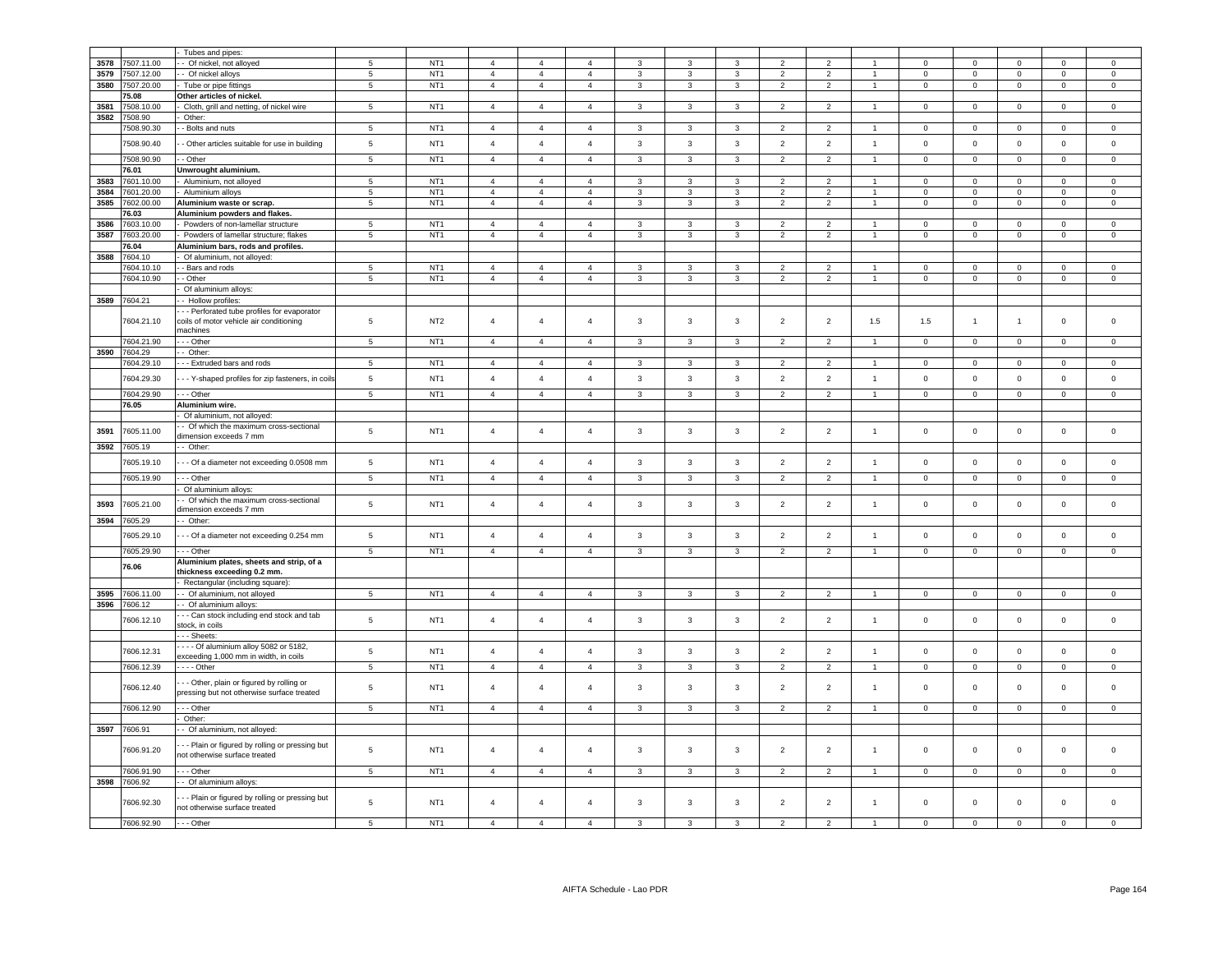|              | 76.07                    | Aluminium foil (whether or not printed or<br>backed with paper, paperboard, plastics or<br>similar backing materials) of a thickness<br>(excluding any backing) not exceeding 0.2<br>mm.                                                                                                                                                                                                                        |                |                 |                  |                |                |              |                         |                 |                 |                |                      |                 |                 |                |                |                |
|--------------|--------------------------|-----------------------------------------------------------------------------------------------------------------------------------------------------------------------------------------------------------------------------------------------------------------------------------------------------------------------------------------------------------------------------------------------------------------|----------------|-----------------|------------------|----------------|----------------|--------------|-------------------------|-----------------|-----------------|----------------|----------------------|-----------------|-----------------|----------------|----------------|----------------|
|              |                          | - Not backed:                                                                                                                                                                                                                                                                                                                                                                                                   | $\overline{5}$ | NT <sub>1</sub> | $\overline{4}$   | $\overline{4}$ |                |              | $\overline{3}$          | $\mathbf{3}$    | $\overline{2}$  | $\overline{2}$ |                      |                 | $\overline{0}$  |                |                | $\overline{0}$ |
| 3599<br>3600 | 7607.11.00<br>7607.19    | - Rolled but not further worked<br>- Other:                                                                                                                                                                                                                                                                                                                                                                     |                |                 |                  |                | $\overline{4}$ | $\mathbf{3}$ |                         |                 |                 |                |                      | $\circ$         |                 | $\mathsf 0$    | $\mathbf 0$    |                |
|              | 7607.19.10               | - - Foil of aluminium alloy A1075 or A3903                                                                                                                                                                                                                                                                                                                                                                      | 5              | NT <sub>1</sub> | $\overline{4}$   | $\overline{4}$ | $\overline{4}$ | $\mathbf{3}$ | $\mathbf{3}$            | $\mathbf{3}$    | $\overline{2}$  | $\overline{2}$ | $\mathbf{1}$         | $\mathbf 0$     | $\mathbf 0$     | $\mathsf 0$    | $\mathbf{0}$   | $\mathsf 0$    |
|              | 7607.19.90               | --- Other                                                                                                                                                                                                                                                                                                                                                                                                       | 5              | NT <sub>1</sub> | $\overline{4}$   | $\overline{4}$ | $\overline{4}$ | $\mathbf{3}$ | $\mathbf{3}$            | $\mathbf{3}$    | $\overline{2}$  | $\overline{2}$ | $\overline{1}$       | $\circ$         | $\mathbf{0}$    | $\mathbf 0$    | $\mathbf{0}$   | $\overline{0}$ |
| 3601         | 7607.20                  | Backed:                                                                                                                                                                                                                                                                                                                                                                                                         |                |                 |                  |                |                |              |                         |                 |                 |                |                      |                 |                 |                |                |                |
|              | 7607.20.40               | - Imitation gold or silver                                                                                                                                                                                                                                                                                                                                                                                      | 5              | <b>ST</b>       | 5                | 5              | 5              | 5            | 5                       | 5               | 5               | 5              | 5                    | 5               | $\overline{5}$  | 5              | 5              | 5              |
|              | 7607.20.90               | - Other                                                                                                                                                                                                                                                                                                                                                                                                         | 5              | <b>ST</b>       | 5                | 5              | 5              | 5            | 5                       | 5               | 5               | 5              | 5                    | 5               | $5\overline{5}$ | 5              | 5              | 5              |
|              | 76.08                    | Aluminium tubes and pipes.                                                                                                                                                                                                                                                                                                                                                                                      |                |                 |                  |                |                |              |                         |                 |                 |                |                      |                 |                 |                |                |                |
| 3602         | 608.10.00                | Of aluminium, not alloyed                                                                                                                                                                                                                                                                                                                                                                                       | 5 <sup>1</sup> | NT <sub>1</sub> | $\overline{4}$   | $\overline{4}$ | $\mathbf{A}$   | $\mathbf{R}$ | $\mathbf{B}$            | $\mathbf{R}$    | $\mathcal{D}$   | $\mathcal{D}$  | $\blacktriangleleft$ | $\Omega$        | $\overline{0}$  | $\Omega$       | $\Omega$       | $\Omega$       |
| 3603         | 7608.20.00               | Of aluminium alloys                                                                                                                                                                                                                                                                                                                                                                                             | $\overline{5}$ | NT <sub>1</sub> | $\overline{4}$   | $\overline{4}$ | $\overline{4}$ | $\mathbf{3}$ | $\overline{\mathbf{3}}$ | $\overline{3}$  | $\overline{2}$  | $\overline{2}$ | $\overline{1}$       | $\overline{0}$  | $\overline{0}$  | $\overline{0}$ | $\Omega$       | $\mathsf 0$    |
| 3604         | 7609.00.00               | Aluminium tube or pipe fittings (for<br>example, couplings, elbows, sleeves).                                                                                                                                                                                                                                                                                                                                   | $\,$ 5 $\,$    | NT <sub>1</sub> | $\overline{4}$   | $\overline{4}$ | $\overline{4}$ | $\mathbf{3}$ | $\mathbf{3}$            | $\mathbf{3}$    | $\overline{2}$  | $\overline{2}$ | $\overline{1}$       | $\mathsf 0$     | $\mathbf 0$     | $\mathbf 0$    | $\mathbf{0}$   | $\mathsf 0$    |
|              | 76.10                    | Aluminium structures (excluding<br>prefabricated buildings of heading 94.06)<br>and parts of structures (for example,<br>bridges and bridge-sections, towers,<br>lattice masts, roofs, roofing frameworks,<br>doors and windows and their frames and<br>thresholds for doors, balustrades, pillars<br>and columns); aluminium plates, rods,<br>profiles, tubes and the like, prepared for<br>use in structures. |                |                 |                  |                |                |              |                         |                 |                 |                |                      |                 |                 |                |                |                |
| 3605         | 7610.10.00               | Doors, windows and their frames and<br>hresholds for doors                                                                                                                                                                                                                                                                                                                                                      | 10             | NT <sub>2</sub> | $\,9$            | $\mathsf g$    | 8              | 8            | $\overline{7}$          | $\overline{7}$  | 6               | 6              | $5\phantom{.0}$      | 5               | 5               | $\mathbf{3}$   | $\overline{2}$ | $\mathsf 0$    |
| 3606         | 7610.90                  | Other:                                                                                                                                                                                                                                                                                                                                                                                                          |                |                 |                  |                |                |              |                         |                 |                 |                |                      |                 |                 |                |                |                |
|              | 7610.90.10               | Bridges and bridge section, towers or lattice                                                                                                                                                                                                                                                                                                                                                                   | 10             | NT <sub>2</sub> | $\boldsymbol{9}$ | $\mathsf g$    | 8              | 8            | $\overline{7}$          | $\overline{7}$  | 6               | 6              | $\sqrt{5}$           | $\sqrt{5}$      | $5\phantom{.0}$ | $\mathbf{3}$   | $\overline{2}$ | $\mathsf 0$    |
|              |                          | nasts                                                                                                                                                                                                                                                                                                                                                                                                           |                |                 |                  |                |                |              |                         |                 |                 |                |                      |                 |                 |                |                |                |
|              | 7610.90.90               | - Other                                                                                                                                                                                                                                                                                                                                                                                                         | 10             | NT <sub>2</sub> | 9                | 9              | 8              | 8            | $\overline{7}$          | $\overline{7}$  | 6               | 6              | $5\phantom{.0}$      | $5\phantom{.0}$ | $5\phantom{.0}$ | $\mathbf{3}$   | $\overline{2}$ | $\mathsf 0$    |
| 3607         | 7611.00.00               | Aluminium reservoirs, tanks, vats and<br>similar containers, for any material (other<br>than compressed or liquefied gas), of a<br>capacity exceeding 300 l, whether or not<br>lined or heat-insulated, but not fitted with<br>mechanical or thermal equipment.                                                                                                                                                 | 10             | NT <sub>2</sub> | 9                | 9              | 8              | 8            | $\overline{7}$          | $\overline{7}$  | 6               | 6              | -5                   | $\sqrt{5}$      | 5               | $\mathbf{3}$   | $\overline{2}$ | $\Omega$       |
|              | 76.12<br>3608 7612.10.00 | Aluminium casks, drums, cans, boxes and<br>similar containers (including rigid or<br>collapsible tubular containers), for any<br>material (other than compressed or<br>liquefied gas), of a capacity not exceeding<br>300 I, whether or not lined or heat-<br>insulated, but not fitted with mechanical or<br>thermal equipment.                                                                                |                |                 | 9                |                |                |              | $\overline{7}$          |                 |                 |                |                      |                 |                 |                | 2              |                |
|              | 3609 7612.90             | Collapsible tubular containers                                                                                                                                                                                                                                                                                                                                                                                  | 10             | NT <sub>2</sub> |                  | 9              | 8              | 8            |                         | $7\overline{ }$ | 6               | 6              | 5 <sub>5</sub>       | $5\overline{5}$ | $5\overline{5}$ | $\mathbf{3}$   |                | $\circ$        |
|              | 7612.90.10               | Other:<br>- - Seamless containers for fresh milk                                                                                                                                                                                                                                                                                                                                                                | 10             | NT <sub>2</sub> | 9                | 9              | 8              | 8            | $\overline{7}$          | $\overline{7}$  | $6\phantom{.0}$ | 6              | 5                    | 5               | $5\phantom{.0}$ | $\mathbf{3}$   | $\overline{2}$ | $\mathsf 0$    |
|              | 7612.90.90               | - - Other                                                                                                                                                                                                                                                                                                                                                                                                       | 10             | NT <sub>2</sub> | 9                | 9              | 8              | 8            | $\overline{7}$          | $\overline{7}$  | 6               | 6              | 5                    | $5\overline{5}$ | $5\overline{5}$ | 3              | $\overline{2}$ | $\mathbf 0$    |
| 3610         | 7613.00.00               | Aluminium containers for compressed or<br>liquefied gas.                                                                                                                                                                                                                                                                                                                                                        | 5              | NT <sub>1</sub> | $\overline{4}$   | $\overline{4}$ | $\overline{4}$ | $\mathbf{3}$ | $\overline{3}$          | $\mathbf{3}$    | $\overline{2}$  | $\overline{2}$ | $\mathbf{1}$         | $\mathbf 0$     | $\circ$         | $\mathsf 0$    | $\mathbf 0$    | $\mathbf 0$    |
|              | 76.14                    | Stranded wire, cables, plaited bands and<br>the like, of aluminium, not electrically<br>insulated.                                                                                                                                                                                                                                                                                                              |                |                 |                  |                |                |              |                         |                 |                 |                |                      |                 |                 |                |                |                |
|              | 3611 7614.10             | With steel core:                                                                                                                                                                                                                                                                                                                                                                                                |                |                 |                  |                |                |              |                         |                 |                 |                |                      |                 |                 |                |                |                |
|              |                          | Cables:                                                                                                                                                                                                                                                                                                                                                                                                         |                |                 |                  |                |                |              |                         |                 |                 |                |                      |                 |                 |                |                |                |
|              | 7614.10.11               | - Of circular cross-section not exceeding<br>500 mm <sup>2</sup>                                                                                                                                                                                                                                                                                                                                                | 5              | NT <sub>1</sub> | $\overline{4}$   | $\overline{4}$ | $\overline{4}$ | $\mathbf{3}$ | $\overline{3}$          | 3               | $\overline{2}$  | $\overline{2}$ | $\mathbf{1}$         | $\mathbf 0$     | $\mathbf 0$     | $\mathbf 0$    | $\mathbf 0$    | $\circ$        |
|              | 7614.10.12               | - - Of circular cross-section exceeding 500<br>nm2 but not exceeding 630 mm2                                                                                                                                                                                                                                                                                                                                    | 5              | NT <sub>1</sub> | $\overline{4}$   | $\overline{4}$ | $\overline{4}$ | 3            | $\mathbf{3}$            | 3               | $\overline{2}$  | $\overline{2}$ | $\mathbf{1}$         | $\circ$         | $\mathbf 0$     | $\mathbf 0$    | $\mathbf 0$    | $\mathbf 0$    |
|              | 7614.10.19               | - - Other                                                                                                                                                                                                                                                                                                                                                                                                       | $\,$ 5 $\,$    | NT <sub>1</sub> | $\overline{4}$   | $\overline{4}$ | $\overline{4}$ | $\mathbf{3}$ | $\overline{3}$          | $\overline{3}$  | $\overline{2}$  | 2              | $\blacktriangleleft$ | $\,0\,$         | $\mathbf 0$     | $\mathbf 0$    | $\mathbf 0$    | $\mathsf 0$    |
|              | 7614.10.90               | - Other                                                                                                                                                                                                                                                                                                                                                                                                         | $\sqrt{5}$     | NT <sub>1</sub> | $\overline{4}$   | $\overline{4}$ | $\overline{4}$ | $\mathbf{3}$ | 3                       | 3               | $\overline{2}$  | $\overline{2}$ | $\blacktriangleleft$ | $\mathsf 0$     | $\mathbf 0$     | $\mathbf 0$    | $\mathsf 0$    | $\overline{0}$ |
|              | 3612 7614.90             | Other:                                                                                                                                                                                                                                                                                                                                                                                                          |                |                 |                  |                |                |              |                         |                 |                 |                |                      |                 |                 |                |                |                |
|              |                          | - Cables                                                                                                                                                                                                                                                                                                                                                                                                        |                |                 |                  |                |                |              |                         |                 |                 |                |                      |                 |                 |                |                |                |
|              | 7614.90.11               | - - Of circular cross-section not exceeding<br>500 mm <sup>2</sup>                                                                                                                                                                                                                                                                                                                                              | 5              | NT <sub>1</sub> | $\overline{4}$   | $\overline{4}$ | $\overline{4}$ | 3            | $\mathbf{3}$            | 3               | $\overline{2}$  | $\overline{2}$ | $\overline{1}$       | $\circ$         | $\mathbf 0$     | $\mathsf 0$    | $\mathbf 0$    | $\mathbf 0$    |
|              | 7614.90.12               | - - Of circular cross-section exceeding 500<br>nm2 but not exceeding 630 mm2                                                                                                                                                                                                                                                                                                                                    | $5^{\circ}$    | NT <sub>1</sub> | $\overline{4}$   | $\overline{4}$ | $\overline{4}$ | $\mathbf{3}$ | $\mathbf{3}$            | $\mathbf{3}$    | $\overline{2}$  | $\sqrt{2}$     | $\overline{1}$       | $\,0\,$         | $\mathbf 0$     | $\mathbf 0$    | $\mathbf{0}$   | $\mathbf 0$    |
|              | 7614.90.19               | - - Other                                                                                                                                                                                                                                                                                                                                                                                                       | 5              | NT <sub>1</sub> | $\overline{4}$   | $\overline{4}$ | $\overline{4}$ | $\mathbf{3}$ | 3                       | $\overline{3}$  | $\overline{2}$  | $\overline{2}$ | $\overline{1}$       | $\mathbf{0}$    | $\mathbf 0$     | $\mathbf 0$    | $\mathsf 0$    | $\Omega$       |
|              | 7614.90.90               | - - Other                                                                                                                                                                                                                                                                                                                                                                                                       | $\overline{5}$ | NT <sub>1</sub> | $\overline{4}$   | $\overline{4}$ | $\overline{4}$ | $\mathbf{3}$ | 3                       | $\mathbf{3}$    | $\overline{2}$  | $\overline{2}$ | $\overline{1}$       | $\overline{0}$  | $\overline{0}$  | $\overline{0}$ | $\Omega$       | $\Omega$       |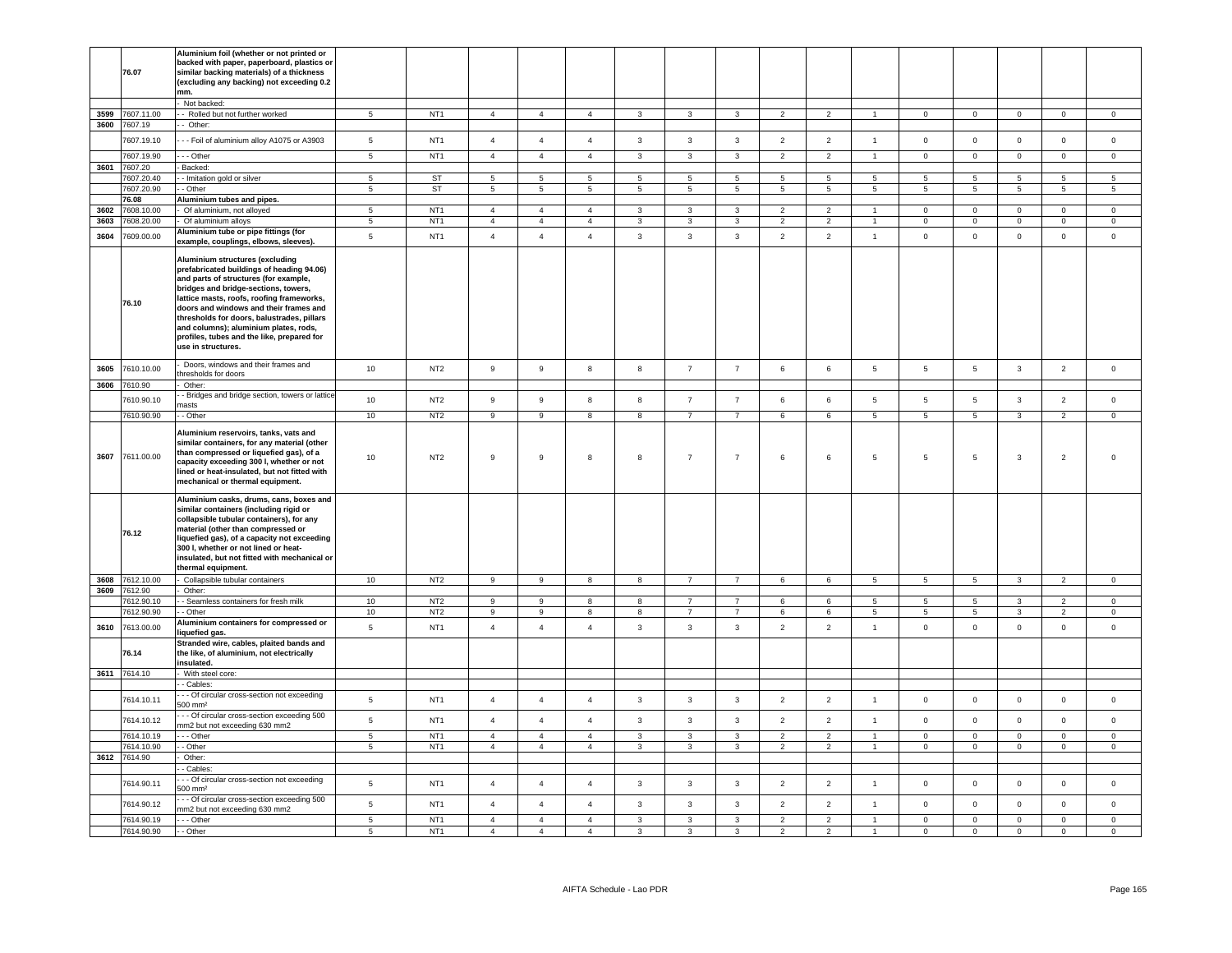|              |                               | Table, kitchen or other household articles                                              |                  |                                    |                                  |                                  |                                  |                   |                                  |                                  |                          |                                  |                                  |                            |                               |                                |                                 |                            |
|--------------|-------------------------------|-----------------------------------------------------------------------------------------|------------------|------------------------------------|----------------------------------|----------------------------------|----------------------------------|-------------------|----------------------------------|----------------------------------|--------------------------|----------------------------------|----------------------------------|----------------------------|-------------------------------|--------------------------------|---------------------------------|----------------------------|
|              |                               | and parts thereof, of aluminium; pot                                                    |                  |                                    |                                  |                                  |                                  |                   |                                  |                                  |                          |                                  |                                  |                            |                               |                                |                                 |                            |
|              | 76.15                         | scourers and scouring or polishing pads,<br>gloves and the like, of aluminium; sanitary |                  |                                    |                                  |                                  |                                  |                   |                                  |                                  |                          |                                  |                                  |                            |                               |                                |                                 |                            |
|              |                               | ware and parts thereof, of aluminium.                                                   |                  |                                    |                                  |                                  |                                  |                   |                                  |                                  |                          |                                  |                                  |                            |                               |                                |                                 |                            |
|              |                               |                                                                                         |                  |                                    |                                  |                                  |                                  |                   |                                  |                                  |                          |                                  |                                  |                            |                               |                                |                                 |                            |
|              |                               | Table, kitchen or other household articles                                              |                  |                                    |                                  |                                  |                                  |                   |                                  |                                  |                          |                                  |                                  |                            |                               |                                |                                 |                            |
|              |                               | and parts thereof; pot scourers and scouring                                            |                  |                                    |                                  |                                  |                                  |                   |                                  |                                  |                          |                                  |                                  |                            |                               |                                |                                 |                            |
|              |                               | or polishing pads, gloves and the like:                                                 |                  |                                    |                                  |                                  |                                  |                   |                                  |                                  |                          |                                  |                                  |                            |                               |                                |                                 |                            |
| 3613         | 7615.11.00                    | - Pot scourers and scouring or polishing                                                | 10               | NT <sub>2</sub>                    | $\overline{9}$                   | $\mathsf g$                      | 8                                | $\bf8$            | $\overline{7}$                   | $\overline{7}$                   | $\,6\,$                  | 6                                | $\sqrt{5}$                       | $\,$ 5 $\,$                | $5\phantom{.0}$               | $\mathbf{3}$                   | $\overline{2}$                  | $\mathbf 0$                |
|              |                               | bads, gloves and the like                                                               |                  |                                    |                                  |                                  |                                  |                   |                                  |                                  |                          |                                  |                                  |                            |                               |                                |                                 |                            |
| 3614         | 7615.19.00                    | - Other                                                                                 | 10               | NT <sub>2</sub>                    | 9                                | 9                                | 8                                | $\boldsymbol{8}$  | $\overline{7}$                   | $\overline{7}$                   | 6                        | $\,6\,$                          | $5\phantom{.0}$                  | $5\overline{5}$            | $5\overline{5}$               | $\mathbf{3}$                   | $\overline{2}$                  | $\mathbf 0$                |
|              | 3615 7615.20                  | Sanitary ware and parts thereof:                                                        |                  |                                    |                                  |                                  |                                  |                   |                                  |                                  |                          |                                  |                                  |                            |                               |                                |                                 |                            |
|              | 7615.20.10                    | - Bedpans, urinals (portable type) and<br>hamber-pots                                   | 10               | NT <sub>2</sub>                    | $\boldsymbol{9}$                 | $\mathsf g$                      | 8                                | 8                 | $\overline{7}$                   | $\overline{7}$                   | 6                        | 6                                | 5                                | 5                          | $5\phantom{.0}$               | $\mathbf{3}$                   | $\overline{2}$                  | $\mathsf 0$                |
|              | 7615.20.90                    | - Other                                                                                 | 10               | NT <sub>2</sub>                    | $\boldsymbol{9}$                 | $\boldsymbol{9}$                 | 8                                | 8                 | $\overline{7}$                   | $\overline{7}$                   | 6                        | 6                                | $\overline{5}$                   | $\,$ 5                     | $\,$ 5 $\,$                   | $\mathbf{3}$                   | $\overline{2}$                  | $\mathbf 0$                |
|              | 76.16                         | Other articles of aluminium.                                                            |                  |                                    |                                  |                                  |                                  |                   |                                  |                                  |                          |                                  |                                  |                            |                               |                                |                                 |                            |
|              |                               | Nails, tacks, staples (other than those of                                              |                  |                                    |                                  |                                  |                                  |                   |                                  |                                  |                          |                                  |                                  |                            |                               |                                |                                 |                            |
|              | 3616 7616.10                  | leading 83.05), screws, bolts, nuts, screw                                              |                  |                                    |                                  |                                  |                                  |                   |                                  |                                  |                          |                                  |                                  |                            |                               |                                |                                 |                            |
|              |                               | hooks, rivets, cotters, cotter-pins, washers and                                        |                  |                                    |                                  |                                  |                                  |                   |                                  |                                  |                          |                                  |                                  |                            |                               |                                |                                 |                            |
|              |                               | similar articles:                                                                       |                  |                                    |                                  |                                  |                                  |                   |                                  |                                  |                          |                                  |                                  |                            |                               |                                |                                 |                            |
|              | 7616.10.10<br>7616.10.20      | - Nails                                                                                 | 10<br>10         | NT <sub>2</sub><br>NT <sub>2</sub> | 9<br>9                           | $\mathsf g$<br>9                 | 8<br>$\mathbf{R}$                | 8<br>8            | $\overline{7}$<br>$\overline{7}$ | $\overline{7}$<br>$\overline{7}$ | 6<br>6                   | 6<br>6                           | 5<br>5                           | $5\phantom{.0}$<br>5       | $\overline{5}$<br>$5^{\circ}$ | $\mathbf{3}$<br>$\overline{3}$ | $\overline{2}$<br>$\mathcal{P}$ | $\mathbf 0$<br>$\Omega$    |
|              | 7616.10.90                    | - Staples and hooks; bolts and nuts<br>- Other                                          | 10               | NT <sub>2</sub>                    | $\overline{9}$                   | $\overline{9}$                   | 8                                | 8                 | $\overline{7}$                   | $\overline{7}$                   | 6                        | 6                                | 5                                | $5\phantom{.0}$            | $5\phantom{.0}$               | $\mathbf{3}$                   | $\overline{2}$                  | $\mathsf 0$                |
|              |                               | Other:                                                                                  |                  |                                    |                                  |                                  |                                  |                   |                                  |                                  |                          |                                  |                                  |                            |                               |                                |                                 |                            |
|              |                               | - Cloth, grill, netting and fencing, of                                                 |                  |                                    |                                  |                                  |                                  |                   |                                  |                                  |                          |                                  |                                  |                            |                               |                                |                                 |                            |
| 3617         | 7616.91.00                    | aluminium wire                                                                          | 10               | NT <sub>2</sub>                    | 9                                | $\mathsf g$                      | 8                                | 8                 | $\overline{7}$                   | $\overline{7}$                   | 6                        | 6                                | 5                                | 5                          | $5\phantom{.0}$               | $\mathbf{3}$                   | $\overline{2}$                  | $\mathsf{O}\xspace$        |
|              | 3618 7616.99                  | -- Other:                                                                               |                  |                                    |                                  |                                  |                                  |                   |                                  |                                  |                          |                                  |                                  |                            |                               |                                |                                 |                            |
|              | 7616.99.20                    | - - Ferrules for use in the manufacture of                                              | 10               | NT <sub>2</sub>                    | $\,9$                            | $\mathsf g$                      | 8                                | 8                 | $\overline{7}$                   | $\overline{7}$                   | 6                        | 6                                | 5                                | 5                          | 5                             | $\mathbf{3}$                   | $\overline{2}$                  | $\circ$                    |
|              |                               | nencils                                                                                 |                  |                                    |                                  |                                  |                                  |                   |                                  |                                  |                          |                                  |                                  |                            |                               |                                |                                 |                            |
|              | 7616.99.30                    | - - Slugs, round, of such dimension that the                                            | 10               | NT <sub>2</sub>                    | 9                                | $\mathsf g$                      | 8                                | 8                 | $\overline{7}$                   | $\overline{7}$                   | 6                        | 6                                | 5                                | 5                          | 5                             | 3                              | $\overline{2}$                  | $\mathsf 0$                |
|              |                               | thickness exceeds one-tenth of the diameter                                             |                  |                                    |                                  |                                  |                                  |                   |                                  |                                  |                          |                                  |                                  |                            |                               |                                |                                 |                            |
|              | 7616.99.40                    | - - Bobbins, spools, reels and similar                                                  | 10               | NT <sub>2</sub>                    | $\overline{9}$                   | $\overline{9}$                   | $\mathbf{g}$                     | 8                 | $\overline{7}$                   | $\overline{7}$                   | $6\overline{6}$          | 6                                | $\overline{5}$                   | 5                          | $\,$ 5 $\,$                   | $\overline{3}$                 | $\overline{2}$                  | $\circ$                    |
|              |                               | supports for textile yarn                                                               |                  |                                    |                                  |                                  |                                  |                   |                                  |                                  |                          |                                  |                                  |                            |                               |                                |                                 |                            |
|              | 7616.99.60                    | - - Spouts and cups for latex collection                                                | 10               | NT <sub>2</sub>                    | 9<br>$\overline{9}$              | 9                                | 8                                | 8                 | $\overline{7}$                   | $\overline{7}$                   | 6                        | 6                                | 5                                | $5\phantom{.0}$            | $5\phantom{.0}$               | $\mathbf{3}$                   | $\mathcal{P}$<br>$\overline{2}$ | $\mathbf 0$                |
|              | 7616.99.90<br>78.01           | - - Other<br>Unwrought lead.                                                            | 10               | NT <sub>2</sub>                    |                                  | $\overline{9}$                   | 8                                | 8                 | $\overline{7}$                   | $\overline{7}$                   | 6                        | 6                                | $5^{\circ}$                      | $\sqrt{5}$                 | $\overline{5}$                | 3                              |                                 | $\mathbf 0$                |
| 3619         | 7801.10.00                    | Refined lead                                                                            | $\overline{5}$   | NT <sub>1</sub>                    | $\overline{4}$                   | $\overline{4}$                   | $\overline{4}$                   | 3                 | 3                                | 3                                | $\overline{\phantom{a}}$ | $\mathcal{P}$                    |                                  | $\Omega$                   | $\mathbf 0$                   | $\mathbf 0$                    | $\Omega$                        | $\Omega$                   |
|              |                               | Other:                                                                                  |                  |                                    |                                  |                                  |                                  |                   |                                  |                                  |                          |                                  |                                  |                            |                               |                                |                                 |                            |
|              |                               | - Containing by weight antimony as the                                                  |                  |                                    |                                  |                                  | $\overline{4}$                   |                   |                                  |                                  |                          |                                  |                                  |                            |                               |                                |                                 |                            |
| 3620         | 7801.91.00                    | principal other element                                                                 | $5\phantom{.0}$  | NT <sub>1</sub>                    | $\overline{4}$                   | $\overline{4}$                   |                                  | $\mathbf{3}$      | $\mathbf{3}$                     | $\mathbf{3}$                     | $\overline{2}$           | $\overline{2}$                   | $\mathbf{1}$                     | $\,0\,$                    | $\mathsf 0$                   | $\mathsf{O}\xspace$            | $\mathbb O$                     | $\mathsf{O}\xspace$        |
|              | 3621 7801.99                  | - Other:                                                                                |                  |                                    |                                  |                                  |                                  |                   |                                  |                                  |                          |                                  |                                  |                            |                               |                                |                                 |                            |
|              | 7801.99.10                    | - - - Unrefined lead                                                                    | $5\phantom{.0}$  | NT <sub>1</sub>                    | $\overline{4}$                   | $\overline{4}$                   | $\overline{4}$                   | 3                 | 3                                | $\mathbf{3}$                     | $\overline{2}$           | $\overline{c}$                   |                                  | $\mathbf 0$                | $\mathbf 0$                   | $\mathsf 0$                    | $\mathbf 0$                     | $\Omega$                   |
|              | 7801.99.90<br>3622 7802.00.00 | - - Other                                                                               | 5                | NT <sub>1</sub>                    | $\overline{4}$                   | $\overline{4}$                   | $\overline{4}$                   | $\mathbf{3}$      | $\mathbf{3}$                     | $\mathbf{3}$                     | $\overline{2}$           | $\overline{2}$                   | $\overline{1}$<br>$\overline{1}$ | $\mathsf 0$                | $\mathbf{0}$                  | $\mathsf 0$                    | $\mathbf 0$                     | $\mathbf 0$                |
|              |                               | Lead waste and scrap.<br>Lead plates, sheets, strip and foil; lead                      | $5\phantom{.0}$  | NT <sub>1</sub>                    | $\overline{4}$                   | $\overline{4}$                   | $\overline{4}$                   | 3                 | $\mathbf{3}$                     | $\mathbf{3}$                     | $\overline{2}$           | $\overline{2}$                   |                                  | $\mathbf 0$                | $\overline{0}$                | $\mathsf 0$                    | $\overline{0}$                  | $\mathbf 0$                |
|              | 78.04                         | powders and flakes.                                                                     |                  |                                    |                                  |                                  |                                  |                   |                                  |                                  |                          |                                  |                                  |                            |                               |                                |                                 |                            |
|              |                               | Plates, sheets, strip and foil:                                                         |                  |                                    |                                  |                                  |                                  |                   |                                  |                                  |                          |                                  |                                  |                            |                               |                                |                                 |                            |
|              |                               | - Sheets, strip and foil of a thickness                                                 |                  |                                    |                                  |                                  |                                  |                   |                                  |                                  |                          |                                  |                                  |                            |                               |                                |                                 |                            |
| 3623         | 7804.11.00                    |                                                                                         |                  |                                    |                                  |                                  |                                  |                   |                                  |                                  |                          |                                  |                                  |                            |                               |                                |                                 |                            |
|              |                               | excluding any backing) not exceeding 0.2                                                | $\,$ 5 $\,$      | NT <sub>1</sub>                    | $\overline{4}$                   | $\sqrt{4}$                       | $\overline{4}$                   | $\mathbf{3}$      | 3                                | $\mathbf{3}$                     | $\overline{2}$           | $\overline{2}$                   | $\overline{1}$                   | $\Omega$                   | $\mathbf 0$                   | $\mathbf 0$                    | $\Omega$                        | $\Omega$                   |
|              |                               | ٦m                                                                                      |                  |                                    |                                  |                                  |                                  |                   |                                  |                                  |                          |                                  |                                  |                            |                               |                                |                                 |                            |
| 3624         | 7804.19.00                    | - Other                                                                                 | 5                | NT <sub>1</sub>                    | $\overline{4}$                   | $\overline{4}$                   | $\overline{4}$                   | $\mathbf{3}$      | $\mathbf{3}$                     | $\mathbf{3}$                     | 2                        | $\overline{2}$                   | $\overline{1}$                   | $\Omega$                   | $\overline{0}$                | $\Omega$<br>$\mathbf{1}$       | $\mathbf{0}$                    | $\Omega$                   |
| 3625         | 7804.20.00<br>78.06           | Powders and flakes                                                                      | 5                | NT <sub>2</sub>                    | $\overline{4}$                   | $\overline{4}$                   | $\overline{4}$                   | 3                 | $\mathbf{3}$                     | $\mathbf{3}$                     | 2                        | $\overline{2}$                   | 1.5                              | 1.5                        | $\mathbf{1}$                  |                                | $\mathbf{0}$                    | $\overline{0}$             |
| 3626         | '806.00.20                    | Other articles of lead.<br>Bars, rods, profiles and wire                                | $\sqrt{5}$       | NT <sub>1</sub>                    | $\overline{4}$                   | $\overline{4}$                   | $\overline{4}$                   | $\mathbf{3}$      | $\mathbf{3}$                     | $\mathbf{3}$                     | $\overline{2}$           | $\overline{2}$                   | $\overline{1}$                   | $\pmb{0}$                  | $\mathbf 0$                   | $\mathsf{O}\xspace$            | $\mathsf 0$                     | $\circ$                    |
|              |                               |                                                                                         |                  |                                    |                                  |                                  |                                  |                   |                                  |                                  |                          |                                  |                                  |                            |                               |                                |                                 |                            |
|              | 7806.00.30                    | Tubes, pipes and tube or pipe fittings (for                                             | 10               | NT <sub>2</sub>                    | 9                                | $\mathsf g$                      | 8                                | 8                 | $\overline{7}$                   | $\overline{7}$                   | 6                        | 6                                | 5                                | 5                          | $\overline{5}$                | $\mathbf{3}$                   | $\overline{2}$                  | $\mathbf 0$                |
|              |                               | example, couplings, elbows, sleeves)                                                    |                  |                                    |                                  |                                  |                                  |                   |                                  |                                  |                          |                                  |                                  |                            |                               |                                |                                 |                            |
|              | 7806.00.90                    | - Other                                                                                 | 10               | NT <sub>2</sub>                    | 9                                | 9                                | 8                                | 8                 | $\overline{7}$                   | $\overline{7}$                   | 6                        | 6                                | $5^{\circ}$                      | $5\phantom{.0}$            | $5\phantom{.0}$               | 3                              | $\overline{2}$                  | $\Omega$                   |
|              | 79.01                         | Unwrought zinc.                                                                         |                  |                                    |                                  |                                  |                                  |                   |                                  |                                  |                          |                                  |                                  |                            |                               |                                |                                 |                            |
|              |                               | Zinc, not alloyed:                                                                      |                  |                                    |                                  |                                  |                                  |                   |                                  |                                  |                          |                                  |                                  |                            |                               |                                |                                 |                            |
| 3627         | 7901.11.00                    | - Containing by weight 99.99% or more of<br>zinc                                        | $\,$ 5 $\,$      | NT <sub>1</sub>                    | $\overline{4}$                   | $\overline{4}$                   | $\overline{4}$                   | 3                 | $\mathbf{3}$                     | $\mathbf{3}$                     | $\overline{2}$           | $\overline{2}$                   | $\overline{1}$                   | $\mathbf{0}$               | $\mathsf 0$                   | $\mathsf{O}\xspace$            | $\mathbf 0$                     | $^{\circ}$                 |
| 3628         | 7901.12.00                    | - Containing by weight less than 99.99% of                                              | 5                | NT <sub>1</sub>                    | $\overline{4}$                   | $\overline{4}$                   | $\overline{4}$                   | $\mathbf{3}$      | $\mathbf{3}$                     | $\mathbf{3}$                     | $\overline{2}$           | $\overline{2}$                   | $\mathbf{1}$                     | $\mathsf 0$                | $\mathbf 0$                   | $\mathsf 0$                    | $\mathbf 0$                     | $\mathsf 0$                |
|              |                               | 'inc                                                                                    |                  |                                    |                                  |                                  |                                  |                   |                                  |                                  |                          |                                  |                                  |                            |                               |                                |                                 |                            |
| 3629         | '901.20.00                    | Zinc alloys                                                                             | $\,$ 5 $\,$      | NT <sub>1</sub>                    | $\overline{4}$                   | $\sqrt{4}$                       | $\overline{4}$                   | $\mathbf{3}$      | $\mathbf{3}$                     | $\mathbf{3}$                     | $\overline{2}$           | $\overline{2}$                   | $\overline{1}$                   | $\mathsf 0$                | $\mathbf 0$                   | $\mathsf 0$                    | $\mathbb O$                     | $\mathsf 0$                |
| 3630         | '902.00.00                    | Zinc waste and scrap.                                                                   | $5\phantom{.0}$  | NT <sub>1</sub>                    | $\overline{4}$                   | $\overline{4}$                   | $\overline{4}$                   | $\mathbf{3}$      | $\mathbf{3}$                     | $\mathbf{3}$                     | $\overline{2}$           | $\overline{2}$                   | $\mathbf{1}$                     | $\mathbf 0$                | $\mathbf 0$                   | $\mathsf 0$                    | $\circ$                         | $\mathbf 0$                |
|              | '9.03                         | Zinc dust, powders and flakes.                                                          |                  |                                    |                                  |                                  |                                  |                   |                                  |                                  |                          |                                  | $\overline{1}$                   |                            |                               |                                |                                 |                            |
| 3631<br>3632 | 903.10.00<br>903.90.00        | Zinc dust<br>Other                                                                      | 5<br>$\,$ 5 $\,$ | NT <sub>1</sub><br>NT <sub>1</sub> | $\overline{4}$<br>$\overline{4}$ | $\overline{4}$<br>$\overline{a}$ | $\overline{4}$<br>$\overline{4}$ | $\mathbf{3}$<br>3 | $\mathbf{3}$<br>$\mathbf{3}$     | $\mathbf{3}$<br>$\mathbf{3}$     | $\overline{2}$<br>2      | $\overline{2}$<br>$\overline{c}$ | $\mathbf{1}$                     | $\mathbf 0$<br>$\mathbf 0$ | $\mathbf 0$<br>$\mathsf 0$    | $\mathsf 0$<br>$\mathsf 0$     | $\circ$<br>$\mathbf 0$          | $\mathbf 0$<br>$\mathsf 0$ |
| 3633         | '904.00.00                    | Zinc bars, rods, profiles and wire.                                                     | $\sqrt{5}$       | NT <sub>1</sub>                    | $\overline{4}$                   | $\overline{4}$                   | $\overline{4}$                   | $\mathbf{3}$      | $\mathbf{3}$                     | $\mathbf{3}$                     | $\overline{2}$           | $\overline{2}$                   | $\mathbf{1}$                     | $\mathbf 0$                | $\mathbf 0$                   | $\mathsf 0$                    | $\circ$                         | $\mathbf 0$                |
|              | 3634 79.05                    | Zinc plates, sheets, strip and foil.                                                    |                  |                                    |                                  |                                  |                                  |                   |                                  |                                  |                          |                                  |                                  |                            |                               |                                |                                 |                            |
|              | 905.00.10                     | - Plates, sheet and strip                                                               | 5                | NT <sub>1</sub>                    | $\overline{4}$                   | $\overline{4}$                   | $\overline{4}$                   | $\mathbf{3}$      | 3                                | $\mathbf{3}$                     | $\overline{2}$           | $\overline{2}$                   |                                  | $\mathbf 0$                | $\mathsf 0$                   | $\mathsf 0$                    | $\mathbf 0$                     | $\mathsf{O}\xspace$        |
| 3635         | 7905.00.20<br>79.07           | - Foil<br>Other articles of zinc.                                                       | 5                | NT <sub>1</sub>                    | $\overline{4}$                   | $\overline{4}$                   | $\overline{4}$                   | $\mathbf{3}$      | 3                                | $\mathbf{3}$                     | $\overline{2}$           | $\overline{2}$                   | $\mathbf{1}$                     | $\mathsf 0$                | $\mathbf 0$                   | $\mathsf 0$                    | $\circ$                         | $\mathsf 0$                |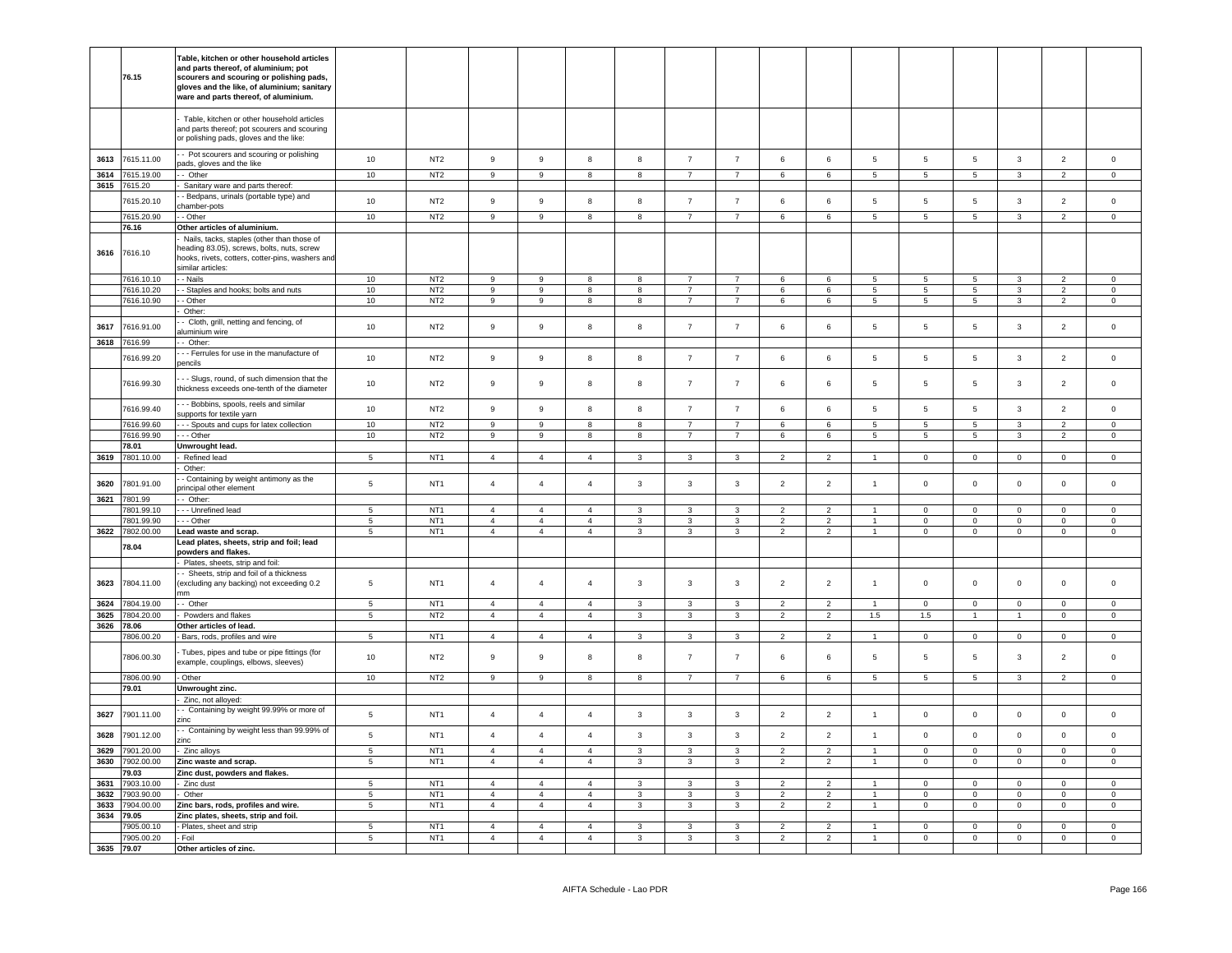|      | 7907.00.30 | Gutters, roof capping, skylight frames and<br>other fabricated building components                                                                                                                | 20     | NT <sub>1</sub> | 17.5             | 15               | 15                      | 12.5                    | 11              | $\mathsf g$    | $\overline{7}$ | $5\phantom{.0}$ | 2.5                      | $\mathbf 0$     | $\mathbf 0$     | $\mathsf 0$    | $\mathsf 0$              | $\mathbf 0$         |
|------|------------|---------------------------------------------------------------------------------------------------------------------------------------------------------------------------------------------------|--------|-----------------|------------------|------------------|-------------------------|-------------------------|-----------------|----------------|----------------|-----------------|--------------------------|-----------------|-----------------|----------------|--------------------------|---------------------|
|      | 7907.00.40 | Tubes, pipes and tube or pipe fittings (for<br>example couplings, elbows, sleeves)                                                                                                                | 5      | ST              | $\,$ 5 $\,$      | $\sqrt{5}$       | 5                       | $\overline{5}$          | $5\phantom{.0}$ | 5              | 5              | 5               | 5                        | 5               | 5               | $\sqrt{5}$     | 5                        | 5                   |
|      | 7907.00.90 | Other                                                                                                                                                                                             | 20     | ST              | 19               | 18               | 17                      | 16                      | 15              | 12             | 10             | 9               | 8                        | 8               | $\overline{7}$  | $\overline{7}$ | 6                        | 5                   |
|      | 80.01      | Unwrought tin.                                                                                                                                                                                    |        |                 |                  |                  |                         |                         |                 |                |                |                 |                          |                 |                 |                |                          |                     |
|      |            |                                                                                                                                                                                                   |        |                 |                  |                  |                         |                         |                 |                |                |                 |                          | 8               | $\overline{7}$  | $\overline{7}$ | 6                        | -5                  |
| 3636 | 8001.10.00 | Tin, not alloyed                                                                                                                                                                                  | 20     | ST              | 19               | 18               | 17                      | 16                      | 15              | 12             | 10             | 9               | 8                        |                 |                 |                |                          |                     |
| 3637 | 8001.20.00 | Tin alloys                                                                                                                                                                                        | 20     | ST              | 19               | 18               | 17                      | 16                      | 15              | 12             | 10             | 9               | 8                        | 8               | $\overline{7}$  | $\overline{7}$ | 6                        | 5                   |
| 3638 | 3002.00.00 | Tin waste and scrap.                                                                                                                                                                              | 20     | ST              | 19               | 18               | 17                      | 16                      | 15              | 12             | 10             | 9               | 8                        | 8               | $\overline{7}$  | $\overline{7}$ | 6                        | 5                   |
| 3639 | 8003.00.00 | Tin bars, rods, profiles and wire.                                                                                                                                                                | 20     | ST              | 19               | 18               | 17                      | 16                      | 15              | 12             | 10             | 9               | 8                        | 8               | $\overline{7}$  | $\overline{7}$ | 6                        | 5                   |
| 3640 | 80.07      | Other articles of tin.                                                                                                                                                                            |        |                 |                  |                  |                         |                         |                 |                |                |                 |                          |                 |                 |                |                          |                     |
|      | 8007.00.20 | Plates, sheets and strip, of a thickness<br>exceeding 0.2 mm                                                                                                                                      | 20     | ST              | 19               | 18               | 17                      | 16                      | 15              | 12             | 10             | 9               | 8                        | 8               | $\overline{7}$  | $\overline{7}$ | 6                        | 5                   |
|      | 8007.00.30 | Foil (whether or not printed or backed with<br>paper, paperboard, plastics or similar backing<br>materials), of a thickness (excluding any<br>backing) not exceeding 0.2 mm; powders and<br>lakes | 20     | ST              | 19               | 18               | 17                      | 16                      | 15              | 12             | 10             | 9               | 8                        | 8               | 7               | $\overline{7}$ | 6                        | 5                   |
|      | 8007.00.40 | Tubes, pipes and tube or pipe fittings (for<br>example, couplings, elbows, sleeves).                                                                                                              | 20     | ST              | 19               | 18               | 17                      | 16                      | 15              | 12             | 10             | 9               | 8                        | 8               | $\overline{7}$  | $\overline{7}$ | 6                        | 5                   |
|      | 8007.00.90 | Other                                                                                                                                                                                             | 20     | ST              | 19               | 18               | 17                      | 16                      | 15              | 12             | 10             | 9               | 8                        | $\overline{8}$  | $\overline{7}$  | $\overline{7}$ | $6\overline{6}$          | $5^{\circ}$         |
|      |            | Tungsten (wolfram) and articles thereof,                                                                                                                                                          |        |                 |                  |                  |                         |                         |                 |                |                |                 |                          |                 |                 |                |                          |                     |
|      | 81.01      | including waste and scrap.                                                                                                                                                                        |        |                 |                  |                  |                         |                         |                 |                |                |                 |                          |                 |                 |                |                          |                     |
| 3641 | 8101.10.00 | Powders                                                                                                                                                                                           | 10     | NT <sub>2</sub> | 9                | 9                | 8                       | 8                       | $\overline{7}$  | $\overline{7}$ | 6              | 6               | $5\overline{5}$          | $5\phantom{.0}$ | 5               | $\mathbf{3}$   | $\overline{2}$           | $\mathbf 0$         |
|      |            | Other:                                                                                                                                                                                            |        |                 |                  |                  |                         |                         |                 |                |                |                 |                          |                 |                 |                |                          |                     |
|      |            |                                                                                                                                                                                                   |        |                 |                  |                  |                         |                         |                 |                |                |                 |                          |                 |                 |                |                          |                     |
| 3642 | 8101.94.00 | - Unwrought tungsten, including bars and                                                                                                                                                          | 10     | NT <sub>2</sub> | 9                | $\boldsymbol{9}$ | 8                       | 8                       | $\overline{7}$  | $\overline{7}$ | 6              | $\,6\,$         | $\,$ 5 $\,$              | $\sqrt{5}$      | $5\phantom{.0}$ | $\overline{3}$ | $\overline{2}$           | $\mathsf{O}\xspace$ |
| 3643 | 8101.96.00 | ods obtained simply by sintering<br>- Wire                                                                                                                                                        |        | NT <sub>2</sub> | 9                |                  |                         |                         | $\overline{7}$  | $\overline{7}$ | 6              |                 |                          |                 |                 |                | $\overline{2}$           | $\mathsf 0$         |
|      |            |                                                                                                                                                                                                   | 10     |                 |                  | $\boldsymbol{9}$ | 8                       | 8                       |                 |                |                | $\,6\,$         | $\sqrt{5}$               | $\sqrt{5}$      | 5               | $\mathbf{3}$   |                          |                     |
| 3644 | 8101.97.00 | Waste and scrap                                                                                                                                                                                   | 10     | NT2             | $\overline{9}$   | $\overline{9}$   | $\overline{\mathbf{8}}$ | $\overline{\mathbf{8}}$ | $\overline{7}$  | $\overline{7}$ | 6              | $6\overline{6}$ | $\overline{5}$           | $\overline{5}$  | $\overline{5}$  | $\mathbf{3}$   | $\overline{2}$           | $\overline{0}$      |
| 3645 | 8101.99.00 | - Other                                                                                                                                                                                           | 10     | NT <sub>2</sub> | $\boldsymbol{9}$ | $\boldsymbol{9}$ | 8                       | $^{\rm 8}$              | $\overline{7}$  | $\overline{7}$ | 6              | $\,6\,$         | $\sqrt{5}$               | 5               | $5\phantom{.0}$ | $\mathbf{3}$   | $\overline{2}$           | $\mathbf 0$         |
|      | 81.02      | Molybdenum and articles thereof,                                                                                                                                                                  |        |                 |                  |                  |                         |                         |                 |                |                |                 |                          |                 |                 |                |                          |                     |
|      |            | including waste and scrap.                                                                                                                                                                        |        |                 |                  |                  |                         |                         |                 |                |                |                 |                          |                 |                 |                |                          |                     |
| 3646 | 8102.10.00 | Powders                                                                                                                                                                                           | $10\,$ | NT <sub>2</sub> | 9                | 9                | 8                       | 8                       | $\overline{7}$  | $\overline{7}$ | 6              | 6               | 5                        | 5               | 5               | 3              | $\overline{2}$           | $\mathsf 0$         |
|      |            | Other:                                                                                                                                                                                            |        |                 |                  |                  |                         |                         |                 |                |                |                 |                          |                 |                 |                |                          |                     |
| 3647 | 8102.94.00 | - Unwrought molybdenum, including bars<br>and rods obtained simply by sintering                                                                                                                   | 10     | NT <sub>2</sub> | 9                | $\overline{9}$   | 8                       | 8                       | $\overline{7}$  | $\overline{7}$ | 6              | 6               | $\,$ 5 $\,$              | 5               | 5               | $\mathbf{3}$   | $\overline{2}$           | $\mathbf 0$         |
| 3648 | 8102.95.00 | - Bars and rods, other than those obtained<br>simply by sintering, profiles, plates, sheets,<br>trip and foil                                                                                     | 10     | NT <sub>2</sub> | 9                | 9                | 8                       | 8                       | $\overline{7}$  | $\overline{7}$ | 6              | 6               | 5                        | 5               | 5               | 3              | $\overline{2}$           | $\Omega$            |
| 3649 | 3102.96.00 | - Wire                                                                                                                                                                                            | 10     | NT <sub>2</sub> | 9                | 9                | 8                       | 8                       | $\overline{7}$  | $\overline{7}$ | 6              | 6               | $\,$ 5 $\,$              | 5               | 5               | $\mathbf{3}$   | $\overline{2}$           | $\mathsf{O}\xspace$ |
| 3650 | 3102.97.00 | Waste and scrap                                                                                                                                                                                   | 10     | NT <sub>2</sub> | $\mathsf g$      | 9                | 8                       | 8                       | $\overline{7}$  | $\overline{7}$ | 6              | 6               | 5                        | 5               | 5               | $\mathbf{3}$   | 2                        | $\mathsf{O}\xspace$ |
| 3651 | 8102.99.00 | - Other                                                                                                                                                                                           | 10     | NT <sub>2</sub> | $\mathsf g$      | $\overline{9}$   | 8                       | 8                       | $\overline{7}$  | $\overline{7}$ | 6              | 6               | 5                        | 5               | 5               | $\mathbf{3}$   | $\overline{\phantom{a}}$ | $\mathsf 0$         |
|      |            |                                                                                                                                                                                                   |        |                 |                  |                  |                         |                         |                 |                |                |                 |                          |                 |                 |                |                          |                     |
|      | 81.03      | <b>Tantalum and articles thereof, including</b><br>waste and scrap.                                                                                                                               |        |                 |                  |                  |                         |                         |                 |                |                |                 |                          |                 |                 |                |                          |                     |
| 3652 | 8103.20.00 | Unwrought tantalum, including bars and<br>ods obtained simply by sintering; powders                                                                                                               | 10     | NT <sub>2</sub> | 9                | $\overline{9}$   | 8                       | 8                       | $\overline{7}$  | $\overline{7}$ | 6              | 6               | $\,$ 5 $\,$              | $\overline{5}$  | 5               | $\mathbf{3}$   | $\overline{2}$           | $\mathsf{O}\xspace$ |
| 3653 | 8103.30.00 | Waste and scrap                                                                                                                                                                                   | 10     | NT <sub>2</sub> | 9                | 9                | 8                       | 8                       | $\overline{7}$  | $\overline{7}$ | 6              | 6               | 5                        | -5              | 5               | 3              | $\overline{2}$           | $\mathbf 0$         |
| 3654 | 8103.90.00 | Other                                                                                                                                                                                             | 10     | NT <sub>2</sub> | 9                | 9                | 8                       | 8                       | $\overline{7}$  | $\overline{7}$ | 6              | 6               | $5\phantom{.0}$          | $5\phantom{.0}$ | $5\overline{5}$ | $\mathbf{3}$   | $\overline{2}$           | $\overline{0}$      |
|      |            | Magnesium and articles thereof, including                                                                                                                                                         |        |                 |                  |                  |                         |                         |                 |                |                |                 |                          |                 |                 |                |                          |                     |
|      | 81.04      | waste and scrap.<br>Unwrought magnesium:                                                                                                                                                          |        |                 |                  |                  |                         |                         |                 |                |                |                 |                          |                 |                 |                |                          |                     |
|      |            | - Containing at least 99.8% by weight of                                                                                                                                                          |        |                 |                  |                  |                         |                         |                 |                |                |                 |                          |                 |                 |                |                          |                     |
| 3655 | 8104.11.00 | nagnesium                                                                                                                                                                                         | $10$   | NT <sub>2</sub> | $\boldsymbol{9}$ | $\overline{9}$   | 8                       | 8                       | $\overline{7}$  | $\overline{7}$ | 6              | 6               | $\,$ 5 $\,$              | 5               | 5               | $\mathbf{3}$   | $\overline{2}$           | $\mathsf{O}\xspace$ |
| 3656 | 8104.19.00 | - Other                                                                                                                                                                                           | $10$   | NT <sub>2</sub> | $\boldsymbol{9}$ | 9                | 8                       | 8                       | $\overline{7}$  | $\overline{7}$ | 6              | 6               | $5\phantom{.0}$          | $\sqrt{5}$      | $5\phantom{.0}$ | 3              | 2                        | $\mathbf 0$         |
| 3657 | 8104.20.00 | Waste and scrap                                                                                                                                                                                   | 10     | NT <sub>2</sub> | 9                | 9                | 8                       | 8                       | $\overline{7}$  | $\overline{7}$ | 6              | 6               | 5                        | 5               | 5               | 3              | $\overline{\phantom{a}}$ | $\mathsf 0$         |
|      |            |                                                                                                                                                                                                   |        |                 |                  |                  |                         |                         |                 |                |                |                 |                          |                 |                 |                |                          |                     |
| 3658 | 8104.30.00 | Raspings, turnings and granules, graded<br>ccording to size; powders                                                                                                                              | 10     | NT <sub>2</sub> | $\boldsymbol{9}$ | $\boldsymbol{9}$ | 8                       | 8                       | $\overline{7}$  | $\overline{7}$ | 6              | 6               | $\,$ 5 $\,$              | 5               | 5               | $\mathbf{3}$   | $\overline{2}$           | $\mathsf 0$         |
| 3659 | 8104.90.00 | Other                                                                                                                                                                                             | 10     | NT <sub>2</sub> | 9                | 9                | 8                       | 8                       | $\overline{7}$  | $\overline{7}$ | 6              | 6               | 5                        | 5               | 5               | $\mathbf{3}$   | $\overline{2}$           | $\mathsf{O}\xspace$ |
|      |            |                                                                                                                                                                                                   |        |                 |                  |                  |                         |                         |                 |                |                |                 |                          |                 |                 |                |                          |                     |
|      | 81.05      | <b>Cobalt mattes and other intermediate</b><br>products of cobalt metallurgy; cobalt and<br>articles thereof, including waste and scrap.                                                          |        |                 |                  |                  |                         |                         |                 |                |                |                 |                          |                 |                 |                |                          |                     |
| 3660 | 8105.20    | Cobalt mattes and other intermediate<br>roducts of cobalt metallurgy; unwrought<br>cobalt; powders:                                                                                               |        |                 |                  |                  |                         |                         |                 |                |                |                 |                          |                 |                 |                |                          |                     |
|      | 8105.20.10 | - Unwrought                                                                                                                                                                                       | $10$   | NT <sub>2</sub> | $\mathbf{q}$     | 9                | 8                       | 8                       | $\overline{7}$  | $\overline{7}$ | -6             | 6               | 5                        | 5               | 5               | 3              | $\mathcal{P}$            | $\mathbf 0$         |
|      | 8105.20.90 | - Other                                                                                                                                                                                           | 10     | NT <sub>2</sub> | $\overline{9}$   | $\overline{9}$   | 8                       | $\overline{\mathbf{8}}$ | $\overline{7}$  | $\overline{7}$ | 6              | 6               | $\overline{\phantom{a}}$ | $\overline{5}$  | $\overline{5}$  | $\overline{3}$ | $\overline{2}$           | $\overline{0}$      |
| 3661 | 8105.30.00 | Waste and scrap                                                                                                                                                                                   | 10     | NT <sub>2</sub> | 9                | 9                | 8                       | 8                       | $\overline{7}$  | $\overline{7}$ | 6              | 6               | $\overline{5}$           | 5               | 5               | $\mathbf{3}$   | $\overline{2}$           | $\mathsf{O}\xspace$ |
| 3662 | 8105.90.00 | Other                                                                                                                                                                                             | $10$   | NT <sub>2</sub> | $\boldsymbol{9}$ | $_{9}$           | 8                       | 8                       | $\overline{7}$  | $\overline{7}$ | 6              | 6               | $\sqrt{5}$               | 5               | $5\phantom{.0}$ | $\mathbf{3}$   | 2                        | $\mathsf{O}\xspace$ |
|      |            | Bismuth and articles thereof, including                                                                                                                                                           |        |                 |                  |                  |                         |                         |                 |                |                |                 |                          |                 |                 |                |                          |                     |
| 3663 | 81.06      | waste and scrap.                                                                                                                                                                                  |        |                 |                  |                  |                         |                         |                 |                |                |                 |                          |                 |                 |                |                          |                     |
|      | 8106.00.10 | Unwrought bismuth; waste and scrap;<br>owders                                                                                                                                                     | 10     | NT <sub>2</sub> | 9                | $\,$ 9           | 8                       | 8                       | $\overline{7}$  | $\overline{7}$ | 6              | 6               | 5                        | 5               | $\,$ 5 $\,$     | $\mathbf{3}$   | $\sqrt{2}$               | $\mathsf{O}\xspace$ |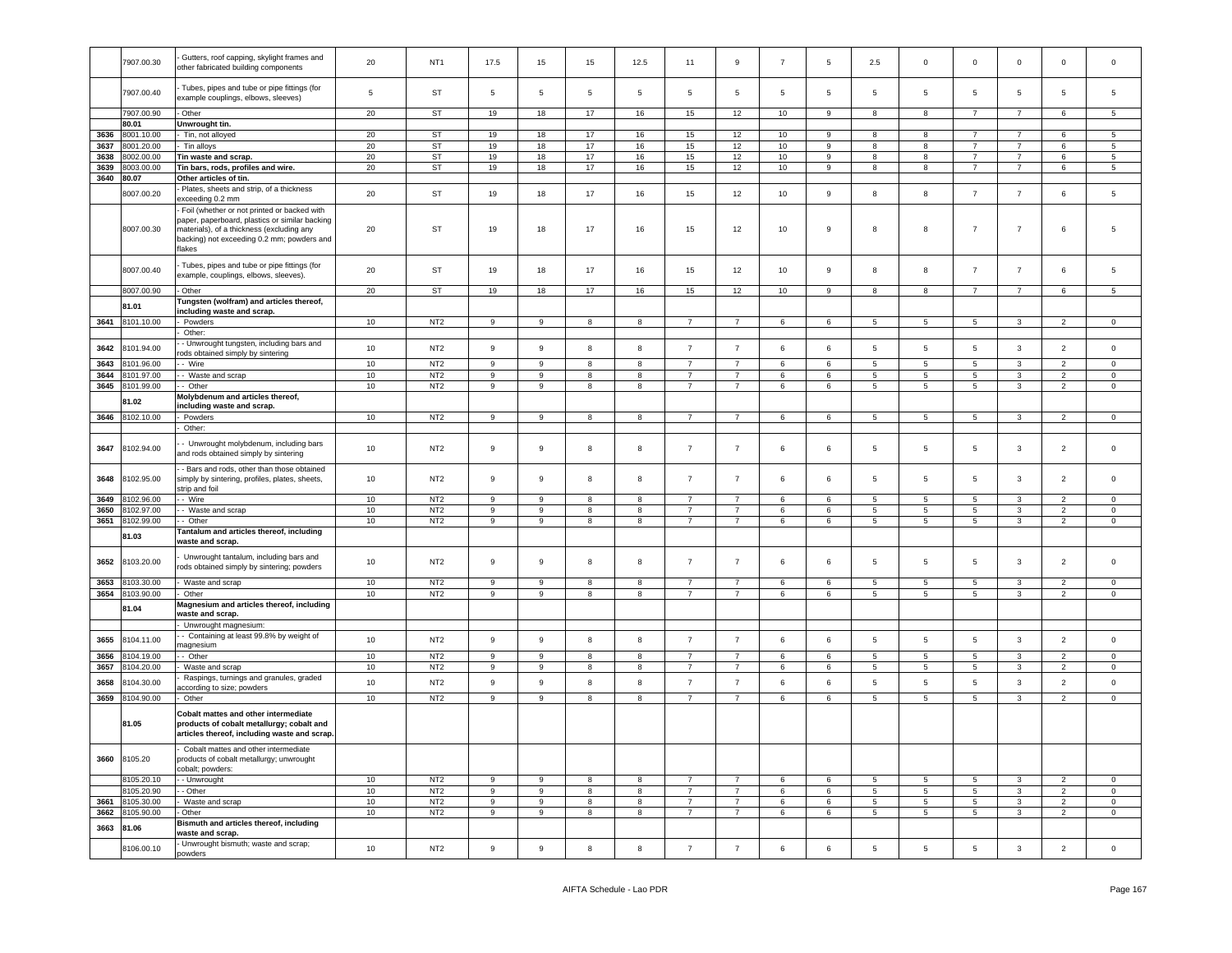|      |                 | - Other                                     |                 | NT <sub>2</sub> | 9              | 9              | 8              | 8            |                |                |                         | 6              | 5              | 5            | 5               | 3                   | 2                        |                |
|------|-----------------|---------------------------------------------|-----------------|-----------------|----------------|----------------|----------------|--------------|----------------|----------------|-------------------------|----------------|----------------|--------------|-----------------|---------------------|--------------------------|----------------|
|      | 8106.00.90      |                                             | 10              |                 |                |                |                |              |                |                | 6                       |                |                |              |                 |                     |                          | $\mathbf 0$    |
|      | 81.07           | Cadmium and articles thereof, including     |                 |                 |                |                |                |              |                |                |                         |                |                |              |                 |                     |                          |                |
|      |                 | waste and scrap.                            |                 |                 |                |                |                |              |                |                |                         |                |                |              |                 |                     |                          |                |
| 3664 | 3107.20.00      | Unwrought cadmium; powders                  | 10              | NT <sub>2</sub> | 9              | 9              | 8              | 8            | $\overline{7}$ | $\overline{7}$ | 6                       | 6              | 5              | 5            | 5               | 3                   | $\overline{2}$           | $\mathsf 0$    |
| 3665 | 3107.30.00      | Waste and scrap                             | 10              | NT <sub>2</sub> | 9              | 9              | 8              | 8            | $\overline{7}$ | $\overline{7}$ | 6                       |                | 5              | 5            | 5               | 3                   | $\overline{2}$           | $\mathbf 0$    |
|      |                 |                                             |                 |                 |                |                |                |              |                |                |                         | 6              |                |              |                 |                     |                          |                |
| 3666 | 3107.90.00      | Other                                       | 10              | NT <sub>2</sub> | 9              | 9              | 8              | 8            | $\overline{7}$ | 7              | 6                       | 6              | 5              | 5            | 5               | 3                   | $\overline{2}$           | $\mathbf 0$    |
|      | 81.08           | Titanium and articles thereof, including    |                 |                 |                |                |                |              |                |                |                         |                |                |              |                 |                     |                          |                |
|      |                 | waste and scrap.                            |                 |                 |                |                |                |              |                |                |                         |                |                |              |                 |                     |                          |                |
| 3667 | 3108.20.00      | Unwrought titanium; powders                 | 10              | NT <sub>2</sub> | 9              | 9              | 8              | 8            | $\overline{7}$ | $\overline{7}$ | 6                       | 6              | 5              | 5            | 5               | 3                   | $\overline{2}$           | 0              |
| 3668 |                 |                                             |                 | NT <sub>2</sub> |                |                |                |              |                |                |                         |                |                |              |                 |                     |                          |                |
|      | 3108.30.00      | Waste and scrap                             | 10              |                 | 9              | 9              | 8              | 8            | $\overline{7}$ | $\overline{7}$ | 6                       | 6              | 5              | 5            | 5               | 3                   | $\overline{2}$           | 0              |
| 3669 | 108.90.00       | Other                                       | 10              | NT <sub>2</sub> | 9              | 9              | 8              | 8            | $\overline{7}$ | $\overline{7}$ | 6                       | 6              | 5              | 5            | $5\phantom{.0}$ | 3                   | $\overline{2}$           | $\mathbf 0$    |
|      |                 | Zirconium and articles thereof, including   |                 |                 |                |                |                |              |                |                |                         |                |                |              |                 |                     |                          |                |
|      | 81.09           | waste and scrap.                            |                 |                 |                |                |                |              |                |                |                         |                |                |              |                 |                     |                          |                |
| 3670 | 3109.20.00      | Unwrought zirconium; powders                | 10              | NT <sub>2</sub> | 9              | 9              | 8              | 8            | $\overline{7}$ | $\overline{7}$ | 6                       | 6              | 5              | 5            | 5               | 3                   | 2                        | 0              |
|      |                 |                                             |                 |                 |                |                |                |              |                |                |                         |                |                |              |                 |                     |                          |                |
| 3671 | 109.30.00       | Waste and scrap                             | 10              | NT <sub>2</sub> | 9              | 9              | 8              | 8            | $\overline{7}$ | $\overline{7}$ | 6                       | 6              | 5              | 5            | 5               | 3                   | $\overline{2}$           | $\mathbf 0$    |
| 3672 | 3109.90.00      | Other                                       | 10              | NT <sub>2</sub> | 9              | 9              | 8              | 8            | $\overline{7}$ | $\overline{7}$ | 6                       | 6              | 5              | 5            | 5               | 3                   | $\overline{2}$           | $\mathbf 0$    |
|      |                 | Antimony and articles thereof, including    |                 |                 |                |                |                |              |                |                |                         |                |                |              |                 |                     |                          |                |
|      | 31.10           | waste and scrap.                            |                 |                 |                |                |                |              |                |                |                         |                |                |              |                 |                     |                          |                |
| 3673 | 110.10.00       | Unwrought antimony; powders                 | 10              | NT <sub>2</sub> | 9              | 9              | 8              | 8            | $\overline{7}$ | $\overline{7}$ | 6                       | 6              | 5              | 5            | 5               | 3                   | $\overline{\phantom{a}}$ | $\mathbf 0$    |
|      |                 |                                             |                 |                 |                |                |                |              |                |                |                         |                |                |              |                 |                     |                          |                |
| 3674 | 110.20.00       | Waste and scrap                             | 10              | NT <sub>2</sub> | 9              | 9              | 8              | 8            | $\overline{7}$ | $\overline{7}$ | 6                       | 6              | 5              | 5            | 5               | 3                   | 2                        | $\mathbf 0$    |
| 3675 | 110.90.00       | Other                                       | 10              | NT <sub>2</sub> | 9              | 9              | 8              | 8            | $\overline{7}$ | 7              | 6                       | 6              | 5              | 5            | $5\phantom{.0}$ | $\mathbf{3}$        | $\overline{2}$           | $\mathbf 0$    |
|      |                 | Manganese and articles thereof, including   |                 |                 |                |                |                |              |                |                |                         |                |                |              |                 |                     |                          |                |
| 3676 | 8111.00.00      | waste and scrap.                            | 10              | NT <sub>2</sub> | 9              | 9              | 8              | 8            | $\overline{7}$ | $\overline{7}$ | 6                       | 6              | 5              | $\sqrt{5}$   | $5\phantom{.0}$ | $\mathbf{3}$        | $\overline{2}$           | $\mathbf 0$    |
|      |                 | Beryllium, chromium, germanium,             |                 |                 |                |                |                |              |                |                |                         |                |                |              |                 |                     |                          |                |
|      |                 |                                             |                 |                 |                |                |                |              |                |                |                         |                |                |              |                 |                     |                          |                |
|      |                 | vanadium, gallium, hafnium, indium,         |                 |                 |                |                |                |              |                |                |                         |                |                |              |                 |                     |                          |                |
|      | 81.12           | niobium (columbium), rhenium and            |                 |                 |                |                |                |              |                |                |                         |                |                |              |                 |                     |                          |                |
|      |                 | thallium, and articles of these metals,     |                 |                 |                |                |                |              |                |                |                         |                |                |              |                 |                     |                          |                |
|      |                 | including waste and scrap.                  |                 |                 |                |                |                |              |                |                |                         |                |                |              |                 |                     |                          |                |
|      |                 | Beryllium                                   |                 |                 |                |                |                |              |                |                |                         |                |                |              |                 |                     |                          |                |
| 3677 | 8112.12.00      |                                             | 10              | NT <sub>2</sub> | 9              | 9              | 8              | 8            | $\overline{7}$ | $\overline{7}$ | 6                       | 6              | 5              | 5            | $5\phantom{.0}$ | 3                   | $\overline{2}$           | $\mathsf 0$    |
|      |                 | - Unwrought; powders                        |                 |                 |                |                |                |              |                |                |                         |                |                |              |                 |                     |                          |                |
| 3678 | 3112.13.00      | - Waste and scrap                           | 10              | NT <sub>2</sub> | 9              | 9              | 8              | 8            | $\overline{7}$ | $\overline{7}$ | 6                       | 6              | 5              | 5            | 5               | 3                   | $\overline{2}$           | $\mathbf 0$    |
| 3679 | 8112.19.00      | - Other                                     | 10              | NT <sub>2</sub> | 9              | 9              | 8              | 8            | $\overline{7}$ | $\overline{7}$ | 6                       | 6              | 5              | 5            | 5               | 3                   | $\overline{2}$           | $\mathbf 0$    |
|      |                 | Chromium:                                   |                 |                 |                |                |                |              |                |                |                         |                |                |              |                 |                     |                          |                |
| 3680 | 3112.21.00      | - Unwrought; powders                        | 10              | NT <sub>2</sub> | 9              | 9              | 8              | 8            | $\overline{7}$ | $\overline{7}$ | 6                       | 6              | 5              | 5            | 5               | 3                   | $\overline{2}$           | $\mathbf 0$    |
|      |                 |                                             |                 |                 |                |                |                |              | $\overline{7}$ |                |                         |                |                |              |                 |                     |                          |                |
| 3681 | 3112.22.00      | Waste and scrap                             | 10              | NT <sub>2</sub> | 9              | 9              | 8              | 8            |                | $\overline{7}$ | 6                       | $\mathbf 6$    | 5              | $\,$ 5 $\,$  | $\,$ 5 $\,$     | $\mathbf{3}$        | $\overline{2}$           | $\mathsf 0$    |
| 3682 | 112.29.00       | - Other                                     | 10              | NT <sub>2</sub> | 9              | 9              | 8              | 8            | $\overline{7}$ | $\overline{7}$ | 6                       | 6              | 5              | 5            | $5\phantom{.0}$ | 3                   | $\overline{2}$           | $\mathbf 0$    |
|      |                 | Thallium:                                   |                 |                 |                |                |                |              |                |                |                         |                |                |              |                 |                     |                          |                |
| 3683 | 3112.51.00      | Unwrought; powders                          | 10              | NT <sub>2</sub> | 9              | 9              | 8              | 8            | $\overline{7}$ | $\overline{7}$ | 6                       | 6              | 5              | 5            | $\,$ 5 $\,$     | $\mathbf{3}$        | $\overline{2}$           | $\mathsf 0$    |
|      |                 |                                             |                 |                 |                |                |                |              | $\overline{7}$ | $\overline{7}$ |                         |                |                |              |                 |                     |                          |                |
| 3684 | 112.52.00       | - Waste and scrap                           | 10              | NT <sub>2</sub> | 9              | 9              | 8              | 8            |                |                | 6                       | 6              | 5              | 5            | 5               | 3                   | $\overline{2}$           | $\mathbf 0$    |
| 3685 | 3112.59.00      | - Other                                     | 10              | NT <sub>2</sub> | 9              | 9              | 8              | 8            | $\overline{7}$ | $\overline{7}$ | 6                       | 6              | 5              | 5            | 5               | 3                   | $\overline{2}$           | $\mathbf 0$    |
|      |                 | Other:                                      |                 |                 |                |                |                |              |                |                |                         |                |                |              |                 |                     |                          |                |
|      |                 |                                             |                 |                 |                |                |                |              |                |                |                         |                |                |              |                 |                     |                          |                |
| 3686 | 3112.92.00      | - Unwrought; waste and scrap; powders       | 10              | NT <sub>2</sub> | 9              | 9              | 8              | 8            | $\overline{7}$ | $\overline{7}$ | 6                       | 6              | 5              | 5            | 5               | 3                   | $\overline{2}$           | $\mathbf 0$    |
| 3687 | 3112.99.00      | - - Other                                   | 10              | NT <sub>2</sub> | 9              | 9              | 8              | 8            | $\overline{7}$ | $\overline{7}$ | 6                       | 6              | 5              | 5            | 5               | 3                   | $\overline{2}$           | 0              |
|      |                 | Cermets and articles thereof, including     |                 |                 |                |                |                |              |                |                |                         |                |                |              |                 |                     |                          |                |
| 3688 | 8113.00.00      | waste and scrap.                            | 10              | NT <sub>2</sub> | $\overline{9}$ | 9              | 8              | 8            | $\overline{7}$ | $\overline{7}$ | 6                       | 6              | 5              | $\sqrt{5}$   | $5\phantom{.0}$ | $\mathbf{3}$        | $\overline{2}$           | $\mathsf 0$    |
|      |                 |                                             |                 |                 |                |                |                |              |                |                |                         |                |                |              |                 |                     |                          |                |
|      |                 | Hand tools, the following: spades, shovels, |                 |                 |                |                |                |              |                |                |                         |                |                |              |                 |                     |                          |                |
|      |                 | mattocks, picks, hoes, forks and rakes;     |                 |                 |                |                |                |              |                |                |                         |                |                |              |                 |                     |                          |                |
|      |                 | axes, bill hooks and similar hewing tools;  |                 |                 |                |                |                |              |                |                |                         |                |                |              |                 |                     |                          |                |
|      |                 | secateurs and pruners of any kind;          |                 |                 |                |                |                |              |                |                |                         |                |                |              |                 |                     |                          |                |
|      | 82.01           | scythes, sickles, hay knives, hedge shears, |                 |                 |                |                |                |              |                |                |                         |                |                |              |                 |                     |                          |                |
|      |                 | timber wedges and other tools of a kind     |                 |                 |                |                |                |              |                |                |                         |                |                |              |                 |                     |                          |                |
|      |                 | used in agriculture, horticulture or        |                 |                 |                |                |                |              |                |                |                         |                |                |              |                 |                     |                          |                |
|      |                 | forestry.                                   |                 |                 |                |                |                |              |                |                |                         |                |                |              |                 |                     |                          |                |
|      |                 |                                             |                 |                 |                |                |                |              |                |                |                         |                |                |              |                 |                     |                          |                |
| 3689 | 8201.10.00      | Spades and shovels                          | 5               | NT <sub>1</sub> | $\overline{4}$ | $\overline{4}$ | $\overline{4}$ | 3            | $\mathbf{3}$   | 3              | $\overline{2}$          | $\overline{2}$ | $\overline{1}$ | $\mathbf 0$  | $\mathbf 0$     | $\mathbf 0$         | $\overline{0}$           | $\mathbf 0$    |
| 3690 | 3201.20.00      | Forks                                       | 5               | NT <sub>1</sub> | $\overline{4}$ | $\overline{4}$ | $\overline{4}$ | 3            | $\mathbf{3}$   | 3              | $\overline{2}$          | 2              | $\overline{1}$ | $\mathbf 0$  | $\mathsf 0$     | $\mathbf 0$         | $^{\circ}$               | $\mathbf 0$    |
| 3691 | 3201.30         | Mattocks, picks, hoes and rakes:            |                 |                 |                |                |                |              |                |                |                         |                |                |              |                 |                     |                          |                |
|      | 3201.30.10      | - Hoes and rakes                            | 5               | NT <sub>1</sub> | $\overline{4}$ | $\overline{4}$ | $\overline{4}$ | 3            | 3              | 3              | $\overline{2}$          | 2              | $\overline{1}$ | $\mathbf 0$  | $\mathbf 0$     | $\mathbf{0}$        | 0                        | $\mathbf 0$    |
|      | 3201.30.90      | - Other                                     | 5               | NT <sub>1</sub> | $\overline{4}$ | $\overline{4}$ | $\overline{4}$ | 3            | $\mathbf{3}$   | 3              | $\overline{\mathbf{c}}$ | $\overline{2}$ | $\overline{1}$ | $\mathsf 0$  | $\mathbf 0$     | $\mathsf{O}\xspace$ | $\mathbf 0$              | $\mathsf 0$    |
|      |                 |                                             |                 |                 |                |                |                |              |                |                |                         |                |                |              |                 |                     |                          |                |
| 3692 | 8201.40.00      | Axes, bill hooks and similar hewing tools   | 5               | NT <sub>1</sub> | $\overline{4}$ | $\overline{4}$ | $\overline{4}$ | 3            | 3              | 3              | $\overline{2}$          | $\overline{2}$ | $\overline{1}$ | $\mathbf 0$  | $\mathbf 0$     | $\mathbf 0$         | $\mathbf 0$              | $\mathbf 0$    |
|      |                 |                                             |                 |                 |                |                |                |              |                |                |                         |                |                |              |                 |                     |                          |                |
|      |                 | Secateurs and similar one-handed pruners    |                 |                 |                |                |                |              |                |                |                         |                |                |              |                 |                     |                          |                |
| 3693 | 8201.50.00      | and shears (including poultry shears)       | 5               | NT <sub>1</sub> | $\overline{4}$ | $\overline{4}$ | $\overline{4}$ | 3            | $\mathbf{3}$   | 3              | $\overline{2}$          | $\overline{2}$ | $\mathbf{1}$   | $\mathbf 0$  | $\mathbf 0$     | $\mathbf 0$         | $\mathbf 0$              | $\mathbf 0$    |
|      |                 |                                             |                 |                 |                |                |                |              |                |                |                         |                |                |              |                 |                     |                          |                |
|      |                 | Hedge shears, two-handed pruning shears     |                 |                 | $\overline{4}$ | $\overline{4}$ |                |              |                |                |                         |                |                |              |                 |                     |                          |                |
| 3694 | 3201.60.00      | and similar two-handed shears               | 5               | NT <sub>1</sub> |                |                | $\overline{4}$ | 3            | 3              | 3              | 2                       | 2              | $\overline{1}$ | $\mathsf 0$  | $\mathbf 0$     | $\mathbf 0$         | $\mathbf 0$              | $\mathbf 0$    |
|      |                 | Other hand tools of a kind used in          |                 |                 |                |                |                |              |                |                |                         |                |                |              |                 |                     |                          |                |
|      | 3695 8201.90.00 | agriculture, horticulture or forestry       | $\sqrt{5}$      | NT <sub>1</sub> | $\overline{4}$ | $\overline{4}$ | $\overline{4}$ | 3            | $\mathbf{3}$   | $\mathbf{3}$   | $\overline{2}$          | $\overline{2}$ | $\overline{1}$ | $\mathsf 0$  | $\mathsf 0$     | $\mathsf{O}\xspace$ | $\mathbf 0$              | $\overline{0}$ |
|      |                 |                                             |                 |                 |                |                |                |              |                |                |                         |                |                |              |                 |                     |                          |                |
|      |                 | Hand saws; blades for saws of all kinds     |                 |                 |                |                |                |              |                |                |                         |                |                |              |                 |                     |                          |                |
|      | 82.02           | (including slitting, slotting or toothless  |                 |                 |                |                |                |              |                |                |                         |                |                |              |                 |                     |                          |                |
|      |                 | saw blades).                                |                 |                 |                |                |                |              |                |                |                         |                |                |              |                 |                     |                          |                |
| 3696 | 8202.10.00      | Hand saws                                   | $5\overline{5}$ | NT <sub>1</sub> | $\overline{4}$ | $\overline{4}$ | $\overline{4}$ | $\mathbf{3}$ | $\mathbf{3}$   | $\mathbf{3}$   | $\overline{2}$          | $\overline{2}$ | $\mathbf{1}$   | $\mathbf{0}$ | $\overline{0}$  | $\mathbf 0$         | $\overline{0}$           | $\mathbf{0}$   |
| 3697 | 8202.20.00      | Band saw blades                             | $5\phantom{.0}$ | NT <sub>1</sub> | $\overline{4}$ | $\overline{4}$ | $\overline{4}$ | $\mathbf{3}$ | $\mathbf{3}$   | $\mathbf{3}$   | $\overline{2}$          | $\overline{2}$ | $\mathbf{1}$   | $\mathbf{0}$ | $\mathbf 0$     | $\mathsf{O}\xspace$ | $\overline{0}$           | $\overline{0}$ |
|      |                 | Circular saw blades (including slitting or  |                 |                 |                |                |                |              |                |                |                         |                |                |              |                 |                     |                          |                |
|      |                 |                                             |                 |                 |                |                |                |              |                |                |                         |                |                |              |                 |                     |                          |                |
|      |                 | slotting saw blades):                       |                 |                 |                |                |                |              |                |                |                         |                |                |              |                 |                     |                          |                |
|      | 3698 8202.31.00 | - With working part of steel                | $5\phantom{.0}$ | NT <sub>1</sub> | $\overline{4}$ | $\overline{4}$ | $\overline{4}$ | 3            | $\mathbf{3}$   | $\mathbf{3}$   | $\overline{2}$          | $\overline{2}$ | $\overline{1}$ | $\mathbf{0}$ | $\overline{0}$  | $\mathsf 0$         | $\mathbf{0}$             | $\mathbf 0$    |
| 3699 | 8202.39.00      | - - Other, including parts                  | $5\overline{5}$ | NT <sub>1</sub> | $\overline{4}$ | $\overline{4}$ | $\overline{4}$ | $\mathbf{3}$ | $\mathbf{3}$   | $\mathbf{3}$   | $\overline{2}$          | $\overline{2}$ | $\overline{1}$ | $\mathbf 0$  | $\overline{0}$  | $\mathsf 0$         | $\overline{0}$           | $\mathbf{0}$   |
|      | 3700 8202.40.00 | - Chain saw blades                          | $\overline{5}$  | NT <sub>1</sub> | $\overline{4}$ | $\overline{4}$ | $\overline{4}$ | $\mathbf{3}$ | 3              | $\mathbf{3}$   | $\overline{2}$          | $\overline{2}$ | $\overline{1}$ | $\mathbf 0$  | $\mathbf 0$     | $\mathsf 0$         | $\mathbf 0$              | $\overline{0}$ |
|      |                 |                                             |                 |                 |                |                |                |              |                |                |                         |                |                |              |                 |                     |                          |                |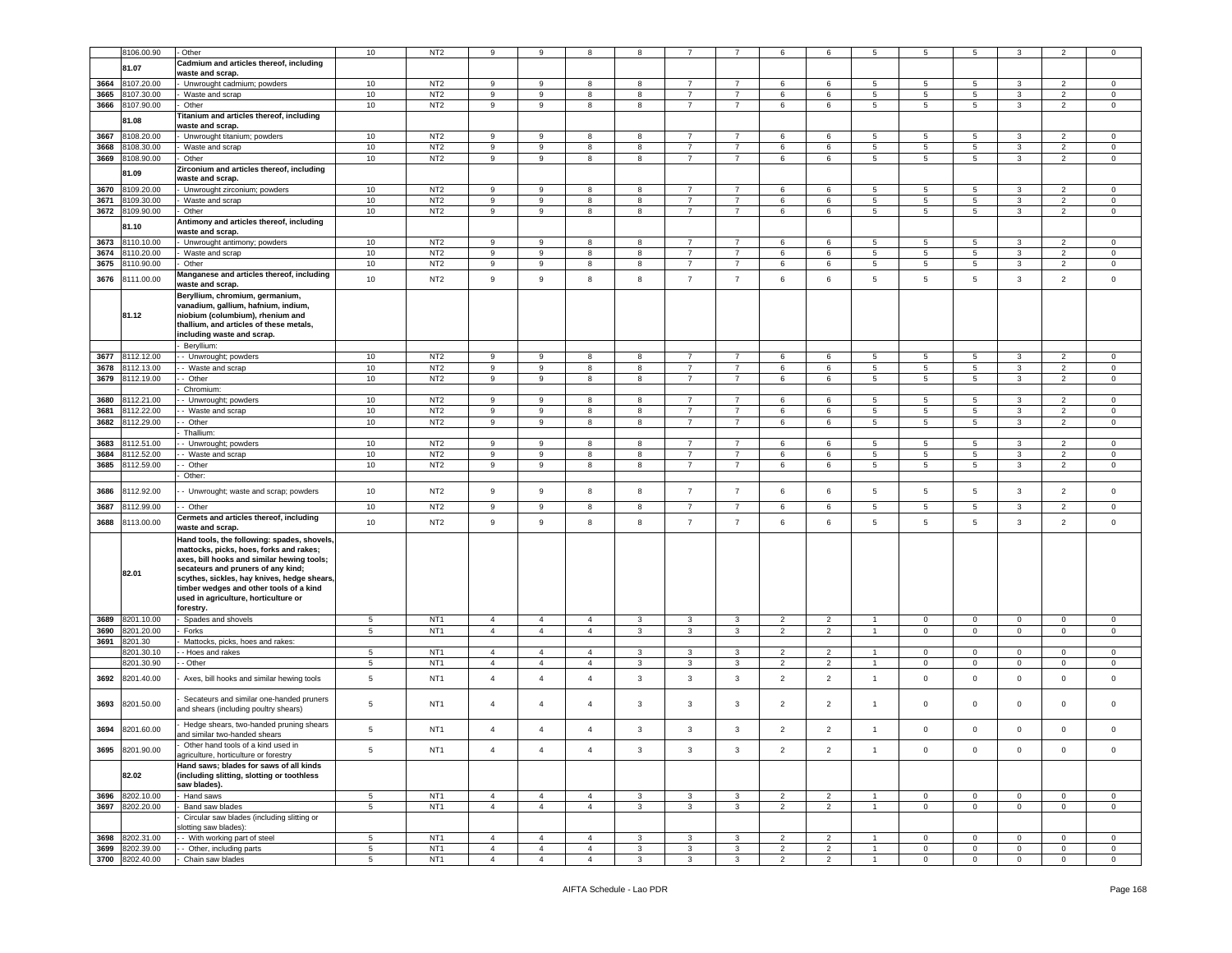|      |                               | Other saw blades:                                                                                                                                                                                                                                                                                                                                                                  |                                   |                                    |                                  |                                  |                                  |                         |                                |                         |                                 |                                  |                                      |                            |                            |                            |                         |                                    |
|------|-------------------------------|------------------------------------------------------------------------------------------------------------------------------------------------------------------------------------------------------------------------------------------------------------------------------------------------------------------------------------------------------------------------------------|-----------------------------------|------------------------------------|----------------------------------|----------------------------------|----------------------------------|-------------------------|--------------------------------|-------------------------|---------------------------------|----------------------------------|--------------------------------------|----------------------------|----------------------------|----------------------------|-------------------------|------------------------------------|
| 3701 | 8202.91.00                    | - Straight saw blades, for working metal                                                                                                                                                                                                                                                                                                                                           | $\sqrt{5}$                        | NT <sub>1</sub>                    | $\overline{4}$                   | $\overline{4}$                   | $\overline{4}$                   | $\mathbf{3}$            | $\mathbf{3}$                   | $\mathbf{3}$            | $\overline{2}$                  | $\overline{2}$                   | $\mathbf{1}$                         | $\mathbf 0$                | $\mathsf 0$                | $\mathsf 0$                | $\mathsf 0$             | $\mathsf{O}\xspace$                |
| 3702 | 8202.99                       | Other:                                                                                                                                                                                                                                                                                                                                                                             |                                   |                                    |                                  |                                  |                                  |                         |                                |                         |                                 |                                  |                                      |                            |                            |                            |                         |                                    |
|      | 8202.99.10                    | - - Straight saw blades                                                                                                                                                                                                                                                                                                                                                            | $\,$ 5 $\,$                       | <b>ST</b>                          | $\,$ 5 $\,$                      | $\,$ 5 $\,$                      | $\overline{5}$                   | $\,$ 5 $\,$             | 5                              | $\,$ 5 $\,$             | 5                               | 5                                | $\,$ 5 $\,$                          | 5                          | 5                          | $\sqrt{5}$                 | 5                       | 5                                  |
|      | 8202.99.90                    | - - Other                                                                                                                                                                                                                                                                                                                                                                          | $\,$ 5 $\,$                       | <b>ST</b>                          | 5                                | $5\phantom{.0}$                  | $\,$ 5 $\,$                      | $5\phantom{.0}$         | 5                              | 5                       | $5\phantom{.0}$                 | $5\phantom{.0}$                  | 5                                    | 5                          | 5                          | $\overline{5}$             | 5                       | 5                                  |
|      | 82.03                         | Files, rasps, pliers (including cutting<br>pliers), pincers, tweezers, metal cutting<br>shears, pipe-cutters, bolt croppers,<br>perforating punches and similar hand<br>tools.                                                                                                                                                                                                     |                                   |                                    |                                  |                                  |                                  |                         |                                |                         |                                 |                                  |                                      |                            |                            |                            |                         |                                    |
| 3703 | 8203.10.00                    | Files, rasps and similar tools                                                                                                                                                                                                                                                                                                                                                     | $5^{\circ}$                       | ST                                 | $5\phantom{.0}$                  | $5\overline{5}$                  | $5^{\circ}$                      | -5                      | $5\phantom{.0}$                | $\overline{5}$          | $\sqrt{5}$                      | 5                                | 5                                    | 5                          | 5                          | $5\phantom{.0}$            | 5                       | $5^{\circ}$                        |
| 3704 | 8203.20.00                    | Pliers (including cutting pliers), pincers,                                                                                                                                                                                                                                                                                                                                        | $\sqrt{5}$                        | NT <sub>2</sub>                    | $\overline{4}$                   | $\overline{4}$                   | $\sqrt{4}$                       | $\mathbf{3}$            | $\mathbf{3}$                   | $\mathbf{3}$            | $\overline{2}$                  | $\overline{2}$                   | 1.5                                  | 1.5                        | $\mathbf{1}$               | $\overline{1}$             | $\mathsf 0$             | $\mathsf 0$                        |
|      |                               | weezers and similar tools                                                                                                                                                                                                                                                                                                                                                          |                                   |                                    |                                  |                                  |                                  |                         |                                |                         |                                 |                                  |                                      |                            |                            |                            |                         |                                    |
| 3705 | 8203.30.00                    | Metal cutting shears and similar tools                                                                                                                                                                                                                                                                                                                                             | $\sqrt{5}$                        | NT <sub>1</sub>                    | $\overline{4}$                   | $\overline{4}$                   | $\overline{4}$                   | $\mathbf{3}$            | $\mathbf{3}$                   | 3                       | $\overline{2}$                  | $\overline{2}$                   | $\overline{1}$                       | $\Omega$                   | $\mathsf 0$                | $\overline{0}$             | $\Omega$                | $\Omega$                           |
| 3706 | 8203.40.00                    | Pipe-cutters, bolt croppers, perforating<br>unches and similar tools                                                                                                                                                                                                                                                                                                               | $\sqrt{5}$                        | NT <sub>2</sub>                    | $\overline{4}$                   | $\overline{4}$                   | $\overline{4}$                   | $\mathbf{3}$            | $\mathbf{3}$                   | $\mathbf{3}$            | $\overline{2}$                  | $\overline{2}$                   | 1.5                                  | 1.5                        | $\mathbf{1}$               | $\mathbf{1}$               | $\mathbf{0}$            | $\mathsf{O}\xspace$                |
|      | 82.04                         | Hand-operated spanners and wrenches<br>including torque meter wrenches but not<br>including tap wrenches); interchangeable<br>spanner sockets, with or without handles.                                                                                                                                                                                                            |                                   |                                    |                                  |                                  |                                  |                         |                                |                         |                                 |                                  |                                      |                            |                            |                            |                         |                                    |
|      |                               | Hand-operated spanners and wrenches:                                                                                                                                                                                                                                                                                                                                               |                                   |                                    |                                  |                                  |                                  |                         |                                |                         |                                 |                                  |                                      |                            |                            |                            |                         |                                    |
| 3707 | 8204.11.00                    | - Non-adjustable                                                                                                                                                                                                                                                                                                                                                                   | 5                                 | NT1                                | $\overline{4}$                   | $\overline{4}$                   | $\overline{4}$                   | $\mathbf{3}$            | $\mathbf{3}$                   | $\mathbf{3}$            | $\overline{2}$                  | $\overline{2}$                   | $\mathbf{1}$                         | $\mathbf 0$                | $\mathsf 0$                | $\mathbf 0$                | $\mathsf 0$             | $\mathbf 0$                        |
| 3708 | 8204.12.00                    | - Adjustable                                                                                                                                                                                                                                                                                                                                                                       | $5\phantom{.0}$                   | NT <sub>1</sub>                    | $\overline{4}$                   | $\overline{4}$                   | $\overline{4}$                   | $\mathbf{3}$            | $\mathbf{3}$                   | $\mathbf{3}$            | $\overline{2}$                  | $\overline{2}$                   | $\overline{1}$                       | $\mathsf 0$                | $\mathsf 0$                | $\overline{0}$             | $\mathsf 0$             | $\mathbf 0$                        |
| 3709 | 8204.20.00                    | Interchangeable spanner sockets, with or<br>vithout handles                                                                                                                                                                                                                                                                                                                        | $5\phantom{.0}$                   | NT <sub>2</sub>                    | $\overline{4}$                   | $\overline{4}$                   | $\overline{4}$                   | $\mathbf{3}$            | $\mathbf{3}$                   | $\mathbf{3}$            | $\overline{2}$                  | $\overline{2}$                   | 1.5                                  | 1.5                        | $\mathbf{1}$               | $\mathbf{1}$               | $\mathsf 0$             | $\mathsf 0$                        |
|      | 82.05                         | Hand tools (including glaziers' diamonds),<br>not elsewhere specified or included; blow<br>lamps; vices, clamps and the like, other<br>than accessories for and parts of, machine-<br>tools; anvils; portable forges; hand- or<br>pedal-operated grinding wheels with<br>frameworks.                                                                                               |                                   |                                    |                                  |                                  |                                  |                         |                                |                         |                                 |                                  |                                      |                            |                            |                            |                         |                                    |
| 3710 | 8205.10.00                    | Drilling, threading or tapping tools                                                                                                                                                                                                                                                                                                                                               | $\overline{5}$                    | NT <sub>1</sub>                    | $\overline{4}$                   | $\overline{4}$                   | $\overline{4}$                   | 3                       | $\mathbf{3}$                   | 3                       | $\overline{2}$                  | $\overline{2}$                   | $\overline{1}$                       | 0                          | $\mathbf 0$                | $\mathbf 0$                | $\mathbf 0$             | $\mathbf 0$                        |
| 3711 | 3205.20.00                    | Hammers and sledge hammers                                                                                                                                                                                                                                                                                                                                                         | 5                                 | NT <sub>2</sub>                    | $\overline{4}$                   | $\overline{4}$                   | $\overline{4}$                   | $\mathbf{3}$            | $\mathbf{3}$                   | $\mathbf{3}$            | $\overline{2}$                  | $\overline{2}$                   | 1.5                                  | 1.5                        | $\mathbf{1}$               | $\mathbf{1}$               | $\mathbf 0$             | $\mathsf 0$                        |
| 3712 | 8205.30.00                    | Planes, chisels, gouges and similar cutting                                                                                                                                                                                                                                                                                                                                        | $\sqrt{5}$                        | NT <sub>1</sub>                    | $\sqrt{4}$                       | $\overline{4}$                   | $\overline{4}$                   | $\mathbf{3}$            | $\mathbf{3}$                   | $\mathbf{3}$            | $\overline{2}$                  | $\overline{2}$                   | $\overline{1}$                       | $\mathbf 0$                | 0                          | $\mathbf 0$                | $\mathsf 0$             | $\mathsf 0$                        |
| 3713 | 8205.40.00                    | ools for working wood                                                                                                                                                                                                                                                                                                                                                              | $\overline{5}$                    | NT <sub>1</sub>                    | $\overline{4}$                   | $\overline{4}$                   | $\overline{4}$                   | $\overline{\mathbf{3}}$ | $\overline{3}$                 | $\overline{\mathbf{3}}$ | $\overline{2}$                  | $\overline{2}$                   | $\overline{1}$                       | $\overline{0}$             | $\overline{0}$             | $\overline{0}$             | $\overline{0}$          | $\overline{0}$                     |
|      |                               | Screwdrivers<br>Other hand tools (including glaziers'<br>diamonds):                                                                                                                                                                                                                                                                                                                |                                   |                                    |                                  |                                  |                                  |                         |                                |                         |                                 |                                  |                                      |                            |                            |                            |                         |                                    |
|      | 3714 8205.51                  | - Household tools:                                                                                                                                                                                                                                                                                                                                                                 |                                   |                                    |                                  |                                  |                                  |                         |                                |                         |                                 |                                  |                                      |                            |                            |                            |                         |                                    |
|      | 8205.51.10                    | - - Flat irons                                                                                                                                                                                                                                                                                                                                                                     | 5                                 | NT <sub>1</sub>                    | $\overline{4}$                   | $\overline{4}$                   | $\overline{4}$                   | 3                       | 3                              | 3                       | $\overline{2}$                  | $\overline{2}$                   | $\blacktriangleleft$                 | $\mathbf 0$                | $\mathbf 0$                | $\mathbf 0$                | $\mathbf 0$             | $^{\circ}$                         |
|      | 8205.51.90                    | - - Other                                                                                                                                                                                                                                                                                                                                                                          | 5                                 | NT <sub>1</sub>                    | $\overline{4}$                   | $\overline{4}$                   | $\overline{4}$                   | $\mathbf{3}$            | $\mathbf{3}$                   | $\mathbf{3}$            | $\overline{2}$                  | $\overline{2}$                   | $\mathbf{1}$                         | $\mathbf{0}$               | $\mathbf 0$                | $\mathbf{0}$               | $\mathbf 0$             | $\mathbf 0$                        |
| 3715 | 8205.59.00                    | - Other                                                                                                                                                                                                                                                                                                                                                                            | 5                                 | NT <sub>1</sub>                    | $\overline{4}$                   | $\overline{4}$                   | $\overline{4}$                   | $\mathbf{3}$            | $\mathbf{3}$                   | $\mathbf{3}$            | $\overline{2}$                  | $\overline{2}$                   | $\mathbf{1}$                         | $\mathbf 0$                | $\mathbf 0$                | $\mathbf{0}$               | $\mathbf{0}$            | $\mathbf{0}$                       |
| 3716 | 8205.60.00                    | <b>Blow lamps</b>                                                                                                                                                                                                                                                                                                                                                                  | 5                                 | NT <sub>1</sub>                    | $\overline{4}$                   | $\overline{4}$                   | $\overline{4}$                   | $\mathbf{3}$            | $\mathbf{3}$                   | $\mathbf{3}$            | $\overline{2}$                  | $\overline{2}$                   | $\mathbf{1}$                         | $\mathbf 0$                | $\mathbf 0$                | $\mathbf{0}$               | $\mathbf 0$             | $\mathbf 0$                        |
| 3717 | 8205.70.00                    | Vices, clamps and the like                                                                                                                                                                                                                                                                                                                                                         | 5                                 | NT <sub>1</sub>                    | $\overline{4}$                   | $\overline{4}$                   | $\overline{4}$                   | $\mathbf{3}$            | $\mathbf{3}$                   | $\mathbf{3}$            | $\overline{2}$                  | $\overline{2}$                   | $\mathbf{1}$                         | $\mathbf 0$                | $\mathbf 0$                | $\overline{0}$             | $\overline{0}$          | $\overline{0}$                     |
| 3718 | 8205.80.00                    | Anvils; portable forges; hand- or pedal-<br>operated grinding wheels with frameworks                                                                                                                                                                                                                                                                                               | 5                                 | NT <sub>1</sub>                    | $\overline{4}$                   | $\overline{4}$                   | $\overline{4}$                   | $\mathbf{3}$            | $\mathbf{3}$                   | $\mathbf{3}$            | $\overline{2}$                  | $\overline{2}$                   | $\overline{1}$                       | $\mathbf 0$                | $\mathbf 0$                | $\mathbf 0$                | $\mathsf 0$             | $\mathsf 0$                        |
| 3719 | 8205.90.00                    | Sets of articles of two or more of the<br>oregoing subheadings                                                                                                                                                                                                                                                                                                                     | 5                                 | NT <sub>1</sub>                    | $\overline{4}$                   | $\overline{4}$                   | $\overline{4}$                   | $\mathbf{3}$            | $\mathbf{3}$                   | 3                       | $\overline{2}$                  | $\overline{2}$                   | $\mathbf{1}$                         | $\mathbf 0$                | $\mathbf 0$                | $\mathbf 0$                | $\mathsf 0$             | $\mathsf 0$                        |
| 3720 | 8206.00.00                    | Tools of two or more of the headings 82.02<br>to 82.05, put up in sets for retail sale.                                                                                                                                                                                                                                                                                            | $\,$ 5 $\,$                       | NT <sub>1</sub>                    | $\overline{4}$                   | $\overline{4}$                   | $\overline{4}$                   | $\overline{3}$          | $\mathbf{3}$                   | $\overline{3}$          | $\overline{2}$                  | $\overline{2}$                   | $\overline{1}$                       | $\mathbf 0$                | $\mathsf 0$                | $\mathbf 0$                | $\mathbf 0$             | $\mathbf 0$                        |
|      | 82.07                         | Interchangeable tools for hand tools,<br>whether or not power-operated, or for<br>machine-tools (for example, for pressing,<br>stamping, punching, tapping, threading,<br>drilling, boring, broaching, milling, turning<br>or screwdriving), including dies for<br>drawing or extruding metal, and rock<br>drilling or earth boring tools.<br>Rock drilling or earth boring tools: |                                   |                                    |                                  |                                  |                                  |                         |                                |                         |                                 |                                  |                                      |                            |                            |                            |                         |                                    |
|      | 3721 8207.13.00               | - With working part of cermets                                                                                                                                                                                                                                                                                                                                                     | 5                                 | NT <sub>1</sub>                    | $\overline{4}$                   | $\overline{4}$                   | $\overline{4}$                   | $\mathbf{3}$            | $\mathbf{3}$                   | 3                       | $\overline{2}$                  | $\overline{2}$                   | $\mathbf{1}$                         | 0                          | $\mathbf 0$                | $\overline{0}$             | $\mathsf 0$             | $\mathbf 0$                        |
| 3722 | 8207.19.00                    | - Other, including parts                                                                                                                                                                                                                                                                                                                                                           | $\sqrt{5}$                        | NT <sub>1</sub>                    | $\overline{4}$                   | $\overline{4}$                   | $\overline{4}$                   | $\mathbf{3}$            | $\mathbf{3}$                   | 3                       | 2                               | $\overline{2}$                   | $\mathbf{1}$                         | $\mathbf 0$                | $\mathbf 0$                | $\overline{0}$             | $\bf{0}$                | $\mathbf{0}$                       |
|      | 3723 8207.20.00               | Dies for drawing or extruding metal                                                                                                                                                                                                                                                                                                                                                | $5\overline{5}$                   | NT <sub>1</sub>                    | $\overline{4}$                   | $\overline{4}$                   | $\overline{4}$                   | $\mathbf{3}$            | $\mathbf{3}$                   | $\mathbf{3}$            | $\overline{2}$                  | $\overline{2}$                   | $\mathbf{1}$                         | $\overline{0}$             | $\overline{0}$             | $\overline{0}$             | $\overline{0}$          | $\overline{0}$                     |
| 3724 | 8207.30.00                    | Tools for pressing, stamping or punching                                                                                                                                                                                                                                                                                                                                           | $5\phantom{.0}$                   | NT <sub>1</sub>                    | $\overline{4}$                   | $\overline{4}$                   | $\overline{4}$                   | $\mathbf{3}$            | $\mathbf{3}$                   | $\mathbf{3}$            | $\overline{2}$                  | $\overline{2}$                   | $\overline{1}$                       | 0                          | $\mathsf 0$                | $\mathbf 0$                | $\mathsf 0$             | $\mathsf 0$                        |
| 3725 | 8207.40.00                    | Tools for tapping or threading                                                                                                                                                                                                                                                                                                                                                     | $\overline{5}$                    | NT <sub>1</sub>                    | $\overline{4}$                   | $\overline{4}$                   | $\overline{4}$                   | $\overline{\mathbf{3}}$ | $\overline{3}$                 | $\overline{3}$          | $\overline{2}$                  | $\overline{2}$                   | $\mathbf{1}$                         | $\overline{0}$             | $\overline{0}$             | $\overline{0}$             | $\overline{0}$          | $\mathsf 0$                        |
| 3726 | 8207.50.00                    | Tools for drilling, other than for rock drilling                                                                                                                                                                                                                                                                                                                                   | $5\phantom{.0}$                   | NT <sub>1</sub>                    | $\overline{4}$                   | $\overline{4}$                   | $\overline{4}$                   | $\mathbf{3}$            | $\mathbf{3}$                   | $\mathbf{3}$            | $\overline{2}$                  | $\overline{2}$                   | $\mathbf{1}$                         | $\mathbf 0$                | $\mathsf 0$                | $\mathsf 0$                | $\mathsf 0$             | $\mathsf{O}\xspace$                |
| 3727 | 8207.60.00                    | Tools for boring or broaching                                                                                                                                                                                                                                                                                                                                                      | $5\phantom{.0}$<br>$\overline{5}$ | NT <sub>1</sub>                    | $\overline{4}$<br>$\overline{4}$ | $\overline{4}$                   | $\overline{4}$<br>$\overline{4}$ | $\mathbf{3}$<br>3       | $\mathbf{3}$<br>$\overline{3}$ | $\mathbf{3}$            | $\overline{2}$<br>$\mathcal{P}$ | $\overline{2}$<br>$\overline{2}$ | $\mathbf{1}$<br>$\blacktriangleleft$ | $\mathbf 0$<br>$\mathbf 0$ | $\mathbf 0$                | $\mathbf 0$                | $\mathsf 0$<br>$\Omega$ | $\mathbf 0$                        |
| 3728 | 8207.70.00<br>3729 8207.80.00 | Tools for milling<br>Tools for turning                                                                                                                                                                                                                                                                                                                                             | 5                                 | NT <sub>1</sub><br>NT <sub>1</sub> | $\overline{4}$                   | $\overline{4}$<br>$\overline{4}$ | $\overline{4}$                   | 3                       | 3                              | 3<br>3                  | $\mathcal{P}$                   | $\overline{2}$                   | $\blacktriangleleft$                 | $\Omega$                   | $\mathbf 0$<br>$\mathbf 0$ | $\mathsf 0$<br>$\mathsf 0$ | $\Omega$                | $\mathsf 0$<br>$\mathsf{O}\xspace$ |
|      |                               |                                                                                                                                                                                                                                                                                                                                                                                    |                                   |                                    |                                  |                                  |                                  |                         |                                |                         |                                 |                                  |                                      |                            |                            |                            |                         |                                    |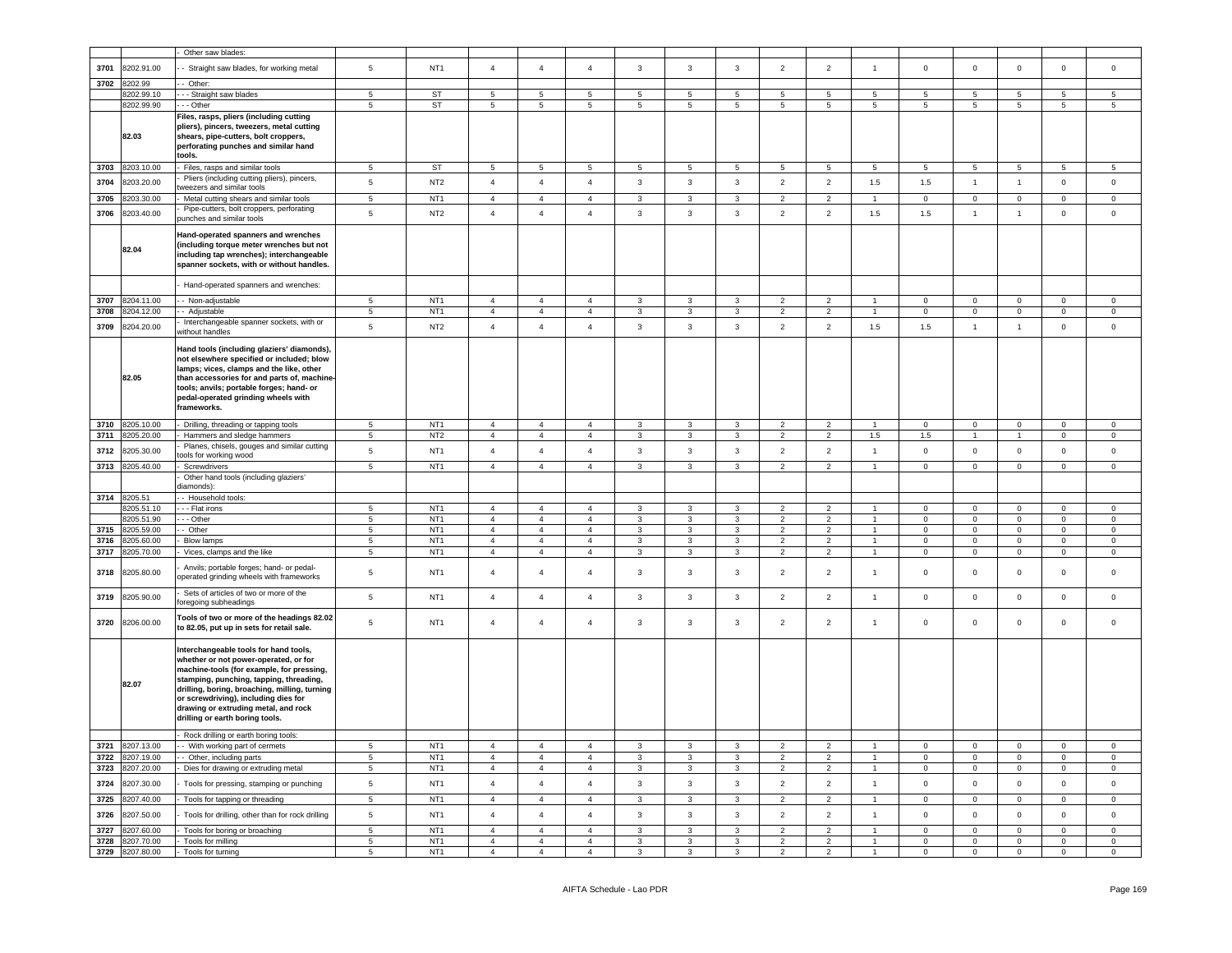| 3730 | 8207.90.00      | Other interchangeable tools                                                                                                                                                                                             | 5               | NT <sub>1</sub> | $\overline{4}$   | $\overline{4}$ | $\overline{4}$ | 3            | 3              | 3              | $\overline{2}$ | 2              |                | $^{\circ}$      | $\mathbf 0$     | 0              | $\mathbf 0$    | $\mathbf 0$    |
|------|-----------------|-------------------------------------------------------------------------------------------------------------------------------------------------------------------------------------------------------------------------|-----------------|-----------------|------------------|----------------|----------------|--------------|----------------|----------------|----------------|----------------|----------------|-----------------|-----------------|----------------|----------------|----------------|
|      | 82.08           | Knives and cutting blades, for machines or<br>for mechanical appliances.                                                                                                                                                |                 |                 |                  |                |                |              |                |                |                |                |                |                 |                 |                |                |                |
|      |                 |                                                                                                                                                                                                                         |                 |                 |                  |                |                |              |                |                |                |                |                |                 |                 |                |                |                |
| 3731 | 8208.10.00      | For metal working                                                                                                                                                                                                       | 5               | NT <sub>1</sub> | $\overline{4}$   | $\overline{4}$ | $\overline{4}$ | 3            | 3              | $\mathbf{3}$   | $\overline{2}$ | $\overline{2}$ |                | $\mathbf 0$     | $\mathbf{0}$    | 0              | $\mathbf 0$    | $\mathbf 0$    |
| 3732 | 8208.20.00      | For wood working                                                                                                                                                                                                        | 5               | NT <sub>1</sub> | $\overline{4}$   | $\overline{4}$ | $\overline{4}$ | 3            | 3              | 3              | $\overline{2}$ | $\overline{2}$ | $\overline{1}$ | $\mathbf 0$     | $\overline{0}$  | $\mathsf 0$    | $\mathbf 0$    | $\mathsf 0$    |
| 3733 | 3208.30.00      | For kitchen appliances or for machines used<br>y the food industry                                                                                                                                                      | 5               | NT <sub>1</sub> | $\overline{4}$   | $\overline{4}$ | $\overline{4}$ | 3            | 3              | 3              | $\overline{2}$ | $\overline{2}$ | $\overline{1}$ | $\mathsf 0$     | $\mathbf 0$     | $\mathbf 0$    | $\mathbf 0$    | $\mathsf 0$    |
| 3734 | 8208.40.00      | For agricultural, horticultural or forestry<br>nachines                                                                                                                                                                 | 5               | NT <sub>1</sub> | $\sqrt{4}$       | $\overline{4}$ | $\overline{4}$ | $\mathbf{3}$ | $\mathbf{3}$   | $\mathbf{3}$   | $\overline{2}$ | $\overline{2}$ | $\overline{1}$ | $\,0\,$         | $\mathbf 0$     | $\mathbf 0$    | $\pmb{0}$      | $\mathbf 0$    |
| 3735 | 3208.90.00      | Other                                                                                                                                                                                                                   | $5\phantom{.0}$ | NT <sub>1</sub> | $\overline{4}$   | $\overline{4}$ | $\overline{4}$ | $\mathbf{3}$ | 3              | 3              | $\overline{2}$ | $\overline{2}$ | $\overline{1}$ | $\mathbf 0$     | $\overline{0}$  | $\mathsf 0$    | $\mathbf 0$    | $\mathbf 0$    |
| 3736 | 3209.00.00      | Plates, sticks, tips and the like for tools,<br>unmounted, of cermets.                                                                                                                                                  | 5               | NT <sub>1</sub> | $\overline{4}$   | $\overline{4}$ | $\overline{4}$ | $\mathbf{3}$ | $\mathbf{3}$   | $\mathbf{3}$   | $\overline{2}$ | $\overline{2}$ | $\mathbf{1}$   | $\mathsf 0$     | $\mathbf 0$     | $\mathsf 0$    | $\mathsf 0$    | $\mathbf 0$    |
| 3737 | 8210.00.00      | Hand-operated mechanical appliances,<br>weighing 10 kg or less, used in the<br>preparation, conditioning or serving of<br>food or drink.<br>Knives with cutting blades, serrated or not                                 | 5               | NT <sub>1</sub> | $\overline{4}$   | $\overline{4}$ | $\overline{4}$ | 3            | 3              | 3              | $\overline{c}$ | $\overline{2}$ | $\overline{1}$ | $\mathbf 0$     | $\mathbf 0$     | $\mathbf 0$    | $\mathsf 0$    | $\mathbf 0$    |
|      | 82.11           | (including pruning knives), other than<br>knives of heading 82.08, and blades<br>therefor.                                                                                                                              |                 |                 |                  |                |                |              |                |                |                |                |                |                 |                 |                |                |                |
|      | 3738 8211.10.00 | Sets of assorted articles                                                                                                                                                                                               | $5\overline{5}$ | NT <sub>1</sub> | $\overline{4}$   | $\overline{4}$ | $\overline{4}$ | $\mathbf{3}$ | $\mathbf{3}$   | 3              | $\overline{2}$ | $\overline{2}$ | $\overline{1}$ | $\overline{0}$  | $\overline{0}$  | $\overline{0}$ | $\overline{0}$ | $\overline{0}$ |
|      |                 | Other:                                                                                                                                                                                                                  |                 |                 |                  |                |                |              |                |                |                |                |                |                 |                 |                |                |                |
| 3739 | 211.91.00       | - Table knives having fixed blades                                                                                                                                                                                      | $5\phantom{.0}$ | NT <sub>1</sub> | $\sqrt{4}$       | $\overline{4}$ | $\overline{4}$ | 3            | $\mathbf{3}$   | 3              | $\overline{2}$ | $\overline{2}$ | $\overline{1}$ | $\mathbf 0$     | $\mathbf 0$     | $\mathbf 0$    | $\overline{0}$ | $\mathbf 0$    |
| 3740 | 8211.92         | - Other knives having fixed blades:                                                                                                                                                                                     |                 |                 |                  |                |                |              |                |                |                |                |                |                 |                 |                |                |                |
|      | 8211.92.50      | - - For agricultural, horticultural or forestry<br><b>JSe</b>                                                                                                                                                           | 5               | NT <sub>1</sub> | $\overline{4}$   | $\overline{4}$ | $\overline{4}$ | 3            | 3              | 3              | $\overline{2}$ | $\overline{2}$ | $\overline{1}$ | $\mathsf 0$     | $\mathbf 0$     | $\mathsf 0$    | $\mathsf 0$    | $\mathbf 0$    |
|      | 8211.92.90      | - - - Other                                                                                                                                                                                                             | $\overline{5}$  | NT <sub>1</sub> | $\overline{4}$   | $\overline{4}$ | $\overline{4}$ | $\mathbf{3}$ | $\mathbf{3}$   | $\mathbf{3}$   | $\overline{2}$ | $\overline{2}$ | $\overline{1}$ | $\mathbf 0$     | $\mathbf 0$     | $\mathbf 0$    | $\overline{0}$ | $\mathsf 0$    |
| 3741 | 8211.93         | - Knives having other than fixed blades:                                                                                                                                                                                |                 |                 |                  |                |                |              |                |                |                |                |                |                 |                 |                |                |                |
|      | 8211.93.20      | --- For agricultural, horticultural or forestry<br><b>ISe</b>                                                                                                                                                           | 5               | NT <sub>1</sub> | $\overline{4}$   | $\overline{4}$ | $\overline{4}$ | 3            | 3              | 3              | $\overline{2}$ | $\overline{2}$ | $\overline{1}$ | $\mathbf 0$     | $\mathbf 0$     | $\mathbf 0$    | $\mathsf 0$    | $\mathsf 0$    |
|      | 8211.93.90      | --- Other                                                                                                                                                                                                               | 5               | NT <sub>1</sub> | $\sqrt{4}$       | $\overline{4}$ | $\overline{4}$ | $\mathbf{3}$ | 3              | 3              | $\overline{2}$ | $\overline{2}$ | $\overline{1}$ | $\mathbf 0$     | $\mathsf 0$     | 0              | $\mathbf 0$    | $\mathsf 0$    |
| 3742 | 8211.94.00      | - Blades                                                                                                                                                                                                                | $5\phantom{.0}$ | NT <sub>1</sub> | $\sqrt{4}$       | $\overline{4}$ | $\overline{4}$ | 3            | $\mathbf{3}$   | $\mathbf{3}$   | $\overline{2}$ | $\overline{2}$ | $\mathbf{1}$   | $\mathbf 0$     | $\mathbf 0$     | $\mathsf 0$    | $\mathbf 0$    | $\mathsf 0$    |
| 3743 | 8211.95.00      | - Handles of base metal                                                                                                                                                                                                 | 5               | NT <sub>1</sub> | $\overline{4}$   | $\overline{4}$ | $\overline{4}$ | 3            | 3              | 3              | $\overline{2}$ | $\overline{2}$ | $\mathbf{1}$   | $\mathbf 0$     | $\overline{0}$  | $\mathbf 0$    | $\overline{0}$ | $\mathbf 0$    |
|      |                 | Razors and razor blades (including razor                                                                                                                                                                                |                 |                 |                  |                |                |              |                |                |                |                |                |                 |                 |                |                |                |
|      | 82.12           | blade blanks in strips).                                                                                                                                                                                                |                 |                 |                  |                |                |              |                |                |                |                |                |                 |                 |                |                |                |
| 3744 | 8212.10.00      | Razors                                                                                                                                                                                                                  | $5\phantom{.0}$ | NT <sub>1</sub> | $\overline{4}$   | $\overline{4}$ | $\overline{4}$ | 3            | $\mathbf{3}$   | 3              | $\overline{2}$ | $\overline{2}$ | $\overline{1}$ | $\overline{0}$  | $\overline{0}$  | $\mathbf{0}$   | $\mathbf{0}$   | 0              |
| 3745 | 8212.20         | Safety razor blades, including razor blade<br>lanks in strips:                                                                                                                                                          |                 |                 |                  |                |                |              |                |                |                |                |                |                 |                 |                |                |                |
|      | 8212.20.10      | - Double-edged razor blades                                                                                                                                                                                             | 5               | NT <sub>1</sub> | $\overline{4}$   | $\overline{4}$ | $\overline{4}$ | 3            | 3              | 3              | 2              | $\overline{2}$ | $\overline{1}$ | $\mathbf 0$     | $\mathbf 0$     | 0              | $\mathbf 0$    | $\mathbf 0$    |
|      | 8212.20.90      | - Other                                                                                                                                                                                                                 | $5\phantom{.0}$ | NT <sub>1</sub> | $\overline{4}$   | $\overline{4}$ | $\overline{4}$ | 3            | $\mathbf{3}$   | 3              | $\overline{2}$ | $\overline{2}$ | $\overline{1}$ | $\overline{0}$  | $\overline{0}$  | $\overline{0}$ | $\mathbf 0$    | $\mathsf 0$    |
| 3746 | 8212.90.00      | Other parts                                                                                                                                                                                                             | $5\overline{5}$ | NT <sub>1</sub> | $\overline{4}$   | $\overline{4}$ | $\overline{4}$ | $\mathbf{3}$ | 3              | 3              | $\overline{2}$ | 2              | $\mathbf{1}$   | $\mathbf 0$     | $\overline{0}$  | $\mathsf 0$    | $\overline{0}$ | $\mathbf 0$    |
| 3747 | 8213.00.00      | Scissors, tailors' shears and similar<br>shears, and blades therefor.                                                                                                                                                   | 5               | NT <sub>1</sub> | $\overline{4}$   | $\overline{4}$ | $\overline{4}$ | $\mathbf{3}$ | 3              | $\mathbf{3}$   | $\overline{2}$ | $\overline{2}$ | $\mathbf{1}$   | $\mathsf 0$     | $\mathsf 0$     | $\mathsf 0$    | $\mathbf 0$    | $\mathsf 0$    |
|      | 82.14           | Other articles of cutlery (for example, hair<br>clippers, butchers' or kitchen cleavers,<br>choppers and mincing knives, paper<br>knives); manicure or pedicure sets and<br>instruments (including nail files).         |                 |                 |                  |                |                |              |                |                |                |                |                |                 |                 |                |                |                |
| 3748 | 8214.10.00      | Paper knives, letter openers, erasing knives,<br>bencil sharpeners and blades therefor                                                                                                                                  | 10              | NT <sub>2</sub> | 9                | 9              | 8              | 8            | $\overline{7}$ | $\overline{7}$ | 6              | 6              | 5              | $\sqrt{5}$      | 5               | 3              | $\overline{2}$ | $\mathbf 0$    |
| 3749 | 8214.20.00      | Manicure or pedicure sets and instruments<br>including nail files)                                                                                                                                                      | 10              | NT <sub>2</sub> | $\boldsymbol{9}$ | 9              | 8              | $^{\rm 8}$   | $\overline{7}$ | $\overline{7}$ | 6              | 6              | 5              | 5               | 5               | $\mathbf{3}$   | $\overline{2}$ | $\mathbf 0$    |
| 3750 | 8214.90.00      | Other                                                                                                                                                                                                                   | 10              | NT <sub>2</sub> | 9                | 9              | 8              | 8            | $\overline{7}$ | $\overline{7}$ | 6              | 6              | $\overline{5}$ | 5               | 5               | 3              | $\overline{c}$ | $\mathbf 0$    |
|      | 82.15           | Spoons, forks, ladles, skimmers, cake-<br>servers, fish-knives, butter-knives, sugar<br>tongs and similar kitchen or tableware.                                                                                         |                 |                 |                  |                |                |              |                |                |                |                |                |                 |                 |                |                |                |
| 3751 | 8215.10.00      | Sets of assorted articles containing at least<br>one article plated with precious metal                                                                                                                                 | 10              | NT <sub>2</sub> | 9                | 9              | 8              | 8            | $\overline{7}$ | $\overline{7}$ | 6              | 6              | 5              | 5               | 5               | $\mathbf{3}$   | $\overline{2}$ | $\mathsf 0$    |
| 3752 | 8215.20.00      | Other sets of assorted articles<br>Other:                                                                                                                                                                               | 10              | NT <sub>2</sub> | 9                | 9              | 8              | 8            | $\overline{7}$ | $\overline{7}$ | 6              | 6              | 5              | $5\overline{5}$ | $5\overline{5}$ | 3              | $\overline{2}$ | $\mathbf 0$    |
|      | 3753 8215.91.00 | - Plated with precious metal                                                                                                                                                                                            | 10              | NT <sub>2</sub> | 9                | 9              | 8              | 8            | $\overline{7}$ | 7              | 6              | 6              | 5              | 5               | 5               | 3              | $\overline{2}$ | $\mathbf 0$    |
|      | 3754 8215.99.00 | - Other                                                                                                                                                                                                                 | 10              | NT <sub>2</sub> | 9                | 9              | 8              | 8            | $\overline{7}$ | $\overline{7}$ | 6              | 6              | 5              | 5               | 5               | 3              | $\overline{2}$ | $\mathbf 0$    |
|      | 83.01           | Padlocks and locks (key, combination or<br>electrically operated), of base metal;<br>clasps and frames with clasps,<br>incorporating locks, of base metal; keys<br>for any of the foregoing articles, of base<br>metal. |                 |                 |                  |                |                |              |                |                |                |                |                |                 |                 |                |                |                |
|      | 3755 8301.10.00 | Padlocks                                                                                                                                                                                                                | 5               | NT <sub>1</sub> | $\overline{4}$   | $\overline{4}$ | $\overline{4}$ | $\mathbf{3}$ | 3              | 3              | $\overline{c}$ | $\overline{2}$ | $\mathbf{1}$   | $\mathbf 0$     | $\overline{0}$  | $\mathbf 0$    | $\mathbf 0$    | $\mathsf 0$    |
| 3756 | 8301.20.00      | Locks of a kind used for motor vehicles                                                                                                                                                                                 | $\,$ 5 $\,$     | NT <sub>1</sub> | $\overline{4}$   | $\overline{4}$ | $\overline{4}$ | $\mathbf{3}$ | $\mathbf{3}$   | $\mathbf{3}$   | $\overline{2}$ | $\overline{2}$ | $\mathbf{1}$   | $\mathbf 0$     | $\circ$         | $\mathbf 0$    | $\mathbf 0$    | $\mathsf 0$    |
| 3757 | 8301.30.00      | Locks of a kind used for furniture                                                                                                                                                                                      | $\,$ 5 $\,$     | NT <sub>1</sub> | $\sqrt{4}$       | $\overline{4}$ | $\overline{4}$ | $\mathbf{3}$ | $\mathbf{3}$   | $\mathbf{3}$   | $\overline{c}$ | $\overline{2}$ | $\overline{1}$ | $\mathbf 0$     | $\mathsf 0$     | $\mathsf 0$    | $\mathbf 0$    | $\mathsf 0$    |
|      | 3758 8301.40.00 | Other locks                                                                                                                                                                                                             | $\,$ 5 $\,$     | NT <sub>1</sub> | $\overline{4}$   | $\overline{4}$ | $\overline{4}$ | $\mathbf{3}$ | $\mathbf{3}$   | $\mathbf{3}$   | $\overline{2}$ | $\overline{2}$ | $\mathbf{1}$   | $\mathbf{0}$    | $\overline{0}$  | $\mathbf 0$    | $\mathbf{0}$   | $\mathbf{0}$   |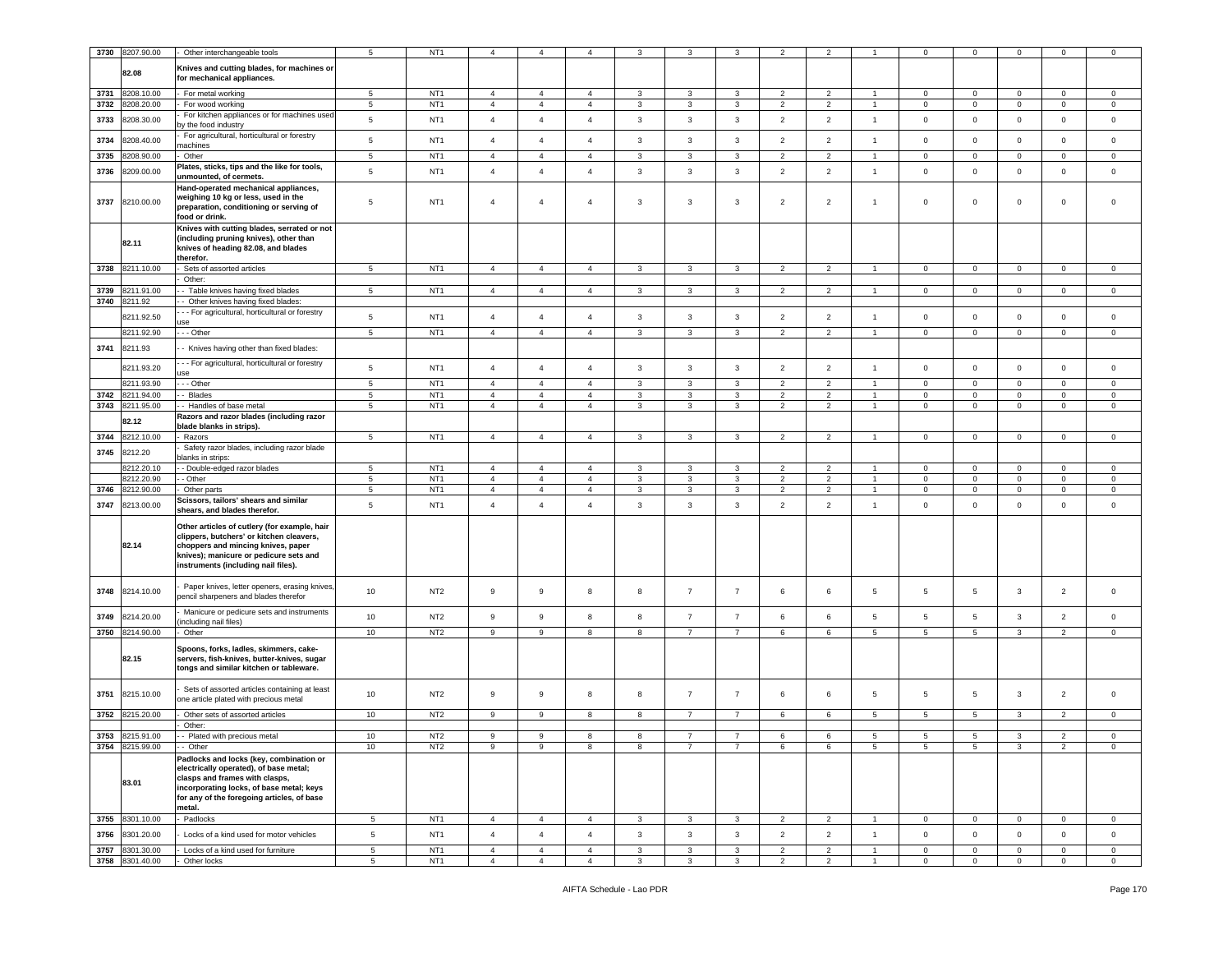| 3759         | 8301.50.00               | Clasps and frames with clasps,                                                                                                                                                                                                                                                                                                           | 5                    | NT <sub>1</sub>                    | $\overline{4}$                   | $\overline{4}$                   | $\overline{a}$                   | $\overline{3}$               | $\mathbf{3}$                 | $\overline{3}$    | $\overline{2}$                   | $\overline{2}$                   | $\overline{1}$                 | $\mathbf 0$                | $\mathbf 0$                   | $\mathbf 0$                | $\mathbf 0$                 | $\mathbf 0$                   |
|--------------|--------------------------|------------------------------------------------------------------------------------------------------------------------------------------------------------------------------------------------------------------------------------------------------------------------------------------------------------------------------------------|----------------------|------------------------------------|----------------------------------|----------------------------------|----------------------------------|------------------------------|------------------------------|-------------------|----------------------------------|----------------------------------|--------------------------------|----------------------------|-------------------------------|----------------------------|-----------------------------|-------------------------------|
|              |                          | corporating locks                                                                                                                                                                                                                                                                                                                        |                      |                                    |                                  |                                  |                                  |                              |                              |                   |                                  |                                  |                                |                            |                               |                            |                             |                               |
| 3760         | 8301.60.00               | Parts                                                                                                                                                                                                                                                                                                                                    | $\overline{5}$       | NT <sub>1</sub>                    | $\overline{4}$                   | $\overline{4}$                   | $\overline{4}$                   | $\overline{\mathbf{3}}$      | 3                            | $\overline{3}$    | $\overline{2}$                   | $\overline{2}$                   |                                | $\Omega$                   | $\overline{0}$                | $\overline{0}$             | $\Omega$                    | $\mathsf 0$                   |
| 3761         | 8301.70.00               | Keys presented separately                                                                                                                                                                                                                                                                                                                | 5                    | NT <sub>1</sub>                    | $\overline{4}$                   | $\overline{4}$                   | $\overline{4}$                   | $\overline{3}$               | 3                            | $\overline{3}$    | $\overline{2}$                   | $\overline{2}$                   | $\blacktriangleleft$           | $\Omega$                   | $\mathbf 0$                   | $\mathbf 0$                | $\Omega$                    | $\Omega$                      |
|              | 83.02                    | Base metal mountings, fittings and similar<br>articles suitable for furniture, doors,<br>staircases, windows, blinds, coachwork,<br>saddlery, trunks, chests, caskets or the<br>ike; base metal hat-racks, hat-pegs,<br>brackets and similar fixtures; castors with<br>mountings of base metal; automatic door<br>closers of base metal. |                      |                                    |                                  |                                  |                                  |                              |                              |                   |                                  |                                  |                                |                            |                               |                            |                             |                               |
| 3762         | 8302.10.00               | Hinges                                                                                                                                                                                                                                                                                                                                   | 5                    | NT <sub>1</sub>                    | $\overline{4}$                   | $\overline{4}$                   | $\overline{4}$                   | $\mathbf{3}$                 | 3                            | $\mathbf{3}$      | $\overline{2}$                   | $\overline{2}$                   |                                | $\mathsf 0$                | $\mathsf 0$                   | $\mathsf 0$                | $\mathsf 0$                 | $\mathsf 0$                   |
|              |                          |                                                                                                                                                                                                                                                                                                                                          |                      |                                    |                                  |                                  |                                  |                              |                              |                   |                                  |                                  |                                |                            |                               |                            |                             |                               |
| 3763         | 8302.20.00               | Castors                                                                                                                                                                                                                                                                                                                                  | 5                    | NT <sub>1</sub>                    | $\overline{4}$                   | $\overline{4}$                   | $\overline{4}$                   | $\overline{3}$               | 3                            | $\overline{3}$    | $\overline{2}$                   | $\overline{2}$                   |                                | $\mathbf 0$                | $\mathbf{0}$                  | $\mathbf 0$                | $\Omega$                    | $\mathbf 0$                   |
| 3764         | 8302.30.00               | Other mountings, fittings and similar articles<br>uitable for motor vehicles                                                                                                                                                                                                                                                             | $\overline{5}$       | NT <sub>1</sub>                    | $\overline{4}$                   | $\overline{4}$                   | $\overline{4}$                   | $\mathbf{3}$                 | $\overline{3}$               | $\mathbf{3}$      | $\overline{2}$                   | $\overline{2}$                   | $\mathbf{1}$                   | $\mathsf 0$                | $\mathsf 0$                   | $\mathsf 0$                | $\mathsf 0$                 | $\mathsf 0$                   |
|              |                          | Other mountings, fittings and similar articles                                                                                                                                                                                                                                                                                           |                      |                                    |                                  |                                  |                                  |                              |                              |                   |                                  |                                  |                                |                            |                               |                            |                             |                               |
|              | 3765 8302.41             | - Suitable for buildings:                                                                                                                                                                                                                                                                                                                |                      |                                    |                                  |                                  |                                  |                              |                              |                   |                                  |                                  |                                |                            |                               |                            |                             |                               |
|              |                          | - - Hasps and staples for doors; hooks and                                                                                                                                                                                                                                                                                               |                      |                                    |                                  |                                  |                                  |                              |                              |                   |                                  |                                  |                                |                            |                               |                            |                             |                               |
|              | 8302.41.30<br>8302.41.90 | yes; bolts<br>- - Other                                                                                                                                                                                                                                                                                                                  | 5<br>$5\overline{5}$ | NT <sub>1</sub><br>NT <sub>1</sub> | $\overline{4}$<br>$\overline{4}$ | $\overline{4}$<br>$\overline{4}$ | $\overline{4}$<br>$\overline{4}$ | $\mathbf{3}$<br>$\mathbf{3}$ | $\mathbf{3}$<br>$\mathbf{3}$ | $\mathbf{3}$<br>3 | $\overline{2}$<br>$\overline{2}$ | $\overline{2}$<br>$\overline{2}$ | $\mathbf{1}$<br>$\overline{1}$ | $\mathsf 0$<br>$\mathbf 0$ | $\mathbf 0$<br>$\overline{0}$ | $\mathsf 0$<br>$\mathbf 0$ | $\mathbf 0$<br>$\mathbf{0}$ | $\mathsf 0$<br>$\overline{0}$ |
|              |                          |                                                                                                                                                                                                                                                                                                                                          |                      |                                    |                                  |                                  |                                  |                              |                              |                   |                                  |                                  |                                |                            |                               |                            |                             |                               |
| 3766         | 8302.42                  | Other, suitable for furniture:                                                                                                                                                                                                                                                                                                           |                      |                                    |                                  |                                  |                                  |                              |                              |                   |                                  |                                  |                                |                            |                               |                            |                             |                               |
|              | 302.42.10                | - Bolts and hasps                                                                                                                                                                                                                                                                                                                        | $\overline{5}$       | NT <sub>1</sub>                    | $\overline{4}$                   | $\overline{4}$                   | $\overline{4}$                   | 3                            | 3                            | 3                 | $\overline{2}$                   | 2                                |                                | $\mathbf 0$                | $\mathbf 0$                   | $\mathbf 0$                | $\mathbf 0$                 | $\mathbf 0$                   |
|              | 8302.42.90               | - Other                                                                                                                                                                                                                                                                                                                                  | $5\phantom{.0}$      | NT <sub>1</sub>                    | $\overline{4}$                   | $\overline{4}$                   | $\overline{4}$                   | $\mathbf{3}$                 | $\mathbf{3}$                 | $\mathbf{3}$      | $\overline{2}$                   | $\overline{2}$                   | $\overline{1}$                 | $\mathbf 0$                | $\mathbf 0$                   | $\mathbf 0$                | $\mathsf 0$                 | $\mathsf{O}\xspace$           |
| 3767         | 8302.49                  | Other:                                                                                                                                                                                                                                                                                                                                   |                      |                                    |                                  |                                  |                                  |                              |                              |                   |                                  |                                  |                                |                            |                               |                            |                             |                               |
|              | 302.49.10                | - Of a kind suitable for saddlery                                                                                                                                                                                                                                                                                                        | $\sqrt{5}$           | NT <sub>1</sub>                    | $\sqrt{4}$                       | $\sqrt{4}$                       | $\overline{4}$                   | $\mathbf{3}$                 | 3                            | $\mathbf{3}$      | $\overline{2}$                   | $\overline{2}$                   |                                | $\mathbf 0$                | $\mathbf 0$                   | $\mathbf 0$                | $\mathbf 0$                 | $\mathsf 0$                   |
|              | 3302.49.90               | - - Other                                                                                                                                                                                                                                                                                                                                | 5                    | NT <sub>1</sub>                    | $\overline{4}$                   | $\overline{4}$                   | $\overline{4}$                   | $\mathbf{3}$                 | 3                            | $\mathbf{3}$      | $\overline{2}$                   | $\overline{2}$                   | $\mathbf{1}$                   | $\mathsf 0$                | $\mathbf 0$                   | $\mathsf 0$                | $\mathbf 0$                 | $\mathsf 0$                   |
| 3768         | 8302.50.00               | Hat-racks, hat-pegs, brackets and similar<br>xtures                                                                                                                                                                                                                                                                                      | $5\phantom{.0}$      | NT <sub>1</sub>                    | $\overline{4}$                   | $\overline{4}$                   | $\overline{4}$                   | $\mathbf{3}$                 | $\mathbf{3}$                 | 3                 | $\overline{2}$                   | $\overline{2}$                   | $\mathbf{1}$                   | $\mathsf 0$                | $\mathbf 0$                   | $\mathbf 0$                | $\mathbf 0$                 | $\mathbf 0$                   |
| 3769         | 8302.60.00               | Automatic door closers                                                                                                                                                                                                                                                                                                                   | $\overline{5}$       | NT <sub>1</sub>                    | $\overline{4}$                   | $\overline{4}$                   | $\overline{4}$                   | $\overline{\mathbf{3}}$      | $\overline{3}$               | $\overline{3}$    | $\overline{2}$                   | $\overline{2}$                   | $\overline{1}$                 | $\overline{0}$             | $\overline{0}$                | $\overline{0}$             | $\overline{0}$              | $\mathbf 0$                   |
| 3770         | 8303.00.00               | Armoured or reinforced safes, strong-<br>boxes and doors and safe deposit lockers<br>for strong-rooms, cash or deed boxes and<br>the like, of base metal.                                                                                                                                                                                | 10                   | NT <sub>2</sub>                    | 9                                | $\mathsf g$                      | 8                                | 8                            | $\overline{7}$               | $\overline{7}$    | 6                                | 6                                | 5                              | 5                          | 5                             | 3                          | $\overline{2}$              | $\mathbf 0$                   |
| 3771         | 83.04                    | Filing cabinets, card-index cabinets, paper<br>trays, paper rests, pen trays, office-stamp<br>stands and similar office or desk<br>equipment, of base metal, other than office<br>furniture of heading 94.03.                                                                                                                            |                      |                                    |                                  |                                  |                                  |                              |                              |                   |                                  |                                  |                                |                            |                               |                            |                             |                               |
|              | 8304.00.10               | Filing cabinets and card-index cabinets                                                                                                                                                                                                                                                                                                  | 20                   | <b>ST</b>                          | 19                               | 18                               | 17                               | 16                           | 15                           | 12                | 10                               | $\mathsf g$                      | 8                              | 8                          | $\overline{7}$                | $\overline{7}$             | $\,6\,$                     | $5\phantom{.0}$               |
|              | 8304.00.20               | Office or desk equipment of copper or of                                                                                                                                                                                                                                                                                                 | 20                   | ST                                 | 19                               | 18                               | 17                               | 16                           | 15                           | 12                | 10                               | 9                                | 8                              | 8                          | $\overline{7}$                | $\overline{7}$             | 6                           | $\sqrt{5}$                    |
|              |                          | ead                                                                                                                                                                                                                                                                                                                                      |                      |                                    |                                  |                                  |                                  |                              |                              |                   |                                  |                                  |                                |                            |                               |                            |                             |                               |
|              | 8304.00.90               | Other                                                                                                                                                                                                                                                                                                                                    | 20                   | <b>ST</b>                          | 19                               | 18                               | 17                               | 16                           | 15                           | 12                | 10                               | 9                                | 8                              | 8                          | $\overline{7}$                | $\overline{7}$             | 6                           | $5\phantom{.0}$               |
|              | 83.05                    | Fittings for loose-leaf binders or files,<br>letter clips, letter corners, paper clips,<br>indexing tags and similar office articles, of<br>base metal; staples in strips (for example,<br>for offices, upholstery, packaging), of base<br>metal.                                                                                        |                      |                                    |                                  |                                  |                                  |                              |                              |                   |                                  |                                  |                                |                            |                               |                            |                             |                               |
| 3772         | 8305.10                  | Fittings for loose-leaf binders or files:                                                                                                                                                                                                                                                                                                |                      |                                    |                                  |                                  |                                  |                              |                              |                   |                                  |                                  |                                |                            |                               |                            |                             |                               |
|              | 8305.10.10               | - For double loop wire binders                                                                                                                                                                                                                                                                                                           | 20                   | ST                                 | 19                               | 18                               | 17                               | 16                           | 15                           | 12                | 10                               | 9                                | 8                              | $\mathbf{g}$               | $\overline{7}$                | $\overline{7}$             | 6                           | 5                             |
|              | 8305.10.90               | - Other                                                                                                                                                                                                                                                                                                                                  | 20                   | <b>ST</b>                          | 19                               | 18                               | 17                               | 16                           | 15                           | 12                | 10                               | 9                                | 8                              | 8                          | $\overline{7}$                | $\overline{7}$             | 6                           | 5                             |
| 3773         | 8305.20.00               | Staples in strips                                                                                                                                                                                                                                                                                                                        | 20                   | ST                                 | 19                               | 18                               | 17                               | 16                           | 15                           | 12                | 10                               | 9                                | 8                              | 8                          | $\overline{7}$                | $\overline{7}$             | 6                           | $\overline{5}$                |
| 3774         | 8305.90.00               | Other, including parts                                                                                                                                                                                                                                                                                                                   | 20                   | ST                                 | 19                               | 18                               | 17                               | 16                           | 15                           | 12                | 10                               | 9                                | 8                              | 8                          | $\overline{7}$                | $\overline{7}$             | 6                           | 5                             |
|              | 83.06                    | Bells, gongs and the like, non-electric, of<br>base metal; statuettes and other<br>ornaments, of base metal; photograph,<br>picture or similar frames, of base metal;<br>mirrors of base metal.                                                                                                                                          |                      |                                    |                                  |                                  |                                  |                              |                              |                   |                                  |                                  |                                |                            |                               |                            |                             |                               |
|              | 3775 8306.10             | Bells, gongs and the like:                                                                                                                                                                                                                                                                                                               |                      |                                    |                                  |                                  |                                  |                              |                              |                   |                                  |                                  |                                |                            |                               |                            |                             |                               |
|              | 8306.10.10               | - For cycles                                                                                                                                                                                                                                                                                                                             | 10                   | NT <sub>2</sub>                    | $\,9$                            | 9                                | 8                                | 8                            | $\overline{7}$               | $\overline{7}$    | 6                                | 6                                | 5                              | $\sqrt{5}$                 | $\,$ 5 $\,$                   | $\mathbf{3}$               | $\overline{2}$              | $\mathbf 0$                   |
|              | 8306.10.20               | - Other, of copper                                                                                                                                                                                                                                                                                                                       | 10                   | NT <sub>2</sub>                    | $\boldsymbol{9}$                 | 9                                | 8                                | 8                            | $\overline{7}$               | $\overline{7}$    | 6                                | 6                                | $5\phantom{.0}$                | $\sqrt{5}$                 | $5\phantom{.0}$               | $\mathbf{3}$               | $\overline{2}$              | $\mathbf 0$                   |
|              | 8306.10.90               | Other                                                                                                                                                                                                                                                                                                                                    | 10                   | NT <sub>2</sub>                    | $\overline{9}$                   | $\overline{9}$                   | $\overline{8}$                   | $\overline{\mathbf{8}}$      | $\overline{7}$               | $\overline{7}$    | 6                                | 6                                | $\overline{5}$                 | $5\phantom{.0}$            | $\overline{5}$                | $\overline{3}$             | $\overline{2}$              | $\overline{0}$                |
|              |                          |                                                                                                                                                                                                                                                                                                                                          |                      |                                    |                                  |                                  |                                  |                              |                              |                   |                                  |                                  |                                |                            |                               |                            |                             |                               |
|              |                          | Statuettes and other ornaments:                                                                                                                                                                                                                                                                                                          |                      |                                    |                                  |                                  |                                  |                              |                              |                   |                                  |                                  |                                |                            |                               |                            |                             |                               |
| 3776<br>3777 | 8306.21.00<br>8306.29    | - Plated with precious metals<br>- Other:                                                                                                                                                                                                                                                                                                | 10                   | NT2                                | $\overline{9}$                   | $\overline{9}$                   | 8                                | $\overline{\mathbf{8}}$      | $\overline{7}$               | $\overline{7}$    | 6                                | 6                                | $5\overline{5}$                | $5\phantom{.0}$            | $\overline{5}$                | $\overline{3}$             | $\overline{2}$              | $\mathbf 0$                   |
|              |                          |                                                                                                                                                                                                                                                                                                                                          |                      |                                    |                                  |                                  |                                  |                              |                              |                   |                                  |                                  |                                |                            |                               |                            |                             |                               |
|              | 8306.29.10               | - - Of copper or lead                                                                                                                                                                                                                                                                                                                    | 10                   | NT <sub>2</sub>                    | $\,9$                            | 9                                | 8                                | 8                            | $\overline{7}$               | $\overline{7}$    | 6                                | 6                                | 5                              | -5                         | $5\phantom{.0}$               | 3                          | $\overline{2}$              | $\Omega$                      |
| 3778         | 8306.29.90<br>8306.30    | - - Other<br>Photograph, picture or similar frames;                                                                                                                                                                                                                                                                                      | 10                   | NT <sub>2</sub>                    | 9                                | $\mathsf g$                      | 8                                | 8                            | $\overline{7}$               | $\overline{7}$    | 6                                | 6                                | 5                              | $5\phantom{.0}$            | $\overline{5}$                | $\mathbf{3}$               | $\overline{2}$              | $\mathsf 0$                   |
|              |                          | nirrors:                                                                                                                                                                                                                                                                                                                                 |                      |                                    |                                  |                                  |                                  |                              |                              |                   |                                  |                                  |                                |                            |                               |                            |                             |                               |
|              | 8306.30.10               | - Of copper                                                                                                                                                                                                                                                                                                                              | 10                   | NT <sub>2</sub>                    | 9                                | 9                                | 8                                | 8                            | $\overline{7}$               | $\overline{7}$    | 6                                | 6                                | $\overline{5}$                 | 5                          | 5                             | 3                          | $\overline{\phantom{0}}$    | $\mathsf 0$                   |
|              | 8306.30.90               | - - Other                                                                                                                                                                                                                                                                                                                                | 10                   | NT <sub>2</sub>                    | 9                                | $\mathsf g$                      | 8                                | 8                            | $\overline{7}$               | $\overline{z}$    | 6                                | 6                                | 5                              | 5                          | $5\phantom{.0}$               | 3                          | $\overline{2}$              | $\mathsf 0$                   |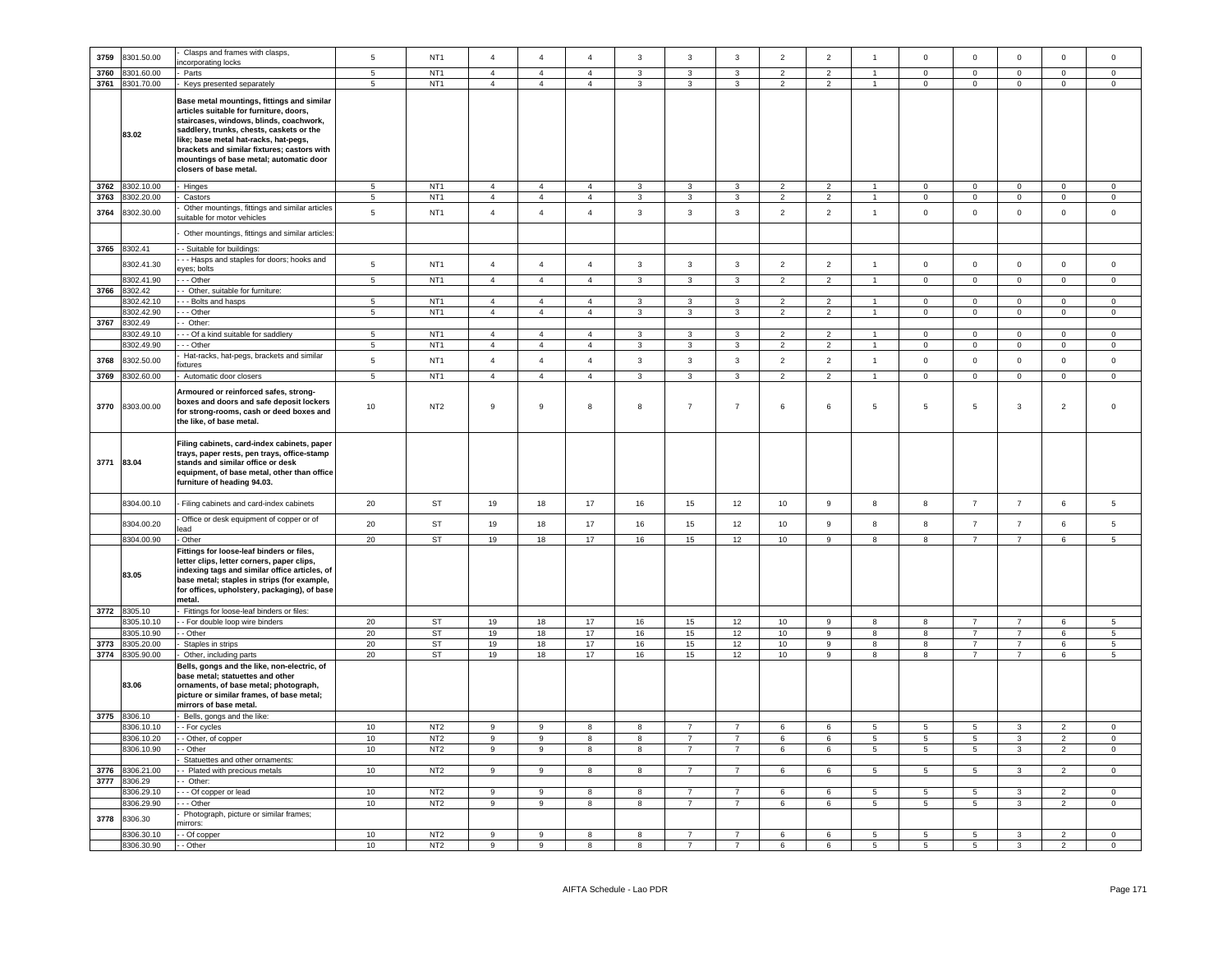|      | 83.07           | Flexible tubing of base metal, with or       |                 |                 |                         |                         |                         |                         |                |                |                 |                 |                 |                 |                 |                         |                |                 |
|------|-----------------|----------------------------------------------|-----------------|-----------------|-------------------------|-------------------------|-------------------------|-------------------------|----------------|----------------|-----------------|-----------------|-----------------|-----------------|-----------------|-------------------------|----------------|-----------------|
|      |                 | without fittings.                            |                 |                 |                         |                         |                         |                         |                |                |                 |                 |                 |                 |                 |                         |                |                 |
| 3779 | 8307.10.00      | Of iron or steel                             | 10              | NT <sub>2</sub> | $\overline{9}$          | 9                       | $\mathbf{R}$            | $^{\rm 8}$              | $\overline{7}$ | $\overline{7}$ | 6               | $\epsilon$      | 5               | $5\phantom{.0}$ | $5\phantom{.0}$ | $\mathbf{a}$            | $\overline{2}$ | $\overline{0}$  |
| 3780 | 8307.90.00      | Of other base metal                          | 10              | NT <sub>2</sub> | $\overline{9}$          | $\overline{9}$          | $\overline{8}$          | $\overline{8}$          | $\overline{7}$ | $\overline{7}$ | 6               | 6               | 5               | $\overline{5}$  | 5               | $\overline{3}$          | $\overline{2}$ | $\overline{0}$  |
|      |                 |                                              |                 |                 |                         |                         |                         |                         |                |                |                 |                 |                 |                 |                 |                         |                |                 |
|      |                 | Clasps, frames with clasps, buckles,         |                 |                 |                         |                         |                         |                         |                |                |                 |                 |                 |                 |                 |                         |                |                 |
|      |                 | buckle-clasps, hooks, eyes, eyelets and      |                 |                 |                         |                         |                         |                         |                |                |                 |                 |                 |                 |                 |                         |                |                 |
|      |                 | the like, of base metal, of a kind used for  |                 |                 |                         |                         |                         |                         |                |                |                 |                 |                 |                 |                 |                         |                |                 |
|      | 83.08           | clothing, footwear, awnings, handbags,       |                 |                 |                         |                         |                         |                         |                |                |                 |                 |                 |                 |                 |                         |                |                 |
|      |                 | travel goods or other made up articles;      |                 |                 |                         |                         |                         |                         |                |                |                 |                 |                 |                 |                 |                         |                |                 |
|      |                 |                                              |                 |                 |                         |                         |                         |                         |                |                |                 |                 |                 |                 |                 |                         |                |                 |
|      |                 | tubular or bifurcated rivets, of base metal; |                 |                 |                         |                         |                         |                         |                |                |                 |                 |                 |                 |                 |                         |                |                 |
|      |                 | beads and spangles, of base metal.           |                 |                 |                         |                         |                         |                         |                |                |                 |                 |                 |                 |                 |                         |                |                 |
|      |                 |                                              |                 |                 |                         |                         |                         |                         |                |                |                 |                 |                 |                 |                 |                         |                |                 |
| 3781 | 8308.10.00      | Hooks, eyes and eyelets                      | $10$            | NT <sub>2</sub> | $\mathsf g$             | $\mathsf g$             | 8                       | 8                       | $\overline{7}$ | $\overline{7}$ | $6\phantom{a}$  | 6               | 5               | $5\phantom{.0}$ | $\overline{5}$  | $\overline{3}$          | $\overline{2}$ | $\mathbf 0$     |
| 3782 | 8308.20.00      | Tubular or bifurcated rivets                 | 10              | NT <sub>2</sub> | $\overline{9}$          | $\overline{9}$          | $\overline{8}$          | $\overline{\mathbf{8}}$ | $\overline{7}$ | $\overline{7}$ | $6\overline{6}$ | 6               | $5\overline{)}$ | $\overline{5}$  | $\overline{5}$  | $\overline{3}$          | $\overline{2}$ | $\overline{0}$  |
| 3783 | 8308.90         | Other, including parts:                      |                 |                 |                         |                         |                         |                         |                |                |                 |                 |                 |                 |                 |                         |                |                 |
|      |                 |                                              | 10              | NT <sub>1</sub> | $\overline{\mathbf{8}}$ | 8                       | $\overline{7}$          | $\overline{7}$          | $\overline{5}$ | $\overline{5}$ | $\mathbf{3}$    | $\mathbf{3}$    | $\overline{2}$  | $\mathbf 0$     | $\overline{0}$  | $\overline{0}$          | $\mathbf 0$    | $\mathsf 0$     |
|      | 8308.90.10      | - Beads                                      |                 |                 |                         |                         |                         |                         |                |                |                 |                 |                 |                 |                 |                         |                |                 |
|      | 8308.90.20      | - Spangles                                   | 10              | NT <sub>1</sub> | $\overline{\mathbf{8}}$ | $\overline{\mathbf{8}}$ | $\overline{7}$          | $\overline{7}$          | $\overline{5}$ | $\overline{5}$ | $\overline{3}$  | $\overline{3}$  | $\overline{2}$  | $\mathbf 0$     | $\overline{0}$  | $\overline{0}$          | $\mathbf{0}$   | $\circ$         |
|      | 8308.90.90      | - Other                                      | 10              | NT <sub>1</sub> | $\overline{\mathbf{8}}$ | $\overline{\mathbf{8}}$ | $\overline{7}$          | $\overline{7}$          | $\overline{5}$ | $\overline{5}$ | $\overline{3}$  | $\overline{3}$  | $\overline{2}$  | $\overline{0}$  | $\overline{0}$  | $\overline{0}$          | $\overline{0}$ | $\overline{0}$  |
|      |                 |                                              |                 |                 |                         |                         |                         |                         |                |                |                 |                 |                 |                 |                 |                         |                |                 |
|      |                 | Stoppers, caps and lids (including crown     |                 |                 |                         |                         |                         |                         |                |                |                 |                 |                 |                 |                 |                         |                |                 |
|      |                 | corks, screw caps and pouring stoppers),     |                 |                 |                         |                         |                         |                         |                |                |                 |                 |                 |                 |                 |                         |                |                 |
|      | 83.09           | capsules for bottles, threaded bungs, bung   |                 |                 |                         |                         |                         |                         |                |                |                 |                 |                 |                 |                 |                         |                |                 |
|      |                 | covers, seals and other packing              |                 |                 |                         |                         |                         |                         |                |                |                 |                 |                 |                 |                 |                         |                |                 |
|      |                 |                                              |                 |                 |                         |                         |                         |                         |                |                |                 |                 |                 |                 |                 |                         |                |                 |
|      |                 | accessories, of base metal.                  |                 |                 |                         |                         |                         |                         |                |                |                 |                 |                 |                 |                 |                         |                |                 |
|      | 8309.10.00      |                                              | 10              | NT <sub>2</sub> | 9                       | 9                       |                         | $\boldsymbol{8}$        | $\overline{7}$ | $\overline{7}$ | 6               | 6               |                 |                 | $5\phantom{.0}$ |                         | $\overline{2}$ |                 |
| 3784 |                 | Crown corks                                  |                 |                 |                         |                         | 8                       |                         |                |                |                 |                 | 5               | 5               |                 | $\mathbf{3}$            |                | $\mathbf 0$     |
| 3785 | 8309.90         | Other:                                       |                 |                 |                         |                         |                         |                         |                |                |                 |                 |                 |                 |                 |                         |                |                 |
|      | 309.90.10       | - Capsules for bottles                       | 10              | NT <sub>2</sub> | $\overline{9}$          | $\overline{9}$          | 8                       | $\overline{\mathbf{8}}$ | $\overline{7}$ | $\overline{7}$ | 6               | 6               | 5               | 5               | $\overline{5}$  | $\overline{3}$          | $\overline{2}$ | $\mathbf 0$     |
|      | 3309.90.20      | - Top ends of aluminium cans                 | 10              | ST              | $\boldsymbol{9}$        | 9                       | 9                       | $^{\rm 8}$              | 8              | 8              | $\overline{7}$  | $\overline{7}$  | $\overline{7}$  | $\overline{7}$  | 6               | $\,6\,$                 | 6              | $5\phantom{.0}$ |
|      |                 |                                              |                 |                 |                         |                         |                         |                         |                |                |                 |                 |                 |                 |                 |                         |                |                 |
|      | 3309.90.30      | - Other caps for cans                        | 10              | ST              | 9                       | 9                       | 9                       | 8                       | 8              | 8              | $\overline{7}$  | $\overline{7}$  | $\overline{7}$  | $\overline{7}$  | 6               | $\,6\,$                 | 6              | 5               |
|      | 8309.90.40      | - Bungs for metal drums; bung covers; seals; | 10              | NT <sub>2</sub> | 9                       | 9                       | 8                       | 8                       | $\overline{7}$ | $\overline{7}$ | 6               | 6               | $\sqrt{5}$      | $\,$ 5 $\,$     | $5\phantom{.0}$ | $\mathbf{3}$            | $\overline{2}$ | $\mathsf 0$     |
|      |                 | ase corner protectors                        |                 |                 |                         |                         |                         |                         |                |                |                 |                 |                 |                 |                 |                         |                |                 |
|      | 8309.90.50      | - Other, of aluminium                        | 10              | NT <sub>2</sub> | $\overline{9}$          | $\overline{9}$          | 8                       | $\overline{\mathbf{8}}$ | $\overline{7}$ | $\overline{7}$ | 6               | 6               | $\overline{5}$  | $\overline{5}$  | $\overline{5}$  | $\overline{3}$          | $\overline{2}$ | $\mathbf 0$     |
|      | 8309.90.90      |                                              |                 |                 | $\overline{9}$          | 9                       | 8                       | 8                       | $\overline{7}$ | $\overline{7}$ | 6               | 6               | 5               | 5               | $\overline{5}$  | $\overline{3}$          | 2              | $\circ$         |
|      |                 | - Other                                      | $10$            | NT <sub>2</sub> |                         |                         |                         |                         |                |                |                 |                 |                 |                 |                 |                         |                |                 |
|      |                 |                                              |                 |                 |                         |                         |                         |                         |                |                |                 |                 |                 |                 |                 |                         |                |                 |
|      |                 | Sign-plates, name-plates, address-plates     |                 |                 |                         |                         |                         |                         |                |                |                 |                 |                 |                 |                 |                         |                |                 |
| 3786 | 8310.00.00      | and similar plates, numbers, letters and     | $10$            | NT <sub>2</sub> | $\boldsymbol{9}$        | 9                       | 8                       | $^{\rm 8}$              | $\overline{7}$ | $\overline{7}$ | 6               | 6               | 5               | $5\phantom{.0}$ | $\,$ 5 $\,$     | $\mathbf{3}$            | $\overline{2}$ | $\mathsf 0$     |
|      |                 | other symbols, of base metal, excluding      |                 |                 |                         |                         |                         |                         |                |                |                 |                 |                 |                 |                 |                         |                |                 |
|      |                 | those of heading 94.05.                      |                 |                 |                         |                         |                         |                         |                |                |                 |                 |                 |                 |                 |                         |                |                 |
|      |                 |                                              |                 |                 |                         |                         |                         |                         |                |                |                 |                 |                 |                 |                 |                         |                |                 |
|      |                 |                                              |                 |                 |                         |                         |                         |                         |                |                |                 |                 |                 |                 |                 |                         |                |                 |
|      |                 | Wire, rods, tubes, plates, electrodes and    |                 |                 |                         |                         |                         |                         |                |                |                 |                 |                 |                 |                 |                         |                |                 |
|      |                 | similar products, of base metal or of metal  |                 |                 |                         |                         |                         |                         |                |                |                 |                 |                 |                 |                 |                         |                |                 |
|      |                 | carbides, coated or cored with flux          |                 |                 |                         |                         |                         |                         |                |                |                 |                 |                 |                 |                 |                         |                |                 |
|      |                 | material, of a kind used for soldering,      |                 |                 |                         |                         |                         |                         |                |                |                 |                 |                 |                 |                 |                         |                |                 |
|      | 83.11           | brazing, welding or deposition of metal or   |                 |                 |                         |                         |                         |                         |                |                |                 |                 |                 |                 |                 |                         |                |                 |
|      |                 | of metal carbides; wire and rods, of         |                 |                 |                         |                         |                         |                         |                |                |                 |                 |                 |                 |                 |                         |                |                 |
|      |                 | agglomerated base metal powder, used for     |                 |                 |                         |                         |                         |                         |                |                |                 |                 |                 |                 |                 |                         |                |                 |
|      |                 |                                              |                 |                 |                         |                         |                         |                         |                |                |                 |                 |                 |                 |                 |                         |                |                 |
|      |                 | metal spraying.                              |                 |                 |                         |                         |                         |                         |                |                |                 |                 |                 |                 |                 |                         |                |                 |
|      |                 |                                              |                 |                 |                         |                         |                         |                         |                |                |                 |                 |                 |                 |                 |                         |                |                 |
| 3787 | 8311.10         | Coated electrodes of base metal, for         |                 |                 |                         |                         |                         |                         |                |                |                 |                 |                 |                 |                 |                         |                |                 |
|      |                 | electric arc-welding:                        |                 |                 |                         |                         |                         |                         |                |                |                 |                 |                 |                 |                 |                         |                |                 |
|      | 8311.10.10      | - In rolls                                   | 10              | NT <sub>2</sub> | 9                       | 9                       | 8                       | 8                       | $\overline{7}$ | $\overline{7}$ | 6               | 6               | $5\phantom{.0}$ | $5\overline{5}$ | $5\overline{5}$ | 3                       | 2              | $\overline{0}$  |
|      | 8311.10.90      | - Other                                      | 10              | NT <sub>2</sub> | $\overline{9}$          | $\overline{9}$          | 8                       | 8                       | $\overline{7}$ | $\overline{7}$ | 6               | 6               | $5\overline{)}$ | $\overline{5}$  | $\overline{5}$  | $\overline{\mathbf{3}}$ | $\overline{2}$ | $\mathbf 0$     |
|      |                 |                                              |                 |                 |                         |                         |                         |                         |                |                |                 |                 |                 |                 |                 |                         |                |                 |
| 3788 | 8311.20         | Cored wire of base metal, for electric arc-  |                 |                 |                         |                         |                         |                         |                |                |                 |                 |                 |                 |                 |                         |                |                 |
|      |                 | welding:                                     |                 |                 |                         |                         |                         |                         |                |                |                 |                 |                 |                 |                 |                         |                |                 |
|      | 8311.20.10      | - In rolls                                   | 10              | NT <sub>2</sub> | 9                       | 9                       | 8                       | 8                       | $\overline{7}$ | $\overline{7}$ | 6               | 6               | 5               | 5               | $5\phantom{.0}$ | $\mathbf{3}$            | $\mathfrak{p}$ | $\mathsf 0$     |
|      | 8311.20.90      | - Other                                      | 10              | NT <sub>2</sub> | $\overline{9}$          | $\overline{9}$          | 8                       | 8                       | $\overline{7}$ | $\overline{7}$ | 6               | 6               | $5\overline{)}$ | 5               | 5               | $\overline{3}$          | $\overline{2}$ | $\mathsf 0$     |
|      |                 |                                              |                 |                 |                         |                         |                         |                         |                |                |                 |                 |                 |                 |                 |                         |                |                 |
| 3789 | 8311.30         | Coated rods and cored wire, of base metal,   |                 |                 |                         |                         |                         |                         |                |                |                 |                 |                 |                 |                 |                         |                |                 |
|      |                 | for soldering, brazing or welding by flame:  |                 |                 |                         |                         |                         |                         |                |                |                 |                 |                 |                 |                 |                         |                |                 |
|      |                 |                                              |                 |                 |                         |                         |                         |                         |                |                |                 |                 |                 |                 |                 |                         |                |                 |
|      | 3311.30.10      | - In rolls                                   | 10              | NT2             | $\overline{9}$          | 9                       | 8                       | 8                       | $\overline{7}$ | $\overline{7}$ | 6               | $6\overline{6}$ | 5               | 5               | $5\phantom{.0}$ | $\mathbf{3}$            | $\overline{2}$ | $\mathbf{0}$    |
|      | 3311.30.90      | - Other                                      | 10              | NT <sub>2</sub> | $\mathsf g$             | $\mathsf g$             | 8                       | 8                       | $\overline{7}$ | $\overline{7}$ | 6               | 6               | $5\phantom{.0}$ | $5\phantom{.0}$ | $\sqrt{5}$      | $\mathbf{3}$            | $\overline{2}$ | $\mathsf 0$     |
| 3790 | 8311.90.00      | Other                                        | 10              | NT <sub>2</sub> | $\overline{9}$          | $\overline{9}$          | $\overline{\mathbf{8}}$ | $\overline{\mathbf{8}}$ | $\overline{7}$ | $\overline{7}$ | $6\overline{6}$ | $6\overline{6}$ | $\overline{5}$  | $5\phantom{.0}$ | $\overline{5}$  | $\overline{3}$          | $\overline{2}$ | $\overline{0}$  |
|      |                 |                                              |                 |                 |                         |                         |                         |                         |                |                |                 |                 |                 |                 |                 |                         |                |                 |
|      |                 | Nuclear reactors; fuel elements              |                 |                 |                         |                         |                         |                         |                |                |                 |                 |                 |                 |                 |                         |                |                 |
|      | 84.01           | (cartridges), non-irradiated, for nuclear    |                 |                 |                         |                         |                         |                         |                |                |                 |                 |                 |                 |                 |                         |                |                 |
|      |                 | eactors; machinery and apparatus for         |                 |                 |                         |                         |                         |                         |                |                |                 |                 |                 |                 |                 |                         |                |                 |
|      |                 | isotopic separation.                         |                 |                 |                         |                         |                         |                         |                |                |                 |                 |                 |                 |                 |                         |                |                 |
| 3791 | 8401.10.00      |                                              | $\overline{5}$  | EL              |                         |                         |                         |                         |                |                |                 |                 |                 |                 |                 |                         |                |                 |
|      |                 | Nuclear reactors                             |                 |                 |                         |                         |                         |                         |                |                |                 |                 |                 |                 |                 |                         |                |                 |
| 3792 | 8401.20.00      | Machinery and apparatus for isotopic         | $5\overline{5}$ | EL              |                         |                         |                         |                         |                |                |                 |                 |                 |                 |                 |                         |                |                 |
|      |                 | eparation, and part thereof                  |                 |                 |                         |                         |                         |                         |                |                |                 |                 |                 |                 |                 |                         |                |                 |
|      |                 |                                              |                 |                 |                         |                         |                         |                         |                |                |                 |                 |                 |                 |                 |                         |                |                 |
| 3793 | 8401.30.00      | Fuel elements (cartridges), non-irradiated   | $5\phantom{.0}$ | EL              |                         |                         |                         |                         |                |                |                 |                 |                 |                 |                 |                         |                |                 |
|      | 3794 8401.40.00 | Parts of nuclear reactors                    | $\overline{5}$  | EL              |                         |                         |                         |                         |                |                |                 |                 |                 |                 |                 |                         |                |                 |
|      |                 |                                              |                 |                 |                         |                         |                         |                         |                |                |                 |                 |                 |                 |                 |                         |                |                 |
|      |                 | Steam or other vapour generating boilers     |                 |                 |                         |                         |                         |                         |                |                |                 |                 |                 |                 |                 |                         |                |                 |
|      |                 | other than central heating hot water         |                 |                 |                         |                         |                         |                         |                |                |                 |                 |                 |                 |                 |                         |                |                 |
|      | 84.02           | boilers capable also of producing low        |                 |                 |                         |                         |                         |                         |                |                |                 |                 |                 |                 |                 |                         |                |                 |
|      |                 | pressure steam); super-heated water          |                 |                 |                         |                         |                         |                         |                |                |                 |                 |                 |                 |                 |                         |                |                 |
|      |                 | boilers.                                     |                 |                 |                         |                         |                         |                         |                |                |                 |                 |                 |                 |                 |                         |                |                 |
|      |                 |                                              |                 |                 |                         |                         |                         |                         |                |                |                 |                 |                 |                 |                 |                         |                |                 |
|      |                 | Steam or other vapour generating boilers:    |                 |                 |                         |                         |                         |                         |                |                |                 |                 |                 |                 |                 |                         |                |                 |
|      |                 |                                              |                 |                 |                         |                         |                         |                         |                |                |                 |                 |                 |                 |                 |                         |                |                 |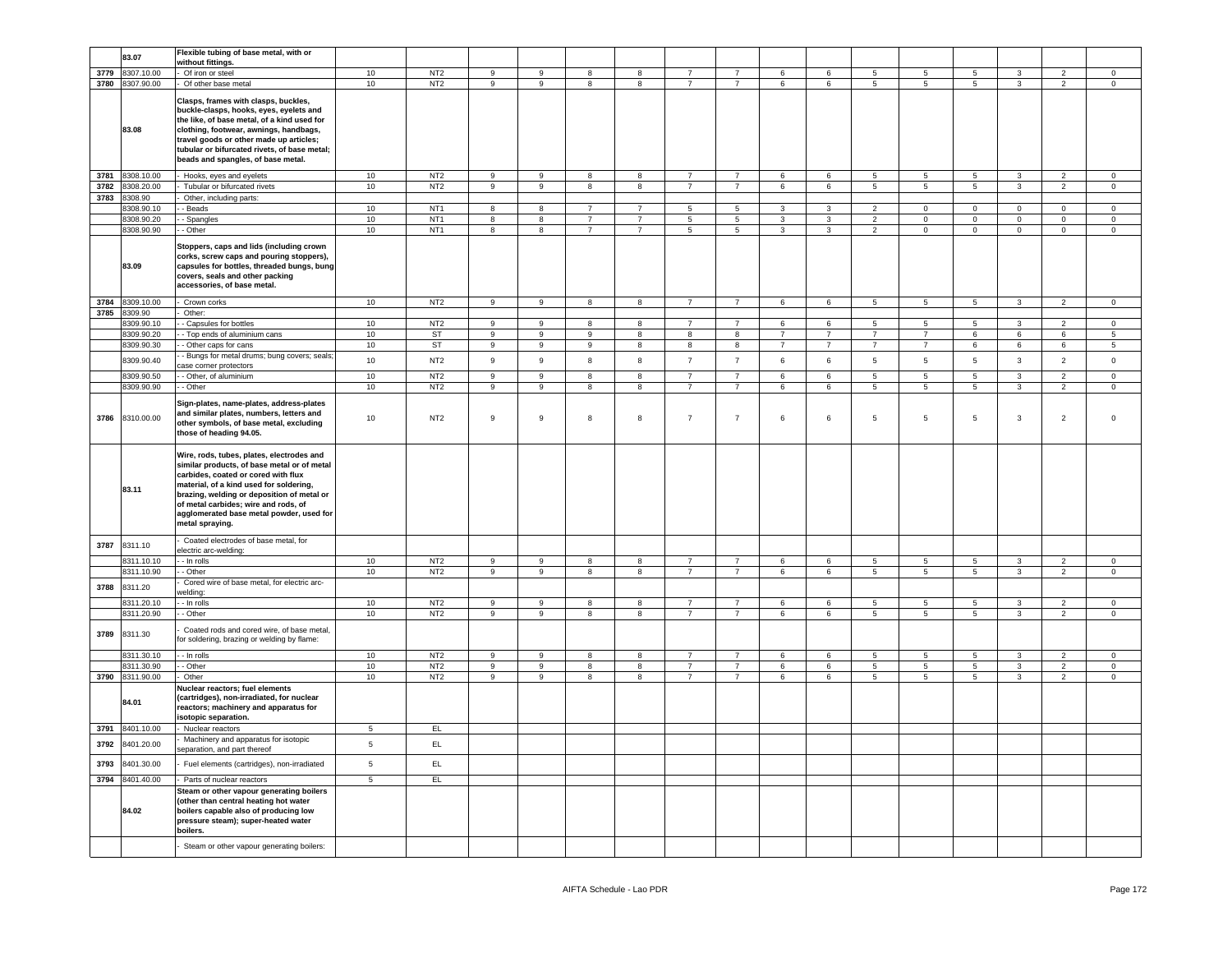| 3795 | 8402.11         | - Watertube boilers with a steam production     |                  |                 |                |                  |                |              |                |                |                |                |                 |                 |                 |                |                          |                     |
|------|-----------------|-------------------------------------------------|------------------|-----------------|----------------|------------------|----------------|--------------|----------------|----------------|----------------|----------------|-----------------|-----------------|-----------------|----------------|--------------------------|---------------------|
|      |                 | exceeding 45 t per hour:                        |                  |                 |                |                  |                |              |                |                |                |                |                 |                 |                 |                |                          |                     |
|      | 8402.11.10      | - - Electrically operated                       | 10               | NT <sub>2</sub> | 9              | 9                | 8              | 8            | $\overline{7}$ | $\overline{7}$ | 6              | 6              | 5               | 5               | 5               | 3              | $\overline{2}$           | $\circ$             |
|      | 8402.11.20      | - - Not electrically operated                   | $10$             | NT <sub>2</sub> | 9              | $\boldsymbol{9}$ | 8              | 8            | $\overline{7}$ | $\overline{7}$ | 6              | 6              | 5               | 5               | $5\phantom{.0}$ | 3              | $\overline{2}$           | $\mathsf 0$         |
| 3796 | 8402.12         | - Watertube boilers with a steam production     |                  |                 |                |                  |                |              |                |                |                |                |                 |                 |                 |                |                          |                     |
|      |                 | not exceeding 45 t per hour:                    |                  |                 |                |                  |                |              |                |                |                |                |                 |                 |                 |                |                          |                     |
|      |                 | -- Electrically operated:                       |                  |                 |                |                  |                |              |                |                |                |                |                 |                 |                 |                |                          |                     |
|      | 8402.12.11      | --- Boilers with a steam production             | 10               | NT <sub>2</sub> | 9              | $\boldsymbol{9}$ | 8              | 8            | $\overline{7}$ | $\overline{7}$ | 6              | 6              | 5               | $\sqrt{5}$      | $5\phantom{.0}$ | $\mathbf{3}$   | $\overline{2}$           | $\mathsf 0$         |
|      |                 | exceeding 15 t per hour                         |                  |                 |                |                  |                |              |                |                |                |                |                 |                 |                 |                |                          |                     |
|      | 8402.12.19      | $- -$ - Other                                   | $10$             | NT <sub>2</sub> | 9              | 9                | 8              | 8            | $\overline{7}$ | $\overline{7}$ | 6              | 6              | $\overline{5}$  | 5               | 5               | 3              | $\overline{2}$           | $\mathbf 0$         |
|      |                 | - - Not electrically operated:                  |                  |                 |                |                  |                |              |                |                |                |                |                 |                 |                 |                |                          |                     |
|      |                 | --- Boilers with a steam production             |                  |                 |                |                  |                |              |                |                |                |                |                 |                 |                 |                |                          |                     |
|      | 8402.12.21      |                                                 | 10               | NT <sub>2</sub> | $\,9$          | $\boldsymbol{9}$ | 8              | 8            | $\overline{7}$ | $\overline{7}$ | 6              | 6              | 5               | $\,$ 5 $\,$     | $5\phantom{.0}$ | $\mathbf{3}$   | $\overline{2}$           | $\mathsf{O}\xspace$ |
|      |                 | exceeding 15 t per hour                         |                  |                 |                |                  |                |              |                |                |                |                |                 |                 |                 |                |                          |                     |
|      | 8402.12.29      | --- Other                                       | 10               | NT <sub>2</sub> | 9              | 9                | 8              | 8            | $\overline{7}$ | $\overline{7}$ | 6              | 6              | 5               | 5               | $5\overline{5}$ | 3              | $\overline{2}$           | $\mathbf 0$         |
| 3797 | 8402.19         | - Other vapour generating boilers, including    |                  |                 |                |                  |                |              |                |                |                |                |                 |                 |                 |                |                          |                     |
|      |                 | vbrid boilers:                                  |                  |                 |                |                  |                |              |                |                |                |                |                 |                 |                 |                |                          |                     |
|      |                 | - - Electrically operated:                      |                  |                 |                |                  |                |              |                |                |                |                |                 |                 |                 |                |                          |                     |
|      |                 | --- Boilers with a steam production             |                  |                 |                |                  |                |              |                |                |                |                |                 |                 |                 |                |                          |                     |
|      | 8402.19.11      | exceeding 15 t per hour                         | 10               | NT <sub>2</sub> | 9              | $\mathsf g$      | 8              | 8            | $\overline{7}$ | $\overline{7}$ | 6              | 6              | 5               | 5               | $5\overline{)}$ | $\mathbf{3}$   | $\overline{2}$           | $\mathbf 0$         |
|      | 8402.19.19      | $- -$ Other                                     | 10               | NT <sub>2</sub> | 9              | 9                | 8              | 8            | $\overline{7}$ | $\overline{7}$ | 6              | 6              | 5               | $5\overline{5}$ | 5               | 3              | $\overline{2}$           | $\circ$             |
|      |                 | - - Not electrically operated:                  |                  |                 |                |                  |                |              |                |                |                |                |                 |                 |                 |                |                          |                     |
|      |                 | - - - Boilers with a steam production           |                  |                 |                |                  |                |              |                |                |                |                |                 |                 |                 |                |                          |                     |
|      | 8402.19.21      |                                                 | 10               | NT <sub>2</sub> | 9              | $\mathsf g$      | 8              | 8            | $\overline{7}$ | $\overline{7}$ | 6              | 6              | 5               | 5               | 5               | 3              | $\overline{2}$           | $\mathbf 0$         |
|      |                 | exceeding 15 t per hour                         |                  |                 |                |                  |                |              |                |                |                |                |                 |                 |                 |                |                          |                     |
|      | 8402.19.29      | $- -$ Other                                     | 10               | NT <sub>2</sub> | 9              | 9                | 8              | 8            | $\overline{7}$ | $\overline{7}$ | 6              | 6              | $5\overline{5}$ | $5\overline{5}$ | 5               | 3              | $\overline{2}$           | $\mathbf{0}$        |
| 3798 | 8402.20         | Super-heated water boilers:                     |                  |                 |                |                  |                |              |                |                |                |                |                 |                 |                 |                |                          |                     |
|      | 8402.20.10      | - Electrically operated                         | 10               | NT <sub>2</sub> | 9              | 9                | 8              | 8            | $\overline{7}$ | $\overline{7}$ | 6              | 6              | 5               | 5               | 5               | 3              | $\overline{2}$           | $\mathbf 0$         |
|      | 8402.20.20      | - Not electrically operated                     | 10               | NT <sub>2</sub> | 9              | 9                | 8              | 8            | $\overline{7}$ | $\overline{7}$ | 6              | 6              | 5               | 5               | 5               | 3              | 2                        | $\mathbf 0$         |
| 3799 | 8402.90         | Parts:                                          |                  |                 |                |                  |                |              |                |                |                |                |                 |                 |                 |                |                          |                     |
|      | 8402.90.10      | - Boiler bodies or shells                       | 10               | NT <sub>2</sub> | 9              | 9                | 8              | 8            | $\overline{7}$ | $\overline{7}$ | 6              | 6              | 5               | 5               | 5               | 3              | $\overline{2}$           | $\mathbf 0$         |
|      | 8402.90.90      | Other                                           | 10               | NT <sub>2</sub> | 9              | 9                | 8              | 8            | $\overline{7}$ | $\overline{7}$ | 6              | 6              | $5\overline{5}$ | 5               | 5               | 3              | $\overline{2}$           | $\mathbf 0$         |
|      |                 |                                                 |                  |                 |                |                  |                |              |                |                |                |                |                 |                 |                 |                |                          |                     |
|      | 84.03           | Central heating boilers other than those of     |                  |                 |                |                  |                |              |                |                |                |                |                 |                 |                 |                |                          |                     |
|      |                 | eading 84.02.                                   |                  |                 |                |                  |                |              |                |                |                |                |                 |                 |                 |                |                          |                     |
| 3800 | 8403.10.00      | <b>Boilers</b>                                  | 10 <sup>10</sup> | NT <sub>2</sub> | 9              | 9                | 8              | 8            | $\overline{7}$ | $\overline{7}$ | 6              | 6              | 5               | $5\phantom{.0}$ | 5               | 3              | $\overline{2}$           | $\mathbf 0$         |
| 3801 | 8403.90         | Parts:                                          |                  |                 |                |                  |                |              |                |                |                |                |                 |                 |                 |                |                          |                     |
|      | 8403.90.10      | Boiler bodies or shells                         | $10$             | NT <sub>2</sub> | 9              | $\boldsymbol{9}$ | 8              | 8            | $\overline{7}$ | $\overline{7}$ | 6              | 6              | $\overline{5}$  | 5               | $\,$ 5 $\,$     | 3              | $\overline{2}$           | $\mathsf 0$         |
|      | 8403.90.90      | - Other                                         | 10               | NT <sub>2</sub> | 9              | 9                | 8              | 8            | $\overline{7}$ | $\overline{7}$ | 6              | 6              | 5               | 5               | $5\phantom{.0}$ | 3              | $\overline{2}$           | $\mathbf 0$         |
|      |                 |                                                 |                  |                 |                |                  |                |              |                |                |                |                |                 |                 |                 |                |                          |                     |
|      |                 | Auxiliary plant for use with boilers of         |                  |                 |                |                  |                |              |                |                |                |                |                 |                 |                 |                |                          |                     |
|      |                 | heading 84.02 or 84.03 (for example,            |                  |                 |                |                  |                |              |                |                |                |                |                 |                 |                 |                |                          |                     |
|      | 84.04           | economisers, super-heaters, soot                |                  |                 |                |                  |                |              |                |                |                |                |                 |                 |                 |                |                          |                     |
|      |                 | removers, gas recoverers); condensers for       |                  |                 |                |                  |                |              |                |                |                |                |                 |                 |                 |                |                          |                     |
|      |                 | steam or other vapour power units.              |                  |                 |                |                  |                |              |                |                |                |                |                 |                 |                 |                |                          |                     |
|      |                 |                                                 |                  |                 |                |                  |                |              |                |                |                |                |                 |                 |                 |                |                          |                     |
| 3802 | 8404.10         | Auxiliary plant for use with boilers of heading |                  |                 |                |                  |                |              |                |                |                |                |                 |                 |                 |                |                          |                     |
|      |                 | 34.02 or 84.03:                                 |                  |                 |                |                  |                |              |                |                |                |                |                 |                 |                 |                |                          |                     |
|      | 8404.10.10      | - For use with boilers of heading 84.02         | 10               | NT <sub>2</sub> | 9              | 9                | 8              | 8            | $\overline{7}$ | $\overline{7}$ | 6              | 6              | 5               | 5               | 5               | 3              | $\overline{\phantom{a}}$ | $\mathbf 0$         |
|      | 8404.10.20      | - For use with boilers of heading 84.03         | 10               | NT <sub>2</sub> | 9              | 9                | 8              | 8            | $\overline{7}$ | $\overline{7}$ | 6              | 6              | 5               | $5\phantom{.0}$ | 5               | $\mathbf{3}$   | $\overline{2}$           | $\mathbf 0$         |
|      |                 | Condensers for steam or other vapour            |                  |                 |                |                  |                |              |                |                |                |                |                 |                 |                 |                |                          |                     |
| 3803 | 8404.20.00      | ower units                                      | 5                | NT <sub>1</sub> | $\overline{4}$ | $\overline{4}$   | $\overline{4}$ | $\mathbf{3}$ | 3              | 3              | $\overline{2}$ | $\overline{2}$ | $\overline{1}$  | $\mathsf 0$     | $\mathbf 0$     | $\mathbf 0$    | 0                        | $\mathbf 0$         |
| 3804 | 8404.90         | Parts:                                          |                  |                 |                |                  |                |              |                |                |                |                |                 |                 |                 |                |                          |                     |
|      |                 | - Of goods of subheading 8404.10.10:            |                  |                 |                |                  |                |              |                |                |                |                |                 |                 |                 |                |                          |                     |
|      |                 |                                                 |                  |                 |                |                  |                |              |                |                |                |                |                 |                 |                 |                |                          |                     |
|      | 8404.90.11      | - - Boiler bodies or shells                     | $5\overline{5}$  | NT <sub>1</sub> | $\overline{4}$ | $\overline{4}$   | $\overline{4}$ | 3            | 3              | 3              | $\overline{2}$ | $\overline{2}$ |                 | $\mathbf 0$     | $\mathbf{0}$    | $\mathbf 0$    | $\mathbf 0$              | $\mathbf 0$         |
|      | 8404.90.19      | - - Other                                       | $5\phantom{.0}$  | NT <sub>1</sub> | $\overline{4}$ | $\overline{4}$   | $\overline{4}$ | 3            | 3              | $\mathbf{3}$   | $\overline{2}$ | $\overline{2}$ | $\overline{1}$  | $\mathbf 0$     | $\mathbf 0$     | $\mathbf 0$    | 0                        | $\mathsf 0$         |
|      |                 | - Of goods of subheading 8404.10.20:            |                  |                 |                |                  |                |              |                |                |                |                |                 |                 |                 |                |                          |                     |
|      | 8404.90.21      | - - Boiler bodies or shells                     | 5                | NT <sub>1</sub> | $\overline{4}$ | $\overline{4}$   | $\overline{4}$ | 3            | 3              | 3              | $\overline{2}$ | $\overline{2}$ | $\overline{1}$  | $\mathbf 0$     | $\mathbf{O}$    | $\mathbf 0$    | $\mathbf 0$              | $\mathbf 0$         |
|      | 8404.90.29      | - - Other                                       | $\,$ 5 $\,$      | NT <sub>1</sub> | $\overline{4}$ | $\sqrt{4}$       | $\overline{4}$ | 3            | 3              | 3              | $\overline{c}$ | $\overline{2}$ | $\overline{1}$  | $\pmb{0}$       | $\mathbf 0$     | $\mathbf 0$    | 0                        | $\mathsf 0$         |
|      | 8404.90.90      | - Other                                         | 5                | NT <sub>1</sub> | $\overline{4}$ | $\overline{4}$   | $\overline{4}$ | 3            | 3              | 3              | $\overline{2}$ | $\overline{2}$ | $\overline{1}$  | $\mathbf 0$     | $\mathsf 0$     | $\mathbf 0$    | $\mathbf 0$              | $\mathbf 0$         |
|      |                 |                                                 |                  |                 |                |                  |                |              |                |                |                |                |                 |                 |                 |                |                          |                     |
|      |                 | Producer gas or water gas generators,           |                  |                 |                |                  |                |              |                |                |                |                |                 |                 |                 |                |                          |                     |
|      |                 | with or without their purifiers; acetylene      |                  |                 |                |                  |                |              |                |                |                |                |                 |                 |                 |                |                          |                     |
|      | 84.05           | gas generators and similar water process        |                  |                 |                |                  |                |              |                |                |                |                |                 |                 |                 |                |                          |                     |
|      |                 | gas generators, with or without their           |                  |                 |                |                  |                |              |                |                |                |                |                 |                 |                 |                |                          |                     |
|      |                 | purifiers.                                      |                  |                 |                |                  |                |              |                |                |                |                |                 |                 |                 |                |                          |                     |
|      |                 |                                                 |                  |                 |                |                  |                |              |                |                |                |                |                 |                 |                 |                |                          |                     |
|      |                 | Producer gas or water gas generators, with      |                  |                 |                |                  |                |              |                |                |                |                |                 |                 |                 |                |                          |                     |
|      |                 | or without their purifiers; acetylene gas       |                  |                 |                |                  |                |              |                |                |                |                |                 |                 |                 |                |                          |                     |
|      | 3805 8405.10.00 | generators and similar water process gas        | $\overline{5}$   | NT <sub>1</sub> | $\overline{4}$ | $\overline{4}$   | $\overline{4}$ | 3            | $\mathbf{3}$   | 3              | $\overline{c}$ | $\overline{2}$ | $\overline{1}$  | $\mathbf 0$     | 0               | $\mathbf 0$    | $\mathsf 0$              | $\mathbf 0$         |
|      |                 | generators, with or without their purifiers     |                  |                 |                |                  |                |              |                |                |                |                |                 |                 |                 |                |                          |                     |
|      |                 |                                                 |                  |                 |                |                  |                |              |                |                |                |                |                 |                 |                 |                |                          |                     |
|      | 3806 8405.90.00 | Parts                                           | 5                | NT <sub>1</sub> | $\overline{4}$ | $\overline{4}$   | $\overline{4}$ | 3            | 3              | 3              | 2              | $\overline{2}$ |                 | 0               | $\mathbf 0$     | $\mathbf 0$    | $\mathbf 0$              | $\circ$             |
|      |                 |                                                 |                  |                 |                |                  |                |              |                |                |                |                |                 |                 |                 |                |                          |                     |
|      | 84.06           | Steam turbines and other vapour turbines.       |                  |                 |                |                  |                |              |                |                |                |                |                 |                 |                 |                |                          |                     |
|      | 3807 8406.10.00 |                                                 | $5\phantom{.0}$  | NT <sub>1</sub> | $\overline{4}$ | $\overline{4}$   | $\overline{4}$ | 3            | 3              | 3              | $\overline{c}$ | $\overline{2}$ | $\overline{1}$  | $\mathbf 0$     | $\mathbf 0$     | $\mathbf 0$    | $\mathbf{0}$             | $\mathbf 0$         |
|      |                 | Turbines for marine propulsion                  |                  |                 |                |                  |                |              |                |                |                |                |                 |                 |                 |                |                          |                     |
|      |                 | Other turbines:                                 |                  |                 |                |                  |                |              |                |                |                |                |                 |                 |                 |                |                          |                     |
| 3808 | 8406.81.00      | - Of an output exceeding 40 MW                  | $5\phantom{.0}$  | NT <sub>1</sub> | $\overline{4}$ | $\overline{4}$   | $\overline{4}$ | 3            | $\mathbf{3}$   | 3              | $\overline{2}$ | $\overline{2}$ | $\overline{1}$  | $\mathbf{0}$    | $\overline{0}$  | $\mathbf 0$    | $\mathbf{0}$             | $\mathbf{0}$        |
| 3809 | 8406.82.00      | - Of an output not exceeding 40 MW              | 5                | NT <sub>1</sub> | $\overline{4}$ | $\overline{4}$   | $\overline{4}$ | 3            | 3              | 3              | $\overline{2}$ | $\overline{2}$ | $\mathbf{1}$    | $\mathbf 0$     | $\mathbf{O}$    | $\mathbf 0$    | $\mathbf{0}$             | $\mathbf 0$         |
|      | 3810 8406.90.00 | Parts                                           | $5\overline{5}$  | NT <sub>1</sub> | $\overline{4}$ | $\overline{4}$   | $\overline{4}$ | $\mathbf{3}$ | 3              | 3              | $\overline{2}$ | $\overline{2}$ | $\overline{1}$  | $\mathbf{0}$    | $\overline{0}$  | $\mathbf 0$    | $\mathbf{0}$             | $\mathbf{0}$        |
|      |                 | Spark-ignition reciprocating or rotary          |                  |                 |                |                  |                |              |                |                |                |                |                 |                 |                 |                |                          |                     |
|      | 84.07           | internal combustion piston engines.             |                  |                 |                |                  |                |              |                |                |                |                |                 |                 |                 |                |                          |                     |
|      | 3811 8407.10.00 | - Aircraft engines                              | 5                | NT <sub>1</sub> | $\overline{4}$ | $\overline{4}$   | $\overline{4}$ | $\mathbf{3}$ | $\mathbf{3}$   | 3              | $\overline{2}$ | $\overline{2}$ | $\mathbf{1}$    | $\mathbf{0}$    | $\mathbf 0$     | $\overline{0}$ | $\overline{0}$           | $\mathbf{0}$        |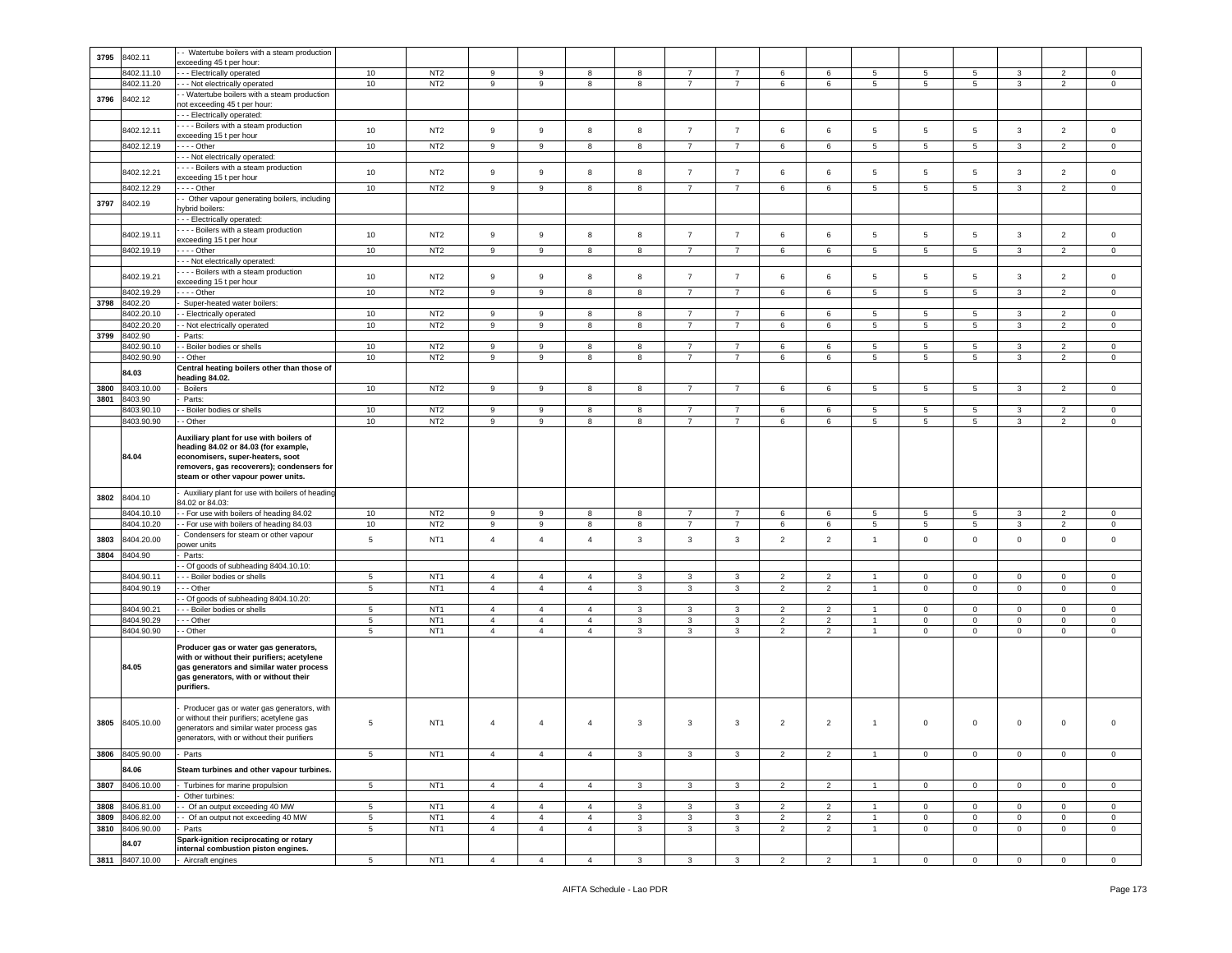|      |                          | Marine propulsion engines:                                                                  |            |                                    |                  |                  |                |                  |                |                     |                |                |                 |                 |                      |                |                                  |                            |
|------|--------------------------|---------------------------------------------------------------------------------------------|------------|------------------------------------|------------------|------------------|----------------|------------------|----------------|---------------------|----------------|----------------|-----------------|-----------------|----------------------|----------------|----------------------------------|----------------------------|
| 3812 | 8407.21.00               | Outboard motors                                                                             | 10         | NT <sub>2</sub>                    | 9                | $\mathsf g$      | $\mathbf{R}$   | 8                |                | $\overline{7}$      | 6              | 6              | 5               | 5               | 5                    | 3              | $\mathcal{P}$                    | $\mathbf 0$                |
| 3813 | 8407.29                  | Other:                                                                                      |            |                                    |                  |                  |                |                  |                |                     |                |                |                 |                 |                      |                |                                  |                            |
|      | 8407.29.10               | - Of an output not exceeding 750 kW                                                         | 10         | NT <sub>2</sub>                    | 9                | 9                | 8              | 8                | $\overline{7}$ | $\overline{7}$      | 6              | 6              | 5               | 5               | 5                    | 3              | 2                                | $\circ$                    |
|      | 8407.29.90               | - - Of an output exceeding 750 kW                                                           | 10         | NT <sub>2</sub>                    | 9                | 9                | 8              | 8                | $\overline{7}$ | $\overline{7}$      | 6              | 6              | 5               | 5               | $5\overline{5}$      | 3              | $\overline{2}$                   | $\mathbf 0$                |
|      |                          |                                                                                             |            |                                    |                  |                  |                |                  |                |                     |                |                |                 |                 |                      |                |                                  |                            |
|      |                          | Reciprocating piston engines of a kind used                                                 |            |                                    |                  |                  |                |                  |                |                     |                |                |                 |                 |                      |                |                                  |                            |
|      |                          | or the propulsion of vehicles of Chapter 87:                                                |            |                                    |                  |                  |                |                  |                |                     |                |                |                 |                 |                      |                |                                  |                            |
| 3814 | 8407.31.00               | - Of a cylinder capacity not exceeding 50 cc                                                | 20         | ST                                 | 19               | 18               | 17             | 16               | 15             | 12                  | 10             | 9              | 8               | 8               | $\overline{7}$       | $\overline{7}$ | 6                                | 5                          |
|      |                          |                                                                                             |            |                                    |                  |                  |                |                  |                |                     |                |                |                 |                 |                      |                |                                  |                            |
| 3815 | 8407.32.00               | - Of a cylinder capacity exceeding 50 cc but                                                | 30         | <b>ST</b>                          | 28               | 26               | 25             | 23               | 21             | 19                  | 17             | 15             | 13              | 13              | 10                   | $\mathsf g$    | $\overline{7}$                   | 5                          |
|      |                          | ot exceeding 250 cc                                                                         |            |                                    |                  |                  |                |                  |                |                     |                |                |                 |                 |                      |                |                                  |                            |
| 3816 | 8407.33.00               | - Of a cylinder capacity exceeding 250 cc                                                   | 40         | <b>ST</b>                          | 38               | 35               | 33             | 31               | 28             | 26                  | 24             | 22             | 20              | 20              | 15                   | 13             | 10                               | 5                          |
|      |                          | out not exceeding<br>1,000 cc                                                               |            |                                    |                  |                  |                |                  |                |                     |                |                |                 |                 |                      |                |                                  |                            |
|      |                          |                                                                                             |            |                                    |                  |                  |                |                  |                |                     |                |                |                 |                 |                      |                |                                  |                            |
| 3817 | 8407.34                  | - Of a cylinder capacity exceeding 1,000 cc:                                                |            |                                    |                  |                  |                |                  |                |                     |                |                |                 |                 |                      |                |                                  |                            |
|      |                          |                                                                                             |            |                                    |                  |                  |                |                  |                |                     |                |                |                 |                 |                      |                |                                  |                            |
|      | 8407.34.10               | - - For pedestrian controlled tractors, of a                                                | 40         | <b>ST</b>                          | 38               | 35               | 33             | 31               | 28             | 26                  | 24             | 22             | 20              | 20              | 15                   | 13             | 10                               | 5                          |
|      |                          | cylinder capacity not exceeding 1,100 cc                                                    |            |                                    |                  |                  |                |                  |                |                     |                |                |                 |                 |                      |                |                                  |                            |
|      | 8407.34.20               | - - For other vehicles of heading 87.01                                                     | 40         | ST                                 | 38               | 35               | 33             | 31               | 28             | 26                  | 24             | 22             | 20              | 20              | 15                   | 13             | 10                               | 5                          |
|      | 8407.34.30               | - - For vehicles of heading 87.11                                                           | 40         | ST                                 | 38               | 35               | 33             | 31               | 28             | 26                  | 24             | 22             | 20              | 20              | 15                   | 13             | 10                               | 5                          |
|      | 8407.34.90               | - - Other                                                                                   | 40         | ST                                 | 38               | 35               | 33             | 31               | 28             | 26                  | 24             | 22             | 20              | 20              | 15                   | 13             | 10                               | 5                          |
| 3818 | 8407.90                  | Other engines:                                                                              |            |                                    |                  |                  |                |                  |                |                     |                |                |                 |                 |                      |                |                                  |                            |
|      | 8407.90.10               | Of a power not exceeding 18.65 kW                                                           | 40         | <b>ST</b>                          | 38               | 35               | 33             | 31               | 28             | 26                  | 24             | 22             | 20              | 20              | 15                   | 13             | 10                               | 5                          |
|      | 8407.90.20               | - Of a power exceeding 18.65 kW but not                                                     | 40         | <b>ST</b>                          | 38               | 35               | 33             | 31               | 28             | 26                  | 24             | 22             | 20              | 20              | 15                   | 13             | 10                               | 5                          |
|      |                          | xceeding 22.38 kW                                                                           |            |                                    |                  |                  |                |                  |                |                     |                |                |                 |                 |                      |                |                                  |                            |
|      | 8407.90.90               | Of a power exceeding 22.38 kW                                                               | 40         | ST                                 | 38               | 35               | 33             | 31               | 28             | 26                  | 24             | 22             | 20              | 20              | 15                   | 13             | 10                               | 5                          |
|      | 84.08                    | Compression-ignition internal combustion                                                    |            |                                    |                  |                  |                |                  |                |                     |                |                |                 |                 |                      |                |                                  |                            |
|      |                          | piston engines (diesel or semi-diesel<br>engines).                                          |            |                                    |                  |                  |                |                  |                |                     |                |                |                 |                 |                      |                |                                  |                            |
| 3819 | 8408.10                  | Marine propulsion engines:                                                                  |            |                                    |                  |                  |                |                  |                |                     |                |                |                 |                 |                      |                |                                  |                            |
|      | 8408.10.40               | - Of a power not exceeding 750 kW                                                           | 10         | NT <sub>2</sub>                    | 9                | $\boldsymbol{9}$ | 8              | 8                | $\overline{7}$ | $\overline{7}$      | 6              | 6              | 5               | $5\phantom{.0}$ | $5\overline{)}$      | 3              | $\overline{2}$                   | $\mathbf 0$                |
|      | 8408.10.90               | - Of a power exceeding 750 kW                                                               | 10         | NT <sub>2</sub>                    | 9                | 9                | 8              | 8                | $\overline{7}$ | $\overline{7}$      | 6              | 6              | 5               | 5               | $5\overline{5}$      | $\mathbf{3}$   | 2                                | $\circ$                    |
|      |                          | Engines of a kind used for the propulsion of                                                |            |                                    |                  |                  |                |                  |                |                     |                |                |                 |                 |                      |                |                                  |                            |
| 3820 | 8408.20                  | ehicles of Chapter 87:                                                                      |            |                                    |                  |                  |                |                  |                |                     |                |                |                 |                 |                      |                |                                  |                            |
|      |                          | - Of an output not exceeding 60 kW:                                                         |            |                                    |                  |                  |                |                  |                |                     |                |                |                 |                 |                      |                |                                  |                            |
|      | 8408.20.11               |                                                                                             | 10         | NT <sub>2</sub>                    | 9                | $\mathsf g$      | 8              | 8                | $\overline{7}$ | $\overline{7}$      | 6              | 6              | 5               | $5\phantom{.0}$ | 5                    | $\mathbf{3}$   | $\overline{2}$                   | $\mathsf 0$                |
|      |                          | -- For the vehicles of subheading 8701.10                                                   |            |                                    |                  |                  |                |                  |                |                     |                |                |                 |                 |                      |                |                                  |                            |
|      | 8408.20.12               | -- Other, fully assembled                                                                   | $10$       | NT <sub>2</sub>                    | 9                | 9                | 8              | 8                | $\overline{7}$ | $\overline{7}$      | 6              | 6              | 5               | 5               | $5\phantom{.0}$      | 3              | 2                                | $\circ$                    |
|      | 8408.20.19               | - - Not fully assembled                                                                     | $10$       | NT <sub>2</sub>                    | 9                | 9                | 8              | 8                | $\overline{7}$ | $\overline{7}$      | 6              | 6              | 5               | 5               | $5\overline{)}$      | 3              | $\overline{2}$                   | 0                          |
|      |                          | - Other:                                                                                    |            |                                    |                  |                  |                |                  |                |                     |                |                |                 |                 |                      |                |                                  |                            |
|      | 8408.20.91               | - - For the vehicles of subheading 8701.10                                                  | 10         | NT <sub>2</sub>                    | 9                | $\mathsf g$      | 8              | 8                | $\overline{7}$ | $\overline{7}$      | 6              | 6              | 5               | 5               | 5                    | 3              | 2                                | $\mathbf 0$                |
|      | 8408.20.92               | - - Other, fully assembled                                                                  | 10         | NT <sub>2</sub>                    | 9                | $\boldsymbol{9}$ | 8              | 8                | $\overline{7}$ | $\overline{7}$      | 6              | 6              | 5               | $5\phantom{.0}$ | $5\phantom{.0}$      | $\mathbf{3}$   | $\overline{2}$                   | $\mathbf 0$                |
|      | 8408.20.99               | - - Not fully assembled                                                                     | 10         | NT <sub>2</sub>                    | $9\,$            | $\mathsf g$      | 8              | 8                | $\overline{7}$ | $\overline{7}$      | 6              | 6              | $\sqrt{5}$      | $5\phantom{.0}$ | $5\phantom{.0}$      | $\mathbf{3}$   | $\overline{2}$                   | $\circ$                    |
| 3821 | 8408.90                  | Other engines:                                                                              |            |                                    |                  |                  |                |                  |                |                     |                |                |                 |                 |                      |                |                                  |                            |
|      | 8408.90.10               | Of an output not exceeding 18.65 kW                                                         | 10         | NT <sub>2</sub>                    | 9                | $\mathsf g$      | 8              | 8                | $\overline{7}$ | $\overline{7}$      | 6              | 6              | 5               | 5               | 5                    | 3              | $\overline{2}$                   | $\mathbf 0$                |
|      | 8408.90.50               | - Of an output exceeding 100kW                                                              | 10         | NT <sub>2</sub>                    | 9                | 9                | 8              | 8                | $\overline{7}$ | $\overline{7}$      | 6              | 6              | 5               | 5               | 5                    | 3              | $\overline{2}$                   | $\mathbf 0$                |
|      |                          | Other:                                                                                      |            |                                    |                  |                  |                |                  |                |                     |                |                |                 |                 |                      |                |                                  |                            |
|      | 8408.90.91               | - For earth moving machinery                                                                | 10         | NT <sub>2</sub>                    | 9                | 9                | 8              | 8                | $\overline{7}$ | $\overline{7}$      | 6              | 6              | 5               | 5               | 5                    | 3              | $\overline{2}$                   | $\mathbf 0$                |
|      | 8408.90.92               | - - For railway locomotives or tramway                                                      | 10         | NT <sub>2</sub>                    | 9                | $\mathsf g$      | 8              | 8                | $\overline{7}$ | $\overline{7}$      | 6              | 6              | 5               | 5               | 5                    | $\mathbf{3}$   | $\overline{2}$                   | $\mathbf 0$                |
|      |                          | ehicles                                                                                     |            |                                    |                  |                  |                |                  |                |                     |                |                |                 |                 |                      |                |                                  |                            |
|      | 8408.90.99               | - - Other                                                                                   | 10         | NT <sub>2</sub>                    | 9                | 9                | 8              | 8                | $\overline{7}$ | $\overline{7}$      | 6              | 6              | $5\overline{5}$ | $5\overline{5}$ | 5                    | 3              | $\overline{2}$                   | $\circ$                    |
|      | 84.09                    | Parts suitable for use solely or principally<br>with the engines of heading 84.07 or 84.08. |            |                                    |                  |                  |                |                  |                |                     |                |                |                 |                 |                      |                |                                  |                            |
|      | 3822 8409.10.00          | For aircraft engines                                                                        | 5          | NT <sub>1</sub>                    | $\overline{4}$   | $\overline{4}$   | $\overline{4}$ | 3                | 3              | 3                   | $\overline{2}$ | $\overline{2}$ | $\mathbf{1}$    | $\mathbf{0}$    | $\mathbf 0$          | $\mathbf 0$    | $\mathbf 0$                      | $\circ$                    |
|      |                          | Other:                                                                                      |            |                                    |                  |                  |                |                  |                |                     |                |                |                 |                 |                      |                |                                  |                            |
|      |                          | - Suitable for use solely or principally with                                               |            |                                    |                  |                  |                |                  |                |                     |                |                |                 |                 |                      |                |                                  |                            |
| 3823 | 8409.91                  | spark-ignition internal combustion piston                                                   |            |                                    |                  |                  |                |                  |                |                     |                |                |                 |                 |                      |                |                                  |                            |
|      |                          | engines:                                                                                    |            |                                    |                  |                  |                |                  |                |                     |                |                |                 |                 |                      |                |                                  |                            |
|      |                          | -- For earth moving machinery:                                                              |            |                                    |                  |                  |                |                  |                |                     |                |                |                 |                 |                      |                |                                  |                            |
|      | 8409.91.11               | --- Carburettors and parts thereof                                                          | 10         | NT <sub>2</sub>                    | 9                | 9                | 8              | 8                | $\overline{7}$ | $\overline{7}$      | 6              | 6              | $5\overline{5}$ | $5\phantom{.0}$ | $5\phantom{.0}$      | 3              | $\overline{2}$                   | $\overline{0}$             |
|      |                          | - - - Cylinder blocks, liners, heads and head                                               |            |                                    |                  |                  |                |                  |                |                     |                |                |                 |                 |                      |                |                                  |                            |
|      |                          | covers:                                                                                     |            |                                    |                  |                  |                |                  | $\overline{7}$ |                     |                |                |                 |                 |                      |                |                                  |                            |
|      | 8409.91.12<br>8409.91.13 | - - - - - Cylinder blocks<br>- - - - Cylinder liners                                        | 10<br>$10$ | NT <sub>2</sub><br>NT <sub>2</sub> | 9<br>9           | 9<br>$\mathsf g$ | 8<br>8         | 8                | $\overline{7}$ | 7<br>$\overline{7}$ | 6<br>6         | 6<br>6         | 5<br>5          | 5<br>5          | 5<br>$5\phantom{.0}$ | 3<br>3         | $\overline{2}$<br>$\overline{2}$ | $\mathbf 0$<br>$\mathsf 0$ |
|      | 8409.91.14               | $---$ Other                                                                                 | 10         | NT <sub>2</sub>                    | 9                | 9                | 8              | 8<br>8           | $\overline{7}$ | $\overline{7}$      | 6              | 6              | 5               | $5\overline{)}$ | $5\overline{5}$      | $\mathbf{3}$   | $\overline{2}$                   | $\circ$                    |
|      |                          |                                                                                             |            |                                    |                  |                  |                |                  |                |                     |                |                |                 |                 |                      |                |                                  |                            |
|      |                          | ---- Pistons, piston rings and gudgeon pins:                                                |            |                                    |                  |                  |                |                  |                |                     |                |                |                 |                 |                      |                |                                  |                            |
|      | 8409.91.15               | $\cdots$ - Pistons                                                                          | 10         | NT <sub>2</sub>                    | $\boldsymbol{9}$ | 9                | 8              | 8                | $\overline{7}$ | $\overline{7}$      | 6              | 6              | 5               | $5\phantom{.0}$ | $5\phantom{.0}$      | $\mathbf{3}$   | $\overline{2}$                   | $\circ$                    |
|      | 8409.91.16               | $\cdots$ - Other                                                                            | 10         | NT <sub>2</sub>                    | 9                | 9                | 8              | 8                | $\overline{7}$ | $\overline{7}$      | 6              | 6              | $5\phantom{.0}$ | $5\overline{5}$ | $5\overline{5}$      | $\mathbf{3}$   | $\overline{2}$                   | $\circ$                    |
|      | 8409.91.19               | $\cdots$ - Other                                                                            | 10         | NT <sub>2</sub>                    | 9                | 9                | 8              | 8                | $\overline{7}$ | $\overline{7}$      | 6              | 6              | $5\overline{5}$ | $5\overline{5}$ | 5 <sub>5</sub>       | 3              | $\overline{2}$                   | $\circ$                    |
|      |                          | - - For the vehicles of heading 87.01:                                                      |            |                                    |                  |                  |                |                  |                |                     |                |                |                 |                 |                      |                |                                  |                            |
|      | 8409.91.21               | Carburettors and parts thereof                                                              | 10         | NT <sub>2</sub>                    | 9                | $\boldsymbol{9}$ | 8              | $\boldsymbol{8}$ | $\overline{7}$ | $\overline{7}$      | 6              | 6              | $5\phantom{.0}$ | $5\overline{5}$ | $5\overline{5}$      | $\mathbf{3}$   | $\overline{2}$                   | $\overline{0}$             |
|      |                          | --- Cylinder blocks, liners, heads and head                                                 |            |                                    |                  |                  |                |                  |                |                     |                |                |                 |                 |                      |                |                                  |                            |
|      |                          | covers:                                                                                     |            |                                    |                  |                  |                |                  |                |                     |                |                |                 |                 |                      |                |                                  |                            |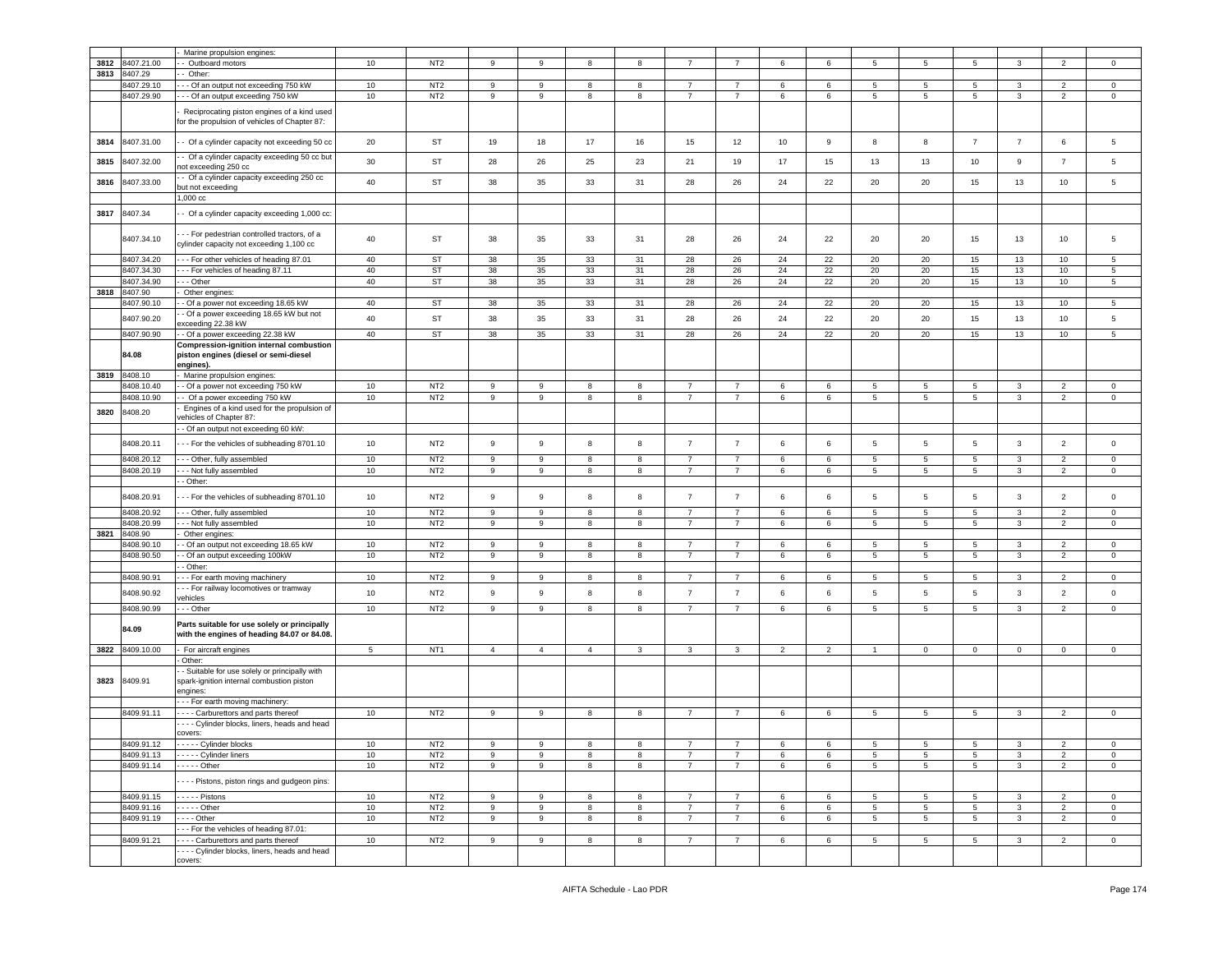|      | 8409.91.22 | - - - - Cylinder blocks                        | 10     | NT <sub>2</sub> | 9                | 9 | 8 | 8 |                |                | 6 | 6 |                 | 5               | 5               |              | 2              | 0              |
|------|------------|------------------------------------------------|--------|-----------------|------------------|---|---|---|----------------|----------------|---|---|-----------------|-----------------|-----------------|--------------|----------------|----------------|
|      | 8409.91.23 | - - - - Cylinder liners                        | 10     | NT <sub>2</sub> | 9                | 9 | 8 | 8 | $\overline{7}$ | $\overline{7}$ | 6 | 6 | 5               | $\overline{5}$  | $5\phantom{.0}$ | 3            | $\overline{2}$ | $\mathsf 0$    |
|      | 8409.91.24 | - - - - - Other                                | 10     | NT <sub>2</sub> | 9                | 9 | 8 | 8 | $\overline{7}$ | $\overline{7}$ | 6 | 6 | $5\phantom{.0}$ | 5               | 5               | $\mathbf{3}$ | $\overline{2}$ | $\mathbf 0$    |
|      |            |                                                |        |                 |                  |   |   |   |                |                |   |   |                 |                 |                 |              |                |                |
|      |            | - - - Pistons, piston rings and gudgeon pins:  |        |                 |                  |   |   |   |                |                |   |   |                 |                 |                 |              |                |                |
|      |            |                                                |        |                 |                  |   |   |   |                |                |   |   |                 |                 |                 |              |                |                |
|      | 8409.91.25 | - - - - - Pistons                              | 10     | NT <sub>2</sub> | 9                | 9 | 8 | 8 | $\overline{7}$ | $\overline{7}$ | 6 | 6 | 5               | 5               | $5\overline{5}$ | 3            | $\overline{2}$ | $\Omega$       |
|      | 8409.91.26 | - - - - - Other                                | 10     | NT <sub>2</sub> | 9                | 9 | 8 | 8 | $\overline{7}$ | $\overline{7}$ | 6 | 6 | 5               | 5               | 5               | $\mathbf{3}$ | $\overline{2}$ | $\mathbf 0$    |
|      | 8409.91.29 | $- - -$ Other                                  | 10     | NT <sub>2</sub> | 9                | 9 | 8 | 8 | $\overline{7}$ | $\overline{7}$ | 6 | 6 | 5               | 5               | $5\overline{5}$ | 3            | $\overline{2}$ | $\mathbf 0$    |
|      |            | -- For vehicles of heading 87.11:              |        |                 |                  |   |   |   |                |                |   |   |                 |                 |                 |              |                |                |
|      |            |                                                |        |                 |                  |   |   |   |                |                |   |   |                 |                 |                 |              |                |                |
|      | 8409.91.41 | --- Carburettors and parts thereof             | 10     | NT <sub>2</sub> | 9                | 9 | 8 | 8 | $\overline{7}$ | $\overline{7}$ | 6 | 6 | 5               | $5\phantom{.0}$ | $5\overline{5}$ | $\mathbf{3}$ | $\overline{2}$ | $\mathbf 0$    |
|      |            | - - - Cylinder blocks, cylinder liners, crank  |        |                 |                  |   |   |   |                |                |   |   |                 |                 |                 |              |                |                |
|      |            | cases, heads and head covers:                  |        |                 |                  |   |   |   |                |                |   |   |                 |                 |                 |              |                |                |
|      | 8409.91.42 | ---- Cylinder blocks; crank cases              | $10\,$ | NT <sub>2</sub> | 9                | 9 | 8 | 8 | $\overline{7}$ | $\overline{7}$ | 6 | 6 | 5               | $5\phantom{.0}$ | $5\overline{)}$ | 3            | $\overline{2}$ | $\mathbf 0$    |
|      |            |                                                |        |                 |                  |   |   |   |                |                |   |   |                 |                 |                 |              |                |                |
|      | 8409.91.43 | - - - - Cylinder liners                        | 10     | NT <sub>2</sub> | 9                | 9 | 8 | 8 | $\overline{7}$ | $\overline{7}$ | 6 | 6 | 5               | 5               | 5               | $\mathbf{3}$ | $\overline{2}$ | $\mathbf 0$    |
|      | 8409.91.44 | - - - - - Other                                | 10     | NT <sub>2</sub> | $\mathsf g$      | 9 | 8 | 8 | $\overline{7}$ | $\overline{7}$ | 6 | 6 | 5               | $5\overline{)}$ | $5\phantom{.0}$ | $\mathbf{3}$ | $\overline{2}$ | $\mathbf 0$    |
|      |            |                                                |        |                 |                  |   |   |   |                |                |   |   |                 |                 |                 |              |                |                |
|      |            | - - - Pistons, pistons rings and gudgeon pins: |        |                 |                  |   |   |   |                |                |   |   |                 |                 |                 |              |                |                |
|      | 8409.91.45 |                                                |        | NT <sub>2</sub> | 9                | 9 |   |   | $\overline{7}$ | $\overline{7}$ |   |   |                 |                 | 5               |              |                |                |
|      |            | Pistons                                        | 10     |                 |                  |   | 8 | 8 |                |                | 6 | 6 | 5               | 5               |                 | 3            | $\overline{2}$ | 0              |
|      | 8409.91.46 | - - - - - Other                                | 10     | NT <sub>2</sub> | 9                | 9 | 8 | 8 | $\overline{7}$ | 7              | 6 | 6 | 5               | 5               | 5               | 3            | $\overline{2}$ | $\circ$        |
|      | 8409.91.49 | $- - -$ Other                                  | 10     | NT <sub>2</sub> | 9                | 9 | 8 | 8 | $\overline{7}$ | $\overline{7}$ | 6 | 6 | $5\overline{5}$ | $5^{\circ}$     | $5\overline{5}$ | 3            | 2              | $\circ$        |
|      |            | - - For other vehicles of Chapter 87:          |        |                 |                  |   |   |   |                |                |   |   |                 |                 |                 |              |                |                |
|      |            |                                                |        |                 |                  |   |   |   |                |                |   |   |                 |                 |                 |              |                |                |
|      | 8409.91.51 | - - - Carburettors and parts thereof           | 10     | NT <sub>2</sub> | 9                | 9 | 8 | 8 | 7              | $\overline{7}$ | 6 | 6 | 5               | 5               | 5               | 3            | $\overline{2}$ | $\circ$        |
|      |            | - - - Cylinder blocks, cylinder liners, crank  |        |                 |                  |   |   |   |                |                |   |   |                 |                 |                 |              |                |                |
|      |            | cases, heads and head covers:                  |        |                 |                  |   |   |   |                |                |   |   |                 |                 |                 |              |                |                |
|      | 8409.91.52 | - - - - Cylinder blocks; crank cases           | 10     | NT <sub>2</sub> | 9                | 9 | 8 | 8 | $\overline{7}$ | $\overline{7}$ | 6 | 6 | 5               | 5               | 5               | 3            | $\overline{2}$ | 0              |
|      | 8409.91.53 | - - - - - Cylinder liners                      | 10     | NT <sub>2</sub> | 9                | 9 | 8 | 8 | $\overline{7}$ | $\overline{7}$ | 6 | 6 | 5               | 5               | $5\phantom{.0}$ | 3            | $\overline{2}$ | $\mathbf 0$    |
|      |            |                                                |        |                 |                  |   |   |   | $\overline{7}$ |                |   |   |                 |                 |                 |              |                |                |
|      | 8409.91.54 |                                                | $10$   | NT <sub>2</sub> | 9                | 9 | 8 | 8 |                | $\overline{7}$ | 6 | 6 | 5               | $5^{\circ}$     | $5\phantom{.0}$ | $\mathbf{3}$ | 2              | $\mathbf 0$    |
|      |            | - - - Pistons, piston rings and gudgeon pins:  |        |                 |                  |   |   |   |                |                |   |   |                 |                 |                 |              |                |                |
|      |            |                                                |        |                 |                  |   |   |   |                |                |   |   |                 |                 |                 |              |                |                |
|      | 8409.91.55 | - - - - - Pistons                              | 10     | NT <sub>2</sub> | 9                | 9 | 8 | 8 | 7              | 7              | 6 | 6 | 5               | 5               | 5               | 3            | $\overline{2}$ | $^{\circ}$     |
|      | 8409.91.56 |                                                | $10$   | NT <sub>2</sub> | 9                | 9 | 8 | 8 | $\overline{7}$ | $\overline{7}$ | 6 | 6 | 5               | 5               | $5\phantom{.0}$ | 3            | $\overline{2}$ | $\mathbf 0$    |
|      |            |                                                |        |                 |                  |   |   |   |                |                |   |   |                 |                 |                 |              |                |                |
|      | 8409.91.59 | $--$ Other                                     | $10$   | NT <sub>2</sub> | $\mathsf g$      | 9 | 8 | 8 | $\overline{7}$ | $\overline{7}$ | 6 | 6 | 5               | 5               | $5\phantom{.0}$ | 3            | $\overline{2}$ | $\mathsf 0$    |
|      |            | - - - For vessels of Chapter 89:               |        |                 |                  |   |   |   |                |                |   |   |                 |                 |                 |              |                |                |
|      |            | --- For marine propulsion engines of a         |        |                 |                  |   |   |   |                |                |   |   |                 |                 |                 |              |                |                |
|      |            | power not exceeding 22.38 kW:                  |        |                 |                  |   |   |   |                |                |   |   |                 |                 |                 |              |                |                |
|      |            |                                                | $10$   | NT <sub>2</sub> |                  |   |   |   | $\overline{7}$ |                |   |   |                 |                 |                 |              |                |                |
|      | 8409.91.61 | - - - - - Cylinder blocks; crank cases         |        |                 | 9                | 9 | 8 | 8 |                | 7              | 6 | 6 | 5               | 5               | $5\overline{)}$ | 3            | $\overline{2}$ | 0              |
|      | 8409.91.62 | - - - - - Pistons                              | 10     | NT <sub>2</sub> | 9                | 9 | 8 | 8 | $\overline{7}$ | $\overline{7}$ | 6 | 6 | 5               | $5\overline{5}$ | $5\phantom{.0}$ | $\mathbf{3}$ | $\overline{2}$ | $\mathsf 0$    |
|      | 8409.91.63 | - - - - - Other                                | 10     | NT <sub>2</sub> | 9                | 9 | 8 | 8 | $\overline{7}$ | $\overline{7}$ | 6 | 6 | 5               | 5               | 5               | 3            | $\overline{2}$ | $\mathbf 0$    |
|      |            | - - - - For marine propulsion engines of a     |        |                 |                  |   |   |   |                |                |   |   |                 |                 |                 |              |                |                |
|      |            | power exceeding 22.38 kW:                      |        |                 |                  |   |   |   |                |                |   |   |                 |                 |                 |              |                |                |
|      |            |                                                |        |                 |                  |   |   |   |                |                |   |   |                 |                 |                 |              |                |                |
|      | 8409.91.64 | - - - - - Cylinder blocks; crank cases         | 10     | NT <sub>2</sub> | $\boldsymbol{9}$ | 9 | 8 | 8 | $\overline{7}$ | $\overline{7}$ | 6 | 6 | 5               | 5               | 5               | 3            | $\overline{2}$ | $\circ$        |
|      | 8409.91.65 | $---$ Pistons                                  | 10     | NT <sub>2</sub> | 9                | 9 | 8 | 8 | $\overline{7}$ | $\overline{7}$ | 6 | 6 | 5               | $5\overline{5}$ | 5               | 3            | $\overline{2}$ | $\mathbf 0$    |
|      | 8409.91.66 | $- - -$ Other                                  | 10     | NT <sub>2</sub> | $\boldsymbol{9}$ | 9 | 8 | 8 | $\overline{7}$ | $\overline{7}$ | 6 | 6 | $5\overline{5}$ | 5               | $5\phantom{.0}$ | 3            | 2              | $\mathbf 0$    |
|      |            | - - For other engines:                         |        |                 |                  |   |   |   |                |                |   |   |                 |                 |                 |              |                |                |
|      | 8409.91.71 |                                                | 10     | NT <sub>2</sub> | 9                | 9 | 8 | 8 | $\overline{7}$ | $\overline{7}$ | 6 | 6 | -5              | 5               | $5\overline{5}$ | 3            | 2              | $\mathbf 0$    |
|      |            | - - - Carburettors and parts thereof           |        |                 |                  |   |   |   |                |                |   |   |                 |                 |                 |              |                |                |
|      |            | - - - Cylinder blocks, cylinder liners, heads  |        |                 |                  |   |   |   |                |                |   |   |                 |                 |                 |              |                |                |
|      |            | and head covers:                               |        |                 |                  |   |   |   |                |                |   |   |                 |                 |                 |              |                |                |
|      | 8409.91.72 | - - - - - Cylinder blocks                      | 10     | NT <sub>2</sub> | 9                | 9 | 8 | 8 |                | $\overline{7}$ | 6 | 6 | 5               | 5               | 5               | 3            | 2              | $\mathbf 0$    |
|      | 8409.91.73 | - - - - - Cylinder liners                      | 10     | NT <sub>2</sub> | 9                | 9 | 8 | 8 | $\overline{7}$ | $\overline{7}$ | 6 | 6 | 5               | $5\overline{5}$ | 5               | 3            | $\overline{2}$ | $\mathbf 0$    |
|      |            |                                                |        |                 |                  |   |   |   | $\overline{7}$ | $\overline{7}$ |   |   | 5               |                 |                 |              | $\overline{2}$ |                |
|      | 8409.91.74 | $--$ Other                                     | 10     | NT <sub>2</sub> | $\boldsymbol{9}$ | 9 | 8 | 8 |                |                | 6 | 6 |                 | 5               | $5\phantom{.0}$ | 3            |                | $\mathbf 0$    |
|      |            | - - - Pistons, piston rings and gudgeon pins:  |        |                 |                  |   |   |   |                |                |   |   |                 |                 |                 |              |                |                |
|      |            |                                                |        |                 |                  |   |   |   |                |                |   |   |                 |                 |                 |              |                |                |
|      | 8409.91.75 | - Pistons                                      | 10     | NT <sub>2</sub> | 9                | 9 | 8 | 8 | $\overline{7}$ | $\overline{7}$ | 6 | 6 | 5               | 5               | 5               | 3            | $\overline{2}$ | $\mathbf 0$    |
|      | 3409.91.76 | $- - -$ Other                                  | $10$   | NT <sub>2</sub> | 9                | 9 | 8 | 8 | $\overline{7}$ | $\overline{7}$ | 6 | 6 | 5               | 5               | 5               | 3            | $\overline{2}$ | $\mathsf 0$    |
|      | 3409.91.79 |                                                | 10     | NT <sub>2</sub> | 9                | 9 |   | 8 | $\overline{7}$ | $\overline{7}$ |   |   | 5               | $5\overline{)}$ | 5               | $\mathbf{3}$ | $\overline{2}$ | $\mathbf 0$    |
|      |            |                                                |        |                 |                  |   | 8 |   |                |                | 6 | 6 |                 |                 |                 |              |                |                |
| 3824 | 8409.99    | - Other:                                       |        |                 |                  |   |   |   |                |                |   |   |                 |                 |                 |              |                |                |
|      |            | - - For earth moving machinery                 |        |                 |                  |   |   |   |                |                |   |   |                 |                 |                 |              |                |                |
|      | 8409.99.11 | - - - - Carburettors and parts thereof         | 10     | NT <sub>2</sub> | 9                | 9 | 8 | 8 | $\overline{7}$ | $\overline{7}$ | 6 | 6 | 5               | $\overline{5}$  | 5               | 3            | 2              | $\mathbf 0$    |
|      |            |                                                |        |                 |                  |   |   |   |                |                |   |   |                 |                 |                 |              |                |                |
|      |            | --- Cylinder blocks, cylinder liners, heads    |        |                 |                  |   |   |   |                |                |   |   |                 |                 |                 |              |                |                |
|      |            | and head covers                                |        |                 |                  |   |   |   |                |                |   |   |                 |                 |                 |              |                |                |
|      | 8409.99.12 | - - - - Cylinder blocks                        | $10$   | NT <sub>2</sub> | 9                | 9 | 8 | 8 | $\overline{7}$ | $\overline{7}$ | 6 | 6 | 5               | 5               | 5               | 3            | $\overline{2}$ | 0              |
|      | 8409.99.13 | - - - - - Cylinder liners                      | 10     | NT <sub>2</sub> | 9                | 9 | 8 | 8 | $\overline{7}$ | $\overline{7}$ | 6 | 6 | 5               | $5\phantom{.0}$ | $5\overline{)}$ | 3            | $\overline{2}$ | $\mathbf 0$    |
|      | 8409.99.14 |                                                | 10     | NT <sub>2</sub> | 9                | 9 | 8 | 8 | $\overline{7}$ | $\overline{7}$ | 6 | 6 | 5               | 5               | 5               | 3            | $\overline{2}$ | $\mathbf 0$    |
|      |            |                                                |        |                 |                  |   |   |   |                |                |   |   |                 |                 |                 |              |                |                |
|      |            | - - - Pistons, piston rings and gudgeon pins:  |        |                 |                  |   |   |   |                |                |   |   |                 |                 |                 |              |                |                |
|      |            |                                                |        |                 |                  |   |   |   |                |                |   |   |                 |                 |                 |              |                |                |
|      | 8409.99.15 | - - - - - Pistons                              | 10     | N <sub>12</sub> | 9                | 9 | 8 | 8 |                |                | 6 | 6 | 5               | 5               | 5               | 3            |                | 0              |
|      | 8409.99.16 | $- - - -$ Other                                | 10     | NT <sub>2</sub> | $\boldsymbol{9}$ | 9 | 8 | 8 | $\overline{7}$ | $\overline{7}$ | 6 | 6 | 5               | $5\overline{5}$ | $5\overline{5}$ | $\mathbf{3}$ | $\overline{2}$ | $\mathbf 0$    |
|      | 8409.99.19 | $- - -$ Other                                  | $10$   | NT <sub>2</sub> | $\overline{9}$   | 9 | 8 | 8 | $\overline{7}$ | $\overline{7}$ | 6 | 6 | 5               | 5               | $5\phantom{.0}$ | $\mathbf{3}$ | $\overline{2}$ | $\mathsf 0$    |
|      |            |                                                |        |                 |                  |   |   |   |                |                |   |   |                 |                 |                 |              |                |                |
|      |            | --- For the vehicles of heading 87.01:         |        |                 |                  |   |   |   |                |                |   |   |                 |                 |                 |              |                |                |
|      | 8409.99.21 | - - - - Carburettors and parts thereof         | 10     | NT <sub>2</sub> | 9                | 9 | 8 | 8 | $\overline{7}$ | $\overline{7}$ | 6 | 6 | $5\overline{5}$ | 5               | $5\overline{5}$ | $\mathbf{3}$ | $\overline{2}$ | $\overline{0}$ |
|      |            | --- Cylinder blocks, cylinder liners, heads    |        |                 |                  |   |   |   |                |                |   |   |                 |                 |                 |              |                |                |
|      |            | and head covers:                               |        |                 |                  |   |   |   |                |                |   |   |                 |                 |                 |              |                |                |
|      | 8409.99.22 | Cylinder blocks                                | 10     | NT <sub>2</sub> | 9                | 9 | 8 | 8 | $\overline{7}$ | $\overline{7}$ | 6 | 6 |                 | $5\overline{5}$ | $5\overline{5}$ | $\mathbf{3}$ | $\overline{2}$ | $\mathbf 0$    |
|      |            |                                                |        |                 |                  |   |   |   |                |                |   |   | 5               |                 |                 |              |                |                |
|      | 8409.99.23 | Cylinder liners                                | 10     | NT <sub>2</sub> | 9                | 9 | 8 | 8 | $\overline{7}$ | $\overline{7}$ | 6 | 6 | 5               | 5               | $5\overline{5}$ | $\mathbf{3}$ | $\overline{2}$ | $\overline{0}$ |
|      | 8409.99.24 | $- - -$ Other                                  | 10     | NT <sub>2</sub> | $\boldsymbol{9}$ | 9 | 8 | 8 | $\overline{7}$ | $\overline{7}$ | 6 | 6 | $5\overline{5}$ | $5\overline{5}$ | $5\overline{5}$ | $\mathbf{3}$ | $\overline{2}$ | $\overline{0}$ |
|      |            |                                                |        |                 |                  |   |   |   |                |                |   |   |                 |                 |                 |              |                |                |
|      |            | - - - Pistons, piston rings and gudgeon pins:  |        |                 |                  |   |   |   |                |                |   |   |                 |                 |                 |              |                |                |
|      |            |                                                |        |                 |                  |   |   |   |                |                |   |   |                 |                 |                 |              |                |                |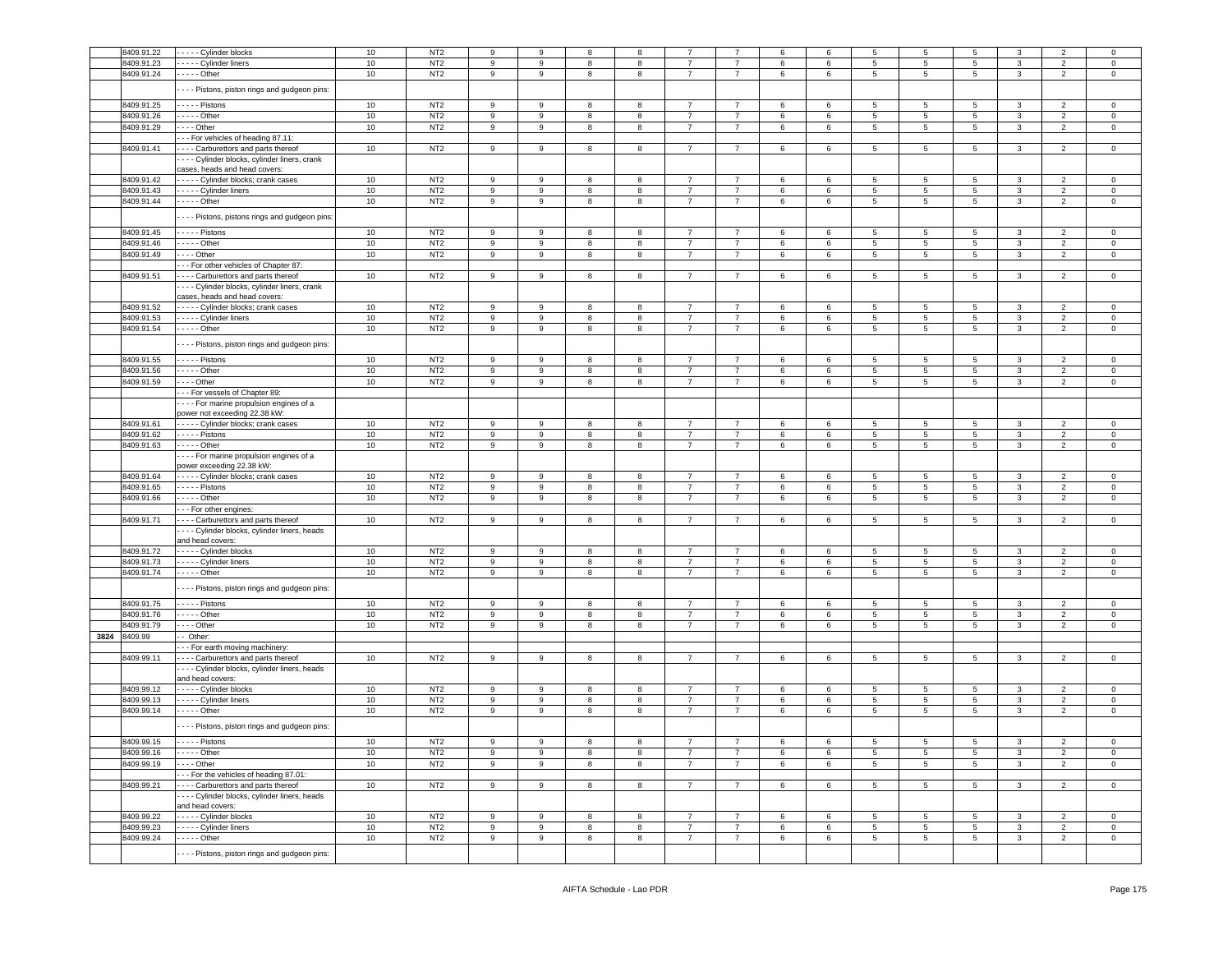|      | 8409.99.25      | $---$ Pistons                                                                          | 10              | NT <sub>2</sub> | 9              | 9              | 8              | 8            |                |                | 6              | 6              | 5               | 5           | 5                   | 3              | $\overline{2}$ | $\mathbf 0$  |
|------|-----------------|----------------------------------------------------------------------------------------|-----------------|-----------------|----------------|----------------|----------------|--------------|----------------|----------------|----------------|----------------|-----------------|-------------|---------------------|----------------|----------------|--------------|
|      | 8409.99.26      | - - - - - Other                                                                        | 10              | NT <sub>2</sub> | 9              | 9              | 8              | 8            | $\overline{7}$ | $\overline{7}$ | 6              | 6              | 5               | 5           | 5                   | 3              | $\overline{2}$ | $\mathbf 0$  |
|      | 8409.99.29      | - - - - Other                                                                          | 10              | NT <sub>2</sub> | 9              | 9              |                |              | 7              | $\overline{7}$ |                | 6              | $5\phantom{.0}$ |             | $5\phantom{.0}$     | $\mathbf{3}$   |                |              |
|      |                 |                                                                                        |                 |                 |                |                | 8              | 8            |                |                | 6              |                |                 | 5           |                     |                | $\overline{2}$ | $\mathbf{0}$ |
|      |                 | - - For other vehicles of Chapter 87:                                                  |                 |                 |                |                |                |              |                |                |                |                |                 |             |                     |                |                |              |
|      | 8409.99.41      | --- Carburettors and parts thereof                                                     | 10              | NT <sub>2</sub> | 9              | 9              | 8              | 8            | $\overline{7}$ | $\overline{7}$ | 6              | 6              | $5\phantom{.0}$ | 5           | $5\phantom{.0}$     | $\mathbf{3}$   | $\overline{2}$ | $\mathbf 0$  |
|      |                 | - - - Cylinder blocks, cylinder liners, crank                                          |                 |                 |                |                |                |              |                |                |                |                |                 |             |                     |                |                |              |
|      |                 | cases, heads and head covers:                                                          |                 |                 |                |                |                |              |                |                |                |                |                 |             |                     |                |                |              |
|      | 8409.99.42      | - - - - Cylinder blocks; crank cases                                                   | 10              | NT <sub>2</sub> | 9              | 9              | 8              | 8            | $\overline{7}$ | $\overline{7}$ | 6              | 6              | 5               | 5           | 5                   | $\mathbf{3}$   | $\overline{2}$ | $\Omega$     |
|      | 8409.99.43      | - - - - - Cylinder liners                                                              | 10              | NT <sub>2</sub> | 9              | 9              | 8              | 8            | $\overline{7}$ | $\overline{7}$ | 6              | 6              | 5               | 5           | $5\phantom{.0}$     | $\mathbf{3}$   | $\overline{2}$ | $\mathsf 0$  |
|      | 8409.99.44      |                                                                                        | 10              | NT <sub>2</sub> |                |                |                |              |                | $\overline{7}$ |                |                |                 |             |                     |                |                |              |
|      |                 | $- - - -$ Other                                                                        |                 |                 | 9              | 9              | 8              | 8            | $\overline{7}$ |                | 6              | 6              | $5\phantom{.0}$ | 5           | $5\overline{ }$     | $\mathbf{3}$   | $\overline{2}$ | $\mathsf 0$  |
|      |                 | - - - Pistons, piston rings and gudgeon pins:                                          |                 |                 |                |                |                |              |                |                |                |                |                 |             |                     |                |                |              |
|      |                 |                                                                                        |                 |                 |                |                |                |              |                |                |                |                |                 |             |                     |                |                |              |
|      | 8409.99.45      | - - - - - Pistons                                                                      | 10              | NT <sub>2</sub> | 9              | 9              | 8              | 8            | $\overline{7}$ | $\overline{7}$ | 6              | 6              | 5               | 5           | 5                   | 3              | $\overline{2}$ | $\mathbf 0$  |
|      | 8409.99.46      | - - - - - Other                                                                        | 10              | NT <sub>2</sub> | 9              | 9              | 8              | 8            | $\overline{7}$ | 7              | 6              | 6              | 5               | 5           | 5                   | $\mathbf{3}$   | $\overline{2}$ | $\mathbf 0$  |
|      | 8409.99.49      | . - - - Other                                                                          | 10              | NT <sub>2</sub> | 9              | 9              | 8              | 8            | $\overline{7}$ | $\overline{7}$ | 6              | 6              | $5\phantom{.0}$ | 5           | $5\phantom{.0}$     | $\mathbf{3}$   | $\overline{2}$ | $\mathsf 0$  |
|      |                 | - - For vessels of Chapter 89:                                                         |                 |                 |                |                |                |              |                |                |                |                |                 |             |                     |                |                |              |
|      |                 | - - - For marine propulsion engines of a                                               |                 |                 |                |                |                |              |                |                |                |                |                 |             |                     |                |                |              |
|      |                 | power not exceeding 22.38 kW:                                                          |                 |                 |                |                |                |              |                |                |                |                |                 |             |                     |                |                |              |
|      |                 |                                                                                        |                 |                 |                |                |                |              |                |                |                |                |                 |             |                     |                |                |              |
|      | 8409.99.51      | - - - - Cylinder blocks; crank cases                                                   | 10              | NT <sub>2</sub> | 9              | 9              | 8              | 8            | $\overline{7}$ | 7              | 6              | 6              | $5\overline{5}$ | 5           | 5                   | $\mathbf{3}$   | $\overline{2}$ | $\mathbf 0$  |
|      | 8409.99.52      | . - - - - Pistons                                                                      | 10              | NT <sub>2</sub> | 9              | 9              | 8              | 8            | $\overline{7}$ | $\overline{7}$ | 6              | 6              | $5\phantom{.0}$ | 5           | $5\phantom{.0}$     | 3              | $\overline{2}$ | $\mathsf 0$  |
|      | 8409.99.53      | - - - - - Other                                                                        | 10              | NT <sub>2</sub> | 9              | 9              | 8              | 8            | $\overline{7}$ | $\overline{7}$ | 6              | 6              | $5\phantom{.0}$ | 5           | $5\phantom{.0}$     | $\mathbf{3}$   | $\overline{2}$ | $\mathbf 0$  |
|      |                 | For marine propulsion engines of a                                                     |                 |                 |                |                |                |              |                |                |                |                |                 |             |                     |                |                |              |
|      |                 | power exceeding 22.38 kW:                                                              |                 |                 |                |                |                |              |                |                |                |                |                 |             |                     |                |                |              |
|      | 8409.99.54      | - - - - - Cylinder blocks; crank cases                                                 | 10              | NT <sub>2</sub> | 9              | 9              | 8              | 8            | $\overline{7}$ | $\overline{7}$ | 6              | 6              | 5               | 5           | 5                   | $\mathbf{3}$   | $\overline{2}$ | 0            |
|      | 8409.99.55      | Pistons                                                                                | 10              | NT <sub>2</sub> | 9              | 9              | 8              | 8            | 7              | 7              | 6              | 6              | 5               | 5           | 5                   | 3              | $\overline{2}$ | $\mathbf 0$  |
|      | 8409.99.56      | - - - - - Other                                                                        | 10              | NT <sub>2</sub> | 9              | 9              | 8              | 8            | $\overline{7}$ | $\overline{7}$ | 6              | 6              | $5\overline{5}$ | 5           | 5                   | $\mathbf{3}$   | $\overline{2}$ | $\mathbf 0$  |
|      |                 |                                                                                        |                 |                 |                |                |                |              |                |                |                |                |                 |             |                     |                |                |              |
|      |                 | --- For other engines:                                                                 |                 |                 |                |                |                |              |                |                |                |                |                 |             |                     |                |                |              |
|      | 8409.99.61      | - - - - Carburettors and parts thereof                                                 | 10              | NT <sub>2</sub> | 9              | 9              | 8              | 8            | $\overline{7}$ | $\overline{7}$ | 6              | 6              | 5 <sub>5</sub>  | 5           | 5 <sub>5</sub>      | $\mathbf{3}$   | $\overline{2}$ | $\mathbf 0$  |
|      |                 | · - - - Cylinder blocks, cylinder liners, heads                                        |                 |                 |                |                |                |              |                |                |                |                |                 |             |                     |                |                |              |
|      |                 | and head covers:                                                                       |                 |                 |                |                |                |              |                |                |                |                |                 |             |                     |                |                |              |
|      | 8409.99.62      | ----- Cylinder blocks                                                                  | 10              | NT <sub>2</sub> | 9              | 9              | 8              | 8            | $\overline{7}$ | $\overline{7}$ | 6              | 6              | 5               | 5           | 5                   | 3              | $\overline{2}$ | $^{\circ}$   |
|      | 8409.99.63      | Cylinder liners                                                                        | 10              | NT <sub>2</sub> | 9              | 9              | 8              | 8            | $\overline{7}$ | $\overline{7}$ | 6              | 6              | $5\phantom{.0}$ | 5           | 5                   | $\mathbf{3}$   | $\overline{2}$ | $\mathbf 0$  |
|      | 8409.99.64      | - - - - - Other                                                                        | 10              | NT <sub>2</sub> | 9              | 9              | 8              | 8            | $\overline{7}$ | $\overline{7}$ | 6              | 6              | $5\overline{5}$ | 5           | 5                   | $\mathbf{3}$   | $\overline{2}$ | $\mathbf 0$  |
|      |                 |                                                                                        |                 |                 |                |                |                |              |                |                |                |                |                 |             |                     |                |                |              |
|      |                 | - - - Pistons, piston rings and gudgeon pins:                                          |                 |                 |                |                |                |              |                |                |                |                |                 |             |                     |                |                |              |
|      |                 |                                                                                        |                 |                 | 9              | 9              | 8              | 8            |                | $\overline{7}$ | 6              |                |                 |             |                     | 3              | $\overline{2}$ | $\mathbf 0$  |
|      | 8409.99.65      | . - - - - Pistons                                                                      | 10              | NT <sub>2</sub> |                |                |                |              |                |                |                | 6              | 5               | 5           | 5                   |                |                |              |
|      | 8409.99.66      | - - - - - Other                                                                        | 10              | NT <sub>2</sub> | 9              | 9              | 8              | 8            | 7              | $\overline{7}$ | 6              | 6              | $5\overline{5}$ | 5           | 5                   | $\mathbf{3}$   | $\overline{2}$ | $\mathbf 0$  |
|      | 8409.99.69      | . - - - Other                                                                          | 10              | NT <sub>2</sub> | 9              | 9              | 8              | 8            | $\overline{7}$ | $\overline{7}$ | 6              | 6              | 5               | 5           | 5                   | $\mathbf{3}$   | $\overline{2}$ | $\mathsf 0$  |
|      | 84.10           | Hydraulic turbines, water wheels, and                                                  |                 |                 |                |                |                |              |                |                |                |                |                 |             |                     |                |                |              |
|      |                 | regulators therefor.                                                                   |                 |                 |                |                |                |              |                |                |                |                |                 |             |                     |                |                |              |
|      |                 |                                                                                        |                 |                 |                |                |                |              |                |                |                |                |                 |             |                     |                |                |              |
|      |                 |                                                                                        |                 |                 |                |                |                |              |                |                |                |                |                 |             |                     |                |                |              |
|      |                 | Hydraulic turbines and water wheels:                                                   |                 |                 |                | $\overline{4}$ | $\overline{4}$ |              |                |                |                |                | 1               |             |                     |                | $^{\circ}$     | $^{\circ}$   |
| 3825 | 8410.11.00      | - Of a power not exceeding 1,000 kW                                                    | 5               | NT <sub>1</sub> | $\overline{4}$ |                |                | 3            | 3              | 3              | 2              | $\overline{2}$ |                 | 0           | $\mathbf 0$         | $\mathbf 0$    |                |              |
| 3826 | 8410.12.00      | - Of a power exceeding 1,000 kW but not                                                | 5               | NT <sub>1</sub> | $\overline{4}$ | $\overline{4}$ | $\overline{4}$ | $\mathbf{3}$ | 3              | 3              | $\overline{2}$ | $\overline{2}$ | $\overline{1}$  | $\Omega$    | $\mathbf 0$         | $\mathbf 0$    | 0              | $\mathbf 0$  |
|      |                 | exceeding 10,000 kW                                                                    |                 |                 |                |                |                |              |                |                |                |                |                 |             |                     |                |                |              |
| 3827 | 8410.13.00      | - Of a power exceeding 10,000 kW                                                       | 5               | NT <sub>1</sub> | $\overline{4}$ | $\overline{4}$ | $\overline{4}$ | 3            | 3              | 3              | $\overline{2}$ | $\overline{2}$ | $\overline{1}$  | 0           | $\mathbf 0$         | $\mathbf 0$    | 0              | $\mathbf 0$  |
| 3828 | 8410.90.00      | Parts, including regulators                                                            | $\,$ 5 $\,$     | NT <sub>1</sub> | $\overline{4}$ | $\overline{4}$ | $\overline{4}$ | 3            | 3              | 3              | $\overline{2}$ | $\overline{2}$ | $\overline{1}$  | 0           | $\mathsf 0$         | $\mathsf 0$    | $\mathbf 0$    | $\mathsf 0$  |
|      |                 | Turbo-jets, turbo-propellers and other gas                                             |                 |                 |                |                |                |              |                |                |                |                |                 |             |                     |                |                |              |
|      | 84.11           | turbines.                                                                              |                 |                 |                |                |                |              |                |                |                |                |                 |             |                     |                |                |              |
|      |                 | Turbo-jets:                                                                            |                 |                 |                |                |                |              |                |                |                |                |                 |             |                     |                |                |              |
| 3829 | 8411.11.00      | - Of a thrust not exceeding 25 kN                                                      | 5               | NT <sub>1</sub> | $\overline{4}$ | $\overline{4}$ | $\overline{4}$ | 3            | 3              | 3              | 2              | $\overline{2}$ |                 | 0           | $\mathbf 0$         | $\mathsf 0$    | $^{\circ}$     | 0            |
| 3830 | 8411.12.00      | - Of a thrust exceeding 25 kN                                                          | $5\phantom{.0}$ | NT <sub>1</sub> | $\overline{4}$ | $\overline{4}$ | $\overline{4}$ | $\mathbf{3}$ | 3              | 3              | $\overline{2}$ | $\overline{2}$ | $\mathbf{1}$    | $\mathsf 0$ | $\mathbf 0$         | $\overline{0}$ | $\mathbf{0}$   | $\mathbf 0$  |
|      |                 | Turbo-propellers:                                                                      |                 |                 |                |                |                |              |                |                |                |                |                 |             |                     |                |                |              |
|      |                 |                                                                                        |                 |                 | $\overline{4}$ | $\overline{4}$ | $\overline{4}$ |              |                |                | $\overline{2}$ |                | $\overline{1}$  | 0           | $\mathbf 0$         |                | $\Omega$       |              |
| 3831 | 3411.21.00      | Of a power not exceeding 1,100 kW                                                      | $\,$ 5 $\,$     | NT <sub>1</sub> |                |                |                | $\mathbf{3}$ | 3              | $\mathbf{3}$   |                | $\overline{2}$ |                 |             |                     | $\mathbf 0$    |                | $\mathsf 0$  |
| 3832 | 8411.22.00      | - Of a power exceeding 1,100 kW                                                        | $5\phantom{.0}$ | NT <sub>1</sub> | $\overline{4}$ | $\overline{4}$ | $\overline{4}$ | 3            | 3              | 3              | $\overline{2}$ | $\overline{2}$ | $\overline{1}$  | $\mathsf 0$ | $\mathbf 0$         | $\mathbf{0}$   | $\mathbf 0$    | $\mathbf 0$  |
|      |                 | Other gas turbines:                                                                    |                 |                 |                |                |                |              |                |                |                |                |                 |             |                     |                |                |              |
| 3833 | 8411.81.00      | Of a power not exceeding 5,000 kW                                                      | 5               | NT <sub>1</sub> | $\overline{4}$ | $\overline{4}$ | $\overline{4}$ | 3            | 3              | 3              | $\overline{2}$ | $\overline{2}$ |                 | 0           | $\mathbf 0$         | $\,0\,$        | $\Omega$       | 0            |
| 3834 | 8411.82.00      | - Of a power exceeding 5,000 kW                                                        | $5\phantom{.0}$ | NT <sub>1</sub> | $\overline{4}$ | $\overline{4}$ | $\overline{4}$ | $\mathbf{3}$ | 3              | 3              | $\overline{2}$ | $\overline{2}$ | $\mathbf{1}$    | 0           | $\mathsf 0$         | $\mathbf 0$    | $\mathbf 0$    | $\mathbf 0$  |
|      |                 | Parts:                                                                                 |                 |                 |                |                |                |              |                |                |                |                |                 |             |                     |                |                |              |
| 3835 | 3411.91.00      | - Of turbo-jets or turbo-propellers                                                    | $5\phantom{.0}$ | NT <sub>1</sub> | $\overline{4}$ | $\overline{4}$ | $\overline{4}$ | 3            | 3              | $\mathbf{3}$   | $\overline{2}$ | $\overline{2}$ | $\overline{1}$  | $\mathbf 0$ | $\mathbf 0$         | $\mathbf 0$    | $\mathbf 0$    | $\mathsf 0$  |
| 3836 | 8411.99.00      | - Other                                                                                | 5               | NT <sub>1</sub> | $\overline{4}$ | $\overline{4}$ | $\overline{4}$ | 3            | 3              | 3              | $\overline{2}$ | $\overline{2}$ | $\mathbf{1}$    | 0           | $\mathsf 0$         | $\mathbf 0$    | $\mathbf 0$    | $\mathbf 0$  |
|      |                 |                                                                                        |                 |                 |                |                |                |              |                |                |                |                |                 |             |                     |                |                |              |
|      | 84.12           | Other engines and motors.                                                              |                 |                 |                |                |                |              |                |                |                |                |                 |             |                     |                |                |              |
| 3837 | 8412.10.00      | Reaction engines other than turbo-jets                                                 | 5               | NT <sub>1</sub> | $\overline{4}$ | $\overline{4}$ | $\overline{4}$ | $\mathbf{3}$ | 3              | 3              | $\overline{2}$ | $\overline{2}$ | $\overline{1}$  | $\mathsf 0$ | $\mathsf 0$         | $\mathbf 0$    | $\mathbf 0$    | $\mathbf 0$  |
|      |                 |                                                                                        |                 |                 |                |                |                |              |                |                |                |                |                 |             |                     |                |                |              |
|      |                 | Hydraulic power engines and motors:                                                    |                 |                 |                |                |                |              |                |                |                |                |                 |             |                     |                |                |              |
| 3838 | 8412.21.00      | - Linear acting (cylinders)                                                            | 5               | NT <sub>1</sub> | $\overline{4}$ | $\overline{4}$ | 4              | 3            | 3              | 3              | $\overline{2}$ | $\overline{2}$ | 1               | 0           | $\mathbf 0$         | $\mathsf 0$    | 0              | 0            |
| 3839 | 8412.29.00      | Other                                                                                  | 5               | NT <sub>1</sub> |                |                |                |              |                |                |                |                |                 |             |                     |                |                |              |
|      |                 |                                                                                        |                 |                 |                |                |                |              |                |                |                |                |                 |             |                     |                |                |              |
|      |                 | Pneumatic power engines and motors:                                                    |                 |                 |                |                |                |              |                |                |                |                |                 |             |                     |                |                |              |
|      | 3840 8412.31.00 | - Linear acting (cylinders)                                                            | 5               | NT <sub>1</sub> | $\overline{4}$ | $\overline{4}$ | $\overline{4}$ | $\mathbf{3}$ | 3              | 3              | $\overline{2}$ | $\overline{2}$ | 1               | $\mathbf 0$ | $\mathsf 0$         | $\overline{0}$ | $\mathbf{0}$   | $\mathbf{0}$ |
| 3841 | 8412.39.00      | - Other                                                                                | $\,$ 5 $\,$     | NT <sub>1</sub> | $\overline{4}$ | $\overline{4}$ | $\overline{4}$ | $\mathbf{3}$ | 3              | $\mathbf{3}$   | $\overline{2}$ | $\overline{2}$ | $\overline{1}$  | $\mathsf 0$ | $\mathsf{O}\xspace$ | $\mathbf 0$    | $\mathbf 0$    | $\mathsf 0$  |
|      |                 |                                                                                        |                 |                 |                |                |                |              |                |                |                |                |                 |             |                     |                |                |              |
| 3842 | 8412.80.00      | Other                                                                                  | $\sqrt{5}$      | NT <sub>1</sub> | $\overline{4}$ | $\overline{4}$ | $\overline{4}$ | 3            | 3              | $\mathbf{3}$   | $\overline{2}$ | $\overline{2}$ | $\mathbf{1}$    | $\mathsf 0$ | $\mathsf 0$         | $\overline{0}$ | $\mathbf{0}$   | $\mathsf 0$  |
|      | 3843 8412.90    | Parts:                                                                                 |                 |                 |                |                |                |              |                |                |                |                |                 |             |                     |                |                |              |
|      | 8412.90.10      | - Of goods of subheading 8412.10                                                       | $\sqrt{5}$      | NT <sub>1</sub> | $\overline{4}$ | $\overline{4}$ | $\overline{4}$ | $\mathbf{3}$ | $\mathbf{3}$   | $\mathbf{3}$   | $\overline{2}$ | $\overline{2}$ | $\overline{1}$  | $\mathbf 0$ | $\mathbf 0$         | $\overline{0}$ | $\mathbf 0$    | $\mathsf 0$  |
|      | 8412.90.90      | - Other                                                                                | $\,$ 5 $\,$     | NT <sub>1</sub> | $\overline{4}$ | $\overline{4}$ | $\overline{4}$ | 3            | 3              | 3              | $\overline{2}$ | $\overline{2}$ | $\mathbf{1}$    | 0           | $\mathsf 0$         | $\mathbf 0$    | $\mathbf 0$    | $\mathsf 0$  |
|      |                 |                                                                                        |                 |                 |                |                |                |              |                |                |                |                |                 |             |                     |                |                |              |
|      | 84.13           | Pumps for liquids, whether or not fitted<br>with a measuring device; liquid elevators. |                 |                 |                |                |                |              |                |                |                |                |                 |             |                     |                |                |              |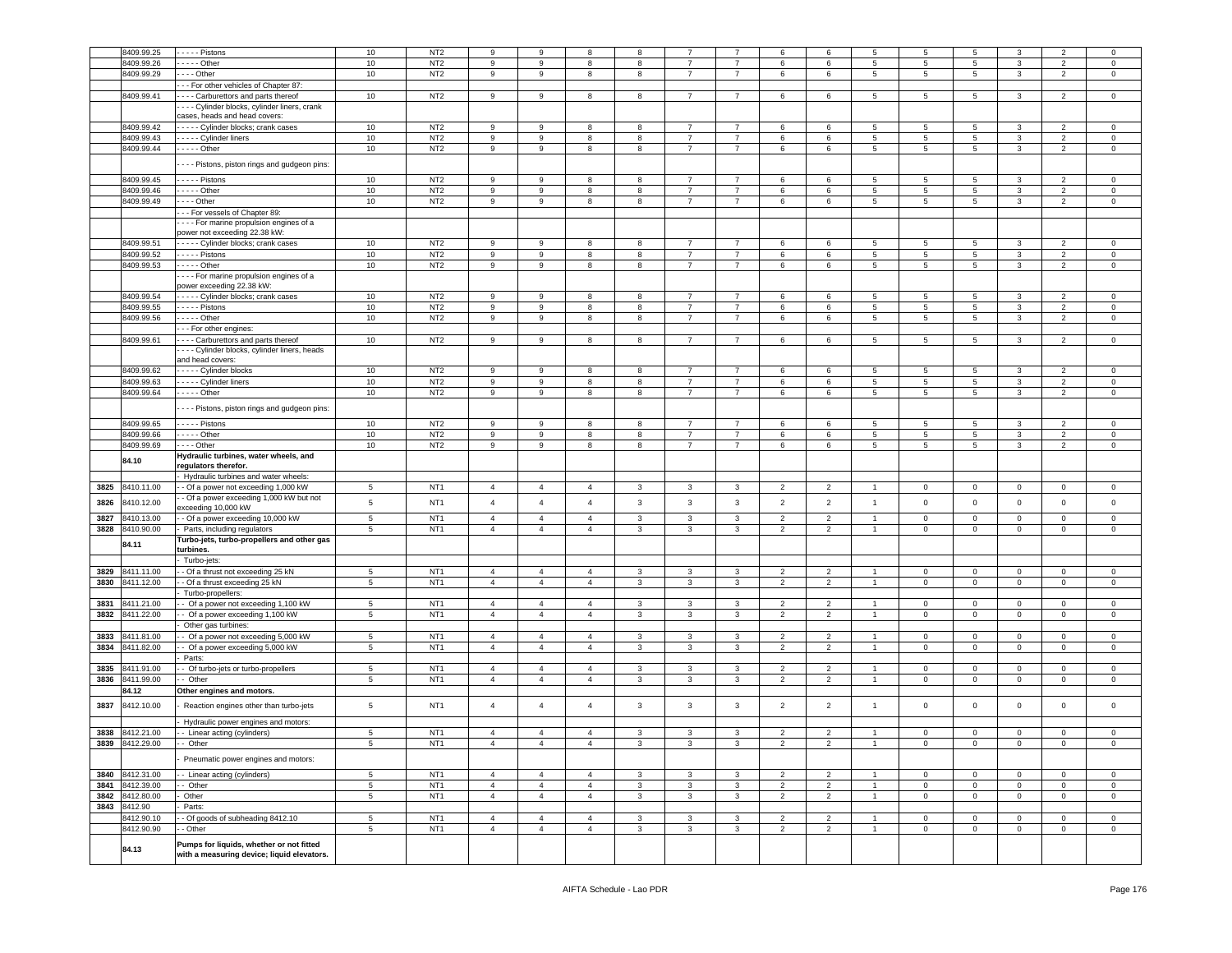|      |                            | Pumps fitted or designed to be fitted with a                                                                                                                          |                 |                 |                 |                 |                |                 |                 |                 |                |                |                 |                 |                     |                 |                 |                |
|------|----------------------------|-----------------------------------------------------------------------------------------------------------------------------------------------------------------------|-----------------|-----------------|-----------------|-----------------|----------------|-----------------|-----------------|-----------------|----------------|----------------|-----------------|-----------------|---------------------|-----------------|-----------------|----------------|
|      |                            | neasuring device:                                                                                                                                                     |                 |                 |                 |                 |                |                 |                 |                 |                |                |                 |                 |                     |                 |                 |                |
|      |                            | - Pumps for dispensing fuel or lubricants, of                                                                                                                         |                 |                 |                 |                 |                |                 |                 |                 |                |                |                 |                 |                     |                 |                 |                |
| 3844 | 8413.11.00                 | he type used in filling-stations or in garages                                                                                                                        | $\overline{5}$  | NT <sub>1</sub> | $\overline{4}$  | $\overline{4}$  | $\overline{4}$ | 3               | 3               | 3               | $\overline{2}$ | $\overline{2}$ | $\overline{1}$  | $\mathbf 0$     | $\overline{0}$      | $\mathbf 0$     | $\mathbf 0$     | $\mathbf 0$    |
|      |                            |                                                                                                                                                                       |                 |                 |                 |                 |                |                 |                 |                 |                |                |                 |                 |                     |                 |                 |                |
| 3845 | 8413.19                    | - Other:                                                                                                                                                              |                 |                 |                 |                 |                |                 |                 |                 |                |                |                 |                 |                     |                 |                 |                |
|      | 8413.19.10                 | --- Electrically operated                                                                                                                                             | $5\phantom{.0}$ | NT <sub>1</sub> | $\overline{4}$  | $\overline{4}$  | $\overline{4}$ | 3               | 3               | 3               | $\overline{2}$ | $\overline{2}$ | $\overline{1}$  | $\mathbf 0$     | $\mathbf{0}$        | $\mathbf 0$     | $\mathbf 0$     | $\circ$        |
|      | 8413.19.20                 | --- Not electrically operated                                                                                                                                         | 5               | NT <sub>1</sub> | $\overline{4}$  | $\overline{4}$  | $\overline{4}$ | 3               | 3               | 3               | $\overline{2}$ | $\overline{2}$ |                 | $\mathbf 0$     | $\mathbf 0$         | $\mathbf 0$     | $\mathbf 0$     | $\mathbf 0$    |
| 3846 | 8413.20                    | Hand pumps, other than those of<br>subheading 8413.11 or 8413.19:                                                                                                     |                 |                 |                 |                 |                |                 |                 |                 |                |                |                 |                 |                     |                 |                 |                |
|      | 8413.20.10                 | - Water pumps                                                                                                                                                         | 5               | NT <sub>1</sub> | $\overline{4}$  | $\overline{4}$  | $\overline{4}$ | 3               | 3               | 3               | $\overline{2}$ | 2              |                 | $\mathbf 0$     | $\mathbf 0$         | 0               | $\mathbf 0$     | 0              |
|      | 3413.20.90                 | - Other                                                                                                                                                               | 5               | NT <sub>1</sub> | $\overline{4}$  | $\overline{4}$  | $\overline{4}$ | 3               | 3               | 3               | $\overline{2}$ | $\overline{2}$ | $\overline{1}$  | $\mathbf 0$     | $\overline{0}$      | $\mathbf 0$     | $\mathbf 0$     | $\mathbf 0$    |
|      |                            |                                                                                                                                                                       |                 |                 |                 |                 |                |                 |                 |                 |                |                |                 |                 |                     |                 |                 |                |
| 3847 | 8413.30                    | Fuel, lubricating or cooling medium pumps<br>or internal combustion piston engines:                                                                                   |                 |                 |                 |                 |                |                 |                 |                 |                |                |                 |                 |                     |                 |                 |                |
|      |                            | - For earth moving machinery or motor<br>vehicles:                                                                                                                    |                 |                 |                 |                 |                |                 |                 |                 |                |                |                 |                 |                     |                 |                 |                |
|      | 8413.30.11                 | --- Reciprocating or rotary type                                                                                                                                      | 5               | ST              | 5               | 5               | 5              | 5               | 5               | 5               | 5              | 5              | 5               | 5               | 5                   | 5               | 5               | 5              |
|      | 8413.30.19                 | - - Other                                                                                                                                                             | $5\phantom{.0}$ | <b>ST</b>       | 5               | $5\phantom{.0}$ | $\overline{5}$ | $5\phantom{.0}$ | 5               | $5\phantom{.0}$ | 5              | 5              | 5               | 5               | $5\phantom{.0}$     | $5\phantom{.0}$ | 5               | 5              |
|      |                            | - Other:                                                                                                                                                              |                 |                 |                 |                 |                |                 |                 |                 |                |                |                 |                 |                     |                 |                 |                |
|      | 8413.30.91                 | - - Reciprocating or rotary type                                                                                                                                      | 5               | <b>ST</b>       | $\,$ 5 $\,$     | $\,$ 5 $\,$     | $\overline{5}$ | 5               | $\,$ 5 $\,$     | 5               | $\overline{5}$ | 5              | 5               | 5               | $\overline{5}$      | 5               | 5               | 5              |
|      | 3413.30.99                 | - - Other                                                                                                                                                             | $5\phantom{.0}$ | <b>ST</b>       | 5               | $5\overline{5}$ | $\overline{5}$ | $5\phantom{.0}$ | $5\phantom{.0}$ | $5\overline{)}$ | 5              | 5              | 5               | $5\phantom{.0}$ | $5\phantom{.0}$     | $5\phantom{.0}$ | 5               | 5              |
| 3848 | 8413.40                    | Concrete pumps:                                                                                                                                                       |                 |                 |                 |                 |                |                 |                 |                 |                |                |                 |                 |                     |                 |                 |                |
|      | 8413.40.10                 | - Electrically operated                                                                                                                                               | $\,$ 5 $\,$     | NT <sub>1</sub> | $\overline{4}$  | $\overline{4}$  | $\overline{4}$ | 3               | $\mathbf{3}$    | 3               | $\overline{2}$ | $\overline{2}$ | $\overline{1}$  | $\mathbf 0$     | $\mathbf 0$         | $\mathbf 0$     | $\mathbf 0$     | $\mathbf 0$    |
|      | 3413.40.20                 | - Not electrically operated                                                                                                                                           | $5\phantom{.0}$ | NT <sub>1</sub> | $\overline{4}$  | $\overline{4}$  | $\overline{4}$ | 3               | 3               | 3               | $\overline{2}$ | 2              | $\overline{1}$  | $\mathbf 0$     | $\overline{0}$      | $\mathbf 0$     | $\mathbf 0$     | $\mathbf 0$    |
| 3849 | 8413.50                    | Other reciprocating positive displacement                                                                                                                             |                 |                 |                 |                 |                |                 |                 |                 |                |                |                 |                 |                     |                 |                 |                |
|      |                            | oumps:                                                                                                                                                                |                 |                 |                 |                 |                |                 |                 |                 |                |                |                 |                 |                     |                 |                 |                |
|      | 8413.50.10                 | - Electrically operated                                                                                                                                               | 5               | <b>ST</b>       | 5               | $\overline{5}$  | $\overline{5}$ | 5               | 5               | 5               | 5              | 5              | 5               | 5               | 5                   | 5               | $\overline{5}$  | 5              |
|      | 3413.50.20                 | - Not electrically operated                                                                                                                                           | $5\phantom{.0}$ | <b>ST</b>       | 5               | $\overline{5}$  | $\overline{5}$ | $5\overline{5}$ | $5\phantom{.0}$ | $5\phantom{.0}$ | 5              | 5              | 5               | 5               | $\sqrt{5}$          | $5\phantom{.0}$ | $5\phantom{.0}$ | 5              |
| 3850 | 8413.60                    | Other rotary positive displacement pumps:                                                                                                                             |                 |                 |                 |                 |                |                 |                 |                 |                |                |                 |                 |                     |                 |                 |                |
|      | 8413.60.10                 | - Electrically operated                                                                                                                                               | $5\phantom{.0}$ | NT <sub>1</sub> | $\overline{4}$  | $\overline{4}$  | $\overline{4}$ | 3               | 3               | $\mathbf{3}$    | $\overline{2}$ | $\overline{2}$ | -1              | $\mathbf 0$     | $\mathbf 0$         | $\mathbf 0$     | $\mathbf 0$     | $\mathbf 0$    |
|      | 3413.60.20                 | - Not electrically operated                                                                                                                                           | $\,$ 5 $\,$     | NT <sub>1</sub> | $\overline{4}$  | $\overline{4}$  | $\overline{4}$ | 3               | 3               | 3               | $\overline{2}$ | $\overline{2}$ | $\overline{1}$  | $\mathbf 0$     | $\mathsf{O}\xspace$ | $\mathbf 0$     | $\mathbf 0$     | $\mathbf 0$    |
| 3851 | 8413.70                    | Other centrifugal pumps:                                                                                                                                              |                 |                 |                 |                 |                |                 |                 |                 |                |                |                 |                 |                     |                 |                 |                |
|      | 8413.70.10                 | - Single stage, single suction horizontal shaft<br>vater pumps suitable for belt drive or direct<br>coupling, other than pumps with shafts<br>common with prime mover | 5               | NT <sub>1</sub> | $\overline{4}$  | $\overline{4}$  | $\overline{4}$ | 3               | 3               | 3               | $\overline{2}$ | $\overline{2}$ | $\overline{1}$  | $\mathsf 0$     | $\mathsf 0$         | $\mathbf 0$     | $\mathbf 0$     | $\mathbf 0$    |
|      |                            | - Other, electrically operated:                                                                                                                                       |                 |                 |                 |                 |                |                 |                 |                 |                |                |                 |                 |                     |                 |                 |                |
|      |                            | - - Impulse-turbo water pumps of a capacity                                                                                                                           |                 |                 |                 |                 |                |                 |                 |                 |                |                |                 |                 |                     |                 |                 |                |
|      | 8413.70.22                 | not exceeding 100 W, of a kind suitable for<br>household use                                                                                                          | 5               | NT <sub>1</sub> | $\overline{4}$  | $\overline{4}$  | $\overline{4}$ | 3               | 3               | 3               | $\overline{2}$ | $\overline{2}$ | $\overline{1}$  | $\mathsf 0$     | $\mathsf 0$         | $\mathbf 0$     | $\mathbf 0$     | $\mathbf 0$    |
|      | 8413.70.29                 | - - Other                                                                                                                                                             | 5               | NT <sub>1</sub> | $\overline{4}$  | $\overline{4}$  | $\overline{4}$ | 3               | 3               | 3               | $\overline{2}$ | $\overline{2}$ |                 | $\mathbf 0$     |                     |                 |                 |                |
|      | 8413.70.30                 | - Not electrically operated                                                                                                                                           | 5               |                 |                 |                 |                |                 |                 |                 |                |                |                 |                 | $\mathbf 0$         | $\mathbf 0$     | $\mathbf 0$     | $\mathbf 0$    |
|      |                            |                                                                                                                                                                       |                 | NT <sub>1</sub> | $\overline{4}$  | $\overline{4}$  | $\overline{4}$ | 3               | 3               | $\mathbf{3}$    | $\overline{2}$ | $\overline{2}$ | $\overline{1}$  | $\mathbf 0$     | $\mathbf 0$         | $\mathbf 0$     | $\mathbf 0$     | $\mathsf 0$    |
| 3852 | 8413.81                    |                                                                                                                                                                       |                 |                 |                 |                 |                |                 |                 |                 |                |                |                 |                 |                     |                 |                 |                |
|      |                            | Other pumps; liquid elevators:<br>- Pumps:                                                                                                                            |                 |                 |                 |                 |                |                 |                 |                 |                |                |                 |                 |                     |                 |                 |                |
|      | 8413.81.10                 | - - Electrically operated                                                                                                                                             | 5               | <b>ST</b>       | $\sqrt{5}$      | $\sqrt{5}$      | $\,$ 5 $\,$    | $\,$ 5 $\,$     | $\,$ 5 $\,$     | $\sqrt{5}$      | 5              | 5              | 5               | 5               | $\sqrt{5}$          | $5\phantom{.0}$ | $5\phantom{.0}$ | 5              |
|      | 3413.81.20                 | --- Not electrically operated                                                                                                                                         | $5\phantom{.0}$ | <b>ST</b>       | 5               | $5\phantom{.0}$ | $\overline{5}$ | $5\phantom{.0}$ | 5               | 5               | 5              | 5              | 5               | 5               | $5\phantom{.0}$     | $5\phantom{.0}$ | 5               | 5              |
| 3853 | 8413.82                    | - Liquid elevators:                                                                                                                                                   |                 |                 |                 |                 |                |                 |                 |                 |                |                |                 |                 |                     |                 |                 |                |
|      | 8413.82.10                 | - - Electrically operated                                                                                                                                             | 5               | NT <sub>1</sub> | $\overline{4}$  | $\overline{4}$  | $\overline{4}$ | 3               | 3               | $\mathbf{3}$    | $\overline{2}$ | $\overline{2}$ | $\overline{1}$  | $\mathbf 0$     | $\mathbf 0$         | $\mathbf 0$     | $\mathbf 0$     | $\mathsf 0$    |
|      | 3413.82.20                 | - - Not electrically operated                                                                                                                                         | 5               | NT <sub>1</sub> | $\overline{4}$  | $\overline{4}$  | $\overline{4}$ | 3               | 3               | 3               | $\overline{2}$ | $\overline{2}$ | $\overline{1}$  | $\mathbf 0$     | $\mathbf 0$         | $\mathbf 0$     | $\circ$         | $\mathbf 0$    |
|      |                            | Parts:                                                                                                                                                                |                 |                 |                 |                 |                |                 |                 |                 |                |                |                 |                 |                     |                 |                 |                |
| 3854 | 8413.91                    | Of pumps:                                                                                                                                                             |                 |                 |                 |                 |                |                 |                 |                 |                |                |                 |                 |                     |                 |                 |                |
|      | 8413.91.10                 | - - Of pumps of subheading 8413.20.10                                                                                                                                 | $5\phantom{.0}$ | ST              | 5               | 5               | 5              | 5               | $5\phantom{.0}$ | $5\phantom{.0}$ | 5              | 5              | 5               | 5               | $5\phantom{.0}$     | $5\phantom{.0}$ | 5               | 5              |
|      | 8413.91.20                 | - - Of pumps of subheading 8413.20.90                                                                                                                                 | $\,$ 5 $\,$     | <b>ST</b>       | 5               | $\,$ 5 $\,$     | 5              | $\sqrt{5}$      | 5               | $5\phantom{.0}$ | 5              | 5              | 5               | $5\phantom{.0}$ | $5\overline{)}$     | $\overline{5}$  | 5               | 5              |
|      | 8413.91.30                 | - - Of pumps of subheading 8413.70.10                                                                                                                                 | $\,$ 5 $\,$     | ST              | $5\phantom{.0}$ | $5\phantom{.0}$ | $\,$ 5 $\,$    | $\sqrt{5}$      | $5\phantom{.0}$ | $\sqrt{5}$      | 5              | $\sqrt{5}$     | $5\phantom{.0}$ | $5\phantom{.0}$ | $\sqrt{5}$          | $\,$ 5 $\,$     | $5\phantom{.0}$ | 5              |
|      |                            |                                                                                                                                                                       |                 |                 |                 |                 |                |                 |                 |                 |                |                |                 |                 |                     |                 |                 |                |
|      | 8413.91.40                 | - - Of other centrifugal pumps                                                                                                                                        | $5\phantom{.0}$ | <b>ST</b>       | 5               | $5\overline{5}$ | $\overline{5}$ | $5\overline{5}$ | 5               | $5\overline{)}$ | 5              | 5              | 5               | $5\phantom{.0}$ | $5\phantom{.0}$     | $5\phantom{.0}$ | 5               | 5              |
|      | 8413.91.50                 | - - Of other pumps, electrically operated                                                                                                                             | $\overline{5}$  | <b>ST</b>       | 5               | $\,$ 5 $\,$     | 5              | 5               | 5               | 5               | 5              | 5              | 5               | 5               | $\overline{5}$      | 5               | 5               | 5              |
|      | 8413.91.90                 | - - Of other pumps, not electrically operated                                                                                                                         | $\,$ 5 $\,$     | ST              | $\sqrt{5}$      | 5               | $\,$ 5 $\,$    | $\overline{5}$  | 5               | 5               | 5              | 5              | 5               | $\sqrt{5}$      | 5                   | $\,$ 5 $\,$     | $\sqrt{5}$      | 5              |
| 3855 | 8413.92                    | - Of liquid elevators:                                                                                                                                                |                 |                 |                 |                 |                |                 |                 |                 |                |                |                 |                 |                     |                 |                 |                |
|      | 8413.92.10                 | - - Of electrically operated liquid elevators                                                                                                                         | $\,$ 5 $\,$     | NT <sub>2</sub> | $\overline{4}$  | $\overline{4}$  | $\overline{4}$ | $\mathbf{3}$    | $\mathbf{3}$    | $\mathbf{3}$    | $\overline{2}$ | $\overline{2}$ | 1.5             | 1.5             | $\overline{1}$      | $\mathbf{1}$    | $\mathbf 0$     | $\mathbf 0$    |
|      | 8413.92.20                 | - - Of non-electrically operated liquid<br>elevators                                                                                                                  | 5               | NT <sub>2</sub> | $\overline{4}$  | $\overline{4}$  | $\overline{4}$ | $\mathbf{3}$    | $\mathbf{3}$    | $\mathbf{3}$    | $\overline{2}$ | $\overline{2}$ | 1.5             | 1.5             | $\overline{1}$      | $\mathbf{1}$    | $\circ$         | $\mathbf{0}$   |
|      | 84.14                      | Air or vacuum pumps, air or other gas<br>compressors and fans; ventilating or<br>recycling hoods incorporating a fan,<br>whether or not fitted with filters.          |                 |                 |                 |                 |                |                 |                 |                 |                |                |                 |                 |                     |                 |                 |                |
|      | 3856 8414.10               | Vacuum pumps:                                                                                                                                                         |                 |                 |                 |                 |                |                 |                 |                 |                |                |                 |                 |                     |                 |                 |                |
|      | 8414.10.10                 | - Electrically operated                                                                                                                                               | $5\phantom{.0}$ | NT <sub>1</sub> | $\overline{4}$  | $\overline{4}$  | $\overline{4}$ | $\mathbf{3}$    | $\mathbf{3}$    | $\mathbf{3}$    | $\overline{2}$ | $\overline{2}$ | $\overline{1}$  | $\overline{0}$  | $\overline{0}$      | $\mathbf{0}$    | $\overline{0}$  | $\overline{0}$ |
|      | 8414.10.20<br>3857 8414.20 | - Not electrically operated<br>Hand-or foot-operated air pumps:                                                                                                       | 5               | NT1             | $\overline{4}$  | $\overline{4}$  | $\overline{4}$ | $\mathbf{3}$    | $\mathbf{3}$    | $\mathbf{3}$    | $\overline{2}$ | $\overline{2}$ | $\mathbf{1}$    | $\mathbf{0}$    | $\mathbf{0}$        | $\mathbf{0}$    | $\overline{0}$  | $\mathbf{0}$   |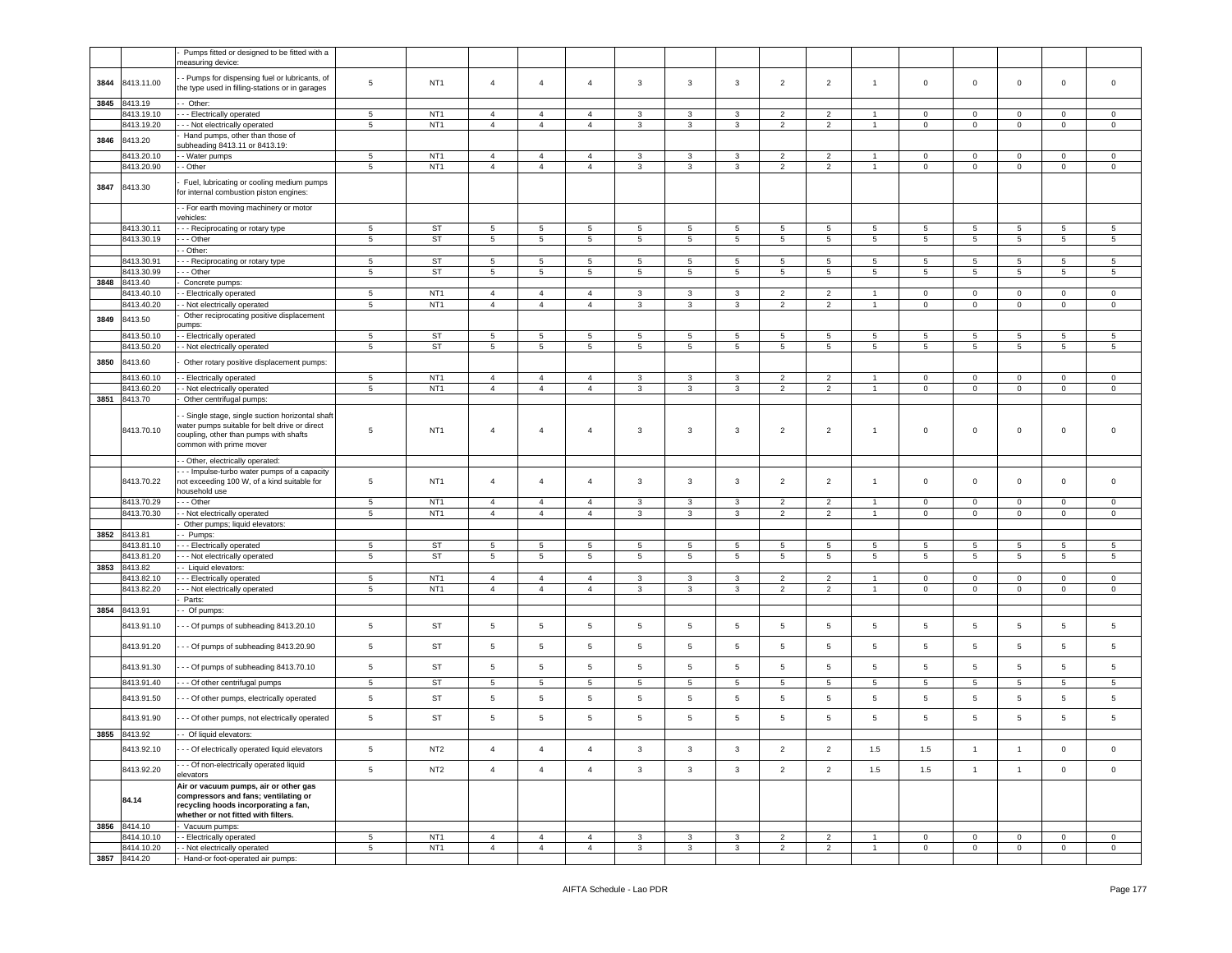|      | 8414.20.10   | - Bicycle pumps                                                                 | 5               | <b>ST</b>       | $\overline{5}$ | $5\phantom{.0}$ | 5              | 5                       | 5                       | 5              | 5              | 5               | 5                    | 5               | 5              | 5                   | 5               | 5               |
|------|--------------|---------------------------------------------------------------------------------|-----------------|-----------------|----------------|-----------------|----------------|-------------------------|-------------------------|----------------|----------------|-----------------|----------------------|-----------------|----------------|---------------------|-----------------|-----------------|
|      | 3414.20.90   | - Other                                                                         | -5              | ST              | $\overline{5}$ | $5\phantom{.0}$ | 5              | $\sqrt{5}$              | $\overline{5}$          | 5              | 5              | 5               | 5                    | $5\overline{5}$ | 5              | 5                   | $5\phantom{.0}$ | $\overline{5}$  |
| 3858 | 8414.30      | Compressors of a kind used in refrigerating                                     |                 |                 |                |                 |                |                         |                         |                |                |                 |                      |                 |                |                     |                 |                 |
|      |              | equipment:                                                                      |                 |                 |                |                 |                |                         |                         |                |                |                 |                      |                 |                |                     |                 |                 |
|      |              | - Having a capacity exceeding 21 kw or                                          |                 |                 |                |                 |                |                         |                         |                |                |                 |                      |                 |                |                     |                 |                 |
|      | 8414.30.10   | more; having a displacement per revolution of                                   | $5\phantom{.0}$ | NT <sub>1</sub> | $\overline{4}$ | $\overline{4}$  | $\overline{4}$ | 3                       | $\overline{3}$          | 3              | $\overline{2}$ | $\overline{2}$  | $\overline{1}$       | $\,0\,$         | $\mathsf 0$    | $\mathsf 0$         | $\pmb{0}$       | $\overline{0}$  |
|      |              | 220 cc or more                                                                  |                 |                 |                |                 |                |                         |                         |                |                |                 |                      |                 |                |                     |                 |                 |
|      | 8414.30.90   | - Other                                                                         | $\sqrt{5}$      | NT <sub>1</sub> | $\overline{4}$ | $\overline{4}$  | $\overline{4}$ | $\mathbf{3}$            | $\mathbf{3}$            | $\mathbf{3}$   | $\overline{2}$ | $\overline{2}$  | $\mathbf{1}$         | $\mathbf 0$     | $\overline{0}$ | $\mathsf{O}\xspace$ | $\mathbf 0$     | $\mathbf 0$     |
|      | 3414.40.00   | Air compressors mounted on a wheeled                                            | $\overline{5}$  | NT <sub>1</sub> | $\overline{4}$ | $\overline{4}$  | $\overline{4}$ | $\mathbf{3}$            | $\mathbf{3}$            | $\mathbf{3}$   | $\overline{2}$ | $\overline{2}$  | $\mathbf{1}$         |                 | $\mathsf 0$    | $\mathbf 0$         | $\mathbf 0$     | $\mathsf 0$     |
| 3859 |              | chassis for towing                                                              |                 |                 |                |                 |                |                         |                         |                |                |                 |                      | $\mathsf 0$     |                |                     |                 |                 |
|      |              | Fans:                                                                           |                 |                 |                |                 |                |                         |                         |                |                |                 |                      |                 |                |                     |                 |                 |
|      |              | - Table, floor, wall, window, ceiling or roof                                   |                 |                 |                |                 |                |                         |                         |                |                |                 |                      |                 |                |                     |                 |                 |
| 3860 | 8414.51      | fans, with a self-contained electric motor of an                                |                 |                 |                |                 |                |                         |                         |                |                |                 |                      |                 |                |                     |                 |                 |
|      |              | output not exceeding 125W:                                                      |                 |                 |                |                 |                |                         |                         |                |                |                 |                      |                 |                |                     |                 |                 |
|      | 8414.51.10   | --- Table fans and box fans                                                     | 20              | NT <sub>1</sub> | 17.5           | 15              | 15             | 12.5                    | 11                      | 9              | $\overline{7}$ | $5\phantom{.0}$ | 2.5                  | $\mathbf 0$     | $\mathsf 0$    | $\mathbf 0$         | $\mathbf 0$     | $\mathsf 0$     |
|      | 8414.51.90   | --- Other                                                                       | 20              | NT <sub>1</sub> | 17.5           | 15              | 15             | 12.5                    | 11                      | 9              | $\overline{7}$ | 5               | 2.5                  | $\mathsf 0$     | $\mathsf 0$    | $\mathsf 0$         | $\mathbf 0$     | $\mathbf 0$     |
|      | 3861 8414.59 | - Other:                                                                        |                 |                 |                |                 |                |                         |                         |                |                |                 |                      |                 |                |                     |                 |                 |
|      |              |                                                                                 |                 | <b>ST</b>       |                | 18              | 17             | 16                      |                         |                | 10             | 9               | 8                    | 8               | $\overline{7}$ | $\overline{7}$      | 6               | 5               |
|      | 8414.59.10   | -- Of a capacity not exceeding 125 kW                                           | 20              |                 | 19             |                 |                |                         | 15                      | 12             |                |                 |                      |                 |                |                     |                 |                 |
|      | 8414.59.90   | - - Other                                                                       | 20              | <b>ST</b>       | 19             | 18              | 17             | 16                      | 15                      | 12             | 10             | 9               | 8                    | 8               | $\overline{7}$ | $\overline{7}$      | 6               | 5               |
| 3862 | 8414.60      | Hoods having a maximum horizontal side                                          |                 |                 |                |                 |                |                         |                         |                |                |                 |                      |                 |                |                     |                 |                 |
|      |              | not exceeding 120 cm:                                                           |                 |                 |                |                 |                |                         |                         |                |                |                 |                      |                 |                |                     |                 |                 |
|      | 3414.60.10   | - Fitted with a filter                                                          | $\overline{5}$  | NT <sub>1</sub> | $\overline{4}$ | $\overline{4}$  | $\overline{4}$ | 3                       | 3                       | 3              | $\overline{2}$ | $\overline{2}$  | 1                    | $\mathbf 0$     | $\mathbf 0$    | $\mathbf 0$         | $\mathbf 0$     | $\mathbf 0$     |
|      | 3414,60.90   | - Other                                                                         | $\overline{5}$  | NT <sub>1</sub> | $\overline{4}$ | $\overline{4}$  | $\overline{4}$ | $\mathbf{3}$            | $\mathbf{3}$            | $\mathbf{3}$   | $\overline{2}$ | $\overline{2}$  | $\mathbf{1}$         | $\overline{0}$  | $\mathbf 0$    | $\mathsf{O}\xspace$ | $\mathbf 0$     | $\overline{0}$  |
| 3863 | 8414.80      | Other:                                                                          |                 |                 |                |                 |                |                         |                         |                |                |                 |                      |                 |                |                     |                 |                 |
|      |              | - Hoods having a maximum horizontal side                                        |                 |                 |                |                 |                |                         |                         |                |                |                 |                      |                 |                |                     |                 |                 |
|      |              | xceeding 120 cm:                                                                |                 |                 |                |                 |                |                         |                         |                |                |                 |                      |                 |                |                     |                 |                 |
|      | 8414.80.11   | - - Fitted with a filter                                                        | 5               | NT <sub>1</sub> | $\overline{4}$ | $\overline{4}$  | $\overline{4}$ | $\mathbf{3}$            | $\overline{3}$          | $\mathbf{3}$   | $\overline{2}$ | $\overline{2}$  | $\blacktriangleleft$ | $^{\circ}$      | $\mathsf 0$    | $\mathbf 0$         | $\mathbf 0$     | $\mathbf 0$     |
|      |              |                                                                                 |                 | NT <sub>1</sub> | $\overline{4}$ | $\overline{4}$  | $\overline{4}$ |                         |                         |                |                |                 | $\overline{1}$       |                 |                |                     |                 | $\mathsf 0$     |
|      | 8414.80.12   | - - Not fitted with a filter, for industrial use                                | $\,$ 5 $\,$     |                 |                |                 |                | $\mathbf{3}$            | $\overline{\mathbf{3}}$ | $\mathbf{3}$   | $\overline{2}$ | $\overline{2}$  |                      | $\mathsf 0$     | $\mathbf 0$    | $\mathbf 0$         | $\pmb{0}$       |                 |
|      |              | - - Not fitted with a filter, other than for                                    |                 |                 |                |                 |                |                         |                         |                |                |                 |                      |                 |                |                     |                 |                 |
|      | 8414.80.19   | ndustrial use                                                                   | $\sqrt{5}$      | NT <sub>1</sub> | $\overline{4}$ | $\overline{4}$  | $\overline{4}$ | $\mathbf{3}$            | $\overline{\mathbf{3}}$ | $\mathbf{3}$   | $\overline{2}$ | $\overline{2}$  | $\overline{1}$       | $\mathsf 0$     | $\mathsf 0$    | $\mathsf 0$         | $\mathbf 0$     | $\overline{0}$  |
|      |              |                                                                                 |                 |                 |                |                 |                |                         |                         |                |                |                 |                      |                 |                |                     |                 |                 |
|      | 8414.80.30   | - Free piston generators for gas turbines                                       | $\,$ 5 $\,$     | NT <sub>1</sub> | $\overline{4}$ | $\overline{4}$  | $\overline{4}$ | $\mathbf{3}$            | $\overline{3}$          | $\mathbf{3}$   | $\overline{2}$ | $\overline{2}$  | $\overline{1}$       | $\mathsf 0$     | $\mathbf 0$    | $\mathsf 0$         | $\mathbf 0$     | $\mathsf 0$     |
|      |              | - Compressors other than those of                                               |                 |                 |                |                 |                |                         |                         |                |                |                 |                      |                 |                |                     |                 |                 |
|      |              | subheading 8414.30 and 8414.40:                                                 |                 |                 |                |                 |                |                         |                         |                |                |                 |                      |                 |                |                     |                 |                 |
|      |              | - - Gas compression modules for use in oil                                      |                 |                 |                |                 |                |                         |                         |                |                |                 |                      |                 |                |                     |                 |                 |
|      | 8414.80.41   | drilling operations                                                             | $\,$ 5 $\,$     | NT <sub>1</sub> | $\overline{4}$ | $\overline{4}$  | $\overline{4}$ | $\mathsf 3$             | $\mathbf{3}$            | $\mathbf{3}$   | $\overline{2}$ | $\overline{2}$  | $\overline{1}$       | $\mathsf 0$     | $\mathbf 0$    | $\mathbf 0$         | $\mathbf 0$     | $\,$ 0          |
|      |              | - - Other, having a capacity exceeding 21 kW                                    |                 |                 |                |                 |                |                         |                         |                |                |                 |                      |                 |                |                     |                 |                 |
|      | 8414.80.42   | or more; having a displacement per revolution                                   | $\sqrt{5}$      | NT <sub>1</sub> | $\overline{4}$ | $\overline{4}$  | $\overline{4}$ | 3                       | $\overline{\mathbf{3}}$ | $\mathbf{3}$   | $\overline{2}$ | $\overline{2}$  | $\overline{1}$       | $\,0\,$         | $\mathbf 0$    | $\mathsf 0$         | $\mathbf 0$     | $\overline{0}$  |
|      |              | of 220 cc or more                                                               |                 |                 |                |                 |                |                         |                         |                |                |                 |                      |                 |                |                     |                 |                 |
|      | 8414.80.49   | $-$ Other                                                                       | 5               | NT <sub>1</sub> | $\overline{4}$ | $\overline{4}$  | $\overline{4}$ | $\mathbf{3}$            | $\overline{\mathbf{3}}$ | 3              | $\overline{2}$ | $\overline{2}$  | $\mathbf{1}$         | $\overline{0}$  | $\mathbf{0}$   | $\mathbf 0$         | $\mathbf{0}$    | $\overline{0}$  |
|      |              | - Air pumps:                                                                    |                 |                 |                |                 |                |                         |                         |                |                |                 |                      |                 |                |                     |                 |                 |
|      | 8414.80.51   | - Electrically operated                                                         | 5               | NT <sub>1</sub> | $\overline{4}$ | $\overline{4}$  | $\overline{4}$ | 3                       | $\overline{3}$          | $\overline{3}$ | $\overline{2}$ | $\overline{2}$  | $\overline{1}$       | $\Omega$        | $\mathbf 0$    | $\overline{0}$      | $\overline{0}$  | $\overline{0}$  |
|      | 3414.80.59   | - - Not electrically operated                                                   | $\sqrt{5}$      | NT <sub>1</sub> | $\overline{4}$ | $\overline{4}$  | $\overline{4}$ | $\mathbf{3}$            | $\mathbf{3}$            | $\mathbf{3}$   | $\overline{2}$ | $\overline{2}$  | $\mathbf{1}$         | $\mathsf 0$     | $\mathsf 0$    | $\mathsf 0$         | $\mathsf 0$     | $\,0\,$         |
|      |              |                                                                                 |                 |                 |                |                 |                |                         |                         |                |                |                 |                      |                 |                |                     |                 |                 |
|      |              | - Other:                                                                        |                 |                 |                |                 |                |                         |                         |                |                |                 |                      |                 |                |                     |                 |                 |
|      | 3414.80.91   | - Electrically operated                                                         | 5               | NT <sub>1</sub> | $\overline{4}$ | $\overline{4}$  | $\overline{4}$ | 3                       | 3                       | 3              | $\overline{2}$ | 2               | $\mathbf{1}$         | $\Omega$        | $^{\circ}$     | $\mathbf 0$         | $\overline{0}$  | $\mathbf 0$     |
|      | 3414.80.99   | - - Not electrically operated                                                   | 5               | NT <sub>1</sub> | $\overline{4}$ | $\overline{4}$  | $\overline{4}$ | $\mathbf{3}$            | $\mathbf{3}$            | $\mathbf{3}$   | $\overline{2}$ | $\overline{2}$  | $\overline{1}$       | $\mathbf 0$     | $\mathsf 0$    | $\mathsf 0$         | $\mathsf 0$     | $\,0\,$         |
| 3864 | 8414.90      | Parts:                                                                          |                 |                 |                |                 |                |                         |                         |                |                |                 |                      |                 |                |                     |                 |                 |
|      |              | Of electrically operated equipment:                                             |                 |                 |                |                 |                |                         |                         |                |                |                 |                      |                 |                |                     |                 |                 |
|      | 8414.90.11   | - - Of pumps or compressors                                                     | 5               | NT <sub>1</sub> | $\overline{4}$ | $\overline{4}$  | $\overline{4}$ | $\mathbf{3}$            | $\overline{3}$          | $\mathbf{3}$   | $\overline{2}$ | $\overline{2}$  | $\mathbf{1}$         | $\mathbf 0$     | $\mathbf 0$    | $\mathbf 0$         | $\mathbf 0$     | $\mathsf 0$     |
|      | 8414.90.12   | - - Of goods of subheading 8414.60 or                                           | $\sqrt{5}$      | NT <sub>1</sub> | $\overline{4}$ | $\overline{4}$  | $\overline{4}$ | 3                       | $\mathbf{3}$            | 3              | $\overline{2}$ | $\overline{2}$  | $\mathbf{1}$         | $\,0\,$         | $\mathbf 0$    | $\mathsf 0$         | $\mathbf 0$     | $\,0\,$         |
|      |              | 3414.80                                                                         |                 |                 |                |                 |                |                         |                         |                |                |                 |                      |                 |                |                     |                 |                 |
|      | 8414.90.19   | - - Other                                                                       | $\overline{5}$  | NT <sub>1</sub> | $\overline{4}$ | $\overline{4}$  | $\overline{4}$ | $\overline{\mathbf{3}}$ | $\overline{\mathbf{3}}$ | $\overline{3}$ | $\overline{2}$ | $\overline{2}$  | $\overline{1}$       | $\overline{0}$  | $\overline{0}$ | $\overline{0}$      | $\overline{0}$  | $\overline{0}$  |
|      |              |                                                                                 |                 |                 |                |                 |                |                         |                         |                |                |                 |                      |                 |                |                     |                 |                 |
|      |              | - Of non-electrically operated equipment:                                       |                 |                 |                |                 |                |                         |                         |                |                |                 |                      |                 |                |                     |                 |                 |
|      | 8414.90.91   | - - Of goods of subheading 8414.10, 8414.20                                     | $5\phantom{.0}$ | NT <sub>1</sub> | $\overline{4}$ | $\overline{4}$  | $\overline{4}$ | $\mathbf{3}$            | $\overline{3}$          | $\mathbf{3}$   | $\overline{2}$ | $\overline{2}$  | $\overline{1}$       | $\mathsf 0$     | $\mathsf 0$    | $\mathbf 0$         | $\mathbf 0$     | $\mathsf 0$     |
|      |              | or 8414.40                                                                      |                 |                 |                |                 |                |                         |                         |                |                |                 |                      |                 |                |                     |                 |                 |
|      | 8414.90.99   | $-$ - Other                                                                     | $\overline{5}$  | NT <sub>1</sub> | $\overline{4}$ | $\overline{4}$  | $\overline{4}$ | $\mathbf{3}$            | $\mathbf{3}$            | $\mathbf{3}$   | $\overline{2}$ | $\overline{2}$  | $\mathbf{1}$         | $\mathsf 0$     | $\overline{0}$ | $\mathsf{O}\xspace$ | $\mathsf 0$     | $\overline{0}$  |
|      |              |                                                                                 |                 |                 |                |                 |                |                         |                         |                |                |                 |                      |                 |                |                     |                 |                 |
|      |              | Air conditioning machines, comprising a                                         |                 |                 |                |                 |                |                         |                         |                |                |                 |                      |                 |                |                     |                 |                 |
|      | 84.15        | motor-driven fan and elements for                                               |                 |                 |                |                 |                |                         |                         |                |                |                 |                      |                 |                |                     |                 |                 |
|      |              | changing the temperature and humidity,<br>including those machines in which the |                 |                 |                |                 |                |                         |                         |                |                |                 |                      |                 |                |                     |                 |                 |
|      |              | humidity cannot be separately regulated.                                        |                 |                 |                |                 |                |                         |                         |                |                |                 |                      |                 |                |                     |                 |                 |
|      |              |                                                                                 |                 |                 |                |                 |                |                         |                         |                |                |                 |                      |                 |                |                     |                 |                 |
| 3865 | 8415.10.00   | Window or wall types, self-contained or                                         | 20              | ST              | 19             | 18              | 17             | 16                      | 15                      | 12             | 10             | 9               | 8                    | 8               | $\overline{7}$ | $\overline{7}$      | $\,6\,$         | $5\phantom{.0}$ |
|      |              | split-system"                                                                   |                 |                 |                |                 |                |                         |                         |                |                |                 |                      |                 |                |                     |                 |                 |
| 3866 | 3415.20.00   | Of a kind used for persons, in motor                                            | 20              | <b>ST</b>       | 19             | 18              | 17             | 16                      | 15                      | 12             | 10             | 9               | 8                    | 8               | $\overline{7}$ | $\overline{7}$      | $6\phantom{.}$  | 5               |
|      |              | ehicles                                                                         |                 |                 |                |                 |                |                         |                         |                |                |                 |                      |                 |                |                     |                 |                 |
|      |              | Other:                                                                          |                 |                 |                |                 |                |                         |                         |                |                |                 |                      |                 |                |                     |                 |                 |
|      |              | - Incorporating a refrigerating unit and a                                      |                 |                 |                |                 |                |                         |                         |                |                |                 |                      |                 |                |                     |                 |                 |
| 3867 | 8415.81      | alve for reversal of the cooling/heat cycle                                     |                 |                 |                |                 |                |                         |                         |                |                |                 |                      |                 |                |                     |                 |                 |
|      |              | (reversible heat pumps):                                                        |                 |                 |                |                 |                |                         |                         |                |                |                 |                      |                 |                |                     |                 |                 |
|      |              | --- Of a kind used in aircraft:                                                 |                 |                 |                |                 |                |                         |                         |                |                |                 |                      |                 |                |                     |                 |                 |
|      |              |                                                                                 |                 |                 |                |                 |                |                         |                         |                |                |                 |                      |                 |                |                     |                 |                 |
|      | 8415.81.11   | - - - Of an output not exceeding 21.10 kW                                       | 20              | ST              | 19             | 18              | 17             | 16                      | 15                      | 12             | 10             | 9               | 8                    | 8               | $\overline{7}$ | $\overline{7}$      | 6               | 5               |
|      |              | ---- Of an output exceeding 21.10 kW, with                                      |                 |                 |                |                 |                |                         |                         |                |                |                 |                      |                 |                |                     |                 |                 |
|      | 8415.81.12   | an air flow rate of each evaporator unit of over                                | 20              | ST              | 19             | 18              | 17             | 16                      | 15                      | 12             | 10             | $_{9}$          | 8                    | 8               | $\overline{7}$ | $\overline{7}$      | 6               | 5               |
|      |              | 67.96 m3/min                                                                    |                 |                 |                |                 |                |                         |                         |                |                |                 |                      |                 |                |                     |                 |                 |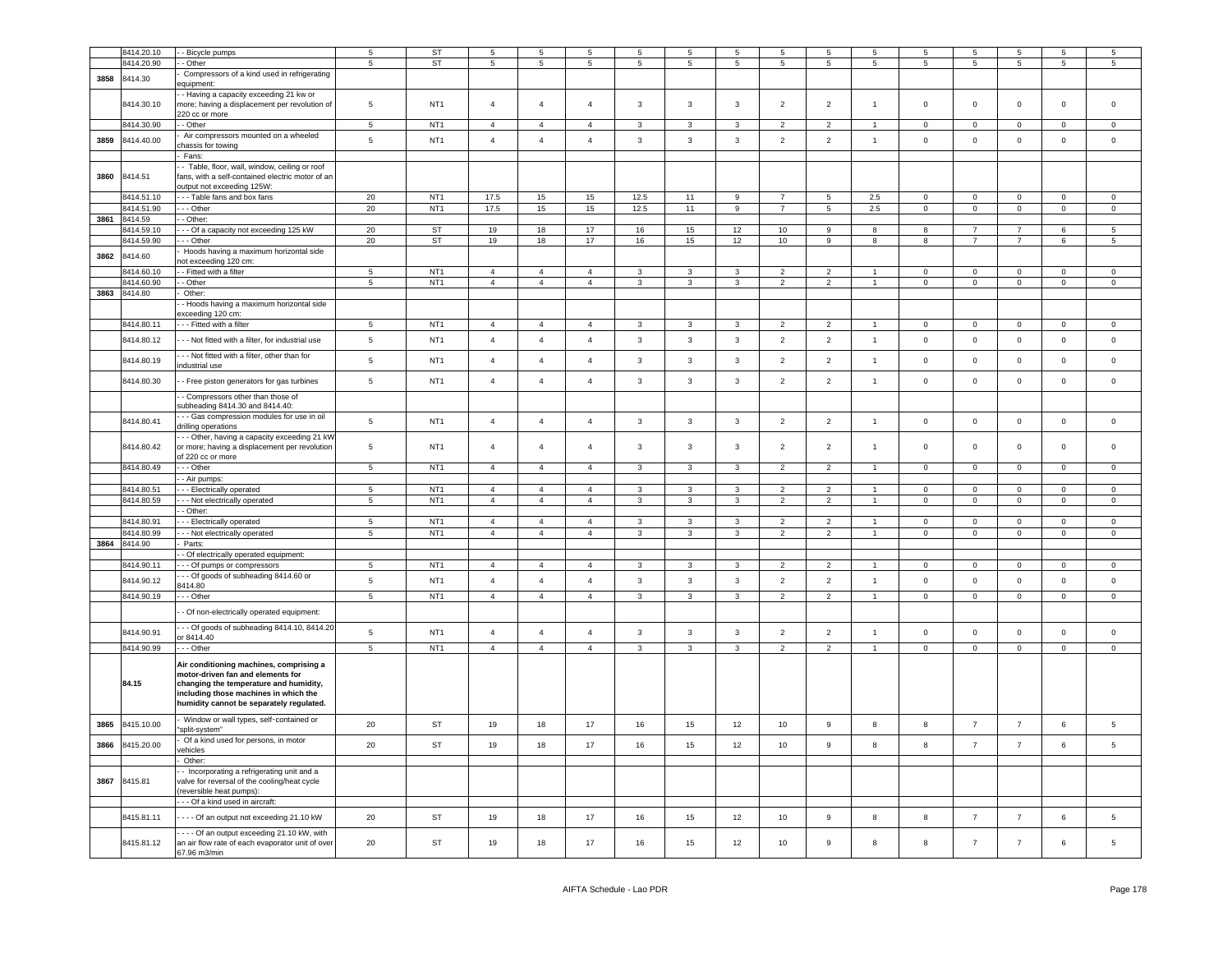|      | 8415.81.19      | --- Other                                                                                                                                                                                    | 20 | <b>ST</b>       | 19               | $18\,$           | 17                      | 16                      | 15                | $12\,$         | 10      | q                |                 |                 |                 |                | 6                       | $5\overline{5}$     |
|------|-----------------|----------------------------------------------------------------------------------------------------------------------------------------------------------------------------------------------|----|-----------------|------------------|------------------|-------------------------|-------------------------|-------------------|----------------|---------|------------------|-----------------|-----------------|-----------------|----------------|-------------------------|---------------------|
|      | 8415.81.20      | - - Of a kind used in railway rolling stock                                                                                                                                                  | 20 | <b>ST</b>       | 19               | 18               | 17                      | 16                      | 15                | 12             | 10      | $\overline{9}$   | 8               | 8               | $\overline{7}$  | $\overline{7}$ | $6\overline{6}$         | $5\phantom{.0}$     |
|      | 8415.81.30      | - - Of a kind used in road vehicles other<br>those of subheading 8415.20<br>- - - Other:                                                                                                     | 20 | ST              | 19               | 18               | 17                      | 16                      | 15                | 12             | 10      | 9                | 8               | 8               | $\overline{7}$  | $\overline{7}$ | 6                       | 5                   |
|      | 8415.81.91      | - - - Of an output exceeding 21.10 kW, with<br>an air flow rate of each evaporator unit of over<br>67.96 m3/min                                                                              | 20 | ST              | 19               | 18               | $17$                    | 16                      | 15                | 12             | 10      | $\boldsymbol{9}$ | 8               | 8               | $\overline{7}$  | $\overline{7}$ | 6                       | 5                   |
|      | 8415.81.99      | $---$ Other                                                                                                                                                                                  | 20 | ST              | 19               | 18               | 17                      | 16                      | 15                | 12             | 10      | 9                | 8               | 8               | $\overline{7}$  | $\overline{7}$ | 6                       | $\overline{5}$      |
| 3868 | 8415.82         | - Other, incorporating a refrigerating unit:                                                                                                                                                 |    |                 |                  |                  |                         |                         |                   |                |         |                  |                 |                 |                 |                |                         |                     |
|      |                 | - - - Of a kind used in aircraft:                                                                                                                                                            |    |                 |                  |                  |                         |                         |                   |                |         |                  |                 |                 |                 |                |                         |                     |
|      | 8415.82.11      | - - - Of an output exceeding 21.10 kW, with<br>an air flow rate of each evaporator unit of over<br>67.96 m3/min                                                                              | 20 | ST              | 19               | 18               | 17                      | 16                      | 15                | 12             | 10      | 9                | 8               | 8               | $\overline{7}$  | $\overline{7}$ | 6                       | 5                   |
|      | 8415.82.19      | - - - - Other                                                                                                                                                                                | 20 | ST              | 19               | 18               | 17                      | 16                      | 15                | 12             | 10      | 9                | 8               | 8               | $\overline{7}$  | $\overline{7}$ | 6                       | 5                   |
|      | 8415.82.20      | - - Of a kind used in railway rolling stock                                                                                                                                                  | 20 | <b>ST</b>       | 19               | 18               | 17                      | 16                      | 15                | 12             | 10      | 9                | 8               | 8               | $\overline{7}$  | $\overline{7}$ | 6                       | 5                   |
|      | 8415.82.30      | - - Of a kind used in road vehicles other than<br>those of subheading 8415.20                                                                                                                | 20 | ST              | 19               | 18               | 17                      | 16                      | 15                | 12             | 10      | $\boldsymbol{9}$ | 8               | 8               | $\overline{7}$  | $\overline{7}$ | 6                       | 5                   |
|      | 8415.82.90      | - - Other                                                                                                                                                                                    | 20 | ST              | 19               | 18               | 17                      | 16                      | 15                | 12             | 10      | $\mathsf g$      | 8               | 8               | $\overline{7}$  | $\overline{7}$ | 6                       | 5                   |
| 3869 | 8415.83         | - Not incorporating a refrigerating unit:                                                                                                                                                    |    |                 |                  |                  |                         |                         |                   |                |         |                  |                 |                 |                 |                |                         |                     |
|      | 8415.83.11      | - Of a kind used in aircraft:<br>--- Of an output exceeding 21.10 kW, with<br>an air flow rate of each evaporator unit of over<br>67.96 m3/min                                               | 10 | NT <sub>2</sub> | 9                | $\mathsf g$      | 8                       | 8                       | $\overline{7}$    | $\overline{7}$ | 6       | 6                | 5               | 5               | -5              | 3              | $\overline{\mathbf{c}}$ | $\mathbf 0$         |
|      | 8415.83.19      | - - - - Other                                                                                                                                                                                | 10 | NT <sub>2</sub> | 9                | 9                | 8                       | 8                       | $\overline{7}$    | $\overline{7}$ | 6       | 6                | $5\phantom{.0}$ | $5\overline{5}$ | $5\phantom{.0}$ | $\mathbf{3}$   | $\overline{2}$          | $\mathsf 0$         |
|      | 8415.83.20      | - - Of a kind used in railway rolling stock                                                                                                                                                  | 10 | NT <sub>2</sub> | $\boldsymbol{9}$ | 9                | 8                       | 8                       | $\overline{7}$    | $\overline{7}$ | 6       | 6                | $5\phantom{.0}$ | $5\phantom{.0}$ | $5\overline{)}$ | $\mathbf{3}$   | $\overline{2}$          | $\mathsf 0$         |
|      | 8415.83.30      | - - Of a kind used in road vehicles other than<br>hose of subheading 8415.20                                                                                                                 | 10 | NT <sub>2</sub> | 9                | $_{9}$           | 8                       | 8                       | $\overline{7}$    | $\overline{7}$ | 6       | 6                | $\sqrt{5}$      | 5               | 5               | $\mathbf{3}$   | 2                       | $\mathbf 0$         |
|      | 8415.83.90      | - - Other                                                                                                                                                                                    | 10 | NT2             | $\overline{9}$   | $\overline{9}$   | 8                       | 8                       | $\overline{7}$    | $\overline{7}$ | 6       | 6                | 5               | $\overline{5}$  | 5               | 3              | $\overline{2}$          | $\mathbf 0$         |
|      | 3870 8415.90    | Parts:<br>- Of machines of an output not exceeding<br>21.10 kW:                                                                                                                              |    |                 |                  |                  |                         |                         |                   |                |         |                  |                 |                 |                 |                |                         |                     |
|      | 8415.90.12      | - - Chassis or cabinets, welded and painted                                                                                                                                                  | 10 | NT <sub>2</sub> | $\boldsymbol{9}$ | $\mathsf g$      | 8                       | 8                       | $\overline{7}$    | $\overline{7}$ | $\,6\,$ | $\,6\,$          | $5\phantom{.0}$ | $5\phantom{.0}$ | $\,$ 5 $\,$     | $\mathbf{3}$   | $\overline{2}$          | $\mathsf 0$         |
|      | 8415.90.19      | - - Other                                                                                                                                                                                    | 10 | NT2             | 9                | 9                | 8                       | 8                       | $\overline{7}$    | $\overline{7}$ | 6       | 6                | $5\phantom{.0}$ | 5               | 5               | 3              | $\overline{2}$          | $\mathsf 0$         |
|      |                 | - Of machines of an output exceeding 21.10<br>kW but not exceeding 26.38 kW:                                                                                                                 |    |                 |                  |                  |                         |                         |                   |                |         |                  |                 |                 |                 |                |                         |                     |
|      |                 | -- With an air flow rate of each evaporator<br>unit of over 67.96 m3/min:                                                                                                                    |    |                 |                  |                  |                         |                         |                   |                |         |                  |                 |                 |                 |                |                         |                     |
|      | 8415.90.21      | --- Chassis or cabinets, welded and painted                                                                                                                                                  | 10 | NT <sub>2</sub> | $\boldsymbol{9}$ | 9                | 8                       | 8                       | $\overline{7}$    | $\overline{7}$ | 6       | $\,6\,$          | $\sqrt{5}$      | $5\phantom{.0}$ | $5\phantom{.0}$ | $\mathbf{3}$   | $\overline{2}$          | $\mathsf 0$         |
|      | 8415.90.22      | - - - - Other                                                                                                                                                                                | 10 | NT <sub>2</sub> | 9                | 9                | 8                       | 8                       | $\overline{7}$    | $\overline{7}$ | 6       | 6                | $5\phantom{.0}$ | $5\phantom{.0}$ | $\overline{5}$  | $\mathbf{3}$   | $\overline{2}$          | $\overline{0}$      |
|      |                 | -- Other:                                                                                                                                                                                    |    |                 |                  |                  |                         |                         |                   |                |         |                  |                 |                 |                 |                |                         |                     |
|      | 8415.90.23      | - - - Chassis or cabinets, welded and painted                                                                                                                                                | 10 | NT <sub>2</sub> | $\boldsymbol{9}$ | $\mathsf g$      | 8                       | 8                       | $\overline{7}$    | $\overline{7}$ | 6       | 6                | $5\phantom{.0}$ | 5               | $\overline{5}$  | $\mathbf{3}$   | $\overline{2}$          | $\mathsf 0$         |
|      | 8415.90.29      | $- - -$ Other<br>- Of machines of an output exceeding 26.38<br>kW but not exceeding 52.75 kW:<br>--- With an air flow rate of each evaporator                                                | 10 | NT <sub>2</sub> | 9                | 9                | 8                       | 8                       | $\overline{7}$    | $\overline{7}$ | 6       | 6                | 5               | 5               | $\overline{5}$  | 3              | 2                       | $\mathbf 0$         |
|      | 8415.90.31      | unit of over 67.96 m3/min:<br>--- Chassis or cabinets, welded and painted                                                                                                                    | 10 | NT <sub>2</sub> | $\boldsymbol{9}$ | 9                | 8                       | 8                       | $\overline{7}$    | $\overline{7}$ | 6       | 6                | $5\phantom{.0}$ | $5\phantom{.0}$ | $5\phantom{.0}$ | $\mathbf{3}$   | $\overline{2}$          | $\mathsf 0$         |
|      | 8415.90.32      | $---$ Other                                                                                                                                                                                  | 10 | NT <sub>2</sub> | 9                | 9                | 8                       | 8                       | $\overline{7}$    | $\overline{7}$ | 6       | 6                | 5               | 5               | 5               | 3              | $\overline{2}$          | $\mathbf 0$         |
|      |                 | --- Other:                                                                                                                                                                                   |    |                 |                  |                  |                         |                         |                   |                |         |                  |                 |                 |                 |                |                         |                     |
|      | 8415.90.33      | - - - Chassis or cabinets, welded and painted                                                                                                                                                | 10 | NT <sub>2</sub> | $\mathsf g$      | $\mathsf g$      | 8                       | 8                       | $\scriptstyle{7}$ | $\overline{7}$ | 6       | 6                | $5\phantom{.0}$ | $\overline{5}$  | $\overline{5}$  | $_{\rm 3}$     | $\overline{2}$          | $\mathbf 0$         |
|      | 8415.90.39      | $- -$ - Other                                                                                                                                                                                | 10 | NT <sub>2</sub> | $\overline{9}$   | $\overline{9}$   | $\overline{\mathbf{8}}$ | $\overline{\mathbf{8}}$ | 7                 | $\overline{7}$ | 6       | 6                | $\overline{5}$  | $\overline{5}$  | $\overline{5}$  | $\overline{3}$ | $\overline{2}$          | $\overline{0}$      |
|      |                 | - Of machines of an output exceeding 52.75<br>kW:                                                                                                                                            |    |                 |                  |                  |                         |                         |                   |                |         |                  |                 |                 |                 |                |                         |                     |
|      |                 | -- With an air flow rate of each evaporator<br>unit of over 67.96 m3/min:                                                                                                                    |    |                 |                  |                  |                         |                         |                   |                |         |                  |                 |                 |                 |                |                         |                     |
|      | 8415.90.41      | --- Chassis or cabinets, welded and painted                                                                                                                                                  | 10 | NT <sub>2</sub> | $\boldsymbol{9}$ | $\boldsymbol{9}$ | 8                       | 8                       | $\overline{7}$    | $\overline{7}$ | 6       | 6                | 5               | 5               | 5               | 3              | $\overline{2}$          | $\circ$             |
|      | 8415.90.42      | $--$ Other<br>- - Other:                                                                                                                                                                     | 10 | NT <sub>2</sub> | $\boldsymbol{9}$ | 9                | 8                       | 8                       | $\overline{7}$    | $\overline{7}$ | 6       | $\,6\,$          | $5\phantom{.0}$ | $\sqrt{5}$      | $5\phantom{.0}$ | $\mathbf{3}$   | $\overline{2}$          | $\mathsf 0$         |
|      | 8415.90.43      | --- Chassis or cabinets, welded and painted                                                                                                                                                  | 10 | NT <sub>2</sub> | $\boldsymbol{9}$ | 9                | 8                       | 8                       | $\overline{7}$    | $\overline{7}$ | 6       | 6                | 5               | 5               | 5               | $\mathbf{3}$   | $\overline{2}$          | 0                   |
|      | 8415.90.49      | $\cdots$ - Other                                                                                                                                                                             | 10 | NT <sub>2</sub> | $\overline{9}$   | 9                | 8                       | $\overline{\mathbf{8}}$ | $\overline{7}$    | $\overline{7}$ | 6       | 6                | 5               | $\overline{5}$  | $\overline{5}$  | $\overline{3}$ | $\overline{2}$          | $\mathsf{O}\xspace$ |
|      | 84.16           | Furnace burners for liquid fuel, for<br>pulverised solid fuel or for gas; mechanical<br>stokers, including their mechanical grates,<br>mechanical ash dischargers and similar<br>appliances. |    |                 |                  |                  |                         |                         |                   |                |         |                  |                 |                 |                 |                |                         |                     |
|      | 3871 8416.10.00 | - Furnace burners for liquid fuel                                                                                                                                                            | 10 | NT2             | 9                | $\overline{9}$   | 8                       | $\overline{\mathbf{8}}$ | 7                 | 7              | 6       | 6                | 5               | 5               | 5               | 3              | $\overline{2}$          | $\overline{0}$      |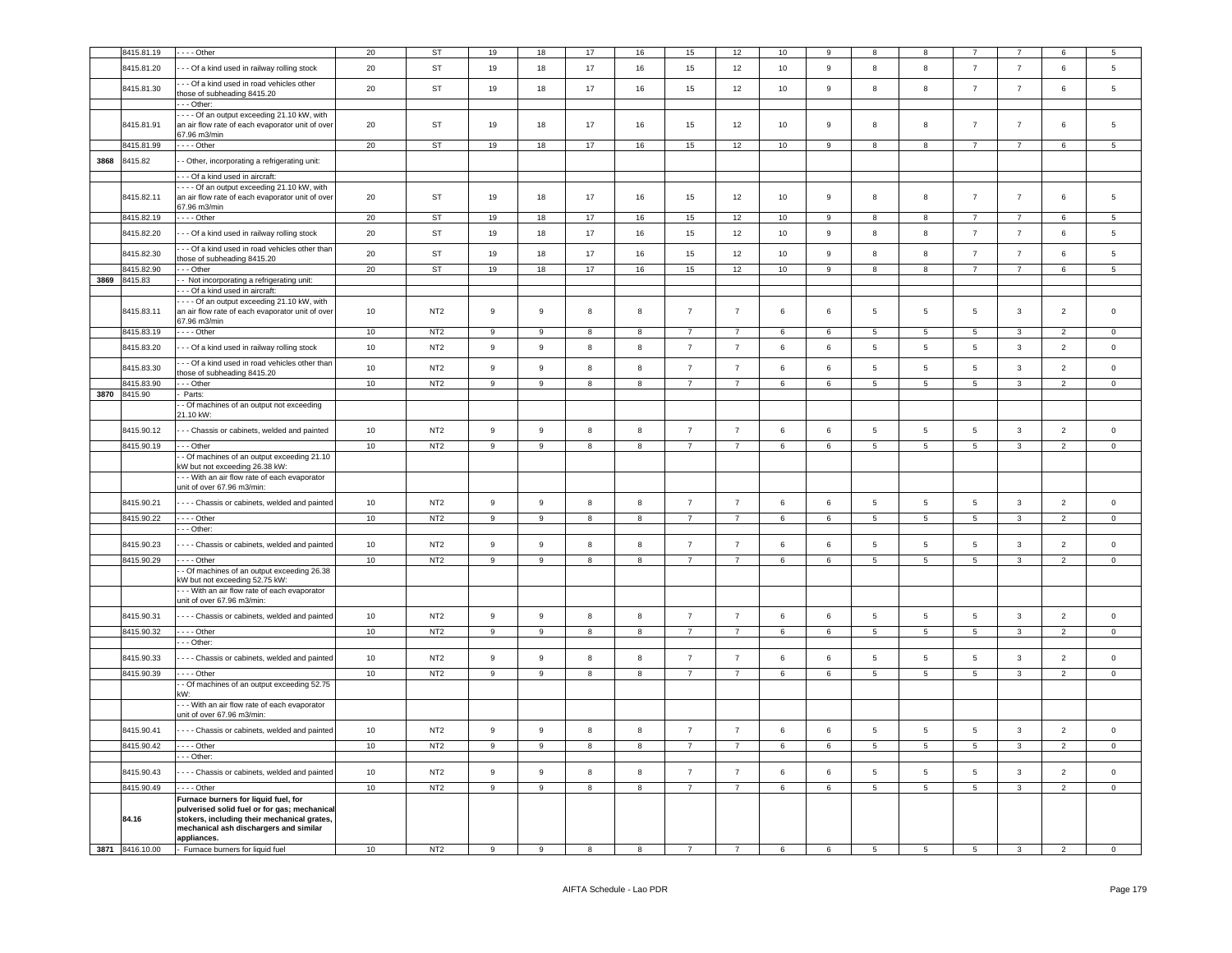| 3872         | 8416.20.00               | Other furnace burners, including<br>combination burners                                                                                                                                                                                                                                                                                                                                                                                                                                                                                             | 10                   | NT <sub>2</sub>                    | 9                                | $\boldsymbol{9}$                 | 8                                | 8                 | $\overline{7}$                   | $\overline{7}$                   | 6                   | 6                                | 5              | 5                      | $5\overline{)}$      | $\mathbf{3}$                        | $\overline{2}$                   | $\mathbf 0$                |
|--------------|--------------------------|-----------------------------------------------------------------------------------------------------------------------------------------------------------------------------------------------------------------------------------------------------------------------------------------------------------------------------------------------------------------------------------------------------------------------------------------------------------------------------------------------------------------------------------------------------|----------------------|------------------------------------|----------------------------------|----------------------------------|----------------------------------|-------------------|----------------------------------|----------------------------------|---------------------|----------------------------------|----------------|------------------------|----------------------|-------------------------------------|----------------------------------|----------------------------|
|              |                          | Mechanical stokers including their                                                                                                                                                                                                                                                                                                                                                                                                                                                                                                                  |                      |                                    |                                  |                                  |                                  |                   |                                  |                                  |                     |                                  |                |                        |                      |                                     |                                  |                            |
| 3873         | 8416.30.00               | mechanical grates, mechanical ash                                                                                                                                                                                                                                                                                                                                                                                                                                                                                                                   | 10                   | NT <sub>2</sub>                    | 9                                | $\mathsf g$                      | 8                                | 8                 | $\overline{7}$                   | $\overline{7}$                   | 6                   | 6                                | 5              | 5                      | 5                    | 3                                   | $\overline{2}$                   | $\mathbf 0$                |
|              |                          | dischargers and similar appliances                                                                                                                                                                                                                                                                                                                                                                                                                                                                                                                  |                      |                                    |                                  |                                  |                                  |                   |                                  |                                  |                     |                                  |                |                        |                      |                                     |                                  |                            |
| 3874         | 8416.90.00               | Parts                                                                                                                                                                                                                                                                                                                                                                                                                                                                                                                                               | 10                   | NT <sub>2</sub>                    | 9                                | 9                                | 8                                | 8                 | $\overline{7}$                   | $\overline{7}$                   | 6                   | 6                                | 5              | 5                      | 5                    | 3                                   | $\overline{2}$                   | $\mathbf 0$                |
|              | 84.17                    | ndustrial or laboratory furnaces and<br>ovens, including incinerators, non-electric.                                                                                                                                                                                                                                                                                                                                                                                                                                                                |                      |                                    |                                  |                                  |                                  |                   |                                  |                                  |                     |                                  |                |                        |                      |                                     |                                  |                            |
|              |                          | Furnaces and ovens for the roasting,                                                                                                                                                                                                                                                                                                                                                                                                                                                                                                                |                      |                                    |                                  |                                  |                                  |                   |                                  |                                  |                     |                                  |                |                        |                      |                                     |                                  |                            |
| 3875         | 8417.10.00               | nelting or other heat-treatment of ores,                                                                                                                                                                                                                                                                                                                                                                                                                                                                                                            | $\overline{5}$       | NT <sub>1</sub>                    | $\overline{4}$                   | $\overline{4}$                   | $\overline{4}$                   | 3                 | $\overline{\mathbf{3}}$          | 3                                | $\overline{2}$      | $\overline{2}$                   | $\mathbf{1}$   | $\mathsf 0$            | $\mathbf 0$          | $\mathbf 0$                         | 0                                | 0                          |
|              |                          | vrites or of metals                                                                                                                                                                                                                                                                                                                                                                                                                                                                                                                                 |                      |                                    |                                  |                                  |                                  |                   |                                  |                                  |                     |                                  |                |                        |                      |                                     |                                  |                            |
| 3876<br>3877 | 8417.20.00<br>8417.80.00 | Bakery ovens, including biscuit ovens<br>Other                                                                                                                                                                                                                                                                                                                                                                                                                                                                                                      | 5<br>$5\phantom{.0}$ | NT <sub>1</sub><br>NT <sub>2</sub> | $\overline{4}$<br>$\overline{4}$ | $\overline{4}$<br>$\overline{4}$ | $\overline{4}$<br>$\overline{4}$ | 3<br>$\mathbf{3}$ | 3<br>3                           | 3<br>$\mathbf{3}$                | 2<br>$\overline{2}$ | $\overline{2}$<br>$\overline{2}$ | 1.5            | $\mathbf 0$<br>$1.5\,$ | 0<br>$\overline{1}$  | $\mathbf 0$<br>$\ddot{\phantom{1}}$ | 0<br>$\mathsf 0$                 | 0<br>$\mathbf 0$           |
| 3878         | 8417.90.00               | Parts                                                                                                                                                                                                                                                                                                                                                                                                                                                                                                                                               | 5                    | NT <sub>1</sub>                    | $\overline{4}$                   | $\overline{4}$                   | $\overline{4}$                   | 3                 | 3                                | 3                                | $\overline{2}$      | $\overline{2}$                   | $\overline{1}$ | $\mathbf 0$            | $\overline{0}$       | $\mathbf 0$                         | 0                                | $\mathbf 0$                |
|              |                          |                                                                                                                                                                                                                                                                                                                                                                                                                                                                                                                                                     |                      |                                    |                                  |                                  |                                  |                   |                                  |                                  |                     |                                  |                |                        |                      |                                     |                                  |                            |
|              | 84.18                    | Refrigerators, freezers and other<br>refrigerating or freezing equipment,<br>electric or other; heat pumps other than air<br>conditioning machines of heading 84.15.                                                                                                                                                                                                                                                                                                                                                                                |                      |                                    |                                  |                                  |                                  |                   |                                  |                                  |                     |                                  |                |                        |                      |                                     |                                  |                            |
| 3879         | 8418.10                  | Combined refrigerator-freezers, fitted with                                                                                                                                                                                                                                                                                                                                                                                                                                                                                                         |                      |                                    |                                  |                                  |                                  |                   |                                  |                                  |                     |                                  |                |                        |                      |                                     |                                  |                            |
|              | 8418.10.1                | separate external doors:<br>- Household type                                                                                                                                                                                                                                                                                                                                                                                                                                                                                                        | 10                   | NT <sub>2</sub>                    | 9                                | 9                                | 8                                | 8                 | $\overline{7}$                   | $\overline{7}$                   | 6                   | 6                                | $\overline{5}$ | 5                      | 5                    | 3                                   | $\overline{2}$                   | $\mathbf 0$                |
|              | 8418.10.90               | - Other                                                                                                                                                                                                                                                                                                                                                                                                                                                                                                                                             | 10                   | NT <sub>2</sub>                    | 9                                | $\boldsymbol{9}$                 | 8                                | 8                 | $\overline{7}$                   | $\overline{7}$                   | 6                   | 6                                | 5              | $\,$ 5 $\,$            | $5\phantom{.0}$      | $\mathbf{3}$                        | $\overline{2}$                   | $\mathsf 0$                |
|              |                          | Refrigerators, household type:                                                                                                                                                                                                                                                                                                                                                                                                                                                                                                                      |                      |                                    |                                  |                                  |                                  |                   |                                  |                                  |                     |                                  |                |                        |                      |                                     |                                  |                            |
| 3880         | 8418.21.00               | Compression-type                                                                                                                                                                                                                                                                                                                                                                                                                                                                                                                                    | 10                   | NT <sub>2</sub>                    | 9                                | 9                                | 8                                | 8                 | $\overline{7}$                   | $\overline{7}$                   | 6                   | 6                                | 5              | 5                      | $5\overline{5}$      | 3                                   | 2                                | $\mathbf{0}$               |
| 3881         | 8418.29.00               | - Other                                                                                                                                                                                                                                                                                                                                                                                                                                                                                                                                             | 20                   | ST                                 | 19                               | 18                               | 17                               | 16                | 15                               | 12                               | 10                  | 9                                | 8              | 8                      | $\overline{7}$       | $\overline{7}$                      | 6                                | 5                          |
| 3882         | 8418.30.00               | Freezers of the chest type, not exceeding                                                                                                                                                                                                                                                                                                                                                                                                                                                                                                           | 10                   | NT <sub>2</sub>                    | $\overline{9}$                   | $\mathsf g$                      | 8                                | 8                 | $\overline{7}$                   | $\overline{7}$                   | 6                   | 6                                | $\sqrt{5}$     | $\overline{5}$         | $5\phantom{.0}$      | $_{\rm 3}$                          | $\overline{2}$                   | $\mathbf 0$                |
|              |                          | 300   capacity                                                                                                                                                                                                                                                                                                                                                                                                                                                                                                                                      |                      |                                    |                                  |                                  |                                  |                   |                                  |                                  |                     |                                  |                |                        |                      |                                     |                                  |                            |
| 3883         | 8418.40.00               | Freezers of the upright type, not exceeding<br>00   capacity                                                                                                                                                                                                                                                                                                                                                                                                                                                                                        | 10                   | NT <sub>2</sub>                    | 9                                | $\boldsymbol{9}$                 | 8                                | 8                 | $\overline{7}$                   | $\overline{7}$                   | 6                   | 6                                | 5              | $5\phantom{.0}$        | $5\phantom{.0}$      | $\mathbf{3}$                        | $\overline{2}$                   | $\mathsf 0$                |
| 3884         | 8418.50                  | Other furniture (chests, cabinets, display<br>counters, show-cases and the like) for storage<br>and display, incorporating refrigerating or<br>freezing equipment:                                                                                                                                                                                                                                                                                                                                                                                  |                      |                                    |                                  |                                  |                                  |                   |                                  |                                  |                     |                                  |                |                        |                      |                                     |                                  |                            |
|              | 8418.50.10               | - Refrigerating chambers exceeding 200 l                                                                                                                                                                                                                                                                                                                                                                                                                                                                                                            | 10                   | NT <sub>2</sub>                    | $\overline{9}$                   | $\mathsf g$                      | 8                                | 8                 | $\overline{7}$                   | $\overline{7}$                   | 6                   | 6                                | 5              | $\,$ 5 $\,$            | $5\phantom{.0}$      | $\mathbf{3}$                        | $\overline{2}$                   | $\mathsf 0$                |
|              | 8418.50.90               | apacity                                                                                                                                                                                                                                                                                                                                                                                                                                                                                                                                             | 10                   | NT <sub>2</sub>                    |                                  |                                  |                                  |                   |                                  |                                  |                     |                                  |                |                        |                      | 3                                   | $\overline{2}$                   |                            |
|              |                          | - Other<br>Other refrigerating or freezing equipment;                                                                                                                                                                                                                                                                                                                                                                                                                                                                                               |                      |                                    | 9                                | 9                                | 8                                | 8                 | 7                                | 7                                | 6                   | 6                                | 5              | $5\phantom{.0}$        | $5\overline{5}$      |                                     |                                  | $\mathbf 0$                |
|              |                          | eat pumps:                                                                                                                                                                                                                                                                                                                                                                                                                                                                                                                                          |                      |                                    |                                  |                                  |                                  |                   |                                  |                                  |                     |                                  |                |                        |                      |                                     |                                  |                            |
| 3885         | 8418.61.00               | - Heat pumps other than air conditioning<br>nachines of heading 84.15                                                                                                                                                                                                                                                                                                                                                                                                                                                                               | 10                   | NT <sub>2</sub>                    | 9                                | 9                                | 8                                | 8                 | $\overline{7}$                   | $\overline{7}$                   | 6                   | 6                                | 5              | 5                      | 5                    | 3                                   | $\overline{2}$                   | $\mathbf 0$                |
| 3886         | 8418.69                  | - Other:                                                                                                                                                                                                                                                                                                                                                                                                                                                                                                                                            |                      |                                    |                                  |                                  |                                  |                   |                                  |                                  |                     |                                  |                |                        |                      |                                     |                                  |                            |
|              | 8418.69.10               | - Beverage coolers                                                                                                                                                                                                                                                                                                                                                                                                                                                                                                                                  | 10                   | NT <sub>2</sub>                    | 9                                | $\boldsymbol{9}$                 | 8                                | 8                 | $\overline{7}$                   | $\overline{7}$                   | $\,6\,$             | 6                                | 5              | $5\phantom{.0}$        | $5\phantom{.0}$      | 3                                   | $\overline{2}$                   | $\mathbf 0$                |
|              | 8418.69.20               | - - Water chillers having a refrigerating                                                                                                                                                                                                                                                                                                                                                                                                                                                                                                           | 10                   | NT <sub>2</sub>                    | 9                                | $\mathsf g$                      | 8                                | 8                 | $\overline{7}$                   | $\overline{7}$                   | 6                   | 6                                | 5              | 5                      | 5                    | $\mathbf{3}$                        | $\overline{2}$                   | $\mathbf 0$                |
|              |                          | apacity of 100,000 I or more                                                                                                                                                                                                                                                                                                                                                                                                                                                                                                                        |                      |                                    |                                  |                                  |                                  |                   |                                  |                                  |                     |                                  |                |                        |                      |                                     |                                  |                            |
|              | 8418.69.30<br>8418.69.50 | - - Drinking water coolers<br>- - Scale ice-maker units                                                                                                                                                                                                                                                                                                                                                                                                                                                                                             | $10$<br>$10$         | NT <sub>2</sub><br>NT <sub>2</sub> | 9<br>9                           | 9<br>$\boldsymbol{9}$            | 8<br>8                           | 8<br>8            | $\overline{7}$<br>$\overline{7}$ | $\overline{7}$<br>$\overline{7}$ | 6<br>6              | 6<br>6                           | 5<br>5         | 5<br>$\sqrt{5}$        | 5<br>$5\phantom{.0}$ | 3<br>$\mathbf{3}$                   | $\overline{2}$<br>$\overline{2}$ | $\mathbf 0$<br>$\mathsf 0$ |
|              | 8418.69.90               | - - Other                                                                                                                                                                                                                                                                                                                                                                                                                                                                                                                                           | 10                   | NT <sub>2</sub>                    | 9                                | 9                                | 8                                | 8                 | $\overline{7}$                   | $\overline{7}$                   | 6                   | 6                                | 5              | 5                      | 5                    | $\mathbf{3}$                        | $\overline{2}$                   | $\mathbf 0$                |
|              |                          | Parts:                                                                                                                                                                                                                                                                                                                                                                                                                                                                                                                                              |                      |                                    |                                  |                                  |                                  |                   |                                  |                                  |                     |                                  |                |                        |                      |                                     |                                  |                            |
|              |                          | - Furniture designed to receive refrigerating                                                                                                                                                                                                                                                                                                                                                                                                                                                                                                       |                      |                                    |                                  |                                  |                                  |                   |                                  |                                  |                     |                                  |                |                        |                      |                                     |                                  |                            |
| 3887         | 8418.91                  | or freezing equipment:                                                                                                                                                                                                                                                                                                                                                                                                                                                                                                                              |                      |                                    |                                  |                                  |                                  |                   |                                  |                                  |                     |                                  |                |                        |                      |                                     |                                  |                            |
|              | 8418.91.10               | - - For goods of subheading 8418.10,<br>3418.21, 8418.29, 8418.30 or 8418.40                                                                                                                                                                                                                                                                                                                                                                                                                                                                        | 10                   | NT <sub>2</sub>                    | $\,9$                            | $\mathsf g$                      | 8                                | 8                 | $\overline{7}$                   | $\overline{7}$                   | 6                   | 6                                | 5              | 5                      | $5\overline{)}$      | $\mathbf{3}$                        | $\overline{2}$                   | $\mathbf 0$                |
|              | 8418.91.90               | - - Other                                                                                                                                                                                                                                                                                                                                                                                                                                                                                                                                           | 10                   | NT <sub>2</sub>                    | 9                                | 9                                | 8                                | 8                 | $\overline{7}$                   | $\overline{7}$                   | 6                   | 6                                | 5              | 5                      | 5                    | 3                                   | $\overline{2}$                   | $\mathbf 0$                |
| 3888         | 8418.99                  | Other:                                                                                                                                                                                                                                                                                                                                                                                                                                                                                                                                              |                      |                                    |                                  |                                  |                                  |                   |                                  |                                  |                     |                                  |                |                        |                      |                                     |                                  |                            |
|              | 8418.99.10               | - - Evaporators and condensers                                                                                                                                                                                                                                                                                                                                                                                                                                                                                                                      | 10                   | NT <sub>2</sub>                    | 9                                | 9                                | 8                                | 8                 | $\overline{7}$                   | $\overline{7}$                   | 6                   | 6                                | 5              | 5                      | $5\phantom{.0}$      | $\mathbf{3}$                        | $\overline{2}$                   | $\mathbf 0$                |
|              | 8418.99.20               | - - Cabinets and doors, welded or painted                                                                                                                                                                                                                                                                                                                                                                                                                                                                                                           | 10                   | NT <sub>2</sub>                    | 9                                | $\mathsf g$                      | 8                                | 8                 | $\overline{7}$                   | $\overline{7}$                   | 6                   | 6                                | 5              | 5                      | $5\overline{)}$      | 3                                   | $\overline{2}$                   | $\mathbf 0$                |
|              | 8418.99.40               | - - Aluminium rollbonds for the goods of<br>subheading 8418.10.10, 8418.21 or 8418.29                                                                                                                                                                                                                                                                                                                                                                                                                                                               | 10                   | NT <sub>2</sub>                    | 9                                | $\boldsymbol{9}$                 | 8                                | 8                 | $\overline{7}$                   | $\overline{7}$                   | 6                   | 6                                | 5              | $\overline{5}$         | 5                    | $\mathbf{3}$                        | $\overline{2}$                   | $\mathbf 0$                |
|              | 8418.99.90               | - - Other                                                                                                                                                                                                                                                                                                                                                                                                                                                                                                                                           | 10                   | NT <sub>2</sub>                    | 9                                | $\boldsymbol{9}$                 | 8                                | 8                 | $\overline{7}$                   | $\overline{7}$                   | 6                   | 6                                | 5              | $\,$ 5 $\,$            | $5\phantom{.0}$      | $\mathbf{3}$                        | $\overline{2}$                   | $\mathbf 0$                |
|              | 84.19                    | Machinery, plant or laboratory equipment,<br>whether or not electrically heated<br>(excluding furnaces, ovens and other<br>equipment of heading 85.14), for the<br>treatment of materials by a process<br>involving a change of temperature such as<br>heating, cooking, roasting, distilling,<br>rectifying, sterilising, pasteurising,<br>steaming, drying, evaporating, vaporising,<br>condensing or cooling, other than<br>machinery or plant of a kind used for<br>domestic purposes; instantaneous or<br>storage water heaters, non-electric. |                      |                                    |                                  |                                  |                                  |                   |                                  |                                  |                     |                                  |                |                        |                      |                                     |                                  |                            |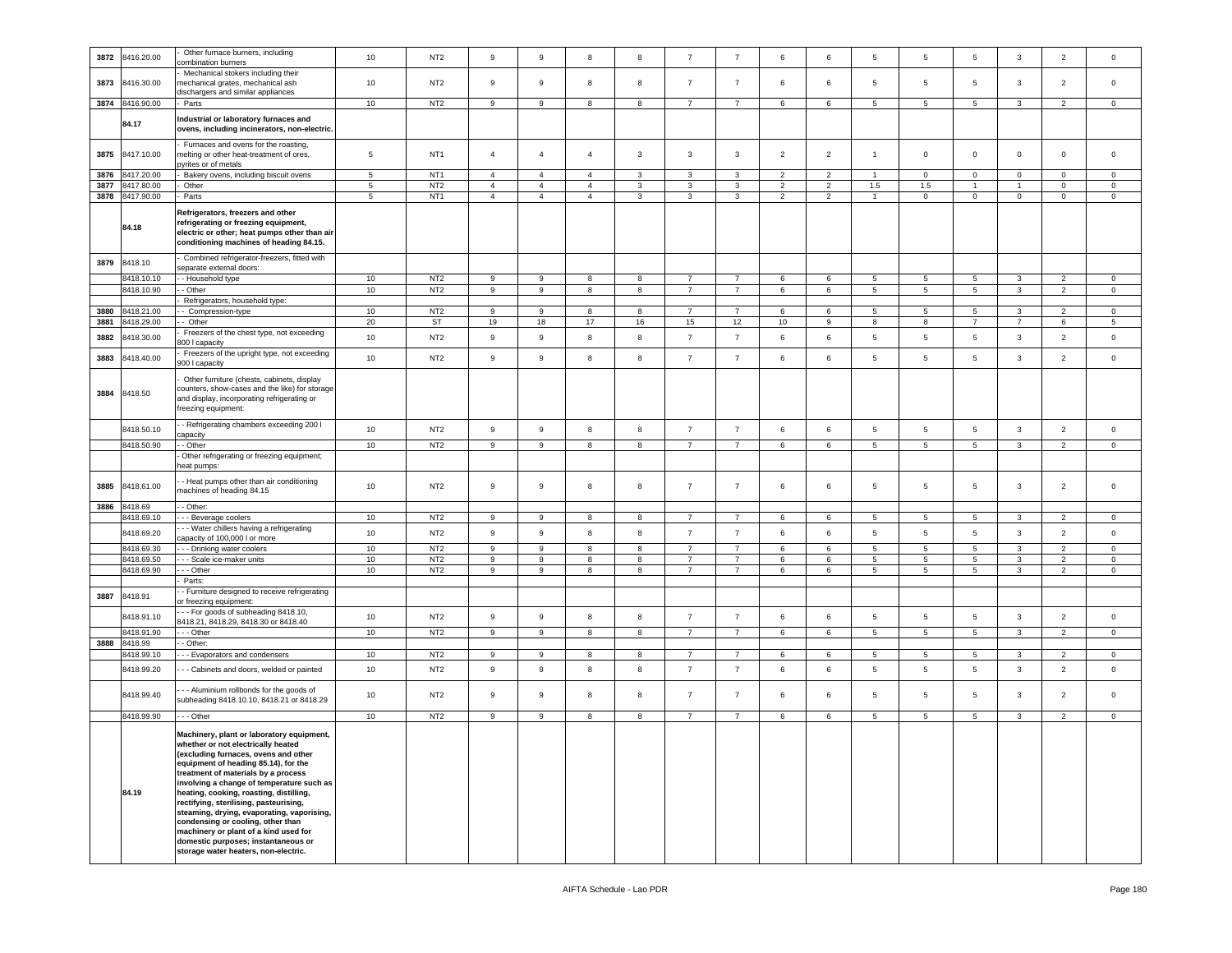|      |                          | Instantaneous or storage water heaters, non-                                                                                                                                                                                  |                |                 |                |                |                |              |                |                |                |                |                  |             |                 |                   |                |                |
|------|--------------------------|-------------------------------------------------------------------------------------------------------------------------------------------------------------------------------------------------------------------------------|----------------|-----------------|----------------|----------------|----------------|--------------|----------------|----------------|----------------|----------------|------------------|-------------|-----------------|-------------------|----------------|----------------|
| 3889 | 8419.11                  | electric:<br>- Instantaneous gas water heaters:                                                                                                                                                                               |                |                 |                |                |                |              |                |                |                |                |                  |             |                 |                   |                |                |
|      | 8419.11.10               | - - Household type                                                                                                                                                                                                            | 10             | NT <sub>2</sub> | 9              | 9              | 8              | 8            | $\overline{7}$ | $\overline{7}$ | 6              | 6              | 5                | 5           | $5\phantom{.0}$ | 3                 | $\overline{2}$ | $\mathbf 0$    |
|      | 8419.11.90               | - - Other                                                                                                                                                                                                                     | 10             | NT <sub>2</sub> | 9              | 9              | 8              | 8            | $\overline{7}$ | $\overline{7}$ | 6              | 6              | $\sqrt{5}$       | $\sqrt{5}$  | 5 <sub>5</sub>  | $\mathbf{3}$      | $\overline{2}$ | $\mathsf 0$    |
| 3890 | 8419.19                  | - Other:                                                                                                                                                                                                                      |                |                 |                |                |                |              |                |                |                |                |                  |             |                 |                   |                |                |
|      | 3419.19.10               | - - Household type                                                                                                                                                                                                            | 10             | NT <sub>2</sub> | 9              | 9              | 8              | 8            | $\overline{7}$ | $\overline{7}$ | 6              | 6              | 5                | 5           | $5\overline{)}$ | 3                 | $\overline{2}$ | $\mathbf 0$    |
|      | 8419.19.90               | - - Other                                                                                                                                                                                                                     | 10             | NT <sub>2</sub> | 9              | 9              | 8              | 8            | $\overline{7}$ | $\overline{7}$ | 6              | 6              | 5                | 5           | 5               | $\mathbf{3}$      | $\overline{2}$ | $\mathsf 0$    |
| 3891 | 8419.20.00               | Medical, surgical or laboratory sterilisers                                                                                                                                                                                   | $\,$ 5 $\,$    | NT <sub>2</sub> | $\overline{4}$ | $\overline{4}$ | $\overline{4}$ | $\mathbf{3}$ | 3              | $\mathbf{3}$   | $\overline{2}$ | $\overline{2}$ | 1.5              | 1.5         | $\overline{1}$  | $\mathbf{1}$      | $\mathbf 0$    | $\mathbf 0$    |
|      |                          | Dryers:                                                                                                                                                                                                                       |                |                 |                |                |                |              |                |                |                |                |                  |             |                 |                   |                |                |
| 3892 | 8419.31                  | - For agricultural products:                                                                                                                                                                                                  |                |                 |                |                |                |              |                |                |                |                |                  |             |                 |                   |                |                |
|      | 8419.31.10               | - - Electrically operated                                                                                                                                                                                                     | $\overline{5}$ | NT <sub>1</sub> | $\overline{4}$ | $\overline{4}$ | $\overline{4}$ | $\mathbf{3}$ | $\mathbf{3}$   | $\mathbf{3}$   | $\overline{2}$ | $\overline{2}$ | $\overline{1}$   | $\mathbf 0$ | $\mathbf{0}$    | $\mathbf 0$       | $\mathbf{0}$   | $\mathbf 0$    |
|      | 8419.31.20               | - - Not electrically operated                                                                                                                                                                                                 | $\,$ 5 $\,$    | NT <sub>1</sub> | $\overline{4}$ | $\overline{4}$ | $\overline{4}$ | 3            | 3              | 3              | $\overline{2}$ | $\overline{2}$ | $\overline{1}$   | $\mathbf 0$ | $\mathbf 0$     | $\mathsf 0$       | $\mathbf 0$    | $\mathbf 0$    |
| 3893 | 8419.32                  | - For wood, paper pulp, paper or<br>paperboard:                                                                                                                                                                               |                |                 |                |                |                |              |                |                |                |                |                  |             |                 |                   |                |                |
|      | 8419.32.10               | - - Electrically operated                                                                                                                                                                                                     | 5              | NT <sub>1</sub> | $\overline{4}$ | $\overline{4}$ | $\overline{4}$ | 3            | $\mathbf{3}$   | 3              | $\overline{2}$ | $\overline{2}$ | $\overline{1}$   | 0           | $\mathbf 0$     | $\mathsf 0$       | 0              | $\mathbf 0$    |
|      | 8419.32.20               | - - Not electrically operated                                                                                                                                                                                                 | $\sqrt{5}$     | NT <sub>1</sub> | $\overline{4}$ | $\overline{4}$ | $\overline{4}$ | $\mathbf{3}$ | $\mathbf{3}$   | $\mathbf{3}$   | $\overline{2}$ | $\overline{2}$ | $\mathbf{1}$     | $\mathbf 0$ | $\mathbf 0$     | $\mathbf 0$       | $\mathbf 0$    | $\mathsf 0$    |
| 3894 | 8419.39                  | Other:                                                                                                                                                                                                                        |                |                 |                |                |                |              |                |                |                |                |                  |             |                 |                   |                |                |
|      |                          | - - Electrically operated:                                                                                                                                                                                                    |                |                 |                |                |                |              |                |                |                |                |                  |             |                 |                   |                |                |
|      | 8419.39.11               | - - - Machinery for the treatment of materials<br>by a process involving heating, for the<br>manufacture of printed circuit boards, printed<br>wiring boards or printed circuit assemblies                                    | 10             | NT <sub>2</sub> | 9              | 9              | 8              | 8            | $\overline{7}$ | $\overline{7}$ | 6              | 6              | 5                | 5           | $5\phantom{.0}$ | $\mathbf{3}$      | $\overline{2}$ | $\mathsf 0$    |
|      | 8419.39.19               | $--$ Other                                                                                                                                                                                                                    | 10             | NT <sub>2</sub> | 9              | 9              | 8              | 8            | $\overline{7}$ | $\overline{7}$ | 6              | 6              | 5                | 5           | 5               | 3                 | $\overline{2}$ | $\mathbf 0$    |
|      | 8419.39.20               | - - Not electrically operated                                                                                                                                                                                                 | 10             | NT <sub>2</sub> | 9              | 9              | 8              | 8            | $\overline{7}$ | $\overline{7}$ | 6              | 6              | 5                | 5           | 5               | 3                 | $\overline{2}$ | $\mathsf 0$    |
| 3895 | 8419.40                  | Distilling or rectifying plant:                                                                                                                                                                                               |                |                 |                |                |                |              |                |                |                |                |                  |             |                 |                   |                |                |
|      | 8419.40.10               | - Electrically operated                                                                                                                                                                                                       | $\sqrt{5}$     | NT <sub>1</sub> | $\overline{4}$ | $\overline{4}$ | $\overline{4}$ | $\mathbf{3}$ | 3              | $\overline{3}$ | $\overline{2}$ | $\overline{2}$ | $\overline{1}$   | $\mathbf 0$ | $\mathsf 0$     | $\mathbf 0$       | $\mathbf 0$    | $\mathsf 0$    |
|      | 8419.40.20               | - Not electrically operated                                                                                                                                                                                                   | $\overline{5}$ | NT <sub>1</sub> | $\overline{4}$ | $\overline{4}$ | $\overline{4}$ | 3            | 3              | $\mathbf{3}$   | 2              | $\overline{2}$ | $\mathbf{1}$     | $\mathbf 0$ | $\mathbf 0$     | $\mathbf 0$       | 0              | $\mathbf 0$    |
| 3896 | 8419.50                  | Heat exchange units:                                                                                                                                                                                                          |                | NT <sub>2</sub> | 9              | 9              | 8              | 8            | $\overline{7}$ | $\overline{7}$ | 6              |                |                  | 5           |                 |                   | $\overline{2}$ | $\mathbf 0$    |
|      | 8419.50.10<br>8419.50.20 | - Cooling towers<br>- Condensers for air conditioners for motor                                                                                                                                                               | 10<br>10       | NT <sub>2</sub> | $\mathsf g$    | 9              | 8              | 8            | $\overline{7}$ | $\overline{7}$ | 6              | 6<br>6         | 5<br>$\,$ 5 $\,$ | 5           | 5<br>5          | 3<br>$\mathbf{3}$ | $\overline{2}$ | $\mathsf 0$    |
|      | 8419.50.30               | ehicles<br>- Other condensers for air conditioners                                                                                                                                                                            | 10             | NT <sub>2</sub> | 9              | 9              | 8              | 8            | $\overline{7}$ | $\overline{7}$ | 6              | 6              | 5                | 5           | 5               | 3                 | $\overline{2}$ | $\mathbf 0$    |
|      | 8419.50.40               | - Other, electrically operated                                                                                                                                                                                                | 10             | NT <sub>2</sub> | 9              | 9              | 8              | 8            | $\overline{7}$ | $\overline{7}$ | 6              | 6              | 5                | 5           | 5               | 3                 | $\overline{2}$ | $\circ$        |
|      | 8419.50.90               | - Other, not electrically operated                                                                                                                                                                                            | 10             | NT <sub>2</sub> | 9              | 9              | 8              | 8            | $\overline{7}$ | $\overline{7}$ | 6              | 6              | 5                | 5           | 5               | 3                 | $\overline{2}$ | $\mathbf 0$    |
| 3897 | 8419.60                  | Machinery for liquefying air or other gases:                                                                                                                                                                                  |                |                 |                |                |                |              |                |                |                |                |                  |             |                 |                   |                |                |
|      | 8419.60.10               | - Electrically operated                                                                                                                                                                                                       | 10             | NT <sub>2</sub> | 9              | 9              | 8              | 8            | $\overline{7}$ | $\overline{7}$ | 6              | 6              | 5                | 5           | 5               | 3                 | $\overline{2}$ | $\mathbf 0$    |
|      | 8419.60.20               | - Not electrically operated                                                                                                                                                                                                   | 10             | NT <sub>2</sub> | 9              | 9              | 8              | 8            | $\overline{7}$ | $\overline{7}$ | 6              | 6              | 5                | 5           | 5               | 3                 | $\overline{2}$ | $\mathsf 0$    |
|      |                          | Other machinery, plant and equipment:                                                                                                                                                                                         |                |                 |                |                |                |              |                |                |                |                |                  |             |                 |                   |                |                |
| 3898 | 8419.81                  | - For making hot drinks or for cooking or<br>heating food:                                                                                                                                                                    |                |                 |                |                |                |              |                |                |                |                |                  |             |                 |                   |                |                |
|      | 8419.81.10               | - - Electrically operated                                                                                                                                                                                                     | 10             | NT <sub>2</sub> | 9              | 9              | 8              | 8            | $\overline{7}$ | $\overline{7}$ | 6              | 6              | 5                | 5           | 5               | 3                 | $\overline{2}$ | $\mathbf 0$    |
|      | 8419.81.20               | - - Not electrically operated                                                                                                                                                                                                 | 10             | NT <sub>2</sub> | 9              | 9              | 8              | 8            | 7              | $\overline{7}$ | 6              | 6              | 5                | 5           | 5               | 3                 | $\overline{2}$ | $\mathbf 0$    |
| 3899 | 8419.89                  | Other:                                                                                                                                                                                                                        |                |                 |                |                |                |              |                |                |                |                |                  |             |                 |                   |                |                |
|      |                          | - - Electrically operated:                                                                                                                                                                                                    |                |                 |                |                |                |              |                |                |                |                |                  |             |                 |                   |                |                |
|      | 8419.89.11               | --- Evaporators for air-conditioning<br>machines for motor vehicles                                                                                                                                                           | 10             | NT <sub>2</sub> | 9              | 9              | 8              | 8            | $\overline{7}$ | $\overline{7}$ | 6              | 6              | $\,$ 5 $\,$      | $\sqrt{5}$  | $5\phantom{.0}$ | $\mathbf{3}$      | $\overline{2}$ | $\mathsf 0$    |
|      | 8419.89.13               | --- Machinery for the treatment of material<br>by a process involving heating, for the<br>manufacture of printed circuit boards, printed<br>wiring boards or printed circuit assemblies                                       | 10             | NT <sub>2</sub> | 9              | 9              | 8              | 8            | $\overline{7}$ | $\overline{7}$ | 6              | 6              | 5                | 5           | 5               | $\mathbf{3}$      | $\overline{2}$ | $\Omega$       |
|      | 8419.89.19               | $\cdots$ - Other                                                                                                                                                                                                              | 10             | NT <sub>2</sub> | 9              | 9              | 8              | 8            | $\overline{7}$ | $\overline{7}$ | 6              | 6              | 5                | 5           | 5               | 3                 | $\overline{2}$ | $\mathbf 0$    |
|      | 8419.89.20               | - - Not electrically operated                                                                                                                                                                                                 | 10             | NT <sub>2</sub> | 9              | 9              | 8              | 8            | $\overline{7}$ | $\overline{7}$ | 6              | 6              | $\sqrt{5}$       | 5           | $\sqrt{5}$      | 3                 | $\overline{2}$ | $\mathbf 0$    |
| 3900 | 8419.90                  | Parts:                                                                                                                                                                                                                        |                |                 |                |                |                |              |                |                |                |                |                  |             |                 |                   |                |                |
|      |                          | - Of electrically operated articles:                                                                                                                                                                                          |                |                 |                |                |                |              |                |                |                |                |                  |             |                 |                   |                |                |
|      | 8419.90.12               | - - Parts of machinery for the treatment of<br>materials by a process involving heating, for<br>the manufacture of printed circuit boards,<br>printed wiring boards or printed circuit<br>assemblies                          | 10             | NT <sub>2</sub> | 9              | 9              | 8              | 8            | $\overline{7}$ | $\overline{7}$ | 6              | 6              | 5                | 5           | 5               | 3                 | $\overline{2}$ | $\Omega$       |
|      | 8419.90.19               | - - Other                                                                                                                                                                                                                     | 10             | NT <sub>2</sub> | 9              | 9              | 8              | 8            | 7              |                | $\mathbf{6}$   | 6              | 5                | 5           | 5               | $\mathbf{3}$      | $\overline{2}$ | $\Omega$       |
|      | 8419.90.20               | - Of non-electrically operated articles                                                                                                                                                                                       | 10             | NT <sub>2</sub> | 9              | 9              | 8              | 8            | $\overline{7}$ | $\overline{7}$ | 6              | 6              | $5\overline{5}$  | 5           | $5\overline{5}$ | $\mathbf{3}$      | $\overline{2}$ | $\overline{0}$ |
|      | 84.20                    | Calendering or other rolling machines,<br>other than for metals or glass, and<br>cylinders therefor.                                                                                                                          |                |                 |                |                |                |              |                |                |                |                |                  |             |                 |                   |                |                |
| 3901 | 8420.10                  | Calendering or other rolling machines:                                                                                                                                                                                        |                |                 |                |                |                |              |                |                |                |                |                  |             |                 |                   |                |                |
|      | 8420.10.10               | - Apparatus for the application of dry film or<br>liquid photo resist, photo sensitive layers,<br>soldering pastes, solder or adhesive materials<br>on printed circuit boards or printed wiring<br>boards or their components | $\,$ 5         | NT <sub>1</sub> | $\overline{4}$ | $\overline{4}$ | $\overline{4}$ | $\mathbf{3}$ | 3              | $\mathbf{3}$   | $\overline{2}$ | $\overline{2}$ | $\overline{1}$   | $\mathbf 0$ | $\mathbf 0$     | $\,0\,$           | $\mathbf 0$    | $\mathsf 0$    |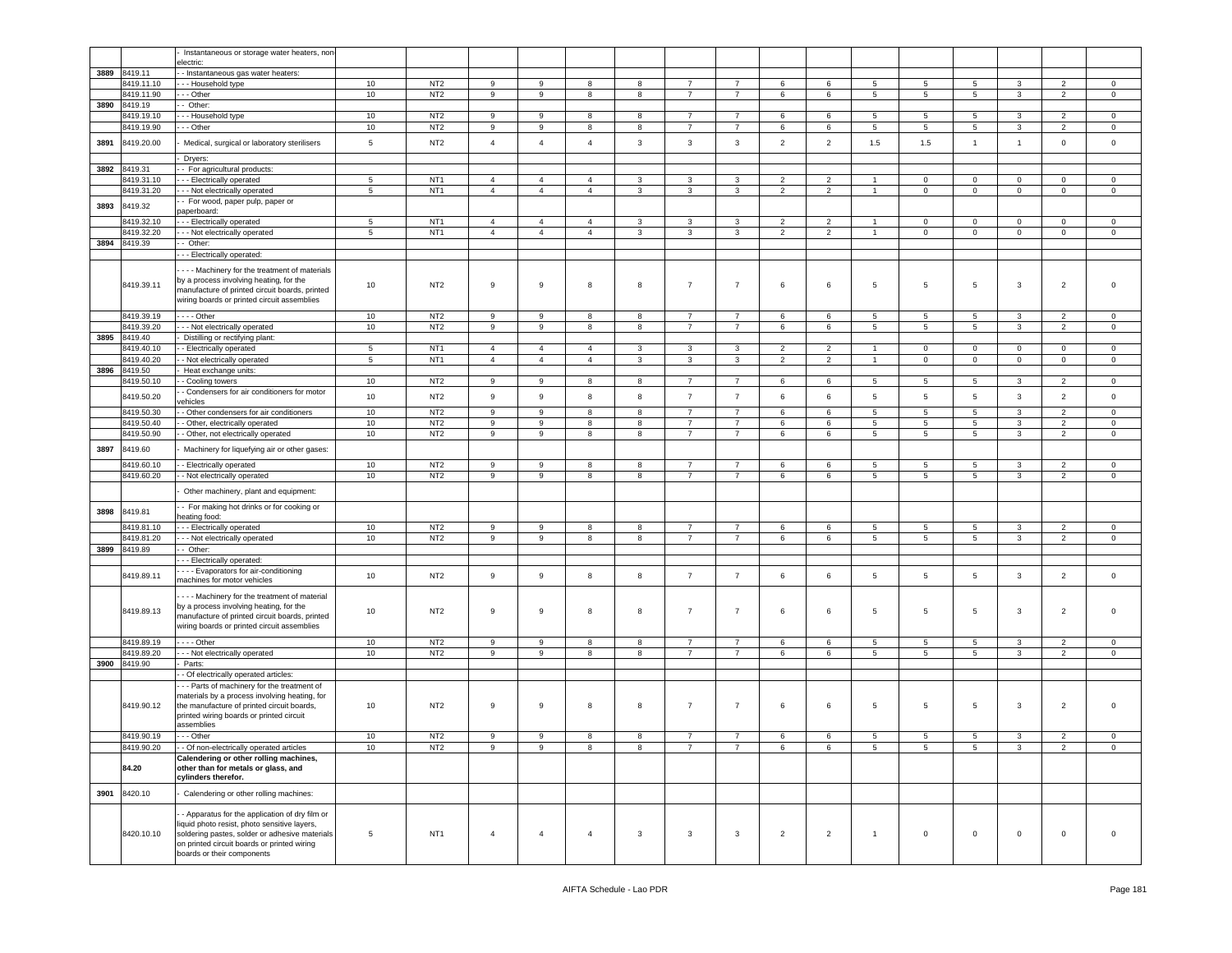|      |                          | - For ironing machines and wringers suitable                                                                                                                                                                                                       |                                    |                                    |                                  |                                  |                                  |                              |                         |                              |                                  |                                  |                                  |                               |                                  |                            |                               |                                |
|------|--------------------------|----------------------------------------------------------------------------------------------------------------------------------------------------------------------------------------------------------------------------------------------------|------------------------------------|------------------------------------|----------------------------------|----------------------------------|----------------------------------|------------------------------|-------------------------|------------------------------|----------------------------------|----------------------------------|----------------------------------|-------------------------------|----------------------------------|----------------------------|-------------------------------|--------------------------------|
|      |                          | or domestic use:                                                                                                                                                                                                                                   |                                    |                                    |                                  |                                  |                                  |                              |                         |                              |                                  |                                  |                                  |                               |                                  |                            |                               |                                |
|      | 8420.10.21               | -- Roller-type ironing machines                                                                                                                                                                                                                    | 5                                  | NT <sub>1</sub>                    | $\overline{4}$                   | $\overline{4}$                   | $\overline{4}$                   | 3                            | 3                       | 3                            | $\overline{2}$                   | 2                                |                                  | $\mathbf{0}$                  | $\mathbf{0}$                     | $\mathbf 0$                | $\mathbf{0}$                  | $\circ$                        |
|      | 8420.10.29               | - - Other                                                                                                                                                                                                                                          | $5\phantom{.0}$                    | NT <sub>1</sub>                    | $\overline{4}$                   | $\overline{4}$                   | $\overline{4}$                   | 3                            | $\mathbf{3}$            | 3                            | $\overline{2}$                   | $\overline{2}$                   |                                  | $\mathbf 0$                   | $\mathsf 0$                      | $\mathbf 0$                | 0                             | 0                              |
|      | 8420.10.90               | - Other                                                                                                                                                                                                                                            | $\,$ 5 $\,$                        | NT <sub>1</sub>                    | $\overline{4}$                   | $\overline{4}$                   | $\overline{4}$                   | $\mathbf{3}$                 | $\mathbf{3}$            | $\mathbf{3}$                 | $\overline{2}$                   | $\overline{2}$                   | $\mathbf{1}$                     | $\mathsf 0$                   | $\mathbf 0$                      | $\mathbf 0$                | $\mathbf 0$                   | $\mathbf 0$                    |
|      |                          | Parts:                                                                                                                                                                                                                                             |                                    |                                    |                                  |                                  |                                  |                              |                         |                              |                                  |                                  |                                  |                               |                                  |                            |                               |                                |
| 3902 | 8420.91                  | - Cylinders:                                                                                                                                                                                                                                       |                                    |                                    |                                  |                                  |                                  |                              |                         |                              |                                  |                                  |                                  |                               |                                  |                            |                               |                                |
|      | 8420.91.10               | - - Parts of apparatus for the application of<br>dry film or liquid photo resist, photosensitive<br>layers, soldering pastes, solder or adhesive<br>materials on printed circuit boards or printed<br>wiring boards substrates or their components | $\overline{5}$                     | NT <sub>1</sub>                    | $\overline{4}$                   | $\overline{4}$                   | $\overline{4}$                   | 3                            | 3                       | $\mathbf{3}$                 | $\overline{2}$                   | $\overline{2}$                   | $\overline{1}$                   | $\mathbf 0$                   | $\,0\,$                          | $\mathbf 0$                | $\mathsf 0$                   | $\mathbf 0$                    |
|      | 8420.91.20               | - - For ironing machines or wringers suitable<br>for domestic use                                                                                                                                                                                  | $\overline{5}$                     | NT <sub>1</sub>                    | $\overline{4}$                   | $\overline{4}$                   | $\overline{4}$                   | $\mathbf{3}$                 | $\mathbf{3}$            | $\mathbf{3}$                 | $\overline{2}$                   | $\overline{2}$                   | $\overline{1}$                   | $\overline{0}$                | $\overline{0}$                   | $\mathbf 0$                | $\mathbf 0$                   | $\circ$                        |
|      | 3420.91.90               | - - Other                                                                                                                                                                                                                                          | $\overline{5}$                     | NT <sub>1</sub>                    | $\overline{4}$                   | $\overline{4}$                   | $\overline{4}$                   | 3                            | $\mathbf{3}$            | $\mathbf{3}$                 | 2                                | $\overline{2}$                   | $\overline{1}$                   | $\mathbf 0$                   | $\mathbf 0$                      | $\mathbf 0$                | $\mathbf 0$                   | $\circ$                        |
| 3903 | 8420.99                  | - Other:                                                                                                                                                                                                                                           |                                    |                                    |                                  |                                  |                                  |                              |                         |                              |                                  |                                  |                                  |                               |                                  |                            |                               |                                |
|      | 8420.99.10               | - - Parts of apparatus for the application of<br>dry film or liquid photo resist, photosensitive<br>layers, soldering pastes, solder or adhesive<br>materials on printed circuit boards or printed<br>wiring boards substrates or their components | $5\phantom{.0}$                    | NT <sub>1</sub>                    | $\overline{4}$                   | $\overline{4}$                   | $\overline{4}$                   | 3                            | 3                       | $\mathbf{3}$                 | $\overline{2}$                   | $\overline{2}$                   | $\overline{1}$                   | $\mathbf 0$                   | $\mathbf 0$                      | $\mathbf 0$                | $\mathsf 0$                   | $\mathbf 0$                    |
|      | 8420.99.90               | --- Other                                                                                                                                                                                                                                          | 5                                  | NT <sub>1</sub>                    | $\overline{4}$                   | $\overline{4}$                   | $\overline{4}$                   | $\mathbf{3}$                 | 3                       | 3                            | $\overline{2}$                   | $\overline{2}$                   | $\overline{1}$                   | $\overline{0}$                | $\mathbf{0}$                     | $\mathbf 0$                | $\mathbf{0}$                  | $\circ$                        |
|      | 84.21                    | Centrifuges, including centrifugal dryers;<br>filtering or purifying machinery and<br>apparatus for liquids or gases.                                                                                                                              |                                    |                                    |                                  |                                  |                                  |                              |                         |                              |                                  |                                  |                                  |                               |                                  |                            |                               |                                |
|      |                          | Centrifuges, including centrifugal dryers:                                                                                                                                                                                                         |                                    |                                    |                                  |                                  |                                  |                              |                         |                              |                                  |                                  |                                  |                               |                                  |                            |                               |                                |
| 3904 | 3421.11.00               | - Cream separators                                                                                                                                                                                                                                 | 5                                  | NT <sub>1</sub>                    | $\overline{4}$                   | $\overline{4}$                   | $\overline{4}$                   | 3                            | 3                       | 3                            | $\overline{2}$                   | 2                                |                                  | $\mathbf 0$                   | $\mathbf 0$                      | $\Omega$                   | $\mathbf 0$                   | $\mathbf 0$                    |
| 3905 | 3421.12.00               | - Clothes-dryers                                                                                                                                                                                                                                   | 10                                 | NT <sub>2</sub>                    | 9                                | 9                                | 8                                | 8                            | $\overline{7}$          | $\overline{7}$               | 6                                | 6                                | 5                                | 5                             | $5\phantom{.0}$                  | $\mathbf{3}$               | $\overline{2}$                | $\mathsf 0$                    |
| 3906 | 8421.19                  | - Other:                                                                                                                                                                                                                                           |                                    |                                    |                                  |                                  |                                  |                              |                         |                              |                                  |                                  |                                  |                               |                                  |                            |                               |                                |
|      | 8421.19.10               | - - Of a kind used for sugar manufacture                                                                                                                                                                                                           | 10                                 | NT <sub>2</sub>                    | 9                                | 9                                | 8                                | 8                            | $\overline{7}$          | $\overline{7}$               | 6                                | 6                                | 5                                | 5                             | 5                                | 3                          | $\overline{2}$                | $\mathbf 0$                    |
|      | 8421.19.90               | --- Other                                                                                                                                                                                                                                          | 10                                 | NT <sub>2</sub>                    | 9                                | 9                                | 8                                | 8                            | $\overline{7}$          | $\overline{7}$               | 6                                | 6                                | 5                                | 5                             | 5                                | $\mathbf{3}$               | $\overline{2}$                | $\circ$                        |
|      |                          | Filtering or purifying machinery and                                                                                                                                                                                                               |                                    |                                    |                                  |                                  |                                  |                              |                         |                              |                                  |                                  |                                  |                               |                                  |                            |                               |                                |
|      |                          | apparatus for liquids:                                                                                                                                                                                                                             |                                    |                                    |                                  |                                  |                                  |                              |                         |                              |                                  |                                  |                                  |                               |                                  |                            |                               |                                |
| 3907 | 8421.21                  | - For filtering or purifying water:                                                                                                                                                                                                                |                                    |                                    |                                  |                                  |                                  |                              |                         |                              |                                  |                                  |                                  |                               |                                  |                            |                               |                                |
|      |                          | - - Of a capacity not exceeding 500 l/hr:                                                                                                                                                                                                          |                                    |                                    |                                  |                                  |                                  |                              |                         |                              |                                  |                                  |                                  |                               |                                  |                            |                               |                                |
|      |                          | - - - Filtering machinery and apparatus for                                                                                                                                                                                                        |                                    |                                    |                                  |                                  |                                  |                              |                         |                              |                                  |                                  |                                  |                               |                                  |                            |                               |                                |
|      | 8421.21.11               | domestic use                                                                                                                                                                                                                                       | $\overline{5}$                     | NT <sub>1</sub>                    | $\overline{4}$                   | $\overline{4}$                   | $\overline{4}$                   | 3                            | $\mathbf{3}$            | $\mathbf{3}$                 | $\overline{2}$                   | $\overline{2}$                   | $\overline{1}$                   | $\mathbf 0$                   | $\mathbf 0$                      | $\mathbf 0$                | $\mathbf 0$                   | $\circ$                        |
|      | 8421.21.19               | - Other                                                                                                                                                                                                                                            | $5\phantom{.0}$                    | NT <sub>1</sub>                    | $\overline{4}$                   | $\overline{4}$                   | $\overline{4}$                   | 3                            | $\mathbf{3}$            | $\mathbf{3}$                 | 2                                | 2                                | $\overline{1}$                   | $\mathbf 0$                   | $\overline{0}$                   | $\mathbf 0$                | $\mathbf{0}$                  | $\circ$                        |
|      |                          | -- Of a capacity exceeding 500 l/hr:                                                                                                                                                                                                               |                                    |                                    |                                  |                                  |                                  |                              |                         |                              |                                  |                                  |                                  |                               |                                  |                            |                               |                                |
|      | 8421.21.21               | - - - Filtering machinery and apparatus for                                                                                                                                                                                                        | $\,$ 5 $\,$                        | NT <sub>1</sub>                    | $\overline{4}$                   | $\overline{4}$                   | $\overline{4}$                   | $\mathbf{3}$                 | $\mathbf{3}$            | $\mathbf{3}$                 | $\overline{2}$                   | $\overline{2}$                   | $\mathbf{1}$                     | $\,0\,$                       | $\mathbf 0$                      | $\mathbf 0$                | $\mathsf{O}\xspace$           | $\mathsf 0$                    |
|      |                          | domestic use                                                                                                                                                                                                                                       | 5                                  | NT <sub>1</sub>                    | $\overline{4}$                   | $\overline{4}$                   | $\overline{4}$                   | 3                            | 3                       | $\mathbf{3}$                 | 2                                | 2                                | $\overline{1}$                   | $\circ$                       |                                  | $\circ$                    | $\circ$                       | $\mathbf 0$                    |
|      | 8421.21.29               | - - - - Other<br>- For filtering or purifying beverages other                                                                                                                                                                                      |                                    |                                    |                                  |                                  |                                  |                              |                         |                              |                                  |                                  |                                  |                               | $\mathbf 0$                      |                            |                               |                                |
| 3908 | 3421.22                  | han water:                                                                                                                                                                                                                                         |                                    |                                    |                                  |                                  |                                  |                              |                         |                              |                                  |                                  |                                  |                               |                                  |                            |                               |                                |
|      | 8421.22.10               | --- Of a capacity not exceeding 500 l/hr                                                                                                                                                                                                           | $5\phantom{.0}$                    | NT <sub>1</sub>                    | $\overline{4}$                   | $\overline{4}$                   | $\overline{4}$                   | 3                            | 3                       | 3                            | $\overline{2}$                   | $\overline{2}$                   | -1                               | $\mathbf{0}$                  | $\mathbf 0$                      | $\mathbf 0$                | $\mathbf{0}$                  | $\circ$                        |
|      | 3421.22.20               | --- Of a capacity exceeding 500 l/hr                                                                                                                                                                                                               | 5                                  | NT <sub>1</sub>                    | $\overline{4}$                   | $\overline{4}$                   | $\overline{4}$                   | 3                            | 3                       | $\mathbf{3}$                 | 2                                | 2                                | $\overline{1}$                   | $\mathbf{0}$                  | $\overline{0}$                   | $\mathbf 0$                | $\mathbf{0}$                  | $\mathbf 0$                    |
| 3909 | 8421.23                  | - Oil or petrol-filters for internal combustion                                                                                                                                                                                                    |                                    |                                    |                                  |                                  |                                  |                              |                         |                              |                                  |                                  |                                  |                               |                                  |                            |                               |                                |
|      |                          | engines:                                                                                                                                                                                                                                           |                                    |                                    |                                  |                                  |                                  |                              |                         |                              |                                  |                                  |                                  |                               |                                  |                            |                               |                                |
|      |                          | - - For earth moving machinery:                                                                                                                                                                                                                    |                                    |                                    |                                  |                                  |                                  |                              |                         |                              |                                  |                                  |                                  |                               |                                  |                            |                               |                                |
|      | 8421.23.11<br>8421.23.19 | --- Oil filters<br>$- -$ - Other                                                                                                                                                                                                                   | 5<br>$\overline{5}$                | NT <sub>1</sub><br>NT <sub>1</sub> | $\overline{4}$<br>$\overline{4}$ | $\overline{4}$<br>$\overline{4}$ | $\overline{4}$<br>$\overline{4}$ | 3<br>$\mathbf{3}$            | 3<br>$\mathbf{3}$       | $\mathbf{3}$<br>$\mathbf{3}$ | $\overline{2}$<br>$\overline{2}$ | 2<br>$\overline{2}$              | $\overline{1}$<br>$\overline{1}$ | $\circ$<br>$\mathsf 0$        | $\mathbf 0$<br>$\mathsf 0$       | $\mathbf 0$<br>$\mathbf 0$ | $\mathbf{0}$<br>$\mathbf 0$   | $\mathbf 0$<br>$\mathbf 0$     |
|      |                          | --- For motor vehicles of Chapter 87:                                                                                                                                                                                                              |                                    |                                    |                                  |                                  |                                  |                              |                         |                              |                                  |                                  |                                  |                               |                                  |                            |                               |                                |
|      | 8421.23.21               | - Oil filters                                                                                                                                                                                                                                      | $5\phantom{.0}$                    | NT <sub>1</sub>                    | $\overline{4}$                   | $\overline{4}$                   | $\overline{4}$                   | 3                            | $\mathbf{3}$            | 3                            | $\overline{2}$                   | $\overline{2}$                   | $\mathbf{1}$                     | $\mathbf{0}$                  | $\overline{0}$                   | $\mathbf 0$                | $\mathbf 0$                   | $\mathbf 0$                    |
|      | 8421.23.29               | . - - - Other                                                                                                                                                                                                                                      | $\overline{5}$                     | NT <sub>1</sub>                    | $\overline{4}$                   | $\overline{4}$                   | $\overline{4}$                   | 3                            | $\mathbf{3}$            | 3                            | $\overline{2}$                   | 2                                | $\overline{1}$                   | $\mathbf 0$                   | $\overline{0}$                   | $\mathbf 0$                | $\mathbf 0$                   | $\mathbf 0$                    |
|      |                          | - - Other:                                                                                                                                                                                                                                         |                                    |                                    |                                  |                                  |                                  |                              |                         |                              |                                  |                                  |                                  |                               |                                  |                            |                               |                                |
|      | 8421.23.91               | --- Oil filters                                                                                                                                                                                                                                    | 5                                  | NT <sub>1</sub>                    | $\overline{4}$                   | $\overline{4}$                   | $\overline{4}$                   | 3                            | 3                       | 3                            | $\overline{2}$                   | $\overline{2}$                   | $\overline{1}$                   | $\mathbf 0$                   | $\mathbf 0$                      | $\mathbf 0$                | $\mathbf 0$                   | 0                              |
|      | 3421.23.99               | --- Other                                                                                                                                                                                                                                          | $\overline{5}$                     | NT <sub>1</sub>                    | $\overline{4}$                   | $\overline{4}$                   | $\overline{4}$                   | 3                            | $\mathbf{3}$            | $\mathbf{3}$                 | $\overline{2}$                   | $\overline{2}$                   | $\overline{1}$                   | $\mathbf 0$                   | $\mathsf 0$                      | $\mathbf 0$                | $\mathbf 0$                   | 0                              |
| 3910 | 8421.29                  | Other:                                                                                                                                                                                                                                             |                                    |                                    |                                  |                                  |                                  |                              |                         |                              |                                  |                                  |                                  |                               |                                  |                            |                               |                                |
|      | 8421.29.10               | - - Of a kind suitable for medical or<br>aboratory use                                                                                                                                                                                             | 5                                  | NT <sub>1</sub>                    | $\overline{4}$                   | $\overline{4}$                   | $\overline{4}$                   | 3                            | 3                       | 3                            | $\overline{2}$                   | $\overline{2}$                   | $\overline{1}$                   | $\mathbf 0$                   | $\mathsf 0$                      | $\mathbf 0$                | $\mathbf 0$                   | $\mathbf 0$                    |
|      | 8421.29.20               | - - Of a kind used for sugar manufacture                                                                                                                                                                                                           | 5                                  | NT <sub>1</sub>                    | $\overline{4}$                   | $\overline{4}$                   | $\overline{4}$                   | 3                            | 3                       | 3                            | $\overline{2}$                   | $\overline{2}$                   | $\overline{1}$                   | $\mathbf 0$                   | $\mathsf 0$                      | $\mathbf 0$                | $\mathbf 0$                   | $\mathbf 0$                    |
|      | 8421.29.30               | - - Of a kind used in oil drilling operations                                                                                                                                                                                                      | $5\phantom{.0}$                    | NT <sub>1</sub>                    | $\overline{4}$                   | $\overline{4}$                   | $\overline{4}$                   | $\mathbf{3}$                 | 3                       | $\mathbf{3}$                 | $\overline{2}$                   | $\overline{2}$                   | $\overline{1}$                   | $\overline{0}$                | $\mathsf 0$                      | $\mathbf 0$                | $\mathbf 0$                   | $\mathsf 0$                    |
|      | 8421.29.40               | - - - Petrol filters                                                                                                                                                                                                                               | 5                                  | NT <sub>1</sub>                    | $\overline{4}$                   | $\overline{4}$                   | $\overline{4}$                   | $\mathbf{3}$                 | $\mathbf{3}$            | 3                            | $\overline{2}$                   | $\overline{2}$                   | $\mathbf{1}$                     | $\mathbf{0}$                  | $\overline{0}$                   | $\mathbf 0$                | $\overline{0}$                | $\circ$                        |
|      | 8421.29.50               | -- Oil filters other than those of subheading<br>8421.23                                                                                                                                                                                           | $\mathbf 5$                        | NT <sub>1</sub>                    | $\overline{4}$                   | $\overline{4}$                   | $\overline{4}$                   | $\mathbf{3}$                 | $\overline{\mathbf{3}}$ | $_{\rm 3}$                   | $\overline{2}$                   | $\overline{2}$                   | $\mathbf{1}$                     | $\mathbf 0$                   | $\mathbf 0$                      | $\mathbf 0$                | $\mathbf 0$                   | $\mathsf 0$                    |
|      | 8421.29.90               | $-$ - Other                                                                                                                                                                                                                                        | $5\phantom{.0}$                    | NT <sub>1</sub>                    | $\overline{4}$                   | $\overline{4}$                   | $\overline{4}$                   | $\mathbf{3}$                 | $\mathbf{3}$            | $\mathbf{3}$                 | $\overline{2}$                   | $\overline{2}$                   | $\mathbf{1}$                     | $\mathsf 0$                   | $\overline{0}$                   | $\mathbf 0$                | $\overline{0}$                | $\overline{0}$                 |
|      |                          | Filtering or purifying machinery and                                                                                                                                                                                                               |                                    |                                    |                                  |                                  |                                  |                              |                         |                              |                                  |                                  |                                  |                               |                                  |                            |                               |                                |
| 3911 | 8421.31                  | apparatus for gases:<br>- Intake air filters for internal combustion                                                                                                                                                                               |                                    |                                    |                                  |                                  |                                  |                              |                         |                              |                                  |                                  |                                  |                               |                                  |                            |                               |                                |
|      | 8421.31.10               | engines:<br>--- For earth moving machinery                                                                                                                                                                                                         |                                    | NT <sub>1</sub>                    |                                  |                                  |                                  |                              |                         |                              |                                  |                                  |                                  |                               |                                  |                            |                               |                                |
|      | 8421.31.20               | --- For motor vehicles of Chapter 87                                                                                                                                                                                                               | $5\phantom{.0}$<br>$5\phantom{.0}$ | NT <sub>1</sub>                    | $\overline{4}$<br>$\overline{4}$ | $\overline{4}$<br>$\overline{4}$ | $\overline{4}$<br>$\overline{4}$ | $\mathbf{3}$<br>$\mathbf{3}$ | 3<br>$\mathbf{3}$       | 3<br>$\mathbf{3}$            | $\overline{2}$<br>$\overline{2}$ | $\overline{2}$<br>$\overline{2}$ | $\overline{1}$                   | $\overline{0}$<br>$\mathsf 0$ | $\overline{0}$<br>$\overline{0}$ | $\mathbf 0$<br>$\mathbf 0$ | $\overline{0}$<br>$\mathsf 0$ | $\mathbf{0}$<br>$\overline{0}$ |
|      |                          |                                                                                                                                                                                                                                                    |                                    |                                    |                                  |                                  |                                  |                              |                         |                              |                                  |                                  |                                  |                               |                                  |                            |                               |                                |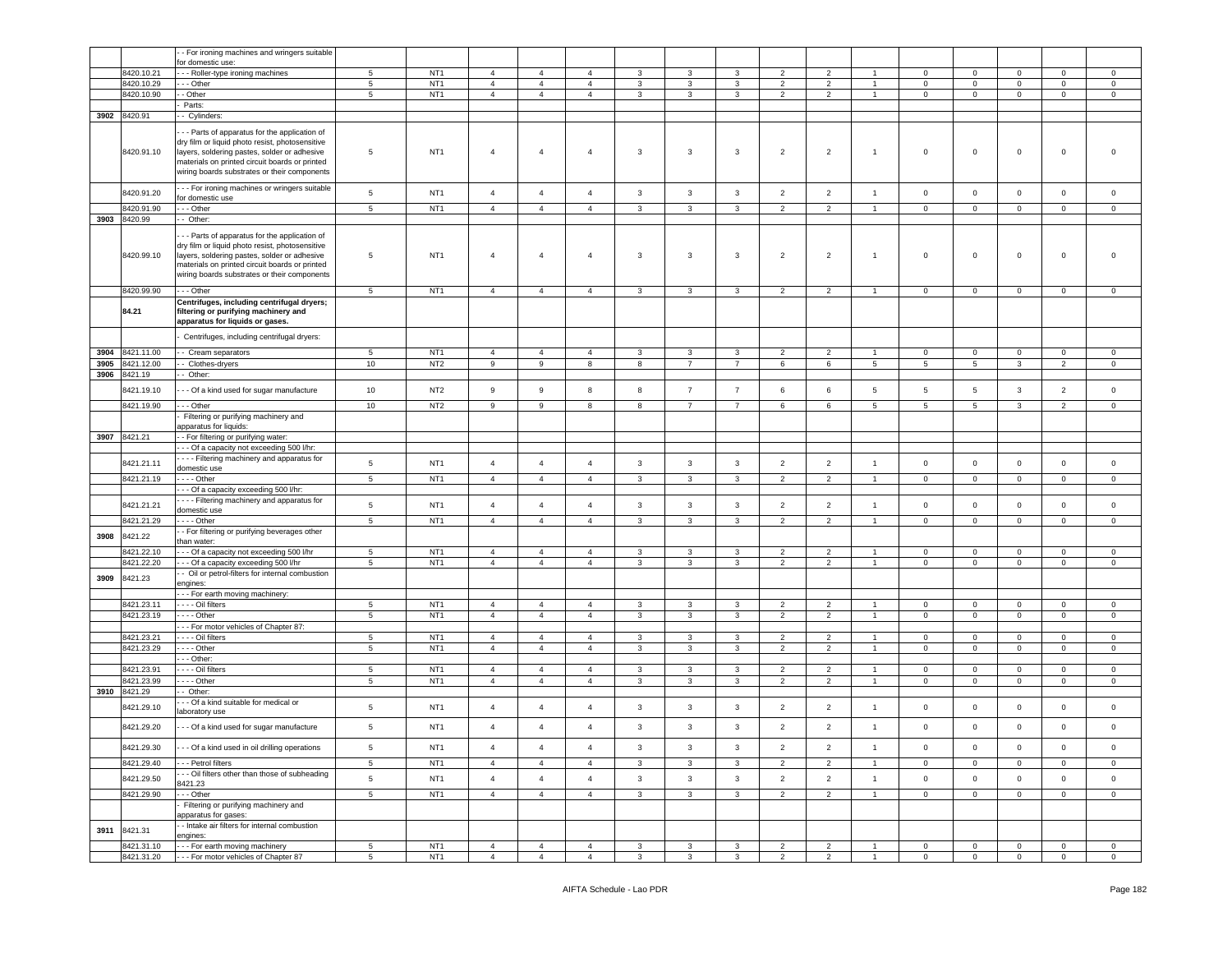|      | 8421.31.90   | - - Other                                           | 5                        | NT <sub>1</sub> | $\overline{4}$   | $\overline{4}$ |                |                | 3                       | 3              | $\overline{\phantom{a}}$ | $\mathcal{P}$  |                | n              | $\Omega$       | $\Omega$                | $\Omega$       | $\Omega$       |
|------|--------------|-----------------------------------------------------|--------------------------|-----------------|------------------|----------------|----------------|----------------|-------------------------|----------------|--------------------------|----------------|----------------|----------------|----------------|-------------------------|----------------|----------------|
| 3912 | 8421.39      | - Other:                                            |                          |                 |                  |                |                |                |                         |                |                          |                |                |                |                |                         |                |                |
|      | 8421.39.10   | - - Laminar flow units                              | 5                        | NT <sub>1</sub> | $\overline{4}$   | $\overline{4}$ | $\overline{4}$ | $\mathbf{3}$   | $\mathbf{3}$            | $\mathbf{3}$   | $\overline{2}$           | $\overline{2}$ | $\mathbf{1}$   | $\mathsf 0$    | $\mathsf 0$    | $\mathsf 0$             | $\mathbf 0$    | $\mathbf 0$    |
|      | 8421.39.90   |                                                     | $\overline{5}$           | NT <sub>1</sub> | $\overline{4}$   | $\overline{4}$ | $\overline{4}$ | $\overline{3}$ | $\overline{\mathbf{3}}$ | $\overline{3}$ | $\overline{2}$           | $\overline{2}$ | $\overline{1}$ |                | $\overline{0}$ | $\overline{0}$          | $\overline{0}$ | $\overline{0}$ |
|      |              | -- Other                                            |                          |                 |                  |                |                |                |                         |                |                          |                |                | $\Omega$       |                |                         |                |                |
|      |              | Parts:                                              |                          |                 |                  |                |                |                |                         |                |                          |                |                |                |                |                         |                |                |
| 3913 | 8421.91      | - Of centrifuges, including centrifugal dryers:     |                          |                 |                  |                |                |                |                         |                |                          |                |                |                |                |                         |                |                |
|      |              |                                                     |                          |                 |                  |                |                |                |                         |                |                          |                |                |                |                |                         |                |                |
|      | 8421.91.10   | - - Of goods of subheading 8421.12                  | 5                        | NT <sub>1</sub> | $\overline{4}$   | $\overline{4}$ | $\overline{a}$ | 3              | $\mathbf{3}$            | $\mathbf{3}$   | $\overline{2}$           | $\overline{2}$ | $\overline{1}$ | $^{\circ}$     | $\overline{0}$ | $\circ$                 | $\mathbf 0$    | $\Omega$       |
|      | 8421.91.20   | - - Of goods of subheading 8421.19.10               | $5\overline{5}$          | NT <sub>1</sub> | $\overline{4}$   | $\overline{4}$ | $\overline{4}$ | 3              | $\mathbf{3}$            | $\mathbf{3}$   | $\overline{2}$           | $\overline{2}$ | $\mathbf{1}$   | $\mathsf 0$    | $\overline{0}$ | $\overline{0}$          | $\overline{0}$ | $\mathbf 0$    |
|      |              |                                                     |                          |                 |                  |                |                |                |                         |                |                          |                |                |                |                |                         |                |                |
|      | 8421.91.90   | - - Of goods of subheading 8421.11 or               | $\,$ 5 $\,$              | NT <sub>1</sub> | $\overline{4}$   | $\mathbf{A}$   | $\mathbf{A}$   | 3              | $\mathbf{3}$            | $\mathbf{3}$   | $\overline{2}$           | $\overline{2}$ | $\mathbf{1}$   | $\mathbf 0$    | $\mathbf 0$    | $\Omega$                | $\mathbf 0$    | $\mathsf 0$    |
|      |              | 8421.19.90                                          |                          |                 |                  |                |                |                |                         |                |                          |                |                |                |                |                         |                |                |
|      | 3914 8421.99 | - Other:                                            |                          |                 |                  |                |                |                |                         |                |                          |                |                |                |                |                         |                |                |
|      |              | - - Filtering cartridges of filters of subheading   |                          |                 |                  |                |                |                |                         |                |                          |                |                |                |                |                         |                |                |
|      | 3421.99.20   | 421.23                                              | 5                        | NT <sub>1</sub> | $\overline{4}$   | $\overline{4}$ | $\overline{4}$ | $\mathbf{3}$   | $\mathbf{3}$            | $\mathbf{3}$   | $\overline{2}$           | $\overline{2}$ | $\overline{1}$ | $\mathsf 0$    | $\mathsf 0$    | $\mathsf 0$             | $\mathbf 0$    | $\mathsf 0$    |
|      | 8421.99.30   | - - Of goods of subheading 8421.31                  | $5\phantom{.0}$          | NT <sub>1</sub> | $\overline{4}$   | $\overline{4}$ | $\overline{4}$ | $\mathbf{3}$   | $\mathbf{3}$            | $\mathbf{3}$   | $\overline{2}$           | $\overline{2}$ | $\mathbf{1}$   | $\,0\,$        | $\mathbf 0$    | $\overline{0}$          | $\mathsf 0$    | $\mathbf 0$    |
|      |              |                                                     |                          |                 |                  |                |                |                |                         |                |                          |                |                |                |                |                         |                |                |
|      |              | - - Other:                                          |                          |                 |                  |                |                |                |                         |                |                          |                |                |                |                |                         |                |                |
|      | 8421.99.91   |                                                     | $5\phantom{.0}$          | NT <sub>1</sub> | $\overline{4}$   | $\overline{4}$ | $\overline{a}$ | $\mathbf{3}$   | $\mathbf{3}$            | $\mathbf{3}$   | $\overline{2}$           | $\overline{2}$ | $\overline{1}$ | $\mathbf 0$    | $\mathsf 0$    | $\mathbf{0}$            | $\Omega$       | $\mathsf 0$    |
|      |              | --- Of goods of subheading 8421.29.20               |                          |                 |                  |                |                |                |                         |                |                          |                |                |                |                |                         |                |                |
|      |              | --- Of goods of subheading 8421.21.11 or            |                          |                 |                  |                |                |                |                         |                |                          |                |                |                |                |                         |                |                |
|      | 8421.99.92   | 8421.21.21                                          | $5\phantom{.0}$          | NT <sub>1</sub> | $\overline{4}$   | $\overline{4}$ | $\overline{4}$ | $\mathbf{3}$   | $\mathbf{3}$            | $\mathbf{3}$   | $\overline{2}$           | $\overline{2}$ | $\mathbf{1}$   | $\mathsf 0$    | $\mathsf 0$    | $\mathsf 0$             | $\mathbf 0$    | $\mathbf 0$    |
|      |              |                                                     |                          |                 |                  |                |                |                |                         |                |                          |                |                |                |                |                         |                |                |
|      |              | --- Of goods of subheading 8421.23.11,              |                          |                 |                  |                |                |                |                         |                |                          |                |                |                |                |                         |                |                |
|      | 8421.99.93   | 8421.23.19, 8421.23.91 or 8421.23.99                | $\overline{5}$           | NT <sub>1</sub> | $\overline{4}$   | $\overline{4}$ | $\overline{a}$ | 3              | $\mathbf{3}$            | $\mathbf{3}$   | $\overline{2}$           | $\overline{2}$ | $\overline{1}$ | $\mathsf 0$    | $\mathbf 0$    | $\Omega$                | $\mathbf 0$    | $\mathbf 0$    |
|      |              |                                                     |                          |                 |                  |                |                |                |                         |                |                          |                |                |                |                |                         |                |                |
|      | 8421.99.99   | $- -$ Other                                         | $5\phantom{.0}$          | NT <sub>1</sub> | $\overline{4}$   | $\overline{4}$ | $\overline{4}$ | $\mathbf{3}$   | $\mathbf{3}$            | $\mathbf{3}$   | $\overline{2}$           | $\overline{2}$ | $\mathbf{1}$   | $\mathbf 0$    | $\mathbf 0$    | $\mathsf{O}\xspace$     | $\mathbb O$    | $\mathbf 0$    |
|      |              |                                                     |                          |                 |                  |                |                |                |                         |                |                          |                |                |                |                |                         |                |                |
|      |              | Dish washing machines; machinery for                |                          |                 |                  |                |                |                |                         |                |                          |                |                |                |                |                         |                |                |
|      |              | cleaning or drying bottles or other                 |                          |                 |                  |                |                |                |                         |                |                          |                |                |                |                |                         |                |                |
|      |              | containers; machinery for filling, closing,         |                          |                 |                  |                |                |                |                         |                |                          |                |                |                |                |                         |                |                |
|      |              |                                                     |                          |                 |                  |                |                |                |                         |                |                          |                |                |                |                |                         |                |                |
|      |              | sealing or labelling bottles, cans, boxes,          |                          |                 |                  |                |                |                |                         |                |                          |                |                |                |                |                         |                |                |
|      | 84.22        | bags or other                                       |                          |                 |                  |                |                |                |                         |                |                          |                |                |                |                |                         |                |                |
|      |              | containers; machinery for apsuling bottles,         |                          |                 |                  |                |                |                |                         |                |                          |                |                |                |                |                         |                |                |
|      |              | jars, tubes and similar containers; other           |                          |                 |                  |                |                |                |                         |                |                          |                |                |                |                |                         |                |                |
|      |              | packing or wrapping machinery (including            |                          |                 |                  |                |                |                |                         |                |                          |                |                |                |                |                         |                |                |
|      |              | heatshrink wrapping machinery);                     |                          |                 |                  |                |                |                |                         |                |                          |                |                |                |                |                         |                |                |
|      |              | machinery for aerating beverages.                   |                          |                 |                  |                |                |                |                         |                |                          |                |                |                |                |                         |                |                |
|      |              |                                                     |                          |                 |                  |                |                |                |                         |                |                          |                |                |                |                |                         |                |                |
|      |              | Dish washing machines:                              |                          |                 |                  |                |                |                |                         |                |                          |                |                |                |                |                         |                |                |
| 3915 | 8422.11      | - Of the household type:                            |                          |                 |                  |                |                |                |                         |                |                          |                |                |                |                |                         |                |                |
|      | 8422.11.10   | - - Electrically operated                           | 10                       | NT <sub>2</sub> | 9                | $\mathsf g$    |                | $\mathbf{R}$   | $\overline{7}$          | $\overline{7}$ | $\epsilon$               | $\kappa$       | 5.             | 5              | 5              | $\mathbf{R}$            |                | $\mathbf 0$    |
|      |              |                                                     |                          |                 |                  |                |                |                |                         |                |                          |                |                |                |                |                         |                |                |
|      | 8422.11.90   | - - Not electrically operated                       | 10                       | NT <sub>2</sub> | $\overline{9}$   | 9              | 8              | 8              | $\overline{7}$          | $\overline{7}$ | 6                        | 6              | $\overline{5}$ | 5              | $\overline{5}$ | 3                       | $\overline{2}$ | $\mathbf 0$    |
| 3916 | 8422.19.00   | - Other                                             | 10                       | NT <sub>2</sub> | $\overline{9}$   | 9              | 8              | 8              | $\overline{7}$          | $\overline{7}$ | 6                        | 6              | $\overline{5}$ | $\,$ 5 $\,$    | $\sqrt{5}$     | $\mathbf{3}$            | $\overline{2}$ | $\mathbf 0$    |
|      |              |                                                     |                          |                 |                  |                |                |                |                         |                |                          |                |                |                |                |                         |                |                |
|      |              |                                                     |                          |                 |                  |                |                |                |                         |                |                          |                |                |                |                |                         |                |                |
| 3917 | 3422.20.00   | Machinery for cleaning or drying bottles or         | 10                       | NT <sub>2</sub> | $\boldsymbol{9}$ | 9              | 8              | 8              | $\overline{7}$          | $\overline{7}$ | 6                        | 6              | 5              | $\,$ 5         | $\overline{5}$ | $\mathbf{3}$            | $\overline{2}$ | $\mathsf 0$    |
|      |              | other containers                                    |                          |                 |                  |                |                |                |                         |                |                          |                |                |                |                |                         |                |                |
|      |              | Machinery for filling, closing, sealing or          |                          |                 |                  |                |                |                |                         |                |                          |                |                |                |                |                         |                |                |
|      |              | labelling bottles, cans, boxes, bags or other       |                          |                 |                  |                |                |                |                         |                |                          |                |                |                |                |                         |                |                |
| 3918 | 8422.30.00   | containers; machinery for capsuling bottles,        | 5                        | NT <sub>1</sub> | $\overline{4}$   | $\overline{4}$ | $\overline{4}$ | 3              | 3                       | $\mathbf{3}$   | $\overline{a}$           | $\overline{2}$ | $\overline{1}$ | $\mathsf 0$    | $\mathsf 0$    | $\mathbf 0$             | $\mathbf 0$    | $\mathbf 0$    |
|      |              |                                                     |                          |                 |                  |                |                |                |                         |                |                          |                |                |                |                |                         |                |                |
|      |              | jars, tubes and similar containers; machinery       |                          |                 |                  |                |                |                |                         |                |                          |                |                |                |                |                         |                |                |
|      |              | for aerating beverages                              |                          |                 |                  |                |                |                |                         |                |                          |                |                |                |                |                         |                |                |
|      |              |                                                     |                          |                 |                  |                |                |                |                         |                |                          |                |                |                |                |                         |                |                |
| 3919 |              | Other packing or wrapping machinery                 |                          | ST              | 5                | 5              | 5              | 5              | 5                       | 5              | 5                        | 5              | 5              | 5              | 5              | 5                       | 5              | 5              |
|      | 8422.40.00   | (including heat-shrink wrapping machinery)          | 5                        |                 |                  |                |                |                |                         |                |                          |                |                |                |                |                         |                |                |
|      |              |                                                     |                          |                 |                  |                |                |                |                         |                |                          |                |                |                |                |                         |                |                |
| 3920 | 8422.90      | Parts:                                              |                          |                 |                  |                |                |                |                         |                |                          |                |                |                |                |                         |                |                |
|      | 8422.90.10   | - Of goods of subheading 8422.11                    | $\overline{\phantom{a}}$ | NT1             | $\overline{4}$   | $\overline{4}$ | $\overline{4}$ | 3              | 3                       | $\mathbf{3}$   | $\overline{2}$           | $\overline{2}$ | $\mathbf{1}$   | $\mathbf 0$    | $\mathbf 0$    | $\mathbf 0$             | $\mathbf{0}$   | $\mathbf{0}$   |
|      | 8422.90.90   | - Other                                             | $5\overline{5}$          | NT <sub>1</sub> | $\overline{4}$   | $\overline{4}$ | $\overline{4}$ | 3              | $\mathbf{3}$            | $\mathbf{3}$   | $\overline{2}$           | $\overline{2}$ | $\mathbf{1}$   | $\mathbf 0$    | $\mathbf 0$    | $\mathbf 0$             | $\mathsf 0$    | $\mathsf 0$    |
|      |              | Weighing machinery (excluding balances              |                          |                 |                  |                |                |                |                         |                |                          |                |                |                |                |                         |                |                |
|      |              |                                                     |                          |                 |                  |                |                |                |                         |                |                          |                |                |                |                |                         |                |                |
|      | 84.23        | of a sensitivity of 5 cg or better), including      |                          |                 |                  |                |                |                |                         |                |                          |                |                |                |                |                         |                |                |
|      |              | weight operated counting or checking                |                          |                 |                  |                |                |                |                         |                |                          |                |                |                |                |                         |                |                |
|      |              | machines; weighing machine weights of all<br>kinds. |                          |                 |                  |                |                |                |                         |                |                          |                |                |                |                |                         |                |                |
|      |              |                                                     |                          |                 |                  |                |                |                |                         |                |                          |                |                |                |                |                         |                |                |
|      |              |                                                     |                          |                 |                  |                |                |                |                         |                |                          |                |                |                |                |                         |                |                |
| 3921 | 8423.10      | Personal weighing machines, including baby          |                          |                 |                  |                |                |                |                         |                |                          |                |                |                |                |                         |                |                |
|      |              | scales; household scales:                           |                          |                 |                  |                |                |                |                         |                |                          |                |                |                |                |                         |                |                |
|      | 8423.10.10   | - Electrically operated                             | $5\overline{5}$          | NT <sub>1</sub> | $\overline{4}$   | $\overline{4}$ | $\overline{4}$ | 3              | $\mathbf{3}$            | $\mathbf{3}$   | $\overline{2}$           | $\overline{2}$ | $\mathbf{1}$   | $\mathbf 0$    | $\mathbf 0$    | $\mathbf 0$             | $\mathbf 0$    | $\mathsf 0$    |
|      |              |                                                     | $\overline{5}$           | NT <sub>1</sub> | $\overline{4}$   | $\overline{4}$ | $\overline{4}$ | $\mathbf{3}$   |                         | $\overline{3}$ | $\overline{2}$           | $\overline{2}$ | $\mathbf{1}$   | $\mathbf 0$    | $\overline{0}$ | $\overline{0}$          | $\circ$        | $\mathbf 0$    |
|      | 8423.10.20   | - Not electrically operated                         |                          |                 |                  |                |                |                | $\mathbf{3}$            |                |                          |                |                |                |                |                         |                |                |
| 3922 | 8423.20      | Scales for continuous weighing of goods on          |                          |                 |                  |                |                |                |                         |                |                          |                |                |                |                |                         |                |                |
|      |              | onveyors:                                           |                          |                 |                  |                |                |                |                         |                |                          |                |                |                |                |                         |                |                |
|      | 8423.20.10   | - Electrically operated                             | $5\phantom{.0}$          | NT <sub>1</sub> | $\overline{4}$   | $\overline{4}$ | $\overline{4}$ | 3              | 3                       | $\mathbf{3}$   | $\overline{2}$           | $\overline{2}$ | $\overline{1}$ | $\mathsf 0$    | $\,0\,$        | $\overline{\mathbf{0}}$ | $\mathbf 0$    | 0              |
|      | 8423.20.20   | - Not electrically operated                         | 5                        | NT <sub>1</sub> | $\overline{4}$   | $\overline{4}$ | $\overline{4}$ | 3              | $\mathbf{3}$            | 3              | $\overline{2}$           | $\overline{2}$ | $\mathbf{1}$   | $\mathbf 0$    | $\mathbf 0$    | $\overline{0}$          | $\mathbf{0}$   | $\mathbf 0$    |
|      |              |                                                     |                          |                 |                  |                |                |                |                         |                |                          |                |                |                |                |                         |                |                |
|      |              | Constant weight scales and scales for               |                          |                 |                  |                |                |                |                         |                |                          |                |                |                |                |                         |                |                |
| 3923 | 8423.30      | discharging a predetermined weight of               |                          |                 |                  |                |                |                |                         |                |                          |                |                |                |                |                         |                |                |
|      |              | material into a bag or container, including         |                          |                 |                  |                |                |                |                         |                |                          |                |                |                |                |                         |                |                |
|      |              | hopper scales:                                      |                          |                 |                  |                |                |                |                         |                |                          |                |                |                |                |                         |                |                |
|      | 8423.30.10   | - Electrically operated                             | $5\overline{)}$          | NT <sub>1</sub> | $\overline{4}$   | $\overline{4}$ | $\overline{4}$ | 3              | $\mathbf{3}$            | $\mathbf{3}$   | $\overline{2}$           | $\overline{2}$ | $\mathbf{1}$   | $\mathsf 0$    | $\overline{0}$ | $\overline{0}$          | $\overline{0}$ | $\mathbf 0$    |
|      | 8423.30.20   | - Not electrically operated                         | $5\overline{5}$          | NT <sub>1</sub> | $\overline{4}$   | $\overline{4}$ | $\overline{4}$ | $\mathbf{3}$   | $\mathbf{3}$            | $\mathbf{3}$   | $\overline{2}$           | $\overline{2}$ | $\mathbf{1}$   | $\overline{0}$ | $\mathbf{0}$   | $\mathbf 0$             | $\circ$        | $\overline{0}$ |
|      |              |                                                     |                          |                 |                  |                |                |                |                         |                |                          |                |                |                |                |                         |                |                |
|      |              | Other weighing machinery:                           |                          |                 |                  |                |                |                |                         |                |                          |                |                |                |                |                         |                |                |
| 3924 | 8423.81      | - Having a maximum weighing capacity not            |                          |                 |                  |                |                |                |                         |                |                          |                |                |                |                |                         |                |                |
|      | 8423.81.10   | exceeding 30 kg:<br>- - - Electrically operated     | 5                        | NT <sub>1</sub> | 4                | $\overline{4}$ |                |                | 3                       | 3              | $\overline{2}$           | 2              |                | 0              | $\mathsf 0$    | $\mathbf 0$             | $\mathbf 0$    | $\mathbf 0$    |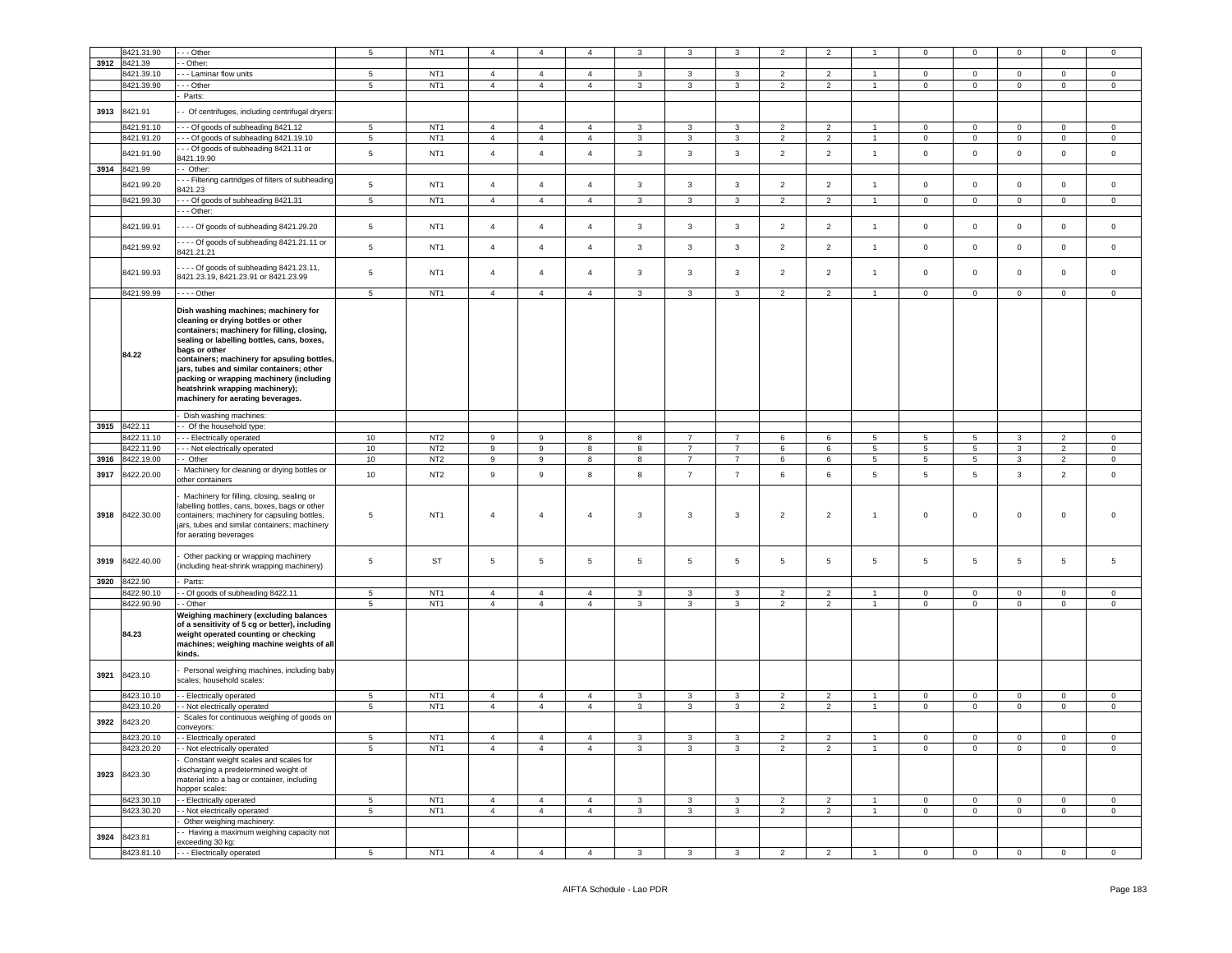|      | 3423.81.20   | - - Not electrically operated                                                                 | $5^{\circ}$     | NT <sub>1</sub> | $\Delta$       | $\overline{4}$ | $\overline{4}$ | 3                       |                         |                | $\mathcal{P}$  |                          |                      | $\Omega$       | $\Omega$       | $\Omega$       | $\Omega$       | $\Omega$       |
|------|--------------|-----------------------------------------------------------------------------------------------|-----------------|-----------------|----------------|----------------|----------------|-------------------------|-------------------------|----------------|----------------|--------------------------|----------------------|----------------|----------------|----------------|----------------|----------------|
|      |              |                                                                                               |                 |                 |                |                |                |                         |                         |                |                |                          |                      |                |                |                |                |                |
| 3925 | 8423.82      | - Having a maximum weighing capacity<br>exceeding 30 kg but not exceeding 5,000 kg:           |                 |                 |                |                |                |                         |                         |                |                |                          |                      |                |                |                |                |                |
|      |              |                                                                                               |                 |                 |                |                |                |                         |                         |                |                |                          |                      |                |                |                |                |                |
|      |              | --- Electrically operated:                                                                    |                 |                 |                |                |                |                         |                         |                |                |                          |                      |                |                |                |                |                |
|      | 8423.82.11   | --- Having a maximum weighing capacity                                                        | $\overline{5}$  | NT <sub>1</sub> | $\overline{4}$ | $\overline{4}$ | $\overline{4}$ | $\mathbf{3}$            | $\mathbf{3}$            | $\mathbf{3}$   | $\overline{2}$ | $\overline{2}$           | $\overline{1}$       | $\mathbf 0$    | $\circ$        | $\mathsf 0$    | $\overline{0}$ | $\mathsf 0$    |
|      |              | not exceeding 1,000 kg                                                                        |                 |                 |                |                |                |                         |                         |                |                |                          |                      |                |                |                |                |                |
|      | 8423.82.19   | --- Other                                                                                     | $\overline{5}$  | NT <sub>1</sub> | $\overline{4}$ | $\overline{4}$ | $\overline{4}$ | $\mathbf{3}$            | $\overline{3}$          | $\overline{3}$ | $\overline{2}$ | $\overline{2}$           | $\mathbf{1}$         | $\mathbf 0$    | $\circ$        | $\mathbf 0$    | $\circ$        | $\mathsf 0$    |
|      |              | - Not electrically operated:                                                                  |                 |                 |                |                |                |                         |                         |                |                |                          |                      |                |                |                |                |                |
|      | 8423.82.21   | --- Having a maximum weighing capacity                                                        | $\,$ 5 $\,$     | NT <sub>1</sub> | $\overline{4}$ | $\overline{4}$ | $\overline{4}$ | $\mathbf{3}$            | $\mathbf{3}$            | $\mathbf{3}$   | $\overline{2}$ | $\overline{2}$           | $\overline{1}$       | $\mathbf 0$    | $\mathbf 0$    | $\mathbf 0$    | $\mathsf 0$    | $\mathsf 0$    |
|      |              | not exceeding 1,000 kg                                                                        |                 |                 |                |                |                |                         |                         |                |                |                          |                      |                |                |                |                |                |
|      | 8423.82.29   | $- -$ - Other                                                                                 | $\,$ 5 $\,$     | NT <sub>1</sub> | $\overline{4}$ | $\overline{4}$ | $\overline{4}$ | $\mathbf{3}$            | $\mathbf{3}$            | $\mathbf{3}$   | $\overline{2}$ | 2                        | $\overline{1}$       | $\mathbf 0$    | $\mathbf 0$    | $\mathbf 0$    | $\mathsf 0$    | $\mathsf 0$    |
|      | 3926 8423.89 | - Other:                                                                                      |                 |                 |                |                |                |                         |                         |                |                |                          |                      |                |                |                |                |                |
|      | 3423.89.10   | -- Electrically operated                                                                      | 5               | NT <sub>1</sub> | $\overline{4}$ | $\overline{4}$ | $\overline{4}$ | 3                       | $\mathbf{3}$            | 3              | $\overline{2}$ | $\overline{\phantom{a}}$ |                      | $\mathbf 0$    | $\mathbf 0$    | $\mathbf 0$    | $\mathsf 0$    | $\mathsf 0$    |
|      | 3423.89.20   | - - Not electrically operated                                                                 | 5               | NT <sub>1</sub> | $\overline{4}$ | $\overline{4}$ | $\overline{4}$ | 3                       | $\mathbf{3}$            | $\mathbf{3}$   | $\overline{2}$ | $\overline{2}$           | $\overline{1}$       | $\mathsf 0$    | $\mathbf 0$    | $\mathsf 0$    | $\mathsf 0$    | $\mathsf 0$    |
| 3927 | 3423.90      | Weighing machine weights of all kinds; parts                                                  |                 |                 |                |                |                |                         |                         |                |                |                          |                      |                |                |                |                |                |
|      |              | of weighing machinery:                                                                        |                 |                 |                |                |                |                         |                         |                |                |                          |                      |                |                |                |                |                |
|      | 3423.90.10   | - Weighing machine weights                                                                    | $\overline{5}$  | NT <sub>1</sub> | $\overline{4}$ | $\overline{4}$ | $\overline{4}$ | $\mathbf{3}$            | $\mathbf{3}$            | $\mathbf{3}$   | $\overline{2}$ | $\overline{2}$           |                      | $\overline{0}$ | $\overline{0}$ | $\overline{0}$ | $\Omega$       | $\Omega$       |
|      |              | - Other parts of weighing machinery:                                                          |                 |                 |                |                |                |                         |                         |                |                |                          |                      |                |                |                |                |                |
|      | 8423.90.21   | - - Of electrically operated machines                                                         | $\overline{5}$  | NT <sub>1</sub> | $\overline{4}$ | $\overline{4}$ | $\overline{4}$ | $\overline{\mathbf{3}}$ | $\overline{\mathbf{3}}$ | $\overline{3}$ | $\overline{2}$ | $\overline{2}$           | $\mathbf{1}$         | $\overline{0}$ | $\overline{0}$ | $\overline{0}$ | $\Omega$       | $\Omega$       |
|      | 8423.90.29   | - - Of non-electrically operated machines                                                     | $\overline{5}$  | NT <sub>1</sub> | $\overline{4}$ | $\overline{4}$ | $\overline{4}$ | $\mathbf{3}$            | $\mathbf{3}$            | $\mathbf{3}$   | $\overline{2}$ | $\overline{2}$           | $\mathbf{1}$         | $\mathbf 0$    | $\mathbf 0$    | $\mathsf 0$    | $\mathsf 0$    | $\mathsf 0$    |
|      |              |                                                                                               |                 |                 |                |                |                |                         |                         |                |                |                          |                      |                |                |                |                |                |
|      |              | Mechanical appliances (whether or not                                                         |                 |                 |                |                |                |                         |                         |                |                |                          |                      |                |                |                |                |                |
|      |              | hand-operated) for projecting, dispersing                                                     |                 |                 |                |                |                |                         |                         |                |                |                          |                      |                |                |                |                |                |
|      |              | or spraying liquids or powders; fire                                                          |                 |                 |                |                |                |                         |                         |                |                |                          |                      |                |                |                |                |                |
|      | 84.24        | extinguishers, whether or not charged;                                                        |                 |                 |                |                |                |                         |                         |                |                |                          |                      |                |                |                |                |                |
|      |              | spray guns and similar appliances; steam                                                      |                 |                 |                |                |                |                         |                         |                |                |                          |                      |                |                |                |                |                |
|      |              | or sand blasting machines and similar jet                                                     |                 |                 |                |                |                |                         |                         |                |                |                          |                      |                |                |                |                |                |
|      |              | projecting machines.                                                                          |                 |                 |                |                |                |                         |                         |                |                |                          |                      |                |                |                |                |                |
|      |              |                                                                                               |                 |                 |                |                |                |                         |                         |                |                |                          |                      |                |                |                |                |                |
| 3928 | 8424.10      | Fire extinguishers, whether or not charged:                                                   |                 |                 |                |                |                |                         |                         |                |                |                          |                      |                |                |                |                |                |
|      | 8424.10.10   | - Of a kind suitable for aircraft use                                                         | 5 <sub>5</sub>  | NT <sub>1</sub> | $\overline{4}$ | $\overline{4}$ | $\overline{4}$ | $\mathbf{3}$            | $\mathbf{3}$            | 3              | $\overline{2}$ | $\overline{2}$           | $\mathbf{1}$         | $\overline{0}$ | $\overline{0}$ | $\mathbf 0$    | $\mathbf 0$    | $\mathbf 0$    |
|      | 8424.10.90   | - Other                                                                                       | $5\phantom{.0}$ | NT <sub>1</sub> | $\overline{4}$ | $\overline{4}$ | $\overline{4}$ | $\mathbf{3}$            | $\mathbf{3}$            | $\mathbf{3}$   | $\overline{2}$ | $\overline{2}$           | $\sim$               | $\overline{0}$ | $\overline{0}$ | $\mathbf{0}$   | $\overline{0}$ | $\overline{0}$ |
|      | 3929 8424.20 | Spray guns and similar appliances:                                                            |                 |                 |                |                |                |                         |                         |                |                |                          |                      |                |                |                |                |                |
|      |              | - Electrically operated:                                                                      |                 |                 |                |                |                |                         |                         |                |                |                          |                      |                |                |                |                |                |
|      | 8424.20.11   | --- Agricultural or horticultural                                                             | $5^{\circ}$     | NT <sub>1</sub> | $\overline{4}$ | $\overline{4}$ | $\overline{4}$ | $\mathbf{3}$            | $\mathbf{3}$            | 3              | $\overline{2}$ | $\overline{2}$           |                      | $\Omega$       | $\overline{0}$ | $\Omega$       | $\Omega$       | $\Omega$       |
|      | 8424.20.19   | --- Other                                                                                     | $5\phantom{.0}$ | NT <sub>1</sub> | $\overline{4}$ | $\overline{4}$ | $\overline{4}$ | $\mathbf{3}$            | $\mathbf{3}$            | $\mathbf{3}$   | $\overline{2}$ | $\overline{2}$           | $\overline{1}$       | $\mathsf 0$    | $\overline{0}$ | $\mathsf 0$    | $\mathbf{0}$   | $\circ$        |
|      |              | - Not electrically operated:                                                                  |                 |                 |                |                |                |                         |                         |                |                |                          |                      |                |                |                |                |                |
|      | 8424.20.21   | - - - Agricultural or horticultural                                                           | $5\phantom{.0}$ | NT <sub>1</sub> | $\overline{4}$ | $\overline{4}$ | $\overline{4}$ | 3                       | 3                       | 3              | $\overline{2}$ | $\overline{2}$           | $\blacktriangleleft$ | $\mathbf 0$    | $\mathsf 0$    | $\mathsf 0$    | $\mathbf 0$    | $\mathbf 0$    |
|      | 3424.20.29   | --- Other                                                                                     | 5               | NT <sub>1</sub> | $\overline{4}$ | $\overline{4}$ | $\overline{4}$ | $\mathbf{3}$            | 3                       | $\mathbf{3}$   | $\overline{2}$ | $\overline{2}$           | $\blacktriangleleft$ | $\Omega$       | $\circ$        | $\mathbf 0$    | $\Omega$       | $\Omega$       |
|      |              | Steam or sand blasting machines and                                                           |                 |                 |                |                |                |                         |                         |                |                |                          |                      |                |                |                |                |                |
| 3930 | 8424.30      | similar jet projecting machines:                                                              |                 |                 |                |                |                |                         |                         |                |                |                          |                      |                |                |                |                |                |
|      | 3424.30.10   | - Electrically operated                                                                       | $5\phantom{.0}$ | NT <sub>1</sub> | $\overline{4}$ | $\overline{4}$ | $\overline{4}$ | 3                       | 3                       | 3              | 2              | 2                        |                      | $\mathbf 0$    | $\mathbf{0}$   | $^{\circ}$     | $\Omega$       | $\Omega$       |
|      | 8424.30.20   | - Not electrically operated                                                                   | $5\phantom{.0}$ | NT <sub>1</sub> | $\overline{4}$ | $\overline{4}$ | $\overline{4}$ | $\mathbf{3}$            | $\mathbf{3}$            | $\mathbf{3}$   | $\overline{2}$ | $\overline{2}$           | $\mathbf{1}$         | $\overline{0}$ | $\overline{0}$ | $\mathbf 0$    | $\overline{0}$ | $\overline{0}$ |
|      |              | Other appliances:                                                                             |                 |                 |                |                |                |                         |                         |                |                |                          |                      |                |                |                |                |                |
|      | 3931 8424.81 | - Agricultural or horticultural:                                                              |                 |                 |                |                |                |                         |                         |                |                |                          |                      |                |                |                |                |                |
|      | 8424.81.10   | - - Drip irrigation systems                                                                   | 5               | NT <sub>1</sub> | $\overline{4}$ | $\overline{4}$ | $\overline{4}$ | 3                       | 3                       | 3              | 2              | 2                        |                      | $\mathbf 0$    | $^{\circ}$     | $^{\circ}$     | $\Omega$       | $\Omega$       |
|      | 8424.81.20   | - - Other, electrically operated                                                              | $5\phantom{.0}$ | NT <sub>1</sub> | $\overline{4}$ | $\overline{4}$ | $\overline{4}$ | $\mathbf{3}$            | $\mathbf{3}$            | 3              | $\overline{2}$ | $\overline{2}$           | 1                    | $\overline{0}$ | $\overline{0}$ | $\mathbf 0$    | $\overline{0}$ | $\overline{0}$ |
|      | 8424.81.30   | - - Hand-operated insecticide sprayers                                                        | $5\phantom{.0}$ | NT <sub>1</sub> | $\overline{4}$ | $\overline{4}$ | $\overline{4}$ | $\mathbf{3}$            | $\mathbf{3}$            | $\mathbf{3}$   | $\overline{2}$ | $\overline{2}$           | $\mathbf{1}$         | $\overline{0}$ | $\overline{0}$ | $\mathbf 0$    | $\mathbf 0$    | $\overline{0}$ |
|      | 8424.81.40   | - - Other, not electrically operated                                                          | $5\overline{5}$ | NT <sub>1</sub> | $\overline{4}$ | $\overline{4}$ | $\overline{4}$ | $\mathbf{3}$            | $\mathbf{3}$            | $\mathbf{3}$   | $\overline{2}$ | $\overline{2}$           | $\overline{1}$       | $\overline{0}$ | $\overline{0}$ | $\overline{0}$ | $\overline{0}$ | $\overline{0}$ |
|      | 3932 8424.89 | - Other:                                                                                      |                 |                 |                |                |                |                         |                         |                |                |                          |                      |                |                |                |                |                |
|      |              | - - Hand-operated household sprayers of a                                                     |                 |                 |                |                |                |                         |                         |                |                |                          |                      |                |                |                |                |                |
|      | 3424.89.10   | capacity not exceeding 3 l                                                                    | $\,$ 5 $\,$     | NT <sub>1</sub> | $\overline{4}$ | $\overline{4}$ | $\overline{4}$ | $\mathbf{3}$            | $\mathbf{3}$            | $\mathbf{3}$   | $\overline{2}$ | $\overline{2}$           | $\overline{1}$       | $\mathbf 0$    | $\circ$        | $\mathbf 0$    | $\mathbf 0$    | $\mathsf 0$    |
|      | 8424.89.20   | - - Spray heads with dip tubes                                                                | $\,$ 5 $\,$     | NT <sub>1</sub> | $\overline{4}$ | $\overline{4}$ | $\overline{4}$ | $\mathbf{3}$            | $\mathbf{3}$            | $\mathbf{3}$   | 2              | $\overline{2}$           | $\mathbf{1}$         | $\mathbf{0}$   | $\mathbf 0$    | $\mathbf 0$    | $\overline{0}$ | $\mathbf 0$    |
|      |              |                                                                                               |                 |                 |                |                |                |                         |                         |                |                |                          |                      |                |                |                |                |                |
|      |              |                                                                                               |                 |                 |                |                |                |                         |                         |                |                |                          |                      |                |                |                |                |                |
|      |              | - - Wet processing equipment, by projecting,                                                  |                 |                 |                |                |                |                         |                         |                |                |                          |                      |                |                |                |                |                |
|      |              | dispersing or spraying, of chemical or                                                        |                 |                 |                |                |                |                         |                         |                |                |                          |                      |                |                |                |                |                |
|      |              | electrochemical solutions for the application                                                 |                 |                 |                |                |                |                         |                         |                |                |                          |                      |                |                |                |                |                |
|      |              | on printed circuit boards or printed wiring                                                   |                 |                 |                |                |                |                         |                         |                |                |                          |                      |                |                |                |                |                |
|      |              | boards substrates; apparatus for the spot<br>application of liquids, soldering pastes, solder |                 |                 |                |                |                |                         |                         |                |                |                          |                      |                |                |                |                |                |
|      | 8424.89.40   | ball, adhesives or sealant to printed circuit                                                 | 5               | <b>ST</b>       | $\overline{5}$ | $\,$ 5 $\,$    | $\sqrt{5}$     | 5                       | $5\phantom{.0}$         | $\overline{5}$ | 5              | 5                        | 5                    | $\,$ 5 $\,$    | $\overline{5}$ | 5              | 5              | 5              |
|      |              | boards or printed wiring boards or their                                                      |                 |                 |                |                |                |                         |                         |                |                |                          |                      |                |                |                |                |                |
|      |              | components; apparatus for the application of                                                  |                 |                 |                |                |                |                         |                         |                |                |                          |                      |                |                |                |                |                |
|      |              | dry film or liquid photo resist, photo sensitive                                              |                 |                 |                |                |                |                         |                         |                |                |                          |                      |                |                |                |                |                |
|      |              | layers, soldering pastes, solder or adhesive                                                  |                 |                 |                |                |                |                         |                         |                |                |                          |                      |                |                |                |                |                |
|      |              | materials on printed circuit boards or printed                                                |                 |                 |                |                |                |                         |                         |                |                |                          |                      |                |                |                |                |                |
|      |              | wiring boards substrates or their components                                                  |                 |                 |                |                |                |                         |                         |                |                |                          |                      |                |                |                |                |                |
|      |              |                                                                                               |                 |                 |                |                |                |                         |                         |                |                |                          |                      |                |                |                |                |                |
|      | 8424.89.50   | - - - Other, electrically operated                                                            | 5 <sub>5</sub>  | NT <sub>1</sub> | $\overline{4}$ | $\overline{4}$ | $\overline{4}$ | $\mathbf{3}$            | 3                       | 3              | $\overline{2}$ | 2                        | $\blacktriangleleft$ | $\mathbf 0$    | $\overline{0}$ | $\mathbf 0$    | $\circ$        | $\mathbf 0$    |
|      | 8424.89.90   |                                                                                               | $5\phantom{.0}$ | NT <sub>1</sub> | $\overline{4}$ | $\overline{4}$ | $\overline{4}$ | $\mathbf{3}$            | $\mathbf{3}$            | $\mathbf{3}$   | $\overline{2}$ | $\overline{2}$           | $\sim$               | $\circ$        | $\mathbf{0}$   | $\mathbf 0$    | $\mathbf{0}$   | $\overline{0}$ |
|      | 3933 8424.90 | - - - Other, not electrically operated<br>- Parts:                                            |                 |                 |                |                |                |                         |                         |                |                |                          |                      |                |                |                |                |                |
|      |              | - - Of fire extinguishers:                                                                    |                 |                 |                |                |                |                         |                         |                |                |                          |                      |                |                |                |                |                |
|      | 8424.90.11   | - - - Electrically operated                                                                   | 5               | NT <sub>1</sub> | $\overline{4}$ | $\overline{4}$ | $\overline{4}$ | 3                       | 3                       | 3              | $\overline{2}$ | 2                        |                      | $\mathbf 0$    | $\mathsf 0$    | $\mathbf 0$    | $\mathbf{0}$   | $\mathbf{0}$   |
|      | 8424 90 19   | $- -$ Other                                                                                   | 5               | NT <sub>1</sub> |                |                |                |                         |                         |                |                |                          |                      |                |                |                |                |                |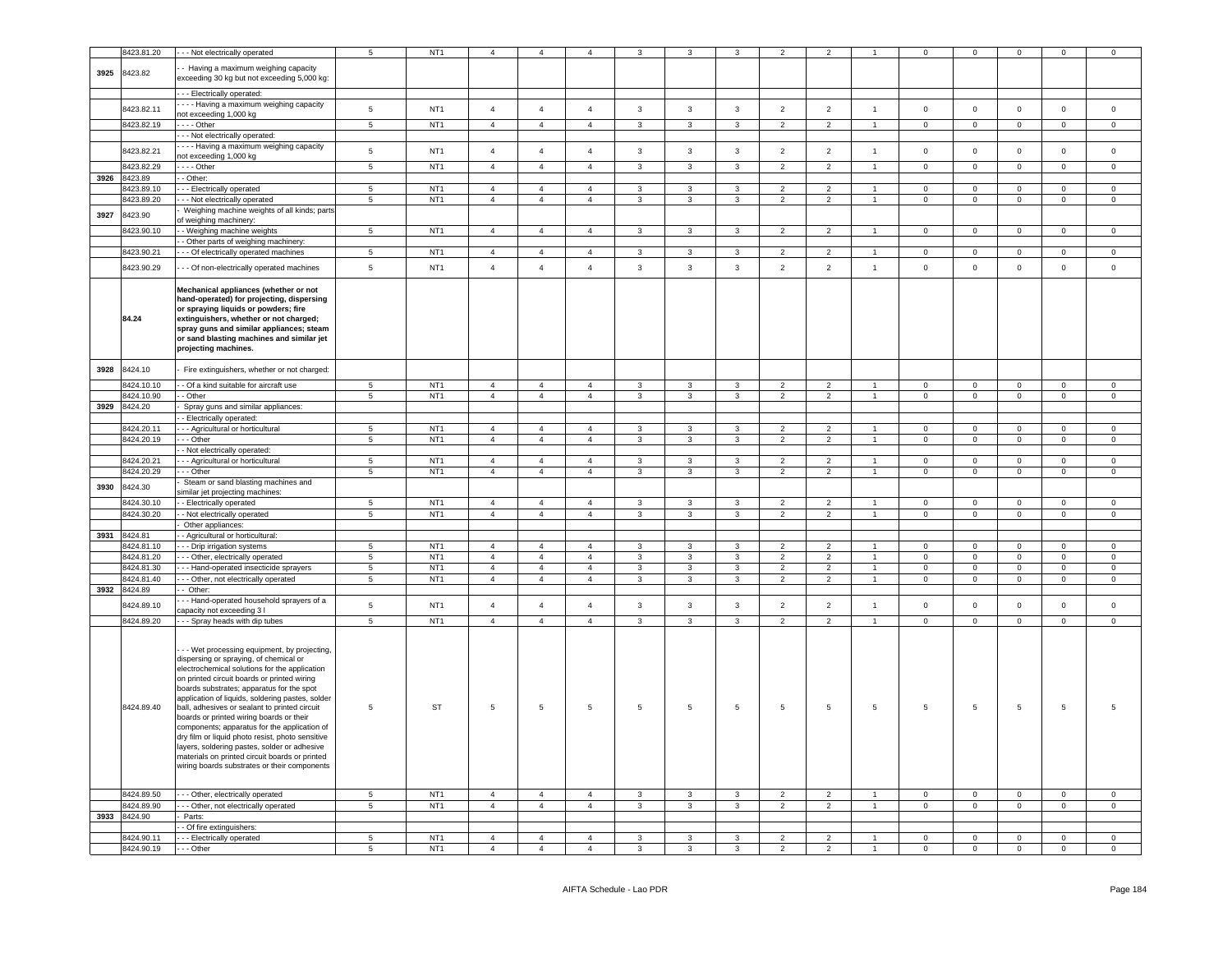|      |                       | - Of spray guns and similar appliances:                                                                                                  |                 |                  |                |                |                |              |              |              |                |                |                |                |                |             |                |                     |
|------|-----------------------|------------------------------------------------------------------------------------------------------------------------------------------|-----------------|------------------|----------------|----------------|----------------|--------------|--------------|--------------|----------------|----------------|----------------|----------------|----------------|-------------|----------------|---------------------|
|      |                       | - - Electrically operated:                                                                                                               |                 |                  |                |                |                |              |              |              |                |                |                |                |                |             |                |                     |
|      | 8424.90.21            |                                                                                                                                          | 5               | NT <sub>1</sub>  | $\overline{4}$ | $\overline{4}$ | $\overline{4}$ | $\mathbf{3}$ | $\mathbf{3}$ | $\mathbf{3}$ | $\overline{2}$ | $\overline{2}$ | $\mathbf{1}$   | $\mathbf 0$    | $\circ$        | $\mathbf 0$ | $\mathbf 0$    | $\mathsf{O}\xspace$ |
|      |                       | --- Of goods of subheading 8424.20.11                                                                                                    |                 |                  |                |                |                |              |              |              |                |                |                |                |                |             |                |                     |
|      | 8424.90.23            | $- -$ Other<br>- - Not electrically operated:                                                                                            | 5               | NT <sub>1</sub>  | $\overline{4}$ | $\overline{4}$ | $\overline{4}$ | $\mathbf{3}$ | 3            | 3            | $\overline{2}$ | $\overline{2}$ | $\overline{1}$ | $\circ$        | $\mathbf 0$    | $\mathbf 0$ | $\mathbf 0$    | $\mathbf 0$         |
|      | 8424.90.24            | - - - Of goods of subheading 8424.20.21                                                                                                  | 5               | NT <sub>1</sub>  | $\overline{a}$ | $\overline{4}$ | $\overline{4}$ | $\mathbf{3}$ | $\mathbf{3}$ | $\mathbf{3}$ | $\overline{2}$ | $\overline{2}$ | $\mathbf{1}$   | $\mathbf 0$    | $\mathbf 0$    | $\mathbf 0$ | $\mathbf 0$    | $\mathsf 0$         |
|      | 8424.90.29            | $- -$ Other                                                                                                                              | 5               | NT <sub>1</sub>  | $\overline{4}$ | $\overline{4}$ | $\overline{4}$ | $\mathbf{3}$ | 3            | 3            | $\overline{2}$ | $\overline{2}$ |                | $\mathbf 0$    | $\mathbf 0$    | $\mathbf 0$ | $\mathbf 0$    | $\mathbf 0$         |
|      |                       | - Of steam or sand blasting machines and                                                                                                 |                 |                  |                |                |                |              |              |              |                |                |                |                |                |             |                |                     |
|      |                       | similar jet projecting machines:                                                                                                         |                 |                  |                |                |                |              |              |              |                |                |                |                |                |             |                |                     |
|      | 8424.90.31            | - - - Of electrically operated machines                                                                                                  | 5               | NT <sub>1</sub>  | $\overline{4}$ | $\overline{4}$ | $\overline{4}$ | 3            | 3            | 3            | $\overline{2}$ | $\overline{2}$ | -1             | $\mathbf 0$    | $\mathbf 0$    | $\mathbf 0$ | 0              | 0                   |
|      | 8424.90.32            | - - Of non-electrically operated machines                                                                                                | 5               | NT <sub>1</sub>  | $\overline{4}$ | $\overline{4}$ | $\overline{4}$ | $\mathbf{3}$ | 3            | $\mathbf{3}$ | $\overline{2}$ | $\overline{2}$ | $\overline{1}$ | $\mathbf 0$    | $\mathbf 0$    | $\mathsf 0$ | $\mathbf{0}$   | $\mathbf 0$         |
|      |                       | - Of other appliances:                                                                                                                   |                 |                  |                |                |                |              |              |              |                |                |                |                |                |             |                |                     |
|      | 8424.90.91            | - - Of goods of subheading 8424.81.10 or<br>8424.81.20                                                                                   | 5               | NT <sub>1</sub>  | $\overline{4}$ | $\overline{4}$ | $\overline{4}$ | $\mathbf{3}$ | 3            | $\mathbf{3}$ | $\overline{2}$ | $\overline{2}$ | $\overline{1}$ | $\mathbf 0$    | $\mathbf 0$    | $\mathbf 0$ | $\mathbf 0$    | $\mathbf 0$         |
|      | 8424.90.92            | - - Of goods of subheading 8424.81.30 or                                                                                                 | 5               | NT <sub>1</sub>  | $\overline{4}$ | $\overline{4}$ | $\overline{4}$ | $\mathbf{3}$ | $\mathbf{3}$ | $\mathbf{3}$ | $\overline{2}$ | $\overline{2}$ | $\overline{1}$ | $\mathsf 0$    | $\mathbf 0$    | $\mathbf 0$ | $\mathsf 0$    | $\mathbf 0$         |
|      | 8424.90.99            | 3424.81.40<br>- - Other                                                                                                                  | 5               | NT <sub>1</sub>  | $\overline{4}$ | $\overline{4}$ | $\overline{4}$ | $\mathbf{3}$ | 3            | $\mathbf{3}$ | 2              | 2              | $\overline{1}$ | $\mathbf 0$    | $\overline{0}$ | $\circ$     | $\mathbf{0}$   | $\mathbf 0$         |
|      |                       | Pulley tackle and hoists other than skip                                                                                                 |                 |                  |                |                |                |              |              |              |                |                |                |                |                |             |                |                     |
|      | 84.25                 | hoists; winches and capstans; jacks.                                                                                                     |                 |                  |                |                |                |              |              |              |                |                |                |                |                |             |                |                     |
|      |                       | Pulley tackle and hoists other than skip<br>hoists or hoists of a kind used for raising                                                  |                 |                  |                |                |                |              |              |              |                |                |                |                |                |             |                |                     |
|      |                       | vehicles:                                                                                                                                |                 |                  |                |                |                |              |              |              |                |                |                |                |                |             |                |                     |
| 3934 | 8425.11.00            | - Powered by electric motor                                                                                                              | 5               | NT <sub>1</sub>  | $\overline{4}$ | $\overline{4}$ | $\overline{4}$ | $\mathbf{3}$ | $\mathbf{3}$ | $\mathbf{3}$ | $\overline{2}$ | $\overline{2}$ | $\overline{1}$ | $\mathbf 0$    | $\mathbf 0$    | $\mathbf 0$ | $\overline{0}$ | $\overline{0}$      |
| 3935 | 8425.19.00            | - Other<br>Other winches; capstans:                                                                                                      | 5               | NT <sub>1</sub>  | $\overline{4}$ | $\overline{4}$ | $\overline{4}$ | $\mathbf{3}$ | $\mathbf{3}$ | $\mathbf{3}$ | $\overline{2}$ | $\overline{2}$ | $\mathbf{1}$   | $\overline{0}$ | $\overline{0}$ | $\mathsf 0$ | $\mathbf{0}$   | $\mathbf{0}$        |
| 3936 | 8425.31.00            | - Powered by electric motor                                                                                                              | 5               | NT <sub>1</sub>  | $\overline{4}$ | $\overline{4}$ | $\overline{4}$ | $\mathbf{3}$ | 3            | $\mathbf{3}$ | $\overline{2}$ | $\overline{2}$ | $\overline{1}$ | $\pmb{0}$      | $\mathbf 0$    | $\mathbf 0$ | $\mathbf 0$    | $\mathbf 0$         |
| 3937 | 8425.39.00            | - Other                                                                                                                                  | $5\phantom{.0}$ | NT <sub>1</sub>  | $\overline{4}$ | $\overline{4}$ | $\overline{4}$ | $\mathbf{3}$ | $\mathbf{3}$ | $\mathbf{3}$ | $\overline{2}$ | $\overline{2}$ | $\sim$         | $\overline{0}$ | $\overline{0}$ | $\mathsf 0$ | $\mathbf{0}$   | $\circ$             |
|      |                       | Jacks; hoists of a kind used for raising<br>ehicles:                                                                                     |                 |                  |                |                |                |              |              |              |                |                |                |                |                |             |                |                     |
| 3938 | 8425.41.00            | - Built-in jacking systems of a type used in<br>jarages                                                                                  | 5               | NT <sub>1</sub>  | $\overline{4}$ | $\overline{4}$ | $\overline{4}$ | $\mathbf{3}$ | 3            | $\mathbf{3}$ | $\overline{2}$ | $\overline{2}$ | $\mathbf{1}$   | $\mathsf 0$    | $\mathbf 0$    | $\mathsf 0$ | $\mathsf 0$    | $\mathbf 0$         |
| 3939 | 8425.42               | - Other jacks and hoists, hydraulic:<br>- - Jacks used in tipping mechanisms for                                                         |                 |                  |                |                |                |              |              |              |                |                |                |                |                |             |                |                     |
|      | 8425.42.10            | orries                                                                                                                                   | 5               | NT <sub>1</sub>  | $\overline{4}$ | $\overline{4}$ | $\overline{4}$ | $\mathbf{3}$ | $\mathbf{3}$ | $\mathbf{3}$ | $\overline{2}$ | $\overline{2}$ | $\mathbf{1}$   | $\mathsf 0$    | $\mathsf 0$    | $\mathbf 0$ | $\mathsf 0$    | $\mathbf 0$         |
|      | 8425.42.90            | - - Other                                                                                                                                | $\overline{5}$  | NT <sub>1</sub>  | $\overline{4}$ | $\overline{4}$ | $\overline{4}$ | $\mathbf{3}$ | $\mathbf{3}$ | $\mathbf{3}$ | $\overline{2}$ | $\overline{2}$ | $\overline{1}$ | $\mathsf 0$    | $\mathbf 0$    | $\mathsf 0$ | $\mathbf 0$    | $\mathbf 0$         |
| 3940 | 8425.49<br>8425.49.10 | - Other:<br>- - Electrically operated                                                                                                    | $5\phantom{.0}$ | NT <sub>1</sub>  | $\overline{4}$ | $\overline{4}$ | $\overline{4}$ | $\mathbf{3}$ | $\mathbf{3}$ | $\mathbf{3}$ | 2              | 2              | $\overline{1}$ | $\mathbf 0$    | $\mathbf{0}$   | $\mathsf 0$ | $\mathbf{0}$   | $\mathbf{0}$        |
|      | 8425.49.20            | - - Not electrically operated                                                                                                            | 5               | NT <sub>1</sub>  | $\overline{4}$ | $\overline{4}$ | $\overline{4}$ | $\mathbf{3}$ | $\mathbf{3}$ | 3            | $\overline{2}$ | $\overline{2}$ | -1             | $\mathbf 0$    | $\mathbf 0$    | $\mathbf 0$ | $\mathbf 0$    | $\mathsf 0$         |
|      | 84.26                 | Ships' derricks; cranes, including cable<br>cranes; mobile lifting frames, straddle<br>carriers and works trucks fitted with a<br>crane. |                 |                  |                |                |                |              |              |              |                |                |                |                |                |             |                |                     |
|      |                       | Overhead travelling cranes, transporter<br>cranes, gantry cranes, bridge cranes, mobile<br>lifting frames and straddle carriers:         |                 |                  |                |                |                |              |              |              |                |                |                |                |                |             |                |                     |
| 3941 | 8426.11.00            | - Overhead travelling cranes on fixed<br>support                                                                                         | $\,$ 5 $\,$     | NT <sub>1</sub>  | $\overline{4}$ | $\overline{4}$ | $\overline{4}$ | 3            | 3            | 3            | $\overline{2}$ | $\overline{2}$ | $\mathbf{1}$   | $\mathbf 0$    | $\mathbf 0$    | $\mathbf 0$ | $\mathbf 0$    | $\mathsf 0$         |
| 3942 | 3426.12.00            | - Mobile lifting frames on tyres and straddle<br>carriers                                                                                | 5               | NT <sub>1</sub>  | $\overline{4}$ | $\overline{4}$ | $\overline{4}$ | 3            | $\mathbf{3}$ | $\mathbf{3}$ | $\overline{2}$ | $\overline{2}$ | $\mathbf{1}$   | $\mathbf 0$    | $\mathbf 0$    | $\mathsf 0$ | $\mathbf 0$    | $\mathbf 0$         |
| 3943 | 8426.19<br>8426.19.10 | - Other:<br>- Bridge cranes and gantry cranes                                                                                            | 5               | NT <sub>1</sub>  | $\overline{4}$ | $\overline{4}$ | $\overline{4}$ | $\mathbf{3}$ | $\mathbf{3}$ | $\mathbf{3}$ | $\overline{2}$ | $\overline{2}$ | $\overline{1}$ | $\mathbf 0$    | $\mathbf 0$    | $\mathbf 0$ | $\mathbf 0$    | $\mathsf 0$         |
|      | 8426.19.90            | - - Other                                                                                                                                | 5               | NT <sub>1</sub>  | $\overline{4}$ | $\overline{4}$ | $\overline{4}$ | $\mathbf{3}$ | 3            | 3            | $\overline{2}$ | $\overline{2}$ | $\overline{1}$ | $\mathbf 0$    | $\mathbf 0$    | $\mathbf 0$ | $\mathbf 0$    | $\mathbf 0$         |
| 3944 | 8426.20.00            | Tower cranes                                                                                                                             | 5               | NT <sub>1</sub>  | $\overline{4}$ | $\overline{4}$ | $\overline{4}$ | 3            | 3            | 3            | $\overline{2}$ | $\overline{2}$ | $\overline{1}$ | $\mathbf 0$    | $\mathbf{0}$   | $\mathbf 0$ | $\mathbf 0$    | $\circ$             |
| 3945 | 8426.30.00            | Portal or pedestal jib cranes                                                                                                            | 5               | NT <sub>1</sub>  | $\overline{4}$ | $\overline{4}$ | $\overline{4}$ | 3            | 3            | 3            | $\overline{2}$ | $\overline{2}$ | $\overline{1}$ | $\mathbf 0$    | $\mathbf 0$    | $\mathbf 0$ | $\mathbf 0$    | $\mathbf 0$         |
| 3946 | 8426.41.00            | Other machinery, self-propelled:<br>- On tyres                                                                                           | 5               | NT <sub>1</sub>  | $\overline{4}$ | $\overline{4}$ | $\overline{4}$ | 3            | 3            | 3            | $\overline{2}$ | $\overline{2}$ |                | $\mathbf 0$    | $\mathsf 0$    | $\mathbf 0$ | 0              | 0                   |
| 3947 | 8426.49.00            | - Other                                                                                                                                  | 5               | NT <sub>1</sub>  | $\overline{4}$ | $\overline{4}$ | $\overline{4}$ | 3            | 3            | $\mathbf{3}$ | $\overline{2}$ | $\overline{2}$ | $\overline{1}$ | $\mathbf 0$    | $\mathbf 0$    | $\circ$     | $\mathbf 0$    | $\mathbf 0$         |
|      |                       | Other machinery:                                                                                                                         |                 |                  |                |                |                |              |              |              |                |                |                |                |                |             |                |                     |
| 3948 | 8426.91.00            | - Designed for mounting on road vehicles                                                                                                 | $\sqrt{5}$      | NT <sub>1</sub>  | $\overline{4}$ | $\overline{4}$ | $\overline{4}$ | $\mathbf{3}$ | $\mathbf{3}$ | $\mathbf{3}$ | $\overline{2}$ | $\overline{2}$ | $\overline{1}$ | $\mathsf 0$    | $\mathbf 0$    | $\mathsf 0$ | $\mathbf 0$    | $\mathbf 0$         |
|      | 3949 8426.99.00       | - Other                                                                                                                                  | $5^{\circ}$     | NIT <sub>1</sub> |                |                |                |              |              |              |                |                |                |                |                |             |                |                     |
|      |                       | Fork-lift trucks; other works trucks fitted                                                                                              |                 |                  |                |                |                |              |              |              |                |                |                |                |                |             |                |                     |
|      | 84.27                 | with lifting or handling equipment.                                                                                                      |                 |                  |                |                |                |              |              |              |                |                |                |                |                |             |                |                     |
| 3950 | 8427.10.00            | Self-propelled trucks powered by an electric<br>notor                                                                                    | 5               | NT <sub>1</sub>  | $\overline{4}$ | $\overline{4}$ | $\overline{4}$ | $\mathbf{3}$ | $\mathbf{3}$ | $\mathbf{3}$ | $\overline{2}$ | $\overline{2}$ | $\overline{1}$ | $\mathsf 0$    | $\mathsf 0$    | $\mathbf 0$ | $\mathbf 0$    | $\mathsf 0$         |
| 3951 | 8427.20.00            | Other self-propelled trucks                                                                                                              | $\overline{5}$  | NT <sub>1</sub>  | $\overline{a}$ | $\overline{4}$ | $\overline{4}$ | $\mathbf{3}$ | $\mathbf{3}$ | $\mathbf{3}$ | $\overline{2}$ | $\overline{2}$ | $\mathbf{1}$   | $\mathbf 0$    | $\mathbf 0$    | $\mathbf 0$ | $\mathbf 0$    | $\mathsf{O}\xspace$ |
| 3952 | 8427.90.00<br>84.28   | Other trucks<br>Other lifting, handling, loading or<br>unloading machinery (for example, lifts,<br>escalators, conveyors, teleferics).   | 5               | NT <sub>1</sub>  | $\overline{4}$ | $\overline{4}$ | $\overline{4}$ | $\mathbf{3}$ | $\mathbf{3}$ | $\mathbf{3}$ | $\overline{2}$ | $\overline{2}$ | $\mathbf{1}$   | $\mathbf 0$    | $\mathsf 0$    | $\mathsf 0$ | $\mathbf{0}$   | $\overline{0}$      |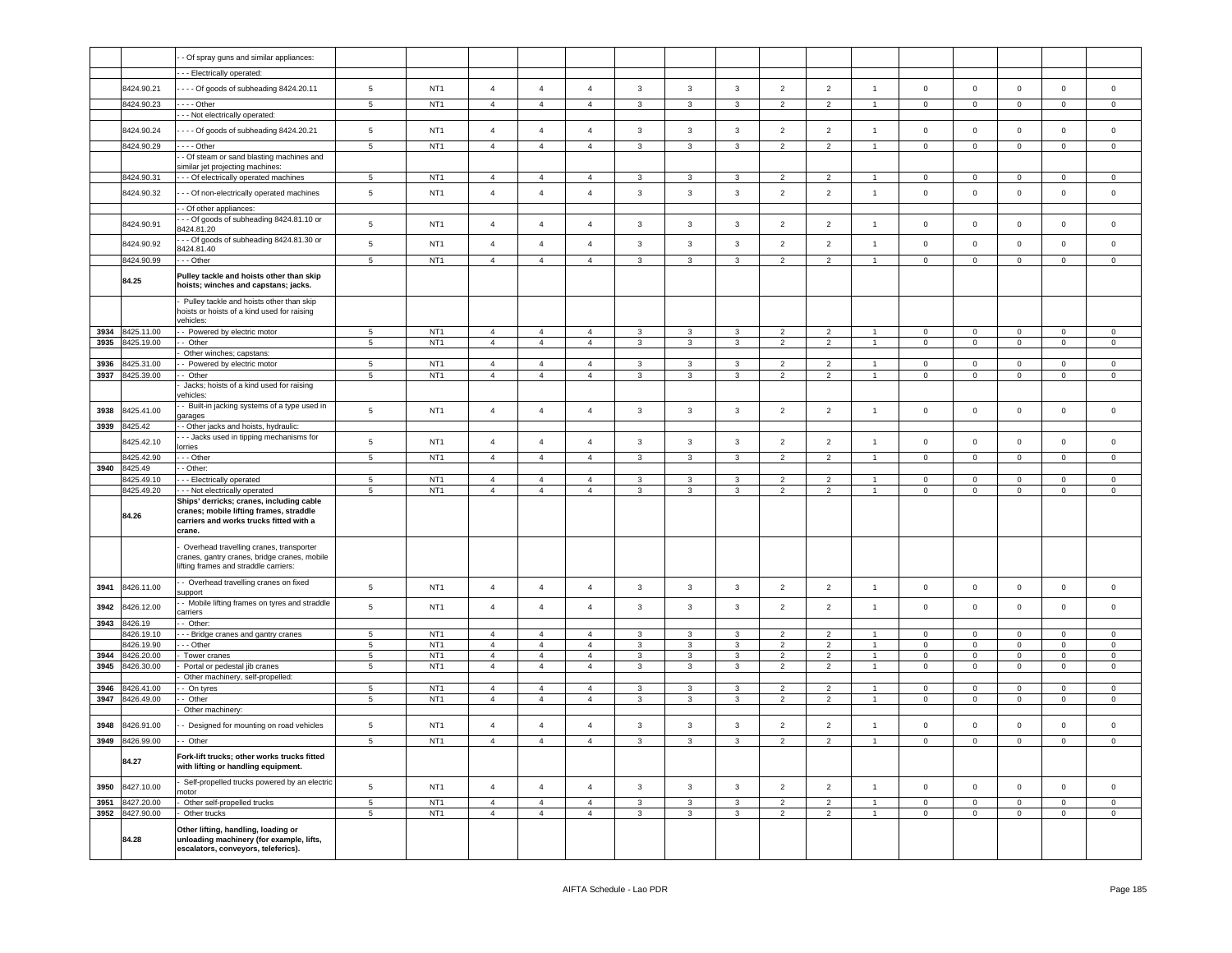| 3953 | 8428.10                  | Lifts and skip hoists:                                                                                                                                                                                                      |                 |                                    |                                  |                |                |                              |                         |                   |                          |                |                      |                            |                            |                            |                |                            |
|------|--------------------------|-----------------------------------------------------------------------------------------------------------------------------------------------------------------------------------------------------------------------------|-----------------|------------------------------------|----------------------------------|----------------|----------------|------------------------------|-------------------------|-------------------|--------------------------|----------------|----------------------|----------------------------|----------------------------|----------------------------|----------------|----------------------------|
|      | 8428.10.10               | - Passenger lifts                                                                                                                                                                                                           | $\overline{5}$  | NT <sub>1</sub>                    | $\overline{4}$                   | $\mathbf{A}$   | $\mathbf{4}$   | $\mathbf{3}$                 | 3                       | $\overline{3}$    | $\overline{2}$           | $\overline{2}$ |                      | $^{\circ}$                 | $\mathbf 0$                | $\Omega$                   | $\Omega$       | $\Omega$                   |
|      |                          | - Other lifts:                                                                                                                                                                                                              |                 |                                    |                                  |                |                |                              |                         |                   |                          |                |                      |                            |                            |                            |                |                            |
|      | 8428.10.21               | -- Of a kind used in buildings                                                                                                                                                                                              | 5               | NT <sub>1</sub>                    | $\overline{4}$                   | $\mathbf{A}$   | $\mathbf{A}$   | $\mathbf{3}$                 | $\mathbf{3}$            | $\mathbf{R}$      | 2                        | $\mathcal{P}$  | $\blacktriangleleft$ | $\Omega$                   | $\mathbf 0$                | $\Omega$                   | $\Omega$       | $\Omega$                   |
|      | 8428.10.29               | - - Other                                                                                                                                                                                                                   | $\overline{5}$  | NT <sub>1</sub>                    | $\overline{4}$                   | $\overline{4}$ | $\overline{4}$ | 3                            | 3                       | $\overline{3}$    | $\overline{2}$           | $\overline{2}$ |                      | $\Omega$                   | $\mathbf 0$                | $\Omega$                   | $\Omega$       | $\Omega$                   |
|      | 8428.10.90               | - Skip hoists                                                                                                                                                                                                               | $\overline{5}$  | NT <sub>1</sub>                    | $\overline{4}$                   | $\overline{a}$ | $\mathbf{A}$   | $\mathbf{3}$                 | $\mathbf{3}$            | $\mathbf{3}$      | $\overline{2}$           | $\overline{2}$ | $\blacktriangleleft$ | $\mathbf 0$                | $\mathbf 0$                | $\mathsf 0$                | $\mathbf{0}$   | $\mathbf 0$                |
| 3954 | 8428.20                  | Pneumatic elevators and conveyors:                                                                                                                                                                                          |                 |                                    |                                  |                |                |                              |                         |                   |                          |                |                      |                            |                            |                            |                |                            |
|      | 8428.20.10               | - Of a kind used for agriculture                                                                                                                                                                                            | $\overline{5}$  | NT <sub>1</sub>                    | $\overline{4}$                   | $\overline{4}$ | $\overline{4}$ | $\mathbf{3}$                 | $\overline{\mathbf{3}}$ | $\overline{3}$    | $\overline{2}$           | $\overline{2}$ | $\mathbf{1}$         | $\mathbf 0$                | $\overline{0}$             | $\overline{0}$             | $\Omega$       | $\Omega$                   |
|      |                          | - Automated machines for the transport,                                                                                                                                                                                     |                 |                                    |                                  |                |                |                              |                         |                   |                          |                |                      |                            |                            |                            |                |                            |
|      |                          | andling and storage of printed circuit boards,                                                                                                                                                                              |                 |                                    |                                  |                |                |                              |                         |                   |                          |                |                      | $\mathbf 0$                | $\mathbf 0$                |                            |                |                            |
|      | 8428.20.20               | printed wiring boards or printed circuit                                                                                                                                                                                    | 5               | NT <sub>1</sub>                    | $\overline{4}$                   | $\overline{4}$ | $\overline{4}$ | $\mathbf{3}$                 | $\mathbf{3}$            | $\mathbf{3}$      | $\overline{2}$           | $\overline{2}$ | $\overline{1}$       |                            |                            | $\mathbf 0$                | $\mathbf 0$    | $\mathsf 0$                |
|      |                          | assemblies                                                                                                                                                                                                                  |                 |                                    |                                  |                |                |                              |                         |                   |                          |                |                      |                            |                            |                            |                |                            |
|      | 8428.20.90               | - Other                                                                                                                                                                                                                     | $\overline{5}$  | NT <sub>1</sub>                    | $\overline{4}$                   | $\overline{4}$ | $\overline{4}$ | $\mathbf{3}$                 | $\overline{3}$          | $\overline{3}$    | $\overline{2}$           | $\overline{2}$ | $\mathbf{1}$         | $\overline{0}$             | $\overline{0}$             | $\overline{0}$             | $\overline{0}$ | $\overline{0}$             |
|      |                          | Other continuous-action elevators and                                                                                                                                                                                       |                 |                                    |                                  |                |                |                              |                         |                   |                          |                |                      |                            |                            |                            |                |                            |
|      |                          | conveyors, for goods or materials:                                                                                                                                                                                          |                 |                                    |                                  |                |                |                              |                         |                   |                          |                |                      |                            |                            |                            |                |                            |
| 3955 | 8428.31.00               | - Specially designed for underground use                                                                                                                                                                                    | 5               | NT <sub>1</sub>                    | $\overline{4}$                   | $\overline{4}$ | $\overline{4}$ | 3                            | $\mathbf{3}$            | 3                 | $\overline{2}$           | $\overline{2}$ | $\mathbf{1}$         | $\pmb{0}$                  | $\mathbf 0$                | $\mathbf 0$                | $\mathbf 0$    | $\mathsf 0$                |
|      |                          |                                                                                                                                                                                                                             |                 |                                    |                                  |                |                |                              |                         |                   |                          |                |                      |                            |                            |                            |                |                            |
| 3956 | 8428.32                  | - Other, bucket type:                                                                                                                                                                                                       |                 |                                    |                                  |                |                |                              |                         |                   |                          |                |                      |                            |                            |                            |                |                            |
|      | 8428.32.10               | --- Of a kind used for agriculture                                                                                                                                                                                          | $\overline{5}$  | NT <sub>1</sub>                    | $\overline{4}$                   | $\overline{4}$ | $\overline{4}$ | $\mathbf{3}$                 | $\overline{\mathbf{3}}$ | $\overline{3}$    | $\overline{2}$           | $\overline{2}$ | $\overline{1}$       | $\Omega$                   | $\overline{0}$             | $\overline{0}$             | $\Omega$       | $\Omega$                   |
|      | 8428.32.90               | - - - Other                                                                                                                                                                                                                 | $\overline{5}$  | NT <sub>1</sub>                    | $\overline{4}$                   | $\overline{4}$ | $\overline{4}$ | $\overline{3}$               | $\overline{\mathbf{3}}$ | $\overline{3}$    | $\overline{2}$           | $\overline{2}$ | $\overline{1}$       | $\overline{0}$             | $\overline{0}$             | $\overline{0}$             | $\overline{0}$ | $\overline{0}$             |
| 3957 | 8428.33                  | - Other, belt type:                                                                                                                                                                                                         |                 |                                    |                                  |                |                |                              |                         |                   |                          |                |                      |                            |                            |                            |                |                            |
|      | 8428.33.10               | - - Of a kind used for agriculture                                                                                                                                                                                          | $\overline{5}$  | NT <sub>1</sub>                    | $\overline{4}$                   | $\overline{4}$ | $\overline{4}$ | $\overline{3}$               | $\overline{\mathbf{3}}$ | $\overline{3}$    | $\overline{2}$           | $\overline{2}$ | $\overline{1}$       | $\mathbf 0$                | $\overline{0}$             | $\overline{0}$             | $\mathbf 0$    | $\Omega$                   |
|      | 8428.33.20               | - - Automated machines for the transport,<br>handling and storage of printed circuit boards,<br>printed wiring boards or printed circuit                                                                                    | 5               | NT <sub>1</sub>                    | $\overline{4}$                   | $\overline{4}$ | $\overline{4}$ | 3                            | 3                       | 3                 | $\overline{2}$           | $\overline{2}$ | $\overline{1}$       | $\mathsf 0$                | $\mathbf 0$                | $\mathbf 0$                | 0              | $\mathbf 0$                |
|      |                          | ssemblies                                                                                                                                                                                                                   |                 |                                    |                                  |                |                |                              |                         |                   |                          |                |                      |                            |                            |                            |                |                            |
|      | 8428.33.90               | - - Other                                                                                                                                                                                                                   | $5\phantom{.0}$ | NT <sub>1</sub>                    | $\sqrt{4}$                       | $\overline{4}$ | $\overline{4}$ | 3                            | $\mathbf{3}$            | 3                 | $\overline{2}$           | $\overline{2}$ | $\overline{1}$       | $\mathsf 0$                | $\mathsf 0$                | $\mathbf 0$                | $\overline{0}$ | $\mathsf 0$                |
| 3958 | 3428.39                  | - Other:                                                                                                                                                                                                                    |                 |                                    |                                  |                |                |                              |                         |                   |                          |                |                      |                            |                            |                            |                |                            |
|      | 8428.39.10               | - - Of a kind used for agriculture                                                                                                                                                                                          | 5               | NT <sub>1</sub>                    | $\overline{a}$                   | $\overline{4}$ | $\overline{4}$ | $\mathbf{3}$                 | $\mathbf{3}$            | $\mathbf{3}$      | $\overline{2}$           | $\overline{2}$ | $\overline{1}$       | $\mathbf 0$                | $\mathbf 0$                | $\mathbf 0$                | $\mathbf 0$    | $\mathsf 0$                |
|      |                          | - - Automated machines for the transport,                                                                                                                                                                                   |                 |                                    |                                  |                |                |                              |                         |                   |                          |                |                      |                            |                            |                            |                |                            |
|      | 8428.39.30               | andling and storage of printed circuit boards,<br>printed wiring boards or printed circuit                                                                                                                                  | 5               | <b>ST</b>                          | 5                                | $\,$ 5 $\,$    | $\overline{5}$ | $\,$ 5 $\,$                  | 5                       | 5                 | 5                        | $\,$ 5 $\,$    | $\overline{5}$       | 5                          | $\overline{5}$             | $\,$ 5 $\,$                | 5              | 5                          |
|      |                          | assemblies                                                                                                                                                                                                                  |                 |                                    |                                  |                |                |                              |                         |                   |                          |                |                      |                            |                            |                            |                |                            |
|      | 8428.39.90               | $-$ - Other                                                                                                                                                                                                                 | $\overline{5}$  | NT <sub>1</sub>                    | $\overline{4}$                   | $\overline{4}$ | $\overline{4}$ | $\mathbf{3}$                 | 3                       | 3                 | $\overline{2}$           | $\overline{2}$ | $\overline{1}$       | $\Omega$                   | $\mathsf 0$                | $\overline{0}$             | $\Omega$       | $\Omega$                   |
| 3959 | 8428.40.00               | Escalators and moving walkways                                                                                                                                                                                              | $\overline{5}$  | NT <sub>1</sub>                    | $\overline{4}$                   | $\overline{4}$ | $\overline{4}$ | $\mathbf{3}$                 | $\mathbf{3}$            | $\mathbf{3}$      | $\overline{2}$           | $\overline{2}$ | $\overline{1}$       | $\mathsf 0$                | $\mathbf 0$                | $\mathsf 0$                | $\mathsf 0$    | $\mathsf 0$                |
| 3960 | 3428.60.00               | Teleferics, chair-lifts, ski-draglines; traction<br>nechanisms for funiculars                                                                                                                                               | 5               | NT <sub>1</sub>                    | $\overline{a}$                   | $\overline{4}$ | $\sqrt{4}$     | $\mathbf{3}$                 | $\mathbf{3}$            | $\mathbf{3}$      | $\overline{2}$           | $\overline{2}$ | $\mathbf{1}$         | $\mathsf 0$                | $\mathbf 0$                | $\mathbf 0$                | $\mathbf 0$    | $\mathsf 0$                |
| 3961 | 8428.90                  | Other machinery:                                                                                                                                                                                                            |                 |                                    |                                  |                |                |                              |                         |                   |                          |                |                      |                            |                            |                            |                |                            |
|      |                          | - Automated machines for the transport,                                                                                                                                                                                     |                 |                                    |                                  |                |                |                              |                         |                   |                          |                |                      |                            |                            |                            |                |                            |
|      | 8428.90.20               | handling and storage of printed circuit boards,<br>printed wiring boards or printed circuit<br>assemblies                                                                                                                   | 5               | NT <sub>1</sub>                    | $\overline{4}$                   | $\overline{4}$ | $\overline{4}$ | 3                            | $\overline{3}$          | $\mathbf{3}$      | $\overline{2}$           | $\overline{2}$ | $\mathbf{1}$         | $\mathbf 0$                | $\mathbf 0$                | $\mathbf 0$                | $\mathbf{0}$   | $\mathbf 0$                |
|      | 8428.90.90               | - Other                                                                                                                                                                                                                     | $\sqrt{5}$      | NT <sub>1</sub>                    | $\overline{4}$                   | $\overline{4}$ | $\overline{4}$ | $\mathbf{3}$                 | 3                       | 3                 | $\overline{2}$           | $\overline{2}$ | $\blacktriangleleft$ | $\pmb{0}$                  | $\mathbf 0$                | $\mathbf 0$                | $\mathsf 0$    | $\mathsf 0$                |
|      | 84.29                    | Self-propelled bulldozers, angledozers,<br>graders, levellers, scrapers, mechanical<br>shovels, excavators, shovel loaders,<br>tamping machines and road rollers.                                                           |                 |                                    |                                  |                |                |                              |                         |                   |                          |                |                      |                            |                            |                            |                |                            |
|      |                          | Bulldozers and angledozers:                                                                                                                                                                                                 |                 |                                    |                                  |                |                |                              |                         |                   |                          |                |                      |                            |                            |                            |                |                            |
| 3962 | 8429.11.00               | - Track laying                                                                                                                                                                                                              | $\sqrt{5}$      | NT <sub>1</sub>                    | $\sqrt{4}$                       | $\overline{4}$ | $\overline{4}$ | $\mathbf{3}$                 | 3                       | 3                 | 2                        | 2              | $\overline{1}$       | $\mathbf 0$                | $\mathsf{O}\xspace$        | $\mathbf 0$                | $\mathbf{0}$   | $\mathsf 0$                |
| 3963 | 8429.19.00               | - Other                                                                                                                                                                                                                     | $5\phantom{.0}$ | NT <sub>1</sub>                    | $\overline{4}$                   | $\overline{4}$ | $\overline{4}$ | $\mathbf{3}$                 | $\mathbf{3}$            | $\mathbf{3}$      | $\overline{2}$           | $\overline{2}$ | $\mathbf{1}$         | $\mathbf 0$                | $\overline{0}$             | $\mathbf 0$                | $\overline{0}$ | $\overline{0}$             |
| 3964 | 8429.20.00               | Graders and levellers                                                                                                                                                                                                       | $\,$ 5 $\,$     | NT <sub>1</sub>                    | $\overline{4}$                   | $\overline{4}$ | $\overline{4}$ | $\mathbf{3}$                 | $\mathbf{3}$            | 3                 | 2                        | 2              | $\mathbf{1}$         | $\mathbf{0}$               | $\mathbf 0$                | $\mathbf 0$                | $\Omega$       | $\mathbf{0}$               |
| 3965 | 8429.30.00               | Scrapers                                                                                                                                                                                                                    | $5\phantom{.0}$ | NT <sub>1</sub>                    | $\overline{4}$                   | $\overline{4}$ | $\overline{4}$ | $\mathbf{3}$                 | $\mathbf{3}$            | $\mathbf{3}$      | $\overline{2}$           | $\overline{2}$ | $\mathbf{1}$         | $\overline{0}$             | $\mathbf 0$                | $\mathbf 0$                | $\overline{0}$ | $\mathbf 0$                |
| 3966 | 8429.40                  | Tamping machines and road rollers:                                                                                                                                                                                          |                 |                                    |                                  |                |                |                              |                         |                   |                          |                |                      |                            |                            |                            |                |                            |
|      | 8429.40.10               | - Road rollers                                                                                                                                                                                                              | $\overline{5}$  | NT <sub>1</sub>                    | $\overline{4}$                   | $\overline{4}$ | $\overline{4}$ | $\mathbf{3}$                 | $\mathbf{3}$            | $\mathbf{3}$      | $\overline{2}$           | $\overline{2}$ | $\overline{1}$       | $\mathbf 0$                | $\mathsf 0$                | $\overline{0}$             | $\Omega$       | $\mathsf 0$                |
|      | 8429.40.30               | - Tamping machines                                                                                                                                                                                                          | $5\phantom{.0}$ | NT <sub>1</sub>                    | $\overline{4}$                   | $\overline{4}$ | $\overline{4}$ | 3                            | $\mathbf{3}$            | $\mathbf{3}$      | 2                        | $\overline{2}$ | $\mathbf{1}$         | $\overline{0}$             | $\mathbf 0$                | $\mathbf 0$                | $\mathbf{0}$   | $\mathbf 0$                |
|      |                          | Mechanical shovels, excavators and shovel<br>baders:                                                                                                                                                                        |                 |                                    |                                  |                |                |                              |                         |                   |                          |                |                      |                            |                            |                            |                |                            |
| 3967 | 8429.51.00               | - Front-end shovel loaders                                                                                                                                                                                                  | $\sqrt{5}$      | NT <sub>1</sub>                    | $\overline{4}$                   | $\overline{4}$ | $\overline{4}$ | $\mathbf{3}$                 | 3                       | $\mathbf{3}$      | $\overline{2}$           | 2              | $\overline{1}$       | $\mathsf 0$                | $\mathbf 0$                | $\mathsf 0$                | $\mathbf 0$    | $\mathsf 0$                |
| 3968 | 3429.52.00               | - Machinery with a 360° revolving                                                                                                                                                                                           | 5               | NT <sub>1</sub>                    | $\overline{4}$                   | $\overline{4}$ | $\overline{4}$ | $\mathbf{3}$                 | 3                       | $\mathbf{3}$      | $\overline{2}$           | $\overline{2}$ | $\overline{1}$       | $\mathsf 0$                | $\mathsf 0$                | $\mathbf 0$                | $\mathsf 0$    | $\mathsf 0$                |
|      |                          | superstructure                                                                                                                                                                                                              |                 |                                    |                                  |                |                |                              |                         |                   |                          |                |                      |                            |                            |                            |                |                            |
| 3969 | 8429.59.00               | $-$ Other                                                                                                                                                                                                                   | $5\phantom{.0}$ | NT <sub>1</sub>                    | $\overline{4}$                   | $\overline{4}$ | $\overline{4}$ | $\mathbf{3}$                 | $\mathbf{3}$            | $\mathbf{3}$      | $\overline{2}$           | $\overline{2}$ | $\mathbf{1}$         | $\mathsf 0$                | $\circ$                    | $\mathsf 0$                | $\mathsf 0$    | $\overline{0}$             |
|      | 84.30                    | Other moving, grading, levelling, scraping,<br>excavating, tamping, compacting,<br>extracting or boring machinery, for earth,<br>minerals or ores; pile-drivers and pile-<br>extractors; snow-ploughs and snow-<br>blowers. |                 |                                    |                                  |                |                |                              |                         |                   |                          |                |                      |                            |                            |                            |                |                            |
| 3970 | 8430.10.00               | Pile-drivers and pile-extractors                                                                                                                                                                                            | 5               | NT <sub>1</sub>                    | $\overline{4}$                   | $\overline{4}$ | $\overline{4}$ | $\mathbf{3}$                 | $\overline{3}$          | $\mathbf{3}$      | $\overline{2}$           | $\overline{2}$ | 1                    | $\mathbf 0$                | $\mathbf{O}$               | $\mathbf 0$                | $\circ$        | $\circ$                    |
| 3971 | 8430.20.00               | Snow-ploughs and snow-blowers                                                                                                                                                                                               | $\overline{5}$  | NT <sub>1</sub>                    | $\overline{4}$                   | $\overline{4}$ | $\overline{4}$ | $\overline{\mathbf{3}}$      | $\overline{\mathbf{3}}$ | $\overline{3}$    | $\overline{2}$           | $\overline{2}$ | $\mathbf{1}$         | $\mathbf 0$                | $\overline{0}$             | $\overline{0}$             | $\overline{0}$ | $\overline{0}$             |
|      |                          | Coal or rock cutters and tunnelling                                                                                                                                                                                         |                 |                                    |                                  |                |                |                              |                         |                   |                          |                |                      |                            |                            |                            |                |                            |
|      |                          | nachinery:                                                                                                                                                                                                                  |                 |                                    |                                  | $\overline{4}$ | $\overline{4}$ |                              |                         |                   | 2                        | $\overline{2}$ |                      |                            |                            |                            | $\mathbf 0$    |                            |
| 3972 | 8430.31.00<br>8430.39.00 | - Self-propelled<br>- Other                                                                                                                                                                                                 | 5<br>5          | NT <sub>1</sub><br>NT <sub>1</sub> | $\overline{4}$<br>$\overline{4}$ | $\overline{4}$ | $\overline{4}$ | $\mathbf{3}$<br>$\mathbf{3}$ | 3<br>$\mathbf{3}$       | 3<br>$\mathbf{3}$ | $\overline{2}$           | $\overline{2}$ | $\overline{1}$       | $\mathbf 0$<br>$\mathsf 0$ | $\mathbf 0$<br>$\mathbf 0$ | $\mathbf 0$<br>$\mathsf 0$ | $\mathsf 0$    | $\mathsf 0$<br>$\mathsf 0$ |
| 3973 |                          |                                                                                                                                                                                                                             |                 |                                    |                                  |                |                |                              |                         |                   |                          |                |                      |                            |                            |                            |                |                            |
|      | 8430.41.00               | Other boring or sinking machinery:                                                                                                                                                                                          | 5               | NT <sub>1</sub>                    | $\overline{4}$                   | $\overline{4}$ | $\overline{4}$ | 3                            | 3                       | 3                 | $\overline{\phantom{a}}$ | $\mathcal{P}$  |                      | $\mathbf 0$                | $\mathbf 0$                | $\mathbf 0$                | $\mathbf 0$    | $\Omega$                   |
| 3974 | 8430.49                  | - Self-propelled                                                                                                                                                                                                            |                 |                                    |                                  |                |                |                              |                         |                   |                          |                |                      |                            |                            |                            |                |                            |
| 3975 |                          | - Other:                                                                                                                                                                                                                    |                 |                                    |                                  |                |                |                              |                         |                   |                          |                |                      |                            |                            |                            |                |                            |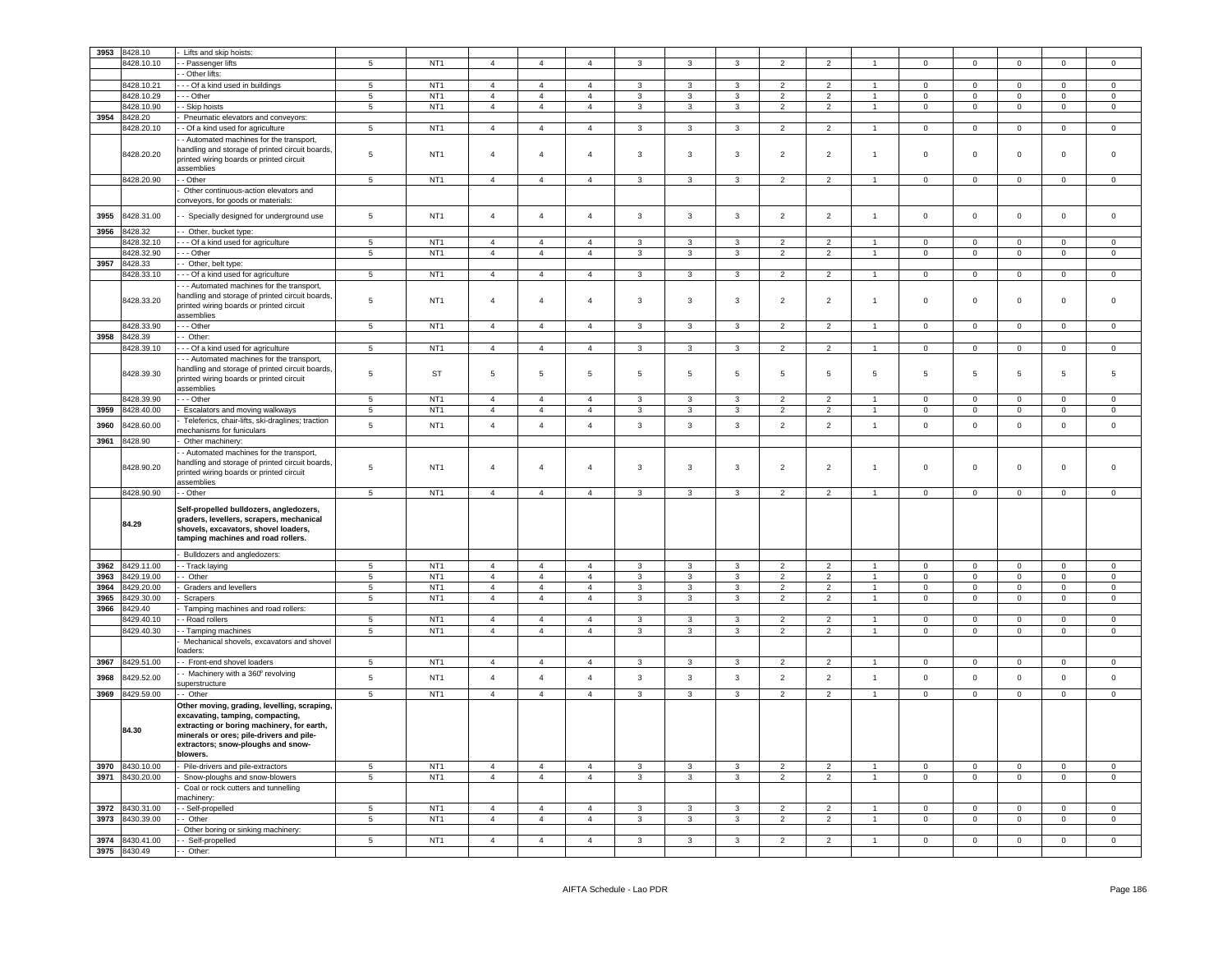|      | 8430.49.10               | - - Wellhead platforms and integrated<br>production modules for use in drilling<br>operations                                                                                                                                                   | 5               | NT <sub>1</sub>                    | $\overline{4}$                   | $\overline{4}$                   | $\overline{4}$                   | 3            | 3                                       | 3            | $\overline{2}$                   | $\overline{2}$                   | $\mathbf{1}$                   | $\mathsf 0$                 | $\mathbf 0$                | $\mathbf 0$                | $\mathbf 0$       | $\mathbf 0$      |
|------|--------------------------|-------------------------------------------------------------------------------------------------------------------------------------------------------------------------------------------------------------------------------------------------|-----------------|------------------------------------|----------------------------------|----------------------------------|----------------------------------|--------------|-----------------------------------------|--------------|----------------------------------|----------------------------------|--------------------------------|-----------------------------|----------------------------|----------------------------|-------------------|------------------|
|      | 8430.49.90               | - - Other                                                                                                                                                                                                                                       | $5^{\circ}$     | NT <sub>1</sub>                    | $\overline{4}$                   | $\overline{4}$                   | $\overline{4}$                   | 3            | $\mathbf{3}$                            | 3            | $\overline{2}$                   | $\overline{2}$                   | $\overline{1}$                 | $\mathbf 0$                 | $\mathbf 0$                | $\mathbf 0$                | $\mathbf 0$       | $\mathbf 0$      |
| 3976 | 8430.50.00               | Other machinery, self-propelled                                                                                                                                                                                                                 | $\,$ 5 $\,$     | NT <sub>1</sub>                    | $\overline{4}$                   | $\overline{4}$                   | $\overline{4}$                   | 3            | $\mathbf{3}$                            | 3            | $\overline{2}$                   | $\overline{2}$                   | $\overline{1}$                 | $\mathbf 0$                 | $\mathsf 0$                | $\mathbf 0$                | $\mathbf 0$       | $\mathbf 0$      |
|      |                          | Other machinery, not self-propelled:                                                                                                                                                                                                            |                 |                                    |                                  |                                  |                                  |              |                                         |              |                                  |                                  |                                |                             |                            |                            |                   |                  |
| 3977 | 8430.61.00               | - Tamping or compacting machinery                                                                                                                                                                                                               | $5^{\circ}$     | NT <sub>1</sub>                    | $\overline{4}$<br>$\overline{4}$ | $\overline{4}$                   | 4                                | 3            | 3                                       | 3            | $\overline{2}$                   | $\overline{2}$                   | $\overline{1}$                 | $\mathbf 0$                 | $\mathbf 0$                | $\mathbf 0$                | $\mathbf 0$       | 0                |
| 3978 | 8430.69.00<br>84.31      | - Other<br>Parts suitable for use solely or principally<br>with the machinery of headings 84.25 to<br>84.30.                                                                                                                                    | $\,$ 5 $\,$     | NT <sub>1</sub>                    |                                  | $\sqrt{4}$                       | $\overline{4}$                   | 3            | 3                                       | $\mathbf{3}$ | $\overline{c}$                   | $\overline{2}$                   | $\overline{1}$                 | $\mathbf 0$                 | $\mathsf{O}\xspace$        | $\mathbf 0$                | 0                 | $\mathsf 0$      |
| 3979 | 8431.10                  | Of machinery of heading 84.25:                                                                                                                                                                                                                  |                 |                                    |                                  |                                  |                                  |              |                                         |              |                                  |                                  |                                |                             |                            |                            |                   |                  |
|      |                          | - Of electrically operated machines:                                                                                                                                                                                                            |                 |                                    |                                  |                                  |                                  |              |                                         |              |                                  |                                  |                                |                             |                            |                            |                   |                  |
|      | 8431.10.13               | - - Of goods of subheading 8425.11, 8425.31<br>r 8425.49.10                                                                                                                                                                                     | $\,$ 5 $\,$     | NT <sub>1</sub>                    | $\overline{4}$                   | $\overline{4}$                   | $\overline{4}$                   | 3            | $\mathbf{3}$                            | 3            | $\overline{2}$                   | $\overline{2}$                   | $\overline{1}$                 | $\mathbf 0$                 | $\mathbf 0$                | $\mathbf 0$                | $\mathbf 0$       | $\circ$          |
|      | 8431.10.19               | - - Other                                                                                                                                                                                                                                       | $5\phantom{.0}$ | NT <sub>1</sub>                    | $\overline{4}$                   | $\overline{4}$                   | $\overline{4}$                   | $\mathbf{3}$ | $\mathbf{3}$                            | $\mathbf{3}$ | $\overline{2}$                   | $\overline{2}$                   | $\mathbf{1}$                   | $\mathbf 0$                 | $\mathbf 0$                | $\mathbf 0$                | $\mathbf 0$       | $\mathbf 0$      |
|      |                          | Of non-electrically operated machines:                                                                                                                                                                                                          |                 |                                    |                                  |                                  |                                  |              |                                         |              |                                  |                                  |                                |                             |                            |                            |                   |                  |
|      | 8431.10.22               | - - Of goods of subheading 8425.19,<br>3425.39, 8425.41, 8425.42.10 or 8425.42.90                                                                                                                                                               | 5               | NT <sub>1</sub>                    | $\overline{4}$                   | 4                                | 4                                | 3            | $\overline{3}$                          | 3            | $\overline{2}$                   | $\overline{2}$                   | $\overline{1}$                 | $\circ$                     | $\mathbf 0$                | $\mathbf 0$                | 0                 | $\mathbf 0$      |
|      | 8431.10.29               | - - Other                                                                                                                                                                                                                                       | $\,$ 5 $\,$     | NT <sub>1</sub>                    | $\overline{4}$                   | $\overline{4}$                   | $\overline{4}$                   | 3            | 3                                       | 3            | $\overline{2}$                   | $\overline{2}$                   | $\overline{1}$                 | $\circ$                     | 0                          | $\mathbf 0$                | $\mathbf 0$       | $\mathbf 0$      |
| 3980 | 8431.20.00               | Of machinery of heading 84.27                                                                                                                                                                                                                   | 5               | NT <sub>1</sub>                    | $\overline{4}$                   | $\overline{4}$                   | $\overline{4}$                   | 3            | 3                                       | 3            | $\overline{2}$                   | $\overline{2}$                   | $\overline{1}$                 | $\mathsf 0$                 | $\mathbf 0$                | $\mathbf 0$                | $\circ$           | $\mathbf 0$      |
| 3981 | 8431.31                  | Of machinery of heading 84.28:<br>Of lifts, skip hoists or escalators:                                                                                                                                                                          |                 |                                    |                                  |                                  |                                  |              |                                         |              |                                  |                                  |                                |                             |                            |                            |                   |                  |
|      |                          | - - Of goods of subheading 8428.10.21,                                                                                                                                                                                                          |                 |                                    |                                  |                                  |                                  |              |                                         |              |                                  |                                  |                                |                             |                            |                            |                   |                  |
|      | 8431.31.10               | 3428.10.29 or 8428.10.90                                                                                                                                                                                                                        | 5               | NT <sub>1</sub>                    | $\overline{4}$                   | $\overline{4}$                   | $\overline{4}$                   | 3            | 3                                       | 3            | $\overline{c}$                   | $\overline{2}$                   | $\overline{1}$                 | $\mathsf 0$                 | $\mathsf 0$                | $\mathbf 0$                | 0                 | $\mathbf 0$      |
|      | 8431.31.20               | - - Of goods of subheading 8428.10.10 or<br>3428.40.00                                                                                                                                                                                          | 5               | NT <sub>1</sub>                    | $\overline{4}$                   | $\overline{4}$                   | $\overline{4}$                   | 3            | $\overline{\mathbf{3}}$                 | 3            | $\overline{2}$                   | $\overline{2}$                   | $\mathbf{1}$                   | $\mathbf 0$                 | $\mathbf 0$                | $\mathbf 0$                | $\mathbf 0$       | $\mathbf 0$      |
| 3982 | 8431.39                  | - Other:                                                                                                                                                                                                                                        |                 |                                    |                                  |                                  |                                  |              |                                         |              |                                  |                                  |                                |                             |                            |                            |                   |                  |
|      | 8431.39.10               | - - Of goods of subheading 8428.20.10,<br>8428.32.10, 8428.33.10 or 8428.39.10                                                                                                                                                                  | $\,$ 5 $\,$     | NT <sub>1</sub>                    | $\overline{4}$                   | $\overline{4}$                   | 4                                | 3            | $\overline{\mathbf{3}}$                 | 3            | $\overline{2}$                   | $\overline{2}$                   | $\overline{1}$                 | $\mathbb O$                 | $\mathbf 0$                | $\mathbf 0$                | 0                 | 0                |
|      |                          |                                                                                                                                                                                                                                                 |                 |                                    |                                  |                                  |                                  |              |                                         |              |                                  |                                  |                                |                             |                            |                            |                   |                  |
|      | 8431.39.20<br>8431.39.40 | - - Of goods of subheading 8428.90<br>- - Of automated machines for the transport,<br>nandling and storage of printed circuit boards,                                                                                                           | 5<br>5          | NT <sub>1</sub><br>NT <sub>1</sub> | $\overline{4}$<br>$\overline{4}$ | $\overline{4}$<br>$\overline{4}$ | $\overline{4}$<br>$\overline{4}$ | 3<br>3       | $\mathbf{3}$<br>$\overline{\mathbf{3}}$ | 3<br>3       | $\overline{2}$<br>$\overline{2}$ | $\overline{2}$<br>$\overline{2}$ | $\mathbf{1}$<br>$\overline{1}$ | $\mathbf{0}$<br>$\mathsf 0$ | $\mathbf 0$<br>$\mathsf 0$ | $\mathbf 0$<br>$\mathbf 0$ | $\mathbf{0}$<br>0 | $\mathbf 0$<br>0 |
|      |                          | printed wiring boards or printed circuit<br>assemblies                                                                                                                                                                                          | 5               |                                    | $\overline{4}$                   | $\overline{4}$                   | $\overline{4}$                   |              | $\mathbf{3}$                            |              | $\overline{2}$                   | $\overline{2}$                   | $\blacktriangleleft$           |                             | $\mathbf 0$                |                            |                   |                  |
|      | 8431.39.90               | - - Other<br>Of machinery of heading 84.26, 84.29 or                                                                                                                                                                                            |                 | NT <sub>1</sub>                    |                                  |                                  |                                  | 3            |                                         | 3            |                                  |                                  |                                | $\mathbf 0$                 |                            | $\mathbf 0$                | $\mathbf 0$       | 0                |
|      |                          | 4.30:                                                                                                                                                                                                                                           |                 |                                    |                                  |                                  |                                  |              |                                         |              |                                  |                                  |                                |                             |                            |                            |                   |                  |
| 3983 | 8431.41.00               | - Buckets, shovels, grabs and grips                                                                                                                                                                                                             | 5               | NT <sub>1</sub>                    | $\overline{4}$                   | $\overline{4}$                   | $\overline{4}$                   | 3            | 3                                       | 3            | $\overline{2}$                   | $\overline{2}$                   | $\overline{1}$                 | $\mathbf 0$                 | 0                          | $\mathbf 0$                | $\mathbf 0$       | $\mathbf 0$      |
| 3984 | 8431.42.00               | Bulldozer or angledozer blades                                                                                                                                                                                                                  | $5\phantom{.0}$ | NT <sub>1</sub>                    | $\overline{4}$                   | $\sqrt{4}$                       | $\overline{4}$                   | $\mathbf{3}$ | 3                                       | $\mathbf{3}$ | $\overline{2}$                   | $\overline{2}$                   | $\mathbf{1}$                   | $\mathsf 0$                 | $\mathbf 0$                | $\mathbf 0$                | $\mathbf 0$       | $\mathsf 0$      |
| 3985 | 8431.43.00               | - Parts of boring or sinking machinery of<br>subheading 8430.41 or 8430.49:                                                                                                                                                                     | $\,$ 5 $\,$     | <b>ST</b>                          | 5                                | $\sqrt{5}$                       | 5                                | 5            | 5                                       | 5            | 5                                | $\overline{5}$                   | 5                              | 5                           | $5\phantom{.0}$            | $5\phantom{.0}$            | 5                 | 5                |
| 3986 | 8431.49                  | - Other:                                                                                                                                                                                                                                        |                 |                                    |                                  |                                  |                                  |              |                                         |              |                                  |                                  |                                |                             |                            |                            |                   |                  |
|      | 8431.49.1                | - Parts of machinery of heading 84.26                                                                                                                                                                                                           | 5               | NT <sub>1</sub>                    | $\overline{4}$                   | $\overline{4}$                   | $\overline{4}$                   | 3            | 3                                       | 3            | $\overline{2}$                   | $\overline{2}$                   |                                | $\mathbf 0$                 | $\mathsf 0$                | $\mathsf 0$                | $\Omega$          | 0                |
|      | 8431.49.20               | - - Cutting edges or end bits for scrapers,<br>raders or levellers                                                                                                                                                                              | $\overline{5}$  | NT <sub>1</sub>                    | $\overline{4}$                   | $\overline{4}$                   | $\overline{4}$                   | $\mathbf{3}$ | $\mathbf{3}$                            | $\mathbf{3}$ | $\overline{2}$                   | $\overline{2}$                   | $\mathbf{1}$                   | $\mathbf 0$                 | $\mathbf 0$                | $\mathsf 0$                | 0                 | $\mathbf 0$      |
|      | 8431.49.30               | - - Of road rollers                                                                                                                                                                                                                             | 5               | NT <sub>1</sub>                    | $\overline{4}$                   | $\overline{4}$                   | $\overline{4}$                   | 3            | 3                                       | 3            | $\overline{2}$                   | $\overline{2}$                   | $\overline{1}$                 | $\mathbf 0$                 | 0                          | $\mathbf 0$                | $\mathbf 0$       | $\mathbf 0$      |
|      | 8431.49.90<br>84.32      | - - Other<br>Agricultural, horticultural or forestry<br>machinery for soil preparation or                                                                                                                                                       | 5               | NT <sub>1</sub>                    | $\overline{4}$                   | $\overline{4}$                   | $\overline{4}$                   | 3            | $\mathbf{3}$                            | $\mathbf{3}$ | $\overline{2}$                   | $\overline{2}$                   | $\mathbf{1}$                   | $\mathbf 0$                 | $\mathbf 0$                | $\mathsf 0$                | $\mathbf 0$       | $\circ$          |
|      |                          | cultivation; lawn or sports-ground rollers.                                                                                                                                                                                                     |                 |                                    |                                  |                                  |                                  |              |                                         |              |                                  |                                  |                                |                             |                            |                            |                   |                  |
| 3987 | 8432.10.00               | Ploughs                                                                                                                                                                                                                                         | $\,$ 5 $\,$     | NT <sub>1</sub>                    | $\overline{4}$                   | $\sqrt{4}$                       | $\overline{4}$                   | 3            | $\mathbf{3}$                            | 3            | $\overline{2}$                   | $\overline{2}$                   | $\overline{1}$                 | $\mathbf 0$                 | $\mathbf 0$                | $\mathbf 0$                | $\mathbf 0$       | $\mathsf 0$      |
|      |                          | Harrows, scarifiers, cultivators, weeders and                                                                                                                                                                                                   |                 |                                    |                                  |                                  |                                  |              |                                         |              |                                  |                                  |                                |                             |                            |                            |                   |                  |
| 3988 | 8432.21.00               | lOes:<br>- Disc harrows                                                                                                                                                                                                                         | $5^{\circ}$     | NT <sub>1</sub>                    | $\overline{4}$                   | $\overline{4}$                   | $\overline{4}$                   | $\mathbf{3}$ | $\mathbf{3}$                            | 3            | $\overline{2}$                   | $\overline{2}$                   | $\overline{1}$                 | $\mathbf{0}$                | $\overline{0}$             | $\mathbf 0$                | $\mathbf{0}$      | $\circ$          |
| 3989 | 8432.29.00               | - Other                                                                                                                                                                                                                                         | $\,$ 5 $\,$     | NT <sub>1</sub>                    | $\overline{4}$                   | $\sqrt{4}$                       | $\overline{4}$                   | 3            | $\overline{3}$                          | 3            | $\overline{c}$                   | $\overline{2}$                   | $\overline{1}$                 | $\pmb{0}$                   | $\mathbf 0$                | $\mathbf 0$                | $\mathbf 0$       | 0                |
| 3990 | 8432.30.00               | Seeders, planters and transplanters                                                                                                                                                                                                             | 5               | NT <sub>1</sub>                    | $\overline{4}$                   | $\overline{4}$                   | $\overline{4}$                   | 3            | 3                                       | 3            | $\overline{c}$                   | $\overline{2}$                   | $\overline{1}$                 | $\mathbf 0$                 | $\mathsf 0$                | $\mathbf 0$                | $\mathbf 0$       | $\mathsf 0$      |
| 3991 | 3432.40.00               | Manure spreaders and fertiliser distributors                                                                                                                                                                                                    | $5\phantom{.0}$ | NT <sub>1</sub>                    | $\overline{4}$                   | $\overline{4}$                   | $\overline{4}$                   | $\mathbf{3}$ | $\overline{3}$                          | 3            | $\overline{2}$                   | $\overline{2}$                   | $\mathbf{1}$                   | $\mathbf 0$                 | $\mathsf 0$                | $\mathsf 0$                | 0                 | $\mathbf 0$      |
| 3992 | 8432.80                  | Other machinery:                                                                                                                                                                                                                                |                 |                                    |                                  |                                  |                                  |              |                                         |              |                                  |                                  |                                |                             |                            |                            |                   |                  |
|      | 8432.80.10               | - Agricultural or horticultural type                                                                                                                                                                                                            | 5               | NT <sub>1</sub>                    | $\overline{4}$                   | $\overline{4}$                   | $\overline{4}$                   | 3            | 3                                       | 3            | $\overline{2}$                   | $\overline{2}$                   |                                | $\mathbf 0$                 | $\mathbf 0$                | $\mathbf 0$                | $\mathbf 0$       | $\mathbf 0$      |
|      | 8432.80.20               | - Lawn or sports-ground rollers                                                                                                                                                                                                                 | 5               | NT <sub>1</sub>                    | $\overline{4}$                   | $\overline{4}$                   | 4                                | 3            | 3                                       | 3            | $\overline{2}$                   | $\overline{2}$                   | $\overline{1}$                 | 0                           | $\mathbf 0$                | $\mathbf 0$                | 0                 | 0                |
|      | 8432.80.90               | Other                                                                                                                                                                                                                                           |                 |                                    |                                  |                                  |                                  |              |                                         |              |                                  |                                  |                                |                             |                            |                            |                   |                  |
|      | 3993 8432.90             | Parts:                                                                                                                                                                                                                                          |                 |                                    |                                  |                                  |                                  |              |                                         |              |                                  |                                  |                                |                             |                            |                            |                   |                  |
|      | 8432.90.10               | Of machinery of subheading 8432.80.90                                                                                                                                                                                                           | $5\phantom{.0}$ | NT <sub>1</sub>                    | $\overline{4}$                   | $\overline{4}$                   | $\overline{4}$                   | $\mathbf{3}$ | $\mathbf{3}$                            | $\mathbf{3}$ | $\overline{2}$                   | $\overline{2}$                   | $\mathbf{1}$                   | $\mathbf{0}$                | $\circ$                    | $\mathsf 0$                | $\circ$           | $\mathbf 0$      |
|      | 8432.90.20               | Of lawn or sports-ground rollers                                                                                                                                                                                                                | $5\phantom{.0}$ | NT <sub>1</sub>                    | $\overline{4}$                   | $\overline{4}$                   | $\overline{4}$                   | $\mathbf{3}$ | $\mathbf{3}$                            | $\mathbf{3}$ | $\overline{2}$                   | $\overline{2}$                   | $\blacktriangleleft$           | $\mathbf 0$                 | $\circ$                    | $\mathsf 0$                | $\mathbf 0$       | $\mathbf 0$      |
|      | 8432.90.90<br>84.33      | - Other<br>larvesting or threshing machinery,<br>including straw or fodder balers; grass or<br>hay mowers; machines for cleaning,<br>sorting or grading eggs, fruit or other<br>agricultural produce, other than machinery<br>of heading 84.37. | 5               | NT <sub>1</sub>                    | $\overline{4}$                   | $\overline{4}$                   | $\overline{4}$                   | $\mathbf{3}$ | $\mathbf{3}$                            | 3            | $\overline{2}$                   | $\overline{2}$                   | $\mathbf{1}$                   | $\mathbf{0}$                | $\overline{0}$             | $\mathbf 0$                | $\mathbf{0}$      | $\circ$          |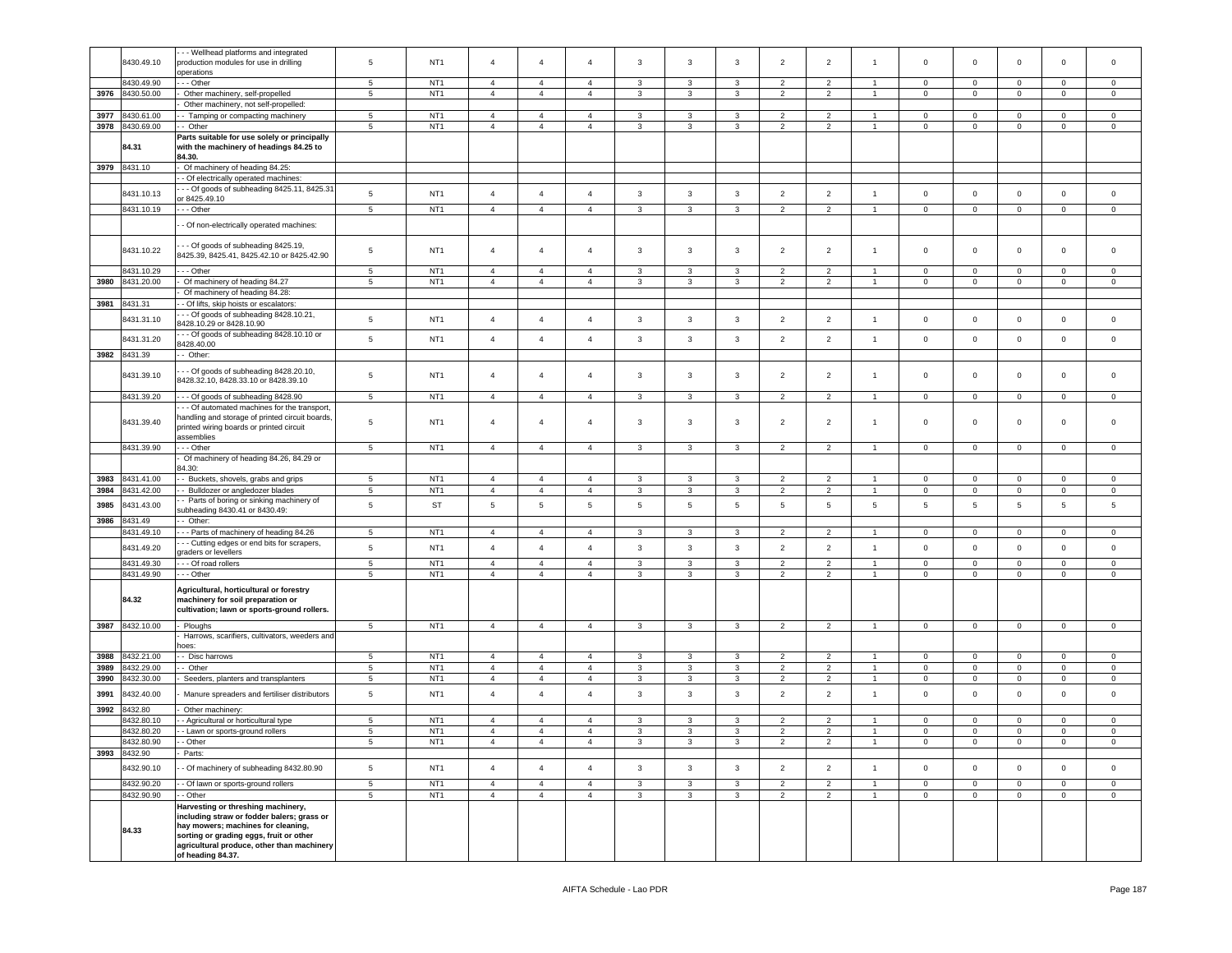|      |                          | Mowers for lawns, parks or sports-grounds:                                                                                                                                                                   |                 |                                    |                                  |                                  |                |              |              |              |                |                |                |                |                |              |                  |                |
|------|--------------------------|--------------------------------------------------------------------------------------------------------------------------------------------------------------------------------------------------------------|-----------------|------------------------------------|----------------------------------|----------------------------------|----------------|--------------|--------------|--------------|----------------|----------------|----------------|----------------|----------------|--------------|------------------|----------------|
|      |                          |                                                                                                                                                                                                              |                 |                                    |                                  |                                  |                |              |              |              |                |                |                |                |                |              |                  |                |
| 3994 | 8433.11.00               | - Powered, with the cutting device rotating in<br>horizontal plane                                                                                                                                           | 5               | NT <sub>1</sub>                    | $\overline{4}$                   | $\overline{4}$                   | $\overline{4}$ | $\mathbf{3}$ | $\mathbf{3}$ | $\mathbf{3}$ | $\overline{2}$ | $\overline{2}$ | $\overline{1}$ | $\mathbf 0$    | $\circ$        | $\mathsf 0$  | $\mathbf 0$      | $\circ$        |
| 3995 | 8433.19                  | - Other:                                                                                                                                                                                                     |                 |                                    |                                  |                                  |                |              |              |              |                |                |                |                |                |              |                  |                |
|      | 3433.19.10               | - - Manually operated                                                                                                                                                                                        | 5               | NT <sub>1</sub>                    | $\overline{4}$                   | $\overline{4}$                   | $\overline{4}$ | $\mathbf{3}$ | 3            | 3            | $\overline{2}$ | $\overline{2}$ |                | $\mathbf 0$    | $\mathbf 0$    | $\mathbf 0$  | 0                | 0              |
|      | 8433.19.90               | - - Other                                                                                                                                                                                                    | 5               | NT <sub>1</sub>                    | $\overline{4}$                   | $\overline{4}$                   | $\overline{4}$ | $\mathbf{3}$ | $\mathbf{3}$ | 3            | $\overline{2}$ | $\overline{2}$ | $\mathbf{1}$   | $\overline{0}$ | $\mathbf 0$    | $\mathbf 0$  | $\overline{0}$   | $\mathbf 0$    |
|      |                          | Other mowers, including cutter bars for                                                                                                                                                                      |                 |                                    |                                  |                                  |                |              |              |              |                |                |                |                |                |              |                  |                |
| 3996 | 8433.20.00               | actor mounting                                                                                                                                                                                               | 5               | NT <sub>1</sub>                    | $\overline{4}$                   | $\overline{4}$                   | $\overline{4}$ | 3            | 3            | 3            | $\overline{2}$ | $\overline{2}$ | $\mathbf{1}$   | $\mathsf 0$    | $\mathbf 0$    | $\mathbf 0$  | $\mathbf 0$      | $\mathsf 0$    |
| 3997 | 8433.30.00               | Other haymaking machinery                                                                                                                                                                                    | 5               | NT <sub>1</sub>                    | $\overline{4}$                   | $\overline{4}$                   | $\overline{4}$ | $\mathbf{3}$ | 3            | 3            | $\overline{2}$ | $\overline{2}$ | $\overline{1}$ | $\mathbf 0$    | $\mathbf 0$    | $\mathbf 0$  | $\mathbf 0$      | 0              |
|      |                          |                                                                                                                                                                                                              |                 |                                    |                                  |                                  |                |              |              |              |                |                |                |                |                |              |                  |                |
| 3998 | 3433.40.00               | Straw or fodder balers, including pick-up<br>alers                                                                                                                                                           | 5               | NT <sub>1</sub>                    | $\overline{4}$                   | $\overline{4}$                   | $\overline{4}$ | $\mathbf{3}$ | 3            | $\mathbf{3}$ | $\overline{2}$ | $\overline{2}$ | $\overline{1}$ | $\mathsf 0$    | $\mathbf 0$    | $\mathbf 0$  | 0                | $\mathbf 0$    |
|      |                          | Other harvesting machinery; threshing                                                                                                                                                                        |                 |                                    |                                  |                                  |                |              |              |              |                |                |                |                |                |              |                  |                |
|      |                          | nachinery:                                                                                                                                                                                                   |                 |                                    |                                  |                                  |                |              |              |              |                |                |                |                |                |              |                  |                |
| 3999 | 8433.51.00               | - Combine harvester-threshers                                                                                                                                                                                | 5               | NT <sub>1</sub>                    | $\overline{4}$                   | $\overline{4}$                   | $\overline{4}$ | $\mathbf{3}$ | 3            | 3            | $\overline{2}$ | $\overline{2}$ |                | 0              | $\mathbf 0$    | $\mathbf 0$  | $\mathbf{0}$     | $\mathbf 0$    |
| 4000 | 8433.52.00               | - Other threshing machinery                                                                                                                                                                                  | $5\phantom{.0}$ | NT <sub>1</sub>                    | $\overline{4}$                   | $\overline{4}$                   | $\overline{4}$ | 3            | 3            | 3            | $\overline{2}$ | $\overline{2}$ | $\overline{1}$ | $\mathbf 0$    | $\mathbf 0$    | $\mathbf 0$  | $\mathbf 0$      | $\mathbf 0$    |
| 4001 | 8433.53.00               | Root or tuber harvesting machines                                                                                                                                                                            | 5               | NT <sub>1</sub>                    | $\overline{4}$                   | $\overline{4}$                   | $\overline{4}$ | $\mathbf{3}$ | $\mathbf{3}$ | $\mathbf{3}$ | $\overline{2}$ | $\overline{2}$ | $\overline{1}$ | $\mathbf 0$    | $\mathbf 0$    | $\mathsf 0$  | $\mathbf 0$      | $\mathbf 0$    |
| 4002 | 8433.59                  | - Other:                                                                                                                                                                                                     |                 |                                    |                                  |                                  |                |              |              |              |                |                |                |                |                |              |                  |                |
|      |                          |                                                                                                                                                                                                              |                 |                                    |                                  |                                  |                |              |              |              |                |                |                |                |                |              |                  |                |
|      | 8433.59.10<br>8433.59.90 | - - Cotton pickers and cotton gins                                                                                                                                                                           | 5<br>5          | NT <sub>1</sub><br>NT <sub>1</sub> | $\overline{4}$<br>$\overline{4}$ | $\overline{4}$<br>$\overline{4}$ | $\overline{4}$ | 3            | 3            | 3            | 2              | $\overline{2}$ | $\mathbf{1}$   | 0              | $\mathbf 0$    | $\mathbf 0$  | 0<br>$\mathbf 0$ | $\mathbf 0$    |
|      |                          | - - Other                                                                                                                                                                                                    |                 |                                    |                                  |                                  | $\overline{4}$ | 3            | 3            | 3            | $\overline{2}$ | $\overline{2}$ |                | $\mathsf 0$    | $\mathbf 0$    | $\mathbf 0$  |                  | $\mathbf 0$    |
| 4003 | 8433.60                  | Machines for cleaning, sorting or grading<br>eggs, fruit or other agricultural produce:                                                                                                                      |                 |                                    |                                  |                                  |                |              |              |              |                |                |                |                |                |              |                  |                |
|      | 8433.60.10               | - Electrically operated                                                                                                                                                                                      | 5               | NT <sub>1</sub>                    | $\overline{4}$                   | $\overline{4}$                   | $\overline{4}$ | $\mathbf{3}$ | 3            | 3            | $\overline{2}$ | $\overline{2}$ | $\mathbf{1}$   | $\mathbf 0$    | $\overline{0}$ | $\mathbf 0$  | $\mathbf 0$      | $\circ$        |
|      | 8433.60.20               | - Not electrically operated                                                                                                                                                                                  | $\overline{5}$  | NT <sub>1</sub>                    | $\overline{4}$                   | $\overline{4}$                   | $\overline{4}$ | 3            | $\mathbf{3}$ | $\mathbf{3}$ | $\overline{2}$ | $\overline{2}$ | $\mathbf{1}$   | $\mathbf 0$    | $\mathbf 0$    | $\mathbf 0$  | $\mathsf 0$      | $\mathsf 0$    |
| 4004 | 8433.90                  | Parts:                                                                                                                                                                                                       |                 |                                    |                                  |                                  |                |              |              |              |                |                |                |                |                |              |                  |                |
|      | 8433.90.10               | Castors, of a diameter (including tyres)<br>exceeding 100 mm but not exceeding 250<br>nm, provided that the width of any wheel or<br>tyre fitted thereto exceeds 30 mm                                       | 5               | NT <sub>1</sub>                    | $\overline{4}$                   | $\overline{4}$                   | $\overline{4}$ | 3            | 3            | 3            | $\overline{2}$ | $\overline{2}$ | $\overline{1}$ | $\mathsf 0$    | $\mathbf{0}$   | $\mathbf 0$  | $\mathbf 0$      | 0              |
|      | 8433.90.20               | - Other, of goods of subheading 8433.11 or<br>3433.19.90                                                                                                                                                     | 5               | NT <sub>1</sub>                    | $\overline{4}$                   | $\overline{4}$                   | $\overline{4}$ | 3            | 3            | 3            | $\overline{2}$ | $\overline{2}$ | $\overline{1}$ | $\circ$        | $\mathbf 0$    | $\mathbf 0$  | $\mathbf 0$      | $\mathbf 0$    |
|      | 8433.90.30               | - Other, of goods of subheading 8433.19.10                                                                                                                                                                   | 5               | NT <sub>1</sub>                    | $\overline{a}$                   | $\overline{4}$                   | $\overline{4}$ | $\mathbf{3}$ | $\mathbf{3}$ | $\mathbf{3}$ | $\overline{2}$ | $\overline{2}$ | $\mathbf{1}$   | $\mathbf 0$    | $\mathbf 0$    | $\mathbf 0$  | $\mathbf 0$      | $\mathsf 0$    |
|      | 8433.90.90               | - Other                                                                                                                                                                                                      | 5               | NT <sub>1</sub>                    | $\overline{4}$                   | $\overline{4}$                   | $\overline{4}$ | $\mathbf{3}$ | 3            | 3            | $\overline{2}$ | $\overline{2}$ |                | $\mathbf 0$    | $\mathsf 0$    | $\mathbf 0$  | $\mathbf 0$      | $\mathbf 0$    |
|      | 84.34                    | Milking machines and dairy machinery.                                                                                                                                                                        |                 |                                    |                                  |                                  |                |              |              |              |                |                |                |                |                |              |                  |                |
| 4005 | 8434.10                  | Milking machines:                                                                                                                                                                                            |                 |                                    |                                  |                                  |                |              |              |              |                |                |                |                |                |              |                  |                |
|      | 3434.10.10               | - Electrically operated                                                                                                                                                                                      | 5               | NT <sub>1</sub>                    | $\overline{4}$                   | $\overline{4}$                   | $\overline{4}$ | $\mathbf{3}$ | 3            | 3            | $\overline{2}$ | $\overline{2}$ |                | 0              | $\mathbf 0$    | $\mathbf 0$  | $\mathbf 0$      | $\mathbf 0$    |
|      |                          |                                                                                                                                                                                                              |                 |                                    |                                  |                                  |                |              |              |              |                |                |                |                |                |              |                  |                |
| 4006 | 8434.10.20               | - Not electrically operated                                                                                                                                                                                  | 5               | NT <sub>1</sub>                    | $\overline{4}$                   | $\overline{4}$                   | $\overline{4}$ | 3            | 3            | 3            | $\overline{2}$ | $\overline{2}$ | $\mathbf{1}$   | $\mathbf 0$    | $\overline{0}$ | $\mathbf 0$  | $\mathbf{0}$     | $\circ$        |
|      | 8434.20                  | Dairy machinery:                                                                                                                                                                                             |                 |                                    |                                  |                                  |                |              |              |              |                |                |                |                |                |              |                  |                |
|      | 8434.20.10               | - Electrically operated                                                                                                                                                                                      | 5               | NT <sub>1</sub>                    | $\overline{4}$                   | $\overline{4}$                   | $\overline{4}$ | 3            | 3            | 3            | $\overline{2}$ | $\overline{2}$ | $\overline{1}$ | $\mathbf 0$    | $\mathbf 0$    | $\mathbf 0$  | $\circ$          | $\mathbf 0$    |
|      | 8434.20.20               | - Not electrically operated                                                                                                                                                                                  | 5               | NT <sub>1</sub>                    | $\overline{4}$                   | $\overline{4}$                   | $\overline{4}$ | 3            | 3            | 3            | $\overline{2}$ | $\overline{2}$ | $\overline{1}$ | $\mathbf 0$    | $\mathbf 0$    | $\mathbf 0$  | $\mathbf 0$      | $\mathbf 0$    |
| 4007 | 8434.90                  | Parts:                                                                                                                                                                                                       |                 |                                    |                                  |                                  |                |              |              |              |                |                |                |                |                |              |                  |                |
|      | 8434.90.10               | - Of electrically operated machines                                                                                                                                                                          | 5               | NT <sub>1</sub>                    | $\overline{4}$                   | $\overline{4}$                   | $\overline{4}$ | 3            | 3            | 3            | $\overline{2}$ | $\overline{2}$ | $\overline{1}$ | $\mathbf 0$    | $\mathbf 0$    | $\mathbf 0$  | $\circ$          | $\mathbf 0$    |
|      | 8434.90.20               | - Of non-electrically operated machines                                                                                                                                                                      | 5               | NT <sub>1</sub>                    | $\overline{4}$                   | $\overline{4}$                   | $\overline{4}$ | $\mathbf{3}$ | $\mathbf{3}$ | $\mathbf{3}$ | $\overline{2}$ | $\overline{2}$ | $\overline{1}$ | $\mathsf 0$    | $\circ$        | $\mathsf 0$  | $\mathbf 0$      | $\mathbf 0$    |
|      | 84.35                    | Presses, crushers and similar machinery<br>used in the manufacture of wine, cider,<br>fruit juices or similar beverages.                                                                                     |                 |                                    |                                  |                                  |                |              |              |              |                |                |                |                |                |              |                  |                |
| 4008 | 8435.10                  | Machinery:                                                                                                                                                                                                   |                 |                                    |                                  |                                  |                |              |              |              |                |                |                |                |                |              |                  |                |
|      | 8435.10.10               | - Electrically operated                                                                                                                                                                                      | 5               | NT <sub>1</sub>                    | $\overline{4}$                   | $\overline{4}$                   | $\overline{4}$ | 3            | 3            | 3            | $\overline{2}$ | $\overline{2}$ | -1             | $\mathbf 0$    | $\mathsf 0$    | $\mathbf 0$  | $\mathbf 0$      | $\mathbf 0$    |
|      | 3435.10.20               | - Not electrically operated                                                                                                                                                                                  | 5               | NT <sub>1</sub>                    | $\overline{a}$                   | $\overline{4}$                   | $\overline{4}$ | $_{\rm 3}$   | $\mathbf{3}$ | $\mathbf{3}$ | $\overline{2}$ | $\overline{2}$ | $\overline{1}$ | $\mathbf 0$    | $\mathsf 0$    | $\mathbf 0$  | $\mathbf 0$      | $\mathbf 0$    |
| 4009 | 8435.90                  | Parts:                                                                                                                                                                                                       |                 |                                    |                                  |                                  |                |              |              |              |                |                |                |                |                |              |                  |                |
|      | 8435.90.10               | - Of electrically operated machines                                                                                                                                                                          | $5\phantom{.0}$ | NT <sub>1</sub>                    | $\overline{4}$                   | $\overline{4}$                   | $\overline{4}$ | 3            | 3            | 3            | $\overline{2}$ | $\overline{2}$ | $\mathbf{1}$   | $\pmb{0}$      | $\overline{0}$ | $\mathbf 0$  | $\mathbf 0$      | $\overline{0}$ |
|      | 8435.90.20               | - Of non-electrically operated machines                                                                                                                                                                      | 5               | NT <sub>1</sub>                    | $\overline{4}$                   | $\overline{4}$                   | $\overline{4}$ | 3            | $\mathbf{3}$ | $\mathbf{3}$ | $\overline{2}$ | $\overline{2}$ | $\mathbf{1}$   | $\mathbf 0$    | $\mathbf 0$    | $\mathbf 0$  | $\mathbf 0$      | $\mathbf 0$    |
|      | 84.36                    | Other agricultural, horticultural, forestry,<br>poultry-keeping or bee-keeping machinery,<br>including germination plant fitted with<br>mechanical or thermal equipment; poultry<br>incubators and brooders. |                 |                                    |                                  |                                  |                |              |              |              |                |                |                |                |                |              |                  |                |
| 4010 | 8436.10                  | Machinery for preparing animal feeding<br>uffs:                                                                                                                                                              |                 |                                    |                                  |                                  |                |              |              |              |                |                |                |                |                |              |                  |                |
|      | 8436.10.10               | - Electrically operated                                                                                                                                                                                      | $5\phantom{.0}$ | NT <sub>1</sub>                    | $\overline{4}$                   | $\overline{4}$                   | $\overline{4}$ | 3            | 3            | 3            | $\overline{2}$ | $\overline{2}$ | -1             | $\mathbf 0$    | $\mathbf 0$    | $\mathbf 0$  | $\mathbf 0$      | $\mathbf 0$    |
|      | 8436.10.20               | - Not electrically operated                                                                                                                                                                                  | 5               | NT <sub>1</sub>                    | $\overline{4}$                   | $\overline{4}$                   | $\overline{4}$ | 3            | 3            | 3            | $\overline{2}$ | $\overline{2}$ | $\overline{1}$ | $\mathbf{0}$   | $\mathbf 0$    | $\mathbf 0$  | $\overline{0}$   | $\circ$        |
|      |                          | Poultry-keeping machinery; poultry<br>ncubators and brooders:                                                                                                                                                |                 |                                    |                                  |                                  |                |              |              |              |                |                |                |                |                |              |                  |                |
|      | 4011 8436.21             | - Poultry incubators and brooders:                                                                                                                                                                           |                 |                                    |                                  |                                  |                |              |              |              |                |                |                |                |                |              |                  |                |
|      | 8436.21.10               | -- Electrically operated                                                                                                                                                                                     | 5               | NT <sub>1</sub>                    | $\overline{4}$                   | $\overline{4}$                   | $\overline{4}$ | $\mathbf{3}$ | 3            | 3            | $\overline{2}$ | $\overline{2}$ | $\overline{1}$ | $\mathbf{0}$   | $\mathbf{O}$   | $\mathbf 0$  | $\circ$          | $\circ$        |
|      | 8436.21.20               | --- Not electrically operated                                                                                                                                                                                | $5^{\circ}$     | NT <sub>1</sub>                    | $\overline{4}$                   | $\overline{4}$                   | $\overline{4}$ | $\mathbf{3}$ | 3            | 3            | 2              | $\overline{2}$ | $\overline{1}$ | $\mathbf{0}$   | $\mathbf{0}$   | $\mathbf{0}$ | $\overline{0}$   | $\overline{0}$ |
| 4012 | 8436.29                  | - Other:                                                                                                                                                                                                     |                 |                                    |                                  |                                  |                |              |              |              |                |                |                |                |                |              |                  |                |
|      | 8436.29.10               | -- Electrically operated                                                                                                                                                                                     | 5               | NT <sub>1</sub>                    | $\overline{4}$                   | $\overline{4}$                   | $\overline{4}$ | 3            | 3            | 3            | 2              | $\overline{2}$ | $\overline{1}$ | $\mathbf{0}$   | $\overline{0}$ | $\mathbf 0$  | $\overline{0}$   | $\circ$        |
|      | 8436.29.20               | - - Not electrically operated                                                                                                                                                                                | 5               | NT <sub>1</sub>                    | $\overline{4}$                   | $\overline{4}$                   | $\overline{4}$ | $\mathbf{3}$ | $\mathbf{3}$ | 3            | $\overline{2}$ | $\overline{2}$ | $\mathbf{1}$   | $\mathbf{0}$   | $\mathbf{0}$   | $\mathbf 0$  | $\mathbf{0}$     | $\overline{0}$ |
|      |                          |                                                                                                                                                                                                              |                 |                                    |                                  |                                  |                |              |              |              |                |                |                |                |                |              |                  |                |
|      | 4013 8436.80             | Other machinery:                                                                                                                                                                                             |                 |                                    |                                  |                                  |                |              |              |              |                |                |                |                |                |              |                  |                |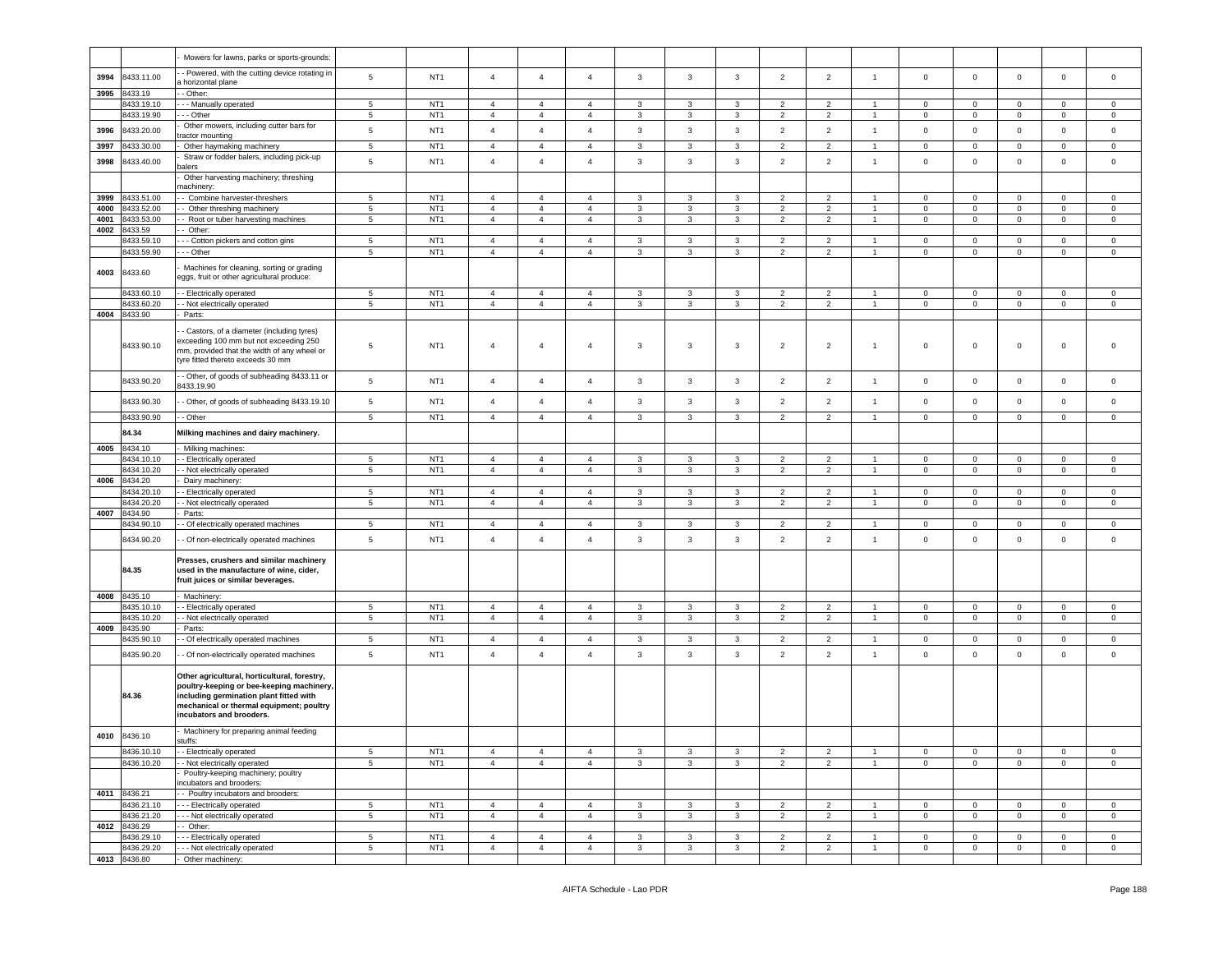|      |              | - Electrically operated:                                                                                                                                                                                                                         |                 |                 |                |                |                |                |                |                           |                |                |                      |                     |                |                |                     |                     |
|------|--------------|--------------------------------------------------------------------------------------------------------------------------------------------------------------------------------------------------------------------------------------------------|-----------------|-----------------|----------------|----------------|----------------|----------------|----------------|---------------------------|----------------|----------------|----------------------|---------------------|----------------|----------------|---------------------|---------------------|
|      | 8436.80.11   |                                                                                                                                                                                                                                                  | $\overline{5}$  | NT <sub>1</sub> | $\overline{4}$ | $\mathbf{A}$   | $\mathbf{A}$   | $\mathbf{R}$   | $\mathbf{3}$   | 3                         | $\mathcal{P}$  | $\mathcal{P}$  |                      | $\Omega$            | $\Omega$       | $\Omega$       | $\Omega$            | $\Omega$            |
|      |              | - Agricultural or horticultural type                                                                                                                                                                                                             |                 |                 |                |                |                |                |                |                           |                |                |                      |                     |                |                |                     |                     |
|      | 8436.80.19   | - - Other                                                                                                                                                                                                                                        | 5               | NT <sub>1</sub> | $\overline{4}$ | $\overline{4}$ | $\overline{4}$ | $\mathbf{3}$   | $\mathbf{3}$   | $\mathbf{3}$              | $\overline{2}$ | $\overline{2}$ | $\mathbf{1}$         | $\mathsf 0$         | $\mathsf 0$    | $\mathbf 0$    | $\mathsf 0$         | $\mathsf 0$         |
|      |              | - Not electrically operated:                                                                                                                                                                                                                     |                 |                 |                |                |                |                |                |                           |                |                |                      |                     |                |                |                     |                     |
|      | 8436.80.21   | -- Agricultural or horticultural type                                                                                                                                                                                                            | 5               | NT <sub>1</sub> | $\overline{4}$ | $\overline{4}$ | $\overline{4}$ | 3              | $\overline{3}$ | $\mathbf{3}$              | 2              | $\overline{2}$ | $\mathbf{1}$         | $\mathbf{0}$        | $\mathbf 0$    | $\mathbf{0}$   | $\Omega$            | $\circ$             |
|      | 8436.80.29   | $- -$ Other                                                                                                                                                                                                                                      | $\overline{5}$  | NT <sub>1</sub> | $\overline{4}$ | $\overline{4}$ | $\overline{4}$ | $\mathbf{R}$   | $\overline{3}$ | $\overline{\mathbf{3}}$   | $\overline{2}$ | $\overline{2}$ | $\overline{1}$       | $\overline{0}$      | $\overline{0}$ | $\overline{0}$ | $\Omega$            | $\circ$             |
|      |              | Parts:                                                                                                                                                                                                                                           |                 |                 |                |                |                |                |                |                           |                |                |                      |                     |                |                |                     |                     |
|      |              |                                                                                                                                                                                                                                                  |                 |                 |                |                |                |                |                |                           |                |                |                      |                     |                |                |                     |                     |
| 4014 | 8436.91      | - Of poultry-keeping machinery or poultry<br>incubators and brooders:                                                                                                                                                                            |                 |                 |                |                |                |                |                |                           |                |                |                      |                     |                |                |                     |                     |
|      |              |                                                                                                                                                                                                                                                  |                 |                 |                |                |                |                |                |                           |                |                |                      |                     |                |                |                     |                     |
|      | 8436.91.10   | - - Of electrically operated machines and                                                                                                                                                                                                        | 5               | NT <sub>1</sub> | $\overline{4}$ | $\overline{4}$ | $\overline{4}$ | $\mathbf{3}$   | $\mathbf{3}$   | $\mathbf{3}$              | $\overline{2}$ | $\overline{2}$ | $\overline{1}$       | $\mathbf 0$         | $\mathsf 0$    | $\mathsf 0$    | $\mathsf 0$         | $\mathsf 0$         |
|      |              | equipment                                                                                                                                                                                                                                        |                 |                 |                |                |                |                |                |                           |                |                |                      |                     |                |                |                     |                     |
|      | 8436.91.20   | - - Of non-electrically operated machines                                                                                                                                                                                                        | $5\phantom{.0}$ | NT <sub>1</sub> | $\overline{4}$ | $\mathbf{A}$   | $\overline{4}$ | 3              | $\mathbf{3}$   | $\mathbf{3}$              | $\overline{2}$ | $\overline{2}$ | $\mathbf{1}$         | $\mathsf 0$         | $\mathbf 0$    | $\mathbf 0$    | $\mathbf 0$         | $\mathsf 0$         |
|      |              | and equipment                                                                                                                                                                                                                                    |                 |                 |                |                |                |                |                |                           |                |                |                      |                     |                |                |                     |                     |
|      | 4015 8436.99 | - Other:                                                                                                                                                                                                                                         |                 |                 |                |                |                |                |                |                           |                |                |                      |                     |                |                |                     |                     |
|      |              | - - Of electrically operated machines and                                                                                                                                                                                                        |                 |                 |                |                |                |                |                |                           |                |                |                      |                     |                |                |                     |                     |
|      |              | equipment:                                                                                                                                                                                                                                       |                 |                 |                |                |                |                |                |                           |                |                |                      |                     |                |                |                     |                     |
|      | 8436.99.11   | - - - Agricultural or horticultural type                                                                                                                                                                                                         | $\,$ 5 $\,$     | NT <sub>1</sub> | $\overline{4}$ | $\overline{4}$ | $\overline{4}$ | 3              | 3              | $\ensuremath{\mathsf{3}}$ | $\overline{2}$ | $\overline{2}$ | $\mathbf{1}$         | $\mathbf 0$         | $\mathbf 0$    | $\mathbf 0$    | $\mathbf 0$         | $\mathbf 0$         |
|      | 8436.99.19   | $--$ Other                                                                                                                                                                                                                                       | $\overline{5}$  | NT <sub>1</sub> | $\overline{4}$ | $\overline{4}$ | $\overline{4}$ | $\mathbf{3}$   | $\mathbf{3}$   | $\overline{3}$            | $\overline{2}$ | $\overline{2}$ | $\mathbf{1}$         | $\overline{0}$      | $\overline{0}$ | $\mathbf 0$    | $\circ$             | $\mathsf 0$         |
|      |              |                                                                                                                                                                                                                                                  |                 |                 |                |                |                |                |                |                           |                |                |                      |                     |                |                |                     |                     |
|      |              | - - Of non-electrically operated machines                                                                                                                                                                                                        |                 |                 |                |                |                |                |                |                           |                |                |                      |                     |                |                |                     |                     |
|      |              | and equipment:                                                                                                                                                                                                                                   |                 |                 |                |                |                |                |                |                           |                |                |                      |                     |                |                |                     |                     |
|      | 8436.99.21   | - - - - Agricultural or horticultural type                                                                                                                                                                                                       | $5\phantom{.0}$ | NT <sub>1</sub> | $\overline{4}$ | $\overline{4}$ | $\overline{4}$ | 3              | 3              | $\mathbf{3}$              | $\overline{2}$ | $\overline{2}$ | $\mathbf{1}$         | $\mathsf 0$         | $\mathbf 0$    | $\overline{0}$ | $\mathbf 0$         | $\mathsf 0$         |
|      | 8436.99.29   | $\cdots$ - Other                                                                                                                                                                                                                                 | 5               | NT <sub>1</sub> | $\overline{4}$ | $\overline{4}$ | $\overline{4}$ | 3              | $\mathbf{3}$   | $\mathbf{3}$              | $\overline{2}$ | $\overline{2}$ | $\overline{1}$       | $\mathsf 0$         | $\mathsf 0$    | $\mathsf 0$    | $\mathsf 0$         | $\mathsf 0$         |
|      | 84.37        | Machines for cleaning, sorting or grading<br>seed, grain or dried leguminous<br>vegetables; machinery used in the milling<br>industry or for the working of cereals or<br>dried leguminous vegetables, other than<br>farm-type machinery.        |                 |                 |                |                |                |                |                |                           |                |                |                      |                     |                |                |                     |                     |
| 4016 | 8437.10      | Machines for cleaning, sorting or grading<br>seed, grain or dried leguminous vegetables:                                                                                                                                                         |                 |                 |                |                |                |                |                |                           |                |                |                      |                     |                |                |                     |                     |
|      | 8437.10.10   | - For bread grains, electrically operated;<br>winnowing and similar cleaning machines,<br>electrically operated                                                                                                                                  | 5               | NT <sub>1</sub> | $\overline{4}$ | $\overline{4}$ | $\overline{4}$ | 3              | 3              | $\mathbf{3}$              | $\overline{2}$ | $\overline{2}$ | $\mathbf{1}$         | $\mathsf 0$         | $\mathbf 0$    | $\mathbf 0$    | $\mathbf 0$         | $\mathbf 0$         |
|      | 8437.10.20   | - For bread grains, not electrically operated;<br>winnowing and similar cleaning machines, not<br>electrically operated                                                                                                                          | 5               | NT <sub>1</sub> | $\overline{4}$ | $\overline{4}$ | $\overline{4}$ | 3              | 3              | 3                         | $\overline{2}$ | $\overline{2}$ | $\mathbf{1}$         | $\mathsf 0$         | $\mathbf 0$    | $\mathbf 0$    | $\mathbf 0$         | $\mathbf 0$         |
|      | 8437.10.30   | - Other, electrically operated                                                                                                                                                                                                                   | $5\overline{5}$ | NT <sub>1</sub> | $\overline{4}$ | $\overline{4}$ | $\overline{4}$ | 3              | $\mathbf{3}$   | $\mathbf{3}$              | $\overline{2}$ | $\overline{2}$ | 1                    | $\mathsf 0$         | $\mathbf 0$    | $\Omega$       | $\Omega$            | $\overline{0}$      |
|      | 8437.10.40   | - Other, not electrically operated                                                                                                                                                                                                               | 5               | NT <sub>1</sub> | $\overline{4}$ | $\overline{4}$ | $\overline{4}$ | 3              | $\mathbf{3}$   | $\mathbf{3}$              | $\overline{2}$ | $\overline{2}$ | $\mathbf{1}$         | $\mathbf 0$         | $\mathsf 0$    | $\overline{0}$ | $\overline{0}$      | $\overline{0}$      |
| 4017 | 8437.80      | Other machinery:                                                                                                                                                                                                                                 |                 |                 |                |                |                |                |                |                           |                |                |                      |                     |                |                |                     |                     |
|      |              |                                                                                                                                                                                                                                                  |                 |                 |                |                |                |                |                |                           |                |                |                      |                     |                |                |                     |                     |
|      | 8437.80.10   | - Rice hullers and cone type rice mills,<br>electrically operated                                                                                                                                                                                | $5\phantom{.0}$ | NT <sub>1</sub> | $\overline{4}$ | $\mathbf{A}$   | $\overline{4}$ | $\mathbf{3}$   | $\mathbf{3}$   | $\mathbf{3}$              | $\overline{2}$ | $\overline{2}$ | $\overline{1}$       | $\mathsf 0$         | $\mathbf 0$    | $\mathbf 0$    | $\mathbf 0$         | $\mathsf{O}\xspace$ |
|      | 8437.80.20   | - Rice hullers and cone type rice mills, not<br>electrically operated                                                                                                                                                                            | $5\phantom{.0}$ | NT <sub>1</sub> | $\overline{4}$ | $\overline{4}$ | $\overline{4}$ | 3              | $\mathbf{3}$   | $\mathbf{3}$              | $\overline{2}$ | $\overline{2}$ | $\overline{1}$       | $\mathbf 0$         | $\mathbf 0$    | $\mathbf 0$    | $\mathbf 0$         | $\circ$             |
|      | 8437.80.30   | - Industrial type coffee and corn mills,<br>electrically operated                                                                                                                                                                                | $5\phantom{.0}$ | NT <sub>1</sub> | $\overline{4}$ | $\overline{4}$ | $\overline{4}$ | 3              | $\mathbf{3}$   | $\mathbf{3}$              | $\overline{2}$ | $\overline{2}$ | $\overline{1}$       | $\mathbf 0$         | $\mathbf 0$    | $\mathbf 0$    | $\mathbf 0$         | $\mathsf 0$         |
|      | 8437.80.40   | - Industrial type coffee and corn mills, not<br>electrically operated                                                                                                                                                                            | $5\phantom{.0}$ | NT <sub>1</sub> | $\overline{4}$ | $\overline{4}$ | $\overline{4}$ | $\mathbf{3}$   | $\mathbf{3}$   | $\mathbf{3}$              | $\overline{2}$ | $\overline{2}$ | $\mathbf{1}$         | $\mathsf 0$         | $\mathbf 0$    | $\mathbf 0$    | $\mathsf 0$         | $\mathsf 0$         |
|      |              | - Other, electrically operated:                                                                                                                                                                                                                  |                 |                 |                |                |                |                |                |                           |                |                |                      |                     |                |                |                     |                     |
|      |              | - - Polishing machines for rice, sifting and                                                                                                                                                                                                     |                 |                 |                |                |                |                |                |                           |                |                |                      |                     |                |                |                     |                     |
|      | 8437.80.51   | sieving machines, bran cleaning machines                                                                                                                                                                                                         | 5               | NT <sub>1</sub> | $\overline{4}$ | $\overline{4}$ | $\overline{4}$ | 3              | 3              | $\mathbf{3}$              | $\overline{2}$ | $\overline{2}$ | $\mathbf{1}$         | $\mathsf 0$         | $\mathbf 0$    | $\mathbf 0$    | $\mathbf 0$         | $\mathsf 0$         |
|      |              | and husking machines                                                                                                                                                                                                                             |                 |                 |                |                |                |                |                |                           |                |                |                      |                     |                |                |                     |                     |
|      | 8437.80.59   |                                                                                                                                                                                                                                                  | $\overline{5}$  |                 |                |                |                |                |                |                           |                |                |                      |                     |                |                |                     |                     |
|      |              | - - Other                                                                                                                                                                                                                                        |                 | NT <sub>1</sub> | $\overline{4}$ | $\overline{4}$ | $\overline{4}$ | 3              | $\mathbf{3}$   | $\mathbf{3}$              | $\overline{2}$ | $\overline{2}$ | $\mathbf{1}$         | $\mathsf 0$         | $\mathbf 0$    | $\overline{0}$ | $\overline{0}$      | $\overline{0}$      |
|      |              | - Other, not electrically operated:                                                                                                                                                                                                              |                 |                 |                |                |                |                |                |                           |                |                |                      |                     |                |                |                     |                     |
|      | 8437.80.61   | - - Polishing machines for rice, sifting and<br>sieving machines, bran cleaner machines and<br>usking machines                                                                                                                                   | 5               | NT <sub>1</sub> | $\overline{4}$ | $\overline{4}$ | $\overline{4}$ | $\mathbf{3}$   | $\mathbf{3}$   | $\mathbf{3}$              | $\overline{2}$ | $\overline{2}$ | $\mathbf{1}$         | $\mathsf 0$         | $\mathbf 0$    | $\mathsf 0$    | $\mathsf 0$         | $\mathsf 0$         |
|      | 8437.80.69   | - - Other                                                                                                                                                                                                                                        | 5               | NT <sub>1</sub> | $\overline{4}$ | $\overline{4}$ | $\overline{4}$ | $\overline{3}$ | $\mathbf{3}$   | $\mathbf{3}$              | $\overline{2}$ | $\overline{2}$ | $\ddot{\phantom{1}}$ |                     | $\mathsf 0$    | $\mathbf 0$    | $\mathsf 0$         |                     |
|      |              |                                                                                                                                                                                                                                                  |                 |                 |                |                |                |                |                |                           |                |                |                      | $\mathbf 0$         |                |                |                     | $\circ$             |
| 4018 | 8437.90      | Parts:                                                                                                                                                                                                                                           |                 |                 |                |                |                |                |                |                           |                |                |                      |                     |                |                |                     |                     |
|      |              | - Of electrically operated machines:                                                                                                                                                                                                             |                 |                 |                |                |                |                |                |                           |                |                |                      |                     |                |                |                     |                     |
|      | 8437.90.11   | - - Of machines of subheading 8437.10                                                                                                                                                                                                            | $\sqrt{5}$      | NT <sub>1</sub> | $\overline{4}$ | $\overline{4}$ | $\overline{4}$ | $\mathbf{3}$   | $\mathbf{3}$   | $\mathbf{3}$              | $\overline{2}$ | $\overline{2}$ | $\mathbf{1}$         | $\mathsf{O}\xspace$ | $\mathbf 0$    | $\mathbf 0$    | $\mathsf{O}\xspace$ | $\mathsf{O}\xspace$ |
|      |              |                                                                                                                                                                                                                                                  | 5               | NT <sub>1</sub> | $\overline{4}$ | $\overline{4}$ | $\overline{4}$ | $\mathbf{3}$   | $\mathbf{3}$   | $\mathbf{3}$              | $\overline{2}$ | $\overline{2}$ | $\mathbf{1}$         | $\mathsf 0$         | $\mathsf 0$    |                | $\mathsf 0$         |                     |
|      | 8437.90.19   | -- Other                                                                                                                                                                                                                                         |                 |                 |                |                |                |                |                |                           |                |                |                      |                     |                | $\mathbf 0$    |                     | $\mathsf{O}\xspace$ |
|      |              | - Of non-electrically operated machines:                                                                                                                                                                                                         |                 |                 |                |                |                |                |                |                           |                |                |                      |                     |                |                |                     |                     |
|      | 8437.90.21   | - - Of machines of subheading 8437.10                                                                                                                                                                                                            | $5\phantom{.0}$ | NT <sub>1</sub> | $\overline{4}$ | $\Delta$       | $\overline{4}$ | $\overline{3}$ | $\overline{3}$ | $\overline{3}$            | 2              | 2              | $\ddot{\phantom{1}}$ | $\mathbf 0$         | $\mathbf 0$    | $\overline{0}$ | $\mathbf 0$         | $\mathsf 0$         |
|      | 8437.90.29   | $-$ Other                                                                                                                                                                                                                                        | 5               | NT <sub>1</sub> | $\overline{4}$ | $\overline{4}$ | $\overline{4}$ | $\overline{3}$ | $\overline{3}$ | $\overline{3}$            | $\overline{2}$ | $\overline{2}$ | $\mathbf{1}$         | $\overline{0}$      | $\overline{0}$ | $\overline{0}$ | $\overline{0}$      | $\overline{0}$      |
|      | 84.38        | Machinery, not specified or included<br>elsewhere in this Chapter, for the industrial<br>preparation or manufacture of food or<br>drink, other than machinery for the<br>extraction or preparation of animal or fixed<br>vegetable fats or oils. |                 |                 |                |                |                |                |                |                           |                |                |                      |                     |                |                |                     |                     |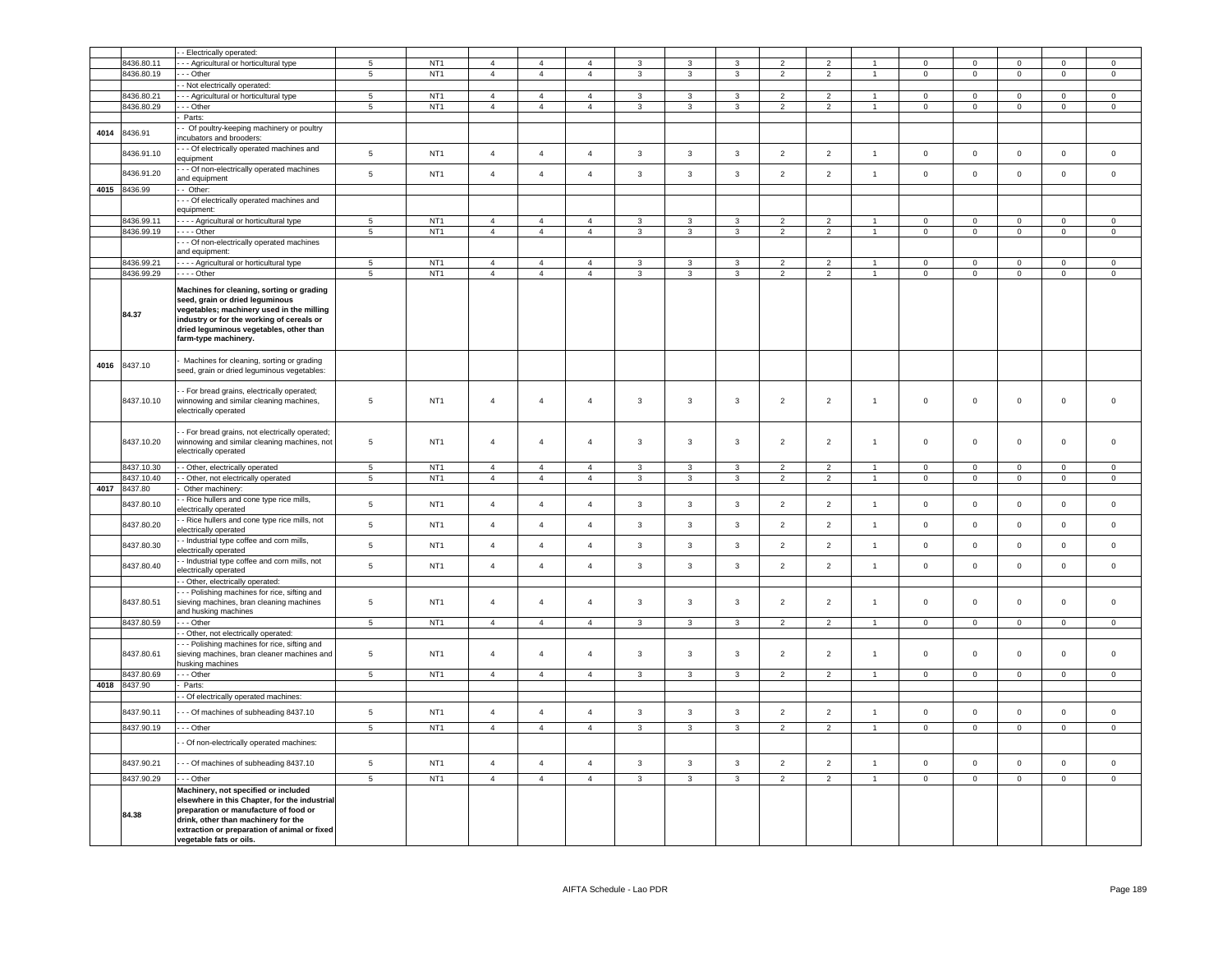|      |            | Bakery machinery and machinery for the        |                 |                 |                |                |                |                         |                |                |                          |                |                |                |                |                |                |                     |
|------|------------|-----------------------------------------------|-----------------|-----------------|----------------|----------------|----------------|-------------------------|----------------|----------------|--------------------------|----------------|----------------|----------------|----------------|----------------|----------------|---------------------|
| 4019 | 8438.10    | nanufacture of macaroni, spaghetti or similar |                 |                 |                |                |                |                         |                |                |                          |                |                |                |                |                |                |                     |
|      |            | products:                                     |                 |                 |                |                |                |                         |                |                |                          |                |                |                |                |                |                |                     |
|      |            |                                               |                 |                 |                |                |                |                         |                |                |                          |                |                |                |                |                |                |                     |
|      | 8438.10.10 | - Electrically operated                       | 5               | NT <sub>1</sub> | $\overline{4}$ | $\overline{4}$ | $\overline{4}$ | 3                       | $\mathbf{3}$   | $\mathbf{3}$   | $\overline{2}$           | $\overline{2}$ |                | $\Omega$       | $\mathbf 0$    | $\mathsf 0$    | $\Omega$       | $\Omega$            |
|      | 8438.10.20 | - Not electrically operated                   | $\overline{5}$  | NT <sub>1</sub> | $\overline{4}$ | $\overline{4}$ | $\overline{4}$ | $\overline{3}$          | $\overline{3}$ | $\overline{3}$ | $\overline{2}$           | $\overline{2}$ | $\overline{1}$ | $\overline{0}$ | $\overline{0}$ | $\overline{0}$ | $\overline{0}$ | $\overline{0}$      |
|      |            |                                               |                 |                 |                |                |                |                         |                |                |                          |                |                |                |                |                |                |                     |
| 4020 | 8438.20    | Machinery for the manufacture of              |                 |                 |                |                |                |                         |                |                |                          |                |                |                |                |                |                |                     |
|      |            | confectionery, cocoa or chocolate:            |                 |                 |                |                |                |                         |                |                |                          |                |                |                |                |                |                |                     |
|      |            |                                               |                 |                 |                |                |                |                         |                |                |                          |                |                |                |                |                |                |                     |
|      | 8438.20.10 | - Electrically operated                       | 5 <sub>5</sub>  | NT <sub>1</sub> | $\overline{4}$ | $\overline{4}$ | $\overline{4}$ | $\mathbf{3}$            | $\mathbf{3}$   | 3              | $\overline{2}$           | $\overline{2}$ | $\overline{1}$ | $\circ$        | $\mathbf 0$    | $\mathbf 0$    | $\mathbf{0}$   | $\mathbf 0$         |
|      | 8438.20.20 | - Not electrically operated                   | $5\overline{5}$ | NT <sub>1</sub> | $\overline{4}$ | $\overline{4}$ | $\overline{4}$ | $\mathbf{3}$            | $\mathbf{3}$   | 3              | $\overline{2}$           | $\overline{2}$ | $\mathbf{1}$   | $\overline{0}$ | $\overline{0}$ | $\mathbf 0$    | $\overline{0}$ | $\overline{0}$      |
|      |            |                                               |                 |                 |                |                |                |                         |                |                |                          |                |                |                |                |                |                |                     |
| 4021 | 8438.30    | Machinery for sugar manufacture:              |                 |                 |                |                |                |                         |                |                |                          |                |                |                |                |                |                |                     |
|      | 8438.30.10 | - Electrically operated                       | 5               | NT <sub>1</sub> | $\overline{4}$ | $\overline{4}$ | $\overline{4}$ | $\mathbf{3}$            | $\mathbf{3}$   | 3              | $\overline{2}$           | $\overline{2}$ | $\mathbf{1}$   | $\mathbf 0$    | $\overline{0}$ | $\mathbf 0$    | $\circ$        | $\mathsf 0$         |
|      |            |                                               |                 | NT <sub>1</sub> | $\overline{4}$ |                |                |                         |                |                |                          |                | $\mathbf{1}$   | $\mathbf{0}$   |                |                | $^{\circ}$     |                     |
|      | 8438.30.20 | - Not electrically operated                   | $\overline{5}$  |                 |                | $\overline{4}$ | $\overline{4}$ | 3                       | $\mathbf{3}$   | $\mathbf{3}$   | $\overline{2}$           | $\overline{2}$ |                |                | $\mathbf 0$    | $\mathbf 0$    |                | $\overline{0}$      |
| 4022 | 8438.40    | Brewery machinery:                            |                 |                 |                |                |                |                         |                |                |                          |                |                |                |                |                |                |                     |
|      |            |                                               | $5\phantom{.0}$ | NT <sub>1</sub> |                |                |                |                         |                |                |                          |                | $\mathbf{1}$   |                |                |                | $\circ$        |                     |
|      | 8438.40.10 | - Electrically operated                       |                 |                 | $\overline{4}$ | $\overline{4}$ | $\overline{4}$ | $\mathbf{3}$            | $\mathbf{3}$   | 3              | $\overline{2}$           | $\overline{2}$ |                | $\overline{0}$ | $\overline{0}$ | $\overline{0}$ |                | $\overline{0}$      |
|      | 8438.40.20 | - Not electrically operated                   | $\overline{5}$  | NT <sub>1</sub> | $\overline{4}$ | $\overline{4}$ | $\overline{4}$ | $\mathbf{3}$            | $\mathbf{3}$   | $\mathbf{3}$   | $\overline{2}$           | $\overline{2}$ | $\mathbf{1}$   | $\mathbf{0}$   | $\mathbf 0$    | $\mathbf 0$    | $^{\circ}$     | $\overline{0}$      |
|      |            | Machinery for the preparation of meat or      |                 |                 |                |                |                |                         |                |                |                          |                |                |                |                |                |                |                     |
| 4023 | 8438.50    |                                               |                 |                 |                |                |                |                         |                |                |                          |                |                |                |                |                |                |                     |
|      |            | oultry:                                       |                 |                 |                |                |                |                         |                |                |                          |                |                |                |                |                |                |                     |
|      | 3438.50.10 | - Electrically operated                       | 5               | NT <sub>1</sub> | $\overline{4}$ | $\overline{4}$ | $\overline{4}$ | $\mathbf{3}$            | $\mathbf{3}$   | $\mathbf{3}$   | $\overline{2}$           | $\overline{2}$ | $\overline{1}$ | $\mathbf 0$    | $\mathsf 0$    | $\mathsf 0$    | $\mathsf 0$    | $\mathsf 0$         |
|      |            |                                               |                 |                 |                |                |                |                         |                |                |                          |                | $\mathbf{1}$   |                |                |                |                |                     |
|      | 3438.50.20 | - Not electrically operated                   | 5               | NT <sub>1</sub> | $\sqrt{4}$     | $\overline{4}$ | $\overline{4}$ | $\mathbf{3}$            | $\mathbf{3}$   | $\mathbf{3}$   | $\overline{2}$           | $\overline{2}$ |                | $\mathbf 0$    | $\mathbf 0$    | $\mathbf 0$    | $\mathsf 0$    | $\mathsf{O}\xspace$ |
|      |            | Machinery for the preparation of fruits, nuts |                 |                 |                |                |                |                         |                |                |                          |                |                |                |                |                |                |                     |
| 4024 | 8438.60    | or vegetables:                                |                 |                 |                |                |                |                         |                |                |                          |                |                |                |                |                |                |                     |
|      |            |                                               |                 |                 |                |                |                |                         |                |                |                          |                |                |                |                |                |                |                     |
|      | 3438.60.10 | - Electrically operated                       | $\overline{5}$  | NT <sub>1</sub> | $\overline{4}$ | $\overline{4}$ | $\Delta$       | $\mathbf{3}$            | 3              | 3              | $\overline{\phantom{a}}$ | $\overline{2}$ |                | $\Omega$       | $\mathbf 0$    | $\mathbf 0$    | $\Omega$       | $\Omega$            |
|      | 8438.60.20 | - Not electrically operated                   | $\overline{5}$  | NT <sub>1</sub> | $\overline{4}$ | $\overline{4}$ | $\overline{4}$ | $\overline{3}$          | $\overline{3}$ | $\overline{3}$ | $\overline{2}$           | $\overline{2}$ | $\mathbf{1}$   | $\overline{0}$ | $\overline{0}$ | $\overline{0}$ | $\overline{0}$ | $\overline{0}$      |
|      |            |                                               |                 |                 |                |                |                |                         |                |                |                          |                |                |                |                |                |                |                     |
| 4025 | 8438.80    | Other machinery:                              |                 |                 |                |                |                |                         |                |                |                          |                |                |                |                |                |                |                     |
|      |            | Coffee pulpers:                               |                 |                 |                |                |                |                         |                |                |                          |                |                |                |                |                |                |                     |
|      | 8438.80.11 | - - Electrically operated                     | $\overline{5}$  | NT <sub>1</sub> | $\overline{4}$ | $\overline{4}$ | $\overline{4}$ | $\mathbf{3}$            | 3              | 3              | $\overline{2}$           | $\overline{2}$ | $\mathbf{1}$   | $\Omega$       | $\mathsf 0$    | $\Omega$       | $\Omega$       | $\Omega$            |
|      |            |                                               |                 |                 |                |                |                |                         |                |                |                          |                |                |                |                |                |                |                     |
|      | 8438.80.12 | - - Not electrically operated                 | 5               | NT <sub>1</sub> | $\overline{4}$ | $\overline{4}$ | $\overline{4}$ | $\mathbf{3}$            | $\mathbf{3}$   | $\mathbf{3}$   | $\overline{2}$           | $\overline{2}$ | $\overline{1}$ | $\mathsf 0$    | $\mathsf 0$    | $\mathsf 0$    | $\mathsf 0$    | $\mathsf 0$         |
|      |            | - Other:                                      |                 |                 |                |                |                |                         |                |                |                          |                |                |                |                |                |                |                     |
|      |            |                                               |                 |                 |                |                |                |                         |                |                |                          |                |                |                |                |                |                |                     |
|      | 8438.80.91 | - - Electrically operated                     | 5               | NT <sub>1</sub> | $\overline{4}$ | $\overline{4}$ | $\overline{4}$ | $\mathbf{3}$            | 3              | $\mathbf{3}$   | $\overline{2}$           | $\overline{2}$ | $\overline{1}$ | $\mathbf 0$    | $\mathsf 0$    | $\mathsf 0$    | $\mathsf 0$    | $\mathsf 0$         |
|      | 8438.80.92 | - Not electrically operated                   | 5               | NT <sub>1</sub> | $\overline{4}$ | $\overline{4}$ | $\overline{4}$ | $\mathbf{3}$            | 3              | $\mathbf{3}$   | $\overline{2}$           | $\overline{2}$ | $\overline{1}$ | $\mathsf 0$    | $\mathsf 0$    | $\mathsf 0$    | $\mathbf 0$    | $\mathsf 0$         |
|      |            |                                               |                 |                 |                |                |                |                         |                |                |                          |                |                |                |                |                |                |                     |
| 4026 | 8438.90    | Parts:                                        |                 |                 |                |                |                |                         |                |                |                          |                |                |                |                |                |                |                     |
|      |            | - Of electrically operated machines:          |                 |                 |                |                |                |                         |                |                |                          |                |                |                |                |                |                |                     |
|      |            |                                               |                 |                 | $\overline{a}$ | $\mathbf{A}$   |                | $\mathcal{R}$           | 3              | 3              | $\mathcal{P}$            | $\mathcal{P}$  |                | $\Omega$       | $\Omega$       | $\Omega$       | $\Omega$       | $\Omega$            |
|      | 8438.90.1  | - Of goods of subheading 8438.30.10           | 5               | NT <sub>1</sub> |                |                |                |                         |                |                |                          |                |                |                |                |                |                |                     |
|      | 8438.90.12 | - - Of coffee pulpers                         | $\overline{5}$  | NT <sub>1</sub> | $\overline{4}$ | $\overline{4}$ | $\overline{4}$ | $\mathbf{3}$            | 3              | $\mathbf{3}$   | $\overline{2}$           | $\overline{2}$ |                | $\mathbf 0$    | $\mathbf 0$    | $\mathbf 0$    | $\mathbf 0$    | $\mathsf 0$         |
|      | 8438.90.19 | - - Other                                     | $\overline{5}$  | NT <sub>1</sub> | $\overline{4}$ | $\overline{4}$ | $\overline{4}$ | $\mathbf{3}$            | $\mathbf{3}$   | $\mathbf{3}$   | $\overline{2}$           | $\overline{2}$ | $\overline{1}$ | $\mathsf 0$    | $\mathsf 0$    | $\mathsf 0$    | $\mathbf 0$    | $\mathsf 0$         |
|      |            |                                               |                 |                 |                |                |                |                         |                |                |                          |                |                |                |                |                |                |                     |
|      |            | - Of non-electrically operated machines:      |                 |                 |                |                |                |                         |                |                |                          |                |                |                |                |                |                |                     |
|      |            |                                               |                 |                 |                |                |                |                         |                |                |                          |                |                |                |                |                |                |                     |
|      |            |                                               |                 | NT <sub>1</sub> |                | $\overline{4}$ | $\overline{4}$ | 3                       | 3              | 3              | $\overline{2}$           | 2              |                | $\mathbf{0}$   | $\mathbf 0$    |                | $\Omega$       | $\Omega$            |
|      | 8438.90.21 | -- Of goods of subheading 8438.30.20          | $5\phantom{.0}$ |                 | $\overline{4}$ |                |                |                         |                |                |                          |                |                |                |                | $\mathbf 0$    |                |                     |
|      | 8438.90.22 | - - - Of coffee pulpers                       | 5               | NT <sub>1</sub> | $\overline{4}$ | $\overline{4}$ | $\overline{4}$ | 3                       | $\mathbf{3}$   | $\mathbf{3}$   | $\overline{2}$           | $\overline{2}$ | $\mathbf{1}$   | $\overline{0}$ | $\overline{0}$ | $\overline{0}$ | $^{\circ}$     | $\overline{0}$      |
|      | 8438.90.29 | - - Other                                     | $\overline{5}$  | NT <sub>1</sub> | $\overline{4}$ | $\overline{4}$ | $\overline{4}$ | $\mathbf{3}$            | $\mathbf{3}$   | $\mathbf{3}$   | $\overline{2}$           | $\overline{2}$ | $\mathbf{1}$   | $\overline{0}$ | $\mathbf 0$    | $\mathbf 0$    | $\mathbf 0$    | $\mathsf 0$         |
|      |            |                                               |                 |                 |                |                |                |                         |                |                |                          |                |                |                |                |                |                |                     |
|      |            | Machinery for making pulp of fibrous          |                 |                 |                |                |                |                         |                |                |                          |                |                |                |                |                |                |                     |
|      | 84.39      | cellulosic material or for making or          |                 |                 |                |                |                |                         |                |                |                          |                |                |                |                |                |                |                     |
|      |            | inishing paper or paperboard.                 |                 |                 |                |                |                |                         |                |                |                          |                |                |                |                |                |                |                     |
|      |            |                                               |                 |                 |                |                |                |                         |                |                |                          |                |                |                |                |                |                |                     |
| 4027 | 8439.10.00 |                                               |                 |                 |                |                |                |                         |                |                |                          |                |                |                |                |                |                |                     |
|      |            | Machinery for making pulp of fibrous          |                 |                 |                |                |                |                         |                |                |                          |                |                |                |                |                |                |                     |
|      |            |                                               | 5               | NT <sub>1</sub> | $\overline{4}$ | $\overline{4}$ | $\overline{4}$ | $\mathbf{3}$            | $_{3}$         | $\mathbf{3}$   | $\overline{2}$           | $\mathbf{2}$   | $\overline{1}$ | $\mathsf 0$    | $\mathbf 0$    | $\mathbf 0$    | $\mathbf 0$    | $\mathsf 0$         |
|      |            | cellulosic material                           |                 |                 |                |                |                |                         |                |                |                          |                |                |                |                |                |                |                     |
|      |            |                                               |                 |                 |                |                | $\overline{4}$ |                         |                |                |                          |                |                |                |                |                |                |                     |
| 4028 | 3439.20.00 | Machinery for making paper or paperboard      | 5               | NT <sub>1</sub> | $\overline{4}$ | $\overline{4}$ |                | $\mathbf{3}$            | 3              | $\mathbf{3}$   | $\overline{2}$           | $\overline{2}$ | $\mathbf{1}$   | $\mathsf 0$    | $\mathbf 0$    | $\mathsf 0$    | $\mathsf 0$    | $\mathsf 0$         |
|      |            |                                               |                 |                 |                |                |                |                         |                |                |                          |                |                |                |                |                |                |                     |
| 4029 | 3439.30.00 | Machinery for finishing paper or paperboard   | 5               | NT <sub>1</sub> | $\overline{4}$ | $\overline{4}$ | $\overline{4}$ | $\mathbf{3}$            | $\mathbf{3}$   | $\mathbf{3}$   | $\overline{2}$           | $\overline{2}$ | $\overline{1}$ | $\mathbf 0$    | $\mathbf 0$    | $\mathbf 0$    | $\mathbf{0}$   | $\mathsf 0$         |
|      |            |                                               |                 |                 |                |                |                |                         |                |                |                          |                |                |                |                |                |                |                     |
|      |            | Parts:                                        |                 |                 |                |                |                |                         |                |                |                          |                |                |                |                |                |                |                     |
|      |            |                                               |                 |                 |                |                |                |                         |                |                |                          |                |                |                |                |                |                |                     |
| 4030 | 3439.91    | - Of machinery for making pulp of fibrous     |                 |                 |                |                |                |                         |                |                |                          |                |                |                |                |                |                |                     |
|      |            | ellulosic material:                           |                 |                 |                |                |                |                         |                |                |                          |                |                |                |                |                |                |                     |
|      | 8439.91.10 | - - - Of electrically operated machines       | 5               | NT <sub>1</sub> | $\overline{4}$ | $\overline{4}$ | $\overline{4}$ | $\mathbf{3}$            | 3              | 3              | $\overline{2}$           | $\overline{2}$ |                | $\mathbf{0}$   | $\mathbf 0$    | $\Omega$       | $\Omega$       | $\Omega$            |
|      |            |                                               |                 |                 |                |                |                |                         |                |                |                          |                |                |                |                |                |                |                     |
|      | 8439.91.20 | - - Of non-electrically operated machines     | 5               | NT <sub>1</sub> | $\overline{4}$ | $\overline{4}$ | $\overline{4}$ | $\mathbf{3}$            | $\mathbf{3}$   | $\mathbf{3}$   | $\overline{2}$           | $\overline{2}$ | $\mathbf{1}$   | $\mathbf 0$    | $\mathbf 0$    | $\mathbf 0$    | $\mathbf{0}$   | $\mathsf 0$         |
|      |            |                                               |                 |                 |                |                |                |                         |                |                |                          |                |                |                |                |                |                |                     |
| 4031 | 8439.99    | - Other:                                      |                 |                 |                |                |                |                         |                |                |                          |                |                |                |                |                |                |                     |
|      | 8439.99.10 | --- Of electrically operated machines         | 5               | NT <sub>1</sub> | $\overline{4}$ | $\overline{4}$ | $\overline{4}$ | 3                       | 3              | 3              | 2                        | $\overline{2}$ |                | $\mathbf 0$    | $\mathbf 0$    | $\mathbf 0$    | $\mathbf 0$    | 0                   |
|      |            |                                               |                 |                 |                |                |                |                         |                |                |                          |                |                |                |                |                |                |                     |
|      |            |                                               |                 |                 |                |                |                |                         |                |                |                          |                |                |                |                |                |                |                     |
|      | 8439.99.20 | - - Of non-electrically operated machines     | 5               | NT <sub>1</sub> | $\overline{4}$ | $\overline{4}$ | $\overline{4}$ | $\mathbf{3}$            | $\mathbf{3}$   | $\mathbf{3}$   | $\overline{2}$           | $\overline{2}$ | $\mathbf{1}$   | $\pmb{0}$      | $\mathbf 0$    | $\mathbf 0$    | 0              | $\mathsf 0$         |
|      |            |                                               |                 |                 |                |                |                |                         |                |                |                          |                |                |                |                |                |                |                     |
|      | 84.40      | Book-binding machinery, including book-       |                 |                 |                |                |                |                         |                |                |                          |                |                |                |                |                |                |                     |
|      |            | sewing machines.                              |                 |                 |                |                |                |                         |                |                |                          |                |                |                |                |                |                |                     |
| 4032 | 8440.10    | Machinery:                                    |                 |                 |                |                |                |                         |                |                |                          |                |                |                |                |                |                |                     |
|      |            |                                               |                 |                 |                |                | $\overline{4}$ |                         |                |                | 2                        | 2              | $\overline{1}$ | $\mathbf 0$    |                |                | $\mathbf 0$    |                     |
|      | 3440.10.10 | - Electrically operated                       | 5               | NT <sub>1</sub> | $\overline{4}$ | $\overline{4}$ |                | $\mathbf{3}$            | $\mathbf{3}$   | 3              |                          |                |                |                | $\mathbf 0$    | $\mathbf 0$    |                | $\mathsf 0$         |
|      | 3440.10.20 | - Not electrically operated                   | 5               | NT <sub>1</sub> | $\sqrt{4}$     | $\overline{4}$ | $\overline{4}$ | $\mathbf{3}$            | 3              | $\mathbf{3}$   | $\overline{2}$           | $\overline{2}$ | $\overline{1}$ | $\mathbf 0$    | $\mathsf 0$    | $\mathbf 0$    | 0              | $\mathsf 0$         |
|      |            | Parts:                                        |                 |                 |                |                |                |                         |                |                |                          |                |                |                |                |                |                |                     |
| 4033 | 8440.90    |                                               |                 |                 |                |                |                |                         |                |                |                          |                |                |                |                |                |                |                     |
|      | 3440.90.10 | - Of electrically operated machines           | $\,$ 5 $\,$     | NT <sub>1</sub> | $\overline{4}$ | $\overline{4}$ | $\overline{4}$ | $\mathbf{3}$            | $\mathbf{3}$   | $\mathbf{3}$   | $\overline{2}$           | $\overline{2}$ | $\overline{1}$ | $\overline{0}$ | $\mathbf 0$    | $\mathsf 0$    | $\mathbf 0$    | $\mathsf 0$         |
|      |            |                                               |                 |                 |                |                |                |                         |                |                |                          |                |                |                |                |                |                |                     |
|      | 8440.90.20 | - Of non-electrically operated machines       | $\,$ 5 $\,$     | NT <sub>1</sub> | $\overline{a}$ | $\overline{4}$ | $\overline{4}$ | $\mathbf{3}$            | $\mathbf{3}$   | $\mathbf{3}$   | $\overline{2}$           | $\overline{2}$ | $\mathbf{1}$   | $\mathbf 0$    | $\mathbf 0$    | $\mathbf 0$    | $\mathbf 0$    | $\mathsf 0$         |
|      |            |                                               |                 |                 |                |                |                |                         |                |                |                          |                |                |                |                |                |                |                     |
|      |            | Other machinery for making up paper pulp,     |                 |                 |                |                |                |                         |                |                |                          |                |                |                |                |                |                |                     |
|      | 84.41      | paper or paperboard, including cutting        |                 |                 |                |                |                |                         |                |                |                          |                |                |                |                |                |                |                     |
|      |            |                                               |                 |                 |                |                |                |                         |                |                |                          |                |                |                |                |                |                |                     |
|      |            | machines of all kinds.                        |                 |                 |                |                |                |                         |                |                |                          |                |                |                |                |                |                |                     |
| 4034 | 8441.10    | Cutting machines:                             |                 |                 |                |                |                |                         |                |                |                          |                |                |                |                |                |                |                     |
|      |            |                                               |                 |                 |                |                |                |                         |                |                |                          |                | $\overline{1}$ |                |                |                |                |                     |
|      | 8441.10.10 | - Electrically operated                       | 5               | NT <sub>1</sub> | $\overline{4}$ | $\overline{4}$ | $\overline{4}$ | $\mathbf{3}$            | $\mathbf{3}$   | 3              | $\overline{2}$           | $\overline{2}$ |                | $\mathbf 0$    | $\overline{0}$ | $\mathsf 0$    | $\mathbf{0}$   | $\overline{0}$      |
|      | 3441.10.20 | - Not electrically operated                   | $\overline{5}$  | NT <sub>1</sub> | $\overline{4}$ | $\overline{4}$ | $\overline{4}$ | $\overline{\mathbf{3}}$ | $\overline{3}$ | $\overline{3}$ | $\overline{2}$           | $\overline{2}$ | $\mathbf{1}$   | $\overline{0}$ | $\overline{0}$ | $\overline{0}$ | $\overline{0}$ | $\overline{0}$      |
|      |            |                                               |                 |                 |                |                |                |                         |                |                |                          |                |                |                |                |                |                |                     |
| 4035 | 8441.20    | Machines for making bags, sacks or            |                 |                 |                |                |                |                         |                |                |                          |                |                |                |                |                |                |                     |
|      | 8441.20.10 | envelopes:<br>- Electrically operated         | 5               | NT <sub>1</sub> | $\overline{4}$ | $\overline{4}$ | $\Delta$       | 3                       | 3              | 3              | $\overline{\phantom{0}}$ | $\overline{2}$ |                | $\mathbf 0$    | $\mathsf 0$    | $\mathsf 0$    | $\mathsf 0$    | $\mathbf 0$         |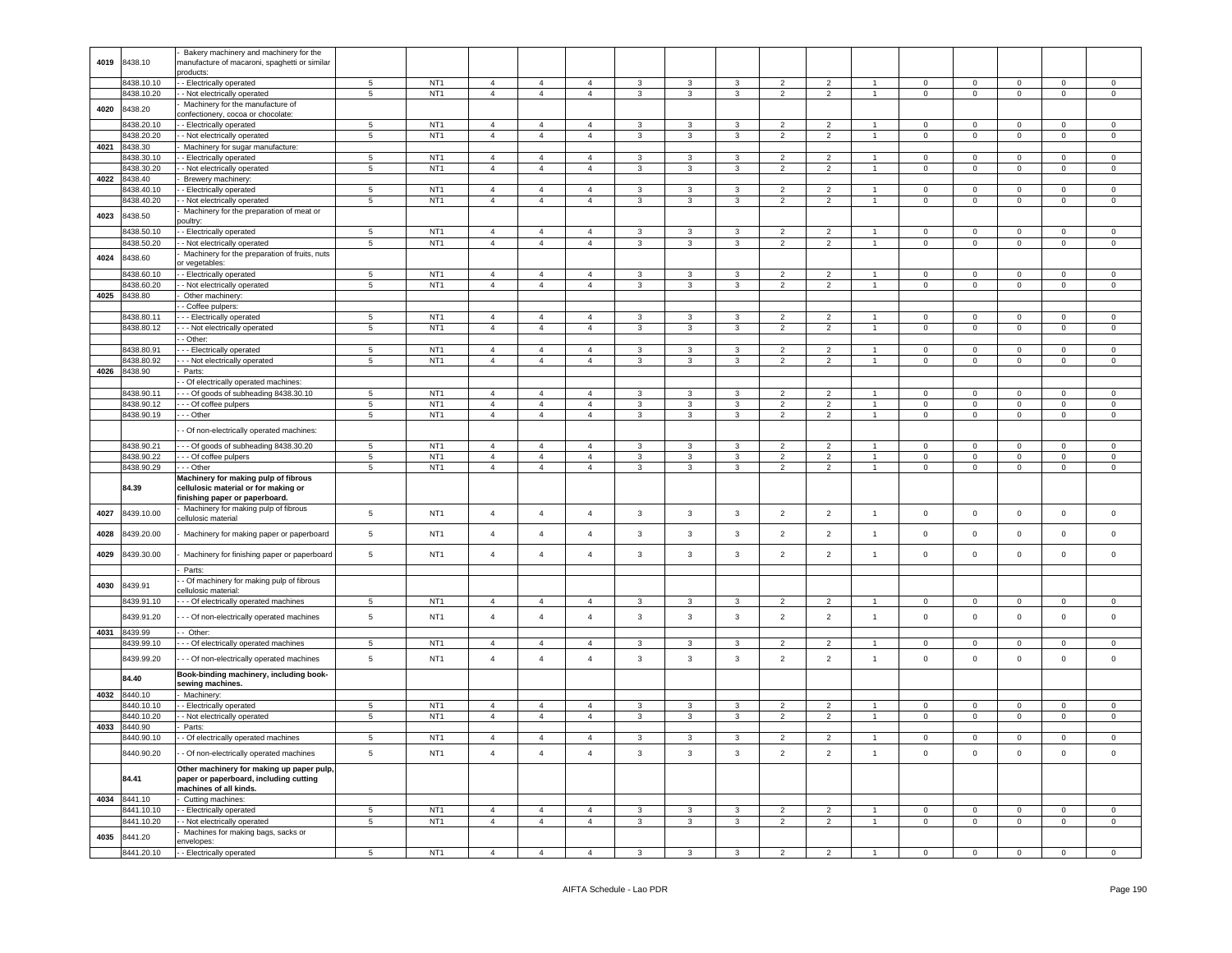|      | 8441.20.20      | - Not electrically operated                                                  | $5\phantom{.0}$ | NT <sub>1</sub> | $\overline{4}$ | $\overline{4}$   | $\overline{4}$ | 3            | з                       |              | $\overline{2}$ | $\overline{2}$ |                | $\mathbf 0$    | $^{\circ}$     | $\mathbf 0$ | $\mathbf 0$ | $\mathbf 0$  |
|------|-----------------|------------------------------------------------------------------------------|-----------------|-----------------|----------------|------------------|----------------|--------------|-------------------------|--------------|----------------|----------------|----------------|----------------|----------------|-------------|-------------|--------------|
|      |                 |                                                                              |                 |                 |                |                  |                |              |                         |              |                |                |                |                |                |             |             |              |
|      | 8441.30         | Machines for making cartons, boxes, cases,                                   |                 |                 |                |                  |                |              |                         |              |                |                |                |                |                |             |             |              |
| 4036 |                 | tubes, drums or similar containers, other than                               |                 |                 |                |                  |                |              |                         |              |                |                |                |                |                |             |             |              |
|      |                 | by moulding:                                                                 |                 |                 |                |                  |                |              |                         |              |                |                |                |                |                |             |             |              |
|      | 8441.30.10      | - Electrically operated                                                      | 5               | NT <sub>1</sub> | $\overline{4}$ | $\overline{4}$   | 4              | 3            | 3                       | 3            | $\overline{2}$ | $\overline{2}$ |                | $\mathbf 0$    | $\mathbf{O}$   | $\mathbf 0$ | $\circ$     | $\mathbf 0$  |
|      | 8441.30.20      | - Not electrically operated                                                  | $5\phantom{.0}$ | NT <sub>1</sub> | $\overline{4}$ | $\overline{4}$   | $\overline{4}$ | 3            | 3                       | 3            | $\overline{2}$ | $\overline{2}$ | $\mathbf{1}$   | $\mathbf 0$    | $\overline{0}$ | $\mathbf 0$ | $\circ$     | $\mathsf 0$  |
| 4037 | 8441.40         | Machines for moulding articles in paper                                      |                 |                 |                |                  |                |              |                         |              |                |                |                |                |                |             |             |              |
|      |                 | pulp, paper or paperboard:                                                   |                 |                 |                |                  |                |              |                         |              |                |                |                |                |                |             |             |              |
|      | 8441.40.10      | - Electrically operated                                                      | $\sqrt{5}$      | NT <sub>1</sub> | $\overline{4}$ | $\overline{4}$   | 4              | 3            | 3                       | $\mathbf{3}$ | $\overline{2}$ | $\overline{2}$ | $\overline{1}$ | $\mathbf 0$    | $\mathbf 0$    | $\mathbf 0$ | $\mathbf 0$ | $\mathbf 0$  |
|      | 8441.40.20      | - Not electrically operated                                                  | 5               | NT <sub>1</sub> | $\overline{4}$ | $\overline{4}$   | $\overline{4}$ | 3            | 3                       | 3            | $\overline{2}$ | $\overline{2}$ | $\overline{1}$ | $\mathbf 0$    | $\mathbf 0$    | $\mathbf 0$ | $\mathbf 0$ | $\mathbf 0$  |
| 4038 | 8441.80         | Other machinery:                                                             |                 |                 |                |                  |                |              |                         |              |                |                |                |                |                |             |             |              |
|      | 3441.80.10      | - Electrically operated                                                      | 5               | NT <sub>1</sub> | $\overline{4}$ | $\overline{4}$   | $\overline{4}$ | 3            | 3                       | $\mathbf{3}$ | $\overline{2}$ | $\overline{2}$ |                | $\overline{0}$ | $\mathbf 0$    | $\mathbf 0$ | $\mathbf 0$ | $\mathbf 0$  |
|      | 8441.80.20      | - Not electrically operated                                                  | 5               | NT <sub>1</sub> | $\overline{4}$ | $\overline{4}$   | $\overline{4}$ | 3            | 3                       | 3            | $\overline{2}$ | $\overline{2}$ | $\overline{1}$ | $\mathbf 0$    | $\mathbf 0$    | $\mathbf 0$ | $\mathbf 0$ | $\mathbf 0$  |
| 4039 | 8441.90         | Parts:                                                                       |                 |                 |                |                  |                |              |                         |              |                |                |                |                |                |             |             |              |
|      | 8441.90.10      | - Of electrically operated machines                                          | 5               | NT <sub>1</sub> | $\overline{4}$ | $\overline{4}$   | $\overline{4}$ | 3            | 3                       | $\mathbf{3}$ | $\overline{2}$ | 2              | $\overline{1}$ | $\mathbf 0$    | $\overline{0}$ | $\mathbf 0$ | $\mathbf 0$ | $\mathbf 0$  |
|      |                 |                                                                              |                 |                 |                |                  |                |              |                         |              |                |                |                |                |                |             |             |              |
|      | 8441.90.20      | - Of non-electrically operated machines                                      | $\sqrt{5}$      | NT <sub>1</sub> | $\overline{4}$ | $\overline{4}$   | $\overline{4}$ | $\mathbf{3}$ | $\mathbf{3}$            | $\mathbf{3}$ | $\overline{2}$ | $\overline{2}$ | $\overline{1}$ | $\mathbf 0$    | $\mathbf 0$    | $\mathsf 0$ | $\mathbf 0$ | $\mathbf 0$  |
|      |                 |                                                                              |                 |                 |                |                  |                |              |                         |              |                |                |                |                |                |             |             |              |
|      |                 | Machinery, apparatus and equipment                                           |                 |                 |                |                  |                |              |                         |              |                |                |                |                |                |             |             |              |
|      |                 | (other than the machine-tools of headings                                    |                 |                 |                |                  |                |              |                         |              |                |                |                |                |                |             |             |              |
|      |                 | 84.56 to 84.65) for preparing or making                                      |                 |                 |                |                  |                |              |                         |              |                |                |                |                |                |             |             |              |
|      |                 | plates, cylinders or other printing                                          |                 |                 |                |                  |                |              |                         |              |                |                |                |                |                |             |             |              |
|      | 84.42           | components; plates, cylinders and other                                      |                 |                 |                |                  |                |              |                         |              |                |                |                |                |                |             |             |              |
|      |                 | printing components; plates, cylinders and                                   |                 |                 |                |                  |                |              |                         |              |                |                |                |                |                |             |             |              |
|      |                 | lithographic stones, prepared for printing                                   |                 |                 |                |                  |                |              |                         |              |                |                |                |                |                |             |             |              |
|      |                 | purposes (for example, planed, grained or                                    |                 |                 |                |                  |                |              |                         |              |                |                |                |                |                |             |             |              |
|      |                 | polished).                                                                   |                 |                 |                |                  |                |              |                         |              |                |                |                |                |                |             |             |              |
|      | 4040 8442.30    | Machinery, apparatus and equipment:                                          |                 |                 |                |                  |                |              |                         |              |                |                |                |                |                |             |             |              |
|      | 8442.30.10      | - Electrically operated                                                      | $5\phantom{.0}$ | NT <sub>1</sub> | $\overline{4}$ | $\overline{4}$   | $\overline{4}$ | 3            | 3                       | 3            | $\overline{2}$ | $\overline{2}$ |                | $\overline{0}$ | $\mathbf{0}$   | $\mathbf 0$ | 0           | $\circ$      |
|      | 8442.30.20      | - Not electrically operated                                                  | 5               | NT <sub>1</sub> | $\overline{4}$ | $\overline{4}$   | $\overline{4}$ | $\mathbf{3}$ | 3                       | $\mathbf{3}$ | 2              | 2              | $\overline{1}$ | $\mathbf 0$    | $\mathsf 0$    | $\mathsf 0$ | $\mathbf 0$ | $\mathbf 0$  |
| 4041 | 8442.40         | Parts of the foregoing machinery, apparatus                                  |                 |                 |                |                  |                |              |                         |              |                |                |                |                |                |             |             |              |
|      |                 | or equipment:                                                                |                 |                 |                |                  |                |              |                         |              |                |                |                |                |                |             |             |              |
|      |                 | - Of electrically operated machines,                                         |                 |                 |                |                  |                |              |                         |              |                |                |                |                |                |             |             |              |
|      | 8442.40.10      | apparatus or equipment                                                       | $\sqrt{5}$      | NT <sub>1</sub> | $\overline{4}$ | $\overline{4}$   | $\overline{4}$ | $\mathbf{3}$ | $\overline{\mathbf{3}}$ | $\mathbf{3}$ | $\overline{2}$ | $\overline{2}$ | $\overline{1}$ | $\mathbf 0$    | $\circ$        | $\mathbf 0$ | $\mathbf 0$ | $\mathbf 0$  |
|      |                 | - Of non-electrically operated machines,                                     |                 |                 |                |                  |                |              |                         |              |                |                |                |                |                |             |             |              |
|      | 8442.40.20      | apparatus or equipment                                                       | $5\phantom{.0}$ | NT <sub>1</sub> | $\overline{4}$ | $\overline{4}$   | $\overline{4}$ | $\mathbf{3}$ | $\mathbf{3}$            | 3            | $\overline{2}$ | $\overline{2}$ | $\overline{1}$ | $\mathbf 0$    | $\mathbf 0$    | $\mathbf 0$ | $\mathbf 0$ | $\mathbf 0$  |
|      |                 |                                                                              |                 |                 |                |                  |                |              |                         |              |                |                |                |                |                |             |             |              |
|      |                 | Plates, cylinders and other printing                                         |                 |                 |                |                  |                |              |                         |              |                |                |                |                |                |             |             |              |
|      | 4042 8442.50.00 | components; plates, cylinders and lithographic                               | $\overline{5}$  | NT <sub>1</sub> | $\overline{4}$ | $\overline{4}$   | 4              | 3            | 3                       | 3            | $\overline{2}$ | $\overline{2}$ | $\overline{1}$ | $\,0\,$        | 0              | $\mathbf 0$ | 0           | $\mathbf 0$  |
|      |                 | stones, prepared for printing purposes (for                                  |                 |                 |                |                  |                |              |                         |              |                |                |                |                |                |             |             |              |
|      |                 | example, planed, grained or polished)                                        |                 |                 |                |                  |                |              |                         |              |                |                |                |                |                |             |             |              |
|      |                 |                                                                              |                 |                 |                |                  |                |              |                         |              |                |                |                |                |                |             |             |              |
|      |                 | Printing machinery used for printing by                                      |                 |                 |                |                  |                |              |                         |              |                |                |                |                |                |             |             |              |
|      |                 | means of plates, cylinders and other                                         |                 |                 |                |                  |                |              |                         |              |                |                |                |                |                |             |             |              |
|      | 84.43           | printing components of heading 84.42;                                        |                 |                 |                |                  |                |              |                         |              |                |                |                |                |                |             |             |              |
|      |                 | other printers, copying machines and                                         |                 |                 |                |                  |                |              |                         |              |                |                |                |                |                |             |             |              |
|      |                 | facsimile machines, whether or not                                           |                 |                 |                |                  |                |              |                         |              |                |                |                |                |                |             |             |              |
|      |                 | combined; parts and accessories thereof.                                     |                 |                 |                |                  |                |              |                         |              |                |                |                |                |                |             |             |              |
|      |                 |                                                                              |                 |                 |                |                  |                |              |                         |              |                |                |                |                |                |             |             |              |
|      |                 | Printing machinery used for printing by                                      |                 |                 |                |                  |                |              |                         |              |                |                |                |                |                |             |             |              |
|      |                 | neans of plates, cylinder and other printing<br>components of heading 84.42: |                 |                 |                |                  |                |              |                         |              |                |                |                |                |                |             |             |              |
|      |                 |                                                                              |                 |                 | $\overline{4}$ |                  |                |              |                         |              |                |                | $\overline{1}$ |                |                |             |             |              |
|      | 4043 8443.11.00 | - Offset printing machinery, reel-fed                                        | 5               | NT <sub>1</sub> |                | $\overline{4}$   | $\overline{4}$ | $\mathbf{3}$ | $\mathbf{3}$            | $\mathbf{3}$ | $\overline{2}$ | $\overline{2}$ |                | $\mathbf 0$    | $\mathbf 0$    | $\mathsf 0$ | $\mathbf 0$ | $\mathbf 0$  |
|      |                 | Offset printing machinery, sheet-fed, office                                 |                 |                 |                |                  |                |              |                         |              |                |                |                |                |                |             |             |              |
|      |                 | type (using sheets with one side not exceeding                               |                 |                 |                |                  |                |              |                         |              |                |                |                |                |                |             |             |              |
| 4044 | 8443.12.00      | 22 cm and the other side not exceeding 36 cm                                 | 5               | NT <sub>1</sub> | $\overline{4}$ | $\overline{4}$   | 4              | 3            | 3                       | 3            | $\overline{2}$ | $\overline{2}$ | $\overline{1}$ | $\,0\,$        | $\mathbf 0$    | $\mathbf 0$ | 0           | $\mathbf 0$  |
|      |                 | on the unfolded state)                                                       |                 |                 |                |                  |                |              |                         |              |                |                |                |                |                |             |             |              |
|      |                 |                                                                              |                 |                 |                |                  |                |              |                         |              |                |                |                |                |                |             |             |              |
| 4045 | 8443.13.00      | - Other offset printing machinery                                            | 5               | NT <sub>1</sub> | $\overline{4}$ | $\overline{4}$   | 4              | 3            | 3                       | 3            | $\overline{2}$ | $\overline{2}$ | $\overline{1}$ | $\mathbf 0$    | $\mathbf 0$    | $\mathbf 0$ | $\mathbf 0$ | $\mathbf 0$  |
| 4046 | 8443.14.00      | - Letterpress printing machinery, reel-fed,                                  | $\sqrt{5}$      | NT <sub>1</sub> | $\overline{4}$ | $\overline{4}$   | $\overline{4}$ | $\mathbf{3}$ | $\mathbf{3}$            | $\mathbf{3}$ | $\overline{2}$ | $\overline{2}$ | $\mathbf{1}$   | $\mathbf 0$    | $\mathbf 0$    | $\mathbf 0$ | $\mathbf 0$ | $\mathbf 0$  |
|      |                 | excluding flexographic printing                                              |                 |                 |                |                  |                |              |                         |              |                |                |                |                |                |             |             |              |
|      |                 | - Letterpress printing machinery, other than                                 |                 |                 |                |                  |                |              |                         |              |                |                |                |                |                |             |             |              |
| 4047 | 8443.15.00      | eel-fed, excluding flexographic printing                                     | $\sqrt{5}$      | NT <sub>1</sub> | $\overline{4}$ | $\overline{4}$   | 4              | 3            | $\mathbf{3}$            | 3            | $\overline{2}$ | $\overline{2}$ | $\mathbf{1}$   | $\mathbf 0$    | $\mathbf{O}$   | $\mathbf 0$ | 0           | $\mathbf 0$  |
|      |                 |                                                                              |                 |                 |                |                  |                |              |                         |              |                |                |                |                |                |             |             |              |
| 4048 | 3443.16.00      | - Flexographic printing machinery                                            | $5\phantom{.0}$ | NT <sub>1</sub> | $\overline{4}$ | $\overline{4}$   | 4              | $\mathbf{3}$ | 3                       | 3            | $\overline{2}$ | $\overline{2}$ |                | $\mathbf 0$    | $\mathbf 0$    | $\mathbf 0$ | 0           | $\mathbf 0$  |
| 4049 | 8443.17.00      | - Gravure printing machinery                                                 | 5               | NT <sub>1</sub> | $\overline{4}$ | $\overline{4}$   | $\overline{4}$ | 3            | 3                       | 3            | $\overline{2}$ | $\overline{2}$ | $\overline{1}$ | $\mathbf 0$    | $\mathbf{O}$   | $\mathbf 0$ | $\circ$     | $\mathbf 0$  |
| 4050 | 8443.19.00      | - Other                                                                      | $\sqrt{5}$      | NT <sub>1</sub> | $\overline{4}$ | $\overline{4}$   | $\overline{4}$ | $\mathbf{3}$ | 3                       | 3            | $\overline{2}$ | $\overline{2}$ | $\overline{1}$ | $\mathbf 0$    | $\overline{0}$ | $\mathbf 0$ | $\mathbf 0$ | $\mathsf 0$  |
|      |                 |                                                                              |                 |                 |                |                  |                |              |                         |              |                |                |                |                |                |             |             |              |
|      |                 | Other printers, copying machines and                                         |                 |                 |                |                  |                |              |                         |              |                |                |                |                |                |             |             |              |
|      |                 | facsimile machines, whether or not combined:                                 |                 |                 |                |                  |                |              |                         |              |                |                |                |                |                |             |             |              |
|      |                 | - Machines which perform two or more of the                                  |                 |                 |                |                  |                |              |                         |              |                |                |                |                |                |             |             |              |
|      |                 | functions of printing, copying or facsimile                                  |                 |                 |                |                  |                |              |                         |              |                |                |                |                |                |             |             |              |
| 4051 | 8443.31         | transmission, capable of connecting to an                                    |                 |                 |                |                  |                |              |                         |              |                |                |                |                |                |             |             |              |
|      |                 | automatic data processing machine or to a                                    |                 |                 |                |                  |                |              |                         |              |                |                |                |                |                |             |             |              |
|      |                 | network:                                                                     |                 |                 |                |                  |                |              |                         |              |                |                |                |                |                |             |             |              |
|      |                 | - - Printer-copiers, printing by the ink-jet                                 |                 |                 |                |                  |                |              |                         |              |                |                |                |                |                |             |             |              |
|      | 8443.31.10      | process                                                                      | 10              | ST              | 9              | $\boldsymbol{9}$ | 9              | 8            | 8                       | 8            | $\overline{7}$ | $\overline{7}$ | $\overline{7}$ | $\overline{7}$ | 6              | $\,6\,$     | 6           | 5            |
|      |                 | - - Printer-copiers, printing by the laser                                   |                 |                 |                |                  |                |              |                         |              |                |                |                |                |                |             |             |              |
|      | 8443.31.20      | process                                                                      | $\,$ 5 $\,$     | NT <sub>1</sub> | $\overline{4}$ | $\overline{4}$   | $\overline{4}$ | $\mathbf{3}$ | $\mathbf{3}$            | $\mathbf{3}$ | $\overline{2}$ | $\overline{2}$ | $\mathbf{1}$   | $\,0\,$        | $\mathbf 0$    | $\mathsf 0$ | $\mathbf 0$ | $\circ$      |
|      |                 |                                                                              |                 |                 |                |                  |                |              |                         |              |                |                |                |                |                |             |             |              |
|      | 8443.31.30      | - - Combination printer-copier-facsimile<br>machines                         | 5               | NT <sub>1</sub> | $\overline{4}$ | $\overline{4}$   | $\overline{4}$ | $\mathbf{3}$ | $\mathbf{3}$            | $\mathbf{3}$ | $\overline{2}$ | $\overline{2}$ | $\mathbf{1}$   | $\mathbf 0$    | $\circ$        | $\mathbf 0$ | $\mathbf 0$ | $\mathbf{0}$ |
|      |                 |                                                                              |                 |                 |                |                  |                |              |                         |              |                |                |                |                |                |             |             |              |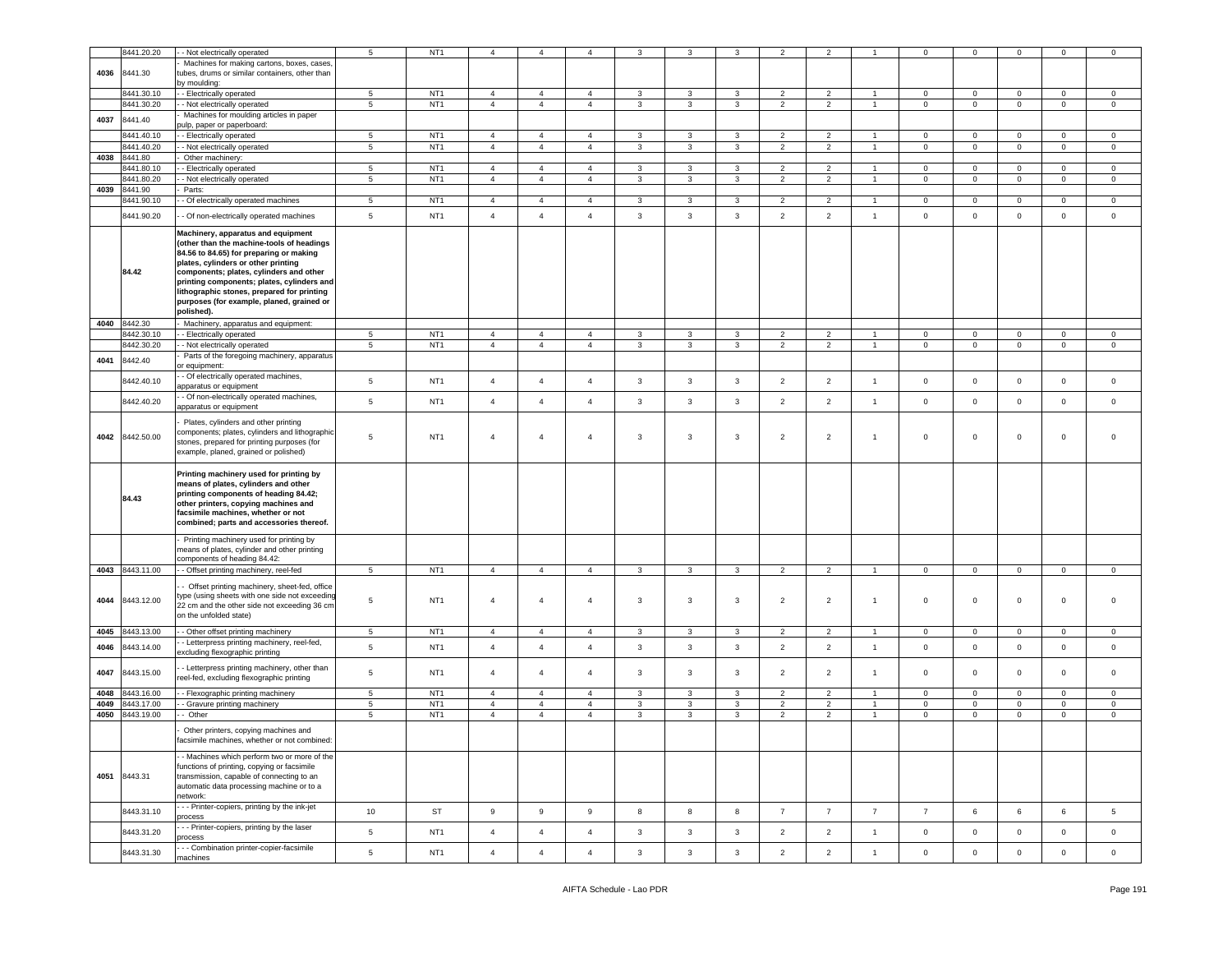|      | 8443.31.90          | - - Other                                                                                                                                                                                                                                                                                                                                                                         | 5               | NT <sub>1</sub> | $\overline{4}$   | 4                | $\overline{4}$ | 3            | 3                       | 3              | 2              | $\overline{2}$ |                | 0               | 0               | $\mathbf 0$  | 0              | $\mathbf 0$    |
|------|---------------------|-----------------------------------------------------------------------------------------------------------------------------------------------------------------------------------------------------------------------------------------------------------------------------------------------------------------------------------------------------------------------------------|-----------------|-----------------|------------------|------------------|----------------|--------------|-------------------------|----------------|----------------|----------------|----------------|-----------------|-----------------|--------------|----------------|----------------|
|      |                     |                                                                                                                                                                                                                                                                                                                                                                                   |                 |                 |                  |                  |                |              |                         |                |                |                |                |                 |                 |              |                |                |
| 4052 | 8443.32             | - Other, capable of connecting to an<br>automatic data processing machine or to a                                                                                                                                                                                                                                                                                                 |                 |                 |                  |                  |                |              |                         |                |                |                |                |                 |                 |              |                |                |
|      |                     | etwork:                                                                                                                                                                                                                                                                                                                                                                           |                 |                 |                  |                  |                |              |                         |                |                |                |                |                 |                 |              |                |                |
|      |                     |                                                                                                                                                                                                                                                                                                                                                                                   |                 |                 |                  |                  |                |              |                         |                |                |                |                |                 |                 |              |                |                |
|      | 8443.32.10          | - - Dot matrix printers                                                                                                                                                                                                                                                                                                                                                           | 5               | NT <sub>1</sub> | $\overline{4}$   | $\overline{4}$   | 4              | 3            | 3                       | 3              | $\overline{2}$ | $\overline{2}$ |                | 0               | $\mathbf 0$     | $\mathbf 0$  | 0              | $\mathbf 0$    |
|      | 8443.32.20          | - - Ink-jet printers                                                                                                                                                                                                                                                                                                                                                              | 5               | NT <sub>1</sub> | $\overline{4}$   | $\overline{4}$   | $\overline{4}$ | 3            | 3                       | 3              | $\overline{2}$ | $\overline{2}$ | $\mathbf{1}$   | $\mathbf 0$     | $\mathbf 0$     | $\mathbf 0$  | $\mathbf{0}$   | $\mathbf 0$    |
|      | 8443.32.30          | - - Laser printers                                                                                                                                                                                                                                                                                                                                                                | $5^{\circ}$     | NT <sub>1</sub> | $\overline{4}$   | $\overline{4}$   | $\overline{4}$ | 3            | $\mathbf{3}$            | 3              | $\overline{2}$ | $\overline{2}$ | $\overline{1}$ | $\mathbf 0$     | $\overline{0}$  | $\mathbf 0$  | $\mathbf 0$    | $\circ$        |
|      | 8443.32.40          | - - Facsimile machines                                                                                                                                                                                                                                                                                                                                                            | $10\,$          | NT <sub>2</sub> | 9                | 9                | 8              | 8            | $\overline{7}$          | $\overline{7}$ | 6              | 6              | 5              | $5\phantom{.0}$ | $5\phantom{.0}$ | $\mathbf{3}$ | $\overline{2}$ | $\mathbf 0$    |
|      |                     | - - Screen printing machinery for the                                                                                                                                                                                                                                                                                                                                             |                 |                 |                  |                  |                |              |                         |                |                |                |                |                 |                 |              |                |                |
|      | 8443.32.50          | manufacture of printed circuit boards or<br>orinted wiring boards                                                                                                                                                                                                                                                                                                                 | 5               | NT <sub>1</sub> | $\overline{4}$   | $\overline{4}$   | $\overline{4}$ | 3            | 3                       | 3              | $\overline{2}$ | $\overline{2}$ | $\overline{1}$ | $\mathbf 0$     | $\mathbf 0$     | $\mathbf 0$  | $\mathbf{0}$   | $\mathbf 0$    |
|      | 8443.32.90          |                                                                                                                                                                                                                                                                                                                                                                                   | 10              | ST              | 9                | 9                | 9              | 8            | 8                       | 8              | $\overline{7}$ | $\overline{7}$ | $\overline{7}$ | $\overline{7}$  | 6               | 6            | 6              | 5              |
|      |                     | - - Other                                                                                                                                                                                                                                                                                                                                                                         |                 |                 |                  |                  |                |              |                         |                |                |                |                |                 |                 |              |                |                |
|      | 4053 8443.39        | - Other:                                                                                                                                                                                                                                                                                                                                                                          |                 |                 |                  |                  |                |              |                         |                |                |                |                |                 |                 |              |                |                |
|      |                     | - - Electrostatic photocopying apparatus<br>operating by reproducing the original image<br>directly onto the copy (direct process):                                                                                                                                                                                                                                               |                 |                 |                  |                  |                |              |                         |                |                |                |                |                 |                 |              |                |                |
|      | 8443.39.11          | . - - - Colour                                                                                                                                                                                                                                                                                                                                                                    | 10              | <b>ST</b>       | 9                | 9                | 9              | 8            | 8                       | 8              | $\overline{7}$ | $\overline{7}$ | $\overline{7}$ | $\overline{7}$  | 6               | 6            | 6              | 5              |
|      | 8443.39.19          | $- -$ - Other                                                                                                                                                                                                                                                                                                                                                                     | 10              | ST              | 9                | 9                | 9              | 8            | 8                       | 8              | $\overline{7}$ | $\overline{7}$ | $\overline{7}$ | $\overline{7}$  | 6               | 6            | 6              | 5              |
|      |                     |                                                                                                                                                                                                                                                                                                                                                                                   |                 |                 |                  |                  |                |              |                         |                |                |                |                |                 |                 |              |                |                |
|      | 8443.39.20          | - - Electrostatic photocopying apparatus,<br>operating by reproducing the original image<br>via an intermediate onto the copy (indirect<br>process), operating by converting the original<br>document into digital code                                                                                                                                                           | 10              | <b>ST</b>       | 9                | 9                | 9              | 8            | 8                       | 8              | $\overline{7}$ | $\overline{7}$ | $\overline{7}$ | $\overline{7}$  | 6               | 6            | 6              | 5              |
|      |                     | - - Other photocopying apparatus                                                                                                                                                                                                                                                                                                                                                  |                 |                 |                  |                  |                |              |                         |                |                |                |                |                 |                 |              |                |                |
|      | 8443.39.30          | ncorporating an optical system                                                                                                                                                                                                                                                                                                                                                    | $10$            | ST              | $\boldsymbol{9}$ | $\boldsymbol{9}$ | 9              | 8            | 8                       | 8              | $\overline{7}$ | $\overline{7}$ | $\overline{7}$ | $\overline{7}$  | 6               | 6            | 6              | 5              |
|      | 8443.39.40          | - - Ink-jet printers                                                                                                                                                                                                                                                                                                                                                              | 5               | NT <sub>1</sub> | $\overline{4}$   | $\overline{4}$   | $\overline{4}$ | 3            | 3                       | 3              | $\overline{2}$ | $\overline{2}$ | $\overline{1}$ | $\mathbf 0$     | $\mathbf 0$     | $\mathbf 0$  | $\Omega$       | $\mathbf 0$    |
|      | 8443.39.90          | - - Other                                                                                                                                                                                                                                                                                                                                                                         | 5               | NT <sub>1</sub> | $\overline{4}$   | $\overline{4}$   | $\overline{4}$ | 3            | 3                       | 3              | $\overline{2}$ | $\overline{2}$ | $\overline{1}$ | $\mathbf 0$     | $\mathbf{0}$    | $\mathbf 0$  | $\mathbf{0}$   | $\mathbf 0$    |
|      |                     | Parts and accessories:                                                                                                                                                                                                                                                                                                                                                            |                 |                 |                  |                  |                |              |                         |                |                |                |                |                 |                 |              |                |                |
| 4054 | 8443.91.00          | - Parts and accessories of printing machinery<br>used for printing by means of plates, cylinders<br>and other printing components of heading                                                                                                                                                                                                                                      | 5               | NT <sub>1</sub> | $\overline{4}$   | $\overline{a}$   | 4              | 3            | $\overline{\mathbf{3}}$ | 3              | $\overline{2}$ | $\overline{2}$ | $\overline{1}$ | $\mathbf 0$     | $\mathbf 0$     | $\mathbf 0$  | 0              | $\mathbf 0$    |
|      |                     | 84.42                                                                                                                                                                                                                                                                                                                                                                             |                 |                 |                  |                  |                |              |                         |                |                |                |                |                 |                 |              |                |                |
| 4055 | 8443.99             | - Other                                                                                                                                                                                                                                                                                                                                                                           |                 |                 |                  |                  |                |              |                         |                |                |                |                |                 |                 |              |                |                |
|      | 8443.99.10          | - - Of screen printing machinery for the<br>nanufacture of printed circuit boards or<br>orinted wiring boards                                                                                                                                                                                                                                                                     | 5               | NT <sub>1</sub> | $\overline{4}$   | $\overline{4}$   | $\overline{a}$ | 3            | $\overline{\mathbf{3}}$ | 3              | $\overline{2}$ | $\overline{2}$ | $\mathbf{1}$   | $\mathbf 0$     | $\mathsf 0$     | $\mathbf 0$  | 0              | $\mathbf 0$    |
|      | 8443.99.20          | - - Ink-filled printer cartridges                                                                                                                                                                                                                                                                                                                                                 | 5               | NT <sub>1</sub> | $\overline{4}$   | $\overline{4}$   | $\overline{4}$ | 3            | 3                       | 3              | $\overline{2}$ | $\overline{2}$ |                | $\mathbf 0$     | $\mathbf 0$     | $\mathbf 0$  | $\mathbf 0$    | $\mathbf 0$    |
|      |                     |                                                                                                                                                                                                                                                                                                                                                                                   |                 |                 |                  |                  |                |              |                         |                |                |                |                |                 |                 |              |                |                |
|      | 8443.99.30          | - - Paper feeders and sorters                                                                                                                                                                                                                                                                                                                                                     | 5               | NT <sub>1</sub> | $\overline{4}$   | $\overline{4}$   | 4              | 3            | 3                       | 3              | $\overline{2}$ | $\overline{2}$ | $\overline{1}$ | $\mathbf 0$     | 0               | $\mathbf 0$  | 0              | 0              |
|      | 8443.99.90          | - - Other                                                                                                                                                                                                                                                                                                                                                                         | $5\phantom{.0}$ | NT <sub>1</sub> | $\overline{4}$   | $\overline{4}$   | $\overline{4}$ | $\mathbf{3}$ | $\mathbf{3}$            | $\mathbf{3}$   | $\overline{2}$ | $\overline{2}$ | $\mathbf{1}$   | $\mathbf 0$     | $\mathbf 0$     | $\mathsf 0$  | $\mathbf 0$    | $\overline{0}$ |
| 4056 | 84.44               | Machines for extruding, drawing, texturing<br>or cutting man-made textile materials.                                                                                                                                                                                                                                                                                              |                 |                 |                  |                  |                |              |                         |                |                |                |                |                 |                 |              |                |                |
|      | 8444.00.10          | Electrically operated                                                                                                                                                                                                                                                                                                                                                             | 5               | NT <sub>1</sub> | $\overline{4}$   | $\overline{4}$   | 4              | 3            | 3                       | 3              | $\overline{2}$ | $\overline{2}$ |                | 0               | $\mathbf 0$     | $\mathbf 0$  | $\mathbf 0$    | $\mathbf 0$    |
|      | 8444.00.20<br>84.45 | Not electrically operated<br>Machines for preparing textile fibres;<br>spinning, doubling or twisting machines<br>and other machinery for producing textile<br>yarns; textile reeling or winding (including<br>weft-winding) machines and machines for<br>preparing textile yarns for use on the<br>machines of heading 84.46 or 84.47.<br>Machines for preparing textile fibres: | 5               | NT <sub>1</sub> | $\overline{4}$   | $\overline{4}$   | $\overline{4}$ | 3            | 3                       | 3              | $\overline{2}$ | $\overline{2}$ | $\mathbf{1}$   | $\mathbf 0$     | $\mathbf{0}$    | $\mathbf 0$  | $\mathbf{0}$   | $\mathbf 0$    |
|      | 4057 8445.11        | - Carding machines                                                                                                                                                                                                                                                                                                                                                                |                 |                 |                  |                  |                |              |                         |                |                |                |                |                 |                 |              |                |                |
|      | 8445.11.10          | - - Electrically operated                                                                                                                                                                                                                                                                                                                                                         | 5               | NT <sub>1</sub> | $\overline{4}$   | $\overline{4}$   | $\overline{4}$ | 3            | 3                       | 3              | $\overline{2}$ | 2              |                | $\mathbf 0$     | $\mathbf 0$     | 0            | 0              | $\mathbf 0$    |
|      | 8445.11.20          | - - Not electrically operated                                                                                                                                                                                                                                                                                                                                                     | 5               | NT <sub>1</sub> | $\overline{4}$   | $\overline{4}$   | $\overline{4}$ | 3            | 3                       | 3              | $\overline{2}$ | $\overline{2}$ | $\overline{1}$ | $\mathsf 0$     | $\mathbf 0$     | $\mathbf 0$  | $\mathbf 0$    | $\circ$        |
| 4058 | 8445.12             |                                                                                                                                                                                                                                                                                                                                                                                   |                 |                 |                  |                  |                |              |                         |                |                |                |                |                 |                 |              |                |                |
|      |                     | Combing machines:                                                                                                                                                                                                                                                                                                                                                                 |                 |                 |                  |                  |                |              |                         |                |                |                |                |                 |                 |              |                |                |
|      | 8445.12.10          | - - Electrically operated                                                                                                                                                                                                                                                                                                                                                         | $5\phantom{.0}$ | NT <sub>1</sub> | $\overline{4}$   | $\overline{4}$   | $\overline{4}$ | 3            | 3                       | 3              | $\overline{2}$ | $\overline{2}$ | $\overline{1}$ | $\mathbf 0$     | $\mathbf 0$     | $\mathbf 0$  | $\mathbf 0$    | 0              |
|      | 8445.12.20          | - - Not electrically operated                                                                                                                                                                                                                                                                                                                                                     | 5               | NT <sub>1</sub> | $\overline{4}$   | $\overline{4}$   | $\overline{4}$ | 3            | 3                       | 3              | $\overline{c}$ | $\overline{2}$ | $\overline{1}$ | $\mathbf 0$     | $\mathbf 0$     | $\mathbf 0$  | $\mathbf 0$    | $\mathbf 0$    |
| 4059 | 8445.13             | - Drawing or roving machines:                                                                                                                                                                                                                                                                                                                                                     |                 |                 |                  |                  |                |              |                         |                |                |                |                |                 |                 |              |                |                |
|      | 8445.13.1           | - Electrically operated                                                                                                                                                                                                                                                                                                                                                           | 5               | NT <sub>1</sub> | $\overline{4}$   | $\overline{4}$   | $\overline{4}$ | 3            | 3                       | 3              | $\overline{2}$ | $\overline{2}$ |                | 0               | $\mathsf 0$     | $\mathbf 0$  | $\Omega$       | $\mathbf 0$    |
|      | 8445.13.20          | - Not electrically operated                                                                                                                                                                                                                                                                                                                                                       | $5\phantom{.0}$ | NT <sub>1</sub> | $\overline{4}$   | $\overline{4}$   | $\overline{4}$ | 3            | 3                       | 3              | $\overline{2}$ | 2              | $\overline{1}$ | $\mathbf 0$     | $\mathsf 0$     | $\mathbf 0$  | 0              | $\mathbf 0$    |
| 4060 | 8445.19             | Other:                                                                                                                                                                                                                                                                                                                                                                            |                 |                 |                  |                  |                |              |                         |                |                |                |                |                 |                 |              |                |                |
|      |                     | - - Electrically operated                                                                                                                                                                                                                                                                                                                                                         | $5^{\circ}$     | NT <sub>1</sub> | $\overline{4}$   | $\overline{4}$   | $\overline{4}$ | 3            | 3                       | $\mathbf{3}$   | $\overline{2}$ | $\overline{2}$ | $\overline{1}$ | $\Omega$        | $\mathbf 0$     | $\mathbf 0$  | $\mathbf{0}$   | $\mathbf 0$    |
|      | 8445.19.10          |                                                                                                                                                                                                                                                                                                                                                                                   |                 |                 |                  |                  |                |              |                         |                |                |                |                |                 |                 |              |                |                |
|      | 8445.19.20          | - - Not electrically operated                                                                                                                                                                                                                                                                                                                                                     | D.              | N11             | 4                | 4                |                | 3            | 3                       |                |                |                |                | U               | U               | υ.           | U              | U              |
| 4061 | 8445.20             | Textile spinning machines:                                                                                                                                                                                                                                                                                                                                                        |                 |                 |                  |                  |                |              |                         |                |                |                |                |                 |                 |              |                |                |
|      | 8445.20.10          | - Electrically operated                                                                                                                                                                                                                                                                                                                                                           | 5               | NT <sub>1</sub> | $\overline{4}$   | $\overline{4}$   | $\overline{4}$ | 3            | $\mathbf{3}$            | $\mathbf{3}$   | 2              | $\overline{2}$ | $\mathbf{1}$   | $\mathbf 0$     | $\mathbf{0}$    | $\mathbf 0$  | $\mathbf{0}$   | $\circ$        |
|      | 8445.20.20          | - Not electrically operated                                                                                                                                                                                                                                                                                                                                                       | $5^{\circ}$     | NT <sub>1</sub> | $\overline{4}$   | $\overline{4}$   | $\overline{4}$ | 3            | 3                       | 3              | $\overline{2}$ | $\overline{2}$ | $\mathbf{1}$   | $\mathbf{0}$    | $\mathbf{0}$    | $\mathbf 0$  | $\circ$        | $\mathbf 0$    |
|      | 4062 8445.30        | Textile doubling or twisting machines:                                                                                                                                                                                                                                                                                                                                            |                 |                 |                  |                  |                |              |                         |                |                |                |                |                 |                 |              |                |                |
|      |                     |                                                                                                                                                                                                                                                                                                                                                                                   |                 |                 |                  |                  |                |              |                         |                |                |                |                |                 |                 |              |                |                |
|      | 8445.30.10          | - Electrically operated                                                                                                                                                                                                                                                                                                                                                           | 5               | NT <sub>1</sub> | $\overline{4}$   | $\overline{4}$   | $\overline{4}$ | 3            | 3                       | $\mathbf{3}$   | 2              | $\overline{2}$ | $\mathbf{1}$   | $\mathbf{0}$    | $\mathbf{0}$    | $\mathbf 0$  | $\mathbf{0}$   | $\circ$        |
|      | 8445.30.20          | - Not electrically operated                                                                                                                                                                                                                                                                                                                                                       | $5\phantom{.0}$ | NT <sub>1</sub> | $\overline{4}$   | $\overline{4}$   | $\overline{4}$ | 3            | 3                       | 3              | $\overline{2}$ | $\overline{2}$ | $\mathbf{1}$   | $\mathbf 0$     | $\overline{0}$  | $\mathbf 0$  | $\overline{0}$ | $\mathbf{0}$   |
| 4063 | 8445.40             | Textile winding (including weft-winding) or<br>eeling machines:                                                                                                                                                                                                                                                                                                                   |                 |                 |                  |                  |                |              |                         |                |                |                |                |                 |                 |              |                |                |
|      | 8445.40.10          | - Electrically operated                                                                                                                                                                                                                                                                                                                                                           | 5               | NT <sub>1</sub> | $\overline{4}$   | $\overline{4}$   | $\overline{4}$ | 3            | $\mathbf{3}$            | $\mathbf{3}$   | 2              | 2              | $\overline{1}$ | $\mathbf{0}$    | $\mathbf{0}$    | $\circ$      | $\mathbf{0}$   | $\circ$        |
|      | 8445.40.20          | - Not electrically operated                                                                                                                                                                                                                                                                                                                                                       | $5\phantom{.0}$ | NT <sub>1</sub> | $\overline{4}$   | $\overline{4}$   | $\overline{4}$ | $\mathbf{3}$ | 3                       | 3              | $\overline{2}$ | $\overline{2}$ | $\mathbf{1}$   | $\mathbf 0$     | $\mathbf 0$     | $\mathbf 0$  | $\overline{0}$ | $\overline{0}$ |
|      | 4064 8445.90        | Other:                                                                                                                                                                                                                                                                                                                                                                            |                 |                 |                  |                  |                |              |                         |                |                |                |                |                 |                 |              |                |                |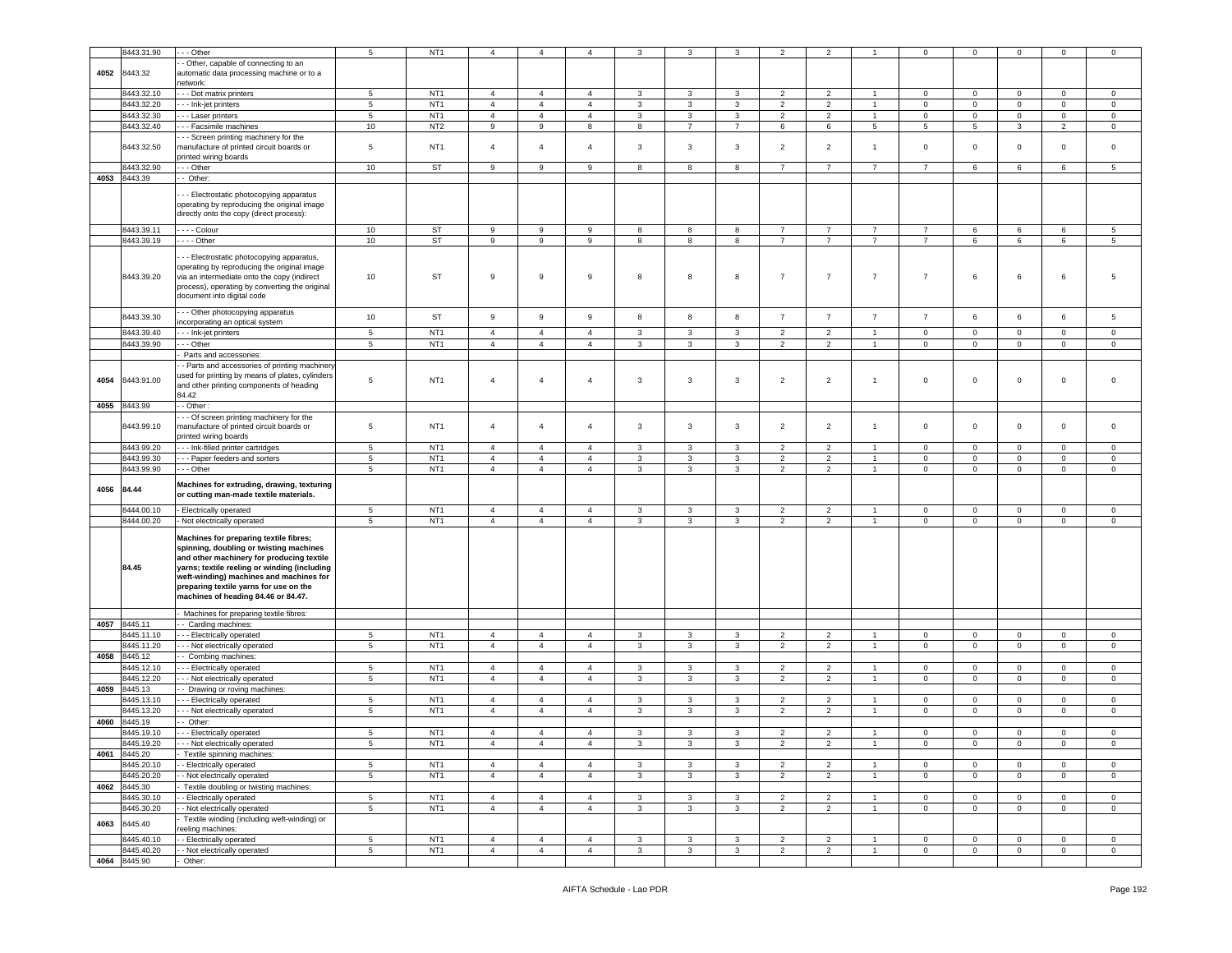|      | 8445.90.10               | - Electrically operated                                                                   | 5                   | NT <sub>1</sub>                    | $\overline{4}$                   | 4                                | $\overline{4}$                   | 3            | 3            | 3            | $\overline{2}$                   | $\overline{2}$                   |                | $\Omega$                   | $\Omega$                     | $\mathbf 0$                    | $\mathbf 0$                   | $\mathbf 0$             |
|------|--------------------------|-------------------------------------------------------------------------------------------|---------------------|------------------------------------|----------------------------------|----------------------------------|----------------------------------|--------------|--------------|--------------|----------------------------------|----------------------------------|----------------|----------------------------|------------------------------|--------------------------------|-------------------------------|-------------------------|
|      | 8445.90.20               | - Not electrically operated                                                               | 5                   | NT <sub>1</sub>                    | $\overline{4}$                   | $\overline{4}$                   | $\overline{4}$                   | 3            | 3            | 3            | $\overline{2}$                   | $\overline{2}$                   | $\overline{1}$ | $\mathbf 0$                | $\mathbf 0$                  | $\mathbf 0$                    | $\mathbf 0$                   | $\circ$                 |
|      | 84.46                    | Weaving machines (looms).                                                                 |                     |                                    |                                  |                                  |                                  |              |              |              |                                  |                                  |                |                            |                              |                                |                               |                         |
|      |                          | For weaving fabrics of a width not exceeding                                              |                     |                                    |                                  |                                  |                                  |              |              |              |                                  |                                  |                |                            |                              |                                |                               |                         |
| 4065 | 8446.10                  | 30 cm:                                                                                    |                     |                                    |                                  |                                  |                                  |              |              |              |                                  |                                  |                |                            |                              |                                |                               |                         |
|      | 8446.10.10               | - - Electrically operated                                                                 | 5                   | NT <sub>1</sub>                    | $\overline{4}$                   | $\overline{4}$                   | $\overline{4}$                   | 3            | 3            | 3            | $\overline{2}$                   | $\overline{2}$                   | $\overline{1}$ | $\mathbf 0$                | $\mathbf 0$                  | $\mathbf 0$                    | $\mathbf 0$                   | $\mathbf 0$             |
|      | 8446.10.20               | - Not electrically operated                                                               | $\overline{5}$      | NT <sub>1</sub>                    | $\overline{4}$                   | $\overline{4}$                   | $\overline{4}$                   | $\mathbf{3}$ | $\mathbf{3}$ | $\mathbf{3}$ | $\overline{2}$                   | $\overline{2}$                   | $\overline{1}$ | $\mathbf 0$                | $\mathsf 0$                  | $\mathsf 0$                    | $\mathbf 0$                   | $\bf 0$                 |
|      |                          | For weaving fabrics of a width exceeding 30                                               |                     |                                    |                                  |                                  |                                  |              |              |              |                                  |                                  |                |                            |                              |                                |                               |                         |
|      |                          | cm, shuttle type:                                                                         |                     |                                    |                                  |                                  |                                  |              |              |              |                                  |                                  |                |                            |                              |                                |                               |                         |
| 4066 | 8446.21.00               | - Power looms                                                                             | 5                   | NT <sub>1</sub>                    | $\overline{4}$                   | $\overline{4}$                   | 4                                | 3            | 3            | 3            | $\overline{2}$                   | $\overline{2}$                   |                | 0                          | 0                            | 0                              | $\mathbf 0$                   | 0                       |
| 4067 | 3446.29.00               | - Other                                                                                   | $\,$ 5 $\,$         | NT <sub>1</sub>                    | $\overline{4}$                   | $\overline{4}$                   | $\overline{4}$                   | $\mathbf{3}$ | $\mathbf{3}$ | $\mathsf 3$  | $\overline{2}$                   | $\overline{2}$                   |                | $\mathbf 0$                | $\mathsf 0$                  | $\mathsf 0$                    | $\mathbf 0$                   | $\mathbf 0$             |
| 4068 | 3446.30.00               | For weaving fabrics of a width exceeding 30                                               | 5                   | NT <sub>1</sub>                    | $\overline{4}$                   | $\overline{4}$                   | $\overline{4}$                   | 3            | 3            | $\mathbf{3}$ | $\overline{2}$                   | $\overline{2}$                   | $\overline{1}$ | $\mathsf 0$                | $\mathbf 0$                  | $\mathbf 0$                    | $\mathbf 0$                   | $\circ$                 |
|      |                          | cm, shuttleless type                                                                      |                     |                                    |                                  |                                  |                                  |              |              |              |                                  |                                  |                |                            |                              |                                |                               |                         |
|      |                          | Knitting machines, stitch-bonding<br>machines and machines for making                     |                     |                                    |                                  |                                  |                                  |              |              |              |                                  |                                  |                |                            |                              |                                |                               |                         |
|      | 84.47                    | gimped yarn, tulle, lace, embroidery,                                                     |                     |                                    |                                  |                                  |                                  |              |              |              |                                  |                                  |                |                            |                              |                                |                               |                         |
|      |                          | trimmings, braid or net and machines for                                                  |                     |                                    |                                  |                                  |                                  |              |              |              |                                  |                                  |                |                            |                              |                                |                               |                         |
|      |                          | tufting.                                                                                  |                     |                                    |                                  |                                  |                                  |              |              |              |                                  |                                  |                |                            |                              |                                |                               |                         |
|      |                          | Circular knitting machines:                                                               |                     |                                    |                                  |                                  |                                  |              |              |              |                                  |                                  |                |                            |                              |                                |                               |                         |
| 4069 | 8447.11                  | - With cylinder diameter not exceeding 165                                                |                     |                                    |                                  |                                  |                                  |              |              |              |                                  |                                  |                |                            |                              |                                |                               |                         |
|      |                          | mm:                                                                                       |                     |                                    |                                  |                                  |                                  |              |              |              |                                  |                                  |                |                            |                              |                                |                               |                         |
|      | 3447.11.10<br>8447.11.20 | --- Electrically operated                                                                 | 5<br>5 <sub>5</sub> | NT <sub>1</sub><br>NT <sub>1</sub> | $\overline{4}$<br>$\overline{4}$ | $\overline{4}$<br>$\overline{4}$ | $\overline{4}$<br>$\overline{4}$ | 3<br>3       | 3<br>3       | 3<br>3       | $\overline{2}$<br>$\overline{2}$ | $\overline{c}$<br>$\overline{2}$ | $\mathbf{1}$   | $\mathbf 0$<br>$\mathbf 0$ | $\mathbf{0}$                 | $\mathbf{0}$<br>$\overline{0}$ | $\mathbf 0$<br>$\overline{0}$ | $\circ$<br>$\mathbf{0}$ |
|      |                          | - - - Not electrically operated                                                           |                     |                                    |                                  |                                  |                                  |              |              |              |                                  |                                  |                |                            | $\mathbf{0}$                 |                                |                               |                         |
| 4070 | 8447.12                  | - With cylinder diameter exceeding 165 mm                                                 |                     |                                    |                                  |                                  |                                  |              |              |              |                                  |                                  |                |                            |                              |                                |                               |                         |
|      | 3447.12.10               | -- Electrically operated                                                                  | 5                   | NT <sub>1</sub>                    | $\overline{4}$                   | $\overline{4}$                   | $\overline{4}$                   | 3            | 3            | 3            | $\overline{2}$                   | $\overline{2}$                   | $\overline{1}$ | 0                          | 0                            | 0                              | $\mathbf 0$                   | $\circ$                 |
|      | 8447.12.20               | - - Not electrically operated                                                             | 5                   | NT <sub>1</sub>                    | $\overline{4}$                   | $\overline{4}$                   | $\overline{4}$                   | 3            | 3            | 3            | $\overline{2}$                   | $\overline{2}$                   | $\overline{1}$ | $\mathbf 0$                | $\mathbf{0}$                 | $\mathbf 0$                    | $\overline{0}$                | $\mathbf 0$             |
| 4071 | 8447.20                  | Flat knitting machines; stitch-bonding                                                    |                     |                                    |                                  |                                  |                                  |              |              |              |                                  |                                  |                |                            |                              |                                |                               |                         |
|      | 3447.20.10               | machines:                                                                                 | 5                   | NT <sub>1</sub>                    | $\overline{4}$                   |                                  |                                  |              |              | 3            |                                  | $\overline{2}$                   | $\overline{1}$ |                            |                              |                                | $\mathbf 0$                   |                         |
|      | 8447.20.90               | - Electrically operated<br>- Not electrically operated                                    | 5                   | NT <sub>1</sub>                    | $\overline{4}$                   | $\overline{4}$<br>$\overline{4}$ | $\overline{4}$<br>$\overline{4}$ | 3<br>3       | 3<br>3       | 3            | $\overline{2}$<br>$\overline{2}$ | $\overline{2}$                   | $\overline{1}$ | $\mathbf 0$<br>$\mathbf 0$ | $\mathbf{0}$<br>$\mathbf{0}$ | $\mathbf{0}$<br>$\mathbf 0$    | $\overline{0}$                | $\circ$<br>$\circ$      |
| 4072 | 3447.90                  | Other:                                                                                    |                     |                                    |                                  |                                  |                                  |              |              |              |                                  |                                  |                |                            |                              |                                |                               |                         |
|      | 3447.90.10               | - Electrically operated                                                                   | 5                   | NT <sub>1</sub>                    | $\overline{4}$                   | $\overline{4}$                   | $\overline{4}$                   | 3            | 3            | 3            | $\overline{2}$                   | $\overline{2}$                   | 1              | 0                          | $\mathbf 0$                  | $\mathbf 0$                    | $\mathbf 0$                   | $\circ$                 |
|      | 8447.90.20               | - Not electrically operated                                                               | 5                   | NT <sub>1</sub>                    | $\overline{4}$                   | $\overline{4}$                   | 4                                | 3            | 3            | 3            | $\overline{2}$                   | $\overline{2}$                   | $\overline{1}$ | 0                          | $\mathbf 0$                  | $\mathbf 0$                    | $\mathbf 0$                   | $\mathbf 0$             |
|      |                          |                                                                                           |                     |                                    |                                  |                                  |                                  |              |              |              |                                  |                                  |                |                            |                              |                                |                               |                         |
|      |                          | Auxiliary machinery for use with machines                                                 |                     |                                    |                                  |                                  |                                  |              |              |              |                                  |                                  |                |                            |                              |                                |                               |                         |
|      |                          | of heading 84.44, 84.45, 84.46 or 84.47 (for                                              |                     |                                    |                                  |                                  |                                  |              |              |              |                                  |                                  |                |                            |                              |                                |                               |                         |
|      |                          | example, dobbies, Jacquards, automatic                                                    |                     |                                    |                                  |                                  |                                  |              |              |              |                                  |                                  |                |                            |                              |                                |                               |                         |
|      |                          | stop motions, shuttle changing                                                            |                     |                                    |                                  |                                  |                                  |              |              |              |                                  |                                  |                |                            |                              |                                |                               |                         |
|      | 84.48                    | mechanisms); parts and accessories                                                        |                     |                                    |                                  |                                  |                                  |              |              |              |                                  |                                  |                |                            |                              |                                |                               |                         |
|      |                          | suitable for use solely or principally with<br>the machines of this heading or of heading |                     |                                    |                                  |                                  |                                  |              |              |              |                                  |                                  |                |                            |                              |                                |                               |                         |
|      |                          | 84.44, 84.45, 84.46 or 84.47 (for example,                                                |                     |                                    |                                  |                                  |                                  |              |              |              |                                  |                                  |                |                            |                              |                                |                               |                         |
|      |                          | spindles and spindle flyers, card clothing,                                               |                     |                                    |                                  |                                  |                                  |              |              |              |                                  |                                  |                |                            |                              |                                |                               |                         |
|      |                          | combs, extruding nipples, shuttles, healds                                                |                     |                                    |                                  |                                  |                                  |              |              |              |                                  |                                  |                |                            |                              |                                |                               |                         |
|      |                          | and heald-frames, hosiery needles).                                                       |                     |                                    |                                  |                                  |                                  |              |              |              |                                  |                                  |                |                            |                              |                                |                               |                         |
|      |                          |                                                                                           |                     |                                    |                                  |                                  |                                  |              |              |              |                                  |                                  |                |                            |                              |                                |                               |                         |
|      |                          | Auxiliary machinery for machines of<br>headings 84.44, 84.45, 84.46 or 84.47:             |                     |                                    |                                  |                                  |                                  |              |              |              |                                  |                                  |                |                            |                              |                                |                               |                         |
|      |                          | Dobbies and Jacquards; card reducing,                                                     |                     |                                    |                                  |                                  |                                  |              |              |              |                                  |                                  |                |                            |                              |                                |                               |                         |
| 4073 | 8448.11                  | copying, punching or assembling machines                                                  |                     |                                    |                                  |                                  |                                  |              |              |              |                                  |                                  |                |                            |                              |                                |                               |                         |
|      |                          | for use therewith:                                                                        |                     |                                    |                                  |                                  |                                  |              |              |              |                                  |                                  |                |                            |                              |                                |                               |                         |
|      | 448.11.10                | -- Electrically operated                                                                  | $\overline{5}$      | NT <sub>1</sub>                    | $\overline{4}$                   | $\overline{4}$                   | $\overline{4}$                   | 3            | 3            | 3            | $\overline{2}$                   | $\overline{c}$                   | $\overline{1}$ | $\mathbf 0$                | $\mathbf 0$                  | $\mathbf 0$                    | $\mathbf 0$                   | $\mathbf 0$             |
|      | 8448.11.20               | - - Not electrically operated                                                             | 5                   | NT <sub>1</sub>                    | $\overline{4}$                   | $\overline{4}$                   | $\overline{4}$                   | 3            | 3            | 3            | $\overline{2}$                   | $\overline{2}$                   | $\overline{1}$ | $\mathbf 0$                | $\mathbf 0$                  | $\mathbf 0$                    | $\overline{0}$                | $\circ$                 |
| 4074 | 8448.19                  | - Other:                                                                                  |                     |                                    |                                  |                                  |                                  |              |              |              |                                  |                                  |                |                            |                              |                                |                               |                         |
|      | 3448.19.10               | - - Electrically operated<br>-- Not electrically operated                                 | 5                   | NT <sub>1</sub><br>NT <sub>1</sub> | $\overline{4}$<br>$\overline{4}$ | $\overline{4}$                   | $\overline{4}$                   | 3            | 3            | 3            | $\overline{2}$                   | $\overline{c}$                   | $\overline{1}$ | 0                          | $\mathbf{0}$                 | $\mathbf{0}$                   | $\mathbf 0$                   | 0<br>$\mathbf{0}$       |
|      | 3448.19.20               |                                                                                           | $5\phantom{.0}$     |                                    |                                  | $\overline{4}$                   | $\overline{4}$                   | 3            | 3            | 3            | $\overline{2}$                   | $\overline{2}$                   |                | $\mathbf 0$                | $\mathbf{0}$                 | 0                              | $\overline{0}$                |                         |
| 4075 | 8448.20.00               | Parts and accessories of machines of                                                      | $\overline{5}$      | NT <sub>1</sub>                    | $\overline{4}$                   | $\overline{4}$                   | $\overline{4}$                   | 3            | 3            | 3            | $\overline{2}$                   | $\overline{2}$                   | $\mathbf{1}$   | $\mathbf 0$                | 0                            | 0                              | $\mathbf 0$                   | $\mathsf 0$             |
|      |                          | heading 84.44 or of their auxiliary machinery                                             |                     |                                    |                                  |                                  |                                  |              |              |              |                                  |                                  |                |                            |                              |                                |                               |                         |
|      |                          | Parts and accessories of machines of                                                      |                     |                                    |                                  |                                  |                                  |              |              |              |                                  |                                  |                |                            |                              |                                |                               |                         |
|      |                          | heading 84.45 or of their auxiliary machinery:                                            |                     |                                    |                                  |                                  |                                  |              |              |              |                                  |                                  |                |                            |                              |                                |                               |                         |
| 4076 | 8448.31.00               | - Card clothing                                                                           | 5                   | NT <sub>1</sub>                    | $\overline{4}$                   | $\overline{4}$                   | $\overline{4}$                   | 3            | 3            | 3            | $\overline{2}$                   | $\overline{2}$                   |                | 0                          | 0                            | 0                              | $\mathbf 0$                   | $\mathbf 0$             |
|      |                          | - Of machines for preparing textile fibres,                                               | 5                   |                                    | $\overline{4}$                   |                                  | $\overline{4}$                   |              |              | 3            | $\overline{2}$                   |                                  |                |                            |                              |                                |                               |                         |
| 4077 | 8448.32.00               | other than card clothing                                                                  |                     | NT <sub>1</sub>                    |                                  | $\overline{4}$                   |                                  | 3            | 3            |              |                                  | $\overline{2}$                   | $\overline{1}$ | $\mathsf 0$                | $\mathbf 0$                  | $\mathbf 0$                    | $\mathbf 0$                   | $\mathsf 0$             |
| 4078 | 8448.33.00               | - Spindles, spindle flyers, spinning rings and                                            | $\,$ 5 $\,$         | NT <sub>1</sub>                    | $\overline{4}$                   | $\overline{4}$                   | $\overline{4}$                   | 3            | 3            | 3            | $\overline{2}$                   | $\overline{2}$                   | $\overline{1}$ | $\mathbf 0$                | $\mathbf 0$                  | $\mathbf 0$                    | $\mathbf 0$                   | $\circ$                 |
| 4079 | 8448.39.00               | ring travellers<br>- Other                                                                | $5\phantom{.0}$     | NT <sub>1</sub>                    | $\overline{4}$                   | $\overline{4}$                   | $\overline{4}$                   | $\mathbf{3}$ | $\mathbf{3}$ | $\mathbf{3}$ | $\overline{2}$                   | $\overline{2}$                   | $\overline{1}$ | $\mathbf 0$                | $\mathsf 0$                  | $\mathsf 0$                    | $\mathsf 0$                   | $\mathbf 0$             |
|      |                          |                                                                                           |                     |                                    |                                  |                                  |                                  |              |              |              |                                  |                                  |                |                            |                              |                                |                               |                         |
|      |                          | Parts and accessories of weaving machines                                                 |                     |                                    |                                  |                                  |                                  |              |              |              |                                  |                                  |                |                            |                              |                                |                               |                         |
|      |                          | (looms) or of their auxiliary machinery:                                                  |                     |                                    |                                  |                                  |                                  |              |              |              |                                  |                                  |                |                            |                              |                                |                               |                         |
| 4080 | 8448.42.00               | - Reeds for looms, healds and heald-frames                                                | $5\phantom{.0}$     | NT <sub>1</sub>                    | $\overline{4}$                   | $\overline{4}$                   | $\overline{4}$                   | 3            | 3            | $\mathbf{3}$ | $\overline{2}$                   | $\overline{2}$                   | $\overline{1}$ | $\mathbf 0$                | $\mathsf 0$                  | $\mathbf 0$                    | $\mathbf 0$                   | $\overline{0}$          |
|      |                          |                                                                                           |                     |                                    |                                  |                                  |                                  |              |              |              |                                  |                                  |                |                            |                              |                                |                               |                         |
| 4081 | 8448.49                  | - Other:                                                                                  |                     |                                    |                                  |                                  |                                  |              |              |              |                                  |                                  |                |                            |                              |                                |                               |                         |
|      |                          | - - Parts of electrically operated machines:                                              |                     |                                    |                                  |                                  |                                  |              |              |              |                                  |                                  |                |                            |                              |                                |                               |                         |
|      | 8448.49.11               | - - - - Shuttles                                                                          | $\overline{5}$      | NT <sub>1</sub>                    | $\overline{4}$                   | $\overline{4}$                   | $\overline{4}$                   | $\mathbf{3}$ | 3            | $\mathbf{3}$ | $\overline{2}$                   | $\overline{2}$                   | $\overline{1}$ | $\mathbf 0$                | $\mathbf 0$                  | $\mathbf 0$                    | $\overline{0}$                | $\overline{0}$          |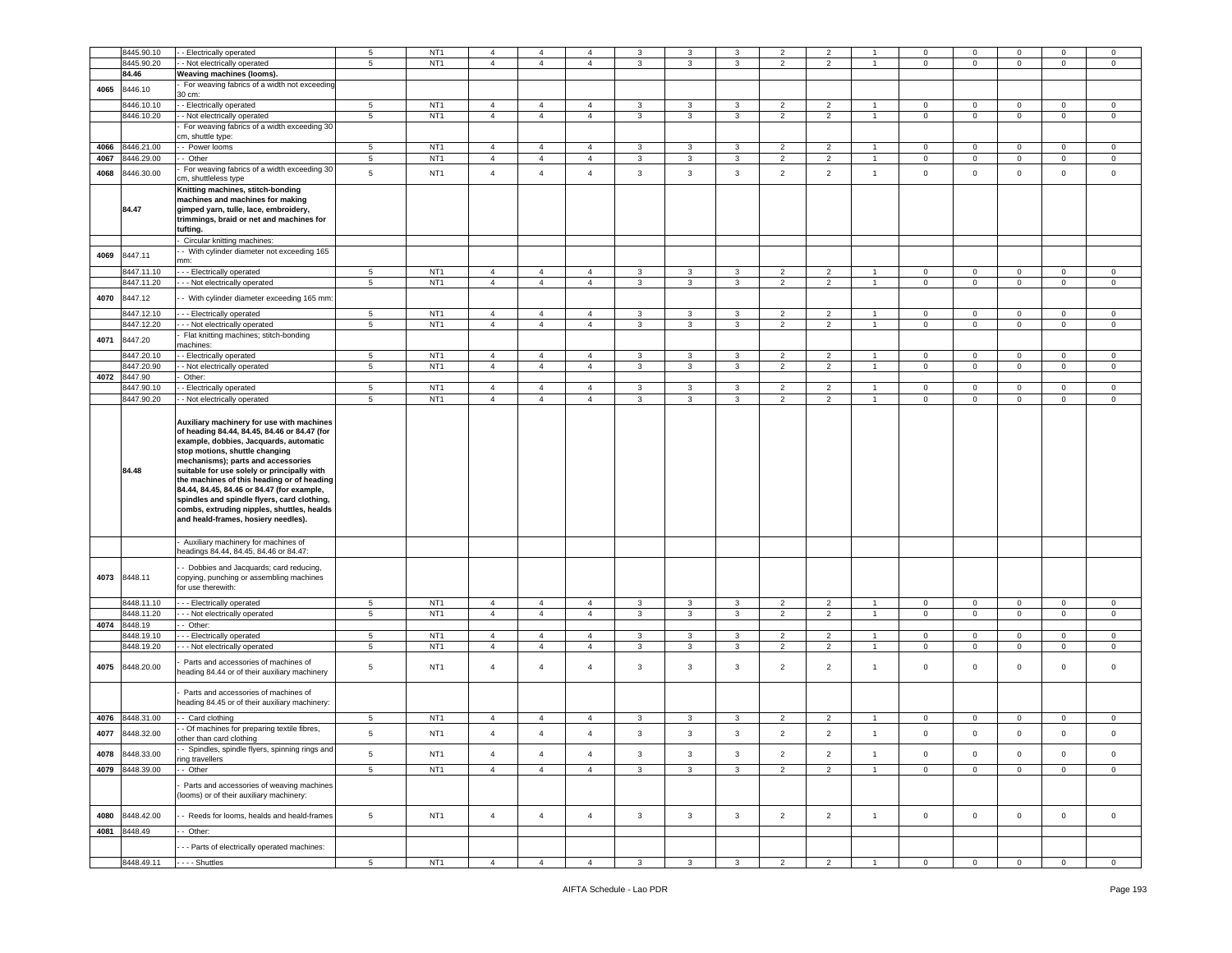|      | 8448.49.19                         | $- -$ Other                                                                                                                                                                                                                                                                                                                                                                                                                                                                                                    | 5                                 | NT <sub>1</sub>                    | 4                                | $\overline{4}$                   |                                  |                                |                              |                     |                                  |                                  |                                |                                |                             |                            |                               | $\mathbf 0$             |
|------|------------------------------------|----------------------------------------------------------------------------------------------------------------------------------------------------------------------------------------------------------------------------------------------------------------------------------------------------------------------------------------------------------------------------------------------------------------------------------------------------------------------------------------------------------------|-----------------------------------|------------------------------------|----------------------------------|----------------------------------|----------------------------------|--------------------------------|------------------------------|---------------------|----------------------------------|----------------------------------|--------------------------------|--------------------------------|-----------------------------|----------------------------|-------------------------------|-------------------------|
|      | 8448.49.20                         | - - Parts of non-electrically operated<br>nachines                                                                                                                                                                                                                                                                                                                                                                                                                                                             | $\,$ 5 $\,$                       | NT <sub>1</sub>                    | $\overline{4}$                   | $\overline{4}$                   | $\overline{4}$                   | $\mathbf{3}$                   | $\overline{3}$               | $\mathbf{3}$        | $\overline{2}$                   | $\overline{2}$                   | $\mathbf{1}$                   | $\mathsf 0$                    | $\circ$                     | $\mathsf 0$                | $\mathsf 0$                   | $\mathbf 0$             |
|      |                                    | Parts and accessories of machines of<br>heading 84.47 or of their auxiliary machinery:                                                                                                                                                                                                                                                                                                                                                                                                                         |                                   |                                    |                                  |                                  |                                  |                                |                              |                     |                                  |                                  |                                |                                |                             |                            |                               |                         |
| 4082 | 8448.51.00                         | - Sinkers, needles and other articles used in                                                                                                                                                                                                                                                                                                                                                                                                                                                                  | 5                                 | NT <sub>1</sub>                    | $\overline{4}$                   | $\overline{4}$                   | $\overline{4}$                   | 3                              | $\mathbf{3}$                 | 3                   | $\overline{2}$                   | $\overline{2}$                   | $\overline{1}$                 | $\mathbf 0$                    | $\mathbf{O}$                | $\mathbf 0$                | $\circ$                       | $\circ$                 |
| 4083 | 8448.59.00                         | orming stitches<br>- Other                                                                                                                                                                                                                                                                                                                                                                                                                                                                                     | $5^{\circ}$                       | NT <sub>1</sub>                    | $\overline{4}$                   | $\overline{4}$                   | $\overline{4}$                   | $\mathbf{3}$                   | $\mathbf{3}$                 | 3                   | $\overline{2}$                   | $\overline{2}$                   | $\mathbf{1}$                   | $\mathbf{0}$                   | $\overline{0}$              | $\mathbf 0$                | $\mathbf 0$                   | $\mathbf 0$             |
| 4084 | 84.49                              | Machinery for the manufacture or finishing<br>of felt or nonwovens in the piece or in<br>shapes, including machinery for making<br>felt hats; blocks for making hats.                                                                                                                                                                                                                                                                                                                                          |                                   |                                    |                                  |                                  |                                  |                                |                              |                     |                                  |                                  |                                |                                |                             |                            |                               |                         |
|      | 8449.00.10                         | Electrically operated                                                                                                                                                                                                                                                                                                                                                                                                                                                                                          | 5                                 | NT <sub>1</sub>                    | $\overline{4}$                   | $\overline{4}$                   | $\overline{4}$                   | 3                              | 3                            | 3                   | $\overline{2}$                   | $\overline{2}$                   | $\overline{1}$                 | $\mathbf 0$                    | $\mathbf 0$                 | $\mathbf 0$                | $\mathbf 0$                   | $\mathbf 0$             |
|      | 8449.00.20<br>84.50                | Not electrically operated<br>Household or laundry-type washing<br>machines, including machines which both<br>wash and dry.                                                                                                                                                                                                                                                                                                                                                                                     | 5                                 | NT <sub>1</sub>                    | $\overline{4}$                   | $\overline{4}$                   | $\overline{4}$                   | 3                              | 3                            | 3                   | $\overline{2}$                   | $\overline{2}$                   | $\mathbf{1}$                   | $\mathbf 0$                    | $\overline{0}$              | $\mathbf 0$                | $\mathbf 0$                   | $\mathbf 0$             |
|      |                                    | Machines, each of a dry linen capacity not<br>exceeding 10 kg:                                                                                                                                                                                                                                                                                                                                                                                                                                                 |                                   |                                    |                                  |                                  |                                  |                                |                              |                     |                                  |                                  |                                |                                |                             |                            |                               |                         |
|      | 4085 8450.11                       | - Fully-automatic machines:                                                                                                                                                                                                                                                                                                                                                                                                                                                                                    |                                   |                                    |                                  |                                  |                                  |                                |                              |                     |                                  |                                  |                                |                                |                             |                            |                               |                         |
|      | 8450.11.10                         | - - Each of a dry linen capacity not exceeding                                                                                                                                                                                                                                                                                                                                                                                                                                                                 | 10                                | NT <sub>2</sub>                    | 9                                | $\mathsf g$                      | 8                                | 8                              | $\overline{7}$               | $\overline{7}$      | 6                                | 6                                | 5                              | 5                              | 5                           | 3                          | $\overline{2}$                | $\mathbf 0$             |
|      |                                    | 3 kg                                                                                                                                                                                                                                                                                                                                                                                                                                                                                                           |                                   |                                    |                                  |                                  |                                  |                                |                              |                     |                                  |                                  |                                |                                |                             |                            |                               |                         |
|      | 8450.11.90                         | - - Other<br>Other machines, with built-in centrifugal                                                                                                                                                                                                                                                                                                                                                                                                                                                         | $10$                              | NT <sub>2</sub>                    | 9                                | 9                                | 8                                | 8                              | $\overline{7}$               | $\overline{7}$      | 6                                | 6                                | 5                              | $5\phantom{.0}$                | $5\overline{)}$             | 3                          | $\overline{2}$                | $\mathbf 0$             |
| 4086 | 8450.12.00                         | Irier                                                                                                                                                                                                                                                                                                                                                                                                                                                                                                          | 10                                | NT <sub>2</sub>                    | 9                                | $\mathsf g$                      | 8                                | 8                              | $\overline{7}$               | $\overline{7}$      | 6                                | 6                                | 5                              | 5                              | $5\phantom{.0}$             | $\mathbf{3}$               | $\overline{2}$                | $\mathbf 0$             |
| 4087 | 8450.19.00                         | - Other                                                                                                                                                                                                                                                                                                                                                                                                                                                                                                        | 10                                | NT <sub>2</sub>                    | 9                                | 9                                | 8                                | 8                              | $\overline{7}$               | $\overline{7}$      | 6                                | 6                                | 5                              | $5\overline{5}$                | 5                           | 3                          | $\overline{2}$                | $\mathbf 0$             |
| 4088 | 8450.20.00                         | Machines, each of a dry linen capacity<br>xceeding 10 kg                                                                                                                                                                                                                                                                                                                                                                                                                                                       | $10$                              | NT <sub>2</sub>                    | 9                                | $\mathsf g$                      | 8                                | 8                              | $\overline{7}$               | $\overline{7}$      | 6                                | 6                                | 5                              | $\overline{5}$                 | $5\phantom{.0}$             | $\mathbf{3}$               | $\overline{2}$                | $\mathbf 0$             |
| 4089 | 8450.90                            | Parts:                                                                                                                                                                                                                                                                                                                                                                                                                                                                                                         |                                   |                                    |                                  |                                  |                                  |                                |                              |                     |                                  |                                  |                                |                                |                             |                            |                               |                         |
|      | 8450.90.10                         | Of goods of subheading 8450.20<br>Of goods of subheading 8450.11, 8450.12                                                                                                                                                                                                                                                                                                                                                                                                                                      | 10                                | NT <sub>2</sub>                    | 9                                | 9                                | 8                                | 8                              | $\overline{7}$               | 7                   | 6                                | 6                                | 5                              | 5                              | 5                           | 3                          | $\overline{2}$                | $\mathbf 0$             |
|      | 8450.90.20                         | r 8450.19                                                                                                                                                                                                                                                                                                                                                                                                                                                                                                      | 10                                | NT <sub>2</sub>                    | $\overline{9}$                   | $\mathsf g$                      | 8                                | 8                              | $\overline{7}$               | $\overline{7}$      | 6                                | 6                                | 5                              | $\overline{5}$                 | $5\phantom{.0}$             | $\mathbf{3}$               | $\overline{2}$                | $\mathsf 0$             |
|      | 84.51                              | Machinery (other than machines of<br>heading 84.50) for washing, cleaning,<br>wringing, drying, ironing, pressing<br>(including fusing presses), bleaching,<br>dyeing, dressing, finishing, coating or<br>impregnating textile yarns, fabrics or made<br>up textile articles and machines for<br>applying the paste to the base fabric or<br>other support used in the manufacture of<br>floor coverings such as linoleum;<br>machines for reeling, unreeling, folding,<br>cutting or pinking textile fabrics. |                                   |                                    |                                  |                                  |                                  |                                |                              |                     |                                  |                                  |                                |                                |                             |                            |                               |                         |
| 4090 | 8451.10.00                         | Dry-cleaning machines                                                                                                                                                                                                                                                                                                                                                                                                                                                                                          | 10                                | NT <sub>2</sub>                    | 9                                | 9                                | 8                                | 8                              | $\overline{7}$               | $\overline{7}$      | 6                                | 6                                | $5\overline{5}$                | $5\overline{5}$                | $5\phantom{.0}$             | $\mathbf{3}$               | 2                             | $\circ$                 |
|      |                                    | Drying machines:<br>- Each of a dry linen capacity not exceeding                                                                                                                                                                                                                                                                                                                                                                                                                                               |                                   |                                    |                                  |                                  |                                  |                                |                              |                     |                                  |                                  |                                |                                |                             |                            |                               |                         |
| 4091 | 8451.21.00                         | 10 kg                                                                                                                                                                                                                                                                                                                                                                                                                                                                                                          | 10                                | NT <sub>2</sub>                    | 9                                | $\mathsf g$                      | 8                                | 8                              | $\overline{7}$               | $\overline{7}$      | 6                                | 6                                | 5                              | $\sqrt{5}$                     | $5\phantom{.0}$             | $\mathbf{3}$               | $\overline{2}$                | $\mathbf 0$             |
| 4092 | 8451.29.00                         | - Other                                                                                                                                                                                                                                                                                                                                                                                                                                                                                                        | 10                                | NT <sub>2</sub>                    | 9                                | 9                                | 8                                | 8                              | $\overline{7}$               | $\overline{7}$      | 6                                | 6                                | $\overline{5}$                 | 5                              | 5                           | 3                          | $\overline{2}$                | $\mathbf 0$             |
| 4093 | 8451.30.00                         | Ironing machines and presses (including<br>using presses)                                                                                                                                                                                                                                                                                                                                                                                                                                                      | $\,$ 5 $\,$                       | NT <sub>1</sub>                    | $\overline{4}$                   | $\overline{4}$                   | $\overline{4}$                   | $\mathbf{3}$                   | $\mathbf{3}$                 | $\mathbf{3}$        | $\overline{2}$                   | $\overline{2}$                   | $\overline{1}$                 | $\mathsf 0$                    | $\mathbf 0$                 | $\mathsf 0$                | $\mathsf 0$                   | $\mathbf 0$             |
| 4094 | 8451.40.00                         | Washing, bleaching or dyeing machines                                                                                                                                                                                                                                                                                                                                                                                                                                                                          | $5\phantom{.0}$                   | NT <sub>1</sub>                    | $\overline{4}$                   | $\overline{4}$                   | $\overline{4}$                   | 3                              | $\mathbf{3}$                 | $\mathbf{3}$        | $\overline{2}$                   | $\overline{2}$                   | $\overline{1}$                 | $\mathbf 0$                    | $\mathbf 0$                 | $\mathbf 0$                | $\mathsf 0$                   | $\mathbf 0$             |
| 4095 | 8451.50.00                         | Machines for reeling, unreeling, folding,<br>utting or pinking textile fabrics                                                                                                                                                                                                                                                                                                                                                                                                                                 | $5\phantom{.0}$                   | NT <sub>1</sub>                    | $\overline{4}$                   | $\overline{4}$                   | $\overline{4}$                   | 3                              | $\overline{3}$               | 3                   | $\overline{2}$                   | $\overline{2}$                   | $\mathbf{1}$                   | $\mathsf 0$                    | $\mathbf 0$                 | $\mathbf 0$                | $\mathbf 0$                   | $\mathbf 0$             |
| 4096 | 8451.80                            | Other machinery:                                                                                                                                                                                                                                                                                                                                                                                                                                                                                               |                                   |                                    |                                  |                                  |                                  |                                |                              |                     |                                  |                                  |                                |                                |                             |                            |                               |                         |
|      | 8451.80.10<br>8451.80.90           | - For domestic use<br>- Other                                                                                                                                                                                                                                                                                                                                                                                                                                                                                  | 10<br>$10$                        | NT <sub>2</sub><br>NT <sub>2</sub> | 9<br>$\,9$                       | 9<br>$\mathsf g$                 | 8<br>8                           | 8<br>8                         | 7<br>$\overline{7}$          | 7<br>$\overline{7}$ | 6<br>6                           | 6<br>6                           | 5<br>$5\overline{5}$           | 5<br>$5\overline{5}$           | 5<br>$5\phantom{.0}$        | 3<br>3                     | $\overline{2}$<br>2           | $\circ$<br>$\circ$      |
| 4097 | 8451.90                            | Parts:                                                                                                                                                                                                                                                                                                                                                                                                                                                                                                         |                                   |                                    |                                  |                                  |                                  |                                |                              |                     |                                  |                                  |                                |                                |                             |                            |                               |                         |
|      | 8451.90.10                         | Of machines of a dry linen capacity not                                                                                                                                                                                                                                                                                                                                                                                                                                                                        | 10                                | NT <sub>2</sub>                    | 9                                | $\mathsf g$                      | 8                                | 8                              | $\overline{7}$               | $\overline{7}$      | 6                                | 6                                | 5                              | 5                              | 5                           | $\mathbf{3}$               | $\overline{2}$                | $\mathbf 0$             |
|      |                                    | xceeding 10 kg                                                                                                                                                                                                                                                                                                                                                                                                                                                                                                 |                                   |                                    |                                  |                                  |                                  |                                |                              |                     |                                  |                                  |                                |                                |                             |                            |                               |                         |
|      | 8451.90.90                         | Other                                                                                                                                                                                                                                                                                                                                                                                                                                                                                                          | 10                                | NT <sub>2</sub>                    | 9                                | 9                                | 8                                | 8                              | $\overline{7}$               | $\overline{7}$      | 6                                | 6                                | 5                              | 5                              | $5\phantom{.0}$             | 3                          | $\overline{2}$                | $\circ$                 |
|      | 84.52                              | Sewing machines, other than book-sewing<br>machines of heading 84.40; furniture,<br>bases and covers specially designed for<br>sewing machines; sewing machine<br>needles.                                                                                                                                                                                                                                                                                                                                     |                                   |                                    |                                  |                                  |                                  |                                |                              |                     |                                  |                                  |                                |                                |                             |                            |                               |                         |
| 4098 | 8452.10.00                         | Sewing machines of the household type                                                                                                                                                                                                                                                                                                                                                                                                                                                                          | $5\phantom{.0}$                   | NT <sub>1</sub>                    | $\overline{4}$                   | $\overline{4}$                   | $\overline{4}$                   | $\mathbf{3}$                   | $\mathbf{3}$                 | $\mathbf{3}$        | $\overline{2}$                   | $\overline{2}$                   | $\overline{1}$                 | $\mathbf{0}$                   | $\circ$                     | $\mathbf 0$                | $\mathbf 0$                   | $\overline{0}$          |
|      |                                    | Other sewing machines:                                                                                                                                                                                                                                                                                                                                                                                                                                                                                         |                                   |                                    |                                  |                                  |                                  |                                |                              |                     |                                  |                                  |                                |                                |                             |                            |                               |                         |
|      | 4099 8452.21.00<br>4100 8452.29.00 | - - Automatic units<br>- Other                                                                                                                                                                                                                                                                                                                                                                                                                                                                                 | 5 <sub>5</sub><br>$5\phantom{.0}$ | NT <sub>1</sub><br>NT <sub>1</sub> | $\overline{4}$<br>$\overline{4}$ | $\overline{4}$<br>$\overline{4}$ | $\overline{4}$<br>$\overline{4}$ | $\overline{3}$<br>$\mathbf{3}$ | $\mathbf{3}$<br>$\mathbf{3}$ | $\mathbf{3}$<br>3   | $\overline{2}$<br>$\overline{2}$ | $\overline{2}$<br>$\overline{2}$ | $\overline{1}$<br>$\mathbf{1}$ | $\overline{0}$<br>$\mathbf{0}$ | $\mathbf{0}$<br>$\mathbf 0$ | $\mathbf 0$<br>$\mathbf 0$ | $\overline{0}$<br>$\mathbf 0$ | $\circ$<br>$\mathbf{0}$ |
|      | 4101 8452.30.00                    | Sewing machine needles                                                                                                                                                                                                                                                                                                                                                                                                                                                                                         | 5 <sub>5</sub>                    | NT <sub>1</sub>                    | $\overline{4}$                   | $\overline{4}$                   | 4                                | $\mathbf{3}$                   | $\mathbf{3}$                 | 3 <sup>1</sup>      | $\overline{2}$                   | $\overline{2}$                   | $\mathbf{1}$                   | $\overline{0}$                 | $\overline{0}$              | $\overline{0}$             | $\overline{0}$                | $\overline{0}$          |
| 4102 | 8452.40.00                         | Furniture, bases and covers for sewing                                                                                                                                                                                                                                                                                                                                                                                                                                                                         | $5\phantom{.0}$                   | NT <sub>1</sub>                    | $\overline{4}$                   | $\overline{4}$                   | $\overline{4}$                   | $\mathbf{3}$                   | $\mathbf{3}$                 | $\mathbf{3}$        | $\overline{2}$                   | $\overline{2}$                   | $\mathbf{1}$                   | $\mathbf 0$                    | $\overline{0}$              | $\mathsf{O}\xspace$        | $\overline{0}$                | $\overline{0}$          |
|      | 4103 8452.90                       | nachines and parts thereof<br>Other parts of sewing machines:                                                                                                                                                                                                                                                                                                                                                                                                                                                  |                                   |                                    |                                  |                                  |                                  |                                |                              |                     |                                  |                                  |                                |                                |                             |                            |                               |                         |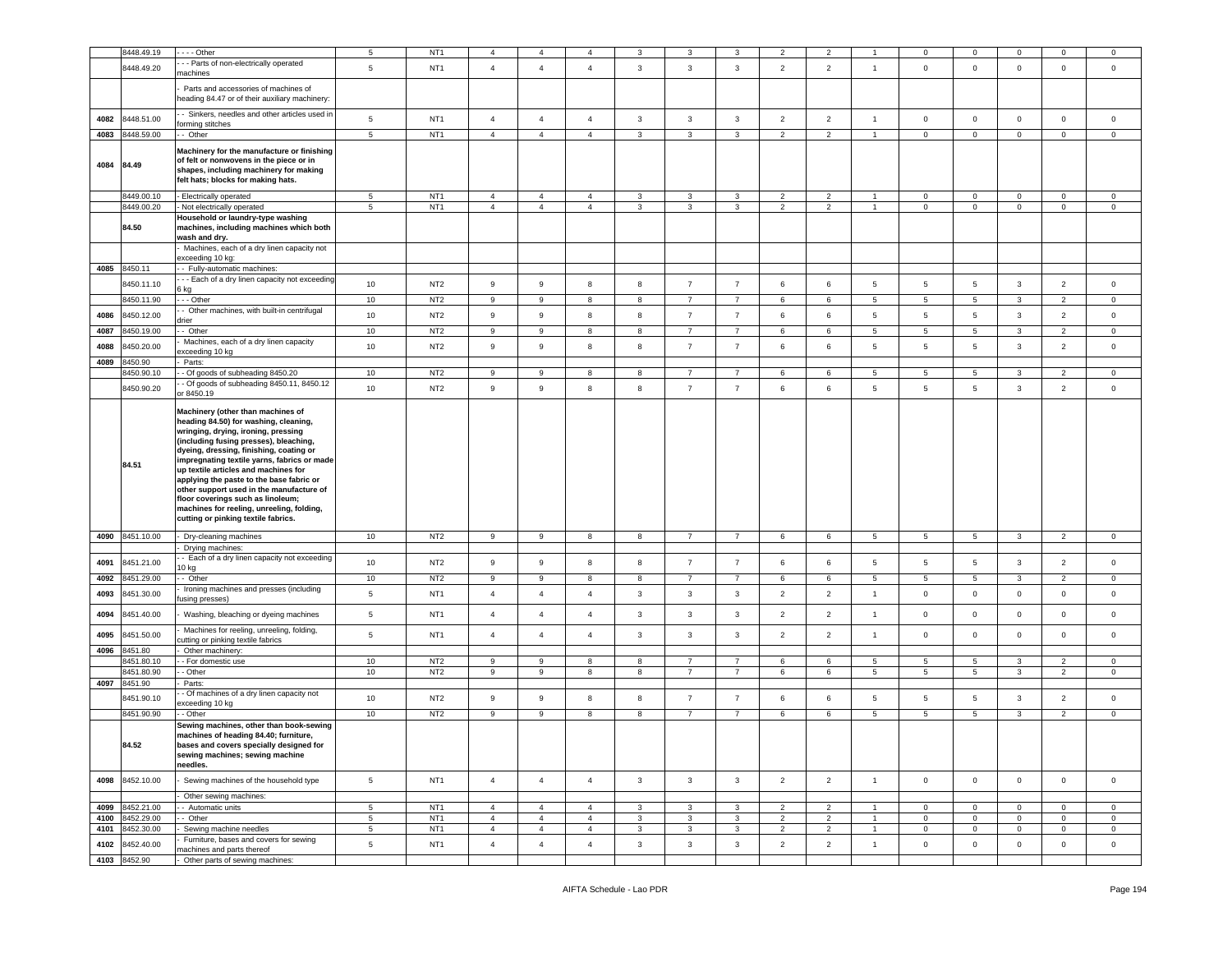|      |                 | - Of machinery of subheading 8452.10:                                                        |                 |                 |                |                |                |                         |                         |                |                          |                |                      |                |                     |                |                     |                     |
|------|-----------------|----------------------------------------------------------------------------------------------|-----------------|-----------------|----------------|----------------|----------------|-------------------------|-------------------------|----------------|--------------------------|----------------|----------------------|----------------|---------------------|----------------|---------------------|---------------------|
|      |                 | - - Arms and beds, stands with or without                                                    |                 |                 |                |                |                |                         |                         |                |                          |                |                      |                |                     |                |                     |                     |
|      | 8452.90.11      | centre frames; flywheels; belt guards; treadles                                              | 5               | NT <sub>1</sub> | $\overline{4}$ | $\overline{4}$ | $\overline{4}$ | $\mathbf{3}$            | $\overline{3}$          | 3              | $\overline{2}$           | $\overline{2}$ | $\mathbf{1}$         | $\mathsf 0$    | $\mathbf 0$         | $\mathbf 0$    | $\mathbf 0$         | $\mathbf 0$         |
|      |                 | or pedals                                                                                    |                 |                 |                |                |                |                         |                         |                |                          |                |                      |                |                     |                |                     |                     |
|      | 8452.90.19      | - - Other                                                                                    | $5\overline{5}$ | NT <sub>1</sub> | $\overline{4}$ | $\overline{4}$ | $\overline{4}$ | $\mathbf{3}$            | $\mathbf{3}$            | $\mathbf{3}$   | $\overline{2}$           | $\overline{2}$ | $\overline{1}$       | $\mathbf 0$    | $\circ$             | $\mathbf 0$    | $\mathbf 0$         | $\mathsf 0$         |
|      |                 |                                                                                              |                 |                 |                |                |                |                         |                         |                |                          |                | $\overline{1}$       |                |                     |                |                     |                     |
|      | 8452.90.90      | - Other                                                                                      | $5\phantom{.0}$ | NT <sub>1</sub> | $\overline{4}$ | $\overline{4}$ | $\overline{4}$ | 3                       | 3                       | 3              | $\overline{2}$           | $\overline{2}$ |                      | $\overline{0}$ | $\overline{0}$      | $\mathbf 0$    | $\mathbf 0$         | $\overline{0}$      |
|      |                 | Machinery for preparing, tanning or                                                          |                 |                 |                |                |                |                         |                         |                |                          |                |                      |                |                     |                |                     |                     |
|      |                 | working hides, skins or leather or for                                                       |                 |                 |                |                |                |                         |                         |                |                          |                |                      |                |                     |                |                     |                     |
|      | 84.53           | making or repairing footwear or other                                                        |                 |                 |                |                |                |                         |                         |                |                          |                |                      |                |                     |                |                     |                     |
|      |                 | articles of hides, skins or leather, other<br>than sewing machines.                          |                 |                 |                |                |                |                         |                         |                |                          |                |                      |                |                     |                |                     |                     |
|      |                 |                                                                                              |                 |                 |                |                |                |                         |                         |                |                          |                |                      |                |                     |                |                     |                     |
| 4104 | 8453.10         | Machinery for preparing, tanning or working<br>ides, skins or leather:                       |                 |                 |                |                |                |                         |                         |                |                          |                |                      |                |                     |                |                     |                     |
|      | 8453.10.10      | - Electrically operated                                                                      | 5               | NT <sub>1</sub> | $\overline{4}$ | $\overline{4}$ | $\overline{4}$ | $\mathbf{3}$            | 3                       | $\overline{3}$ | $\overline{2}$           | $\overline{2}$ |                      | $\mathbf 0$    | $\mathbf 0$         | $\mathbf 0$    | $\mathbf{0}$        | $\mathbf 0$         |
|      | 8453.10.20      | - Not electrically operated                                                                  | $\overline{5}$  | NT <sub>1</sub> | $\overline{4}$ | $\overline{4}$ | $\overline{4}$ | $\overline{\mathbf{3}}$ | $\overline{\mathbf{3}}$ | $\overline{3}$ | $\overline{2}$           | $\overline{2}$ | $\overline{1}$       | $\overline{0}$ | $\overline{0}$      | $\overline{0}$ | $\overline{0}$      | $\overline{0}$      |
|      |                 |                                                                                              |                 |                 |                |                |                |                         |                         |                |                          |                |                      |                |                     |                |                     |                     |
| 4105 | 8453.20         | Machinery for making or repairing footwear.                                                  |                 |                 |                |                |                |                         |                         |                |                          |                |                      |                |                     |                |                     |                     |
|      | 8453.20.10      | - Electrically operated                                                                      | 5               | NT <sub>1</sub> | $\overline{4}$ | $\overline{4}$ | $\overline{4}$ | 3                       | 3                       | 3              | $\overline{2}$           | $\overline{2}$ |                      | $\mathbf{0}$   | $\mathbf 0$         | $\mathbf 0$    | $\mathbf 0$         | $\mathbf{0}$        |
|      | 8453.20.20      | - Not electrically operated                                                                  | $5\phantom{.0}$ | NT <sub>1</sub> | $\overline{4}$ | $\overline{4}$ | $\overline{4}$ | $\mathbf{3}$            | $\mathbf{3}$            | $\mathbf{3}$   | $\overline{2}$           | $\overline{2}$ | $\blacktriangleleft$ | $\mathbf{0}$   | $\circ$             | $\mathbf 0$    | $\mathbf 0$         | $\circ$             |
| 4106 | 8453.80         | Other machinery:                                                                             |                 |                 |                |                |                |                         |                         |                |                          |                |                      |                |                     |                |                     |                     |
|      | 8453.80.10      | - Electrically operated                                                                      | $5\phantom{.0}$ | NT <sub>1</sub> | $\overline{4}$ | $\overline{4}$ | $\Delta$       | $\mathbf{3}$            | 3                       | 3              | $\overline{2}$           | $\overline{2}$ |                      | $\mathbf 0$    | $\mathsf 0$         | $\mathsf 0$    | $\mathbf 0$         | $\mathbf 0$         |
|      | 8453.80.20      | - Not electrically operated                                                                  | 5               | NT <sub>1</sub> | $\overline{4}$ | $\overline{4}$ | $\overline{4}$ | 3                       | 3                       | 3              | $\overline{2}$           | $\overline{2}$ | $\overline{1}$       | $\mathbf 0$    | $\mathbf{O}$        | $\mathbf 0$    | 0                   | $\mathbf 0$         |
|      | 4107 8453.90.00 | Parts                                                                                        | $5\phantom{.0}$ | NT <sub>1</sub> | $\overline{4}$ | $\overline{4}$ | $\overline{4}$ | $\mathbf{3}$            | $\mathbf{3}$            | $\mathbf{3}$   | $\overline{2}$           | $\overline{2}$ | $\blacktriangleleft$ | $\mathbf{0}$   | $\overline{0}$      | $\mathsf 0$    | $\mathbf 0$         | $\mathsf 0$         |
|      |                 | Converters, ladles, ingot moulds and                                                         |                 |                 |                |                |                |                         |                         |                |                          |                |                      |                |                     |                |                     |                     |
|      | 84.54           | casting machines, of a kind used in                                                          |                 |                 |                |                |                |                         |                         |                |                          |                |                      |                |                     |                |                     |                     |
|      |                 | metallurgy or in metal foundries.                                                            |                 |                 |                |                |                |                         |                         |                |                          |                |                      |                |                     |                |                     |                     |
| 4108 | 8454.10.00      | Converters                                                                                   | $5^{\circ}$     | NT <sub>1</sub> | $\overline{4}$ | $\overline{4}$ | $\overline{4}$ | 3                       | $\mathbf{3}$            | 3              | $\overline{2}$           | $\overline{2}$ | $\overline{1}$       | $\mathbf{0}$   | $\mathbf 0$         | $\mathsf 0$    | $\Omega$            | $\circ$             |
| 4109 | 8454.20.00      | Ingot moulds and ladles                                                                      | 5               | NT <sub>1</sub> | $\overline{4}$ | $\overline{4}$ | $\overline{4}$ | $\mathbf{3}$            | $\mathbf{3}$            | $\mathbf{3}$   | $\overline{2}$           | $\overline{2}$ | $\mathbf{1}$         | $\mathsf 0$    | $\mathbf 0$         | $\mathsf 0$    | $\mathsf 0$         | $\mathsf 0$         |
| 4110 | 8454.30.00      | Casting machines                                                                             | 5               | NT <sub>1</sub> | $\overline{4}$ | $\overline{4}$ | $\overline{4}$ | 3                       | $\mathbf{3}$            | $\overline{3}$ | $\overline{2}$           | $\overline{2}$ | $\mathbf{1}$         | $\Omega$       | $\circ$             | $\mathsf 0$    | $\Omega$            | $\Omega$            |
| 4111 | 8454.90.00      | Parts                                                                                        | $5\phantom{.0}$ | NT <sub>1</sub> | $\overline{4}$ | $\overline{4}$ | $\overline{4}$ | $\mathbf{3}$            | $\mathbf{3}$            | $\mathbf{3}$   | $\overline{2}$           | $\overline{2}$ | $\mathbf{1}$         | $\mathsf 0$    | $\mathbf 0$         | $\mathbf 0$    | $\mathbf 0$         | $\mathsf{O}\xspace$ |
|      | 84.55           | Metal-rolling mills and rolls therefor.                                                      |                 |                 |                |                |                |                         |                         |                |                          |                |                      |                |                     |                |                     |                     |
| 4112 | 8455.10.00      | Tube mills                                                                                   | $5\phantom{.0}$ | NT <sub>1</sub> | $\overline{4}$ | $\overline{4}$ | $\overline{4}$ | $\mathbf{3}$            | $\mathbf{3}$            | $\mathbf{3}$   | $\overline{2}$           | $\overline{2}$ | $\mathbf{1}$         | $\mathbf 0$    | $\mathbf 0$         | $\mathbf 0$    | $\mathbf{0}$        | $\mathbf 0$         |
|      |                 | Other rolling mills:                                                                         |                 |                 |                |                |                |                         |                         |                |                          |                |                      |                |                     |                |                     |                     |
| 4113 | 8455.21.00      | - Hot or combination hot and cold                                                            | 5               | NT <sub>1</sub> | $\overline{4}$ | $\overline{4}$ | $\overline{4}$ | 3                       | 3                       | 3              | $\overline{2}$           | $\overline{2}$ | $\mathbf{1}$         | $\mathbf 0$    | $\mathsf 0$         | $\mathbf 0$    | $\mathbf 0$         | $\mathbf 0$         |
| 4114 | 8455.22.00      | - Cold                                                                                       | $\overline{5}$  | NT <sub>1</sub> | $\overline{4}$ | $\overline{4}$ | $\overline{4}$ | 3                       | $\overline{3}$          | $\overline{3}$ | $\overline{2}$           | $\overline{2}$ | $\overline{1}$       | $\mathbf 0$    | $\overline{0}$      | $\overline{0}$ | $\Omega$            | $\overline{0}$      |
| 4115 | 8455.30.00      | Rolls for rolling mills                                                                      | $5\phantom{.0}$ | NT <sub>1</sub> | $\overline{4}$ | $\overline{4}$ | $\overline{4}$ | $\mathbf{3}$            | $\mathbf{3}$            | $\mathbf{3}$   | $\overline{2}$           | $\overline{2}$ | $\overline{1}$       | $\circ$        | $\mathbf 0$         | $\overline{0}$ | $\Omega$            | $\mathbf 0$         |
|      | 4116 8455.90.00 | Other parts                                                                                  | $\overline{5}$  | NT <sub>1</sub> | $\overline{4}$ | $\overline{4}$ | $\overline{4}$ | 3                       | $\overline{3}$          | $\overline{3}$ | $\overline{2}$           | $\overline{2}$ | $\overline{1}$       | $\mathbf 0$    | $\overline{0}$      | $\overline{0}$ | $\circ$             | $\overline{0}$      |
|      |                 | Machine-tools for working any material by                                                    |                 |                 |                |                |                |                         |                         |                |                          |                |                      |                |                     |                |                     |                     |
|      |                 | removal of material, by laser or other light                                                 |                 |                 |                |                |                |                         |                         |                |                          |                |                      |                |                     |                |                     |                     |
|      |                 | or photon beam, ultrasonic, electro-                                                         |                 |                 |                |                |                |                         |                         |                |                          |                |                      |                |                     |                |                     |                     |
|      | 84.56           | discharge, electro-chemical, electron                                                        |                 |                 |                |                |                |                         |                         |                |                          |                |                      |                |                     |                |                     |                     |
|      |                 | beam, ionic-beam or plasma arc                                                               |                 |                 |                |                |                |                         |                         |                |                          |                |                      |                |                     |                |                     |                     |
|      |                 | processes.                                                                                   |                 |                 |                |                |                |                         |                         |                |                          |                |                      |                |                     |                |                     |                     |
|      | 8456.10.00      | Operated by laser or other light or photon                                                   | $\,$ 5 $\,$     | NT <sub>1</sub> | $\overline{4}$ | $\overline{4}$ | $\overline{4}$ | $\mathbf{3}$            | $\mathbf{3}$            | $\mathbf{3}$   | $\overline{2}$           | $\overline{2}$ | $\mathbf{1}$         | $\mathbf 0$    | $\mathbf 0$         | $\mathbf 0$    | $\mathbf 0$         | $\,0\,$             |
| 4117 |                 | eam processes                                                                                |                 |                 |                |                |                |                         |                         |                |                          |                |                      |                |                     |                |                     |                     |
| 4118 | 8456.20.00      | Operated by ultrasonic processes                                                             | 5               | NT <sub>1</sub> | $\overline{4}$ | $\overline{4}$ | $\overline{4}$ | $\mathbf{3}$            | $\mathbf{3}$            | $\mathbf{3}$   | $\overline{2}$           | $\overline{2}$ | $\overline{1}$       | $\mathbf 0$    | $\mathbf 0$         | $\mathsf 0$    | $\Omega$            | $\mathsf 0$         |
| 4119 | 8456.30.00      | Operated by electro-discharge processes                                                      | 5               | NT <sub>1</sub> | $\overline{4}$ | $\overline{4}$ | $\overline{4}$ | $\overline{3}$          | $\mathbf{3}$            | $\mathbf{3}$   | 2                        | $\overline{2}$ | $\overline{1}$       | $\mathbf{0}$   | $\mathsf 0$         | $\mathbf 0$    | $\circ$             | $\Omega$            |
|      | 8456.90         | Other:                                                                                       |                 |                 |                |                |                |                         |                         |                |                          |                |                      |                |                     |                |                     |                     |
| 4120 |                 |                                                                                              |                 |                 |                |                |                |                         |                         |                |                          |                |                      |                |                     |                |                     |                     |
|      |                 | - Machine tools, numerically controlled, for<br>working any material by removal of material, |                 |                 |                |                |                |                         |                         |                |                          |                |                      |                |                     |                |                     |                     |
|      | 8456.90.10      | by plasma arc processes, for the manufacture                                                 | $\,$ 5 $\,$     | NT <sub>1</sub> | $\overline{4}$ | $\sqrt{4}$     | $\overline{4}$ | $\mathbf{3}$            | $\overline{\mathbf{3}}$ | $\mathbf{3}$   | $\overline{c}$           | $\overline{2}$ | $\overline{1}$       | $\mathbf 0$    | $\mathsf 0$         | $\mathbf 0$    | $\mathsf{O}\xspace$ | $\mathsf 0$         |
|      |                 | of printed circuit boards or printed wiring                                                  |                 |                 |                |                |                |                         |                         |                |                          |                |                      |                |                     |                |                     |                     |
|      |                 | poards                                                                                       |                 |                 |                |                |                |                         |                         |                |                          |                |                      |                |                     |                |                     |                     |
|      |                 |                                                                                              |                 |                 |                |                |                |                         |                         |                |                          |                |                      |                |                     |                |                     |                     |
|      |                 | - Wet processing equipment for the                                                           |                 |                 |                |                |                |                         |                         |                |                          |                |                      |                |                     |                |                     |                     |
|      | 8456.90.20      | application by immersion of electrochemical<br>solutions, whether or not for the purpose of  | $\,$ 5 $\,$     | NT <sub>1</sub> | $\overline{4}$ | $\overline{4}$ | $\overline{4}$ | $\mathbf{3}$            | $\overline{\mathbf{3}}$ | $\mathbf{3}$   | $\overline{2}$           | $\mathbf{2}$   | $\mathbf{1}$         | $\mathsf 0$    | $\mathsf{O}\xspace$ | $\mathbf 0$    | $\mathsf{O}\xspace$ | $\mathsf 0$         |
|      |                 | removing material on printed circuit boards or                                               |                 |                 |                |                |                |                         |                         |                |                          |                |                      |                |                     |                |                     |                     |
|      |                 | printed wiring boards                                                                        |                 |                 |                |                |                |                         |                         |                |                          |                |                      |                |                     |                |                     |                     |
|      |                 |                                                                                              |                 |                 |                |                |                |                         |                         |                |                          |                |                      |                |                     |                |                     |                     |
|      | 8456.90.90      | - Other                                                                                      | $\overline{5}$  | NT <sub>1</sub> | $\overline{4}$ | $\overline{4}$ | $\overline{4}$ | $\overline{\mathbf{3}}$ | $\overline{\mathbf{3}}$ | $\overline{3}$ | $\overline{2}$           | $\overline{2}$ | $\overline{1}$       | $\overline{0}$ | $\overline{0}$      | $\overline{0}$ | $\mathbf{0}$        | $\overline{0}$      |
|      |                 | Machining centres, unit construction                                                         |                 |                 |                |                |                |                         |                         |                |                          |                |                      |                |                     |                |                     |                     |
|      | 84.57           | machines (single station) and multi-station                                                  |                 |                 |                |                |                |                         |                         |                |                          |                |                      |                |                     |                |                     |                     |
|      |                 | transfer machines, for working metal.                                                        |                 |                 |                |                |                |                         |                         |                |                          |                |                      |                |                     |                |                     |                     |
|      | 4121 8457.10.00 | Machining centres                                                                            | 5               | NT1             | $\overline{4}$ | $\overline{4}$ | $\overline{4}$ | $\mathbf{3}$            | $\mathbf{3}$            | $\mathbf{3}$   | $\overline{2}$           | $\overline{2}$ | $\overline{1}$       | $\overline{0}$ | $\mathbf{0}$        | $\mathbf{0}$   | $\mathbf{0}$        | $\overline{0}$      |
|      |                 |                                                                                              |                 |                 |                |                |                |                         |                         |                |                          |                |                      |                |                     |                |                     |                     |
| 4122 | 8457.20.00      | Unit construction machines (single station)                                                  | $\,$ 5 $\,$     | NT <sub>1</sub> | $\overline{4}$ | $\overline{4}$ | $\overline{4}$ | $\mathbf{3}$            | $\mathbf{3}$            | $\mathbf{3}$   | $\overline{2}$           | $\overline{2}$ | $\mathbf{1}$         | $\mathbf 0$    | $\mathbf 0$         | $\mathbf 0$    | $\mathbf 0$         | $\mathsf{O}\xspace$ |
| 4123 | 8457.30.00      | Multi-station transfer machines                                                              | $5\phantom{.0}$ | NT <sub>1</sub> | $\overline{4}$ | $\overline{4}$ | $\overline{4}$ | $\mathbf{3}$            | $\mathbf{3}$            | $\mathbf{3}$   | $\overline{2}$           | $\overline{2}$ | $\overline{1}$       | $\mathsf 0$    | $\mathsf 0$         | $\mathbf 0$    | $\mathbf 0$         | $\mathsf 0$         |
|      |                 | athes (including turning centres) for                                                        |                 |                 |                |                |                |                         |                         |                |                          |                |                      |                |                     |                |                     |                     |
|      | 84.58           | emoving metal.                                                                               |                 |                 |                |                |                |                         |                         |                |                          |                |                      |                |                     |                |                     |                     |
|      |                 | Horizontal lathes:                                                                           |                 |                 |                |                |                |                         |                         |                |                          |                |                      |                |                     |                |                     |                     |
| 4124 | 8458.11.00      | - Numerically controlled                                                                     | $\,$ 5 $\,$     | NT <sub>1</sub> | $\overline{4}$ | $\overline{4}$ | $\overline{4}$ | 3                       | 3                       | $\mathbf{3}$   | $\overline{2}$           | $\overline{2}$ | $\overline{1}$       | $\mathsf 0$    | $\mathsf 0$         | $\mathsf 0$    | $\mathbf 0$         | $\mathsf 0$         |
| 4125 | 8458.19.00      | Other                                                                                        | $\,$ 5 $\,$     | NT <sub>1</sub> | $\overline{4}$ | $\overline{4}$ | $\overline{4}$ | $\mathbf{3}$            | 3                       | $\mathbf{3}$   | $\overline{2}$           | $\mathfrak{p}$ | $\overline{1}$       | $\mathbf 0$    | $\mathsf{O}\xspace$ | $\mathbf 0$    | 0                   | $\mathsf 0$         |
|      |                 | Other lathes:                                                                                |                 |                 |                |                |                |                         |                         |                |                          |                |                      |                |                     |                |                     |                     |
| 4126 | 8458.91.00      | - Numerically controlled                                                                     | 5               | NT <sub>1</sub> | $\overline{4}$ | $\overline{4}$ | $\overline{4}$ | 3                       | 3                       | 3              | $\overline{\phantom{0}}$ | $\mathfrak{p}$ |                      | $\Omega$       | $\mathsf 0$         | $\Omega$       | $\Omega$            | $\mathsf 0$         |
|      | 4127 8458.99.00 | - Other                                                                                      | 5               | NT <sub>1</sub> | $\overline{4}$ | $\overline{4}$ | $\overline{a}$ | 3                       | 3                       | 3              | $\mathfrak{p}$           | $\mathfrak{p}$ |                      | $\mathbf 0$    | $\mathbf 0$         | $\mathbf 0$    | $\mathbf 0$         | $\mathsf 0$         |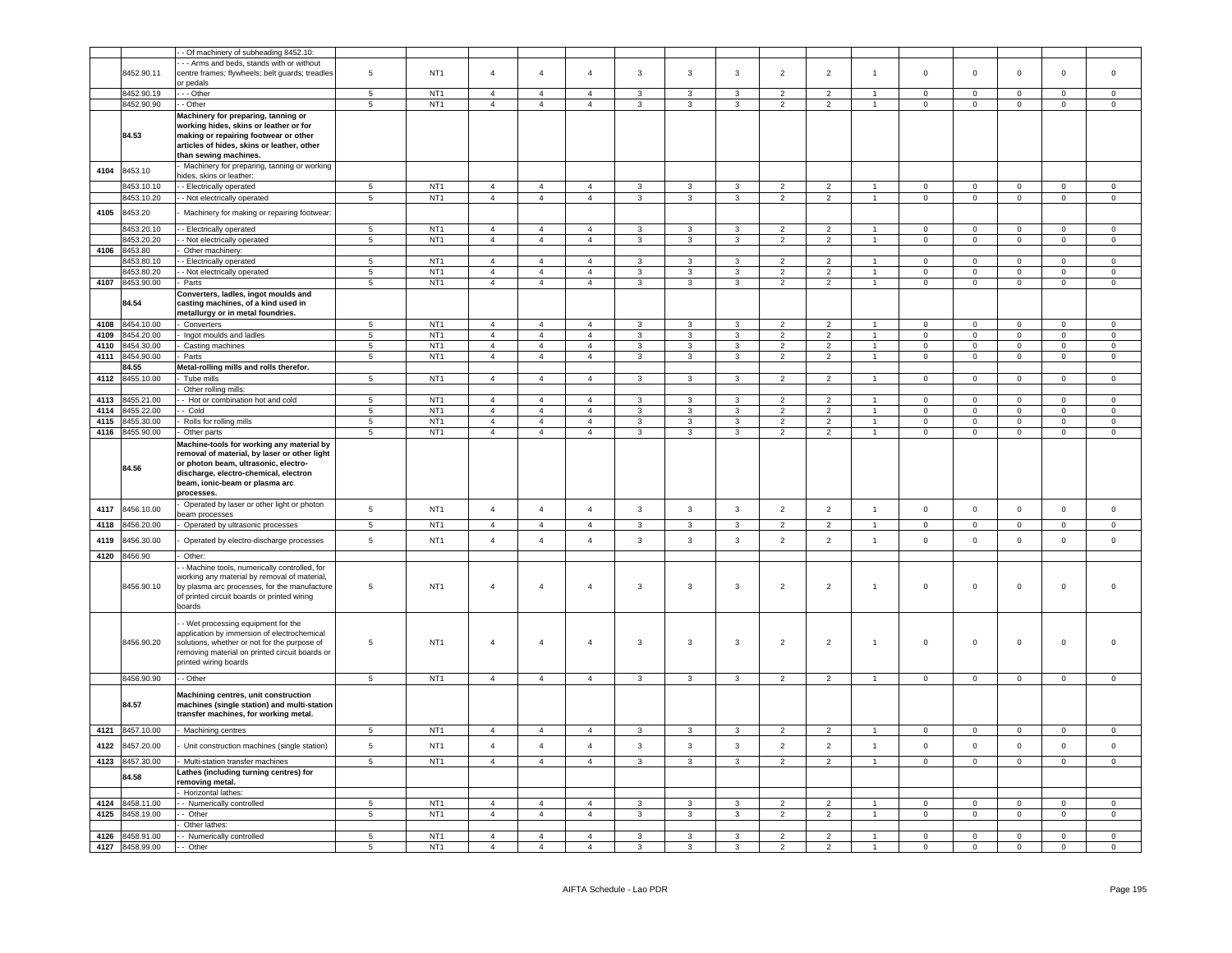|      | 84.59                      | Machine-tools (including way-type unit<br>head machines) for drilling, boring, milling,<br>threading or tapping by removing metal,<br>other than lathes (including turning<br>centres) of heading 84.58.                                                                                  |                      |                                    |                                  |                                  |                                  |                   |                              |                   |                                  |                                  |                                  |                               |                                       |                            |                               |                            |
|------|----------------------------|-------------------------------------------------------------------------------------------------------------------------------------------------------------------------------------------------------------------------------------------------------------------------------------------|----------------------|------------------------------------|----------------------------------|----------------------------------|----------------------------------|-------------------|------------------------------|-------------------|----------------------------------|----------------------------------|----------------------------------|-------------------------------|---------------------------------------|----------------------------|-------------------------------|----------------------------|
|      | 4128 8459.10               | Way-type unit head machines:                                                                                                                                                                                                                                                              |                      |                                    |                                  |                                  |                                  |                   |                              |                   |                                  |                                  |                                  |                               |                                       |                            |                               |                            |
|      | 8459.10.10                 | - Electrically operated                                                                                                                                                                                                                                                                   | $5\phantom{.0}$      | NT <sub>1</sub>                    | $\overline{4}$                   | $\overline{4}$                   | $\overline{4}$                   | 3                 | 3                            | 3                 | $\overline{2}$                   | $\overline{2}$                   | -1                               | $\mathsf 0$                   | $\mathbf 0$                           | $\mathbf 0$                | 0                             | $\mathbf 0$                |
|      | 8459.10.20                 | - Not electrically operated<br>Other drilling machines:                                                                                                                                                                                                                                   | 5                    | NT <sub>1</sub>                    | $\overline{4}$                   | $\overline{4}$                   | $\overline{4}$                   | $\mathbf{3}$      | $\mathbf{3}$                 | 3                 | $\overline{2}$                   | $\overline{2}$                   | $\mathbf{1}$                     | $\overline{0}$                | $\mathbf{0}$                          | $\mathbf{0}$               | $\mathbf{0}$                  | $\mathbf 0$                |
|      | 4129 8459.21.00            | - Numerically controlled                                                                                                                                                                                                                                                                  | $5\phantom{.0}$      | NT <sub>1</sub>                    | $\overline{4}$                   | $\overline{4}$                   | $\overline{4}$                   | 3                 | 3                            | $\mathbf{3}$      | $\overline{2}$                   | $\overline{2}$                   | $\overline{1}$                   | $\mathbf 0$                   | $\mathbf 0$                           | $\mathbf 0$                | $\mathbf{0}$                  | $\mathbf 0$                |
| 4130 | 8459.29                    | - Other:                                                                                                                                                                                                                                                                                  |                      |                                    |                                  |                                  |                                  |                   |                              |                   |                                  |                                  |                                  |                               |                                       |                            |                               |                            |
|      | 8459.29.10                 | - - Electrically operated                                                                                                                                                                                                                                                                 | $\sqrt{5}$           | NT <sub>1</sub>                    | $\overline{4}$                   | $\overline{4}$                   | $\overline{4}$                   | $\mathbf{3}$      | $\mathbf{3}$                 | 3                 | $\overline{2}$                   | $\overline{2}$                   | $\overline{1}$                   | $\mathbf 0$                   | $\mathsf 0$                           | $\mathbf 0$                | $\mathbf 0$                   | $\mathsf 0$                |
|      | 8459.29.20                 | - - Not electrically operated                                                                                                                                                                                                                                                             | $\sqrt{5}$           | NT <sub>1</sub>                    | $\overline{4}$                   | $\overline{4}$                   | $\overline{4}$                   | 3                 | 3                            | 3                 | $\overline{2}$                   | $\overline{2}$                   | $\overline{1}$                   | $\mathbf 0$                   | $\mathbf{O}$                          | $\mathsf 0$                | $\circ$                       | $\mathbf 0$                |
|      |                            | Other boring-milling machines:                                                                                                                                                                                                                                                            |                      |                                    |                                  |                                  |                                  |                   |                              |                   |                                  |                                  |                                  |                               |                                       |                            |                               |                            |
| 4131 | 8459.31.00                 | Numerically controlled                                                                                                                                                                                                                                                                    | $\sqrt{5}$           | NT <sub>1</sub>                    | $\overline{4}$                   | $\overline{4}$                   | $\overline{4}$                   | $\mathbf{3}$      | $\mathbf{3}$                 | $\mathbf{3}$      | $\overline{2}$                   | $\overline{2}$                   | $\overline{1}$                   | $\mathbf 0$                   | $\circ$                               | $\mathsf 0$                | $\mathbf{0}$                  | $\mathsf 0$                |
| 4132 | 8459.39                    | - Other:                                                                                                                                                                                                                                                                                  |                      |                                    |                                  |                                  |                                  |                   |                              |                   |                                  |                                  |                                  |                               |                                       |                            |                               |                            |
|      | 8459.39.10<br>8459.39.20   | - - Electrically operated<br>- - Not electrically operated                                                                                                                                                                                                                                | 5<br>$5\phantom{.0}$ | NT <sub>1</sub><br>NT <sub>1</sub> | $\overline{4}$<br>$\overline{4}$ | $\overline{4}$<br>$\overline{4}$ | 4<br>$\overline{4}$              | 3<br>3            | 3<br>3                       | 3<br>3            | $\overline{2}$<br>$\overline{2}$ | 2<br>$\overline{2}$              | $\overline{1}$<br>$\overline{1}$ | $\mathbf 0$<br>$\mathbf 0$    | $\mathbf 0$<br>$\mathbf{O}$           | $\mathbf 0$<br>$\mathbf 0$ | $\mathbf 0$<br>$\mathbf 0$    | 0<br>$\mathbf 0$           |
| 4133 | 8459.40                    | Other boring machines:                                                                                                                                                                                                                                                                    |                      |                                    |                                  |                                  |                                  |                   |                              |                   |                                  |                                  |                                  |                               |                                       |                            |                               |                            |
|      | 8459.40.10                 | - Electrically operated                                                                                                                                                                                                                                                                   | $5\phantom{.0}$      | NT <sub>1</sub>                    | $\overline{4}$                   | $\overline{4}$                   | 4                                | $\mathbf{3}$      | 3                            | 3                 | $\overline{2}$                   | $\overline{2}$                   | $\mathbf{1}$                     | $\mathbf 0$                   | $\mathbf{O}$                          | $\mathbf 0$                | $\mathbf{0}$                  | $\circ$                    |
|      | 8459.40.20                 | - Not electrically operated                                                                                                                                                                                                                                                               | $5\phantom{.0}$      | NT <sub>1</sub>                    | $\overline{4}$                   | $\overline{4}$                   | $\overline{4}$                   | 3                 | 3                            | 3                 | $\overline{2}$                   | $\overline{2}$                   | $\mathbf{1}$                     | $\mathbf 0$                   | $\mathbf{0}$                          | $\mathbf 0$                | $\mathbf 0$                   | $\mathbf 0$                |
|      |                            | Milling machines, knee-type:                                                                                                                                                                                                                                                              |                      |                                    |                                  |                                  |                                  |                   |                              |                   |                                  |                                  |                                  |                               |                                       |                            |                               |                            |
| 4134 | 8459.51.00                 | - Numerically controlled                                                                                                                                                                                                                                                                  | $5\phantom{.0}$      | NT <sub>1</sub>                    | $\overline{4}$                   | $\overline{4}$                   | 4                                | 3                 | 3                            | 3                 | $\overline{2}$                   | $\overline{2}$                   | -1                               | $\mathbf 0$                   | $\mathbf{O}$                          | $\mathbf 0$                | $\overline{0}$                | $\circ$                    |
| 4135 | 8459.59                    | - Other:                                                                                                                                                                                                                                                                                  |                      |                                    |                                  |                                  |                                  |                   |                              |                   |                                  |                                  |                                  |                               |                                       |                            |                               |                            |
|      | 8459.59.10<br>8459.59.20   | - - Electrically operated<br>- - Not electrically operated                                                                                                                                                                                                                                | 5<br>$5\phantom{.0}$ | NT <sub>1</sub><br>NT <sub>1</sub> | $\overline{4}$<br>$\overline{4}$ | $\overline{4}$<br>$\overline{4}$ | 4<br>$\sqrt{4}$                  | 3<br>$\mathbf{3}$ | $\mathbf{3}$<br>$\mathbf{3}$ | 3<br>$\mathbf{3}$ | $\overline{2}$<br>$\overline{2}$ | 2<br>$\overline{2}$              | $\mathbf{1}$                     | $\mathbf 0$<br>$\overline{0}$ | $\mathbf 0$<br>$\mathbf 0$            | $\mathbf 0$<br>$\mathsf 0$ | $\mathbf 0$<br>$\mathbf 0$    | $\mathbf 0$<br>$\mathbf 0$ |
|      |                            | Other milling machines:                                                                                                                                                                                                                                                                   |                      |                                    |                                  |                                  |                                  |                   |                              |                   |                                  |                                  |                                  |                               |                                       |                            |                               |                            |
| 4136 | 8459.61.00                 | - Numerically controlled                                                                                                                                                                                                                                                                  | 5                    | NT <sub>1</sub>                    | $\overline{4}$                   | $\overline{4}$                   | $\overline{4}$                   | $\mathbf{3}$      | 3                            | 3                 | $\overline{2}$                   | 2                                | $\overline{1}$                   | $\mathbf 0$                   | $\circ$                               | $\mathbf 0$                | $\mathbf{0}$                  | $\mathbf{0}$               |
| 4137 | 8459.69                    | - Other:                                                                                                                                                                                                                                                                                  |                      |                                    |                                  |                                  |                                  |                   |                              |                   |                                  |                                  |                                  |                               |                                       |                            |                               |                            |
|      | 8459.69.10                 | - - Electrically operated                                                                                                                                                                                                                                                                 | 5                    | NT <sub>1</sub>                    | $\overline{4}$                   | $\overline{4}$                   | $\overline{4}$                   | $\mathbf{3}$      | $\mathbf{3}$                 | 3                 | $\overline{2}$                   | 2                                | $\overline{1}$                   | $\mathbf 0$                   | $\overline{0}$                        | $\mathbf 0$                | $\mathbf 0$                   | $\mathbf 0$                |
|      | 3459.69.20                 | - - Not electrically operated                                                                                                                                                                                                                                                             | $\overline{5}$       | NT <sub>1</sub>                    | $\overline{4}$                   | $\overline{4}$                   | $\overline{4}$                   | $\mathbf{3}$      | $\mathbf{3}$                 | $\mathbf{3}$      | $\overline{2}$                   | $\overline{2}$                   | $\overline{1}$                   | $\mathbf 0$                   | $\overline{0}$                        | $\mathsf 0$                | $\mathbf 0$                   | $\mathbf 0$                |
| 4138 | 8459.70                    | Other threading or tapping machines:                                                                                                                                                                                                                                                      |                      |                                    |                                  |                                  |                                  |                   |                              |                   |                                  |                                  |                                  |                               |                                       |                            |                               |                            |
|      | 8459.70.10<br>8459.70.20   | - Electrically operated<br>- Not electrically operated                                                                                                                                                                                                                                    | 5<br>$\sqrt{5}$      | NT <sub>1</sub><br>NT <sub>1</sub> | $\overline{4}$<br>$\overline{4}$ | $\overline{4}$<br>$\overline{4}$ | 4<br>$\overline{4}$              | 3<br>$\mathbf{3}$ | 3<br>3                       | 3<br>3            | $\overline{2}$<br>$\overline{2}$ | $\overline{2}$<br>$\overline{2}$ | $\overline{1}$<br>$\overline{1}$ | $\mathbf 0$<br>$\mathsf 0$    | $\overline{0}$<br>$\mathsf{O}\xspace$ | $\mathbf 0$<br>$\mathsf 0$ | $\mathbf 0$<br>$\mathbf 0$    | $\mathbf 0$<br>$\mathsf 0$ |
|      | 84.60                      | Machine-tools for deburring, sharpening,<br>grinding, honing, lapping, polishing or<br>otherwise finishing metal or cermets by<br>means of grinding stones, abrasives or<br>polishing products, other than gear<br>cutting, gear grinding or gear finishing<br>machines of heading 84.61. |                      |                                    |                                  |                                  |                                  |                   |                              |                   |                                  |                                  |                                  |                               |                                       |                            |                               |                            |
|      |                            | Flat-surface grinding machines, in which the<br>positioning in any one axis can be set up to an<br>accuracy of at least 0.01 mm:                                                                                                                                                          |                      |                                    |                                  |                                  |                                  |                   |                              |                   |                                  |                                  |                                  |                               |                                       |                            |                               |                            |
|      | 4139 8460.11.00            | - Numerically controlled                                                                                                                                                                                                                                                                  | $5\phantom{.0}$      | NT <sub>1</sub>                    | $\overline{4}$                   | $\overline{4}$                   | $\overline{4}$                   | 3                 | 3                            | 3                 | $\overline{2}$                   | $\overline{2}$                   | $\overline{1}$                   | $\overline{0}$                | $\mathbf 0$                           | $\mathbf 0$                | $\mathbf 0$                   | $\mathbf 0$                |
| 4140 | 8460.19                    | - Other:                                                                                                                                                                                                                                                                                  |                      |                                    |                                  |                                  |                                  |                   |                              |                   |                                  |                                  |                                  |                               |                                       |                            |                               |                            |
|      | 8460.19.10                 | --- Electrically operated                                                                                                                                                                                                                                                                 | $5\phantom{.0}$      | NT <sub>1</sub>                    | $\overline{4}$                   | $\overline{4}$                   | 4                                | 3                 | 3                            | 3                 | $\overline{2}$                   | 2                                | $\overline{1}$                   | 0                             | $\mathbf 0$                           | $\mathbf 0$                | $\mathbf 0$                   | $\mathbf 0$                |
|      | 8460.19.20                 | - - Not electrically operated<br>Other grinding machines, in which the                                                                                                                                                                                                                    | $5\phantom{.0}$      | NT <sub>1</sub>                    | $\overline{4}$                   | $\overline{4}$                   | $\overline{4}$                   | $\mathbf{3}$      | $\mathbf{3}$                 | 3                 | $\overline{2}$                   | $\overline{2}$                   | $\overline{1}$                   | $\overline{0}$                | $\overline{0}$                        | $\mathsf 0$                | $\mathbf{0}$                  | $\circ$                    |
|      |                            | positioning in any one axis can be set up to an                                                                                                                                                                                                                                           |                      |                                    |                                  |                                  |                                  |                   |                              |                   |                                  |                                  |                                  |                               |                                       |                            |                               |                            |
|      |                            | accuracy of at least 0.01 mm:                                                                                                                                                                                                                                                             |                      |                                    |                                  |                                  |                                  |                   |                              |                   |                                  |                                  |                                  |                               |                                       |                            |                               |                            |
|      | 4141 8460.21.00            | - - Numerically controlled                                                                                                                                                                                                                                                                | $5\phantom{.0}$      | NT <sub>1</sub>                    | $\overline{4}$                   | $\overline{4}$                   | $\overline{4}$                   | 3                 | 3                            | 3                 | $\overline{2}$                   | $\overline{2}$                   | $\overline{1}$                   | $\overline{0}$                | $\overline{0}$                        | $\mathbf 0$                | $\mathbf{0}$                  | $\mathbf 0$                |
| 4142 | 8460.29                    | - Other:                                                                                                                                                                                                                                                                                  |                      |                                    |                                  |                                  |                                  |                   |                              |                   |                                  |                                  |                                  |                               |                                       |                            |                               |                            |
|      | 8460.29.10<br>8460.29.20   | - Electrically operated<br>- - Not electrically operated                                                                                                                                                                                                                                  | $5\phantom{.0}$<br>5 | NT <sub>1</sub><br>NT <sub>1</sub> | $\overline{4}$<br>$\overline{4}$ | $\overline{4}$<br>$\overline{4}$ | $\overline{4}$<br>$\overline{4}$ | $\mathbf{3}$<br>3 | $\mathbf{3}$<br>3            | $\mathbf{3}$<br>3 | $\overline{2}$<br>$\overline{2}$ | $\overline{2}$<br>$\overline{2}$ | $\overline{1}$<br>$\overline{1}$ | $\mathbf 0$<br>$\mathbf 0$    | $\mathbf 0$<br>$\overline{0}$         | $\mathsf 0$<br>$\mathbf 0$ | $\mathbf 0$<br>$\mathbf 0$    | $\mathbf 0$<br>$\mathbf 0$ |
|      |                            | Sharpening (tool or cutter grinding)                                                                                                                                                                                                                                                      |                      |                                    |                                  |                                  |                                  |                   |                              |                   |                                  |                                  |                                  |                               |                                       |                            |                               |                            |
|      |                            | nachines:                                                                                                                                                                                                                                                                                 |                      |                                    |                                  |                                  |                                  |                   |                              |                   |                                  |                                  |                                  |                               |                                       |                            |                               |                            |
|      | 4143 8460.31               | - Numerically controlled:                                                                                                                                                                                                                                                                 |                      |                                    |                                  |                                  |                                  |                   |                              |                   |                                  |                                  |                                  |                               |                                       |                            |                               |                            |
|      | 8460.31.10                 | - - Machine tools, numerically controlled, for<br>sharpening carbide drilling bits with a shank<br>diameter not exceeding 3.175 mm, provided<br>with fixed collets and having a power not<br>exceeding 0.74 kW                                                                            | 5                    | NT <sub>1</sub>                    | $\overline{4}$                   | $\overline{4}$                   | 4                                | 3                 | 3                            | 3                 | $\overline{2}$                   | $\overline{2}$                   | $\overline{1}$                   | $\,0\,$                       | $\mathbf 0$                           | $\mathbf 0$                | $\mathbf 0$                   | 0                          |
|      | 8460.31.90                 | - - Other                                                                                                                                                                                                                                                                                 | 5                    | NT <sub>1</sub>                    | $\overline{4}$                   | $\overline{4}$                   | $\overline{4}$                   | 3                 | 3                            | 3                 | $\overline{2}$                   | 2                                | $\mathbf{1}$                     | $\mathbf 0$                   | $\mathbf 0$                           | $\mathbf 0$                | $\mathbf 0$                   | $\mathbf 0$                |
|      | 4144 8460.39               | $-$ Other:                                                                                                                                                                                                                                                                                |                      |                                    |                                  |                                  |                                  |                   |                              |                   |                                  |                                  |                                  |                               |                                       |                            |                               |                            |
|      | 8460.39.10                 | - - Electrically operated                                                                                                                                                                                                                                                                 | $5\phantom{.0}$      | NT <sub>1</sub>                    | $\overline{4}$                   | $\overline{4}$                   | $\overline{4}$                   | 3                 | $\mathbf{3}$                 | 3                 | $\overline{2}$                   | $\overline{2}$                   | $\overline{1}$                   | $\mathbf 0$                   | $\mathbf 0$                           | $\mathbf 0$                | $\mathbf 0$                   | $\mathbf{0}$               |
|      | 8460.39.20                 | - - Not electrically operated                                                                                                                                                                                                                                                             | 5                    | NT <sub>1</sub>                    | $\overline{4}$                   | $\overline{4}$                   | $\overline{4}$                   | 3                 | 3                            | 3                 | $\overline{2}$                   | $\overline{2}$                   | $\overline{1}$                   | $\overline{0}$                | $\overline{0}$                        | $\mathbf 0$                | $\mathbf{0}$                  | $\mathbf 0$                |
|      | 4145 8460.40               | Honing or lapping machines:                                                                                                                                                                                                                                                               |                      |                                    |                                  |                                  |                                  |                   |                              |                   |                                  |                                  |                                  |                               |                                       |                            |                               |                            |
|      | 8460.40.10<br>8460.40.20   | - Electrically operated<br>- Not electrically operated                                                                                                                                                                                                                                    | $5\phantom{.0}$<br>5 | NT <sub>1</sub><br>NT <sub>1</sub> | $\overline{4}$<br>$\overline{4}$ | $\overline{4}$<br>$\overline{4}$ | $\overline{4}$<br>$\overline{4}$ | 3<br>$\mathbf{3}$ | $\mathbf{3}$<br>3            | 3<br>3            | $\overline{2}$<br>$\overline{2}$ | $\overline{2}$<br>$\overline{2}$ | $\mathbf{1}$<br>$\mathbf{1}$     | $\mathbf 0$<br>$\mathbf 0$    | $\mathbf 0$<br>$\overline{0}$         | $\mathbf 0$<br>$\mathbf 0$ | $\mathbf 0$<br>$\overline{0}$ | $\mathbf 0$<br>$\mathbf 0$ |
|      |                            |                                                                                                                                                                                                                                                                                           |                      |                                    |                                  |                                  |                                  |                   |                              |                   |                                  |                                  |                                  |                               |                                       |                            |                               |                            |
|      |                            |                                                                                                                                                                                                                                                                                           |                      |                                    |                                  |                                  |                                  |                   |                              |                   |                                  |                                  |                                  |                               |                                       |                            |                               |                            |
|      | 4146 8460.90<br>8460.90.10 | Other:<br>- Electrically operated                                                                                                                                                                                                                                                         | 5                    | NT <sub>1</sub>                    | $\overline{4}$                   | $\overline{4}$                   | $\overline{4}$                   | $\mathbf{3}$      | 3                            | $\mathbf{3}$      | 2                                | $\overline{2}$                   | $\overline{1}$                   | $\mathbf 0$                   | $\overline{0}$                        | $\mathbf 0$                | $\mathbf{0}$                  | $\mathbf{0}$               |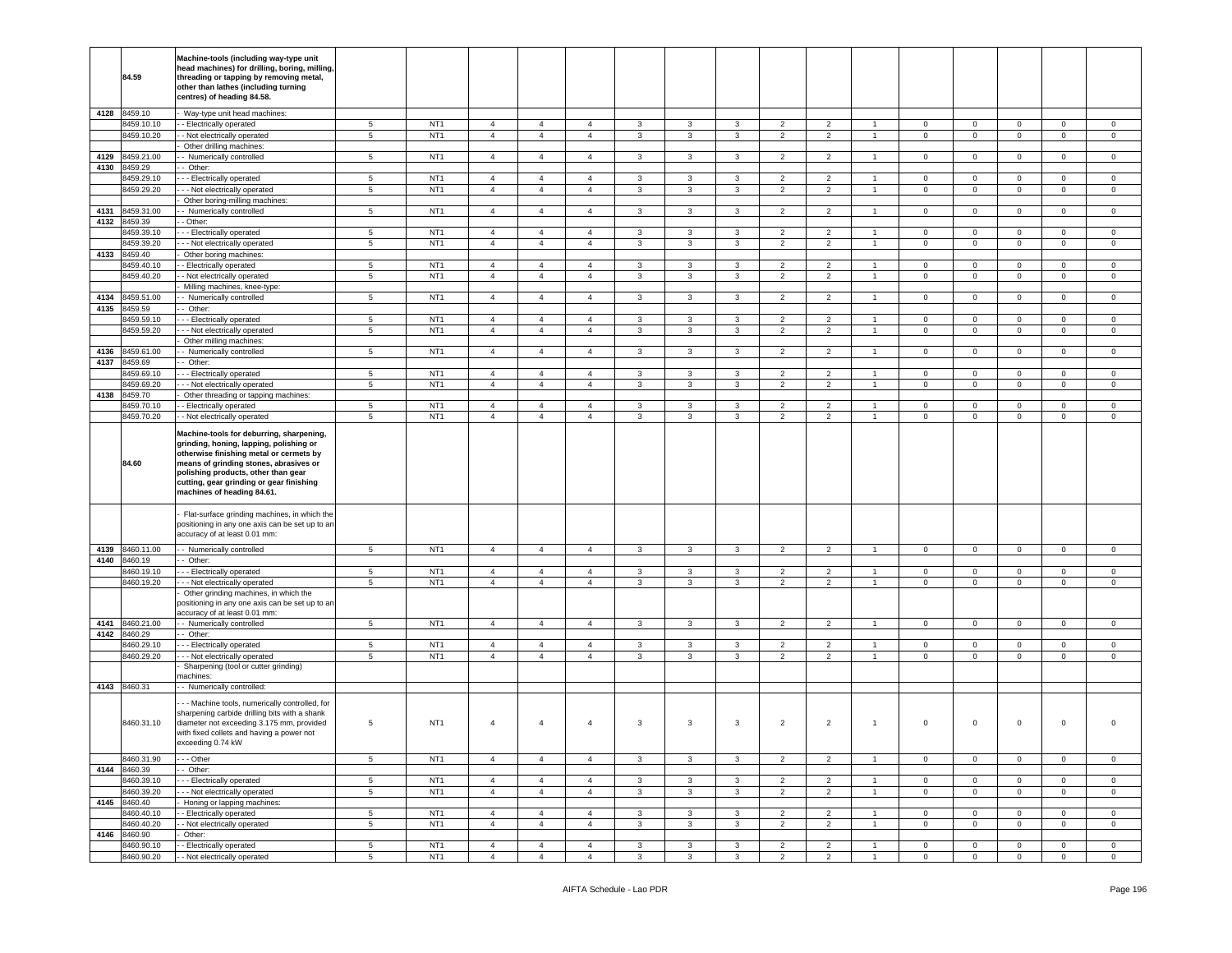|              | 84.61                    | Machine-tools for planing, shaping,<br>slotting, broaching, gear cutting, gear<br>grinding or gear finishing, sawing, cutting-<br>off and other machine-tools working by<br>removing metal or cermets, not elsewhere<br>specified or included.                                                                        |                                    |                                    |                                  |                                  |                |              |                         |                   |                |                                  |                                  |                |                |                                    |                |                |
|--------------|--------------------------|-----------------------------------------------------------------------------------------------------------------------------------------------------------------------------------------------------------------------------------------------------------------------------------------------------------------------|------------------------------------|------------------------------------|----------------------------------|----------------------------------|----------------|--------------|-------------------------|-------------------|----------------|----------------------------------|----------------------------------|----------------|----------------|------------------------------------|----------------|----------------|
| 4147         | 8461.20                  | Shaping or slotting machines:                                                                                                                                                                                                                                                                                         |                                    |                                    |                                  |                                  |                |              |                         |                   |                |                                  |                                  |                |                |                                    |                |                |
|              | 8461.20.10               | - Electrically operated                                                                                                                                                                                                                                                                                               | 5                                  | NT <sub>1</sub>                    | $\overline{4}$                   | $\overline{4}$                   | $\overline{4}$ | 3            | 3                       | 3                 | $\overline{2}$ | 2                                | $\overline{1}$                   | $\mathbf 0$    | $\mathbf{0}$   | $\mathbf 0$                        | $\mathbf{0}$   | $\mathbf{0}$   |
|              | 8461.20.20               | - Not electrically operated                                                                                                                                                                                                                                                                                           | $5\phantom{.0}$                    | NT <sub>1</sub>                    | $\overline{4}$                   | $\overline{4}$                   | $\overline{4}$ | 3            | 3                       | 3                 | $\overline{2}$ | $\overline{2}$                   | $\overline{1}$                   | $\mathbf 0$    | $\mathbf{0}$   | $\mathbf 0$                        | $\mathbf 0$    | $\mathsf 0$    |
| 4148         | 8461.30                  | Broaching machines:                                                                                                                                                                                                                                                                                                   |                                    |                                    |                                  |                                  |                |              |                         |                   |                |                                  |                                  |                |                |                                    |                |                |
|              | 8461.30.10               | - Electrically operated                                                                                                                                                                                                                                                                                               | $5\phantom{.0}$                    | NT <sub>1</sub>                    | $\overline{4}$                   | $\overline{4}$                   | 4              | 3            | 3                       | 3                 | 2              | 2                                | $\overline{1}$                   | $\mathbf 0$    | $\mathbf{0}$   | $\mathbf 0$                        | $\mathbf 0$    | 0              |
|              | 8461.30.20               | - Not electrically operated                                                                                                                                                                                                                                                                                           | $\sqrt{5}$                         | NT <sub>1</sub>                    | $\overline{4}$                   | $\overline{4}$                   | $\overline{4}$ | 3            | 3                       | 3                 | $\overline{2}$ | $\overline{2}$                   | $\mathbf{1}$                     | $\mathbf 0$    | $\overline{0}$ | $\mathbf 0$                        | $\mathbf 0$    | $\mathbf 0$    |
| 4149         | 8461.40                  | Gear cutting, gear grinding or gear finishing                                                                                                                                                                                                                                                                         |                                    |                                    |                                  |                                  |                |              |                         |                   |                |                                  |                                  |                |                |                                    |                |                |
|              | 8461.40.10               | nachines:                                                                                                                                                                                                                                                                                                             | $5\phantom{.0}$                    | NT <sub>1</sub>                    | $\overline{4}$                   | $\overline{4}$                   | $\overline{4}$ |              | 3                       | 3                 | $\overline{2}$ | 2                                | $\overline{1}$                   | $\mathbf 0$    | $\mathbf{0}$   | $\mathbf 0$                        | $\mathbf 0$    | $\circ$        |
|              | 8461.40.20               | - Electrically operated<br>- Not electrically operated                                                                                                                                                                                                                                                                | $\sqrt{5}$                         | NT <sub>1</sub>                    | $\overline{4}$                   | $\overline{4}$                   | $\overline{4}$ | 3<br>3       | 3                       | 3                 | $\overline{2}$ | $\overline{2}$                   | $\overline{1}$                   | $\mathbf 0$    | $\mathbf 0$    | $\mathbf 0$                        | $\mathbf 0$    | $\mathsf 0$    |
| 4150         | 8461.50                  | Sawing or cutting-off machines:                                                                                                                                                                                                                                                                                       |                                    |                                    |                                  |                                  |                |              |                         |                   |                |                                  |                                  |                |                |                                    |                |                |
|              | 8461.50.10               | - Electrically operated                                                                                                                                                                                                                                                                                               | $5\phantom{.0}$                    | NT <sub>1</sub>                    | $\overline{4}$                   | $\overline{4}$                   | 4              | 3            | 3                       | $\mathbf{3}$      | $\overline{2}$ | $\overline{2}$                   |                                  | $\mathbf 0$    | $\mathbf 0$    | $\mathsf 0$                        | $\mathbf{0}$   | 0              |
|              | 8461.50.20               | - Not electrically operated                                                                                                                                                                                                                                                                                           | 5                                  | NT <sub>1</sub>                    | $\overline{4}$                   | $\overline{4}$                   | $\overline{4}$ | $\mathbf{3}$ | 3                       | $\mathbf{3}$      | $\overline{2}$ | $\overline{2}$                   | $\overline{1}$                   | $\circ$        | $\mathbf{0}$   | $\mathsf 0$                        | $\mathbf 0$    | $\circ$        |
| 4151         | 8461.90                  | Other:                                                                                                                                                                                                                                                                                                                |                                    |                                    |                                  |                                  |                |              |                         |                   |                |                                  |                                  |                |                |                                    |                |                |
|              | 8461.90.10               | - Electrically operated                                                                                                                                                                                                                                                                                               | $5\phantom{.0}$                    | NT <sub>1</sub>                    | $\overline{4}$                   | $\overline{4}$                   | 4              | 3            | 3                       | $\mathbf{3}$      | $\overline{2}$ | $\overline{2}$                   | -1                               | $\mathbf 0$    | $\mathbf 0$    | $\mathsf 0$                        | $\overline{0}$ | $\circ$        |
|              | 8461.90.90               | - Not electrically operated                                                                                                                                                                                                                                                                                           | 5                                  | NT <sub>1</sub>                    | $\overline{4}$                   | $\overline{4}$                   | $\overline{4}$ | 3            | $\mathbf{3}$            | 3                 | $\overline{2}$ | $\overline{2}$                   | $\overline{1}$                   | $\mathbf 0$    | $\mathbf 0$    | $\mathbf 0$                        | $\overline{0}$ | $\mathbf{0}$   |
|              | 84.62                    | Machine-tools (including presses) for<br>working metal by forging, hammering or<br>die-stamping; machine-tools (including<br>presses) for working metal by bending,<br>folding, straightening, flattening, shearing,<br>punching or notching; presses for working<br>metal or metal carbides, not specified<br>above. |                                    |                                    |                                  |                                  |                |              |                         |                   |                |                                  |                                  |                |                |                                    |                |                |
| 4152         | 8462.10                  | Forging or die-stamping machines                                                                                                                                                                                                                                                                                      |                                    |                                    |                                  |                                  |                |              |                         |                   |                |                                  |                                  |                |                |                                    |                |                |
|              |                          | including presses) and hammers:                                                                                                                                                                                                                                                                                       |                                    |                                    |                                  |                                  |                |              |                         |                   |                |                                  |                                  |                |                |                                    |                |                |
|              | 8462.10.10               | - - Electrically operated                                                                                                                                                                                                                                                                                             | $5\phantom{.0}$                    | NT <sub>1</sub>                    | $\overline{4}$                   | $\overline{4}$                   | $\overline{4}$ | 3            | $\mathbf{3}$            | 3                 | $\overline{2}$ | $\overline{2}$                   | $\overline{1}$                   | $\mathbf 0$    | $\mathbf 0$    | $\mathbf 0$                        | $\mathbf 0$    | $\circ$        |
|              | 8462.10.20               | - Not electrically operated                                                                                                                                                                                                                                                                                           | 5                                  | NT <sub>1</sub>                    | $\overline{4}$                   | $\overline{4}$                   | $\overline{4}$ | 3            | 3                       | 3                 | $\overline{2}$ | $\overline{2}$                   | $\overline{1}$                   | $\mathbf 0$    | $\mathbf 0$    | $\mathbf 0$                        | $\mathbf 0$    | $\mathbf 0$    |
|              |                          | Bending, folding, straightening or flattening<br>nachines (including presses):                                                                                                                                                                                                                                        |                                    |                                    |                                  |                                  |                |              |                         |                   |                |                                  |                                  |                |                |                                    |                |                |
| 4153         | 8462.21.00               | - Numerically controlled                                                                                                                                                                                                                                                                                              | 5                                  | NT <sub>1</sub>                    | $\overline{4}$                   | $\overline{4}$                   | $\overline{4}$ | 3            | 3                       | 3                 | $\overline{2}$ | $\overline{2}$                   | $\overline{1}$                   | $\mathbf 0$    | $\mathbf{0}$   | $\mathbf 0$                        | $\overline{0}$ | 0              |
| 4154         | 8462.29                  | - Other:                                                                                                                                                                                                                                                                                                              |                                    |                                    |                                  |                                  |                |              |                         |                   |                |                                  |                                  |                |                |                                    |                |                |
|              | 8462.29.10               | --- Electrically operated                                                                                                                                                                                                                                                                                             | 5                                  | NT <sub>1</sub>                    | $\overline{4}$                   | $\overline{4}$                   | $\overline{4}$ | 3            | $\mathbf{3}$            | 3                 | $\overline{2}$ | $\overline{2}$                   | $\overline{1}$                   | $\mathbf 0$    | $\mathbf{0}$   | $\mathbf 0$                        | $\overline{0}$ | $\mathbf 0$    |
|              | 8462.29.20               | - - Not electrically operated                                                                                                                                                                                                                                                                                         | 5                                  | NT <sub>1</sub>                    | $\overline{4}$                   | $\overline{4}$                   | $\overline{4}$ | 3            | 3                       | $\mathbf{3}$      | $\overline{2}$ | $\overline{2}$                   | $\overline{1}$                   | $\pmb{0}$      | $\mathsf 0$    | $\mathbf 0$                        | $\mathbf 0$    | $\mathbf 0$    |
|              |                          | Shearing machines (including presses),<br>other than combined punching and shearing<br>machines:                                                                                                                                                                                                                      |                                    |                                    |                                  |                                  |                |              |                         |                   |                |                                  |                                  |                |                |                                    |                |                |
| 4155         | 8462.31.00               | - Numerically controlled                                                                                                                                                                                                                                                                                              | 5                                  | NT <sub>1</sub>                    | $\overline{4}$                   | $\overline{4}$                   | $\overline{4}$ | 3            | $\mathbf{3}$            | 3                 | $\overline{2}$ | 2                                |                                  | $\circ$        | $\mathbf{0}$   | $\mathbf 0$                        | $\overline{0}$ | $\mathbf 0$    |
| 4156         | 8462.39                  | - Other:                                                                                                                                                                                                                                                                                                              |                                    |                                    |                                  |                                  |                |              |                         |                   |                |                                  |                                  |                |                |                                    |                |                |
|              | 8462.39.10               | - - Electrically operated                                                                                                                                                                                                                                                                                             | $5\phantom{.0}$                    | NT <sub>1</sub>                    | $\overline{4}$                   | $\overline{4}$                   | 4              | 3            | 3                       | 3                 | $\overline{2}$ | $\overline{2}$                   | $\mathbf{1}$                     | $\mathbf{0}$   | $\overline{0}$ | $\mathbf 0$                        | $\overline{0}$ | 0              |
|              | 8462.39.20               | - - - Not electrically operated                                                                                                                                                                                                                                                                                       | 5                                  | NT <sub>1</sub>                    | $\overline{4}$                   | $\overline{4}$                   | $\overline{4}$ | 3            | 3                       | $\mathbf{3}$      | $\overline{2}$ | 2                                | $\overline{1}$                   | $\mathbf 0$    | $\mathbf{0}$   | $\mathbf 0$                        | $\mathbf{0}$   | $\mathbf 0$    |
|              |                          | Punching or notching machines (including<br>presses), including combined punching and<br>shearing machines:                                                                                                                                                                                                           |                                    |                                    |                                  |                                  |                |              |                         |                   |                |                                  |                                  |                |                |                                    |                |                |
| 4157         | 8462.41.00               | - Numerically controlled                                                                                                                                                                                                                                                                                              | 5                                  | NT <sub>1</sub>                    | $\overline{4}$                   | $\overline{4}$                   | $\overline{4}$ | 3            | $\mathbf{3}$            | $\mathbf{3}$      | $\overline{2}$ | 2                                | $\overline{1}$                   | $\mathbf 0$    | $\mathbf{0}$   | $\mathbf 0$                        | $\mathbf 0$    | $\mathbf 0$    |
| 4158         | 8462.49                  | - Other:                                                                                                                                                                                                                                                                                                              |                                    |                                    |                                  |                                  |                |              |                         |                   |                |                                  |                                  |                |                |                                    |                |                |
|              | 8462.49.10               | -- Electrically operated                                                                                                                                                                                                                                                                                              | $5\phantom{.0}$                    | NT <sub>1</sub>                    | $\overline{4}$                   | $\overline{4}$                   | $\overline{4}$ | 3            | 3                       | 3                 | $\overline{2}$ | 2                                | 1                                | $\mathbf{0}$   | $\overline{0}$ | $\mathbf 0$                        | $\overline{0}$ | 0              |
|              | 8462.49.20               | - - Not electrically operated                                                                                                                                                                                                                                                                                         | $\sqrt{5}$                         | NT <sub>1</sub>                    | $\overline{4}$                   | $\overline{4}$                   | $\overline{4}$ | 3            | $\mathbf{3}$            | $\mathbf{3}$      | $\overline{2}$ | 2                                | $\overline{1}$                   | $\mathbf 0$    | $\mathbf{0}$   | $\mathbf 0$                        | $\mathbf 0$    | $\mathbf 0$    |
|              |                          | Other:                                                                                                                                                                                                                                                                                                                |                                    |                                    |                                  |                                  |                |              |                         |                   |                |                                  |                                  |                |                |                                    |                |                |
| 4159<br>4160 | 8462.91.00<br>8462.99    | - Hydraulic presses<br>- Other:                                                                                                                                                                                                                                                                                       | $5\overline{ }$                    | NT <sub>1</sub>                    | $\overline{4}$                   | $\overline{4}$                   | $\overline{4}$ | 3            | 3                       | $\mathbf{3}$      | $\overline{2}$ | $\overline{2}$                   | $\overline{1}$                   | $\overline{0}$ | $\overline{0}$ | $\mathbf 0$                        | $\overline{0}$ | $\circ$        |
|              | 8462.99.10               | - - Machines for the manufacture of boxes,<br>cans and similar containers of tin plate,<br>electrically operated                                                                                                                                                                                                      | 5                                  | NT <sub>1</sub>                    | $\overline{4}$                   | $\overline{4}$                   | $\overline{4}$ | 3            | 3                       | $\mathbf{3}$      | $\overline{2}$ | $\overline{2}$                   | $\mathbf{1}$                     | $\mathsf 0$    | $\mathbf{0}$   | $\mathbf 0$                        | $\mathbf{0}$   | $\mathbf 0$    |
|              | 8462.99.20               | -- Machines for the manufacture of boxes,<br>cans and similar containers of tin plate, not<br>electrically operated                                                                                                                                                                                                   | $5\phantom{.0}$                    | NT <sub>1</sub>                    | $\overline{4}$                   | $\overline{4}$                   | $\overline{4}$ | 3            | 3                       | $\mathbf{3}$      | $\overline{2}$ | $\overline{2}$                   | $\mathbf{1}$                     | $\mathbf 0$    | $\mathbf{0}$   | $\mathbf 0$                        | $\mathbf{0}$   | $\mathbf 0$    |
|              | 8462.99.50               | - Other, electrically operated                                                                                                                                                                                                                                                                                        |                                    | NT <sub>1</sub>                    |                                  |                                  |                |              |                         |                   |                |                                  |                                  |                |                |                                    |                |                |
|              | 8462.99.60               | - - - Other, not electrically operated                                                                                                                                                                                                                                                                                | $\sqrt{5}$                         | NT <sub>1</sub>                    | $\overline{4}$                   | $\overline{4}$                   | $\overline{4}$ | 3            | $\overline{\mathbf{3}}$ | $\mathbf{3}$      | $\overline{2}$ | $\overline{2}$                   | $\mathbf{1}$                     | $\mathbf{0}$   | $\overline{0}$ | $\mathsf{O}\xspace$                | $\overline{0}$ | $\circ$        |
|              | 84.63                    | Other machine-tools for working metal or<br>cermets, without removing material.                                                                                                                                                                                                                                       |                                    |                                    |                                  |                                  |                |              |                         |                   |                |                                  |                                  |                |                |                                    |                |                |
| 4161         | 8463.10                  | Draw-benches for bars, tubes, profiles, wire                                                                                                                                                                                                                                                                          |                                    |                                    |                                  |                                  |                |              |                         |                   |                |                                  |                                  |                |                |                                    |                |                |
|              |                          | or the like:                                                                                                                                                                                                                                                                                                          |                                    |                                    |                                  |                                  |                |              |                         |                   |                |                                  |                                  |                |                |                                    |                |                |
|              | 8463.10.10<br>8463.10.20 | - Electrically operated<br>- Not electrically operated                                                                                                                                                                                                                                                                | $5\phantom{.0}$<br>$5\phantom{.0}$ | NT <sub>1</sub><br>NT <sub>1</sub> | $\overline{4}$<br>$\overline{4}$ | $\overline{4}$<br>$\overline{4}$ | $\overline{4}$ | $\mathbf{3}$ | $\mathbf{3}$            | 3<br>$\mathbf{3}$ | $\overline{2}$ | $\overline{2}$<br>$\overline{2}$ | $\overline{1}$<br>$\overline{1}$ | $\mathbf{0}$   | $\overline{0}$ | $\mathbf 0$<br>$\mathsf{O}\xspace$ | $\overline{0}$ | $\overline{0}$ |
| 4162         | 8463.20                  | Thread rolling machines:                                                                                                                                                                                                                                                                                              |                                    |                                    |                                  |                                  | $\overline{4}$ | $\mathbf{3}$ | $\mathbf{3}$            |                   | $\overline{2}$ |                                  |                                  | $\mathbf 0$    | $\overline{0}$ |                                    | $\overline{0}$ | $\mathbf 0$    |
|              | 8463.20.10               | - Electrically operated                                                                                                                                                                                                                                                                                               | 5                                  | NT <sub>1</sub>                    | $\overline{4}$                   | $\overline{4}$                   | $\overline{4}$ | 3            | 3                       | 3                 | $\overline{2}$ | $\overline{2}$                   | $\mathbf{1}$                     | $\mathbf 0$    | $\mathbf{0}$   | $\mathbf 0$                        | $\mathbf 0$    | $\circ$        |
|              | 8463.20.20               | - Not electrically operated                                                                                                                                                                                                                                                                                           | $5\phantom{.0}$                    | NT <sub>1</sub>                    | $\overline{4}$                   | $\overline{4}$                   | $\overline{4}$ | $\mathbf{3}$ | $\mathbf{3}$            | $\mathbf{3}$      | $\overline{2}$ | $\overline{2}$                   | $\blacktriangleleft$             | $\mathbf 0$    | $\mathbf 0$    | $\mathsf{O}\xspace$                | $\mathsf 0$    | $\overline{0}$ |
|              |                          |                                                                                                                                                                                                                                                                                                                       |                                    |                                    |                                  |                                  |                |              |                         |                   |                |                                  |                                  |                |                |                                    |                |                |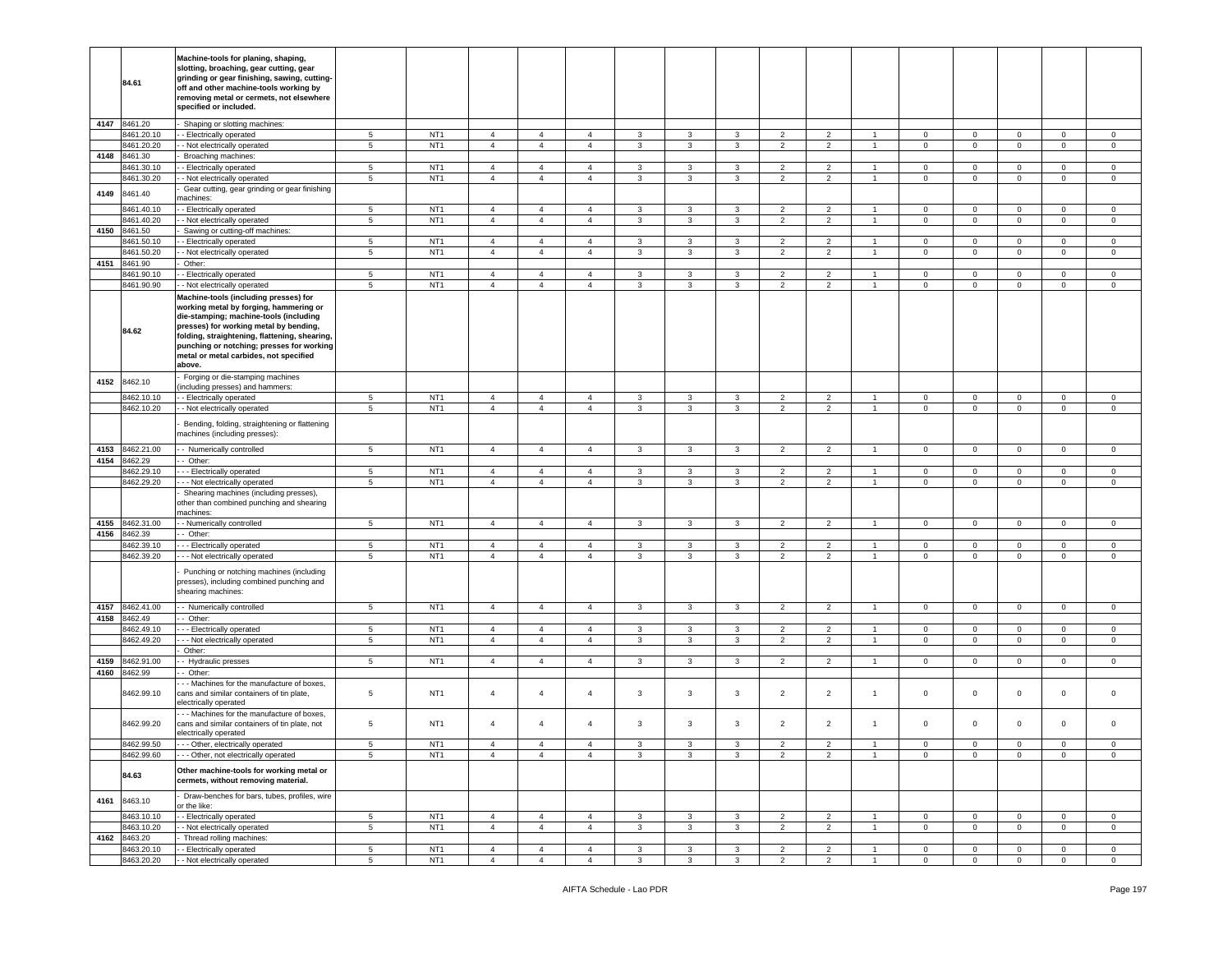| 4163 | 8463.30      | Machines for working wire:                                                                                                                                                                                                                                                                                                                        |                 |                 |                |                |                |               |                |                |                          |                |                      |                     |                |                     |              |                     |
|------|--------------|---------------------------------------------------------------------------------------------------------------------------------------------------------------------------------------------------------------------------------------------------------------------------------------------------------------------------------------------------|-----------------|-----------------|----------------|----------------|----------------|---------------|----------------|----------------|--------------------------|----------------|----------------------|---------------------|----------------|---------------------|--------------|---------------------|
|      | 8463.30.10   | - Electrically operated                                                                                                                                                                                                                                                                                                                           | 5               | NT <sub>1</sub> | $\overline{4}$ | $\overline{4}$ | $\overline{4}$ | 3             | 3              | 3              | $\overline{2}$           | $\overline{2}$ | $\overline{1}$       | $\mathbf 0$         | $\mathbf 0$    | $\mathbf 0$         | $\mathbf 0$  | $\mathbf 0$         |
|      | 8463.30.20   | - Not electrically operated                                                                                                                                                                                                                                                                                                                       | $5\phantom{.0}$ | NT <sub>1</sub> | $\overline{4}$ | $\overline{4}$ | $\overline{4}$ | $\mathbf{3}$  | $\mathbf{3}$   | $\mathbf{3}$   | $\overline{2}$           | $\overline{2}$ | $\overline{1}$       | $\mathbf 0$         | $\mathbf{0}$   | $\mathsf 0$         | $\mathbf 0$  | $\mathsf 0$         |
| 4164 | 8463.90      | Other:                                                                                                                                                                                                                                                                                                                                            |                 |                 |                |                |                |               |                |                |                          |                |                      |                     |                |                     |              |                     |
|      | 8463.90.10   |                                                                                                                                                                                                                                                                                                                                                   | 5               | NT <sub>1</sub> | $\overline{4}$ | $\overline{4}$ | $\overline{4}$ | 3             |                | 3              | $\overline{2}$           | $\overline{2}$ | $\overline{1}$       | $\mathbf 0$         | $\mathbf{0}$   | $\mathbf 0$         | $\mathbf{0}$ | $\circ$             |
|      |              | - Electrically operated                                                                                                                                                                                                                                                                                                                           |                 |                 |                |                |                |               | 3              |                |                          |                |                      |                     |                |                     |              |                     |
|      | 8463.90.20   | - Not electrically operated                                                                                                                                                                                                                                                                                                                       | $\sqrt{5}$      | NT <sub>1</sub> | $\overline{4}$ | $\overline{4}$ | $\overline{4}$ | 3             | $\mathbf{3}$   | 3              | $\overline{2}$           | $\overline{2}$ | $\mathbf{1}$         | $\mathbf 0$         | $\mathsf 0$    | $\mathsf{O}\xspace$ | $\mathbf 0$  | $\mathsf 0$         |
|      | 84.64        | Machine-tools for working stone, ceramics,<br>concrete, asbestos-cement or like mineral<br>materials or for cold-working glass.                                                                                                                                                                                                                   |                 |                 |                |                |                |               |                |                |                          |                |                      |                     |                |                     |              |                     |
| 4165 | 8464.10      | Sawing machines:                                                                                                                                                                                                                                                                                                                                  |                 |                 |                |                |                |               |                |                |                          |                |                      |                     |                |                     |              |                     |
|      | 8464.10.10   | - Electrically operated                                                                                                                                                                                                                                                                                                                           | $\sqrt{5}$      | NT <sub>1</sub> | $\overline{4}$ | $\overline{4}$ | $\overline{4}$ | $\mathcal{R}$ | 3              | $\mathbf{3}$   | $\overline{2}$           | $\overline{2}$ | $\overline{1}$       | $\mathbf 0$         | $\mathsf 0$    | $\mathsf 0$         | $\mathbf 0$  | $\mathbf 0$         |
|      |              |                                                                                                                                                                                                                                                                                                                                                   | $5\phantom{.0}$ | NT <sub>1</sub> |                |                |                |               |                |                |                          |                | $\overline{1}$       |                     |                |                     |              |                     |
|      | 8464.10.20   | - Not electrically operated                                                                                                                                                                                                                                                                                                                       |                 |                 | $\overline{4}$ | $\overline{4}$ | $\overline{4}$ | 3             | 3              | 3              | $\overline{2}$           | $\overline{2}$ |                      | $\pmb{0}$           | $\mathsf 0$    | $\mathsf 0$         | $\mathbf 0$  | $\mathsf 0$         |
| 4166 | 8464.20      | Grinding or polishing machines:                                                                                                                                                                                                                                                                                                                   |                 |                 |                |                |                |               |                |                |                          |                |                      |                     |                |                     |              |                     |
|      | 8464.20.10   | - Electrically operated                                                                                                                                                                                                                                                                                                                           | 5               | NT <sub>1</sub> | $\overline{4}$ | $\overline{4}$ | $\overline{4}$ | $\mathbf{3}$  | 3              | 3              | $\overline{2}$           | $\overline{2}$ | $\overline{1}$       | $\mathbf{0}$        | $\overline{0}$ | $\mathsf{O}\xspace$ | $\mathbf{0}$ | $\circ$             |
|      | 8464.20.20   | - Not electrically operated                                                                                                                                                                                                                                                                                                                       | 5 <sup>5</sup>  | NT <sub>1</sub> | $\overline{4}$ | $\overline{4}$ | $\overline{4}$ | $\mathbf{3}$  | $\overline{3}$ | $\overline{3}$ | 2                        | $\overline{2}$ | $\overline{1}$       | $\circ$             | $\mathbf{0}$   | $\mathbf 0$         | $\circ$      | $\mathbf 0$         |
| 4167 | 8464.90      | Other:                                                                                                                                                                                                                                                                                                                                            |                 |                 |                |                |                |               |                |                |                          |                |                      |                     |                |                     |              |                     |
|      | 8464.90.10   | - Electrically operated                                                                                                                                                                                                                                                                                                                           | $5\overline{)}$ | NT <sub>1</sub> | $\overline{4}$ | $\overline{4}$ | $\overline{4}$ | 3             | 3              | $\mathbf{3}$   | $\overline{2}$           | $\overline{2}$ | $\overline{1}$       | $\mathsf 0$         | $\mathsf 0$    | $\mathsf 0$         | $\mathsf 0$  | $\mathsf 0$         |
|      |              |                                                                                                                                                                                                                                                                                                                                                   |                 |                 |                |                |                |               |                |                |                          |                |                      |                     |                |                     |              |                     |
|      | 8464.90.20   | - Not electrically operated                                                                                                                                                                                                                                                                                                                       | $\overline{5}$  | NT <sub>1</sub> | $\overline{4}$ | $\overline{4}$ | $\overline{4}$ | 3             | $\mathbf{3}$   | $\mathbf{3}$   | $\overline{2}$           | $\overline{2}$ | $\blacktriangleleft$ | $\circ$             | $\mathbf 0$    | $\mathsf{O}\xspace$ | $\mathbf 0$  | $\mathsf{O}\xspace$ |
|      | 84.65        | Machine-tools (including machines for<br>nailing, stapling, glueing or otherwise<br>assembling) for working wood, cork, bone,<br>hard rubber, hard plastics or similar hard<br>materials.                                                                                                                                                         |                 |                 |                |                |                |               |                |                |                          |                |                      |                     |                |                     |              |                     |
| 4168 | 8465.10.00   | Machines which can carry out different types<br>of machining operations without tool change<br>between such operations                                                                                                                                                                                                                            | 5               | NT <sub>1</sub> | $\overline{4}$ | $\overline{4}$ | $\overline{4}$ | $\mathbf{3}$  | $\mathbf{3}$   | $\mathbf{3}$   | $\overline{2}$           | $\overline{2}$ | $\overline{1}$       | $\mathbf 0$         | $\mathsf 0$    | $\mathsf 0$         | $\mathsf 0$  | $\mathsf 0$         |
|      |              | Other:                                                                                                                                                                                                                                                                                                                                            |                 |                 |                |                |                |               |                |                |                          |                |                      |                     |                |                     |              |                     |
|      | 4169 8465.91 | - Sawing machines:                                                                                                                                                                                                                                                                                                                                |                 |                 |                |                |                |               |                |                |                          |                |                      |                     |                |                     |              |                     |
|      | 8465.91.10   | - - For scoring printed circuit boards or<br>printed wiring boards or printed circuit boards<br>or printed wiring boards substrates, electrically<br>operated                                                                                                                                                                                     | 5               | NT <sub>1</sub> | $\overline{4}$ | $\overline{4}$ | $\overline{4}$ | 3             | $\mathbf{3}$   | 3              | $\overline{2}$           | $\overline{2}$ | $\overline{1}$       | $\mathbf 0$         | $\circ$        | $\mathbf 0$         | $\mathbf 0$  | $\Omega$            |
|      | 8465.91.20   | - - Other, electrically operated                                                                                                                                                                                                                                                                                                                  | 5 <sup>5</sup>  | NT <sub>1</sub> | $\overline{4}$ | $\overline{4}$ | $\overline{4}$ | 3             | 3              | 3              | 2                        | $\overline{2}$ | $\overline{1}$       | $\Omega$            | $\Omega$       | $\Omega$            | $\Omega$     | $\Omega$            |
|      | 8465.91.90   | - - Other                                                                                                                                                                                                                                                                                                                                         | $5\phantom{.0}$ | NT <sub>1</sub> | $\overline{4}$ | $\overline{4}$ | $\overline{4}$ | 3             | $\mathbf{3}$   | $\mathbf{3}$   | $\overline{2}$           | $\overline{2}$ | $\overline{1}$       | $\mathsf{O}\xspace$ | $\mathbf 0$    | $\mathsf 0$         | $\mathsf 0$  | $\mathsf 0$         |
| 4170 | 8465.92      | - Planing, milling or moulding (by cutting)<br>machines:                                                                                                                                                                                                                                                                                          |                 |                 |                |                |                |               |                |                |                          |                |                      |                     |                |                     |              |                     |
|      | 8465.92.10   | - - For routing printed circuit boards or<br>printed wiring boards or printed circuit boards<br>or printed wiring boards substrates, accepting<br>router bits with a shank diameter not<br>exceeding 3.175 mm, for scoring printed<br>circuit boards or printed wiring boards or<br>printed circuit boards or printed wiring boards<br>substrates | 5               | NT <sub>1</sub> | $\overline{4}$ | $\overline{4}$ | $\overline{4}$ | 3             | 3              | 3              | $\overline{2}$           | $\overline{2}$ | $\overline{1}$       | $\mathbf 0$         | $\mathbf 0$    | $\mathbf 0$         | $\mathbf 0$  | $\Omega$            |
|      | 8465.92.20   | --- Other, electrically operated                                                                                                                                                                                                                                                                                                                  | $5\phantom{.0}$ | NT <sub>1</sub> | $\overline{4}$ | $\overline{4}$ | $\overline{4}$ | 3             | $\mathbf{3}$   | $\mathbf{3}$   | $\overline{2}$           | $\overline{2}$ | $\overline{1}$       | $\mathsf 0$         | $\mathsf 0$    | $\mathsf 0$         | $\mathsf 0$  | $\mathsf 0$         |
|      | 8465.92.90   | - - Other                                                                                                                                                                                                                                                                                                                                         | $\overline{5}$  | NT <sub>1</sub> | $\overline{4}$ | $\overline{4}$ | $\overline{4}$ | $\mathbf{3}$  | $\mathbf{3}$   | $\overline{3}$ | $\overline{2}$           | $\overline{2}$ | $\overline{1}$       | $\mathsf 0$         | $\overline{0}$ | $\overline{0}$      | $\mathsf 0$  | $\mathsf 0$         |
| 4171 | 8465.93      | - Grinding, sanding or polishing machines:                                                                                                                                                                                                                                                                                                        |                 |                 |                |                |                |               |                |                |                          |                |                      |                     |                |                     |              |                     |
|      | 8465.93.10   | - - Electrically operated                                                                                                                                                                                                                                                                                                                         | 5               | NT <sub>1</sub> | $\overline{4}$ | $\overline{4}$ | $\overline{4}$ | 3             | $\mathbf{3}$   | 3              | $\overline{2}$           | $\overline{2}$ | $\overline{1}$       | $\Omega$            | $\mathbf 0$    | $\mathsf 0$         | $\Omega$     | $\mathbf 0$         |
|      | 8465.93.20   | - - Not electrically operated                                                                                                                                                                                                                                                                                                                     | $5\phantom{.0}$ | NT <sub>1</sub> | $\overline{4}$ | $\overline{4}$ | $\overline{4}$ | 3             | 3              | $\mathbf{3}$   | $\overline{2}$           | $\overline{2}$ | $\overline{1}$       | $\mathbf 0$         | $\mathbf{0}$   | $\mathsf{O}\xspace$ | $\circ$      | $\mathsf 0$         |
| 4172 | 8465.94      | - Bending or assembling machines:                                                                                                                                                                                                                                                                                                                 |                 |                 |                |                |                |               |                |                |                          |                |                      |                     |                |                     |              |                     |
|      | 8465.94.10   | - - Electrically operated                                                                                                                                                                                                                                                                                                                         | $5\phantom{.0}$ | NT <sub>1</sub> | $\overline{4}$ | $\overline{4}$ | $\overline{4}$ | 3             | $\mathbf{3}$   | 3              | $\overline{2}$           | $\overline{2}$ | $\overline{1}$       | $\mathbf 0$         | $\mathsf 0$    | $\mathbf 0$         | $\Omega$     | $\mathsf 0$         |
|      | 8465.94.20   | - - Not electrically operated                                                                                                                                                                                                                                                                                                                     | $5\phantom{.0}$ | NT <sub>1</sub> | $\overline{4}$ | $\overline{4}$ | $\overline{4}$ | 3             | $\mathbf{3}$   | $\mathbf{3}$   | $\overline{2}$           | $\overline{2}$ | $\overline{1}$       | $\mathbf 0$         | $\mathbf{0}$   | $\mathsf 0$         | $\mathbf 0$  | $\mathbf{0}$        |
|      |              |                                                                                                                                                                                                                                                                                                                                                   |                 |                 |                |                |                |               |                |                |                          |                |                      |                     |                |                     |              |                     |
| 4173 | 8465.95      | - Drilling or morticing machines:                                                                                                                                                                                                                                                                                                                 |                 |                 |                |                |                |               |                |                |                          |                |                      |                     |                |                     |              |                     |
|      | 8465.95.10   | - - Drilling machines for the manufacture of<br>printed circuit boards or printed wiring boards,<br>with a spindle speed exceeding 50,000 rpm<br>and accepting drill bits of a shank diameter<br>not exceeding 3.175 mm                                                                                                                           | 5               | NT <sub>1</sub> | $\overline{4}$ | $\overline{4}$ | 4              | 3             | $\mathbf{3}$   | 3              | $\overline{2}$           | $\overline{2}$ | $\mathbf{1}$         | 0                   | 0              | 0                   | $\Omega$     | $\Omega$            |
|      | 8465.95.30   | - - Other, electrically operated                                                                                                                                                                                                                                                                                                                  | 5               | NT <sub>1</sub> | $\overline{4}$ | $\overline{4}$ | $\overline{4}$ | 3             | $\mathbf{3}$   | $\mathbf{3}$   | 2                        | $\overline{2}$ | $\overline{1}$       | $\mathbf 0$         | $\mathsf 0$    | $\mathbf 0$         | $\mathbf 0$  | $\circ$             |
|      | 8465.95.90   | - - Other                                                                                                                                                                                                                                                                                                                                         | 5               | NT <sub>1</sub> | $\overline{4}$ | $\overline{4}$ | $\overline{4}$ | $\mathbf{3}$  | $\mathbf{3}$   | $\overline{3}$ | $\overline{2}$           | $\overline{2}$ | $\mathbf{1}$         | $\mathbf 0$         | $\mathbf{0}$   | $\mathsf 0$         | $\mathbf 0$  | $\mathbf 0$         |
| 4174 | 8465.96      | - Splitting, slicing or paring machines:                                                                                                                                                                                                                                                                                                          |                 |                 |                |                |                |               |                |                |                          |                |                      |                     |                |                     |              |                     |
|      | 8465.96.10   | -- Electrically operated                                                                                                                                                                                                                                                                                                                          | 5               | NT <sub>1</sub> | $\overline{4}$ | $\overline{4}$ | $\overline{4}$ | 3             | 3              | 3              | $\overline{2}$           | 2              | $\overline{1}$       | $\Omega$            | $\Omega$       | $\mathbf 0$         | $\Omega$     | $\Omega$            |
|      | 8465.96.20   | - - Not electrically operated                                                                                                                                                                                                                                                                                                                     | 5               | NT <sub>1</sub> | $\overline{4}$ | $\overline{4}$ | $\overline{4}$ | 3             | 3              | $\mathbf{3}$   | 2                        | 2              | $\overline{1}$       | $\circ$             | $\mathbf{0}$   | $\circ$             | $\circ$      | $\circ$             |
| 4175 | 8465.99      | Other:                                                                                                                                                                                                                                                                                                                                            |                 |                 |                |                |                |               |                |                |                          |                |                      |                     |                |                     |              |                     |
|      |              |                                                                                                                                                                                                                                                                                                                                                   |                 |                 |                |                |                |               |                |                |                          |                |                      |                     |                |                     |              |                     |
|      | 8465.99.30   | -- Lathes, electrically operated                                                                                                                                                                                                                                                                                                                  | 5               | NT <sub>1</sub> | $\overline{4}$ | $\overline{4}$ | $\overline{a}$ | 3             | 3              | 3              | $\overline{2}$           | 2              |                      | $\mathbf 0$         | $\mathbf 0$    | 0                   | $\Omega$     | $\mathbf 0$         |
|      | 8465.99.40   | - - Lathes, not electrically operated                                                                                                                                                                                                                                                                                                             | 5               | NT <sub>1</sub> | $\overline{4}$ | $\overline{4}$ | $\overline{4}$ | 3             | 3              | 3              | $\overline{\phantom{0}}$ | $\overline{2}$ |                      | $\Omega$            | $\Omega$       | $\Omega$            | $\Omega$     | $\mathbf 0$         |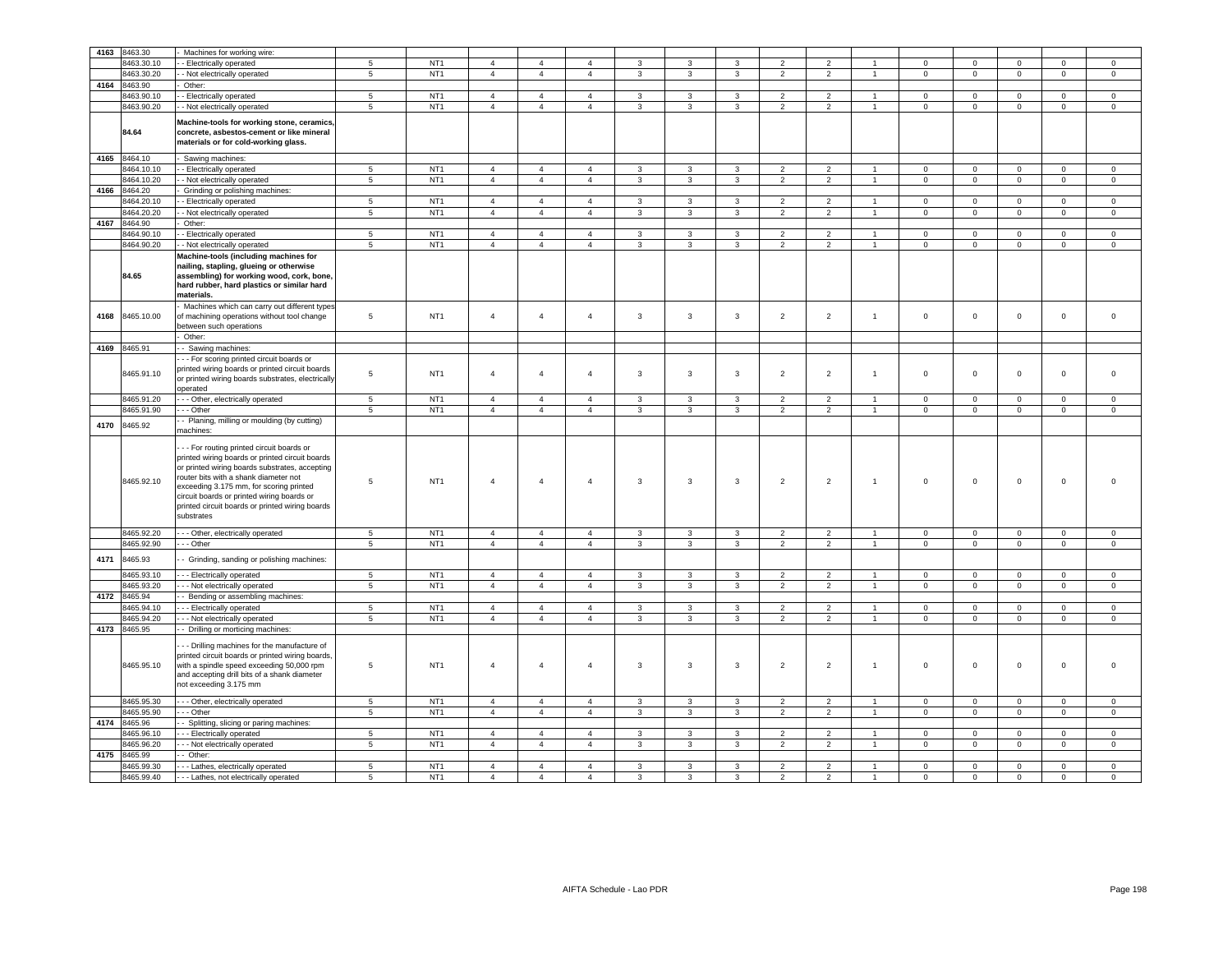|      | 8465.99.50                 | -- Machines for deburring the surfaces of<br>printed circuit boards or printed wiring boards<br>during manufacturing; for scoring printed<br>circuit boards or printed wiring boards or<br>printed circuit boards or printed wiring boards<br>substrates; laminating presses for the<br>manufacture of printed circuit boards or<br>printed wiring boards | 5               | NT <sub>1</sub> | $\overline{4}$ | $\overline{4}$ | $\overline{4}$ | 3            | 3                       | 3            | $\overline{2}$ | $\overline{2}$ | $\overline{1}$ | $\mathbf 0$    | $\mathbf 0$    | 0              | $\mathbf 0$    | $\overline{0}$ |
|------|----------------------------|-----------------------------------------------------------------------------------------------------------------------------------------------------------------------------------------------------------------------------------------------------------------------------------------------------------------------------------------------------------|-----------------|-----------------|----------------|----------------|----------------|--------------|-------------------------|--------------|----------------|----------------|----------------|----------------|----------------|----------------|----------------|----------------|
|      | 8465.99.60                 | - - - Other, electrically operated                                                                                                                                                                                                                                                                                                                        | 5               | NT <sub>1</sub> | $\overline{4}$ | $\overline{4}$ | $\overline{4}$ | 3            | 3                       | 3            | $\overline{2}$ | $\overline{2}$ | $\overline{1}$ | $\mathbf 0$    | $\mathbf{0}$   | 0              | $\mathbf 0$    | $\overline{0}$ |
|      | 8465.99.90                 | - - Other                                                                                                                                                                                                                                                                                                                                                 | 5               | NT <sub>1</sub> | $\overline{4}$ | $\overline{4}$ | $\overline{4}$ | $\mathbf{3}$ | $\mathbf{3}$            | $\mathbf{3}$ | $\overline{2}$ | $\overline{2}$ | $\overline{1}$ | $\mathbf 0$    | $\mathbf 0$    | $\mathbf 0$    | $\mathsf 0$    | $\mathsf 0$    |
|      | 84.66                      | Parts and accessories suitable for use<br>solely or principally with the machines of<br>headings 84.56 to 84.65, including work or<br>tool holders, self-opening dieheads,<br>dividing heads and other special<br>attachments for machine-tools; tool<br>holders for any type of tool for working in<br>the hand.                                         |                 |                 |                |                |                |              |                         |              |                |                |                |                |                |                |                |                |
| 4176 | 8466.10                    | Tool holders and self-opening dieheads:                                                                                                                                                                                                                                                                                                                   |                 |                 |                |                |                |              |                         |              |                |                |                |                |                |                |                |                |
|      | 8466.10.10                 | - For the machine-tools of subheading<br>8456.90.10, 8456.90.20, 8460.31.10,<br>8465.91.10, 8465.92.10, 8465.95.10 or<br>8465.99.50                                                                                                                                                                                                                       | 5               | NT <sub>1</sub> | $\overline{4}$ | $\overline{4}$ | $\overline{4}$ | 3            | 3                       | 3            | $\overline{2}$ | $\overline{2}$ | $\overline{1}$ | $\mathbf 0$    | $\circ$        | $\mathbf 0$    | $\mathbf 0$    | $\mathbf 0$    |
|      | 8466.10.90                 | - Other                                                                                                                                                                                                                                                                                                                                                   | 5               | NT <sub>1</sub> | $\overline{4}$ | $\overline{4}$ | $\overline{4}$ | $\mathbf{3}$ | $\mathbf{3}$            | 3            | $\overline{2}$ | $\overline{2}$ | $\mathbf{1}$   | $\mathbf{0}$   | $\mathbf{0}$   | $\mathbf 0$    | $\mathbf 0$    | $\mathbf 0$    |
| 4177 | 8466.20<br>8466.20.10      | Work holders:<br>- For the machine-tools of subheading<br>8456.90.10, 8456.90.20, 8460.31.10,<br>8465.91.10, 8465.92.10, 8465.95.10 or<br>8465.99.50                                                                                                                                                                                                      | 5               | NT <sub>1</sub> | $\overline{4}$ | $\overline{4}$ | 4              | $\mathbf{3}$ | $\overline{\mathbf{3}}$ | 3            | $\overline{2}$ | $\overline{c}$ | $\overline{1}$ | $\mathbf 0$    | $\mathbf 0$    | $\mathbf 0$    | $\mathbf 0$    | $\overline{0}$ |
|      | 8466.20.90                 | - Other                                                                                                                                                                                                                                                                                                                                                   | 5               | NT <sub>1</sub> | $\overline{4}$ | $\overline{4}$ | $\overline{4}$ | $\mathbf{3}$ | $\mathbf{3}$            | $\mathbf{3}$ | $\overline{2}$ | $\overline{2}$ | $\overline{1}$ | $\mathbf{0}$   | $\overline{0}$ | $\overline{0}$ | $\circ$        | $\mathbf 0$    |
| 4178 | 8466.30                    | Dividing heads and other special                                                                                                                                                                                                                                                                                                                          |                 |                 |                |                |                |              |                         |              |                |                |                |                |                |                |                |                |
|      | 8466.30.10                 | attachments for machine-tools:<br>- For the machine-tools of subheading<br>8456.90.10, 8456.90.20, 8460.31.10,<br>8465.91.10, 8465.92.10, 8465.95.10 or<br>8465.99.50                                                                                                                                                                                     | $5\phantom{.0}$ | NT <sub>1</sub> | $\overline{4}$ | $\overline{4}$ | $\overline{4}$ | 3            | $\mathbf{3}$            | 3            | $\overline{2}$ | $\overline{2}$ | $\overline{1}$ | $\circ$        | $\mathsf 0$    | $\mathbf 0$    | $\mathbf 0$    | $\,0\,$        |
|      | 8466.30.90                 | - Other                                                                                                                                                                                                                                                                                                                                                   | 5 <sup>5</sup>  | NT <sub>1</sub> | $\overline{4}$ | $\overline{4}$ | $\overline{4}$ | $\mathbf{3}$ | 3                       | $\mathbf{3}$ | $\overline{2}$ | $\overline{2}$ | $\overline{1}$ | $\mathbf{0}$   | $\overline{0}$ | $\mathbf{0}$   | $\mathbf{0}$   | $\circ$        |
| 4179 | 8466.91.00                 | Other:<br>- For machines of heading 84.64                                                                                                                                                                                                                                                                                                                 | 5               | NT <sub>1</sub> | $\overline{4}$ | $\overline{4}$ | $\overline{4}$ | 3            | 3                       | 3            | $\overline{2}$ | $\overline{2}$ |                | $\mathbf{0}$   | $\overline{0}$ | $\mathbf{0}$   | $\mathbf{0}$   | $\mathbf 0$    |
| 4180 | 8466.92                    | - For machines of heading 84.65:                                                                                                                                                                                                                                                                                                                          |                 |                 |                |                |                |              |                         |              |                |                | $\mathbf{1}$   |                |                |                |                |                |
|      | 8466.92.10                 | - - For machines of subheading 8465.91.10,<br>8465.92.10, 8465.95.10 or 8465.99.50                                                                                                                                                                                                                                                                        | $5\phantom{.0}$ | NT <sub>1</sub> | $\overline{4}$ | $\overline{4}$ | $\overline{4}$ | 3            | 3                       | 3            | $\overline{2}$ | $\overline{c}$ | $\overline{1}$ | $\mathbf 0$    | $\mathbf 0$    | $\mathbf 0$    | $\mathbf 0$    | $\overline{0}$ |
|      | 8466.92.90                 | - - - Other                                                                                                                                                                                                                                                                                                                                               | $\sqrt{5}$      | NT <sub>1</sub> | $\overline{4}$ | $\overline{4}$ | $\overline{4}$ | 3            | 3                       | 3            | $\overline{2}$ | $\overline{c}$ | $\overline{1}$ | $\mathbf 0$    | $\mathsf 0$    | $\mathbf 0$    | $\overline{0}$ | $\mathbf 0$    |
| 4181 | 8466.93                    | - For machines of headings 84.56 to 84.61:                                                                                                                                                                                                                                                                                                                |                 |                 |                |                |                |              |                         |              |                |                |                |                |                |                |                |                |
|      | 8466.93.20                 | - - For machines of subheading 8456.90.10,<br>8456.90.20 or 8460.31.10                                                                                                                                                                                                                                                                                    | $\,$ 5 $\,$     | NT <sub>1</sub> | $\overline{4}$ | $\overline{4}$ | $\overline{4}$ | $\mathbf{3}$ | $\mathbf{3}$            | $\mathbf{3}$ | $\overline{2}$ | $\overline{2}$ | $\overline{1}$ | $\mathsf 0$    | $\mathsf 0$    | $\mathbf 0$    | $\mathbf 0$    | $\,0\,$        |
|      | 8466.93.90                 | - - Other                                                                                                                                                                                                                                                                                                                                                 | $5\phantom{.0}$ | NT <sub>1</sub> | $\overline{4}$ | $\overline{4}$ | 4              | 3            | 3                       | 3            | $\overline{2}$ | $\overline{2}$ | $\overline{1}$ | $\mathbf 0$    | $\mathbf 0$    | $\mathbf 0$    | $\mathbf{0}$   | $\mathbf 0$    |
| 4182 | 8466.94.00                 | - For machines of heading 84.62 or 84.63                                                                                                                                                                                                                                                                                                                  | 5               | NT <sub>1</sub> | $\overline{4}$ | $\overline{4}$ | $\overline{4}$ | $\mathbf{3}$ | $\mathbf{3}$            | $\mathbf{3}$ | $\overline{2}$ | $\overline{2}$ | $\mathbf{1}$   | $\mathbf 0$    | $\mathbf 0$    | $\mathbf 0$    | $\mathsf 0$    | $\mathsf 0$    |
|      | 84.67                      | Tools for working in the hand, pneumatic,<br>hydraulic or with self-contained electric or<br>non-electric motor.                                                                                                                                                                                                                                          |                 |                 |                |                |                |              |                         |              |                |                |                |                |                |                |                |                |
|      |                            | Pneumatic:                                                                                                                                                                                                                                                                                                                                                |                 |                 |                |                |                |              |                         |              |                |                |                |                |                |                |                |                |
| 4183 | 8467.11.00                 | - Rotary type (including combined rotary-<br>percussion)                                                                                                                                                                                                                                                                                                  | $\,$ 5 $\,$     | NT <sub>1</sub> | $\overline{4}$ | $\overline{4}$ | $\overline{4}$ | $\mathbf{3}$ | $\mathbf{3}$            | $\mathbf{3}$ | $\overline{2}$ | $\overline{2}$ | $\mathbf{1}$   | $\mathbf 0$    | $\mathbf 0$    | $\mathbf 0$    | $\mathbf 0$    | $\mathsf 0$    |
| 4184 | 8467.19.00                 | - Other                                                                                                                                                                                                                                                                                                                                                   | $\sqrt{5}$      | NT <sub>1</sub> | $\overline{4}$ | $\overline{4}$ | $\overline{4}$ | $\mathbf{3}$ | $\mathbf{3}$            | $\mathbf{3}$ | $\overline{2}$ | $\overline{2}$ | $\overline{1}$ | $\mathbf{0}$   | $\mathbf{0}$   | $\mathbf 0$    | $\mathbf{0}$   | $\overline{0}$ |
|      |                            | With self-contained electric motor:                                                                                                                                                                                                                                                                                                                       |                 |                 |                |                |                |              |                         |              |                |                |                |                |                |                |                |                |
| 4185 | 8467.21.00                 | - Drills of all kinds                                                                                                                                                                                                                                                                                                                                     | 5               | NT <sub>1</sub> | $\overline{4}$ | $\overline{4}$ | $\overline{4}$ | 3            | 3                       | 3            | $\overline{2}$ | $\overline{2}$ | $\overline{1}$ | $\mathbf 0$    | $\mathbf 0$    | $\mathbf{0}$   | $\mathbf{0}$   | $\,0\,$        |
| 4186 | 8467.22.00                 | Saws                                                                                                                                                                                                                                                                                                                                                      | $5\phantom{.0}$ | NT <sub>1</sub> | $\overline{4}$ | $\overline{4}$ | $\overline{4}$ | 3            | $\mathbf{3}$            | 3            | $\overline{2}$ | $\overline{2}$ | $\overline{1}$ | $\mathbf 0$    | $\mathbf 0$    | $\mathbf 0$    | $\overline{0}$ | $\overline{0}$ |
| 4187 | 8467.29.00                 | - Other<br>Other tools:                                                                                                                                                                                                                                                                                                                                   | 5 <sub>5</sub>  | NT <sub>1</sub> | $\overline{4}$ | $\overline{4}$ | $\overline{4}$ | $\mathbf{3}$ | $\mathbf{3}$            | 3            | $\overline{2}$ | $\overline{2}$ | $\mathbf{1}$   | $\mathbf{0}$   | $\overline{0}$ | $\mathbf 0$    | $\mathbf{0}$   | $\circ$        |
| 4188 | 8467.81.00                 | - Chain saws                                                                                                                                                                                                                                                                                                                                              | 5               | NT <sub>1</sub> | $\overline{4}$ | $\overline{4}$ | $\overline{4}$ | 3            | 3                       | 3            | 2              | $\overline{2}$ |                | $\mathbf 0$    | $\mathbf 0$    | $\mathbf 0$    | $\mathbf 0$    | $\mathsf 0$    |
|      | 4189 8467.89.00            | - - Other                                                                                                                                                                                                                                                                                                                                                 | 5               | NT <sub>1</sub> | $\overline{4}$ | $\overline{4}$ | 4              | 3            | 3                       | 3            | 2              | 2              |                | $\mathbf 0$    | $\mathbf 0$    | $\mathbf{0}$   | 0              | $\mathbf 0$    |
|      |                            | Parts:                                                                                                                                                                                                                                                                                                                                                    |                 |                 |                |                |                |              |                         |              |                |                |                |                |                |                |                |                |
|      | 4190 8467.91<br>8467.91.10 | - Of chain saws:<br>- - Of electro-mechanical tools for working in<br>the hand, with self contained electric motor                                                                                                                                                                                                                                        | 5               | NT <sub>1</sub> | $\overline{4}$ | $\overline{4}$ | $\overline{4}$ | $\mathbf{3}$ | $\mathbf{3}$            | 3            | $\overline{2}$ | $\overline{2}$ | $\overline{1}$ | $\circ$        | $\mathbf 0$    | $\mathbf 0$    | $\mathbf 0$    | $\mathsf 0$    |
|      | 8467.91.90                 | - - Other                                                                                                                                                                                                                                                                                                                                                 | $5\phantom{.0}$ | NT <sub>1</sub> | $\overline{4}$ | $\overline{4}$ | $\overline{4}$ | $\mathbf{3}$ | $\mathbf{3}$            | 3            | $\overline{2}$ | $\overline{2}$ | $\overline{1}$ | $\overline{0}$ | $\overline{0}$ | $\mathbf{0}$   | $\overline{0}$ | $\overline{0}$ |
| 4191 | 8467.92.00                 | - Of pneumatic tools                                                                                                                                                                                                                                                                                                                                      | $5\phantom{.0}$ | NT <sub>1</sub> | $\overline{4}$ | $\overline{4}$ | $\overline{4}$ | 3            | 3                       | $\mathbf{3}$ | $\overline{2}$ | $\overline{2}$ | $\overline{1}$ | $\mathbf{0}$   | $\overline{0}$ | $\mathbf 0$    | $\overline{0}$ | $\overline{0}$ |
|      | 4192 8467.99               | - Other:                                                                                                                                                                                                                                                                                                                                                  |                 |                 |                |                |                |              |                         |              |                |                |                |                |                |                |                |                |
|      | 8467.99.10                 | - - Of goods of subheading 8467.21, 8467.22<br>or 8467.29                                                                                                                                                                                                                                                                                                 | $\,$ 5 $\,$     | NT <sub>1</sub> | $\overline{4}$ | $\overline{4}$ | $\overline{4}$ | $\mathbf{3}$ | $\mathbf{3}$            | $\mathbf{3}$ | $\overline{2}$ | $\overline{2}$ | $\overline{1}$ | $\mathbf 0$    | $\mathbf 0$    | $\mathbf 0$    | $\mathbf 0$    | $\,0\,$        |
|      | 8467.99.90                 | -- Other                                                                                                                                                                                                                                                                                                                                                  | $5\phantom{.0}$ | NT <sub>1</sub> | $\overline{4}$ | $\overline{4}$ | $\overline{4}$ | $\mathbf{3}$ | $\mathbf{3}$            | $\mathbf{3}$ | $\overline{2}$ | $\overline{2}$ | $\overline{1}$ | $\overline{0}$ | $\overline{0}$ | $\overline{0}$ | $\overline{0}$ | $\overline{0}$ |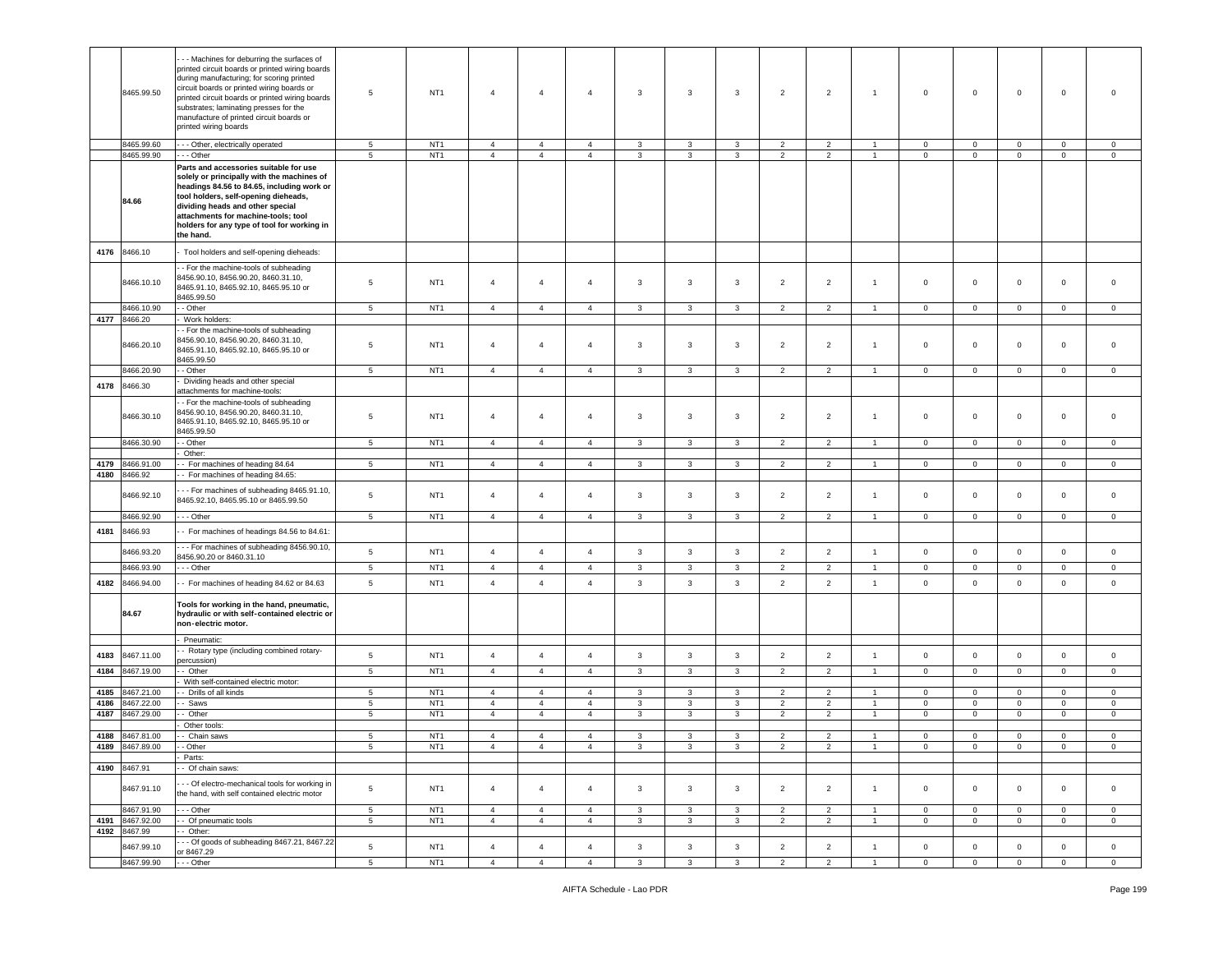|      | 84.68        | Machinery and apparatus for soldering,<br>brazing or welding, whether or not capable<br>of cutting, other than those of heading<br>85.15; gas-operated surface tempering<br>machines and appliances.                                                                                     |                 |                 |                |                |                |              |                         |              |                |                |                |                |                |                |                |                |
|------|--------------|------------------------------------------------------------------------------------------------------------------------------------------------------------------------------------------------------------------------------------------------------------------------------------------|-----------------|-----------------|----------------|----------------|----------------|--------------|-------------------------|--------------|----------------|----------------|----------------|----------------|----------------|----------------|----------------|----------------|
| 4193 | 8468.10.00   | Hand-held blow pipes                                                                                                                                                                                                                                                                     | $5\phantom{.0}$ | NT <sub>1</sub> | $\overline{4}$ | $\overline{4}$ | $\overline{4}$ | 3            | $\mathbf{3}$            | $\mathbf{3}$ | $\overline{2}$ | $\overline{2}$ | $\mathbf{1}$   | $\mathbf 0$    | $\mathbf{O}$   | $\overline{0}$ | $\mathbf 0$    | $\mathbf 0$    |
| 4194 | 3468.20      | Other gas-operated machinery and                                                                                                                                                                                                                                                         |                 |                 |                |                |                |              |                         |              |                |                |                |                |                |                |                |                |
|      | 8468.20.10   | apparatus:<br>- Hand-operated gas welding, brazing or                                                                                                                                                                                                                                    | $\sqrt{5}$      | NT <sub>1</sub> | $\overline{4}$ | $\overline{4}$ | $\overline{4}$ | $\mathbf{3}$ | $\mathbf{3}$            | $\mathbf{3}$ | $\overline{2}$ | $\overline{2}$ | $\mathbf{1}$   | $\mathsf 0$    | $\mathsf 0$    | $\mathsf 0$    | $\mathsf 0$    | $\mathsf 0$    |
|      |              | cutting appliances for metal                                                                                                                                                                                                                                                             |                 |                 |                |                |                |              |                         |              |                |                |                |                |                |                |                |                |
|      | 3468.20.90   | - Other                                                                                                                                                                                                                                                                                  | 5               | NT <sub>1</sub> | $\overline{4}$ | $\overline{4}$ | $\overline{4}$ | 3            | 3                       | 3            | $\overline{2}$ | $\overline{2}$ | $\overline{1}$ | $\mathbf 0$    | $\mathbf 0$    | $\mathbf 0$    | $\mathbf 0$    | $\circ$        |
| 4195 | 3468.80.00   | Other machinery and apparatus                                                                                                                                                                                                                                                            | 5               | NT <sub>1</sub> | $\overline{4}$ | $\overline{4}$ | $\overline{4}$ | 3            | $\mathbf{3}$            | 3            | $\overline{2}$ | $\overline{2}$ | $\mathbf{1}$   | $\mathbf 0$    | $\mathbf 0$    | $\mathbf 0$    | $\mathbf 0$    | $\mathbf 0$    |
| 4196 | 8468.90      | Parts:                                                                                                                                                                                                                                                                                   |                 |                 |                |                |                |              |                         |              |                |                |                |                |                |                |                |                |
|      |              | - Of hand-operated gas welding, brazing or                                                                                                                                                                                                                                               |                 |                 |                |                |                |              |                         |              |                |                |                |                |                |                |                |                |
|      |              | cutting appliances for metal:                                                                                                                                                                                                                                                            |                 |                 |                |                |                |              |                         |              |                |                |                |                |                |                |                |                |
|      | 8468.90.11   | -- Of goods of subheading 8468.10                                                                                                                                                                                                                                                        | 5               | NT <sub>1</sub> | $\overline{4}$ | $\overline{4}$ | $\overline{4}$ | 3            | $\mathbf{3}$            | 3            | $\overline{2}$ | $\overline{2}$ | $\overline{1}$ | $\mathbf 0$    | $\mathbf 0$    | $\mathbf 0$    | $\mathbf{0}$   | $\circ$        |
|      | 8468.90.12   | -- Of goods of subheading 8468.20.10                                                                                                                                                                                                                                                     | $\sqrt{5}$      | NT <sub>1</sub> | $\overline{4}$ | $\overline{4}$ | $\overline{4}$ | 3            | 3                       | $\mathbf{3}$ | $\sqrt{2}$     | $\overline{2}$ | $\overline{1}$ | $\mathbf 0$    | $\mathbf 0$    | $\mathsf 0$    | $\mathbf 0$    | $\,$ 0         |
|      | 3468.90.90   | - Other                                                                                                                                                                                                                                                                                  | $5\phantom{.0}$ | NT <sub>1</sub> | $\overline{4}$ | $\overline{4}$ | $\overline{4}$ | 3            | 3                       | $\mathbf{3}$ | $\overline{2}$ | $\overline{2}$ | $\overline{1}$ | $\mathbf 0$    | $\mathsf 0$    | $\mathbf 0$    | $\mathbf 0$    | $\circ$        |
|      |              |                                                                                                                                                                                                                                                                                          |                 |                 |                |                |                |              |                         |              |                |                |                |                |                |                |                |                |
| 4197 | 84.69        | Typewriters other than printers of heading<br>84.43; word-processing machines.                                                                                                                                                                                                           |                 |                 |                |                |                |              |                         |              |                |                |                |                |                |                |                |                |
|      | 8469.00.10   | Word-processing machines                                                                                                                                                                                                                                                                 | $5\phantom{.0}$ | NT <sub>1</sub> | $\overline{4}$ | $\overline{4}$ | 4              | 3            | 3                       | 3            | $\overline{2}$ | $\overline{2}$ |                | $\mathbf 0$    | 0              | 0              | $\mathbf 0$    | $\overline{0}$ |
|      | 8469.00.90   | Other                                                                                                                                                                                                                                                                                    | $\sqrt{5}$      | NT <sub>1</sub> | $\overline{4}$ | $\overline{4}$ | $\overline{4}$ | $\mathbf{3}$ | $\mathbf{3}$            | $\mathbf{3}$ | $\overline{2}$ | $\overline{2}$ | $\mathbf{1}$   | $\mathbf 0$    | $\mathbf 0$    | $\mathsf 0$    | $\overline{0}$ | $\mathbf 0$    |
|      | 84.70        | Calculating machines and pocket-size data<br>recording, reproducing and displaying<br>machines with calculating functions;<br>accounting machines, postage-franking<br>machines, ticket-issuing machines and<br>similar machines, incorporating a<br>calculating device; cash registers. |                 |                 |                |                |                |              |                         |              |                |                |                |                |                |                |                |                |
| 4198 | 8470.10.00   | Electronic calculators capable of operation<br>without an external source of electric power<br>and pocket-size data recording, reproducing<br>and displaying machines with calculating<br>functions                                                                                      | $\overline{5}$  | NT <sub>1</sub> | $\overline{4}$ | $\overline{4}$ | $\overline{4}$ | 3            | $\overline{\mathbf{3}}$ | $\mathbf{3}$ | $\overline{2}$ | $\overline{2}$ | $\overline{1}$ | $\,0\,$        | 0              | $\mathsf 0$    | $\mathbf 0$    | $\overline{0}$ |
|      |              | Other electronic calculating machines:                                                                                                                                                                                                                                                   |                 |                 |                |                |                |              |                         |              |                |                |                |                |                |                |                |                |
| 4199 | 8470.21.00   | - Incorporating a printing device                                                                                                                                                                                                                                                        | $5\phantom{.0}$ | NT <sub>1</sub> | $\overline{4}$ | $\overline{4}$ | $\overline{4}$ | 3            | $\mathbf{3}$            | 3            | $\overline{2}$ | $\overline{2}$ | $\mathbf{1}$   | $\overline{0}$ | $\mathbf{0}$   | $\mathbf 0$    | $\overline{0}$ | $\overline{0}$ |
| 4200 | 3470.29.00   | - Other                                                                                                                                                                                                                                                                                  | $\sqrt{5}$      | NT <sub>1</sub> | $\overline{4}$ | $\overline{4}$ | $\overline{4}$ | $\mathbf{3}$ | $\mathbf{3}$            | 3            | $\overline{2}$ | $\overline{2}$ | $\overline{1}$ | $\mathbf 0$    | $\mathbf 0$    | $\mathbf 0$    | $\mathbf 0$    | $\,0\,$        |
| 4201 | 3470.30.00   | Other calculating machines                                                                                                                                                                                                                                                               | $\sqrt{5}$      | NT <sub>1</sub> | $\overline{4}$ | $\overline{4}$ | $\overline{4}$ | 3            | $\mathbf{3}$            | $\mathbf{3}$ | $\overline{2}$ | $\overline{2}$ | $\overline{1}$ | $\mathsf 0$    | $\mathsf 0$    | $\mathsf 0$    | $\pmb{0}$      | $\,0\,$        |
| 4202 | 8470.50.00   | Cash registers                                                                                                                                                                                                                                                                           | $5\phantom{.0}$ | NT <sub>1</sub> | $\overline{4}$ | $\overline{4}$ | $\overline{4}$ | $\mathbf{3}$ | $\mathbf{3}$            | $\mathbf{3}$ | $\overline{2}$ | $\overline{2}$ | $\mathbf{1}$   | $\overline{0}$ | $\overline{0}$ | $\mathbf 0$    | $\overline{0}$ | $\mathbf 0$    |
| 4203 | 8470.90      | Other:                                                                                                                                                                                                                                                                                   |                 |                 |                |                |                |              |                         |              |                |                |                |                |                |                |                |                |
|      |              |                                                                                                                                                                                                                                                                                          | $\sqrt{5}$      | NT <sub>1</sub> | $\overline{4}$ | $\overline{4}$ | $\overline{4}$ |              | $\mathbf{3}$            | $\mathbf{3}$ | $\overline{2}$ | $\overline{2}$ |                |                | $\mathbf 0$    | $\mathsf 0$    | $\mathsf 0$    |                |
|      | 3470.90.10   | - Postage-franking machines                                                                                                                                                                                                                                                              |                 |                 |                |                |                | 3            |                         |              |                |                | $\overline{1}$ | $\mathbf 0$    |                |                |                | $\mathbf 0$    |
|      | 3470.90.20   | - Accounting machines                                                                                                                                                                                                                                                                    | $5\phantom{.0}$ | NT <sub>1</sub> | $\overline{4}$ | $\overline{4}$ | $\overline{4}$ | 3            | 3                       | 3            | $\overline{2}$ | $\overline{2}$ | $\overline{1}$ | $\mathbf 0$    | $\mathbf 0$    | $\mathbf 0$    | $\mathbf 0$    | $\,0\,$        |
|      | 8470.90.90   | - Other                                                                                                                                                                                                                                                                                  | 5               | NT <sub>1</sub> | $\overline{4}$ | $\overline{4}$ | $\overline{4}$ | 3            | $\mathbf{3}$            | 3            | $\overline{2}$ | $\overline{2}$ | $\overline{1}$ | $\mathbf 0$    | $\mathbf{O}$   | $\mathbf 0$    | $\mathbf{0}$   | $\mathbf 0$    |
|      | 84.71        | Automatic data processing machines and<br>units thereof; magnetic or optical readers,<br>machines for transcribing data onto data<br>media in coded form and machines for<br>processing such data, not elsewhere<br>specified or included.                                               |                 |                 |                |                |                |              |                         |              |                |                |                |                |                |                |                |                |
| 4204 | 8471.30      | Portable automatic data processing<br>machines, weighing not more than 10 kg,<br>consisting of at least a central processing unit,<br>a keyboard and a display:                                                                                                                          |                 |                 |                |                |                |              |                         |              |                |                |                |                |                |                |                |                |
|      | 8471.30.10   | - Handheld computers including palmtops<br>and personal digital assistants (PDAs)                                                                                                                                                                                                        | $5\phantom{.0}$ | NT <sub>1</sub> | $\overline{4}$ | $\overline{4}$ | $\overline{4}$ | $\mathbf{3}$ | 3                       | 3            | $\overline{2}$ | $\overline{2}$ | $\mathbf{1}$   | $\mathsf 0$    | $\mathbf 0$    | $\mathbf 0$    | $\mathbf 0$    | $\circ$        |
|      | 8471.30.20   | - Laptops including notebooks and<br>subnotebooks                                                                                                                                                                                                                                        | $\sqrt{5}$      | NT <sub>1</sub> | $\overline{4}$ | $\overline{4}$ | $\overline{4}$ | 3            | 3                       | 3            | $\overline{2}$ | $\overline{2}$ | $\overline{1}$ | $\mathbf 0$    | $\mathbf 0$    | $\mathbf 0$    | $\mathbf 0$    | $\overline{0}$ |
|      | 8471.30.90   | - Other                                                                                                                                                                                                                                                                                  | $\sqrt{5}$      | NT <sub>1</sub> | $\overline{4}$ | $\overline{4}$ | $\overline{4}$ | 3            | $\mathbf{3}$            | $\mathbf{3}$ | $\overline{2}$ | $\overline{2}$ | $\overline{1}$ | $\mathbf 0$    | $\mathbf 0$    | $\mathbf 0$    | $\pmb{0}$      | $\,0\,$        |
|      |              | Other automatic data processing machines:                                                                                                                                                                                                                                                |                 |                 |                |                |                |              |                         |              |                |                |                |                |                |                |                |                |
|      | 4205 8471.41 | Comprising in the same housing at least a<br>central processing unit and an input and<br>output unit, whether or not combined:                                                                                                                                                           |                 |                 |                |                |                |              |                         |              |                |                |                |                |                |                |                |                |
|      | 8471.41.10   | - - Personal computers excluding portable<br>computers of subheading 8471.30                                                                                                                                                                                                             | $\sqrt{5}$      | NT <sub>1</sub> | $\overline{4}$ | $\overline{4}$ | $\overline{4}$ | $\mathbf{3}$ | $\overline{3}$          | $\mathbf{3}$ | $\overline{2}$ | $\overline{2}$ | $\overline{1}$ | $\overline{0}$ | $\mathbf{0}$   | $\mathbf 0$    | $\mathbf{0}$   | $\mathbf 0$    |
|      | 8471.41.90   | - - - Other                                                                                                                                                                                                                                                                              | 5 <sub>5</sub>  | NT <sub>1</sub> | $\overline{4}$ | $\overline{4}$ | $\overline{4}$ | $\mathbf{3}$ | $\mathbf{3}$            | $\mathbf{3}$ | $\overline{2}$ | $\overline{2}$ | $\mathbf{1}$   | $\mathbf 0$    | $\overline{0}$ | $\mathsf 0$    | $\mathbf 0$    | $\mathbf 0$    |
| 4206 | 8471.49      | - Other, presented in the form of systems:                                                                                                                                                                                                                                               |                 |                 |                |                |                |              |                         |              |                |                |                |                |                |                |                |                |
|      | 8471.49.10   | - - Personal computers excluding portable<br>computers of subheading 8471.30                                                                                                                                                                                                             | $\sqrt{5}$      | NT <sub>2</sub> | $\overline{4}$ | $\overline{4}$ | $\overline{4}$ | $\mathbf{3}$ | $\mathbf{3}$            | 3            | $\overline{2}$ | $\overline{2}$ | 1.5            | 1.5            | 1              | $\mathbf{1}$   | $\mathbf 0$    | $\overline{0}$ |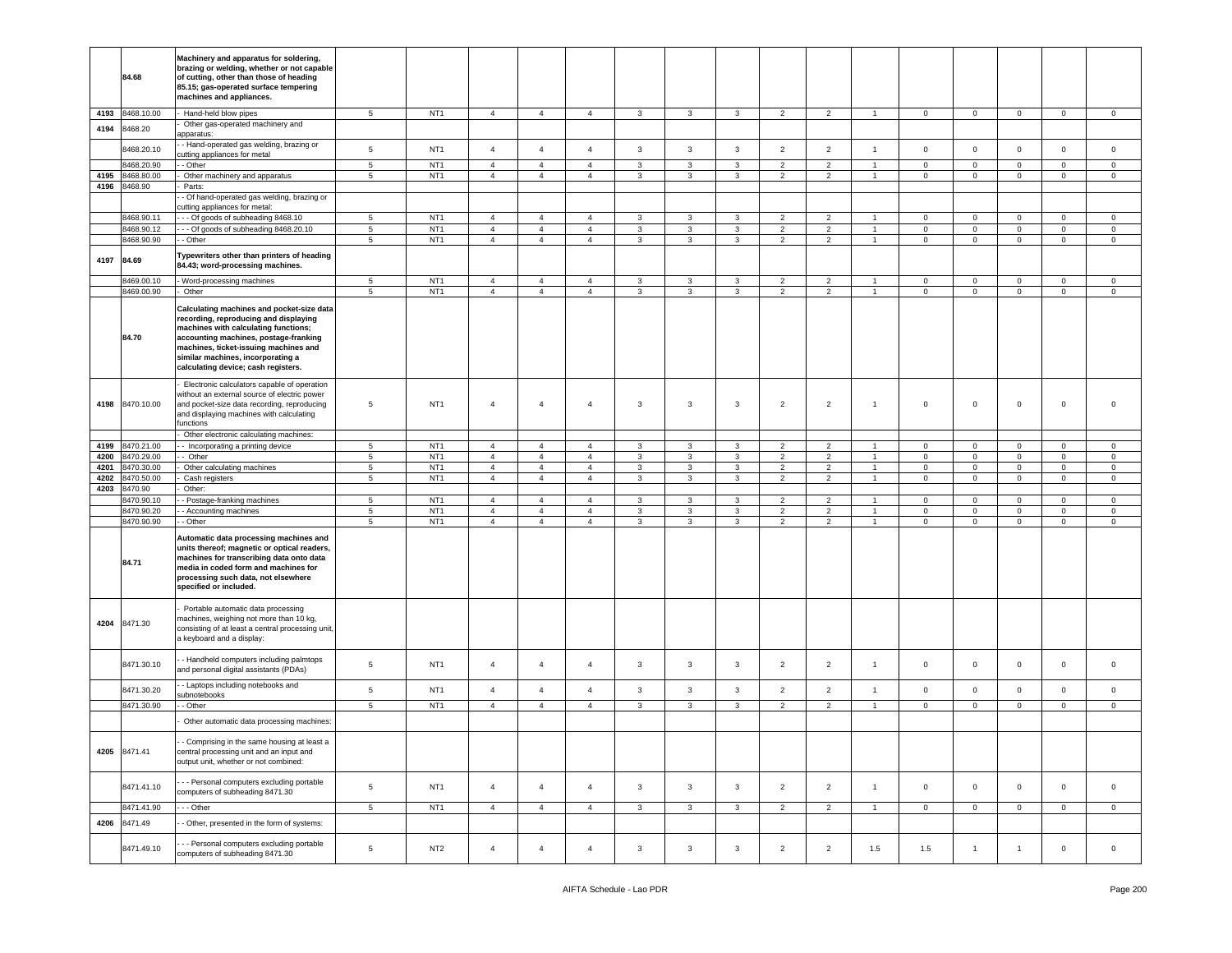|      | 8471.49.90                 | $-$ Other                                                                                                                                                                                                                                                                           | 5                             | NT <sub>2</sub>                    | $\overline{a}$                   | $\overline{4}$                   | $\overline{4}$             |                              |                                |                                          |                    |                                 | 1.5            | 1.5          |                |                      | $\Omega$       | $\Omega$            |
|------|----------------------------|-------------------------------------------------------------------------------------------------------------------------------------------------------------------------------------------------------------------------------------------------------------------------------------|-------------------------------|------------------------------------|----------------------------------|----------------------------------|----------------------------|------------------------------|--------------------------------|------------------------------------------|--------------------|---------------------------------|----------------|--------------|----------------|----------------------|----------------|---------------------|
|      | 4207 8471.50               | Processing units other than those of<br>subheading 8471.41 or 8471.49, whether or<br>not containing in the same housing one or two<br>of the following types of units: storage units,<br>input units, output units:                                                                 |                               |                                    |                                  |                                  |                            |                              |                                |                                          |                    |                                 |                |              |                |                      |                |                     |
|      | 8471.50.10                 | - Processing units for personal (including<br>ortable) computers                                                                                                                                                                                                                    | $\,$ 5 $\,$                   | NT <sub>1</sub>                    | $\overline{4}$                   | $\overline{4}$                   | $\overline{4}$             | $\mathbf{3}$                 | $\mathbf{3}$                   | $\mathbf{3}$                             | $\overline{2}$     | $\overline{2}$                  | $\mathbf{1}$   | $\mathsf 0$  | $\mathbf 0$    | $\mathsf{O}\xspace$  | $\mathsf 0$    | $\mathsf{O}\xspace$ |
|      | 8471.50.90                 | - Other                                                                                                                                                                                                                                                                             | $\overline{5}$                | NT <sub>1</sub>                    | $\overline{4}$                   | $\overline{4}$                   | $\overline{4}$             | $\mathbf{3}$                 | $\mathbf{3}$                   | $\mathbf{3}$                             | $\overline{2}$     | $\overline{2}$                  | $\overline{1}$ | $\mathbf 0$  | $\mathbf{0}$   | $\mathsf 0$          | $\mathbf 0$    | $\mathsf 0$         |
| 4208 | 8471.60                    | Input or output units, whether or not<br>containing storage units in the same housing:                                                                                                                                                                                              |                               |                                    |                                  |                                  |                            |                              |                                |                                          |                    |                                 |                |              |                |                      |                |                     |
|      | 8471.60.30                 | - Computer keyboards                                                                                                                                                                                                                                                                | 5                             | NT <sub>1</sub>                    | $\overline{4}$                   | $\overline{4}$                   | $\overline{4}$             | $\mathbf{3}$                 | $\mathbf{3}$                   | $\mathbf{3}$                             | $\overline{2}$     | $\overline{2}$                  | $\mathbf{1}$   | $\mathbf 0$  | $\mathbf{0}$   | $\mathsf{O}\xspace$  | $\circ$        | $\mathsf 0$         |
|      | 8471.60.40                 | - X-Y coordinate input devices, including<br>mouses, light pens, joysticks, track balls, and<br>touch sensitive screens                                                                                                                                                             | $\,$ 5 $\,$                   | NT <sub>1</sub>                    | $\overline{4}$                   | $\overline{4}$                   | $\overline{4}$             | $\mathbf{3}$                 | $\mathbf{3}$                   | $\mathbf{3}$                             | $\overline{2}$     | $\overline{2}$                  | $\overline{1}$ | $\mathsf 0$  | $\mathbf 0$    | $\mathsf{O}\xspace$  | $\,0\,$        | $\mathsf 0$         |
|      | 8471.60.50                 | - Plotters                                                                                                                                                                                                                                                                          | $\,$ 5 $\,$                   | NT <sub>1</sub>                    | $\overline{4}$                   | $\overline{4}$                   | $\overline{4}$             | $\mathbf{3}$                 | 3                              | 3                                        | $\overline{2}$     | $\overline{2}$                  | $\mathbf{1}$   | $\mathsf 0$  | $\mathsf 0$    | $\Omega$             | $\mathsf 0$    | $\mathsf 0$         |
|      | 8471.60.90                 | - Other                                                                                                                                                                                                                                                                             | $\sqrt{5}$                    | NT <sub>1</sub>                    | $\overline{4}$                   | $\overline{4}$                   | $\overline{4}$             | 3                            | 3                              | $\mathbf{3}$                             | $\overline{2}$     | $\overline{2}$                  | $\overline{1}$ | $\mathsf 0$  | $\mathbf{0}$   | $\mathsf 0$          | $\mathbf 0$    | $\mathbf 0$         |
| 4209 | 8471.70                    | Storage units:                                                                                                                                                                                                                                                                      |                               |                                    |                                  |                                  |                            |                              |                                |                                          |                    |                                 |                |              |                |                      |                |                     |
|      | 8471.70.10                 | - Floppy disk drives                                                                                                                                                                                                                                                                | $\sqrt{5}$                    | NT <sub>1</sub>                    | $\overline{4}$                   | $\overline{4}$                   | $\overline{4}$             | 3                            | 3                              | $\mathbf{3}$                             | $\overline{2}$     | $\overline{2}$                  | $\overline{1}$ | $\mathsf 0$  | $\mathsf 0$    | $\mathsf 0$          | $\mathsf 0$    | $\mathbf 0$         |
|      | 8471.70.20<br>8471.70.30   | - Hard disk drives                                                                                                                                                                                                                                                                  | $\,$ 5 $\,$<br>$\overline{5}$ | NT <sub>1</sub><br>NT <sub>1</sub> | $\overline{a}$<br>$\overline{4}$ | $\Delta$<br>$\overline{4}$       | $\Delta$<br>$\overline{4}$ |                              | $\mathbf{a}$<br>$\overline{3}$ | $\mathcal{R}$<br>$\overline{\mathbf{3}}$ | $\mathcal{L}$      | $\mathcal{L}$<br>$\overline{2}$ | $\mathbf{1}$   | $\Omega$     | $\mathbf 0$    | $\mathsf 0$          | $\Omega$       | $\Omega$            |
|      |                            | - Tape drives                                                                                                                                                                                                                                                                       |                               |                                    |                                  |                                  |                            | $\mathbf{3}$                 |                                |                                          | $\overline{2}$     |                                 |                | $\mathsf 0$  | $\mathbf 0$    | $\mathsf 0$          | $\mathsf 0$    | $\mathsf 0$         |
|      | 8471.70.40                 | - Optical disk drives, including CD-ROM<br>drives, DVD drives and CD-R drives                                                                                                                                                                                                       | 5                             | NT <sub>1</sub>                    | $\overline{4}$                   | $\overline{4}$                   | $\overline{4}$             | $\mathbf{3}$                 | 3                              | 3                                        | $\overline{2}$     | $\overline{2}$                  | $\mathbf{1}$   | $\mathsf 0$  | $\mathbf 0$    | $\mathbf 0$          | $\mathbf 0$    | $\mathbf 0$         |
|      | 8471.70.50                 | - Proprietary format storage devices<br>including media therefor for automatic data<br>processing machines, with or without<br>removable media and whether magnetic,<br>optical or other technology<br>- Other:                                                                     | $\,$ 5 $\,$                   | NT <sub>1</sub>                    | $\overline{4}$                   | $\overline{4}$                   | $\overline{4}$             | $\mathbf{3}$                 | $\mathbf{3}$                   | $\mathbf{3}$                             | $\overline{2}$     | $\sqrt{2}$                      | $\mathbf{1}$   | $\mathbf 0$  | $\mathbf 0$    | $\mathsf{O}\xspace$  | $\,0\,$        | $\mathsf 0$         |
|      | 8471.70.91                 | - - Backup management systems                                                                                                                                                                                                                                                       | -5                            | NT <sub>1</sub>                    | $\overline{a}$                   | $\overline{a}$                   | $\overline{4}$             | 3                            | 3                              | 3                                        | $\overline{2}$     | $\overline{\phantom{a}}$        |                | $\Omega$     | $\Omega$       | $\Omega$             | $\Omega$       | $\Omega$            |
|      | 8471.70.99                 | - - Other                                                                                                                                                                                                                                                                           | $\,$ 5 $\,$                   | NT <sub>1</sub>                    | $\overline{4}$                   | $\overline{4}$                   | $\overline{4}$             | $\mathbf{3}$                 | $\mathbf{3}$                   | $\mathbf{3}$                             | $\overline{2}$     | $\overline{2}$                  | $\overline{1}$ | $\mathbf{0}$ | $\mathbf{0}$   | $\mathsf 0$          | $\circ$        | $\overline{0}$      |
| 4210 | 8471.80                    | Other units of automatic data processing<br>nachines:                                                                                                                                                                                                                               |                               |                                    |                                  |                                  |                            |                              |                                |                                          |                    |                                 |                |              |                |                      |                |                     |
|      | 3471.80.10                 | - Control and adaptor units                                                                                                                                                                                                                                                         | $\sqrt{5}$                    | NT <sub>2</sub>                    | $\overline{4}$                   | $\overline{4}$                   | $\overline{4}$             | $\mathbf{3}$                 | $\mathbf{3}$                   | 3                                        | $\overline{2}$     | $\overline{2}$                  | 1.5            | 1.5          | $\overline{1}$ | $\blacktriangleleft$ | $\Omega$       | $\Omega$            |
|      | 3471.80.70                 | - Sound cards or video cards                                                                                                                                                                                                                                                        | 5                             | NT <sub>2</sub>                    | $\overline{4}$                   | $\overline{4}$                   | $\overline{4}$             | $\mathbf{3}$                 | $\mathbf{3}$                   | $\mathbf{3}$                             | $\overline{2}$     | $\overline{2}$                  | 1.5            | $1.5\,$      | $\overline{1}$ | $\mathbf{1}$         | $\mathbf 0$    | $\circ$             |
|      | 8471.80.90                 | - Other                                                                                                                                                                                                                                                                             | $\overline{5}$                | NT <sub>2</sub>                    | $\overline{4}$                   | $\overline{4}$                   | $\overline{4}$             | $\mathbf{3}$                 | $\mathbf{3}$                   | $\mathbf{3}$                             | $\overline{2}$     | $\overline{2}$                  | 1.5            | 1.5          | $\mathbf{1}$   | $\mathbf{1}$         | $\overline{0}$ | $\overline{0}$      |
|      | 8471.90                    | Other:                                                                                                                                                                                                                                                                              |                               |                                    |                                  |                                  |                            |                              |                                |                                          |                    |                                 |                |              |                |                      |                |                     |
| 4211 |                            |                                                                                                                                                                                                                                                                                     |                               |                                    |                                  |                                  |                            |                              |                                |                                          |                    |                                 |                |              |                |                      |                |                     |
|      | 9471.90.10                 | - Bar code readers                                                                                                                                                                                                                                                                  | $\sqrt{5}$                    | NT <sub>2</sub>                    | $\overline{4}$                   | $\overline{4}$                   | $\overline{4}$             | $\mathbf{3}$                 | $\overline{3}$                 | $\mathbf{3}$                             | $\overline{2}$     | $\overline{2}$                  | 1.5            | 1.5          | $\overline{1}$ | $\mathbf{1}$         | $\mathbf 0$    | $\mathbf 0$         |
|      | 8471.90.20                 | - Optical character readers, document or                                                                                                                                                                                                                                            | $\,$ 5 $\,$                   | NT <sub>2</sub>                    | $\overline{4}$                   | $\overline{4}$                   | $\overline{4}$             | $\mathbf{3}$                 | $\mathbf{3}$                   | $\mathbf{3}$                             | $\overline{2}$     | $\overline{2}$                  | 1.5            | 1.5          | $\overline{1}$ | $\mathbf{1}$         | $\mathbf 0$    | $\mathbf 0$         |
|      | 8471.90.90                 | nage scanners<br>- Other                                                                                                                                                                                                                                                            | $\overline{5}$                | NT <sub>2</sub>                    | $\overline{4}$                   | $\overline{4}$                   | $\overline{4}$             | $\mathbf{3}$                 | $\mathbf{3}$                   | $\mathbf{3}$                             | $\overline{2}$     | $\overline{2}$                  | 1.5            | 1.5          | $\mathbf{1}$   | $\mathbf{1}$         | $\mathsf 0$    | $\mathsf{O}\xspace$ |
|      | 84.72                      | Other office machines (for example,<br>hectograph or stencil duplicating<br>machines, addressing machines,<br>automatic banknote dispensers, coin-<br>sorting machines, coin-counting or<br>wrapping machines, pencil-sharpening<br>machines, perforating or stapling<br>machines). |                               |                                    |                                  |                                  |                            |                              |                                |                                          |                    |                                 |                |              |                |                      |                |                     |
|      | 4212 8472.10               | Duplicating machines:                                                                                                                                                                                                                                                               |                               |                                    |                                  |                                  |                            |                              |                                |                                          |                    |                                 | $\overline{1}$ |              |                |                      |                |                     |
|      | 8472.10.10                 | - Electrically operated                                                                                                                                                                                                                                                             | 5<br>5                        | NT <sub>1</sub>                    | $\overline{4}$<br>$\overline{4}$ | $\overline{4}$<br>$\overline{4}$ | $\overline{4}$             | $\mathbf{3}$<br>$\mathbf{3}$ | $\mathbf{3}$                   | 3<br>$\mathbf{3}$                        | 2<br>$\mathcal{P}$ | 2<br>$\mathcal{P}$              | $\overline{1}$ | $\mathbf 0$  | $\mathbf 0$    | $\mathsf{O}\xspace$  | $\mathsf 0$    | $\mathbf 0$         |
|      | 8472.10.20<br>4213 8472.30 | - Not electrically operated<br>Machines for sorting or folding mail or for<br>inserting mail in envelopes or bands,<br>machines for opening, closing or sealing mail<br>and machines for affixing or cancelling                                                                     |                               | NT <sub>1</sub>                    |                                  |                                  | $\overline{4}$             |                              | 3                              |                                          |                    |                                 |                | $\mathsf 0$  | $\overline{0}$ | $\mathsf 0$          | $\mathsf 0$    | $\mathsf 0$         |
|      |                            | postage stamps:                                                                                                                                                                                                                                                                     |                               |                                    |                                  |                                  |                            |                              |                                |                                          |                    |                                 | $\overline{1}$ |              |                |                      |                |                     |
|      | 8472.30.10                 | - Electrically operated                                                                                                                                                                                                                                                             | $\overline{5}$                | NT <sub>1</sub>                    | $\overline{a}$                   | $\overline{4}$                   | $\overline{4}$             | $\mathbf{3}$                 | 3                              | 3                                        | $\overline{2}$     | 2                               | $\overline{1}$ | $\mathbf 0$  | $\mathbf 0$    | $\mathsf 0$          | $\Omega$       | $\Omega$            |
|      | 3472.30.20                 | - Not electrically operated                                                                                                                                                                                                                                                         | $\,$ 5 $\,$                   | NT <sub>1</sub>                    | $\overline{4}$                   | $\overline{4}$                   | $\overline{4}$             | $\overline{\mathbf{3}}$      | $\overline{3}$                 | $\mathbf{3}$                             | $\overline{2}$     | $\overline{2}$                  |                | $\mathbf 0$  | $\overline{0}$ | $\overline{0}$       | $\overline{0}$ | $\mathbf 0$         |
| 4214 | 8472.90                    | Other:<br>- Automatic teller machines                                                                                                                                                                                                                                               | $\sqrt{5}$                    | NT <sub>1</sub>                    | $\overline{4}$                   | $\overline{4}$                   | $\overline{4}$             | $\mathbf{3}$                 | $\mathbf{3}$                   | $\mathbf{3}$                             | 2                  | $\overline{2}$                  | $\overline{1}$ | $\mathbf 0$  | $\overline{0}$ | $\mathsf{O}\xspace$  | $\mathsf 0$    | $\mathbf 0$         |
|      | 8472.90.10<br>8472.90.20   | - Electronic fingerprint identification systems                                                                                                                                                                                                                                     | $5\phantom{.0}$               | NT <sub>1</sub>                    | $\overline{4}$                   | $\overline{4}$                   | $\overline{4}$             | $\mathbf{3}$                 | $\mathbf{3}$                   | $\mathbf{3}$                             | $\overline{2}$     | $\overline{2}$                  | $\mathbf{1}$   | $\mathbf 0$  | $\mathbf 0$    | $\mathsf 0$          | $\mathbf 0$    | $\mathsf{O}\xspace$ |
|      | 8472.90.30                 | - Other, electrically operated                                                                                                                                                                                                                                                      | 5                             | NT <sub>1</sub>                    | $\overline{4}$                   | $\overline{4}$                   | $\overline{4}$             | $\mathbf{3}$                 | $\mathbf{3}$                   | $\mathbf{3}$                             | $\overline{2}$     | $\overline{2}$                  | $\overline{1}$ | $\mathsf 0$  | $\mathsf 0$    | $\mathsf 0$          | $\mathsf 0$    | $\mathsf 0$         |
|      | 8472.90.90<br>84.73        | - Other, not electrically operated<br>Parts and accessories (other than covers,<br>carrying cases and the like) suitable for<br>use solely or principally with the machines<br>of headings 84.69 to 84.72.                                                                          | $5^{\circ}$                   | NT <sub>1</sub>                    | $\overline{4}$                   | $\overline{a}$                   | $\overline{4}$             | 3                            | 3                              | 3                                        | $\overline{2}$     | $\overline{\phantom{a}}$        | $\overline{1}$ | $\mathbf 0$  | $\mathbf 0$    | $\mathsf 0$          | $\mathsf 0$    | 0                   |
| 4215 | 8473.10                    | Parts and accessories of the machines of<br>eading 84.69:                                                                                                                                                                                                                           |                               |                                    |                                  |                                  |                            |                              |                                |                                          |                    |                                 |                |              |                |                      |                |                     |
|      | 8473.10.10                 | - Printed circuit assemblies for word-<br>processing                                                                                                                                                                                                                                | $\,$ 5 $\,$                   | NT <sub>1</sub>                    | $\overline{4}$                   | $\overline{4}$                   | $\overline{4}$             | $\mathbf{3}$                 | $\mathbf{3}$                   | $\mathbf{3}$                             | $\overline{2}$     | $\overline{2}$                  | $\overline{1}$ | $\mathsf 0$  | $\mathsf 0$    | $\mathsf 0$          | $\mathbf 0$    | $\mathsf 0$         |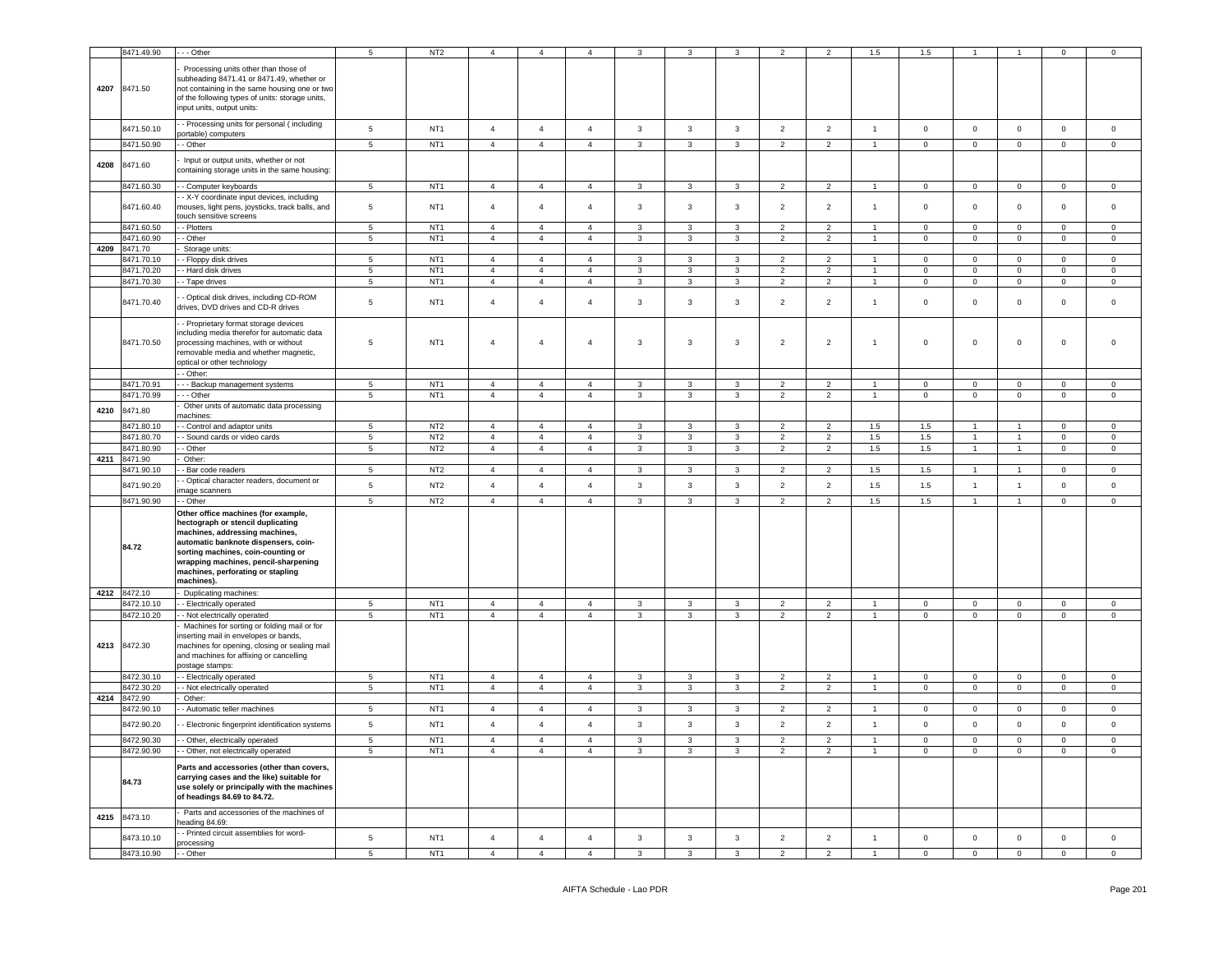|      |                       | Parts and accessories of the machines of<br>heading 84.70:                                                                                                                          |                 |                 |                |                |                |              |              |              |                |                |                |                |                |                |                     |             |
|------|-----------------------|-------------------------------------------------------------------------------------------------------------------------------------------------------------------------------------|-----------------|-----------------|----------------|----------------|----------------|--------------|--------------|--------------|----------------|----------------|----------------|----------------|----------------|----------------|---------------------|-------------|
| 4216 | 8473.21.00            | Of the electronic calculating machines of<br>subheading 8470.10, 8470.21 or 8470.29                                                                                                 | 5               | NT <sub>1</sub> | $\overline{4}$ | $\overline{4}$ | $\overline{4}$ | 3            | 3            | $\mathbf{3}$ | $\overline{2}$ | $\overline{2}$ | $\overline{1}$ | $\mathbf 0$    | $\mathbf 0$    | $\mathbf{0}$   | $\mathbf 0$         | $\mathsf 0$ |
| 4217 | 8473.29.00            | - Other                                                                                                                                                                             | $5\overline{ }$ | NT <sub>1</sub> | $\overline{4}$ | $\overline{4}$ | $\overline{4}$ | 3            | 3            | $\mathbf{3}$ | $\overline{2}$ | $\overline{2}$ | $\overline{1}$ | $\mathbf{0}$   | $\mathbf 0$    | $\mathbf{0}$   | $\mathbf 0$         | $\mathbf 0$ |
| 4218 | 8473.30               | Parts and accessories of the machines of                                                                                                                                            |                 |                 |                |                |                |              |              |              |                |                |                |                |                |                |                     |             |
|      | 8473.30.10            | eading 84.71:<br>- Assembled printed circuit boards                                                                                                                                 | $\sqrt{5}$      | NT <sub>1</sub> | $\overline{4}$ | $\overline{4}$ | $\overline{4}$ | $\mathbf{3}$ | $\mathbf{3}$ | $\mathbf{3}$ | $\overline{2}$ | $\overline{2}$ | $\overline{1}$ | $\mathbf 0$    | $\mathbf 0$    | $\mathbf 0$    | $\mathbf 0$         | $\mathsf 0$ |
|      | 8473.30.90            | - Other                                                                                                                                                                             | 5               | NT <sub>1</sub> | $\overline{4}$ | $\overline{4}$ | $\overline{4}$ | 3            | 3            | 3            | $\overline{2}$ | $\overline{2}$ | $\overline{1}$ | $\mathbf{0}$   | $\mathbf{0}$   | $\mathbf 0$    | $\mathbf 0$         | $\mathbf 0$ |
| 4219 | 8473.40               | Parts and accessories of the machines of                                                                                                                                            |                 |                 |                |                |                |              |              |              |                |                |                |                |                |                |                     |             |
|      |                       | eading 84.72:                                                                                                                                                                       |                 |                 |                |                |                |              |              |              |                |                |                |                |                |                |                     |             |
|      |                       | - For electrically operated machines:                                                                                                                                               |                 |                 |                |                |                |              |              |              |                |                |                |                |                |                |                     |             |
|      | 8473.40.11            | - - Parts, including printed circuit assemblies<br>for automatic teller machines                                                                                                    | 5               | NT <sub>1</sub> | $\overline{4}$ | $\overline{4}$ | $\overline{4}$ | 3            | 3            | 3            | $\overline{2}$ | $\overline{2}$ | $\overline{1}$ | $\mathbf 0$    | $\mathbf 0$    | $\mathbf{0}$   | $\mathsf 0$         | $\mathsf 0$ |
|      | 8473.40.19            | --- Other                                                                                                                                                                           | 5 <sub>5</sub>  | NT <sub>1</sub> | $\overline{4}$ | $\overline{4}$ | $\overline{4}$ | 3            | 3            | $\mathbf{3}$ | $\overline{2}$ | $\overline{2}$ | $\overline{1}$ | $\mathbf{0}$   | $\overline{0}$ | $\mathbf{0}$   | $\circ$             | $\mathbf 0$ |
|      | 8473.40.20            | - For non-electrically operated machines                                                                                                                                            | 5               | NT <sub>1</sub> | $\overline{4}$ | $\overline{4}$ | $\overline{4}$ | $\mathbf{3}$ | 3            | $\mathbf{3}$ | $\overline{2}$ | $\overline{2}$ | $\overline{1}$ | $\mathsf 0$    | $\mathbf 0$    | $\mathbf 0$    | $\mathsf 0$         | $\mathsf 0$ |
| 4220 | 8473.50               | Parts and accessories equally suitable for<br>use with machines of two or more of the<br>headings 84.69 to 84.72:                                                                   |                 |                 |                |                |                |              |              |              |                |                |                |                |                |                |                     |             |
|      |                       | - For electrically operated machines:                                                                                                                                               |                 |                 |                |                |                |              |              |              |                |                |                |                |                |                |                     |             |
|      | 8473.50.11            | - - Suitable for use with the machines of<br>heading 84.71                                                                                                                          | 5               | NT <sub>1</sub> | $\overline{4}$ | $\overline{4}$ | $\overline{4}$ | 3            | 3            | 3            | $\overline{2}$ | $\overline{2}$ | $\overline{1}$ | $\mathbf 0$    | $\mathbf 0$    | $\mathbf{0}$   | $\mathbf 0$         | $\mathsf 0$ |
|      | 8473.50.19            | - - Other                                                                                                                                                                           | $5\overline{ }$ | NT <sub>1</sub> | $\overline{4}$ | $\overline{4}$ | $\overline{4}$ | 3            | 3            | $\mathbf{3}$ | $\overline{2}$ | $\overline{2}$ | $\overline{1}$ | $\mathbf 0$    | $\mathbf 0$    | $\mathbf{0}$   | $\mathbf 0$         | $\mathbf 0$ |
|      | 8473.50.20            | - For non-electrically operated machines                                                                                                                                            | 5               | NT <sub>1</sub> | $\overline{4}$ | $\overline{4}$ | $\overline{4}$ | $\mathbf{3}$ | $\mathbf{3}$ | $\mathbf{3}$ | $\overline{2}$ | $\overline{2}$ | $\overline{1}$ | $\mathsf 0$    | $\mathbf 0$    | $\mathbf 0$    | $\mathsf{O}\xspace$ | $\mathsf 0$ |
|      |                       | Machinery for sorting, screening,<br>separating, washing, crushing, grinding,<br>mixing or kneading earth, stone, ores or                                                           |                 |                 |                |                |                |              |              |              |                |                |                |                |                |                |                     |             |
|      | 84.74                 | other mineral substances, in solid<br>(including powder or paste) form;<br>machinery for agglomerating, shaping or<br>moulding solid mineral fuels, ceramic                         |                 |                 |                |                |                |              |              |              |                |                |                |                |                |                |                     |             |
|      |                       | paste, unhardened cements, plastering                                                                                                                                               |                 |                 |                |                |                |              |              |              |                |                |                |                |                |                |                     |             |
|      |                       | materials or other mineral products in                                                                                                                                              |                 |                 |                |                |                |              |              |              |                |                |                |                |                |                |                     |             |
|      |                       | powder or paste form; machines for<br>forming foundry moulds of sand.                                                                                                               |                 |                 |                |                |                |              |              |              |                |                |                |                |                |                |                     |             |
|      |                       |                                                                                                                                                                                     |                 |                 |                |                |                |              |              |              |                |                |                |                |                |                |                     |             |
| 4221 | 8474.10               | Sorting, screening, separating or washing                                                                                                                                           |                 |                 |                |                |                |              |              |              |                |                |                |                |                |                |                     |             |
|      | 8474.10.10            | nachines:<br>- Electrically operated                                                                                                                                                | 5               | NT <sub>1</sub> | $\overline{4}$ | $\overline{4}$ | $\overline{4}$ | $\mathbf{3}$ | 3            | 3            | $\overline{2}$ | $\overline{2}$ |                | $\circ$        | $\mathbf{0}$   | $\mathbf 0$    | $\mathbf 0$         | $\mathbf 0$ |
|      | 8474.10.20            | - Not electrically operated                                                                                                                                                         | 5               | NT <sub>1</sub> | $\overline{4}$ | $\overline{4}$ | $\overline{4}$ | 3            | 3            | $\mathbf{3}$ | $\overline{2}$ | $\overline{2}$ | $\overline{1}$ | $\mathbf{0}$   | $\mathbf{0}$   | $\mathbf{0}$   | $\mathbf 0$         | $\mathbf 0$ |
| 4222 | 8474.20               | Crushing or grinding machines:                                                                                                                                                      |                 |                 |                |                |                |              |              |              |                |                |                |                |                |                |                     |             |
|      |                       | - Electrically operated:                                                                                                                                                            |                 |                 |                |                |                |              |              |              |                |                |                |                |                |                |                     |             |
|      | 8474.20.11            | - - For stone                                                                                                                                                                       | 5               | NT <sub>1</sub> | $\overline{4}$ | $\overline{4}$ | $\overline{4}$ | 3            | 3            | $\mathbf{3}$ | $\overline{2}$ | $\overline{2}$ | $\overline{1}$ | $\mathbf 0$    | $\mathbf{0}$   | $\mathbf{0}$   | $\mathbf 0$         | $\mathbf 0$ |
|      | 8474.20.19            | - - Other                                                                                                                                                                           | $5\phantom{.0}$ | NT <sub>1</sub> | $\overline{4}$ | $\overline{4}$ | $\overline{4}$ | 3            | 3            | $\mathbf{3}$ | $\overline{2}$ | $\overline{2}$ | $\overline{1}$ | $\mathbf{0}$   | $\mathbf{0}$   | $\mathbf{0}$   | $\mathsf 0$         | $\mathsf 0$ |
|      | 8474.20.21            | - Not electrically operated:<br>- - For stone                                                                                                                                       | 5               | NT <sub>1</sub> | $\overline{4}$ | $\overline{4}$ | 4              | 3            | 3            | 3            | $\overline{2}$ | $\overline{2}$ |                | $\mathbf 0$    | $\mathbf{0}$   | $\mathbf 0$    | $\mathbf 0$         | 0           |
|      | 8474.20.29            | - - Other                                                                                                                                                                           | $5\phantom{.0}$ | NT <sub>1</sub> | $\overline{4}$ | $\overline{4}$ | $\overline{4}$ | 3            | 3            | $\mathbf{3}$ | $\overline{2}$ | $\overline{2}$ | $\mathbf{1}$   | $\overline{0}$ | $\overline{0}$ | $\mathbf 0$    | $\mathsf 0$         | $\mathsf 0$ |
|      |                       | Mixing or kneading machines:                                                                                                                                                        |                 |                 |                |                |                |              |              |              |                |                |                |                |                |                |                     |             |
| 4223 | 8474.31               | - Concrete or mortar mixers:                                                                                                                                                        |                 |                 |                |                |                |              |              |              |                |                |                |                |                |                |                     |             |
|      | 8474.31.10            | - - - Electrically operated                                                                                                                                                         | $5\phantom{.0}$ | NT <sub>1</sub> | $\overline{4}$ | $\overline{4}$ | $\overline{4}$ | 3            | 3            | 3            | $\overline{2}$ | $\overline{2}$ |                | $\mathbf 0$    | $\mathbf 0$    | $\mathbf 0$    | $\mathbf 0$         | $\mathsf 0$ |
|      | 8474.31.20            | - - Not electrically operated<br>- Machines for mixing mineral substances                                                                                                           | 5               | NT <sub>1</sub> | $\overline{4}$ | $\overline{4}$ | $\overline{4}$ | 3            | 3            | 3            | $\overline{2}$ | $\overline{2}$ | $\overline{1}$ | $\mathbf 0$    | $\mathbf{0}$   | $\mathbf{0}$   | $\mathbf 0$         | $\mathbf 0$ |
| 4224 | 8474.32               | vith bitumen:                                                                                                                                                                       |                 |                 |                |                |                |              |              |              |                |                |                |                |                |                |                     |             |
|      | 8474.32.10            | - - Electrically operated                                                                                                                                                           | $5\phantom{.0}$ | NT <sub>1</sub> | $\overline{4}$ | $\overline{4}$ | $\overline{4}$ | 3            | 3            | 3            | $\overline{2}$ | $\overline{2}$ |                | $\mathbf{0}$   | $\mathbf 0$    | $\mathbf 0$    | $\mathbf 0$         | $\mathbf 0$ |
|      | 8474.32.20            | - - Not electrically operated                                                                                                                                                       | $5^{\circ}$     | NT <sub>1</sub> | $\overline{4}$ | $\overline{4}$ | $\overline{4}$ | 3            | 3            | $\mathbf{3}$ | $\overline{2}$ | $\overline{2}$ | $\overline{1}$ | $\overline{0}$ | $\overline{0}$ | $\mathbf 0$    | $\mathbf 0$         | $\mathbf 0$ |
| 4225 | 8474.39<br>8474.39.10 | - Other:                                                                                                                                                                            | 5               | NT <sub>1</sub> | $\overline{4}$ | $\overline{4}$ | $\overline{4}$ | 3            | 3            | 3            | $\overline{2}$ | $\overline{2}$ |                | $\mathbf{0}$   | $\mathbf 0$    | $\mathbf 0$    | $\mathbf 0$         | $\mathbf 0$ |
|      | 8474.39.20            | - - Electrically operated<br>- - Not electrically operated                                                                                                                          | 5               | NT <sub>1</sub> | $\overline{4}$ | $\overline{4}$ | $\overline{4}$ | 3            | 3            | 3            | $\overline{2}$ | $\overline{2}$ | $\overline{1}$ | $\mathbf 0$    | $\mathbf{0}$   | $\mathbf{0}$   | $\mathbf 0$         | $\mathbf 0$ |
| 4226 | 8474.80               | Other machinery:                                                                                                                                                                    |                 |                 |                |                |                |              |              |              |                |                |                |                |                |                |                     |             |
|      | 8474.80.10            | - Electrically operated                                                                                                                                                             | 5               | NT <sub>1</sub> | $\overline{4}$ | $\overline{4}$ | $\overline{4}$ | 3            | 3            | 3            | $\overline{2}$ | $\overline{2}$ |                | $\mathbf 0$    | $\mathbf 0$    | $\mathbf 0$    | $\mathbf 0$         | $\mathsf 0$ |
|      | 8474.80.20            | - Not electrically operated                                                                                                                                                         | 5               | NT <sub>1</sub> | $\overline{4}$ | $\overline{4}$ | 4              | 3            | 3            | $\mathbf{3}$ | $\overline{2}$ | $\overline{2}$ | $\overline{1}$ | $\mathbf{0}$   | $\mathbf{0}$   | $\overline{0}$ | $\mathsf 0$         | $\mathbf 0$ |
| 4227 | 8474.90               | Parts:                                                                                                                                                                              |                 |                 |                |                |                |              |              |              |                |                |                |                |                |                |                     |             |
|      | 8474.90.10            | - Of electrically operated machines                                                                                                                                                 | 5               | N11             |                |                |                |              |              |              |                |                |                | $\mathbf{U}$   |                | 0.             |                     |             |
|      | 8474.90.20            | - Of non-electrically operated machines                                                                                                                                             | 5               | NT <sub>1</sub> | $\overline{4}$ | $\overline{4}$ | $\overline{4}$ | $\mathbf{3}$ | 3            | $\mathbf{3}$ | $\overline{2}$ | $\overline{2}$ | $\overline{1}$ | $\mathbf 0$    | $\mathsf 0$    | $\overline{0}$ | $\mathsf 0$         | $\mathsf 0$ |
|      | 84.75                 | Machines for assembling electric or<br>electronic lamps, tubes or valves or flash-<br>bulb, in glass envelopes; machines for<br>manufacturing or hot working glass or<br>glassware. |                 |                 |                |                |                |              |              |              |                |                |                |                |                |                |                     |             |
| 4228 | 8475.10               | Machines for assembling electric or<br>electronic lamps, tubes or valves or flash-                                                                                                  |                 |                 |                |                |                |              |              |              |                |                |                |                |                |                |                     |             |
|      |                       | bulbs, in glass envelopes:                                                                                                                                                          |                 |                 |                |                |                |              |              |              |                |                |                |                |                |                |                     |             |
|      | 8475.10.10            | - Electrically operated                                                                                                                                                             | $5\overline{5}$ | NT <sub>1</sub> | $\overline{4}$ | $\overline{4}$ | $\overline{4}$ | 3            | 3            | $\mathbf{3}$ | $\overline{2}$ | $\overline{2}$ |                | $\overline{0}$ | $\overline{0}$ | $\mathbf 0$    | $\overline{0}$      | $\mathbf 0$ |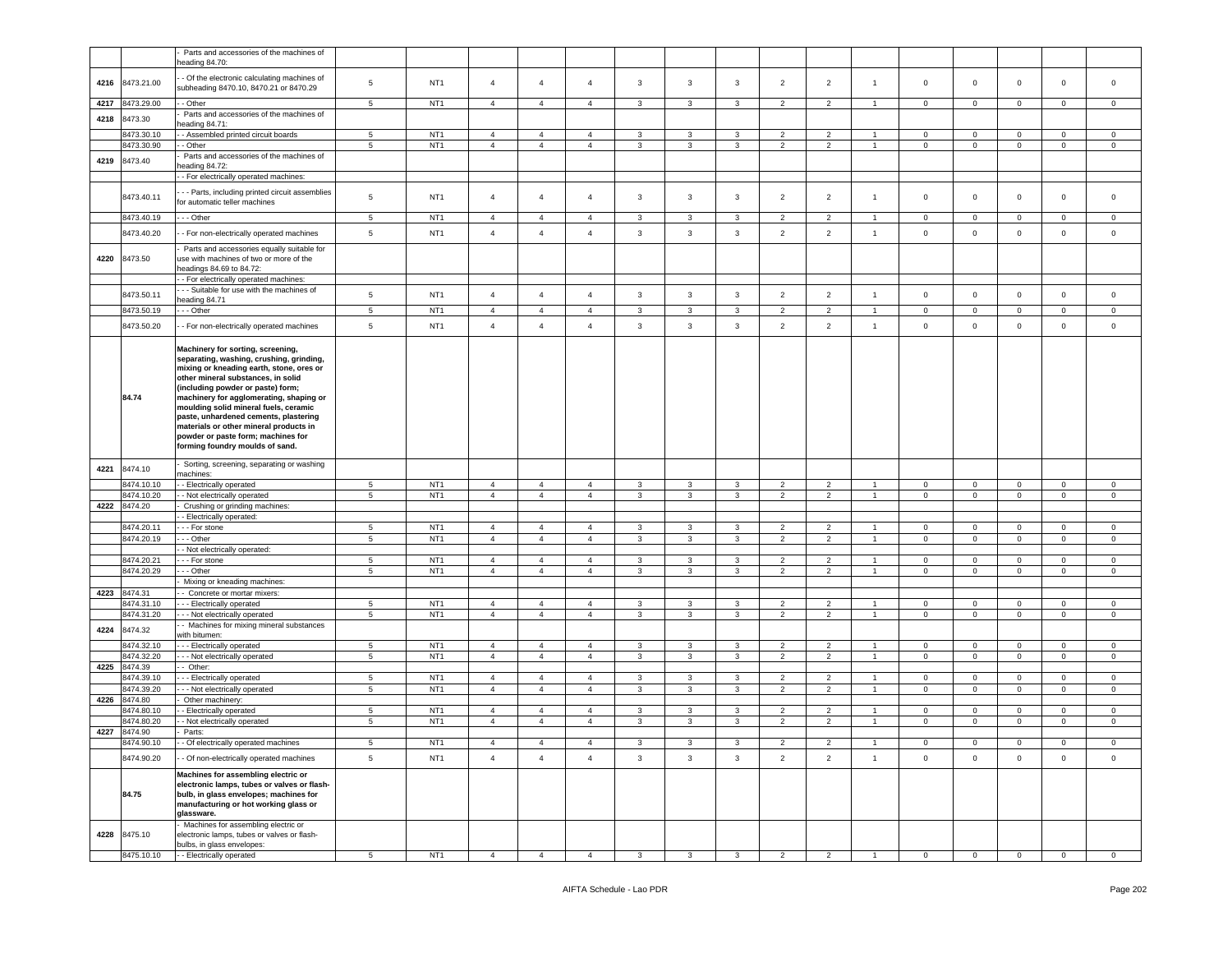|      | 8475.10.20   | - Not electrically operated                                      | 5               | NT <sub>1</sub> | $\overline{4}$ | $\overline{4}$ | $\overline{4}$ | 3                       | 3                       | 3            | $\overline{2}$ | $\overline{2}$ |                      | 0              | 0            | 0                       | $\mathbf 0$    | 0                   |
|------|--------------|------------------------------------------------------------------|-----------------|-----------------|----------------|----------------|----------------|-------------------------|-------------------------|--------------|----------------|----------------|----------------------|----------------|--------------|-------------------------|----------------|---------------------|
|      |              | Machines for manufacturing or hot working                        |                 |                 |                |                |                |                         |                         |              |                |                |                      |                |              |                         |                |                     |
|      |              |                                                                  |                 |                 |                |                |                |                         |                         |              |                |                |                      |                |              |                         |                |                     |
|      |              | lass or glassware:                                               |                 |                 |                |                |                |                         |                         |              |                |                |                      |                |              |                         |                |                     |
| 4229 | 8475.21.00   | - Machines for making optical fibres and                         | $\sqrt{5}$      | NT <sub>1</sub> | $\overline{4}$ | $\overline{4}$ | $\overline{4}$ | 3                       | $\mathbf{3}$            | $\mathbf{3}$ | $\overline{2}$ | $\overline{2}$ | $\overline{1}$       | $\mathbf 0$    | $\mathbf 0$  | $\mathsf 0$             | $\mathbf 0$    | $\mathsf 0$         |
|      |              | oreforms thereof                                                 |                 |                 |                |                |                |                         |                         |              |                |                |                      |                |              |                         |                |                     |
| 4230 | 8475.29.00   | - Other                                                          | $5\phantom{.0}$ | NT <sub>1</sub> | $\overline{4}$ | $\overline{4}$ | $\overline{4}$ | $\mathbf{3}$            | 3                       | 3            | $\overline{2}$ | $\overline{2}$ | $\mathbf{1}$         | 0              | 0            | $\mathbf{0}$            | $\mathbf 0$    | $\mathbf 0$         |
|      |              |                                                                  |                 |                 |                |                |                |                         |                         |              |                |                |                      |                |              |                         |                |                     |
| 4231 | 8475.90      | Parts:                                                           |                 |                 |                |                |                |                         |                         |              |                |                |                      |                |              |                         |                |                     |
|      | 8475.90.10   | - Of electrically operated machines                              | $5\phantom{.0}$ | NT <sub>1</sub> | $\overline{4}$ | $\overline{4}$ | $\overline{4}$ | 3                       | 3                       | $\mathbf{3}$ | $\overline{2}$ | $\overline{2}$ | $\overline{1}$       | $\mathbf 0$    | $\mathbf 0$  | $\mathbf 0$             | $\mathbf 0$    | $\mathbf 0$         |
|      |              |                                                                  |                 |                 |                |                |                |                         |                         |              |                |                |                      |                |              |                         |                |                     |
|      | 8475.90.20   | - Of non-electrically operated machines                          | 5               | NT <sub>1</sub> | $\overline{4}$ | $\overline{4}$ | $\overline{4}$ | $\mathbf{3}$            | $\mathbf{3}$            | $\mathbf 3$  | $\overline{2}$ | $\overline{2}$ | $\mathbf{1}$         | $\mathbf 0$    | $\mathbf 0$  | $\mathbf 0$             | $\mathbf 0$    | $\mathsf{O}\xspace$ |
|      |              |                                                                  |                 |                 |                |                |                |                         |                         |              |                |                |                      |                |              |                         |                |                     |
|      |              | Automatic goods-vending machines (for                            |                 |                 |                |                |                |                         |                         |              |                |                |                      |                |              |                         |                |                     |
|      |              |                                                                  |                 |                 |                |                |                |                         |                         |              |                |                |                      |                |              |                         |                |                     |
|      | 84.76        | example, postage stamp, cigarette, food or                       |                 |                 |                |                |                |                         |                         |              |                |                |                      |                |              |                         |                |                     |
|      |              | beverage machines), including money-                             |                 |                 |                |                |                |                         |                         |              |                |                |                      |                |              |                         |                |                     |
|      |              | changing machines.                                               |                 |                 |                |                |                |                         |                         |              |                |                |                      |                |              |                         |                |                     |
|      |              |                                                                  |                 |                 |                |                |                |                         |                         |              |                |                |                      |                |              |                         |                |                     |
|      |              | Automatic beverage-vending machines:                             |                 |                 |                |                |                |                         |                         |              |                |                |                      |                |              |                         |                |                     |
|      |              |                                                                  |                 |                 |                |                |                |                         |                         |              |                |                |                      |                |              |                         |                |                     |
|      |              | - Incorporating heating or refrigerating                         |                 |                 |                |                |                |                         |                         |              |                |                |                      |                |              |                         |                |                     |
| 4232 | 8476.21.00   | evices                                                           | $\,$ 5 $\,$     | NT <sub>1</sub> | $\sqrt{4}$     | $\overline{4}$ | $\overline{4}$ | 3                       | $\mathbf{3}$            | $\mathbf{3}$ | $\overline{2}$ | $\overline{2}$ | $\mathbf{1}$         | $\mathbf 0$    | $\mathbf 0$  | $\mathbf 0$             | $\mathsf 0$    | $\,0\,$             |
|      |              |                                                                  |                 | NT <sub>1</sub> | $\overline{4}$ |                |                |                         | 3                       |              |                |                |                      |                |              |                         |                |                     |
| 4233 | 8476.29.00   | - Other                                                          | $5\phantom{.0}$ |                 |                | $\overline{4}$ | $\overline{4}$ | 3                       |                         | 3            | $\overline{2}$ | $\overline{2}$ |                      | 0              | $\mathbf 0$  | $\mathbf 0$             | $\mathbf 0$    | $\mathsf 0$         |
|      |              | Other machines:                                                  |                 |                 |                |                |                |                         |                         |              |                |                |                      |                |              |                         |                |                     |
|      |              | - Incorporating heating or refrigerating                         |                 |                 |                |                |                |                         |                         |              |                |                |                      |                |              |                         |                |                     |
| 4234 | 8476.81.00   |                                                                  | $\sqrt{5}$      | NT <sub>1</sub> | $\overline{4}$ | $\overline{4}$ | $\overline{4}$ | 3                       | $\mathbf{3}$            | $\mathbf{3}$ | $\overline{2}$ | $\overline{2}$ | $\mathbf{1}$         | $\mathbf 0$    | $\mathbf 0$  | $\mathbf 0$             | $\mathbf 0$    | $\mathbf 0$         |
|      |              | levices                                                          |                 |                 |                |                |                |                         |                         |              |                |                |                      |                |              |                         |                |                     |
| 4235 | 8476.89.00   | - Other                                                          | $5\phantom{.0}$ | NT <sub>1</sub> | $\overline{4}$ | $\overline{4}$ | $\overline{4}$ | 3                       | 3                       | 3            | $\overline{2}$ | $\overline{2}$ |                      | 0              | $\mathbf 0$  | $\mathbf 0$             | $\mathsf 0$    | $\mathsf 0$         |
| 4236 | 8476.90      | Parts:                                                           |                 |                 |                |                |                |                         |                         |              |                |                |                      |                |              |                         |                |                     |
|      |              |                                                                  |                 |                 |                |                |                |                         |                         |              |                |                |                      |                |              |                         |                |                     |
|      |              | - Of electrically operated machines                              |                 |                 |                |                |                |                         |                         |              |                |                |                      |                |              |                         |                |                     |
|      | 8476.90.10   |                                                                  | 5               | NT <sub>1</sub> | $\overline{4}$ | $\overline{4}$ | $\overline{4}$ | 3                       | 3                       | 3            | $\overline{2}$ | $\overline{2}$ | $\mathbf{1}$         | 0              | 0            | $\mathsf 0$             | $\mathbf 0$    | 0                   |
|      |              | ncorporating heating or refrigerating devices                    |                 |                 |                |                |                |                         |                         |              |                |                |                      |                |              |                         |                |                     |
|      |              |                                                                  |                 |                 |                |                |                |                         |                         |              |                |                |                      |                |              |                         |                |                     |
|      | 8476.90.90   | - Other                                                          | 5               | NT <sub>1</sub> | $\overline{4}$ | $\overline{4}$ | $\overline{4}$ | 3                       | 3                       | 3            | 2              | $\overline{2}$ |                      | 0              | 0            | $\mathbf 0$             | $\mathbf 0$    | 0                   |
|      |              |                                                                  |                 |                 |                |                |                |                         |                         |              |                |                |                      |                |              |                         |                |                     |
|      |              | Machinery for working rubber or plastics                         |                 |                 |                |                |                |                         |                         |              |                |                |                      |                |              |                         |                |                     |
|      |              | or for the manufacture of products from                          |                 |                 |                |                |                |                         |                         |              |                |                |                      |                |              |                         |                |                     |
|      | 84.77        | these materials, not specified or included                       |                 |                 |                |                |                |                         |                         |              |                |                |                      |                |              |                         |                |                     |
|      |              | elsewhere in this Chapter.                                       |                 |                 |                |                |                |                         |                         |              |                |                |                      |                |              |                         |                |                     |
|      |              |                                                                  |                 |                 |                |                |                |                         |                         |              |                |                |                      |                |              |                         |                |                     |
|      | 8477.10      |                                                                  |                 |                 |                |                |                |                         |                         |              |                |                |                      |                |              |                         |                |                     |
| 4237 |              | Injection-moulding machines:                                     |                 |                 |                |                |                |                         |                         |              |                |                |                      |                |              |                         |                |                     |
|      | 8477.10.10   | - For moulding rubber                                            | $5\phantom{.0}$ | NT <sub>1</sub> | $\overline{4}$ | $\overline{4}$ | $\overline{4}$ | $\mathbf{3}$            | $\overline{\mathbf{3}}$ | $\mathbf{3}$ | $\overline{2}$ | $\overline{2}$ | $\mathbf{1}$         | $\mathbf 0$    | $\mathbf 0$  | $\overline{\mathbf{0}}$ | $\mathbf 0$    | $\mathbf{0}$        |
|      |              | - For moulding plastics                                          |                 |                 |                |                |                |                         |                         |              |                |                |                      |                |              |                         |                |                     |
|      |              |                                                                  |                 |                 |                |                |                |                         |                         |              |                |                |                      |                |              |                         |                |                     |
|      | 8477.10.31   | - - Poly (vinyl chloride) injection moulding                     | $\sqrt{5}$      | NT <sub>1</sub> | $\overline{4}$ | $\overline{4}$ | $\overline{4}$ | 3                       | $\mathbf{3}$            | $\mathbf{3}$ | $\overline{2}$ | $\overline{2}$ | $\mathbf{1}$         | $\mathbf 0$    | $\mathbf 0$  | $\mathbf 0$             | $\mathbf 0$    | $\mathsf 0$         |
|      |              | nachines                                                         |                 |                 |                |                |                |                         |                         |              |                |                |                      |                |              |                         |                |                     |
|      | 8477.10.39   | - - Other                                                        | $\sqrt{5}$      | NT <sub>1</sub> | $\overline{4}$ | $\overline{4}$ | $\overline{4}$ | $\mathbf{3}$            | $\mathbf{3}$            | 3            | $\overline{2}$ | $\overline{2}$ | $\overline{1}$       | $\mathbf 0$    | $\mathbf 0$  | $\mathbf 0$             | $\mathbf 0$    | $\mathsf 0$         |
|      |              |                                                                  |                 |                 |                |                |                |                         |                         |              |                |                |                      |                |              |                         |                |                     |
| 4238 | 8477.20      | Extruders                                                        |                 |                 |                |                |                |                         |                         |              |                |                |                      |                |              |                         |                |                     |
|      | 8477.20.10   | - For extruding rubber                                           | $5\phantom{.0}$ | NT <sub>1</sub> | $\overline{4}$ | $\overline{4}$ | $\overline{4}$ | $\mathbf{3}$            | $\mathbf{3}$            | $\mathbf{3}$ | $\overline{2}$ | $\overline{2}$ | $\mathbf{1}$         | $\mathbf 0$    | $\mathbf{O}$ | $\mathbf 0$             | $\mathbf 0$    | $\circ$             |
|      | 8477.20.20   |                                                                  | $\,$ 5 $\,$     | NT <sub>1</sub> | $\overline{4}$ | $\overline{4}$ | $\overline{4}$ | 3                       | $\mathbf{3}$            | 3            | $\overline{2}$ | $\overline{2}$ | $\mathbf{1}$         | $\mathbf 0$    | $\mathbf 0$  |                         | $\mathbf 0$    | 0                   |
|      |              | - For extruding plastics                                         |                 |                 |                |                |                |                         |                         |              |                |                |                      |                |              | $\mathbf 0$             |                |                     |
| 4239 | 8477.30.00   | Blow moulding machines                                           | $\overline{5}$  | NT <sub>1</sub> | $\overline{4}$ | $\overline{4}$ | $\overline{4}$ | 3                       | 3                       | 3            | $\overline{2}$ | $\overline{2}$ |                      | 0              | $\mathbf 0$  | $\mathbf 0$             | $\mathbf 0$    | $\mathsf 0$         |
|      |              | Vacuum moulding machines and other                               |                 |                 |                |                |                |                         |                         |              |                |                |                      |                |              |                         |                |                     |
| 4240 | 8477.40      | hermoforming machines:                                           |                 |                 |                |                |                |                         |                         |              |                |                |                      |                |              |                         |                |                     |
|      |              |                                                                  |                 |                 |                |                |                |                         |                         |              |                |                |                      |                |              |                         |                |                     |
|      | 8477.40.10   | - For moulding or forming rubber                                 | $5\phantom{.0}$ | NT <sub>1</sub> | $\overline{4}$ | $\overline{4}$ | $\overline{4}$ | 3                       | 3                       | 3            | $\overline{2}$ | $\overline{2}$ | $\overline{1}$       | $\mathbf 0$    | 0            | $\mathbf 0$             | $\mathbf 0$    | 0                   |
|      | 8477.40.20   | - For moulding or forming plastics                               | $5\phantom{.0}$ | NT <sub>1</sub> | $\overline{4}$ | $\overline{4}$ | $\overline{4}$ | $\mathbf{3}$            | 3                       | $\mathbf{3}$ | $\overline{2}$ | $\overline{2}$ | $\overline{1}$       | 0              | $\mathbf 0$  | $\mathbf 0$             | $\mathsf 0$    | $\mathbf 0$         |
|      |              |                                                                  |                 |                 |                |                |                |                         |                         |              |                |                |                      |                |              |                         |                |                     |
|      |              | Other machinery for moulding or otherwise                        |                 |                 |                |                |                |                         |                         |              |                |                |                      |                |              |                         |                |                     |
|      |              | orming:                                                          |                 |                 |                |                |                |                         |                         |              |                |                |                      |                |              |                         |                |                     |
|      |              | - For moulding or retreading pneumatic                           |                 |                 |                |                |                |                         |                         |              |                |                |                      |                |              |                         |                |                     |
| 4241 | 8477.51.00   | yres or for moulding or otherwise forming                        | $\overline{5}$  | NT <sub>1</sub> | $\overline{4}$ | $\overline{4}$ | $\overline{4}$ | 3                       | 3                       | 3            |                |                | $\mathbf{1}$         | $\mathbf 0$    | $\mathbf 0$  | $\mathsf 0$             | $\mathbf 0$    | $\mathsf 0$         |
|      |              |                                                                  |                 |                 |                |                |                |                         |                         |              |                |                |                      |                |              |                         |                |                     |
|      |              | nner tubes                                                       |                 |                 |                |                |                |                         |                         |              | $\overline{2}$ | $\overline{2}$ |                      |                |              |                         |                |                     |
| 4242 | 8477.59      | - Other:                                                         |                 |                 |                |                |                |                         |                         |              |                |                |                      |                |              |                         |                |                     |
|      | 8477.59.10   | - For rubber                                                     |                 |                 |                |                |                |                         |                         |              |                |                |                      |                |              |                         |                |                     |
|      |              |                                                                  |                 |                 |                |                |                |                         |                         |              |                |                | $\blacktriangleleft$ |                |              |                         |                |                     |
|      | 8477.59.20   |                                                                  | $5\phantom{.0}$ | NT <sub>1</sub> | $\overline{4}$ | $\overline{4}$ | $\overline{4}$ | 3                       | 3                       | 3            | $\overline{2}$ | $\overline{2}$ |                      | $\mathbf 0$    | 0            | $\mathbf 0$             | $\circ$        | 0                   |
| 4243 |              | - - For plastics                                                 | $\overline{5}$  | NT <sub>1</sub> | $\overline{4}$ | $\overline{4}$ | $\overline{4}$ | $\mathbf{3}$            | $\mathbf{3}$            | 3            | $\overline{2}$ | $\overline{2}$ | $\mathbf{1}$         | 0              | $\mathbf 0$  | $\mathbf 0$             | $\mathbf 0$    | $\mathbf 0$         |
|      | 8477.80      | Other machinery:                                                 |                 |                 |                |                |                |                         |                         |              |                |                |                      |                |              |                         |                |                     |
|      |              |                                                                  |                 |                 |                |                |                |                         |                         |              |                |                |                      |                |              |                         |                |                     |
|      |              | - For working rubber or for the manufacture                      |                 |                 |                |                |                |                         |                         |              |                |                |                      |                |              |                         |                |                     |
|      | 8477.80.10   |                                                                  | $5\phantom{.0}$ | NT <sub>1</sub> | $\overline{4}$ | $\overline{4}$ | $\overline{4}$ | 3                       | 3                       | 3            | $\overline{2}$ | $\overline{2}$ | $\mathbf{1}$         | $\mathbf 0$    | 0            | $\mathbf 0$             | $\mathsf 0$    | 0                   |
|      |              | of products from rubber, electrically operated                   |                 |                 |                |                |                |                         |                         |              |                |                |                      |                |              |                         |                |                     |
|      |              |                                                                  |                 |                 |                |                |                |                         |                         |              |                |                |                      |                |              |                         |                |                     |
|      |              | - For working rubber or for the manufacture                      |                 |                 |                |                |                |                         |                         |              |                |                |                      |                |              |                         |                |                     |
|      | 8477.80.20   | of products from rubber, not electrically                        | $5\phantom{.0}$ | NT <sub>1</sub> | $\overline{4}$ | $\overline{4}$ | $\overline{4}$ | 3                       | 3                       | 3            | $\overline{2}$ | $\overline{2}$ | $\overline{1}$       | 0              | 0            | $\mathsf 0$             | $\mathsf 0$    | 0                   |
|      |              | operated                                                         |                 |                 |                |                |                |                         |                         |              |                |                |                      |                |              |                         |                |                     |
|      |              |                                                                  |                 |                 |                |                |                |                         |                         |              |                |                |                      |                |              |                         |                |                     |
|      |              | - For working plastics or for the manufacture                    |                 |                 |                |                |                |                         |                         |              |                |                |                      |                |              |                         |                |                     |
|      |              | of products from plastics, electrically                          |                 |                 |                |                |                |                         |                         |              |                |                |                      |                |              |                         |                |                     |
|      |              | operated:                                                        |                 |                 |                |                |                |                         |                         |              |                |                |                      |                |              |                         |                |                     |
|      |              | -- Lamination presses for the manufacture                        |                 |                 |                |                |                |                         |                         |              |                |                |                      |                |              |                         |                |                     |
|      |              |                                                                  |                 |                 |                |                |                |                         |                         |              |                |                |                      |                |              |                         |                |                     |
|      | 8477.80.31   | of printed circuit boards or printed wiring                      | 5               | NT <sub>1</sub> | $\overline{4}$ | $\overline{4}$ | $\overline{4}$ | $\overline{\mathbf{3}}$ | $\mathbf{3}$            | $\mathbf{3}$ | $\overline{2}$ | $\overline{2}$ | $\mathbf{1}$         | $\mathbf 0$    | $\mathbf 0$  | $\,0\,$                 | $\mathsf 0$    | $\mathbf 0$         |
|      |              | boards                                                           |                 |                 |                |                |                |                         |                         |              |                |                |                      |                |              |                         |                |                     |
|      | 8477.80.39   | - - Other                                                        | 5 <sub>5</sub>  | NT <sub>1</sub> | $\overline{4}$ | $\overline{4}$ | $\overline{4}$ | $\mathbf{3}$            | $\mathbf{3}$            | $\mathbf{3}$ | $\overline{2}$ | $\overline{2}$ | 1                    | $\mathbf 0$    | $\mathsf 0$  | $\mathbf{0}$            | $\overline{0}$ | $\overline{0}$      |
|      |              |                                                                  |                 |                 |                |                |                |                         |                         |              |                |                |                      |                |              |                         |                |                     |
|      |              | - For working plastics or for the manufacture                    |                 |                 |                |                |                |                         |                         |              |                |                |                      |                |              |                         |                |                     |
|      | 8477.80.40   | of products from plastics, not electrically                      | $\sqrt{5}$      | NT <sub>1</sub> | $\overline{4}$ | $\overline{4}$ | $\overline{4}$ | $\mathbf{3}$            | $\mathbf{3}$            | $\mathbf{3}$ | $\overline{2}$ | $\overline{2}$ | $\mathbf{1}$         | $\overline{0}$ | $\mathbf 0$  | $\mathbf 0$             | $\mathsf 0$    | $\mathbf 0$         |
|      |              | operated                                                         |                 |                 |                |                |                |                         |                         |              |                |                |                      |                |              |                         |                |                     |
|      |              |                                                                  |                 |                 |                |                |                |                         |                         |              |                |                |                      |                |              |                         |                |                     |
|      | 4244 8477.90 | Parts:                                                           |                 |                 |                |                |                |                         |                         |              |                |                |                      |                |              |                         |                |                     |
|      |              | - Of electrically operated machines for                          |                 |                 |                |                |                |                         |                         |              |                |                |                      |                |              |                         |                |                     |
|      | 8477.90.10   | working rubber or for the manufacture of                         | $5\phantom{.0}$ | NT <sub>1</sub> | $\overline{4}$ | $\overline{4}$ | $\overline{4}$ | $\mathbf{3}$            | $\mathbf{3}$            | $\mathbf{3}$ | $\overline{2}$ | $\overline{2}$ | $\mathbf{1}$         | $\overline{0}$ | $\mathbf 0$  | $\mathbf 0$             | $\mathbf 0$    | $\mathbf{0}$        |
|      |              | roducts from rubber                                              |                 |                 |                |                |                |                         |                         |              |                |                |                      |                |              |                         |                |                     |
|      |              |                                                                  |                 |                 |                |                |                |                         |                         |              |                |                |                      |                |              |                         |                |                     |
|      |              | - Of non-electrically operated machines for                      |                 |                 |                |                |                |                         |                         |              |                |                |                      |                |              |                         |                |                     |
|      | 8477.90.20   | working rubber or for the manufacture of<br>products from rubber | $\,$ 5 $\,$     | NT <sub>1</sub> | $\overline{4}$ | $\overline{4}$ | $\overline{4}$ | $\mathbf{3}$            | $\mathbf{3}$            | $\mathbf{3}$ | $\overline{2}$ | $\overline{2}$ | $\mathbf{1}$         | $\mathsf{O}$   | $\mathbf 0$  | $\mathsf 0$             | $\mathbf 0$    | $\overline{0}$      |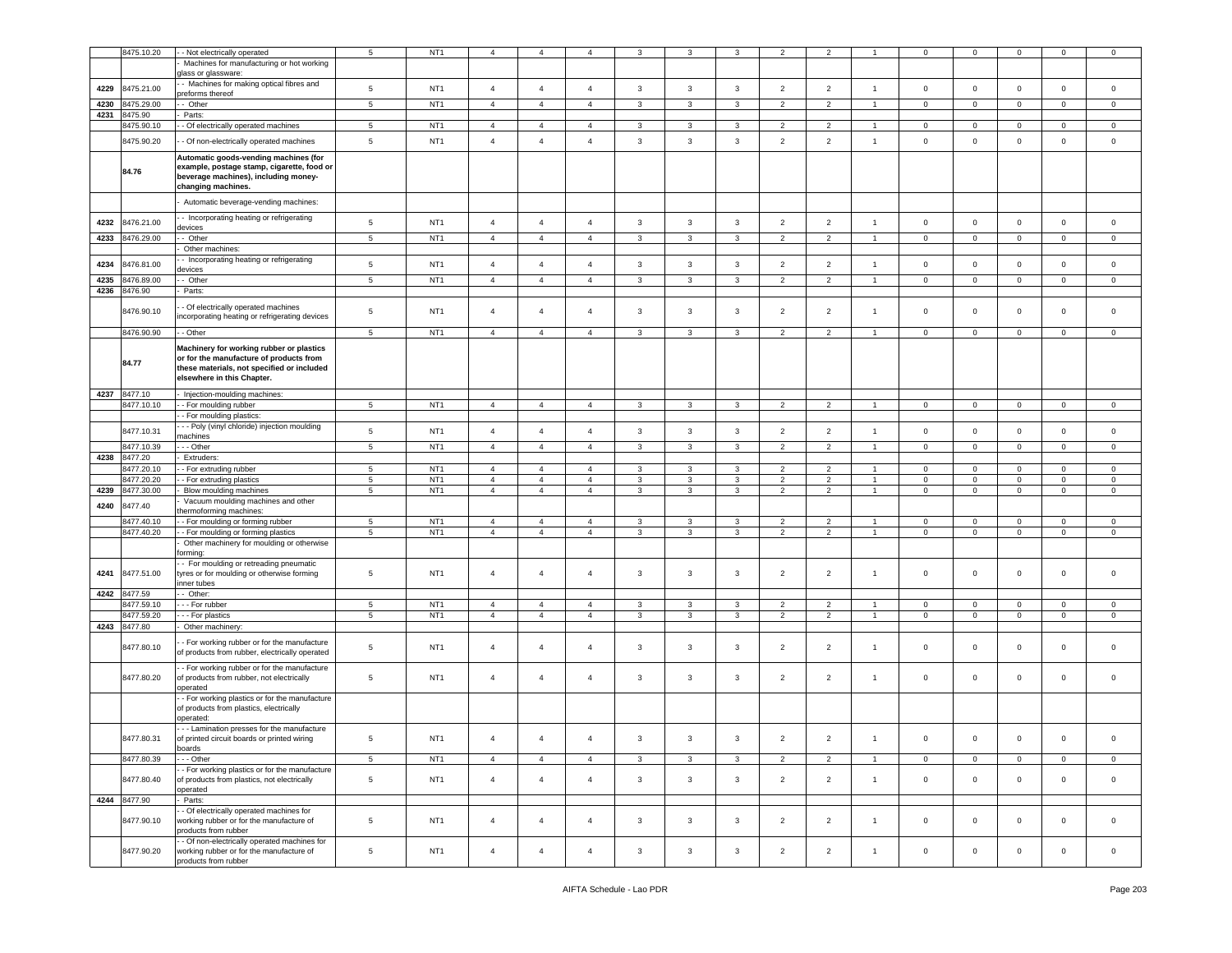|      |                 | - Of electrically operated machines for<br>working plastics or for the manufacture of<br>products from plastic materials:                                         |                 |                 |                |                |                |                |                |                |                |                          |                |                |                |             |                |              |
|------|-----------------|-------------------------------------------------------------------------------------------------------------------------------------------------------------------|-----------------|-----------------|----------------|----------------|----------------|----------------|----------------|----------------|----------------|--------------------------|----------------|----------------|----------------|-------------|----------------|--------------|
|      | 8477.90.32      | --- Parts of lamination presses for the<br>manufacture of printed circuit boards or<br>printed wiring boards                                                      | 5               | NT <sub>1</sub> | $\overline{4}$ | $\overline{4}$ | $\overline{4}$ | $\overline{3}$ | $\overline{3}$ | $\mathbf{3}$   | $\overline{2}$ | 2                        | $\overline{1}$ | $\mathbf{0}$   | $\mathbf 0$    | $\mathbf 0$ | $\mathbf{0}$   | $\mathbf 0$  |
|      | 8477.90.39      | - - - Other                                                                                                                                                       | $\sqrt{5}$      | NT <sub>1</sub> | $\overline{4}$ | $\overline{4}$ | 4              | $\mathbf{3}$   | 3              | 3              | $\overline{2}$ | $\overline{2}$           |                | $\mathsf 0$    | $\mathsf 0$    | $\mathsf 0$ | 0              | $\mathbf 0$  |
|      | 8477.90.40      | - Of non-electrically operated machines for<br>working plastics or for the manufacture of<br>products from plastic materials                                      | 5               | NT <sub>1</sub> | $\overline{4}$ | $\overline{4}$ | $\overline{4}$ | 3              | $\mathbf{3}$   | 3              | $\overline{2}$ | $\overline{2}$           | $\mathbf{1}$   | $\mathbf 0$    | $\mathbf 0$    | $\mathbf 0$ | 0              | $\mathbf 0$  |
|      | 84.78           | Machinery for preparing or making up<br>tobacco, not specified or included<br>elsewhere in this Chapter.                                                          |                 |                 |                |                |                |                |                |                |                |                          |                |                |                |             |                |              |
| 4245 | 8478.10         | Machinery:                                                                                                                                                        |                 |                 |                |                |                |                |                |                |                |                          |                |                |                |             |                |              |
|      | 8478.10.10      | - Electrically operated                                                                                                                                           | $5\phantom{.0}$ | NT <sub>1</sub> | $\overline{4}$ | $\overline{4}$ | $\overline{4}$ | 3              | 3              | $\mathbf{3}$   | $\overline{2}$ | $\overline{2}$           |                | $\mathbf 0$    | $\mathbf 0$    | $\circ$     | $\mathbf 0$    | $\mathbf 0$  |
|      | 8478.10.20      | - Not electrically operated                                                                                                                                       | 5               | NT <sub>1</sub> | $\overline{4}$ | $\overline{4}$ | $\overline{4}$ | $\mathbf{3}$   | $\overline{3}$ | $\overline{3}$ | 2              | 2                        | $\overline{1}$ | $\circ$        | $\mathsf 0$    | $\mathbf 0$ | $\mathbf{0}$   | $\circ$      |
| 4246 | 8478.90         | Parts:                                                                                                                                                            |                 |                 |                |                |                |                |                |                |                |                          |                |                |                |             |                |              |
|      | 8478.90.10      | - Of electrically operated machines                                                                                                                               | 5               | NT <sub>1</sub> | $\overline{4}$ | $\overline{4}$ | $\overline{4}$ | 3              | 3              | $\mathbf{3}$   | 2              | 2                        | $\overline{1}$ | $\mathbf{0}$   | $\circ$        | $\circ$     | $\mathbf{0}$   | $\mathbf{0}$ |
|      | 8478.90.20      | - Of non-electrically operated machines                                                                                                                           | 5               | NT <sub>1</sub> | $\overline{4}$ | $\overline{4}$ | $\overline{4}$ | $\mathbf{3}$   | 3              | $\mathbf{3}$   | $\overline{2}$ | $\overline{2}$           | $\overline{1}$ | $\Omega$       | $\mathsf 0$    | $\mathsf 0$ | $\mathbf{0}$   | $\mathsf 0$  |
|      | 84.79           | Machines and mechanical appliances<br>having individual functions, not specified<br>or included elsewhere in this Chapter.                                        |                 |                 |                |                |                |                |                |                |                |                          |                |                |                |             |                |              |
| 4247 | 8479.10         | Machinery for public works, building or the                                                                                                                       |                 |                 |                |                |                |                |                |                |                |                          |                |                |                |             |                |              |
|      | 8479.10.10      | - Electrically operated                                                                                                                                           | $5\phantom{.0}$ | NT <sub>1</sub> | $\overline{4}$ | $\overline{4}$ | $\overline{4}$ | $\mathbf{3}$   | $\mathbf{3}$   | 3              | $\overline{2}$ | $\overline{2}$           | $\mathbf{1}$   | $\mathbf 0$    | $\mathsf 0$    | $\mathbf 0$ | $\circ$        | $\mathbf 0$  |
|      | 8479.10.20      | - Not electrically operated                                                                                                                                       | $\overline{5}$  | NT <sub>1</sub> | $\overline{4}$ | $\overline{4}$ | $\overline{4}$ | $\mathbf{3}$   | 3              | $\mathbf{3}$   | $\overline{2}$ | $\overline{2}$           | $\overline{1}$ | $\overline{0}$ | $\overline{0}$ | $\mathsf 0$ | $\mathsf 0$    | $\mathsf 0$  |
| 4248 | 8479.20         | Machinery for the extraction or preparation<br>of animal or fixed vegetable fats or oils:                                                                         |                 |                 |                |                |                |                |                |                |                |                          |                |                |                |             |                |              |
|      |                 | - Electrically operated                                                                                                                                           |                 |                 |                |                |                |                |                |                |                |                          |                |                |                |             |                |              |
|      | 8479.20.11      | --- Machinery for making palm oil                                                                                                                                 | 5               | NT <sub>1</sub> | $\overline{4}$ | $\overline{4}$ | $\overline{4}$ | $\mathbf{3}$   | $\mathbf{3}$   | $\overline{3}$ | 2              | 2                        | $\overline{1}$ | $\mathbf{0}$   | $\mathbf{0}$   | $\mathbf 0$ | $\overline{0}$ | $\circ$      |
|      | 8479.20.19      | - - Other                                                                                                                                                         | 5               | NT <sub>1</sub> | $\overline{4}$ | $\overline{4}$ | $\overline{4}$ | $\mathbf{3}$   | 3              | $\mathbf{3}$   | $\overline{2}$ | $\overline{2}$           | $\overline{1}$ | $\mathbf 0$    | $\mathsf 0$    | $\mathsf 0$ | $\mathbf{0}$   | $\mathsf 0$  |
|      |                 | - Not electrically operated:                                                                                                                                      |                 |                 |                |                |                |                |                |                |                |                          |                |                |                |             |                |              |
|      | 8479.20.21      | - - Machinery for making palm oil                                                                                                                                 | 5               | NT <sub>1</sub> | $\overline{4}$ | $\overline{4}$ | $\overline{4}$ | 3              | 3              | 3              | $\overline{2}$ | $\overline{\phantom{a}}$ |                | $\Omega$       | $\mathbf 0$    | $\mathsf 0$ | $\Omega$       | $\mathbf 0$  |
|      | 8479.20.29      | - - Other                                                                                                                                                         | 5               | NT <sub>1</sub> | $\overline{4}$ | $\overline{4}$ | $\overline{4}$ | $\mathbf{3}$   | 3              | 3              | $\overline{2}$ | $\overline{2}$           | $\overline{1}$ | $\mathbf 0$    | $\overline{0}$ | $\mathbf 0$ | $\circ$        | $\mathbf 0$  |
|      | 4249 8479.30    | Presses for the manufacture of particle<br>board or fibre building board of wood or other<br>ligneous materials and other machinery for<br>treating wood or cork: |                 |                 |                |                |                |                |                |                |                |                          |                |                |                |             |                |              |
|      | 8479.30.10      | - Electrically operated                                                                                                                                           | 5               | NT <sub>1</sub> | $\overline{4}$ | $\overline{4}$ | $\overline{4}$ | 3              | 3              | 3              | $\overline{2}$ | $\overline{2}$           | $\overline{1}$ | $\mathbf 0$    | $\mathbf 0$    | $\mathbf 0$ | $\mathbf{0}$   | $\circ$      |
|      | 8479.30.20      | - Not electrically operated                                                                                                                                       | 5               | NT <sub>1</sub> | $\overline{4}$ | $\overline{4}$ | $\overline{4}$ | $\mathbf{3}$   | 3              | $\mathbf{3}$   | $\overline{2}$ | $\overline{2}$           | $\overline{1}$ | $\mathbf 0$    | $\mathsf 0$    | $\mathsf 0$ | $\mathbf 0$    | $\mathbf 0$  |
| 4250 | 8479.40         | Rope or cable-making machines:                                                                                                                                    |                 |                 |                |                |                |                |                |                |                |                          |                |                |                |             |                |              |
|      | 8479.40.10      | - Electrically operated                                                                                                                                           | 5               | NT <sub>1</sub> | $\overline{4}$ | $\overline{4}$ | $\overline{a}$ | $\mathbf{3}$   | $\mathbf{3}$   | $\mathbf{3}$   | $\overline{2}$ | $\overline{2}$           | $\overline{1}$ | $\Omega$       | $\circ$        | $\Omega$    | $\Omega$       | $\circ$      |
|      | 8479.40.20      | - Not electrically operated                                                                                                                                       | $5\phantom{.0}$ | NT <sub>1</sub> | $\overline{4}$ | $\overline{4}$ | $\overline{4}$ | 3              | 3              | 3              | $\overline{2}$ | $\overline{2}$           | $\overline{1}$ | $\mathbf 0$    | $\mathbf 0$    | $\mathbf 0$ | $\mathbf{0}$   | $\mathbf 0$  |
| 4251 | 8479.50.00      | Industrial robots, not elsewhere specified or<br>ncluded                                                                                                          | 5               | NT <sub>1</sub> | $\overline{4}$ | $\overline{4}$ | $\overline{4}$ | $\mathbf{3}$   | $\mathbf{3}$   | $\mathbf{3}$   | $\overline{2}$ | $\overline{2}$           | $\overline{1}$ | $\mathsf 0$    | $\mathsf 0$    | $\mathsf 0$ | $\Omega$       | $\mathsf 0$  |
|      | 4252 8479.60.00 | Evaporative air coolers                                                                                                                                           | 5               | NT <sub>1</sub> | $\overline{a}$ | $\overline{4}$ | $\overline{4}$ | 3              | 3              | $\mathbf{3}$   | $\overline{2}$ | 2                        | $\overline{1}$ | $\mathbf 0$    | $\mathbf 0$    | $\mathbf 0$ | $\mathbf 0$    | $\mathbf 0$  |
|      |                 | Other machines and mechanical<br>appliances:                                                                                                                      |                 |                 |                |                |                |                |                |                |                |                          |                |                |                |             |                |              |
| 4253 | 8479.81         | - For treating metal, including electric wire<br>coil-winders:                                                                                                    |                 |                 |                |                |                |                |                |                |                |                          |                |                |                |             |                |              |
|      | 8479.81.10      | --- Electrically operated                                                                                                                                         | $\sqrt{5}$      | NT <sub>1</sub> | $\overline{4}$ | $\overline{4}$ | $\overline{4}$ | $\mathbf{3}$   | 3              | $\mathbf{3}$   | $\overline{2}$ | $\sqrt{2}$               | $\overline{1}$ | $\mathbf 0$    | $\mathbf 0$    | $\mathsf 0$ | $\mathbf 0$    | $\mathsf 0$  |
|      | 8479.81.20      | - - - Not electrically operated                                                                                                                                   | $\sqrt{5}$      | NT <sub>1</sub> | $\overline{4}$ | $\overline{4}$ | $\overline{4}$ | $\mathbf{3}$   | 3              | $\mathbf{3}$   | $\overline{2}$ | $\sqrt{2}$               | -1             | $\mathbf 0$    | $\mathsf 0$    | $\mathsf 0$ | $\mathbf 0$    | $\mathsf 0$  |
| 4254 | 8479.82         | - Mixing, kneading, crushing, grinding,<br>screening, sifting, homogenising, emulsifying<br>or stirring machines:                                                 |                 |                 |                |                |                |                |                |                |                |                          |                |                |                |             |                |              |
|      | 8479.82.10      | -- Electrically operated                                                                                                                                          | 5               | NT <sub>1</sub> | $\overline{4}$ | $\overline{4}$ | $\overline{4}$ | $\mathbf{3}$   | 3              | 3              | $\overline{2}$ | $\overline{2}$           | $\overline{1}$ | $\mathbf 0$    | $\mathbf 0$    | $\mathbf 0$ | $\circ$        | $\circ$      |
|      | 8479.82.20      | - - Not electrically operated                                                                                                                                     | 5               | NT <sub>1</sub> | $\overline{4}$ | $\overline{4}$ | $\overline{4}$ | $\mathbf{3}$   | $\mathbf{3}$   | $\mathbf{3}$   | $\overline{2}$ | $\overline{2}$           | $\overline{1}$ | $\mathsf 0$    | $\overline{0}$ | $\mathsf 0$ | $\mathsf 0$    | $\mathsf 0$  |
|      | 4255 8479.89    | - Other:                                                                                                                                                          |                 |                 |                |                |                |                |                |                |                |                          |                |                |                |             |                |              |
|      |                 |                                                                                                                                                                   |                 |                 |                |                |                |                |                |                |                |                          |                |                |                |             |                |              |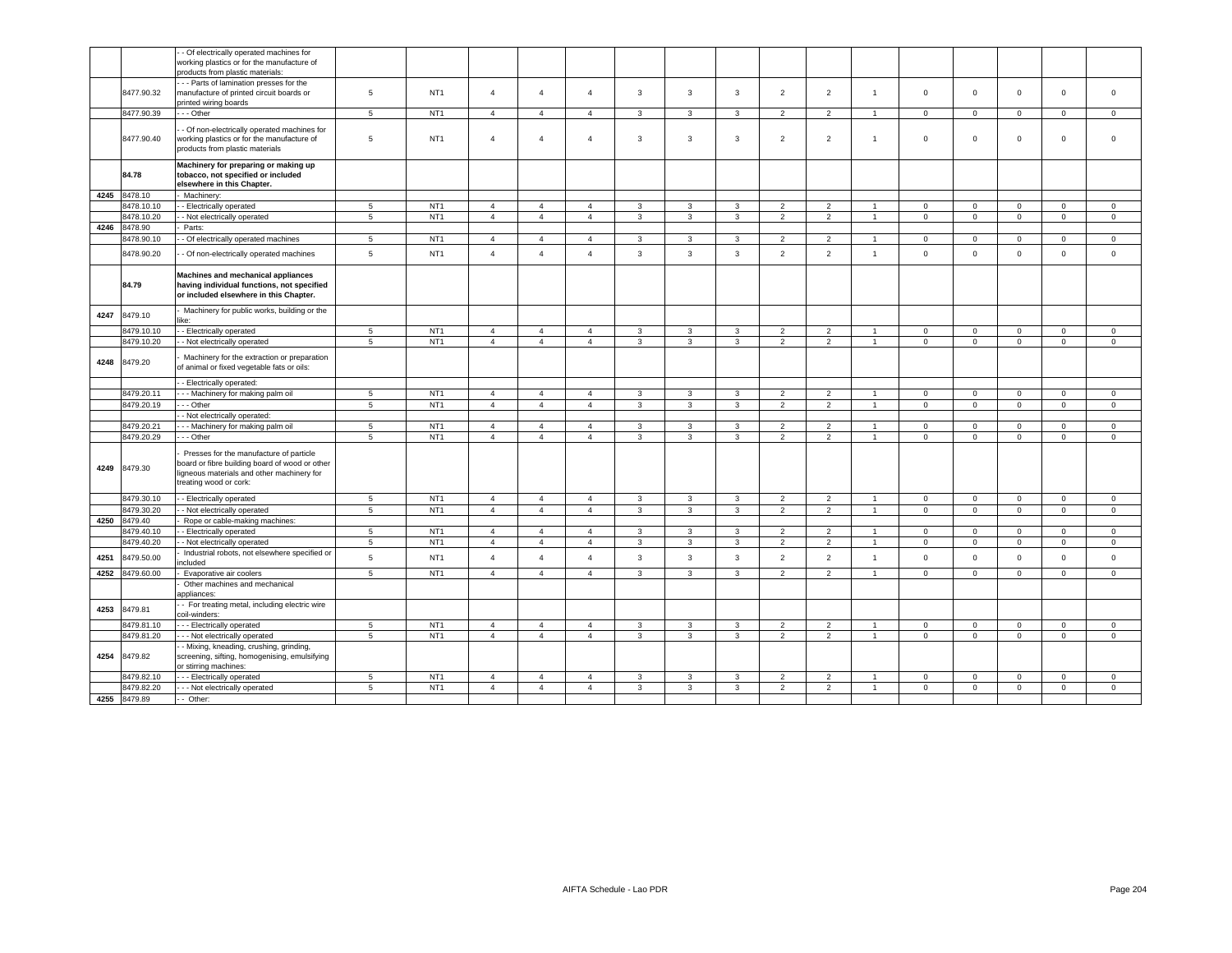|      | 8479.89.20                 | - - Machinery for assembling central<br>processing unit (CPU) daughter boards in<br>plastic cases or housings; apparatus for the<br>regeneration of chemical solutions used in the<br>manufacture of printed circuit boards or<br>printed wiring boards; equipment for<br>mechanically cleaning the surfaces of printed<br>circuit boards or printed wiring boards during<br>manufacturing; automated machines for the<br>placement or the removal of components or<br>contact elements on printed circuit boards or<br>printed wiring boards or other substrates;<br>registration equipment for the alignment of<br>printed circuit boards or printed wiring boards<br>or printed circuit assemblies in the<br>manufacturing process | 5               | <b>ST</b>       | $5\phantom{.0}$ | $\,$ 5          | 5              | $\sqrt{5}$      | 5               | 5               | 5              | 5              | 5               | $\overline{5}$  | 5              | $5\phantom{.0}$     | $5\phantom{.0}$ | 5               |
|------|----------------------------|---------------------------------------------------------------------------------------------------------------------------------------------------------------------------------------------------------------------------------------------------------------------------------------------------------------------------------------------------------------------------------------------------------------------------------------------------------------------------------------------------------------------------------------------------------------------------------------------------------------------------------------------------------------------------------------------------------------------------------------|-----------------|-----------------|-----------------|-----------------|----------------|-----------------|-----------------|-----------------|----------------|----------------|-----------------|-----------------|----------------|---------------------|-----------------|-----------------|
|      | 8479.89.30                 | - - Other, electrically operated                                                                                                                                                                                                                                                                                                                                                                                                                                                                                                                                                                                                                                                                                                      | 5               | ST              | 5               | $5\phantom{.0}$ | 5              | 5               | 5               | 5               | 5              | 5              | 5               | 5               | 5              | 5                   | 5               | 5               |
|      | 8479.89.40                 | - - Other, not electrically operated                                                                                                                                                                                                                                                                                                                                                                                                                                                                                                                                                                                                                                                                                                  | 5               | <b>ST</b>       | $5\overline{5}$ | $5^{\circ}$     | 5              | $5\overline{5}$ | $5\overline{5}$ | $5\overline{)}$ | 5              | 5              | $5\overline{5}$ | $5\overline{5}$ | 5 <sub>5</sub> | $5\overline{ }$     | $5\overline{5}$ | $5\overline{5}$ |
| 4256 | 8479.90                    | Parts:                                                                                                                                                                                                                                                                                                                                                                                                                                                                                                                                                                                                                                                                                                                                |                 |                 |                 |                 |                |                 |                 |                 |                |                |                 |                 |                |                     |                 |                 |
|      | 8479.90.20                 | - Of goods of subheading 8479.89.20                                                                                                                                                                                                                                                                                                                                                                                                                                                                                                                                                                                                                                                                                                   | $5\phantom{.0}$ | NT <sub>1</sub> | $\overline{4}$  | $\overline{4}$  | 4              | 3               | 3               | 3               | $\overline{2}$ | $\overline{2}$ | $\overline{1}$  | $\mathbf 0$     | $\mathbf 0$    | $\mathbf 0$         | $\mathbf{0}$    | $\circ$         |
|      | 8479.90.30                 | - Of other electrically operated machines                                                                                                                                                                                                                                                                                                                                                                                                                                                                                                                                                                                                                                                                                             | $5\phantom{.0}$ | NT <sub>1</sub> | $\overline{4}$  | $\overline{4}$  | $\overline{4}$ | $\mathbf{3}$    | $\mathbf{3}$    | $\mathbf{3}$    | $\overline{2}$ | $\overline{2}$ | $\overline{1}$  | $\mathsf 0$     | $\mathbf{0}$   | $\mathsf 0$         | $\mathbf 0$     | $\circ$         |
|      | 8479.90.40                 | - Of non-electrically operated machines                                                                                                                                                                                                                                                                                                                                                                                                                                                                                                                                                                                                                                                                                               | $5\phantom{.0}$ | NT <sub>1</sub> | $\overline{4}$  | $\overline{4}$  | $\overline{4}$ | 3               | $\mathbf{3}$    | $\mathbf{3}$    | $\overline{2}$ | $\overline{2}$ | $\overline{1}$  | $\mathbf 0$     | $\mathbf 0$    | $\mathsf 0$         | $\mathbf 0$     | $\circ$         |
|      | 84.80                      | Moulding boxes for metal foundry; mould<br>bases; moulding patterns; moulds for<br>metal (other than ingot moulds), metal<br>carbides, glass, mineral materials, rubber<br>or plastics.                                                                                                                                                                                                                                                                                                                                                                                                                                                                                                                                               |                 |                 |                 |                 |                |                 |                 |                 |                |                |                 |                 |                |                     |                 |                 |
| 4257 | 8480.10.00                 | Moulding boxes for metal foundry                                                                                                                                                                                                                                                                                                                                                                                                                                                                                                                                                                                                                                                                                                      | 5               | NT <sub>1</sub> | $\overline{4}$  | $\overline{4}$  | $\overline{4}$ | 3               | $\mathbf{3}$    | 3               | $\overline{2}$ | $\overline{2}$ | $\overline{1}$  | $\mathbf 0$     | $\mathbf{0}$   | $\mathbf 0$         | $\mathbf 0$     | $\mathbf 0$     |
| 4258 | 8480.20.00                 | Mould bases                                                                                                                                                                                                                                                                                                                                                                                                                                                                                                                                                                                                                                                                                                                           | $5\phantom{.0}$ | NT <sub>1</sub> | $\overline{4}$  | $\overline{4}$  | $\overline{4}$ | 3               | 3               | $\mathbf{3}$    | $\overline{2}$ | $\overline{2}$ | $\overline{1}$  | $\mathbf 0$     | $\mathbf 0$    | $\mathsf 0$         | $\overline{0}$  | $\circ$         |
| 4259 | 8480.30                    | Moulding patterns:                                                                                                                                                                                                                                                                                                                                                                                                                                                                                                                                                                                                                                                                                                                    |                 |                 |                 |                 |                |                 |                 |                 |                |                |                 |                 |                |                     |                 |                 |
|      | 8480.30.10                 | - Of copper                                                                                                                                                                                                                                                                                                                                                                                                                                                                                                                                                                                                                                                                                                                           | $5\phantom{.0}$ | NT <sub>1</sub> | $\overline{4}$  | $\overline{4}$  | 4              | 3               | 3               | 3               | $\overline{2}$ | $\overline{2}$ |                 | $\mathbf 0$     | $\mathbf 0$    | $\mathbf 0$         | $\mathbf 0$     | 0               |
|      | 8480.30.90                 | - Other                                                                                                                                                                                                                                                                                                                                                                                                                                                                                                                                                                                                                                                                                                                               | $\sqrt{5}$      | NT <sub>1</sub> | $\overline{4}$  | $\overline{4}$  | $\overline{4}$ | $\mathbf{3}$    | $\mathbf{3}$    | $\mathbf{3}$    | $\overline{2}$ | $\overline{2}$ | $\mathbf{1}$    | $\mathbf 0$     | $\mathbf{0}$   | $\mathbf 0$         | $\mathsf 0$     | $\mathbf 0$     |
|      |                            | Moulds for metal or metal carbides:                                                                                                                                                                                                                                                                                                                                                                                                                                                                                                                                                                                                                                                                                                   |                 |                 |                 |                 |                |                 |                 |                 |                |                |                 |                 |                |                     |                 |                 |
| 4260 | 8480.41.00                 | - Injection or compression types                                                                                                                                                                                                                                                                                                                                                                                                                                                                                                                                                                                                                                                                                                      | $5\phantom{.0}$ | NT <sub>1</sub> | $\overline{4}$  | $\overline{4}$  | $\overline{4}$ | 3               | $\mathbf{3}$    | 3               | $\overline{2}$ | $\overline{2}$ | $\overline{1}$  | $\mathbf 0$     | $\mathbf{0}$   | $\mathbf 0$         | $\mathbf 0$     | 0               |
| 4261 | 8480.49.00                 | - Other                                                                                                                                                                                                                                                                                                                                                                                                                                                                                                                                                                                                                                                                                                                               | $5\phantom{.0}$ | NT <sub>1</sub> | $\overline{4}$  | $\overline{4}$  | $\overline{4}$ | 3               | $\mathbf{3}$    | $\mathbf{3}$    | $\overline{2}$ | $\overline{2}$ | $\overline{1}$  | $^{\circ}$      | $\mathbf{0}$   | $\mathsf 0$         | $\mathbf{0}$    | $\circ$         |
| 4262 | 8480.50.00                 | Moulds for glass                                                                                                                                                                                                                                                                                                                                                                                                                                                                                                                                                                                                                                                                                                                      | 5               | NT <sub>1</sub> | $\overline{4}$  | $\overline{4}$  | $\overline{4}$ | $\mathbf{3}$    | $\mathbf{3}$    | 3               | $\overline{2}$ | $\overline{2}$ | $\mathbf{1}$    | $\mathbf 0$     | $\mathbf{0}$   | $\mathbf 0$         | $\mathbf 0$     | $\circ$         |
| 4263 | 3480.60.00                 | Moulds for mineral materials                                                                                                                                                                                                                                                                                                                                                                                                                                                                                                                                                                                                                                                                                                          | $\sqrt{5}$      | NT <sub>1</sub> | $\overline{4}$  | $\overline{4}$  | $\overline{4}$ | 3               | 3               | 3               | $\overline{2}$ | $\overline{2}$ | $\overline{1}$  | $\mathbf 0$     | $\mathbf 0$    | $\mathbf 0$         | $\mathbf 0$     | 0               |
|      |                            | Moulds for rubber or plastics:                                                                                                                                                                                                                                                                                                                                                                                                                                                                                                                                                                                                                                                                                                        |                 |                 |                 |                 |                |                 |                 |                 |                |                |                 |                 |                |                     |                 |                 |
| 4264 | 8480.71.00                 | - Injection or compression types                                                                                                                                                                                                                                                                                                                                                                                                                                                                                                                                                                                                                                                                                                      | 5               | NT <sub>1</sub> | $\overline{4}$  | $\overline{4}$  | $\overline{4}$ | 3               | 3               | 3               | $\overline{2}$ | $\overline{2}$ | $\overline{1}$  | $\mathbf 0$     | $\mathbf{0}$   | $\mathbf 0$         | $\overline{0}$  | $\mathbf 0$     |
| 4265 | 8480.79.00                 | - Other                                                                                                                                                                                                                                                                                                                                                                                                                                                                                                                                                                                                                                                                                                                               | 5               | NT <sub>1</sub> | $\overline{4}$  | $\overline{4}$  | $\overline{4}$ | 3               | 3               | $\mathbf{3}$    | $\overline{2}$ | $\overline{2}$ | $\overline{1}$  | $\mathbf 0$     | $\mathsf 0$    | $\mathsf 0$         | $\mathbf 0$     | $\mathbf 0$     |
|      | 84.81                      | Taps, cocks, valves and similar appliances<br>for pipes, boiler shells, tanks, vats or the<br>like, including pressure-reducing valves<br>and thermostatically controlled valves.                                                                                                                                                                                                                                                                                                                                                                                                                                                                                                                                                     |                 |                 |                 |                 |                |                 |                 |                 |                |                |                 |                 |                |                     |                 |                 |
|      | 4266 8481.10               | Pressure-reducing valves:                                                                                                                                                                                                                                                                                                                                                                                                                                                                                                                                                                                                                                                                                                             |                 |                 |                 |                 |                |                 |                 |                 |                |                |                 |                 |                |                     |                 |                 |
|      |                            | - Of iron or steel:                                                                                                                                                                                                                                                                                                                                                                                                                                                                                                                                                                                                                                                                                                                   |                 |                 |                 |                 |                |                 |                 |                 |                |                |                 |                 |                |                     |                 |                 |
|      | 8481.10.11                 | - - Manually operated sluice or gate valves<br>with inlets or outlets of an internal diameter<br>exceeding 5cm but not exceeding 40cm                                                                                                                                                                                                                                                                                                                                                                                                                                                                                                                                                                                                 | 5               | NT <sub>1</sub> | $\overline{4}$  | $\overline{4}$  | 4              | 3               | 3               | 3               | $\overline{2}$ | $\overline{c}$ | 1               | $\mathbf 0$     | $\mathbf{0}$   | $\mathbf{0}$        | $\mathbf 0$     | $\mathbf 0$     |
|      | 8481.10.19                 | - - Other                                                                                                                                                                                                                                                                                                                                                                                                                                                                                                                                                                                                                                                                                                                             | 5               | NT <sub>1</sub> | $\overline{4}$  | $\overline{4}$  | $\overline{4}$ | 3               | 3               | 3               | $\overline{2}$ | $\overline{2}$ | $\mathbf{1}$    | $\mathbf 0$     | $\mathbf{0}$   | $\mathbf{0}$        | $\mathbf 0$     | $\mathbf 0$     |
|      | 8481.10.20                 | - Of copper or copper alloys                                                                                                                                                                                                                                                                                                                                                                                                                                                                                                                                                                                                                                                                                                          | $5\phantom{.0}$ | NT <sub>1</sub> | $\overline{4}$  | $\overline{4}$  | $\overline{4}$ | 3               | $\mathbf{3}$    | $\mathbf{3}$    | $\overline{2}$ | $\overline{2}$ | $\overline{1}$  | $\mathbf 0$     | $\mathbf 0$    | $\mathsf 0$         | $\mathbb O$     | $\mathbf 0$     |
|      | 8481.10.90                 | - Other                                                                                                                                                                                                                                                                                                                                                                                                                                                                                                                                                                                                                                                                                                                               | 5               | NT <sub>1</sub> | $\overline{4}$  | $\overline{4}$  | $\overline{4}$ | 3               | 3               | $\mathbf{3}$    | $\overline{2}$ | $\overline{c}$ | $\mathbf{1}$    | $\mathbf 0$     | $\overline{0}$ | $\mathsf 0$         | $\overline{0}$  | $\circ$         |
| 4267 | 8481.20                    | Valves for oleohydraulic or pneumatic<br>transmissions:                                                                                                                                                                                                                                                                                                                                                                                                                                                                                                                                                                                                                                                                               |                 |                 |                 |                 |                |                 |                 |                 |                |                |                 |                 |                |                     |                 |                 |
|      | 8481.20.10                 | - Manually operated sluice or gate valves<br>with inlets or outlets of an internal diameter<br>exceeding 5 cm but not exceeding 40cm                                                                                                                                                                                                                                                                                                                                                                                                                                                                                                                                                                                                  | 5               | NT <sub>1</sub> | $\overline{4}$  | $\overline{4}$  | 4              | 3               | 3               | 3               | 2              | $\overline{c}$ | $\mathbf{1}$    | $\circ$         | $\mathbf{0}$   | $\mathbf{0}$        | $\mathbf 0$     | $\mathbf 0$     |
|      | 8481.20.90                 | - Other                                                                                                                                                                                                                                                                                                                                                                                                                                                                                                                                                                                                                                                                                                                               | 5               | NT <sub>1</sub> | $\overline{4}$  | $\overline{4}$  | $\overline{4}$ | 3               | 3               | 3               | $\overline{2}$ | $\overline{2}$ | $\mathbf{1}$    | $\mathbf 0$     | $\mathbf{0}$   | $\mathbf 0$         | $\mathbf{0}$    | $\circ$         |
| 4268 | 8481.30                    | Check (nonreturn) valves:                                                                                                                                                                                                                                                                                                                                                                                                                                                                                                                                                                                                                                                                                                             |                 |                 |                 |                 |                |                 |                 |                 |                |                |                 |                 |                |                     |                 |                 |
|      | 8481.30.10                 | - Cast iron valves of the swing check-valve<br>type with an internal diameter of the valve<br>inlets of 40 mm to 600 mm                                                                                                                                                                                                                                                                                                                                                                                                                                                                                                                                                                                                               | $5\phantom{.0}$ | NT <sub>2</sub> | $\overline{4}$  | $\overline{4}$  | $\overline{4}$ | 3               | $\mathbf{3}$    | $\mathbf{3}$    | $\overline{2}$ | $\overline{2}$ | 1.5             | 1.5             | $\overline{1}$ | $\overline{1}$      | $\overline{0}$  | $\mathbf{0}$    |
|      | 8481.30.20                 | - - Of copper or copper alloys, with an internal<br>diameter of 25 mm or less                                                                                                                                                                                                                                                                                                                                                                                                                                                                                                                                                                                                                                                         | $\sqrt{5}$      | NT <sub>1</sub> | $\overline{4}$  | $\overline{4}$  | $\overline{4}$ | $\mathbf{3}$    | $\mathbf{3}$    | $\mathbf{3}$    | $\overline{2}$ | $\overline{2}$ | $\overline{1}$  | $\mathbf{0}$    | $\overline{0}$ | $\mathsf 0$         | $\circ$         | $\mathbf{0}$    |
|      | 8481.30.90<br>4269 8481.40 | - - Other<br>Safety or relief valves:                                                                                                                                                                                                                                                                                                                                                                                                                                                                                                                                                                                                                                                                                                 | 5               | NT <sub>1</sub> | $\overline{4}$  | $\overline{4}$  | $\overline{4}$ | $\mathbf{3}$    | $\mathbf{3}$    | $\mathbf{3}$    | $\overline{2}$ | $\overline{2}$ | $\overline{1}$  | $\overline{0}$  | $\overline{0}$ | $\overline{0}$      | $\overline{0}$  | $\circ$         |
|      |                            | - Of copper or copper alloys, with an internal                                                                                                                                                                                                                                                                                                                                                                                                                                                                                                                                                                                                                                                                                        |                 |                 |                 |                 |                |                 |                 |                 |                |                |                 |                 |                |                     |                 |                 |
|      | 8481.40.10                 | diameter of 25 mm or less                                                                                                                                                                                                                                                                                                                                                                                                                                                                                                                                                                                                                                                                                                             | $\sqrt{5}$      | NT <sub>1</sub> | $\overline{4}$  | $\overline{4}$  | $\overline{4}$ | $\mathbf{3}$    | $\mathbf{3}$    | $\mathbf{3}$    | $\overline{2}$ | $\overline{2}$ | $\overline{1}$  | $\mathbf{0}$    | $\mathbf{0}$   | $\mathsf{O}\xspace$ | $\circ$         | $\mathbf{0}$    |
|      | 8481.40.90                 | - Other                                                                                                                                                                                                                                                                                                                                                                                                                                                                                                                                                                                                                                                                                                                               | $5\phantom{.0}$ | NT <sub>1</sub> | $\overline{4}$  | $\overline{4}$  | $\overline{4}$ | 3               | $\mathbf{3}$    | 3               | $\overline{2}$ | $\overline{2}$ | $\mathbf{1}$    | $\mathbf{0}$    | $\mathbf 0$    | $\mathbf 0$         | $\overline{0}$  | $\mathbf{0}$    |
|      | 4270 8481.80               | Other appliances:                                                                                                                                                                                                                                                                                                                                                                                                                                                                                                                                                                                                                                                                                                                     |                 |                 |                 |                 |                |                 |                 |                 |                |                |                 |                 |                |                     |                 |                 |
|      |                            | - - Valves for inner tubes:                                                                                                                                                                                                                                                                                                                                                                                                                                                                                                                                                                                                                                                                                                           |                 |                 |                 |                 |                |                 |                 |                 |                |                |                 |                 |                |                     |                 |                 |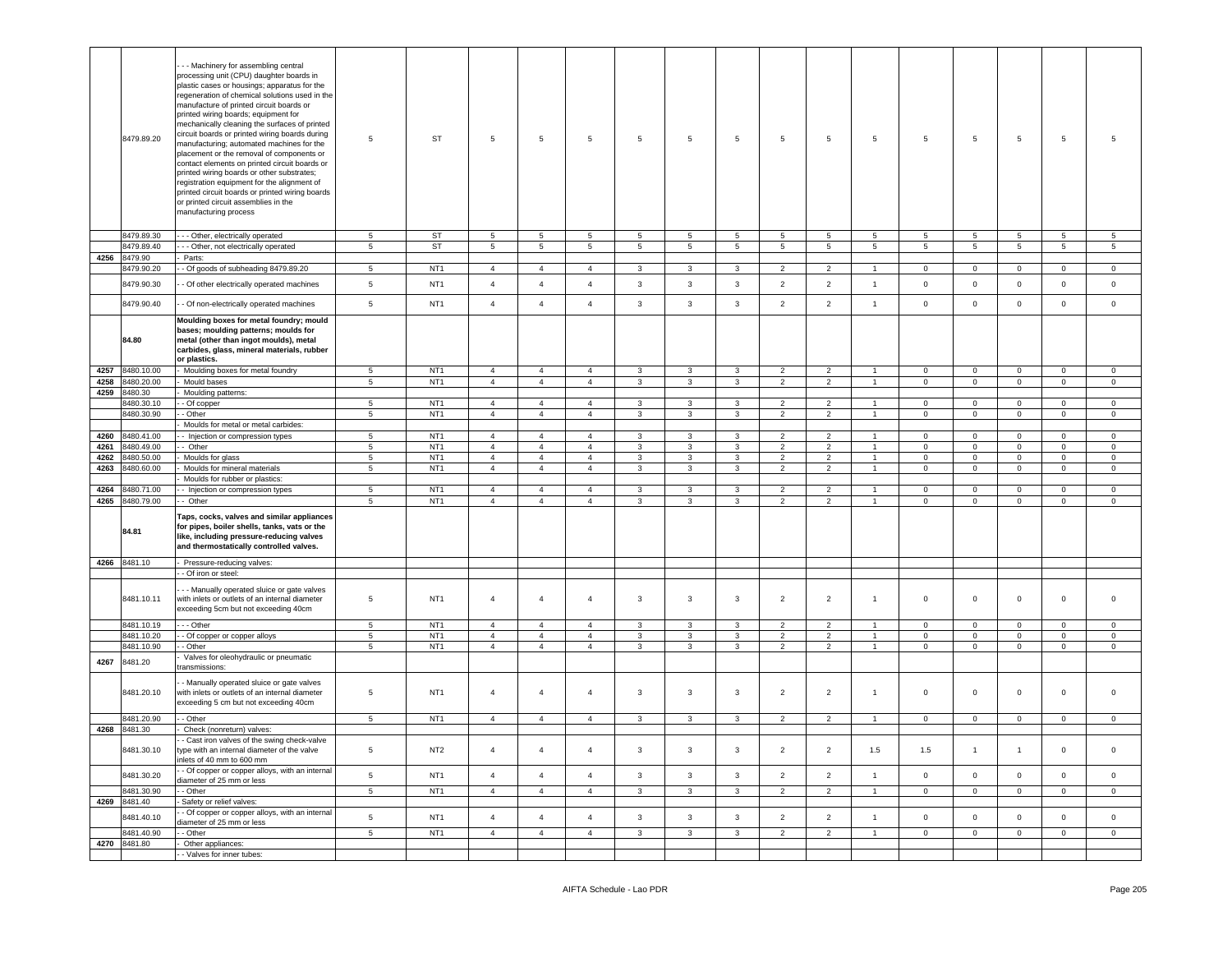| 8481.80.11 |                                                                                                                                         | $5\phantom{.0}$ | NT <sub>1</sub> | $\overline{4}$ | $\overline{4}$ | $\overline{4}$ | 3            | 3              | 3            | $\overline{2}$ | 2                        |                | $\mathbf 0$    | $\mathsf 0$    | $\mathbf 0$ | $\mathbf 0$         | $\mathbf 0$         |
|------------|-----------------------------------------------------------------------------------------------------------------------------------------|-----------------|-----------------|----------------|----------------|----------------|--------------|----------------|--------------|----------------|--------------------------|----------------|----------------|----------------|-------------|---------------------|---------------------|
|            | - - Of copper or copper alloys                                                                                                          |                 |                 |                |                |                |              |                |              |                |                          |                |                |                |             |                     |                     |
| 8481.80.12 | - - Of other materials                                                                                                                  | 5               | NT <sub>1</sub> | $\overline{4}$ | $\overline{4}$ | $\overline{4}$ | 3            | $\mathbf{3}$   | 3            | $\overline{2}$ | $\overline{2}$           |                | $\mathbf 0$    | $\mathbf{0}$   | $\mathbf 0$ | $\mathbf 0$         | $\mathbf 0$         |
|            | - Valves for tubeless tyres:                                                                                                            |                 |                 |                |                |                |              |                |              |                |                          |                |                |                |             |                     |                     |
| 8481.80.13 | - - Of copper or copper alloys                                                                                                          | $5\phantom{.0}$ | NT <sub>1</sub> | $\overline{4}$ | $\overline{4}$ | $\overline{4}$ | 3            | 3              | 3            | $\overline{2}$ | $\overline{\phantom{a}}$ | $\overline{1}$ | $\mathbf 0$    | $\circ$        | $\mathbf 0$ | $\mathbf 0$         | $\mathbf 0$         |
| 8481.80.14 | --- Of other metals                                                                                                                     | 5               | NT <sub>1</sub> | $\overline{4}$ | $\overline{4}$ | $\overline{4}$ | 3            | 3              | $\mathbf{3}$ | $\overline{2}$ | $\overline{2}$           | $\overline{1}$ | $\mathbf 0$    | $\mathbf{0}$   | $\mathbf 0$ | $\overline{0}$      | $\mathbf 0$         |
|            |                                                                                                                                         |                 |                 |                |                |                |              |                |              |                |                          |                |                |                |             |                     |                     |
|            | - LPG cylinder valves of copper or copper<br>alloys, having the following dimensions:                                                   |                 |                 |                |                |                |              |                |              |                |                          |                |                |                |             |                     |                     |
| 8481.80.21 | - - Having inlet or outlet internal diameters<br>not exceeding 2.5 cm                                                                   | $\,$ 5 $\,$     | NT <sub>1</sub> | $\overline{4}$ | $\overline{4}$ | $\overline{4}$ | $\mathbf{3}$ | $\mathbf{3}$   | $\mathbf{3}$ | $\overline{2}$ | $\overline{2}$           | $\overline{1}$ | $\mathbf 0$    | $\circ$        | $\mathsf 0$ | $\mathsf{O}\xspace$ | $\mathsf 0$         |
| 8481.80.22 | - - Having inlet or outlet internal diameters                                                                                           | $\,$ 5 $\,$     | NT <sub>1</sub> | $\overline{4}$ | $\overline{4}$ | $\overline{4}$ | $\mathbf{3}$ | $\mathbf{3}$   | $\mathbf{3}$ | $\overline{2}$ | $\overline{2}$           | $\overline{1}$ | $\mathbf 0$    | $\mathbf 0$    | $\mathsf 0$ | $\mathsf 0$         | $\circ$             |
|            | exceeding 2.5 cm<br>- Cocks and valves, whether or not fitted with                                                                      |                 |                 |                |                |                |              |                |              |                |                          |                |                |                |             |                     |                     |
| 8481.80.30 | biezo-electric igniters, for gas stoves or<br>anges                                                                                     | $\overline{5}$  | NT <sub>1</sub> | $\overline{4}$ | $\overline{4}$ | $\overline{4}$ | 3            | 3              | 3            | $\overline{2}$ | $\overline{2}$           | $\overline{1}$ | $\mathbf 0$    | $\circ$        | $\mathbf 0$ | $\mathbf 0$         | $\mathbf 0$         |
|            | - Soda water bottle valves; gas operated<br>beer dispensing units:                                                                      |                 |                 |                |                |                |              |                |              |                |                          |                |                |                |             |                     |                     |
| 8481.80.41 | - - Of plastics and of not less than 1 cm and<br>not more than 2.5 cm in internal diameter                                              | $\,$ 5 $\,$     | NT <sub>1</sub> | $\overline{4}$ | $\overline{4}$ | $\overline{4}$ | 3            | 3              | $\mathbf{3}$ | $\overline{2}$ | $\overline{2}$           | $\mathbf{1}$   | $\mathbf 0$    | $\circ$        | $\mathbf 0$ | $\mathbf 0$         | $\mathbf 0$         |
| 8481.80.49 | - - Other                                                                                                                               | 5               | NT <sub>1</sub> | $\overline{4}$ | $\overline{4}$ | $\overline{4}$ | 3            | 3              | 3            | $\overline{2}$ | 2                        |                | $\mathbf 0$    | $\mathbf{0}$   | $\mathbf 0$ | $\mathbf{0}$        | $\mathbf 0$         |
|            | - Mixing taps and valves:                                                                                                               |                 |                 |                |                |                |              |                |              |                |                          |                |                |                |             |                     |                     |
|            |                                                                                                                                         |                 |                 |                |                |                |              |                |              |                |                          |                |                |                |             |                     |                     |
| 8481.80.51 | - - Of plastics and of not less than 1 cm and<br>not more than 2.5 cm in internal diameter                                              | $5\phantom{.0}$ | NT <sub>1</sub> | $\overline{4}$ | $\overline{4}$ | $\overline{4}$ | 3            | $\mathbf{3}$   | $\mathbf{3}$ | $\overline{2}$ | $\overline{2}$           | $\overline{1}$ | $\mathbf 0$    | $\circ$        | $\mathsf 0$ | $\mathbf 0$         | $\mathbf 0$         |
| 8481.80.59 |                                                                                                                                         |                 | NT <sub>1</sub> |                |                |                |              |                |              |                |                          |                |                |                |             |                     |                     |
|            | - - - Other                                                                                                                             | 5 <sub>5</sub>  |                 | $\overline{4}$ | $\overline{4}$ | $\overline{4}$ | $\mathbf{3}$ | $\mathbf{3}$   | $\mathbf{3}$ | 2              | $\overline{2}$           | $\overline{1}$ | $\overline{0}$ | $\overline{0}$ | $\mathbf 0$ | $\overline{0}$      | $\mathbf{0}$        |
|            | - Water pipeline valves:                                                                                                                |                 |                 |                |                |                |              |                |              |                |                          |                |                |                |             |                     |                     |
| 8481.80.61 | - - Manually operated sluice or gate valves<br>with inlets or outlets of an internal diameter<br>exceeding 5 cm but not exceeding 40 cm | $5\phantom{.0}$ | NT <sub>1</sub> | $\overline{4}$ | $\overline{4}$ | $\overline{4}$ | 3            | 3              | $\mathbf{3}$ | $\overline{2}$ | $\overline{2}$           | $\overline{1}$ | $\mathbf 0$    | $\mathbf 0$    | $\mathbf 0$ | 0                   | 0                   |
| 8481.80.62 | -- Cast iron gate valves with an inlet<br>diameter of 4 cm or more and cast iron<br>outterfly valves with an inlet diameter of 8 cm     | $5\phantom{.0}$ | NT <sub>1</sub> | $\overline{4}$ | $\overline{4}$ | $\overline{4}$ | 3            | 3              | 3            | $\overline{2}$ | $\overline{2}$           | $\overline{1}$ | $\mathbf 0$    | $\circ$        | $\mathbf 0$ | $\mathbf 0$         | $\mathbf 0$         |
|            | or more                                                                                                                                 |                 |                 |                |                |                |              |                |              |                |                          |                |                |                |             |                     |                     |
| 8481.80.63 | - - Other                                                                                                                               | $5\phantom{.0}$ | NT <sub>1</sub> | $\overline{4}$ | $\overline{4}$ | $\overline{4}$ | $\mathbf{3}$ | $\mathbf{3}$   | $\mathbf{3}$ | 2              | 2                        | $\overline{1}$ | $\mathbf 0$    | $\overline{0}$ | $\circ$     | $\circ$             | $\mathbf 0$         |
|            | - Hog nipple waterers:                                                                                                                  |                 |                 |                |                |                |              |                |              |                |                          |                |                |                |             |                     |                     |
|            | - - Of plastics and of not less than 1 cm and                                                                                           |                 |                 |                |                |                |              |                |              |                |                          |                |                |                |             |                     |                     |
| 8481.80.64 | not more than 2.5 cm in internal diameter                                                                                               | $\overline{5}$  | NT <sub>1</sub> | $\overline{4}$ | $\overline{4}$ | $\overline{4}$ | 3            | 3              | 3            | $\overline{2}$ | $\overline{2}$           | $\overline{1}$ | $\mathbf 0$    | $\circ$        | $\mathbf 0$ | $\mathbf 0$         | $\mathbf 0$         |
| 8481.80.65 | --- Other                                                                                                                               | $\,$ 5 $\,$     | NT <sub>1</sub> | $\overline{4}$ | $\overline{4}$ | $\overline{4}$ | $\mathbf{3}$ | 3              | $\mathbf{3}$ | $\overline{2}$ | $\overline{2}$           | $\overline{1}$ | $\mathbf 0$    | $\mathbf 0$    | $\mathsf 0$ | $\mathbf 0$         | $\mathbf 0$         |
|            | - Nipple joint valves:                                                                                                                  |                 |                 |                |                |                |              |                |              |                |                          |                |                |                |             |                     |                     |
|            |                                                                                                                                         |                 |                 |                |                |                |              |                |              |                |                          |                |                |                |             |                     |                     |
| 8481.80.66 | - - Of plastics and of not less than 1 cm and<br>not more than 2.5 cm in internal diameter                                              | 5               | NT <sub>1</sub> | $\overline{4}$ | $\overline{4}$ | $\overline{4}$ | 3            | 3              | 3            | $\overline{2}$ | $\overline{2}$           | $\overline{1}$ | $\mathsf 0$    | $\mathbf 0$    | $\mathbf 0$ | $\mathbf 0$         | $\mathbf 0$         |
| 8481.80.67 | --- Other                                                                                                                               | $5\phantom{.0}$ | NT <sub>1</sub> | $\overline{4}$ | $\overline{4}$ | $\overline{4}$ | $\mathbf{3}$ | $\mathbf{3}$   | 3            | $\overline{2}$ | $\overline{2}$           | $\overline{1}$ | $\mathbf 0$    | $\circ$        | $\mathbf 0$ | $\overline{0}$      | $\mathbf 0$         |
|            |                                                                                                                                         |                 |                 |                |                |                |              |                |              |                |                          |                |                |                |             |                     |                     |
|            | - Other:                                                                                                                                |                 |                 |                |                |                |              |                |              |                |                          |                |                |                |             |                     |                     |
|            | - - Ball valves:                                                                                                                        |                 |                 |                |                |                |              |                |              |                |                          |                |                |                |             |                     |                     |
| 8481.80.71 | --- Of plastics and of not less than 1 cm and<br>not more than 2.5 cm in internal diameter                                              | 5               | NT <sub>1</sub> | $\overline{4}$ | $\overline{4}$ | $\overline{4}$ | 3            | 3              | 3            | $\overline{2}$ | $\overline{2}$           | $\overline{1}$ | $\mathbf 0$    | $\mathsf 0$    | $\mathbf 0$ | $\mathbf 0$         | $\mathbf 0$         |
| 8481.80.72 | $\cdots$ - Other                                                                                                                        | 5 <sub>5</sub>  | NT <sub>1</sub> | $\overline{4}$ | $\overline{4}$ | $\overline{4}$ | $\mathbf{3}$ | $\mathbf{3}$   | $\mathbf{3}$ | $\overline{2}$ | $\overline{2}$           | $\overline{1}$ | $\overline{0}$ | $\overline{0}$ | $\mathbf 0$ | $\overline{0}$      | $\mathbf{0}$        |
|            |                                                                                                                                         |                 |                 |                |                |                |              |                |              |                |                          |                |                |                |             |                     |                     |
|            | - - Gate valves, manually operated, of iron or<br>steel, having the following dimensions:                                               |                 |                 |                |                |                |              |                |              |                |                          |                |                |                |             |                     |                     |
| 8481.80.73 | --- Having inlet and outlet internal diameters<br>of more than 5 cm but not more than 40 cm                                             | 5               | NT <sub>1</sub> | $\overline{4}$ | $\overline{4}$ | $\overline{4}$ | 3            | $\mathbf{3}$   | 3            | $\overline{2}$ | $\overline{2}$           | $\overline{1}$ | $\mathbf 0$    | $\circ$        | $\mathbf 0$ | $\mathbf 0$         | $\mathbf 0$         |
| 8481.80.74 | --- Having inlet and outlet internal diameters<br>of more than 40 cm                                                                    | $\,$ 5 $\,$     | NT <sub>1</sub> | $\overline{4}$ | $\overline{4}$ | $\sqrt{4}$     | $\mathbf{3}$ | $\mathbf{3}$   | $\mathbf{3}$ | $\overline{2}$ | $\overline{2}$           | $\mathbf{1}$   | $\mathsf 0$    | $\mathbf 0$    | $\mathbf 0$ | $\circ$             | $\mathsf{O}\xspace$ |
|            |                                                                                                                                         |                 |                 |                |                |                |              |                |              |                |                          |                |                |                |             |                     |                     |
|            | - - Manifold valves:                                                                                                                    |                 |                 |                |                |                |              |                |              |                |                          |                |                |                |             |                     |                     |
| 8481.80.75 | --- Of plastics and of not less than 1 cm and<br>not more than 2.5 cm in internal diameter                                              | 5               | NT <sub>1</sub> | $\overline{4}$ | $\overline{4}$ | $\overline{4}$ | $\mathbf{3}$ | $\mathbf{3}$   | 3            | $\overline{2}$ | $\overline{2}$           | $\overline{1}$ | $\mathbf 0$    | $\circ$        | $\mathbf 0$ | $\mathbf 0$         | $\mathbf 0$         |
| 8481.80.76 | $\cdots$ - Other                                                                                                                        | 5               | NT <sub>1</sub> | $\overline{4}$ | $\overline{4}$ | $\overline{4}$ | 3            | 3              | 3            | $\overline{2}$ | $\overline{2}$           | $\overline{1}$ | $\mathbf 0$    | $\overline{0}$ | $\mathbf 0$ | $\circ$             | $\mathbf 0$         |
|            | - - - Pneumatically controlled valves:                                                                                                  |                 |                 |                |                |                |              |                |              |                |                          |                |                |                |             |                     |                     |
|            |                                                                                                                                         |                 |                 |                |                |                |              |                |              |                |                          |                |                |                |             |                     |                     |
| 8481.80.81 | Of plastics and of not less than 1 cm and<br>not more than 2.5 cm in internal diameter                                                  | $\,$ 5 $\,$     | NT <sub>1</sub> | $\overline{4}$ | $\overline{4}$ | $\overline{4}$ | $\mathbf{3}$ | $\mathbf{3}$   | $\mathbf{3}$ | $\overline{2}$ | $\overline{2}$           | $\mathbf{1}$   | $\mathsf 0$    | $\mathbf 0$    | $\mathbf 0$ | $\overline{0}$      | $\overline{0}$      |
| 8481.80.82 | - - - - Other                                                                                                                           | $5\phantom{.0}$ | NT <sub>1</sub> | $\overline{4}$ | $\overline{4}$ | $\overline{4}$ | $\mathbf{3}$ | $\mathbf{3}$   | $\mathbf{3}$ | $\overline{2}$ | $\overline{2}$           | $\overline{1}$ | $\overline{0}$ | $\overline{0}$ | $\mathbf 0$ | $\overline{0}$      | $\circ$             |
|            | -- Other valves of plastics, having the                                                                                                 |                 |                 |                |                |                |              |                |              |                |                          |                |                |                |             |                     |                     |
|            | following dimensions:                                                                                                                   |                 |                 |                |                |                |              |                |              |                |                          |                |                |                |             |                     |                     |
| 8481.80.83 | --- Having an inlet diameter of not less than<br>1 cm and an outlet diameter of not more than<br>2.5 cm                                 | $5\phantom{.0}$ | NT <sub>1</sub> | $\overline{4}$ | $\overline{4}$ | $\overline{4}$ | $\mathbf{3}$ | $\mathbf{3}$   | $\mathbf{3}$ | $\overline{2}$ | $\overline{2}$           | $\overline{1}$ | $\mathsf 0$    | $\overline{0}$ | $\mathbf 0$ | $\circ$             | $\overline{0}$      |
| 8481.80.84 | --- Having an inlet diameter of not less than<br>1 cm and an outlet diameter of more than 2.5                                           | $5\phantom{.0}$ | NT <sub>1</sub> | $\overline{4}$ | $\overline{4}$ | $\overline{4}$ | $\mathbf{3}$ | $\overline{3}$ | $\mathbf{3}$ | $\overline{2}$ | $\overline{2}$           | $\mathbf{1}$   | $\mathbf{0}$   | $\overline{0}$ | $\mathbf 0$ | $\overline{0}$      | $\mathbf{0}$        |
|            | cm                                                                                                                                      |                 |                 |                |                |                |              |                |              |                |                          |                |                |                |             |                     |                     |
| 8481.80.85 | $---Other$                                                                                                                              | $\overline{5}$  | NT <sub>1</sub> | $\overline{4}$ | $\overline{4}$ | $\overline{4}$ | $\mathbf{3}$ | $\mathbf{3}$   | $\mathbf{3}$ | $\overline{2}$ | $\overline{2}$           | $\overline{1}$ | $\mathbf 0$    | $\mathbf 0$    | $\mathbf 0$ | $\overline{0}$      | $\overline{0}$      |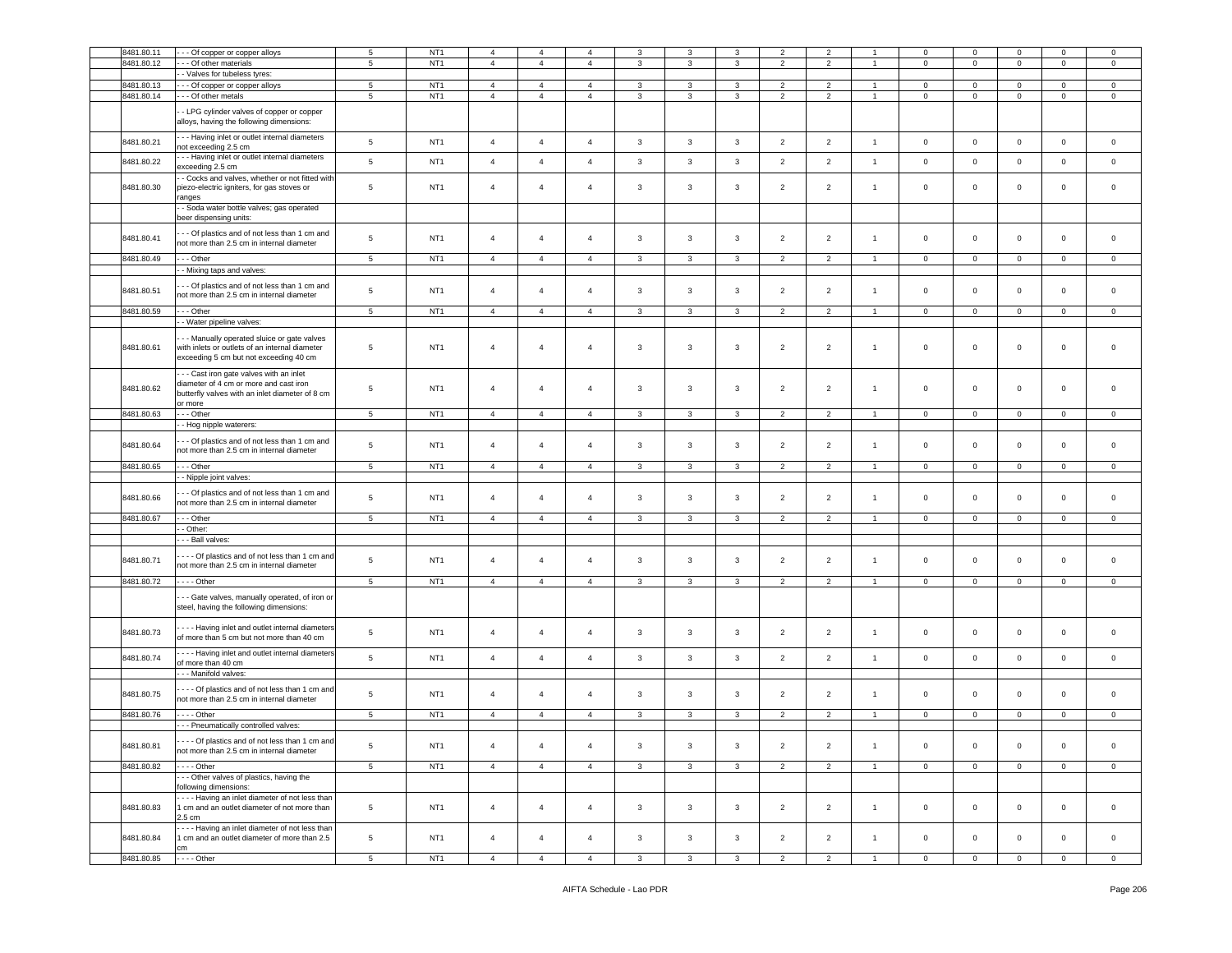|      | 8481.80.86               | - - Other, manually operated, weighing less<br>than 3 kg, surface treated or made of<br>stainless steel or nickel                                                                                                                                                                                                                                                 | 5                          | NT <sub>1</sub>                    | $\overline{4}$                   | $\overline{4}$             | $\overline{4}$                   | $\mathbf{3}$                   | 3                              | $\mathbf{3}$                 | $\overline{2}$                   | $\sqrt{2}$                       | $\overline{1}$                 | $\mathsf{O}\xspace$                        | $\mathsf 0$                | $\mathbf 0$                | $\mathbf 0$                 | $\mathbf 0$                                |
|------|--------------------------|-------------------------------------------------------------------------------------------------------------------------------------------------------------------------------------------------------------------------------------------------------------------------------------------------------------------------------------------------------------------|----------------------------|------------------------------------|----------------------------------|----------------------------|----------------------------------|--------------------------------|--------------------------------|------------------------------|----------------------------------|----------------------------------|--------------------------------|--------------------------------------------|----------------------------|----------------------------|-----------------------------|--------------------------------------------|
|      |                          | - - Other:                                                                                                                                                                                                                                                                                                                                                        |                            |                                    |                                  |                            |                                  |                                |                                |                              |                                  |                                  |                                |                                            |                            |                            |                             |                                            |
|      | 8481.80.91               | - - - Water taps of copper or copper alloy,<br>with an internal diameter of 2.5 cm or less                                                                                                                                                                                                                                                                        | 5                          | NT <sub>1</sub>                    | $\overline{4}$                   | $\overline{4}$             | $\overline{4}$                   | 3                              | 3                              | $\mathbf{3}$                 | $\overline{2}$                   | $\sqrt{2}$                       | $\mathbf{1}$                   | $\mathsf 0$                                | $\mathbf 0$                | $\mathbf 0$                | $\mathsf 0$                 | $\mathsf 0$                                |
|      | 3481.80.99               | $---$ Other                                                                                                                                                                                                                                                                                                                                                       | $5\overline{5}$            | NT <sub>1</sub>                    | $\overline{4}$                   | $\overline{4}$             | $\overline{4}$                   | $\mathbf{3}$                   | $\mathbf{3}$                   | $\mathbf{3}$                 | $\overline{2}$                   | $\overline{2}$                   | $\overline{1}$                 | $\overline{0}$                             | $\overline{0}$             | $\overline{0}$             | $\overline{0}$              | $\overline{0}$                             |
| 4271 | 8481.90                  | - Parts:                                                                                                                                                                                                                                                                                                                                                          |                            |                                    |                                  |                            |                                  |                                |                                |                              |                                  |                                  |                                |                                            |                            |                            |                             |                                            |
|      |                          |                                                                                                                                                                                                                                                                                                                                                                   |                            |                                    |                                  |                            |                                  |                                |                                |                              |                                  |                                  |                                |                                            |                            |                            |                             |                                            |
|      | 8481.90.10               | - Housings for sluice or gate valves with inlet<br>or outlet of an internal diameter exceeding 50<br>nm but not exceeding 400 mm                                                                                                                                                                                                                                  | 5                          | NT <sub>1</sub>                    | $\overline{4}$                   | $\overline{4}$             | $\overline{4}$                   | 3                              | 3                              | $\mathbf{3}$                 | $\overline{2}$                   | $\overline{2}$                   | $\mathbf{1}$                   | $\mathbf 0$                                | $\mathbf 0$                | $\mathbf 0$                | $\mathbf 0$                 | $\mathsf 0$                                |
|      |                          | - For taps, cocks, valves (excluding inner<br>tube valves and valves for tubeless tyres) and<br>similar appliances of 25 mm or less in internal<br>diameter:                                                                                                                                                                                                      |                            |                                    |                                  |                            |                                  |                                |                                |                              |                                  |                                  |                                |                                            |                            |                            |                             |                                            |
|      | 8481.90.21               | - - Bodies, for water taps                                                                                                                                                                                                                                                                                                                                        | $\overline{5}$             | NT <sub>1</sub>                    | $\overline{4}$                   | $\mathbf{A}$               | $\overline{a}$                   | $\mathbf{a}$                   | $\mathbf{3}$                   | $\mathbf{3}$                 | $\mathcal{D}$                    | $\mathcal{D}$                    |                                | $\Omega$                                   | $\mathsf 0$                | $\mathsf 0$                | $\mathsf 0$                 | $\Omega$                                   |
|      | 8481.90.23               | - - Bodies, other                                                                                                                                                                                                                                                                                                                                                 | $5\phantom{.0}$            | NT <sub>1</sub>                    | $\overline{4}$                   | $\overline{4}$             | $\overline{4}$                   | $\mathbf{3}$                   | $\mathbf{3}$                   | $\mathbf{3}$                 | $\overline{2}$                   | $\overline{2}$                   | $\overline{1}$                 | $\mathsf 0$                                | $\mathsf 0$                | $\mathsf 0$                | $\mathsf 0$                 | $\mathsf 0$                                |
|      | 8481.90.29               | - Other                                                                                                                                                                                                                                                                                                                                                           | 5                          | NT <sub>1</sub>                    | $\overline{4}$                   | $\overline{4}$             | $\overline{a}$                   | 3                              | 3                              | $\mathbf{3}$                 | $\overline{2}$                   | 2                                |                                | $\Omega$                                   | $\mathbf 0$                | $\mathbf 0$                | $\mathbf{0}$                | $\mathbf 0$                                |
|      | 8481.90.30               | - Valves bodies or stems of inner tube or<br>tubeless tyre valves                                                                                                                                                                                                                                                                                                 | $\,$ 5 $\,$                | NT <sub>1</sub>                    | $\overline{4}$                   | $\overline{4}$             | $\overline{4}$                   | $\mathbf{3}$                   | $\mathbf{3}$                   | $\mathbf{3}$                 | $\overline{2}$                   | $\sqrt{2}$                       | $\overline{1}$                 | $\mathsf{O}\xspace$                        | $\mathsf 0$                | $\mathbf 0$                | $\mathbf 0$                 | $\mathbf 0$                                |
|      | 8481.90.40               | - Valves cores of inner tube or tubeless tyre                                                                                                                                                                                                                                                                                                                     | $\,$ 5 $\,$                | NT <sub>1</sub>                    | $\overline{4}$                   | $\overline{4}$             | $\overline{4}$                   | $\mathbf{3}$                   | 3                              | $\mathbf{3}$                 | $\overline{2}$                   | $\overline{2}$                   | $\overline{1}$                 | $\mathbf 0$                                | $\mathbf{0}$               | $\mathbf 0$                | $\mathsf 0$                 | $\mathsf 0$                                |
|      | 8481.90.90               | valves                                                                                                                                                                                                                                                                                                                                                            |                            | NT <sub>1</sub>                    | $\overline{4}$                   | $\overline{4}$             |                                  |                                |                                |                              |                                  |                                  | $\overline{1}$                 |                                            |                            |                            |                             |                                            |
|      |                          | - Other                                                                                                                                                                                                                                                                                                                                                           | $5\phantom{.0}$            |                                    |                                  |                            | $\overline{4}$                   | $\mathbf{3}$                   | $\mathbf{3}$                   | $\mathbf{3}$                 | $\overline{2}$                   | $\overline{2}$                   |                                | $\mathsf 0$                                | $\mathsf 0$                | $\mathbf 0$                | $\mathsf{O}\xspace$         | $\mathbf 0$                                |
|      | 84.82                    | Ball or roller bearings.                                                                                                                                                                                                                                                                                                                                          |                            |                                    |                                  |                            |                                  |                                |                                |                              |                                  |                                  |                                |                                            |                            |                            |                             |                                            |
| 4272 | 8482.10.00               | <b>Ball bearings</b>                                                                                                                                                                                                                                                                                                                                              | 5                          | NT <sub>1</sub>                    | $\overline{4}$                   | $\overline{4}$             | $\overline{4}$                   | $\mathbf{3}$                   | 3                              | $\mathbf{3}$                 | 2                                | $\overline{2}$                   | $\overline{1}$                 | $\mathbf 0$                                | $\mathbf{0}$               | $\mathbf 0$                | $\mathbf 0$                 | $\mathbf{0}$                               |
| 4273 | 482.20.00                | Tapered roller bearings, including cone and<br>apered roller assemblies                                                                                                                                                                                                                                                                                           | $\,$ 5 $\,$                | NT <sub>1</sub>                    | $\sqrt{4}$                       | $\overline{4}$             | $\overline{4}$                   | $\mathbf{3}$                   | $\mathbf{3}$                   | $\mathbf{3}$                 | $\overline{2}$                   | $\overline{2}$                   | $\mathbf{1}$                   | $\mathsf 0$                                | $\mathsf 0$                | $\mathbf 0$                | $\mathsf{O}\xspace$         | $\mathsf 0$                                |
| 4274 | 3482.30.00               | Spherical roller bearings                                                                                                                                                                                                                                                                                                                                         | $\overline{5}$             | NT <sub>1</sub>                    | $\overline{4}$                   | $\overline{4}$             | $\overline{4}$                   | $\overline{3}$                 | $\overline{3}$                 | $\mathbf{3}$                 | $\overline{2}$                   | $\overline{2}$                   | $\mathbf{1}$                   | $\Omega$                                   | $\mathbf{0}$               | $\mathsf 0$                | $\mathbf 0$                 | $\mathbf 0$                                |
| 4275 | 3482.40.00               | Needle roller bearings                                                                                                                                                                                                                                                                                                                                            | $5\phantom{.0}$            | NT <sub>1</sub>                    | $\overline{4}$                   | $\overline{4}$             | $\overline{4}$                   | 3                              | 3                              | $\mathbf 3$                  | $\overline{2}$                   | $\overline{2}$                   | $\mathbf{1}$                   | $\mathbf 0$                                | $\mathsf 0$                | $\mathbf 0$                | $\Omega$                    | $\mathbf 0$                                |
| 4276 | 3482.50.00               | Other cylindrical roller bearings                                                                                                                                                                                                                                                                                                                                 | $\sqrt{5}$                 | NT1                                | $\overline{4}$                   | $\overline{4}$             | $\overline{4}$                   | $\mathbf{3}$                   | $\overline{3}$                 | $\overline{\mathbf{3}}$      | $\overline{2}$                   | $\overline{2}$                   | $\mathbf{1}$                   | $\mathbf 0$                                | $\mathbf 0$                | $\overline{0}$             | $\mathsf 0$                 | $\mathbf 0$                                |
| 4277 | 482.80.00                | Other, including combined ball/roller<br>earings                                                                                                                                                                                                                                                                                                                  | $\overline{5}$             | NT <sub>1</sub>                    | $\overline{4}$                   | $\overline{4}$             | $\overline{4}$                   | $\mathbf{3}$                   | $\mathbf{3}$                   | $\mathbf{3}$                 | $\overline{2}$                   | $\overline{2}$                   | $\overline{1}$                 | $\mathbf 0$                                | $\mathsf 0$                | $\mathsf 0$                | $\mathbf 0$                 | $\mathbf 0$                                |
|      |                          | Parts:                                                                                                                                                                                                                                                                                                                                                            |                            |                                    |                                  |                            |                                  |                                |                                |                              |                                  |                                  |                                |                                            |                            |                            |                             |                                            |
| 4278 | 3482.91.00               | Balls, needles and rollers                                                                                                                                                                                                                                                                                                                                        | 5                          | NT <sub>1</sub>                    | $\overline{4}$                   | $\overline{4}$             | $\overline{4}$                   | 3                              | $\mathbf{3}$                   | $\mathbf{3}$                 | $\overline{2}$                   | $\overline{2}$                   | 1                              | $\mathbf 0$                                | $\mathsf 0$                | $\mathsf 0$                | $\mathbf 0$                 | $\mathsf{O}\xspace$                        |
| 4279 | 3482.99.00               | - Other                                                                                                                                                                                                                                                                                                                                                           | 5                          | NT <sub>1</sub>                    | $\overline{4}$                   | $\overline{4}$             | $\overline{4}$                   | 3                              | 3                              | $\mathbf{3}$                 | $\overline{2}$                   | 2                                | $\mathbf{1}$                   | $\mathbf 0$                                | $\mathbf 0$                | $\mathbf 0$                | $\mathbf 0$                 | $\mathsf 0$                                |
|      | 84.83                    | Transmission shafts (including cam shafts<br>and crank shafts) and cranks; bearing<br>housings and plain shaft bearings; gears<br>and gearing; ball or roller screws; gear<br>boxes and other speed changers,<br>including torque converters; flywheels and<br>pulleys, including pulley blocks; clutches<br>and shaft couplings (including universal<br>joints). |                            |                                    |                                  |                            |                                  |                                |                                |                              |                                  |                                  |                                |                                            |                            |                            |                             |                                            |
| 4280 | 3483.10                  | Transmission shafts (including cam shafts                                                                                                                                                                                                                                                                                                                         |                            |                                    |                                  |                            |                                  |                                |                                |                              |                                  |                                  |                                |                                            |                            |                            |                             |                                            |
|      |                          | and crank shafts) and cranks:                                                                                                                                                                                                                                                                                                                                     |                            |                                    |                                  |                            |                                  |                                |                                |                              |                                  |                                  |                                |                                            |                            |                            |                             |                                            |
|      | 8483.10.10               | - - For earth moving machinery                                                                                                                                                                                                                                                                                                                                    | 5                          | NT <sub>1</sub>                    | $\overline{4}$                   | $\overline{4}$             | $\overline{4}$                   | 3                              | 3                              | $\mathbf{3}$                 | $\overline{2}$                   | $\overline{2}$                   | $\overline{1}$                 | $\mathbf 0$                                | $\mathbf 0$                | $\mathbf 0$                | $\mathbf 0$                 | $\mathsf 0$                                |
|      |                          | - For engines of vehicles of Chapter 87:                                                                                                                                                                                                                                                                                                                          |                            |                                    |                                  |                            |                                  |                                |                                |                              |                                  |                                  |                                |                                            |                            |                            |                             |                                            |
|      | 8483.10.21               | --- For engines of vehicles of heading 87.01<br>other than of vehicles of subheadings 8701.10<br>and 8701.90                                                                                                                                                                                                                                                      | 5                          | NT <sub>1</sub>                    | $\overline{4}$                   | $\overline{4}$             | $\overline{4}$                   | 3                              | 3                              | $\mathbf{3}$                 | $\overline{2}$                   | $\overline{2}$                   | $\overline{1}$                 | $\mathbf 0$                                | $\mathbf 0$                | $\mathsf 0$                | $\mathbf 0$                 | $\mathsf 0$                                |
|      | 8483.10.22               | -- For engines of agricultural vehicles of<br>subheading 8701.10 or 8701.90                                                                                                                                                                                                                                                                                       | $\sqrt{5}$                 | NT <sub>1</sub>                    | $\overline{4}$                   | $\overline{4}$             | $\overline{4}$                   | $\mathbf{3}$                   | $\mathbf{3}$                   | $\mathbf{3}$                 | $\overline{2}$                   | $\overline{2}$                   | $\mathbf{1}$                   | $\mathsf 0$                                | $\mathsf 0$                | $\mathbf 0$                | $\mathsf 0$                 | $\mathsf 0$                                |
|      | 8483.10.23               | - - For engines of vehicles of heading 87.11                                                                                                                                                                                                                                                                                                                      | $\,$ 5 $\,$                | NT <sub>1</sub>                    | $\overline{4}$                   | $\overline{4}$             | $\overline{4}$                   | $\mathbf{3}$                   | $\mathbf{3}$                   | $\mathbf{3}$                 | $\overline{2}$                   | $\overline{2}$                   | $\overline{1}$                 | $\mathbf 0$                                | $\mathbf 0$                | $\mathsf 0$                | $\mathsf 0$                 | $\mathsf{O}\xspace$                        |
|      | 8483.10.24               | - - For engines of other vehicles of Chapter                                                                                                                                                                                                                                                                                                                      | $\,$ 5 $\,$                | NT <sub>1</sub>                    | $\overline{4}$                   | $\overline{4}$             | $\overline{4}$                   | $\mathbf{3}$                   | $\mathbf{3}$                   | $\mathbf{3}$                 | $\overline{2}$                   | $\sqrt{2}$                       | $\mathbf{1}$                   | $\mathsf{O}\xspace$                        | $\mathsf 0$                | $\mathbf 0$                | $\mathsf{O}\xspace$         | $\mathbf 0$                                |
|      |                          | - - For marine propulsion engines:                                                                                                                                                                                                                                                                                                                                |                            |                                    |                                  |                            |                                  |                                |                                |                              |                                  |                                  |                                |                                            |                            |                            |                             |                                            |
|      | 8483.10.31               | -- Of an output not exceeding 22.38 kW                                                                                                                                                                                                                                                                                                                            | $\,$ 5 $\,$                | NT <sub>1</sub>                    | $\overline{4}$                   | $\overline{4}$             | $\overline{4}$                   | $\mathbf{3}$                   | $\mathbf{3}$                   | $\mathbf{3}$                 | $\overline{2}$                   | $\overline{2}$                   | $\overline{1}$                 | $\mathsf{O}\xspace$                        | $\mathbf 0$                | $\mathbf 0$                | $\mathsf{O}\xspace$         | $\mathsf 0$                                |
|      | 8483.10.39               | - - - Other                                                                                                                                                                                                                                                                                                                                                       | $\overline{5}$             | NT <sub>1</sub>                    | $\overline{4}$                   | $\overline{4}$             | $\overline{4}$                   | $\overline{\mathbf{3}}$        | $\overline{3}$                 | $\overline{\mathbf{3}}$      | $\overline{2}$                   | $\overline{2}$                   | $\overline{1}$                 | $\Omega$                                   | $\overline{0}$             | $\overline{0}$             | $\overline{0}$              | $\mathsf 0$                                |
|      | 3483.10.90               | - - Other                                                                                                                                                                                                                                                                                                                                                         | 5                          | NT <sub>1</sub>                    | $\overline{4}$                   | $\overline{4}$             | $\overline{4}$                   | $\overline{3}$                 | $\overline{3}$                 | $\overline{\mathbf{3}}$      | 2                                | $\overline{2}$                   | $\overline{1}$                 | $\mathbf{0}$                               | $\overline{0}$             | $\mathsf 0$                | $\mathbf{0}$                | $\mathbf 0$                                |
| 4281 | 8483.20                  | Bearing housings, incorporating ball or roller<br>bearings:                                                                                                                                                                                                                                                                                                       |                            |                                    |                                  |                            |                                  |                                |                                |                              |                                  |                                  |                                |                                            |                            |                            |                             |                                            |
|      | 8483.20.10               | - For earth moving machinery or motor<br>ehicles                                                                                                                                                                                                                                                                                                                  | $\overline{5}$             | NT <sub>1</sub>                    | $\overline{4}$                   | $\overline{4}$             | $\overline{4}$                   | 3                              | 3                              | 3                            | $\overline{2}$                   | $\overline{2}$                   | $\overline{1}$                 | $\mathbf 0$                                | $\mathbf 0$                | $\mathsf 0$                | $\mathbf 0$                 | $\mathsf 0$                                |
|      | 8483.20.90               | - - Other                                                                                                                                                                                                                                                                                                                                                         | $5\overline{)}$            | NT <sub>1</sub>                    | $\overline{4}$                   | $\overline{4}$             | $\overline{4}$                   | $\mathbf{3}$                   | $\mathbf{3}$                   | $\mathbf{3}$                 | $\overline{2}$                   | $\overline{2}$                   | $\mathbf{1}$                   | $\mathsf 0$                                | $\overline{0}$             | $\overline{0}$             | $\mathsf 0$                 | $\overline{0}$                             |
| 4282 | 8483.30                  | Bearing housings, not incorporating ball or<br>oller bearings, plain shaft bearings:                                                                                                                                                                                                                                                                              |                            |                                    |                                  |                            |                                  |                                |                                |                              |                                  |                                  |                                |                                            |                            |                            |                             |                                            |
|      |                          |                                                                                                                                                                                                                                                                                                                                                                   |                            |                                    |                                  |                            |                                  |                                |                                |                              |                                  |                                  |                                |                                            |                            |                            |                             |                                            |
|      | 8483.30.10<br>8483.30.90 | - For earth moving machinery or motor<br>vehicles<br>- - Other                                                                                                                                                                                                                                                                                                    | $\,$ 5 $\,$<br>$5^{\circ}$ | NT <sub>1</sub><br>NT <sub>1</sub> | $\overline{4}$<br>$\overline{4}$ | $\overline{4}$<br>$\Delta$ | $\overline{4}$<br>$\overline{4}$ | $\mathbf{3}$<br>$\overline{3}$ | $\mathbf{3}$<br>$\overline{3}$ | $\mathbf{3}$<br>$\mathbf{3}$ | $\overline{2}$<br>$\overline{2}$ | $\overline{2}$<br>$\overline{2}$ | $\mathbf{1}$<br>$\overline{1}$ | $\mathsf{O}\xspace$<br>$\mathsf{O}\xspace$ | $\mathsf 0$<br>$\mathsf 0$ | $\mathbf 0$<br>$\mathsf 0$ | $\mathbf 0$<br>$\mathbf{0}$ | $\mathsf{O}\xspace$<br>$\mathsf{O}\xspace$ |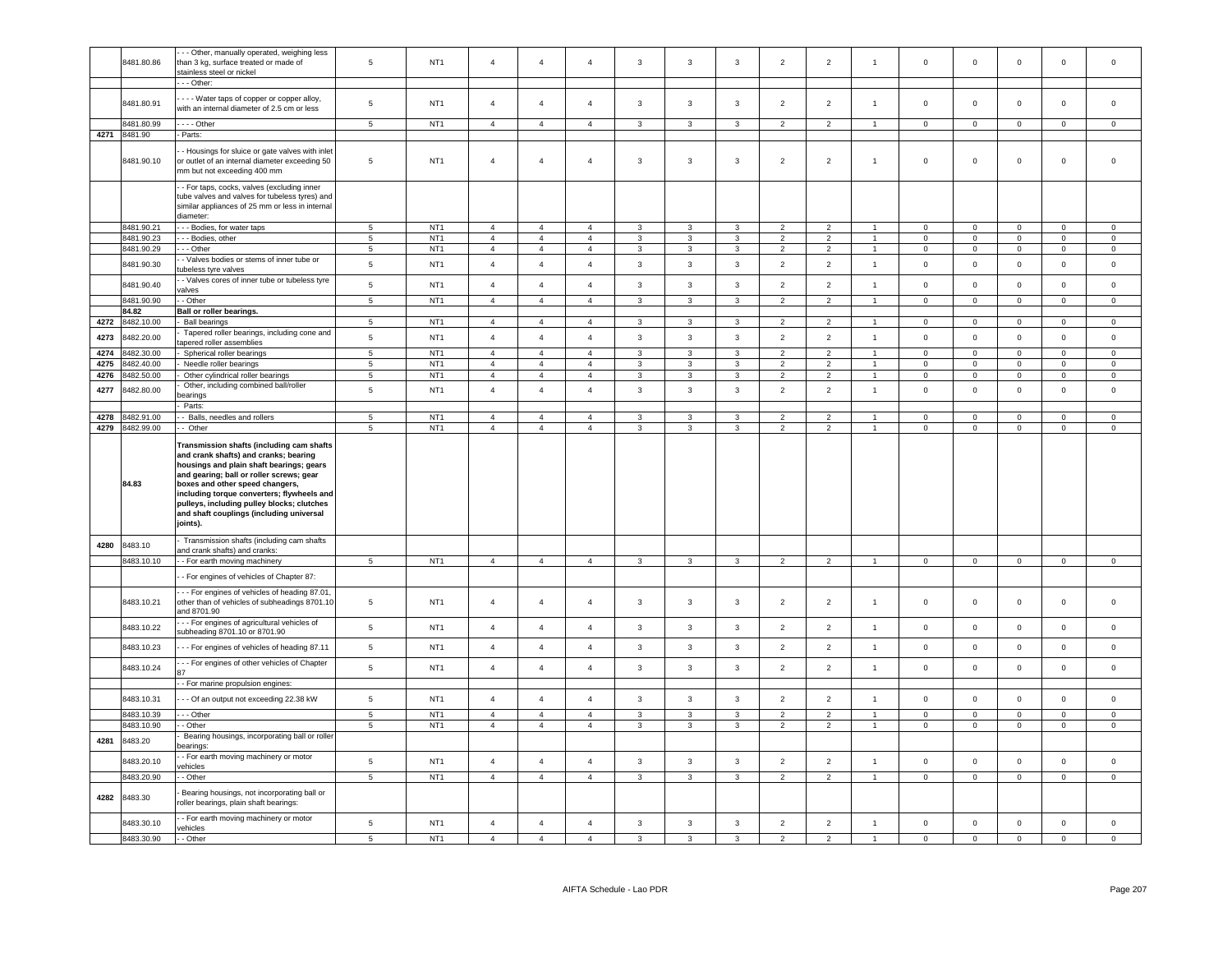| 4283         | 8483.40                  | Gears and gearing, other than toothed<br>wheels, chain sprockets and other<br>transmission elements presented separately;<br>ball or roller screws; gear boxes and other<br>speed changers, including torque<br>converters:                                                      |                               |                                    |                                  |                                  |                                  |                   |                              |                              |                                  |                                  |                                  |                               |                             |                                    |                             |                               |
|--------------|--------------------------|----------------------------------------------------------------------------------------------------------------------------------------------------------------------------------------------------------------------------------------------------------------------------------|-------------------------------|------------------------------------|----------------------------------|----------------------------------|----------------------------------|-------------------|------------------------------|------------------------------|----------------------------------|----------------------------------|----------------------------------|-------------------------------|-----------------------------|------------------------------------|-----------------------------|-------------------------------|
|              |                          | - For engines of vehicles of Chapter 87:                                                                                                                                                                                                                                         |                               |                                    |                                  |                                  |                                  |                   |                              |                              |                                  |                                  |                                  |                               |                             |                                    |                             |                               |
|              | 8483.40.11               | - - For engines of vehicles of heading 87.01,<br>other than of vehicles of subheadings 8701.10<br>and 8701.90                                                                                                                                                                    | $\overline{5}$                | NT <sub>1</sub>                    | $\overline{4}$                   | $\overline{4}$                   | $\overline{4}$                   | $\mathbf{3}$      | $\mathbf{3}$                 | 3                            | $\overline{2}$                   | $\overline{c}$                   | $\overline{1}$                   | $\mathsf 0$                   | $\mathbf 0$                 | $\mathsf 0$                        | $\mathbf 0$                 | $\overline{0}$                |
|              | 8483.40.13               | --- For engines of vehicles of heading 87.11                                                                                                                                                                                                                                     | $\overline{5}$                | NT <sub>1</sub>                    | $\overline{4}$                   | $\overline{4}$                   | $\overline{4}$                   | $\mathbf{3}$      | $\mathbf{3}$                 | $\mathbf{3}$                 | $\overline{2}$                   | $\overline{2}$                   | $\overline{1}$                   | $\mathsf 0$                   | $\mathsf 0$                 | $\mathsf 0$                        | $\mathsf 0$                 | $\mathsf 0$                   |
|              | 8483.40.14               | --- For engines of other vehicles of Chapter                                                                                                                                                                                                                                     | $\,$ 5 $\,$                   | NT <sub>1</sub>                    | $\overline{4}$                   | $\overline{4}$                   | $\overline{4}$                   | $\mathbf{3}$      | $\mathbf{3}$                 | $\mathbf{3}$                 | $\overline{2}$                   | $\overline{2}$                   | $\overline{1}$                   | $\,0\,$                       | $\mathbf 0$                 | $\mathsf 0$                        | $\mathbf 0$                 | $\,0\,$                       |
|              |                          | - - For marine propulsion engines:                                                                                                                                                                                                                                               |                               |                                    |                                  |                                  |                                  |                   |                              |                              |                                  |                                  |                                  |                               |                             |                                    |                             |                               |
|              | 8483.40.21               | - - Of an output not exceeding 22.38 kW                                                                                                                                                                                                                                          | 5                             | NT <sub>1</sub>                    | $\overline{4}$                   | $\overline{4}$                   | $\overline{4}$                   | $\mathbf{3}$      | $\mathbf{3}$                 | $\mathbf{3}$                 | $\overline{2}$                   | $\overline{2}$                   | $\overline{1}$                   | $\Omega$                      | $\mathsf 0$                 | $\mathbf 0$                        | $\mathbf 0$                 | $\mathsf 0$                   |
|              | 8483.40.29               | - - Other                                                                                                                                                                                                                                                                        | $5\overline{5}$               | NT <sub>1</sub>                    | $\overline{4}$                   | $\overline{4}$                   | $\overline{4}$                   | $\overline{3}$    | $\mathbf{3}$                 | $\overline{3}$               | 2                                | $\overline{2}$                   | $\overline{1}$                   | $\mathbf 0$                   | $\mathbf{0}$                | $\mathbf 0$                        | $\mathbf 0$                 | $\circ$                       |
|              | 8483.40.30               | - For the engines of earth moving machines                                                                                                                                                                                                                                       | $\,$ 5 $\,$                   | NT <sub>1</sub>                    | $\overline{4}$                   | $\overline{4}$                   | $\overline{4}$                   | $\mathbf{3}$      | $\mathbf{3}$                 | $\mathbf{3}$                 | $\overline{2}$                   | $\overline{2}$                   | $\overline{1}$                   | $\mathsf 0$                   | $\mathsf 0$                 | $\mathbf 0$                        | $\mathsf 0$                 | $\overline{0}$                |
|              | 8483.40.90               | - Other                                                                                                                                                                                                                                                                          | 5 <sub>5</sub>                | NT <sub>1</sub>                    | $\overline{4}$                   | $\overline{4}$                   | $\overline{4}$                   | $\mathbf{3}$      | $\mathbf{3}$                 | $\mathbf{3}$                 | $\overline{2}$                   | $\overline{2}$                   | $\overline{1}$                   | $\overline{0}$                | $\overline{0}$              | $\mathbf 0$                        | $\overline{0}$              | $\circ$                       |
| 4284         | 8483.50.00               | Flywheels and pulleys, including pulley<br>blocks                                                                                                                                                                                                                                | $\,$ 5 $\,$                   | NT <sub>1</sub>                    | $\overline{4}$                   | $\overline{4}$                   | $\overline{4}$                   | $\mathbf{3}$      | $\mathbf{3}$                 | $\mathbf{3}$                 | $\overline{2}$                   | $\overline{2}$                   | $\overline{1}$                   | $\mathbf 0$                   | $\mathbf 0$                 | $\mathsf 0$                        | $\mathbf 0$                 | $\,0\,$                       |
| 4285         | 3483.60.00               | Clutches and shaft couplings (including<br>universal joints)                                                                                                                                                                                                                     | 5                             | NT <sub>1</sub>                    | $\overline{4}$                   | $\overline{4}$                   | $\overline{4}$                   | $\mathbf{3}$      | $\mathbf{3}$                 | $\mathbf{3}$                 | $\overline{2}$                   | $\overline{2}$                   | $\mathbf{1}$                     | $\mathsf 0$                   | $\mathsf 0$                 | $\mathsf 0$                        | $\mathsf 0$                 | $\mathbf 0$                   |
| 4286         | 8483.90                  | Toothed wheels, chain sprockets and other<br>transmission elements presented separately;<br>parts:                                                                                                                                                                               |                               |                                    |                                  |                                  |                                  |                   |                              |                              |                                  |                                  |                                  |                               |                             |                                    |                             |                               |
|              |                          | - Parts of goods of subheading 8483.10:                                                                                                                                                                                                                                          |                               |                                    |                                  |                                  |                                  |                   |                              |                              |                                  |                                  |                                  |                               |                             |                                    |                             |                               |
|              | 8483.90.11               | --- Of goods of subheading 8701.10 or<br>8701.90                                                                                                                                                                                                                                 | $\,$ 5 $\,$                   | NT <sub>1</sub>                    | $\overline{4}$                   | $\overline{4}$                   | $\overline{4}$                   | $\mathbf{3}$      | $\mathbf{3}$                 | $\mathbf{3}$                 | $\overline{2}$                   | $\overline{2}$                   | $\overline{1}$                   | $\mathbf 0$                   | $\mathbf 0$                 | $\circ$                            | $\mathbf 0$                 | $\mathbf 0$                   |
|              | 8483.90.13               | - - For other tractors of heading 87.01                                                                                                                                                                                                                                          | $\overline{5}$                | NT <sub>1</sub>                    | $\overline{4}$                   | $\overline{4}$                   | $\overline{4}$                   | $\mathbf{3}$      | $\mathbf{3}$                 | $\mathbf{3}$                 | $\overline{2}$                   | $\overline{2}$                   | $\overline{1}$                   | $\overline{0}$                | $\mathsf 0$                 | $\overline{0}$                     | $\overline{0}$              | $\overline{0}$                |
|              | 8483.90.14<br>8483.90.15 | --- For goods of heading 87.11<br>--- For other goods of Chapter 87                                                                                                                                                                                                              | -5<br>$5\phantom{.0}$         | NT <sub>1</sub><br>NT <sub>1</sub> | $\overline{4}$<br>$\overline{4}$ | $\overline{4}$<br>$\overline{4}$ | $\overline{4}$<br>$\overline{4}$ | 3<br>$\mathbf{3}$ | 3<br>3                       | 3<br>3                       | $\overline{2}$<br>$\overline{2}$ | $\overline{2}$<br>$\overline{2}$ | $\overline{1}$<br>$\overline{1}$ | $\overline{0}$<br>$\mathbf 0$ | $\mathbf{0}$<br>$\mathsf 0$ | $\mathbf{0}$<br>$\mathbf 0$        | $\mathbf 0$<br>$\mathbf 0$  | $\overline{0}$<br>$\mathbf 0$ |
|              | 8483.90.19               | - - Other                                                                                                                                                                                                                                                                        | $\sqrt{5}$                    | NT <sub>1</sub>                    | $\overline{4}$                   | $\overline{4}$                   | $\overline{4}$                   | $\mathbf{3}$      | $\mathbf{3}$                 | $\mathbf{3}$                 | $\overline{2}$                   | $\overline{2}$                   | $\mathbf{1}$                     | $\overline{0}$                | $\overline{0}$              | $\mathsf{O}\xspace$                | $\overline{0}$              | $\mathbf 0$                   |
|              |                          | - Other:                                                                                                                                                                                                                                                                         |                               |                                    |                                  |                                  |                                  |                   |                              |                              |                                  |                                  |                                  |                               |                             |                                    |                             |                               |
|              | 8483.90.91               | - - For goods of subheading 8701.10 or<br>3701.90                                                                                                                                                                                                                                | $\sqrt{5}$                    | NT <sub>1</sub>                    | $\overline{4}$                   | $\overline{4}$                   | $\overline{4}$                   | $\mathbf{3}$      | $\mathbf{3}$                 | $\mathbf{3}$                 | $\overline{2}$                   | $\overline{2}$                   | $\overline{1}$                   | $\mathsf 0$                   | $\mathsf 0$                 | $\mathsf 0$                        | $\mathbf 0$                 | $\mathsf 0$                   |
|              | 8483.90.93               | - - For other tractors of heading 87.01                                                                                                                                                                                                                                          | 5                             | NT <sub>1</sub>                    | $\overline{4}$                   | $\overline{4}$                   | $\overline{4}$                   | $\overline{3}$    | 3                            | $\overline{3}$               | $\overline{2}$                   | $\overline{2}$                   | $\overline{1}$                   | $\mathbf{0}$                  | $\mathbf{0}$                | $\mathbf 0$                        | $\mathbf 0$                 | $\mathbf{0}$                  |
|              | 8483.90.94               | -- For goods of heading 87.11                                                                                                                                                                                                                                                    | $\overline{5}$                | NT <sub>1</sub>                    | $\overline{4}$                   | $\overline{4}$                   | $\overline{4}$                   | $\mathbf{3}$      | $\mathbf{3}$                 | $\mathbf{3}$                 | $\overline{2}$                   | $\overline{2}$                   | $\overline{1}$                   | $\mathbf 0$                   | $\mathsf 0$                 | $\mathbf 0$                        | $\mathsf 0$                 | $\mathsf 0$                   |
|              | 8483.90.95<br>8483.90.99 | - - For other goods of Chapter 87<br>- - Other                                                                                                                                                                                                                                   | $\overline{5}$<br>$\,$ 5 $\,$ | NT <sub>1</sub><br>NT <sub>1</sub> | $\overline{4}$<br>$\overline{4}$ | $\overline{4}$<br>$\overline{4}$ | $\overline{4}$<br>$\overline{4}$ | 3<br>$\mathbf{3}$ | $\mathbf{3}$<br>$\mathbf{3}$ | $\mathbf{3}$<br>$\mathbf{3}$ | $\overline{2}$<br>$\overline{2}$ | $\overline{2}$<br>$\overline{2}$ | $\overline{1}$<br>$\mathbf{1}$   | $\Omega$<br>$\mathbf 0$       | $\mathsf 0$<br>$\mathbf 0$  | $\mathbf 0$<br>$\mathsf{O}\xspace$ | $\mathsf 0$<br>$\mathbf 0$  | $\mathbf 0$<br>$\mathsf 0$    |
|              | 84.84                    | Gaskets and similar joints of metal<br>sheeting combined with other material or<br>of two or more layers of metal; sets or<br>assortments of gaskets and similar joints,<br>dissimilar in composition, put up in<br>pouches, envelopes or similar packings;<br>mechanical seals. |                               |                                    |                                  |                                  |                                  |                   |                              |                              |                                  |                                  |                                  |                               |                             |                                    |                             |                               |
| 4287         | 8484.10.00               | Gaskets and similar joints of metal sheeting<br>combined with other material or of two or<br>nore layers of metal                                                                                                                                                                | 5                             | NT <sub>1</sub>                    | $\overline{4}$                   | $\overline{4}$                   | $\overline{4}$                   | $\mathbf{3}$      | $\mathbf{3}$                 | $\mathbf{3}$                 | $\overline{2}$                   | $\mathbf 2$                      | $\mathbf{1}$                     | $\mathbf 0$                   | $\mathbf 0$                 | $\mathbf 0$                        | $\mathbf 0$                 | $\mathsf 0$                   |
| 4288<br>4289 | 8484.20.00<br>8484.90.00 | Mechanical seals<br>Other                                                                                                                                                                                                                                                        | $\overline{5}$<br>5           | NT <sub>1</sub><br>NT <sub>1</sub> | $\overline{4}$<br>$\overline{4}$ | $\overline{4}$<br>$\overline{4}$ | $\overline{4}$<br>$\overline{4}$ | 3<br>$\mathbf{3}$ | 3<br>$\mathbf{3}$            | 3<br>$\mathbf{3}$            | $\overline{2}$<br>$\overline{2}$ | $\overline{2}$<br>$\overline{2}$ | $\overline{1}$<br>$\overline{1}$ | $\mathbf 0$<br>$\mathbf 0$    | $\mathbf 0$<br>$\mathbf 0$  | $\mathbf 0$<br>$\mathbf 0$         | $\mathbf 0$<br>$\mathbf{0}$ | $\,0\,$<br>$\circ$            |
|              |                          | Machines and apparatus of a kind used                                                                                                                                                                                                                                            |                               |                                    |                                  |                                  |                                  |                   |                              |                              |                                  |                                  |                                  |                               |                             |                                    |                             |                               |
|              | 84.86                    | solely or principally for the manufacture of<br>semiconductor boules or wafers,<br>semiconductor devices, electronic<br>integrated circuits or flat panel displays;<br>machines and apparatus specified in Note<br>9 (C) to this Chapter; parts and<br>accessories.              |                               |                                    |                                  |                                  |                                  |                   |                              |                              |                                  |                                  |                                  |                               |                             |                                    |                             |                               |
| 4290         | 8486.10                  | Machines and apparatus for the<br>manufacture of boules or wafers:                                                                                                                                                                                                               |                               |                                    |                                  |                                  |                                  |                   |                              |                              |                                  |                                  |                                  |                               |                             |                                    |                             |                               |
|              | 8486.10.10               | - Apparatus for rapid heating of<br>semiconductor wafers                                                                                                                                                                                                                         | $\,$ 5 $\,$                   | NT <sub>1</sub>                    | $\sqrt{4}$                       | $\overline{4}$                   | $\overline{4}$                   | $\mathbf{3}$      | $\mathbf{3}$                 | $\mathbf{3}$                 | $\overline{2}$                   | $\overline{2}$                   | $\mathbf{1}$                     | $\mathsf 0$                   | $\mathbf 0$                 | $\mathsf 0$                        | $\mathbf 0$                 | $\,0\,$                       |
|              | 8486.10.20               | - Spin dryers for semiconductor wafer<br>processing                                                                                                                                                                                                                              | 10                            | NT <sub>2</sub>                    | $\boldsymbol{9}$                 | 9                                | 8                                | 8                 | $\overline{7}$               | $\overline{7}$               | $\,6\,$                          | 6                                | $5\phantom{.0}$                  | $\,$ 5                        | 5                           | $\mathbf{3}$                       | $\overline{2}$              | $\,0\,$                       |
|              | 8486.10.30               | - Machines for working any material by<br>removal of material, by laser or other light or<br>photon beam in the production of                                                                                                                                                    | 5                             | NT <sub>1</sub>                    | $\overline{4}$                   | $\overline{4}$                   | $\overline{4}$                   | $\mathbf{3}$      | $\overline{\mathbf{3}}$      | $\mathbf{3}$                 | $\overline{2}$                   | $\overline{2}$                   | $\overline{1}$                   | $\mathsf 0$                   | $\mathsf 0$                 | $\mathsf 0$                        | $\mathbf 0$                 | $\overline{0}$                |
|              | 8486.10.40               | semiconductor wafers<br>- Machines and apparatus for sawing<br>monocrystal semiconductor boules into slices,<br>or wafers into chips                                                                                                                                             | 5                             | NT <sub>1</sub>                    | $\overline{4}$                   | $\overline{4}$                   | $\overline{4}$                   | $\mathbf{3}$      | 3                            | $\mathbf{3}$                 | $\overline{2}$                   | $\overline{2}$                   | $\overline{1}$                   | $\mathsf 0$                   | $\mathsf 0$                 | $\mathsf 0$                        | $\mathbf 0$                 | $\mathbf 0$                   |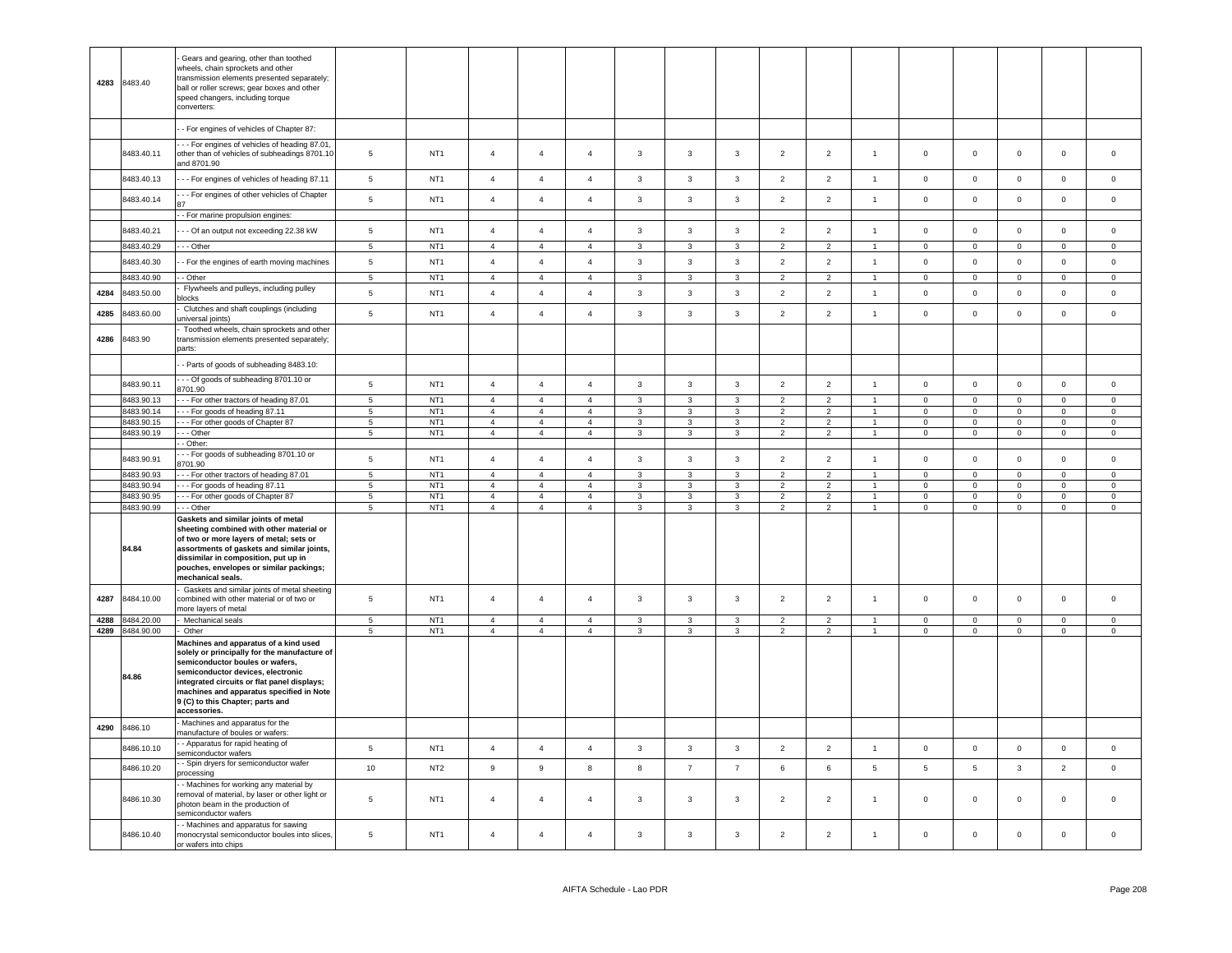|      | 8486.10.50 | - Grinding, polishing and lapping machines<br>or processing of semiconductor wafers                                                                                                                                                      | 5                | NT <sub>1</sub> | $\overline{4}$  | $\overline{4}$  | $\overline{4}$   | 3               | $\mathbf{3}$    | 3               | $\overline{2}$ | $\overline{2}$           | $\overline{1}$ | $\,0\,$        | $\mathbf 0$     | $\mathsf 0$     | $\mathbf 0$     | $\mathsf 0$         |
|------|------------|------------------------------------------------------------------------------------------------------------------------------------------------------------------------------------------------------------------------------------------|------------------|-----------------|-----------------|-----------------|------------------|-----------------|-----------------|-----------------|----------------|--------------------------|----------------|----------------|-----------------|-----------------|-----------------|---------------------|
|      | 8486.10.60 | - Apparatus for growing or pulling<br>nonocrystal semiconductor boules                                                                                                                                                                   | $5\phantom{.0}$  | ST              | $5\phantom{.0}$ | $5\phantom{.0}$ | $\overline{5}$   | $5\phantom{.0}$ | $5\overline{)}$ | $5\phantom{.0}$ | 5              | 5                        | 5              | 5              | $5\phantom{.0}$ | $5\phantom{.0}$ | $5\phantom{.0}$ | 5                   |
|      | 3486.10.90 | - Other                                                                                                                                                                                                                                  | 10 <sup>10</sup> | <b>ST</b>       | 9               | 9               | $\boldsymbol{9}$ | 8               | 8               | 8               | $\overline{7}$ | $\overline{7}$           | $\overline{7}$ | $\overline{7}$ | 6               | 6               | 6               | 5                   |
| 4291 | 3486.20    | Machines and apparatus for the<br>manufacture of semiconductor devices or of<br>electronic integrated circuits:                                                                                                                          |                  |                 |                 |                 |                  |                 |                 |                 |                |                          |                |                |                 |                 |                 |                     |
|      |            | - Film formation equipment:                                                                                                                                                                                                              |                  |                 |                 |                 |                  |                 |                 |                 |                |                          |                |                |                 |                 |                 |                     |
|      | 8486.20.11 | - - Chemical vapour deposition apparatus for<br>semiconductor production                                                                                                                                                                 | 10 <sup>10</sup> | NT <sub>2</sub> | 9               | 9               | 8                | 8               | $\overline{7}$  | $\overline{7}$  | 6              | 6                        | $\overline{5}$ | $\sqrt{5}$     | $5\phantom{.0}$ | $\mathbf{3}$    | $\overline{2}$  | $\mathsf 0$         |
|      | 8486.20.12 | -- Epitaxial deposition machines for<br>semiconductor wafers; spinners for coating<br>photographic emulsions on semiconductor<br>wafers                                                                                                  | $5\phantom{.0}$  | <b>ST</b>       | 5               | 5               | $\overline{5}$   | $5\phantom{.0}$ | $\overline{5}$  | $5\phantom{.0}$ | $\overline{5}$ | 5                        | 5              | $\sqrt{5}$     | 5               | $5\phantom{.0}$ | 5               | 5                   |
|      | 8486.20.13 | - - Apparatus for physical deposition by<br>sputtering on semiconductor wafers; physical<br>deposition apparatus for semiconductor<br>production                                                                                         | $\sqrt{5}$       | NT <sub>1</sub> | $\overline{4}$  | $\overline{4}$  | $\overline{4}$   | $\mathbf{3}$    | $\mathbf{3}$    | $\mathbf{3}$    | $\overline{2}$ | $\overline{2}$           | $\overline{1}$ | $\mathbf 0$    | $\mathbf 0$     | $\mathsf 0$     | $\mathsf 0$     | $\mathsf 0$         |
|      | 8486.20.19 | - - Other                                                                                                                                                                                                                                | $\overline{5}$   | NT <sub>1</sub> | $\overline{4}$  | $\mathbf{A}$    | $\overline{4}$   | 3               | 3               | $\mathbf{R}$    | 2              | $\overline{\phantom{a}}$ |                | $\mathbf 0$    | $\mathbf 0$     | $\Omega$        | $\mathbf 0$     | $\mathbf 0$         |
|      |            | - Doping equipment:                                                                                                                                                                                                                      |                  |                 |                 |                 |                  |                 |                 |                 |                |                          |                |                |                 |                 |                 |                     |
|      | 8486.20.21 | - - Ion implanters for doping semiconductor<br>naterials                                                                                                                                                                                 | $\,$ 5 $\,$      | NT <sub>1</sub> | $\overline{4}$  | $\overline{4}$  | $\overline{4}$   | $\mathbf{3}$    | $\mathbf{3}$    | $\mathbf{3}$    | $\overline{2}$ | $\overline{2}$           | $\mathbf{1}$   | $\,0\,$        | $\mathbf 0$     | $\mathbf 0$     | $\mathbb O$     | $\mathsf{O}\xspace$ |
|      | 8486.20.29 | --- Other                                                                                                                                                                                                                                | $\overline{5}$   | NT <sub>1</sub> | $\overline{4}$  | $\overline{4}$  | $\overline{4}$   | $\mathbf{3}$    | $\mathbf{3}$    | 3               | $\overline{2}$ | $\overline{2}$           | $\overline{1}$ | $\circ$        | $\circ$         | $\mathbf 0$     | $\circ$         | $\mathbf{0}$        |
|      |            | - Etching and stripping equipment:                                                                                                                                                                                                       |                  |                 |                 |                 |                  |                 |                 |                 |                |                          |                |                |                 |                 |                 |                     |
|      | 8486.20.31 | - - Deflash machines for cleaning and<br>removing contaminants from the metal leads<br>of semiconductor packages prior to the<br>electroplating process; spraying appliances<br>or etching, stripping or cleaning<br>emiconductor wafers | $\overline{5}$   | NT <sub>1</sub> | $\overline{4}$  | $\overline{4}$  | $\overline{4}$   | 3               | 3               | $\mathbf{3}$    | $\overline{2}$ | $\overline{2}$           | $\overline{1}$ | $\,0\,$        | $\mathbf 0$     | $\mathbf 0$     | $\mathbf 0$     | $\mathbf 0$         |
|      | 8486.20.32 | - - Equipment for dry-etching patterns on<br>semiconductor materials                                                                                                                                                                     | $\,$ 5 $\,$      | NT <sub>1</sub> | $\overline{4}$  | $\overline{4}$  | $\overline{4}$   | $\mathbf{3}$    | $\mathbf{3}$    | $\mathbf{3}$    | $\overline{2}$ | $\overline{2}$           | $\mathbf{1}$   | $\mathsf 0$    | $\mathbf 0$     | $\mathbf 0$     | $\mathsf 0$     | $\mathsf{O}\xspace$ |
|      | 8486.20.33 | - - Apparatus for wet etching, developing,<br>stripping or cleaning semiconductor wafers                                                                                                                                                 | $5\phantom{.0}$  | NT <sub>1</sub> | $\overline{4}$  | $\overline{4}$  | $\overline{4}$   | 3               | $\mathbf{3}$    | $\mathbf{3}$    | $\overline{2}$ | $\overline{2}$           | $\overline{1}$ | $\mathbf 0$    | $\overline{0}$  | $\mathbf 0$     | $\mathbf 0$     | $\mathsf 0$         |
|      | 8486.20.39 | - - Other                                                                                                                                                                                                                                | 10               | ST              | 9               | 9               | 9                | 8               | 8               | 8               | $\overline{7}$ | $\overline{7}$           | $\overline{7}$ | $\overline{7}$ | 6               | 6               | 6               | 5                   |
|      |            | - Lithography equipment:                                                                                                                                                                                                                 |                  |                 |                 |                 |                  |                 |                 |                 |                |                          |                |                |                 |                 |                 |                     |
|      | 8486.20.41 | -- Direct write-on-wafer apparatus                                                                                                                                                                                                       | 10               | <b>ST</b>       | 9               | 9               | 9                | 8               | 8               | 8               | $\overline{7}$ | $\overline{7}$           | $\overline{7}$ | $\overline{7}$ | 6               | 6               | $6^{\circ}$     | $5^{\circ}$         |
|      | 8486.20.42 | --- Step and repeat aligners                                                                                                                                                                                                             | 10               | ST              | 9               | 9               | $\boldsymbol{9}$ | 8               | $^{\rm 8}$      | 8               | $\overline{7}$ | $\overline{7}$           | $\overline{7}$ | $\overline{7}$ | 6               | $\,6\,$         | 6               | 5                   |
|      | 8486.20.49 | --- Other                                                                                                                                                                                                                                | 10               | ST              | 9               | 9               | 9                | 8               | 8               | 8               | $\overline{7}$ | $\overline{7}$           | $\overline{7}$ | $\overline{7}$ | 6               | 6               | 6               | 5                   |
|      |            | - Equipment for developing exposed wafers:                                                                                                                                                                                               |                  |                 |                 |                 |                  |                 |                 |                 |                |                          |                |                |                 |                 |                 |                     |
|      |            |                                                                                                                                                                                                                                          |                  |                 |                 |                 |                  |                 |                 |                 |                |                          |                |                |                 |                 |                 |                     |
|      | 8486.20.51 | - Dicing machines for scribing or scoring<br>emiconductor wafers                                                                                                                                                                         | $\,$ 5 $\,$      | NT <sub>1</sub> | $\overline{4}$  | $\overline{4}$  | $\overline{4}$   | $\mathbf{3}$    | $\mathbf{3}$    | 3               | $\overline{2}$ | $\overline{2}$           | $\overline{1}$ | $\mathbf 0$    | $\mathbf 0$     | $\mathbf 0$     | $\mathsf 0$     | $\mathbf 0$         |
|      | 8486.20.59 | - - Other                                                                                                                                                                                                                                | $\,$ 5 $\,$      | NT <sub>1</sub> | $\sqrt{4}$      | $\overline{4}$  | $\overline{4}$   | $\mathbf{3}$    | 3               | 3               | $\overline{2}$ | $\overline{2}$           | $\mathbf{1}$   | $\mathbf 0$    | $\mathbf 0$     | $\mathbf 0$     | $\mathsf 0$     | $\mathbf 0$         |
|      |            | - Other:                                                                                                                                                                                                                                 |                  |                 |                 |                 |                  |                 |                 |                 |                |                          |                |                |                 |                 |                 |                     |
|      | 8486.20.91 | - - Lasercutters for cutting contacting tracks<br>n semiconductor production by laser beam                                                                                                                                               | 5                | NT <sub>1</sub> | $\overline{4}$  | $\overline{4}$  | $\overline{4}$   | 3               | 3               | 3               | $\overline{2}$ | $\overline{2}$           | $\overline{1}$ | $\mathsf 0$    | $\mathbf 0$     | $\mathbf 0$     | $\mathbf 0$     | $\mathbf 0$         |
|      | 8486.20.92 | - - Machines for bending, folding and                                                                                                                                                                                                    | $\overline{5}$   | NT <sub>1</sub> | $\overline{4}$  | $\overline{4}$  | $\overline{4}$   | $\mathbf{3}$    | $\mathbf{3}$    | $\mathbf{3}$    | $\overline{2}$ | $\overline{2}$           | $\overline{1}$ | $\mathbf 0$    | $\mathbf 0$     | $\mathsf 0$     | $\mathbf 0$     | 0                   |
|      |            | straightening semiconductor leads                                                                                                                                                                                                        |                  |                 |                 |                 |                  |                 |                 |                 |                |                          |                |                |                 |                 |                 |                     |
|      | 8486.20.93 | - - Resistance heated furnaces and ovens for<br>the manufacture of semiconductor devices on<br>semiconductor wafers                                                                                                                      | $\overline{5}$   | NT <sub>1</sub> | $\overline{4}$  | $\overline{4}$  | $\overline{4}$   | $\mathbf{3}$    | $\mathbf{3}$    | $\mathbf{3}$    | $\overline{2}$ | $\overline{2}$           | $\overline{1}$ | $\mathbf 0$    | $\mathsf 0$     | $\mathsf 0$     | $\mathsf 0$     | $\mathsf 0$         |
|      | 8486.20.94 | -- Inductance or dielectric furnaces and<br>ovens for the manufacture of semiconductor<br>devices on semiconductor wafers                                                                                                                | $5\phantom{.0}$  | NT <sub>1</sub> | $\overline{4}$  | $\overline{4}$  | $\overline{4}$   | 3               | 3               | $\mathbf{3}$    | $\overline{2}$ | $\overline{2}$           | $\mathbf{1}$   | $\,0\,$        | $\mathbf 0$     | $\mathbf 0$     | $\mathbf 0$     | $\mathbf 0$         |
|      | 8486.20.95 | - - Automated machines for the placement or<br>the removal of components or contact<br>elements on semiconductor materials                                                                                                               | $5\phantom{.0}$  | ST              | $5\phantom{.0}$ | $\sqrt{5}$      | $\sqrt{5}$       | $5\phantom{.0}$ | $\overline{5}$  | $5\phantom{.0}$ | 5              | 5                        | 5              | $\sqrt{5}$     | 5               | $5\phantom{.0}$ | $5\phantom{.0}$ | 5                   |
|      | 8486.20.99 | - - - Other                                                                                                                                                                                                                              | 10               | <b>ST</b>       | 9               | 9               | 9                | 8               | 8               | 8               | $\overline{7}$ | $\overline{7}$           | $\overline{7}$ | $\overline{7}$ | 6               | 6               | 6               | 5                   |
| 4292 | 3486.30    | Machines and apparatus for the<br>manufacture of flat panel displays:                                                                                                                                                                    |                  |                 |                 |                 |                  |                 |                 |                 |                |                          |                |                |                 |                 |                 |                     |
|      | 8486.30.10 | - Apparatus for dry etching patterns on flat<br>panel display substrates                                                                                                                                                                 | $\,$ 5 $\,$      | NT <sub>1</sub> | $\overline{4}$  | $\overline{4}$  | $\overline{4}$   | 3               | $\mathbf{3}$    | $\mathbf{3}$    | $\overline{2}$ | $\overline{2}$           | $\mathbf{1}$   | $\mathbf 0$    | $\,0\,$         | $\mathbf 0$     | $\mathsf 0$     | $\mathsf 0$         |
|      | 8486.30.20 | - Apparatus for wet etching, developing,<br>stripping or cleaning flat panel displays                                                                                                                                                    | 5                | NT <sub>1</sub> | $\overline{4}$  | $\overline{4}$  | $\overline{4}$   | 3               | 3               | 3               | $\overline{2}$ | $\overline{2}$           | $\overline{1}$ | $\mathsf 0$    | $\mathbf 0$     | $\mathbf 0$     | $\mathbf 0$     | $\mathbf 0$         |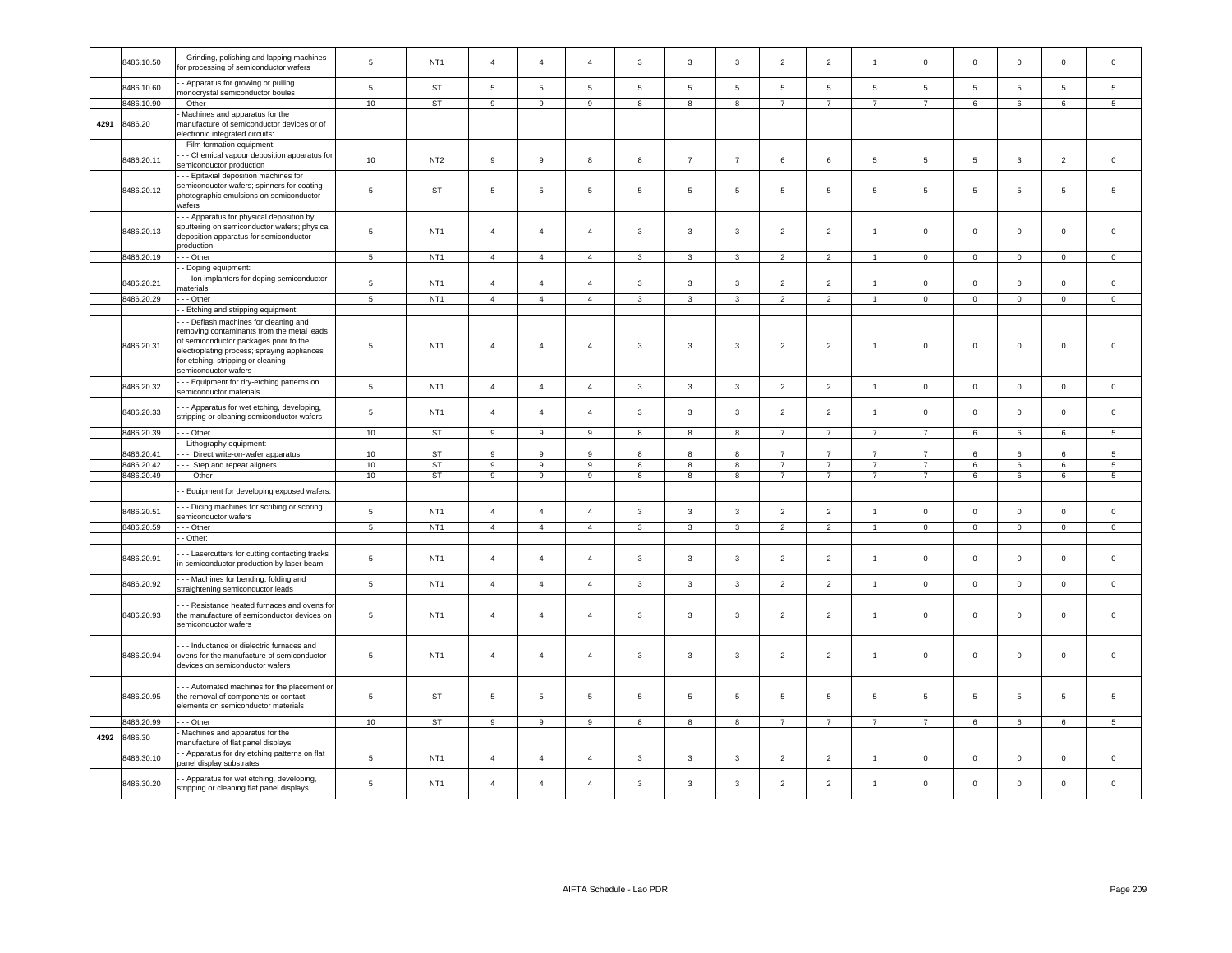|      | 8486.30.30 | - Chemical vapour deposition apparatus for<br>lat panel display production; spinners for<br>coating photosensitive emulsions on flat panel<br>display substrates; apparatus for physical<br>deposition on flat panel display substrates                                                                     | 5               | NT <sub>1</sub> | $\overline{4}$ | $\overline{4}$   | $\overline{4}$          | $\mathbf{3}$            | $\overline{3}$          | $\mathbf{3}$   | $\overline{2}$  | $\overline{2}$  | $\mathbf{1}$   | $\mathsf 0$    | $\mathsf 0$     | $\mathsf 0$     | $\mathbf 0$    | $\overline{0}$  |
|------|------------|-------------------------------------------------------------------------------------------------------------------------------------------------------------------------------------------------------------------------------------------------------------------------------------------------------------|-----------------|-----------------|----------------|------------------|-------------------------|-------------------------|-------------------------|----------------|-----------------|-----------------|----------------|----------------|-----------------|-----------------|----------------|-----------------|
|      | 8486.30.90 | - - Other                                                                                                                                                                                                                                                                                                   | 5 <sub>5</sub>  | NT <sub>1</sub> | $\overline{4}$ | $\overline{4}$   | $\overline{4}$          | $\mathbf{3}$            | $\mathbf{3}$            | $\mathbf{3}$   | $\overline{2}$  | $\overline{2}$  | $\overline{1}$ | $\overline{0}$ | $\overline{0}$  | $\mathbf 0$     | $\overline{0}$ | $\circ$         |
| 4293 | 8486.40    | Machines and apparatus specified in Note 9                                                                                                                                                                                                                                                                  |                 |                 |                |                  |                         |                         |                         |                |                 |                 |                |                |                 |                 |                |                 |
|      |            | (C) to this Chapter:                                                                                                                                                                                                                                                                                        |                 |                 |                |                  |                         |                         |                         |                |                 |                 |                |                |                 |                 |                |                 |
|      | 8486.40.10 | - Focused ion beam milling machines to<br>produce or repair masks and reticles for<br>patterns on semiconductor devices                                                                                                                                                                                     | $5\phantom{.0}$ | NT <sub>1</sub> | $\overline{4}$ | $\overline{4}$   | $\overline{4}$          | $\mathbf{3}$            | $\overline{3}$          | 3              | $\overline{2}$  | $\overline{2}$  | $\overline{1}$ | $\mathbf 0$    | $\mathbf 0$     | $\mathbf 0$     | $\mathsf 0$    | $\mathsf 0$     |
|      | 8486.40.20 | - Die attach apparatus, tape automated<br>bonders, wire bonders and encapsulation<br>equipment for the assembly of<br>semiconductors; automated machines for<br>ransport, handling and storage of<br>semiconductor wafers, wafer cassettes, wafer<br>poxes and other materials for semiconductor<br>devices | $\,$ 5 $\,$     | NT <sub>2</sub> | $\overline{4}$ | $\overline{4}$   | $\overline{4}$          | $\mathbf{3}$            | $\overline{\mathbf{3}}$ | $\mathbf{3}$   | $\overline{2}$  | $\overline{2}$  | 1.5            | 1.5            | $\mathbf{1}$    | $\mathbf{1}$    | $\mathsf 0$    | $\,$ 0          |
|      | 8486.40.30 | - Moulds for manufacture of semiconductor<br>devices                                                                                                                                                                                                                                                        | $\overline{5}$  | NT <sub>1</sub> | $\overline{4}$ | $\overline{4}$   | $\overline{4}$          | $\mathbf{3}$            | $\overline{3}$          | $\mathbf{3}$   | $\overline{2}$  | $\overline{2}$  | $\overline{1}$ | $\mathsf 0$    | $\mathsf 0$     | $\mathsf 0$     | $\mathbf 0$    | $\circ$         |
|      | 8486.40.40 | - Optical stereoscopic microscopes fitted with<br>equipment specifically designed for the<br>nandling and transport of semiconductor<br>wafers or reticles                                                                                                                                                  | 5               | NT <sub>1</sub> | $\overline{4}$ | $\overline{4}$   | $\overline{4}$          | $\mathbf{3}$            | $\overline{3}$          | $\mathbf{3}$   | $\overline{2}$  | $\overline{2}$  | $\overline{1}$ | $\mathsf 0$    | $\mathsf 0$     | $\mathbf 0$     | $\mathsf 0$    | $\mathsf 0$     |
|      | 8486.40.50 | - Photomicrographic microscopes fitted with<br>equipment specifically designed for the<br>nandling and transport of semiconductor<br>vafers or reticles                                                                                                                                                     | $\sqrt{5}$      | NT <sub>1</sub> | $\overline{4}$ | $\overline{4}$   | $\overline{4}$          | $\mathbf{3}$            | $\overline{3}$          | $\mathbf{3}$   | $\overline{2}$  | $\overline{2}$  | $\overline{1}$ | $\mathsf 0$    | $\mathsf 0$     | $\mathbf 0$     | $\mathbf 0$    | $\mathsf 0$     |
|      | 8486.40.60 | - Electron beam microscopes fitted with<br>equipment specifically designed for the<br>nandling and transport of semiconductor<br>wafers or reticles                                                                                                                                                         | 5               | NT <sub>1</sub> | $\overline{4}$ | $\overline{4}$   | $\overline{4}$          | $\mathbf{3}$            | $\overline{3}$          | $\mathbf{3}$   | $\overline{2}$  | $\overline{2}$  | $\mathbf{1}$   | $\mathsf 0$    | $\mathbf 0$     | $\mathbf 0$     | $\mathsf 0$    | $\mathsf 0$     |
|      | 8486.40.70 | - Pattern generating apparatus of a kind<br>used for producing masks or reticles from<br>ohotoresist coated substrates                                                                                                                                                                                      | 5               | NT <sub>1</sub> | $\overline{4}$ | $\overline{4}$   | $\overline{4}$          | $\mathbf{3}$            | $\overline{3}$          | $\mathbf{3}$   | $\overline{2}$  | $\overline{2}$  | $\overline{1}$ | $\mathsf 0$    | $\mathsf 0$     | $\mathbf 0$     | $\mathsf 0$    | $\mathsf 0$     |
|      | 3486.40.90 | - Other                                                                                                                                                                                                                                                                                                     | 5               | <b>ST</b>       | 5              | $5\overline{5}$  | 5                       | 5                       | 5                       | 5              | 5               | 5               | 5              | 5              | $5\overline{5}$ | $5\phantom{.0}$ | 5 <sup>5</sup> | $5\overline{5}$ |
| 4294 | 8486.90    | Parts and accessories:                                                                                                                                                                                                                                                                                      |                 |                 |                |                  |                         |                         |                         |                |                 |                 |                |                |                 |                 |                |                 |
|      |            | - Of machines and apparatus for the<br>nanufacture of boules or wafers:                                                                                                                                                                                                                                     |                 |                 |                |                  |                         |                         |                         |                |                 |                 |                |                |                 |                 |                |                 |
|      | 8486.90.11 | - - Of apparatus for rapid heating of<br>semiconductor wafers                                                                                                                                                                                                                                               | 10 <sup>1</sup> | NT <sub>1</sub> | 8              | $\boldsymbol{8}$ | $\overline{7}$          | $\overline{7}$          | $5\phantom{.0}$         | 5              | $\mathbf{3}$    | $\mathbf{3}$    | $\overline{2}$ | $\mathsf 0$    | $\mathsf 0$     | $\mathsf 0$     | $\mathbf 0$    | $\mathsf 0$     |
|      | 8486.90.12 | - - Of spin dryers for semiconductor wafer<br>processing                                                                                                                                                                                                                                                    | 5               | NT <sub>1</sub> | $\overline{4}$ | $\overline{4}$   | $\overline{4}$          | $\mathbf{3}$            | $\overline{3}$          | $\mathbf{3}$   | $\overline{2}$  | $\overline{2}$  | $\overline{1}$ | $\mathsf 0$    | $\mathsf 0$     | $\mathbf 0$     | $\mathbf 0$    | $\mathbf 0$     |
|      | 8486.90.13 | - - Of machines for working any material by<br>removal of material, by laser or other light or<br>ohoton beam in the production of<br>semiconductor wafers                                                                                                                                                  | $\overline{5}$  | NT <sub>1</sub> | $\overline{4}$ | $\overline{4}$   | $\overline{4}$          | 3                       | $\overline{\mathbf{3}}$ | 3              | $\overline{2}$  | $\overline{2}$  | $\overline{1}$ | $\mathsf 0$    | $\mathbf 0$     | $\mathsf 0$     | $\mathbf 0$    | $\overline{0}$  |
|      |            | -- Of machines for sawing monocrystal<br>semiconductor boules into slices, or wafers<br>into chips:                                                                                                                                                                                                         |                 |                 |                |                  |                         |                         |                         |                |                 |                 |                |                |                 |                 |                |                 |
|      | 8486.90.14 | - - - Tool holders and self-opening dieheads;<br>work holders; dividing heads and other special<br>attachments for machine tools                                                                                                                                                                            | $\sqrt{5}$      | NT <sub>1</sub> | $\overline{4}$ | $\overline{4}$   | $\overline{4}$          | $\mathbf{3}$            | $\mathbf{3}$            | $\mathbf{3}$   | $\overline{2}$  | $\overline{2}$  | $\mathbf{1}$   | $\mathsf 0$    | $\mathsf 0$     | $\mathsf 0$     | $\mathbf 0$    | $\,0\,$         |
|      | 8486.90.15 | $--$ Other                                                                                                                                                                                                                                                                                                  | $\overline{5}$  | NT <sub>1</sub> | $\overline{4}$ | $\overline{4}$   | $\overline{4}$          | $\mathbf{3}$            | $\mathbf{3}$            | $\mathbf{3}$   | $\overline{2}$  | $\overline{2}$  | $\overline{1}$ | $\overline{0}$ | $\mathbf 0$     | $\mathbf 0$     | $\mathbf 0$    | $\mathbf 0$     |
|      | 8486.90.16 | - - Of grinding, polishing and lapping<br>machines for processing of semiconductor<br>wafers                                                                                                                                                                                                                | $\sqrt{5}$      | NT <sub>1</sub> | $\overline{4}$ | $\overline{4}$   | $\overline{4}$          | $\mathbf{3}$            | $\overline{3}$          | $\mathbf{3}$   | $\overline{2}$  | $\overline{2}$  | $\mathbf{1}$   | $\mathsf 0$    | $\mathsf 0$     | $\mathbf 0$     | $\mathbf 0$    | $\mathsf 0$     |
|      | 8486.90.17 | -- Of apparatus for growing or pulling<br>nonocrystal semiconductor boules                                                                                                                                                                                                                                  | $5\phantom{.0}$ | NT <sub>1</sub> | $\overline{4}$ | $\overline{4}$   | $\overline{4}$          | $\mathbf{3}$            | $\overline{3}$          | $\mathbf{3}$   | $\overline{2}$  | $\overline{2}$  | $\mathbf{1}$   | $\mathsf 0$    | $\mathsf 0$     | $\mathsf 0$     | $\mathbf 0$    | $\,$ 0          |
|      | 8486.90.19 | - - Other                                                                                                                                                                                                                                                                                                   | 10              | NT <sub>2</sub> | $\overline{9}$ | $\overline{9}$   | $\overline{\mathbf{8}}$ | $\overline{\mathbf{8}}$ | $\overline{7}$          | $\overline{7}$ | $6\overline{6}$ | $6\overline{6}$ | $\overline{5}$ | $\overline{5}$ | $\overline{5}$  | $\overline{3}$  | $\overline{2}$ | $\overline{0}$  |
|      |            | - Of machines and apparatus for the<br>manufacture of semiconductor devices or of<br>electronic integrated circuits:                                                                                                                                                                                        |                 |                 |                |                  |                         |                         |                         |                |                 |                 |                |                |                 |                 |                |                 |
|      | 8486.90.21 | - - Of chemical vapour deposition apparatus<br>for semiconductor production                                                                                                                                                                                                                                 | 10              | NT <sub>2</sub> | 9              | $\boldsymbol{9}$ | 8                       | 8                       | $\overline{7}$          | $\overline{7}$ | $\,6\,$         | $\,6\,$         | 5              | $\,$ 5         | $\sqrt{5}$      | $\mathbf{3}$    | $\overline{2}$ | $\mathbb O$     |
|      | 8486.90.22 | - - Of epitaxial deposition machines for<br>semiconductor wafers; of spinners for coating<br>photographic emulsions on semiconductor<br>wafers                                                                                                                                                              | $\,$ 5 $\,$     | NT <sub>1</sub> | $\overline{4}$ | $\overline{4}$   | $\overline{4}$          | $\mathsf 3$             | $\overline{\mathbf{3}}$ | $\mathbf{3}$   | $\overline{2}$  | $\overline{2}$  | $\overline{1}$ | $\mathsf 0$    | $\mathsf 0$     | $\mathsf 0$     | $\mathbf 0$    | $\mathsf 0$     |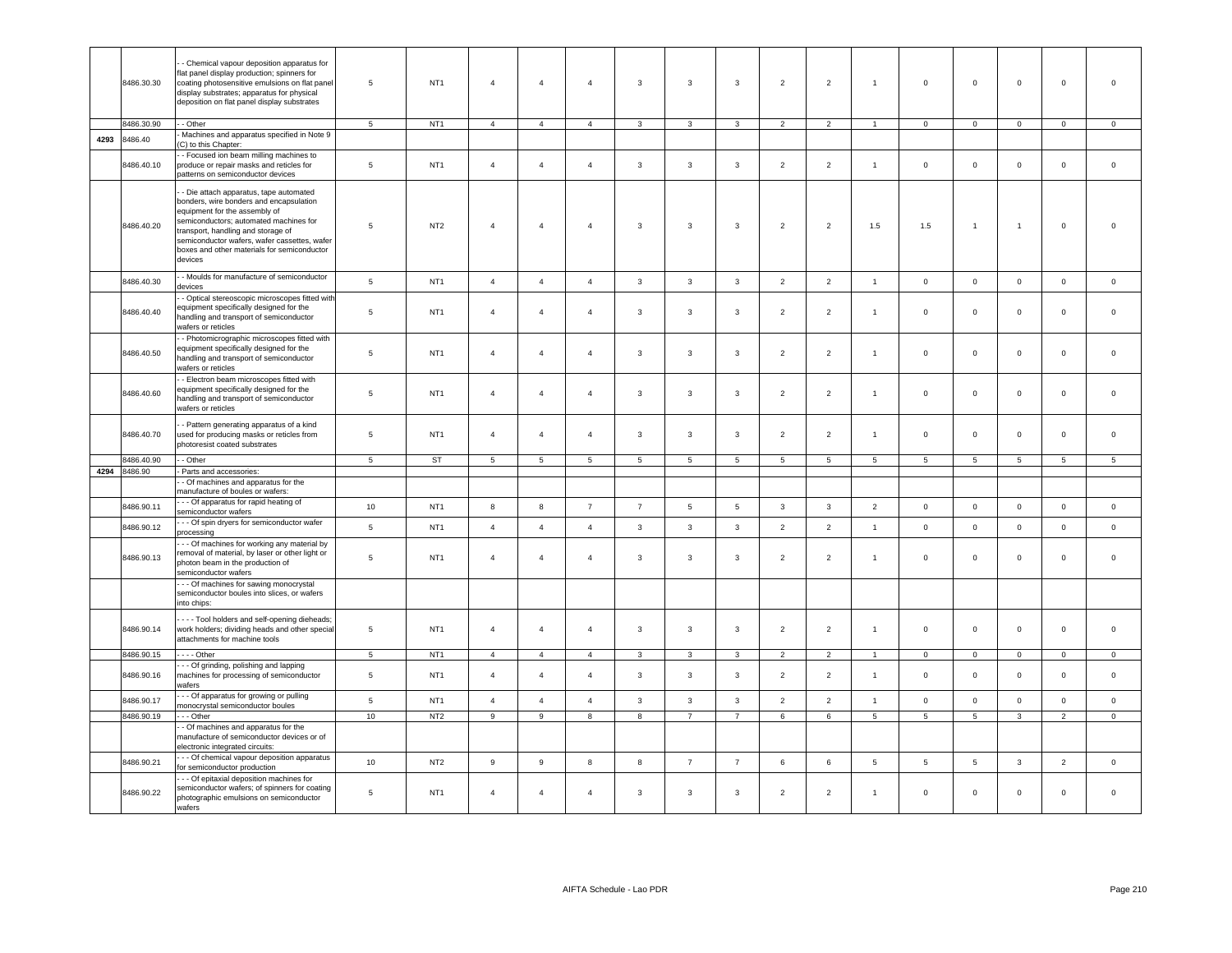| 8486.90.23 | - - Of ion implanters for doping<br>semiconductor materials; of apparatus for<br>physical deposition by sputtering on<br>semiconductor wafers; of physical deposition<br>apparatus for semiconductor production; of<br>direct write-on-wafer apparatus, step and<br>repeat aligners and other lithography<br>equipment | 5               | NT <sub>1</sub> | $\overline{4}$ | $\overline{4}$ | $\overline{4}$ | $\mathbf{3}$   | $\overline{3}$          | $\mathbf{3}$            | $\overline{2}$ | $\overline{2}$ | $\overline{1}$  | $\mathsf 0$     | $\mathsf 0$     | $\mathsf 0$    | $\mathbf 0$    | $\overline{0}$ |
|------------|------------------------------------------------------------------------------------------------------------------------------------------------------------------------------------------------------------------------------------------------------------------------------------------------------------------------|-----------------|-----------------|----------------|----------------|----------------|----------------|-------------------------|-------------------------|----------------|----------------|-----------------|-----------------|-----------------|----------------|----------------|----------------|
|            | - - Of spraying appliances for etching,<br>stripping or cleaning semiconductor wafers; of<br>apparatus for wet etching, developing,<br>stripping or cleaning semiconductor wafers; of<br>dry-etching patterns on semiconductor<br>materials:                                                                           |                 |                 |                |                |                |                |                         |                         |                |                |                 |                 |                 |                |                |                |
| 8486.90.24 | - - - Tool holders and self-opening dieheads;<br>work holders; dividing heads and other special<br>attachments for machine tools                                                                                                                                                                                       | 5               | NT <sub>1</sub> | $\overline{4}$ | $\overline{4}$ | $\overline{4}$ | $\mathbf{3}$   | $\mathbf{3}$            | $\mathbf{3}$            | $\overline{2}$ | $\overline{2}$ | $\mathbf{1}$    | $\mathbf 0$     | $\mathbf 0$     | $\mathsf 0$    | $\mathbf 0$    | $\mathbf 0$    |
| 8486.90.25 | $---Other$                                                                                                                                                                                                                                                                                                             | 5               | NT <sub>1</sub> | $\overline{4}$ | $\overline{4}$ | $\overline{4}$ | $\mathbf{3}$   | $\mathbf{3}$            | $\mathbf{3}$            | $\overline{2}$ | $\overline{2}$ | $\overline{1}$  | $\overline{0}$  | $\mathbf{0}$    | $\mathsf 0$    | $\mathbf 0$    | $\mathbf 0$    |
|            | - - Of dicing machines for scribing or scoring<br>semiconductor wafers; of lasercutters for<br>cutting tracks in semiconductor production by<br>laser beam; of machines for bending, folding<br>and straightening semiconductor leads:                                                                                 |                 |                 |                |                |                |                |                         |                         |                |                |                 |                 |                 |                |                |                |
| 8486.90.26 | - - - Tool holders and self-opening dieheads;<br>workholders; dividing heads and other special<br>attachments for machine tools                                                                                                                                                                                        | 5               | NT <sub>1</sub> | $\overline{4}$ | $\overline{4}$ | $\overline{4}$ | $\mathbf{3}$   | $\overline{3}$          | $\mathbf{3}$            | $\overline{2}$ | $\overline{2}$ | $\mathbf{1}$    | $\overline{0}$  | $\mathsf 0$     | $\mathbf{0}$   | $\mathbf{0}$   | $\mathsf 0$    |
| 8486.90.27 | $---$ Other                                                                                                                                                                                                                                                                                                            | $\overline{5}$  | NT <sub>1</sub> | $\overline{4}$ | $\overline{4}$ | $\overline{4}$ | $\mathbf{3}$   | 3                       | $\mathbf{3}$            | $\overline{2}$ | $\overline{2}$ | $\overline{1}$  | $\Omega$        | $\mathbf 0$     | $\circ$        | $\mathbf 0$    | $\overline{0}$ |
| 8486.90.28 | - - Of resistance heated furnaces and ovens<br>for the manufacture of semiconductor devices<br>on semiconductor wafers; of inductance or<br>dielectric furnaces and ovens for the<br>manufacture of semiconductor devices on<br>semiconductor wafers                                                                   | 5               | NT <sub>1</sub> | $\overline{4}$ | $\overline{4}$ | $\overline{4}$ | 3              | $\mathbf{3}$            | 3                       | $\overline{2}$ | $\overline{2}$ | $\overline{1}$  | $\mathbf 0$     | $\mathsf 0$     | $\mathbf{0}$   | $\mathbf 0$    | $\overline{0}$ |
| 8486.90.29 | -- Other                                                                                                                                                                                                                                                                                                               | 10              | NT <sub>2</sub> | 9              | 9              | 8              | 8              | $\overline{7}$          | $\overline{7}$          | 6              | 6              | $5\phantom{.0}$ | $5\phantom{.0}$ | $5\overline{5}$ | $\mathbf{3}$   | $\overline{2}$ | $\mathbf 0$    |
|            | - Of machines and apparatus for the<br>manufacture of flat panel displays:                                                                                                                                                                                                                                             |                 |                 |                |                |                |                |                         |                         |                |                |                 |                 |                 |                |                |                |
| 8486.90.31 | - - Of apparatus for dry etching patterns<br>on flat panel display substrates                                                                                                                                                                                                                                          | $\,$ 5 $\,$     | NT <sub>1</sub> | $\overline{4}$ | $\overline{4}$ | $\overline{4}$ | 3              | $\mathbf{3}$            | $\mathbf{3}$            | $\overline{2}$ | $\overline{2}$ | $\overline{1}$  | $\circ$         | $\mathbf{0}$    | $\mathbf{0}$   | $\mathbf{0}$   | $\mathsf 0$    |
|            | - - Of apparatus for wet etching, developing,<br>stripping or cleaning flat panel displays:                                                                                                                                                                                                                            |                 |                 |                |                |                |                |                         |                         |                |                |                 |                 |                 |                |                |                |
| 8486.90.32 | - - - Tool holders and self-opening dieheads;<br>work holders; dividing heads and other special<br>attachments for machine tools                                                                                                                                                                                       | $\,$ 5 $\,$     | NT <sub>1</sub> | $\overline{4}$ | $\overline{4}$ | $\sqrt{4}$     | $\mathbf{3}$   | $\mathbf{3}$            | $\mathbf{3}$            | $\overline{2}$ | $\overline{2}$ | $\mathbf{1}$    | $\mathsf 0$     | $\mathsf 0$     | $\mathsf 0$    | $\mathbf 0$    | $\,0\,$        |
| 8486.90.33 | $\cdots$ - Other                                                                                                                                                                                                                                                                                                       | 5               | NT <sub>1</sub> | $\overline{4}$ | $\overline{4}$ | $\overline{4}$ | $\mathbf{3}$   | $\overline{\mathbf{3}}$ | $\overline{\mathbf{3}}$ | $\overline{2}$ | $\overline{2}$ | $\overline{1}$  | $\overline{0}$  | $\mathbf{0}$    | $\overline{0}$ | $\overline{0}$ | $\overline{0}$ |
| 8486.90.34 | - - Of chemical vapour deposition apparatus<br>for flat panel display production                                                                                                                                                                                                                                       | 5               | NT <sub>1</sub> | $\overline{4}$ | $\overline{4}$ | $\overline{4}$ | $\mathbf{3}$   | $\mathbf{3}$            | $\mathbf{3}$            | $\overline{2}$ | $\overline{2}$ | $\overline{1}$  | $\mathbf 0$     | $\mathsf 0$     | $\mathsf 0$    | $\mathbf 0$    | $\mathsf 0$    |
| 8486.90.35 | - - Of spinners for coating photosensitive<br>emulsions on flat panel display substrates                                                                                                                                                                                                                               | 5               | NT <sub>1</sub> | $\overline{4}$ | $\overline{4}$ | $\overline{4}$ | $\overline{3}$ | $\overline{3}$          | $\overline{3}$          | $\overline{2}$ | $\overline{2}$ | $\mathbf{1}$    | $\mathbf{0}$    | $\mathbf{0}$    | $\mathbf{0}$   | $\mathbf 0$    | $\circ$        |
| 8486.90.36 | - - Of apparatus for physical deposition on<br>flat panel display substrates                                                                                                                                                                                                                                           | $\sqrt{5}$      | NT <sub>1</sub> | $\overline{4}$ | $\overline{4}$ | $\overline{4}$ | 3              | $\overline{3}$          | 3                       | $\overline{2}$ | $\overline{2}$ | $\mathbf{1}$    | $\circ$         | $\mathbf 0$     | $\mathbf{0}$   | $\mathbf 0$    | $\circ$        |
| 8486.90.39 | - - - Other                                                                                                                                                                                                                                                                                                            | 5               | NT <sub>1</sub> | $\overline{4}$ | $\overline{4}$ | $\overline{4}$ | $\mathbf{3}$   | $\mathbf{3}$            | $\mathbf{3}$            | $\overline{2}$ | $\overline{2}$ | $\overline{1}$  | $\overline{0}$  | $\overline{0}$  | $\overline{0}$ | $\overline{0}$ | $\overline{0}$ |
|            | - Of machines or apparatus specified in Note<br>9 (C) to this Chapter:                                                                                                                                                                                                                                                 |                 |                 |                |                |                |                |                         |                         |                |                |                 |                 |                 |                |                |                |
| 8486.90.41 | - - Of focused ion beam milling machine to<br>produce or repair masks and reticles for<br>patterns on semiconductor devices                                                                                                                                                                                            | $5\phantom{.0}$ | NT <sub>1</sub> | $\overline{4}$ | $\overline{4}$ | $\overline{4}$ | 3              | $\mathbf{3}$            | 3                       | $\overline{2}$ | $\overline{2}$ | $\overline{1}$  | $\overline{0}$  | $\mathbf 0$     | $\mathbf 0$    | $\mathbf 0$    | $\,0\,$        |
| 8486.90.42 | - - Of die attach apparatus, tape automated<br>bonders, wire bonders and of encapsulation<br>equipment for assembly of semiconductors                                                                                                                                                                                  | 5               | NT <sub>1</sub> | $\overline{4}$ | $\overline{4}$ | $\overline{4}$ | $\mathbf{3}$   | $\mathbf{3}$            | $\mathbf{3}$            | $\overline{2}$ | $\overline{2}$ | $\mathbf{1}$    | $\mathbf 0$     | $\mathbf 0$     | $\mathsf 0$    | $\mathbf 0$    | $\mathsf 0$    |
| 8486.90.43 | - - Of automated machines for the transport,<br>handling and storage of semiconductor<br>wafers, wafer cassettes, wafer boxes and<br>other materials for semiconductor devices                                                                                                                                         | 5               | NT <sub>1</sub> | $\overline{4}$ | $\overline{4}$ | $\overline{4}$ | 3              | $\mathbf{3}$            | $\mathbf{3}$            | $\overline{2}$ | $\overline{2}$ | $\mathbf{1}$    | $\mathbf 0$     | $\mathbf 0$     | $\mathbf{O}$   | $\mathsf 0$    | $\mathsf 0$    |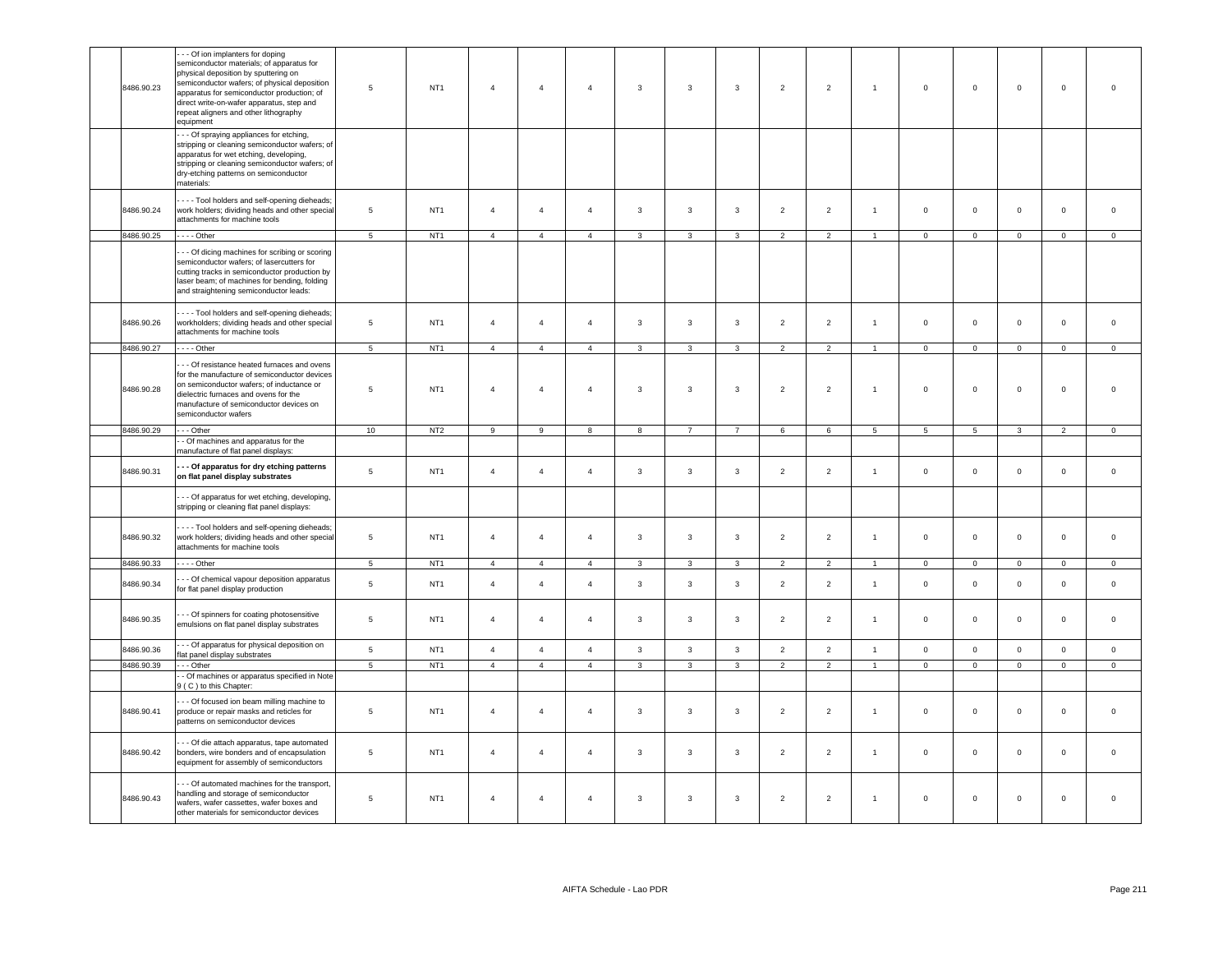| 8487.10.00<br>8487.90.00<br>85.01<br>8501.10<br>8501.10.11<br>8501.10.12<br>8501.10.19<br>8501.10.91<br>8501.10.92<br>8501.10.99<br>8501.20 | Ships' or boats' propellers and blades<br>therefor<br>Other<br>Electric motors and generators (excluding<br>generating sets).<br>Motors of an output not exceeding 37.5 W:<br>- DC motors:<br>- - - Stepper motors<br>- - - Spindle motors<br>- - Other<br>- Other motors including universal (AC/DC)<br>motors:<br>--- Stepper motors<br>-- Spindle motors<br>- - Other | $5\phantom{.0}$<br>5<br>5<br>$5^{\circ}$<br>$5\phantom{.0}$<br>5                                                                                                                                                                                                                                                                                                | NT <sub>1</sub><br>NT <sub>1</sub><br>NT <sub>1</sub><br>NT <sub>1</sub><br>NT <sub>1</sub> | $\overline{4}$<br>$\overline{4}$<br>$\overline{4}$<br>$\overline{a}$<br>$\overline{4}$ | $\overline{4}$<br>$\overline{4}$<br>$\overline{4}$ | $\overline{4}$<br>$\overline{4}$ | 3<br>3                           | 3<br>3                 | $\mathbf{3}$<br>3            | $\overline{2}$<br>$\overline{2}$  | $\overline{2}$<br>$\overline{2}$                   | $\mathbf{1}$<br>$\blacktriangleleft$               | $\mathbf 0$<br>$\mathbf 0$   | $\mathbf 0$<br>$\mathbf 0$                | $\mathbf 0$<br>$\mathbf 0$                    | $\mathbf 0$<br>$\mathbf 0$                   | $\circ$<br>$\mathbf 0$                    |
|---------------------------------------------------------------------------------------------------------------------------------------------|--------------------------------------------------------------------------------------------------------------------------------------------------------------------------------------------------------------------------------------------------------------------------------------------------------------------------------------------------------------------------|-----------------------------------------------------------------------------------------------------------------------------------------------------------------------------------------------------------------------------------------------------------------------------------------------------------------------------------------------------------------|---------------------------------------------------------------------------------------------|----------------------------------------------------------------------------------------|----------------------------------------------------|----------------------------------|----------------------------------|------------------------|------------------------------|-----------------------------------|----------------------------------------------------|----------------------------------------------------|------------------------------|-------------------------------------------|-----------------------------------------------|----------------------------------------------|-------------------------------------------|
|                                                                                                                                             |                                                                                                                                                                                                                                                                                                                                                                          |                                                                                                                                                                                                                                                                                                                                                                 |                                                                                             |                                                                                        |                                                    |                                  |                                  |                        |                              |                                   |                                                    |                                                    |                              |                                           |                                               |                                              |                                           |
|                                                                                                                                             |                                                                                                                                                                                                                                                                                                                                                                          |                                                                                                                                                                                                                                                                                                                                                                 |                                                                                             |                                                                                        |                                                    |                                  |                                  |                        |                              |                                   |                                                    |                                                    |                              |                                           |                                               |                                              |                                           |
|                                                                                                                                             |                                                                                                                                                                                                                                                                                                                                                                          |                                                                                                                                                                                                                                                                                                                                                                 |                                                                                             |                                                                                        |                                                    |                                  |                                  |                        |                              |                                   |                                                    |                                                    |                              |                                           |                                               |                                              |                                           |
|                                                                                                                                             |                                                                                                                                                                                                                                                                                                                                                                          |                                                                                                                                                                                                                                                                                                                                                                 |                                                                                             |                                                                                        |                                                    |                                  |                                  |                        |                              |                                   |                                                    |                                                    |                              |                                           |                                               |                                              |                                           |
|                                                                                                                                             |                                                                                                                                                                                                                                                                                                                                                                          |                                                                                                                                                                                                                                                                                                                                                                 |                                                                                             |                                                                                        |                                                    |                                  |                                  |                        |                              |                                   |                                                    |                                                    |                              |                                           |                                               |                                              |                                           |
|                                                                                                                                             |                                                                                                                                                                                                                                                                                                                                                                          |                                                                                                                                                                                                                                                                                                                                                                 |                                                                                             |                                                                                        |                                                    | $\overline{4}$                   | 3                                | 3                      | $\mathbf{3}$                 | $\overline{2}$                    | $\overline{2}$                                     | $\overline{1}$                                     | $\mathbf 0$                  | $\mathbf 0$                               | $\circ$                                       | $\Omega$                                     | $\circ$                                   |
|                                                                                                                                             |                                                                                                                                                                                                                                                                                                                                                                          |                                                                                                                                                                                                                                                                                                                                                                 |                                                                                             |                                                                                        | $\overline{4}$                                     | $\overline{4}$                   | $\mathbf{3}$                     | $\mathbf{3}$           | $\mathbf{3}$<br>$\mathbf{3}$ | $\overline{2}$                    | $\overline{2}$                                     | $\mathbf{1}$                                       | $\overline{0}$               | $\Omega$                                  | $\mathbf{0}$                                  | $\circ$                                      | $\mathbf{0}$                              |
|                                                                                                                                             |                                                                                                                                                                                                                                                                                                                                                                          |                                                                                                                                                                                                                                                                                                                                                                 |                                                                                             |                                                                                        | $\overline{4}$                                     | $\overline{4}$                   | 3                                | 3                      |                              | $\overline{2}$                    | $\overline{2}$                                     | $\mathbf{1}$                                       | $\mathbf 0$                  | $\mathbf 0$                               | $\mathbf 0$                                   | $\mathbf 0$                                  | $\mathbf 0$                               |
|                                                                                                                                             |                                                                                                                                                                                                                                                                                                                                                                          |                                                                                                                                                                                                                                                                                                                                                                 |                                                                                             |                                                                                        |                                                    |                                  |                                  |                        |                              |                                   |                                                    |                                                    |                              |                                           |                                               |                                              |                                           |
|                                                                                                                                             |                                                                                                                                                                                                                                                                                                                                                                          |                                                                                                                                                                                                                                                                                                                                                                 | NT <sub>1</sub>                                                                             | $\overline{4}$                                                                         | $\overline{4}$                                     | $\overline{4}$                   | $\mathbf{3}$                     | 3                      | $\mathbf{3}$                 | 2                                 | 2                                                  | $\blacktriangleleft$                               | $\mathbf 0$                  | $\circ$                                   | $\mathbf{0}$                                  | $\mathbf{0}$                                 | $\mathbf{0}$                              |
|                                                                                                                                             |                                                                                                                                                                                                                                                                                                                                                                          | 5                                                                                                                                                                                                                                                                                                                                                               | NT <sub>1</sub>                                                                             | $\overline{4}$                                                                         | $\overline{4}$                                     | $\overline{4}$                   | 3                                | 3                      | $\mathbf{3}$                 | $\overline{2}$                    | $\overline{2}$                                     | $\mathbf{1}$                                       | $\mathbf 0$                  | $\mathbf{0}$                              | $\mathbf 0$                                   | $\mathbf 0$                                  | $\circ$                                   |
|                                                                                                                                             |                                                                                                                                                                                                                                                                                                                                                                          | $\overline{5}$                                                                                                                                                                                                                                                                                                                                                  | NT <sub>1</sub>                                                                             | $\overline{4}$                                                                         | $\overline{4}$                                     | $\overline{4}$                   | 3                                | $\mathbf{3}$           | $\overline{3}$               | $\overline{2}$                    | $\overline{2}$                                     | $\overline{1}$                                     | $\mathbf 0$                  | $\mathbf 0$                               | $\overline{0}$                                | $\mathbf 0$                                  | $\overline{0}$                            |
|                                                                                                                                             | Universal AC/DC motors of an output                                                                                                                                                                                                                                                                                                                                      |                                                                                                                                                                                                                                                                                                                                                                 |                                                                                             |                                                                                        |                                                    |                                  |                                  |                        |                              |                                   |                                                    |                                                    |                              |                                           |                                               |                                              |                                           |
|                                                                                                                                             | exceeding 37.5 W:<br>- Of an output not exceeding 1 kW:                                                                                                                                                                                                                                                                                                                  |                                                                                                                                                                                                                                                                                                                                                                 |                                                                                             |                                                                                        |                                                    |                                  |                                  |                        |                              |                                   |                                                    |                                                    |                              |                                           |                                               |                                              |                                           |
| 8501.20.11                                                                                                                                  | --- Of an output exceeding 746 W                                                                                                                                                                                                                                                                                                                                         | 5                                                                                                                                                                                                                                                                                                                                                               | NT <sub>1</sub>                                                                             | $\overline{4}$                                                                         | $\overline{4}$                                     | $\overline{4}$                   | 3                                | 3                      | 3                            | $\overline{2}$                    | $\overline{2}$                                     | $\mathbf{1}$                                       | $\mathbf 0$                  | $\mathbf{0}$                              | $\mathbf 0$                                   | 0                                            | $\mathbf{0}$                              |
| 8501.20.19                                                                                                                                  | - - Other                                                                                                                                                                                                                                                                                                                                                                | 5                                                                                                                                                                                                                                                                                                                                                               | NT <sub>1</sub>                                                                             | $\overline{4}$                                                                         | $\overline{4}$                                     | $\overline{4}$                   | $\mathbf{3}$                     | $\mathbf{3}$           | $\mathbf{3}$                 | $\overline{2}$                    | $\overline{2}$                                     | $\mathbf{1}$                                       | $\mathbf 0$                  | $\circ$                                   | $\mathbf 0$                                   | $\mathbf 0$                                  | $\mathsf 0$                               |
| 8501.20.20                                                                                                                                  | - Of an output exceeding 1 kW                                                                                                                                                                                                                                                                                                                                            | 5                                                                                                                                                                                                                                                                                                                                                               | NT <sub>1</sub>                                                                             | $\overline{4}$                                                                         | $\overline{4}$                                     | $\overline{4}$                   | $\overline{3}$                   | $\mathbf{3}$           | $\mathbf{3}$                 | 2                                 | $\overline{2}$                                     | $\mathbf{1}$                                       | $\mathsf 0$                  | $\mathbf{0}$                              | $\mathbf 0$                                   | $\mathsf 0$                                  | $\mathbf 0$                               |
|                                                                                                                                             | Other DC motors; DC generators:                                                                                                                                                                                                                                                                                                                                          |                                                                                                                                                                                                                                                                                                                                                                 |                                                                                             |                                                                                        |                                                    |                                  |                                  |                        |                              |                                   |                                                    |                                                    |                              |                                           |                                               |                                              |                                           |
| 8501.31                                                                                                                                     | - Of an output not exceeding 750 W:                                                                                                                                                                                                                                                                                                                                      |                                                                                                                                                                                                                                                                                                                                                                 |                                                                                             |                                                                                        |                                                    |                                  |                                  |                        |                              |                                   |                                                    |                                                    |                              |                                           |                                               |                                              |                                           |
| 8501.31.10                                                                                                                                  | - - Motors                                                                                                                                                                                                                                                                                                                                                               | 5                                                                                                                                                                                                                                                                                                                                                               | NT <sub>1</sub>                                                                             | $\overline{4}$                                                                         | $\overline{4}$                                     | $\overline{4}$                   | 3                                | 3                      | $\mathbf{3}$                 | $\overline{2}$                    | $\overline{2}$                                     | $\overline{1}$                                     | $\mathbf{0}$                 | $\mathbf{0}$                              | $\mathbf{0}$                                  | $\mathbf{0}$                                 | $\mathbf{0}$                              |
| 8501.31.20                                                                                                                                  | - - Generators                                                                                                                                                                                                                                                                                                                                                           | 5                                                                                                                                                                                                                                                                                                                                                               | NT <sub>1</sub>                                                                             | $\overline{4}$                                                                         | $\overline{4}$                                     | $\overline{4}$                   | 3                                | $\mathbf{3}$           | 3                            | $\mathbf 2$                       | $\overline{2}$                                     | $\overline{1}$                                     | $\overline{0}$               | $\mathbf 0$                               | $\mathbf 0$                                   | $\mathbf 0$                                  | $\,0\,$                                   |
| 8501.32.00                                                                                                                                  | Of an output exceeding 750 W but not<br>exceeding 75 kW                                                                                                                                                                                                                                                                                                                  | 5                                                                                                                                                                                                                                                                                                                                                               | NT <sub>1</sub>                                                                             | $\overline{4}$                                                                         | $\overline{4}$                                     | $\overline{4}$                   | 3                                | $\mathbf{3}$           | $\mathbf{3}$                 | $\overline{2}$                    | $\overline{2}$                                     | $\mathbf{1}$                                       | $\mathsf 0$                  | $\mathbf 0$                               | $\mathbf 0$                                   | $\mathbf 0$                                  | $\mathbf 0$                               |
| 8501.33.00                                                                                                                                  | - Of an output exceeding 75 kW but not<br>exceeding 375 kW                                                                                                                                                                                                                                                                                                               | 5                                                                                                                                                                                                                                                                                                                                                               | NT <sub>1</sub>                                                                             | $\overline{4}$                                                                         | $\overline{4}$                                     | $\overline{4}$                   | $\mathbf{3}$                     | 3                      | $\mathbf{3}$                 | $\overline{2}$                    | $\overline{2}$                                     | $\mathbf{1}$                                       | $\mathsf 0$                  | $\mathbf 0$                               | $\mathbf 0$                                   | $\mathbf 0$                                  | $\mathbf 0$                               |
| 8501.34.00                                                                                                                                  | - Of an output exceeding 375 kW                                                                                                                                                                                                                                                                                                                                          | 5                                                                                                                                                                                                                                                                                                                                                               | NT <sub>1</sub>                                                                             | $\overline{4}$                                                                         | $\overline{4}$                                     | $\overline{4}$                   | 3                                | 3                      | $\mathbf{3}$                 | $\overline{2}$                    | $\overline{2}$                                     | $\overline{1}$                                     | $\mathbf 0$                  | 0                                         | $\mathbf 0$                                   | 0                                            | $\circ$                                   |
| 8501.40                                                                                                                                     | Other AC motors, single-phase:                                                                                                                                                                                                                                                                                                                                           |                                                                                                                                                                                                                                                                                                                                                                 |                                                                                             |                                                                                        |                                                    |                                  |                                  |                        |                              |                                   |                                                    |                                                    |                              |                                           |                                               |                                              |                                           |
| 8501.40.10<br>8501.40.20                                                                                                                    | - - Of an output not exceeding 1 kW<br>- Of an output exceeding 1 kW                                                                                                                                                                                                                                                                                                     | 5<br>5                                                                                                                                                                                                                                                                                                                                                          | NT <sub>1</sub><br>NT <sub>1</sub>                                                          | $\overline{4}$<br>$\overline{4}$                                                       | $\overline{4}$<br>$\overline{4}$                   | $\overline{4}$<br>$\overline{4}$ | 3<br>$\mathbf{3}$                | 3<br>$\mathbf{3}$      | 3<br>$\mathbf{3}$            | $\overline{2}$<br>2               | 2<br>2                                             | $\blacktriangleleft$<br>$\mathbf{1}$               | $\Omega$<br>$\overline{0}$   | $\mathbf 0$<br>$\mathbf{0}$               | $\circ$<br>$\overline{0}$                     | $\Omega$<br>$\mathbf 0$                      | $\mathbf{0}$<br>$\mathbf{0}$              |
|                                                                                                                                             | Other AC motors, multi-phase:                                                                                                                                                                                                                                                                                                                                            |                                                                                                                                                                                                                                                                                                                                                                 |                                                                                             |                                                                                        |                                                    |                                  |                                  |                        |                              |                                   |                                                    |                                                    |                              |                                           |                                               |                                              |                                           |
| 8501.51.00                                                                                                                                  | - Of an output not exceeding 750 W                                                                                                                                                                                                                                                                                                                                       | 5                                                                                                                                                                                                                                                                                                                                                               | NT <sub>1</sub>                                                                             | $\overline{4}$                                                                         | $\overline{4}$                                     | $\overline{4}$                   | 3                                | 3                      | 3                            | $\overline{2}$                    | $\overline{2}$                                     | $\overline{1}$                                     | $\mathsf 0$                  | 0                                         | $\mathbf{0}$                                  | 0                                            | $\mathbf{0}$                              |
| 8501.52                                                                                                                                     | - Of an output exceeding 750 W but not                                                                                                                                                                                                                                                                                                                                   |                                                                                                                                                                                                                                                                                                                                                                 |                                                                                             |                                                                                        |                                                    |                                  |                                  |                        |                              |                                   |                                                    |                                                    |                              |                                           |                                               |                                              |                                           |
| 8501.52.10                                                                                                                                  |                                                                                                                                                                                                                                                                                                                                                                          | $5^{\circ}$                                                                                                                                                                                                                                                                                                                                                     | NT <sub>1</sub>                                                                             | $\overline{4}$                                                                         | $\overline{4}$                                     | $\overline{4}$                   | 3                                | $\mathbf{3}$           | $\mathbf{3}$                 | 2                                 | $\overline{2}$                                     | $\mathbf{1}$                                       | $\mathbf{0}$                 | $\mathbf{0}$                              | $\overline{0}$                                | $\mathbf 0$                                  | $\circ$                                   |
| 8501.52.20                                                                                                                                  | - - Of an output exceeding 1 kW but not                                                                                                                                                                                                                                                                                                                                  | 5                                                                                                                                                                                                                                                                                                                                                               | NT <sub>1</sub>                                                                             | $\overline{4}$                                                                         | $\overline{4}$                                     | $\overline{4}$                   | $\mathbf{3}$                     | $\mathbf{3}$           | $\mathbf{3}$                 | $\overline{2}$                    | $\overline{2}$                                     | $\mathbf{1}$                                       | $\circ$                      | $\mathbf 0$                               | $\mathbf 0$                                   | $\mathbf 0$                                  | $\mathbf 0$                               |
| 8501.52.30                                                                                                                                  | -- Of an output exceeding 37.5 kW                                                                                                                                                                                                                                                                                                                                        | 5                                                                                                                                                                                                                                                                                                                                                               | NT <sub>1</sub>                                                                             | $\overline{4}$                                                                         | $\overline{4}$                                     | $\overline{4}$                   | 3                                | 3                      | 3                            | $\overline{2}$                    | $\overline{2}$                                     | $\mathbf{1}$                                       | $\mathbf 0$                  | 0                                         | $\mathbf 0$                                   | 0                                            | $\circ$                                   |
| 8501.53.00                                                                                                                                  | - Of an output exceeding 75 kW                                                                                                                                                                                                                                                                                                                                           | 5                                                                                                                                                                                                                                                                                                                                                               | NT <sub>1</sub>                                                                             | $\overline{4}$                                                                         | $\overline{4}$                                     | $\overline{4}$                   | $\overline{3}$                   | $\overline{3}$         | $\mathbf{3}$                 | 2                                 | $\overline{2}$                                     | $\overline{1}$                                     | $\mathbf 0$                  | $\circ$                                   | $\mathbf 0$                                   | $\mathbf 0$                                  | $\circ$                                   |
|                                                                                                                                             |                                                                                                                                                                                                                                                                                                                                                                          |                                                                                                                                                                                                                                                                                                                                                                 |                                                                                             |                                                                                        |                                                    |                                  |                                  |                        |                              |                                   |                                                    |                                                    |                              |                                           |                                               |                                              |                                           |
| 8501.61                                                                                                                                     |                                                                                                                                                                                                                                                                                                                                                                          |                                                                                                                                                                                                                                                                                                                                                                 |                                                                                             |                                                                                        |                                                    |                                  |                                  |                        |                              |                                   |                                                    |                                                    |                              |                                           |                                               |                                              |                                           |
|                                                                                                                                             |                                                                                                                                                                                                                                                                                                                                                                          |                                                                                                                                                                                                                                                                                                                                                                 |                                                                                             |                                                                                        |                                                    |                                  |                                  |                        |                              |                                   |                                                    |                                                    |                              |                                           |                                               |                                              | $\mathbf 0$<br>$\circ$                    |
| 8501.62                                                                                                                                     | - Of an output exceeding 75 kVA but not                                                                                                                                                                                                                                                                                                                                  |                                                                                                                                                                                                                                                                                                                                                                 |                                                                                             |                                                                                        |                                                    |                                  |                                  |                        |                              |                                   |                                                    |                                                    |                              |                                           |                                               |                                              |                                           |
| 8501.62.10                                                                                                                                  | -- Of an output exceeding 75 kVA but not                                                                                                                                                                                                                                                                                                                                 | 5                                                                                                                                                                                                                                                                                                                                                               | NT <sub>1</sub>                                                                             | $\overline{4}$                                                                         | $\overline{4}$                                     | $\overline{4}$                   | $\overline{3}$                   | $\overline{3}$         | $\mathbf{3}$                 | 2                                 | $\overline{2}$                                     | $\mathbf{1}$                                       | $\mathbf 0$                  | $\mathbf{0}$                              | $\mathbf{0}$                                  | $\mathbf 0$                                  | $\circ$                                   |
| 8501.62.90                                                                                                                                  | - - Of an output exceeding 150 kVA but not                                                                                                                                                                                                                                                                                                                               | 5                                                                                                                                                                                                                                                                                                                                                               | NT <sub>1</sub>                                                                             | $\overline{4}$                                                                         | $\overline{4}$                                     | $\overline{4}$                   | $\mathbf{3}$                     | $\mathbf{3}$           | $\mathbf{3}$                 | $\overline{2}$                    | $\overline{2}$                                     | $\overline{1}$                                     | $\mathsf{O}\xspace$          | $\mathbf 0$                               | $\mathbf 0$                                   | $\mathsf{O}\xspace$                          | $\mathsf 0$                               |
| 8501.63.00                                                                                                                                  | - Of an output exceeding 375 kVA but not                                                                                                                                                                                                                                                                                                                                 | 5                                                                                                                                                                                                                                                                                                                                                               | NT <sub>1</sub>                                                                             | $\overline{4}$                                                                         | $\overline{4}$                                     | $\overline{4}$                   | $\overline{3}$                   | 3                      | $\overline{3}$               | 2                                 | $\overline{2}$                                     | $\mathbf{1}$                                       | $\mathbf 0$                  | $\mathbf{0}$                              | $\mathbf{0}$                                  | $\mathbf 0$                                  | $\mathbf{0}$                              |
| 8501.64.00                                                                                                                                  |                                                                                                                                                                                                                                                                                                                                                                          |                                                                                                                                                                                                                                                                                                                                                                 |                                                                                             | $\overline{4}$                                                                         | $\overline{4}$                                     | $\overline{4}$                   |                                  |                        |                              |                                   |                                                    | $\mathbf{1}$                                       |                              |                                           |                                               |                                              | $\mathbf{0}$                              |
|                                                                                                                                             | sets and<br>generating<br>Electric<br>rotary<br>converters.                                                                                                                                                                                                                                                                                                              |                                                                                                                                                                                                                                                                                                                                                                 |                                                                                             |                                                                                        |                                                    |                                  |                                  |                        |                              |                                   |                                                    |                                                    |                              |                                           |                                               |                                              |                                           |
|                                                                                                                                             | 8501.61.10<br>8501.61.20<br>85.02                                                                                                                                                                                                                                                                                                                                        | exceeding 75 kW:<br>--- Of an output not exceeding 1 kW<br>exceeding 37.5 kW<br>AC generators (alternators):<br>- Of an output not exceeding 75 kVA:<br>--- Of an output not exceeding 12.5 kVA<br>--- Of an output exceeding 12.5 kVA<br>exceeding 375 kVA:<br>exceeding 150 kVA<br>exceeding 375 kVA<br>exceeding 750 kVA<br>- Of an output exceeding 750 kVA | 5<br>5<br>5                                                                                 | NT <sub>1</sub><br>NT <sub>1</sub><br>NT <sub>1</sub>                                  | $\overline{4}$<br>$\overline{4}$                   | $\overline{4}$<br>$\overline{4}$ | $\overline{4}$<br>$\overline{4}$ | $\mathbf{3}$<br>3<br>3 | 3<br>3<br>3                  | $\mathbf{3}$<br>$\mathbf{3}$<br>3 | $\overline{2}$<br>$\overline{2}$<br>$\overline{2}$ | $\overline{2}$<br>$\overline{2}$<br>$\overline{2}$ | $\mathbf{1}$<br>$\mathbf{1}$ | $\mathbf 0$<br>$\mathbf 0$<br>$\mathbf 0$ | $\mathbf 0$<br>$\overline{0}$<br>$\mathbf{0}$ | $\mathbf 0$<br>$\overline{0}$<br>$\mathbf 0$ | $\mathbf 0$<br>$\mathbf 0$<br>$\mathbf 0$ |

8486.90.49 - - - Other 10 NT2 9 9 8 8 7 7 6 6 5 5 5 3 2 0

5 1 NT1 1 4 1 4 1 4 1 3 1 3 1 3 1 2 1 2 1 1 1 0 1 0 1 0 1 0 1 0

5 1 NT1 1 4 1 4 1 4 1 3 1 3 1 3 1 2 1 2 1 1 1 0 1 0 1 0 1 0 1 0

5 1 NT1 1 4 1 4 1 4 1 3 1 3 1 3 1 2 1 2 1 1 1 0 1 0 1 0 1 0 1 0

8486.90.44

8486.90.45

8486.90.46

- - - Of optical stereoscopic and photomicrographic microscopes fitted with equipment specifically designed for the handling and transport of semiconductor wafers or reticles

wafers or reticles

printed circuit assemblies

- - - Of electron beam microscopes fitted with equipment specifically designed for the handling and transport of semiconductor

- - - Of pattern generating apparatus of a kind used for producing masks or reticles from photoresist coated substrates, including

 $\mathsf 0$ 

 $\mathbf 0$ 

 $\mathbf 0$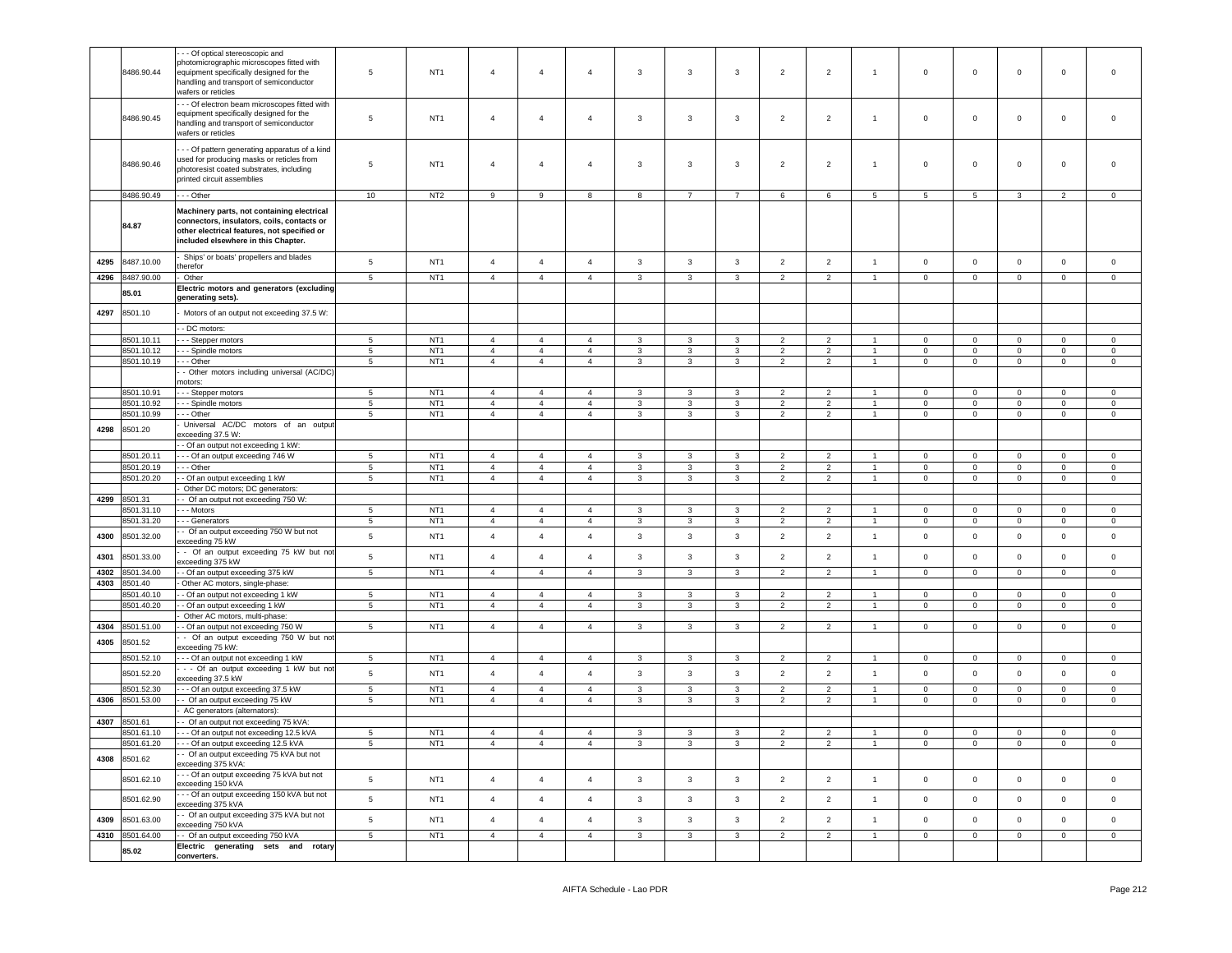|      |                 | Generating sets with compression-ignition                                           |                 |                 |                 |                 |                 |                 |                 |                 |                 |                 |                      |                 |                 |                     |                 |                 |
|------|-----------------|-------------------------------------------------------------------------------------|-----------------|-----------------|-----------------|-----------------|-----------------|-----------------|-----------------|-----------------|-----------------|-----------------|----------------------|-----------------|-----------------|---------------------|-----------------|-----------------|
|      |                 | nternal combustion piston engines (diesel or                                        |                 |                 |                 |                 |                 |                 |                 |                 |                 |                 |                      |                 |                 |                     |                 |                 |
|      |                 | semi-diesel engines):                                                               |                 |                 |                 |                 |                 |                 |                 |                 |                 |                 |                      |                 |                 |                     |                 |                 |
|      | 4311 8502.11.00 | - Of an output not exceeding 75 kVA                                                 | $\overline{5}$  | NT <sub>1</sub> | $\overline{4}$  | $\overline{4}$  | $\overline{4}$  | $\mathbf{3}$    | $\mathbf{3}$    | $\overline{3}$  | 2               | 2               | $\overline{1}$       | $\mathbf{0}$    | $\mathbf{0}$    | $\mathbf 0$         | $\circ$         | $\mathbf{0}$    |
| 4312 | 8502.12         | - Of an output exceeding 75 kVA but not                                             |                 |                 |                 |                 |                 |                 |                 |                 |                 |                 |                      |                 |                 |                     |                 |                 |
|      |                 | exceeding 375 kVA:                                                                  |                 |                 |                 |                 |                 |                 |                 |                 |                 |                 |                      |                 |                 |                     |                 |                 |
|      | 8502.12.10      | -- Of an output not exceeding 125 kVA                                               | 5               | NT <sub>1</sub> | $\overline{4}$  | $\overline{4}$  | $\overline{4}$  | 3               | 3               | 3               | $\overline{2}$  | $\overline{2}$  | $\overline{1}$       | $\mathbf 0$     | $\mathbf 0$     | $\mathbf 0$         | $\overline{0}$  | $\mathbf 0$     |
|      | 8502.12.90      | - - Of an output exceeding 125 kVA                                                  | $\,$ 5 $\,$     | NT <sub>1</sub> | $\overline{4}$  | $\overline{4}$  | $\overline{4}$  | $\mathbf{3}$    | $\mathbf{3}$    | $\mathbf{3}$    | $\overline{2}$  | $\overline{2}$  | $\overline{1}$       | $\mathsf 0$     | $\mathsf 0$     | $\mathsf 0$         | $\mathbf 0$     | $\mathsf 0$     |
| 4313 | 8502.13         | - Of an output exceeding 375 kVA:                                                   |                 |                 |                 |                 |                 |                 |                 |                 |                 |                 |                      |                 |                 |                     |                 |                 |
|      | 8502.13.10      | - - Of an output of 12,500 kVA (10,000 kW)                                          | 5               | NT <sub>1</sub> | $\overline{4}$  | $\overline{4}$  | $\overline{4}$  | $\mathbf{3}$    | $\mathbf{3}$    | $\mathbf{3}$    | $\overline{2}$  | $\overline{2}$  | $\overline{1}$       | $\mathsf 0$     | $\mathbf 0$     | $\mathsf{O}\xspace$ | $\mathbf 0$     | $\mathbf 0$     |
|      | 8502.13.90      | or more<br>- - Other                                                                | 5               | NT <sub>1</sub> | $\overline{4}$  | $\overline{4}$  | $\overline{4}$  | $\mathbf{3}$    | $\mathbf{3}$    | $\mathbf{3}$    | $\overline{2}$  | $\overline{2}$  | $\blacktriangleleft$ | $\mathsf 0$     | $\mathsf 0$     | $\mathsf 0$         | $\circ$         | $\mathsf 0$     |
|      |                 | Generating sets with spark-ignition internal                                        |                 |                 |                 |                 |                 |                 |                 |                 |                 |                 |                      |                 |                 |                     |                 |                 |
| 4314 | 8502.20         | combustion piston engines:                                                          |                 |                 |                 |                 |                 |                 |                 |                 |                 |                 |                      |                 |                 |                     |                 |                 |
|      | 8502.20.10      | - Of an output not exceeding 75 kVA                                                 | $5\phantom{.0}$ | ST              | 5               | $5\overline{5}$ | 5               | 5               | 5               | $5\overline{)}$ | 5               | 5               | 5                    | 5               | 5               | 5                   | 5               | 5               |
|      |                 | - Of an output exceeding 75 kVA but not                                             |                 |                 |                 |                 |                 |                 |                 |                 |                 |                 |                      |                 |                 |                     |                 |                 |
|      | 8502.20.20      | exceeding 100 kVA                                                                   | $\,$ 5 $\,$     | ST              | $\overline{5}$  | $5\phantom{.0}$ | $\,$ 5 $\,$     | $5\phantom{.0}$ | $\sqrt{5}$      | $\sqrt{5}$      | 5               | $\sqrt{5}$      | 5                    | $\,$ 5 $\,$     | $\sqrt{5}$      | $5\phantom{.0}$     | $5\phantom{.0}$ | 5               |
|      |                 | - Of an output exceeding 100 kVA but not                                            |                 |                 |                 |                 |                 |                 |                 |                 |                 |                 |                      |                 |                 |                     |                 |                 |
|      | 8502.20.30      | exceeding 10,000 kVA                                                                | $\,$ 5 $\,$     | ST              | 5               | $\,$ 5 $\,$     | $\overline{5}$  | $\overline{5}$  | $5\phantom{.0}$ | 5               | 5               | 5               | 5                    | $\overline{5}$  | $5\phantom{.0}$ | $5\phantom{.0}$     | $5\phantom{.0}$ | 5               |
|      |                 | - Of an output exceeding 10,000 kVA:                                                |                 |                 |                 |                 |                 |                 |                 |                 |                 |                 |                      |                 |                 |                     |                 |                 |
|      | 8502.20.41      | - - Of an output of 12,500 kVA (10,000 kW)                                          | 5               | ST              | $\sqrt{5}$      | $5\phantom{.0}$ | $\,$ 5 $\,$     | $5\phantom{.0}$ | 5               | $\sqrt{5}$      | 5               | $\sqrt{5}$      | 5                    | 5               | 5               | $5\phantom{.0}$     | 5               | 5               |
|      |                 | or more                                                                             |                 |                 |                 |                 |                 |                 |                 |                 |                 |                 |                      |                 |                 |                     |                 |                 |
|      | 8502.20.49      | - - Other                                                                           | $5\phantom{.0}$ | ST              | 5               | $5\phantom{.0}$ | $5\phantom{.0}$ | $5\phantom{.0}$ | 5               | 5               | 5               | 5               | 5                    | $5\phantom{.0}$ | 5               | $5\phantom{.0}$     | 5               | 5               |
|      |                 | Other generating sets:                                                              |                 |                 |                 |                 |                 |                 |                 |                 |                 |                 |                      |                 |                 |                     |                 |                 |
| 4315 | 8502.31         | - Wind-powered:                                                                     |                 |                 |                 |                 |                 |                 |                 |                 |                 |                 |                      |                 |                 |                     |                 |                 |
|      | 8502.31.10      | - - Of an output not exceeding 10,000 kVA                                           | $5\phantom{.0}$ | NT <sub>1</sub> | $\overline{4}$  | $\overline{4}$  | $\overline{4}$  | 3               | $\mathbf{3}$    | 3               | $\overline{2}$  | $\overline{2}$  | $\mathbf{1}$         | $\mathbf 0$     | $\mathbf 0$     | $\mathbf 0$         | $\overline{0}$  | $\mathbf 0$     |
|      |                 |                                                                                     |                 |                 |                 |                 |                 |                 |                 |                 |                 |                 |                      |                 |                 |                     |                 |                 |
|      | 8502.31.90      | -- Of an output exceeding 10,000 kVA                                                | 5               | NT <sub>1</sub> | $\overline{4}$  | $\overline{4}$  | $\overline{4}$  | 3               | 3               | 3               | $\overline{2}$  | 2               | $\overline{1}$       | $\mathbf 0$     | $\mathbf 0$     | $\mathbf 0$         | $\mathbf 0$     | $\mathbf 0$     |
| 4316 | 8502.39         | - Other:                                                                            |                 |                 |                 |                 |                 |                 |                 |                 |                 |                 |                      |                 |                 |                     |                 |                 |
|      | 3502.39.10      | - - Of an output not exceeding 10 kVA                                               | $5\phantom{.0}$ | NT <sub>1</sub> | $\overline{4}$  | $\overline{4}$  | $\overline{4}$  | 3               | 3               | 3               | $\overline{2}$  | $\overline{2}$  | $\overline{1}$       | $\mathbf 0$     | $\mathbf 0$     | $\mathsf 0$         | $\overline{0}$  | $\circ$         |
|      | 8502.39.20      | - - Of an output exceeding 10 kVA but not<br>exceeding 10,000 kVA                   | $5\phantom{.0}$ | NT <sub>1</sub> | $\overline{4}$  | $\overline{4}$  | $\overline{4}$  | $\mathbf{3}$    | $\mathbf{3}$    | $\mathbf{3}$    | $\overline{2}$  | $\overline{2}$  | $\overline{1}$       | $\mathbf 0$     | $\mathbf{0}$    | $\mathsf 0$         | $\mathbf 0$     | $\mathbf 0$     |
|      |                 |                                                                                     |                 |                 |                 |                 |                 |                 |                 |                 |                 |                 |                      |                 |                 |                     |                 |                 |
|      |                 | -- Of an output exceeding 10,000 kVA:<br>--- Of an output of 12,500 kVA (10,000 kW) |                 |                 |                 |                 |                 |                 |                 |                 |                 |                 |                      |                 |                 |                     |                 |                 |
|      | 8502.39.31      | or more                                                                             | 5               | NT <sub>1</sub> | $\overline{4}$  | $\overline{4}$  | $\overline{4}$  | 3               | $\mathbf{3}$    | 3               | $\overline{2}$  | $\overline{2}$  | $\mathbf{1}$         | $\circ$         | $\mathbf 0$     | $\mathsf 0$         | $\overline{0}$  | $\mathbf 0$     |
|      | 8502.39.39      | $- -$ Other                                                                         | 5               | NT <sub>1</sub> | $\overline{4}$  | $\overline{4}$  | $\overline{4}$  | 3               | 3               | 3               | $\overline{2}$  | $\overline{2}$  | $\overline{1}$       | $\mathbf 0$     | $\mathbf 0$     | $\mathbf 0$         | $\mathbf 0$     | $\mathbf 0$     |
| 4317 | 8502.40.00      | Electric rotary converters                                                          | 5               | NT <sub>1</sub> | $\overline{4}$  | $\overline{4}$  | $\overline{4}$  | $\mathbf{3}$    | $\mathbf{3}$    | $\mathbf{3}$    | $\overline{2}$  | $\overline{2}$  | $\overline{1}$       | $\mathbf 0$     | $\mathbf 0$     | $\mathsf{O}\xspace$ | $\overline{0}$  | $\mathsf 0$     |
|      |                 | Parts suitable for use solely or principally                                        |                 |                 |                 |                 |                 |                 |                 |                 |                 |                 |                      |                 |                 |                     |                 |                 |
| 4318 | 85.03           | with the machines of heading 85.01 or                                               |                 |                 |                 |                 |                 |                 |                 |                 |                 |                 |                      |                 |                 |                     |                 |                 |
|      |                 | 85.02.                                                                              |                 |                 |                 |                 |                 |                 |                 |                 |                 |                 |                      |                 |                 |                     |                 |                 |
|      |                 | Parts used in the manufacture of electric                                           |                 |                 |                 |                 |                 |                 |                 |                 |                 |                 |                      |                 |                 |                     |                 |                 |
|      |                 |                                                                                     |                 |                 |                 |                 |                 |                 |                 |                 |                 |                 |                      |                 |                 |                     |                 |                 |
|      |                 | motors of heading 85.01; parts of generators                                        |                 |                 |                 |                 |                 |                 |                 |                 |                 |                 |                      |                 |                 |                     |                 |                 |
|      |                 | of heading 85.01 or 85.02 of an output 10,000                                       |                 |                 |                 |                 |                 |                 |                 |                 |                 |                 |                      |                 |                 |                     |                 |                 |
|      |                 | kW or more:                                                                         |                 |                 |                 |                 |                 |                 |                 |                 |                 |                 |                      |                 |                 |                     |                 |                 |
|      | 8503.00.11      | - Stators for ceiling fans                                                          | 5               | NT <sub>1</sub> | $\overline{4}$  | $\overline{4}$  | 4               | 3               | 3               | 3               | $\overline{2}$  | $\overline{2}$  | -1                   | $\mathbf 0$     | $\mathbf{0}$    | $\mathbf{0}$        | $\mathbf{0}$    | $\circ$         |
|      |                 | - Parts of motors of less than 1.5 kW or                                            |                 |                 |                 |                 |                 |                 |                 |                 |                 |                 |                      |                 |                 |                     |                 |                 |
|      | 8503.00.12      | nore than 75 kW                                                                     | $\,$ 5 $\,$     | NT <sub>1</sub> | $\overline{4}$  | $\overline{4}$  | $\overline{4}$  | $\mathbf{3}$    | $\mathbf{3}$    | $\mathbf{3}$    | $\overline{2}$  | $\overline{2}$  | $\mathbf{1}$         | $\circ$         | $\mathbf 0$     | $\mathsf{O}\xspace$ | $\mathbf 0$     | $\circ$         |
|      | 8503.00.13      | - Parts of motors more than 1.5kW but not                                           | 5               | NT <sub>1</sub> | $\overline{4}$  | $\overline{4}$  | $\overline{4}$  | $\mathbf{3}$    | $\mathbf{3}$    | $\mathbf{3}$    | $\overline{2}$  | $\overline{2}$  | $\mathbf{1}$         | $\mathsf 0$     | $\mathbf 0$     | $\mathsf 0$         | $\mathbf 0$     | $\mathbf 0$     |
|      |                 | nore than 75 kW                                                                     |                 |                 |                 |                 |                 |                 |                 |                 |                 |                 |                      |                 |                 |                     |                 |                 |
|      | 8503.00.90      | Other                                                                               | 5               | NT <sub>1</sub> | $\overline{4}$  | $\overline{4}$  | $\overline{4}$  | $\mathbf{3}$    | $\mathbf{3}$    | 3               | $\overline{2}$  | $\overline{2}$  | $\mathbf{1}$         | $\mathbf{0}$    | $\mathbf 0$     | $\mathbf{O}$        | $\overline{0}$  | $\mathbf{0}$    |
|      |                 | Electrical transformers, static converters                                          |                 |                 |                 |                 |                 |                 |                 |                 |                 |                 |                      |                 |                 |                     |                 |                 |
|      | 85.04           | (for example, rectifiers) and inductors.                                            |                 |                 |                 |                 |                 |                 |                 |                 |                 |                 |                      |                 |                 |                     |                 |                 |
|      |                 |                                                                                     | 5               |                 |                 |                 |                 |                 |                 |                 |                 |                 |                      |                 |                 |                     |                 |                 |
|      | 4319 8504.10.00 | Ballasts for discharge lamps or tubes<br>Liquid dielectric transformers:            |                 | ST              | $5\overline{5}$ | $5\phantom{.0}$ | 5               | $5\overline{5}$ | $5\overline{5}$ | $5\overline{)}$ | $5\overline{5}$ | $5\phantom{.0}$ | 5                    | $5\overline{5}$ | 5 <sub>5</sub>  | 5                   | $5\overline{5}$ | $5\overline{)}$ |
|      |                 | - Having a power handling capacity not                                              |                 |                 |                 |                 |                 |                 |                 |                 |                 |                 |                      |                 |                 |                     |                 |                 |
| 4320 | 8504.21         | exceeding 650 kVA:                                                                  |                 |                 |                 |                 |                 |                 |                 |                 |                 |                 |                      |                 |                 |                     |                 |                 |
|      |                 | - - Step-voltage regulators; instrumen                                              |                 |                 |                 |                 |                 |                 |                 |                 |                 |                 |                      |                 |                 |                     |                 |                 |
|      | 8504.21.10      | transformers with a power handling capacity                                         | 5               | NT <sub>1</sub> | $\overline{4}$  | $\overline{4}$  | $\overline{4}$  | 3               | $\mathbf{3}$    | 3               | $\overline{2}$  | $\overline{2}$  | $\mathbf{1}$         | $\mathbf 0$     | $\mathbf 0$     | $\mathbf 0$         | $\circ$         | $\mathsf 0$     |
|      |                 | not exceeding 5 kVA                                                                 |                 |                 |                 |                 |                 |                 |                 |                 |                 |                 |                      |                 |                 |                     |                 |                 |
|      |                 | $-$ - Other:                                                                        |                 |                 |                 |                 |                 |                 |                 |                 |                 |                 |                      |                 |                 |                     |                 |                 |
|      |                 | - - - Having a power handling capacity                                              |                 |                 |                 |                 |                 |                 |                 |                 |                 |                 |                      |                 |                 |                     |                 |                 |
|      | 8504.21.91      | exceeding 10 kVA and of a high side voltage                                         | 5               | NT <sub>1</sub> | $\overline{4}$  | $\overline{4}$  | $\overline{a}$  | 3               | 3               | 3               | $\overline{c}$  | $\overline{2}$  | $\mathbf{1}$         | $\mathsf 0$     | $\mathbf 0$     | $\mathbf 0$         | $\mathbf 0$     | $\Omega$        |
|      |                 | of 66,000 volts or more                                                             |                 |                 |                 |                 |                 |                 |                 |                 |                 |                 |                      |                 |                 |                     |                 |                 |
|      | 8504.21.99      | - - - - Other                                                                       | 5               | NT <sub>1</sub> | $\overline{4}$  | $\overline{4}$  | $\overline{4}$  | 3               | 3               | 3               | $\overline{2}$  | $\overline{2}$  | $\overline{1}$       | $\mathbf 0$     | $\mathbf 0$     | $\circ$             | $\mathbf{0}$    | $\mathbf 0$     |
|      |                 | - Having a power handling capacity                                                  |                 |                 |                 |                 |                 |                 |                 |                 |                 |                 |                      |                 |                 |                     |                 |                 |
|      | 4321 8504.22    | exceeding 650 kVA but not exceeding 10,000                                          |                 |                 |                 |                 |                 |                 |                 |                 |                 |                 |                      |                 |                 |                     |                 |                 |
|      |                 | kVA:                                                                                |                 |                 |                 |                 |                 |                 |                 |                 |                 |                 |                      |                 |                 |                     |                 |                 |
|      |                 | - - Step-voltage regulators:                                                        |                 |                 |                 |                 |                 |                 |                 |                 |                 |                 |                      |                 |                 |                     |                 |                 |
|      | 8504.22.11      | --- Of a high side voltage of 66,000 volts or                                       | $\,$ 5 $\,$     | NT <sub>1</sub> | $\overline{4}$  | $\overline{4}$  | $\overline{4}$  | $\mathbf{3}$    | $\mathbf{3}$    | $\mathbf{3}$    | $\overline{2}$  | $\overline{2}$  | $\mathbf{1}$         | $\mathsf 0$     | $\mathbf{0}$    | $\mathbf 0$         | $\mathbf 0$     | $\mathsf 0$     |
|      |                 | more                                                                                |                 |                 |                 |                 |                 |                 |                 |                 |                 |                 | $\overline{1}$       |                 |                 |                     |                 |                 |
|      | 8504.22.19      | $\cdots$ - Other                                                                    | $\,$ 5 $\,$     | NT <sub>1</sub> | $\overline{4}$  | $\overline{4}$  | $\overline{4}$  | 3               | 3               | 3               | $\overline{2}$  | $\overline{2}$  |                      | $\circ$         | $\circ$         | $\mathsf 0$         | $\overline{0}$  | $\mathbf{0}$    |
|      |                 | $-$ - Other:<br>--- Of a high side voltage of 66,000 volts or                       |                 |                 |                 |                 |                 |                 |                 |                 |                 |                 |                      |                 |                 |                     |                 |                 |
|      | 8504.22.91      | nore                                                                                | $\,$ 5 $\,$     | NT <sub>1</sub> | $\overline{4}$  | $\overline{4}$  | $\overline{4}$  | $\mathbf{3}$    | $\mathbf{3}$    | $\mathbf{3}$    | $\overline{2}$  | $\overline{2}$  | $\mathbf{1}$         | $\mathsf 0$     | $\mathbf{0}$    | $\mathsf{O}\xspace$ | $\circ$         | $\mathsf 0$     |
|      | 3504.22.99      | --- Other                                                                           | $5\phantom{.0}$ | NT <sub>1</sub> | $\overline{4}$  | $\overline{4}$  | $\overline{4}$  | $\mathbf{3}$    | 3               | 3               | $\overline{2}$  | $\overline{2}$  | $\overline{1}$       | $\mathbf 0$     | $\overline{0}$  | $\mathsf{O}\xspace$ | $\overline{0}$  | $\mathbf{0}$    |
| 4322 | 8504.23         | - Having a power handling capacity<br>exceeding 10,000 kVA:                         |                 |                 |                 |                 |                 |                 |                 |                 |                 |                 |                      |                 |                 |                     |                 |                 |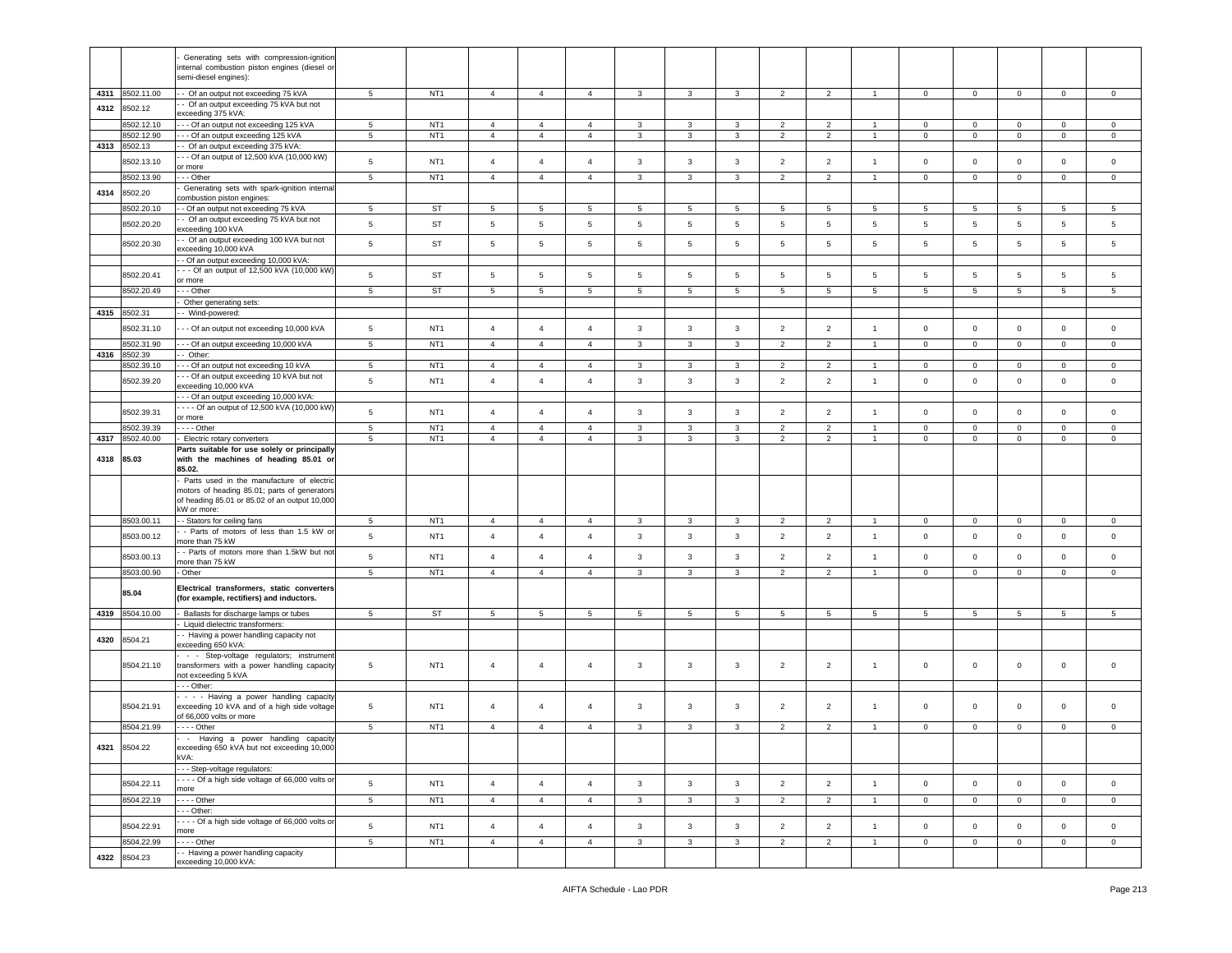|      | 8504.23.10                 | - - Having a power handling capacity not<br>exceeding                                                                          | 5               | NT <sub>1</sub> | $\overline{4}$ | $\overline{4}$ | $\overline{4}$ | $\mathbf{3}$   | $\mathbf{3}$   | $\mathbf{3}$            | $\overline{2}$ | $\overline{2}$ | $\overline{1}$       | $\mathsf 0$         | $\mathsf 0$    | $\mathsf 0$    | $\mathsf 0$         | $\mathsf{O}\xspace$ |
|------|----------------------------|--------------------------------------------------------------------------------------------------------------------------------|-----------------|-----------------|----------------|----------------|----------------|----------------|----------------|-------------------------|----------------|----------------|----------------------|---------------------|----------------|----------------|---------------------|---------------------|
|      |                            | 15,000 kVA                                                                                                                     |                 |                 |                |                |                |                |                |                         |                |                |                      |                     |                |                |                     |                     |
|      |                            | - - - Having a power handling capacity<br>exceeding 15,000 kVA:                                                                |                 |                 |                |                |                |                |                |                         |                |                |                      |                     |                |                |                     |                     |
|      | 8504.23.21                 | - - - - Not exceeding 20,000 kVA                                                                                               | $5\overline{5}$ | NT <sub>1</sub> | $\overline{4}$ | $\overline{4}$ | $\overline{4}$ | 3              | 3              | $\mathbf{3}$            | 2              | $\overline{2}$ | $\mathbf{1}$         | $\mathbf{0}$        | $\mathbf{0}$   | $\mathbf 0$    | $\mathbf 0$         | $\Omega$            |
|      | 8504.23.29                 | - - - - Other                                                                                                                  | $5\phantom{.0}$ | NT <sub>1</sub> | $\overline{4}$ | $\overline{4}$ | $\overline{4}$ | $\overline{3}$ | $\overline{3}$ | $\mathbf{3}$            | $\overline{2}$ | $\overline{2}$ | 1                    | $\mathbf 0$         | $\overline{0}$ | $\overline{0}$ | $\overline{0}$      | $\overline{0}$      |
|      |                            | - Other transformers:                                                                                                          |                 |                 |                |                |                |                |                |                         |                |                |                      |                     |                |                |                     |                     |
| 4323 | 8504.31                    | - Having a power handling capacity not<br>exceeding 1 kVA:                                                                     |                 |                 |                |                |                |                |                |                         |                |                |                      |                     |                |                |                     |                     |
|      | 8504.31.10                 | - - Instrument potential transformers                                                                                          | $5\phantom{.0}$ | NT <sub>1</sub> | $\overline{4}$ | $\overline{4}$ | $\overline{4}$ | $\mathbf{3}$   | $\mathbf{3}$   | $\mathbf{3}$            | $\overline{2}$ | $\overline{2}$ | $\mathbf{1}$         | $\Omega$            | $\mathbf 0$    | $\mathbf 0$    | $\mathsf{O}\xspace$ | $\Omega$            |
|      | 8504.31.20                 | - - Instrument current transformers                                                                                            | $\overline{5}$  | NT <sub>1</sub> | $\overline{4}$ | $\overline{4}$ | $\overline{4}$ | $\mathbf{3}$   | $\mathbf{3}$   | $\overline{3}$          | $\overline{2}$ | $\overline{2}$ | $\mathbf{1}$         | $\mathsf 0$         | $\mathsf 0$    | $\overline{0}$ | $\mathsf 0$         | $\mathsf 0$         |
|      | 8504.31.30                 | --- Flyback transformers                                                                                                       | $5\overline{5}$ | NT <sub>1</sub> | $\overline{4}$ | $\overline{4}$ | $\overline{4}$ | $\mathbf{3}$   | $\mathbf{3}$   | $\mathbf{3}$            | $\overline{2}$ | $\overline{2}$ | $\overline{1}$       | $\overline{0}$      | $\overline{0}$ | $\overline{0}$ | $\overline{0}$      | $^{\circ}$          |
|      | 8504.31.40                 | - - Intermediate frequency transformers                                                                                        | $\,$ 5 $\,$     | NT <sub>1</sub> | $\overline{4}$ | $\overline{4}$ | $\overline{4}$ | $\mathbf{3}$   | $\mathbf{3}$   | $_{\rm 3}$              | $\overline{2}$ | $\overline{2}$ | $\mathbf{1}$         | $\mathsf 0$         | $\mathbf 0$    | $\mathbf 0$    | $\mathsf 0$         | $\mathsf 0$         |
|      | 8504.31.50                 | - - Step up/down transformers, slide<br>egulators, stabilisers                                                                 | 5               | NT <sub>1</sub> | $\overline{4}$ | $\overline{4}$ | $\overline{4}$ | $\mathbf{3}$   | $\mathbf{3}$   | $\mathbf{3}$            | $\overline{2}$ | $\overline{2}$ | $\mathbf{1}$         | $\mathsf{O}\xspace$ | $\mathsf 0$    | $\mathbf 0$    | $\mathsf 0$         | $\mathsf{O}\xspace$ |
|      | 8504.31.90                 | --- Other                                                                                                                      | 5               | NT <sub>1</sub> | $\overline{4}$ | $\overline{4}$ | $\overline{4}$ | 3              | 3              | 3                       | $\overline{2}$ | $\overline{2}$ | $\mathbf{1}$         | $\mathbf 0$         | $\mathbf 0$    | $\mathbf 0$    | $\mathbf 0$         | $\mathsf 0$         |
| 4324 | 8504.32                    | - Having a power handling capacity<br>exceeding 1 kVA but not exceeding 16 kVA:<br>- - Instrument transformers, (potential and |                 |                 |                |                |                |                |                |                         |                |                |                      |                     |                |                |                     |                     |
|      |                            | current) of a power handling capacity not<br>exceeding 5 kVA:                                                                  |                 |                 |                |                |                |                |                |                         |                |                |                      |                     |                |                |                     |                     |
|      | 8504.32.11                 | - - - - Matching transformer                                                                                                   | $5\phantom{.0}$ | NT <sub>1</sub> | $\overline{4}$ | $\overline{4}$ | $\overline{4}$ | $\mathbf{3}$   | $\mathbf{3}$   | $\mathbf{3}$            | $\overline{2}$ | $\overline{2}$ | $\overline{1}$       | $\mathbf 0$         | $\overline{0}$ | $\overline{0}$ | $\mathsf 0$         | $\mathbf 0$         |
|      | 8504.32.19                 | - - - - Other                                                                                                                  | 5               | NT <sub>1</sub> | $\overline{4}$ | $\overline{4}$ | $\overline{4}$ | $\mathbf{3}$   | $\mathbf{3}$   | $\mathbf{3}$            | $\overline{2}$ | $\overline{2}$ | $\overline{1}$       | $\circ$             | $\mathbf{0}$   | $\overline{0}$ | $\mathbf{0}$        | $\mathbf{0}$        |
|      | 8504.32.20                 | - - Of a kind used with toys, scale models or<br>similar recreational models                                                   | $\,$ 5 $\,$     | NT <sub>1</sub> | $\overline{4}$ | $\overline{4}$ | $\overline{4}$ | $\mathbf{3}$   | $\mathbf{3}$   | $\mathbf{3}$            | $\overline{2}$ | $\overline{2}$ | $\mathbf{1}$         | $\mathsf{O}\xspace$ | $\mathbf 0$    | $\mathbf 0$    | $\mathbf 0$         | $\mathbf 0$         |
|      | 8504.32.30                 | - - Other, high frequency                                                                                                      | $\overline{5}$  | NT <sub>1</sub> | $\overline{4}$ | $\overline{4}$ | $\overline{4}$ | $\mathbf{3}$   | $\mathbf{3}$   | $\overline{\mathbf{3}}$ | $\overline{2}$ | $\overline{2}$ | $\mathbf{1}$         | $\mathsf 0$         | $\mathsf 0$    | $\overline{0}$ | $\mathsf 0$         | $\mathbf 0$         |
|      |                            | - - Other, of a power handling capacity not<br>exceeding 10 kVA:                                                               |                 |                 |                |                |                |                |                |                         |                |                |                      |                     |                |                |                     |                     |
|      | 8504.32.41                 | - - Matching transformers                                                                                                      | $\,$ 5 $\,$     | NT <sub>1</sub> | $\overline{4}$ | $\overline{4}$ | $\overline{4}$ | 3              | 3              | $\mathbf{3}$            | $\mathcal{P}$  | $\overline{2}$ | $\blacktriangleleft$ | $\Omega$            | $\mathbf 0$    | $\mathbf 0$    | $\mathbf{0}$        | $\Omega$            |
|      | 8504.32.49                 | --- Other                                                                                                                      | $\,$ 5 $\,$     | NT <sub>1</sub> | $\overline{4}$ | $\overline{4}$ | $\overline{4}$ | $\mathbf{3}$   | $\mathbf{3}$   | $\mathbf{3}$            | $\overline{2}$ | $\overline{2}$ | $\mathbf{1}$         | $\mathsf 0$         | $\mathsf 0$    | $\mathbf 0$    | $\mathsf 0$         | $\mathsf 0$         |
|      |                            | - - Other, of a power handling capacity                                                                                        |                 |                 |                |                |                |                |                |                         |                |                |                      |                     |                |                |                     |                     |
|      | 8504.32.51                 | exceeding 10 kVA:<br>--- Matching transformers                                                                                 | $\,$ 5 $\,$     | NT <sub>1</sub> | $\overline{4}$ | $\overline{4}$ | $\overline{4}$ | 3              | 3              | $\mathbf{3}$            | $\mathcal{P}$  | $\overline{2}$ | $\overline{1}$       | $\mathbf 0$         | $\mathsf 0$    | $\mathbf 0$    | $\mathsf 0$         | $\mathsf 0$         |
|      | 8504.32.59                 | - - - - Other                                                                                                                  | $\overline{5}$  | NT <sub>1</sub> | $\overline{4}$ | $\overline{4}$ | $\overline{4}$ | $\mathbf{3}$   | $\mathbf{3}$   | $\mathbf{3}$            | $\overline{2}$ | $\overline{2}$ | $\mathbf{1}$         | $\mathsf{O}\xspace$ | $\mathsf 0$    | $\mathbf 0$    | $\mathsf 0$         | $\mathsf{O}\xspace$ |
|      |                            | - Having a power handling capacity                                                                                             |                 |                 |                |                |                |                |                |                         |                |                |                      |                     |                |                |                     |                     |
| 4325 | 8504.33                    | exceeding 16 kVA but not exceeding 500 kVA                                                                                     |                 |                 |                |                |                |                |                |                         |                |                |                      |                     |                |                |                     |                     |
|      |                            | - - Of a high side voltage of 66,000 volts or<br>more:                                                                         |                 |                 |                |                |                |                |                |                         |                |                |                      |                     |                |                |                     |                     |
|      | 8504.33.11                 | - - - - Matching transformers                                                                                                  | $\overline{5}$  | NT <sub>1</sub> | $\overline{4}$ | $\overline{4}$ | $\overline{4}$ |                | 3              | 3                       | $\mathcal{P}$  | $\overline{2}$ |                      | $\Omega$            | $\mathbf 0$    | $\mathbf 0$    | $\Omega$            | $\Omega$            |
|      | 8504.33.19                 | - - - - Other                                                                                                                  | $\overline{5}$  | NT <sub>1</sub> | $\overline{4}$ | $\overline{4}$ | $\overline{4}$ | 3              | $\mathbf{3}$   | $\mathbf{3}$            | $\overline{2}$ | $\overline{2}$ | $\mathbf{1}$         | $\mathbf 0$         | $\mathbf 0$    | $\mathsf 0$    | $\mathbf 0$         | $\Omega$            |
|      | 8504.33.91                 | - - Other:                                                                                                                     | $5\overline{5}$ | NT <sub>1</sub> | $\overline{4}$ | $\overline{4}$ | $\overline{4}$ | 3              | $\overline{3}$ | $\mathbf{3}$            | $\overline{2}$ | $\overline{2}$ | $\mathbf{1}$         | $\Omega$            | $\Omega$       | $\mathsf 0$    | $\Omega$            | $\Omega$            |
|      | 3504.33.99                 | --- Matching transformers<br>- - - Other                                                                                       | $\overline{5}$  | NT <sub>1</sub> | $\overline{4}$ | $\overline{4}$ | $\overline{4}$ | 3              | $\overline{3}$ | $\mathbf{3}$            | $\overline{2}$ | $\overline{2}$ | $\mathbf{1}$         | $\mathbf 0$         | $\mathbf 0$    | $\mathsf 0$    | $\mathbf{0}$        | $\mathbf 0$         |
|      |                            | - Having a power handling capacity                                                                                             |                 |                 |                |                |                |                |                |                         |                |                |                      |                     |                |                |                     |                     |
| 4326 | 8504.34                    | exceeding 500 kVA:<br>--- Having a power handling capacity not                                                                 |                 |                 |                |                |                |                |                |                         |                |                |                      |                     |                |                |                     |                     |
|      |                            | exceeding 15,000 kVA:<br>Having a power handling capacity                                                                      |                 |                 |                |                |                |                |                |                         |                |                |                      |                     |                |                |                     |                     |
|      |                            | exceeding 10,000 kVA, and of a high side<br>voltage of 66,000 volts or more:                                                   |                 |                 |                |                |                |                |                |                         |                |                |                      |                     |                |                |                     |                     |
|      | 8504.34.11                 | ----- Matching transformers                                                                                                    | 5               | NT <sub>1</sub> | $\overline{4}$ | $\overline{4}$ | $\overline{4}$ | 3              | 3              | $\mathbf{3}$            | $\overline{2}$ | $\overline{2}$ | $\mathbf{1}$         | $\mathsf 0$         | $\mathsf 0$    | $\mathsf 0$    | $\mathsf 0$         | $\mathsf{O}\xspace$ |
|      | 8504.34.12                 | $- - - -$ Other                                                                                                                | 5               | NT <sub>1</sub> | $\overline{4}$ | $\overline{4}$ | $\overline{4}$ | $\mathbf{3}$   | $\mathbf{3}$   | $\mathbf{3}$            | $\overline{2}$ | $\overline{2}$ | $\mathbf{1}$         | $\mathbf 0$         | $\mathbf 0$    | $\mathsf 0$    | $\mathsf 0$         | $\mathsf 0$         |
|      |                            | - - - Other:                                                                                                                   |                 |                 |                |                |                |                |                |                         |                |                |                      |                     |                |                |                     |                     |
|      | 8504.34.13                 | Matching transformers                                                                                                          | $\,$ 5 $\,$     | NT <sub>1</sub> | $\sqrt{4}$     | $\overline{4}$ | $\overline{4}$ | $\mathbf{3}$   | 3              | $\mathbf{3}$            | $\overline{2}$ | $\overline{2}$ | 1                    | $\mathbf 0$         | $\mathsf 0$    | $\mathbf 0$    | $\mathsf 0$         | $\mathsf{O}\xspace$ |
|      | 8504.34.14                 | - - - - Other                                                                                                                  | $\,$ 5 $\,$     | NT <sub>1</sub> | $\overline{4}$ | $\overline{4}$ | $\overline{4}$ | 3              | $\mathbf{3}$   | $\mathbf{3}$            | $\overline{2}$ | $\overline{2}$ | $\mathbf{1}$         | $\Omega$            | $\mathbf 0$    | $\mathsf{O}$   | $\mathsf 0$         | $\mathsf 0$         |
|      |                            | - - Having a power handling capacity<br>exceeding 15,000 kVA:                                                                  |                 |                 |                |                |                |                |                |                         |                |                |                      |                     |                |                |                     |                     |
|      | 8504.34.21                 | ---- Matching transformers                                                                                                     | $5\phantom{.0}$ | NT <sub>1</sub> | $\overline{4}$ | $\overline{4}$ | $\overline{4}$ | 3              | $\mathbf{3}$   | $\mathbf{3}$            | $\overline{2}$ | $\overline{2}$ | $\overline{1}$       | $\mathbf 0$         | $\mathsf 0$    | $\mathbf 0$    | $\mathsf 0$         | $^{\circ}$          |
| 4327 | 3504.34.29<br>8504.40      | $- -$ Other<br>Static converters:                                                                                              | $\overline{5}$  | NT <sub>1</sub> | $\overline{4}$ | $\overline{4}$ | $\overline{4}$ | $\mathbf{3}$   | $\mathbf{3}$   | $\mathbf{3}$            | $\overline{2}$ | $\overline{2}$ | $\mathbf{1}$         | $\mathbf 0$         | $\mathsf 0$    | $\mathsf 0$    | $\mathsf 0$         | $\mathsf 0$         |
|      |                            | - For automatic data processing machines                                                                                       |                 |                 |                |                |                |                |                |                         |                |                |                      |                     |                |                |                     |                     |
|      |                            | and units thereof, and telecommunications<br>apparatus:                                                                        |                 |                 |                |                |                |                |                |                         |                |                |                      |                     |                |                |                     |                     |
|      | 8504.40.11                 | - - Uninterrupted power supplies (UPS)                                                                                         | $\,$ 5 $\,$     | NT <sub>1</sub> | $\sqrt{4}$     | $\overline{4}$ | $\overline{4}$ | $\mathbf{3}$   | $\mathbf{3}$   | $\mathbf{3}$            | 2              | $\overline{2}$ | $\overline{1}$       | $\mathbf{0}$        | $\mathbf 0$    | $\mathbf 0$    | $\mathbf{0}$        | $\circ$             |
|      | 8504.40.19                 | - - Other                                                                                                                      | 5               | NT <sub>1</sub> | $\overline{4}$ | $\overline{4}$ | $\overline{4}$ | 3              | 3              | $\mathbf{3}$            | $\overline{2}$ | $\overline{2}$ |                      | $\Omega$            | $\mathsf 0$    | $\mathsf 0$    | $\mathsf 0$         |                     |
|      | 8504.40.20                 | - Battery chargers having a rating exceeding<br>00 kVA                                                                         | $\overline{5}$  | NT <sub>1</sub> | $\overline{4}$ | $\overline{4}$ | $\overline{4}$ | $\mathbf{3}$   | $\mathbf{3}$   | $\mathbf{3}$            | $\overline{2}$ | $\overline{2}$ | $\mathbf{1}$         | $\mathbf 0$         | $\mathsf 0$    | $\mathsf 0$    | $\mathbf 0$         | $\mathsf 0$         |
|      | 8504.40.30                 | - Other rectifiers                                                                                                             | $5\phantom{.0}$ | NT <sub>1</sub> | $\overline{4}$ | $\overline{4}$ | $\overline{4}$ | 3              | 3              | 3                       | $\overline{2}$ | $\overline{2}$ | $\overline{1}$       | $\mathsf 0$         | $\mathbf 0$    | $\mathsf 0$    | $\mathsf 0$         | $\Omega$            |
|      | 8504.40.40                 | - Inverters                                                                                                                    | $\overline{5}$  | NT <sub>1</sub> | $\overline{4}$ | $\overline{4}$ | $\overline{4}$ | $\mathbf{3}$   | $\mathbf{3}$   | $\mathbf{3}$            | $\overline{2}$ | $\overline{2}$ | $\overline{1}$       | $\mathsf 0$         | $\mathbf 0$    | $\mathsf 0$    | $\mathsf 0$         | $\mathbf 0$         |
|      | 8504.40.90<br>4328 8504.50 | - Other                                                                                                                        | 5               | NT <sub>1</sub> | $\overline{4}$ | $\overline{4}$ | $\overline{4}$ | $\overline{3}$ | $\mathbf{3}$   | $\mathbf{3}$            | $\overline{2}$ | $\overline{2}$ | $\mathbf{1}$         | $\mathbf 0$         | $\mathbf 0$    | $\mathsf 0$    | $\mathbf{0}$        | $\circ$             |
|      |                            | Other inductors:                                                                                                               |                 |                 |                |                |                |                |                |                         |                |                |                      |                     |                |                |                     |                     |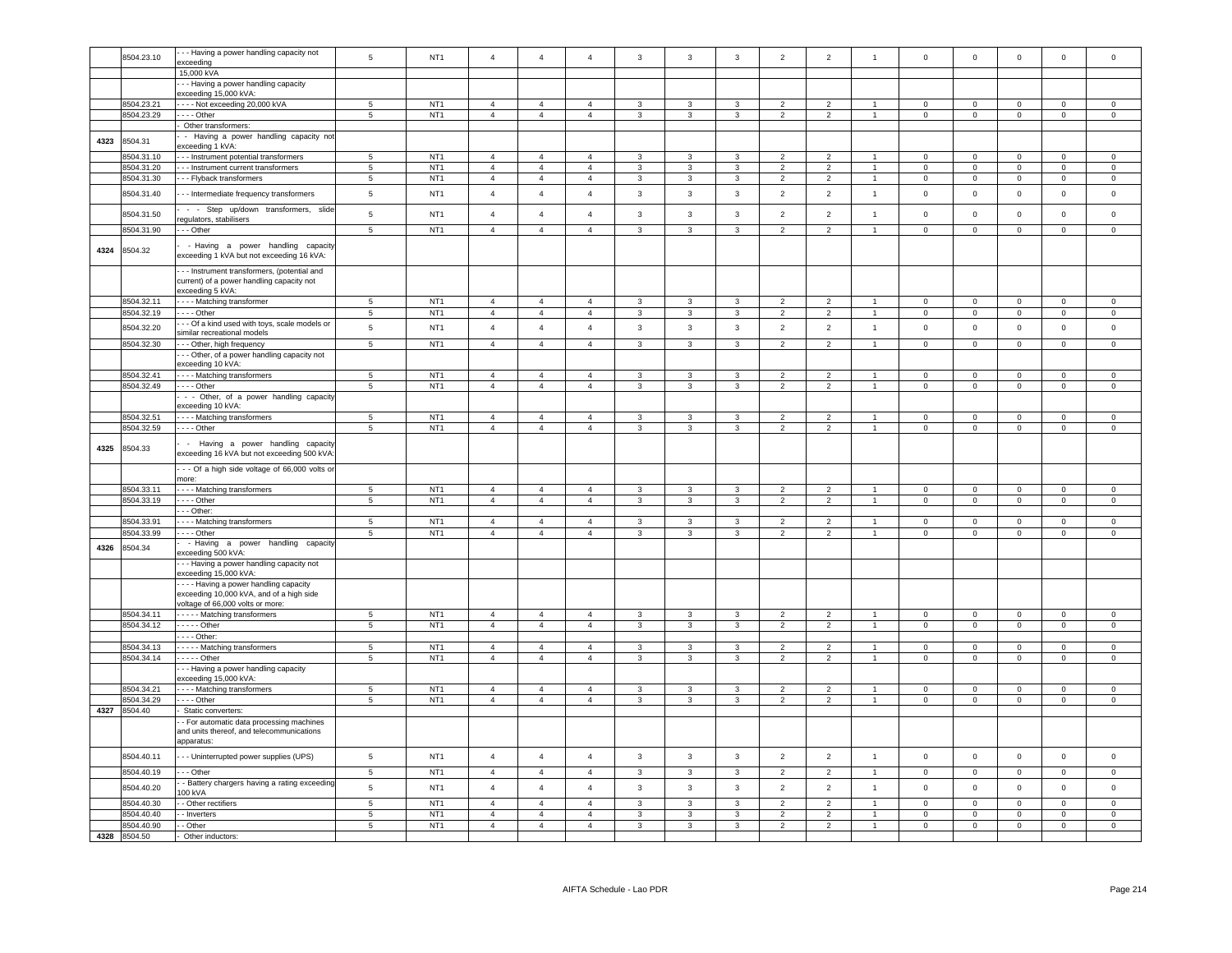|      |                          | Inductors for power supplies for automatic                           |                 |                                    |                |                |                |                         |                |                |                          |                |                |                      |                     |                   |                |                |
|------|--------------------------|----------------------------------------------------------------------|-----------------|------------------------------------|----------------|----------------|----------------|-------------------------|----------------|----------------|--------------------------|----------------|----------------|----------------------|---------------------|-------------------|----------------|----------------|
|      | 8504.50.10               | data processing machines and units thereof,                          | $\overline{5}$  | NT <sub>1</sub>                    | $\overline{4}$ | $\overline{4}$ | $\overline{4}$ | 3                       | 3              | 3              | $\overline{2}$           | $\overline{2}$ | $\overline{1}$ | $\mathsf 0$          | $\overline{0}$      | $\mathbf 0$       | $\mathbf 0$    | $\mathbf 0$    |
|      |                          | and telecommunication apparatus                                      |                 |                                    |                |                |                |                         |                |                |                          |                |                |                      |                     |                   |                |                |
|      |                          |                                                                      |                 |                                    |                |                |                |                         |                |                |                          |                | $\overline{1}$ |                      |                     |                   |                |                |
|      | 8504.50.20               | - Chip type fixed inductors                                          | 5               | NT <sub>1</sub>                    | $\overline{4}$ | $\overline{4}$ | $\overline{4}$ | 3                       | $\mathbf{3}$   | 3              | 2                        | 2              |                | $\mathbf{0}$         | $\mathbf 0$         | $\mathbf 0$       | $\mathbf{0}$   | $\mathbf 0$    |
|      |                          | - Other:                                                             |                 |                                    |                |                |                |                         |                |                |                          |                |                |                      |                     |                   |                |                |
|      |                          | - - Having a power handling capacity                                 |                 |                                    |                |                |                |                         |                |                |                          |                |                |                      |                     |                   |                |                |
|      | 8504.50.91               | exceeding 2,500 kVA but not exceeding                                | 5               | NT <sub>1</sub>                    | $\overline{4}$ | 4              | $\overline{4}$ | 3                       | 3              | 3              | $\overline{2}$           | $\overline{2}$ | $\overline{1}$ | $\mathbf 0$          | $\mathbf 0$         | $\mathbf 0$       | $\mathbf 0$    | 0              |
|      |                          | 10,000 kVA                                                           |                 |                                    |                |                |                |                         |                |                |                          |                |                |                      |                     |                   |                |                |
|      | 8504.50.92               | - - Having a power handling capacity                                 | $\,$ 5 $\,$     | NT <sub>1</sub>                    | $\overline{4}$ | $\overline{4}$ | $\overline{4}$ | $\mathbf{3}$            | $\mathbf{3}$   | $\mathbf{3}$   | $\overline{2}$           | $\overline{2}$ | $\overline{1}$ | $\mathbf 0$          | $\mathbf 0$         | $\mathbf 0$       | $\mathsf 0$    | $\mathsf 0$    |
|      |                          | exceeding 10,000 kVA                                                 |                 |                                    |                |                |                |                         |                |                |                          |                |                |                      |                     |                   |                |                |
| 4329 | 8504.90                  | Parts:                                                               |                 |                                    |                |                |                |                         |                |                |                          |                |                |                      |                     |                   |                |                |
|      | 8504.90.10               | - Of goods of subheading of 8504.10                                  | 5               | NT <sub>1</sub>                    | $\overline{4}$ | $\overline{4}$ | $\overline{4}$ | 3                       | 3              | 3              | $\overline{2}$           | $\overline{2}$ |                | $\mathbf 0$          | $\mathbf 0$         | $\mathbf 0$       | $\mathbf 0$    | 0              |
|      |                          | - Printed circuit assemblies for the goods of                        |                 |                                    |                |                |                |                         |                |                |                          |                |                |                      |                     |                   |                |                |
|      | 8504.90.20               | subheading 8504.40.11, 8504.40.19 or                                 | $\overline{5}$  | NT <sub>1</sub>                    | $\overline{4}$ | $\overline{4}$ | $\overline{4}$ | 3                       | 3              | 3              | 2                        | $\overline{2}$ | $\overline{1}$ | $\mathbf 0$          | $\mathbf 0$         | $\mathbf 0$       | 0              | 0              |
|      |                          | 8504.50.10                                                           |                 |                                    |                |                |                |                         |                |                |                          |                |                |                      |                     |                   |                |                |
|      |                          | - For electrical transformers of a capacity not                      |                 |                                    |                |                |                |                         |                |                |                          |                |                |                      |                     |                   |                |                |
|      |                          | exceeding 10,000 kVA:                                                |                 |                                    |                |                |                |                         |                |                |                          |                |                |                      |                     |                   |                |                |
|      |                          | - - Radiator panels; flat tube radiator                              |                 |                                    |                |                |                |                         |                |                |                          |                |                |                      |                     |                   |                |                |
|      | 8504.90.31               | assemblies for distribution and power                                | $\overline{5}$  | NT <sub>1</sub>                    | $\overline{4}$ | $\overline{4}$ | $\overline{4}$ | $\mathbf{3}$            | 3              | 3              | $\overline{2}$           | $\overline{2}$ | $\overline{1}$ | $\mathbf 0$          | $\mathbf{0}$        | $\mathbf 0$       | $\mathbf 0$    | 0              |
|      |                          | transformers                                                         |                 |                                    |                |                |                |                         |                |                |                          |                |                |                      |                     |                   |                |                |
|      | 8504.90.39               | - - Other                                                            | $\overline{5}$  | NT <sub>1</sub>                    | $\overline{4}$ | $\overline{4}$ | $\overline{4}$ | 3                       | 3              | 3              | $\overline{2}$           | $\overline{2}$ | -1             | $\mathsf 0$          | $\mathbf 0$         | $\mathbf 0$       | $\mathbf 0$    | $\mathbf 0$    |
|      |                          |                                                                      |                 |                                    |                |                |                |                         |                |                |                          |                |                |                      |                     |                   |                |                |
|      |                          | - For electrical transformers of a capacity<br>exceeding 10,000 kVA: |                 |                                    |                |                |                |                         |                |                |                          |                |                |                      |                     |                   |                |                |
|      |                          |                                                                      |                 |                                    |                |                |                |                         |                |                |                          |                |                |                      |                     |                   |                |                |
|      |                          | - - Radiator panels; flat tube radiator                              |                 |                                    |                |                |                |                         |                |                |                          |                |                |                      |                     |                   |                |                |
|      | 8504.90.41               | assemblies for distribution and power                                | $\overline{5}$  | NT <sub>1</sub>                    | $\overline{4}$ | 4              | $\overline{4}$ | $\mathbf{3}$            | 3              | 3              | $\overline{2}$           | $\overline{2}$ | $\overline{1}$ | $\mathbf 0$          | $\mathbf 0$         | $\mathbf 0$       | 0              | 0              |
|      |                          | transformers                                                         |                 |                                    |                |                |                |                         |                |                |                          |                |                |                      |                     |                   |                |                |
|      | 8504.90.49               | - - Other                                                            | $5\overline{5}$ | NT <sub>1</sub>                    | $\overline{4}$ | $\overline{4}$ | $\overline{4}$ | $\mathbf{3}$            | 3              | $\mathbf{3}$   | $\overline{2}$           | $\overline{2}$ | $\overline{1}$ | $\overline{0}$       | $\mathbf{0}$        | $\mathbf{0}$      | $\overline{0}$ | $\mathbf 0$    |
|      | 8504.90.50               | - Other, for inductors of a capacity not                             | $\sqrt{5}$      | NT <sub>1</sub>                    | $\overline{4}$ | $\overline{4}$ | $\overline{4}$ | $\mathbf{3}$            | $\mathbf{3}$   | 3              | $\overline{2}$           | $\overline{2}$ | $\overline{1}$ | $\mathbf 0$          | $\mathbf 0$         | $\mathbf 0$       | $\mathsf 0$    | $\mathsf 0$    |
|      |                          | exceeding 2,500 kVA                                                  |                 |                                    |                |                |                |                         |                |                |                          |                |                |                      |                     |                   |                |                |
|      | 8504.90.60               | - Other, for inductors of a capacity exceeding                       | $\,$ 5 $\,$     | NT <sub>1</sub>                    | $\overline{4}$ | $\overline{4}$ | $\overline{4}$ | $\mathbf{3}$            | $\mathbf{3}$   | 3              | $\overline{2}$           | $\overline{2}$ | $\overline{1}$ | $\mathsf 0$          | $\mathbf 0$         | $\mathbf 0$       | $\mathbf 0$    | $\mathbf 0$    |
|      |                          | .,500 kVA                                                            |                 |                                    |                |                |                |                         |                |                |                          |                |                |                      |                     |                   |                |                |
|      | 8504.90.90               | - Other                                                              | $5\phantom{.0}$ | NT <sub>1</sub>                    | $\overline{4}$ | $\overline{4}$ | $\overline{4}$ | 3                       | 3              | 3              | $\overline{2}$           | $\overline{2}$ |                | $\mathbf 0$          | $\mathbf 0$         | 0                 | $\mathbf 0$    | $\circ$        |
|      |                          |                                                                      |                 |                                    |                |                |                |                         |                |                |                          |                |                |                      |                     |                   |                |                |
|      |                          | Electro-magnets; permanent magnets and                               |                 |                                    |                |                |                |                         |                |                |                          |                |                |                      |                     |                   |                |                |
|      |                          | articles intended to become permanent                                |                 |                                    |                |                |                |                         |                |                |                          |                |                |                      |                     |                   |                |                |
|      |                          | magnets after magnetisation; electro-                                |                 |                                    |                |                |                |                         |                |                |                          |                |                |                      |                     |                   |                |                |
|      | 85.05                    | magnetic or permanent magnet chucks,                                 |                 |                                    |                |                |                |                         |                |                |                          |                |                |                      |                     |                   |                |                |
|      |                          | clamps and similar holding devices;                                  |                 |                                    |                |                |                |                         |                |                |                          |                |                |                      |                     |                   |                |                |
|      |                          | electro-magnetic couplings, clutches and                             |                 |                                    |                |                |                |                         |                |                |                          |                |                |                      |                     |                   |                |                |
|      |                          | brakes; electro-magnetic lifting heads.                              |                 |                                    |                |                |                |                         |                |                |                          |                |                |                      |                     |                   |                |                |
|      |                          | Permanent magnets and articles intended to                           |                 |                                    |                |                |                |                         |                |                |                          |                |                |                      |                     |                   |                |                |
|      |                          | become<br>permanent<br>magnets<br>after                              |                 |                                    |                |                |                |                         |                |                |                          |                |                |                      |                     |                   |                |                |
|      |                          | magnetisation:                                                       |                 |                                    |                |                |                |                         |                |                |                          |                |                |                      |                     |                   |                |                |
| 4330 | 8505.11.00               | - Of metal                                                           |                 |                                    |                |                |                |                         |                |                |                          |                |                |                      |                     |                   |                |                |
| 4331 | 8505.19.00               |                                                                      |                 |                                    |                |                |                |                         |                |                |                          |                |                |                      |                     |                   |                |                |
|      |                          |                                                                      | 5               | NT <sub>1</sub>                    | $\overline{4}$ | $\overline{4}$ | $\overline{4}$ | 3                       | 3              | 3              | 2                        | $\overline{2}$ |                | $\mathbf 0$          | $\mathbf 0$         | $\mathbf 0$       | $\mathbf 0$    | $\mathbf 0$    |
|      |                          | - Other                                                              | $5\phantom{.0}$ | NT <sub>1</sub>                    | $\overline{4}$ | $\overline{4}$ | $\overline{4}$ | 3                       | 3              | 3              | $\overline{2}$           | $\overline{2}$ | $\overline{1}$ | $\mathbf 0$          | $\overline{0}$      | $\mathbf 0$       | $\mathbf 0$    | $\mathbf 0$    |
| 4332 | 8505.20.00               | Electro-magnetic couplings, clutches and                             | $\,$ 5 $\,$     | NT <sub>1</sub>                    | $\overline{4}$ | $\overline{4}$ | $\overline{4}$ | $\mathbf{3}$            | 3              | 3              | $\overline{2}$           | $\overline{2}$ | $\overline{1}$ | $\mathbf 0$          | $\mathbf 0$         | $\mathbf 0$       | $\mathbf 0$    | $\mathbf 0$    |
|      |                          | orakes                                                               |                 |                                    |                |                |                |                         |                |                |                          |                |                |                      |                     |                   |                |                |
| 4333 | 8505.90                  | Other, including parts:                                              |                 |                                    |                |                |                |                         |                |                |                          |                |                |                      |                     |                   |                |                |
|      |                          |                                                                      |                 |                                    |                |                |                |                         |                |                |                          |                |                |                      |                     |                   |                |                |
|      | 8505.90.10               | Electro magnetic or permanent magnet                                 | 5               | NT <sub>1</sub>                    | $\overline{4}$ | $\overline{4}$ | $\overline{4}$ | $\overline{\mathbf{3}}$ | 3              | 3              | $\overline{2}$           | $\overline{2}$ | -1             | $\mathbf 0$          | $\mathbf 0$         | $\mathbf 0$       | $\mathbf 0$    | $\mathbf 0$    |
|      |                          | chucks, clamps and similar holding devices                           |                 |                                    |                |                |                |                         |                |                |                          |                |                |                      |                     |                   |                |                |
|      |                          |                                                                      |                 |                                    |                |                |                |                         |                |                |                          |                | $\overline{1}$ |                      |                     |                   |                |                |
|      | 8505.90.20               | - Parts of goods of subheading 8505.20                               | $5\phantom{.0}$ | NT <sub>1</sub>                    | $\overline{4}$ | $\overline{4}$ | $\overline{4}$ | $\mathbf{3}$            | $\mathbf{3}$   | 3              | $\overline{2}$           | $\overline{2}$ |                | $\mathbf 0$          | $\mathbf 0$         | $\mathbf 0$       | $\mathbf 0$    | $\mathbf 0$    |
|      | 8505.90.90               | - Other                                                              | $\,$ 5 $\,$     | NT <sub>1</sub>                    | $\overline{4}$ | $\overline{4}$ | $\overline{4}$ | 3                       | 3              | 3              | $\overline{2}$           | $\overline{2}$ | $\overline{1}$ | $\mathbf 0$          | $\mathbf 0$         | $\mathbf 0$       | $\mathsf 0$    | $\mathbf 0$    |
|      | 85.06                    | Primary cells and primary batteries.                                 |                 |                                    |                |                |                |                         |                |                |                          |                |                |                      |                     |                   |                |                |
| 4334 | 8506.10                  | Manganese dioxide:                                                   |                 |                                    |                |                |                |                         |                |                |                          |                |                |                      |                     |                   |                |                |
|      |                          | - Having an external volume not exceeding                            |                 |                                    |                |                |                |                         |                |                |                          |                |                |                      |                     |                   |                |                |
|      | 8506.10.10               | 300 cm3                                                              | 5               | NT <sub>1</sub>                    | $\overline{4}$ | $\overline{4}$ | $\overline{4}$ | $\mathbf{3}$            | $\mathbf{3}$   | 3              | $\overline{2}$           | $\overline{2}$ | $\overline{1}$ | $\mathbf 0$          | $\mathbf 0$         | $\mathbf 0$       | $\mathsf 0$    | $\mathbf 0$    |
|      | 8506.10.90               | - Other                                                              | $5\phantom{.0}$ | NT <sub>1</sub>                    | $\overline{4}$ | $\overline{4}$ | $\overline{4}$ | $\mathbf{3}$            | 3              | 3              | $\overline{2}$           | $\overline{2}$ | $\overline{1}$ | $\mathbf{0}$         | $\mathbf{0}$        | $\mathbf 0$       | $^{\circ}$     | $\mathbf 0$    |
| 4335 | 8506.30.00               | Mercuric oxide                                                       | $5\phantom{.0}$ | NT <sub>1</sub>                    | $\overline{4}$ | $\overline{4}$ | $\overline{4}$ | $\mathbf{3}$            | 3              | 3              | $\overline{2}$           | $\overline{2}$ | $\overline{1}$ | $\mathbf 0$          | $\mathbf 0$         | $\mathbf 0$       | $\mathbf 0$    | $\mathbf 0$    |
|      |                          |                                                                      |                 |                                    |                |                |                |                         |                |                |                          | $\overline{2}$ |                | $\mathbf 0$          |                     |                   |                |                |
| 4336 | 8506.40.00               | Silver oxide                                                         | 5               | NT <sub>1</sub>                    | $\overline{4}$ | $\overline{4}$ | $\overline{4}$ | 3                       | 3              | 3              | 2                        |                |                |                      | $\mathbf 0$         | 0                 | $\mathbf 0$    | 0              |
| 4337 | 8506.50.00               | Lithium                                                              | $5\phantom{.0}$ | NT <sub>1</sub>                    | $\overline{4}$ | $\overline{4}$ | $\overline{4}$ | 3                       | 3              | 3              | $\overline{2}$           | $\overline{2}$ |                | $\mathbf 0$          | $\mathbf 0$         | $\mathbf 0$       | $\mathbf 0$    | $\mathbf 0$    |
| 4338 | 8506.60.00               | Air-zinc                                                             | 5               | NT <sub>1</sub>                    | $\overline{4}$ | $\overline{4}$ | $\overline{4}$ | $\mathbf{3}$            | $\mathbf{3}$   | 3              | $\overline{2}$           | $\overline{2}$ | $\overline{1}$ | $\mathbf 0$          | $\mathbf{0}$        | $\mathbf 0$       | $\circ$        | $\mathbf 0$    |
| 4339 | 8506.80                  | Other primary cells and primary batteries:                           |                 |                                    |                |                |                |                         |                |                |                          |                |                |                      |                     |                   |                |                |
|      |                          |                                                                      |                 |                                    |                |                |                |                         |                |                |                          |                |                |                      |                     |                   |                |                |
|      | 8506.80.10               | - Zinc carbon, having an external volume not                         | 5               | NT <sub>1</sub>                    | $\overline{4}$ | $\overline{4}$ | $\overline{4}$ | 3                       | 3              | 3              | $\overline{\phantom{a}}$ | $\overline{2}$ | $\mathbf{1}$   | $\mathbf 0$          | $\mathbf 0$         | $\mathbf 0$       | $\Omega$       | $\mathbf 0$    |
|      |                          | exceeding 300 cm3                                                    |                 |                                    |                |                |                |                         |                |                |                          |                |                |                      |                     |                   |                |                |
|      | 8506.80.20               | - Zinc carbon, having an external volume                             | 5               | NT <sub>1</sub>                    | $\overline{4}$ | $\overline{4}$ | $\overline{4}$ | $\mathbf{3}$            |                | $\mathbf{3}$   | $\overline{2}$           | $\overline{2}$ | $\overline{1}$ | $\circ$              | $\circ$             | $\mathsf 0$       | $\circ$        | $\mathbf 0$    |
|      |                          | exceeding 300 cm3                                                    |                 |                                    |                |                |                |                         | $\mathbf{3}$   |                |                          |                |                |                      |                     |                   |                |                |
|      | 8506.80.90               | - Other                                                              | $5\phantom{.0}$ | NT <sub>1</sub>                    | $\overline{4}$ | $\overline{4}$ | $\overline{4}$ | $\mathbf{3}$            | $\mathbf{3}$   | $\mathbf{3}$   | $\overline{2}$           | $\overline{2}$ | $\mathbf{1}$   | $\mathsf 0$          | $\mathbf 0$         | $\mathbf 0$       | $\overline{0}$ | $\overline{0}$ |
|      | 4340 8506.90.00          | Parts                                                                | 5 <sub>5</sub>  | NT <sub>1</sub>                    | 4              | $\overline{4}$ | $\overline{4}$ | $\mathbf{3}$            | $\mathbf{3}$   | $\mathbf{3}$   | $2^{\circ}$              | $\overline{2}$ | 1              | $\overline{0}$       | $\overline{0}$      | $\overline{0}$    | $\overline{0}$ | $\overline{0}$ |
|      |                          | Electric<br>accumulators.<br>including                               |                 |                                    |                |                |                |                         |                |                |                          |                |                |                      |                     |                   |                |                |
|      | 85.07                    | separators therefor, whether or not                                  |                 |                                    |                |                |                |                         |                |                |                          |                |                |                      |                     |                   |                |                |
|      |                          | rectangular (including square).                                      |                 |                                    |                |                |                |                         |                |                |                          |                |                |                      |                     |                   |                |                |
|      |                          | Lead-acid, of a kind used for starting piston                        |                 |                                    |                |                |                |                         |                |                |                          |                |                |                      |                     |                   |                |                |
| 4341 | 8507.10                  | engines:                                                             |                 |                                    |                |                |                |                         |                |                |                          |                |                |                      |                     |                   |                |                |
|      |                          |                                                                      |                 |                                    | 9              |                |                | 8                       | $\overline{7}$ | $\overline{7}$ | 6                        |                | 5              |                      |                     |                   | $\overline{2}$ | $\mathbf 0$    |
|      | 8507.10.10<br>8507.10.90 | - Of a kind used for aircraft<br>- Other                             | 10<br>10        | NT <sub>2</sub><br>NT <sub>2</sub> | 9              | 9<br>9         | 8<br>8         | 8                       | $\overline{7}$ | $\overline{7}$ | 6                        | 6<br>$\,6\,$   | 5 <sub>5</sub> | 5<br>$5\overline{5}$ | 5<br>5 <sub>5</sub> | 3<br>$\mathbf{3}$ | $\overline{2}$ | $\overline{0}$ |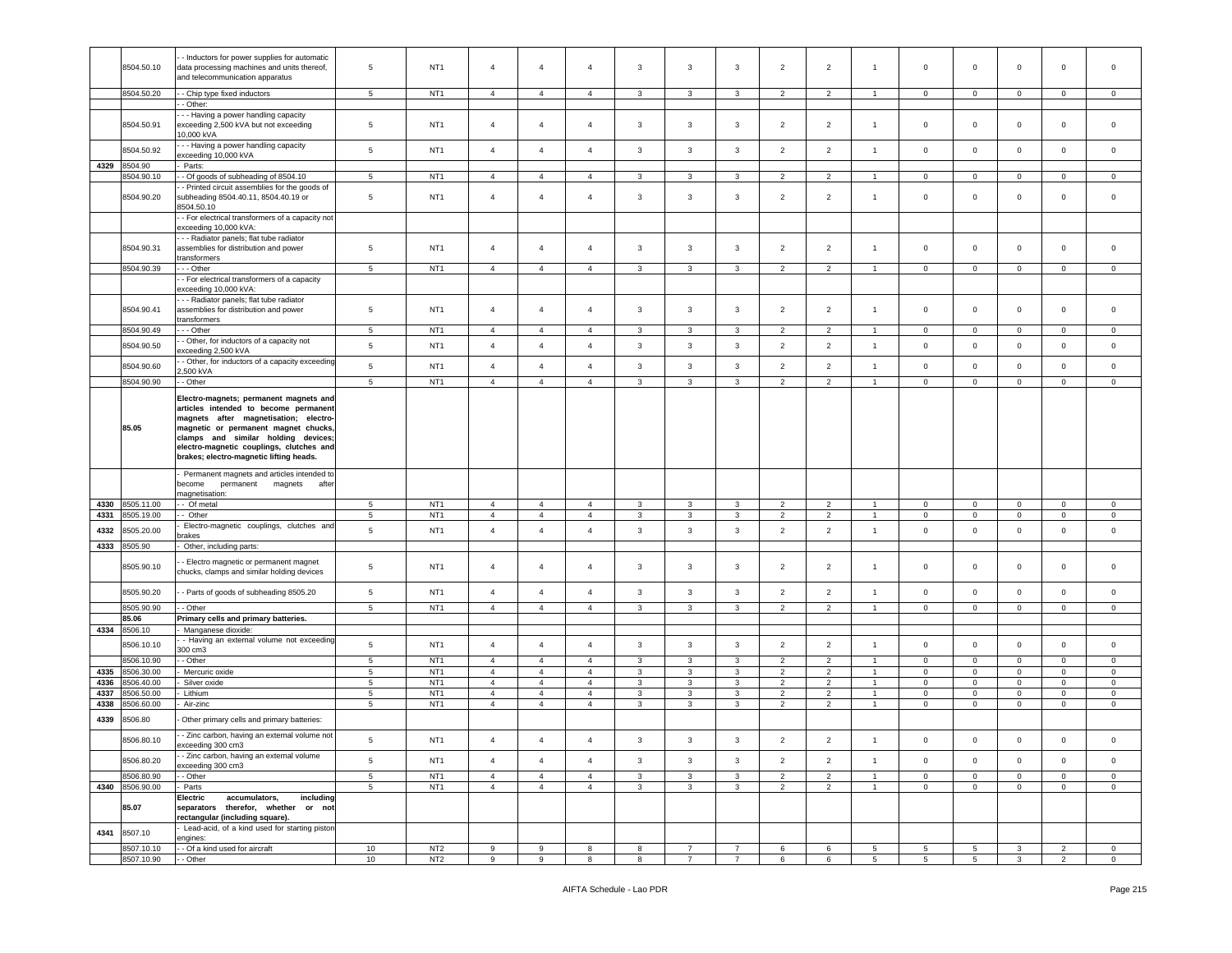| 4342 | 8507.20             | Other lead-acid accumulators:                                                                                                                                                                                                                                                                                                                                                                   |                 |                 |                  |                 |                         |                 |                         |                 |                 |                         |                 |                     |                 |                         |                 |                     |
|------|---------------------|-------------------------------------------------------------------------------------------------------------------------------------------------------------------------------------------------------------------------------------------------------------------------------------------------------------------------------------------------------------------------------------------------|-----------------|-----------------|------------------|-----------------|-------------------------|-----------------|-------------------------|-----------------|-----------------|-------------------------|-----------------|---------------------|-----------------|-------------------------|-----------------|---------------------|
|      | 8507.20.10          | - Of a kind used for aircraft                                                                                                                                                                                                                                                                                                                                                                   | 10              | NT <sub>2</sub> | 9                | 9               | 8                       | 8               | $\overline{7}$          | $\overline{7}$  | 6               | 6                       | 5               | 5                   | 5               | $\mathbf{3}$            | $\overline{2}$  | $\Omega$            |
|      | 8507.20.90          | - Other                                                                                                                                                                                                                                                                                                                                                                                         | 10              | NT <sub>2</sub> | 9                | 9               | 8                       | 8               | $\overline{7}$          | $\overline{7}$  | 6               | 6                       | $5\overline{5}$ | 5                   | $5\phantom{.0}$ | $\mathbf{3}$            | $\overline{2}$  | $\mathbf 0$         |
| 4343 | 8507.30.00          | Nickel-cadmium                                                                                                                                                                                                                                                                                                                                                                                  | 10              | NT <sub>2</sub> | 9                | 9               | 8                       | 8               | $\overline{7}$          | $\overline{7}$  | 6               | 6                       | $5\overline{5}$ | 5                   | $5\phantom{.0}$ | $\mathbf{3}$            | $\overline{2}$  | $\mathbf 0$         |
| 4344 | 8507.40.00          | Nickel-iron                                                                                                                                                                                                                                                                                                                                                                                     | 10              | NT <sub>2</sub> | 9                | 9               | 8                       | 8               | $\overline{7}$          | $\overline{7}$  | 6               | 6                       | $5\overline{5}$ | 5                   | $5\overline{5}$ | $\mathbf{3}$            | $\overline{2}$  | $\overline{0}$      |
|      |                     |                                                                                                                                                                                                                                                                                                                                                                                                 |                 |                 |                  |                 |                         |                 |                         |                 |                 |                         |                 |                     |                 |                         |                 |                     |
| 4345 | 8507.80             | Other accumulators:                                                                                                                                                                                                                                                                                                                                                                             |                 |                 |                  |                 |                         |                 |                         |                 |                 |                         |                 |                     |                 |                         |                 |                     |
|      |                     | - Lithium ion accumulators:                                                                                                                                                                                                                                                                                                                                                                     |                 |                 |                  |                 |                         |                 |                         |                 |                 |                         |                 |                     |                 |                         |                 |                     |
|      | 8507.80.11          | - - Of a kind used for laptop (including                                                                                                                                                                                                                                                                                                                                                        | 10              | NT <sub>2</sub> | 9                | 9               | 8                       | 8               | $\overline{7}$          | $\overline{7}$  | 6               | 6                       | $\overline{5}$  | 5                   | 5               | $\mathbf{3}$            | $\overline{2}$  | $\mathsf 0$         |
|      |                     | notebook and subnotebook) computers                                                                                                                                                                                                                                                                                                                                                             |                 | NT2             |                  | 9               |                         | $\mathbf{a}$    | $\overline{7}$          | $\overline{7}$  |                 |                         |                 |                     |                 |                         |                 |                     |
|      | 8507.80.19          | $-$ Other                                                                                                                                                                                                                                                                                                                                                                                       | 10              |                 | $\overline{9}$   |                 | 8                       |                 |                         |                 | 6               | 6                       | $\overline{5}$  | $5\phantom{.0}$     | 5               | $\overline{3}$          | $\overline{2}$  | $\mathbf 0$         |
|      | 8507.80.20          | - Other, of a kind used for aircraft                                                                                                                                                                                                                                                                                                                                                            | 10              | NT <sub>2</sub> | 9                | 9               | 8                       | 8               | $\overline{7}$          | $\overline{7}$  | 6               | $6\phantom{.}$          | $5\phantom{.0}$ | 5                   | 5               | $\mathbf{3}$            | $\overline{2}$  | $\mathbf{0}$        |
|      | 8507.80.90          | - Other                                                                                                                                                                                                                                                                                                                                                                                         | 10              | NT <sub>2</sub> | 9                | 9               | $\overline{8}$          | 8               | $\overline{7}$          | $\overline{7}$  | $\,6\,$         | 6                       | $\overline{5}$  | 5                   | $\overline{5}$  | $\mathbf{3}$            | $\overline{2}$  | $\mathbf 0$         |
| 4346 | 8507.90             | Parts:                                                                                                                                                                                                                                                                                                                                                                                          |                 |                 |                  |                 |                         |                 |                         |                 |                 |                         |                 |                     |                 |                         |                 |                     |
|      |                     | - Plates:                                                                                                                                                                                                                                                                                                                                                                                       |                 |                 |                  |                 |                         |                 |                         |                 |                 |                         |                 |                     |                 |                         |                 |                     |
|      | 8507.90.11          | - - Of goods of subheading 8507.10.90                                                                                                                                                                                                                                                                                                                                                           | 10              | NT <sub>2</sub> | 9                | -9              | 8                       | 8               | $\overline{7}$          | $\overline{7}$  | 6               | 6                       | 5 <sub>5</sub>  | 5                   | $5\phantom{.0}$ | $\mathbf{3}$            | $\overline{2}$  | $\mathbf{0}$        |
|      | 8507.90.12          | - - Of a kind used for aircraft                                                                                                                                                                                                                                                                                                                                                                 | 10              | NT <sub>2</sub> | 9                | 9               | 8                       | 8               | $\overline{7}$          | $\overline{7}$  | 6               | $\,6\,$                 | $5\phantom{.0}$ | 5                   | $5\phantom{.0}$ | $\mathbf{3}$            | $\overline{2}$  | $\overline{0}$      |
|      | 8507.90.19          | - - Other                                                                                                                                                                                                                                                                                                                                                                                       | 10              | NT <sub>2</sub> | 9                | 9               | 8                       | 8               | $\overline{7}$          | $\overline{7}$  | 6               | 6                       | $5\phantom{.0}$ | $5\phantom{.0}$     | $5\overline{ }$ | $\mathbf{3}$            | $\overline{2}$  | $\circ$             |
|      |                     | - Other:                                                                                                                                                                                                                                                                                                                                                                                        |                 |                 |                  |                 |                         |                 |                         |                 |                 |                         |                 |                     |                 |                         |                 |                     |
|      |                     |                                                                                                                                                                                                                                                                                                                                                                                                 |                 |                 |                  |                 |                         |                 |                         |                 |                 |                         |                 |                     |                 |                         |                 |                     |
|      | 8507.90.91          | - - Of a kind used for aircraft                                                                                                                                                                                                                                                                                                                                                                 | 10              | NT <sub>2</sub> | 9                | 9               | 8                       | 8               | $\overline{7}$          | $\overline{7}$  | 6               | 6                       | $5\overline{5}$ | 5                   | $\overline{5}$  | $\mathbf{3}$            | $\overline{2}$  | $\circ$             |
|      | 8507.90.92          | - - Battery separators in sheets, rolls or cut to<br>size of materials other than poly (vinyl<br>chloride)                                                                                                                                                                                                                                                                                      | 10              | NT <sub>2</sub> | $\mathsf g$      | $\mathsf g$     | 8                       | 8               | $\overline{7}$          | $\overline{7}$  | 6               | 6                       | 5               | 5                   | 5               | $\mathbf{3}$            | $\overline{2}$  | $\mathsf{O}\xspace$ |
|      | 8507.90.93          | - - Other, of goods of subheading                                                                                                                                                                                                                                                                                                                                                               | 10              | NT <sub>2</sub> | $\boldsymbol{9}$ | 9               | 8                       | 8               | $\overline{7}$          | $\overline{7}$  | 6               | $\,6$                   | $5\phantom{.0}$ | 5                   | $5\phantom{.0}$ | $\mathbf{3}$            | $\overline{2}$  | $\mathbf 0$         |
|      |                     | 8507.10.90                                                                                                                                                                                                                                                                                                                                                                                      |                 |                 |                  |                 |                         |                 |                         |                 |                 |                         |                 |                     |                 |                         |                 |                     |
|      | 8507.90.99          | - - Other                                                                                                                                                                                                                                                                                                                                                                                       | 10              | NT <sub>2</sub> | 9                | 9               | 8                       | 8               | $\overline{7}$          | $\overline{7}$  | 6               | 6                       | $5\overline{5}$ | 5                   | 5               | $\mathbf{3}$            | 2               | $\Omega$            |
|      | 85.08               | Vacuum cleaners.                                                                                                                                                                                                                                                                                                                                                                                |                 |                 |                  |                 |                         |                 |                         |                 |                 |                         |                 |                     |                 |                         |                 |                     |
|      |                     | With self-contained electric motor                                                                                                                                                                                                                                                                                                                                                              |                 |                 |                  |                 |                         |                 |                         |                 |                 |                         |                 |                     |                 |                         |                 |                     |
| 4347 | 8508.11.00          | - Of a power not exceeding 1,500 W and<br>having a dust bag or other receptacle capacity<br>not exceeding 20 l                                                                                                                                                                                                                                                                                  | 10              | NT <sub>2</sub> | $\mathsf g$      | $\mathsf g$     | 8                       | 8               | $\overline{7}$          | $\overline{7}$  | 6               | 6                       | 5               | 5                   | 5               | $\mathbf{3}$            | $\overline{2}$  | $\mathsf{O}\xspace$ |
| 4348 | 8508.19.00          | - Other                                                                                                                                                                                                                                                                                                                                                                                         | $5\overline{5}$ | ST              | $5\phantom{.0}$  | $5\phantom{.0}$ | $5\overline{5}$         | $5\phantom{.0}$ | $5\phantom{.0}$         | $5\overline{5}$ | $5\phantom{.0}$ | $5\phantom{.0}$         | $5\overline{5}$ | $5\phantom{.0}$     | $5\phantom{.0}$ | $5\overline{5}$         | $5\phantom{.0}$ | 5                   |
| 4349 | 8508.60.00          | Other vacuum cleaners                                                                                                                                                                                                                                                                                                                                                                           | 5               | ST              | 5                | 5               | 5                       | -5              | 5                       | 5               | -5              | 5                       | 5               | 5                   | 5               | 5                       | -5              | 5                   |
| 4350 | 8508.70.00          | Parts                                                                                                                                                                                                                                                                                                                                                                                           | 10              | NT <sub>2</sub> | 9                | 9               | 8                       | 8               | $7\overline{ }$         | $\overline{7}$  | 6               | 6                       | $5\overline{5}$ | 5                   | $5\phantom{.0}$ | $\mathbf{3}$            | $\overline{2}$  | $\mathbf 0$         |
|      | 85.09               | Electro-mechanical domestic appliances<br>with self-contained electric motor, other<br>than vacuum cleaners of heading 85.08.                                                                                                                                                                                                                                                                   |                 |                 |                  |                 |                         |                 |                         |                 |                 |                         |                 |                     |                 |                         |                 |                     |
| 4351 | 8509.40.00          | Food grinders and mixers; fruit or vegetable<br>uice extractors                                                                                                                                                                                                                                                                                                                                 | 10              | NT <sub>2</sub> | 9                | 9               | 8                       | 8               | $\overline{7}$          | $\overline{7}$  | 6               | 6                       | $5\phantom{.0}$ | 5                   | $5\phantom{.0}$ | $\mathbf{3}$            | $\overline{2}$  | $\mathsf 0$         |
| 4352 | 8509.80             | Other appliances:                                                                                                                                                                                                                                                                                                                                                                               |                 |                 |                  |                 |                         |                 |                         |                 |                 |                         |                 |                     |                 |                         |                 |                     |
|      | 3509.80.10          | - Floor polishers                                                                                                                                                                                                                                                                                                                                                                               | 10              | NT <sub>2</sub> | 9                | 9               | 8                       | 8               | $\overline{7}$          | $\overline{7}$  | 6               | $\,6\,$                 | $\overline{5}$  | 5                   | $5\phantom{.0}$ | $\mathbf{3}$            | $\overline{2}$  | $\mathbf 0$         |
|      | 8509.80.90          | - Other                                                                                                                                                                                                                                                                                                                                                                                         | 10              | NT <sub>2</sub> | 9                | 9               | $\overline{\mathbf{8}}$ | 8               | $\overline{7}$          | $\overline{7}$  | 6               | 6                       | $5\overline{)}$ | $\overline{5}$      | $\overline{5}$  | $\mathbf{3}$            | $\mathcal{P}$   | $\mathbf 0$         |
| 4353 | 8509.90             | Parts:                                                                                                                                                                                                                                                                                                                                                                                          |                 |                 |                  |                 |                         |                 |                         |                 |                 |                         |                 |                     |                 |                         |                 |                     |
|      | 8509.90.10          | - Of goods of subheading 8509.80.10                                                                                                                                                                                                                                                                                                                                                             | 10              | NT <sub>2</sub> | 9                | 9               | 8                       | 8               | $\overline{7}$          | $\overline{7}$  | 6               | 6                       | $5\overline{)}$ | 5                   | $\overline{5}$  | $\overline{3}$          | $\overline{2}$  | $\mathsf 0$         |
|      | 8509.90.20          | - Of goods of subheading 8509.40.00 or                                                                                                                                                                                                                                                                                                                                                          | 10              | NT <sub>2</sub> | 9                | $\mathsf g$     | 8                       | 8               | $\overline{7}$          | $\overline{7}$  | 6               | $\,6\,$                 | $5\phantom{.0}$ | 5                   | $5\phantom{.0}$ | $\mathbf{3}$            | $\overline{2}$  | $\mathsf{O}\xspace$ |
|      | 85.10               | 3509.80.90<br>Shavers, hair clippers and hair-removing<br>appliances, with self-contained electric<br>motor.                                                                                                                                                                                                                                                                                    |                 |                 |                  |                 |                         |                 |                         |                 |                 |                         |                 |                     |                 |                         |                 |                     |
| 4354 | 8510.10.00          | Shavers                                                                                                                                                                                                                                                                                                                                                                                         | 10              | NT2             | 9                | 9               | 8                       | 8               | $\overline{7}$          | $\overline{7}$  | 6               | 6                       | $5\phantom{.0}$ | 5                   | 5               | $\mathbf{3}$            | $\overline{2}$  | $\circ$             |
| 4355 | 8510.20.00          |                                                                                                                                                                                                                                                                                                                                                                                                 | 10              | NT <sub>2</sub> |                  | $\mathsf g$     |                         |                 |                         | $\overline{7}$  |                 |                         |                 |                     |                 |                         |                 |                     |
|      |                     | Hair clippers                                                                                                                                                                                                                                                                                                                                                                                   |                 |                 | 9                |                 | $\boldsymbol{8}$        | 8               | $\overline{7}$          |                 | 6               | $\,6\,$                 | $5\phantom{.0}$ | 5                   | $\,$ 5 $\,$     | $\mathbf{3}$            | $\overline{2}$  | $\circ$             |
| 4356 | 8510.30.00          | Hair-removing appliances                                                                                                                                                                                                                                                                                                                                                                        | 10              | NT <sub>2</sub> | 9                | 9               | 8                       | 8               | $\overline{7}$          | $\overline{7}$  | 6               | 6                       | $\overline{5}$  | 5                   | $5\phantom{.0}$ | $\overline{\mathbf{3}}$ | $\overline{2}$  | $\overline{0}$      |
| 4357 | 8510.90.00<br>85.11 | Parts<br>Electrical ignition or starting equipment of<br>a kind used for spark-ignition or<br>compression-ignition internal combustion<br>engines (for example, ignition magnetos,<br>magneto-dynamos, ignition coils, sparking<br>plugs and glow plugs, starter motors);<br>generators (for example, dynamos,<br>alternators) and cut-outs of a kind used in<br>conjunction with such engines. | 10              | NT <sub>2</sub> | 9                | 9               | 8                       | 8               | 7                       | $\overline{7}$  | 6               | $\,6\,$                 | $5\phantom{.0}$ | $5\phantom{.0}$     | $5\phantom{.0}$ | $\mathbf{3}$            | $\overline{2}$  | $\overline{0}$      |
| 4358 | 8511.10             | Sparking plugs:                                                                                                                                                                                                                                                                                                                                                                                 |                 |                 |                  |                 |                         |                 |                         |                 |                 |                         |                 |                     |                 |                         |                 |                     |
|      | 8511.10.10          | - Of a kind suitable for aircraft engines                                                                                                                                                                                                                                                                                                                                                       | $5\phantom{.0}$ | NT <sub>1</sub> | $\overline{4}$   | $\overline{4}$  | $\overline{4}$          | $\mathbf{3}$    | $\mathbf{3}$            | $\mathbf{3}$    | $\overline{2}$  | $\overline{2}$          | $\mathbf{1}$    | $\circ$             | $\mathsf 0$     | $\mathbf 0$             | $\mathbf 0$     | $\circ$             |
|      | 8511.10.90          | - Other                                                                                                                                                                                                                                                                                                                                                                                         | $\overline{5}$  | NT <sub>1</sub> | $\overline{4}$   | $\overline{4}$  | $\overline{4}$          | 3               | $\mathbf{3}$            | $\mathbf{3}$    | $\overline{2}$  | $\overline{\mathbf{c}}$ | $\overline{1}$  | 0                   | $\mathbf 0$     | $\mathbf 0$             | $\mathbf 0$     | $\mathbf 0$         |
| 4359 | 8511.20.00          | Ignition<br>magnetos;<br>magneto-dynamos<br>nagnetic flywheels                                                                                                                                                                                                                                                                                                                                  | $5\phantom{.0}$ | NT <sub>1</sub> | $\overline{4}$   | $\overline{4}$  | $\overline{4}$          | $\mathbf{3}$    | $\mathbf{3}$            | $\mathbf{3}$    | $\overline{2}$  | $\overline{2}$          | $\mathbf{1}$    | $\mathsf{O}\xspace$ | $\mathsf 0$     | $\mathsf 0$             | $\mathbf 0$     | $\mathsf 0$         |
| 4360 | 8511.30             | Distributors; ignition coils:                                                                                                                                                                                                                                                                                                                                                                   |                 |                 |                  |                 |                         |                 |                         |                 |                 |                         |                 |                     |                 |                         |                 |                     |
|      | 8511.30.20          | - Unassembled distributors and<br>unassembled ignition coils, excluding those of<br>a kind used for aircraft engines                                                                                                                                                                                                                                                                            | $5\phantom{.0}$ | NT <sub>1</sub> | $\overline{a}$   | $\overline{4}$  | $\overline{4}$          | 3               | $\mathbf{3}$            | $\mathbf{3}$    | $\overline{2}$  | $\overline{2}$          | $\mathbf{1}$    | $\mathsf 0$         | $\mathsf 0$     | $\,0\,$                 | $\mathbf 0$     | $\mathsf 0$         |
|      | 8511.30.90          | - Other                                                                                                                                                                                                                                                                                                                                                                                         | $\overline{5}$  | NT <sub>1</sub> | $\overline{4}$   | $\overline{4}$  | $\overline{4}$          | 3               | $\overline{\mathbf{3}}$ | $\overline{3}$  | $\overline{2}$  | $\overline{2}$          | $\overline{1}$  | $\overline{0}$      | $\overline{0}$  | $\overline{0}$          | $\overline{0}$  | $\Omega$            |
| 4361 | 8511.40             | Starter motors and dual purpose starter-                                                                                                                                                                                                                                                                                                                                                        |                 |                 |                  |                 |                         |                 |                         |                 |                 |                         |                 |                     |                 |                         |                 |                     |
|      |                     | generators:                                                                                                                                                                                                                                                                                                                                                                                     |                 |                 |                  |                 |                         |                 |                         |                 |                 |                         |                 |                     |                 |                         |                 |                     |
|      | 8511.40.10          | - - Of a kind used for aircraft engines                                                                                                                                                                                                                                                                                                                                                         | $5\phantom{.0}$ | NT <sub>1</sub> | $\overline{4}$   | $\overline{4}$  | $\overline{4}$          | 3               | 3                       | $\mathbf{3}$    | $\overline{2}$  | $\overline{2}$          | $\overline{1}$  | $\mathbf 0$         | $\mathsf 0$     | $\circ$                 | $\mathbf 0$     | $\mathbf{0}$        |
|      | 8511 40 20          | - Other unassembled starter motors                                                                                                                                                                                                                                                                                                                                                              | 5               | NT <sub>1</sub> | $\Delta$         | $\Delta$        | 4                       |                 |                         | $\mathbf{z}$    | $\mathcal{P}$   | $\mathcal{D}$           |                 | $\Omega$            | $\Omega$        | $\Omega$                | $\Omega$        | $\Omega$            |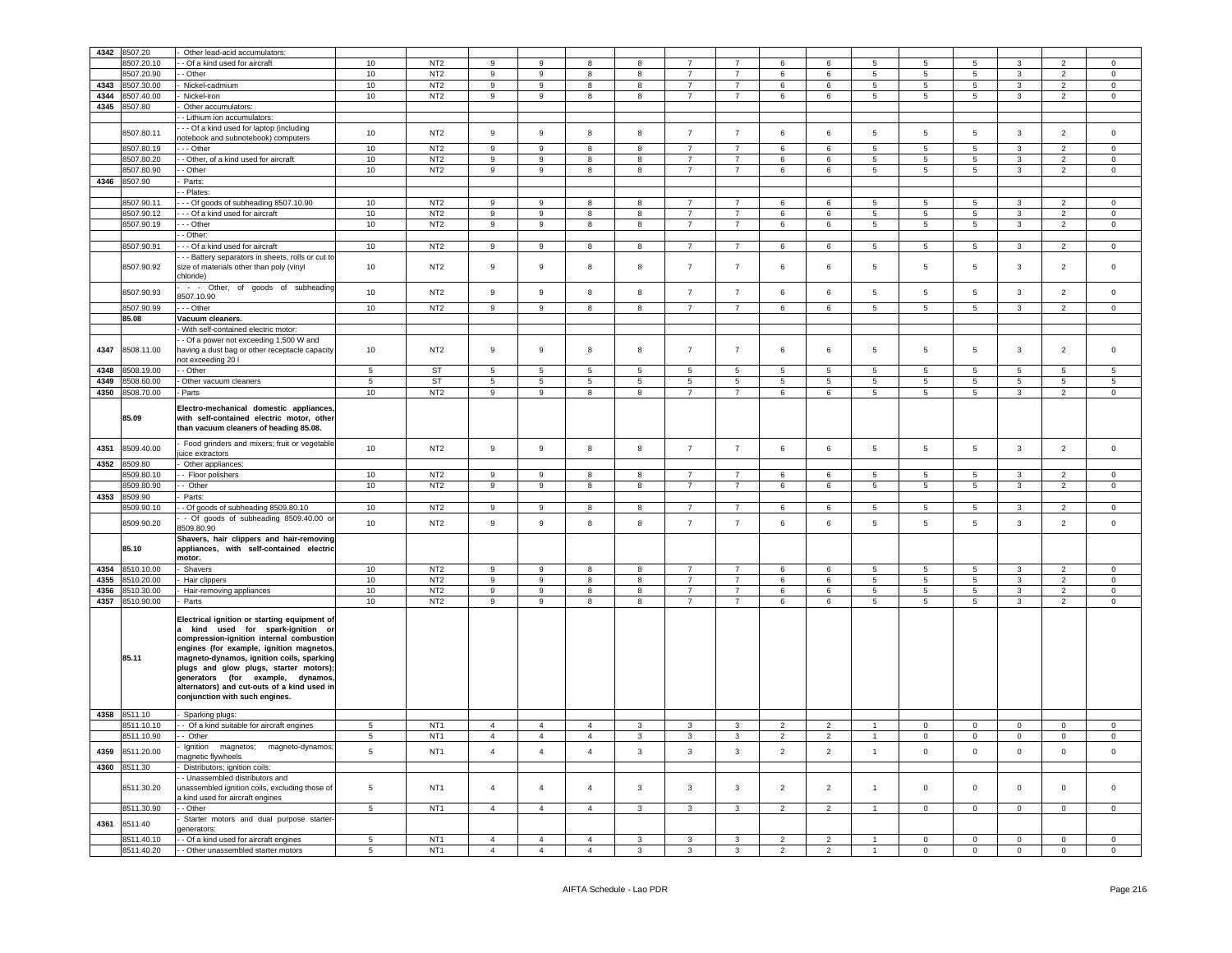|      | 8511.40.30      | - Starter motors for vehicles of headings         | $\sqrt{5}$      | NT <sub>1</sub> | $\overline{4}$   | $\overline{4}$   | $\overline{4}$ | $\mathbf{3}$            | $\mathbf{3}$            | $\mathbf{3}$   | $\overline{2}$ | $\sqrt{2}$               | $\overline{1}$       | $\mathsf 0$     | $\mathbf 0$         | $\mathbf 0$    | $\mathsf 0$    | $\mathsf 0$         |
|------|-----------------|---------------------------------------------------|-----------------|-----------------|------------------|------------------|----------------|-------------------------|-------------------------|----------------|----------------|--------------------------|----------------------|-----------------|---------------------|----------------|----------------|---------------------|
|      |                 | 87.01 to 87.05                                    |                 |                 |                  |                  |                |                         |                         |                |                |                          |                      |                 |                     |                |                |                     |
|      | 8511.40.90      | - - Other                                         | $5\overline{5}$ | NT <sub>1</sub> | $\overline{4}$   | $\overline{4}$   | $\overline{4}$ | $\overline{3}$          | $\mathbf{3}$            | $\mathbf{3}$   | $\overline{2}$ | $\overline{2}$           | $\mathbf{1}$         | $\overline{0}$  | $\overline{0}$      | $\mathbf 0$    | $\overline{0}$ | $\overline{0}$      |
|      | 4362 8511.50    |                                                   |                 |                 |                  |                  |                |                         |                         |                |                |                          |                      |                 |                     |                |                |                     |
|      |                 | Other generators:                                 |                 |                 |                  |                  |                |                         |                         |                |                |                          |                      |                 |                     |                |                |                     |
|      | 8511.50.10      | - Of a kind used for aircraft engines             | 5               | NT <sub>1</sub> | $\overline{4}$   | $\overline{4}$   | $\overline{4}$ | $\mathbf{3}$            | 3                       | 3              | $\overline{2}$ | $\overline{2}$           |                      | $\mathbf 0$     | $\overline{0}$      | $\mathbf 0$    | $\mathbf 0$    | $\mathsf 0$         |
|      | 8511.50.20      | - - Other unassembled alternators                 | $5^{\circ}$     | NT <sub>1</sub> | $\overline{4}$   | $\overline{4}$   | $\overline{4}$ | $\mathbf{3}$            | $\mathbf{3}$            | 3              | $\overline{2}$ | $\overline{2}$           | $\sim$               | $\overline{0}$  | $\mathbf{0}$        | $\mathbf{0}$   | $\circ$        | $\circ$             |
|      |                 |                                                   |                 |                 |                  |                  |                |                         |                         |                |                |                          |                      |                 |                     |                |                |                     |
|      | 8511.50.30      | - Other alternators for vehicles of headings      | $\sqrt{5}$      | NT <sub>1</sub> | $\overline{4}$   | $\overline{4}$   | $\overline{4}$ | $\mathbf{3}$            | $\mathbf{3}$            | $\mathbf{3}$   | $\overline{2}$ | $\overline{2}$           | $\overline{1}$       | $\mathbf 0$     | $\mathbf 0$         | $\mathsf 0$    | $\mathbf{0}$   | $\mathsf 0$         |
|      |                 | 37.01 to 87.05                                    |                 |                 |                  |                  |                |                         |                         |                |                |                          |                      |                 |                     |                |                |                     |
|      | 8511.50.90      | - Other                                           | 5               | NT <sub>1</sub> | $\overline{4}$   | $\overline{4}$   | $\overline{4}$ | $\mathbf{3}$            | $\mathbf{3}$            | $\mathbf{3}$   | $\overline{2}$ | $\overline{2}$           | $\mathbf{1}$         | $\mathsf 0$     | $\mathbf 0$         | $\mathsf 0$    | $\mathsf 0$    | $\mathsf 0$         |
|      |                 |                                                   |                 |                 |                  |                  |                |                         |                         |                |                |                          |                      |                 |                     |                |                |                     |
|      | 4363 8511.80.00 | Other equipment                                   | 5               | NT <sub>1</sub> | $\overline{4}$   | $\overline{4}$   | $\overline{4}$ | 3                       | 3                       | 3              | $\overline{2}$ | $\overline{2}$           | $\mathbf{1}$         | $\Omega$        | $\mathbf 0$         | $\mathbf 0$    | $\Omega$       | $\circ$             |
|      | 4364 8511.90.00 | Parts                                             | 5               | NT <sub>1</sub> | $\overline{4}$   | $\overline{4}$   | $\overline{4}$ | $\mathbf{3}$            | 3                       | $\mathbf{3}$   | $\overline{2}$ | $\overline{2}$           | -1                   | $\mathbf 0$     | $\mathbf 0$         | $\mathbf 0$    | $\mathsf 0$    | $\mathsf 0$         |
|      |                 |                                                   |                 |                 |                  |                  |                |                         |                         |                |                |                          |                      |                 |                     |                |                |                     |
|      |                 | Electrical lighting or signalling equipment       |                 |                 |                  |                  |                |                         |                         |                |                |                          |                      |                 |                     |                |                |                     |
|      |                 | (excluding articles of heading 85.39),            |                 |                 |                  |                  |                |                         |                         |                |                |                          |                      |                 |                     |                |                |                     |
|      | 85.12           | windscreen<br>wipers, defrosters and              |                 |                 |                  |                  |                |                         |                         |                |                |                          |                      |                 |                     |                |                |                     |
|      |                 |                                                   |                 |                 |                  |                  |                |                         |                         |                |                |                          |                      |                 |                     |                |                |                     |
|      |                 | demisters, of a kind used for cycles or           |                 |                 |                  |                  |                |                         |                         |                |                |                          |                      |                 |                     |                |                |                     |
|      |                 | motor vehicles.                                   |                 |                 |                  |                  |                |                         |                         |                |                |                          |                      |                 |                     |                |                |                     |
|      |                 | Lighting or visual signalling equipment of a      |                 |                 |                  |                  |                |                         |                         |                |                |                          |                      |                 |                     |                |                |                     |
| 4365 | 8512.10.00      |                                                   | $\sqrt{5}$      | NT <sub>1</sub> | $\overline{4}$   | $\overline{4}$   | $\overline{4}$ | $\mathbf{3}$            | $\mathbf{3}$            | $\mathbf{3}$   | $\overline{2}$ | $\overline{2}$           | $\mathbf{1}$         | $\,0\,$         | $\mathbf 0$         | $\mathbf 0$    | $\mathbf 0$    | $\mathsf 0$         |
|      |                 | kind used on bicycles                             |                 |                 |                  |                  |                |                         |                         |                |                |                          |                      |                 |                     |                |                |                     |
|      |                 |                                                   |                 |                 |                  |                  |                |                         |                         |                |                |                          |                      |                 |                     |                |                |                     |
| 4366 | 8512.20         | Other lighting or visual signalling equipment:    |                 |                 |                  |                  |                |                         |                         |                |                |                          |                      |                 |                     |                |                |                     |
|      |                 |                                                   |                 |                 |                  |                  |                |                         |                         |                |                |                          |                      |                 |                     |                |                |                     |
|      | 8512.20.10      | - For motor cars, assembled                       | 5               | NT <sub>1</sub> | $\overline{4}$   | $\overline{4}$   | $\overline{4}$ | 3                       | 3                       | 3              | $\overline{2}$ | $\overline{\phantom{a}}$ |                      | $\mathbf 0$     | $\mathbf 0$         | $\mathbf 0$    | $\mathsf 0$    | $\mathsf 0$         |
|      |                 | - Unassembled lighting or visual signalling       |                 | NT <sub>1</sub> |                  |                  | $\overline{a}$ |                         |                         |                |                |                          | $\overline{1}$       |                 |                     |                |                |                     |
|      | 8512.20.20      | quipment                                          | $\overline{5}$  |                 | $\overline{4}$   | $\overline{4}$   |                | $\mathbf{3}$            | $\mathbf{3}$            | $\mathbf{3}$   | $\overline{2}$ | $\overline{2}$           |                      | $\mathbf 0$     | $\mathbf 0$         | $\mathbf 0$    | $\mathbf{0}$   | $\mathsf{O}$        |
|      | 8512.20.90      | - Other                                           | $\overline{5}$  | NT <sub>1</sub> | $\overline{4}$   | $\overline{4}$   | $\overline{4}$ | $\overline{3}$          | $\overline{\mathbf{3}}$ | $\overline{3}$ | $\overline{2}$ | $\overline{2}$           | $\overline{1}$       | $\overline{0}$  | $\overline{0}$      | $\overline{0}$ | $\overline{0}$ | $\Omega$            |
|      |                 |                                                   |                 |                 |                  |                  |                |                         |                         |                |                |                          |                      |                 |                     |                |                |                     |
| 4367 | 8512.30         | Sound signalling equipment:                       |                 |                 |                  |                  |                |                         |                         |                |                |                          |                      |                 |                     |                |                |                     |
|      | 3512.30.10      | - Horns and sirens, assembled                     | $\overline{5}$  | NT <sub>1</sub> | $\overline{4}$   | $\overline{4}$   | $\overline{4}$ | $\overline{\mathbf{3}}$ | $\overline{\mathbf{3}}$ | $\overline{3}$ | $\overline{2}$ | $\overline{2}$           | $\blacktriangleleft$ | $\overline{0}$  | $\overline{0}$      | $\overline{0}$ | $\Omega$       | $\Omega$            |
|      |                 |                                                   |                 |                 |                  |                  |                |                         |                         |                |                |                          |                      |                 |                     |                |                |                     |
|      | 8512.30.20      | - Unassembled sound signalling equipment          | 5               | NT <sub>1</sub> | $\overline{4}$   | $\overline{4}$   | $\overline{4}$ | $\mathbf{3}$            | $\mathbf{3}$            | $\mathbf{3}$   | $\overline{2}$ | $\overline{2}$           | $\overline{1}$       | $\mathbf 0$     | $\mathbf 0$         | $\mathsf 0$    | $\mathsf 0$    | $\mathsf 0$         |
|      |                 |                                                   |                 |                 |                  |                  |                |                         |                         |                |                |                          |                      |                 |                     |                |                |                     |
|      | 8512.30.90      | - Other                                           | 5               | NT <sub>1</sub> | $\overline{4}$   | $\overline{4}$   | $\overline{4}$ | $\mathbf{3}$            | $\mathbf{3}$            | $\mathbf{3}$   | $\overline{2}$ | $\overline{2}$           | $\overline{1}$       | $\mathbf 0$     | $\circ$             | $\mathbf 0$    | $\mathsf 0$    | $\mathsf 0$         |
|      |                 | Windscreen                                        |                 |                 |                  |                  |                |                         |                         |                |                |                          |                      |                 |                     |                |                |                     |
| 4368 | 8512.40.00      | wipers,<br>defrosters<br>and                      | $\sqrt{5}$      | NT <sub>1</sub> | $\overline{4}$   | $\overline{4}$   | $\overline{a}$ | $\mathbf{3}$            | $\mathbf{3}$            | $\mathbf{3}$   | $\overline{2}$ | $\overline{2}$           | $\overline{1}$       | $\mathbf 0$     | $\mathbf 0$         | $\mathbf 0$    | $\mathbf 0$    | $\mathsf 0$         |
|      |                 | lemisters                                         |                 |                 |                  |                  |                |                         |                         |                |                |                          |                      |                 |                     |                |                |                     |
| 4369 | 8512.90         | Parts:                                            |                 |                 |                  |                  |                |                         |                         |                |                |                          |                      |                 |                     |                |                |                     |
|      | 8512.90.10      | - Of goods of subheading 8512.10                  | 5               | NT <sub>1</sub> | $\overline{4}$   | $\overline{4}$   | $\overline{4}$ | 3                       | 3                       | $\mathbf{3}$   | 2              | $\overline{2}$           | $\overline{1}$       | $\overline{0}$  | $\mathbf 0$         | $\mathsf 0$    | $\mathbf{0}$   | $\circ$             |
|      |                 |                                                   |                 |                 |                  |                  |                |                         |                         |                |                |                          |                      |                 |                     |                |                |                     |
|      | 8512.90.20      | - Of goods of subheading 8512.20, 8512.30         | $\sqrt{5}$      | NT <sub>1</sub> | $\overline{4}$   | $\overline{4}$   | $\sqrt{4}$     | $\mathbf{3}$            | $\mathbf{3}$            | $\mathbf{3}$   | $\overline{2}$ | $\overline{2}$           | $\overline{1}$       | $\mathbf 0$     | $\mathbf 0$         | $\mathbf 0$    | $\mathsf 0$    | $\mathbf 0$         |
|      |                 | or 8512.40                                        |                 |                 |                  |                  |                |                         |                         |                |                |                          |                      |                 |                     |                |                |                     |
|      |                 |                                                   |                 |                 |                  |                  |                |                         |                         |                |                |                          |                      |                 |                     |                |                |                     |
|      |                 | Portable electric lamps designed to               |                 |                 |                  |                  |                |                         |                         |                |                |                          |                      |                 |                     |                |                |                     |
|      |                 | function by their own source of energy (for       |                 |                 |                  |                  |                |                         |                         |                |                |                          |                      |                 |                     |                |                |                     |
|      | 85.13           | example, dry batteries, accumulators.             |                 |                 |                  |                  |                |                         |                         |                |                |                          |                      |                 |                     |                |                |                     |
|      |                 | magnetos), other than lighting equipment          |                 |                 |                  |                  |                |                         |                         |                |                |                          |                      |                 |                     |                |                |                     |
|      |                 |                                                   |                 |                 |                  |                  |                |                         |                         |                |                |                          |                      |                 |                     |                |                |                     |
|      |                 | of heading 85.12.                                 |                 |                 |                  |                  |                |                         |                         |                |                |                          |                      |                 |                     |                |                |                     |
|      | 4370 8513.10    | - Lamps:                                          |                 |                 |                  |                  |                |                         |                         |                |                |                          |                      |                 |                     |                |                |                     |
|      |                 |                                                   |                 |                 |                  |                  |                |                         |                         |                |                |                          |                      |                 |                     |                |                |                     |
|      |                 |                                                   |                 |                 |                  |                  |                |                         |                         |                |                |                          |                      |                 |                     |                |                |                     |
|      | 8513.10.10      | - Miners' helmet lamps                            | 10              | NT <sub>2</sub> | 9                | 9                | 8              | 8                       | $\overline{7}$          | $\overline{7}$ | 6              | 6                        | -5                   | 5               | $5\overline{)}$     | 3              | 2              | $\Omega$            |
|      | 8513.10.20      | - Quarrymen's lamps                               | 10              | NT <sub>2</sub> | 9                | 9                | 8              | 8                       | $\overline{7}$          | $\overline{7}$ | 6              | 6                        | $5\phantom{.0}$      | $5\phantom{.0}$ | $5\overline{5}$     | $\mathbf{3}$   | $\overline{2}$ | $\overline{0}$      |
|      |                 |                                                   |                 |                 |                  |                  |                |                         |                         |                |                |                          |                      |                 |                     |                |                |                     |
|      | 8513.10.90      | - Other                                           | 10              | NT <sub>2</sub> | $\boldsymbol{9}$ | 9                | 8              | 8                       | $\overline{7}$          | $\overline{7}$ | 6              | 6                        | -5                   | 5               | $5\overline{)}$     | $\mathbf{3}$   | $\overline{2}$ | $\overline{0}$      |
|      | 4371 8513.90    | Parts:                                            |                 |                 |                  |                  |                |                         |                         |                |                |                          |                      |                 |                     |                |                |                     |
|      |                 |                                                   |                 |                 |                  |                  |                |                         |                         |                |                |                          |                      |                 |                     |                |                |                     |
|      | 8513.90.30      | - Flashlight reflectors; flashlight switch slides | 10              | NT <sub>2</sub> | 9                | $\boldsymbol{9}$ | 8              | 8                       | $\overline{7}$          | $\overline{7}$ | 6              | 6                        | $5\phantom{.0}$      | 5               | 5                   | $\mathbf{3}$   | $\overline{2}$ | $\mathsf 0$         |
|      |                 | f plastics                                        |                 |                 |                  |                  |                |                         |                         |                |                |                          |                      |                 |                     |                |                |                     |
|      | 8513.90.90      | - Other                                           | 10              | NT <sub>2</sub> | $\mathsf g$      | 9                | 8              | 8                       | $\overline{7}$          | $\overline{7}$ | 6              | 6                        | 5                    | $\,$ 5 $\,$     | $5\phantom{.0}$     | $\mathbf{3}$   | $\overline{2}$ | $\mathsf{O}\xspace$ |
|      |                 |                                                   |                 |                 |                  |                  |                |                         |                         |                |                |                          |                      |                 |                     |                |                |                     |
|      |                 | Industrial or laboratory electric furnaces        |                 |                 |                  |                  |                |                         |                         |                |                |                          |                      |                 |                     |                |                |                     |
|      |                 |                                                   |                 |                 |                  |                  |                |                         |                         |                |                |                          |                      |                 |                     |                |                |                     |
|      |                 | and ovens (including those functioning by         |                 |                 |                  |                  |                |                         |                         |                |                |                          |                      |                 |                     |                |                |                     |
|      | 85.14           | induction or dielectric loss); other              |                 |                 |                  |                  |                |                         |                         |                |                |                          |                      |                 |                     |                |                |                     |
|      |                 | industrial or laboratory equipment for the        |                 |                 |                  |                  |                |                         |                         |                |                |                          |                      |                 |                     |                |                |                     |
|      |                 | heat treatment of materials by induction or       |                 |                 |                  |                  |                |                         |                         |                |                |                          |                      |                 |                     |                |                |                     |
|      |                 | dielectric loss.                                  |                 |                 |                  |                  |                |                         |                         |                |                |                          |                      |                 |                     |                |                |                     |
|      |                 |                                                   |                 |                 |                  |                  |                |                         |                         |                |                |                          |                      |                 |                     |                |                |                     |
|      |                 |                                                   |                 |                 |                  |                  |                |                         |                         |                |                |                          |                      |                 |                     |                |                |                     |
| 4372 | 8514.10.00      | Resistance heated furnaces and ovens              | $5\phantom{.0}$ | NT <sub>1</sub> | $\overline{4}$   | $\overline{4}$   | $\overline{4}$ | $\mathbf{3}$            | $\mathbf{3}$            | $\mathbf{3}$   | $\overline{2}$ | $\overline{2}$           | $\mathbf{1}$         | $\mathbf 0$     | $\mathbf 0$         | $\mathbf 0$    | $\mathsf 0$    | $\mathsf 0$         |
|      |                 |                                                   |                 |                 |                  |                  |                |                         |                         |                |                |                          |                      |                 |                     |                |                |                     |
|      |                 | Furnaces and ovens functioning by induction       |                 |                 |                  |                  |                |                         |                         |                |                |                          |                      |                 |                     |                |                |                     |
| 4373 | 8514.20         | or dielectric loss:                               |                 |                 |                  |                  |                |                         |                         |                |                |                          |                      |                 |                     |                |                |                     |
|      |                 |                                                   |                 |                 |                  |                  |                |                         |                         |                |                |                          |                      |                 |                     |                |                |                     |
|      |                 | - Electric furnaces or ovens for the              |                 |                 |                  |                  |                |                         |                         |                |                |                          |                      |                 |                     |                |                |                     |
|      | 8514.20.20      | nanufacture of printed circuit boards/printed     | 5               | NT <sub>1</sub> | $\overline{4}$   | $\overline{4}$   | $\overline{4}$ | $\mathbf{3}$            | $\mathbf{3}$            | 3              | $\overline{2}$ | $\overline{2}$           | $\mathbf{1}$         | $\,0\,$         | $\mathsf 0$         | $\mathbf 0$    | 0              | $\mathsf 0$         |
|      |                 |                                                   |                 |                 |                  |                  |                |                         |                         |                |                |                          |                      |                 |                     |                |                |                     |
|      |                 | wiring boards or printed circuits assemblies      |                 |                 |                  |                  |                |                         |                         |                |                |                          |                      |                 |                     |                |                |                     |
|      |                 | - Other                                           |                 |                 |                  |                  |                |                         |                         |                |                |                          | $\overline{1}$       |                 |                     |                |                | $\circ$             |
|      | 8514.20.90      |                                                   | 5               | NT <sub>1</sub> | $\overline{4}$   | $\overline{4}$   | $\overline{4}$ | $\mathbf{3}$            | $\mathbf{3}$            | $\mathbf{3}$   | $\overline{2}$ | $\overline{2}$           |                      | $\circ$         | $\mathbf 0$         | $\mathbf 0$    | $\mathbf{0}$   |                     |
|      | 4374 8514.30    | Other furnaces and ovens:                         |                 |                 |                  |                  |                |                         |                         |                |                |                          |                      |                 |                     |                |                |                     |
|      |                 |                                                   |                 |                 |                  |                  |                |                         |                         |                |                |                          |                      |                 |                     |                |                |                     |
|      |                 | Electric furnaces or ovens for the                |                 |                 |                  |                  |                |                         |                         |                |                |                          |                      |                 |                     |                |                |                     |
|      | 8514.30.20      | nanufacture of printed circuit boards/printed     | 5               | NT <sub>1</sub> | $\overline{4}$   | $\overline{4}$   | $\overline{4}$ | $\mathbf{3}$            | $\mathbf{3}$            | 3              | $\overline{2}$ | $\overline{2}$           | $\mathbf{1}$         | $\mathbf 0$     | $\mathsf 0$         | $\mathbf 0$    | 0              | $\mathsf 0$         |
|      |                 |                                                   |                 |                 |                  |                  |                |                         |                         |                |                |                          |                      |                 |                     |                |                |                     |
|      |                 | wiring boards or printed circuits assemblies      |                 |                 |                  |                  |                |                         |                         |                |                |                          |                      |                 |                     |                |                |                     |
|      |                 |                                                   |                 |                 |                  |                  |                |                         |                         | $\mathbf{3}$   |                |                          | $\overline{1}$       |                 |                     |                |                | $\Omega$            |
|      | 8514.30.90      | - Other                                           | 5               | NT <sub>1</sub> | $\overline{4}$   | $\overline{4}$   | $\overline{4}$ | $\mathbf{3}$            | $\overline{3}$          |                | $\overline{2}$ | $\overline{2}$           |                      | $\mathbf 0$     | $\mathsf 0$         | $\mathsf 0$    | $\mathsf 0$    |                     |
|      |                 |                                                   |                 |                 |                  |                  |                |                         |                         |                |                |                          |                      |                 |                     |                |                |                     |
| 4375 | 8514.40.00      | Other equipment for the heat treatment of         | 5               | NT <sub>1</sub> | $\overline{4}$   | $\overline{4}$   | $\overline{4}$ | $\mathbf{3}$            | $\mathbf{3}$            | $\mathbf{3}$   | $\overline{2}$ | $\overline{2}$           | $\mathbf{1}$         | $\mathsf 0$     | $\mathsf{O}\xspace$ | $\mathbf 0$    | $\mathsf 0$    | $\mathsf 0$         |
|      |                 | naterials by induction or dielectric loss         |                 |                 |                  |                  |                |                         |                         |                |                |                          |                      |                 |                     |                |                |                     |
|      |                 |                                                   |                 |                 |                  |                  |                |                         |                         |                |                |                          |                      |                 |                     |                |                |                     |
|      | 4376 8514.90    | Parts:                                            |                 |                 |                  |                  |                |                         |                         |                |                |                          |                      |                 |                     |                |                |                     |
|      |                 | - Parts of industrial or laboratory electric      |                 |                 |                  |                  |                |                         |                         |                |                |                          |                      |                 |                     |                |                |                     |
|      | 8514.90.20      | furnaces or ovens for the manufacture of          | 5               | NT <sub>1</sub> | $\overline{4}$   | $\overline{4}$   | $\overline{4}$ | $\mathbf{3}$            | 3                       | $\mathbf{3}$   | $\overline{2}$ | $\sqrt{2}$               | $\mathbf{1}$         | $\mathsf{O}$    | $\mathsf{O}\xspace$ | $\mathbf 0$    | $\mathsf 0$    | $\mathsf 0$         |
|      |                 |                                                   |                 |                 |                  |                  |                |                         |                         |                |                |                          |                      |                 |                     |                |                |                     |
|      | 8514.90.90      | PCB/PWBs or PCAs<br>- - Other                     | 5               | NT <sub>1</sub> | $\Lambda$        | $\overline{4}$   | $\Lambda$      | 3                       | 3                       | $\mathbf{R}$   | $\mathcal{L}$  | $\mathcal{D}$            |                      | $\mathbf 0$     | $\mathbf 0$         | $\mathbf 0$    | $\circ$        | $\Omega$            |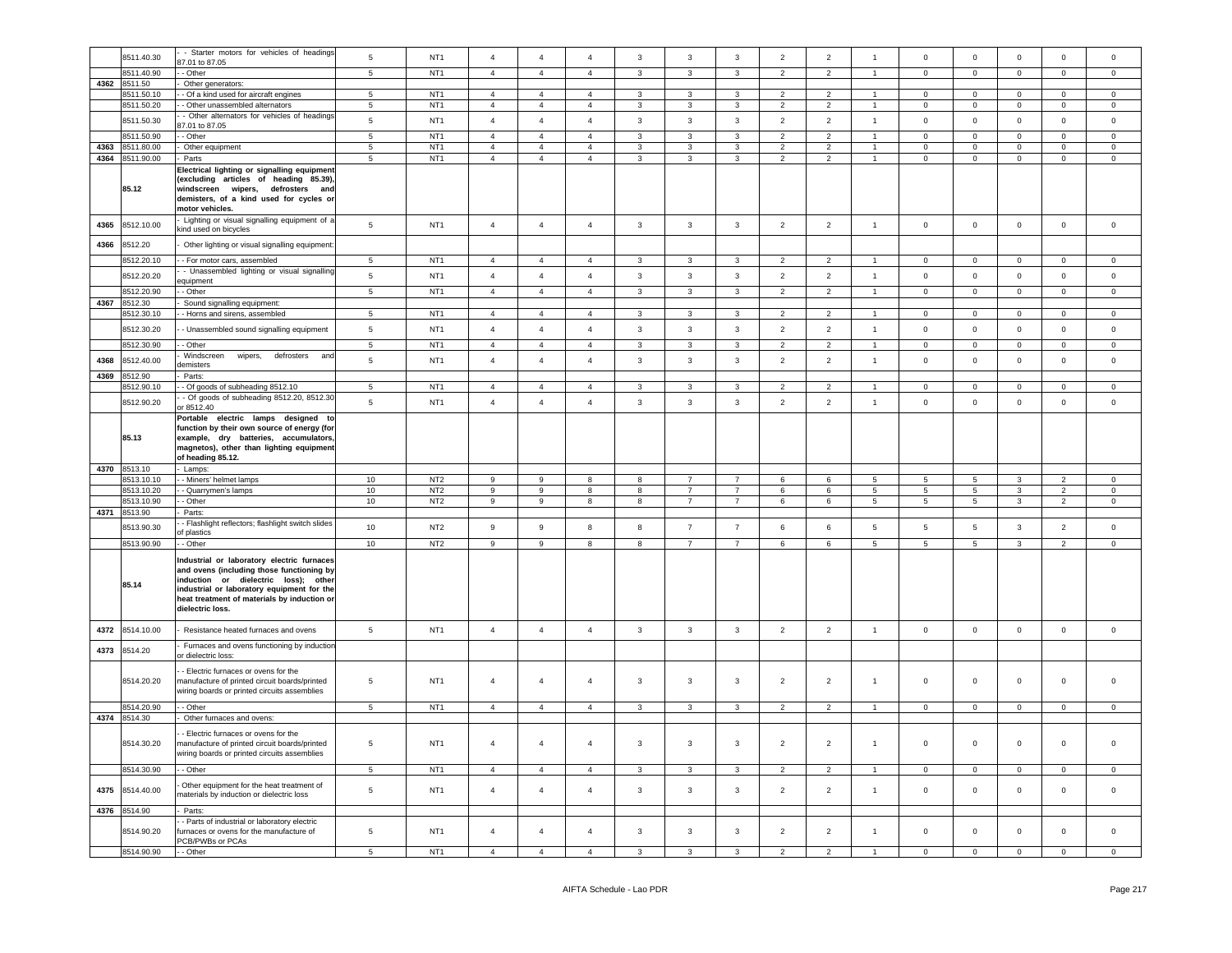|              | 85.15                    | Electric (including electrically heated gas),<br>laser or other light or photon beam,<br>ultrasonic, electron beam, magnetic pulse<br>or plasma arc soldering, brazing or<br>welding machines and apparatus, whether<br>or not capable of cutting; electric<br>machines and apparatus for hot spraying<br>of metals or cermets.                                                                                                                           |                |                                    |                                  |                                  |                     |                   |                                  |                                  |                                  |                                  |                 |                             |                            |                            |                                  |                            |
|--------------|--------------------------|-----------------------------------------------------------------------------------------------------------------------------------------------------------------------------------------------------------------------------------------------------------------------------------------------------------------------------------------------------------------------------------------------------------------------------------------------------------|----------------|------------------------------------|----------------------------------|----------------------------------|---------------------|-------------------|----------------------------------|----------------------------------|----------------------------------|----------------------------------|-----------------|-----------------------------|----------------------------|----------------------------|----------------------------------|----------------------------|
|              |                          | Brazing<br>or soldering<br>machines and<br>apparatus:                                                                                                                                                                                                                                                                                                                                                                                                     |                |                                    |                                  |                                  |                     |                   |                                  |                                  |                                  |                                  |                 |                             |                            |                            |                                  |                            |
| 4377         | 8515.11.00               | - Soldering irons and guns                                                                                                                                                                                                                                                                                                                                                                                                                                | 5 <sup>5</sup> | NT <sub>1</sub>                    | $\overline{4}$                   | $\overline{4}$                   | $\overline{4}$      | $\mathbf{3}$      | $\mathbf{3}$                     | $\mathbf{3}$                     | $\overline{2}$                   | $\overline{2}$                   | $\overline{1}$  | $\mathbf{0}$                | $\overline{0}$             | $\mathbf 0$                | $\mathbf{0}$                     | $\mathbf{0}$               |
| 4378         | 8515.19                  | - Other:<br>- - Machines and apparatus for soldering                                                                                                                                                                                                                                                                                                                                                                                                      |                |                                    |                                  |                                  |                     |                   |                                  |                                  |                                  |                                  |                 |                             |                            |                            |                                  |                            |
|              | 8515.19.10               | components on PCB/PWBs                                                                                                                                                                                                                                                                                                                                                                                                                                    | 5              | NT <sub>1</sub>                    | $\overline{4}$                   | $\overline{4}$                   | $\overline{4}$      | 3                 | 3                                | 3                                | $\overline{2}$                   | $\overline{2}$                   | $\overline{1}$  | $\mathsf 0$                 | $\mathbf 0$                | $\mathbf 0$                | $\mathbf 0$                      | $\mathsf 0$                |
|              | 8515.19.90               | - - Other<br>Machines and apparatus for resistance                                                                                                                                                                                                                                                                                                                                                                                                        | 5              | NT <sub>1</sub>                    | $\overline{4}$                   | $\overline{4}$                   | $\overline{4}$      | $\mathbf{3}$      | 3                                | $\mathbf{3}$                     | 2                                | $\overline{2}$                   | $\overline{1}$  | $\mathbf 0$                 | $\mathbf 0$                | $\mathbf 0$                | $\mathbf 0$                      | $\mathbf 0$                |
|              |                          | velding of metal:                                                                                                                                                                                                                                                                                                                                                                                                                                         |                |                                    |                                  |                                  |                     |                   |                                  |                                  |                                  |                                  |                 |                             |                            |                            |                                  |                            |
| 4379<br>4380 | 8515.21.00<br>8515.29.00 | - Fully or partly automatic<br>- Other                                                                                                                                                                                                                                                                                                                                                                                                                    | 5<br>5         | NT <sub>1</sub><br>NT <sub>1</sub> | $\overline{4}$<br>$\overline{4}$ | $\overline{4}$<br>$\overline{4}$ | 4<br>$\overline{4}$ | 3<br>$\mathbf{3}$ | $\mathbf{3}$<br>3                | 3<br>$\mathbf{3}$                | $\overline{2}$<br>$\overline{2}$ | $\overline{2}$<br>$\overline{2}$ | $\overline{1}$  | $\mathbf 0$<br>$\mathbf{0}$ | $\mathbf 0$<br>$\mathbf 0$ | $\mathbf 0$<br>$\mathbf 0$ | $\mathbf 0$<br>$\mathbf 0$       | $\mathbf 0$<br>$\mathbf 0$ |
|              |                          | Machines and apparatus for arc (including<br>blasma arc) welding of metals:                                                                                                                                                                                                                                                                                                                                                                               |                |                                    |                                  |                                  |                     |                   |                                  |                                  |                                  |                                  |                 |                             |                            |                            |                                  |                            |
| 4381<br>4382 | 8515.31.00               | - Fully or partly automatic                                                                                                                                                                                                                                                                                                                                                                                                                               | 5              | NT <sub>1</sub>                    | $\overline{4}$                   | $\overline{4}$                   | $\overline{4}$      | 3                 | 3                                | 3                                | $\overline{2}$                   | $\overline{2}$                   | $\overline{1}$  | $\mathbf 0$                 | $\mathbf{0}$               | $\mathbf{0}$               | $\mathbf 0$                      | $\mathbf 0$                |
|              | 8515.39<br>8515.39.10    | - Other:<br>- - AC arc welders, transformer type                                                                                                                                                                                                                                                                                                                                                                                                          | 5              | NT <sub>1</sub>                    | $\overline{4}$                   | $\overline{4}$                   | 4                   | 3                 | 3                                | 3                                | $\overline{2}$                   | $\overline{2}$                   |                 | 0                           | $\mathbf{0}$               | $\mathbf 0$                | $\mathbf 0$                      | $\mathbf 0$                |
|              | 8515.39.90               | - - Other                                                                                                                                                                                                                                                                                                                                                                                                                                                 | 5              | NT <sub>1</sub>                    | $\sqrt{4}$                       | $\overline{4}$                   | $\overline{4}$      | 3                 | 3                                | $\mathbf{3}$                     | $\overline{2}$                   | $\overline{2}$                   | $\mathbf{1}$    | $\mathbf 0$                 | $\mathbf 0$                | $\mathbf 0$                | $\overline{0}$                   | $\mathbf 0$                |
| 4383         | 8515.80                  | Other machines and apparatus:                                                                                                                                                                                                                                                                                                                                                                                                                             |                |                                    |                                  |                                  |                     |                   |                                  |                                  |                                  |                                  |                 |                             |                            |                            |                                  |                            |
|              | 8515.80.10               | - Electric machines and apparatus for hot<br>spraying of metals or sintered metal carbides                                                                                                                                                                                                                                                                                                                                                                | 5              | NT <sub>1</sub>                    | $\overline{4}$                   | $\overline{4}$                   | 4                   | 3                 | 3                                | 3                                | $\overline{2}$                   | $\overline{2}$                   | $\overline{1}$  | $\mathsf 0$                 | 0                          | $\mathbf 0$                | $\mathbf 0$                      | $\mathbf 0$                |
| 4384         | 8515.80.90<br>8515.90    | - Other<br>Parts:                                                                                                                                                                                                                                                                                                                                                                                                                                         | 5              | NT <sub>1</sub>                    | $\overline{4}$                   | $\overline{4}$                   | $\overline{4}$      | 3                 | 3                                | 3                                | $\overline{2}$                   | $\overline{2}$                   | $\overline{1}$  | $\mathbf 0$                 | 0                          | $\mathbf 0$                | $\mathbf 0$                      | $\mathbf 0$                |
|              | 8515.90.10               | Of AC arc welders, transformer type                                                                                                                                                                                                                                                                                                                                                                                                                       | 5              | NT <sub>1</sub>                    | $\overline{4}$                   | $\overline{4}$                   | $\overline{4}$      | 3                 | $\mathbf{3}$                     | $\mathbf{3}$                     | $\overline{2}$                   | $\overline{2}$                   | $\overline{1}$  | $\mathbf 0$                 | $\mathbf 0$                | $\mathbf 0$                | $\mathbf 0$                      | $\overline{0}$             |
|              | 8515.90.20               | - Parts of machine apparatus for soldering<br>components on printed circuit boards/printed<br>wiring boards                                                                                                                                                                                                                                                                                                                                               | 5              | NT <sub>1</sub>                    | $\overline{4}$                   | $\overline{4}$                   | $\overline{4}$      | 3                 | 3                                | 3                                | $\overline{2}$                   | $\overline{2}$                   | $\overline{1}$  | $\mathsf 0$                 | 0                          | $\mathbf 0$                | $\mathbf 0$                      | $\mathbf 0$                |
|              | 8515.90.90               | - Other                                                                                                                                                                                                                                                                                                                                                                                                                                                   | 5              | NT <sub>1</sub>                    | $\overline{4}$                   | $\overline{4}$                   | $\overline{4}$      | 3                 | 3                                | 3                                | $\overline{2}$                   | $\overline{2}$                   | $\mathbf{1}$    | $\mathbf 0$                 | $\overline{0}$             | $\mathbf{0}$               | $\mathbf 0$                      | $\mathbf 0$                |
|              | 85.16                    | Electric instantaneous or storage water<br>heaters and immersion heaters; electric<br>space heating apparatus and soil heating<br>apparatus; electro-thermic hair-dressing<br>apparatus (for example, hair dryers, hair<br>curlers, curling tong heaters) and hand<br>dryers; electric smoothing irons; other<br>electro-thermic appliances of a kind used<br>for domestic purposes; electric heating<br>resistors, other than those of heading<br>85.45. |                |                                    |                                  |                                  |                     |                   |                                  |                                  |                                  |                                  |                 |                             |                            |                            |                                  |                            |
| 4385         | 8516.10                  | Electric instantaneous or storage water<br>neaters and immersion heaters:                                                                                                                                                                                                                                                                                                                                                                                 |                |                                    |                                  |                                  |                     |                   |                                  |                                  |                                  |                                  |                 |                             |                            |                            |                                  |                            |
|              | 8516.10.10               | - Instantaneous or storage water heaters                                                                                                                                                                                                                                                                                                                                                                                                                  | 10             | NT <sub>2</sub>                    | 9                                | $\mathsf g$                      | 8                   | 8                 | $\overline{7}$                   | $\overline{7}$                   | 6                                | 6                                | 5               | 5                           | 5                          | $\mathbf{3}$               | $\overline{2}$                   | $\,0\,$                    |
|              | 8516.10.30               | - Immersion water heaters<br>Electric space heating apparatus and<br>electric soil heating apparatus:                                                                                                                                                                                                                                                                                                                                                     | 10             | NT <sub>2</sub>                    | 9                                | 9                                | 8                   | 8                 | $\overline{7}$                   | $\overline{7}$                   | 6                                | 6                                | 5               | 5                           | $5\phantom{.0}$            | 3                          | $\overline{2}$                   | $\mathbf 0$                |
| 4386         | 8516.21.00               | - Storage heating radiators                                                                                                                                                                                                                                                                                                                                                                                                                               | 10             | NT <sub>2</sub><br>NT <sub>2</sub> | 9                                | 9                                | 8                   | 8                 | $\overline{7}$<br>$\overline{7}$ | $\overline{7}$<br>$\overline{7}$ | 6                                | 6                                | 5               | 5                           | 5                          | 3                          | $\overline{2}$                   | $\mathbf 0$                |
| 4387         | 8516.29.00               | - Other<br>Electro-thermic hair-dressing or hand-drying<br>pparatus:                                                                                                                                                                                                                                                                                                                                                                                      | 10             |                                    | 9                                | 9                                | 8                   | 8                 |                                  |                                  | 6                                | 6                                | 5               | 5                           | 5                          | 3                          | $\overline{2}$                   | $\mathbf 0$                |
| 4388<br>4389 | 8516.31.00<br>8516.32.00 | - Hair dryers                                                                                                                                                                                                                                                                                                                                                                                                                                             | 10<br>10       | NT <sub>2</sub><br>NT <sub>2</sub> | 9<br>9                           | 9<br>9                           | 8                   | 8<br>8            | $\overline{7}$<br>$\overline{7}$ | $\overline{7}$<br>$\overline{7}$ | 6                                | 6<br>6                           | 5<br>5          | 5                           | 5<br>$5\phantom{.0}$       | 3<br>3                     | $\overline{2}$<br>$\overline{2}$ | $\mathsf 0$<br>$\mathbf 0$ |
| 4390         | 8516.33.00               | - Other hair-dressing apparatus<br>- Hand-drying apparatus                                                                                                                                                                                                                                                                                                                                                                                                | 10             | NT <sub>2</sub>                    | 9                                | 9                                | 8<br>8              | 8                 | $\overline{7}$                   | $\overline{7}$                   | 6<br>6                           | 6                                | 5               | 5<br>$5\overline{5}$        | 5 <sub>5</sub>             | $\mathbf{3}$               | $\overline{2}$                   | $\mathbf 0$                |
| 4391         | 8516.40                  | Electric smoothing irons:                                                                                                                                                                                                                                                                                                                                                                                                                                 |                |                                    |                                  |                                  |                     |                   |                                  |                                  |                                  |                                  |                 |                             |                            |                            |                                  |                            |
|              | 8516.40.10               | - Of a kind designed to use steam from<br>ndustrial boilers                                                                                                                                                                                                                                                                                                                                                                                               | 10             | NT <sub>2</sub>                    | 9                                | 9                                | 8                   | 8                 | $\overline{7}$                   | $\overline{7}$                   | 6                                | 6                                | 5               | 5                           | 5                          | 3                          | $\overline{2}$                   | $\Omega$                   |
|              | 8516.40.90               | - Other                                                                                                                                                                                                                                                                                                                                                                                                                                                   | 10             | NT <sub>2</sub>                    | 9                                | 9                                | 8                   | 8                 | $\overline{7}$                   | $\overline{7}$                   | 6                                | 6                                | 5               | 5                           | 5                          | 3                          | $\overline{2}$                   | $\circ$                    |
| 4392<br>4393 | 8516.50.00<br>8516.60    | Microwave ovens<br>Other ovens; cookers, cooking plates,<br>boiling rings, grillers and roasters:                                                                                                                                                                                                                                                                                                                                                         | $10$           | NT <sub>2</sub>                    | 9                                | 9                                | 8                   | 8                 | $\overline{7}$                   | $\overline{7}$                   | 6                                | 6                                | 5               | 5                           | 5                          | $\mathbf{3}$               | $\overline{2}$                   | $\mathsf 0$                |
|              | 8516.60.10               | - - Rice cookers                                                                                                                                                                                                                                                                                                                                                                                                                                          | 10             | NT <sub>2</sub>                    | 9                                | 9                                | 8                   | 8                 | $\overline{7}$                   | $\overline{7}$                   | 6                                | 6                                | 5               | 5 <sub>5</sub>              | 5                          | $\mathbf{3}$               | 2                                | $\overline{0}$             |
|              | 8516.60.90               | - Other<br>Other electro-thermic appliances:                                                                                                                                                                                                                                                                                                                                                                                                              | 10             | NT <sub>2</sub>                    | 9                                | 9                                | 8                   | 8                 | $\overline{7}$                   | $\overline{7}$                   | 6                                | 6                                | $5\phantom{.0}$ | $5\overline{5}$             | $5\overline{5}$            | $\mathbf{3}$               | $\overline{2}$                   | $\overline{0}$             |
|              | 4394 8516.71.00          | - Coffee or tea makers                                                                                                                                                                                                                                                                                                                                                                                                                                    | 10             | NT <sub>2</sub>                    | 9                                | 9                                | 8                   | 8                 | $\overline{7}$                   | $\overline{7}$                   | 6                                | 6                                | 5               | 5                           | 5                          | 3                          | $\overline{2}$                   | $\mathbf 0$                |
| 4395<br>4396 | 8516.72.00<br>8516.79    | - Toasters<br>- Other:                                                                                                                                                                                                                                                                                                                                                                                                                                    | $10\,$         | NT <sub>2</sub>                    | $\boldsymbol{9}$                 | 9                                | 8                   | 8                 | $\overline{7}$                   | $\overline{7}$                   | 6                                | 6                                | 5               | 5                           | $5\phantom{.0}$            | 3                          | $\overline{2}$                   | $\mathbf 0$                |
|              | 8516.79.10               | - - Kettles                                                                                                                                                                                                                                                                                                                                                                                                                                               | 10             | NT <sub>2</sub>                    | 9                                | 9                                | 8                   | 8                 | $\overline{7}$                   | $\overline{7}$                   | 6                                | 6                                | $5\overline{5}$ | 5                           | $5\overline{5}$            | $\mathbf{3}$               | $\overline{2}$                   | $\overline{0}$             |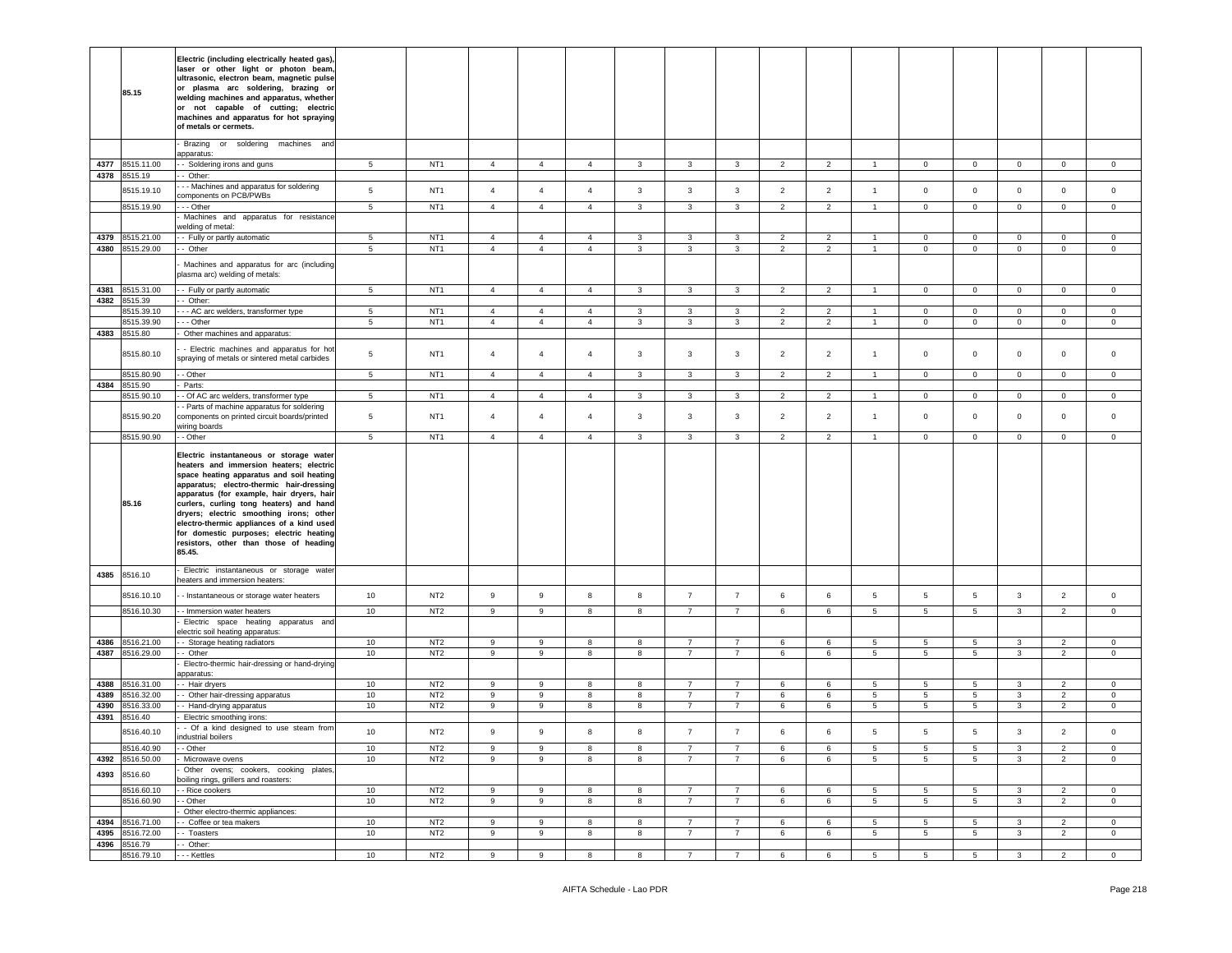|      | 8516.79.90      | - - Other                                                                                                                                                                                                                                                                                                                                                                                                    | 10              | NT <sub>2</sub> | 9                | 9                | 8                | 8            |                |                 | 6              | 6              | 5               | 5               | 5               | 3                       | $\overline{2}$           | $^{\circ}$          |
|------|-----------------|--------------------------------------------------------------------------------------------------------------------------------------------------------------------------------------------------------------------------------------------------------------------------------------------------------------------------------------------------------------------------------------------------------------|-----------------|-----------------|------------------|------------------|------------------|--------------|----------------|-----------------|----------------|----------------|-----------------|-----------------|-----------------|-------------------------|--------------------------|---------------------|
| 4397 | 8516.80         | Electric heating resistors:                                                                                                                                                                                                                                                                                                                                                                                  |                 |                 |                  |                  |                  |              |                |                 |                |                |                 |                 |                 |                         |                          |                     |
|      |                 | - For type-founding or type-setting machines                                                                                                                                                                                                                                                                                                                                                                 |                 |                 |                  |                  |                  |              |                |                 |                |                |                 |                 |                 |                         |                          |                     |
|      | 8516.80.10      | for industrial furnaces                                                                                                                                                                                                                                                                                                                                                                                      | $10$            | NT <sub>2</sub> | 9                | $\boldsymbol{9}$ | 8                | 8            | $\overline{7}$ | $\overline{7}$  | 6              | 6              | $5\phantom{.0}$ | 5               | $\overline{5}$  | $\overline{\mathbf{3}}$ | $\overline{2}$           | $\mathsf 0$         |
|      | 8516.80.20      | - Sealed hotplates for domestic appliances                                                                                                                                                                                                                                                                                                                                                                   | 10              | NT <sub>2</sub> | $\mathsf g$      | 9                | 8                | 8            | $\overline{7}$ | $\overline{7}$  | 6              | 6              | $5\phantom{.0}$ | 5               | 5               | $\mathbf{3}$            | $\overline{2}$           | $\mathsf 0$         |
|      | 8516.80.30      | - - Other, for domestic appliances                                                                                                                                                                                                                                                                                                                                                                           | 10              | NT <sub>2</sub> | 9                | 9                | 8                | 8            | $\overline{7}$ | $7\overline{ }$ | 6              | 6              | $5\overline{5}$ | $5\phantom{.0}$ | $5\phantom{.0}$ | $\mathbf{3}$            | $\overline{2}$           | $\overline{0}$      |
|      | 8516.80.90      | - Other                                                                                                                                                                                                                                                                                                                                                                                                      | 10              | NT <sub>2</sub> | 9                | 9                | 8                | 8            | $\overline{7}$ | 7               | 6              | 6              | $5\overline{5}$ | $5\overline{5}$ | $5\overline{5}$ | $\overline{3}$          | $\overline{2}$           | $\overline{0}$      |
| 4398 | 8516.90         | Parts:                                                                                                                                                                                                                                                                                                                                                                                                       |                 |                 |                  |                  |                  |              |                |                 |                |                |                 |                 |                 |                         |                          |                     |
|      | 8516.90.20      | - Of goods of subheading 8516.33, 8516.50,<br>8516.60, 8516.71 or 8516.79.10                                                                                                                                                                                                                                                                                                                                 | 10              | NT <sub>2</sub> | 9                | 9                | 8                | 8            | $\overline{7}$ | $\overline{7}$  | 6              | $\,6\,$        | $\,$ 5 $\,$     | 5               | 5               | $\mathbf{3}$            | 2                        | $\circ$             |
|      | 3516.90.30      | - Of goods of subheading 8516.10                                                                                                                                                                                                                                                                                                                                                                             | 10              | NT <sub>2</sub> | $\mathsf g$      | $\mathsf g$      | 8                | 8            | $\overline{7}$ | $\overline{7}$  | 6              | 6              | 5               | 5               | 5               | 3                       | $\overline{\phantom{a}}$ | $\mathsf 0$         |
|      | 8516.90.90      | - - Other                                                                                                                                                                                                                                                                                                                                                                                                    | 10              | NT <sub>2</sub> | $\boldsymbol{9}$ | 9                | 8                | 8            | $\overline{7}$ | $\overline{7}$  | 6              | $\,6\,$        | $5\phantom{.0}$ | $\sqrt{5}$      | $\,$ 5 $\,$     | $\mathbf{3}$            | $\overline{2}$           | $\mathsf{O}\xspace$ |
|      | 85.17           | Telephone sets, including telephones for<br>cellular networks or for other wireless<br>networks; other apparatus for the<br>transmission or reception of voice, images<br>or other data including apparatus for<br>communication in a wired or wireless<br>networks (such as a local or wide area<br>network), other than transmission or<br>reception apparatus of heading 84.43,<br>85.25, 85.27 or 85.28. |                 |                 |                  |                  |                  |              |                |                 |                |                |                 |                 |                 |                         |                          |                     |
|      |                 | Telephone sets, including telephones for<br>cellular networks or for other wireless<br>networks:                                                                                                                                                                                                                                                                                                             |                 |                 |                  |                  |                  |              |                |                 |                |                |                 |                 |                 |                         |                          |                     |
| 4399 | 8517.11.00      | - Line telephone sets with cordless handsets                                                                                                                                                                                                                                                                                                                                                                 | 10              | NT <sub>2</sub> | $\boldsymbol{9}$ | 9                | 8                | 8            | $\overline{7}$ | $\overline{7}$  | 6              | $\,6\,$        | $\,$ 5 $\,$     | $5\phantom{.0}$ | $\sqrt{5}$      | $\mathbf{3}$            | $\overline{2}$           | $\mathbf 0$         |
| 4400 | 8517.12.00      | - Telephones for cellular networks or for<br>other wireless networks                                                                                                                                                                                                                                                                                                                                         | $\overline{5}$  | NT <sub>1</sub> | $\overline{4}$   | $\overline{4}$   | $\overline{4}$   | $\mathbf{3}$ | $\mathbf{3}$   | $\mathbf{3}$    | $\overline{2}$ | $\overline{2}$ | $\overline{1}$  | $\mathsf 0$     | $\circ$         | $\mathsf 0$             | $\mathsf 0$              | $\mathsf 0$         |
| 4401 | 8517.18.00      | - Other                                                                                                                                                                                                                                                                                                                                                                                                      | 10              | NT <sub>2</sub> | $\boldsymbol{9}$ | 9                | 8                | 8            | $\overline{7}$ | $\overline{7}$  | 6              | $\,6\,$        | $5\phantom{.0}$ | 5               | $5\phantom{.0}$ | $\mathbf{3}$            | 2                        | $\mathsf{O}\xspace$ |
|      |                 | Other apparatus for transmission or<br>eception of voices, images or other data,<br>including apparatus for communication in a<br>wired or wireless network (such as a local or<br>wide area network):                                                                                                                                                                                                       |                 |                 |                  |                  |                  |              |                |                 |                |                |                 |                 |                 |                         |                          |                     |
|      | 4402 8517.61.00 | - - Base stations                                                                                                                                                                                                                                                                                                                                                                                            | $5\overline{)}$ | NT <sub>1</sub> | $\overline{4}$   | $\overline{4}$   | $\overline{4}$   | $\mathbf{3}$ | $\mathbf{3}$   | $\mathbf{3}$    | $\overline{2}$ | $\overline{2}$ | $\overline{1}$  | $\mathbf{0}$    | $\overline{0}$  | $\overline{0}$          | $\overline{0}$           | $\overline{0}$      |
| 4403 | 8517.62         | - Machines for the reception, conversion and<br>transmission or regeneration of voice, images<br>or other data, including switching and routing<br>apparatus:                                                                                                                                                                                                                                                |                 |                 |                  |                  |                  |              |                |                 |                |                |                 |                 |                 |                         |                          |                     |
|      | 8517.62.10      | - - Radio transmitters and radio receivers of<br>a kind used for simultaneous interpretation at<br>multilingual conferences                                                                                                                                                                                                                                                                                  | 5               | NT <sub>1</sub> | $\overline{4}$   | $\overline{4}$   | $\overline{4}$   | 3            | 3              | 3               | $\overline{2}$ | $\overline{2}$ | $\mathbf{1}$    | $\mathsf 0$     | $\mathbf 0$     | $\mathbf 0$             | $\mathsf 0$              | $\mathsf 0$         |
|      |                 | - - Units of automatic data processing<br>machines other than those of heading 84.71:                                                                                                                                                                                                                                                                                                                        |                 |                 |                  |                  |                  |              |                |                 |                |                |                 |                 |                 |                         |                          |                     |
|      | 8517.62.21      | - - - - Control and adaptor units, including<br>gateways, bridges and routers                                                                                                                                                                                                                                                                                                                                | $5^{\circ}$     | NT <sub>2</sub> | $\overline{4}$   | $\overline{4}$   | $\overline{4}$   | $\mathbf{3}$ | $\mathbf{3}$   | $\mathbf{3}$    | $\overline{2}$ | $\overline{2}$ | 1.5             | 1.5             | $\mathbf{1}$    | $\overline{1}$          | $\mathsf 0$              | $\mathsf 0$         |
|      | 8517.62.29      | $- - -$ Other                                                                                                                                                                                                                                                                                                                                                                                                | 10              | NT <sub>2</sub> | 9                | 9                | -8               | 8            | $\overline{7}$ | $\overline{7}$  | 6              | $\,6\,$        | $5^{\circ}$     | 5               | $\,$ 5 $\,$     | $\mathbf{3}$            | $\overline{2}$           | $\Omega$            |
|      | 8517.62.30      | - - Telephonic or telegraphic switching<br>apparatus                                                                                                                                                                                                                                                                                                                                                         | 10              | NT <sub>2</sub> | 9                | 9                | 8                | 8            | $\overline{7}$ | $\overline{7}$  | 6              | 6              | 5               | 5               | 5               | 3                       | $\overline{2}$           | $\mathbf 0$         |
|      |                 | - - Apparatus for carrier-current line systems<br>or for digital line systems:                                                                                                                                                                                                                                                                                                                               |                 |                 |                  |                  |                  |              |                |                 |                |                |                 |                 |                 |                         |                          |                     |
|      | 8517.62.41      | - - - Modems including cable modems and<br>modem cards                                                                                                                                                                                                                                                                                                                                                       | 10              | ST              | $\boldsymbol{9}$ | 9                | $\boldsymbol{9}$ | 8            | 8              | 8               | $\overline{7}$ | $\overline{7}$ | $\overline{7}$  | $\overline{7}$  | 6               | $\,6\,$                 | 6                        | 5                   |
|      | 8517.62.42      | - - - - Concentrators or multiplexers                                                                                                                                                                                                                                                                                                                                                                        | 10              | ST              | 9                | 9                | 9                | 8            | 8              | 8               | $\overline{7}$ | $\overline{7}$ | $\overline{7}$  | $\overline{7}$  | 6               | 6                       | 6                        | $5\overline{5}$     |
|      | 8517.62.49      | --- Other                                                                                                                                                                                                                                                                                                                                                                                                    | 10              | ST              | 9                | 9                | $\boldsymbol{9}$ | 8            | 8              | 8               | $\overline{7}$ | $\overline{7}$ | $\overline{7}$  | $\overline{7}$  | 6               | $\,6\,$                 | 6                        | 5                   |
|      |                 | - - Other transmission apparatus<br>incorporating reception apparatus:                                                                                                                                                                                                                                                                                                                                       |                 |                 |                  |                  |                  |              |                |                 |                |                |                 |                 |                 |                         |                          |                     |
|      | 8517.62.51      | - - - - Wireless LANs                                                                                                                                                                                                                                                                                                                                                                                        | $\overline{5}$  | NT <sub>1</sub> | $\overline{4}$   | $\overline{4}$   | $\overline{4}$   | $\mathbf{3}$ | $\mathbf{3}$   | $\mathbf{3}$    | $\overline{2}$ | $\overline{2}$ | $\overline{1}$  | $\mathsf 0$     | $\mathbf 0$     | $\mathsf 0$             | $\mathsf 0$              | $\Omega$            |
|      |                 |                                                                                                                                                                                                                                                                                                                                                                                                              |                 |                 |                  |                  |                  |              |                |                 |                |                |                 |                 |                 |                         |                          |                     |
|      | 8517.62.52      | - - - Transmission and reception apparatus<br>of a kind used for simultaneous interpretation<br>at multilingual conferences                                                                                                                                                                                                                                                                                  | $5\phantom{.0}$ | NT <sub>1</sub> | $\overline{4}$   | $\overline{4}$   | $\overline{4}$   | 3            | 3              | $\mathbf{3}$    | $\overline{2}$ | $\overline{2}$ | $\mathbf{1}$    | $\mathsf 0$     | $\mathbf 0$     | $\mathbf 0$             | $\mathsf 0$              | $\mathsf 0$         |
|      | 8517.62.53      | - - - Other transmission apparatus for radio-<br>telephony or radio-telegraphy                                                                                                                                                                                                                                                                                                                               | 10              | NT <sub>2</sub> | 9                | 9                | 8                | 8            | $\overline{7}$ | $\overline{7}$  | 6              | $\,6\,$        | $5\phantom{.0}$ | 5               | $\,$ 5 $\,$     | $\mathbf{3}$            | $\overline{2}$           | $\mathsf{O}\xspace$ |
|      | 8517.62.59      | - - - - Other                                                                                                                                                                                                                                                                                                                                                                                                | 10              | NT <sub>2</sub> | 9                | 9                | 8                | 8            | $\overline{7}$ | $\overline{7}$  | 6              | 6              | $5\phantom{.0}$ | 5               | $5\phantom{.0}$ | 3                       | $\overline{2}$           | $\mathbf 0$         |
|      |                 | - - - Other transmission apparatus:                                                                                                                                                                                                                                                                                                                                                                          |                 |                 |                  |                  |                  |              |                |                 |                |                |                 |                 |                 |                         |                          |                     |
|      | 8517.62.61      | - - - - For radio-telephony or radio-telegraphy                                                                                                                                                                                                                                                                                                                                                              | 10              | NT <sub>2</sub> | $\mathsf g$      | $\mathsf g$      | 8                | 8            | $\overline{7}$ | $\overline{7}$  | 6              | 6              | $5\phantom{.0}$ | 5               | $5\phantom{.0}$ | $\mathbf{3}$            | $\overline{2}$           | $\mathsf 0$         |
|      | 8517.62.69      | $--$ Other                                                                                                                                                                                                                                                                                                                                                                                                   | 10              | NT <sub>2</sub> | 9                | 9                | $\mathbf{a}$     | 8            | $\overline{7}$ | $\overline{7}$  | 6              | 6              | 5               | 5               | 5               | $\mathbf{3}$            | 2                        | $\mathbf 0$         |
|      | 8517.62.90      | - - - Other                                                                                                                                                                                                                                                                                                                                                                                                  | 10              | NT <sub>2</sub> | 9                | 9                | 8                | 8            | $\overline{7}$ | $\overline{7}$  | 6              | 6              | $5\phantom{.0}$ | 5               | $\overline{5}$  | 3                       | $\overline{2}$           | $\mathsf 0$         |
|      | 4404 8517.69    | - - Other:                                                                                                                                                                                                                                                                                                                                                                                                   |                 |                 |                  |                  |                  |              |                |                 |                |                |                 |                 |                 |                         |                          |                     |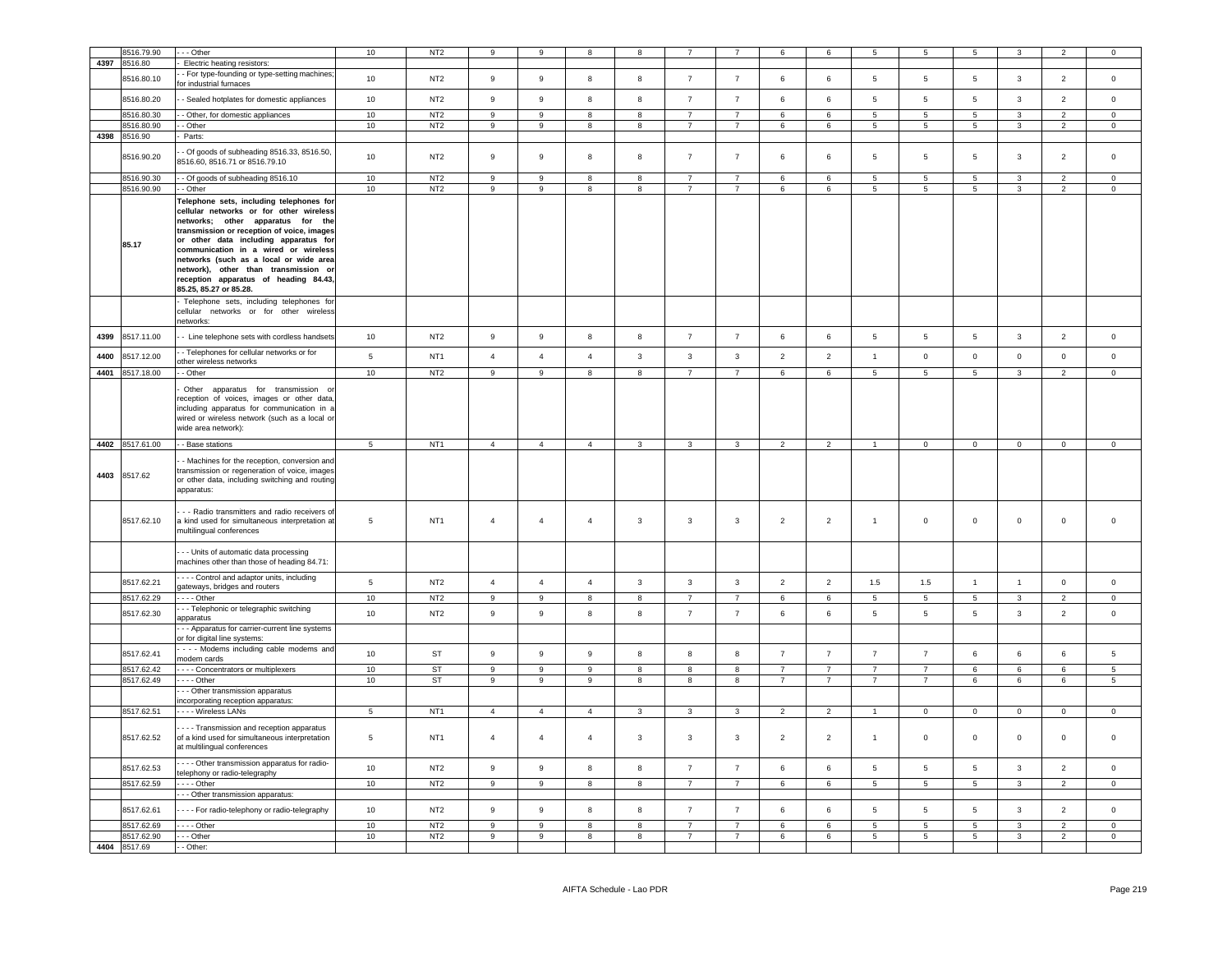|      | 8517.69.10            | - - Portable receivers for calling, alerting or<br>paging and paging alert devices, including<br>pagers                                                                                                                                                                                                                                   | 20               | ST              | 19               | 18               | 17             | 16             | 15                               | 12                               | 10             | 9              | 8                    | 8               | $\overline{7}$                    | $\overline{7}$ | 6                                | 5                       |
|------|-----------------------|-------------------------------------------------------------------------------------------------------------------------------------------------------------------------------------------------------------------------------------------------------------------------------------------------------------------------------------------|------------------|-----------------|------------------|------------------|----------------|----------------|----------------------------------|----------------------------------|----------------|----------------|----------------------|-----------------|-----------------------------------|----------------|----------------------------------|-------------------------|
|      | 8517.69.20            | - - For radio-telephony or radio-telegraphy                                                                                                                                                                                                                                                                                               | 20               | ST              | 19               | 18               | 17             | 16             | 15                               | 12                               | 10             | 9              | 8                    | 8               | $\overline{7}$                    | $\overline{7}$ | 6                                | 5                       |
|      | 3517.69.90            | - - Other                                                                                                                                                                                                                                                                                                                                 | 10               | NT <sub>2</sub> | 9                | 9                | 8              | 8              | $\overline{7}$                   | $\overline{7}$                   | 6              | 6              | 5                    | 5               | $5\phantom{.0}$                   | $\mathbf{3}$   | $\overline{2}$                   | $\mathbf 0$             |
| 4405 | 8517.70               | Parts:<br>- of control and adaptor units including                                                                                                                                                                                                                                                                                        |                  |                 |                  |                  |                |                |                                  |                                  |                |                |                      |                 |                                   |                |                                  |                         |
|      | 8517.70.10            | ateways, Bridges and routers                                                                                                                                                                                                                                                                                                              | $\,$ 5 $\,$      | NT <sub>1</sub> | $\overline{4}$   | $\overline{4}$   | $\sqrt{4}$     | $\mathbf{3}$   | $\mathbf{3}$                     | $\mathbf{3}$                     | $\overline{2}$ | $\overline{2}$ | $\mathbf{1}$         | $\mathbf 0$     | $\mathbf 0$                       | $\mathbf 0$    | $\mathbb O$                      | $\mathsf 0$             |
|      |                       | - Of transmission apparatus, other than radio-<br>broadcasting or television transmission<br>apparatus, or of portable receivers for calling,<br>alerting or paging and paging alert devices,<br>including pagers:                                                                                                                        |                  |                 |                  |                  |                |                |                                  |                                  |                |                |                      |                 |                                   |                |                                  |                         |
|      | 8517.70.21            | --- Of cellular telephones<br>- - Other                                                                                                                                                                                                                                                                                                   | 10<br>10         | NT <sub>2</sub> | 9<br>9           | 9<br>9           | 8<br>8         | 8<br>8         | $\overline{7}$<br>$\overline{7}$ | $\overline{7}$<br>$\overline{7}$ | 6<br>6         | 6<br>6         | 5<br>$5\overline{5}$ | 5<br>5          | $5\overline{5}$<br>5 <sub>5</sub> | 3<br>3         | $\overline{2}$<br>$\overline{2}$ | $\circ$<br>$\mathbf{0}$ |
|      | 8517.70.29            | - Other printed circuit boards, assembled:                                                                                                                                                                                                                                                                                                |                  | NT <sub>2</sub> |                  |                  |                |                |                                  |                                  |                |                |                      |                 |                                   |                |                                  |                         |
|      | 8517.70.31            | --- For line telephony or line telegraphy                                                                                                                                                                                                                                                                                                 | 10               | NT <sub>2</sub> | 9                | 9                | 8              | 8              | $\overline{7}$                   | $\overline{7}$                   | 6              | 6              | 5                    | 5               | $5\phantom{.0}$                   | 3              | $\overline{2}$                   | $\mathbf{0}$            |
|      | 8517.70.32            | - - For radio-telephony or radio-telegraphy                                                                                                                                                                                                                                                                                               | 10               | NT <sub>1</sub> | 8                | 8                | $\overline{7}$ | $\overline{7}$ | $5\phantom{.0}$                  | $\overline{5}$                   | 3              | 3              | $\overline{2}$       | $\mathbf 0$     | $\mathbf 0$                       | $\mathsf 0$    | $\mathbf 0$                      | $\mathbf 0$             |
|      | 8517.70.39            | --- Other                                                                                                                                                                                                                                                                                                                                 | 5                | NT <sub>1</sub> | $\overline{4}$   | $\overline{4}$   | $\overline{4}$ | $\mathbf{3}$   | $\mathbf{3}$                     | $\mathbf{3}$                     | $\overline{2}$ | $\overline{2}$ | $\overline{1}$       | $\mathbb O$     | $\circ$                           | $\mathbf 0$    | $\overline{0}$                   | $\mathbf 0$             |
|      |                       |                                                                                                                                                                                                                                                                                                                                           |                  |                 |                  |                  |                |                |                                  |                                  |                |                |                      |                 |                                   |                |                                  |                         |
|      | 8517.70.40            | - Antennae of a kind used with apparatus for<br>adio-telephony or radio-telegraphy                                                                                                                                                                                                                                                        | 10               | NT <sub>2</sub> | $\overline{9}$   | 9                | 8              | 8              | $\overline{7}$                   | $\overline{7}$                   | 6              | 6              | 5                    | 5               | 5                                 | $\mathbf{3}$   | $\overline{2}$                   | $\mathbf 0$             |
|      | 8517.70.91            | - Other:<br>--- For line telephony or line telegraphy                                                                                                                                                                                                                                                                                     | 10               | NT <sub>2</sub> | 9                | 9                | 8              | 8              | $\overline{7}$                   | 7                                | 6              | 6              | 5                    | 5               | 5                                 | 3              | $\overline{2}$                   | $\mathbf 0$             |
|      | 8517.70.92            | - - For radio-telephony or radio-telegraphy                                                                                                                                                                                                                                                                                               | 10               | NT <sub>2</sub> | $\mathsf g$      | $\boldsymbol{9}$ | 8              | 8              | $\overline{7}$                   | $\overline{7}$                   | 6              | 6              | 5                    | 5               | $\sqrt{5}$                        | $\mathbf{3}$   | $\overline{2}$                   | $\mathbf 0$             |
|      | 8517.70.99            | - - - Other                                                                                                                                                                                                                                                                                                                               | $\overline{5}$   | NT <sub>1</sub> | $\overline{4}$   | $\overline{4}$   | $\overline{4}$ | $\mathbf{3}$   | $\mathbf{3}$                     | $\mathbf{3}$                     | $\overline{2}$ | 2              | $\overline{1}$       | $\circ$         | $\mathbf 0$                       | $\mathsf 0$    | $\mathbf 0$                      | $\circ$                 |
|      | 85.18                 | Microphones and<br>stands therefor;<br>loudspeakers, whether or not mounted in<br>their enclosures;<br>headphones and<br>earphones, whether or not combined with<br>a microphone, and sets consisting of a<br>microphone and<br>one<br>or<br>more<br>loudspeakers; audio-frequency electric<br>amplifiers; electric sound amplifier sets. |                  |                 |                  |                  |                |                |                                  |                                  |                |                |                      |                 |                                   |                |                                  |                         |
|      |                       |                                                                                                                                                                                                                                                                                                                                           |                  |                 |                  |                  |                |                |                                  |                                  |                |                |                      |                 |                                   |                |                                  |                         |
|      | 4406 8518.10          | Microphones and stands therefor:                                                                                                                                                                                                                                                                                                          |                  |                 |                  |                  |                |                |                                  |                                  |                |                |                      |                 |                                   |                |                                  |                         |
|      |                       | - Microphones:                                                                                                                                                                                                                                                                                                                            |                  |                 |                  |                  |                |                |                                  |                                  |                |                |                      |                 |                                   |                |                                  |                         |
|      | 8518.10.11            | - - Microphones having a frequency range of<br>300 Hz to 3,400 Hz, with a diameter of not<br>exceeding 10 mm and a height not exceeding<br>3 mm, for telecommunication use                                                                                                                                                                | 10               | NT <sub>2</sub> | 9                | 9                | 8              | 8              | $\overline{7}$                   | $\overline{7}$                   | 6              | 6              | 5                    | 5               | $5\phantom{.0}$                   | $\mathbf{3}$   | $\overline{2}$                   | $\mathbf 0$             |
|      | 8518.10.19            | - - Other microphones, whether or not with<br>heir stands:                                                                                                                                                                                                                                                                                | 10               | NT <sub>2</sub> | 9                | $\boldsymbol{9}$ | 8              | $^{\rm 8}$     | $\overline{7}$                   | $\overline{7}$                   | 6              | 6              | $5\phantom{.0}$      | $5\phantom{.0}$ | $5\phantom{.0}$                   | $\mathbf{3}$   | $\overline{2}$                   | $\mathsf 0$             |
|      | 8518.10.90            | - - Other                                                                                                                                                                                                                                                                                                                                 | 10 <sup>10</sup> | NT <sub>2</sub> | 9                | 9                | 8              | 8              | $\overline{7}$                   | $\overline{7}$                   | 6              | 6              | 5                    | 5               | 5                                 | 3              | 2                                | $\mathbf 0$             |
|      |                       | Loudspeakers, whether or not mounted in<br>heir enclosures:                                                                                                                                                                                                                                                                               |                  |                 |                  |                  |                |                |                                  |                                  |                |                |                      |                 |                                   |                |                                  |                         |
| 4407 | 8518.21.00            | - Single loudspeakers, mounted in their                                                                                                                                                                                                                                                                                                   | 10 <sup>10</sup> | NT <sub>2</sub> | 9                | 9                | 8              | 8              | $\overline{7}$                   | $\overline{7}$                   | 6              | 6              | 5                    | 5               | $5\overline{5}$                   | $\mathbf{3}$   | $\overline{2}$                   | $\circ$                 |
|      |                       | enclosures<br>- Multiple loudspeakers, mounted in the                                                                                                                                                                                                                                                                                     |                  |                 |                  |                  |                |                |                                  |                                  |                |                |                      |                 |                                   |                |                                  |                         |
| 4408 | 8518.22.00            | same enclosure                                                                                                                                                                                                                                                                                                                            | 10 <sup>10</sup> | NT <sub>2</sub> | 9                | 9                | 8              | 8              | $\overline{7}$                   | $\overline{7}$                   | 6              | 6              | $\overline{5}$       | $\sqrt{5}$      | $5\overline{)}$                   | $\mathbf{3}$   | $\overline{2}$                   | $\circ$                 |
| 4409 | 3518.29<br>8518.29.10 | - Other:<br>- - Box speaker assemblies                                                                                                                                                                                                                                                                                                    | 10               | NT <sub>2</sub> | 9                | 9                | 8              | 8              | $\overline{7}$                   | $\overline{7}$                   | 6              | 6              | 5                    | 5               | 5                                 | 3              | 2                                | 0                       |
|      | 8518.29.20            | - - Loudspeakers, without housing, having a<br>requency range of 300 Hz to 3,400 Hz, with a<br>diameter not exceeding 50 mm, for                                                                                                                                                                                                          | 10               | NT <sub>2</sub> | 9                | 9                | 8              | 8              | $\overline{7}$                   | $\overline{7}$                   | 6              | 6              | 5                    | 5               | 5                                 | $\mathbf{3}$   | $\overline{2}$                   | 0                       |
|      | 8518.29.90            | elecommunication use<br>- - Other                                                                                                                                                                                                                                                                                                         | 10               | NT <sub>2</sub> | 9                | 9                | 8              | 8              | $\overline{7}$                   | $\overline{7}$                   | 6              | 6              | 5                    | 5               | $5\overline{5}$                   | $\mathbf{3}$   | $\overline{2}$                   | $\mathbf{0}$            |
|      | 4410 8518.30          | Headphones and earphones, whether or not<br>ombined with a microphone, and sets<br>consisting of a microphone and one or more<br>loudspeakers:                                                                                                                                                                                            |                  |                 |                  |                  |                |                |                                  |                                  |                |                |                      |                 |                                   |                |                                  |                         |
|      | 8518.30.10            | - Headphones                                                                                                                                                                                                                                                                                                                              | 10               | NT <sub>2</sub> | 9                | 9                | 8              | 8              |                                  |                                  | 6              | 6              | 5                    | -5              | 5                                 |                | $\overline{2}$                   | $^{\circ}$              |
|      | 8518.30.20            | - Earphones<br>- Combined microphone/speaker sets:                                                                                                                                                                                                                                                                                        | $10$             | NT <sub>2</sub> | $\boldsymbol{9}$ | $\overline{9}$   | 8              | 8              | $\overline{7}$                   | $\overline{7}$                   | 6              | 6              | 5                    | $\sqrt{5}$      | $\sqrt{5}$                        | 3              | $\overline{2}$                   | $\mathbf 0$             |
|      | 8518.30.31            | --- Handsets for telephonic apparatus                                                                                                                                                                                                                                                                                                     | 10               | NT <sub>2</sub> | 9                | 9                | 8              | 8              | $\overline{7}$                   | $\overline{7}$                   | 6              | 6              | 5                    | 5               | $5\overline{5}$                   | $\mathbf{3}$   | $\overline{2}$                   | $\mathbf 0$             |
|      | 8518.30.39            | - - Other                                                                                                                                                                                                                                                                                                                                 | 10               | NT <sub>2</sub> | $9\,$            | 9                | 8              | 8              | $\overline{7}$                   | $\overline{7}$                   | 6              | 6              | 5                    | $5\phantom{.0}$ | $5\phantom{.0}$                   | $\mathbf{3}$   | $\overline{2}$                   | $\mathsf 0$             |
|      | 8518.30.40            | - Line telephone handsets                                                                                                                                                                                                                                                                                                                 | 10               | NT <sub>2</sub> | 9                | 9                | 8              | 8              | $\overline{7}$                   | $\overline{7}$                   | 6              | 6              | 5                    | $5\overline{5}$ | $5\overline{5}$                   | 3              | $\overline{2}$                   | $\circ$                 |
| 4411 | 8518.30.90<br>8518.40 | - Other<br>Audio-frequency electric amplifiers:                                                                                                                                                                                                                                                                                           | 10               | NT <sub>2</sub> | 9                | 9                | 8              | 8              | $\overline{7}$                   | $\overline{7}$                   | 6              | 6              | 5                    | 5               | $5\overline{5}$                   | 3              | $\overline{2}$                   | $\mathbf{0}$            |
|      | 8518.40.10            | - Having 6 or more input signal lines, with or<br>without elements for capacity amplifiers                                                                                                                                                                                                                                                | 10               | NT <sub>2</sub> | 9                | 9                | 8              | 8              | $\overline{7}$                   | $\overline{7}$                   | 6              | 6              | 5                    | 5               | 5                                 | $\mathbf{3}$   | $\overline{2}$                   | $\circ$                 |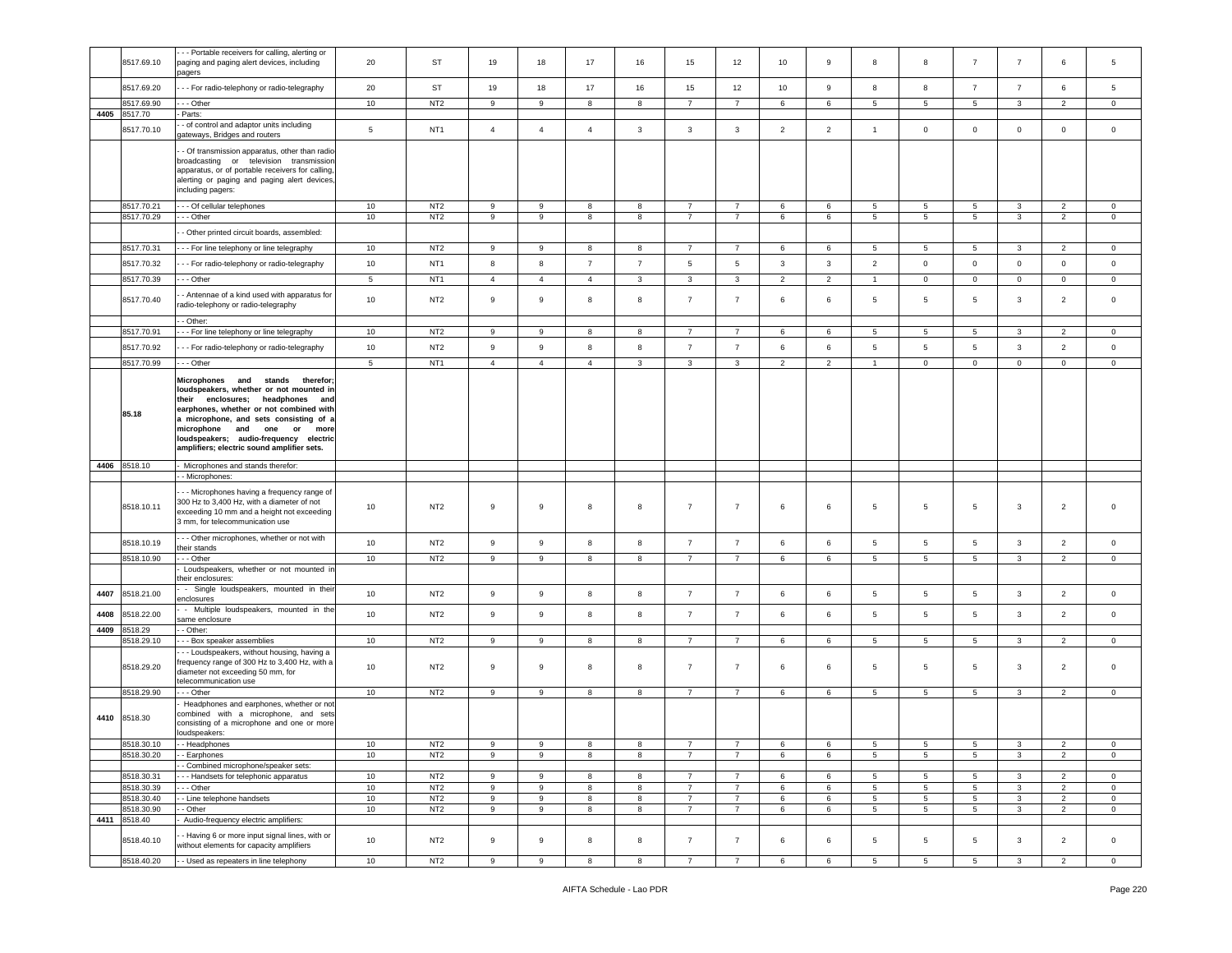|      | 8518.40.30                 | - Used as repeaters in telephony other than<br>ine telephony                                                                            | 10 | NT <sub>2</sub> | 9     | $\mathsf g$      | $\mathbf{R}$ | 8  | $\overline{7}$ | $\overline{7}$ | 6               | 6              | 5               | 5               | $\overline{5}$  | $\mathbf{3}$   | $\overline{2}$           | $\mathbf 0$     |
|------|----------------------------|-----------------------------------------------------------------------------------------------------------------------------------------|----|-----------------|-------|------------------|--------------|----|----------------|----------------|-----------------|----------------|-----------------|-----------------|-----------------|----------------|--------------------------|-----------------|
|      | 8518.40.90                 | - Other                                                                                                                                 | 10 | NT <sub>2</sub> | 9     | 9                | 8            | 8  |                | $\overline{7}$ | 6               | 6              | $5\overline{5}$ | $5^{\circ}$     | 5               | 3              | $\overline{\phantom{0}}$ | $\Omega$        |
| 4412 | 8518.50.00                 | Electric sound amplifier sets                                                                                                           | 10 | NT <sub>2</sub> | 9     | 9                | 8            | 8  | $\overline{7}$ | $\overline{7}$ | 6               | 6              | $\sqrt{5}$      | $5\phantom{.0}$ | $5\overline{5}$ | $\mathbf{3}$   | $\overline{2}$           | $\mathbf 0$     |
| 4413 | 8518.90                    | Parts:                                                                                                                                  |    |                 |       |                  |              |    |                |                |                 |                |                 |                 |                 |                |                          |                 |
|      | 8518.90.10                 | - Of goods of subheading 8518.10.11,<br>8518.29.20, 8518.30.40 or 8518.40.20,<br>including printed circuit assemblies                   | 10 | NT <sub>2</sub> | $\,9$ | $\boldsymbol{9}$ | 8            | 8  | $\overline{7}$ | $\overline{7}$ | 6               | $\bf 6$        | 5               | 5               | 5               | $\mathbf{3}$   | $\overline{2}$           | $\mathsf 0$     |
|      | 8518.90.20                 | - Of goods of subheading 8518.40.10                                                                                                     | 10 | NT <sub>2</sub> | 9     | 9                | 8            | 8  | $\overline{7}$ | $\overline{7}$ | 6               | 6              | 5               | 5               | 5               | 3              | $\overline{2}$           | $\mathbf 0$     |
|      | 8518.90.90                 | - Other                                                                                                                                 | 10 | NT <sub>2</sub> | $\,9$ | $\mathsf g$      | 8            | 8  | $\overline{7}$ | $\overline{7}$ | 6               | 6              | 5               | $5\phantom{.0}$ | $5\phantom{.0}$ | $\mathbf{3}$   | $\overline{2}$           | $\mathbf 0$     |
|      | 85.19                      | recording<br>Sound<br>reproducing<br>or<br>apparatus.                                                                                   |    |                 |       |                  |              |    |                |                |                 |                |                 |                 |                 |                |                          |                 |
| 4414 | 8519.20.00                 | Apparatus operated by coins, banknotes<br>bank cards, tokens or by other means of<br>payment                                            | 20 | <b>ST</b>       | 19    | 18               | 17           | 16 | 15             | 12             | 10 <sup>1</sup> | $\mathsf g$    | 8               | 8               | $\overline{7}$  | $\overline{7}$ | 6                        | 5               |
| 4415 | 8519.30.00                 | Turntables (record-decks)                                                                                                               | 20 | <b>ST</b>       | 19    | 18               | 17           | 16 | 15             | 12             | 10              | $\mathsf g$    | R.              | $\mathbf{g}$    | $\overline{7}$  | $\overline{7}$ | 6                        | 5               |
| 4416 | 8519.50.00                 | Telephone answering machines                                                                                                            | 20 | <b>ST</b>       | 19    | 18               | 17           | 16 | 15             | 12             | 10              | 9              | 8               | 8               | $\overline{7}$  | $\overline{7}$ | 6                        | 5               |
|      |                            | Other apparatus:                                                                                                                        |    |                 |       |                  |              |    |                |                |                 |                |                 |                 |                 |                |                          |                 |
| 4417 | 8519.81                    | - Using magnetic, optical or semiconductor<br>nedia:                                                                                    |    |                 |       |                  |              |    |                |                |                 |                |                 |                 |                 |                |                          |                 |
|      | 8519.81.10                 | - - Pocket size cassette recorders, the<br>dimensions of which do not exceed 170 mm x<br>100 mm x 45 mm                                 | 20 | ST              | 19    | 18               | 17           | 16 | 15             | 12             | 10              | $\mathsf g$    | 8               | 8               | $\overline{7}$  | $\overline{7}$ | 6                        | 5               |
|      | 8519.81.20                 | - - Cassette recorders, with built in amplifiers<br>and one or more built in loudspeakers,<br>operating only with an external source of | 20 | <b>ST</b>       | 19    | 18               | 17           | 16 | 15             | 12             | 10              | $\mathsf g$    | 8               | 8               | $\overline{7}$  | $\overline{7}$ | $\,6\,$                  | 5               |
|      | 8519.81.30                 | power<br>- - - Compact disc players                                                                                                     | 20 | ST              | 19    | 18               | 17           | 16 | 15             | 12             | 10              | 9              | 8               | 8               | $\overline{7}$  | $\overline{7}$ | 6                        | 5               |
|      | 8519.81.40                 | --- Transcribing machines                                                                                                               | 20 | ST              | 19    | 18               | 17           | 16 | 15             | 12             | 10              | 9              | 8               | 8               | $\overline{7}$  | $\overline{7}$ | 6                        | $5\overline{5}$ |
|      | 8519.81.50                 | - - Dictating machines not capable of<br>operating without an external source of power                                                  | 20 | ST              | 19    | 18               | 17           | 16 | 15             | 12             | 10              | $\mathsf g$    | 8               | 8               | $\overline{7}$  | $\overline{7}$ | 6                        | 5               |
|      | 8519.81.60                 | - - Magnetic tape recorders incorporating<br>sound reproducing apparatus, digital audio<br>type                                         | 20 | ST              | 19    | 18               | 17           | 16 | 15             | 12             | 10              | 9              | 8               | 8               | $\overline{7}$  | $\overline{7}$ | 6                        | 5               |
|      | 8519.81.70                 | - - Other sound reproducing apparatus                                                                                                   | 20 | <b>ST</b>       | 19    | 18               | 17           | 16 | 15             | 12             | 10              | $\mathsf g$    | 8               | 8               | $\overline{7}$  | $\overline{7}$ | $\,6\,$                  | 5               |
|      |                            | cassette type                                                                                                                           |    |                 |       |                  |              |    |                |                |                 |                |                 |                 |                 |                |                          |                 |
|      | 8519.81.90<br>4418 8519.89 | - - Other<br>- Other:                                                                                                                   | 20 | ST              | 19    | 18               | 17           | 16 | 15             | 12             | 10 <sup>1</sup> | 9              | 8               | 8               | $\overline{7}$  | $\overline{7}$ | 6                        | 5               |
|      |                            |                                                                                                                                         |    |                 |       |                  |              |    |                |                |                 |                |                 |                 |                 |                |                          |                 |
|      |                            | - - Cinematographic sound reproducers:                                                                                                  |    |                 |       |                  |              |    |                |                |                 |                |                 |                 |                 |                |                          |                 |
|      | 8519.89.11                 | ---- For film of a width of less than 16 mm                                                                                             | 20 | ST              | 19    | 18               | 17           | 16 | 15             | 12             | 10              | 9              | 8               | 8               | $\overline{7}$  | $\overline{7}$ | $\,6\,$                  | $\,$ 5 $\,$     |
|      | 8519.89.12                 | ---- For film of a width of 16 mm or more<br>- - Record-players with or without                                                         | 20 | <b>ST</b>       | 19    | 18               | 17           | 16 | 15             | 12             | 10              | 9              | 8               | 8               | $\overline{7}$  | $\overline{7}$ | 6                        | -5              |
|      | 8519.89.20                 | loudspeakers                                                                                                                            | 20 | <b>ST</b>       | 19    | 18               | 17           | 16 | 15             | 12             | 10              | $\mathsf g$    | 8               | 8               | $\overline{7}$  | $\overline{7}$ | $\,6\,$                  | 5               |
|      | 8519.89.90                 | - - - Other                                                                                                                             | 20 | ST              | 19    | 18               | 17           | 16 | 15             | 12             | 10              | 9              | 8               | 8               | $\overline{7}$  | $\overline{7}$ | 6                        | $5\overline{5}$ |
|      | 85.21                      | Video recording or reproducing apparatus,<br>whether or not incorporating a video tuner.                                                |    |                 |       |                  |              |    |                |                |                 |                |                 |                 |                 |                |                          |                 |
| 4419 | 8521.10.00                 | Magnetic tape-type                                                                                                                      | 20 | ST              | 19    | 18               | 17           | 16 | 15             | 12             | 10              | 9              | 8               | 8               | $\overline{7}$  | $\overline{7}$ | 6                        | 5               |
|      | 4420 8521.90               | Other:                                                                                                                                  |    |                 |       |                  |              |    |                |                |                 |                |                 |                 |                 |                |                          |                 |
|      |                            | - Laser disc players:                                                                                                                   |    |                 |       |                  |              |    |                |                |                 |                |                 |                 |                 |                |                          |                 |
|      | 8521.90.11                 | - - Of a kind used in cinematography,<br>television or broadcasting                                                                     | 20 | ST              | 19    | 18               | 17           | 16 | 15             | 12             | 10              | 9              | 8               | 8               | $\overline{7}$  | $\overline{7}$ | 6                        | 5               |
|      | 8521.90.19                 | - - Other                                                                                                                               | 20 | ST              | 19    | 18               | 17           | 16 | 15             | 12             | 10              | $\overline{a}$ | $\mathbf{R}$    | $\mathbf{g}$    | $\overline{7}$  | $\overline{7}$ | 6                        | $\overline{5}$  |
|      |                            | - Other:                                                                                                                                |    |                 |       |                  |              |    |                |                |                 |                |                 |                 |                 |                |                          |                 |
|      | 8521.90.91                 | - - Of a kind used in cinematography,<br>television or broadcasting                                                                     | 20 | <b>ST</b>       | 19    | 18               | 17           | 16 | 15             | 12             | 10              | $\mathsf g$    | 8               | 8               | $\overline{7}$  | $\overline{7}$ | $6\phantom{.0}$          | 5               |
|      | 8521.90.99                 | - - - Other                                                                                                                             | 20 | <b>ST</b>       | 19    | 18               | 17           | 16 | 15             | 12             | 10              | $\overline{9}$ | 8               | 8               | $\overline{7}$  | $\overline{7}$ | 6                        | 5               |
|      | 85.22                      | Parts and accessories suitable for use<br>solely or principally with the apparatus of<br>eadings 85.19 to 85.21.                        |    |                 |       |                  |              |    |                |                |                 |                |                 |                 |                 |                |                          |                 |
| 4421 | 8522.10.00                 | Pick-up cartridges                                                                                                                      | 20 | <b>ST</b>       | 19    | 18               | 17           | 16 | 15             | 12             | 10              | 9              | 8               | 8               | $\overline{7}$  | $\overline{7}$ | 6                        | 5               |
|      | 4422 8522.90               | Other:                                                                                                                                  |    |                 |       |                  |              |    |                |                |                 |                |                 |                 |                 |                |                          |                 |
|      | 8522.90.10                 | Printed circuit board assemblies for<br>elevision, broadcasting, cinematographic<br>sound recorders and reproducers                     | 20 | ST              | 19    | 18               | 17           | 16 | 15             | 12             | 10              | 9              | 8               | 8               | $\overline{7}$  | $\overline{7}$ | 6                        | 5               |
|      | 8522.90.20                 | - Printed circuit board assemblies for<br>telephone answering machines                                                                  | 20 | <b>ST</b>       | 19    | 18               | 17           | 16 | 15             | 12             | 10              | $\mathsf g$    | 8               | 8               | $\overline{7}$  | $\overline{7}$ | 6                        | 5               |
|      | 8522.90.40                 | - Audio or video tapedecks and compact disc<br>nechanisms                                                                               | 20 | <b>ST</b>       | 19    | 18               | 17           | 16 | 15             | 12             | 10              | 9              | 8               | 8               | $\overline{7}$  | $\overline{7}$ | 6                        | 5               |
|      | 8522.90.50                 | Audio or video reproduction heads,<br>nagnetic type; magnetic erasing heads and<br>rods                                                 | 20 | ST              | 19    | 18               | 17           | 16 | 15             | 12             | 10 <sub>1</sub> | $\mathsf g$    | 8               | 8               | $\overline{7}$  | $\overline{7}$ | $\bf 6$                  | 5               |
|      |                            | - - Other:                                                                                                                              |    |                 |       |                  |              |    |                |                |                 |                |                 |                 |                 |                |                          |                 |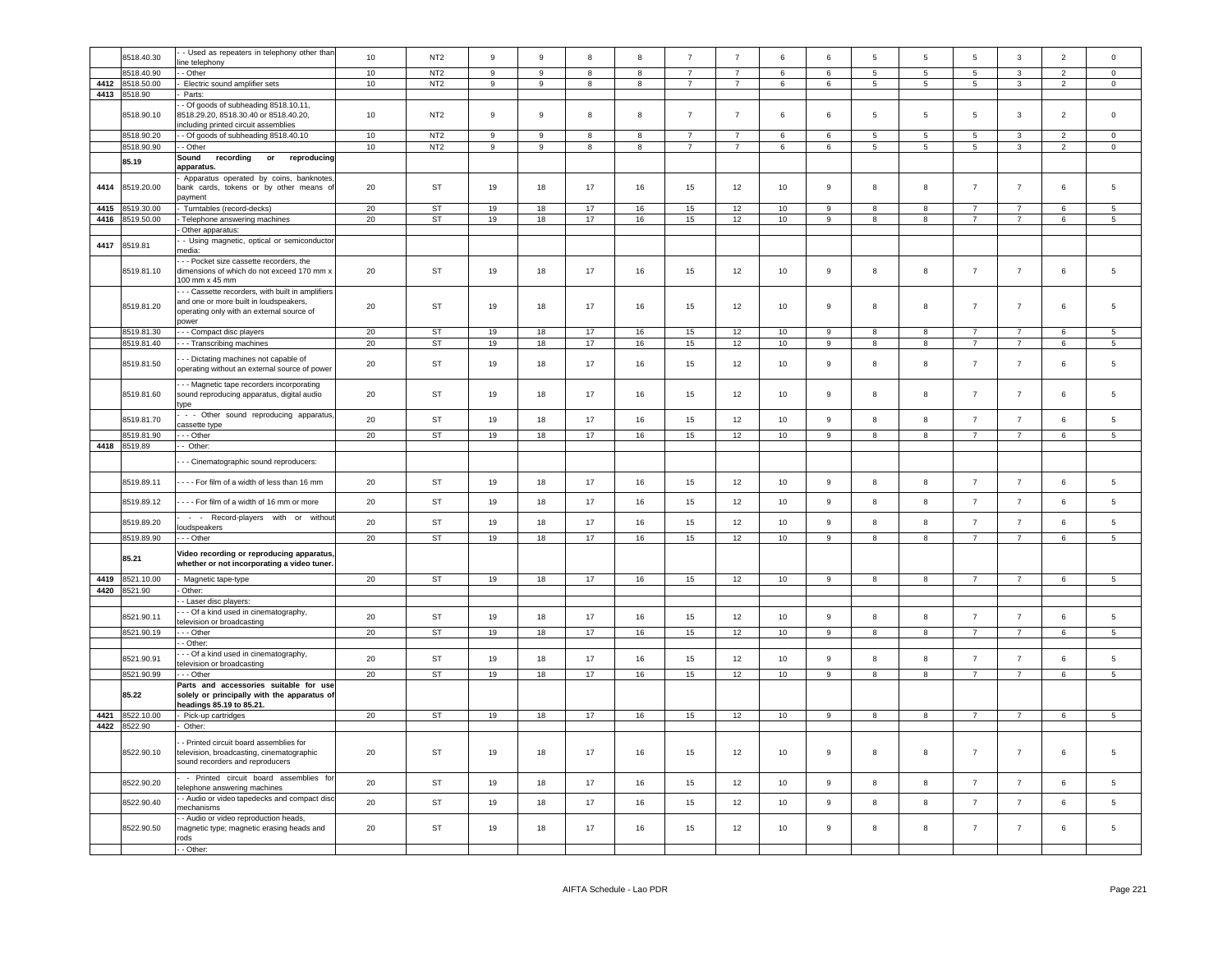|      | 8522.90.91 | - - Other parts and accessories of<br>cinematographic sound recorders or<br>reproducers                                                                                                                                                                                                                                         | 20     | ST              | 19             | 18             | 17                      | 16               | 15              | 12              | 10              | $\mathsf g$      | 8               | 8               | $\overline{7}$  | $\overline{7}$ | 6               | 5               |
|------|------------|---------------------------------------------------------------------------------------------------------------------------------------------------------------------------------------------------------------------------------------------------------------------------------------------------------------------------------|--------|-----------------|----------------|----------------|-------------------------|------------------|-----------------|-----------------|-----------------|------------------|-----------------|-----------------|-----------------|----------------|-----------------|-----------------|
|      | 8522.90.92 | - - Other parts of telephone answering<br>machines                                                                                                                                                                                                                                                                              | 20     | ST              | 19             | 18             | 17                      | 16               | 15              | 12              | 10              | 9                | 8               | 8               | $\overline{7}$  | $\overline{7}$ | 6               | 5               |
|      | 8522.90.93 | - - Other parts and accessories for goods of<br>subheading 8519.81or heading 85.21                                                                                                                                                                                                                                              | 20     | ST              | 19             | 18             | 17                      | 16               | 15              | 12              | 10              | $\boldsymbol{9}$ | 8               | 8               | $\overline{7}$  | $\overline{7}$ | 6               | 5               |
|      | 8522.90.99 | -- Other                                                                                                                                                                                                                                                                                                                        | 20     | ST              | 19             | 18             | 17                      | 16               | 15              | 12              | 10              | 9                | 8               | 8               | $\overline{7}$  | $\overline{7}$ | 6               | 5               |
|      | 85.23      | Discs,<br>tapes, solid-state non-volatile<br>storage devices, "smart cards" and other<br>media for the recording of sound or of<br>other phenomena, whether or not<br>recorded, including matrices and masters<br>for the production of discs, but excluding<br>products of Chapter 37.                                         |        |                 |                |                |                         |                  |                 |                 |                 |                  |                 |                 |                 |                |                 |                 |
| 4423 | 8523.21    | Magnetic media:<br>- Cards incorporating a magnetic stripe:                                                                                                                                                                                                                                                                     |        |                 |                |                |                         |                  |                 |                 |                 |                  |                 |                 |                 |                |                 |                 |
|      | 8523.21.10 |                                                                                                                                                                                                                                                                                                                                 | 10     | NT <sub>2</sub> | 9              | 9              |                         |                  | $\overline{7}$  | $\overline{7}$  | 6               | 6                | 5               | -5              | $5\phantom{.0}$ | 3              | $\overline{2}$  | $\mathbf{0}$    |
|      |            | - - Unrecorded                                                                                                                                                                                                                                                                                                                  |        |                 |                |                | 8                       | 8                | $\overline{7}$  | $\overline{7}$  |                 |                  |                 |                 |                 |                |                 |                 |
|      | 8523.21.20 | - - Recorded                                                                                                                                                                                                                                                                                                                    | 10     | NT <sub>2</sub> | 9              | 9              | 8                       | 8                |                 |                 | 6               | 6                | $5\phantom{.0}$ | $5\phantom{.0}$ | $\overline{5}$  | $\mathbf{3}$   | $\overline{2}$  | $\overline{0}$  |
| 4424 | 8523.29    | - Other:                                                                                                                                                                                                                                                                                                                        |        |                 |                |                |                         |                  |                 |                 |                 |                  |                 |                 |                 |                |                 |                 |
|      |            | - - Magnetic tapes, of a width not exceeding<br>4 mm:                                                                                                                                                                                                                                                                           |        |                 |                |                |                         |                  |                 |                 |                 |                  |                 |                 |                 |                |                 |                 |
|      | 8523.29.11 | ---- Computer tapes, unrecorded                                                                                                                                                                                                                                                                                                 | 20     | <b>ST</b>       | 19             | 18             | 17                      | 16               | 15              | 12              | 10 <sup>1</sup> | 9                | 8               | 8               | $\overline{7}$  | $\overline{7}$ | 6               | $\overline{5}$  |
|      | 8523.29.12 | Video tapes, recorded                                                                                                                                                                                                                                                                                                           | 10     | NT <sub>2</sub> | $\overline{9}$ | $\overline{9}$ | $\overline{\mathbf{8}}$ | $\overline{8}$   | $\overline{7}$  | $\overline{7}$  | 6               | 6                | $\overline{5}$  | $\overline{5}$  | 5               | $\overline{3}$ | $\overline{2}$  | $\overline{0}$  |
|      | 8523.29.19 | $- - -$ Other                                                                                                                                                                                                                                                                                                                   | 20     | ST              | 19             | 18             | 17                      | 16               | 15              | 12              | 10              | 9                | 8               | 8               | $\overline{7}$  | $\overline{7}$ | 6               | 5               |
|      |            | - - Magnetic tapes, of a width exceeding 4<br>mm but not exceeding 6.5 mm:                                                                                                                                                                                                                                                      |        |                 |                |                |                         |                  |                 |                 |                 |                  |                 |                 |                 |                |                 |                 |
|      | 8523.29.21 | Video tapes, unrecorded                                                                                                                                                                                                                                                                                                         | 20     | ST              | 19             | 18             | 17                      | 16               | 15              | 12              | 10              | 9                | 8               | 8               | $\overline{7}$  | $\overline{7}$ | 6               | $5\phantom{.0}$ |
|      | 8523.29.22 | Video tapes, recorded                                                                                                                                                                                                                                                                                                           | 10     | NT <sub>2</sub> | 9              | $\overline{9}$ | 8                       | 8                | $\overline{7}$  | $\overline{7}$  | 6               | $\,6\,$          | $5\overline{5}$ | $\overline{5}$  | $5\phantom{.0}$ | $\mathbf{3}$   | $\overline{2}$  | $\mathbf{0}$    |
|      | 8523.29.29 | $\cdots$ - Other                                                                                                                                                                                                                                                                                                                | 20     | <b>ST</b>       | 19             | 18             | 17                      | 16               | 15              | 12              | 10              | 9                | 8               | 8               | $\overline{7}$  | $\overline{7}$ | 6               | $5\overline{5}$ |
|      |            | - - Magnetic tapes, of a width exceeding 6.5<br>nm:                                                                                                                                                                                                                                                                             |        |                 |                |                |                         |                  |                 |                 |                 |                  |                 |                 |                 |                |                 |                 |
|      | 8523.29.31 | - - - Computer tapes, in pancake or in jumbo<br>forms, unrecorded                                                                                                                                                                                                                                                               | 20     | ST              | 19             | 18             | 17                      | 16               | 15              | 12              | 10              | 9                | 8               | 8               | $\overline{7}$  | $\overline{7}$ | 6               | 5               |
|      | 8523.29.32 | - - - - Other computer tapes, unrecorded                                                                                                                                                                                                                                                                                        | $20\,$ | <b>ST</b>       | 19             | 18             | 17                      | 16               | 15              | 12              | 10              | 9                | 8               | 8               | $\overline{7}$  | $\overline{7}$ | 6               | 5               |
|      | 8523.29.33 | - - - Other, in pancake or in jumbo forms,                                                                                                                                                                                                                                                                                      | 20     | ST              | 19             | 18             | 17                      | 16               | 15              | 12              | 10              | 9                | 8               | 8               | $\overline{7}$  | $\overline{7}$ | $6\overline{6}$ | 5               |
|      |            | unrecorded                                                                                                                                                                                                                                                                                                                      |        |                 |                |                |                         |                  |                 |                 |                 |                  |                 |                 |                 |                |                 |                 |
|      | 8523.29.39 | $- -$ Other                                                                                                                                                                                                                                                                                                                     | 20     | ST              | 19             | 18             | 17                      | 16               | 15              | 12              | 10              | 9                | 8               | 8               | $\overline{7}$  | $\overline{7}$ | 6               | 5               |
|      |            | - - Magnetic discs:                                                                                                                                                                                                                                                                                                             |        |                 |                |                |                         |                  |                 |                 |                 |                  |                 |                 |                 |                |                 |                 |
|      | 8523.29.41 | --- Of a kind used for reproducing<br>phenomena other than sound or image                                                                                                                                                                                                                                                       | 10     | NT <sub>2</sub> | $\mathsf g$    | $\mathsf g$    | 8                       | 8                | $\overline{7}$  | $\overline{7}$  | 6               | 6                | 5               | 5               | $5\phantom{.0}$ | $\mathbf{3}$   | $\overline{2}$  | $\mathsf 0$     |
|      | 8523.29.42 | --- Of a kind used for reproducing<br>representations of instructions, data, sound<br>and image, recorded in a machine readable<br>binary form, and capable of being<br>manipulated or providing interactivity to a user<br>by means of an automatic data processing<br>machine; proprietary format storage<br>(recorded) media | 10     | NT <sub>1</sub> | 8              | $^{\rm 8}$     | $\overline{7}$          | $\overline{7}$   | $\,$ 5 $\,$     | $\,$ 5 $\,$     | 3               | $\mathbf{3}$     | $\overline{2}$  | $\mathsf 0$     | $\mathbf 0$     | $\mathbf 0$    | 0               | $\mathbf 0$     |
|      | 8523.29.43 | Other, unrecorded                                                                                                                                                                                                                                                                                                               | 20     | ST              | 19             | 18             | 17                      | 16               | 15              | 12              | 10              | 9                | 8               | 8               | $\overline{7}$  | $\overline{7}$ | 6               | 5               |
|      | 8523.29.44 | Other, recorded                                                                                                                                                                                                                                                                                                                 | 10     | NT <sub>2</sub> | 9              | 9              | 8                       | 8                | $7\overline{ }$ | 7               | 6               | 6                | 5 <sub>5</sub>  | $5\overline{5}$ | $5\phantom{.0}$ | $\mathbf{3}$   | $\overline{2}$  | $\overline{0}$  |
|      |            | - - Other:                                                                                                                                                                                                                                                                                                                      |        |                 |                |                |                         |                  |                 |                 |                 |                  |                 |                 |                 |                |                 |                 |
|      | 8523.29.91 | - - - Of a kind suitable for computer use,                                                                                                                                                                                                                                                                                      | 10     | NT <sub>2</sub> | $\mathsf g$    | 9              | 8                       | 8                | $\overline{7}$  | $\overline{7}$  | 6               | 6                | $5\phantom{.0}$ | 5               | $5\phantom{.0}$ | $\mathbf{3}$   | $\overline{2}$  | $\mathsf 0$     |
|      |            | unrecorded<br>--- Of a kind used for reproducing                                                                                                                                                                                                                                                                                |        |                 |                |                |                         |                  |                 |                 |                 |                  |                 |                 |                 |                |                 |                 |
|      | 8523.29.92 | phenomena other than sound or image                                                                                                                                                                                                                                                                                             | 10     | NT <sub>2</sub> | 9              | 9              | 8                       | 8                | $\overline{7}$  | $\overline{7}$  | 6               | 6                | $5\phantom{.0}$ | 5               | $5\phantom{.0}$ | $\mathbf{3}$   | $\overline{2}$  | $\mathsf 0$     |
|      | 8523.29.93 | --- Of a kind used for reproducing<br>representations of instructions, data, sound<br>and image, recorded in a machine readable<br>binary form, and capable of being<br>manipulated or providing interactivity to a user<br>by means of an automatic data processing<br>machine; proprietary format storage<br>(recorded) media | 10     | NT <sub>1</sub> | 8              | 8              | $\overline{7}$          | $\overline{7}$   | 5               | $5\phantom{.0}$ | 3               | 3                | $\overline{2}$  | $\mathsf 0$     | $\mathbf 0$     | $\mathbf 0$    | $\mathbf 0$     | $\mathbf 0$     |
|      | 8523.29.99 | $- - -$ Other                                                                                                                                                                                                                                                                                                                   | 10     | NT2             | 9              | 9              | 8                       | $\boldsymbol{8}$ | $\overline{7}$  | $\overline{7}$  | 6               | $\,6\,$          | $5\phantom{.0}$ | $5\phantom{.0}$ | $5\phantom{.0}$ | $\mathbf{3}$   | $\overline{2}$  | $\overline{0}$  |
| 4425 | 8523.40    | Optical media:                                                                                                                                                                                                                                                                                                                  |        |                 |                |                |                         |                  |                 |                 |                 |                  |                 |                 |                 |                |                 |                 |
|      |            | - Discs for laser reading systems:<br>- - Of a kind suitable for computer use                                                                                                                                                                                                                                                   |        |                 |                |                |                         |                  |                 |                 |                 |                  |                 |                 |                 |                |                 |                 |
|      | 8523.40.11 | unrecorded<br>- - Of a kind used for reproducing                                                                                                                                                                                                                                                                                | 10     | NT <sub>2</sub> | 9              | 9              | $\mathbf{g}$            | $\boldsymbol{8}$ | $\overline{7}$  | $\overline{7}$  | 6               | 6                | 5               | 5               | $\,$ 5 $\,$     | $\mathbf{3}$   | 2               | $\mathbf 0$     |
|      | 8523.40.12 | phenomena other than sound or image                                                                                                                                                                                                                                                                                             | 10     | NT <sub>2</sub> | 9              | 9              | 8                       | 8                | $\overline{7}$  | $\overline{7}$  | 6               | 6                | 5               | 5               | 5               | 3              | $\overline{2}$  | $\mathbf 0$     |
|      | 8523.40.13 | - - Of a kind used for reproducing sound only                                                                                                                                                                                                                                                                                   | 10     | NT <sub>2</sub> | 9              | $\mathsf g$    | 8                       | 8                | $\overline{7}$  | $\overline{7}$  | $6\overline{6}$ | 6                | 5               | $\,$ 5 $\,$     | $\sqrt{5}$      | $\mathbf{3}$   | $\overline{2}$  | $\mathsf 0$     |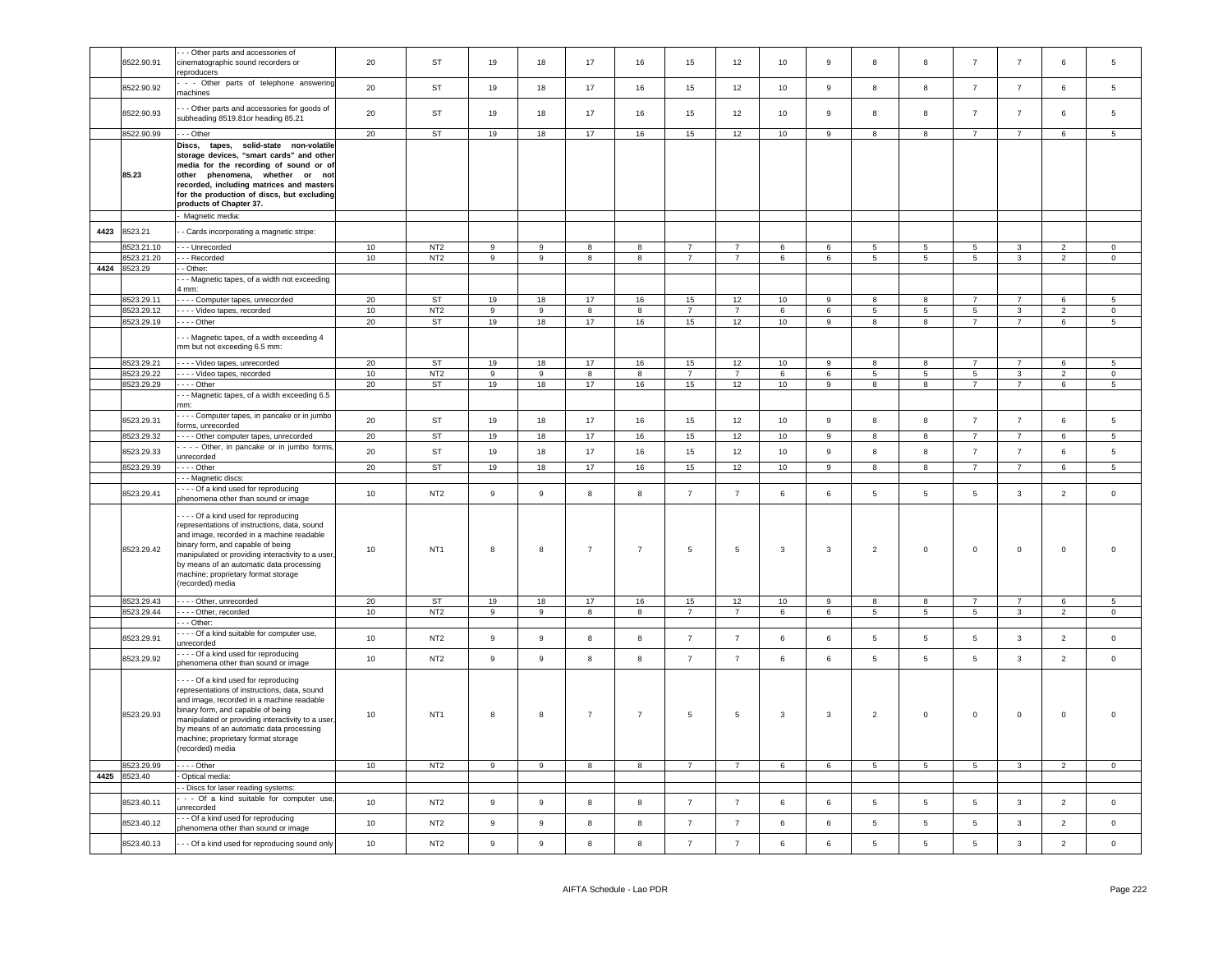|      | 8523.40.14   | - - Of a kind used for reproducing<br>representations of instructions, data, sound<br>and image, recorded in a machine readable<br>binary form, and capable of being<br>manipulated or providing interactivity to a user<br>by means of an automatic data processing<br>machine; proprietary format storage<br>(recorded) media        | 10             | NT <sub>2</sub> | 9                | 9                | 8              | 8                       | $\overline{7}$          | $\overline{7}$  | 6              | 6              | 5              | $5\phantom{.0}$ | 5               | $\mathbf{3}$   | $\overline{2}$ | $\mathsf 0$    |
|------|--------------|----------------------------------------------------------------------------------------------------------------------------------------------------------------------------------------------------------------------------------------------------------------------------------------------------------------------------------------|----------------|-----------------|------------------|------------------|----------------|-------------------------|-------------------------|-----------------|----------------|----------------|----------------|-----------------|-----------------|----------------|----------------|----------------|
|      | 8523.40.19   | --- Other                                                                                                                                                                                                                                                                                                                              | 10             | NT <sub>2</sub> | 9                | 9                | 8              | 8                       | $\overline{7}$          | $\overline{7}$  | 6              | 6              | 5              | 5 <sub>1</sub>  | $5\phantom{.0}$ | $\mathbf{3}$   | $\overline{2}$ | $\mathbf 0$    |
|      |              | - Other:                                                                                                                                                                                                                                                                                                                               |                |                 |                  |                  |                |                         |                         |                 |                |                |                |                 |                 |                |                |                |
|      | 8523.40.91   | - - Of a kind suitable for computer use<br>unrecorded<br>- - Of a kind used for reproducing                                                                                                                                                                                                                                            | 10             | NT <sub>2</sub> | $\boldsymbol{9}$ | $\,$ 9           | 8              | 8                       | $\overline{7}$          | $\overline{7}$  | 6              | 6              | 5              | $5\phantom{.0}$ | $\overline{5}$  | $\mathbf{3}$   | $\overline{2}$ | $\,0\,$        |
|      | 8523.40.92   | phenomena other than sound or image                                                                                                                                                                                                                                                                                                    | 10             | NT <sub>2</sub> | 9                | 9                | 8              | 8                       | $\overline{7}$          | $\overline{7}$  | 6              | 6              | 5              | 5               | 5               | $\mathbf{3}$   | $\overline{2}$ | $\circ$        |
|      | 8523.40.93   | - - Of a kind used for reproducing sound only                                                                                                                                                                                                                                                                                          | 10             | NT <sub>1</sub> | $\bf8$           | $\boldsymbol{8}$ | $\overline{7}$ | $\overline{7}$          | $\overline{5}$          | $5\phantom{.0}$ | $\mathbf{3}$   | $\mathbf{3}$   | $\overline{2}$ | $\mathbf 0$     | $\mathsf 0$     | $\mathsf 0$    | $\mathbf 0$    | $\mathbb O$    |
|      | 8523.40.94   | - - Of a kind used for reproducing<br>representations of instructions, data, sound<br>and image, recorded in a machine readable<br>binary form, and capable of being<br>manipulated or providing interactivity to a user<br>by means of an automatic data processing<br>machine; proprietary format storage<br>(recorded) media        | 10             | NT <sub>1</sub> | 8                | 8                | $\overline{7}$ | $\overline{7}$          | 5                       | $\sqrt{5}$      | 3              | $\mathbf{3}$   | $\overline{2}$ | $\mathsf 0$     | $\mathbf 0$     | $\mathbf{0}$   | $\mathsf 0$    | $\overline{0}$ |
|      | 8523.40.99   | --- Other                                                                                                                                                                                                                                                                                                                              | 10             | NT2             | 9                | 9                | 8              | 8                       | $7^{\circ}$             | $7\overline{ }$ | 6              | 6              | 5 <sub>5</sub> | $5\overline{5}$ | $5\overline{5}$ | $\mathbf{3}$   | $\overline{2}$ | $\overline{0}$ |
|      |              | - Semiconductor media:                                                                                                                                                                                                                                                                                                                 |                |                 |                  |                  |                |                         |                         |                 |                |                |                |                 |                 |                |                |                |
| 4426 | 8523.51      | - Solid-state non-volatile storage devices:                                                                                                                                                                                                                                                                                            |                |                 |                  |                  |                |                         |                         |                 |                |                |                |                 |                 |                |                |                |
|      | 8523.51.10   | - - Of a kind suitable for computer use<br>unrecorded                                                                                                                                                                                                                                                                                  | 10             | NT <sub>2</sub> | 9                | 9                | 8              | 8                       | $\overline{7}$          | $\overline{7}$  | 6              | 6              | 5              | -5              | 5               | $\mathbf{3}$   | $\overline{2}$ | $\circ$        |
|      | 8523.51.20   | - - Of a kind used for reproducing<br>phenomena other than sound or image                                                                                                                                                                                                                                                              | 10             | NT <sub>2</sub> | $\boldsymbol{9}$ | 9                | 8              | 8                       | $\overline{7}$          | $\overline{7}$  | $\,6\,$        | 6              | 5              | $\sqrt{5}$      | $\sqrt{5}$      | $\mathbf{3}$   | $\overline{2}$ | $\mathbb O$    |
|      | 8523.51.30   | - - Of a kind used for reproducing<br>representations of instructions, data, sound<br>and image, recorded in a machine readable<br>binary form, and capable of being<br>manipulated or providing interactivity to a user<br>by means of an automatic data processing<br>machine; proprietary format storage<br>(recorded) media        | 10             | NT <sub>1</sub> | 8                | 8                | $\overline{7}$ | $\overline{7}$          | 5                       | 5               | 3              | $\mathbf{3}$   | $\overline{2}$ | $\mathbf 0$     | $\mathbf 0$     | $\mathbf 0$    | $\mathsf 0$    | $\overline{0}$ |
|      | 8523.51.90   | - - - Other                                                                                                                                                                                                                                                                                                                            | 10             | NT <sub>2</sub> | $\mathbf{Q}$     | 9                | 8              | 8                       | $\overline{7}$          | $\overline{7}$  | 6              | $\epsilon$     | 5              | -5              | $\overline{5}$  | $\mathbf{3}$   | $\overline{2}$ | $\mathbf 0$    |
| 4427 | 3523.52.00   | - "Smart cards"                                                                                                                                                                                                                                                                                                                        | $\overline{5}$ | NT <sub>1</sub> | $\overline{4}$   | $\overline{4}$   | $\overline{4}$ | $\overline{\mathbf{3}}$ | $\overline{\mathbf{3}}$ | $\overline{3}$  | $\overline{2}$ | $\overline{2}$ | $\overline{1}$ | $\overline{0}$  | $\overline{0}$  | $\overline{0}$ | $\overline{0}$ | $\overline{0}$ |
| 4428 | 8523.59      | - Other:                                                                                                                                                                                                                                                                                                                               |                |                 |                  |                  |                |                         |                         |                 |                |                |                |                 |                 |                |                |                |
|      | 8523.59.10   | - - Proximity cards and tags                                                                                                                                                                                                                                                                                                           | $\overline{5}$ | NT <sub>1</sub> | $\overline{4}$   | $\overline{4}$   | $\overline{4}$ | $\overline{3}$          | $\overline{3}$          | $\overline{3}$  | $\overline{2}$ | $\overline{2}$ | $\overline{1}$ | $\mathbf 0$     | $\overline{0}$  | $\mathbf 0$    | $\overline{0}$ | $\overline{0}$ |
|      | 8523.59.20   | - - Other, of a kind suitable for computer use,<br>unrecorded                                                                                                                                                                                                                                                                          | 10             | NT <sub>2</sub> | $\boldsymbol{9}$ | $\,9$            | 8              | 8                       | $\overline{7}$          | $\overline{7}$  | 6              | 6              | 5              | 5               | 5               | $\mathbf{3}$   | $\overline{2}$ | $\,0\,$        |
|      | 8523.59.30   | - - Other, of a kind used for reproducing<br>phenomena other than sound or image                                                                                                                                                                                                                                                       | 10             | NT <sub>2</sub> | 9                | 9                | 8              | 8                       | $\overline{7}$          | $\overline{7}$  | 6              | 6              | 5              | 5               | 5               | 3              | $\overline{2}$ | $\overline{0}$ |
|      | 8523.59.40   | - - Other, of a kind used for reproducing<br>representations of instructions, data, sound<br>and image, recorded in a machine readable<br>binary form, and capable of being<br>manipulated or providing interactivity to a user<br>by means of an automatic data processing<br>machine; proprietary format storage<br>(recorded) media | 10             | NT <sub>1</sub> | 8                | $\boldsymbol{8}$ | $\overline{7}$ | $\overline{7}$          | $\overline{5}$          | $\,$ 5 $\,$     | 3              | $\mathbf{3}$   | $\overline{2}$ | $\mathbf 0$     | $\mathbf 0$     | $\mathbf 0$    | $\mathbf 0$    | $\,$ 0         |
|      | 8523.59.90   | --- Other                                                                                                                                                                                                                                                                                                                              | 10             | NT <sub>2</sub> | 9                | 9                | 8              | 8                       | $\overline{7}$          | $\overline{7}$  | 6              | 6              | 5              | -5              | 5               | 3              | $\overline{2}$ | $\overline{0}$ |
|      | 4429 8523.80 | Other:                                                                                                                                                                                                                                                                                                                                 |                |                 |                  |                  |                |                         |                         |                 |                |                |                |                 |                 |                |                |                |
|      | 8523.80.10   | - Of a kind suitable for computer use<br>inrecorded                                                                                                                                                                                                                                                                                    | 10             | NT <sub>2</sub> | $\mathsf g$      | 9                | 8              | $\bf{8}$                | $\overline{7}$          | $\overline{7}$  | 6              | 6              | 5              | $\overline{5}$  | $5\phantom{.0}$ | $\mathbf{3}$   | $\overline{2}$ | $\mathsf 0$    |
|      | 8523.80.20   | - Of a kind used for reproducing phenomena<br>ther than sound or image                                                                                                                                                                                                                                                                 | 10             | NT <sub>2</sub> | $\boldsymbol{9}$ | $\boldsymbol{9}$ | 8              | 8                       | $\overline{7}$          | $\overline{7}$  | 6              | 6              | $\sqrt{5}$     | $\sqrt{5}$      | $\,$ 5 $\,$     | $\mathbf{3}$   | $\overline{2}$ | $\,0\,$        |
|      | 8523.80.30   | - Of a kind used for reproducing<br>representations of instructions, data, sound<br>and image, recorded in a machine readable<br>binary form, and capable of being<br>manipulated or providing interactivity to a user<br>by means of an automatic data processing<br>machine; proprietary format storage<br>(recorded) media          | 10             | NT <sub>1</sub> | 8                | 8                | $\overline{7}$ | $\overline{7}$          | $\overline{5}$          | 5               | 3              | 3              | $\overline{2}$ | $\mathbf 0$     | $\mathsf 0$     | $\mathbf 0$    | $\mathbf 0$    | $\mathbf 0$    |
|      | 8523.80.40   | - - Gramophone records                                                                                                                                                                                                                                                                                                                 | 20             | ST              | 19               | 18               | 17             | 16                      | 15                      | 12              | 10             | 9              | 8              | 8               | $\overline{7}$  | $\overline{7}$ | 6              | $\overline{5}$ |
|      | 8523.80.90   | - Other                                                                                                                                                                                                                                                                                                                                | 10             | NT <sub>2</sub> | 9                | 9                | 8              | 8                       |                         |                 | 6              | 6              | 5              | 5               | $\overline{5}$  | 3              | $\overline{2}$ | $\mathbf 0$    |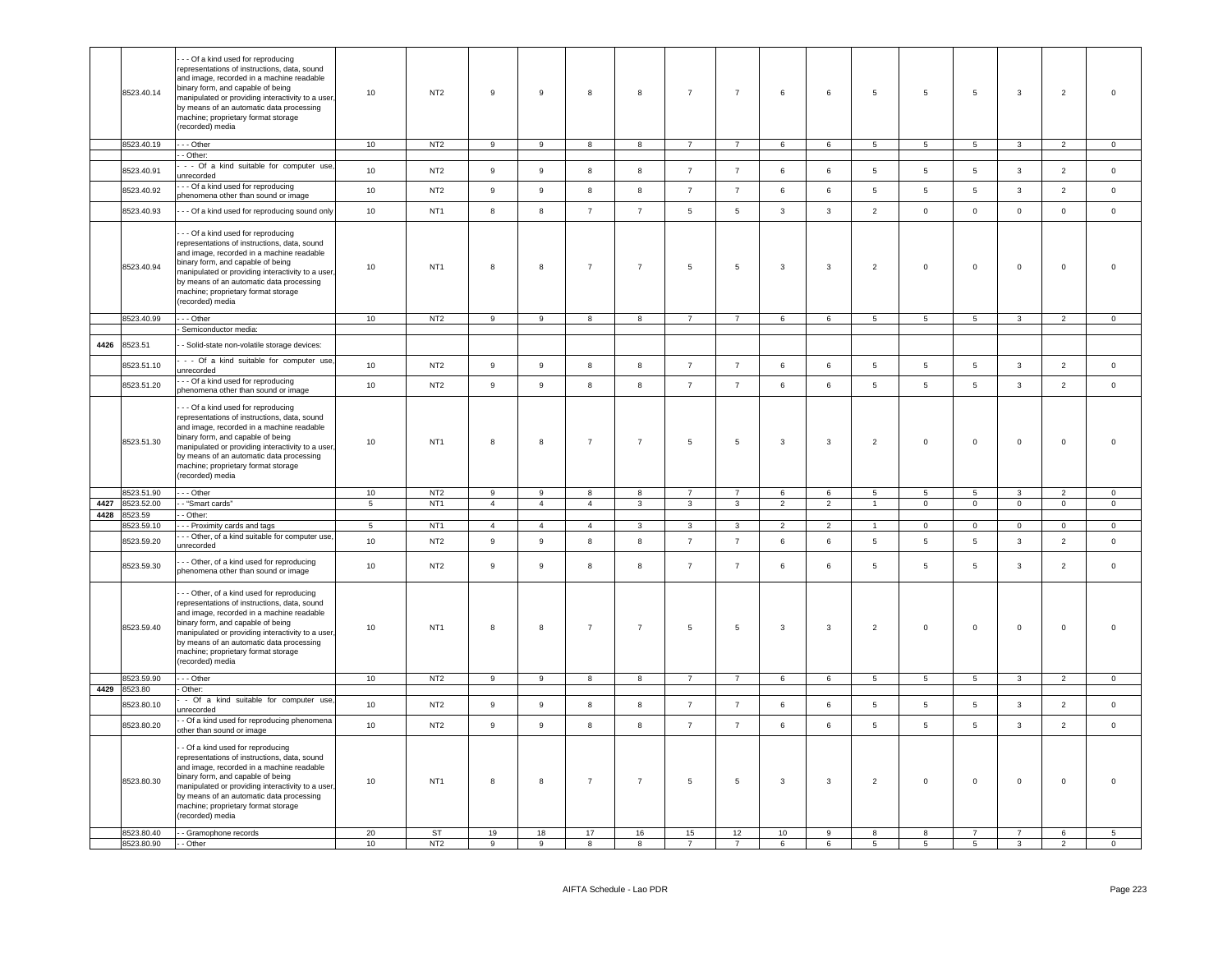|      |                          | Transmission<br>apparatus<br>for<br>radio-                                                                                             |                 |                        |                |                |                |                         |                         |                |                |                |                       |                |                                  |                                  |                |                                |
|------|--------------------------|----------------------------------------------------------------------------------------------------------------------------------------|-----------------|------------------------|----------------|----------------|----------------|-------------------------|-------------------------|----------------|----------------|----------------|-----------------------|----------------|----------------------------------|----------------------------------|----------------|--------------------------------|
|      |                          | broadcasting or television, whether or not                                                                                             |                 |                        |                |                |                |                         |                         |                |                |                |                       |                |                                  |                                  |                |                                |
|      | 85.25                    | incorporating reception apparatus or                                                                                                   |                 |                        |                |                |                |                         |                         |                |                |                |                       |                |                                  |                                  |                |                                |
|      |                          | sound recording or<br>reproducing                                                                                                      |                 |                        |                |                |                |                         |                         |                |                |                |                       |                |                                  |                                  |                |                                |
|      |                          | apparatus; television cameras, digital                                                                                                 |                 |                        |                |                |                |                         |                         |                |                |                |                       |                |                                  |                                  |                |                                |
|      |                          | cameras and video camera recorders.                                                                                                    |                 |                        |                |                |                |                         |                         |                |                |                |                       |                |                                  |                                  |                |                                |
| 4430 | 8525.50.00               | Transmission apparatus                                                                                                                 | 5               | NT <sub>1</sub>        | $\overline{4}$ | $\overline{4}$ | $\overline{4}$ | $\mathbf{3}$            | $\overline{3}$          | $\overline{3}$ | $\overline{2}$ | $\overline{2}$ | $\overline{1}$        | $\Omega$       | $\mathbf 0$                      | $\mathbf 0$                      | $\mathsf 0$    | $\circ$                        |
| 4431 | 8525.60.00               | Transmission<br>apparatus incorporating<br>reception apparatus                                                                         | $5^{\circ}$     | NT <sub>1</sub>        | $\overline{4}$ | $\overline{4}$ | $\overline{4}$ | $\overline{3}$          | $\overline{3}$          | $\overline{3}$ | $\overline{2}$ | $\overline{2}$ | $\overline{1}$        | $\mathbf 0$    | $\mathbf{0}$                     | $\mathbf{0}$                     | $\mathbf{0}$   | $\mathbf 0$                    |
| 4432 | 8525.80                  | Television cameras, digital cameras and<br>video camera recorders:                                                                     |                 |                        |                |                |                |                         |                         |                |                |                |                       |                |                                  |                                  |                |                                |
|      | 8525.80.10               | - Web cameras                                                                                                                          | 5               | NT <sub>1</sub>        | $\overline{4}$ | $\overline{4}$ | $\mathbf{A}$   | $\mathbf{3}$            | $\mathbf{3}$            | $\overline{3}$ | $\overline{2}$ | $\overline{2}$ | $\overline{1}$        | $\mathbf 0$    | $\mathsf 0$                      | $\mathbf 0$                      | $\mathsf 0$    | $\Omega$                       |
|      | 8525.80.20               | - Digital cameras and video camera                                                                                                     | 5               | NT <sub>1</sub>        | $\overline{4}$ | $\overline{4}$ | $\overline{4}$ | $\mathbf{3}$            | $\mathbf{3}$            | $\mathbf{3}$   | $\overline{2}$ | $\overline{2}$ | $\overline{1}$        | $\mathbf 0$    | $\mathbf 0$                      | $\mathbf 0$                      | $\mathsf 0$    | $\mathbf 0$                    |
|      | 8525.80.90               | ecorders<br>- Other                                                                                                                    | $\overline{5}$  | NT <sub>1</sub>        | $\overline{4}$ | $\overline{4}$ | $\overline{4}$ | $\overline{\mathbf{3}}$ | $\overline{\mathbf{3}}$ | $\overline{3}$ | $\overline{2}$ | $\overline{2}$ | $\overline{1}$        | $\overline{0}$ | $\overline{0}$                   | $\overline{0}$                   | $\overline{0}$ | $\overline{0}$                 |
|      |                          | Radar apparatus, radio navigational aid                                                                                                |                 |                        |                |                |                |                         |                         |                |                |                |                       |                |                                  |                                  |                |                                |
|      | 85.26                    | apparatus and radio remote control                                                                                                     |                 |                        |                |                |                |                         |                         |                |                |                |                       |                |                                  |                                  |                |                                |
| 4433 | 8526.10                  | apparatus.<br>Radar apparatus:                                                                                                         |                 |                        |                |                |                |                         |                         |                |                |                |                       |                |                                  |                                  |                |                                |
|      |                          |                                                                                                                                        |                 |                        |                |                |                |                         |                         |                |                |                |                       |                |                                  |                                  |                |                                |
|      | 8526.10.10               | - Radar apparatus, ground based, or of a<br>kind for incorporation in civil aircraft, or of a<br>kind used solely on sea-going vessels | 5               | NT <sub>1</sub>        | $\overline{4}$ | $\overline{4}$ | $\overline{4}$ | 3                       | $\mathbf{3}$            | $\mathbf{3}$   | $\overline{2}$ | $\overline{2}$ | $\overline{1}$        | $\mathsf 0$    | $\mathbf 0$                      | $\mathsf 0$                      | $\mathbf 0$    | $\mathbf 0$                    |
|      | 8526.10.90               | - Other                                                                                                                                | 5               | NT <sub>1</sub>        | $\overline{4}$ | $\overline{4}$ | $\overline{4}$ | $\mathbf{3}$            | $\mathbf{3}$            | $\mathbf{3}$   | $\overline{2}$ | $\overline{2}$ | $\overline{1}$        | $\mathbf 0$    | $\mathsf 0$                      | $\mathbf 0$                      | $\mathbf 0$    | $\mathsf 0$                    |
|      |                          | Other:                                                                                                                                 |                 |                        |                |                |                |                         |                         |                |                |                |                       |                |                                  |                                  |                |                                |
|      | 4434 8526.91             | Radio navigational aid apparatus:                                                                                                      |                 |                        |                |                |                |                         |                         |                |                |                |                       |                |                                  |                                  |                |                                |
|      | 8526.91.10               | - - Radio navigational aid apparatus, of a<br>kind for used in civil aircraft, or of a kind used<br>solely on sea-going vessels        | $\,$ 5 $\,$     | NT <sub>1</sub>        | $\overline{4}$ | $\overline{4}$ | $\overline{4}$ | 3                       | $\mathbf{3}$            | $\mathbf{3}$   | $\overline{2}$ | $\overline{2}$ | $\overline{1}$        | $\mathsf 0$    | $\mathbf 0$                      | $\mathsf 0$                      | $\mathbf 0$    | $\mathbf 0$                    |
|      | 8526.91.90               | - - Other                                                                                                                              | $5\phantom{.0}$ | NT <sub>1</sub>        | $\overline{4}$ | $\overline{4}$ | $\overline{4}$ | 3                       | 3                       | 3              | $\overline{2}$ | $\overline{2}$ | $\overline{1}$        | $^{\circ}$     | $\overline{0}$                   | $\mathbf 0$                      | $\pmb{0}$      | $\mathbf 0$                    |
| 4435 | 8526.92.00               | - Radio remote control apparatus                                                                                                       | $\overline{5}$  | NT <sub>1</sub>        | $\overline{4}$ | $\overline{4}$ | $\overline{4}$ | $\mathbf{3}$            | $\mathbf{3}$            | $\overline{3}$ | $\overline{2}$ | $\overline{2}$ | $\overline{1}$        | $\mathbf 0$    | $\mathbf 0$                      | $\overline{0}$                   | $\mathbf 0$    | $\overline{0}$                 |
|      |                          | Reception<br>apparatus<br>for<br>radio-                                                                                                |                 |                        |                |                |                |                         |                         |                |                |                |                       |                |                                  |                                  |                |                                |
|      | 85.27                    | broadcasting, whether or not combined, in                                                                                              |                 |                        |                |                |                |                         |                         |                |                |                |                       |                |                                  |                                  |                |                                |
|      |                          | the same housing, with sound recording or                                                                                              |                 |                        |                |                |                |                         |                         |                |                |                |                       |                |                                  |                                  |                |                                |
|      |                          | reproducing apparatus or a clock.                                                                                                      |                 |                        |                |                |                |                         |                         |                |                |                |                       |                |                                  |                                  |                |                                |
|      |                          | Radio-broadcast receivers capable                                                                                                      |                 |                        |                |                |                |                         |                         |                |                |                |                       |                |                                  |                                  |                |                                |
|      |                          | operating without an external source of power:                                                                                         |                 |                        |                |                |                |                         |                         |                |                |                |                       |                |                                  |                                  |                |                                |
| 4436 | 8527.12.00               | - - Pocket-size radio cassette-players                                                                                                 | 20              | <b>ST</b>              | 19             | 18             | 17             | 16                      | 15                      | 12             | 10             | 9              | 8                     | 8              | $7^{\circ}$                      | $\overline{7}$                   | 6              | $5\phantom{.0}$                |
|      |                          |                                                                                                                                        |                 |                        |                |                |                |                         |                         |                |                |                |                       |                |                                  |                                  |                |                                |
| 4437 | 8527.13                  | - Other apparatus combined with sound<br>recording or reproducing apparatus:                                                           |                 |                        |                |                |                |                         |                         |                |                |                |                       |                |                                  |                                  |                |                                |
|      | 8527.13.10               | - - - Portable                                                                                                                         | 20              | <b>ST</b>              | 19             | 18             | 17             | 16                      | 15                      | 12             | 10             | 9              | 8                     | 8              | $\overline{7}$                   | $\overline{7}$                   | 6              | $5\phantom{.0}$                |
|      | 8527.13.90               | -- Other                                                                                                                               | 20              | ST                     | 19             | 18             | 17             | 16                      | 15                      | $12\,$         | 10             | 9              | 8                     | 8              | $\overline{7}$                   | $\overline{7}$                   | $\,6\,$        | $5\phantom{.0}$                |
| 4438 | 8527.19                  | - Other:                                                                                                                               |                 |                        |                |                |                |                         |                         |                |                |                |                       |                |                                  |                                  |                |                                |
|      |                          | - - Reception apparatus capable of planning,                                                                                           |                 |                        |                |                |                |                         |                         |                |                |                |                       |                |                                  |                                  |                |                                |
|      |                          | managing and monitoring the electromagnetic                                                                                            |                 |                        |                |                |                |                         |                         |                |                |                |                       |                |                                  |                                  |                |                                |
|      |                          | spectrum:                                                                                                                              |                 |                        |                |                |                |                         |                         |                |                |                |                       |                |                                  |                                  |                |                                |
|      | 8527.19.11<br>8527.19.19 | - - - Portable<br>$- -$ Other                                                                                                          | 20<br>20        | <b>ST</b><br><b>ST</b> | 19<br>19       | 18<br>18       | 17<br>17       | 16<br>16                | 15<br>15                | 12<br>12       | 10<br>10       | 9<br>9         | $\boldsymbol{8}$<br>8 | 8<br>8         | $\overline{7}$<br>$\overline{7}$ | $\overline{7}$<br>$\overline{7}$ | $\,6\,$<br>6   | $\,$ 5 $\,$<br>$5\phantom{.0}$ |
|      |                          | - Other:                                                                                                                               |                 |                        |                |                |                |                         |                         |                |                |                |                       |                |                                  |                                  |                |                                |
|      | 8527.19.91               | - - - Portable                                                                                                                         | 20              | <b>ST</b>              | 19             | 18             | 17             | 16                      | 15                      | 12             | 10             | 9              | 8                     | 8              | $\overline{7}$                   | $\overline{7}$                   | 6              | 5                              |
|      | 8527.19.99               | $- -$ Other                                                                                                                            | 20              | <b>ST</b>              | 19             | 18             | 17             | 16                      | 15                      | 12             | 10             | 9              | 8                     | 8              | $\overline{7}$                   | $\overline{7}$                   | $\,6\,$        | $\sqrt{5}$                     |
|      |                          | Radio-broadcast receivers not capable of                                                                                               |                 |                        |                |                |                |                         |                         |                |                |                |                       |                |                                  |                                  |                |                                |
|      |                          | operating without an external source of power,                                                                                         |                 |                        |                |                |                |                         |                         |                |                |                |                       |                |                                  |                                  |                |                                |
|      |                          | of a kind used in motor vehicles:                                                                                                      |                 |                        |                |                |                |                         |                         |                |                |                |                       |                |                                  |                                  |                |                                |
| 4439 | 8527.21.00               | - Combined with sound recording                                                                                                        | 20              | <b>ST</b>              | 19             | 18             | 17             | 16                      | 15                      | 12             | 10             | 9              | 8                     | 8              | $\overline{7}$                   | $\overline{7}$                   | 6              | 5                              |
|      |                          | eproducing apparatus                                                                                                                   |                 |                        |                |                |                |                         |                         |                |                |                |                       |                |                                  |                                  |                |                                |
| 4440 | 8527.29.00               | - Other                                                                                                                                | 20              | <b>ST</b>              | 19             | 18             | 17             | 16                      | 15                      | 12             | 10             | 9              | 8                     | 8              | $\overline{7}$                   | $\overline{7}$                   | 6              | $5\phantom{.0}$                |
|      |                          | Other:<br>- Combined with sound recording or                                                                                           |                 |                        |                |                |                |                         |                         |                |                |                |                       |                |                                  |                                  |                |                                |
| 4441 | 8527.91                  | eproducing apparatus:                                                                                                                  |                 |                        |                |                |                |                         |                         |                |                |                |                       |                |                                  |                                  |                |                                |
|      | 8527.91.10               | - - Portable                                                                                                                           | 20              | <b>ST</b>              | 19             | 18             | 17             | 16                      | 15                      | 12             | 10             | 9              | 8                     | 8              | $\overline{7}$                   | $\overline{7}$                   | $\,6\,$        | $5\phantom{.0}$                |
|      | 8527.91.90               | - - Other                                                                                                                              | 20              | ST                     | 19             | 18             | 17             | 16                      | 15                      | 12             | 10             | 9              | 8                     | 8              | $\overline{7}$                   | $\overline{7}$                   | $\,6\,$        | $\,$ 5 $\,$                    |
|      |                          | - Not combined with sound recording or                                                                                                 |                 |                        |                |                |                |                         |                         |                |                |                |                       |                |                                  |                                  |                |                                |
| 4442 | 8527.92                  | reproducing apparatus but combined with a<br>clock:                                                                                    |                 |                        |                |                |                |                         |                         |                |                |                |                       |                |                                  |                                  |                |                                |
|      | 8527.92.10               | - - - Portable                                                                                                                         | 20              | <b>ST</b>              | 19             | 18             | 17             | 16                      | 15                      | 12             | 10             | 9              | 8                     | 8              | $\overline{7}$                   | $\overline{7}$                   | $\,6\,$        | $\sqrt{5}$                     |
|      | 8527.92.90               | - - - Other                                                                                                                            | 20              | <b>ST</b>              | 19             | 18             | 17             | 16                      | 15                      | 12             | 10             | 9              | 8                     | 8              | $\overline{7}$                   | $\overline{7}$                   | 6              | $5\overline{5}$                |
| 4443 | 8527.99                  | - Other:                                                                                                                               |                 |                        |                |                |                |                         |                         |                |                |                |                       |                |                                  |                                  |                |                                |
|      | 8527.99.10               | - - Portable                                                                                                                           | 20              | <b>ST</b>              | 19             | 18             | 17             | 16                      | 15                      | 12             | 10             | 9              | 8                     | 8              | $\overline{7}$                   | $\overline{7}$                   | 6              | 5                              |
|      | 8527.99.90               | - - - Other                                                                                                                            | 20              | <b>ST</b>              | 19             | 18             | 17             | 16                      | 15                      | 12             | 10             | 9              | 8                     | 8              | $\overline{7}$                   | $\overline{7}$                   | 6              | 5                              |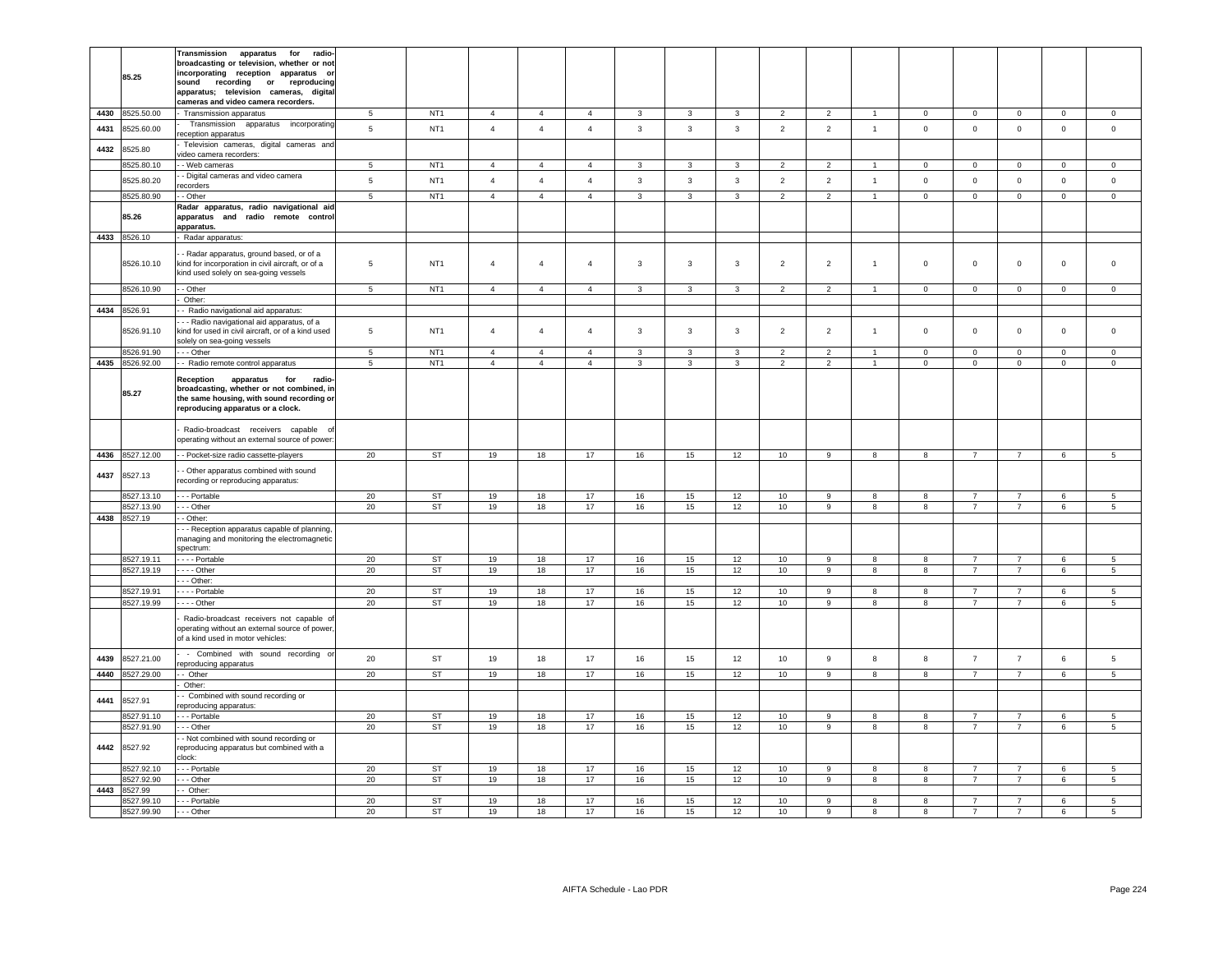|      | 85.28                    | Monitors and projectors, not incorporating<br>television reception apparatus; reception<br>apparatus for television, whether or not<br>incorporating radio-broadcast receivers or<br>sound or video recording or reproducing<br>apparatus. |                 |                 |                |                |                |              |                |                |                |                |                |                 |                     |                                  |                |                      |
|------|--------------------------|--------------------------------------------------------------------------------------------------------------------------------------------------------------------------------------------------------------------------------------------|-----------------|-----------------|----------------|----------------|----------------|--------------|----------------|----------------|----------------|----------------|----------------|-----------------|---------------------|----------------------------------|----------------|----------------------|
|      |                          | Cathode-ray tube monitors:                                                                                                                                                                                                                 |                 |                 |                |                |                |              |                |                |                |                |                |                 |                     |                                  |                |                      |
| 4444 | 8528.41                  | - Of a kind solely or principally used in an<br>automatic data processing system of heading<br>84.71:                                                                                                                                      |                 |                 |                |                |                |              |                |                |                |                |                |                 |                     |                                  |                |                      |
|      | 8528.41.10               | - - - Colour                                                                                                                                                                                                                               | $5\phantom{.0}$ | NT <sub>1</sub> | $\overline{4}$ | $\overline{4}$ | $\overline{4}$ | 3            | 3              | 3              | $\overline{2}$ | $\overline{2}$ | $\overline{1}$ | $\mathbf 0$     | $\mathbf 0$         | $\mathbf{0}$                     | $\overline{0}$ | $\mathbf 0$          |
|      | 8528.41.20               | - - Black and white or other monochrome                                                                                                                                                                                                    | $5\phantom{.0}$ | NT <sub>1</sub> | $\overline{4}$ | $\overline{4}$ | $\overline{4}$ | $\mathbf{3}$ | $\mathbf{3}$   | $\mathbf{3}$   | $\overline{2}$ | $\overline{2}$ | $\overline{1}$ | $\mathbf 0$     | $\mathsf 0$         | $\mathbf 0$                      | $\mathbf 0$    | $\mathsf 0$          |
| 4445 | 8528.49                  | - Other:                                                                                                                                                                                                                                   |                 |                 |                |                |                |              |                |                |                |                |                |                 |                     |                                  |                |                      |
|      | 528.49.10                | - - Colour                                                                                                                                                                                                                                 | 20              | ST              | 19             | 18             | 17             | 16           | 15             | 12             | 10             | 9              | 8              | 8               | $\overline{7}$      | $\overline{7}$                   | 6              | 5                    |
|      | 8528.49.20               | - - Black and white or other monochrome                                                                                                                                                                                                    | 20              | <b>ST</b>       | 19             | 18             | 17             | 16           | 15             | 12             | 10             | 9              | 8              | 8               | $\overline{7}$      | $\overline{7}$                   | 6              | 5                    |
|      |                          | Other monitors:                                                                                                                                                                                                                            |                 |                 |                |                |                |              |                |                |                |                |                |                 |                     |                                  |                |                      |
| 4446 | 8528.51                  | - Of a kind solely or principally used in an<br>automatic data processing system of heading<br>84.71:                                                                                                                                      |                 |                 |                |                |                |              |                |                |                |                |                |                 |                     |                                  |                |                      |
|      | 8528.51.10               | - - Projection type flat panel display units                                                                                                                                                                                               | 5               | NT <sub>1</sub> | $\overline{4}$ | $\overline{4}$ | $\overline{4}$ | 3            | $\mathbf{3}$   | $\mathbf{3}$   | $\overline{2}$ | $\overline{2}$ | $\overline{1}$ | $\mathbf 0$     | $\mathbf 0$         | $\mathbf{0}$                     | $\mathsf 0$    | $\mathsf 0$          |
|      | 8528.51.20               | - - Other, colour                                                                                                                                                                                                                          | $\sqrt{5}$      | NT <sub>1</sub> | $\overline{4}$ | $\overline{4}$ | $\overline{4}$ | 3            | $\mathbf{3}$   | $\mathbf{3}$   | $\overline{2}$ | $\overline{2}$ | $\overline{1}$ | $\mathbf 0$     | $\mathbf 0$         | 0                                | $\pmb{0}$      | $\mathsf 0$          |
|      | 8528.51.30               | - - Other, black and white or other<br>nonochrome                                                                                                                                                                                          | 5               | NT <sub>1</sub> | $\overline{4}$ | $\overline{4}$ | $\overline{4}$ | 3            | 3              | $\mathbf{3}$   | $\overline{2}$ | $\overline{2}$ | $\overline{1}$ | $\mathsf 0$     | $\mathbf 0$         | $\mathbf{0}$                     | $\mathbf 0$    | $\mathbf 0$          |
| 4447 | 8528.59                  | - Other:                                                                                                                                                                                                                                   |                 |                 |                |                |                |              |                |                |                |                |                |                 |                     |                                  |                |                      |
|      | 3528.59.10               | - - Colour                                                                                                                                                                                                                                 | 20              | ST              | 19             | 18             | $17$           | 16           | 15             | 12             | 10             | 9              | 8              | 8               | $\overline{7}$      | $\overline{7}$                   | 6              | $\,$ 5 $\,$          |
|      | 8528.59.20               | - - Black and white or other monochrome                                                                                                                                                                                                    | 20              | <b>ST</b>       | 19             | 18             | 17             | 16           | 15             | 12             | 10             | 9              | 8              | 8               | $\overline{7}$      | $\overline{7}$                   | 6              | 5                    |
|      |                          | Projectors:<br>- Of a kind solely or principally used in an                                                                                                                                                                                |                 |                 |                |                |                |              |                |                |                |                |                |                 |                     |                                  |                |                      |
| 4448 | 8528.61                  | automatic data processing system of heading<br>84.71:                                                                                                                                                                                      |                 |                 |                |                |                |              |                |                |                |                |                |                 |                     |                                  |                |                      |
|      | 8528.61.10               | - - - Flat panel display types                                                                                                                                                                                                             | $5\phantom{.0}$ | NT <sub>1</sub> | $\overline{4}$ | $\overline{4}$ | $\overline{4}$ | 3            | 3              | 3              | $\overline{2}$ | $\overline{2}$ | $\overline{1}$ | $\mathbf 0$     | $\mathbf 0$         | $\mathbf 0$                      | $\mathbf 0$    | $\mathbf 0$          |
|      | 8528.61.90               | - - - Other                                                                                                                                                                                                                                | 5               | NT <sub>1</sub> | $\overline{4}$ | $\overline{4}$ | $\overline{4}$ | $\mathbf{3}$ | $\mathbf{3}$   | $\mathbf{3}$   | 2              | $\overline{2}$ | $\mathbf{1}$   | $\mathbf{0}$    | $\mathbf 0$         | $\mathbf{0}$                     | $\mathsf 0$    | $\mathsf 0$          |
| 4449 | 8528.69.00               | - Other<br>Reception apparatus for television, whether                                                                                                                                                                                     | 20              | ST              | 19             | 18             | 17             | 16           | 15             | 12             | 10             | 9              | 8              | 8               | $\overline{7}$      | $\overline{7}$                   | 6              | $5\phantom{.0}$      |
|      |                          | or not incorporating radio-broadcast receivers<br>or sound or video recording or reproducing<br>apparatus:                                                                                                                                 |                 |                 |                |                |                |              |                |                |                |                |                |                 |                     |                                  |                |                      |
| 4450 | 8528.71                  | - - Not designed to incorporate a video display<br>or screen:                                                                                                                                                                              |                 |                 |                |                |                |              |                |                |                |                |                |                 |                     |                                  |                |                      |
|      | 8528.71.10               | - - Set top boxes which have a<br>communication function                                                                                                                                                                                   | 20              | ST              | 19             | 18             | 17             | 16           | 15             | 12             | 10             | 9              | 8              | 8               | $\overline{7}$      | $\overline{7}$                   | $\,6\,$        | $\,$ 5 $\,$          |
|      | 8528.71.90               | - - Other                                                                                                                                                                                                                                  | 20              | ST              | 19             | 18             | 17             | 16           | 15             | 12             | 10             | 9              | 8              | 8               | $\overline{7}$      | $\overline{7}$                   | 6              | $5\phantom{.0}$      |
| 4451 | 8528.72                  | - Other, colour:                                                                                                                                                                                                                           |                 |                 |                |                |                |              |                |                |                |                |                |                 |                     |                                  |                |                      |
|      | 3528.72.10<br>3528.72.90 | - - Receivers, battery operated<br>- - Other                                                                                                                                                                                               | 20<br>20        | <b>ST</b><br>ST | 19<br>19       | 18<br>18       | 17<br>17       | 16<br>16     | 15<br>15       | 12<br>12       | 10<br>10       | 9<br>9         | 8<br>8         | 8<br>8          | 7<br>$\overline{7}$ | $\overline{7}$<br>$\overline{7}$ | 6<br>6         | $5\overline{5}$<br>5 |
| 4452 | 8528.73                  | - Other, black and white or other                                                                                                                                                                                                          |                 |                 |                |                |                |              |                |                |                |                |                |                 |                     |                                  |                |                      |
|      |                          | nonochrome:<br>- - Receivers, mains operated or battery                                                                                                                                                                                    |                 |                 |                |                |                |              |                |                |                |                |                |                 |                     |                                  |                |                      |
|      | 8528.73.10               | operated                                                                                                                                                                                                                                   | 20              | <b>ST</b>       | 19             | 18             | 17             | 16           | 15             | 12             | 10             | 9              | 8              | 8               | $\overline{7}$      | $\overline{7}$                   | 6              | 5                    |
|      | 8528.73.90               | - - Other<br>Parts suitable for use solely or principally                                                                                                                                                                                  | 20              | ST              | 19             | 18             | 17             | 16           | 15             | 12             | 10             | 9              | 8              | 8               | $\overline{7}$      | $\overline{7}$                   | 6              | $5\phantom{.0}$      |
|      | 85.29                    | with the apparatus of headings 85.25 to<br>85.28.                                                                                                                                                                                          |                 |                 |                |                |                |              |                |                |                |                |                |                 |                     |                                  |                |                      |
| 4453 | 8529.10                  | Aerials and aerial reflectors of all kinds;<br>parts suitable for use therewith:                                                                                                                                                           |                 |                 |                |                |                |              |                |                |                |                |                |                 |                     |                                  |                |                      |
|      | 8529.10.20               | - Parabolic aerial reflector dishes for direct<br>broadcast multi-media systems and parts<br>thereof                                                                                                                                       | 10              | NT <sub>2</sub> | 9              | 9              | 8              | 8            | $\overline{7}$ | $\overline{7}$ | 6              | 6              | 5              | 5               | 5                   | 3                                | $\overline{2}$ | $\mathbf 0$          |
|      | 8529.10.30               | - Telescopic, rabbit and dipole antennae for<br>television or radio receivers                                                                                                                                                              | 10              | NT <sub>2</sub> | 9              | 9              | 8              | 8            | $\overline{7}$ | $\overline{7}$ | 6              | 6              | 5              | 5               | 5                   | 3                                | $\overline{2}$ | $\mathbf 0$          |
|      | 8529.10.40               | - - Aerial filters and separators                                                                                                                                                                                                          | 10              | NT <sub>2</sub> | 9              | 9              | 8              | 8            | $\overline{7}$ | $\overline{7}$ | 6              | 6              | 5              | 5               | 5                   | 3                                | $\overline{2}$ | $\mathbf 0$          |
|      | 8529.10.60               | --Feed horn (wave quide)<br>- Other:                                                                                                                                                                                                       | 10              | NT2             | 9              | 9              | 8              | 8            |                |                | 6              | 6              | 5              | 5               | 5                   | 3                                |                | $\mathbf{0}$         |
|      | 8529.10.92               | - - Of a kind used with transmission<br>apparatus for radio-broadcasting or television                                                                                                                                                     | 10              | NT <sub>2</sub> | $\,9$          | $\mathsf g$    | 8              | 8            | $\overline{7}$ | $\overline{7}$ | 6              | 6              | 5              | 5               | $5^{\circ}$         | $\mathbf{3}$                     | $\overline{2}$ | $\mathbf 0$          |
|      | 8529.10.99               | - - Other                                                                                                                                                                                                                                  | 10              | NT <sub>2</sub> | 9              | 9              | 8              | 8            | $\overline{7}$ | $\overline{7}$ | 6              | 6              | 5              | $5\overline{5}$ | 5                   | $\mathbf{3}$                     | $\overline{2}$ | $\overline{0}$       |
| 4454 | 8529.90                  | Other:                                                                                                                                                                                                                                     |                 |                 |                |                |                |              |                |                |                |                |                |                 |                     |                                  |                |                      |
|      | 8529.90.20               | - Of decoders<br>- Of digital cameras or video camera                                                                                                                                                                                      | 10              | NT <sub>2</sub> | 9              | 9              | 8              | 8            | $\overline{7}$ | $\overline{7}$ | 6              | 6              | 5              | $5\phantom{.0}$ | $5\overline{5}$     | $\mathbf{3}$                     | $\overline{2}$ | $\mathbf 0$          |
|      | 8529.90.40               | recorders                                                                                                                                                                                                                                  | 10              | NT <sub>2</sub> | $\overline{9}$ | $\mathsf g$    | 8              | 8            | $\overline{7}$ | $\overline{7}$ | $6\phantom{a}$ | 6              | 5              | $5^{\circ}$     | $5\phantom{.0}$     | $\mathbf{3}$                     | $\overline{2}$ | $\mathsf 0$          |
|      |                          | - Other printed circuit boards, assembled:                                                                                                                                                                                                 |                 |                 |                |                |                |              |                |                |                |                |                |                 |                     |                                  |                |                      |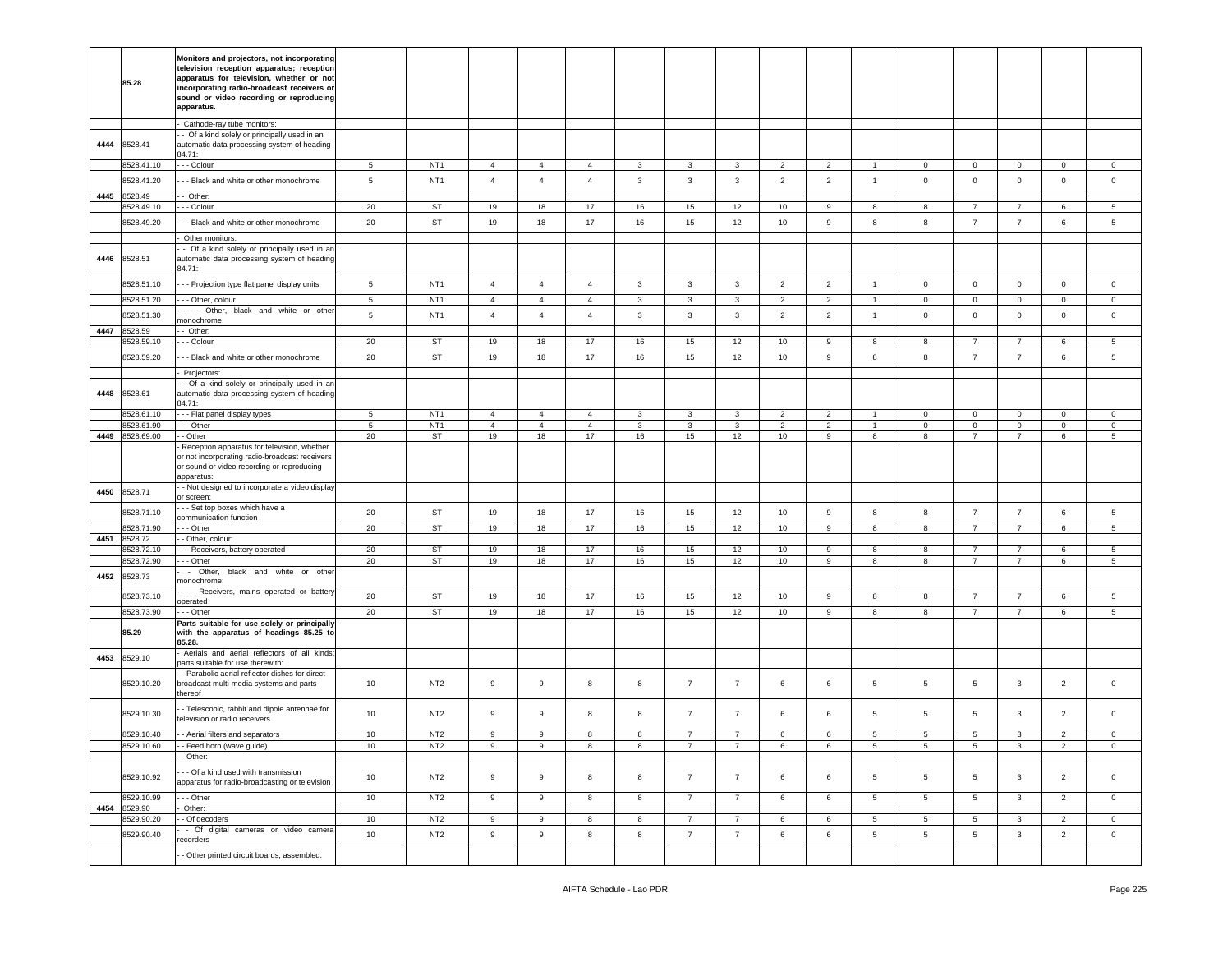|      | 8529.90.51      | - - For goods of subheading 8525.50 or                                    | 10              | NT <sub>1</sub> | 8               | 8               | $\overline{7}$  | $\overline{7}$  | $\overline{5}$          | $5\phantom{.0}$ | 3               | 3              | $\overline{2}$  | $\,0\,$      | $\mathsf 0$     | $\mathbf 0$     | $\mathbf 0$     | $\mathbf 0$    |
|------|-----------------|---------------------------------------------------------------------------|-----------------|-----------------|-----------------|-----------------|-----------------|-----------------|-------------------------|-----------------|-----------------|----------------|-----------------|--------------|-----------------|-----------------|-----------------|----------------|
|      |                 | 525.60                                                                    |                 |                 |                 |                 |                 |                 |                         |                 |                 |                |                 |              |                 |                 |                 |                |
|      |                 | - - For goods of subheading 8527.13,                                      |                 |                 |                 |                 |                 |                 |                         |                 |                 |                |                 |              |                 |                 |                 |                |
|      | 8529.90.52      | 8527.19, 8527.21, 8527.29, 8527.91 or                                     | 10              | NT <sub>1</sub> | 8               | 8               | $\overline{7}$  | $\overline{7}$  | $\overline{5}$          | 5               | 3               | 3              | $\overline{2}$  | $\mathsf 0$  | $\mathbf 0$     | $\mathbf 0$     | $\mathbf 0$     | $\mathbf 0$    |
|      |                 | 8527.99                                                                   |                 |                 |                 |                 |                 |                 |                         |                 |                 |                |                 |              |                 |                 |                 |                |
|      |                 |                                                                           |                 |                 |                 |                 |                 |                 |                         |                 |                 |                |                 |              |                 |                 |                 |                |
|      |                 | -- For goods of heading 85.28:                                            |                 |                 |                 |                 |                 |                 |                         |                 |                 |                |                 |              |                 |                 |                 |                |
|      | 8529.90.53      | For flat panel displays                                                   | 10              | NT <sub>2</sub> | 9               | 9               | 8               | 8               | $\overline{7}$          | 7               | 6               | 6              | 5               | 5            | $5\phantom{.0}$ | 3               | $\overline{2}$  | $\circ$        |
|      | 8529.90.54      | --- Other, for television receivers                                       | 10              | NT <sub>1</sub> | 8               | 8               | $\overline{7}$  | $\overline{7}$  | $5\overline{5}$         | $5\phantom{.0}$ | 3               | 3              | $\overline{2}$  | $\mathbf 0$  | $\overline{0}$  | $\mathbf 0$     | $\overline{0}$  | $\circ$        |
|      | 8529.90.55      | . - - - Other                                                             | 10              | NT <sub>2</sub> | 9               | 9               | 8               | 8               | $\overline{7}$          | $\overline{7}$  | 6               | 6              | 5               | 5            | 5               | 3               | $\overline{2}$  | $\mathbf 0$    |
|      | 3529.90.59      | - - Other                                                                 | 10              | NT <sub>1</sub> | 8               | 8               | $\overline{7}$  | $\overline{7}$  | $5\phantom{.0}$         | $5\phantom{.0}$ | 3               | 3              | $\overline{c}$  | $\mathsf 0$  | $\mathsf 0$     | $\mathbf 0$     | $\mathbf 0$     | $\mathbf 0$    |
|      |                 | - Other:                                                                  |                 |                 |                 |                 |                 |                 |                         |                 |                 |                |                 |              |                 |                 |                 |                |
|      |                 |                                                                           |                 |                 |                 |                 | $\overline{7}$  |                 |                         |                 |                 |                |                 |              |                 |                 |                 |                |
|      | 8529.90.91      | - - For television receivers                                              | 10              | NT <sub>1</sub> | 8               | 8               |                 | $\overline{7}$  | $\,$ 5 $\,$             | 5               | 3               | 3              | $\overline{2}$  | $\mathsf 0$  | $\mathbf 0$     | $\mathbf 0$     | $\mathbf 0$     | 0              |
|      | 3529.90.94      | -- For flat panel displays                                                | $\,$ 5 $\,$     | NT <sub>1</sub> | $\overline{4}$  | $\overline{4}$  | $\overline{4}$  | 3               | 3                       | 3               | $\overline{2}$  | $\overline{2}$ | $\mathbf{1}$    | $\mathbf 0$  | $\circ$         | $\mathbf 0$     | $\mathbf 0$     | $\mathbf 0$    |
|      | 8529.90.99      | - - Other                                                                 | 5               | NT <sub>1</sub> | $\overline{4}$  | $\overline{4}$  | $\overline{4}$  | 3               | 3                       | 3               | $\overline{2}$  | $\overline{2}$ | $\mathbf{1}$    | $\mathbf 0$  | $\overline{0}$  | $\mathbf 0$     | $\mathbf 0$     | $\circ$        |
|      |                 |                                                                           |                 |                 |                 |                 |                 |                 |                         |                 |                 |                |                 |              |                 |                 |                 |                |
|      |                 | Electrical signalling, safety or traffic                                  |                 |                 |                 |                 |                 |                 |                         |                 |                 |                |                 |              |                 |                 |                 |                |
|      |                 | control equipment for railways, tramways                                  |                 |                 |                 |                 |                 |                 |                         |                 |                 |                |                 |              |                 |                 |                 |                |
|      | 85.30           | roads, inland waterways, parking facilities,                              |                 |                 |                 |                 |                 |                 |                         |                 |                 |                |                 |              |                 |                 |                 |                |
|      |                 | port installations or airfields (other than                               |                 |                 |                 |                 |                 |                 |                         |                 |                 |                |                 |              |                 |                 |                 |                |
|      |                 | those of heading 86.08).                                                  |                 |                 |                 |                 |                 |                 |                         |                 |                 |                |                 |              |                 |                 |                 |                |
|      |                 |                                                                           |                 |                 |                 |                 |                 |                 |                         |                 |                 |                |                 |              |                 |                 |                 |                |
| 4455 | 8530.10.00      | Equipment for railways or tramways                                        | 5               | NT <sub>1</sub> | $\overline{4}$  | $\overline{4}$  | $\overline{4}$  | 3               | 3                       | 3               | $\overline{2}$  | 2              |                 | $\mathbf 0$  | $\circ$         | $\mathbf 0$     | $\mathbf 0$     | $\mathbf 0$    |
| 4456 | 3530.80.00      | Other equipment                                                           | $5\phantom{.0}$ | NT <sub>1</sub> | $\overline{4}$  | $\overline{4}$  | $\overline{4}$  | $\mathbf{3}$    | $\mathbf{3}$            | $\mathbf{3}$    | $\overline{2}$  | $\overline{2}$ | -1              | $\mathsf 0$  | $\mathbf 0$     | $\mathbf 0$     | $\mathbf{0}$    | $\mathbf 0$    |
| 4457 | 3530.90.00      | Parts                                                                     | 5               | NT <sub>1</sub> | $\overline{4}$  | $\overline{4}$  | $\overline{4}$  | 3               | 3                       | 3               | $\overline{2}$  | $\overline{2}$ | $\overline{1}$  | $\mathbf 0$  | $\overline{0}$  | $\mathbf 0$     | $\circ$         | $\circ$        |
|      |                 |                                                                           |                 |                 |                 |                 |                 |                 |                         |                 |                 |                |                 |              |                 |                 |                 |                |
|      |                 | Electric sound or visual signalling                                       |                 |                 |                 |                 |                 |                 |                         |                 |                 |                |                 |              |                 |                 |                 |                |
|      | 85.31           | apparatus (for example, bells, sirens                                     |                 |                 |                 |                 |                 |                 |                         |                 |                 |                |                 |              |                 |                 |                 |                |
|      |                 | indicator panels, burglar or fire alarms),                                |                 |                 |                 |                 |                 |                 |                         |                 |                 |                |                 |              |                 |                 |                 |                |
|      |                 | other than those of heading 85.12 or 85.30.                               |                 |                 |                 |                 |                 |                 |                         |                 |                 |                |                 |              |                 |                 |                 |                |
|      |                 |                                                                           |                 |                 |                 |                 |                 |                 |                         |                 |                 |                |                 |              |                 |                 |                 |                |
| 4458 | 8531.10         | Burglar or fire alarms and similar apparatus:                             |                 |                 |                 |                 |                 |                 |                         |                 |                 |                |                 |              |                 |                 |                 |                |
|      | 3531.10.10      | - Burglar alarms                                                          | $5\phantom{.0}$ | NT <sub>1</sub> | $\overline{4}$  | $\overline{4}$  | $\overline{4}$  | 3               | 3                       | 3               | $\overline{2}$  | $\overline{2}$ |                 | $\mathbf 0$  | $\mathbf 0$     | $\mathbf 0$     | $\mathbf 0$     | $\mathbf 0$    |
|      |                 |                                                                           |                 |                 |                 |                 |                 |                 |                         |                 |                 |                |                 |              |                 |                 |                 |                |
|      | 8531.10.20      | - Fire alarms                                                             | 5               | NT <sub>1</sub> | $\overline{4}$  | $\overline{4}$  | $\overline{4}$  | 3               | 3                       | 3               | $\overline{2}$  | $\overline{2}$ | $\mathbf{1}$    | $\mathbf{0}$ | $\overline{0}$  | $\mathbf 0$     | $\mathbf 0$     | $\mathbf{0}$   |
|      | 8531.10.30      | - Smoke alarms; portable personal alarms                                  | $\,$ 5 $\,$     | NT <sub>1</sub> | $\overline{4}$  | $\overline{4}$  | $\overline{4}$  | 3               | $\mathbf{3}$            | $\mathbf{3}$    | $\overline{2}$  | $\overline{2}$ | $\mathbf{1}$    | $\mathbf 0$  | $\mathbf 0$     | $\mathbf 0$     | $\mathsf 0$     | $\mathsf 0$    |
|      |                 | shrill alarms)                                                            |                 |                 |                 |                 |                 |                 |                         |                 |                 |                |                 |              |                 |                 |                 |                |
|      | 3531.10.90      | - Other                                                                   | $\,$ 5 $\,$     | NT <sub>1</sub> | $\overline{4}$  | $\overline{4}$  | $\overline{4}$  | 3               | 3                       | 3               | $\overline{2}$  | $\overline{2}$ | -1              | $\mathsf 0$  | $\mathbf 0$     | $\mathbf 0$     | $\mathsf 0$     | $\mathbf 0$    |
|      |                 | Indicator panels incorporating liquid crystal                             |                 |                 |                 |                 |                 |                 |                         |                 |                 |                |                 |              |                 |                 |                 |                |
| 4459 | 3531.20.00      | devices (LCD) or light emitting diodes (LED)                              | $5\phantom{.0}$ | NT <sub>1</sub> | $\overline{4}$  | $\overline{4}$  | $\overline{4}$  | 3               | 3                       | 3               | $\overline{2}$  | $\overline{2}$ | $\overline{1}$  | $\mathsf 0$  | $\mathsf 0$     | $\mathbf 0$     | $\mathbf 0$     | $\mathbf 0$    |
|      |                 |                                                                           |                 |                 |                 |                 |                 |                 |                         |                 |                 |                |                 |              |                 |                 |                 |                |
| 4460 | 8531.80         | Other apparatus:                                                          |                 |                 |                 |                 |                 |                 |                         |                 |                 |                |                 |              |                 |                 |                 |                |
|      |                 | - Electronic bells and other sound signalling                             |                 |                 |                 |                 |                 |                 |                         |                 |                 |                |                 |              |                 |                 |                 |                |
|      |                 | apparatus:                                                                |                 |                 |                 |                 |                 |                 |                         |                 |                 |                |                 |              |                 |                 |                 |                |
|      |                 | - - Door bells and other door sound                                       |                 |                 |                 |                 |                 |                 |                         |                 |                 |                |                 |              |                 |                 |                 |                |
|      | 8531.80.11      | signalling apparatus                                                      | $\,$ 5 $\,$     | NT <sub>1</sub> | $\overline{4}$  | $\overline{4}$  | $\overline{4}$  | 3               | $\overline{\mathbf{3}}$ | $\mathbf{3}$    | $\overline{2}$  | $\overline{2}$ | $\overline{1}$  | $\mathbf 0$  | $\mathbf 0$     | $\mathbf 0$     | $\mathbf 0$     | $\mathbf 0$    |
|      | 8531.80.19      | - - Other                                                                 | 5               | NT <sub>1</sub> | $\overline{4}$  | $\overline{4}$  | $\overline{4}$  | 3               | 3                       | 3               | $\overline{2}$  | $\overline{2}$ | $\overline{1}$  | $\mathbf 0$  | $\mathbf 0$     | $\mathbf 0$     | $\overline{0}$  | $\mathbf 0$    |
|      |                 |                                                                           |                 |                 |                 |                 |                 |                 |                         |                 |                 |                |                 |              |                 |                 |                 |                |
|      | 8531.80.20      | - Flat panel displays (including electro<br>uminescence, plasma and other | $5\phantom{.0}$ | NT <sub>1</sub> | $\overline{4}$  | $\overline{4}$  | $\overline{4}$  | 3               | 3                       | 3               | $\overline{2}$  | $\overline{2}$ | $\overline{1}$  | $\mathsf 0$  | $\mathbf 0$     | $\mathbf 0$     | $\mathbf 0$     | $\mathbf 0$    |
|      |                 |                                                                           |                 |                 |                 |                 |                 |                 |                         |                 |                 |                |                 |              |                 |                 |                 |                |
|      |                 | echnologies)                                                              |                 |                 |                 |                 |                 |                 |                         |                 |                 |                |                 |              |                 |                 |                 |                |
|      | 8531.80.90      | - Other                                                                   | 5               | NT <sub>1</sub> | $\overline{4}$  | $\overline{4}$  | $\overline{4}$  | 3               | 3                       | $\mathbf{3}$    | $\overline{2}$  | $\overline{2}$ | $\mathbf{1}$    | $\mathbf 0$  | $\mathbf 0$     | $\mathbf 0$     | 0               | $\mathsf 0$    |
| 4461 | 3531.90         | Parts:                                                                    |                 |                 |                 |                 |                 |                 |                         |                 |                 |                |                 |              |                 |                 |                 |                |
|      |                 |                                                                           |                 |                 |                 |                 |                 |                 |                         |                 |                 |                |                 |              |                 |                 |                 |                |
|      | 8531.90.10      | - Parts including printed circuit assemblies of                           | 5               | NT <sub>1</sub> | $\overline{4}$  | $\overline{4}$  | $\overline{4}$  | 3               | 3                       | 3               | $\overline{2}$  | $\overline{2}$ | $\overline{1}$  | $\mathbf 0$  | $\mathsf 0$     | $\mathbf 0$     | $\mathbf 0$     | $\mathbf 0$    |
|      |                 | subheading 8531.20 or 8531.80.20                                          |                 |                 |                 |                 |                 |                 |                         |                 |                 |                |                 |              |                 |                 |                 |                |
|      |                 | - Of door bells or other door sound signalling                            |                 |                 |                 |                 |                 |                 |                         |                 |                 |                |                 |              |                 |                 |                 |                |
|      | 8531.90.20      | apparatus                                                                 | $5\phantom{.0}$ | NT <sub>1</sub> | $\overline{4}$  | $\overline{4}$  | $\overline{4}$  | 3               | 3                       | $\mathbf{3}$    | $\overline{2}$  | $\overline{2}$ | $\overline{1}$  | $\mathbf 0$  | $\mathbf 0$     | $\mathbf 0$     | $\mathbf 0$     | $\mathbf 0$    |
|      | 8531.90.90      | - Other                                                                   | 5               | NT <sub>1</sub> | $\overline{4}$  | $\overline{4}$  | $\overline{4}$  | 3               | 3                       | 3               | $\overline{2}$  | $\overline{2}$ |                 | $\mathbf 0$  | $\mathbf{0}$    | $\mathbf 0$     | $\mathbf{0}$    | $\circ$        |
|      |                 | Electrical capacitors, fixed, variable or                                 |                 |                 |                 |                 |                 |                 |                         |                 |                 |                |                 |              |                 |                 |                 |                |
|      | 85.32           | adjustable (pre-set).                                                     |                 |                 |                 |                 |                 |                 |                         |                 |                 |                |                 |              |                 |                 |                 |                |
|      |                 |                                                                           |                 |                 |                 |                 |                 |                 |                         |                 |                 |                |                 |              |                 |                 |                 |                |
|      |                 | Fixed capacitors designed for use in 50/60                                |                 |                 |                 |                 |                 |                 |                         |                 |                 |                |                 |              |                 |                 |                 |                |
| 4462 | 8532.10.00      | Hz circuits and having a reactive power                                   | $\overline{5}$  | NT <sub>1</sub> | $\overline{4}$  | $\overline{4}$  | $\overline{4}$  | 3               | $\mathbf{3}$            | $\mathbf{3}$    | $\overline{2}$  | $\overline{2}$ | $\overline{1}$  | $\mathbf 0$  | $\mathbf{0}$    | $\mathbf 0$     | 0               | $\mathbf 0$    |
|      |                 | nandling capacity of not less than 0.5 kvar                               |                 |                 |                 |                 |                 |                 |                         |                 |                 |                |                 |              |                 |                 |                 |                |
|      |                 | (power capacitors)                                                        |                 |                 |                 |                 |                 |                 |                         |                 |                 |                |                 |              |                 |                 |                 |                |
|      |                 | Other fixed capacitors:                                                   |                 |                 |                 |                 |                 |                 |                         |                 |                 |                |                 |              |                 |                 |                 |                |
| 4463 | 8532.21.00      | - Tantalum                                                                | 5               | NT <sub>1</sub> | $\overline{4}$  | $\overline{4}$  | $\overline{4}$  | 3               | 3                       | 3               | $\overline{2}$  | $\overline{2}$ | $\overline{1}$  | $\mathbf 0$  | $\mathbf 0$     | $\mathbf 0$     | $\mathbf 0$     | 0              |
| 4464 | 3532.22.00      | - Aluminium electrolytic                                                  | 5               | NT <sub>1</sub> | $\overline{4}$  | $\overline{4}$  | $\overline{4}$  | 3               | 3                       | 3               | $\overline{2}$  | $\overline{2}$ |                 | $\mathbf 0$  | $\mathbf 0$     | $\mathbf 0$     | $\mathbf 0$     | $\mathbf 0$    |
| 4465 | 532.23.00       | - Ceramic dielectric, single layer                                        | 5               | NT <sub>1</sub> | $\overline{4}$  | $\overline{4}$  | $\overline{4}$  | 3               | 3                       | 3               | 2               | $\overline{2}$ | $\overline{1}$  | $\mathbf 0$  | $\mathbf 0$     | $\mathbf 0$     | $\Omega$        | $\mathbf 0$    |
| 4466 | 8532.24.00      | - Ceramic dielectric, multilaver                                          | 5               | NT <sub>1</sub> | $\overline{4}$  | $\overline{4}$  | $\overline{4}$  | 3               | 3                       | 3               | $\overline{2}$  | 2              |                 | $\mathbf 0$  | $\mathbf 0$     | $\mathbf 0$     | $\mathbf 0$     | $\mathbf 0$    |
| 4467 | 8532.25.00      | - Dielectric of paper or plastics                                         | 5               | NT <sub>1</sub> | $\overline{4}$  | $\overline{4}$  | $\overline{4}$  | 3               | з                       | 3               | 2               | 2              |                 | 0            | $\mathbf 0$     | $\mathbf 0$     | 0               | 0              |
| 4468 |                 | $-$ Other                                                                 |                 |                 | $\overline{4}$  | $\overline{4}$  | $\overline{4}$  |                 | 3                       | 3               | $\overline{2}$  | $\overline{2}$ | $\overline{1}$  |              |                 |                 | $\mathbf 0$     | $\mathbf 0$    |
|      | 8532.29.00      |                                                                           | $5\phantom{.0}$ | NT <sub>1</sub> |                 |                 |                 | 3               |                         |                 |                 |                |                 | $\mathbf 0$  | $\mathsf 0$     | $\mathbf 0$     |                 |                |
| 4469 | 8532.30.00      | Variable or adjustable (pre-set) capacitors                               | $\,$ 5 $\,$     | NT <sub>1</sub> | $\overline{4}$  | $\overline{4}$  | $\overline{4}$  | $\mathbf{3}$    | $\mathbf{3}$            | $\mathbf{3}$    | $\overline{2}$  | $\overline{2}$ | $\overline{1}$  | $\mathbf 0$  | $\mathbf 0$     | $\mathbf 0$     | $\circ$         | $\circ$        |
|      | 4470 8532.90.00 | Parts                                                                     | 5               | NT <sub>1</sub> | $\overline{4}$  | $\overline{4}$  | $\overline{4}$  | 3               | 3                       | 3               | $\overline{2}$  | $\overline{2}$ | $\overline{1}$  | $\mathbf 0$  | $\overline{0}$  | $\mathbf 0$     | $\overline{0}$  | $\mathbf 0$    |
|      |                 | Electrical resistors (including rheostats                                 |                 |                 |                 |                 |                 |                 |                         |                 |                 |                |                 |              |                 |                 |                 |                |
|      | 85.33           | and potentiometers), other than heating                                   |                 |                 |                 |                 |                 |                 |                         |                 |                 |                |                 |              |                 |                 |                 |                |
|      |                 | resistors.                                                                |                 |                 |                 |                 |                 |                 |                         |                 |                 |                |                 |              |                 |                 |                 |                |
|      |                 | Fixed carbon resistors, composition or film                               |                 |                 |                 |                 |                 |                 |                         |                 |                 |                |                 |              |                 |                 |                 |                |
| 4471 | 8533.10         | ype:                                                                      |                 |                 |                 |                 |                 |                 |                         |                 |                 |                |                 |              |                 |                 |                 |                |
|      | 8533.10.10      | - Surface mounted                                                         | $5\phantom{.0}$ | ST              | $5\overline{5}$ | $5\overline{5}$ | $5\phantom{.0}$ | $5\overline{5}$ | $5\overline{5}$         | $5\phantom{.0}$ | 5               | 5              | 5               | 5            | $5\overline{5}$ | $5\phantom{.0}$ | $5\overline{5}$ | $5^{\circ}$    |
|      | 8533.10.90      | - Other                                                                   | $\,$ 5 $\,$     | ST              | 5               | $5\overline{5}$ | $5\phantom{.0}$ | $5\overline{5}$ | $5\overline{)}$         | $5\phantom{.0}$ | $5\phantom{.0}$ | 5              | $5\overline{5}$ | 5            | $5\overline{5}$ | $5\phantom{.0}$ | $5\overline{5}$ | 5 <sub>5</sub> |
|      |                 |                                                                           |                 |                 |                 |                 |                 |                 |                         |                 |                 |                |                 |              |                 |                 |                 |                |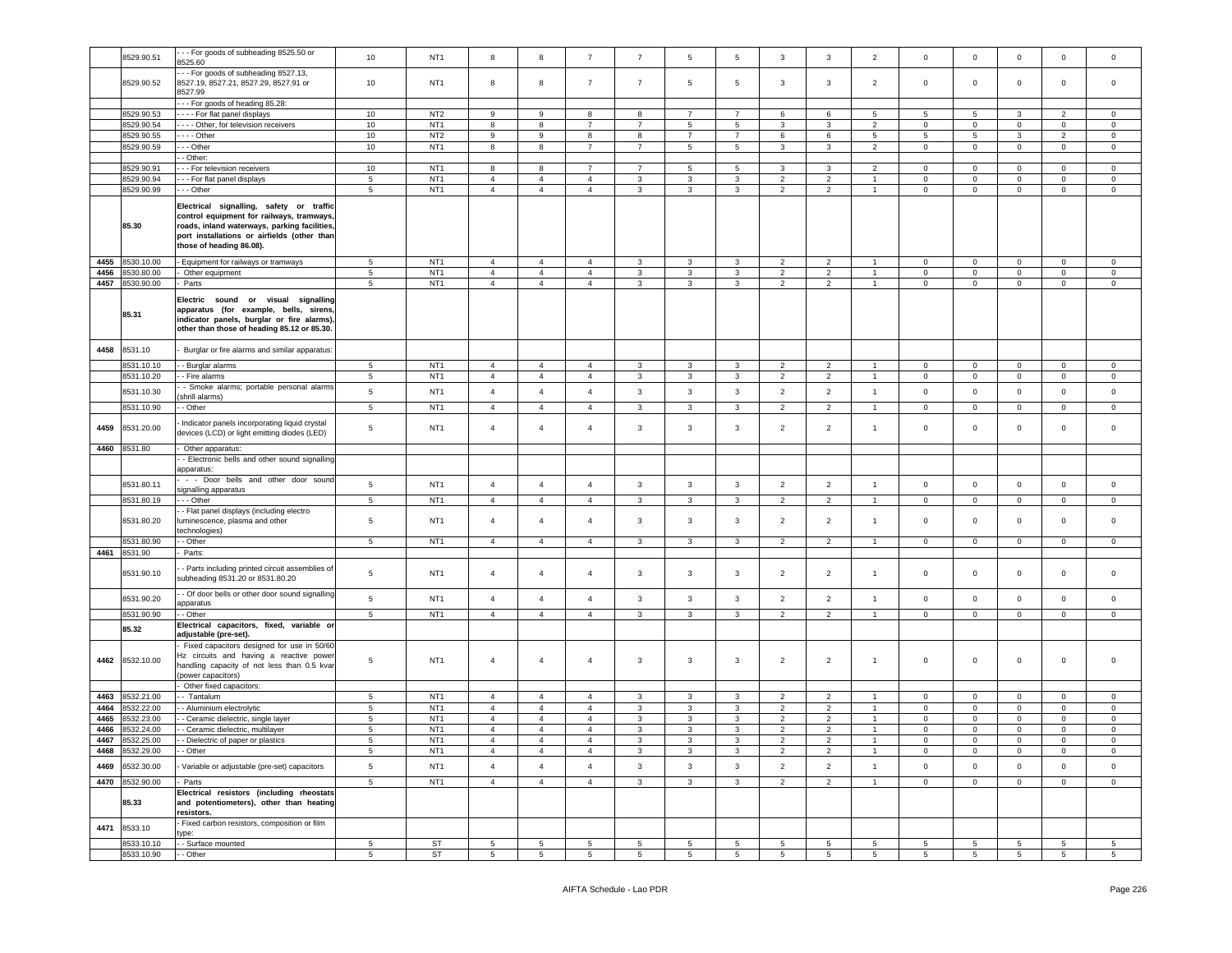|      |                  | Other fixed resistors                                                                                                                                                                                                                                                                                                                                                                       |                 |                 |                |                |                 |                |                |                 |                |                |                |                 |                 |                 |                |                |
|------|------------------|---------------------------------------------------------------------------------------------------------------------------------------------------------------------------------------------------------------------------------------------------------------------------------------------------------------------------------------------------------------------------------------------|-----------------|-----------------|----------------|----------------|-----------------|----------------|----------------|-----------------|----------------|----------------|----------------|-----------------|-----------------|-----------------|----------------|----------------|
|      |                  | - For a power handling capacity not                                                                                                                                                                                                                                                                                                                                                         |                 |                 |                |                |                 |                |                |                 |                |                |                |                 |                 |                 |                |                |
| 4472 | 8533.21.00       | exceeding 20 W                                                                                                                                                                                                                                                                                                                                                                              | 5               | NT <sub>1</sub> | $\overline{4}$ | $\overline{4}$ | $\overline{4}$  | $\mathbf{3}$   | $\mathbf{3}$   | $\mathbf{3}$    | $\overline{2}$ | $\overline{2}$ | $\overline{1}$ | $\mathsf 0$     | $\mathbf{0}$    | $\mathsf 0$     | $\circ$        | $\mathsf 0$    |
| 4473 | 8533.29.00       | - Other                                                                                                                                                                                                                                                                                                                                                                                     | $5\phantom{.0}$ | NT <sub>1</sub> | $\overline{4}$ | $\overline{4}$ | $\overline{4}$  | 3              | 3              | 3               | $\overline{2}$ | $\overline{c}$ | $\mathbf{1}$   | $\mathbf 0$     | $\overline{0}$  | $\mathbf 0$     | $\circ$        | $\circ$        |
|      |                  | Wirewound variable resistors, including<br>rheostats and potentiometers:                                                                                                                                                                                                                                                                                                                    |                 |                 |                |                |                 |                |                |                 |                |                |                |                 |                 |                 |                |                |
|      |                  | - For a power handling capacity not                                                                                                                                                                                                                                                                                                                                                         |                 |                 |                |                |                 |                |                |                 |                |                |                |                 |                 |                 |                |                |
| 4474 | 8533.31.00       | exceeding 20 W                                                                                                                                                                                                                                                                                                                                                                              | 5               | NT <sub>1</sub> | $\overline{4}$ | $\overline{4}$ | $\overline{4}$  | 3              | $\mathbf{3}$   | $\mathbf{3}$    | $\overline{2}$ | $\overline{2}$ | $\mathbf{1}$   | $\mathbf 0$     | $\mathsf 0$     | $\mathbf 0$     | $\mathbf 0$    | $\overline{0}$ |
| 4475 | 8533.39.00       | - Other                                                                                                                                                                                                                                                                                                                                                                                     | $5\phantom{.0}$ | NT <sub>1</sub> | $\overline{4}$ | $\overline{4}$ | $\overline{4}$  | 3              | $\mathbf{3}$   | 3               | $\overline{2}$ | $\overline{c}$ | $\mathbf{1}$   | $\mathbf 0$     | $\overline{0}$  | $\mathbf 0$     | $\mathbf 0$    | $\circ$        |
| 4476 | 3533.40.00       | Other variable resistors, including rheostats                                                                                                                                                                                                                                                                                                                                               | 5               | NT <sub>1</sub> | $\overline{4}$ | $\overline{4}$ | $\overline{4}$  | $\mathbf{3}$   | $\mathbf{3}$   | $\mathbf{3}$    | $\overline{2}$ | $\overline{2}$ | $\overline{1}$ | $\mathsf 0$     | $\mathbf{0}$    | $\mathsf 0$     | $\mathbf 0$    | $\mathbf 0$    |
| 4477 | 3533.90.00       | and potentiometers<br>Parts                                                                                                                                                                                                                                                                                                                                                                 | $\sqrt{5}$      | NT <sub>1</sub> | $\overline{4}$ | $\overline{4}$ | $\overline{4}$  | 3              | $\mathbf{3}$   | 3               | $\overline{2}$ | $\overline{2}$ | $\overline{1}$ | $\pmb{0}$       | $\mathsf 0$     | $\mathbf 0$     | $\mathsf 0$    | $\mathbf 0$    |
| 4478 | 85.34            | Printed circuits.                                                                                                                                                                                                                                                                                                                                                                           |                 |                 |                |                |                 |                |                |                 |                |                |                |                 |                 |                 |                |                |
|      | 8534.00.10       | Single-sided                                                                                                                                                                                                                                                                                                                                                                                | 5               | NT <sub>1</sub> | $\overline{4}$ | $\overline{4}$ | $\overline{4}$  | 3              | 3              | 3               | $\overline{2}$ | $\overline{2}$ | $\mathbf{1}$   | $\mathbf 0$     | $\mathbf 0$     | $\mathbf 0$     | $\mathbf 0$    | $\mathbf 0$    |
|      | 8534.00.20       | Double-sided                                                                                                                                                                                                                                                                                                                                                                                | $\sqrt{5}$      | NT <sub>1</sub> | $\overline{4}$ | $\overline{4}$ | $\overline{4}$  | 3              | $\mathbf{3}$   | $\mathbf{3}$    | $\overline{2}$ | $\overline{2}$ | $\overline{1}$ | $\Omega$        | $\circ$         | $\mathbf 0$     | $\Omega$       | $\mathbf 0$    |
|      | 8534.00.30       | Multi-layer                                                                                                                                                                                                                                                                                                                                                                                 | 5               | NT <sub>1</sub> | $\overline{4}$ | $\overline{4}$ | $\overline{4}$  | 3              | $\mathbf{3}$   | 3               | $\overline{2}$ | $\overline{2}$ | $\overline{1}$ | $\mathbf 0$     | $\circ$         | $\mathbf 0$     | 0              | $\mathbf 0$    |
|      | 8534.00.90       | Other                                                                                                                                                                                                                                                                                                                                                                                       | 5               | NT <sub>1</sub> | $\overline{4}$ | $\overline{4}$ | $\overline{4}$  | 3              | 3              | 3               | $\overline{2}$ | $\overline{2}$ | $\overline{1}$ | $\mathbf 0$     | $\overline{0}$  | $\mathbf 0$     | $\mathbf 0$    | $\mathbf 0$    |
|      | 85.35            | Electrical apparatus for switching or<br>protecting electrical circuits, or for making<br>connections to or in electrical circuits (for<br>example, switches, fuses, lightning<br>voltage<br>arresters,<br>limiters,<br>surge<br>suppressors, plugs and other connectors,<br>junction boxes), for a voltage exceeding<br>1,000 volts.                                                       |                 |                 |                |                |                 |                |                |                 |                |                |                |                 |                 |                 |                |                |
|      | 4479 8535.10.00  | Fuses                                                                                                                                                                                                                                                                                                                                                                                       | $5\phantom{.0}$ | ST              | $\overline{5}$ | $\overline{5}$ | $5\phantom{.0}$ | $\overline{5}$ | $\overline{5}$ | $5\phantom{.0}$ | 5              | 5              | 5              | $5\phantom{.0}$ | $5\phantom{.0}$ | $5\phantom{.0}$ | 5              | 5              |
| 4480 | 8535.21          | Automatic circuit breakers:                                                                                                                                                                                                                                                                                                                                                                 |                 |                 |                |                |                 |                |                |                 |                |                |                |                 |                 |                 |                |                |
|      | 3535.21.10       | - For a voltage of less than 72.5 kV:<br>- - Moulded case type                                                                                                                                                                                                                                                                                                                              | 5               | NT <sub>1</sub> | $\overline{4}$ | $\overline{4}$ | 4               | 3              | $\mathbf{3}$   | 3               | $\overline{2}$ | $\overline{2}$ |                | 0               | $\mathbf 0$     | $\mathbf 0$     | $\mathbf 0$    | $\mathbf 0$    |
|      | 8535.21.90       | - - Other                                                                                                                                                                                                                                                                                                                                                                                   | $5\phantom{.0}$ | NT <sub>1</sub> | $\overline{4}$ | $\overline{4}$ | $\overline{4}$  | 3              | 3              | 3               | $\overline{2}$ | $\overline{2}$ | $\overline{1}$ | $\mathbf 0$     | $\mathbf{0}$    | $\mathbf 0$     | $\mathbf 0$    | $\mathbf{0}$   |
| 4481 | 3535.29.00       | - Other                                                                                                                                                                                                                                                                                                                                                                                     | $\sqrt{5}$      | NT <sub>1</sub> | $\overline{4}$ | $\overline{4}$ | $\overline{4}$  | 3              | $\mathbf{3}$   | $\mathbf{3}$    | $\overline{2}$ | $\overline{2}$ | $\overline{1}$ | $\mathbf 0$     | $\mathbf 0$     | $\mathsf 0$     | $\mathbf 0$    | $\circ$        |
| 4482 | 3535.30          | Isolating<br>switches and make-and-break<br>witches:                                                                                                                                                                                                                                                                                                                                        |                 |                 |                |                |                 |                |                |                 |                |                |                |                 |                 |                 |                |                |
|      | 8535.30.10       | - Suitable for a voltage exceeding 1kV but<br>hot exceeding 40 kV                                                                                                                                                                                                                                                                                                                           | 5               | NT <sub>1</sub> | $\overline{4}$ | $\overline{4}$ | $\overline{4}$  | 3              | $\mathbf{3}$   | $\mathbf{3}$    | $\overline{2}$ | $\overline{2}$ | $\overline{1}$ | $\mathbf 0$     | $\mathsf 0$     | $\mathsf 0$     | $\mathbf 0$    | $\mathbf 0$    |
|      | 8535.30.20       | - For a voltage of 66 kV or more                                                                                                                                                                                                                                                                                                                                                            | 5               | NT <sub>1</sub> | $\overline{4}$ | $\overline{4}$ | $\overline{4}$  | 3              | $\mathbf{3}$   | $\mathbf{3}$    | $\overline{2}$ | $\overline{2}$ | $\overline{1}$ | $\mathbf 0$     | $\mathsf 0$     | $\mathbf 0$     | $\mathbf 0$    | $\mathbf 0$    |
|      | 8535.30.90       | - Other                                                                                                                                                                                                                                                                                                                                                                                     | $\sqrt{5}$      | NT <sub>1</sub> | $\overline{4}$ | $\overline{4}$ | $\overline{4}$  | $\mathbf{3}$   | $\mathbf{3}$   | 3               | $\overline{2}$ | $\overline{c}$ | $\overline{1}$ | $\pmb{0}$       | $\overline{0}$  | $\mathbf 0$     | $\overline{0}$ | $\circ$        |
| 4483 | 8535.40.00       | Lightning arresters, voltage limiters and<br>urge suppressors                                                                                                                                                                                                                                                                                                                               | 5               | NT <sub>1</sub> | $\overline{4}$ | $\overline{4}$ | 4               | 3              | $\mathbf{3}$   | $\mathbf{3}$    | $\overline{2}$ | $\overline{2}$ | $\overline{1}$ | $\mathsf 0$     | $\mathbf{0}$    | $\mathbf 0$     | $\mathbf 0$    | $\mathbf 0$    |
| 4484 | 8535.90          | Other:                                                                                                                                                                                                                                                                                                                                                                                      |                 |                 |                |                |                 |                |                |                 |                |                |                |                 |                 |                 |                |                |
|      | 8535.90.10       | - Bushing assemblies and tap changer<br>assemblies for electricity distribution or power                                                                                                                                                                                                                                                                                                    | 5               | ST              | 5              | 5              | 5               | $\overline{5}$ | 5              | 5               | 5              | 5              | 5              | 5               | 5               | $5\phantom{.0}$ | 5              | -5             |
|      | 8535.90.90       | transformers<br>- Other                                                                                                                                                                                                                                                                                                                                                                     | 5               | <b>ST</b>       | 5              | 5              | 5               | 5              | 5              | 5               | 5              | 5              | 5              | 5               | 5               | 5               | 5              | 5              |
| 4485 | 85.36<br>8536.10 | Electrical apparatus for switching or<br>protecting electrical circuits, or for making<br>connections to or in electrical circuits (for<br>example, switches, relays, fuses, surge<br>suppressors, plugs, sockets, lamp-holders<br>and other connectors, junction boxes), for<br>a voltage not exceeding 1,000 volts;<br>connectors for optical fibres, optical fibre<br>bundles or cables. |                 |                 |                |                |                 |                |                |                 |                |                |                |                 |                 |                 |                |                |
|      | 8536.10.10       | Fuses:<br>- Thermal fuses; glass type fuses                                                                                                                                                                                                                                                                                                                                                 | 5               | NT <sub>1</sub> | $\overline{4}$ | $\overline{4}$ | 4               | 3              | $\mathbf{3}$   | 3               | $\overline{2}$ | $\overline{2}$ | -1             | $\mathbf 0$     | $\mathbf 0$     | $\mathbf 0$     | $\mathbf 0$    | $\circ$        |
|      | 8536.10.90       | - Other                                                                                                                                                                                                                                                                                                                                                                                     | 5               | NT <sub>1</sub> | $\overline{4}$ | $\overline{4}$ | $\overline{4}$  | 3              | 3              | 3               | $\overline{2}$ | $\overline{2}$ | $\overline{1}$ | $\mathbf 0$     | $\overline{0}$  | $\mathbf 0$     | $\mathbf 0$    | $\mathbf{0}$   |
| 4486 | 8536.20          | Automatic circuit breakers:                                                                                                                                                                                                                                                                                                                                                                 |                 |                 |                |                |                 |                |                |                 |                |                |                |                 |                 |                 |                |                |
|      | 8536.20.10       | - Moulded case type                                                                                                                                                                                                                                                                                                                                                                         | 5               | NT <sub>1</sub> | $\overline{4}$ | $\overline{4}$ | 4               | 3              | $\mathbf{3}$   | 3               | $\overline{2}$ | $\overline{2}$ | $\overline{1}$ | $\mathbf 0$     | $\circ$         | $\mathbf 0$     | $\mathbf 0$    | $\mathbf 0$    |
|      | 8536.20.20       | Of a kind incorporated into electro-thermic<br>domestic appliances of heading 85.16                                                                                                                                                                                                                                                                                                         | 5               | NT <sub>1</sub> | $\overline{4}$ | $\overline{4}$ | 4               | 3              | 3              | 3               | $\overline{2}$ | $\overline{2}$ | $\overline{1}$ | $\circ$         | $\mathbf 0$     | $\mathbf 0$     | 0              | 0              |
|      | 8536.20.90       | - Other                                                                                                                                                                                                                                                                                                                                                                                     | 5               | NT <sub>1</sub> | $\overline{4}$ | $\overline{4}$ | 4               | 3              | $\mathbf{3}$   | 3               | $\overline{2}$ | $\overline{2}$ | $\overline{1}$ | $\overline{0}$  | $\mathbf 0$     | $\mathbf 0$     | $\mathbf 0$    | 0              |
| 4487 | 8536.30.00       | Other apparatus for protecting electrical<br>ircuits                                                                                                                                                                                                                                                                                                                                        | 5               | NT <sub>1</sub> | $\overline{4}$ | $\overline{4}$ | $\overline{4}$  | $\mathbf{3}$   | $\mathbf{3}$   | $\mathbf{3}$    | $\overline{2}$ | $\overline{2}$ | $\overline{1}$ | $\mathsf 0$     | $\mathbf{0}$    | $\mathbf 0$     | $\mathbf 0$    | $\circ$        |
|      |                  | Relays:                                                                                                                                                                                                                                                                                                                                                                                     |                 |                 |                |                |                 |                |                |                 |                |                |                |                 |                 |                 |                |                |
|      | 4488 8536.41.00  | - For a voltage not exceeding 60 V                                                                                                                                                                                                                                                                                                                                                          |                 | NT <sub>1</sub> |                |                |                 |                |                |                 |                |                |                |                 |                 |                 |                |                |
|      | 4489 8536.49.00  | -- Other                                                                                                                                                                                                                                                                                                                                                                                    | $5\phantom{.0}$ | NT <sub>1</sub> | $\overline{4}$ | $\overline{4}$ | $\overline{4}$  | $\mathbf{3}$   | $\mathbf{3}$   | $\mathbf{3}$    | $\overline{2}$ | $\overline{2}$ | $\overline{1}$ | $\overline{0}$  | $\overline{0}$  | $\mathsf 0$     | $\overline{0}$ | $\mathbf{0}$   |
|      | 4490 8536.50     | Other switches:                                                                                                                                                                                                                                                                                                                                                                             |                 |                 |                |                |                 |                |                |                 |                |                |                |                 |                 |                 |                |                |
|      | 8536.50.20       | - Over current and residual current automatic<br>switches                                                                                                                                                                                                                                                                                                                                   | $5\phantom{.0}$ | NT <sub>1</sub> | $\overline{4}$ | $\overline{4}$ | $\overline{4}$  | $\mathbf{3}$   | $\mathbf{3}$   | $\mathbf{3}$    | $\overline{2}$ | $\overline{2}$ | $\overline{1}$ | $\mathbf 0$     | $\mathbf{0}$    | $\mathbf 0$     | $\mathbf 0$    | $\overline{0}$ |
|      |                  | - High inrush switches and commutators for<br>stoves and ranges; microphone switches;<br>power switches for television or radio<br>receivers; switches for electric fans; rotary,<br>slide, see-saw and magnetic switches for air-<br>conditioning machines:                                                                                                                                |                 |                 |                |                |                 |                |                |                 |                |                |                |                 |                 |                 |                |                |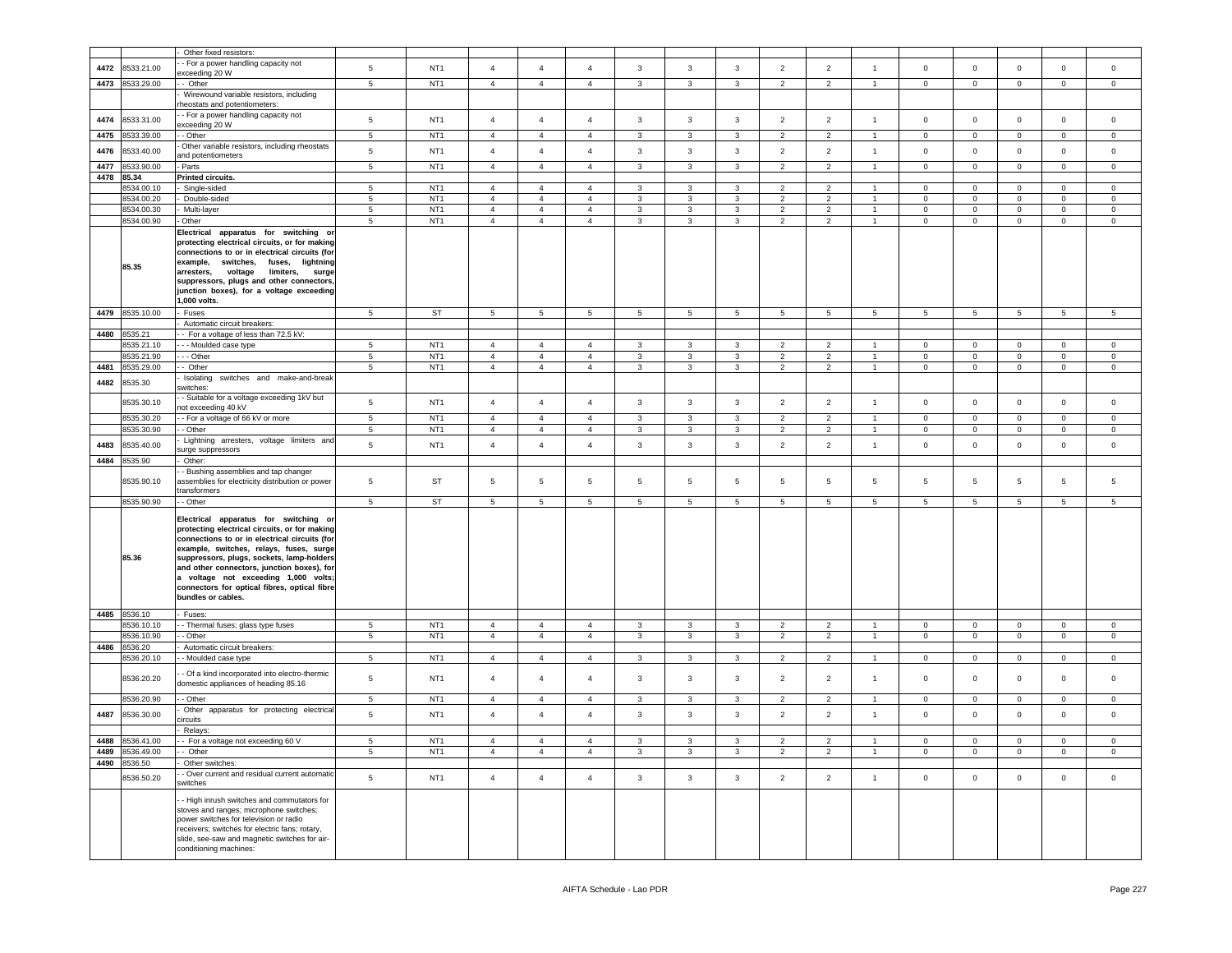|      | 8536.50.31   | - - Of a kind suitable for domestic use,<br>having a rated current carrying capacity of<br>less than 16 amps; of a kind suitable for use in<br>electric fans or in radio equipment                                                                                                                                                                                                                               | 5               | NT <sub>1</sub> | $\overline{4}$  | $\overline{4}$  | $\overline{4}$ | 3                       | 3                       | $\mathbf{3}$            | $\overline{2}$ | $\overline{2}$  | $\overline{1}$       | $\mathsf 0$         | $\mathbf 0$     | $\mathsf 0$    | $\mathbf 0$     | $\mathbf 0$    |
|------|--------------|------------------------------------------------------------------------------------------------------------------------------------------------------------------------------------------------------------------------------------------------------------------------------------------------------------------------------------------------------------------------------------------------------------------|-----------------|-----------------|-----------------|-----------------|----------------|-------------------------|-------------------------|-------------------------|----------------|-----------------|----------------------|---------------------|-----------------|----------------|-----------------|----------------|
|      | 8536.50.39   | - - Other                                                                                                                                                                                                                                                                                                                                                                                                        | $\,$ 5 $\,$     | NT <sub>1</sub> | $\overline{4}$  | $\overline{4}$  | $\overline{4}$ | $\mathbf{3}$            | $\mathbf{3}$            | $\mathbf{3}$            | $\overline{2}$ | $\overline{2}$  | $\overline{1}$       | $\overline{0}$      | $\mathbf 0$     | $\mathbf 0$    | $\overline{0}$  | $\mathbf 0$    |
|      | 8536.50.40   | - Miniature switches for rice cookers or oven<br>toasters                                                                                                                                                                                                                                                                                                                                                        | $\,$ 5 $\,$     | NT <sub>1</sub> | $\overline{4}$  | $\overline{4}$  | $\overline{4}$ | $\mathbf{3}$            | $\mathbf{3}$            | $\mathbf{3}$            | $\overline{2}$ | $\overline{2}$  | $\overline{1}$       | $\mathsf 0$         | $\circ$         | $\mathsf 0$    | $\circ$         | $\circ$        |
|      | 8536.50.50   | - Electronic AC switches consisting of<br>optically coupled input and output circuits<br>(insulated thyristor AC switches); electronic<br>switches, including temperature protected<br>electronic switches, consisting of a transistor<br>and a logic chip (chip-on-chip technology) for<br>a voltage not exceeding 1000 volts;<br>electromechanical snap-action switches for a<br>current not exceeding 11 amps | 5               | NT <sub>1</sub> | $\overline{4}$  | $\overline{4}$  | $\overline{4}$ | $\mathbf{3}$            | $\mathbf{3}$            | $\mathbf{3}$            | $\overline{2}$ | $\overline{2}$  | $\mathbf{1}$         | $\mathsf 0$         | $\mathbf 0$     | $\mathbf 0$    | $\mathsf 0$     | $\Omega$       |
|      |              | - Make and break switches of a kind used in<br>domestic electrical wiring not exceeding 500 V<br>and having a rated current carrying capacity<br>not exceeding 20 amps:                                                                                                                                                                                                                                          |                 |                 |                 |                 |                |                         |                         |                         |                |                 |                      |                     |                 |                |                 |                |
|      | 8536.50.61   | - - Of a kind suitable for domestic use,<br>having a rated current carrying capacity of<br>less than 16 amps                                                                                                                                                                                                                                                                                                     | $\sqrt{5}$      | NT <sub>1</sub> | $\overline{4}$  | $\overline{4}$  | $\overline{4}$ | $\mathbf{3}$            | $\mathbf{3}$            | $\mathbf{3}$            | $\overline{2}$ | $\overline{2}$  | $\overline{1}$       | $\mathbf 0$         | $\mathsf 0$     | $\mathbf 0$    | $\mathsf 0$     | $\mathsf 0$    |
|      | 8536.50.69   | - - Other                                                                                                                                                                                                                                                                                                                                                                                                        | $\overline{5}$  | NT <sub>1</sub> | $\overline{4}$  | $\overline{4}$  | $\overline{4}$ | $\overline{3}$          | $\overline{3}$          | $\overline{3}$          | $\overline{2}$ | $\overline{2}$  |                      | $\overline{0}$      | $\overline{0}$  | $\overline{0}$ | $\overline{0}$  | $\overline{0}$ |
|      | 8536.50.91   | - Other:<br>- - Starters for electric motors or fuses<br>switches and switch fuses of a kind suitable                                                                                                                                                                                                                                                                                                            | $\,$ 5 $\,$     | NT <sub>1</sub> | $\overline{4}$  | $\overline{4}$  | $\overline{4}$ | $\mathbf{3}$            | 3                       | $\mathbf{3}$            | $\overline{2}$ | $\overline{2}$  | $\overline{1}$       | $\mathsf 0$         | $\mathsf 0$     | $\mathsf 0$    | $\mathsf 0$     | $\mathsf 0$    |
|      | 8536.50.99   | for use in electric fans<br>$-$ Other                                                                                                                                                                                                                                                                                                                                                                            | 5               | NT <sub>1</sub> | $\overline{4}$  | $\overline{4}$  | $\overline{4}$ | $\mathbf{3}$            | $\mathbf{3}$            | $\overline{3}$          | 2              | $\overline{2}$  | $\overline{1}$       | $\mathbf{0}$        | $\circ$         | $\Omega$       | $\mathbf 0$     | $\mathbf 0$    |
|      |              | Lamp-holders, plugs and sockets:                                                                                                                                                                                                                                                                                                                                                                                 |                 |                 |                 |                 |                |                         |                         |                         |                |                 |                      |                     |                 |                |                 |                |
|      | 4491 8536.61 | - Lamp-holders:                                                                                                                                                                                                                                                                                                                                                                                                  |                 |                 |                 |                 |                |                         |                         |                         |                |                 |                      |                     |                 |                |                 |                |
|      | 8536.61.10   | - - Of a kind used for compact lamps or<br>halogen lamps                                                                                                                                                                                                                                                                                                                                                         | $\sqrt{5}$      | NT <sub>1</sub> | $\overline{4}$  | $\overline{4}$  | $\overline{4}$ | $\mathbf{3}$            | $\mathbf{3}$            | $\mathbf{3}$            | $\overline{2}$ | $\overline{2}$  | $\overline{1}$       | $\mathbf 0$         | $\mathsf 0$     | $\mathsf 0$    | $\mathsf 0$     | $\mathsf{o}\,$ |
|      | 8536.61.90   | $\cdots$ Other                                                                                                                                                                                                                                                                                                                                                                                                   | $\overline{5}$  | NT <sub>1</sub> | $\overline{4}$  | $\overline{4}$  | $\overline{4}$ | $\overline{\mathbf{3}}$ | $\overline{3}$          | $\overline{3}$          | $\overline{2}$ | $\overline{2}$  | $\overline{1}$       | $\overline{0}$      | $\overline{0}$  | $\overline{0}$ | $\overline{0}$  | $\overline{0}$ |
|      | 4492 8536.69 | - Other                                                                                                                                                                                                                                                                                                                                                                                                          |                 |                 |                 |                 |                |                         |                         |                         |                |                 |                      |                     |                 |                |                 |                |
|      | 8536.69.11   | - - Telephone plugs:<br>Of a kind suitable for domestic use,<br>having a rated current carrying capacity of                                                                                                                                                                                                                                                                                                      | $\,$ 5 $\,$     | NT <sub>1</sub> | $\overline{4}$  | $\overline{4}$  |                |                         |                         | $\mathbf{3}$            | $\overline{2}$ | $\overline{2}$  |                      |                     |                 |                |                 |                |
|      |              | less than 16 amps                                                                                                                                                                                                                                                                                                                                                                                                |                 |                 |                 |                 | $\overline{4}$ | $\overline{3}$          | $\mathbf{3}$            |                         |                |                 | $\overline{1}$       | $\mathbf{0}$        | $\mathbf 0$     | $\mathbf 0$    | $\mathsf 0$     | $\mathsf 0$    |
|      | 8536.69.19   | $\cdots$ - Other                                                                                                                                                                                                                                                                                                                                                                                                 | 5               | NT <sub>1</sub> | $\overline{4}$  | $\overline{4}$  | $\overline{4}$ | 3                       | $\overline{3}$          | 3                       | 2              | $\overline{2}$  |                      | $\mathbf 0$         | $\mathbf 0$     | $\mathbf 0$    | $\Omega$        | $\Omega$       |
|      |              | - - Audio / video sockets and cathode ray<br>tube sockets for television or radio receivers:                                                                                                                                                                                                                                                                                                                     |                 |                 |                 |                 |                |                         |                         |                         |                |                 |                      |                     |                 |                |                 |                |
|      | 8536.69.21   | - - - Of a kind suitable for domestic use,<br>having a rated current carrying capacity of<br>less than 16 amps; of a kind suitable for use in<br>radio equipment                                                                                                                                                                                                                                                 | 5               | NT <sub>1</sub> | $\overline{4}$  | $\overline{4}$  | $\overline{4}$ | 3                       | 3                       | $\mathbf{3}$            | $\overline{2}$ | $\overline{2}$  | $\overline{1}$       | $\mathsf 0$         | $\mathsf 0$     | $\mathsf 0$    | $\mathsf 0$     | $\mathbf 0$    |
|      | 8536.69.29   | $\cdots$ Other                                                                                                                                                                                                                                                                                                                                                                                                   | 5               | NT <sub>1</sub> | $\overline{4}$  | $\overline{4}$  | $\overline{4}$ | $\mathbf{3}$            | $\overline{\mathbf{3}}$ | $\mathbf{3}$            | $\overline{2}$ | $\overline{2}$  | $\overline{1}$       | $\mathbf 0$         | $\circ$         | $\mathsf 0$    | $\circ$         | $\mathbf 0$    |
|      |              | -- Sockets and plugs for co-axial cables and<br>printed circuits:                                                                                                                                                                                                                                                                                                                                                |                 |                 |                 |                 |                |                         |                         |                         |                |                 |                      |                     |                 |                |                 |                |
|      | 8536.69.31   | - - - Of a kind suitable for domestic use,<br>having a rated current carrying capacity of<br>less than 16 amps; of a kind suitable for use in<br>radio equipment                                                                                                                                                                                                                                                 | 5               | NT <sub>1</sub> | $\overline{4}$  | $\overline{4}$  | $\overline{4}$ | $\mathbf{3}$            | 3                       | $\mathbf{3}$            | $\overline{2}$ | $\overline{2}$  | $\overline{1}$       | $\mathsf 0$         | $\mathsf 0$     | $\mathbf 0$    | $\mathsf 0$     | $\mathsf 0$    |
|      | 8536.69.39   | $---$ Other                                                                                                                                                                                                                                                                                                                                                                                                      | 5 <sub>5</sub>  | NT1             | $\overline{4}$  | $\overline{4}$  | $\overline{4}$ | $\mathbf{3}$            | $\overline{\mathbf{3}}$ | $\mathbf{3}$            | 2              | $\overline{2}$  | $\overline{1}$       | $\overline{0}$      | $\overline{0}$  | $\mathbf{0}$   | $\overline{0}$  | $\overline{0}$ |
|      | 8536.69.91   | $\cdot$ - Other:<br>--- Of a kind suitable for domestic use,<br>having a rated current carrying capacity of<br>less than 16 amps; of a kind suitable for use in<br>radio equipment                                                                                                                                                                                                                               | $\sqrt{5}$      | NT <sub>1</sub> | $\overline{4}$  | $\overline{4}$  | $\overline{4}$ | $\mathbf{3}$            | $\mathbf{3}$            | $\mathbf{3}$            | $\overline{2}$ | $\overline{2}$  | $\overline{1}$       | $\mathsf{O}\xspace$ | $\mathsf 0$     | $\mathbf 0$    | $\mathbf{0}$    | $\mathbf 0$    |
|      | 8536.69.99   | $\cdots$ - Other                                                                                                                                                                                                                                                                                                                                                                                                 | 5               | NT <sub>1</sub> | $\overline{4}$  | $\overline{4}$  | $\overline{4}$ | $\mathbf{3}$            | 3                       | $\overline{\mathbf{3}}$ | $\overline{2}$ | $\overline{2}$  | $\blacktriangleleft$ | $\mathbf 0$         | $\overline{0}$  | $\mathbf{0}$   | $\mathbf 0$     | $\mathsf 0$    |
| 4493 | 8536.70.00   | Connectors for optical fibres, optical fibres<br>bundles or cables                                                                                                                                                                                                                                                                                                                                               | 10              | NT <sub>2</sub> | $\mathsf g$     | $\mathsf g$     | 8              | $\boldsymbol{8}$        | $\overline{7}$          | $\overline{7}$          | 6              | 6               | 5                    | 5                   | $5\phantom{.0}$ | $\mathbf{3}$   | $\overline{2}$  | $\mathsf 0$    |
| 4494 | 8536.90      | Other apparatus:                                                                                                                                                                                                                                                                                                                                                                                                 |                 |                 |                 |                 |                |                         |                         |                         |                |                 |                      |                     |                 |                |                 |                |
|      |              | - Connection and contact elements for wires<br>and cables; wafer probers:                                                                                                                                                                                                                                                                                                                                        |                 |                 |                 |                 |                |                         |                         |                         |                |                 |                      |                     |                 |                |                 |                |
|      | 8536.90.11   | - - Of a kind suitable for domestic use,<br>having a rated current carrying capacity of<br>less than 16 amps; of a kind suitable for use in<br>electric fans or in radio equipment                                                                                                                                                                                                                               | 5               | <b>ST</b>       | 5               | 5               | $\overline{5}$ | 5                       | $\overline{5}$          | 5                       | 5              | $5\phantom{.0}$ | 5                    | 5                   | 5               | $\overline{5}$ | 5               | 5              |
|      | 8536.90.19   | $- -$ Other<br>- - Junction boxes:                                                                                                                                                                                                                                                                                                                                                                               | $5\phantom{.0}$ | <b>ST</b>       | $5\phantom{.0}$ | $5\overline{5}$ | -5             | 5                       | 5                       | 5                       | $\sqrt{5}$     | $\,$ 5 $\,$     | -5                   | $5\phantom{.0}$     | $5\phantom{.0}$ | -5             | $5\overline{5}$ | 5              |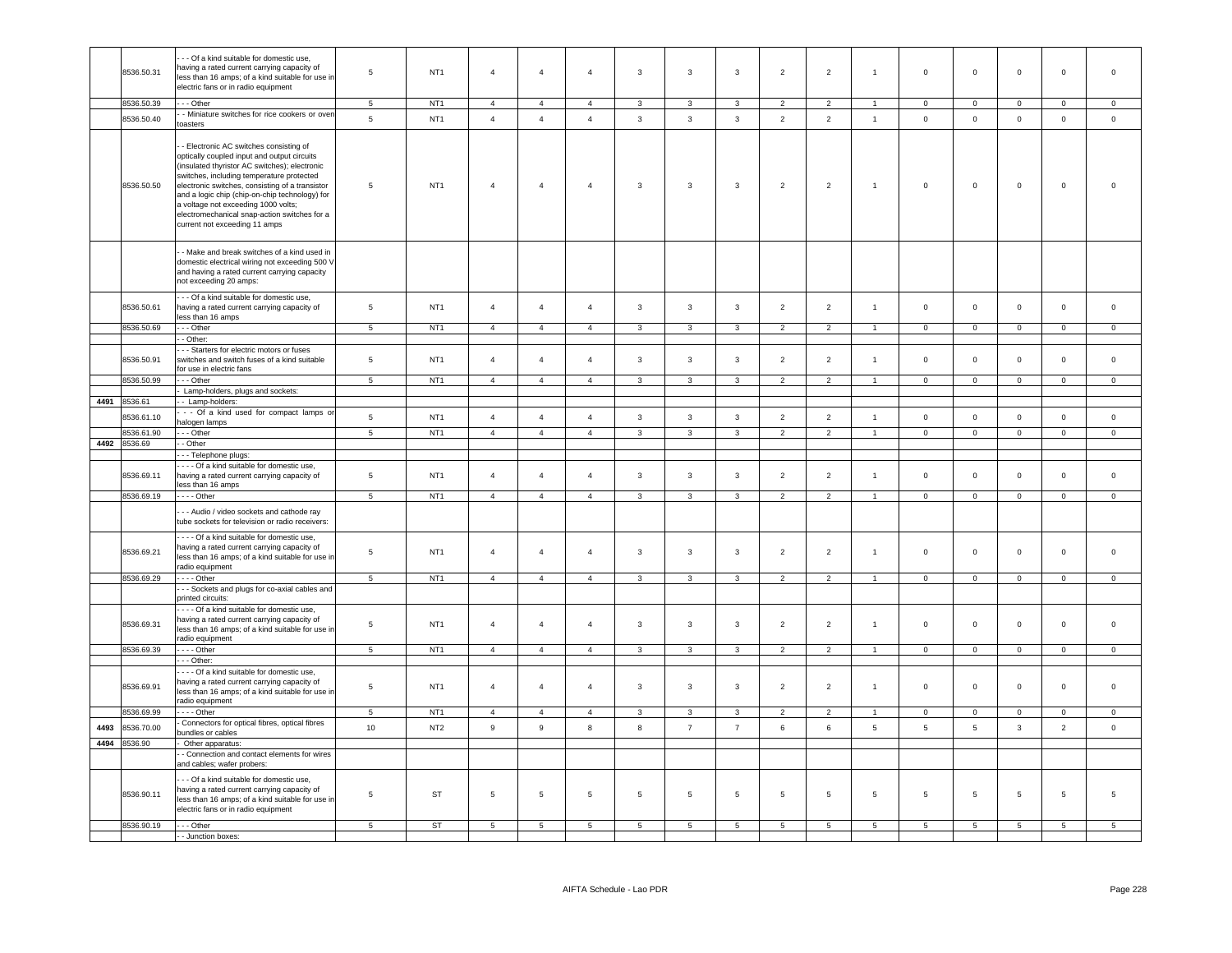|      |                          | - - Of a kind suitable for domestic use,                                                        |                                   |                                    |                                  |                                  |                                  |                              |                              |                              |                                  |                                  |                                  |                                  |                                  |                               |                                |                           |
|------|--------------------------|-------------------------------------------------------------------------------------------------|-----------------------------------|------------------------------------|----------------------------------|----------------------------------|----------------------------------|------------------------------|------------------------------|------------------------------|----------------------------------|----------------------------------|----------------------------------|----------------------------------|----------------------------------|-------------------------------|--------------------------------|---------------------------|
|      | 8536.90.21               | having a rated current carrying capacity of                                                     | 5                                 | ST                                 | 5                                | 5                                | 5                                | 5                            | 5                            | 5                            | 5                                | 5                                | 5                                | 5                                | 5                                | 5                             | 5                              | 5                         |
|      |                          | less than 16 amps; of a kind suitable for use in<br>electric fans or in radio equipment         |                                   |                                    |                                  |                                  |                                  |                              |                              |                              |                                  |                                  |                                  |                                  |                                  |                               |                                |                           |
|      |                          |                                                                                                 |                                   |                                    |                                  |                                  |                                  |                              |                              |                              |                                  |                                  |                                  |                                  |                                  |                               |                                |                           |
|      | 8536.90.29               | - - Other                                                                                       | $\overline{5}$                    | <b>ST</b>                          | 5                                | $5\phantom{.0}$                  | 5                                | 5                            | 5                            | 5                            | 5                                | 5                                | 5                                | $5^{\circ}$                      | 5                                | 5                             | 5                              | 5                         |
|      |                          | - Cable connectors consisting of a jack plug,                                                   |                                   |                                    |                                  |                                  |                                  |                              |                              |                              |                                  |                                  |                                  |                                  |                                  |                               |                                |                           |
|      |                          | terminal with or without pin, connector and<br>adaptor for coaxial cable; commutators:          |                                   |                                    |                                  |                                  |                                  |                              |                              |                              |                                  |                                  |                                  |                                  |                                  |                               |                                |                           |
|      |                          |                                                                                                 |                                   |                                    |                                  |                                  |                                  |                              |                              |                              |                                  |                                  |                                  |                                  |                                  |                               |                                |                           |
|      |                          | - - Of a kind suitable for domestic use,<br>having a rated current carrying capacity of         |                                   |                                    |                                  |                                  |                                  |                              |                              |                              |                                  |                                  |                                  |                                  |                                  |                               |                                |                           |
|      | 8536.90.31               | less than 16 amps; of a kind suitable for use in                                                | 5                                 | ST                                 | 5                                | 5                                | 5                                | 5                            | 5                            | 5                            | 5                                | 5                                | 5                                | 5                                | 5                                | 5                             | 5                              | 5                         |
|      |                          | electric fans or in radio equipment                                                             |                                   |                                    |                                  |                                  |                                  |                              |                              |                              |                                  |                                  |                                  |                                  |                                  |                               |                                |                           |
|      | 8536.90.39               | - - - Other                                                                                     | 5                                 | <b>ST</b>                          | 5                                | $5\phantom{.0}$                  | 5                                | 5                            | 5                            | 5                            | 5                                | 5                                | 5                                | 5                                | 5                                | 5                             | 5                              | 5                         |
|      |                          | - Other:                                                                                        |                                   |                                    |                                  |                                  |                                  |                              |                              |                              |                                  |                                  |                                  |                                  |                                  |                               |                                |                           |
|      |                          | - - Of a kind suitable for domestic use,                                                        |                                   |                                    |                                  |                                  |                                  |                              |                              |                              |                                  |                                  |                                  |                                  |                                  |                               |                                |                           |
|      | 8536.90.91               | having a rated current carrying capacity of                                                     | 5                                 | ST                                 | 5                                | 5                                | 5                                | 5                            | 5                            | $5\phantom{.0}$              | 5                                | $\overline{5}$                   | 5                                | 5                                | 5                                | $5\phantom{.0}$               | 5                              | 5                         |
|      |                          | less than 16 amps; of a kind suitable for use in<br>electric fans or in radio equipment         |                                   |                                    |                                  |                                  |                                  |                              |                              |                              |                                  |                                  |                                  |                                  |                                  |                               |                                |                           |
|      |                          |                                                                                                 |                                   |                                    |                                  |                                  |                                  |                              |                              |                              |                                  |                                  |                                  |                                  |                                  |                               |                                |                           |
|      | 8536.90.99               | -- Other                                                                                        | 5                                 | <b>ST</b>                          | $5\overline{5}$                  | 5                                | $5\overline{)}$                  | 5 <sub>5</sub>               | 5                            | $5\phantom{.0}$              | 5                                | $5\phantom{.0}$                  | 5                                | $5\overline{)}$                  | 5                                | $\sqrt{5}$                    | 5                              | $5\overline{)}$           |
|      |                          | Boards, panels, consoles, desks, cabinets                                                       |                                   |                                    |                                  |                                  |                                  |                              |                              |                              |                                  |                                  |                                  |                                  |                                  |                               |                                |                           |
|      |                          | and other bases, equipped with two or                                                           |                                   |                                    |                                  |                                  |                                  |                              |                              |                              |                                  |                                  |                                  |                                  |                                  |                               |                                |                           |
|      |                          | more apparatus of heading 85.35 or 85.36,<br>for electric control or the distribution of        |                                   |                                    |                                  |                                  |                                  |                              |                              |                              |                                  |                                  |                                  |                                  |                                  |                               |                                |                           |
|      | 85.37                    | electricity, including those incorporating                                                      |                                   |                                    |                                  |                                  |                                  |                              |                              |                              |                                  |                                  |                                  |                                  |                                  |                               |                                |                           |
|      |                          | instruments or apparatus of Chapter 90,                                                         |                                   |                                    |                                  |                                  |                                  |                              |                              |                              |                                  |                                  |                                  |                                  |                                  |                               |                                |                           |
|      |                          | and numerical control apparatus, other<br>than switching apparatus of heading 85.17.            |                                   |                                    |                                  |                                  |                                  |                              |                              |                              |                                  |                                  |                                  |                                  |                                  |                               |                                |                           |
|      |                          |                                                                                                 |                                   |                                    |                                  |                                  |                                  |                              |                              |                              |                                  |                                  |                                  |                                  |                                  |                               |                                |                           |
|      | 4495 8537.10             | For a voltage not exceeding 1,000 V:                                                            |                                   |                                    |                                  |                                  |                                  |                              |                              |                              |                                  |                                  |                                  |                                  |                                  |                               |                                |                           |
|      | 8537.10.10               | - Switchboards and control panels                                                               | $\overline{5}$                    | NT <sub>1</sub>                    | $\overline{4}$                   | $\overline{4}$                   | $\overline{4}$                   | 3                            | 3                            | 3                            | 2                                | 2                                | $\overline{1}$                   | $\mathbf 0$                      | $\overline{0}$                   | $\mathbf{0}$                  | $\mathbf 0$                    | $\mathbf 0$               |
|      |                          | - Distribution boards (including back panels                                                    |                                   |                                    |                                  |                                  |                                  |                              |                              |                              |                                  |                                  |                                  |                                  |                                  |                               |                                |                           |
|      | 8537.10.20               | and back planes) for use solely or principally<br>with goods of heading 84.71, 85.17 or 85.25   | $\overline{5}$                    | NT <sub>1</sub>                    | $\overline{a}$                   | $\overline{4}$                   | $\overline{4}$                   | $\mathbf{3}$                 | 3                            | $\mathbf{3}$                 | $\overline{2}$                   | $\overline{2}$                   | $\overline{1}$                   | $\mathbf 0$                      | $\circ$                          | $\mathsf 0$                   | $\circ$                        | $\circ$                   |
|      |                          |                                                                                                 |                                   |                                    |                                  |                                  |                                  |                              |                              |                              |                                  |                                  |                                  |                                  |                                  |                               |                                |                           |
|      |                          | - Programmable logic controllers for                                                            |                                   |                                    |                                  |                                  |                                  |                              |                              |                              |                                  |                                  |                                  |                                  |                                  |                               |                                |                           |
|      | 8537.10.30               | automated machines for transport, handling<br>and storage of dies for semiconductor devices     | $\overline{5}$                    | NT <sub>1</sub>                    | $\overline{4}$                   | $\overline{4}$                   | $\overline{4}$                   | 3                            | 3                            | $\mathbf{3}$                 | $\overline{2}$                   | $\overline{2}$                   | $\overline{1}$                   | $\mathsf 0$                      | $\mathbf 0$                      | $\mathsf 0$                   | $\mathsf 0$                    | $\mathbf 0$               |
|      |                          | - Other                                                                                         |                                   | NT <sub>1</sub>                    |                                  | $\overline{4}$                   |                                  | $\mathbf{3}$                 |                              |                              |                                  |                                  | $\mathbf{1}$                     |                                  |                                  | $\mathbf 0$                   |                                |                           |
| 4496 | 8537.10.90<br>8537.20    | For a voltage exceeding 1,000 V:                                                                | $5\phantom{.0}$                   |                                    | $\overline{4}$                   |                                  | $\overline{4}$                   |                              | 3                            | 3                            | $\overline{2}$                   | $\overline{2}$                   |                                  | $\mathbf 0$                      | $\mathbf 0$                      |                               | $\mathbf 0$                    | $\mathbf 0$               |
|      |                          | - Switchboards:                                                                                 |                                   |                                    |                                  |                                  |                                  |                              |                              |                              |                                  |                                  |                                  |                                  |                                  |                               |                                |                           |
|      |                          | - - Incorporating electrical instruments for                                                    |                                   |                                    |                                  |                                  |                                  |                              |                              |                              |                                  |                                  |                                  |                                  |                                  |                               |                                |                           |
|      | 8537.20.11               | breaking, connecting or protecting electrical                                                   | 5                                 | NT <sub>1</sub>                    | $\overline{a}$                   | $\overline{4}$                   | $\overline{4}$                   | 3                            | 3                            | 3                            | 2                                | $\overline{2}$                   | $\overline{1}$                   | $\circ$                          | $\mathbf 0$                      | $\mathbf 0$                   | $\circ$                        | $\Omega$                  |
|      |                          | circuits for a voltage of 66,000 volts or more                                                  |                                   |                                    |                                  |                                  |                                  |                              |                              |                              |                                  |                                  |                                  |                                  |                                  |                               |                                |                           |
|      | 8537.20.19               | - - Other                                                                                       | $5\phantom{.0}$                   | NT <sub>1</sub>                    | $\overline{4}$                   | $\overline{4}$                   | $\overline{4}$                   | $\mathbf{3}$                 | 3                            | 3                            | $\overline{2}$                   | $\overline{2}$                   | $\overline{1}$                   | $\overline{0}$                   | $\mathbf 0$                      | $\mathbf 0$                   | $\overline{0}$                 | $\circ$                   |
|      |                          | - Control panels:                                                                               |                                   |                                    |                                  |                                  |                                  |                              |                              |                              |                                  |                                  |                                  |                                  |                                  |                               |                                |                           |
|      |                          | - - Incorporating electrical instruments for                                                    |                                   |                                    |                                  |                                  |                                  |                              |                              |                              |                                  |                                  |                                  |                                  |                                  |                               |                                |                           |
|      | 8537.20.21               | breaking, connecting or protecting electrical<br>circuits for a voltage of 66,000 volts or more | $\overline{5}$                    | NT <sub>1</sub>                    | $\overline{4}$                   | $\overline{4}$                   | $\overline{4}$                   | 3                            | 3                            | 3                            | $\overline{2}$                   | $\overline{2}$                   | $\overline{1}$                   | $\circ$                          | $\mathbf 0$                      | $\mathbf 0$                   | $\mathbf 0$                    | $\mathbf 0$               |
|      |                          |                                                                                                 |                                   |                                    |                                  |                                  |                                  |                              |                              |                              |                                  |                                  |                                  |                                  |                                  |                               |                                |                           |
|      | 8537.20.29<br>8537.20.90 | - - - Other<br>- Other                                                                          | $5\overline{5}$<br>$\overline{5}$ | NT <sub>1</sub><br>NT <sub>1</sub> | $\overline{4}$<br>$\overline{4}$ | $\overline{4}$<br>$\overline{4}$ | $\overline{4}$<br>$\overline{4}$ | $\mathbf{3}$<br>3            | 3<br>$\mathbf{3}$            | $\mathbf{3}$<br>$\mathbf{3}$ | $\overline{2}$<br>$\overline{2}$ | $\overline{2}$<br>$\overline{2}$ | $\overline{1}$<br>$\overline{1}$ | $\overline{0}$<br>$\mathsf 0$    | $\overline{0}$<br>$\mathsf 0$    | $\mathbf 0$<br>$\mathsf 0$    | $\overline{0}$<br>$\mathbf 0$  | $\circ$<br>$\mathbf 0$    |
|      |                          | Parts suitable for use solely or principally                                                    |                                   |                                    |                                  |                                  |                                  |                              |                              |                              |                                  |                                  |                                  |                                  |                                  |                               |                                |                           |
|      | 85.38                    | with the apparatus of heading 85.35, 85.36                                                      |                                   |                                    |                                  |                                  |                                  |                              |                              |                              |                                  |                                  |                                  |                                  |                                  |                               |                                |                           |
|      |                          | or 85.37.                                                                                       |                                   |                                    |                                  |                                  |                                  |                              |                              |                              |                                  |                                  |                                  |                                  |                                  |                               |                                |                           |
|      | 4497 8538.10             | Boards, panels, consoles, desks, cabinets                                                       |                                   |                                    |                                  |                                  |                                  |                              |                              |                              |                                  |                                  |                                  |                                  |                                  |                               |                                |                           |
|      |                          | and other bases for the goods of heading<br>85.37, not equipped with their apparatus:           |                                   |                                    |                                  |                                  |                                  |                              |                              |                              |                                  |                                  |                                  |                                  |                                  |                               |                                |                           |
|      |                          | - For a voltage not exceeding 1,000 V:                                                          |                                   |                                    |                                  |                                  |                                  |                              |                              |                              |                                  |                                  |                                  |                                  |                                  |                               |                                |                           |
|      |                          | -- Parts of programmable logic controllers                                                      |                                   |                                    |                                  |                                  |                                  |                              |                              |                              |                                  |                                  |                                  |                                  |                                  |                               |                                |                           |
|      | 8538.10.11               | or automated machines for transport,                                                            | $\,$ 5 $\,$                       | NT <sub>2</sub>                    | $\overline{4}$                   | $\overline{4}$                   | $\overline{4}$                   | $\mathbf{3}$                 | $\mathbf{3}$                 | $\mathbf{3}$                 | $\overline{2}$                   | $\overline{2}$                   | 1.5                              | 1.5                              | $\overline{1}$                   | $\overline{1}$                | $\overline{0}$                 | $\overline{0}$            |
|      |                          | handling and storage of dies for<br>semiconductor devices                                       |                                   |                                    |                                  |                                  |                                  |                              |                              |                              |                                  |                                  |                                  |                                  |                                  |                               |                                |                           |
|      | 8538.10.12               | --- Of a kind used in radio equipment                                                           | $5\phantom{.0}$                   | NT <sub>1</sub>                    | $\overline{4}$                   | $\overline{4}$                   | $\overline{4}$                   | $\mathbf{3}$                 | 3                            | $\mathbf{3}$                 | $\overline{2}$                   | $\overline{2}$                   | $\overline{1}$                   | $\mathbf 0$                      | $\overline{0}$                   | $\mathbf 0$                   | $\mathbf 0$                    | $\overline{0}$            |
|      | 8538.10.19               | $- -$ Other                                                                                     | $\overline{5}$                    | NT <sub>1</sub>                    | 4                                | $\overline{4}$                   | $\overline{4}$                   | $\mathbf{3}$                 | $\mathbf{3}$                 | $\mathbf{3}$                 | $\overline{2}$                   | $\overline{2}$                   | $\mathbf{1}$                     | $\overline{0}$                   | $\overline{0}$                   | $\mathsf 0$                   | $\circ$                        | $\circ$                   |
|      |                          | - For a voltage exceeding 1,000 V:                                                              |                                   |                                    |                                  |                                  |                                  |                              |                              |                              |                                  |                                  |                                  |                                  |                                  |                               |                                |                           |
|      |                          |                                                                                                 |                                   |                                    |                                  |                                  |                                  |                              |                              |                              |                                  |                                  |                                  |                                  |                                  |                               |                                |                           |
|      |                          | - - Parts of programmable logic controllers                                                     |                                   |                                    |                                  |                                  |                                  |                              |                              |                              |                                  |                                  |                                  |                                  |                                  |                               |                                |                           |
|      | 8538.10.21               | for automated machines for transport,<br>handling and storage of dies for                       | $\,$ 5 $\,$                       | NT <sub>1</sub>                    | $\overline{4}$                   | $\overline{4}$                   | $\overline{4}$                   | $\mathbf{3}$                 | $\mathbf{3}$                 | $\mathbf{3}$                 | $\overline{2}$                   | $\overline{2}$                   | $\overline{1}$                   | $\mathbf 0$                      | $\mathbf{O}$                     | $\mathsf 0$                   | $\overline{0}$                 | $\circ$                   |
|      |                          | semiconductor devices                                                                           |                                   |                                    |                                  |                                  |                                  |                              |                              |                              |                                  |                                  |                                  |                                  |                                  |                               |                                |                           |
|      | 8538.10.22<br>8538.10.29 | --- Of a kind used in radio equipment<br>- - - Other                                            | $5\phantom{.0}$<br>5 <sub>5</sub> | NT <sub>1</sub><br>NT <sub>1</sub> | $\overline{4}$<br>$\overline{4}$ | $\overline{4}$<br>$\overline{4}$ | $\overline{4}$<br>$\overline{4}$ | $\mathbf{3}$<br>$\mathbf{3}$ | $\mathbf{3}$<br>$\mathbf{3}$ | $\mathbf{3}$<br>$\mathbf{3}$ | $\overline{2}$<br>$\overline{2}$ | $\overline{2}$<br>$\overline{2}$ | $\overline{1}$<br>$\mathbf{1}$   | $\overline{0}$<br>$\overline{0}$ | $\overline{0}$<br>$\overline{0}$ | $\mathbf 0$<br>$\overline{0}$ | $\mathbf{0}$<br>$\overline{0}$ | $\circ$<br>$\overline{0}$ |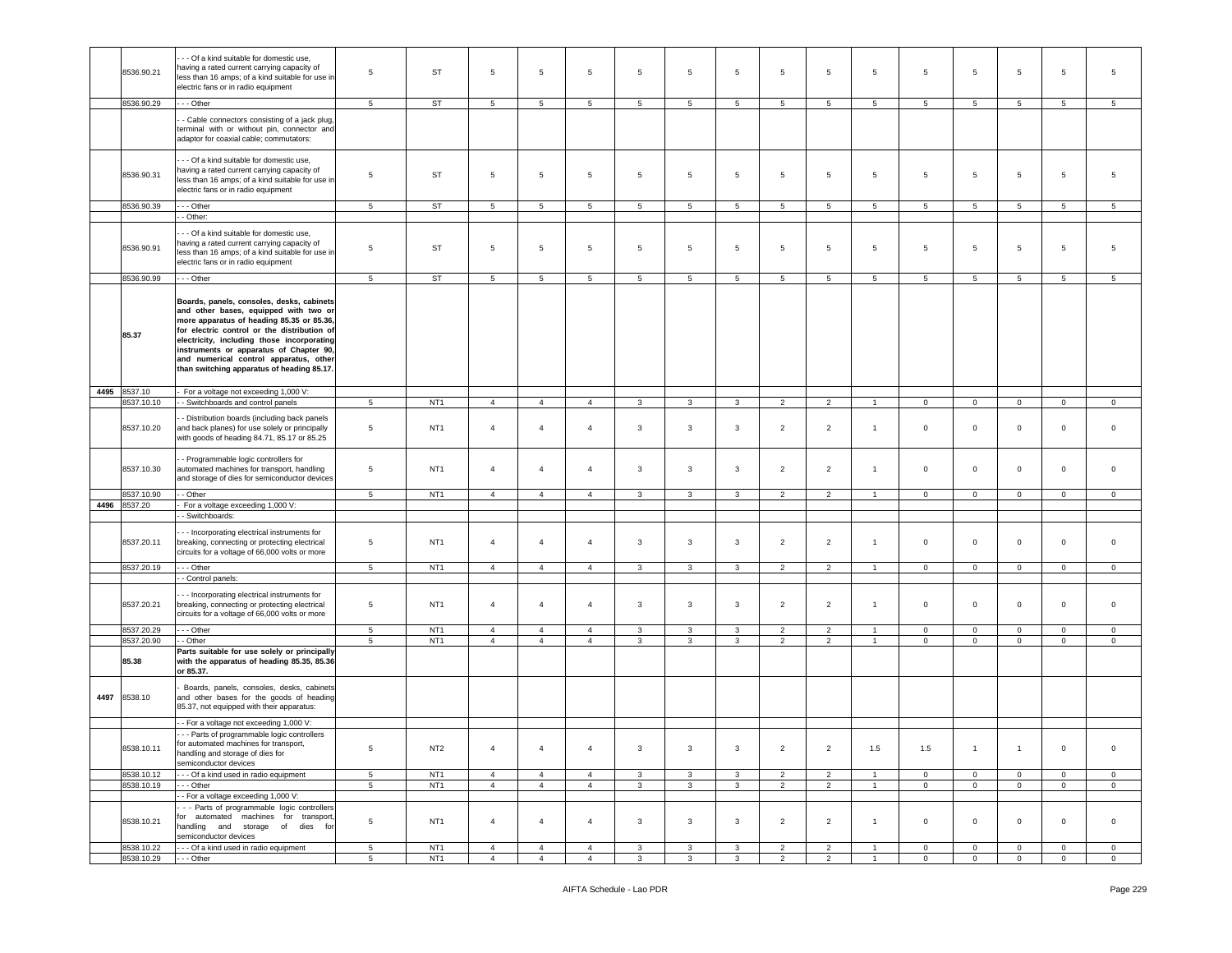| 4498 | 8538.90         | Other:                                                                                                                                       |                 |                 |                |                |                |              |              |                |                          |                |                      |                |              |                |                |                |
|------|-----------------|----------------------------------------------------------------------------------------------------------------------------------------------|-----------------|-----------------|----------------|----------------|----------------|--------------|--------------|----------------|--------------------------|----------------|----------------------|----------------|--------------|----------------|----------------|----------------|
|      |                 | - For a voltage not exceeding 1,000 V:                                                                                                       |                 |                 |                |                |                |              |              |                |                          |                |                      |                |              |                |                |                |
|      |                 |                                                                                                                                              |                 |                 |                |                |                |              |              |                |                          |                |                      |                |              |                |                |                |
|      | 8538.90.11      | - - Parts including printed circuit assemblies<br>of telephone plugs; connection and contact<br>elements for wires and cables; wafer probers | 5               | NT <sub>1</sub> | $\overline{4}$ | $\overline{4}$ | $\overline{4}$ | 3            | 3            | 3              | $\overline{2}$           | $\overline{2}$ | $\mathbf{1}$         | $\mathbf 0$    | $\mathbf 0$  | $\mathbf 0$    | $\mathbf 0$    | $\mathbf 0$    |
|      | 8538.90.12      | -- Parts of goods of subheading 8536.50.50,<br>8536.69.31, 8536.69.39, 8536.90.11 or<br>8536.90.19                                           | $5\phantom{.0}$ | NT <sub>1</sub> | $\overline{4}$ | $\overline{4}$ | $\overline{4}$ | 3            | 3            | 3              | $\overline{2}$           | $\overline{2}$ | $\mathbf{1}$         | $\mathsf 0$    | $\mathbf 0$  | $\mathbf 0$    | $\mathbf 0$    | $\mathsf 0$    |
|      | 8538.90.13      | - - Parts of goods of subheading 8537.10.20                                                                                                  | $5\phantom{.0}$ | NT <sub>1</sub> | $\overline{4}$ | $\overline{4}$ | $\overline{4}$ | 3            | 3            | 3              | $\overline{2}$           | $\overline{2}$ | $\mathbf{1}$         | $\mathbf 0$    | $\mathbf 0$  | $\mathbf 0$    | $\mathbf 0$    | $\mathbf 0$    |
|      | 8538.90.19      | - - Other                                                                                                                                    | 5               | NT <sub>1</sub> | $\overline{4}$ | $\overline{4}$ | $\overline{4}$ | 3            | 3            | 3              | $\overline{2}$           | $\overline{2}$ | $\overline{1}$       | $\mathbf 0$    | $\mathbf 0$  | $\mathbf{0}$   | $\mathbf 0$    | $\mathbf 0$    |
|      |                 | - For a voltage exceeding 1,000 V:                                                                                                           |                 |                 |                |                |                |              |              |                |                          |                |                      |                |              |                |                |                |
|      | 8538.90.21      | - - Parts including printed circuit assemblies<br>of telephone plugs; connection and contact<br>elements for wires and cables; wafer probers | $5\phantom{.0}$ | NT <sub>1</sub> | $\overline{4}$ | $\overline{4}$ | $\overline{4}$ | 3            | 3            | 3              | $\overline{2}$           | $\overline{2}$ | $\overline{1}$       | $\mathbf 0$    | $\mathbf 0$  | $\mathbf 0$    | $\mathbf 0$    | $\mathbf 0$    |
|      | 8538.90.29      | - - Other                                                                                                                                    | 5               | NT <sub>1</sub> | $\overline{4}$ | $\overline{4}$ | $\overline{4}$ | 3            | 3            | 3              | $\overline{2}$           | $\overline{2}$ | $\blacktriangleleft$ | $\mathsf 0$    | $\mathbf 0$  | $\mathbf 0$    | $\mathbf{0}$   | $\mathsf 0$    |
|      | 85.39           | Electric filament or discharge lamps<br>including sealed beam lamp units and ultra-<br>violet or infra-red lamps; arc-lamps.                 |                 |                 |                |                |                |              |              |                |                          |                |                      |                |              |                |                |                |
| 4499 | 8539.10         | Sealed beam lamp units:                                                                                                                      |                 |                 |                |                |                |              |              |                |                          |                |                      |                |              |                |                |                |
|      | 3539.10.10      | - For motor vehicles of Chapter 87                                                                                                           | 5               | NT <sub>1</sub> | $\overline{4}$ | 4              | $\overline{4}$ | 3            | 3            | 3              | $\overline{\phantom{a}}$ | $\overline{2}$ |                      | $^{\circ}$     | $\mathbf 0$  | $\mathbf 0$    | $\mathbf 0$    | $\circ$        |
|      | 8539.10.90      | - Other                                                                                                                                      | 5               | NT <sub>1</sub> | $\overline{4}$ | $\overline{4}$ | $\overline{4}$ | 3            | 3            | 3              | $\overline{2}$           | $\overline{2}$ | $\mathbf{1}$         | $\mathbf 0$    | $\mathbf 0$  | $\mathbf{0}$   | $\mathbf 0$    | $\mathbf{0}$   |
|      |                 | Other filament lamps, excluding ultra-violet<br>or infra-red lamps:                                                                          |                 |                 |                |                |                |              |              |                |                          |                |                      |                |              |                |                |                |
| 4500 | 8539.21         | - Tungsten halogen:                                                                                                                          |                 |                 |                |                |                |              |              |                |                          |                |                      |                |              |                |                |                |
|      | 3539.21.20      | - - Of a kind used in medical equipment                                                                                                      | $5\phantom{.0}$ | NT <sub>1</sub> | $\overline{4}$ | $\overline{4}$ | $\overline{4}$ | 3            | 3            | 3              | $\overline{2}$           | $\overline{2}$ | $\overline{1}$       | $\mathbf 0$    | $\mathbf 0$  | $\mathbf 0$    | $\mathbf{0}$   | $\mathsf 0$    |
|      | 8539.21.30      | -- Of a kind used for motor vehicles                                                                                                         | 5               | NT <sub>1</sub> | $\overline{4}$ | $\overline{4}$ | $\overline{4}$ | 3            | 3            | 3              | $\overline{\phantom{a}}$ | $\overline{2}$ | $\overline{1}$       | $\mathbf 0$    | $\mathbf 0$  | $\mathbf 0$    | $\mathbf 0$    | $\mathbf 0$    |
|      | 3539.21.40      | -- Other reflector lamp bulbs                                                                                                                | $5\phantom{.0}$ | NT <sub>1</sub> | $\overline{4}$ | $\overline{4}$ | $\overline{4}$ | 3            | 3            | 3              | $\overline{2}$           | $\overline{2}$ | $\overline{1}$       | $\mathbf 0$    | $\mathbf 0$  | $\mathbf 0$    | $\mathbf 0$    | $\circ$        |
|      | 8539.21.90      | - - Other                                                                                                                                    | 5               | NT <sub>1</sub> | $\overline{4}$ | $\overline{4}$ | $\overline{4}$ | 3            | 3            | 3              | $\overline{2}$           | $\overline{2}$ | $\mathbf{1}$         | $\overline{0}$ | $\mathbf 0$  | $\mathbf{0}$   | $\mathbf 0$    | $\mathbf{0}$   |
| 4501 | 8539.22         | - Other, of a power not exceeding 200 W<br>and for a voltage exceeding 100 V:                                                                |                 |                 |                |                |                |              |              |                |                          |                |                      |                |              |                |                |                |
|      | 8539.22.20      | --- Of a kind used in medical equipment                                                                                                      | $5\phantom{.0}$ | NT <sub>1</sub> | $\overline{4}$ | $\overline{4}$ | $\overline{4}$ | 3            | 3            | $\mathbf{3}$   | $\overline{2}$           | $\overline{2}$ | $\overline{1}$       | $\mathbf 0$    | $\mathbf 0$  | $\mathbf 0$    | $\mathbf 0$    | $\mathsf 0$    |
|      | 8539.22.30      | --- Other reflector lamp bulbs                                                                                                               | 5               | NT <sub>1</sub> | $\overline{4}$ | $\overline{4}$ | $\overline{4}$ | 3            | 3            | 3              | $\overline{2}$           | $\overline{2}$ | $\overline{1}$       | $\mathbf 0$    | $\mathbf 0$  | $\mathbf 0$    | $\mathbf 0$    | $\mathbf 0$    |
|      | 8539.22.90      | - - Other                                                                                                                                    | $\sqrt{5}$      | NT <sub>1</sub> | $\overline{4}$ | $\overline{4}$ | $\overline{4}$ | 3            | 3            | 3              | $\overline{2}$           | $\overline{2}$ | $\overline{1}$       | $\mathsf 0$    | $\mathbf 0$  | $\mathbf 0$    | $\mathbf 0$    | $\bf 0$        |
| 4502 | 3539.29         | - Other:                                                                                                                                     |                 |                 |                |                |                |              |              |                |                          |                |                      |                |              |                |                |                |
|      | 8539.29.10      | - - Of a kind used in medical equipment                                                                                                      | $5\phantom{.0}$ | NT <sub>1</sub> | $\overline{4}$ | $\overline{4}$ | $\overline{4}$ | 3            | 3            | 3              | $\overline{2}$           | $\overline{2}$ | $\overline{1}$       | $\mathbf 0$    | $\mathbf 0$  | $\mathbf 0$    | $\mathbf 0$    | $\mathsf 0$    |
|      |                 |                                                                                                                                              |                 |                 |                |                |                |              |              |                |                          |                |                      |                |              |                |                |                |
|      | 8539.29.20      | -- Of a kind used for motor vehicles                                                                                                         | 5               | NT <sub>1</sub> | $\overline{4}$ | $\overline{4}$ | $\overline{4}$ | 3            | 3            | 3              | $\overline{2}$           | $\overline{2}$ | $\blacktriangleleft$ | $\mathbf 0$    | $\mathbf 0$  | $\mathbf 0$    | $\mathbf{0}$   | $\bf 0$        |
|      | 8539.29.30      | - - Other reflector lamp bulbs                                                                                                               | $\overline{5}$  | NT <sub>1</sub> | $\overline{4}$ | $\overline{4}$ | $\overline{4}$ | 3            | 3            | 3              | $\overline{2}$           | $\overline{2}$ | -1                   | $\overline{0}$ | $\mathbf 0$  | $\mathbf 0$    | $\mathbf 0$    | $\mathbf 0$    |
|      |                 | -- Flashlight bulbs; miniature indicator bulbs,                                                                                              |                 |                 |                |                |                | 3            | 3            | 3              | $\overline{2}$           | $\overline{2}$ | $\mathbf{1}$         |                |              |                |                |                |
|      | 8539.29.40      | rated up to 2.25 V                                                                                                                           | $5\phantom{.0}$ | NT <sub>1</sub> | $\overline{4}$ | $\overline{4}$ | $\overline{4}$ |              |              |                |                          |                |                      | $\mathbf 0$    | $\mathsf 0$  | $\mathsf 0$    | $\mathbf 0$    | $\mathsf 0$    |
|      | 8539.29.50      | - - Other, having a capacity exceeding 200 W<br>but not exceeding 300 W and a voltage<br>exceeding 100 V                                     | $5\phantom{.0}$ | NT <sub>1</sub> | $\overline{4}$ | $\overline{4}$ | $\overline{4}$ | 3            | 3            | 3              | $\overline{2}$           | $\overline{2}$ | $\overline{1}$       | $\mathbf 0$    | $\mathbf 0$  | $\mathbf 0$    | $\mathbf 0$    | $\mathbf 0$    |
|      | 8539.29.60      | - Other, having a capacity not exceeding<br>200 W and a voltage not exceeding 100 V                                                          | 5               | NT <sub>1</sub> | $\overline{4}$ | 4              | $\overline{4}$ | 3            | 3            | 3              | $\overline{2}$           | $\overline{2}$ | $\mathbf{1}$         | $\mathbf 0$    | $\mathbf 0$  | $\mathbf 0$    | $\mathbf 0$    | $\mathbf 0$    |
|      | 8539.29.90      | - - Other                                                                                                                                    | $5\phantom{.0}$ | NT <sub>1</sub> | $\overline{4}$ | $\overline{4}$ | $\overline{4}$ | $\mathbf{3}$ | 3            | 3              | $\overline{2}$           | $\overline{2}$ | $\mathbf{1}$         | $\mathsf 0$    | $\mathbf 0$  | $\mathbf 0$    | $\mathbf 0$    | $\mathsf 0$    |
|      |                 | Discharge lamps, other than ultra-violet<br>amps:                                                                                            |                 |                 |                |                |                |              |              |                |                          |                |                      |                |              |                |                |                |
| 4503 | 8539.31         | - Fluorescent, hot cathode:                                                                                                                  |                 |                 |                |                |                |              |              |                |                          |                |                      |                |              |                |                |                |
|      | 8539.31.10      | - - Tubes for compact fluorescent lamps                                                                                                      | $\sqrt{5}$      | NT <sub>1</sub> | $\overline{4}$ | $\overline{4}$ | $\overline{4}$ | $\mathbf{3}$ | $\mathbf{3}$ | 3              | $\overline{2}$           | $\overline{2}$ | $\mathbf{1}$         | $\mathbf 0$    | $\mathbf 0$  | $\mathbf 0$    | $\mathbf 0$    | $\mathbf 0$    |
|      | 8539.31.90      | - - Other                                                                                                                                    | $\overline{5}$  | NT <sub>1</sub> | $\overline{4}$ | $\overline{4}$ | $\overline{4}$ | 3            | 3            | $\mathbf{3}$   | $\overline{2}$           | $\overline{2}$ | $\overline{1}$       | $\mathbf 0$    | $\mathbf 0$  | $\mathbf 0$    | $\mathbf 0$    | $\mathbf 0$    |
| 4504 | 8539.32.00      | - Mercury or sodium vapour lamps; metal<br>halide lamps                                                                                      | 5               | NT <sub>1</sub> | $\overline{4}$ | $\overline{4}$ | $\overline{4}$ | 3            | 3            | 3              | 2                        | $\overline{2}$ | $\overline{1}$       | $\mathbf 0$    | $\mathbf 0$  | $\mathbf 0$    | $\mathbf 0$    | $\mathbf 0$    |
| 4505 | 8539.39         | - Other:                                                                                                                                     |                 |                 |                |                |                |              |              |                |                          |                |                      |                |              |                |                |                |
|      | 8539.39.10      | - - Tubes for compact fluorescent lamps                                                                                                      | $5\phantom{.0}$ | NT <sub>1</sub> | $\overline{4}$ | $\overline{4}$ | $\overline{4}$ | 3            | 3            | $\mathbf{3}$   | $\overline{2}$           | $\overline{2}$ | $\overline{1}$       | $\mathbf 0$    | $\mathbf 0$  | $\mathbf 0$    | $\mathbf 0$    | $\mathsf 0$    |
|      | 8539.39.20      | - - Discharge lamps for decorative or<br>publicity purposes                                                                                  | 5               | NT <sub>1</sub> | $\overline{4}$ | $\overline{4}$ | $\overline{4}$ | 3            | 3            | 3              | $\overline{2}$           | $\overline{2}$ | $\mathbf{1}$         | $\mathbf 0$    | $\mathbf 0$  | $\mathsf 0$    | $\mathbf 0$    | $\mathbf 0$    |
|      | 8539.39.30      | - Other fluorescent cold cathode types                                                                                                       | $\sqrt{5}$      | NT <sub>1</sub> |                | 4              | $\overline{4}$ | 3            | $\mathbf{3}$ | $\mathbf{3}$   | $\overline{2}$           | $\overline{2}$ | $\mathbf{1}$         | $\mathbf 0$    | $\mathsf 0$  | $\mathbf 0$    | $\mathbf 0$    | $\mathbf 0$    |
|      | 8539.39.40      | --- Lamps for motor vehicles or cycles                                                                                                       | 5               | NT <sub>1</sub> | $\overline{4}$ | $\overline{4}$ | $\overline{4}$ | 3            | $\mathbf{3}$ | 3              | $\overline{2}$           | $\overline{2}$ | $\mathbf{1}$         | $\mathbf 0$    | $\mathbf{0}$ | $\overline{0}$ | $\mathbf{0}$   | $\mathbf{0}$   |
|      | 8539.39.90      | $\overline{\cdots}$ Other                                                                                                                    | $5\phantom{.0}$ | NT <sub>1</sub> | $\overline{4}$ | $\overline{4}$ | $\overline{4}$ | $\mathbf{3}$ | $\mathbf{3}$ | $\mathbf{3}$   | 2                        | 2              | $\overline{1}$       | $\pmb{0}$      | $\mathbf{0}$ | $\overline{0}$ | $\overline{0}$ | $\overline{0}$ |
|      |                 | Ultra-violet or infra-red lamps; arc-lamps:                                                                                                  |                 |                 |                |                |                |              |              |                |                          |                |                      |                |              |                |                |                |
|      | 4506 8539.41.00 | - Arc-lamps                                                                                                                                  | $5\phantom{.0}$ | NT <sub>1</sub> | $\overline{4}$ | $\overline{4}$ | $\overline{4}$ | 3            | $\mathbf{3}$ | 3              | $\overline{2}$           | $\overline{2}$ | $\mathbf{1}$         | $\mathbf{0}$   | $\mathbf{0}$ | $\overline{0}$ | $\mathbf{0}$   | $\mathbf 0$    |
| 4507 | 8539.49.00      | -- Other                                                                                                                                     | 5               | NT <sub>1</sub> | $\overline{4}$ | $\overline{4}$ | $\overline{4}$ | $\mathbf{3}$ | $\mathbf{3}$ | $\overline{3}$ | 2                        | $\overline{2}$ | $\overline{1}$       | $\mathsf 0$    | $\mathsf 0$  | $\mathbf 0$    | $\overline{0}$ | $\mathbf{0}$   |
| 4508 | 8539.90         | Parts:                                                                                                                                       |                 |                 |                |                |                |              |              |                |                          |                |                      |                |              |                |                |                |
|      | 8539.90.10      | - Aluminium end caps for fluorescent lamps;<br>aluminium screw caps for incandescent lamps                                                   | $\overline{5}$  | NT <sub>1</sub> | $\overline{4}$ | $\overline{4}$ | $\overline{4}$ | $\mathbf{3}$ | 3            | $\mathbf{3}$   | $\overline{2}$           | $\overline{2}$ | $\mathbf{1}$         | $\mathsf 0$    | $\mathbf 0$  | $\mathbf 0$    | $\mathbf 0$    | $\mathbf 0$    |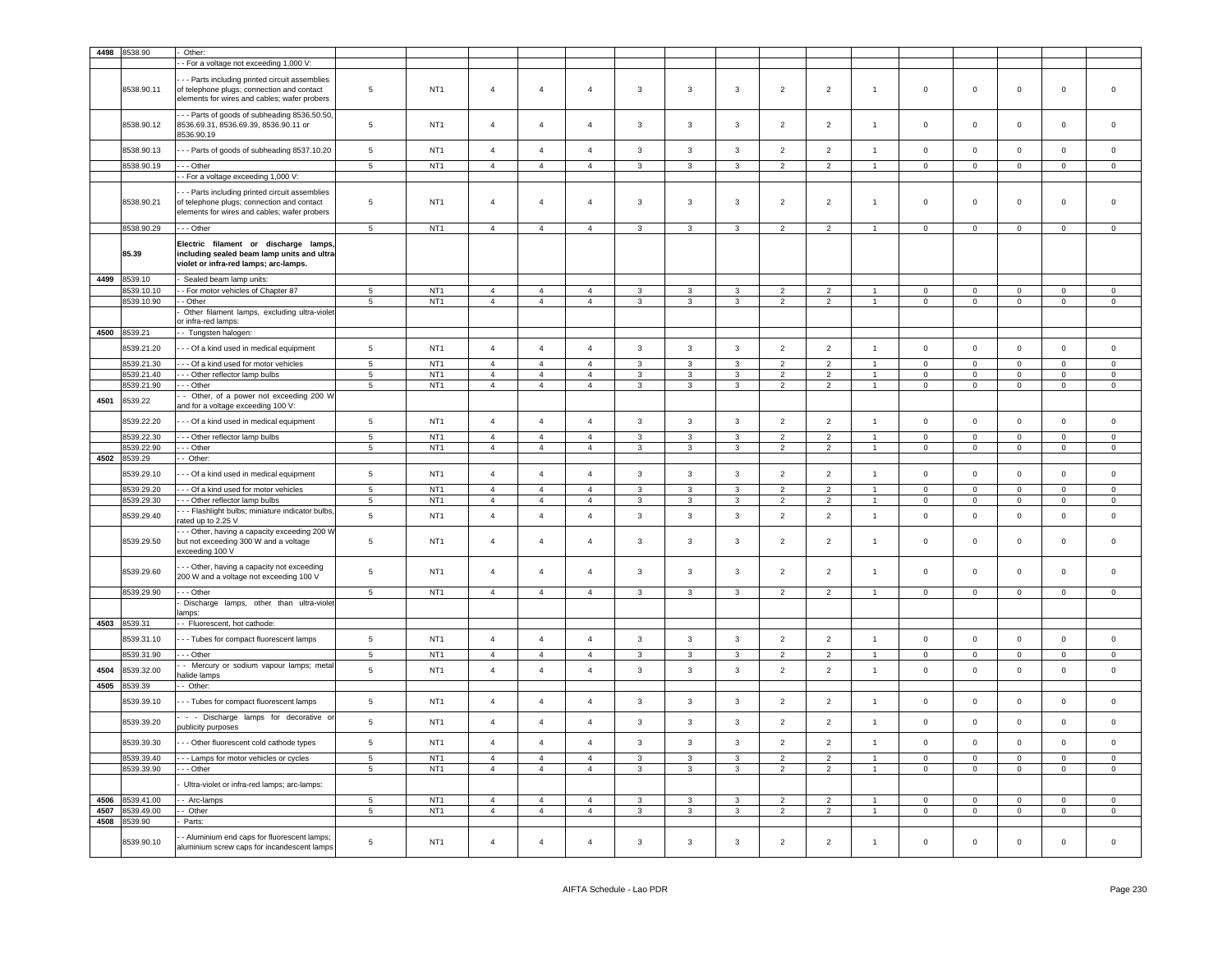|      | 8539.90.20               | - Other, suitable for lamps of vehicles of all<br>kinds                                                                                                                                                                                                                              | 5                    | NT <sub>1</sub>                    | $\overline{4}$                   | $\overline{4}$                   | $\overline{4}$                   | 3                 | 3                       | 3                 | $\overline{2}$                   | $\overline{2}$                   | $\overline{1}$                   | $\mathbf 0$               | $\mathbf 0$                 | $\mathbf 0$                | 0                          | $\mathbf 0$                |
|------|--------------------------|--------------------------------------------------------------------------------------------------------------------------------------------------------------------------------------------------------------------------------------------------------------------------------------|----------------------|------------------------------------|----------------------------------|----------------------------------|----------------------------------|-------------------|-------------------------|-------------------|----------------------------------|----------------------------------|----------------------------------|---------------------------|-----------------------------|----------------------------|----------------------------|----------------------------|
|      | 8539.90.90               | - Other                                                                                                                                                                                                                                                                              | 5                    | NT <sub>1</sub>                    | $\overline{4}$                   | $\overline{4}$                   | $\overline{4}$                   | 3                 | 3                       | 3                 | $\overline{2}$                   | $\overline{2}$                   | $\overline{1}$                   | $\mathbf 0$               | $\overline{0}$              | $\mathbf 0$                | $\mathbf{0}$               | $\circ$                    |
|      | 85.40                    | Thermionic, cold cathode or photo-<br>cathode valves and tubes (for example,<br>vacuum or vapour or gas- filled valves and<br>tubes, mercury arc rectifying valves and<br>tubes, cathode-ray tubes, television<br>camera tubes).                                                     |                      |                                    |                                  |                                  |                                  |                   |                         |                   |                                  |                                  |                                  |                           |                             |                            |                            |                            |
|      |                          | Cathode-ray television picture tubes,<br>including video monitor cathode-ray tubes:                                                                                                                                                                                                  |                      |                                    |                                  |                                  |                                  |                   |                         |                   |                                  |                                  |                                  |                           |                             |                            |                            |                            |
|      | 4509 8540.11.00          | - Colour                                                                                                                                                                                                                                                                             | 5                    | NT <sub>1</sub>                    | $\overline{4}$                   | $\overline{4}$                   | 4                                | 3                 | 3                       | 3                 | $\overline{2}$                   | $\overline{2}$                   |                                  | $\overline{0}$            | $\mathbf{0}$                | $\mathbf 0$                | 0                          | 0                          |
| 4510 | 8540.12.00               | - Black and white or other monochrome                                                                                                                                                                                                                                                | $\sqrt{5}$           | NT <sub>1</sub>                    | $\overline{4}$                   | $\overline{4}$                   | $\overline{4}$                   | $\mathbf{3}$      | $\mathbf{3}$            | $\mathbf{3}$      | $\overline{2}$                   | $\overline{2}$                   | $\mathbf{1}$                     | $\mathbf 0$               | $\mathbf 0$                 | $\mathbf 0$                | $\mathsf 0$                | $\circ$                    |
| 4511 | 8540.20.00               | Television camera tubes; image converters<br>and intensifiers; other photo-cathode tubes                                                                                                                                                                                             | 5                    | NT <sub>1</sub>                    | $\overline{4}$                   | $\overline{4}$                   | $\overline{4}$                   | 3                 | 3                       | 3                 | $\overline{2}$                   | $\overline{2}$                   | $\overline{1}$                   | $\circ$                   | $\mathbf 0$                 | $\mathbf 0$                | 0                          | $\mathbf 0$                |
|      | 4512 8540.40             | Data/graphic display tubes, colour, with a<br>phosphor dot screen pitch smaller than 0.4<br>mm:                                                                                                                                                                                      |                      |                                    |                                  |                                  |                                  |                   |                         |                   |                                  |                                  |                                  |                           |                             |                            |                            |                            |
|      | 8540.40.10               | - - For use with articles of heading 85.25                                                                                                                                                                                                                                           | 5                    | NT <sub>1</sub>                    | $\overline{4}$                   | $\overline{4}$                   | $\overline{4}$                   | 3                 | 3                       | 3                 | $\overline{2}$                   | $\overline{2}$                   | $\overline{1}$                   | $\mathbf 0$               | $\mathbf 0$                 | $\mathbf 0$                | $\mathbf{0}$               | $\mathbf 0$                |
| 4513 | 8540.40.90<br>8540.50.00 | - Other<br>Data/graphic display tubes, black and white                                                                                                                                                                                                                               | 5<br>$5\phantom{.0}$ | NT <sub>1</sub><br>NT <sub>1</sub> | $\overline{4}$<br>$\overline{4}$ | $\overline{4}$<br>$\overline{4}$ | $\overline{4}$<br>$\overline{4}$ | 3<br>$\mathbf{3}$ | 3<br>$\mathbf{3}$       | 3<br>$\mathbf{3}$ | $\overline{2}$<br>$\overline{2}$ | $\overline{2}$<br>$\overline{2}$ | $\overline{1}$<br>$\overline{1}$ | $\overline{0}$<br>$\,0\,$ | $\mathbf{0}$<br>$\mathbf 0$ | $\mathbf 0$<br>$\mathbf 0$ | $\mathbf 0$<br>$\mathbf 0$ | $\mathbf 0$<br>$\mathbf 0$ |
| 4514 | 8540.60.00               | or other monochrome<br>Other cathode-ray tubes                                                                                                                                                                                                                                       | 5                    | NT <sub>1</sub>                    | $\overline{4}$                   | $\overline{4}$                   | $\overline{4}$                   | 3                 | 3                       | 3                 | $\overline{2}$                   | $\overline{2}$                   | $\overline{1}$                   | $\mathbf 0$               | $\mathbf 0$                 | $\mathbf 0$                | $\circ$                    | $\mathbf 0$                |
|      |                          | Microwave tubes (for example, magnetrons,<br>klystrons, travelling wave tubes, carcinotrons),<br>excluding grid-controlled tubes:                                                                                                                                                    |                      |                                    |                                  |                                  |                                  |                   |                         |                   |                                  |                                  |                                  |                           |                             |                            |                            |                            |
| 4515 | 8540.71.00               | - Magnetrons                                                                                                                                                                                                                                                                         | 5                    | NT <sub>1</sub>                    | $\overline{4}$                   | $\overline{4}$                   | $\overline{4}$                   | 3                 | 3                       | 3                 | $\overline{2}$                   | $\overline{2}$                   | $\overline{1}$                   | $\mathbf 0$               | $\mathbf 0$                 | $\mathbf 0$                | $\mathbf{0}$               | $\mathbf 0$                |
| 4516 | 8540.72.00               | - Klystrons                                                                                                                                                                                                                                                                          | 5                    | NT <sub>1</sub>                    | $\overline{4}$                   | $\overline{4}$                   | $\overline{4}$                   | 3                 | 3                       | 3                 | $\overline{2}$                   | $\overline{2}$                   | $\overline{1}$                   | $\mathbf 0$               | $\mathbf{0}$                | $\mathbf 0$                | $\mathbf 0$                | $\mathbf 0$                |
| 4517 | 8540.79.00               | - Other<br>Other valves and tubes:                                                                                                                                                                                                                                                   | $5\phantom{.0}$      | NT <sub>1</sub>                    | $\overline{4}$                   | $\overline{4}$                   | $\overline{4}$                   | $\mathbf{3}$      | $\mathbf{3}$            | 3                 | $\overline{2}$                   | $\overline{2}$                   | $\overline{1}$                   | $\mathbf 0$               | $\mathbf 0$                 | $\mathbf 0$                | $\mathbf 0$                | $\mathbf 0$                |
|      |                          |                                                                                                                                                                                                                                                                                      |                      |                                    |                                  |                                  |                                  |                   |                         |                   |                                  |                                  |                                  |                           |                             |                            |                            |                            |
| 4518 | 8540.81.00               | - Receiver or amplifier valves and tubes                                                                                                                                                                                                                                             | $\sqrt{5}$           | NT <sub>1</sub>                    | $\overline{4}$                   | $\overline{4}$                   | 4                                | $\mathbf{3}$      | $\overline{3}$          | 3                 | $\overline{2}$                   | $\overline{2}$                   | $\overline{1}$                   | $\mathbf 0$               | $\mathbf 0$                 | $\mathbf 0$                | $\mathbf 0$                | $\mathbf 0$                |
| 4519 | 3540.89.00               | - Other                                                                                                                                                                                                                                                                              | 5                    | NT <sub>1</sub>                    | $\overline{4}$                   | $\overline{4}$                   | $\overline{4}$                   | $\mathbf{3}$      | $\mathbf{3}$            | $\mathbf{3}$      | $\overline{2}$                   | $\overline{2}$                   | $\overline{1}$                   | $\mathbf 0$               | $\mathbf 0$                 | $\mathbf 0$                | $\mathbf 0$                | $\circ$                    |
| 4520 | 8540.91.00               | Parts:<br>- Of cathode-ray tubes                                                                                                                                                                                                                                                     | 5                    | NT <sub>1</sub>                    | $\overline{4}$                   | $\overline{4}$                   | 4                                | 3                 | 3                       | 3                 | $\overline{2}$                   | $\overline{2}$                   | $\overline{1}$                   | $\mathbf 0$               | $\mathbf 0$                 | $\mathbf 0$                | $\mathbf{0}$               | $\circ$                    |
|      |                          |                                                                                                                                                                                                                                                                                      |                      |                                    |                                  |                                  |                                  |                   |                         |                   |                                  |                                  |                                  |                           |                             |                            |                            |                            |
|      |                          |                                                                                                                                                                                                                                                                                      |                      |                                    |                                  |                                  |                                  |                   |                         |                   |                                  |                                  |                                  |                           |                             |                            |                            |                            |
| 4521 | 8540.99<br>8540.99.10    | - Other:<br>- - Of microwave tubes                                                                                                                                                                                                                                                   | 5                    | NT <sub>1</sub>                    | $\overline{4}$                   | $\overline{4}$                   | 4                                | 3                 | 3                       | 3                 | $\overline{2}$                   | $\overline{2}$                   |                                  | 0                         | $\mathbf 0$                 | $\mathbf 0$                | 0                          | 0                          |
|      | 8540.99.90               | - - Other                                                                                                                                                                                                                                                                            | $5\phantom{.0}$      | NT <sub>1</sub>                    | $\overline{4}$                   | $\overline{4}$                   | $\overline{4}$                   | 3                 | $\mathbf{3}$            | 3                 | $\overline{2}$                   | $\overline{2}$                   | $\overline{1}$                   | $\mathbf 0$               | $\mathsf 0$                 | $\mathbf 0$                | $\mathbf 0$                | $\mathbf 0$                |
|      | 85.41                    | Diodes,<br>transistors<br>similar<br>and<br>semiconductor devices;<br>photosensitive<br>semiconductor<br>devices,<br>including<br>photovoltaic cells whether<br>or not<br>assembled in modules or made up into<br>panels; light emitting diodes; mounted<br>piezo-electric crystals. |                      |                                    |                                  |                                  |                                  |                   |                         |                   |                                  |                                  |                                  |                           |                             |                            |                            |                            |
| 4522 | 8541.10.00               | Diodes, other than photosensitive or light<br>emitting diodes                                                                                                                                                                                                                        | 5                    | NT <sub>1</sub>                    | $\overline{4}$                   | $\overline{4}$                   | $\overline{4}$                   | $\mathbf{3}$      | $\mathbf{3}$            | 3                 | $\overline{2}$                   | $\overline{2}$                   | $\overline{1}$                   | $\mathbf 0$               | $\mathbf{O}$                | $\mathbf 0$                | $\mathbf 0$                | $\circ$                    |
|      |                          | Transistors,<br>other than photosensitive<br>transistors:                                                                                                                                                                                                                            |                      |                                    |                                  |                                  |                                  |                   |                         |                   |                                  |                                  |                                  |                           |                             |                            |                            |                            |
| 4523 | 8541.21.00               | - With a dissipation rate of less than 1 W                                                                                                                                                                                                                                           | 5                    | NT <sub>1</sub>                    | $\overline{4}$                   | $\overline{4}$                   | $\overline{4}$                   | 3                 | $\overline{\mathbf{3}}$ | $\mathbf{3}$      | $\overline{2}$                   | $\overline{2}$                   | $\overline{1}$                   | $\mathsf 0$               | $\mathbf 0$                 | $\mathbf 0$                | $\mathbf 0$                | $\mathbf 0$                |
| 4524 | 3541.29.00               | - Other                                                                                                                                                                                                                                                                              | 5                    | NT <sub>1</sub>                    | $\overline{4}$                   | $\overline{4}$                   | $\overline{4}$                   | $\mathbf{3}$      | 3                       | 3                 | $\overline{2}$                   | $\overline{2}$                   | -1                               | $\circ$                   | $\mathsf 0$                 | $\mathbf 0$                | $\mathbf 0$                | $\mathsf 0$                |
| 4525 | 8541.30.00               | Thyristors, diacs and triacs, other than<br>chotosensitive devices                                                                                                                                                                                                                   | 5                    | NT <sub>1</sub>                    | $\overline{4}$                   | $\overline{4}$                   | $\overline{4}$                   | $\mathbf{3}$      | 3                       | $\mathbf{3}$      | $\overline{2}$                   | $\overline{2}$                   | $\overline{1}$                   | $\mathsf 0$               | $\mathsf 0$                 | $\mathsf 0$                | $\mathbf 0$                | $\mathsf 0$                |
|      | 4526 8541.40             | Photosensitive semiconductor devices,<br>including photovoltaic cells whether or not<br>assembled in modules or made up into<br>panels; light emitting diodes:                                                                                                                       |                      |                                    |                                  |                                  |                                  |                   |                         |                   |                                  |                                  |                                  |                           |                             |                            |                            |                            |
|      | 8541.40.10               | - Light emitting diodes                                                                                                                                                                                                                                                              | 5                    | NT <sub>1</sub>                    | $\overline{4}$                   | $\overline{4}$                   | $\overline{4}$                   | 3                 | 3                       | 3                 | $\overline{2}$                   | $\overline{2}$                   | $\overline{1}$                   | $\mathbf 0$               | $\mathbf 0$                 | $\mathbf 0$                | $\mathbf 0$                | $\mathbf 0$                |
|      | 8541.40.20               | - Photocells, including photodiodes and                                                                                                                                                                                                                                              | 5                    | NT <sub>1</sub>                    | $\overline{a}$                   | $\overline{4}$                   | $\overline{4}$                   | $\mathbf{3}$      | 3                       | 3                 | $\overline{2}$                   | 2                                | $\overline{1}$                   | $\mathbf 0$               | $\mathbf 0$                 | $\mathbf 0$                | 0                          | $\mathbf 0$                |
|      | 8541.40.90               | phototransistors<br>- Other                                                                                                                                                                                                                                                          | 5                    | NT1                                | $\overline{4}$                   | $\overline{4}$                   | $\overline{4}$                   | 3                 | 3                       |                   |                                  |                                  |                                  | 0                         | 0                           | 0                          | 0                          | $^{\circ}$                 |
| 4527 | 8541.50.00               | Other semiconductor devices                                                                                                                                                                                                                                                          | $5\phantom{.0}$      | NT <sub>1</sub>                    | $\overline{4}$                   | $\overline{4}$                   | $\overline{4}$                   | $\mathbf{3}$      | 3                       | 3                 | $\overline{2}$                   | $\sqrt{2}$                       | $\mathbf{1}$                     | $\mathbf 0$               | $\mathbf 0$                 | $\mathbf 0$                | $\mathbf 0$                | $\mathbf 0$                |
|      | 4528 8541.60.00          | Mounted piezo-electric crystals                                                                                                                                                                                                                                                      | 5                    | NT <sub>1</sub>                    | $\overline{4}$                   | $\overline{4}$                   | $\overline{4}$                   | $\mathbf{3}$      | $\mathbf{3}$            | 3                 | $\overline{2}$                   | $\overline{2}$                   | $\mathbf{1}$                     | $\mathbf 0$               | $\mathbf 0$                 | $\mathbf 0$                | $\mathbf{0}$               | $\circ$                    |
| 4529 | 8541.90.00               | - Parts                                                                                                                                                                                                                                                                              | 5                    | NT <sub>1</sub>                    | $\overline{4}$                   | $\overline{4}$                   | $\overline{4}$                   | $\mathbf{3}$      | 3                       | 3                 | $\overline{2}$                   | $\overline{2}$                   | $\mathbf{1}$                     | $\mathbf 0$               | $\overline{0}$              | $\mathbf{0}$               | $\mathbf{0}$               | $\mathbf{0}$               |
|      | 85.42                    | Electronic integrated circuits.                                                                                                                                                                                                                                                      |                      |                                    |                                  |                                  |                                  |                   |                         |                   |                                  |                                  |                                  |                           |                             |                            |                            |                            |
|      | 4530 8542.31.00          | - Electronic integrated circuits:<br>- Processors and controllers, whether or not<br>combined with memories, converters, logic<br>circuits, amplifiers, clock and timing circuits, or<br>other circuits                                                                              | $\overline{5}$       | NT <sub>1</sub>                    | $\overline{4}$                   | $\overline{4}$                   | 4                                | 3                 | $\mathbf{3}$            | 3                 | $\overline{2}$                   | $\overline{2}$                   | $\overline{1}$                   | $\circ$                   | $\mathbf{0}$                | $\mathbf 0$                | $\mathbf 0$                | $\circ$                    |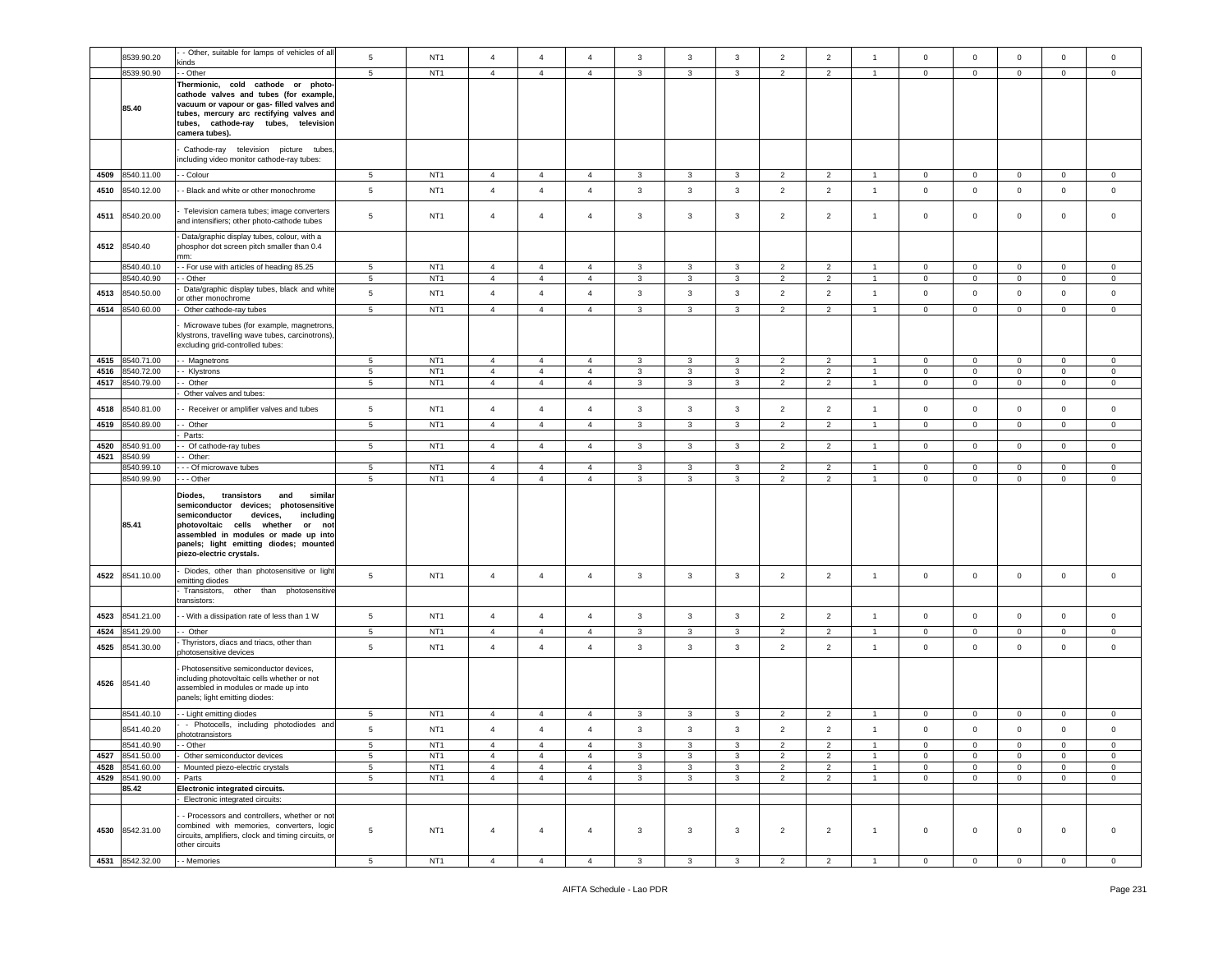| 4532 | 8542.33.00               | - Amplifiers                                                                                                                                                                                                                                                                                                                                | 5                    | NT <sub>1</sub>                    | $\overline{4}$                   | 4                                | $\overline{4}$      |              | 3                 | 3               | $\overline{2}$ | $\overline{2}$      |                | $\mathbf 0$      | $\Omega$         | 0                | $\mathbf 0$                | $\mathbf 0$                |
|------|--------------------------|---------------------------------------------------------------------------------------------------------------------------------------------------------------------------------------------------------------------------------------------------------------------------------------------------------------------------------------------|----------------------|------------------------------------|----------------------------------|----------------------------------|---------------------|--------------|-------------------|-----------------|----------------|---------------------|----------------|------------------|------------------|------------------|----------------------------|----------------------------|
| 4533 | 8542.39.00               | Other                                                                                                                                                                                                                                                                                                                                       | $\sqrt{5}$           | NT <sub>1</sub>                    | $\sqrt{4}$                       | $\overline{4}$                   | $\overline{4}$      | 3            | 3                 | 3               | $\overline{2}$ | $\overline{2}$      | $\overline{1}$ | $\mathbf 0$      | $\mathbf 0$      | $\mathbf 0$      | $\mathbf 0$                | $\mathbf 0$                |
| 4534 | 8542.90.00               | Parts                                                                                                                                                                                                                                                                                                                                       | 5                    | NT <sub>1</sub>                    | $\overline{4}$                   | $\overline{4}$                   | $\overline{4}$      | 3            | 3                 | $\mathbf{3}$    | $\overline{2}$ | $\overline{2}$      | $\overline{1}$ | $\mathbf 0$      | $\mathbf 0$      | $\mathbf 0$      | $\mathbf 0$                | $\mathbf 0$                |
|      | 85.43                    | Electrical machines and apparatus, having<br>individual functions, not specified or<br>included elsewhere in this Chapter.                                                                                                                                                                                                                  |                      |                                    |                                  |                                  |                     |              |                   |                 |                |                     |                |                  |                  |                  |                            |                            |
| 4535 | 8543.10.00               | Particle accelerators                                                                                                                                                                                                                                                                                                                       | $5\overline{5}$      | NT <sub>1</sub>                    | $\overline{4}$                   | $\overline{4}$                   | $\overline{4}$      | 3            | $\mathbf{3}$      | 3               | $\overline{2}$ | $\overline{2}$      | $\overline{1}$ | $\mathbf 0$      | $\mathbf 0$      | $\mathbf 0$      | $\mathbf 0$                | $\mathbf 0$                |
| 4536 | 8543.20.00               | Signal generators                                                                                                                                                                                                                                                                                                                           | $\overline{5}$       | NT <sub>1</sub>                    | $\overline{4}$                   | $\overline{4}$                   | $\overline{4}$      | $\mathbf{3}$ | 3                 | $\mathbf{3}$    | $\overline{2}$ | $\overline{2}$      | $\overline{1}$ | $\mathbf 0$      | $\circ$          | $\mathsf 0$      | $\mathbf 0$                | $\mathsf 0$                |
| 4537 | 8543.30                  | Machines and apparatus for electroplating,<br>electrolysis or electrophoresis:                                                                                                                                                                                                                                                              |                      |                                    |                                  |                                  |                     |              |                   |                 |                |                     |                |                  |                  |                  |                            |                            |
|      | 8543.30.20               | - Wet processing equipment for the<br>application by immersion of chemical or<br>electrochemical solutions, whether or not for<br>the purpose of removing material on<br>PCB/PWB substrates                                                                                                                                                 | 5                    | NT <sub>1</sub>                    | $\overline{4}$                   | $\overline{4}$                   | $\overline{4}$      | 3            | 3                 | 3               | $\overline{2}$ | $\overline{2}$      | $\overline{1}$ | $\mathsf 0$      | $\mathbf 0$      | $\mathbf 0$      | $\mathbf 0$                | $\mathbf 0$                |
|      | 8543.30.90               | - Other                                                                                                                                                                                                                                                                                                                                     | $5\phantom{.0}$      | NT <sub>1</sub>                    | $\overline{4}$                   | $\overline{4}$                   | $\overline{4}$      | 3            | $\mathbf{3}$      | 3               | $\overline{2}$ | $\overline{2}$      | $\overline{1}$ | $\mathbf 0$      | $\mathbf 0$      | $\mathbf 0$      | $\pmb{0}$                  | $\mathsf 0$                |
| 4538 | 8543.70                  | Other machines and apparatus:                                                                                                                                                                                                                                                                                                               |                      |                                    |                                  |                                  |                     |              |                   |                 |                |                     |                |                  |                  |                  |                            |                            |
|      | 8543.70.10               | - Electric fence energisers                                                                                                                                                                                                                                                                                                                 | 5                    | NT <sub>1</sub>                    | $\overline{4}$                   | $\overline{4}$                   | 4                   | 3            | 3                 | 3               | $\overline{2}$ | $\overline{2}$      |                | 0                | 0                | 0                | $\mathbf{0}$               | $\mathsf 0$                |
|      | 8543.70.20               | - Remote control apparatus, other than radio<br>emote control apparatus                                                                                                                                                                                                                                                                     | 5                    | NT <sub>1</sub>                    | $\overline{4}$                   | $\overline{4}$                   | $\overline{4}$      | $\mathbf{3}$ | $\mathbf{3}$      | $\mathbf{3}$    | $\overline{2}$ | $\overline{2}$      | $\mathbf{1}$   | $\mathsf 0$      | $\mathbf 0$      | $\mathbf 0$      | $\mathsf 0$                | $\mathsf 0$                |
|      | 8543.70.30               | - Electrical machines with translation or<br>dictionary functions                                                                                                                                                                                                                                                                           | 5                    | NT <sub>1</sub>                    | $\overline{4}$                   | $\overline{4}$                   | $\overline{4}$      | 3            | 3                 | $\mathbf{3}$    | $\overline{2}$ | $\overline{2}$      | $\mathbf{1}$   | $\mathsf 0$      | $\mathbf 0$      | $\mathbf 0$      | $\mathbf 0$                | $\mathbf 0$                |
|      | 8543.70.40               | - Equipment for the removal of dust particles<br>or the elimination of electrostatic charge<br>during the manufacture of PCB/PWBs or<br>PCAs; Machines for curing material by ultra-<br>violet light for the manufacture of PCB/PWBs<br>or PCAs                                                                                             | 5                    | NT <sub>1</sub>                    | $\overline{4}$                   | $\overline{4}$                   | $\overline{4}$      | 3            | 3                 | 3               | $\overline{2}$ | $\overline{2}$      | $\overline{1}$ | $\mathbf 0$      | $\mathbf 0$      | $\mathbf 0$      | $\mathbf 0$                | $\mathbf 0$                |
|      | 8543.70.50               | - Integrated receivers / decoders (IRD) for<br>direct broadcast multimedia systems                                                                                                                                                                                                                                                          | 5                    | NT <sub>1</sub>                    | $\overline{4}$                   | $\overline{4}$                   | $\overline{4}$      | 3            | 3                 | 3               | $\overline{2}$ | $\overline{2}$      | $\overline{1}$ | $\mathsf 0$      | $\mathbf 0$      | $\mathbf 0$      | $\mathbf 0$                | $\mathbf 0$                |
|      | 3543.70.90               | - Other                                                                                                                                                                                                                                                                                                                                     | $5\phantom{.0}$      | NT <sub>1</sub>                    | $\overline{4}$                   | $\overline{4}$                   | $\overline{4}$      | 3            | 3                 | 3               | $\overline{2}$ | $\overline{2}$      | $\overline{1}$ | $\mathbf 0$      | $\mathbf 0$      | $\mathbf 0$      | $\mathbf 0$                | $\mathbf 0$                |
| 4539 | 8543.90                  | Parts:                                                                                                                                                                                                                                                                                                                                      |                      |                                    |                                  |                                  |                     |              |                   |                 |                |                     |                |                  |                  |                  |                            |                            |
|      | 8543.90.10               | - Of<br>goods of subheading 8543.10 or<br>543.20                                                                                                                                                                                                                                                                                            | 5                    | NT <sub>1</sub>                    | $\overline{4}$                   | $\overline{4}$                   | $\overline{4}$      | $\mathbf{3}$ | $\mathbf{3}$      | $\mathbf{3}$    | $\overline{2}$ | $\overline{2}$      | $\mathbf{1}$   | $\mathsf 0$      | $\mathbf 0$      | $\mathbf 0$      | $\mathbf 0$                | $\,0\,$                    |
|      | 8543.90.20               | - Of goods of subheading 8543.30.20                                                                                                                                                                                                                                                                                                         | 5                    | NT <sub>1</sub>                    | $\overline{4}$                   | $\overline{4}$                   | $\overline{4}$      | 3            | 3                 | 3               | $\overline{2}$ | $\overline{2}$      | $\overline{1}$ | $\mathbf 0$      | $\mathbf 0$      | $\mathbf 0$      | $\mathbf 0$                | $\mathbf 0$                |
|      | 8543.90.30               | - Of goods of subheading 8543.70.30                                                                                                                                                                                                                                                                                                         | 5                    | NT <sub>1</sub>                    | $\overline{4}$                   | $\overline{4}$                   | $\overline{4}$      | 3            | $\mathbf{3}$      | 3               | $\overline{2}$ | $\overline{2}$      | $\overline{1}$ | $\mathbf 0$      | $\mathbf 0$      | $\mathbf 0$      | $\mathbf 0$                | $\mathbf 0$                |
|      | 8543.90.40               | - Of goods of subheading 8543.70.40                                                                                                                                                                                                                                                                                                         | $\sqrt{5}$           | NT <sub>1</sub>                    | $\overline{4}$                   | $\overline{4}$                   | $\overline{4}$      | 3            | 3                 | 3               | $\overline{2}$ | $\mathbf 2$         |                | 0                | $\mathbf 0$      | $\mathbf 0$      | $\mathbf 0$                | $\mathsf 0$                |
|      | 8543.90.50               | - Of goods of subheading 8543.70.50                                                                                                                                                                                                                                                                                                         | 5                    | NT <sub>1</sub>                    | $\overline{4}$                   | $\overline{4}$                   | $\overline{4}$      | 3            | 3                 | 3               | $\overline{2}$ | $\overline{2}$      | 1              | $\mathbf 0$      | $\mathbf 0$      | $\mathbf 0$      | $\mathbf 0$                | $\mathbf 0$                |
|      | 8543.90.90               | - Other                                                                                                                                                                                                                                                                                                                                     | 10                   | NT <sub>1</sub>                    | 8                                | 8                                | $\overline{7}$      | 7            | 5                 | $5\overline{)}$ | 3              | 3                   | $\overline{2}$ | $\mathbf 0$      | $\mathbf{0}$     | 0                | $\mathbf{0}$               | $\mathbf{0}$               |
|      | 85.44                    | Insulated<br>(including<br>enamelled<br>O<br>anodised) wire, cable (including co-axial<br>cable) and other insulated electric<br>conductors, whether or not fitted with<br>connectors; optical fibre cables, made up<br>of individually sheathed fibres, whether or<br>not assembled with electric conductors or<br>fitted with connectors. |                      |                                    |                                  |                                  |                     |              |                   |                 |                |                     |                |                  |                  |                  |                            |                            |
|      |                          | Winding wire:                                                                                                                                                                                                                                                                                                                               |                      |                                    |                                  |                                  |                     |              |                   |                 |                |                     |                |                  |                  |                  |                            |                            |
| 4540 | 8544.11.00               | - Of copper                                                                                                                                                                                                                                                                                                                                 | $5\phantom{.0}$      | NT <sub>1</sub>                    | $\overline{4}$                   | $\overline{4}$                   | $\overline{4}$      | $\mathbf{3}$ | $\mathbf{3}$      | $\mathbf{3}$    | $\overline{2}$ | $\overline{2}$      | $\overline{1}$ | $\mathbf 0$      | $\mathbf 0$      | $\mathbf{O}$     | $\pmb{0}$                  | $\mathbf 0$                |
| 4541 | 8544.19                  | - Other:                                                                                                                                                                                                                                                                                                                                    |                      |                                    |                                  |                                  |                     |              |                   |                 | $\overline{2}$ |                     |                |                  |                  |                  |                            |                            |
|      | 8544.19.10<br>8544.19.20 | -- Lacquered or enamelled<br>- - Manganese resistance wire                                                                                                                                                                                                                                                                                  | 5<br>$5\phantom{.0}$ | NT <sub>1</sub><br>NT <sub>1</sub> | $\overline{4}$<br>$\overline{4}$ | $\overline{4}$<br>$\overline{4}$ | 4<br>$\overline{4}$ | 3<br>3       | 3<br>$\mathbf{3}$ | 3<br>3          | $\overline{2}$ | 2<br>$\overline{2}$ | $\overline{1}$ | 0<br>$\mathbf 0$ | 0<br>$\mathbf 0$ | 0<br>$\mathbf 0$ | $\mathbf 0$<br>$\mathbf 0$ | $\mathbf 0$<br>$\mathsf 0$ |
|      | 8544.19.90               | - - Other                                                                                                                                                                                                                                                                                                                                   | 5                    | NT <sub>1</sub>                    | $\overline{4}$                   | $\overline{4}$                   | $\overline{4}$      | 3            | 3                 | 3               | $\overline{2}$ | $\overline{2}$      | $\overline{1}$ | $\mathbf 0$      | $\mathbf 0$      | $\mathbf 0$      | $\mathbf 0$                | $\mathbf 0$                |
| 4542 | 3544.20                  | Co-axial cable and other co-axial electric<br>onductors:                                                                                                                                                                                                                                                                                    |                      |                                    |                                  |                                  |                     |              |                   |                 |                |                     |                |                  |                  |                  |                            |                            |
|      | 8544.20.10               | - Insulated cables fitted with connectors, for<br>a voltage not exceeding 66,000 V                                                                                                                                                                                                                                                          | 5                    | NT <sub>1</sub>                    | $\overline{4}$                   | $\overline{4}$                   | $\overline{4}$      | 3            | $\mathbf{3}$      | 3               | $\overline{2}$ | $\overline{2}$      | $\overline{1}$ | $\mathsf 0$      | 0                | $\mathbf 0$      | $\pmb{0}$                  | $\mathbf 0$                |
|      | 8544.20.20               | - Insulated cables not fitted with connectors,<br>or a voltage not exceeding 66,000 V                                                                                                                                                                                                                                                       | 5                    | NT <sub>1</sub>                    | $\overline{4}$                   | $\overline{4}$                   | 4                   | 3            | 3                 | 3               | $\overline{2}$ | $\overline{2}$      | $\overline{1}$ | $\mathbf 0$      | 0                | 0                | $\mathbf 0$                | $\mathbf 0$                |
|      | 8544.20.30               | - Insulated cables fitted with connectors, for<br>a voltage exceeding 66,000 V                                                                                                                                                                                                                                                              | $\sqrt{5}$           | NT <sub>1</sub>                    | $\overline{4}$                   | $\overline{4}$                   | $\overline{4}$      | $\mathbf{3}$ | $\mathbf{3}$      | $\mathbf{3}$    | $\overline{2}$ | $\overline{2}$      | $\mathbf{1}$   | $\mathbf{0}$     | $\mathbf 0$      | $\mathsf 0$      | $\mathbf 0$                | $\mathbb O$                |
|      | 8544.20.40               | - Insulated cables not fitted with connectors,<br>for a voltage exceeding 66,000 V                                                                                                                                                                                                                                                          | 5                    | NT <sub>1</sub>                    | $\overline{4}$                   | $\overline{4}$                   | $\overline{4}$      | $\mathbf{3}$ | $\mathbf{3}$      | $\mathbf{3}$    | $\overline{2}$ | $\overline{2}$      | 1              | $\overline{0}$   | $\mathbf 0$      | $\mathbf 0$      | $\mathbf{0}$               | $\mathsf 0$                |
| 4543 | 8544.30                  | Ignition wiring sets and other wiring sets of a<br>kind used in vehicles, aircraft or ships:                                                                                                                                                                                                                                                |                      |                                    |                                  |                                  |                     |              |                   |                 |                |                     |                |                  |                  |                  |                            |                            |
|      | 8544.30.10               | - Wiring harnesses for motor vehicles                                                                                                                                                                                                                                                                                                       | $5\phantom{.0}$      | NT <sub>1</sub>                    | $\overline{4}$                   | $\overline{4}$                   | $\overline{4}$      | $\mathbf{3}$ | $\mathbf{3}$      | $\mathbf{3}$    | $\overline{2}$ | $\overline{2}$      | $\overline{1}$ | $\mathbf{0}$     | $\overline{0}$   | $\mathbf 0$      | $\overline{0}$             | $\overline{0}$             |
|      | 8544.30.90               | - Other                                                                                                                                                                                                                                                                                                                                     | 5 <sub>5</sub>       | NT <sub>1</sub>                    | $\overline{4}$                   | $\overline{4}$                   | $\overline{4}$      | $\mathbf{3}$ | $\mathbf{3}$      | $\mathbf{3}$    | $\overline{2}$ | $\overline{2}$      | $\mathbf{1}$   | $\mathbf{0}$     | $\overline{0}$   | $\mathbf 0$      | $\mathbf{0}$               | $\mathbf{0}$               |
|      |                          | Other electric conductors, for a voltage not<br>exceeding 1,000 V:                                                                                                                                                                                                                                                                          |                      |                                    |                                  |                                  |                     |              |                   |                 |                |                     |                |                  |                  |                  |                            |                            |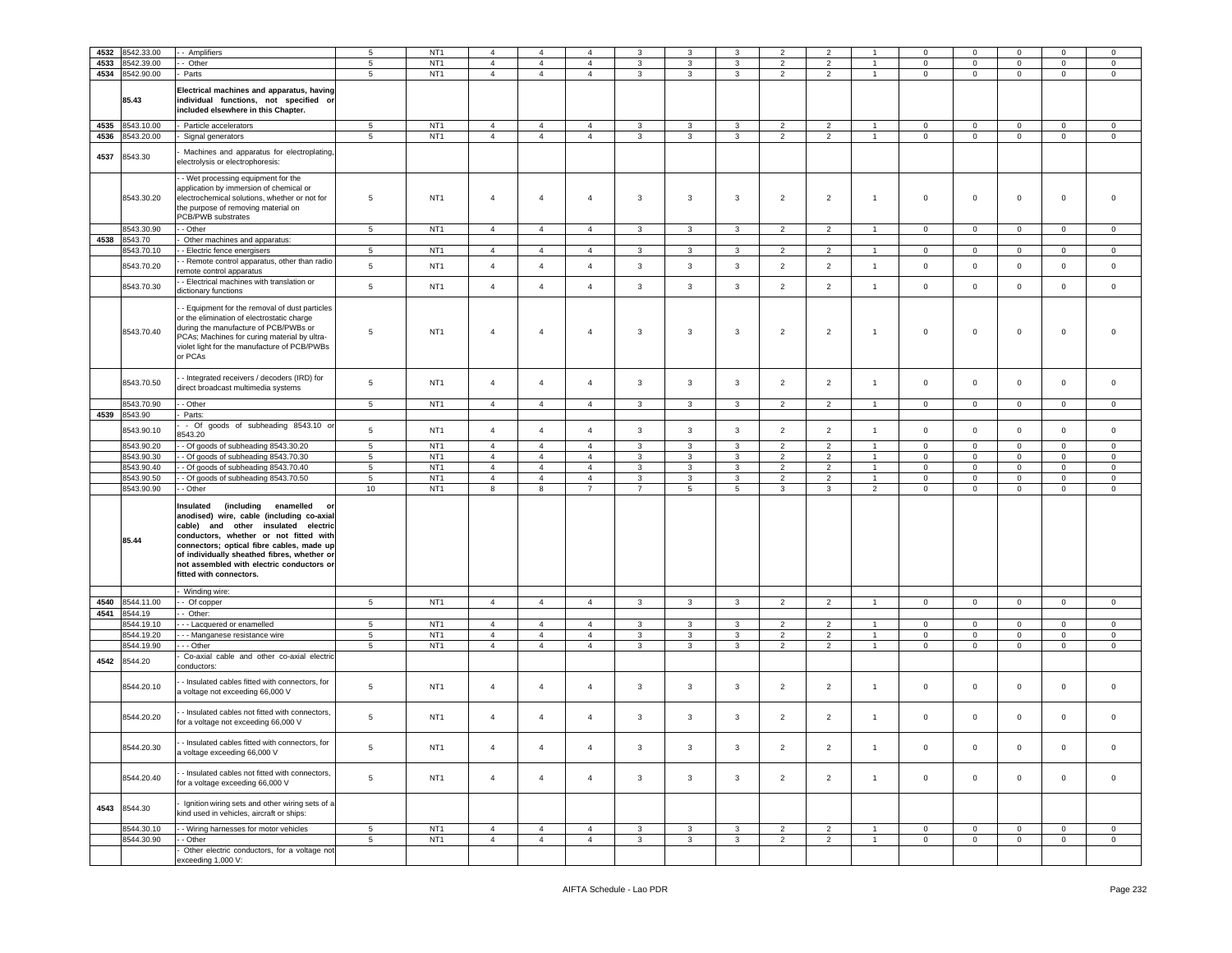| 4544 | 8544.42             | - Fitted with connectors:                                                                                                                                                                                                                                                                                                                                                                                                          |                 |                 |                |                |                |                |              |              |                |                |                |                |                |                |              |             |
|------|---------------------|------------------------------------------------------------------------------------------------------------------------------------------------------------------------------------------------------------------------------------------------------------------------------------------------------------------------------------------------------------------------------------------------------------------------------------|-----------------|-----------------|----------------|----------------|----------------|----------------|--------------|--------------|----------------|----------------|----------------|----------------|----------------|----------------|--------------|-------------|
|      |                     | --- Of a kind used for telecommunications,<br>for a voltage not exceeding 80 V:                                                                                                                                                                                                                                                                                                                                                    |                 |                 |                |                |                |                |              |              |                |                |                |                |                |                |              |             |
|      | 8544.42.11          | - - - - Telephone, telegraph and radio relay<br>cables, submarine                                                                                                                                                                                                                                                                                                                                                                  | $\sqrt{5}$      | NT <sub>1</sub> | $\overline{4}$ | $\overline{4}$ | $\overline{4}$ | $\mathbf{3}$   | $\mathbf{3}$ | $\mathbf{3}$ | $\overline{2}$ | $\overline{2}$ | $\overline{1}$ | $\mathsf 0$    | $\overline{0}$ | $\mathsf 0$    | $\mathsf 0$  | $\mathsf 0$ |
|      | 8544.42.19          | - - - - Other                                                                                                                                                                                                                                                                                                                                                                                                                      | 5               | NT <sub>1</sub> | $\overline{4}$ | $\overline{4}$ | $\overline{4}$ | 3              | 3            | $\mathbf{3}$ | $\overline{2}$ | $\overline{2}$ | $\overline{1}$ | $\mathbf 0$    | $\mathbf{0}$   | $\circ$        | $\mathsf 0$  | $\mathsf 0$ |
|      | 8544.42.20          | - - Of a kind used for telecommunications,<br>for a voltage exceeding 80 V but not<br>exceeding 1,000 V                                                                                                                                                                                                                                                                                                                            | 5               | NT <sub>1</sub> | $\overline{4}$ | $\overline{4}$ | $\overline{4}$ | 3              | 3            | $\mathbf{3}$ | $\overline{2}$ | $\overline{2}$ | $\overline{1}$ | $\mathsf 0$    | $\mathbf 0$    | $\circ$        | $\mathsf 0$  | $\mathsf 0$ |
|      | 8544.42.30          | - - - Battery cables                                                                                                                                                                                                                                                                                                                                                                                                               | 5               | NT <sub>1</sub> | $\overline{4}$ | $\overline{4}$ | $\overline{4}$ | 3              | 3            | 3            | $\overline{2}$ | $\overline{2}$ | $\overline{1}$ | $\mathbf 0$    | $\circ$        | $\mathbf 0$    | $\circ$      | $\mathbf 0$ |
|      | 8544.42.90          | - - - Other                                                                                                                                                                                                                                                                                                                                                                                                                        | 5               | NT <sub>1</sub> | $\overline{4}$ | $\overline{4}$ | $\overline{4}$ | 3              | 3            | $\mathbf{3}$ | $\overline{2}$ | $\overline{2}$ | $\overline{1}$ | $\mathsf 0$    | $\mathbf{0}$   | $\circ$        | $\mathbf 0$  | $\mathbf 0$ |
| 4545 | 8544.49             | - Other:                                                                                                                                                                                                                                                                                                                                                                                                                           |                 |                 |                |                |                |                |              |              |                |                |                |                |                |                |              |             |
|      |                     | - - Of a kind used for telecommunications,<br>for a voltage not exceeding 80 V:                                                                                                                                                                                                                                                                                                                                                    |                 |                 |                |                |                |                |              |              |                |                |                |                |                |                |              |             |
|      | 8544.49.11          | - - - - Telephone, telegraph and radio relay<br>cables, submarine                                                                                                                                                                                                                                                                                                                                                                  | 5               | NT <sub>1</sub> | $\overline{4}$ | $\overline{4}$ | $\overline{4}$ | 3              | 3            | $\mathbf{3}$ | $\overline{2}$ | $\overline{2}$ | $\overline{1}$ | $\mathbf 0$    | $\mathbf 0$    | $\mathbf 0$    | $\mathbf 0$  | $\mathbf 0$ |
|      | 8544.49.19          | - - - - Other                                                                                                                                                                                                                                                                                                                                                                                                                      | 5               | NT <sub>1</sub> | $\overline{4}$ | $\overline{4}$ | $\overline{4}$ | 3              | 3            | $\mathbf{3}$ | $\overline{2}$ | $\overline{2}$ | $\overline{1}$ | $\mathbf 0$    | $\mathbf{0}$   | $\circ$        | $\mathbf 0$  | $\mathbf 0$ |
|      |                     | --- Of a kind not used for<br>telecommunications, for a voltage not<br>exceeding 80 V:                                                                                                                                                                                                                                                                                                                                             |                 |                 |                |                |                |                |              |              |                |                |                |                |                |                |              |             |
|      | 8544.49.21          | --- Shielded wire of a kind used in the<br>manufacture of automotive wiring harnesses                                                                                                                                                                                                                                                                                                                                              | 5               | NT <sub>1</sub> | $\overline{4}$ | $\overline{4}$ | $\overline{4}$ | 3              | 3            | $\mathbf{3}$ | $\overline{2}$ | $\overline{2}$ | $\overline{1}$ | $\circ$        | $\mathbf 0$    | $\circ$        | $\mathbf 0$  | $\mathsf 0$ |
|      | 8544.49.29          | - - - - Other                                                                                                                                                                                                                                                                                                                                                                                                                      | $5\phantom{.0}$ | NT <sub>1</sub> | $\overline{4}$ | $\overline{4}$ | $\overline{4}$ | 3              | $\mathbf{3}$ | $\mathbf{3}$ | $\overline{2}$ | $\overline{2}$ | $\overline{1}$ | $\mathbf 0$    | $\mathbf{0}$   | $\overline{0}$ | $\mathbf 0$  | $\circ$     |
|      |                     | --- Of a kind used for telecommunications,<br>for a voltage exceeding 80 V but not<br>exceeding 1,000 V:                                                                                                                                                                                                                                                                                                                           |                 |                 |                |                |                |                |              |              |                |                |                |                |                |                |              |             |
|      | 8544.49.31          | - - - Telephone, telegraph and radio relay                                                                                                                                                                                                                                                                                                                                                                                         | $\sqrt{5}$      | NT <sub>1</sub> | $\overline{4}$ | $\overline{4}$ | $\overline{4}$ | $\mathbf{3}$   | $\mathbf{3}$ | $\mathbf{3}$ | $\overline{2}$ | $\overline{2}$ | $\overline{1}$ | $\mathbf 0$    | $\mathbf 0$    | $\mathsf 0$    | $\mathsf 0$  | $\mathsf 0$ |
|      | 8544.49.39          | cables, submarine<br>$- - -$ Other                                                                                                                                                                                                                                                                                                                                                                                                 | 5               | NT <sub>1</sub> | $\overline{4}$ | $\overline{4}$ | $\overline{4}$ | $\overline{3}$ | $\mathbf{3}$ | $\mathbf{3}$ | $\overline{2}$ | $\overline{2}$ | $\overline{1}$ | $\mathbf 0$    |                | $\mathbf 0$    | $\mathsf 0$  | $\mathsf 0$ |
|      |                     |                                                                                                                                                                                                                                                                                                                                                                                                                                    |                 |                 |                |                |                |                |              |              |                |                |                |                | $\mathbf 0$    |                |              |             |
|      | 8544.49.40          | - - Of a kind not used<br>fo<br>telecommunications, for a voltage exceeding<br>80 V but not exceeding 1,000 V                                                                                                                                                                                                                                                                                                                      | $\overline{5}$  | NT <sub>1</sub> | $\overline{4}$ | $\overline{4}$ | 4              | 3              | 3            | $\mathbf{3}$ | $\overline{2}$ | $\overline{2}$ | $\overline{1}$ | $\circ$        | 0              | $\mathbf 0$    | $\mathsf 0$  | $\mathbf 0$ |
| 4546 | 8544.60             | Other electric conductors, for a voltage<br>exceeding 1,000 V:                                                                                                                                                                                                                                                                                                                                                                     |                 |                 |                |                |                |                |              |              |                |                |                |                |                |                |              |             |
|      | 8544.60.10          | - For a voltage exceeding 1 kV but not<br>exceeding 36 kV                                                                                                                                                                                                                                                                                                                                                                          | 5               | NT <sub>1</sub> | $\overline{4}$ | $\overline{4}$ | $\overline{4}$ | 3              | 3            | $\mathbf{3}$ | $\overline{2}$ | $\overline{2}$ | $\overline{1}$ | $\mathbf 0$    | $\mathbf 0$    | $\mathbf 0$    | $\mathsf 0$  | $\mathsf 0$ |
|      |                     | - For a voltage exceeding 36 kV but not<br>exceeding 66 kV:                                                                                                                                                                                                                                                                                                                                                                        |                 |                 |                |                |                |                |              |              |                |                |                |                |                |                |              |             |
|      | 8544.60.21          | - - Plastic insulated electric cables having a<br>cross section not exceeding 400 mm <sup>2</sup>                                                                                                                                                                                                                                                                                                                                  | $\overline{5}$  | NT <sub>1</sub> | $\overline{4}$ | $\overline{4}$ | 4              | 3              | 3            | $\mathbf{3}$ | $\overline{2}$ | $\overline{2}$ | $\overline{1}$ | $\circ$        | $\mathbf 0$    | $\mathbf 0$    | $\mathsf 0$  | $\mathsf 0$ |
|      | 8544.60.29          | $- -$ Other                                                                                                                                                                                                                                                                                                                                                                                                                        | $5\phantom{.0}$ | NT <sub>1</sub> | $\overline{4}$ | $\overline{4}$ | $\overline{4}$ | 3              | 3            | 3            | $\overline{2}$ | $\overline{2}$ | $\overline{1}$ | $\mathbf 0$    | $\mathbf{0}$   | $\mathbf{0}$   | $\mathbf 0$  | $\mathbf 0$ |
|      | 3544.60.30          | - - For a voltage exceeding 66 kV                                                                                                                                                                                                                                                                                                                                                                                                  | 5               | NT <sub>1</sub> | $\overline{4}$ | $\overline{4}$ | $\overline{4}$ | 3              | 3            | $\mathbf{3}$ | $\overline{2}$ | $\overline{2}$ | $\overline{1}$ | $\mathbf 0$    | $\mathbf 0$    | $\mathbf 0$    | $\mathbf 0$  | $\mathbf 0$ |
| 4547 | 8544.70             | Optical fibre cables:                                                                                                                                                                                                                                                                                                                                                                                                              |                 |                 |                |                |                |                |              |              |                |                |                |                |                |                |              |             |
|      | 8544.70.10          | - Telephone, telegraph and radio relay<br>cables, submarine                                                                                                                                                                                                                                                                                                                                                                        | $\sqrt{5}$      | NT <sub>1</sub> | $\overline{4}$ | $\overline{4}$ | $\overline{4}$ | $\mathbf{3}$   | $\mathbf{3}$ | $\mathbf{3}$ | $\overline{2}$ | $\overline{2}$ | $\overline{1}$ | $\mathbf 0$    | $\mathbf 0$    | $\mathsf 0$    | $\mathsf 0$  | $\mathsf 0$ |
|      | 8544.70.90          | - Other                                                                                                                                                                                                                                                                                                                                                                                                                            | 5               | NT <sub>1</sub> | $\overline{4}$ | $\overline{4}$ | $\overline{4}$ | $\overline{3}$ | $\mathbf{3}$ | $\mathbf{3}$ | $\overline{2}$ | $\overline{2}$ | $\overline{1}$ | $\mathbf 0$    | $\mathsf 0$    | $\mathbf 0$    | $\mathbf{0}$ | $\mathbf 0$ |
|      | 85.45               | Carbon electrodes, carbon brushes, lamp<br>carbons, battery carbons and other<br>articles of graphite or other carbon, with or<br>without metal, of a kind used for electrical<br>purposes.                                                                                                                                                                                                                                        |                 |                 |                |                |                |                |              |              |                |                |                |                |                |                |              |             |
| 4548 | 8545.11.00          | Electrodes:<br>- Of a kind used for furnaces                                                                                                                                                                                                                                                                                                                                                                                       | 5               | NT <sub>1</sub> | $\overline{4}$ | $\overline{4}$ | 4              | 3              | 3            | 3            | $\overline{2}$ | $\overline{2}$ | $\mathbf{1}$   | $\mathbf 0$    | $\mathbf{0}$   | $\circ$        | $\mathsf 0$  | $\mathsf 0$ |
| 4549 | 3545.19.00          | - Other                                                                                                                                                                                                                                                                                                                                                                                                                            | 5               | NT <sub>1</sub> | $\overline{4}$ | $\overline{4}$ | $\overline{4}$ | 3              | 3            | $\mathbf{3}$ | $\overline{2}$ | $\overline{2}$ | $\overline{1}$ | $\mathbf 0$    | $\mathbf{0}$   | $\mathbf 0$    | $\mathbf 0$  | $\mathbf 0$ |
| 4550 | 3545.20.00          | <b>Brushes</b>                                                                                                                                                                                                                                                                                                                                                                                                                     | $5\phantom{.0}$ | NT <sub>1</sub> | $\overline{a}$ | $\overline{4}$ | $\overline{4}$ | 3              | $\mathbf{3}$ | $\mathbf{3}$ | $\overline{2}$ | $\overline{2}$ | $\overline{1}$ | 0              | $\mathbf 0$    | $\mathsf 0$    | $\mathsf 0$  | $\mathsf 0$ |
| 4551 | 8545.90.00          | Other                                                                                                                                                                                                                                                                                                                                                                                                                              | $5\phantom{.0}$ | NT <sub>1</sub> | $\overline{4}$ | $\overline{4}$ | $\overline{4}$ | $\mathbf{3}$   | $\mathbf{3}$ | $\mathbf{3}$ | $\overline{2}$ | $\overline{2}$ | $\overline{1}$ | $\overline{0}$ | $\mathbf{0}$   | $\mathbf{0}$   | $\mathsf 0$  | $\mathsf 0$ |
|      | 85.46               | Electrical insulators of any material.                                                                                                                                                                                                                                                                                                                                                                                             |                 |                 |                |                |                |                |              |              |                |                |                |                |                |                |              |             |
| 4552 | 3546.10.00          | Of glass                                                                                                                                                                                                                                                                                                                                                                                                                           | 5               | NT <sub>1</sub> | $\overline{4}$ | $\overline{4}$ | $\overline{4}$ | 3              | 3            | 3            | $\overline{2}$ | $\overline{2}$ |                | $\mathbf 0$    | $\mathbf 0$    | $\mathbf 0$    | $\mathbf 0$  | $\mathbf 0$ |
| 4553 | 3546.20.00          | Of ceramics                                                                                                                                                                                                                                                                                                                                                                                                                        | 5               | NT <sub>1</sub> | $\overline{4}$ | $\overline{4}$ | $\overline{4}$ | 3              | $\mathbf{3}$ | 3            | $\overline{2}$ | $\overline{2}$ |                | $\mathbf 0$    | $\mathbf 0$    | $\mathbf 0$    | $\mathbf 0$  | $\mathsf 0$ |
| 4554 | 8546.90.00<br>85.47 | Other<br>Insulating fittings for electrical machines,<br>appliances or equipment, being fittings<br>wholly of insulating material apart from<br>any minor components of metal (for<br>example, threaded sockets) incorporated<br>during moulding solely for purposes of<br>assembly, other than insulators of heading<br>85.46; electrical conduit tubing and joints<br>therefor, of base metal lined with<br>insulating material. | 5               | NT <sub>1</sub> | $\overline{4}$ | $\overline{4}$ | $\overline{4}$ | 3              | 3            | 3            | $\overline{2}$ | $\overline{2}$ | $\overline{1}$ | $\mathsf 0$    | $\mathbf 0$    | $\mathbf 0$    | $\mathbf 0$  | $\mathbf 0$ |
|      | 4555 8547.10.00     | Insulating fittings of ceramics                                                                                                                                                                                                                                                                                                                                                                                                    | $5\phantom{.0}$ | NT <sub>1</sub> | $\overline{4}$ | $\overline{4}$ | $\overline{4}$ | 3              | 3            | $\mathbf{3}$ | $\overline{2}$ | $\overline{2}$ |                | $\mathbf 0$    | $\mathbf{0}$   | $\mathbf 0$    | 0            | $\mathbf 0$ |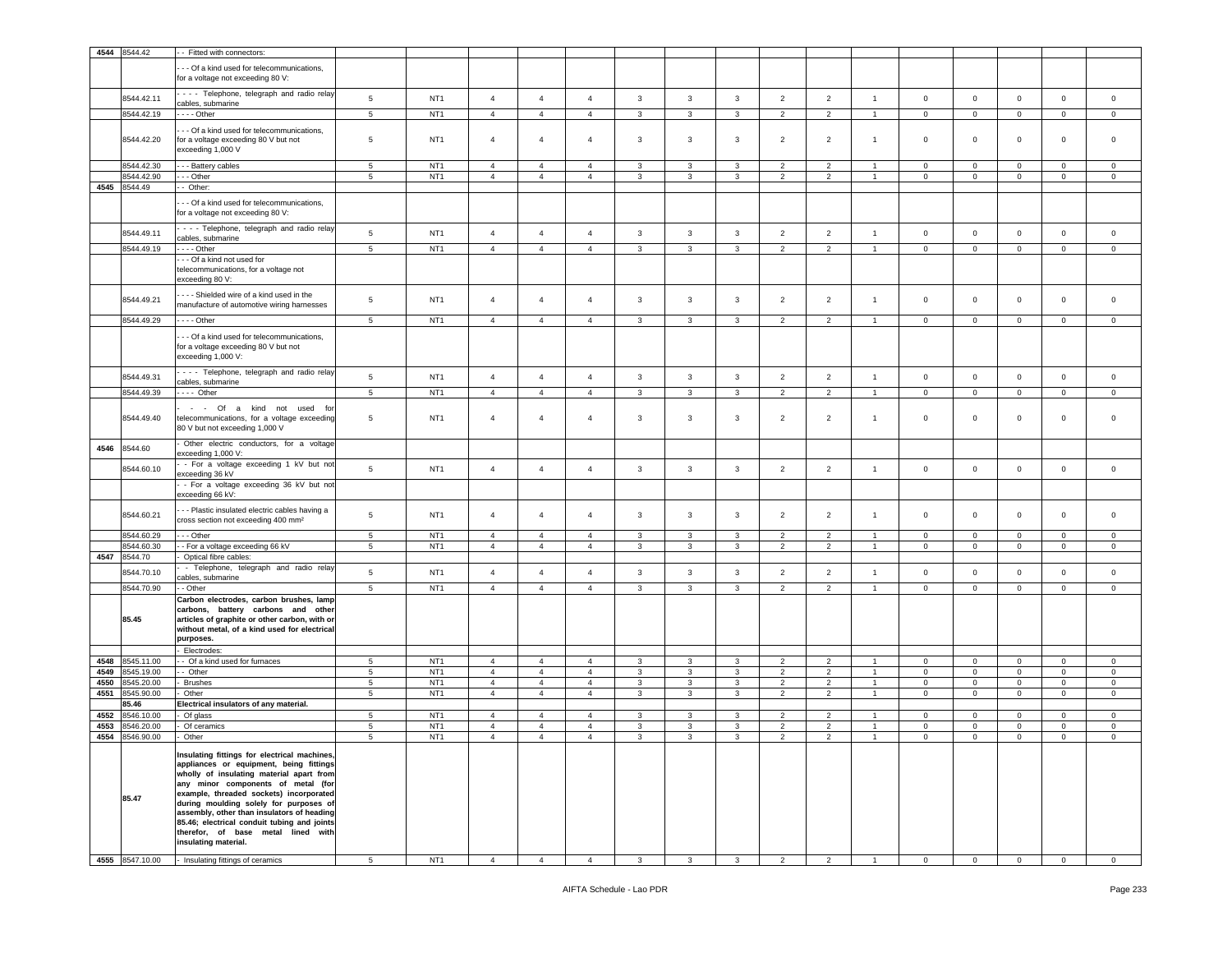| 4556 | 8547.20.00      | Insulating fittings of plastics                                                                                                                                                                                                                                | $5\phantom{.0}$ | NT <sub>1</sub> | $\Delta$       | $\Delta$       |                | $\mathcal{R}$           |                |                | $\overline{2}$ |                |                | $\Omega$       | $\Omega$       | $\Omega$       | $\Omega$            | $\Omega$       |
|------|-----------------|----------------------------------------------------------------------------------------------------------------------------------------------------------------------------------------------------------------------------------------------------------------|-----------------|-----------------|----------------|----------------|----------------|-------------------------|----------------|----------------|----------------|----------------|----------------|----------------|----------------|----------------|---------------------|----------------|
|      | 4557 8547.90    | Other:                                                                                                                                                                                                                                                         |                 |                 |                |                |                |                         |                |                |                |                |                |                |                |                |                     |                |
|      |                 |                                                                                                                                                                                                                                                                |                 |                 |                |                |                |                         |                |                |                |                |                |                |                |                |                     |                |
|      | 8547.90.10      | - Electric conduit and joints therefor, of base                                                                                                                                                                                                                | 5               | NT <sub>1</sub> | $\overline{4}$ | $\overline{4}$ | $\overline{4}$ | $\overline{3}$          | $\overline{3}$ | $\overline{3}$ | 2              | 2              | $\mathbf{1}$   | $\mathbf{0}$   | $\mathbf 0$    | $\mathbf 0$    | $\mathbf{0}$        | $\mathbf 0$    |
|      |                 | netal lined with insulating material                                                                                                                                                                                                                           |                 |                 |                |                |                |                         |                |                |                |                |                |                |                |                |                     |                |
|      | 8547.90.90      | - - Other                                                                                                                                                                                                                                                      | $5\overline{5}$ | NT <sub>1</sub> | $\overline{4}$ | $\overline{4}$ | $\overline{4}$ | $\mathbf{3}$            | $\mathbf{3}$   | $\mathbf{3}$   | 2              | $\overline{2}$ | $\overline{1}$ | $\circ$        | $\overline{0}$ | $\mathbf{0}$   | $\mathbf{0}$        | $\overline{0}$ |
|      |                 | Waste and scrap of primary cells, primary                                                                                                                                                                                                                      |                 |                 |                |                |                |                         |                |                |                |                |                |                |                |                |                     |                |
|      | 85.48           | batteries and electric accumulators; spent<br>primary cells, spent primary batteries and<br>spent electric accumulators; electrical<br>parts of machinery or apparatus, not<br>specified or included elsewhere in this<br>Chapter.                             |                 |                 |                |                |                |                         |                |                |                |                |                |                |                |                |                     |                |
|      | 4558 8548.10    | Waste and scrap of primary cells, primary<br>batteries and electric accumulators; spent<br>primary cells, spent primary batteries and<br>spent electric accumulators:                                                                                          |                 |                 |                |                |                |                         |                |                |                |                |                |                |                |                |                     |                |
|      |                 | - Lead acid scrap storage batteries, drained<br>or undrained:                                                                                                                                                                                                  |                 |                 |                |                |                |                         |                |                |                |                |                |                |                |                |                     |                |
|      | 8548.10.11      | -- Primary cells and primary batteries or<br>electric accumulators of a kind used in aircraft                                                                                                                                                                  | $\sqrt{5}$      | NT <sub>1</sub> | $\overline{4}$ | $\overline{4}$ | $\mathbf{A}$   | $\mathbf{3}$            | $\mathbf{3}$   | $\mathbf{3}$   | $\overline{2}$ | $\overline{2}$ | $\overline{1}$ | $\mathbf 0$    | $\mathsf 0$    | $\mathsf 0$    | $\mathsf 0$         | $\mathsf 0$    |
|      | 8548.10.19      | --- Other                                                                                                                                                                                                                                                      | 5               | NT <sub>1</sub> | $\overline{4}$ | $\overline{4}$ | $\overline{4}$ | $\mathbf{3}$            | 3              | $\overline{3}$ | 2              | 2              | $\overline{1}$ | $\overline{0}$ | $\mathbf{0}$   | $\mathbf 0$    | $\mathbf{0}$        | $\circ$        |
|      |                 | - Waste and scrap containing mainly iron:                                                                                                                                                                                                                      |                 |                 |                |                |                |                         |                |                |                |                |                |                |                |                |                     |                |
|      | 8548.10.21      | - - Primary cells and primary batteries or                                                                                                                                                                                                                     | $\sqrt{5}$      | NT <sub>1</sub> | $\overline{4}$ | $\overline{4}$ | $\overline{4}$ | $\mathbf{3}$            | $\mathbf{3}$   | $\mathbf{3}$   | $\overline{2}$ | $\overline{2}$ | $\overline{1}$ | $\mathsf 0$    | $\mathsf 0$    | $\mathbf 0$    | $\mathsf{O}\xspace$ | $\mathsf 0$    |
|      |                 | electric accumulators of a kind used in aircraft                                                                                                                                                                                                               |                 |                 |                |                |                |                         |                |                |                |                |                |                |                |                |                     |                |
|      | 8548.10.29      | $-$ Other                                                                                                                                                                                                                                                      | $\overline{5}$  | NT <sub>1</sub> | $\overline{4}$ | $\overline{4}$ | $\overline{4}$ | $\overline{\mathbf{3}}$ | $\overline{3}$ | $\overline{3}$ | $\overline{2}$ | $\overline{2}$ |                | $\overline{0}$ | $\overline{0}$ | $\overline{0}$ | $\overline{0}$      | $\overline{0}$ |
|      |                 | - Waste and scrap containing mainly copper:                                                                                                                                                                                                                    |                 |                 |                |                |                |                         |                |                |                |                |                |                |                |                |                     |                |
|      | 8548.10.31      | -- Primary cells and primary batteries or<br>electric accumulators of a kind used in aircraft                                                                                                                                                                  | 5               | NT <sub>1</sub> | $\overline{4}$ | $\overline{4}$ | $\overline{4}$ | $\overline{3}$          | $\mathbf{3}$   | $\mathbf{3}$   | $\overline{2}$ | $\overline{2}$ | $\overline{1}$ | $\mathbf 0$    | $\mathbf 0$    | $\mathbf 0$    | $\mathbf{0}$        | $\mathbf 0$    |
|      | 8548.10.39      | $\cdots$ Other                                                                                                                                                                                                                                                 | $\overline{5}$  | NT <sub>1</sub> | $\overline{4}$ | $\overline{4}$ | $\overline{4}$ | $\mathbf{3}$            | 3              | $\mathbf{3}$   | $\overline{2}$ | $\overline{2}$ |                | $\Omega$       | $\mathbf 0$    | $\Omega$       | $\Omega$            | $\mathsf 0$    |
|      | 8548.10.90      | - Other                                                                                                                                                                                                                                                        | 5               | NT <sub>1</sub> | $\overline{4}$ | $\overline{4}$ | $\overline{4}$ | $\overline{3}$          | 3              | $\overline{3}$ | $\overline{2}$ | 2              | $\overline{1}$ | $\mathbf{0}$   | $\mathbf 0$    | $\mathbf 0$    | $\mathbf{0}$        | $\mathbf 0$    |
|      | 4559 8548.90    | Other:                                                                                                                                                                                                                                                         |                 |                 |                |                |                |                         |                |                |                |                |                |                |                |                |                     |                |
|      | 8548.90.10      | - Image sensors of the contact type<br>comprising a photo-conductive sensor<br>element, an electric charge storage<br>condenser, a light source of light emitting<br>diodes, thin-film transistor matrix and a<br>scanning condenser, capable of scanning text | 5               | NT <sub>1</sub> | $\overline{4}$ | $\overline{4}$ | $\overline{4}$ | $\mathbf{3}$            | $\mathbf{3}$   | $\mathbf{3}$   | $\overline{2}$ | $\overline{2}$ | $\overline{1}$ | $\mathsf 0$    | $^{\circ}$     | $\mathbf 0$    | $\mathbf 0$         | $\Omega$       |
|      | 8548.90.20      | - Printed circuit assemblies including such<br>assemblies for external connections                                                                                                                                                                             | 5               | NT <sub>1</sub> | $\overline{4}$ | $\mathbf{A}$   | $\overline{4}$ | 3                       | $\mathbf{3}$   | 3              | $\overline{2}$ | $\overline{2}$ | $\overline{1}$ | $\mathbf 0$    | $\mathbf 0$    | $\mathbf 0$    | $\mathbf 0$         | $\mathbf 0$    |
|      | 8548.90.90      | - - Other                                                                                                                                                                                                                                                      | 5               | NT <sub>1</sub> | $\overline{4}$ | $\overline{4}$ | $\overline{4}$ | $\mathbf{3}$            | $\mathbf{3}$   | $\mathbf{3}$   | $\overline{2}$ | $\overline{2}$ | $\overline{1}$ | $\mathbf 0$    | $\circ$        | $\mathsf 0$    | $\mathsf 0$         | $\mathsf 0$    |
|      | 86.01           | Rail locomotives powered from an external<br>source of electricity or by electric<br>accumulators.                                                                                                                                                             |                 |                 |                |                |                |                         |                |                |                |                |                |                |                |                |                     |                |
| 4560 | 8601.10.00      | Powered from an external source of<br>electricity                                                                                                                                                                                                              | 5               | NT <sub>1</sub> | $\overline{4}$ | $\overline{4}$ | $\overline{4}$ | $\mathbf{3}$            | $\overline{3}$ | $\overline{3}$ | 2              | 2              | $\overline{1}$ | $\overline{0}$ | $\mathbf{0}$   | $\mathbf 0$    | $\overline{0}$      | $\circ$        |
| 4561 | 8601.20.00      | Powered by electric accumulators                                                                                                                                                                                                                               | $\overline{5}$  | NT <sub>1</sub> | $\overline{4}$ | $\overline{4}$ | $\overline{4}$ | $\overline{\mathbf{3}}$ | $\overline{3}$ | $\overline{3}$ | $\overline{2}$ | $\overline{2}$ | $\mathbf{1}$   | $\overline{0}$ | $\overline{0}$ | $\overline{0}$ | $\overline{0}$      | $\mathsf 0$    |
|      | 86.02           | Other<br>rail<br>locomotives; locomotive<br>tenders.                                                                                                                                                                                                           |                 |                 |                |                |                |                         |                |                |                |                |                |                |                |                |                     |                |
| 4562 | 8602.10.00      | Diesel-electric locomotives                                                                                                                                                                                                                                    | $5\phantom{.0}$ | NT <sub>1</sub> | $\overline{4}$ | $\overline{4}$ | $\overline{4}$ | 3                       | $\mathbf{3}$   | 3              | 2              | 2              | $\overline{1}$ | $\overline{0}$ | $\mathbf 0$    | $\mathsf 0$    | $\circ$             | $\overline{0}$ |
|      | 4563 8602.90.00 | Other                                                                                                                                                                                                                                                          | 5               | NT <sub>1</sub> | $\overline{4}$ | $\overline{4}$ | $\overline{4}$ | 3                       | $\mathbf{3}$   | 3              | $\overline{2}$ | $\overline{2}$ | $\overline{1}$ | $\overline{0}$ | $\overline{0}$ | $\mathbf 0$    | $\circ$             | $\mathbf{0}$   |
|      | 86.03           | Self-propelled railway or tramway coaches,<br>vans and trucks, other than those of<br>heading 86.04.                                                                                                                                                           |                 |                 |                |                |                |                         |                |                |                |                |                |                |                |                |                     |                |
| 4564 | 8603.10.00      | Powered from an external source of<br>electricity                                                                                                                                                                                                              | 5               | NT <sub>1</sub> | $\overline{4}$ | $\overline{4}$ | $\overline{4}$ | $\mathbf{3}$            | $\overline{3}$ | 3              | $\overline{2}$ | $\overline{2}$ | $\mathbf{1}$   | $\mathbf 0$    | $\mathbf 0$    | $\mathbf 0$    | $\mathbf{0}$        | $\mathbf 0$    |
|      | 4565 8603.90.00 | Other                                                                                                                                                                                                                                                          | $5\phantom{.0}$ | NT <sub>1</sub> | $\overline{4}$ | $\overline{4}$ | $\overline{4}$ | $\mathbf{3}$            | $\mathbf{3}$   | 3              | $\overline{2}$ | $\overline{2}$ | $\mathbf{1}$   | $\overline{0}$ | $\overline{0}$ | $\mathbf 0$    | $\mathbf{0}$        | $\overline{0}$ |
| 4566 | 8604.00.00      | Railway or tramway maintenance or<br>service vehicles, whether or not self-<br>propelled (for example, workshops,<br>cranes, ballast tampers, trackliners, testing<br>coaches and track inspection vehicles).                                                  | $\,$ 5 $\,$     | NT <sub>1</sub> | $\overline{4}$ | $\overline{4}$ | $\overline{4}$ | $\mathbf{3}$            | $\mathbf{3}$   | $\mathbf{3}$   | $\overline{2}$ | $\overline{2}$ | $\overline{1}$ | $\mathbf 0$    | $\mathbf 0$    | $\mathsf 0$    | $\mathbf 0$         | $\mathsf 0$    |
| 4567 | 8605.00.00      | Railway or tramway passenger coaches,<br>not self-propelled; luggage vans, post<br>office coaches and other special purpose<br>railway or tramway coaches, not self-<br>propelled (excluding those of heading<br>86.04).                                       | 5               | NT <sub>1</sub> | $\overline{4}$ | $\overline{4}$ | $\overline{4}$ | $\mathbf{3}$            | $\mathbf{3}$   | 3              | $\overline{2}$ | $\overline{2}$ | $\mathbf{1}$   | $\mathbf 0$    | $\mathbf 0$    | $\mathbf 0$    | $\mathsf 0$         | $\Omega$       |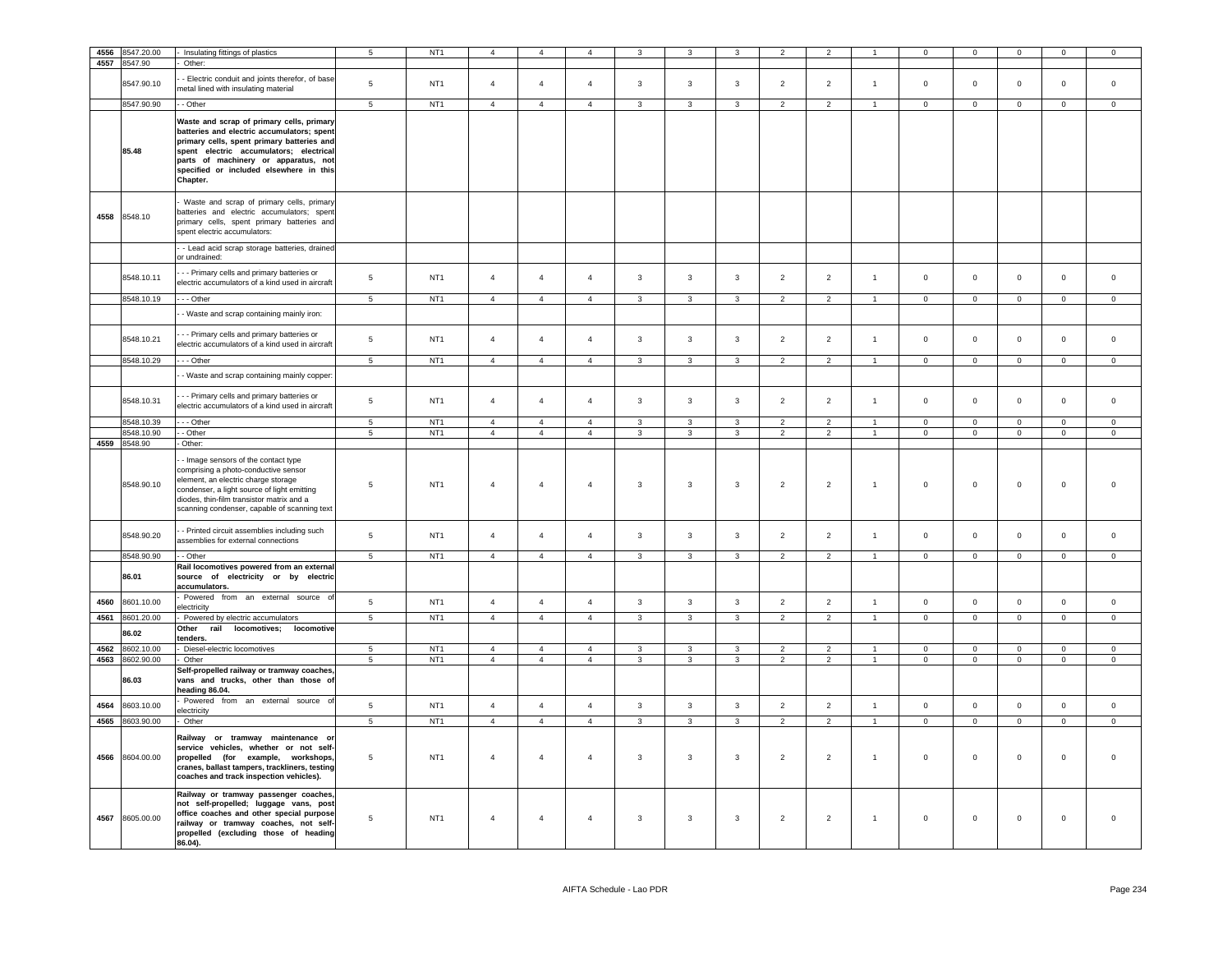|      | 86.06      | Railway or tramway goods vans and              |                 |                 |                  |                  |                |                         |                         |                         |                |                |                 |                 |                 |                |                |                |
|------|------------|------------------------------------------------|-----------------|-----------------|------------------|------------------|----------------|-------------------------|-------------------------|-------------------------|----------------|----------------|-----------------|-----------------|-----------------|----------------|----------------|----------------|
|      |            | wagons, not self-propelled.                    |                 |                 |                  |                  |                |                         |                         |                         |                |                |                 |                 |                 |                |                |                |
| 4568 | 8606.10.00 | Tank wagons and the like                       | 5               | NT <sub>1</sub> | $\mathbf{A}$     | $\overline{4}$   | $\overline{4}$ | $\mathbf{3}$            | 3                       | 3                       | $\mathcal{P}$  | $\mathcal{P}$  |                 | $\Omega$        | $\mathbf 0$     | $\mathbf 0$    | $\overline{0}$ | $\mathbf 0$    |
| 4569 | 8606.30.00 | Self-discharging vans and wagons, othe         | $\overline{5}$  | NT <sub>1</sub> | $\overline{4}$   | $\overline{4}$   | $\overline{4}$ | $\mathbf{3}$            | $\mathbf{3}$            | $\mathbf{3}$            | $\overline{2}$ | $\overline{2}$ | $\overline{1}$  | $\mathsf 0$     | $\mathbf 0$     | $\mathbf 0$    | $\mathsf 0$    | $\mathbf{0}$   |
|      |            | han those of subheading 8606.10                |                 |                 |                  |                  |                |                         |                         |                         |                |                |                 |                 |                 |                |                |                |
|      |            | Other:                                         |                 |                 |                  |                  |                |                         |                         |                         |                |                |                 |                 |                 |                |                |                |
| 4570 | 8606.91.00 | Covered and closed                             | 5               | NT <sub>1</sub> | $\overline{4}$   | $\mathbf{A}$     | $\mathbf{A}$   | $\mathbf{R}$            | $\mathbf{a}$            | $\mathbf{3}$            | $\mathcal{P}$  | $\mathcal{P}$  |                 | $\Omega$        | $\mathsf 0$     | $\mathsf 0$    | $\Omega$       | $\Omega$       |
|      |            | - Open, with non-removable sides of a          |                 |                 |                  |                  |                |                         |                         |                         |                |                |                 |                 |                 |                |                |                |
| 4571 | 8606.92.00 | height exceeding 60 cm                         | 5               | NT <sub>1</sub> | $\overline{4}$   | $\overline{4}$   | $\overline{4}$ | $\mathbf{3}$            | $\mathbf{3}$            | $\mathbf{3}$            | $\overline{2}$ | $\overline{2}$ | $\overline{1}$  | $\mathbf 0$     | $\mathsf 0$     | $\mathsf 0$    | $\mathsf 0$    | $\mathsf 0$    |
|      |            |                                                |                 | NT <sub>1</sub> |                  |                  |                |                         |                         |                         |                |                | $\overline{1}$  |                 |                 |                |                |                |
| 4572 | 8606.99.00 | - Other                                        | $5\phantom{.0}$ |                 | $\overline{4}$   | $\overline{4}$   | $\overline{4}$ | $\mathbf{3}$            | $\mathbf{3}$            | $\mathbf{3}$            | $\overline{2}$ | $\overline{2}$ |                 | $\overline{0}$  | $\overline{0}$  | $\overline{0}$ | $\overline{0}$ | $\mathbf 0$    |
|      | 86.07      | Parts of railway or tramway locomotives or     |                 |                 |                  |                  |                |                         |                         |                         |                |                |                 |                 |                 |                |                |                |
|      |            | rolling-stock.                                 |                 |                 |                  |                  |                |                         |                         |                         |                |                |                 |                 |                 |                |                |                |
|      |            | Bogies, bissel-bogies, axles and wheels,       |                 |                 |                  |                  |                |                         |                         |                         |                |                |                 |                 |                 |                |                |                |
|      |            | and parts thereof:                             |                 |                 |                  |                  |                |                         |                         |                         |                |                |                 |                 |                 |                |                |                |
| 4573 | 8607.11.00 | - Driving bogies and bissel-bogies             | 5               | NT <sub>1</sub> | $\overline{4}$   | $\overline{4}$   | $\overline{4}$ | $\mathbf{3}$            | $\mathbf{3}$            | $\mathbf{3}$            | $\overline{2}$ | $\overline{2}$ |                 | $\mathbf 0$     | $\mathsf 0$     | $\mathbf 0$    | $\mathsf 0$    | $\mathsf 0$    |
| 4574 | 8607.12.00 | - Other bogies and bissel-bogies               | $5\phantom{.0}$ | NT <sub>1</sub> | $\overline{4}$   | $\overline{4}$   | $\overline{4}$ | 3                       | $\mathbf{3}$            | 3                       | $\overline{2}$ | $\overline{2}$ |                 | $\mathsf 0$     | $\mathbf 0$     | $\mathbf 0$    | $\pmb{0}$      | $\mathsf 0$    |
| 4575 | 8607.19.00 | - Other, including parts                       | 5               | NT <sub>1</sub> | $\overline{4}$   | $\overline{4}$   | $\overline{4}$ | $\mathbf{3}$            | $\mathbf{3}$            | $\mathbf{3}$            | $\overline{2}$ | $\overline{2}$ | $\overline{1}$  | $\mathbf 0$     | $\mathsf 0$     | $\mathbf 0$    | $\mathsf 0$    | $\mathsf 0$    |
|      |            | Brakes and parts thereof:                      |                 |                 |                  |                  |                |                         |                         |                         |                |                |                 |                 |                 |                |                |                |
| 4576 | 8607.21.00 | - Air brakes and parts thereof                 | 5               | NT <sub>1</sub> | $\overline{4}$   | $\overline{4}$   | $\overline{4}$ | $\mathbf{3}$            | $\mathbf{3}$            | $\mathbf{3}$            | $\overline{2}$ | $\overline{2}$ |                 | $\mathbf 0$     | $\mathsf 0$     | $^{\circ}$     | $\mathbf 0$    | $\mathsf 0$    |
| 4577 | 8607.29.00 | - Other                                        | $\overline{5}$  | NT <sub>1</sub> | $\overline{4}$   | $\overline{4}$   | $\overline{4}$ | 3                       | 3                       | 3                       | $\overline{2}$ | $\overline{2}$ |                 | $\mathbf 0$     | $\mathsf 0$     | $\mathbf 0$    | $\mathbf 0$    | $\mathsf 0$    |
|      |            |                                                |                 |                 |                  |                  |                |                         |                         |                         |                |                |                 |                 |                 |                |                |                |
| 4578 | 8607.30.00 | Hooks and other coupling devices, buffers,     | $\,$ 5 $\,$     | NT <sub>1</sub> | $\overline{4}$   | $\overline{4}$   | $\overline{4}$ | $\mathbf{3}$            | $\overline{\mathbf{3}}$ | 3                       | $\overline{2}$ | $\overline{2}$ | $\overline{1}$  | $\mathbf 0$     | $\mathsf 0$     | $\mathsf 0$    | $\pmb{0}$      | $\mathsf 0$    |
|      |            | and parts thereof                              |                 |                 |                  |                  |                |                         |                         |                         |                |                |                 |                 |                 |                |                |                |
|      |            | Other parts:                                   |                 |                 |                  |                  |                |                         |                         |                         |                |                |                 |                 |                 |                |                |                |
| 4579 | 8607.91.00 | - Of locomotives                               | 5               | NT <sub>1</sub> | $\overline{4}$   | $\overline{4}$   | $\overline{4}$ | 3                       | 3                       | $\overline{3}$          | 2              | $\overline{2}$ |                 | $\Omega$        | $\mathbf 0$     | $\Omega$       | $\mathbf 0$    | $\Omega$       |
| 4580 | 8607.99.00 | Other                                          | $\overline{5}$  | NT <sub>1</sub> | $\overline{4}$   | $\overline{4}$   | $\overline{4}$ | $\overline{\mathbf{3}}$ | $\overline{3}$          | $\overline{\mathbf{3}}$ | $\overline{2}$ | $\overline{2}$ | $\overline{1}$  | $\overline{0}$  | $\overline{0}$  | $\mathbf 0$    | $\overline{0}$ | $\overline{0}$ |
|      |            | Railway or tramway track fixtures and          |                 |                 |                  |                  |                |                         |                         |                         |                |                |                 |                 |                 |                |                |                |
|      |            | fittings; mechanical (including electro-       |                 |                 |                  |                  |                |                         |                         |                         |                |                |                 |                 |                 |                |                |                |
|      |            | mechanical) signalling, safety or traffic      |                 |                 |                  |                  |                |                         |                         |                         |                |                |                 |                 |                 |                |                |                |
| 4581 | 86.08      | control equipment for railways, tramways,      |                 |                 |                  |                  |                |                         |                         |                         |                |                |                 |                 |                 |                |                |                |
|      |            | roads, inland waterways, parking facilities,   |                 |                 |                  |                  |                |                         |                         |                         |                |                |                 |                 |                 |                |                |                |
|      |            | port installations or airfields; parts of the  |                 |                 |                  |                  |                |                         |                         |                         |                |                |                 |                 |                 |                |                |                |
|      |            | foregoing.                                     |                 |                 |                  |                  |                |                         |                         |                         |                |                |                 |                 |                 |                |                |                |
|      | 8608.00.20 | - Electro-mechanical equipment                 | 5               | NT <sub>1</sub> | $\overline{4}$   | $\overline{4}$   | $\overline{4}$ | 3                       | 3                       | 3                       | $\overline{2}$ | $\overline{2}$ | $\overline{1}$  | $\mathbf 0$     | $\mathbf 0$     | $\mathbf 0$    | $\mathbf 0$    | $\mathbf{0}$   |
|      |            |                                                | 5               |                 | $\overline{4}$   | $\overline{4}$   | $\overline{4}$ | $\mathbf{3}$            | $\mathbf{3}$            | $\overline{\mathbf{3}}$ | $\overline{2}$ | $\overline{2}$ | $\overline{1}$  | $\mathbf 0$     | $\overline{0}$  |                |                | $\mathbb O$    |
|      | 8608.00.90 | - Other                                        |                 | NT <sub>1</sub> |                  |                  |                |                         |                         |                         |                |                |                 |                 |                 | $\mathbf 0$    | $\overline{0}$ |                |
|      |            | Containers (including containers for the       |                 |                 |                  |                  |                |                         |                         |                         |                |                |                 |                 |                 |                |                |                |
|      | 4582 86.09 | transport of fluids) specially designed and    |                 |                 |                  |                  |                |                         |                         |                         |                |                |                 |                 |                 |                |                |                |
|      |            | equipped for carriage by one or more           |                 |                 |                  |                  |                |                         |                         |                         |                |                |                 |                 |                 |                |                |                |
|      |            | modes of transport.                            |                 |                 |                  |                  |                |                         |                         |                         |                |                |                 |                 |                 |                |                |                |
|      | 8609.00.10 | - Of metal                                     | 5               | NT <sub>1</sub> | $\overline{4}$   | $\overline{4}$   | $\overline{4}$ | 3                       | $\mathbf{3}$            | 3                       | $\overline{2}$ | $\overline{2}$ | $\overline{1}$  | $\mathbf 0$     | $\circ$         | $\mathbf 0$    | $\circ$        | $\mathbf 0$    |
|      | 8609.00.20 | - Of wood                                      | 5               | NT <sub>1</sub> | $\overline{4}$   | $\overline{4}$   | $\overline{4}$ | $\mathbf{3}$            | $\mathbf{3}$            | $\mathbf{3}$            | $\overline{2}$ | $\overline{2}$ | $\overline{1}$  | $\mathbf 0$     | $\mathbf 0$     | $\mathbf 0$    | $\mathbf 0$    | $\circ$        |
|      | 8609.00.90 | - Other                                        | 5               | NT <sub>1</sub> | $\overline{4}$   | $\overline{4}$   | $\overline{4}$ | $\mathbf{3}$            | $\mathbf{3}$            | $\mathbf{3}$            | $\overline{2}$ | $\overline{2}$ | $\mathbf{1}$    | $\mathbf 0$     | $\circ$         | $\mathsf 0$    | $\mathbf{0}$   | $\overline{0}$ |
|      |            | Tractors (other than tractors of heading       |                 |                 |                  |                  |                |                         |                         |                         |                |                |                 |                 |                 |                |                |                |
|      | 87.01      | 87.09).                                        |                 |                 |                  |                  |                |                         |                         |                         |                |                |                 |                 |                 |                |                |                |
| 4583 | 8701.10    | Pedestrian controlled tractors:                |                 |                 |                  |                  |                |                         |                         |                         |                |                |                 |                 |                 |                |                |                |
|      |            |                                                |                 |                 |                  |                  |                |                         |                         |                         |                |                |                 |                 |                 |                |                |                |
|      | 8701.10.11 |                                                |                 |                 |                  |                  |                |                         |                         |                         |                |                |                 |                 |                 |                |                |                |
|      |            | - Of a power not exceeding 22.5 kW:            |                 |                 |                  |                  |                |                         |                         |                         |                |                |                 |                 |                 |                |                |                |
|      |            | - - For agricultural use                       | 5               | NT <sub>1</sub> | $\overline{4}$   | $\overline{4}$   | $\overline{4}$ | $\mathbf{3}$            | $\overline{3}$          | $\mathbf{3}$            | $\overline{2}$ | $\overline{2}$ | $\overline{1}$  | $\mathbf 0$     | $\mathbf 0$     | $\overline{0}$ | $\Omega$       | $\overline{0}$ |
|      | 8701.10.19 | $\cdots$ Other                                 | $\sqrt{5}$      | NT <sub>1</sub> | $\overline{4}$   | $\overline{4}$   | $\overline{4}$ | $\mathbf{3}$            | $\overline{\mathbf{3}}$ | $\mathbf{3}$            | $\overline{2}$ | $\overline{2}$ | 1               | $\mathsf 0$     | $\overline{0}$  | $\overline{0}$ | $\circ$        | $\overline{0}$ |
|      |            | - Of a power exceeding 22.5 kW:                |                 |                 |                  |                  |                |                         |                         |                         |                |                |                 |                 |                 |                |                |                |
|      | 8701.10.21 | - - For agricultural use                       | $5\phantom{.0}$ | NT1             | $\overline{4}$   | $\overline{4}$   | $\overline{4}$ | $\mathbf{3}$            | $\mathbf{3}$            | $\mathbf{3}$            | 2              | $\overline{2}$ | $\mathbf{1}$    | $\mathbf{0}$    | $\mathbf{0}$    | $\overline{0}$ | $\circ$        | $\circ$        |
|      | 8701.10.29 | -- Other                                       | $\overline{5}$  | NT1             | $\overline{4}$   | $\overline{4}$   | $\overline{4}$ | $\mathbf{3}$            | $\mathbf{3}$            | $\mathbf{3}$            | $\overline{2}$ | $\overline{2}$ | $\mathbf{1}$    | $\overline{0}$  | $\mathbf 0$     | $\mathbf 0$    | $\overline{0}$ | $\mathbf 0$    |
| 4584 | 8701.20    | Road tractors for semi-trailers:               |                 |                 |                  |                  |                |                         |                         |                         |                |                |                 |                 |                 |                |                |                |
|      | 3701.20.10 | - CKD                                          | 10              | NT <sub>2</sub> | 9                | 9                | 8              | 8                       | $\overline{7}$          | $\overline{7}$          | 6              | 6              | $5\overline{5}$ | 5               | $5\overline{5}$ | $\mathbf{3}$   | $\overline{2}$ | $\mathbf 0$    |
|      | 3701.20.90 | - Other                                        | 10              | NT <sub>2</sub> | 9                | 9                | 8              | 8                       | $\overline{7}$          | $\overline{7}$          | 6              | 6              | $5\phantom{.0}$ | $5\phantom{.0}$ | $5\phantom{.0}$ | $\mathbf{3}$   | $\overline{2}$ | $\mathsf 0$    |
| 4585 |            |                                                |                 |                 |                  |                  |                |                         |                         |                         |                |                |                 |                 |                 |                |                |                |
|      | 8701.30    | Track-laying tractors:                         |                 |                 |                  |                  |                |                         |                         |                         |                |                |                 |                 |                 |                |                |                |
|      | 8701.30.10 | - Of a cylinder capacity not exceeding 1,100   | $5\phantom{.0}$ | NT <sub>1</sub> | $\overline{4}$   | $\overline{4}$   | $\overline{4}$ | $\mathbf{3}$            | $\mathbf{3}$            | 3                       | $\overline{2}$ | $\overline{2}$ | $\overline{1}$  | $\mathbf 0$     | $\mathbf 0$     | $\mathbf 0$    | $\mathbf 0$    | $\mathbf 0$    |
|      |            |                                                |                 |                 |                  |                  |                |                         |                         |                         |                |                |                 |                 |                 |                |                |                |
|      | 8701.30.20 | - Of a cylinder capacity exceeding 1,100 cc    | $5\phantom{.0}$ | NT <sub>1</sub> | $\overline{4}$   | $\overline{4}$   | $\overline{4}$ | $\mathbf{3}$            | $\overline{\mathbf{3}}$ | $\mathbf{3}$            | $\overline{2}$ | $\overline{2}$ | $\overline{1}$  | $\pmb{0}$       | $\mathsf 0$     | $\mathbf 0$    | $\pmb{0}$      | $\mathsf 0$    |
|      |            |                                                |                 |                 |                  |                  |                |                         |                         |                         |                |                |                 |                 |                 |                |                |                |
| 4586 | 8701.90    | Other:                                         |                 |                 |                  |                  |                |                         |                         |                         |                |                |                 |                 |                 |                |                |                |
|      |            | Agricultural tractors:                         |                 |                 |                  |                  |                |                         |                         |                         |                |                |                 |                 |                 |                |                |                |
|      | 8701.90.11 | - - Of a cylinder capacity not exceeding 1,100 | 10              | NT <sub>2</sub> | $\boldsymbol{9}$ | 9                | 8              | 8                       | $\overline{7}$          | $\overline{7}$          | 6              | 6              | $5\phantom{.0}$ | 5               | 5               | $\mathbf{3}$   | $\overline{2}$ | $\mathsf 0$    |
|      |            |                                                |                 |                 |                  |                  |                |                         |                         |                         |                |                |                 |                 |                 |                |                |                |
|      | 8701.90.19 | - - Of a cylinder capacity exceeding 1,100 cc  | 10              | NT <sub>2</sub> | 9                | 9                | 8              | 8                       | $\overline{7}$          | $\overline{7}$          | 6              | 6              | $5\phantom{.0}$ | 5               | $5\phantom{.0}$ | $\mathbf{3}$   | $\overline{2}$ | $\mathsf 0$    |
|      |            |                                                |                 |                 |                  |                  |                |                         |                         |                         |                |                |                 |                 |                 |                |                |                |
|      |            | $-$ Other:                                     |                 |                 |                  |                  |                |                         |                         |                         |                |                |                 |                 |                 |                |                |                |
|      |            | - - Of a cylinder capacity not exceeding 1,100 |                 |                 |                  |                  |                |                         |                         |                         |                |                |                 |                 |                 |                |                |                |
|      | 8701.90.91 |                                                | 10 <sup>1</sup> | NT <sub>2</sub> | $\boldsymbol{9}$ | $\boldsymbol{9}$ | 8              | 8                       | $\overline{7}$          | $\overline{7}$          | 6              | 6              | $\overline{5}$  | 5               | $5\phantom{.0}$ | $\mathbf{3}$   | $\overline{2}$ | $\mathsf 0$    |
|      |            |                                                |                 |                 |                  |                  |                |                         |                         |                         |                |                |                 |                 |                 |                |                |                |
|      | 8701.90.99 | - - Of a cylinder capacity exceeding 1,100 cc  | 10              | NT <sub>2</sub> | $\boldsymbol{9}$ | 9                | 8              | $\bf8$                  | $\overline{7}$          | $\overline{7}$          | 6              | 6              | $\,$ 5 $\,$     | 5               | $\sqrt{5}$      | $\mathbf{3}$   | $\overline{2}$ | $\mathsf{O}$   |
|      | 87.02      | Motor vehicles for the transport of ten or     |                 |                 |                  |                  |                |                         |                         |                         |                |                |                 |                 |                 |                |                |                |
|      |            | more persons, including the driver.            |                 |                 |                  |                  |                |                         |                         |                         |                |                |                 |                 |                 |                |                |                |
|      |            | - With<br>compression-ignition<br>interna      |                 |                 |                  |                  |                |                         |                         |                         |                |                |                 |                 |                 |                |                |                |
| 4587 | 8702.10    | combustion piston engine (diesel or semi-      |                 |                 |                  |                  |                |                         |                         |                         |                |                |                 |                 |                 |                |                |                |
|      |            | liesel):                                       |                 |                 |                  |                  |                |                         |                         |                         |                |                |                 |                 |                 |                |                |                |
|      |            | $-CKD$ :                                       |                 |                 |                  |                  |                |                         |                         |                         |                |                |                 |                 |                 |                |                |                |
|      | 8702.10.11 | - - Of a gross vehicle weight of less than 6 t | 20              | ST              | 19               | 18               | 17             | 16                      | 15                      | 12                      | 10             | 9              | 8               | 8               | $\overline{7}$  | $\overline{7}$ | 6              | 5              |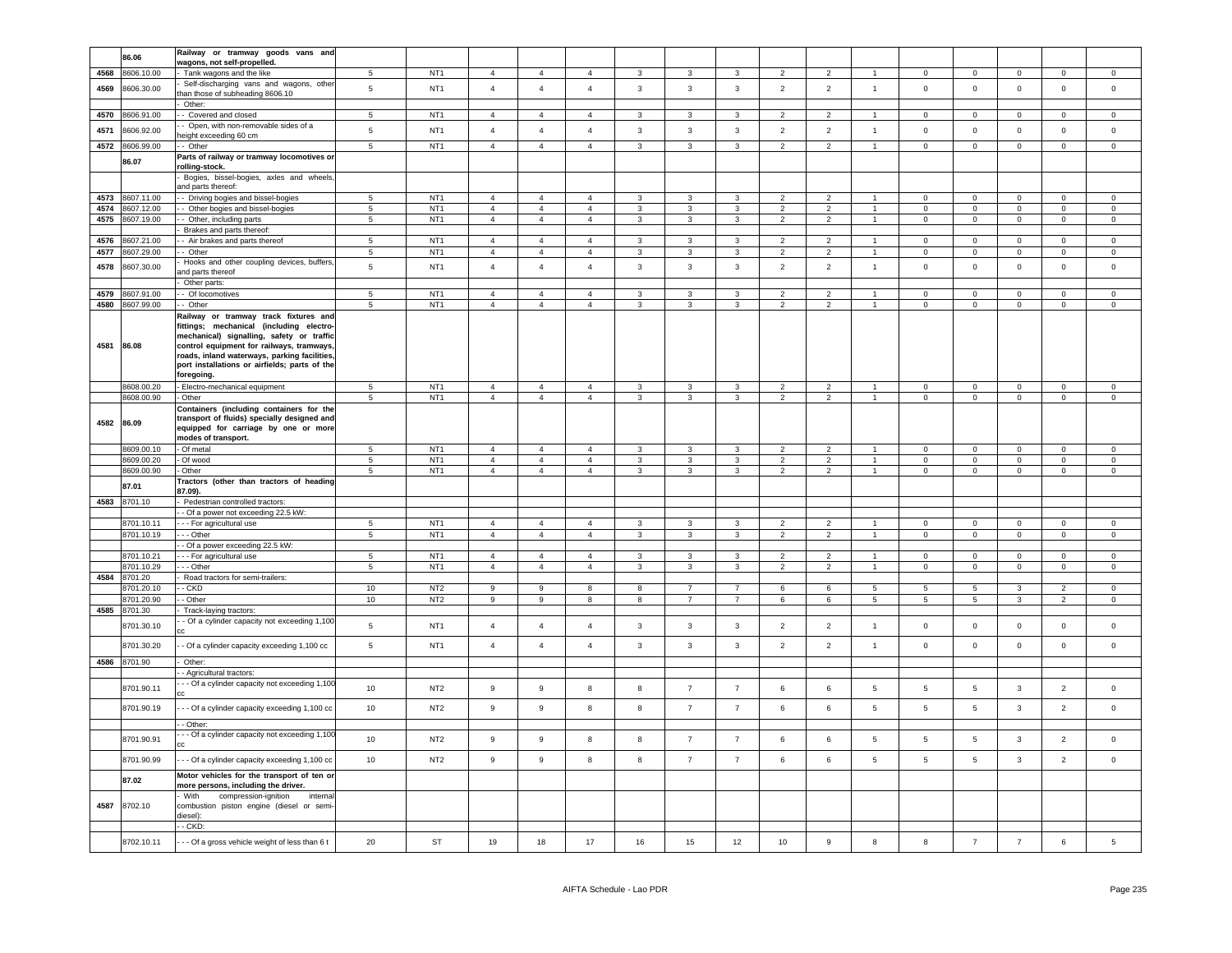|      | 8702.10.12 | - - Of a gross vehicle weight of at least 6 t but                                           | 20       | ST        | 19 | 18 | 17 | 16 | 15 | 12 | 10 | $\boldsymbol{9}$ | 8 | 8 | $\overline{7}$ | $\overline{7}$ | 6 | 5               |
|------|------------|---------------------------------------------------------------------------------------------|----------|-----------|----|----|----|----|----|----|----|------------------|---|---|----------------|----------------|---|-----------------|
|      |            | not exceeding 18 t                                                                          |          |           |    |    |    |    |    |    |    |                  |   |   |                |                |   |                 |
|      | 8702.10.13 | - - Of a gross vehicle weight exceeding 18 t                                                | 20       | ST        | 19 | 18 | 17 | 16 | 15 | 12 | 10 | 9                | 8 | 8 | $\overline{7}$ | $\overline{7}$ | 6 | $5\phantom{.0}$ |
|      |            | but not exceeding 24 t                                                                      |          |           |    |    |    |    |    |    |    |                  |   |   |                |                |   |                 |
|      | 8702.10.14 | - - Of a gross vehicle weight exceeding 24 t                                                | 20       | ST        | 19 | 18 | 17 | 16 | 15 | 12 | 10 | 9                | 8 | 8 | $\overline{7}$ | $\overline{7}$ | 6 | 5               |
|      |            | - Other:                                                                                    |          |           |    |    |    |    |    |    |    |                  |   |   |                |                |   |                 |
|      |            |                                                                                             |          |           |    |    |    |    |    |    |    |                  |   |   |                |                |   |                 |
|      | 8702.10.21 | - - Of a gross vehicle weight of less than 6 t                                              | 20       | ST        | 19 | 18 | 17 | 16 | 15 | 12 | 10 | 9                | 8 | 8 | $\overline{7}$ | $\overline{7}$ | 6 | 5               |
|      |            | - - Of a gross vehicle weight of at least 6 t but                                           |          |           |    |    |    |    |    |    |    |                  |   |   |                |                |   |                 |
|      | 8702.10.22 | not exceeding 18 t                                                                          | 20       | ST        | 19 | 18 | 17 | 16 | 15 | 12 | 10 | 9                | 8 | 8 | $\overline{7}$ | $\overline{7}$ | 6 | 5               |
|      |            | - - Of a gross vehicle weight exceeding 18 t                                                |          |           |    |    |    |    |    |    |    |                  |   |   |                |                |   |                 |
|      | 8702.10.23 | but not exceeding 24 t                                                                      | 20       | ST        | 19 | 18 | 17 | 16 | 15 | 12 | 10 | $\mathsf g$      | 8 | 8 | $\overline{7}$ | $\overline{7}$ | 6 | 5               |
|      |            |                                                                                             |          |           |    |    |    |    |    |    |    |                  |   |   |                |                |   |                 |
|      | 8702.10.24 | - - Of a gross vehicle weight exceeding 24 t                                                | 20       | ST        | 19 | 18 | 17 | 16 | 15 | 12 | 10 | $\boldsymbol{9}$ | 8 | 8 | $\overline{7}$ | $\overline{7}$ | 6 | $5\phantom{.0}$ |
| 4588 | 8702.90    | Other:                                                                                      |          |           |    |    |    |    |    |    |    |                  |   |   |                |                |   |                 |
|      |            |                                                                                             |          |           |    |    |    |    |    |    |    |                  |   |   |                |                |   |                 |
|      |            | - For the transport of 30 persons or more<br>and designed specially for use in airports:    |          |           |    |    |    |    |    |    |    |                  |   |   |                |                |   |                 |
|      |            |                                                                                             |          |           |    |    |    |    |    |    |    |                  |   |   |                |                |   |                 |
|      | 8702.90.11 | . CKD                                                                                       | 20       | <b>ST</b> | 19 | 18 | 17 | 16 | 15 | 12 | 10 | 9                | 8 | 8 | $\overline{7}$ | $\overline{7}$ | 6 | 5               |
|      | 8702.90.19 | --- Other                                                                                   | 20       | ST        | 19 | 18 | 17 | 16 | 15 | 12 | 10 | 9                | 8 | 8 | $\overline{7}$ | $\overline{7}$ | 6 | 5               |
|      |            | - Other:                                                                                    |          |           |    |    |    |    |    |    |    |                  |   |   |                |                |   |                 |
|      | 8702.90.91 | $-$ CKD                                                                                     | 20       | <b>ST</b> | 19 | 18 | 17 | 16 | 15 | 12 | 10 | 9                | 8 | 8 | $\overline{7}$ | $\overline{7}$ | 6 | 5               |
|      | 8702.90.99 | - - Other                                                                                   | 20       | ST        | 19 | 18 | 17 | 16 | 15 | 12 | 10 | $9\,$            | 8 | 8 | $\overline{7}$ | $\overline{7}$ | 6 | 5               |
|      |            | Motor cars and other motor vehicles                                                         |          |           |    |    |    |    |    |    |    |                  |   |   |                |                |   |                 |
|      |            | principally designed for the transport of                                                   |          |           |    |    |    |    |    |    |    |                  |   |   |                |                |   |                 |
|      | 87.03      | persons (other than those of heading                                                        |          |           |    |    |    |    |    |    |    |                  |   |   |                |                |   |                 |
|      |            | 87.02), including station wagons and                                                        |          |           |    |    |    |    |    |    |    |                  |   |   |                |                |   |                 |
|      |            | racing cars.                                                                                |          |           |    |    |    |    |    |    |    |                  |   |   |                |                |   |                 |
|      |            |                                                                                             |          |           |    |    |    |    |    |    |    |                  |   |   |                |                |   |                 |
| 4589 | 8703.10    | Vehicles specially designed for travelling on<br>snow; golf cars and similar vehicles:      |          |           |    |    |    |    |    |    |    |                  |   |   |                |                |   |                 |
|      |            |                                                                                             |          |           |    |    |    |    |    |    |    |                  |   |   |                |                |   |                 |
|      | 8703.10.10 | - Golf cars, including golf buggies                                                         | 20       | ST        | 19 | 18 | 17 | 16 | 15 | 12 | 10 | 9                | 8 | 8 | $\overline{7}$ | $\overline{7}$ | 6 | 5               |
|      | 8703.10.90 | - Other                                                                                     | 20       | ST        | 19 | 18 | 17 | 16 | 15 | 12 | 10 | 9                | 8 | 8 | $\overline{7}$ | $\overline{7}$ | 6 | $5^{\circ}$     |
|      |            |                                                                                             |          |           |    |    |    |    |    |    |    |                  |   |   |                |                |   |                 |
|      |            | Other vehicles, with spark-ignition internal                                                |          |           |    |    |    |    |    |    |    |                  |   |   |                |                |   |                 |
|      |            | combustion reciprocating piston engine:                                                     |          |           |    |    |    |    |    |    |    |                  |   |   |                |                |   |                 |
| 4590 | 8703.21    | - Of a cylinder capacity not exceeding 1,000                                                |          |           |    |    |    |    |    |    |    |                  |   |   |                |                |   |                 |
|      |            |                                                                                             |          |           |    |    |    |    |    |    |    |                  |   |   |                |                |   |                 |
|      | 8703.21.10 | - - - Go-karts                                                                              | 20       | ST        | 19 | 18 | 17 | 16 | 15 | 12 | 10 | 9                | 8 | 8 | $\overline{7}$ | $\overline{7}$ | 6 | -5              |
|      |            |                                                                                             |          |           |    |    |    |    |    |    |    |                  |   |   |                |                |   |                 |
|      |            |                                                                                             |          |           |    |    |    |    |    |    |    |                  |   |   |                |                |   |                 |
|      |            | - - Motor cars (including station wagons,                                                   |          |           |    |    |    |    |    |    |    |                  |   |   |                |                |   |                 |
|      |            | SUVs and sports cars, but not including vans):                                              |          |           |    |    |    |    |    |    |    |                  |   |   |                |                |   |                 |
|      | 8703.21.21 | - - - - CKD                                                                                 | 40       | EL        |    |    |    |    |    |    |    |                  |   |   |                |                |   |                 |
|      | 3703.21.29 | $- -$ - Other                                                                               | 40       | EL        |    |    |    |    |    |    |    |                  |   |   |                |                |   |                 |
|      | 3703.21.30 | - - Other vehicles, CKD                                                                     | 40       | EL.       |    |    |    |    |    |    |    |                  |   |   |                |                |   |                 |
|      | 8703.21.90 | - - Other                                                                                   | 40       | EL.       |    |    |    |    |    |    |    |                  |   |   |                |                |   |                 |
|      |            |                                                                                             |          |           |    |    |    |    |    |    |    |                  |   |   |                |                |   |                 |
| 4591 | 8703.22    | - Of a cylinder capacity exceeding 1,000 cc<br>but not exceeding 1,500 cc:                  |          |           |    |    |    |    |    |    |    |                  |   |   |                |                |   |                 |
|      |            |                                                                                             |          |           |    |    |    |    |    |    |    |                  |   |   |                |                |   |                 |
|      |            | - - Motor cars (including station wagons,                                                   |          |           |    |    |    |    |    |    |    |                  |   |   |                |                |   |                 |
|      |            | SUVs and sports cars, but not including vans):                                              |          |           |    |    |    |    |    |    |    |                  |   |   |                |                |   |                 |
|      | 8703.22.11 | - - - - CKD                                                                                 | 40       | EL.       |    |    |    |    |    |    |    |                  |   |   |                |                |   |                 |
|      | 3703.22.19 | $- -$ - Other                                                                               | 40       | EL        |    |    |    |    |    |    |    |                  |   |   |                |                |   |                 |
|      | 3703.22.20 | - - - Other vehicles, CKD                                                                   | 40       | EL        |    |    |    |    |    |    |    |                  |   |   |                |                |   |                 |
|      | 8703.22.90 | - - Other                                                                                   | 40       | EL.       |    |    |    |    |    |    |    |                  |   |   |                |                |   |                 |
|      |            |                                                                                             |          |           |    |    |    |    |    |    |    |                  |   |   |                |                |   |                 |
| 4592 | 8703.23    | - Of a cylinder capacity exceeding 1,500 cc<br>out not exceeding 3,000 cc:                  |          |           |    |    |    |    |    |    |    |                  |   |   |                |                |   |                 |
|      | 3703.23.10 | -- Ambulances                                                                               | 40       | EL        |    |    |    |    |    |    |    |                  |   |   |                |                |   |                 |
|      | 8703.23.20 | - - Hearses                                                                                 |          | EL.       |    |    |    |    |    |    |    |                  |   |   |                |                |   |                 |
|      |            | - - Prison vans                                                                             | 40<br>40 | EL        |    |    |    |    |    |    |    |                  |   |   |                |                |   |                 |
|      | 8703.23.30 |                                                                                             |          |           |    |    |    |    |    |    |    |                  |   |   |                |                |   |                 |
|      |            | - - Motor cars (including station wagons,<br>SUVs and sports cars, but not including vans), |          |           |    |    |    |    |    |    |    |                  |   |   |                |                |   |                 |
|      |            | CKD:                                                                                        |          |           |    |    |    |    |    |    |    |                  |   |   |                |                |   |                 |
|      |            | - - - Of a cylinder capacity not exceeding                                                  |          |           |    |    |    |    |    |    |    |                  |   |   |                |                |   |                 |
|      | 8703.23.41 | 1,800 cc                                                                                    | 40       | EL.       |    |    |    |    |    |    |    |                  |   |   |                |                |   |                 |
|      |            | - - - - Of a cylinder capacity exceeding 1,800                                              |          |           |    |    |    |    |    |    |    |                  |   |   |                |                |   |                 |
|      | 8703.23.42 | cc but not exceeding 2,000 cc                                                               | 40       | EL        |    |    |    |    |    |    |    |                  |   |   |                |                |   |                 |
|      |            | - - - - Of a cylinder capacity exceeding 2,000                                              |          |           |    |    |    |    |    |    |    |                  |   |   |                |                |   |                 |
|      | 8703.23.43 | cc but not exceeding 2,500 cc                                                               | 40       | EL.       |    |    |    |    |    |    |    |                  |   |   |                |                |   |                 |
|      |            | - - - Of a cylinder capacity exceeding 2,500                                                |          |           |    |    |    |    |    |    |    |                  |   |   |                |                |   |                 |
|      | 8703.23.44 |                                                                                             | 40       | EL.       |    |    |    |    |    |    |    |                  |   |   |                |                |   |                 |
|      |            | - - - Motor cars (including station wagons,                                                 |          |           |    |    |    |    |    |    |    |                  |   |   |                |                |   |                 |
|      |            | SUVs and sports cars, but not including vans),                                              |          |           |    |    |    |    |    |    |    |                  |   |   |                |                |   |                 |
|      |            | other:                                                                                      |          |           |    |    |    |    |    |    |    |                  |   |   |                |                |   |                 |
|      |            | - - - Of a cylinder capacity not exceeding                                                  |          |           |    |    |    |    |    |    |    |                  |   |   |                |                |   |                 |
|      | 8703.23.51 | .800 <sub>cc</sub>                                                                          | 40       | EL.       |    |    |    |    |    |    |    |                  |   |   |                |                |   |                 |
|      | 8703.23.52 | - - - Of a cylinder capacity exceeding 1,800<br>cc but not exceeding 2,000 cc               | 40       | EL.       |    |    |    |    |    |    |    |                  |   |   |                |                |   |                 |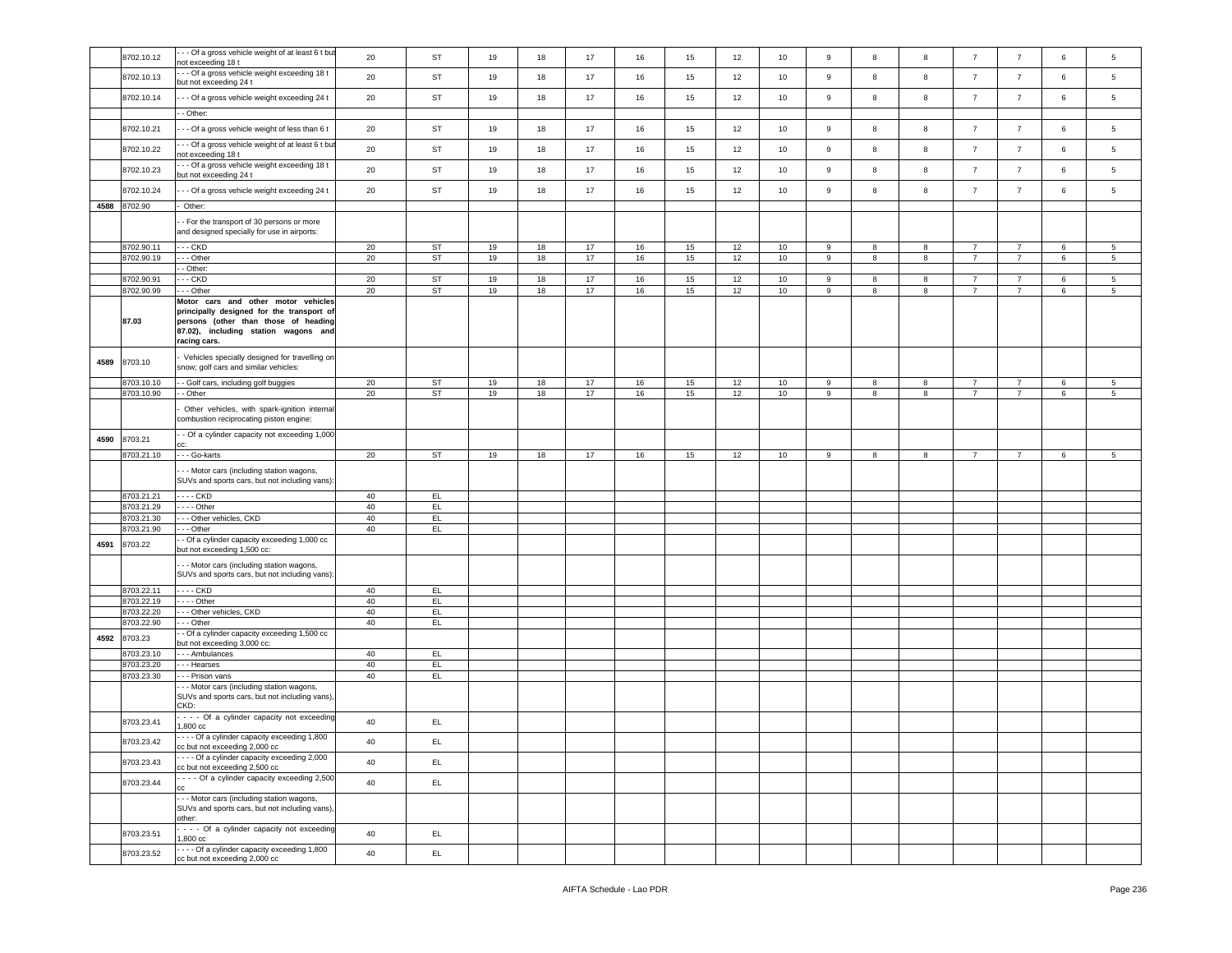|      | 8703.23.53 | --- Of a cylinder capacity exceeding 2,000<br>cc but not exceeding 2,500 cc              | 40 | EL.             |  |  |  |  |  |  |  |
|------|------------|------------------------------------------------------------------------------------------|----|-----------------|--|--|--|--|--|--|--|
|      |            |                                                                                          |    |                 |  |  |  |  |  |  |  |
|      | 8703.23.54 | - - - - Of a cylinder capacity exceeding 2,500                                           | 40 | EL              |  |  |  |  |  |  |  |
|      |            |                                                                                          |    |                 |  |  |  |  |  |  |  |
|      |            | --- Other vehicles, CKD:                                                                 |    |                 |  |  |  |  |  |  |  |
|      | 8703.23.61 | - - - Of a cylinder capacity not exceeding                                               | 40 | EL.             |  |  |  |  |  |  |  |
|      |            | $1,800$ $cc$                                                                             |    |                 |  |  |  |  |  |  |  |
|      | 8703.23.62 | - - - Of a cylinder capacity exceeding 1,800                                             | 40 | EL.             |  |  |  |  |  |  |  |
|      |            | cc but not exceeding 2,000 cc                                                            |    |                 |  |  |  |  |  |  |  |
|      | 8703.23.63 | - - - Of a cylinder capacity exceeding 2,000                                             | 40 | EL.             |  |  |  |  |  |  |  |
|      |            | cc but not exceeding 2,500 cc                                                            |    |                 |  |  |  |  |  |  |  |
|      | 8703.23.64 | - - - Of a cylinder capacity exceeding 2,500                                             | 40 | $\mathsf{EL}$   |  |  |  |  |  |  |  |
|      |            |                                                                                          |    |                 |  |  |  |  |  |  |  |
|      |            | $--$ Other:                                                                              |    |                 |  |  |  |  |  |  |  |
|      | 8703.23.91 | - - - Of a cylinder capacity not exceeding                                               | 40 | EL.             |  |  |  |  |  |  |  |
|      |            | 1,800 cc                                                                                 |    |                 |  |  |  |  |  |  |  |
|      |            | - - - Of a cylinder capacity exceeding 1,800                                             |    | EL              |  |  |  |  |  |  |  |
|      | 8703.23.92 | cc but not exceeding 2,000 cc                                                            | 40 |                 |  |  |  |  |  |  |  |
|      |            | --- Of a cylinder capacity exceeding 2,000                                               |    |                 |  |  |  |  |  |  |  |
|      | 8703.23.93 | cc but not exceeding 2,500 cc                                                            | 40 | EL.             |  |  |  |  |  |  |  |
|      |            | - - - Of a cylinder capacity exceeding 2,500                                             |    |                 |  |  |  |  |  |  |  |
|      | 8703.23.94 |                                                                                          | 40 | EL              |  |  |  |  |  |  |  |
|      |            |                                                                                          |    |                 |  |  |  |  |  |  |  |
| 4593 | 8703.24    | - Of a cylinder capacity exceeding 3,000 cc:                                             |    |                 |  |  |  |  |  |  |  |
|      | 8703.24.10 | - - - Ambulances                                                                         | 40 | EL.             |  |  |  |  |  |  |  |
|      | 8703.24.20 | - - - Hearses                                                                            | 40 | EL              |  |  |  |  |  |  |  |
|      | 8703.24.30 | - - Prison vans                                                                          | 40 | EL              |  |  |  |  |  |  |  |
|      |            |                                                                                          |    |                 |  |  |  |  |  |  |  |
|      | 8703.24.40 | - Motor cars (including station wagons,<br>SUVs and sports cars, but not including vans) | 40 | EL              |  |  |  |  |  |  |  |
|      |            | CKD                                                                                      |    |                 |  |  |  |  |  |  |  |
|      |            | - - Motor cars (including station wagons,                                                |    |                 |  |  |  |  |  |  |  |
|      | 8703.24.50 | SUVs and sports cars, but not including vans),                                           | 40 | $\mathsf{EL}$   |  |  |  |  |  |  |  |
|      |            | other                                                                                    |    |                 |  |  |  |  |  |  |  |
|      | 8703.24.60 | Other vehicles, CKD                                                                      | 40 | EL <sub>1</sub> |  |  |  |  |  |  |  |
|      | 8703.24.90 | - - Other                                                                                | 40 | EL              |  |  |  |  |  |  |  |
|      |            |                                                                                          |    |                 |  |  |  |  |  |  |  |
|      |            | Other vehicles, with compression-ignition                                                |    |                 |  |  |  |  |  |  |  |
|      |            | internal combustion piston engine (diesel or                                             |    |                 |  |  |  |  |  |  |  |
|      |            | semi-diesel):                                                                            |    |                 |  |  |  |  |  |  |  |
| 4594 | 8703.31    | - Of a cylinder capacity not exceeding 1,500                                             |    |                 |  |  |  |  |  |  |  |
|      |            |                                                                                          |    |                 |  |  |  |  |  |  |  |
|      |            | - - Motor cars (including station wagons,                                                |    |                 |  |  |  |  |  |  |  |
|      | 8703.31.10 | SUVs and sports cars, but not including vans),                                           | 40 | EL              |  |  |  |  |  |  |  |
|      |            | <b>CKD</b>                                                                               |    |                 |  |  |  |  |  |  |  |
|      |            | - - Motor cars (including station wagons,                                                |    |                 |  |  |  |  |  |  |  |
|      | 8703.31.20 | SUVs and sports cars, but not including vans)                                            | 40 | EL              |  |  |  |  |  |  |  |
|      |            | other                                                                                    |    |                 |  |  |  |  |  |  |  |
|      | 8703.31.30 | --- Other vehicles, CKD                                                                  | 40 | EL              |  |  |  |  |  |  |  |
|      | 8703.31.90 | - - Other                                                                                | 40 | EL              |  |  |  |  |  |  |  |
| 4595 | 8703.32    | - Of a cylinder capacity exceeding 1,500 cc                                              |    |                 |  |  |  |  |  |  |  |
|      |            | but not exceeding 2,500 cc:                                                              |    |                 |  |  |  |  |  |  |  |
|      | 8703.32.10 | - - - Ambulances                                                                         | 40 | EL              |  |  |  |  |  |  |  |
|      | 8703.32.20 | - - - Hearses                                                                            | 40 | EL              |  |  |  |  |  |  |  |
|      | 8703.32.30 | - - - Prison vans                                                                        | 40 | EL              |  |  |  |  |  |  |  |
|      |            | - - Motor cars (including station wagons,                                                |    |                 |  |  |  |  |  |  |  |
|      |            | SUVs and sports cars, but not including vans),                                           |    |                 |  |  |  |  |  |  |  |
|      |            | CKD:                                                                                     |    |                 |  |  |  |  |  |  |  |
|      | 8703.32.41 | - - - Of a cylinder capacity not exceeding                                               | 40 | EL.             |  |  |  |  |  |  |  |
|      |            | 2,000 cc                                                                                 |    |                 |  |  |  |  |  |  |  |
|      | 8703.32.49 | . - - - Other                                                                            | 40 | EL              |  |  |  |  |  |  |  |
|      |            | - - Motor cars (including station wagons,                                                |    |                 |  |  |  |  |  |  |  |
|      |            | SUVs and sports cars, but not including vans)                                            |    |                 |  |  |  |  |  |  |  |
|      |            | other:                                                                                   |    |                 |  |  |  |  |  |  |  |
|      | 8703.32.51 | - - - Of a cylinder capacity not exceeding                                               | 40 | EL              |  |  |  |  |  |  |  |
|      |            | 2,000 cc                                                                                 |    |                 |  |  |  |  |  |  |  |
|      | 8703.32.59 | $---$ Other                                                                              | 40 | EL              |  |  |  |  |  |  |  |
|      |            | --- Other vehicles, CKD:                                                                 |    |                 |  |  |  |  |  |  |  |
|      | 8703.32.61 | - - - Of a cylinder capacity not exceeding                                               | 40 | EL.             |  |  |  |  |  |  |  |
|      |            | 2,000 cc                                                                                 |    |                 |  |  |  |  |  |  |  |
|      | 8703.32.69 | $\cdots$ - Other                                                                         | 40 | EL.             |  |  |  |  |  |  |  |
|      |            | - - - Other:                                                                             |    |                 |  |  |  |  |  |  |  |
|      |            | - - - Of a cylinder capacity not exceeding                                               |    |                 |  |  |  |  |  |  |  |
|      | 8703.32.91 | 2,000 cc                                                                                 | 40 | EL              |  |  |  |  |  |  |  |
|      | 8703.32.99 | $\cdots$ - Other                                                                         | 40 | EL              |  |  |  |  |  |  |  |
|      |            |                                                                                          |    |                 |  |  |  |  |  |  |  |
| 4596 | 8703.33    | - Of a cylinder capacity exceeding 2,500 cc:                                             |    |                 |  |  |  |  |  |  |  |
|      | 8703.33.10 | - - - Ambulances                                                                         | 40 | EL.             |  |  |  |  |  |  |  |
|      | 8703.33.20 | - - - Hearses                                                                            | 40 | EL.             |  |  |  |  |  |  |  |
|      | 8703.33.30 | - - - Prison vans                                                                        | 40 | EL              |  |  |  |  |  |  |  |
|      |            |                                                                                          |    |                 |  |  |  |  |  |  |  |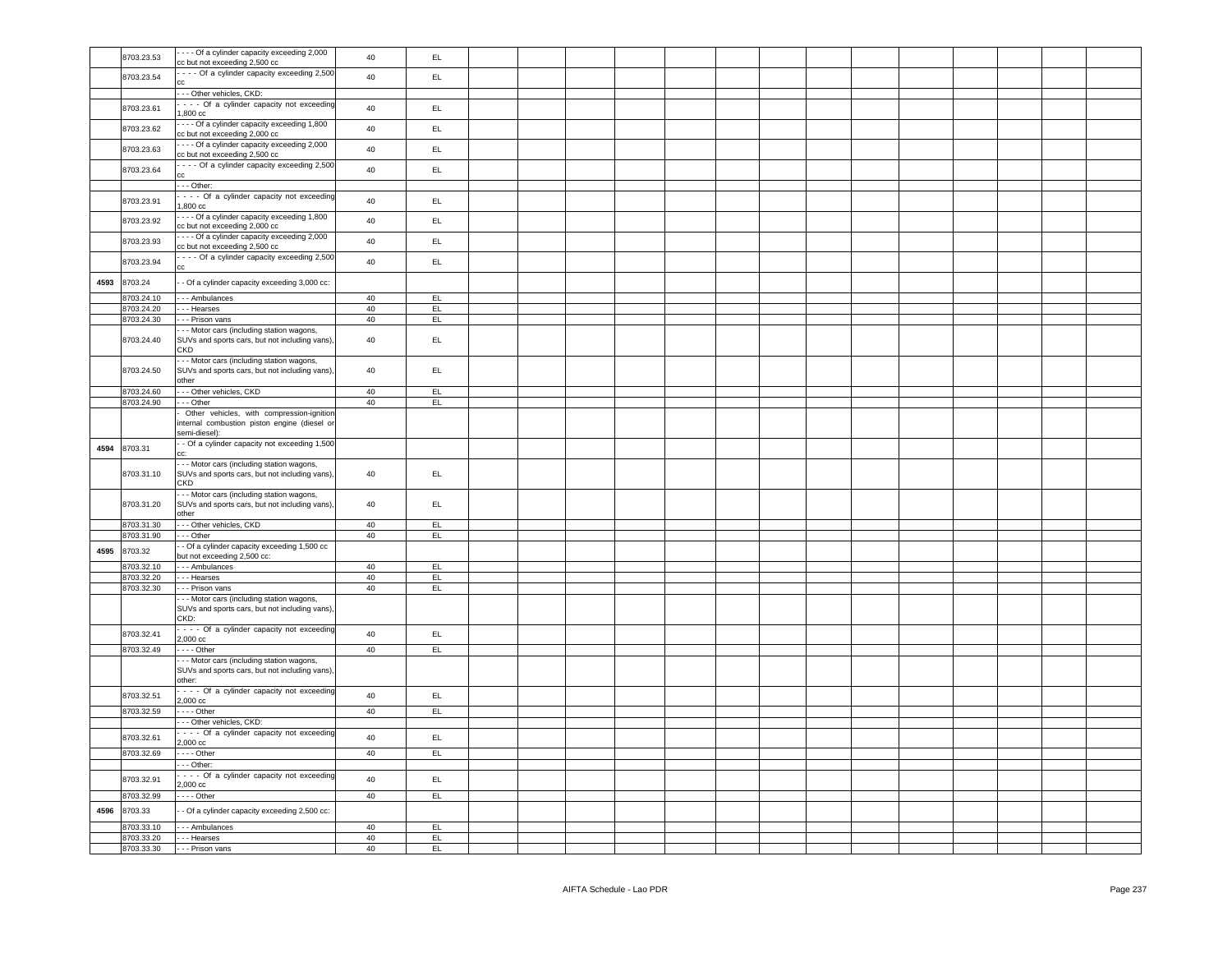|      |              | -- Motor cars (including station wagons,         |                 |           |    |    |    |    |    |    |    |       |   |   |                |                |   |                 |
|------|--------------|--------------------------------------------------|-----------------|-----------|----|----|----|----|----|----|----|-------|---|---|----------------|----------------|---|-----------------|
|      |              | SUVs and sports cars, but not including vans),   |                 |           |    |    |    |    |    |    |    |       |   |   |                |                |   |                 |
|      |              | CKD:                                             |                 |           |    |    |    |    |    |    |    |       |   |   |                |                |   |                 |
|      | 8703.33.41   | - - - Of a cylinder capacity exceeding 2,500     | 40              | EL.       |    |    |    |    |    |    |    |       |   |   |                |                |   |                 |
|      |              | cc but not exceeding 3,000 cc                    |                 |           |    |    |    |    |    |    |    |       |   |   |                |                |   |                 |
|      | 8703.33.42   | - - - Of a cylinder capacity exceeding 3,000     | 40              | EL.       |    |    |    |    |    |    |    |       |   |   |                |                |   |                 |
|      |              |                                                  |                 |           |    |    |    |    |    |    |    |       |   |   |                |                |   |                 |
|      |              | -- Motor cars (including station wagons,         |                 |           |    |    |    |    |    |    |    |       |   |   |                |                |   |                 |
|      |              | SUVs and sports cars, but not including vans),   |                 |           |    |    |    |    |    |    |    |       |   |   |                |                |   |                 |
|      |              | other:                                           |                 |           |    |    |    |    |    |    |    |       |   |   |                |                |   |                 |
|      | 8703.33.51   | - - - Of a cylinder capacity exceeding 2,500     | 40              | EL.       |    |    |    |    |    |    |    |       |   |   |                |                |   |                 |
|      |              | cc but not exceeding 3,000 cc                    |                 |           |    |    |    |    |    |    |    |       |   |   |                |                |   |                 |
|      | 8703.33.52   | - - - Of a cylinder capacity exceeding 3,000     | 40              | EL        |    |    |    |    |    |    |    |       |   |   |                |                |   |                 |
|      |              |                                                  |                 |           |    |    |    |    |    |    |    |       |   |   |                |                |   |                 |
|      | 8703.33.60   | - - Other vehicles, CKD                          | 40              | EL        |    |    |    |    |    |    |    |       |   |   |                |                |   |                 |
|      | 3703.33.90   | - - Other                                        | 40              | EL.       |    |    |    |    |    |    |    |       |   |   |                |                |   |                 |
| 4597 | 8703.90      | - Other:                                         |                 |           |    |    |    |    |    |    |    |       |   |   |                |                |   |                 |
|      | 8703.90.10   | - Ambulances                                     | 40              | EL        |    |    |    |    |    |    |    |       |   |   |                |                |   |                 |
|      | 8703.90.20   | - Hearses                                        | 40              | EL.       |    |    |    |    |    |    |    |       |   |   |                |                |   |                 |
|      | 8703.90.30   | - Prison vans                                    | 40              | EL.       |    |    |    |    |    |    |    |       |   |   |                |                |   |                 |
|      |              |                                                  |                 |           |    |    |    |    |    |    |    |       |   |   |                |                |   |                 |
|      |              | - Motor cars (including station wagons, SUVs     |                 |           |    |    |    |    |    |    |    |       |   |   |                |                |   |                 |
|      |              | and sports cars, but not including vans), CKD:   |                 |           |    |    |    |    |    |    |    |       |   |   |                |                |   |                 |
|      |              | - - Of a cylinder capacity not exceeding 1,800   |                 |           |    |    |    |    |    |    |    |       |   |   |                |                |   |                 |
|      | 8703.90.41   |                                                  | 40              | EL.       |    |    |    |    |    |    |    |       |   |   |                |                |   |                 |
|      |              | - - Of a cylinder capacity exceeding 1,800 cc    |                 |           |    |    |    |    |    |    |    |       |   |   |                |                |   |                 |
|      | 8703.90.42   | but not exceeding 2,000 cc                       | 40              | EL.       |    |    |    |    |    |    |    |       |   |   |                |                |   |                 |
|      |              | - - Of a cylinder capacity exceeding 2,000 cc    |                 |           |    |    |    |    |    |    |    |       |   |   |                |                |   |                 |
|      | 8703.90.43   | but not exceeding 2,500 cc                       | 40              | EL.       |    |    |    |    |    |    |    |       |   |   |                |                |   |                 |
|      |              |                                                  |                 |           |    |    |    |    |    |    |    |       |   |   |                |                |   |                 |
|      | 8703.90.44   | - - Of a cylinder capacity exceeding 2,500 cc    | 40              | EL        |    |    |    |    |    |    |    |       |   |   |                |                |   |                 |
|      |              |                                                  |                 |           |    |    |    |    |    |    |    |       |   |   |                |                |   |                 |
|      |              | - Motor cars (including station wagons, SUVs     |                 |           |    |    |    |    |    |    |    |       |   |   |                |                |   |                 |
|      |              | and sports cars, but not including vans), other: |                 |           |    |    |    |    |    |    |    |       |   |   |                |                |   |                 |
|      |              | - - Of a cylinder capacity not exceeding 1,800   |                 |           |    |    |    |    |    |    |    |       |   |   |                |                |   |                 |
|      | 8703.90.51   |                                                  | 40              | EL.       |    |    |    |    |    |    |    |       |   |   |                |                |   |                 |
|      |              | - - Of a cylinder capacity exceeding 1,800 cc    |                 |           |    |    |    |    |    |    |    |       |   |   |                |                |   |                 |
|      | 8703.90.52   | but not exceeding 2,000 cc                       | 40              | EL.       |    |    |    |    |    |    |    |       |   |   |                |                |   |                 |
|      |              | - - Of a cylinder capacity exceeding 2,000 cc    |                 |           |    |    |    |    |    |    |    |       |   |   |                |                |   |                 |
|      | 8703.90.53   | but not exceeding 2,500 cc                       | 40              | EL        |    |    |    |    |    |    |    |       |   |   |                |                |   |                 |
|      |              |                                                  |                 |           |    |    |    |    |    |    |    |       |   |   |                |                |   |                 |
|      |              |                                                  |                 |           |    |    |    |    |    |    |    |       |   |   |                |                |   |                 |
|      | 8703.90.54   | - - Of a cylinder capacity exceeding 2,500 cc    | 40              | EL.       |    |    |    |    |    |    |    |       |   |   |                |                |   |                 |
|      |              |                                                  |                 |           |    |    |    |    |    |    |    |       |   |   |                |                |   |                 |
|      | 8703.90.60   | - Other vehicles, CKD                            | 40              | EL        |    |    |    |    |    |    |    |       |   |   |                |                |   |                 |
|      | 8703.90.90   | - Other                                          | 40              | EL        |    |    |    |    |    |    |    |       |   |   |                |                |   |                 |
|      | 87.04        | Motor vehicles for the transport of goods.       |                 |           |    |    |    |    |    |    |    |       |   |   |                |                |   |                 |
|      |              |                                                  |                 |           |    |    |    |    |    |    |    |       |   |   |                |                |   |                 |
| 4598 | 8704.10      | Dumpers designed for off-highway use:            |                 |           |    |    |    |    |    |    |    |       |   |   |                |                |   |                 |
|      |              |                                                  |                 |           |    |    |    |    |    |    |    |       |   |   |                |                |   |                 |
|      |              | - G.v.w. not exceeding 24 t:                     |                 |           |    |    |    |    |    |    |    |       |   |   |                |                |   |                 |
|      | 8704.10.11   | $-$ CKD                                          | 20              | ST        | 19 | 18 | 17 | 16 | 15 | 12 | 10 | 9     | 8 | 8 | $\overline{7}$ | $\overline{7}$ | 6 | 5               |
|      | 3704.10.12   | - - Other                                        | 20              | <b>ST</b> | 19 | 18 | 17 | 16 | 15 | 12 | 10 | 9     | 8 | 8 | $\overline{7}$ | $\overline{7}$ | 6 | $5\phantom{.0}$ |
|      |              | - G.v.w. exceeding 24 t:                         |                 |           |    |    |    |    |    |    |    |       |   |   |                |                |   |                 |
|      | 8704.10.21   | $-$ CKD                                          | 20              | ST        | 19 | 18 | 17 | 16 | 15 | 12 | 10 | 9     | 8 | 8 | $\overline{7}$ | $\overline{7}$ | 6 | $5\overline{5}$ |
|      | 8704.10.22   | - - Other                                        | 20              | ST        | 19 | 18 | 17 | 16 | 15 | 12 | 10 | 9     | 8 | 8 | $\overline{7}$ | $\overline{7}$ | 6 | 5 <sub>5</sub>  |
|      |              | Other, with compression-ignition internal        |                 |           |    |    |    |    |    |    |    |       |   |   |                |                |   |                 |
|      |              | combustion piston engine (diesel or semi-        |                 |           |    |    |    |    |    |    |    |       |   |   |                |                |   |                 |
|      |              | diesel):                                         |                 |           |    |    |    |    |    |    |    |       |   |   |                |                |   |                 |
|      | 4599 8704.21 | - - G.v.w. not exceeding 5 t:                    |                 |           |    |    |    |    |    |    |    |       |   |   |                |                |   |                 |
|      |              | $-$ - $CKD$ :                                    |                 |           |    |    |    |    |    |    |    |       |   |   |                |                |   |                 |
|      | 3704.21.11   | - - - - Refrigerated vans                        | 30              | EL.       |    |    |    |    |    |    |    |       |   |   |                |                |   |                 |
|      | 8704.21.19   | $\cdots$ - Other                                 | 30 <sup>2</sup> | EL        |    |    |    |    |    |    |    |       |   |   |                |                |   |                 |
|      |              | - - - Other:                                     |                 |           |    |    |    |    |    |    |    |       |   |   |                |                |   |                 |
|      | 8704.21.21   | - - - - Refrigerated vans                        | 30              | EL.       |    |    |    |    |    |    |    |       |   |   |                |                |   |                 |
|      | 8704.21.22   | --- Refuse collection vehicles having a          | 30              | EL        |    |    |    |    |    |    |    |       |   |   |                |                |   |                 |
|      |              | refuse compressing device                        |                 |           |    |    |    |    |    |    |    |       |   |   |                |                |   |                 |
|      | 8704.21.23   | - - - - Tanker vehicles                          | 30              | EL.       |    |    |    |    |    |    |    |       |   |   |                |                |   |                 |
|      | 8704.21.29   | - - - - Other                                    | 30              | EL.       |    |    |    |    |    |    |    |       |   |   |                |                |   |                 |
| 4600 | 8704.22      | - G.v.w. exceeding 5 t but not exceeding 20 t:   |                 |           |    |    |    |    |    |    |    |       |   |   |                |                |   |                 |
|      |              |                                                  |                 |           |    |    |    |    |    |    |    |       |   |   |                |                |   |                 |
|      |              | --- G.v.w. not exceeding 6 t:                    |                 |           |    |    |    |    |    |    |    |       |   |   |                |                |   |                 |
|      |              | --- CKD:                                         |                 |           |    |    |    |    |    |    |    |       |   |   |                |                |   |                 |
|      | 8704.22.11   | - - - - - Refrigerated vans                      | 20              | ST        | 19 | 18 | 17 | 16 | 15 | 12 | 10 | 9     | 8 | 8 | $\overline{7}$ | $\overline{7}$ | 6 | 5               |
|      | 8704.22.19   | $---$ Other                                      | 20              | <b>ST</b> | 19 | 18 | 17 | 16 | 15 | 12 | 10 | $\,9$ | 8 | 8 | $\overline{7}$ | $\overline{7}$ | 6 | $5\overline{5}$ |
|      |              | $---$ Other:                                     |                 |           |    |    |    |    |    |    |    |       |   |   |                |                |   |                 |
|      | 8704.22.21   | ----- Refrigerated vans                          | 20              | <b>ST</b> | 19 | 18 | 17 | 16 | 15 | 12 | 10 | 9     | 8 | 8 | $\overline{7}$ | $\overline{7}$ | 6 | 5 <sub>5</sub>  |
|      |              | ----- Refuse collection vehicles having a        |                 |           |    |    |    |    |    |    |    |       |   |   |                |                |   |                 |
|      | 8704.22.22   | refuse compressing device                        | $20\,$          | ST        | 19 | 18 | 17 | 16 | 15 | 12 | 10 | $\,9$ | 8 | 8 | $\overline{7}$ | 7              | 6 | 5 <sub>5</sub>  |
|      | 8704.22.23   | - - - - - Tanker vehicles                        | 20              | <b>ST</b> | 19 | 18 | 17 | 16 | 15 | 12 | 10 | 9     | 8 | 8 | $\overline{7}$ | $\overline{7}$ | 6 | 5 <sub>5</sub>  |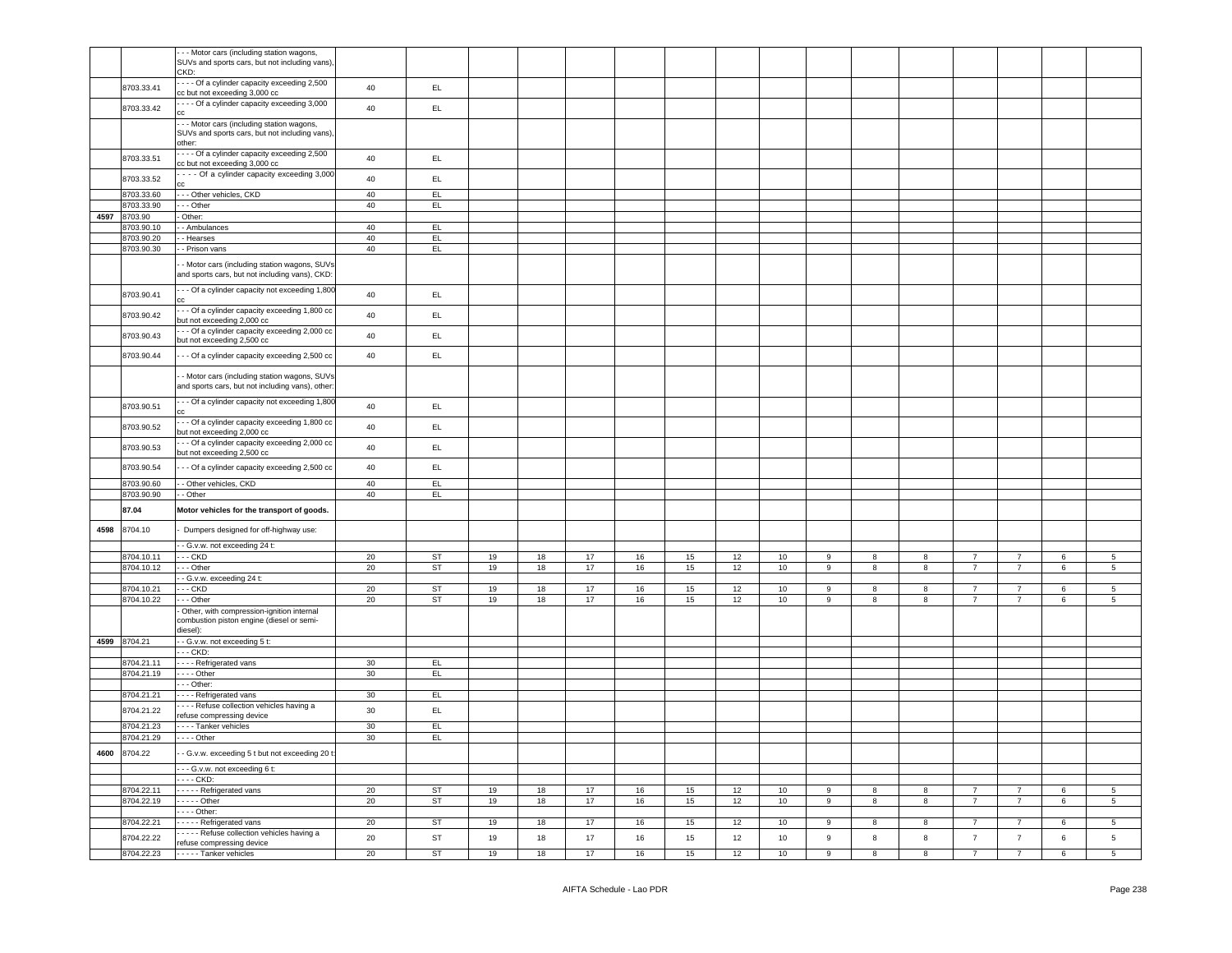|      | 8704.22.29 | . - - - - Other                                | 20     | <b>ST</b> | 19 | 18 | 17     | 16 | 15 | 12 | 10 |                  | 8                | 8 |                |                | 6 |                 |
|------|------------|------------------------------------------------|--------|-----------|----|----|--------|----|----|----|----|------------------|------------------|---|----------------|----------------|---|-----------------|
|      |            | -- G.v.w. exceeding 6 t but not exceeding 20   |        |           |    |    |        |    |    |    |    |                  |                  |   |                |                |   |                 |
|      |            |                                                |        |           |    |    |        |    |    |    |    |                  |                  |   |                |                |   |                 |
|      |            | --- CKD:                                       |        |           |    |    |        |    |    |    |    |                  |                  |   |                |                |   |                 |
|      |            |                                                |        |           |    |    |        |    |    |    |    |                  |                  |   |                |                |   |                 |
|      | 8704.22.31 | Refrigerated vans                              | 20     | ST        | 19 | 18 | 17     | 16 | 15 | 12 | 10 | 9                | 8                | 8 | $\overline{7}$ | $\overline{7}$ | 6 | 5               |
|      | 8704.22.39 | $- - -$ Other                                  | 20     | <b>ST</b> | 19 | 18 | 17     | 16 | 15 | 12 | 10 | 9                | 8                | 8 | $\overline{7}$ | $\overline{7}$ | 6 | $5\overline{5}$ |
|      |            | - - - Other:                                   |        |           |    |    |        |    |    |    |    |                  |                  |   |                |                |   |                 |
|      | 8704.22.41 | Refrigerated vans                              | 20     | <b>ST</b> | 19 | 18 | 17     | 16 | 15 | 12 | 10 | 9                | 8                | 8 | $\overline{7}$ | $\overline{7}$ | 6 | 5               |
|      | 8704.22.42 | - - - - Refuse collection vehicles having a    | 20     | ST        | 19 | 18 | $17$   | 16 | 15 | 12 | 10 | 9                | 8                | 8 | $\overline{7}$ | $\overline{7}$ | 6 | 5               |
|      |            | efuse compressing device                       |        |           |    |    |        |    |    |    |    |                  |                  |   |                |                |   |                 |
|      | 8704.22.43 | - - - - Tanker vehicles                        | 20     | <b>ST</b> | 19 | 18 | $17$   | 16 | 15 | 12 | 10 | 9                | 8                | 8 | $\overline{7}$ | $\overline{7}$ | 6 | 5               |
|      | 8704.22.49 | $- - -$ Other                                  | 20     | <b>ST</b> | 19 | 18 | 17     | 16 | 15 | 12 | 10 | 9                | 8                | 8 | $\overline{7}$ | $\overline{7}$ | 6 | 5               |
| 4601 | 8704.23    | - G.v.w. exceeding 20 t:                       |        |           |    |    |        |    |    |    |    |                  |                  |   |                |                |   |                 |
|      |            | -- G.v.w. not exceeding 24 t:                  |        |           |    |    |        |    |    |    |    |                  |                  |   |                |                |   |                 |
|      |            | --- CKD:                                       |        |           |    |    |        |    |    |    |    |                  |                  |   |                |                |   |                 |
|      |            |                                                |        |           |    |    |        |    |    |    |    |                  |                  |   |                |                |   |                 |
|      | 8704.23.11 | ---- Refrigerated vans                         | 20     | ST        | 19 | 18 | 17     | 16 | 15 | 12 | 10 | 9                | 8                | 8 | 7              | -7             | 6 | 5               |
|      | 8704.23.19 | $- - -$ Other                                  | 20     | <b>ST</b> | 19 | 18 | 17     | 16 | 15 | 12 | 10 | $\boldsymbol{9}$ | 8                | 8 | $\overline{7}$ | $\overline{7}$ | 6 | 5               |
|      |            | --- Other:                                     |        |           |    |    |        |    |    |    |    |                  |                  |   |                |                |   |                 |
|      | 8704.23.21 | Refrigerated vans                              | 20     | ST        | 19 | 18 | 17     | 16 | 15 | 12 | 10 | 9                | 8                | 8 | $\overline{7}$ | $\overline{7}$ | 6 | 5               |
|      | 8704.23.22 | - - - - Refuse collection vehicles having a    | 20     | ST        | 19 | 18 | 17     | 16 | 15 | 12 | 10 | 9                | 8                | 8 | $\overline{7}$ | $\overline{7}$ | 6 | 5               |
|      |            | efuse compressing device                       |        |           |    |    |        |    |    |    |    |                  |                  |   |                |                |   |                 |
|      | 8704.23.23 | Tanker vehicles                                | 20     | ST        | 19 | 18 | 17     | 16 | 15 | 12 | 10 | 9                | 8                | 8 | $\overline{7}$ | $\overline{7}$ | 6 | 5               |
|      | 8704.23.29 | $- - -$ Other                                  | 20     | <b>ST</b> | 19 | 18 | 17     | 16 | 15 | 12 | 10 | 9                | 8                | 8 | $\overline{7}$ | $\overline{7}$ | 6 | 5               |
|      |            | - - G.v.w. exceeding 24 t:                     |        |           |    |    |        |    |    |    |    |                  |                  |   |                |                |   |                 |
|      |            | --- CKD:                                       |        |           |    |    |        |    |    |    |    |                  |                  |   |                |                |   |                 |
|      | 8704.23.31 | Refrigerated vans                              | 20     | ST        | 19 | 18 | 17     | 16 | 15 | 12 | 10 | 9                | 8                | 8 | $\overline{7}$ | $\overline{7}$ | 6 | 5               |
|      | 8704.23.39 | . - - - - Other                                | 20     | <b>ST</b> | 19 | 18 | 17     | 16 | 15 | 12 | 10 | 9                | 8                | 8 | $\overline{7}$ | $\overline{7}$ | 6 | 5               |
|      |            |                                                |        |           |    |    |        |    |    |    |    |                  |                  |   |                |                |   |                 |
|      |            | $- -$ Other:                                   |        |           |    |    |        |    |    |    |    |                  |                  |   |                |                |   |                 |
|      | 8704.23.41 | ---- Refrigerated vans                         | 20     | ST        | 19 | 18 | 17     | 16 | 15 | 12 | 10 | 9                | 8                | 8 | $\overline{7}$ | $\overline{7}$ | 6 | 5               |
|      | 8704.23.42 | - - - - Refuse collection vehicles having a    | 20     | ST        | 19 | 18 | 17     | 16 | 15 | 12 | 10 | 9                | 8                | 8 | $\overline{7}$ | $\overline{7}$ | 6 | $\overline{5}$  |
|      |            | refuse compressing device                      |        |           |    |    |        |    |    |    |    |                  |                  |   |                |                |   |                 |
|      | 8704.23.43 | - - - - Tanker vehicles                        | 20     | ST        | 19 | 18 | $17$   | 16 | 15 | 12 | 10 | 9                | 8                | 8 | $\overline{7}$ | $\overline{7}$ | 6 | 5               |
|      | 8704.23.49 | $- - -$ Other                                  | 20     | ST        | 19 | 18 | 17     | 16 | 15 | 12 | 10 | $\boldsymbol{9}$ | 8                | 8 | $\overline{7}$ | $\overline{7}$ | 6 | 5               |
|      |            | Other, with spark-ignition internal combustion |        |           |    |    |        |    |    |    |    |                  |                  |   |                |                |   |                 |
|      |            | iston engine:                                  |        |           |    |    |        |    |    |    |    |                  |                  |   |                |                |   |                 |
| 4602 | 8704.31    | - G.v.w. not exceeding 5 t:                    |        |           |    |    |        |    |    |    |    |                  |                  |   |                |                |   |                 |
|      |            | $ CKD$ :                                       |        |           |    |    |        |    |    |    |    |                  |                  |   |                |                |   |                 |
|      | 8704.31.11 | - - - Refrigerated vans                        | 30     | EL        |    |    |        |    |    |    |    |                  |                  |   |                |                |   |                 |
|      | 8704.31.19 | $- -$ Other                                    | 30     | EL        |    |    |        |    |    |    |    |                  |                  |   |                |                |   |                 |
|      |            | - - Other:                                     |        |           |    |    |        |    |    |    |    |                  |                  |   |                |                |   |                 |
|      | 8704.31.21 | --- Refrigerated vans                          | 30     | EL.       |    |    |        |    |    |    |    |                  |                  |   |                |                |   |                 |
|      |            |                                                |        |           |    |    |        |    |    |    |    |                  |                  |   |                |                |   |                 |
|      | 8704.31.22 | ---- Refuse collection vehicles having a       | 30     | EL        |    |    |        |    |    |    |    |                  |                  |   |                |                |   |                 |
|      |            | efuse compressing device                       |        |           |    |    |        |    |    |    |    |                  |                  |   |                |                |   |                 |
|      | 8704.31.23 | Tanker vehicles                                | 30     | EL        |    |    |        |    |    |    |    |                  |                  |   |                |                |   |                 |
|      | 8704.31.29 | $- -$ Other                                    | $30\,$ | EL.       |    |    |        |    |    |    |    |                  |                  |   |                |                |   |                 |
| 4603 | 8704.32    | - G.v.w. exceeding 5 t:                        |        |           |    |    |        |    |    |    |    |                  |                  |   |                |                |   |                 |
|      |            | - - G.v.w. not exceeding 6 t:                  |        |           |    |    |        |    |    |    |    |                  |                  |   |                |                |   |                 |
|      |            | . - CKD:                                       |        |           |    |    |        |    |    |    |    |                  |                  |   |                |                |   |                 |
|      | 8704.32.11 | ---- Refrigerated vans                         | 20     | ST        | 19 | 18 | 17     | 16 | 15 | 12 | 10 | 9                | 8                | 8 | $\overline{7}$ | $\overline{7}$ | 6 | 5               |
|      | 8704.32.19 | $- - -$ Other                                  | 20     | <b>ST</b> | 19 | 18 | 17     | 16 | 15 | 12 | 10 | 9                | 8                | 8 | $\overline{7}$ | $\overline{7}$ | 6 | 5               |
|      |            | - - - Other:                                   |        |           |    |    |        |    |    |    |    |                  |                  |   |                |                |   |                 |
|      | 8704.32.21 | - - - - Refrigerated vans                      | 20     | <b>ST</b> | 19 | 18 | 17     | 16 | 15 | 12 | 10 | 9                | 8                | 8 | $\overline{7}$ | $\overline{7}$ | 6 | 5               |
|      |            | - - - - Refuse collection vehicles having a    |        |           |    |    |        |    |    |    |    |                  |                  |   |                |                |   |                 |
|      | 8704.32.22 | refuse compressing device                      | 20     | <b>ST</b> | 19 | 18 | 17     | 16 | 15 | 12 | 10 | 9                | 8                | 8 | $\overline{7}$ | $\overline{7}$ | 6 | 5               |
|      | 8704.32.23 | Tanker vehicles                                | 20     | ST        | 19 | 18 | 17     | 16 | 15 | 12 | 10 | 9                | 8                | 8 | $\overline{7}$ | $\overline{7}$ | 6 | 5               |
|      |            |                                                |        |           |    |    |        |    |    |    |    |                  |                  |   | $\overline{7}$ | $\overline{7}$ |   |                 |
|      | 8704.32.29 | $---$ Other                                    | 20     | ST        | 19 | 18 | 17     | 16 | 15 | 12 | 10 | 9                | 8                | 8 |                |                | 6 | 5               |
|      |            | - - G.v.w. exceeding 6 t but not exceeding 20  |        |           |    |    |        |    |    |    |    |                  |                  |   |                |                |   |                 |
|      |            |                                                |        |           |    |    |        |    |    |    |    |                  |                  |   |                |                |   |                 |
|      |            | --- CKD:                                       |        |           |    |    |        |    |    |    |    |                  |                  |   |                |                |   |                 |
|      | 8704.32.31 | - - - - Refrigerated vans                      | 20     | ST        | 19 | 18 | 17     | 16 | 15 | 12 | 10 | 9                | 8                | 8 | $\overline{7}$ | $\overline{7}$ | 6 | 5               |
|      | 8704.32.39 | $\cdots$ - - Other                             | 20     | ST        | 19 | 18 | 17     | 16 | 15 | 12 | 10 | 9                | 8                | 8 | $\overline{7}$ | $\overline{7}$ | 6 | 5               |
|      |            | --- Other:                                     |        |           |    |    |        |    |    |    |    |                  |                  |   |                |                |   |                 |
|      | 8704.32.41 | - - - - Refrigerated vans                      | 20     | ST        | 19 | 18 | 17     | 16 | 15 | 12 | 10 | 9                | 8                | 8 | $\overline{7}$ | $\overline{7}$ | 6 | $5\phantom{.0}$ |
|      |            | - - - - Refuse collection vehicles having a    |        |           |    |    |        |    |    |    |    |                  |                  |   |                |                |   |                 |
|      | 8704.32.42 | refuse compressing device                      | 20     | ST        | 19 | 18 | 17     | 16 | 15 | 12 | 10 | 9                | 8                | 8 | $\overline{7}$ | $\overline{7}$ | 6 | 5               |
|      | 8704.32.43 | Tanker vehicles                                | 20     | ST        | 19 | 18 | 17     | 16 | 15 | 12 | 10 | 9                | 8                | 8 |                |                | 6 | 5               |
|      | 8704.32.49 | $- - -$ Other                                  | 20     | <b>ST</b> | 19 | 18 | 17     | 16 | 15 | 12 | 10 | $\mathsf g$      | 8                | 8 | $\overline{7}$ | $\overline{7}$ | 6 | 5               |
|      |            | - - G.v.w. exceeding 20 t but not exceeding    |        |           |    |    |        |    |    |    |    |                  |                  |   |                |                |   |                 |
|      |            | 24 t:                                          |        |           |    |    |        |    |    |    |    |                  |                  |   |                |                |   |                 |
|      |            |                                                |        |           |    |    |        |    |    |    |    |                  |                  |   |                |                |   |                 |
|      |            | $\cdots$ CKD:                                  |        |           |    |    |        |    |    |    |    |                  |                  |   |                |                |   |                 |
|      | 8704.32.51 | ---- Refrigerated vans                         | 20     | <b>ST</b> | 19 | 18 | 17     | 16 | 15 | 12 | 10 | $\boldsymbol{9}$ | $\boldsymbol{8}$ | 8 | $\overline{7}$ | $\overline{7}$ | 6 | $5\phantom{.0}$ |
|      | 8704.32.59 | $\cdots$ - Other                               | 20     | ST        | 19 | 18 | 17     | 16 | 15 | 12 | 10 | 9                | 8                | 8 | $\overline{7}$ | $\overline{7}$ | 6 | $5\overline{5}$ |
|      |            | $\cdots$ Other:                                |        |           |    |    |        |    |    |    |    |                  |                  |   |                |                |   |                 |
|      | 8704.32.61 | - - - - Refrigerated vans                      | 20     | <b>ST</b> | 19 | 18 | $17\,$ | 16 | 15 | 12 | 10 | 9                | 8                | 8 | $\overline{7}$ | $\overline{7}$ | 6 | 5               |
|      |            | - - - - Refuse collection vehicles having a    | 20     | ST        |    |    |        |    |    |    |    |                  |                  |   |                | $\overline{7}$ |   |                 |
|      | 8704.32.62 | refuse compressing device                      |        |           | 19 | 18 | 17     | 16 | 15 | 12 | 10 | 9                | 8                | 8 | $\overline{7}$ |                | 6 | $5\overline{)}$ |
|      | 8704.32.63 | Tanker vehicles                                | 20     | ST        | 19 | 18 | 17     | 16 | 15 | 12 | 10 | $\boldsymbol{9}$ | 8                | 8 | $\overline{7}$ | $\overline{7}$ | 6 | $5^{\circ}$     |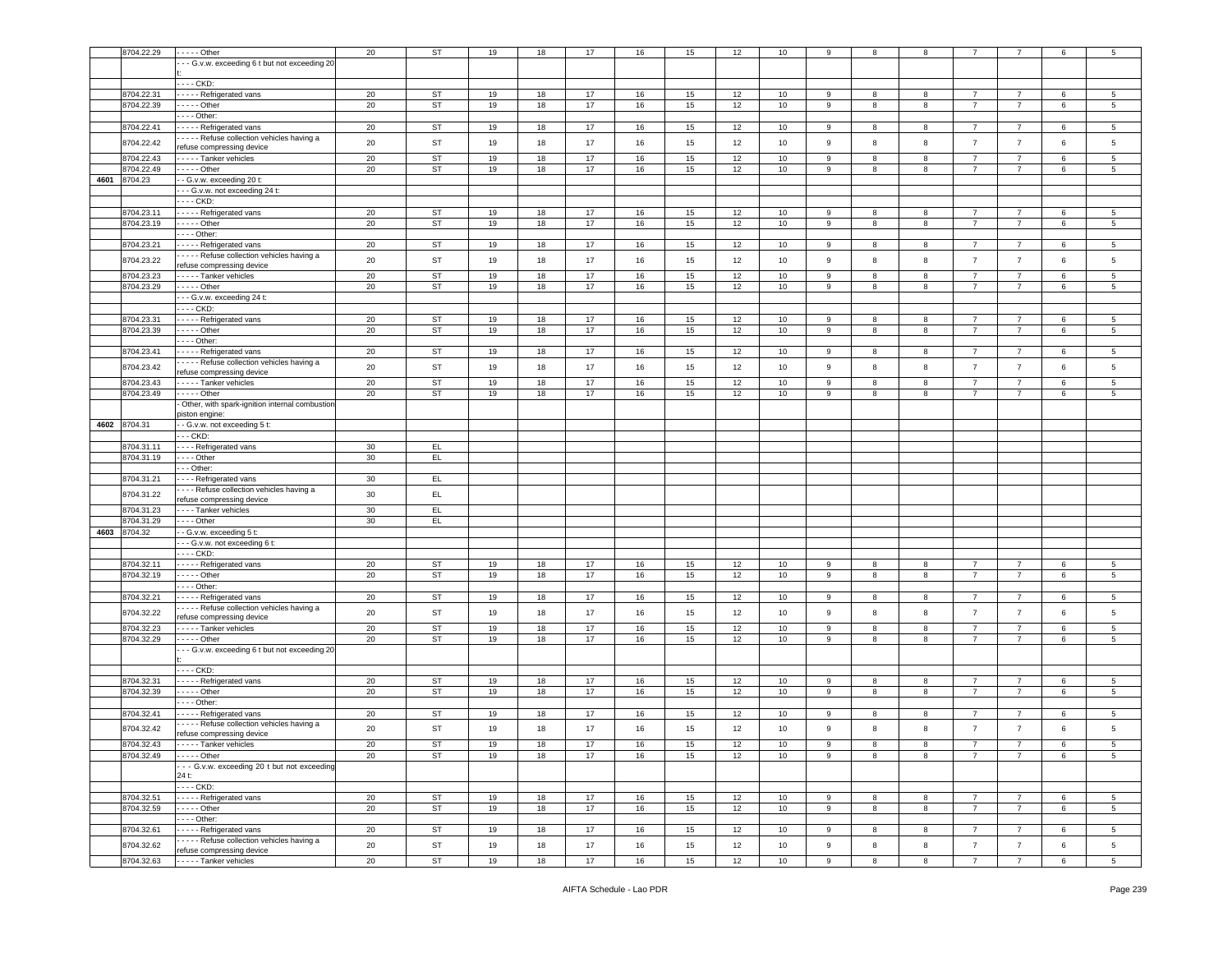|            | 8704.32.69 | $- - -$ Other                                                                                                                                                                                                                                                                                                                | 20              | <b>ST</b>       | 19             | 18             | 17             | 16               | 15              | 12             | 10              | 9              |                 | 8               |                 |                |                | 5               |
|------------|------------|------------------------------------------------------------------------------------------------------------------------------------------------------------------------------------------------------------------------------------------------------------------------------------------------------------------------------|-----------------|-----------------|----------------|----------------|----------------|------------------|-----------------|----------------|-----------------|----------------|-----------------|-----------------|-----------------|----------------|----------------|-----------------|
|            |            |                                                                                                                                                                                                                                                                                                                              |                 |                 |                |                |                |                  |                 |                |                 |                |                 |                 |                 |                |                |                 |
|            |            | - - G.v.w. exceeding 24 t:                                                                                                                                                                                                                                                                                                   |                 |                 |                |                |                |                  |                 |                |                 |                |                 |                 |                 |                |                |                 |
|            |            | --- CKD:                                                                                                                                                                                                                                                                                                                     |                 |                 |                |                |                |                  |                 |                |                 |                |                 |                 |                 |                |                |                 |
|            | 8704.32.71 | - - - - Refrigerated vans                                                                                                                                                                                                                                                                                                    | 20              | ST              | 19             | 18             | 17             | 16               | 15              | 12             | 10              | 9              | 8               | 8               | $\overline{7}$  | $\overline{7}$ | 6              | 5               |
|            | 8704.32.79 | $- - -$ Other                                                                                                                                                                                                                                                                                                                | 20              | ST              | 19             | 18             | 17             | 16               | 15              | 12             | 10 <sub>1</sub> | 9              | 8               | 8               | $\overline{7}$  | $\overline{7}$ | 6              | $5\overline{)}$ |
|            |            | $--$ Other:                                                                                                                                                                                                                                                                                                                  |                 |                 |                |                |                |                  |                 |                |                 |                |                 |                 |                 |                |                |                 |
|            | 8704.32.81 | ----- Refrigerated vans                                                                                                                                                                                                                                                                                                      | 20              | ST              | 19             | 18             | 17             | 16               | 15              | 12             | 10              | 9              | 8               | 8               | 7               | 7              | 6              | 5               |
|            |            | - - - - Refuse collection vehicles having a                                                                                                                                                                                                                                                                                  |                 |                 |                |                |                |                  |                 |                |                 |                |                 |                 |                 |                |                |                 |
|            | 8704.32.82 | refuse compressing device                                                                                                                                                                                                                                                                                                    | 20              | ST              | 19             | 18             | 17             | 16               | 15              | 12             | 10 <sub>1</sub> | 9              | 8               | 8               | $\overline{7}$  | $\overline{7}$ | 6              | 5               |
|            | 8704.32.83 | - - - - Tanker vehicles                                                                                                                                                                                                                                                                                                      | 20              | ST              | 19             | 18             | 17             | 16               | 15              | 12             | 10              | 9              | 8               | 8               | $\overline{7}$  | $\overline{7}$ | 6              | 5               |
|            | 8704.32.89 | $\cdots$ - - Other                                                                                                                                                                                                                                                                                                           | 20              | ST              | 19             | 18             | $17$           | 16               | 15              | 12             | 10 <sub>1</sub> | 9              | 8               | 8               | $\overline{7}$  | $\overline{7}$ | 6              | 5               |
|            | 8704.90    | Other:                                                                                                                                                                                                                                                                                                                       |                 |                 |                |                |                |                  |                 |                |                 |                |                 |                 |                 |                |                |                 |
| 4604       |            |                                                                                                                                                                                                                                                                                                                              |                 |                 |                |                |                |                  |                 |                |                 |                |                 |                 |                 |                |                |                 |
|            | 8704.90.10 | - CKD                                                                                                                                                                                                                                                                                                                        | 20              | ST              | 19             | 18             | 17             | 16               | 15              | 12             | 10              | 9              | 8               | 8               | $\overline{7}$  | $\overline{7}$ | 6              | 5               |
|            | 8704.90.90 | - Other                                                                                                                                                                                                                                                                                                                      | 20              | ST              | 19             | 18             | 17             | 16               | 15              | 12             | 10              | 9              | 8               | 8               | $\overline{7}$  | $\overline{7}$ | 6              | 5               |
|            | 87.05      | Special purpose motor vehicles, other than<br>those principally designed for the<br>transport of persons or goods (for<br>example, breakdown lorries, crane lorries,<br>fire fighting vehicles, concrete-mixer<br>lorries, road sweeper lorries, spraying<br>lorries, mobile<br>workshops,<br>mobile<br>radiological units). |                 |                 |                |                |                |                  |                 |                |                 |                |                 |                 |                 |                |                |                 |
| 4605       | 8705.10.00 | Crane lorries                                                                                                                                                                                                                                                                                                                | 5               | NT <sub>1</sub> | $\overline{4}$ | $\overline{4}$ | $\overline{4}$ | $\mathbf{3}$     | $\mathbf{3}$    | $\mathbf{3}$   | $\overline{2}$  | $\overline{2}$ | $\mathbf{1}$    | $\mathbf 0$     | $\mathbf 0$     | $\mathbf 0$    | $\mathbf 0$    | $\mathbf 0$     |
| 4606       | 8705.20.00 | Mobile drilling derricks                                                                                                                                                                                                                                                                                                     | 5               | NT <sub>1</sub> | $\overline{4}$ | $\overline{4}$ | $\overline{4}$ | 3                | 3               | 3              | $\overline{2}$  | $\overline{2}$ | $\mathbf{1}$    | 0               | 0               | $\mathbf 0$    | 0              | $\mathbf 0$     |
| 4607       | 8705.30.00 | Fire fighting vehicles                                                                                                                                                                                                                                                                                                       | 5               | NT <sub>1</sub> | $\overline{4}$ | $\overline{4}$ | $\overline{4}$ | 3                | 3               | $\mathbf{3}$   | 2               | $\overline{2}$ | $\mathbf{1}$    | 0               | $\mathbf 0$     | $\mathbf 0$    | $\mathbf 0$    | $\mathbf 0$     |
| 4608       | 8705.40.00 | Concrete-mixer lorries                                                                                                                                                                                                                                                                                                       | $5\phantom{.0}$ | NT <sub>1</sub> | $\overline{4}$ | $\overline{4}$ | $\overline{4}$ | 3                | 3               | $\mathbf{3}$   | $\overline{c}$  | $\overline{2}$ | $\mathbf{1}$    | 0               | $\mathbf 0$     | $\mathbf 0$    | $\mathbf{0}$   | $\mathbf 0$     |
| 4609       | 8705.90    | Other:                                                                                                                                                                                                                                                                                                                       |                 |                 |                |                |                |                  |                 |                |                 |                |                 |                 |                 |                |                |                 |
|            | 8705.90.50 | - Street cleaning vehicles, including cesspit<br>emptiers; mobile clinics; spraying lorries of all<br>kinds                                                                                                                                                                                                                  | $\overline{5}$  | NT <sub>1</sub> | $\overline{4}$ | $\overline{4}$ | $\overline{4}$ | 3                | 3               | 3              | 2               | $\overline{2}$ | $\mathbf{1}$    | 0               | 0               | $\mathbf 0$    | 0              | $\mathbf 0$     |
|            | 8705.90.90 | - Other                                                                                                                                                                                                                                                                                                                      | $\overline{5}$  | NT <sub>1</sub> | $\overline{4}$ | $\overline{4}$ | $\overline{4}$ | 3                | 3               | $\mathbf{3}$   | $\overline{2}$  | $\overline{2}$ |                 | $\mathbf 0$     | $\mathbf 0$     | $\mathbf 0$    | $\mathbf 0$    | $\mathbf 0$     |
| 4610 87.06 |            | Chassis fitted with engines, for the motor<br>vehicles of headings 87.01 to 87.05.                                                                                                                                                                                                                                           |                 |                 |                |                |                |                  |                 |                |                 |                |                 |                 |                 |                |                |                 |
|            |            | For vehicles of heading 87.01:                                                                                                                                                                                                                                                                                               |                 |                 |                |                |                |                  |                 |                |                 |                |                 |                 |                 |                |                |                 |
|            |            | - For agricultural tractors of subheading                                                                                                                                                                                                                                                                                    |                 |                 |                |                |                |                  |                 |                |                 |                |                 |                 |                 |                |                |                 |
|            | 8706.00.11 | 3701.10 or 8701.90                                                                                                                                                                                                                                                                                                           | 20              | ST              | 19             | 18             | 17             | 16               | 15              | 12             | 10              | 9              | 8               | 8               | $\overline{7}$  | $\overline{7}$ | 6              | 5               |
|            | 8706.00.19 | - Other                                                                                                                                                                                                                                                                                                                      | 20              | ST              | 19             | 18             | 17             | 16               | 15              | 12             | 10              | 9              | 8               | 8               | $\overline{7}$  | $\overline{7}$ | 6              | 5               |
|            |            |                                                                                                                                                                                                                                                                                                                              | 20              |                 |                |                |                |                  |                 |                |                 |                |                 |                 |                 |                |                |                 |
|            | 8706.00.20 | For vehicles of heading 87.02                                                                                                                                                                                                                                                                                                |                 | ST              | 19             | 18             | 17             | 16               | 15              | 12             | 10              | 9              | 8               | 8               | $\overline{7}$  | $\overline{7}$ | 6              | 5               |
|            | 8706.00.30 | For vehicles of heading 87.03                                                                                                                                                                                                                                                                                                | 40              | ST              | 38             | 35             | 33             | 31               | 28              | 26             | 24              | 22             | 20              | 20              | 15              | 13             | 10             | 5               |
|            | 8706.00.40 | For vehicles of heading 87.04                                                                                                                                                                                                                                                                                                | 20              | ST              | 19             | 18             | 17             | 16               | 15              | 12             | 10              | 9              | 8               | 8               | $\overline{7}$  | $\overline{7}$ | 6              | $5^{\circ}$     |
|            | 8706.00.50 | For vehicles of heading 87.05                                                                                                                                                                                                                                                                                                | 20              | <b>ST</b>       | 19             | 18             | 17             | 16               | 15              | 12             | 10              | 9              | 8               | 8               | $\overline{7}$  | $\overline{7}$ | 6              | 5               |
|            | 87.07      | Bodies (including cabs), for the motor                                                                                                                                                                                                                                                                                       |                 |                 |                |                |                |                  |                 |                |                 |                |                 |                 |                 |                |                |                 |
|            |            | vehicles of headings 87.01 to 87.05.                                                                                                                                                                                                                                                                                         |                 |                 |                |                |                |                  |                 |                |                 |                |                 |                 |                 |                |                |                 |
| 4611       | 8707.10.00 | For the vehicles of heading 87.03                                                                                                                                                                                                                                                                                            | 40              | EL.             |                |                |                |                  |                 |                |                 |                |                 |                 |                 |                |                |                 |
| 4612       | 8707.90    | Other:                                                                                                                                                                                                                                                                                                                       |                 |                 |                |                |                |                  |                 |                |                 |                |                 |                 |                 |                |                |                 |
|            | 8707.90.10 | - For vehicles of heading 87.01                                                                                                                                                                                                                                                                                              | 20              | ST              | 19             | 18             | 17             | 16               | 15              | 12             | 10              | 9              | 8               | 8               | 7               | $\overline{7}$ | 6              | 5               |
|            |            |                                                                                                                                                                                                                                                                                                                              |                 |                 |                |                | 17             |                  |                 | 12             |                 | 9              |                 | 8               | $\overline{7}$  | $\overline{7}$ | 6              |                 |
|            | 8707.90.30 | - For vehicles of heading 87.05                                                                                                                                                                                                                                                                                              | 20              | ST              | 19             | 18             |                | 16               | 15              |                | 10              |                | 8               |                 |                 |                |                | $5^{\circ}$     |
|            | 8707.90.90 | - Other                                                                                                                                                                                                                                                                                                                      | 20              | ST              | 19             | 18             | 17             | 16               | 15              | 12             | 10              | 9              | 8               | 8               | $\overline{7}$  | $\overline{7}$ | 6              | 5               |
|            | 87.08      | Parts and accessories of the motor                                                                                                                                                                                                                                                                                           |                 |                 |                |                |                |                  |                 |                |                 |                |                 |                 |                 |                |                |                 |
|            |            | vehicles of headings 87.01 to 87.05.                                                                                                                                                                                                                                                                                         |                 |                 |                |                |                |                  |                 |                |                 |                |                 |                 |                 |                |                |                 |
| 4613       | 8708.10    | Bumpers and parts thereof:                                                                                                                                                                                                                                                                                                   |                 |                 |                |                |                |                  |                 |                |                 |                |                 |                 |                 |                |                |                 |
|            | 8708.10.10 | - For vehicles of heading 87.01                                                                                                                                                                                                                                                                                              | 10              | NT <sub>2</sub> | 9              | 9              | 8              | 8                | $\overline{7}$  | $\overline{7}$ | 6               | 6              | $5\phantom{.0}$ | 5               | $5\overline{)}$ | $\mathbf{3}$   | $\overline{2}$ | 0               |
|            | 8708.10.90 | - Other                                                                                                                                                                                                                                                                                                                      | 10              | NT <sub>2</sub> | 9              | 9              | 8              | 8                | $\overline{7}$  | $\overline{7}$ | 6               | 6              | 5               | 5               | $5\overline{ }$ | 3              | $\overline{2}$ | $\mathbf 0$     |
|            |            | Other parts and accessories of bodies                                                                                                                                                                                                                                                                                        |                 |                 |                |                |                |                  |                 |                |                 |                |                 |                 |                 |                |                |                 |
|            |            | including cabs):                                                                                                                                                                                                                                                                                                             |                 |                 |                |                |                |                  |                 |                |                 |                |                 |                 |                 |                |                |                 |
| 4614       | 8708.21    | - Safety seat belts:                                                                                                                                                                                                                                                                                                         |                 |                 |                |                |                |                  |                 |                |                 |                |                 |                 |                 |                |                |                 |
|            | 8708.21.10 | - - For vehicles of heading 87.01                                                                                                                                                                                                                                                                                            | 10              | NT <sub>2</sub> | 9              | 9              | 8              | 8                | $\overline{7}$  | $\overline{7}$ | 6               | 6              | 5               | 5               | 5               | 3              | $\overline{2}$ | 0               |
|            | 8708.21.90 | - - Other                                                                                                                                                                                                                                                                                                                    | 10              | NT <sub>2</sub> | 9              | 9              | 8              | 8                | $7\overline{ }$ | $\overline{7}$ | 6               | 6              | $5\overline{5}$ | $5\overline{5}$ | $5\overline{5}$ | $\mathbf{3}$   | $\overline{2}$ | $\mathbf 0$     |
| 4615       | 8708.29    | - Other:                                                                                                                                                                                                                                                                                                                     |                 |                 |                |                |                |                  |                 |                |                 |                |                 |                 |                 |                |                |                 |
|            |            | - - Components of door trim assemblies:                                                                                                                                                                                                                                                                                      |                 |                 |                |                |                |                  |                 |                |                 |                |                 |                 |                 |                |                |                 |
|            | 8708.29.11 | ---- For vehicles of heading 87.01                                                                                                                                                                                                                                                                                           | 10              | NT <sub>2</sub> | 9              | 9              | 8              | 8                | $\overline{7}$  | $\overline{7}$ | 6               | 6              | 5               | 5               | 5               | $\mathbf{3}$   | $\overline{2}$ | $\mathbf 0$     |
|            | 8708.29.12 | --- For vehicles of heading 87.03                                                                                                                                                                                                                                                                                            | 10              | NT <sub>2</sub> | 9              | 9              | 8              | 8                | $\overline{7}$  | $\overline{7}$ | 6               | 6              | 5               | 5               | 5               | 3              | $\overline{2}$ | $\mathbf 0$     |
|            |            | - - - For vehicles of subheading 8704.10 or                                                                                                                                                                                                                                                                                  | 10              |                 |                |                |                |                  |                 | $\overline{7}$ |                 |                |                 |                 |                 |                |                |                 |
|            | 8708.29.13 | heading 87.05                                                                                                                                                                                                                                                                                                                |                 | NT <sub>2</sub> | 9              | 9              | 8              | 8                | $\overline{7}$  |                | 6               | 6              | 5               | $\overline{5}$  | $5\phantom{.0}$ | $\mathbf{3}$   | $\overline{2}$ | $\mathsf 0$     |
|            | 8708.29.19 | $- -$ Other                                                                                                                                                                                                                                                                                                                  | 10              | NT <sub>2</sub> | 9              | 9              | 8              | 8                | $\overline{7}$  | $\overline{7}$ | 6               | 6              | 5               | 5               | $5\overline{ }$ | 3              | $\overline{2}$ | $\mathbf{0}$    |
|            | 8708.29.20 | - - Parts of safety seat belts                                                                                                                                                                                                                                                                                               | 10              | NT <sub>2</sub> | 9              | 9              | 8              | 8                | $\overline{7}$  | $\overline{7}$ | 6               | 6              | $5\phantom{.0}$ | 5               | $5\overline{5}$ | $\mathbf{3}$   | $\overline{2}$ | $\circ$         |
|            |            | - - Other:                                                                                                                                                                                                                                                                                                                   |                 |                 |                |                |                |                  |                 |                |                 |                |                 |                 |                 |                |                |                 |
|            | 8708.29.91 | - - - For agricultural tractors of subheading<br>8701.10 or 8701.90                                                                                                                                                                                                                                                          | 10              | NT <sub>2</sub> | 9              | 9              | 8              | 8                | $\overline{7}$  | $\overline{7}$ | 6               | 6              | $\,$ 5 $\,$     | 5               | 5               | $\mathbf{3}$   | $\overline{2}$ | $\mathbf 0$     |
|            | 8708.29.92 | --- For other vehicles of heading 87.01                                                                                                                                                                                                                                                                                      | 10              | NT <sub>2</sub> | 9              | 9              | 8              | $\boldsymbol{8}$ | $\overline{7}$  | $\overline{7}$ | 6               | 6              | 5               | $\sqrt{5}$      | $5\phantom{.0}$ | $\mathbf{3}$   | $\overline{2}$ | $\mathsf 0$     |
|            | 8708.29.93 | --- For vehicles of heading 87.03                                                                                                                                                                                                                                                                                            | 10              | NT <sub>2</sub> | 9              | 9              | 8              | 8                | $\overline{7}$  | $\overline{7}$ | 6               | 6              | 5               | 5               | $5\overline{ }$ | $\mathbf{3}$   | $\overline{2}$ | $\mathbf 0$     |
|            | 8708.29.99 | $\cdots$ - Other                                                                                                                                                                                                                                                                                                             | 10              | NT <sub>2</sub> | 9              | 9              | 8              | 8                | $\overline{7}$  | $\overline{7}$ | 6               | 6              | $5\overline{5}$ | $5\overline{5}$ | $5\overline{5}$ | $\mathbf{3}$   | $\overline{2}$ | $\circ$         |
| 4616       | 8708.30    | Brakes and servo-brakes; parts thereof:                                                                                                                                                                                                                                                                                      |                 |                 |                |                |                |                  |                 |                |                 |                |                 |                 |                 |                |                |                 |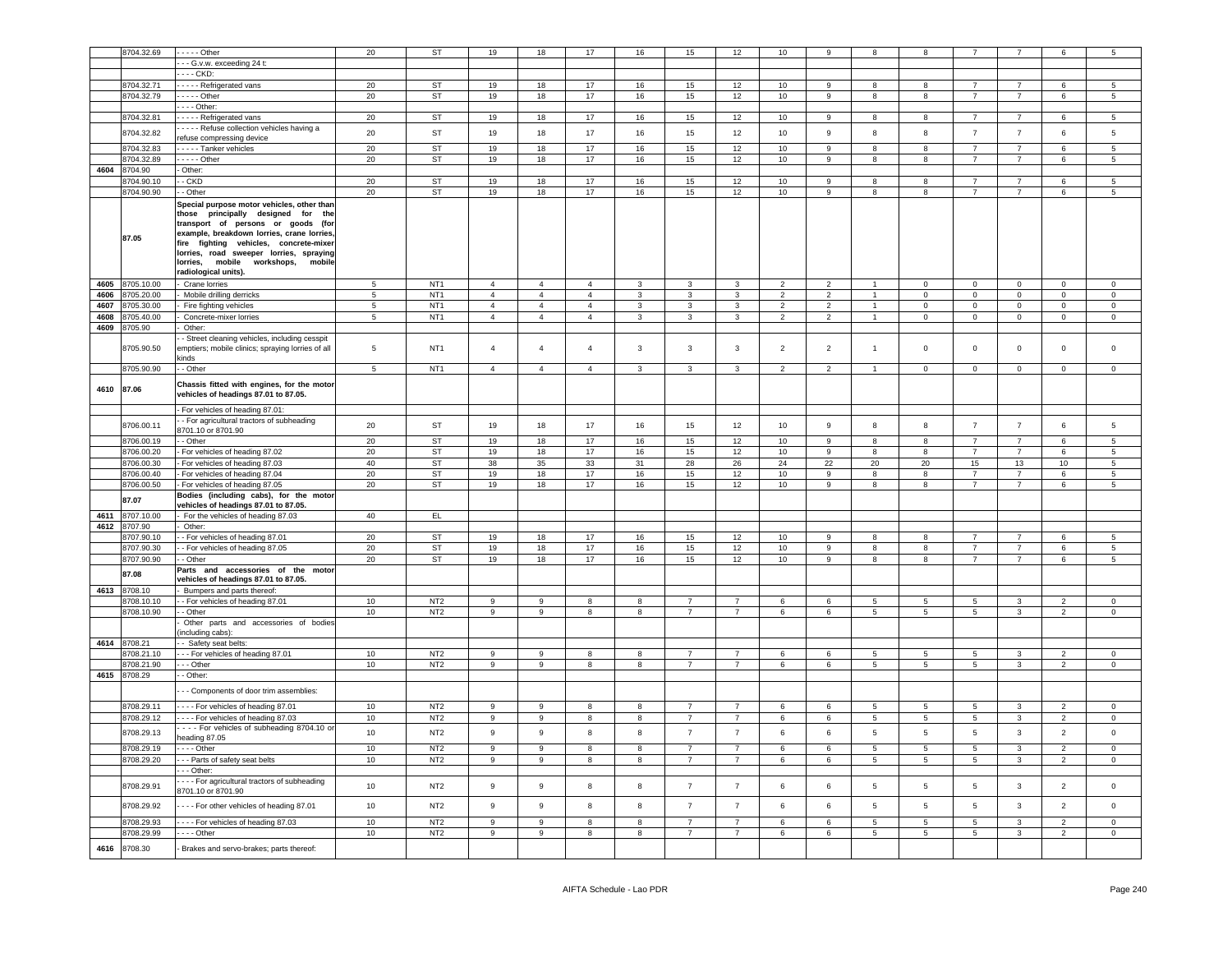|      | 3708.30.10               | - For vehicles of heading 87.01               | $10\,$ | NT <sub>2</sub> |                  | 9                |                  | 8              |                 |                         | 6               | 6              | 5               | 5              | $\overline{5}$  | 3               |                 |                     |
|------|--------------------------|-----------------------------------------------|--------|-----------------|------------------|------------------|------------------|----------------|-----------------|-------------------------|-----------------|----------------|-----------------|----------------|-----------------|-----------------|-----------------|---------------------|
|      | 3708.30.20               | - For vehicles of heading 87.03               | 10     | N <sub>T2</sub> | 9                | 9                | 8                | 8              | $\overline{7}$  | $\overline{7}$          | $6\overline{6}$ | 6              | $\overline{5}$  | $\overline{5}$ | $\overline{5}$  | $\mathbf{3}$    | $\overline{2}$  | $\mathsf{O}\xspace$ |
|      | 3708.30.90               | - Other                                       | 10     | NT <sub>2</sub> | $\overline{9}$   | 9                | 8                | 8              | $\overline{7}$  | $\overline{7}$          | 6               | 6              | $5\phantom{.0}$ | 5              | $5\phantom{.0}$ | $\mathbf{3}$    | $\overline{2}$  | $\mathsf 0$         |
|      |                          |                                               |        |                 |                  |                  |                  |                |                 |                         |                 |                |                 |                |                 |                 |                 |                     |
| 4617 | 8708.40                  | Gear boxes and parts thereof:                 |        |                 |                  |                  |                  |                |                 |                         |                 |                |                 |                |                 |                 |                 |                     |
|      |                          | - Gear boxes, unassembled                     |        |                 |                  |                  |                  |                |                 |                         |                 |                |                 |                |                 |                 |                 |                     |
|      | 3708.40.11               | - - For vehicles of heading 87.03             | 10     | NT <sub>2</sub> | 9                | 9                | R                | 8              | $\overline{7}$  | $\overline{7}$          | 6               | $6\phantom{1}$ | 5               | 5              | 5               | $\mathbf{3}$    | $\mathcal{P}$   | $\Omega$            |
|      |                          | - - For vehicles of subheading 8704.10 or     |        |                 |                  |                  | 8                | 8              |                 |                         |                 |                |                 |                |                 |                 |                 |                     |
|      | 8708.40.12               | eading 87.05                                  | 10     | NT <sub>2</sub> | 9                | 9                |                  |                | $\overline{7}$  | $\overline{7}$          | 6               | $\,6\,$        | $5\phantom{.0}$ | 5              | 5               | $\mathbf{3}$    | $\overline{2}$  | $\mathsf{O}\xspace$ |
|      | 8708.40.19               | - - Other                                     | 10     | NT <sub>2</sub> | 9                | 9                | 8                | 8              | $7\overline{ }$ | $\overline{7}$          | 6               | 6              | $5\overline{5}$ | 5              | $5\overline{5}$ | $\mathbf{3}$    | $\overline{2}$  | $\mathbf 0$         |
|      |                          | - Gear boxes, assembled:                      |        |                 |                  |                  |                  |                |                 |                         |                 |                |                 |                |                 |                 |                 |                     |
|      |                          |                                               |        |                 |                  |                  |                  |                |                 |                         |                 |                |                 |                |                 |                 |                 |                     |
|      | 8708.40.21               | - - For agricultural tractors of subheading   | 10     | NT <sub>2</sub> | $\overline{9}$   | 9                | 8                | 8              | $\overline{7}$  | $\overline{7}$          | $6\overline{6}$ | $\,6\,$        | $5\phantom{.0}$ | 5              | 5               | $\overline{3}$  | $\overline{2}$  | $\mathsf{O}\xspace$ |
|      |                          | 3701.10 or 8701.90                            |        |                 |                  |                  |                  |                |                 |                         |                 |                |                 |                |                 |                 |                 |                     |
|      | 8708.40.22               | - - For other vehicles of heading 87.01       | 10     | NT <sub>2</sub> | $\overline{9}$   | 9                | 8                | 8              | $\overline{7}$  | $\overline{7}$          | 6               | $\,6\,$        | $5\phantom{.0}$ | 5              | 5               | $\mathbf{3}$    | $\overline{2}$  | $\mathsf{O}\xspace$ |
|      | 8708.40.23               | -- For vehicles of heading 87.03              | 10     | NT <sub>2</sub> | $\overline{9}$   | 9                | 8                | 8              | $\overline{7}$  | $\overline{7}$          | 6               | 6              | $5\phantom{.0}$ | 5              | $5\phantom{.0}$ | $\mathbf{3}$    | $\overline{2}$  | $\mathbf 0$         |
|      | 8708.40.24               | - - For vehicles of subheading 8704.10 or     | 10     | NT <sub>2</sub> | 9                | 9                | 8                | 8              | $\overline{7}$  | $\overline{7}$          | 6               | 6              | $5\phantom{.0}$ | 5              | 5               | $\mathbf{3}$    | $\overline{2}$  | $\mathsf 0$         |
|      |                          | eading 87.05                                  |        |                 |                  |                  |                  |                |                 |                         |                 |                |                 |                |                 |                 |                 |                     |
|      | 8708.40.29               | -- Other                                      | 10     | NT <sub>2</sub> | 9                | 9                | 8                | 8              | $\overline{7}$  | $\overline{7}$          | 6               | $\,6$          | $\overline{5}$  | 5              | $\,$ 5 $\,$     | $\mathbf{3}$    | $\overline{2}$  | $\mathsf{O}\xspace$ |
|      | 8708.40.90               | - Parts                                       | 10     | NT <sub>2</sub> | $\boldsymbol{9}$ | $\boldsymbol{9}$ | 8                | 8              | $\overline{7}$  | $\overline{7}$          | 6               | $\,6\,$        | $\overline{5}$  | 5              | $5\phantom{.0}$ | $\mathbf{3}$    | $\overline{2}$  | $\mathbf 0$         |
|      |                          |                                               |        |                 |                  |                  |                  |                |                 |                         |                 |                |                 |                |                 |                 |                 |                     |
|      |                          | Drive-axles with differential, whether or not |        |                 |                  |                  |                  |                |                 |                         |                 |                |                 |                |                 |                 |                 |                     |
|      | 4618 8708.50             | provided with other transmission components.  |        |                 |                  |                  |                  |                |                 |                         |                 |                |                 |                |                 |                 |                 |                     |
|      |                          | and non-driving axles; parts thereof:         |        |                 |                  |                  |                  |                |                 |                         |                 |                |                 |                |                 |                 |                 |                     |
|      |                          |                                               |        |                 |                  |                  |                  |                |                 |                         |                 |                |                 |                |                 |                 |                 |                     |
|      |                          | - Unassembled:                                |        |                 |                  |                  |                  |                |                 |                         |                 |                |                 |                |                 |                 |                 |                     |
|      | 8708.50.11               | --- For vehicles of heading 87.03             | 10     | ST              | 9                | 9                | 9                | 8              | 8               | 8                       | $\overline{7}$  | $\overline{7}$ | $\overline{7}$  | $\overline{7}$ | 6               | 6               | 6               | 5                   |
|      | 8708.50.12               | - - For vehicles of subheading 8704.10 or     | 10     | <b>ST</b>       | 9                | $\overline{9}$   | 9                | 8              | 8               | 8                       | $\overline{7}$  | $\overline{7}$ | $\overline{7}$  | $\overline{7}$ | 6               | $6\phantom{a}$  | 6               | $5\phantom{.0}$     |
|      |                          | eading 87.05                                  |        |                 |                  |                  |                  |                |                 |                         |                 |                |                 |                |                 |                 |                 |                     |
|      | 8708.50.19               | - - Other                                     | 10     | <b>ST</b>       | $\overline{9}$   | 9                | 9                | 8              | 8               | 8                       | $\overline{7}$  | $\overline{7}$ | $\overline{7}$  | $\overline{7}$ | 6               | $6\phantom{.}6$ | $6\phantom{.}$  | 5                   |
|      |                          | - Assembled:                                  |        |                 |                  |                  |                  |                |                 |                         |                 |                |                 |                |                 |                 |                 |                     |
|      |                          | - - For agricultural tractors of subheading   |        |                 |                  |                  |                  |                |                 |                         |                 |                |                 |                |                 |                 |                 |                     |
|      | 8708.50.21               | 3701.10 or 8701.90                            | 10     | ST              | 9                | 9                | 9                | 8              | 8               | 8                       | $\overline{7}$  | $\overline{7}$ | $\overline{7}$  | $\overline{7}$ | 6               | 6               | 6               | 5                   |
|      |                          |                                               |        |                 |                  |                  |                  |                |                 |                         |                 |                |                 |                |                 |                 |                 |                     |
|      | 8708.50.22               | - - For other vehicles of heading 87.01       | 10     | ST              | 9                | 9                | 9                | 8              | 8               | 8                       | $\overline{7}$  | $\overline{7}$ | $\overline{7}$  | $\overline{7}$ | 6               | $\,6\,$         | 6               | 5                   |
|      | 8708.50.23               | -- For vehicles of heading 87.03              | 10     | ST              | 9                | 9                | 9                | 8              | 8               | 8                       | $\overline{7}$  | $\overline{7}$ | $\overline{7}$  | $\overline{7}$ | 6               | 6               | 6               | 5                   |
|      | 8708.50.24               | - - For vehicles of subheading 8704.10 or     | 10     | <b>ST</b>       | 9                | 9                | 9                | 8              | 8               | 8                       | $\overline{7}$  | $\overline{7}$ | $\overline{7}$  | $\overline{7}$ | 6               | 6               | 6               | 5                   |
|      |                          | eading 87.05                                  |        |                 |                  |                  |                  |                |                 |                         |                 |                |                 |                |                 |                 |                 |                     |
|      | 8708.50.29               | - - Other                                     | 10     | <b>ST</b>       | 9                | $\overline{9}$   | 9                | $\mathbf{g}$   | $\mathbf{g}$    | $\mathbf{g}$            | $\overline{7}$  | $\overline{7}$ | $\overline{7}$  | $\overline{7}$ | 6               | 6               | $6\overline{6}$ | $\overline{5}$      |
|      | 3708.50.90               | - Parts                                       | 10     | ST              | $\overline{9}$   | 9                | 9                | 8              | 8               | 8                       | $\overline{7}$  | $\overline{7}$ | $\overline{7}$  | $\overline{7}$ | 6               | $6\phantom{.}6$ | 6               | 5                   |
|      |                          | Road wheels and parts and accessories         |        |                 |                  |                  |                  |                |                 |                         |                 |                |                 |                |                 |                 |                 |                     |
| 4619 | 8708.70                  | thereof:                                      |        |                 |                  |                  |                  |                |                 |                         |                 |                |                 |                |                 |                 |                 |                     |
|      |                          | - Wheel centre discs and caps:                |        |                 |                  |                  |                  |                |                 |                         |                 |                |                 |                |                 |                 |                 |                     |
|      |                          | - - For agricultural tractors of subheading   |        |                 |                  |                  |                  |                |                 |                         |                 |                |                 |                |                 |                 |                 |                     |
|      | 8708.70.11               | 8701.10 or 8701.90                            | 10     | ST              | $\mathsf g$      | $\mathsf g$      | $\boldsymbol{9}$ | 8              | 8               | 8                       | $\overline{7}$  | $\overline{7}$ | $\overline{7}$  | $\overline{7}$ | 6               | $6\phantom{a}$  | 6               | 5                   |
|      |                          |                                               |        | <b>ST</b>       |                  |                  |                  |                |                 |                         |                 |                |                 |                |                 |                 |                 |                     |
|      | 8708.70.12               | - - For other vehicles of heading 87.01       | 10     |                 | $\overline{9}$   | 9                | $\mathsf g$      | 8              | 8               | 8                       | $\overline{7}$  | $\overline{7}$ | $\overline{7}$  | $\overline{7}$ | 6               | 6               | 6               | 5                   |
|      | 8708.70.13               | - - For vehicles of heading 87.03             | 10     | <b>ST</b>       | 9                | $\overline{9}$   | 9                | 8              | 8               | 8                       | $\overline{7}$  | $\overline{7}$ | $\overline{7}$  | $\overline{7}$ | 6               | 6               | 6               | 5                   |
|      | 8708.70.14               | - - For vehicles of subheading 8704.10 or     | 10     | ST              | 9                | 9                | $\mathsf g$      | 8              | 8               | 8                       | $\overline{7}$  | $\overline{7}$ | $\overline{7}$  | $\overline{7}$ | 6               | 6               | 6               | 5                   |
|      |                          | heading 87.05                                 |        |                 |                  |                  |                  |                |                 |                         |                 |                |                 |                |                 |                 |                 |                     |
|      | 8708.70.19               | - - Other                                     | 10     | ST              | 9                | 9                | 9                | 8              | 8               | 8                       | $\overline{7}$  | $\overline{7}$ | $\overline{7}$  | $\overline{7}$ | 6               | $\,6\,$         | 6               | 5                   |
|      |                          | - Other:                                      |        |                 |                  |                  |                  |                |                 |                         |                 |                |                 |                |                 |                 |                 |                     |
|      |                          | - - For agricultural tractors of subheading   |        |                 |                  |                  |                  |                |                 |                         |                 |                |                 |                |                 |                 |                 |                     |
|      | 8708.70.91               | 8701.10 or 8701.90                            | 10     | <b>ST</b>       | $_{9}$           | 9                | 9                | 8              | $\mathbf{g}$    | 8                       | $\overline{7}$  | $\overline{7}$ | $\overline{7}$  | $\overline{7}$ | 6               | $\,6\,$         | $6\overline{6}$ | 5                   |
|      | 8708.70.92               | -- For other vehicles of heading 87.01        | 10     | <b>ST</b>       | $\mathbf{q}$     | 9                | 9                | 8              | 8               | 8                       | $\overline{7}$  | $\overline{7}$ | $\overline{7}$  | $\overline{7}$ | 6               | $6\phantom{.}6$ | 6               | 5                   |
|      | 8708.70.93               | -- For vehicles of heading 87.03              | 10     | ST              | 9                | 9                | 9                | 8              | 8               | 8                       | $\overline{7}$  | $\overline{7}$ | $\overline{7}$  | $\overline{7}$ | 6               | 6               | 6               | $5^{\circ}$         |
|      |                          | - - For vehicles of subheading 8704.10 or     |        |                 |                  |                  |                  |                |                 |                         |                 |                |                 |                |                 |                 |                 |                     |
|      | 8708.70.94               |                                               | 10     | <b>ST</b>       | 9                | 9                | 9                | 8              | 8               | 8                       | $\overline{7}$  | $\overline{7}$ | $\overline{7}$  | $\overline{7}$ | 6               | 6               | 6               | 5                   |
|      |                          | heading 87.05                                 |        |                 |                  |                  |                  |                |                 |                         |                 |                |                 |                |                 |                 |                 |                     |
|      | 8708.70.99               | --- Other                                     | 10     | ST              | 9                | 9                | 9                | 8              | 8               | 8                       | $\overline{7}$  | $\overline{7}$ | $\overline{7}$  | $\overline{7}$ | 6               | $\,6\,$         | 6               | $5\phantom{.0}$     |
| 4620 | 8708.80                  | Suspension systems and parts thereof          |        |                 |                  |                  |                  |                |                 |                         |                 |                |                 |                |                 |                 |                 |                     |
|      |                          | ncluding shock- absorbers):                   |        |                 |                  |                  |                  |                |                 |                         |                 |                |                 |                |                 |                 |                 |                     |
|      |                          | Suspension systems:                           |        |                 |                  |                  |                  |                |                 |                         |                 |                |                 |                |                 |                 |                 |                     |
|      | 8708.80.11               | - - For agricultural tractors of subheading   | 10     | ST              | 9                | 9                | $\mathsf g$      | 8              | 8               | 8                       | $\overline{7}$  | $\overline{7}$ | $\overline{7}$  | $\overline{7}$ | 6               | $6\phantom{.}6$ | 6               | 5                   |
|      |                          | 8701.10 or 8701.90                            |        |                 |                  |                  |                  |                |                 |                         |                 |                |                 |                |                 |                 |                 |                     |
|      | 8708.80.12               | --- For other vehicles of heading 87.01       | 10     | <b>ST</b>       | $\overline{9}$   | $\mathbf{Q}$     | $\boldsymbol{9}$ | 8              | 8               | 8                       | $\overline{7}$  | $\overline{7}$ | $\overline{7}$  | $\overline{7}$ | $6\overline{6}$ | 6               | $\epsilon$      | 5                   |
|      | 8708.80.13               | - - For vehicles of heading 87.03             | 10     | ST              | 9                | 9                | 9                | 8              | 8               | 8                       | $\overline{7}$  | $\overline{7}$ | $\overline{7}$  | $\overline{7}$ | 6               | $\,6\,$         | -6              | 5                   |
|      |                          | - - For vehicles of subheading 8704.10 or     |        |                 |                  |                  |                  |                |                 |                         |                 |                |                 |                |                 |                 |                 |                     |
|      | 8708.80.14               | eading 87.05                                  | 10     | <b>ST</b>       | 9                | 9                | $\overline{9}$   | 8              | 8               | $\bf{8}$                | $\overline{7}$  | $\overline{7}$ | $\overline{7}$  | $\overline{7}$ | 6               | $\,6\,$         | 6               | 5                   |
|      | 8708.80.19               | - - Other                                     | 10     | ST              | 9                | 9                | 9                | 8              | 8               | 8                       | $\overline{7}$  | $\overline{7}$ | $\overline{7}$  | $\overline{7}$ | 6               | 6               | 6               | 5                   |
|      |                          |                                               |        |                 | 9                | 9                | 9                | 8              | 8               | 8                       | $\overline{7}$  | $\overline{7}$ | $\overline{7}$  | $\overline{7}$ | 6               | 6               | 6               | $5^{\circ}$         |
|      | 8708.80.90               | - - Parts                                     | 10     | ST              |                  |                  |                  |                |                 |                         |                 |                |                 |                |                 |                 |                 |                     |
|      |                          | Other parts and accessories                   |        |                 |                  |                  |                  |                |                 |                         |                 |                |                 |                |                 |                 |                 |                     |
| 4621 | 8708.91                  | - Radiators and parts thereof:                |        |                 |                  |                  |                  |                |                 |                         |                 |                |                 |                |                 |                 |                 |                     |
|      |                          | - - Radiators:                                |        |                 |                  |                  |                  |                |                 |                         |                 |                |                 |                |                 |                 |                 |                     |
|      |                          | --- For agricultural tractors of subheading   |        |                 |                  |                  |                  |                |                 | 8                       | $\overline{7}$  |                |                 | $\overline{7}$ |                 | $\,6\,$         |                 |                     |
|      | 8708.91.11               | 8701.10 or 8701.90                            | 10     | ST              | 9                | 9                | 9                | 8              | 8               |                         |                 | $\overline{7}$ | $\overline{7}$  |                | 6               |                 | 6               | 5                   |
|      |                          |                                               |        |                 |                  |                  |                  |                |                 |                         |                 |                |                 |                |                 |                 |                 |                     |
|      | 8708.91.12               | --- For other vehicles of heading 87.01       | 10     | <b>ST</b>       | $\overline{9}$   | 9                | $\boldsymbol{9}$ | 8              | 8               | 8                       | $\overline{7}$  | $\overline{7}$ | $\overline{7}$  | $\overline{7}$ | 6               | 6               | 6               | 5                   |
|      | 8708.91.13               | --- For vehicles of heading 87.03             | 10     | ST              | 9                | $\boldsymbol{9}$ | 9                | 8              | 8               | 8                       | $\overline{7}$  | $\overline{7}$ | $\overline{7}$  | $\overline{7}$ | 6               | $\,6\,$         | 6               | 5                   |
|      |                          | - - - For vehicles of subheading 8704.10 or   |        |                 |                  |                  |                  |                |                 |                         |                 |                |                 |                |                 |                 |                 |                     |
|      | 8708.91.14               |                                               | 10     | ST              | 9                | 9                | 9                | 8              | 8               | 8                       | $\overline{7}$  | $\overline{7}$ | $\overline{7}$  | $\overline{7}$ | 6               | $\,6\,$         | 6               | 5                   |
|      |                          | heading 87.05<br>$---Other$                   | 10     | <b>ST</b>       | 9                | $\overline{9}$   | $\overline{9}$   | $\overline{8}$ | $\mathbf{g}$    |                         | $\overline{7}$  | $\overline{7}$ | $\overline{7}$  | $\overline{7}$ |                 | 6               |                 | 5                   |
|      |                          |                                               |        |                 |                  |                  |                  |                |                 | $\overline{\mathbf{8}}$ |                 |                |                 |                | $6\overline{6}$ |                 | 6               |                     |
|      | 8708.91.19<br>8708.91.90 | - - - Parts                                   | 10     | <b>ST</b>       | $\mathsf q$      | $\mathsf{Q}$     | 9                | $\mathbf{R}$   | $\mathbf{R}$    | 8                       | $\overline{7}$  | $\overline{7}$ | $\overline{7}$  | $\overline{7}$ | 6               | 6               |                 | $5^{\circ}$         |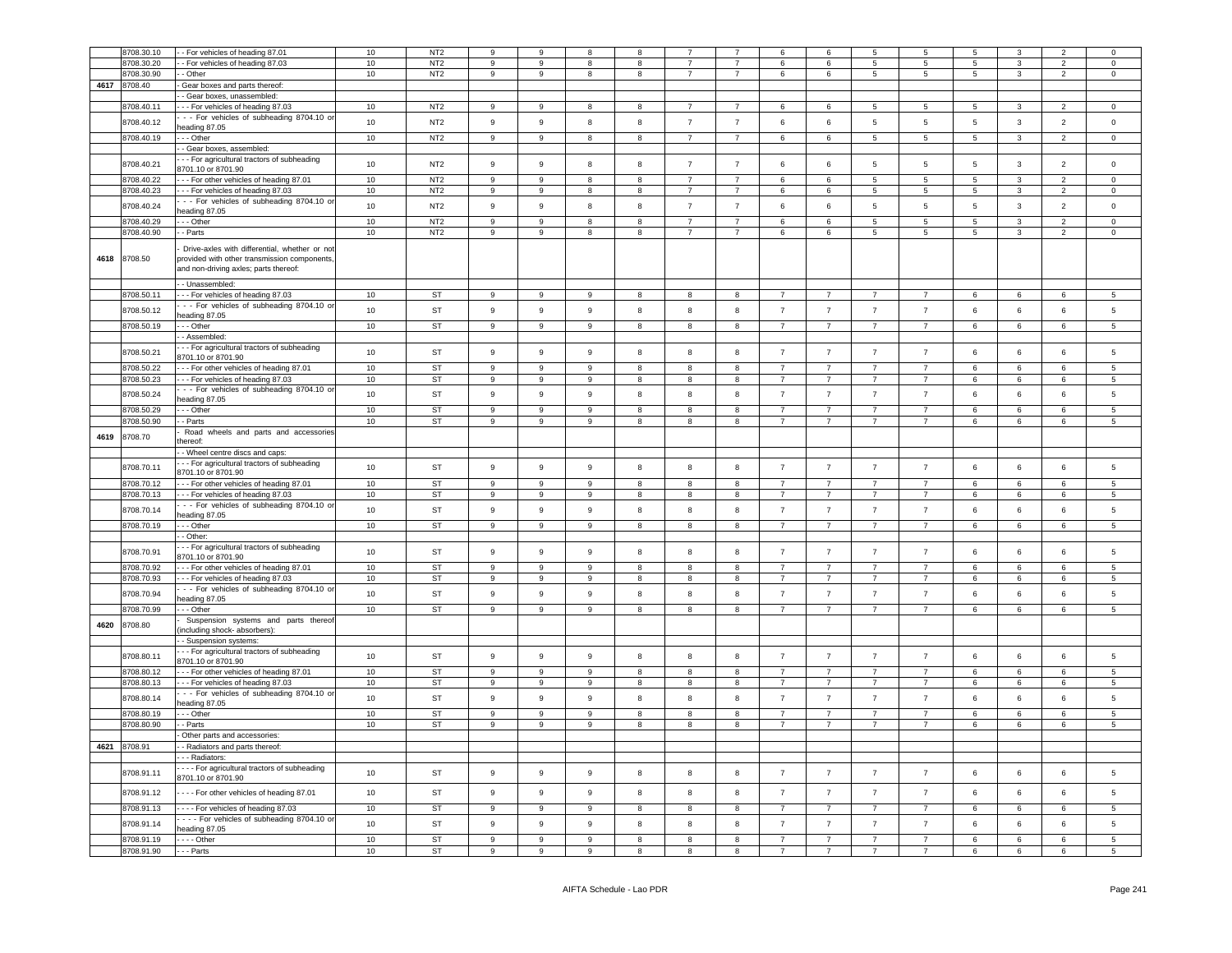| 4622 | 8708.92      | - Silencers (mufflers) and exhaust pipes;                                                                                                                                                                                                                                                        |                  |           |                  |                  |    |    |    |            |                |                |                |                |         |             |                |                 |
|------|--------------|--------------------------------------------------------------------------------------------------------------------------------------------------------------------------------------------------------------------------------------------------------------------------------------------------|------------------|-----------|------------------|------------------|----|----|----|------------|----------------|----------------|----------------|----------------|---------|-------------|----------------|-----------------|
|      |              | parts thereof:                                                                                                                                                                                                                                                                                   |                  |           |                  |                  |    |    |    |            |                |                |                |                |         |             |                |                 |
|      | 8708.92.10   | - - For vehicles of heading 87.01                                                                                                                                                                                                                                                                | 10               | ST        | 9                | 9                | 9  | 8  | 8  | 8          | $\overline{7}$ | $\overline{7}$ | $\overline{7}$ | $\overline{7}$ | 6       | 6           | 6              | 5               |
|      | 8708.92.20   | -- For vehicles of heading 87.03                                                                                                                                                                                                                                                                 | 10               | <b>ST</b> | $\boldsymbol{9}$ | 9                | 9  | 8  | 8  | 8          | $\overline{7}$ | $\overline{7}$ | $\overline{7}$ | $\overline{7}$ | 6       | 6           | 6              | 5               |
|      | 8708.92.30   | - - For vehicles of subheading 8704.10 or                                                                                                                                                                                                                                                        | 10 <sup>10</sup> | <b>ST</b> | 9                | 9                | 9  | 8  | 8  | 8          | $\overline{7}$ | $\overline{7}$ | $\overline{7}$ | $\overline{7}$ | 6       | 6           | 6              | 5               |
|      |              | eading 87.05                                                                                                                                                                                                                                                                                     |                  |           |                  |                  |    |    |    |            |                |                |                |                |         |             |                |                 |
|      | 8708.92.90   | - - Other                                                                                                                                                                                                                                                                                        | 10               | ST        | 9                | 9                | 9  | 8  | 8  | 8          | $\overline{7}$ | $\overline{7}$ | $\overline{7}$ | $\overline{7}$ | 6       | 6           | 6              | 5               |
| 4623 | 8708.93      | - Clutches and parts thereof:                                                                                                                                                                                                                                                                    |                  |           |                  |                  |    |    |    |            |                |                |                |                |         |             |                |                 |
|      |              | - - For agricultural tractors of subheading                                                                                                                                                                                                                                                      |                  |           |                  |                  |    |    |    |            |                |                |                |                |         |             |                |                 |
|      | 8708.93.10   | 3701.10 or 8701.90                                                                                                                                                                                                                                                                               | 10               | <b>ST</b> | 9                | 9                | 9  | 8  | 8  | 8          | $\overline{7}$ | $\overline{7}$ | $\overline{7}$ | $\overline{7}$ | 6       | 6           | 6              | 5               |
|      | 8708.93.20   |                                                                                                                                                                                                                                                                                                  | 10               | <b>ST</b> | 9                | 9                | 9  | 8  | 8  |            |                | $\overline{7}$ | $\overline{7}$ | $\overline{7}$ |         |             |                | 5               |
|      |              | - - For other vehicles of heading 87.01                                                                                                                                                                                                                                                          |                  |           |                  |                  |    |    |    | 8          | $\overline{7}$ |                |                |                | 6       | 6           | 6              |                 |
|      | 8708.93.30   | - - For vehicles of heading 87.03                                                                                                                                                                                                                                                                | 10               | ST        | 9                | 9                | 9  | 8  | 8  | 8          | $\overline{7}$ | $\overline{7}$ | $\overline{7}$ | $\overline{7}$ | 6       | 6           | 6              | 5               |
|      | 8708.93.40   | - - For vehicles of subheading 8704.10 or                                                                                                                                                                                                                                                        | 10               | <b>ST</b> | 9                | 9                | 9  | 8  | 8  | 8          | $\overline{7}$ | $\overline{7}$ | $\overline{7}$ | $\overline{7}$ | 6       | 6           | 6              | 5               |
|      |              | eading 87.05                                                                                                                                                                                                                                                                                     |                  |           |                  |                  |    |    |    |            |                |                |                |                |         |             |                |                 |
|      | 8708.93.90   | - - Other                                                                                                                                                                                                                                                                                        | 10               | ST        | 9                | 9                | 9  | 8  | 8  | 8          | $\overline{7}$ | $\overline{7}$ | $\overline{7}$ | $\overline{7}$ | 6       | 6           | 6              | 5               |
| 4624 | 8708.94      | - Steering wheels, steering columns and                                                                                                                                                                                                                                                          |                  |           |                  |                  |    |    |    |            |                |                |                |                |         |             |                |                 |
|      |              | steering boxes; parts thereof:                                                                                                                                                                                                                                                                   |                  |           |                  |                  |    |    |    |            |                |                |                |                |         |             |                |                 |
|      | 8708.94.10   | - - Steering wheels with airbag assemblies                                                                                                                                                                                                                                                       | 10               | <b>ST</b> | 9                | 9                | 9  | 8  | 8  | 8          | $\overline{7}$ | $\overline{7}$ | $\overline{7}$ | $\overline{7}$ | 6       | 6           | 6              | 5               |
|      |              |                                                                                                                                                                                                                                                                                                  |                  |           |                  |                  |    |    |    |            |                |                |                |                |         |             |                |                 |
|      |              | - - Other:                                                                                                                                                                                                                                                                                       |                  |           |                  |                  |    |    |    |            |                |                |                |                |         |             |                |                 |
|      | 8708.94.91   | - - - For agricultural tractors of subheading                                                                                                                                                                                                                                                    | 10               | ST        | 9                | 9                | 9  | 8  | 8  | 8          | $\overline{7}$ | $\overline{7}$ | $\overline{7}$ | $\overline{7}$ | 6       | 6           | 6              | 5               |
|      |              | 8701.10 or 8701.90                                                                                                                                                                                                                                                                               |                  |           |                  |                  |    |    |    |            |                |                |                |                |         |             |                |                 |
|      | 8708.94.92   | ---- For other vehicles of heading 87.01                                                                                                                                                                                                                                                         | 10               | ST        | 9                | 9                | 9  | 8  | 8  | $^{\rm 8}$ | $\overline{7}$ | $\overline{7}$ | $\overline{7}$ | $\overline{7}$ | 6       | $\,6\,$     | 6              | 5               |
|      |              |                                                                                                                                                                                                                                                                                                  |                  |           |                  |                  |    |    |    |            |                |                |                |                |         |             |                |                 |
|      | 8708.94.93   | ---- For vehicles of heading 87.03                                                                                                                                                                                                                                                               | 10               | ST        | 9                | 9                | 9  | 8  | 8  | 8          | $\overline{7}$ | $\overline{7}$ | $\overline{7}$ | $\overline{7}$ | 6       | 6           | 6              | 5               |
|      | 8708.94.99   | . - - - Other                                                                                                                                                                                                                                                                                    | 10               | ST        | 9                | 9                | 9  | 8  | 8  | 8          | $\overline{7}$ | $\overline{7}$ | $\overline{7}$ | $\overline{7}$ | 6       | 6           | 6              | 5               |
|      | 8708.95      | - Safety airbags with inflater system; parts                                                                                                                                                                                                                                                     |                  |           |                  |                  |    |    |    |            |                |                |                |                |         |             |                |                 |
| 4625 |              | hereof:                                                                                                                                                                                                                                                                                          |                  |           |                  |                  |    |    |    |            |                |                |                |                |         |             |                |                 |
|      | 3708.95.10   | - - Safety airbags with inflater system                                                                                                                                                                                                                                                          | 10               | <b>ST</b> | 9                | 9                | 9  | 8  | 8  | 8          | $\overline{7}$ | $\overline{7}$ | $\overline{7}$ | $\overline{7}$ | 6       | 6           | 6              | 5               |
|      | 8708.95.90   | - - Parts                                                                                                                                                                                                                                                                                        | 10               | ST        | 9                | 9                | 9  | 8  | 8  | 8          | $\overline{7}$ | $\overline{7}$ | $\overline{7}$ | $\overline{7}$ | 6       | 6           | 6              | 5               |
| 4626 | 8708.99      | - Other:                                                                                                                                                                                                                                                                                         |                  |           |                  |                  |    |    |    |            |                |                |                |                |         |             |                |                 |
|      |              |                                                                                                                                                                                                                                                                                                  |                  |           |                  |                  |    |    |    |            |                |                |                |                |         |             |                |                 |
|      |              | - - Unassembled fuel tanks; engine brackets:                                                                                                                                                                                                                                                     |                  |           |                  |                  |    |    |    |            |                |                |                |                |         |             |                |                 |
|      | 8708.99.11   | ---- For vehicles of heading 87.01                                                                                                                                                                                                                                                               | 10               | ST        | $9\,$            | 9                | 9  | 8  | 8  | 8          | $\overline{7}$ | $\overline{7}$ | $\overline{7}$ | $\overline{7}$ | 6       | 6           | 6              | 5               |
|      | 8708.99.12   | - - - - For vehicles of heading 87.03                                                                                                                                                                                                                                                            | 10               | ST        | 9                | 9                | 9  | 8  | 8  | 8          | $\overline{7}$ | $\overline{7}$ | $\overline{7}$ | 7              | 6       | 6           | 6              | 5               |
|      | 8708.99.19   | - Other                                                                                                                                                                                                                                                                                          | 10               | ST        | 9                | 9                | 9  | 8  | 8  | 8          | $\overline{7}$ | $\overline{7}$ | $\overline{7}$ | $\overline{7}$ | 6       | 6           | 6              | 5               |
|      |              |                                                                                                                                                                                                                                                                                                  |                  |           |                  |                  |    |    |    |            |                |                |                |                |         |             |                |                 |
|      |              | - - Other:                                                                                                                                                                                                                                                                                       |                  |           |                  |                  |    |    |    |            |                |                |                |                |         |             |                |                 |
|      | 8708.99.91   | - - - For agricultural tractors of subheading                                                                                                                                                                                                                                                    | 10               | ST        | 9                | 9                | 9  | 8  | 8  | 8          | $\overline{7}$ | $\overline{7}$ | $\overline{7}$ | $\overline{7}$ | 6       | 6           | 6              | 5               |
|      |              | 8701.10 or 8701.90                                                                                                                                                                                                                                                                               |                  |           |                  |                  |    |    |    |            |                |                |                |                |         |             |                |                 |
|      | 8708.99.92   | ---- For other vehicles of heading 87.01                                                                                                                                                                                                                                                         | 10               | ST        | 9                | 9                | 9  | 8  | 8  | 8          | $\overline{7}$ | $\overline{7}$ | $\overline{7}$ | $\overline{7}$ | 6       | 6           | 6              | 5               |
|      |              |                                                                                                                                                                                                                                                                                                  |                  |           |                  |                  |    |    |    |            |                |                |                |                |         |             |                |                 |
|      | 8708.99.93   | ---- For vehicles of heading 87.03                                                                                                                                                                                                                                                               | 10               | <b>ST</b> | $9\,$            | 9                | 9  | 8  | 8  | 8          | $\overline{7}$ | $\overline{7}$ | $\overline{7}$ | $\overline{7}$ | $\,6\,$ | 6           | 6              | 5               |
|      | 8708.99.99   | $- - -$ Other                                                                                                                                                                                                                                                                                    | 10               | ST        | 9                | $\boldsymbol{9}$ | 9  | 8  | 8  | $^{\rm 8}$ | $\overline{7}$ | $\overline{7}$ | $\overline{7}$ | $\overline{7}$ | 6       | 6           | 6              | 5               |
|      | 87.09        | Works trucks, self-propelled, not fitted<br>with lifting or handling equipment, of the<br>type used in factories, warehouses, dock<br>areas or airports for short distance<br>transport of goods; tractors of the type<br>used on railway station platforms; parts of<br>the foregoing vehicles. |                  |           |                  |                  |    |    |    |            |                |                |                |                |         |             |                |                 |
|      |              | Vehicles:                                                                                                                                                                                                                                                                                        |                  |           |                  |                  |    |    |    |            |                |                |                |                |         |             |                |                 |
| 4627 | 8709.11.00   | - Electrical                                                                                                                                                                                                                                                                                     | 10               | <b>ST</b> | 9                | 9                | 9  | 8  | 8  | 8          | 7              | 7              | 7              | 7              | 6       | 6           | 6              | 5               |
| 4628 | 3709.19.00   | - Other                                                                                                                                                                                                                                                                                          | 10               | ST        | 9                | 9                | 9  | 8  | 8  | 8          | $\overline{7}$ | $\overline{7}$ | $\overline{7}$ | $\overline{7}$ | 6       | 6           | 6              | 5               |
| 4629 | 8709.90.00   | Parts                                                                                                                                                                                                                                                                                            | 10               | ST        | 9                | $\mathsf g$      | 9  | 8  | 8  | 8          | $\overline{7}$ | $\overline{7}$ | $\overline{7}$ | $\overline{7}$ | 6       | 6           | 6              | 5               |
| 4630 | 8710.00.00   | Tanks and other armoured fighting<br>vehicles, motorised, whether or not fitted<br>with weapons, and parts of such vehicles.                                                                                                                                                                     | 10               | EL.       |                  |                  |    |    |    |            |                |                |                |                |         |             |                |                 |
|      | 87.11        | Motorcycles (including mopeds) and<br>cycles fitted with an auxiliary motor, with<br>or without side-cars; side-cars.                                                                                                                                                                            |                  |           |                  |                  |    |    |    |            |                |                |                |                |         |             |                |                 |
|      | 4631 8711.10 | With reciprocating internal combustion<br>piston engine of a cylinder capacity not<br>exceeding 50 cc:                                                                                                                                                                                           |                  |           |                  |                  |    |    |    |            |                |                |                |                |         |             |                |                 |
|      |              | - CKD:                                                                                                                                                                                                                                                                                           |                  |           |                  |                  |    |    |    |            |                |                |                |                |         |             |                |                 |
|      | 8711.10.11   | - - Motorcycles, including mopeds and motor                                                                                                                                                                                                                                                      |                  | ST        | 28               | 26               | 25 | 23 | 21 | 19         | 17             |                | 13             | 13             | 10      | 9           |                | 5               |
|      |              | scooters                                                                                                                                                                                                                                                                                         | 30               |           |                  |                  |    |    |    |            |                | 15             |                |                |         |             |                |                 |
|      | 8711.10.19   | -- Other                                                                                                                                                                                                                                                                                         | 30               | ST        | 28               | 26               | 25 | 23 | 21 | 19         | 17             | 15             | 13             | 13             | 10      | $\mathsf g$ | $\overline{7}$ | $5\phantom{.0}$ |
|      |              | - Other:                                                                                                                                                                                                                                                                                         |                  |           |                  |                  |    |    |    |            |                |                |                |                |         |             |                |                 |
|      | 8711.10.91   | - - Motorcycles, including mopeds and motor                                                                                                                                                                                                                                                      |                  | ST        | 28               |                  |    |    | 21 |            | 17             |                |                |                |         | $\mathsf g$ | $\overline{7}$ |                 |
|      |              | scooters                                                                                                                                                                                                                                                                                         | 30               |           |                  | 26               | 25 | 23 |    | 19         |                | 15             | 13             | 13             | 10      |             |                | 5               |
|      | 8711.10.99   | - - Other                                                                                                                                                                                                                                                                                        | 30 <sup>°</sup>  | ST        | 28               | 26               | 25 | 23 | 21 | 19         | 17             | 15             | 13             | 13             | 10      | $\mathsf g$ | $\overline{7}$ | $5\phantom{.0}$ |
|      | 4632 8711.20 | With reciprocating internal combustion<br>biston engine of a cylinder capacity exceeding<br>50 cc but not exceeding 250 cc:                                                                                                                                                                      |                  |           |                  |                  |    |    |    |            |                |                |                |                |         |             |                |                 |
|      | 8711.20.10   | - - Motocross motorcycles                                                                                                                                                                                                                                                                        | 40               | ST        | 38               | 35               | 33 | 31 | 28 | 26         | 24             | 22             | 20             | 20             | 15      | 13          | 10             | 5 <sub>5</sub>  |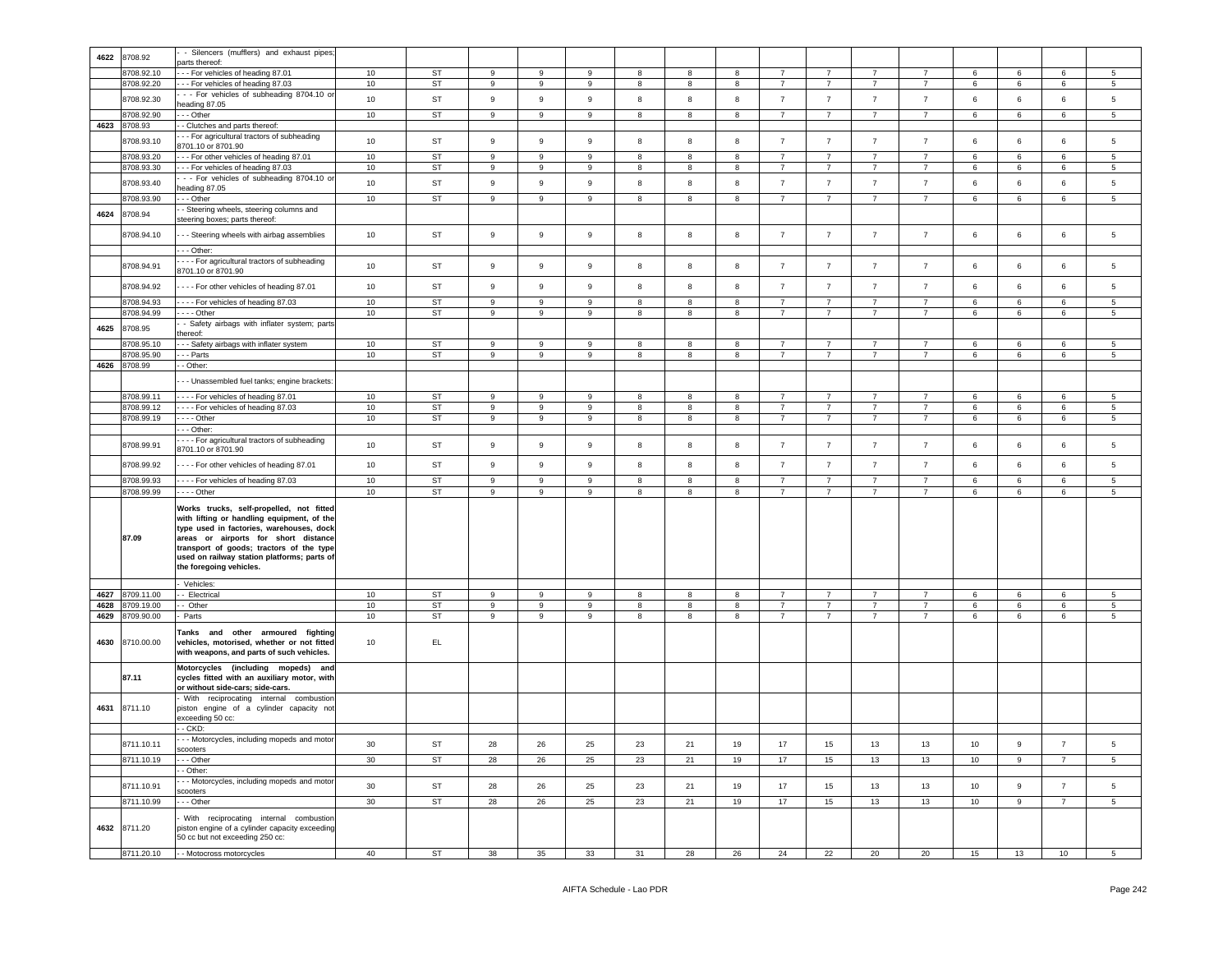|      |                          | - Other, CKD:                                                                                                                           |                |                        |                     |                |                     |              |        |              |                                  |                                  |                                  |                                  |                |                |             |                     |
|------|--------------------------|-----------------------------------------------------------------------------------------------------------------------------------------|----------------|------------------------|---------------------|----------------|---------------------|--------------|--------|--------------|----------------------------------|----------------------------------|----------------------------------|----------------------------------|----------------|----------------|-------------|---------------------|
|      |                          | - - Motorcycles (with or without side-cars).                                                                                            |                |                        |                     |                |                     |              |        |              |                                  |                                  |                                  |                                  |                |                |             |                     |
|      |                          | including motor scooters:                                                                                                               |                |                        |                     |                |                     |              |        |              |                                  |                                  |                                  |                                  |                |                |             |                     |
|      | 8711.20.21               | - - - Of a cylinder capacity not exceeding 125                                                                                          | 40             | <b>ST</b>              | 38                  | 35             | 33                  | 31           | 28     | 26           | 24                               | 22                               | 20                               | 20                               | 15             | 13             | 10          | 5                   |
|      | 8711.20.22               | --- Of a cylinder capacity exceeding 125 cc<br>but not exceeding 150 cc                                                                 | 40             | ST                     | 38                  | 35             | 33                  | 31           | 28     | 26           | 24                               | 22                               | 20                               | 20                               | 15             | 13             | 10          | 5                   |
|      | 8711.20.23               | --- Of a cylinder capacity exceeding 150 cc<br>but not exceeding 200 cc                                                                 | 40             | ST                     | 38                  | 35             | 33                  | 31           | 28     | 26           | 24                               | 22                               | 20                               | 20                               | 15             | 13             | 10          | 5                   |
|      | 8711.20.24               | ---- Of a cylinder capacity exceeding 200 cc<br>but not exceeding 250 cc                                                                | 40             | <b>ST</b>              | 38                  | 35             | 33                  | 31           | 28     | 26           | 24                               | 22                               | 20                               | 20                               | 15             | 13             | 10          | 5                   |
|      | 8711.20.30               | -- Other                                                                                                                                | 40             | ST                     | 38                  | 35             | 33                  | 31           | 28     | 26           | 24                               | 22                               | 20                               | 20                               | 15             | 13             | 10          | $5\phantom{.0}$     |
|      |                          | - Other:                                                                                                                                |                |                        |                     |                |                     |              |        |              |                                  |                                  |                                  |                                  |                |                |             |                     |
|      |                          | - - Motorcycles (with or without side-cars).<br>ncluding motor scooters:                                                                |                |                        |                     |                |                     |              |        |              |                                  |                                  |                                  |                                  |                |                |             |                     |
|      | 8711.20.41               | --- Of a cylinder capacity not exceeding 125                                                                                            | 40             | ST                     | 38                  | 35             | 33                  | 31           | 28     | 26           | 24                               | 22                               | 20                               | 20                               | 15             | 13             | 10          | 5                   |
|      | 8711.20.42               | --- Of a cylinder capacity exceeding 125 cc<br>out not exceeding 150 cc                                                                 | 40             | ST                     | 38                  | 35             | 33                  | 31           | 28     | 26           | 24                               | 22                               | 20                               | 20                               | 15             | 13             | 10          | 5                   |
|      | 8711.20.43               | --- Of a cylinder capacity exceeding 150 cc<br>but not exceeding 200 cc                                                                 | 40             | ST                     | 38                  | 35             | 33                  | 31           | 28     | 26           | 24                               | 22                               | 20                               | 20                               | 15             | 13             | 10          | 5                   |
|      | 8711.20.44               | --- Of a cylinder capacity exceeding 200 cc<br>but not exceeding 250 cc                                                                 | 40             | ST                     | 38                  | 35             | 33                  | 31           | 28     | 26           | 24                               | 22                               | 20                               | 20                               | 15             | 13             | 10          | 5                   |
|      | 8711.20.90               | - - - Other                                                                                                                             | 40             | ST                     | 38                  | 35             | 33                  | 31           | 28     | 26           | 24                               | 22                               | 20                               | 20                               | 15             | 13             | 10          | 5                   |
| 4633 | 8711.30                  | With reciprocating internal combustion piston<br>engine of a cylinder capacity exceeding 250<br>cc but not exceeding 500 cc:            |                |                        |                     |                |                     |              |        |              |                                  |                                  |                                  |                                  |                |                |             |                     |
|      | 8711.30.10               | - - Motocross motorcycles                                                                                                               | 40             | <b>ST</b>              | 38                  | 35             | 33                  | 31           | 28     | 26           | 24                               | 22                               | 20                               | 20                               | 15             | 13             | 10          | $\overline{5}$      |
|      | 8711.30.20               | - Three-wheeled light vehicles of a cylinder<br>capacity not exceeding 356 cc and a payload<br>capacity not exceeding 350 kg            | 40             | ST                     | 38                  | 35             | 33                  | 31           | 28     | 26           | 24                               | 22                               | 20                               | 20                               | 15             | 13             | 10          | 5                   |
|      | 8711.30.30               | - - Other, CKD                                                                                                                          | 40             | <b>ST</b>              | 38                  | 35             | 33                  | 31           | 28     | 26           | 24                               | 22                               | 20                               | 20                               | 15             | 13             | 10          | 5                   |
|      | 3711.30.90               | - Other                                                                                                                                 | 40             | <b>ST</b>              | 38                  | 35             | 33                  | 31           | 28     | 26           | 24                               | 22                               | 20                               | 20                               | 15             | 13             | 10          | 5                   |
| 4634 | 8711.40                  | With reciprocating internal combustion piston<br>engine of a cylinder capacity exceeding 500<br>cc but not exceeding 800 cc:            |                |                        |                     |                |                     |              |        |              |                                  |                                  |                                  |                                  |                |                |             |                     |
|      | 8711.40.10               | - - Motocross motorcycles                                                                                                               | 40             | NT <sub>1</sub>        | 38                  | 35             | 30                  | 27           | 24     | 21           | 17                               | 10 <sub>1</sub>                  | $5\phantom{.0}$                  | $\mathsf 0$                      | $\mathbf 0$    | $\mathsf 0$    | $\mathsf 0$ | $\mathsf 0$         |
|      | 8711.40.20               | - - Other, CKD                                                                                                                          | 40             | NT <sub>1</sub>        | 38                  | 35             | 30                  | 27           | 24     | 21           | 17                               | 10                               | $5\phantom{.0}$                  | $\mathsf 0$                      | $\mathsf 0$    | $\mathsf 0$    | $\Omega$    | $\Omega$            |
|      | 8711.40.90               | - - Other                                                                                                                               | 40             | NT <sub>1</sub>        | 38                  | 35             | $30\,$              | 27           | 24     | 21           | 17                               | 10                               | $5\phantom{.0}$                  | $\mathsf 0$                      | $\mathsf 0$    | $\mathbf 0$    | $\mathbf 0$ | $\mathsf 0$         |
| 4635 | 8711.50                  | With reciprocating internal combustion pistor<br>engine of a cylinder capacity exceeding 800<br>CC:                                     |                |                        |                     |                |                     |              |        |              |                                  |                                  |                                  |                                  |                |                |             |                     |
|      | 8711.50.20               | - - CKD                                                                                                                                 | 40             | ST                     | 38                  | 35             | 33                  | 31           | 28     | 26           | 24                               | 22                               | 20                               | 20                               | 15             | 13             | 10          | 5                   |
|      | 8711.50.90               | - Other                                                                                                                                 | 40             | ST                     | 38                  | 35             | 33                  | 31           | 28     | 26           | 24                               | 22                               | 20                               | 20                               | 15             | 13             | 10          | 5                   |
| 4636 | 8711.90                  | Other:                                                                                                                                  |                |                        |                     |                |                     |              |        |              |                                  |                                  |                                  |                                  |                |                |             |                     |
|      | 3711.90.40               | - Side-cars                                                                                                                             | 40             | <b>ST</b>              | 38                  | 35             | 33                  | 31           | 28     | 26           | 24                               | 22                               | 20                               | 20                               | 15             | 13             | 10          | $5^{\circ}$         |
|      | 3711.90.50               | - Other, CKD                                                                                                                            | 40             | <b>ST</b>              | 38                  | 35             | 33                  | 31           | 28     | 26           | 24                               | 22                               | 20                               | 20                               | 15             | 13             | 10          | 5                   |
|      | 9711.90.90               | - Other                                                                                                                                 | 40             | <b>ST</b>              | 38                  | 35             | 33                  | 31           | 28     | 26           | 24                               | 22                               | 20                               | 20                               | 15             | 13             | 10          | $\overline{5}$      |
| 4637 | 87.12                    | Bicycles and other cycles (including<br>delivery tricycles), not motorised.                                                             |                |                        |                     |                |                     |              |        |              |                                  |                                  |                                  | $\overline{7}$                   |                |                |             |                     |
|      | 3712.00.10               | - Racing bicycles                                                                                                                       | 10             | ST                     | 9                   | 9              | 9                   | 8            | 8      | 8            | $\overline{7}$                   | $\overline{7}$                   | $\overline{7}$                   |                                  | 6              | 6              | 6           | 5                   |
|      | 8712.00.20<br>3712.00.30 | Bicycles designed to be ridden by children<br>- Other bicycles                                                                          | 10<br>10       | <b>ST</b><br><b>ST</b> | $\overline{9}$<br>9 | 9<br>9         | $\overline{9}$<br>9 | 8<br>8       | 8<br>8 | 8<br>8       | $\overline{7}$<br>$\overline{7}$ | $\overline{7}$<br>$\overline{7}$ | $\overline{7}$<br>$\overline{7}$ | $\overline{7}$<br>$\overline{7}$ | 6<br>6         | 6<br>6         | 6<br>6      | 5<br>5              |
|      | 3712.00.90               | - Other                                                                                                                                 | 10             | <b>ST</b>              | 9                   | 9              | 9                   | 8            | 8      | 8            | $\overline{7}$                   | $\overline{7}$                   | $\overline{7}$                   | $\overline{7}$                   | 6              | 6              | 6           | 5                   |
|      | 87.13                    | Carriages for disabled persons, whether or<br>not motorised or otherwise mechanically<br>propelled.                                     |                |                        |                     |                |                     |              |        |              |                                  |                                  |                                  |                                  |                |                |             |                     |
| 4638 | 3713.10.00               | - Not mechanically propelled                                                                                                            | $\overline{5}$ | NT <sub>1</sub>        | $\overline{4}$      | $\overline{4}$ | $\overline{4}$      | 3            | 3      | $\mathbf{3}$ | $\overline{2}$                   | $\overline{2}$                   |                                  | $\Omega$                         | $\mathbf 0$    | $\Omega$       | $\Omega$    | $\Omega$            |
| 4639 | 8713.90.00               | Other                                                                                                                                   | 5              | NT <sub>1</sub>        | $\overline{4}$      | $\overline{4}$ | $\overline{4}$      | $\mathbf{3}$ | 3      | $\mathbf{3}$ | $\overline{2}$                   | $\overline{2}$                   | $\overline{1}$                   | $\mathbf 0$                      | $\mathbf 0$    | $\mathbf 0$    | $\mathbf 0$ | $\mathsf 0$         |
|      | 87.14                    | Parts and accessories of vehicles of<br>headings 87.11 to 87.13.                                                                        |                |                        |                     |                |                     |              |        |              |                                  |                                  |                                  |                                  |                |                |             |                     |
| 4640 | 3714.11.00               | Of motorcycles (including mopeds):<br>- Saddles                                                                                         | 20             | <b>ST</b>              | 19                  | 18             | 17                  | 16           | 15     | 12           | 10                               | 9                                | 8                                | 8                                | $\overline{7}$ | $\overline{7}$ | 6           | 5                   |
| 4641 | 3714.19.00               | Other                                                                                                                                   | 20             | <b>ST</b>              | 19                  | 18             | 17                  | 16           | 15     | 12           | 10                               | 9                                | 8                                | 8                                | $\overline{7}$ | $\overline{7}$ | 6           | 5                   |
| 4642 | 8714.20                  | Of carriages for disabled persons:                                                                                                      |                |                        |                     |                |                     |              |        |              |                                  |                                  |                                  |                                  |                |                |             |                     |
|      |                          | - Castors:                                                                                                                              |                |                        |                     |                |                     |              |        |              |                                  |                                  |                                  |                                  |                |                |             |                     |
|      | 8714.20.11               | - - Of a diameter (including tyres) exceeding<br>75 mm but not exceeding 100 mm, provided<br>that the width of any wheel or tyre fitted | 5              | NT <sub>1</sub>        | $\overline{4}$      | $\overline{4}$ | $\overline{4}$      | $\mathbf{3}$ | 3      | $\mathbf{3}$ | $\overline{2}$                   | $\overline{2}$                   | $\overline{1}$                   | $\mathbf 0$                      | $\mathbf 0$    | $\mathbf 0$    | $\mathbf 0$ | $\mathsf{O}\xspace$ |
|      |                          | thereto is not less than 30 mm                                                                                                          |                |                        |                     |                |                     |              |        |              |                                  |                                  |                                  |                                  |                |                |             |                     |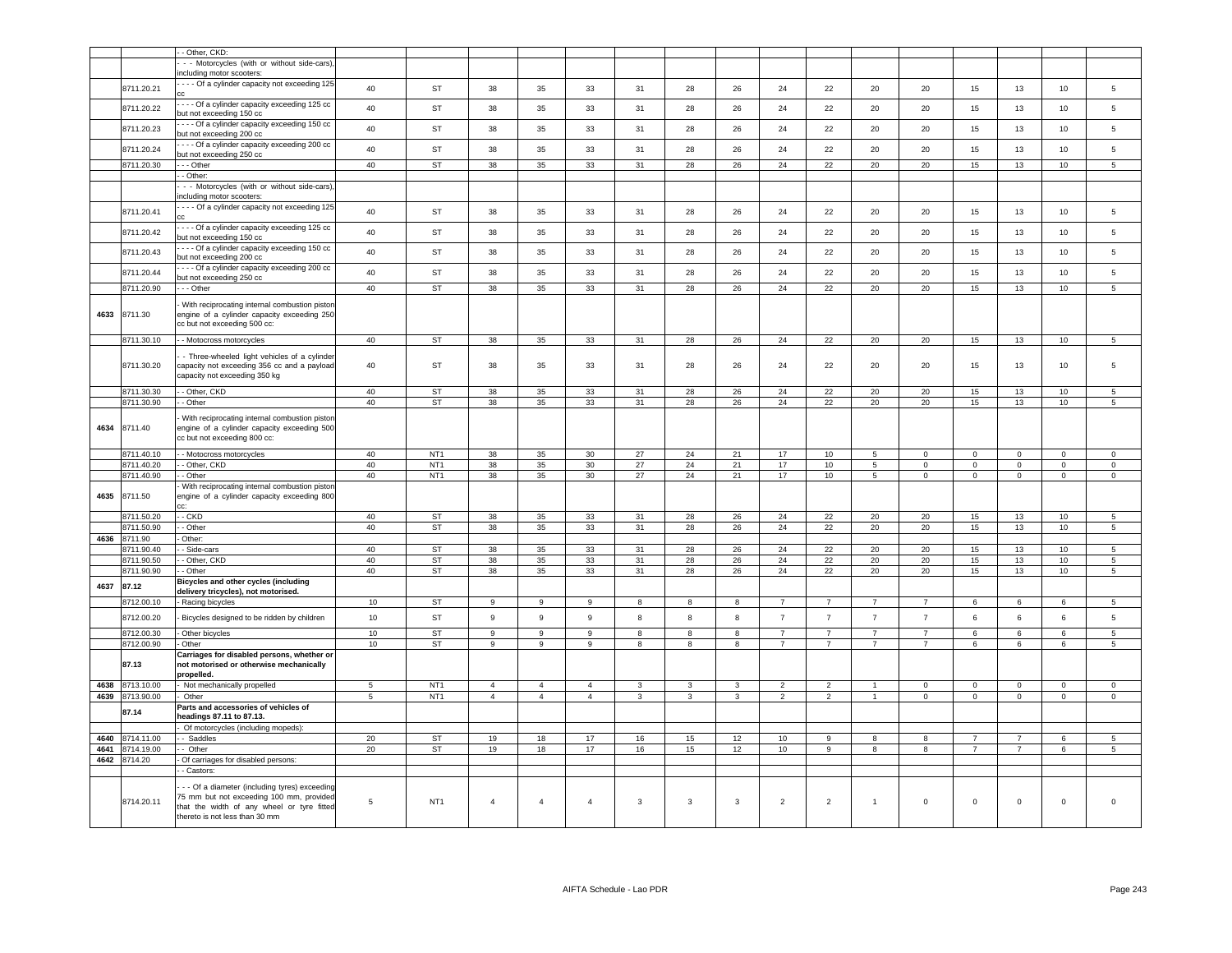|      | 8714.20.12               | - - Of a diameter (including tyres) exceeding<br>100 mm but not exceeding 250 mm, provided<br>that the width of any wheel or tyre fitted<br>thereto is not less than 30 mm | 5                   | NT <sub>1</sub> | $\overline{4}$   | $\overline{4}$                   | $\overline{4}$   | 3                 | 3                       | 3                       | $\overline{2}$                   | $\overline{2}$                  | $\overline{1}$                   | $\mathsf 0$                      | $\overline{0}$  | $\mathbf 0$ | $\mathbf 0$ | $\mathbf 0$     |
|------|--------------------------|----------------------------------------------------------------------------------------------------------------------------------------------------------------------------|---------------------|-----------------|------------------|----------------------------------|------------------|-------------------|-------------------------|-------------------------|----------------------------------|---------------------------------|----------------------------------|----------------------------------|-----------------|-------------|-------------|-----------------|
|      | 8714.20.19               | - - Other                                                                                                                                                                  | 5<br>$\overline{5}$ | NT <sub>1</sub> | $\overline{4}$   | $\overline{4}$<br>$\overline{4}$ | $\overline{4}$   | 3<br>$\mathbf{3}$ | 3                       | 3<br>$\mathbf{3}$       | $\overline{2}$<br>$\overline{2}$ | $\overline{2}$<br>$\mathcal{P}$ | $\overline{1}$                   | $\mathsf 0$                      | $\mathbf 0$     | $\mathbf 0$ | $\mathbf 0$ | $\mathbf 0$     |
|      | 8714.20.90               | - Other<br>Other:                                                                                                                                                          |                     | NT <sub>1</sub> | $\overline{4}$   |                                  | $\overline{4}$   |                   | 3                       |                         |                                  |                                 |                                  | $\mathsf 0$                      | $\mathbf 0$     | $\mathbf 0$ | $\mathsf 0$ | $\mathsf 0$     |
|      | 4643 8714.91             | - Frames and forks, and parts thereof:                                                                                                                                     |                     |                 |                  |                                  |                  |                   |                         |                         |                                  |                                 |                                  |                                  |                 |             |             |                 |
|      |                          |                                                                                                                                                                            |                     | ST              | $\boldsymbol{9}$ | 9                                | $\boldsymbol{9}$ | 8                 | 8                       | 8                       | $\overline{7}$                   | $\overline{7}$                  | $\overline{7}$                   | $\overline{7}$                   |                 |             | 6           |                 |
|      | 8714.91.10               | - - For bicycles of subheading 8712.00.20                                                                                                                                  | 10                  |                 |                  |                                  |                  |                   |                         |                         |                                  |                                 |                                  |                                  | 6               | 6           |             | 5               |
| 4644 | 8714.91.90<br>8714.92    | - Other parts of forks<br>- Wheel rims and spokes:                                                                                                                         | 10                  | ST              | $\mathsf g$      | 9                                | $\boldsymbol{9}$ | $\mathbf{8}$      | $\mathbf{g}$            | 8                       | $\overline{7}$                   | $\overline{7}$                  | $\overline{7}$                   | $\overline{7}$                   | 6               | 6           | 6           | 5               |
|      |                          |                                                                                                                                                                            |                     |                 |                  |                                  |                  |                   |                         |                         |                                  |                                 |                                  |                                  |                 |             |             |                 |
|      | 8714.92.10               | - - For bicycles of subheading 8712.00.20                                                                                                                                  | 10                  | ST              | $\mathsf g$      | $\mathsf g$                      | $\boldsymbol{9}$ | 8                 | 8                       | 8                       | $\overline{7}$                   | $\overline{7}$                  | $\overline{7}$                   | $\overline{7}$                   | $\,6\,$         | 6           | 6           | 5               |
|      | 8714.92.90               | - - Other                                                                                                                                                                  | 10                  | ST              | $\boldsymbol{9}$ | 9                                | 9                | $\boldsymbol{8}$  | 8                       | 8                       | $\overline{7}$                   | $\overline{7}$                  | $\overline{7}$                   | $\overline{7}$                   | 6               | 6           | 6           | $5\phantom{.0}$ |
| 4645 | 8714.93                  | - Hubs, other than coaster braking hubs and<br>hub brakes, and free-wheel sprocket-wheels:                                                                                 |                     |                 |                  |                                  |                  |                   |                         |                         |                                  |                                 |                                  |                                  |                 |             |             |                 |
|      | 8714.93.10               | --- For bicycles of subheading 8712.00.20                                                                                                                                  | 10                  | ST              | 9                | 9                                | $\boldsymbol{9}$ | 8                 | 8                       | 8                       | $\overline{7}$                   | $\overline{7}$                  | $\overline{7}$                   | $\overline{7}$                   | 6               | 6           | 6           | 5               |
|      | 8714.93.90               | $-$ Other                                                                                                                                                                  | 10                  | <b>ST</b>       | 9                | $\mathsf g$                      | $\mathsf g$      | 8                 | 8                       | 8                       | $\overline{7}$                   | $\overline{7}$                  | $\overline{7}$                   | $\overline{7}$                   | 6               | 6           | 6           | 5               |
| 4646 | 8714.94                  | - Brakes, including coaster braking hubs                                                                                                                                   |                     |                 |                  |                                  |                  |                   |                         |                         |                                  |                                 |                                  |                                  |                 |             |             |                 |
|      |                          | and hub brakes, and parts thereof:                                                                                                                                         |                     |                 |                  |                                  |                  |                   |                         |                         |                                  |                                 |                                  |                                  |                 |             |             |                 |
|      | 8714.94.10               | - - For bicycles of subheading 8712.00.20                                                                                                                                  | 10                  | ST              | 9                | 9                                | 9                | 8                 | 8                       | 8                       | $\overline{7}$                   | $\overline{7}$                  | $\overline{7}$                   | $\overline{7}$                   | 6               | 6           | 6           | 5               |
|      | 8714.94.90               | - - Other                                                                                                                                                                  | 10                  | ST              | 9                | $\boldsymbol{9}$                 | $\boldsymbol{9}$ | 8                 | 8                       | 8                       | $\overline{7}$                   | $\overline{7}$                  | $\overline{7}$                   | $\overline{7}$                   | 6               | 6           | 6           | 5               |
| 4647 | 8714.95                  | - Saddles:                                                                                                                                                                 |                     |                 |                  |                                  |                  |                   |                         |                         |                                  |                                 |                                  |                                  |                 |             |             |                 |
|      | 8714.95.10               | - - For bicycles of subheading 8712.00.20                                                                                                                                  | 10                  | ST              | $\mathsf g$      | $\boldsymbol{9}$                 | $\boldsymbol{9}$ | 8                 | 8                       | 8                       | $\overline{7}$                   | $\overline{7}$                  | $\overline{7}$                   | $\overline{7}$                   | 6               | 6           | 6           | 5               |
|      | 8714.95.90               | - - Other                                                                                                                                                                  | 10                  | <b>ST</b>       | $\boldsymbol{9}$ | $\overline{9}$                   | $\boldsymbol{9}$ | $\boldsymbol{8}$  | $\overline{\mathbf{8}}$ | $\overline{\mathbf{8}}$ | $\overline{7}$                   | $\overline{7}$                  | $\overline{7}$                   | $\overline{7}$                   | $6\overline{6}$ | $\,6\,$     | 6           | 5               |
| 4648 | 8714.96                  | - Pedals and crank-gear, and parts thereof:                                                                                                                                |                     |                 |                  |                                  |                  |                   |                         |                         |                                  |                                 |                                  |                                  |                 |             |             |                 |
|      |                          |                                                                                                                                                                            |                     |                 |                  |                                  |                  |                   |                         |                         |                                  |                                 |                                  |                                  |                 |             |             |                 |
|      | 8714.96.10<br>8714.96.90 | - - For bicycles of subheading 8712.00.20<br>- - Other                                                                                                                     | 10                  | ST              | 9                | 9                                | 9<br>9           | 8                 | 8                       | 8                       | $\overline{7}$<br>$\overline{7}$ | $\overline{7}$                  | $\overline{7}$<br>$\overline{7}$ | $\overline{7}$<br>$\overline{7}$ | 6               | 6           | 6<br>6      | 5               |
|      | 4649 8714.99             | - Other:                                                                                                                                                                   | 10                  | ST              | 9                | 9                                |                  | 8                 | 8                       | 8                       |                                  | $\overline{7}$                  |                                  |                                  | 6               | 6           |             | $5\phantom{.0}$ |
|      |                          |                                                                                                                                                                            |                     |                 |                  |                                  |                  |                   |                         |                         |                                  |                                 |                                  |                                  |                 |             |             |                 |
|      | 8714.99.10               | - - For bicycles of subheading 8712.00.20                                                                                                                                  | 10                  | ST              | 9                | $\mathsf g$                      | $\boldsymbol{9}$ | 8                 | 8                       | 8                       | $\overline{7}$                   | $\overline{7}$                  | $\overline{7}$                   | $\overline{7}$                   | 6               | 6           | 6           | 5               |
|      | 8714.99.90               | - - Other                                                                                                                                                                  | 10                  | <b>ST</b>       | $\overline{9}$   | 9                                | $\boldsymbol{9}$ | 8                 | 8                       | 8                       | $\overline{7}$                   | $\overline{7}$                  | $\overline{7}$                   | $\overline{7}$                   | 6               | 6           | 6           | 5               |
|      |                          |                                                                                                                                                                            |                     |                 |                  |                                  |                  |                   |                         |                         |                                  |                                 |                                  |                                  |                 |             |             |                 |
| 4650 | 8715.00.00               | Baby carriages and parts thereof.                                                                                                                                          | 10                  | <b>ST</b>       | 9                | 9                                | 9                | 8                 | 8                       | 8                       | $\overline{7}$                   | $\overline{7}$                  | $\overline{7}$                   | $\overline{7}$                   | 6               | 6           | 6           | 5               |
|      | 87.16                    | Trailers and semi-trailers; other vehicles,<br>not mechanically propelled; parts thereof.                                                                                  |                     |                 |                  |                                  |                  |                   |                         |                         |                                  |                                 |                                  |                                  |                 |             |             |                 |
| 4651 | 8716.10.00               | Trailers and semi-trailers of the caravan<br>type, for housing or camping                                                                                                  | 10                  | ST              | 9                | $\boldsymbol{9}$                 | 9                | 8                 | 8                       | 8                       | $\overline{7}$                   | $\overline{7}$                  | $\overline{7}$                   | $\overline{7}$                   | 6               | 6           | 6           | 5               |
| 4652 | 8716.20.00               | Self-loading or self-unloading trailers and<br>semi-trailers for agricultural purposes                                                                                     | $\,$ 5 $\,$         | NT <sub>1</sub> | $\overline{4}$   | $\overline{4}$                   | $\overline{4}$   | $\mathbf{3}$      | 3                       | $\mathbf{3}$            | $\overline{2}$                   | $\overline{2}$                  | $\overline{1}$                   | $\mathsf 0$                      | $\mathsf 0$     | $\mathsf 0$ | $\mathsf 0$ | $\mathsf 0$     |
|      |                          | Other trailers and semi-trailers for the                                                                                                                                   |                     |                 |                  |                                  |                  |                   |                         |                         |                                  |                                 |                                  |                                  |                 |             |             |                 |
|      |                          | ransport of goods:                                                                                                                                                         | 10                  |                 | $\mathsf g$      | 9                                | $\boldsymbol{9}$ | 8                 | 8                       | 8                       |                                  | $\overline{7}$                  | $\overline{7}$                   | $\overline{7}$                   | 6               | 6           | 6           | 5               |
| 4653 | 8716.31.00               | - Tanker trailers and tanker semi-trailers                                                                                                                                 |                     | ST              |                  |                                  |                  |                   |                         |                         | $\overline{7}$                   |                                 |                                  |                                  |                 |             |             |                 |
|      | 4654 8716.39             | - Other:                                                                                                                                                                   |                     |                 |                  |                                  |                  |                   |                         |                         |                                  |                                 |                                  |                                  |                 |             |             |                 |
|      | 8716.39.40               | - - Agricultural trailers and semi-trailers                                                                                                                                | 10                  | ST              | $\boldsymbol{9}$ | 9                                | $\boldsymbol{9}$ | 8                 | 8                       | 8                       | $\overline{7}$                   | $\overline{7}$                  | $\overline{7}$                   | $\overline{7}$                   | 6               | $\,6\,$     | 6           | $5^{\circ}$     |
|      | 3716.39.90               | - - Other                                                                                                                                                                  | 10                  | <b>ST</b>       | $\overline{9}$   | 9                                | 9                | 8                 | 8                       | 8                       | $\overline{7}$                   | $\overline{7}$                  | $\overline{7}$                   | $\overline{7}$                   | 6               | 6           | 6           | 5               |
| 4655 | 3716.40.00               | Other trailers and semi-trailers                                                                                                                                           | 10                  | <b>ST</b>       | 9                | 9                                | $\boldsymbol{9}$ | 8                 | 8                       | 8                       | $\overline{7}$                   | $\overline{7}$                  | $\overline{7}$                   | $\overline{7}$                   | 6               | 6           | 6           | 5               |
| 4656 | 8716.80<br>8716.80.10    | Other vehicles:<br>- Carts and wagons, sack trucks, hand<br>rolleys and similar hand-propelled vehicles of<br>a kind used in factories or workshops, except                | 10                  | ST              | 9                | 9                                | 9                | 8                 | 8                       | 8                       | $\overline{7}$                   | $\overline{7}$                  | $\overline{7}$                   | $\overline{7}$                   | 6               | 6           | 6           | 5               |
|      |                          | wheelbarrows                                                                                                                                                               |                     |                 |                  |                                  |                  |                   |                         |                         |                                  |                                 |                                  |                                  |                 |             |             |                 |
|      | 8716.80.20               | - Wheelbarrows                                                                                                                                                             | 10                  | ST              | 9                | 9                                | 9                | 8                 | 8                       | 8                       | $\overline{7}$                   | $\overline{7}$                  | $\overline{7}$                   | $\overline{7}$                   | 6               | 6           | 6           | 5               |
| 4657 | 8716.80.90<br>8716.90    | - Other<br>Parts:                                                                                                                                                          | 10                  | ST              | 9                | 9                                | 9                | 8                 | 8                       | 8                       | $\overline{7}$                   | $\overline{7}$                  | $7^{\circ}$                      | $\overline{7}$                   | 6               | 6           | 6           | $5\overline{5}$ |
|      |                          | - For trailers and semi-trailers:                                                                                                                                          |                     |                 |                  |                                  |                  |                   |                         |                         |                                  |                                 |                                  |                                  |                 |             |             |                 |
|      | 8716.90.11               | Wheels                                                                                                                                                                     | 10                  | <b>ST</b>       | 9                | 9                                | 9                | 8                 | 8                       | 8                       | $\overline{7}$                   | $\overline{7}$                  | $\overline{7}$                   | $\overline{7}$                   | 6               | 6           | 6           | 5               |
|      | 8716.90.13               | - - Other, for goods of subheading 8716.20                                                                                                                                 | 10                  | ST              | 9                | 9                                | 9                | $\boldsymbol{8}$  | 8                       | 8                       | $\overline{7}$                   | $\overline{7}$                  | $\overline{7}$                   | $\overline{7}$                   | 6               | 6           | 6           | 5               |
|      | 8716.90.19               | - - Other                                                                                                                                                                  | 10                  | ST              | 9                | 9                                | $\boldsymbol{9}$ | $\boldsymbol{8}$  | 8                       | 8                       | $\overline{7}$                   | $\overline{7}$                  | 7                                | $\overline{7}$                   | 6               | 6           | 6           | $5\phantom{.0}$ |
|      |                          | - For other vehicles:                                                                                                                                                      |                     |                 |                  |                                  |                  |                   |                         |                         |                                  |                                 |                                  |                                  |                 |             |             |                 |
|      | 8716.90.91               | -- For goods of subheading 8716.80.10 or<br>8716.80.20                                                                                                                     | 10                  | ST              | $\mathsf g$      | $\mathsf g$                      | $\boldsymbol{9}$ | $\boldsymbol{8}$  | 8                       | 8                       | $\overline{7}$                   | $\overline{7}$                  | $\overline{7}$                   | $\overline{7}$                   | 6               | 6           | 6           | 5               |
|      | 8716.90.99               | - - Other                                                                                                                                                                  | 10                  | ST              | 9                | $\boldsymbol{9}$                 | $\boldsymbol{9}$ | 8                 | 8                       | 8                       | $\overline{7}$                   | $\overline{7}$                  | $\overline{7}$                   | $\overline{7}$                   | 6               | 6           | 6           | $5\phantom{.0}$ |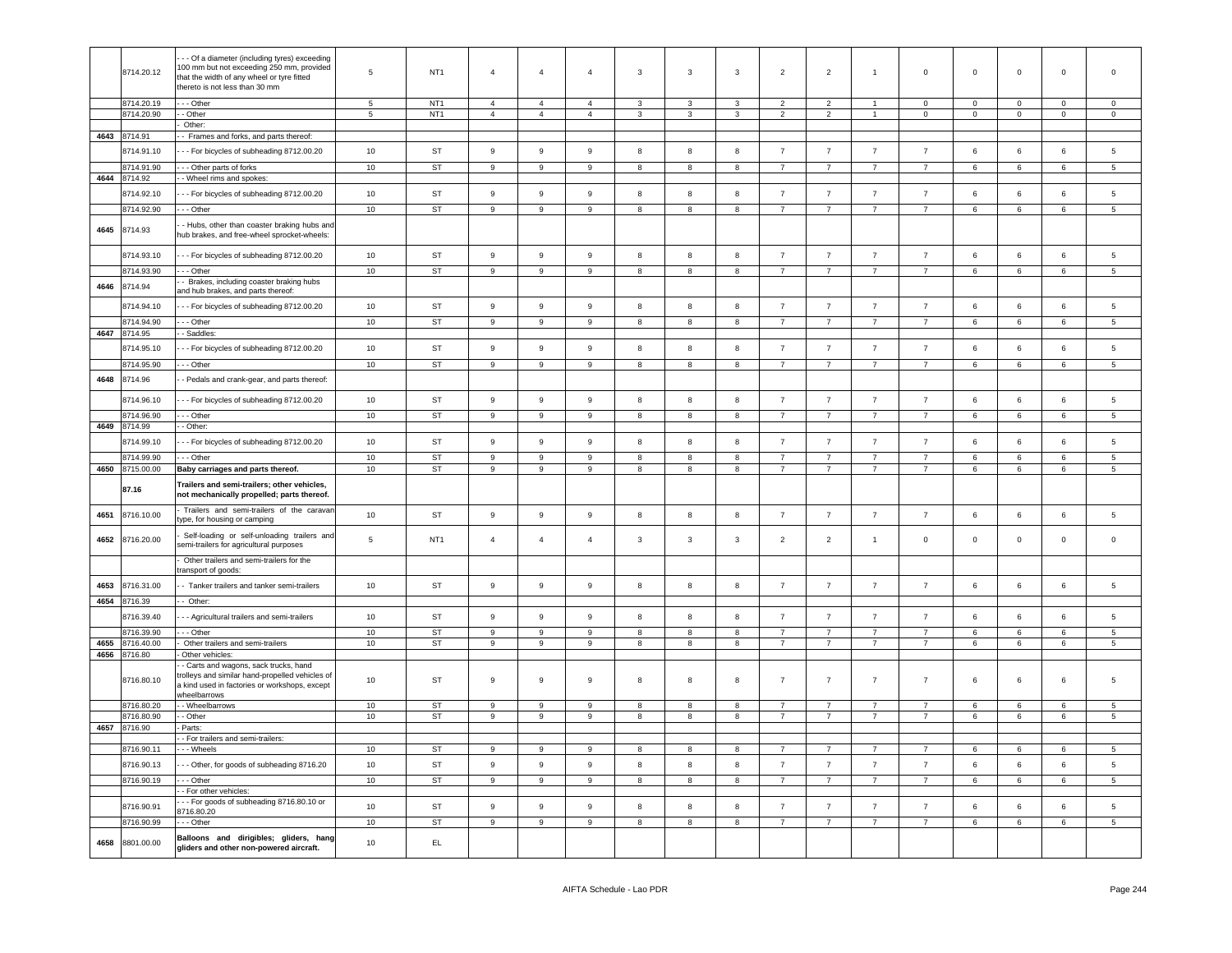|      |              | Other aircraft (for example, helicopters        |        |           |                  |                  |                  |            |              |   |                |                |                |                |                |   |                |                 |
|------|--------------|-------------------------------------------------|--------|-----------|------------------|------------------|------------------|------------|--------------|---|----------------|----------------|----------------|----------------|----------------|---|----------------|-----------------|
|      | 88.02        | aeroplanes);<br>(including<br>spacecraft        |        |           |                  |                  |                  |            |              |   |                |                |                |                |                |   |                |                 |
|      |              | satellites) and suborbital and spacecraft       |        |           |                  |                  |                  |            |              |   |                |                |                |                |                |   |                |                 |
|      |              | launch vehicles.                                |        |           |                  |                  |                  |            |              |   |                |                |                |                |                |   |                |                 |
|      |              |                                                 |        |           |                  |                  |                  |            |              |   |                |                |                |                |                |   |                |                 |
|      |              | Helicopters:                                    |        |           |                  |                  |                  |            |              |   |                |                |                |                |                |   |                |                 |
| 4659 | 8802.11.00   | - Of an unladen weight not exceeding 2,000      | 10     | EL.       |                  |                  |                  |            |              |   |                |                |                |                |                |   |                |                 |
|      |              |                                                 |        |           |                  |                  |                  |            |              |   |                |                |                |                |                |   |                |                 |
|      |              |                                                 |        |           |                  |                  |                  |            |              |   |                |                |                |                |                |   |                |                 |
| 4660 | 8802.12.00   | - Of an unladen weight exceeding 2,000 kg       | 10     | EL.       |                  |                  |                  |            |              |   |                |                |                |                |                |   |                |                 |
|      |              | Aeroplanes and other aircraft, of an unlader    |        |           |                  |                  |                  |            |              |   |                |                |                |                |                |   |                |                 |
| 4661 | 8802.20      | veight not exceeding 2,000 kg:                  |        |           |                  |                  |                  |            |              |   |                |                |                |                |                |   |                |                 |
|      |              |                                                 |        |           |                  |                  |                  |            |              |   |                |                |                |                |                |   |                |                 |
|      | 8802.20.10   | - Aeroplanes                                    | 10     | EL        |                  |                  |                  |            |              |   |                |                |                |                |                |   |                |                 |
|      | 8802.20.90   | Other                                           | 10     | EL        |                  |                  |                  |            |              |   |                |                |                |                |                |   |                |                 |
|      |              | Aeroplanes and other aircraft, of an unlader    |        |           |                  |                  |                  |            |              |   |                |                |                |                |                |   |                |                 |
| 4662 | 8802.30      | veight exceeding 2,000 kg but not exceeding     |        |           |                  |                  |                  |            |              |   |                |                |                |                |                |   |                |                 |
|      |              | 5,000 kg:                                       |        |           |                  |                  |                  |            |              |   |                |                |                |                |                |   |                |                 |
|      |              |                                                 |        |           |                  |                  |                  |            |              |   |                |                |                |                |                |   |                |                 |
|      | 8802.30.10   | - Aeroplanes                                    | 10     | EL.       |                  |                  |                  |            |              |   |                |                |                |                |                |   |                |                 |
|      | 8802.30.90   | - Other                                         | 10     | EL        |                  |                  |                  |            |              |   |                |                |                |                |                |   |                |                 |
|      |              | Aeroplanes and other aircraft, of an unlader    |        |           |                  |                  |                  |            |              |   |                |                |                |                |                |   |                |                 |
| 4663 | 8802.40      | eight exceeding 15,000 kg:                      |        |           |                  |                  |                  |            |              |   |                |                |                |                |                |   |                |                 |
|      | 8802.40.10   |                                                 |        |           |                  |                  |                  |            |              |   |                |                |                |                |                |   |                |                 |
|      |              | - Aeroplanes                                    | 10     | EL.       |                  |                  |                  |            |              |   |                |                |                |                |                |   |                |                 |
|      | 8802.40.90   | - Other                                         | 10     | EL        |                  |                  |                  |            |              |   |                |                |                |                |                |   |                |                 |
|      |              |                                                 |        |           |                  |                  |                  |            |              |   |                |                |                |                |                |   |                |                 |
| 4664 | 8802.60.00   | Spacecraft (including satellites) and           | $10$   | EL        |                  |                  |                  |            |              |   |                |                |                |                |                |   |                |                 |
|      |              | suborbital and spacecraft launch vehicles       |        |           |                  |                  |                  |            |              |   |                |                |                |                |                |   |                |                 |
|      |              |                                                 |        |           |                  |                  |                  |            |              |   |                |                |                |                |                |   |                |                 |
|      | 88.03        | Parts of goods of heading 88.01 or 88.02.       |        |           |                  |                  |                  |            |              |   |                |                |                |                |                |   |                |                 |
|      |              |                                                 |        |           |                  |                  |                  |            |              |   |                |                |                |                |                |   |                |                 |
| 4665 | 8803.10.00   | Propellers and rotors and parts thereof         | 10     | EL.       |                  |                  |                  |            |              |   |                |                |                |                |                |   |                |                 |
|      |              |                                                 |        |           |                  |                  |                  |            |              |   |                |                |                |                |                |   |                |                 |
| 4666 | 8803.20.00   | Under-carriages and parts thereof               | 10     | EL.       |                  |                  |                  |            |              |   |                |                |                |                |                |   |                |                 |
|      |              |                                                 |        |           |                  |                  |                  |            |              |   |                |                |                |                |                |   |                |                 |
| 4667 | 8803.30.00   | Other parts of aeroplanes or helicopters        | 10     | EL.       |                  |                  |                  |            |              |   |                |                |                |                |                |   |                |                 |
| 4668 | 8803.90      | Other:                                          |        |           |                  |                  |                  |            |              |   |                |                |                |                |                |   |                |                 |
|      |              |                                                 |        |           |                  |                  |                  |            |              |   |                |                |                |                |                |   |                |                 |
|      | 8803.90.10   | - Of telecommunication satellites               | 10     | EL        |                  |                  |                  |            |              |   |                |                |                |                |                |   |                |                 |
|      | 8803.90.20   | - Of balloons, gliders or kites                 | 10     | EL        |                  |                  |                  |            |              |   |                |                |                |                |                |   |                |                 |
|      | 8803.90.90   | - Other                                         | 10     | EL        |                  |                  |                  |            |              |   |                |                |                |                |                |   |                |                 |
|      |              |                                                 |        |           |                  |                  |                  |            |              |   |                |                |                |                |                |   |                |                 |
|      |              | Parachutes (including dirigible parachutes      |        |           |                  |                  |                  |            |              |   |                |                |                |                |                |   |                |                 |
| 4669 | 8804.00.00   | and paragliders) and rotochutes; parts          | 10     | ST        | 9                | 9                | $\boldsymbol{9}$ | $^{\rm 8}$ | 8            | 8 | $\overline{7}$ | $\overline{7}$ | $\overline{7}$ | $\overline{7}$ | $\,6\,$        | 6 | 6              | $\,$ 5 $\,$     |
|      |              | thereof and accessories thereto.                |        |           |                  |                  |                  |            |              |   |                |                |                |                |                |   |                |                 |
|      |              |                                                 |        |           |                  |                  |                  |            |              |   |                |                |                |                |                |   |                |                 |
|      |              | Aircraft launching gear; deck-arrestor or       |        |           |                  |                  |                  |            |              |   |                |                |                |                |                |   |                |                 |
|      | 88.05        | similar gear; ground flying trainers; parts     |        |           |                  |                  |                  |            |              |   |                |                |                |                |                |   |                |                 |
|      |              | of the foregoing articles.                      |        |           |                  |                  |                  |            |              |   |                |                |                |                |                |   |                |                 |
|      |              |                                                 |        |           |                  |                  |                  |            |              |   |                |                |                |                |                |   |                |                 |
|      |              | Aircraft launching gear and parts thereof       |        |           |                  |                  |                  |            |              |   |                |                |                |                |                |   |                |                 |
| 4670 | 8805.10.00   | deck-arrestor or similar gear and parts thereof | 10     | EL.       |                  |                  |                  |            |              |   |                |                |                |                |                |   |                |                 |
|      |              |                                                 |        |           |                  |                  |                  |            |              |   |                |                |                |                |                |   |                |                 |
|      |              |                                                 |        |           |                  |                  |                  |            |              |   |                |                |                |                |                |   |                |                 |
|      |              | Ground flying trainers and parts thereof:       |        |           |                  |                  |                  |            |              |   |                |                |                |                |                |   |                |                 |
|      |              |                                                 |        |           |                  |                  |                  |            |              |   |                |                |                |                |                |   |                |                 |
| 4671 | 8805.21.00   | - Air combat simulators and parts thereof       | 10     | EL.       |                  |                  |                  |            |              |   |                |                |                |                |                |   |                |                 |
|      |              |                                                 |        |           |                  |                  |                  |            |              |   |                |                |                |                |                |   |                |                 |
| 4672 | 8805.29      | - Other:                                        |        |           |                  |                  |                  |            |              |   |                |                |                |                |                |   |                |                 |
|      | 8805.29.10   | - - Ground flying trainers                      | 10     | EL        |                  |                  |                  |            |              |   |                |                |                |                |                |   |                |                 |
|      | 8805.29.90   | - - Other                                       | 10     | EL        |                  |                  |                  |            |              |   |                |                |                |                |                |   |                |                 |
|      |              |                                                 |        |           |                  |                  |                  |            |              |   |                |                |                |                |                |   |                |                 |
|      |              | Cruise ships, excursion boats, ferry-boats      |        |           |                  |                  |                  |            |              |   |                |                |                |                |                |   |                |                 |
|      | 89.01        | cargo ships, barges and similar vessels for     |        |           |                  |                  |                  |            |              |   |                |                |                |                |                |   |                |                 |
|      |              | the transport of persons or goods.              |        |           |                  |                  |                  |            |              |   |                |                |                |                |                |   |                |                 |
|      |              |                                                 |        |           |                  |                  |                  |            |              |   |                |                |                |                |                |   |                |                 |
|      |              | Cruise ships, excursion boats and similar       |        |           |                  |                  |                  |            |              |   |                |                |                |                |                |   |                |                 |
|      |              |                                                 |        |           |                  |                  |                  |            |              |   |                |                |                |                |                |   |                |                 |
| 4673 | 8901.10      | vessels principally designed for the transport  |        |           |                  |                  |                  |            |              |   |                |                |                |                |                |   |                |                 |
|      |              | of persons; ferry-boats of all kinds:           |        |           |                  |                  |                  |            |              |   |                |                |                |                |                |   |                |                 |
|      | 8901.10.10   |                                                 |        |           |                  |                  |                  |            |              |   | $\overline{7}$ |                |                |                |                |   |                |                 |
|      |              | - Of a gross tonnage not exceeding 26           | 10     | ST        | $\boldsymbol{9}$ | $\mathsf g$      | 9                | 8          | $\bf8$       | 8 |                | $\overline{7}$ | $\overline{7}$ | $\overline{7}$ | 6              | 6 | $\,$ 6 $\,$    | $\overline{5}$  |
|      | 8901.10.20   | - Of a gross tonnage exceeding 26 but not       | 10     | ST        | $\boldsymbol{9}$ | $\mathsf g$      | 9                | 8          | 8            | 8 | $\overline{7}$ | $\overline{7}$ | $\overline{7}$ | $\overline{7}$ | 6              | 6 | $6\phantom{a}$ | 5               |
|      |              | xceeding 500                                    |        |           |                  |                  |                  |            |              |   |                |                |                |                |                |   |                |                 |
|      |              | - Of a gross tonnage exceeding 500 but not      | 10     | <b>ST</b> | $\boldsymbol{9}$ | $\boldsymbol{9}$ | 9                |            |              | 8 | $\overline{7}$ | $\overline{7}$ | $\overline{7}$ | $\overline{7}$ |                | 6 | $\,6\,$        |                 |
|      | 8901.10.30   | xceeding 4000                                   |        |           |                  |                  |                  | 8          | 8            |   |                |                |                |                | $\,6\,$        |   |                | $\,$ 5 $\,$     |
|      |              | - Of a gross tonnage exceeding 4000 but not     |        |           |                  |                  |                  |            |              |   |                |                |                |                |                |   |                |                 |
|      | 8901.10.50   | xceeding 5000                                   | $10$   | <b>ST</b> | 9                | $\mathsf g$      | $\boldsymbol{9}$ | 8          | 8            | 8 | $\overline{7}$ | $\overline{7}$ | $\overline{7}$ | $\overline{7}$ | 6              | 6 | 6              | $\,$ 5 $\,$     |
|      |              |                                                 |        |           |                  |                  |                  |            |              |   |                |                |                |                |                |   |                |                 |
|      | 8901.10.60   | Of a gross tonnage exceeding 5000               | 10     | ST        | 9                | 9                | 9                | 8          | 8            | 8 | $\overline{7}$ | $\overline{7}$ | $\overline{7}$ | $\overline{7}$ | 6              | 6 | 6              | $5\overline{5}$ |
|      | 4674 8901.20 | Tankers:                                        |        |           |                  |                  |                  |            |              |   |                |                |                |                |                |   |                |                 |
|      |              |                                                 |        |           |                  |                  |                  |            |              |   |                |                |                | $\overline{7}$ |                |   |                |                 |
|      | 8901.20.50   | Of a gross tonnage not exceeding 5000           | $10\,$ | ST        | $\boldsymbol{9}$ | $\boldsymbol{9}$ | $\boldsymbol{9}$ | 8          | $^{\rm 8}$   | 8 | $\overline{7}$ | $\overline{7}$ | $\overline{7}$ |                | $\,6\,$        | 6 | $\,6\,$        | $5\phantom{.0}$ |
|      | 8901.20.60   | - Of a gross tonnage exceeding 5000             | 10     | ST        | 9                | 9                | $\boldsymbol{9}$ | 8          | 8            | 8 | $\overline{7}$ | $\overline{7}$ | $\overline{7}$ | $\overline{7}$ | 6              | 6 | 6              | $5\phantom{.0}$ |
|      |              |                                                 |        |           |                  |                  |                  |            |              |   |                |                |                |                |                |   |                |                 |
| 4675 | 8901.30      | Refrigerated vessels, other than those of       |        |           |                  |                  |                  |            |              |   |                |                |                |                |                |   |                |                 |
|      |              | ubheading 8901.20:                              |        |           |                  |                  |                  |            |              |   |                |                |                |                |                |   |                |                 |
|      | 8901.30.50   | - Of a gross tonnage not exceeding 5000         | 10     | <b>ST</b> | 9                | 9                | 9                | $^{\rm 8}$ | 8            | 8 | $\overline{7}$ | $\overline{7}$ | $\overline{7}$ | $\overline{7}$ | 6              | 6 | $\,6\,$        | $\,$ 5 $\,$     |
|      |              |                                                 |        |           |                  |                  |                  |            |              |   |                |                |                |                |                |   |                |                 |
|      |              |                                                 |        | <b>ST</b> | $\overline{9}$   | 9                | 9                | 8          | $\mathbf{R}$ | 8 | $\overline{7}$ | $\overline{7}$ | $\overline{7}$ | $\overline{7}$ | $6\phantom{1}$ | 6 | $\kappa$       | 5               |
|      | 8901.30.60   | - Of a gross tonnage exceeding 5000             | 10     |           |                  |                  |                  |            |              |   |                |                |                |                |                |   |                |                 |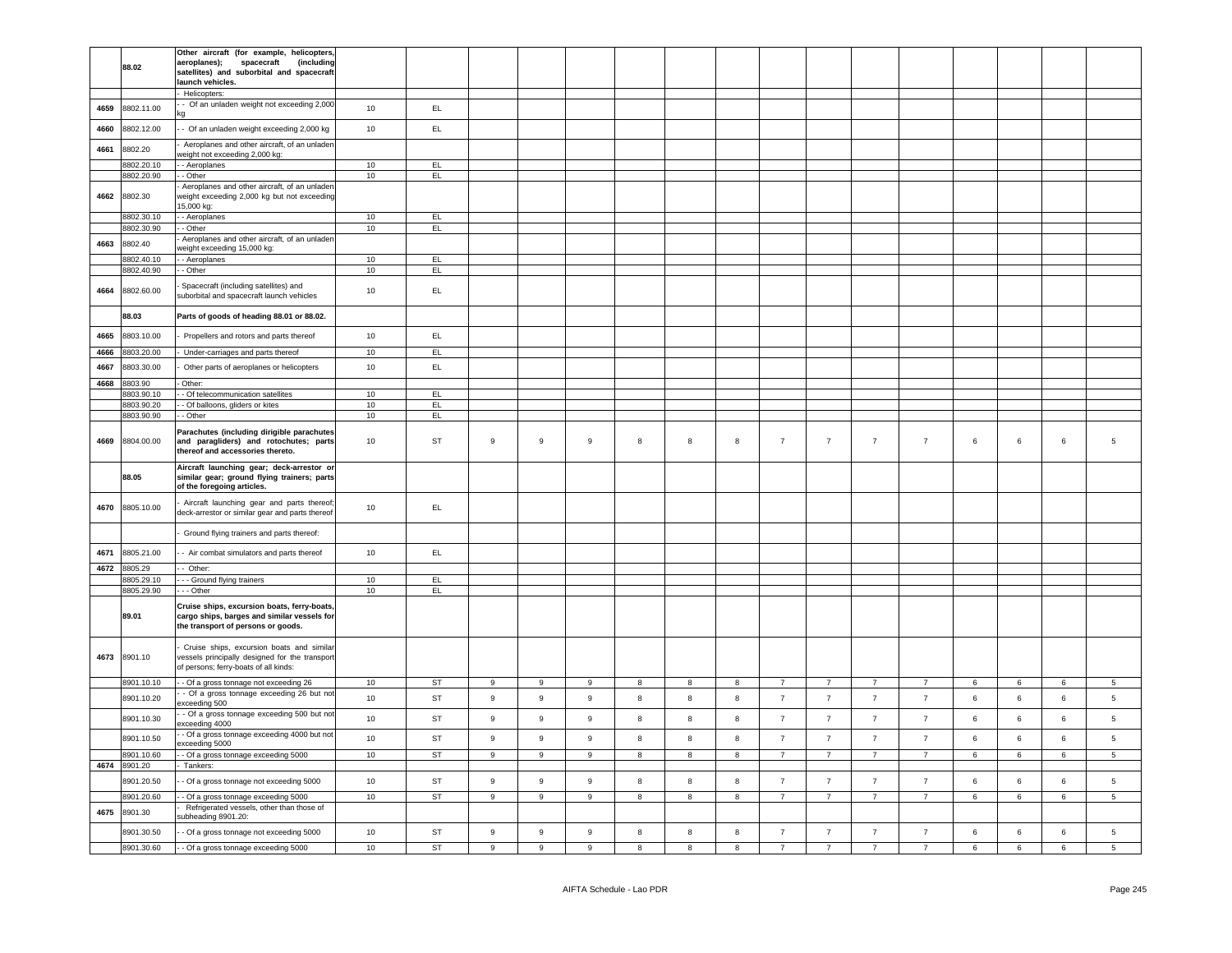|      |                 | Other vessels for the transport of goods and                                                                                                                                    |        |           |                |                  |                  |                         |                         |                         |                |                  |                |                |                 |                 |                 |                 |
|------|-----------------|---------------------------------------------------------------------------------------------------------------------------------------------------------------------------------|--------|-----------|----------------|------------------|------------------|-------------------------|-------------------------|-------------------------|----------------|------------------|----------------|----------------|-----------------|-----------------|-----------------|-----------------|
| 4676 | 8901.90         | other vessels for the transport of both persons<br>and goods:                                                                                                                   |        |           |                |                  |                  |                         |                         |                         |                |                  |                |                |                 |                 |                 |                 |
|      |                 | - Not motorised:                                                                                                                                                                |        |           |                |                  |                  |                         |                         |                         |                |                  |                |                |                 |                 |                 |                 |
|      | 8901.90.11      | - - Of a gross tonnage not exceeding 26                                                                                                                                         | 10     | <b>ST</b> | $\overline{9}$ | $\mathsf g$      | 9                | 8                       | 8                       | 8                       | $\overline{7}$ | $\overline{7}$   | $\overline{7}$ | $\overline{7}$ | 6               | 6               | 6               | 5               |
|      | 8901.90.12      | - - Of a gross tonnage exceeding 26 but no<br>xceeding 500                                                                                                                      | 10     | <b>ST</b> | $_{9}$         | $_{9}$           | 9                | 8                       | 8                       | 8                       | $\overline{7}$ | $\overline{7}$   | $\overline{7}$ | $\overline{7}$ | $\,6\,$         | 6               | $6\overline{6}$ | 5               |
|      | 8901.90.14      | - - Of a gross tonnage exceeding 500                                                                                                                                            | 10     | <b>ST</b> | 9              | $\mathsf g$      | 9                | 8                       | 8                       | 8                       | $\overline{7}$ | $\overline{7}$   | $\overline{7}$ | $\overline{7}$ | 6               | 6               | 6               | 5               |
|      |                 | - Motorised:                                                                                                                                                                    |        |           |                |                  |                  |                         |                         |                         |                |                  |                |                |                 |                 |                 |                 |
|      | 8901.90.21      | - - Of a gross tonnage not exceeding 26                                                                                                                                         | 10     | ST        | 9              | 9                | 9                | 8                       | 8                       | 8                       | $\overline{7}$ | $\overline{7}$   | $\overline{7}$ | $\overline{7}$ | 6               | 6               | 6               | 5               |
|      | 8901.90.22      | - - Of a gross tonnage exceeding 26 but no<br>xceeding 250                                                                                                                      | 10     | <b>ST</b> | 9              | $\mathsf g$      | 9                | 8                       | 8                       | 8                       | $\overline{7}$ | $\overline{7}$   | $\overline{7}$ | $\overline{7}$ | 6               | 6               | 6               | 5               |
|      | 8901.90.23      | - - Of a gross tonnage exceeding 250 but not<br>xceeding 500                                                                                                                    | 10     | <b>ST</b> | $\,9$          | $\mathsf g$      | 9                | 8                       | 8                       | 8                       | $\overline{7}$ | $\overline{7}$   | $\overline{7}$ | $\overline{7}$ | $\,6\,$         | $\,6\,$         | 6               | 5               |
|      | 8901.90.24      | - - Of a gross tonnage exceeding 500 but not<br>xceeding 4000                                                                                                                   | 10     | <b>ST</b> | $\overline{9}$ | $\mathsf g$      | $\mathsf g$      | 8                       | 8                       | 8                       | $\overline{7}$ | $\overline{7}$   | $\overline{7}$ | $\overline{7}$ | 6               | 6               | 6               | 5               |
|      | 8901.90.25      | - - Of a gross tonnage exceeding 4000 but<br>not exceeding 5000                                                                                                                 | 10     | <b>ST</b> | 9              | $\boldsymbol{9}$ | 9                | 8                       | 8                       | 8                       | $\overline{7}$ | $\overline{7}$   | $\overline{7}$ | $\overline{7}$ | 6               | 6               | 6               | 5               |
|      | 8901.90.26      | - - Of a gross tonnage exceeding 5000                                                                                                                                           | 10     | <b>ST</b> | $\overline{9}$ | $\overline{9}$   | $\overline{9}$   | $\overline{\mathbf{8}}$ | 8                       | $\overline{8}$          | $\overline{7}$ | $\overline{7}$   | $\overline{7}$ | $\overline{7}$ | $6\overline{6}$ | 6               | 6               | $\overline{5}$  |
| 4677 | 89.02           | Fishing vessels; factory ships and other<br>vessels for processing or preserving<br>ishery products.                                                                            |        |           |                |                  |                  |                         |                         |                         |                |                  |                |                |                 |                 |                 |                 |
|      |                 | Fishing vessels:                                                                                                                                                                |        |           |                |                  |                  |                         |                         |                         |                |                  |                |                |                 |                 |                 |                 |
|      | 8902.00.11      | - Of a gross tonnage not exceeding 26                                                                                                                                           | 10     | ST        | 9              | 9                | 9                | 8                       | 8                       | 8                       | $\overline{7}$ | $\overline{7}$   | $\overline{7}$ | $\overline{7}$ | 6               | 6               | 6               | $5^{\circ}$     |
|      | 8902.00.12      | - Of a gross tonnage exceeding 26 but less<br>han 40                                                                                                                            | 10     | <b>ST</b> | 9              | 9                | 9                | 8                       | 8                       | 8                       | $\overline{7}$ | $\overline{7}$   | $\overline{7}$ | $\overline{7}$ | 6               | $\,6\,$         | 6               | 5               |
|      | 8902.00.13      | - Of a gross tonnage of 40 or more but less<br>han 100                                                                                                                          | 10     | ST        | 9              | 9                | 9                | 8                       | 8                       | 8                       | $\overline{7}$ | $\overline{7}$   | $\overline{7}$ | $\overline{7}$ | 6               | 6               | 6               | 5               |
|      | 8902.00.14      | - Of a gross tonnage of 100 or more but no<br>xceeding 250                                                                                                                      | 10     | <b>ST</b> | 9              | $\boldsymbol{9}$ | 9                | 8                       | 8                       | 8                       | $\overline{7}$ | $\overline{7}$   | $\overline{7}$ | $\overline{7}$ | 6               | $\,6\,$         | 6               | 5               |
|      | 8902.00.15      | - Of a gross tonnage exceeding 250 but not<br>xceeding 4000                                                                                                                     | 10     | <b>ST</b> | 9              | $\boldsymbol{9}$ | 9                | 8                       | 8                       | 8                       | $\overline{7}$ | $\overline{7}$   | $\overline{7}$ | $\overline{7}$ | 6               | 6               | 6               | 5               |
|      | 8902.00.16      | - Of a gross tonnage exceeding 4000                                                                                                                                             | 10     | <b>ST</b> | $\overline{9}$ | $\overline{9}$   | $\boldsymbol{9}$ | 8                       | 8                       | $\overline{\mathbf{8}}$ | $\overline{7}$ | $\overline{7}$   | $\overline{7}$ | $\overline{7}$ | $6\overline{6}$ | $\,6\,$         | $6\phantom{.0}$ | $5\phantom{.0}$ |
|      | 8902.00.91      | Other:<br>Of a gross tonnage not exceeding 26                                                                                                                                   | 10     | ST        | $\,9$          | $\boldsymbol{9}$ | 9                | 8                       | $\bf8$                  | 8                       | $\overline{7}$ | $\overline{7}$   | $\overline{7}$ | $\overline{7}$ | 6               | 6               | 6               | 5               |
|      | 8902.00.92      | - Of a gross tonnage exceeding 26 but less                                                                                                                                      | 10     | <b>ST</b> | $\overline{9}$ | $\mathsf g$      | 9                | 8                       | 8                       | 8                       | $\overline{7}$ | $\overline{7}$   | $\overline{7}$ | $\overline{7}$ | $6\phantom{a}$  | 6               | $\,6\,$         | 5               |
|      | 8902.00.93      | an 40<br>- Of a gross tonnage of 40 or more but less                                                                                                                            | 10     | ST        | 9              | $\boldsymbol{9}$ | 9                | 8                       | 8                       | 8                       | $\overline{7}$ | $\overline{7}$   | $\overline{7}$ | $\overline{7}$ | 6               | 6               | 6               | 5               |
|      | 8902.00.94      | han 100<br>- Of a gross tonnage of 100 or more but no<br>xceeding 250                                                                                                           | 10     | <b>ST</b> | $\overline{9}$ | $\mathsf g$      | 9                | 8                       | 8                       | 8                       | $\overline{7}$ | $\overline{7}$   | $\overline{7}$ | $\overline{7}$ | 6               | 6               | 6               | 5               |
|      | 8902.00.95      | - Of a gross tonnage exceeding 250 but not<br>xceeding 4000                                                                                                                     | 10     | <b>ST</b> | $\overline{9}$ | $\mathsf g$      | 9                | 8                       | 8                       | 8                       | $\overline{7}$ | $\boldsymbol{7}$ | $\overline{7}$ | $\overline{7}$ | $\,6\,$         | $\,6\,$         | $6\phantom{.0}$ | 5               |
|      | 8902.00.96      | - Of a gross tonnage exceeding 4000                                                                                                                                             | 10     | <b>ST</b> | $\overline{9}$ | $\overline{9}$   | $\overline{9}$   | $\overline{8}$          | $\overline{\mathbf{8}}$ | $\overline{8}$          | $\overline{7}$ | $\overline{7}$   | $\overline{7}$ | $\overline{7}$ | 6               | $6\overline{6}$ | 6               | $\overline{5}$  |
|      | 89.03           | fachts and other vessels for pleasure or<br>sports; rowing boats and canoes.                                                                                                    |        |           |                |                  |                  |                         |                         |                         |                |                  |                |                |                 |                 |                 |                 |
| 4678 | 8903.10.00      | Inflatable                                                                                                                                                                      | $10\,$ | ST        | 9              | 9                | 9                | 8                       | 8                       | 8                       | $\overline{7}$ | $\overline{7}$   | $\overline{7}$ | $\overline{7}$ | 6               | 6               | 6               | 5               |
|      |                 | Other:                                                                                                                                                                          |        |           |                |                  |                  |                         |                         |                         |                |                  |                |                |                 |                 |                 |                 |
| 4679 | 8903.91.00      | - Sailboats, with or without auxiliary motor                                                                                                                                    | 10     | <b>ST</b> | $\,9$          | $\mathsf g$      | $\boldsymbol{9}$ | 8                       | $\boldsymbol{8}$        | 8                       | $\overline{7}$ | $\overline{7}$   | $\overline{7}$ | $\overline{7}$ | $\,6\,$         | 6               | 6               | 5               |
| 4680 | 8903.92.00      | - Motorboats, other than outboard<br>notorboats                                                                                                                                 | 10     | <b>ST</b> | $\overline{9}$ | $\mathsf g$      | 9                | 8                       | 8                       | 8                       | $\overline{7}$ | $\overline{7}$   | $\overline{7}$ | $\overline{7}$ | 6               | 6               | 6               | 5               |
|      | 4681 8903.99.00 | - Other                                                                                                                                                                         | 10     | ST        | 9              | 9                | 9                | 8                       | 8                       | 8                       | $\overline{7}$ | $\overline{7}$   | $\overline{7}$ | $\overline{7}$ | 6               | 6               | 6               | 5               |
|      | 4682 89.04      | Tugs and pusher craft.                                                                                                                                                          |        |           |                |                  |                  |                         |                         |                         |                |                  |                |                |                 |                 |                 |                 |
|      | 8904.00.11      | Tugs:<br>- Of a gross tonnage not exceeding 26                                                                                                                                  | 10     | ST        | 9              | 9                | 9                | 8                       | 8                       | 8                       | $\overline{7}$ | $\overline{7}$   | $\overline{7}$ | $\overline{7}$ | 6               | 6               | 6               | $5\phantom{.0}$ |
|      | 8904.00.19      | - Of gross tonnage exceeding 26                                                                                                                                                 | 10     | <b>ST</b> | 9              | 9                | 9                | 8                       | 8                       | 8                       | $\overline{7}$ | $\overline{7}$   | $\overline{7}$ | $\overline{7}$ | 6               | 6               | 6               | 5               |
|      |                 | Pusher craft:                                                                                                                                                                   |        |           |                |                  |                  |                         |                         |                         |                |                  |                |                |                 |                 |                 |                 |
|      | 8904.00.21      | - Of a gross tonnage not exceeding 26                                                                                                                                           | 10     | <b>ST</b> | 9              | 9                | -9               | 8                       | 8                       | 8                       | $\overline{7}$ | $\overline{7}$   | $\overline{7}$ | $\overline{7}$ | 6               | 6               | 6               | $5 -$           |
|      | 8904.00.29      | - Of a gross tonnage exceeding 26<br>ight-vessels, fire-floats, dredgers, floating                                                                                              | 10     | <b>ST</b> | 9              | 9                | 9                | 8                       | 8                       | 8                       | $\overline{7}$ | $\overline{7}$   | $\overline{7}$ | $\overline{7}$ | 6               | 6               | 6               | 5               |
|      | 89.05           | cranes, and other vessels the navigability<br>of which is subsidiary to their main<br>function; floating docks; floating or<br>submersible drilling or production<br>platforms. |        |           |                |                  |                  |                         |                         |                         |                |                  |                |                |                 |                 |                 |                 |
| 4683 | 8905.10.00      | Dredgers                                                                                                                                                                        | 10     | ST        | 9              | 9                | $\mathsf g$      | 8                       | 8                       | 8                       | $\overline{7}$ | $\overline{7}$   | $\overline{7}$ | $\overline{7}$ | 6               | 6               | 6               | 5               |
| 4684 | 8905.20.00      | Floating<br>or submersible<br>drilling<br>$\Omega$                                                                                                                              | 10     | ST        | 9              | $\boldsymbol{9}$ | 9                | 8                       | 8                       | 8                       | $\overline{7}$ | $\overline{7}$   | $\overline{7}$ | $\overline{7}$ | 6               | $\,6\,$         | 6               | 5               |
| 4685 | 8905.90         | roduction platforms<br>Other:                                                                                                                                                   |        |           |                |                  |                  |                         |                         |                         |                |                  |                |                |                 |                 |                 |                 |
|      | 8905.90.10      | - Floating docks                                                                                                                                                                | 10     | <b>ST</b> | 9              | 9                | 9                | 8                       | 8                       | 8                       | $\overline{7}$ | 7                | 7              | $\overline{7}$ | 6               | 6               | 6               | $5\phantom{.0}$ |
|      | 8905.90.90      | - Other                                                                                                                                                                         | 10     | <b>ST</b> | $\overline{9}$ | 9                | $\mathsf g$      | 8                       | 8                       | $\overline{\mathbf{8}}$ | $\overline{7}$ | $\overline{7}$   | $\overline{7}$ | $\overline{7}$ | 6               | $\,6\,$         | 6               | 5               |
|      | 89.06           | Other vessels, including warships and<br>ifeboats other than rowing boats.                                                                                                      |        |           |                |                  |                  |                         |                         |                         |                |                  |                |                |                 |                 |                 |                 |
| 4686 | 8906.10.00      | Warships                                                                                                                                                                        | 10     | ST        | 9              | 9                | 9                | 8                       | 8                       | 8                       | $\overline{7}$ |                  |                | $\overline{7}$ | 6               | 6               | 6               | 5               |
|      | 4687 8906.90    | Other:                                                                                                                                                                          |        |           |                |                  |                  |                         |                         |                         |                |                  |                |                |                 |                 |                 |                 |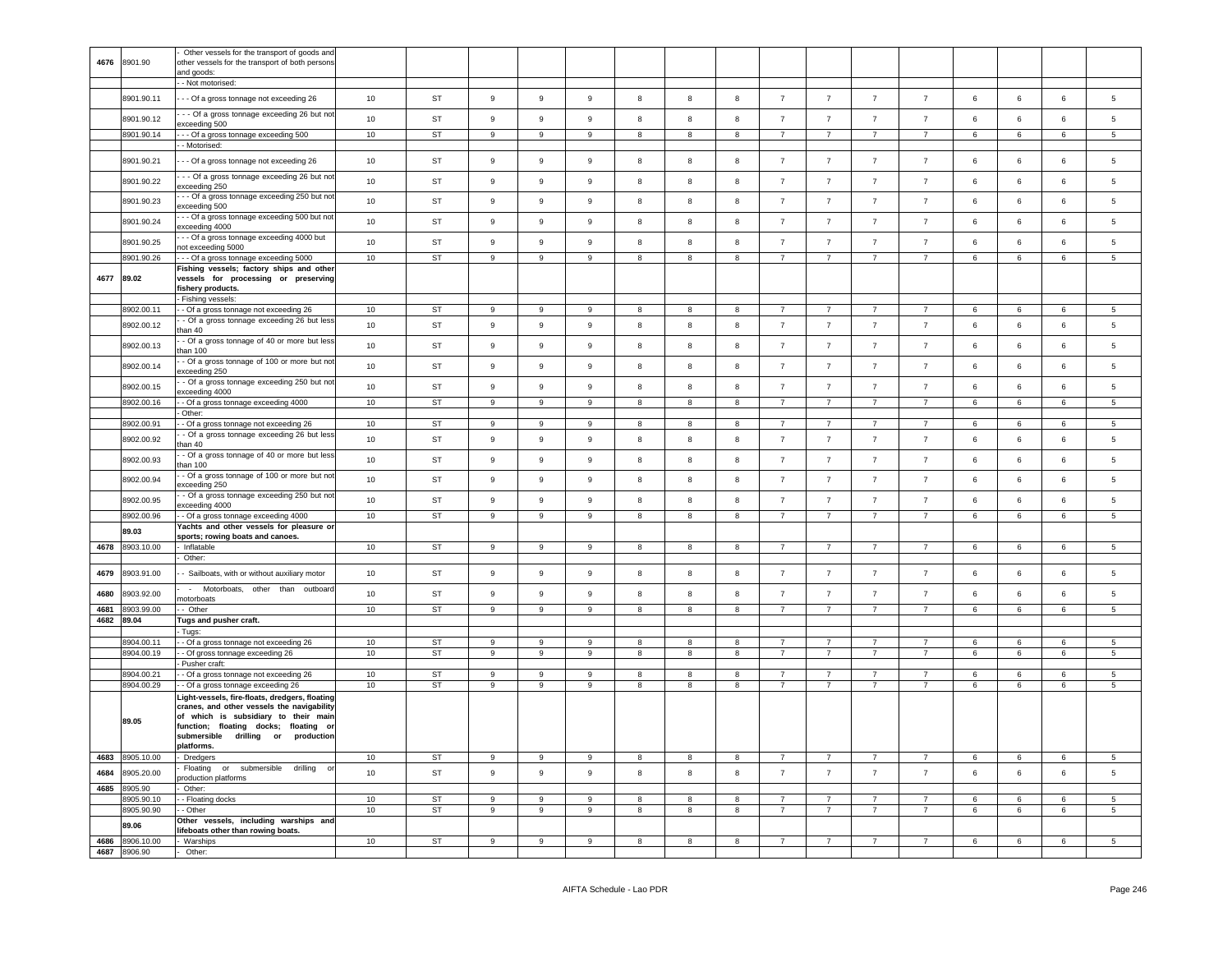|      | 8906.90.10 | - - Of a displacement not exceeding 30 t   | 10              | <b>ST</b>       | 9              | 9              | 9                | 8                       | 8                       | 8                       |                |                |                      |                     | 6                   | 6              | 6              | 5               |
|------|------------|--------------------------------------------|-----------------|-----------------|----------------|----------------|------------------|-------------------------|-------------------------|-------------------------|----------------|----------------|----------------------|---------------------|---------------------|----------------|----------------|-----------------|
|      | 3906.90.90 | - - Other                                  | 10              | <b>ST</b>       | 9              | 9              | 9                | 8                       | 8                       | 8                       | $\overline{7}$ | $\overline{7}$ | $\overline{7}$       | $\overline{7}$      | 6                   | 6              | 6              | 5.              |
|      |            |                                            |                 |                 |                |                |                  |                         |                         |                         |                |                |                      |                     |                     |                |                |                 |
|      |            | Other floating structures (for example     |                 |                 |                |                |                  |                         |                         |                         |                |                |                      |                     |                     |                |                |                 |
|      | 89.07      | rafts, tanks, coffer-dams, landing-stages, |                 |                 |                |                |                  |                         |                         |                         |                |                |                      |                     |                     |                |                |                 |
|      |            | buoys and beacons).                        |                 |                 |                |                |                  |                         |                         |                         |                |                |                      |                     |                     |                |                |                 |
| 4688 | 8907.10.00 | Inflatable rafts                           | 10              | ST              | 9              | $\,9$          | 9                | 8                       | 8                       | 8                       | $\overline{7}$ | $\overline{7}$ | $\overline{7}$       | $\overline{7}$      | 6                   | 6              | 6              | 5               |
| 4689 | 8907.90    | Other:                                     |                 |                 |                |                |                  |                         |                         |                         |                |                |                      |                     |                     |                |                |                 |
|      | 907.90.10  | - Buoys                                    | 10              | ST              | 9              | 9              | 9                | 8                       | 8                       | 8                       | $\overline{7}$ | $\overline{7}$ | 7                    | $\overline{7}$      | 6                   | 6              | 6              | $5\phantom{.0}$ |
|      | 3907.90.90 | - Other                                    | 10              | ST              | 9              | 9              | 9                | 8                       | $\boldsymbol{8}$        | 8                       | $\overline{7}$ | $\overline{7}$ | $\overline{7}$       | $\overline{7}$      | 6                   | 6              | 6              | $5\phantom{.0}$ |
|      |            | Vessels and other floating structures for  |                 |                 |                |                |                  |                         |                         |                         |                |                |                      |                     |                     |                |                |                 |
| 4690 | 8908.00.00 | breaking up.                               | 10              | ST              | 9              | 9              | $\boldsymbol{9}$ | 8                       | 8                       | 8                       | $\overline{7}$ | $\overline{7}$ | $\overline{7}$       | $\overline{7}$      | 6                   | $\,6\,$        | 6              | 5               |
|      |            |                                            |                 |                 |                |                |                  |                         |                         |                         |                |                |                      |                     |                     |                |                |                 |
|      |            | Optical fibres and optical fibre bundles;  |                 |                 |                |                |                  |                         |                         |                         |                |                |                      |                     |                     |                |                |                 |
|      |            | optical fibre cables other than those of   |                 |                 |                |                |                  |                         |                         |                         |                |                |                      |                     |                     |                |                |                 |
|      |            | heading 85.44; sheets and plates of        |                 |                 |                |                |                  |                         |                         |                         |                |                |                      |                     |                     |                |                |                 |
|      |            | polarising material; lenses (including     |                 |                 |                |                |                  |                         |                         |                         |                |                |                      |                     |                     |                |                |                 |
|      | 90.01      | contact lenses), prisms, mirrors and other |                 |                 |                |                |                  |                         |                         |                         |                |                |                      |                     |                     |                |                |                 |
|      |            | optical elements, of any material,         |                 |                 |                |                |                  |                         |                         |                         |                |                |                      |                     |                     |                |                |                 |
|      |            | unmounted, other than such elements of     |                 |                 |                |                |                  |                         |                         |                         |                |                |                      |                     |                     |                |                |                 |
|      |            | glass not optically worked.                |                 |                 |                |                |                  |                         |                         |                         |                |                |                      |                     |                     |                |                |                 |
|      |            |                                            |                 |                 |                |                |                  |                         |                         |                         |                |                |                      |                     |                     |                |                |                 |
| 4691 | 9001.10    | Optical fibres, optical fibre bundles and  |                 |                 |                |                |                  |                         |                         |                         |                |                |                      |                     |                     |                |                |                 |
|      |            | cables:                                    |                 |                 |                |                |                  |                         |                         |                         |                |                |                      |                     |                     |                |                |                 |
|      |            | - For telecommunications and other         |                 |                 |                |                |                  |                         |                         |                         |                |                | $\overline{1}$       |                     |                     |                |                |                 |
|      | 9001.10.10 | electrical uses                            | 5               | NT <sub>1</sub> | $\overline{4}$ | $\overline{a}$ | $\overline{4}$   | $\mathbf{3}$            | $\mathbf{3}$            | 3                       | $\overline{2}$ | $\overline{2}$ |                      | 0                   | $\mathsf 0$         | $\mathbf 0$    | $\pmb{0}$      | $\mathbf 0$     |
|      | 9001.10.90 | - Other                                    | $\overline{5}$  | NT <sub>1</sub> | $\overline{4}$ | $\overline{4}$ | $\overline{4}$   | $\mathbf{3}$            | $\overline{\mathbf{3}}$ | $\overline{\mathbf{3}}$ | $\overline{2}$ | $\overline{2}$ | $\overline{1}$       | $\mathbf 0$         | $\mathsf 0$         | $\mathbf 0$    | $\overline{0}$ | $\mathsf 0$     |
|      |            |                                            |                 |                 |                |                |                  |                         |                         |                         |                |                |                      |                     |                     |                |                |                 |
| 4692 | 9001.20.00 | Sheets and plates of polarising material   | $\,$ 5 $\,$     | NT <sub>1</sub> | $\overline{4}$ | $\overline{4}$ | $\overline{4}$   | $\mathbf{3}$            | $\mathbf{3}$            | $\mathbf{3}$            | $\overline{2}$ | $\overline{2}$ | $\overline{1}$       | $\mathbf 0$         | $\mathbf 0$         | $\mathbf 0$    | $\mathbf 0$    | $\mathsf 0$     |
| 4693 | 9001.30.00 | Contact lenses                             | $\overline{5}$  | NT1             | $\overline{4}$ | $\overline{4}$ | $\overline{4}$   | $\mathbf{3}$            | $\mathbf{3}$            | $\overline{\mathbf{3}}$ | $\overline{2}$ | $\overline{2}$ | $\blacktriangleleft$ | $\Omega$            | $\Omega$            | $\Omega$       | $\Omega$       | $\Omega$        |
| 4694 |            |                                            |                 |                 | $\overline{4}$ | $\overline{4}$ | $\overline{4}$   | 3                       | 3                       |                         | $\mathcal{P}$  | $\overline{2}$ | $\mathbf{1}$         | $\Omega$            |                     |                | $\Omega$       | $\Omega$        |
|      | 9001.40.00 | Spectacle lenses of glass                  | 5               | NT <sub>1</sub> |                |                |                  |                         |                         | 3                       |                |                |                      |                     | $\mathsf 0$         | $^{\circ}$     |                |                 |
| 4695 | 9001.50.00 | Spectacle lenses of other materials        | $5\overline{5}$ | NT <sub>1</sub> | $\mathbf{A}$   | $\overline{4}$ | $\mathbf{A}$     | $\mathbf{3}$            | $\mathbf{3}$            | $\overline{3}$          | $\overline{2}$ | $\overline{2}$ | $\overline{1}$       | $\mathsf{O}\xspace$ | $\mathbf 0$         | $\mathbf 0$    | $\circ$        | $\mathbf 0$     |
| 4696 | 9001.90    | Other:                                     |                 |                 |                |                |                  |                         |                         |                         |                |                |                      |                     |                     |                |                |                 |
|      | 9001.90.10 | - For photographic or cinematographic      | 5               | NT <sub>1</sub> | $\overline{4}$ | $\overline{4}$ | $\overline{4}$   | $\overline{3}$          | $\mathbf{3}$            | $\overline{3}$          | $\overline{2}$ | $\overline{2}$ | $\overline{1}$       | $\mathbf{0}$        | $\mathbf{0}$        | $\mathbf 0$    | $\mathbf 0$    | $\mathbf 0$     |
|      |            | cameras or projectors                      |                 |                 |                |                |                  |                         |                         |                         |                |                |                      |                     |                     |                |                |                 |
|      | 9001.90.90 | - Other                                    | $\overline{5}$  | NT <sub>1</sub> | $\overline{4}$ | $\overline{4}$ | $\overline{4}$   | $\overline{3}$          | $\overline{3}$          | $\overline{3}$          | $\overline{2}$ | $\overline{2}$ |                      | $\mathbf 0$         | $\mathbf 0$         | $\mathsf 0$    | $\mathbf 0$    | $\mathbf 0$     |
|      |            |                                            |                 |                 |                |                |                  |                         |                         |                         |                |                |                      |                     |                     |                |                |                 |
|      |            | Lenses, prisms, mirrors and other optical  |                 |                 |                |                |                  |                         |                         |                         |                |                |                      |                     |                     |                |                |                 |
|      |            | elements, of any material, mounted, being  |                 |                 |                |                |                  |                         |                         |                         |                |                |                      |                     |                     |                |                |                 |
|      | 90.02      | parts of or fittings for instruments or    |                 |                 |                |                |                  |                         |                         |                         |                |                |                      |                     |                     |                |                |                 |
|      |            | apparatus, other than such elements of     |                 |                 |                |                |                  |                         |                         |                         |                |                |                      |                     |                     |                |                |                 |
|      |            | glass not optically worked.                |                 |                 |                |                |                  |                         |                         |                         |                |                |                      |                     |                     |                |                |                 |
|      |            |                                            |                 |                 |                |                |                  |                         |                         |                         |                |                |                      |                     |                     |                |                |                 |
|      |            | Objective lenses:                          |                 |                 |                |                |                  |                         |                         |                         |                |                |                      |                     |                     |                |                |                 |
| 4697 | 9002.11    | - For cameras, projectors or photographic  |                 |                 |                |                |                  |                         |                         |                         |                |                |                      |                     |                     |                |                |                 |
|      |            | enlargers or reducers:                     |                 |                 |                |                |                  |                         |                         |                         |                |                |                      |                     |                     |                |                |                 |
|      | 9002.11.10 | - - For cinematographic projectors         | 5               | NT <sub>1</sub> | $\overline{4}$ | $\overline{4}$ | $\overline{4}$   | $\mathbf{3}$            | 3                       | 3                       | $\overline{2}$ | $\overline{2}$ | $\overline{1}$       | $\mathbf 0$         | $\mathbf 0$         | $\mathbf 0$    | $\mathbf 0$    | $\mathbf 0$     |
|      | 9002.11.90 | - - Other                                  | $5\phantom{.0}$ | NT <sub>1</sub> | $\overline{4}$ | $\overline{4}$ | $\overline{4}$   | $\mathbf{3}$            | $\mathbf{3}$            | $\mathbf{3}$            | $\overline{2}$ | $\overline{2}$ | $\blacktriangleleft$ | 0                   | $\mathbf 0$         | $\mathbf 0$    | $\mathsf 0$    | $\mathbf 0$     |
| 4698 | 9002.19.00 | - Other                                    | 5               | NT <sub>1</sub> | $\overline{4}$ | $\overline{4}$ | $\overline{4}$   | $\mathbf{3}$            | $\mathbf{3}$            | $\mathbf{3}$            | $\overline{2}$ | $\overline{2}$ | $\mathbf{1}$         | $\mathbf 0$         | $\mathsf{O}\xspace$ | $\mathbf 0$    | $\mathsf 0$    | $\mathsf 0$     |
| 4699 | 9002.20    | Filters:                                   |                 |                 |                |                |                  |                         |                         |                         |                |                |                      |                     |                     |                |                |                 |
|      | 002.20.10  | - For cinematographic projectors           | $\,$ 5 $\,$     | NT <sub>1</sub> | $\overline{4}$ | $\overline{4}$ | $\overline{4}$   | $\mathbf{3}$            | $\mathbf{3}$            | $\mathbf{3}$            | $\overline{2}$ | $\overline{2}$ | $\overline{1}$       | $\mathbf 0$         | 0                   | $\mathsf 0$    | $\mathsf 0$    | $\mathbf 0$     |
|      |            |                                            |                 |                 |                |                |                  |                         |                         |                         |                |                |                      |                     |                     |                |                |                 |
|      | 9002.20.20 | - For cinematographic cameras              | $5\phantom{.0}$ | NT <sub>1</sub> | $\overline{4}$ | $\overline{4}$ | $\overline{4}$   | $\mathbf{3}$            | 3                       | 3                       | $\overline{2}$ | $\overline{2}$ | $\overline{1}$       | $\mathbf 0$         | $\mathsf 0$         | $\,0\,$        | $\mathsf 0$    | $\mathsf 0$     |
|      |            | photographic cameras and other projectors  |                 |                 |                |                |                  |                         |                         |                         |                |                |                      |                     |                     |                |                |                 |
|      | 9002.20.30 | - For telescopes or microscopes            | 5               | NT <sub>1</sub> | $\overline{4}$ | $\overline{4}$ | $\overline{4}$   | 3                       | 3                       | $\mathbf{3}$            | $\overline{2}$ | $\overline{2}$ |                      | $\mathsf 0$         | $\mathbf 0$         | $\mathsf 0$    | $\mathsf 0$    | $\mathsf 0$     |
|      | 9002.20.90 | - Other                                    | $\overline{5}$  | NT <sub>1</sub> | $\overline{4}$ | $\overline{4}$ | $\overline{4}$   | $\overline{\mathbf{3}}$ | $\overline{3}$          | $\overline{\mathbf{3}}$ | $\overline{2}$ | $\overline{2}$ | $\overline{1}$       | $\overline{0}$      | $\overline{0}$      | $\overline{0}$ | $\overline{0}$ | $\overline{0}$  |
|      |            |                                            |                 |                 |                |                |                  |                         |                         |                         |                |                |                      |                     |                     |                |                |                 |
| 4700 | 9002.90    | Other:                                     |                 |                 |                |                |                  |                         |                         |                         |                |                |                      |                     |                     |                |                |                 |
|      | 9002.90.10 | - Lenses and prisms for lighthouses or     | $\,$ 5 $\,$     | NT <sub>1</sub> | $\overline{4}$ | $\overline{4}$ | $\overline{4}$   | $\mathbf{3}$            | $\mathbf{3}$            | $\mathbf{3}$            | $\overline{2}$ | $\overline{2}$ | $\overline{1}$       | $\mathsf 0$         | $\mathsf 0$         | $\mathbf 0$    | $\mathsf 0$    | $\mathsf 0$     |
|      |            | eacons                                     |                 |                 |                |                |                  |                         |                         |                         |                |                |                      |                     |                     |                |                |                 |
|      | 9002.90.20 | - For cinematographic projectors           | 5               | NT <sub>1</sub> | $\overline{4}$ | $\overline{4}$ | $\overline{4}$   | $\mathbf{3}$            | $\mathbf{3}$            | $\mathbf{3}$            | $\overline{2}$ | $\overline{2}$ |                      | $\mathbf 0$         | 0                   | $\mathbf 0$    | $\mathsf 0$    | $\Omega$        |
|      |            | - For cinematographic<br>cameras           |                 |                 |                |                |                  |                         |                         |                         |                |                |                      |                     |                     |                |                |                 |
|      | 9002.90.30 |                                            | $\,$ 5 $\,$     | NT <sub>1</sub> | $\overline{4}$ | $\overline{4}$ | $\overline{4}$   | 3                       | 3                       | 3                       | $\overline{2}$ | $\overline{2}$ | $\blacktriangleleft$ | $\mathsf 0$         | 0                   | $\mathbf 0$    | $\mathsf 0$    | $\mathbf 0$     |
|      |            | photographic cameras and other projectors  |                 |                 |                |                |                  |                         |                         |                         |                |                |                      |                     |                     |                |                |                 |
|      | 9002.90.40 | - For medical and surgical instruments     | -5              | NT <sub>1</sub> | $\overline{4}$ | $\overline{4}$ | $\overline{4}$   | 3                       | 3                       | 3                       | 2              | $\overline{2}$ | $\overline{1}$       | $\mathbf{0}$        | $\mathbf{0}$        | $\overline{0}$ | $\Omega$       | $\mathbf{0}$    |
|      | 9002.90.90 | - Other                                    | $5\phantom{.0}$ | NT <sub>1</sub> | $\overline{4}$ | $\overline{4}$ | $\overline{4}$   | $\mathbf{3}$            | $\mathbf{3}$            | $\mathbf{3}$            | $\overline{2}$ | $\overline{2}$ | $\mathbf{1}$         | $\overline{0}$      | $\overline{0}$      | $\overline{0}$ | $\mathbf 0$    | $\mathbf 0$     |
|      |            | Frames and mountings for spectacles,       |                 |                 |                |                |                  |                         |                         |                         |                |                |                      |                     |                     |                |                |                 |
|      | 90.03      | goggles or the like, and parts thereof.    |                 |                 |                |                |                  |                         |                         |                         |                |                |                      |                     |                     |                |                |                 |
|      |            | Frames and mountings:                      |                 |                 |                |                |                  |                         |                         |                         |                |                |                      |                     |                     |                |                |                 |
| 4701 | 9003.11.00 | - Of plastics                              | 10              | <b>ST</b>       | 9              | 9              | 9                | 8                       | 8                       |                         |                | $\overline{7}$ |                      | $\overline{7}$      | 6                   |                | 6              | 5               |
|      |            |                                            |                 |                 |                |                |                  |                         |                         | 8                       | $\overline{7}$ |                | $\overline{7}$       |                     |                     | 6              |                |                 |
| 4702 | 9003.19.00 | - Of other materials                       | 10              | ST              | $\overline{9}$ | $\overline{9}$ | 9                | 8                       | $\overline{\mathbf{8}}$ | $\overline{\mathbf{8}}$ | $\overline{7}$ | $\overline{7}$ | $\overline{7}$       | $\overline{7}$      | $6\overline{6}$     | 6              | 6              | 5               |
| 4703 | 9003.90.00 | Parts                                      | 10              | <b>ST</b>       | 9              | 9              | $\boldsymbol{9}$ | $\boldsymbol{8}$        | $\boldsymbol{8}$        | $^{\rm 8}$              | $\overline{7}$ | $\overline{7}$ | $\overline{7}$       | $\overline{7}$      | 6                   | $\,6\,$        | 6              | $\sqrt{5}$      |
|      | 90.04      | Spectacles, goggles and the like           |                 |                 |                |                |                  |                         |                         |                         |                |                |                      |                     |                     |                |                |                 |
|      |            | corrective, protective or other.           |                 |                 |                |                |                  |                         |                         |                         |                |                |                      |                     |                     |                |                |                 |
| 4704 | 9004.10.00 | Sunglasses                                 | 10              | <b>ST</b>       | 9              | 9              | 9                | 8                       | 8                       | 8                       | $\overline{7}$ | $\overline{7}$ | $\overline{7}$       | $\overline{7}$      | 6                   | 6              | 6              | 5               |
| 4705 | 9004.90    | Other:                                     |                 |                 |                |                |                  |                         |                         |                         |                |                |                      |                     |                     |                |                |                 |
|      | 9004.90.10 | - Corrective spectacles                    | 5               | NT <sub>1</sub> | $\overline{4}$ | $\overline{4}$ | $\overline{4}$   | 3                       | 3                       | $\mathbf{3}$            | $\overline{2}$ | $\overline{2}$ |                      | $\mathbf 0$         | $\mathsf 0$         | $\mathsf 0$    | $\mathsf 0$    | $\mathsf 0$     |
|      | 9004.90.20 |                                            |                 | NT <sub>1</sub> | $\overline{4}$ | $\overline{4}$ |                  | 3                       |                         |                         | $\overline{2}$ |                | $\overline{1}$       | $\Omega$            |                     | $\Omega$       | $\Omega$       | $\mathbf 0$     |
|      |            | - Corrective goggles                       | 5               |                 |                |                | $\overline{4}$   |                         | $\mathbf{3}$            | $\mathbf{3}$            |                | $\overline{2}$ |                      |                     | 0                   |                |                |                 |
|      | 9004.90.50 | - Protective goggles                       | $\overline{5}$  | NT <sub>1</sub> | $\overline{4}$ | $\overline{4}$ | $\overline{4}$   | $\mathbf{3}$            | $\mathbf{3}$            | $\mathbf{3}$            | $\overline{2}$ | $\overline{2}$ | $\mathbf{1}$         | $\mathsf 0$         | $\mathsf 0$         | $\mathbf 0$    | $\mathbf 0$    | $\mathsf 0$     |
|      | 9004.90.90 | - Other                                    | 5               | NT1             | $\overline{4}$ | $\overline{4}$ | $\overline{4}$   | 3                       | $\overline{3}$          | 3                       | $\overline{2}$ | $\overline{2}$ | $\overline{1}$       | $\mathbf{0}$        | $\mathbf 0$         | $\mathbf 0$    | $\Omega$       | $\Omega$        |
|      |            |                                            |                 |                 |                |                |                  |                         |                         |                         |                |                |                      |                     |                     |                |                |                 |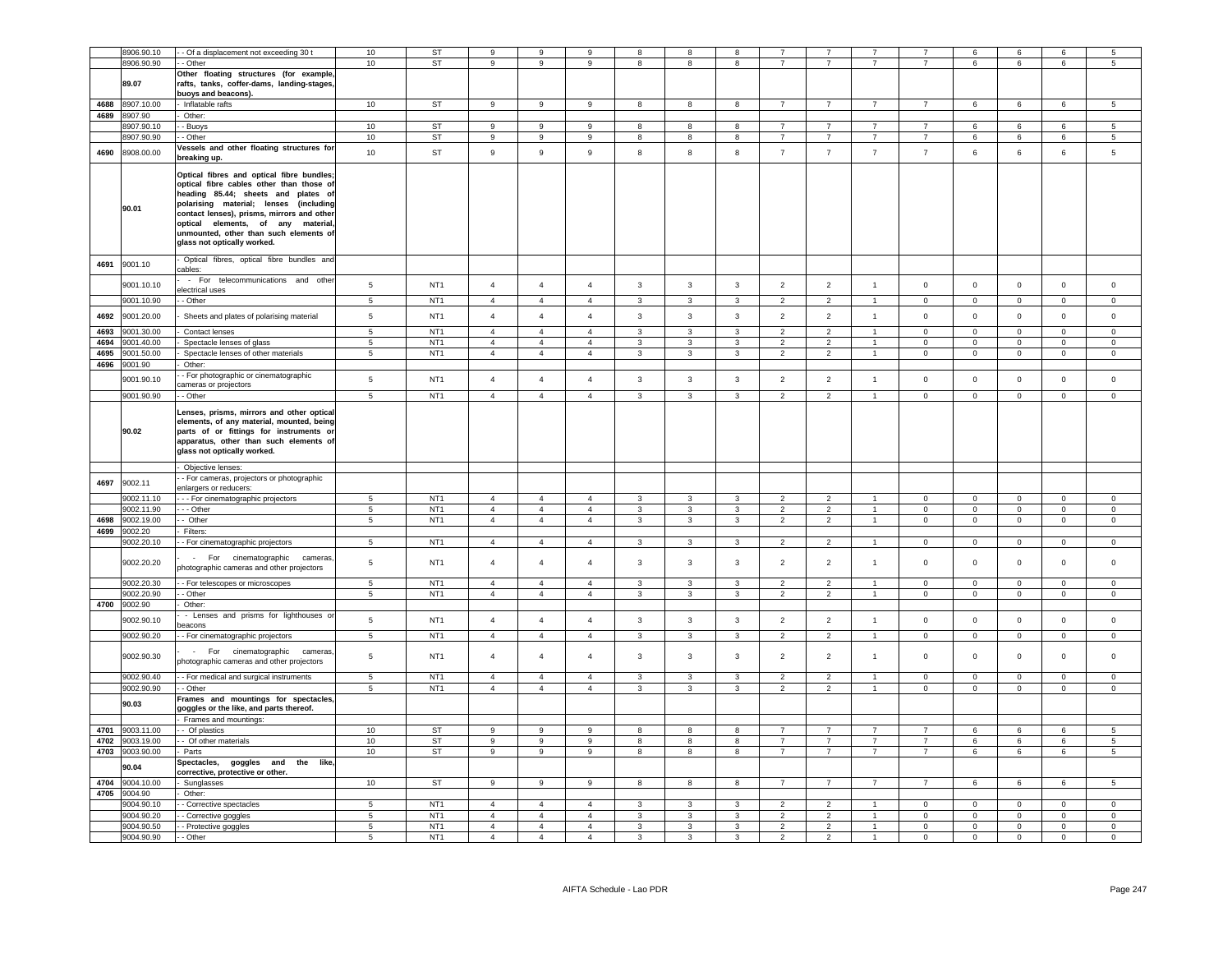|              | 90.05                      | Binoculars, monoculars, other optical<br>telescopes, and mountings therefor; other<br>astronomical instruments and mountings<br>therefor, but not including instruments for<br>radio-astronomy. |        |                 |                  |                  |                  |   |                         |                         |                |                |                |                 |   |                 |                 |                 |
|--------------|----------------------------|-------------------------------------------------------------------------------------------------------------------------------------------------------------------------------------------------|--------|-----------------|------------------|------------------|------------------|---|-------------------------|-------------------------|----------------|----------------|----------------|-----------------|---|-----------------|-----------------|-----------------|
| 4706<br>4707 | 9005.10.00<br>9005.80      | Binoculars                                                                                                                                                                                      | 10     | ST              | $\boldsymbol{9}$ | 9                | 9                | 8 | 8                       | 8                       | $\overline{7}$ | $\overline{7}$ | $\overline{7}$ | $\overline{7}$  | 6 | 6               | $\,6\,$         | $5\phantom{.0}$ |
|              | 9005.80.10                 | Other instruments:<br>- Astronomical instruments, excluding                                                                                                                                     | $10$   | <b>ST</b>       | $\boldsymbol{9}$ | $\mathsf g$      | $\boldsymbol{9}$ | 8 | 8                       | 8                       | $\overline{7}$ | $\overline{7}$ | $\overline{7}$ | $\overline{7}$  | 6 | 6               | $\,6\,$         | $\sqrt{5}$      |
|              | 9005.80.90                 | nstruments for radio-astronomy                                                                                                                                                                  | 10     | <b>ST</b>       | $\overline{9}$   | 9                | $\overline{9}$   | 8 | $\overline{\mathbf{8}}$ | $\overline{8}$          | $\overline{7}$ | $\overline{7}$ | $\overline{7}$ | $\overline{7}$  | 6 | $6\overline{6}$ | $6\overline{6}$ | $\overline{5}$  |
| 4708         | 9005.90                    | - Other<br>Parts<br>and accessories<br>(including                                                                                                                                               |        |                 |                  |                  |                  |   |                         |                         |                |                |                |                 |   |                 |                 |                 |
|              |                            | nountings):                                                                                                                                                                                     |        |                 |                  |                  |                  |   |                         |                         |                |                |                |                 |   |                 |                 |                 |
|              | 9005.90.10                 | - For astronomical instruments, excluding<br>instruments for radio-astronomy                                                                                                                    | $10$   | NT <sub>2</sub> | 9                | 9                | 8                | 8 | $\overline{7}$          | $\overline{7}$          | 6              | 6              | 5              | 5               | 5 | $\mathbf{3}$    | $\overline{2}$  | $\mathbf 0$     |
|              | 9005.90.90                 | - Other                                                                                                                                                                                         | 10     | NT <sub>2</sub> | $\overline{9}$   | 9                | 8                | 8 | $\overline{7}$          | $\overline{7}$          | 6              | 6              | $\overline{5}$ | $5\phantom{.0}$ | 5 | $\mathbf{3}$    | $\overline{2}$  | $\overline{0}$  |
|              | 90.06                      | Photographic (other than cinematographic)<br>photographic<br>flashlight<br>cameras;<br>apparatus and flashbulbs other than<br>discharge lamps of heading 85.39.                                 |        |                 |                  |                  |                  |   |                         |                         |                |                |                |                 |   |                 |                 |                 |
| 4709         | 9006.10                    | Cameras of a kind used for preparing<br>printing plates or cylinders:                                                                                                                           |        |                 |                  |                  |                  |   |                         |                         |                |                |                |                 |   |                 |                 |                 |
|              | 9006.10.10                 | - Laser photo plotters                                                                                                                                                                          | 10     | ST              | 9                | 9                | 9                | 8 | 8                       | 8                       | $\overline{7}$ | $\overline{7}$ | $\overline{7}$ | $\overline{7}$  | 6 | 6               | 6               | $5\overline{5}$ |
|              | 9006.10.90                 | - Other<br>Cameras specially designed for underwater                                                                                                                                            | 10     | <b>ST</b>       | $\overline{9}$   | 9                | 9                | 8 | $\boldsymbol{8}$        | $\overline{\mathbf{8}}$ | $\overline{7}$ | $\overline{7}$ | $\overline{7}$ | $\overline{7}$  | 6 | 6               | 6               | $\overline{5}$  |
| 4710         | 9006.30.00                 | ise, for aerial survey or for medical or surgical<br>examination of internal organs; comparison<br>cameras for forensic or criminological<br>purposes                                           | $10$   | <b>ST</b>       | $\boldsymbol{9}$ | 9                | $\boldsymbol{9}$ | 8 | 8                       | 8                       | $\overline{7}$ | $\overline{7}$ | $\overline{7}$ | $\overline{7}$  | 6 | 6               | $\,6$           | 5               |
|              | 4711 9006.40.00            | Instant print cameras                                                                                                                                                                           | 10     | <b>ST</b>       | $\overline{9}$   | $\overline{9}$   | $\overline{9}$   | 8 | $\overline{\mathbf{8}}$ | $\overline{\mathbf{8}}$ | $\overline{7}$ | $\overline{7}$ | $\overline{7}$ | $\overline{7}$  | 6 | $6\overline{6}$ | $6\overline{6}$ | $\overline{5}$  |
|              |                            | Other cameras                                                                                                                                                                                   |        |                 |                  |                  |                  |   |                         |                         |                |                |                |                 |   |                 |                 |                 |
| 4712         | 9006.51.00                 | - With a through-the-lens viewfinder (single<br>lens reflex (SLR)), for roll film of a width not<br>xceeding 35 mm                                                                              | 10     | <b>ST</b>       | 9                | 9                | 9                | 8 | 8                       | 8                       | $\overline{7}$ | $\overline{7}$ | $\overline{7}$ | $\overline{7}$  | 6 | 6               | $\,6\,$         | 5               |
| 4713         | 9006.52.00                 | - Other, for roll film of a width of less than 35<br>mm                                                                                                                                         | 10     | <b>ST</b>       | $\boldsymbol{9}$ | 9                | 9                | 8 | $\bf8$                  | 8                       | $\overline{7}$ | $\overline{7}$ | $\overline{7}$ | $\overline{7}$  | 6 | 6               | $\,6\,$         | $\sqrt{5}$      |
| 4714         | 9006.53.00                 | - Other, for roll film of a width of 35 mm                                                                                                                                                      | 10     | <b>ST</b>       | 9                | 9                | $\mathsf g$      | 8 | 8                       | 8                       | $\overline{7}$ | $\overline{7}$ | $\overline{7}$ | $\overline{7}$  | 6 | 6               | $\,6\,$         | $\,$ 5 $\,$     |
| 4715         | 9006.59                    | - Other:                                                                                                                                                                                        |        |                 |                  |                  |                  |   |                         |                         |                |                |                |                 |   |                 |                 |                 |
|              | 9006.59.10                 | - - Laser photo plotters or image setters with                                                                                                                                                  | 10     | <b>ST</b>       | $\boldsymbol{9}$ | 9                | 9                | 8 | 8                       | 8                       | $\overline{7}$ | $\overline{7}$ | $\overline{7}$ | $\overline{7}$  | 6 | 6               | $\,6\,$         | $\,$ 5 $\,$     |
|              | 9006.59.90                 | a raster image processor<br>- Other                                                                                                                                                             | 10     | <b>ST</b>       | 9                | 9                | 9                | 8 | 8                       | 8                       | $\overline{7}$ | $\overline{7}$ | $\overline{7}$ | $\overline{7}$  | 6 | 6               | 6               | 5               |
|              |                            | Photographic flashlight apparatus and<br>lashbulbs:                                                                                                                                             |        |                 |                  |                  |                  |   |                         |                         |                |                |                |                 |   |                 |                 |                 |
| 4716         | 9006.61.00                 | - Discharge lamp ("electronic") flashlight<br>apparatus                                                                                                                                         | 10     | ST              | $\boldsymbol{9}$ | 9                | $\mathsf g$      | 8 | 8                       | $\boldsymbol{8}$        | $\overline{7}$ | $\overline{7}$ | $\overline{7}$ | $\overline{7}$  | 6 | 6               | $\,6\,$         | $\,$ 5 $\,$     |
| 4717         | 9006.69.00                 | - Other                                                                                                                                                                                         | 10     | ST              | 9                | 9                | 9                | 8 | $\boldsymbol{8}$        | 8                       | $\overline{7}$ | $7^{\circ}$    | $\overline{7}$ | $\overline{7}$  | 6 | 6               | $\,6\,$         | $5\phantom{.0}$ |
| 4718         | 9006.91                    | Parts and accessories:<br>- For cameras:                                                                                                                                                        |        |                 |                  |                  |                  |   |                         |                         |                |                |                |                 |   |                 |                 |                 |
|              | 9006.91.10                 | - - For laser photo plotters of subheading                                                                                                                                                      | 10     | <b>ST</b>       | $\boldsymbol{9}$ | 9                | 9                | 8 | 8                       | 8                       | $\overline{7}$ | $\overline{7}$ | $\overline{7}$ | $\overline{7}$  | 6 | 6               | $\,6\,$         | $\sqrt{5}$      |
|              |                            | 9006.10.10<br>- - Other, for cameras of subheadings                                                                                                                                             |        |                 |                  |                  |                  |   |                         |                         |                |                |                |                 |   |                 |                 |                 |
|              | 9006.91.30                 | 9006.40 to 9006.53                                                                                                                                                                              | $10$   | <b>ST</b>       | $\boldsymbol{9}$ | $\boldsymbol{9}$ | 9                | 8 | 8                       | 8                       | $\overline{7}$ | $\overline{7}$ | $\overline{7}$ | $\overline{7}$  | 6 | 6               | $\,6\,$         | 5               |
|              | 9006.91.90<br>4719 9006.99 | - - Other<br>- Other:                                                                                                                                                                           | $10$   | <b>ST</b>       | $_{9}$           | 9                | $\overline{9}$   | 8 | 8                       | 8                       | $\overline{7}$ | $\overline{7}$ | $\overline{7}$ | $\overline{7}$  | 6 | 6               | $\,6\,$         | $5\overline{5}$ |
|              | 9006.99.10                 | - - For photographic flashlight apparatus                                                                                                                                                       | 10     | <b>ST</b>       | $\boldsymbol{9}$ | $\boldsymbol{9}$ | $\mathsf g$      | 8 | 8                       | 8                       | $\overline{7}$ | $\overline{7}$ | $\overline{7}$ | $\overline{7}$  | 6 | 6               | $\,6\,$         | $\overline{5}$  |
|              | 9006.99.90                 | -- Other                                                                                                                                                                                        | 10     | ST              | 9                | 9                | 9                | 8 | 8                       | 8                       | $\overline{7}$ | $\overline{7}$ | $\overline{7}$ | $\overline{7}$  | 6 | 6               | 6               | $5\phantom{.0}$ |
|              | 90.07                      | Cinematographic cameras and projectors,<br>whether or not incorporating sound<br>recording or reproducing apparatus.                                                                            |        |                 |                  |                  |                  |   |                         |                         |                |                |                |                 |   |                 |                 |                 |
|              |                            | Cameras:<br>- For film of less than 16 mm width or for                                                                                                                                          |        |                 |                  |                  |                  |   |                         |                         |                |                |                |                 |   |                 |                 |                 |
| 4720         | 9007.11.00                 | louble-8 mm film                                                                                                                                                                                | 10     | <b>ST</b>       | $\boldsymbol{9}$ | 9                | $\mathsf g$      | 8 | 8                       | 8                       | $\overline{7}$ | $\overline{7}$ | $\overline{7}$ | $\overline{7}$  | 6 | 6               | $\,6\,$         | $\,$ 5 $\,$     |
| 4721<br>4722 | 9007.19.00<br>9007.20      | - Other<br>Projectors:                                                                                                                                                                          | 10     | <b>ST</b>       | $\overline{9}$   | 9                | 9                | 8 | $\boldsymbol{8}$        | $\overline{\mathbf{8}}$ | $\overline{7}$ | $\overline{7}$ | $\overline{7}$ | $\overline{7}$  | 6 | $6\overline{6}$ | 6               | $\overline{5}$  |
|              | 9007.20.10                 | - For film of less than 16 mm in width                                                                                                                                                          | 10     | <b>ST</b>       | 9                | $\mathsf g$      | $\mathsf g$      | 8 | 8                       | 8                       | $\overline{7}$ | $\overline{7}$ | $\overline{7}$ | $\overline{7}$  | 6 | 6               | 6               | $5\phantom{.0}$ |
|              | 9007.20.90                 | - Other                                                                                                                                                                                         | 10     | <b>ST</b>       | $\overline{9}$   | $\overline{9}$   | $\overline{9}$   | 8 | $\overline{8}$          | $\overline{8}$          | $\overline{7}$ | $\overline{7}$ | 7              | $\overline{7}$  | 6 | $6\overline{6}$ | 6               | $\overline{5}$  |
| 4723         | 9007.91.00                 | Parts and accessories:<br>- For cameras                                                                                                                                                         | $10\,$ | ST              | 9                | 9                | 9                | 8 | 8                       | 8                       | $\overline{7}$ | $\overline{7}$ | $\overline{7}$ | $\overline{7}$  | 6 | 6               | $\,6\,$         | $\sqrt{5}$      |
|              | 4724 9007.92.00            | - For projectors                                                                                                                                                                                | 10     | <b>ST</b>       | $\overline{9}$   | $\overline{9}$   | $\overline{9}$   | 8 | 8                       | $\overline{\mathbf{8}}$ | $\overline{7}$ | $\overline{7}$ | $\overline{7}$ | $\overline{7}$  | 6 | $6\overline{6}$ | 6               | $\overline{5}$  |
|              | 90.08                      | projectors,<br>other<br>Image<br>than<br>cinematographic; photographic (other than<br>cinematographic) enlargers and reducers.                                                                  |        |                 |                  |                  |                  |   |                         |                         |                |                |                |                 |   |                 |                 |                 |
|              | 4725 9008.10.00            | - Slide projectors                                                                                                                                                                              | 10     | <b>ST</b>       | 9                | 9                | 9                | 8 | 8                       | $\overline{\mathbf{8}}$ | $\overline{7}$ | 7              |                |                 | 6 | $6\overline{6}$ | 6               | 5               |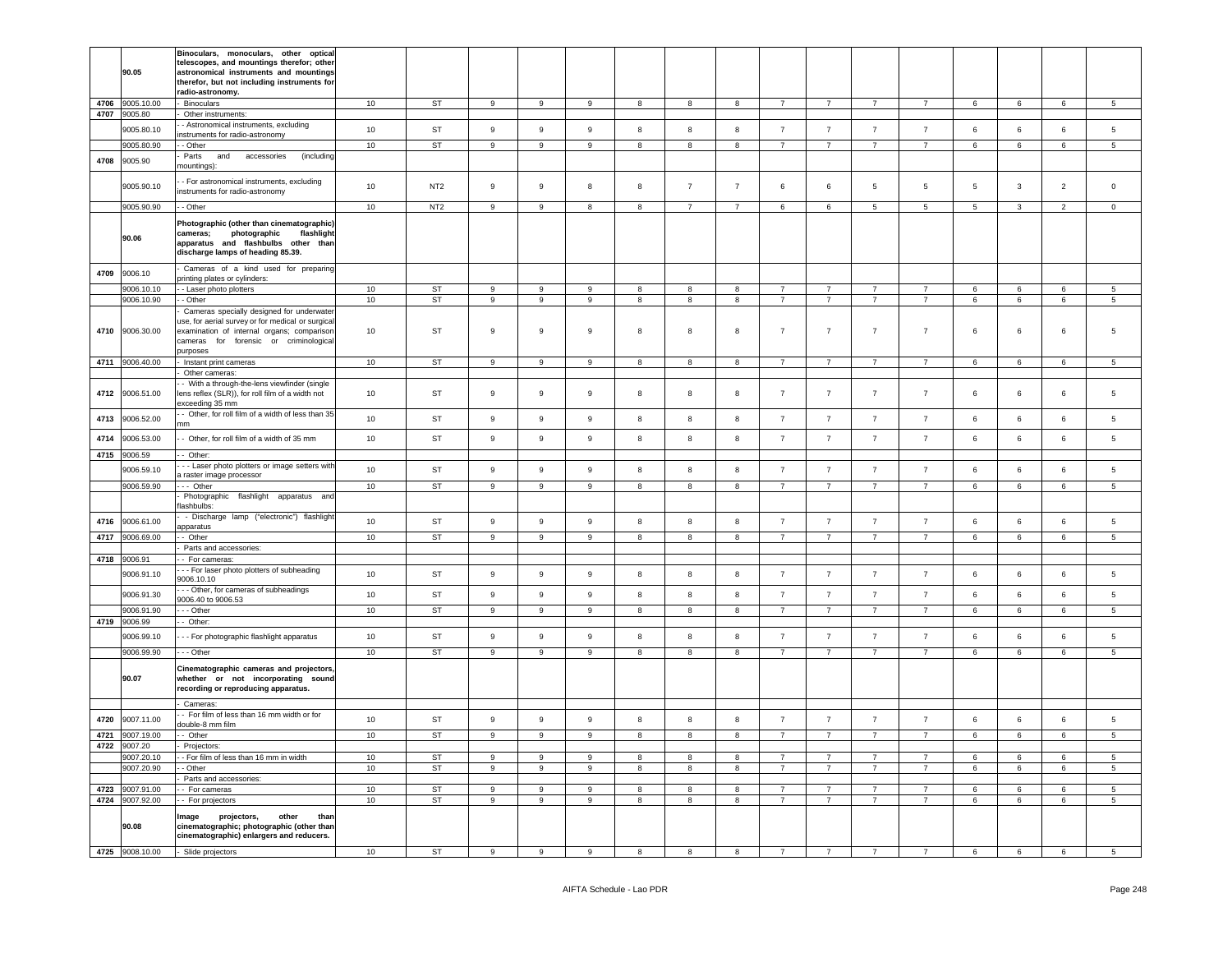|      |                 | Microfilm, microfiche or other microform                                                                                                                                                                                                          |                 |                 |                  |                  |                  |                         |                         |                |                |                |                |                |                |                |                |                 |
|------|-----------------|---------------------------------------------------------------------------------------------------------------------------------------------------------------------------------------------------------------------------------------------------|-----------------|-----------------|------------------|------------------|------------------|-------------------------|-------------------------|----------------|----------------|----------------|----------------|----------------|----------------|----------------|----------------|-----------------|
| 4726 | 9008.20.00      | readers, whether or not capable of producing                                                                                                                                                                                                      | 10              | ST              | $\boldsymbol{9}$ | $\mathsf g$      | 9                | 8                       | 8                       | 8              | $\overline{7}$ | $\overline{7}$ | $\overline{7}$ | $\overline{7}$ | 6              | 6              | 6              | 5               |
|      |                 | copies                                                                                                                                                                                                                                            |                 |                 |                  |                  |                  |                         |                         |                |                |                |                |                |                |                |                |                 |
| 4727 | 9008.30.00      | Other image projectors                                                                                                                                                                                                                            | 10              | ST              | 9                | 9                | 9                | 8                       | 8                       | 8              | $\overline{7}$ | $\overline{7}$ | $\overline{7}$ | $\overline{7}$ | 6              | 6              | 6              | $5\overline{5}$ |
|      |                 |                                                                                                                                                                                                                                                   |                 |                 |                  |                  |                  |                         |                         |                |                |                |                |                |                |                |                |                 |
| 4728 | 9008.40         | Photographic (other than cinematographic)<br>enlargers and reducers:                                                                                                                                                                              |                 |                 |                  |                  |                  |                         |                         |                |                |                |                |                |                |                |                |                 |
|      | 9008.40.10      | - Specialised equipment for use in the<br>printing industry                                                                                                                                                                                       | 10              | ST              | 9                | $\boldsymbol{9}$ | $\boldsymbol{9}$ | 8                       | 8                       | 8              | $\overline{7}$ | $\overline{7}$ | $\overline{7}$ | $\overline{7}$ | 6              | 6              | $\,6\,$        | $5\overline{5}$ |
|      | 9008.40.90      | - Other                                                                                                                                                                                                                                           | 10              | ST              | $\overline{9}$   | 9                | 9                | 8                       | 8                       | 8              | $\overline{7}$ | $\overline{7}$ | $\overline{7}$ | $\overline{7}$ | 6              | 6              | 6              | $\overline{5}$  |
|      | 4729 9008.90    | Parts and accessories:                                                                                                                                                                                                                            |                 |                 |                  |                  |                  |                         |                         |                |                |                |                |                |                |                |                |                 |
|      | 9008.90.10      | - Of goods of subheading 9008.20                                                                                                                                                                                                                  | 10              | <b>ST</b>       | 9                | 9                | 9                | 8                       | 8                       | 8              | $\overline{7}$ | $\overline{7}$ | $\overline{7}$ | $\overline{7}$ | 6              | 6              | 6              | 5               |
|      | 9008.90.90      | - Other                                                                                                                                                                                                                                           | 10              | ST              | $\boldsymbol{9}$ | 9                | 9                | 8                       | 8                       | 8              | $\overline{7}$ | $\overline{7}$ | $\overline{7}$ | $\overline{7}$ | 6              | 6              | $\,6\,$        | $\overline{5}$  |
|      |                 | Apparatus and equipment for photographic                                                                                                                                                                                                          |                 |                 |                  |                  |                  |                         |                         |                |                |                |                |                |                |                |                |                 |
|      | 90.10           | (including cinematographic) laboratories,<br>not specified or included elsewhere in this<br>Chapter;<br>negatoscopes;<br>projection<br>screens.                                                                                                   |                 |                 |                  |                  |                  |                         |                         |                |                |                |                |                |                |                |                |                 |
|      | 4730 9010.10.00 | Apparatus and equipment for automatically<br>developing<br>photographic<br><i>(including</i><br>cinematographic) film or paper in rolls or for<br>automatically exposing developed film to rolls<br>of photographic paper                         | 5               | NT <sub>1</sub> | $\overline{4}$   | $\overline{4}$   | $\overline{4}$   | 3                       | $\overline{\mathbf{3}}$ | 3              | $\overline{2}$ | $\overline{2}$ | $\mathbf{1}$   | $\,0\,$        | $\mathbf 0$    | $\mathbf 0$    | $\mathbf 0$    | $\overline{0}$  |
|      | 4731 9010.50    | Other apparatus and equipment for<br>photographic (including cinematographic)<br>aboratories; negatoscopes:                                                                                                                                       |                 |                 |                  |                  |                  |                         |                         |                |                |                |                |                |                |                |                |                 |
|      | 9010.50.10      | - Apparatus for the projection or drawing of<br>circuit patterns on sensitized substrates for the<br>nanufacture of PCB/PWBs                                                                                                                      | 10              | ST              | 9                | 9                | $\boldsymbol{9}$ | 8                       | 8                       | 8              | $\overline{7}$ | $\overline{7}$ | $\overline{7}$ | $\overline{7}$ | 6              | 6              | $\,6\,$        | $\overline{5}$  |
|      | 9010.50.90      | - - Other                                                                                                                                                                                                                                         | 10              | <b>ST</b>       | $\overline{9}$   | $\mathsf g$      | 9                | $\mathbf{g}$            | $\mathbf{g}$            | 8              | $\overline{7}$ | $\overline{7}$ | $\overline{7}$ | $\overline{7}$ | 6              | 6              | 6              | 5               |
| 4732 | 9010.60.00      | Projection screens                                                                                                                                                                                                                                | 10              | ST              | 9                | 9                | $\mathsf g$      | 8                       | 8                       | 8              | $\overline{7}$ | $\overline{7}$ | $\overline{7}$ | $\overline{7}$ | 6              | 6              | 6              | $5\overline{5}$ |
| 4733 | 9010.90         | Parts and accessories:                                                                                                                                                                                                                            |                 |                 |                  |                  |                  |                         |                         |                |                |                |                |                |                |                |                |                 |
|      | 9010.90.10      | - For projection screens, or for articles of<br>subheading 9010.10                                                                                                                                                                                | $\sqrt{5}$      | NT <sub>1</sub> | $\sqrt{4}$       | $\overline{4}$   | $\overline{4}$   | $\mathbf{3}$            | $\overline{\mathbf{3}}$ | $\mathbf{3}$   | $\overline{2}$ | $\overline{2}$ | $\mathbf{1}$   | $\mathsf 0$    | $\mathsf 0$    | $\mathsf 0$    | $\mathsf 0$    | $\,$ 0          |
|      | 9010.90.30      | - Parts and accessories of apparatus for the<br>projection or drawing of circuit patterns on<br>sensitized substrates for the manufacture of<br>PCB/PWBs                                                                                          | $5\phantom{.0}$ | NT <sub>1</sub> | $\overline{4}$   | $\overline{4}$   | $\overline{4}$   | $\mathbf{3}$            | $\overline{3}$          | $\mathbf{3}$   | $\overline{2}$ | $\overline{2}$ | $\mathbf{1}$   | $\mathsf 0$    | $\mathsf 0$    | $\mathbf 0$    | $\mathsf 0$    | $\mathsf 0$     |
|      | 9010.90.90      | - Other                                                                                                                                                                                                                                           | 5               | NT <sub>1</sub> | $\overline{4}$   | $\overline{4}$   | $\overline{4}$   | $\mathbf{3}$            | $\mathbf{3}$            | 3              | $\overline{2}$ | $\overline{2}$ | $\overline{1}$ | $\overline{0}$ | $\overline{0}$ | $\overline{0}$ | $\mathbf 0$    | $\mathbf 0$     |
|      | 90.11           | Compound optical microscopes, including<br>photomicrography,<br>those<br>for<br>cinephotomicrography or microprojection.                                                                                                                          |                 |                 |                  |                  |                  |                         |                         |                |                |                |                |                |                |                |                |                 |
|      | 4734 9011.10.00 | - Stereoscopic microscopes                                                                                                                                                                                                                        | $5\overline{5}$ | NT <sub>1</sub> | $\overline{4}$   | $\overline{4}$   | $\overline{4}$   | $\mathbf{3}$            | $\mathbf{3}$            | $\mathbf{3}$   | $\overline{2}$ | $\overline{2}$ | $\overline{1}$ | $\overline{0}$ | $\overline{0}$ | $\overline{0}$ | $\overline{0}$ | $\overline{0}$  |
|      |                 | Other microscopes, for photomicrography,                                                                                                                                                                                                          | $5\phantom{.0}$ | NT <sub>1</sub> | $\overline{4}$   | $\overline{4}$   | $\overline{4}$   | $\mathbf{3}$            | $\overline{3}$          | $\mathbf{3}$   |                |                | $\overline{1}$ | $\mathsf 0$    |                | $\mathbf 0$    | $\mathbf 0$    | $\mathsf 0$     |
| 4735 | 9011.20.00      | cinephotomicrography or microprojection                                                                                                                                                                                                           |                 |                 |                  |                  |                  |                         |                         |                | $\overline{2}$ | $\overline{2}$ |                |                | $^{\circ}$     |                |                |                 |
| 4736 | 9011.80.00      | Other microscopes                                                                                                                                                                                                                                 | 5               | NT <sub>1</sub> | $\overline{4}$   | $\overline{4}$   | $\overline{4}$   | $\mathbf{3}$            | $\overline{3}$          | $\mathbf{3}$   | $\overline{2}$ | $\overline{2}$ | $\overline{1}$ | $\mathsf 0$    | $\mathsf 0$    | $\mathbf 0$    | $\mathsf 0$    | $\mathsf 0$     |
|      | 4737 9011.90.00 | Parts and accessories                                                                                                                                                                                                                             | $\,$ 5 $\,$     | NT <sub>1</sub> | $\overline{4}$   | $\overline{4}$   | $\overline{4}$   | 3                       | $\mathbf{3}$            | $\mathbf{3}$   | $\overline{2}$ | $\overline{2}$ | $\overline{1}$ | $\mathsf 0$    | $\mathbf 0$    | $\mathbf 0$    | $\pmb{0}$      | $\overline{0}$  |
|      | 90.12           | Microscopes<br>other<br>than<br>optical<br>microscopes; diffraction apparatus.                                                                                                                                                                    |                 |                 |                  |                  |                  |                         |                         |                |                |                |                |                |                |                |                |                 |
| 4738 | 9012.10.00      | other<br>Microscopes<br>than<br>optical<br>nicroscopes; diffraction apparatus                                                                                                                                                                     | $5\phantom{.0}$ | NT <sub>1</sub> | $\overline{4}$   | $\overline{4}$   | $\overline{4}$   | $\mathbf{3}$            | $\overline{3}$          | $\mathbf{3}$   | $\overline{2}$ | $\overline{2}$ | $\overline{1}$ | $\mathsf 0$    | $\mathsf 0$    | $\mathbf 0$    | $\mathbf 0$    | $\mathsf 0$     |
|      | 4739 9012.90.00 | - Parts and accessories                                                                                                                                                                                                                           | 5               | NT <sub>1</sub> | $\overline{4}$   | $\overline{4}$   | $\overline{4}$   | $\mathbf{3}$            | $\mathbf{3}$            | $\mathbf{3}$   | $\overline{2}$ | $\overline{2}$ | $\overline{1}$ | $\mathbf 0$    | $\mathbf{0}$   | $\mathbf{0}$   | $\mathbf{0}$   | $\mathbf 0$     |
|      | 90.13           | Liquid crystal devices not constituting<br>articles provided for more specifically in<br>other headings; lasers, other than laser<br>diodes; other optical appliances and<br>instruments, not specified or included<br>elsewhere in this Chapter. |                 |                 |                  |                  |                  |                         |                         |                |                |                |                |                |                |                |                |                 |
| 4740 | 9013.10.00      | Telescopic sights for fitting to arms;<br>periscopes; telescopes designed to form parts<br>of machines, appliances, instruments or<br>apparatus of this Chapter or Section XVI                                                                    | 5               | NT <sub>1</sub> | $\overline{4}$   | $\overline{4}$   | $\overline{4}$   | 3                       | 3                       | 3              | $\overline{2}$ | $\overline{2}$ | $\mathbf{1}$   | $\mathsf 0$    | $\mathbf 0$    | $\mathbf{0}$   | $\mathbf 0$    | $\overline{0}$  |
| 4741 | 9013.20.00      | - Lasers, other than laser diodes                                                                                                                                                                                                                 | $5\phantom{.0}$ | NT <sub>1</sub> | $\overline{4}$   | $\overline{4}$   | $\overline{4}$   | $\mathbf{3}$            | $\mathbf{3}$            | $\mathbf{3}$   | $\overline{2}$ | $\overline{2}$ | $\overline{1}$ | $\overline{0}$ | $\overline{0}$ | $\mathbf 0$    | $\mathbf 0$    | $\mathbf 0$     |
|      |                 |                                                                                                                                                                                                                                                   |                 |                 |                  |                  |                  |                         |                         |                |                |                |                |                |                |                |                |                 |
| 4742 | 9013.80         | Other devices, appliances and instruments:<br>- Optical error verification and repair                                                                                                                                                             |                 |                 |                  |                  |                  |                         |                         |                |                |                |                |                |                |                |                |                 |
|      | 9013.80.10      | apparatus for PCB/PWBs and PCAs                                                                                                                                                                                                                   | 5               | NT <sub>1</sub> | $\overline{4}$   | $\overline{4}$   | $\overline{4}$   | $\mathbf{3}$            | $\overline{3}$          | $\mathbf{3}$   | $\overline{2}$ | $\overline{2}$ | $\overline{1}$ | $\mathbf 0$    | $\mathbf 0$    | $\mathsf 0$    | $\mathsf 0$    | $\,0\,$         |
|      | 9013.80.20      | - Liquid crystal devices                                                                                                                                                                                                                          | $\overline{5}$  | NT <sub>1</sub> | $\overline{4}$   | $\overline{4}$   | $\mathbf{A}$     | $\mathbf{3}$            | 3                       | $\mathbf{R}$   | $\overline{2}$ | $\overline{2}$ |                | $\mathsf 0$    | $\mathsf 0$    | $\mathsf 0$    | $\mathbf 0$    | $\mathsf 0$     |
|      | 9013.80.90      | - - Other                                                                                                                                                                                                                                         | $\overline{5}$  | NT <sub>1</sub> | $\overline{4}$   | $\overline{4}$   | $\overline{4}$   | $\overline{\mathbf{3}}$ | $\overline{\mathbf{3}}$ | $\overline{3}$ | $\overline{2}$ | $\overline{2}$ | $\overline{1}$ | $\overline{0}$ | $\overline{0}$ | $\overline{0}$ | $\overline{0}$ | $\overline{0}$  |
|      | 4743 9013.90    | - Parts and accessories:                                                                                                                                                                                                                          |                 |                 |                  |                  |                  |                         |                         |                |                |                |                |                |                |                |                |                 |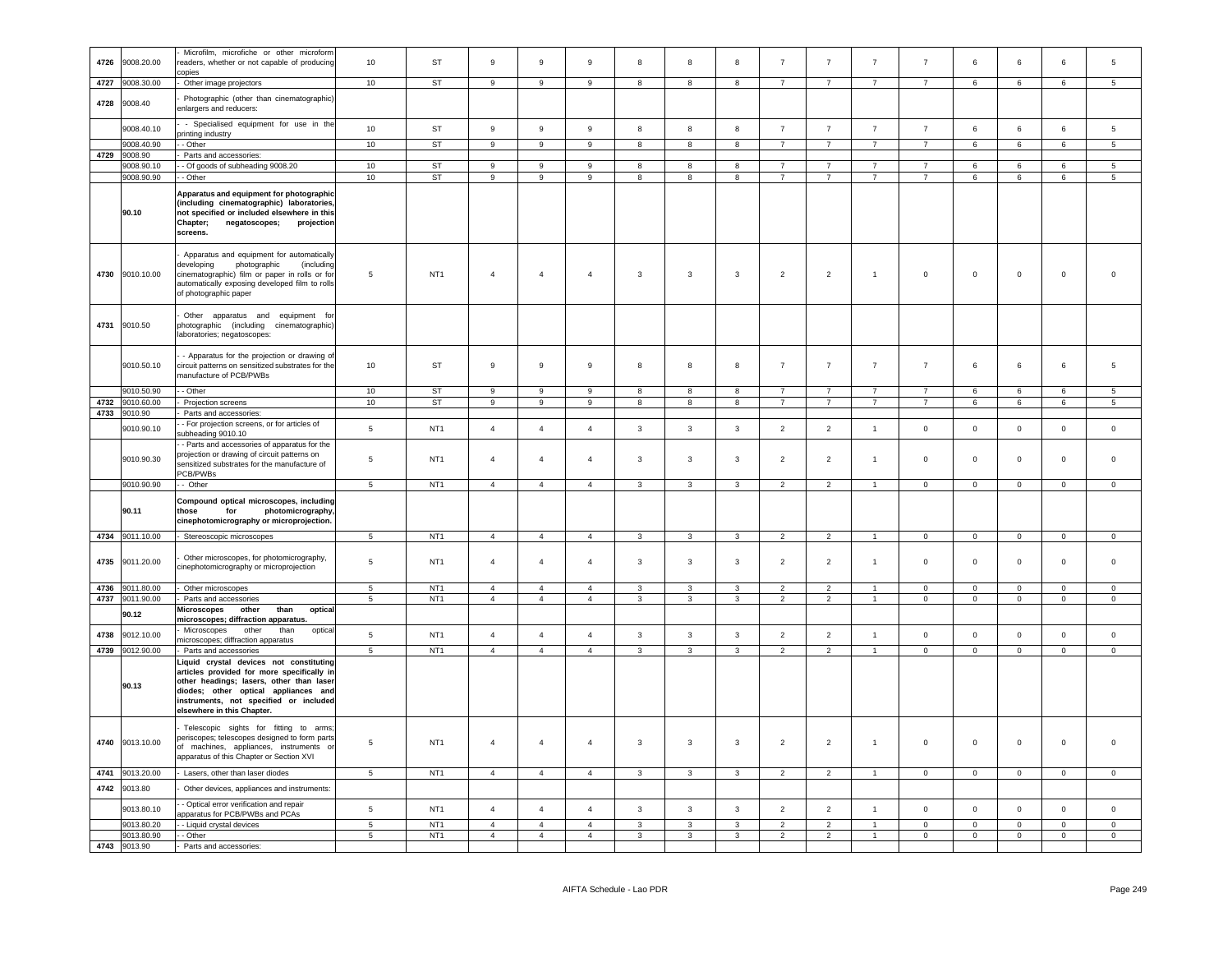|      | 9013.90.10               | - Parts and accessories of goods of<br>subheading 9013.20                                                                                                                                                                                                                                                                                                                       | $\sqrt{5}$                       | NT <sub>1</sub>                    | $\overline{4}$                   | $\overline{4}$                   | $\overline{4}$                   | $\mathbf{3}$      | $\mathbf{3}$                 | $\mathbf{3}$ | $\overline{2}$                   | $\overline{2}$                   | $\overline{1}$                   | $\mathsf 0$                 | $\mathsf 0$                 | $\mathsf 0$                | $\mathsf 0$                  | $\mathsf 0$                |
|------|--------------------------|---------------------------------------------------------------------------------------------------------------------------------------------------------------------------------------------------------------------------------------------------------------------------------------------------------------------------------------------------------------------------------|----------------------------------|------------------------------------|----------------------------------|----------------------------------|----------------------------------|-------------------|------------------------------|--------------|----------------------------------|----------------------------------|----------------------------------|-----------------------------|-----------------------------|----------------------------|------------------------------|----------------------------|
|      | 9013.90.30               | - Other, of goods of subheading 9013.10 or                                                                                                                                                                                                                                                                                                                                      | $\sqrt{5}$                       | NT <sub>1</sub>                    | $\overline{4}$                   | $\overline{4}$                   | $\overline{4}$                   | $\mathbf{3}$      | $\mathbf{3}$                 | $\mathbf{3}$ | $\overline{2}$                   | $\overline{2}$                   | $\overline{1}$                   | $\mathbf 0$                 | $\mathbf 0$                 | $\mathbf 0$                | $\mathbf 0$                  | $\mathsf 0$                |
|      |                          | 9013.80                                                                                                                                                                                                                                                                                                                                                                         |                                  |                                    |                                  |                                  |                                  |                   |                              |              |                                  |                                  |                                  |                             |                             |                            |                              |                            |
|      | 9013.90.40               | - Parts and accessories of optical error<br>verification and repair apparatus for<br>PCB/PWBs and PCAs                                                                                                                                                                                                                                                                          | $5\phantom{.0}$                  | NT <sub>1</sub>                    | $\overline{4}$                   | $\overline{4}$                   | $\overline{4}$                   | 3                 | 3                            | 3            | $\overline{2}$                   | $\overline{2}$                   | $\overline{1}$                   | $\mathbf 0$                 | $\mathbf 0$                 | $\mathbf 0$                | $\mathsf 0$                  | $\Omega$                   |
|      | 9013.90.90               | - Other                                                                                                                                                                                                                                                                                                                                                                         | $5\phantom{.0}$                  | NT <sub>1</sub>                    | $\overline{4}$                   | $\overline{4}$                   | $\overline{4}$                   | $\mathbf{3}$      | 3                            | 3            | $\overline{2}$                   | $\overline{2}$                   | $\overline{1}$                   | $\mathbf 0$                 | $\overline{0}$              | $\mathbf 0$                | $\mathbf 0$                  | $\mathbf 0$                |
|      | 90.14                    | Direction finding compasses; other<br>navigational instruments and appliances.                                                                                                                                                                                                                                                                                                  |                                  |                                    |                                  |                                  |                                  |                   |                              |              |                                  |                                  |                                  |                             |                             |                            |                              |                            |
|      | 4744 9014.10.00          | Direction finding compasses                                                                                                                                                                                                                                                                                                                                                     | $5\phantom{.0}$                  | NT <sub>1</sub>                    | $\overline{4}$                   | $\overline{4}$                   | $\overline{4}$                   | 3                 | 3                            | $\mathbf{3}$ | $\overline{2}$                   | $\overline{2}$                   |                                  | $\mathbf 0$                 | $\mathbf 0$                 | $\mathbf 0$                | $\mathbf{0}$                 | $\mathbf 0$                |
| 4745 | 9014.20.00               | Instruments and appliances for aeronautical<br>or space navigation (other than compasses)                                                                                                                                                                                                                                                                                       | $5\phantom{.0}$                  | NT <sub>1</sub>                    | $\overline{4}$                   | $\overline{4}$                   | $\overline{4}$                   | 3                 | 3                            | 3            | $\overline{2}$                   | $\overline{2}$                   | $\overline{1}$                   | $\circ$                     | $\mathbf{0}$                | $\mathbf 0$                | 0                            | $\mathbf 0$                |
| 4746 | 9014.80                  | Other instruments and appliances:                                                                                                                                                                                                                                                                                                                                               |                                  |                                    |                                  |                                  |                                  |                   |                              |              |                                  |                                  |                                  |                             |                             |                            |                              |                            |
|      | 9014.80.10               | - Of a kind used on ships, incorporating or<br>working in conjunction with an automatic data<br>processing machines                                                                                                                                                                                                                                                             | 5                                | NT <sub>1</sub>                    | $\overline{4}$                   | $\overline{4}$                   | $\overline{4}$                   | 3                 | 3                            | 3            | $\overline{2}$                   | $\overline{2}$                   | $\overline{1}$                   | $\mathbf 0$                 | $\mathbf 0$                 | $\mathbf 0$                | 0                            | $\mathbf 0$                |
|      | 9014.80.90               | - - Other                                                                                                                                                                                                                                                                                                                                                                       | $\sqrt{5}$                       | NT <sub>1</sub>                    | $\overline{4}$                   | $\overline{4}$                   | $\overline{4}$                   | $\mathbf{3}$      | $\mathbf{3}$                 | 3            | $\overline{2}$                   | $\overline{2}$                   | $\overline{1}$                   | $\mathbf 0$                 | $\mathbf 0$                 | $\mathbf 0$                | $\mathbf{0}$                 | $\mathbf 0$                |
|      | 4747 9014.90             | Parts and accessories:                                                                                                                                                                                                                                                                                                                                                          |                                  |                                    |                                  |                                  |                                  |                   |                              |              |                                  |                                  |                                  |                             |                             |                            |                              |                            |
|      | 9014.90.10               | - Of instruments and apparatus incorporating<br>or working in conjunction with an automatic<br>data processing machines of a kind used on<br>ships                                                                                                                                                                                                                              | $5\phantom{.0}$                  | NT <sub>1</sub>                    | $\overline{4}$                   | $\overline{4}$                   | $\overline{4}$                   | 3                 | 3                            | 3            | $\overline{2}$                   | $\overline{2}$                   | $\overline{1}$                   | $\mathbf 0$                 | $\mathsf 0$                 | $\,0\,$                    | $\mathsf 0$                  | $\mathsf 0$                |
|      | 9014.90.90               | - - Other                                                                                                                                                                                                                                                                                                                                                                       | 5 <sub>5</sub>                   | NT <sub>1</sub>                    | $\overline{4}$                   | $\overline{4}$                   | $\overline{4}$                   | $\mathbf{3}$      | $\mathbf{3}$                 | $\mathbf{3}$ | $\overline{2}$                   | $\overline{2}$                   | $\mathbf{1}$                     | $\overline{0}$              | $\overline{0}$              | $\overline{0}$             | $\overline{0}$               | $\overline{0}$             |
|      | 90.15                    | Surveying (including photogrammetrical<br>surveying), hydrographic, oceanographic,<br>hydrological, meteorological or<br>geophysical instruments and appliances,<br>excluding compasses; rangefinders.                                                                                                                                                                          |                                  |                                    |                                  |                                  |                                  |                   |                              |              |                                  |                                  |                                  |                             |                             |                            |                              |                            |
| 4748 | 9015.10                  | Rangefinders:                                                                                                                                                                                                                                                                                                                                                                   |                                  |                                    |                                  |                                  |                                  |                   |                              |              |                                  |                                  |                                  |                             |                             |                            |                              |                            |
|      | 9015.10.10               | - Of a kind used in photography or                                                                                                                                                                                                                                                                                                                                              | $5\phantom{.0}$                  | NT <sub>1</sub>                    | $\overline{4}$                   | $\overline{4}$                   | $\overline{4}$                   | 3                 | 3                            | 3            | $\overline{2}$                   | $\overline{2}$                   | $\overline{1}$                   | $\mathbf 0$                 | $\mathsf 0$                 | $\mathbf 0$                | $\mathbf 0$                  | $\mathbf 0$                |
|      | 9015.10.90               | cinematography<br>- Other                                                                                                                                                                                                                                                                                                                                                       | 5                                | NT <sub>1</sub>                    | $\overline{4}$                   | $\overline{4}$                   | $\overline{4}$                   | 3                 | 3                            | $\mathbf{3}$ | $\overline{2}$                   | $\overline{2}$                   | $\overline{1}$                   | $\mathbf{0}$                | $\mathbf 0$                 | $\mathbf 0$                | $\mathbf 0$                  | $\mathbf 0$                |
|      |                          | Theodolites<br>and<br>tachymeters                                                                                                                                                                                                                                                                                                                                               |                                  |                                    |                                  |                                  |                                  |                   |                              |              |                                  |                                  |                                  |                             |                             |                            |                              |                            |
| 4749 | 9015.20.00               | tacheometers)                                                                                                                                                                                                                                                                                                                                                                   | $\sqrt{5}$                       | NT <sub>1</sub>                    | $\sqrt{4}$                       | $\overline{4}$                   | $\overline{4}$                   | 3                 | $\mathbf{3}$                 | $\mathbf{3}$ | $\overline{2}$                   | $\overline{2}$                   | $\mathbf{1}$                     | $\mathbf 0$                 | $\mathbf 0$                 | $\mathbf 0$                | $\mathbf 0$                  | $\mathsf 0$                |
| 4750 | 9015.30.00               | Levels                                                                                                                                                                                                                                                                                                                                                                          | $5\phantom{.0}$                  | NT <sub>1</sub>                    | $\overline{4}$                   | $\overline{4}$                   | $\overline{4}$                   | 3                 | 3                            | 3            | $\overline{2}$                   | $\overline{2}$                   |                                  | $\mathbf 0$                 | $\mathsf 0$                 | $\,0\,$                    | $\mathsf 0$                  | $\mathbf 0$                |
| 4751 | 9015.40.00               | Photogrammetrical surveying instruments<br>and appliances                                                                                                                                                                                                                                                                                                                       | $\sqrt{5}$                       | NT <sub>1</sub>                    | $\overline{4}$                   | $\overline{4}$                   | $\overline{4}$                   | $\mathbf{3}$      | $\mathbf{3}$                 | $\mathbf{3}$ | $\overline{2}$                   | $\overline{2}$                   | $\mathbf{1}$                     | $\mathbf 0$                 | $\mathbf 0$                 | $\mathsf 0$                | $\mathsf 0$                  | $\mathbf 0$                |
| 4752 | 9015.80                  | Other instruments and appliances:                                                                                                                                                                                                                                                                                                                                               |                                  |                                    |                                  |                                  |                                  |                   |                              |              |                                  |                                  |                                  |                             |                             |                            |                              |                            |
|      | 9015.80.10               | - Radio-sonde and radio wind apparatus                                                                                                                                                                                                                                                                                                                                          | $5\phantom{.0}$                  | NT <sub>1</sub>                    | $\overline{4}$                   | $\overline{4}$                   | $\overline{4}$                   | 3                 | 3                            | 3            | $\overline{2}$                   | $\overline{2}$                   | $\overline{1}$                   | $\mathbf 0$                 | $\mathbf 0$                 | $\mathbf 0$                | $\mathbf 0$                  | $\mathbf 0$                |
| 4753 | 9015.80.90<br>9015.90.00 | - Other<br>Parts and accessories                                                                                                                                                                                                                                                                                                                                                | 5<br>5                           | NT <sub>1</sub><br>NT <sub>1</sub> | $\overline{4}$<br>$\overline{4}$ | $\overline{4}$<br>$\overline{4}$ | $\overline{4}$<br>$\overline{4}$ | 3<br>3            | $\overline{\mathbf{3}}$<br>3 | 3<br>3       | $\overline{2}$<br>2              | $\overline{2}$<br>$\overline{2}$ | $\mathbf{1}$<br>$\overline{1}$   | $\mathbf{0}$<br>$\mathsf 0$ | $\mathbf 0$<br>$\mathbf 0$  | $\mathbf 0$<br>0           | $\mathbf 0$<br>$\mathbf 0$   | $\mathbf 0$<br>$\mathbf 0$ |
|      |                          | Balances of a sensitivity of 5 cg or better,                                                                                                                                                                                                                                                                                                                                    |                                  |                                    |                                  |                                  |                                  |                   |                              |              |                                  |                                  |                                  |                             |                             |                            |                              |                            |
| 4754 | 90.16                    | with or without weights.                                                                                                                                                                                                                                                                                                                                                        |                                  |                                    |                                  |                                  |                                  |                   |                              |              |                                  |                                  |                                  |                             |                             |                            |                              |                            |
|      | 9016.00.10               | - Electronic                                                                                                                                                                                                                                                                                                                                                                    | 5                                | NT <sub>1</sub>                    | $\overline{4}$                   | $\overline{4}$                   | $\overline{4}$                   | 3                 | $\overline{\mathbf{3}}$      | 3            | $\overline{2}$                   | $\overline{2}$                   | $\overline{1}$                   | $\mathbf{0}$                | $\mathbf 0$                 | $\mathbf 0$                | $\mathbf 0$                  | $\mathbf 0$                |
|      | 9016.00.90               | Other                                                                                                                                                                                                                                                                                                                                                                           | $\overline{5}$                   | NT <sub>1</sub>                    | $\overline{4}$                   | $\overline{4}$                   | $\overline{4}$                   | 3                 | $\mathbf{3}$                 | 3            | $\overline{2}$                   | $\overline{2}$                   | $\overline{1}$                   | $\mathsf 0$                 | $\mathsf 0$                 | $\mathbf 0$                | $\mathbf 0$                  | $\mathsf 0$                |
|      | 90.17                    | Drawing, marking-out or mathematical<br>calculating instruments (for example,<br>drafting<br>machines,<br>pantographs,<br>protractors, drawing sets, slide rules, disc<br>calculators); instruments for measuring<br>length, for use in the hand (for example,<br>measuring rods and tapes, micrometers,<br>callipers), not specified or included<br>elsewhere in this Chapter. |                                  |                                    |                                  |                                  |                                  |                   |                              |              |                                  |                                  |                                  |                             |                             |                            |                              |                            |
| 4755 | 9017.10                  | Drafting tables and machines, whether or<br>not automatic:                                                                                                                                                                                                                                                                                                                      |                                  |                                    |                                  |                                  |                                  |                   |                              |              |                                  |                                  |                                  |                             |                             |                            |                              |                            |
|      | 9017.10.10               | - - Plotters                                                                                                                                                                                                                                                                                                                                                                    | 5                                | NT <sub>1</sub>                    | $\overline{4}$                   | $\overline{4}$                   | $\overline{4}$                   | $\mathbf{3}$      | 3                            | 3            | $\overline{2}$                   | $\overline{2}$                   |                                  | $\mathbf{0}$                | 0                           | $\mathbf 0$                | $\mathbf{0}$                 | $\mathbf{0}$               |
|      | 9017.10.90               | - Other                                                                                                                                                                                                                                                                                                                                                                         | 5                                | NT <sub>1</sub>                    | $\overline{4}$                   | $\overline{4}$                   | $\overline{4}$                   | 3                 | 3                            | $\mathbf{3}$ | $\overline{2}$                   | $\overline{2}$                   | $\overline{1}$                   | $\mathbf 0$                 | $\mathsf 0$                 | $\mathbf 0$                | $\mathbf 0$                  | $\circ$                    |
|      | 4756 9017.20             | Other drawing, marking-out or mathematical<br>calculating instruments:                                                                                                                                                                                                                                                                                                          |                                  |                                    |                                  |                                  |                                  |                   |                              |              |                                  |                                  |                                  |                             |                             |                            |                              |                            |
|      | 9017.20.10               | - - Rulers                                                                                                                                                                                                                                                                                                                                                                      | 5                                | NT <sub>1</sub>                    | $\overline{4}$                   | $\overline{4}$                   | $\overline{4}$                   | 3                 | 3                            | 3            | $\overline{2}$                   | $\overline{2}$                   |                                  | $\mathbf 0$                 | $\mathbf{0}$                | $\mathbf 0$                | $\mathbf 0$                  | $\mathbf{0}$               |
|      | 9017.20.30               | - Apparatus for the projection or drawing of<br>circuit patterns on sensitized substrates for the<br>nanufacture of PCB/PWBs                                                                                                                                                                                                                                                    | $\sqrt{5}$                       | NT <sub>1</sub>                    | $\overline{4}$                   | $\overline{4}$                   | $\overline{4}$                   | $\mathbf{3}$      | $\mathbf{3}$                 | $\mathbf{3}$ | $\overline{2}$                   | $\overline{2}$                   | $\mathbf{1}$                     | $\circ$                     | $\mathbf{0}$                | $\mathbf 0$                | $\mathbf 0$                  | $\mathbf 0$                |
|      | 9017.20.40               | - Photo plotters for the manufacture of<br>PCB/PWBs                                                                                                                                                                                                                                                                                                                             | $\overline{5}$<br>$\overline{5}$ | NT <sub>1</sub>                    | $\overline{4}$<br>$\overline{4}$ | $\overline{4}$<br>$\overline{4}$ | $\overline{4}$                   | $\mathbf{3}$      | $\mathbf{3}$                 | $\mathbf{3}$ | $\overline{2}$                   | $\overline{2}$                   | $\overline{1}$<br>$\overline{1}$ | $\mathbf 0$<br>$\mathbf 0$  | $\mathbf 0$                 | $\mathsf 0$                | $\mathbf 0$                  | $\mathbf 0$                |
|      | 9017.20.50<br>9017.20.90 | - Other plotters<br>- Other                                                                                                                                                                                                                                                                                                                                                     | $\sqrt{5}$                       | NT <sub>1</sub><br>NT <sub>1</sub> | $\overline{4}$                   | $\overline{4}$                   | $\overline{4}$<br>$\overline{4}$ | $\mathbf{3}$<br>3 | $\mathbf{3}$<br>3            | 3<br>3       | $\overline{2}$<br>$\overline{2}$ | $\overline{2}$<br>$\overline{2}$ | $\overline{1}$                   | $\mathbf{0}$                | $\mathbf 0$<br>$\mathbf{0}$ | $\mathsf 0$<br>$\mathbf 0$ | $\mathbf{0}$<br>$\mathbf{0}$ | $\mathbf 0$<br>$\mathbf 0$ |
| 4757 | 9017.30.00               | Micrometers, callipers and gauges                                                                                                                                                                                                                                                                                                                                               | $5\phantom{.0}$                  | NT <sub>1</sub>                    | $\overline{4}$                   | $\overline{4}$                   | $\overline{4}$                   | $\mathbf{3}$      | $\mathbf{3}$                 | $\mathbf{3}$ | $\overline{2}$                   | $\overline{2}$                   | $\overline{1}$                   | $\mathbf{0}$                | $\mathbf 0$                 | $\mathbf 0$                | $\mathbf{0}$                 | $\overline{0}$             |
|      | 4758 9017.80.00          | Other instruments                                                                                                                                                                                                                                                                                                                                                               | $\sqrt{5}$                       | NT <sub>1</sub>                    | $\overline{4}$                   | $\overline{4}$                   | $\overline{4}$                   | $\mathbf{3}$      | $\mathbf{3}$                 | $\mathbf{3}$ | $\overline{2}$                   | $\overline{2}$                   | 1                                | $\mathbf 0$                 | $\mathbf 0$                 | $\mathbf 0$                | $\mathbf 0$                  | $\mathbf 0$                |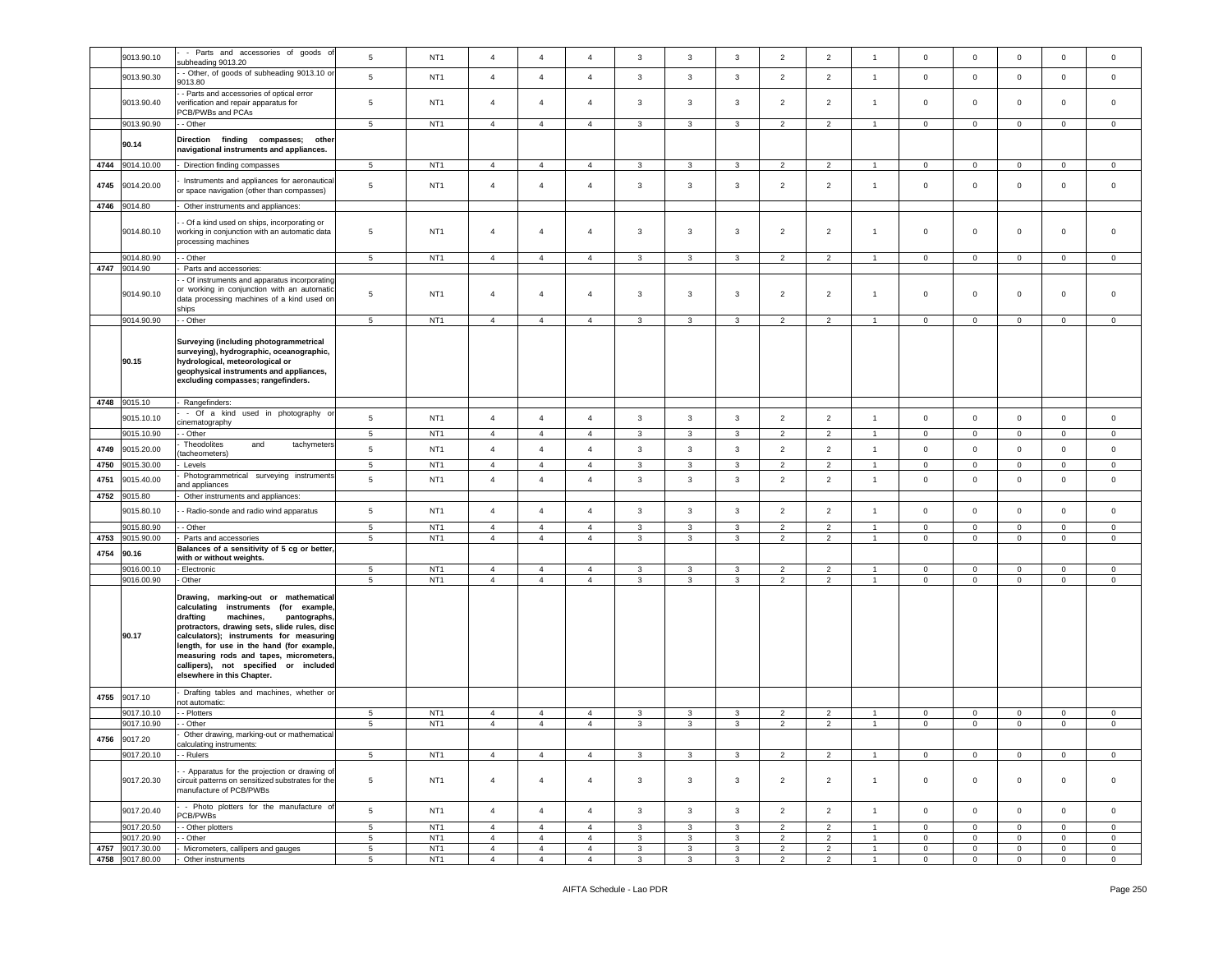|              | 4759 9017.90          | Parts and accessories:                                                                                                                                                                                                                                                                                |                 |                 |                |                 |                |                |              |                 |                 |                |                |              |                     |                |                 |             |
|--------------|-----------------------|-------------------------------------------------------------------------------------------------------------------------------------------------------------------------------------------------------------------------------------------------------------------------------------------------------|-----------------|-----------------|----------------|-----------------|----------------|----------------|--------------|-----------------|-----------------|----------------|----------------|--------------|---------------------|----------------|-----------------|-------------|
|              | 9017.90.20            | - Parts and accessories of apparatus for the<br>projection or drawing of circuit patterns on<br>sensitized substrates for the manufacture of                                                                                                                                                          | $5\phantom{.0}$ | NT <sub>1</sub> | $\overline{4}$ | $\overline{4}$  | $\overline{4}$ | $\mathbf{3}$   | 3            | $\mathbf{3}$    | $\overline{2}$  | $\overline{2}$ | $\overline{1}$ | $\mathbf 0$  | $\overline{0}$      | $\mathbf 0$    | $\mathbf 0$     | $\mathbf 0$ |
|              | 9017.90.30            | PCB/PWBs<br>- Parts and accessories of photo plotters for<br>the manufacture of PCB/PWBs                                                                                                                                                                                                              | $\,$ 5          | NT <sub>1</sub> | $\overline{4}$ | $\overline{4}$  | $\overline{4}$ | 3              | 3            | 3               | $\overline{2}$  | $\overline{2}$ | $\overline{1}$ | $\mathbf 0$  | $\mathbf 0$         | $\mathbf 0$    | $\mathsf 0$     | $\circ$     |
|              | 9017.90.40            | - Parts and accessories including printed<br>circuit assemblies of plotters                                                                                                                                                                                                                           | $\,$ 5          | NT <sub>1</sub> | $\overline{4}$ | $\overline{4}$  | $\overline{4}$ | $\mathbf{3}$   | 3            | 3               | $\overline{2}$  | $\overline{2}$ | $\overline{1}$ | $\mathbf 0$  | $\mathbf 0$         | $\mathbf 0$    | $\mathsf 0$     | $\mathbf 0$ |
|              | 9017.90.90            | - Other                                                                                                                                                                                                                                                                                               | 5               | NT <sub>1</sub> | $\overline{4}$ | $\overline{4}$  | $\overline{4}$ | 3              | 3            | $\mathbf{3}$    | $\overline{2}$  | $\overline{2}$ | $\overline{1}$ | $\mathbf{0}$ | $\mathbf 0$         | $\mathbf 0$    | $\mathbf{0}$    | $\mathbf 0$ |
|              | 90.18                 | Instruments and appliances used in<br>medical, surgical, dental or veterinary<br>sciences,<br>including<br>scintigraphic<br>apparatus, other electro-medical apparatus<br>and sight-testing instruments.                                                                                              |                 |                 |                |                 |                |                |              |                 |                 |                |                |              |                     |                |                 |             |
|              |                       | (including<br>Electro-diagnostic apparatus<br>for functional<br>exploratory<br>apparatus<br>examination or for checking physiological<br>parameters):                                                                                                                                                 |                 |                 |                |                 |                |                |              |                 |                 |                |                |              |                     |                |                 |             |
| 4760         | 9018.11.00            | - Electro-cardiographs                                                                                                                                                                                                                                                                                | $5\phantom{.0}$ | NT <sub>1</sub> | $\overline{4}$ | $\overline{4}$  | $\overline{4}$ | 3              | 3            | 3               | $\overline{2}$  | $\overline{2}$ |                | $\mathbf 0$  | $\mathbf 0$         | $\mathbf 0$    | $\mathbf 0$     | $\mathbf 0$ |
| 4761         | 9018.12.00            | - Ultrasonic scanning apparatus                                                                                                                                                                                                                                                                       | 5               | NT <sub>1</sub> | $\overline{4}$ | $\overline{4}$  | $\overline{4}$ | $\mathbf{3}$   | 3            | 3               | $\overline{2}$  | $\overline{2}$ |                | $\mathbf{0}$ | $\mathbf{0}$        | $\mathbf 0$    | $\mathbf 0$     | $\mathbf 0$ |
| 4762         | 9018.13.00            | - Magnetic resonance imaging apparatus                                                                                                                                                                                                                                                                | $\,$ 5 $\,$     | NT <sub>1</sub> | $\overline{4}$ | $\overline{4}$  | $\overline{4}$ | $\mathbf{3}$   | $\mathbf{3}$ | $\mathbf{3}$    | $\overline{2}$  | $\overline{2}$ | $\overline{1}$ | $\mathbf 0$  | $\overline{0}$      | $\mathbf 0$    | $\mathsf 0$     | $\mathsf 0$ |
| 4763         | 9018.14.00            | - Scintigraphic apparatus                                                                                                                                                                                                                                                                             | $5\phantom{.0}$ | NT <sub>1</sub> | $\overline{4}$ | $\overline{4}$  | $\overline{4}$ | 3              | 3            | $\mathbf{3}$    | 2               | $\overline{2}$ |                | $\mathbf 0$  | $\mathbf 0$         | $\mathbf 0$    | $\mathbf 0$     | $\mathbf 0$ |
| 4764         | 9018.19.00            | - Other                                                                                                                                                                                                                                                                                               | 5               | ST              | 5              | 5               | 5              | 5              | 5            | 5               | 5               | 5              | 5              | 5            | 5                   | 5              | 5               | 5           |
| 4765         | 9018.20.00            | Ultra-violet or infra-red ray apparatus<br>Syringes, needles, catheters, cannulae and                                                                                                                                                                                                                 | $\,$ 5 $\,$     | NT <sub>1</sub> | $\overline{4}$ | $\overline{4}$  | $\overline{4}$ | 3              | $\mathbf{3}$ | $\mathbf{3}$    | $\overline{2}$  | $\overline{2}$ |                | $\mathbf 0$  | $\mathsf{O}\xspace$ | $\mathsf 0$    | $\mathbf 0$     | 0           |
|              |                       | the like:                                                                                                                                                                                                                                                                                             |                 |                 |                |                 |                |                |              |                 |                 |                |                |              |                     |                |                 |             |
| 4766         | 9018.31               | - Syringes, with or without needles:                                                                                                                                                                                                                                                                  |                 |                 |                |                 |                |                |              |                 |                 |                |                |              |                     |                |                 |             |
|              | 9018.31.10            | - - Disposable syringes                                                                                                                                                                                                                                                                               | $\overline{5}$  | NT <sub>1</sub> | $\overline{4}$ | $\overline{4}$  | $\overline{4}$ | 3              | 3            | $\mathbf{3}$    | $\overline{2}$  | $\overline{2}$ |                | $\mathbf 0$  | $\mathbf 0$         | 0              | $\mathbf 0$     | 0           |
|              | 9018.31.90            | - - Other                                                                                                                                                                                                                                                                                             | $5\phantom{.0}$ | NT <sub>1</sub> | $\overline{4}$ | $\overline{4}$  | $\overline{4}$ | $\mathbf{3}$   | 3            | $\mathbf{3}$    | $\overline{2}$  | $\overline{2}$ |                | $\mathbf 0$  | $\mathbf 0$         | $\mathsf 0$    | $\mathbf{0}$    | $\mathbf 0$ |
| 4767         | 9018.32.00            | - Tubular metal needles and needles for<br>sutures                                                                                                                                                                                                                                                    | $5\phantom{.0}$ | NT <sub>1</sub> | $\overline{4}$ | $\overline{4}$  | $\overline{4}$ | 3              | 3            | 3               | $\overline{2}$  | $\overline{2}$ | $\overline{1}$ | $\mathbf 0$  | $\mathbf 0$         | $\mathbf 0$    | $\mathbf 0$     | $\mathbf 0$ |
| 4768         | 9018.39               | - Other:                                                                                                                                                                                                                                                                                              |                 |                 |                |                 |                |                |              |                 |                 |                |                |              |                     |                |                 |             |
|              | 9018.39.10            | - - Catheters                                                                                                                                                                                                                                                                                         | $\overline{5}$  | NT <sub>2</sub> | $\overline{4}$ | $\overline{4}$  | $\overline{4}$ | 3              | 3            | $\mathbf{3}$    | $\overline{2}$  | $\overline{2}$ | 1.5            | 1.5          | -1                  |                | $\mathbf 0$     | $\mathbf 0$ |
|              | 9018.39.20            | - - Tubular metal needles and needles for                                                                                                                                                                                                                                                             | $5\phantom{.0}$ | NT <sub>2</sub> | $\overline{4}$ | $\overline{4}$  | $\overline{4}$ | $\mathbf{3}$   | 3            | $\mathbf{3}$    | $\overline{2}$  | $\overline{2}$ | 1.5            | 1.5          | $\overline{1}$      | $\mathbf{1}$   | $\mathbf 0$     | $\mathbf 0$ |
|              | 9018.39.90            | sutures<br>- - Other                                                                                                                                                                                                                                                                                  | $\,$ 5 $\,$     | NT <sub>2</sub> | $\overline{4}$ | $\overline{4}$  | $\overline{4}$ | 3              | $\mathbf{3}$ | $\mathbf{3}$    | $\overline{2}$  | $\overline{2}$ | 1.5            | $1.5\,$      | $\mathbf{1}$        | $\overline{1}$ | $\mathbf 0$     | $\mathsf 0$ |
|              |                       | Other instruments and appliances, used in                                                                                                                                                                                                                                                             |                 |                 |                |                 |                |                |              |                 |                 |                |                |              |                     |                |                 |             |
|              |                       | dental sciences:<br>- Dental drill engines, whether or not                                                                                                                                                                                                                                            |                 |                 |                |                 |                |                |              |                 |                 |                |                |              |                     |                |                 |             |
| 4769         | 9018.41.00            | combined on a single base with other dental<br>equipment                                                                                                                                                                                                                                              | $5\phantom{.0}$ | NT <sub>1</sub> | $\overline{4}$ | $\overline{4}$  | $\overline{4}$ | 3              | 3            | $\mathbf{3}$    | $\overline{2}$  | $\overline{2}$ | $\overline{1}$ | $\circ$      | $\mathbf{0}$        | $\mathbf 0$    | $\mathbf 0$     | $\mathbf 0$ |
| 4770         | 9018.49.00            | - Other                                                                                                                                                                                                                                                                                               | $5\phantom{.0}$ | NT <sub>1</sub> | $\overline{4}$ | $\overline{4}$  | $\overline{4}$ | $\mathbf{3}$   | 3            | $\mathbf{3}$    | $\overline{2}$  | $\overline{2}$ | $\mathbf{1}$   | $\mathbf 0$  | $\mathbf{0}$        | $\mathbf 0$    | $\mathbf{0}$    | $\mathbf 0$ |
| 4771<br>4772 | 9018.50.00            | Other<br>ophthalmic<br>instruments<br>and<br>appliances                                                                                                                                                                                                                                               | $5\phantom{.0}$ | NT <sub>1</sub> | $\overline{4}$ | $\overline{4}$  | $\overline{4}$ | $\mathbf{3}$   | $\mathbf{3}$ | $\mathbf{3}$    | $\overline{2}$  | $\overline{2}$ | $\mathbf{1}$   | $\mathbf 0$  | $\mathbf{0}$        | $\mathsf 0$    | $\mathbf 0$     | $\mathbf 0$ |
|              | 9018.90<br>9018.90.20 | Other instruments and appliances:<br>- Intravenous administration sets                                                                                                                                                                                                                                | $5\phantom{.0}$ | ST              | 5              | $5\phantom{.0}$ | 5              | 5              | 5            | $5\phantom{.0}$ | 5               | 5              | 5              | 5            | 5                   | 5              | 5               | 5           |
|              | 9018.90.30            | - Electronic instruments and appliances                                                                                                                                                                                                                                                               | $\sqrt{5}$      | <b>ST</b>       | 5              | $5\phantom{.0}$ | 5              | $\overline{5}$ | 5            | 5               | 5               | 5              | 5              | 5            | $5\phantom{.0}$     | 5              | 5               | 5           |
|              | 9018.90.90            | - Other                                                                                                                                                                                                                                                                                               | $5\phantom{.0}$ | ST              | $\sqrt{5}$     | 5               | 5              | 5              | 5            | $\,$ 5 $\,$     | $5\phantom{.0}$ | 5              | 5              | 5            | $5\phantom{.0}$     | 5              | $5\phantom{.0}$ | 5           |
|              | 90.19                 | Mechano-therapy appliances; massage<br>apparatus; psychological aptitude-testing<br>apparatus; ozone therapy, oxygen therapy,<br>aerosol therapy, artificial respiration or<br>other therapeutic respiration apparatus.                                                                               |                 |                 |                |                 |                |                |              |                 |                 |                |                |              |                     |                |                 |             |
|              | 4773 9019.10          | Mechano-therapy appliances;<br>massage<br>psychological aptitude-testing<br>apparatus;<br>apparatus:                                                                                                                                                                                                  |                 |                 |                |                 |                |                |              |                 |                 |                |                |              |                     |                |                 |             |
|              | 9019.10.10            | - - Electronic                                                                                                                                                                                                                                                                                        | $5\phantom{.0}$ | NT <sub>1</sub> | $\overline{4}$ | $\overline{4}$  | $\overline{4}$ | $\mathbf{3}$   | 3            | 3               | 2               | 2              | $\overline{1}$ | $\mathbf{0}$ | $\mathbf{0}$        | $\mathbf 0$    | $\circ$         | $\circ$     |
|              | 9019.10.90            | - Other                                                                                                                                                                                                                                                                                               | $\overline{5}$  | NT <sub>1</sub> | $\overline{4}$ | $\overline{4}$  | $\overline{4}$ | 3              | 3            | 3               | $\overline{2}$  | $\overline{2}$ |                | $\mathbf 0$  | $\mathbf 0$         | $\mathbf 0$    | $\mathbf 0$     | $\mathbf 0$ |
|              | 4774 9019.20.00       | Ozone therapy, oxygen therapy, aeroso<br>therapy, artificial respiration or other<br>therapeutic respiration apparatus                                                                                                                                                                                | 5               | NT <sub>1</sub> | $\overline{a}$ | $\overline{4}$  | $\overline{4}$ | 3              | 3            | 3               | 2               | $\overline{2}$ |                | $\mathbf 0$  | 0                   | 0              | $\mathbf 0$     | $\Omega$    |
|              | 4775 9020.00.00       | Other breathing appliances and gas<br>masks, excluding protective masks having<br>neither mechanical parts nor replaceable<br>filters.                                                                                                                                                                | 5               | NT <sub>1</sub> | $\overline{4}$ | $\overline{4}$  | $\overline{4}$ | 3              | 3            | 3               | $\overline{2}$  | $\overline{2}$ | $\mathbf{1}$   | $\circ$      | $\mathbf 0$         | $\mathbf 0$    | $\mathbf 0$     | 0           |
|              | 90.21                 | Orthopaedic<br>appliances,<br>including<br>crutches, surgical belts and trusses;<br>splints and other fracture appliances;<br>artificial parts of the body; hearing aids<br>and other appliances which are worn or<br>carried, or implanted in the body, to<br>compensate for a defect or disability. |                 |                 |                |                 |                |                |              |                 |                 |                |                |              |                     |                |                 |             |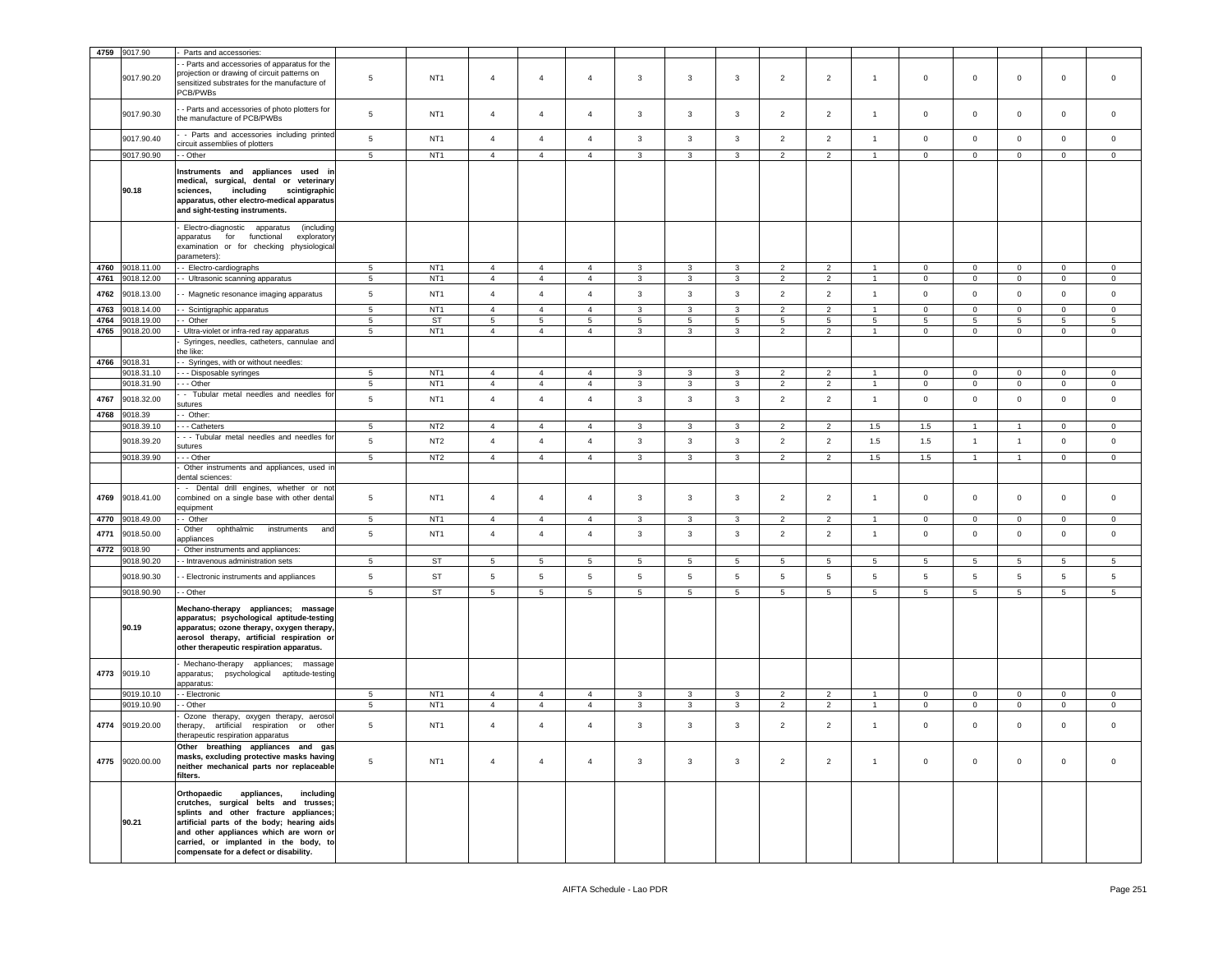| 4776 | 9021.10.00 | Orthopaedic or fracture appliances                                                                                                                                                                                                                                                                                                                                              | 5               | NT <sub>1</sub> | $\overline{4}$ | $\overline{4}$ | $\overline{4}$ | 3            | 3            | 3            | $\overline{2}$ | $\overline{2}$ |                | $^{\circ}$     | $\mathbf 0$    | $\mathsf 0$  | $\mathbf 0$    | 0              |
|------|------------|---------------------------------------------------------------------------------------------------------------------------------------------------------------------------------------------------------------------------------------------------------------------------------------------------------------------------------------------------------------------------------|-----------------|-----------------|----------------|----------------|----------------|--------------|--------------|--------------|----------------|----------------|----------------|----------------|----------------|--------------|----------------|----------------|
|      |            | Artificial teeth and dental fittings:                                                                                                                                                                                                                                                                                                                                           |                 |                 |                |                |                |              |              |              |                |                |                |                |                |              |                |                |
| 4777 | 9021.21.00 | - Artificial teeth                                                                                                                                                                                                                                                                                                                                                              | 5               | NT <sub>1</sub> | $\overline{4}$ | $\overline{4}$ | $\overline{4}$ | $\mathbf{3}$ | 3            | 3            | $\overline{2}$ | $\overline{2}$ | $\mathbf{1}$   | $\pmb{0}$      | $\mathbf 0$    | $\mathbf 0$  | $\mathsf 0$    | $\mathbf 0$    |
| 4778 | 9021.29.00 | - Other                                                                                                                                                                                                                                                                                                                                                                         | 5               | NT <sub>1</sub> | $\overline{4}$ | $\overline{4}$ | $\overline{4}$ | $\mathbf{3}$ | $\mathbf{3}$ | $\mathbf{3}$ | $\overline{2}$ | $\overline{2}$ | $\overline{1}$ | $\circ$        | $\mathsf 0$    | $\mathbf 0$  | $\mathbf 0$    | $\circ$        |
|      |            | Other artificial parts of the body:                                                                                                                                                                                                                                                                                                                                             |                 |                 |                |                |                |              |              |              |                |                |                |                |                |              |                |                |
| 4779 | 9021.31.00 | - Artificial joints                                                                                                                                                                                                                                                                                                                                                             | 5               | NT <sub>1</sub> | $\overline{4}$ | $\overline{4}$ | $\overline{4}$ | 3            | $\mathbf{3}$ | $\mathbf{3}$ | $\overline{2}$ | $\overline{2}$ | $\overline{1}$ | $\mathbf 0$    | $\mathbf{0}$   | $\mathbf 0$  | $\mathbf{0}$   | $\mathbf{0}$   |
| 4780 | 9021.39.00 | - Other                                                                                                                                                                                                                                                                                                                                                                         | 5               | NT <sub>1</sub> | $\overline{4}$ | $\overline{4}$ | $\overline{4}$ | 3            | 3            | 3            | $\overline{2}$ | $\overline{2}$ | $\mathbf{1}$   | $\mathbf 0$    | $\mathbf 0$    | $\mathbf 0$  | $\mathbf 0$    | $\mathbf{0}$   |
|      |            | Hearing<br>aids, excluding<br>parts and                                                                                                                                                                                                                                                                                                                                         |                 |                 |                |                |                |              |              |              |                |                |                |                |                |              |                |                |
| 4781 | 9021.40.00 | accessories                                                                                                                                                                                                                                                                                                                                                                     | 5               | NT <sub>1</sub> | $\overline{4}$ | $\overline{4}$ | $\overline{4}$ | $\mathbf{3}$ | $\mathbf{3}$ | $\mathbf{3}$ | $\overline{2}$ | $\overline{2}$ | $\mathbf{1}$   | $\mathbf 0$    | $\circ$        | $\mathsf 0$  | $\mathbf 0$    | $\circ$        |
| 4782 | 9021.50.00 | Pacemakers for stimulating heart muscles,<br>excluding parts and accessories                                                                                                                                                                                                                                                                                                    | 5               | NT <sub>1</sub> | $\overline{4}$ | $\overline{4}$ | $\overline{4}$ | 3            | 3            | 3            | $\overline{2}$ | $\overline{2}$ | $\overline{1}$ | $\mathbf 0$    | $\circ$        | $\mathbf 0$  | $\mathbf 0$    | $\mathbf 0$    |
| 4783 | 9021.90.00 | Other                                                                                                                                                                                                                                                                                                                                                                           | $5\phantom{.0}$ | NT <sub>1</sub> | $\overline{4}$ | $\overline{4}$ | $\overline{4}$ | $\mathbf{3}$ | $\mathbf{3}$ | $\mathbf{3}$ | $\overline{2}$ | $\overline{2}$ | $\mathbf{1}$   | $\mathbf 0$    | $\overline{0}$ | $\mathbf 0$  | $\mathbf{0}$   | $\overline{0}$ |
|      | 90.22      | Apparatus based on the use of X-rays or of<br>alpha, beta or gamma radiations, whether<br>or not for medical, surgical, dental or<br>veterinary uses, including radiography or<br>radiotherapy apparatus, X-ray tubes and<br>other X-ray generators, high tension<br>generators, control panels and desks,<br>screens, examination or treatment tables.<br>chairs and the like. |                 |                 |                |                |                |              |              |              |                |                |                |                |                |              |                |                |
|      |            | Apparatus based on the use of X-rays<br>whether or not for medical, surgical, dental or<br>veterinary uses, including radiography or                                                                                                                                                                                                                                            |                 |                 |                |                |                |              |              |              |                |                |                |                |                |              |                |                |
|      |            | radiotherapy apparatus:                                                                                                                                                                                                                                                                                                                                                         |                 |                 |                |                |                |              |              |              |                |                |                |                |                |              |                |                |
| 4784 | 9022.12.00 | - Computed tomography apparatus                                                                                                                                                                                                                                                                                                                                                 | 5               | NT <sub>1</sub> | $\overline{4}$ | $\overline{4}$ | $\overline{4}$ | 3            | 3            | 3            | $\overline{2}$ | $\overline{2}$ |                | $\mathbf 0$    | $\mathbf 0$    | $\mathbf 0$  | $\mathbf{0}$   | $\mathbf 0$    |
| 4785 | 9022.13.00 | - Other, for dental uses                                                                                                                                                                                                                                                                                                                                                        | $5^{\circ}$     | NT <sub>1</sub> | $\overline{4}$ | $\overline{4}$ | $\overline{4}$ | 3            | 3            | 3            | $\overline{2}$ | $\overline{2}$ | $\overline{1}$ | $\mathbf 0$    | $\mathbf{0}$   | $\mathbf 0$  | $\mathbf 0$    | $\mathbf 0$    |
| 4786 | 9022.14.00 | - Other, for medical, surgical or veterinary<br>uses                                                                                                                                                                                                                                                                                                                            | 5               | NT <sub>1</sub> | $\overline{a}$ | $\overline{4}$ | $\overline{4}$ | $\mathbf{3}$ | $\mathbf{3}$ | $\mathbf{3}$ | $\overline{2}$ | $\overline{2}$ | $\mathbf{1}$   | $\mathbf 0$    | $\circ$        | $\mathbf 0$  | $\mathbf{0}$   | $\mathsf 0$    |
| 4787 | 9022.19    | - For other uses:                                                                                                                                                                                                                                                                                                                                                               |                 |                 |                |                |                |              |              |              |                |                |                |                |                |              |                |                |
|      | 9022.19.10 | - - X-ray apparatus for the physical<br>inspection of solder joints on PCB/PWB                                                                                                                                                                                                                                                                                                  | 5               | NT <sub>1</sub> | $\overline{4}$ | $\overline{4}$ | $\overline{4}$ | 3            | 3            | 3            | $\overline{2}$ | $\overline{2}$ | $\mathbf{1}$   | $\circ$        | $\mathbf 0$    | $\mathbf 0$  | $\mathbf 0$    | $\mathbf 0$    |
|      |            | assemblies                                                                                                                                                                                                                                                                                                                                                                      |                 |                 |                |                |                |              |              |              |                |                |                |                |                |              |                |                |
|      | 9022.19.90 | - - Other<br>Apparatus based on the use of alpha, beta                                                                                                                                                                                                                                                                                                                          | 5               | NT <sub>1</sub> | $\overline{4}$ | $\overline{4}$ | $\overline{4}$ | 3            | 3            | 3            | $\overline{2}$ | $\overline{2}$ | $\overline{1}$ | $\mathbf 0$    | $\mathbf 0$    | $\mathbf 0$  | $\mathbf 0$    | $\circ$        |
|      |            | or gamma radiations, whether or not for<br>medical, surgical, dental or veterinary uses,<br>including radiography or radiotherapy<br>apparatus:                                                                                                                                                                                                                                 |                 |                 |                |                |                |              |              |              |                |                |                |                |                |              |                |                |
| 4788 | 9022.21.00 | - For medical, surgical, dental or veterinary<br>uses                                                                                                                                                                                                                                                                                                                           | 5               | NT <sub>1</sub> | $\overline{4}$ | $\overline{4}$ | $\overline{4}$ | $\mathbf{3}$ | $\mathbf{3}$ | $\mathbf{3}$ | $\overline{2}$ | $\overline{2}$ | $\overline{1}$ | $\mathbf 0$    | $\circ$        | $\mathsf 0$  | $\mathbf{0}$   | $\circ$        |
| 4789 | 9022.29.00 | - For other uses                                                                                                                                                                                                                                                                                                                                                                | $5\phantom{.0}$ | NT <sub>1</sub> | $\overline{4}$ | $\overline{4}$ | $\overline{4}$ | $\mathbf{3}$ | $\mathbf{3}$ | $\mathbf{3}$ | 2              | 2              | $\overline{1}$ | $\mathbf 0$    | $\circ$        | $\mathbf 0$  | $\overline{0}$ | $\overline{0}$ |
| 4790 | 9022.30.00 | X-ray tubes                                                                                                                                                                                                                                                                                                                                                                     | $5\phantom{.0}$ | NT <sub>1</sub> | $\overline{4}$ | $\overline{4}$ | $\overline{4}$ | 3            | 3            | 3            | $\overline{2}$ | $\overline{2}$ | $\overline{1}$ | $\mathbf 0$    | $\mathbf 0$    | $\mathbf 0$  | 0              | 0              |
| 4791 | 9022.90    | Other, including parts and accessories:                                                                                                                                                                                                                                                                                                                                         |                 |                 |                |                |                |              |              |              |                |                |                |                |                |              |                |                |
|      | 9022.90.10 | - Parts and accessories of X-ray apparatus<br>for the physical inspection of solder joints on<br>PCAs                                                                                                                                                                                                                                                                           | 5               | NT <sub>1</sub> | $\overline{4}$ | $\overline{4}$ | $\overline{4}$ | 3            | 3            | 3            | $\overline{2}$ | $\overline{2}$ | $\overline{1}$ | $\mathbf 0$    | $\mathbf{0}$   | $\mathbf 0$  | $\mathbf 0$    | $\mathbf 0$    |
|      | 9022.90.90 | - Other                                                                                                                                                                                                                                                                                                                                                                         | 5               | NT <sub>1</sub> | $\overline{4}$ | $\overline{4}$ | $\overline{4}$ | $\mathbf{3}$ | 3            | 3            | $\overline{2}$ | $\overline{2}$ | $\overline{1}$ | $\mathbf 0$    | $\mathbf 0$    | $\mathbf 0$  | $\mathbf{0}$   | $\circ$        |
| 4792 | 9023.00.00 | Instruments, apparatus and models,<br>designed for demonstrational purposes<br>(for example, in education or exhibitions),<br>unsuitable for other uses.                                                                                                                                                                                                                        | 5               | NT <sub>1</sub> | $\overline{4}$ | $\overline{4}$ | $\overline{4}$ | 3            | 3            | 3            | $\overline{2}$ | $\overline{2}$ | $\overline{1}$ | $\circ$        | $\mathbf{O}$   | $\mathbf 0$  | $\mathbf 0$    | $\mathbf 0$    |
|      | 90.24      | Machines and appliances for testing the<br>hardness, strength, compressibility,<br>elasticity or other mechanical properties of<br>materials (for example, metals, wood,<br>textiles, paper, plastics).                                                                                                                                                                         |                 |                 |                |                |                |              |              |              |                |                |                |                |                |              |                |                |
| 4793 | 9024.10    | Machines and appliances for testing metals:                                                                                                                                                                                                                                                                                                                                     |                 |                 |                |                |                |              |              |              |                |                |                |                |                |              |                |                |
|      | 9024.10.10 | - Electrically operated                                                                                                                                                                                                                                                                                                                                                         | 5               | NT <sub>2</sub> | $\overline{4}$ | $\overline{4}$ | $\overline{4}$ | $\mathbf{3}$ | 3            | 3            | $\overline{2}$ | $\overline{2}$ | 1.5            | 1.5            | $\overline{1}$ | $\mathbf{1}$ | $\mathbf{0}$   | $\mathbf{0}$   |
|      | 9024.10.90 | - Other                                                                                                                                                                                                                                                                                                                                                                         | $5\phantom{.0}$ | NT <sub>2</sub> | $\overline{4}$ | $\overline{4}$ | $\overline{4}$ | 3            | $\mathbf{3}$ | $\mathbf{3}$ | $\overline{2}$ | $\overline{2}$ | 1.5            | 1.5            | $\overline{1}$ | $\mathbf{1}$ | $\mathbf 0$    | $\mathbf{0}$   |
| 4794 | 9024.80    | Other machines and appliances:                                                                                                                                                                                                                                                                                                                                                  |                 |                 |                |                |                |              |              |              |                |                |                |                |                |              |                |                |
|      | 9024.80.10 | - Electrically operated                                                                                                                                                                                                                                                                                                                                                         | $5^{\circ}$     | NT <sub>1</sub> | $\overline{4}$ | $\overline{4}$ | $\overline{4}$ | 3            | 3            | 3            | $\overline{2}$ | $\overline{2}$ | $\overline{1}$ | 0              | $\mathbf 0$    | $\mathbf 0$  | $\mathbf 0$    | $\mathbf 0$    |
|      | 9024.80.90 | - Other                                                                                                                                                                                                                                                                                                                                                                         | 5               | NT1             | $\overline{4}$ | $\overline{4}$ | $\overline{4}$ | 3            | 3            | 3            | $\overline{2}$ | $\overline{2}$ | $\overline{1}$ | $\overline{0}$ | $\overline{0}$ | $\mathbf 0$  | $\overline{0}$ | $\overline{0}$ |
| 4795 | 9024.90    | Parts and accessories:                                                                                                                                                                                                                                                                                                                                                          |                 |                 |                |                |                |              |              |              |                |                |                |                |                |              |                |                |
|      | 9024.90.10 | - For electrically operated machines and<br>appliances                                                                                                                                                                                                                                                                                                                          | 5               | NT <sub>1</sub> | $\overline{4}$ | $\overline{4}$ | $\overline{4}$ | 3            | 3            | $\mathbf{3}$ | $\overline{2}$ | $\overline{2}$ | $\mathbf{1}$   | $\circ$        | $\mathbf{O}$   | $\mathsf 0$  | $\mathbf 0$    | $\mathbf 0$    |
|      | 9024.90.20 | - For non-electrically operated machines and<br>appliances                                                                                                                                                                                                                                                                                                                      | $\sqrt{5}$      | NT <sub>1</sub> | $\overline{4}$ | $\overline{4}$ | $\overline{4}$ | 3            | 3            | $\mathbf{3}$ | $\overline{2}$ | $\overline{2}$ | $\mathbf{1}$   | $\mathsf 0$    | $\mathbf 0$    | $\mathsf 0$  | $\mathbf{0}$   | $\mathbf{0}$   |
|      | 90.25      | Hydrometers and similar floating<br>instruments, thermometers, pyrometers,<br>hygrometers<br>barometers,<br>and<br>psychrometers, recording or not, and any<br>combination of these instruments.                                                                                                                                                                                |                 |                 |                |                |                |              |              |              |                |                |                |                |                |              |                |                |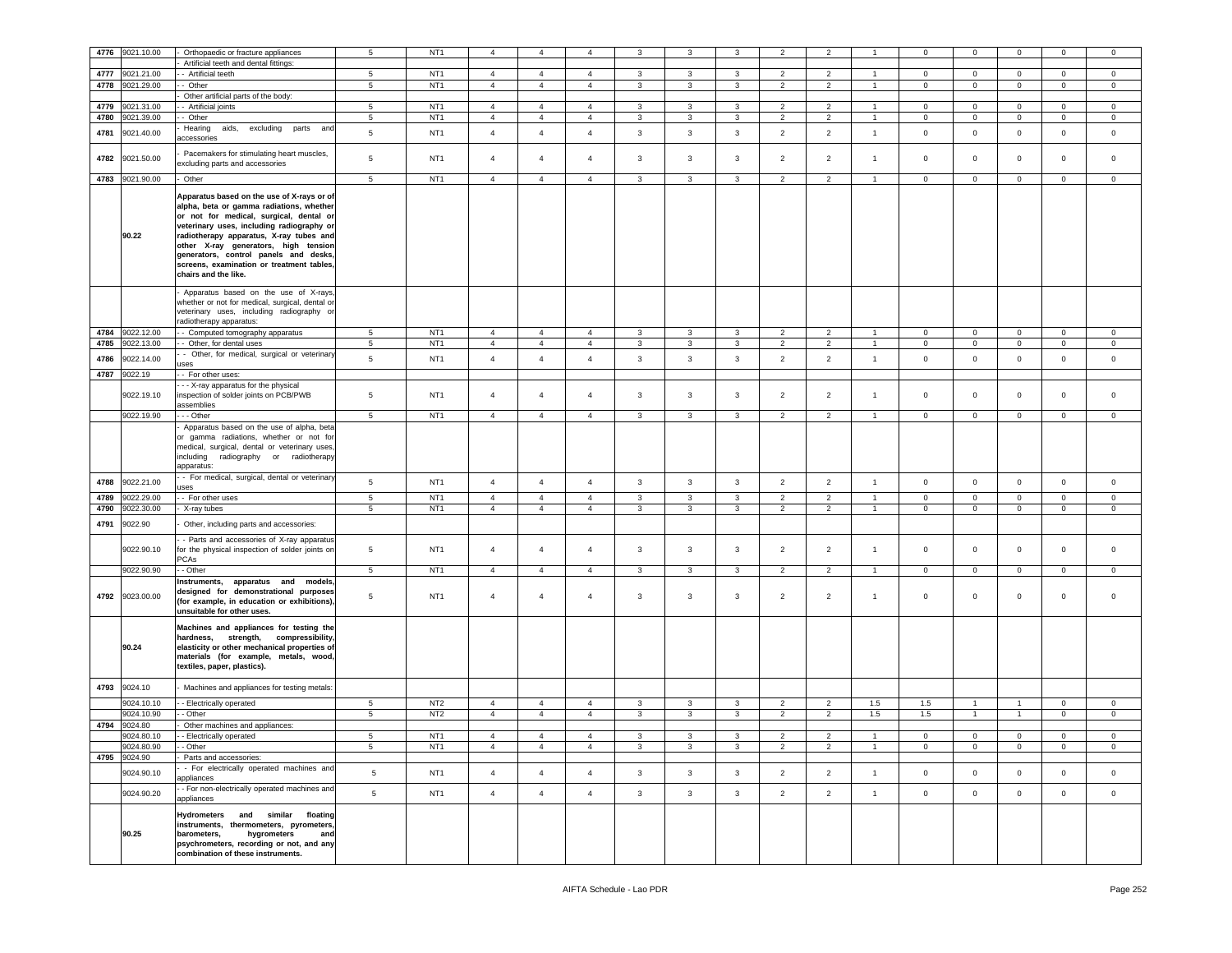|      |                          | Thermometers<br>and pyrometers,<br>not                                                                                                                                                                                                                                                                                                                                                                                                        |                      |                                    |                                  |                                  |                                  |                   |                   |                   |                                  |                              |                                  |                             |                             |                            |                             |                                |
|------|--------------------------|-----------------------------------------------------------------------------------------------------------------------------------------------------------------------------------------------------------------------------------------------------------------------------------------------------------------------------------------------------------------------------------------------------------------------------------------------|----------------------|------------------------------------|----------------------------------|----------------------------------|----------------------------------|-------------------|-------------------|-------------------|----------------------------------|------------------------------|----------------------------------|-----------------------------|-----------------------------|----------------------------|-----------------------------|--------------------------------|
|      |                          | combined with other instruments:                                                                                                                                                                                                                                                                                                                                                                                                              |                      |                                    |                                  |                                  |                                  |                   |                   |                   |                                  |                              |                                  |                             |                             |                            |                             |                                |
| 4796 | 9025.11.00               | - Liquid-filled, for direct reading                                                                                                                                                                                                                                                                                                                                                                                                           | 5                    | NT <sub>1</sub>                    | $\overline{4}$                   | $\overline{4}$                   | $\overline{4}$                   | $\mathbf{3}$      | 3                 | 3                 | $\overline{2}$                   | $\overline{2}$               |                                  | $\mathbf 0$                 | $\mathbf{0}$                | $\mathbf 0$                | $\mathbf 0$                 | $\mathbf 0$                    |
| 4797 | 9025.19<br>9025.19.10    | - Other:<br>- - Electrically operated                                                                                                                                                                                                                                                                                                                                                                                                         | 5                    | NT <sub>1</sub>                    | $\overline{4}$                   | $\overline{4}$                   | 4                                | 3                 | 3                 | 3                 | $\overline{2}$                   | $\overline{2}$               | -1.                              | $\mathsf 0$                 | $\mathbf{O}$                | $\mathbf 0$                | 0                           | $\mathbf 0$                    |
|      | 9025.19.20               | - - Not electrically operated                                                                                                                                                                                                                                                                                                                                                                                                                 | 5                    | NT <sub>1</sub>                    | $\overline{4}$                   | $\overline{4}$                   | $\overline{4}$                   | $\mathbf{3}$      | $\mathbf{3}$      | 3                 | $\overline{2}$                   | $\overline{2}$               | $\overline{1}$                   | $\overline{0}$              | $\mathbf{0}$                | $\mathbf 0$                | $\mathbf{0}$                | $\mathbf 0$                    |
| 4798 | 9025.80                  | Other instruments:                                                                                                                                                                                                                                                                                                                                                                                                                            |                      |                                    |                                  |                                  |                                  |                   |                   |                   |                                  |                              |                                  |                             |                             |                            |                             |                                |
|      | 9025.80.10               | - Temperature gauges for motor vehicles                                                                                                                                                                                                                                                                                                                                                                                                       | 5                    | NT <sub>1</sub>                    | $\overline{4}$                   | $\overline{4}$                   | $\overline{4}$                   | 3                 | $\mathbf{3}$      | 3                 | $\overline{2}$                   | $\overline{2}$               | $\overline{1}$                   | $\mathbf 0$                 | $\mathbf{0}$                | $\mathbf 0$                | $\mathbf 0$                 | $\mathbf 0$                    |
|      |                          |                                                                                                                                                                                                                                                                                                                                                                                                                                               |                      |                                    |                                  |                                  |                                  |                   |                   |                   |                                  |                              |                                  |                             |                             |                            |                             |                                |
|      | 9025.80.20<br>9025.80.30 | - Other, electrically operated                                                                                                                                                                                                                                                                                                                                                                                                                | 5<br>$5\phantom{.0}$ | NT <sub>1</sub><br>NT <sub>1</sub> | $\overline{4}$<br>$\overline{4}$ | $\overline{4}$<br>$\overline{4}$ | $\overline{4}$<br>$\overline{4}$ | 3<br>$\mathbf{3}$ | 3<br>$\mathbf{3}$ | 3<br>3            | $\overline{2}$<br>$\overline{2}$ | $\overline{2}$<br>$\sqrt{2}$ | $\overline{1}$<br>$\overline{1}$ | $\mathbf 0$<br>$\mathbf 0$  | $\mathbf 0$<br>$\mathbf 0$  | $\mathbf 0$<br>$\mathbf 0$ | $\mathbf 0$<br>$\mathbf 0$  | 0<br>$\mathsf 0$               |
| 4799 | 9025.90                  | - Other, not electrically operated<br>Parts and accessories:                                                                                                                                                                                                                                                                                                                                                                                  |                      |                                    |                                  |                                  |                                  |                   |                   |                   |                                  |                              |                                  |                             |                             |                            |                             |                                |
|      | 9025.90.10               | - For electrically operated instruments                                                                                                                                                                                                                                                                                                                                                                                                       | 5                    | NT <sub>1</sub>                    | $\overline{4}$                   | $\overline{4}$                   | $\overline{4}$                   | 3                 | 3                 | 3                 | $\overline{2}$                   | $\overline{2}$               | $\overline{1}$                   | $\mathbf 0$                 | $\mathbf{0}$                | $\mathbf{0}$               | $\mathbf 0$                 | $\mathbf 0$                    |
|      | 9025.90.20               | - For not electrically operated instruments                                                                                                                                                                                                                                                                                                                                                                                                   | $\sqrt{5}$           | NT <sub>1</sub>                    | $\overline{4}$                   | $\overline{4}$                   | $\overline{4}$                   | $\mathbf{3}$      | $\mathbf{3}$      | $\mathbf{3}$      | $\overline{2}$                   | $\overline{2}$               | $\mathbf{1}$                     | $\,0\,$                     | $\mathbf 0$                 | $\mathbf 0$                | $\mathbf 0$                 | $\mathbf 0$                    |
|      | 90.26                    | Instruments and apparatus for measuring<br>or checking the flow, level, pressure or<br>other variables of liquids or gases (for<br>example, flow meters, level gauges,<br>manometers, heat meters), excluding<br>instruments and apparatus of heading<br>90.14, 90.15, 90.28 or 90.32.                                                                                                                                                        |                      |                                    |                                  |                                  |                                  |                   |                   |                   |                                  |                              |                                  |                             |                             |                            |                             |                                |
| 4800 | 9026.10                  | For measuring or checking the flow or level<br>of liquids:                                                                                                                                                                                                                                                                                                                                                                                    |                      |                                    |                                  |                                  |                                  |                   |                   |                   |                                  |                              |                                  |                             |                             |                            |                             |                                |
|      | 9026.10.10               | - Level gauges for motor vehicles,<br>electrically operated                                                                                                                                                                                                                                                                                                                                                                                   | 5                    | NT <sub>1</sub>                    | $\overline{4}$                   | $\overline{4}$                   | 4                                | 3                 | $\mathbf{3}$      | 3                 | $\overline{2}$                   | $\overline{2}$               | $\overline{1}$                   | $\circ$                     | $\mathbf 0$                 | $\mathbf 0$                | $\mathbf{0}$                | $\mathbf 0$                    |
|      | 9026.10.20               | - Level gauges for motor vehicles, not<br>electrically operated                                                                                                                                                                                                                                                                                                                                                                               | 5                    | NT <sub>1</sub>                    | $\overline{4}$                   | $\overline{4}$                   | $\overline{4}$                   | $\mathbf{3}$      | $\mathbf{3}$      | $\mathbf{3}$      | $\overline{2}$                   | $\overline{2}$               | $\overline{1}$                   | $\mathbf 0$                 | $\mathbf 0$                 | $\mathsf 0$                | $\mathsf 0$                 | $\mathbf 0$                    |
|      | 9026.10.30<br>9026.10.90 | - Other, electrically operated<br>- Other, not electrically operated                                                                                                                                                                                                                                                                                                                                                                          | 5<br>$5\phantom{.0}$ | NT <sub>1</sub><br>NT <sub>1</sub> | $\overline{4}$<br>$\overline{4}$ | $\overline{4}$<br>$\overline{4}$ | $\overline{4}$<br>4              | 3<br>3            | 3<br>3            | 3<br>3            | $\overline{2}$<br>$\overline{2}$ | 2<br>$\overline{2}$          | $\overline{1}$<br>$\overline{1}$ | $\overline{0}$<br>0         | $\mathbf{0}$<br>$\mathbf 0$ | $\circ$<br>$\mathbf 0$     | $\mathbf{0}$<br>$\mathbf 0$ | $\circ$<br>$\mathbf 0$         |
|      | 4801 9026.20             | For measuring or checking pressure:                                                                                                                                                                                                                                                                                                                                                                                                           |                      |                                    |                                  |                                  |                                  |                   |                   |                   |                                  |                              |                                  |                             |                             |                            |                             |                                |
|      | 9026.20.10               | - Pressure gauges for motor vehicles,<br>electrically operated                                                                                                                                                                                                                                                                                                                                                                                | 5                    | NT <sub>1</sub>                    | $\overline{4}$                   | $\overline{4}$                   | $\overline{4}$                   | 3                 | $\mathbf{3}$      | 3                 | $\overline{2}$                   | $\overline{2}$               | $\overline{1}$                   | $\mathbf 0$                 | $\mathbf 0$                 | $\mathbf 0$                | $\mathbf 0$                 | $\mathbf 0$                    |
|      | 9026.20.20               | - Pressure gauges for motor vehicles, not<br>electrically operated                                                                                                                                                                                                                                                                                                                                                                            | $\sqrt{5}$           | NT <sub>1</sub>                    | $\overline{4}$                   | $\overline{4}$                   | 4                                | 3                 | $\mathbf{3}$      | 3                 | $\overline{2}$                   | $\overline{2}$               | $\overline{1}$                   | $\circ$                     | $\mathbf 0$                 | $\mathbf 0$                | $\mathbf{0}$                | $\mathbf 0$                    |
|      | 9026.20.30               | - Other, electrically operated                                                                                                                                                                                                                                                                                                                                                                                                                | $5\phantom{.0}$      | NT <sub>1</sub>                    | $\overline{4}$                   | $\overline{4}$                   | 4                                | 3                 | 3                 | 3                 | $\overline{2}$                   | $\overline{2}$               | -1                               | $\mathbf{0}$                | $\overline{0}$              | $\mathbf 0$                | $\mathbf{0}$                | $\mathbf{0}$                   |
|      | 9026.20.40               | - Other, not electrically operated                                                                                                                                                                                                                                                                                                                                                                                                            | 5                    | NT <sub>1</sub>                    | $\overline{4}$                   | $\overline{4}$                   | $\overline{4}$                   | 3                 | 3                 | $\mathbf{3}$      | 2                                | 2                            | $\overline{1}$                   | $\mathbf 0$                 | $\mathbf{O}$                | $\mathbf 0$                | $\mathbf{0}$                | $\mathbf 0$                    |
| 4802 | 9026.80                  | Other instruments or apparatus:                                                                                                                                                                                                                                                                                                                                                                                                               |                      |                                    |                                  |                                  |                                  |                   |                   |                   |                                  |                              |                                  |                             |                             |                            |                             |                                |
|      | 9026.80.10               |                                                                                                                                                                                                                                                                                                                                                                                                                                               |                      |                                    |                                  |                                  |                                  |                   |                   |                   |                                  |                              |                                  |                             |                             |                            |                             |                                |
|      |                          | - Electrically operated                                                                                                                                                                                                                                                                                                                                                                                                                       | 5                    | NT <sub>1</sub>                    | $\overline{4}$                   | $\overline{4}$                   | $\overline{4}$                   | $\mathbf{3}$      | 3                 | 3                 | $\overline{2}$                   | $\overline{2}$               | $\mathbf{1}$                     | $\overline{0}$              | $\overline{0}$              | $\overline{0}$             | $\overline{0}$              | $\mathbf{0}$                   |
|      | 9026.80.20               | - Not electrically operated                                                                                                                                                                                                                                                                                                                                                                                                                   | 5                    | NT <sub>1</sub>                    | $\overline{4}$                   | $\overline{4}$                   | $\overline{4}$                   | 3                 | $\mathbf{3}$      | $\mathbf{3}$      | 2                                | 2                            | $\mathbf{1}$                     | $\overline{0}$              | $\overline{0}$              | $\mathbf 0$                | $\mathbf{0}$                | $\mathbf 0$                    |
| 4803 | 9026.90<br>9026.90.10    | Parts and accessories:<br>- For electrically operated instruments and                                                                                                                                                                                                                                                                                                                                                                         | $\sqrt{5}$           | NT <sub>1</sub>                    | $\overline{4}$                   | $\overline{4}$                   | $\overline{4}$                   | $\mathbf{3}$      | $\mathbf{3}$      | $\mathbf{3}$      | $\overline{2}$                   | $\overline{2}$               | $\overline{1}$                   | $\mathbf 0$                 | $\circ$                     | $\mathbf 0$                | $\mathsf 0$                 | $\mathbf 0$                    |
|      | 9026.90.20               | apparatus<br>- Not electrically operated instruments and<br>apparatus                                                                                                                                                                                                                                                                                                                                                                         | 5                    | NT <sub>1</sub>                    | $\overline{4}$                   | $\overline{4}$                   | $\overline{4}$                   | $\mathbf{3}$      | $\mathbf{3}$      | 3                 | $\overline{2}$                   | $\overline{2}$               | $\mathbf{1}$                     | $\mathbf 0$                 | $\overline{0}$              | $\mathsf 0$                | $\mathbf 0$                 | $\mathbf 0$                    |
|      | 90.27                    | Instruments and apparatus for physical or<br>analysis (for example,<br>chemical<br>polarimeters,<br>refractometers,<br>spectrometers, gas or smoke analysis<br>apparatus); instruments and apparatus for<br>measuring or checking viscosity, porosity,<br>expansion, surface tension or the like;<br>instruments and apparatus for measuring<br>or checking quantities of heat, sound or<br>light (including exposure meters);<br>microtomes. |                      |                                    |                                  |                                  |                                  |                   |                   |                   |                                  |                              |                                  |                             |                             |                            |                             |                                |
|      | 4804 9027.10             | Gas or smoke analysis apparatus:                                                                                                                                                                                                                                                                                                                                                                                                              |                      |                                    |                                  |                                  |                                  |                   |                   |                   |                                  |                              |                                  |                             |                             |                            |                             |                                |
|      | 9027.10.10               | - Electrically operated                                                                                                                                                                                                                                                                                                                                                                                                                       | 5                    | NT <sub>1</sub>                    | $\overline{4}$<br>$\overline{4}$ | $\overline{4}$<br>$\overline{4}$ | $\overline{4}$<br>$\overline{4}$ | 3                 | $\mathbf{3}$<br>3 | 3<br>$\mathbf{3}$ | $\overline{2}$<br>$\overline{2}$ | $\overline{2}$<br>2          | $\mathbf{1}$<br>$\overline{1}$   | $\mathbf 0$<br>$\mathbf 0$  | $\overline{0}$<br>$\circ$   | $\mathbf 0$<br>$\mathbf 0$ | $\mathbf 0$<br>$\mathbf 0$  | $\mathbf 0$<br>$\mathbf 0$     |
| 4805 | 9027.10.20<br>9027.20    | - Not electrically operated<br>Chromatographs<br>and<br>electrophoresis<br>nstruments:                                                                                                                                                                                                                                                                                                                                                        | 5                    | NT <sub>1</sub>                    |                                  |                                  |                                  | $\mathbf{3}$      |                   |                   |                                  |                              |                                  |                             |                             |                            |                             |                                |
|      | 9027.20.10               | - Electrically operated                                                                                                                                                                                                                                                                                                                                                                                                                       | 5                    | NT <sub>1</sub>                    | $\overline{4}$                   | $\overline{4}$                   | 4                                | 3                 | 3                 | 3                 | $\overline{2}$                   | $\overline{2}$               |                                  | $\mathbf 0$                 | $\mathbf 0$                 | $\mathbf 0$                | $\mathbf 0$                 | $\mathbf 0$                    |
|      | 9027.20.20               | - Not electrically operated                                                                                                                                                                                                                                                                                                                                                                                                                   | $\sqrt{5}$           | NT <sub>1</sub>                    | $\overline{4}$                   | $\overline{4}$                   | $\overline{4}$                   | $\mathbf{3}$      | 3                 | 3                 | $\overline{2}$                   | $\overline{2}$               | $\overline{1}$                   | $\mathsf 0$                 | $\mathbf 0$                 | $\mathbf 0$                | 0                           | $\mathsf 0$                    |
|      | 4806 9027.30             | Spectrometers, spectrophotometers and<br>spectrographs using optical radiations (UV,                                                                                                                                                                                                                                                                                                                                                          |                      |                                    |                                  |                                  |                                  |                   |                   |                   |                                  |                              |                                  |                             |                             |                            |                             |                                |
|      | 9027.30.10               | visible, IR):<br>- - Electrically operated                                                                                                                                                                                                                                                                                                                                                                                                    | 5                    | NT <sub>1</sub>                    | $\overline{4}$                   | $\overline{4}$                   | $\overline{4}$                   | 3                 | 3                 | 3                 | $\overline{2}$                   | 2                            | $\overline{1}$                   | $\mathbf{0}$                | $\mathbf 0$                 | $\mathbf 0$                | $\mathbf{0}$                | $\circ$                        |
|      | 9027.30.20               | - Not electrically operated                                                                                                                                                                                                                                                                                                                                                                                                                   | 5                    | NT <sub>1</sub>                    | $\overline{4}$                   | $\overline{4}$                   | 4                                | 3                 | 3                 | 3                 | $\overline{2}$                   | $\overline{2}$               | $\overline{1}$                   | $\mathbf 0$                 | $\circ$                     | $\mathbf 0$                | $\mathbf{0}$                | $\mathbf 0$                    |
| 4807 | 9027.50                  | Other instruments and apparatus using<br>optical radiations (UV, visible, IR):                                                                                                                                                                                                                                                                                                                                                                |                      |                                    |                                  |                                  |                                  |                   |                   |                   |                                  |                              |                                  |                             |                             |                            |                             |                                |
|      | 9027.50.10               | - Electrically operated                                                                                                                                                                                                                                                                                                                                                                                                                       | 5                    | NT <sub>1</sub>                    | $\overline{4}$                   | $\overline{4}$                   | $\overline{4}$                   | $\mathbf{3}$      | 3                 | 3                 | 2                                | 2                            | $\overline{1}$                   | $\mathbf{0}$                | $\overline{0}$              | $\circ$                    | $\overline{0}$              | $\circ$                        |
|      | 9027.50.20               | - Not electrically operated                                                                                                                                                                                                                                                                                                                                                                                                                   | $\sqrt{5}$           | NT <sub>1</sub>                    | $\overline{4}$                   | $\overline{4}$                   | $\overline{4}$                   | 3                 | 3                 | 3                 | $\overline{2}$                   | $\overline{2}$               | $\overline{1}$                   | $\mathbf 0$                 | $\mathbf 0$                 | $\mathbf 0$                | $\mathbf 0$                 | $\mathbf 0$                    |
|      | 4808 9027.80             | Other instruments and apparatus:                                                                                                                                                                                                                                                                                                                                                                                                              |                      |                                    |                                  |                                  |                                  |                   |                   |                   |                                  |                              |                                  |                             |                             |                            |                             |                                |
|      | 9027.80.10<br>9027.80.20 | - Exposure meters<br>- Coaquiometers                                                                                                                                                                                                                                                                                                                                                                                                          | 5<br>$5\phantom{.0}$ | NT <sub>1</sub><br>NT <sub>1</sub> | $\overline{4}$<br>$\overline{4}$ | $\overline{4}$<br>$\overline{4}$ | $\overline{4}$<br>4              | $\mathbf{3}$<br>3 | $\mathbf{3}$<br>3 | $\mathbf{3}$<br>3 | 2<br>$\overline{2}$              | 2<br>$\overline{2}$          | $\overline{1}$<br>$\overline{1}$ | $\mathbf{0}$<br>$\mathbf 0$ | $\mathbf{0}$<br>$\mathbf 0$ | $\circ$<br>$\mathbf 0$     | $\overline{0}$<br>0         | $\overline{0}$<br>$\mathbf{0}$ |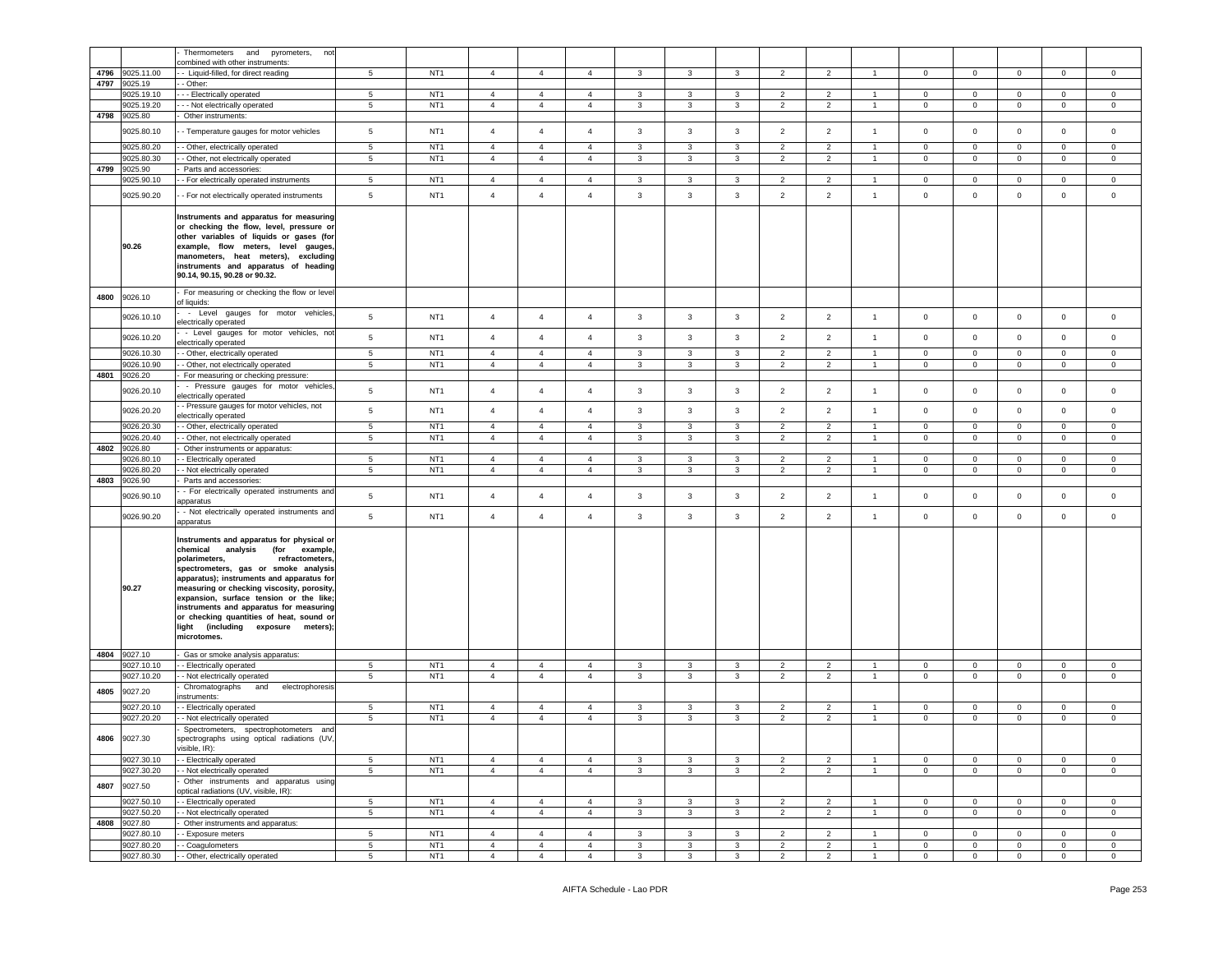|      | 9027.80.40      | - Other, not electrically operated                        | $\overline{5}$  | NT <sub>1</sub> | $\boldsymbol{\Delta}$ | $\overline{4}$ | $\overline{4}$ | 3                       |                         |                | $\overline{2}$ | $\overline{2}$ |                      | $\Omega$            | $\Omega$       | $\Omega$            | $\Omega$       | $\Omega$            |
|------|-----------------|-----------------------------------------------------------|-----------------|-----------------|-----------------------|----------------|----------------|-------------------------|-------------------------|----------------|----------------|----------------|----------------------|---------------------|----------------|---------------------|----------------|---------------------|
| 4809 | 9027.90         | Microtomes; parts and accessories:                        |                 |                 |                       |                |                |                         |                         |                |                |                |                      |                     |                |                     |                |                     |
|      |                 |                                                           |                 |                 |                       |                |                |                         |                         |                |                |                |                      |                     |                |                     |                |                     |
|      |                 | - Parts and accessories, including printed                |                 |                 |                       |                |                |                         |                         |                |                |                |                      |                     |                |                     |                |                     |
|      |                 | circuit assemblies for products of heading                |                 |                 |                       |                |                |                         |                         |                |                |                |                      |                     |                |                     |                |                     |
|      | 9027.90.10      | 90.27, other than for gas or smoke analysis               | 5               | NT <sub>1</sub> | $\overline{4}$        | $\overline{4}$ | $\overline{4}$ | $\mathbf{3}$            | $\mathbf{3}$            | $\mathbf{3}$   | $\overline{2}$ | $\overline{2}$ | $\overline{1}$       | $\mathsf 0$         | $\mathsf 0$    | $\mathsf{O}\xspace$ | $\mathbf 0$    | $\mathsf 0$         |
|      |                 | apparatus or microtomes                                   |                 |                 |                       |                |                |                         |                         |                |                |                |                      |                     |                |                     |                |                     |
|      |                 |                                                           |                 |                 |                       |                |                |                         |                         |                |                |                |                      |                     |                |                     |                |                     |
|      |                 | - Other:                                                  |                 |                 |                       |                |                |                         |                         |                |                |                |                      |                     |                |                     |                |                     |
|      | 9027.90.91      | - - Electrically operated                                 | 5               | NT <sub>1</sub> | $\overline{4}$        | $\overline{4}$ | $\overline{4}$ | $\mathbf{3}$            | 3                       | 3              | $\overline{2}$ | $\overline{2}$ |                      | $\mathsf{O}\xspace$ | $\mathsf 0$    | $\mathsf 0$         | $\mathsf 0$    | $\mathsf{O}\xspace$ |
|      | 9027.90.99      | - - Other                                                 | $\overline{5}$  | NT <sub>1</sub> | $\overline{4}$        | $\overline{4}$ | $\overline{4}$ | $\mathbf{3}$            | 3                       | $\mathbf{3}$   | $\overline{2}$ | $\overline{2}$ | $\overline{1}$       | $\mathbf 0$         | $\mathbf{0}$   | $\mathsf 0$         | $\circ$        | $\mathbf 0$         |
|      |                 | Gas, liquid or electricity supply or                      |                 |                 |                       |                |                |                         |                         |                |                |                |                      |                     |                |                     |                |                     |
|      | 90.28           | production meters, including calibrating                  |                 |                 |                       |                |                |                         |                         |                |                |                |                      |                     |                |                     |                |                     |
|      |                 | meters therefor.                                          |                 |                 |                       |                |                |                         |                         |                |                |                |                      |                     |                |                     |                |                     |
|      | 4810 9028.10    | Gas meters:                                               |                 |                 |                       |                |                |                         |                         |                |                |                |                      |                     |                |                     |                |                     |
|      |                 | - Gas meters of a kind mounted on gas                     |                 |                 |                       |                |                |                         |                         |                |                |                |                      |                     |                |                     |                |                     |
|      | 9028.10.10      | containers                                                | $\overline{5}$  | NT <sub>1</sub> | $\overline{4}$        | $\overline{4}$ | $\overline{4}$ | $\mathbf{3}$            | $\mathbf{3}$            | $\mathbf{3}$   | $\overline{2}$ | $\overline{2}$ | $\mathbf{1}$         | $\mathsf 0$         | $\mathsf 0$    | $\mathsf 0$         | $\mathsf 0$    | $\mathsf 0$         |
|      | 9028.10.90      | - Other                                                   | $5\overline{5}$ | NT <sub>1</sub> | $\overline{4}$        | $\overline{4}$ | $\overline{4}$ | $\mathbf{3}$            | $\mathbf{3}$            | $\mathbf{3}$   | $\overline{2}$ | $\overline{2}$ | $\blacktriangleleft$ | $\mathbf 0$         | $\overline{0}$ | $\mathsf 0$         | $\circ$        | $\mathbf 0$         |
|      |                 |                                                           |                 |                 |                       |                |                |                         |                         |                |                |                |                      |                     |                |                     |                |                     |
|      | 4811 9028.20    | Liquid meters:                                            |                 |                 |                       |                |                |                         |                         |                |                |                |                      |                     |                |                     |                |                     |
|      | 9028.20.10      | - Totalizing water meters                                 | 5               | NT <sub>1</sub> | $\overline{4}$        | $\overline{a}$ | $\overline{4}$ | 3                       | 3                       | $\mathcal{R}$  | $\mathcal{P}$  | $\mathcal{P}$  |                      | $\mathbf 0$         | $\circ$        | $\mathbf 0$         | $\mathbf 0$    | $\mathbf 0$         |
|      | 9028.20.90      | - Other                                                   | 5               | NT <sub>1</sub> | $\overline{4}$        | $\overline{4}$ | $\overline{4}$ | $\mathbf{3}$            | 3                       | 3              | $\overline{2}$ | $\overline{2}$ | $\overline{1}$       | $\mathbf 0$         | $\mathbf{0}$   | $\mathbf{O}$        | $\mathbf{0}$   | $\circ$             |
| 4812 | 9028.30         | Electricity meters:                                       |                 |                 |                       |                |                |                         |                         |                |                |                |                      |                     |                |                     |                |                     |
|      | 9028.30.10      | - Kilowatt hour meters                                    | 5               | NT <sub>1</sub> | $\overline{4}$        | $\overline{4}$ | $\overline{4}$ | $\mathbf{R}$            | 3                       | $\mathbf{R}$   | $\mathcal{P}$  | $\mathcal{P}$  |                      | $\Omega$            | $\Omega$       | $\Omega$            | $\Omega$       | $\Omega$            |
|      | 9028.30.90      | - Other                                                   | 5               | NT <sub>1</sub> | $\overline{4}$        | $\overline{4}$ | $\overline{4}$ | $\mathbf{3}$            | $\mathbf{3}$            | $\mathbf{3}$   | $\overline{2}$ | $\overline{2}$ | $\blacktriangleleft$ | $\mathbf 0$         | $\mathbf{0}$   | $\mathsf 0$         | $\mathbf 0$    | $\mathbf 0$         |
| 4813 | 9028.90         | Parts and accessories                                     |                 |                 |                       |                |                |                         |                         |                |                |                |                      |                     |                |                     |                |                     |
|      | 9028.90.10      | - Water meter housings or bodies                          | $5\overline{5}$ | NT <sub>1</sub> | $\overline{4}$        | $\overline{4}$ | $\overline{4}$ | $\mathbf{3}$            | $\mathbf{3}$            | $\mathbf{3}$   | $\overline{2}$ | $\overline{2}$ | $\mathbf{1}$         | $\circ$             | $\mathbf{0}$   | $\mathsf 0$         | $\mathbf 0$    | $\mathbf 0$         |
|      | 9028.90.90      | - Other                                                   | 5               | NT <sub>1</sub> | $\overline{4}$        | $\overline{4}$ | $\overline{4}$ | $\mathbf{3}$            | $\mathbf{3}$            | $\mathbf{3}$   | $\overline{2}$ | $\overline{2}$ | $\blacktriangleleft$ | $\Omega$            | $\mathbf{0}$   | $\mathsf 0$         | $\mathbf 0$    | $\overline{0}$      |
|      |                 |                                                           |                 |                 |                       |                |                |                         |                         |                |                |                |                      |                     |                |                     |                |                     |
|      |                 | Revolution counters, production counters,                 |                 |                 |                       |                |                |                         |                         |                |                |                |                      |                     |                |                     |                |                     |
|      |                 | taximeters, mileometers, pedometers and                   |                 |                 |                       |                |                |                         |                         |                |                |                |                      |                     |                |                     |                |                     |
|      | 90.29           | the like; speed indicators and tachometers,               |                 |                 |                       |                |                |                         |                         |                |                |                |                      |                     |                |                     |                |                     |
|      |                 | other than those of heading 90.14 or 90.15;               |                 |                 |                       |                |                |                         |                         |                |                |                |                      |                     |                |                     |                |                     |
|      |                 | stroboscopes.                                             |                 |                 |                       |                |                |                         |                         |                |                |                |                      |                     |                |                     |                |                     |
|      |                 |                                                           |                 |                 |                       |                |                |                         |                         |                |                |                |                      |                     |                |                     |                |                     |
|      |                 | Revolution counters, production counters,                 |                 |                 |                       |                |                |                         |                         |                |                |                |                      |                     |                |                     |                |                     |
| 4814 | 9029.10         | taximeters, mileometers, pedometers and the               |                 |                 |                       |                |                |                         |                         |                |                |                |                      |                     |                |                     |                |                     |
|      |                 | like:                                                     |                 |                 |                       |                |                |                         |                         |                |                |                |                      |                     |                |                     |                |                     |
|      | 9029.10.20      | - Taximeters                                              | $5\overline{5}$ | NT <sub>1</sub> | $\overline{4}$        | $\overline{4}$ | $\overline{4}$ | $\mathbf{3}$            | 3                       | $\mathbf{3}$   | $\overline{2}$ | $\overline{2}$ | $\overline{1}$       | $\overline{0}$      | $\overline{0}$ | $\mathbf 0$         | $\overline{0}$ | $\mathbf 0$         |
|      | 9029.10.90      | - Other                                                   | 5               | NT1             | $\overline{4}$        | $\overline{4}$ | $\overline{4}$ | $\mathbf{3}$            | $\mathbf{3}$            | $\mathbf{3}$   | $\overline{2}$ | $\overline{2}$ | $\mathbf{1}$         | $\mathbf{0}$        | $\overline{0}$ | $\mathbf{0}$        | $\overline{0}$ | $\circ$             |
|      |                 | Speed<br>indicators and<br>tachometers                    |                 |                 |                       |                |                |                         |                         |                |                |                |                      |                     |                |                     |                |                     |
| 4815 | 9029.20         | stroboscopes:                                             |                 |                 |                       |                |                |                         |                         |                |                |                |                      |                     |                |                     |                |                     |
|      | 9029.20.10      | - Speedometers for motor vehicles                         | $5\overline{5}$ | NT <sub>1</sub> | $\overline{4}$        | $\overline{4}$ | $\overline{4}$ | $\mathbf{3}$            | $\mathbf{3}$            | $\mathbf{3}$   | $\overline{2}$ | $\overline{2}$ | $\mathbf{1}$         | $\Omega$            | $\Omega$       | $\mathsf 0$         | $\circ$        | $\Omega$            |
|      | 9029.20.20      | - Tachometers for motor vehicles                          | $\overline{5}$  | NT1             | $\overline{4}$        | $\overline{4}$ | $\overline{4}$ | $\overline{3}$          | $\overline{3}$          | $\overline{3}$ | $\overline{2}$ | $\overline{2}$ | $\mathbf{1}$         | $\mathbf 0$         | $\overline{0}$ | $\overline{0}$      | $\overline{0}$ | $\overline{0}$      |
|      | 9029.20.90      | - Other                                                   | $5\phantom{.0}$ | NT <sub>1</sub> | $\overline{4}$        | $\overline{4}$ | $\overline{4}$ | $\mathbf{3}$            | $\mathbf{3}$            | $\mathbf{3}$   | $\overline{2}$ | $\overline{2}$ | $\overline{1}$       | $\mathbf 0$         | $\mathbf{0}$   | $\mathsf{O}\xspace$ | $\circ$        | $\mathbf 0$         |
| 4816 | 9029.90         |                                                           |                 |                 |                       |                |                |                         |                         |                |                |                |                      |                     |                |                     |                |                     |
|      |                 | Parts and accessories:                                    |                 |                 |                       |                |                |                         |                         |                |                |                |                      |                     |                |                     |                |                     |
|      | 9029.90.10      | - Of goods of subheading 9029.10 or of                    | $\sqrt{5}$      | NT <sub>1</sub> | $\overline{4}$        | $\overline{4}$ | $\overline{4}$ | $\mathbf{3}$            | $\mathbf{3}$            | $\mathbf{3}$   | $\overline{2}$ | $\overline{2}$ | $\mathbf{1}$         | $\mathbf 0$         | $\mathbf 0$    | $\mathsf{O}\xspace$ | $\mathbf 0$    | $\mathsf 0$         |
|      |                 | stroboscopes of subheading 9029.20                        |                 |                 |                       |                |                |                         |                         |                |                |                |                      |                     |                |                     |                |                     |
|      | 9029.90.20      | - Of other goods of subheading 9029.20                    | 5               | NT <sub>1</sub> | $\overline{4}$        | $\overline{4}$ | $\overline{4}$ | $\mathbf{3}$            | $\mathbf{3}$            | $\mathbf{3}$   | $\overline{2}$ | $\overline{2}$ | $\overline{1}$       | $\mathsf 0$         | $\mathsf 0$    | $\mathsf{O}\xspace$ | $\mathbf 0$    | $\mathsf 0$         |
|      |                 |                                                           |                 |                 |                       |                |                |                         |                         |                |                |                |                      |                     |                |                     |                |                     |
|      |                 | Oscilloscopes, spectrum analysers and                     |                 |                 |                       |                |                |                         |                         |                |                |                |                      |                     |                |                     |                |                     |
|      |                 | other instruments and apparatus for                       |                 |                 |                       |                |                |                         |                         |                |                |                |                      |                     |                |                     |                |                     |
|      |                 | measuring or checking electrical                          |                 |                 |                       |                |                |                         |                         |                |                |                |                      |                     |                |                     |                |                     |
|      | 90.30           | quantities, excluding meters of heading                   |                 |                 |                       |                |                |                         |                         |                |                |                |                      |                     |                |                     |                |                     |
|      |                 | 90.28; instruments and apparatus for                      |                 |                 |                       |                |                |                         |                         |                |                |                |                      |                     |                |                     |                |                     |
|      |                 |                                                           |                 |                 |                       |                |                |                         |                         |                |                |                |                      |                     |                |                     |                |                     |
|      |                 | measuring or detecting alpha, beta,                       |                 |                 |                       |                |                |                         |                         |                |                |                |                      |                     |                |                     |                |                     |
|      |                 | gamma, X-ray, cosmic or other ionising                    |                 |                 |                       |                |                |                         |                         |                |                |                |                      |                     |                |                     |                |                     |
|      |                 | radiations.                                               |                 |                 |                       |                |                |                         |                         |                |                |                |                      |                     |                |                     |                |                     |
|      |                 |                                                           |                 |                 |                       |                |                |                         |                         |                |                |                |                      |                     |                |                     |                |                     |
| 4817 | 9030.10.00      | Instruments and apparatus for measuring or                | 5               | NT <sub>1</sub> | $\overline{4}$        | $\overline{4}$ | $\overline{4}$ | $\mathbf{3}$            | $\mathbf{3}$            | $\mathbf{3}$   | $\overline{2}$ | $\overline{2}$ | $\mathbf{1}$         | $\mathsf 0$         | $\mathsf 0$    | $\mathbf 0$         | $\mathbf 0$    | $\mathbf 0$         |
|      |                 | detecting ionising radiations                             |                 |                 |                       |                |                |                         |                         |                |                |                |                      |                     |                |                     |                |                     |
|      | 4818 9030.20.00 |                                                           | 5 <sub>5</sub>  | NT <sub>1</sub> | $\overline{4}$        | $\overline{4}$ | 4              | $3^{\circ}$             | $\overline{\mathbf{3}}$ | $\overline{3}$ | $\overline{2}$ | $\overline{2}$ | $\overline{1}$       | $\overline{0}$      | $\overline{0}$ | $\overline{0}$      | $\overline{0}$ | $\overline{0}$      |
|      |                 | - Oscilloscopes and oscillographs                         |                 |                 |                       |                |                |                         |                         |                |                |                |                      |                     |                |                     |                |                     |
|      |                 | Other instruments and apparatus, for                      |                 |                 |                       |                |                |                         |                         |                |                |                |                      |                     |                |                     |                |                     |
|      |                 | measuring or checking voltage, current,                   |                 |                 |                       |                |                |                         |                         |                |                |                |                      |                     |                |                     |                |                     |
|      |                 | resistance or power:                                      |                 |                 |                       |                |                |                         |                         |                |                |                |                      |                     |                |                     |                |                     |
| 4819 | 9030.31.00      | - Multimeters without a recording device                  | $5\phantom{.0}$ | NT <sub>1</sub> | $\overline{4}$        | $\overline{4}$ | $\overline{4}$ | $\mathbf{3}$            | $\mathbf{3}$            | 3              | $\overline{2}$ | $\overline{2}$ | $\mathbf{1}$         | $\pmb{0}$           | $\mathsf 0$    | $\mathsf 0$         | $\,0\,$        | $\mathbf 0$         |
|      |                 |                                                           |                 |                 |                       |                |                |                         |                         |                |                |                | $\overline{1}$       |                     |                |                     |                |                     |
| 4820 | 9030.32.00      | - Multimeters with a recording device                     | $\overline{5}$  | NT <sub>1</sub> | $\overline{4}$        | $\overline{4}$ | $\overline{4}$ | $\overline{\mathbf{3}}$ | $\overline{\mathbf{3}}$ | $\overline{3}$ | $\overline{2}$ | $\overline{2}$ |                      | $\overline{0}$      | $\overline{0}$ | $\overline{0}$      | $\overline{0}$ | $\overline{0}$      |
| 4821 | 9030.33         | - Other, without a recording device:                      |                 |                 |                       |                |                |                         |                         |                |                |                |                      |                     |                |                     |                |                     |
|      |                 | - - Instruments and apparatus for measuring               |                 |                 |                       |                |                |                         |                         |                |                |                |                      |                     |                |                     |                |                     |
|      |                 | or checking voltage, current, resistance or               | 5               | NT <sub>1</sub> | $\overline{4}$        | $\overline{4}$ | $\overline{4}$ |                         | 3                       |                |                |                | $\overline{1}$       |                     | $\mathsf 0$    |                     |                | $\mathbf 0$         |
|      | 9030.33.10      | power on PCB/PWBs or PCAs, without                        |                 |                 |                       |                |                | $\mathbf{3}$            |                         | $\mathbf{3}$   | $\overline{2}$ | $\overline{2}$ |                      | $\mathbf 0$         |                | $\mathsf{O}\xspace$ | $\,0\,$        |                     |
|      |                 | recording device                                          |                 |                 |                       |                |                |                         |                         |                |                |                |                      |                     |                |                     |                |                     |
|      |                 |                                                           |                 |                 |                       |                |                |                         |                         |                |                |                |                      |                     |                |                     |                |                     |
|      |                 | - - Impedance-measuring instruments and                   |                 |                 |                       |                |                |                         |                         |                |                |                |                      |                     |                |                     |                |                     |
|      |                 | apparatus designed to provide visual and/or               |                 |                 |                       |                |                |                         |                         |                |                |                |                      |                     |                |                     |                |                     |
|      |                 | audible warning of electrostatic discharge                |                 |                 |                       |                |                |                         |                         |                |                |                |                      |                     |                |                     |                |                     |
|      | 9030.33.20      | conditions that can damage electronic circuits;           | 5               | NT <sub>1</sub> | $\overline{4}$        | $\overline{4}$ | $\overline{4}$ | 3                       | 3                       | 3              | $\overline{2}$ | $\overline{2}$ | $\mathbf{1}$         | $\mathbf 0$         | $\mathbf 0$    | $\mathbf 0$         | $\,0\,$        | $\Omega$            |
|      |                 | apparatus for testing electrostatic control               |                 |                 |                       |                |                |                         |                         |                |                |                |                      |                     |                |                     |                |                     |
|      |                 | equipment and electrostatic grounding<br>devices/fixtures |                 |                 |                       |                |                |                         |                         |                |                |                |                      |                     |                |                     |                |                     |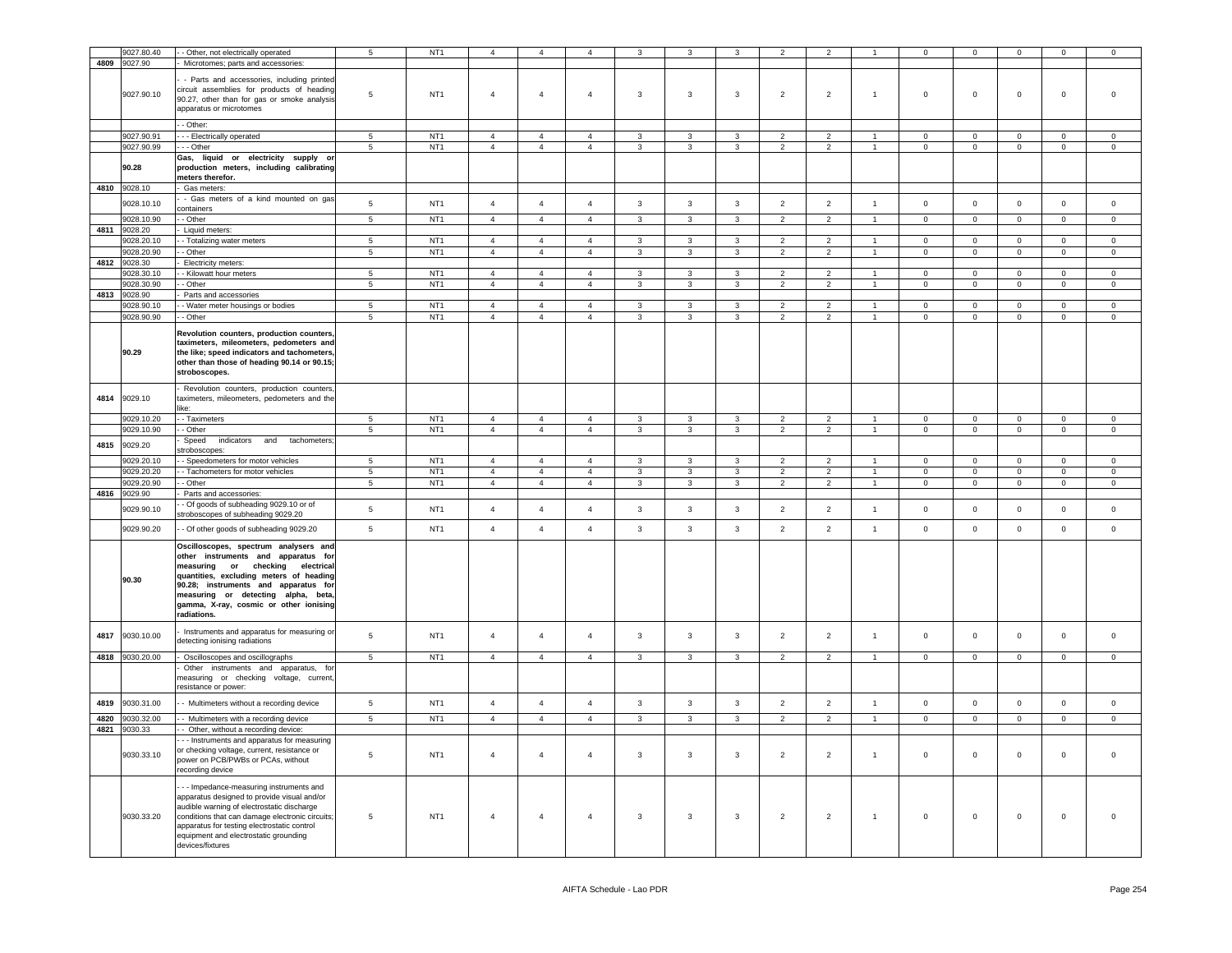|      |                       | - - Ammeters and voltmeters for motor                                                                                                                                                               |                 |                 |                                  |                                  |                                  |              |              |              |                |                |                |                              |                               |                              |                             |                            |
|------|-----------------------|-----------------------------------------------------------------------------------------------------------------------------------------------------------------------------------------------------|-----------------|-----------------|----------------------------------|----------------------------------|----------------------------------|--------------|--------------|--------------|----------------|----------------|----------------|------------------------------|-------------------------------|------------------------------|-----------------------------|----------------------------|
|      | 9030.33.30            | vehicles                                                                                                                                                                                            | 5               | NT <sub>1</sub> | $\overline{4}$                   | $\overline{4}$                   | $\overline{4}$                   | $\mathbf{3}$ | 3            | 3            | $\overline{2}$ | $\overline{2}$ | $\overline{1}$ | $\mathsf 0$                  | $\mathbf 0$                   | $\mathbf 0$                  | $\mathbf 0$                 | $\mathbf 0$                |
|      | 9030.33.90            | - - Other                                                                                                                                                                                           | 5               | NT <sub>1</sub> | $\overline{4}$                   | $\overline{4}$                   | $\overline{4}$                   | 3            | 3            | 3            | $\overline{2}$ | $\overline{2}$ | $\overline{1}$ | $\mathbf 0$                  | $\mathbf 0$                   | $\mathbf 0$                  | $\mathbf 0$                 | $\mathbf 0$                |
| 4822 | 9030.39.00            | - Other, with a recording device                                                                                                                                                                    | $\,$ 5 $\,$     | NT <sub>1</sub> | $\overline{4}$                   | $\overline{4}$                   | $\overline{4}$                   | $\mathbf{3}$ | $\mathbf{3}$ | $\mathbf{3}$ | $\overline{2}$ | $\overline{2}$ | $\overline{1}$ | $\mathbf 0$                  | $\mathsf{O}\xspace$           | $\mathsf 0$                  | $\mathbf 0$                 | $\mathbf 0$                |
| 4823 | 9030.40.00            | Other instruments and apparatus, specially<br>designed<br>for telecommunications (for<br>example cross-talk meters, gain measuring<br>distortion factor<br>instruments,<br>meters.<br>psophometers) | 5               | NT <sub>1</sub> | $\overline{4}$                   | $\overline{4}$                   | $\overline{4}$                   | 3            | 3            | 3            | $\overline{2}$ | $\overline{2}$ | $\overline{1}$ | $\mathsf 0$                  | 0                             | $\mathbf 0$                  | $\mathbf 0$                 | $\mathbf 0$                |
|      |                       | Other instruments and apparatus:                                                                                                                                                                    |                 |                 |                                  |                                  |                                  |              |              |              |                |                |                |                              |                               |                              |                             |                            |
| 4824 | 9030.82               | - For measuring or checking semiconductor                                                                                                                                                           |                 |                 |                                  |                                  |                                  |              |              |              |                |                |                |                              |                               |                              |                             |                            |
|      |                       | wafers or devices:                                                                                                                                                                                  |                 |                 |                                  |                                  |                                  |              |              |              |                |                |                |                              |                               |                              |                             |                            |
|      | 9030.82.10            | -- Wafer probers                                                                                                                                                                                    | $\sqrt{5}$      | NT <sub>1</sub> | $\overline{4}$                   | $\overline{4}$                   | $\overline{4}$                   | 3            | 3            | $\mathbf{3}$ | $\overline{2}$ | $\overline{2}$ | $\overline{1}$ | 0                            | $\mathbf 0$                   | $\mathbf{0}$                 | $\mathbf 0$                 | $\mathbf 0$                |
| 4825 | 9030.82.90<br>9030.84 | --- Other                                                                                                                                                                                           | $\sqrt{5}$      | NT <sub>1</sub> | $\overline{4}$                   | $\overline{4}$                   | $\overline{4}$                   | $\mathbf{3}$ | $\mathbf{3}$ | $\mathbf{3}$ | $\overline{2}$ | $\overline{2}$ | 1              | $\overline{0}$               | $\overline{0}$                | $\overline{0}$               | $\overline{0}$              | $\overline{0}$             |
|      | 9030.84.10            | - Other, with a recording device:<br>- - Instruments and apparatus, with a<br>recording device, for measuring or checking<br>electrical quantities on PCB/PWBs and PCAs                             | 5               | NT <sub>1</sub> | $\overline{4}$                   | $\overline{4}$                   | $\overline{4}$                   | 3            | 3            | 3            | $\overline{2}$ | $\overline{2}$ | $\overline{1}$ | $\mathsf 0$                  | $\mathbf 0$                   | $\mathbf 0$                  | $\mathbf 0$                 | $\mathbf 0$                |
|      | 9030.84.90            | - - Other                                                                                                                                                                                           | 5               | NT <sub>1</sub> | $\overline{4}$                   | $\overline{4}$                   | $\overline{4}$                   | 3            | 3            | $\mathbf{3}$ | 2              | $\overline{2}$ | $\overline{1}$ | $\mathbf{0}$                 | $\mathbf 0$                   | $\mathbf{0}$                 | $\mathbf 0$                 | $\mathbf{0}$               |
| 4826 | 9030.89               | - Other:                                                                                                                                                                                            |                 |                 |                                  |                                  |                                  |              |              |              |                |                |                |                              |                               |                              |                             |                            |
|      | 9030.89.10            | - - Instruments and apparatus, without a<br>recording device, for measuring or checking<br>electrical quantities on PCB/PWBs and PCAs,<br>other than those covered within subheading<br>9030.39     | 5               | NT <sub>1</sub> | $\overline{4}$                   | $\overline{4}$                   | $\overline{4}$                   | $\mathbf{3}$ | 3            | 3            | $\overline{2}$ | $\overline{2}$ | $\overline{1}$ | $\mathsf 0$                  | 0                             | $\mathbf 0$                  | $\mathbf 0$                 | $\mathbf 0$                |
|      | 9030.89.90            | - - Other                                                                                                                                                                                           | $5\phantom{.0}$ | NT <sub>1</sub> | $\overline{4}$                   | $\overline{4}$                   | $\overline{4}$                   | $\mathbf{3}$ | 3            | 3            | $\overline{2}$ | $\overline{2}$ | $\mathbf{1}$   | $\circ$                      | $\mathbf 0$                   | $\mathbf 0$                  | $\mathbf 0$                 | $\overline{0}$             |
| 4827 | 9030.90               | Parts and accessories:                                                                                                                                                                              |                 |                 |                                  |                                  |                                  |              |              |              |                |                |                |                              |                               |                              |                             |                            |
|      | 9030.90.10            | - Parts and accessories including printed<br>circuit assemblies of goods of subheading<br>9030.40 or 9030.82                                                                                        | 5               | NT <sub>1</sub> | $\overline{4}$                   | $\overline{4}$                   | $\overline{4}$                   | 3            | 3            | 3            | $\overline{2}$ | $\overline{2}$ | $\mathbf{1}$   | $\mathsf 0$                  | $\mathbf{0}$                  | $\mathbf 0$                  | $\pmb{0}$                   | $\mathsf 0$                |
|      | 9030.90.20            | - Parts and accessories of instruments and<br>apparatus for measuring or checking<br>electrical quantities on PCB/PWBs and PCAs                                                                     | 5               | NT <sub>1</sub> | $\overline{4}$                   | $\overline{4}$                   | $\overline{4}$                   | 3            | $\mathbf{3}$ | 3            | $\overline{2}$ | $\overline{2}$ | $\overline{1}$ | $\mathsf 0$                  | $\mathbf{0}$                  | $\mathbf 0$                  | $\pmb{0}$                   | $\mathbf 0$                |
|      | 9030.90.30            | - Parts and accessories of optical<br>instruments and appliances for measuring or<br>checking PCB/PWBs and PCAs                                                                                     | 5               | NT <sub>1</sub> | $\overline{4}$                   | $\overline{4}$                   | $\overline{4}$                   | 3            | $\mathbf{3}$ | $\mathbf{3}$ | $\overline{2}$ | $\overline{2}$ | $\mathbf{1}$   | $\mathsf 0$                  | $\mathbf 0$                   | $\mathbf 0$                  | $\mathbf 0$                 | $\mathsf 0$                |
|      |                       |                                                                                                                                                                                                     |                 |                 |                                  |                                  |                                  |              |              |              |                |                |                |                              |                               |                              |                             |                            |
|      | 9030.90.90            | - Other                                                                                                                                                                                             | 5               | NT <sub>1</sub> | $\overline{4}$                   | $\overline{4}$                   | $\overline{4}$                   | $\mathbf{3}$ | $\mathbf{3}$ | $\mathbf{3}$ | $\overline{2}$ | $\overline{2}$ | $\overline{1}$ | $\mathbf 0$                  | $\mathbf 0$                   | $\mathbf 0$                  | $\mathbf 0$                 | $\mathbf 0$                |
|      | 90.31                 | Measuring or checking instruments,<br>appliances and machines, not specified or<br>included elsewhere in this Chapter; profile<br>projectors.                                                       |                 |                 |                                  |                                  |                                  |              |              |              |                |                |                |                              |                               |                              |                             |                            |
| 4828 | 9031.10               | Machines for balancing mechanical parts:                                                                                                                                                            |                 |                 |                                  |                                  |                                  |              |              |              |                |                |                |                              |                               |                              |                             |                            |
|      |                       |                                                                                                                                                                                                     |                 |                 |                                  |                                  |                                  |              |              |              |                |                |                |                              |                               |                              |                             |                            |
|      | 9031.10.10            | - Electrically operated                                                                                                                                                                             | $5\phantom{.0}$ | NT <sub>1</sub> | $\overline{4}$                   | $\overline{4}$                   | $\overline{4}$                   | 3            | 3            | 3            | $\overline{2}$ | $\overline{2}$ | $\overline{1}$ | $\mathbf 0$                  | $\mathbf 0$                   | $\mathbf{0}$                 | $\mathbf 0$                 | $\mathbf 0$                |
|      | 9031.10.20            | - Not electrically operated                                                                                                                                                                         | 5               | NT <sub>1</sub> | $\overline{4}$                   | $\overline{4}$                   | $\overline{4}$                   | 3            | 3            | 3            | $\overline{2}$ | $\overline{2}$ | $\overline{1}$ | $\mathbf 0$                  | $\mathbf 0$                   | $\mathbf 0$                  | $\mathbf 0$                 | $\mathbf 0$                |
| 4829 | 9031.20               | Test benches:                                                                                                                                                                                       |                 |                 |                                  |                                  |                                  |              |              |              |                |                |                |                              |                               |                              |                             |                            |
|      | 9031.20.10            | - Electrically operated                                                                                                                                                                             | 5               | NT <sub>1</sub> | $\overline{4}$                   | $\overline{4}$                   | $\overline{4}$                   | $\mathbf{3}$ | 3            | 3            | $\overline{2}$ | $\overline{2}$ | $\overline{1}$ | 0                            | $\mathbf 0$                   | $\mathbf 0$                  | $\mathbf 0$                 | $\mathbf 0$                |
|      | 9031.20.20            | - Not electrically operated                                                                                                                                                                         | $5\phantom{.0}$ | NT <sub>1</sub> | $\overline{4}$                   | $\overline{4}$                   | $\overline{4}$                   | 3            | 3            | 3            | $\overline{2}$ | $\overline{2}$ | $\overline{1}$ | $\mathbf 0$                  | $\mathbf 0$                   | $\mathbf 0$                  | $\mathbf 0$                 | $\mathbf 0$                |
|      |                       | Other optical instruments and appliances:                                                                                                                                                           |                 |                 |                                  |                                  |                                  |              |              |              |                |                |                |                              |                               |                              |                             |                            |
| 4830 | 9031.41.00            | - For inspecting semiconductor wafers or<br>devices or for inspecting photomasks or<br>reticles used in manufacturing semiconductor<br>devices                                                      | 5               | NT1             | $\overline{4}$                   | $\overline{4}$                   | $\overline{4}$                   | 3            | $\mathbf{3}$ | 3            | $\overline{2}$ | $\overline{2}$ | $\mathbf{1}$   | $\mathbf 0$                  | 0                             | $\mathbf 0$                  | $\pmb{0}$                   | $\mathbf 0$                |
| 4831 | 9031.49               | - Other:                                                                                                                                                                                            |                 |                 |                                  |                                  |                                  |              |              |              |                |                |                |                              |                               |                              |                             |                            |
|      | 9031.49.10            | - - Optical instruments and appliances for<br>measuring surface particulate contamination<br>on semiconductor wafers                                                                                | 5               | NT <sub>1</sub> | $\overline{4}$                   | 4                                | $\overline{4}$                   | 3            | 3            | 3            | $\overline{2}$ | $\overline{2}$ | $\overline{1}$ | $\mathbf 0$                  | 0                             | 0                            | $\mathbf 0$                 | $\mathbf 0$                |
|      | 9031.49.20            | --- Optical error verification and repair<br>apparatus for PCB/PWBs and PCAs                                                                                                                        | $\sqrt{5}$      | NT <sub>1</sub> | $\overline{4}$                   | $\overline{4}$                   | $\overline{4}$                   | $\mathbf{3}$ | 3            | $\mathbf{3}$ | $\overline{2}$ | $\overline{2}$ | $\overline{1}$ | $\mathsf 0$                  | $\mathsf 0$                   | $\mathbf 0$                  | $\mathbf 0$                 | $\,0\,$                    |
|      | 9031.49.30            | - - Optical instruments and appliances for<br>neasuring or checking PCB/PWBs and PCAs                                                                                                               | 5               | NT <sub>1</sub> | $\overline{4}$                   | $\overline{4}$                   | $\overline{4}$                   | 3            | 3            | $\mathbf{3}$ | $\overline{2}$ | $\overline{2}$ | $\mathbf{1}$   | $\mathsf 0$                  | 0                             | $\mathbf 0$                  | $\mathbf 0$                 | $\mathbf 0$                |
|      | 9031.49.90            | - - Other                                                                                                                                                                                           | 5               | NT <sub>1</sub> | $\overline{4}$                   | $\overline{4}$                   | $\overline{4}$                   | 3            | 3            | 3            | $\overline{2}$ | $\overline{2}$ | $\overline{1}$ | $\mathbf 0$                  | $\mathbf 0$                   | $\mathbf 0$                  | $\mathbf 0$                 | $\mathsf 0$                |
| 4832 | 9031.80               | Other instruments, appliances<br>and                                                                                                                                                                |                 |                 |                                  |                                  |                                  |              |              |              |                |                |                |                              |                               |                              |                             |                            |
|      |                       | nachines:                                                                                                                                                                                           |                 |                 |                                  |                                  |                                  |              |              |              |                |                |                |                              |                               |                              |                             |                            |
|      |                       | - Cable test equipment:                                                                                                                                                                             |                 |                 |                                  |                                  |                                  |              |              |              |                |                | $\overline{1}$ |                              |                               |                              |                             |                            |
|      | 9031.80.11            | - - Electrically operated                                                                                                                                                                           | $5\phantom{.0}$ | NT <sub>1</sub> | $\overline{4}$<br>$\overline{4}$ | $\overline{4}$<br>$\overline{4}$ | $\overline{4}$<br>$\overline{4}$ | 3            | $\mathbf{3}$ | $\mathbf{3}$ | $\overline{2}$ | $\overline{2}$ | $\mathbf{1}$   | $\mathbf{0}$<br>$\mathbf{0}$ | $\mathbf 0$<br>$\overline{0}$ | $\mathbf{0}$<br>$\mathbf{0}$ | $\mathbf 0$<br>$\mathbf{0}$ | $\mathbb O$<br>$\mathbf 0$ |
|      | 9031.80.19            | --- Not electrically operated<br>- Other:                                                                                                                                                           | $5\phantom{.0}$ | NT <sub>1</sub> |                                  |                                  |                                  | $\mathbf{3}$ | 3            | 3            | $\overline{2}$ | $\overline{2}$ |                |                              |                               |                              |                             |                            |
|      | 9031.80.92            | - - Other, electrically operated                                                                                                                                                                    | $5\phantom{.0}$ | NT <sub>1</sub> | $\overline{4}$                   | $\overline{4}$                   | $\overline{4}$                   | $\mathbf{3}$ | $\mathbf{3}$ | $\mathbf{3}$ | $\overline{2}$ | $\overline{2}$ | $\overline{1}$ | $\mathbf 0$                  | $\mathbf 0$                   | $\mathbf 0$                  | $\mathbf 0$                 | $\mathsf 0$                |
|      | 9031.80.99            | --- Not electrically operated                                                                                                                                                                       | $5\phantom{.0}$ | NT <sub>1</sub> | $\overline{4}$                   | $\overline{4}$                   | $\overline{4}$                   | $\mathbf{3}$ | 3            | 3            | $\overline{2}$ | $\overline{2}$ | $\mathbf{1}$   | $\overline{0}$               | $\overline{0}$                | $\mathbf 0$                  | $\mathbf 0$                 | $\overline{0}$             |
|      | 4833 9031.90          | Parts and accessories:                                                                                                                                                                              |                 |                 |                                  |                                  |                                  |              |              |              |                |                |                |                              |                               |                              |                             |                            |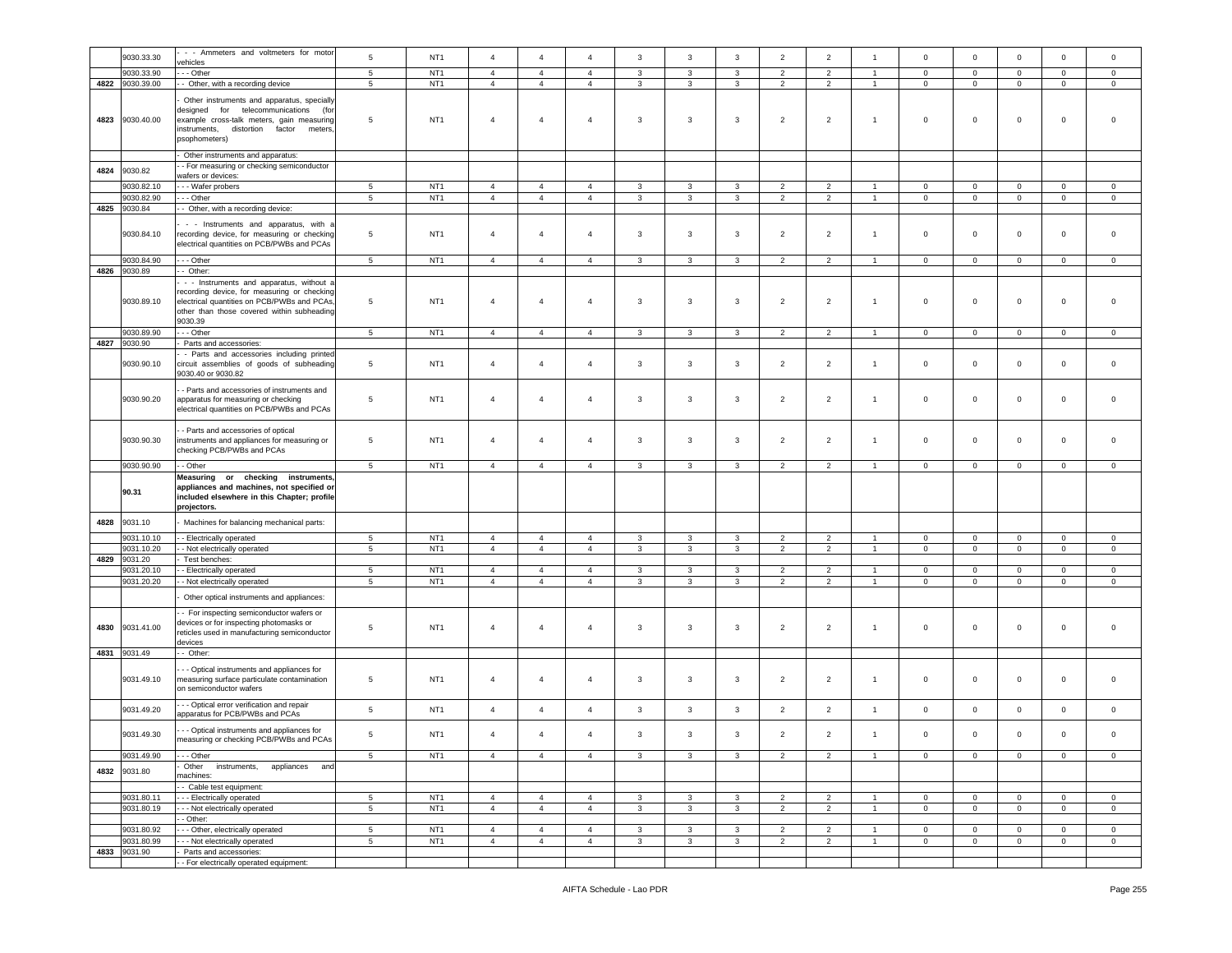|      |                          | - Parts and accessories including printed                                                                                                                                                                                                                                                  |                     |                                    |                                  |                                  |                                  |                                           |                                |                                         |                     |                                  |                                |                                |                           |                               |                          |                         |
|------|--------------------------|--------------------------------------------------------------------------------------------------------------------------------------------------------------------------------------------------------------------------------------------------------------------------------------------|---------------------|------------------------------------|----------------------------------|----------------------------------|----------------------------------|-------------------------------------------|--------------------------------|-----------------------------------------|---------------------|----------------------------------|--------------------------------|--------------------------------|---------------------------|-------------------------------|--------------------------|-------------------------|
|      | 9031.90.11               | circuit assemblies of optical instruments and<br>appliances for inspecting semiconductor<br>wafers or devices or for inspecting masks,<br>photomasks or reticles used in manufacturing<br>semiconductor devices; measuring surface<br>particulate contamination on semiconductor<br>wafers | 5                   | NT <sub>1</sub>                    | $\overline{4}$                   | $\overline{4}$                   | $\overline{4}$                   | $\overline{3}$                            | $\mathbf{3}$                   | $\overline{3}$                          | 2                   | $\overline{2}$                   | $\overline{1}$                 | $\circ$                        | $\mathbf 0$               | $\mathbf 0$                   | $\mathbf{0}$             | $\Omega$                |
|      | 9031.90.12               | - - Of optical error verification and repair<br>apparatus for PCB/PWBs and PCAs                                                                                                                                                                                                            | 5                   | NT <sub>1</sub>                    | $\overline{4}$                   | $\overline{4}$                   | $\overline{4}$                   | $\mathbf{3}$                              | $\mathbf{3}$                   | $\mathbf{3}$                            | $\overline{2}$      | $\overline{2}$                   | $\mathbf{1}$                   | $\mathsf 0$                    | $\mathsf 0$               | $\mathsf 0$                   | $\mathsf 0$              | $\mathsf 0$             |
|      | 9031.90.13               | - - Of optical instruments and appliances for<br>measuring or checking PCB/PWBs and PCAs                                                                                                                                                                                                   | 5                   | NT <sub>1</sub>                    | $\overline{4}$                   | $\overline{4}$                   | $\overline{4}$                   | $\mathbf{3}$                              | $\mathbf{3}$                   | 3                                       | 2                   | $\overline{2}$                   | $\overline{1}$                 | $\mathsf 0$                    | $\circ$                   | $\mathbf 0$                   | $\mathbf 0$              | $\mathsf 0$             |
|      | 9031.90.19               | - - Other                                                                                                                                                                                                                                                                                  | $\,$ 5 $\,$         | NT <sub>1</sub>                    | $\sqrt{4}$                       | $\overline{4}$                   | $\sqrt{4}$                       | $\mathbf{3}$                              | $\mathbf{3}$                   | $\mathbf{3}$                            | $\overline{2}$      | $\overline{2}$                   | $\overline{1}$                 | $\mathbf 0$                    | $\mathbf 0$               | $\mathbf 0$                   | $\mathsf 0$              | $\mathbf 0$             |
|      | 9031.90.20               | - For non-electrically operated equipment                                                                                                                                                                                                                                                  | $\,$ 5 $\,$         | NT <sub>1</sub>                    | $\overline{4}$                   | $\overline{4}$                   | $\overline{4}$                   | $\mathbf{3}$                              | $\mathbf{3}$                   | $\mathbf{3}$                            | $\overline{2}$      | $\overline{2}$                   | $\mathbf{1}$                   | $\mathsf 0$                    | $\mathbf 0$               | $\mathbf 0$                   | $\mathsf 0$              | $\mathsf{O}\xspace$     |
|      | 90.32                    | Automatic<br>regulating or<br>controlling                                                                                                                                                                                                                                                  |                     |                                    |                                  |                                  |                                  |                                           |                                |                                         |                     |                                  |                                |                                |                           |                               |                          |                         |
| 4834 | 9032.10                  | instruments and apparatus.<br>Thermostats                                                                                                                                                                                                                                                  |                     |                                    |                                  |                                  |                                  |                                           |                                |                                         |                     |                                  |                                |                                |                           |                               |                          |                         |
|      | 9032.10.10               | - Electrically operated                                                                                                                                                                                                                                                                    | 5                   | NT <sub>1</sub>                    | $\overline{4}$                   | $\overline{4}$                   | $\overline{4}$                   | 3                                         | 3                              | 3                                       | $\overline{2}$      | $\overline{2}$                   |                                | $\mathbf{0}$                   | $\mathbf{0}$              | $\Omega$                      | $\mathbf{0}$             | $\mathbf 0$             |
|      | 9032.10.20               | - Not electrically operated                                                                                                                                                                                                                                                                | 5                   | NT <sub>1</sub>                    | $\overline{4}$                   | $\overline{4}$                   | $\overline{4}$                   | $\overline{3}$                            | $\overline{3}$                 | $\overline{3}$                          | $\overline{2}$      | 2                                | $\overline{1}$                 | $\circ$                        | $\mathbf 0$               | $\mathbf{0}$                  | $\mathbf{0}$             | $\mathbf{0}$            |
| 4835 | 9032.20                  | Manostats:                                                                                                                                                                                                                                                                                 |                     |                                    |                                  |                                  |                                  |                                           |                                |                                         |                     |                                  |                                |                                |                           |                               |                          |                         |
|      | 9032.20.10               | - Electrically operated                                                                                                                                                                                                                                                                    | 5                   | NT <sub>1</sub>                    | $\overline{4}$                   | $\overline{4}$                   | $\mathbf{A}$                     | $\mathbf{3}$                              | $\mathbf{3}$                   | $\mathbf{3}$                            | $\overline{2}$      | $\overline{2}$                   | $\overline{1}$                 | $\Omega$                       | $\overline{0}$            | $\mathsf 0$                   | $\mathbf 0$              | $\overline{0}$          |
|      | 9032.20.20               | - Not electrically operated                                                                                                                                                                                                                                                                | 5                   | NT <sub>1</sub>                    | $\overline{4}$                   | $\overline{4}$                   | $\overline{4}$                   | $\mathbf{3}$                              | $\overline{3}$                 | $\overline{3}$                          | $\overline{2}$      | $\overline{2}$                   | $\overline{1}$                 | $\overline{0}$                 | $\overline{0}$            | $\mathsf 0$                   | $\circ$                  | $\circ$                 |
| 4836 | 9032.81.00               | Other instruments and apparatus:<br>- Hydraulic or pneumatic                                                                                                                                                                                                                               | $\overline{5}$      | NT <sub>1</sub>                    | $\overline{4}$                   | $\overline{4}$                   | $\overline{4}$                   | $\overline{3}$                            | $\overline{3}$                 | $\overline{3}$                          | $\overline{2}$      | $\overline{2}$                   | $\overline{1}$                 | $\overline{0}$                 | $\overline{0}$            | $\overline{0}$                | $\overline{0}$           | $\mathsf 0$             |
| 4837 | 9032.89                  | - Other:                                                                                                                                                                                                                                                                                   |                     |                                    |                                  |                                  |                                  |                                           |                                |                                         |                     |                                  |                                |                                |                           |                               |                          |                         |
|      |                          |                                                                                                                                                                                                                                                                                            |                     |                                    |                                  |                                  |                                  |                                           |                                |                                         |                     |                                  |                                |                                |                           |                               |                          |                         |
|      | 9032.89.10               | - - Instruments and apparatus incorporating<br>or working in conjunction with an automatic<br>data processing machine, for automatically<br>regulating or controlling the propulsion, ballast<br>or cargo handling systems of ships                                                        | 5                   | NT <sub>1</sub>                    | $\overline{4}$                   | $\overline{4}$                   | $\overline{4}$                   | 3                                         | 3                              | 3                                       | $\overline{2}$      | $\overline{2}$                   | $\overline{1}$                 | $\mathbf 0$                    | $\mathbf 0$               | $\mathbf 0$                   | $\mathbf 0$              | $\mathbf 0$             |
|      | 9032.89.20               | - - Automatic instruments and apparatus for<br>regulating or controlling chemical or<br>electrochemical solutions in the manufacture<br>of PCA/PWBs                                                                                                                                        | 5                   | NT <sub>1</sub>                    | $\overline{4}$                   | $\overline{4}$                   | $\sqrt{4}$                       | $\mathbf{3}$                              | $\mathbf{3}$                   | $\mathbf{3}$                            | $\overline{2}$      | $\overline{2}$                   | $\overline{1}$                 | $\mathsf{O}\xspace$            | $\mathbf 0$               | $\mathbf 0$                   | $\mathsf 0$              | $\mathsf 0$             |
|      |                          | --- Other, electrically operated:                                                                                                                                                                                                                                                          |                     |                                    |                                  |                                  |                                  |                                           |                                |                                         |                     |                                  |                                |                                |                           |                               |                          |                         |
|      | 9032.89.31               | - - - Automatic regulating voltage units                                                                                                                                                                                                                                                   | $\,$ 5 $\,$         | NT <sub>1</sub>                    | $\overline{4}$                   | $\overline{4}$                   | $\overline{4}$                   | $\mathbf{3}$                              | $\mathbf{3}$                   | $\mathbf{3}$                            | $\overline{2}$      | $\overline{2}$                   | $\mathbf{1}$                   | $\mathsf 0$                    | $\mathsf 0$               | $\mathsf 0$                   | $\mathsf 0$              | $\mathsf 0$             |
|      | 9032.89.39               | (stabilizers)<br>$- -$ Other                                                                                                                                                                                                                                                               | $\overline{5}$      | NT <sub>1</sub>                    | $\overline{4}$                   | $\overline{4}$                   | $\overline{4}$                   | 3                                         | 3                              | 3                                       | $\overline{2}$      | $\overline{2}$                   |                                | $\mathbf 0$                    | $\mathsf 0$               | $\mathbf 0$                   | $\mathbf 0$              | $\mathbf 0$             |
|      | 9032.89.90               | - - Other                                                                                                                                                                                                                                                                                  | $\overline{5}$      | NT <sub>1</sub>                    | $\overline{4}$                   | $\overline{4}$                   | $\overline{4}$                   | $\mathbf{R}$                              | $\mathbf{3}$                   | $\mathbf{3}$                            | $\overline{2}$      | $\overline{2}$                   |                                | $\mathsf 0$                    | $\mathbf 0$               | $\mathsf 0$                   | $\mathbf 0$              | $\mathsf 0$             |
| 4838 | 9032.90                  | Parts and accessories:                                                                                                                                                                                                                                                                     |                     |                                    |                                  |                                  |                                  |                                           |                                |                                         |                     |                                  |                                |                                |                           |                               |                          |                         |
|      | 9032.90.10               | - Of goods of subheading 9032.89.10                                                                                                                                                                                                                                                        | 5                   | NT <sub>1</sub>                    | $\overline{4}$                   | $\overline{4}$                   | $\overline{a}$                   | $\mathbf{R}$                              | 3                              | 3                                       | $\overline{2}$      | $\mathcal{P}$                    |                                | $\mathbf{0}$                   | $\mathbf 0$               | $\mathbf 0$                   | $\mathbf{0}$             | $\Omega$                |
|      | 9032.90.20               | - Of goods of subheading 9032.89.20                                                                                                                                                                                                                                                        | $\sqrt{5}$          | NT <sub>1</sub>                    | $\overline{4}$                   | $\overline{4}$                   | $\overline{4}$                   | $\mathbf{3}$                              | $\overline{3}$                 | $\mathbf{3}$                            | $\overline{2}$      | 2                                | $\overline{1}$                 | $\mathbf{0}$                   | $\mathbf 0$               | $\mathsf 0$                   | $\mathbf{0}$             | $\Omega$                |
|      | 9032.90.30<br>9032.90.90 | - Of other electrically operated goods<br>- Other                                                                                                                                                                                                                                          | 5<br>$\overline{5}$ | NT <sub>1</sub><br>NT <sub>1</sub> | $\overline{4}$<br>$\overline{4}$ | $\overline{4}$<br>$\overline{4}$ | $\overline{4}$<br>$\overline{4}$ | $\overline{3}$<br>$\overline{\mathbf{3}}$ | $\mathbf{3}$<br>$\overline{3}$ | $\mathbf{3}$<br>$\overline{\mathbf{3}}$ | 2<br>$\overline{2}$ | $\overline{2}$<br>$\overline{2}$ | $\mathbf{1}$<br>$\overline{1}$ | $\mathbf{0}$<br>$\overline{0}$ | $\circ$<br>$\overline{0}$ | $\mathsf 0$<br>$\overline{0}$ | $\mathbf{0}$<br>$\Omega$ | $\mathbf 0$<br>$\Omega$ |
| 4839 | 90.33                    | Parts and accessories (not specified or<br>included elsewhere in this Chapter) for<br>machines, appliances, instruments or<br>apparatus of Chapter 90.                                                                                                                                     |                     |                                    |                                  |                                  |                                  |                                           |                                |                                         |                     |                                  |                                |                                |                           |                               |                          |                         |
|      | 9033.00.10               | - For electrically operated equipment                                                                                                                                                                                                                                                      | 5                   | NT <sub>1</sub>                    | $\overline{4}$                   | $\overline{4}$                   | $\overline{4}$                   | $\mathbf{3}$                              | $\mathbf{3}$                   | 3                                       | $\overline{2}$      | $\overline{2}$                   | $\overline{1}$                 | $\overline{0}$                 | $\overline{0}$            | $\mathbf{0}$                  | $\overline{0}$           | $\overline{0}$          |
|      | 9033.00.20               | For non-electrically operated equipment                                                                                                                                                                                                                                                    | 5                   | NT <sub>1</sub>                    | $\overline{4}$                   | $\overline{4}$                   | $\overline{4}$                   | $\mathbf{3}$                              | $\mathbf{3}$                   | $\mathbf{3}$                            | $\overline{2}$      | $\overline{2}$                   | $\overline{1}$                 | $\mathbf 0$                    | $\mathbf 0$               | $\mathbf 0$                   | $\mathsf 0$              | $\mathsf 0$             |
|      | 91.01                    | Wrist-watches, pocket-watches and other<br>watches, including stop-watches, with<br>case of precious metal or of metal clad<br>with precious metal.                                                                                                                                        |                     |                                    |                                  |                                  |                                  |                                           |                                |                                         |                     |                                  |                                |                                |                           |                               |                          |                         |
|      |                          | Wrist-watches,<br>electrically<br>operated<br>whether or not incorporating a stop-watch<br>facility:                                                                                                                                                                                       |                     |                                    |                                  |                                  |                                  |                                           |                                |                                         |                     |                                  |                                |                                |                           |                               |                          |                         |
|      | 4840 9101.11.00          | - With mechanical display only                                                                                                                                                                                                                                                             | 10 <sup>10</sup>    | ST                                 | 9                                | 9                                | 9                                | 8                                         | 8                              | 8                                       | $\overline{7}$      | $\overline{7}$                   | $7^{\circ}$                    | $\overline{7}$                 | 6                         | 6                             | 6                        | $5^{\circ}$             |
|      | 4841 9101.19.00          | - Other<br>whether or not                                                                                                                                                                                                                                                                  | 10                  | <b>ST</b>                          | 9                                | 9                                | 9                                | 8                                         | 8                              | 8                                       | $\overline{7}$      | $\overline{7}$                   | $7^{\circ}$                    | $\overline{7}$                 | 6                         | 6                             | 6                        | 5                       |
|      |                          | Other wrist-watches,<br>ncorporating a stop-watch facility:                                                                                                                                                                                                                                |                     |                                    |                                  |                                  |                                  |                                           |                                |                                         |                     |                                  |                                |                                |                           |                               |                          |                         |
|      | 4842 9101.21.00          | - With automatic winding                                                                                                                                                                                                                                                                   | 10                  | ST                                 | $\overline{9}$                   | 9                                | 9                                | 8                                         | 8                              | 8                                       | $\overline{7}$      | $\overline{7}$                   | $\overline{7}$                 | $\overline{7}$                 | 6                         | 6                             | $6\overline{6}$          | 5                       |
|      | 4843 9101.29.00          | - Other<br>Other:                                                                                                                                                                                                                                                                          | 10                  | <b>ST</b>                          | $\overline{9}$                   | $\overline{9}$                   | 9                                | 8                                         | $\overline{\mathbf{8}}$        | $\overline{8}$                          | 7                   | $\overline{7}$                   | $\overline{7}$                 | $\overline{7}$                 | 6                         | 6                             | 6                        | $\overline{5}$          |
| 4844 | 9101.91.00               | - Electrically operated                                                                                                                                                                                                                                                                    | 10                  | ST                                 | 9                                | 9                                | 9                                | 8                                         | 8                              | 8                                       | $\overline{7}$      | $\overline{7}$                   | $\overline{7}$                 | $\overline{7}$                 | 6                         | 6                             | 6                        | $5\phantom{.0}$         |
|      | 4845 9101.99.00          | - Other                                                                                                                                                                                                                                                                                    | 10                  | ST                                 | 9                                | 9                                | 9                                | 8                                         | 8                              | 8                                       | $\overline{7}$      | $\overline{7}$                   | 7                              | $\overline{7}$                 | 6                         | 6                             | 6                        | $5\phantom{.0}$         |
|      | 91.02                    | Wrist-watches, pocket-watches and other<br>watches, including stop-watches, other<br>than those of heading 91.01.                                                                                                                                                                          |                     |                                    |                                  |                                  |                                  |                                           |                                |                                         |                     |                                  |                                |                                |                           |                               |                          |                         |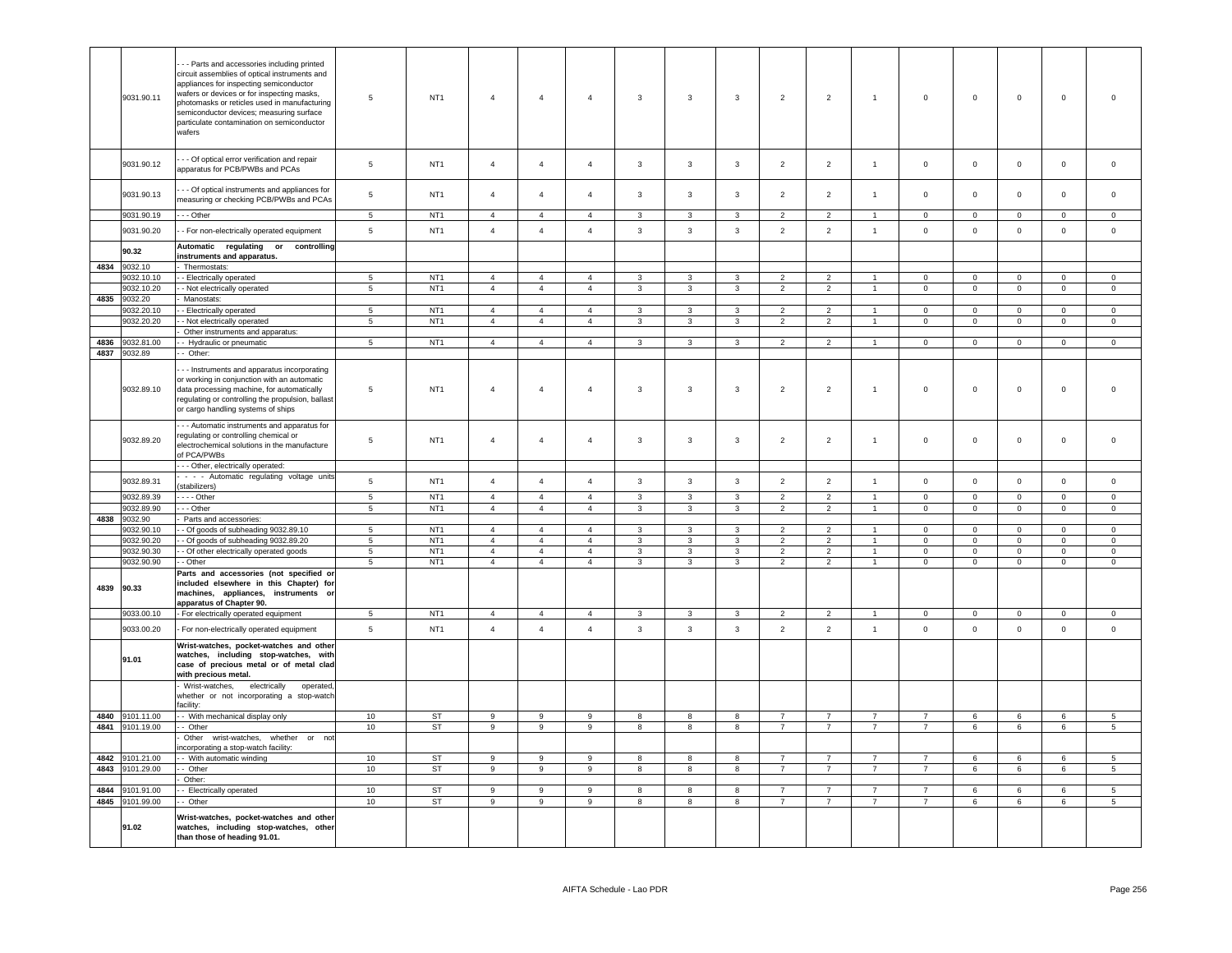|      |                 | Wrist-watches,<br>electrically<br>operated                      |                  |           |                  |                  |                  |                         |                         |                         |                 |                |                |                |                 |                 |                 |                          |
|------|-----------------|-----------------------------------------------------------------|------------------|-----------|------------------|------------------|------------------|-------------------------|-------------------------|-------------------------|-----------------|----------------|----------------|----------------|-----------------|-----------------|-----------------|--------------------------|
|      |                 | whether or not incorporating a stop-watch                       |                  |           |                  |                  |                  |                         |                         |                         |                 |                |                |                |                 |                 |                 |                          |
|      |                 | acility:                                                        |                  |           |                  |                  |                  |                         |                         |                         |                 |                |                |                |                 |                 |                 |                          |
| 4846 | 9102.11.00      | - With mechanical display only                                  | 10               | <b>ST</b> | $\boldsymbol{9}$ | 9                | 9                | 8                       | 8                       | 8                       | $\overline{7}$  | $\overline{7}$ | $\overline{7}$ | $\overline{7}$ | $\,6\,$         | $\,6\,$         | $\,6\,$         | $5\phantom{.0}$          |
|      |                 |                                                                 | 10               | <b>ST</b> | $\overline{9}$   | $\overline{9}$   | 9                |                         | 8                       | $\overline{\mathbf{8}}$ | $\overline{7}$  | $\overline{7}$ | $\overline{7}$ | $\overline{7}$ | $6\overline{6}$ | 6               | 6               | $\overline{5}$           |
| 4847 | 9102.12.00      | - With opto-electronic display only                             |                  |           |                  |                  |                  | 8                       |                         |                         |                 |                |                |                |                 |                 |                 |                          |
| 4848 | 9102.19.00      | - Other                                                         | 10               | <b>ST</b> | $\overline{9}$   | $\overline{9}$   | 9                | 8                       | $\boldsymbol{8}$        | $\overline{\mathbf{8}}$ | $\overline{7}$  | $\overline{7}$ | $\overline{7}$ | $\overline{7}$ | $6\overline{6}$ | $\,6\,$         | 6               | $5\overline{5}$          |
|      |                 | Other wrist-watches, whether or                                 |                  |           |                  |                  |                  |                         |                         |                         |                 |                |                |                |                 |                 |                 |                          |
|      |                 | ncorporating a stop-watch facility:                             |                  |           |                  |                  |                  |                         |                         |                         |                 |                |                |                |                 |                 |                 |                          |
| 4849 | 102.21.00       | With automatic winding                                          | 10               | <b>ST</b> | 9                | $\mathsf g$      | 9                | 8                       | $\mathbf{g}$            | 8                       | $\overline{7}$  | $\overline{7}$ | $\overline{7}$ | $\overline{7}$ | 6               | 6               | 6               | 5                        |
| 4850 | 9102.29.00      | - Other                                                         | 10               | <b>ST</b> | $\mathsf g$      | 9                | $\mathsf g$      | 8                       | 8                       | 8                       | $\overline{7}$  | $\overline{7}$ | $\overline{7}$ | $\overline{7}$ | 6               | 6               | 6               | 5                        |
|      |                 |                                                                 |                  |           |                  |                  |                  |                         |                         |                         |                 |                |                |                |                 |                 |                 |                          |
|      |                 | Other:                                                          |                  |           |                  |                  |                  |                         |                         |                         |                 |                |                |                |                 |                 |                 |                          |
| 4851 | 9102.91         | - Electrically operated:                                        |                  |           |                  |                  |                  |                         |                         |                         |                 |                |                |                |                 |                 |                 |                          |
|      | 9102.91.10      | - - Stop-watches                                                | 10               | <b>ST</b> | 9                | 9                | 9                | 8                       | 8                       | 8                       | $\overline{7}$  | $\overline{7}$ | $\overline{7}$ | $\overline{7}$ | 6               | 6               | 6               | 5                        |
|      | 9102.91.90      | - - Other                                                       | 10               | <b>ST</b> | $\boldsymbol{9}$ | 9                | $\overline{9}$   | $\bf8$                  | 8                       | 8                       | $\overline{7}$  | $\overline{7}$ | $\overline{7}$ | $\overline{7}$ | $\,6\,$         | 6               | $\,6\,$         | 5                        |
| 4852 | 9102.99.00      | - Other                                                         | 10               | <b>ST</b> | $\overline{9}$   | $\overline{9}$   | $\overline{9}$   | $\overline{\mathbf{8}}$ | 8                       | $\overline{8}$          | $\overline{7}$  | $\overline{7}$ | $\overline{7}$ | $\overline{7}$ | $6\overline{6}$ | $6\overline{6}$ | 6               | 5                        |
|      |                 |                                                                 |                  |           |                  |                  |                  |                         |                         |                         |                 |                |                |                |                 |                 |                 |                          |
|      | 91.03           | Clocks with watch movements, excluding                          |                  |           |                  |                  |                  |                         |                         |                         |                 |                |                |                |                 |                 |                 |                          |
|      |                 | clocks of heading 91.04.                                        |                  |           |                  |                  |                  |                         |                         |                         |                 |                |                |                |                 |                 |                 |                          |
| 4853 | 9103.10.00      | Electrically operated                                           | 10 <sub>1</sub>  | ST        | 9                | $\overline{9}$   | 9                | 8                       | 8                       | 8                       | $\overline{7}$  | $\overline{7}$ | $\overline{7}$ | $\overline{7}$ | 6               | 6               | 6               | 5                        |
| 4854 | 9103.90.00      | Other                                                           | 10               | ST        | 9                | 9                | $\mathsf g$      | 8                       | 8                       | 8                       | $\overline{7}$  | $\overline{7}$ | $\overline{7}$ | $\overline{7}$ | 6               | $\,6\,$         | 6               | 5                        |
|      |                 | Instrument panel clocks and clocks of a                         |                  |           |                  |                  |                  |                         |                         |                         |                 |                |                |                |                 |                 |                 |                          |
| 4855 | 91.04           |                                                                 |                  |           |                  |                  |                  |                         |                         |                         |                 |                |                |                |                 |                 |                 |                          |
|      |                 | similar type for vehicles, aircraft,                            |                  |           |                  |                  |                  |                         |                         |                         |                 |                |                |                |                 |                 |                 |                          |
|      |                 | spacecraft or vessels.                                          |                  |           |                  |                  |                  |                         |                         |                         |                 |                |                |                |                 |                 |                 |                          |
|      | 9104.00.10      | For vehicles                                                    | 10               | <b>ST</b> | $\overline{9}$   | 9                | $\mathsf g$      | 8                       | 8                       | 8                       | $\overline{7}$  | $\overline{7}$ | $\overline{7}$ | $\overline{7}$ | 6               | $\,6\,$         | $6\phantom{.}$  | 5                        |
|      | 9104.00.20      | For aircraft                                                    | 10               | <b>ST</b> | $\overline{9}$   | $\overline{9}$   | $\overline{9}$   | $\overline{\mathbf{8}}$ | $\overline{\mathbf{8}}$ | $\overline{\mathbf{8}}$ | $\overline{7}$  | $\overline{7}$ | $\overline{7}$ | $\overline{7}$ | $6\overline{6}$ | $6\overline{6}$ | 6               | $\overline{5}$           |
|      | 9104.00.30      | For vessels                                                     | 10               | <b>ST</b> | $\overline{9}$   | $\overline{9}$   | $\boldsymbol{9}$ | 8                       | 8                       | 8                       | $\overline{7}$  | $\overline{7}$ | 7              | $\overline{7}$ | 6               | 6               | 6               | $\overline{\phantom{a}}$ |
|      | 9104.00.90      | Other                                                           | 10               | ST        | 9                | 9                | $\mathsf g$      | 8                       | 8                       | 8                       | $\overline{7}$  | $\overline{7}$ | $7^{\circ}$    | $\overline{7}$ | $6\phantom{.0}$ | $\,$ 6 $\,$     | $6\phantom{.0}$ | $\overline{5}$           |
|      |                 |                                                                 |                  |           |                  |                  |                  |                         |                         |                         |                 |                |                |                |                 |                 |                 |                          |
|      | 91.05           | Other clock.                                                    |                  |           |                  |                  |                  |                         |                         |                         |                 |                |                |                |                 |                 |                 |                          |
|      |                 | Alarm clocks:                                                   |                  |           |                  |                  |                  |                         |                         |                         |                 |                |                |                |                 |                 |                 |                          |
| 4856 | 9105.11.00      | - Electrically operated                                         | 10 <sup>10</sup> | <b>ST</b> | 9                | 9                | -9               | 8                       | 8                       | 8                       | $\overline{7}$  | $\overline{7}$ | $\overline{7}$ | $\overline{7}$ | 6               | 6               | 6               | 5                        |
|      | 4857 9105.19.00 | - Other                                                         | 10               | <b>ST</b> | 9                | 9                | $\boldsymbol{9}$ | $\boldsymbol{8}$        | 8                       | 8                       | $\overline{7}$  | $\overline{7}$ | $7^{\circ}$    | $\overline{7}$ | 6               | 6               | 6               | 5                        |
|      |                 | Wall clocks:                                                    |                  |           |                  |                  |                  |                         |                         |                         |                 |                |                |                |                 |                 |                 |                          |
|      |                 |                                                                 |                  |           |                  |                  |                  |                         |                         |                         |                 |                |                |                |                 |                 |                 |                          |
| 4858 | 9105.21.00      | - Electrically operated                                         | 10               | ST        | 9                | 9                | 9                | 8                       | 8                       | 8                       | $\overline{7}$  | $\overline{7}$ | $\overline{7}$ | $\overline{7}$ | 6               | 6               | 6               | 5                        |
| 4859 | 9105.29.00      | - Other                                                         | 10               | <b>ST</b> | 9                | 9                | 9                | 8                       | 8                       | 8                       | $\overline{7}$  | $\overline{7}$ | $\overline{7}$ | $\overline{7}$ | 6               | 6               | 6               | 5                        |
|      |                 | Other:                                                          |                  |           |                  |                  |                  |                         |                         |                         |                 |                |                |                |                 |                 |                 |                          |
| 4860 | 9105.91.00      | - Electrically operated                                         | 10 <sup>10</sup> | ST        | $\mathsf g$      | 9                | 9                | 8                       | 8                       | 8                       | $\overline{7}$  | $\overline{7}$ | $\overline{7}$ | $\overline{7}$ | 6               | 6               | 6               | 5                        |
|      |                 |                                                                 | 10               |           |                  |                  |                  |                         |                         |                         | $\overline{7}$  | $\overline{7}$ | $\overline{7}$ | $\overline{7}$ |                 |                 |                 |                          |
|      | 4861 9105.99.00 | - Other                                                         |                  | ST        | 9                | 9                | 9                | 8                       | 8                       | 8                       |                 |                |                |                | 6               | 6               | 6               | $5^{\circ}$              |
|      |                 | Time of day recording apparatus and                             |                  |           |                  |                  |                  |                         |                         |                         |                 |                |                |                |                 |                 |                 |                          |
|      |                 | apparatus for measuring, recording or                           |                  |           |                  |                  |                  |                         |                         |                         |                 |                |                |                |                 |                 |                 |                          |
|      | 91.06           | otherwise indicating intervals of time, with                    |                  |           |                  |                  |                  |                         |                         |                         |                 |                |                |                |                 |                 |                 |                          |
|      |                 | clock or watch movement or with                                 |                  |           |                  |                  |                  |                         |                         |                         |                 |                |                |                |                 |                 |                 |                          |
|      |                 | synchronous motor (for example, time-                           |                  |           |                  |                  |                  |                         |                         |                         |                 |                |                |                |                 |                 |                 |                          |
|      |                 | registers, time-recorders).                                     |                  |           |                  |                  |                  |                         |                         |                         |                 |                |                |                |                 |                 |                 |                          |
| 4862 |                 |                                                                 | 10               | <b>ST</b> | $\boldsymbol{9}$ | 9                | 9                |                         |                         | 8                       | $\overline{7}$  | $\overline{7}$ | $\overline{7}$ | $\overline{7}$ | 6               |                 |                 | 5                        |
|      | 9106.10.00      | Time-registers; time-recorders                                  |                  |           |                  |                  |                  | 8                       | 8                       |                         |                 |                |                |                |                 | 6               | 6               |                          |
| 4863 | 9106.90.00      | Other                                                           | 10               | <b>ST</b> | $\overline{9}$   | $\overline{9}$   | $\mathsf g$      | $\boldsymbol{8}$        | $\boldsymbol{8}$        | $\overline{\mathbf{8}}$ | $\overline{7}$  | $\overline{7}$ | $\overline{7}$ | $\overline{7}$ | $6\overline{6}$ | $6\overline{6}$ | $\,6\,$         | $\overline{\phantom{a}}$ |
| 4864 | 9107.00.00      | Time switches with clock or watch                               | 10               | ST        | 9                | $\mathsf g$      | 9                | 8                       | 8                       | 8                       | $\overline{7}$  |                |                |                |                 |                 | 6               | $\sqrt{5}$               |
|      |                 | movement or with synchronous motor.                             |                  |           |                  |                  |                  |                         |                         |                         |                 |                |                |                |                 |                 |                 |                          |
|      |                 | Watch<br>movements, complete and                                |                  |           |                  |                  |                  |                         |                         |                         |                 | $\overline{7}$ | $\overline{7}$ | $\overline{7}$ | 6               | $\,6\,$         |                 |                          |
|      | 91.08           | assembled.                                                      |                  |           |                  |                  |                  |                         |                         |                         |                 |                |                |                |                 |                 |                 |                          |
|      |                 |                                                                 |                  |           |                  |                  |                  |                         |                         |                         |                 |                |                |                |                 |                 |                 |                          |
|      |                 |                                                                 |                  |           |                  |                  |                  |                         |                         |                         |                 |                |                |                |                 |                 |                 |                          |
|      |                 | Electrically operated:                                          |                  |           |                  |                  |                  |                         |                         |                         |                 |                |                |                |                 |                 |                 |                          |
| 4865 |                 | - With mechanical display only or with a                        |                  |           |                  |                  |                  |                         |                         |                         |                 |                |                |                |                 |                 |                 |                          |
|      | 9108.11.00      | device to which a mechanical display can be                     | 10               | ST        | $\boldsymbol{9}$ | $\mathsf g$      | 9                | 8                       | 8                       | 8                       | $\overline{7}$  | $\overline{7}$ | $\overline{7}$ | $\overline{7}$ | 6               | 6               | 6               | 5                        |
|      |                 | ncorporated                                                     |                  |           |                  |                  |                  |                         |                         |                         |                 |                |                |                |                 |                 |                 |                          |
| 4866 | 9108.12.00      |                                                                 | 10               | ST        | $\,9$            | $\mathsf g$      | $\mathsf g$      | 8                       | 8                       | 8                       | $\overline{7}$  | $\overline{7}$ | $\overline{7}$ | $\overline{7}$ | 6               | 6               | 6               | 5                        |
|      |                 | - With opto-electronic display only                             |                  |           |                  |                  |                  |                         |                         |                         |                 |                |                | $\overline{7}$ |                 |                 | 6               |                          |
| 4867 | 9108.19.00      | - Other                                                         | 10               | <b>ST</b> | $\mathsf g$      | $\mathsf g$      | 9                | 8                       | 8                       | 8                       | $\overline{7}$  | $\overline{7}$ | $\overline{7}$ |                | 6               | 6               |                 | 5                        |
| 4868 | 9108.20.00      | With automatic winding                                          | 10               | ST        | $\,9$            | $\mathsf g$      | $\mathsf g$      | 8                       | 8                       | 8                       | $\overline{7}$  | $\overline{7}$ | $\overline{7}$ | $\overline{7}$ | 6               | $\,6\,$         | 6               | 5                        |
|      | 4869 9108.90.00 | Other                                                           | 10               | <b>ST</b> | $\overline{9}$   | $\overline{9}$   | 9                | $\overline{8}$          | $\overline{\mathbf{8}}$ | $\overline{8}$          | $\overline{7}$  | $\overline{7}$ | $\overline{7}$ | $\overline{7}$ | 6               | 6               | $6^{\circ}$     | 5                        |
|      |                 | Clock<br>movements,<br>complete<br>and                          |                  |           |                  |                  |                  |                         |                         |                         |                 |                |                |                |                 |                 |                 |                          |
|      | 91.09           | ssembled.                                                       |                  |           |                  |                  |                  |                         |                         |                         |                 |                |                |                |                 |                 |                 |                          |
|      |                 |                                                                 |                  |           |                  |                  |                  |                         |                         |                         |                 |                |                |                |                 |                 |                 |                          |
|      |                 | Electrically operated:                                          |                  |           |                  |                  |                  |                         |                         |                         |                 |                |                |                |                 |                 |                 |                          |
| 4870 | 9109.11.00      | - Of alarm clocks                                               | 10               | ST        | $\boldsymbol{9}$ | $\boldsymbol{9}$ | 9                | 8                       | 8                       | 8                       | $\overline{7}$  | $\overline{7}$ | $\overline{7}$ | $\overline{7}$ | 6               | 6               | 6               | $5\overline{5}$          |
| 4871 | 9109.19.00      | - Other                                                         | $10$             | ST        | $\boldsymbol{9}$ | $\boldsymbol{9}$ | $\boldsymbol{9}$ | 8                       | 8                       | 8                       | $\overline{7}$  | $\overline{7}$ | $\overline{7}$ | $\overline{7}$ | $\,6\,$         | $\,6\,$         | 6               | $\sqrt{5}$               |
| 4872 | 9109.90.00      | Other                                                           | 10               | ST        | $\boldsymbol{9}$ | 9                | $\mathsf g$      | 8                       | 8                       | 8                       | $\overline{7}$  | $\overline{7}$ | $\overline{7}$ | $\overline{7}$ | 6               | 6               | 6               | 5                        |
|      |                 | Complete watch or clock movements,                              |                  |           |                  |                  |                  |                         |                         |                         |                 |                |                |                |                 |                 |                 |                          |
|      |                 | unassembled or<br>partly<br>assembled                           |                  |           |                  |                  |                  |                         |                         |                         |                 |                |                |                |                 |                 |                 |                          |
|      |                 |                                                                 |                  |           |                  |                  |                  |                         |                         |                         |                 |                |                |                |                 |                 |                 |                          |
|      | 91.10           | (movement sets); incomplete watch or                            |                  |           |                  |                  |                  |                         |                         |                         |                 |                |                |                |                 |                 |                 |                          |
|      |                 | clock movements, assembled; rough                               |                  |           |                  |                  |                  |                         |                         |                         |                 |                |                |                |                 |                 |                 |                          |
|      |                 | watch or clock movements.                                       |                  |           |                  |                  |                  |                         |                         |                         |                 |                |                |                |                 |                 |                 |                          |
|      |                 | Of watches:                                                     |                  |           |                  |                  |                  |                         |                         |                         |                 |                |                |                |                 |                 |                 |                          |
|      |                 | Complete movements, unassembled or                              |                  |           |                  |                  |                  |                         |                         |                         |                 |                |                |                |                 |                 |                 |                          |
| 4873 | 9110.11.00      | partly assembled (movement sets)                                | 10               | ST        | 9                | $\boldsymbol{9}$ | 9                | 8                       | 8                       | 8                       | $\overline{7}$  | $\overline{7}$ | $\overline{7}$ | $\overline{7}$ | 6               | 6               | 6               | 5                        |
| 4874 | 9110.12.00      |                                                                 | 10               | ST        | 9                | 9                | 9                | 8                       | 8                       | 8                       | $\overline{7}$  | $\overline{7}$ | $\overline{7}$ | $\overline{7}$ | 6               | 6               | 6               | -5                       |
|      |                 | - Incomplete movements, assembled                               |                  |           |                  |                  |                  |                         |                         |                         |                 |                |                |                |                 |                 |                 |                          |
| 4875 | 9110.19.00      | - Rough movements                                               | 10               | ST        | 9                | 9                | 9                | 8                       | 8                       | 8                       | $7\overline{ }$ | $\overline{7}$ | $\overline{7}$ | $\overline{7}$ | 6               | 6               | 6               | $5\overline{5}$          |
| 4876 | 9110.90.00      | Other                                                           | 10               | ST        | 9                | 9                | 9                | 8                       | 8                       | 8                       | $\overline{7}$  | $\overline{7}$ | $\overline{7}$ | $\overline{7}$ | 6               | 6               | 6               | 5                        |
|      | 91.11           | Watch cases and parts thereof.                                  |                  |           |                  |                  |                  |                         |                         |                         |                 |                |                |                |                 |                 |                 |                          |
| 4877 | 9111.10.00      | Cases of precious metal or of metal clad<br>with precious metal | 10               | <b>ST</b> | $\overline{9}$   | $\mathsf g$      | 9                | 8                       | 8                       | 8                       | $\overline{7}$  | $\overline{7}$ | $\overline{7}$ | $\overline{7}$ | 6               | 6               | $\,6\,$         | 5                        |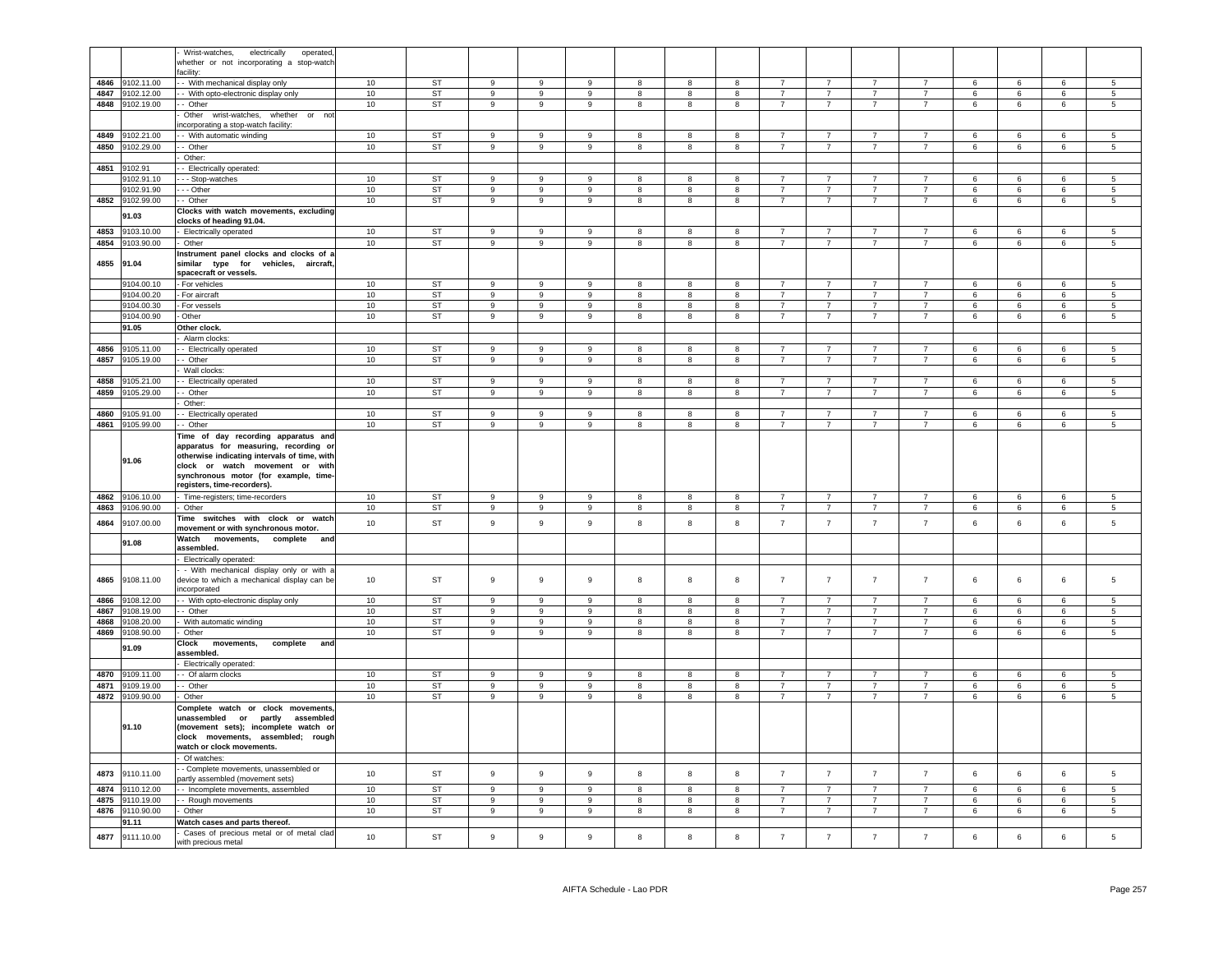| 4878 | 9111.20.00      | Cases of base metal, whether or not gold-<br>or silver-plated | 10     | <b>ST</b>       | 9                | 9                | $\mathbf{9}$     | 8                       | $\mathbf{g}$            | 8                       | $\overline{7}$ | $\overline{7}$ | $\overline{7}$ | $\overline{7}$ | 6               | 6               | $6\phantom{1}$  | 5               |
|------|-----------------|---------------------------------------------------------------|--------|-----------------|------------------|------------------|------------------|-------------------------|-------------------------|-------------------------|----------------|----------------|----------------|----------------|-----------------|-----------------|-----------------|-----------------|
| 4879 | 111.80.00       | Other cases                                                   | 10     | <b>ST</b>       | $\mathsf g$      | $\overline{9}$   | $\overline{9}$   | 8                       | 8                       | $\overline{8}$          | $\overline{7}$ | $\overline{7}$ | $\overline{7}$ | $\overline{7}$ | 6               | $6\overline{6}$ | 6               | $\overline{5}$  |
|      |                 |                                                               |        |                 |                  |                  |                  |                         |                         |                         |                |                |                |                |                 |                 |                 |                 |
| 4880 | 9111.90.00      | Parts                                                         | 10     | ST              | $\mathsf g$      | 9                | 9                | 8                       | 8                       | 8                       | $\overline{7}$ | $\overline{7}$ | $\overline{7}$ | $\overline{7}$ | 6               | 6               | 6               | 5               |
|      |                 | Clock cases and cases of a similar type for                   |        |                 |                  |                  |                  |                         |                         |                         |                |                |                |                |                 |                 |                 |                 |
|      | 91.12           | other goods of this Chapter, and parts                        |        |                 |                  |                  |                  |                         |                         |                         |                |                |                |                |                 |                 |                 |                 |
|      |                 | thereof.                                                      |        |                 |                  |                  |                  |                         |                         |                         |                |                |                |                |                 |                 |                 |                 |
| 4881 | 9112.20.00      | Cases                                                         | 10     | NT <sub>1</sub> | 8                | 8                | $\overline{7}$   | $\overline{7}$          | 5                       | 5 <sub>5</sub>          | 3              | 3              | $\overline{2}$ | 0              | $\Omega$        | $\mathbf 0$     | $\overline{0}$  | $\overline{0}$  |
| 4882 | 9112.90.00      |                                                               | 10     | NT <sub>1</sub> | 8                | $^{\rm 8}$       | $\overline{7}$   | $\overline{7}$          | $\sqrt{5}$              | $\overline{5}$          | $\mathbf{3}$   | $\mathbf{3}$   | $\overline{2}$ |                | $\overline{0}$  | $\mathsf 0$     | $\overline{0}$  | $\overline{0}$  |
|      |                 | Parts                                                         |        |                 |                  |                  |                  |                         |                         |                         |                |                |                | $\mathbf{0}$   |                 |                 |                 |                 |
|      | 91.13           | Watch straps, watch bands and watch                           |        |                 |                  |                  |                  |                         |                         |                         |                |                |                |                |                 |                 |                 |                 |
|      |                 | bracelets, and parts thereof.                                 |        |                 |                  |                  |                  |                         |                         |                         |                |                |                |                |                 |                 |                 |                 |
| 4883 | 9113.10.00      | Of precious metal or of metal clad with                       | 10     | ST              | $\mathsf g$      | 9                | 9                | 8                       | 8                       | 8                       | $\overline{7}$ | $\overline{7}$ | $\overline{7}$ | $\overline{7}$ | 6               | 6               | $\,6\,$         | $\sqrt{5}$      |
|      |                 | recious metal                                                 |        |                 |                  |                  |                  |                         |                         |                         |                |                |                |                |                 |                 |                 |                 |
|      |                 | Of base metal, whether or not gold- or silver                 | $10$   | <b>ST</b>       | $\boldsymbol{9}$ | $\mathsf g$      | $\boldsymbol{9}$ | 8                       | 8                       | $\bf8$                  | $\overline{7}$ | $\bf 7$        | $\overline{7}$ | $\overline{7}$ | $\,6\,$         | 6               | $\,6\,$         |                 |
| 4884 | 9113.20.00      | lated                                                         |        |                 |                  |                  |                  |                         |                         |                         |                |                |                |                |                 |                 |                 | $\sqrt{5}$      |
| 4885 | 9113.90.00      | Other                                                         | 10     | <b>ST</b>       | $\overline{9}$   | $\overline{9}$   | $\overline{9}$   | $\overline{8}$          | $\overline{8}$          | $\overline{8}$          | $\overline{7}$ | $\overline{7}$ | $\overline{7}$ | $\overline{7}$ | 6               | 6               | 6               | $\overline{5}$  |
|      | 91.14           | Other clock or watch parts.                                   |        |                 |                  |                  |                  |                         |                         |                         |                |                |                |                |                 |                 |                 |                 |
| 4886 | 9114.10.00      | Springs, including hair-springs                               | 10     | <b>ST</b>       | $\overline{9}$   | $\overline{9}$   | $\overline{9}$   | $\overline{8}$          | $\overline{\mathbf{8}}$ | $\overline{8}$          | $\overline{7}$ | $\overline{7}$ | $\overline{7}$ | $\overline{7}$ | 6               | $6\overline{6}$ | 6               | $\overline{5}$  |
|      |                 |                                                               |        |                 |                  |                  |                  |                         |                         |                         | $\overline{7}$ |                | $\overline{7}$ | $\overline{7}$ |                 |                 |                 |                 |
| 4887 | 9114.20.00      | Jewels                                                        | 10     | <b>ST</b>       | $\overline{9}$   | $\overline{9}$   | $\overline{9}$   | $\overline{8}$          | $\overline{\mathbf{8}}$ | $\overline{\mathbf{8}}$ |                | $\overline{7}$ |                |                | $6\overline{6}$ | $6\overline{6}$ | $\,6\,$         | $\overline{5}$  |
| 4888 | 114.30.00       | Dials                                                         | 10     | <b>ST</b>       | $\overline{9}$   | $\overline{9}$   | $\overline{9}$   | $\overline{\mathbf{8}}$ | 8                       | $\overline{\mathbf{8}}$ | $\overline{7}$ | $\overline{7}$ | $\overline{7}$ | $\overline{7}$ | 6               | $6\overline{6}$ | $\,6\,$         | $\overline{5}$  |
| 4889 | 9114.40.00      | Plates and bridges                                            | 10     | <b>ST</b>       | $\boldsymbol{9}$ | $\overline{9}$   | 9                | 8                       | 8                       | $\overline{8}$          | $\overline{7}$ | $\overline{7}$ | $\overline{7}$ | $\overline{7}$ | 6               | $6\overline{6}$ | $\,6\,$         | $\overline{5}$  |
| 4890 | 9114.90.00      | Other                                                         | $10\,$ | <b>ST</b>       | $\boldsymbol{9}$ | $\overline{9}$   | 9                | 8                       | 8                       | $\overline{\mathbf{8}}$ | $\overline{7}$ | $\overline{7}$ | $\overline{7}$ | $\overline{7}$ | 6               | $6\overline{6}$ | $\,6\,$         | $5\phantom{.0}$ |
|      |                 | Pianos,<br>including automatic pianos;                        |        |                 |                  |                  |                  |                         |                         |                         |                |                |                |                |                 |                 |                 |                 |
|      | 92.01           | harpsichords and other keyboard stringed                      |        |                 |                  |                  |                  |                         |                         |                         |                |                |                |                |                 |                 |                 |                 |
|      |                 | instruments.                                                  |        |                 |                  |                  |                  |                         |                         |                         |                |                |                |                |                 |                 |                 |                 |
| 4891 | 9201.10.00      | Upright pianos                                                | 10     | ST              | $\mathsf g$      | 9                | 9                | 8                       | 8                       | 8                       | $\overline{7}$ | $\overline{7}$ | $\overline{7}$ | $\overline{7}$ | 6               | 6               | 6               | 5               |
|      |                 |                                                               |        |                 |                  |                  | 9                |                         |                         |                         | $\overline{7}$ | $\overline{7}$ | $\overline{7}$ | $\overline{7}$ |                 |                 |                 |                 |
| 4892 | 3201.20.00      | Grand pianos                                                  | 10     | ST              | $\mathsf g$      | 9                |                  | 8                       | 8                       | 8                       |                |                |                |                | 6               | 6               | 6               | 5               |
| 4893 | 9201.90.00      | Other                                                         | 10     | ST              | $\boldsymbol{9}$ | $\boldsymbol{9}$ | 9                | 8                       | $^{\rm 8}$              | 8                       | $\overline{7}$ | $\overline{7}$ | $\overline{7}$ | $\overline{7}$ | 6               | 6               | $\,6\,$         | $5\phantom{.0}$ |
|      | 92.02           | Other string musical instruments (for                         |        |                 |                  |                  |                  |                         |                         |                         |                |                |                |                |                 |                 |                 |                 |
|      |                 | example, guitars, violins, harps).                            |        |                 |                  |                  |                  |                         |                         |                         |                |                |                |                |                 |                 |                 |                 |
| 4894 | 9202.10.00      | Played with a bow                                             | 10     | ST              | 9                | 9                | 9                | 8                       | 8                       | 8                       | $\overline{7}$ | $\overline{7}$ | $\overline{7}$ | $\overline{7}$ | 6               | 6               | 6               | $5\phantom{.0}$ |
|      | 4895 9202.90.00 | Other                                                         | 10     | <b>ST</b>       | 9                | $\boldsymbol{9}$ | 9                | 8                       | $^{\rm 8}$              | 8                       | $\overline{7}$ | $\overline{7}$ | $\overline{7}$ | $\overline{7}$ | 6               | 6               | $\,6\,$         | $\sqrt{5}$      |
|      |                 |                                                               |        |                 |                  |                  |                  |                         |                         |                         |                |                |                |                |                 |                 |                 |                 |
|      | 92.05           | Other wind musical instruments (for                           |        |                 |                  |                  |                  |                         |                         |                         |                |                |                |                |                 |                 |                 |                 |
|      |                 | example, clarinets, trumpets, bagpipes).                      |        |                 |                  |                  |                  |                         |                         |                         |                |                |                |                |                 |                 |                 |                 |
|      |                 |                                                               |        |                 |                  |                  |                  |                         |                         |                         |                |                |                |                |                 |                 |                 |                 |
| 4896 | 9205.10.00      | Brass-wind instruments                                        | 10     | <b>ST</b>       | 9                | 9                | 9                | 8                       | 8                       | 8                       | $\overline{7}$ | $\overline{7}$ | $\overline{7}$ | $\overline{7}$ | 6               | 6               | 6               | 5               |
| 4897 | 9205.90         | Other:                                                        |        |                 |                  |                  |                  |                         |                         |                         |                |                |                |                |                 |                 |                 |                 |
|      |                 | - Keyboard pipe organs; harmoniums and                        |        |                 |                  |                  |                  |                         |                         |                         |                |                |                |                |                 |                 |                 |                 |
|      | 9205.90.10      | similar keyboard instruments with free metal                  | 10     | ST              | 9                | 9                | 9                | 8                       | 8                       | 8                       | $\overline{7}$ | $\overline{7}$ | $\overline{7}$ | $\overline{7}$ | 6               | 6               | 6               | 5               |
|      |                 | eeds                                                          |        |                 |                  |                  |                  |                         |                         |                         |                |                |                |                |                 |                 |                 |                 |
|      | 9205.90.90      | - Other                                                       | 10     | <b>ST</b>       | $\overline{9}$   | $\overline{9}$   | $\overline{9}$   | $\overline{8}$          | $\overline{\mathbf{8}}$ | $\overline{\mathbf{8}}$ | $\overline{7}$ | $\overline{7}$ | $\overline{7}$ | $\overline{7}$ | 6               | $6\overline{6}$ | $6\overline{6}$ | $\overline{5}$  |
|      |                 | Percussion musical instruments (for                           |        |                 |                  |                  |                  |                         |                         |                         |                |                |                |                |                 |                 |                 |                 |
| 4898 | 9206.00.00      | example, drums, xylophones, cymbals,                          | 10     | ST              | 9                | 9                | $\overline{9}$   | 8                       | 8                       | 8                       | $\overline{7}$ | $\overline{7}$ | $\overline{7}$ | $\overline{7}$ | 6               | 6               | $\,6$           | 5               |
|      |                 | castanets, maracas).                                          |        |                 |                  |                  |                  |                         |                         |                         |                |                |                |                |                 |                 |                 |                 |
|      |                 |                                                               |        |                 |                  |                  |                  |                         |                         |                         |                |                |                |                |                 |                 |                 |                 |
|      |                 | Musical instruments, the sound of which is                    |        |                 |                  |                  |                  |                         |                         |                         |                |                |                |                |                 |                 |                 |                 |
|      | 92.07           | produced, or must be amplified, electrically                  |        |                 |                  |                  |                  |                         |                         |                         |                |                |                |                |                 |                 |                 |                 |
|      |                 | (for example, organs, guitars, accordions).                   |        |                 |                  |                  |                  |                         |                         |                         |                |                |                |                |                 |                 |                 |                 |
|      |                 |                                                               |        |                 |                  |                  |                  |                         |                         |                         |                |                |                |                |                 |                 |                 |                 |
| 4899 | 9207.10.00      | Keyboard<br>instruments,<br>other<br>thar                     | 10     | ST              | 9                | 9                | 9                | 8                       | 8                       | 8                       | $\overline{7}$ | $\overline{7}$ | $\overline{7}$ | $\overline{7}$ | 6               | 6               | 6               | 5               |
|      |                 | accordions                                                    |        |                 |                  |                  |                  |                         |                         |                         |                |                |                |                |                 |                 |                 |                 |
| 4900 | 9207.90.00      | Other                                                         | 10     | <b>ST</b>       | $\boldsymbol{9}$ | $\mathsf g$      | $\overline{9}$   | 8                       | 8                       | $\overline{8}$          | $\overline{7}$ | $\overline{7}$ | $\overline{7}$ | $\overline{7}$ | 6               | $6\overline{6}$ | $6\overline{6}$ | $\overline{5}$  |
|      |                 | Musical<br>boxes,<br>fairground<br>organs                     |        |                 |                  |                  |                  |                         |                         |                         |                |                |                |                |                 |                 |                 |                 |
|      |                 | mechanical street organs, mechanical                          |        |                 |                  |                  |                  |                         |                         |                         |                |                |                |                |                 |                 |                 |                 |
|      |                 | singing birds, musical saws and other                         |        |                 |                  |                  |                  |                         |                         |                         |                |                |                |                |                 |                 |                 |                 |
|      |                 | musical instruments not falling within any                    |        |                 |                  |                  |                  |                         |                         |                         |                |                |                |                |                 |                 |                 |                 |
|      | 92.08           | other heading of this Chapter; decoy calls                    |        |                 |                  |                  |                  |                         |                         |                         |                |                |                |                |                 |                 |                 |                 |
|      |                 | of all kinds; whistles, call horns and other                  |        |                 |                  |                  |                  |                         |                         |                         |                |                |                |                |                 |                 |                 |                 |
|      |                 | mouth-blown<br>sound<br>signalling                            |        |                 |                  |                  |                  |                         |                         |                         |                |                |                |                |                 |                 |                 |                 |
|      |                 | instruments.                                                  |        |                 |                  |                  |                  |                         |                         |                         |                |                |                |                |                 |                 |                 |                 |
|      |                 |                                                               |        |                 |                  |                  |                  |                         |                         |                         |                |                |                |                |                 |                 |                 |                 |
| 4901 | 9208.10.00      | Musical boxes:                                                | 10     | ST              | $\boldsymbol{9}$ | $\mathsf g$      | $\boldsymbol{9}$ | 8                       | 8                       | 8                       | $\overline{7}$ | $\overline{7}$ | $\overline{7}$ | $\overline{7}$ | 6               | 6               | $\,6\,$         | $5\overline{5}$ |
| 4902 | 9208.90         | Other:                                                        |        |                 |                  |                  |                  |                         |                         |                         |                |                |                |                |                 |                 |                 |                 |
|      |                 | - Decoy calls, call horns and other mouth-                    |        |                 |                  |                  |                  |                         |                         |                         |                |                |                |                |                 |                 |                 |                 |
|      | 9208.90.10      | blown sound signalling instruments                            | 10     | ST              | 9                | $\mathsf g$      | 9                | 8                       | 8                       | $\boldsymbol{8}$        | $\overline{7}$ | $\overline{7}$ | $\overline{7}$ | $\overline{7}$ | 6               | 6               | $\,6\,$         | 5               |
|      |                 |                                                               |        |                 |                  |                  |                  |                         |                         |                         |                |                |                |                |                 |                 |                 |                 |
|      | 9208.90.90      | - Other                                                       | 10     | <b>ST</b>       | $\overline{9}$   | $\overline{9}$   | $\overline{9}$   | $\overline{8}$          | $\overline{\mathbf{8}}$ | $\overline{\mathbf{8}}$ | $\overline{7}$ | $\overline{7}$ | $\overline{7}$ | $\overline{7}$ | 6               | $6\overline{6}$ | $6\overline{6}$ | $\overline{5}$  |
|      |                 | Parts (for example,<br>mechanisms for                         |        |                 |                  |                  |                  |                         |                         |                         |                |                |                |                |                 |                 |                 |                 |
|      |                 | musical boxes) and accessories (for                           |        |                 |                  |                  |                  |                         |                         |                         |                |                |                |                |                 |                 |                 |                 |
|      |                 | example, cards, discs and rolls for                           |        |                 |                  |                  |                  |                         |                         |                         |                |                |                |                |                 |                 |                 |                 |
|      | 92.09           | mechanical instruments) of musical                            |        |                 |                  |                  |                  |                         |                         |                         |                |                |                |                |                 |                 |                 |                 |
|      |                 | instruments; metronomes, tuning forks                         |        |                 |                  |                  |                  |                         |                         |                         |                |                |                |                |                 |                 |                 |                 |
|      |                 | and pitch pipes of all kinds.                                 |        |                 |                  |                  |                  |                         |                         |                         |                |                |                |                |                 |                 |                 |                 |
|      |                 |                                                               |        |                 |                  |                  |                  |                         |                         |                         |                |                |                |                |                 |                 |                 |                 |
| 4903 | 9209.30.00      | Musical instrument strings                                    | 10     | <b>ST</b>       | 9                | 9                | 9                | 8                       | 8                       | 8                       | $\overline{7}$ | $\overline{7}$ | $\overline{7}$ | $\overline{7}$ | 6               | 6               | 6               | $5\phantom{.0}$ |
|      |                 | Other:                                                        |        |                 |                  |                  |                  |                         |                         |                         |                |                |                |                |                 |                 |                 |                 |
| 4904 | 9209.91         | - Parts and accessories for pianos:                           |        |                 |                  |                  |                  |                         |                         |                         |                |                |                |                |                 |                 |                 |                 |
|      | 9209.91.10      | - - Strung backs, keyboards and metal                         | 10     | ST              | $\boldsymbol{9}$ | 9                | 9                | 8                       | $^{\rm 8}$              | 8                       | $\overline{7}$ | $\overline{7}$ | $\overline{7}$ | $\overline{7}$ |                 | 6               | $\,6\,$         | $\,$ 5 $\,$     |
|      |                 | frames for upright pianos                                     |        |                 |                  |                  |                  |                         |                         |                         |                |                |                |                | 6               |                 |                 |                 |
|      | 9209.91.90      | --- Other                                                     | 10     | <b>ST</b>       | $\mathbf{9}$     | 9                | 9                | 8                       | $\mathbf{g}$            | 8                       | $\overline{7}$ | $\overline{7}$ | $\overline{z}$ | $\overline{z}$ | 6               | 6               | $\,6\,$         | 5               |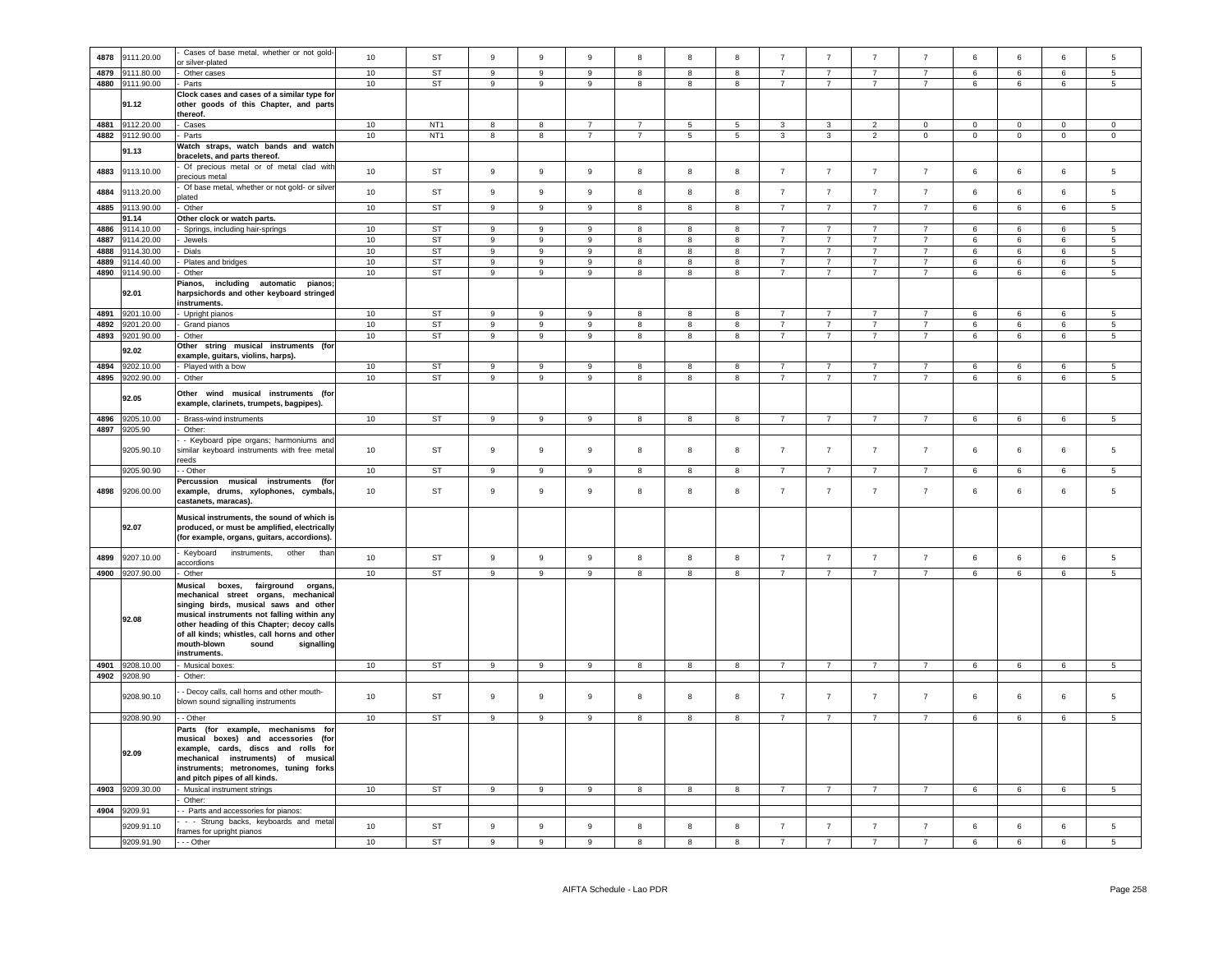| 4905 | 9209.92.00      | - Parts and accessories for the musical                                           | $10$   | ST             | $\boldsymbol{9}$ | 9              | $\boldsymbol{9}$ | 8 | 8 | 8 | $\overline{7}$ | $\overline{7}$ | $\overline{7}$ | $\overline{7}$ | 6 | $\,6\,$ | $\,6\,$ | 5              |
|------|-----------------|-----------------------------------------------------------------------------------|--------|----------------|------------------|----------------|------------------|---|---|---|----------------|----------------|----------------|----------------|---|---------|---------|----------------|
|      |                 | nstruments of heading 92.02                                                       |        |                |                  |                |                  |   |   |   |                |                |                |                |   |         |         |                |
| 4906 | 9209.94.00      | - Parts and accessories for the musical                                           | 10     | <b>ST</b>      | 9                | $\overline{9}$ | $\boldsymbol{9}$ | 8 | 8 | 8 | $\overline{7}$ | $\overline{7}$ | $\overline{7}$ | $\overline{7}$ | 6 | 6       | 6       | 5              |
|      |                 | nstruments of heading 92.07                                                       |        |                |                  |                |                  |   |   |   |                |                |                |                |   |         |         |                |
| 4907 | 9209.99.00      | - Other                                                                           | 10     | ST             | 9                | 9              | 9                | 8 | 8 | 8 | $7^{\circ}$    | $7^{\circ}$    | $\overline{7}$ | $\overline{7}$ | 6 | 6       | 6       | 5 <sub>5</sub> |
|      | 93.01           | Military weapons, other than revolvers,                                           |        |                |                  |                |                  |   |   |   |                |                |                |                |   |         |         |                |
|      |                 | pistols and the arms of heading 93.07.                                            |        |                |                  |                |                  |   |   |   |                |                |                |                |   |         |         |                |
|      |                 | Artillery weapons (for example, guns,                                             |        |                |                  |                |                  |   |   |   |                |                |                |                |   |         |         |                |
|      |                 | owitzers and mortars):                                                            |        |                |                  |                |                  |   |   |   |                |                |                |                |   |         |         |                |
| 4908 | 9301.11.00      | - Self-propelled                                                                  | 30     | EL             |                  |                |                  |   |   |   |                |                |                |                |   |         |         |                |
|      | 4909 9301.19.00 | - Other                                                                           | 30     | EL <sub></sub> |                  |                |                  |   |   |   |                |                |                |                |   |         |         |                |
|      |                 | Rocket launchers; flame-throwers; grenade                                         |        |                |                  |                |                  |   |   |   |                |                |                |                |   |         |         |                |
| 4910 | 9301.20.00      | aunchers; torpedo tubes and similar                                               | 30     | EL             |                  |                |                  |   |   |   |                |                |                |                |   |         |         |                |
|      |                 | projectors                                                                        |        |                |                  |                |                  |   |   |   |                |                |                |                |   |         |         |                |
| 4911 | 9301.90.00      | Other                                                                             | 30     | EL.            |                  |                |                  |   |   |   |                |                |                |                |   |         |         |                |
| 4912 | 9302.00.00      | Revolvers and pistols, other than those of                                        | 30     | EL.            |                  |                |                  |   |   |   |                |                |                |                |   |         |         |                |
|      |                 | eading 93.03 or 93.04.                                                            |        |                |                  |                |                  |   |   |   |                |                |                |                |   |         |         |                |
|      |                 | Other firearms and similar devices which                                          |        |                |                  |                |                  |   |   |   |                |                |                |                |   |         |         |                |
|      |                 | operate by the firing of an explosive                                             |        |                |                  |                |                  |   |   |   |                |                |                |                |   |         |         |                |
|      |                 | charge (for example, sporting shotguns                                            |        |                |                  |                |                  |   |   |   |                |                |                |                |   |         |         |                |
|      |                 | and rifles, muzzle-loading firearms, Very                                         |        |                |                  |                |                  |   |   |   |                |                |                |                |   |         |         |                |
|      | 93.03           | pistols and other devices designed to                                             |        |                |                  |                |                  |   |   |   |                |                |                |                |   |         |         |                |
|      |                 | project only signal flares, pistols and<br>revolvers for firing blank ammunition, |        |                |                  |                |                  |   |   |   |                |                |                |                |   |         |         |                |
|      |                 | captive-bolt humane killers, line-throwing                                        |        |                |                  |                |                  |   |   |   |                |                |                |                |   |         |         |                |
|      |                 |                                                                                   |        |                |                  |                |                  |   |   |   |                |                |                |                |   |         |         |                |
|      |                 | guns).                                                                            |        |                |                  |                |                  |   |   |   |                |                |                |                |   |         |         |                |
|      | 4913 9303.10.00 | Muzzle-loading firearms                                                           | 30     | EL.            |                  |                |                  |   |   |   |                |                |                |                |   |         |         |                |
| 4914 | 9303.20         | Other sporting, hunting or target-shooting                                        |        |                |                  |                |                  |   |   |   |                |                |                |                |   |         |         |                |
|      |                 | shotguns, including combination shotgun-<br>ifles:                                |        |                |                  |                |                  |   |   |   |                |                |                |                |   |         |         |                |
|      | 9303.20.10      | - Hunting shotguns                                                                | 30     | EL             |                  |                |                  |   |   |   |                |                |                |                |   |         |         |                |
|      | 9303.20.90      | - Other                                                                           | 30     | EL             |                  |                |                  |   |   |   |                |                |                |                |   |         |         |                |
|      |                 | Other sporting, hunting or target-shooting                                        |        |                |                  |                |                  |   |   |   |                |                |                |                |   |         |         |                |
| 4915 | 9303.30         | ifles:                                                                            |        |                |                  |                |                  |   |   |   |                |                |                |                |   |         |         |                |
|      | 9303.30.10      | - Hunting rifles                                                                  | 30     | EL             |                  |                |                  |   |   |   |                |                |                |                |   |         |         |                |
|      | 9303.30.90      | - Other                                                                           | 30     | EL             |                  |                |                  |   |   |   |                |                |                |                |   |         |         |                |
|      | 4916 9303.90.00 | Other                                                                             | 30     | EL.            |                  |                |                  |   |   |   |                |                |                |                |   |         |         |                |
|      |                 | Other arms (for example, spring, air or gas                                       |        |                |                  |                |                  |   |   |   |                |                |                |                |   |         |         |                |
|      | 4917 93.04      | guns and pistols, truncheons), excluding                                          |        |                |                  |                |                  |   |   |   |                |                |                |                |   |         |         |                |
|      |                 | those of heading 93.07.                                                           |        |                |                  |                |                  |   |   |   |                |                |                |                |   |         |         |                |
|      |                 | Air guns, operating at a pressure of less                                         |        |                |                  |                |                  |   |   |   |                |                |                |                |   |         |         |                |
|      | 9304.00.10      | han 7 kgf/cm2                                                                     | 30     | EL.            |                  |                |                  |   |   |   |                |                |                |                |   |         |         |                |
|      | 9304.00.90      | Other                                                                             | 30     | EL.            |                  |                |                  |   |   |   |                |                |                |                |   |         |         |                |
|      |                 | Parts and accessories of articles of                                              |        |                |                  |                |                  |   |   |   |                |                |                |                |   |         |         |                |
|      | 93.05           | eadings 93.01 to 93.04.                                                           |        |                |                  |                |                  |   |   |   |                |                |                |                |   |         |         |                |
|      | 4918 9305.10.00 | Of revolvers or pistols                                                           | 30     | EL             |                  |                |                  |   |   |   |                |                |                |                |   |         |         |                |
|      |                 | Of shotguns or rifles of heading 93.03:                                           |        |                |                  |                |                  |   |   |   |                |                |                |                |   |         |         |                |
|      | 4919 9305.21    | - Shotgun barrels:                                                                |        |                |                  |                |                  |   |   |   |                |                |                |                |   |         |         |                |
|      | 9305.21.10      | - - Of hunting shotguns                                                           | 30     | EL             |                  |                |                  |   |   |   |                |                |                |                |   |         |         |                |
|      | 9305.21.90      | - - Other                                                                         | 30     | EL             |                  |                |                  |   |   |   |                |                |                |                |   |         |         |                |
|      | 4920 9305.29    | $-$ Other:                                                                        |        |                |                  |                |                  |   |   |   |                |                |                |                |   |         |         |                |
|      | 9305.29.10      | - Of hunting shotguns                                                             | 30     | EL             |                  |                |                  |   |   |   |                |                |                |                |   |         |         |                |
|      | 9305.29.90      | - - Other                                                                         | 30     | EL             |                  |                |                  |   |   |   |                |                |                |                |   |         |         |                |
|      |                 | Other:                                                                            |        |                |                  |                |                  |   |   |   |                |                |                |                |   |         |         |                |
|      |                 |                                                                                   |        |                |                  |                |                  |   |   |   |                |                |                |                |   |         |         |                |
| 4921 | 9305.91.00      | - Of military weapons of heading 93.01                                            | 30     | EL.            |                  |                |                  |   |   |   |                |                |                |                |   |         |         |                |
| 4922 | 9305.99         | Other:                                                                            |        |                |                  |                |                  |   |   |   |                |                |                |                |   |         |         |                |
|      | 9305.99.10      | - - Of goods of subheading 9304.00.90                                             | $30\,$ | EL             |                  |                |                  |   |   |   |                |                |                |                |   |         |         |                |
|      | 9305.99.90      | - - Other                                                                         | 30     | EL <sub></sub> |                  |                |                  |   |   |   |                |                |                |                |   |         |         |                |
|      |                 |                                                                                   |        |                |                  |                |                  |   |   |   |                |                |                |                |   |         |         |                |
|      |                 | Bombs, grenades, torpedoes, mines<br>missiles, and similar munitions of war and   |        |                |                  |                |                  |   |   |   |                |                |                |                |   |         |         |                |
|      | 93.06           | parts thereof; cartridges and other                                               |        |                |                  |                |                  |   |   |   |                |                |                |                |   |         |         |                |
|      |                 | ammunition and projectiles and parts                                              |        |                |                  |                |                  |   |   |   |                |                |                |                |   |         |         |                |
|      |                 | thereof, including shot and cartridge wads.                                       |        |                |                  |                |                  |   |   |   |                |                |                |                |   |         |         |                |
|      |                 |                                                                                   |        |                |                  |                |                  |   |   |   |                |                |                |                |   |         |         |                |
|      |                 | Shotgun cartridges and parts thereof; air                                         |        |                |                  |                |                  |   |   |   |                |                |                |                |   |         |         |                |
|      |                 | jun pellets:                                                                      |        |                |                  |                |                  |   |   |   |                |                |                |                |   |         |         |                |
| 4923 | 9306.21.00      | - Cartridges                                                                      | 30     | EL             |                  |                |                  |   |   |   |                |                |                |                |   |         |         |                |
| 4924 | 9306.29.00      | - Other                                                                           | 30     | $\mathsf{EL}$  |                  |                |                  |   |   |   |                |                |                |                |   |         |         |                |
| 4925 | 9306.30         | Other cartridges and parts thereof:                                               |        |                |                  |                |                  |   |   |   |                |                |                |                |   |         |         |                |
|      | 9306.30.10      | - For revolvers and pistols of heading 93.02                                      | 30     | EL.            |                  |                |                  |   |   |   |                |                |                |                |   |         |         |                |
|      |                 |                                                                                   |        |                |                  |                |                  |   |   |   |                |                |                |                |   |         |         |                |
|      |                 | - Cartridges for riveting or similar tools or for                                 |        |                |                  |                |                  |   |   |   |                |                |                |                |   |         |         |                |
|      | 9306.30.20      | captive-bolt humane killers and parts thereof                                     | 30     | EL.            |                  |                |                  |   |   |   |                |                |                |                |   |         |         |                |
|      |                 |                                                                                   |        |                |                  |                |                  |   |   |   |                |                |                |                |   |         |         |                |
|      | 9306.30.90      | - Other                                                                           | 30     | EL             |                  |                |                  |   |   |   |                |                |                |                |   |         |         |                |
|      | 4926 9306.90.00 | Other                                                                             | 30     | EL.            |                  |                |                  |   |   |   |                |                |                |                |   |         |         |                |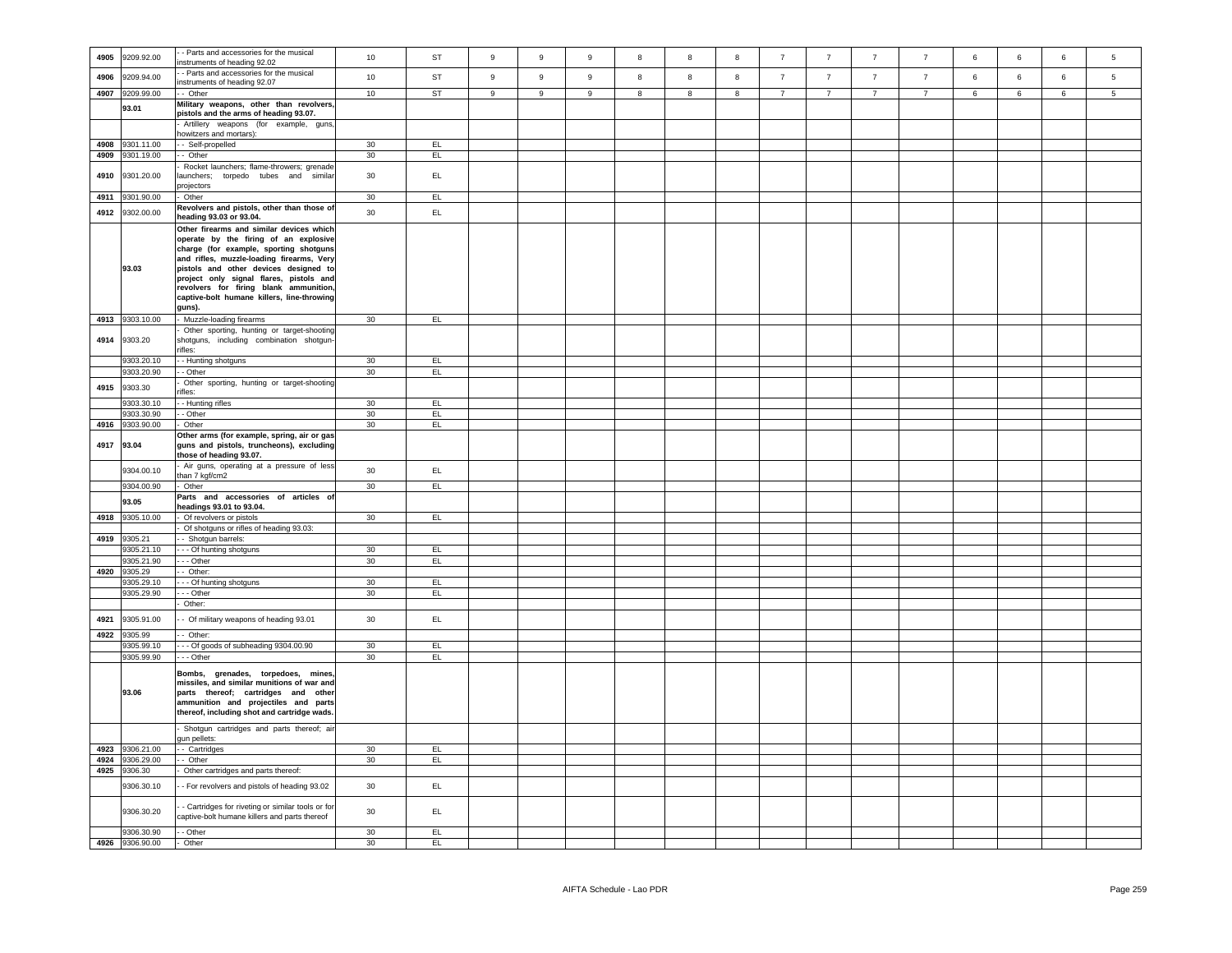| 4927 | 9307.00.00      | Swords, cutlasses, bayonets, lances and<br>similar arms and parts thereof and<br>scabbards and sheaths therefor.                                                                                                                                                                                                             | 30              | EL.             |                |                  |                  |                |              |    |                |                |                |                |                |                |             |                 |
|------|-----------------|------------------------------------------------------------------------------------------------------------------------------------------------------------------------------------------------------------------------------------------------------------------------------------------------------------------------------|-----------------|-----------------|----------------|------------------|------------------|----------------|--------------|----|----------------|----------------|----------------|----------------|----------------|----------------|-------------|-----------------|
|      | 94.01           | Seats (other than those of heading 94.02),<br>whether or not convertible into beds, and<br>parts thereof.                                                                                                                                                                                                                    |                 |                 |                |                  |                  |                |              |    |                |                |                |                |                |                |             |                 |
| 4928 | 9401.10.00      | Seats of a kind used for aircraft                                                                                                                                                                                                                                                                                            | 10              | <b>ST</b>       | 9              | 9                | 9                | 8              | 8            | 8  | $\overline{7}$ | $\overline{7}$ |                |                | 6              | 6              | 6           | 5               |
| 4929 | 9401.20.00      | Seats of a kind used for motor vehicles                                                                                                                                                                                                                                                                                      | 10              | <b>ST</b>       | 9              | $\mathsf g$      | 9                | 8              | 8            | 8  | $\overline{7}$ | $\overline{7}$ | $\overline{7}$ | $\overline{7}$ | 6              | 6              | 6           | 5               |
| 4930 | 9401.30.00      | Swivel seats with variable height adjustment                                                                                                                                                                                                                                                                                 | 10              | ST              | $\,9$          | $\boldsymbol{9}$ | $\boldsymbol{9}$ | 8              | 8            | 8  | $\overline{7}$ | $\overline{7}$ | $\overline{7}$ | $\overline{7}$ | $\,6\,$        | $\,6\,$        | 6           | 5               |
| 4931 | 9401.40.00      | Seats other than garden seats or camping<br>equipment, convertible into beds                                                                                                                                                                                                                                                 | 10              | <b>ST</b>       | $\overline{9}$ | $\mathsf g$      | 9                | 8              | 8            | 8  | $\overline{7}$ | $\overline{7}$ | $\overline{7}$ | $\overline{7}$ | 6              | 6              | 6           | 5               |
|      |                 | Seats of cane, osier, bamboo or similar<br>naterials::                                                                                                                                                                                                                                                                       |                 |                 |                |                  |                  |                |              |    |                |                |                |                |                |                |             |                 |
| 4932 | 9401.51.00      | - Of bamboo or rattan                                                                                                                                                                                                                                                                                                        | 40              | ST              | 38             | 35               | 33               | 31             | 28           | 26 | 24             | 22             | 20             | 20             | 15             | 13             | 10          | 5               |
| 4933 | 9401.59.00      | - Other                                                                                                                                                                                                                                                                                                                      | 40              | ST              | 38             | $35\,$           | 33               | 31             | 28           | 26 | 24             | $22\,$         | 20             | 20             | 15             | 13             | 10          | $5\phantom{.0}$ |
|      |                 | Other seats, with wooden frames:                                                                                                                                                                                                                                                                                             |                 |                 |                |                  |                  |                |              |    |                |                |                |                |                |                |             |                 |
| 4934 | 9401.61.00      | - Upholstered                                                                                                                                                                                                                                                                                                                | 40              | <b>ST</b>       | 38             | 35               | 33               | 31             | 28           | 26 | 24             | 22             | 20             | 20             | 15             | 13             | 10          | 5               |
| 4935 | 9401.69.00      | - Other                                                                                                                                                                                                                                                                                                                      | 40              | ST              | 38             | 35               | 33               | 31             | 28           | 26 | 24             | 22             | 20             | 20             | 15             | 13             | 10          | 5               |
|      |                 | Other seats, with metal frames:                                                                                                                                                                                                                                                                                              |                 |                 |                |                  |                  |                |              |    |                |                |                |                |                |                |             |                 |
| 4936 | 9401.71.00      | Upholstered                                                                                                                                                                                                                                                                                                                  | 20              | <b>ST</b>       | 19             | 18               | 17               | 16             | 15           | 12 | 10             | 9              | 8              | 8              | $\overline{7}$ | $\overline{7}$ | 6           | 5               |
| 4937 | 9401.79.00      | - Other                                                                                                                                                                                                                                                                                                                      | 20              | <b>ST</b>       | 19             | 18               | 17               | 16             | 15           | 12 | 10             | 9              | 8              | 8              | $\overline{7}$ | $\overline{7}$ | 6           | 5               |
| 4938 | 9401.80         | Other seats                                                                                                                                                                                                                                                                                                                  |                 |                 |                |                  |                  |                |              |    |                |                |                |                |                |                |             |                 |
|      | 9401.80.10      | Baby walkers                                                                                                                                                                                                                                                                                                                 | 20              | <b>ST</b>       | 19             | 18               | 17               | 16             | 15           | 12 | 10             | 9              | $\mathbf{R}$   | 8              | $\overline{7}$ | $\overline{7}$ | 6           | 5               |
|      | 9401.80.90      | Other                                                                                                                                                                                                                                                                                                                        | $20\,$          | <b>ST</b>       | 19             | 18               | 17               | $16\,$         | 15           | 12 | $10$           | 9              | 8              | 8              | $\overline{7}$ | $\overline{7}$ | 6           | 5               |
| 4939 | 9401.90         | Parts:                                                                                                                                                                                                                                                                                                                       |                 |                 |                |                  |                  |                |              |    |                |                |                |                |                |                |             |                 |
|      | 9401.90.10      | Of aircraft seats                                                                                                                                                                                                                                                                                                            | 20              | <b>ST</b>       | 19             | 18               | 17               | 16             | 15           | 12 | 10             | 9              | 8              | 8              | $\overline{7}$ | $\overline{7}$ | 6           | 5               |
|      | 9401.90.20      | - Of baby walkers                                                                                                                                                                                                                                                                                                            | 20              | <b>ST</b>       | 19             | 18               | 17               | 16             | 15           | 12 | 10             | 9              | 8              | 8              | $\overline{7}$ | $\overline{7}$ | 6           | $5\overline{5}$ |
|      |                 | - Other:                                                                                                                                                                                                                                                                                                                     |                 |                 |                |                  |                  |                |              |    |                |                |                |                |                |                |             |                 |
|      | 9401.90.91      | - - Of goods of subheading 9401.20 or<br>9401.30                                                                                                                                                                                                                                                                             | 20              | <b>ST</b>       | 19             | 18               | 17               | 16             | 15           | 12 | 10             | 9              | 8              | 8              | $\overline{7}$ | $\overline{7}$ | 6           | 5               |
|      | 9401.90.99      | - - Other                                                                                                                                                                                                                                                                                                                    | 20              | <b>ST</b>       | 19             | 18               | 17               | 16             | 15           | 12 | 10             | 9              | 8              | 8              | $\overline{7}$ | $\overline{7}$ | 6           | 5               |
|      | 94.02           | Medical, surgical, dental or veterinary<br>furniture (for example, operating tables<br>examination tables, hospital beds with<br>mechanical fittings, dentists' chairs);<br>barbers' chairs and similar chairs, having<br>rotating as well as both reclining and<br>elevating movements; parts of the<br>foregoing articles. |                 |                 |                |                  |                  |                |              |    |                |                |                |                |                |                |             |                 |
| 4940 | 9402.10         | Dentists', barbers' or similar chairs and parts<br>hereof:                                                                                                                                                                                                                                                                   |                 |                 |                |                  |                  |                |              |    |                |                |                |                |                |                |             |                 |
|      | 9402.10.10      | - Dentists' chairs and parts thereof                                                                                                                                                                                                                                                                                         | $5^{\circ}$     | NT <sub>1</sub> | $\overline{4}$ | $\overline{4}$   | $\overline{4}$   | 3              | 3            | 3  | $\overline{2}$ | $\overline{2}$ | $\overline{1}$ | $\mathbf 0$    | $\mathbf 0$    | $\mathbf 0$    | 0           | $\mathbf 0$     |
|      | 9402.10.30      | - Barbers' chairs and similar chairs and parts<br>hereof                                                                                                                                                                                                                                                                     | $5\phantom{.0}$ | NT <sub>1</sub> | $\overline{4}$ | $\overline{4}$   | $\overline{4}$   | $\mathbf{3}$   | $\mathbf{3}$ | 3  | $\overline{2}$ | $\overline{2}$ | $\mathbf{1}$   | $\mathbf 0$    | $\mathbf 0$    | $\mathbf 0$    | $\mathbf 0$ | $\mathbf 0$     |
|      | 9402.10.90      | Other                                                                                                                                                                                                                                                                                                                        | 10              | NT <sub>1</sub> | 8              | 8                | $\overline{7}$   | $\overline{7}$ | 5            | 5  | 3              | 3              | 2              | $\Omega$       | $\mathbf{0}$   | $\circ$        | $\mathbf 0$ | $\mathbf 0$     |
| 4941 | 9402.90         | Other:                                                                                                                                                                                                                                                                                                                       |                 |                 |                |                  |                  |                |              |    |                |                |                |                |                |                |             |                 |
|      | 9402.90.10      | - Furniture specially designed for medical,<br>surgical or veterinary purposes and parts<br>hereof                                                                                                                                                                                                                           | 10              | ST              | 9              | 9                | 9                | 8              | 8            | 8  | $\overline{7}$ | $\overline{7}$ | $\overline{7}$ | $\overline{7}$ | 6              | 6              | 6           | 5               |
|      | 9402.90.90      | Other                                                                                                                                                                                                                                                                                                                        | 10 <sub>1</sub> | <b>ST</b>       | $\,9$          | 9                | $\mathsf g$      | 8              | 8            | 8  | $\overline{7}$ | $\overline{7}$ | $\overline{7}$ | $\overline{7}$ | 6              | 6              | 6           | 5               |
|      | 94.03           | Other furniture and parts thereof.                                                                                                                                                                                                                                                                                           |                 |                 |                |                  |                  |                |              |    |                |                |                |                |                |                |             |                 |
| 4942 | 9403.10.00      | Metal furniture of a kind used in offices                                                                                                                                                                                                                                                                                    | 10              | ST              | 9              | 9                | 9                | 8              | 8            | 8  | $\overline{7}$ | 7              | 7              | $\overline{7}$ | 6              | 6              | 6           | 5               |
| 4943 | 9403.20.00      | Other metal furniture                                                                                                                                                                                                                                                                                                        | 10              | <b>ST</b>       | 9              | 9                | 9                | 8              | 8            | 8  | $\overline{7}$ | $\overline{7}$ | $\overline{7}$ | $\overline{7}$ | 6              | 6              | 6           | 5               |
| 4944 | 9403.30.00      | Wooden furniture of a kind used in offices                                                                                                                                                                                                                                                                                   | 40              | <b>ST</b>       | 38             | 35               | 33               | 31             | 28           | 26 | 24             | 22             | 20             | 20             | 15             | 13             | 10          | 5               |
| 4945 | 9403.40.00      | Wooden furniture of a kind used in the<br>itchen                                                                                                                                                                                                                                                                             | 40              | <b>ST</b>       | 38             | 35               | 33               | 31             | 28           | 26 | 24             | 22             | 20             | 20             | 15             | 13             | 10          | 5               |
| 4946 | 9403.50.00      | Wooden furniture of a kind used in the<br>edroom                                                                                                                                                                                                                                                                             | 40              | ST              | 38             | 35               | 33               | 31             | 28           | 26 | 24             | 22             | 20             | 20             | 15             | 13             | 10          | 5               |
| 4947 | 9403.60.00      | Other wooden furniture                                                                                                                                                                                                                                                                                                       | 40              | <b>ST</b>       | 38             | 35               | 33               | 31             | 28           | 26 | 24             | 22             | 20             | 20             | 15             | 13             | 10          | 5               |
|      | 4948 9403.70.00 | Furniture of plastics                                                                                                                                                                                                                                                                                                        | 20              | <b>ST</b>       | 19             | 18               | 17               | 16             | 15           | 12 | 10             | 9              | 8              | 8              | $\overline{7}$ | $\overline{7}$ | 6           | 5               |
|      |                 | Furniture of other materials, including cane,<br>osier, bamboo or similar materials:                                                                                                                                                                                                                                         |                 |                 |                |                  |                  |                |              |    |                |                |                |                |                |                |             |                 |
|      | 4949 9403.81.00 | - Of bamboo or rattan                                                                                                                                                                                                                                                                                                        | 40              | <b>ST</b>       | 38             | 35               | 33               | 31             | 28           | 26 | 24             | 22             | 20             | 20             | 15             | 13             | 10          | 5               |
|      | 4950 9403.89.00 | Other                                                                                                                                                                                                                                                                                                                        | 40              | <b>ST</b>       | 38             | 35               | 33               | 31             | 28           | 26 | 24             | 22             | 20             | 20             | 15             | 13             | 10          | 5               |
|      | 4951 9403.90.00 | Parts                                                                                                                                                                                                                                                                                                                        | 40              | <b>ST</b>       | 38             | 35               | 33               | 31             | 28           | 26 | 24             | 22             | 20             | 20             | 15             | 13             | 10          | 5               |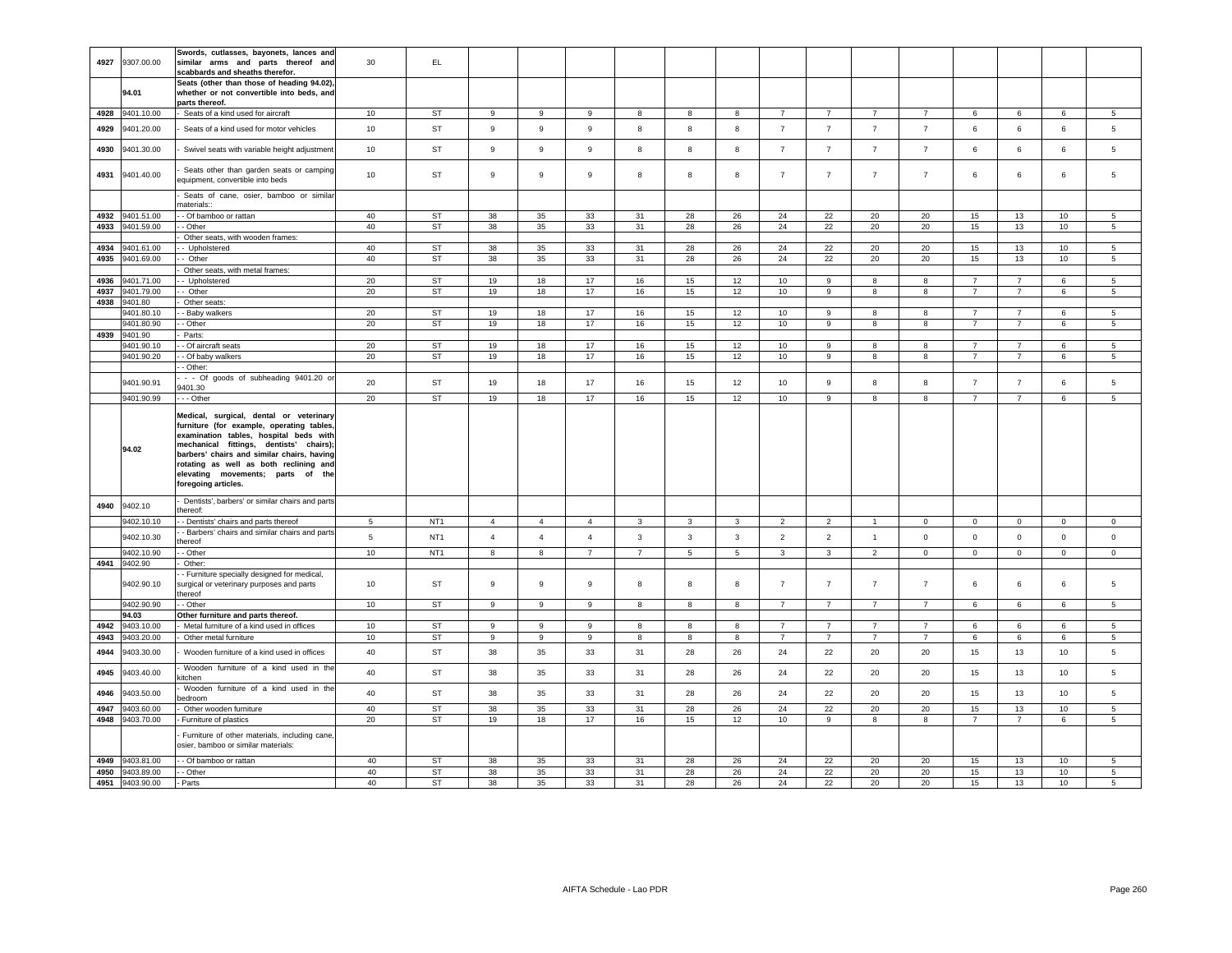|      | 94.04                    | Mattress supports; articles of bedding and<br>furnishing<br>similar<br>(for example<br>mattresses, quilts, eider-downs, cushions,<br>pouffes and pillows) fitted with springs or<br>stuffed or internally fitted with any material<br>or of cellular rubber or plastics, whether or<br>not covered.   |                              |                                    |                                  |                                  |                                  |                              |                              |                              |                                  |                                  |                                  |                          |                               |                               |                               |                                 |
|------|--------------------------|-------------------------------------------------------------------------------------------------------------------------------------------------------------------------------------------------------------------------------------------------------------------------------------------------------|------------------------------|------------------------------------|----------------------------------|----------------------------------|----------------------------------|------------------------------|------------------------------|------------------------------|----------------------------------|----------------------------------|----------------------------------|--------------------------|-------------------------------|-------------------------------|-------------------------------|---------------------------------|
| 4952 | 9404.10.00               | Mattress supports                                                                                                                                                                                                                                                                                     | 20                           | ST                                 | 19                               | 18                               | 17                               | 16                           | 15                           | 12                           | 10                               | 9                                | 8                                | $\mathbf{g}$             | $\overline{7}$                | $\overline{7}$                | $6\overline{6}$               | $\overline{5}$                  |
|      |                          | Mattresses:<br>- Of cellular rubber or plastics, whether or                                                                                                                                                                                                                                           |                              |                                    |                                  |                                  |                                  |                              |                              |                              |                                  |                                  |                                  |                          |                               |                               |                               |                                 |
| 4953 | 9404.21.00               | not covered                                                                                                                                                                                                                                                                                           | 20                           | <b>ST</b>                          | 19                               | 18                               | 17                               | 16                           | 15                           | 12                           | 10                               | 9                                | 8                                | 8                        | $\overline{7}$                | $\overline{7}$                | 6                             | 5                               |
| 4954 | 9404.29<br>9404.29.10    | - Of other materials:<br>--- Mattress springs                                                                                                                                                                                                                                                         | 20                           | ST                                 | 19                               | 18                               | 17                               | 16                           | 15                           | 12                           | 10                               | 9                                | 8                                | 8                        | $\overline{7}$                | $\overline{7}$                | 6                             | 5                               |
|      | 9404.29.20               | - - Other, hyperthermia / hypothermia type                                                                                                                                                                                                                                                            | 20                           | ST                                 | 19                               | 18                               | 17                               | 16                           | 15                           | 12                           | 10                               | 9                                | 8                                | 8                        | $\overline{7}$                | $\overline{7}$                | 6                             | $5\phantom{.0}$                 |
|      | 9404.29.90               | - - Other                                                                                                                                                                                                                                                                                             | 20                           | ST                                 | 19                               | 18                               | 17                               | 16                           | 15                           | 12                           | 10                               | 9                                | 8                                | 8                        | $\overline{7}$                | $\overline{7}$                | 6                             | -5                              |
| 4955 | 9404.30.00               | Sleeping bags                                                                                                                                                                                                                                                                                         | 20                           | ST                                 | 19                               | 18                               | 17                               | $16\,$                       | 15                           | 12                           | $10\,$                           | 9                                | 8                                | 8                        | $\overline{7}$                | $\overline{7}$                | 6                             | $\overline{5}$                  |
| 4956 | 9404.90                  | Other:                                                                                                                                                                                                                                                                                                |                              |                                    |                                  |                                  |                                  |                              |                              |                              |                                  |                                  |                                  |                          |                               |                               |                               |                                 |
|      | 9404.90.10               | - Quilts, bedspreads and mattress-protectors                                                                                                                                                                                                                                                          | 20                           | <b>ST</b>                          | 19                               | 18                               | 17                               | 16                           | 15                           | 12                           | 10                               | 9                                | 8                                | 8                        | $\overline{7}$                | $\overline{7}$                | 6                             | 5                               |
|      | 9404.90.90               | - Other                                                                                                                                                                                                                                                                                               | 20                           | <b>ST</b>                          | 19                               | 18                               | 17                               | 16                           | 15                           | 12                           | $10$                             | 9                                | 8                                | 8                        | $\overline{7}$                | $\overline{7}$                | 6                             | $\overline{5}$                  |
|      | 94.05                    | Lamps and lighting fittings including<br>searchlights and spotlights and parts<br>thereof, not elsewhere specified or<br>included; illuminated signs, illuminated<br>name-plates and the like, having<br>permanently fixed light source, and parts<br>thereof not elsewhere specified or<br>included. |                              |                                    |                                  |                                  |                                  |                              |                              |                              |                                  |                                  |                                  |                          |                               |                               |                               |                                 |
| 4957 | 9405.10                  | Chandeliers and other electric ceiling or wall<br>lighting fittings, excluding those of a kind used<br>for lighting public open spaces o<br>thoroughfares:                                                                                                                                            |                              |                                    |                                  |                                  |                                  |                              |                              |                              |                                  |                                  |                                  |                          |                               |                               |                               |                                 |
|      | 9405.10.20<br>9405.10.30 | - Surgical lamps<br>- Spotlights                                                                                                                                                                                                                                                                      | $\overline{5}$<br>$\sqrt{5}$ | NT <sub>1</sub><br>NT <sub>1</sub> | $\overline{4}$<br>$\overline{4}$ | $\overline{4}$<br>$\overline{4}$ | $\overline{4}$<br>$\overline{4}$ | $\mathbf{3}$<br>$\mathbf{3}$ | $\mathbf{3}$<br>$\mathbf{3}$ | $\mathbf{3}$<br>$\mathbf{3}$ | $\overline{2}$<br>$\overline{2}$ | $\overline{2}$<br>$\overline{2}$ | $\overline{1}$<br>$\overline{1}$ | $\Omega$<br>$\mathbf 0$  | $\overline{0}$<br>$\mathbf 0$ | $\overline{0}$<br>$\mathbf 0$ | $\overline{0}$<br>$\mathsf 0$ | $\Omega$<br>$\mathsf{O}\xspace$ |
|      | 9405.10.90               | - Other                                                                                                                                                                                                                                                                                               | $\overline{5}$               | NT <sub>1</sub>                    | $\overline{4}$                   | $\overline{4}$                   | $\overline{4}$                   | $\overline{3}$               | $\overline{3}$               | $\overline{3}$               | $\overline{2}$                   | $\overline{2}$                   | $\overline{1}$                   | $\Omega$                 | $\overline{0}$                | $\overline{0}$                | $\overline{0}$                | $\overline{0}$                  |
| 4958 | 9405.20                  | Electric table, desk, bedside or floor<br>standing lamps:                                                                                                                                                                                                                                             |                              |                                    |                                  |                                  |                                  |                              |                              |                              |                                  |                                  |                                  |                          |                               |                               |                               |                                 |
|      | 9405.20.10               | - Surgical lamps                                                                                                                                                                                                                                                                                      | $5\phantom{.0}$              | NT <sub>1</sub>                    | $\overline{a}$                   | $\overline{4}$                   | $\overline{4}$                   | $\mathbf{3}$                 | 3                            | 3                            | $\overline{\phantom{a}}$         | $\overline{2}$                   | $\mathbf{1}$                     | $\Omega$                 | $\Omega$                      | $\overline{0}$                | $\Omega$                      | $\Omega$                        |
| 4959 | 9405.20.90<br>9405.30.00 | - Other<br>Lighting sets of a kind used for Christmas                                                                                                                                                                                                                                                 | 5<br>$\,$ 5 $\,$             | NT <sub>1</sub><br>NT <sub>1</sub> | $\overline{4}$<br>$\overline{4}$ | $\overline{4}$<br>$\overline{4}$ | $\overline{4}$<br>$\overline{4}$ | $\mathbf{3}$<br>3            | $\mathbf{3}$<br>$\mathbf{3}$ | $\mathbf{3}$<br>3            | $\overline{2}$<br>$\overline{2}$ | $\overline{2}$<br>$\overline{2}$ | $\overline{1}$<br>$\mathbf{1}$   | $\Omega$<br>$\mathsf 0$  | $\mathbf 0$<br>$\mathbf 0$    | $\mathbf 0$<br>$\mathbf 0$    | $\Omega$<br>$\mathbf 0$       | $\Omega$<br>$\circ$             |
| 4960 | 9405.40                  | rees<br>Other electric lamps and lighting fittings:                                                                                                                                                                                                                                                   |                              |                                    |                                  |                                  |                                  |                              |                              |                              |                                  |                                  |                                  |                          |                               |                               |                               |                                 |
|      | 9405.40.10               | - Surgical lamps                                                                                                                                                                                                                                                                                      | $\sqrt{5}$                   | NT <sub>1</sub>                    | $\overline{4}$                   | $\overline{4}$                   |                                  | 3                            |                              |                              | 2                                |                                  | $\overline{1}$                   |                          |                               | $\mathbf 0$                   |                               |                                 |
|      | 9405.40.20               | - Searchlights                                                                                                                                                                                                                                                                                        | 5                            | NT <sub>1</sub>                    | $\overline{4}$                   | $\overline{4}$                   | $\overline{4}$<br>$\overline{4}$ | 3                            | 3<br>3                       | $\mathbf{3}$<br>3            | $\overline{2}$                   | $\overline{2}$<br>$\overline{2}$ | $\mathbf{1}$                     | $\pmb{0}$<br>$\mathsf 0$ | $\mathbf 0$<br>$\mathsf 0$    | $\mathbf 0$                   | $\mathbf 0$<br>$\mathsf 0$    | $\mathbf 0$<br>$\mathsf 0$      |
|      | 9405.40.40               | - Spotlights                                                                                                                                                                                                                                                                                          | 5                            | NT <sub>1</sub>                    | $\overline{4}$                   | $\overline{4}$                   | $\overline{4}$                   | $\mathbf{3}$                 | $\mathbf{3}$                 | $\mathbf{3}$                 | $\overline{2}$                   | $\overline{2}$                   | $\mathbf{1}$                     | $\Omega$                 | $\mathsf 0$                   | $\circ$                       | $\Omega$                      | $\mathsf 0$                     |
|      | 9405.40.50               | - Of a kind used for lighting public open<br>paces or thoroughfares                                                                                                                                                                                                                                   | $\sqrt{5}$                   | NT <sub>1</sub>                    | $\overline{4}$                   | $\overline{4}$                   | $\overline{4}$                   | $\mathbf{3}$                 | $\mathbf{3}$                 | $\mathbf{3}$                 | $\overline{2}$                   | $\overline{2}$                   | $\mathbf{1}$                     | $\mathsf 0$              | $\mathbf 0$                   | $\mathbf 0$                   | $\mathsf 0$                   | $\mathsf 0$                     |
|      | 9405.40.60               | - Other exterior lighting                                                                                                                                                                                                                                                                             | $\sqrt{5}$                   | NT <sub>1</sub>                    | $\overline{4}$                   | $\overline{4}$                   | $\overline{4}$                   | $\mathbf{3}$                 | $\mathbf{3}$                 | $\mathbf{3}$                 | $\overline{2}$                   | $\overline{2}$                   | $\overline{1}$                   | $\mathbf 0$              | $\mathbf 0$                   | $\overline{0}$                | $\mathsf 0$                   | $\mathsf 0$                     |
|      | 9405.40.70               | - Non-flashing aerodrome beacons; lamps<br>for railway rolling stock, locomotives, aircraft,<br>ships, or lighthouses, of base metal                                                                                                                                                                  | 5                            | NT <sub>1</sub>                    | $\overline{4}$                   | $\overline{4}$                   | $\overline{4}$                   | $\mathbf{3}$                 | $\mathbf{3}$                 | $\mathbf{3}$                 | $\overline{2}$                   | $\overline{2}$                   | $\mathbf{1}$                     | $\mathsf 0$              | $\mathbf 0$                   | $\mathbf 0$                   | $\mathsf 0$                   | $\mathsf 0$                     |
|      | 9405.40.80               | - Pilot lamp assemblies for electro-thermic<br>domestic appliances of heading 85.16                                                                                                                                                                                                                   | $\sqrt{5}$                   | NT <sub>1</sub>                    | $\overline{4}$                   | $\overline{4}$                   | $\overline{4}$                   | $\mathbf{3}$                 | $\mathbf{3}$                 | $\mathbf{3}$                 | $\overline{2}$                   | $\overline{2}$                   | $\mathbf{1}$                     | $\mathsf 0$              | $\mathbf 0$                   | $\mathbf 0$                   | $\mathsf 0$                   | $\mathsf 0$                     |
|      | 9405.40.90               | - Other                                                                                                                                                                                                                                                                                               | $\sqrt{5}$                   | NT <sub>1</sub>                    | $\overline{4}$                   | $\overline{4}$                   | $\overline{4}$                   | $\mathbf{3}$                 | $\mathbf{3}$                 | $\mathbf{3}$                 | $\overline{2}$                   | $\overline{2}$                   | $\mathbf{1}$                     | $\mathbf 0$              | $\mathbf 0$                   | $\mathbf 0$                   | $\mathsf{O}\xspace$           | $\mathbf 0$                     |
| 4961 | 9405.50                  | Non-electrical lamps and lighting fittings:<br>- Of oil-burning type:                                                                                                                                                                                                                                 |                              |                                    |                                  |                                  |                                  |                              |                              |                              |                                  |                                  |                                  |                          |                               |                               |                               |                                 |
|      | 9405.50.11               |                                                                                                                                                                                                                                                                                                       | 5                            | NT <sub>1</sub>                    | $\overline{4}$                   | $\overline{4}$                   | $\overline{4}$                   | $\overline{3}$               | $\overline{3}$               | $\overline{3}$               | $\overline{2}$                   | $\overline{2}$                   | $\mathbf{1}$                     | $\mathbf{0}$             | $\mathbf{0}$                  | $\mathbf{0}$                  | $\mathbf{0}$                  | $\mathbf 0$                     |
|      | 9405.50.19               | - - Of brass of a kind used for religious rites<br>- - Other                                                                                                                                                                                                                                          | $\overline{5}$               | NT <sub>1</sub>                    | $\overline{4}$                   | $\overline{4}$                   | $\overline{4}$                   | $\mathbf{3}$                 | $\mathbf{3}$                 | $\mathbf{3}$                 | $\overline{2}$                   | $\overline{2}$                   | $\overline{1}$                   | $\mathbf 0$              | $\mathsf 0$                   | $\mathbf 0$                   | $\mathsf 0$                   | $\mathsf 0$                     |
|      | 9405.50.40               | Hurricane lamps                                                                                                                                                                                                                                                                                       | 5                            | NT <sub>1</sub>                    | $\overline{4}$                   | $\overline{4}$                   | $\overline{4}$                   | $\mathbf{3}$                 | 3                            | $\overline{3}$               | $\overline{2}$                   | 2                                | $\overline{1}$                   | $\Omega$                 | $\mathbf 0$                   | $\mathbf 0$                   | $\Omega$                      | $\circ$                         |
|      | 9405.50.90               | Other                                                                                                                                                                                                                                                                                                 | 5                            | NT <sub>1</sub>                    | $\overline{4}$                   | $\overline{4}$                   | $\overline{4}$                   | $\mathbf{3}$                 | $\mathbf{3}$                 | $\overline{3}$               | $\overline{2}$                   | $\overline{2}$                   | $\mathbf{1}$                     | $\mathbf 0$              | $\mathsf 0$                   | $\mathbf 0$                   | $\mathsf 0$                   | $\mathsf 0$                     |
| 4962 | 9405.60                  | Illuminated signs, illuminated name-plates<br>and the like:                                                                                                                                                                                                                                           |                              |                                    |                                  |                                  |                                  |                              |                              |                              |                                  |                                  |                                  |                          |                               |                               |                               |                                 |
|      | 9405.60.10               | - Property protection warning signs, street<br>name signs, road and traffic signs                                                                                                                                                                                                                     | 5                            | NT <sub>1</sub>                    | $\overline{4}$                   | $\overline{4}$                   | $\overline{4}$                   | 3                            | $\mathbf{3}$                 | 3                            | $\overline{2}$                   | 2                                | $\overline{1}$                   | $\overline{0}$           | $\mathbf 0$                   | $\mathbf 0$                   | $\Omega$                      | $\Omega$                        |
|      | 9405.60.90               | - Other                                                                                                                                                                                                                                                                                               | 5                            | NT <sub>1</sub>                    | $\overline{4}$                   | $\overline{4}$                   | $\overline{4}$                   | $\mathbf{3}$                 | 3                            | $\mathbf{3}$                 | $\overline{2}$                   | $\overline{2}$                   | $\mathbf{1}$                     | $\mathsf 0$              | $\mathsf 0$                   | $\mathbf 0$                   | $\mathsf 0$                   | $\mathsf 0$                     |
| 4963 | 9405.91                  | Parts:<br>Of glass:                                                                                                                                                                                                                                                                                   |                              |                                    |                                  |                                  |                                  |                              |                              |                              |                                  |                                  |                                  |                          |                               |                               |                               |                                 |
|      | 9405.91.10               | - - For surgical lamps                                                                                                                                                                                                                                                                                | 5                            | NT <sub>2</sub>                    | $\overline{4}$                   | $\overline{4}$                   | $\overline{4}$                   | 3                            | 3                            | 3                            | $\overline{2}$                   | $\overline{2}$                   | 1.5                              | 1.5                      |                               |                               | $\Omega$                      | $\Omega$                        |
|      | 9405.91.20               | --- For spotlights                                                                                                                                                                                                                                                                                    | 5                            | NT <sub>2</sub>                    | $\overline{4}$                   | $\overline{4}$                   | $\overline{4}$                   | 3                            | 3                            | 3                            | $\overline{2}$                   | $\overline{2}$                   | 1.5                              | 1.5                      | $\mathbf{1}$                  |                               | $\mathbf 0$                   | $\mathsf 0$                     |
|      |                          |                                                                                                                                                                                                                                                                                                       |                              |                                    |                                  |                                  |                                  |                              |                              |                              |                                  |                                  |                                  |                          |                               |                               |                               |                                 |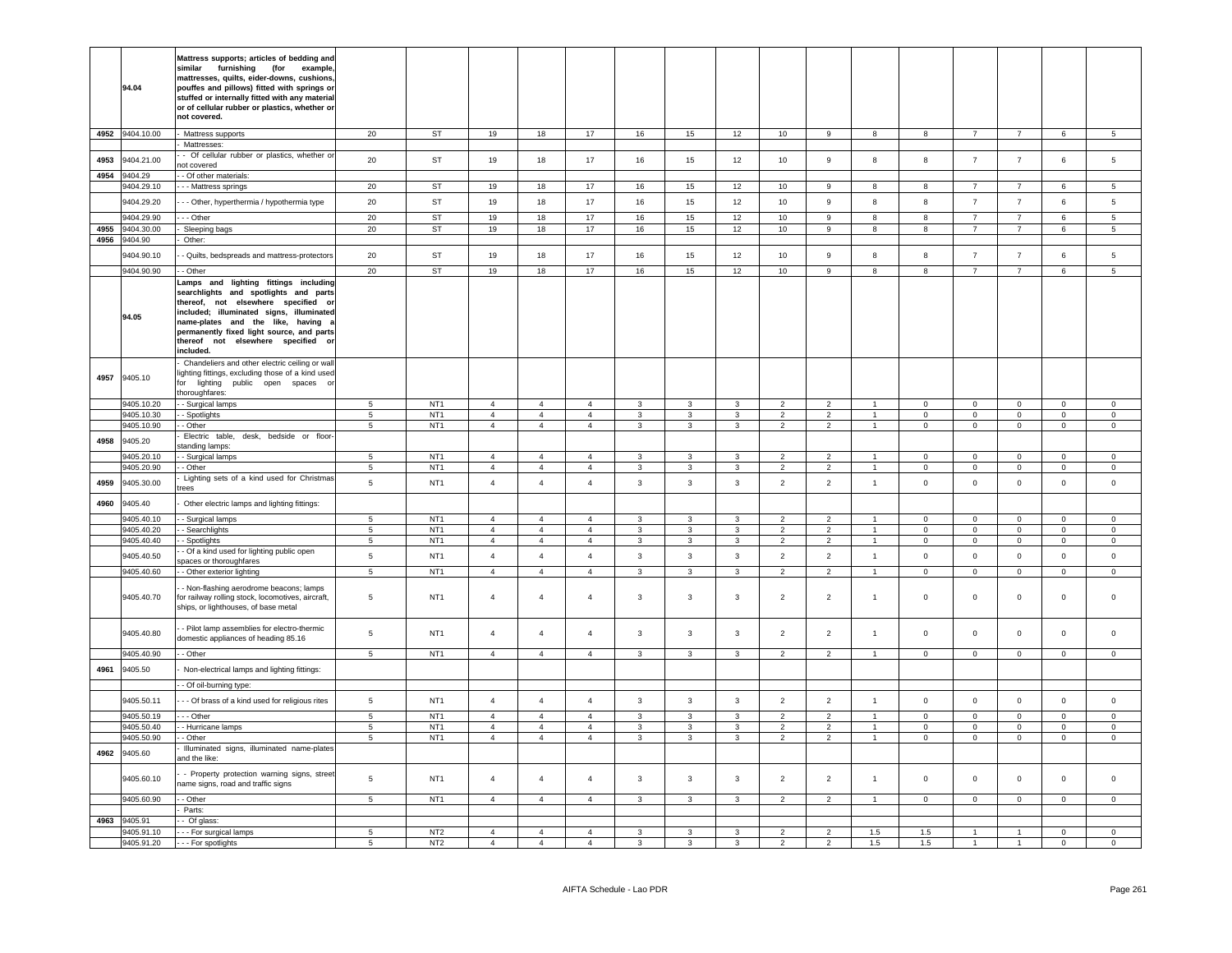|      | 9405.91.40 | - - Glass globes and chimneys for other                                                                                                                                                                         | $\,$ 5 $\,$     | NT <sub>2</sub> | $\overline{a}$   | $\overline{4}$   | $\overline{a}$   | $\mathbf{3}$            | $\mathbf{3}$            | $\mathbf{3}$            | $\overline{2}$ | $\overline{2}$ | 1.5                  | 1.5            | $\overline{1}$  | $\overline{1}$   | $\mathsf 0$    | $\Omega$            |
|------|------------|-----------------------------------------------------------------------------------------------------------------------------------------------------------------------------------------------------------------|-----------------|-----------------|------------------|------------------|------------------|-------------------------|-------------------------|-------------------------|----------------|----------------|----------------------|----------------|-----------------|------------------|----------------|---------------------|
|      |            | amps or lanterns                                                                                                                                                                                                |                 |                 |                  |                  |                  |                         |                         |                         |                |                |                      |                |                 |                  |                |                     |
|      | 9405.91.90 | - - Other                                                                                                                                                                                                       | 5               | NT <sub>2</sub> | $\overline{4}$   | $\overline{4}$   | $\overline{4}$   | $\overline{\mathbf{3}}$ | $\mathbf{3}$            | $\overline{3}$          | $\overline{2}$ | $\overline{2}$ | 1.5                  | 1.5            | $\mathbf{1}$    | $\overline{1}$   | $\overline{0}$ | $\Omega$            |
| 4964 | 9405.92    | - Of plastics:                                                                                                                                                                                                  |                 |                 |                  |                  |                  |                         |                         |                         |                |                |                      |                |                 |                  |                |                     |
|      | 9405.92.10 |                                                                                                                                                                                                                 | $\overline{5}$  | NT <sub>1</sub> | $\overline{4}$   | $\overline{4}$   | $\overline{4}$   | 3                       | 3                       | $\mathbf{3}$            | $\overline{2}$ | $\overline{2}$ |                      | $\Omega$       | $\mathbf 0$     | $\mathbf 0$      | $\Omega$       | $\Omega$            |
|      |            | - - For surgical lamps                                                                                                                                                                                          |                 |                 |                  |                  |                  |                         |                         |                         |                |                |                      |                |                 |                  |                |                     |
|      | 9405.92.20 | - - For spotlights                                                                                                                                                                                              | $\overline{5}$  | NT <sub>1</sub> | $\overline{4}$   | $\overline{4}$   | $\overline{4}$   | 3                       | $\mathbf{3}$            | $\mathbf{3}$            | $\overline{2}$ | $\overline{2}$ | $\blacksquare$       | $\mathsf 0$    | $\mathbf 0$     | $\mathsf 0$      | $\mathsf 0$    | $\mathbf 0$         |
|      | 9405.92.90 | - - Other                                                                                                                                                                                                       | $\overline{5}$  | NT <sub>1</sub> | $\overline{4}$   | $\overline{4}$   | $\overline{4}$   | 3                       | $\mathbf{3}$            | $\mathbf{3}$            | $\overline{2}$ | $\overline{2}$ | $\mathbf{1}$         | $\mathsf 0$    | $\mathbf 0$     | $\mathsf 0$      | $\mathsf 0$    | $\mathsf 0$         |
| 4965 | 9405.99    | - Other:                                                                                                                                                                                                        |                 |                 |                  |                  |                  |                         |                         |                         |                |                |                      |                |                 |                  |                |                     |
|      | 9405.99.10 | - - Lampshades of textile materials                                                                                                                                                                             | $\overline{5}$  | NT <sub>1</sub> | $\overline{4}$   | $\overline{4}$   | $\overline{4}$   | 3                       | 3                       | $\mathbf{3}$            | $\overline{2}$ | $\overline{2}$ | $\ddot{\phantom{0}}$ | $\Omega$       | $\mathbf 0$     | $\mathsf 0$      | $\Omega$       | $\mathsf{O}\xspace$ |
|      |            |                                                                                                                                                                                                                 |                 |                 |                  |                  |                  |                         |                         |                         |                |                |                      |                |                 |                  |                |                     |
|      | 405.99.90  | - - Other                                                                                                                                                                                                       | $\overline{5}$  | NT <sub>1</sub> | $\overline{4}$   | $\overline{4}$   | $\Delta$         | $\mathbf{3}$            | $\mathbf{3}$            | $\mathbf{3}$            | $\overline{2}$ | $\overline{2}$ | $\blacktriangleleft$ | $\mathsf 0$    | $\mathbf 0$     | $\mathsf 0$      | $\mathsf 0$    | $\mathsf 0$         |
| 4966 | 94.06      | Prefabricated buildings.                                                                                                                                                                                        |                 |                 |                  |                  |                  |                         |                         |                         |                |                |                      |                |                 |                  |                |                     |
|      |            | Greenhouses fitted with mechanical or                                                                                                                                                                           |                 |                 |                  |                  |                  |                         |                         |                         |                |                |                      |                |                 |                  |                |                     |
|      | 9406.00.10 | hermal equipment                                                                                                                                                                                                | 10              | <b>ST</b>       | $\mathsf g$      | 9                | 9                | 8                       | 8                       | 8                       | $\overline{7}$ | $\overline{7}$ | $\overline{7}$       | $\overline{7}$ | 6               | $\,6\,$          | 6              | 5                   |
|      |            | Other prefabricated buildings:                                                                                                                                                                                  |                 |                 |                  |                  |                  |                         |                         |                         |                |                |                      |                |                 |                  |                |                     |
|      |            |                                                                                                                                                                                                                 |                 |                 | 9                |                  | 9                | 8                       | 8                       |                         | $\overline{7}$ | $\overline{7}$ | $\overline{7}$       | $\overline{7}$ |                 |                  | 6              |                     |
|      | 9406.00.92 | - Of wood                                                                                                                                                                                                       | 10              | ST              |                  | 9                |                  |                         |                         | 8                       |                |                |                      |                | 6               | 6                |                | 5                   |
|      | 9406.00.94 | - Of iron or steel                                                                                                                                                                                              | 10              | ST              | 9                | 9                | 9                | 8                       | 8                       | 8                       | $\overline{7}$ | $\overline{7}$ | $\overline{7}$       | $\overline{7}$ | 6               | 6                | 6              | $5\overline{5}$     |
|      | 9406.00.99 | - Other                                                                                                                                                                                                         | 10              | ST              | 9                | 9                | 9                | 8                       | 8                       | 8                       | $\overline{7}$ | $\overline{7}$ | $\overline{7}$       | $\overline{7}$ | 6               | 6                | 6              | 5 <sub>5</sub>      |
| 4967 | 95.03      | Tricycles, scooters, pedal cars and similar<br>wheeled toys; dolls' carriages; dolls; other<br>toys; reduced-size ("scale") models and<br>similar recreational models, working or<br>not; puzzles of all kinds. |                 |                 |                  |                  |                  |                         |                         |                         |                |                |                      |                |                 |                  |                |                     |
|      | 9503.00.10 | Tricycles, scooters, pedal cars and similar                                                                                                                                                                     | 5               | NT <sub>1</sub> | $\overline{4}$   | $\overline{4}$   | $\overline{4}$   | $\overline{3}$          | $\overline{3}$          | $\overline{3}$          | 2              | 2              | $\overline{1}$       | $\circ$        | $\mathbf 0$     | $\mathbf{0}$     | $\mathbf{0}$   | $\mathbf 0$         |
|      |            | wheeled toys; dolls' carriages<br>Dolls:                                                                                                                                                                        |                 |                 |                  |                  |                  |                         |                         |                         |                |                |                      |                |                 |                  |                |                     |
|      | 9503.00.21 | - Dolls, whether or not dressed                                                                                                                                                                                 | $5^{\circ}$     | NT <sub>1</sub> | $\overline{4}$   | $\overline{4}$   | $\overline{4}$   | $\overline{3}$          | 3                       | $\mathbf{3}$            | $\overline{2}$ | $\overline{2}$ |                      | $\Omega$       | $\Omega$        | $\Omega$         | $\Omega$       | $\Omega$            |
|      |            | - Parts and accessories                                                                                                                                                                                         |                 |                 |                  |                  |                  |                         |                         |                         |                |                |                      |                |                 |                  |                |                     |
|      |            | - - Garments and garments accessories;                                                                                                                                                                          |                 |                 |                  |                  |                  |                         |                         |                         |                |                |                      |                |                 |                  |                |                     |
|      | 9503.00.22 | ootwear and headgear                                                                                                                                                                                            | $5\phantom{.0}$ | NT <sub>1</sub> | $\overline{4}$   | $\overline{4}$   | $\overline{4}$   | $\mathbf{3}$            | 3                       | $\mathbf{3}$            | $\overline{2}$ | $\overline{2}$ | $\mathbf{1}$         | $\mathsf 0$    | $\mathbf 0$     | $\mathsf 0$      | $\mathsf 0$    | $\mathbf 0$         |
|      | 9503.00.29 | - - Other                                                                                                                                                                                                       | $\sqrt{5}$      | NT <sub>1</sub> | $\overline{4}$   | $\overline{4}$   | $\overline{4}$   | $\mathbf{3}$            | 3                       | $\mathbf{3}$            | $\overline{2}$ | $\overline{2}$ | $\overline{1}$       | $^{\circ}$     | $\mathbf{0}$    | $\overline{0}$   | $\mathbf 0$    | $\mathbf{0}$        |
|      |            |                                                                                                                                                                                                                 |                 |                 |                  |                  |                  |                         |                         |                         |                |                |                      |                |                 |                  |                |                     |
|      | 9503.00.30 | Electric trains, including tracks, signals and<br>other accessories therefor                                                                                                                                    | $10$            | <b>ST</b>       | 9                | $\boldsymbol{9}$ | $\boldsymbol{9}$ | 8                       | 8                       | 8                       | $\overline{7}$ | $\overline{7}$ | $\overline{7}$       | $\overline{7}$ | 6               | 6                | 6              | 5                   |
|      |            | Reduced size ("scale") models and similar                                                                                                                                                                       |                 |                 |                  |                  |                  |                         |                         |                         |                |                |                      |                |                 |                  |                |                     |
|      |            | recreational models, working or not:                                                                                                                                                                            |                 |                 |                  |                  |                  |                         |                         |                         |                |                |                      |                |                 |                  |                |                     |
|      | 9503.00.41 | - Model aircraft assembly kits                                                                                                                                                                                  | 10              | ST              | 9                | -9               | -9               | 8                       | 8                       | $\boldsymbol{8}$        | $\overline{7}$ | $\overline{7}$ | $\overline{7}$       | $\overline{7}$ | 6               | 6                | $\epsilon$     | $5^{\circ}$         |
|      | 9503.00.49 | - Other                                                                                                                                                                                                         | 10              | ST              | $\overline{9}$   | 9                | $\boldsymbol{9}$ | $^{\rm 8}$              | 8                       | $\overline{\mathbf{8}}$ | $\overline{7}$ | $\overline{7}$ | $\overline{7}$       | $\overline{7}$ | $6\overline{6}$ | $6\overline{6}$  | 6              | 5 <sub>5</sub>      |
|      |            |                                                                                                                                                                                                                 |                 |                 |                  |                  |                  |                         |                         |                         |                |                |                      |                |                 |                  |                |                     |
|      | 9503.00.50 | Other construction sets and constructional<br>oys, of materials other than plastics                                                                                                                             | 10              | ST              | $\boldsymbol{9}$ | $\boldsymbol{9}$ | 9                | 8                       | 8                       | 8                       | $\overline{7}$ | $\overline{7}$ | $\overline{7}$       | $\overline{7}$ | 6               | $\,6\,$          | 6              | $\overline{5}$      |
|      | 9503.00.60 | Stuffed toys representing animals or non-                                                                                                                                                                       | 10              | <b>ST</b>       | 9                | $\mathsf g$      | $_{9}$           | 8                       | 8                       | $\boldsymbol{8}$        | $\overline{7}$ | $\overline{7}$ | $\overline{7}$       | $\overline{7}$ | 6               | 6                | 6              | 5                   |
|      |            | uman creatures                                                                                                                                                                                                  |                 |                 |                  |                  |                  |                         |                         |                         |                |                |                      |                |                 |                  |                |                     |
|      |            | Puzzles of all kinds:                                                                                                                                                                                           |                 |                 |                  |                  |                  |                         |                         |                         |                |                |                      |                |                 |                  |                |                     |
|      | 9503.00.71 | - Jigsaw or picture puzzles                                                                                                                                                                                     | 10              | <b>ST</b>       | 9                | 9                | 9                | 8                       | 8                       | 8                       | $\overline{7}$ | $\overline{7}$ | $\overline{7}$       | $\overline{7}$ | 6               | 6                | 6              | 5                   |
|      | 9503.00.79 | - Other                                                                                                                                                                                                         | 10              | ST              | $\overline{9}$   | $\overline{9}$   | $\overline{9}$   | $\overline{\mathbf{8}}$ | $\overline{\mathbf{8}}$ | $\overline{\mathbf{8}}$ | $\overline{7}$ | $\overline{7}$ | $\overline{7}$       | $\overline{7}$ | $6\overline{6}$ | $6\overline{6}$  | 6              | $\overline{5}$      |
|      |            | Other:                                                                                                                                                                                                          |                 |                 |                  |                  |                  |                         |                         |                         |                |                |                      |                |                 |                  |                |                     |
|      | 9503.00.91 | Numerical, alphabetical or animal blocks or<br>cut-outs; word builder sets; word making and<br>talking sets; toy printing sets ; toy counting<br>frames (abaci); toy sewing machines; toy<br>typewriters        | 10              | ST              | 9                | 9                | 9                | 8                       | 8                       | 8                       | $\overline{7}$ | $\overline{7}$ | $\overline{7}$       | $\overline{7}$ | 6               | $\,6\,$          | 6              | 5                   |
|      | 9503.00.92 | - Skipping ropes                                                                                                                                                                                                | 10              | <b>ST</b>       | 9                | 9                | $\mathbf{g}$     | 8                       | 8                       | $\mathbf{g}$            | $\overline{7}$ | $\overline{7}$ | $\overline{7}$       | $\overline{7}$ | 6               | 6                | 6              | $5^{\circ}$         |
|      | 9503.00.93 | - Marbles                                                                                                                                                                                                       | 10              | <b>ST</b>       | 9                | 9                | $\mathbf{9}$     | 8                       | 8                       | 8                       | $\overline{7}$ | $\overline{7}$ | $\overline{7}$       | $\overline{7}$ | 6               | 6                | 6              | 5                   |
|      | 9503.00.99 | - Other                                                                                                                                                                                                         | 10              | <b>ST</b>       | 9                | $\overline{9}$   | $\mathbf{9}$     | 8                       | 8                       | 8                       | $\overline{7}$ | $\overline{7}$ | $\overline{7}$       | $\overline{7}$ | 6               | 6                | 6              | 5                   |
|      | 95.04      | Articles for funfair, table or parlour games<br>including pintables, billiards, special tables<br>for casino games and automatic bowling<br>alley equipment.                                                    |                 |                 |                  |                  |                  |                         |                         |                         |                |                |                      |                |                 |                  |                |                     |
| 4968 | 9504.10.00 | Video games of a kind used with a television                                                                                                                                                                    | 30              | ST              | 28               | 26               | 25               | 23                      | 21                      | 19                      | 17             | 15             | 13                   | 13             | 10              | $\boldsymbol{9}$ | $\overline{7}$ | $\,$ 5 $\,$         |
| 4969 | 9504.20    | eceiver<br>Articles and accessories for billards of all<br>kinds:                                                                                                                                               |                 |                 |                  |                  |                  |                         |                         |                         |                |                |                      |                |                 |                  |                |                     |
|      | 9504.20.20 | - Tables for billiards of all kinds                                                                                                                                                                             | 30              | <b>ST</b>       | 28               | 26               | 25               | 23                      | 21                      | 19                      | 17             | 15             | 13                   | 13             | 10              | $\overline{9}$   | $\overline{7}$ | -5                  |
|      |            |                                                                                                                                                                                                                 |                 |                 |                  |                  |                  |                         |                         |                         |                |                |                      |                |                 |                  |                |                     |
|      | 9504.20.90 | - Other                                                                                                                                                                                                         | 30              | ST              | 28               | 26               | 25               | 23                      | 21                      | 19                      | $17\,$         | 15             | 13                   | $13\,$         | $10$            | $\boldsymbol{9}$ | $\overline{7}$ | 5                   |
| 4970 | 9504.30.00 | Other games, operated by coins, banknotes<br>bank cards, tokens or by other means of<br>payment, other than bowling alley equipment                                                                             | 40              | ST              | 38               | 35               | 33               | 31                      | 28                      | 26                      | 24             | 22             | 20                   | 20             | 15              | 13               | 10             | $\overline{5}$      |
| 4971 | 9504.40.00 | Playing cards                                                                                                                                                                                                   | 30              | ST              | 28               | 26               | 25               | 23                      | 21                      | 19                      | 17             | 15             | 13                   | 13             | 10              | 9                | $\overline{7}$ | -5                  |
| 4972 | 9504.90    | Other:                                                                                                                                                                                                          |                 |                 |                  |                  |                  |                         |                         |                         |                |                |                      |                |                 |                  |                |                     |
|      | 9504.90.10 | - Bowling requisites of all kinds                                                                                                                                                                               | 30              | ST              | 28               | 26               | 25               | 23                      | 21                      | 19                      | 17             | 15             | 13                   | 13             | 10              | 9                | $\overline{7}$ | $5\overline{5}$     |
|      | 9504.90.20 | - Darts and parts and accessories of darts                                                                                                                                                                      | 30              | ST              | 28               | 26               | 25               | 23                      | 21                      | 19                      | 17             | 15             | 13                   | 13             | 10              | $\mathsf g$      | $\overline{7}$ | $\,$ 5 $\,$         |
|      |            | Gambling equipment and paraphernalia:                                                                                                                                                                           |                 |                 |                  |                  |                  |                         |                         |                         |                |                |                      |                |                 |                  |                |                     |
|      |            |                                                                                                                                                                                                                 |                 |                 |                  |                  |                  |                         |                         |                         |                |                |                      |                |                 |                  |                |                     |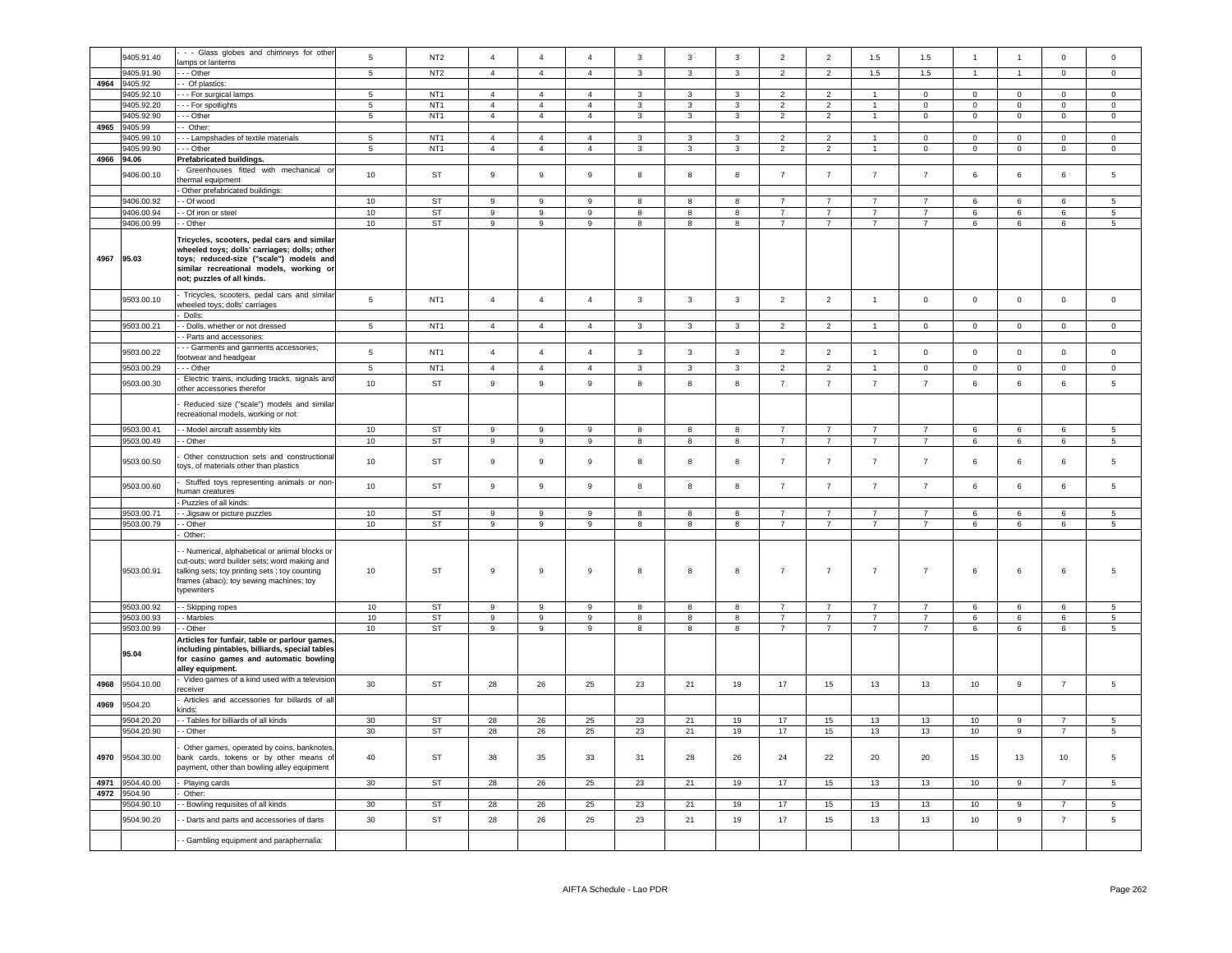|      | 9504.90.31      | - - Tables designed for use with casino                                                                                                                                                                                                     | 30              | ST              | 28               | 26             | 25             | 23           | 21           | 19           | 17             | 15             | 13             | 13             | 10             | 9            | $\overline{7}$ | 5                   |
|------|-----------------|---------------------------------------------------------------------------------------------------------------------------------------------------------------------------------------------------------------------------------------------|-----------------|-----------------|------------------|----------------|----------------|--------------|--------------|--------------|----------------|----------------|----------------|----------------|----------------|--------------|----------------|---------------------|
|      |                 | ames                                                                                                                                                                                                                                        |                 |                 |                  |                |                |              |              |              |                |                |                |                |                |              |                |                     |
|      | 9504.90.39      | - - Other                                                                                                                                                                                                                                   | 30              | ST              | 28               | 26             | 25             | 23           | 21           | 19           | 17             | 15             | 13             | 13             | 10             | 9            | $\overline{7}$ | 5                   |
|      |                 | - Other:                                                                                                                                                                                                                                    |                 |                 |                  |                |                |              |              |              |                |                |                |                |                |              |                |                     |
|      | 9504.90.91      | --- Tables designed for games                                                                                                                                                                                                               | 30              | ST              | 28               | 26             | 25             | 23           | 21           | 19           | 17             | 15             | 13             | 13             | 10             | 9            | 7              | 5                   |
|      | 9504.90.99      | --- Other                                                                                                                                                                                                                                   | 30 <sup>°</sup> | ST              | 28               | 26             | 25             | 23           | 21           | 19           | 17             | 15             | 13             | 13             | 10             | 9            | $\overline{7}$ | $5^{\circ}$         |
|      | 95.05           | Festive, carnival or other entertainment<br>articles, including conjuring tricks and<br>novelty jokes.                                                                                                                                      |                 |                 |                  |                |                |              |              |              |                |                |                |                |                |              |                |                     |
| 4973 | 9505.10.00      | Articles for Christmas festivities                                                                                                                                                                                                          | 10              | ST              | 9                | 9              | 9              | 8            | 8            | 8            | $\overline{7}$ | $\overline{7}$ | $\overline{7}$ | $\overline{7}$ | 6              | 6            | 6              | 5                   |
|      | 4974 9505.90.00 | Other                                                                                                                                                                                                                                       | 10              | ST              | 9                | 9              | 9              | 8            | 8            | 8            | $\overline{7}$ | $\overline{7}$ | $\overline{7}$ | $\overline{7}$ | 6              | 6            | 6              | $5^{\circ}$         |
|      | 95.06           | Articles and equipment for general<br>physical exercise, gymnastics, athletics,<br>other sports (including table-tennis) or<br>outdoor games, not specified or included<br>elsewhere in this Chapter; swimming pools<br>and paddling pools. |                 |                 |                  |                |                |              |              |              |                |                |                |                |                |              |                |                     |
|      |                 | Snow-skis and other snow-ski equipment:                                                                                                                                                                                                     |                 |                 |                  |                |                |              |              |              |                |                |                |                |                |              |                |                     |
| 4975 | 9506.11.00      | Skis                                                                                                                                                                                                                                        | 5               | NT <sub>1</sub> | $\overline{4}$   | $\overline{4}$ | $\overline{4}$ | 3            | 3            | 3            | $\overline{2}$ | $\overline{2}$ | $\overline{1}$ | $\mathbf 0$    | $\mathbf 0$    | $\mathbf 0$  | $\mathbf 0$    | $\mathbf 0$         |
| 4976 | 9506.12.00      | Ski-fastenings (ski-bindings)                                                                                                                                                                                                               | $\,$ 5 $\,$     | NT <sub>1</sub> | $\overline{4}$   | $\overline{4}$ | $\overline{4}$ | $\mathbf{3}$ | $\mathbf{3}$ | $\mathbf{3}$ | $\overline{2}$ | $\overline{2}$ |                | $\mathbf 0$    | $\mathsf 0$    | $\mathbf 0$  | $\mathsf 0$    | $\mathsf{O}\xspace$ |
| 4977 | 9506.19.00      | - Other                                                                                                                                                                                                                                     | $5\phantom{.0}$ | NT <sub>1</sub> | $\overline{4}$   | $\overline{4}$ | $\overline{4}$ | 3            | 3            | $\mathbf{3}$ | $\overline{2}$ | $\overline{2}$ | $\mathbf{1}$   | $\mathbf 0$    | $\mathbf{0}$   | $\mathbf 0$  | $\mathbf 0$    | $\circ$             |
|      |                 | Water-skis, surf-boards, sailboards and                                                                                                                                                                                                     |                 |                 |                  |                |                |              |              |              |                |                |                |                |                |              |                |                     |
|      |                 | other water-sport equipment:                                                                                                                                                                                                                |                 |                 |                  |                |                |              |              |              |                |                |                |                |                |              |                |                     |
| 4978 | 9506.21.00      | - Sailboards                                                                                                                                                                                                                                | $\,$ 5 $\,$     | NT <sub>1</sub> | $\overline{4}$   | $\overline{4}$ | $\overline{4}$ | $\mathbf{3}$ | 3            | $\mathbf{3}$ | $\overline{2}$ | $\overline{2}$ | $\overline{1}$ | $\mathsf 0$    | $\mathbf 0$    | $\mathbf 0$  | $\mathbf 0$    | $\mathsf 0$         |
| 4979 | 9506.29.00      | - Other                                                                                                                                                                                                                                     | $5\phantom{.0}$ | NT <sub>1</sub> | $\overline{4}$   | $\overline{4}$ | $\overline{4}$ | 3            | 3            | $\mathbf{3}$ | $\overline{2}$ | $\overline{2}$ | $\overline{1}$ | $\mathbf 0$    | $\mathbf{0}$   | $\mathbf 0$  | $\mathbf 0$    | $\mathbf 0$         |
|      |                 | Golf clubs and other golf equipment:                                                                                                                                                                                                        |                 |                 |                  |                |                |              |              |              |                |                |                |                |                |              |                |                     |
| 4980 | 9506.31.00      | Clubs, complete                                                                                                                                                                                                                             | 10              | ST              | 9                | 9              | 9              | 8            | 8            | 8            | $\overline{7}$ | $\overline{7}$ | $\overline{7}$ | $\overline{7}$ | 6              | 6            | 6              | 5                   |
| 4981 | 9506.32.00      | Balls                                                                                                                                                                                                                                       | 10              | ST              | 9                | 9              | 9              | 8            | 8            | 8            | $\overline{7}$ | $\overline{7}$ | $\overline{7}$ | $\overline{7}$ | 6              | 6            | 6              | 5                   |
| 4982 | 9506.39.00      | - Other                                                                                                                                                                                                                                     | 10              | ST              | 9                | 9              | 9              | 8            | 8            | 8            | $\overline{7}$ | 7              | $\overline{7}$ | 7              | 6              | 6            | 6              | 5                   |
| 4983 | 9506.40         | Articles and equipment for table-tennis                                                                                                                                                                                                     |                 |                 |                  |                |                |              |              |              |                |                |                |                |                |              |                |                     |
|      |                 |                                                                                                                                                                                                                                             |                 |                 |                  |                |                |              |              |              |                | $\overline{7}$ | $\overline{7}$ | $\overline{7}$ |                |              |                |                     |
|      | 9506.40.10      | - Tables                                                                                                                                                                                                                                    | 10              | ST              | 9                | 9              | 9              | 8            | 8            | 8            | $\overline{7}$ |                |                |                | 6              | 6            | 6              | 5                   |
|      | 9506.40.90      | - Other                                                                                                                                                                                                                                     | 10              | ST              | 9                | 9              | 9              | 8            | 8            | 8            | $\overline{7}$ | $\overline{7}$ | $\overline{7}$ | 7              | 6              | 6            | 6              | 5                   |
|      |                 | Tennis, badminton or similar rackets,<br>whether or not strung:                                                                                                                                                                             |                 |                 |                  |                |                |              |              |              |                |                |                |                |                |              |                |                     |
| 4984 | 9506.51.00      | - Lawn-tennis rackets, whether or not strung                                                                                                                                                                                                | $5\phantom{.0}$ | NT <sub>1</sub> | $\overline{4}$   | $\overline{4}$ | $\overline{4}$ | 3            | $\mathbf{3}$ | $\mathbf{3}$ | $\overline{2}$ | $\overline{2}$ | $\overline{1}$ | $\mathbf 0$    | $\overline{0}$ | $\mathbf 0$  | $\mathbf 0$    | $\mathbf 0$         |
| 4985 | 9506.59.00      | - - Other                                                                                                                                                                                                                                   | $5\phantom{.0}$ | NT <sub>1</sub> | $\overline{4}$   | $\overline{4}$ | $\overline{4}$ | $\mathbf{3}$ | $\mathbf{3}$ | $\mathbf{3}$ | $\overline{2}$ | $\overline{2}$ | $\overline{1}$ | $\mathbf 0$    | $\mathbf{0}$   | $\mathbf{0}$ | $\mathbf 0$    | $\mathbf 0$         |
|      |                 | Balls, other than golf balls and table-tennis                                                                                                                                                                                               |                 |                 |                  |                |                |              |              |              |                |                |                |                |                |              |                |                     |
|      |                 | balls:                                                                                                                                                                                                                                      |                 |                 |                  |                |                |              |              |              |                |                |                |                |                |              |                |                     |
| 4986 | 9506.61.00      | - Lawn-tennis balls                                                                                                                                                                                                                         | $5\phantom{.0}$ | NT <sub>1</sub> | $\overline{4}$   | $\overline{4}$ | $\overline{4}$ | 3            | 3            | $\mathbf{3}$ | $\overline{2}$ | $\overline{2}$ |                | $\mathbf 0$    | $\mathbf 0$    | $\mathsf 0$  | $\mathbf 0$    | $\mathbf 0$         |
| 4987 | 9506.62.00      | - Inflatable                                                                                                                                                                                                                                | 5               | NT <sub>1</sub> | $\overline{4}$   | $\overline{4}$ | $\overline{4}$ | 3            | 3            | 3            | $\overline{2}$ | $\overline{2}$ | $\overline{1}$ | $\mathbf 0$    | 0              | $\mathbf{0}$ | 0              | 0                   |
| 4988 | 9506.69.00      | - Other                                                                                                                                                                                                                                     | 5               | NT <sub>1</sub> | $\overline{4}$   | $\overline{4}$ | $\overline{4}$ | $\mathbf{3}$ | $\mathbf{3}$ | $\mathbf{3}$ | $\overline{2}$ | $\overline{2}$ | $\overline{1}$ | $\mathbf 0$    | $\mathbf 0$    | $\mathbf 0$  | $\mathbf 0$    | $\mathbf 0$         |
| 4989 | 9506.70.00      | Ice skates and roller skates, including<br>skating boots with skates attached<br>Other:                                                                                                                                                     | 5               | NT <sub>1</sub> | $\overline{4}$   | $\overline{4}$ | $\overline{4}$ | $\mathbf{3}$ | 3            | $\mathbf{3}$ | $\overline{2}$ | $\overline{2}$ | $\mathbf{1}$   | $\mathsf 0$    | $\mathbf 0$    | $\mathbf 0$  | $\mathbf 0$    | $\mathbf 0$         |
|      |                 |                                                                                                                                                                                                                                             |                 |                 |                  |                |                |              |              |              |                |                |                |                |                |              |                |                     |
| 4990 | 9506.91.00      | - Articles and equipment for general<br>physical exercise, gymnastics or athletics                                                                                                                                                          | 5               | NT <sub>1</sub> | $\overline{4}$   | $\overline{4}$ | $\overline{4}$ | 3            | 3            | $\mathbf{3}$ | $\overline{2}$ | $\overline{2}$ | $\mathbf{1}$   | $\mathsf 0$    | $\mathbf 0$    | $\mathbf 0$  | $\mathbf 0$    | $\mathsf 0$         |
|      | 4991 9506.99    | - Other:                                                                                                                                                                                                                                    |                 |                 |                  |                |                |              |              |              |                |                |                |                |                |              |                |                     |
|      | 9506.99.20      | - Bows and arrows for archery; crossbows                                                                                                                                                                                                    | $5\phantom{.0}$ | NT <sub>1</sub> | $\overline{4}$   | $\overline{4}$ | $\overline{4}$ | $\mathbf{3}$ | $\mathbf{3}$ | $\mathbf{3}$ | $\overline{2}$ | $\overline{2}$ | $\overline{1}$ | $\mathsf 0$    | $\mathbf 0$    | $\mathbf 0$  | $\mathbf 0$    | $\mathsf 0$         |
|      | 9506.99.30      | - - Nets, cricket pads and shin guards                                                                                                                                                                                                      | $5\phantom{.0}$ | NT <sub>1</sub> | $\overline{4}$   | $\overline{4}$ | $\overline{4}$ | $\mathbf{3}$ | 3            | $\mathbf{3}$ | $\overline{2}$ | $\overline{2}$ | $\overline{1}$ | $\mathbf 0$    | $\overline{0}$ | $\mathbf 0$  | $\mathbf 0$    | $\mathsf 0$         |
|      | 9506.99.50      | - - Other articles and equipment for football<br>field hockey, tennis, badminton, deck tennis,<br>volleyball, basketball or cricket                                                                                                         | 5               | NT <sub>1</sub> | $\overline{4}$   | $\overline{4}$ | $\overline{4}$ | 3            | 3            | $\mathbf{3}$ | $\overline{2}$ | $\overline{2}$ | $\overline{1}$ | $\mathsf 0$    | $\mathbf 0$    | $\mathsf 0$  | $\mathbf 0$    | $\mathbf 0$         |
|      | 9506.99.90      | - - - Other                                                                                                                                                                                                                                 | $5^{\circ}$     | NT <sub>1</sub> | $\overline{4}$   | $\overline{4}$ | $\overline{4}$ | 3            | 3            | 3            | $\overline{2}$ | $\overline{2}$ | $\overline{1}$ | $\mathbf 0$    | $\mathbf{0}$   | $\mathbf{0}$ | $\mathbf 0$    | $\mathbf 0$         |
|      | 95.07           | Fishing rods, fish-hooks and other line<br>fishing tackle; fish landing nets, butterfly<br>nets and similar nets; decoy "birds" (other<br>than those of heading 92.08 or 97.05) and<br>similar hunting or shooting requisites.              |                 |                 |                  |                |                |              |              |              |                |                |                |                |                |              |                |                     |
|      | 4992 9507.10.00 | - Fishing rods                                                                                                                                                                                                                              | 10              | <b>ST</b>       | 9                | 9              | 9              |              |              | 8            |                |                |                |                | 6              | 6            | 6              | 5                   |
| 4993 | 9507.20.00      | - Fish-hooks, whether or not snelled                                                                                                                                                                                                        | 10              | ST              | 9                | 9              | 9              | 8            | 8            | 8            | $\overline{7}$ | $\overline{7}$ | $\overline{7}$ | $\overline{7}$ | 6              | 6            | 6              | 5                   |
|      | 4994 9507.30.00 | Fishing reels                                                                                                                                                                                                                               | 10              | <b>ST</b>       | 9                | 9              | 9              | 8            | 8            | 8            | $\overline{7}$ | $\overline{7}$ | $\overline{7}$ | $\overline{7}$ | 6              | 6            | 6              | 5                   |
|      | 4995 9507.90.00 | Other                                                                                                                                                                                                                                       | 10              | <b>ST</b>       | 9                | 9              | 9              | 8            | 8            | 8            | $\overline{7}$ | $\overline{7}$ | $\overline{7}$ | $\overline{7}$ | 6              | 6            | 6              | $5^{\circ}$         |
|      | 95.08           | Roundabouts, swings, shooting galleries<br>and other fairground amusements;<br>travelling circuses and<br>travelling<br>menageries; travelling theatres.                                                                                    |                 |                 |                  |                |                |              |              |              |                |                |                |                |                |              |                |                     |
| 4996 | 9508.10.00      | Travelling<br>circuses<br>and<br>travelling<br>menageries                                                                                                                                                                                   | 10              | ST              | $\boldsymbol{9}$ | 9              | 9              | 8            | 8            | 8            | $\overline{7}$ | $\overline{7}$ | $\overline{7}$ | $\overline{7}$ | 6              | 6            | $\,6\,$        | $5\overline{)}$     |
|      | 4997 9508.90.00 | Other                                                                                                                                                                                                                                       | 10              | <b>ST</b>       | 9                | 9              | 9              | 8            | 8            | 8            | $\overline{7}$ | $\overline{7}$ | $\overline{7}$ | $\overline{7}$ | 6              | 6            | 6              | 5                   |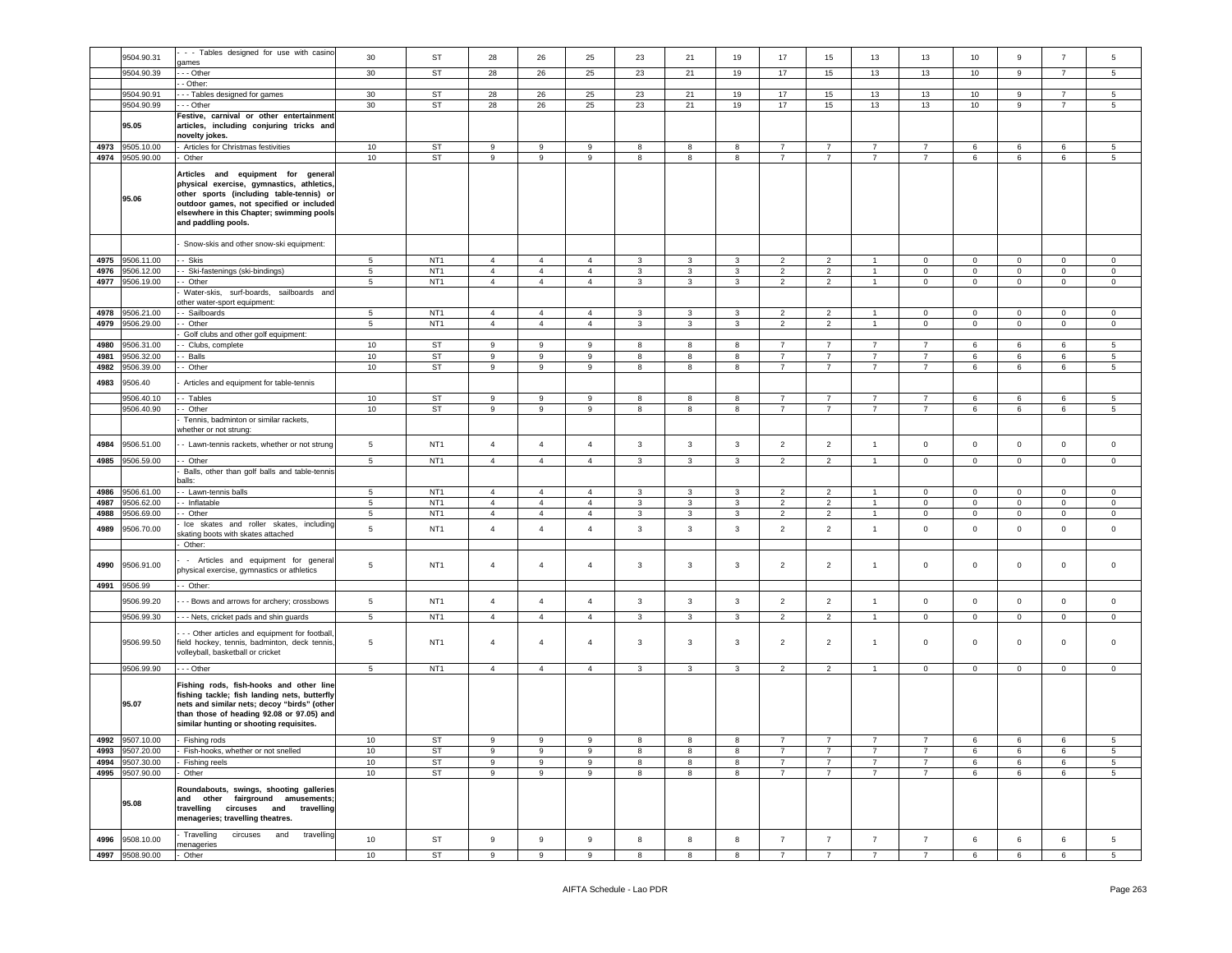|      |                         | Worked ivory, bone, tortoise-shell, horn,      |                 |                 |                  |                  |                  |              |              |              |                |                |                 |                |             |              |             |                 |
|------|-------------------------|------------------------------------------------|-----------------|-----------------|------------------|------------------|------------------|--------------|--------------|--------------|----------------|----------------|-----------------|----------------|-------------|--------------|-------------|-----------------|
|      |                         | antlers, coral, mother-of-pearl and other      |                 |                 |                  |                  |                  |              |              |              |                |                |                 |                |             |              |             |                 |
|      | 96.01                   | animal carving material, and articles of       |                 |                 |                  |                  |                  |              |              |              |                |                |                 |                |             |              |             |                 |
|      |                         | these materials (including articles obtained   |                 |                 |                  |                  |                  |              |              |              |                |                |                 |                |             |              |             |                 |
|      |                         | by moulding).                                  |                 |                 |                  |                  |                  |              |              |              |                |                |                 |                |             |              |             |                 |
| 4998 | 9601.10.00              | Worked ivory and articles of ivory             | 10              | EL.             |                  |                  |                  |              |              |              |                |                |                 |                |             |              |             |                 |
|      | 4999 9601.90            | Other:                                         |                 |                 |                  |                  |                  |              |              |              |                |                |                 |                |             |              |             |                 |
|      |                         |                                                |                 |                 |                  |                  |                  |              |              |              |                |                |                 |                |             |              |             |                 |
|      | 9601.90.10              | - Worked mother-of-pearl or tortoise-shell     | $5\phantom{.0}$ | EL.             |                  |                  |                  |              |              |              |                |                |                 |                |             |              |             |                 |
|      |                         | and articles of the foregoing                  |                 |                 |                  |                  |                  |              |              |              |                |                |                 |                |             |              |             |                 |
|      | 9601.90.90              | - Other                                        | $\overline{5}$  | EL              |                  |                  |                  |              |              |              |                |                |                 |                |             |              |             |                 |
|      |                         |                                                |                 |                 |                  |                  |                  |              |              |              |                |                |                 |                |             |              |             |                 |
|      |                         | Worked vegetable or mineral carving            |                 |                 |                  |                  |                  |              |              |              |                |                |                 |                |             |              |             |                 |
|      |                         | material and articles of these materials;      |                 |                 |                  |                  |                  |              |              |              |                |                |                 |                |             |              |             |                 |
|      |                         | moulded or carved articles of wax, of          |                 |                 |                  |                  |                  |              |              |              |                |                |                 |                |             |              |             |                 |
|      |                         | stearin, of natural gums or natural resins     |                 |                 |                  |                  |                  |              |              |              |                |                |                 |                |             |              |             |                 |
|      | 5000 96.02              | or of modelling pastes, and other moulded      |                 |                 |                  |                  |                  |              |              |              |                |                |                 |                |             |              |             |                 |
|      |                         | or carved articles, not elsewhere specified    |                 |                 |                  |                  |                  |              |              |              |                |                |                 |                |             |              |             |                 |
|      |                         | or included; worked, unhardened gelatin        |                 |                 |                  |                  |                  |              |              |              |                |                |                 |                |             |              |             |                 |
|      |                         | (except gelatin of heading 35.03) and          |                 |                 |                  |                  |                  |              |              |              |                |                |                 |                |             |              |             |                 |
|      |                         |                                                |                 |                 |                  |                  |                  |              |              |              |                |                |                 |                |             |              |             |                 |
|      |                         | articles of unhardened gelatin.                |                 |                 |                  |                  |                  |              |              |              |                |                |                 |                |             |              |             |                 |
|      |                         | Gelatin capsules for pharmaceutical            |                 |                 |                  |                  |                  |              |              |              |                |                |                 |                |             |              |             |                 |
|      | 9602.00.10              | products                                       | $5\phantom{.0}$ | NT <sub>1</sub> | $\overline{4}$   | $\overline{4}$   | $\overline{4}$   | $\mathbf{3}$ | 3            | $\mathbf{3}$ | $\overline{2}$ | $\overline{2}$ | $\overline{1}$  | $\circ$        | $\mathbf 0$ | $\mathbf{0}$ | $\mathbf 0$ | $\mathbf 0$     |
|      |                         |                                                |                 |                 |                  |                  |                  |              |              |              |                |                |                 |                |             |              |             |                 |
|      | 9602.00.20              | Cigar or cigarette cases, tobacco jars and     | 5               | NT <sub>1</sub> | $\overline{4}$   | $\overline{4}$   | $\overline{4}$   | $\mathbf{3}$ | $\mathbf{3}$ | 3            | $\overline{2}$ | $\overline{2}$ | $\overline{1}$  | $\mathsf 0$    | $\mathbf 0$ | 0            | $\mathsf 0$ | $\mathsf 0$     |
|      |                         | nousehold ornamental articles                  |                 |                 |                  |                  |                  |              |              |              |                |                |                 |                |             |              |             |                 |
|      | 9602.00.90              | Other                                          | 5               | NT <sub>1</sub> | $\overline{4}$   | $\overline{4}$   | $\overline{4}$   | $\mathbf{3}$ | $\mathbf{3}$ | $\mathbf{3}$ | $\overline{2}$ | $\overline{2}$ | $\overline{1}$  | $\mathsf 0$    | $\mathsf 0$ | 0            | $\mathbf 0$ | $\,0\,$         |
|      |                         |                                                |                 |                 |                  |                  |                  |              |              |              |                |                |                 |                |             |              |             |                 |
|      |                         | Brooms, brushes (including brushes             |                 |                 |                  |                  |                  |              |              |              |                |                |                 |                |             |              |             |                 |
|      |                         | constituting parts of machines, appliances     |                 |                 |                  |                  |                  |              |              |              |                |                |                 |                |             |              |             |                 |
|      |                         | or vehicles), hand-operated mechanical         |                 |                 |                  |                  |                  |              |              |              |                |                |                 |                |             |              |             |                 |
|      |                         | floor sweepers, not motorised, mops and        |                 |                 |                  |                  |                  |              |              |              |                |                |                 |                |             |              |             |                 |
|      | 96.03                   | feather dusters; prepared knots and tufts      |                 |                 |                  |                  |                  |              |              |              |                |                |                 |                |             |              |             |                 |
|      |                         | for broom or brush making; paint pads and      |                 |                 |                  |                  |                  |              |              |              |                |                |                 |                |             |              |             |                 |
|      |                         | rollers; squeegees (other than roller          |                 |                 |                  |                  |                  |              |              |              |                |                |                 |                |             |              |             |                 |
|      |                         | squeegees).                                    |                 |                 |                  |                  |                  |              |              |              |                |                |                 |                |             |              |             |                 |
|      |                         |                                                |                 |                 |                  |                  |                  |              |              |              |                |                |                 |                |             |              |             |                 |
|      |                         | Brooms and brushes, consisting of twigs or     |                 |                 |                  |                  |                  |              |              |              |                |                |                 |                |             |              |             |                 |
| 5001 | 9603.10                 | other vegetable materials bound together, with |                 |                 |                  |                  |                  |              |              |              |                |                |                 |                |             |              |             |                 |
|      |                         | or without handles:                            |                 |                 |                  |                  |                  |              |              |              |                |                |                 |                |             |              |             |                 |
|      |                         |                                                |                 |                 |                  |                  |                  |              |              |              |                |                |                 |                |             |              |             |                 |
|      | 9603.10.10              | - Brushes                                      | 10              | ST              | 9                | 9                | 9                | 8            | 8            | 8            | $\overline{7}$ | $\overline{7}$ | $\overline{7}$  | 7              | 6           | 6            | 6           | 5               |
|      | 9603.10.20              | - Brooms                                       | 10              | ST              | 9                | 9                | 9                | 8            | 8            | 8            | $\overline{7}$ | $\overline{7}$ | $\overline{7}$  | $\overline{7}$ | 6           | 6            | 6           | $5\phantom{.0}$ |
|      |                         | Tooth brushes, shaving brushes, hair           |                 |                 |                  |                  |                  |              |              |              |                |                |                 |                |             |              |             |                 |
|      |                         | brushes, nail brushes, eyelash brushes and     |                 |                 |                  |                  |                  |              |              |              |                |                |                 |                |             |              |             |                 |
|      |                         | other toilet brushes for use on the person,    |                 |                 |                  |                  |                  |              |              |              |                |                |                 |                |             |              |             |                 |
|      |                         | including such brushes constituting parts of   |                 |                 |                  |                  |                  |              |              |              |                |                |                 |                |             |              |             |                 |
|      |                         | appliances:                                    |                 |                 |                  |                  |                  |              |              |              |                |                |                 |                |             |              |             |                 |
|      |                         | - Tooth brushes, including dental-plate        |                 |                 |                  |                  |                  |              |              |              |                |                |                 |                |             |              |             |                 |
| 5002 | 9603.21.00              | orushes                                        | 10              | ST              | $\boldsymbol{9}$ | $\mathsf g$      | 9                | 8            | 8            | 8            | $\overline{7}$ | $\overline{7}$ | $\overline{7}$  | $\overline{7}$ | 6           | 6            | $\,6\,$     | $\sqrt{5}$      |
|      | 9603.29.00              | - Other                                        | 10              | ST              |                  |                  |                  |              | 8            |              | $\overline{7}$ | $\overline{7}$ |                 |                |             |              |             | $5\overline{5}$ |
| 5003 |                         |                                                |                 |                 |                  |                  |                  |              |              | 8            |                |                |                 |                |             |              |             |                 |
|      |                         | Artists' brushes, writing brushes and similar  |                 |                 | 9                | 9                | 9                | 8            |              |              |                |                | $7\overline{ }$ | $\overline{7}$ | 6           | 6            | 6           |                 |
| 5004 | 9603.30.00              |                                                |                 |                 |                  |                  |                  |              |              |              |                |                |                 |                |             |              |             |                 |
|      |                         |                                                | 10              | ST              | 9                | $\mathsf g$      | 9                | 8            | 8            | 8            | $\overline{7}$ | $\overline{7}$ | $\overline{7}$  | $\overline{7}$ | 6           | 6            | 6           | $5\phantom{.0}$ |
|      |                         | brushes for the application of cosmetics       |                 |                 |                  |                  |                  |              |              |              |                |                |                 |                |             |              |             |                 |
|      |                         |                                                |                 |                 |                  |                  |                  |              |              |              |                |                |                 |                |             |              |             |                 |
|      |                         | Paint, distemper, varnish or similar brushes   |                 |                 |                  |                  |                  |              |              |              |                |                |                 |                |             |              |             |                 |
| 5005 | 9603.40.00              | (other than brushes of subheading 9603.30);    | 10              | ST              | 9                | $\,9$            | 9                | 8            | 8            | 8            | $\overline{7}$ | $\overline{7}$ | $\overline{7}$  | $\overline{7}$ | 6           | 6            | $\,6\,$     | 5               |
|      |                         | paint pads and rollers                         |                 |                 |                  |                  |                  |              |              |              |                |                |                 |                |             |              |             |                 |
|      |                         |                                                |                 |                 |                  |                  |                  |              |              |              |                |                |                 |                |             |              |             |                 |
| 5006 | 9603.50.00              | Other<br>brushes constituting parts<br>- of    | 10              | ST              | $\boldsymbol{9}$ | $\boldsymbol{9}$ | $\mathsf g$      | 8            | 8            | 8            | $\overline{7}$ | $\overline{7}$ | $\overline{7}$  | $\overline{7}$ | 6           | 6            | 6           | $5\phantom{.0}$ |
|      |                         | nachines, appliances or vehicles               |                 |                 |                  |                  |                  |              |              |              |                |                |                 |                |             |              |             |                 |
| 5007 | 9603.90                 | Other:                                         |                 |                 |                  |                  |                  |              |              |              |                |                |                 |                |             |              |             |                 |
|      | 9603.90.10              | - Prepared knots and tufts for broom or        | 10              | <b>ST</b>       | 9                | $\mathsf g$      | 9                | 8            | 8            | 8            | $\overline{7}$ | $\overline{7}$ | $\overline{7}$  | $\overline{7}$ | 6           | 6            | 6           | 5               |
|      |                         | brush making                                   |                 |                 |                  |                  |                  |              |              |              |                |                |                 |                |             |              |             |                 |
|      |                         | - Hand-operated mechanical floor sweepers      |                 |                 |                  |                  |                  |              |              |              |                |                |                 |                |             |              |             |                 |
|      | 9603.90.20              | ot motorised                                   | 10              | ST              | 9                | $\,9$            | 9                | 8            | 8            | 8            | $\overline{7}$ | $\overline{7}$ | $\overline{7}$  | $\overline{7}$ | 6           | 6            | $\,6\,$     | 5               |
|      | 9603.90.40              | - Other brushes                                | 10              | <b>ST</b>       | 9                | 9                | 9                | 8            | 8            | 8            | $\overline{7}$ | $\overline{7}$ | $\overline{7}$  | $\overline{7}$ | 6           | 6            | 6           | 5               |
|      |                         | - Other:                                       |                 |                 |                  |                  |                  |              |              |              |                |                |                 |                |             |              |             |                 |
|      |                         |                                                |                 |                 |                  |                  |                  |              |              |              |                |                |                 |                |             |              |             |                 |
|      | 9603.90.92              | - - Parts for goods of subheading 9603.90.20   | 10              | ST              | $\boldsymbol{9}$ | $\boldsymbol{9}$ | $\boldsymbol{9}$ | $\bf8$       | 8            | 8            | $\overline{7}$ | $\overline{7}$ | $\overline{7}$  | $\overline{7}$ | $\,6\,$     | 6            | $\,6\,$     | $\sqrt{5}$      |
|      |                         |                                                |                 |                 |                  |                  |                  |              |              |              |                |                |                 |                |             |              |             |                 |
|      | 9603.90.99              | - - Other                                      | 10              | <b>ST</b>       | 9                | 9                | 9                | 8            | 8            | 8            | $\overline{7}$ | $\overline{7}$ | $\overline{7}$  | $\overline{7}$ | 6           | 6            | 6           | 5               |
|      | 5008 96.04              | Hand sieves and hand riddles.                  |                 |                 |                  |                  |                  |              |              |              |                |                |                 |                |             |              |             |                 |
|      | $\frac{1}{100}$ 4.00.10 | Of meta                                        | 10              | ST              |                  |                  |                  |              |              |              |                |                |                 |                |             |              |             |                 |
|      | 9604.00.90              | - Other                                        | 10              | ST              | 9                | 9                | 9                | 8            | 8            | 8            | $\overline{7}$ | $\overline{7}$ | $\overline{7}$  | $\overline{7}$ | 6           | 6            | 6           | 5               |
|      |                         |                                                |                 |                 |                  |                  |                  |              |              |              |                |                |                 |                |             |              |             |                 |
| 5009 | 96.05                   | Travel sets for personal toilet, sewing or     |                 |                 |                  |                  |                  |              |              |              |                |                |                 |                |             |              |             |                 |
|      |                         | shoe or clothes cleaning.                      |                 |                 |                  |                  |                  |              |              |              |                |                |                 |                |             |              |             |                 |
|      | 9605.00.10              | - Personal toilet sets                         | 10              | ST              | 9                | $\boldsymbol{9}$ | 9                | 8            | 8            | 8            | $\overline{7}$ | $\overline{7}$ | $\overline{7}$  | $\overline{7}$ | 6           | 6            | 6           | $\sqrt{5}$      |
|      | 9605.00.90              | - Other                                        | 10              | <b>ST</b>       | $\,9$            | 9                | $\mathsf g$      | 8            | 8            | 8            | $\overline{7}$ | $\overline{7}$ | $\overline{7}$  | $\overline{7}$ | 6           | 6            | 6           | 5 <sub>5</sub>  |
|      |                         |                                                |                 |                 |                  |                  |                  |              |              |              |                |                |                 |                |             |              |             |                 |
|      |                         | Buttons, press-fasteners, snap-fasteners       |                 |                 |                  |                  |                  |              |              |              |                |                |                 |                |             |              |             |                 |
|      | 96.06                   | and press-studs, button moulds and other       |                 |                 |                  |                  |                  |              |              |              |                |                |                 |                |             |              |             |                 |
|      |                         | parts of these articles; button blanks.        |                 |                 |                  |                  |                  |              |              |              |                |                |                 |                |             |              |             |                 |
| 5010 | 9606.10.00              | Press-fasteners, snap-fasteners and press-     | 10              | ST              | $9\,$            | $\boldsymbol{9}$ | $\boldsymbol{9}$ | 8            | 8            | 8            | 7              | $\overline{7}$ | $7\overline{ }$ | $\overline{7}$ | 6           | 6            | 6           | 5 <sub>5</sub>  |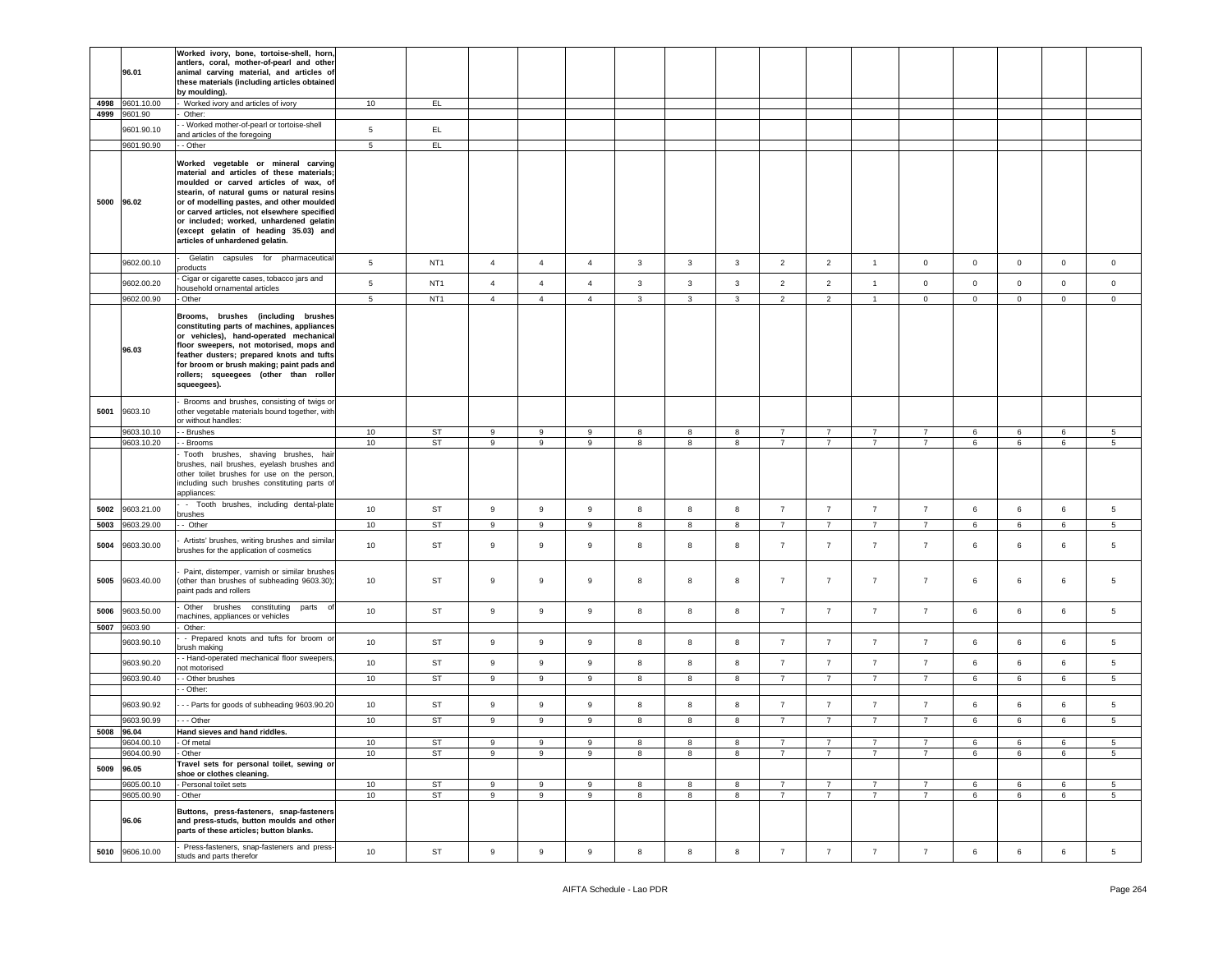| 5011<br>5012<br>5013<br>5014<br>5015<br>5016 | 9606.21.00<br>9606.22.00<br>9606.29.00<br>9606.30.00<br>96.07<br>9607.11.00 | Buttons:<br>- Of plastics, not covered with textile<br>naterial<br>- Of base metal, not covered with textile<br>naterial<br>- Other<br>Button moulds and other parts of buttons                                                                                                                                                                        | 10<br>10<br>10                   | ST<br>ST                           | 9<br>9                           | $\overline{9}$                   | $\boldsymbol{9}$                 | 8                              | 8                                | 8                              | $\overline{7}$                   | $\overline{7}$                   | $\overline{7}$                   | $\overline{7}$          | 6                                | 6                          | 6                                | 5                                  |
|----------------------------------------------|-----------------------------------------------------------------------------|--------------------------------------------------------------------------------------------------------------------------------------------------------------------------------------------------------------------------------------------------------------------------------------------------------------------------------------------------------|----------------------------------|------------------------------------|----------------------------------|----------------------------------|----------------------------------|--------------------------------|----------------------------------|--------------------------------|----------------------------------|----------------------------------|----------------------------------|-------------------------|----------------------------------|----------------------------|----------------------------------|------------------------------------|
|                                              |                                                                             |                                                                                                                                                                                                                                                                                                                                                        |                                  |                                    |                                  |                                  |                                  |                                |                                  |                                |                                  |                                  |                                  |                         |                                  |                            |                                  |                                    |
|                                              |                                                                             |                                                                                                                                                                                                                                                                                                                                                        |                                  |                                    |                                  |                                  |                                  |                                |                                  |                                |                                  |                                  |                                  |                         |                                  |                            |                                  |                                    |
|                                              |                                                                             |                                                                                                                                                                                                                                                                                                                                                        |                                  |                                    |                                  | $\overline{9}$                   | $\boldsymbol{9}$                 | 8                              | 8                                | 8                              | $\overline{7}$                   | $\overline{7}$                   | $\overline{7}$                   | $\overline{7}$          | 6                                | 6                          | 6                                | 5                                  |
|                                              |                                                                             |                                                                                                                                                                                                                                                                                                                                                        |                                  | <b>ST</b>                          | 9                                | 9                                | 9                                | 8                              | 8                                | 8                              | $\overline{7}$                   | $\overline{7}$                   | $\overline{7}$                   | $\overline{7}$          | 6                                | 6                          | 6                                | 5                                  |
|                                              |                                                                             | utton blanks                                                                                                                                                                                                                                                                                                                                           | 10                               | ST                                 | $\mathsf g$                      | 9                                | $\boldsymbol{9}$                 | 8                              | 8                                | 8                              | $\overline{7}$                   | $\overline{7}$                   | $\overline{7}$                   | $\overline{7}$          | 6                                | 6                          | 6                                | 5                                  |
|                                              |                                                                             | Slide fasteners and parts thereof.<br>Slide fasteners:                                                                                                                                                                                                                                                                                                 |                                  |                                    |                                  |                                  |                                  |                                |                                  |                                |                                  |                                  |                                  |                         |                                  |                            |                                  |                                    |
|                                              |                                                                             |                                                                                                                                                                                                                                                                                                                                                        |                                  |                                    |                                  |                                  |                                  |                                |                                  |                                |                                  |                                  |                                  |                         |                                  |                            |                                  |                                    |
|                                              |                                                                             | - Fitted with chain scoops of base metal                                                                                                                                                                                                                                                                                                               | 10                               | <b>ST</b>                          | 9                                | 9                                | 9                                | 8                              | 8                                | 8                              | $\overline{7}$                   | $\overline{7}$                   | $\overline{7}$                   | $\overline{7}$          | 6                                | 6                          | 6                                | 5                                  |
|                                              | 9607.19.00                                                                  | - Other                                                                                                                                                                                                                                                                                                                                                | 10                               | <b>ST</b>                          | 9                                | 9                                | 9                                | 8                              | 8                                | 8                              | $\overline{7}$                   | $\overline{7}$                   | $\overline{7}$                   | $\overline{7}$          | 6                                | 6                          | 6                                | 5                                  |
| 5018 9608.10                                 | 5017 9607.20.00<br>96.08                                                    | Parts<br>Ball point pens; felt tipped and other<br>porous-tipped pens and markers; fountain<br>pens, stylograph pens and other pens;<br>duplicating stylos; propelling or sliding<br>pencils; pen-holders, pencil-holders and<br>similar holders; parts (including caps and<br>clips) of the foregoing articles, other than<br>those of heading 96.09. | 10                               | <b>ST</b>                          | $\mathsf g$                      | $\overline{9}$                   | 9                                | 8                              | 8                                | 8                              | $\overline{7}$                   | $\overline{7}$                   | $\overline{7}$                   | $\overline{7}$          | 6                                | 6                          | 6                                | 5                                  |
|                                              | 608.10.10                                                                   | Ball point pens:<br>Of plastics                                                                                                                                                                                                                                                                                                                        |                                  | NT <sub>1</sub>                    | $\overline{4}$                   | $\overline{4}$                   | $\overline{4}$                   | $\mathbf{3}$                   | 3                                |                                | $\overline{2}$                   | $\overline{2}$                   | $\overline{1}$                   | $\mathbf 0$             |                                  |                            | $\mathsf 0$                      |                                    |
|                                              | 9608.10.90                                                                  | - Other                                                                                                                                                                                                                                                                                                                                                | 5<br>5                           | NT <sub>1</sub>                    | $\overline{4}$                   | $\overline{4}$                   | $\overline{4}$                   | 3                              | 3                                | 3<br>3                         | $\overline{2}$                   | $\overline{2}$                   | $\overline{1}$                   | $\mathbf 0$             | $\mathbf 0$<br>$\mathbf 0$       | $\mathsf 0$<br>$\mathsf 0$ | $\mathbf 0$                      | $\mathbf 0$<br>$\mathsf 0$         |
| 5019                                         | 9608.20.00                                                                  | Felt tipped and other porous-tipped pens<br>ind markers                                                                                                                                                                                                                                                                                                | 5                                | NT <sub>1</sub>                    | $\overline{4}$                   | $\overline{4}$                   | $\overline{4}$                   | $\mathbf{3}$                   | $\mathbf{3}$                     | $\mathbf{3}$                   | $\overline{2}$                   | $\overline{2}$                   | $\mathbf{1}$                     | $\mathbf 0$             | $\mathbf 0$                      | $\mathsf 0$                | $\mathbf 0$                      | $\mathsf 0$                        |
|                                              |                                                                             | Fountain pens, stylograph pens and other<br>ens:                                                                                                                                                                                                                                                                                                       |                                  |                                    |                                  |                                  |                                  |                                |                                  |                                |                                  |                                  |                                  |                         |                                  |                            |                                  |                                    |
| 5020                                         | 9608.31.00                                                                  | - Indian ink drawing pens                                                                                                                                                                                                                                                                                                                              | 5                                | NT <sub>1</sub>                    | $\overline{4}$                   | $\overline{4}$                   | $\overline{4}$                   | 3                              | 3                                | 3                              | $\overline{2}$                   | $\overline{2}$                   | $\overline{1}$                   | $\mathbf 0$             | $\mathbf 0$                      | $\overline{\mathbf{0}}$    | $\mathbf 0$                      | $\mathbf 0$                        |
| 5021                                         | 9608.39                                                                     | Other:                                                                                                                                                                                                                                                                                                                                                 |                                  |                                    |                                  |                                  |                                  |                                |                                  |                                |                                  |                                  |                                  |                         |                                  |                            |                                  |                                    |
|                                              | 9608.39.10                                                                  | - - Fountain pens                                                                                                                                                                                                                                                                                                                                      | 5                                | NT <sub>1</sub>                    | $\overline{4}$                   | $\overline{4}$                   | $\overline{4}$                   | $\mathbf{3}$                   | 3                                | 3                              | $\overline{2}$                   | $\overline{2}$                   | $\mathbf{1}$                     | $\Omega$                | $\Omega$                         | $\overline{0}$             | $\Omega$                         | $\Omega$                           |
|                                              | 9608.39.90                                                                  | - - Other                                                                                                                                                                                                                                                                                                                                              | 5                                | NT <sub>1</sub>                    | $\overline{4}$                   | $\overline{4}$                   | $\overline{4}$                   | 3                              | 3                                | 3                              | 2                                | $\overline{2}$                   | $\mathbf{1}$                     | $\mathbf 0$             | $\mathbf 0$                      | $\overline{0}$             | $\mathbf 0$                      | $\mathbf{0}$                       |
| 5022                                         | 9608.40.00                                                                  | Propelling or sliding pencils<br>Sets of articles from two or more of the                                                                                                                                                                                                                                                                              | 5                                | NT <sub>1</sub>                    | $\overline{4}$                   | $\overline{4}$                   | $\overline{4}$                   | $\mathbf{3}$                   | 3                                | 3                              | $\overline{2}$                   | $\overline{2}$                   | $\overline{1}$                   | $\mathbf 0$             | $\mathbf{0}$                     | $\overline{0}$             | $\mathbf 0$                      | $\mathbf{0}$                       |
| 5023                                         | 9608.50.00                                                                  | pregoing subheadings<br>Refills for ball point pens, comprising the                                                                                                                                                                                                                                                                                    | $\,$ 5 $\,$                      | NT <sub>1</sub>                    | $\sqrt{4}$                       | $\overline{4}$                   | $\sqrt{4}$                       | $\mathbf{3}$                   | $_{\rm 3}$                       | $\mathbf{3}$                   | $\overline{2}$                   | $\overline{2}$                   | $\mathbf{1}$                     | $\mathsf{O}\xspace$     | $\mathsf 0$                      | $\,0\,$                    | $\mathsf 0$                      | $\,0\,$                            |
| 5024                                         | 9608.60<br>9608.60.10                                                       | all point and ink-reservoir:<br>- Of plastics                                                                                                                                                                                                                                                                                                          | 5                                | NT <sub>1</sub>                    | $\overline{4}$                   | $\overline{4}$                   | $\overline{4}$                   | 3                              | 3                                | 3                              | $\overline{2}$                   | $\overline{2}$                   | $\overline{1}$                   | $\mathbf 0$             | $\mathbf 0$                      | $\mathbf 0$                | $\mathbf 0$                      | $\mathsf 0$                        |
|                                              | 9608.60.90                                                                  | - Other                                                                                                                                                                                                                                                                                                                                                | $5\phantom{.0}$                  | NT <sub>1</sub>                    | $\overline{4}$                   | $\overline{4}$                   | $\overline{4}$                   | $\mathbf{3}$                   | 3                                | 3                              | $\overline{2}$                   | $\overline{2}$                   | $\mathbf{1}$                     | $\mathbf{0}$            | $\mathbf{0}$                     | $\overline{0}$             | $\mathbf 0$                      | $\mathbf{0}$                       |
|                                              |                                                                             | Other:                                                                                                                                                                                                                                                                                                                                                 |                                  |                                    |                                  |                                  |                                  |                                |                                  |                                |                                  |                                  |                                  |                         |                                  |                            |                                  |                                    |
| 5025 9608.91                                 |                                                                             | - Pen nibs and nib points:                                                                                                                                                                                                                                                                                                                             |                                  |                                    |                                  |                                  |                                  |                                |                                  |                                |                                  |                                  |                                  |                         |                                  |                            |                                  |                                    |
|                                              | 9608.91.10                                                                  | - - Of gold or gold-plated                                                                                                                                                                                                                                                                                                                             | $5^{\circ}$                      | NT <sub>1</sub>                    | $\overline{4}$                   | $\overline{4}$                   | $\overline{4}$                   | 3                              | 3                                | 3                              | $\overline{2}$                   | $\overline{2}$                   |                                  | $\Omega$                | $\Omega$                         | $\Omega$                   | $\Omega$                         | $\Omega$                           |
|                                              | 9608.91.90                                                                  | - - Other                                                                                                                                                                                                                                                                                                                                              | $\overline{5}$                   | NT <sub>1</sub>                    | $\overline{4}$                   | $\overline{4}$                   | $\overline{4}$                   | 3                              | 3                                | 3                              | $\overline{2}$                   | $\overline{2}$                   |                                  | $\mathbf{0}$            | $\mathbf 0$                      | $\mathbf 0$                | $\mathbf{0}$                     | $\mathbf 0$                        |
| 5026                                         | 9608.99                                                                     | - Other:                                                                                                                                                                                                                                                                                                                                               |                                  |                                    |                                  |                                  |                                  |                                |                                  |                                |                                  |                                  |                                  |                         |                                  |                            |                                  |                                    |
|                                              | 9608.99.10<br>9608.99.90                                                    | - - Duplicating stylos<br>- - Other                                                                                                                                                                                                                                                                                                                    | $\overline{5}$<br>5              | NT <sub>1</sub><br>NT <sub>1</sub> | $\overline{4}$<br>$\overline{4}$ | $\overline{4}$<br>$\overline{4}$ | $\mathbf{A}$<br>$\overline{4}$   | $\overline{3}$<br>$\mathbf{3}$ | $\mathbf{R}$<br>$\mathbf{3}$     | $\overline{3}$<br>$\mathbf{3}$ | $\overline{2}$<br>$\overline{2}$ | $\mathcal{D}$<br>$\overline{2}$  | $\overline{1}$<br>$\mathbf{1}$   | $\Omega$<br>$\mathbf 0$ | $\mathbf 0$<br>$\mathbf 0$       | $\mathsf 0$<br>$\mathsf 0$ | $\Omega$<br>$\mathsf 0$          | $\mathsf 0$<br>$\mathsf{O}\xspace$ |
|                                              | 96.09                                                                       | Pencils (other than pencils of heading<br>96.08), crayons, pencil leads, pastels,<br>drawing charcoals, writing or drawing<br>chalks and tailors' chalks.                                                                                                                                                                                              |                                  |                                    |                                  |                                  |                                  |                                |                                  |                                |                                  |                                  |                                  |                         |                                  |                            |                                  |                                    |
| 5027                                         | 9609.10                                                                     | Pencils and crayons, with lead encased in a<br>igid sheath:                                                                                                                                                                                                                                                                                            |                                  |                                    |                                  |                                  |                                  |                                |                                  |                                |                                  |                                  |                                  |                         |                                  |                            |                                  |                                    |
|                                              | 9609.10.10                                                                  | - Black pencils                                                                                                                                                                                                                                                                                                                                        | 5                                | NT <sub>1</sub>                    | $\overline{4}$                   | $\overline{4}$                   | $\overline{4}$                   | $\overline{3}$                 | 3                                | $\overline{3}$                 | $\overline{2}$                   | $\overline{2}$                   | $\overline{1}$                   | $\Omega$                | $\mathbf 0$                      | $\mathbf 0$                | $\mathbf{0}$                     | $\Omega$                           |
| 5028                                         | 9609.10.90<br>9609.20.00                                                    | - Other<br>Pencil leads, black or coloured                                                                                                                                                                                                                                                                                                             | $\overline{5}$<br>$\overline{5}$ | NT <sub>1</sub><br>NT <sub>1</sub> | $\overline{4}$<br>$\overline{4}$ | $\overline{4}$<br>$\overline{4}$ | $\overline{4}$<br>$\overline{4}$ | 3<br>$\overline{\mathbf{3}}$   | $\overline{3}$<br>$\overline{3}$ | 3<br>$\overline{\mathbf{3}}$   | $\overline{2}$<br>$\overline{2}$ | $\overline{2}$<br>$\overline{2}$ | $\overline{1}$<br>$\overline{1}$ | 0<br>$\mathbf 0$        | $\overline{0}$<br>$\overline{0}$ | $\mathbf 0$<br>$\mathbf 0$ | $\overline{0}$<br>$\overline{0}$ | $\mathbf 0$<br>$\overline{0}$      |
| 5029                                         | 9609.90                                                                     | Other:                                                                                                                                                                                                                                                                                                                                                 |                                  |                                    |                                  |                                  |                                  |                                |                                  |                                |                                  |                                  |                                  |                         |                                  |                            |                                  |                                    |
|                                              | 9609.90.10                                                                  | - Slate pencils for school slates                                                                                                                                                                                                                                                                                                                      | 20                               | ST                                 | 19                               | 18                               | 17                               | 16                             | 15                               | 12                             | 10                               | $\mathsf g$                      | 8                                | 8                       | $\overline{7}$                   | $\overline{7}$             | 6                                | $5^{\circ}$                        |
|                                              | 9609.90.30                                                                  | - Pencils and crayons other than those of<br>ubheading 9609.10                                                                                                                                                                                                                                                                                         | 20                               | ST                                 | 19                               | 18                               | 17                               | 16                             | 15                               | 12                             | 10                               | 9                                | 8                                | 8                       | $\overline{7}$                   | $\overline{7}$             | 6                                | 5                                  |
|                                              | 9609.90.90                                                                  | - Other                                                                                                                                                                                                                                                                                                                                                | 20                               | ST                                 | 19                               | 18                               | 17                               | 16                             | 15                               | 12                             | 10                               | 9                                | 8                                | 8                       | $\overline{7}$                   | $\overline{7}$             | 6                                | 5                                  |
| 5030                                         | 96.10                                                                       | Slates and boards, with writing or drawing<br>surfaces, whether or not framed.                                                                                                                                                                                                                                                                         |                                  |                                    |                                  |                                  |                                  |                                |                                  |                                |                                  |                                  |                                  |                         |                                  |                            |                                  |                                    |
|                                              | 9610.00.10                                                                  | School slates                                                                                                                                                                                                                                                                                                                                          | $\overline{5}$                   | NT <sub>1</sub>                    | $\overline{4}$                   | $\overline{4}$                   | $\overline{4}$                   | 3                              | $\mathbf{3}$                     | 3                              | $\overline{2}$                   | $\overline{2}$                   | $\mathbf{1}$                     | 0                       | $\mathbf 0$                      | $\mathbf{0}$               | $\mathbf 0$                      | $\circ$                            |
|                                              | 9610.00.90                                                                  | Other                                                                                                                                                                                                                                                                                                                                                  | 5                                | NT <sub>1</sub>                    | $\overline{4}$                   | $\overline{4}$                   | $\overline{4}$                   | $\mathbf{3}$                   | $\mathbf{3}$                     | $\mathbf{3}$                   | $\overline{2}$                   | $\overline{2}$                   | $\mathbf{1}$                     | $\mathbf 0$             | $\mathbf 0$                      | $\mathsf 0$                | $\mathsf 0$                      | $\mathsf 0$                        |
| 5031                                         | 9611.00.00                                                                  | Date, sealing or numbering stamps, and<br>the like (including devices for printing or<br>embossing labels), designed for operating<br>in the hand; hand-operated composing<br>and hand printing sets<br>sticks,<br>incorporating such composing sticks.                                                                                                | 5                                | NT <sub>1</sub>                    | $\overline{4}$                   | $\overline{4}$                   | $\overline{4}$                   | 3                              | $\mathbf{3}$                     | $\mathbf{3}$                   | $\overline{2}$                   | $\overline{2}$                   | $\mathbf{1}$                     | $\mathbf 0$             | $\mathbf 0$                      | $\mathbf 0$                | $\mathsf 0$                      |                                    |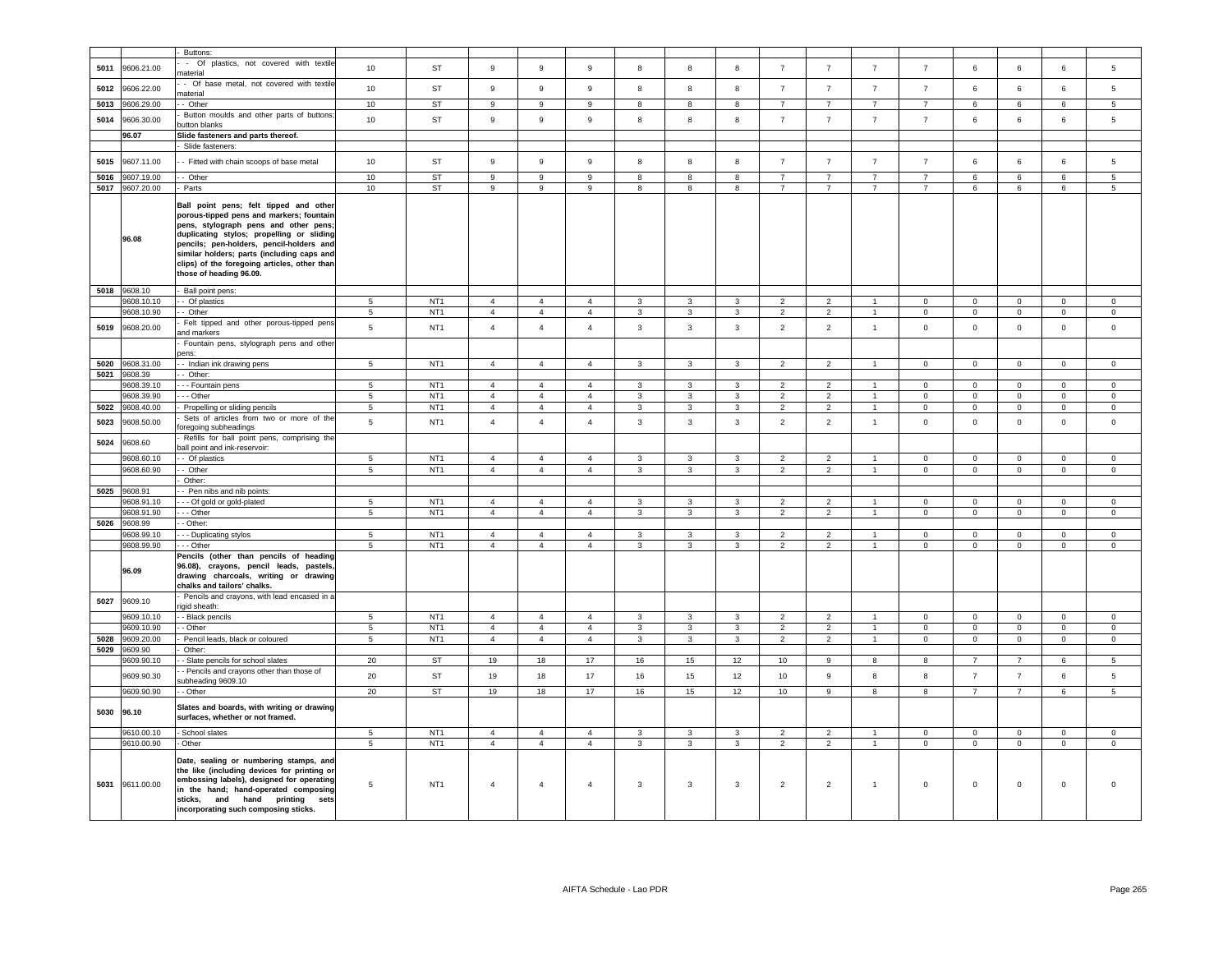|      | 96.12                    | Typewriter or similar ribbons, inked or<br>otherwise prepared for giving impressions,<br>whether or not on spools or in cartridges;<br>ink-pads, whether or not inked, with or<br>without boxes. |            |                 |                  |                |                  |                  |                |        |                |                                  |                |                                  |             |             |                 |                  |
|------|--------------------------|--------------------------------------------------------------------------------------------------------------------------------------------------------------------------------------------------|------------|-----------------|------------------|----------------|------------------|------------------|----------------|--------|----------------|----------------------------------|----------------|----------------------------------|-------------|-------------|-----------------|------------------|
| 5032 | 9612.10                  | Ribbons:                                                                                                                                                                                         |            |                 |                  |                |                  |                  |                |        |                |                                  |                |                                  |             |             |                 |                  |
|      | 9612.10.10               | - Of textile fabric                                                                                                                                                                              | 5          | ST              | 5                | 5              | 5                | 5                | 5              | 5      | 5              | 5                                | 5              | 5                                | 5           | 5           | 5               | 5                |
|      | 9612.10.90               | - Other                                                                                                                                                                                          | $\sqrt{5}$ | <b>ST</b>       | $\,$ 5           | $\sqrt{5}$     | 5                | $\sqrt{5}$       | $\overline{5}$ | 5      | $\,$ 5 $\,$    | 5                                | 5              | 5                                | 5           | 5           | 5               | $\overline{5}$   |
| 5033 | 9612.20.00               | Ink-pads                                                                                                                                                                                         | 5          | NT <sub>1</sub> | $\overline{4}$   | $\overline{4}$ | $\overline{4}$   | 3                | 3              | 3      | $\overline{2}$ | $\overline{2}$                   | $\overline{1}$ | $\mathbf 0$                      | $\mathbf 0$ | $\mathbf 0$ | $\mathbf 0$     | $\mathsf 0$      |
|      | 96.13                    | Cigarette lighters and other lighters.<br>whether or not mechanical or electrical,<br>and parts thereof other than flints and<br>wicks.                                                          |            |                 |                  |                |                  |                  |                |        |                |                                  |                |                                  |             |             |                 |                  |
| 5034 | 9613.10                  | Pocket lighters, gas fuelled, non-refillable:                                                                                                                                                    |            |                 |                  |                |                  |                  |                |        |                |                                  |                |                                  |             |             |                 |                  |
|      | 9613.10.10               | - Of plastics                                                                                                                                                                                    | 10         | ST              | 9                | 9              | 9                | 8                | 8              | 8      | $\overline{7}$ | $\overline{7}$                   | 7              | 7                                | 6           | 6           | 6               | 5                |
|      | 9613.10.90               | - Other                                                                                                                                                                                          | 10         | <b>ST</b>       | 9                | 9              | 9                | $\boldsymbol{8}$ | 8              | 8      | $\overline{7}$ | $\overline{7}$                   | $\overline{7}$ | $\overline{7}$                   | 6           | 6           | $\,6\,$         | $\,$ 5 $\,$      |
| 5035 | 9613.20                  | Pocket lighters, gas fuelled, refillable:                                                                                                                                                        |            |                 |                  |                |                  |                  |                |        |                |                                  |                |                                  |             |             |                 |                  |
|      | 9613.20.10               | - Of plastics                                                                                                                                                                                    | 10         | ST              | 9                | 9              | 9                | 8                | 8              | 8      | 7              | $\overline{7}$                   | 7              | 7                                | 6           | 6           | 6               | 5                |
|      | 9613.20.90               | - Other                                                                                                                                                                                          | 10         | <b>ST</b>       | $\boldsymbol{9}$ | 9              | 9                | 8                | 8              | 8      | $\overline{7}$ | $\overline{7}$                   | $\overline{7}$ | $\overline{7}$                   | 6           | 6           | $\,6\,$         | $5\phantom{.0}$  |
| 5036 | 9613.80                  | Other lighters:                                                                                                                                                                                  |            |                 |                  |                |                  |                  |                |        |                |                                  |                |                                  |             |             |                 |                  |
|      | 9613.80.10               | - Piezo-electric lighters for stoves and<br>anges                                                                                                                                                | 10         | ST              | $\,9$            | 9              | 9                | 8                | 8              | 8      | $\overline{7}$ | $\overline{7}$                   | $\overline{7}$ | $\overline{7}$                   | 6           | 6           | 6               | 5                |
|      | 9613.80.20               | - Cigarette lighters or table lighters o<br>plastics                                                                                                                                             | 10         | ST              | $\boldsymbol{9}$ | 9              | 9                | 8                | 8              | 8      | $\overline{7}$ | $\overline{7}$                   | $\overline{7}$ | $\overline{7}$                   | 6           | 6           | $\,6\,$         | $\overline{5}$   |
|      | 9613.80.30               | - Cigarette lighters or table lighters, other<br>han of plastics                                                                                                                                 | 10         | ST              | 9                | $\mathsf g$    | 9                | 8                | 8              | 8      | $\overline{7}$ | $\overline{7}$                   | $\overline{7}$ | $\overline{7}$                   | 6           | 6           | 6               | 5                |
|      | 9613.80.90               | - Other                                                                                                                                                                                          | 10         | ST              | 9                | 9              | 9                | 8                | 8              | 8      | $\overline{7}$ | $\overline{7}$                   | 7              | 7                                | 6           | 6           | 6               | 5                |
| 5037 | 9613.90                  | Parts:                                                                                                                                                                                           |            |                 |                  |                |                  |                  |                |        |                |                                  |                |                                  |             |             |                 |                  |
|      | 9613.90.10               | - Refillable cartridges or other receptacles,<br>which constitute parts of mechanical lighters,<br>containing liquid fuel                                                                        | 10         | ST              | 9                | 9              | 9                | 8                | 8              | 8      | $\overline{7}$ | $\overline{7}$                   | $\overline{7}$ | $\overline{7}$                   | 6           | 6           | 6               | 5                |
|      | 9613.90.90               | - Other                                                                                                                                                                                          | 10         | ST              | 9                | 9              | 9                | 8                | 8              | 8      | $\overline{7}$ | $\overline{7}$                   | $\overline{7}$ | $\overline{7}$                   | 6           | 6           | $\,6\,$         | $\sqrt{5}$       |
| 5038 | 96.14                    | Smoking pipes (including pipe bowls) and<br>cigar or cigarette holders, and parts<br>thereof.                                                                                                    |            |                 |                  |                |                  |                  |                |        |                |                                  |                |                                  |             |             |                 |                  |
|      | 9614.00.10               | Roughly shaped blocks of wood or root for<br>he manufacture of pipes                                                                                                                             | 10         | ST              | $\boldsymbol{9}$ | 9              | 9                | 8                | 8              | 8      | $\overline{7}$ | $\overline{7}$                   | $\overline{7}$ | $\overline{7}$                   | 6           | 6           | $\,6\,$         | $5\phantom{.0}$  |
|      | 9614.00.90               | Other                                                                                                                                                                                            | 10         | ST              | 9                | 9              | 9                | 8                | 8              | 8      | $\overline{7}$ | $\overline{7}$                   | $\overline{7}$ | $\overline{7}$                   | 6           | 6           | 6               | 5                |
|      |                          | Combs, hair-slides and the like; hair pins,                                                                                                                                                      |            |                 |                  |                |                  |                  |                |        |                |                                  |                |                                  |             |             |                 |                  |
|      | 96.15                    | curling pins, curling grips, hair-curlers and<br>the like, other than those of heading 85.16,<br>and parts thereof.                                                                              |            |                 |                  |                |                  |                  |                |        |                |                                  |                |                                  |             |             |                 |                  |
|      |                          | Combs, hair-slides and the like:                                                                                                                                                                 |            |                 |                  |                |                  |                  |                |        |                |                                  |                |                                  |             |             |                 |                  |
| 5039 | 9615.11                  | - Of hard rubber or plastics:                                                                                                                                                                    |            |                 |                  |                |                  |                  |                |        |                |                                  |                |                                  |             |             |                 |                  |
|      | 9615.11.10               | -- Hair slides and the like                                                                                                                                                                      | 10         | ST              | 9                | 9              | 9                | 8                | 8              | 8      | $\overline{7}$ | $\overline{7}$                   | $\overline{7}$ | $\overline{7}$                   | 6           | 6           | 6               | 5                |
|      | 9615.11.90               | - - Other                                                                                                                                                                                        | 10         | ST              | 9                | 9              | 9                | 8                | 8              | 8      | $\overline{7}$ | $\overline{7}$                   | $\overline{7}$ | $\overline{7}$                   | 6           | 6           | 6               | 5                |
| 5040 | 9615.19                  | - Other:                                                                                                                                                                                         |            |                 |                  |                |                  |                  |                |        |                |                                  |                |                                  |             |             |                 |                  |
|      | 9615.19.10               | --- Hair slides and the like                                                                                                                                                                     | 10         | ST              | 9                | 9              | 9                | 8                | 8              | 8      | $\overline{7}$ | $\overline{7}$                   | $\overline{7}$ | $\overline{7}$                   | 6           | 6           | 6               | 5                |
|      | 9615.19.90               | - - Other                                                                                                                                                                                        | 10         | ST              | 9                | 9              | 9                | 8                | 8              | 8      | $\overline{7}$ | $\overline{7}$                   | $\overline{7}$ | $\overline{7}$                   | 6           | 6           | 6               | 5                |
|      | 5041 9615.90             | Other:                                                                                                                                                                                           |            |                 |                  |                |                  |                  |                |        |                |                                  |                |                                  |             |             |                 |                  |
|      |                          | - Decorative hair pins:                                                                                                                                                                          |            |                 |                  |                |                  |                  |                |        |                |                                  |                |                                  |             |             |                 |                  |
|      | 9615.90.11               | - - Of aluminium                                                                                                                                                                                 | 10         | ST              | 9                | 9              | 9                | 8                | 8              | 8      | $\overline{7}$ | $\overline{7}$                   | 7              | 7                                | 6           | 6           | 6               | 5                |
|      | 9615.90.12               | - - Of iron or steel                                                                                                                                                                             | 10         | ST              | $\boldsymbol{9}$ | 9              | $\boldsymbol{9}$ | 8                | 8              | 8      | $\overline{7}$ | $\overline{7}$                   | $\overline{7}$ | $\overline{7}$                   | 6           | 6           | $\,6\,$         | $5\overline{5}$  |
|      | 9615.90.19               | - - Other                                                                                                                                                                                        | 10         | ST              | 9                | 9              | 9                | 8                | 8              | 8      | $\overline{7}$ | $\overline{7}$                   | $\overline{7}$ | $\overline{7}$<br>$\overline{7}$ | 6           | 6           | 6               | 5                |
|      | 9615.90.20               | - Parts<br>- Other:                                                                                                                                                                              | 10         | ST              | 9                | 9              | 9                | 8                | 8              | 8      | $\overline{7}$ | $\overline{7}$                   | $\overline{7}$ |                                  | 6           | 6           | 6               | 5                |
|      |                          | - - Of aluminium                                                                                                                                                                                 |            |                 | 9                |                |                  |                  |                |        | $\overline{7}$ |                                  | $\overline{7}$ | $\overline{7}$                   |             |             |                 |                  |
|      | 9615.90.91<br>9615.90.92 | - - Of iron or steel                                                                                                                                                                             | 10<br>10   | ST<br><b>ST</b> | 9                | 9<br>9         | 9<br>9           | 8<br>8           | 8<br>8         | 8<br>8 | $\overline{7}$ | $\overline{7}$<br>$\overline{7}$ | $\overline{7}$ | $\overline{7}$                   | 6<br>6      | 6<br>6      | 6<br>$\,6\,$    | 5<br>$\,$ 5 $\,$ |
|      |                          |                                                                                                                                                                                                  |            |                 |                  |                |                  |                  |                |        |                |                                  |                | $\overline{7}$                   |             |             |                 |                  |
|      | 9615.90.99<br>96.16      | - - Other<br>Scent sprays and similar toilet sprays, and<br>mounts and heads therefor; powder-puffs<br>and pads for the application of cosmetics<br>or toilet preparations.                      | 10         | <b>ST</b>       | 9                | 9              | 9                | 8                | 8              | 8      | $\overline{7}$ | $\overline{7}$                   | $\overline{7}$ |                                  | 6           | 6           | 6               | $5\overline{)}$  |
|      | 5042 9616.10             | Scent sprays and similar toilet sprays, and<br>nounts and heads therefor:                                                                                                                        |            |                 |                  |                |                  |                  |                |        |                |                                  |                |                                  |             |             |                 |                  |
|      | 9616.10.10               | - Sprays                                                                                                                                                                                         | 10         | ST              | 9                | 9              | 9                | 8                | 8              | 8      | $\overline{7}$ | $\overline{7}$                   | $\overline{7}$ | $7^{\circ}$                      | 6           | 6           | $\,6\,$         | $5\overline{5}$  |
|      | 9616.10.20               | - Mounts and heads of sprays                                                                                                                                                                     | 10         | ST              | 9                | 9              | 9                | 8                | 8              | 8      | $\overline{7}$ | $\overline{7}$                   | $\overline{7}$ | $7\overline{ }$                  | 6           | 6           | 6               | $5\overline{5}$  |
| 5043 | 9616.20.00               | Powder-puffs and pads for the application of<br>cosmetics or toilet preparations                                                                                                                 | 10         | ST              | $\boldsymbol{9}$ | $\mathsf g$    | $\mathsf g$      | 8                | 8              | 8      | $\overline{7}$ | $\overline{7}$                   | $\overline{7}$ | $\overline{7}$                   | 6           | 6           | $6\phantom{.0}$ | 5                |
|      | 5044 96.17<br>9617.00.10 | Vacuum flasks and other vacuum vessels,<br>complete with cases; parts thereof other<br>than glass inners.<br>Vacuum flasks and other vacuum vessels                                              | 10         | ST              | $\boldsymbol{9}$ | $\mathsf g$    | $\mathsf g$      | 8                | 8              | 8      | $\overline{7}$ | $\overline{7}$                   | $\overline{7}$ | $\overline{7}$                   | 6           | 6           | $\,6\,$         | $5\overline{5}$  |